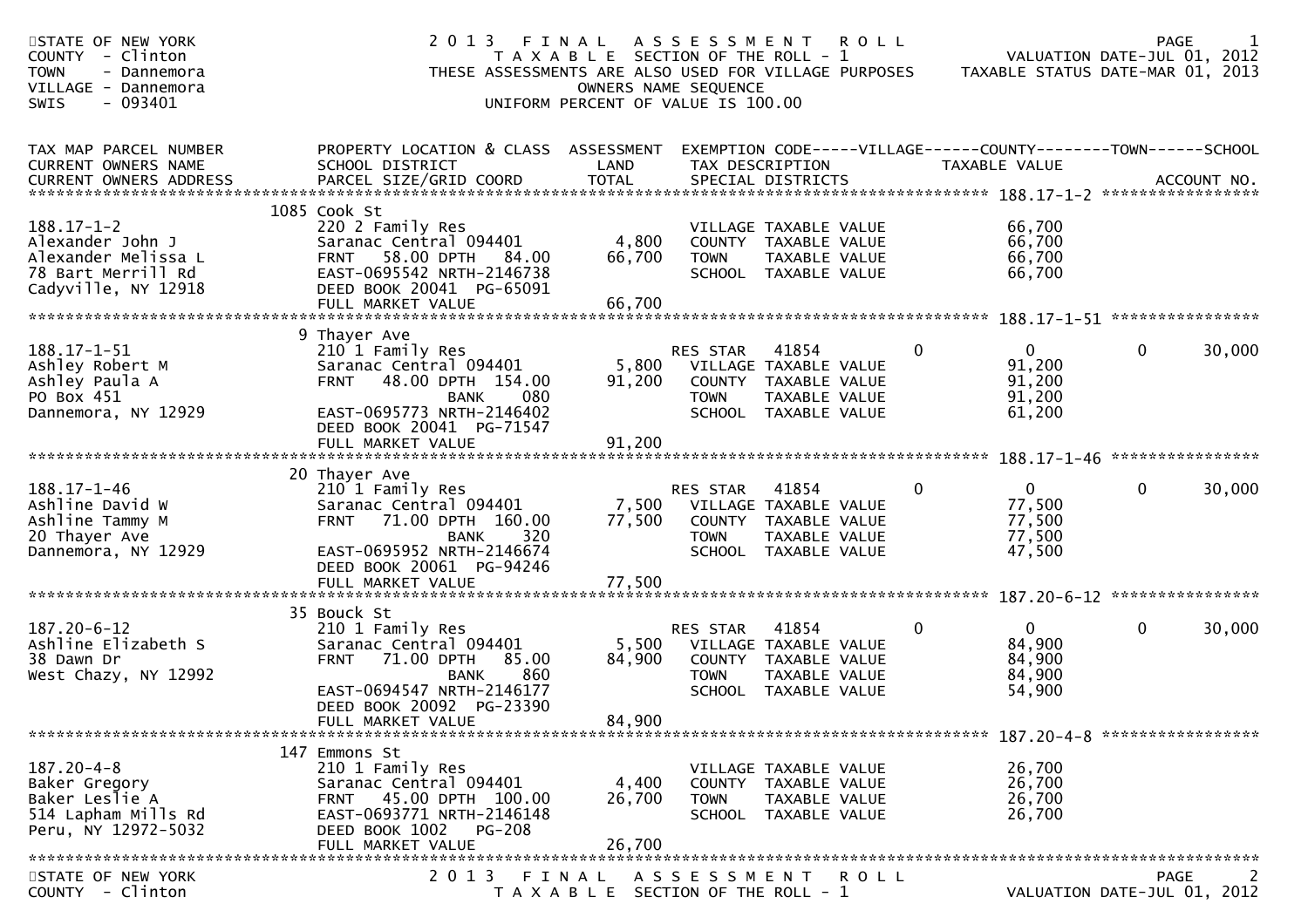| <b>TOWN</b><br>- Dannemora<br>VILLAGE - Dannemora<br>- 093401<br><b>SWIS</b>                              |                                                                                                                                                                           | THESE ASSESSMENTS ARE ALSO USED FOR VILLAGE PURPOSES<br>UNIFORM PERCENT OF VALUE IS 100.00 | OWNERS NAME SEQUENCE           |                                                                                                 |   |                                                                                 | TAXABLE STATUS DATE-MAR 01, 2013 |
|-----------------------------------------------------------------------------------------------------------|---------------------------------------------------------------------------------------------------------------------------------------------------------------------------|--------------------------------------------------------------------------------------------|--------------------------------|-------------------------------------------------------------------------------------------------|---|---------------------------------------------------------------------------------|----------------------------------|
| TAX MAP PARCEL NUMBER<br><b>CURRENT OWNERS NAME</b>                                                       | PROPERTY LOCATION & CLASS ASSESSMENT<br>SCHOOL DISTRICT                                                                                                                   | LAND                                                                                       | TAX DESCRIPTION                |                                                                                                 |   | EXEMPTION CODE-----VILLAGE------COUNTY--------TOWN------SCHOOL<br>TAXABLE VALUE |                                  |
| $187.20 - 4 - 9$<br>Baker Gregory<br>Baker Leslie A<br>514 Laphams Mills Rd<br>Peru, NY 12972-5032        | 145 Emmons St<br>411 Apartment<br>Saranac Central 094401<br>FRNT 42.00 DPTH 200.00<br>EAST-0693702 NRTH-2146107<br>DEED BOOK 1002<br>PG-208<br>FULL MARKET VALUE          | 7,100<br>75,000<br>75,000                                                                  | <b>TOWN</b>                    | VILLAGE TAXABLE VALUE<br>COUNTY TAXABLE VALUE<br>TAXABLE VALUE<br>SCHOOL TAXABLE VALUE          |   | 75,000<br>75,000<br>75,000<br>75,000                                            |                                  |
| $187.20 - 5 - 2.1$<br>Baker Kimberly E<br>Baker Janice M<br>PO Box 665<br>Dannemora, NY 12929-0665        | 1155 Cook St<br>411 Apartment<br>Saranac Central 094401<br><b>FRNT 30.00 DPTH</b><br>84.00<br>EAST-0693972 NRTH-2146435<br>DEED BOOK 20031 PG-58230                       | 2,700<br>33,000                                                                            | <b>TOWN</b>                    | VILLAGE TAXABLE VALUE<br>COUNTY TAXABLE VALUE<br>TAXABLE VALUE<br>SCHOOL TAXABLE VALUE          |   | 33,000<br>33,000<br>33,000<br>33,000                                            |                                  |
| $187.20 - 5 - 2.2$<br>Baker Kimberly E<br>Baker Janice<br>6 Baker Rd<br>Morrisonville, NY 12962-3700      | 1157 Cook St<br>210 1 Family Res<br>Saranac Central 094401<br>FRNT 42.00 DPTH 83.00<br>EAST-0693936 NRTH-2146429<br>DEED BOOK 20031 PG-58155                              | 3,700<br>39,600                                                                            | <b>TOWN</b>                    | VILLAGE TAXABLE VALUE<br>COUNTY TAXABLE VALUE<br>TAXABLE VALUE<br>SCHOOL TAXABLE VALUE          |   | 39,600<br>39,600<br>39,600<br>39,600                                            |                                  |
| $187.20 - 1 - 21$<br>Barber Bruce P<br>Barber Sonya S<br>1214 Cook St<br>PO Box 86<br>Dannemora, NY 12929 | 1214 Cook St<br>210 1 Family Res<br>Saranac Central 094401<br>FRNT 63.00 DPTH 214.00<br>EAST-0692571 NRTH-2146375<br>DEED BOOK 857<br>PG-346<br>FULL MARKET VALUE         | 7,500<br>80,200<br>80,200                                                                  | <b>RES STAR</b><br><b>TOWN</b> | 41854<br>VILLAGE TAXABLE VALUE<br>COUNTY TAXABLE VALUE<br>TAXABLE VALUE<br>SCHOOL TAXABLE VALUE | 0 | $\overline{0}$<br>80,200<br>80,200<br>80,200<br>50,200                          | 30,000<br>$\mathbf{0}$           |
| 187.20-1-22<br>Barber Bruce P<br>Barber Sonya S<br>1214 Cook St<br>PO Box 86<br>Dannemora, NY 12929       | Cook St<br>312 Vac w/imprv<br>Saranac Central 094401<br>FRNT 78.00 DPTH 165.00<br>EAST-0692504 NRTH-2146338<br>DEED BOOK 949<br>PG-81<br>FULL MARKET VALUE                | 8,000<br>25,000<br>25,000                                                                  | <b>TOWN</b>                    | VILLAGE TAXABLE VALUE<br>COUNTY TAXABLE VALUE<br>TAXABLE VALUE<br>SCHOOL TAXABLE VALUE          |   | 25,000<br>25,000<br>25,000<br>25,000                                            |                                  |
| 187.20-5-18<br>Barber Howard E<br>Barber Mary Laura<br>PO Box 428<br>Dannemora, NY 12929                  | 170 Smith St<br>484 1 use sm bld<br>Saranac Central 094401<br>FRNT 106.00 DPTH 180.00<br>EAST-0694324 NRTH-2145925<br>DEED BOOK 510<br><b>PG-228</b><br>FULL MARKET VALUE | 9,700<br>176,500<br>176,500                                                                | <b>TOWN</b>                    | VILLAGE TAXABLE VALUE<br>COUNTY TAXABLE VALUE<br>TAXABLE VALUE<br>SCHOOL TAXABLE VALUE          |   | 176,500<br>176,500<br>176,500<br>176,500                                        |                                  |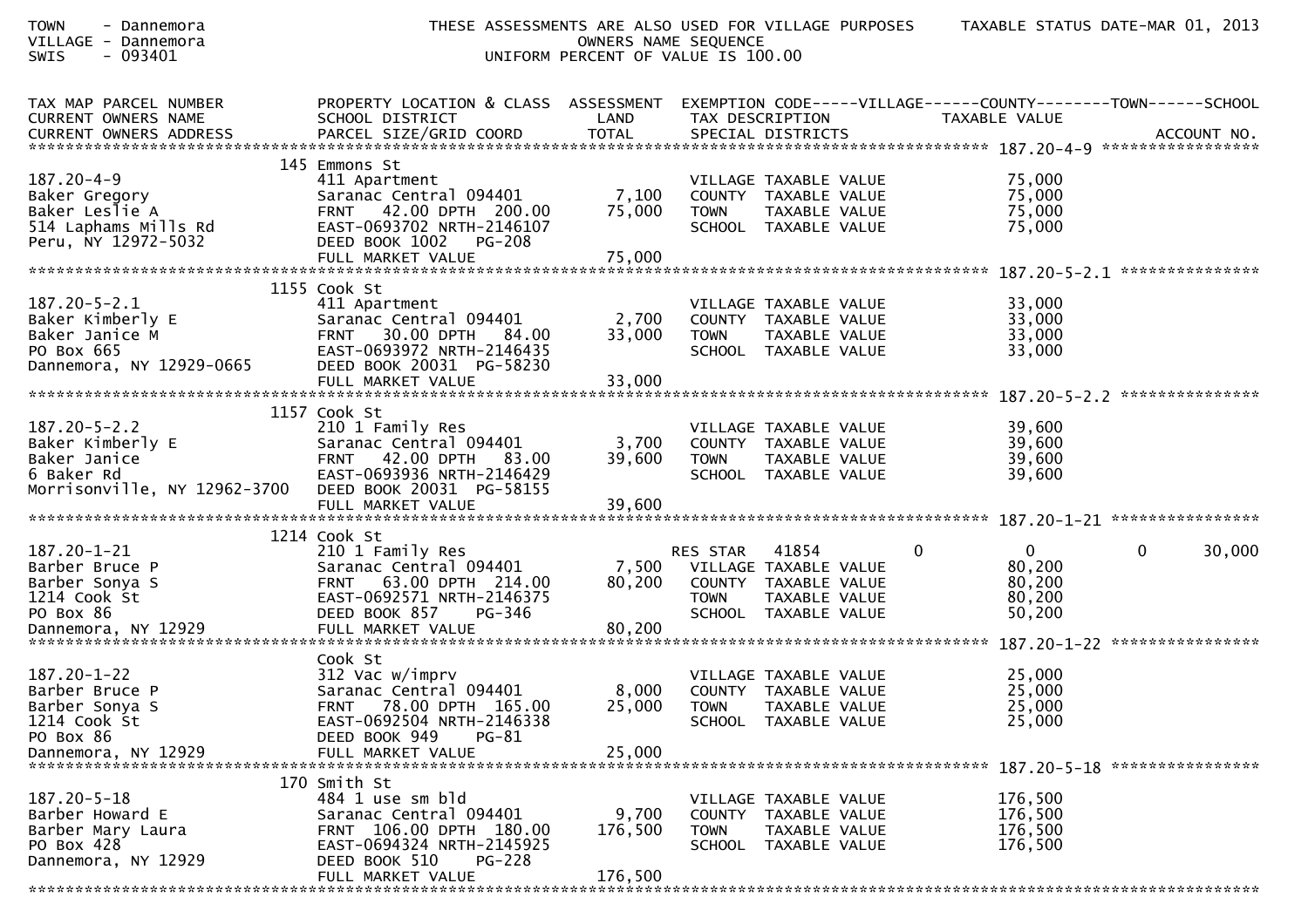| STATE OF NEW YORK<br>COUNTY - Clinton<br><b>TOWN</b><br>- Dannemora<br>VILLAGE - Dannemora<br>$-093401$<br>SWIS          | 2 0 1 3<br>THESE ASSESSMENTS ARE ALSO USED FOR VILLAGE PURPOSES                                                                                                               | FINAL<br>T A X A B L E SECTION OF THE ROLL - 1<br>OWNERS NAME SEQUENCE<br>UNIFORM PERCENT OF VALUE IS 100.00 | A S S E S S M E N T                             | <b>ROLL</b>                                                                                     |              | VALUATION DATE-JUL 01, 2012<br>TAXABLE STATUS DATE-MAR 01, 2013                 | <b>PAGE</b>       |                            |
|--------------------------------------------------------------------------------------------------------------------------|-------------------------------------------------------------------------------------------------------------------------------------------------------------------------------|--------------------------------------------------------------------------------------------------------------|-------------------------------------------------|-------------------------------------------------------------------------------------------------|--------------|---------------------------------------------------------------------------------|-------------------|----------------------------|
| TAX MAP PARCEL NUMBER<br>CURRENT OWNERS NAME                                                                             | PROPERTY LOCATION & CLASS ASSESSMENT<br>SCHOOL DISTRICT                                                                                                                       | LAND                                                                                                         | TAX DESCRIPTION                                 |                                                                                                 |              | EXEMPTION CODE-----VILLAGE------COUNTY--------TOWN------SCHOOL<br>TAXABLE VALUE |                   |                            |
| $187.20 - 5 - 21$<br>Barber Perry M<br>Barber Suzanne E<br>PO Box 62<br>Dannemora, NY 12929                              | 178 Smith St<br>210 1 Family Res<br>Saranac Central 094401<br>66.00 DPTH 184.00<br><b>FRNT</b><br>EAST-0694109 NRTH-2145885<br>DEED BOOK 20051 PG-89219<br>FULL MARKET VALUE  | 7,400<br>47,000<br>47,000                                                                                    | RES STAR<br><b>TOWN</b>                         | 41854<br>VILLAGE TAXABLE VALUE<br>COUNTY TAXABLE VALUE<br>TAXABLE VALUE<br>SCHOOL TAXABLE VALUE | $\mathbf{0}$ | $\mathbf{0}$<br>47,000<br>47,000<br>47,000<br>17,000                            | 0                 | 30,000                     |
|                                                                                                                          |                                                                                                                                                                               |                                                                                                              |                                                 |                                                                                                 |              |                                                                                 |                   |                            |
| $188.17 - 1 - 10$<br>Barcomb Life Use Jean D<br>Conway David John Sr<br>1047 Rt 374<br>PO Box 791<br>Dannemora, NY 12929 | 1047 Cook St<br>210 1 Family Res<br>Saranac Central 094401<br>76.00 DPTH 150.00<br><b>FRNT</b><br>EAST-0696411 NRTH-2146878<br>DEED BOOK 20112 PG-43421<br>FULL MARKET VALUE  | 7,600<br>75,900<br>75,900                                                                                    | SR STAR<br><b>TOWN</b>                          | 41834<br>VILLAGE TAXABLE VALUE<br>COUNTY TAXABLE VALUE<br>TAXABLE VALUE<br>SCHOOL TAXABLE VALUE | $\mathbf{0}$ | $\mathbf 0$<br>75,900<br>75,900<br>75,900<br>12,600<br>$188.17 - 1 - 43$        | 0                 | 63,300<br>**************** |
| $188.17 - 1 - 43$<br>Barnaby William T<br>Guerriero Melissa L<br>61 Trafalgar Dr<br>Plattsburgh, NY 12901                | 2 Breen Ln<br>210 1 Family Res<br>Saranac Central 094401<br>FRNT 120.00 DPTH 148.14<br>EAST-0696086 NRTH-2146653<br>DEED BOOK 20041 PG-72863<br>FULL MARKET VALUE             | 9,100<br>69,700<br>69,700                                                                                    | <b>TOWN</b>                                     | VILLAGE TAXABLE VALUE<br>COUNTY TAXABLE VALUE<br>TAXABLE VALUE<br>SCHOOL TAXABLE VALUE          |              | 69,700<br>69,700<br>69,700<br>69,700                                            |                   |                            |
| $187.20 - 3 - 11$<br>Barney Matthew J<br>PO Box 273<br>Dannemora, NY 12929                                               | 1195 Cook St<br>210 1 Family Res<br>Saranac Central 094401<br>36.00 DPTH 122.00<br><b>FRNT</b><br>860<br><b>BANK</b><br>EAST-0693083 NRTH-2146180<br>DEED BOOK 20041 PG-76238 | 3,800<br>88,900                                                                                              | RES STAR<br><b>COUNTY</b><br><b>TOWN</b>        | 41854<br>VILLAGE TAXABLE VALUE<br>TAXABLE VALUE<br>TAXABLE VALUE<br>SCHOOL TAXABLE VALUE        | $\mathbf{0}$ | $\mathbf 0$<br>88,900<br>88,900<br>88,900<br>58,900                             | 0                 | 30,000                     |
| $187.20 - 7 - 25$<br>Bechore William R<br>Bechore Rose<br>PO Box 918<br>Dannemora, NY 12929-0301                         | 17 Bouck St<br>210 1 Family Res<br>Saranac Central 094401<br>84.00 DPTH 148.84<br><b>FRNT</b><br>EAST-0695035 NRTH-2146218<br>DEED BOOK 648<br>PG-318<br>FULL MARKET VALUE    | 57,800<br>57,800                                                                                             | AGED COUN 41802<br>9,000 SR STAR<br><b>TOWN</b> | 41834<br>VILLAGE TAXABLE VALUE<br>COUNTY TAXABLE VALUE<br>TAXABLE VALUE<br>SCHOOL TAXABLE VALUE | 0<br>0       | 28,900<br>0<br>57,800<br>28,900<br>57,800<br>0<br>188.17-1-33 ***************** | 0<br>$\mathbf{0}$ | $\mathbf 0$<br>57,800      |
| $188.17 - 1 - 33$<br>Benjamin David J<br>Cranford Jacqueline L<br>PO Box 892                                             | 74 Smith St<br>210 1 Family Res<br>Saranac Central 094401<br>FRNT 125.00 DPTH 150.00<br>850<br><b>BANK</b>                                                                    | 9,300<br>109,500                                                                                             | RES STAR<br><b>COUNTY</b><br><b>TOWN</b>        | 41854<br>VILLAGE TAXABLE VALUE<br>TAXABLE VALUE<br>TAXABLE VALUE                                | 0            | 0<br>109,500<br>109,500<br>109,500                                              | 0                 | 30,000                     |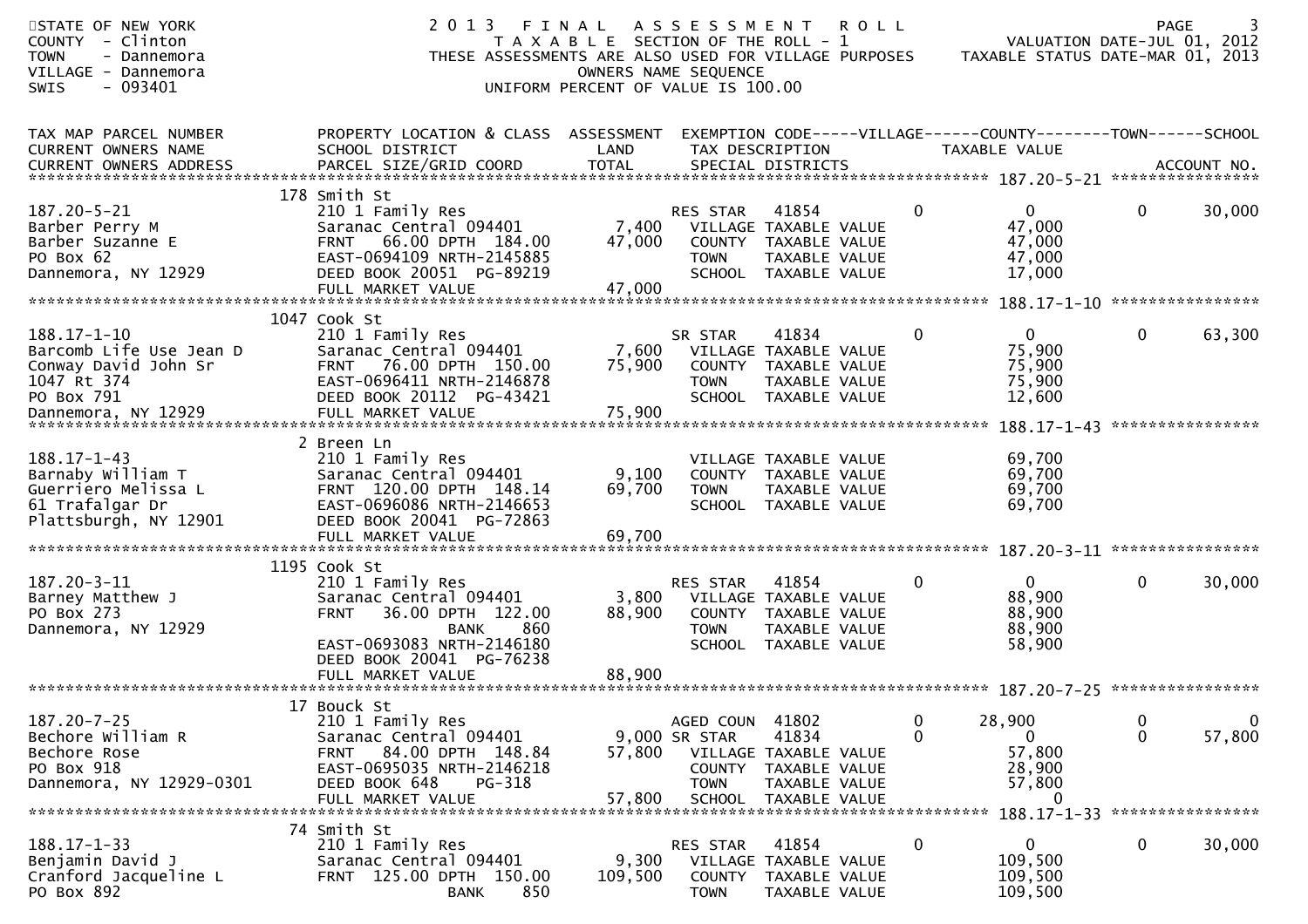| Dannemora, NY 12929                                                                                                                                                                                                                                                            | EAST-0696613 NRTH-2146351<br>DEED BOOK 20021 PG-48988<br>FULL MARKET VALUE                                                                                                                  | 109,500                                                                                                      |                                          | SCHOOL TAXABLE VALUE                                                                            |             | 79,500                                                                         |                                            |
|--------------------------------------------------------------------------------------------------------------------------------------------------------------------------------------------------------------------------------------------------------------------------------|---------------------------------------------------------------------------------------------------------------------------------------------------------------------------------------------|--------------------------------------------------------------------------------------------------------------|------------------------------------------|-------------------------------------------------------------------------------------------------|-------------|--------------------------------------------------------------------------------|--------------------------------------------|
| STATE OF NEW YORK<br>COUNTY - Clinton<br>- Dannemora<br><b>TOWN</b><br>VILLAGE - Dannemora<br>$-093401$<br>SWIS                                                                                                                                                                | 2 0 1 3<br>THESE ASSESSMENTS ARE ALSO USED FOR VILLAGE PURPOSES                                                                                                                             | FINAL<br>T A X A B L E SECTION OF THE ROLL - 1<br>OWNERS NAME SEQUENCE<br>UNIFORM PERCENT OF VALUE IS 100.00 | A S S E S S M E N T                      |                                                                                                 | <b>ROLL</b> | TAXABLE STATUS DATE-MAR 01, 2013                                               | <b>PAGE</b><br>VALUATION DATE-JUL 01, 2012 |
| TAX MAP PARCEL NUMBER<br>CURRENT OWNERS NAME<br>.4CCOUNT NO . PARCEL SIZE/GRID COORD TOTAL SPECIAL DISTRICTS . ACCOUNT NO . ACCOUNT NO . ACCOUNT NO . بالمحتمد المستوى المستوى المستوى المستوى المستوى المستوى المستوى المستوى المستوى المستوى المستوى المستوى المستوى المستوى | PROPERTY LOCATION & CLASS ASSESSMENT<br>SCHOOL DISTRICT                                                                                                                                     | LAND                                                                                                         |                                          | TAX DESCRIPTION                                                                                 |             | EXEMPTION CODE-----VILLAGE------COUNTY-------TOWN------SCHOOL<br>TAXABLE VALUE |                                            |
| $187.20 - 3 - 26$<br>Bennett Michael L<br>200 Smith St<br>PO Box 442<br>Dannemora, NY 12929                                                                                                                                                                                    | Smith St<br>$314$ Rural vac<10<br>Saranac Central 094401<br>Lot 5 Pion Pat<br>ACRES 3.10<br>EAST-0692668 NRTH-2145664<br>DEED BOOK 20132 PG-53613<br>FULL MARKET VALUE                      | 11,300<br>11,300<br>11,300                                                                                   | <b>TOWN</b>                              | VILLAGE TAXABLE VALUE<br>COUNTY TAXABLE VALUE<br>TAXABLE VALUE<br>SCHOOL TAXABLE VALUE          |             | 11,300<br>11,300<br>11,300<br>11,300                                           | ****************                           |
| $187.20 - 4 - 17$<br>Bennett Michael L<br>PO Box 442<br>Dannemora, NY 12929                                                                                                                                                                                                    | 198 Smith St<br>210 1 Family Res<br>Saranac Central 094401<br>FRNT 50.00 DPTH<br>90.00<br>EAST-0693676 NRTH-2145767<br>DEED BOOK 20031 PG-54472                                             | 4,700<br>72,700                                                                                              | <b>TOWN</b>                              | VILLAGE TAXABLE VALUE<br>COUNTY TAXABLE VALUE<br>TAXABLE VALUE<br>SCHOOL TAXABLE VALUE          |             | 72,700<br>72,700<br>72,700<br>72,700                                           |                                            |
| 187.20-4-19<br>Bennett Michael L<br>200 Smith St<br>PO Box 442<br>Dannemora, NY 12929                                                                                                                                                                                          | 200 Smith St<br>210 1 Family Res<br>Saranac Central 094401<br>50.00 DPTH<br><b>FRNT</b><br>90.00<br>EAST-0693626 NRTH-2145759<br>DEED BOOK 20061 PG-95457<br>FULL MARKET VALUE              | 4,700<br>69,300<br>69,300                                                                                    | RES STAR<br><b>TOWN</b><br><b>SCHOOL</b> | 41854<br>VILLAGE TAXABLE VALUE<br>COUNTY TAXABLE VALUE<br>TAXABLE VALUE<br>TAXABLE VALUE        | 0           | $\overline{0}$<br>69,300<br>69,300<br>69,300<br>39,300                         | 0<br>30,000                                |
| $188.17 - 2 - 7.1$<br>Besaw Jill E<br>Besaw Scott T<br>PO Box 654<br>Dannemora, NY 12929<br>PRIOR OWNER ON 3/01/2013                                                                                                                                                           | 1003 Cook St<br>210 1 Family Res<br>Saranac Central 094401<br>66.00 DPTH 148.00<br><b>FRNT</b><br>230<br>BANK<br>EAST-0697494 NRTH-2147105<br>DEED BOOK 20132 PG-55662<br>FULL MARKET VALUE | 6,900<br>88,800<br>88,800                                                                                    | RES STAR<br><b>TOWN</b>                  | 41854<br>VILLAGE TAXABLE VALUE<br>COUNTY TAXABLE VALUE<br>TAXABLE VALUE<br>SCHOOL TAXABLE VALUE | 0           | $\mathbf{0}$<br>88,800<br>88,800<br>88,800<br>58,800                           | $\mathbf{0}$<br>30,000                     |
| Drollette Jill<br>$187.20 - 5 - 28$<br>Bigelow Estate Russell<br>Darlene Bigelow<br>7 Westland Ave<br>Morrisonville, NY 12962                                                                                                                                                  | 59 Bouck St<br>210 1 Family Res<br>Saranac Central 094401<br>50.20 DPTH<br>76.50<br>FRNT<br>EAST-0694034 NRTH-2146050<br>DEED BOOK 558<br>PG-612<br>FULL MARKET VALUE                       | 5,600<br>51,200<br>51,200                                                                                    | <b>TOWN</b>                              | VILLAGE TAXABLE VALUE<br>COUNTY TAXABLE VALUE<br>TAXABLE VALUE<br>SCHOOL TAXABLE VALUE          |             | 51,200<br>51,200<br>51,200<br>51,200                                           |                                            |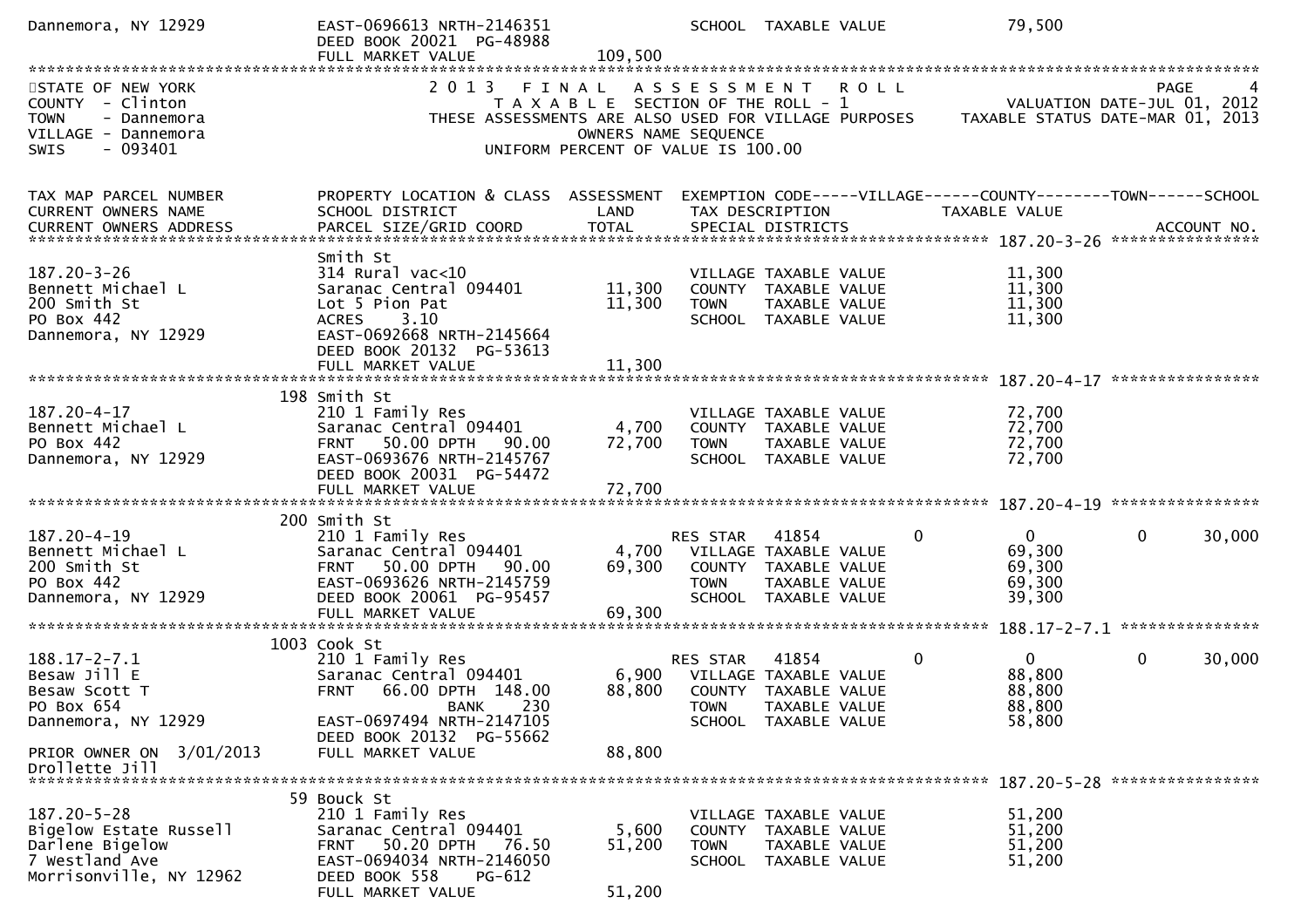| ************************** |                                                      |                                       |                     |                       |             |                                                                |             |                   |
|----------------------------|------------------------------------------------------|---------------------------------------|---------------------|-----------------------|-------------|----------------------------------------------------------------|-------------|-------------------|
| STATE OF NEW YORK          | 2013 FINAL                                           |                                       | A S S E S S M E N T |                       | <b>ROLL</b> |                                                                | <b>PAGE</b> |                   |
| COUNTY - Clinton           |                                                      | T A X A B L E SECTION OF THE ROLL - 1 |                     |                       |             | VALUATION DATE-JUL 01, 2012                                    |             |                   |
| <b>TOWN</b><br>- Dannemora | THESE ASSESSMENTS ARE ALSO USED FOR VILLAGE PURPOSES |                                       |                     |                       |             | TAXABLE STATUS DATE-MAR 01, 2013                               |             |                   |
| VILLAGE - Dannemora        |                                                      | OWNERS NAME SEQUENCE                  |                     |                       |             |                                                                |             |                   |
| - 093401<br>SWIS           |                                                      | UNIFORM PERCENT OF VALUE IS 100.00    |                     |                       |             |                                                                |             |                   |
|                            |                                                      |                                       |                     |                       |             |                                                                |             |                   |
|                            |                                                      |                                       |                     |                       |             |                                                                |             |                   |
| TAX MAP PARCEL NUMBER      | PROPERTY LOCATION & CLASS ASSESSMENT                 |                                       |                     |                       |             | EXEMPTION CODE-----VILLAGE------COUNTY--------TOWN------SCHOOL |             |                   |
| <b>CURRENT OWNERS NAME</b> | SCHOOL DISTRICT                                      | LAND                                  | TAX DESCRIPTION     |                       |             | TAXABLE VALUE                                                  |             |                   |
|                            |                                                      |                                       |                     |                       |             |                                                                |             |                   |
|                            |                                                      |                                       |                     |                       |             |                                                                |             |                   |
|                            |                                                      |                                       |                     |                       |             |                                                                |             |                   |
|                            | 1184 Cook St                                         |                                       |                     |                       |             |                                                                |             |                   |
| $187.20 - 2 - 20$          | 210 1 Family Res                                     |                                       | SR STAR             | 41834                 | 0           | $\mathbf{0}$                                                   | 0           | 63,300            |
| Bingel John                | Saranac Central 094401                               | 6,600                                 |                     | VILLAGE TAXABLE VALUE |             | 87,800                                                         |             |                   |
| Bingel Brenda              | 55.00 DPTH 170.00<br><b>FRNT</b>                     | 87,800                                |                     | COUNTY TAXABLE VALUE  |             | 87,800                                                         |             |                   |
| 1184 Rt 374                | EAST-0693311 NRTH-2146494                            |                                       | <b>TOWN</b>         | TAXABLE VALUE         |             | 87,800                                                         |             |                   |
| PO Box 774                 | DEED BOOK 542<br>PG-267                              |                                       | <b>SCHOOL</b>       | TAXABLE VALUE         |             | 24,500                                                         |             |                   |
| Dannemora, NY 12929        | FULL MARKET VALUE                                    | 87,800                                |                     |                       |             |                                                                |             |                   |
|                            |                                                      |                                       |                     |                       |             |                                                                |             | ***************** |
|                            | 1189 Cook St                                         |                                       |                     |                       |             |                                                                |             |                   |
| $187.20 - 3 - 14$          | 210 1 Family Res                                     |                                       | <b>RES STAR</b>     | 41854                 | $\Omega$    | $\Omega$                                                       | $\mathbf 0$ | 30,000            |
| Bingel Thomas J            | Saranac Central 094401                               | 6,400                                 |                     | VILLAGE TAXABLE VALUE |             | 85,900                                                         |             |                   |
| Linney-Bingel Jeannette G  | <b>FRNT</b><br>60.00 DPTH 140.00                     | 85,900                                |                     | COUNTY TAXABLE VALUE  |             | 85,900                                                         |             |                   |
| PO Box 593                 | 320<br><b>BANK</b>                                   |                                       | <b>TOWN</b>         | TAXABLE VALUE         |             | 85,900                                                         |             |                   |
| Dannemora, NY 12929        | EAST-0693215 NRTH-2146258                            |                                       |                     | SCHOOL TAXABLE VALUE  |             | 55,900                                                         |             |                   |
|                            | DEED BOOK 20041 PG-72890                             |                                       |                     |                       |             |                                                                |             |                   |
|                            | FULL MARKET VALUE                                    | 85,900                                |                     |                       |             |                                                                |             |                   |
|                            |                                                      |                                       |                     |                       |             |                                                                |             | ***************** |
|                            | 1151 Cook St                                         |                                       |                     |                       |             |                                                                |             |                   |
| $187.20 - 5 - 4$           | $485 > 1$ use sm bld                                 |                                       |                     | VILLAGE TAXABLE VALUE |             | 71,800                                                         |             |                   |
| Bjelko John M Jr           | Saranac Central 094401                               | 4,400                                 |                     | COUNTY TAXABLE VALUE  |             | 71,800                                                         |             |                   |
|                            |                                                      | 71,800                                |                     |                       |             |                                                                |             |                   |
| 1 Independence Dr          | 35.00 DPTH 167.00<br><b>FRNT</b>                     |                                       | <b>TOWN</b>         | TAXABLE VALUE         |             | 71,800                                                         |             |                   |
| Plattsburgh, NY 12901      | EAST-0694088 NRTH-2146414                            |                                       |                     | SCHOOL TAXABLE VALUE  |             | 71,800                                                         |             |                   |
|                            | DEED BOOK 20041 PG-72381                             |                                       |                     |                       |             |                                                                |             |                   |
|                            |                                                      |                                       |                     |                       |             |                                                                |             | ****************  |
|                            |                                                      |                                       |                     |                       |             |                                                                |             |                   |
|                            | 186 Smith St                                         |                                       |                     |                       |             |                                                                |             |                   |
| $187.20 - 5 - 23$          | 230 3 Family Res                                     |                                       |                     | VILLAGE TAXABLE VALUE |             | 67,900                                                         |             |                   |
| Bjelko John M Jr           | Saranac Central 094401                               | 6,100                                 |                     | COUNTY TAXABLE VALUE  |             | 67,900                                                         |             |                   |
| Bjelko Gail M              | 68.00 DPTH 110.00<br><b>FRNT</b>                     | 67,900                                | <b>TOWN</b>         | TAXABLE VALUE         |             | 67,900                                                         |             |                   |
| 1 Independence Dr          | EAST-0693953 NRTH-2145817                            |                                       |                     | SCHOOL TAXABLE VALUE  |             | 67,900                                                         |             |                   |
| Plattsburgh, NY 12901      | DEED BOOK 20001 PG-22340                             |                                       |                     |                       |             |                                                                |             |                   |
|                            | FULL MARKET VALUE                                    | 67,900                                |                     |                       |             |                                                                |             |                   |
|                            |                                                      |                                       |                     |                       |             |                                                                |             |                   |
|                            | 10 Bouck St                                          |                                       |                     |                       |             |                                                                |             |                   |
| $187.20 - 7 - 33$          | 220 2 Family Res                                     |                                       |                     | VILLAGE TAXABLE VALUE |             | 65,900                                                         |             |                   |
| Blair Robert L             | Saranac Central 094401                               | 6,800                                 |                     | COUNTY TAXABLE VALUE  |             | 65,900                                                         |             |                   |
| Blair James R              | 59.00 DPTH 162.00<br>FRNT                            | 65,900                                | <b>TOWN</b>         | TAXABLE VALUE         |             | 65,900                                                         |             |                   |
| 22 Ryan Rd                 | EAST-0695134 NRTH-2146458                            |                                       |                     | SCHOOL TAXABLE VALUE  |             | 65,900                                                         |             |                   |
| Saranac, NY 12981          | DEED BOOK 1025<br>PG-248                             |                                       |                     |                       |             |                                                                |             |                   |
|                            | FULL MARKET VALUE                                    | 65,900                                |                     |                       |             |                                                                |             |                   |
|                            |                                                      |                                       |                     |                       |             |                                                                |             |                   |
|                            | Cook St                                              |                                       |                     |                       |             |                                                                |             |                   |
| $187.20 - 3 - 2$           | 311 Res vac land                                     |                                       |                     | VILLAGE TAXABLE VALUE |             | 3,600                                                          |             |                   |
| Blaise Ernest Sr           | Saranac Central 094401                               | 3,600                                 |                     | COUNTY TAXABLE VALUE  |             | 3,600                                                          |             |                   |
| Blaise Eleanor             | Lot 5 Pion Patent                                    | 3,600                                 | <b>TOWN</b>         |                       |             | 3,600                                                          |             |                   |
|                            |                                                      |                                       |                     | TAXABLE VALUE         |             |                                                                |             |                   |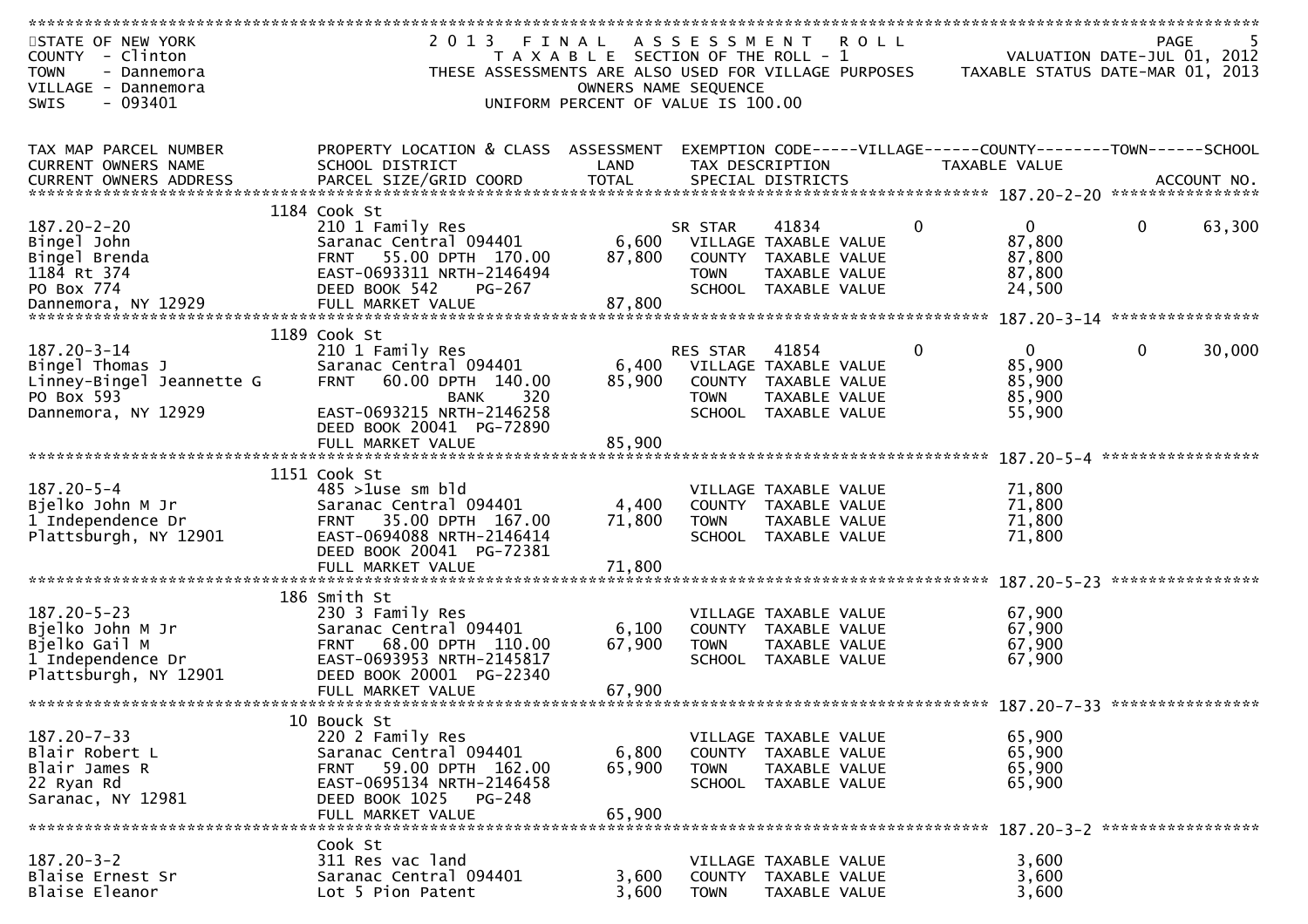| 35 Scott Ln<br>Keeseville, NY 12944-9734                                                                       | 66.00 DPTH 165.00<br><b>FRNT</b><br>EAST-0692371 NRTH-2146080<br>DEED BOOK 746<br>PG-336<br>FULL MARKET VALUE                                                                                            | 3,600                                                                                                        |                                                                           | SCHOOL TAXABLE VALUE                                                                            |                    | 3,600                                                                                 |                                                     |                  |
|----------------------------------------------------------------------------------------------------------------|----------------------------------------------------------------------------------------------------------------------------------------------------------------------------------------------------------|--------------------------------------------------------------------------------------------------------------|---------------------------------------------------------------------------|-------------------------------------------------------------------------------------------------|--------------------|---------------------------------------------------------------------------------------|-----------------------------------------------------|------------------|
| STATE OF NEW YORK<br>COUNTY - Clinton<br><b>TOWN</b><br>- Dannemora<br>VILLAGE - Dannemora<br>- 093401<br>SWIS | 2 0 1 3                                                                                                                                                                                                  | FINAL<br>T A X A B L E SECTION OF THE ROLL - 1<br>OWNERS NAME SEQUENCE<br>UNIFORM PERCENT OF VALUE IS 100.00 | A S S E S S M E N T                                                       |                                                                                                 | <b>ROLL</b>        | THESE ASSESSMENTS ARE ALSO USED FOR VILLAGE PURPOSES TAXABLE STATUS DATE-MAR 01, 2013 | <b>PAGE</b><br>VALUATION DATE-JUL 01, 2012          | 6                |
| TAX MAP PARCEL NUMBER<br>CURRENT OWNERS NAME<br><b>CURRENT OWNERS ADDRESS</b>                                  | PROPERTY LOCATION & CLASS ASSESSMENT<br>SCHOOL DISTRICT                                                                                                                                                  | LAND                                                                                                         |                                                                           | TAX DESCRIPTION                                                                                 |                    | EXEMPTION CODE-----VILLAGE------COUNTY--------TOWN------SCHOOL<br>TAXABLE VALUE       |                                                     |                  |
| $188.17 - 1 - 50$<br>Blodgett Robert C<br>Blodgett Pauline M<br>7 Thayer Ave<br>PO Box 4                       | 11 Thayer Ave<br>210 1 Family Res<br>Saranac Central 094401<br>FRNT 42.00 DPTH 154.00<br>EAST-0695765 NRTH-2146445<br>DEED BOOK 847<br>PG-60                                                             | 28,700                                                                                                       | AGED - ALL 41800<br>5,100 SR STAR<br>VILLAGE TAXABLE VALUE<br><b>TOWN</b> | 41834<br>COUNTY TAXABLE VALUE<br>TAXABLE VALUE                                                  | 14,350<br>$\Omega$ | 14,350<br>$\mathbf{0}$<br>14,350<br>14,350<br>14,350<br>0                             | 14,350<br>$\Omega$<br>187.20-7-19 ***************** | 14,350<br>14,350 |
| 187.20-7-19<br>Bordeau Debra<br>142 Smith St<br>PO Box 164<br>Dannemora, NY 12929                              | 142 Smith St<br>210 1 Family Res<br>Saranac Central 094401<br>FRNT 72.00 DPTH 178.00<br>EAST-0694919 NRTH-2146014<br>DEED BOOK 997<br>$PG-1$                                                             | 7,700<br>63,100                                                                                              | RES STAR<br><b>TOWN</b>                                                   | 41854<br>VILLAGE TAXABLE VALUE<br>COUNTY TAXABLE VALUE<br>TAXABLE VALUE<br>SCHOOL TAXABLE VALUE | $\mathbf{0}$       | $\Omega$<br>63,100<br>63,100<br>63,100<br>33,100                                      | $\mathbf 0$                                         | 30,000           |
| $187.20 - 3 - 7$<br>Bosley Thomas H<br>Bosley Joan T<br>3885 Rt 11<br>Mooers Forks, NY 12959                   | 1207 Cook St<br>230 3 Family Res<br>Saranac Central 094401<br>65.00 DPTH 165.00<br><b>FRNT</b><br>080<br><b>BANK</b><br>EAST-0692798 NRTH-2146164<br>DEED BOOK 737<br><b>PG-120</b><br>FULL MARKET VALUE | 7,200<br>75,200<br>75,200                                                                                    | <b>TOWN</b>                                                               | VILLAGE TAXABLE VALUE<br>COUNTY TAXABLE VALUE<br>TAXABLE VALUE<br>SCHOOL TAXABLE VALUE          |                    | 75,200<br>75,200<br>75,200<br>75,200                                                  |                                                     |                  |
| $188.17 - 1 - 36$<br>Bouyea Stephanie E<br>PO Box 517<br>Dannemora, NY 12929                                   | 96 Smith St<br>210 1 Family Res<br>Saranac Central 094401<br>FRNT 114.00 DPTH 169.00<br><b>BANK</b><br>080<br>EAST-0696129 NRTH-2146279<br>DEED BOOK 20082 PG-19567<br>FULL MARKET VALUE                 | 123,000<br>123,000                                                                                           | RES STAR<br>9,500 VILLAGE TAXABLE VALUE<br><b>TOWN</b>                    | 41854<br>COUNTY TAXABLE VALUE<br>TAXABLE VALUE<br>SCHOOL TAXABLE VALUE                          | 0                  | $\mathbf{0}$<br>123,000<br>123,000<br>123,000<br>93,000                               | $\mathbf 0$                                         | 30,000           |
| 187.20-1-16<br>Bovee Thomas<br>Bovee Lisa<br>37 Kennedy Rd<br>Cadyville, NY 12918                              | 1204 Cook St<br>210 1 Family Res<br>Saranac Central 094401<br>FRNT 67.20 DPTH 160.00<br>EAST-0692836 NRTH-2146398<br>DEED BOOK 629<br>$PG-137$<br>FULL MARKET VALUE                                      | 7,200<br>68,400<br>68,400                                                                                    | <b>TOWN</b>                                                               | VILLAGE TAXABLE VALUE<br>COUNTY TAXABLE VALUE<br>TAXABLE VALUE<br>SCHOOL TAXABLE VALUE          |                    | 68,400<br>68,400<br>68,400<br>68,400                                                  |                                                     |                  |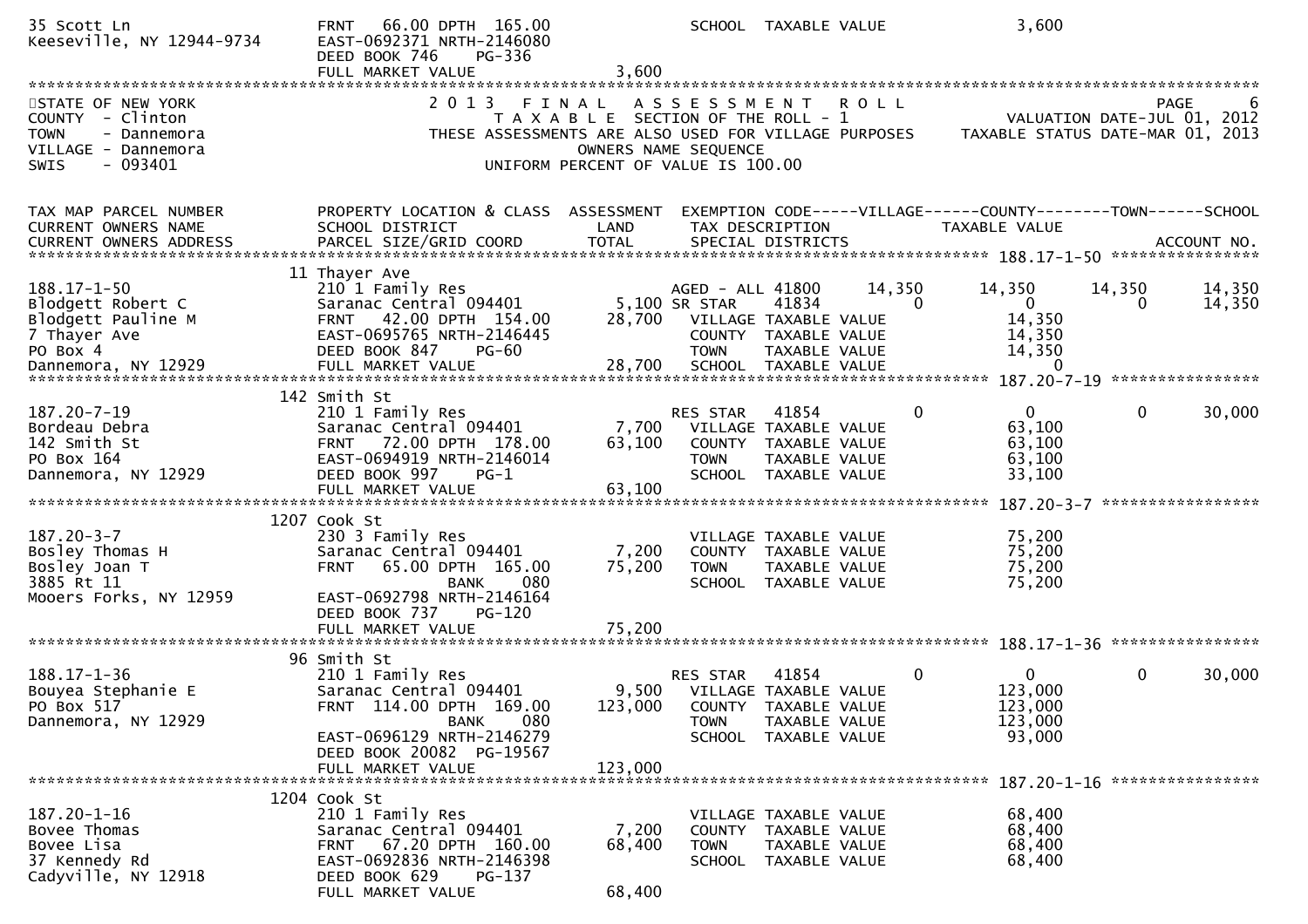| STATE OF NEW YORK             | 2 0 1 3<br>FINAL                                     |                                       | A S S E S S M E N T |                       | <b>ROLL</b> |                                                                | <b>PAGE</b>       |        |
|-------------------------------|------------------------------------------------------|---------------------------------------|---------------------|-----------------------|-------------|----------------------------------------------------------------|-------------------|--------|
| <b>COUNTY</b><br>- Clinton    |                                                      | T A X A B L E SECTION OF THE ROLL - 1 |                     |                       |             | VALUATION DATE-JUL 01, 2012                                    |                   |        |
| <b>TOWN</b><br>- Dannemora    | THESE ASSESSMENTS ARE ALSO USED FOR VILLAGE PURPOSES |                                       |                     |                       |             | TAXABLE STATUS DATE-MAR 01, 2013                               |                   |        |
| VILLAGE - Dannemora           |                                                      | OWNERS NAME SEQUENCE                  |                     |                       |             |                                                                |                   |        |
| $-093401$<br><b>SWIS</b>      |                                                      | UNIFORM PERCENT OF VALUE IS 100.00    |                     |                       |             |                                                                |                   |        |
|                               |                                                      |                                       |                     |                       |             |                                                                |                   |        |
|                               |                                                      |                                       |                     |                       |             |                                                                |                   |        |
| TAX MAP PARCEL NUMBER         | PROPERTY LOCATION & CLASS ASSESSMENT                 |                                       |                     |                       |             | EXEMPTION CODE-----VILLAGE------COUNTY--------TOWN------SCHOOL |                   |        |
| CURRENT OWNERS NAME           | SCHOOL DISTRICT                                      | LAND                                  |                     | TAX DESCRIPTION       |             | TAXABLE VALUE                                                  |                   |        |
| <b>CURRENT OWNERS ADDRESS</b> |                                                      |                                       |                     |                       |             |                                                                |                   |        |
|                               |                                                      |                                       |                     |                       |             |                                                                |                   |        |
|                               | 1011 Cook St                                         |                                       |                     |                       |             |                                                                |                   |        |
| $188.17 - 2 - 5$              | 210 1 Family Res                                     |                                       | RES STAR            | 41854                 | $\mathbf 0$ | $\mathbf{0}$                                                   | $\mathbf{0}$      | 30,000 |
| Bowers Karen A                | Saranac Central 094401                               | 7,300                                 |                     | VILLAGE TAXABLE VALUE |             | 77,400                                                         |                   |        |
| PO Box 899                    | 72.00 DPTH 148.50<br><b>FRNT</b>                     | 77,400                                |                     | COUNTY TAXABLE VALUE  |             | 77,400                                                         |                   |        |
| Dannemora, NY 12929           | 320<br><b>BANK</b>                                   |                                       | <b>TOWN</b>         | TAXABLE VALUE         |             | 77,400                                                         |                   |        |
|                               | EAST-0697291 NRTH-2147064                            |                                       |                     | SCHOOL TAXABLE VALUE  |             | 47,400                                                         |                   |        |
|                               | DEED BOOK 20031 PG-58684                             |                                       |                     |                       |             |                                                                |                   |        |
|                               | FULL MARKET VALUE                                    | 77,400                                |                     |                       |             |                                                                |                   |        |
|                               |                                                      |                                       |                     |                       |             |                                                                |                   |        |
|                               | 4 Bouck St                                           |                                       |                     |                       |             |                                                                |                   |        |
| 187.20-7-9                    | 220 2 Family Res                                     |                                       | RES STAR            | 41854                 | $\mathbf 0$ | 0                                                              | $\mathbf{0}$      | 30,000 |
| Breen Shawn                   | Saranac Central 094401                               | 6,500                                 |                     | VILLAGE TAXABLE VALUE |             | 105,200                                                        |                   |        |
| Breen Melody                  | 90.00 DPTH<br>90.00<br><b>FRNT</b>                   | 105,200                               |                     | COUNTY TAXABLE VALUE  |             | 105,200                                                        |                   |        |
| PO Box 386                    | 080<br><b>BANK</b>                                   |                                       | <b>TOWN</b>         | TAXABLE VALUE         |             | 105,200                                                        |                   |        |
| Dannemora, NY 12929           | EAST-0695341 NRTH-2146458                            |                                       |                     | SCHOOL TAXABLE VALUE  |             | 75,200                                                         |                   |        |
|                               | DEED BOOK 890<br>PG-109                              |                                       |                     |                       |             |                                                                |                   |        |
|                               | FULL MARKET VALUE                                    | 105,200                               |                     |                       |             |                                                                |                   |        |
|                               |                                                      |                                       |                     |                       |             |                                                                |                   |        |
|                               | 137 Emmons St                                        |                                       |                     |                       |             |                                                                |                   |        |
| 187.20-4-11.1                 | 220 2 Family Res                                     |                                       | RES STAR            | 41854                 | 0           | $\overline{0}$                                                 | $\mathbf{0}$      | 30,000 |
| Breyette Edward L             | Saranac Central 094401                               | 6,300                                 |                     | VILLAGE TAXABLE VALUE |             | 69,500                                                         |                   |        |
| Breyette Edward M             | 61.90 DPTH 140.25<br><b>FRNT</b>                     | 69,500                                |                     | COUNTY TAXABLE VALUE  |             | 69,500                                                         |                   |        |
| 89 Ryan Rd                    | EAST-0693777 NRTH-2145958                            |                                       | <b>TOWN</b>         | TAXABLE VALUE         |             | 69,500                                                         |                   |        |
| Saranac, NY 12981             | DEED BOOK 993<br>$PG-272$                            |                                       | <b>SCHOOL</b>       | TAXABLE VALUE         |             | 39,500                                                         |                   |        |
|                               | FULL MARKET VALUE                                    | 69,500                                |                     |                       |             |                                                                |                   |        |
|                               |                                                      |                                       |                     |                       |             |                                                                | ***************** |        |
|                               | Cook St                                              |                                       |                     |                       |             |                                                                |                   |        |
| $187.20 - 5 - 5$              | 438 Parking lot                                      |                                       |                     | VILLAGE TAXABLE VALUE |             | 31,500                                                         |                   |        |
| Breyette Frederick            | Saranac Central 094401                               | 8,200                                 |                     | COUNTY TAXABLE VALUE  |             | 31,500                                                         |                   |        |
| PO Box 657                    | 86.00 DPTH 167.84<br><b>FRNT</b>                     | 31,500                                | <b>TOWN</b>         | TAXABLE VALUE         |             | 31,500                                                         |                   |        |
| Dannemora, NY 12929           | EAST-0694146 NRTH-2146433                            |                                       |                     | SCHOOL TAXABLE VALUE  |             | 31,500                                                         |                   |        |
|                               | DEED BOOK 917<br>$PG-177$                            |                                       |                     |                       |             |                                                                |                   |        |
|                               |                                                      |                                       |                     |                       |             |                                                                |                   |        |
|                               | FULL MARKET VALUE                                    | 31,500                                |                     |                       |             |                                                                |                   |        |
|                               |                                                      |                                       |                     |                       |             |                                                                |                   |        |
| $187.20 - 5 - 3$              | 1153 Cook St                                         |                                       |                     |                       |             |                                                                |                   |        |
|                               | 230 3 Family Res                                     |                                       | SR STAR             | 41834                 | $\mathbf 0$ | $\mathbf{0}$                                                   | $\mathbf 0$       | 63,300 |
| Breyette Frederick N          | Saranac Central 094401                               | 7,900                                 |                     | VILLAGE TAXABLE VALUE |             | 65,000                                                         |                   |        |
| PO Box 657                    | Ting's Tavern                                        | 65,000                                | <b>COUNTY</b>       | TAXABLE VALUE         |             | 65,000                                                         |                   |        |
| Dannemora, NY 12929           | FRNT 84.00 DPTH 150.00                               |                                       | <b>TOWN</b>         | TAXABLE VALUE         |             | 65,000                                                         |                   |        |
|                               | EAST-0694033 NRTH-2146410                            |                                       |                     | SCHOOL TAXABLE VALUE  |             | 1,700                                                          |                   |        |
|                               | DEED BOOK 20072 PG-9053                              |                                       |                     |                       |             |                                                                |                   |        |
|                               | FULL MARKET VALUE                                    | 65,000                                |                     |                       |             |                                                                |                   |        |
|                               |                                                      |                                       |                     |                       |             |                                                                |                   |        |
| STATE OF NEW YORK             | 2 0 1 3<br>FINAL                                     |                                       | A S S E S S M E N T |                       | R O L L     |                                                                | <b>PAGE</b>       | 8      |
| COUNTY - Clinton              |                                                      | T A X A B L E SECTION OF THE ROLL - 1 |                     |                       |             | VALUATION DATE-JUL 01, 2012                                    |                   |        |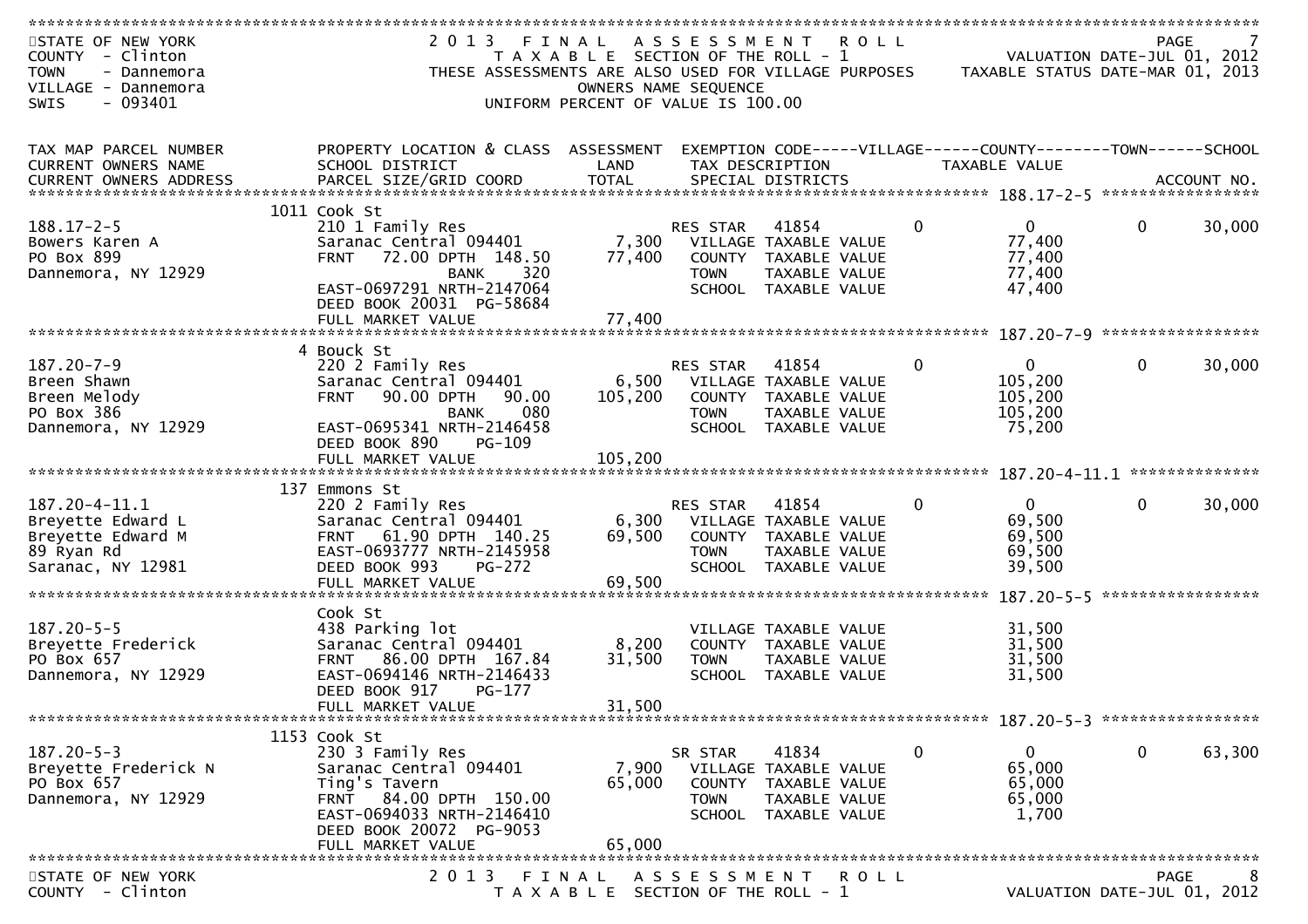| <b>TOWN</b><br>- Dannemora<br>VILLAGE - Dannemora<br>- 093401<br>SWIS | THESE ASSESSMENTS ARE ALSO USED FOR VILLAGE PURPOSES          | OWNERS NAME SEQUENCE<br>UNIFORM PERCENT OF VALUE IS 100.00 |                             |                                                    |             |              | TAXABLE STATUS DATE-MAR 01, 2013                                               |              |             |
|-----------------------------------------------------------------------|---------------------------------------------------------------|------------------------------------------------------------|-----------------------------|----------------------------------------------------|-------------|--------------|--------------------------------------------------------------------------------|--------------|-------------|
| TAX MAP PARCEL NUMBER<br>CURRENT OWNERS NAME                          | PROPERTY LOCATION & CLASS ASSESSMENT<br>SCHOOL DISTRICT       | LAND                                                       |                             | TAX DESCRIPTION                                    |             |              | EXEMPTION CODE-----VILLAGE------COUNTY-------TOWN------SCHOOL<br>TAXABLE VALUE |              |             |
| CURRENT OWNERS ADDRESS                                                | PARCEL SIZE/GRID COORD                                        | <b>TOTAL</b>                                               |                             | SPECIAL DISTRICTS                                  |             |              |                                                                                |              | ACCOUNT NO. |
| $187.20 - 5 - 38$                                                     | 58 Bouck St<br>220 2 Family Res                               |                                                            | <b>RES STAR</b>             | 41854                                              |             | 0            | $\overline{0}$                                                                 | $\mathbf{0}$ | 30,000      |
| Breyette Light Michele M                                              | Saranac Central 094401                                        | 6,600                                                      |                             | VILLAGE TAXABLE VALUE                              |             |              | 99,100                                                                         |              |             |
| 58 Bouck St<br>PO Box 701                                             | <b>FRNT</b><br>66.00 DPTH 147.84<br>EAST-0694048 NRTH-2146261 | 99,100                                                     | <b>TOWN</b>                 | COUNTY TAXABLE VALUE<br>TAXABLE VALUE              |             |              | 99,100<br>99,100                                                               |              |             |
| Dannemora, NY 12929                                                   | DEED BOOK 20001 PG-23114<br>FULL MARKET VALUE                 | 99,100                                                     |                             | SCHOOL TAXABLE VALUE                               |             |              | 69,100                                                                         |              |             |
| 1109-1113 Cook St                                                     |                                                               |                                                            |                             |                                                    |             |              |                                                                                |              |             |
| 187.20-7-2.21                                                         | 411 Apartment                                                 |                                                            |                             | VILLAGE TAXABLE VALUE                              |             |              | 195,000                                                                        |              |             |
| Breyette Robert<br>Breyette Maurine                                   | Saranac Central 094401<br>FRNT 100.00 DPTH 147.00             | 8,700<br>195,000                                           | COUNTY<br><b>TOWN</b>       | TAXABLE VALUE<br>TAXABLE VALUE                     |             |              | 195,000<br>195,000                                                             |              |             |
| 1109 Cook St<br>PO Box 247                                            | EAST-0694937 NRTH-2146583<br>DEED BOOK 648<br>$PG-729$        |                                                            |                             | SCHOOL TAXABLE VALUE                               |             |              | 195,000                                                                        |              |             |
|                                                                       |                                                               |                                                            |                             |                                                    |             |              |                                                                                |              |             |
|                                                                       | 20 Barker St                                                  |                                                            |                             |                                                    |             |              |                                                                                |              |             |
| $187.20 - 7 - 2.1$<br>Breyette Robert E                               | 210 1 Family Res<br>Saranac Central 094401                    | 7,700                                                      | SR STAR                     | 41834<br>VILLAGE TAXABLE VALUE                     |             | $\bf{0}$     | $\overline{0}$<br>117,900                                                      | $\bf{0}$     | 63,300      |
| Breyette Maureen E                                                    | 73.90 DPTH 165.00<br><b>FRNT</b>                              | 117,900                                                    |                             | COUNTY TAXABLE VALUE                               |             |              | 117,900                                                                        |              |             |
| PO Box 247<br>Dannemora, NY 12929                                     | EAST-0694856 NRTH-2146451<br>DEED BOOK 20112 PG-38946         |                                                            | <b>TOWN</b>                 | TAXABLE VALUE<br>SCHOOL TAXABLE VALUE              |             |              | 117,900<br>54,600                                                              |              |             |
|                                                                       | FULL MARKET VALUE                                             | 117,900                                                    |                             | OT002 Omitted Tax-County<br>OT004 Omitted Tax-Town |             |              | .00 MT<br>$.00$ MT                                                             |              |             |
|                                                                       |                                                               |                                                            |                             |                                                    |             |              |                                                                                |              |             |
| $188.17 - 1 - 42$                                                     | 12 Thayer Ave<br>210 1 Family Res                             |                                                            | RES STAR                    | 41854                                              |             | $\mathbf{0}$ | $\overline{0}$                                                                 | $\mathbf 0$  | 30,000      |
| Broderick James<br>Broderick Diane                                    | Saranac Central 094401<br>FRNT 106.60 DPTH 75.00              | 6,400<br>85,600                                            | COUNTY                      | VILLAGE TAXABLE VALUE<br>TAXABLE VALUE             |             |              | 85,600<br>85,600                                                               |              |             |
| 12 Thayer Ave                                                         | EAST-0695947 NRTH-2146450                                     |                                                            | <b>TOWN</b>                 | TAXABLE VALUE                                      |             |              | 85,600                                                                         |              |             |
| PO Box 711                                                            | DEED BOOK 20051 PG-86011                                      |                                                            |                             | SCHOOL TAXABLE VALUE                               |             |              | 55,600                                                                         |              |             |
|                                                                       | 108 Smith St                                                  |                                                            |                             |                                                    |             |              |                                                                                |              |             |
| $188.17 - 1 - 55$                                                     | 210 1 Family Res                                              |                                                            | RES STAR                    | 41854                                              |             | 0            | 0                                                                              | $\mathbf{0}$ | 30,000      |
| Broughton Michael D<br>PO Box 785                                     | Saranac Central 094401<br>75.00 DPTH<br>75.00<br><b>FRNT</b>  | 83,200                                                     | 5,300 VILLAGE TAXABLE VALUE | COUNTY TAXABLE VALUE                               |             |              | 83,200<br>83,200                                                               |              |             |
| Dannemora, NY 12929                                                   | 320<br>BANK<br>EAST-0695770 NRTH-2146188                      |                                                            | TOWN                        | TAXABLE VALUE<br>SCHOOL TAXABLE VALUE              |             |              | 83,200<br>53,200                                                               |              |             |
|                                                                       | DEED BOOK 20112 PG-41774                                      |                                                            |                             | OT002 Omitted Tax-County                           |             |              | $.00$ MT                                                                       |              |             |
|                                                                       | FULL MARKET VALUE                                             | 83,200                                                     |                             | OT004 Omitted Tax-Town                             |             |              | $.00$ MT                                                                       |              |             |
| STATE OF NEW YORK<br>- Clinton<br><b>COUNTY</b>                       | 2 0 1 3                                                       | FINAL<br>T A X A B L E SECTION OF THE ROLL - 1             | A S S E S S M E N T         |                                                    | <b>ROLL</b> |              | VALUATION DATE-JUL 01, 2012                                                    | <b>PAGE</b>  | 9           |
| <b>TOWN</b><br>- Dannemora                                            | THESE ASSESSMENTS ARE ALSO USED FOR VILLAGE PURPOSES          |                                                            |                             |                                                    |             |              | TAXABLE STATUS DATE-MAR 01, 2013                                               |              |             |
| VILLAGE - Dannemora<br>$-093401$<br><b>SWIS</b>                       |                                                               | UNIFORM PERCENT OF VALUE IS 100.00                         | OWNERS NAME SEQUENCE        |                                                    |             |              |                                                                                |              |             |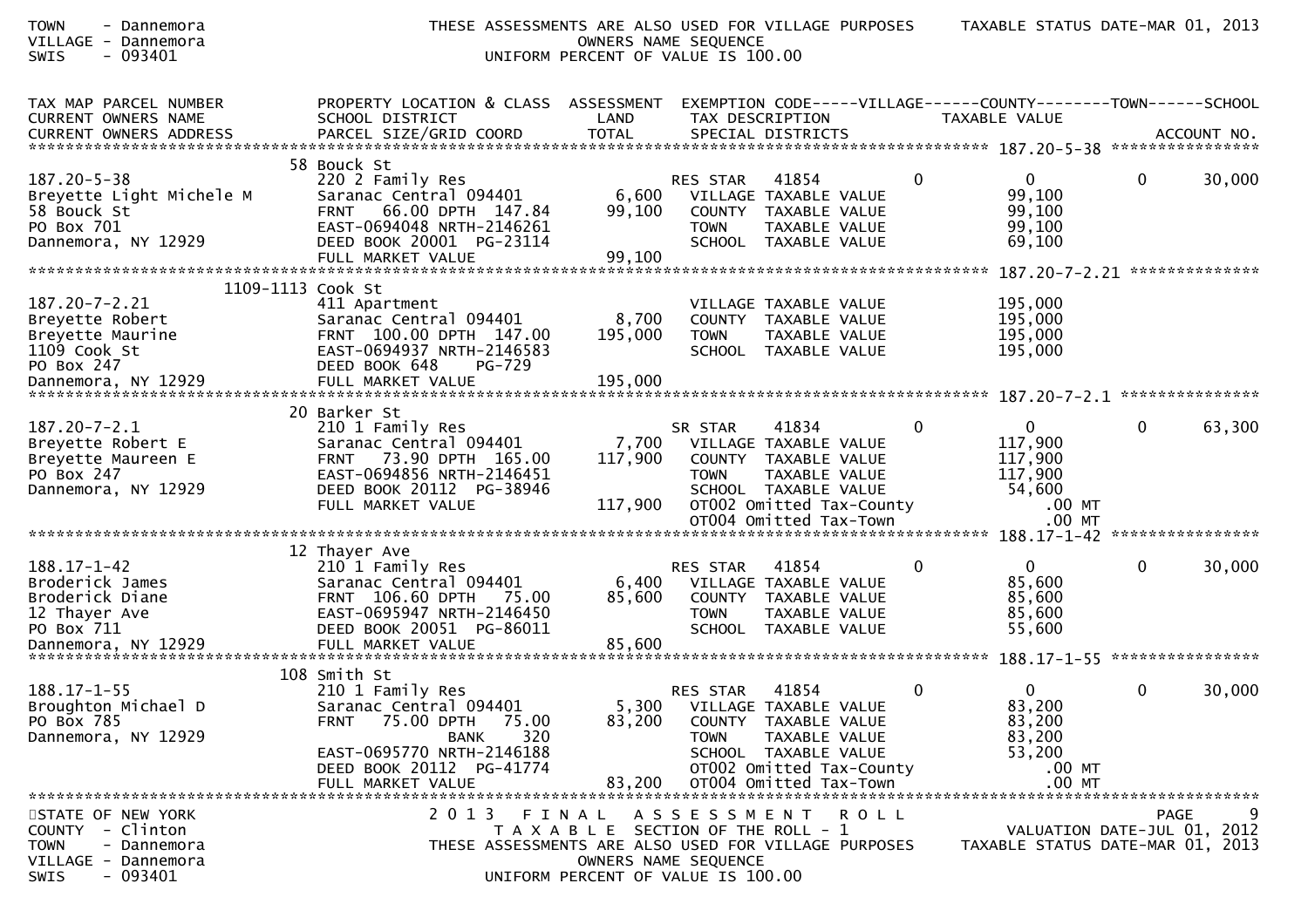| TAX MAP PARCEL NUMBER<br><b>CURRENT OWNERS NAME</b>                                                                                 | PROPERTY LOCATION & CLASS ASSESSMENT<br>SCHOOL DISTRICT                                                                                                                                           | LAND                                                                                                | TAX DESCRIPTION             |                                                                                                 |             | EXEMPTION CODE-----VILLAGE------COUNTY--------TOWN------SCHOOL<br>TAXABLE VALUE |                   |                  |
|-------------------------------------------------------------------------------------------------------------------------------------|---------------------------------------------------------------------------------------------------------------------------------------------------------------------------------------------------|-----------------------------------------------------------------------------------------------------|-----------------------------|-------------------------------------------------------------------------------------------------|-------------|---------------------------------------------------------------------------------|-------------------|------------------|
|                                                                                                                                     |                                                                                                                                                                                                   |                                                                                                     |                             |                                                                                                 |             |                                                                                 |                   |                  |
| $187.20 - 3 - 20$<br>Brown Life Estate Stephen H<br>Brown Life Estate Judy Lee<br>214 Smith St<br>PO Box 403<br>Dannemora, NY 12929 | 214 Smith St<br>210 1 Family Res<br>Saranac Central 094401<br>75.00 DPTH 122.50<br><b>FRNT</b><br>EAST-0693293 NRTH-2145701<br>DEED BOOK 20132 PG-56163<br>FULL MARKET VALUE                      | 6,600<br>96,900<br>96,900                                                                           | SR STAR<br><b>TOWN</b>      | 41834<br>VILLAGE TAXABLE VALUE<br>COUNTY TAXABLE VALUE<br>TAXABLE VALUE<br>SCHOOL TAXABLE VALUE | 0           | $\mathbf{0}$<br>96,900<br>96,900<br>96,900<br>33,600                            | $\mathbf 0$       | 63,300           |
| PRIOR OWNER ON 3/01/2013<br>Brown Stephen H                                                                                         |                                                                                                                                                                                                   |                                                                                                     |                             |                                                                                                 |             |                                                                                 |                   |                  |
|                                                                                                                                     | 85 Clark St                                                                                                                                                                                       |                                                                                                     |                             |                                                                                                 |             |                                                                                 |                   |                  |
| $187.20 - 7 - 8$<br>Brown Veronique M.P.<br>PO Box 472<br>Dannemora, NY 12929                                                       | 210 1 Family Res<br>Saranac Central 094401<br>FRNT 75.00 DPTH 178.00<br>EAST-0695285 NRTH-2146531<br>DEED BOOK 20011 PG-33475                                                                     | 7,900<br>73,800                                                                                     | RES STAR<br><b>TOWN</b>     | 41854<br>VILLAGE TAXABLE VALUE<br>COUNTY TAXABLE VALUE<br>TAXABLE VALUE<br>SCHOOL TAXABLE VALUE | $\mathbf 0$ | $\mathbf{0}$<br>73,800<br>73,800<br>73,800<br>43,800                            | $\mathbf 0$       | 30,000           |
|                                                                                                                                     |                                                                                                                                                                                                   |                                                                                                     |                             |                                                                                                 |             |                                                                                 |                   | **************** |
| $187.20 - 3 - 13$<br>Bruce R Christopher<br>Bruce Tricia L<br>55 Prospect Ave<br>Plattsburgh, NY 12901                              | 1191 Cook St<br>210 1 Family Res<br>Saranac Central 094401<br>83.00 DPTH 140.00<br><b>FRNT</b><br>080<br><b>BANK</b><br>EAST-0693143 NRTH-2146252<br>DEED BOOK 20072 PG-4968<br>FULL MARKET VALUE | 7,100<br>79,600<br>79,600                                                                           | RES STAR<br><b>TOWN</b>     | 41854<br>VILLAGE TAXABLE VALUE<br>COUNTY TAXABLE VALUE<br>TAXABLE VALUE<br>SCHOOL TAXABLE VALUE | 0           | $\mathbf{0}$<br>79,600<br>79,600<br>79,600<br>49,600                            | $\mathbf{0}$      | 30,000           |
|                                                                                                                                     |                                                                                                                                                                                                   |                                                                                                     |                             |                                                                                                 |             |                                                                                 |                   | **************   |
| $187.20 - 5 - 15.1$<br>Buck Estate Olga B<br>$c/o$ Lucas<br>1 Saratoga Ct<br>Plattsburgh, NY 12901                                  | 7 Flagg St<br>220 2 Family Res<br>Saranac Central 094401<br>FRNT 73.92 DPTH 165.00<br>EAST-0694395 NRTH-2146066<br>DEED BOOK 535<br>$PG-37$<br>FULL MARKET VALUE                                  | 7,700<br>101,900<br>101,900                                                                         | <b>TOWN</b>                 | VILLAGE TAXABLE VALUE<br>COUNTY TAXABLE VALUE<br>TAXABLE VALUE<br>SCHOOL TAXABLE VALUE          |             | 101,900<br>101,900<br>101,900<br>101,900                                        |                   |                  |
|                                                                                                                                     | 156 Smith St                                                                                                                                                                                      |                                                                                                     |                             |                                                                                                 |             |                                                                                 | ***************** |                  |
| $187.20 - 6 - 8$<br>Buck Helen M<br>156 Smith St<br>PO Box 663<br>Dannemora, NY 12929                                               | 270 Mfg housing<br>Saranac Central 094401<br>44.00 DPTH<br><b>FRNT</b><br>94.00<br>EAST-0694668 NRTH-2145950<br>DEED BOOK 592<br><b>PG-297</b>                                                    | 4,200<br>32,100                                                                                     | <b>TOWN</b>                 | VILLAGE TAXABLE VALUE<br>COUNTY TAXABLE VALUE<br>TAXABLE VALUE<br>SCHOOL TAXABLE VALUE          |             | 32,100<br>32,100<br>32,100<br>32,100                                            |                   |                  |
|                                                                                                                                     | FULL MARKET VALUE                                                                                                                                                                                 | 32,100                                                                                              |                             |                                                                                                 |             |                                                                                 |                   |                  |
| STATE OF NEW YORK<br>COUNTY - Clinton<br><b>TOWN</b><br>- Dannemora<br>VILLAGE - Dannemora<br>- 093401<br><b>SWIS</b>               | 2013<br>FINAL<br>THESE ASSESSMENTS ARE ALSO USED FOR VILLAGE PURPOSES                                                                                                                             | T A X A B L E SECTION OF THE ROLL - 1<br>OWNERS NAME SEQUENCE<br>UNIFORM PERCENT OF VALUE IS 100.00 | A S S E S S M E N T R O L L |                                                                                                 |             | VALUATION DATE-JUL 01, 2012<br>TAXABLE STATUS DATE-MAR 01, 2013                 | PAGE              | 10               |

TAX MAP PARCEL NUMBER PROPERTY LOCATION & CLASS ASSESSMENT EXEMPTION CODE-----VILLAGE------COUNTY--------TOWN------SCHOOL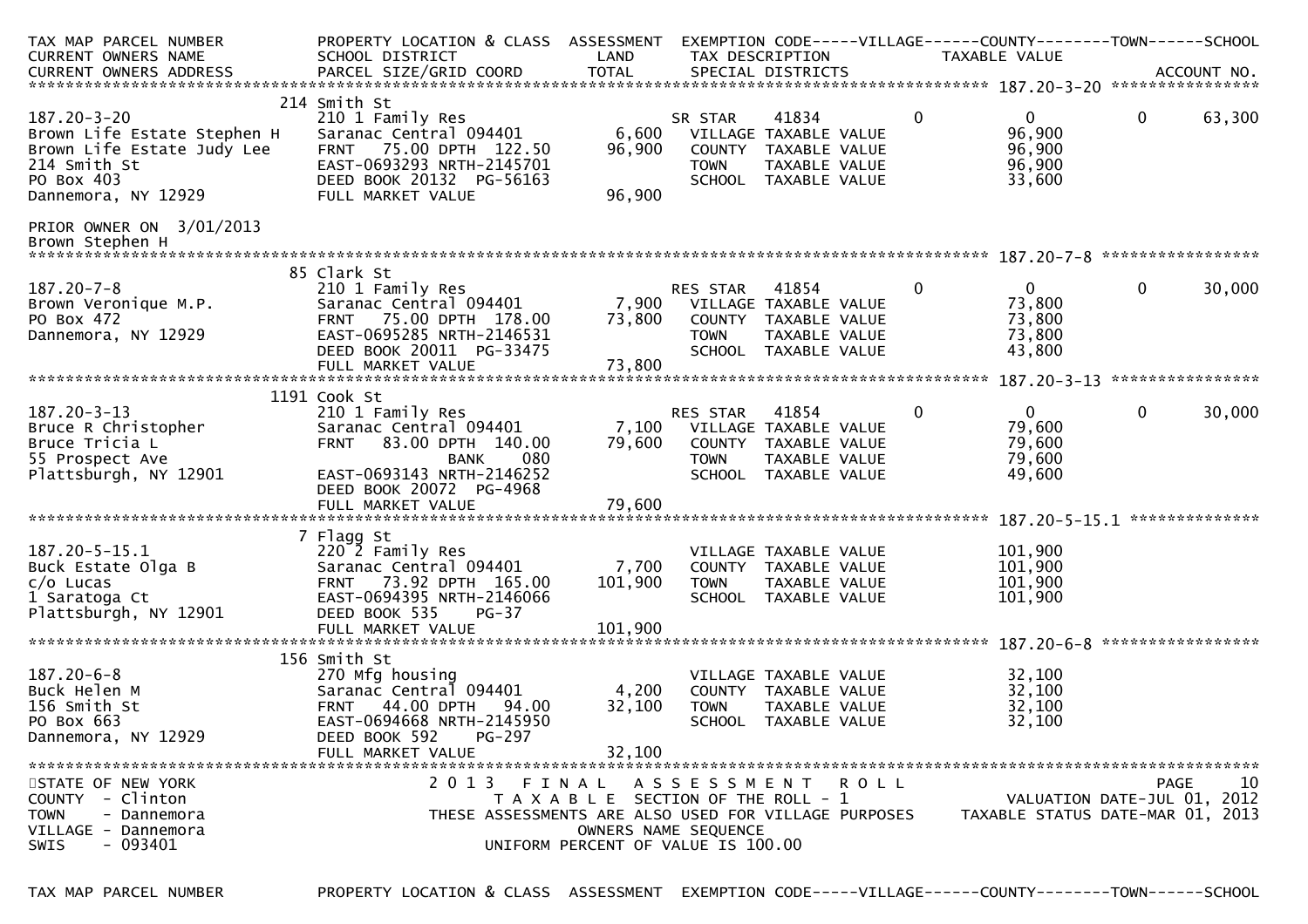| CURRENT OWNERS NAME                                                                                             | SCHOOL DISTRICT                                                                                                                                                               | LAND                                                                                                |                                                          | TAX DESCRIPTION                                                                                          |        |          | TAXABLE VALUE                                        |                                     | ACCOUNT NO.<br>*************** |
|-----------------------------------------------------------------------------------------------------------------|-------------------------------------------------------------------------------------------------------------------------------------------------------------------------------|-----------------------------------------------------------------------------------------------------|----------------------------------------------------------|----------------------------------------------------------------------------------------------------------|--------|----------|------------------------------------------------------|-------------------------------------|--------------------------------|
| $188.17 - 2 - 1.2$<br>Buck J C Inc<br>15 Rockland St<br>Malone, NY 12953                                        | 1023 Cook St<br>436 Self carwash<br>Saranac Central 094401<br>FRNT 111.00 DPTH<br>69.98<br>EAST-0696987 NRTH-2147043<br>DEED BOOK 917<br><b>PG-120</b><br>FULL MARKET VALUE   | 6,000<br>39,900<br>39,900                                                                           | <b>COUNTY</b><br><b>TOWN</b>                             | VILLAGE TAXABLE VALUE<br>TAXABLE VALUE<br>TAXABLE VALUE<br>SCHOOL TAXABLE VALUE                          |        |          | 39,900<br>39,900<br>39,900<br>39,900                 |                                     |                                |
|                                                                                                                 | 1013 Cook St                                                                                                                                                                  |                                                                                                     |                                                          |                                                                                                          |        |          |                                                      |                                     |                                |
| $188.17 - 2 - 4$<br>Buck Life Use Laura C<br>Sweeney Wanda<br>1013 Cook St<br>PO Box 353                        | 210 1 Family Res<br>Saranac Central 094401<br><b>ACRES</b><br>1.40<br>EAST-0697245 NRTH-2146947<br>DEED BOOK 771<br>PG-48                                                     | 14,000<br>91,800                                                                                    | SR STAR<br><b>COUNTY</b><br><b>TOWN</b><br><b>SCHOOL</b> | 41834<br>VILLAGE TAXABLE VALUE<br>TAXABLE VALUE<br>TAXABLE VALUE<br>TAXABLE VALUE                        |        | 0        | $\mathbf{0}$<br>91,800<br>91,800<br>91,800<br>28,500 | 0                                   | 63,300                         |
|                                                                                                                 |                                                                                                                                                                               |                                                                                                     |                                                          |                                                                                                          |        |          |                                                      |                                     |                                |
| $187.20 - 6 - 9$<br>Buckley Thomas R<br>Buckley Eleanor T<br>160 Smith St<br>PO Box 127<br>Dannemora, NY 12929  | 160 Smith St<br>210 1 Family Res<br>Saranac Central 094401<br>99.00 DPTH 178.46<br><b>FRNT</b><br>EAST-0694591 NRTH-2145975<br>DEED BOOK 426<br>$PG-173$<br>FULL MARKET VALUE | 81,500<br>81,500                                                                                    | WARCOMALL<br>9,300 SR STAR<br><b>TOWN</b>                | 41131<br>41834<br>VILLAGE TAXABLE VALUE<br>COUNTY TAXABLE VALUE<br>TAXABLE VALUE<br>SCHOOL TAXABLE VALUE | 10,000 | $\Omega$ | 20,375<br>0<br>71,500<br>61,125<br>61,125<br>18,200  | 20,375<br>$\bf{0}$                  | 63,300                         |
|                                                                                                                 |                                                                                                                                                                               |                                                                                                     |                                                          |                                                                                                          |        |          | $187.20 - 4 - 3$                                     | *****************                   |                                |
| $187.20 - 4 - 3$<br>Burdo Steven E<br>Floreno Marion<br>1179 Cook St<br>PO Box 88                               | 1179 Cook St<br>210 1 Family Res<br>Saranac Central 094401<br>55.30 DPTH<br>95.00<br><b>FRNT</b><br>EAST-0693460 NRTH-2146328<br>DEED BOOK 20051 PG-85352                     | 5,000<br>90,100                                                                                     | <b>TOWN</b>                                              | VILLAGE TAXABLE VALUE<br>COUNTY TAXABLE VALUE<br>TAXABLE VALUE<br>SCHOOL TAXABLE VALUE                   |        |          | 90,100<br>90,100<br>90,100<br>90,100                 |                                     | ****************               |
|                                                                                                                 | 49 Carter Ct                                                                                                                                                                  |                                                                                                     |                                                          |                                                                                                          |        |          |                                                      |                                     |                                |
| $188.17 - 1 - 21$<br>Burnell Life Estate Joann M<br>Burnell Robin<br>PO Box 531<br>Dannemora, NY 12929          | 210 1 Family Res<br>Saranac Central 094401<br>2011/243569 Survey Map<br>FRNT 93.00 DPTH 150.00<br>EAST-0696901 NRTH-2146685<br>DEED BOOK 20122 PG-46913                       | 8,600<br>84,300                                                                                     | SR STAR<br><b>COUNTY</b><br><b>TOWN</b>                  | 41834<br>VILLAGE TAXABLE VALUE<br>TAXABLE VALUE<br>TAXABLE VALUE<br>SCHOOL TAXABLE VALUE                 |        | 0        | $\mathbf{0}$<br>84,300<br>84,300<br>84,300<br>21,000 | 0                                   | 63,300                         |
|                                                                                                                 | FULL MARKET VALUE                                                                                                                                                             | 84,300                                                                                              |                                                          |                                                                                                          |        |          |                                                      |                                     |                                |
| $188.17 - 1 - 16$<br>Butchino Darren L<br>Butchino Shari<br>1031 Cook St<br>PO Box 416<br>Dannemora, NY 12929   | 1031 Cook St<br>210 1 Family Res<br>Saranac Central 094401<br>FRNT 44.00 DPTH 150.00<br>EAST-0696792 NRTH-2146958<br>DEED BOOK 677<br>$PG-81$<br>FULL MARKET VALUE            | 5,300<br>77,000<br>77,000                                                                           | RES STAR<br><b>COUNTY</b><br>TOWN<br><b>SCHOOL</b>       | 41854<br>VILLAGE TAXABLE VALUE<br>TAXABLE VALUE<br>TAXABLE VALUE<br>TAXABLE VALUE                        |        | 0        | $\mathbf{0}$<br>77,000<br>77,000<br>77,000<br>47,000 | $\mathbf{0}$                        | ****************<br>30,000     |
| STATE OF NEW YORK<br>COUNTY - Clinton<br><b>TOWN</b><br>- Dannemora<br>VILLAGE - Dannemora<br>$-093401$<br>SWIS | 2 0 1 3<br>FINAL<br>THESE ASSESSMENTS ARE ALSO USED FOR VILLAGE PURPOSES                                                                                                      | T A X A B L E SECTION OF THE ROLL - 1<br>OWNERS NAME SEQUENCE<br>UNIFORM PERCENT OF VALUE IS 100.00 | A S S E S S M E N T R O L L                              |                                                                                                          |        |          | TAXABLE STATUS DATE-MAR 01, 2013                     | PAGE<br>VALUATION DATE-JUL 01, 2012 | 11                             |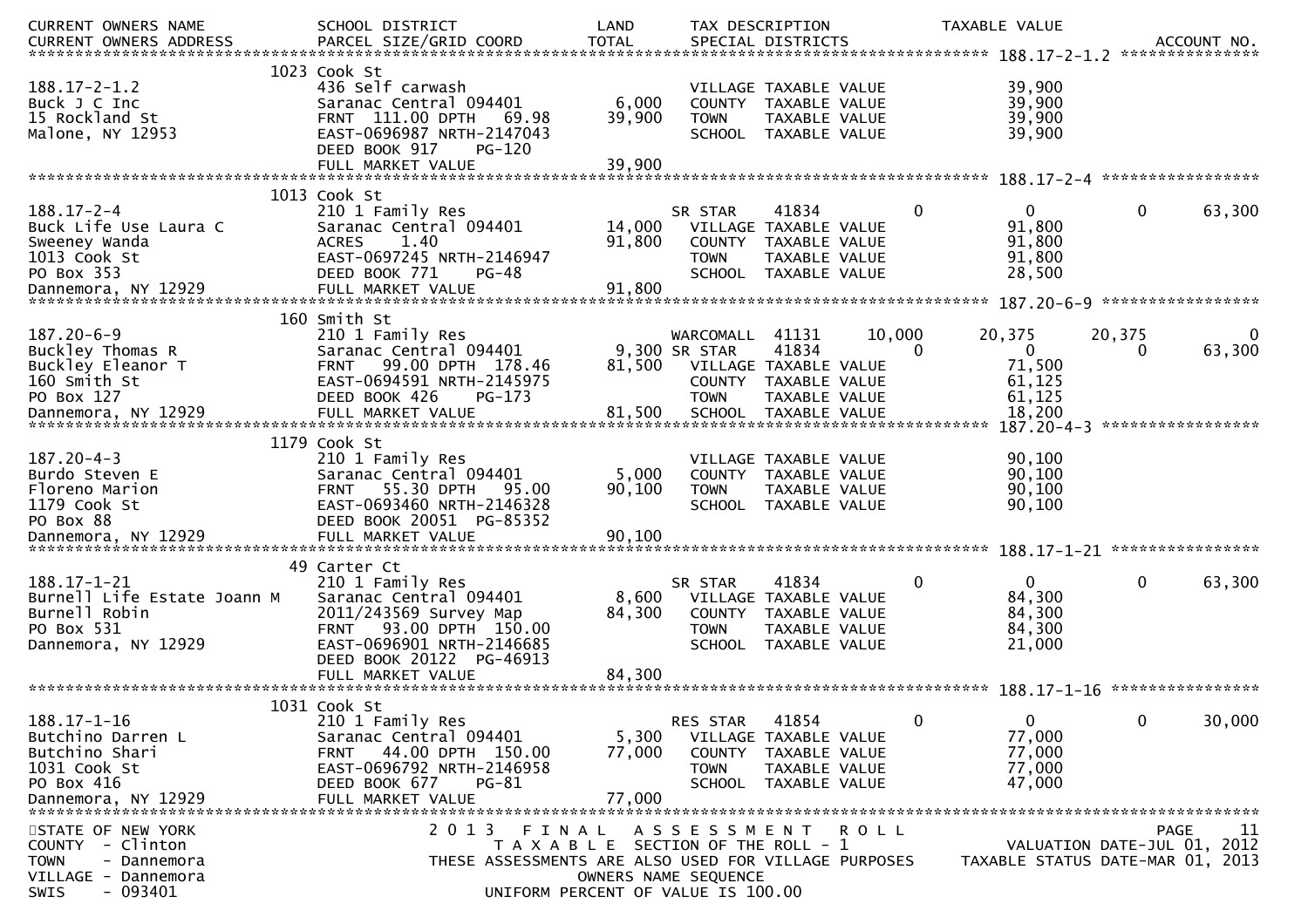| TAX MAP PARCEL NUMBER             | PROPERTY LOCATION & CLASS ASSESSMENT                         |                                       |                     |                       |             |              | EXEMPTION CODE-----VILLAGE------COUNTY--------TOWN------SCHOOL |                   |             |
|-----------------------------------|--------------------------------------------------------------|---------------------------------------|---------------------|-----------------------|-------------|--------------|----------------------------------------------------------------|-------------------|-------------|
| CURRENT OWNERS NAME               | SCHOOL DISTRICT                                              | LAND                                  |                     | TAX DESCRIPTION       |             |              | <b>TAXABLE VALUE</b>                                           |                   |             |
| CURRENT OWNERS ADDRESS            | PARCEL SIZE/GRID COORD                                       | <b>TOTAL</b>                          |                     | SPECIAL DISTRICTS     |             |              |                                                                |                   | ACCOUNT NO. |
|                                   |                                                              |                                       |                     |                       |             |              |                                                                |                   |             |
|                                   | 1171 Cook St                                                 |                                       |                     |                       |             |              |                                                                |                   |             |
| $187.20 - 4 - 5.1$                | 483 Converted Re                                             |                                       |                     | VILLAGE TAXABLE VALUE |             |              | 53,400                                                         |                   |             |
| Campbell Kenneth D                | Saranac Central 094401                                       | 3,400                                 |                     | COUNTY TAXABLE VALUE  |             |              | 53,400                                                         |                   |             |
| 1171 Cook St                      | Com Lot From Buck                                            | 53,400                                | <b>TOWN</b>         | TAXABLE VALUE         |             |              | 53,400                                                         |                   |             |
| PO Box 339<br>Dannemora, NY 12929 | <b>FRNT 35.30 DPTH</b><br>86.00<br>EAST-0693612 NRTH-2146362 |                                       |                     | SCHOOL TAXABLE VALUE  |             |              | 53,400                                                         |                   |             |
|                                   | DEED BOOK 655<br>$PG-47$                                     |                                       |                     |                       |             |              |                                                                |                   |             |
|                                   | FULL MARKET VALUE                                            | 53,400                                |                     |                       |             |              |                                                                |                   |             |
|                                   |                                                              |                                       |                     |                       |             |              |                                                                |                   |             |
|                                   | 9 Maple St                                                   |                                       |                     |                       |             |              |                                                                |                   |             |
| $188.17 - 1 - 31$                 | 210 1 Family Res                                             |                                       | <b>RES STAR</b>     | 41854                 |             | 0            | 0                                                              | 0                 | 30,000      |
| Campbell Scott S                  | Saranac Central 094401                                       | 7,800                                 |                     | VILLAGE TAXABLE VALUE |             |              | 97,600                                                         |                   |             |
| PO Box 31                         | <b>FRNT</b><br>80.00 DPTH 150.00                             | 97,600                                |                     | COUNTY TAXABLE VALUE  |             |              | 97,600                                                         |                   |             |
| Dannemora, NY 12929               | 230<br><b>BANK</b>                                           |                                       | <b>TOWN</b>         | TAXABLE VALUE         |             |              | 97,600                                                         |                   |             |
|                                   | EAST-0696578 NRTH-2146525                                    |                                       |                     | SCHOOL TAXABLE VALUE  |             |              | 67,600                                                         |                   |             |
|                                   | DEED BOOK 20021 PG-46474                                     |                                       |                     |                       |             |              |                                                                |                   |             |
|                                   | FULL MARKET VALUE                                            | 97,600                                |                     |                       |             |              |                                                                |                   |             |
|                                   |                                                              |                                       |                     |                       |             |              |                                                                |                   |             |
|                                   | 21 Bouck St                                                  |                                       |                     |                       |             |              |                                                                |                   |             |
| $187.20 - 7 - 24.2$               | 210 1 Family Res                                             |                                       |                     | VILLAGE TAXABLE VALUE |             |              | 45,700                                                         |                   |             |
| Carrow Larry T                    | Saranac Central 094401                                       | 4,500                                 |                     | COUNTY TAXABLE VALUE  |             |              | 45,700                                                         |                   |             |
| Carrow Candy A                    | FRNT 49.12 DPTH<br>86.80                                     | 45,700                                | <b>TOWN</b>         | TAXABLE VALUE         |             |              | 45,700                                                         |                   |             |
| PO Box 965                        | EAST-0694913 NRTH-2146243                                    |                                       |                     | SCHOOL TAXABLE VALUE  |             |              | 45,700                                                         |                   |             |
| Dannemora, NY 12929               | DEED BOOK 20132 PG-56141                                     |                                       |                     |                       |             |              |                                                                |                   |             |
|                                   | FULL MARKET VALUE                                            | 45,700                                |                     |                       |             |              |                                                                |                   |             |
| PRIOR OWNER ON 3/01/2013          |                                                              |                                       |                     |                       |             |              |                                                                |                   |             |
| Dennin Helen S                    |                                                              |                                       |                     |                       |             |              |                                                                |                   |             |
|                                   |                                                              |                                       |                     |                       |             |              |                                                                | ***************** |             |
|                                   | 133 Emmons St                                                |                                       |                     |                       |             |              |                                                                |                   |             |
| $187.20 - 4 - 13$                 | 220 2 Family Res                                             |                                       |                     | VILLAGE TAXABLE VALUE |             |              | 68,500                                                         |                   |             |
| Casey David                       | Saranac Central 094401                                       | 5,800                                 |                     | COUNTY TAXABLE VALUE  |             |              | 68,500                                                         |                   |             |
| Casey Elizabeth                   | <b>FRNT 73.60 DPTH</b><br>90.00                              | 68,500                                | <b>TOWN</b>         | TAXABLE VALUE         |             |              | 68,500                                                         |                   |             |
| 6 Linda Ln                        | EAST-0693823 NRTH-2145828                                    |                                       |                     | SCHOOL TAXABLE VALUE  |             |              | 68,500                                                         |                   |             |
| Plattsburgh, NY 12901             | DEED BOOK 20051 PG-84070                                     |                                       |                     |                       |             |              |                                                                |                   |             |
|                                   | FULL MARKET VALUE                                            | 68,500                                |                     |                       |             |              |                                                                |                   |             |
|                                   | 176 Smith St                                                 |                                       |                     |                       |             |              |                                                                |                   |             |
| $187.20 - 5 - 20$                 | 210 1 Family Res                                             |                                       | RES STAR            | 41854                 |             | $\mathbf{0}$ | $\mathbf{0}$                                                   | 0                 | 30,000      |
| Clark David C                     | Saranac Central 094401                                       | 7,400                                 |                     | VILLAGE TAXABLE VALUE |             |              | 66,600                                                         |                   |             |
| Clark Melinda M                   | 66.00 DPTH 180.00<br><b>FRNT</b>                             | 66,600                                | COUNTY              | TAXABLE VALUE         |             |              | 66,600                                                         |                   |             |
| PO Box 917                        | EAST-0694174 NRTH-2145897                                    |                                       | <b>TOWN</b>         | TAXABLE VALUE         |             |              | 66,600                                                         |                   |             |
| Dannemora, NY 12929               | DEED BOOK 20061 PG-93759                                     |                                       |                     | SCHOOL TAXABLE VALUE  |             |              | 36,600                                                         |                   |             |
|                                   | FULL MARKET VALUE                                            | 66,600                                |                     |                       |             |              |                                                                |                   |             |
|                                   |                                                              |                                       |                     |                       |             |              |                                                                |                   |             |
| STATE OF NEW YORK                 | 2013<br>FINAL                                                |                                       | A S S E S S M E N T |                       | <b>ROLL</b> |              |                                                                | PAGE              | 12          |
| COUNTY - Clinton                  |                                                              | T A X A B L E SECTION OF THE ROLL - 1 |                     |                       |             |              | VALUATION DATE-JUL 01, 2012                                    |                   |             |
| <b>TOWN</b><br>- Dannemora        | THESE ASSESSMENTS ARE ALSO USED FOR VILLAGE PURPOSES         |                                       |                     |                       |             |              | TAXABLE STATUS DATE-MAR 01, 2013                               |                   |             |
| VILLAGE - Dannemora               |                                                              | OWNERS NAME SEQUENCE                  |                     |                       |             |              |                                                                |                   |             |
| - 093401<br><b>SWIS</b>           |                                                              | UNIFORM PERCENT OF VALUE IS 100.00    |                     |                       |             |              |                                                                |                   |             |
|                                   |                                                              |                                       |                     |                       |             |              |                                                                |                   |             |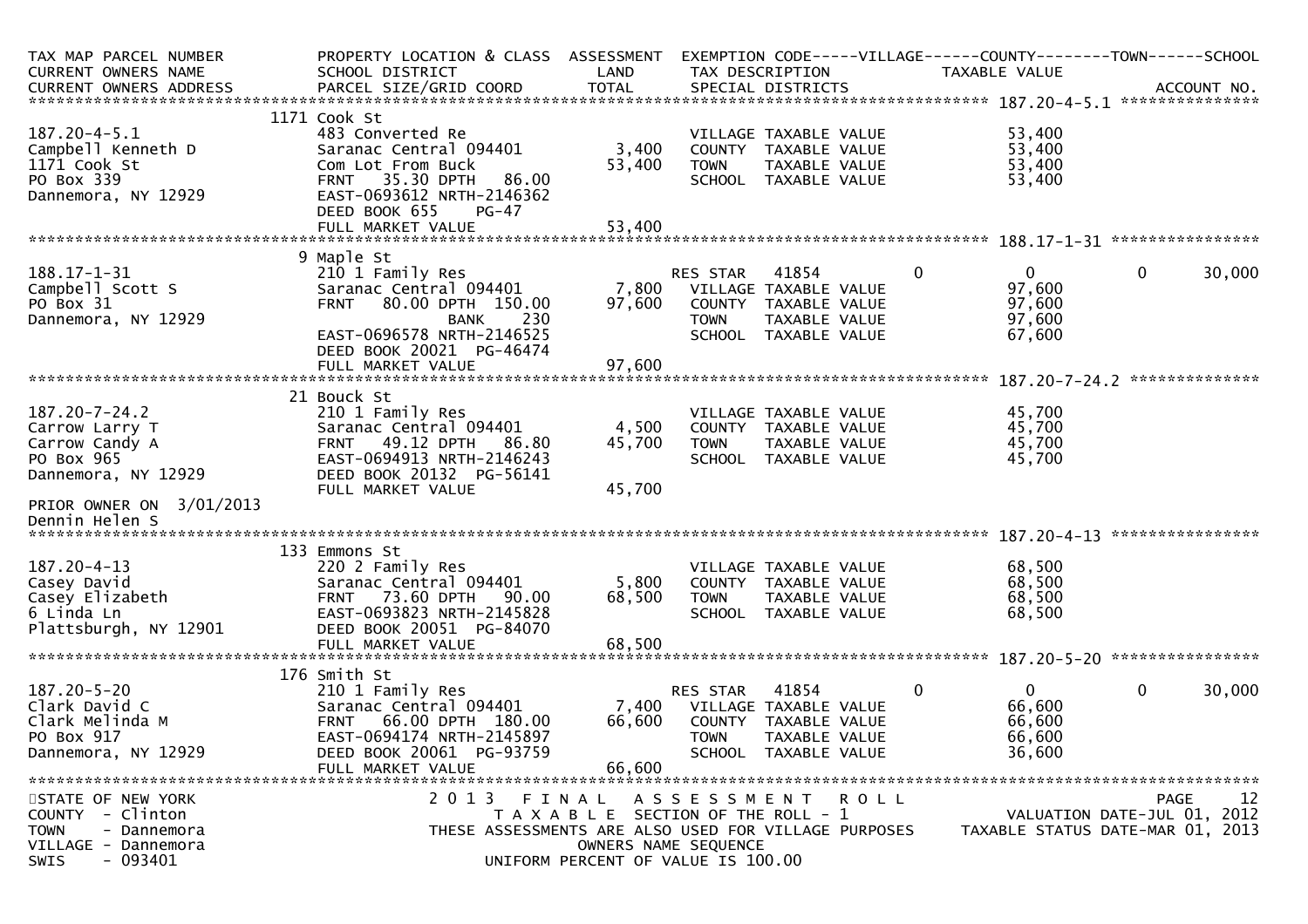| TAX MAP PARCEL NUMBER<br><b>CURRENT OWNERS NAME</b>                                                            | PROPERTY LOCATION & CLASS ASSESSMENT<br>SCHOOL DISTRICT                                                                                                            | LAND                          | TAX DESCRIPTION                                                                                                                                                    |                    | TAXABLE VALUE                                        | EXEMPTION CODE-----VILLAGE------COUNTY--------TOWN------SCHOOL                |
|----------------------------------------------------------------------------------------------------------------|--------------------------------------------------------------------------------------------------------------------------------------------------------------------|-------------------------------|--------------------------------------------------------------------------------------------------------------------------------------------------------------------|--------------------|------------------------------------------------------|-------------------------------------------------------------------------------|
|                                                                                                                |                                                                                                                                                                    |                               |                                                                                                                                                                    |                    |                                                      |                                                                               |
| $187.20 - 2 - 5$<br>Clear Lake Enterprises Inc<br>12250 Clear Lake Dr<br>New Port Richey, FL 34654             | Emmons St<br>311 Res vac land<br>Saranac Central 094401<br>FRNT 180.00 DPTH 132.00<br>EAST-0693555 NRTH-2147339<br>DEED BOOK 20092 PG-22797                        | 9,300<br>9,300                | VILLAGE TAXABLE VALUE<br>COUNTY TAXABLE VALUE<br><b>TOWN</b><br>SCHOOL TAXABLE VALUE                                                                               | TAXABLE VALUE      | 9,300<br>9,300<br>9,300<br>9,300                     |                                                                               |
|                                                                                                                | FULL MARKET VALUE                                                                                                                                                  | 9,300                         |                                                                                                                                                                    |                    |                                                      |                                                                               |
|                                                                                                                |                                                                                                                                                                    |                               |                                                                                                                                                                    |                    |                                                      |                                                                               |
| $187.20 - 7 - 18$<br>Collins Arthur<br>Collins James<br>PO Box 577<br>Dannemora, NY 12929                      | 140 Smith St<br>210 1 Family Res<br>Saranac Central 094401<br>FRNT 66.00 DPTH 147.00<br>EAST-0659500 NRTH-1720870<br>DEED BOOK 20041 PG-71314<br>FULL MARKET VALUE | 6,800<br>64,400<br>64,400     | RES STAR<br>41854<br>VILLAGE TAXABLE VALUE<br>COUNTY<br>TAXABLE VALUE<br><b>TOWN</b><br>SCHOOL<br>TAXABLE VALUE                                                    | 0<br>TAXABLE VALUE | $\mathbf{0}$<br>64,400<br>64,400<br>64,400<br>34,400 | $\mathbf 0$<br>30,000                                                         |
|                                                                                                                |                                                                                                                                                                    |                               |                                                                                                                                                                    |                    |                                                      |                                                                               |
| $187.20 - 3 - 18$<br>Conto Lisa R<br>PO Box 84<br>Dannemora, NY 12929                                          | 9 Manley St<br>210 1 Family Res<br>Saranac Central 094401<br>Lot 5 Pion<br>66.00 DPTH 167.50<br><b>FRNT</b><br>320<br><b>BANK</b>                                  | 7,300<br>97,900               | 41854<br><b>RES STAR</b><br>VILLAGE TAXABLE VALUE<br>COUNTY TAXABLE VALUE<br><b>TOWN</b><br>SCHOOL TAXABLE VALUE                                                   | 0<br>TAXABLE VALUE | $\mathbf{0}$<br>97,900<br>97,900<br>97,900<br>67,900 | $\mathbf{0}$<br>30,000                                                        |
|                                                                                                                | EAST-0693235 NRTH-2145883<br>DEED BOOK 1029<br>PG-294                                                                                                              |                               |                                                                                                                                                                    |                    |                                                      |                                                                               |
|                                                                                                                | 1051 Cook St                                                                                                                                                       |                               |                                                                                                                                                                    |                    |                                                      |                                                                               |
| $188.17 - 1 - 9$<br>Conway David J<br>Conway Jodi A<br>1051B Cook St<br>PO Box 791<br>Dannemora, NY 12929      | 220 2 Family Res<br>Saranac Central 094401<br>67.80 DPTH 152.00<br><b>FRNT</b><br>850<br><b>BANK</b><br>EAST-0696338 NRTH-2146862<br>DEED BOOK 20031 PG-59775      | 7,400<br>91,200               | RES STAR<br>41854<br>VILLAGE TAXABLE VALUE<br>COUNTY<br>TAXABLE VALUE<br><b>TOWN</b><br>SCHOOL TAXABLE VALUE                                                       | 0<br>TAXABLE VALUE | $\mathbf{0}$<br>91,200<br>91,200<br>91,200<br>61,200 | $\mathbf 0$<br>30,000                                                         |
|                                                                                                                | FULL MARKET VALUE                                                                                                                                                  | 91,200                        |                                                                                                                                                                    |                    |                                                      |                                                                               |
|                                                                                                                |                                                                                                                                                                    |                               |                                                                                                                                                                    |                    |                                                      |                                                                               |
| $187.20 - 3 - 10$<br>Coulon David<br>PO Box 145<br>Dannemora, NY 12929                                         | 1197 Cook St<br>484 1 use sm bld<br>Saranac Central 094401<br>FRNT 106.00 DPTH 165.00<br>EAST-0692996 NRTH-2146210<br>DEED BOOK 917<br>PG-111                      | 8,700<br>55,000               | VILLAGE TAXABLE VALUE<br>COUNTY TAXABLE VALUE<br><b>TOWN</b><br>SCHOOL TAXABLE VALUE                                                                               | TAXABLE VALUE      | 55,000<br>55,000<br>55,000<br>55,000                 |                                                                               |
|                                                                                                                | FULL MARKET VALUE                                                                                                                                                  | 55,000                        |                                                                                                                                                                    |                    |                                                      |                                                                               |
| STATE OF NEW YORK<br>COUNTY - Clinton<br><b>TOWN</b><br>- Dannemora<br>VILLAGE - Dannemora<br>- 093401<br>SWIS | 2013                                                                                                                                                               | FINAL<br>OWNERS NAME SEQUENCE | A S S E S S M E N T R O L L<br>T A X A B L E SECTION OF THE ROLL - 1<br>THESE ASSESSMENTS ARE ALSO USED FOR VILLAGE PURPOSES<br>UNIFORM PERCENT OF VALUE IS 100.00 |                    |                                                      | 13<br>PAGE<br>VALUATION DATE-JUL 01, 2012<br>TAXABLE STATUS DATE-MAR 01, 2013 |
| TAX MAP PARCEL NUMBER                                                                                          | PROPERTY LOCATION & CLASS                                                                                                                                          | ASSESSMENT                    |                                                                                                                                                                    |                    |                                                      |                                                                               |
| CURRENT OWNERS NAME<br>CURRENT OWNERS ADDRESS                                                                  | SCHOOL DISTRICT<br>PARCEL SIZE/GRID COORD                                                                                                                          | LAND<br>TOTAL                 | TAX DESCRIPTION<br>SPECIAL DISTRICTS                                                                                                                               |                    | TAXABLE VALUE                                        | ACCOUNT NO.                                                                   |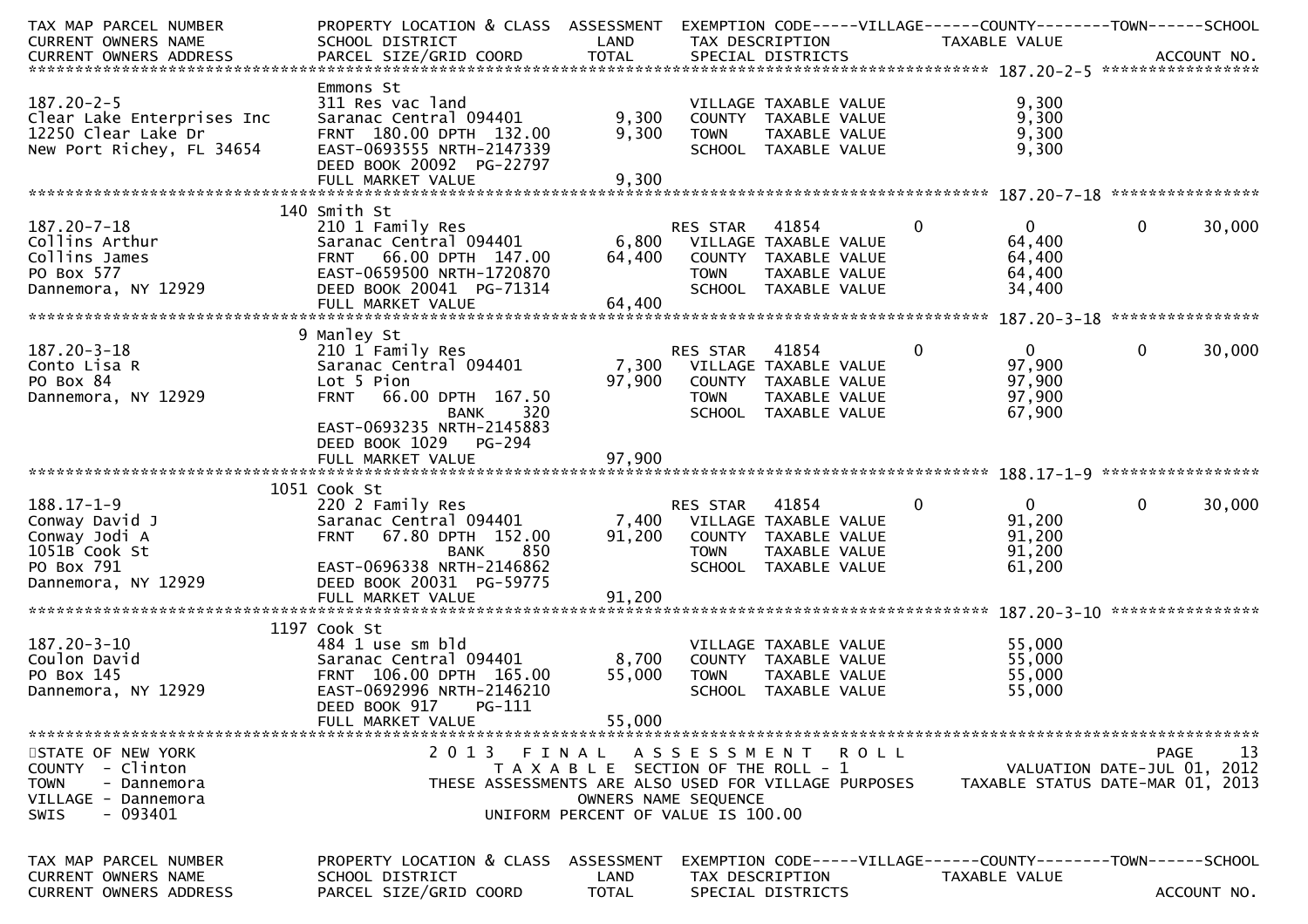|                                  |                                                      |                                       |                     |                                | ***************** | 187.20-7-34 *****************                                  |                   |             |
|----------------------------------|------------------------------------------------------|---------------------------------------|---------------------|--------------------------------|-------------------|----------------------------------------------------------------|-------------------|-------------|
| 187.20-7-34                      | 14 Bouck St<br>210 1 Family Res                      |                                       |                     | VILLAGE TAXABLE VALUE          |                   | 50,100                                                         |                   |             |
| Coulon Stephen J                 | Saranac Central 094401                               | 9,400                                 |                     | COUNTY TAXABLE VALUE           |                   | 50,100                                                         |                   |             |
| Coulon Genevieve                 | FRNT 106.00 DPTH 160.00                              | 50,100                                | <b>TOWN</b>         | TAXABLE VALUE                  |                   | 50,100                                                         |                   |             |
| PO Box 97                        | 080                                                  |                                       |                     | SCHOOL TAXABLE VALUE           |                   |                                                                |                   |             |
|                                  | <b>BANK</b>                                          |                                       |                     |                                |                   | 50,100                                                         |                   |             |
| Dannemora, NY 12929              | EAST-0695052 NRTH-2146443                            |                                       |                     |                                |                   |                                                                |                   |             |
|                                  | DEED BOOK 98001 PG-00565                             |                                       |                     |                                |                   |                                                                |                   |             |
|                                  | FULL MARKET VALUE                                    | 50,100                                |                     |                                |                   |                                                                |                   |             |
|                                  |                                                      |                                       |                     |                                |                   |                                                                |                   |             |
|                                  | 18 Bouck St                                          |                                       |                     |                                |                   |                                                                |                   |             |
| 187.20-7-35                      | 311 Res vac land                                     |                                       |                     | VILLAGE TAXABLE VALUE          |                   | 6,700                                                          |                   |             |
| Coulon Steve                     | Saranac Central 094401                               | 6,700                                 |                     | COUNTY TAXABLE VALUE           |                   | 6,700                                                          |                   |             |
|                                  |                                                      |                                       |                     |                                |                   |                                                                |                   |             |
| Coulon Genevieve                 | 59.00 DPTH 160.00<br>FRNT                            | 6,700                                 | <b>TOWN</b>         | TAXABLE VALUE                  |                   | 6,700                                                          |                   |             |
| PO Box 97                        | EAST-0694972 NRTH-2146428                            |                                       |                     | SCHOOL TAXABLE VALUE           |                   | 6,700                                                          |                   |             |
| Dannemora, NY 12929              | DEED BOOK 20072 PG-9213                              |                                       |                     |                                |                   |                                                                |                   |             |
|                                  | FULL MARKET VALUE                                    | 6,700                                 |                     |                                |                   |                                                                |                   |             |
|                                  |                                                      |                                       |                     |                                |                   |                                                                | ***************** |             |
|                                  | 1019 Cook St                                         |                                       |                     |                                |                   |                                                                |                   |             |
| $188.17 - 2 - 3$                 | 210 1 Family Res                                     |                                       |                     | VILLAGE TAXABLE VALUE          |                   | 49,500                                                         |                   |             |
| Coulon Steve                     | Saranac Central 094401                               | 4,000                                 |                     | COUNTY TAXABLE VALUE           |                   | 49,500                                                         |                   |             |
|                                  |                                                      |                                       |                     |                                |                   |                                                                |                   |             |
| Coulon Genevieve E               | 33.00 DPTH 150.00<br><b>FRNT</b>                     | 49,500                                | <b>TOWN</b>         | TAXABLE VALUE                  |                   | 49,500                                                         |                   |             |
| PO Box 39                        | EAST-0697112 NRTH-2147029                            |                                       |                     | SCHOOL TAXABLE VALUE           |                   | 49,500                                                         |                   |             |
| Dannemora, NY 12929              | DEED BOOK 20051 PG-85152                             |                                       |                     |                                |                   |                                                                |                   |             |
|                                  | FULL MARKET VALUE                                    | 49,500                                |                     |                                |                   |                                                                |                   |             |
|                                  |                                                      |                                       |                     |                                |                   |                                                                | ****************  |             |
|                                  | 30 Bouck St                                          |                                       |                     |                                |                   |                                                                |                   |             |
| $187.20 - 6 - 1$                 | 544 Health spa                                       |                                       |                     | VILLAGE TAXABLE VALUE          |                   | 65,400                                                         |                   |             |
| Coulon Steven                    | Saranac Central 094401                               | 10,800                                |                     | COUNTY TAXABLE VALUE           |                   | 65,400                                                         |                   |             |
|                                  |                                                      |                                       |                     |                                |                   |                                                                |                   |             |
| Coulon Genevieve                 | FRNT 248.00 DPTH 158.00                              | 65,400                                | <b>TOWN</b>         | TAXABLE VALUE                  |                   | 65,400                                                         |                   |             |
| 27 Emmons St                     | EAST-0694610 NRTH-2146363                            |                                       |                     | SCHOOL TAXABLE VALUE           |                   | 65,400                                                         |                   |             |
| PO Box 97                        | DEED BOOK 20011 PG-32371                             |                                       |                     |                                |                   |                                                                |                   |             |
|                                  |                                                      |                                       |                     |                                |                   |                                                                |                   |             |
|                                  |                                                      |                                       |                     |                                |                   |                                                                |                   |             |
|                                  | 57 Bouck St                                          |                                       |                     |                                |                   |                                                                |                   |             |
| 187.20-5-29                      | 210 1 Family Res                                     |                                       | RES STAR            | 41854                          |                   | 0<br>$\Omega$                                                  | $\mathbf 0$       | 24,400      |
| County of Clinton                | Saranac Central 094401                               | 6,400                                 |                     | VILLAGE TAXABLE VALUE          |                   | 24,400                                                         |                   |             |
|                                  | 61.80 DPTH 147.84                                    | 24,400                                |                     |                                |                   |                                                                |                   |             |
| 137 Margaret St Ste 205          | <b>FRNT</b>                                          |                                       |                     | COUNTY TAXABLE VALUE           |                   | 24,400                                                         |                   |             |
| Plattsburgh, NY 12901            | EAST-0694086 NRTH-2146055                            |                                       | <b>TOWN</b>         | TAXABLE VALUE                  |                   | 24,400                                                         |                   |             |
|                                  | DEED BOOK 20132 PG-56173                             |                                       |                     | SCHOOL TAXABLE VALUE           |                   |                                                                |                   |             |
| PRIOR OWNER ON 3/01/2013         |                                                      |                                       |                     |                                |                   |                                                                |                   |             |
|                                  | FULL MARKET VALUE                                    | 24,400                                |                     |                                |                   |                                                                |                   |             |
| Rock Francis                     |                                                      |                                       |                     |                                |                   |                                                                |                   |             |
|                                  |                                                      |                                       |                     |                                |                   |                                                                |                   |             |
|                                  | 2 0 1 3                                              | FINAL                                 |                     |                                | <b>ROLL</b>       |                                                                | <b>PAGE</b>       | 14          |
| STATE OF NEW YORK                |                                                      |                                       | A S S E S S M E N T |                                |                   |                                                                |                   |             |
| COUNTY - Clinton                 |                                                      | T A X A B L E SECTION OF THE ROLL - 1 |                     |                                |                   | VALUATION DATE-JUL 01, 2012                                    |                   |             |
| <b>TOWN</b><br>- Dannemora       | THESE ASSESSMENTS ARE ALSO USED FOR VILLAGE PURPOSES |                                       |                     |                                |                   | TAXABLE STATUS DATE-MAR 01, 2013                               |                   |             |
| VILLAGE - Dannemora              |                                                      | OWNERS NAME SEQUENCE                  |                     |                                |                   |                                                                |                   |             |
| - 093401<br><b>SWIS</b>          |                                                      | UNIFORM PERCENT OF VALUE IS 100.00    |                     |                                |                   |                                                                |                   |             |
|                                  |                                                      |                                       |                     |                                |                   |                                                                |                   |             |
|                                  |                                                      |                                       |                     |                                |                   |                                                                |                   |             |
| TAX MAP PARCEL NUMBER            | PROPERTY LOCATION & CLASS                            | ASSESSMENT                            |                     |                                |                   | EXEMPTION CODE-----VILLAGE------COUNTY--------TOWN------SCHOOL |                   |             |
| <b>CURRENT OWNERS NAME</b>       | SCHOOL DISTRICT                                      | LAND                                  | TAX DESCRIPTION     |                                |                   | TAXABLE VALUE                                                  |                   |             |
|                                  |                                                      | <b>TOTAL</b>                          |                     |                                |                   |                                                                |                   |             |
| <b>CURRENT OWNERS ADDRESS</b>    | PARCEL SIZE/GRID COORD                               |                                       |                     | SPECIAL DISTRICTS              |                   |                                                                |                   | ACCOUNT NO. |
|                                  |                                                      |                                       |                     |                                |                   |                                                                |                   |             |
|                                  | 53 Bouck St                                          |                                       |                     |                                |                   |                                                                |                   |             |
| 187.20-5-31<br>County of Clinton | 210 1 Family Res<br>Saranac Central 094401           | 3,900                                 | <b>RES STAR</b>     | 41854<br>VILLAGE TAXABLE VALUE |                   | $\mathbf 0$<br>$\overline{0}$<br>46,500                        | $\mathbf 0$       | 30,000      |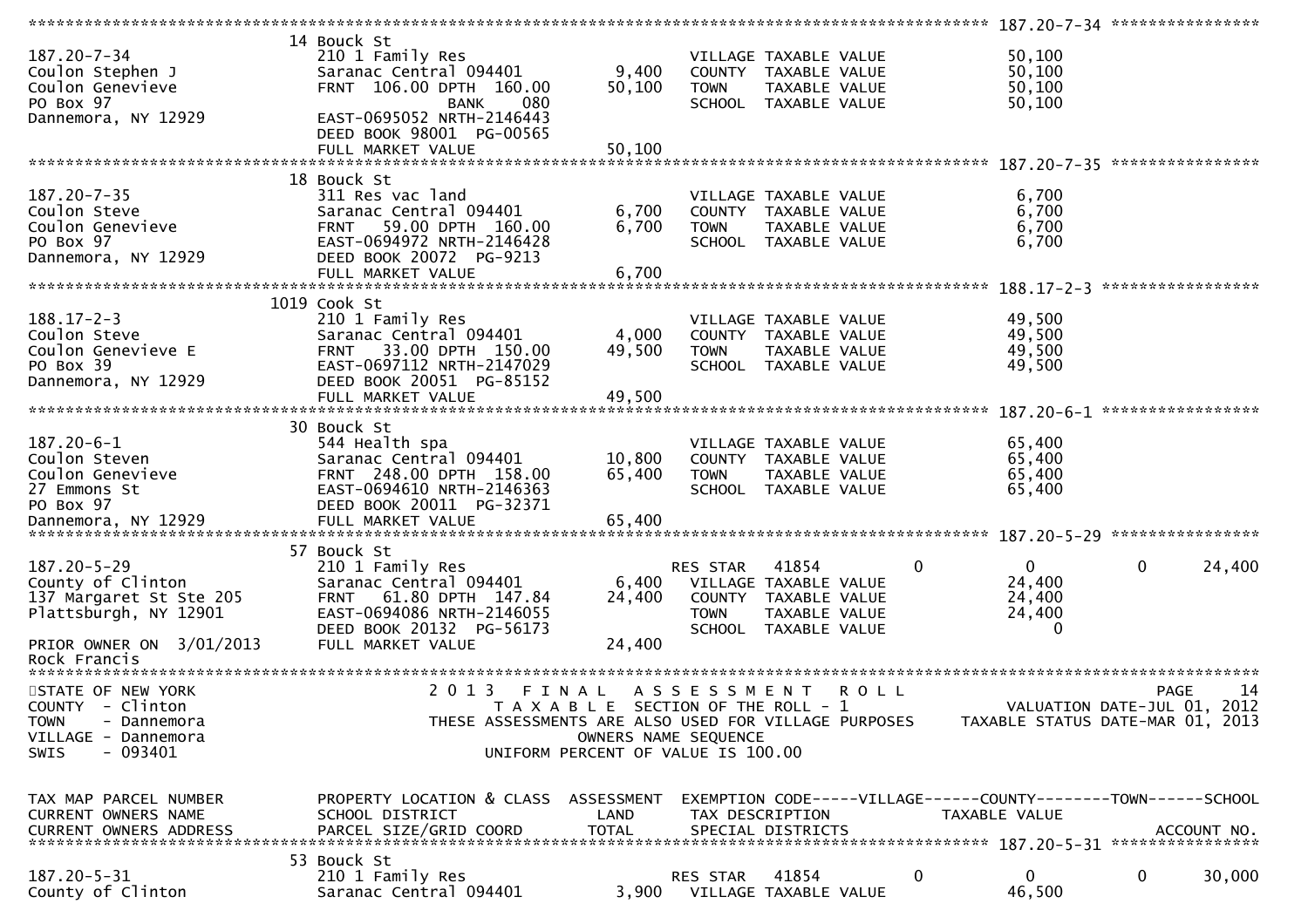| 137 Margaret St Ste 205<br>Plattsburgh, NY 12901 | 33.00 DPTH 147.84<br><b>FRNT</b><br>EAST-0694163 NRTH-2146063<br>DEED BOOK 20132 PG-56173 | 46,500                                                     | <b>TOWN</b>         | COUNTY TAXABLE VALUE<br><b>TAXABLE VALUE</b><br>SCHOOL TAXABLE VALUE |              | 46,500<br>46,500<br>16,500                                    |                   |             |
|--------------------------------------------------|-------------------------------------------------------------------------------------------|------------------------------------------------------------|---------------------|----------------------------------------------------------------------|--------------|---------------------------------------------------------------|-------------------|-------------|
| PRIOR OWNER ON 3/01/2013<br>Lamarche Kerri A     | FULL MARKET VALUE                                                                         | 46,500                                                     |                     |                                                                      |              |                                                               |                   |             |
|                                                  | 1213 Cook St                                                                              |                                                            |                     |                                                                      |              |                                                               | ***************** |             |
| $187.20 - 3 - 5$                                 | 210 1 Family Res                                                                          |                                                            |                     | VILLAGE TAXABLE VALUE                                                |              | 87,300                                                        |                   |             |
| Courtemanche Lenora M                            | Saranac Central 094401                                                                    | 7,200                                                      |                     | COUNTY TAXABLE VALUE                                                 |              | 87,300                                                        |                   |             |
| 1213 Cook St                                     | 66.00 DPTH 165.00<br><b>FRNT</b>                                                          | 87,300                                                     | <b>TOWN</b>         | TAXABLE VALUE                                                        |              | 87,300                                                        |                   |             |
| PO Box 878                                       | 080<br>BANK                                                                               |                                                            |                     | SCHOOL TAXABLE VALUE                                                 |              | 87,300                                                        |                   |             |
| Dannemora, NY 12929                              | EAST-0692669 NRTH-2146139<br>DEED BOOK 20082 PG-15805                                     |                                                            |                     |                                                                      |              |                                                               |                   |             |
|                                                  | FULL MARKET VALUE                                                                         | 87,300                                                     |                     |                                                                      |              |                                                               |                   |             |
|                                                  | 218 Smith St                                                                              |                                                            |                     |                                                                      |              |                                                               |                   |             |
| $187.20 - 3 - 22$                                | 210 1 Family Res                                                                          |                                                            | SR STAR             | 41834                                                                | $\mathbf{0}$ | $\overline{0}$                                                | $\mathbf 0$       | 63,300      |
| Couture Richard P                                | Saranac Central 094401                                                                    | 4,900                                                      |                     | VILLAGE TAXABLE VALUE                                                |              | 99,200                                                        |                   |             |
| Couture Georgette A                              | FRNT 50.00 DPTH 100.00                                                                    | 99,200                                                     |                     | COUNTY TAXABLE VALUE                                                 |              | 99,200                                                        |                   |             |
| Box 674                                          | EAST-0693158 NRTH-2145693                                                                 |                                                            | <b>TOWN</b>         | TAXABLE VALUE                                                        |              | 99,200                                                        |                   |             |
| Dannemora, NY 12929                              | DEED BOOK 558<br>PG-121                                                                   |                                                            |                     | SCHOOL TAXABLE VALUE                                                 |              | 35,900                                                        |                   |             |
|                                                  | FULL MARKET VALUE                                                                         | 99,200                                                     |                     |                                                                      |              |                                                               |                   |             |
|                                                  |                                                                                           |                                                            |                     |                                                                      |              |                                                               |                   |             |
| $188.17 - 2 - 2$                                 | 1021 Cook St                                                                              |                                                            | RES STAR            | 41854                                                                | $\mathbf{0}$ | $\overline{0}$                                                | $\mathbf 0$       |             |
| Couture Richard P Jr                             | 210 1 Family Res<br>Saranac Central 094401                                                | 6,200                                                      |                     | VILLAGE TAXABLE VALUE                                                |              | 67,300                                                        |                   | 30,000      |
| Couture Tonya                                    | 36.00 DPTH 150.00<br><b>FRNT</b>                                                          | 67,300                                                     |                     | COUNTY TAXABLE VALUE                                                 |              | 67,300                                                        |                   |             |
| 1021 Cook St                                     | 080<br><b>BANK</b>                                                                        |                                                            | <b>TOWN</b>         | TAXABLE VALUE                                                        |              | 67,300                                                        |                   |             |
| PO Box 875                                       | EAST-0697066 NRTH-2147015                                                                 |                                                            |                     | SCHOOL TAXABLE VALUE                                                 |              | 37,300                                                        |                   |             |
| Dannemora, NY 12929                              | DEED BOOK 897<br>PG-268                                                                   |                                                            |                     |                                                                      |              |                                                               |                   |             |
|                                                  |                                                                                           |                                                            |                     |                                                                      |              |                                                               |                   |             |
|                                                  |                                                                                           |                                                            |                     |                                                                      |              |                                                               | ****************  |             |
|                                                  | 16 Manley St                                                                              |                                                            |                     |                                                                      |              |                                                               |                   |             |
| $187.20 - 4 - 26$                                | 210 1 Family Res                                                                          |                                                            |                     | VILLAGE TAXABLE VALUE                                                |              | 87,000                                                        |                   |             |
| Couture Stephanie M                              | Saranac Central 094401<br>FRNT 100.00 DPTH 150.00                                         | 8,900<br>87,000                                            |                     | COUNTY TAXABLE VALUE                                                 |              | 87,000<br>87,000                                              |                   |             |
| Couture Nathan<br>PO Box 991                     | 080<br><b>BANK</b>                                                                        |                                                            | <b>TOWN</b>         | TAXABLE VALUE<br>SCHOOL TAXABLE VALUE                                |              | 87,000                                                        |                   |             |
| Dannemora, NY 12929                              | EAST-0693404 NRTH-2146047                                                                 |                                                            |                     |                                                                      |              |                                                               |                   |             |
|                                                  | DEED BOOK 20061 PG-96873                                                                  |                                                            |                     |                                                                      |              |                                                               |                   |             |
|                                                  | FULL MARKET VALUE                                                                         | 87,000                                                     |                     |                                                                      |              |                                                               |                   |             |
|                                                  |                                                                                           | ************                                               |                     |                                                                      |              |                                                               |                   |             |
| STATE OF NEW YORK                                | 2 0 1 3<br>FINAL                                                                          |                                                            | A S S E S S M E N T |                                                                      | <b>ROLL</b>  |                                                               | <b>PAGE</b>       | 15          |
| COUNTY - Clinton                                 |                                                                                           | T A X A B L E SECTION OF THE ROLL - 1                      |                     |                                                                      |              | VALUATION DATE-JUL 01,                                        |                   | 2012        |
| <b>TOWN</b><br>- Dannemora                       | THESE ASSESSMENTS ARE ALSO USED FOR VILLAGE PURPOSES                                      |                                                            |                     |                                                                      |              | TAXABLE STATUS DATE-MAR 01, 2013                              |                   |             |
| VILLAGE - Dannemora<br>$-093401$<br><b>SWIS</b>  |                                                                                           | OWNERS NAME SEQUENCE<br>UNIFORM PERCENT OF VALUE IS 100.00 |                     |                                                                      |              |                                                               |                   |             |
|                                                  |                                                                                           |                                                            |                     |                                                                      |              |                                                               |                   |             |
|                                                  |                                                                                           |                                                            |                     |                                                                      |              |                                                               |                   |             |
| TAX MAP PARCEL NUMBER                            | PROPERTY LOCATION & CLASS ASSESSMENT                                                      |                                                            |                     |                                                                      |              | EXEMPTION CODE-----VILLAGE------COUNTY-------TOWN------SCHOOL |                   |             |
| CURRENT OWNERS NAME                              | SCHOOL DISTRICT                                                                           | LAND                                                       | TAX DESCRIPTION     |                                                                      |              | TAXABLE VALUE                                                 |                   |             |
| <b>CURRENT OWNERS ADDRESS</b>                    | PARCEL SIZE/GRID COORD                                                                    | <b>TOTAL</b>                                               |                     | SPECIAL DISTRICTS                                                    |              |                                                               |                   | ACCOUNT NO. |
|                                                  |                                                                                           |                                                            |                     |                                                                      |              |                                                               |                   |             |
|                                                  | 60 Bouck St                                                                               |                                                            |                     |                                                                      |              |                                                               |                   |             |
| $187.20 - 5 - 39$<br>Cowin Carolyn               | 210 1 Family Res<br>Saranac Central 094401                                                | 8,300                                                      |                     | VILLAGE TAXABLE VALUE<br>COUNTY TAXABLE VALUE                        |              | 74,400<br>74,400                                              |                   |             |
| 4931 So Catherine St                             | 90.75 DPTH 147.84<br><b>FRNT</b>                                                          | 74,400                                                     | <b>TOWN</b>         | TAXABLE VALUE                                                        |              | 74,400                                                        |                   |             |
| Plattsburgh, NY 12901                            | EAST-0693976 NRTH-2146249                                                                 |                                                            |                     | SCHOOL TAXABLE VALUE                                                 |              | 74,400                                                        |                   |             |
|                                                  |                                                                                           |                                                            |                     |                                                                      |              |                                                               |                   |             |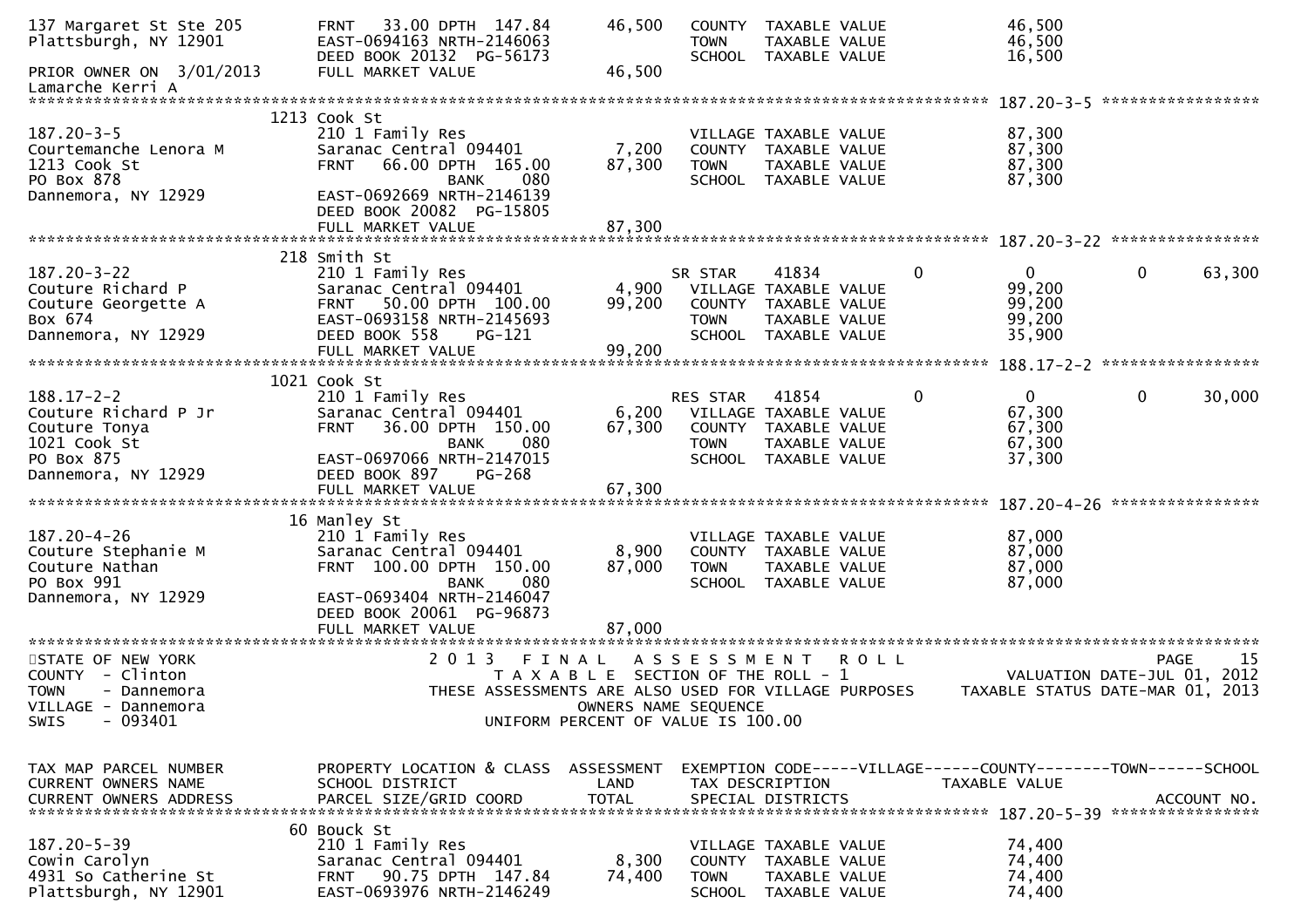|                                                                                                                             | DEED BOOK 20102 PG-36359<br>FULL MARKET VALUE                                                                                                                                               | 74,400                                                                               |                                                                |                                                                                                                   |                              |                                                                                |                                       | *****************       |
|-----------------------------------------------------------------------------------------------------------------------------|---------------------------------------------------------------------------------------------------------------------------------------------------------------------------------------------|--------------------------------------------------------------------------------------|----------------------------------------------------------------|-------------------------------------------------------------------------------------------------------------------|------------------------------|--------------------------------------------------------------------------------|---------------------------------------|-------------------------|
| $187.20 - 2 - 6$<br>Cowin Carolyn I<br>4931 S Catherine St<br>Plattsburgh, NY 12901                                         | Emmons St<br>$314$ Rural vac<10<br>Saranac Central 094401<br>2.80<br><b>ACRES</b><br>EAST-0693392 NRTH-2147195<br>DEED BOOK 20122 PG-47801                                                  | 11,100<br>11,100                                                                     | <b>TOWN</b>                                                    | VILLAGE TAXABLE VALUE<br>COUNTY TAXABLE VALUE<br>TAXABLE VALUE<br>SCHOOL TAXABLE VALUE                            |                              | 11,100<br>11,100<br>11,100<br>11,100                                           |                                       |                         |
|                                                                                                                             | FULL MARKET VALUE                                                                                                                                                                           | 11,100                                                                               |                                                                |                                                                                                                   |                              |                                                                                |                                       | **************          |
| $187.20 - 7 - 30.1$<br>Davis Kimberly A<br>PO Box 1903<br>Plattsburgh, NY 12901                                             | 5 Bouck St<br>210 1 Family Res<br>Saranac Central 094401<br>FRNT 138.00 DPTH 150.00<br>080<br><b>BANK</b><br>EAST-0695217 NRTH-2146265<br>DEED BOOK 20102 PG-35859<br>FULL MARKET VALUE     | 9,300<br>94,800<br>94,800                                                            | <b>TOWN</b>                                                    | VILLAGE TAXABLE VALUE<br>COUNTY TAXABLE VALUE<br>TAXABLE VALUE<br>SCHOOL TAXABLE VALUE                            |                              | 94,800<br>94,800<br>94,800<br>94,800                                           |                                       |                         |
|                                                                                                                             | 5 Barker St                                                                                                                                                                                 |                                                                                      |                                                                |                                                                                                                   |                              |                                                                                |                                       | *****************       |
| $187.20 - 6 - 6$<br>Davis Victoria M<br>5 Barker St<br>Dannemora, NY 12929                                                  | 210 1 Family Res<br>Saranac Central 094401<br><b>FRNT</b><br>79.00 DPTH 136.00<br><b>BANK</b><br>080<br>EAST-0694698 NRTH-2146043<br>DEED BOOK 20061 PG-93859                               | 7,400<br>116,400<br>116,400                                                          | RES STAR<br><b>TOWN</b>                                        | 41854<br>VILLAGE TAXABLE VALUE<br>COUNTY TAXABLE VALUE<br>TAXABLE VALUE<br>SCHOOL TAXABLE VALUE                   | 0                            | $\Omega$<br>116,400<br>116,400<br>116,400<br>86,400                            | 0                                     | 30,000                  |
|                                                                                                                             | FULL MARKET VALUE                                                                                                                                                                           |                                                                                      |                                                                |                                                                                                                   |                              |                                                                                |                                       |                         |
| $187.20 - 5 - 32$<br>Dawn Beckers RTO Inc<br>c/o Theresa & Fred Ralston<br>51 Bouck St<br>PO Box 505<br>Dannemora, NY 12929 | 51 Bouck St<br>210 1 Family Res<br>Saranac Central 094401<br>33.00 DPTH 147.84<br><b>FRNT</b><br>EAST-0694195 NRTH-2146070<br>DEED BOOK 20092 PG-28595<br>FULL MARKET VALUE                 | 52,800                                                                               | WARCOMALL<br>3,900 WARDISALL<br>52,800 RES STAR<br><b>TOWN</b> | 41131<br>41141<br>41854<br>VILLAGE TAXABLE VALUE<br>COUNTY TAXABLE VALUE<br>TAXABLE VALUE<br>SCHOOL TAXABLE VALUE | 10,000<br>20,000<br>$\Omega$ | 13,200<br>26,400<br>$\mathbf{0}$<br>22,800<br>13,200<br>13,200<br>22,800       | 13,200<br>26,400<br>$\Omega$          | 0<br>$\Omega$<br>30,000 |
| STATE OF NEW YORK<br>COUNTY - Clinton<br><b>TOWN</b><br>- Dannemora<br>VILLAGE - Dannemora<br>$-093401$<br>SWIS             | 2 0 1 3<br>THESE ASSESSMENTS ARE ALSO USED FOR VILLAGE PURPOSES                                                                                                                             | FINAL<br>T A X A B L E SECTION OF THE ROLL - 1<br>UNIFORM PERCENT OF VALUE IS 100.00 | ***********************<br>ASSESSMENT<br>OWNERS NAME SEQUENCE  |                                                                                                                   | <b>ROLL</b>                  | ********************************<br>TAXABLE STATUS DATE-MAR 01, 2013           | <b>PAGE</b><br>VALUATION DATE-JUL 01, | 16<br>2012              |
| TAX MAP PARCEL NUMBER<br>CURRENT OWNERS NAME<br><b>CURRENT OWNERS ADDRESS</b>                                               | PROPERTY LOCATION & CLASS<br>SCHOOL DISTRICT<br>PARCEL SIZE/GRID COORD                                                                                                                      | ASSESSMENT<br>LAND<br><b>TOTAL</b>                                                   |                                                                | TAX DESCRIPTION<br>SPECIAL DISTRICTS                                                                              |                              | EXEMPTION CODE-----VILLAGE------COUNTY-------TOWN------SCHOOL<br>TAXABLE VALUE |                                       | ACCOUNT NO.             |
| $187.20 - 3 - 4$<br>DeAngelo Christopher J<br>PO Box 2402<br>Plattsburgh, NY 12901                                          | 1215 Cook St<br>210 1 Family Res<br>Saranac Central 094401<br>66.00 DPTH 165.00<br><b>FRNT</b><br>080<br>BANK<br>EAST-0692602 NRTH-2146126<br>DEED BOOK 20051 PG-79216<br>FULL MARKET VALUE | 7,200<br>83,500<br>83,500                                                            | RES STAR<br><b>COUNTY</b><br><b>TOWN</b>                       | 41854<br>VILLAGE TAXABLE VALUE<br>TAXABLE VALUE<br>TAXABLE VALUE<br>SCHOOL TAXABLE VALUE                          | $\mathbf 0$                  | 0<br>83,500<br>83,500<br>83,500<br>53,500                                      | 0                                     | 30,000                  |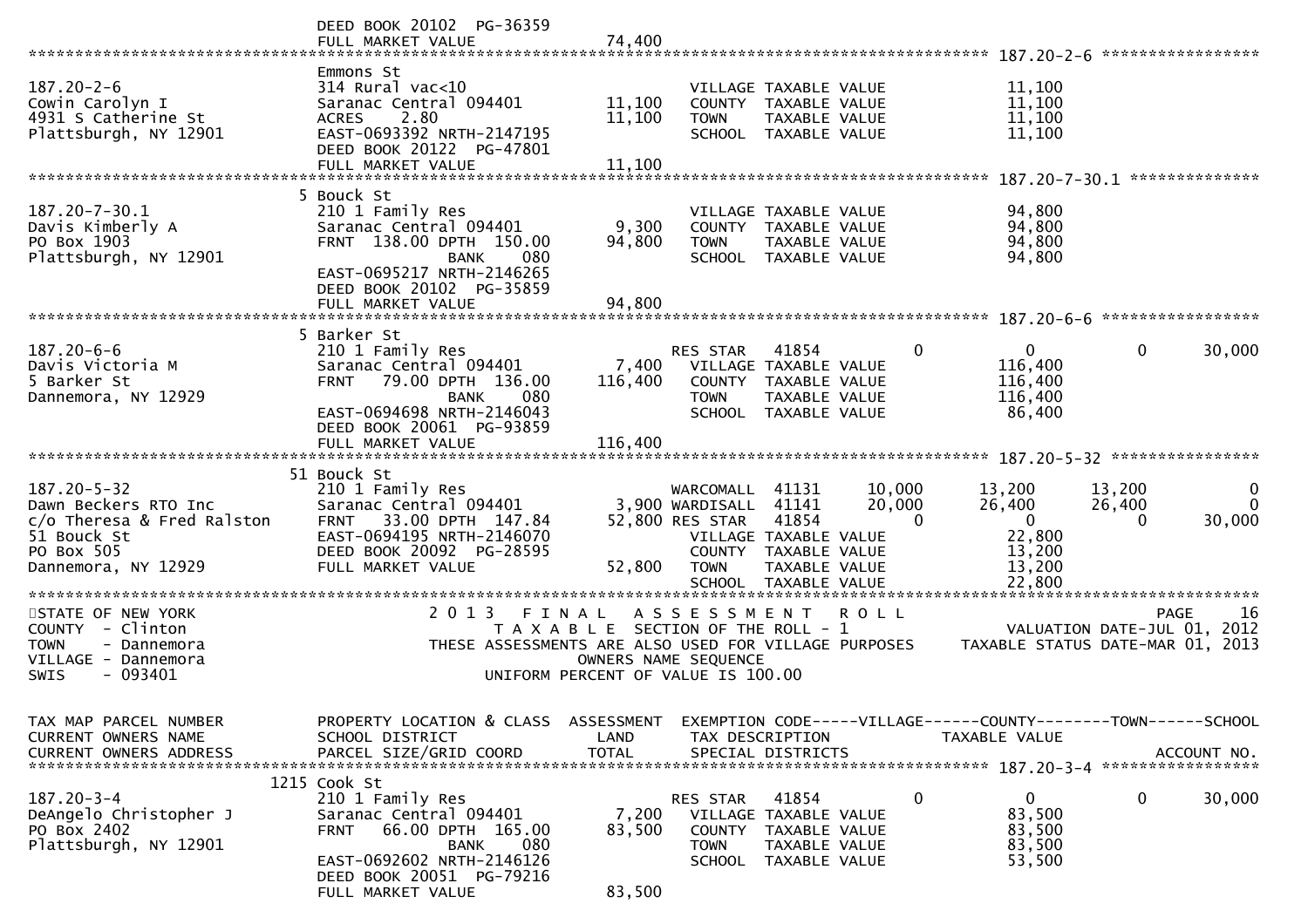|                                                                                                                 |                                                                                                                                                                                                    |                                                                                      |                                                    |                                                                                                                   |              |                | 188.17-2-7.2 ****************                                  |                                 |             |
|-----------------------------------------------------------------------------------------------------------------|----------------------------------------------------------------------------------------------------------------------------------------------------------------------------------------------------|--------------------------------------------------------------------------------------|----------------------------------------------------|-------------------------------------------------------------------------------------------------------------------|--------------|----------------|----------------------------------------------------------------|---------------------------------|-------------|
| $188.17 - 2 - 7.2$<br>Decker Elizabeth M<br>PO Box 872<br>Dannemora, NY 12929                                   | 999 Cook St<br>210 1 Family Res<br>Saranac Central 094401<br>66.00 DPTH 146.00<br><b>FRNT</b><br>320<br><b>BANK</b><br>EAST-0697558 NRTH-2147114<br>DEED BOOK 20031 PG-54477<br>FULL MARKET VALUE  | 6,900<br>84,700<br>84,700                                                            | RES STAR<br>COUNTY<br><b>TOWN</b>                  | 41854<br>VILLAGE TAXABLE VALUE<br>TAXABLE VALUE<br>TAXABLE VALUE<br>SCHOOL TAXABLE VALUE<br>WD032 Dann wtr dst #2 | $\mathbf{0}$ |                | $\Omega$<br>84,700<br>84,700<br>84,700<br>54,700<br>1.00 UN M  | $\mathbf{0}$                    | 30,000      |
|                                                                                                                 |                                                                                                                                                                                                    |                                                                                      |                                                    |                                                                                                                   |              |                |                                                                |                                 |             |
| $188.17 - 2 - 16$<br>Defayette Jr Lansing J<br>PO Box 91<br>Dannemora, NY 12929                                 | 54 Carter Ct<br>210 1 Family Res<br>Saranac Central 094401<br>84.00 DPTH 150.00<br><b>FRNT</b><br>320<br><b>BANK</b><br>EAST-0697058 NRTH-2146828<br>DEED BOOK 20041 PG-74609<br>FULL MARKET VALUE | 8,000<br>98,000<br>98,000                                                            | RES STAR<br><b>TOWN</b>                            | 41854<br>VILLAGE TAXABLE VALUE<br>COUNTY TAXABLE VALUE<br>TAXABLE VALUE<br>SCHOOL TAXABLE VALUE                   | $\mathbf{0}$ |                | $\overline{0}$<br>98,000<br>98,000<br>98,000<br>68,000         | $\mathbf 0$<br>**************** | 30,000      |
|                                                                                                                 | 46 Carter Ct                                                                                                                                                                                       |                                                                                      |                                                    |                                                                                                                   |              |                |                                                                |                                 |             |
| $188.17 - 2 - 13$<br>Delisle Kenneth M<br>Delisle Mary L<br>Box 567<br>Dannemora, NY 12929                      | 210 1 Family Res<br>Saranac Central 094401<br>65.00 DPTH 150.00<br><b>FRNT</b><br>EAST-0697103 NRTH-2146590<br>DEED BOOK 637<br>$PG-259$<br>FULL MARKET VALUE                                      | 6,900<br>78,400<br>78,400                                                            | RES STAR<br>COUNTY<br><b>TOWN</b><br><b>SCHOOL</b> | 41854<br>VILLAGE TAXABLE VALUE<br>TAXABLE VALUE<br><b>TAXABLE VALUE</b><br>TAXABLE VALUE                          |              | 0              | $\mathbf{0}$<br>78,400<br>78,400<br>78,400<br>48,400           | 0                               | 30,000      |
|                                                                                                                 |                                                                                                                                                                                                    |                                                                                      |                                                    |                                                                                                                   |              |                |                                                                |                                 |             |
| $187.20 - 3 - 6$<br>Desso Jason C                                                                               | 1209 Cook St<br>210 1 Family Res<br>Saranac Central 094401                                                                                                                                         | 7,200                                                                                | RES STAR                                           | 41854<br>VILLAGE TAXABLE VALUE                                                                                    |              | $\overline{0}$ | $\mathbf{0}$<br>85,600                                         | $\mathbf 0$                     | 30,000      |
| 11 Set Pt<br>Plattsburgh, NY 12901                                                                              | 66.00 DPTH 165.00<br><b>FRNT</b><br>080<br><b>BANK</b><br>EAST-0692733 NRTH-2146151<br>DEED BOOK 20082 PG-19770<br>FULL MARKET VALUE                                                               | 85,600<br>85,600                                                                     | <b>TOWN</b>                                        | COUNTY TAXABLE VALUE<br>TAXABLE VALUE<br>SCHOOL TAXABLE VALUE                                                     |              |                | 85,600<br>85,600<br>55,600                                     |                                 |             |
|                                                                                                                 |                                                                                                                                                                                                    |                                                                                      |                                                    |                                                                                                                   |              |                |                                                                |                                 |             |
| STATE OF NEW YORK<br>COUNTY - Clinton<br><b>TOWN</b><br>- Dannemora<br>VILLAGE - Dannemora<br>$-093401$<br>SWIS | 2 0 1 3<br>THESE ASSESSMENTS ARE ALSO USED FOR VILLAGE PURPOSES                                                                                                                                    | FINAL<br>T A X A B L E SECTION OF THE ROLL - 1<br>UNIFORM PERCENT OF VALUE IS 100.00 | A S S E S S M E N T<br>OWNERS NAME SEQUENCE        |                                                                                                                   | <b>ROLL</b>  |                | VALUATION DATE-JUL 01,<br>TAXABLE STATUS DATE-MAR 01, 2013     | <b>PAGE</b>                     | 17<br>2012  |
| TAX MAP PARCEL NUMBER<br><b>CURRENT OWNERS NAME</b><br><b>CURRENT OWNERS ADDRESS</b>                            | PROPERTY LOCATION & CLASS<br>SCHOOL DISTRICT<br>PARCEL SIZE/GRID COORD                                                                                                                             | ASSESSMENT<br>LAND<br><b>TOTAL</b>                                                   |                                                    | TAX DESCRIPTION<br>SPECIAL DISTRICTS                                                                              |              | TAXABLE VALUE  | EXEMPTION CODE-----VILLAGE------COUNTY--------TOWN------SCHOOL |                                 | ACCOUNT NO. |
|                                                                                                                 |                                                                                                                                                                                                    |                                                                                      |                                                    |                                                                                                                   |              |                |                                                                |                                 |             |
| $187.20 - 3 - 3$<br>Doherty Amy A<br>PO Box 812<br>Dannemora, NY 12929                                          | 1217 Cook St<br>210 1 Family Res<br>Saranac Central 094401<br>66.00 DPTH 165.00<br><b>FRNT</b><br>080<br><b>BANK</b><br>EAST-0692535 NRTH-2146113<br>DEED BOOK 20011 PG-35001                      | 7,200<br>72,800                                                                      | RES STAR<br>TOWN                                   | 41854<br>VILLAGE TAXABLE VALUE<br>COUNTY TAXABLE VALUE<br>TAXABLE VALUE<br>SCHOOL TAXABLE VALUE                   | 0            |                | 0<br>72,800<br>72,800<br>72,800<br>42,800                      | 0                               | 30,000      |
|                                                                                                                 | FULL MARKET VALUE                                                                                                                                                                                  | 72,800                                                                               |                                                    |                                                                                                                   |              |                |                                                                |                                 |             |
|                                                                                                                 | 1057 Cook St                                                                                                                                                                                       |                                                                                      |                                                    |                                                                                                                   |              |                |                                                                |                                 |             |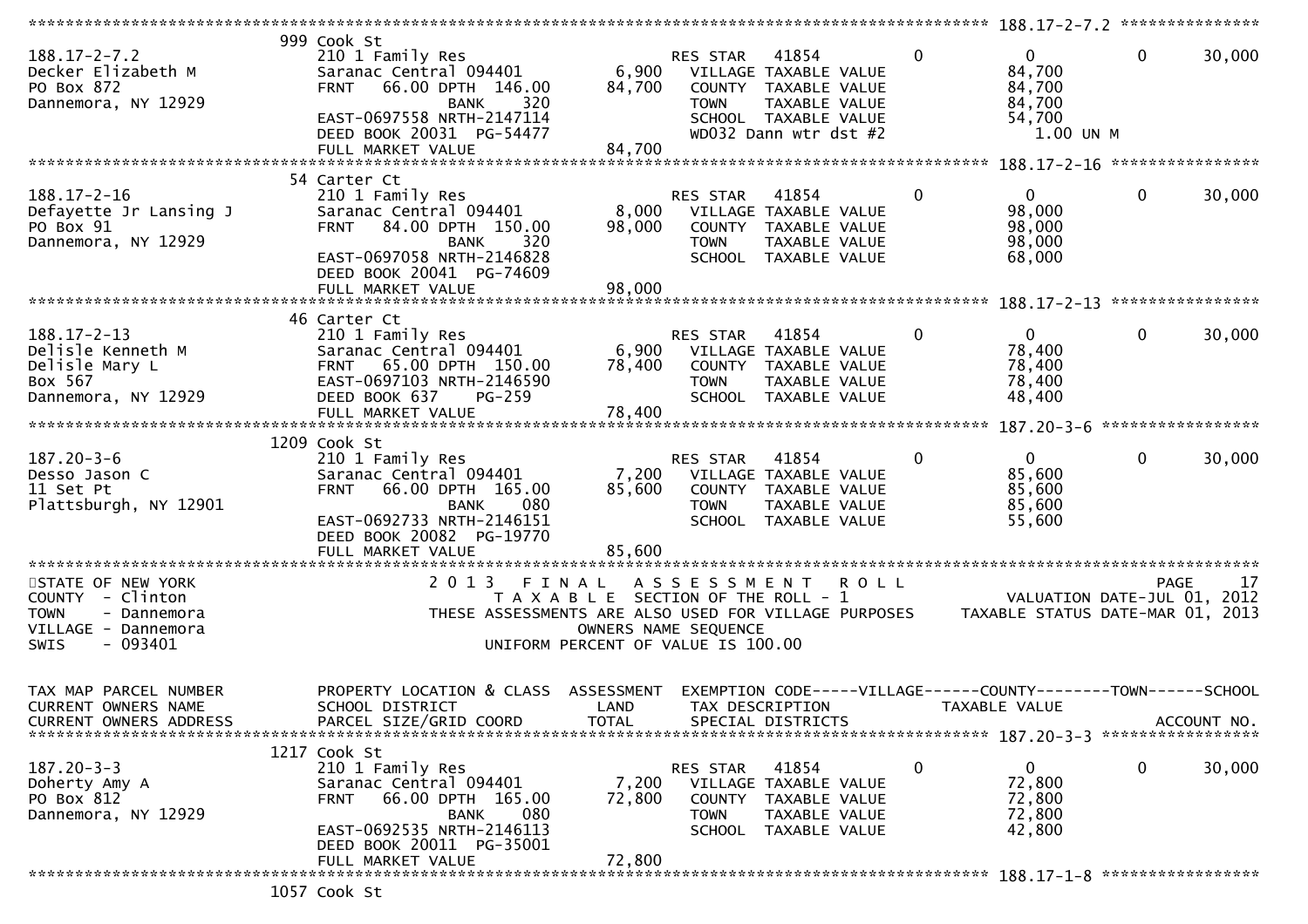| $188.17 - 1 - 8$                       | 449 Other Storag                                      |                                       |                       | VILLAGE TAXABLE VALUE                                | 55,000                                                         |                                  |
|----------------------------------------|-------------------------------------------------------|---------------------------------------|-----------------------|------------------------------------------------------|----------------------------------------------------------------|----------------------------------|
| Dolgin LLC                             | Saranac Central 094401                                | 9,700                                 |                       | COUNTY TAXABLE VALUE                                 | 55,000                                                         |                                  |
| 54 Cliff St                            | FRNT 168.00 DPTH 150.00                               | 55,000                                | <b>TOWN</b>           | TAXABLE VALUE                                        | 55,000                                                         |                                  |
| St Johnsbury, VT 05819                 | EAST-0696220 NRTH-2146838                             |                                       |                       | SCHOOL TAXABLE VALUE                                 | 55,000                                                         |                                  |
|                                        | DEED BOOK 20021 PG-40500                              |                                       |                       |                                                      |                                                                |                                  |
|                                        | FULL MARKET VALUE                                     | 55,000                                |                       |                                                      |                                                                | *****************                |
|                                        | 1071 Cook St                                          |                                       |                       |                                                      |                                                                |                                  |
| $188.17 - 1 - 6$                       | 431 Auto dealer                                       |                                       |                       | VILLAGE TAXABLE VALUE                                | 186,400                                                        |                                  |
| Dolgin Steven H                        | Saranac Central 094401                                | 9,600                                 |                       | COUNTY TAXABLE VALUE                                 | 186,400                                                        |                                  |
| 1071 Cook St                           | FRNT 164.00 DPTH 150.00                               | 186,400                               | <b>TOWN</b>           | TAXABLE VALUE                                        | 186,400                                                        |                                  |
| PO Box 767                             | EAST-0695934 NRTH-2146781                             |                                       |                       | SCHOOL TAXABLE VALUE                                 | 186,400                                                        |                                  |
| Dannemora, NY 12929                    | DEED BOOK 814<br>$PG-14$                              |                                       |                       |                                                      |                                                                |                                  |
|                                        | FULL MARKET VALUE                                     | 186,400                               |                       |                                                      |                                                                |                                  |
|                                        |                                                       |                                       |                       |                                                      |                                                                |                                  |
|                                        | Cook St                                               |                                       |                       |                                                      |                                                                |                                  |
| $188.17 - 1 - 7$                       | 438 Parking lot                                       |                                       |                       | VILLAGE TAXABLE VALUE                                | 11,800                                                         |                                  |
| Dolgin Steven H                        | Saranac Central 094401                                | 9,200                                 |                       | COUNTY TAXABLE VALUE                                 | 11,800                                                         |                                  |
| PO Box 767                             | FRNT 124.00 DPTH 150.00                               | 11,800                                | <b>TOWN</b>           | TAXABLE VALUE                                        | 11,800                                                         |                                  |
| Dannemora, NY 12929                    | EAST-0696077 NRTH-2146809                             |                                       |                       | SCHOOL TAXABLE VALUE                                 | 11,800                                                         |                                  |
|                                        | DEED BOOK 814<br>PG-14                                |                                       |                       |                                                      |                                                                |                                  |
|                                        | FULL MARKET VALUE                                     | 11,800                                |                       |                                                      |                                                                |                                  |
|                                        | Carter Ct                                             |                                       |                       |                                                      |                                                                |                                  |
| $188.17 - 2 - 1.1$                     | 311 Res vac land                                      |                                       |                       | VILLAGE TAXABLE VALUE                                | 5,600                                                          |                                  |
| Dolgin Steven H                        | Saranac Central 094401                                | 5,600                                 |                       | COUNTY TAXABLE VALUE                                 | 5,600                                                          |                                  |
| Attn: Dannemora Ford                   | FRNT 77.85 DPTH 86.17                                 | 5,600                                 | <b>TOWN</b>           | TAXABLE VALUE                                        | 5,600                                                          |                                  |
| PO Box 767                             | EAST-0696998 NRTH-2146967                             |                                       |                       | SCHOOL TAXABLE VALUE                                 | 5,600                                                          |                                  |
| Dannemora, NY 12929                    | DEED BOOK 20041 PG-77955                              |                                       |                       |                                                      |                                                                |                                  |
|                                        |                                                       |                                       |                       |                                                      |                                                                |                                  |
|                                        |                                                       |                                       |                       |                                                      |                                                                |                                  |
|                                        |                                                       |                                       |                       |                                                      |                                                                |                                  |
| STATE OF NEW YORK                      | 2 0 1 3<br>FINAL                                      |                                       |                       | ASSESSMENT ROLL                                      |                                                                | 18<br><b>PAGE</b>                |
| COUNTY - Clinton                       |                                                       | T A X A B L E SECTION OF THE ROLL - 1 |                       |                                                      |                                                                | VALUATION DATE-JUL 01, 2012      |
| <b>TOWN</b><br>- Dannemora             |                                                       |                                       |                       | THESE ASSESSMENTS ARE ALSO USED FOR VILLAGE PURPOSES |                                                                | TAXABLE STATUS DATE-MAR 01, 2013 |
| VILLAGE - Dannemora                    |                                                       | OWNERS NAME SEQUENCE                  |                       |                                                      |                                                                |                                  |
| $-093401$<br><b>SWIS</b>               |                                                       | UNIFORM PERCENT OF VALUE IS 100.00    |                       |                                                      |                                                                |                                  |
|                                        |                                                       |                                       |                       |                                                      |                                                                |                                  |
|                                        |                                                       |                                       |                       |                                                      |                                                                |                                  |
| TAX MAP PARCEL NUMBER                  | PROPERTY LOCATION & CLASS ASSESSMENT                  |                                       |                       |                                                      | EXEMPTION CODE-----VILLAGE------COUNTY--------TOWN------SCHOOL |                                  |
| CURRENT OWNERS NAME                    | SCHOOL DISTRICT                                       | LAND                                  |                       | TAX DESCRIPTION                                      | TAXABLE VALUE                                                  |                                  |
|                                        |                                                       |                                       |                       |                                                      |                                                                |                                  |
|                                        |                                                       |                                       |                       |                                                      |                                                                |                                  |
|                                        | 1 Bouck St                                            |                                       |                       |                                                      |                                                                |                                  |
| 187.20-7-10                            | 210 1 Family Res                                      |                                       |                       | VILLAGE TAXABLE VALUE                                | 79,200                                                         |                                  |
| Donahue Thomas E                       | Saranac Central 094401                                | 5,100                                 |                       | COUNTY TAXABLE VALUE                                 | 79,200                                                         |                                  |
| Donahue Dana C                         | 71.00 DPTH<br>73.92<br><b>FRNT</b>                    | 79,200                                | <b>TOWN</b>           | TAXABLE VALUE                                        | 79,200                                                         |                                  |
| 77 Hugh Herron Rd<br>Saranac, NY 12981 | 890<br>BANK                                           |                                       |                       | SCHOOL TAXABLE VALUE                                 | 79,200<br>$.00$ MT                                             |                                  |
|                                        | EAST-0695358 NRTH-2146324<br>DEED BOOK 20112 PG-44210 |                                       |                       | OT002 Omitted Tax-County<br>OT004 Omitted Tax-Town   | $.00$ MT                                                       |                                  |
|                                        | FULL MARKET VALUE                                     | 79,200                                |                       |                                                      |                                                                |                                  |
|                                        |                                                       |                                       |                       |                                                      |                                                                |                                  |
|                                        | 90 Clark St                                           |                                       |                       |                                                      |                                                                |                                  |
| $188.17 - 1 - 62$                      | 230 3 Family Res                                      |                                       | CW_10_VET/ 41152      |                                                      | 8,000<br>0                                                     | 0<br>0                           |
| Donivan Gary                           | Saranac Central 094401                                |                                       | 7,400 SR STAR         | 41834                                                | $\mathbf{0}$<br>0                                              | 0<br>63,300                      |
| Donivan Phyllis                        | 66.00 DPTH 176.00<br>FRNT                             | 129,900                               |                       | VILLAGE TAXABLE VALUE                                | 129,900                                                        |                                  |
| 90 Clark St<br>PO Box 736              | EAST-0695496 NRTH-2146654<br>DEED BOOK 525<br>$PG-63$ |                                       | COUNTY<br><b>TOWN</b> | TAXABLE VALUE<br>TAXABLE VALUE                       | 121,900<br>129,900                                             |                                  |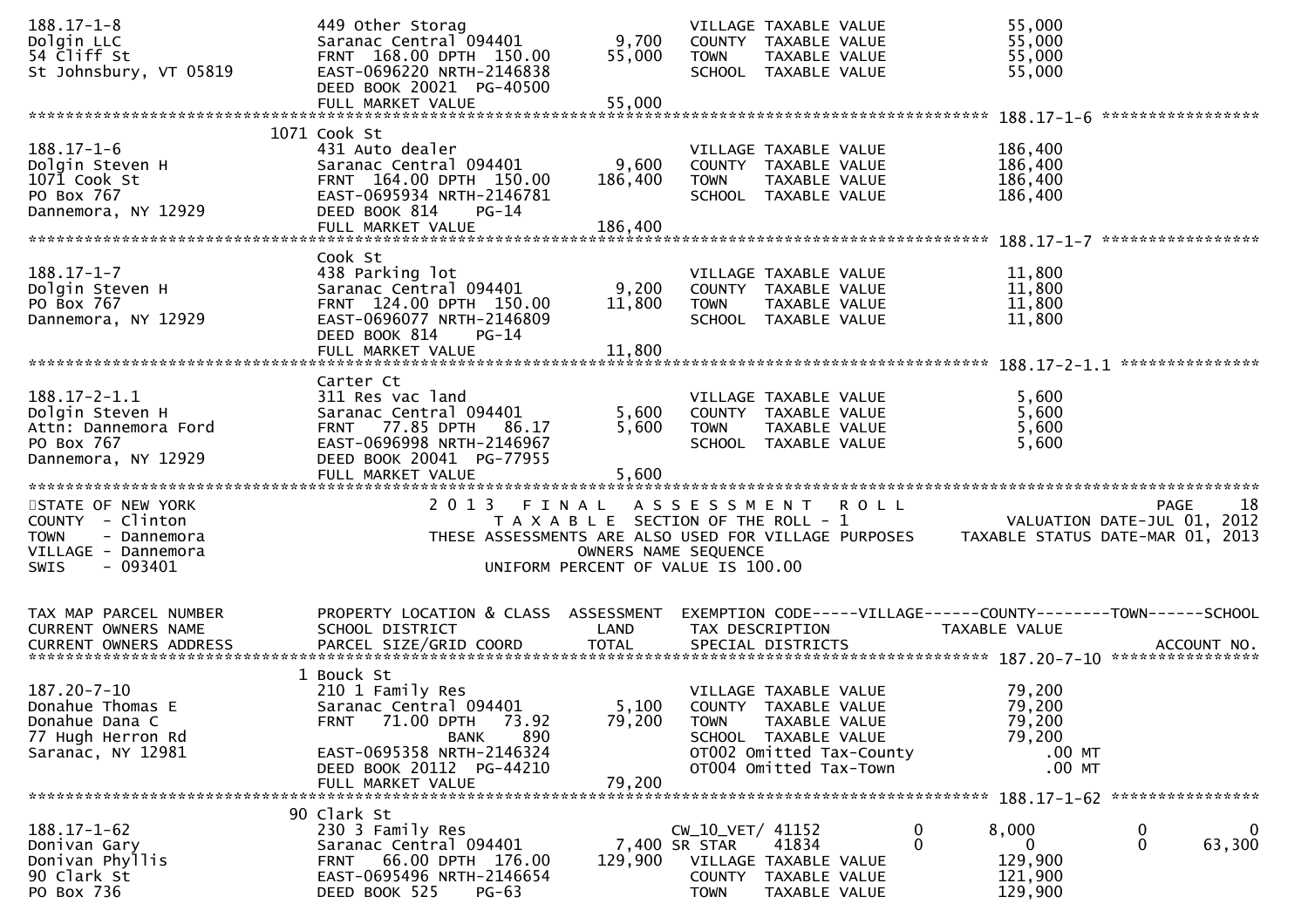| Dannemora, NY 12929                                                                                             | FULL MARKET VALUE                                                                                                                                                                              | 129,900                                                                     |                                                  | SCHOOL TAXABLE VALUE                                                                            |                   | 66,600                                                                                                           |                                            |                  |
|-----------------------------------------------------------------------------------------------------------------|------------------------------------------------------------------------------------------------------------------------------------------------------------------------------------------------|-----------------------------------------------------------------------------|--------------------------------------------------|-------------------------------------------------------------------------------------------------|-------------------|------------------------------------------------------------------------------------------------------------------|--------------------------------------------|------------------|
| $188.17 - 1 - 57$<br>Donivan Gary J<br>Donivan Phyllis E<br>PO Box 736<br>Dannemora, NY 12929                   | Clark St<br>311 Res vac land<br>Saranac Central 094401<br>78.50 DPTH 247.90<br><b>FRNT</b><br>EAST-0695587 NRTH-2146306<br>DEED BOOK 20072 PG-9506<br>FULL MARKET VALUE                        | 6,000<br>6,000<br>6.000                                                     | <b>TOWN</b>                                      | VILLAGE TAXABLE VALUE<br>COUNTY TAXABLE VALUE<br>TAXABLE VALUE<br>SCHOOL TAXABLE VALUE          |                   | 6,000<br>6,000<br>6,000<br>6,000                                                                                 |                                            |                  |
|                                                                                                                 | 17 Manley St                                                                                                                                                                                   |                                                                             |                                                  |                                                                                                 |                   |                                                                                                                  |                                            |                  |
| $187.20 - 3 - 16$<br>Douglas Thomas M<br>Douglas Barbara A<br>17 Manley St<br>PO Box 266<br>Dannemora, NY 12929 | 210 1 Family Res<br>Saranac Central 094401<br>66.00 DPTH 167.50<br><b>FRNT</b><br>EAST-0693195 NRTH-2146083<br>DEED BOOK 20031 PG-57440<br>FULL MARKET VALUE                                   | 79,000<br>79,000                                                            | WARNONALL 41121<br>7,300 RES STAR<br><b>TOWN</b> | 41854<br>VILLAGE TAXABLE VALUE<br>COUNTY TAXABLE VALUE<br>TAXABLE VALUE<br>SCHOOL TAXABLE VALUE | 6,000<br>$\Omega$ | 11,850<br>$\mathbf{0}$<br>73,000<br>67,150<br>67,150<br>49,000                                                   | 11,850<br>0                                | 0<br>30,000      |
|                                                                                                                 | 60 Smith St                                                                                                                                                                                    |                                                                             |                                                  |                                                                                                 |                   | 188.17-1-24 *****************                                                                                    |                                            |                  |
| 188.17-1-24<br>Drollette Christopher J<br>Drollette Danielle L<br>PO Box 444<br>Dannemora, NY 12929             | 210 1 Family Res<br>Saranac Central 094401<br>FRNT 150.00 DPTH 182.00<br>080<br><b>BANK</b><br>EAST-0696950 NRTH-2146439<br>DEED BOOK 20092 PG-29237                                           | 10,000<br>130,000                                                           | RES STAR<br><b>TOWN</b>                          | 41854<br>VILLAGE TAXABLE VALUE<br>COUNTY TAXABLE VALUE<br>TAXABLE VALUE<br>SCHOOL TAXABLE VALUE | $\mathbf 0$       | $\mathbf 0$<br>130,000<br>130,000<br>130,000<br>100,000                                                          | 0                                          | 30,000           |
|                                                                                                                 | FULL MARKET VALUE                                                                                                                                                                              | 130,000                                                                     |                                                  |                                                                                                 |                   | $188.17 - 1 - 25$                                                                                                |                                            | **************** |
| $188.17 - 1 - 25$<br>Drollette Christopher J<br>Drollette Danielle L<br>PO Box 444<br>Dannemora, NY 12929       | Smith St<br>311 Res vac land<br>Saranac Central 094401<br>80.00 DPTH 125.00<br><b>FRNT</b><br>080<br><b>BANK</b><br>EAST-0696843 NRTH-2146391<br>DEED BOOK 20092 PG-29237<br>FULL MARKET VALUE | 7,000<br>7,000<br>7,000                                                     | <b>TOWN</b>                                      | VILLAGE TAXABLE VALUE<br>COUNTY TAXABLE VALUE<br>TAXABLE VALUE<br>SCHOOL TAXABLE VALUE          |                   | 7,000<br>7,000<br>7,000<br>7,000                                                                                 |                                            |                  |
|                                                                                                                 |                                                                                                                                                                                                |                                                                             |                                                  |                                                                                                 |                   |                                                                                                                  |                                            |                  |
| STATE OF NEW YORK<br>COUNTY - Clinton<br><b>TOWN</b><br>- Dannemora<br>VILLAGE - Dannemora<br>$-093401$<br>SWIS | 2 0 1 3<br>FINAL<br>THESE ASSESSMENTS ARE ALSO USED FOR VILLAGE PURPOSES                                                                                                                       | T A X A B L E SECTION OF THE ROLL - 1<br>UNIFORM PERCENT OF VALUE IS 100.00 | A S S E S S M E N T<br>OWNERS NAME SEQUENCE      |                                                                                                 | R O L L           | TAXABLE STATUS DATE-MAR 01, 2013                                                                                 | <b>PAGE</b><br>VALUATION DATE-JUL 01, 2012 | 19               |
| TAX MAP PARCEL NUMBER<br>CURRENT OWNERS NAME<br>CURRENT OWNERS ADDRESS                                          | PROPERTY LOCATION & CLASS<br>SCHOOL DISTRICT<br>PARCEL SIZE/GRID COORD                                                                                                                         | ASSESSMENT<br>LAND<br><b>TOTAL</b>                                          |                                                  | TAX DESCRIPTION<br>SPECIAL DISTRICTS                                                            |                   | EXEMPTION CODE-----VILLAGE------COUNTY--------TOWN------SCHOOL<br>TAXABLE VALUE<br>188.17-2-6 ****************** |                                            | ACCOUNT NO.      |
| $188.17 - 2 - 6$<br>Drollette Matthew<br>PO Box 654<br>Dannemora, NY 12929                                      | 1007 Cook St<br>210 1 Family Res<br>Saranac Central 094401<br>FRNT 138.00 DPTH 148.50<br>EAST-0697394 NRTH-2147085<br>DEED BOOK 20092 PG-24209<br>FULL MARKET VALUE                            | 9,300<br>37,900<br>37,900                                                   | <b>COUNTY</b><br><b>TOWN</b><br><b>SCHOOL</b>    | VILLAGE TAXABLE VALUE<br>TAXABLE VALUE<br>TAXABLE VALUE<br>TAXABLE VALUE                        |                   | 37,900<br>37,900<br>37,900<br>37,900                                                                             |                                            |                  |
|                                                                                                                 | 1097 Cook St                                                                                                                                                                                   |                                                                             |                                                  |                                                                                                 |                   |                                                                                                                  |                                            |                  |
| $187.20 - 7 - 4$                                                                                                | 210 1 Family Res                                                                                                                                                                               |                                                                             | RES STAR                                         | 41854                                                                                           | 0                 | 0                                                                                                                | 0                                          | 30,000           |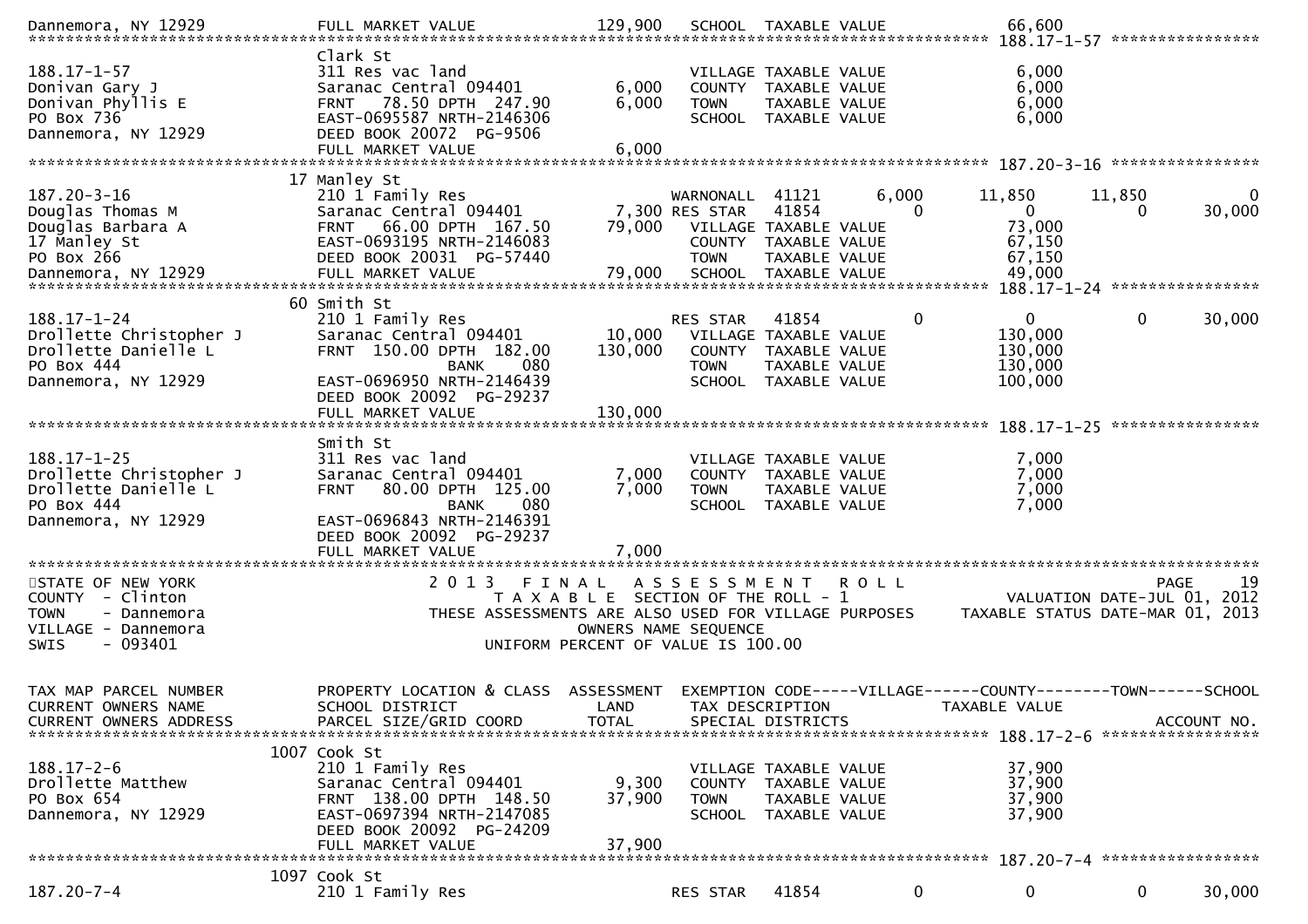| Dubrey Barbara A<br>Dubrey Timmy<br>PO Box 232 | Saranac Central 094401<br>FRNT 154.00 DPTH 144.00<br>115<br><b>BANK</b> | 9,300<br>142,700                      | <b>TOWN</b> | VILLAGE TAXABLE VALUE<br>COUNTY TAXABLE VALUE<br>TAXABLE VALUE |         |              | 142,700<br>142,700<br>142,700                                  |                   |             |
|------------------------------------------------|-------------------------------------------------------------------------|---------------------------------------|-------------|----------------------------------------------------------------|---------|--------------|----------------------------------------------------------------|-------------------|-------------|
| Dannemora, NY 12929                            | EAST-0695182 NRTH-2146642<br>DEED BOOK 99001 PG-13666                   |                                       |             | SCHOOL TAXABLE VALUE                                           |         |              | 112,700                                                        |                   |             |
|                                                | FULL MARKET VALUE                                                       | 142,700                               |             |                                                                |         |              |                                                                |                   |             |
|                                                | 6 Barker St                                                             |                                       |             |                                                                |         |              |                                                                |                   |             |
| 187.20-7-20                                    | 210 1 Family Res                                                        |                                       | RES STAR    | 41854                                                          |         | 0            | $\mathbf{0}$                                                   | 0                 | 30,000      |
| Dumas Nicholas P                               | Saranac Central 094401                                                  | 7,800                                 |             | VILLAGE TAXABLE VALUE                                          |         |              | 77,300                                                         |                   |             |
| PO Box 1026<br>Dannemora, NY 12929             | <b>FRNT</b><br>77.00 DPTH 178.00<br>320<br><b>BANK</b>                  | 77,300                                | <b>TOWN</b> | COUNTY TAXABLE VALUE<br>TAXABLE VALUE                          |         |              | 77,300<br>77,300                                               |                   |             |
|                                                | EAST-0694907 NRTH-2146083                                               |                                       |             | SCHOOL TAXABLE VALUE                                           |         |              | 47,300                                                         |                   |             |
|                                                | DEED BOOK 20082 PG-13188                                                |                                       |             |                                                                |         |              |                                                                |                   |             |
|                                                | FULL MARKET VALUE                                                       | 77,300                                |             |                                                                |         |              |                                                                |                   |             |
| 1121-1125 Cook St                              |                                                                         |                                       |             |                                                                |         |              |                                                                |                   |             |
| $187.20 - 6 - 2$                               | 482 Det row bldg                                                        |                                       | RES STAR    | 41854                                                          |         | $\mathbf{0}$ | $\mathbf{0}$                                                   | $\mathbf{0}$      | 25,200      |
| Dumas Richard E                                | Saranac Central 094401                                                  | 6,900                                 |             | VILLAGE TAXABLE VALUE                                          |         |              | 168,000                                                        |                   |             |
| Dumas Genevieve                                | FRNT 119.25 DPTH 83.12                                                  | 168,000                               |             | COUNTY TAXABLE VALUE                                           |         |              | 168,000                                                        |                   |             |
| Box 721                                        | EAST-0694641 NRTH-2146558                                               |                                       | <b>TOWN</b> | TAXABLE VALUE                                                  |         |              | 168,000                                                        |                   |             |
| Dannemora, NY 12929                            | DEED BOOK 615<br>PG-231                                                 |                                       |             | SCHOOL TAXABLE VALUE                                           |         |              | 142,800                                                        |                   |             |
|                                                | FULL MARKET VALUE                                                       | 168,000                               |             |                                                                |         |              |                                                                |                   |             |
|                                                | $13/17/25$ Eggleston Dr                                                 |                                       |             |                                                                |         |              |                                                                |                   |             |
| $188.17 - 2 - 9$                               | 411 Apartment                                                           |                                       |             | VILLAGE TAXABLE VALUE                                          |         |              | 373,000                                                        |                   |             |
| Duquette Robert M                              | Saranac Central 094401                                                  | 22,400                                |             | COUNTY TAXABLE VALUE                                           |         |              | 373,000                                                        |                   |             |
| Duquette Phyllis                               | 5.90<br><b>ACRES</b>                                                    | 373,000                               | <b>TOWN</b> | TAXABLE VALUE                                                  |         |              | 373,000                                                        |                   |             |
| 15 Labarre St                                  | EAST-0697478 NRTH-2146735                                               |                                       |             | SCHOOL TAXABLE VALUE                                           |         |              | 373,000                                                        |                   |             |
| Plattsburgh, NY 12901                          | DEED BOOK 20092 PG-28665                                                |                                       |             |                                                                |         |              |                                                                |                   |             |
|                                                | FULL MARKET VALUE                                                       | 373,000                               |             |                                                                |         |              |                                                                | ***************** |             |
|                                                | 1075 Cook St                                                            |                                       |             |                                                                |         |              |                                                                |                   |             |
| $188.17 - 1 - 5$                               | 210 1 Family Res                                                        |                                       |             | VILLAGE TAXABLE VALUE                                          |         |              | 55,900                                                         |                   |             |
| Dustin Bruce                                   | Saranac Central 094401                                                  | 7,200                                 |             | COUNTY TAXABLE VALUE                                           |         |              | 55,900                                                         |                   |             |
| 94 Court St                                    | FRNT 70.00 DPTH 150.00                                                  | 55,900                                | <b>TOWN</b> | TAXABLE VALUE                                                  |         |              | 55,900                                                         |                   |             |
| Plattsburgh, NY 12901                          | EAST-0695756 NRTH-2146745                                               |                                       |             | SCHOOL TAXABLE VALUE                                           |         |              | 55,900                                                         |                   |             |
|                                                | DEED BOOK 20112 PG-41047                                                |                                       |             |                                                                |         |              |                                                                |                   |             |
|                                                | FULL MARKET VALUE                                                       | 55,900                                |             |                                                                |         |              |                                                                |                   |             |
| STATE OF NEW YORK                              | 2 0 1 3<br>FINAL                                                        |                                       | ASSESSMENT  |                                                                | R O L L |              |                                                                | PAGE              | 20          |
| COUNTY - Clinton                               |                                                                         | T A X A B L E SECTION OF THE ROLL - 1 |             |                                                                |         |              | VALUATION DATE-JUL 01, 2012                                    |                   |             |
| <b>TOWN</b><br>- Dannemora                     | THESE ASSESSMENTS ARE ALSO USED FOR VILLAGE PURPOSES                    |                                       |             |                                                                |         |              | TAXABLE STATUS DATE-MAR 01, 2013                               |                   |             |
| VILLAGE - Dannemora                            |                                                                         | OWNERS NAME SEQUENCE                  |             |                                                                |         |              |                                                                |                   |             |
| $-093401$<br>SWIS                              | UNIFORM PERCENT OF VALUE IS 100.00                                      |                                       |             |                                                                |         |              |                                                                |                   |             |
|                                                |                                                                         |                                       |             |                                                                |         |              |                                                                |                   |             |
| TAX MAP PARCEL NUMBER                          | PROPERTY LOCATION & CLASS ASSESSMENT                                    |                                       |             |                                                                |         |              | EXEMPTION CODE-----VILLAGE------COUNTY--------TOWN------SCHOOL |                   |             |
| <b>CURRENT OWNERS NAME</b>                     | SCHOOL DISTRICT                                                         | LAND                                  |             | TAX DESCRIPTION                                                |         |              | <b>TAXABLE VALUE</b>                                           |                   |             |
| <b>CURRENT OWNERS ADDRESS</b>                  | PARCEL SIZE/GRID COORD                                                  | <b>TOTAL</b>                          |             | SPECIAL DISTRICTS                                              |         |              |                                                                |                   | ACCOUNT NO. |
|                                                |                                                                         |                                       |             |                                                                |         |              |                                                                |                   |             |
|                                                | 1087 Cook St                                                            |                                       |             |                                                                |         |              |                                                                |                   |             |
| $188.17 - 1 - 1$<br>Dustin Bruce M             | 411 Apartment<br>Saranac Central 094401                                 | 6,900                                 |             | VILLAGE TAXABLE VALUE<br>COUNTY TAXABLE VALUE                  |         |              | 89,000<br>89,000                                               |                   |             |
| 94 Court St                                    | 83.00 DPTH 118.00<br><b>FRNT</b>                                        | 89,000                                | <b>TOWN</b> | TAXABLE VALUE                                                  |         |              | 89,000                                                         |                   |             |
| Plattsburgh, NY 12901                          | 320<br><b>BANK</b>                                                      |                                       |             | SCHOOL TAXABLE VALUE                                           |         |              | 89,000                                                         |                   |             |
|                                                | EAST-0695456 NRTH-2146721                                               |                                       |             |                                                                |         |              |                                                                |                   |             |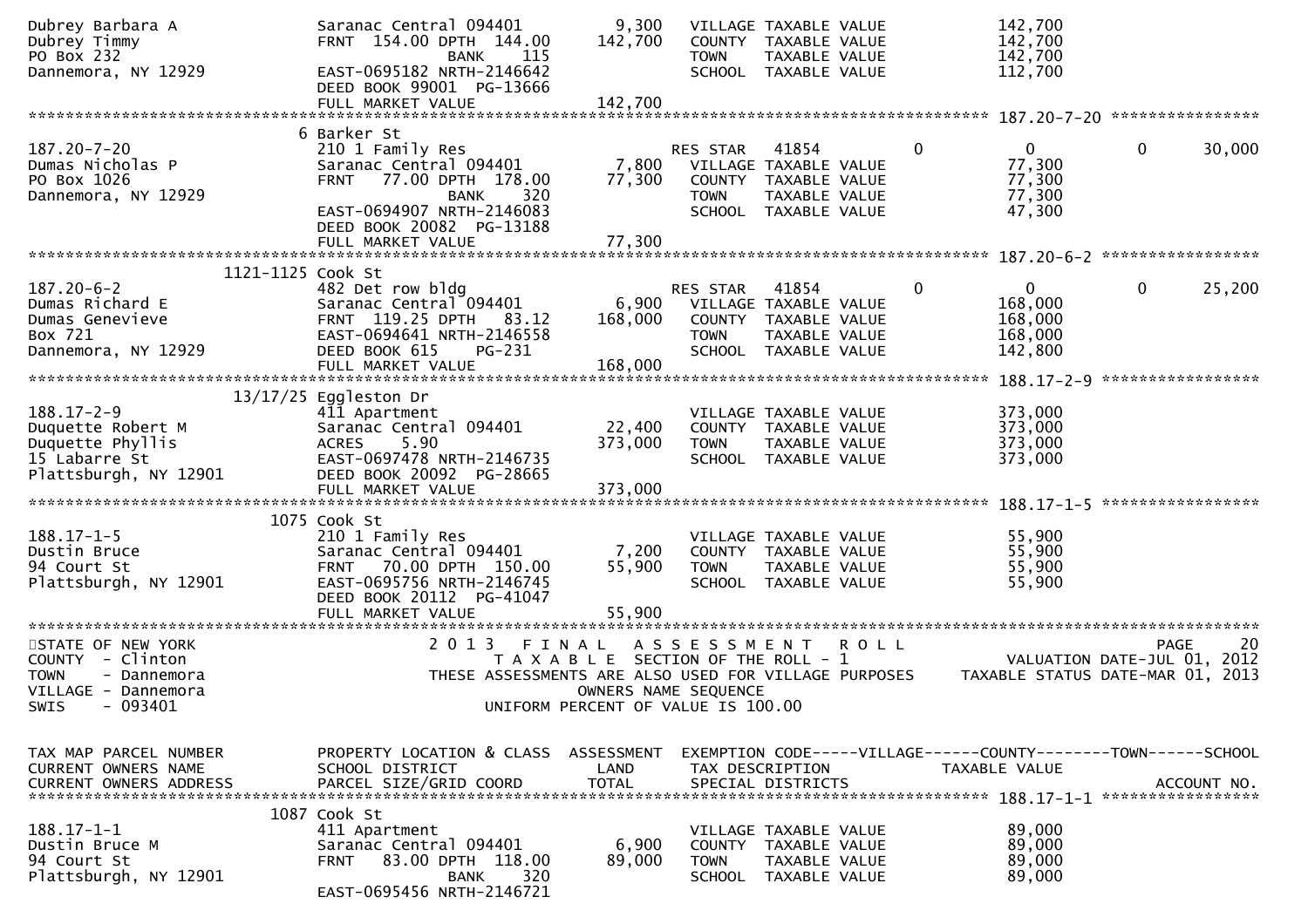|                                                                                                                       | DEED BOOK 20072 PG-8630                                                                                                                                                                   |                             |                                                           |                                                                                               |             |                                                                                       |             |                   |
|-----------------------------------------------------------------------------------------------------------------------|-------------------------------------------------------------------------------------------------------------------------------------------------------------------------------------------|-----------------------------|-----------------------------------------------------------|-----------------------------------------------------------------------------------------------|-------------|---------------------------------------------------------------------------------------|-------------|-------------------|
|                                                                                                                       | FULL MARKET VALUE                                                                                                                                                                         | 89,000                      |                                                           |                                                                                               |             |                                                                                       |             |                   |
| $187.20 - 7 - 6$<br>Facteau Timothy J<br>89 Clark St<br>PO Box 831<br>Dannemora, NY 12929                             | 89 Clark St<br>210 1 Family Res<br>Saranac Central 094401<br>66.30 DPTH<br><b>FRNT</b><br>88.50<br>EAST-0695310 NRTH-2146643<br>DEED BOOK 20051 PG-87691                                  | 5,400<br>69,700             | <b>RES STAR</b><br>COUNTY<br><b>TOWN</b><br><b>SCHOOL</b> | 41854<br>VILLAGE TAXABLE VALUE<br>TAXABLE VALUE<br>TAXABLE VALUE<br>TAXABLE VALUE             | $\mathbf 0$ | $\overline{0}$<br>69,700<br>69,700<br>69,700<br>39,700                                | $\mathbf 0$ | 30,000            |
|                                                                                                                       | FULL MARKET VALUE                                                                                                                                                                         | 69,700                      |                                                           |                                                                                               |             |                                                                                       |             | ***************** |
| $187.20 - 7 - 7$<br>Facteau Timothy J<br>Facteau Diane S<br>89 Clark St<br>PO Box 831                                 | 87 Clark St<br>210 1 Family Res<br>Saranac Central 094401<br>38.00 DPTH 178.00<br><b>FRNT</b><br>EAST-0695276 NRTH-2146586<br>DEED BOOK 20021 PG-46864                                    | 4,800<br>67,100             | <b>TOWN</b>                                               | VILLAGE TAXABLE VALUE<br>COUNTY TAXABLE VALUE<br><b>TAXABLE VALUE</b><br>SCHOOL TAXABLE VALUE |             | 67,100<br>67,100<br>67,100<br>67,100                                                  |             |                   |
|                                                                                                                       | 8 Mountain View Rd                                                                                                                                                                        |                             |                                                           |                                                                                               |             |                                                                                       |             |                   |
| $187.20 - 2 - 23$<br>Favaro Bonnie Carter<br>8 Mt View Rd<br>PO Box 5<br>Dannemora, NY 12929-0005                     | 210 1 Family Res<br>Saranac Central 094401<br>69.00 DPTH 180.00<br><b>FRNT</b><br>EAST-0693106 NRTH-2146576<br>DEED BOOK 720<br>PG-251                                                    | 7,400<br>81,500             | <b>RES STAR</b><br>COUNTY<br><b>TOWN</b><br><b>SCHOOL</b> | 41854<br>VILLAGE TAXABLE VALUE<br>TAXABLE VALUE<br><b>TAXABLE VALUE</b><br>TAXABLE VALUE      | 0           | $\Omega$<br>81,500<br>81,500<br>81,500<br>51,500                                      | $\mathbf 0$ | 30,000            |
|                                                                                                                       | FULL MARKET VALUE                                                                                                                                                                         | 81,500                      |                                                           |                                                                                               |             |                                                                                       |             |                   |
|                                                                                                                       | 1174 Cook St                                                                                                                                                                              |                             |                                                           |                                                                                               |             |                                                                                       |             |                   |
| 187.20-2-16<br>Favaro Brady E<br>1174 Cook/Rt 374 St<br>PO Box 1012<br>Dannemora, NY 12929                            | 210 1 Family Res<br>Saranac Central 094401<br>30.00 DPTH 170.00<br><b>FRNT</b><br>080<br><b>BANK</b><br>EAST-0693494 NRTH-2146552<br>DEED BOOK 20051 PG-85322<br>FULL MARKET VALUE        | 5,900<br>58,700<br>58,700   | RES STAR<br>COUNTY<br><b>TOWN</b>                         | 41854<br>VILLAGE TAXABLE VALUE<br>TAXABLE VALUE<br>TAXABLE VALUE<br>SCHOOL TAXABLE VALUE      | $\mathbf 0$ | $\mathbf{0}$<br>58,700<br>58,700<br>58,700<br>28,700                                  | $\mathbf 0$ | 30,000            |
|                                                                                                                       |                                                                                                                                                                                           |                             |                                                           |                                                                                               |             |                                                                                       |             |                   |
| STATE OF NEW YORK<br>COUNTY - Clinton<br><b>TOWN</b><br>- Dannemora<br>VILLAGE - Dannemora<br>- 093401<br><b>SWIS</b> | 2 0 1 3<br>FINAL<br>THESE ASSESSMENTS ARE ALSO USED FOR VILLAGE PURPOSES<br>UNIFORM PERCENT OF VALUE IS 100.00                                                                            | OWNERS NAME SEQUENCE        | A S S E S S M E N T                                       | T A X A B L E SECTION OF THE ROLL - 1                                                         | R O L L     | VALUATION DATE-JUL 01,<br>TAXABLE STATUS DATE-MAR 01, 2013                            | <b>PAGE</b> | 21<br>2012        |
| TAX MAP PARCEL NUMBER<br><b>CURRENT OWNERS NAME</b><br><b>CURRENT OWNERS ADDRESS</b>                                  | PROPERTY LOCATION & CLASS<br>SCHOOL DISTRICT<br>PARCEL SIZE/GRID COORD                                                                                                                    | ASSESSMENT<br>LAND<br>TOTAL |                                                           | TAX DESCRIPTION<br>SPECIAL DISTRICTS                                                          |             | EXEMPTION        CODE-----VILLAGE------COUNTY-------TOWN------SCHOOL<br>TAXABLE VALUE |             | ACCOUNT NO.       |
| $188.17 - 1 - 27$<br>Favaro Karen A<br>6 Maple St<br>PO Box 761<br>Dannemora, NY 12929                                | 6 Maple St<br>210 1 Family Res<br>Saranac Central 094401<br>80.00 DPTH 170.00<br><b>FRNT</b><br>080<br>BANK<br>EAST-0696780 NRTH-2146483<br>DEED BOOK 1014<br>PG-352<br>FULL MARKET VALUE | 8,200<br>79,100<br>79,100   | RES STAR<br><b>COUNTY</b><br><b>TOWN</b>                  | 41854<br>VILLAGE TAXABLE VALUE<br>TAXABLE VALUE<br>TAXABLE VALUE<br>SCHOOL TAXABLE VALUE      | 0           | 0<br>79,100<br>79,100<br>79,100<br>49,100                                             | $\mathbf 0$ | 30,000            |
|                                                                                                                       |                                                                                                                                                                                           |                             |                                                           |                                                                                               |             |                                                                                       |             |                   |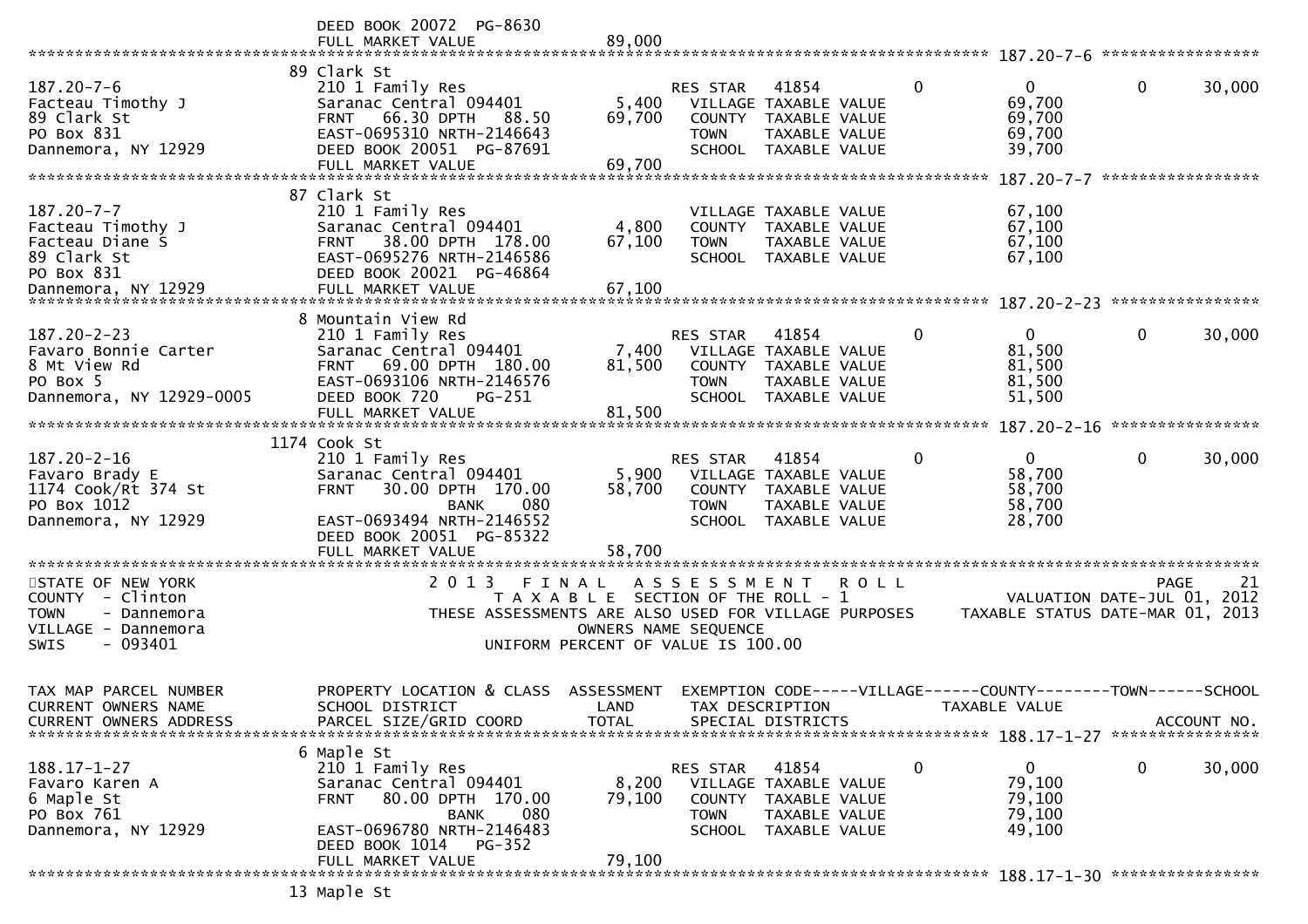| $188.17 - 1 - 30$<br>Favaro Roger<br>Favaro Marlene<br>13 Maple St<br>PO Box 761                                       | 210 1 Family Res<br>Saranac Central 094401<br>FRNT 116.00 DPTH 150.00<br>EAST-0696558 NRTH-2146620<br>DEED BOOK 432<br>PG-357                                                                                                | 9,100<br>91,200                                                                      | SR STAR<br><b>TOWN</b>                      | 41834<br>VILLAGE TAXABLE VALUE<br>COUNTY TAXABLE VALUE<br>TAXABLE VALUE<br>SCHOOL TAXABLE VALUE          |             | $\mathbf{0}$      | $\overline{0}$<br>91,200<br>91,200<br>91,200<br>27,900                                           | $\mathbf 0$  | 63,300           |
|------------------------------------------------------------------------------------------------------------------------|------------------------------------------------------------------------------------------------------------------------------------------------------------------------------------------------------------------------------|--------------------------------------------------------------------------------------|---------------------------------------------|----------------------------------------------------------------------------------------------------------|-------------|-------------------|--------------------------------------------------------------------------------------------------|--------------|------------------|
|                                                                                                                        |                                                                                                                                                                                                                              |                                                                                      |                                             |                                                                                                          |             |                   |                                                                                                  |              |                  |
| $188.17 - 1 - 29.1$<br>Fitzpatrick Life Use Ruth<br>Fitzpatrick John C Jr<br>PO Box 356<br>Dannemora, NY 12929         | 15 Maple St<br>210 1 Family Res<br>Saranac Central 094401<br>FRNT 132.00 DPTH 150.00<br>EAST-0696606 NRTH-2146766<br>DEED BOOK 20072 PG-3012<br>FULL MARKET VALUE                                                            | 115,500<br>115,500                                                                   | WARNONALL<br>9,300 SR STAR<br><b>TOWN</b>   | 41121<br>41834<br>VILLAGE TAXABLE VALUE<br>COUNTY TAXABLE VALUE<br>TAXABLE VALUE<br>SCHOOL TAXABLE VALUE |             | 6,000<br>$\Omega$ | 17,325<br>$\mathbf{0}$<br>109,500<br>98,175<br>98,175<br>52,200<br>187.20-3-8 ****************** | 17,325<br>0  | 63,300           |
|                                                                                                                        | 1203 Cook St                                                                                                                                                                                                                 |                                                                                      |                                             |                                                                                                          |             |                   |                                                                                                  |              |                  |
| $187.20 - 3 - 8$<br>Fleury Kristina M<br>Fleury James N Jr.<br>1203 Cook St<br>Dannemora, NY 12929                     | 210 1 Family Res<br>Saranac Central 094401<br>66.00 DPTH 165.00<br><b>FRNT</b><br><b>BANK</b><br>080<br>EAST-0692861 NRTH-2146176<br>DEED BOOK 20072 PG-10218                                                                | 7,200<br>52,400                                                                      | <b>RES STAR</b><br><b>TOWN</b>              | 41854<br>VILLAGE TAXABLE VALUE<br>COUNTY TAXABLE VALUE<br>TAXABLE VALUE<br>SCHOOL TAXABLE VALUE          |             | 0                 | $\Omega$<br>52,400<br>52,400<br>52,400<br>22,400                                                 | $\mathbf{0}$ | 30,000           |
|                                                                                                                        | FULL MARKET VALUE                                                                                                                                                                                                            | 52,400                                                                               |                                             |                                                                                                          |             |                   |                                                                                                  |              | **************** |
| $187.20 - 1 - 23$<br>Forgette Joshua R<br>Forgette Kerry E H<br>PO Box 816<br>Dannemora, NY 12929                      | 1220 Cook St<br>210 1 Family Res<br>Saranac Central 094401<br>54.00 DPTH 165.00<br><b>FRNT</b><br>080<br><b>BANK</b><br>EAST-0692438 NRTH-2146325<br>DEED BOOK 20082 PG-16296<br>FULL MARKET VALUE                           | 6,500<br>91,700<br>91.700                                                            | RES STAR<br><b>TOWN</b>                     | 41854<br>VILLAGE TAXABLE VALUE<br>COUNTY TAXABLE VALUE<br><b>TAXABLE VALUE</b><br>SCHOOL TAXABLE VALUE   |             | 0                 | $\mathbf{0}$<br>91,700<br>91,700<br>91,700<br>61,700                                             | $\mathbf{0}$ | 30,000           |
| STATE OF NEW YORK<br>COUNTY - Clinton<br><b>TOWN</b><br>- Dannemora<br>VILLAGE - Dannemora<br>$-093401$<br><b>SWIS</b> | 2 0 1 3<br>THESE ASSESSMENTS ARE ALSO USED FOR VILLAGE PURPOSES                                                                                                                                                              | FINAL<br>T A X A B L E SECTION OF THE ROLL - 1<br>UNIFORM PERCENT OF VALUE IS 100.00 | A S S E S S M E N T<br>OWNERS NAME SEQUENCE |                                                                                                          | <b>ROLL</b> |                   | VALUATION DATE-JUL 01, 2012<br>TAXABLE STATUS DATE-MAR 01, 2013                                  |              | 22<br>PAGE       |
| TAX MAP PARCEL NUMBER<br>CURRENT OWNERS NAME                                                                           | PROPERTY LOCATION & CLASS<br>SCHOOL DISTRICT                                                                                                                                                                                 | ASSESSMENT<br>LAND                                                                   |                                             | TAX DESCRIPTION                                                                                          |             |                   | EXEMPTION CODE-----VILLAGE------COUNTY--------TOWN------SCHOOL<br>TAXABLE VALUE                  |              |                  |
| $187.20 - 7 - 22$<br>Frederick Timothy J<br>Frederick Kathryn<br>PO Box 68<br>Dannemora, NY 12929                      | 10 Barker St<br>210 1 Family Res<br>Saranac Central 094401<br>Survey Dwr B-118<br>39.80 DPTH 177.00<br><b>FRNT</b><br><b>BANK</b><br>080<br>EAST-0694892 NRTH-2146179<br>DEED BOOK 791<br><b>PG-202</b><br>FULL MARKET VALUE | 4,800<br>72,300<br>72,300                                                            | RES STAR<br>COUNTY<br><b>TOWN</b>           | 41854<br>VILLAGE TAXABLE VALUE<br>TAXABLE VALUE<br>TAXABLE VALUE<br>SCHOOL TAXABLE VALUE                 |             | 0                 | $\mathbf 0$<br>72,300<br>72,300<br>72,300<br>42,300                                              | $\mathbf{0}$ | 30,000           |
|                                                                                                                        |                                                                                                                                                                                                                              |                                                                                      |                                             |                                                                                                          |             |                   |                                                                                                  |              |                  |
| 187.20-4-20<br>Frenyea Dale                                                                                            | 202 Smith St<br>210 1 Family Res<br>Saranac Central 094401                                                                                                                                                                   | 8,100                                                                                |                                             | VILLAGE TAXABLE VALUE<br>COUNTY TAXABLE VALUE                                                            |             |                   | 70,500<br>70,500                                                                                 |              |                  |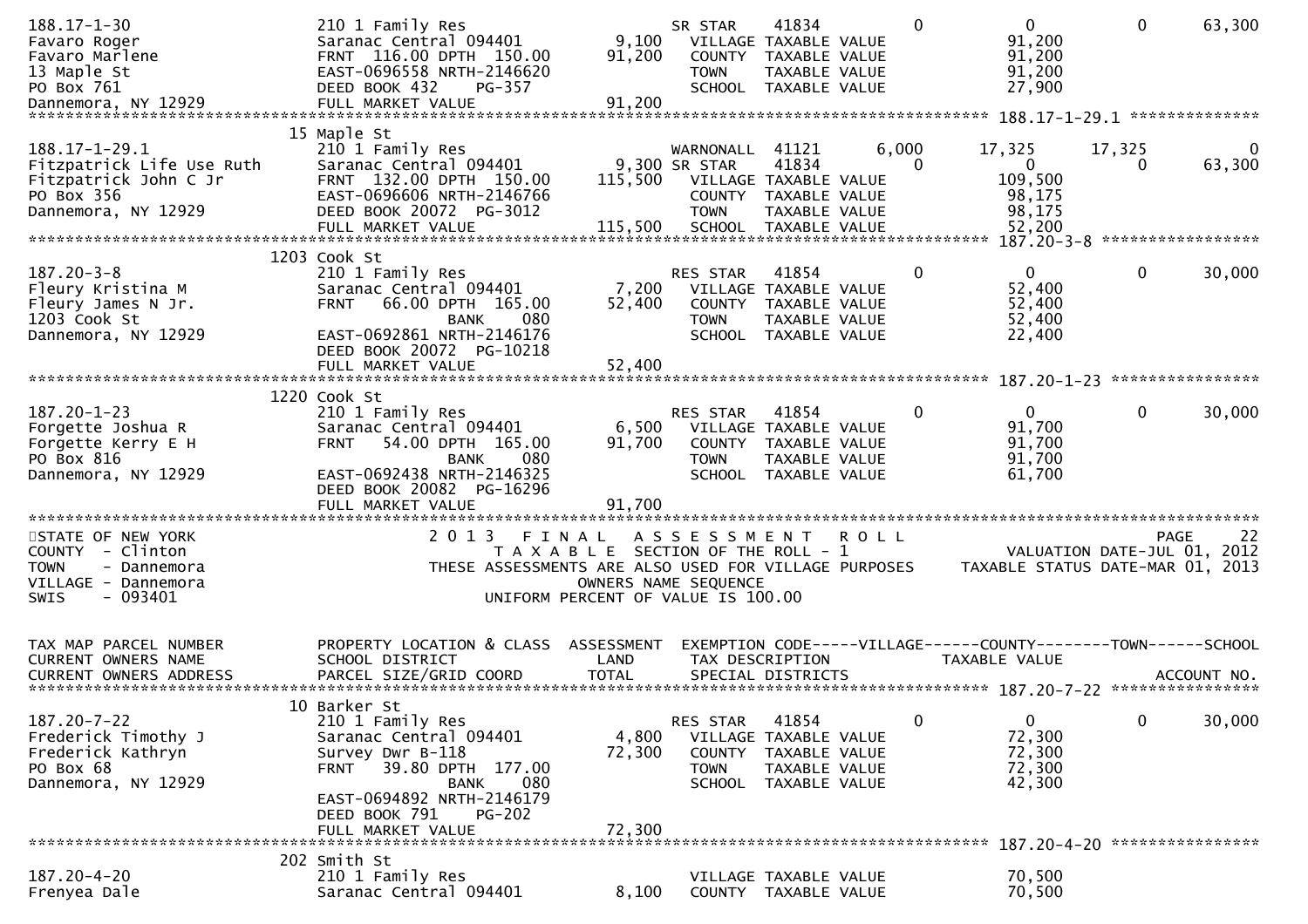| 2017 Springlake Rd<br>Fruitland Park, FL 34731                                                                        | FRNT 75.00 DPTH 190.00<br>EAST-0693556 NRTH-2145799<br>DEED BOOK 20041 PG-67819                                                                                    | 70,500                                                                                                       | <b>TOWN</b>             | TAXABLE VALUE<br>SCHOOL TAXABLE VALUE                                                           |             | 70,500<br>70,500                                                                |                  |        |
|-----------------------------------------------------------------------------------------------------------------------|--------------------------------------------------------------------------------------------------------------------------------------------------------------------|--------------------------------------------------------------------------------------------------------------|-------------------------|-------------------------------------------------------------------------------------------------|-------------|---------------------------------------------------------------------------------|------------------|--------|
|                                                                                                                       |                                                                                                                                                                    |                                                                                                              |                         |                                                                                                 |             |                                                                                 |                  |        |
| $187.20 - 5 - 30$<br>Frenyea Thomas J<br>94 Gen Leroy Manor Rd<br>Morrisonville, NY 12962                             | 55 Bouck St<br>210 1 Family Res<br>Saranac Central 094401<br>FRNT 33.00 DPTH 147.84<br>EAST-0694130 NRTH-2146058<br>DEED BOOK 973<br>$PG-102$<br>FULL MARKET VALUE | 3,900<br>54,800<br>54,800                                                                                    | <b>TOWN</b>             | VILLAGE TAXABLE VALUE<br>COUNTY TAXABLE VALUE<br>TAXABLE VALUE<br>SCHOOL TAXABLE VALUE          |             | 54,800<br>54,800<br>54,800<br>54,800                                            |                  |        |
|                                                                                                                       |                                                                                                                                                                    |                                                                                                              |                         |                                                                                                 |             |                                                                                 |                  |        |
| $188.17 - 1 - 4$<br>Furness Linda Momot<br>225 Picketts Corners Rd<br>Saranac, NY 12981                               | 1079 Cook St<br>484 1 use sm bld<br>Saranac Central 094401<br>FRNT 78.00 DPTH 148.00<br>EAST-0695683 NRTH-2146732<br>DEED BOOK 626<br>PG-811<br>FULL MARKET VALUE  | 7,600<br>110,000<br>110,000                                                                                  | <b>TOWN</b>             | VILLAGE TAXABLE VALUE<br>COUNTY TAXABLE VALUE<br>TAXABLE VALUE<br>SCHOOL TAXABLE VALUE          |             | 110,000<br>110,000<br>110,000<br>110,000                                        |                  |        |
|                                                                                                                       |                                                                                                                                                                    |                                                                                                              |                         |                                                                                                 |             |                                                                                 | **************** |        |
| 187.20-1-15<br>Gallagher James<br>PO Box 771<br>Dannemora, NY 12929                                                   | Cook St<br>312 Vac w/imprv<br>Saranac Central 094401<br>FRNT 55.00 DPTH 165.00<br>EAST-0692896 NRTH-2146410<br>DEED BOOK 197<br>PG-279                             | 7,200<br>7,700                                                                                               | <b>TOWN</b>             | VILLAGE TAXABLE VALUE<br>COUNTY TAXABLE VALUE<br>TAXABLE VALUE<br>SCHOOL TAXABLE VALUE          |             | 7,700<br>7,700<br>7,700<br>7,700                                                |                  |        |
|                                                                                                                       | FULL MARKET VALUE                                                                                                                                                  | 7,700                                                                                                        |                         |                                                                                                 |             |                                                                                 |                  |        |
|                                                                                                                       |                                                                                                                                                                    |                                                                                                              |                         |                                                                                                 |             |                                                                                 |                  |        |
| STATE OF NEW YORK<br>COUNTY - Clinton<br><b>TOWN</b><br>- Dannemora<br>VILLAGE - Dannemora<br><b>SWIS</b><br>- 093401 | 2 0 1 3<br>THESE ASSESSMENTS ARE ALSO USED FOR VILLAGE PURPOSES                                                                                                    | FINAL<br>T A X A B L E SECTION OF THE ROLL - 1<br>OWNERS NAME SEQUENCE<br>UNIFORM PERCENT OF VALUE IS 100.00 |                         | ASSESSMENT ROLL                                                                                 |             | VALUATION DATE-JUL 01, 2012<br>TAXABLE STATUS DATE-MAR 01, 2013                 | <b>PAGE</b>      | 23     |
| TAX MAP PARCEL NUMBER<br><b>CURRENT OWNERS NAME</b>                                                                   | PROPERTY LOCATION & CLASS ASSESSMENT<br>SCHOOL DISTRICT                                                                                                            | LAND                                                                                                         |                         | TAX DESCRIPTION                                                                                 |             | EXEMPTION CODE-----VILLAGE------COUNTY--------TOWN------SCHOOL<br>TAXABLE VALUE |                  |        |
|                                                                                                                       |                                                                                                                                                                    |                                                                                                              |                         |                                                                                                 |             |                                                                                 |                  |        |
| $187.20 - 3 - 9$<br>Gallagher James<br>Gallagher Susan<br>PO Box 771<br>Dannemora, NY 12929                           | 1201 Cook St<br>210 1 Family Res<br>Saranac Central 094401<br>66.00 DPTH 165.00<br><b>FRNT</b><br>EAST-0692924 NRTH-2146188<br>DEED BOOK 552<br>PG-770             | 7,200<br>92,300                                                                                              | SR STAR<br><b>TOWN</b>  | 41834<br>VILLAGE TAXABLE VALUE<br>COUNTY TAXABLE VALUE<br>TAXABLE VALUE<br>SCHOOL TAXABLE VALUE | $\mathbf 0$ | $\mathbf{0}$<br>92,300<br>92,300<br>92,300<br>29,000                            | 0                | 63,300 |
|                                                                                                                       | FULL MARKET VALUE                                                                                                                                                  | 92,300                                                                                                       |                         |                                                                                                 |             |                                                                                 |                  |        |
| $188.17 - 2 - 12$<br>Gallagher William A<br>Gallagher Amy L<br>PO Box 877<br>Dannemora, NY 12929                      | 52 Smith St<br>210 1 Family Res<br>Saranac Central 094401<br>FRNT 174.00 DPTH 150.00<br>320<br>BANK<br>EAST-0697126 NRTH-2146473<br>DEED BOOK 20072 PG-5644        | 9,700<br>107,700<br>107,700                                                                                  | RES STAR<br><b>TOWN</b> | 41854<br>VILLAGE TAXABLE VALUE<br>COUNTY TAXABLE VALUE<br>TAXABLE VALUE<br>SCHOOL TAXABLE VALUE | 0           | 0<br>107,700<br>107,700<br>107,700<br>77,700                                    | 0                | 30,000 |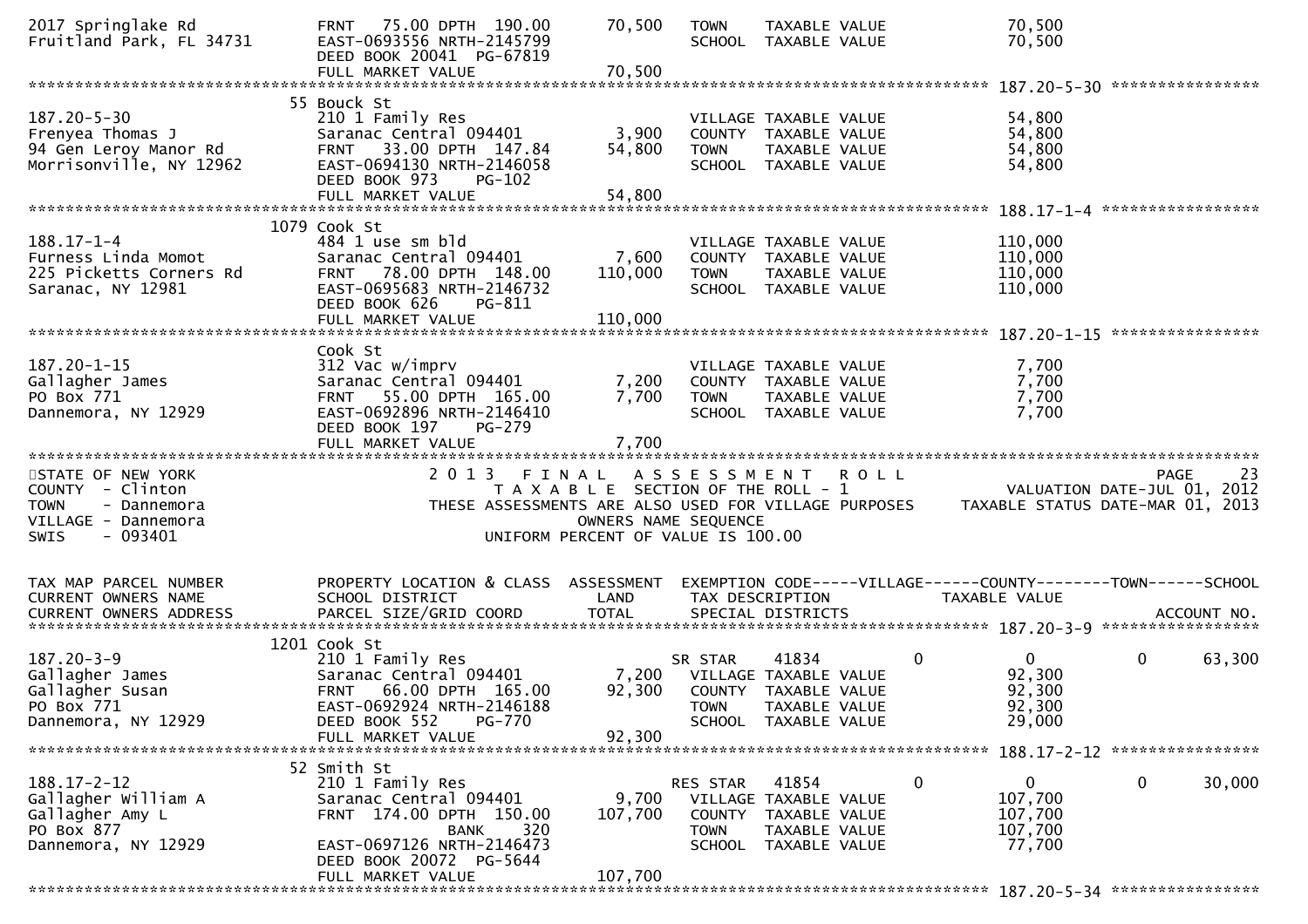| $187.20 - 5 - 34$<br>Girard Gabriel T<br>18 Jerry Dr<br>Plattsburgh, NY 12901                                         | 47 Bouck St<br>220 2 Family Res<br>Saranac Central 094401<br>66.00 DPTH 147.84<br><b>FRNT</b><br>EAST-0694277 NRTH-2146084<br>DEED BOOK 20031 PG-57553<br>FULL MARKET VALUE   | 6,900<br>62,500<br>62,500                                                                                    | <b>TOWN</b>                              | VILLAGE TAXABLE VALUE<br>COUNTY TAXABLE VALUE<br>TAXABLE VALUE<br>SCHOOL TAXABLE VALUE                                  |             |             | 62,500<br>62,500<br>62,500<br>62,500<br>187.20-5-22              |             | ****************                                               |
|-----------------------------------------------------------------------------------------------------------------------|-------------------------------------------------------------------------------------------------------------------------------------------------------------------------------|--------------------------------------------------------------------------------------------------------------|------------------------------------------|-------------------------------------------------------------------------------------------------------------------------|-------------|-------------|------------------------------------------------------------------|-------------|----------------------------------------------------------------|
|                                                                                                                       | 182 Smith St                                                                                                                                                                  |                                                                                                              |                                          |                                                                                                                         |             |             |                                                                  |             |                                                                |
| $187.20 - 5 - 22$<br>GL Dew Properties LLC<br>23 Kimberly Ln<br>Morrisonville, NY 12962                               | 220 2 Family Res<br>Saranac Central 094401<br>99.00 DPTH 142.00<br><b>FRNT</b><br>EAST-0694036 NRTH-2145843<br>DEED BOOK 20132 PG-53575                                       | 7,700<br>94,900                                                                                              | <b>TOWN</b>                              | VILLAGE TAXABLE VALUE<br>COUNTY TAXABLE VALUE<br>TAXABLE VALUE<br>SCHOOL TAXABLE VALUE                                  |             |             | 94,900<br>94,900<br>94,900<br>94,900                             |             |                                                                |
| PRIOR OWNER ON 3/01/2013                                                                                              | FULL MARKET VALUE                                                                                                                                                             | 94,900                                                                                                       |                                          |                                                                                                                         |             |             |                                                                  |             |                                                                |
|                                                                                                                       | 40 Bouck St                                                                                                                                                                   |                                                                                                              |                                          |                                                                                                                         |             |             |                                                                  |             |                                                                |
| $187.20 - 5 - 13$<br>Goddeau Terry<br>Goddeau Christina<br>PO Box 462<br>Dannemora, NY 12929                          | 220 2 Family Res<br>Saranac Central 094401<br>83.00 DPTH 80.41<br><b>FRNT</b><br>EAST-0694407 NRTH-2146293<br>DEED BOOK 20021 PG-42886                                        | 5,700<br>52,400                                                                                              | RES STAR<br><b>TOWN</b><br><b>SCHOOL</b> | 41854<br>VILLAGE TAXABLE VALUE<br>COUNTY TAXABLE VALUE<br>TAXABLE VALUE<br>TAXABLE VALUE                                |             | 0           | $\mathbf{0}$<br>52,400<br>52,400<br>52,400<br>22,400             | 0           | 30,000                                                         |
|                                                                                                                       | FULL MARKET VALUE                                                                                                                                                             | 52,400                                                                                                       |                                          |                                                                                                                         |             |             |                                                                  |             |                                                                |
| STATE OF NEW YORK<br>COUNTY - Clinton<br><b>TOWN</b><br>- Dannemora<br>VILLAGE - Dannemora<br><b>SWIS</b><br>- 093401 | 2 0 1 3<br>THESE ASSESSMENTS ARE ALSO USED FOR VILLAGE PURPOSES                                                                                                               | FINAL<br>T A X A B L E SECTION OF THE ROLL - 1<br>OWNERS NAME SEQUENCE<br>UNIFORM PERCENT OF VALUE IS 100.00 | A S S E S S M E N T                      |                                                                                                                         | <b>ROLL</b> |             | VALUATION DATE-JUL 01,<br>TAXABLE STATUS DATE-MAR 01, 2013       | <b>PAGE</b> | 24<br>2012                                                     |
| TAX MAP PARCEL NUMBER<br>CURRENT OWNERS NAME                                                                          | PROPERTY LOCATION & CLASS ASSESSMENT                                                                                                                                          |                                                                                                              |                                          |                                                                                                                         |             |             |                                                                  |             |                                                                |
|                                                                                                                       | SCHOOL DISTRICT                                                                                                                                                               | LAND                                                                                                         |                                          | TAX DESCRIPTION                                                                                                         |             |             | TAXABLE VALUE                                                    |             | EXEMPTION CODE-----VILLAGE------COUNTY--------TOWN------SCHOOL |
|                                                                                                                       |                                                                                                                                                                               |                                                                                                              |                                          |                                                                                                                         |             |             |                                                                  |             |                                                                |
| $187.20 - 2 - 8.2$<br>Golden Matthew M<br>Golden Hedi C<br>179 Emmons St<br>Dannemora, NY 12929                       | 179 Emmons St<br>210 1 Family Res<br>Saranac Central 094401<br>85.00 DPTH 132.00<br><b>FRNT</b><br>EAST-0693613 NRTH-2147004<br>DEED BOOK 20092 PG-27709<br>FULL MARKET VALUE | 7,700<br>78,000<br>78,000                                                                                    | RES STAR<br><b>TOWN</b>                  | 41854<br>VILLAGE TAXABLE VALUE<br>COUNTY TAXABLE VALUE<br>TAXABLE VALUE<br>SCHOOL TAXABLE VALUE<br>RW001 Relevied Water |             | $\mathbf 0$ | $\mathbf 0$<br>78,000<br>78,000<br>78,000<br>48,000<br>119.90 MT | 0           | 30,000                                                         |
|                                                                                                                       |                                                                                                                                                                               |                                                                                                              |                                          |                                                                                                                         |             |             | 187.20-7-26                                                      |             | ****************                                               |
| $187.20 - 7 - 26$<br>Goslin Daniel<br>Goslin Linda<br>29 Bittersweet Ln<br>Morrisonville, NY 12962                    | 13 Bouck St<br>210 1 Family Res<br>Saranac Central 094401<br>FRNT 48.00 DPTH 84.00<br>EAST-0695079 NRTH-2146272<br>DEED BOOK 20051 PG-80904<br>FULL MARKET VALUE              | 4,400<br>43,900<br>43,900                                                                                    | <b>TOWN</b>                              | VILLAGE TAXABLE VALUE<br>COUNTY TAXABLE VALUE<br>TAXABLE VALUE<br>SCHOOL TAXABLE VALUE                                  |             |             | 43,900<br>43,900<br>43,900<br>43,900                             |             |                                                                |
|                                                                                                                       | 1176 Cook St                                                                                                                                                                  |                                                                                                              |                                          |                                                                                                                         |             |             | 187.20-2-17 *****************                                    |             |                                                                |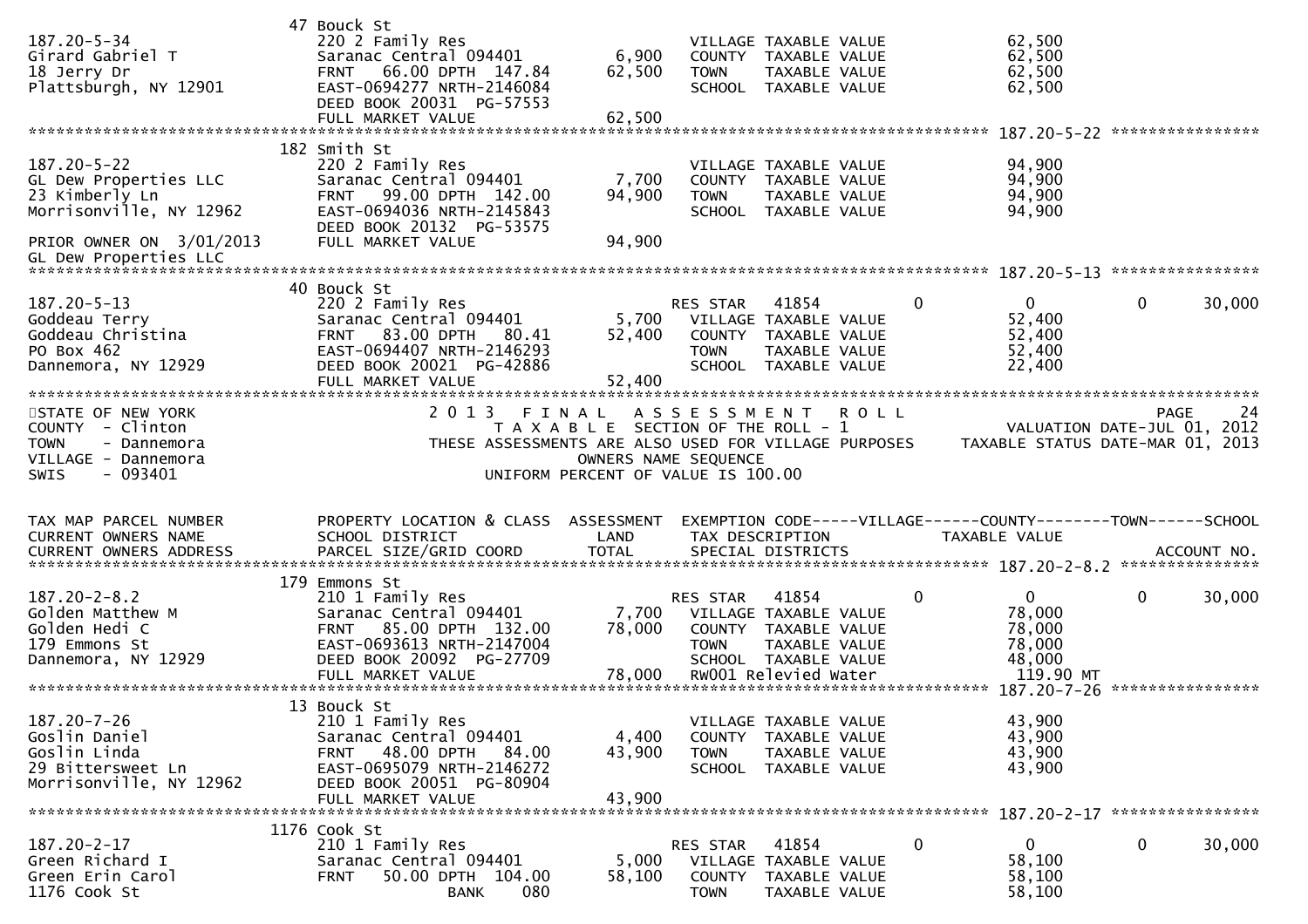| PO Box 944<br>Dannemora, NY 12929                                                                                      | EAST-0693481 NRTH-2146494<br>DEED BOOK 20011 PG-37143<br>FULL MARKET VALUE                                                                                                                         | 58,100                                                                                                       |                                                                            | SCHOOL TAXABLE VALUE                                                                                     |                 | 28,100                                                                      |                               |                                  |
|------------------------------------------------------------------------------------------------------------------------|----------------------------------------------------------------------------------------------------------------------------------------------------------------------------------------------------|--------------------------------------------------------------------------------------------------------------|----------------------------------------------------------------------------|----------------------------------------------------------------------------------------------------------|-----------------|-----------------------------------------------------------------------------|-------------------------------|----------------------------------|
|                                                                                                                        |                                                                                                                                                                                                    |                                                                                                              |                                                                            |                                                                                                          |                 |                                                                             |                               |                                  |
| $187.20 - 5 - 9$<br>Grenier Nancy<br>PO Box 69<br>Dannemora, NY 12929                                                  | 23 Flagg St<br>210 1 Family Res<br>Saranac Central 094401<br>FRNT 37.00 DPTH 165.00<br>EAST-0694342 NRTH-2146453<br>DEED BOOK 574<br>PG-736<br>FULL MARKET VALUE                                   | 60,400                                                                                                       | <b>VETERANS</b><br>4,600 AGED - ALL 41800<br>60,400 SR STAR<br><b>TOWN</b> | 41101<br>41834<br>VILLAGE TAXABLE VALUE<br>COUNTY TAXABLE VALUE<br>TAXABLE VALUE<br>SCHOOL TAXABLE VALUE | 5,000<br>27,700 | 5,000<br>27,700<br>$\Omega$<br>$\overline{0}$<br>27,700<br>27,700<br>27,700 | 5,000<br>27,700<br>0          | $\mathbf{0}$<br>30,200<br>30,200 |
|                                                                                                                        |                                                                                                                                                                                                    |                                                                                                              |                                                                            |                                                                                                          |                 |                                                                             | 188.17-1-23 ***************** |                                  |
| 188.17-1-23<br>Griffin Sean M<br>45 Carter Ct<br>PO Box 835<br>Dannemora, NY 12929                                     | 45 Carter Ct<br>210 1 Family Res<br>Saranac Central 094401<br>68.00 DPTH 150.00<br><b>FRNT</b><br><b>BANK</b><br>080<br>EAST-0696926 NRTH-2146557<br>DEED BOOK 20041 PG-69148<br>FULL MARKET VALUE | 7,100<br>89,500<br>89,500                                                                                    | RES STAR<br><b>TOWN</b>                                                    | 41854<br>VILLAGE TAXABLE VALUE<br>COUNTY TAXABLE VALUE<br>TAXABLE VALUE<br>SCHOOL TAXABLE VALUE          |                 | 0<br>0<br>89,500<br>89,500<br>89,500<br>59,500                              | 0                             | 30,000                           |
| **********************                                                                                                 | *********************************                                                                                                                                                                  |                                                                                                              |                                                                            |                                                                                                          |                 |                                                                             |                               |                                  |
| STATE OF NEW YORK<br>COUNTY - Clinton<br><b>TOWN</b><br>- Dannemora<br>VILLAGE - Dannemora<br>$-093401$<br><b>SWIS</b> | 2 0 1 3<br>THESE ASSESSMENTS ARE ALSO USED FOR VILLAGE PURPOSES                                                                                                                                    | FINAL<br>T A X A B L E SECTION OF THE ROLL - 1<br>OWNERS NAME SEQUENCE<br>UNIFORM PERCENT OF VALUE IS 100.00 | A S S E S S M E N T                                                        |                                                                                                          | <b>ROLL</b>     | TAXABLE STATUS DATE-MAR 01, 2013                                            | VALUATION DATE-JUL 01, 2012   | 25<br><b>PAGE</b>                |
| TAX MAP PARCEL NUMBER                                                                                                  | PROPERTY LOCATION & CLASS ASSESSMENT                                                                                                                                                               |                                                                                                              |                                                                            |                                                                                                          |                 | EXEMPTION CODE-----VILLAGE------COUNTY--------TOWN------SCHOOL              |                               |                                  |
| CURRENT OWNERS NAME                                                                                                    | SCHOOL DISTRICT                                                                                                                                                                                    | LAND                                                                                                         |                                                                            | TAX DESCRIPTION                                                                                          |                 | TAXABLE VALUE                                                               |                               |                                  |
|                                                                                                                        | 194 Smith St                                                                                                                                                                                       |                                                                                                              |                                                                            |                                                                                                          |                 |                                                                             |                               |                                  |
| $187.20 - 4 - 15$<br>Haley Philip A<br>Kline Sandra<br>175 Town Line Rd<br>Cadyville, NY 12918-1738                    | 220 2 Family Res<br>Saranac Central 094401<br>83.00 DPTH<br>FRNT<br>52.00<br>EAST-0693780 NRTH-2145758<br>DEED BOOK 742<br>PG-111                                                                  | 4,700<br>71,700                                                                                              | <b>TOWN</b>                                                                | VILLAGE TAXABLE VALUE<br>COUNTY TAXABLE VALUE<br>TAXABLE VALUE<br>SCHOOL TAXABLE VALUE                   |                 | 71,700<br>71,700<br>71,700<br>71,700                                        |                               |                                  |
|                                                                                                                        | FULL MARKET VALUE                                                                                                                                                                                  | 71,700                                                                                                       |                                                                            |                                                                                                          |                 |                                                                             |                               |                                  |
| $187.20 - 5 - 12$<br>Harnden Nicholas J<br>PO Box 44<br>Cadyville, NY 12918                                            | 46 Bouck St<br>220 2 Family Res<br>Saranac Central 094401<br>FRNT 91.20 DPTH 83.00<br>860<br>BANK<br>EAST-0694325 NRTH-2146275<br>DEED BOOK 20112 PG-38061                                         | 6,400<br>101,300<br>101,300                                                                                  | <b>TOWN</b>                                                                | VILLAGE TAXABLE VALUE<br>COUNTY TAXABLE VALUE<br>TAXABLE VALUE<br>SCHOOL TAXABLE VALUE                   |                 | 101,300<br>101,300<br>101,300<br>101,300                                    |                               |                                  |
|                                                                                                                        | FULL MARKET VALUE                                                                                                                                                                                  |                                                                                                              |                                                                            |                                                                                                          |                 |                                                                             |                               |                                  |
| 187.20-5-41<br>Harrica Leonard<br>Harrica Nora<br>11 Massachusetts Rd<br>Plattsburgh, NY 12903                         | 154 Emmons St<br>210 1 Family Res<br>Saranac Central 094401<br>FRNT 73.92 DPTH 165.00<br>EAST-0693917 NRTH-2146349<br>DEED BOOK 305<br>PG-467<br>FULL MARKET VALUE                                 | 7,600<br>25,200<br>25,200                                                                                    | <b>TOWN</b>                                                                | VILLAGE TAXABLE VALUE<br>COUNTY TAXABLE VALUE<br>TAXABLE VALUE<br>SCHOOL TAXABLE VALUE                   |                 | 25,200<br>25,200<br>25,200<br>25,200                                        |                               |                                  |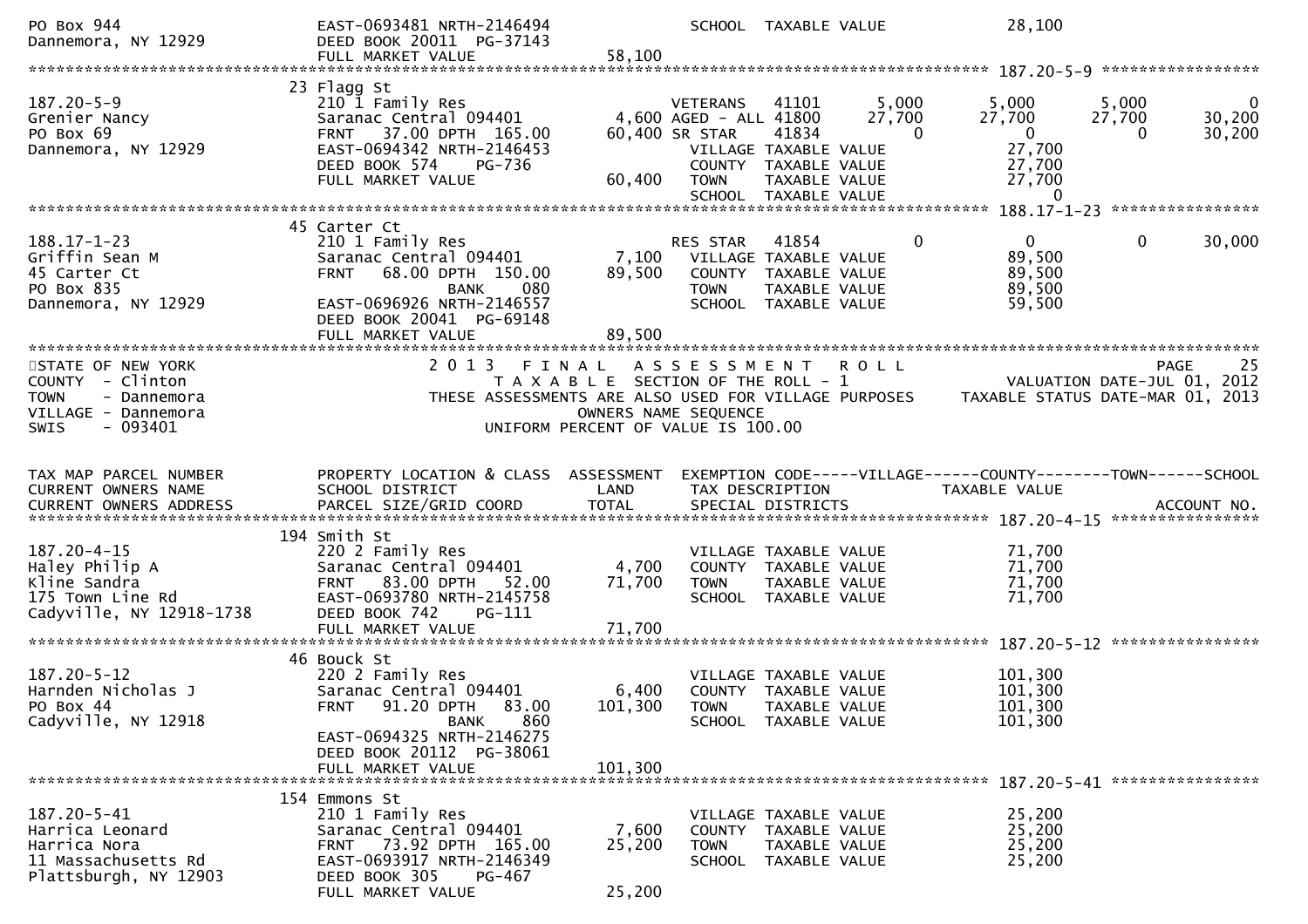| ************************                                                                                                 |                                                                                                                                                                                                              |                                                                                                     |                                          |                                                                                                 |         |                                                                                 | 188.17-1-54 *****************                                   |              |                            |
|--------------------------------------------------------------------------------------------------------------------------|--------------------------------------------------------------------------------------------------------------------------------------------------------------------------------------------------------------|-----------------------------------------------------------------------------------------------------|------------------------------------------|-------------------------------------------------------------------------------------------------|---------|---------------------------------------------------------------------------------|-----------------------------------------------------------------|--------------|----------------------------|
| $188.17 - 1 - 54$<br>Harris Judith<br>106 Smith St<br>PO Box 368<br>Dannemora, NY 12929                                  | 3 Thayer Ave<br>210 1 Family Res<br>Saranac Central 094401<br><b>FRNT</b><br>75.00 DPTH<br>75.00<br>080<br><b>BANK</b><br>EAST-0695846 NRTH-2146203<br>DEED BOOK 1010<br>PG-38<br>FULL MARKET VALUE          | 5,300<br>66,300<br>66,300                                                                           | RES STAR<br>COUNTY<br><b>TOWN</b>        | 41854<br>VILLAGE TAXABLE VALUE<br>TAXABLE VALUE<br>TAXABLE VALUE<br>SCHOOL TAXABLE VALUE        |         | $\mathbf{0}$                                                                    | $\overline{0}$<br>66,300<br>66,300<br>66,300<br>36,300          | 0            | 30,000                     |
|                                                                                                                          |                                                                                                                                                                                                              |                                                                                                     |                                          |                                                                                                 |         |                                                                                 |                                                                 |              | *****************          |
| $187.20 - 3 - 1$<br>Hart Gary<br>PO Box 343<br>Dannemora, NY 12929                                                       | Cook St<br>314 Rural vac<10<br>Saranac Central 094401<br>Lot 5 Pat Pion<br>4.80<br><b>ACRES</b><br>EAST-0692714 NRTH-2145945<br>DEED BOOK 99001 PG-11163<br>FULL MARKET VALUE                                | 12,300<br>12,300<br>12,300                                                                          | <b>TOWN</b>                              | VILLAGE TAXABLE VALUE<br>COUNTY TAXABLE VALUE<br>TAXABLE VALUE<br>SCHOOL TAXABLE VALUE          |         |                                                                                 | 12,300<br>12,300<br>12,300<br>12,300                            |              |                            |
| STATE OF NEW YORK                                                                                                        | 2013                                                                                                                                                                                                         | FINAL                                                                                               | A S S E S S M E N T                      |                                                                                                 | R O L L |                                                                                 |                                                                 | <b>PAGE</b>  | 26                         |
| COUNTY - Clinton<br><b>TOWN</b><br>- Dannemora<br>VILLAGE - Dannemora<br>- 093401<br>SWIS                                | THESE ASSESSMENTS ARE ALSO USED FOR VILLAGE PURPOSES                                                                                                                                                         | T A X A B L E SECTION OF THE ROLL - 1<br>OWNERS NAME SEQUENCE<br>UNIFORM PERCENT OF VALUE IS 100.00 |                                          |                                                                                                 |         |                                                                                 | VALUATION DATE-JUL 01, 2012<br>TAXABLE STATUS DATE-MAR 01, 2013 |              |                            |
|                                                                                                                          |                                                                                                                                                                                                              |                                                                                                     |                                          |                                                                                                 |         |                                                                                 |                                                                 |              |                            |
| TAX MAP PARCEL NUMBER<br>CURRENT OWNERS NAME                                                                             | PROPERTY LOCATION & CLASS ASSESSMENT<br>SCHOOL DISTRICT                                                                                                                                                      | LAND                                                                                                |                                          | TAX DESCRIPTION                                                                                 |         | EXEMPTION CODE-----VILLAGE------COUNTY--------TOWN------SCHOOL<br>TAXABLE VALUE |                                                                 |              |                            |
|                                                                                                                          | 5 Maple St                                                                                                                                                                                                   |                                                                                                     |                                          |                                                                                                 |         |                                                                                 |                                                                 |              |                            |
| $188.17 - 1 - 32$<br>Hart Gary<br>PO Box 343<br>Dannemora, NY 12929                                                      | 210 1 Family Res<br>Saranac Central 094401<br>FRNT 80.00 DPTH 150.00<br>EAST-0696593 NRTH-2146449<br>DEED BOOK 638<br><b>PG-555</b><br>FULL MARKET VALUE                                                     | 7,800<br>106,300<br>106,300                                                                         | RES STAR<br><b>TOWN</b><br>SCHOOL        | 41854<br>VILLAGE TAXABLE VALUE<br>COUNTY TAXABLE VALUE<br>TAXABLE VALUE<br>TAXABLE VALUE        |         | 0                                                                               | $\mathbf{0}$<br>106,300<br>106,300<br>106,300<br>76,300         | $\mathbf 0$  | 30,000<br>**************** |
|                                                                                                                          | 19 Manley St                                                                                                                                                                                                 |                                                                                                     |                                          |                                                                                                 |         |                                                                                 |                                                                 |              |                            |
| $187.20 - 3 - 15$<br>Hart Life Use Gloria T<br>Hart Gary J<br>19 Manley St<br>PO Box 481<br>Dannemora, NY 12929          | 210 1 Family Res<br>Saranac Central 094401<br>66.70 DPTH 115.50<br><b>FRNT</b><br>EAST-0693207 NRTH-2146153<br>DEED BOOK 20031 PG-64414<br>FULL MARKET VALUE                                                 | 6,200<br>95,400<br>95,400                                                                           | SR STAR<br><b>TOWN</b>                   | 41834<br>VILLAGE TAXABLE VALUE<br>COUNTY TAXABLE VALUE<br>TAXABLE VALUE<br>SCHOOL TAXABLE VALUE |         | 0                                                                               | $\overline{0}$<br>95,400<br>95,400<br>95,400<br>32,100          | $\mathbf{0}$ | 63,300                     |
|                                                                                                                          |                                                                                                                                                                                                              |                                                                                                     |                                          |                                                                                                 |         |                                                                                 |                                                                 |              |                            |
| $187.20 - 1 - 9$<br>Haslow Dennis W<br>Haslow Susanna M<br>23 Mountain View Rd<br>PO Box 563<br>Dannemora, NY 12929-0563 | 23 Mountain View Rd<br>210 1 Family Res<br>Saranac Central 094401<br>Prior Deed Bk 589 Pg 1<br>2.00 BANK<br>080<br><b>ACRES</b><br>EAST-0692604 NRTH-2146654<br>DEED BOOK 755<br>$PG-8$<br>FULL MARKET VALUE | 10,600<br>95,000<br>95,000                                                                          | RES STAR<br><b>COUNTY</b><br><b>TOWN</b> | 41854<br>VILLAGE TAXABLE VALUE<br>TAXABLE VALUE<br>TAXABLE VALUE<br>SCHOOL TAXABLE VALUE        |         | 0                                                                               | $\overline{0}$<br>95,000<br>95,000<br>95,000<br>65,000          | $\mathbf 0$  | 30,000                     |
|                                                                                                                          | 1212 Cook St                                                                                                                                                                                                 |                                                                                                     |                                          |                                                                                                 |         |                                                                                 |                                                                 |              |                            |
| 187.20-1-20                                                                                                              | 210 1 Family Res                                                                                                                                                                                             |                                                                                                     | RES STAR                                 | 41854                                                                                           |         | $\mathbf 0$                                                                     | 0                                                               | 0            | 30,000                     |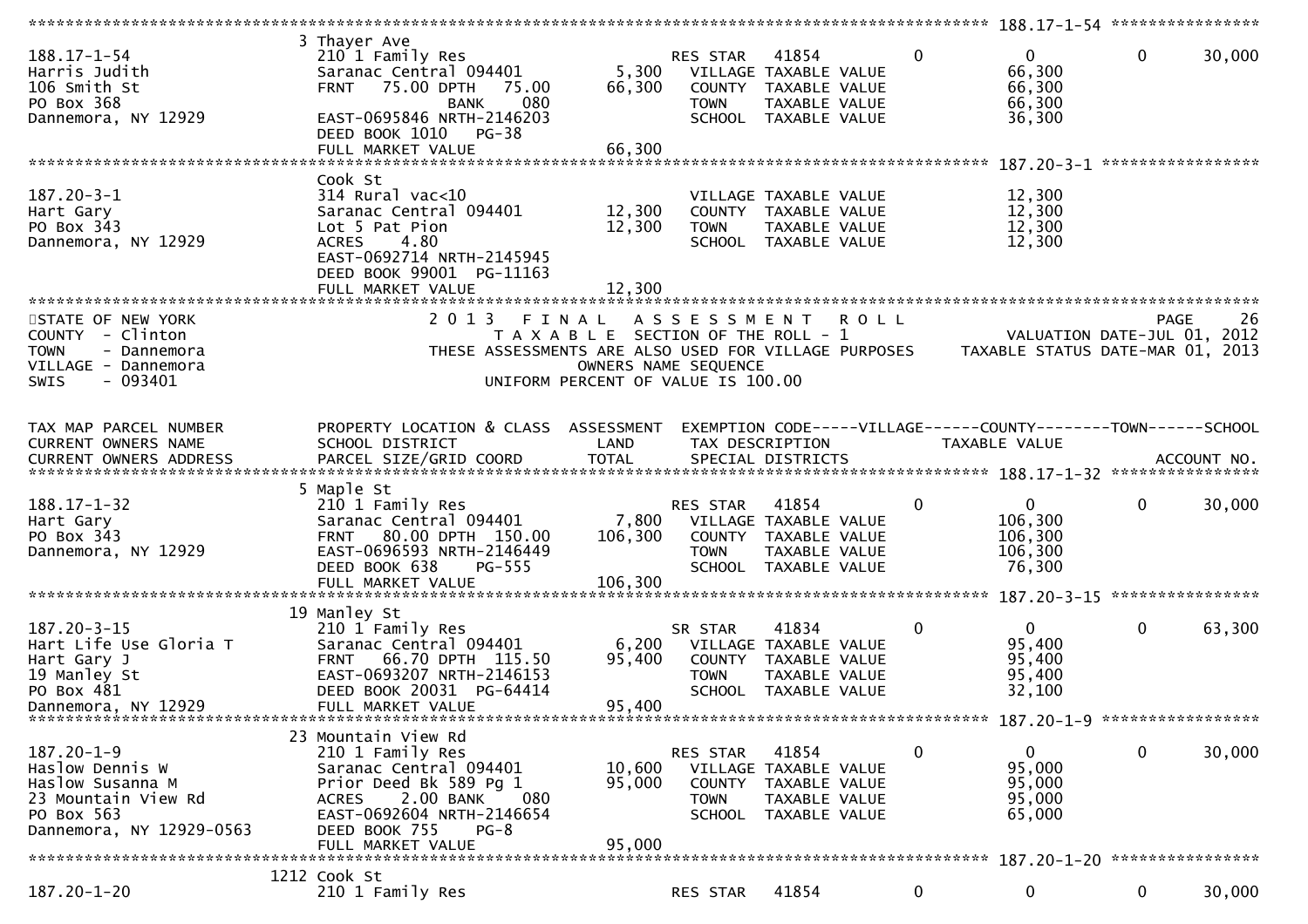| Hecker Kathleen J<br>PO Box 686                                                            | Saranac Central 094401<br><b>FRNT</b><br>66.00 DPTH 258.00<br><b>BANK</b>               | 860                                                           | 9,700<br>103,300 | VILLAGE TAXABLE VALUE<br><b>TOWN</b>                                                 | COUNTY TAXABLE VALUE<br>TAXABLE VALUE           |                   | 103,300<br>103,300<br>103,300                                                  |             |                                                  |
|--------------------------------------------------------------------------------------------|-----------------------------------------------------------------------------------------|---------------------------------------------------------------|------------------|--------------------------------------------------------------------------------------|-------------------------------------------------|-------------------|--------------------------------------------------------------------------------|-------------|--------------------------------------------------|
| Dannemora, NY 12929                                                                        | EAST-0692657 NRTH-2146431<br>DEED BOOK 20082 PG-19018                                   |                                                               |                  |                                                                                      | SCHOOL TAXABLE VALUE                            |                   | 73,300                                                                         |             |                                                  |
|                                                                                            | FULL MARKET VALUE                                                                       |                                                               | 103,300          |                                                                                      |                                                 |                   |                                                                                |             |                                                  |
|                                                                                            | 39 Bouck St                                                                             |                                                               |                  |                                                                                      |                                                 |                   |                                                                                |             |                                                  |
| $187.20 - 5 - 15.2$<br>Hewitt Edwin E<br>Hewitt Wanda L                                    | 210 1 Family Res<br>Saranac Central 094401<br>82.50 DPTH 73.92<br><b>FRNT</b>           |                                                               | 81,400           | WARCOMALL<br>5,400 SR STAR<br>VILLAGE TAXABLE VALUE                                  | 41131<br>41834                                  | 10,000<br>0       | 20,350<br>$\overline{0}$<br>71,400                                             | 20,350<br>0 | 0<br>63,300                                      |
| PO Box 653<br>Dannemora, NY 12929                                                          | EAST-0694426 NRTH-2146147<br>DEED BOOK 616                                              | PG-118                                                        |                  | COUNTY TAXABLE VALUE<br><b>TOWN</b>                                                  | TAXABLE VALUE                                   |                   | 61,050<br>61,050                                                               |             |                                                  |
|                                                                                            | FULL MARKET VALUE                                                                       |                                                               | 81,400           | SCHOOL TAXABLE VALUE                                                                 |                                                 |                   | 18,100                                                                         |             |                                                  |
|                                                                                            | 131 Emmons St                                                                           |                                                               |                  |                                                                                      |                                                 |                   |                                                                                |             |                                                  |
| 187.20-4-14<br>Hill James<br>Hill Michele<br>131 Emmons St                                 | 210 1 Family Res<br>Saranac Central 094401<br>52.00 DPTH<br><b>FRNT</b><br><b>BANK</b>  | 57.80<br>320                                                  | 3,800<br>84,800  | VILLAGE TAXABLE VALUE<br>COUNTY TAXABLE VALUE<br><b>TOWN</b>                         | TAXABLE VALUE<br>SCHOOL TAXABLE VALUE           |                   | 84,800<br>84,800<br>84,800<br>84,800                                           |             |                                                  |
| PO Box 954<br>Dannemora, NY 12929                                                          | EAST-0693849 NRTH-2145768<br>DEED BOOK 20051 PG-83183<br>FULL MARKET VALUE              |                                                               | 84,800           |                                                                                      |                                                 |                   |                                                                                |             |                                                  |
|                                                                                            |                                                                                         |                                                               |                  |                                                                                      |                                                 |                   |                                                                                |             |                                                  |
| STATE OF NEW YORK<br>COUNTY - Clinton<br><b>TOWN</b><br>- Dannemora<br>VILLAGE - Dannemora | 2 0 1 3                                                                                 | FINAL<br>THESE ASSESSMENTS ARE ALSO USED FOR VILLAGE PURPOSES |                  | A S S E S S M E N T<br>T A X A B L E SECTION OF THE ROLL - 1<br>OWNERS NAME SEQUENCE |                                                 | <b>ROLL</b>       | TAXABLE STATUS DATE-MAR 01, 2013                                               |             | <b>PAGE</b><br>27<br>VALUATION DATE-JUL 01, 2012 |
| <b>SWIS</b><br>- 093401                                                                    |                                                                                         | UNIFORM PERCENT OF VALUE IS 100.00                            |                  |                                                                                      |                                                 |                   |                                                                                |             |                                                  |
|                                                                                            |                                                                                         |                                                               |                  |                                                                                      |                                                 |                   |                                                                                |             |                                                  |
| TAX MAP PARCEL NUMBER<br>CURRENT OWNERS NAME                                               | PROPERTY LOCATION & CLASS ASSESSMENT<br>SCHOOL DISTRICT                                 |                                                               | LAND             | TAX DESCRIPTION                                                                      |                                                 |                   | EXEMPTION CODE-----VILLAGE------COUNTY-------TOWN------SCHOOL<br>TAXABLE VALUE |             |                                                  |
|                                                                                            |                                                                                         |                                                               |                  |                                                                                      |                                                 |                   |                                                                                |             |                                                  |
| <b>CURRENT OWNERS ADDRESS</b>                                                              |                                                                                         |                                                               |                  |                                                                                      |                                                 |                   |                                                                                |             |                                                  |
|                                                                                            |                                                                                         |                                                               |                  |                                                                                      |                                                 |                   |                                                                                |             |                                                  |
| $187.20 - 2 - 2$<br>Hobb William E                                                         | 16 Fairbanks Ave<br>210 1 Family Res<br>Saranac Central 094401                          |                                                               |                  | WARNONALL 41121<br>8,800 SR STAR                                                     | 41834                                           | 6,000<br>$\Omega$ | 9,690<br>$\overline{0}$                                                        | 9,690<br>0  | 63,300                                           |
| PO Box 907<br>Dannemora, NY 12929                                                          | FRNT 91.00 DPTH 165.00<br>EAST-0693266 NRTH-2146867<br>DEED BOOK 20011 PG-35637         |                                                               | 64,600           | VILLAGE TAXABLE VALUE<br><b>TOWN</b>                                                 | COUNTY TAXABLE VALUE<br>TAXABLE VALUE           |                   | 58,600<br>54,910<br>54,910                                                     |             |                                                  |
|                                                                                            | FULL MARKET VALUE                                                                       |                                                               | 64,600           | SCHOOL TAXABLE VALUE                                                                 |                                                 |                   | 1,300                                                                          |             |                                                  |
|                                                                                            |                                                                                         |                                                               |                  |                                                                                      |                                                 |                   | 187.20-7-5 ******************                                                  |             |                                                  |
| $187.20 - 7 - 5$<br>Holzer & Bereza Properties LLC Saranac Central 094401<br>60 Canning Rd | 1095 Cook St<br>$485 > 1$ use sm bld<br>Survey Dwr A -64                                |                                                               | 5,500<br>70,000  | VILLAGE TAXABLE VALUE<br>COUNTY<br><b>TOWN</b>                                       | TAXABLE VALUE<br>TAXABLE VALUE                  |                   | 70,000<br>70,000<br>70,000                                                     |             |                                                  |
| Saranac, NY 12981                                                                          | FRNT 88.00 DPTH<br>EAST-0695299 NRTH-2146706<br>DEED BOOK 20122 PG-46771                | 50.00                                                         |                  | <b>SCHOOL</b>                                                                        | TAXABLE VALUE                                   |                   | 70,000                                                                         |             |                                                  |
|                                                                                            | FULL MARKET VALUE                                                                       |                                                               | 70,000           |                                                                                      |                                                 |                   | 188.17-1-19 *****************                                                  |             |                                                  |
| $188.17 - 1 - 19$<br>Hoy Karen<br>57 Carter Ct Box 104                                     | 57 Carter Ct<br>210 1 Family Res<br>Saranac Central 094401<br>66.00 DPTH 150.00<br>FRNT |                                                               | 7,000<br>69,700  | RES STAR<br>COUNTY                                                                   | 41854<br>VILLAGE TAXABLE VALUE<br>TAXABLE VALUE | 0                 | $\overline{0}$<br>69,700<br>69,700                                             | $\mathbf 0$ | 30,000                                           |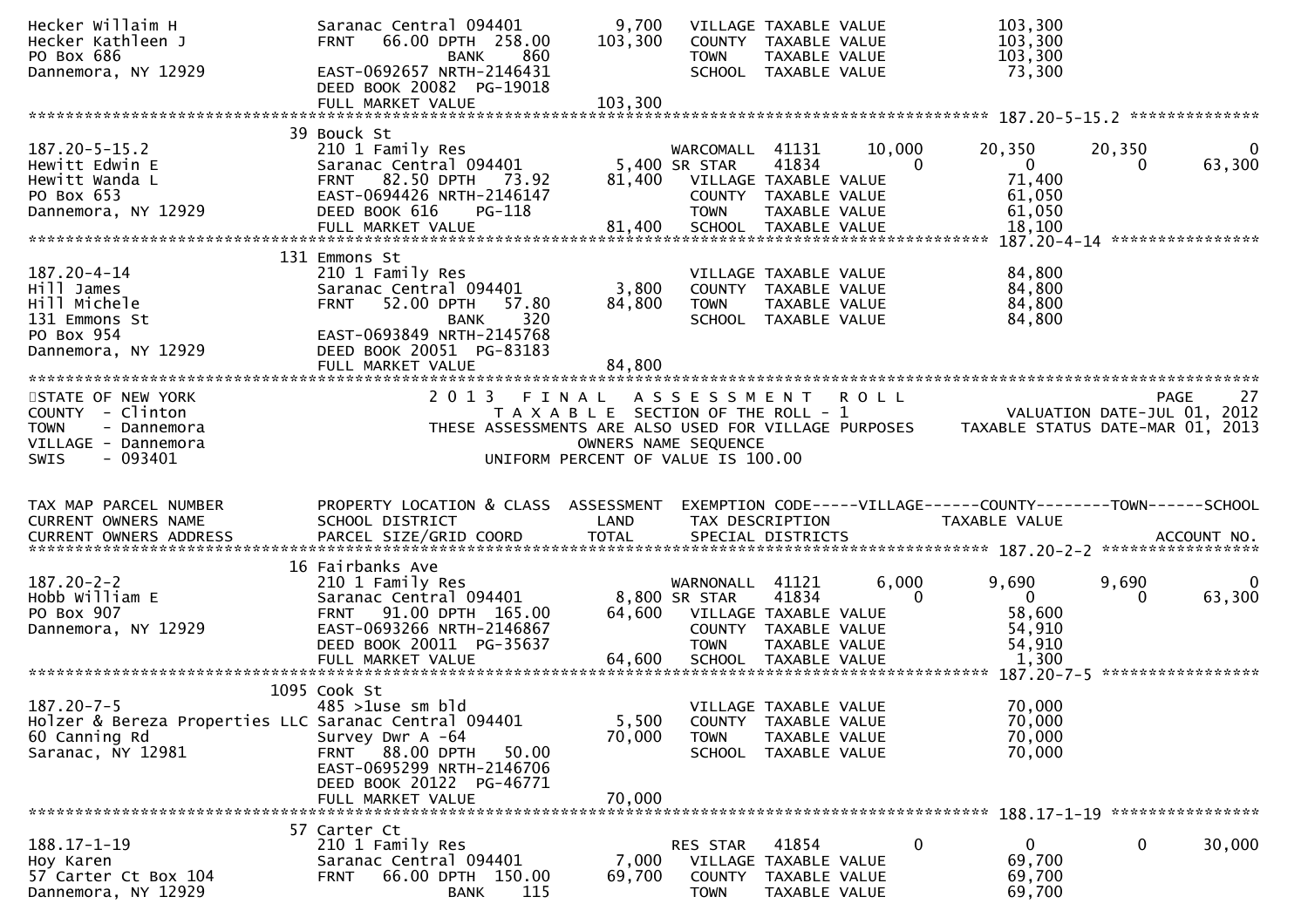|                                                                                                                             | EAST-0696866 NRTH-2146864<br>DEED BOOK 641<br>PG-371                                                                                                                                 | 69,700                                                                                                       |                                           | SCHOOL TAXABLE VALUE                                                                                     |               | 39,700                                                                          |               |             |
|-----------------------------------------------------------------------------------------------------------------------------|--------------------------------------------------------------------------------------------------------------------------------------------------------------------------------------|--------------------------------------------------------------------------------------------------------------|-------------------------------------------|----------------------------------------------------------------------------------------------------------|---------------|---------------------------------------------------------------------------------|---------------|-------------|
|                                                                                                                             | FULL MARKET VALUE                                                                                                                                                                    |                                                                                                              |                                           |                                                                                                          |               |                                                                                 |               |             |
| $188.17 - 1 - 15$<br>Jarrard Kathryn J<br>Bullock Christopher D<br>1033 Cook St<br>PO Box 35                                | 1033 Cook St<br>210 1 Family Res<br>Saranac Central 094401<br>FRNT 66.00 DPTH 300.00<br>EAST-0696754 NRTH-2146875<br>DEED BOOK 20051 PG-86384                                        | 7,900<br>84,700                                                                                              | <b>RES STAR</b><br><b>TOWN</b>            | 41854<br>VILLAGE TAXABLE VALUE<br>COUNTY TAXABLE VALUE<br>TAXABLE VALUE<br>SCHOOL TAXABLE VALUE          | $\mathbf{0}$  | $\mathbf{0}$<br>84,700<br>84,700<br>84,700<br>54,700                            | $\mathbf{0}$  | 30,000      |
| $187.20 - 7 - 30.2$<br>Jarvis Life Use Harlan W<br>Jarvis Life Use Marcia S<br>15 New Hampshire St<br>Plattsburgh, NY 12903 | 3 Bouck St<br>210 1 Family Res<br>Saranac Central 094401<br>46.70 DPTH<br>73.92<br><b>FRNT</b><br>EAST-0695301 NRTH-2146314<br>DEED BOOK 20092 PG-25166<br>FULL MARKET VALUE         | 4,100<br>91,100<br>91,100                                                                                    | <b>TOWN</b>                               | VILLAGE TAXABLE VALUE<br>COUNTY TAXABLE VALUE<br>TAXABLE VALUE<br>SCHOOL TAXABLE VALUE                   |               | 91,100<br>91,100<br>91,100<br>91,100                                            |               |             |
| STATE OF NEW YORK<br>COUNTY - Clinton<br><b>TOWN</b><br>- Dannemora<br>VILLAGE - Dannemora<br>$-093401$<br><b>SWIS</b>      | 2 0 1 3<br>THESE ASSESSMENTS ARE ALSO USED FOR VILLAGE PURPOSES                                                                                                                      | FINAL<br>T A X A B L E SECTION OF THE ROLL - 1<br>OWNERS NAME SEQUENCE<br>UNIFORM PERCENT OF VALUE IS 100.00 | A S S E S S M E N T                       |                                                                                                          | <b>ROLL</b>   | VALUATION DATE-JUL 01, 2012<br>TAXABLE STATUS DATE-MAR 01, 2013                 | <b>PAGE</b>   | 28          |
| TAX MAP PARCEL NUMBER<br>CURRENT OWNERS NAME<br>CURRENT OWNERS ADDRESS                                                      | PROPERTY LOCATION & CLASS ASSESSMENT<br>SCHOOL DISTRICT                                                                                                                              | LAND                                                                                                         |                                           | TAX DESCRIPTION                                                                                          |               | EXEMPTION CODE-----VILLAGE------COUNTY--------TOWN------SCHOOL<br>TAXABLE VALUE |               |             |
| $188.17 - 1 - 20$<br>Johnson Life Use Alice<br>Coryer Mary J<br>53 Carter Ct<br>PO Box 187<br>Dannemora, NY 12929           | 53 Carter Ct<br>210 1 Family Res<br>Saranac Central 094401<br>84.00 DPTH 150.00<br><b>FRNT</b><br>EAST-0696879 NRTH-2146791<br>DEED BOOK 20082 PG-20283<br>FULL MARKET VALUE         | 91,800<br>91,800                                                                                             | AGED COUN<br>7,900 SR STAR<br><b>TOWN</b> | 41802<br>41834<br>VILLAGE TAXABLE VALUE<br>COUNTY TAXABLE VALUE<br>TAXABLE VALUE<br>SCHOOL TAXABLE VALUE | 0<br>$\Omega$ | 45,900<br>$\overline{0}$<br>91,800<br>45,900<br>91,800<br>28,500                | 0<br>$\Omega$ | 0<br>63,300 |
| $187.20 - 4 - 10$<br>KEL Properties LLC<br>PO Box 2037<br>Plattsburgh, NY 12901                                             | 139/143 Emmons St<br>411 Apartment<br>Saranac Central 094401<br>90.00 DPTH 200.00<br><b>FRNT</b><br>EAST-0693733 NRTH-2146028<br>DEED BOOK 20061 PG-92551<br>FULL MARKET VALUE       | 9,200<br>150,000<br>150,000                                                                                  | <b>TOWN</b><br>SCHOOL                     | VILLAGE TAXABLE VALUE<br>COUNTY TAXABLE VALUE<br>TAXABLE VALUE<br>TAXABLE VALUE                          |               | 150,000<br>150,000<br>150,000<br>150,000                                        |               |             |
| 187.20-2-13<br>Key Bank NA<br>Attn: First American Tax<br>PO Box 560807<br>Dallas, TX 75356-0807                            | 1166 Cook St<br>462 Branch bank<br>Saranac Central 094401<br>60.00 DPTH<br>92.00<br><b>FRNT</b><br>180<br><b>BANK</b><br>EAST-0693729 NRTH-2146538<br>DEED BOOK 764<br><b>PG-260</b> | 5,200<br>220,000<br>220,000                                                                                  | <b>TOWN</b>                               | VILLAGE TAXABLE VALUE<br>COUNTY TAXABLE VALUE<br>TAXABLE VALUE<br>SCHOOL TAXABLE VALUE                   |               | 220,000<br>220,000<br>220,000<br>220,000                                        |               |             |
|                                                                                                                             | FULL MARKET VALUE                                                                                                                                                                    |                                                                                                              |                                           |                                                                                                          |               |                                                                                 |               |             |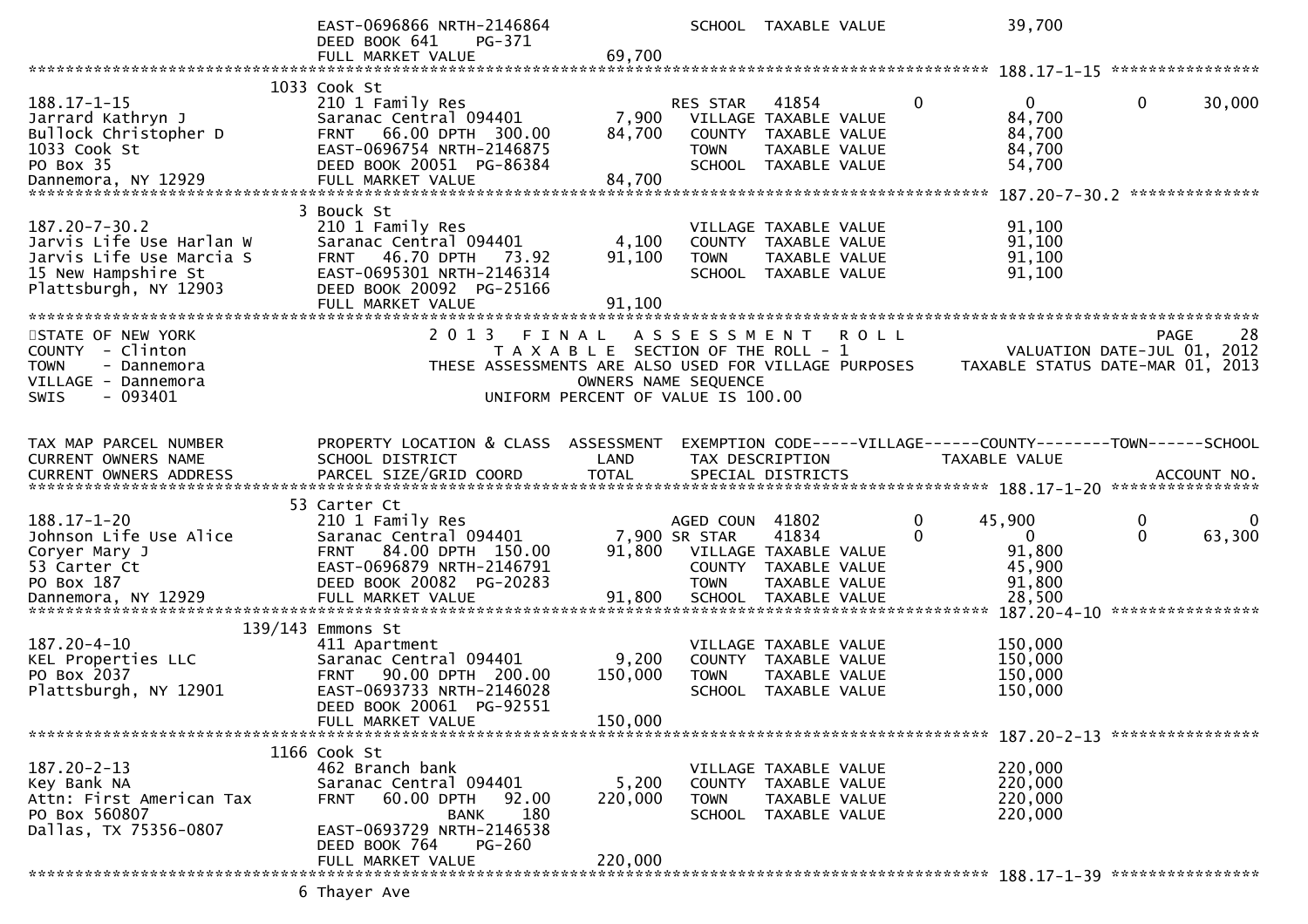| $188.17 - 1 - 39$          | 210 1 Family Res                                     |                                       | AGED COUN 41802       |                                               |             | $\mathbf{0}$ | 51,900                                                         | $\mathbf 0$  | $\mathbf{0}$ |
|----------------------------|------------------------------------------------------|---------------------------------------|-----------------------|-----------------------------------------------|-------------|--------------|----------------------------------------------------------------|--------------|--------------|
| King Edna F                | Saranac Central 094401                               |                                       | 5,900 SR STAR         | 41834                                         |             | $\Omega$     | $\mathbf{0}$                                                   | $\Omega$     | 63,300       |
| 6 Thayer Ave               | FRNT 60.00 DPTH 120.00                               | 103,800                               | VILLAGE TAXABLE VALUE |                                               |             |              | 103,800                                                        |              |              |
| PO Box 776                 | EAST-0695996 NRTH-2146304<br>DEED BOOK 799           |                                       |                       | COUNTY TAXABLE VALUE                          |             |              | 51,900<br>103,800                                              |              |              |
| Dannemora, NY 12929        | $PG-34$<br>FULL MARKET VALUE                         | 103,800                               | <b>TOWN</b>           | TAXABLE VALUE<br>SCHOOL TAXABLE VALUE         |             |              | 40,500                                                         |              |              |
|                            |                                                      |                                       |                       |                                               |             |              |                                                                |              |              |
|                            | 128 Smith St                                         |                                       |                       |                                               |             |              |                                                                |              |              |
| 187.20-7-14                | 210 1 Family Res                                     |                                       | RES STAR              | 41854                                         |             | 0            | $\Omega$                                                       | $\mathbf 0$  | 30,000       |
| Konkoski Theresa M         | Saranac Central 094401                               | 5,800                                 |                       | VILLAGE TAXABLE VALUE                         |             |              | 44,100                                                         |              |              |
| 128 Smith St               | <b>FRNT 82.50 DPTH</b><br>78.00                      | 44,100                                |                       | COUNTY TAXABLE VALUE                          |             |              | 44,100                                                         |              |              |
| PO Box 303                 | 080<br><b>BANK</b>                                   |                                       | <b>TOWN</b>           | TAXABLE VALUE                                 |             |              | 44,100                                                         |              |              |
| Dannemora, NY 12929        | EAST-0695308 NRTH-2146087                            |                                       |                       | SCHOOL TAXABLE VALUE                          |             |              | 14,100                                                         |              |              |
|                            | DEED BOOK 20071 PG-72152                             |                                       |                       |                                               |             |              |                                                                |              |              |
|                            | FULL MARKET VALUE                                    | 44,100                                |                       |                                               |             |              |                                                                |              |              |
|                            |                                                      |                                       |                       |                                               |             |              |                                                                |              |              |
| STATE OF NEW YORK          | 2 0 1 3                                              | FINAL                                 | A S S E S S M E N T   |                                               | <b>ROLL</b> |              |                                                                | <b>PAGE</b>  | 29           |
| COUNTY - Clinton           |                                                      | T A X A B L E SECTION OF THE ROLL - 1 |                       |                                               |             |              | VALUATION DATE-JUL 01, 2012                                    |              |              |
| <b>TOWN</b><br>- Dannemora | THESE ASSESSMENTS ARE ALSO USED FOR VILLAGE PURPOSES |                                       |                       |                                               |             |              | TAXABLE STATUS DATE-MAR 01, 2013                               |              |              |
| VILLAGE - Dannemora        |                                                      |                                       | OWNERS NAME SEQUENCE  |                                               |             |              |                                                                |              |              |
| $-093401$<br>SWIS          |                                                      | UNIFORM PERCENT OF VALUE IS 100.00    |                       |                                               |             |              |                                                                |              |              |
|                            |                                                      |                                       |                       |                                               |             |              |                                                                |              |              |
| TAX MAP PARCEL NUMBER      | PROPERTY LOCATION & CLASS ASSESSMENT                 |                                       |                       |                                               |             |              | EXEMPTION CODE-----VILLAGE------COUNTY--------TOWN------SCHOOL |              |              |
| CURRENT OWNERS NAME        | SCHOOL DISTRICT                                      | LAND                                  |                       | TAX DESCRIPTION                               |             |              | TAXABLE VALUE                                                  |              |              |
| CURRENT OWNERS ADDRESS     | PARCEL SIZE/GRID COORD                               | <b>TOTAL</b>                          |                       | SPECIAL DISTRICTS                             |             |              |                                                                |              | ACCOUNT NO.  |
|                            |                                                      |                                       |                       |                                               |             |              |                                                                |              |              |
|                            | 18 Manley St                                         |                                       |                       |                                               |             |              |                                                                |              |              |
| 187.20-4-27                | 210 1 Family Res                                     |                                       | <b>RES STAR</b>       | 41854                                         |             | 0            | $\overline{0}$                                                 | $\mathbf{0}$ | 30,000       |
| Kowalowski John J          | Saranac Central 094401                               | 6,500                                 |                       | VILLAGE TAXABLE VALUE                         |             |              | 81,000                                                         |              |              |
| 18 Manley St               | 58.00 DPTH 150.00<br><b>FRNT</b>                     | 81,000                                |                       | COUNTY TAXABLE VALUE                          |             |              | 81,000                                                         |              |              |
| PO Box 903                 | 080<br><b>BANK</b>                                   |                                       | <b>TOWN</b>           | TAXABLE VALUE                                 |             |              | 81,000                                                         |              |              |
| Dannemora, NY 12929        | EAST-0693387 NRTH-2146124                            |                                       |                       | SCHOOL TAXABLE VALUE                          |             |              | 51,000                                                         |              |              |
|                            | DEED BOOK 99001 PG-15708                             |                                       |                       |                                               |             |              |                                                                |              |              |
|                            | FULL MARKET VALUE                                    | 81,000                                |                       |                                               |             |              |                                                                |              |              |
|                            |                                                      |                                       |                       |                                               |             |              |                                                                |              |              |
|                            | 138 Emmons St                                        |                                       |                       |                                               |             |              |                                                                |              |              |
| $187.20 - 5 - 25$          | 210 1 Family Res                                     |                                       | RES STAR              | 41854                                         |             | 0            | $\mathbf{0}$                                                   | $\mathbf{0}$ | 30,000       |
| Kramer Brenda              | Saranac Central 094401<br>36.77 DPTH 166.86          | 4,600                                 |                       | VILLAGE TAXABLE VALUE<br>COUNTY TAXABLE VALUE |             |              | 73,800                                                         |              |              |
| 138 Emmons St              | <b>FRNT</b><br>EAST-0693978 NRTH-2145972             | 73,800                                |                       |                                               |             |              | 73,800<br>73,800                                               |              |              |
| Dannemora, NY 12929        | DEED BOOK 20102 PG-33120                             |                                       | <b>TOWN</b>           | TAXABLE VALUE<br>SCHOOL TAXABLE VALUE         |             |              | 43,800                                                         |              |              |
|                            | FULL MARKET VALUE                                    | 73,800                                |                       |                                               |             |              |                                                                |              |              |
|                            |                                                      |                                       |                       |                                               |             |              |                                                                |              |              |
|                            | 136 Emmons St                                        |                                       |                       |                                               |             |              |                                                                |              |              |
| $187.20 - 5 - 24$          | 210 1 Family Res                                     |                                       | RES STAR              | 41854                                         |             | 0            | 0                                                              | $\mathbf{0}$ | 30,000       |
| Kramer Donald              | Saranac Central 094401                               | 7,300                                 |                       | VILLAGE TAXABLE VALUE                         |             |              | 77,000                                                         |              |              |
| 136 Emmons St              | FRNT 74.00 DPTH 166.86                               | 77,000                                | <b>COUNTY</b>         | TAXABLE VALUE                                 |             |              | 77,000                                                         |              |              |
| Dannemora, NY 12929        | EAST-0693977 NRTH-2145918                            |                                       | <b>TOWN</b>           | TAXABLE VALUE                                 |             |              | 77,000                                                         |              |              |
|                            | DEED BOOK 20102 PG-33121                             |                                       | <b>SCHOOL</b>         | TAXABLE VALUE                                 |             |              | 47,000                                                         |              |              |
|                            | FULL MARKET VALUE                                    | 77,000                                |                       |                                               |             |              |                                                                |              |              |
|                            |                                                      |                                       |                       |                                               |             |              |                                                                |              |              |
|                            | 140 Emmons St                                        |                                       |                       |                                               |             |              |                                                                |              |              |
| $187.20 - 5 - 26$          | 210 1 Family Res                                     |                                       |                       | VILLAGE TAXABLE VALUE                         |             |              | 64,500                                                         |              |              |
| Kramer Donald E            | Saranac Central 094401                               | 4,000                                 |                       | COUNTY TAXABLE VALUE                          |             |              | 64,500                                                         |              |              |
| Kramer Brenda J            | Land Cont Bk 995 Pg 261                              | 64,500                                | <b>TOWN</b>           | TAXABLE VALUE                                 |             |              | 64,500                                                         |              |              |
| 138 Emmons St              | 36.82 DPTH 125.00<br><b>FRNT</b>                     |                                       | <b>SCHOOL</b>         | TAXABLE VALUE                                 |             |              | 64,500                                                         |              |              |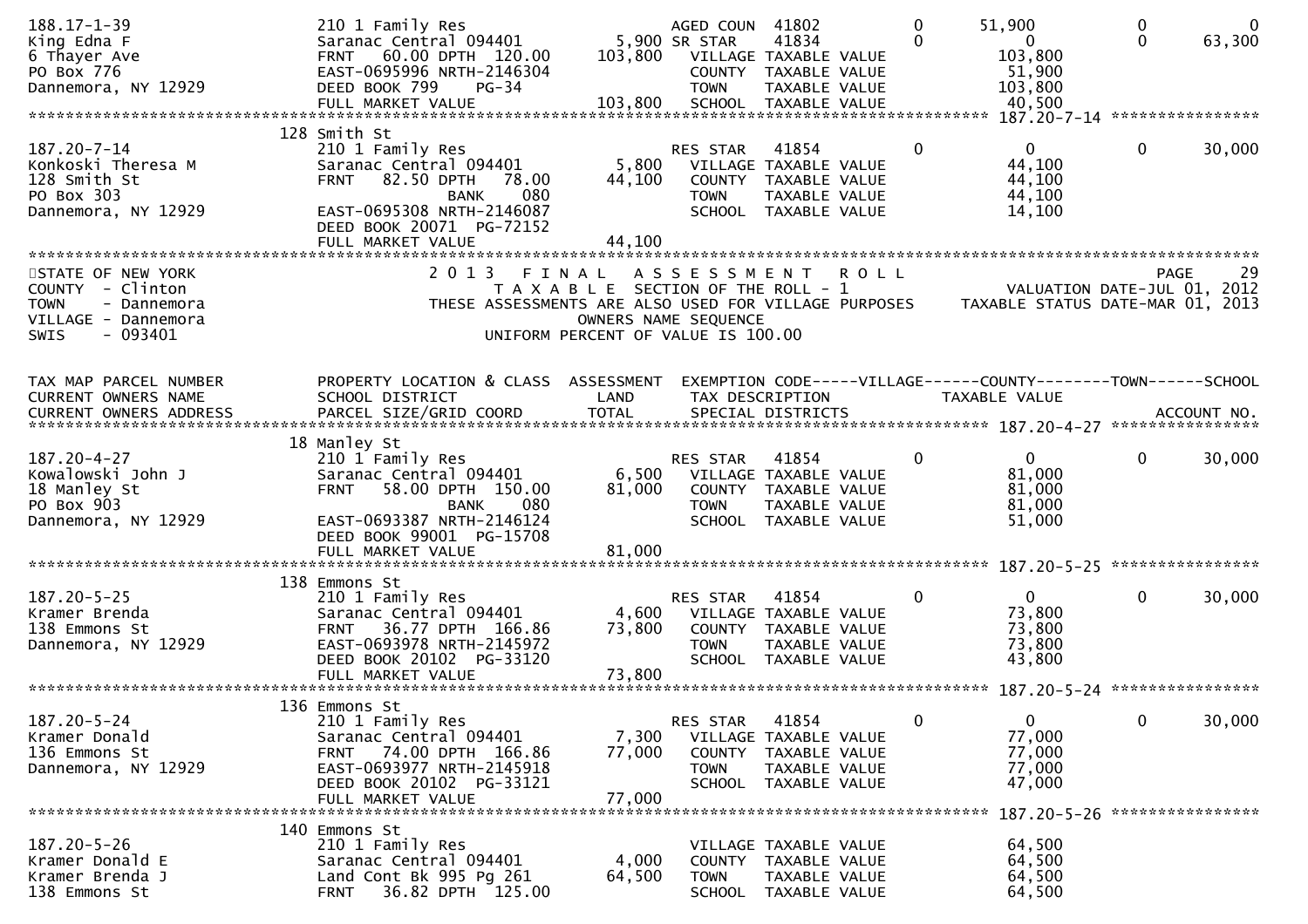| PO Box 131<br>Dannemora, NY 12929                                                                                                                                  | EAST-0693951 NRTH-2146004<br>DEED BOOK 98000 PG-99802<br>FULL MARKET VALUE                                                                                                     | 64.500                                                                                                       |                                                            |                                                                                                   |             |              |                                                                                 |                                            |                  |
|--------------------------------------------------------------------------------------------------------------------------------------------------------------------|--------------------------------------------------------------------------------------------------------------------------------------------------------------------------------|--------------------------------------------------------------------------------------------------------------|------------------------------------------------------------|---------------------------------------------------------------------------------------------------|-------------|--------------|---------------------------------------------------------------------------------|--------------------------------------------|------------------|
|                                                                                                                                                                    |                                                                                                                                                                                |                                                                                                              |                                                            |                                                                                                   |             |              |                                                                                 |                                            |                  |
| 187.20-7-16<br>Kunz Karen<br>134 Smith St<br>PO Box 255<br>Dannemora, NY 12929                                                                                     | 134 Smith St<br>210 1 Family Res<br>Saranac Central 094401<br>66.00 DPTH 147.00<br><b>FRNT</b><br>EAST-0695163 NRTH-2146100<br>DEED BOOK 20072 PG-4944<br>FULL MARKET VALUE    | 6,900<br>119,400<br>119,400                                                                                  | <b>RES STAR</b><br><b>TOWN</b><br><b>SCHOOL</b>            | 41854<br>VILLAGE TAXABLE VALUE<br>COUNTY TAXABLE VALUE<br>TAXABLE VALUE<br>TAXABLE VALUE          |             | $\mathbf{0}$ | $\mathbf{0}$<br>119,400<br>119,400<br>119,400<br>89,400                         | $\mathbf{0}$                               | 30,000           |
|                                                                                                                                                                    |                                                                                                                                                                                |                                                                                                              |                                                            |                                                                                                   |             |              |                                                                                 |                                            | **************** |
| $188.17 - 1 - 49$<br>LaForest Vasso D<br>LaForest Angela N<br>742 Rt 3<br>Plattsburgh, NY 12901                                                                    | 13 Thayer Ave<br>210 1 Family Res<br>Saranac Central 094401<br>48.00 DPTH 154.00<br><b>FRNT</b><br><b>BANK</b><br>080<br>EAST-0695758 NRTH-2146489<br>DEED BOOK 20021 PG-44182 | 5,800<br>88,000                                                                                              | <b>TOWN</b>                                                | VILLAGE TAXABLE VALUE<br>COUNTY TAXABLE VALUE<br>TAXABLE VALUE<br>SCHOOL TAXABLE VALUE            |             |              | 88,000<br>88,000<br>88,000<br>88,000                                            |                                            |                  |
| **********************                                                                                                                                             | FULL MARKET VALUE<br>**************************                                                                                                                                | 88,000                                                                                                       |                                                            |                                                                                                   |             |              |                                                                                 |                                            |                  |
| STATE OF NEW YORK<br>COUNTY - Clinton<br><b>TOWN</b><br>- Dannemora<br>VILLAGE - Dannemora<br>$-093401$<br>SWIS                                                    | 2 0 1 3<br>THESE ASSESSMENTS ARE ALSO USED FOR VILLAGE PURPOSES                                                                                                                | FINAL<br>T A X A B L E SECTION OF THE ROLL - 1<br>OWNERS NAME SEQUENCE<br>UNIFORM PERCENT OF VALUE IS 100.00 | A S S E S S M E N T                                        |                                                                                                   | <b>ROLL</b> |              | TAXABLE STATUS DATE-MAR 01, 2013                                                | <b>PAGE</b><br>VALUATION DATE-JUL 01, 2012 | 30               |
| TAX MAP PARCEL NUMBER<br>CURRENT OWNERS NAME<br>.CURRENT OWNERS ADDRESS PARCEL SIZE/GRID COORD TOTAL SPECIAL DISTRICTS ACCOUNT NO ACCOUNT NO ACCOUNT NO ACCOUNT NO | PROPERTY LOCATION & CLASS<br>SCHOOL DISTRICT                                                                                                                                   | ASSESSMENT<br>LAND                                                                                           |                                                            | TAX DESCRIPTION                                                                                   |             |              | EXEMPTION CODE-----VILLAGE------COUNTY--------TOWN------SCHOOL<br>TAXABLE VALUE |                                            |                  |
| $188.17 - 1 - 45$<br>Lagree Leon<br>756 N Five Points Rd<br>Greenwood, IN 46143                                                                                    | 18 Thayer Ave<br>210 1 Family Res<br>Saranac Central 094401<br>66.00 DPTH<br>90.00<br><b>FRNT</b><br>EAST-0695930 NRTH-2146592<br>DEED BOOK 350<br>PG-569<br>FULL MARKET VALUE | 85,200<br>85,200                                                                                             | WARCOMALL<br>6,100 SR STAR<br><b>TOWN</b><br><b>SCHOOL</b> | 41131<br>41834<br>VILLAGE TAXABLE VALUE<br>COUNTY TAXABLE VALUE<br>TAXABLE VALUE<br>TAXABLE VALUE | 10,000      | $\Omega$     | 21,300<br>$\overline{0}$<br>75,200<br>63,900<br>63,900<br>21,900                | 21,300<br>0                                | 0<br>63,300      |
|                                                                                                                                                                    |                                                                                                                                                                                |                                                                                                              |                                                            |                                                                                                   |             |              | $187.20 - 4 - 12$                                                               |                                            | **************** |
| $187.20 - 4 - 12$<br>Lamountain Ronald Paul<br>PO Box 436<br>Peru, NY 12972                                                                                        | 135 Emmons St<br>220 2 Family Res<br>Saranac Central 094401<br>66.00 DPTH 140.00<br><b>FRNT</b><br>EAST-0693787 NRTH-2145895<br>DEED BOOK 20041 PG-74338                       | 6,800<br>49,000                                                                                              | <b>TOWN</b>                                                | VILLAGE TAXABLE VALUE<br>COUNTY TAXABLE VALUE<br>TAXABLE VALUE<br>SCHOOL TAXABLE VALUE            |             |              | 49,000<br>49,000<br>49,000<br>49,000                                            |                                            |                  |
|                                                                                                                                                                    | FULL MARKET VALUE                                                                                                                                                              | 49,000                                                                                                       |                                                            |                                                                                                   |             |              |                                                                                 |                                            |                  |
| $188.17 - 1 - 44$<br>LaPlante Karen<br>6 Breen Ln<br>PO Box 63<br>Dannemora, NY 12929                                                                              | 6 Breen Ln<br>210 1 Family Res<br>Saranac Central 094401<br>60.00 DPTH<br>80.00<br><b>FRNT</b><br>122<br><b>BANK</b><br>EAST-0696004 NRTH-2146606<br>DEED BOOK 20041 PG-71650  | 4,900<br>80,200                                                                                              | RES STAR<br><b>TOWN</b>                                    | 41854<br>VILLAGE TAXABLE VALUE<br>COUNTY TAXABLE VALUE<br>TAXABLE VALUE<br>SCHOOL TAXABLE VALUE   |             | 0            | 0<br>80,200<br>80,200<br>80,200<br>50,200                                       | $\mathbf{0}$                               | 30,000           |
|                                                                                                                                                                    | FULL MARKET VALUE                                                                                                                                                              | 80,200                                                                                                       |                                                            |                                                                                                   |             |              |                                                                                 |                                            |                  |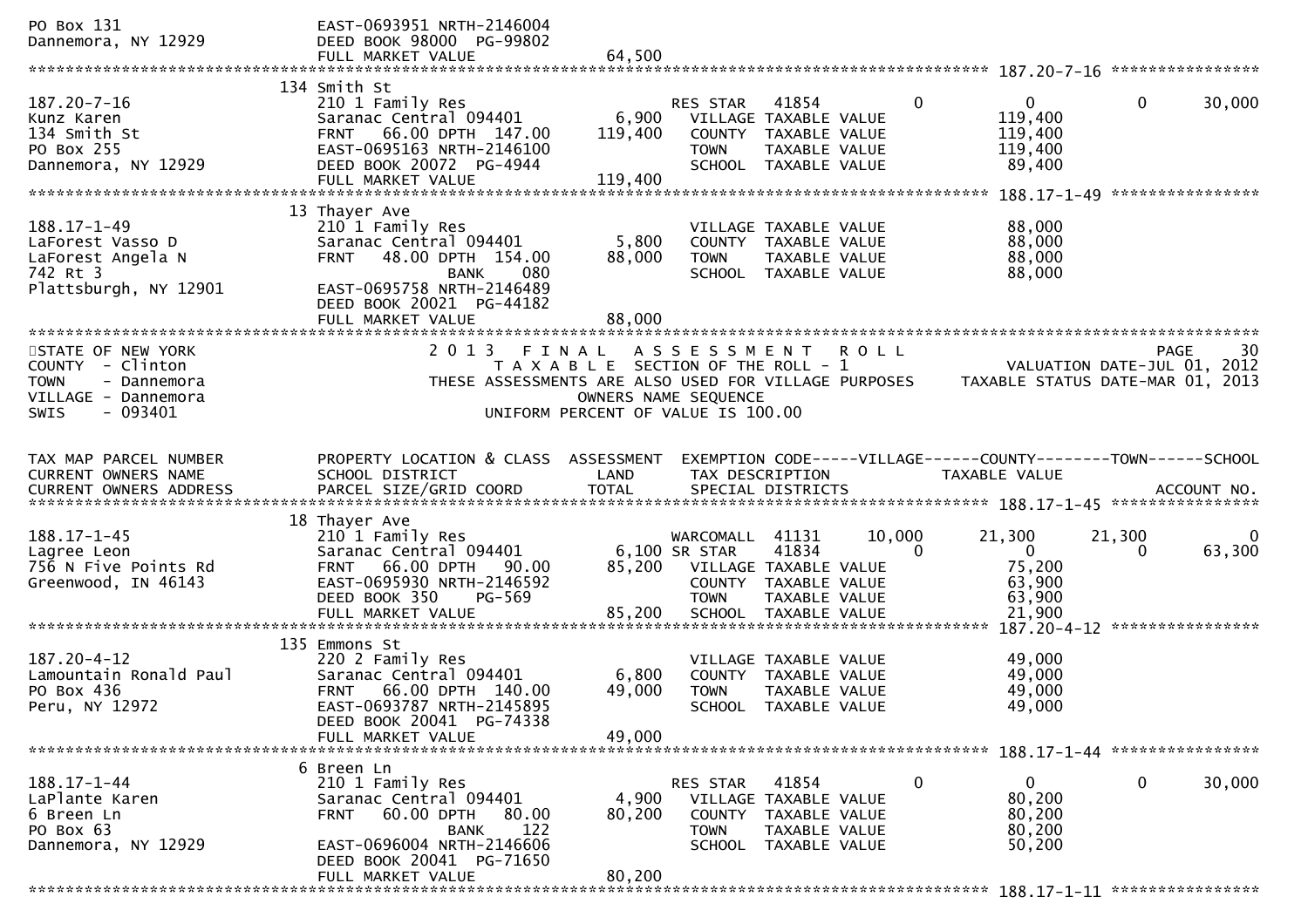| 188.17-1-11<br>Larche Life Use Rita M<br>Barilla Marie E<br>1045 Cook St<br>PO Box 365                                 | 1045 Cook St<br>210 1 Family Res<br>Saranac Central 094401<br>66.00 DPTH 300.00<br>FRNT<br>EAST-0696495 NRTH-2146819<br>DEED BOOK 20102 PG-33242                                                   | 77,000                                                                      | WARCOMALL<br>7,900 SR STAR<br><b>TOWN</b>   | 41131<br>41834<br>VILLAGE TAXABLE VALUE<br>COUNTY TAXABLE VALUE<br>TAXABLE VALUE                       | 10,000<br>0 | 19,250<br>$\mathbf{0}$<br>67,000<br>57,750<br>57,750                            | 19,250<br>0  | $\Omega$<br>63,300              |
|------------------------------------------------------------------------------------------------------------------------|----------------------------------------------------------------------------------------------------------------------------------------------------------------------------------------------------|-----------------------------------------------------------------------------|---------------------------------------------|--------------------------------------------------------------------------------------------------------|-------------|---------------------------------------------------------------------------------|--------------|---------------------------------|
| $187.20 - 4 - 1$<br>Larose Gilbert J<br>Larose Diane M<br>1185 Cook St<br>PO Box 601<br>Dannemora, NY 12929            | 1185 Cook St<br>210 1 Family Res<br>Saranac Central 094401<br>FRNT 101.00 DPTH 105.70<br>EAST-0693331 NRTH-2146293<br>DEED BOOK 591<br>$PG-11$<br>FULL MARKET VALUE                                | 7,900<br>71,100<br>71,100                                                   | SR STAR<br><b>TOWN</b><br><b>SCHOOL</b>     | 41834<br>VILLAGE TAXABLE VALUE<br>COUNTY TAXABLE VALUE<br><b>TAXABLE VALUE</b><br>TAXABLE VALUE        | 0           | $\Omega$<br>71,100<br>71,100<br>71,100<br>7,800                                 | $\mathbf{0}$ | 63,300<br>****************      |
| $187.20 - 2 - 15$<br>Lashway Steven M<br>Lashway Jessica L<br>1172 Cook St<br>Dannemora, NY 12929                      | 1172 Cook St<br>210 1 Family Res<br>Saranac Central 094401<br>96.00 DPTH 170.00<br><b>FRNT</b><br>080<br><b>BANK</b><br>EAST-0693574 NRTH-2146546<br>DEED BOOK 20102 PG-35903<br>FULL MARKET VALUE | 9,200<br>115,000<br>115,000                                                 | <b>RES STAR</b><br>COUNTY<br><b>TOWN</b>    | 41854<br>VILLAGE TAXABLE VALUE<br>TAXABLE VALUE<br>TAXABLE VALUE<br>SCHOOL TAXABLE VALUE               | 0           | 0<br>115,000<br>115,000<br>115,000<br>85,000                                    | 0            | 30,000                          |
| STATE OF NEW YORK<br>COUNTY - Clinton<br>- Dannemora<br><b>TOWN</b><br>VILLAGE - Dannemora<br>$-093401$<br><b>SWIS</b> | 2 0 1 3<br>FINAL<br>THESE ASSESSMENTS ARE ALSO USED FOR VILLAGE PURPOSES                                                                                                                           | T A X A B L E SECTION OF THE ROLL - 1<br>UNIFORM PERCENT OF VALUE IS 100.00 | A S S E S S M E N T<br>OWNERS NAME SEQUENCE |                                                                                                        | <b>ROLL</b> | VALUATION DATE-JUL 01, 2012<br>TAXABLE STATUS DATE-MAR 01, 2013                 |              | 31<br>PAGE                      |
| TAX MAP PARCEL NUMBER<br><b>CURRENT OWNERS NAME</b><br><b>CURRENT OWNERS ADDRESS</b>                                   | PROPERTY LOCATION & CLASS<br>SCHOOL DISTRICT<br>PARCEL SIZE/GRID COORD                                                                                                                             | ASSESSMENT<br>LAND<br><b>TOTAL</b>                                          |                                             | TAX DESCRIPTION<br>SPECIAL DISTRICTS                                                                   |             | EXEMPTION CODE-----VILLAGE------COUNTY--------TOWN------SCHOOL<br>TAXABLE VALUE |              | ACCOUNT NO.<br>**************** |
| 187.20-5-14<br>Lavarnway Ricky<br>Lavarnway Angela<br>45 Bouck St<br>PO Box 133                                        | 45 Bouck St<br>210 1 Family Res<br>Saranac Central 094401<br>82.50 DPTH<br>73.00<br><b>FRNT</b><br>EAST-0694346 NRTH-2146133<br>DEED BOOK 20001 PG-19605                                           | 5,500<br>67,900                                                             | <b>RES STAR</b><br><b>TOWN</b>              | 41854<br>VILLAGE TAXABLE VALUE<br>COUNTY TAXABLE VALUE<br><b>TAXABLE VALUE</b><br>SCHOOL TAXABLE VALUE | 0           | $\overline{0}$<br>67,900<br>67,900<br>67,900<br>37,900                          | $\mathbf{0}$ | 30,000                          |
| $187.20 - 7 - 17$<br>Lawliss Winston A<br>Lawliss Mary Ann<br>136 Smith St<br>PO Box 207<br>Dannemora, NY 12929        | 136 Smith St<br>210 1 Family Res<br>Saranac Central 094401<br>66.00 DPTH 147.84<br><b>FRNT</b><br>EAST-0695098 NRTH-2146087<br>DEED BOOK 862<br>PG-257<br>FULL MARKET VALUE                        | 6,900<br>74,500<br>74,500                                                   | SR STAR<br><b>TOWN</b>                      | 41834<br>VILLAGE TAXABLE VALUE<br>COUNTY TAXABLE VALUE<br>TAXABLE VALUE<br>SCHOOL TAXABLE VALUE        | $\Omega$    | 0<br>74,500<br>74,500<br>74,500<br>11,200                                       | 0            | 63,300                          |
| $187.20 - 1 - 1$<br>Leavine Kenneth F<br>PO Box 789<br>Dannemora, NY 12929                                             | 46 Mountain View Rd<br>210 1 Family Res<br>Saranac Central 094401<br>FRNT 166.87 DPTH 220.00<br>860<br><b>BANK</b>                                                                                 | 10,300<br>69,000                                                            | RES STAR<br>COUNTY<br><b>TOWN</b>           | 41854<br>VILLAGE TAXABLE VALUE<br>TAXABLE VALUE<br>TAXABLE VALUE                                       | 0           | $\mathbf{0}$<br>69,000<br>69,000<br>69,000                                      | $\mathbf 0$  | 30,000                          |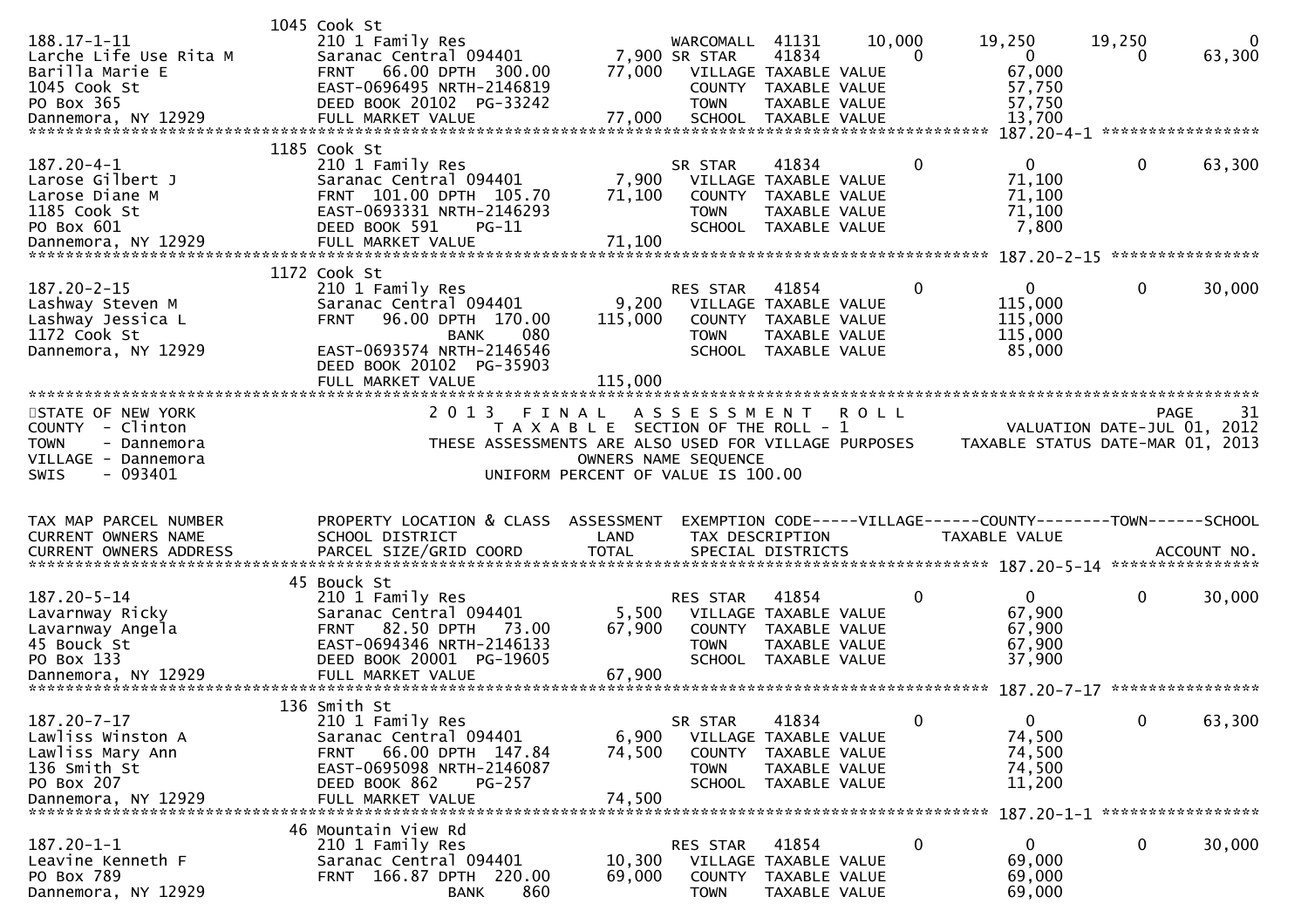|                                                | EAST-0692479 NRTH-2147251<br>DEED BOOK 20001 PG-24531        |                                       |                     | SCHOOL TAXABLE VALUE                  |             |          | 39,000                                                                          |   |                   |
|------------------------------------------------|--------------------------------------------------------------|---------------------------------------|---------------------|---------------------------------------|-------------|----------|---------------------------------------------------------------------------------|---|-------------------|
|                                                | FULL MARKET VALUE                                            | 69,000                                |                     |                                       |             |          |                                                                                 |   |                   |
|                                                |                                                              |                                       |                     |                                       |             |          |                                                                                 |   |                   |
|                                                | 177 Emmons St                                                |                                       |                     |                                       |             |          |                                                                                 |   |                   |
| $187.20 - 2 - 9$                               | 210 1 Family Res                                             |                                       |                     | VILLAGE TAXABLE VALUE                 |             |          | 108,900                                                                         |   |                   |
| LeBeau William J<br>PO Box 23                  | Saranac Central 094401<br>63.00 DPTH 132.00<br><b>FRNT</b>   | 6,400<br>108,900                      | <b>TOWN</b>         | COUNTY TAXABLE VALUE<br>TAXABLE VALUE |             |          | 108,900<br>108,900                                                              |   |                   |
| Dannemora, NY 12929                            | 860<br><b>BANK</b>                                           |                                       |                     | SCHOOL TAXABLE VALUE                  |             |          | 108,900                                                                         |   |                   |
|                                                | EAST-0693625 NRTH-2146930                                    |                                       |                     |                                       |             |          |                                                                                 |   |                   |
|                                                | DEED BOOK 20062 PG-1567                                      |                                       |                     |                                       |             |          |                                                                                 |   |                   |
|                                                | FULL MARKET VALUE                                            | 108,900                               |                     |                                       |             |          |                                                                                 |   |                   |
|                                                |                                                              |                                       |                     |                                       |             |          |                                                                                 |   |                   |
| $188.17 - 2 - 14$                              | 48 Carter Ct<br>210 1 Family Res                             |                                       | <b>RES STAR</b>     | 41854                                 |             | $\Omega$ | $\Omega$                                                                        | 0 | 30,000            |
| Leclair Bernard E                              | Saranac Central 094401                                       | 6,900                                 |                     | VILLAGE TAXABLE VALUE                 |             |          | 83,100                                                                          |   |                   |
| 48 Carter Ct                                   | FRNT 65.00 DPTH 150.00                                       | 83,100                                |                     | COUNTY TAXABLE VALUE                  |             |          | 83,100                                                                          |   |                   |
| PO Box 675                                     | EAST-0697091 NRTH-2146654                                    |                                       | <b>TOWN</b>         | TAXABLE VALUE                         |             |          | 83,100                                                                          |   |                   |
| Dannemora, NY 12929-0675                       | DEED BOOK 99001 PG-15908                                     |                                       |                     | SCHOOL TAXABLE VALUE                  |             |          | 53,100                                                                          |   |                   |
|                                                | FULL MARKET VALUE                                            | 83,100                                |                     |                                       |             |          |                                                                                 |   | ****************  |
|                                                | 2 Thornton Dr                                                |                                       |                     |                                       |             |          |                                                                                 |   |                   |
| 187.20-4-16                                    | 210 1 Family Res                                             |                                       |                     | VILLAGE TAXABLE VALUE                 |             |          | 57,800                                                                          |   |                   |
| LeFevre Christopher S                          | Saranac Central 094401                                       | 4,300                                 |                     | COUNTY TAXABLE VALUE                  |             |          | 57,800                                                                          |   |                   |
| LeFevre Nicole M                               | <b>FRNT 74.00 DPTH</b><br>50.00                              | 57,800                                | <b>TOWN</b>         | TAXABLE VALUE                         |             |          | 57,800                                                                          |   |                   |
| PO Box 52                                      | EAST-0693754 NRTH-2145818                                    |                                       |                     | SCHOOL TAXABLE VALUE                  |             |          | 57,800                                                                          |   |                   |
| Cadyville, NY 12918                            | DEED BOOK 20122 PG-47078                                     |                                       |                     |                                       |             |          |                                                                                 |   |                   |
|                                                | FULL MARKET VALUE                                            | 57,800                                |                     |                                       |             |          |                                                                                 |   |                   |
|                                                |                                                              |                                       |                     |                                       |             |          |                                                                                 |   |                   |
|                                                |                                                              |                                       |                     |                                       |             |          |                                                                                 |   |                   |
| STATE OF NEW YORK                              | 2 0 1 3                                                      | FINAL                                 | A S S E S S M E N T |                                       | <b>ROLL</b> |          |                                                                                 |   | 32<br><b>PAGE</b> |
| COUNTY - Clinton<br><b>TOWN</b><br>- Dannemora | THESE ASSESSMENTS ARE ALSO USED FOR VILLAGE PURPOSES         | T A X A B L E SECTION OF THE ROLL - 1 |                     |                                       |             |          | VALUATION DATE-JUL 01, 2012<br>TAXABLE STATUS DATE-MAR 01, 2013                 |   |                   |
| VILLAGE - Dannemora                            |                                                              | OWNERS NAME SEQUENCE                  |                     |                                       |             |          |                                                                                 |   |                   |
| $-093401$<br><b>SWIS</b>                       |                                                              | UNIFORM PERCENT OF VALUE IS 100.00    |                     |                                       |             |          |                                                                                 |   |                   |
|                                                |                                                              |                                       |                     |                                       |             |          |                                                                                 |   |                   |
|                                                |                                                              |                                       |                     |                                       |             |          |                                                                                 |   |                   |
| TAX MAP PARCEL NUMBER<br>CURRENT OWNERS NAME   | PROPERTY LOCATION & CLASS ASSESSMENT<br>SCHOOL DISTRICT      | LAND                                  |                     | TAX DESCRIPTION                       |             |          | EXEMPTION CODE-----VILLAGE------COUNTY--------TOWN------SCHOOL<br>TAXABLE VALUE |   |                   |
| CURRENT OWNERS ADDRESS                         |                                                              |                                       |                     |                                       |             |          |                                                                                 |   |                   |
|                                                |                                                              |                                       |                     |                                       |             |          |                                                                                 |   |                   |
|                                                | 148 Emmons St                                                |                                       |                     |                                       |             |          |                                                                                 |   |                   |
| 187.20-5-40.1                                  | 220 2 Family Res                                             |                                       |                     | VILLAGE TAXABLE VALUE                 |             |          | 64,700                                                                          |   |                   |
| Lefevre Joseph R                               | Saranac Central 094401                                       | 5,400                                 | <b>TOWN</b>         | COUNTY TAXABLE VALUE                  |             |          | 64,700                                                                          |   |                   |
| 118 Bart Merrill Rd<br>Cadyville, NY 12918     | <b>FRNT 76.00 DPTH</b><br>77.00<br>EAST-0693901 NRTH-2146199 | 64,700                                |                     | TAXABLE VALUE<br>SCHOOL TAXABLE VALUE |             |          | 64,700<br>64,700                                                                |   |                   |
|                                                | DEED BOOK 98001 PG-03100                                     |                                       |                     |                                       |             |          |                                                                                 |   |                   |
|                                                | FULL MARKET VALUE                                            | 64,700                                |                     |                                       |             |          |                                                                                 |   |                   |
|                                                |                                                              |                                       |                     |                                       |             |          |                                                                                 |   |                   |
|                                                | 150-152 Emmons St                                            |                                       |                     |                                       |             |          |                                                                                 |   |                   |
| $187.20 - 5 - 40.2$                            | 220 2 Family Res                                             |                                       |                     | VILLAGE TAXABLE VALUE                 |             |          | 124,100                                                                         |   |                   |
| Lefevre Joseph R<br>118 Bart Merrill Rd        | Saranac Central 094401<br>71.75 DPTH<br>80.25<br><b>FRNT</b> | 5,500<br>124,100                      | <b>TOWN</b>         | COUNTY TAXABLE VALUE<br>TAXABLE VALUE |             |          | 124,100<br>124,100                                                              |   |                   |
| Cadyville, NY 12918                            | EAST-0693887 NRTH-2146272                                    |                                       |                     | SCHOOL TAXABLE VALUE                  |             |          | 124,100                                                                         |   |                   |
|                                                | DEED BOOK 98001 PG-03101                                     |                                       |                     |                                       |             |          |                                                                                 |   |                   |
|                                                | FULL MARKET VALUE                                            | 124,100                               |                     |                                       |             |          |                                                                                 |   |                   |
|                                                | 13 Mountain View Rd                                          |                                       |                     |                                       |             |          |                                                                                 |   |                   |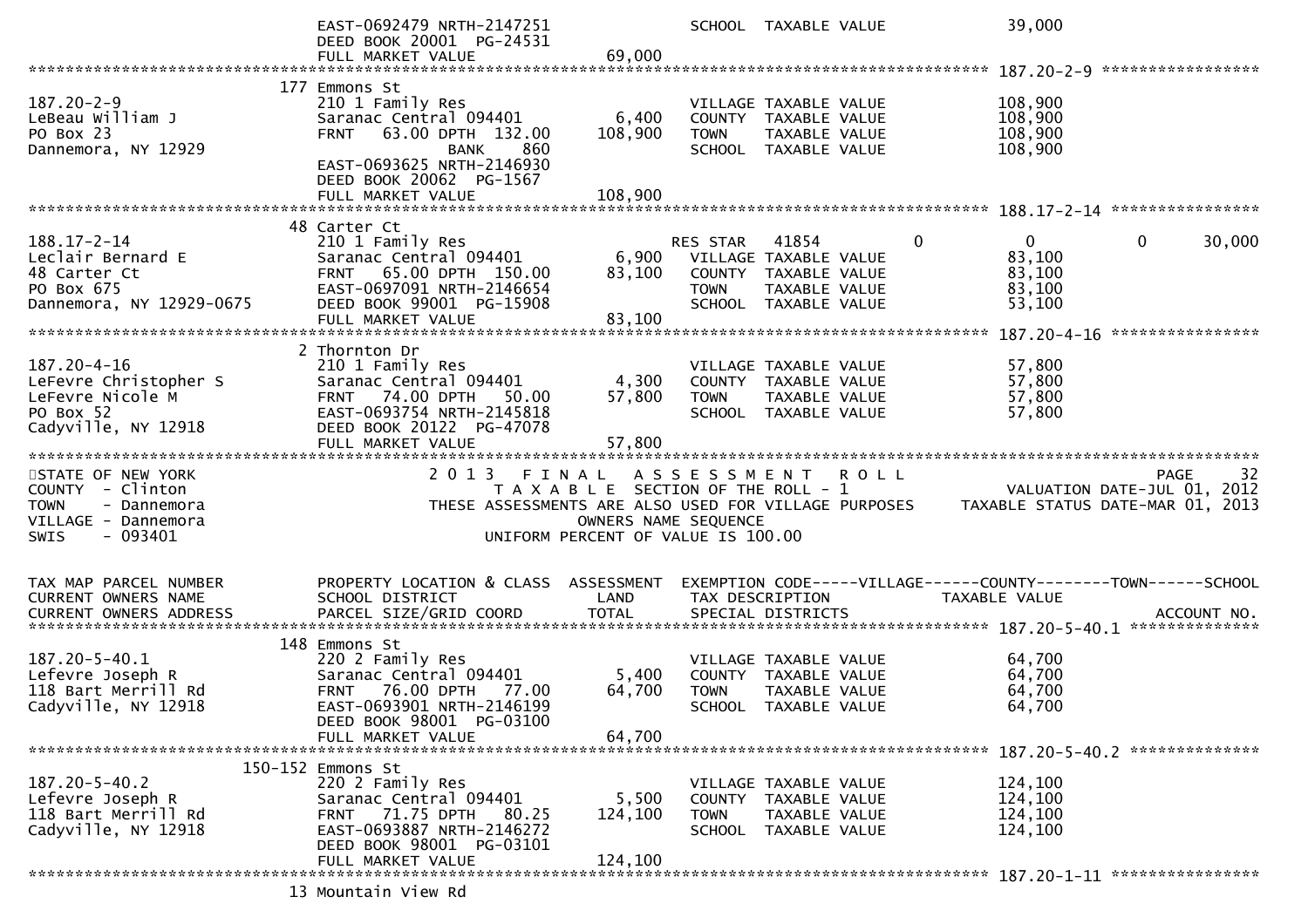| $187.20 - 1 - 11$<br>Lombard Michael A<br>Lombard Winifred J<br>13 Mountain View Rd<br>PO Box 362            | 210 1 Family Res<br>Saranac Central 094401<br>FRNT 103.00 DPTH 150.00<br>EAST-0692810 NRTH-2146557<br>DEED BOOK 776<br>$PG-224$                                   | 9,400<br>78,000                                                             | <b>RES STAR</b><br>COUNTY<br><b>TOWN</b>                  | 41854<br>VILLAGE TAXABLE VALUE<br>TAXABLE VALUE<br>TAXABLE VALUE<br>SCHOOL TAXABLE VALUE | $\mathbf{0}$ | $\mathbf{0}$<br>78,000<br>78,000<br>78,000<br>48,000                            | 0                 | 30,000 |
|--------------------------------------------------------------------------------------------------------------|-------------------------------------------------------------------------------------------------------------------------------------------------------------------|-----------------------------------------------------------------------------|-----------------------------------------------------------|------------------------------------------------------------------------------------------|--------------|---------------------------------------------------------------------------------|-------------------|--------|
|                                                                                                              |                                                                                                                                                                   |                                                                             |                                                           |                                                                                          |              |                                                                                 |                   |        |
| $187.20 - 4 - 25$<br>Lucia Daniel L<br>Lucia Anna E<br>8 Manley St<br>PO Box 713<br>Dannemora, NY 12929      | 12 Manley St<br>210 1 Family Res<br>Saranac Central 094401<br>FRNT 50.00 DPTH 150.00<br>EAST-0693418 NRTH-2145973<br>DEED BOOK 783<br>PG-237<br>FULL MARKET VALUE | 6,000<br>75,400<br>75,400                                                   | <b>RES STAR</b><br>COUNTY<br><b>TOWN</b><br><b>SCHOOL</b> | 41854<br>VILLAGE TAXABLE VALUE<br>TAXABLE VALUE<br>TAXABLE VALUE<br>TAXABLE VALUE        | 0            | $\overline{0}$<br>75,400<br>75,400<br>75,400<br>45,400                          | 0                 | 30,000 |
|                                                                                                              | 1 Breen Ln                                                                                                                                                        |                                                                             |                                                           |                                                                                          |              |                                                                                 |                   |        |
| $188.17 - 1 - 35$<br>Lucia James P<br>Lucia Cheryl L<br>PO Box 704<br>Dannemora, NY 12929                    | 210 1 Family Res<br>Saranac Central 094401<br>72.00 DPTH 170.00<br><b>FRNT</b><br>EAST-0696109 NRTH-2146446<br>DEED BOOK 837<br>PG-201<br>FULL MARKET VALUE       | 8,000<br>88,700<br>88,700                                                   | <b>RES STAR</b><br><b>TOWN</b><br>SCHOOL                  | 41854<br>VILLAGE TAXABLE VALUE<br>COUNTY TAXABLE VALUE<br>TAXABLE VALUE<br>TAXABLE VALUE | 0            | 0<br>88,700<br>88,700<br>88,700<br>58,700                                       | 0                 | 30,000 |
|                                                                                                              | 1143 Cook St                                                                                                                                                      |                                                                             |                                                           |                                                                                          |              |                                                                                 | ***************** |        |
| $187.20 - 5 - 6$<br>Luther Deborah Anne<br>McCusker Aurelia<br>107 Akey Rd<br>Morrisonville, NY 12962        | 421 Restaurant<br>Saranac Central 094401<br>66.00 DPTH 147.84<br><b>FRNT</b><br>EAST-0694221 NRTH-2146449<br>DEED BOOK 892<br>PG-236                              | 6,900<br>60,000                                                             | <b>TOWN</b>                                               | VILLAGE TAXABLE VALUE<br>COUNTY TAXABLE VALUE<br>TAXABLE VALUE<br>SCHOOL TAXABLE VALUE   |              | 60,000<br>60,000<br>60,000<br>60,000                                            |                   |        |
| STATE OF NEW YORK                                                                                            | 2013                                                                                                                                                              | FINAL                                                                       | ASSESSMENT ROLL                                           |                                                                                          |              |                                                                                 | <b>PAGE</b>       | 33     |
| COUNTY - Clinton<br><b>TOWN</b><br>- Dannemora<br>VILLAGE - Dannemora<br>- 093401<br>SWIS                    | THESE ASSESSMENTS ARE ALSO USED FOR VILLAGE PURPOSES                                                                                                              | T A X A B L E SECTION OF THE ROLL - 1<br>UNIFORM PERCENT OF VALUE IS 100.00 | OWNERS NAME SEQUENCE                                      |                                                                                          |              | VALUATION DATE-JUL 01,<br>TAXABLE STATUS DATE-MAR 01, 2013                      |                   | 2012   |
| TAX MAP PARCEL NUMBER<br>CURRENT OWNERS NAME                                                                 | PROPERTY LOCATION & CLASS ASSESSMENT<br>SCHOOL DISTRICT                                                                                                           | LAND                                                                        |                                                           | TAX DESCRIPTION                                                                          |              | EXEMPTION CODE-----VILLAGE------COUNTY--------TOWN------SCHOOL<br>TAXABLE VALUE |                   |        |
| $187.20 - 7 - 15$<br>Lynch Judith A<br>132 Smith St<br>PO Box 605<br>Dannemora, NY 12929                     | 132 Smith St<br>210 1 Family Res<br>Saranac Central 094401<br>FRNT 66.00 DPTH 147.00<br>EAST-0695227 NRTH-2146111<br>DEED BOOK 777<br>PG-118<br>FULL MARKET VALUE | 106,400<br>106,400                                                          | SR STAR<br>7,000 VILLAGE TAXABLE VALUE<br><b>TOWN</b>     | 41834<br>COUNTY TAXABLE VALUE<br>TAXABLE VALUE<br>SCHOOL TAXABLE VALUE                   | 0            | 0<br>106,400<br>106,400<br>106,400<br>43,100                                    | 0                 | 63,300 |
|                                                                                                              | 1165 Cook St                                                                                                                                                      |                                                                             |                                                           |                                                                                          |              | 187.20-4-5.2 ****************                                                   |                   |        |
| $187.20 - 4 - 5.2$<br>Maggy Real Estate Partnership<br>ATTN: FAO<br>PO Box 12237<br>Green Bay, WI 54307-2237 | 486 Mini-mart<br>Saranac Central 094401<br>Gov Lot<br>FRNT 145.99 DPTH 169.12<br>EAST-0693702 NRTH-2146336<br>DEED BOOK 20021 PG-49824                            | 10,000<br>520,000                                                           | <b>TOWN</b>                                               | VILLAGE TAXABLE VALUE<br>COUNTY TAXABLE VALUE<br>TAXABLE VALUE<br>SCHOOL TAXABLE VALUE   |              | 520,000<br>520,000<br>520,000<br>520,000                                        |                   |        |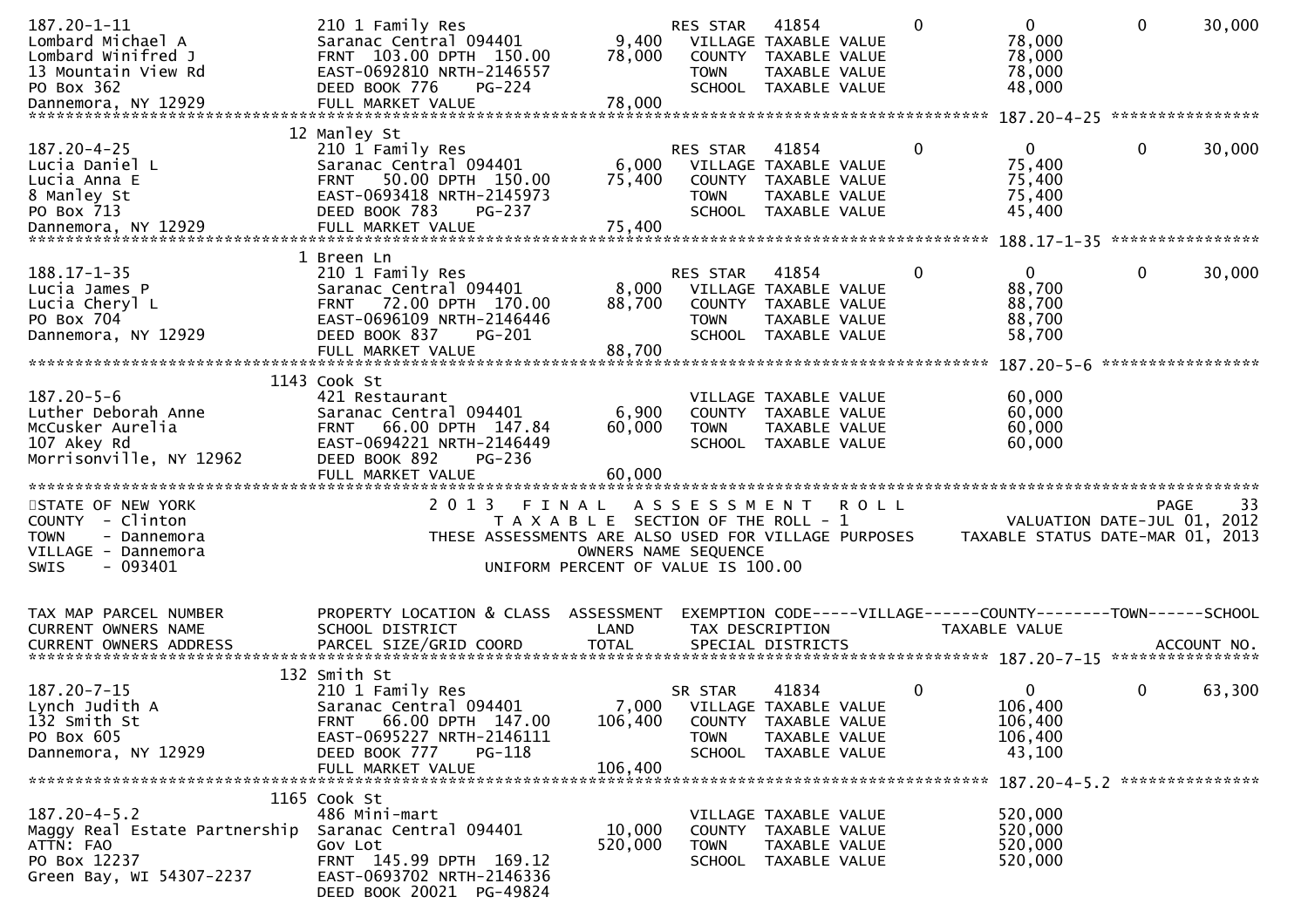|                                                                                                                | FULL MARKET VALUE                                                                                                                                                             | 520,000                                                                     |                                                                              |                                                                                                 |             |             |                                                                                 |                  |                                                  |
|----------------------------------------------------------------------------------------------------------------|-------------------------------------------------------------------------------------------------------------------------------------------------------------------------------|-----------------------------------------------------------------------------|------------------------------------------------------------------------------|-------------------------------------------------------------------------------------------------|-------------|-------------|---------------------------------------------------------------------------------|------------------|--------------------------------------------------|
|                                                                                                                |                                                                                                                                                                               |                                                                             |                                                                              |                                                                                                 |             |             |                                                                                 |                  | *****************                                |
| $187.20 - 4 - 6$<br>Maggy Real Estate Partnership<br>PO Box 369<br>Dannemora, NY 12929                         | 151 Emmons St<br>311 Res vac land<br>Saranac Central 094401<br>96.27 DPTH 200.46<br><b>FRNT</b><br>EAST-0693700 NRTH-2146207<br>DEED BOOK 20021 PG-49824<br>FULL MARKET VALUE | 9,800<br>9,800<br>9,800                                                     | <b>TOWN</b>                                                                  | VILLAGE TAXABLE VALUE<br>COUNTY TAXABLE VALUE<br><b>TAXABLE VALUE</b><br>SCHOOL TAXABLE VALUE   |             |             | 9,800<br>9,800<br>9,800<br>9,800                                                |                  |                                                  |
|                                                                                                                |                                                                                                                                                                               |                                                                             |                                                                              |                                                                                                 |             |             |                                                                                 |                  |                                                  |
|                                                                                                                | 1194 Cook St                                                                                                                                                                  |                                                                             |                                                                              |                                                                                                 |             |             |                                                                                 |                  |                                                  |
| 187.20-1-13<br>Manalang Joseph<br>Morse Britteny<br>PO Box 953<br>Dannemora, NY 12929                          | 210 1 Family Res<br>Saranac Central 094401<br>FRNT 110.00 DPTH 193.00<br>320<br>BANK<br>EAST-0693036 NRTH-2146417                                                             | 8,100<br>82,000                                                             | <b>RES STAR</b><br><b>TOWN</b>                                               | 41854<br>VILLAGE TAXABLE VALUE<br>COUNTY TAXABLE VALUE<br>TAXABLE VALUE<br>SCHOOL TAXABLE VALUE |             | 0           | $\overline{0}$<br>82,000<br>82,000<br>82,000<br>52,000                          | $\mathbf{0}$     | 30,000                                           |
|                                                                                                                | DEED BOOK 20031 PG-59990                                                                                                                                                      |                                                                             |                                                                              |                                                                                                 |             |             |                                                                                 |                  |                                                  |
|                                                                                                                |                                                                                                                                                                               |                                                                             |                                                                              |                                                                                                 |             |             |                                                                                 |                  |                                                  |
|                                                                                                                | 40 Mountain View Rd                                                                                                                                                           |                                                                             |                                                                              |                                                                                                 |             |             |                                                                                 |                  |                                                  |
| $187.20 - 1 - 2$<br>Mangum Life Use Cheryl<br>Garrow Brent<br>PO Box 1004<br>Dannemora, NY 12929               | 210 1 Family Res<br>Saranac Central 094401<br>FRNT 140.14 DPTH 190.48<br>EAST-0692565 NRTH-2147137<br>DEED BOOK 20051 PG-83363<br>FULL MARKET VALUE                           | 79,600                                                                      | LIM INC DI 41932<br>9,700 INC DIS TN 41933<br>79,600 RES STAR<br><b>TOWN</b> | 41854<br>VILLAGE TAXABLE VALUE<br>COUNTY TAXABLE VALUE<br>TAXABLE VALUE                         |             | 0<br>0<br>0 | 39,800<br>0<br>$\Omega$<br>79,600<br>39,800<br>39,800                           | 0<br>39,800<br>0 | 0<br>$\mathbf{0}$<br>30,000                      |
|                                                                                                                |                                                                                                                                                                               |                                                                             |                                                                              | SCHOOL TAXABLE VALUE                                                                            |             |             | 49,600                                                                          |                  |                                                  |
| STATE OF NEW YORK<br>COUNTY - Clinton<br><b>TOWN</b><br>- Dannemora<br>VILLAGE - Dannemora<br>- 093401<br>SWIS | 2 0 1 3<br>FINAL<br>THESE ASSESSMENTS ARE ALSO USED FOR VILLAGE PURPOSES                                                                                                      | T A X A B L E SECTION OF THE ROLL - 1<br>UNIFORM PERCENT OF VALUE IS 100.00 | A S S E S S M E N T<br>OWNERS NAME SEQUENCE                                  |                                                                                                 | <b>ROLL</b> |             | TAXABLE STATUS DATE-MAR 01, 2013                                                |                  | <b>PAGE</b><br>34<br>VALUATION DATE-JUL 01, 2012 |
| TAX MAP PARCEL NUMBER<br><b>CURRENT OWNERS NAME</b><br><b>CURRENT OWNERS ADDRESS</b>                           | PROPERTY LOCATION & CLASS ASSESSMENT<br>SCHOOL DISTRICT<br>PARCEL SIZE/GRID COORD                                                                                             | LAND<br><b>TOTAL</b>                                                        | TAX DESCRIPTION                                                              | SPECIAL DISTRICTS                                                                               |             |             | EXEMPTION CODE-----VILLAGE------COUNTY--------TOWN------SCHOOL<br>TAXABLE VALUE |                  | ACCOUNT NO.                                      |
| $187.20 - 1 - 3$<br>Mangum Life Use Cheryl<br>Garrow Brent<br>PO Box 1004<br>Dannemora, NY 12929               | Mountain View Rd<br>311 Res vac land<br>Saranac Central 094401<br>FRNT 76.40 DPTH 165.72<br>EAST-0692639 NRTH-2147056<br>DEED BOOK 20051 PG-83363<br>FULL MARKET VALUE        | 7,900<br>7,900<br>7,900                                                     | <b>TOWN</b>                                                                  | VILLAGE TAXABLE VALUE<br>COUNTY TAXABLE VALUE<br>TAXABLE VALUE<br>SCHOOL TAXABLE VALUE          |             |             | 7,900<br>7,900<br>7,900<br>7,900                                                |                  |                                                  |
|                                                                                                                | 208 Manley St                                                                                                                                                                 |                                                                             |                                                                              |                                                                                                 |             |             |                                                                                 |                  |                                                  |
| $187.20 - 4 - 22$<br>Manley Jeffrey A<br>Manley Julie<br>PO Box 304<br>Dannemora, NY 12929                     | 210 1 Family Res<br>Saranac Central 094401<br>64.00 DPTH 100.00<br>FRNT<br>EAST-0693423 NRTH-2145735<br>DEED BOOK 655<br>PG-212<br>FULL MARKET VALUE                          | 5,600<br>105,700<br>105,700                                                 | RES STAR<br>COUNTY<br><b>TOWN</b>                                            | 41854<br>VILLAGE TAXABLE VALUE<br>TAXABLE VALUE<br>TAXABLE VALUE<br>SCHOOL TAXABLE VALUE        |             | 0           | 0<br>105,700<br>105,700<br>105,700<br>75,700                                    | 0                | 30,000<br>****************                       |
|                                                                                                                | 22 Manley St                                                                                                                                                                  |                                                                             |                                                                              |                                                                                                 |             |             |                                                                                 |                  |                                                  |
| $187.20 - 4 - 28$                                                                                              | 210 1 Family Res                                                                                                                                                              |                                                                             | RES STAR                                                                     | 41854                                                                                           |             | 0           | 0                                                                               | 0                | 30,000                                           |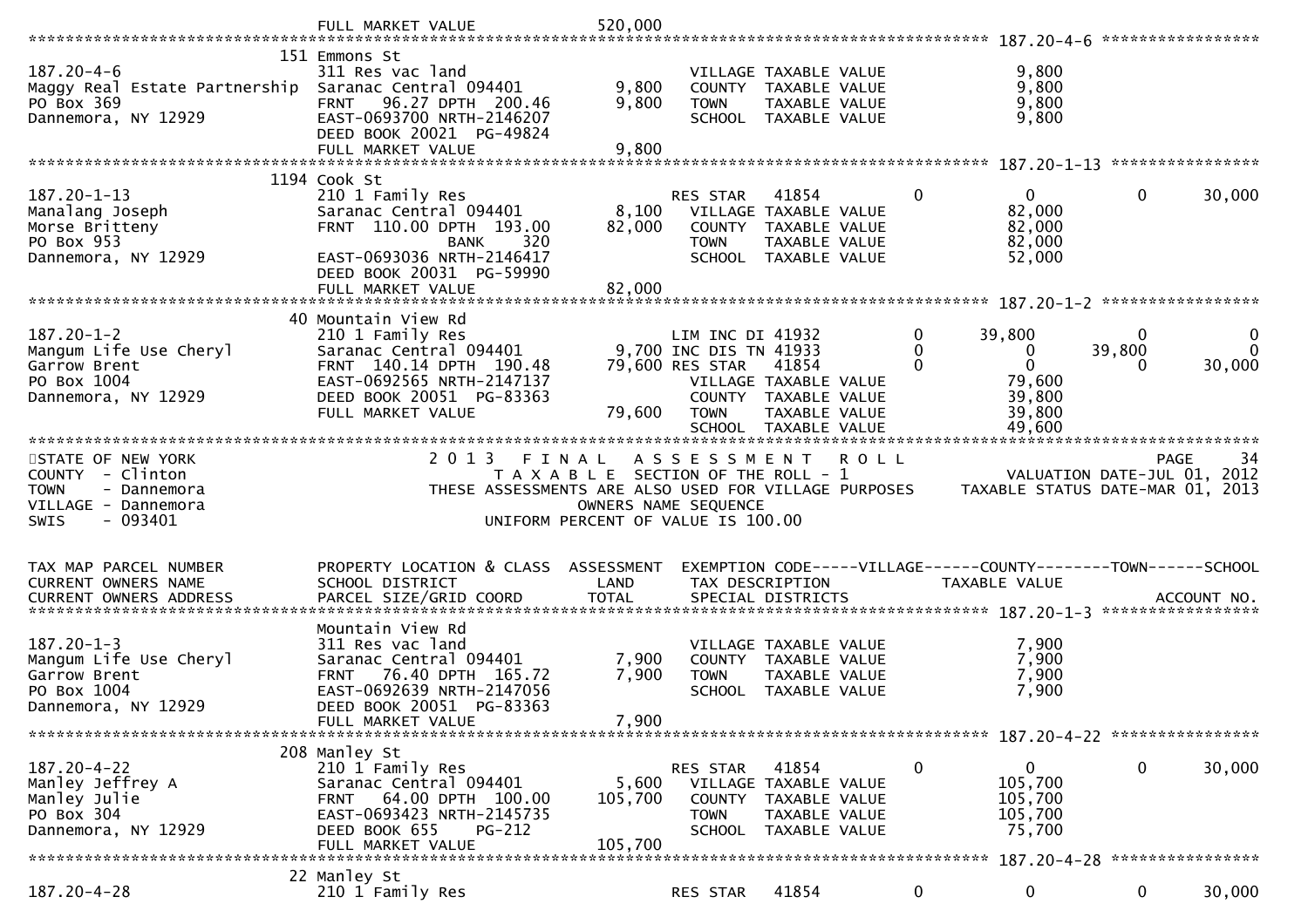| Martin Hugh<br>22 Manley St<br>PO Box 702 | Saranac Central 094401<br>FRNT 100.00 DPTH 160.00<br>860<br>BANK | 8,800<br>66,000                       | <b>TOWN</b>          | VILLAGE TAXABLE VALUE<br>COUNTY TAXABLE VALUE<br>TAXABLE VALUE |         |              | 66,000<br>66,000<br>66,000                                     |              |                             |
|-------------------------------------------|------------------------------------------------------------------|---------------------------------------|----------------------|----------------------------------------------------------------|---------|--------------|----------------------------------------------------------------|--------------|-----------------------------|
| Dannemora, NY 12929                       | EAST-0693374 NRTH-2146196<br>DEED BOOK 20041 PG-76023            |                                       |                      | SCHOOL TAXABLE VALUE                                           |         |              | 36,000                                                         |              |                             |
|                                           | FULL MARKET VALUE                                                | 66,000                                |                      |                                                                |         |              |                                                                |              |                             |
|                                           | 1186 Cook St                                                     |                                       |                      |                                                                |         |              |                                                                |              |                             |
| $187.20 - 2 - 21$                         | 210 1 Family Res                                                 |                                       | RES STAR             | 41854                                                          |         | 0            | $\mathbf{0}$                                                   | 0            | 30,000                      |
| Mato Laurie L                             | Saranac Central 094401                                           | 6,600                                 |                      | VILLAGE TAXABLE VALUE                                          |         |              | 87,700                                                         |              |                             |
| 1186 Rt 374                               | 55.00 DPTH 194.00<br><b>FRNT</b>                                 | 87,700                                |                      | COUNTY TAXABLE VALUE                                           |         |              | 87,700                                                         |              |                             |
| PO Box 625                                | EAST-0693257 NRTH-2146483                                        |                                       | <b>TOWN</b>          | TAXABLE VALUE                                                  |         |              | 87,700                                                         |              |                             |
| Dannemora, NY 12929                       | DEED BOOK 625<br>PG-575<br>FULL MARKET VALUE                     | 87,700                                | <b>SCHOOL</b>        | TAXABLE VALUE                                                  |         |              | 57,700                                                         |              |                             |
|                                           |                                                                  |                                       |                      |                                                                |         |              |                                                                |              |                             |
|                                           | 23 Bouck St                                                      |                                       |                      |                                                                |         |              |                                                                |              |                             |
| $187.20 - 7 - 23$                         | 210 1 Family Res                                                 |                                       | <b>RES STAR</b>      | 41854                                                          |         | 0            | $\mathbf{0}$                                                   | $\mathbf{0}$ | 30,000                      |
| Mattoon David G                           | Saranac Central 094401                                           | 6,400                                 |                      | VILLAGE TAXABLE VALUE                                          |         |              | 89,900                                                         |              |                             |
| Mattoon Dawn                              | 91.00 DPTH<br>83.50<br><b>FRNT</b>                               | 89,900                                |                      | COUNTY TAXABLE VALUE                                           |         |              | 89,900                                                         |              |                             |
| 23-25 Bouck St                            | 080<br><b>BANK</b>                                               |                                       | <b>TOWN</b>          | TAXABLE VALUE                                                  |         |              | 89,900                                                         |              |                             |
| PO Box 471                                | EAST-0694844 NRTH-2146231                                        |                                       |                      | SCHOOL TAXABLE VALUE                                           |         |              | 59,900                                                         |              |                             |
| Dannemora, NY 12929                       | DEED BOOK 20011 PG-30800                                         |                                       |                      |                                                                |         |              |                                                                |              |                             |
|                                           | FULL MARKET VALUE                                                | 89,900                                |                      |                                                                |         |              |                                                                |              |                             |
| STATE OF NEW YORK                         | 2013 FINAL ASSESSMENT                                            |                                       |                      |                                                                | R O L L |              |                                                                |              | -35<br>PAGE                 |
| COUNTY - Clinton                          |                                                                  | T A X A B L E SECTION OF THE ROLL - 1 |                      |                                                                |         |              |                                                                |              | VALUATION DATE-JUL 01, 2012 |
| - Dannemora<br><b>TOWN</b>                | THESE ASSESSMENTS ARE ALSO USED FOR VILLAGE PURPOSES             |                                       |                      |                                                                |         |              | TAXABLE STATUS DATE-MAR 01, 2013                               |              |                             |
| VILLAGE - Dannemora                       |                                                                  |                                       | OWNERS NAME SEQUENCE |                                                                |         |              |                                                                |              |                             |
| <b>SWIS</b><br>- 093401                   |                                                                  | UNIFORM PERCENT OF VALUE IS 100.00    |                      |                                                                |         |              |                                                                |              |                             |
|                                           |                                                                  |                                       |                      |                                                                |         |              |                                                                |              |                             |
|                                           |                                                                  |                                       |                      |                                                                |         |              |                                                                |              |                             |
|                                           |                                                                  |                                       |                      |                                                                |         |              |                                                                |              |                             |
| TAX MAP PARCEL NUMBER                     | PROPERTY LOCATION & CLASS ASSESSMENT                             |                                       |                      |                                                                |         |              | EXEMPTION CODE-----VILLAGE------COUNTY--------TOWN------SCHOOL |              |                             |
| CURRENT OWNERS NAME                       | SCHOOL DISTRICT                                                  | LAND                                  |                      | TAX DESCRIPTION                                                |         |              | <b>TAXABLE VALUE</b>                                           |              | ACCOUNT NO.                 |
| <b>CURRENT OWNERS ADDRESS</b>             | PARCEL SIZE/GRID COORD                                           | <b>TOTAL</b>                          |                      | SPECIAL DISTRICTS                                              |         |              |                                                                |              |                             |
|                                           | 22 Bouck St                                                      |                                       |                      |                                                                |         |              |                                                                |              |                             |
| 187.20-7-36.1                             | 210 1 Family Res                                                 |                                       | WARCOMALL 41131      |                                                                | 10,000  |              | 25,875                                                         | 25,875       | 0                           |
| Mayette Eleanor B                         | Saranac Central 094401                                           |                                       | 6,900 WARDISALL      | 41141                                                          | 20,000  |              | 20,700                                                         | 20,700       |                             |
| 22 Bouck St                               | 17 N Bouck St                                                    |                                       | 103,500 SR STAR      | 41834                                                          |         | $\mathbf{0}$ | $\mathbf 0$                                                    | $\mathbf{0}$ | 63,300                      |
| PO Box 333                                | FRNT 108.50 DPTH 85.92                                           |                                       |                      | VILLAGE TAXABLE VALUE                                          |         |              | 73,500                                                         |              |                             |
| Dannemora, NY 12929                       | EAST-0694898 NRTH-2146378                                        |                                       |                      | COUNTY TAXABLE VALUE                                           |         |              | 56,925                                                         |              |                             |
|                                           | DEED BOOK 469<br>$PG-312$<br>FULL MARKET VALUE                   |                                       | <b>TOWN</b>          | TAXABLE VALUE                                                  |         |              | 56,925                                                         |              |                             |
|                                           | ************************                                         | 103,500                               |                      | SCHOOL TAXABLE VALUE                                           |         |              | 40,200                                                         |              |                             |
|                                           | 5 Flagg St                                                       |                                       |                      |                                                                |         |              |                                                                |              |                             |
| $187.20 - 5 - 16.2$                       | 210 1 Family Res                                                 |                                       |                      | VILLAGE TAXABLE VALUE                                          |         |              | 63,700                                                         |              |                             |
| Maynard Peter J                           | Saranac Central 094401                                           | 7,100                                 |                      | COUNTY TAXABLE VALUE                                           |         |              | 63,700                                                         |              |                             |
| 5 Flagg St                                | Pion Pat                                                         | 63,700                                | <b>TOWN</b>          | TAXABLE VALUE                                                  |         |              | 63,700                                                         |              |                             |
| PO Box 631                                | FRNT 82.00 DPTH 120.00                                           |                                       |                      | SCHOOL TAXABLE VALUE                                           |         |              | 63,700                                                         |              |                             |
| Dannemora, NY 12929                       | EAST-0694427 NRTH-2145993                                        |                                       |                      |                                                                |         |              |                                                                |              |                             |
|                                           | DEED BOOK 20122 PG-46679<br>FULL MARKET VALUE                    | 63.700                                |                      |                                                                |         |              |                                                                |              |                             |
|                                           |                                                                  |                                       |                      |                                                                |         |              |                                                                |              |                             |
|                                           | 8 Barker St                                                      |                                       |                      |                                                                |         |              |                                                                |              |                             |
| 187.20-7-21                               | 210 1 Family Res                                                 |                                       | RES STAR             | 41854                                                          |         | 0            | 0                                                              | 0            | 30,000                      |
| Maynard Philip H Jr<br>PO Box 243         | Saranac Central 094401<br>Survey Dwr B-118                       | 5,100<br>79,300                       | COUNTY               | VILLAGE TAXABLE VALUE<br>TAXABLE VALUE                         |         |              | 79,300<br>79,300                                               |              |                             |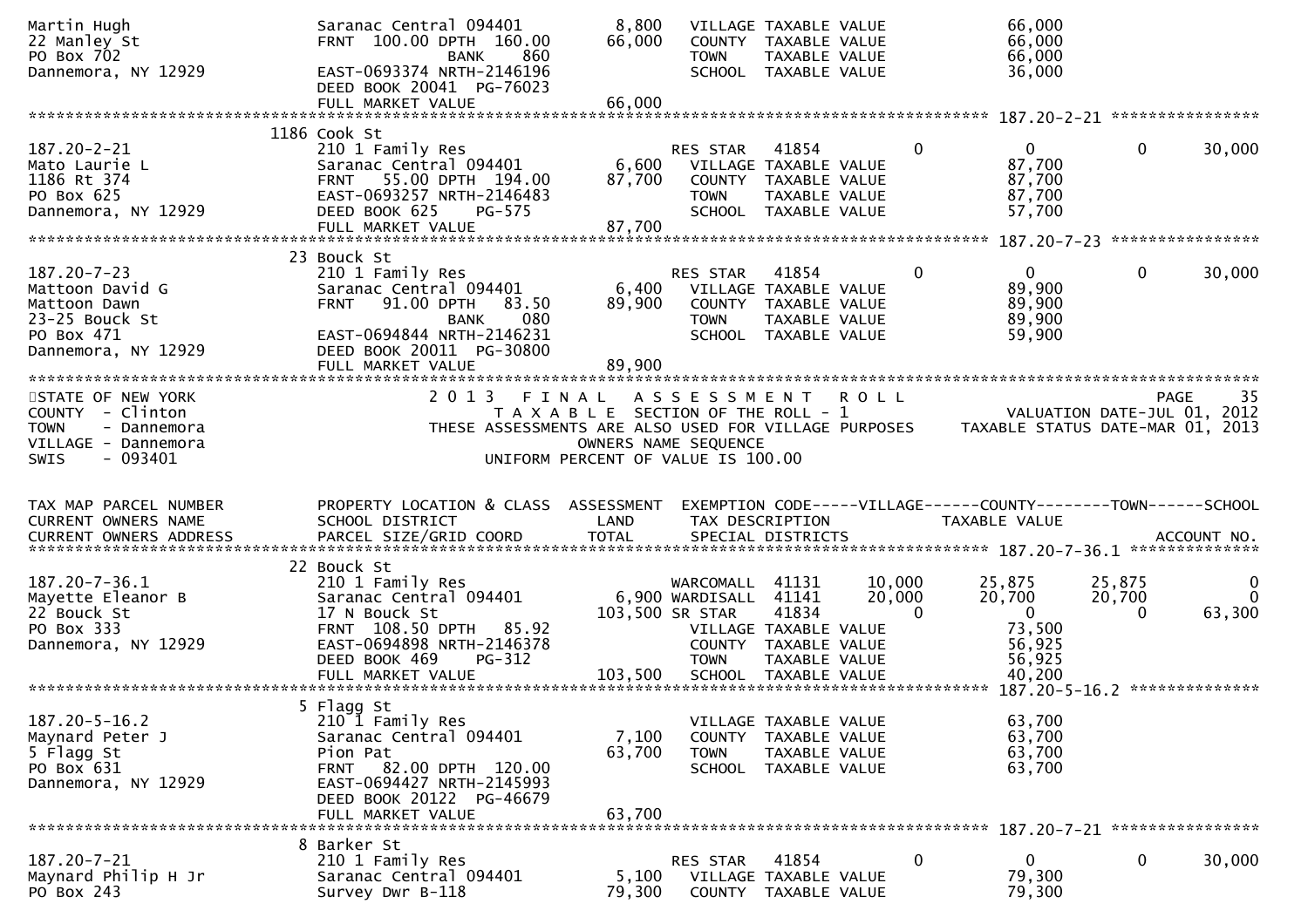| Dannemora, NY 12929                                                                                                                                  | 38.30 DPTH 177.60<br><b>FRNT</b><br>080<br><b>BANK</b><br>EAST-0694904 NRTH-2146140<br>DEED BOOK 842<br>PG-219                                                               |                                                                                                              | <b>TOWN</b><br>SCHOOL TAXABLE VALUE                                                                         | TAXABLE VALUE                           |                    | 79,300<br>49,300                                                                |                                            |                  |
|------------------------------------------------------------------------------------------------------------------------------------------------------|------------------------------------------------------------------------------------------------------------------------------------------------------------------------------|--------------------------------------------------------------------------------------------------------------|-------------------------------------------------------------------------------------------------------------|-----------------------------------------|--------------------|---------------------------------------------------------------------------------|--------------------------------------------|------------------|
|                                                                                                                                                      | FULL MARKET VALUE                                                                                                                                                            | 79,300                                                                                                       |                                                                                                             |                                         |                    |                                                                                 | **************                             |                  |
|                                                                                                                                                      | 19 Bouck St                                                                                                                                                                  |                                                                                                              |                                                                                                             |                                         |                    |                                                                                 |                                            |                  |
| 187.20-7-24.1<br>Mccorry Kathleen D<br>244 Soper St<br>Morrisonville, NY 12962                                                                       | 210 1 Family Res<br>Saranac Central 094401<br>37.00 DPTH<br>86.00<br><b>FRNT</b><br>EAST-0694956 NRTH-2146250<br>DEED BOOK 20001 PG-26865                                    | 3,400<br>42,800                                                                                              | VILLAGE TAXABLE VALUE<br>COUNTY TAXABLE VALUE<br><b>TOWN</b><br>SCHOOL TAXABLE VALUE                        | TAXABLE VALUE                           |                    | 42,800<br>42,800<br>42,800<br>42,800                                            |                                            |                  |
|                                                                                                                                                      | FULL MARKET VALUE                                                                                                                                                            | 42,800                                                                                                       |                                                                                                             |                                         |                    |                                                                                 | ****************                           |                  |
| 187.20-5-17<br>McCorry Life Estate Dorothy<br>Tetreault Kathleen<br>PO Box 486<br>Dannemora, NY 12929<br>PRIOR OWNER ON 3/01/2013<br>McCorry Dorothy | 166 Smith St<br>220 2 Family Res<br>Saranac Central 094401<br>94.00 DPTH 118.00<br><b>FRNT</b><br>EAST-0694440 NRTH-2145905<br>DEED BOOK 20132 PG-54951<br>FULL MARKET VALUE | 92,800<br>92,800                                                                                             | AGED - ALL 41800<br>7,700 SR STAR<br>VILLAGE TAXABLE VALUE<br>COUNTY TAXABLE VALUE<br><b>TOWN</b><br>SCHOOL | 41834<br>TAXABLE VALUE<br>TAXABLE VALUE | 46,400<br>$\Omega$ | 46,400<br>$\overline{0}$<br>46,400<br>46,400<br>46,400<br>$\Omega$              | 46,400<br>0                                | 46,400<br>46,400 |
| *************************                                                                                                                            |                                                                                                                                                                              |                                                                                                              |                                                                                                             |                                         |                    |                                                                                 |                                            |                  |
| STATE OF NEW YORK<br>COUNTY - Clinton<br><b>TOWN</b><br>- Dannemora<br>VILLAGE - Dannemora<br>$-093401$<br><b>SWIS</b>                               | 2 0 1 3<br>THESE ASSESSMENTS ARE ALSO USED FOR VILLAGE PURPOSES                                                                                                              | FINAL<br>T A X A B L E SECTION OF THE ROLL - 1<br>OWNERS NAME SEQUENCE<br>UNIFORM PERCENT OF VALUE IS 100.00 | A S S E S S M E N T                                                                                         |                                         | <b>ROLL</b>        | TAXABLE STATUS DATE-MAR 01, 2013                                                | <b>PAGE</b><br>VALUATION DATE-JUL 01, 2012 | 36               |
| TAX MAP PARCEL NUMBER<br>CURRENT OWNERS NAME                                                                                                         | PROPERTY LOCATION & CLASS<br>SCHOOL DISTRICT                                                                                                                                 | ASSESSMENT<br>LAND                                                                                           | TAX DESCRIPTION                                                                                             |                                         |                    | EXEMPTION CODE-----VILLAGE------COUNTY--------TOWN------SCHOOL<br>TAXABLE VALUE | ****************                           | ACCOUNT NO.      |
| $187.20 - 4 - 23$<br>Meskunas Ted<br>Meskunas Ann C<br>204 Smith St<br>PO Box 338                                                                    | Manley St<br>311 Res vac land<br>Saranac Central 094401<br>89.00 DPTH 139.00<br><b>FRNT</b><br>EAST-0693441 NRTH-2145832<br>DEED BOOK 748<br>$PG-291$                        | 7,900<br>7,900                                                                                               | VILLAGE TAXABLE VALUE<br>COUNTY TAXABLE VALUE<br><b>TOWN</b><br>SCHOOL TAXABLE VALUE                        | TAXABLE VALUE                           |                    | 7,900<br>7,900<br>7,900<br>7,900                                                |                                            |                  |
|                                                                                                                                                      | 204 Smith St                                                                                                                                                                 |                                                                                                              |                                                                                                             |                                         |                    |                                                                                 |                                            |                  |
| 187.20-4-21<br>Meskunas Ted F<br>Meskunas Ann C<br>204 Smith St<br>PO Box 334                                                                        | 210 1 Family Res<br>Saranac Central 094401<br>75.00 DPTH 100.00<br><b>FRNT</b><br>080<br><b>BANK</b><br>EAST-0693490 NRTH-2145744                                            | 6,200<br>87,000                                                                                              | RES STAR<br>VILLAGE TAXABLE VALUE<br>COUNTY TAXABLE VALUE<br><b>TOWN</b><br>SCHOOL TAXABLE VALUE            | 41854<br>TAXABLE VALUE                  | 0                  | $\mathbf{0}$<br>87,000<br>87,000<br>87,000<br>57,000                            | $\mathbf 0$                                | 30,000           |
| Dannemora, NY 12929-0334                                                                                                                             | DEED BOOK 656<br>$PG-314$<br>FULL MARKET VALUE                                                                                                                               | 87,000                                                                                                       |                                                                                                             |                                         |                    |                                                                                 |                                            |                  |
|                                                                                                                                                      |                                                                                                                                                                              |                                                                                                              |                                                                                                             |                                         |                    |                                                                                 |                                            |                  |
| $187.20 - 5 - 35$<br>Miller Brian<br>Miller Heidi<br>48 Bouck St                                                                                     | 48 Bouck St<br>210 1 Family Res<br>Saranac Central 094401<br>64.70 DPTH 156.00<br><b>FRNT</b><br>EAST-0694241 NRTH-2146299                                                   | 7,200<br>58,800                                                                                              | <b>RES STAR</b><br>VILLAGE TAXABLE VALUE<br>COUNTY<br><b>TOWN</b>                                           | 41854<br>TAXABLE VALUE<br>TAXABLE VALUE | 0                  | $\mathbf{0}$<br>58,800<br>58,800<br>58,800                                      | $\mathbf 0$                                | 30,000           |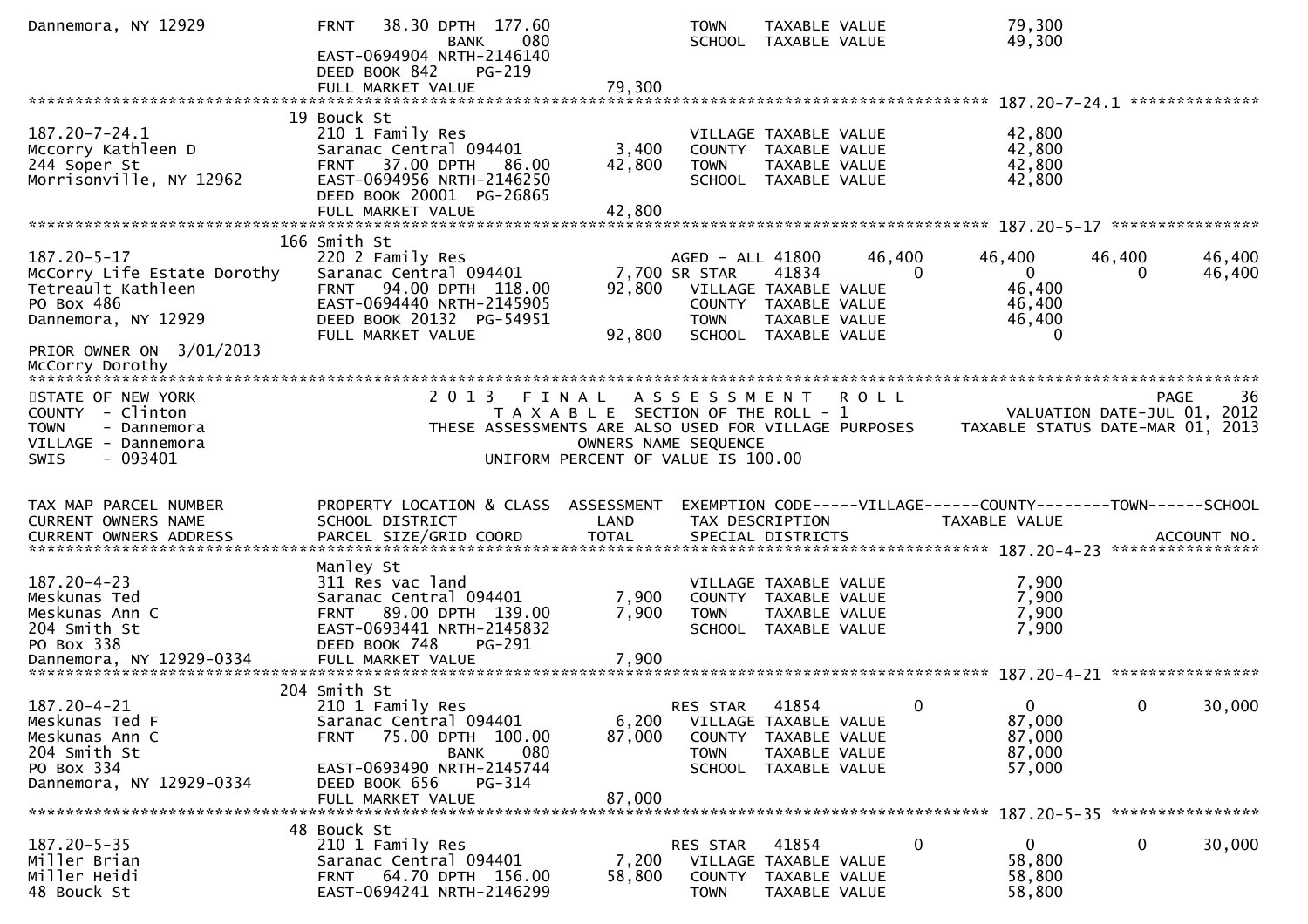| PO Box 874                                                                                                            | DEED BOOK 20082 PG-14182                                                                                                                                                                           |                                                                                                              |                                                                                        | SCHOOL TAXABLE VALUE                                                                                   |             | 28,800                                                             |                                       | ****************           |
|-----------------------------------------------------------------------------------------------------------------------|----------------------------------------------------------------------------------------------------------------------------------------------------------------------------------------------------|--------------------------------------------------------------------------------------------------------------|----------------------------------------------------------------------------------------|--------------------------------------------------------------------------------------------------------|-------------|--------------------------------------------------------------------|---------------------------------------|----------------------------|
| $188.17 - 2 - 15$<br>Mills Pearl J<br>50 Carter Ct<br>Dannemora, NY 12929                                             | 50 Carter Ct<br>210 1 Family Res<br>Saranac Central 094401<br><b>FRNT</b><br>56.00 DPTH 150.00<br>860<br><b>BANK</b><br>EAST-0697078 NRTH-2146714<br>DEED BOOK 20082 PG-18286<br>FULL MARKET VALUE | 6,400<br>75,000<br>75,000                                                                                    | SR STAR<br><b>COUNTY</b><br><b>TOWN</b>                                                | 41834<br>VILLAGE TAXABLE VALUE<br>TAXABLE VALUE<br>TAXABLE VALUE<br>SCHOOL TAXABLE VALUE               | 0           | 0<br>75,000<br>75,000<br>75,000<br>11,700                          | $\mathbf 0$                           | 63,300                     |
|                                                                                                                       |                                                                                                                                                                                                    |                                                                                                              |                                                                                        |                                                                                                        |             |                                                                    |                                       | ****************           |
| $188.17 - 1 - 12$<br>Miner Melanie<br>PO Box 923<br>Dannemora, NY 12929                                               | 1043 Cook St<br>210 1 Family Res<br>Saranac Central 094401<br>Lot 235 Ref Tract<br>66.00 DPTH 150.00<br><b>FRNT</b><br>EAST-0696545 NRTH-2146907<br>DEED BOOK 99001 PG-07937<br>FULL MARKET VALUE  | 7,000<br>74,400<br>74,400                                                                                    | <b>RES STAR</b><br>COUNTY<br><b>TOWN</b>                                               | 41854<br>VILLAGE TAXABLE VALUE<br>TAXABLE VALUE<br>TAXABLE VALUE<br>SCHOOL TAXABLE VALUE               | $\Omega$    | $\Omega$<br>74,400<br>74,400<br>74,400<br>44,400                   | $\mathbf{0}$                          | 30,000                     |
|                                                                                                                       |                                                                                                                                                                                                    |                                                                                                              |                                                                                        |                                                                                                        |             |                                                                    |                                       |                            |
| STATE OF NEW YORK<br>COUNTY - Clinton<br><b>TOWN</b><br>- Dannemora<br>VILLAGE - Dannemora<br>- 093401<br><b>SWIS</b> | 2 0 1 3<br>THESE ASSESSMENTS ARE ALSO USED FOR VILLAGE PURPOSES                                                                                                                                    | FINAL<br>T A X A B L E SECTION OF THE ROLL - 1<br>OWNERS NAME SEQUENCE<br>UNIFORM PERCENT OF VALUE IS 100.00 | A S S E S S M E N T                                                                    |                                                                                                        | <b>ROLL</b> | TAXABLE STATUS DATE-MAR 01, 2013                                   | <b>PAGE</b><br>VALUATION DATE-JUL 01, | 37<br>2012                 |
| TAX MAP PARCEL NUMBER                                                                                                 | PROPERTY LOCATION & CLASS ASSESSMENT                                                                                                                                                               |                                                                                                              |                                                                                        |                                                                                                        |             | EXEMPTION CODE-----VILLAGE------COUNTY--------TOWN------SCHOOL     |                                       |                            |
| <b>CURRENT OWNERS NAME</b>                                                                                            | SCHOOL DISTRICT                                                                                                                                                                                    | LAND                                                                                                         |                                                                                        | TAX DESCRIPTION                                                                                        |             | TAXABLE VALUE                                                      |                                       |                            |
| $187.20 - 5 - 36$<br>Mitchell Anthony<br>Mitchell Rita<br>PO Box 291<br>Dannemora, NY 12929                           | 50 Bouck St<br>210 1 Family Res<br>Saranac Central 094401<br>62.00 DPTH 154.40<br><b>FRNT</b><br>EAST-0694177 NRTH-2146286<br>DEED BOOK 725<br>PG-315<br>FULL MARKET VALUE                         | 6,800<br>64,300<br>64,300                                                                                    | RES STAR<br>COUNTY<br><b>TOWN</b><br><b>SCHOOL</b>                                     | 41854<br>VILLAGE TAXABLE VALUE<br>TAXABLE VALUE<br>TAXABLE VALUE<br>TAXABLE VALUE                      | 0           | $\Omega$<br>64,300<br>64,300<br>64,300<br>34,300                   | $\mathbf 0$                           | 30,000                     |
|                                                                                                                       | 76 Clark St                                                                                                                                                                                        |                                                                                                              |                                                                                        |                                                                                                        |             |                                                                    | 188.17-1-58 *****************         |                            |
| $188.17 - 1 - 58$<br>Mitchell Francine E<br>76 Clark St<br>PO Box 626<br>Dannemora, NY 12929                          | 210 1 Family Res<br>Saranac Central 094401<br><b>FRNT</b><br>69.00 DPTH 247.90<br>080<br><b>BANK</b><br>EAST-0695574 NRTH-2146378<br>DEED BOOK 20122 PG-51130                                      | 8,000<br>97,900                                                                                              | <b>RES STAR</b><br>TOWN                                                                | 41854<br>VILLAGE TAXABLE VALUE<br>COUNTY TAXABLE VALUE<br><b>TAXABLE VALUE</b><br>SCHOOL TAXABLE VALUE | $\Omega$    | $\Omega$<br>97,900<br>97,900<br>97,900<br>67,900                   | $\mathbf{0}$                          | 30,000                     |
|                                                                                                                       | FULL MARKET VALUE                                                                                                                                                                                  | 97,900                                                                                                       |                                                                                        |                                                                                                        |             |                                                                    |                                       |                            |
|                                                                                                                       | 5 Thornton Dr                                                                                                                                                                                      |                                                                                                              |                                                                                        |                                                                                                        |             |                                                                    |                                       |                            |
| 187.20-4-18<br>Monteleone Joseph<br>PO Box 830<br>Dannemora, NY 12929                                                 | 210 1 Family Res<br>Saranac Central 094401<br>FRNT 90.00 DPTH 100.00<br>EAST-0693636 NRTH-2145853<br>DEED BOOK 20051 PG-82066<br>FULL MARKET VALUE                                                 | 79,500                                                                                                       | LIM INC DI 41932<br>6,900 INC DIS TN 41933<br>79,500 RES STAR<br><b>TOWN</b><br>SCHOOL | 41854<br>VILLAGE TAXABLE VALUE<br>COUNTY TAXABLE VALUE<br>TAXABLE VALUE<br>TAXABLE VALUE               | 0<br>0<br>0 | 39,750<br>0<br>$\mathbf 0$<br>79,500<br>39,750<br>39,750<br>49,500 | 0<br>39,750<br>0                      | 0<br>$\mathbf 0$<br>30,000 |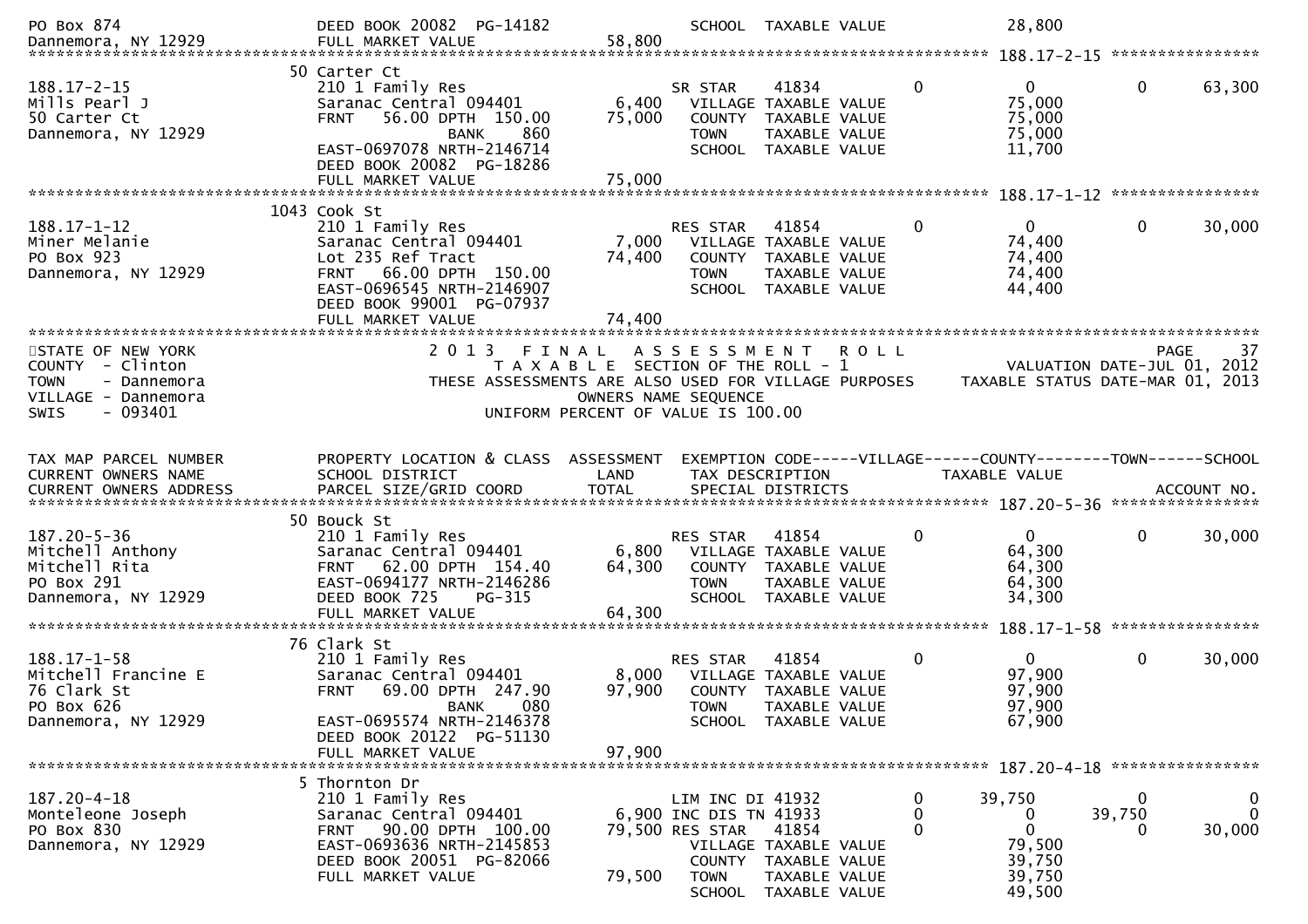|                                                                                                                                    |                                                                                                                                                                                                              |                                                                                                     |                                                    |                                                                                                 | $188.17 - 1 - 53$ *****************                                                       |                                     |                |
|------------------------------------------------------------------------------------------------------------------------------------|--------------------------------------------------------------------------------------------------------------------------------------------------------------------------------------------------------------|-----------------------------------------------------------------------------------------------------|----------------------------------------------------|-------------------------------------------------------------------------------------------------|-------------------------------------------------------------------------------------------|-------------------------------------|----------------|
| $188.17 - 1 - 53$<br>Morrison Tara L<br>5 Thayer Ave<br>PO Box 384<br>Dannemora, NY 12929                                          | 5 Thayer Ave<br>210 1 Family Res<br>Saranac Central 094401<br>75.00 DPTH 155.00<br><b>FRNT</b><br>080<br><b>BANK</b><br>EAST-0695796 NRTH-2146270<br>DEED BOOK 20011 PG-32497<br>FULL MARKET VALUE           | 7,600<br>114,900<br>114,900                                                                         | RES STAR<br><b>TOWN</b>                            | 41854<br>VILLAGE TAXABLE VALUE<br>COUNTY TAXABLE VALUE<br>TAXABLE VALUE<br>SCHOOL TAXABLE VALUE | $\Omega$<br>$\mathbf{0}$<br>114,900<br>114,900<br>114,900<br>84,900                       | $\mathbf{0}$                        | 30,000         |
|                                                                                                                                    |                                                                                                                                                                                                              |                                                                                                     |                                                    |                                                                                                 | ************************* 187.20-4-11.2                                                   |                                     | ************** |
| $187.20 - 4 - 11.2$<br>Muliani Susi Budi<br>c/o Bridget Bombard<br>151 w Main St<br>Chateaugay, NY 12920<br>********************** | Emmons St<br>312 Vac w/imprv<br>Saranac Central 094401<br>Lot 5 Pion<br>1.03<br><b>ACRES</b><br>EAST-0693567 NRTH-2146035<br>DEED BOOK 20001 PG-21279<br>FULL MARKET VALUE<br>****************************** | 4,100<br>10,000<br>10,000                                                                           | <b>TOWN</b>                                        | VILLAGE TAXABLE VALUE<br>COUNTY TAXABLE VALUE<br>TAXABLE VALUE<br>SCHOOL TAXABLE VALUE          | 10,000<br>10,000<br>10,000<br>10,000                                                      |                                     |                |
| STATE OF NEW YORK                                                                                                                  | 2 0 1 3<br>FINAL                                                                                                                                                                                             |                                                                                                     |                                                    |                                                                                                 |                                                                                           | <b>PAGE</b>                         | 38             |
| COUNTY - Clinton<br><b>TOWN</b><br>- Dannemora<br>VILLAGE - Dannemora<br>- 093401<br>SWIS                                          | THESE ASSESSMENTS ARE ALSO USED FOR VILLAGE PURPOSES                                                                                                                                                         | T A X A B L E SECTION OF THE ROLL - 1<br>OWNERS NAME SEQUENCE<br>UNIFORM PERCENT OF VALUE IS 100.00 | ASSESSMENT ROLL                                    |                                                                                                 | TAXABLE STATUS DATE-MAR 01, 2013                                                          | VALUATION DATE-JUL 01, 2012         |                |
|                                                                                                                                    |                                                                                                                                                                                                              |                                                                                                     |                                                    |                                                                                                 |                                                                                           |                                     |                |
| TAX MAP PARCEL NUMBER<br>CURRENT OWNERS NAME                                                                                       | PROPERTY LOCATION & CLASS ASSESSMENT<br>SCHOOL DISTRICT                                                                                                                                                      | LAND                                                                                                |                                                    | TAX DESCRIPTION                                                                                 | EXEMPTION CODE-----VILLAGE------COUNTY--------TOWN------SCHOOL<br>TAXABLE VALUE           |                                     |                |
|                                                                                                                                    | 174 Smith St                                                                                                                                                                                                 |                                                                                                     |                                                    |                                                                                                 |                                                                                           |                                     |                |
| 187.20-5-19<br>O'Neill Amy M<br>PO Box 546<br>Dannemora, NY 12929                                                                  | 210 1 Family Res<br>Saranac Central 094401<br>66.50 DPTH 180.00<br><b>FRNT</b><br>EAST-0694239 NRTH-2145909<br>DEED BOOK 20112 PG-42949<br>FULL MARKET VALUE                                                 | 7,400<br>78,800<br>78,800                                                                           | RES STAR<br><b>TOWN</b><br>SCHOOL                  | 41854<br>VILLAGE TAXABLE VALUE<br>COUNTY TAXABLE VALUE<br>TAXABLE VALUE<br>TAXABLE VALUE        | $\mathbf 0$<br>$\overline{0}$<br>78,800<br>78,800<br>78,800<br>48,800                     | $\mathbf 0$                         | 30,000         |
|                                                                                                                                    | Emmons St                                                                                                                                                                                                    |                                                                                                     |                                                    |                                                                                                 |                                                                                           |                                     |                |
| $187.20 - 2 - 8.1$<br>OBrien Barry<br>4931 S Catherine St<br>Plattsburgh, NY 12901                                                 | 311 Res vac land<br>Saranac Central 094401<br>FRNT 66.00 DPTH 132.00<br>EAST-0693600 NRTH-2147078<br>DEED BOOK 20062 PG-01503<br>FULL MARKET VALUE                                                           | 6,600<br>6,600<br>6,600                                                                             | <b>TOWN</b>                                        | VILLAGE TAXABLE VALUE<br>COUNTY TAXABLE VALUE<br>TAXABLE VALUE<br>SCHOOL TAXABLE VALUE          | 6,600<br>6,600<br>6,600<br>6,600                                                          |                                     |                |
|                                                                                                                                    |                                                                                                                                                                                                              |                                                                                                     |                                                    |                                                                                                 |                                                                                           | $188.17 - 1 - 47$ ***************** |                |
| 188.17-1-47<br>Pageau Jay<br>Pageau Tammie Kowalowsk<br>PO Box 202<br>Dannemora, NY 12929                                          | 19 Thayer Ave<br>210 1 Family Res<br>Saranac Central 094401<br>76.00 DPTH 152.00<br><b>FRNT</b><br>EAST-0695735 NRTH-2146627<br>DEED BOOK 760<br>PG-195<br>FULL MARKET VALUE                                 | 7,600<br>61,900<br>61,900                                                                           | RES STAR<br><b>COUNTY</b><br><b>TOWN</b><br>SCHOOL | 41854<br>VILLAGE TAXABLE VALUE<br>TAXABLE VALUE<br>TAXABLE VALUE<br>TAXABLE VALUE               | $\mathbf 0$<br>$\overline{0}$<br>61,900<br>61,900<br>61,900<br>31,900<br>$187.20 - 2 - 3$ | 0<br>*****************              | 30,000         |
|                                                                                                                                    | 14 Fairbanks Ave                                                                                                                                                                                             |                                                                                                     |                                                    |                                                                                                 |                                                                                           |                                     |                |
| $187.20 - 2 - 3$<br>Pain Nicholas S                                                                                                | 210 1 Family Res<br>Saranac Central 094401                                                                                                                                                                   | 7,800                                                                                               | RES STAR                                           | 41854<br>VILLAGE TAXABLE VALUE                                                                  | $\mathbf 0$<br>$\mathbf{0}$<br>86,800                                                     | 0                                   | 30,000         |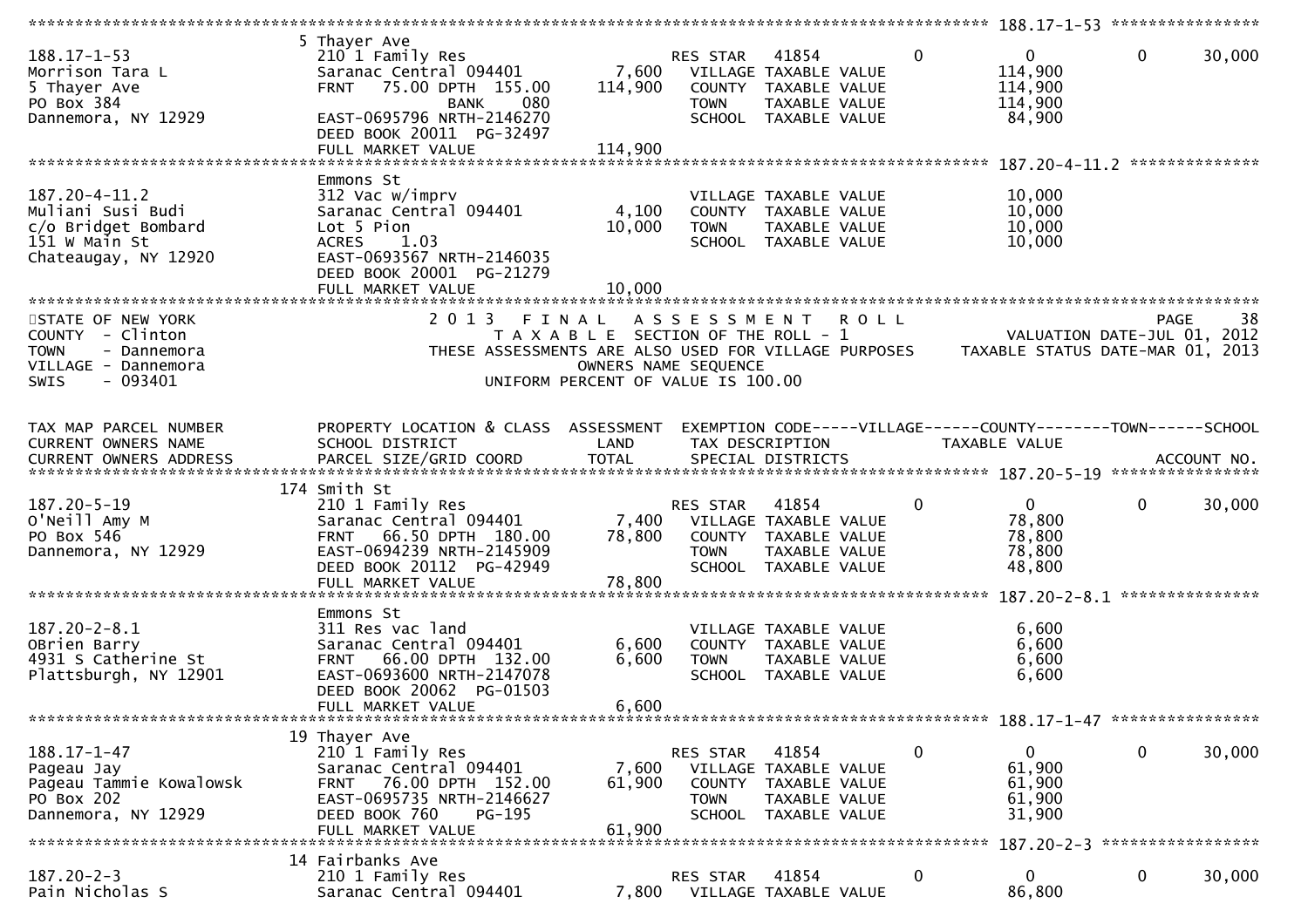| Pain Kelly L<br>14 Fairbanks Ave<br>Dannemora, NY 12929                                                     | 75.00 DPTH 165.00<br><b>FRNT</b><br>230<br><b>BANK</b><br>EAST-0693347 NRTH-2146883<br>DEED BOOK 20102 PG-35865<br>FULL MARKET VALUE                                                                | 86,800<br>86,800                                                            | <b>TOWN</b>                                                              | COUNTY TAXABLE VALUE<br>TAXABLE VALUE<br>SCHOOL TAXABLE VALUE                                   |                    | 86,800<br>86,800<br>56,800                                                            |                               |             |
|-------------------------------------------------------------------------------------------------------------|-----------------------------------------------------------------------------------------------------------------------------------------------------------------------------------------------------|-----------------------------------------------------------------------------|--------------------------------------------------------------------------|-------------------------------------------------------------------------------------------------|--------------------|---------------------------------------------------------------------------------------|-------------------------------|-------------|
|                                                                                                             |                                                                                                                                                                                                     |                                                                             |                                                                          |                                                                                                 |                    |                                                                                       |                               |             |
| $187.20 - 6 - 5$<br>Parent Brad A<br>PO Box 599<br>Morrisonville, NY 12962                                  | 7 Barker St<br>210 1 Family Res<br>Saranac Central 094401<br>73.75 DPTH<br><b>FRNT</b><br>73.75<br>080<br><b>BANK</b><br>EAST-0694717 NRTH-2146126<br>DEED BOOK 20102 PG-32589<br>FULL MARKET VALUE | 5,300<br>100,300<br>100,300                                                 | RES STAR<br>VILLAGE TAXABLE VALUE<br><b>TOWN</b>                         | 41854<br>COUNTY TAXABLE VALUE<br>TAXABLE VALUE<br>SCHOOL TAXABLE VALUE                          | 0                  | $\mathbf{0}$<br>100,300<br>100,300<br>100,300<br>70,300                               | $\mathbf{0}$                  | 30,000      |
| STATE OF NEW YORK                                                                                           | 2 0 1 3                                                                                                                                                                                             | FINAL                                                                       |                                                                          |                                                                                                 |                    |                                                                                       |                               | 39<br>PAGE  |
| COUNTY - Clinton<br><b>TOWN</b><br>- Dannemora<br>VILLAGE - Dannemora<br><b>SWIS</b><br>- 093401            |                                                                                                                                                                                                     | T A X A B L E SECTION OF THE ROLL - 1<br>UNIFORM PERCENT OF VALUE IS 100.00 | A S S E S S M E N T<br>OWNERS NAME SEQUENCE                              |                                                                                                 | <b>ROLL</b>        | THESE ASSESSMENTS ARE ALSO USED FOR VILLAGE PURPOSES TAXABLE STATUS DATE-MAR 01, 2013 | VALUATION DATE-JUL 01, 2012   |             |
| TAX MAP PARCEL NUMBER<br>CURRENT OWNERS NAME                                                                | PROPERTY LOCATION & CLASS ASSESSMENT<br>SCHOOL DISTRICT                                                                                                                                             | LAND                                                                        |                                                                          | TAX DESCRIPTION                                                                                 |                    | EXEMPTION CODE-----VILLAGE------COUNTY--------TOWN------SCHOOL<br>TAXABLE VALUE       |                               |             |
|                                                                                                             |                                                                                                                                                                                                     |                                                                             |                                                                          |                                                                                                 |                    |                                                                                       |                               |             |
| $187.20 - 2 - 7$<br>Parrotte Susan<br>Parrotte George F<br>187 Emmons St<br>PO Box 1<br>Dannemora, NY 12929 | 187 Emmons St<br>210 1 Family Res<br>Saranac Central 094401<br>81.00 DPTH 132.00<br><b>FRNT</b><br>080<br>BANK<br>EAST-0693587 NRTH-2147151<br>DEED BOOK 694<br>$PG-44$                             | 74,100                                                                      | WARNONALL<br>7,400 SR STAR<br>VILLAGE TAXABLE VALUE<br><b>TOWN</b>       | 41121<br>41834<br>COUNTY TAXABLE VALUE<br>TAXABLE VALUE<br>SCHOOL TAXABLE VALUE                 | 6,000<br>$\Omega$  | 11,115<br>$\overline{0}$<br>68,100<br>62,985<br>62,985<br>10,800                      | 11,115<br>$\Omega$            | 0<br>63,300 |
|                                                                                                             | FULL MARKET VALUE                                                                                                                                                                                   | 74,100                                                                      |                                                                          |                                                                                                 |                    |                                                                                       |                               |             |
| $187.20 - 7 - 27$<br>Patnode Arlene K<br>PO Box 487<br>Dannemora, NY 12929                                  | 11 Bouck St<br>220 2 Family Res<br>Saranac Central 094401<br>FRNT 37.00 DPTH 147.84<br>EAST-0695132 NRTH-2146243<br>DEED BOOK 666<br>$PG-36$                                                        | 78,700                                                                      | WARCOMALL 41131<br>4,800 SR STAR<br>VILLAGE TAXABLE VALUE<br><b>TOWN</b> | 41834<br>COUNTY TAXABLE VALUE<br>TAXABLE VALUE                                                  | 10,000<br>$\Omega$ | 19,675<br>$\overline{0}$<br>68,700<br>59,025<br>59,025                                | 19,675<br>$\Omega$            | 0<br>63,300 |
|                                                                                                             | 1105 Cook St                                                                                                                                                                                        |                                                                             |                                                                          |                                                                                                 |                    |                                                                                       |                               |             |
| $187.20 - 7 - 3$<br>Peck Skylynn Ann<br>Christina Clement<br>1105 Cook St<br>Dannemora, NY 12929            | 210 1 Family Res<br>Saranac Central 094401<br>FRNT 132.00 DPTH 147.84<br>EAST-0695049 NRTH-2146603<br>DEED BOOK 20061 PG-91843<br>FULL MARKET VALUE                                                 | 9,200<br>75,900<br>75,900                                                   | <b>RES STAR</b><br><b>TOWN</b>                                           | 41854<br>VILLAGE TAXABLE VALUE<br>COUNTY TAXABLE VALUE<br>TAXABLE VALUE<br>SCHOOL TAXABLE VALUE | 0                  | $\Omega$<br>75,900<br>75,900<br>75,900<br>45,900                                      | 0                             | 30,000      |
|                                                                                                             | 12 Mountain View Rd                                                                                                                                                                                 |                                                                             |                                                                          |                                                                                                 |                    |                                                                                       | 187.20-2-24 ***************** |             |
| $187.20 - 2 - 24$<br>Pecore Orville R<br>Pecore Dorothy M<br>1170 Route 3<br>Plattsburgh, NY 12901          | 411 Apartment<br>Saranac Central 094401<br>FRNT 132.00 DPTH 253.00<br>EAST-0693042 NRTH-2146642<br>DEED BOOK 20102 PG-37457                                                                         | 9,700<br>120,000                                                            | <b>TOWN</b>                                                              | VILLAGE TAXABLE VALUE<br>COUNTY TAXABLE VALUE<br>TAXABLE VALUE<br>SCHOOL TAXABLE VALUE          |                    | 120,000<br>120,000<br>120,000<br>120,000                                              |                               |             |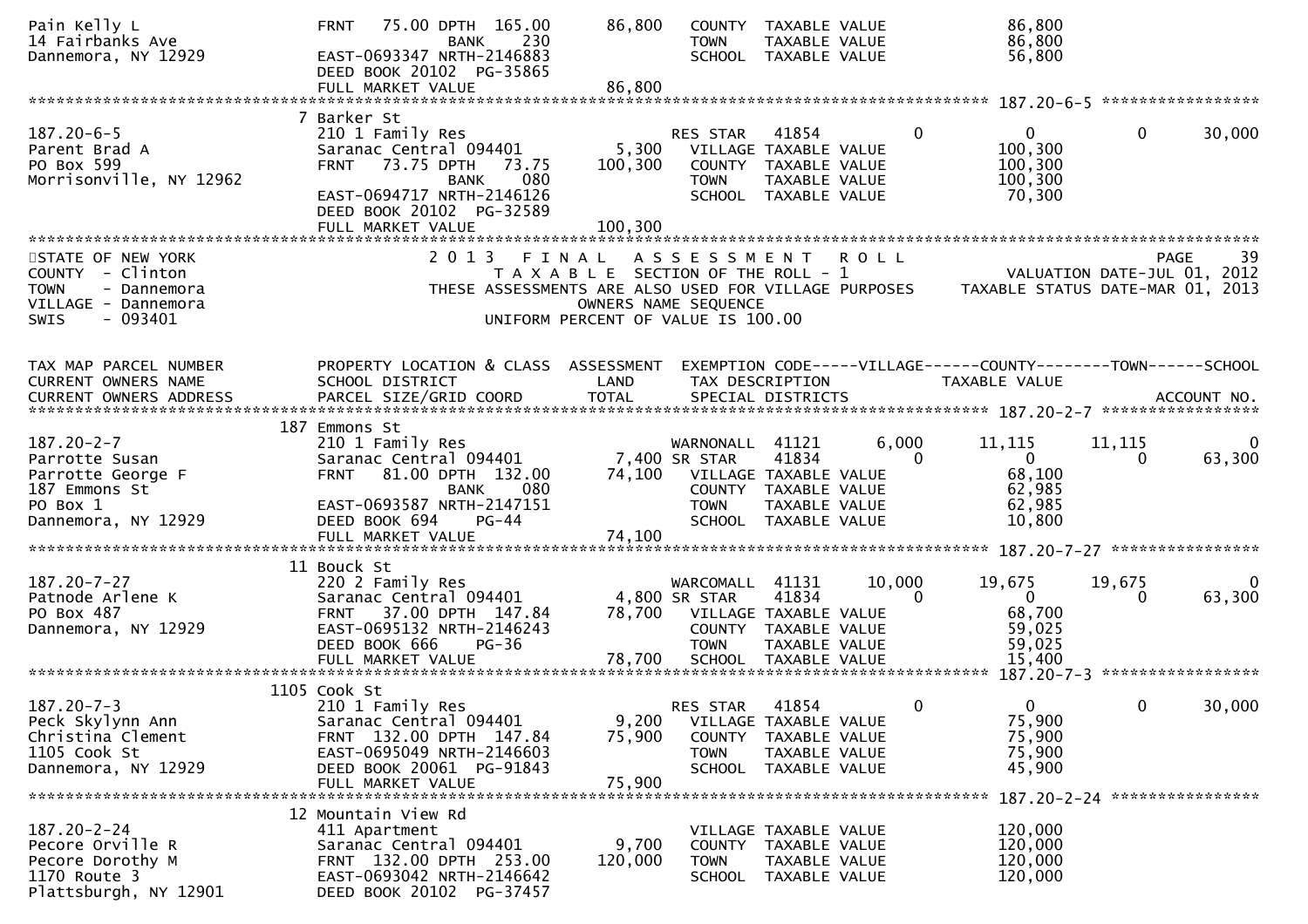|                                                                                                               | FULL MARKET VALUE                                                                                                                                                                                  | 120,000                                                    |                                                 |                                                                                                 |             |                                                                                |                   |        |
|---------------------------------------------------------------------------------------------------------------|----------------------------------------------------------------------------------------------------------------------------------------------------------------------------------------------------|------------------------------------------------------------|-------------------------------------------------|-------------------------------------------------------------------------------------------------|-------------|--------------------------------------------------------------------------------|-------------------|--------|
|                                                                                                               |                                                                                                                                                                                                    |                                                            |                                                 |                                                                                                 |             |                                                                                |                   |        |
| $187.20 - 3 - 21$<br>Pelkey Jamie M<br>PO Box 894<br>Dannemora, NY 12929                                      | 216 Smith St<br>210 1 Family Res<br>Saranac Central 094401<br>50.00 DPTH 100.00<br><b>FRNT</b><br><b>BANK</b><br>080<br>EAST-0693207 NRTH-2145701                                                  | 4,900<br>90,600                                            | RES STAR<br>COUNTY<br><b>TOWN</b>               | 41854<br>VILLAGE TAXABLE VALUE<br>TAXABLE VALUE<br>TAXABLE VALUE<br>SCHOOL TAXABLE VALUE        | $\Omega$    | $\overline{0}$<br>90,600<br>90,600<br>90,600<br>60,600                         | $\mathbf{0}$      | 30,000 |
|                                                                                                               | DEED BOOK 20062 PG-1444<br>FULL MARKET VALUE                                                                                                                                                       | 90,600                                                     |                                                 |                                                                                                 |             |                                                                                | ***************** |        |
|                                                                                                               | 1133 Cook St                                                                                                                                                                                       |                                                            |                                                 |                                                                                                 |             |                                                                                |                   |        |
| $187.20 - 5 - 8$<br>Pelkey Terry                                                                              | 484 1 use sm bld<br>Saranac Central 094401                                                                                                                                                         | 6,100                                                      |                                                 | VILLAGE TAXABLE VALUE<br>COUNTY TAXABLE VALUE                                                   |             | 72,600<br>72,600                                                               |                   |        |
| Pelkey Brenda                                                                                                 | 88.30 DPTH<br>79.00<br><b>FRNT</b>                                                                                                                                                                 | 72,600                                                     | <b>TOWN</b>                                     | TAXABLE VALUE                                                                                   |             | 72,600                                                                         |                   |        |
| 142 Gene LeFevre Rd<br>Cadyville, NY 12918                                                                    | EAST-0694379 NRTH-2146518<br>DEED BOOK 610<br>PG-836<br>FULL MARKET VALUE                                                                                                                          | 72,600                                                     |                                                 | SCHOOL TAXABLE VALUE                                                                            |             | 72,600                                                                         |                   |        |
|                                                                                                               | ***********************                                                                                                                                                                            |                                                            |                                                 |                                                                                                 |             |                                                                                |                   |        |
| STATE OF NEW YORK                                                                                             | 2 0 1 3<br>FINAL                                                                                                                                                                                   |                                                            | ASSESSMENT                                      |                                                                                                 | <b>ROLL</b> |                                                                                | <b>PAGE</b>       | 40     |
| COUNTY - Clinton                                                                                              |                                                                                                                                                                                                    | T A X A B L E SECTION OF THE ROLL - 1                      |                                                 |                                                                                                 |             | VALUATION DATE-JUL 01,                                                         |                   | 2012   |
| <b>TOWN</b><br>- Dannemora<br>VILLAGE - Dannemora<br>- 093401<br>SWIS                                         | THESE ASSESSMENTS ARE ALSO USED FOR VILLAGE PURPOSES                                                                                                                                               | OWNERS NAME SEQUENCE<br>UNIFORM PERCENT OF VALUE IS 100.00 |                                                 |                                                                                                 |             | TAXABLE STATUS DATE-MAR 01, 2013                                               |                   |        |
|                                                                                                               |                                                                                                                                                                                                    |                                                            |                                                 |                                                                                                 |             |                                                                                |                   |        |
| TAX MAP PARCEL NUMBER<br><b>CURRENT OWNERS NAME</b>                                                           | PROPERTY LOCATION & CLASS ASSESSMENT<br>SCHOOL DISTRICT                                                                                                                                            | LAND                                                       | TAX DESCRIPTION                                 |                                                                                                 |             | EXEMPTION CODE-----VILLAGE------COUNTY-------TOWN------SCHOOL<br>TAXABLE VALUE |                   |        |
|                                                                                                               |                                                                                                                                                                                                    |                                                            |                                                 |                                                                                                 |             |                                                                                |                   |        |
|                                                                                                               | 10 Manley St                                                                                                                                                                                       |                                                            |                                                 |                                                                                                 |             |                                                                                |                   |        |
| 187.20-4-24<br>Pellerin Timothy J<br>Pellerin Maria C<br>PO Box 21<br>Dannemora, NY 12929                     | 220 2 Family Res<br>Saranac Central 094401<br>70.00 DPTH 167.00<br><b>FRNT</b><br>EAST-0693439 NRTH-2145912<br>DEED BOOK 20021 PG-48736                                                            | 7,600<br>97,600                                            | <b>RES STAR</b><br><b>TOWN</b><br><b>SCHOOL</b> | 41854<br>VILLAGE TAXABLE VALUE<br>COUNTY TAXABLE VALUE<br>TAXABLE VALUE<br>TAXABLE VALUE        | 0           | $\mathbf{0}$<br>97,600<br>97,600<br>97,600<br>67,600                           | $\mathbf 0$       | 30,000 |
|                                                                                                               | FULL MARKET VALUE                                                                                                                                                                                  | 97,600                                                     |                                                 |                                                                                                 |             |                                                                                | ****************  |        |
|                                                                                                               | 1208 Cook St                                                                                                                                                                                       |                                                            |                                                 |                                                                                                 |             |                                                                                |                   |        |
| $187.20 - 1 - 18$<br>Perry Corey<br>Akin Shaun M<br>PO Box 755<br>Dannemora, NY 12929                         | 210 1 Family Res<br>Saranac Central 094401<br>66.00 DPTH 156.00<br><b>FRNT</b><br>320<br><b>BANK</b><br>EAST-0692708 NRTH-2146373<br>DEED BOOK 20112 PG-40087                                      | 7,000<br>95,700                                            | <b>RES STAR</b><br><b>TOWN</b><br><b>SCHOOL</b> | 41854<br>VILLAGE TAXABLE VALUE<br>COUNTY TAXABLE VALUE<br>TAXABLE VALUE<br>TAXABLE VALUE        | 0           | $\mathbf{0}$<br>95,700<br>95,700<br>95,700<br>65,700                           | $\mathbf{0}$      | 30,000 |
|                                                                                                               | FULL MARKET VALUE                                                                                                                                                                                  | 95,700                                                     |                                                 |                                                                                                 |             |                                                                                |                   |        |
| $187.20 - 6 - 3$<br>Phinney Robert J<br>Phinney Martha J<br>23 Barker St<br>PO Box 504<br>Dannemora, NY 12929 | 23 Barker St<br>210 1 Family Res<br>Saranac Central 094401<br>66.00 DPTH 120.00<br><b>FRNT</b><br>080<br><b>BANK</b><br>EAST-0694653 NRTH-2146484<br>DEED BOOK 20041 PG-69139<br>FULL MARKET VALUE | 6,300<br>88,900<br>88,900                                  | RES STAR<br><b>TOWN</b>                         | 41854<br>VILLAGE TAXABLE VALUE<br>COUNTY TAXABLE VALUE<br>TAXABLE VALUE<br>SCHOOL TAXABLE VALUE | 0           | $\mathbf{0}$<br>88,900<br>88,900<br>88,900<br>58,900                           | 0                 | 30,000 |
|                                                                                                               |                                                                                                                                                                                                    |                                                            |                                                 |                                                                                                 |             |                                                                                |                   |        |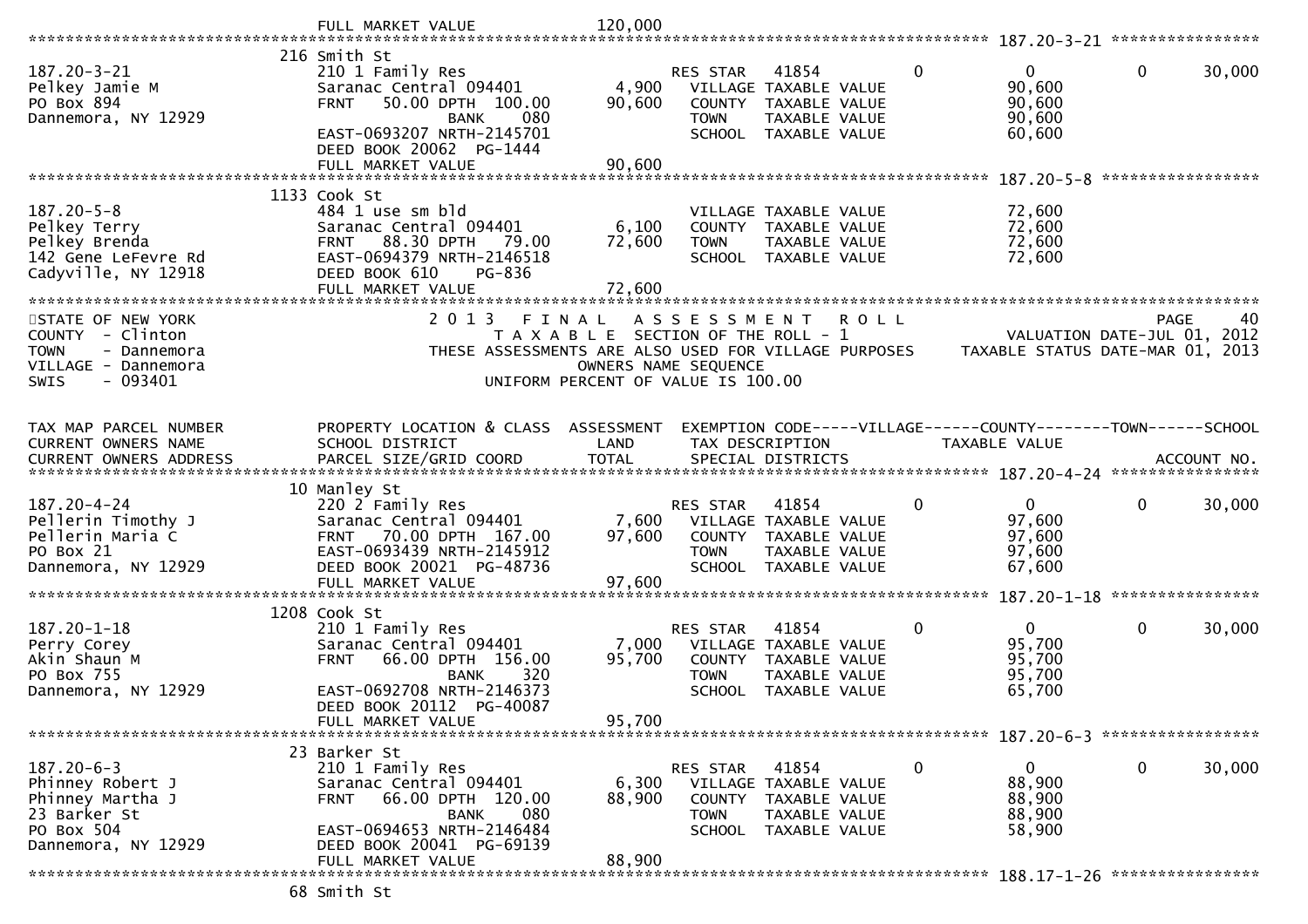| $188.17 - 1 - 26$<br>Pickard April<br>68 Smith St                                                                      | 210 1 Family Res<br>Saranac Central 094401<br>90.00 DPTH 125.00<br><b>FRNT</b>                                                                                          |                                                                                                              | WARCOMALL<br>7,600 WARDISALL<br>98,900 RES STAR                   | 41131<br>41141<br>41854                                                                         | 10,000<br>14,835<br>$\Omega$ | 24,725<br>14,835<br>$\overline{0}$                                | 24,725<br>14,835<br>$\Omega$ | $\mathbf 0$<br>$\Omega$<br>30,000 |
|------------------------------------------------------------------------------------------------------------------------|-------------------------------------------------------------------------------------------------------------------------------------------------------------------------|--------------------------------------------------------------------------------------------------------------|-------------------------------------------------------------------|-------------------------------------------------------------------------------------------------|------------------------------|-------------------------------------------------------------------|------------------------------|-----------------------------------|
| PO Box 806<br>Dannemora, NY 12929                                                                                      | 080<br><b>BANK</b><br>EAST-0696760 NRTH-2146376<br>DEED BOOK 20092 PG-25209<br>FULL MARKET VALUE                                                                        | 98,900                                                                                                       | <b>TOWN</b>                                                       | VILLAGE TAXABLE VALUE<br>COUNTY TAXABLE VALUE<br>TAXABLE VALUE<br>SCHOOL TAXABLE VALUE          |                              | 74,065<br>59,340<br>59,340<br>68,900                              |                              |                                   |
|                                                                                                                        |                                                                                                                                                                         |                                                                                                              |                                                                   |                                                                                                 |                              | 187.20-7-12 *****************                                     |                              |                                   |
| 187.20-7-12<br>Pickman Howard L<br>Pickman Michelle L<br>71 Clark St<br>PO Box 572                                     | 71 Clark St<br>210 1 Family Res<br>Saranac Central 094401<br>72.00 DPTH 165.00<br><b>FRNT</b><br>EAST-0695333 NRTH-2146168<br>DEED BOOK 991<br>PG-167                   | 7,700<br>86,500<br>86,500                                                                                    | RES STAR<br><b>TOWN</b>                                           | 41854<br>VILLAGE TAXABLE VALUE<br>COUNTY TAXABLE VALUE<br>TAXABLE VALUE<br>SCHOOL TAXABLE VALUE | $\Omega$                     | $\mathbf{0}$<br>86,500<br>86,500<br>86,500<br>56,500              | $\mathbf 0$                  | 30,000                            |
|                                                                                                                        |                                                                                                                                                                         |                                                                                                              |                                                                   |                                                                                                 |                              |                                                                   |                              |                                   |
| STATE OF NEW YORK<br>COUNTY - Clinton<br><b>TOWN</b><br>- Dannemora<br>VILLAGE - Dannemora<br><b>SWIS</b><br>$-093401$ | 2 0 1 3<br>THESE ASSESSMENTS ARE ALSO USED FOR VILLAGE PURPOSES                                                                                                         | FINAL<br>T A X A B L E SECTION OF THE ROLL - 1<br>OWNERS NAME SEQUENCE<br>UNIFORM PERCENT OF VALUE IS 100.00 | A S S E S S M E N T                                               |                                                                                                 | <b>ROLL</b>                  | VALUATION DATE-JUL 01, 2012<br>TAXABLE STATUS DATE-MAR 01, 2013   | <b>PAGE</b>                  | 41                                |
| TAX MAP PARCEL NUMBER                                                                                                  | PROPERTY LOCATION & CLASS ASSESSMENT                                                                                                                                    |                                                                                                              |                                                                   |                                                                                                 |                              | EXEMPTION CODE-----VILLAGE------COUNTY--------TOWN------SCHOOL    |                              |                                   |
| CURRENT OWNERS NAME                                                                                                    | SCHOOL DISTRICT                                                                                                                                                         | LAND                                                                                                         | TAX DESCRIPTION                                                   |                                                                                                 |                              | TAXABLE VALUE                                                     |                              |                                   |
| <b>CURRENT OWNERS ADDRESS</b>                                                                                          | PARCEL SIZE/GRID COORD                                                                                                                                                  | <b>TOTAL</b>                                                                                                 |                                                                   | SPECIAL DISTRICTS                                                                               |                              |                                                                   |                              | ACCOUNT NO.<br>****************   |
|                                                                                                                        | 10 Maple St                                                                                                                                                             |                                                                                                              |                                                                   |                                                                                                 |                              |                                                                   |                              |                                   |
| 188.17-1-28<br>Pierce Steven A<br>Pierce Roseanna F<br>PO Box 804<br>Dannemora, NY 12929                               | 210 1 Family Res<br>Saranac Central 094401<br>80.00 DPTH 167.00<br><b>FRNT</b><br>080<br><b>BANK</b><br>EAST-0696764 NRTH-2146561                                       | 8,100<br>89,400                                                                                              | RES STAR<br><b>TOWN</b>                                           | 41854<br>VILLAGE TAXABLE VALUE<br>COUNTY TAXABLE VALUE<br>TAXABLE VALUE<br>SCHOOL TAXABLE VALUE | $\mathbf{0}$                 | $\mathbf{0}$<br>89,400<br>89,400<br>89,400<br>59,400              | $\mathbf{0}$                 | 30,000                            |
|                                                                                                                        | DEED BOOK 20011 PG-31855                                                                                                                                                |                                                                                                              |                                                                   |                                                                                                 |                              |                                                                   |                              |                                   |
|                                                                                                                        |                                                                                                                                                                         |                                                                                                              |                                                                   |                                                                                                 |                              |                                                                   |                              |                                   |
|                                                                                                                        | 1181 Cook St                                                                                                                                                            |                                                                                                              |                                                                   |                                                                                                 |                              |                                                                   |                              |                                   |
| $187.20 - 4 - 2$<br>Proulx Life Use Helen<br>Proulx David L<br>70 Davis Rd<br>Chateaugay, NY 12920                     | 210 1 Family Res<br>Saranac Central 094401<br>56.00 DPTH 125.00<br><b>FRNT</b><br>EAST-0693408 NRTH-2146303<br>DEED BOOK 20092 PG-28950                                 | 5,900<br>85,200                                                                                              | <b>TOWN</b>                                                       | VILLAGE TAXABLE VALUE<br>COUNTY TAXABLE VALUE<br>TAXABLE VALUE<br>SCHOOL TAXABLE VALUE          |                              | 85,200<br>85,200<br>85,200<br>85,200                              |                              |                                   |
|                                                                                                                        | FULL MARKET VALUE                                                                                                                                                       | 85,200                                                                                                       |                                                                   |                                                                                                 |                              |                                                                   |                              |                                   |
|                                                                                                                        |                                                                                                                                                                         |                                                                                                              |                                                                   |                                                                                                 |                              |                                                                   |                              |                                   |
| $188.17 - 1 - 29$<br>Provost Richard A<br>Provost Trasa J<br>PO Box 795<br>Dannemora, NY 12929                         | 14 Maple St<br>210 1 Family Res<br>Saranac Central 094401<br>Survey Map 20112/43569<br>FRNT 119.44 DPTH 167.82<br>EAST-0696744 NRTH-2146659<br>DEED BOOK 20122 PG-47007 | 113,900                                                                                                      | WARCOMALL 41131<br>9,600 RES STAR<br><b>TOWN</b><br><b>SCHOOL</b> | 41854<br>VILLAGE TAXABLE VALUE<br>COUNTY TAXABLE VALUE<br>TAXABLE VALUE<br>TAXABLE VALUE        | 10,000<br>$\Omega$           | 28,475<br>$\overline{0}$<br>103,900<br>85,425<br>85,425<br>83,900 | 28,475<br>$\Omega$           | $\mathbf{0}$<br>30,000            |
|                                                                                                                        | FULL MARKET VALUE                                                                                                                                                       | 113,900                                                                                                      |                                                                   |                                                                                                 |                              | 187.20-7-37 *****************                                     |                              |                                   |
|                                                                                                                        | 18 Barker St                                                                                                                                                            |                                                                                                              |                                                                   |                                                                                                 |                              |                                                                   |                              |                                   |
| $187.20 - 7 - 37$<br>Raudenbush Christina M<br>18 Barker St                                                            | 210 1 Family Res<br>Saranac Central 094401<br>56.00 DPTH<br>85.92<br><b>FRNT</b>                                                                                        | 5,100<br>84,900                                                                                              | <b>TOWN</b>                                                       | VILLAGE TAXABLE VALUE<br>COUNTY TAXABLE VALUE<br>TAXABLE VALUE                                  |                              | 84,900<br>84,900<br>84,900                                        |                              |                                   |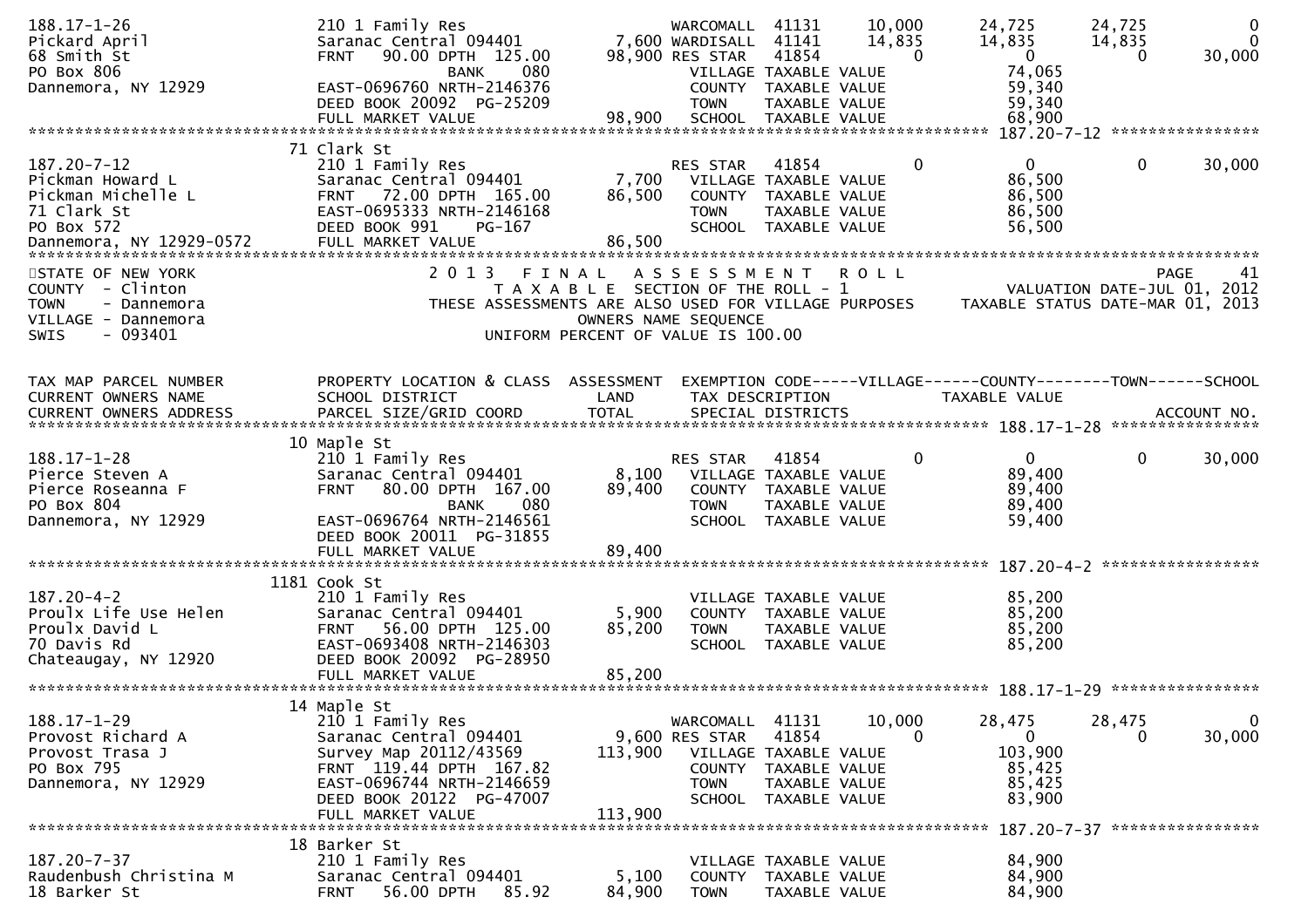| PO Box 915<br>Dannemora, NY 12929                                                                                      | 850<br><b>BANK</b><br>EAST-0694816 NRTH-2146362<br>DEED BOOK 20122 PG-51104<br>FULL MARKET VALUE                                                                                         | 84,900                                                                                              |                                   | SCHOOL TAXABLE VALUE<br>OT002 Omitted Tax-County<br>OT004 Omitted Tax-Town                                                  | OT005 Omitted Tax-Village | 84,900<br>167.69 MT<br>111.79 MT<br>43.38 MT                                    |             |                   |
|------------------------------------------------------------------------------------------------------------------------|------------------------------------------------------------------------------------------------------------------------------------------------------------------------------------------|-----------------------------------------------------------------------------------------------------|-----------------------------------|-----------------------------------------------------------------------------------------------------------------------------|---------------------------|---------------------------------------------------------------------------------|-------------|-------------------|
|                                                                                                                        |                                                                                                                                                                                          |                                                                                                     |                                   |                                                                                                                             |                           |                                                                                 |             |                   |
| $187.20 - 3 - 25$<br>Raville Jason<br>PO Box 93<br>Dannemora, NY 12929                                                 | 222 Smith St<br>210 1 Family Res<br>Saranac Central 094401<br>FRNT 110.00 DPTH 201.50<br>860<br><b>BANK</b><br>EAST-0693012 NRTH-2145705<br>DEED BOOK 20072 PG-9413<br>FULL MARKET VALUE | 9,700<br>113,500<br>113,500                                                                         | RES STAR<br>COUNTY<br><b>TOWN</b> | 41854<br>VILLAGE TAXABLE VALUE<br>TAXABLE VALUE<br>TAXABLE VALUE<br>SCHOOL TAXABLE VALUE                                    | $\mathbf{0}$              | $\overline{0}$<br>113,500<br>113,500<br>113,500<br>83,500                       | $\mathbf 0$ | 30,000            |
|                                                                                                                        |                                                                                                                                                                                          |                                                                                                     |                                   |                                                                                                                             |                           |                                                                                 |             |                   |
| STATE OF NEW YORK<br>COUNTY - Clinton<br><b>TOWN</b><br>- Dannemora<br>VILLAGE - Dannemora<br>$-093401$<br><b>SWIS</b> | 2 0 1 3<br>FINAL<br>THESE ASSESSMENTS ARE ALSO USED FOR VILLAGE PURPOSES                                                                                                                 | T A X A B L E SECTION OF THE ROLL - 1<br>OWNERS NAME SEQUENCE<br>UNIFORM PERCENT OF VALUE IS 100.00 | A S S E S S M E N T               |                                                                                                                             | <b>ROLL</b>               | VALUATION DATE-JUL 01, 2012<br>TAXABLE STATUS DATE-MAR 01, 2013                 |             | <b>PAGE</b><br>42 |
| TAX MAP PARCEL NUMBER<br>CURRENT OWNERS NAME                                                                           | PROPERTY LOCATION & CLASS ASSESSMENT<br>SCHOOL DISTRICT                                                                                                                                  | LAND                                                                                                |                                   | TAX DESCRIPTION                                                                                                             |                           | EXEMPTION CODE-----VILLAGE------COUNTY--------TOWN------SCHOOL<br>TAXABLE VALUE |             |                   |
|                                                                                                                        | 1180 Cook St                                                                                                                                                                             |                                                                                                     |                                   |                                                                                                                             |                           |                                                                                 |             |                   |
| $187.20 - 2 - 18$<br>Recore Michael J<br>Recore Rheta R<br>1180 Route 374<br>Dannemora, NY 12929                       | 220 2 Family Res<br>Saranac Central 094401<br>55.00 DPTH 170.00<br><b>FRNT</b><br>850<br><b>BANK</b><br>EAST-0693423 NRTH-2146516                                                        | 6,600<br>96,300                                                                                     | <b>TOWN</b>                       | VILLAGE TAXABLE VALUE<br>COUNTY TAXABLE VALUE<br>TAXABLE VALUE<br>SCHOOL TAXABLE VALUE                                      |                           | 96,300<br>96,300<br>96,300<br>96,300                                            |             |                   |
|                                                                                                                        | DEED BOOK 20112 PG-38093<br>FULL MARKET VALUE                                                                                                                                            | 96.300                                                                                              |                                   |                                                                                                                             |                           |                                                                                 |             |                   |
|                                                                                                                        | 1027 Cook St                                                                                                                                                                             |                                                                                                     |                                   |                                                                                                                             |                           |                                                                                 |             |                   |
| $188.17 - 1 - 17$<br>Regan Thomas J<br>Regan Sandra L<br>1027 Cook St<br>PO Box 613                                    | 210 1 Family Res<br>Saranac Central 094401<br>57.00 DPTH 110.00<br><b>FRNT</b><br>EAST-0696861 NRTH-2147000<br>DEED BOOK 508<br>PG-685                                                   | 7,700<br>73,500                                                                                     | SR STAR<br><b>TOWN</b>            | 41834<br>VILLAGE TAXABLE VALUE<br>COUNTY TAXABLE VALUE<br>TAXABLE VALUE<br>SCHOOL TAXABLE VALUE                             | 0                         | $\mathbf{0}$<br>73,500<br>73,500<br>73,500<br>10,200                            | $\mathbf 0$ | 63,300            |
|                                                                                                                        |                                                                                                                                                                                          |                                                                                                     |                                   |                                                                                                                             |                           |                                                                                 |             |                   |
| 187.20-5-11<br>Reil Justin<br>21 Flagg St<br>PO Box 796<br>Dannemora, NY 12929                                         | 21 Flagg St<br>210 1 Family Res<br>Saranac Central 094401<br>FRNT 110.00 DPTH 168.00<br>080<br>BANK<br>EAST-0694351 NRTH-2146379<br>DEED BOOK 20112 PG-40797                             | 9,500<br>99,500                                                                                     | RES STAR<br><b>TOWN</b>           | 41854<br>VILLAGE TAXABLE VALUE<br>COUNTY TAXABLE VALUE<br>TAXABLE VALUE<br>SCHOOL TAXABLE VALUE<br>OT002 Omitted Tax-County | $\mathbf 0$               | 0<br>99,500<br>99,500<br>99,500<br>69,500<br>$.00$ MT                           | 0           | 30,000            |
|                                                                                                                        | FULL MARKET VALUE                                                                                                                                                                        | 99,500                                                                                              |                                   | OT004 Omitted Tax-Town                                                                                                      |                           | $.00$ MT                                                                        |             |                   |
| $187.20 - 5 - 33$<br>Reyor Mark J<br>854 Wilfred King Rd<br>Ellenburg Depot, NY 12935                                  | 49 Bouck St<br>210 1 Family Res<br>Saranac Central 094401<br>33.00 DPTH 147.84<br><b>FRNT</b><br>EAST-0694228 NRTH-2146075<br>DEED BOOK 20062 PG-95                                      | 3,900<br>29,900                                                                                     | <b>TOWN</b>                       | VILLAGE TAXABLE VALUE<br>COUNTY TAXABLE VALUE<br>TAXABLE VALUE<br>SCHOOL TAXABLE VALUE                                      |                           | 187.20-5-33 *****************<br>29,900<br>29,900<br>29,900<br>29,900           |             |                   |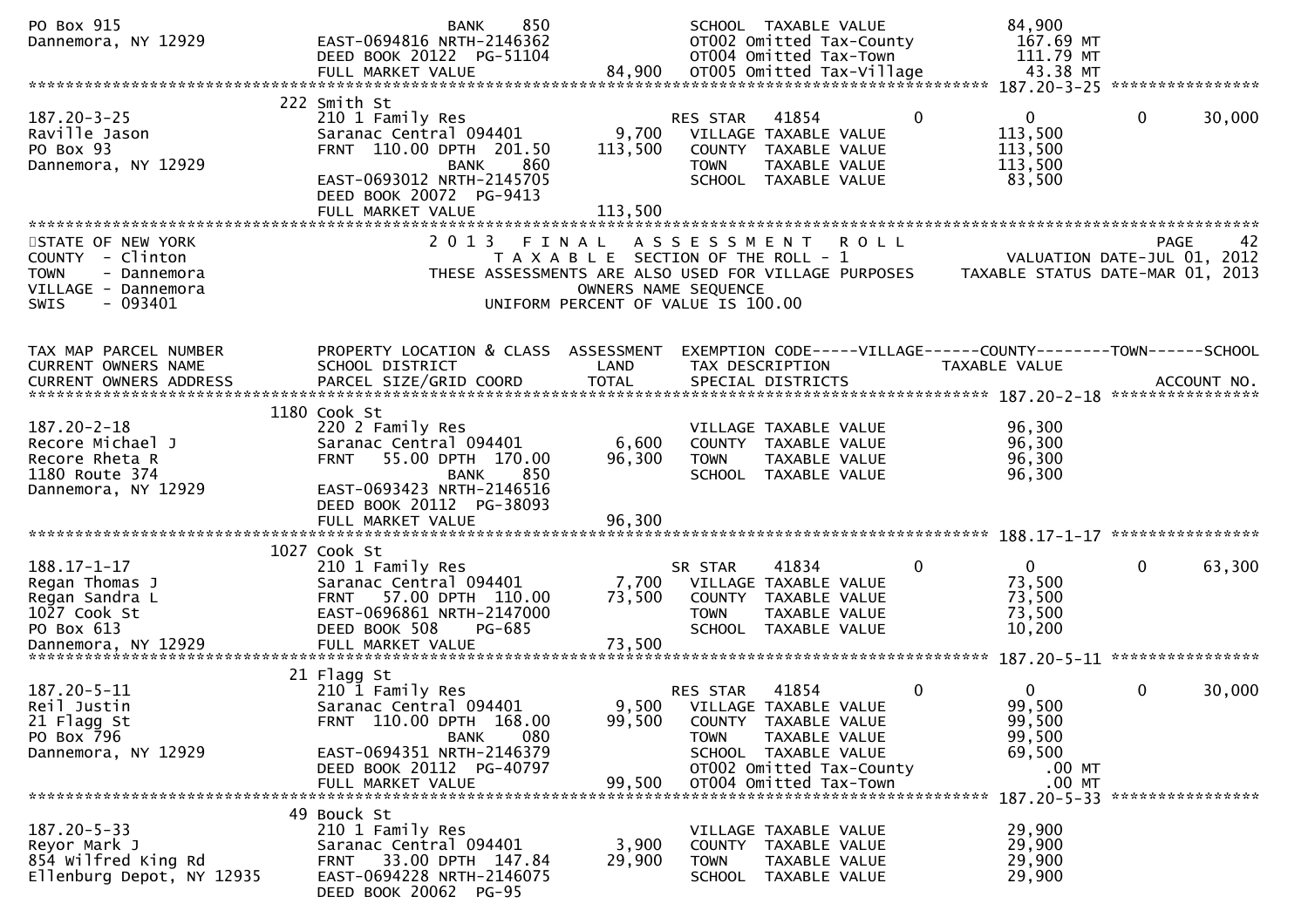|                                      | FULL MARKET VALUE                                     |        | 29,900                                               |                                    |                                       |                    |                                                                |                             |                                |
|--------------------------------------|-------------------------------------------------------|--------|------------------------------------------------------|------------------------------------|---------------------------------------|--------------------|----------------------------------------------------------------|-----------------------------|--------------------------------|
|                                      | 68 Clark St                                           |        |                                                      |                                    |                                       |                    |                                                                |                             |                                |
| $188.17 - 1 - 56$<br>Rivera Rafael G | 210 1 Family Res<br>Saranac Central 094401            |        |                                                      | WARCOMALL 41131<br>10,700 RES STAR | 41854                                 | 10,000<br>$\Omega$ | 33,700<br>$\overline{0}$                                       | 33,700<br>0                 | 0<br>30,000                    |
| Rivera Pamela J                      | FRNT 244.00 DPTH 148.50                               |        | 134,800                                              |                                    | VILLAGE TAXABLE VALUE                 |                    | 124,800                                                        |                             |                                |
| 68 Clark St                          | <b>BANK</b>                                           | 860    |                                                      |                                    | COUNTY TAXABLE VALUE                  |                    | 101,100                                                        |                             |                                |
| Dannemora, NY 12929                  | EAST-0695606 NRTH-2146193                             |        |                                                      | <b>TOWN</b>                        | TAXABLE VALUE                         |                    | 101,100                                                        |                             |                                |
|                                      | DEED BOOK 20061 PG-99906<br>FULL MARKET VALUE         |        | 134,800                                              |                                    | SCHOOL TAXABLE VALUE                  |                    | 104,800                                                        |                             |                                |
|                                      |                                                       |        |                                                      |                                    |                                       |                    |                                                                |                             |                                |
| STATE OF NEW YORK                    | 2 0 1 3                                               | FINAL  |                                                      | A S S E S S M E N T                |                                       | <b>ROLL</b>        |                                                                |                             | 43<br><b>PAGE</b>              |
| COUNTY - Clinton                     |                                                       |        | T A X A B L E SECTION OF THE ROLL - 1                |                                    |                                       |                    |                                                                | VALUATION DATE-JUL 01, 2012 |                                |
| <b>TOWN</b><br>- Dannemora           |                                                       |        | THESE ASSESSMENTS ARE ALSO USED FOR VILLAGE PURPOSES |                                    |                                       |                    | TAXABLE STATUS DATE-MAR 01, 2013                               |                             |                                |
| VILLAGE - Dannemora                  |                                                       |        |                                                      | OWNERS NAME SEQUENCE               |                                       |                    |                                                                |                             |                                |
| $-093401$<br>SWIS                    |                                                       |        | UNIFORM PERCENT OF VALUE IS 100.00                   |                                    |                                       |                    |                                                                |                             |                                |
|                                      |                                                       |        |                                                      |                                    |                                       |                    |                                                                |                             |                                |
| TAX MAP PARCEL NUMBER                | PROPERTY LOCATION & CLASS ASSESSMENT                  |        |                                                      |                                    |                                       |                    | EXEMPTION CODE-----VILLAGE------COUNTY--------TOWN------SCHOOL |                             |                                |
| CURRENT OWNERS NAME                  | SCHOOL DISTRICT                                       |        | LAND                                                 |                                    | TAX DESCRIPTION                       |                    | TAXABLE VALUE                                                  |                             |                                |
|                                      |                                                       |        |                                                      |                                    |                                       |                    |                                                                |                             | ACCOUNT NO.<br>*************** |
|                                      | 10 Fairbanks Ave                                      |        |                                                      |                                    |                                       |                    |                                                                |                             |                                |
| 187.20-2-4.1                         | 210 1 Family Res                                      |        |                                                      | WARNONALL                          | 41121                                 | 6,000              | 8,145                                                          | 8,145                       | $\Omega$                       |
| Robart Dale F Sr                     | Saranac Central 094401                                |        |                                                      | 9,400 RES STAR                     | 41854                                 | 0                  | $\overline{0}$                                                 | 0                           | 30,000                         |
| Robart Eugenia                       | FRNT 177.00 DPTH 165.00                               |        | 54,300                                               |                                    | VILLAGE TAXABLE VALUE                 |                    | 48,300                                                         |                             |                                |
| PO Box 792                           | EAST-0693443 NRTH-2146899                             |        |                                                      |                                    | COUNTY TAXABLE VALUE                  |                    | 46,155                                                         |                             |                                |
| Dannemora, NY 12929                  | DEED BOOK 835                                         | PG-104 |                                                      | <b>TOWN</b>                        | TAXABLE VALUE                         |                    | 46,155                                                         |                             |                                |
|                                      | FULL MARKET VALUE                                     |        | 54,300                                               |                                    | SCHOOL TAXABLE VALUE                  |                    | 24,300                                                         |                             |                                |
|                                      | Fairbanks Ave                                         |        |                                                      |                                    |                                       |                    |                                                                |                             |                                |
| $187.20 - 2 - 4.2$                   | 311 Res vac land                                      |        |                                                      |                                    | VILLAGE TAXABLE VALUE                 |                    | 6,600                                                          |                             |                                |
| Robart Edward J                      | Saranac Central 094401                                |        | 6,600                                                |                                    | COUNTY TAXABLE VALUE                  |                    | 6,600                                                          |                             |                                |
| Robart Sally J                       | Lot $#5$                                              |        | 6,600                                                | <b>TOWN</b>                        | TAXABLE VALUE                         |                    | 6,600                                                          |                             |                                |
| 12 Alexis Ln                         | <b>FRNT</b><br>56.00 DPTH 165.00                      |        |                                                      |                                    | SCHOOL TAXABLE VALUE                  |                    | 6,600                                                          |                             |                                |
| Plattsburgh, NY 12901                | EAST-0693531 NRTH-2146910                             |        |                                                      |                                    |                                       |                    |                                                                |                             |                                |
|                                      | DEED BOOK 99001 PG-13828                              |        |                                                      |                                    |                                       |                    |                                                                |                             |                                |
|                                      | FULL MARKET VALUE                                     |        | 6.600                                                |                                    |                                       |                    |                                                                |                             |                                |
|                                      | 8 Thayer Ave                                          |        |                                                      |                                    |                                       |                    |                                                                |                             |                                |
| $188.17 - 1 - 41$                    | 210 1 Family Res                                      |        |                                                      | <b>RES STAR</b>                    | 41854                                 | 0                  | $\mathbf{0}$                                                   | $\mathbf 0$                 | 30,000                         |
| Rock Penny                           | Saranac Central 094401                                |        | 5,900                                                |                                    | VILLAGE TAXABLE VALUE                 |                    | 62,700                                                         |                             |                                |
| PO Box 883                           | 70.00 DPTH 100.00<br><b>FRNT</b>                      |        | 62,700                                               | <b>COUNTY</b>                      | TAXABLE VALUE                         |                    | 62,700                                                         |                             |                                |
| Dannemora, NY 12929                  | <b>BANK</b>                                           | 080    |                                                      | <b>TOWN</b>                        | TAXABLE VALUE                         |                    | 62,700                                                         |                             |                                |
|                                      | EAST-0695975 NRTH-2146367                             |        |                                                      |                                    | SCHOOL TAXABLE VALUE                  |                    | 32,700                                                         |                             |                                |
|                                      | DEED BOOK 20011 PG-35245<br>FULL MARKET VALUE         |        | 62,700                                               |                                    |                                       |                    |                                                                |                             |                                |
|                                      |                                                       |        |                                                      |                                    |                                       |                    |                                                                |                             |                                |
|                                      | 175 Emmons St                                         |        | 77 PCT OF VALUE USED FOR EXEMPTION PURPOSES          |                                    |                                       |                    |                                                                |                             |                                |
| $187.20 - 2 - 10$                    | 210 1 Family Res                                      |        |                                                      | WARCOMALL 41131                    |                                       | 10,000             | 19,154                                                         | 19,154                      | $\mathbf 0$                    |
| Rogers Life Estate Mary Jane         | Saranac Central 094401                                |        |                                                      | 6,100 RES STAR                     | 41854                                 | 0                  | $\overline{0}$                                                 | 0                           | 30,000                         |
| Breyette Lebeau Michelle A           | 55.00 DPTH 132.00<br><b>FRNT</b>                      |        | 99,500                                               |                                    | VILLAGE TAXABLE VALUE                 |                    | 89,500                                                         |                             |                                |
| PO Box 23<br>Dannemora, NY 12929     | EAST-0693636 NRTH-2146871<br>DEED BOOK 20132 PG-55050 |        |                                                      | <b>TOWN</b>                        | COUNTY TAXABLE VALUE<br>TAXABLE VALUE |                    | 80,346<br>80,346                                               |                             |                                |
|                                      | FULL MARKET VALUE                                     |        | 99,500                                               |                                    | SCHOOL TAXABLE VALUE                  |                    | 69,500                                                         |                             |                                |
| PRIOR OWNER ON 3/01/2013             |                                                       |        |                                                      |                                    |                                       |                    |                                                                |                             |                                |
| Rogers Mary Jane                     |                                                       |        |                                                      |                                    |                                       |                    |                                                                |                             |                                |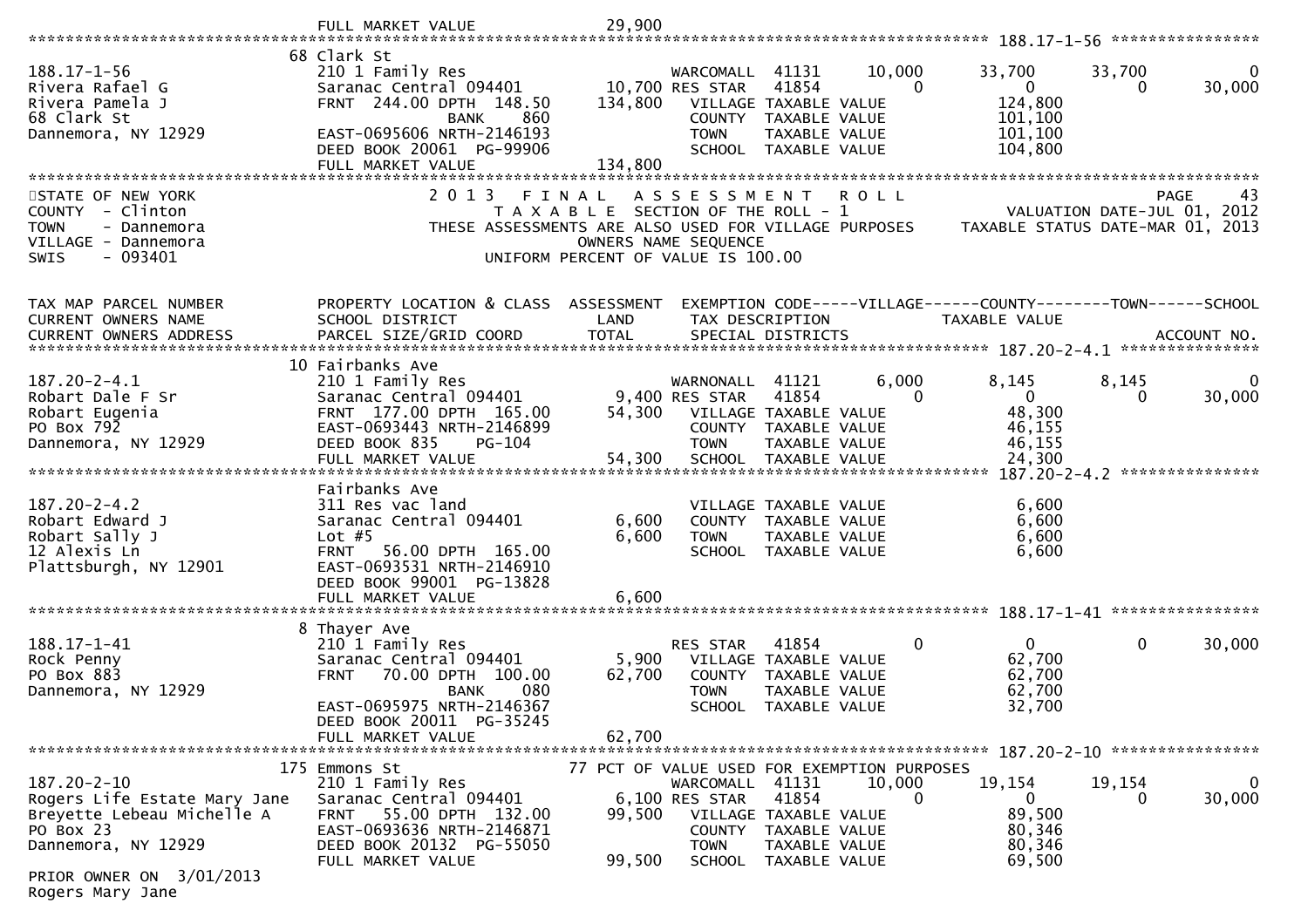|                                                                                                                        |                                                                                                                                                                                                    |                                                                                                              |                                                                                         |                                                                                                          |                                             |                                                                                                                      | 188.17-1-22 *****************    |                                                |
|------------------------------------------------------------------------------------------------------------------------|----------------------------------------------------------------------------------------------------------------------------------------------------------------------------------------------------|--------------------------------------------------------------------------------------------------------------|-----------------------------------------------------------------------------------------|----------------------------------------------------------------------------------------------------------|---------------------------------------------|----------------------------------------------------------------------------------------------------------------------|----------------------------------|------------------------------------------------|
| $188.17 - 1 - 22$<br>Ruffin Asia R<br>47 Carter Ct<br>PO Box 595<br>Dannemora, NY 12929                                | 47 Carter Ct<br>210 1 Family Res<br>Saranac Central 094401<br>68.00 DPTH 150.00<br><b>FRNT</b><br>080<br><b>BANK</b><br>EAST-0696913 NRTH-2146623<br>DEED BOOK 20122 PG-48591<br>FULL MARKET VALUE | 7,100<br>79,100<br>79,100                                                                                    | RES STAR<br><b>TOWN</b>                                                                 | 41854<br>VILLAGE TAXABLE VALUE<br>COUNTY TAXABLE VALUE<br>TAXABLE VALUE<br>SCHOOL TAXABLE VALUE          | $\Omega$                                    | $\mathbf{0}$<br>79,100<br>79,100<br>79,100<br>49,100                                                                 | $\mathbf{0}$                     | 30,000                                         |
|                                                                                                                        |                                                                                                                                                                                                    |                                                                                                              |                                                                                         |                                                                                                          |                                             |                                                                                                                      |                                  |                                                |
| STATE OF NEW YORK<br>COUNTY - Clinton<br><b>TOWN</b><br>- Dannemora<br>VILLAGE - Dannemora<br>$-093401$<br><b>SWIS</b> | 2 0 1 3                                                                                                                                                                                            | FINAL<br>T A X A B L E SECTION OF THE ROLL - 1<br>OWNERS NAME SEQUENCE<br>UNIFORM PERCENT OF VALUE IS 100.00 | A S S E S S M E N T                                                                     |                                                                                                          | <b>ROLL</b>                                 | VALUATION DATE-JUL 01, 2012<br>THESE ASSESSMENTS ARE ALSO USED FOR VILLAGE PURPOSES TAXABLE STATUS DATE-MAR 01, 2013 | <b>PAGE</b>                      | 44                                             |
| TAX MAP PARCEL NUMBER<br>CURRENT OWNERS NAME                                                                           | PROPERTY LOCATION & CLASS ASSESSMENT<br>SCHOOL DISTRICT                                                                                                                                            | LAND                                                                                                         |                                                                                         | TAX DESCRIPTION                                                                                          |                                             | EXEMPTION CODE-----VILLAGE------COUNTY--------TOWN------SCHOOL<br>TAXABLE VALUE                                      |                                  |                                                |
|                                                                                                                        |                                                                                                                                                                                                    |                                                                                                              |                                                                                         |                                                                                                          |                                             |                                                                                                                      |                                  |                                                |
| 187.20-5-1<br>S Bazzano Inc<br>PO Box 400<br>Peru, NY 12972                                                            | 1161 Cook St<br>422 Diner/lunch<br>Saranac Central 094401<br>FRNT 91.00 DPTH 81.00<br>EAST-0693871 NRTH-2146417<br>DEED BOOK 20112 PG-39460<br>FULL MARKET VALUE                                   | 6,200<br>99,600<br>99,600                                                                                    | <b>TOWN</b>                                                                             | VILLAGE TAXABLE VALUE<br>COUNTY TAXABLE VALUE<br>TAXABLE VALUE<br>SCHOOL TAXABLE VALUE                   |                                             | 99,600<br>99,600<br>99,600<br>99,600                                                                                 |                                  |                                                |
|                                                                                                                        | 31 Mountain View Rd                                                                                                                                                                                |                                                                                                              |                                                                                         |                                                                                                          |                                             |                                                                                                                      |                                  |                                                |
| $187.20 - 1 - 7$<br>Scholl Beverly M<br>31 Mountain View Rd<br>PO Box 671<br>Dannemora, NY 12929                       | 210 1 Family Res<br>Saranac Central 094401<br>Added Deed Bk 661 Pg 124<br>66.00 DPTH 350.00<br><b>FRNT</b><br>EAST-0692425 NRTH-2146768<br>DEED BOOK 667<br>PG-310<br>FULL MARKET VALUE            | 102,100                                                                                                      | WARCOMALL 41131<br>9,700 WARDISALL<br>102,100 AGED COUN 41802<br>SR STAR<br><b>TOWN</b> | 41141<br>41834<br>VILLAGE TAXABLE VALUE<br>COUNTY TAXABLE VALUE<br>TAXABLE VALUE<br>SCHOOL TAXABLE VALUE | 10,000<br>5,105<br>$\mathbf{0}$<br>$\Omega$ | 25,525<br>5,105<br>35,735<br>$\mathbf{0}$<br>86,995<br>35,735<br>71,470<br>38,800                                    | 25,525<br>5,105<br>0<br>$\Omega$ | $\bf{0}$<br>$\mathbf{0}$<br>$\Omega$<br>63,300 |
|                                                                                                                        |                                                                                                                                                                                                    |                                                                                                              |                                                                                         |                                                                                                          |                                             |                                                                                                                      | 187.20-1-8 ******************    |                                                |
| $187.20 - 1 - 8$<br>Scholl Beverly M<br>PO Box 671<br>Dannemora, NY 12929                                              | Mountain View Rd<br>311 Res vac land<br>Saranac Central 094401<br><b>FRNT</b><br>66.00 DPTH 165.00<br>EAST-0692575 NRTH-2146815<br>DEED BOOK 761<br><b>PG-208</b>                                  | 7,200<br>7,200                                                                                               | <b>TOWN</b>                                                                             | VILLAGE TAXABLE VALUE<br>COUNTY TAXABLE VALUE<br>TAXABLE VALUE<br>SCHOOL TAXABLE VALUE                   |                                             | 7,200<br>7,200<br>7,200<br>7,200                                                                                     |                                  |                                                |
|                                                                                                                        | FULL MARKET VALUE                                                                                                                                                                                  | 7,200                                                                                                        |                                                                                         |                                                                                                          |                                             |                                                                                                                      |                                  |                                                |
| $188.17 - 1 - 38$<br>Scholl Richard J<br>Scholl Lisa A<br>PO Box 868<br>Dannemora, NY 12929                            | 100 Smith St<br>210 1 Family Res<br>Saranac Central 094401<br>66.00 DPTH 100.00<br>FRNT<br>080<br>BANK<br>EAST-0695982 NRTH-2146218<br>DEED BOOK 20041 PG-72626                                    | 5,600<br>74,700                                                                                              | RES STAR<br><b>TOWN</b>                                                                 | 41854<br>VILLAGE TAXABLE VALUE<br>COUNTY TAXABLE VALUE<br>TAXABLE VALUE<br>SCHOOL TAXABLE VALUE          | 0                                           | $\mathbf{0}$<br>74,700<br>74,700<br>74,700<br>44,700                                                                 | $\mathbf 0$                      | 30,000                                         |
|                                                                                                                        | FULL MARKET VALUE                                                                                                                                                                                  | 74,700                                                                                                       |                                                                                         |                                                                                                          |                                             |                                                                                                                      |                                  |                                                |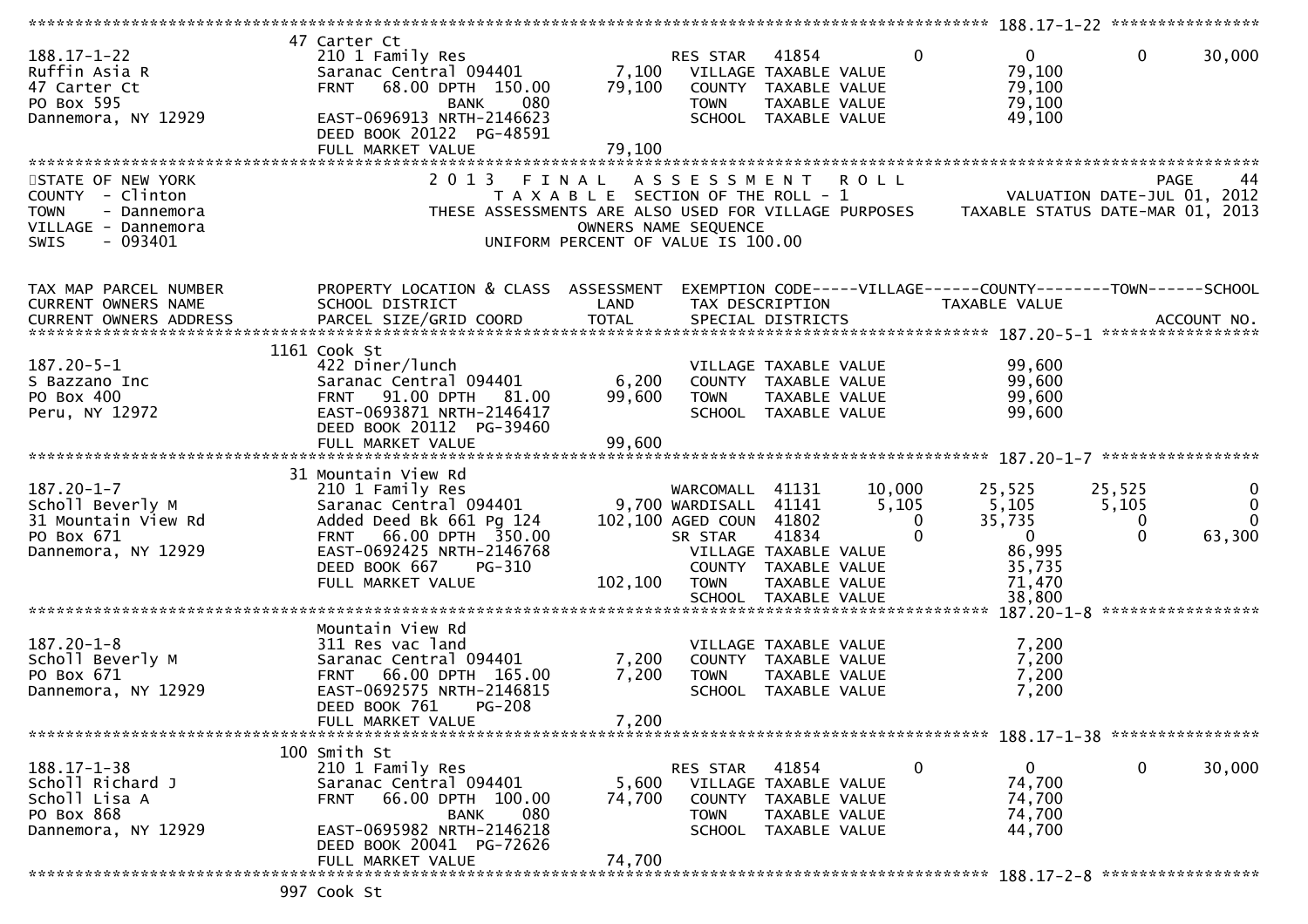| $188.17 - 2 - 8$<br>Scholl Scott J<br>Scholl Pamela A<br>2 Cook St<br>PO Box 853<br>Dannemora, NY 12929                | 210 1 Family Res<br>Saranac Central 094401<br>FRNT 102.00 DPTH 136.00<br>080<br><b>BANK</b><br>EAST-0697632 NRTH-2147127<br>DEED BOOK 859<br>$PG-141$<br>FULL MARKET VALUE                        | 7,800<br>79,700<br>79,700                                                                                    | RES STAR<br><b>TOWN</b>                            | 41854<br>VILLAGE TAXABLE VALUE<br>COUNTY TAXABLE VALUE<br>TAXABLE VALUE<br>SCHOOL TAXABLE VALUE<br>WD032 Dann wtr dst #2 | $\Omega$    | $\mathbf 0$<br>79,700<br>79,700<br>79,700<br>49,700<br>1.00 UN M                | $\mathbf 0$       | 30,000 |
|------------------------------------------------------------------------------------------------------------------------|---------------------------------------------------------------------------------------------------------------------------------------------------------------------------------------------------|--------------------------------------------------------------------------------------------------------------|----------------------------------------------------|--------------------------------------------------------------------------------------------------------------------------|-------------|---------------------------------------------------------------------------------|-------------------|--------|
| STATE OF NEW YORK<br>COUNTY - Clinton<br><b>TOWN</b><br>- Dannemora<br>VILLAGE - Dannemora<br>$-093401$<br><b>SWIS</b> | 2 0 1 3<br>THESE ASSESSMENTS ARE ALSO USED FOR VILLAGE PURPOSES                                                                                                                                   | FINAL<br>T A X A B L E SECTION OF THE ROLL - 1<br>OWNERS NAME SEQUENCE<br>UNIFORM PERCENT OF VALUE IS 100.00 |                                                    | ASSESSMENT ROLL                                                                                                          |             | VALUATION DATE-JUL 01, 2012<br>TAXABLE STATUS DATE-MAR 01, 2013                 | <b>PAGE</b>       | 45     |
| TAX MAP PARCEL NUMBER<br>CURRENT OWNERS NAME                                                                           | PROPERTY LOCATION & CLASS ASSESSMENT<br>SCHOOL DISTRICT                                                                                                                                           | LAND                                                                                                         |                                                    | TAX DESCRIPTION                                                                                                          |             | EXEMPTION CODE-----VILLAGE------COUNTY--------TOWN------SCHOOL<br>TAXABLE VALUE |                   |        |
| 187.20-2-11<br>Schroyer Bradley S<br>20 Glen Dr<br>Plattsburgh, NY 12901                                               | 7 Fairbanks Ave<br>642 Health bldg<br>Saranac Central 094401<br>1.50<br><b>ACRES</b><br>EAST-0693380 NRTH-2146676<br>DEED BOOK 20122 PG-47491<br>FULL MARKET VALUE                                | 15,000<br>170,000<br>170,000                                                                                 | <b>TOWN</b>                                        | VILLAGE TAXABLE VALUE<br>COUNTY TAXABLE VALUE<br>TAXABLE VALUE<br>SCHOOL TAXABLE VALUE                                   |             | 170,000<br>170,000<br>170,000<br>170,000                                        |                   |        |
|                                                                                                                        | 124 Smith St                                                                                                                                                                                      |                                                                                                              |                                                    |                                                                                                                          |             |                                                                                 |                   |        |
| 187.20-7-13<br>Sears Jessica<br>124 Smith St<br>PO Box 94<br>Dannemora, NY 12929                                       | 210 1 Family Res<br>Saranac Central 094401<br>82.50 DPTH<br>78.00<br><b>FRNT</b><br>080<br>BANK<br>EAST-0695389 NRTH-2146102<br>DEED BOOK 20031 PG-64740<br>FULL MARKET VALUE                     | 5,800<br>95,200<br>95,200                                                                                    | RES STAR<br><b>TOWN</b>                            | 41854<br>VILLAGE TAXABLE VALUE<br>COUNTY TAXABLE VALUE<br>TAXABLE VALUE<br>SCHOOL TAXABLE VALUE                          | $\Omega$    | $\mathbf{0}$<br>95,200<br>95,200<br>95,200<br>65,200                            | 0                 | 30,000 |
|                                                                                                                        |                                                                                                                                                                                                   |                                                                                                              |                                                    |                                                                                                                          |             |                                                                                 |                   |        |
| $188.17 - 1 - 18$<br>Seney Leo Joseph<br>PO Box 193<br>Dannemora, NY 12929                                             | 59 Carter Ct<br>210 1 Family Res<br>Saranac Central 094401<br>50.00 DPTH 110.00<br><b>FRNT</b><br>EAST-0696876 NRTH-2146926<br>DEED BOOK 640<br>$PG-33$                                           | 5,200<br>62,000                                                                                              | RES STAR<br><b>TOWN</b><br><b>SCHOOL</b>           | 41854<br>VILLAGE TAXABLE VALUE<br>COUNTY TAXABLE VALUE<br>TAXABLE VALUE<br>TAXABLE VALUE                                 | $\mathbf 0$ | 0<br>62,000<br>62,000<br>62,000<br>32,000                                       | $\mathbf{0}$      | 30,000 |
|                                                                                                                        | FULL MARKET VALUE                                                                                                                                                                                 | 62,000                                                                                                       |                                                    |                                                                                                                          |             |                                                                                 | ***************** |        |
| $188.17 - 1 - 3$<br>Shadrick Daniel L<br>PO Box 807<br>Dannemora, NY 12929                                             | 1081 Cook St<br>210 1 Family Res<br>Saranac Central 094401<br>72.60 DPTH 147.84<br><b>FRNT</b><br>080<br><b>BANK</b><br>EAST-0695609 NRTH-2146718<br>DEED BOOK 20072 PG-9020<br>FULL MARKET VALUE | 7,200<br>90,000<br>90,000                                                                                    | RES STAR<br>COUNTY<br><b>TOWN</b><br><b>SCHOOL</b> | 41854<br>VILLAGE TAXABLE VALUE<br>TAXABLE VALUE<br>TAXABLE VALUE<br>TAXABLE VALUE                                        | $\mathbf 0$ | $\mathbf 0$<br>90,000<br>90,000<br>90,000<br>60,000                             | $\mathbf 0$       | 30,000 |
|                                                                                                                        | 1039 Cook St                                                                                                                                                                                      |                                                                                                              |                                                    |                                                                                                                          |             | $188.17 - 1 - 13$                                                               | ****************  |        |
| $188.17 - 1 - 13$<br>Shatraw Keith A<br>Shatraw Nancy L                                                                | 210 1 Family Res<br>Saranac Central 094401<br>66.00 DPTH 150.00<br><b>FRNT</b>                                                                                                                    | 7,000<br>73,200                                                                                              | RES STAR                                           | 41854<br>VILLAGE TAXABLE VALUE<br>COUNTY TAXABLE VALUE                                                                   | $\mathbf 0$ | 0<br>73,200<br>73,200                                                           | 0                 | 30,000 |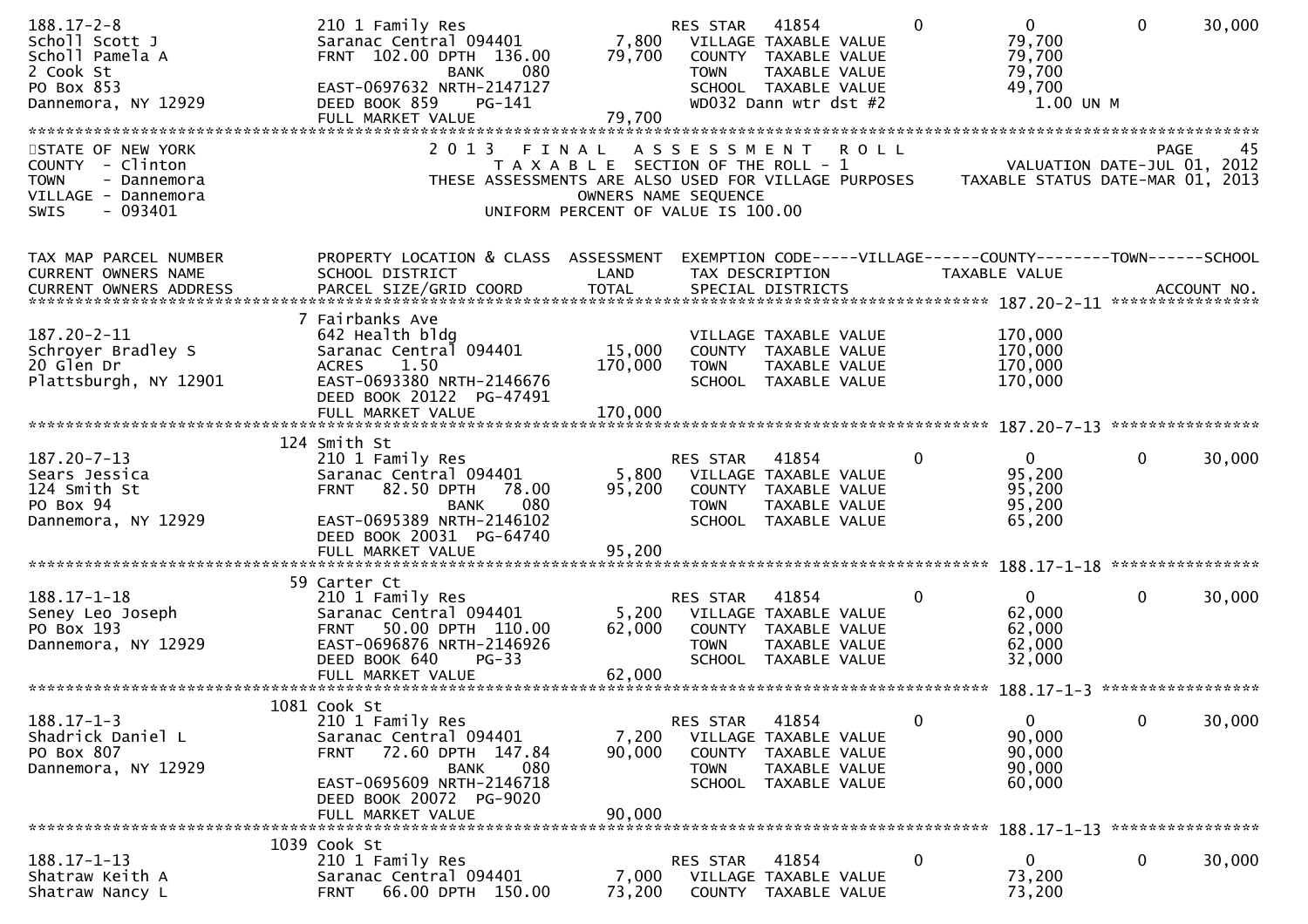| PO Box 533<br>Dannemora, NY 12929                                                                                      | EAST-0696609 NRTH-2146920<br>DEED BOOK 589<br>PG-106<br>FULL MARKET VALUE                                                                                                | 73,200                                                                                                       | <b>TOWN</b>                                             | TAXABLE VALUE<br>SCHOOL TAXABLE VALUE                                                           |                    | 73,200<br>43,200                                                                |               |                        |
|------------------------------------------------------------------------------------------------------------------------|--------------------------------------------------------------------------------------------------------------------------------------------------------------------------|--------------------------------------------------------------------------------------------------------------|---------------------------------------------------------|-------------------------------------------------------------------------------------------------|--------------------|---------------------------------------------------------------------------------|---------------|------------------------|
|                                                                                                                        |                                                                                                                                                                          |                                                                                                              |                                                         |                                                                                                 |                    |                                                                                 |               |                        |
| STATE OF NEW YORK<br>COUNTY - Clinton<br><b>TOWN</b><br>- Dannemora<br>VILLAGE - Dannemora<br>$-093401$<br><b>SWIS</b> | 2 0 1 3<br>THESE ASSESSMENTS ARE ALSO USED FOR VILLAGE PURPOSES                                                                                                          | FINAL<br>T A X A B L E SECTION OF THE ROLL - 1<br>OWNERS NAME SEQUENCE<br>UNIFORM PERCENT OF VALUE IS 100.00 | A S S E S S M E N T                                     |                                                                                                 | <b>ROLL</b>        | VALUATION DATE-JUL 01, 2012<br>TAXABLE STATUS DATE-MAR 01, 2013                 | PAGE          | 46                     |
| TAX MAP PARCEL NUMBER<br><b>CURRENT OWNERS NAME</b><br>CURRENT OWNERS ADDRESS                                          | PROPERTY LOCATION & CLASS ASSESSMENT<br>SCHOOL DISTRICT                                                                                                                  | LAND                                                                                                         |                                                         | TAX DESCRIPTION                                                                                 |                    | EXEMPTION CODE-----VILLAGE------COUNTY--------TOWN------SCHOOL<br>TAXABLE VALUE |               |                        |
|                                                                                                                        | 46 Smith St                                                                                                                                                              |                                                                                                              |                                                         |                                                                                                 |                    |                                                                                 |               |                        |
| $188.17 - 2 - 11$<br>Shatraw Raymond<br>Shatraw Jean<br>PO Box 493<br>Dannemora, NY 12929                              | 210 1 Family Res<br>Saranac Central 094401<br>FRNT 125.00 DPTH 150.00<br>EAST-0697263 NRTH-2146486<br>DEED BOOK 20001 PG-26855                                           | 112,600<br>112,600                                                                                           | CW_10_VET/ 41152<br>9,300 SR STAR<br><b>TOWN</b>        | 41834<br>VILLAGE TAXABLE VALUE<br>COUNTY TAXABLE VALUE<br>TAXABLE VALUE                         | 0<br>$\Omega$      | 8,000<br>$\overline{0}$<br>112,600<br>104,600<br>112,600                        | 0<br>$\Omega$ | 0<br>63,300            |
|                                                                                                                        | FULL MARKET VALUE                                                                                                                                                        |                                                                                                              |                                                         | SCHOOL TAXABLE VALUE                                                                            |                    | 49,300                                                                          |               |                        |
|                                                                                                                        |                                                                                                                                                                          |                                                                                                              |                                                         |                                                                                                 |                    |                                                                                 |               |                        |
| 187.20-1-17<br>Sines Robert<br>LaClair Jessica<br>1206 Cook St<br>PO Box 435                                           | 1206 Cook St<br>210 1 Family Res<br>Saranac Central 094401<br>66.00 DPTH 160.00<br><b>FRNT</b><br>080<br><b>BANK</b><br>EAST-0692773 NRTH-2146385                        | 7,100<br>99,500                                                                                              | <b>RES STAR</b><br>VILLAGE TAXABLE VALUE<br><b>TOWN</b> | 41854<br>COUNTY TAXABLE VALUE<br>TAXABLE VALUE<br>SCHOOL TAXABLE VALUE                          | $\mathbf{0}$       | $\overline{0}$<br>99,500<br>99,500<br>99,500<br>69,500                          | $\mathbf{0}$  | 30,000                 |
| Dannemora, NY 12929                                                                                                    | DEED BOOK 20102 PG-31049                                                                                                                                                 |                                                                                                              |                                                         |                                                                                                 |                    |                                                                                 |               |                        |
|                                                                                                                        |                                                                                                                                                                          |                                                                                                              |                                                         |                                                                                                 |                    |                                                                                 |               |                        |
| $187.20 - 7 - 31$<br>Smith Tyler M<br>Smith Annette M<br>6 Bouck St<br>PO Box 687<br>Dannemora, NY 12929               | 6 Bouck St<br>210 1 Family Res<br>Saranac Central 094401<br><b>FRNT 86.00 DPTH</b><br>90.00<br>EAST-0695256 NRTH-2146442<br>DEED BOOK 910<br>PG-115<br>FULL MARKET VALUE | 6,400<br>85,200<br>85,200                                                                                    | RES STAR<br><b>TOWN</b>                                 | 41854<br>VILLAGE TAXABLE VALUE<br>COUNTY TAXABLE VALUE<br>TAXABLE VALUE<br>SCHOOL TAXABLE VALUE | 0                  | $\Omega$<br>85,200<br>85,200<br>85,200<br>55,200                                | $\mathbf 0$   | 30,000                 |
|                                                                                                                        | 78 Clark St                                                                                                                                                              |                                                                                                              |                                                         |                                                                                                 |                    |                                                                                 |               |                        |
| $188.17 - 1 - 59$<br>Smith Tyler M<br>Reh Linda M<br>78 Clark St<br>PO Box 50                                          | 210 1 Family Res<br>Saranac Central 094401<br><b>FRNT</b><br>66.00 DPTH 247.90<br>EAST-0695563 NRTH-2146444<br>DEED BOOK 20021 PG-46784                                  | 7,800<br>71,700                                                                                              | <b>TOWN</b>                                             | VILLAGE TAXABLE VALUE<br>COUNTY TAXABLE VALUE<br>TAXABLE VALUE<br>SCHOOL TAXABLE VALUE          |                    | 71,700<br>71,700<br>71,700<br>71,700                                            |               |                        |
| Dannemora, NY 12929                                                                                                    | FULL MARKET VALUE                                                                                                                                                        | 71,700                                                                                                       |                                                         |                                                                                                 |                    |                                                                                 |               |                        |
| $188.17 - 1 - 37$                                                                                                      | 98 Smith St                                                                                                                                                              |                                                                                                              |                                                         |                                                                                                 |                    |                                                                                 |               |                        |
| Snyder Ruth M<br>98 Smith St<br>PO Box 503<br>Dannemora, NY 12929                                                      | 210 1 Family Res<br>Saranac Central 094401<br>FRNT 69.00 DPTH 169.00<br>EAST-0696047 NRTH-2146240<br>DEED BOOK 352<br>PG-493                                             | 69,800                                                                                                       | WARCOMALL<br>6,100 SR STAR<br><b>TOWN</b>               | 41131<br>41834<br>VILLAGE TAXABLE VALUE<br>COUNTY TAXABLE VALUE<br>TAXABLE VALUE                | 10,000<br>$\Omega$ | 17,450<br>$\bf{0}$<br>59,800<br>52,350<br>52,350                                | 17,450<br>0   | $\mathbf{0}$<br>63,300 |
|                                                                                                                        | FULL MARKET VALUE                                                                                                                                                        | 69,800                                                                                                       | <b>SCHOOL</b>                                           | TAXABLE VALUE                                                                                   |                    | 6,500                                                                           |               |                        |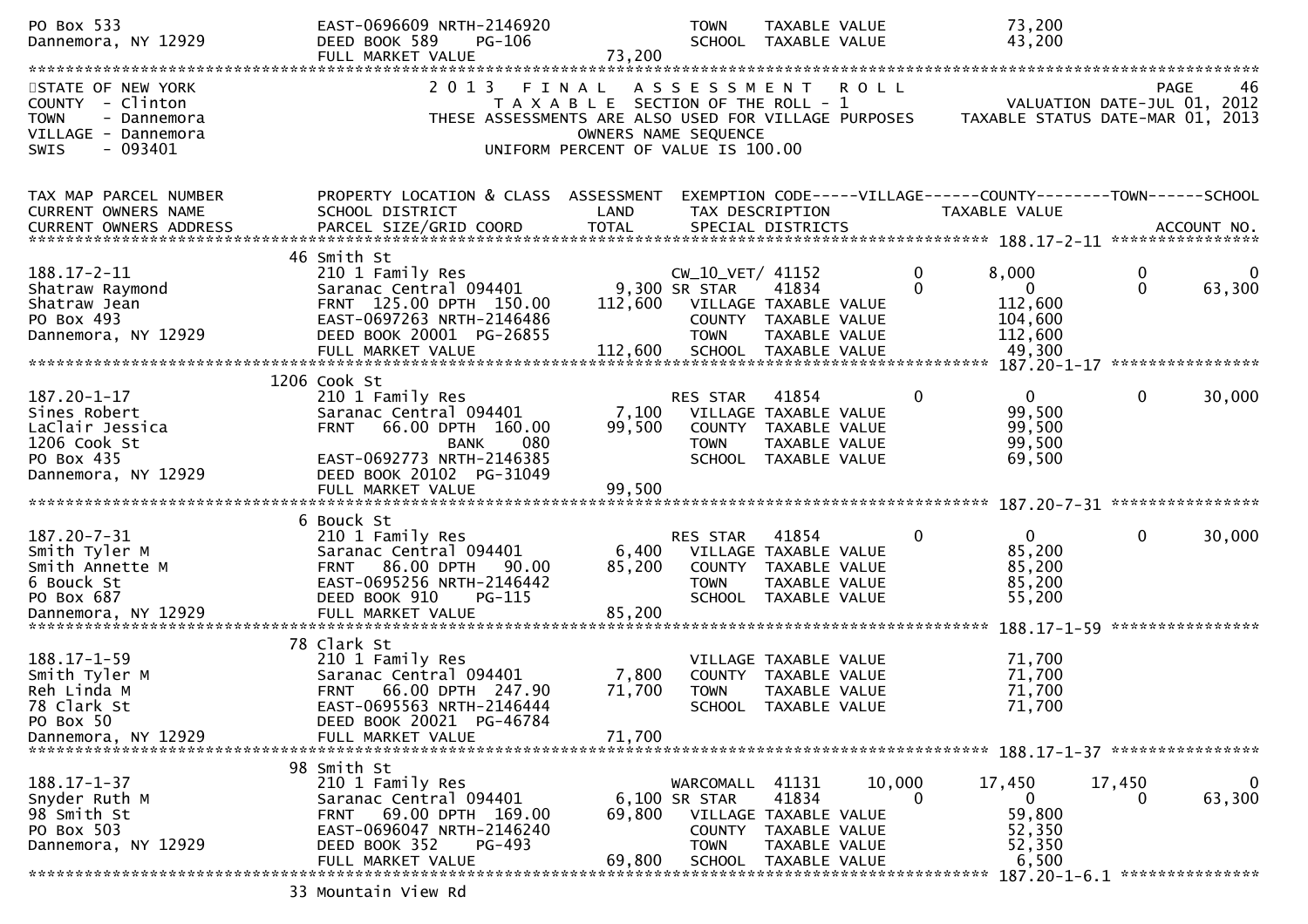| $187.20 - 1 - 6.1$<br>Spear Dwight A<br>Spear Shelby L<br>PO Box 585<br>Dannemora, NY 12929                            | 210 1 Family Res<br>Saranac Central 094401<br>Prior Deed Bk 556 Pg 44<br>FRNT 132.00 DPTH 165.00<br>080<br>BANK<br>EAST-0692460 NRTH-2146933<br>DEED BOOK 20102 PG-34599<br>FULL MARKET VALUE        | 9,700<br>126,800<br>126,800                                                          | RES STAR<br><b>TOWN</b>                                   | 41854<br>VILLAGE TAXABLE VALUE<br>COUNTY TAXABLE VALUE<br>TAXABLE VALUE<br>SCHOOL TAXABLE VALUE | $\mathbf{0}$ | $\overline{0}$<br>126,800<br>126,800<br>126,800<br>96,800                      | $\mathbf 0$       | 30,000 |
|------------------------------------------------------------------------------------------------------------------------|------------------------------------------------------------------------------------------------------------------------------------------------------------------------------------------------------|--------------------------------------------------------------------------------------|-----------------------------------------------------------|-------------------------------------------------------------------------------------------------|--------------|--------------------------------------------------------------------------------|-------------------|--------|
| STATE OF NEW YORK<br>COUNTY - Clinton<br><b>TOWN</b><br>- Dannemora<br>VILLAGE - Dannemora<br>$-093401$<br><b>SWIS</b> | 2 0 1 3<br>THESE ASSESSMENTS ARE ALSO USED FOR VILLAGE PURPOSES                                                                                                                                      | FINAL<br>T A X A B L E SECTION OF THE ROLL - 1<br>UNIFORM PERCENT OF VALUE IS 100.00 | A S S E S S M E N T R O L L<br>OWNERS NAME SEQUENCE       |                                                                                                 |              | VALUATION DATE-JUL 01, 2012<br>TAXABLE STATUS DATE-MAR 01, 2013                | <b>PAGE</b>       | 47     |
| TAX MAP PARCEL NUMBER<br>CURRENT OWNERS NAME                                                                           | PROPERTY LOCATION & CLASS ASSESSMENT<br>SCHOOL DISTRICT                                                                                                                                              | LAND                                                                                 |                                                           | TAX DESCRIPTION                                                                                 |              | EXEMPTION CODE-----VILLAGE------COUNTY-------TOWN------SCHOOL<br>TAXABLE VALUE |                   |        |
| $187.20 - 5 - 37$<br>Staley David H<br>Staley Anne M<br>463 Picketts Corners Rd<br>Saranac, NY 12981                   | 54 Bouck St<br>210 1 Family Res<br>Saranac Central 094401<br>70.00 DPTH 132.00<br><b>FRNT</b><br>850<br><b>BANK</b><br>EAST-0694113 NRTH-2146264<br>DEED BOOK 861<br>PG-192<br>FULL MARKET VALUE     | 6,800<br>81,100<br>81,100                                                            | RES STAR<br><b>TOWN</b>                                   | 41854<br>VILLAGE TAXABLE VALUE<br>COUNTY TAXABLE VALUE<br>TAXABLE VALUE<br>SCHOOL TAXABLE VALUE | $\mathbf{0}$ | $\mathbf{0}$<br>81,100<br>81,100<br>81,100<br>51,100                           | $\mathbf 0$       | 30,000 |
|                                                                                                                        |                                                                                                                                                                                                      |                                                                                      |                                                           |                                                                                                 |              |                                                                                |                   |        |
| $187.20 - 6 - 4$<br>Stetz Stephen A<br>Stetz Anna P<br>26 Bouck St<br>PO Box 214<br>Dannemora, NY 12929                | 29 Bouck St<br>210 1 Family Res<br>Saranac Central 094401<br><b>FRNT</b><br>76.00 DPTH<br>85.00<br>850<br><b>BANK</b><br>EAST-0694704 NRTH-2146206<br>DEED BOOK 702<br>$PG-259$<br>FULL MARKET VALUE | 5,800<br>53,500<br>53,500                                                            | RES STAR<br><b>TOWN</b>                                   | 41854<br>VILLAGE TAXABLE VALUE<br>COUNTY TAXABLE VALUE<br>TAXABLE VALUE<br>SCHOOL TAXABLE VALUE | $\Omega$     | $\mathbf{0}$<br>53,500<br>53,500<br>53,500<br>23,500                           | $\mathbf{0}$      | 30,000 |
|                                                                                                                        |                                                                                                                                                                                                      |                                                                                      |                                                           |                                                                                                 |              |                                                                                | ***************** |        |
| $187.20 - 4 - 4$<br>Stewarts Ice Cream Co Inc<br>Box 435<br>Saratoga Springs, NY 12866                                 | 1173 Cook St<br>486 Mini-mart<br>Saranac Central 094401<br>FRNT 104.90 DPTH<br>95.00<br>EAST-0693535 NRTH-2146280<br>DEED BOOK 751<br>PG-1<br>FULL MARKET VALUE                                      | 10,200<br>360,500<br>360,500                                                         | <b>TOWN</b>                                               | VILLAGE TAXABLE VALUE<br>COUNTY TAXABLE VALUE<br>TAXABLE VALUE<br>SCHOOL TAXABLE VALUE          |              | 360,500<br>360,500<br>360,500<br>360,500                                       |                   |        |
|                                                                                                                        |                                                                                                                                                                                                      |                                                                                      |                                                           |                                                                                                 |              |                                                                                |                   |        |
| 187.20-7-11<br>Stone Steven F<br>Stone Debra A<br>73 Clark St<br>PO Box 25<br>Dannemora, NY 12929                      | 73 Clark St<br>210 1 Family Res<br>Saranac Central 094401<br>75.00 DPTH 116.00<br><b>FRNT</b><br>EAST-0695348 NRTH-2146245<br>DEED BOOK 582<br>PG-1043<br>FULL MARKET VALUE                          | 6,600<br>66,600<br>66,600                                                            | RES STAR<br><b>COUNTY</b><br><b>TOWN</b><br><b>SCHOOL</b> | 41854<br>VILLAGE TAXABLE VALUE<br>TAXABLE VALUE<br>TAXABLE VALUE<br>TAXABLE VALUE               | 0            | 0<br>66,600<br>66,600<br>66,600<br>36,600                                      | 0                 | 30,000 |
|                                                                                                                        | 58 Carter Ct                                                                                                                                                                                         |                                                                                      |                                                           |                                                                                                 |              |                                                                                |                   |        |
| $188.17 - 2 - 17$<br>Stone Taylor E                                                                                    | 210 1 Family Res<br>Saranac Central 094401                                                                                                                                                           | 7,000                                                                                | <b>RES STAR</b>                                           | 41854<br>VILLAGE TAXABLE VALUE                                                                  | $\Omega$     | $\mathbf{0}$<br>97,000                                                         | $\mathbf{0}$      | 30,000 |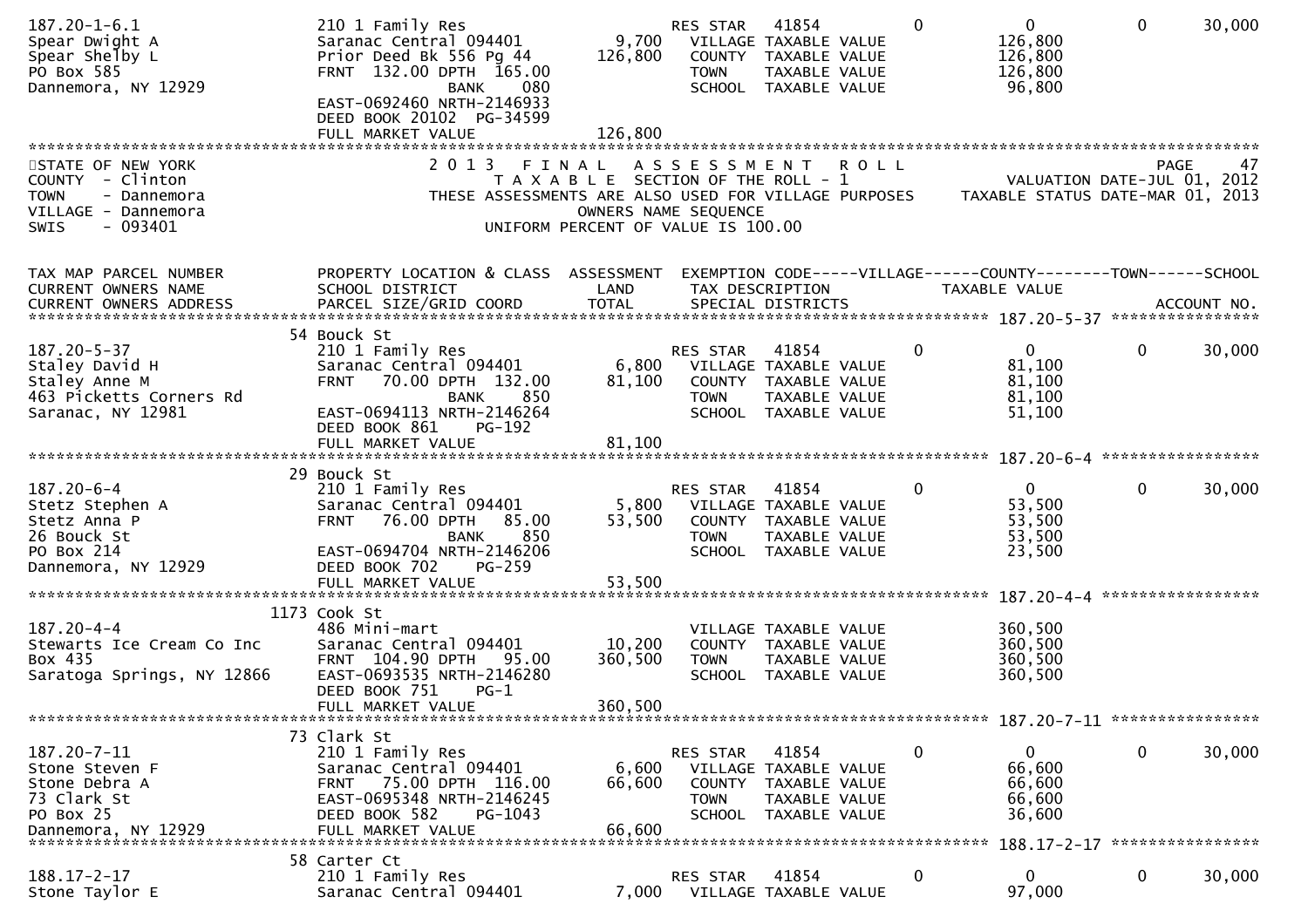| Stone Heather L<br>58 Carter Ct<br>PO Box 763<br>Dannemora, NY 12929                                                  | 66.00 DPTH 150.00<br><b>FRNT</b><br>080<br><b>BANK</b><br>EAST-0697043 NRTH-2146903<br>DEED BOOK 20092 PG-24981<br>FULL MARKET VALUE                                                        | 97,000<br>97,000                                                                     | COUNTY<br><b>TOWN</b>                                      | TAXABLE VALUE<br>TAXABLE VALUE<br>SCHOOL TAXABLE VALUE                                            |                        | 97,000<br>97,000<br>67,000                                                                       |                                     |             |
|-----------------------------------------------------------------------------------------------------------------------|---------------------------------------------------------------------------------------------------------------------------------------------------------------------------------------------|--------------------------------------------------------------------------------------|------------------------------------------------------------|---------------------------------------------------------------------------------------------------|------------------------|--------------------------------------------------------------------------------------------------|-------------------------------------|-------------|
| STATE OF NEW YORK<br>COUNTY - Clinton<br><b>TOWN</b><br>- Dannemora<br>VILLAGE - Dannemora<br>$-093401$<br>SWIS       | 2 0 1 3<br>THESE ASSESSMENTS ARE ALSO USED FOR VILLAGE PURPOSES                                                                                                                             | FINAL<br>T A X A B L E SECTION OF THE ROLL - 1<br>UNIFORM PERCENT OF VALUE IS 100.00 | A S S E S S M E N T<br>OWNERS NAME SEQUENCE                |                                                                                                   | <b>ROLL</b>            | TAXABLE STATUS DATE-MAR 01, 2013                                                                 | PAGE<br>VALUATION DATE-JUL 01, 2012 | 48          |
| TAX MAP PARCEL NUMBER<br>CURRENT OWNERS NAME                                                                          | PROPERTY LOCATION & CLASS ASSESSMENT<br>SCHOOL DISTRICT                                                                                                                                     | LAND                                                                                 | TAX DESCRIPTION                                            |                                                                                                   |                        | EXEMPTION CODE-----VILLAGE------COUNTY--------TOWN------SCHOOL<br><b>TAXABLE VALUE</b>           |                                     |             |
| $188.17 - 1 - 14$<br>Stowe Nicholas J<br>PO Box 296<br>Dannemora, NY 12929                                            | 1037 Cook St<br>210 1 Family Res<br>Saranac Central 094401<br>66.00 DPTH 300.00<br><b>FRNT</b><br>080<br>BANK<br>EAST-0696689 NRTH-2146859<br>DEED BOOK 20082 PG-19790<br>FULL MARKET VALUE | 7,900<br>84,500<br>84,500                                                            | RES STAR<br><b>TOWN</b>                                    | 41854<br>VILLAGE TAXABLE VALUE<br>COUNTY TAXABLE VALUE<br>TAXABLE VALUE<br>SCHOOL TAXABLE VALUE   | 0                      | $\overline{0}$<br>84,500<br>84,500<br>84,500<br>54,500                                           | $\mathbf{0}$<br>****************    | 30,000      |
| $187.20 - 3 - 23$<br>Sweeney Life Use Martha<br>Sweeney Robert P<br>220 Smith St<br>PO Box 283<br>Dannemora, NY 12929 | 220 Smith St<br>210 1 Family Res<br>Saranac Central 094401<br>50.00 DPTH 200.00<br>FRNT<br>EAST-0693080 NRTH-2145747<br>DEED BOOK 20102 PG-36148<br>FULL MARKET VALUE                       | 99,400<br>99,400                                                                     | WARCOMALL<br>7,700 SR STAR<br><b>TOWN</b><br><b>SCHOOL</b> | 41131<br>41834<br>VILLAGE TAXABLE VALUE<br>COUNTY TAXABLE VALUE<br>TAXABLE VALUE<br>TAXABLE VALUE | 10,000<br>$\Omega$     | 24,850<br>$\overline{0}$<br>89,400<br>74,550<br>74,550<br>36,100<br>$187.20 - 2 - 22$            | 24,850<br>0<br>****************     | 0<br>63,300 |
| $187.20 - 2 - 22$<br>Sweeney Steven R<br>Sweeney Martha M<br>220 Smith St<br>Dannemora, NY 12929                      | 1188 Cook St<br>220 2 Family Res<br>Saranac Central 094401<br>56.00 DPTH 195.00<br><b>FRNT</b><br>EAST-0693168 NRTH-2146484<br>DEED BOOK 20102 PG-36147                                     | 9,300<br>83,700                                                                      | RES STAR<br>COUNTY<br><b>TOWN</b><br><b>SCHOOL</b>         | 41854<br>VILLAGE TAXABLE VALUE<br>TAXABLE VALUE<br>TAXABLE VALUE<br>TAXABLE VALUE                 | 0                      | $\mathbf{0}$<br>83,700<br>83,700<br>83,700<br>53,700                                             | $\mathbf 0$                         | 30,000      |
| $188.17 - 1 - 52$<br>Tacy Life Use Arthur J<br>Tacy Robert J<br>PO Box 178<br>Dannemora, NY 12929                     | 7 Thayer Ave<br>210 1 Family Res<br>Saranac Central 094401<br>FRNT 72.00 DPTH 155.00<br>EAST-0695784 NRTH-2146343<br>DEED BOOK 20102 PG-31588<br>FULL MARKET VALUE                          | 113,900<br>113,900                                                                   | WARCOMALL<br>7,400 SR STAR<br>COUNTY<br><b>TOWN</b>        | 41131<br>41834<br>VILLAGE TAXABLE VALUE<br>TAXABLE VALUE<br>TAXABLE VALUE<br>SCHOOL TAXABLE VALUE | 10,000<br>$\mathbf{0}$ | 28,475<br>$\mathbf{0}$<br>103,900<br>85,425<br>85,425<br>50,600<br>187.20-2-19 ***************** | 28,475<br>0                         | 0<br>63,300 |
| $187.20 - 2 - 19$<br>Tatro Life Use Roland A<br>Sampica James W<br>103 Bigelow Rd<br>Merrill, NY 12955                | 1182 Cook St<br>210 1 Family Res<br>Saranac Central 094401<br>60.00 DPTH 170.00<br><b>FRNT</b><br>EAST-0693367 NRTH-2146505<br>DEED BOOK 20112 PG-39314<br>FULL MARKET VALUE                | 6,900<br>82,400<br>82,400                                                            | SR STAR<br>COUNTY<br><b>TOWN</b><br>SCHOOL                 | 41834<br>VILLAGE TAXABLE VALUE<br>TAXABLE VALUE<br>TAXABLE VALUE<br>TAXABLE VALUE                 | 0                      | $\mathbf{0}$<br>82,400<br>82,400<br>82,400<br>19,100                                             | $\mathbf 0$                         | 63,300      |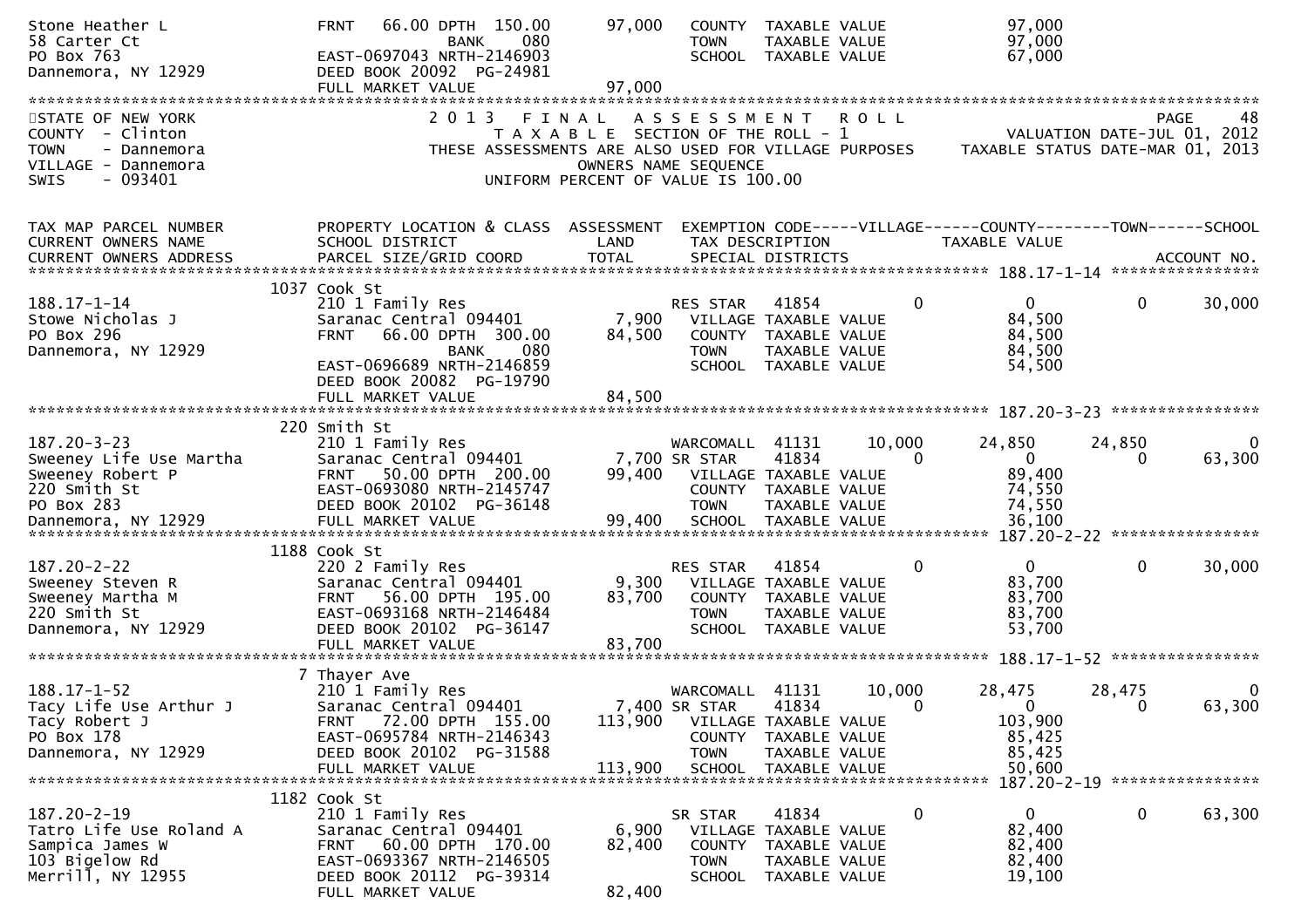| STATE OF NEW YORK<br>COUNTY - Clinton                 | 2 0 1 3                                               | FINAL<br>T A X A B L E SECTION OF THE ROLL - 1 | A S S E S S M E N T |                                               | <b>ROLL</b>  |                                                                | VALUATION DATE-JUL 01, 2012 | <b>PAGE</b><br>49 |
|-------------------------------------------------------|-------------------------------------------------------|------------------------------------------------|---------------------|-----------------------------------------------|--------------|----------------------------------------------------------------|-----------------------------|-------------------|
| <b>TOWN</b><br>- Dannemora<br>VILLAGE - Dannemora     | THESE ASSESSMENTS ARE ALSO USED FOR VILLAGE PURPOSES  | OWNERS NAME SEQUENCE                           |                     |                                               |              | TAXABLE STATUS DATE-MAR 01, 2013                               |                             |                   |
| $-093401$<br>SWIS                                     |                                                       | UNIFORM PERCENT OF VALUE IS 100.00             |                     |                                               |              |                                                                |                             |                   |
|                                                       |                                                       |                                                |                     |                                               |              |                                                                |                             |                   |
|                                                       |                                                       |                                                |                     |                                               |              |                                                                |                             |                   |
| TAX MAP PARCEL NUMBER                                 | PROPERTY LOCATION & CLASS ASSESSMENT                  |                                                |                     |                                               |              | EXEMPTION CODE-----VILLAGE------COUNTY--------TOWN------SCHOOL |                             |                   |
| <b>CURRENT OWNERS NAME</b>                            | SCHOOL DISTRICT                                       | LAND                                           |                     | TAX DESCRIPTION                               |              | TAXABLE VALUE                                                  |                             |                   |
|                                                       |                                                       |                                                |                     |                                               |              |                                                                |                             |                   |
|                                                       | 1226 Cook St                                          |                                                |                     |                                               |              |                                                                |                             |                   |
| $187.20 - 1 - 24$                                     | 210 1 Family Res                                      |                                                | WARNONALL           | 41121                                         | 6,000        | 11,445                                                         | 11,445                      |                   |
| Tavernier Life Estate Geneviev Saranac Central 094401 |                                                       |                                                | 10,300 RES STAR     | 41854                                         | $\mathbf{0}$ | $\mathbf{0}$                                                   | $\Omega$                    | 30,000            |
| Doherty Amy                                           | Prior Deed Bk 558 Pg 273                              | 76,300                                         |                     | VILLAGE TAXABLE VALUE                         |              | 70,300                                                         |                             |                   |
| PO Box 812                                            | 1.20<br><b>ACRES</b>                                  |                                                |                     | COUNTY TAXABLE VALUE                          |              | 64,855                                                         |                             |                   |
| Dannemora, NY 12929                                   | EAST-0692383 NRTH-2146449<br>DEED BOOK 20041 PG-68279 |                                                | <b>TOWN</b>         | TAXABLE VALUE                                 |              | 64,855                                                         |                             |                   |
|                                                       | FULL MARKET VALUE                                     | 76,300                                         | SCHOOL              | TAXABLE VALUE                                 |              | 46,300                                                         |                             |                   |
|                                                       |                                                       |                                                |                     |                                               |              |                                                                |                             |                   |
|                                                       | 1 Barker St                                           |                                                |                     |                                               |              |                                                                |                             |                   |
| $187.20 - 6 - 7$                                      | 210 1 Family Res                                      |                                                |                     | VILLAGE TAXABLE VALUE                         |              | 94,000                                                         |                             |                   |
| Teichman John R                                       | Saranac Central 094401                                | 6,600                                          |                     | COUNTY TAXABLE VALUE                          |              | 94,000                                                         |                             |                   |
| Teichman Brenda L                                     | <b>FRNT 92.00 DPTH</b><br>90.00                       | 94,000                                         | <b>TOWN</b>         | TAXABLE VALUE                                 |              | 94,000                                                         |                             |                   |
| 12 Sanborn Ave                                        | EAST-0694734 NRTH-2145962<br>DEED BOOK 20122 PG-53528 |                                                |                     | SCHOOL TAXABLE VALUE                          |              | 94,000                                                         |                             |                   |
| Plattsburgh, NY 12901                                 | FULL MARKET VALUE                                     | 94,000                                         |                     |                                               |              |                                                                |                             |                   |
|                                                       |                                                       |                                                |                     |                                               |              |                                                                |                             | ****************  |
|                                                       | 1198 Cook St                                          |                                                |                     |                                               |              |                                                                |                             |                   |
| 187.20-1-14                                           | 210 1 Family Res                                      |                                                | RES STAR            | 41854                                         | 0            | $\overline{0}$                                                 | $\mathbf 0$                 | 30,000            |
| Tripp Katie A                                         | Saranac Central 094401                                | 7,900                                          |                     | VILLAGE TAXABLE VALUE                         |              | 94,000                                                         |                             |                   |
| PO Box 541                                            | 77.00 DPTH 165.00<br><b>FRNT</b>                      | 94,000                                         |                     | COUNTY TAXABLE VALUE                          |              | 94,000                                                         |                             |                   |
| Dannemora, NY 12929                                   | 080<br><b>BANK</b><br>EAST-0692989 NRTH-2146345       |                                                | <b>TOWN</b>         | TAXABLE VALUE<br>SCHOOL TAXABLE VALUE         |              | 94,000<br>64,000                                               |                             |                   |
|                                                       | DEED BOOK 20041 PG-75594                              |                                                |                     |                                               |              |                                                                |                             |                   |
|                                                       | FULL MARKET VALUE                                     | 94,000                                         |                     |                                               |              |                                                                |                             |                   |
|                                                       |                                                       |                                                |                     |                                               |              |                                                                |                             | ***************** |
|                                                       | 41 Mountain View Rd                                   |                                                |                     |                                               |              |                                                                |                             |                   |
| $187.20 - 1 - 4$                                      | 220 2 Family Res                                      |                                                |                     | VILLAGE TAXABLE VALUE                         |              | 52,100                                                         |                             |                   |
| Tripp Robert                                          | Saranac Central 094401                                | 7,600                                          |                     | COUNTY TAXABLE VALUE                          |              | 52,100                                                         |                             |                   |
| Tripp Lynda<br>PO Box 141                             | FRNT 110.00 DPTH 165.00<br>EAST-0692302 NRTH-2147129  | 52,100                                         | <b>TOWN</b>         | <b>TAXABLE VALUE</b><br>SCHOOL TAXABLE VALUE  |              | 52,100<br>52,100                                               |                             |                   |
| Dannemora, NY 12929                                   | DEED BOOK 20122 PG-52845                              |                                                |                     |                                               |              |                                                                |                             |                   |
|                                                       | FULL MARKET VALUE                                     | 52,100                                         |                     |                                               |              |                                                                |                             |                   |
|                                                       |                                                       |                                                |                     |                                               |              |                                                                |                             |                   |
|                                                       | Mountain View Rd                                      |                                                |                     |                                               |              |                                                                |                             |                   |
| $187.20 - 1 - 5$                                      | 311 Res vac land                                      |                                                |                     | VILLAGE TAXABLE VALUE                         |              | 9,600                                                          |                             |                   |
| Tripp Robert<br>PO Box 141                            | Saranac Central 094401<br>FRNT 132.00 DPTH 165.00     | 9,600<br>9,600                                 | <b>TOWN</b>         | COUNTY TAXABLE VALUE<br>TAXABLE VALUE         |              | 9,600<br>9,600                                                 |                             |                   |
| Dannemora, NY 12929                                   | EAST-0692366 NRTH-2147025                             |                                                |                     | SCHOOL TAXABLE VALUE                          |              | 9,600                                                          |                             |                   |
|                                                       | DEED BOOK 20102 PG-31590                              |                                                |                     |                                               |              |                                                                |                             |                   |
|                                                       | FULL MARKET VALUE                                     | 9,600                                          |                     |                                               |              |                                                                |                             |                   |
|                                                       |                                                       |                                                |                     |                                               |              |                                                                |                             |                   |
|                                                       | 39 Mountain View Rd                                   |                                                |                     |                                               |              |                                                                |                             |                   |
| $187.20 - 1 - 6.2$<br>Tripp Robert                    | 312 Vac w/imprv<br>Saranac Central 094401             | 10,200                                         |                     | VILLAGE TAXABLE VALUE<br>COUNTY TAXABLE VALUE |              | 23,800<br>23,800                                               |                             |                   |
|                                                       |                                                       |                                                |                     |                                               |              |                                                                |                             |                   |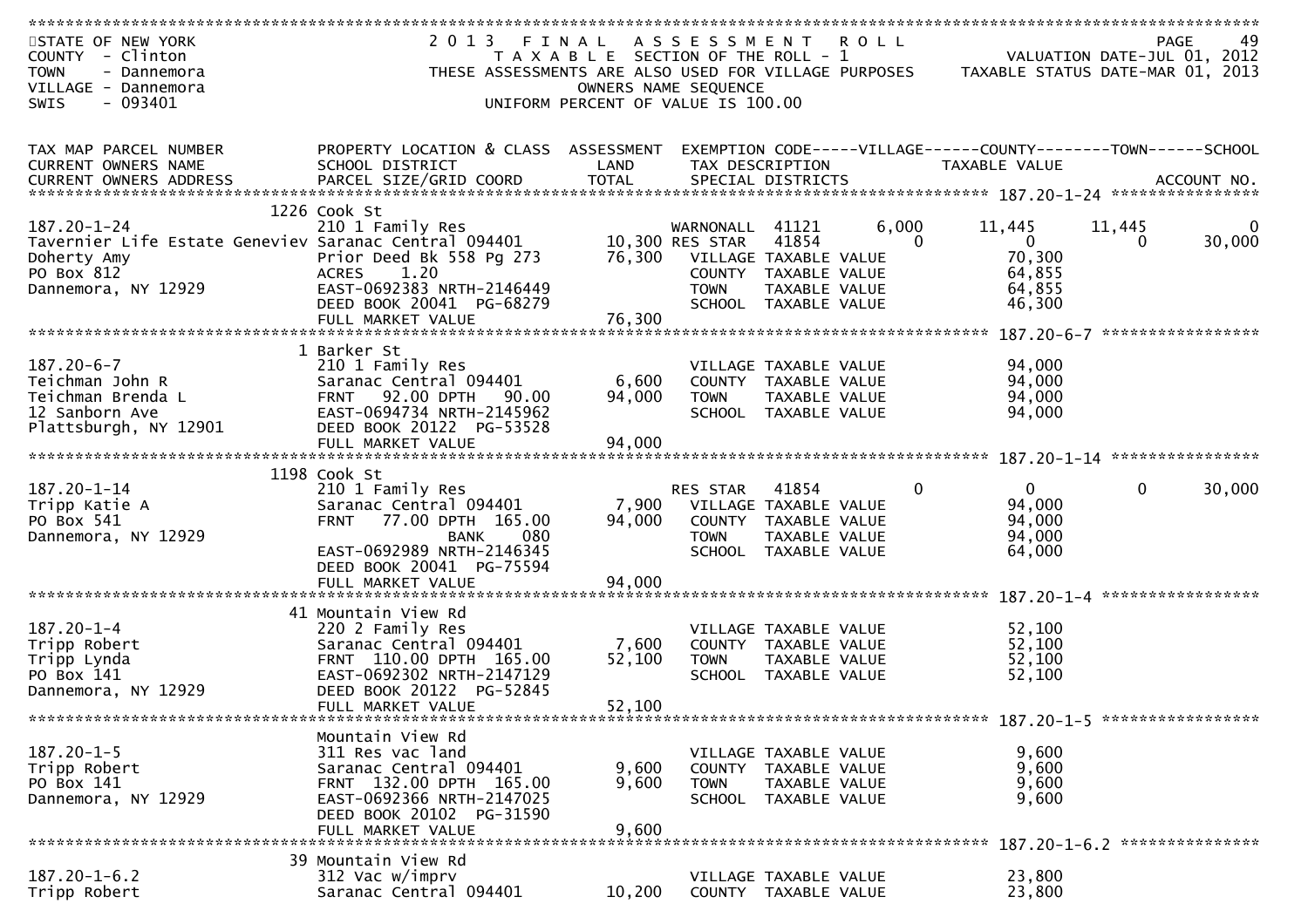| PO Box 141<br>Dannemora, NY 12929                                                                               | FRNT 247.00 DPTH 181.00<br>EAST-0692347 NRTH-2146883<br>DEED BOOK 20102 PG-31590                                                                                                    | 23,800                                                                                                       | <b>TOWN</b>                                            | TAXABLE VALUE<br>SCHOOL TAXABLE VALUE                                                  |              | 23,800<br>23,800                                                                                                     |                   |             |
|-----------------------------------------------------------------------------------------------------------------|-------------------------------------------------------------------------------------------------------------------------------------------------------------------------------------|--------------------------------------------------------------------------------------------------------------|--------------------------------------------------------|----------------------------------------------------------------------------------------|--------------|----------------------------------------------------------------------------------------------------------------------|-------------------|-------------|
|                                                                                                                 | FULL MARKET VALUE                                                                                                                                                                   | 23,800                                                                                                       |                                                        |                                                                                        |              |                                                                                                                      |                   |             |
| STATE OF NEW YORK<br>COUNTY - Clinton<br><b>TOWN</b><br>- Dannemora<br>VILLAGE - Dannemora<br>$-093401$<br>SWIS | 2 0 1 3                                                                                                                                                                             | FINAL<br>T A X A B L E SECTION OF THE ROLL - 1<br>OWNERS NAME SEQUENCE<br>UNIFORM PERCENT OF VALUE IS 100.00 | A S S E S S M E N T                                    |                                                                                        | <b>ROLL</b>  | VALUATION DATE-JUL 01, 2012<br>THESE ASSESSMENTS ARE ALSO USED FOR VILLAGE PURPOSES TAXABLE STATUS DATE-MAR 01, 2013 | PAGE              | 50          |
| TAX MAP PARCEL NUMBER<br>CURRENT OWNERS NAME<br>CURRENT OWNERS ADDRESS                                          | PROPERTY LOCATION & CLASS ASSESSMENT<br>SCHOOL DISTRICT<br>PARCEL SIZE/GRID COORD                                                                                                   | LAND<br><b>TOTAL</b>                                                                                         |                                                        | TAX DESCRIPTION<br>SPECIAL DISTRICTS                                                   |              | EXEMPTION CODE-----VILLAGE------COUNTY--------TOWN------SCHOOL<br><b>TAXABLE VALUE</b>                               |                   | ACCOUNT NO. |
| $187.20 - 7 - 32$<br>Trombley Louis J<br>Trombley Kelli<br>PO Box 914<br>Dannemora, NY 12929                    | 8 Bouck St<br>210 1 Family Res<br>Saranac Central 094401<br>Lot 233 Ref Tr<br>FRNT 42.50 DPTH 160.00<br><b>BANK</b><br>080<br>EAST-0695185 NRTH-2146468<br>DEED BOOK 20061 PG-91521 | 52,000                                                                                                       | RES STAR<br>5,200 VILLAGE TAXABLE VALUE<br><b>TOWN</b> | 41854<br>COUNTY TAXABLE VALUE<br>TAXABLE VALUE<br>SCHOOL TAXABLE VALUE                 | $\mathbf{0}$ | $\Omega$<br>52,000<br>52,000<br>52,000<br>22,000                                                                     | $\mathbf{0}$      | 30,000      |
|                                                                                                                 |                                                                                                                                                                                     |                                                                                                              |                                                        |                                                                                        |              |                                                                                                                      | ***************** |             |
| 1135-1139 Cook St<br>$187.20 - 5 - 7$<br>Trombley Scott Michael<br>362 Picketts Corners Rd<br>Saranac, NY 12981 | 482 Det row bldg<br>Saranac Central 094401<br>90.00 DPTH 76.00<br><b>FRNT</b><br>EAST-0694292 NRTH-2146501                                                                          | 6,000<br>120,000                                                                                             | <b>TOWN</b>                                            | VILLAGE TAXABLE VALUE<br>COUNTY TAXABLE VALUE<br>TAXABLE VALUE<br>SCHOOL TAXABLE VALUE |              | 120,000<br>120,000<br>120,000<br>120,000                                                                             |                   |             |
|                                                                                                                 | DEED BOOK 20112 PG-42554<br>FULL MARKET VALUE                                                                                                                                       | 120,000                                                                                                      |                                                        |                                                                                        |              |                                                                                                                      |                   |             |
| $187.20 - 7 - 1$<br>Trombley Scott Michael<br>362 Picketts Corners Rd<br>Saranac, NY 12981                      | 1115 Cook St<br>482 Det row bldg<br>Saranac Central 094401<br>FRNT 136.80 DPTH 88.16<br>EAST-0694815 NRTH-2146599<br>DEED BOOK 20112 PG-42552                                       | 7,000<br>160,000                                                                                             | <b>TOWN</b>                                            | VILLAGE TAXABLE VALUE<br>COUNTY TAXABLE VALUE<br>TAXABLE VALUE<br>SCHOOL TAXABLE VALUE |              | 160,000<br>160,000<br>160,000<br>160,000                                                                             |                   |             |
|                                                                                                                 | Barker St                                                                                                                                                                           |                                                                                                              |                                                        |                                                                                        |              |                                                                                                                      |                   |             |
| $187.20 - 7 - 2.22$<br>Trombley Scott Michael<br>362 Picketts Corners Rd<br>Saranac, NY 12981                   | 330 Vacant comm<br>Saranac Central 094401<br>Lot 233 Ref Tr<br>73.90 DPTH 141.29<br><b>FRNT</b><br>EAST-0694832 NRTH-2146522<br>DEED BOOK 20112 PG-42554                            | 7,200<br>7,200                                                                                               | <b>TOWN</b><br><b>SCHOOL</b>                           | VILLAGE TAXABLE VALUE<br>COUNTY TAXABLE VALUE<br>TAXABLE VALUE<br>TAXABLE VALUE        |              | 7,200<br>7,200<br>7,200<br>7,200                                                                                     |                   |             |
|                                                                                                                 | FULL MARKET VALUE                                                                                                                                                                   | 7,200                                                                                                        |                                                        |                                                                                        |              |                                                                                                                      |                   |             |
| $188.17 - 1 - 48$<br>Trombley Scott Michael<br>362 Picketts Corners Rd<br>Saranac, NY 12981                     | 17 Thayer Ave<br>220 2 Family Res<br>Saranac Central 094401<br>78.00 DPTH 82.00<br><b>FRNT</b><br>EAST-0695778 NRTH-2146557<br>DEED BOOK 20112 PG-42552                             | 5,700<br>72,600                                                                                              | <b>TOWN</b>                                            | VILLAGE TAXABLE VALUE<br>COUNTY TAXABLE VALUE<br>TAXABLE VALUE<br>SCHOOL TAXABLE VALUE |              | 72,600<br>72,600<br>72,600<br>72,600                                                                                 |                   |             |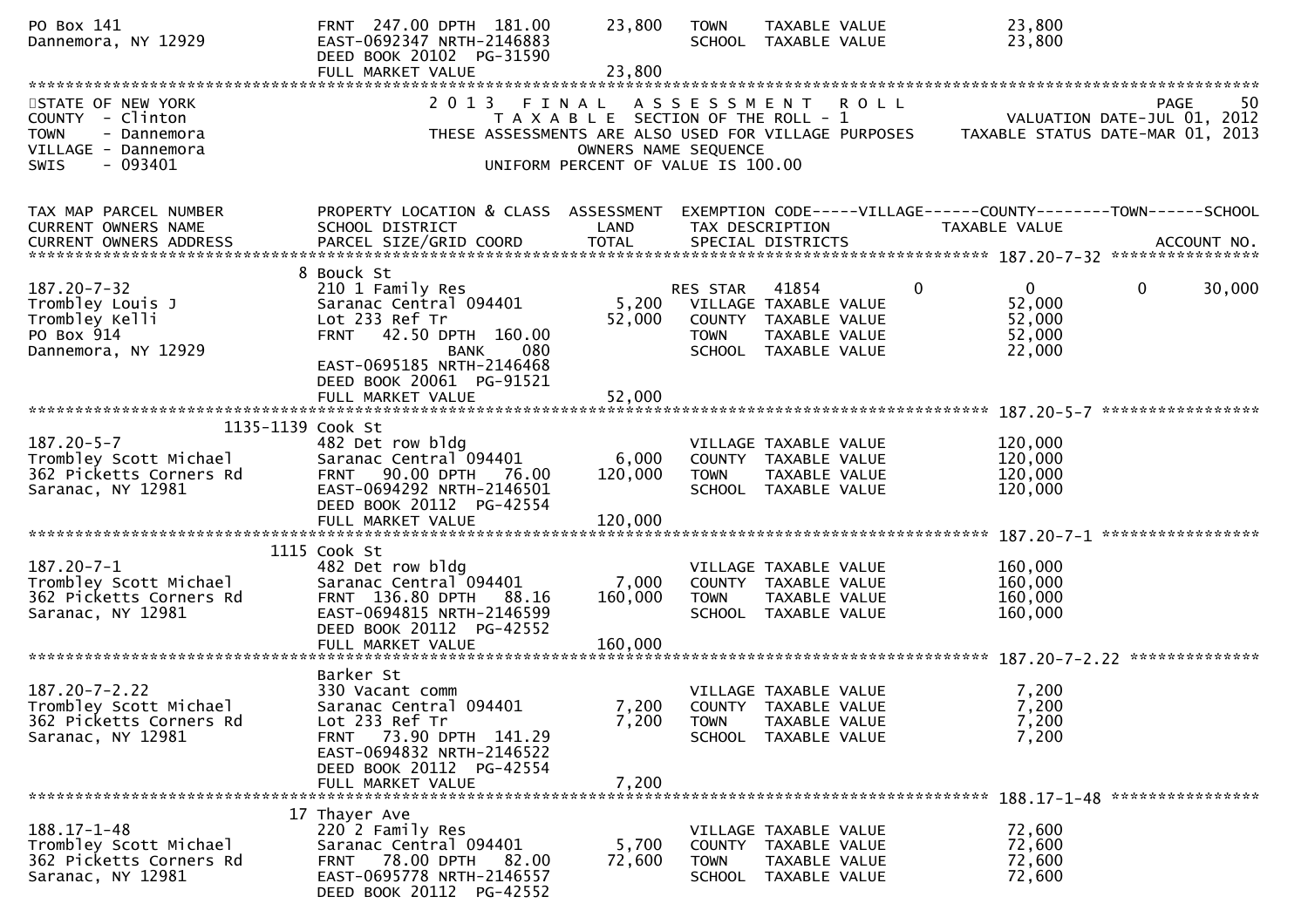|                                                                                                                       | FULL MARKET VALUE                                                                                                                                                             | 72,600                             |                                                                                                                                                            |                                |                                                                                 |                                                                               |
|-----------------------------------------------------------------------------------------------------------------------|-------------------------------------------------------------------------------------------------------------------------------------------------------------------------------|------------------------------------|------------------------------------------------------------------------------------------------------------------------------------------------------------|--------------------------------|---------------------------------------------------------------------------------|-------------------------------------------------------------------------------|
| STATE OF NEW YORK<br>COUNTY - Clinton<br><b>TOWN</b><br>- Dannemora<br>VILLAGE - Dannemora<br><b>SWIS</b><br>- 093401 | 2 0 1 3                                                                                                                                                                       | FINAL<br>OWNERS NAME SEQUENCE      | A S S E S S M E N T<br>T A X A B L E SECTION OF THE ROLL - 1<br>THESE ASSESSMENTS ARE ALSO USED FOR VILLAGE PURPOSES<br>UNIFORM PERCENT OF VALUE IS 100.00 | <b>ROLL</b>                    |                                                                                 | 51<br>PAGE<br>VALUATION DATE-JUL 01, 2012<br>TAXABLE STATUS DATE-MAR 01, 2013 |
| TAX MAP PARCEL NUMBER<br>CURRENT OWNERS NAME                                                                          | PROPERTY LOCATION & CLASS ASSESSMENT<br>SCHOOL DISTRICT                                                                                                                       | LAND                               | TAX DESCRIPTION                                                                                                                                            |                                | EXEMPTION CODE-----VILLAGE------COUNTY--------TOWN------SCHOOL<br>TAXABLE VALUE |                                                                               |
| $188.17 - 1 - 61$<br>Trombley Scott Michael<br>362 Picketts Corners Rd<br>Saranac, NY 12981                           | 15 Thayer Ave<br>210 1 Family Res<br>Saranac Central 094401<br><b>FRNT</b><br>79.00 DPTH<br>61.50<br>EAST-0695702 NRTH-2146542<br>DEED BOOK 20112 PG-42552                    | 4,800<br>30,400                    | VILLAGE TAXABLE VALUE<br>COUNTY TAXABLE VALUE<br><b>TOWN</b><br>SCHOOL TAXABLE VALUE                                                                       | TAXABLE VALUE                  | 30,400<br>30,400<br>30,400<br>30,400                                            | *****************                                                             |
| $188.17 - 2 - 10$<br>Twigg Jeffrey D<br>Twigg Cecil<br>Attn: C & J Enterprises<br>2391 Rt 9<br>Peru, NY 12972         | 42 Smith St<br>220 2 Family Res<br>Saranac Central 094401<br>FRNT 125.00 DPTH 100.00<br>EAST-0697440 NRTH-2146493<br>DEED BOOK 766<br>PG-332<br>FULL MARKET VALUE             | 7,600<br>69,700<br>69,700          | VILLAGE TAXABLE VALUE<br>COUNTY TAXABLE VALUE<br><b>TOWN</b><br>SCHOOL TAXABLE VALUE                                                                       | TAXABLE VALUE                  | 69,700<br>69,700<br>69,700<br>69,700                                            |                                                                               |
| $188.17 - 1 - 60. - 1$<br>United Methodist Church<br>PO Box 488<br>Dannemora, NY 12929                                | 86 Clark St<br>210 1 Family Res<br>Saranac Central 094401<br>0.01<br><b>ACRES</b><br>EAST-0695547 NRTH-2146552<br>FULL MARKET VALUE                                           | $\overline{0}$<br>83,500<br>83,500 | VILLAGE TAXABLE VALUE<br>COUNTY TAXABLE VALUE<br><b>TOWN</b><br><b>SCHOOL</b>                                                                              | TAXABLE VALUE<br>TAXABLE VALUE | 83,500<br>83,500<br>83,500<br>83,500                                            | ****************                                                              |
| 187.20-6-11<br>Upton Kyle R<br>Upton Shannon M<br>31 Bouck St<br>PO Box 176<br>Dannemora, NY 12929                    | 31 Bouck St<br>210 1 Family Res<br>Saranac Central 094401<br>86.00 DPTH<br>85.00<br><b>FRNT</b><br>EAST-0694624 NRTH-2146192<br>DEED BOOK 20132 PG-56709<br>FULL MARKET VALUE | 6,200<br>68,700<br>68,700          | 41854<br>RES STAR<br>VILLAGE TAXABLE VALUE<br>COUNTY TAXABLE VALUE<br><b>TOWN</b><br>SCHOOL TAXABLE VALUE                                                  | TAXABLE VALUE                  | $\mathbf{0}$<br>0<br>68,700<br>68,700<br>68,700<br>38,700                       | $\mathbf{0}$<br>30,000                                                        |
| PRIOR OWNER ON 3/01/2013<br>Holland Jason M                                                                           |                                                                                                                                                                               |                                    |                                                                                                                                                            |                                |                                                                                 |                                                                               |
| 187.20-1-12<br>Walker Judy<br>Kourofsky Nancy<br>11 Mountain View Rd<br>PO Box 744<br>Dannemora, NY 12929             | 11 Mountain View Rd<br>210 1 Family Res<br>Saranac Central 094401<br>FRNT 104.00 DPTH 176.00<br>EAST-0692964 NRTH-2146537<br>DEED BOOK 20051 PG-86113<br>FULL MARKET VALUE    | 73,200<br>73,200                   | AGED COUN 41802<br>41834<br>7,500 SR STAR<br>VILLAGE TAXABLE VALUE<br>COUNTY TAXABLE VALUE<br><b>TOWN</b><br>SCHOOL                                        | TAXABLE VALUE<br>TAXABLE VALUE | 0<br>25,620<br>0<br>0<br>73,200<br>47,580<br>73,200<br>9,900                    | $\mathbf 0$<br>0<br>0<br>63,300                                               |
| STATE OF NEW YORK<br>COUNTY - Clinton                                                                                 | 2 0 1 3                                                                                                                                                                       | FINAL                              | A S S E S S M E N T<br>T A X A B L E SECTION OF THE ROLL - 1                                                                                               | <b>ROLL</b>                    |                                                                                 | <b>PAGE</b><br>52<br>VALUATION DATE-JUL 01, 2012                              |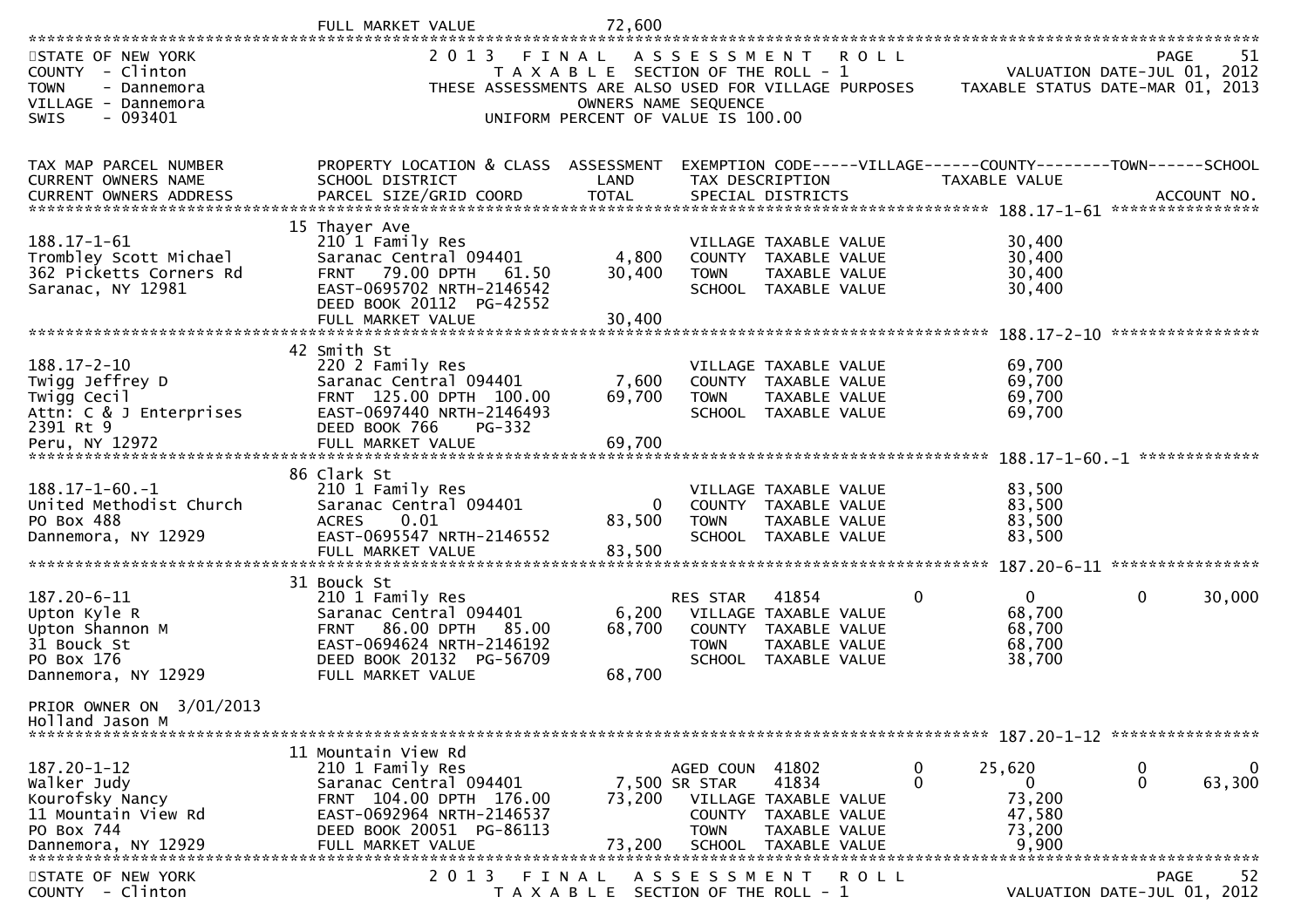| <b>TOWN</b><br>- Dannemora<br>VILLAGE - Dannemora<br><b>SWIS</b><br>- 093401                                                                                       | THESE ASSESSMENTS ARE ALSO USED FOR VILLAGE PURPOSES                                                                                                                        | UNIFORM PERCENT OF VALUE IS 100.00                                                     | OWNERS NAME SEQUENCE                                          |                                                                                                                   |                  |                                                                                        | TAXABLE STATUS DATE-MAR 01, 2013                                                     |                                                                |
|--------------------------------------------------------------------------------------------------------------------------------------------------------------------|-----------------------------------------------------------------------------------------------------------------------------------------------------------------------------|----------------------------------------------------------------------------------------|---------------------------------------------------------------|-------------------------------------------------------------------------------------------------------------------|------------------|----------------------------------------------------------------------------------------|--------------------------------------------------------------------------------------|----------------------------------------------------------------|
| TAX MAP PARCEL NUMBER<br>CURRENT OWNERS NAME<br>CURRENT OWNERS ADDRESS                                                                                             | PROPERTY LOCATION & CLASS ASSESSMENT<br>SCHOOL DISTRICT                                                                                                                     | LAND                                                                                   | TAX DESCRIPTION                                               |                                                                                                                   |                  | EXEMPTION CODE-----VILLAGE------COUNTY--------TOWN------SCHOOL<br><b>TAXABLE VALUE</b> |                                                                                      |                                                                |
| $187.20 - 3 - 17$<br>Walpole Alan L<br>Walpole Christine<br>PO Box 231<br>Dannemora, NY 12929                                                                      | 11 Manley St<br>210 1 Family Res<br>Saranac Central 094401<br>91.90 DPTH 167.50<br><b>FRNT</b><br>EAST-0693222 NRTH-2145958<br>DEED BOOK 589<br>PG-112<br>FULL MARKET VALUE | 8,700<br>115,200<br>115,200                                                            | SR STAR<br><b>TOWN</b><br><b>SCHOOL</b>                       | 41834<br>VILLAGE TAXABLE VALUE<br>COUNTY TAXABLE VALUE<br>TAXABLE VALUE<br>TAXABLE VALUE                          |                  | $\mathbf{0}$<br>115,200<br>115,200                                                     | $\Omega$<br>$\mathbf{0}$<br>115,200<br>51,900                                        | 63,300                                                         |
|                                                                                                                                                                    | 5 Breen Ln                                                                                                                                                                  |                                                                                        |                                                               |                                                                                                                   |                  |                                                                                        |                                                                                      |                                                                |
| $188.17 - 1 - 40$<br>West Charlotte<br>PO Box 716<br>Dannemora, NY 12929                                                                                           | 210 1 Family Res<br>Saranac Central 094401<br>84.80 DPTH 170.00<br><b>FRNT</b><br>EAST-0696034 NRTH-2146440<br>DEED BOOK 751<br>$PG-243$<br>FULL MARKET VALUE               | 90,400                                                                                 | WARCOMALL<br>7,900 WARDISALL<br>90,400 SR STAR<br><b>TOWN</b> | 41131<br>41141<br>41834<br>VILLAGE TAXABLE VALUE<br>COUNTY TAXABLE VALUE<br>TAXABLE VALUE<br>SCHOOL TAXABLE VALUE | 10,000<br>20,000 | 22,600<br>45,200<br>$\Omega$                                                           | 22,600<br>45,200<br>$\mathbf{0}$<br>$\Omega$<br>60,400<br>22,600<br>22,600<br>27,100 | 0<br>$\Omega$<br>63,300                                        |
|                                                                                                                                                                    |                                                                                                                                                                             |                                                                                        |                                                               |                                                                                                                   |                  |                                                                                        | $187.20 - 3 - 19$                                                                    | ****************                                               |
| $187.20 - 3 - 19$<br>Wing Life Estate Byron E<br>Wing Life Estate Patricia A<br>5 Manley St<br>PO Box 696<br>Dannemora, NY 12929                                   | 5 Manley St<br>210 1 Family Res<br>Saranac Central 094401<br>1.00<br><b>ACRES</b><br>EAST-0693155 NRTH-2145845<br>DEED BOOK 20132 PG-55985<br>FULL MARKET VALUE             | 10,000<br>111,800<br>111,800                                                           | RES STAR<br><b>TOWN</b>                                       | 41854<br>VILLAGE TAXABLE VALUE<br>COUNTY TAXABLE VALUE<br>TAXABLE VALUE<br>SCHOOL TAXABLE VALUE                   |                  | 0<br>111,800<br>111,800                                                                | $\mathbf{0}$<br>$\overline{0}$<br>111,800<br>81,800                                  | 30,000                                                         |
| PRIOR OWNER ON 3/01/2013<br>Wing Byron E<br>STATE OF NEW YORK<br>COUNTY - Clinton<br><b>TOWN</b><br>- Dannemora<br>VILLAGE - Dannemora<br>$-093401$<br><b>SWIS</b> | 2 0 1 3<br>FINAL<br>THESE ASSESSMENTS ARE ALSO USED FOR VILLAGE PURPOSES<br><b>ROLL</b>                                                                                     | T A X A B L E SECTION OF THE ROLL - 1<br>UNIFORM PERCENT OF VALUE IS 100.00<br>SECTION | A S S E S S M E N T                                           | <b>TOTALS</b>                                                                                                     | <b>ROLL</b>      |                                                                                        | VALUATION DATE-JUL 01, 2012<br>TAXABLE STATUS DATE-MAR 01, 2013                      | <b>PAGE</b><br>53<br>RPS150/V04/L015<br>CURRENT DATE 6/17/2013 |
|                                                                                                                                                                    |                                                                                                                                                                             |                                                                                        |                                                               |                                                                                                                   |                  |                                                                                        |                                                                                      |                                                                |

| <b>CODE</b> | DISTRICT NAME                                                                                                        | TOTAL<br><b>PARCELS</b> | EXTENSION<br><b>TYPE</b>                                  | EXTENSION<br><b>VALUE</b>                   | AD VALOREM<br><b>VALUE</b> | <b>EXEMPT</b><br>AMOUNT | <b>TAXABLE</b><br>VALUE                     |
|-------------|----------------------------------------------------------------------------------------------------------------------|-------------------------|-----------------------------------------------------------|---------------------------------------------|----------------------------|-------------------------|---------------------------------------------|
|             | OTO02 Omitted Tax-Co<br>OTO04 Omitted Tax-To<br>OTO05 Omitted Tax-Vi<br>RW001 Relevied Water<br>WD032 Dann wtr dst # |                         | 5 MOVTAX<br>5 MOVTAX<br>1 MOVTAX<br>1 MOVTAX<br>2 UNITS M | 167.69<br>111.79<br>43.38<br>119.90<br>2.00 |                            |                         | 167.69<br>111.79<br>43.38<br>119.90<br>2.00 |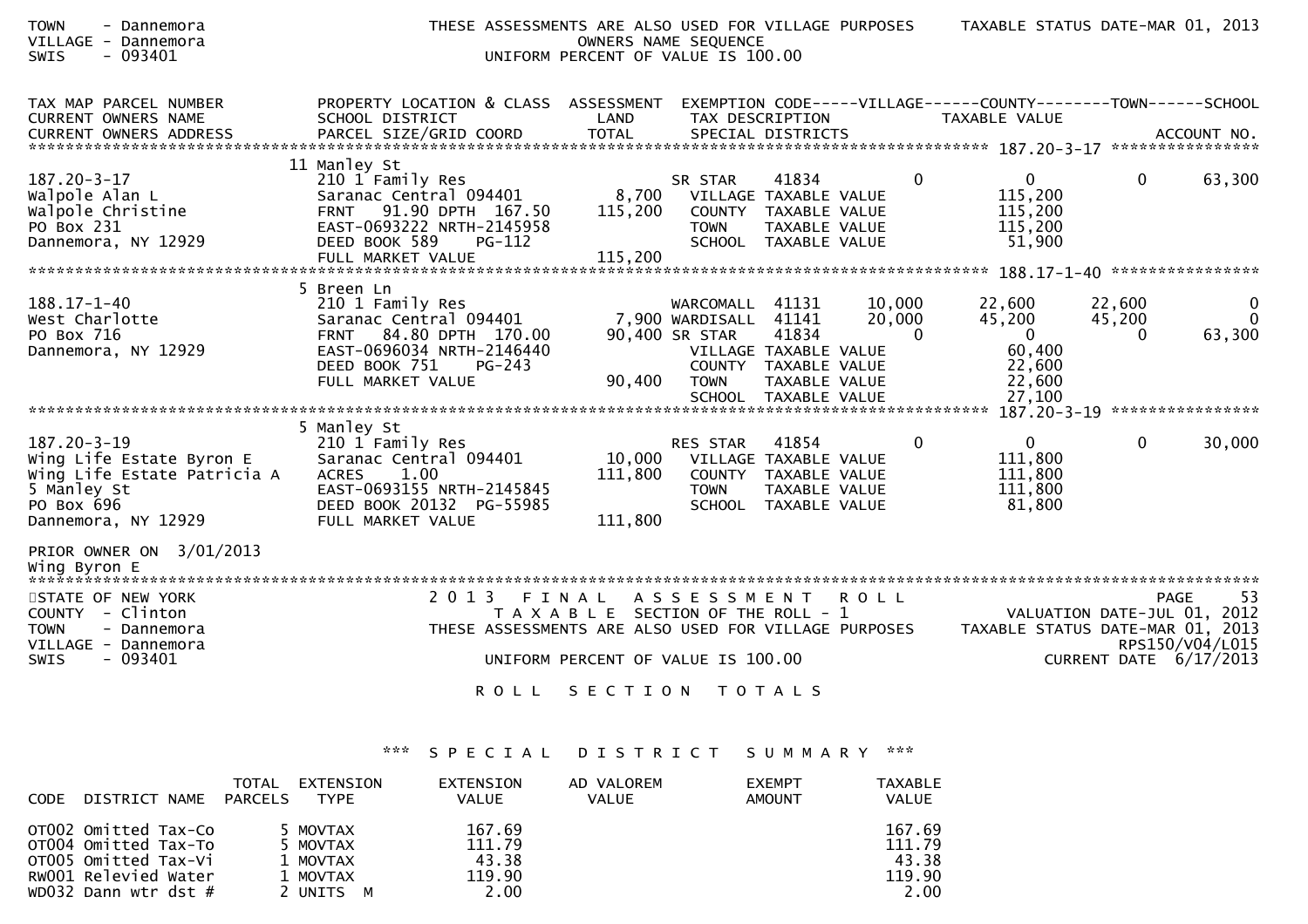## \*\*\* S C H O O L D I S T R I C T S U M M A R Y \*\*\*

| <b>CODE</b> | DISTRICT NAME   | <b>TOTAL</b><br><b>PARCELS</b> | ASSESSED<br>LAND | ASSESSED<br>TOTAL | <b>EXEMPT</b><br><b>AMOUNT</b> | TOTAL<br><b>TAXABLE</b> | <b>STAR</b><br><b>AMOUNT</b> | <b>STAR</b><br><b>TAXABLE</b> |
|-------------|-----------------|--------------------------------|------------------|-------------------|--------------------------------|-------------------------|------------------------------|-------------------------------|
| 094401      | Saranac Central | 272                            | 1941,900         | 21975,400         | 90,950                         | 21884,450               | 6290,450                     | 15594,000                     |
|             | SUB-TOTAL       | 272                            | 1941,900         | 21975,400         | 90,950                         | 21884,450               | 6290,450                     | 15594,000                     |
|             | T O T A L       | 272                            | 1941,900         | 21975,400         | 90,950                         | 21884,450               | 6290,450                     | 15594,000                     |

### \*\*\* S Y S T E M C O D E S S U M M A R Y \*\*\*

NO SYSTEM EXEMPTIONS AT THIS LEVEL

### \*\*\* E X E M P T I O N S U M M A R Y \*\*\*

| CODE            | DESCRIPTION                | <b>TOTAL</b><br><b>PARCELS</b> | VILLAGE                                              | <b>COUNTY</b>           | <b>TOWN</b> | <b>SCHOOL</b>                                       |
|-----------------|----------------------------|--------------------------------|------------------------------------------------------|-------------------------|-------------|-----------------------------------------------------|
| 41101           | <b>VETERANS</b>            |                                | 5,000                                                | 5,000                   | 5,000       |                                                     |
| 41121           | WARNONALL                  | b                              | 36,000                                               | 69,570                  | 69,570      |                                                     |
| 41131           | WARCOMALL                  | 16                             | 160,000                                              | 364,979                 | 364,979     |                                                     |
| 41141           | WARDISALL                  |                                | 79,940                                               | 112,240                 | 112,240     |                                                     |
| 41152           | $CW_10_VET/$               |                                |                                                      | 16,000                  |             |                                                     |
| 41800           | AGED - ALL                 |                                | 88,450                                               | 88,450                  | 88,450      | 90,950                                              |
| 41802           | AGED COUN                  |                                |                                                      | 188,055                 |             |                                                     |
| 41834           | SR STAR                    | 41                             |                                                      |                         |             | 2490,850                                            |
| 41854           | <b>RES STAR</b>            | 127                            |                                                      |                         |             | 3799,600                                            |
| 41932           | LIM INC DI                 |                                |                                                      | 79,550                  |             |                                                     |
|                 | STATE OF NEW YORK          |                                | 2 0 1 3<br>F T<br>NAL                                | A S S E S S M E N T     | <b>ROLL</b> | 54<br><b>PAGE</b>                                   |
| COUNTY          | - Clinton                  |                                | TAXABLE                                              | SECTION OF THE ROLL - 1 |             | 2012<br>VALUATION DATE-JUL 01,                      |
| TOWN<br>VILLAGE | - Dannemora<br>- Dannemora |                                | THESE ASSESSMENTS ARE ALSO USED FOR VILLAGE PURPOSES |                         |             | TAXABLE STATUS DATE-MAR 01, 2013<br>RPS150/V04/L015 |
| SWIS            | $-093401$                  |                                | UNIFORM PERCENT OF VALUE IS 100.00                   |                         |             | 6/17/2013<br><b>CURRENT DATE</b>                    |
|                 |                            |                                | SECTION<br><b>ROLL</b>                               | T O T A L S             |             |                                                     |

### \*\*\* E X E M P T I O N S U M M A R Y \*\*\*

| CODE  | DESCRIPTION             | <b>TOTAL</b><br><b>PARCELS</b> | <b>VILLAGE</b> | <b>COUNTY</b> | <b>TOWN</b>       | <b>SCHOOL</b> |
|-------|-------------------------|--------------------------------|----------------|---------------|-------------------|---------------|
| 41933 | INC DIS TN<br>T O T A L | 210                            | 369,390        | 923,844       | 79,550<br>719,789 | 6381,400      |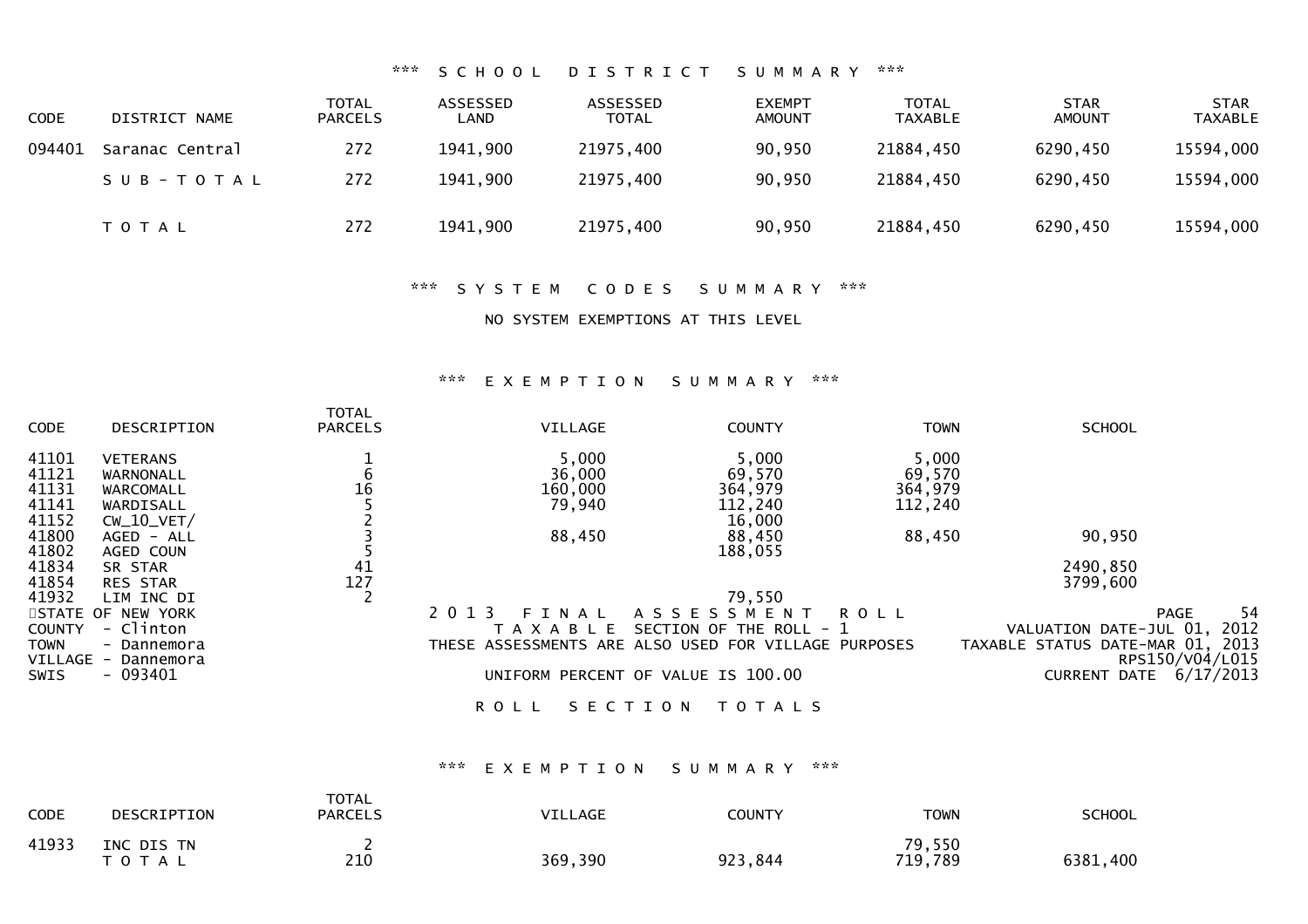| <b>ROLL</b><br><b>SEC</b>        | DESCRIPTION                                                                              | <b>TOTAL</b><br><b>PARCELS</b>                   | ASSESSED<br>LAND                                                                                                                                             | ASSESSED<br><b>TOTAL</b>                                                                | <b>TAXABLE</b><br>VILLAGE       | <b>TAXABLE</b><br><b>COUNTY</b>                                                                            | <b>TAXABLE</b><br><b>TOWN</b>                                                                                                                                                 | TAXABLE<br><b>SCHOOL</b>                                                                  | <b>STAR</b><br><b>TAXABLE</b>        |
|----------------------------------|------------------------------------------------------------------------------------------|--------------------------------------------------|--------------------------------------------------------------------------------------------------------------------------------------------------------------|-----------------------------------------------------------------------------------------|---------------------------------|------------------------------------------------------------------------------------------------------------|-------------------------------------------------------------------------------------------------------------------------------------------------------------------------------|-------------------------------------------------------------------------------------------|--------------------------------------|
| $\mathbf{1}$                     | TAXABLE                                                                                  | 272                                              | 1941,900                                                                                                                                                     | 21975,400                                                                               | 21606,010                       | 21051,556                                                                                                  | 21255,611                                                                                                                                                                     | 21884,450                                                                                 | 15594,000                            |
| <b>TOWN</b><br>SWIS              | STATE OF NEW YORK<br>COUNTY - Clinton<br>- Dannemora<br>VILLAGE - Dannemora<br>$-093401$ |                                                  |                                                                                                                                                              | UNIFORM PERCENT OF VALUE IS 100.00                                                      | OWNERS NAME SEQUENCE            | 2013 FINAL ASSESSMENT ROLL                                                                                 | STATE OWNED LAND SECTION OF THE ROLL - 3<br>STATE OWNED LAND SECTION OF THE ROLL - 3<br>THESE ASSESSMENTS ARE ALSO USED FOR VILLAGE PURPOSES TAXABLE STATUS DATE-MAR 01, 2013 |                                                                                           | -55<br>PAGE                          |
|                                  | TAX MAP PARCEL NUMBER<br>CURRENT OWNERS NAME                                             |                                                  | PROPERTY LOCATION & CLASS ASSESSMENT<br>SCHOOL DISTRICT                                                                                                      | LAND                                                                                    |                                 | TAX DESCRIPTION                                                                                            | EXEMPTION CODE-----VILLAGE------COUNTY--------TOWN------SCHOOL<br>TAXABLE VALUE                                                                                               |                                                                                           |                                      |
| $187.16 - 1 - 1$<br>State Land   | Attn: ClintOn Co Treasurer<br>137 Margaret St<br>Plattsburgh, NY 12901                   | 180-220 Emmons St<br>ACRES 78.00<br>DEED BOOK 8  | 932 Forest s532b<br>Saranac Central 094401<br>Prison Hosp With 5 Txbl<br>State #0640101 Pre 1900<br>EAST-0693761 NRTH-2146688<br>PG-347                      | 119,000<br>680,000                                                                      | TXLSCHPURP 32301<br><b>TOWN</b> | VILLAGE TAXABLE VALUE<br>COUNTY TAXABLE VALUE<br>TAXABLE VALUE<br>SCHOOL TAXABLE VALUE                     | 680,000<br>680,000<br>680,000                                                                                                                                                 | 680,000<br>0                                                                              | 0                                    |
|                                  |                                                                                          |                                                  |                                                                                                                                                              |                                                                                         |                                 |                                                                                                            |                                                                                                                                                                               |                                                                                           |                                      |
| $187.16 - 1 - 2$<br>State Land   | Attn: Clinton Co Treasurer<br>137 Margaret St<br>Plattsburgh, NY 12901                   | 207-225 Emmons St<br>ACRES 25.20<br>DEED BOOK 87 | 932 Forest s532b<br>Saranac Central 094401<br>Prsn Farm With 3 Txbl Res<br>State #0630101<br>Ayotte Pat 44A Rptl 536C<br>EAST-0693073 NRTH-2147902<br>PG-896 | 210,000                                                                                 | TXLSCHPURP 32301<br><b>TOWN</b> | 51,000 VILLAGE TAXABLE VALUE<br>COUNTY TAXABLE VALUE<br>TAXABLE VALUE<br>SCHOOL TAXABLE VALUE              | 210,000<br>210,000<br>210,000                                                                                                                                                 | 210,000<br>0                                                                              | $\mathbf 0$                          |
|                                  |                                                                                          |                                                  |                                                                                                                                                              |                                                                                         |                                 |                                                                                                            |                                                                                                                                                                               |                                                                                           |                                      |
| $188.13 - 1 - 1.1$<br>State Land | Attn: Clinton Co Treasurer<br>137 Margaret St<br>Plattsburgh, NY 12901                   | 1074 Cook St<br>ACRES 122.00<br>DEED BOOK 108    | 941 SOL reforest<br>Saranac Central 094401<br>Prsn Area With 6 Txbl Res<br>State #0680101 Pre 1900<br>EAST-0696195 NRTH-2148097<br>PG-966                    | 1255,000                                                                                | TXLSCHPURP 32301<br><b>TOWN</b> | 1255,000<br>175,000 VILLAGE TAXABLE VALUE<br>COUNTY TAXABLE VALUE<br>TAXABLE VALUE<br>SCHOOL TAXABLE VALUE | 1255,000<br>1255,000                                                                                                                                                          | 1255,000<br>0                                                                             | 0                                    |
|                                  |                                                                                          |                                                  | FULL MARKET VALUE                                                                                                                                            | 1255,000                                                                                |                                 |                                                                                                            |                                                                                                                                                                               |                                                                                           |                                      |
| <b>TOWN</b><br><b>SWIS</b>       | STATE OF NEW YORK<br>COUNTY - Clinton<br>- Dannemora<br>VILLAGE - Dannemora<br>- 093401  |                                                  | 2 0 1 3                                                                                                                                                      | FINAL<br>STATE OWNED LAND SECTION OF THE ROLL - 3<br>UNIFORM PERCENT OF VALUE IS 100.00 |                                 | ASSESSMENT ROLL<br>THESE ASSESSMENTS ARE ALSO USED FOR VILLAGE PURPOSES                                    |                                                                                                                                                                               | VALUATION DATE-JUL 01, 2012<br>TAXABLE STATUS DATE-MAR 01, 2013<br>CURRENT DATE 6/17/2013 | 56<br><b>PAGE</b><br>RPS150/V04/L015 |
|                                  |                                                                                          |                                                  |                                                                                                                                                              | ROLL SECTION TOTALS                                                                     |                                 |                                                                                                            |                                                                                                                                                                               |                                                                                           |                                      |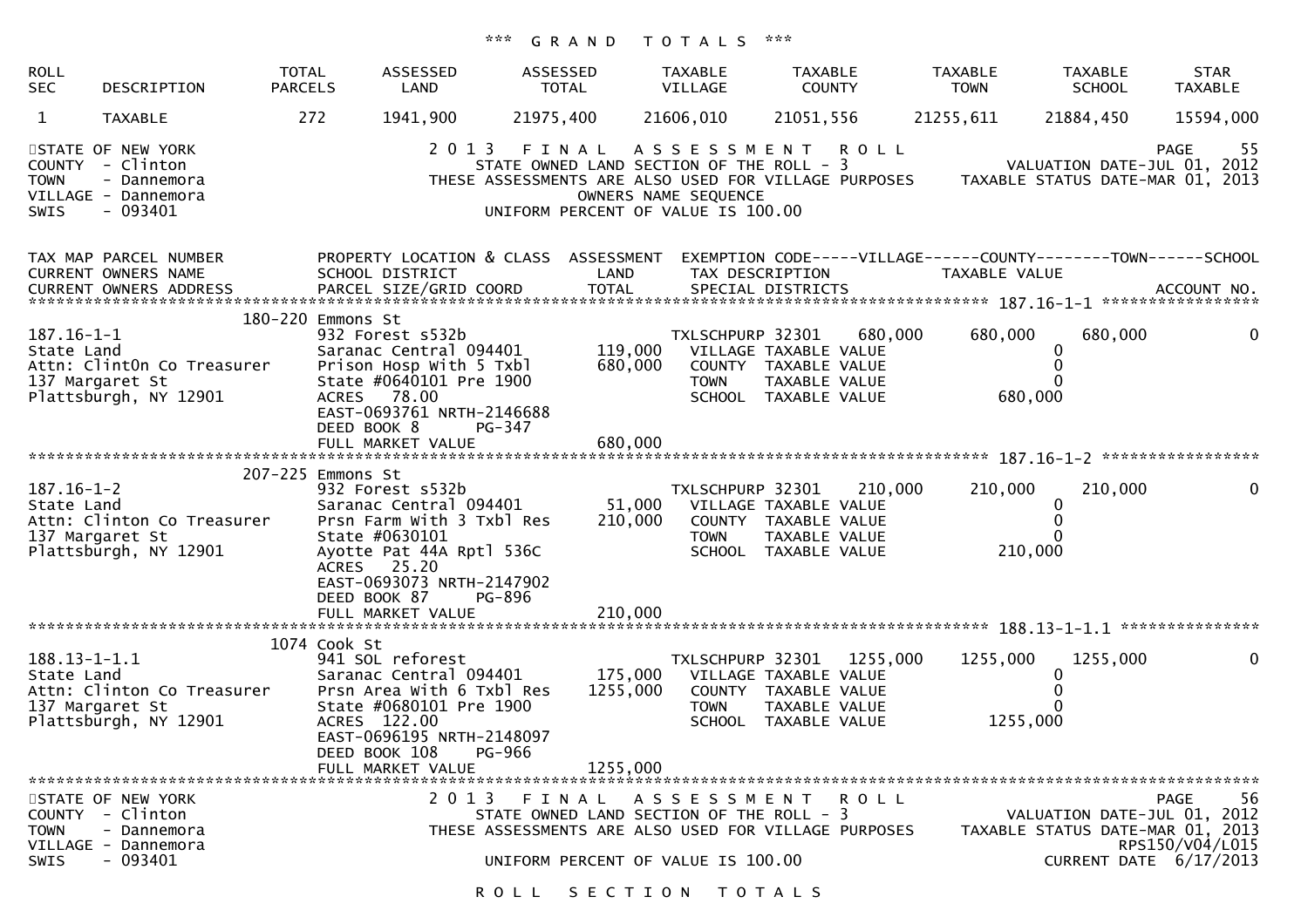|             |                         | TOTAL          | <b>EXTENSION</b> | EXTENSION | AD VALOREM   | EXEMPT | <b>AXABLE</b> |
|-------------|-------------------------|----------------|------------------|-----------|--------------|--------|---------------|
| <b>CODE</b> | DISTRICT<br><b>NAME</b> | <b>PARCELS</b> | <b>TYPF</b>      | VALUE     | <b>VALUE</b> | AMOUNT | VALUE         |

#### NO SPECIAL DISTRICTS AT THIS LEVEL

#### \*\*\* S C H O O L D I S T R I C T S U M M A R Y \*\*\*

| <b>CODE</b> | DISTRICT NAME   | <b>TOTAL</b><br><b>PARCELS</b> | ASSESSED<br>LAND | ASSESSED<br><b>TOTAL</b> | <b>EXEMPT</b><br><b>AMOUNT</b> | <b>TOTAL</b><br>TAXABLE | <b>STAR</b><br><b>AMOUNT</b> | <b>STAR</b><br><b>TAXABLE</b> |
|-------------|-----------------|--------------------------------|------------------|--------------------------|--------------------------------|-------------------------|------------------------------|-------------------------------|
| 094401      | Saranac Central |                                | 345,000          | 2145,000                 |                                | 2145,000                |                              | 2145,000                      |
|             | SUB-TOTAL       |                                | 345,000          | 2145,000                 |                                | 2145,000                |                              | 2145,000                      |
|             | T O T A L       |                                | 345,000          | 2145,000                 |                                | 2145,000                |                              | 2145,000                      |

### \*\*\* S Y S T E M C O D E S S U M M A R Y \*\*\*

### NO SYSTEM EXEMPTIONS AT THIS LEVEL

### \*\*\* E X E M P T I O N S U M M A R Y \*\*\*

| <b>CODE</b> | DESCRIPTION                    | <b>TOTAL</b><br><b>PARCELS</b> | <b>VILLAGE</b>       | COUNTY               | <b>TOWN</b>          | <b>SCHOOL</b> |
|-------------|--------------------------------|--------------------------------|----------------------|----------------------|----------------------|---------------|
| 32301       | <b>TXLSCHPURP</b><br>T O T A L |                                | 2145,000<br>2145,000 | 2145,000<br>2145,000 | 2145,000<br>2145,000 |               |

| <b>ROLL</b><br>SEC | DESCRIPTION                                                                             | <b>TOTAL</b><br><b>PARCELS</b> | ASSESSED<br>LAND | ASSESSED<br><b>TOTAL</b> | <b>TAXABLE</b><br>VILLAGE                                                                               | TAXABLE<br><b>COUNTY</b>                                                           | TAXABLE<br><b>TOWN</b> | TAXABLE<br><b>SCHOOL</b>                                        | <b>STAR</b><br>TAXABLE |
|--------------------|-----------------------------------------------------------------------------------------|--------------------------------|------------------|--------------------------|---------------------------------------------------------------------------------------------------------|------------------------------------------------------------------------------------|------------------------|-----------------------------------------------------------------|------------------------|
| $\overline{3}$     | STATE OWNED LAND                                                                        |                                | 345.000          | 2145,000                 |                                                                                                         |                                                                                    |                        | 2145,000                                                        | 2145,000               |
| TOWN<br>SWIS       | STATE OF NEW YORK<br>COUNTY - Clinton<br>- Dannemora<br>VILLAGE - Dannemora<br>- 093401 |                                |                  |                          | SPECIAL FRANCHISE SECTION OF THE ROLL - 5<br>OWNERS NAME SEQUENCE<br>UNIFORM PERCENT OF VALUE IS 100.00 | 2013 FINAL ASSESSMENT ROLL<br>THESE ASSESSMENTS ARE ALSO USED FOR VILLAGE PURPOSES |                        | VALUATION DATE-JUL 01, 2012<br>TAXABLE STATUS DATE-MAR 01, 2013 | 57<br>PAGE             |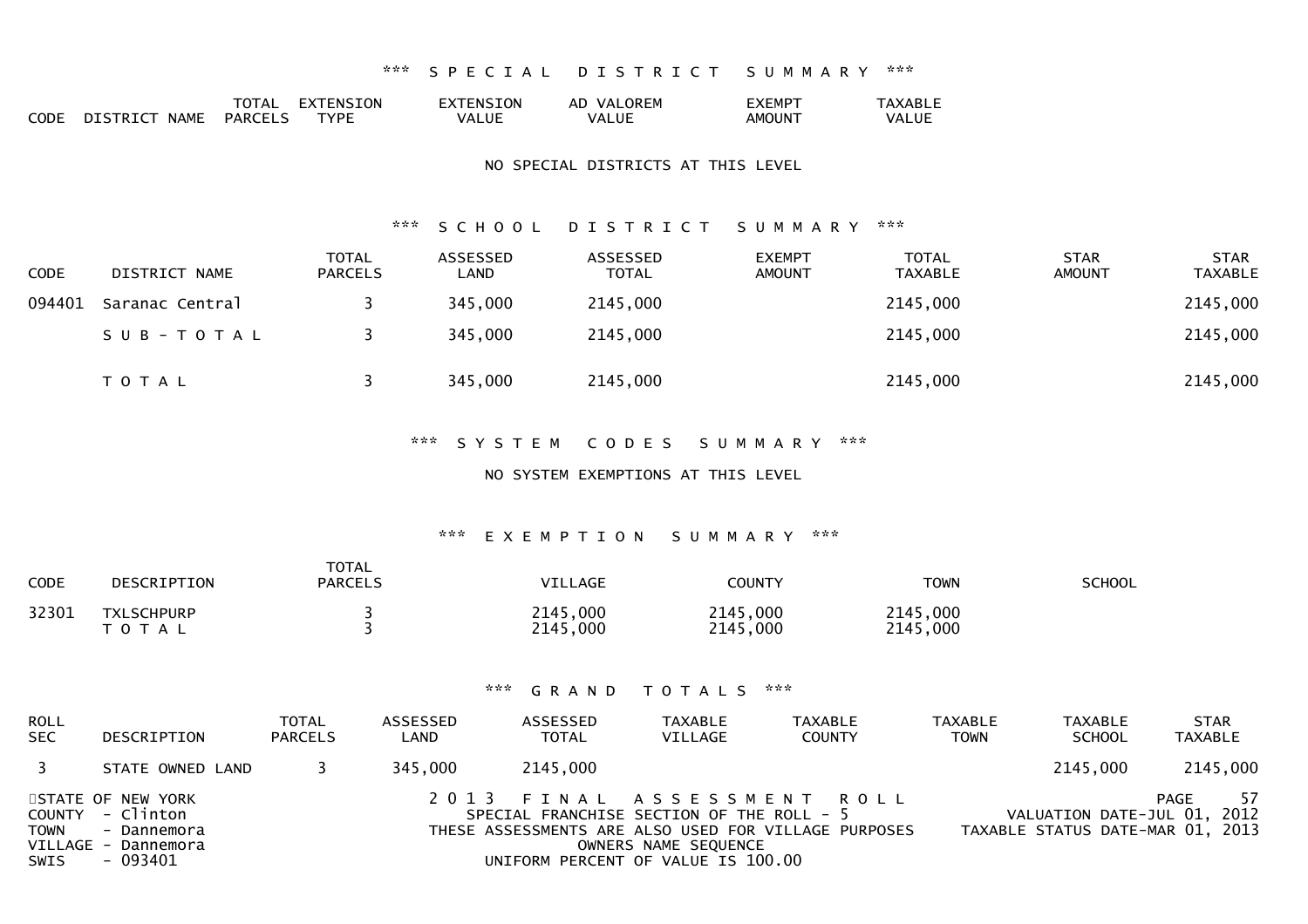| TAX MAP PARCEL NUMBER         | PROPERTY LOCATION & CLASS ASSESSMENT        |              |                                    | EXEMPTION CODE-----VILLAGE------COUNTY--------TOWN------SCHOOL                                                                                                 |
|-------------------------------|---------------------------------------------|--------------|------------------------------------|----------------------------------------------------------------------------------------------------------------------------------------------------------------|
| <b>CURRENT OWNERS NAME</b>    | SCHOOL DISTRICT                             | LAND         | TAX DESCRIPTION TAXABLE VALUE      |                                                                                                                                                                |
|                               |                                             |              |                                    |                                                                                                                                                                |
|                               |                                             |              |                                    |                                                                                                                                                                |
|                               | Television                                  |              |                                    |                                                                                                                                                                |
| $544. - 31 - 1$               | 869 Television                              |              | VILLAGE TAXABLE VALUE              | 37,728                                                                                                                                                         |
| Charter Communications        | Saranac Central 094401                      | - 0          | COUNTY TAXABLE VALUE               | 37,728                                                                                                                                                         |
| 12405 Powerscourt Dr          | Special Franchise                           | 37,728       | TOWN TAXABLE VALUE                 | 37,728                                                                                                                                                         |
| St. Louis, MO 63131           | App Factor 100% In Scs<br>FULL MARKET VALUE | 37,728       | SCHOOL TAXABLE VALUE               | 37,728                                                                                                                                                         |
|                               |                                             |              |                                    |                                                                                                                                                                |
|                               | Electric & Gas                              |              |                                    |                                                                                                                                                                |
| $544. - 31 - 2$               | 861 Elec & gas                              |              | VILLAGE TAXABLE VALUE              | 1179,017                                                                                                                                                       |
| <b>NYSEG</b>                  | Saranac Central 094401                      | $\Omega$     | COUNTY TAXABLE VALUE               | 1179,017                                                                                                                                                       |
| Attn: Utility Shared Services | Special Franchise                           | 1179,017     | <b>TOWN</b><br>TAXABLE VALUE       | 1179,017                                                                                                                                                       |
| Local Tax Dept Freeport       | App Factor 100% In Scs                      |              | SCHOOL TAXABLE VALUE               | 1179,017                                                                                                                                                       |
| 70 Farm View Dr               | FULL MARKET VALUE                           | 1179,017     |                                    |                                                                                                                                                                |
| New Gloucester, ME 04260      |                                             |              |                                    |                                                                                                                                                                |
|                               |                                             |              |                                    |                                                                                                                                                                |
|                               | Telephone                                   |              |                                    |                                                                                                                                                                |
| $544. - 31 - 3$               | 866 Telephone                               |              | VILLAGE TAXABLE VALUE              | 40,951                                                                                                                                                         |
| Verizon New York Inc          | Saranac Central 094401                      | $\mathbf{0}$ | COUNTY TAXABLE VALUE               | 40,951                                                                                                                                                         |
| Company Code 631900           | Special Franchise                           | 40,951       | <b>TOWN</b><br>TAXABLE VALUE       | 40,951                                                                                                                                                         |
| Verizon Communications        | App Factor 100% In Scs                      |              | SCHOOL TAXABLE VALUE               | 40,951                                                                                                                                                         |
| PO Box 152206                 | FULL MARKET VALUE                           | 40,951       |                                    |                                                                                                                                                                |
|                               |                                             |              |                                    |                                                                                                                                                                |
| STATE OF NEW YORK             | 2 0 1 3                                     | FINAL        | A S S E S S M E N T R O L L        | 58<br><b>PAGE</b>                                                                                                                                              |
| COUNTY - Clinton              |                                             |              |                                    |                                                                                                                                                                |
| <b>TOWN</b><br>- Dannemora    |                                             |              |                                    | SPECIAL FRANCHISE SECTION OF THE ROLL - 5 VALUATION DATE-JUL 01, 2012<br>THESE ASSESSMENTS ARE ALSO USED FOR VILLAGE PURPOSES TAXABLE STATUS DATE-MAR 01, 2013 |
| VILLAGE - Dannemora           |                                             |              |                                    | RPS150/V04/L015                                                                                                                                                |
| $-093401$<br><b>SWIS</b>      |                                             |              | UNIFORM PERCENT OF VALUE IS 100.00 | CURRENT DATE 6/17/2013                                                                                                                                         |
|                               |                                             |              |                                    |                                                                                                                                                                |
|                               | R O L L                                     |              | SECTION TOTALS                     |                                                                                                                                                                |
|                               |                                             |              |                                    |                                                                                                                                                                |
|                               |                                             |              |                                    |                                                                                                                                                                |

|             |                                | TOTAL          | EXTENSION   | EXTENSION | VAI ORFM<br>AD. | <b>EXEMPT</b>      | TAXABL F |
|-------------|--------------------------------|----------------|-------------|-----------|-----------------|--------------------|----------|
| <b>CODE</b> | <b>DISTRICT</b><br><b>NAME</b> | <b>PARCELS</b> | <b>TYPF</b> | VALUE     | <b>VALUE</b>    | AMOUN <sup>-</sup> | VALUE    |

### NO SPECIAL DISTRICTS AT THIS LEVEL

\*\*\* S C H O O L D I S T R I C T S U M M A R Y \*\*\*

| <b>CODE</b> | DISTRICT NAME   | <b>TOTAL</b><br><b>PARCELS</b> | <b>ASSESSED</b><br>∟AND | ASSESSED<br><b>TOTAL</b> | <b>EXEMPT</b><br><b>AMOUNT</b> | <b>TOTAL</b><br>TAXABLE | <b>STAR</b><br><b>AMOUNT</b> | <b>STAR</b><br>TAXABLE |
|-------------|-----------------|--------------------------------|-------------------------|--------------------------|--------------------------------|-------------------------|------------------------------|------------------------|
| 094401      | Saranac Central |                                |                         | 1257,696                 |                                | 1257,696                |                              | 1257,696               |
|             | SUB-TOTAL       |                                |                         | 1257,696                 |                                | 1257,696                |                              | 1257,696               |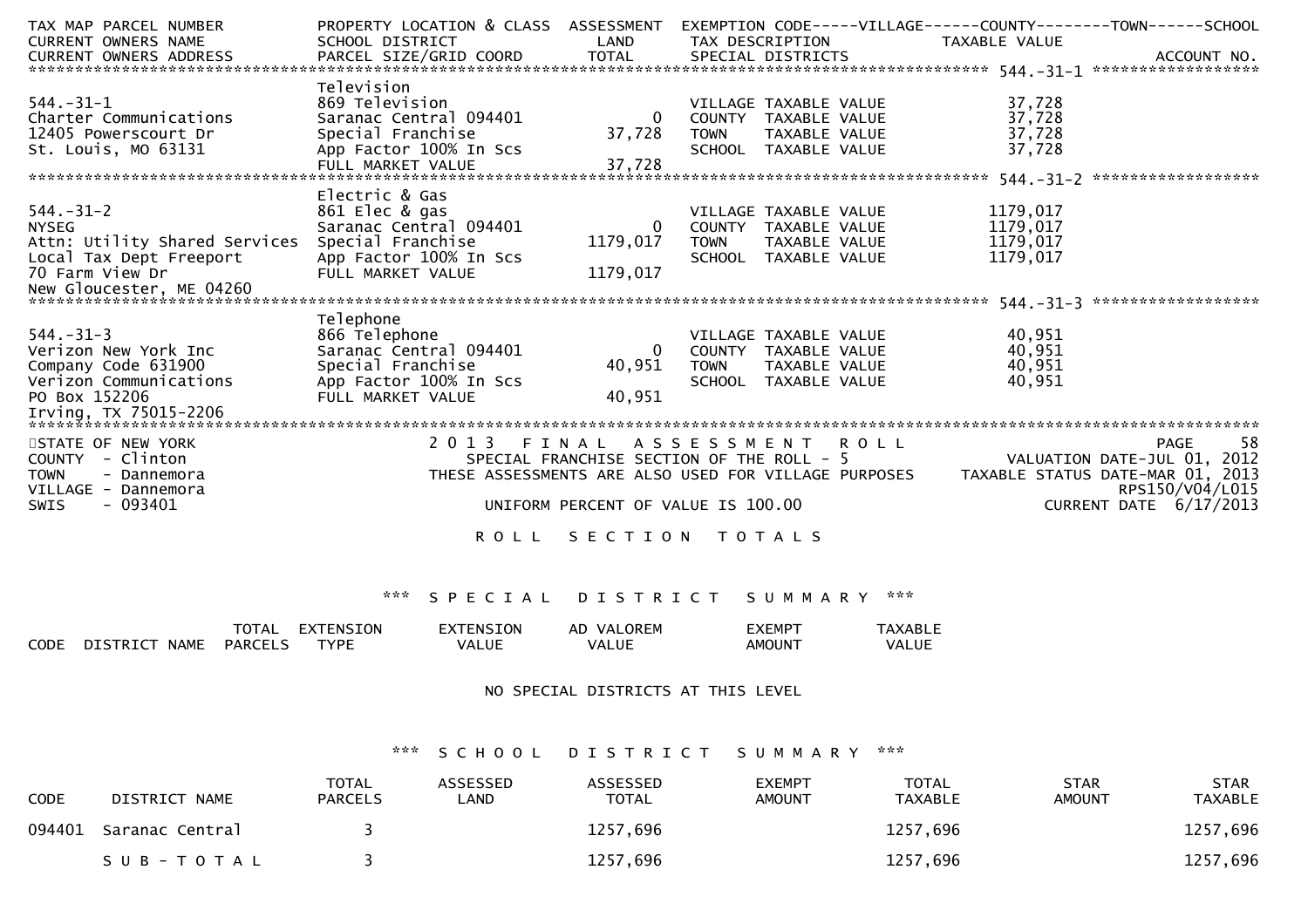# \*\*\* S Y S T E M C O D E S S U M M A R Y \*\*\*

### NO SYSTEM EXEMPTIONS AT THIS LEVEL

## \*\*\* E X E M P T I O N S U M M A R Y \*\*\*

### NO EXEMPTIONS AT THIS LEVEL

| <b>ROLL</b><br><b>SEC</b>                   | DESCRIPTION                                                                                                                          | TOTAL<br><b>PARCELS</b> | ASSESSED<br>LAND                                                                                                                           | ASSESSED<br>TOTAL                                                                                                                             |                                      | TAXABLE<br>VILLAGE                     | <b>TAXABLE</b><br><b>COUNTY</b>                                                        | <b>TAXABLE</b><br><b>TOWN</b> | <b>TAXABLE</b><br><b>SCHOOL</b>          | <b>STAR</b><br><b>TAXABLE</b>                                                         |
|---------------------------------------------|--------------------------------------------------------------------------------------------------------------------------------------|-------------------------|--------------------------------------------------------------------------------------------------------------------------------------------|-----------------------------------------------------------------------------------------------------------------------------------------------|--------------------------------------|----------------------------------------|----------------------------------------------------------------------------------------|-------------------------------|------------------------------------------|---------------------------------------------------------------------------------------|
| 5 <sup>1</sup>                              | SPECIAL FRANCHISE                                                                                                                    | 3                       |                                                                                                                                            | 1257,696                                                                                                                                      |                                      | 1257,696                               | 1257,696                                                                               | 1257,696                      | 1257,696                                 | 1257,696                                                                              |
| <b>COUNTY</b><br><b>TOWN</b><br><b>SWIS</b> | STATE OF NEW YORK<br>- Clinton<br>- Dannemora<br>VILLAGE - Dannemora<br>$-093401$                                                    |                         | 2 0 1 3                                                                                                                                    | FINAL<br>UTILITY & R.R. SECTION OF THE ROLL - 6<br>THESE ASSESSMENTS ARE ALSO USED FOR VILLAGE PURPOSES<br>UNIFORM PERCENT OF VALUE IS 100.00 | OWNERS NAME SEQUENCE                 | ASSESSMENT ROLL                        |                                                                                        |                               |                                          | -59<br><b>PAGE</b><br>VALUATION DATE-JUL 01, 2012<br>TAXABLE STATUS DATE-MAR 01, 2013 |
|                                             | TAX MAP PARCEL NUMBER<br>CURRENT OWNERS NAME                                                                                         |                         | PROPERTY LOCATION & CLASS ASSESSMENT<br>SCHOOL DISTRICT                                                                                    |                                                                                                                                               | LAND                                 |                                        | TAX DESCRIPTION                                                                        | TAXABLE VALUE                 |                                          | EXEMPTION CODE-----VILLAGE------COUNTY--------TOWN------SCHOOL                        |
| <b>NYSEG</b>                                | 634.001-9999-131.600-1882<br>Attn: Utility Shared Services<br>Local Tax Dept Freeport<br>70 Farm View Dr                             |                         | Outside Plant<br>884 Elec Dist Out<br>Saranac Central 094401<br>Loc #888888 Poles, wires, c<br>App Factor 100% In Scs<br>FULL MARKET VALUE |                                                                                                                                               | $\overline{0}$<br>147,462<br>147,462 | <b>TOWN</b>                            | VILLAGE TAXABLE VALUE<br>COUNTY TAXABLE VALUE<br>TAXABLE VALUE<br>SCHOOL TAXABLE VALUE |                               | 147,462<br>147,462<br>147,462<br>147,462 |                                                                                       |
| <b>NYSEG</b>                                | 634.001-9999-131.600-2882<br>Attn: Utility Shared Services<br>Local Tax Dept Freeport<br>70 Farm View Dr                             |                         | Outside Plant<br>885 Gas Outside Pla<br>Saranac Central 094401<br>Loc #888888 Gas Mains<br>App Factor 100% In Scs<br>FULL MARKET VALUE     |                                                                                                                                               | $\overline{0}$<br>74,194<br>74,194   | COUNTY<br><b>TOWN</b>                  | VILLAGE TAXABLE VALUE<br>TAXABLE VALUE<br>TAXABLE VALUE<br>SCHOOL TAXABLE VALUE        |                               | 74,194<br>74,194<br>74,194<br>74,194     |                                                                                       |
| <b>NYSEG</b>                                | 634.089-9999-131.600-2882<br>Attn: Utility Shared Services<br>Local Tax Dept Freeport<br>70 Farm View Dr<br>New Gloucester, ME 04260 |                         | Outside Plant<br>885 Gas Outside Pla<br>Saranac Central 094401<br>Loc #888888 Gas Mains<br>App Factor 100% In Scs<br>FULL MARKET VALUE     |                                                                                                                                               | 0<br>12,975<br>12,975                | COUNTY<br><b>TOWN</b><br><b>SCHOOL</b> | VILLAGE TAXABLE VALUE<br>TAXABLE VALUE<br>TAXABLE VALUE<br>TAXABLE VALUE               |                               | 12,975<br>12,975<br>12,975<br>12,975     |                                                                                       |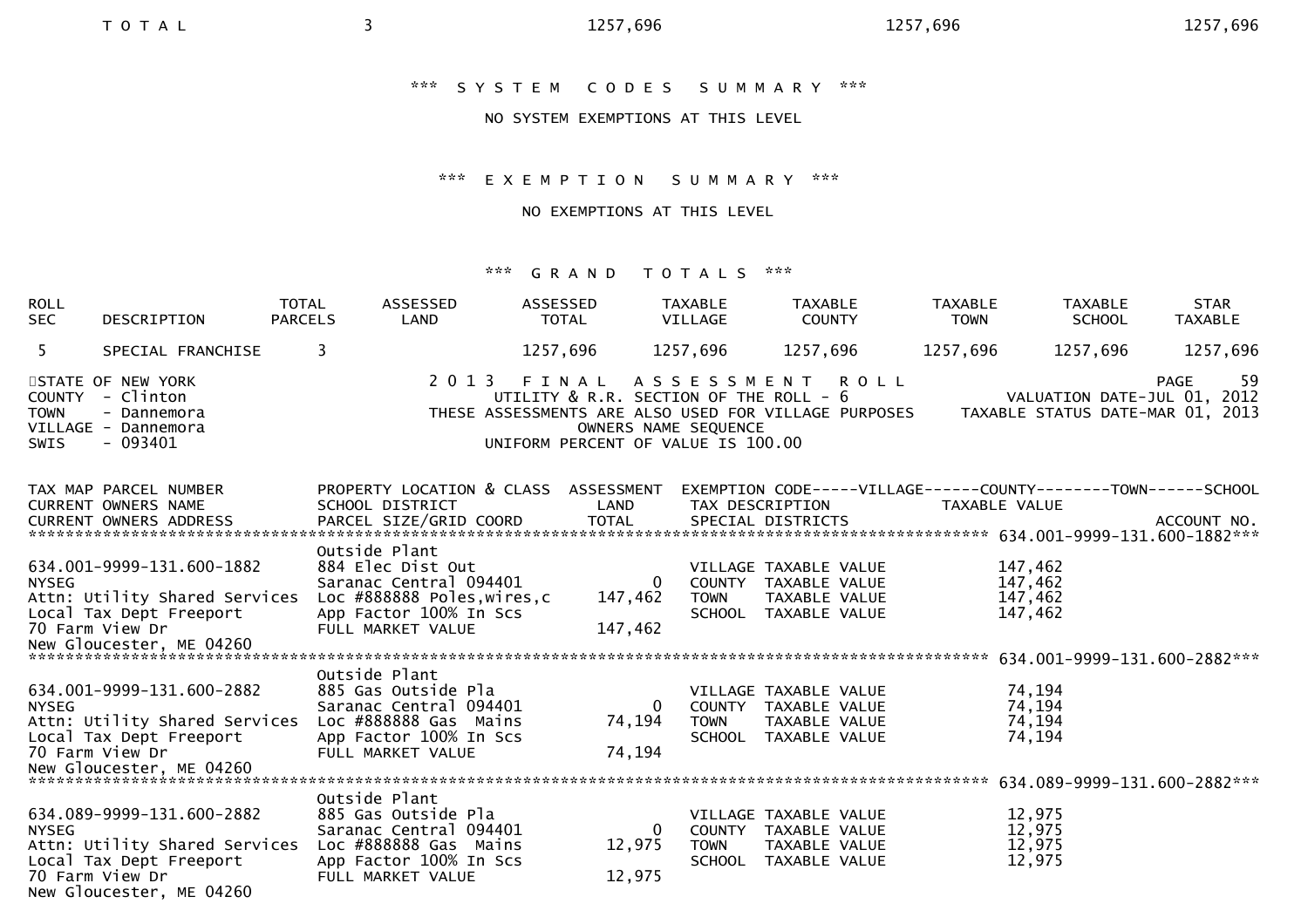|                                                   |                                                      |                                             |               |                       | $187.20 - 6 - 10$ ***************** |                 |
|---------------------------------------------------|------------------------------------------------------|---------------------------------------------|---------------|-----------------------|-------------------------------------|-----------------|
|                                                   | 8 Flagg St                                           |                                             |               |                       |                                     |                 |
| 187.20-6-10                                       | 831 Tele Comm                                        |                                             |               | VILLAGE TAXABLE VALUE | 46,800                              |                 |
| Verizon New York Inc                              | Saranac Central 094401                               | 7,800                                       | COUNTY        | TAXABLE VALUE         | 46,800                              |                 |
| Company Code 631900                               | Loc #080019                                          | 46,800                                      | <b>TOWN</b>   | TAXABLE VALUE         | 46,800                              |                 |
| Attn: Verizon Communications                      | App Factor 100% In Scs                               |                                             | <b>SCHOOL</b> | TAXABLE VALUE         | 46,800                              |                 |
| PO Box 152206                                     | Land & Central Office                                |                                             |               |                       |                                     |                 |
| Irving, TX 75015-2206                             | 76.00 DPTH 160.00<br><b>FRNT</b>                     |                                             |               |                       |                                     |                 |
|                                                   | EAST-0694602 NRTH-2146106                            |                                             |               |                       |                                     |                 |
|                                                   | DEED BOOK 537<br>PG-520                              |                                             |               |                       |                                     |                 |
|                                                   | FULL MARKET VALUE                                    | 46,800                                      |               |                       |                                     |                 |
|                                                   |                                                      |                                             |               |                       | 634.001-9999-631.900-1882***        |                 |
|                                                   | Outside Plant                                        |                                             |               |                       |                                     |                 |
| 634.001-9999-631.900-1882                         | 836 Telecom. eq.                                     |                                             |               | VILLAGE TAXABLE VALUE | 49,199                              |                 |
| Verizon New York Inc                              | Saranac Central 094401                               | 0                                           | COUNTY        | TAXABLE VALUE         | 49,199                              |                 |
|                                                   |                                                      |                                             |               |                       |                                     |                 |
| Company Code 631900                               | Loc #888888 Poles, wires, c                          | 49,199                                      | <b>TOWN</b>   | TAXABLE VALUE         | 49,199                              |                 |
| Verizon Communications                            | App Factor 100% In Scs                               |                                             | <b>SCHOOL</b> | TAXABLE VALUE         | 49,199                              |                 |
| PO Box 152206                                     | FULL MARKET VALUE                                    | 49,199                                      |               |                       |                                     |                 |
| Irving, TX 75015-2206                             |                                                      |                                             |               |                       |                                     |                 |
|                                                   |                                                      |                                             |               |                       |                                     |                 |
| STATE OF NEW YORK                                 | 2013 FINAL ASSESSMENT ROLL                           |                                             |               |                       | PAGE                                | -60             |
| COUNTY - Clinton                                  |                                                      | UTILITY $\&$ R.R. SECTION OF THE ROLL - $6$ |               |                       | VALUATION DATE-JUL 01, 2012         |                 |
| <b>TOWN</b><br>- Dannemora<br>VILLAGE - Dannemora | THESE ASSESSMENTS ARE ALSO USED FOR VILLAGE PURPOSES |                                             |               |                       | TAXABLE STATUS DATE-MAR 01, 2013    | RPS150/V04/L015 |
| - 093401<br>SWIS                                  |                                                      | UNIFORM PERCENT OF VALUE IS 100.00          |               |                       | CURRENT DATE $6/17/2013$            |                 |
|                                                   | R O L L                                              | SECTION                                     |               | T O T A L S           |                                     |                 |

|             |                         | <b>TOTAL</b>   | TENSION<br>FX <sup>-</sup> | EXTENSION | VALOREM<br>AD. | :XEMP1 | <b>AXABLE</b> |
|-------------|-------------------------|----------------|----------------------------|-----------|----------------|--------|---------------|
| <b>CODE</b> | <b>NAME</b><br>DISTRICT | <b>PARCELS</b> | <b>TYPF</b>                | VALUE     | VALUE          | AMOUNT | VALUE         |

#### NO SPECIAL DISTRICTS AT THIS LEVEL

### \*\*\* S C H O O L D I S T R I C T S U M M A R Y \*\*\*

| CODE   | DISTRICT NAME   | <b>TOTAL</b><br><b>PARCELS</b> | ASSESSED<br>LAND | ASSESSED<br><b>TOTAL</b> | <b>EXEMPT</b><br><b>AMOUNT</b> | <b>TOTAL</b><br><b>TAXABLE</b> | <b>STAR</b><br><b>AMOUNT</b> | <b>STAR</b><br><b>TAXABLE</b> |
|--------|-----------------|--------------------------------|------------------|--------------------------|--------------------------------|--------------------------------|------------------------------|-------------------------------|
| 094401 | Saranac Central |                                | 7,800            | 330,630                  |                                | 330,630                        |                              | 330,630                       |
|        | SUB-TOTAL       |                                | 7,800            | 330,630                  |                                | 330,630                        |                              | 330,630                       |
|        | <b>TOTAL</b>    |                                | 7,800            | 330,630                  |                                | 330,630                        |                              | 330,630                       |

\*\*\* S Y S T E M C O D E S S U M M A R Y \*\*\*

NO SYSTEM EXEMPTIONS AT THIS LEVEL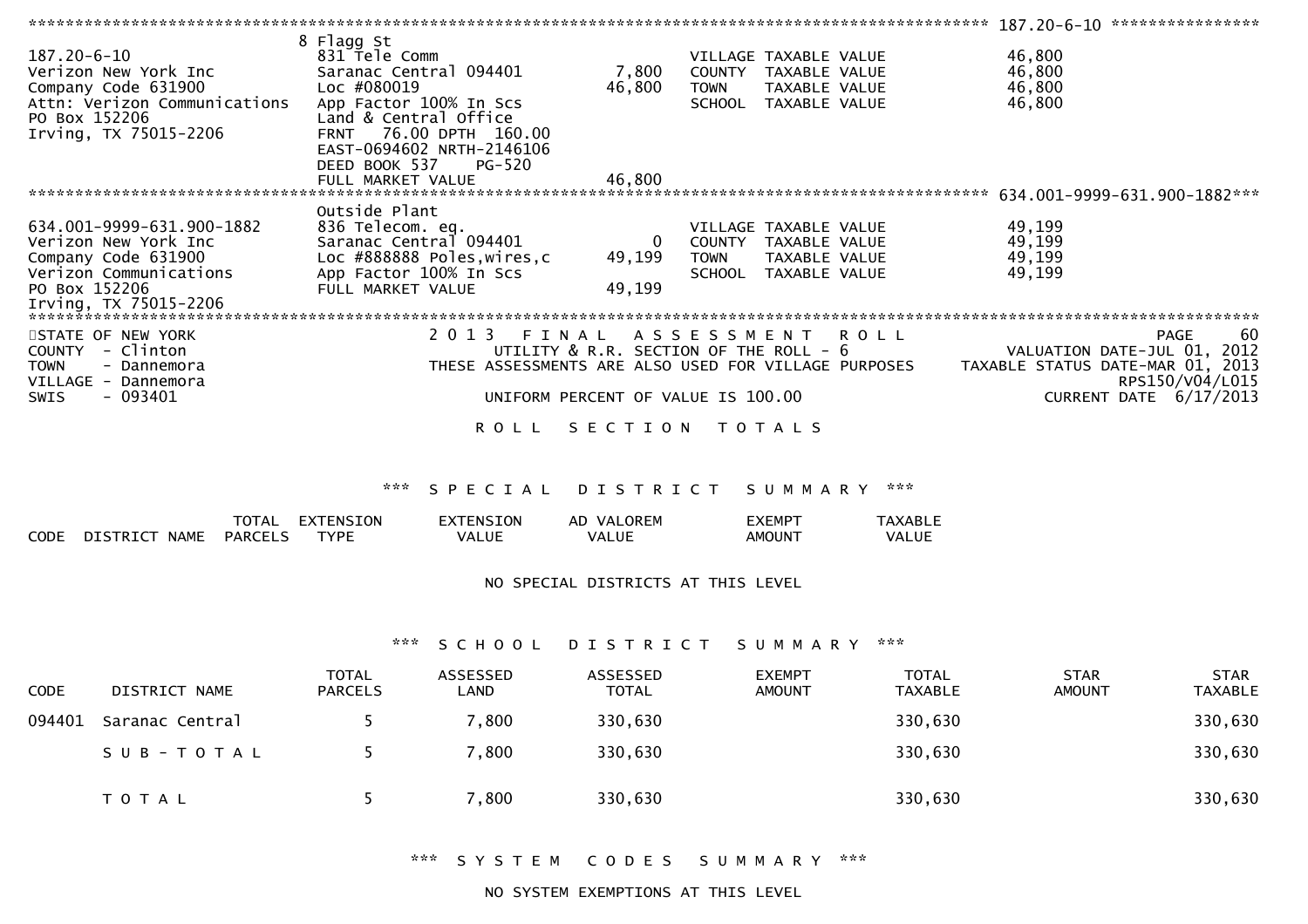### \*\*\* E X E M P T I O N S U M M A R Y \*\*\*

### NO EXEMPTIONS AT THIS LEVEL

| <b>ROLL</b><br><b>SEC</b>                             | DESCRIPTION                                                                      | <b>TOTAL</b><br><b>PARCELS</b> | ASSESSED<br>LAND                                                                                                                                                                       | ASSESSED<br><b>TOTAL</b>                                                             | <b>TAXABLE</b><br><b>VILLAGE</b>        | <b>TAXABLE</b><br><b>COUNTY</b>                                                                           | <b>TAXABLE</b><br><b>TOWN</b> | <b>TAXABLE</b><br><b>SCHOOL</b>                                 | <b>STAR</b><br><b>TAXABLE</b> |
|-------------------------------------------------------|----------------------------------------------------------------------------------|--------------------------------|----------------------------------------------------------------------------------------------------------------------------------------------------------------------------------------|--------------------------------------------------------------------------------------|-----------------------------------------|-----------------------------------------------------------------------------------------------------------|-------------------------------|-----------------------------------------------------------------|-------------------------------|
| 6                                                     | UTILITIES & N.C.                                                                 | 5.                             | 7,800                                                                                                                                                                                  | 330,630                                                                              | 330,630                                 | 330,630                                                                                                   | 330,630                       | 330,630                                                         | 330,630                       |
| <b>COUNTY</b><br><b>TOWN</b><br><b>SWIS</b>           | STATE OF NEW YORK<br>- Clinton<br>- Dannemora<br>VILLAGE - Dannemora<br>- 093401 |                                | 2 0 1 3                                                                                                                                                                                | FINAL<br>WHOLLY EXEMPT SECTION OF THE ROLL - 8<br>UNIFORM PERCENT OF VALUE IS 100.00 | OWNERS NAME SEQUENCE                    | ASSESSMENT ROLL<br>THESE ASSESSMENTS ARE ALSO USED FOR VILLAGE PURPOSES                                   |                               | VALUATION DATE-JUL 01, 2012<br>TAXABLE STATUS DATE-MAR 01, 2013 | <b>PAGE</b><br>-61            |
|                                                       | TAX MAP PARCEL NUMBER<br>CURRENT OWNERS NAME                                     |                                | PROPERTY LOCATION & CLASS ASSESSMENT<br>SCHOOL DISTRICT                                                                                                                                | LAND                                                                                 |                                         | EXEMPTION CODE-----VILLAGE------COUNTY--------TOWN------SCHOOL<br>TAX DESCRIPTION                         | <b>TAXABLE VALUE</b>          |                                                                 |                               |
| $187.16 - 1 - 1 - 1$<br>State Land<br>137 Margaret St | Attn: Clinton Co Treasurer<br>Plattsburgh, NY 12901                              | 1156 Cook St<br><b>ACRES</b>   | 932 Forest s532b<br>Saranac Central 094401<br>Prison Area 78-A<br>State #0640101 Bldgs Only<br>No Descrip. - Prison Bldg<br>0.01<br>EAST-0693761 NRTH-2146688<br>DEED BOOK 8<br>PG-347 | 85400,000                                                                            | NYS PROP<br>$\mathbf{0}$<br><b>TOWN</b> | 12100 85400,000<br>VILLAGE TAXABLE VALUE<br>COUNTY TAXABLE VALUE<br>TAXABLE VALUE<br>SCHOOL TAXABLE VALUE | 85400,000                     | 85400,000                                                       | 85400,000                     |
|                                                       |                                                                                  |                                |                                                                                                                                                                                        |                                                                                      |                                         |                                                                                                           |                               |                                                                 |                               |
| $187.20 - 2 - 14$<br>PO Box 658                       | Town of Dannemora<br>Dannemora, NY 12929                                         | 1168 Cook St<br><b>FRNT</b>    | 652 Govt bldgs<br>Saranac Central 094401<br>70.00 DPTH 110.00<br>EAST-0693660 NRTH-2146533<br>DEED BOOK 111<br>PG-120<br>FULL MARKET VALUE                                             | 6,200<br>205,800<br>205,800                                                          | TOWN PROP 13500<br><b>TOWN</b>          | 205,800<br>VILLAGE TAXABLE VALUE<br>COUNTY TAXABLE VALUE<br>TAXABLE VALUE<br>SCHOOL TAXABLE VALUE         | 205,800                       | 205,800<br>0                                                    | 205,800                       |
|                                                       |                                                                                  | 82 Clark St                    |                                                                                                                                                                                        |                                                                                      |                                         |                                                                                                           |                               |                                                                 |                               |
| $188.17 - 1 - 60$<br>PO Box 488                       | United Methodist Church<br>Dannemora, NY 12929                                   |                                | 620 Religious<br>Saranac Central 094401<br>FRNT 152.00 DPTH 247.00<br>EAST-0695547 NRTH-2146552                                                                                        | 10,700<br>248,100                                                                    | NONPR RELI 25110<br><b>TOWN</b>         | 248,100<br>VILLAGE TAXABLE VALUE<br>COUNTY TAXABLE VALUE<br>TAXABLE VALUE                                 | 248,100                       | 248,100<br>0                                                    | 248,100                       |
|                                                       |                                                                                  | 163 Emmons St                  |                                                                                                                                                                                        |                                                                                      |                                         |                                                                                                           |                               |                                                                 |                               |
| $187.20 - 2 - 12$<br>163 Emmons St                    | Village Fire House                                                               |                                | 662 Police/fire<br>Saranac Central 094401<br>FRNT 75.00 DPTH 136.00                                                                                                                    | 7,200<br>232,000                                                                     | PROP INVIL 13650                        | 232,000<br>VILLAGE TAXABLE VALUE<br>COUNTY TAXABLE VALUE                                                  | 232,000                       | 232,000<br>0<br>0                                               | 232,000                       |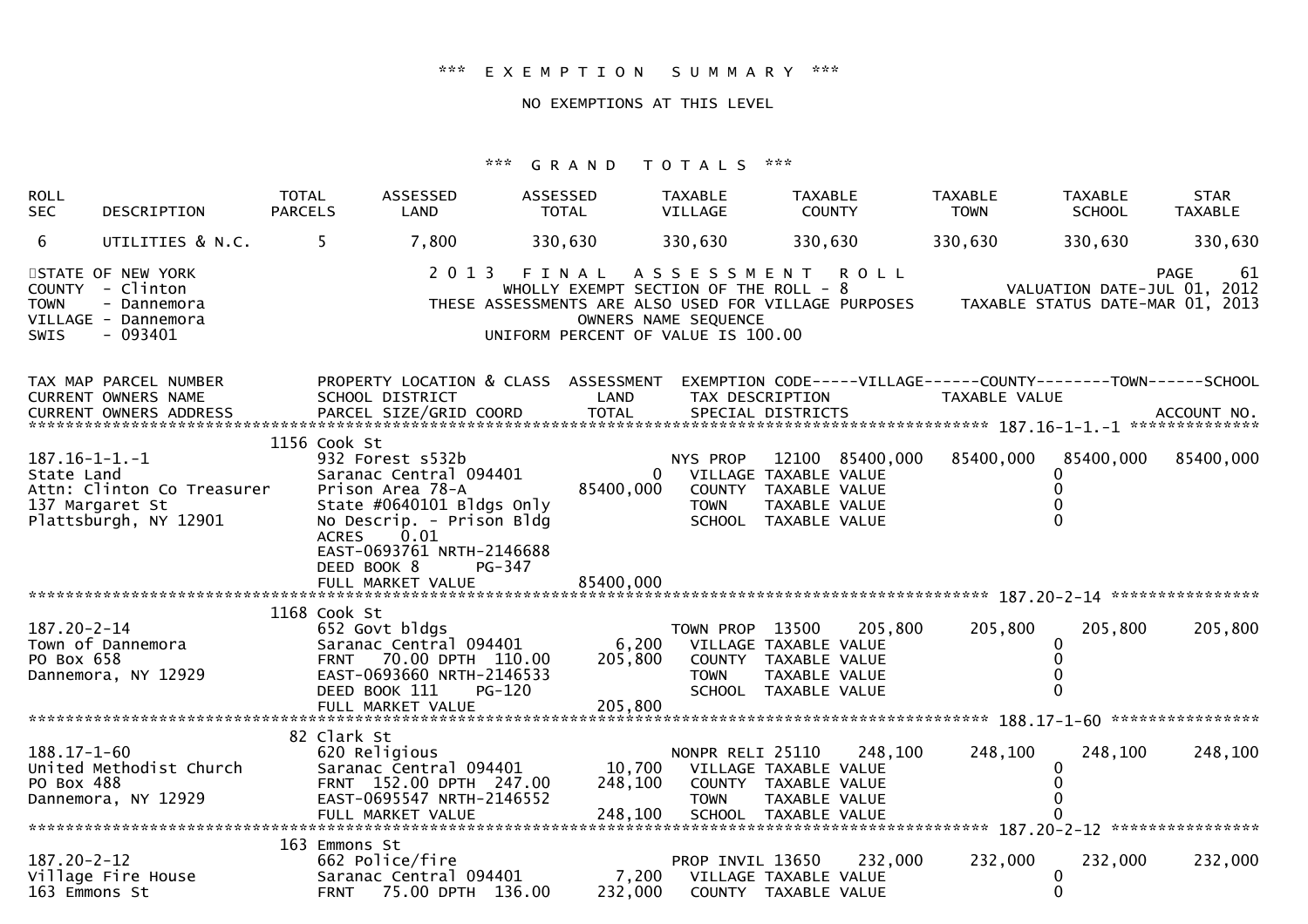| PO Box 566<br>Dannemora, NY 12929                                                                               | EAST-0693682 NRTH-2146618<br>DEED BOOK 449<br>PG-466<br>FULL MARKET VALUE                                                                                                                    | 232,000                                                                                             | <b>TOWN</b><br>SCHOOL TAXABLE VALUE                                                                             | TAXABLE VALUE |             | 0<br>$\Omega$                                                                                                        |        |                   |
|-----------------------------------------------------------------------------------------------------------------|----------------------------------------------------------------------------------------------------------------------------------------------------------------------------------------------|-----------------------------------------------------------------------------------------------------|-----------------------------------------------------------------------------------------------------------------|---------------|-------------|----------------------------------------------------------------------------------------------------------------------|--------|-------------------|
|                                                                                                                 |                                                                                                                                                                                              |                                                                                                     |                                                                                                                 |               |             |                                                                                                                      |        |                   |
| $187.20 - 2 - 1$<br>Village Of Dannemora<br>PO Box 566<br>Dannemora, NY 12929                                   | Fairbanks Ave<br>$314$ Rural vac<10<br>Saranac Central 094401<br>8.40<br><b>ACRES</b><br>EAST-0692954 NRTH-2147071<br>DEED BOOK 452<br>PG-64                                                 | 14,400<br>14,400<br>14,400                                                                          | PROP INVIL 13650<br>VILLAGE TAXABLE VALUE<br>COUNTY TAXABLE VALUE<br><b>TOWN</b><br>SCHOOL TAXABLE VALUE        | TAXABLE VALUE | 14,400      | 14,400<br>$\mathbf 0$<br>0<br>0                                                                                      | 14,400 | 14,400            |
|                                                                                                                 | FULL MARKET VALUE                                                                                                                                                                            |                                                                                                     |                                                                                                                 |               |             |                                                                                                                      |        |                   |
| STATE OF NEW YORK<br>COUNTY - Clinton<br><b>TOWN</b><br>- Dannemora<br>VILLAGE - Dannemora<br>$-093401$<br>SWIS | 2013 FINAL ASSESSMENT                                                                                                                                                                        | WHOLLY EXEMPT SECTION OF THE ROLL - 8<br>OWNERS NAME SEQUENCE<br>UNIFORM PERCENT OF VALUE IS 100.00 |                                                                                                                 |               | <b>ROLL</b> | VALUATION DATE-JUL 01, 2012<br>THESE ASSESSMENTS ARE ALSO USED FOR VILLAGE PURPOSES TAXABLE STATUS DATE-MAR 01, 2013 |        | 62<br><b>PAGE</b> |
| TAX MAP PARCEL NUMBER<br>CURRENT OWNERS NAME                                                                    | PROPERTY LOCATION & CLASS ASSESSMENT<br>SCHOOL DISTRICT                                                                                                                                      | LAND                                                                                                | TAX DESCRIPTION                                                                                                 |               |             | EXEMPTION CODE-----VILLAGE------COUNTY--------TOWN------SCHOOL<br>TAXABLE VALUE                                      |        |                   |
|                                                                                                                 | 142 Emmons St                                                                                                                                                                                |                                                                                                     |                                                                                                                 |               |             |                                                                                                                      |        |                   |
| $187.20 - 5 - 27$<br>Village Of Dannemora<br>PO Box 566<br>Dannemora, NY 12929                                  | 311 Res vac land<br>Saranac Central 094401<br>FRNT 79.00 DPTH 120.00<br>EAST-0693939 NRTH-2146061<br>DEED BOOK 20061 PG-96549                                                                | 6,900<br>6,900                                                                                      | PROP INVIL 13650<br>VILLAGE TAXABLE VALUE<br>COUNTY TAXABLE VALUE<br><b>TOWN</b><br>SCHOOL TAXABLE VALUE        | TAXABLE VALUE | 6,900       | 6,900<br>0                                                                                                           | 6,900  | 6,900             |
|                                                                                                                 |                                                                                                                                                                                              |                                                                                                     |                                                                                                                 |               |             |                                                                                                                      |        |                   |
| 187.20-6-13<br>Village Of Dannemora<br>PO Box 566<br>Dannemora, NY 12929                                        | Cook St<br>593 Picnic site<br>Saranac Central 094401<br>Lot 235 Ref Tr<br>FRNT 122.00 DPTH 147.80<br>EAST-0694532 NRTH-2146504<br>DEED BOOK 506<br>PG-544                                    | 12,100                                                                                              | PROP INVIL 13650<br>9,100 VILLAGE TAXABLE VALUE<br>COUNTY TAXABLE VALUE<br><b>TOWN</b><br>SCHOOL TAXABLE VALUE  | TAXABLE VALUE | 12,100      | 12,100<br>0<br>0                                                                                                     | 12,100 | 12,100            |
|                                                                                                                 |                                                                                                                                                                                              |                                                                                                     |                                                                                                                 |               |             |                                                                                                                      |        |                   |
| $188.13 - 1 - 1.2$<br>Village Of Dannemora<br>121 Emmons St<br>PO Box 566<br>Dannemora, NY 12929                | Cook St<br>330 Vacant comm<br>Saranac Central 094401<br>Prsn Area With 6 Txbl Res<br>State #0680101 Pre 1900<br>2.60<br><b>ACRES</b><br>EAST-0697080 NRTH-2147338<br>DEED BOOK 20072 PG-1887 | 11,000                                                                                              | PROP INVIL 13650<br>11,000 VILLAGE TAXABLE VALUE<br>COUNTY TAXABLE VALUE<br><b>TOWN</b><br>SCHOOL TAXABLE VALUE | TAXABLE VALUE | 11,000      | 11,000<br>0<br>$\mathbf 0$                                                                                           | 11,000 | 11,000            |
|                                                                                                                 | FULL MARKET VALUE                                                                                                                                                                            | 11,000                                                                                              |                                                                                                                 |               |             |                                                                                                                      |        |                   |
| $188.17 - 1 - 34$<br>Village of Dannemora<br>57 Emmons St<br>PO Box 566<br>Dannemora, NY 12929                  | 78 Smith St<br>592 Athletic fld<br>Saranac Central 094401<br>Lot 235 Ref Tract<br>4.40<br><b>ACRES</b><br>EAST-0696329 NRTH-2146507<br>DEED BOOK 807<br>PG-343                               | 44,000<br>54,600                                                                                    | SCHOOL DIS 13800<br>VILLAGE TAXABLE VALUE<br>COUNTY TAXABLE VALUE<br><b>TOWN</b><br>SCHOOL TAXABLE VALUE        | TAXABLE VALUE | 54,600      | 54,600<br>0<br>0<br>$\Omega$                                                                                         | 54,600 | 54,600            |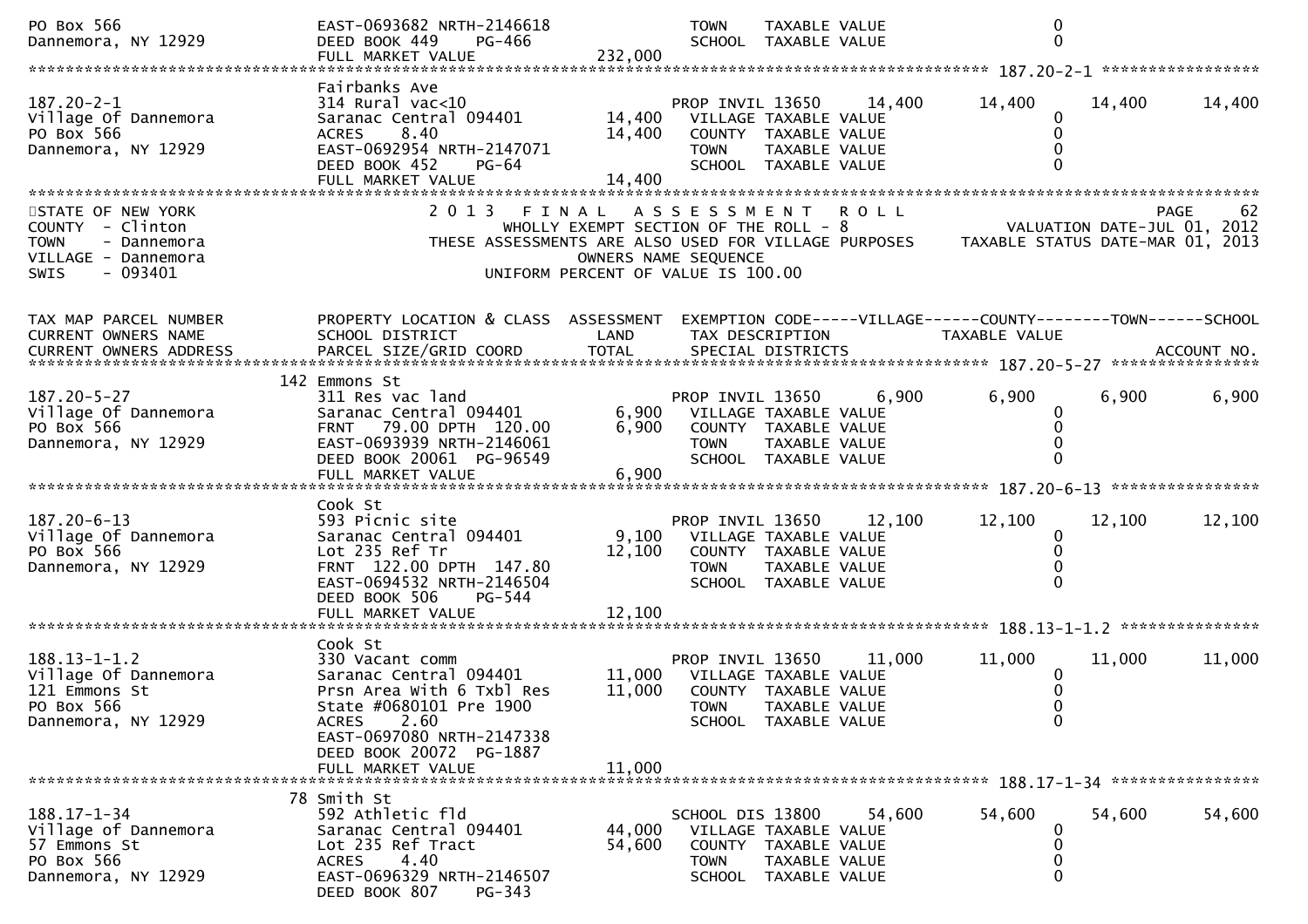|                                                                                                  | FULL MARKET VALUE                              | 54,600                                           |                                                                         |                                                                                                   |
|--------------------------------------------------------------------------------------------------|------------------------------------------------|--------------------------------------------------|-------------------------------------------------------------------------|---------------------------------------------------------------------------------------------------|
|                                                                                                  |                                                |                                                  |                                                                         |                                                                                                   |
| STATE OF NEW YORK<br>- Clinton<br>COUNTY<br><b>TOWN</b><br>- Dannemora<br>VILLAGE -<br>Dannemora | 2 0 1 3                                        | FINAL<br>WHOLLY EXEMPT SECTION OF THE ROLL - $8$ | ASSESSMENT ROLL<br>THESE ASSESSMENTS ARE ALSO USED FOR VILLAGE PURPOSES | -63<br>PAGE<br>VALUATION DATE-JUL 01, 2012<br>TAXABLE STATUS DATE-MAR 01, 2013<br>RPS150/V04/L015 |
| - 093401<br>SWIS                                                                                 |                                                | UNIFORM PERCENT OF VALUE IS 100.00               |                                                                         | CURRENT DATE 6/17/2013                                                                            |
|                                                                                                  | ROLL                                           | SECTION                                          | T O T A L S                                                             |                                                                                                   |
|                                                                                                  |                                                | *** SPECIAL DISTRICT SUMMARY                     | ***                                                                     |                                                                                                   |
| <b>TOTAL</b><br><b>PARCELS</b><br><b>NAME</b><br><b>CODE</b><br>DISTRICT                         | EXTENSION<br>EXTENSION<br><b>TYPE</b><br>VALUE | AD VALOREM<br>VALUE                              | <b>TAXABLE</b><br><b>EXEMPT</b><br>AMOUNT<br>VALUE                      |                                                                                                   |

NO SPECIAL DISTRICTS AT THIS LEVEL

### \*\*\* S C H O O L D I S T R I C T S U M M A R Y \*\*\*

| <b>CODE</b> | DISTRICT NAME   | <b>TOTAL</b><br><b>PARCELS</b> | ASSESSED<br>LAND | ASSESSED<br><b>TOTAL</b> | <b>EXEMPT</b><br><b>AMOUNT</b> | <b>TOTAL</b><br><b>TAXABLE</b> | <b>STAR</b><br><b>AMOUNT</b> | <b>STAR</b><br><b>TAXABLE</b> |
|-------------|-----------------|--------------------------------|------------------|--------------------------|--------------------------------|--------------------------------|------------------------------|-------------------------------|
| 094401      | Saranac Central | q                              | 109,500          | 86184,900                | 86184,900                      |                                |                              |                               |
|             | SUB-TOTAL       | 9                              | 109,500          | 86184,900                | 86184,900                      |                                |                              |                               |
|             | T O T A L       | 9                              | 109,500          | 86184,900                | 86184,900                      |                                |                              |                               |

\*\*\* S Y S T E M C O D E S S U M M A R Y \*\*\*

NO SYSTEM EXEMPTIONS AT THIS LEVEL

### \*\*\* E X E M P T I O N S U M M A R Y \*\*\*

| <b>CODE</b>                                                | DESCRIPTION                                                                                                    | <b>TOTAL</b><br><b>PARCELS</b> | VILLAGE                                                                                                       | <b>COUNTY</b>                                                                                                       | TOWN                                                                      | <b>SCHOOL</b>                                                                               |                    |
|------------------------------------------------------------|----------------------------------------------------------------------------------------------------------------|--------------------------------|---------------------------------------------------------------------------------------------------------------|---------------------------------------------------------------------------------------------------------------------|---------------------------------------------------------------------------|---------------------------------------------------------------------------------------------|--------------------|
| 12100<br>13500<br>13650<br>13800<br>25110<br><b>COUNTY</b> | NYS PROP<br>TOWN PROP<br>PROP INVIL<br>SCHOOL DIS<br>NONPR RELI<br>T O T A L<br>STATE OF NEW YORK<br>- Clinton | 9                              | 85400,000<br>205,800<br>276,400<br>54,600<br>248,100<br>86184,900<br>2 0 1 3<br>F I<br>N A L<br>WHOLLY EXEMPT | 85400,000<br>205,800<br>276,400<br>54,600<br>248,100<br>86184,900<br>A S S E S S M E N T<br>SECTION OF THE ROLL - 8 | 85400,000<br>205,800<br>276,400<br>54,600<br>248,100<br>86184,900<br>ROLL | 85400,000<br>205,800<br>276,400<br>54,600<br>248,100<br>86184,900<br>VALUATION DATE-JUL 01, | 64<br>PAGE<br>2012 |
| <b>TOWN</b><br>VILLAGE -                                   | - Dannemora<br>Dannemora                                                                                       |                                |                                                                                                               | THESE ASSESSMENTS ARE ALSO USED FOR VILLAGE PURPOSES                                                                |                                                                           | TAXABLE STATUS DATE-MAR 01, 2013                                                            | RPS150/V04/L015    |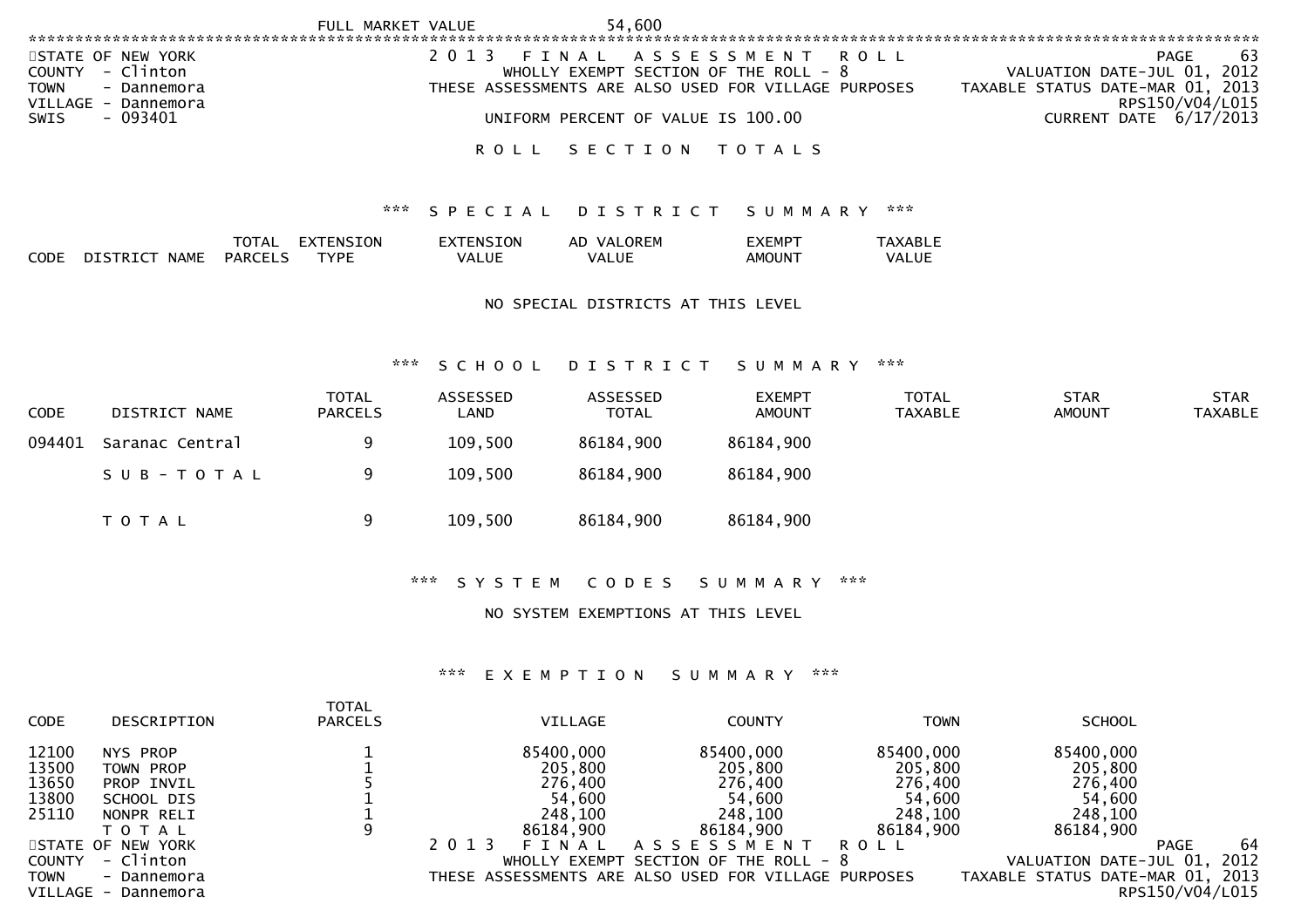ROLL SECTION TOTALS

### \*\*\* G R A N D T O T A L S \*\*\*

| ROLL<br><b>SEC</b>  | DESCRIPTION                                    | <b>TOTAL</b><br><b>PARCELS</b> | ASSESSED<br>LAND | ASSESSED<br><b>TOTAL</b> | <b>TAXABLE</b><br>VILLAGE                         | <b>TAXABLE</b><br><b>COUNTY</b>                      | <b>TAXABLE</b><br><b>TOWN</b> | <b>TAXABLE</b><br><b>SCHOOL</b> | <b>STAR</b><br>TAXABLE                                                        |
|---------------------|------------------------------------------------|--------------------------------|------------------|--------------------------|---------------------------------------------------|------------------------------------------------------|-------------------------------|---------------------------------|-------------------------------------------------------------------------------|
| 8                   | WHOLLY EXEMPT                                  |                                | 109,500          | 86184,900                |                                                   |                                                      |                               |                                 |                                                                               |
|                     | STATE OF NEW YORK<br>COUNTY - Clinton          |                                | 2013             |                          |                                                   | FINAL ASSESSMENT ROLL                                |                               |                                 | 65<br>PAGE<br>VALUATION DATE-JUL 01, 2012                                     |
| <b>TOWN</b><br>SWIS | - Dannemora<br>VILLAGE - Dannemora<br>- 093401 |                                |                  | S W I S                  | T O T A L S<br>UNIFORM PERCENT OF VALUE IS 100.00 | THESE ASSESSMENTS ARE ALSO USED FOR VILLAGE PURPOSES |                               |                                 | TAXABLE STATUS DATE-MAR 01, 2013<br>RPS150/V04/L015<br>CURRENT DATE 6/17/2013 |

### \*\*\* S P E C I A L D I S T R I C T S U M M A R Y \*\*\*

| <b>CODE</b> | DISTRICT NAME                                                                                                        | TOTAL<br>PARCELS | EXTENSION<br><b>TYPE</b>                                  | <b>EXTENSION</b><br>VALUE                   | AD VALOREM<br><b>VALUE</b> | <b>EXEMPT</b><br><b>AMOUNT</b> | <b>TAXABLE</b><br><b>VALUE</b>              |
|-------------|----------------------------------------------------------------------------------------------------------------------|------------------|-----------------------------------------------------------|---------------------------------------------|----------------------------|--------------------------------|---------------------------------------------|
|             | OTO02 Omitted Tax-Co<br>OT004 Omitted Tax-To<br>OTO05 Omitted Tax-Vi<br>RW001 Relevied Water<br>WD032 Dann wtr dst # |                  | 5 MOVTAX<br>5 MOVTAX<br>1 MOVTAX<br>1 MOVTAX<br>2 UNITS M | 167.69<br>111.79<br>43.38<br>119.90<br>2.00 |                            |                                | 167.69<br>111.79<br>43.38<br>119.90<br>2.00 |

#### \*\*\* S C H O O L D I S T R I C T S U M M A R Y \*\*\*

| <b>CODE</b> | DISTRICT NAME   | TOTAL<br><b>PARCELS</b> | ASSESSED<br>LAND | ASSESSED<br><b>TOTAL</b> | <b>EXEMPT</b><br><b>AMOUNT</b> | <b>TOTAL</b><br>TAXABLE | <b>STAR</b><br><b>AMOUNT</b> | <b>STAR</b><br><b>TAXABLE</b> |
|-------------|-----------------|-------------------------|------------------|--------------------------|--------------------------------|-------------------------|------------------------------|-------------------------------|
| 094401      | Saranac Central | 292                     | 2404,200         | 111893,626               | 86275,850                      | 25617,776               | 6290,450                     | 19327,326                     |
|             | SUB-TOTAL       | 292                     | 2404,200         | 111893,626               | 86275,850                      | 25617,776               | 6290,450                     | 19327,326                     |
|             | <b>TOTAL</b>    | 292                     | 2404,200         | 111893,626               | 86275,850                      | 25617,776               | 6290,450                     | 19327,326                     |

\*\*\* S Y S T E M C O D E S S U M M A R Y \*\*\*

NO SYSTEM EXEMPTIONS AT THIS LEVEL

#### \*\*\* E X E M P T I O N S U M M A R Y \*\*\*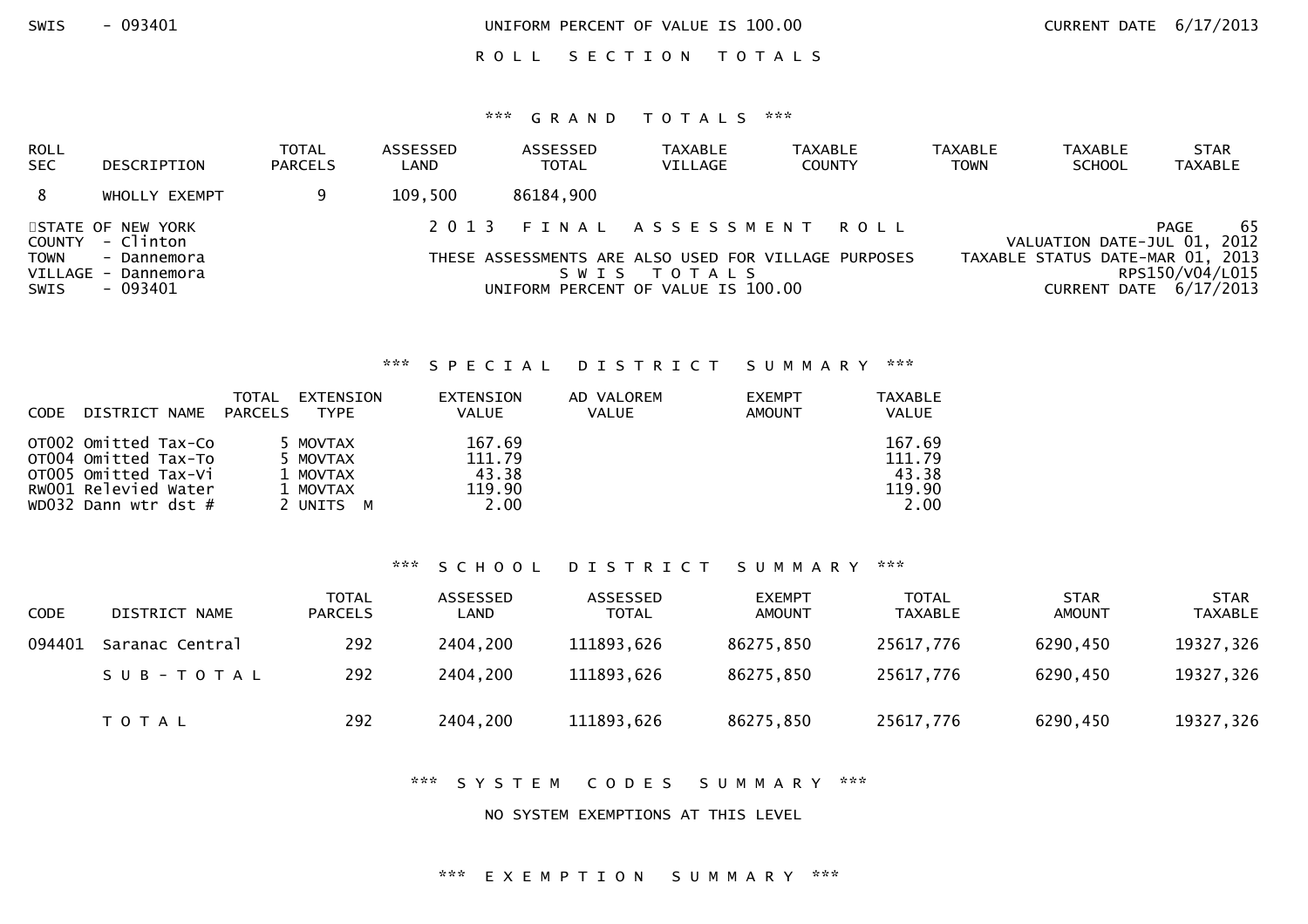| <b>CODE</b>                               | DESCRIPTION                           | <b>TOTAL</b><br><b>PARCELS</b> | VILLAGE                    | <b>COUNTY</b>                                                       | <b>TOWN</b>          | <b>SCHOOL</b>                                                                         |
|-------------------------------------------|---------------------------------------|--------------------------------|----------------------------|---------------------------------------------------------------------|----------------------|---------------------------------------------------------------------------------------|
| 12100<br>13500                            | NYS PROP<br>TOWN PROP                 |                                | 85400,000<br>205,800       | 85400,000<br>205,800                                                | 85400,000<br>205,800 | 85400,000<br>205,800                                                                  |
| 13650                                     | PROP INVIL                            |                                | 276,400                    | 276,400                                                             | 276,400              | 276,400                                                                               |
| 13800                                     | SCHOOL DIS                            |                                | 54,600                     | 54,600                                                              | 54,600               | 54,600                                                                                |
| 25110                                     | NONPR RELI                            |                                | 248,100                    | 248,100                                                             | 248,100              | 248,100                                                                               |
| 32301<br>41101                            | <b>TXLSCHPURP</b><br><b>VETERANS</b>  |                                | 2145,000<br>5,000          | 2145,000<br>5,000                                                   | 2145,000<br>5,000    |                                                                                       |
| 41121                                     | WARNONALL                             |                                | 36,000                     | 69,570                                                              | 69,570               |                                                                                       |
| 41131                                     | WARCOMALL                             | 16                             | 160,000                    | 364,979                                                             | 364,979              |                                                                                       |
| 41141                                     | WARDISALL<br>STATE OF NEW YORK        |                                | 79,940<br>2 0 1 3<br>FINAL | 112,240<br>A S S E S S M E N T                                      | 112,240<br>R O L L   | 66<br><b>PAGE</b>                                                                     |
| <b>COUNTY</b><br><b>TOWN</b><br>VILLAGE - | - Clinton<br>- Dannemora<br>Dannemora |                                | S W I S                    | THESE ASSESSMENTS ARE ALSO USED FOR VILLAGE PURPOSES<br>T O T A L S |                      | 2012<br>VALUATION DATE-JUL 01,<br>TAXABLE STATUS DATE-MAR 01, 2013<br>RPS150/V04/L015 |
| <b>SWIS</b>                               | $-093401$                             |                                |                            | UNIFORM PERCENT OF VALUE IS 100.00                                  |                      | 6/17/2013<br><b>CURRENT</b><br>DATE                                                   |

# \*\*\* E X E M P T I O N S U M M A R Y \*\*\*

| <b>CODE</b>    | <b>DESCRIPTION</b>            | <b>TOTAL</b><br><b>PARCELS</b> | VILLAGE   | <b>COUNTY</b>     | <b>TOWN</b> | <b>SCHOOL</b> |
|----------------|-------------------------------|--------------------------------|-----------|-------------------|-------------|---------------|
| 41152          | $CW_10_VET/$                  |                                |           | 16,000            |             |               |
| 41800<br>41802 | $AGED - ALL$<br>AGED COUN     |                                | 88,450    | 88,450<br>188,055 | 88,450      | 90,950        |
| 41834          | SR STAR                       | 41                             |           |                   |             | 2490,850      |
| 41854<br>41932 | <b>RES STAR</b><br>LIM INC DI | 127                            |           | 79,550            |             | 3799,600      |
| 41933          | INC DIS TN                    |                                |           |                   | 79,550      |               |
|                | T O T A L                     | 222                            | 88699,290 | 89253,744         | 89049,689   | 92566,300     |

| <b>ROLL</b><br>SEC. | DESCRIPTION                | <b>TOTAL</b><br><b>PARCELS</b> | ASSESSED<br>LAND | <b>ASSESSED</b><br><b>TOTAL</b> | <b>TAXABLE</b><br><b>VILLAGE</b> | <b>TAXABLE</b><br><b>COUNTY</b> | <b>TAXABLE</b><br>TOWN | <b>TAXABLE</b><br><b>SCHOOL</b> | <b>STAR</b><br><b>TAXABLE</b> |
|---------------------|----------------------------|--------------------------------|------------------|---------------------------------|----------------------------------|---------------------------------|------------------------|---------------------------------|-------------------------------|
| $\mathbf{1}$        | <b>TAXABLE</b>             | 272                            | 1941,900         | 21975,400                       | 21606,010                        | 21051,556                       | 21255,611              | 21884,450                       | 15594,000                     |
| 3                   | STATE OWNED LAND           | 3                              | 345,000          | 2145,000                        |                                  |                                 |                        | 2145,000                        | 2145,000                      |
| 5.                  | SPECIAL FRANCHISE          |                                |                  | 1257,696                        | 1257,696                         | 1257,696                        | 1257,696               | 1257,696                        | 1257,696                      |
| 6                   | UTILITIES & N.C.           |                                | 7,800            | 330,630                         | 330,630                          | 330,630                         | 330,630                | 330,630                         | 330,630                       |
| 8                   | WHOLLY EXEMPT              | 9                              | 109,500          | 86184,900                       |                                  |                                 |                        |                                 |                               |
| $\sim$              | <b>TOTAL</b><br><b>SUB</b> | 292                            | 2404,200         | 111893,626                      | 23194,336                        | 22639,882                       | 22843,937              | 25617,776                       | 19327,326                     |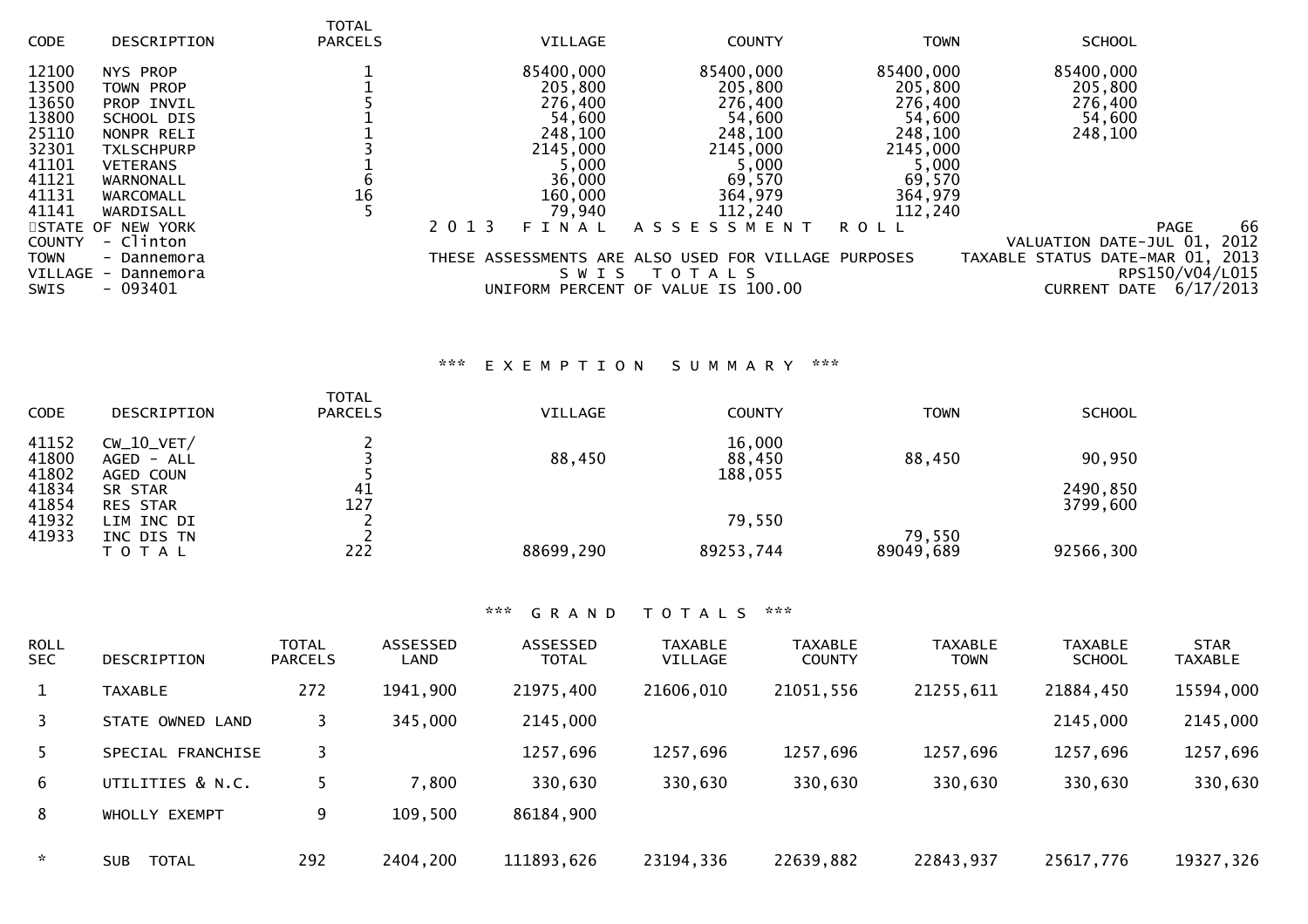| $\mathbf{x} \times$<br><b>GRAND TOTAL</b><br>STATE OF NEW YORK<br><b>COUNTY</b><br>- Clinton<br><b>TOWN</b><br>- Dannemora<br>$-093489$<br>SWIS | 292<br>2404,200<br>111893,626                                                                                                                                                                      | 23194,336<br>OWNERS NAME SEQUENCE | 22639,882<br>2013 FINAL ASSESSMENT ROLL<br>T A X A B L E SECTION OF THE ROLL - 1<br>UNIFORM PERCENT OF VALUE IS 100.00                 | 22843,937<br>25617,776<br>19327,326<br>67<br>PAGE<br>VALUATION DATE-JUL 01, 2012<br>TAXABLE STATUS DATE-MAR 01, 2013 |
|-------------------------------------------------------------------------------------------------------------------------------------------------|----------------------------------------------------------------------------------------------------------------------------------------------------------------------------------------------------|-----------------------------------|----------------------------------------------------------------------------------------------------------------------------------------|----------------------------------------------------------------------------------------------------------------------|
| TAX MAP PARCEL NUMBER<br>CURRENT OWNERS NAME                                                                                                    | PROPERTY LOCATION & CLASS ASSESSMENT<br>SCHOOL DISTRICT                                                                                                                                            | LAND                              | TAX DESCRIPTION                                                                                                                        | EXEMPTION CODE------------------COUNTY--------TOWN------SCHOOL<br>TAXABLE VALUE                                      |
| 182.2-1-22<br>Abel Mark W<br>Williams Kathleen B<br>441 East 20th St Fl 14<br>New York, NY 10010                                                | 13 Loon Pt Rd<br>260 Seasonal res - WTRFNT<br>093601<br>N Adirondack<br>FRNT 84.50 DPTH 460.00<br><b>BANK</b><br>080<br>EAST-0632320 NRTH-2150250<br>DEED BOOK 20102 PG-30079<br>FULL MARKET VALUE | 98,300<br>163,200<br>163,200      | COUNTY TAXABLE VALUE<br><b>TOWN</b><br>TAXABLE VALUE<br>SCHOOL TAXABLE VALUE<br>FD040 Lyon Mountain Fire<br>WD018 Chat lake water dist | 163,200<br>163,200<br>163,200<br>163,200 TO<br>161,193 ТО М                                                          |
| $158.4 - 1 - 22$<br>Abrams Marilyn<br>328 West Acres<br>Dol-D-Ormeaux QC, Canada<br>H9G1V1                                                      | 5 Evergreen Way<br>270 Mfg housing<br>093601<br>N Adirondack<br>FRNT 100.00 DPTH 150.00<br>EAST-0670427 NRTH-2162766<br>DEED BOOK 639<br><b>PG-927</b><br>FULL MARKET VALUE                        | 10,900<br>38,600<br>38,600        | COUNTY TAXABLE VALUE<br><b>TOWN</b><br>TAXABLE VALUE<br>SCHOOL TAXABLE VALUE<br>FD040 Lyon Mountain Fire                               | 38,600<br>38,600<br>38,600<br>38,600 TO                                                                              |
| $169. - 2 - 18.2$<br>Adventure Bound Camps Inc<br>PO Box 202<br>Roxbury, CT 06783                                                               | Rt 374<br>$314$ Rural vac<10 - WTRFNT<br>093601<br>N Adirondack<br>2.40<br><b>ACRES</b><br>EAST-0634012 NRTH-2159832<br>DEED BOOK 20001 PG-20996                                                   | 67,300<br>67,300                  | COUNTY TAXABLE VALUE<br>TAXABLE VALUE<br><b>TOWN</b><br>SCHOOL TAXABLE VALUE<br>FD040 Lyon Mountain Fire<br>WD018 Chat lake water dist | 67,300<br>67,300<br>67,300<br>67,300 TO<br>65,382 TO M                                                               |
| $158.4 - 1 - 18$<br>Ahern Daniel<br>Ahern Kelly R<br>1087 Hardscrabble Rd<br>Cadyville, NY 12918                                                | 14 Evergreen Way<br>260 Seasonal res - WTRFNT<br>093601<br>N Adirondack<br>FRNT 70.00 DPTH 230.00<br>EAST-0670696 NRTH-2162888<br>DEED BOOK 20082 PG-20967<br>FULL MARKET VALUE                    | 71,300<br>112,100<br>112,100      | COUNTY TAXABLE VALUE<br><b>TOWN</b><br>TAXABLE VALUE<br>SCHOOL TAXABLE VALUE<br>FD040 Lyon Mountain Fire                               | 112,100<br>112,100<br>112,100<br>112,100 TO                                                                          |
| $172.4 - 1 - 26$<br>Aiken Ruby Ann<br>Aiken Steven W<br>24 Elm St<br>Pepperell, MA 01463                                                        | 696 wilfred King Rd<br>260 Seasonal res - WTRFNT<br>N Adirondack<br>093601<br>80.00 DPTH 310.00<br><b>FRNT</b><br>EAST-0669856 NRTH-2154008<br>DEED BOOK 99001 PG-10199<br>FULL MARKET VALUE       | 94,300<br>212,700<br>212,700      | COUNTY TAXABLE VALUE<br><b>TOWN</b><br>TAXABLE VALUE<br>SCHOOL TAXABLE VALUE<br>FD032 Dannemora Fire Prot                              | 212,700<br>212,700<br>212,700<br>212,700 TO                                                                          |
| STATE OF NEW YORK<br>- Clinton<br><b>COUNTY</b><br><b>TOWN</b><br>- Dannemora<br>$-093489$<br>SWIS                                              | 2 0 1 3<br>T A X A B L E                                                                                                                                                                           | FINAL<br>OWNERS NAME SEQUENCE     | A S S E S S M E N T<br><b>ROLL</b><br>SECTION OF THE ROLL - 1                                                                          | 68<br><b>PAGE</b><br>VALUATION DATE-JUL 01, 2012<br>TAXABLE STATUS DATE-MAR 01, 2013                                 |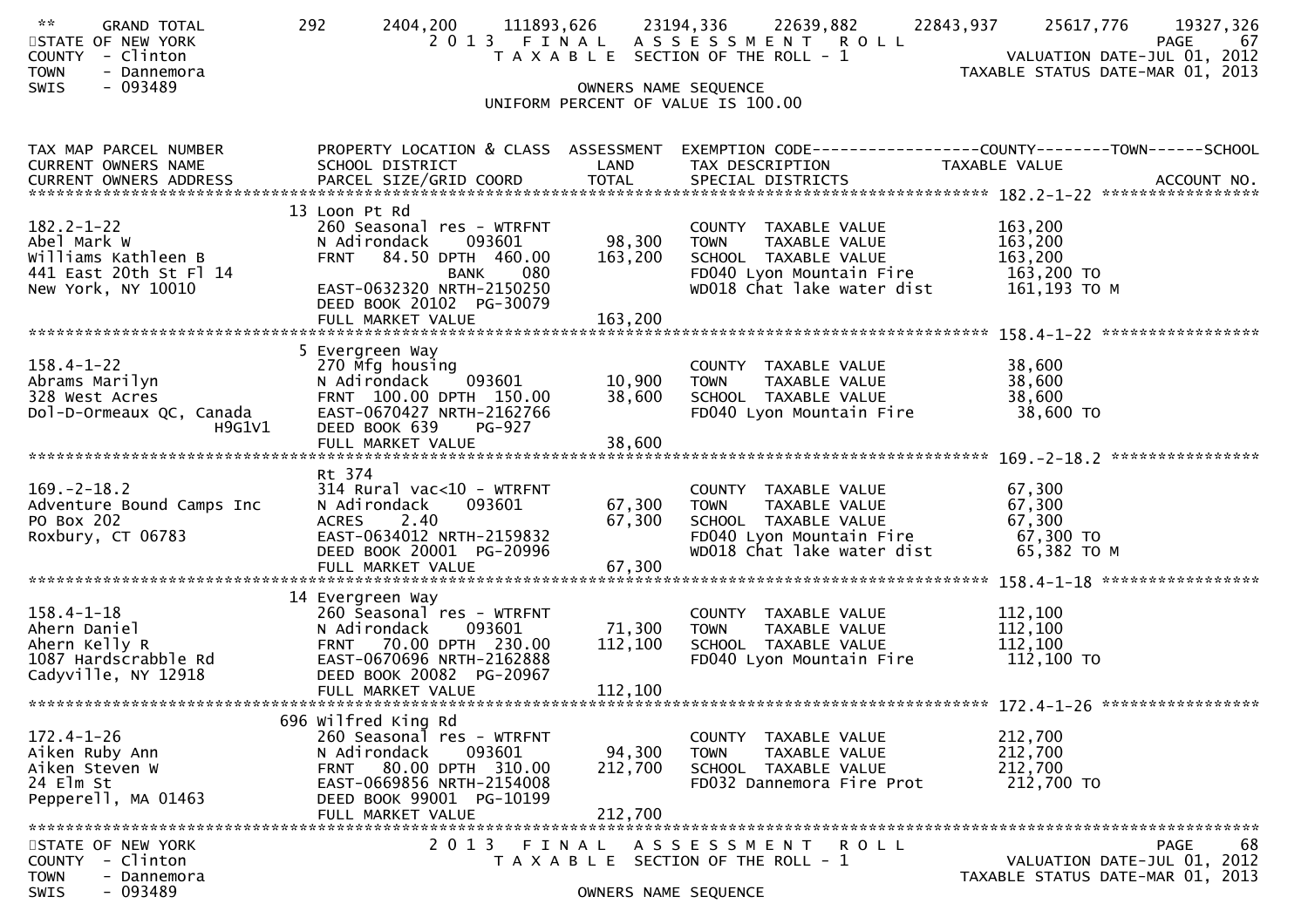### UNIFORM PERCENT OF VALUE IS 100.00

| TAX MAP PARCEL NUMBER<br><b>CURRENT OWNERS NAME</b>                                                      | PROPERTY LOCATION & CLASS ASSESSMENT<br>SCHOOL DISTRICT                                                                                                                                                        | LAND                          | EXEMPTION CODE-----<br>TAX DESCRIPTION                                                                                                                             | TAXABLE VALUE                                                       | -------COUNTY--------TOWN------SCHOOL                                                |
|----------------------------------------------------------------------------------------------------------|----------------------------------------------------------------------------------------------------------------------------------------------------------------------------------------------------------------|-------------------------------|--------------------------------------------------------------------------------------------------------------------------------------------------------------------|---------------------------------------------------------------------|--------------------------------------------------------------------------------------|
| $196.2 - 1 - 2$<br>Aitkens Peter J<br>Aitkens Jane H<br>4983 MacDonald Ave<br>Montreal QC, Canada H3X2V2 | 88 Boomhower Rd<br>260 Seasonal res - WTRFNT<br>N Adirondack<br>093601<br>1.50<br><b>ACRES</b><br>EAST-0632827 NRTH-2145792<br>DEED BOOK 20011 PG-37130<br>FULL MARKET VALUE                                   | 154,300<br>224,600<br>224,600 | COUNTY TAXABLE VALUE<br><b>TOWN</b><br>TAXABLE VALUE<br>SCHOOL TAXABLE VALUE<br>FD040 Lyon Mountain Fire<br>WD018 Chat lake water dist                             | 224,600<br>224,600<br>224,600<br>224,600 TO<br>224,600 ТО М         |                                                                                      |
|                                                                                                          | 945 Rt 374                                                                                                                                                                                                     |                               |                                                                                                                                                                    |                                                                     |                                                                                      |
| 188.17-4-12<br>Akey Richard James<br>Akey Diane M<br>945 Rt 374<br>PO Box 252                            | 210 1 Family Res<br>Saranac Central 094401<br>60.00 DPTH 120.00<br><b>FRNT</b><br>EAST-0698704 NRTH-2146703<br>DEED BOOK 20061 PG-93746                                                                        | 7,500<br>67,400               | RES STAR<br>41854<br>COUNTY TAXABLE VALUE<br><b>TOWN</b><br>TAXABLE VALUE<br>SCHOOL TAXABLE VALUE<br>FD032 Dannemora Fire Prot                                     | $\Omega$<br>$\Omega$<br>67,400<br>67,400<br>37,400<br>67,400 TO     | $\mathbf{0}$<br>30,000                                                               |
| $185.4 - 2 - 3$<br>Albarelli Patrick<br>Albarelli Linda<br>14 Stacy St<br>Milton, VT 05468               | 1594 Chazy Lake Rd<br>312 Vac w/imprv - WTRFNT<br>Saranac Central 094401<br>Subd.lot3 Patent T40mt Lo<br>FRNT 100.00 DPTH 405.00<br>EAST-0668236 NRTH-2146499<br>DEED BOOK 20122 PG-45870<br>FULL MARKET VALUE | 75,600<br>75.600<br>75,600    | COUNTY TAXABLE VALUE<br><b>TOWN</b><br>TAXABLE VALUE<br>SCHOOL TAXABLE VALUE<br>FD040 Lyon Mountain Fire                                                           | 75,600<br>75,600<br>75.600<br>75,600 TO                             |                                                                                      |
| $158.4 - 1 - 63.2$<br>Alexander Douglas A<br>271 Ganong Dr<br>Saranac, NY 12981                          | 9 Evergreen Way<br>270 Mfg housing<br>093601<br>N Adirondack<br>Lot 128 T5omt<br>FRNT 125.00 DPTH 200.00<br>EAST-0670443 NRTH-2162882<br>DEED BOOK 20041 PG-73714<br>FULL MARKET VALUE                         | 12,500<br>25,700<br>25,700    | COUNTY TAXABLE VALUE<br><b>TOWN</b><br>TAXABLE VALUE<br>SCHOOL TAXABLE VALUE<br>FD040 Lyon Mountain Fire                                                           | 25,700<br>25,700<br>25,700<br>25,700 TO                             |                                                                                      |
| $183.20 - 4 - 34$                                                                                        | 3 Phillips Ct                                                                                                                                                                                                  |                               |                                                                                                                                                                    |                                                                     |                                                                                      |
| Alexander Douglas A<br>Alexander Betty A<br>2016 Alder Bend Rd<br>Altona, NY 12910                       | 210 1 Family Res<br>093601<br>N Adirondack<br>FRNT 69.50 DPTH 104.00<br>EAST-0644277 NRTH-2144611<br>DEED BOOK 1024<br>PG-232<br>FULL MARKET VALUE                                                             | 1,600<br>33,900<br>33,900     | COUNTY TAXABLE VALUE<br>TAXABLE VALUE<br><b>TOWN</b><br>SCHOOL TAXABLE VALUE<br>FD040 Lyon Mountain Fire<br>LT009 Lyon Mountain Light<br>WD042 Lyon mountain water | 33,900<br>33,900<br>33,900<br>33,900 TO<br>33,900 TO<br>33,900 TO M |                                                                                      |
| STATE OF NEW YORK<br>COUNTY - Clinton<br><b>TOWN</b><br>- Dannemora<br><b>SWIS</b><br>- 093489           | 2 0 1 3                                                                                                                                                                                                        | FINAL<br>OWNERS NAME SEQUENCE | A S S E S S M E N T<br><b>ROLL</b><br>T A X A B L E SECTION OF THE ROLL - 1<br>UNIFORM PERCENT OF VALUE IS 100.00                                                  |                                                                     | 69<br><b>PAGE</b><br>VALUATION DATE-JUL 01, 2012<br>TAXABLE STATUS DATE-MAR 01, 2013 |

TAX MAP PARCEL NUMBER PROPERTY LOCATION & CLASS ASSESSMENT EXEMPTION CODE------------------COUNTY--------TOWN------SCHOOL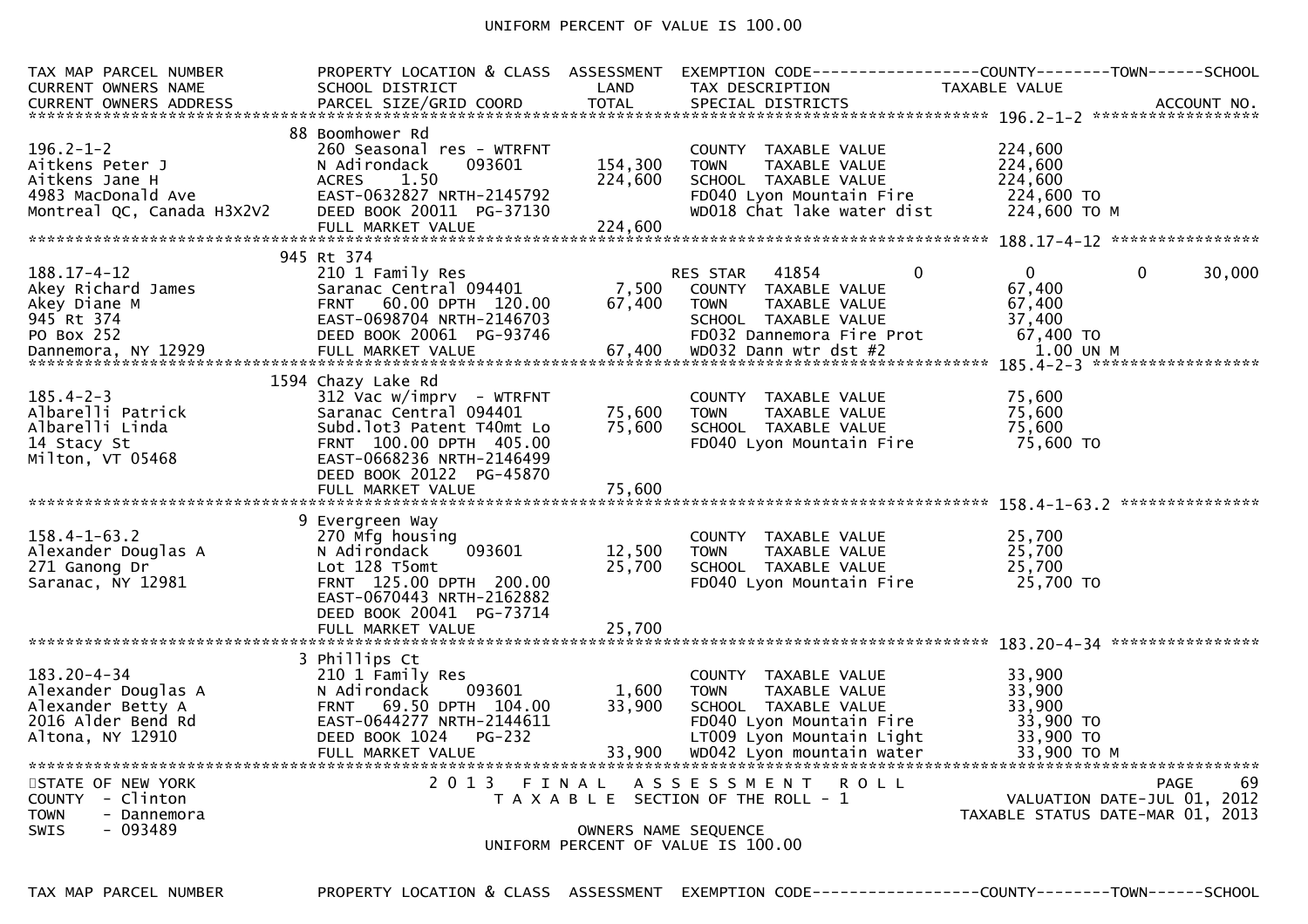| CURRENT OWNERS NAME           | SCHOOL DISTRICT                      | LAND                 | TAX DESCRIPTION                       | TAXABLE VALUE                                                  |
|-------------------------------|--------------------------------------|----------------------|---------------------------------------|----------------------------------------------------------------|
| CURRENT OWNERS ADDRESS        |                                      |                      |                                       |                                                                |
|                               |                                      |                      |                                       |                                                                |
|                               | 983 Rt 374                           |                      |                                       |                                                                |
| $188.17 - 4 - 3$              | 220 2 Family Res                     |                      | COUNTY TAXABLE VALUE                  | 66,300                                                         |
| Alexander John J              | Saranac Central 094401               | 7,600                | <b>TOWN</b><br>TAXABLE VALUE          | 66,300                                                         |
| 480 State Rt 374              | FRNT 60.50 DPTH 103.25               | 66,300               | SCHOOL TAXABLE VALUE                  | 66,300                                                         |
| Cadyville, NY 12918           | EAST-0697880 NRTH-2147067            |                      | FD032 Dannemora Fire Prot             | 66,300 TO                                                      |
|                               | DEED BOOK 802<br>PG-287              |                      | WD032 Dann wtr dst #2                 | 2.00 UN M                                                      |
|                               | FULL MARKET VALUE                    | 66,300               |                                       |                                                                |
|                               |                                      |                      |                                       |                                                                |
|                               | Rt 374                               |                      |                                       |                                                                |
| $158.4 - 1 - 24$              | 270 Mfg housing                      |                      | COUNTY TAXABLE VALUE                  | 35,400                                                         |
| Alexander Kelley A            | N Adirondack<br>093601               | 10,900               | TAXABLE VALUE<br><b>TOWN</b>          | 35,400                                                         |
| 485 Bucks Corners Rd          | Lot 128 T5omt                        | 35,400               | SCHOOL TAXABLE VALUE                  | 35,400                                                         |
| Saranac, NY 12981             | FRNT 100.00 DPTH 150.00              |                      | FD040 Lyon Mountain Fire              | 35,400 TO                                                      |
|                               | EAST-0670381 NRTH-2162676            |                      |                                       |                                                                |
|                               | DEED BOOK 1017<br>PG-113             |                      |                                       |                                                                |
|                               | FULL MARKET VALUE                    | 35,400               |                                       |                                                                |
|                               |                                      |                      |                                       | ******************                                             |
|                               | 1111 Gen Leroy Manor Rd              |                      |                                       |                                                                |
| $188. - 1 - 13$               | 210 1 Family Res                     |                      | COUNTY TAXABLE VALUE                  | 32,100                                                         |
| Allen Gary N                  | Saranac Central 094401               | 3,600                | TAXABLE VALUE<br><b>TOWN</b>          | 32,100                                                         |
| 1 Hardscrabble Rd             | Lot 234 Ref Tr                       | 32,100               | SCHOOL TAXABLE VALUE                  | 32,100                                                         |
| Cadyville, NY 12918           | FRNT 66.00 DPTH 132.00               |                      | FD032 Dannemora Fire Prot             | 32,100 TO                                                      |
|                               | EAST-0700114 NRTH-2148542            |                      |                                       |                                                                |
|                               | DEED BOOK 20122 PG-50908             |                      |                                       |                                                                |
|                               | FULL MARKET VALUE                    | 32,100               |                                       |                                                                |
|                               |                                      |                      |                                       |                                                                |
|                               | Wilfred King Rd                      |                      |                                       |                                                                |
| $173. - 1 - 5.1$              | 321 Abandoned ag                     |                      | COUNTY TAXABLE VALUE                  | 35,500                                                         |
| Allen Susan M                 | 093601<br>N Adirondack               | 35,500               | TAXABLE VALUE<br><b>TOWN</b>          | 35,500                                                         |
| 122 Chazy Lake Rd             | ACRES 88.70                          | 35,500               | SCHOOL TAXABLE VALUE                  | 35,500                                                         |
| Saranac, NY 12981             | EAST-0679434 NRTH-2156972            |                      | FD032 Dannemora Fire Prot             | 35,500 TO                                                      |
|                               | DEED BOOK 698<br>PG-299              |                      |                                       |                                                                |
|                               |                                      |                      |                                       |                                                                |
|                               |                                      |                      |                                       | *****************                                              |
|                               | Rt 374                               |                      |                                       |                                                                |
| $169. - 2 - 5.1$              | $314$ Rural vac<10                   |                      | COUNTY TAXABLE VALUE                  | 9,800                                                          |
| Alphonso Anthony M            | 093601<br>N Adirondack               | 9,800                | <b>TOWN</b><br>TAXABLE VALUE          | 9,800                                                          |
| Alphonso Angela M             | Lot 119 Omt                          | 9,800                | SCHOOL TAXABLE VALUE                  | 9,800                                                          |
| 1905 Rt 11                    | <b>ACRES</b><br>2.30                 |                      | FD040 Lyon Mountain Fire              | 9,800 TO                                                       |
| North Bangor, NY 12966        | EAST-0635148 NRTH-2159737            |                      |                                       |                                                                |
|                               | DEED BOOK 1036<br>$PG-60$            |                      |                                       |                                                                |
|                               | FULL MARKET VALUE                    | 9,800                |                                       |                                                                |
|                               |                                      |                      |                                       |                                                                |
| STATE OF NEW YORK             | 2 0 1 3<br>FINAL                     |                      | A S S E S S M E N T R O L L           | 70<br>PAGE                                                     |
| COUNTY - Clinton              |                                      |                      | T A X A B L E SECTION OF THE ROLL - 1 | VALUATION DATE-JUL 01, 2012                                    |
| <b>TOWN</b><br>- Dannemora    |                                      |                      |                                       | TAXABLE STATUS DATE-MAR 01, 2013                               |
| $-093489$<br>SWIS             |                                      | OWNERS NAME SEQUENCE |                                       |                                                                |
|                               |                                      |                      | UNIFORM PERCENT OF VALUE IS 100.00    |                                                                |
|                               |                                      |                      |                                       |                                                                |
|                               |                                      |                      |                                       |                                                                |
| TAX MAP PARCEL NUMBER         | PROPERTY LOCATION & CLASS ASSESSMENT |                      |                                       | EXEMPTION CODE------------------COUNTY--------TOWN------SCHOOL |
| CURRENT OWNERS NAME           | SCHOOL DISTRICT                      | LAND                 | TAX DESCRIPTION                       | TAXABLE VALUE                                                  |
| <b>CURRENT OWNERS ADDRESS</b> | PARCEL SIZE/GRID COORD               | <b>TOTAL</b>         | SPECIAL DISTRICTS                     | ACCOUNT NO.                                                    |
|                               |                                      |                      |                                       |                                                                |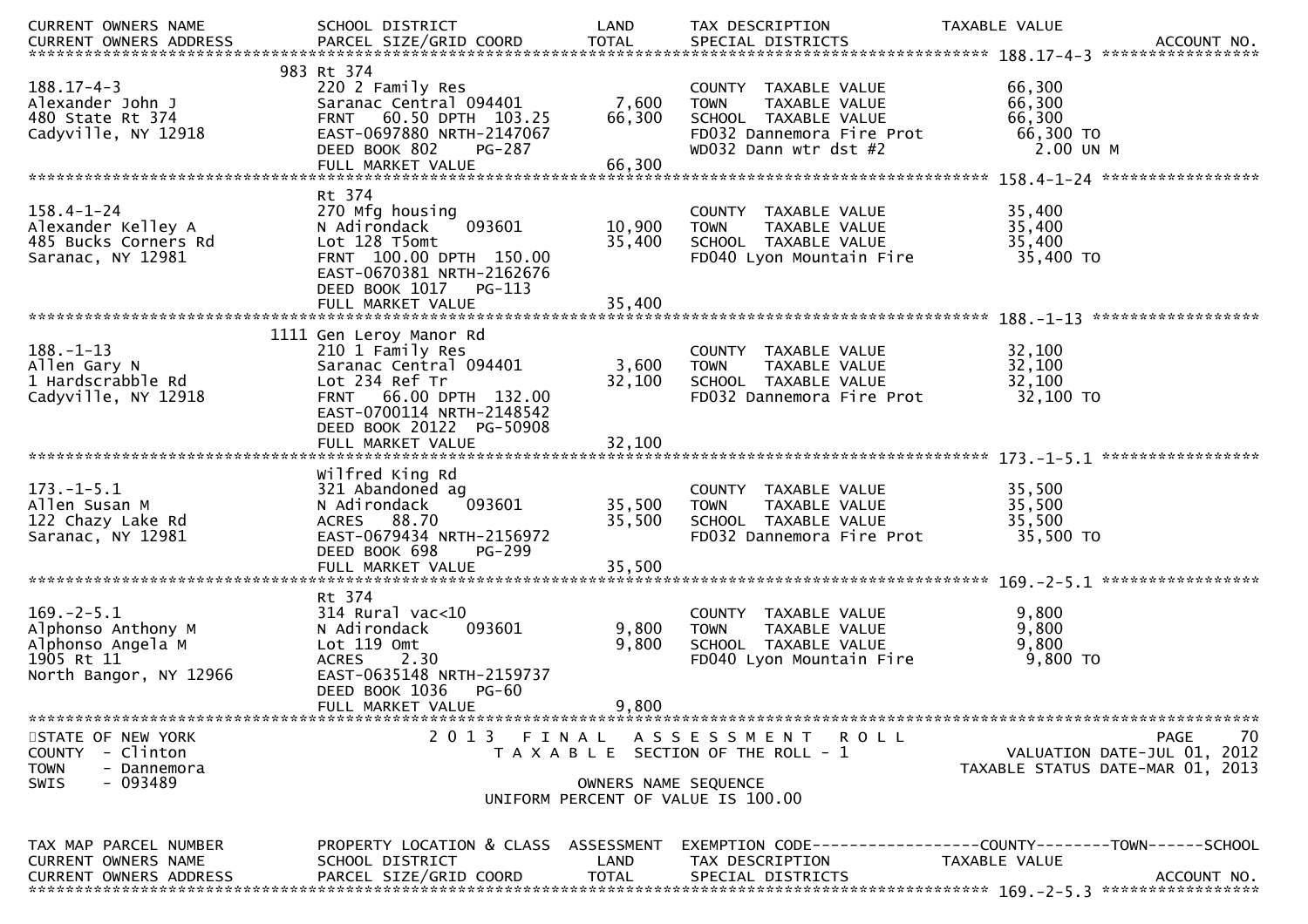|                                                                          | Rt 374                                                      |              |                                                                 |                                         |                                                                 |
|--------------------------------------------------------------------------|-------------------------------------------------------------|--------------|-----------------------------------------------------------------|-----------------------------------------|-----------------------------------------------------------------|
| $169. -2 - 5.3$<br>Alphonso Anthony M                                    | $314$ Rural vac<10 - WTRFNT<br>N Adirondack<br>093601       | 3,200        | COUNTY TAXABLE VALUE<br>TAXABLE VALUE<br><b>TOWN</b>            |                                         | 3,200<br>3,200                                                  |
| Alphonso Angela M<br>1905 Rt 11                                          | Lot 122 T5omt<br><b>ACRES</b><br>3.80                       | 3,200        | SCHOOL TAXABLE VALUE<br>FD040 Lyon Mountain Fire                |                                         | 3,200<br>$3,200$ TO                                             |
| North Bangor, NY 12966                                                   | EAST-0635206 NRTH-2159077<br>DEED BOOK 1036<br><b>PG-63</b> |              | WD018 Chat lake water dist                                      |                                         | 3,200 ТО М                                                      |
|                                                                          |                                                             |              |                                                                 |                                         |                                                                 |
| $182.4 - 1 - 25$                                                         | 46 Boomhower Rd<br>260 Seasonal res - WTRFNT                |              | COUNTY TAXABLE VALUE                                            | 187,100                                 |                                                                 |
| Anson Susan                                                              | 093601<br>N Adirondack                                      | 108,800      | <b>TOWN</b><br>TAXABLE VALUE                                    | 187,100                                 |                                                                 |
| 95 Taylor Rd<br>Westport, NY 12993                                       | <b>ACRES</b><br>2.40<br>EAST-0632980 NRTH-2146760           | 187,100      | SCHOOL TAXABLE VALUE<br>FD040 Lyon Mountain Fire                | 187,100                                 | 187,100 TO                                                      |
|                                                                          | DEED BOOK 20021 PG-48793                                    |              | WD018 Chat lake water dist                                      |                                         | 187,100 ТО М                                                    |
|                                                                          | FULL MARKET VALUE                                           | 187,100      |                                                                 |                                         |                                                                 |
| $172.4 - 1 - 7$                                                          | 600 Wilfred King Rd                                         |              |                                                                 |                                         |                                                                 |
| Ariano Marsia                                                            | 260 Seasonal res - WTRFNT<br>N Adirondack<br>093601         | 124,600      | COUNTY TAXABLE VALUE<br>TAXABLE VALUE<br><b>TOWN</b>            | 171,100<br>171,100                      |                                                                 |
| 6400 Des E Cores St<br>Montreal QC, Canada H2G2J5                        | ACRES 1.70<br>EAST-0671154 NRTH-2155895                     | 171,100      | SCHOOL TAXABLE VALUE<br>FD032 Dannemora Fire Prot               | 171,100                                 | 171,100 TO                                                      |
|                                                                          | DEED BOOK 20001 PG-18758                                    |              |                                                                 |                                         |                                                                 |
|                                                                          | FULL MARKET VALUE                                           | 171,100      |                                                                 |                                         |                                                                 |
|                                                                          | 2868 Standish Rd                                            |              |                                                                 |                                         |                                                                 |
| $183.20 - 2 - 3$<br>Armstrong Michael                                    | 210 1 Family Res<br>093601<br>N Adirondack                  | 1,400        | RES STAR 41854<br>COUNTY TAXABLE VALUE                          |                                         | 27,800<br>$\mathbf{0}$<br>0<br>27,800                           |
| PO Box 941                                                               | FRNT 37.29 DPTH 276.00                                      | 27,800       | <b>TOWN</b><br>TAXABLE VALUE                                    |                                         | 27,800                                                          |
| Dannemora, NY 12929                                                      | EAST-0645043 NRTH-2146725<br>DEED BOOK 20041 PG-75235       |              | SCHOOL TAXABLE VALUE<br>FD040 Lyon Mountain Fire                |                                         | - 0<br>27,800 TO                                                |
|                                                                          | FULL MARKET VALUE                                           | 27,800       | LT009 Lyon Mountain Light                                       |                                         | 27,800 TO                                                       |
|                                                                          |                                                             |              |                                                                 |                                         |                                                                 |
| $160. - 1 - 16$                                                          | 103 Plank Rd                                                |              | 99 PCT OF VALUE USED FOR EXEMPTION PURPOSES<br>AGED - ALL 41800 | 37,373<br>0                             | 37,373<br>37,373                                                |
| Ashline Edith                                                            | 210 1 Family Res<br>093601<br>N Adirondack                  |              | 6,900 SR STAR<br>41834                                          | 0<br>$\overline{0}$                     | 38,127<br>$\Omega$                                              |
| 103 Plank Rd<br>Ellenburg Depot, NY 12935-9726 EAST-0682808 NRTH-2163111 | <b>ACRES</b><br>1.60                                        | 75,500       | COUNTY TAXABLE VALUE<br>TAXABLE VALUE<br><b>TOWN</b>            |                                         | 38,127<br>38,127                                                |
|                                                                          | <b>PG-70</b><br>DEED BOOK 621                               |              | SCHOOL TAXABLE VALUE                                            |                                         | $\mathbf{0}$                                                    |
|                                                                          |                                                             |              |                                                                 |                                         |                                                                 |
| STATE OF NEW YORK                                                        | 2 0 1 3<br>FINAL                                            |              | A S S E S S M E N T                                             | <b>ROLL</b>                             | <b>PAGE</b><br>-71                                              |
| COUNTY - Clinton<br>TOWN - Dannemora                                     |                                                             |              | T A X A B L E SECTION OF THE ROLL - 1                           |                                         | VALUATION DATE-JUL 01, 2012<br>TAXABLE STATUS DATE-MAR 01, 2013 |
| $-093489$<br>SWIS                                                        |                                                             |              | OWNERS NAME SEQUENCE                                            |                                         |                                                                 |
|                                                                          |                                                             |              | UNIFORM PERCENT OF VALUE IS 100.00                              |                                         |                                                                 |
| TAX MAP PARCEL NUMBER                                                    | PROPERTY LOCATION & CLASS ASSESSMENT                        |              |                                                                 |                                         | EXEMPTION CODE------------------COUNTY--------TOWN------SCHOOL  |
| CURRENT OWNERS NAME                                                      | SCHOOL DISTRICT                                             | LAND         | TAX DESCRIPTION                                                 | TAXABLE VALUE                           |                                                                 |
| CURRENT OWNERS ADDRESS                                                   | PARCEL SIZE/GRID COORD                                      | <b>TOTAL</b> | SPECIAL DISTRICTS                                               |                                         | ACCOUNT NO.                                                     |
|                                                                          | 2782 Rt 374                                                 |              | 77 PCT OF VALUE USED FOR EXEMPTION PURPOSES                     |                                         |                                                                 |
| $158. - 1 - 9.1$<br>Ashline Edward A                                     | 240 Rural res<br>093601<br>N Adirondack                     |              | WARCOMALL 41131<br>41854<br>41,900 RES STAR                     | 23,504<br>0<br>$\mathbf{0}$<br>$\Omega$ | 23,504<br>$\Omega$<br>30,000<br>0                               |
| Ashline Denise                                                           | ACRES 70.40 BANK<br>080                                     | 122,100      | COUNTY TAXABLE VALUE                                            |                                         | 98,596                                                          |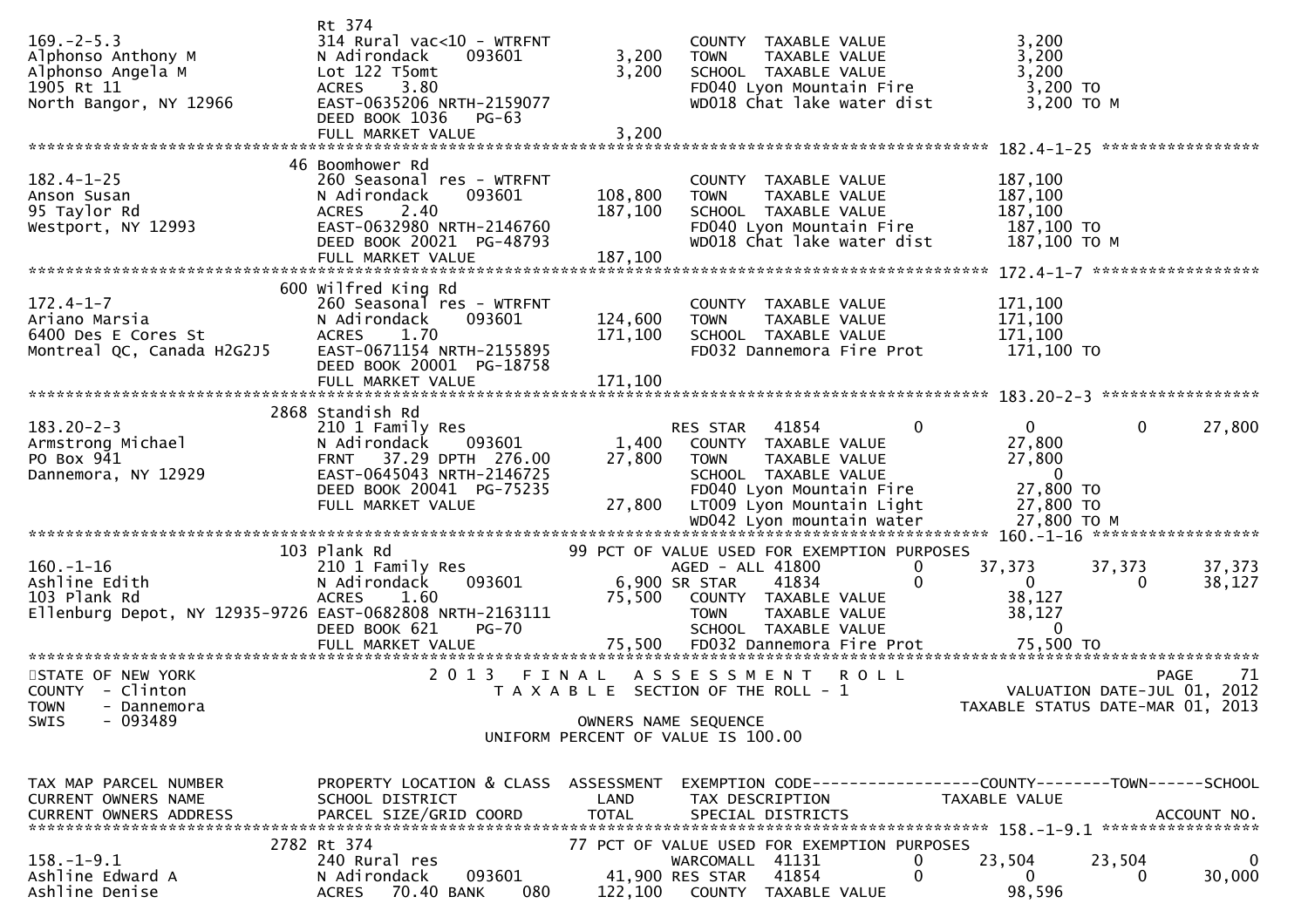| 2782 Rt 374<br>Ellenburg Depot, NY 12935                                                                                                | EAST-0667369 NRTH-2162842<br>DEED BOOK 913<br>$PG-124$<br>FULL MARKET VALUE                                                                                                         | 122,100                                                                                                      | <b>TOWN</b>                                      | TAXABLE VALUE<br>SCHOOL TAXABLE VALUE<br>FD040 Lyon Mountain Fire                                                                                            |               | 98,596<br>92,100<br>122,100 TO                                                     |                                     |                   |
|-----------------------------------------------------------------------------------------------------------------------------------------|-------------------------------------------------------------------------------------------------------------------------------------------------------------------------------------|--------------------------------------------------------------------------------------------------------------|--------------------------------------------------|--------------------------------------------------------------------------------------------------------------------------------------------------------------|---------------|------------------------------------------------------------------------------------|-------------------------------------|-------------------|
|                                                                                                                                         |                                                                                                                                                                                     |                                                                                                              |                                                  |                                                                                                                                                              |               |                                                                                    |                                     |                   |
| $183.16 - 1 - 16$<br>Ashline Joseph<br>Ashline Fayrene<br>PO Box 12<br>Lyon Mountain, NY 12952                                          | 57 Second St<br>210 1 Family Res<br>N Adirondack<br>093601<br>FRNT 149.24 DPTH 108.00<br>EAST-0644600 NRTH-2147232<br>DEED BOOK 646<br><b>PG-320</b><br>FULL MARKET VALUE           | 80,000<br>80,000                                                                                             | WARCOMALL<br>2,100 RES STAR<br><b>TOWN</b>       | 41131<br>41854<br>COUNTY TAXABLE VALUE<br>TAXABLE VALUE<br>SCHOOL TAXABLE VALUE<br>FD040 Lyon Mountain Fire<br>LT009 Lyon Mountain Light                     | 0<br>$\Omega$ | 20,000<br>$\overline{0}$<br>60,000<br>60,000<br>50,000<br>80,000 TO<br>80,000 TO   | 20,000<br>$\Omega$                  | 30,000            |
|                                                                                                                                         | 2848 Standish Rd                                                                                                                                                                    |                                                                                                              |                                                  |                                                                                                                                                              |               |                                                                                    |                                     |                   |
| $183.20 - 2 - 14$<br>Ashline Joseph R<br>c/o Victoria Stricker<br>2848 Standish Rd<br>PO Box 231<br>Lyon Mountain, NY 12952             | 210 1 Family Res<br>093601<br>N Adirondack<br>32.15 DPTH 290.00<br><b>FRNT</b><br>EAST-0644940 NRTH-2146308<br>DEED BOOK 20092 PG-29078<br>FULL MARKET VALUE                        | 1,100<br>35,100<br>35,100                                                                                    | RES STAR<br><b>TOWN</b>                          | 41854<br>COUNTY TAXABLE VALUE<br>TAXABLE VALUE<br>SCHOOL TAXABLE VALUE<br>FD040 Lyon Mountain Fire<br>LT009 Lyon Mountain Light<br>WD042 Lyon mountain water | 0             | $\mathbf{0}$<br>35,100<br>35,100<br>5,100<br>35,100 TO<br>35,100 TO<br>35,100 ТО М | $\mathbf 0$                         | 30,000            |
|                                                                                                                                         |                                                                                                                                                                                     |                                                                                                              |                                                  |                                                                                                                                                              |               |                                                                                    | $187. - 1 - 12$ ******************* |                   |
| $187. - 1 - 12$<br>Ashline Leon R<br>972 State Rte 374<br>Cadyville, NY 12918                                                           | 409 Hugh Herron Rd<br>210 1 Family Res<br>Saranac Central 094401<br>66.00 DPTH 165.00<br><b>FRNT</b><br>EAST-0690339 NRTH-2145864<br>DEED BOOK 20041 PG-76437                       | 70,600                                                                                                       | WARCOMALL 41131<br>3,900 RES STAR<br><b>TOWN</b> | 41854<br>COUNTY TAXABLE VALUE<br>TAXABLE VALUE<br>SCHOOL TAXABLE VALUE                                                                                       | 0<br>$\Omega$ | 17,650<br>$\overline{0}$<br>52,950<br>52,950<br>40,600                             | 17,650<br>$\Omega$                  | 30,000            |
|                                                                                                                                         |                                                                                                                                                                                     |                                                                                                              |                                                  |                                                                                                                                                              |               |                                                                                    |                                     |                   |
| $172.2 - 2 - 13$<br>Ashline Leona F<br>2845 Rt 374<br>Ellenburg Depot, NY 12935                                                         | 2845 Rt 374<br>210 1 Family Res - WTRFNT<br>N Adirondack<br>093601<br>80.00 DPTH 310.00<br><b>FRNT</b><br>EAST-0667592 NRTH-2159842<br>DEED BOOK 600<br>PG-342<br>FULL MARKET VALUE | 175,100<br>175,100                                                                                           | WARCOMALL<br>99,600 RES STAR<br><b>TOWN</b>      | 41131<br>41854<br>COUNTY TAXABLE VALUE<br>TAXABLE VALUE<br>SCHOOL TAXABLE VALUE<br>FD040 Lyon Mountain Fire                                                  | 0<br>0        | 43,775<br>$\mathbf 0$<br>131,325<br>131,325<br>145,100<br>175,100 TO               | 43,775<br>0                         | 30,000            |
| **********************                                                                                                                  | *******************                                                                                                                                                                 |                                                                                                              |                                                  | ***********************************                                                                                                                          |               | *****************************                                                      |                                     |                   |
| STATE OF NEW YORK<br>- Clinton<br><b>COUNTY</b><br><b>TOWN</b><br>- Dannemora<br>- 093489<br><b>SWIS</b>                                | 2 0 1 3                                                                                                                                                                             | FINAL<br>T A X A B L E SECTION OF THE ROLL - 1<br>OWNERS NAME SEQUENCE<br>UNIFORM PERCENT OF VALUE IS 100.00 | ASSESSMENT                                       |                                                                                                                                                              | <b>ROLL</b>   | TAXABLE STATUS DATE-MAR 01, 2013                                                   | VALUATION DATE-JUL 01, 2012         | <b>PAGE</b><br>72 |
|                                                                                                                                         |                                                                                                                                                                                     |                                                                                                              |                                                  |                                                                                                                                                              |               |                                                                                    |                                     |                   |
| TAX MAP PARCEL NUMBER<br>CURRENT OWNERS NAME                                                                                            | PROPERTY LOCATION & CLASS ASSESSMENT<br>SCHOOL DISTRICT                                                                                                                             | LAND                                                                                                         |                                                  | TAX DESCRIPTION                                                                                                                                              |               | EXEMPTION CODE------------------COUNTY--------TOWN------SCHOOL<br>TAXABLE VALUE    |                                     |                   |
| $159. - 2 - 5$<br>Ashline Richard G<br>Ashline Richard G Jr<br>103 Plank Rd<br>Ellenburg Depot, NY 12935-9726 EAST-0682056 NRTH-2162523 | 67 Plank Rd<br>270 Mfg housing<br>093601<br>N Adirondack<br>130 T5omt<br><b>ACRES</b><br>38.80<br>DEED BOOK 1023<br>PG-247                                                          | 25,500<br>58,800                                                                                             | RES STAR<br>COUNTY<br><b>TOWN</b>                | 41854<br>TAXABLE VALUE<br>TAXABLE VALUE<br>SCHOOL TAXABLE VALUE<br>FD032 Dannemora Fire Prot                                                                 | $\mathbf 0$   | 0<br>58,800<br>58,800<br>28,800<br>58,800 TO                                       | $\mathbf 0$                         | 30,000            |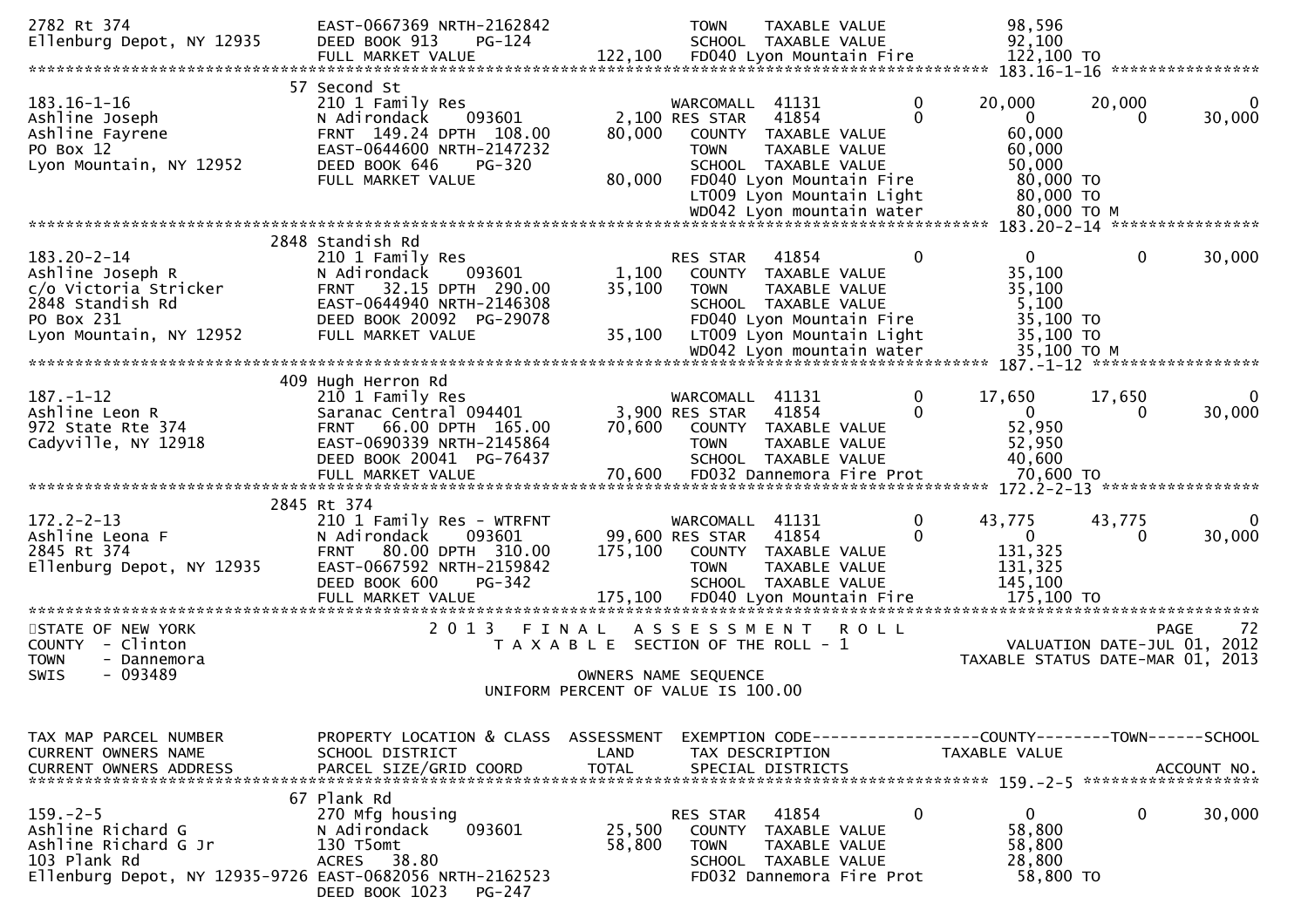|                                                                                                   | FULL MARKET VALUE                                                                                                                                                          | 58,800                        |                                                                                                                                                                                                                        |                                                                                                                                                      |
|---------------------------------------------------------------------------------------------------|----------------------------------------------------------------------------------------------------------------------------------------------------------------------------|-------------------------------|------------------------------------------------------------------------------------------------------------------------------------------------------------------------------------------------------------------------|------------------------------------------------------------------------------------------------------------------------------------------------------|
|                                                                                                   |                                                                                                                                                                            |                               |                                                                                                                                                                                                                        |                                                                                                                                                      |
| $172.2 - 1 - 28.81$<br>Atkinson David H<br>Atkinson Susan<br>38 Arbor Dr<br>Glens Falls, NY 12801 | 2999 Rt 374<br>210 1 Family Res<br>N Adirondack<br>093601<br>Lot 134 T5omt<br>FRNT 140.00 DPTH 107.70<br>EAST-0664657 NRTH-2157644<br>DEED BOOK 999<br>PG-201              | 10,000<br>85,800              | COUNTY TAXABLE VALUE<br>TAXABLE VALUE<br><b>TOWN</b><br>SCHOOL TAXABLE VALUE<br>FD040 Lyon Mountain Fire                                                                                                               | 85,800<br>85,800<br>85,800<br>85,800 TO                                                                                                              |
|                                                                                                   | FULL MARKET VALUE                                                                                                                                                          | 85,800                        |                                                                                                                                                                                                                        |                                                                                                                                                      |
|                                                                                                   |                                                                                                                                                                            |                               |                                                                                                                                                                                                                        |                                                                                                                                                      |
| $172.2 - 1 - 28.82$<br>Atkinson David H<br>Atkinson Susan<br>38 Arbor Dr<br>Glens Falls, NY 12801 | Rt 374<br>$314$ Rural vac<10 - WTRFNT<br>N Adirondack<br>093601<br>Lot 127 & 134 T5omt<br>3.86<br>ACRES<br>EAST-0664875 NRTH-2157723<br>DEED BOOK 999<br><b>PG-204</b>     | 61,400<br>61,400              | COUNTY TAXABLE VALUE<br><b>TOWN</b><br>TAXABLE VALUE<br>SCHOOL TAXABLE VALUE<br>FD040 Lyon Mountain Fire                                                                                                               | 61,400<br>61,400<br>61,400<br>61,400 TO                                                                                                              |
|                                                                                                   | FULL MARKET VALUE                                                                                                                                                          | 61,400                        |                                                                                                                                                                                                                        |                                                                                                                                                      |
|                                                                                                   | 4538 Rt 374                                                                                                                                                                |                               |                                                                                                                                                                                                                        |                                                                                                                                                      |
| $169. - 2 - 4$<br>Aubrey Scott A<br>PO Box 128<br>Lyon Mountain, NY 12952                         | 210 1 Family Res<br>N Adirondack<br>093601<br>1.70<br><b>ACRES</b><br>EAST-0634970 NRTH-2159813<br>DEED BOOK 20011 PG-32778                                                | 15,400<br>63,100              | $\mathbf{0}$<br>RES STAR<br>41854<br>COUNTY TAXABLE VALUE<br><b>TOWN</b><br>TAXABLE VALUE<br>SCHOOL TAXABLE VALUE<br>FD040 Lyon Mountain Fire                                                                          | $\Omega$<br>$\mathbf{0}$<br>30,000<br>63,100<br>63,100<br>33,100<br>$63,100$ TO                                                                      |
|                                                                                                   |                                                                                                                                                                            |                               |                                                                                                                                                                                                                        |                                                                                                                                                      |
| $182.2 - 1 - 7$<br>Avertick Gerald I<br>Avertick Lori<br>731 Sunset Rd<br>Lyon Mountain, NY 12952 | 731 Sunset Rd<br>260 Seasonal res - WTRFNT<br>093601<br>N Adirondack<br>Lot 139 T5omt<br><b>ACRES</b><br>1.31<br>EAST-0634351 NRTH-2152605<br>DEED BOOK 777<br>PG-191      | 114,300<br>259,900            | COUNTY TAXABLE VALUE<br>TAXABLE VALUE<br><b>TOWN</b><br>SCHOOL TAXABLE VALUE<br>FD040 Lyon Mountain Fire<br>WD018 Chat lake water dist                                                                                 | 259,900<br>259,900<br>259,900<br>259,900 TO<br>257,301 TO M                                                                                          |
|                                                                                                   |                                                                                                                                                                            |                               |                                                                                                                                                                                                                        |                                                                                                                                                      |
| STATE OF NEW YORK<br>COUNTY - Clinton<br><b>TOWN</b><br>- Dannemora<br>- 093489<br>SWIS           | 2 0 1 3                                                                                                                                                                    | FINAL<br>OWNERS NAME SEQUENCE | A S S E S S M E N T R O L L<br>T A X A B L E SECTION OF THE ROLL - 1<br>UNIFORM PERCENT OF VALUE IS 100.00                                                                                                             | <b>PAGE</b><br>73<br>VALUATION DATE-JUL 01,<br>2012<br>TAXABLE STATUS DATE-MAR 01, 2013                                                              |
| TAX MAP PARCEL NUMBER<br>CURRENT OWNERS NAME<br><b>CURRENT OWNERS ADDRESS</b>                     | SCHOOL DISTRICT<br>PARCEL SIZE/GRID COORD                                                                                                                                  | LAND<br><b>TOTAL</b>          | PROPERTY LOCATION & CLASS ASSESSMENT EXEMPTION CODE----------------COUNTY-------TOWN------SCHOOL<br>TAX DESCRIPTION<br>SPECIAL DISTRICTS                                                                               | TAXABLE VALUE<br>ACCOUNT NO.                                                                                                                         |
| $159.3 - 2 - 4.1$<br>Azar Thomas P<br>54 Dubrey Rd<br>Ellenburg Depot, NY 12935                   | 54 Dubrey Rd<br>270 Mfg housing - WTRFNT<br>093601<br>N Adirondack<br>FRNT 171.50 DPTH 150.00<br>EAST-0673423 NRTH-2161622<br>DEED BOOK 20072 PG-2845<br>FULL MARKET VALUE | 138,400 CLERGY<br>138,400     | WARCOMALL<br>41131<br>100,200 WARDISALL<br>41141<br>41400<br>0<br>$\Omega$<br>41854<br><b>RES STAR</b><br>COUNTY TAXABLE VALUE<br>TAXABLE VALUE<br><b>TOWN</b><br>TAXABLE VALUE<br>SCHOOL<br>FD032 Dannemora Fire Prot | 34,225<br>0<br>34,225<br>$\mathbf 0$<br>68,450<br>68,450<br>1,500<br>1,500<br>1,500<br>30,000<br>0<br>0<br>34,225<br>34,225<br>106,900<br>138,400 TO |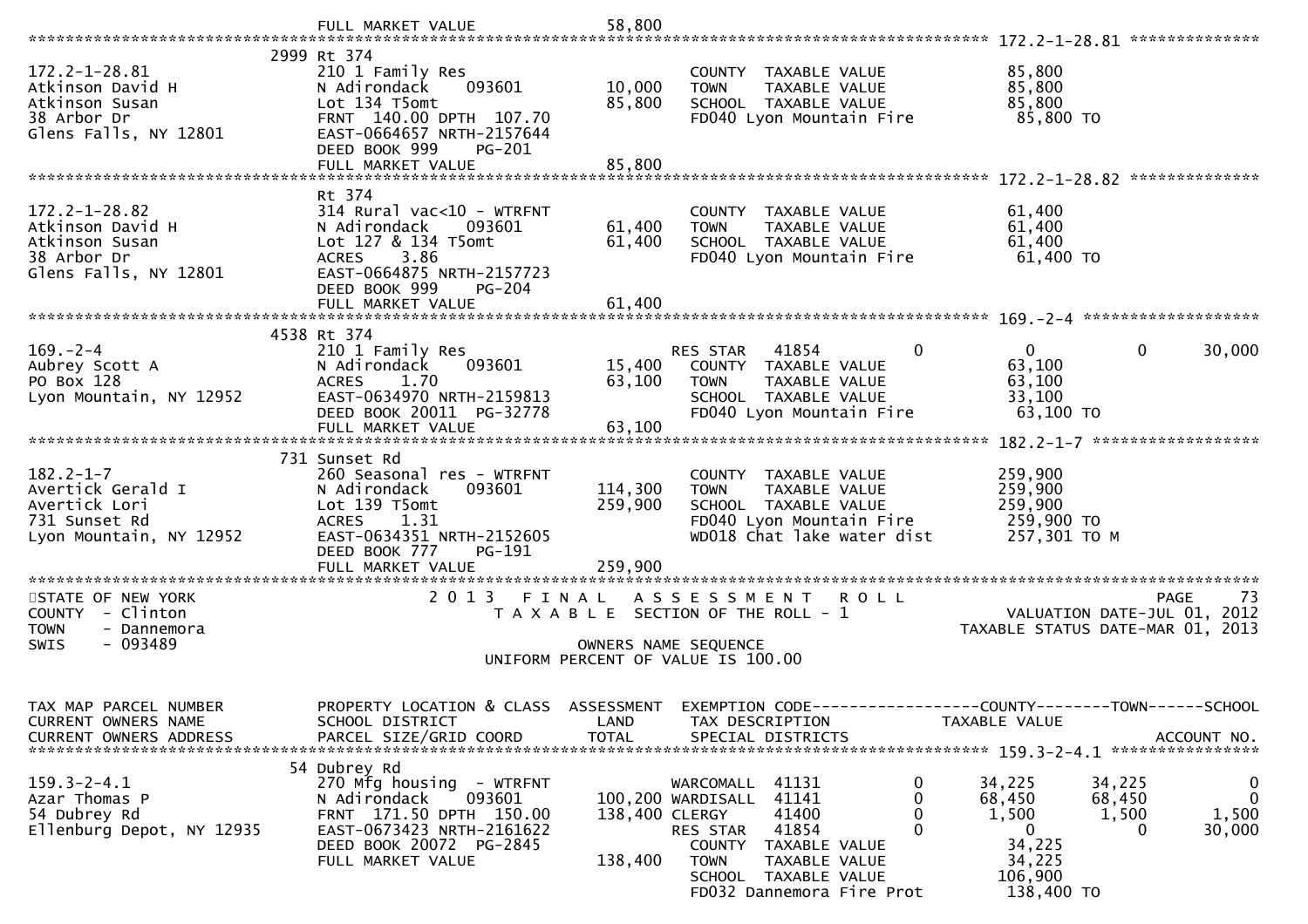| $183.16 - 3 - 12$<br>Babbie Tori M<br>Matton Jesse W<br>49 School Hill St                       | 49 School Hill St<br>270 Mfg housing<br>093601<br>N Adirondack<br>94.01 DPTH 220.00<br><b>FRNT</b><br>080<br><b>BANK</b>                                                                | 2,400<br>35,300            | RES STAR<br>41854<br>COUNTY TAXABLE VALUE<br><b>TOWN</b><br>SCHOOL TAXABLE VALUE                                                                                    | 0<br>TAXABLE VALUE           | $\Omega$<br>35,300<br>35,300<br>5,300                                     | $\mathbf{0}$<br>30,000                                                               |
|-------------------------------------------------------------------------------------------------|-----------------------------------------------------------------------------------------------------------------------------------------------------------------------------------------|----------------------------|---------------------------------------------------------------------------------------------------------------------------------------------------------------------|------------------------------|---------------------------------------------------------------------------|--------------------------------------------------------------------------------------|
| Lyon Mountain, NY 12952                                                                         | EAST-0646982 NRTH-2147606<br>DEED BOOK 20001 PG-24870                                                                                                                                   |                            | FD040 Lyon Mountain Fire<br>LT009 Lyon Mountain Light                                                                                                               |                              | 35,300 TO<br>35,300 TO                                                    |                                                                                      |
|                                                                                                 |                                                                                                                                                                                         |                            |                                                                                                                                                                     |                              |                                                                           |                                                                                      |
| $188.17 - 3 - 13$<br>Badger William A<br>Badger Dawn M<br>960 Rt 374<br>Dannemora, NY 12929     | 960 Rt 374<br>210 1 Family Res<br>Saranac Central 094401<br>FRNT 120.90 DPTH 175.70<br>320<br><b>BANK</b><br>EAST-0698483 NRTH-2147016<br>DEED BOOK 20021 PG-40723<br>FULL MARKET VALUE | 94,500                     | CW_10_VET/ 41152<br>12,500 CW_10_VET/ 41152<br>94,500 RES STAR<br>41854<br>COUNTY TAXABLE VALUE<br><b>TOWN</b><br>SCHOOL TAXABLE VALUE<br>FD032 Dannemora Fire Prot | 0<br>0<br>0<br>TAXABLE VALUE | 8,000<br>8,000<br>$\mathbf{0}$<br>78,500<br>94,500<br>64,500<br>94,500 TO | 0<br>U<br>0<br>$\Omega$<br>$\Omega$<br>30,000                                        |
|                                                                                                 |                                                                                                                                                                                         |                            | WD032 Dann wtr dst #2                                                                                                                                               |                              | 1.00 UN M                                                                 |                                                                                      |
| $182.2 - 1 - 9.2$<br>Bailey Elaine M<br>711 Sunset Rd<br>Lyon Mountain, NY 12952                | Sunset Rd<br>$314$ Rural vac< $10$ - WTRFNT<br>093601<br>N Adirondack<br>200 Ft Lake Shore<br>4.80<br><b>ACRES</b><br>EAST-0634184 NRTH-2151966<br>DEED BOOK 813<br>PG-284              | 111,000<br>111,000         | COUNTY TAXABLE VALUE<br><b>TOWN</b><br>SCHOOL TAXABLE VALUE<br>FD040 Lyon Mountain Fire<br>WD018 Chat lake water dist                                               | <b>TAXABLE VALUE</b>         | 111,000<br>111,000<br>111,000<br>111,000 TO<br>107,204 ТО М               |                                                                                      |
|                                                                                                 | FULL MARKET VALUE                                                                                                                                                                       | 111,000                    |                                                                                                                                                                     |                              |                                                                           |                                                                                      |
|                                                                                                 |                                                                                                                                                                                         |                            |                                                                                                                                                                     |                              |                                                                           |                                                                                      |
| $183.20 - 4 - 5$<br>Bailey Ewa<br>494 Port Douglas Rd<br>PO Box 304<br>Keeseville, NY 12944     | 1 Second St<br>210 1 Family Res<br>N Adirondack<br>093601<br>FRNT 140.00 DPTH 112.00<br>EAST-0644315 NRTH-2145836<br>DEED BOOK 20112 PG-41048                                           | 2,400<br>23,900            | COUNTY TAXABLE VALUE<br><b>TOWN</b><br>SCHOOL TAXABLE VALUE<br>FD040 Lyon Mountain Fire<br>LT009 Lyon Mountain Light                                                | TAXABLE VALUE                | 23,900<br>23,900<br>23,900<br>23,900 TO<br>23,900 TO                      |                                                                                      |
|                                                                                                 |                                                                                                                                                                                         |                            |                                                                                                                                                                     |                              |                                                                           |                                                                                      |
| STATE OF NEW YORK<br>COUNTY - Clinton<br><b>TOWN</b><br>- Dannemora<br>$-093489$<br><b>SWIS</b> | 2013                                                                                                                                                                                    | FINAL                      | A S S E S S M E N T<br>T A X A B L E SECTION OF THE ROLL - 1<br>OWNERS NAME SEQUENCE<br>UNIFORM PERCENT OF VALUE IS 100.00                                          | <b>ROLL</b>                  |                                                                           | 74<br><b>PAGE</b><br>VALUATION DATE-JUL 01, 2012<br>TAXABLE STATUS DATE-MAR 01, 2013 |
|                                                                                                 |                                                                                                                                                                                         |                            |                                                                                                                                                                     |                              |                                                                           |                                                                                      |
| TAX MAP PARCEL NUMBER<br>CURRENT OWNERS NAME<br><b>CURRENT OWNERS ADDRESS</b>                   | PROPERTY LOCATION & CLASS ASSESSMENT<br>SCHOOL DISTRICT<br>PARCEL SIZE/GRID COORD                                                                                                       | LAND<br><b>TOTAL</b>       | EXEMPTION CODE--<br>TAX DESCRIPTION<br>SPECIAL DISTRICTS                                                                                                            |                              | ----------------COUNTY--------TOWN------SCHOOL<br>TAXABLE VALUE           | ACCOUNT NO.                                                                          |
| $182 - 2 - 1$<br>Bailey Lloyd L<br>Bailey Claire L<br>711 Sunset Rd<br>Lyon Mountain, NY 12952  | Sunset Rd<br>910 Priv forest<br>093601<br>N Adirondack<br>ACRES 188.20<br>EAST-0636188 NRTH-2152996<br>DEED BOOK 842<br><b>PG-292</b><br>FULL MARKET VALUE                              | 64,400<br>88,300<br>88,300 | COUNTY TAXABLE VALUE<br><b>TOWN</b><br>SCHOOL TAXABLE VALUE<br>FD040 Lyon Mountain Fire                                                                             | TAXABLE VALUE                | 88,300<br>88,300<br>88,300<br>88,300 TO                                   |                                                                                      |
|                                                                                                 | $711$ $C$ uncet $D$                                                                                                                                                                     |                            |                                                                                                                                                                     |                              |                                                                           |                                                                                      |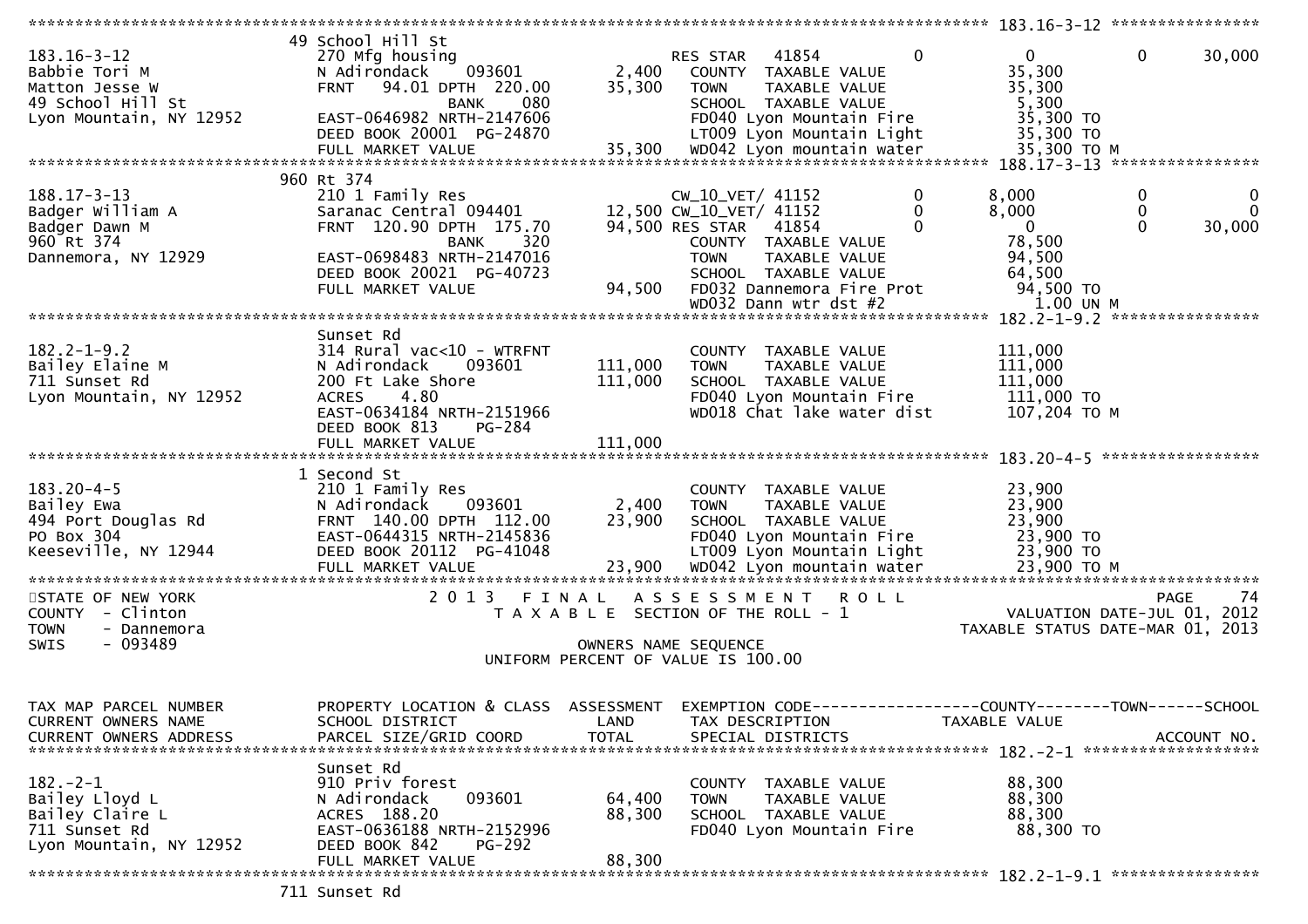| $182.2 - 1 - 9.1$                     | 210 1 Family Res - WTRFNT                                     |                      | COUNTY TAXABLE VALUE                                                                                                                                                                                                           | 358,600                             |  |  |
|---------------------------------------|---------------------------------------------------------------|----------------------|--------------------------------------------------------------------------------------------------------------------------------------------------------------------------------------------------------------------------------|-------------------------------------|--|--|
| Bailey Lloyd L                        | 093601<br>N Adirondack                                        | 147,200              | <b>TOWN</b><br>TAXABLE VALUE                                                                                                                                                                                                   | 358,600                             |  |  |
| Bailey Claire L                       | 4.60<br><b>ACRES</b>                                          | 358,600              | SCHOOL TAXABLE VALUE                                                                                                                                                                                                           | 358,600                             |  |  |
| 711 Sunset Rd                         | EAST-0634279 NRTH-2152161                                     |                      | FD040 Lyon Mountain Fire                                                                                                                                                                                                       | 358,600 TO                          |  |  |
| Lyon Mountain, NY 12952               | DEED BOOK 842<br><b>PG-292</b>                                |                      | WD018 Chat lake water dist                                                                                                                                                                                                     | 353,938 ТО М                        |  |  |
|                                       | FULL MARKET VALUE                                             | 358,600              |                                                                                                                                                                                                                                |                                     |  |  |
|                                       |                                                               |                      |                                                                                                                                                                                                                                |                                     |  |  |
|                                       | Sunset Rd                                                     |                      |                                                                                                                                                                                                                                |                                     |  |  |
| $182.2 - 1 - 11$                      | $314$ Rural vac<10                                            |                      | COUNTY TAXABLE VALUE                                                                                                                                                                                                           | 16,300                              |  |  |
| Bailey Lloyd L                        | 093601<br>N Adirondack                                        | 16,300               | <b>TOWN</b><br>TAXABLE VALUE                                                                                                                                                                                                   | 16,300                              |  |  |
| 711 Sunset Rd                         | 3.20<br><b>ACRES</b><br>EAST-0633899 NRTH-2151002             | 16,300               | SCHOOL TAXABLE VALUE                                                                                                                                                                                                           | 16,300                              |  |  |
| Lyon Mountain, NY 12952               | DEED BOOK 552<br>PG-542                                       |                      | FD040 Lyon Mountain Fire                                                                                                                                                                                                       | 16,300 TO                           |  |  |
|                                       | FULL MARKET VALUE                                             | 16,300               |                                                                                                                                                                                                                                |                                     |  |  |
|                                       |                                                               |                      |                                                                                                                                                                                                                                |                                     |  |  |
|                                       | Sunset Rd                                                     |                      |                                                                                                                                                                                                                                |                                     |  |  |
| $182.2 - 1 - 9.3$                     | $314$ Rural vac<10 - WTRFNT                                   |                      | COUNTY TAXABLE VALUE                                                                                                                                                                                                           | 111,300                             |  |  |
| Bailey Stephen C                      | N Adirondack<br>093601                                        | 111,300              | TAXABLE VALUE<br><b>TOWN</b>                                                                                                                                                                                                   | 111,300                             |  |  |
| 135 Goodman Rd                        | 5.20<br><b>ACRES</b>                                          | 111,300              | SCHOOL TAXABLE VALUE                                                                                                                                                                                                           | 111,300                             |  |  |
| Malone, NY 12953                      | EAST-0634079 NRTH-2151798                                     |                      | FD040 Lyon Mountain Fire                                                                                                                                                                                                       | 111,300 TO                          |  |  |
|                                       | DEED BOOK 814<br>$PG-20$                                      |                      | WD018 Chat lake water dist                                                                                                                                                                                                     | 107,082 ТО М                        |  |  |
|                                       | FULL MARKET VALUE                                             | 111,300              |                                                                                                                                                                                                                                |                                     |  |  |
|                                       |                                                               |                      |                                                                                                                                                                                                                                |                                     |  |  |
|                                       | 415 Sunset Rd                                                 |                      |                                                                                                                                                                                                                                |                                     |  |  |
| $182 - 2 - 2.5$                       | 260 Seasonal res                                              |                      | COUNTY TAXABLE VALUE                                                                                                                                                                                                           | 88,800                              |  |  |
| Baity Lula H                          | 093601<br>N Adirondack                                        | 42,300               | TAXABLE VALUE<br><b>TOWN</b>                                                                                                                                                                                                   | 88,800                              |  |  |
| 32 Hamilton Ave                       | Lot 142 T5omt                                                 | 88,800               | SCHOOL TAXABLE VALUE                                                                                                                                                                                                           | 88,800                              |  |  |
| Ossining, NY 10562                    | ACRES 77.30                                                   |                      | FD040 Lyon Mountain Fire                                                                                                                                                                                                       | 88,800 TO                           |  |  |
|                                       | EAST-0635779 NRTH-2146281                                     |                      |                                                                                                                                                                                                                                |                                     |  |  |
|                                       | DEED BOOK 20122 PG-48858                                      |                      |                                                                                                                                                                                                                                |                                     |  |  |
|                                       | FULL MARKET VALUE                                             | 88,800               |                                                                                                                                                                                                                                |                                     |  |  |
|                                       | 2 0 1 3                                                       |                      |                                                                                                                                                                                                                                | -75                                 |  |  |
| STATE OF NEW YORK<br>COUNTY - Clinton |                                                               | FINAL                | ASSESSMENT ROLL<br>T A X A B L E SECTION OF THE ROLL - 1                                                                                                                                                                       | PAGE<br>VALUATION DATE-JUL 01, 2012 |  |  |
| <b>TOWN</b><br>- Dannemora            |                                                               |                      |                                                                                                                                                                                                                                | TAXABLE STATUS DATE-MAR 01, 2013    |  |  |
| $-093489$<br><b>SWIS</b>              |                                                               | OWNERS NAME SEQUENCE |                                                                                                                                                                                                                                |                                     |  |  |
|                                       |                                                               |                      | UNIFORM PERCENT OF VALUE IS 100.00                                                                                                                                                                                             |                                     |  |  |
|                                       |                                                               |                      |                                                                                                                                                                                                                                |                                     |  |  |
|                                       |                                                               |                      |                                                                                                                                                                                                                                |                                     |  |  |
| TAX MAP PARCEL NUMBER                 | PROPERTY LOCATION & CLASS ASSESSMENT                          |                      | EXEMPTION CODE------------------COUNTY--------TOWN------SCHOOL                                                                                                                                                                 |                                     |  |  |
| CURRENT OWNERS NAME                   | SCHOOL DISTRICT                                               | LAND                 | TAX DESCRIPTION                                                                                                                                                                                                                | TAXABLE VALUE                       |  |  |
|                                       |                                                               |                      | .4CCOUNT NO . PARCEL SIZE/GRID COORD TOTAL SPECIAL DISTRICTS . ACCOUNT NO . ACCOUNT NO . ACCOUNT NO . بالمكتبة المستوى المستوى المستوى المستوى المستوى المستوى المستوى المستوى المستوى المستوى المستوى المستوى المستوى المستوى |                                     |  |  |
|                                       |                                                               |                      |                                                                                                                                                                                                                                |                                     |  |  |
|                                       | 8 Second St                                                   |                      |                                                                                                                                                                                                                                |                                     |  |  |
| 183.20-1-24                           | 210 1 Family Res                                              |                      | COUNTY TAXABLE VALUE                                                                                                                                                                                                           | 13,400                              |  |  |
| Baker Edward D                        | 093601<br>N Adirondack                                        | 1,600                | TAXABLE VALUE<br><b>TOWN</b>                                                                                                                                                                                                   | 13,400                              |  |  |
| Baker Judith D<br>Mt Misery Rd        | 60.02 DPTH 127.00<br><b>FRNT</b><br>EAST-0644456 NRTH-2146015 | 13,400               | SCHOOL TAXABLE VALUE<br>FD040 Lyon Mountain Fire                                                                                                                                                                               | 13,400<br>13,400 TO                 |  |  |
| PO Box 178                            | DEED BOOK 945<br>PG-34                                        |                      | LT009 Lyon Mountain Light                                                                                                                                                                                                      | 13,400 TO                           |  |  |
| New Lisbon, NJ 08064                  | FULL MARKET VALUE                                             | 13,400               | WD042 Lyon mountain water                                                                                                                                                                                                      | 13,400 TO M                         |  |  |
|                                       |                                                               |                      |                                                                                                                                                                                                                                | 183.16-3-21 *****************       |  |  |
| 63 Mill St                            |                                                               |                      |                                                                                                                                                                                                                                |                                     |  |  |
| $183.16 - 3 - 21$                     |                                                               |                      | COUNTY TAXABLE VALUE                                                                                                                                                                                                           | 10,400                              |  |  |
| Baker Edward J Jr                     | 210 1 Family Res                                              |                      |                                                                                                                                                                                                                                |                                     |  |  |
|                                       | N Adirondack<br>093601                                        | 1,900                | TAXABLE VALUE<br><b>TOWN</b>                                                                                                                                                                                                   | 10,400                              |  |  |
| 6 Baker Rd                            | FRNT 124.13 DPTH<br>98.00                                     | 10,400               | SCHOOL TAXABLE VALUE                                                                                                                                                                                                           | 10,400                              |  |  |
| Morrisonville, NY 12962               | EAST-0646054 NRTH-2147844                                     |                      | FD040 Lyon Mountain Fire                                                                                                                                                                                                       | 10,400 TO                           |  |  |
|                                       | DEED BOOK 20011 PG-35517                                      |                      | LT009 Lyon Mountain Light                                                                                                                                                                                                      | 10,400 TO                           |  |  |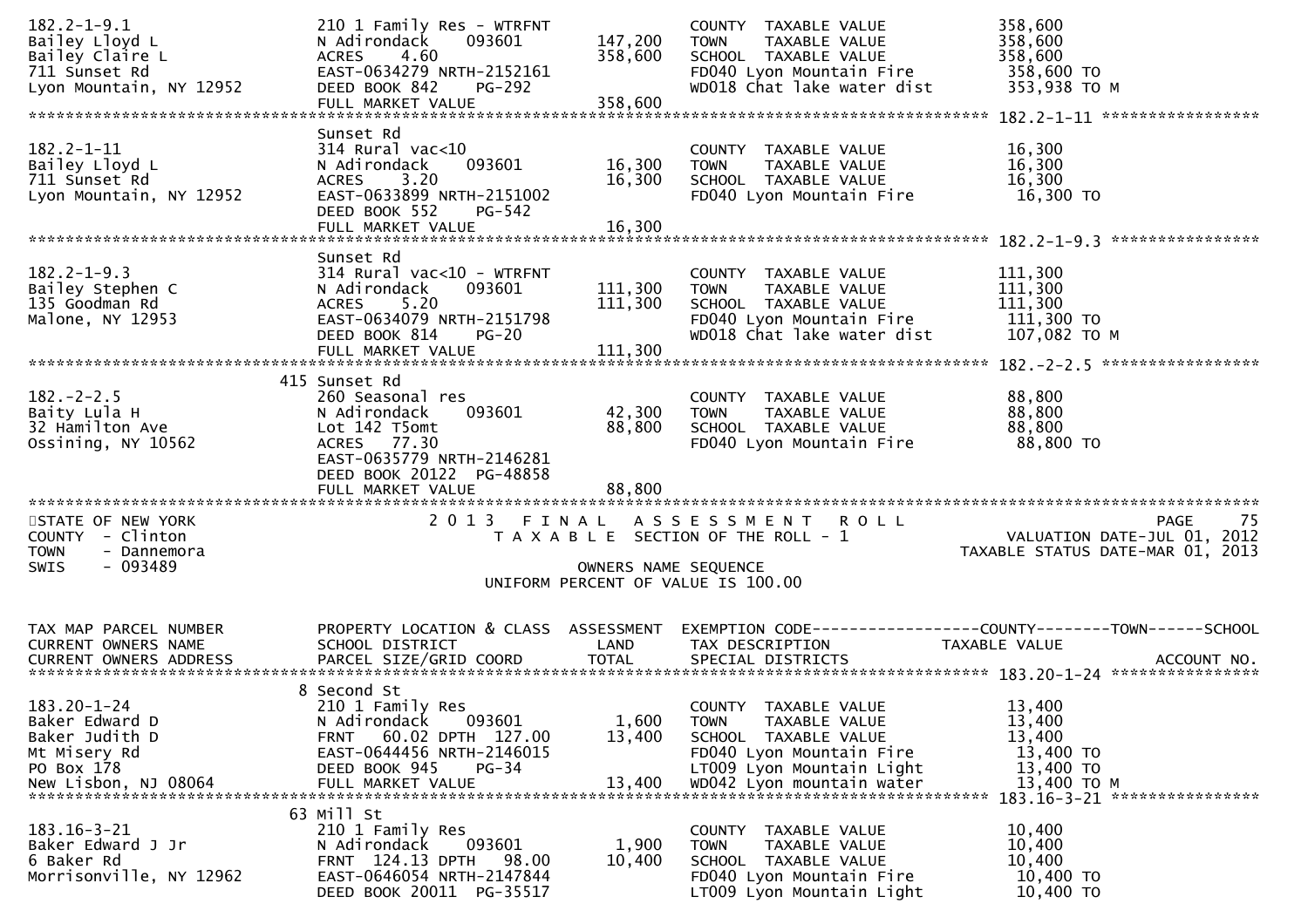|                                                                                                                    | FULL MARKET VALUE                                                                                                                                                                    | 10,400                        | WD042 Lyon mountain water                                                                                                                                                                                        | 10,400 ТО М                                                                                                   |
|--------------------------------------------------------------------------------------------------------------------|--------------------------------------------------------------------------------------------------------------------------------------------------------------------------------------|-------------------------------|------------------------------------------------------------------------------------------------------------------------------------------------------------------------------------------------------------------|---------------------------------------------------------------------------------------------------------------|
|                                                                                                                    |                                                                                                                                                                                      |                               |                                                                                                                                                                                                                  |                                                                                                               |
| $183.2 - 2 - 6$<br>Baker Life Est Paul<br>Burnham Tracy<br>% Kelly Timmons<br>646 Fuller Rd<br>Peru, NY 12972-4930 | 3804 Rt 374<br>210 1 Family Res<br>N Adirondack<br>093601<br>FRNT 147.08 DPTH 162.00<br>EAST-0647174 NRTH-2149524<br>DEED BOOK 20011 PG-28499<br>FULL MARKET VALUE                   | 21,600<br>21,600              | $\mathbf{0}$<br>AGED C&T<br>41801<br>41834<br>2,500 SR STAR<br>$\Omega$<br>COUNTY TAXABLE VALUE<br>TAXABLE VALUE<br><b>TOWN</b><br>SCHOOL TAXABLE VALUE<br>FD040 Lyon Mountain Fire<br>LT009 Lyon Mountain Light | 10,800<br>10,800<br>0<br>$\mathbf{0}$<br>21,600<br>10,800<br>10,800<br>$\mathbf{0}$<br>21,600 TO<br>21,600 TO |
|                                                                                                                    |                                                                                                                                                                                      |                               |                                                                                                                                                                                                                  |                                                                                                               |
|                                                                                                                    |                                                                                                                                                                                      |                               |                                                                                                                                                                                                                  |                                                                                                               |
|                                                                                                                    | 2585 Rt 374                                                                                                                                                                          |                               |                                                                                                                                                                                                                  |                                                                                                               |
| $158.4 - 1 - 4$<br>Baker Susan E<br>20 Adirondack Ln<br>Plattsburgh, NY 12901                                      | 260 Seasonal res - WTRFNT<br>N Adirondack<br>093601<br>FRNT 100.00 DPTH 265.00<br>EAST-0671234 NRTH-2164747<br>DEED BOOK 20021 PG-47850                                              | 62,300<br>66,600              | COUNTY TAXABLE VALUE<br>TAXABLE VALUE<br><b>TOWN</b><br>SCHOOL TAXABLE VALUE<br>FD040 Lyon Mountain Fire                                                                                                         | 66,600<br>66,600<br>66,600<br>66,600 TO                                                                       |
|                                                                                                                    | FULL MARKET VALUE                                                                                                                                                                    | 66,600                        |                                                                                                                                                                                                                  |                                                                                                               |
| 188.-1-1.11<br>Baker Susan E<br>20 Adirondack Ln<br>Plattsburgh, NY 12901                                          | Reservoir Rd<br>$322$ Rural vac $>10$<br>Saranac Central 094401<br>Lot 234 Ref Tr<br>ACRES 10.90<br>EAST-0699135 NRTH-2149913<br>DEED BOOK 20072 PG-1800                             | 11,900<br>11,900              | COUNTY TAXABLE VALUE<br>TAXABLE VALUE<br><b>TOWN</b><br>SCHOOL TAXABLE VALUE<br>FD032 Dannemora Fire Prot<br>WD032 Dann wtr dst #2                                                                               | ****************<br>11,900<br>11,900<br>11,900<br>11,900 TO<br>.00 UN M                                       |
|                                                                                                                    |                                                                                                                                                                                      |                               |                                                                                                                                                                                                                  |                                                                                                               |
|                                                                                                                    |                                                                                                                                                                                      |                               |                                                                                                                                                                                                                  |                                                                                                               |
|                                                                                                                    | FULL MARKET VALUE                                                                                                                                                                    | 11,900                        |                                                                                                                                                                                                                  |                                                                                                               |
| STATE OF NEW YORK<br>COUNTY - Clinton<br><b>TOWN</b><br>- Dannemora<br>$-093489$<br><b>SWIS</b>                    | 2 0 1 3                                                                                                                                                                              | FINAL<br>OWNERS NAME SEQUENCE | ASSESSMENT ROLL<br>T A X A B L E SECTION OF THE ROLL - 1<br>UNIFORM PERCENT OF VALUE IS 100.00                                                                                                                   | -76<br>PAGE<br>VALUATION DATE-JUL 01, 2012<br>TAXABLE STATUS DATE-MAR 01, 2013                                |
| TAX MAP PARCEL NUMBER                                                                                              | PROPERTY LOCATION & CLASS                                                                                                                                                            | ASSESSMENT                    |                                                                                                                                                                                                                  | EXEMPTION CODE-----------------COUNTY-------TOWN------SCHOOL                                                  |
| CURRENT OWNERS NAME                                                                                                | SCHOOL DISTRICT                                                                                                                                                                      | LAND                          | TAX DESCRIPTION                                                                                                                                                                                                  | TAXABLE VALUE                                                                                                 |
|                                                                                                                    |                                                                                                                                                                                      |                               |                                                                                                                                                                                                                  | ACCOUNT NO.                                                                                                   |
|                                                                                                                    |                                                                                                                                                                                      |                               |                                                                                                                                                                                                                  | ******************                                                                                            |
| $173.3 - 1 - 1$<br>Baker Thomas G<br>Baker-Holderle Susan<br>2 Rainberry<br>Pittsford, NY 14534                    | 11 Island Dr<br>210 1 Family Res - WTRFNT<br>093601<br>N Adirondack<br>4.30<br><b>ACRES</b><br>EAST-0673976 NRTH-2158007<br>DEED BOOK 20082 PG-14559<br>FULL MARKET VALUE            | 173,600<br>317,800<br>317,800 | COUNTY TAXABLE VALUE<br>TAXABLE VALUE<br><b>TOWN</b><br>SCHOOL TAXABLE VALUE<br>FD032 Dannemora Fire Prot                                                                                                        | 317,800<br>317,800<br>317,800<br>317,800 TO                                                                   |
|                                                                                                                    |                                                                                                                                                                                      |                               |                                                                                                                                                                                                                  |                                                                                                               |
| $172.4 - 1 - 8$<br>Banko John M<br>Banko Kathleen A<br>4 Trafalgar Dr<br>Plattsburgh, NY 12901                     | 606 wilfred King Rd<br>260 Seasonal res - WTRFNT<br>N Adirondack<br>093601<br>Lot 133 T5omt<br>FRNT 99.94 DPTH 340.00<br>EAST-0671030 NRTH-2155807<br>DEED BOOK 957<br><b>PG-155</b> | 95,900<br>178,200             | COUNTY TAXABLE VALUE<br>TAXABLE VALUE<br><b>TOWN</b><br>SCHOOL TAXABLE VALUE<br>FD032 Dannemora Fire Prot                                                                                                        | 178,200<br>178,200<br>178,200<br>178,200 TO                                                                   |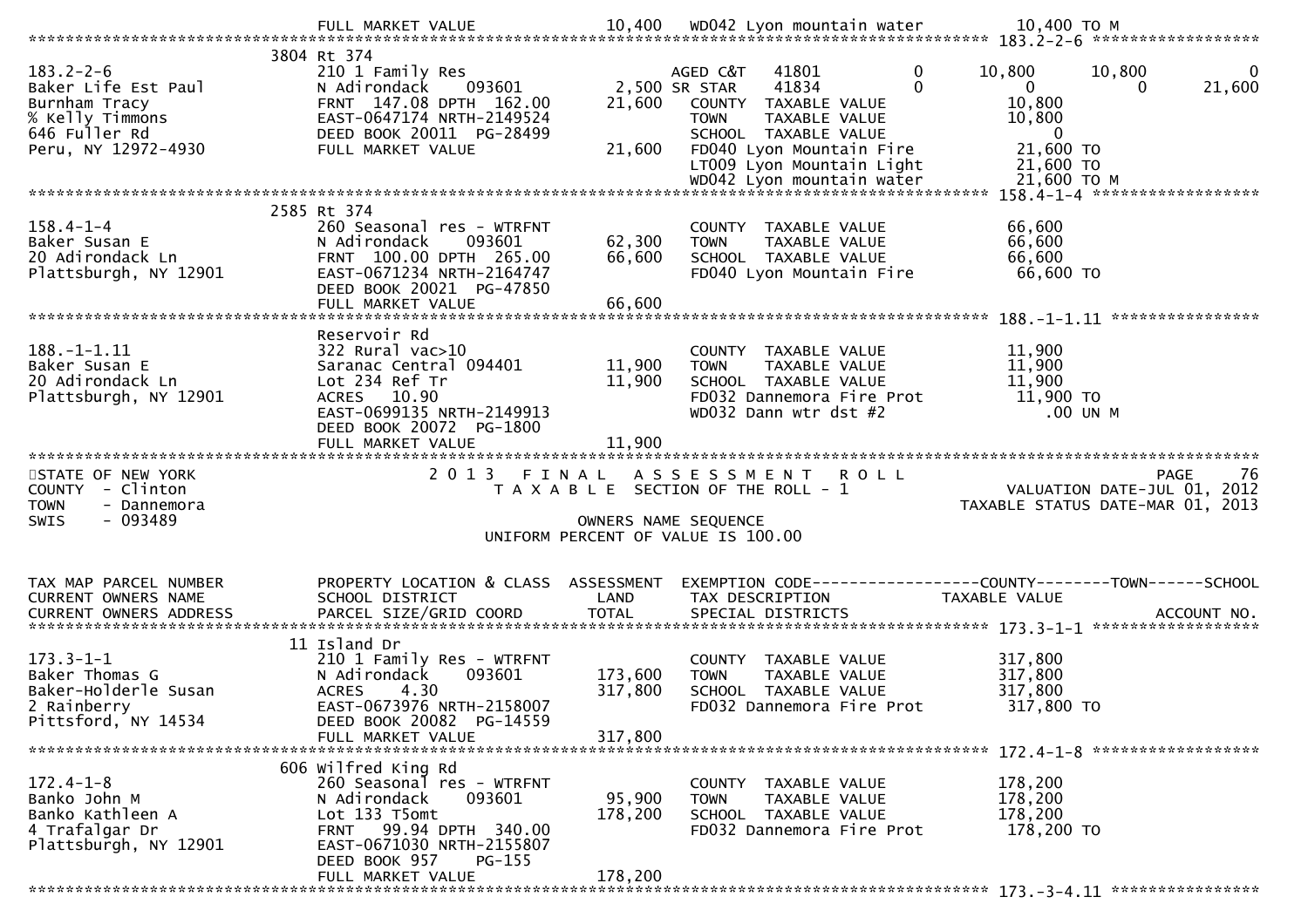| $173. - 3 - 4.11$<br>Barber Bruce P<br>PO Box 428<br>Dannemora, NY 12929                          | Rt 374<br>321 Abandoned ag<br>N Adirondack<br>093601<br>ACRES 26.90<br>EAST-0682157 NRTH-2159699<br>DEED BOOK 20112 PG-43679<br>FULL MARKET VALUE                  | 18,400<br>18,400<br>18,400 | COUNTY TAXABLE VALUE<br>TAXABLE VALUE<br><b>TOWN</b><br>SCHOOL TAXABLE VALUE<br>FD032 Dannemora Fire Prot                          | 18,400<br>18,400<br>18,400<br>18,400 TO                                     |            |
|---------------------------------------------------------------------------------------------------|--------------------------------------------------------------------------------------------------------------------------------------------------------------------|----------------------------|------------------------------------------------------------------------------------------------------------------------------------|-----------------------------------------------------------------------------|------------|
|                                                                                                   | 1874 Rt 374                                                                                                                                                        |                            | 0                                                                                                                                  | $\Omega$                                                                    |            |
| $174. - 1 - 13$<br>Barber Daniel<br>1874 Rt 374<br>Ellenburg Depot, NY 12935                      | 210 1 Family Res<br>Saranac Central 094401<br>Lot $58 S G$<br><b>ACRES</b><br>1.20<br>EAST-0686377 NRTH-2157409<br>DEED BOOK 937<br>$PG-273$                       | 6,300<br>62,100            | RES STAR<br>41854<br>COUNTY TAXABLE VALUE<br>TAXABLE VALUE<br><b>TOWN</b><br>SCHOOL TAXABLE VALUE<br>FD032 Dannemora Fire Prot     | $\mathbf{0}$<br>62,100<br>62,100<br>32,100<br>62,100 TO                     | 30,000     |
|                                                                                                   |                                                                                                                                                                    |                            |                                                                                                                                    |                                                                             |            |
| $172. - 1 - 2.1$<br>Barber Gerald P<br>Barber Diane<br>2952 Rt 374<br>Ellenburg Depot, NY 12935   | 2940 Rt 374<br>240 Rural res<br>N Adirondack<br>093601<br>42.90<br><b>ACRES</b><br>EAST-0664843 NRTH-2160265<br>DEED BOOK 20092 PG-24155<br>FULL MARKET VALUE      | 24,800<br>88,000<br>88,000 | COUNTY<br>TAXABLE VALUE<br><b>TAXABLE VALUE</b><br><b>TOWN</b><br>SCHOOL TAXABLE VALUE<br>FD040 Lyon Mountain Fire                 | 88,000<br>88,000<br>88,000<br>88,000 TO                                     |            |
| STATE OF NEW YORK                                                                                 |                                                                                                                                                                    |                            | 2013 FINAL ASSESSMENT ROLL                                                                                                         |                                                                             | 77<br>PAGE |
| COUNTY - Clinton<br><b>TOWN</b><br>- Dannemora<br>- 093489<br><b>SWIS</b>                         |                                                                                                                                                                    | OWNERS NAME SEQUENCE       | T A X A B L E SECTION OF THE ROLL - 1<br>UNIFORM PERCENT OF VALUE IS 100.00                                                        | VALUATION DATE-JUL 01, 2012<br>TAXABLE STATUS DATE-MAR 01, 2013             |            |
| TAX MAP PARCEL NUMBER<br>CURRENT OWNERS NAME                                                      | PROPERTY LOCATION & CLASS ASSESSMENT<br>SCHOOL DISTRICT                                                                                                            | LAND                       | EXEMPTION CODE-----------------COUNTY-------TOWN------SCHOOL<br>TAX DESCRIPTION                                                    | TAXABLE VALUE                                                               |            |
|                                                                                                   | 2952 Rt 374                                                                                                                                                        |                            |                                                                                                                                    |                                                                             |            |
| $172. - 1 - 2.3$<br>Barber Gerald P<br>Barber Diane L<br>2952 Rt 374<br>Ellenburg Depot, NY 12935 | 210 1 Family Res<br>N Adirondack<br>093601<br><b>ACRES</b><br>2.00<br>EAST-0665250 NRTH-2158886<br>DEED BOOK 636<br>PG-484                                         | 6,600<br>91,300            | 41854<br>0<br>RES STAR<br>COUNTY TAXABLE VALUE<br>TAXABLE VALUE<br><b>TOWN</b><br>SCHOOL TAXABLE VALUE<br>FD040 Lyon Mountain Fire | $\overline{0}$<br>$\mathbf{0}$<br>91,300<br>91,300<br>61,300<br>$91,300$ TO | 30,000     |
|                                                                                                   |                                                                                                                                                                    |                            |                                                                                                                                    |                                                                             |            |
| $172. - 1 - 2.4$<br>Barber Gerald P<br>Barber Diane L<br>2952 Rt 374<br>Ellenburg Depot, NY 12935 | Rt 374<br>322 Rural vac>10<br>N Adirondack<br>093601<br>Lot 127 T5omt<br>ACRES 38.06<br>EAST-0664317 NRTH-2161853<br>DEED BOOK 20021 PG-42818<br>FULL MARKET VALUE | 5,700<br>5,700<br>5,700    | COUNTY TAXABLE VALUE<br>TAXABLE VALUE<br><b>TOWN</b><br>SCHOOL TAXABLE VALUE<br>FD040 Lyon Mountain Fire                           | 5,700<br>5,700<br>5,700<br>5,700 TO                                         |            |
|                                                                                                   | Rt 374                                                                                                                                                             |                            |                                                                                                                                    |                                                                             |            |
| $173. - 3 - 4.1$<br>Barber Howard<br>Barber Mary                                                  | 311 Res vac land<br>093601<br>N Adirondack<br>FRNT 165.00 DPTH 250.00                                                                                              | 5,800<br>5,800             | COUNTY TAXABLE VALUE<br><b>TOWN</b><br>TAXABLE VALUE<br><b>SCHOOL</b><br>TAXABLE VALUE                                             | 5,800<br>5,800<br>5,800                                                     |            |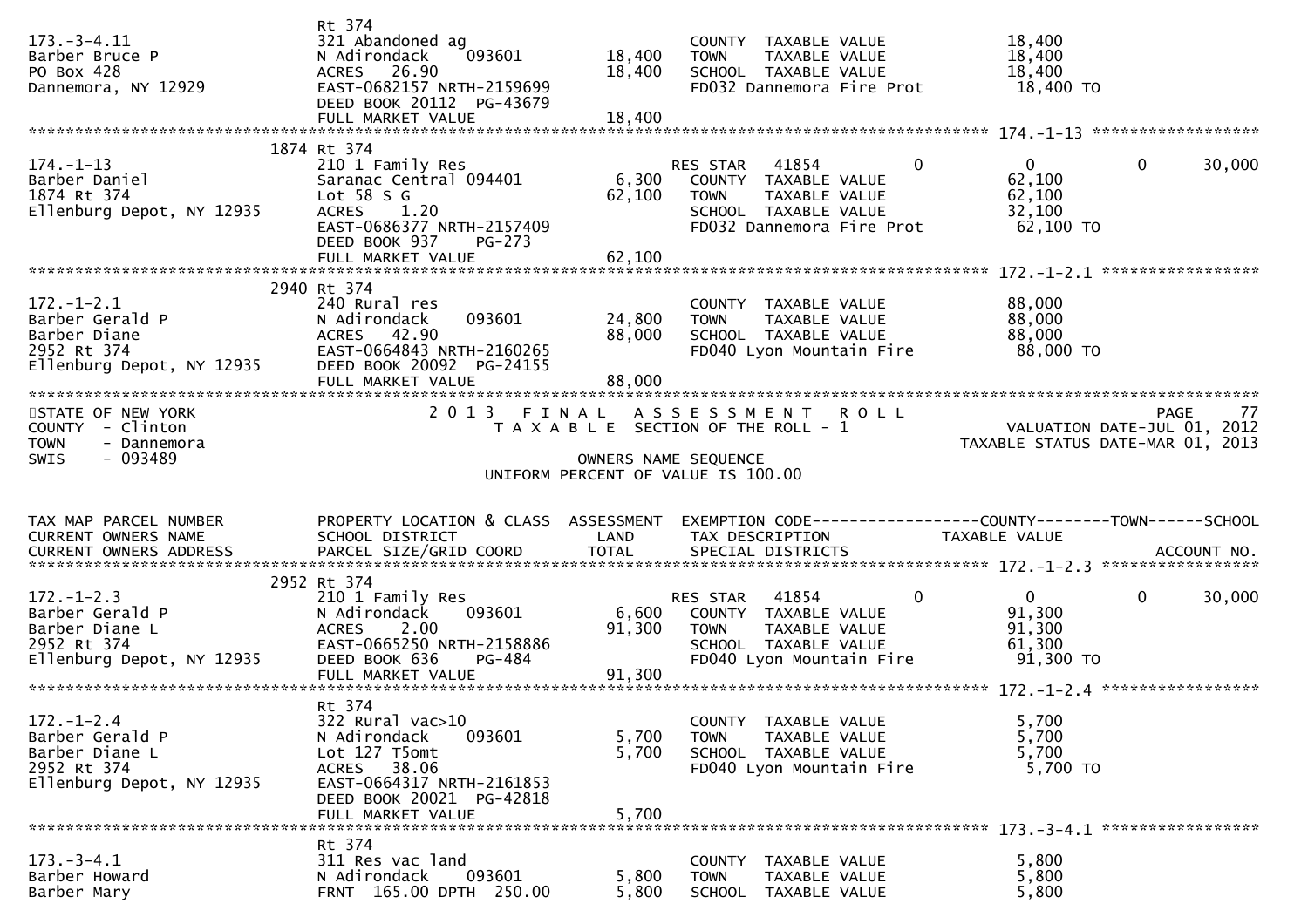| PO Box 428<br>Dannemora, NY 12929                                                              | EAST-0682307 NRTH-2160254<br>PG-186<br>DEED BOOK 494<br>FULL MARKET VALUE                                                                                          | 5,800                         | FD032 Dannemora Fire Prot                                                                                                      |              | 5,800 TO                                                                                                         |             |        |
|------------------------------------------------------------------------------------------------|--------------------------------------------------------------------------------------------------------------------------------------------------------------------|-------------------------------|--------------------------------------------------------------------------------------------------------------------------------|--------------|------------------------------------------------------------------------------------------------------------------|-------------|--------|
|                                                                                                |                                                                                                                                                                    |                               |                                                                                                                                |              |                                                                                                                  |             |        |
| $174. - 1 - 27$<br>Barber Howard<br>Barber Mary L<br>PO Box 428<br>Dannemora, NY 12929         | Rt 374<br>$314$ Rural vac<10<br>093601<br>N Adirondack<br><b>ACRES</b><br>1.00<br>EAST-0684184 NRTH-2159042<br>DEED BOOK 552<br>PG-341                             | 6,000<br>6,000                | COUNTY TAXABLE VALUE<br>TAXABLE VALUE<br><b>TOWN</b><br>SCHOOL TAXABLE VALUE<br>FD032 Dannemora Fire Prot                      |              | 6,000<br>6,000<br>6,000<br>$6,000$ TO                                                                            |             |        |
|                                                                                                |                                                                                                                                                                    |                               |                                                                                                                                |              |                                                                                                                  |             |        |
| $158.4 - 1 - 8$<br>Barber Howard E<br>Barber Mary<br>PO Box 428<br>Dannemora, NY 12929         | 2613 Rt 374<br>210 1 Family Res - WTRFNT<br>093601<br>N Adirondack<br>1.70<br>ACRES<br>EAST-0670677 NRTH-2164509<br>DEED BOOK 840<br>PG-195                        | 110,300<br>228,800            | SR STAR<br>41834<br>COUNTY TAXABLE VALUE<br>TAXABLE VALUE<br><b>TOWN</b><br>SCHOOL TAXABLE VALUE<br>FD040 Lyon Mountain Fire   | $\mathbf 0$  | $\mathbf{0}$<br>228,800<br>228,800<br>165,500<br>228,800 TO                                                      | $\mathbf 0$ | 63,300 |
|                                                                                                |                                                                                                                                                                    |                               |                                                                                                                                |              |                                                                                                                  |             |        |
| $187. - 1 - 14$<br>Barber James W<br>PO Box 83<br>Dannemora, NY 12929                          | 1300 Rt 374<br>484 1 use sm bld<br>Saranac Central 094401<br>FRNT 150.00 DPTH 283.00<br>EAST-0690781 NRTH-2146227<br>DEED BOOK 20001 PG-27360<br>FULL MARKET VALUE | 5,700<br>10,000<br>10,000     | COUNTY TAXABLE VALUE<br><b>TOWN</b><br>TAXABLE VALUE<br>SCHOOL TAXABLE VALUE<br>FD032 Dannemora Fire Prot                      |              | 10,000<br>10,000<br>10,000<br>10,000 TO                                                                          |             |        |
|                                                                                                |                                                                                                                                                                    |                               |                                                                                                                                |              |                                                                                                                  |             |        |
|                                                                                                |                                                                                                                                                                    |                               |                                                                                                                                |              |                                                                                                                  |             |        |
| STATE OF NEW YORK<br>COUNTY - Clinton<br><b>TOWN</b><br>- Dannemora<br><b>SWIS</b><br>- 093489 | 2013                                                                                                                                                               | FINAL<br>OWNERS NAME SEQUENCE | ASSESSMENT ROLL<br>T A X A B L E SECTION OF THE ROLL - 1<br>UNIFORM PERCENT OF VALUE IS 100.00                                 |              | 78 PAGE<br>VALUATION DATE-JUL 01, 2012<br>TAXABLE STATUS DATE MARIC 21, 2012<br>TAXABLE STATUS DATE-MAR 01, 2013 |             |        |
|                                                                                                |                                                                                                                                                                    |                               |                                                                                                                                |              |                                                                                                                  |             |        |
| TAX MAP PARCEL NUMBER<br>CURRENT OWNERS NAME                                                   | PROPERTY LOCATION & CLASS ASSESSMENT<br>SCHOOL DISTRICT                                                                                                            | LAND                          | EXEMPTION CODE-----------------COUNTY--------TOWN------SCHOOL<br>TAX DESCRIPTION                                               |              | TAXABLE VALUE                                                                                                    |             |        |
|                                                                                                |                                                                                                                                                                    |                               |                                                                                                                                |              |                                                                                                                  |             |        |
| $187. - 1 - 15.1$<br>Barber James W<br>PO Box 83<br>Dannemora, NY 12929-0083                   | 1302 Rt 374<br>240 Rural res<br>Saranac Central 094401<br>Lot 5 Pion Pat<br>ACRES 41.75 BANK<br>080<br>EAST-0691326 NRTH-2146681<br>DEED BOOK 1016 PG-229          | 15,200<br>180,300             | 41854<br>RES STAR<br>COUNTY TAXABLE VALUE<br><b>TOWN</b><br>TAXABLE VALUE<br>SCHOOL TAXABLE VALUE<br>FD032 Dannemora Fire Prot | $\mathbf{0}$ | $\mathbf{0}$<br>180,300<br>180,300<br>150,300<br>180,300 TO                                                      | $\mathbf 0$ | 30,000 |
|                                                                                                | FULL MARKET VALUE                                                                                                                                                  | 180,300                       |                                                                                                                                |              |                                                                                                                  |             |        |
| $174. - 1 - 26$<br>Barber Jane<br>Rt 374<br>PO Box 298<br>Dannemora, NY 12929                  | Rt 374<br>$314$ Rural vac<10<br>093601<br>N Adirondack<br>1.00<br>ACRES<br>EAST-0684258 NRTH-2158998<br>DEED BOOK 553<br>$PG-34$                                   | 6,000<br>6,000                | COUNTY TAXABLE VALUE<br>TAXABLE VALUE<br><b>TOWN</b><br>SCHOOL TAXABLE VALUE<br>FD032 Dannemora Fire Prot                      |              | 6,000<br>6,000<br>6,000<br>6,000 TO                                                                              |             |        |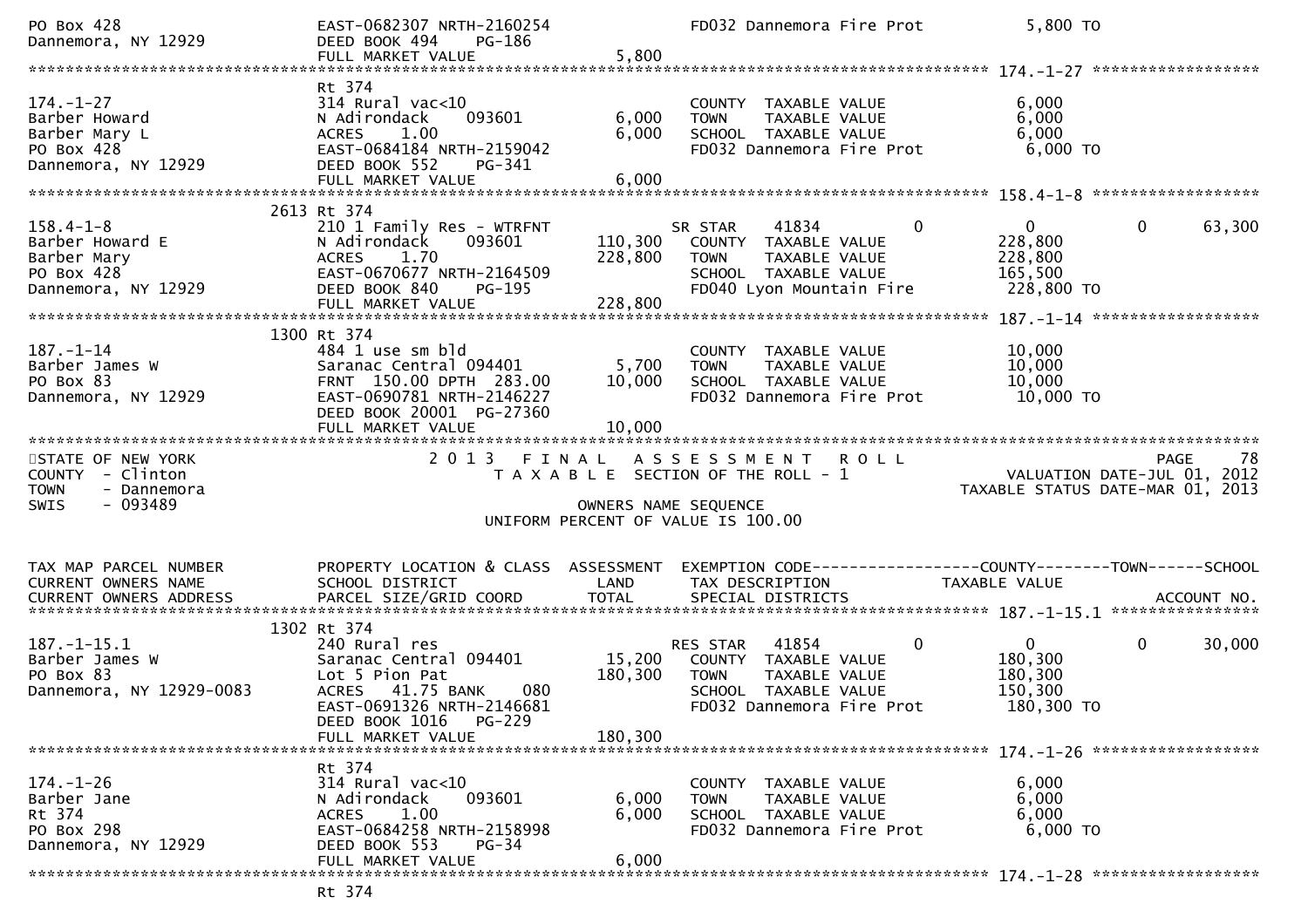| $174. - 1 - 28$                                | 314 Rural vac<10                                    |                      | COUNTY TAXABLE VALUE                                 | 6,000                                                                                            |
|------------------------------------------------|-----------------------------------------------------|----------------------|------------------------------------------------------|--------------------------------------------------------------------------------------------------|
| Barber Jane<br>Rt 374                          | 093601<br>N Adirondack<br>1.00<br><b>ACRES</b>      | 6,000<br>6,000       | <b>TOWN</b><br>TAXABLE VALUE<br>SCHOOL TAXABLE VALUE | 6,000<br>6,000                                                                                   |
| PO Box 298                                     | EAST-0684123 NRTH-2159111                           |                      | FD032 Dannemora Fire Prot                            | 6,000 TO                                                                                         |
| Dannemora, NY 12929                            | DEED BOOK 553<br>$PG-32$                            |                      |                                                      |                                                                                                  |
|                                                | FULL MARKET VALUE                                   | 6,000                |                                                      |                                                                                                  |
|                                                |                                                     |                      |                                                      |                                                                                                  |
|                                                | 1552 Chazy Lake Rd                                  |                      |                                                      |                                                                                                  |
| $185.4 - 2 - 12$<br>Barber Jeffrey M           | 210 1 Family Res - WTRFNT<br>Saranac Central 094401 | 99,000               | COUNTY TAXABLE VALUE<br><b>TOWN</b><br>TAXABLE VALUE | 324,800<br>324,800                                                                               |
| Barber Claudette G                             | ACRES 2.40                                          | 324,800              | SCHOOL TAXABLE VALUE                                 | 324,800                                                                                          |
| 60 Hunt Ln                                     | EAST-0668115 NRTH-2145553                           |                      | FD040 Lyon Mountain Fire                             | 324,800 TO                                                                                       |
| Skillman, NJ 08558                             | DEED BOOK 20102 PG-34871                            |                      |                                                      |                                                                                                  |
|                                                | FULL MARKET VALUE                                   | 324,800              |                                                      |                                                                                                  |
|                                                |                                                     |                      |                                                      |                                                                                                  |
| 183.16-1-11                                    | 9 Pullman St<br>210 1 Family Res                    |                      | COUNTY TAXABLE VALUE                                 | 21,300                                                                                           |
| Barger Gordon                                  | 093601<br>N Adirondack                              | 2,600                | <b>TOWN</b><br>TAXABLE VALUE                         | 21,300                                                                                           |
| PO Box 252                                     | FRNT 142.00 DPTH 186.00                             | 21,300               | SCHOOL TAXABLE VALUE                                 | 21,300                                                                                           |
| Lyon Mountain, NY 12952                        | EAST-0644882 NRTH-2147607                           |                      | FD040 Lyon Mountain Fire                             | 21,300 TO                                                                                        |
|                                                | DEED BOOK 20122 PG-51842                            |                      | LT009 Lyon Mountain Light                            | 21,300 TO                                                                                        |
|                                                |                                                     |                      |                                                      |                                                                                                  |
|                                                |                                                     |                      |                                                      |                                                                                                  |
| STATE OF NEW YORK                              | 2 0 1 3                                             | FINAL                | ASSESSMENT ROLL                                      | -79<br><b>PAGE</b>                                                                               |
| COUNTY - Clinton<br><b>TOWN</b><br>- Dannemora |                                                     |                      | T A X A B L E SECTION OF THE ROLL - 1                | VALUATION DATE-JUL 01, 2012<br>TAXABLE STATUS DATE-MAR 01, 2013                                  |
| $-093489$<br>SWIS                              |                                                     | OWNERS NAME SEQUENCE |                                                      |                                                                                                  |
|                                                |                                                     |                      | UNIFORM PERCENT OF VALUE IS 100.00                   |                                                                                                  |
|                                                |                                                     |                      |                                                      |                                                                                                  |
|                                                |                                                     |                      |                                                      |                                                                                                  |
|                                                |                                                     |                      |                                                      |                                                                                                  |
| TAX MAP PARCEL NUMBER                          |                                                     |                      |                                                      | PROPERTY LOCATION & CLASS ASSESSMENT EXEMPTION CODE----------------COUNTY-------TOWN------SCHOOL |
| CURRENT OWNERS NAME                            | SCHOOL DISTRICT                                     | LAND                 | TAX DESCRIPTION                                      | TAXABLE VALUE                                                                                    |
|                                                |                                                     |                      |                                                      |                                                                                                  |
|                                                | 1883 Rt 374                                         |                      |                                                      |                                                                                                  |
| $174. - 1 - 21.1$                              | 210 1 Family Res                                    |                      | RES STAR 41854                                       | $\overline{0}$<br>$\mathbf{0}$<br>$\mathbf{0}$<br>22,500                                         |
| Barnaby Gary M                                 | 093601<br>N Adirondack                              |                      | 6,800 COUNTY TAXABLE VALUE                           | 22,500                                                                                           |
| Barnaby Donna L                                | 2.30<br><b>ACRES</b>                                | 22,500               | <b>TOWN</b><br>TAXABLE VALUE                         | 22,500                                                                                           |
| Rt 374 Box 242                                 | EAST-0685789 NRTH-2157512                           |                      | SCHOOL TAXABLE VALUE                                 | $\mathbf{0}$                                                                                     |
| Ellenburg Depot, NY 12935                      | DEED BOOK 690<br>PG-118                             |                      | FD032 Dannemora Fire Prot                            | 22,500 TO                                                                                        |
|                                                |                                                     |                      |                                                      |                                                                                                  |
|                                                |                                                     |                      |                                                      |                                                                                                  |
| $158. - 1 - 6$                                 | 2718 Rt 374<br>210 1 Family Res                     |                      | 41854<br>RES STAR                                    | $\mathbf{0}$<br>$\mathbf{0}$<br>0<br>30,000                                                      |
| Barnaby Timothy E                              | N Adirondack<br>093601                              | 6,400                | COUNTY TAXABLE VALUE                                 | 90,900                                                                                           |
| 2718 Rt 374                                    | 1.70<br><b>ACRES</b>                                | 90,900               | TAXABLE VALUE<br><b>TOWN</b>                         | 90,900                                                                                           |
| Ellenburg Depot, NY 12935                      | EAST-0669283 NRTH-2162535                           |                      | SCHOOL TAXABLE VALUE                                 | 60,900                                                                                           |
|                                                | DEED BOOK 20031 PG-57986                            |                      | FD040 Lyon Mountain Fire                             | 90,900 TO                                                                                        |
|                                                | FULL MARKET VALUE                                   | 90,900               |                                                      |                                                                                                  |
|                                                |                                                     |                      |                                                      | 172.2-2-8 *******************                                                                    |
| $172.2 - 2 - 8$                                | 2867 Rt 374<br>260 Seasonal res - WTRFNT            |                      |                                                      | 146,800                                                                                          |
| Batson Ronald                                  | N Adirondack<br>093601                              | 93,200               | COUNTY TAXABLE VALUE<br>TAXABLE VALUE<br><b>TOWN</b> | 146,800                                                                                          |
| Batson Patricia                                | FRNT 100.00 DPTH 350.00                             | 146,800              | SCHOOL TAXABLE VALUE                                 | 146,800                                                                                          |
| 380 Red Cross St                               | EAST-0667206 NRTH-2159471                           |                      | FD040 Lyon Mountain Fire                             | 146,800 TO                                                                                       |
| LaSalle QC, Canada H8R2X9                      | DEED BOOK 639<br>PG-85<br>FULL MARKET VALUE         | 146,800              |                                                      |                                                                                                  |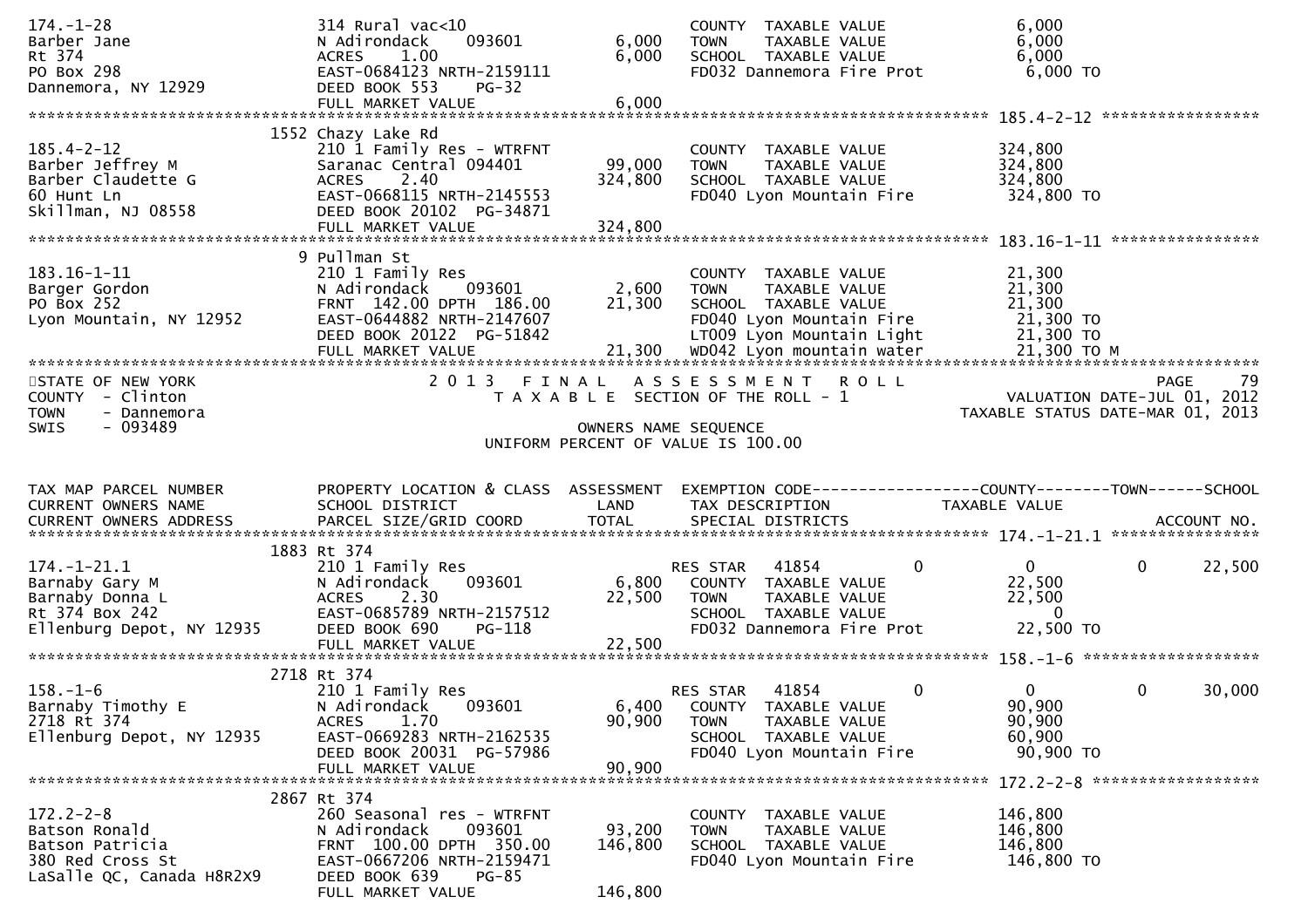|                                                          | 4476 Rt 374                          |         |                                                                |                                |                                  |
|----------------------------------------------------------|--------------------------------------|---------|----------------------------------------------------------------|--------------------------------|----------------------------------|
| $169. - 2 - 8$                                           | 210 1 Family Res                     |         | LIM INC DI 41932                                               | $\Omega$<br>42,450             | $\mathbf{0}$<br>$\mathbf 0$      |
| Baumgardner Kathleen E                                   | 093601<br>N Adirondack               |         | 19,300 INC DIS TN 41933                                        | $\mathbf{0}$<br>$\mathbf{0}$   | $\mathbf 0$<br>42,450            |
| 4476 Rt 374                                              | 8.20 BANK<br><b>ACRES</b><br>320     |         | 84,900 RES STAR<br>41854                                       | $\overline{0}$<br>$\Omega$     | 30,000<br>0                      |
|                                                          |                                      |         |                                                                |                                |                                  |
| Merrill, NY 12955                                        | EAST-0636126 NRTH-2159855            |         | COUNTY TAXABLE VALUE                                           | 42,450                         |                                  |
|                                                          | DEED BOOK 20011 PG-33861             |         | <b>TOWN</b><br>TAXABLE VALUE                                   | 42,450                         |                                  |
|                                                          | FULL MARKET VALUE                    | 84,900  | SCHOOL TAXABLE VALUE                                           | 54,900                         |                                  |
|                                                          |                                      |         |                                                                |                                |                                  |
|                                                          |                                      |         |                                                                |                                |                                  |
|                                                          | 22 Hemlock Ln                        |         |                                                                |                                |                                  |
| $182.4 - 1 - 7$                                          | 260 Seasonal res - WTRFNT            |         | COUNTY TAXABLE VALUE                                           | 160,600                        |                                  |
| Baynes Cabell W                                          | 093601<br>N Adirondack               | 109,100 | <b>TOWN</b><br>TAXABLE VALUE                                   | 160,600                        |                                  |
|                                                          | FRNT 100.00 DPTH 227.10              | 160,600 | SCHOOL TAXABLE VALUE                                           | 160,600                        |                                  |
|                                                          | EAST-0632097 NRTH-2149558            |         | FD040 Lyon Mountain Fire                                       | 160,600 TO                     |                                  |
|                                                          | DEED BOOK 20072 PG-5911              |         | WD018 Chat lake water dist                                     | 160,600 ТО М                   |                                  |
|                                                          |                                      |         |                                                                |                                |                                  |
| <b>131 Highgreen Ridge<br/>Peach Tree City, GA 30269</b> | FULL MARKET VALUE                    | 160,600 |                                                                |                                |                                  |
|                                                          |                                      |         |                                                                |                                |                                  |
| STATE OF NEW YORK                                        |                                      |         | 2013 FINAL ASSESSMENT ROLL                                     |                                | <b>PAGE</b><br>80                |
| COUNTY - Clinton                                         |                                      |         | T A X A B L E SECTION OF THE ROLL - 1                          |                                | VALUATION DATE-JUL 01, 2012      |
| <b>TOWN</b><br>- Dannemora                               |                                      |         |                                                                |                                | TAXABLE STATUS DATE-MAR 01, 2013 |
| $-093489$<br><b>SWIS</b>                                 |                                      |         | OWNERS NAME SEQUENCE                                           |                                |                                  |
|                                                          |                                      |         | UNIFORM PERCENT OF VALUE IS 100.00                             |                                |                                  |
|                                                          |                                      |         |                                                                |                                |                                  |
|                                                          |                                      |         |                                                                |                                |                                  |
| TAX MAP PARCEL NUMBER                                    | PROPERTY LOCATION & CLASS ASSESSMENT |         | EXEMPTION CODE------------------COUNTY--------TOWN------SCHOOL |                                |                                  |
| CURRENT OWNERS NAME                                      | SCHOOL DISTRICT                      | LAND    | TAX DESCRIPTION                                                | TAXABLE VALUE                  |                                  |
|                                                          |                                      |         |                                                                |                                |                                  |
|                                                          |                                      |         |                                                                |                                |                                  |
|                                                          | 956 Rt 374                           |         |                                                                |                                |                                  |
|                                                          |                                      |         |                                                                |                                |                                  |
| $188.17 - 3 - 12$                                        | 220 2 Family Res                     |         | 41854<br>RES STAR                                              | $\mathbf{0}$<br>0              | 30,000<br>$\mathbf{0}$           |
| Beaudry Richard                                          | Saranac Central 094401               | 10,400  | COUNTY TAXABLE VALUE                                           | 103,500                        |                                  |
| Beaudry Joanne                                           | FRNT 150.00 DPTH 102.00              | 103,500 | TAXABLE VALUE<br><b>TOWN</b>                                   | 103,500                        |                                  |
| PO Box 315                                               | 860<br>BANK                          |         | SCHOOL TAXABLE VALUE                                           | 73,500                         |                                  |
| Dannemora, NY 12929                                      | EAST-0698631 NRTH-2146915            |         | FD032 Dannemora Fire Prot                                      | 103,500 TO                     |                                  |
|                                                          | DEED BOOK 20061 PG-99185             |         | WD032 Dann wtr dst #2                                          | 2.00 UN M                      |                                  |
|                                                          | FULL MARKET VALUE                    | 103,500 |                                                                |                                |                                  |
|                                                          |                                      |         |                                                                |                                | ***************                  |
|                                                          | 2653 Rt 374                          |         |                                                                |                                |                                  |
| $158.4 - 1 - 13.3$                                       | 210 1 Family Res                     |         | WARCOMALL 41131                                                | 0<br>24,825                    | 24,825<br>0                      |
| Beauharnois John E                                       | N Adirondack<br>093601               |         | 6,200 SR STAR<br>41834                                         | $\mathbf{0}$<br>$\overline{0}$ | 63,300<br>$\Omega$               |
| Beauharnois Shirley A                                    | Lot 128 T5omt                        | 99,300  |                                                                | 74,475                         |                                  |
|                                                          |                                      |         | COUNTY TAXABLE VALUE                                           |                                |                                  |
| 2653 Rt 374                                              | <b>ACRES</b><br>1.30                 |         | TAXABLE VALUE<br><b>TOWN</b>                                   | 74,475                         |                                  |
| Ellenburg Depot, NY 12935                                | EAST-0670213 NRTH-2163782            |         | SCHOOL TAXABLE VALUE                                           | 36,000                         |                                  |
|                                                          | DEED BOOK 98001 PG-04491             |         | FD040 Lyon Mountain Fire                                       | 99,300 TO                      |                                  |
|                                                          | FULL MARKET VALUE                    | 99,300  |                                                                |                                |                                  |
|                                                          |                                      |         |                                                                |                                |                                  |
|                                                          | Reservoir Rd                         |         |                                                                |                                |                                  |
| $175. - 1 - 6.2$                                         | 910 Priv forest                      |         | COUNTY TAXABLE VALUE                                           | 26,800                         |                                  |
| Bechard Scott                                            | Saranac Central 094401               | 26,800  | <b>TOWN</b><br>TAXABLE VALUE                                   | 26,800                         |                                  |
| 284 Trombley Ln                                          | ACRES 83.50                          | 26,800  | SCHOOL TAXABLE VALUE                                           | 26,800                         |                                  |
| Chazy, NY 12921                                          | EAST-0698393 NRTH-2153864            |         | FD032 Dannemora Fire Prot                                      | 26,800 TO                      |                                  |
|                                                          | DEED BOOK 20132 PG-56378             |         |                                                                |                                |                                  |
| PRIOR OWNER ON 3/01/2013                                 | FULL MARKET VALUE                    | 26,800  |                                                                |                                |                                  |
|                                                          |                                      |         |                                                                |                                |                                  |
| Kuzia Joseph Jr<br>*************************             |                                      |         |                                                                |                                |                                  |
|                                                          |                                      |         |                                                                |                                |                                  |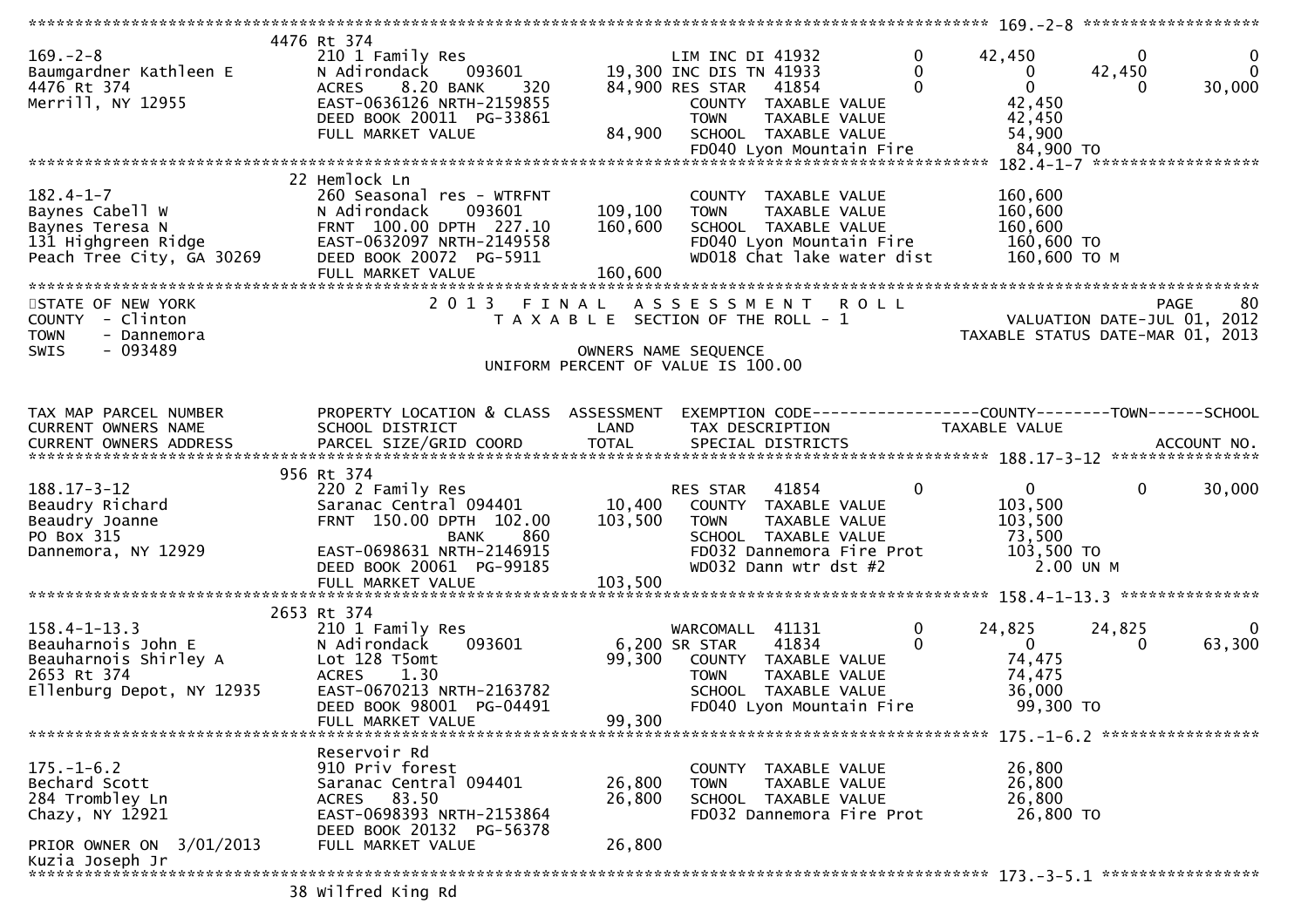| $173. - 3 - 5.1$<br>Beers James W<br>Beers Nicole R<br>38 Wilfred KIng Rd<br>Ellenburg Depot, NY 12935       | 210 1 Family Res<br>093601<br>N Adirondack<br>9.70 BANK<br><b>ACRES</b><br>080<br>EAST-0681711 NRTH-2159290<br>DEED BOOK 20072 PG-2909                                                      | 11,200<br>121,700           | 41854<br>$\Omega$<br>RES STAR<br>COUNTY TAXABLE VALUE<br><b>TOWN</b><br>TAXABLE VALUE<br>SCHOOL TAXABLE VALUE<br>FD032 Dannemora Fire Prot                         | $\mathbf{0}$<br>121,700<br>121,700<br>91,700<br>121,700 TO                | $\mathbf{0}$<br>30,000 |
|--------------------------------------------------------------------------------------------------------------|---------------------------------------------------------------------------------------------------------------------------------------------------------------------------------------------|-----------------------------|--------------------------------------------------------------------------------------------------------------------------------------------------------------------|---------------------------------------------------------------------------|------------------------|
|                                                                                                              |                                                                                                                                                                                             |                             |                                                                                                                                                                    |                                                                           |                        |
| $173. - 2 - 10$<br>Belair Larry A<br>Belair Tammy L<br>283 Wilfred King Rd<br>Ellenburg Depot, NY 12935      | 283 Wilfred King Rd<br>240 Rural res<br>093601<br>N Adirondack<br>ACRES 37.00<br>EAST-0677897 NRTH-2155043<br>DEED BOOK 20082 PG-19538<br>FULL MARKET VALUE                                 | 17,500<br>74,600<br>74,600  | RES STAR<br>41854<br>0<br>COUNTY TAXABLE VALUE<br>TAXABLE VALUE<br>TOWN<br>SCHOOL TAXABLE VALUE<br>FD032 Dannemora Fire Prot                                       | $\mathbf{0}$<br>74,600<br>74,600<br>44,600<br>74,600 TO                   | $\mathbf 0$<br>30,000  |
| STATE OF NEW YORK<br>COUNTY - Clinton<br><b>TOWN</b><br>- Dannemora                                          |                                                                                                                                                                                             |                             | 2013 FINAL ASSESSMENT ROLL<br>T A X A B L E SECTION OF THE ROLL - 1                                                                                                | ot<br>VALUATION DATE-JUL 01, 2012<br>TAXABLE STATUS DATE-MAR 01, 2013     | <b>PAGE</b><br>81      |
| - 093489<br><b>SWIS</b>                                                                                      |                                                                                                                                                                                             |                             | OWNERS NAME SEQUENCE<br>UNIFORM PERCENT OF VALUE IS 100.00                                                                                                         |                                                                           |                        |
|                                                                                                              |                                                                                                                                                                                             |                             |                                                                                                                                                                    |                                                                           |                        |
| TAX MAP PARCEL NUMBER<br>CURRENT OWNERS NAME                                                                 | PROPERTY LOCATION & CLASS ASSESSMENT<br>SCHOOL DISTRICT                                                                                                                                     | LAND                        | EXEMPTION CODE------------------COUNTY--------TOWN------SCHOOL<br>TAX DESCRIPTION                                                                                  | TAXABLE VALUE                                                             |                        |
| $185.4 - 2 - 14$<br>Bell Boliva A<br>37-64 62nd St<br>Woodside, NY 11377                                     | 1542 Chazy Lake Rd<br>260 Seasonal res - WTRFNT<br>Saranac Central 094401<br>Subd Lot15 Patent T40mt L<br>ACRES 1.20 BANK<br>-- 080<br>EAST-0668151 NRTH-2145402<br>DEED BOOK 931<br>PG-162 | 81,400<br>210,700           | COUNTY TAXABLE VALUE<br>TAXABLE VALUE<br><b>TOWN</b><br>SCHOOL TAXABLE VALUE<br>FD040 Lyon Mountain Fire                                                           | 210,700<br>210,700<br>210,700<br>210,700 TO                               |                        |
|                                                                                                              |                                                                                                                                                                                             |                             |                                                                                                                                                                    |                                                                           |                        |
| $182.4 - 1 - 16$<br>Bella Vista Associates<br>PO Box 208<br>Lyon Mountain, NY 12952                          | Sunset Rd<br>$314$ Rural vac<10 - WTRFNT<br>N Adirondack<br>093601<br>Bellavista Condo Common A<br>6.20<br><b>ACRES</b><br>EAST-0633655 NRTH-2148158<br>DEED BOOK 898<br>PG-337             | 100<br>100                  | COUNTY TAXABLE VALUE<br>TAXABLE VALUE<br><b>TOWN</b><br>SCHOOL TAXABLE VALUE<br>FD040 Lyon Mountain Fire<br>WD018 Chat lake water dist                             | 100<br>100<br>100<br>100 TO<br>30 TO M                                    |                        |
|                                                                                                              | FULL MARKET VALUE                                                                                                                                                                           | 100                         |                                                                                                                                                                    |                                                                           |                        |
|                                                                                                              |                                                                                                                                                                                             |                             |                                                                                                                                                                    |                                                                           |                        |
| $183.2 - 2 - 22$<br>Bellmont L M Inc<br>Chases Service Station<br>PO Box 315<br>Lyon Mountain, NY 12952-0315 | 3851 Rt 374<br>486 Mini-mart<br>093601<br>N Adirondack<br>Survey A-133<br>FRNT 140.00 DPTH 154.00<br>EAST-0646039 NRTH-2149001<br>DEED BOOK 882<br><b>PG-252</b><br>FULL MARKET VALUE       | 2,000<br>165,000<br>165,000 | COUNTY TAXABLE VALUE<br><b>TOWN</b><br>TAXABLE VALUE<br>SCHOOL TAXABLE VALUE<br>FD040 Lyon Mountain Fire<br>LT009 Lyon Mountain Light<br>WD042 Lyon mountain water | 165,000<br>165,000<br>165,000<br>165,000 TO<br>165,000 TO<br>165,000 TO M |                        |
|                                                                                                              | 27 Third St                                                                                                                                                                                 |                             |                                                                                                                                                                    |                                                                           |                        |
| $183.16 - 1 - 34$<br>Belrose Bobbie Sue<br>Belrose Travis                                                    | 210 1 Family Res<br>093601<br>N Adirondack<br><b>ACRES</b><br>2.60 BANK<br>080                                                                                                              | 4,000<br>45,200             | 41854<br>RES STAR<br>0<br><b>COUNTY</b><br>TAXABLE VALUE<br><b>TOWN</b><br>TAXABLE VALUE                                                                           | $\mathbf{0}$<br>45,200<br>45,200                                          | $\mathbf 0$<br>30,000  |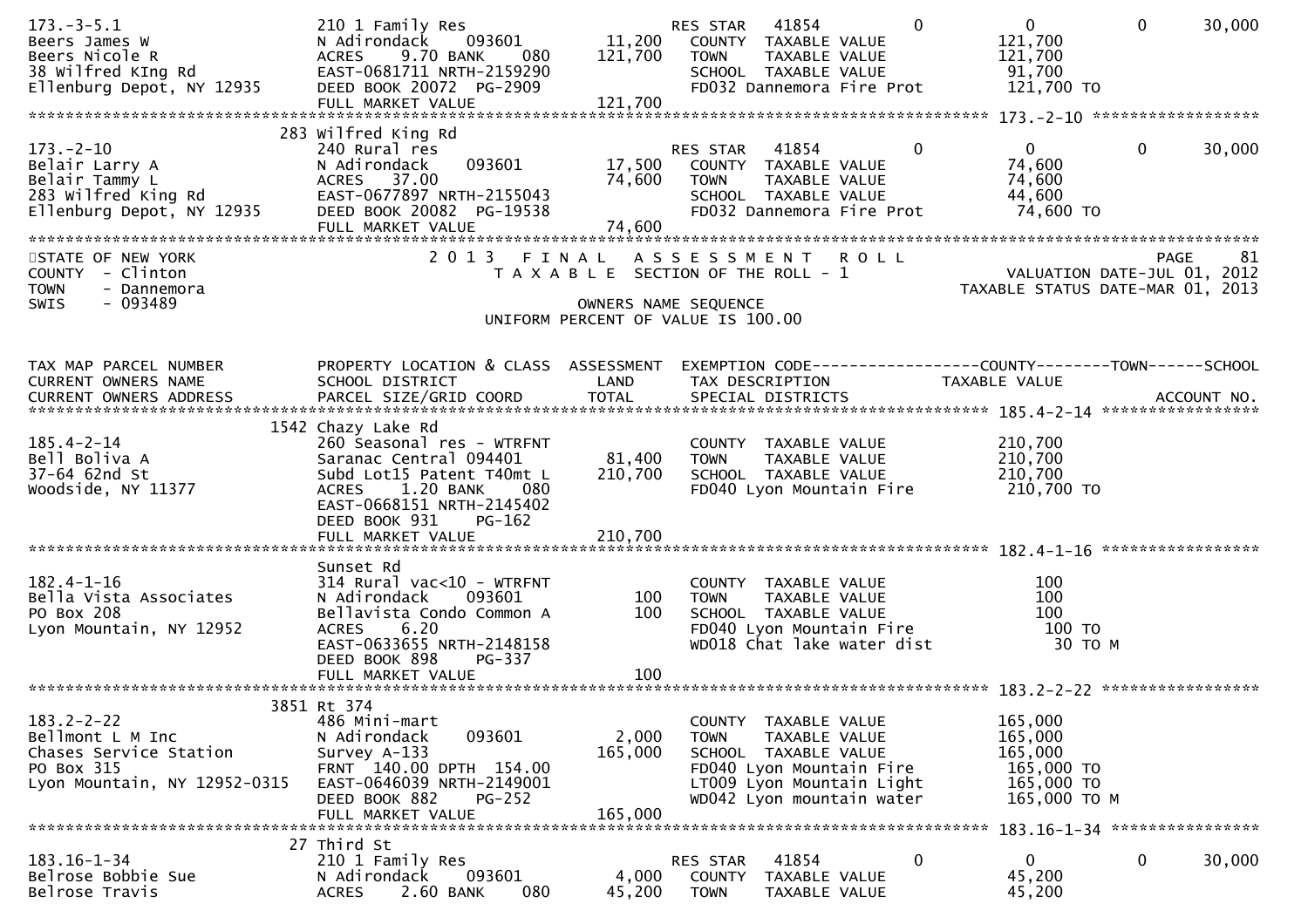| 27 Third St<br>Lyon Mountain, NY 12952                                                            | EAST-0644204 NRTH-2147278<br>DEED BOOK 20041 PG-70668<br>FULL MARKET VALUE                                                                                                                                         | 45,200                       | SCHOOL TAXABLE VALUE<br>FD040 Lyon Mountain Fire<br>LT009 Lyon Mountain Light<br>WD042 Lyon mountain water                                                  | 15,200<br>45,200 TO<br>45,200 TO<br>45,200 TO M             |                                                                                |
|---------------------------------------------------------------------------------------------------|--------------------------------------------------------------------------------------------------------------------------------------------------------------------------------------------------------------------|------------------------------|-------------------------------------------------------------------------------------------------------------------------------------------------------------|-------------------------------------------------------------|--------------------------------------------------------------------------------|
| $159.3 - 2 - 3$<br>Bennett John F<br>142 Fletcher Farm Rd<br>Vermontville, NY 12989               | 46 Dubrey Rd<br>270 Mfg housing - WTRFNT<br>093601<br>N Adirondack<br>FRNT 75.00 DPTH 150.00<br>EAST-0673374 NRTH-2161832<br>DEED BOOK 20031 PG-54471<br>FULL MARKET VALUE                                         | 62,800<br>82,400<br>82,400   | COUNTY TAXABLE VALUE<br>TAXABLE VALUE<br><b>TOWN</b><br>SCHOOL TAXABLE VALUE<br>FD032 Dannemora Fire Prot                                                   | 82,400<br>82,400<br>82,400<br>82,400 TO                     |                                                                                |
| STATE OF NEW YORK<br>COUNTY - Clinton<br>- Dannemora<br><b>TOWN</b><br>SWIS<br>- 093489           |                                                                                                                                                                                                                    | OWNERS NAME SEQUENCE         | 2013 FINAL ASSESSMENT ROLL<br>T A X A B L E SECTION OF THE ROLL - 1<br>UNIFORM PERCENT OF VALUE IS 100.00                                                   |                                                             | -82<br>PAGE<br>VALUATION DATE-JUL 01, 2012<br>TAXABLE STATUS DATE-MAR 01, 2013 |
| TAX MAP PARCEL NUMBER<br>CURRENT OWNERS NAME                                                      | PROPERTY LOCATION & CLASS ASSESSMENT<br>SCHOOL DISTRICT                                                                                                                                                            | LAND                         | EXEMPTION CODE-----------------COUNTY-------TOWN------SCHOOL<br>TAX DESCRIPTION                                                                             | TAXABLE VALUE                                               |                                                                                |
| $185.2 - 2 - 11$<br>Bennett John F<br>RR #1<br>PO Box 188<br>Vermontville, NY 12989               | 82 Garmish St<br>210 1 Family Res - WTRFNT<br>093601<br>N Adirondack<br>Lot 147 T5omt<br>Lowenberg Lot 45<br>FRNT 125.00 DPTH 200.00<br>EAST-0666529 NRTH-2150404<br>DEED BOOK 20021 PG-39559<br>FULL MARKET VALUE | 81,600<br>161,300<br>161,300 | 0<br>RES STAR<br>41854<br>COUNTY TAXABLE VALUE<br>TAXABLE VALUE<br><b>TOWN</b><br>SCHOOL TAXABLE VALUE<br>FD040 Lyon Mountain Fire                          | $\mathbf{0}$<br>161,300<br>161,300<br>131,300<br>161,300 TO | 30,000<br>0                                                                    |
| $172.2 - 1 - 38.2$<br>Benoit Jack<br>16 Lapoint Rd<br>Ellenburg Depot, NY 12935                   | Lapoint Rd<br>311 Res vac land<br>N Adirondack<br>093601<br>Lot 134 T5omt<br>FRNT 200.00 DPTH 162.00<br>EAST-0666050 NRTH-2157772<br>DEED BOOK 20051 PG-80931<br>FULL MARKET VALUE                                 | 9,300<br>9,300<br>9,300      | COUNTY TAXABLE VALUE<br>TAXABLE VALUE<br><b>TOWN</b><br>SCHOOL TAXABLE VALUE<br>FD040 Lyon Mountain Fire                                                    | 9,300<br>9,300<br>9,300<br>9,300 TO                         |                                                                                |
| $172.2 - 1 - 40$<br>Benoit Jack<br>16 Lapoint Rd<br>Ellenburg Depot, NY 12935                     | 14 Lapoint Rd<br>260 Seasonal res<br>093601<br>N Adirondack<br>2.70<br><b>ACRES</b><br>EAST-0665833 NRTH-2158053<br>DEED BOOK 20051 PG-80931<br>FULL MARKET VALUE                                                  | 15,000<br>18,800<br>18,800   | COUNTY TAXABLE VALUE<br><b>TOWN</b><br>TAXABLE VALUE<br>SCHOOL TAXABLE VALUE<br>FD040 Lyon Mountain Fire                                                    | 18,800<br>18,800<br>18,800<br>18,800 TO                     |                                                                                |
| $172.2 - 1 - 32$<br>Benoit Jack E<br>Benoit Susan M<br>16 LaPoint Rd<br>Ellenburg Depot, NY 12935 | 16 LaPoint Rd<br>210 1 Family Res<br>093601<br>N Adirondack<br>FRNT 130.00 DPTH<br>98.40<br>EAST-0665842 NRTH-2158297<br>DEED BOOK 763<br>PG-107                                                                   | 92,200                       | 41121<br>0<br>WARNONALL<br>0<br>9,400 RES STAR<br>41854<br><b>COUNTY</b><br>TAXABLE VALUE<br>TAXABLE VALUE<br><b>TOWN</b><br><b>SCHOOL</b><br>TAXABLE VALUE | 13,830<br>$\mathbf{0}$<br>78,370<br>78,370<br>62,200        | 13,830<br>0<br>30,000<br>0                                                     |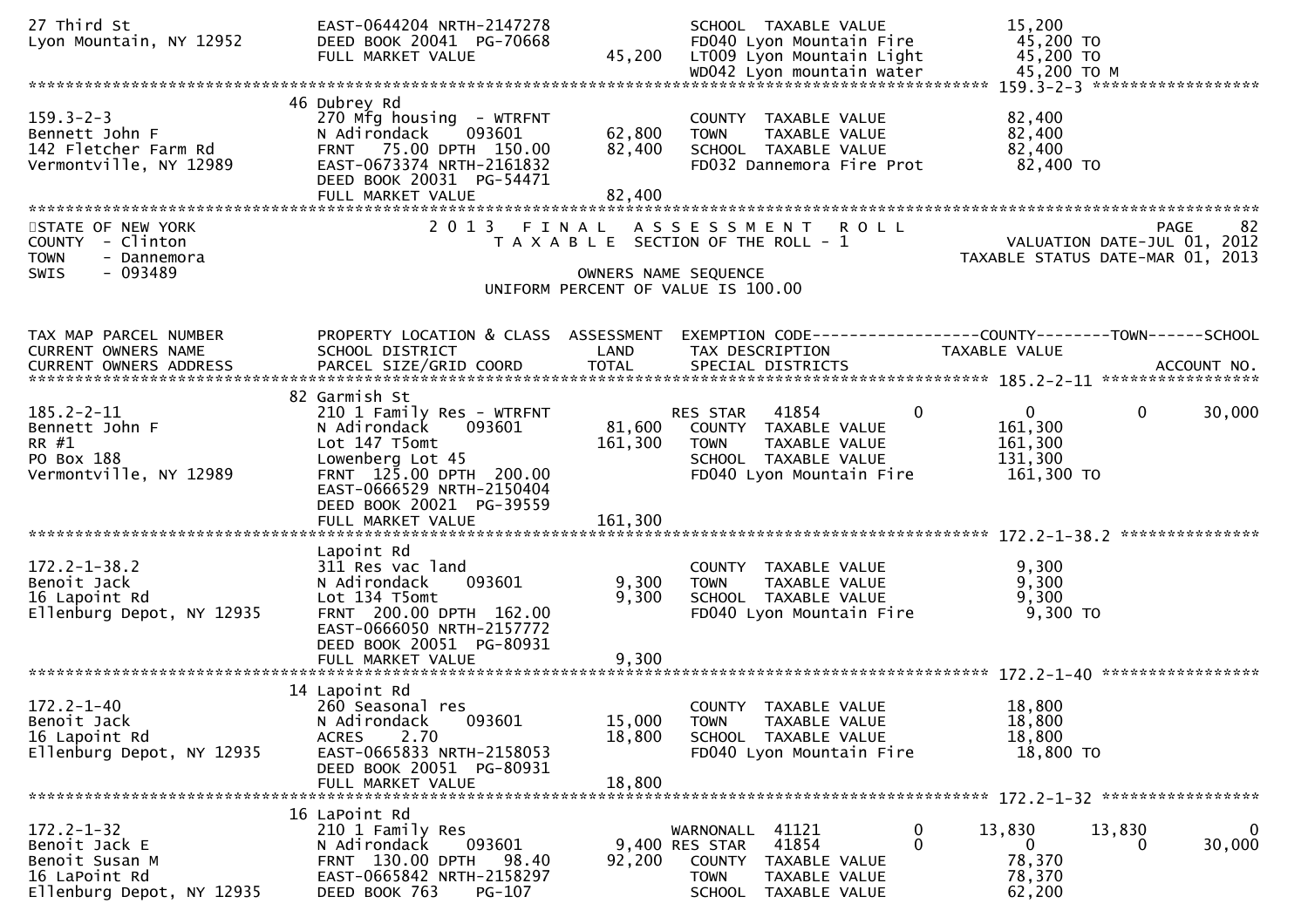|                                                                                         | Wilfred King Rd                                                                                                                                          |                  |                                                                                                           |                                                                |        |
|-----------------------------------------------------------------------------------------|----------------------------------------------------------------------------------------------------------------------------------------------------------|------------------|-----------------------------------------------------------------------------------------------------------|----------------------------------------------------------------|--------|
| $173. - 4 - 3.2$<br>Bentley Patricia Wescott<br>18 Sanborn Ave<br>Plattsburgh, NY 12901 | 311 Res vac land - WTRFNT<br>093601<br>N Adirondack<br>Lot 133 T5omt<br>FRNT 160.40 DPTH 227.50<br>EAST-0670300 NRTH-2153282<br>DEED BOOK 20041 PG-72338 | 80,600<br>80,600 | COUNTY TAXABLE VALUE<br>TAXABLE VALUE<br><b>TOWN</b><br>SCHOOL TAXABLE VALUE<br>FD032 Dannemora Fire Prot | 80,600<br>80,600<br>80,600<br>80,600 TO                        |        |
|                                                                                         | FULL MARKET VALUE                                                                                                                                        | 80,600           |                                                                                                           |                                                                |        |
| STATE OF NEW YORK                                                                       | 2 0 1 3                                                                                                                                                  | FINAL            | A S S E S S M E N T<br><b>ROLL</b>                                                                        | <b>PAGE</b>                                                    | 83     |
| COUNTY - Clinton                                                                        |                                                                                                                                                          |                  | T A X A B L E SECTION OF THE ROLL - 1                                                                     | VALUATION DATE-JUL 01, 2012                                    |        |
| <b>TOWN</b><br>- Dannemora                                                              |                                                                                                                                                          |                  |                                                                                                           | TAXABLE STATUS DATE-MAR 01, 2013                               |        |
| $-093489$<br><b>SWIS</b>                                                                |                                                                                                                                                          |                  | OWNERS NAME SEQUENCE                                                                                      |                                                                |        |
|                                                                                         |                                                                                                                                                          |                  | UNIFORM PERCENT OF VALUE IS 100.00                                                                        |                                                                |        |
| TAX MAP PARCEL NUMBER                                                                   | PROPERTY LOCATION & CLASS ASSESSMENT                                                                                                                     |                  |                                                                                                           | EXEMPTION CODE------------------COUNTY--------TOWN------SCHOOL |        |
| CURRENT OWNERS NAME                                                                     | SCHOOL DISTRICT                                                                                                                                          | LAND             | TAX DESCRIPTION                                                                                           | TAXABLE VALUE                                                  |        |
| CURRENT OWNERS ADDRESS                                                                  | PARCEL SIZE/GRID COORD                                                                                                                                   | <b>TOTAL</b>     | SPECIAL DISTRICTS                                                                                         | ACCOUNT NO.                                                    |        |
|                                                                                         | 29 School Hill St                                                                                                                                        |                  |                                                                                                           |                                                                |        |
| $183.16 - 3 - 14$                                                                       | 210 1 Family Res                                                                                                                                         |                  | $\mathbf{0}$<br><b>VETERANS</b><br>41101                                                                  | 5,000<br>5,000                                                 |        |
| Benware David                                                                           | N Adirondack<br>093601                                                                                                                                   |                  | 2,000 RES STAR 41854<br>0                                                                                 | $\mathbf 0$<br>0                                               | 30,000 |
| Benware Doreen                                                                          | FRNT 103.99 DPTH 120.00                                                                                                                                  | 42,800           | COUNTY TAXABLE VALUE                                                                                      | 37,800                                                         |        |
| PO Box 42                                                                               | EAST-0646550 NRTH-2147899                                                                                                                                |                  | <b>TOWN</b><br>TAXABLE VALUE                                                                              | 37,800                                                         |        |
| Lyon Mountain, NY 12952                                                                 | DEED BOOK 577<br>PG-428<br>FULL MARKET VALUE                                                                                                             | 42,800           | SCHOOL TAXABLE VALUE<br>FD040 Lyon Mountain Fire                                                          | 12,800<br>42,800 TO                                            |        |
|                                                                                         |                                                                                                                                                          |                  | LT009 Lyon Mountain Light                                                                                 | 42,800 TO                                                      |        |
|                                                                                         |                                                                                                                                                          |                  |                                                                                                           |                                                                |        |
|                                                                                         |                                                                                                                                                          |                  |                                                                                                           |                                                                |        |
| $183.20 - 1 - 5$                                                                        | Standish Rd<br>311 Res vac land                                                                                                                          |                  | COUNTY TAXABLE VALUE                                                                                      | 800                                                            |        |
| Benware Donald                                                                          | 093601<br>N Adirondack                                                                                                                                   | 800              | TAXABLE VALUE<br><b>TOWN</b>                                                                              | 800                                                            |        |
| PO Box 1221                                                                             | 38.00 DPTH 70.00<br><b>FRNT</b>                                                                                                                          | 800              | SCHOOL TAXABLE VALUE                                                                                      | 800                                                            |        |
| Lyon Mountain, NY 12952                                                                 | EAST-0644848 NRTH-2146847                                                                                                                                |                  | FD040 Lyon Mountain Fire                                                                                  | 800 TO                                                         |        |
|                                                                                         | DEED BOOK 20062 PG-456                                                                                                                                   |                  | LT009 Lyon Mountain Light                                                                                 | 800 TO                                                         |        |
|                                                                                         | FULL MARKET VALUE                                                                                                                                        | 800              |                                                                                                           |                                                                |        |
|                                                                                         | 46 Second St                                                                                                                                             |                  |                                                                                                           |                                                                |        |
| $183.20 - 1 - 28$                                                                       | 210 1 Family Res                                                                                                                                         |                  | 41834<br>$\mathbf{0}$<br>SR STAR                                                                          | $\overline{0}$<br>$\mathbf{0}$<br>31,000                       |        |
| Benware Donald                                                                          | 093601<br>N Adirondack                                                                                                                                   | 2,100            | COUNTY TAXABLE VALUE                                                                                      | 31,000                                                         |        |
| Benware Wanda                                                                           | FRNT 80.00 DPTH 152.00                                                                                                                                   | 31,000           | <b>TOWN</b><br>TAXABLE VALUE                                                                              | 31,000                                                         |        |
| PO Box 221<br>Lyon Mountain, NY 12952                                                   | EAST-0644711 NRTH-2146921<br>PG-314<br>DEED BOOK 495                                                                                                     |                  | SCHOOL TAXABLE VALUE<br>FD040 Lyon Mountain Fire                                                          | $\Omega$<br>31,000 TO                                          |        |
|                                                                                         | FULL MARKET VALUE                                                                                                                                        | 31,000           | LT009 Lyon Mountain Light                                                                                 | 31,000 TO                                                      |        |
|                                                                                         |                                                                                                                                                          |                  | WD042 Lyon mountain water                                                                                 | 31,000 ТО М                                                    |        |
|                                                                                         |                                                                                                                                                          |                  |                                                                                                           | 183.16-3-8 *******************                                 |        |
| $183.16 - 3 - 8$                                                                        | 35 School Hill St<br>210 1 Family Res                                                                                                                    |                  | $\mathbf 0$<br>41834<br>SR STAR                                                                           | $\mathbf{0}$<br>0                                              | 40,000 |
| Benware Life Estate Alexander                                                           | N Adirondack<br>093601                                                                                                                                   | 2,300            | TAXABLE VALUE<br>COUNTY                                                                                   | 40,000                                                         |        |
| Benware Life Estate Joann                                                               | 85.98 DPTH 220.00<br><b>FRNT</b>                                                                                                                         | 40,000           | <b>TOWN</b><br>TAXABLE VALUE                                                                              | 40,000                                                         |        |
| 35 School Hill St                                                                       | EAST-0646711 NRTH-2147828                                                                                                                                |                  | SCHOOL TAXABLE VALUE                                                                                      | $\bf{0}$                                                       |        |
| PO Box 229<br>Lyon Mountain, NY 12952                                                   | DEED BOOK 20102 PG-35572                                                                                                                                 | 40,000           | FD040 Lyon Mountain Fire                                                                                  | 40,000 TO<br>40,000 TO                                         |        |
|                                                                                         | FULL MARKET VALUE                                                                                                                                        |                  | LT009 Lyon Mountain Light<br>WD042 Lyon mountain water                                                    | 40,000 TO M                                                    |        |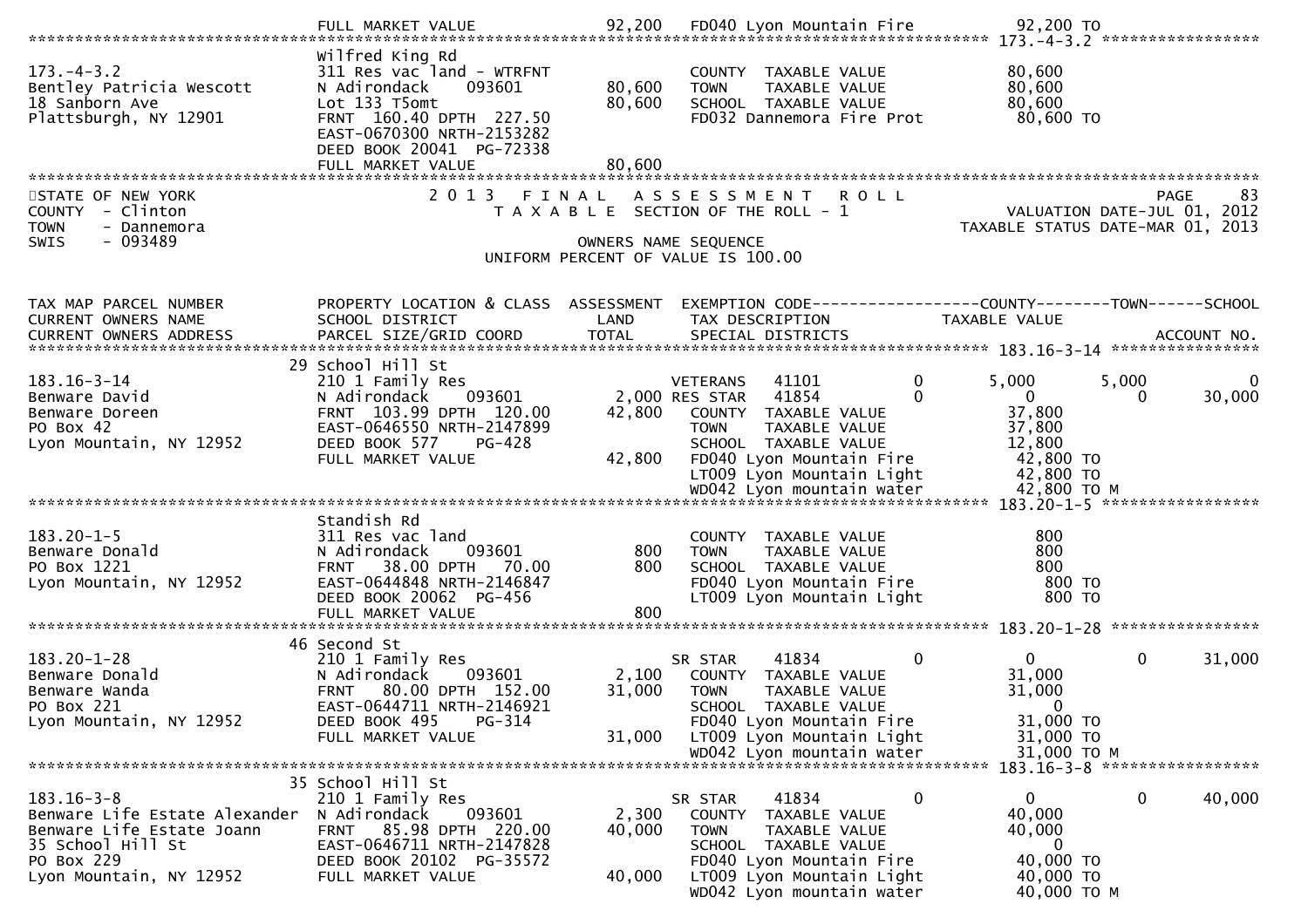| $172. - 1 - 7$<br>Beote John M<br>2890 Rt 374<br>Ellenburg Depot, NY 12935                                   | 2890 Rt 374<br>210 1 Family Res<br>N Adirondack<br>093601<br>FRNT 124.00 DPTH 172.00<br><b>BANK</b><br>080<br>EAST-0666555 NRTH-2159435<br>DEED BOOK 20122 PG-51503<br>FULL MARKET VALUE | 4,900<br>79,300<br>79,300 | $\Omega$<br>RES STAR 41854<br>COUNTY TAXABLE VALUE<br><b>TOWN</b><br>TAXABLE VALUE<br>SCHOOL TAXABLE VALUE<br>FD040 Lyon Mountain Fire                                                                         | $\mathbf 0$<br>$\mathbf{0}$<br>30,000<br>79,300<br>79,300<br>49,300<br>79,300 TO                                    |
|--------------------------------------------------------------------------------------------------------------|------------------------------------------------------------------------------------------------------------------------------------------------------------------------------------------|---------------------------|----------------------------------------------------------------------------------------------------------------------------------------------------------------------------------------------------------------|---------------------------------------------------------------------------------------------------------------------|
|                                                                                                              |                                                                                                                                                                                          |                           |                                                                                                                                                                                                                |                                                                                                                     |
| STATE OF NEW YORK<br>COUNTY - Clinton<br><b>TOWN</b><br>- Dannemora<br>$-093489$<br>SWIS                     | 2 0 1 3                                                                                                                                                                                  | FINAL                     | A S S E S S M E N T<br><b>ROLL</b><br>T A X A B L E SECTION OF THE ROLL - 1<br>OWNERS NAME SEQUENCE<br>UNIFORM PERCENT OF VALUE IS 100.00                                                                      | 84<br>PAGE<br>VALUATION DATE-JUL 01, 2012<br>TAXABLE STATUS DATE-MAR 01, 2013                                       |
| TAX MAP PARCEL NUMBER<br>CURRENT OWNERS NAME                                                                 | PROPERTY LOCATION & CLASS ASSESSMENT<br>SCHOOL DISTRICT                                                                                                                                  | LAND                      | TAX DESCRIPTION                                                                                                                                                                                                | EXEMPTION CODE-----------------COUNTY-------TOWN------SCHOOL<br>TAXABLE VALUE                                       |
| $169.4 - 1 - 4$<br>Beresford Ada<br>Reinke Carl<br>4 Locust Ave<br>Setauket, NY 11733                        | 825 Sunset Rd<br>210 1 Family Res - WTRFNT<br>N Adirondack<br>093601<br>FRNT 200.00 DPTH 156.00<br>ACRES 1.30<br>EAST-0635016 NRTH-2154867<br>DEED BOOK 20072 PG-8819                    | 188,500<br>291,000        | COUNTY TAXABLE VALUE<br>TAXABLE VALUE<br><b>TOWN</b><br>SCHOOL TAXABLE VALUE<br>FD040 Lyon Mountain Fire<br>WD018 Chat lake water dist                                                                         | 291,000<br>291,000<br>291,000<br>291,000 то<br>291,000 ТО М                                                         |
|                                                                                                              |                                                                                                                                                                                          |                           |                                                                                                                                                                                                                |                                                                                                                     |
| $183.20 - 2 - 10$<br>Berg Konrad<br>Berg Brenda<br>2856 Standish Rd<br>PO Box 298<br>Lyon Mountain, NY 12952 | 2856 Standish Rd<br>210 1 Family Res<br>093601<br>N Adirondack<br>FRNT 87.25 DPTH 292.00<br>EAST-0644996 NRTH-2146489<br>DEED BOOK 741<br>$PG-51$<br>FULL MARKET VALUE                   | 52,400<br>52,400          | $\mathbf 0$<br>WARCOMALL 41131<br>2,400 RES STAR<br>41854<br>$\Omega$<br>COUNTY TAXABLE VALUE<br>TAXABLE VALUE<br><b>TOWN</b><br>SCHOOL TAXABLE VALUE<br>FD040 Lyon Mountain Fire<br>LT009 Lyon Mountain Light | 13,100<br>13,100<br>0<br>$\mathbf{0}$<br>30,000<br>$\Omega$<br>39,300<br>39,300<br>22,400<br>52,400 TO<br>52,400 TO |
|                                                                                                              |                                                                                                                                                                                          |                           |                                                                                                                                                                                                                |                                                                                                                     |
| $183. -4 - 1.2$<br>Besaw Robert J<br>Besaw Brandi L<br>2845 Standish Rd<br>Lyon Mountain, NY 12952           | Mill St<br>314 Rural vac<10<br>N Adirondack<br>093601<br>1.44<br><b>ACRES</b><br>EAST-0646087 NRTH-2147455<br>DEED BOOK 20122 PG-49317<br>FULL MARKET VALUE                              | 6,300<br>6,300<br>6,300   | COUNTY TAXABLE VALUE<br>TAXABLE VALUE<br><b>TOWN</b><br>SCHOOL TAXABLE VALUE<br>FD040 Lyon Mountain Fire                                                                                                       | 6,300<br>6,300<br>6,300<br>6,300 TO                                                                                 |
|                                                                                                              |                                                                                                                                                                                          |                           |                                                                                                                                                                                                                |                                                                                                                     |
| $172.2 - 1 - 37$<br>Bessette William<br>Bessette Judy<br>PO Box 683<br>Dannemora, NY 12929                   | 34 Lapoint Rd<br>260 Seasonal res<br>N Adirondack<br>093601<br>FRNT 180.00 DPTH 150.00<br>EAST-0666106 NRTH-2158001<br>DEED BOOK 645<br>$PG-36$                                          | 10,700<br>34,200          | COUNTY TAXABLE VALUE<br><b>TOWN</b><br>TAXABLE VALUE<br>SCHOOL TAXABLE VALUE<br>FD040 Lyon Mountain Fire                                                                                                       | 34,200<br>34,200<br>34,200<br>34,200 TO                                                                             |
|                                                                                                              | FULL MARKET VALUE                                                                                                                                                                        | 34,200                    |                                                                                                                                                                                                                |                                                                                                                     |
|                                                                                                              | 33 Lapoint Rd                                                                                                                                                                            |                           |                                                                                                                                                                                                                |                                                                                                                     |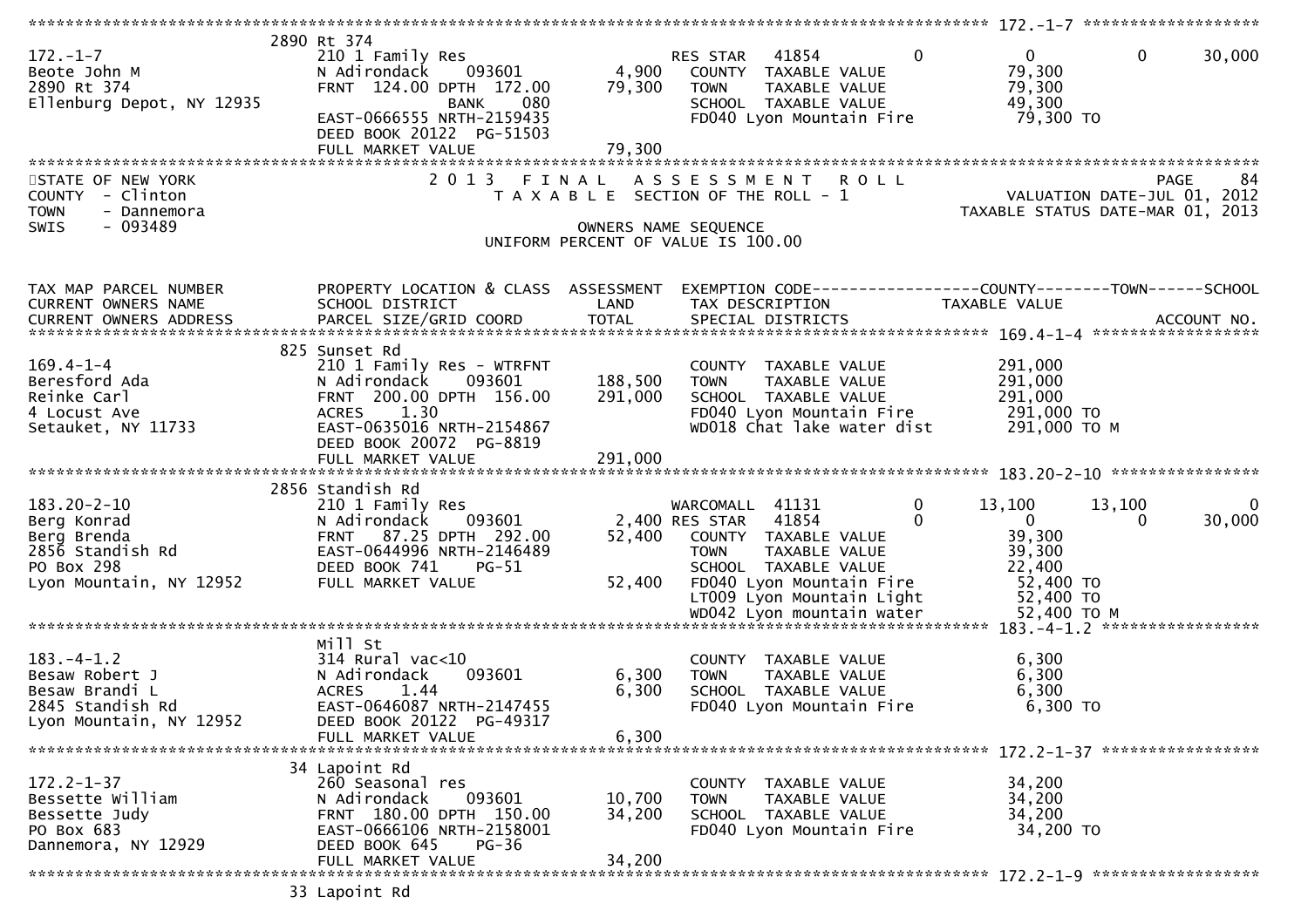| $172.2 - 1 - 9$<br>Bessette William L<br>Bessette Judy<br>33 Lapoint Rd<br>Dannemora, NY 12929  | 210 1 Family Res - WTRFNT<br>093601<br>N Adirondack<br>Survey Map 20072/08902<br>FRNT 270.00 DPTH 100.00<br>EAST-0666252 NRTH-2158138<br>DEED BOOK 20072 PG-08903<br>FULL MARKET VALUE | 324,800<br>324,800 | WARNONALL 41121<br>90,000 SR STAR<br>41834<br>COUNTY TAXABLE VALUE<br>TAXABLE VALUE<br><b>TOWN</b><br>SCHOOL TAXABLE VALUE<br>FD040 Lyon Mountain Fire | $\mathbf{0}$<br>$\mathbf{0}$ | 27,000<br>$\mathbf{0}$<br>297,800<br>297,800<br>261,500<br>324,800 TO | 27,000<br>0                                | $\mathbf{0}$<br>63,300 |
|-------------------------------------------------------------------------------------------------|----------------------------------------------------------------------------------------------------------------------------------------------------------------------------------------|--------------------|--------------------------------------------------------------------------------------------------------------------------------------------------------|------------------------------|-----------------------------------------------------------------------|--------------------------------------------|------------------------|
|                                                                                                 |                                                                                                                                                                                        |                    |                                                                                                                                                        |                              |                                                                       |                                            |                        |
| STATE OF NEW YORK<br>COUNTY - Clinton<br><b>TOWN</b><br>- Dannemora<br>$-093489$<br><b>SWIS</b> | 2 0 1 3                                                                                                                                                                                | F I N A L          | A S S E S S M E N T<br><b>ROLL</b><br>T A X A B L E SECTION OF THE ROLL - 1<br>OWNERS NAME SEQUENCE<br>UNIFORM PERCENT OF VALUE IS 100.00              |                              | TAXABLE STATUS DATE-MAR 01, 2013                                      | <b>PAGE</b><br>VALUATION DATE-JUL 01, 2012 | 85                     |
| TAX MAP PARCEL NUMBER                                                                           | PROPERTY LOCATION & CLASS ASSESSMENT                                                                                                                                                   |                    | EXEMPTION CODE-----------------COUNTY-------TOWN------SCHOOL                                                                                           |                              |                                                                       |                                            |                        |
| <b>CURRENT OWNERS NAME</b>                                                                      | SCHOOL DISTRICT                                                                                                                                                                        | LAND               | TAX DESCRIPTION                                                                                                                                        |                              | TAXABLE VALUE                                                         |                                            |                        |
| CURRENT OWNERS ADDRESS                                                                          |                                                                                                                                                                                        |                    |                                                                                                                                                        |                              |                                                                       |                                            |                        |
|                                                                                                 | 12 Evergreen Way                                                                                                                                                                       |                    |                                                                                                                                                        |                              |                                                                       |                                            |                        |
| $158.4 - 1 - 20$                                                                                | 270 Mfg housing - WTRFNT                                                                                                                                                               |                    | COUNTY TAXABLE VALUE                                                                                                                                   |                              | 82,600                                                                |                                            |                        |
| Bianchet Paul                                                                                   | 093601<br>N Adirondack                                                                                                                                                                 | 70,200             | TAXABLE VALUE<br><b>TOWN</b>                                                                                                                           |                              | 82,600                                                                |                                            |                        |
| Bianchet Patricia A                                                                             | FRNT 80.00 DPTH 233.00                                                                                                                                                                 | 82,600             | SCHOOL TAXABLE VALUE                                                                                                                                   |                              | 82,600                                                                |                                            |                        |
| 83 Harmony Hill Rd<br>Granby, CT 06035                                                          | EAST-0670682 NRTH-2162809<br>DEED BOOK 20102 PG-34250                                                                                                                                  |                    | FD040 Lyon Mountain Fire                                                                                                                               |                              | 82,600 TO                                                             |                                            |                        |
|                                                                                                 | FULL MARKET VALUE                                                                                                                                                                      | 82,600             |                                                                                                                                                        |                              |                                                                       |                                            |                        |
|                                                                                                 |                                                                                                                                                                                        |                    |                                                                                                                                                        |                              |                                                                       |                                            |                        |
|                                                                                                 | 674 Wilfred King Rd                                                                                                                                                                    |                    |                                                                                                                                                        |                              |                                                                       |                                            |                        |
| $172.4 - 1 - 20$<br>Bigelow Life Use Roger J                                                    | 210 1 Family Res - WTRFNT<br>N Adirondack<br>093601                                                                                                                                    |                    | WARNONALL 41121<br>81,500 RES STAR<br>41854                                                                                                            | 0<br>0                       | 27,000<br>$\overline{0}$                                              | 27,000<br>$\Omega$                         | $\Omega$<br>30,000     |
| Bigelow Life Use Christine B                                                                    | FRNT 10.00 DPTH 280.00                                                                                                                                                                 | 257,600            | COUNTY TAXABLE VALUE                                                                                                                                   |                              | 230,600                                                               |                                            |                        |
| PO Box 13                                                                                       | EAST-0669772 NRTH-2154559                                                                                                                                                              |                    | <b>TOWN</b><br>TAXABLE VALUE                                                                                                                           |                              | 230,600                                                               |                                            |                        |
| Dannemora, NY 12929                                                                             | DEED BOOK 20102 PG-36741                                                                                                                                                               |                    | SCHOOL TAXABLE VALUE                                                                                                                                   |                              | 227,600                                                               |                                            |                        |
|                                                                                                 | FULL MARKET VALUE                                                                                                                                                                      | 257,600            | FD032 Dannemora Fire Prot                                                                                                                              |                              | 257,600 TO                                                            |                                            |                        |
|                                                                                                 | 2929 Standish Rd                                                                                                                                                                       |                    |                                                                                                                                                        |                              |                                                                       |                                            |                        |
| $183.2 - 2 - 35$                                                                                | 210 1 Family Res                                                                                                                                                                       |                    | 41854<br>RES STAR                                                                                                                                      | 0                            | $\mathbf{0}$                                                          | $\mathbf{0}$                               | 30,000                 |
| Bingel Brian K                                                                                  | N Adirondack<br>093601                                                                                                                                                                 | 2,000              | COUNTY TAXABLE VALUE                                                                                                                                   |                              | 41,500                                                                |                                            |                        |
| PO Box 165                                                                                      | FRNT 75.00 DPTH 164.00                                                                                                                                                                 | 41,500             | <b>TOWN</b><br>TAXABLE VALUE                                                                                                                           |                              | 41,500                                                                |                                            |                        |
| Lyon Mountain, NY 12952                                                                         | EAST-0645625 NRTH-2148138<br>DEED BOOK 98001 PG-01931                                                                                                                                  |                    | SCHOOL TAXABLE VALUE<br>FD040 Lyon Mountain Fire                                                                                                       |                              | 11,500<br>41,500 TO                                                   |                                            |                        |
|                                                                                                 | FULL MARKET VALUE                                                                                                                                                                      | 41,500             | LT009 Lyon Mountain Light                                                                                                                              |                              | 41,500 TO                                                             |                                            |                        |
|                                                                                                 |                                                                                                                                                                                        |                    |                                                                                                                                                        |                              |                                                                       |                                            |                        |
|                                                                                                 |                                                                                                                                                                                        |                    |                                                                                                                                                        |                              |                                                                       |                                            |                        |
| $182.4 - 1 - 29$                                                                                | 62 Boomhower Rd                                                                                                                                                                        |                    | 41834                                                                                                                                                  | 0                            | $\mathbf{0}$                                                          | $\mathbf 0$                                |                        |
| Bingel Life Estate Robert J                                                                     | 210 1 Family Res - WTRFNT<br>093601<br>N Adirondack                                                                                                                                    | 96,000             | SR STAR<br>COUNTY TAXABLE VALUE                                                                                                                        |                              | 235,300                                                               |                                            | 63,300                 |
| Bingel Life Estate Shirley Ann FRNT 104.10 DPTH 188.00                                          |                                                                                                                                                                                        | 235,300            | TAXABLE VALUE<br>TOWN                                                                                                                                  |                              | 235,300                                                               |                                            |                        |
| 62 Boomhower Rd                                                                                 | EAST-0632932 NRTH-2146343                                                                                                                                                              |                    | SCHOOL TAXABLE VALUE                                                                                                                                   |                              | 172,000                                                               |                                            |                        |
| Lyon Mountain, NY 12952                                                                         | DEED BOOK 20122 PG-53256                                                                                                                                                               |                    | FD040 Lyon Mountain Fire                                                                                                                               |                              | 235,300 TO                                                            |                                            |                        |
|                                                                                                 | FULL MARKET VALUE                                                                                                                                                                      | 235,300            | WD018 Chat lake water dist                                                                                                                             |                              | 235,300 TO M<br>183.16-3-20 *****************                         |                                            |                        |
|                                                                                                 | Mill St                                                                                                                                                                                |                    |                                                                                                                                                        |                              |                                                                       |                                            |                        |
| $183.16 - 3 - 20$                                                                               | 311 Res vac land                                                                                                                                                                       |                    | COUNTY<br>TAXABLE VALUE                                                                                                                                |                              | 1,700                                                                 |                                            |                        |
| Bisagni Joseph J Jr                                                                             | N Adirondack<br>093601                                                                                                                                                                 | 1,700              | TAXABLE VALUE<br><b>TOWN</b>                                                                                                                           |                              | 1,700                                                                 |                                            |                        |
| 9 Ditch Plains Rd<br>Montauk, NY 11954                                                          | FRNT 125.34 DPTH<br>80.00<br>EAST-0646001 NRTH-2147728                                                                                                                                 | 1,700              | SCHOOL TAXABLE VALUE<br>FD040 Lyon Mountain Fire                                                                                                       |                              | 1,700<br>1,700 TO                                                     |                                            |                        |
|                                                                                                 |                                                                                                                                                                                        |                    |                                                                                                                                                        |                              |                                                                       |                                            |                        |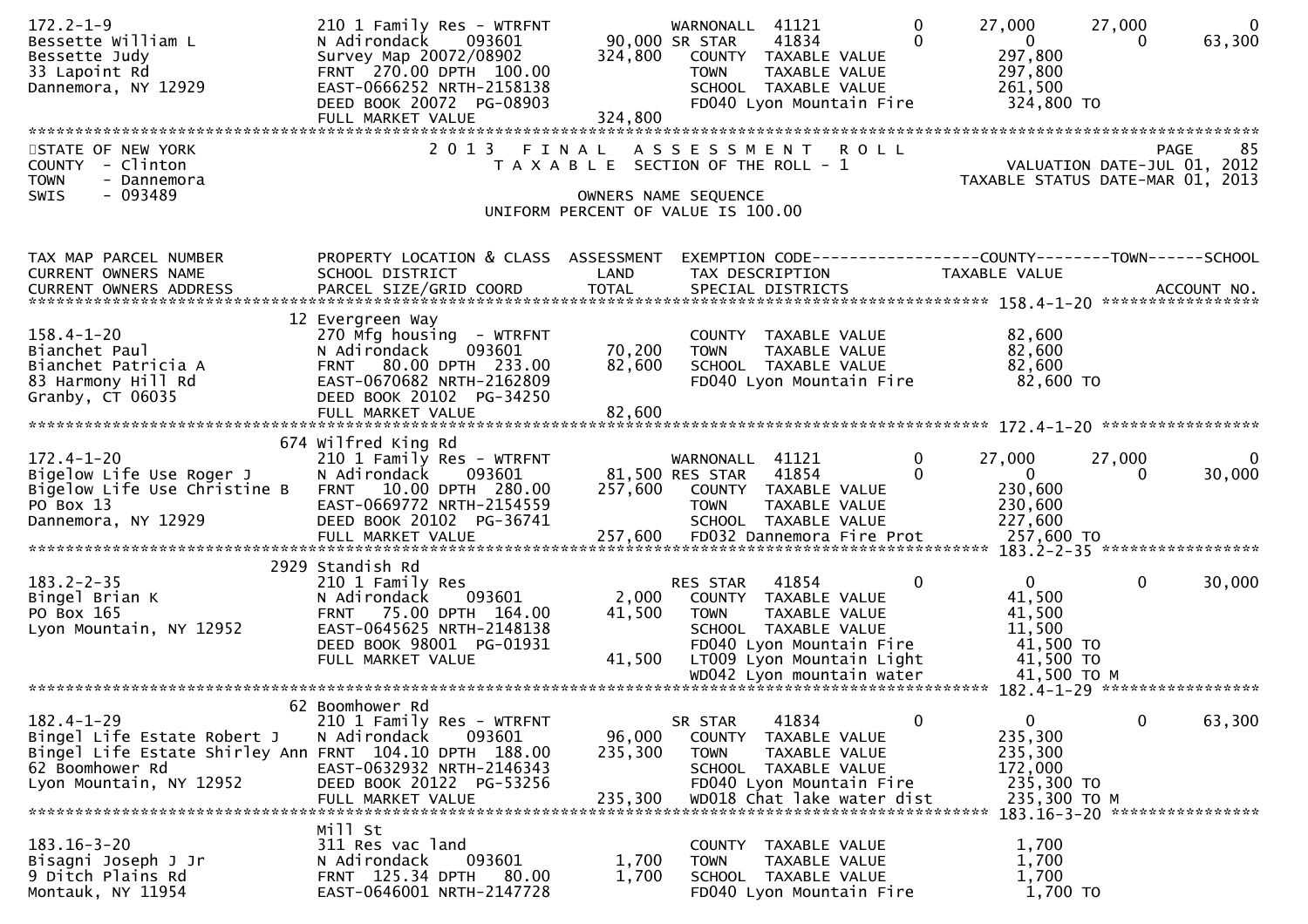|                                                                                                   | DEED BOOK 20051 PG-78946<br>FULL MARKET VALUE                                                                                                                                                                | 1,700                        | LT009 Lyon Mountain Light                                                                                                                                       | 1,700 TO                                                            |                        |
|---------------------------------------------------------------------------------------------------|--------------------------------------------------------------------------------------------------------------------------------------------------------------------------------------------------------------|------------------------------|-----------------------------------------------------------------------------------------------------------------------------------------------------------------|---------------------------------------------------------------------|------------------------|
| $182.2 - 1 - 17$<br>Blahey Janet<br>132 Saddlewood Ave<br>Pont Claire QC, Canada<br><b>H9R5S5</b> | Sunset Rd<br>314 Rural vac<10<br>093601<br>N Adirondack<br>Between Anderson & Road<br>1.93<br><b>ACRES</b><br>EAST-0633126 NRTH-2150684<br>DEED BOOK 20041 PG-70283<br>FULL MARKET VALUE                     | 1,200<br>1,200<br>1,200      | COUNTY TAXABLE VALUE<br>TAXABLE VALUE<br><b>TOWN</b><br>SCHOOL TAXABLE VALUE<br>FD040 Lyon Mountain Fire                                                        | 1,200<br>1,200<br>1,200<br>1,200 TO                                 |                        |
| STATE OF NEW YORK                                                                                 | 2 0 1 3                                                                                                                                                                                                      | FINAL                        | A S S E S S M E N T<br><b>ROLL</b>                                                                                                                              |                                                                     | PAGE<br>86             |
| COUNTY - Clinton<br><b>TOWN</b><br>- Dannemora                                                    |                                                                                                                                                                                                              |                              | T A X A B L E SECTION OF THE ROLL - 1                                                                                                                           | VALUATION DATE-JUL 01, 2012<br>TAXABLE STATUS DATE-MAR 01, 2013     |                        |
| $-093489$<br><b>SWIS</b>                                                                          |                                                                                                                                                                                                              |                              | OWNERS NAME SEQUENCE<br>UNIFORM PERCENT OF VALUE IS 100.00                                                                                                      |                                                                     |                        |
|                                                                                                   |                                                                                                                                                                                                              |                              |                                                                                                                                                                 |                                                                     |                        |
| TAX MAP PARCEL NUMBER<br><b>CURRENT OWNERS NAME</b>                                               | PROPERTY LOCATION & CLASS ASSESSMENT<br>SCHOOL DISTRICT                                                                                                                                                      | LAND                         | EXEMPTION CODE-----------------COUNTY-------TOWN------SCHOOL<br>TAX DESCRIPTION                                                                                 | TAXABLE VALUE                                                       |                        |
| CURRENT OWNERS ADDRESS                                                                            | PARCEL SIZE/GRID COORD                                                                                                                                                                                       | <b>TOTAL</b>                 | SPECIAL DISTRICTS                                                                                                                                               |                                                                     | ACCOUNT NO.            |
|                                                                                                   | 216 Boomhower Rd                                                                                                                                                                                             |                              |                                                                                                                                                                 |                                                                     |                        |
| $196.2 - 1 - 16$<br>Blahey Janet                                                                  | 260 Seasonal res - WTRFNT<br>N Adirondack<br>093601                                                                                                                                                          | 107,000                      | COUNTY TAXABLE VALUE<br>TAXABLE VALUE<br><b>TOWN</b>                                                                                                            | 194,400<br>194,400                                                  |                        |
| 132 Saddlewood Ave<br>Pointe Claire QC, Canada                                                    | ACRES 12.00<br>EAST-0630943 NRTH-2143641                                                                                                                                                                     | 194,400                      | SCHOOL TAXABLE VALUE<br>FD040 Lyon Mountain Fire                                                                                                                | 194,400<br>194,400 TO                                               |                        |
| <b>H9R5S5</b>                                                                                     | DEED BOOK 20041 PG-70283                                                                                                                                                                                     |                              | WD018 Chat lake water dist                                                                                                                                      | 192,028 TO M                                                        |                        |
|                                                                                                   |                                                                                                                                                                                                              |                              |                                                                                                                                                                 |                                                                     |                        |
| $183.16 - 1 - 29.2$<br>Blaine Carol L<br>Blaine Albert J<br>PO Box 278<br>Lyon Mountain, NY 12952 | 42 Third St<br>210 1 Family Res<br>093601<br>N Adirondack<br>Lot 144 T5omt<br>FRNT 83.50 DPTH 112.00<br>EAST-0644540 NRTH-2147443<br>DEED BOOK 793<br>PG-161                                                 | 1,800<br>33,300              | 41854<br>RES STAR<br>0<br>COUNTY TAXABLE VALUE<br><b>TOWN</b><br>TAXABLE VALUE<br>SCHOOL TAXABLE VALUE<br>FD040 Lyon Mountain Fire<br>LT009 Lyon Mountain Light | $\mathbf{0}$<br>33,300<br>33,300<br>3,300<br>33,300 TO<br>33,300 TO | 30,000<br>$\Omega$     |
|                                                                                                   |                                                                                                                                                                                                              |                              |                                                                                                                                                                 |                                                                     |                        |
| $175. - 1 - 4.22$<br>Blair James<br>Blair Cindy<br>PO Box 482<br>Dannemora, NY 12929              | 732 Gen Leroy Manor Rd<br>240 Rural res<br>Saranac Central 094401<br>Lot 3 Duers<br>320<br>ACRES 10.00 BANK<br>EAST-0705887 NRTH-2155558<br>DEED BOOK 20041 PG-75462                                         | 11,400<br>322,400            | 41854<br>$\mathbf 0$<br>RES STAR<br>COUNTY TAXABLE VALUE<br><b>TOWN</b><br>TAXABLE VALUE<br>SCHOOL TAXABLE VALUE<br>FD032 Dannemora Fire Prot                   | $\mathbf{0}$<br>322,400<br>322,400<br>292,400<br>322,400 TO         | $\mathbf{0}$<br>30,000 |
|                                                                                                   | FULL MARKET VALUE                                                                                                                                                                                            | 322,400                      |                                                                                                                                                                 |                                                                     |                        |
| $172.4 - 1 - 23$<br>Bleeker Susan M<br>52 Maine Rd<br>Plattsburgh, NY 12903                       | 690 Wilfred King Rd<br>260 Seasonal res - WTRFNT<br>N Adirondack<br>093601<br>Lot 133 T5omt<br>98.00 DPTH 335.00<br><b>FRNT</b><br>EAST-0669819 NRTH-2154218<br>DEED BOOK 970<br>PG-178<br>FULL MARKET VALUE | 91,900<br>181,800<br>181,800 | COUNTY TAXABLE VALUE<br><b>TOWN</b><br>TAXABLE VALUE<br>SCHOOL TAXABLE VALUE<br>FD032 Dannemora Fire Prot                                                       | 181,800<br>181,800<br>181,800<br>181,800 TO                         |                        |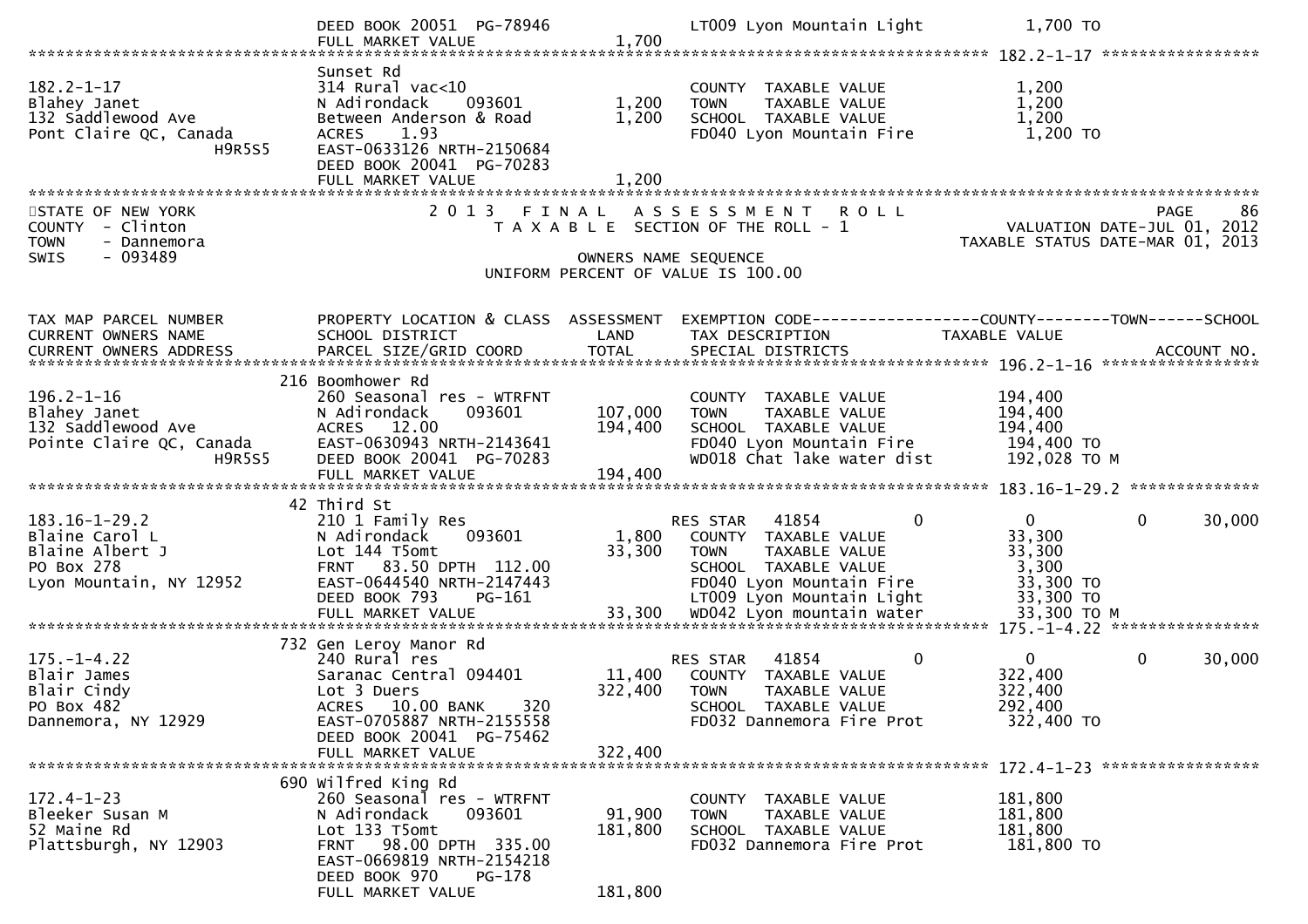| 18 Third St<br>210 1 Family Res<br>N Adirondack<br>093601<br>Map A-133 Lot 139<br>Divorce Settlement, surna<br>awarded of Boadway, Tina<br>FRNT 113.90 DPTH 123.00<br>EAST-0644405 NRTH-2146891<br>DEED BOOK 20051 PG-86448<br>FULL MARKET VALUE | 2,100<br>32,700<br>32,700                                                                         | $\mathbf{0}$<br>41854<br>COUNTY TAXABLE VALUE<br><b>TOWN</b><br>TAXABLE VALUE<br>SCHOOL TAXABLE VALUE<br>FD040 Lyon Mountain Fire<br>LT009 Lyon Mountain Light<br>WD042 Lyon mountain water | $\mathbf{0}$<br>$\mathbf{0}$<br>32,700<br>32,700<br>2,700<br>32,700 TO<br>32,700 TO<br>32,700 TO M                                                                                                            | 30,000                                                                                                   |
|--------------------------------------------------------------------------------------------------------------------------------------------------------------------------------------------------------------------------------------------------|---------------------------------------------------------------------------------------------------|---------------------------------------------------------------------------------------------------------------------------------------------------------------------------------------------|---------------------------------------------------------------------------------------------------------------------------------------------------------------------------------------------------------------|----------------------------------------------------------------------------------------------------------|
|                                                                                                                                                                                                                                                  |                                                                                                   |                                                                                                                                                                                             |                                                                                                                                                                                                               |                                                                                                          |
|                                                                                                                                                                                                                                                  |                                                                                                   |                                                                                                                                                                                             | VALUATION DATE-JUL 01, 2012<br>TAXABLE STATUS DATE-MAR 01, 2013                                                                                                                                               | 87                                                                                                       |
|                                                                                                                                                                                                                                                  |                                                                                                   |                                                                                                                                                                                             |                                                                                                                                                                                                               |                                                                                                          |
| SCHOOL DISTRICT                                                                                                                                                                                                                                  | LAND                                                                                              | TAX DESCRIPTION                                                                                                                                                                             |                                                                                                                                                                                                               |                                                                                                          |
|                                                                                                                                                                                                                                                  |                                                                                                   |                                                                                                                                                                                             |                                                                                                                                                                                                               |                                                                                                          |
|                                                                                                                                                                                                                                                  |                                                                                                   |                                                                                                                                                                                             |                                                                                                                                                                                                               |                                                                                                          |
| 912 Forest s480a<br>N Adirondack<br>093601<br>omtt5:126,134,135,146;t4:<br>1235ac Cert Elig $2/99$<br>(262240/1251.2)x1235x.80<br>ACRES 1325.10<br>EAST-0658775 NRTH-2150122<br>DEED BOOK 99001 PG-08069<br>FULL MARKET VALUE                    | 272,800<br>272,800<br>272,800                                                                     | 480A EX<br>$\mathbf{0}$<br>47460<br>COUNTY TAXABLE VALUE<br>TAXABLE VALUE<br><b>TOWN</b><br>SCHOOL TAXABLE VALUE<br>FD040 Lyon Mountain Fire                                                | 204,281<br>204,281<br>68,519<br>68,519<br>68,519<br>272,800 TO                                                                                                                                                | 204,281                                                                                                  |
|                                                                                                                                                                                                                                                  |                                                                                                   |                                                                                                                                                                                             |                                                                                                                                                                                                               |                                                                                                          |
| 910 Priv forest<br>093601<br>N Adirondack<br>ACRES 15.90<br>EAST-0662297 NRTH-2155140<br>DEED BOOK 20082 PG-14942                                                                                                                                | 14,000<br>14,000                                                                                  | 480A EX<br>47460<br>0<br>COUNTY TAXABLE VALUE<br>TAXABLE VALUE<br><b>TOWN</b><br>SCHOOL TAXABLE VALUE<br>FD040 Lyon Mountain Fire                                                           | 6,795<br>6,795<br>7,205<br>7,205<br>7,205<br>14,000 TO                                                                                                                                                        | 6,795                                                                                                    |
|                                                                                                                                                                                                                                                  |                                                                                                   |                                                                                                                                                                                             |                                                                                                                                                                                                               |                                                                                                          |
|                                                                                                                                                                                                                                                  |                                                                                                   |                                                                                                                                                                                             |                                                                                                                                                                                                               |                                                                                                          |
| 912 Forest s480a<br>093601<br>N Adirondack<br>93.40<br>ACRES<br>EAST-0663858 NRTH-2160291<br>DEED BOOK 20021 PG-41744                                                                                                                            | 36,500<br>36,500                                                                                  | 480A EX<br>$\mathbf{0}$<br>47460<br>COUNTY<br>TAXABLE VALUE<br><b>TOWN</b><br>TAXABLE VALUE<br>SCHOOL TAXABLE VALUE<br>FD040 Lyon Mountain Fire                                             | 21,112<br>21,112<br>15,388<br>15,388<br>15,388<br>36,500 TO                                                                                                                                                   | 21,112                                                                                                   |
|                                                                                                                                                                                                                                                  |                                                                                                   |                                                                                                                                                                                             |                                                                                                                                                                                                               |                                                                                                          |
|                                                                                                                                                                                                                                                  |                                                                                                   |                                                                                                                                                                                             |                                                                                                                                                                                                               |                                                                                                          |
| 17 Lapoint Rd                                                                                                                                                                                                                                    |                                                                                                   |                                                                                                                                                                                             |                                                                                                                                                                                                               |                                                                                                          |
| N Adirondack<br>093601                                                                                                                                                                                                                           | 86,100                                                                                            | TAXABLE VALUE<br><b>TOWN</b>                                                                                                                                                                | 136,600                                                                                                                                                                                                       |                                                                                                          |
| 87.00 DPTH 420.00<br>FRNT<br>EAST-0666066 NRTH-2158428                                                                                                                                                                                           | 136,600                                                                                           | SCHOOL TAXABLE VALUE<br>FD040 Lyon Mountain Fire                                                                                                                                            | 136,600<br>136,600 TO                                                                                                                                                                                         |                                                                                                          |
|                                                                                                                                                                                                                                                  | Rt 374<br>Rt 374<br>FULL MARKET VALUE<br>Rt 374<br>FULL MARKET VALUE<br>260 Seasonal res - WTRFNT | 14,000<br>36,500                                                                                                                                                                            | RES STAR<br>2013 FINAL ASSESSMENT ROLL<br>T A X A B L E SECTION OF THE ROLL - 1<br>OWNERS NAME SEQUENCE<br>UNIFORM PERCENT OF VALUE IS 100.00<br>PROPERTY LOCATION & CLASS ASSESSMENT<br>COUNTY TAXABLE VALUE | PAGE<br>EXEMPTION CODE-----------------COUNTY--------TOWN------SCHOOL<br><b>TAXABLE VALUE</b><br>136,600 |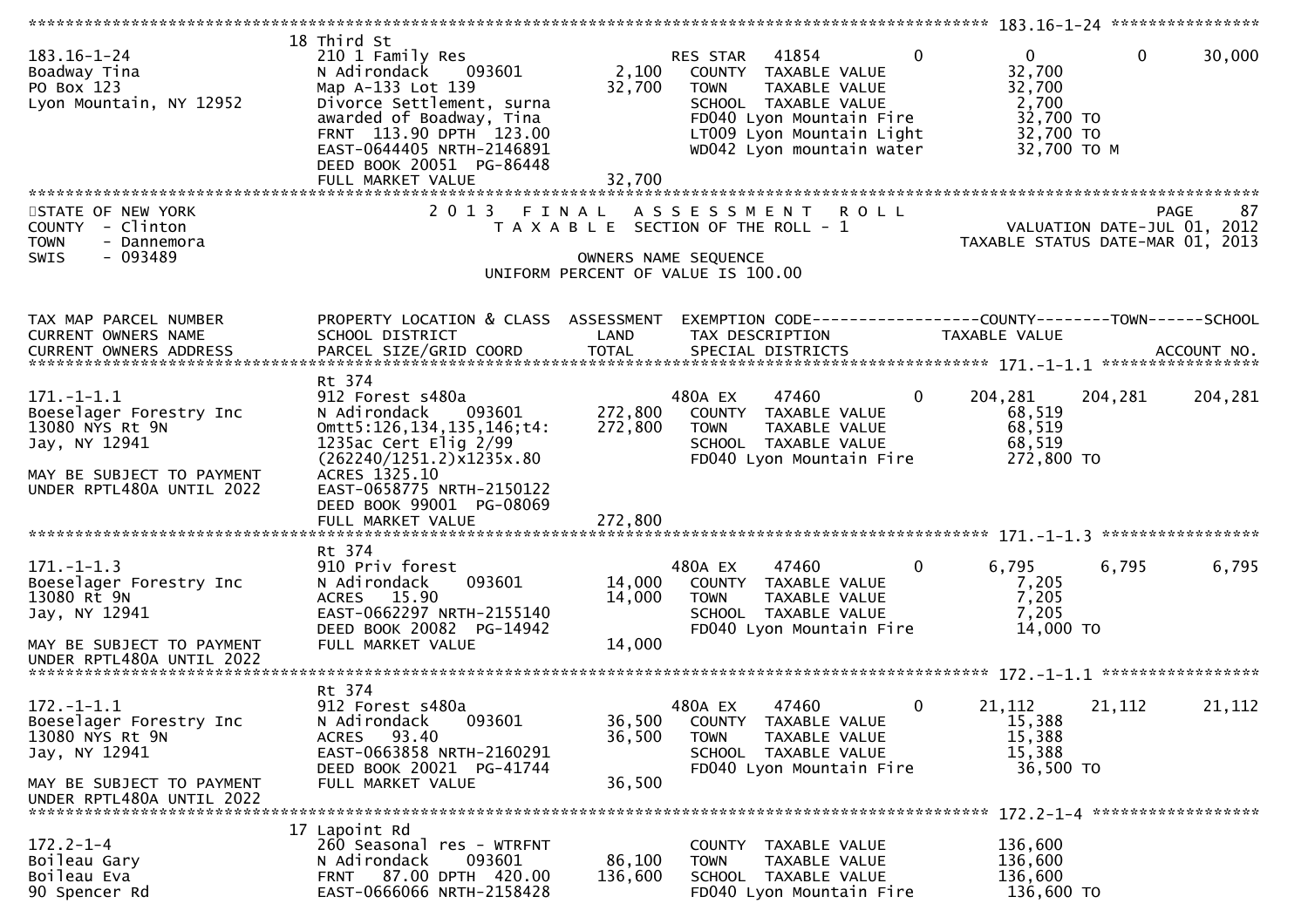| Burke, NY 12917                                                                                      | DEED BOOK 20072 PG-8526                                                                                                                                                                             |                                    |                                                                                                                                                                 |                                                                                           |
|------------------------------------------------------------------------------------------------------|-----------------------------------------------------------------------------------------------------------------------------------------------------------------------------------------------------|------------------------------------|-----------------------------------------------------------------------------------------------------------------------------------------------------------------|-------------------------------------------------------------------------------------------|
| $182 - 2 - 2.2$<br>Boles Katherine<br>Box 245<br>Patterson, NY 12563                                 | Sunset Rd<br>322 Rural vac>10<br>093601<br>N Adirondack<br>Lot 139 & 142 T5omt<br>ACRES 72.10<br>EAST-0634664 NRTH-2149345<br>DEED BOOK 685<br>$PG-304$<br>FULL MARKET VALUE                        | 41,200<br>41,200<br>41,200         | COUNTY TAXABLE VALUE<br>TAXABLE VALUE<br><b>TOWN</b><br>SCHOOL TAXABLE VALUE<br>FD040 Lyon Mountain Fire                                                        | 41,200<br>41,200<br>41,200<br>41,200 TO                                                   |
| STATE OF NEW YORK<br>COUNTY - Clinton<br>- Dannemora<br><b>TOWN</b><br>- 093489<br><b>SWIS</b>       | 2 0 1 3                                                                                                                                                                                             | FINAL<br>OWNERS NAME SEQUENCE      | ASSESSMENT ROLL<br>T A X A B L E SECTION OF THE ROLL - 1<br>UNIFORM PERCENT OF VALUE IS 100.00                                                                  | 88<br><b>PAGE</b><br>VALUATION DATE-JUL 01, 2012<br>TAXABLE STATUS DATE-MAR 01, 2013      |
| TAX MAP PARCEL NUMBER<br>CURRENT OWNERS NAME<br>CURRENT OWNERS ADDRESS                               | PROPERTY LOCATION & CLASS ASSESSMENT<br>SCHOOL DISTRICT                                                                                                                                             | LAND                               | TAX DESCRIPTION                                                                                                                                                 | EXEMPTION CODE------------------COUNTY--------TOWN------SCHOOL<br>TAXABLE VALUE           |
| $172.4 - 1 - 30$<br>Bonte Theodore J<br>Bonte Leona M<br>PO Box 279<br>Stanfordville, NY 12581       | 716 Wilfred King Rd<br>210 1 Family Res - WTRFNT<br>N Adirondack 093601<br>Lot 133 T5 Omt<br>FRNT 150.04 DPTH 160.00<br>080<br><b>BANK</b><br>EAST-0670073 NRTH-2153493<br>DEED BOOK 20122 PG-52772 | 108,900<br>347,600                 | COUNTY TAXABLE VALUE<br>TAXABLE VALUE<br><b>TOWN</b><br>SCHOOL TAXABLE VALUE<br>FD032 Dannemora Fire Prot<br>OT002 Omitted Tax-County<br>OT004 Omitted Tax-Town | 347,600<br>347,600<br>347,600<br>347,600 TO<br>88.16 MT<br>230.72 MT<br>***************** |
| $188. - 1 - 1.8$<br>Boolukos Ella<br>1 Kent Ln<br>Plattsburgh, NY 12901                              | Reservoir Rd<br>322 Rural vac>10<br>Saranac Central 094401<br>Lot 234 Ref Tr<br>ACRES 11.20<br>EAST-0699157 NRTH-2150442<br>DEED BOOK 20062 PG-1395                                                 | 12,100<br>12,100                   | COUNTY TAXABLE VALUE<br><b>TOWN</b><br>TAXABLE VALUE<br>SCHOOL TAXABLE VALUE<br>FD032 Dannemora Fire Prot<br>WD032 Dann wtr dst #2                              | 12,100<br>12,100<br>12,100<br>12,100 TO<br>.00 UN M                                       |
| $172.2 - 1 - 13$<br>Borger Christian W<br>Borger Jean E<br>1524 Grenoside Ave<br>Niskayuna, NY 12309 | 55 Lapoint Rd<br>210 1 Family Res - WTRFNT<br>N Adirondack 093601<br>FRNT 128.72 DPTH 125.00<br>EAST-0666316 NRTH-2157502<br>DEED BOOK 20011 PG-33355<br>FULL MARKET VALUE                          | 109,200 TOWN<br>205,600<br>205,600 | COUNTY TAXABLE VALUE<br>TAXABLE VALUE<br>SCHOOL TAXABLE VALUE<br>FD040 Lyon Mountain Fire                                                                       | 205,600<br>205,600<br>205,600<br>205,600 TO                                               |
| $173. -4 - 1.2$<br>Borkimsher Marjorie K<br>3139 Cumberstone Ln<br>Baldwinsville, NY 13027           | Wilfred King Rd<br>910 Priv forest<br>N Adirondack<br>093601<br>Patten Sub Lot 2<br>ACRES 48.10<br>EAST-0671893 NRTH-2154938<br>DEED BOOK 700<br>$PG-90$                                            | 34,800<br>34,800                   | COUNTY TAXABLE VALUE<br>TAXABLE VALUE<br><b>TOWN</b><br>SCHOOL TAXABLE VALUE<br>FD032 Dannemora Fire Prot                                                       | 34,800<br>34,800<br>34,800<br>34,800 TO                                                   |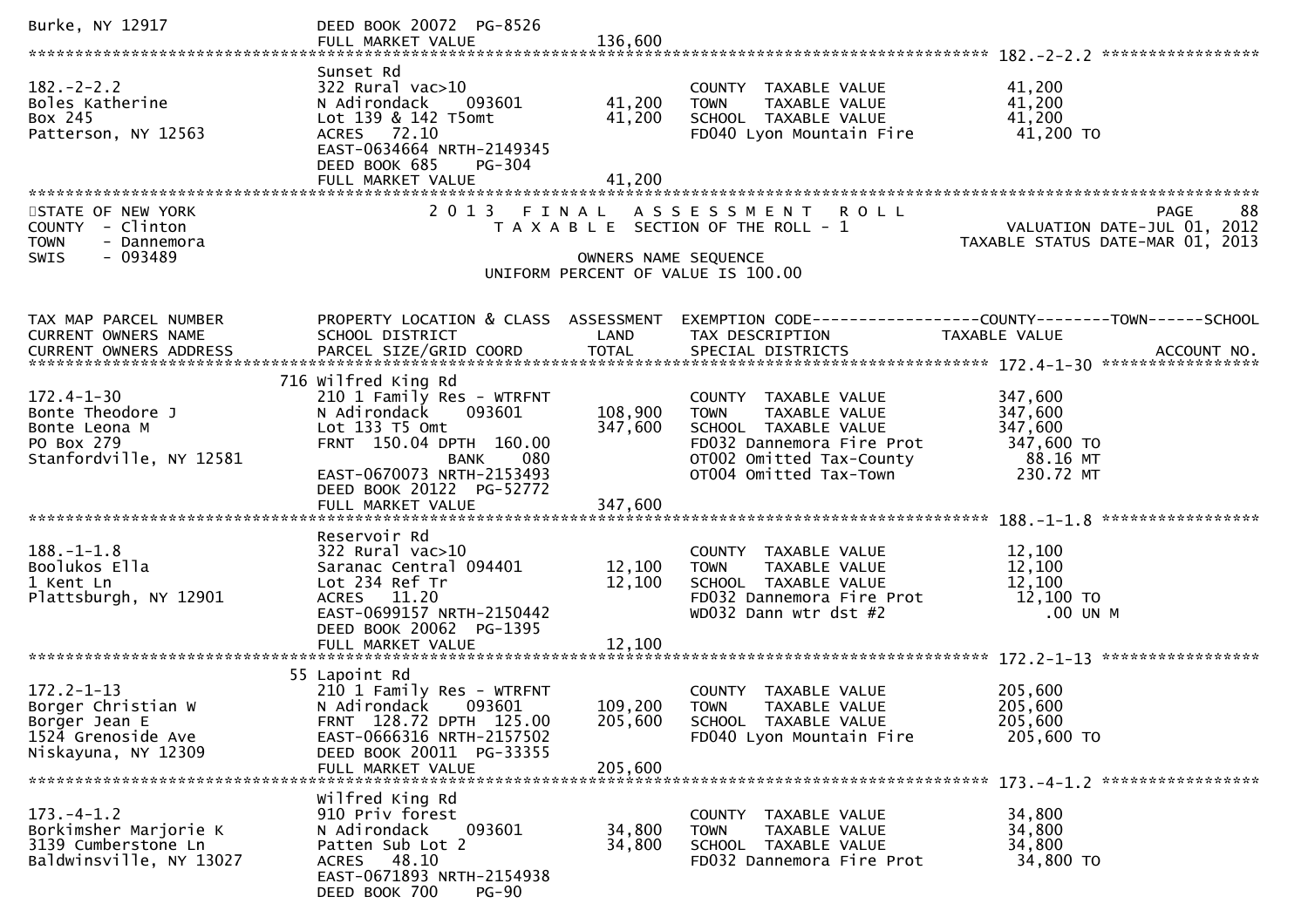|                                                                                                      | FULL MARKET VALUE                                                                                                                                                      | 34,800               |                                                                                                                                         |               |                                                         |                                                                                       |
|------------------------------------------------------------------------------------------------------|------------------------------------------------------------------------------------------------------------------------------------------------------------------------|----------------------|-----------------------------------------------------------------------------------------------------------------------------------------|---------------|---------------------------------------------------------|---------------------------------------------------------------------------------------|
|                                                                                                      | 981 Rt 374                                                                                                                                                             |                      |                                                                                                                                         |               |                                                         |                                                                                       |
| $188.17 - 4 - 4$<br>Bosworth Scott<br>Bosworth Andrea<br>981 Rt 374                                  | 210 1 Family Res<br>Saranac Central 094401<br>60.00 DPTH 133.60<br><b>FRNT</b><br>EAST-0697927 NRTH-2147024                                                            | 8,700<br>88,000      | 41854<br><b>RES STAR</b><br>COUNTY<br>TAXABLE VALUE<br><b>TOWN</b><br>TAXABLE VALUE<br>SCHOOL TAXABLE VALUE                             | $\mathbf 0$   | $\overline{0}$<br>88,000<br>88,000<br>58,000            | $\mathbf{0}$<br>30,000                                                                |
| PO Box 284                                                                                           | DEED BOOK 20011 PG-35591                                                                                                                                               |                      | FD032 Dannemora Fire Prot<br>WD032 Dann wtr dst #2                                                                                      |               | 88,000 TO<br>$1.00$ UN M                                |                                                                                       |
| STATE OF NEW YORK<br><b>COUNTY</b><br>- Clinton<br>- Dannemora<br><b>TOWN</b>                        | 2 0 1 3<br>FINAL                                                                                                                                                       |                      | A S S E S S M E N T<br>R O L L<br>T A X A B L E SECTION OF THE ROLL - 1                                                                 |               |                                                         | -89<br><b>PAGE</b><br>VALUATION DATE-JUL 01, 2012<br>TAXABLE STATUS DATE-MAR 01, 2013 |
| $-093489$<br><b>SWIS</b>                                                                             |                                                                                                                                                                        | OWNERS NAME SEQUENCE | UNIFORM PERCENT OF VALUE IS 100.00                                                                                                      |               |                                                         |                                                                                       |
| TAX MAP PARCEL NUMBER<br>CURRENT OWNERS NAME                                                         | PROPERTY LOCATION & CLASS<br>SCHOOL DISTRICT                                                                                                                           | ASSESSMENT<br>LAND   | EXEMPTION        CODE-----------------COUNTY-------TOWN------SCHOOL<br>TAX DESCRIPTION                                                  | TAXABLE VALUE |                                                         |                                                                                       |
|                                                                                                      |                                                                                                                                                                        |                      |                                                                                                                                         |               |                                                         |                                                                                       |
| $172.4 - 1 - 24$<br>Botten Nancy A<br>Botten Matthew B<br>111B Vineyard Ave                          | 692 Wilfred King Rd<br>271 Mfg housings - WTRFNT<br>N Adirondack<br>093601<br>49.00 DPTH 335.00<br><b>FRNT</b><br>EAST-0669832 NRTH-2154142                            | 60,900<br>77,000     | COUNTY TAXABLE VALUE<br>TAXABLE VALUE<br><b>TOWN</b><br>SCHOOL TAXABLE VALUE<br>FD032 Dannemora Fire Prot                               |               | 77,000<br>77,000<br>77,000<br>77,000 TO                 |                                                                                       |
| Highland, NY 12528                                                                                   | DEED BOOK 20122 PG-53322<br>FULL MARKET VALUE                                                                                                                          | 77,000               |                                                                                                                                         |               |                                                         |                                                                                       |
|                                                                                                      |                                                                                                                                                                        |                      |                                                                                                                                         |               |                                                         |                                                                                       |
| $172.2 - 1 - 34$<br>Boulrice Dale<br>Boulrice Joanne<br>24 LaPoint Rd<br>Ellenburg Depot, NY 12935   | Lapoint Rd<br>312 Vac w/imprv<br>N Adirondack<br>093601<br>FRNT 106.00 DPTH 100.00<br>EAST-0665908 NRTH-2158208<br>DEED BOOK 735<br>$PG-77$                            | 9,100<br>15,000      | COUNTY TAXABLE VALUE<br>TAXABLE VALUE<br><b>TOWN</b><br>SCHOOL TAXABLE VALUE<br>FD040 Lyon Mountain Fire                                |               | 15,000<br>15,000<br>15,000<br>15,000 TO                 |                                                                                       |
|                                                                                                      | FULL MARKET VALUE                                                                                                                                                      | 15,000               |                                                                                                                                         |               |                                                         |                                                                                       |
| $172.2 - 1 - 36$<br>Boulrice Dale<br>Boulrice Joanne<br>24 Lapoint Rd<br>Ellenburg Depot, NY 12935   | Lapoint Rd<br>311 Res vac land<br>N Adirondack<br>093601<br>Lot 127 T5omt<br><b>FRNT</b><br>60.00 DPTH 100.00<br>EAST-0666033 NRTH-2158069<br>DEED BOOK 1010<br>PG-175 | 6,600<br>6,600       | TAXABLE VALUE<br>COUNTY<br>TAXABLE VALUE<br><b>TOWN</b><br>SCHOOL TAXABLE VALUE<br>FD040 Lyon Mountain Fire                             |               | 6,600<br>6,600<br>6,600<br>6,600 TO                     |                                                                                       |
|                                                                                                      | FULL MARKET VALUE                                                                                                                                                      | 6,600                |                                                                                                                                         |               |                                                         |                                                                                       |
|                                                                                                      |                                                                                                                                                                        |                      |                                                                                                                                         |               |                                                         | $172.2 - 1 - 35$ ******************                                                   |
| $172.2 - 1 - 35$<br>Boulrice Dale M<br>Boulrice Joanne<br>24 LaPoint Rd<br>Ellenburg Depot, NY 12935 | 24 Lapoint Rd<br>210 1 Family Res<br>093601<br>N Adirondack<br>FRNT 100.00 DPTH 100.00<br>EAST-0665971 NRTH-2158125<br>DEED BOOK 918<br>$PG-33$                        | 9,000<br>78,100      | RES STAR<br>41854<br><b>COUNTY</b><br>TAXABLE VALUE<br><b>TOWN</b><br>TAXABLE VALUE<br>SCHOOL TAXABLE VALUE<br>FD040 Lyon Mountain Fire | $\mathbf 0$   | $\mathbf{0}$<br>78,100<br>78,100<br>48,100<br>78,100 TO | $\mathbf 0$<br>30,000                                                                 |
|                                                                                                      | FULL MARKET VALUE                                                                                                                                                      | 78,100               |                                                                                                                                         |               |                                                         | 185.4-2-17.2 ****************                                                         |
| $185.4 - 2 - 17.2$<br>Bowley Reginald R Jr                                                           | 1526 Chazy Lake Rd<br>260 Seasonal res - WTRFNT<br>Saranac Central 094401                                                                                              | 70,000               | <b>COUNTY</b><br>TAXABLE VALUE<br>TAXABLE VALUE<br><b>TOWN</b>                                                                          |               | 230,000<br>230,000                                      |                                                                                       |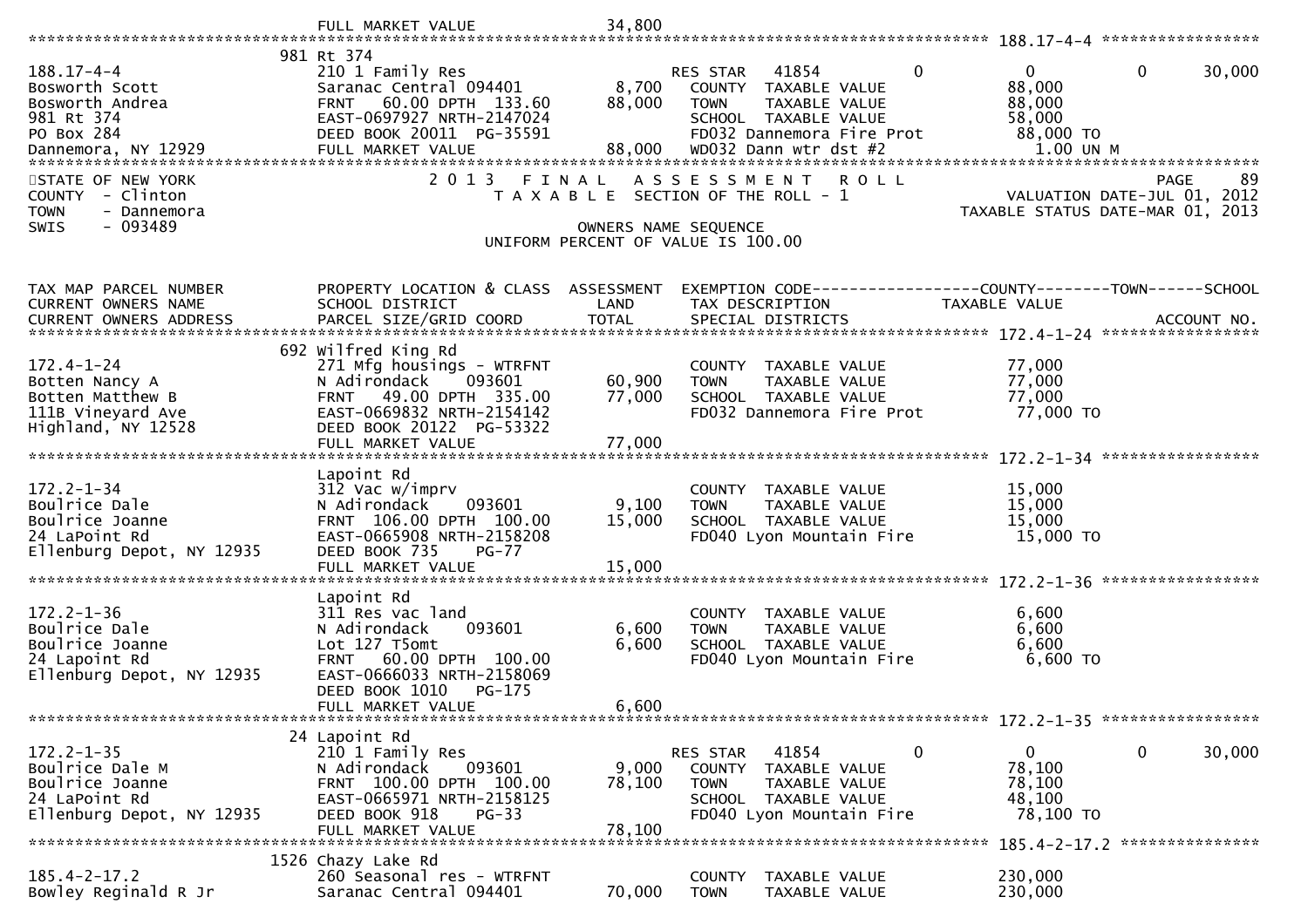| Bowley Carolyn<br>9 Winding Brook Rd<br>Peru, NY 12972                                           | Sub Bk 3 Pg 96 Lot 19<br>FRNT 90.00 DPTH 357.00<br>EAST-0668334 NRTH-2145050<br>DEED BOOK 20092 PG-24438<br>FULL MARKET VALUE                                                         | 230,000<br>230,000         | SCHOOL TAXABLE VALUE<br>FD040 Lyon Mountain Fire                                                                                                                             | 230,000<br>230,000 TO                                                                                |
|--------------------------------------------------------------------------------------------------|---------------------------------------------------------------------------------------------------------------------------------------------------------------------------------------|----------------------------|------------------------------------------------------------------------------------------------------------------------------------------------------------------------------|------------------------------------------------------------------------------------------------------|
| STATE OF NEW YORK<br>COUNTY - Clinton<br><b>TOWN</b><br>- Dannemora<br>- 093489<br><b>SWIS</b>   |                                                                                                                                                                                       |                            | 2013 FINAL ASSESSMENT ROLL<br>T A X A B L E SECTION OF THE ROLL - 1<br>OWNERS NAME SEQUENCE                                                                                  | 90<br><b>PAGE</b><br>VALUATION DATE-JUL 01, 2012<br>TAXABLE STATUS DATE-MAR 01, 2013                 |
|                                                                                                  |                                                                                                                                                                                       |                            | UNIFORM PERCENT OF VALUE IS 100.00                                                                                                                                           |                                                                                                      |
| TAX MAP PARCEL NUMBER<br>CURRENT OWNERS NAME                                                     | PROPERTY LOCATION & CLASS ASSESSMENT<br>SCHOOL DISTRICT                                                                                                                               | LAND                       | TAX DESCRIPTION                                                                                                                                                              | EXEMPTION CODE-----------------COUNTY-------TOWN------SCHOOL<br>TAXABLE VALUE                        |
| $188. - 2 - 1.9$<br>Bowman Ellen V<br>13 Davis Rd<br>Cadyville, NY 12918                         | 13 Davis Rd<br>210 1 Family Res<br>Saranac Central 094401<br>Lot 1 & 2 Duerville<br><b>ACRES</b><br>3.60<br>EAST-0703816 NRTH-2151411<br>DEED BOOK 20051 PG-80359                     | 7,600<br>63,100            | $\mathbf{0}$<br>RES STAR 41854<br>COUNTY TAXABLE VALUE<br>TAXABLE VALUE<br><b>TOWN</b><br>SCHOOL TAXABLE VALUE<br>FD032 Dannemora Fire Prot                                  | $\Omega$<br>30,000<br>$\mathbf{0}$<br>63,100<br>63,100<br>33,100<br>63,100 TO                        |
| $159.3 - 2 - 7$<br>Boyd Loretta<br>Drollette Eva<br>317 Picketts Corners Rd<br>Saranac, NY 12981 | 62 Dubrey Rd<br>$312$ Vac w/imprv - WTRFNT<br>N Adirondack<br>093601<br>36.33 DPTH 250.00<br><b>FRNT</b><br>EAST-0673504 NRTH-2161320<br>DEED BOOK 560<br>PG-645<br>FULL MARKET VALUE | 95,300<br>99,100<br>99,100 | COUNTY TAXABLE VALUE<br><b>TOWN</b><br>TAXABLE VALUE<br>SCHOOL TAXABLE VALUE<br>FD032 Dannemora Fire Prot                                                                    | ******************<br>99,100<br>99,100<br>99,100<br>99,100 TO                                        |
|                                                                                                  | 2759 Rt 374                                                                                                                                                                           |                            |                                                                                                                                                                              |                                                                                                      |
| $158.4 - 1 - 54.2$<br>Boyea Barbara A<br>PO Box 72<br>Ellenburg Depot, NY 12935                  | 270 Mfg housing<br>093601<br>N Adirondack<br>128 T5omt<br>FRNT 173.00 DPTH 170.00<br>EAST-0668860 NRTH-2161638<br>DEED BOOK 20011 PG-29316                                            | 5,200<br>63,000<br>63,000  | COUNTY<br>TAXABLE VALUE<br>TAXABLE VALUE<br><b>TOWN</b><br>SCHOOL TAXABLE VALUE<br>FD040 Lyon Mountain Fire                                                                  | 63,000<br>63,000<br>63,000<br>63,000 TO                                                              |
|                                                                                                  | FULL MARKET VALUE                                                                                                                                                                     |                            |                                                                                                                                                                              |                                                                                                      |
| 183.12-1-16<br>Bracey Kim B<br>Perry Gregory<br>PO Box 141<br>Lyon Mountain, NY 12952            | 3875 Rt 374<br>210 1 Family Res<br>093601<br>N Adirondack<br>29.91 DPTH 207.00<br>FRNT<br>EAST-0645567 NRTH-2149299<br>DEED BOOK 20082 PG-20735<br>FULL MARKET VALUE                  | 1,100<br>25,400<br>25,400  | <b>COUNTY</b><br>TAXABLE VALUE<br>TAXABLE VALUE<br><b>TOWN</b><br>SCHOOL TAXABLE VALUE<br>FD040 Lyon Mountain Fire<br>LT009 Lyon Mountain Light<br>WD042 Lyon mountain water | 25,400<br>25,400<br>25,400<br>25,400 TO<br>25,400 TO<br>25,400 TO M<br>183.2-2-37 ****************** |
| $183.2 - 2 - 37$<br>Bracey Kimberly<br>Perry Gregory<br>PO Box 141<br>Lyon Mountain, NY 12952    | 2925 Standish Rd<br>210 1 Family Res<br>N Adirondack<br>093601<br>65.00 DPTH 163.00<br>FRNT<br>EAST-0645506 NRTH-2148072<br>DEED BOOK 20082 PG-19768                                  | 1,800<br>18,700            | 41854<br>0<br>RES STAR<br>COUNTY<br>TAXABLE VALUE<br>TAXABLE VALUE<br><b>TOWN</b><br>SCHOOL TAXABLE VALUE<br>FD040 Lyon Mountain Fire                                        | 0<br>18,700<br>$\mathbf 0$<br>18,700<br>18,700<br>0<br>18,700 TO                                     |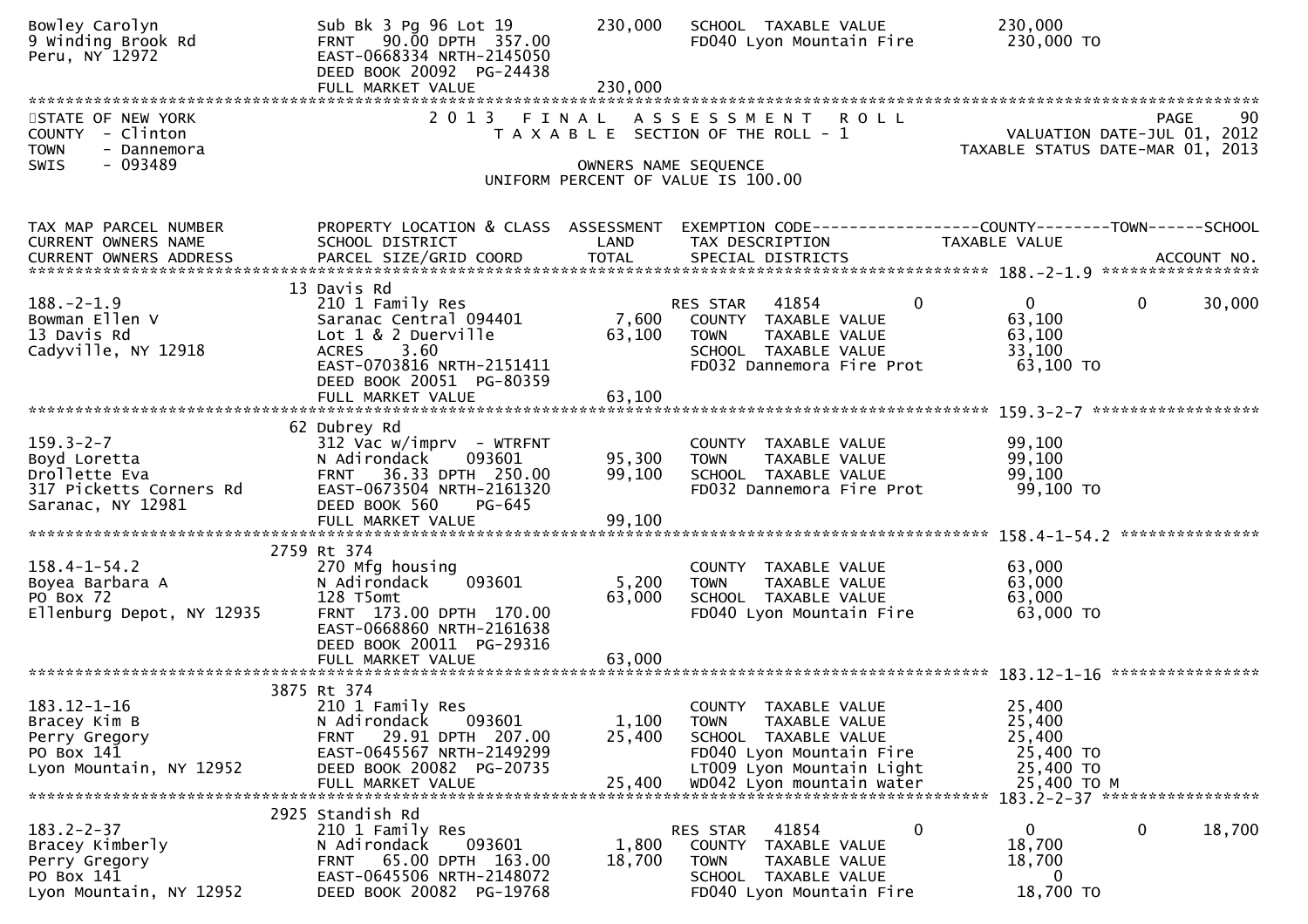|                                                                                                                                               | FULL MARKET VALUE                                                                                                                                                                            | 18,700                        | LT009 Lyon Mountain Light<br>WD042 Lyon mountain water                                                                                                                                                 | 18,700 TO<br>18,700 TO M                                                               |                                                                                      |
|-----------------------------------------------------------------------------------------------------------------------------------------------|----------------------------------------------------------------------------------------------------------------------------------------------------------------------------------------------|-------------------------------|--------------------------------------------------------------------------------------------------------------------------------------------------------------------------------------------------------|----------------------------------------------------------------------------------------|--------------------------------------------------------------------------------------|
| STATE OF NEW YORK<br>COUNTY - Clinton<br><b>TOWN</b><br>- Dannemora                                                                           | 2 0 1 3                                                                                                                                                                                      | FINAL                         | ASSESSMENT<br><b>ROLL</b><br>T A X A B L E SECTION OF THE ROLL - 1                                                                                                                                     |                                                                                        | <b>PAGE</b><br>91<br>VALUATION DATE-JUL 01, 2012<br>TAXABLE STATUS DATE-MAR 01, 2013 |
| $-093489$<br>SWIS                                                                                                                             |                                                                                                                                                                                              |                               | OWNERS NAME SEQUENCE<br>UNIFORM PERCENT OF VALUE IS 100.00                                                                                                                                             |                                                                                        |                                                                                      |
| TAX MAP PARCEL NUMBER<br>CURRENT OWNERS NAME                                                                                                  | PROPERTY LOCATION & CLASS ASSESSMENT<br>SCHOOL DISTRICT                                                                                                                                      | LAND                          | EXEMPTION CODE------------------COUNTY--------TOWN------SCHOOL<br>TAX DESCRIPTION                                                                                                                      | TAXABLE VALUE                                                                          |                                                                                      |
| $182.4 - 1 - 30$<br>Brady Edward<br>Brady Carol L<br>73 Beech Fern Dr<br>Stittsville ON, Canada<br>K2S1E3                                     | 66 Boomhower Rd<br>260 Seasonal res - WTRFNT<br>N Adirondack<br>093601<br>FRNT 104.00 DPTH 172.00<br>EAST-0632934 NRTH-2146236<br>DEED BOOK 582<br>PG-301<br>FULL MARKET VALUE               | 112,500<br>180,500<br>180,500 | COUNTY TAXABLE VALUE<br>TAXABLE VALUE<br><b>TOWN</b><br>SCHOOL TAXABLE VALUE<br>FD040 Lyon Mountain Fire<br>WD018 Chat lake water dist                                                                 | 180,500<br>180,500<br>180,500<br>180,500 TO<br>180,500 ТО М                            |                                                                                      |
| $183.20 - 4 - 1$<br>Brassard Brian<br>PO Box 97<br>Lyon Mountain, NY 12952                                                                    | 9 Second St<br>210 1 Family Res<br>093601<br>N Adirondack<br>FRNT 104.71 DPTH 116.00<br>EAST-0644311 NRTH-2146128<br>DEED BOOK 20092 PG-28673<br>FULL MARKET VALUE                           | 2,000<br>15,000<br>15,000     | RES STAR<br>41854<br>COUNTY TAXABLE VALUE<br>TAXABLE VALUE<br><b>TOWN</b><br>SCHOOL TAXABLE VALUE<br>FD040 Lyon Mountain Fire<br>LT009 Lyon Mountain Light                                             | 0<br>$\Omega$<br>15,000<br>15,000<br>$\overline{\mathbf{0}}$<br>15,000 TO<br>15,000 TO | $\mathbf 0$<br>15,000                                                                |
|                                                                                                                                               |                                                                                                                                                                                              |                               |                                                                                                                                                                                                        |                                                                                        |                                                                                      |
| $183.16 - 1 - 2$<br>Brassard Christopher<br>Brassard Heidi M<br>64 Third St<br>Lyon Mountain, NY 12952                                        | 64 Third St<br>210 1 Family Res<br>093601<br>N Adirondack<br>1.50<br><b>ACRES</b><br>EAST-0644742 NRTH-2148034<br>DEED BOOK 20061 PG-97824<br>FULL MARKET VALUE                              | 3,500<br>29,400<br>29,400     | 41854<br><b>RES STAR</b><br>COUNTY TAXABLE VALUE<br>TAXABLE VALUE<br><b>TOWN</b><br>SCHOOL TAXABLE VALUE<br>FD040 Lyon Mountain Fire<br>LT009 Lyon Mountain Light                                      | 0<br>$\mathbf{0}$<br>29,400<br>29,400<br>- 0<br>29,400 TO<br>29,400 TO                 | $\mathbf 0$<br>29,400                                                                |
|                                                                                                                                               |                                                                                                                                                                                              |                               |                                                                                                                                                                                                        | 29,400 ТО М                                                                            | $173. - 2 - 14.11$ ***************                                                   |
| $173. - 2 - 14.11$<br>Brassard Kenneth<br>Brassard Deborah<br>373 Wilfred King Rd<br>Ellenburg Depot, NY 12935-3328 EAST-0675938 NRTH-2157242 | 373 Wilfred King Rd<br>210 1 Family Res<br>N Adirondack<br>093601<br>Lot 132 T5omt<br><b>ACRES</b><br>2.70<br>PG-137<br>DEED BOOK 830                                                        | 85,000                        | 99 PCT OF VALUE USED FOR EXEMPTION PURPOSES<br>WARNONALL 41121<br>7,000 RES STAR<br>41854<br>COUNTY TAXABLE VALUE<br>TAXABLE VALUE<br><b>TOWN</b><br>SCHOOL TAXABLE VALUE<br>FD032 Dannemora Fire Prot | 0<br>12,623<br>$\mathbf{0}$<br>$\mathbf{0}$<br>72,377<br>72,377<br>55,000<br>85,000 TO | 12,623<br>0<br>30,000<br>$\Omega$                                                    |
|                                                                                                                                               | FULL MARKET VALUE                                                                                                                                                                            | 85,000                        |                                                                                                                                                                                                        |                                                                                        |                                                                                      |
| $159. - 2 - 17.42$<br>Brassard Kenneth A Jr<br>2364 Rt 374<br>Ellenburg Depot, NY 12935                                                       | 2364 Rt 374<br>210 1 Family Res<br>N Adirondack<br>093601<br>Lot 129 T5omt<br>080<br>1.70 BANK<br><b>ACRES</b><br>EAST-0675692 NRTH-2162393<br>DEED BOOK 20001 PG-21931<br>FULL MARKET VALUE | 136,400<br>136,400            | 99 PCT OF VALUE USED FOR EXEMPTION PURPOSES<br>WARNONALL 41121<br>41854<br>7,600 RES STAR<br>COUNTY TAXABLE VALUE<br>TAXABLE VALUE<br><b>TOWN</b><br>SCHOOL TAXABLE VALUE<br>FD032 Dannemora Fire Prot | 20,255<br>0<br>0<br>$\overline{0}$<br>116,145<br>116,145<br>106,400<br>136,400 TO      | $\mathbf 0$<br>20,255<br>30,000<br>0                                                 |
|                                                                                                                                               |                                                                                                                                                                                              |                               |                                                                                                                                                                                                        |                                                                                        |                                                                                      |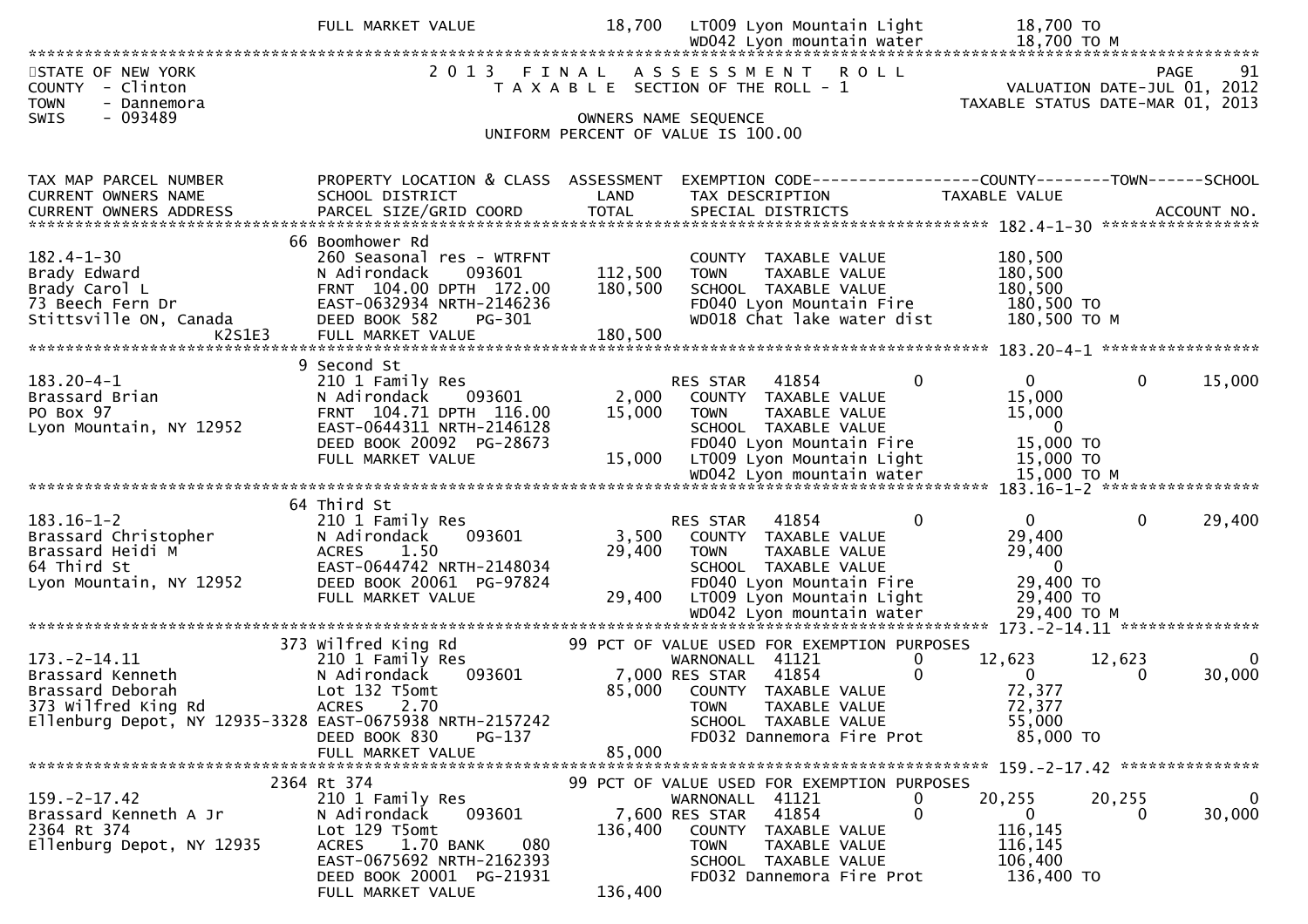| 2013 FINAL ASSESSMENT ROLL<br>STATE OF NEW YORK<br>PAGE<br>VALUATION DATE-JUL 01, 2012<br>COUNTY - Clinton<br>T A X A B L E SECTION OF THE ROLL - 1<br>TAXABLE STATUS DATE-MAR 01, 2013<br><b>TOWN</b><br>- Dannemora | 92     |
|-----------------------------------------------------------------------------------------------------------------------------------------------------------------------------------------------------------------------|--------|
| - 093489<br><b>SWIS</b><br>OWNERS NAME SEQUENCE                                                                                                                                                                       |        |
| UNIFORM PERCENT OF VALUE IS 100.00                                                                                                                                                                                    |        |
| PROPERTY LOCATION & CLASS ASSESSMENT EXEMPTION CODE----------------COUNTY-------TOWN------SCHOOL<br>TAX MAP PARCEL NUMBER                                                                                             |        |
| LAND<br>CURRENT OWNERS NAME<br>SCHOOL DISTRICT<br><b>TAXABLE VALUE</b><br>TAX DESCRIPTION                                                                                                                             |        |
|                                                                                                                                                                                                                       |        |
| 397 Wilfred King Rd<br>99 PCT OF VALUE USED FOR EXEMPTION PURPOSES<br>$173. - 2 - 6$<br>WARNONALL 41121<br>$\Omega$<br>16,424<br>16,424<br>210 1 Family Res                                                           | 0      |
| 7,000 RES STAR<br>$\mathbf{0}$<br>Brassard Life Use Eileen M<br>N Adirondack<br>093601<br>41854<br>$\mathbf{0}$<br>$\Omega$                                                                                           | 30,000 |
| 94,176<br>Belair Tammy<br>2.70<br>110,600<br><b>ACRES</b><br>COUNTY TAXABLE VALUE<br>397 Wilfred King Rd<br>EAST-0675343 NRTH-2157183<br>94,176<br>TAXABLE VALUE<br><b>TOWN</b>                                       |        |
| Ellenburg Depot, NY 12935<br>DEED BOOK 20112 PG-40002<br>SCHOOL TAXABLE VALUE<br>80,600                                                                                                                               |        |
| = 2000,  = 2000<br>FULL MARKET VALUE 110,600 FD032 Dannemora Fire Prot 110,600 TO 110,600 FD032 FULL MARKET VALUE                                                                                                     |        |
| Rt 374                                                                                                                                                                                                                |        |
| 39,600<br>$159. - 2 - 7.8$<br>312 Vac w/imprv<br>COUNTY TAXABLE VALUE                                                                                                                                                 |        |
| 36,600<br>39,600<br>093601<br>Brassard Life Use Mary C<br>N Adirondack<br><b>TOWN</b><br>TAXABLE VALUE<br>39,600<br>39,600<br>Alden Karen<br>Lot 130 T5omt<br>SCHOOL TAXABLE VALUE                                    |        |
| 2002 Rt 374<br>39,600 TO<br>ACRES 60.00<br>FD032 Dannemora Fire Prot                                                                                                                                                  |        |
| Ellenburg Depot, NY 12935<br>EAST-0681122 NRTH-2162111<br>DEED BOOK 20102 PG-36471                                                                                                                                    |        |
| 39,600<br>FULL MARKET VALUE                                                                                                                                                                                           |        |
|                                                                                                                                                                                                                       |        |
| 2002 Rt 374<br>$174. - 1 - 2$<br>$\mathbf{0}$<br>$\overline{0}$<br>RES STAR 41854<br>$\mathbf{0}$<br>210 1 Family Res                                                                                                 | 30,000 |
| 78,100<br>Brassard Life Use Mary C<br>N Adirondack<br>5,300<br>093601<br>COUNTY TAXABLE VALUE                                                                                                                         |        |
| Alden Karen<br>FRNT 115.00 DPTH 260.00<br>78,100<br>78,100<br><b>TOWN</b><br>TAXABLE VALUE<br>EAST-0684088 NRTH-2159628<br>2002 Rt 374<br>SCHOOL TAXABLE VALUE<br>48,100                                              |        |
| Ellenburg Depot, NY 12935<br>DEED BOOK 20102 PG-36472<br>FD032 Dannemora Fire Prot<br>78,100 то                                                                                                                       |        |
|                                                                                                                                                                                                                       |        |
| Wilfred King Rd                                                                                                                                                                                                       |        |
| $173. - 2 - 11$<br>12,800<br>312 Vac w/imprv<br>COUNTY TAXABLE VALUE<br>Brassard Tammy Lynn<br>093601<br>11,400<br>12,800<br>N Adirondack<br><b>TOWN</b><br>TAXABLE VALUE                                             |        |
| 283 Wilfred King Rd<br>12,800<br><b>ACRES</b><br>10.00<br>12,800<br>SCHOOL TAXABLE VALUE                                                                                                                              |        |
| Ellenburg Depot, NY 12935<br>EAST-0678450 NRTH-2156082<br>12,800 TO<br>FD032 Dannemora Fire Prot<br>DEED BOOK 965<br>$PG-37$                                                                                          |        |
| FULL MARKET VALUE<br>12,800                                                                                                                                                                                           |        |
|                                                                                                                                                                                                                       |        |
| 19 Lapoint Rd<br>$172.2 - 1 - 5$<br>260 Seasonal res - WTRFNT<br>137,900<br>COUNTY TAXABLE VALUE                                                                                                                      |        |
| Brault Ronald B<br>N Adirondack<br>093601<br>86,000<br>137,900<br>TAXABLE VALUE<br>TOWN                                                                                                                               |        |
| Brault Dorothea A<br>FRNT 112.80 DPTH 360.00<br>137,900<br>137,900<br>SCHOOL TAXABLE VALUE<br>102 Tom Miller Rd<br>137,900 TO<br>EAST-0666103 NRTH-2158339<br>FD040 Lyon Mountain Fire                                |        |
| DEED BOOK 634<br>Plattsburgh, NY 12901<br>PG-546                                                                                                                                                                      |        |
| 137,900<br>FULL MARKET VALUE                                                                                                                                                                                          |        |
| 2 0 1 3<br>STATE OF NEW YORK<br>FINAL<br><b>ROLL</b><br><b>PAGE</b><br>A S S E S S M E N T                                                                                                                            | 93     |
| VALUATION DATE-JUL 01, 2012<br>- Clinton<br><b>COUNTY</b><br>T A X A B L E SECTION OF THE ROLL - 1<br>TAXABLE STATUS DATE-MAR 01, 2013<br><b>TOWN</b><br>- Dannemora                                                  |        |
| $-093489$<br>SWIS<br>OWNERS NAME SEQUENCE                                                                                                                                                                             |        |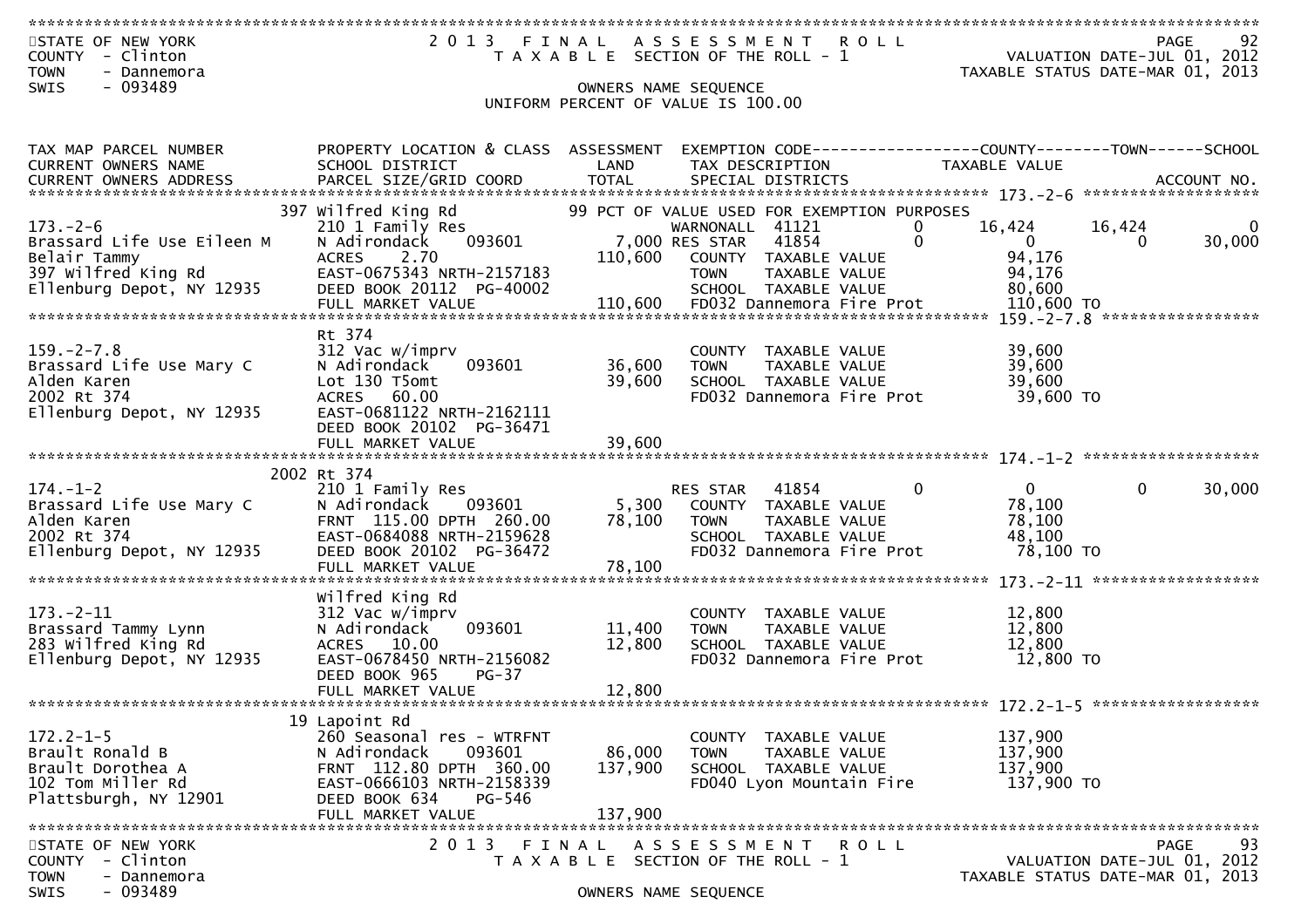## UNIFORM PERCENT OF VALUE IS 100.00

| TAX MAP PARCEL NUMBER<br>CURRENT OWNERS NAME                                                                          | PROPERTY LOCATION & CLASS ASSESSMENT<br>SCHOOL DISTRICT                                                                                                                                      | LAND                          | EXEMPTION CODE------------------COUNTY--------TOWN------SCHOOL<br>TAX DESCRIPTION                                                              | TAXABLE VALUE                                                           |                                                                 |
|-----------------------------------------------------------------------------------------------------------------------|----------------------------------------------------------------------------------------------------------------------------------------------------------------------------------------------|-------------------------------|------------------------------------------------------------------------------------------------------------------------------------------------|-------------------------------------------------------------------------|-----------------------------------------------------------------|
| $196.2 - 1 - 15$<br>Brice Douglas C A<br>36 Ballantyne St<br>Montreal West QC, Canada<br>H4X2B2                       | 196 Boomhower Rd<br>260 Seasonal res - WTRFNT<br>093601<br>N Adirondack<br>FRNT 146.00 DPTH 344.00<br>EAST-0631025 NRTH-2144047<br>DEED BOOK 20001 PG-24710                                  | 141,500<br>215,100            | COUNTY TAXABLE VALUE<br><b>TOWN</b><br>TAXABLE VALUE<br>SCHOOL TAXABLE VALUE<br>FD040 Lyon Mountain Fire<br>WD018 Chat lake water dist         | 215,100<br>215,100<br>215,100<br>215,100 TO<br>215,100 ТО М             |                                                                 |
| 182.4-1-11<br>Bromwich Richard<br>Bromwidh Maureen<br>Trustees Of Living Trust<br>36 Devonshire Ct                    | 39 Trillium Way<br>260 Seasonal res - WTRFNT<br>N Adirondack<br>093601<br>4.90<br><b>ACRES</b><br>EAST-0632616 NRTH-2148971<br>DEED BOOK 956<br>PG-344                                       | 154,700<br>288,800            | COUNTY TAXABLE VALUE<br>TAXABLE VALUE<br><b>TOWN</b><br>SCHOOL TAXABLE VALUE<br>FD040 Lyon Mountain Fire<br>WD018 Chat lake water dist         | 288,800<br>288,800<br>288,800<br>288,800 TO<br>284,641 ТО М             |                                                                 |
| $158.4 - 1 - 7$<br>Brooks Clayton Jr<br>2605 Rt 374<br>Ellenburg Depot, NY 12935                                      | 2605 Rt 374<br>210 1 Family Res - WTRFNT<br>093601<br>N Adirondack<br>Lot $128$ T5 Omt<br>1.00<br><b>ACRES</b><br>EAST-0670814 NRTH-2164616<br>DEED BOOK 449<br>PG-312<br>FULL MARKET VALUE  | 107,600<br>172,000<br>172,000 | 41834<br>SR STAR<br>COUNTY TAXABLE VALUE<br><b>TOWN</b><br>TAXABLE VALUE<br>SCHOOL TAXABLE VALUE<br>FD040 Lyon Mountain Fire                   | $\mathbf{0}$<br>$\Omega$<br>172,000<br>172,000<br>108,700<br>172,000 TO | $\mathbf 0$<br>63,300                                           |
| $158. - 1 - 2$<br>Brooks Dennis D<br>Brooks Kimberly G<br>2626 Rt 374<br>Ellenburg Depot, NY 12935                    | 2626 Rt 374<br>210 1 Family Res<br>N Adirondack<br>093601<br>Deed Locates In Ellenburg<br>1.70<br><b>ACRES</b><br>EAST-0670294 NRTH-2164626<br>DEED BOOK 98001 PG-02811<br>FULL MARKET VALUE | 6,400<br>156,600<br>156,600   | 41854<br>RES STAR<br>COUNTY TAXABLE VALUE<br>TAXABLE VALUE<br><b>TOWN</b><br>SCHOOL TAXABLE VALUE<br>FD040 Lyon Mountain Fire                  | $\mathbf 0$<br>$\Omega$<br>156,600<br>156,600<br>126,600<br>156,600 TO  | $\mathbf 0$<br>30,000                                           |
| $158.4 - 1 - 60.2$<br>Brooks George L Jr<br>Brooks Reginald G<br>Katrina Labarge<br>307 Plank Rd<br>STATE OF NEW YORK | 9 Green Valley Way<br>$312$ Vac w/imprv - WTRFNT<br>N Adirondack<br>093601<br>FRNT 115.00 DPTH 210.00<br>EAST-0668996 NRTH-2161523<br>DEED BOOK 20102 PG-32049<br>2013 FINAL                 | 70,400<br>88,400              | COUNTY TAXABLE VALUE<br>TAXABLE VALUE<br><b>TOWN</b><br>SCHOOL TAXABLE VALUE<br>FD040 Lyon Mountain Fire<br>A S S E S S M E N T<br><b>ROLL</b> | 88,400<br>88,400<br>88,400<br>88,400 TO                                 | 94<br>PAGE                                                      |
| COUNTY - Clinton<br><b>TOWN</b><br>- Dannemora<br>$-093489$<br><b>SWIS</b>                                            |                                                                                                                                                                                              |                               | T A X A B L E SECTION OF THE ROLL - 1<br>OWNERS NAME SEQUENCE<br>UNIFORM PERCENT OF VALUE IS 100.00                                            |                                                                         | VALUATION DATE-JUL 01, 2012<br>TAXABLE STATUS DATE-MAR 01, 2013 |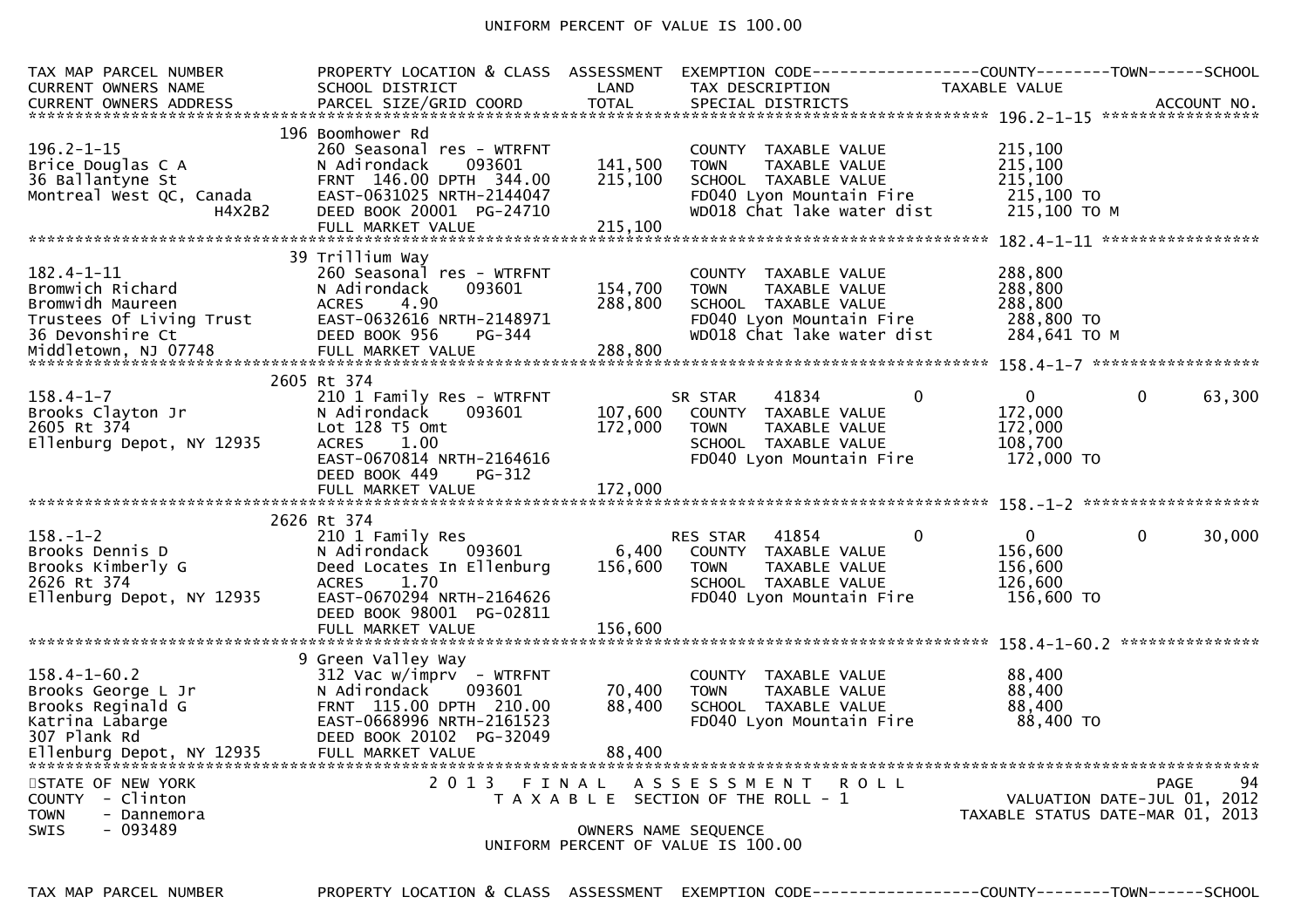| CURRENT OWNERS NAME                                                                                                          | SCHOOL DISTRICT                                                                                                                                                                 | LAND                          | TAX DESCRIPTION                                                                                                                                                                                                                                                 |               | TAXABLE VALUE                                                                                                                                                        |
|------------------------------------------------------------------------------------------------------------------------------|---------------------------------------------------------------------------------------------------------------------------------------------------------------------------------|-------------------------------|-----------------------------------------------------------------------------------------------------------------------------------------------------------------------------------------------------------------------------------------------------------------|---------------|----------------------------------------------------------------------------------------------------------------------------------------------------------------------|
| $183.20 - 1 - 2$<br>Brooks Life Est Floyd J<br>Kowalowski Donna C<br>PO Box 285<br>Lyon Mountain, NY 12952                   | 1 North St<br>210 1 Family Res<br>093601<br>N Adirondack<br>FRNT 101.00 DPTH 118.00<br>EAST-0644900 NRTH-2147131<br>DEED BOOK 20021 PG-48353<br>FULL MARKET VALUE               | 28,800                        | WARNONALL 41121<br>41131<br>2,000 WARCOMALL<br>28,800 AGED COUN 41802<br>41834<br>SR STAR<br>COUNTY TAXABLE VALUE<br><b>TOWN</b><br>TAXABLE VALUE<br>SCHOOL TAXABLE VALUE<br>FD040 Lyon Mountain Fire<br>LT009 Lyon Mountain Light<br>WD042 Lyon mountain water | 0             | 4,320<br>4,320<br>0<br>0<br>7,200<br>7,200<br>$\Omega$<br>8,640<br>0<br>$\mathbf{0}$<br>0<br>28,800<br>8,640<br>17,280<br>0<br>28,800 TO<br>28,800 TO<br>28,800 TO M |
| $183.20 - 2 - 6$<br>Brown Gerald<br>1001 Verbeck Ave<br>Schaghticoke, NY 12154                                               | 2860 Standish Rd<br>210 1 Family Res<br>093601<br>N Adirondack<br>FRNT 99.86 DPTH 108.00<br>EAST-0644926 NRTH-2146603<br>DEED BOOK 20112 PG-40896<br>FULL MARKET VALUE          | 1,900<br>48,400<br>48,400     | COUNTY TAXABLE VALUE<br>TAXABLE VALUE<br>TOWN<br>SCHOOL TAXABLE VALUE<br>FD040 Lyon Mountain Fire<br>LT009 Lyon Mountain Light<br>WD042 Lyon mountain water                                                                                                     |               | 183.20-2-6 ******************<br>48,400<br>48,400<br>48,400<br>48,400 TO<br>48,400 TO<br>48,400 TO M<br>172.4-1-19 ******************                                |
| $172.4 - 1 - 19$<br>Brown Richard R Jr<br>209 Landsbury Dr<br>Durham, NC 27707                                               | 670 Wilfred King Rd<br>260 Seasonal res - WTRFNT<br>N Adirondack<br>093601<br>2.20<br><b>ACRES</b><br>EAST-0669789 NRTH-2154750<br>DEED BOOK 667<br><b>PG-207</b>               | 150,200<br>290,000            | COUNTY TAXABLE VALUE<br><b>TOWN</b><br>TAXABLE VALUE<br>SCHOOL TAXABLE VALUE<br>FD032 Dannemora Fire Prot                                                                                                                                                       |               | 290,000<br>290,000<br>290,000<br>290,000 TO                                                                                                                          |
| $182.4 - 1 - 31$<br>Buchanan Richard Keith<br>Buchanan Brian Edward<br>636 Cognac Crescent<br>Pickering ON, Canada<br>L1X1L9 | 70 Boomhower Rd<br>260 Seasonal res - WTRFNT<br>N Adirondack<br>093601<br>FRNT 104.00 DPTH 190.00<br>EAST-0632925 NRTH-2146128<br>DEED BOOK 20021 PG-38412<br>FULL MARKET VALUE | 115,700<br>171,400<br>171,400 | COUNTY TAXABLE VALUE<br><b>TOWN</b><br>TAXABLE VALUE<br>SCHOOL TAXABLE VALUE<br>FD040 Lyon Mountain Fire<br>WD018 Chat lake water dist                                                                                                                          |               | 171,400<br>171,400<br>171,400<br>171,400 TO<br>171,400 TO M<br>185.2-2-18 ******************                                                                         |
| $185.2 - 2 - 18$<br>Buckley Patrick J<br>Buckley Katherine A<br>50 Garmish St<br>Ellenburg Depot, NY 12935                   | 50 Garmish St<br>210 1 Family Res - WTRFNT<br>N Adirondack<br>093601<br>FRNT 104.54 DPTH 245.00<br>EAST-0667144 NRTH-2150002<br>DEED BOOK 99001 PG-11982<br>FULL MARKET VALUE   | 331,600                       | 41121<br>WARNONALL<br>93,300 RES STAR<br>41854<br>COUNTY TAXABLE VALUE<br>TAXABLE VALUE<br><b>TOWN</b><br><b>SCHOOL</b><br>TAXABLE VALUE<br>331,600 FD040 Lyon Mountain Fire                                                                                    | 0<br>$\Omega$ | 27,000<br>27,000<br>0<br>30,000<br>$\bf{0}$<br>$\Omega$<br>304,600<br>304,600<br>301,600<br>331,600 TO                                                               |
| STATE OF NEW YORK<br>COUNTY - Clinton<br><b>TOWN</b><br>- Dannemora<br>- 093489<br><b>SWIS</b>                               | 2013 FINAL                                                                                                                                                                      |                               | A S S E S S M E N T R O L L<br>T A X A B L E SECTION OF THE ROLL - 1<br>OWNERS NAME SEQUENCE<br>UNIFORM PERCENT OF VALUE IS 100.00                                                                                                                              |               | PAGE<br>95<br>VALUATION DATE-JUL 01, 2012<br>TAXABLE STATUS DATE-MAR 01, 2013                                                                                        |
| TAX MAP PARCEL NUMBER<br><b>CURRENT OWNERS NAME</b><br><b>CURRENT OWNERS ADDRESS</b>                                         | PROPERTY LOCATION & CLASS ASSESSMENT<br>SCHOOL DISTRICT<br>PARCEL SIZE/GRID COORD                                                                                               | LAND<br>TOTAL                 | TAX DESCRIPTION<br>SPECIAL DISTRICTS                                                                                                                                                                                                                            |               | EXEMPTION CODE------------------COUNTY--------TOWN------SCHOOL<br>TAXABLE VALUE<br>ACCOUNT NO.                                                                       |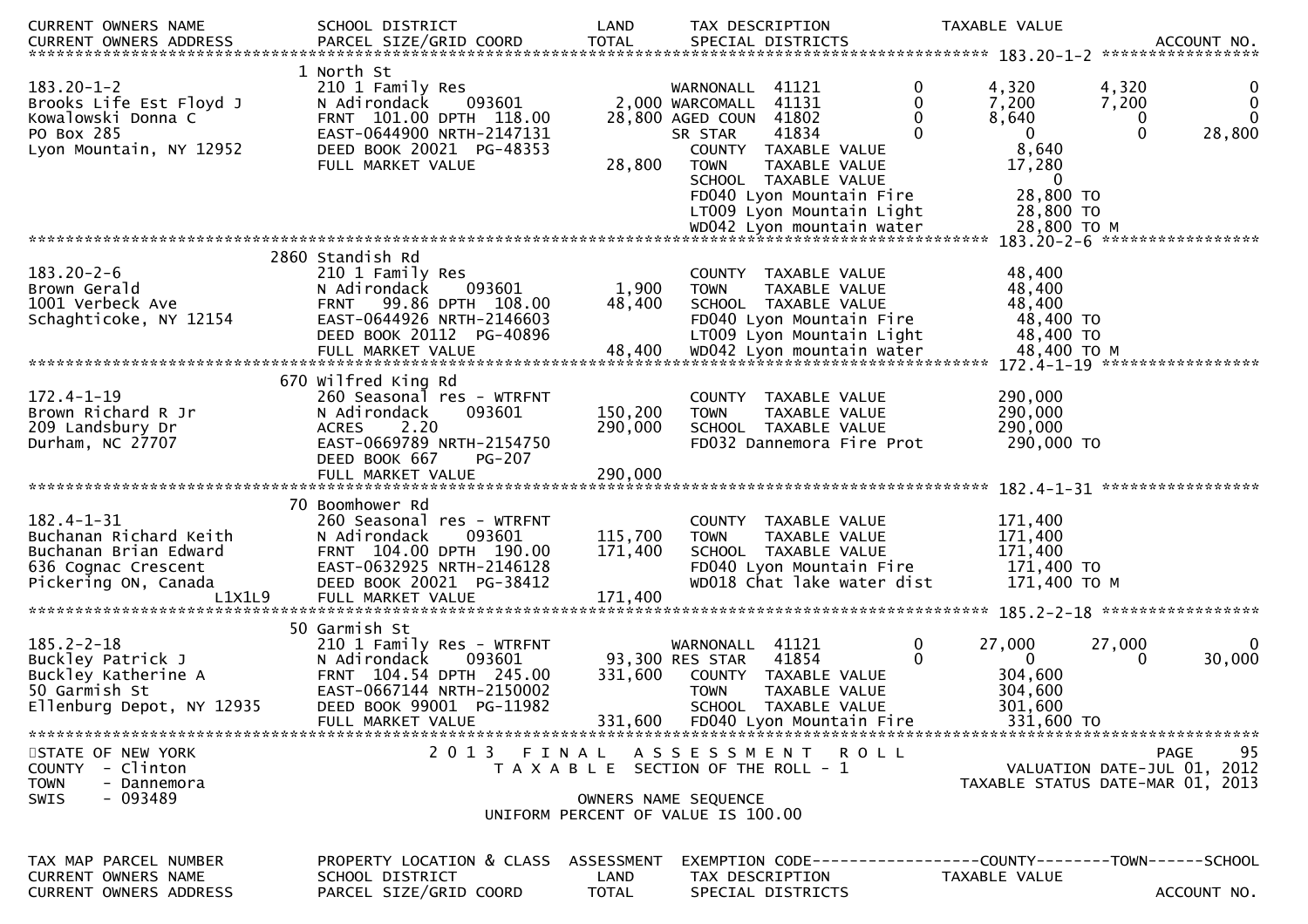| 188.17-4-17.11<br>Bull Walton H<br>Bull Carmen Jean<br>709 Rt 374<br>Cadyville, NY 12918                 | Eggleston Dr<br>$3\overline{14}$ Rural vac<10<br>Saranac Central 094401<br>1.20<br><b>ACRES</b><br>EAST-0697805 NRTH-2146808<br>DEED BOOK 942<br>PG-166            | 9,100<br>9,100                                                              | <b>TOWN</b>                                                         | COUNTY TAXABLE VALUE<br>TAXABLE VALUE<br>SCHOOL TAXABLE VALUE<br>FD032 Dannemora Fire Prot                                                                   |             | 9,100<br>9,100<br>9,100<br>$9,100$ TO                                        |                 |                             |
|----------------------------------------------------------------------------------------------------------|--------------------------------------------------------------------------------------------------------------------------------------------------------------------|-----------------------------------------------------------------------------|---------------------------------------------------------------------|--------------------------------------------------------------------------------------------------------------------------------------------------------------|-------------|------------------------------------------------------------------------------|-----------------|-----------------------------|
|                                                                                                          | FULL MARKET VALUE                                                                                                                                                  | 9,100                                                                       |                                                                     |                                                                                                                                                              |             |                                                                              |                 |                             |
|                                                                                                          |                                                                                                                                                                    |                                                                             |                                                                     |                                                                                                                                                              |             |                                                                              |                 |                             |
|                                                                                                          | 712 Gen Leroy Manor Rd                                                                                                                                             |                                                                             |                                                                     |                                                                                                                                                              |             |                                                                              |                 |                             |
| $175. - 2 - 14$<br>Burdo Wilfred J<br>Burdo Marion<br>712 Gen Leroy Manor Rd<br>Cadyville, NY 12918      | 210 1 Family Res<br>Saranac Central 094401<br>FRNT 148.50 DPTH 148.50<br>EAST-0706620 NRTH-2155244<br>DEED BOOK 563<br>PG-729<br>FULL MARKET VALUE                 | 42,800                                                                      | WARNONALL<br>5,000 AGED COUN 41802<br>42,800 SR STAR<br><b>TOWN</b> | 41121<br>41834<br>COUNTY TAXABLE VALUE<br>TAXABLE VALUE<br>SCHOOL TAXABLE VALUE                                                                              | 0<br>0      | 6,420<br>18,190<br>$\overline{0}$<br>18,190<br>36,380<br>$\Omega$            | 6,420<br>0<br>0 | $\Omega$<br>42,800          |
|                                                                                                          |                                                                                                                                                                    |                                                                             |                                                                     | FD032 Dannemora Fire Prot                                                                                                                                    |             | 42,800 TO                                                                    |                 |                             |
|                                                                                                          |                                                                                                                                                                    |                                                                             |                                                                     |                                                                                                                                                              |             |                                                                              |                 |                             |
| $183.2 - 2 - 11.1$<br>Burl Dana L<br>6427 Rt 22<br>Plattsburgh, NY 12901                                 | School Hill St<br>312 Vac w/imprv<br>093601<br>N Adirondack<br>Lot 144 T5omt<br>FRNT 256.18 DPTH<br>30.00<br>EAST-0646487 NRTH-2148637<br>DEED BOOK 20031 PG-58957 | 1,300<br>2,800                                                              | <b>TOWN</b>                                                         | COUNTY TAXABLE VALUE<br>TAXABLE VALUE<br>SCHOOL TAXABLE VALUE<br>FD040 Lyon Mountain Fire                                                                    |             | 2,800<br>2,800<br>2,800<br>2,800 TO                                          |                 |                             |
|                                                                                                          | FULL MARKET VALUE                                                                                                                                                  | 2,800                                                                       |                                                                     |                                                                                                                                                              |             |                                                                              |                 |                             |
|                                                                                                          |                                                                                                                                                                    |                                                                             |                                                                     |                                                                                                                                                              |             |                                                                              |                 |                             |
|                                                                                                          | 16 Pullman St                                                                                                                                                      |                                                                             |                                                                     |                                                                                                                                                              |             |                                                                              |                 |                             |
| $183.16 - 1 - 4$<br>Bushey Brian<br>Bushey Tammy<br>PO Box 239<br>Lyon Mountain, NY 12952-0239           | 210 1 Family Res<br>N Adirondack<br>093601<br>Sub Dr 133-A Lot 130<br>FRNT 145.93 DPTH 152.00<br>EAST-0644751 NRTH-2147832<br>DEED BOOK 886<br>$PG-79$             | 2,200<br>19,800                                                             | RES STAR<br><b>TOWN</b>                                             | 41854<br>COUNTY TAXABLE VALUE<br>TAXABLE VALUE<br>SCHOOL TAXABLE VALUE<br>FD040 Lyon Mountain Fire<br>LT009 Lyon Mountain Light                              | $\mathbf 0$ | $\overline{0}$<br>19,800<br>19,800<br>$\mathbf{0}$<br>19,800 TO<br>19,800 TO | 0               | 19,800                      |
|                                                                                                          | 4 Keysor St                                                                                                                                                        |                                                                             |                                                                     |                                                                                                                                                              |             |                                                                              |                 |                             |
| $183.20 - 3 - 21$<br>Bushey Brian G<br>Bushey David G<br>PO Box 173<br>Lyon Mountain, NY 12952           | 210 1 Family Res<br>093601<br>N Adirondack<br>67.00 DPTH 114.00<br><b>FRNT</b><br>EAST-0644583 NRTH-2144808<br>DEED BOOK 852<br>$PG-256$<br>FULL MARKET VALUE      | 1,600<br>33,700<br>33,700                                                   | RES STAR<br><b>TOWN</b>                                             | 41854<br>COUNTY TAXABLE VALUE<br>TAXABLE VALUE<br>SCHOOL TAXABLE VALUE<br>FD040 Lyon Mountain Fire<br>LT009 Lyon Mountain Light<br>WD042 Lyon mountain water | 0           | 0<br>33,700<br>33,700<br>3,700<br>33,700 TO<br>33,700 TO<br>33,700 TO M      | 0               | 30,000                      |
|                                                                                                          |                                                                                                                                                                    |                                                                             |                                                                     |                                                                                                                                                              |             |                                                                              |                 | *************************** |
| STATE OF NEW YORK<br><b>COUNTY</b><br>- Clinton<br><b>TOWN</b><br>- Dannemora<br><b>SWIS</b><br>- 093489 | 2013 FINAL ASSESSMENT ROLL                                                                                                                                         | T A X A B L E SECTION OF THE ROLL - 1<br>UNIFORM PERCENT OF VALUE IS 100.00 | OWNERS NAME SEQUENCE                                                |                                                                                                                                                              |             | VALUATION DATE-JUL 01, 2012<br>TAXABLE STATUS DATE-MAR 01, 2013              |                 | PAGE<br>-96                 |
| TAX MAP PARCEL NUMBER<br>CURRENT OWNERS NAME<br><b>CURRENT OWNERS ADDRESS</b>                            | PROPERTY LOCATION & CLASS ASSESSMENT<br>SCHOOL DISTRICT<br>PARCEL SIZE/GRID COORD                                                                                  | LAND<br><b>TOTAL</b>                                                        |                                                                     | TAX DESCRIPTION<br>SPECIAL DISTRICTS                                                                                                                         |             | TAXABLE VALUE                                                                |                 | ACCOUNT NO.                 |
|                                                                                                          |                                                                                                                                                                    |                                                                             |                                                                     |                                                                                                                                                              |             |                                                                              |                 |                             |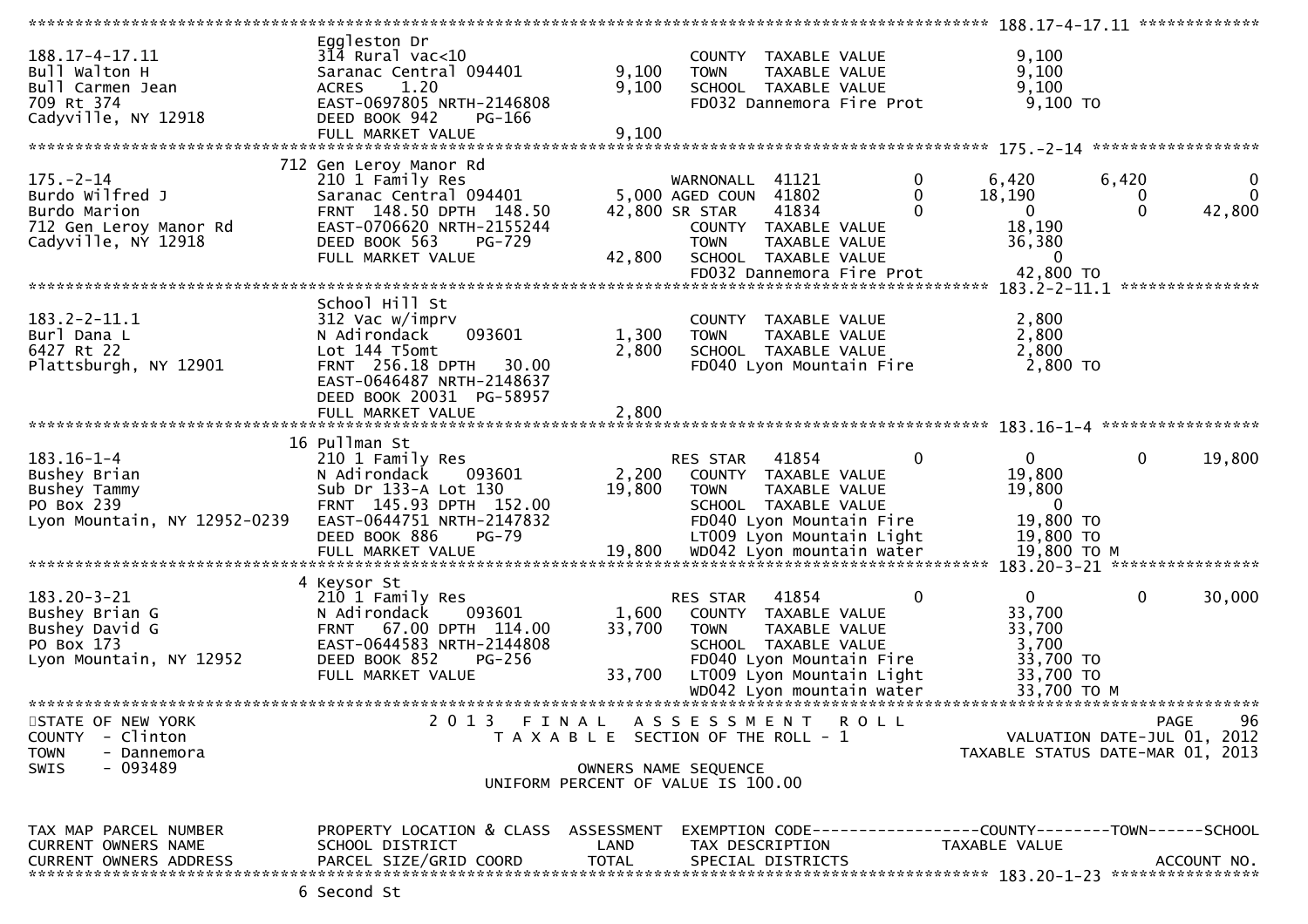| $183.20 - 1 - 23$             | 210 1 Family Res                     |                                       | AGED C&T               | 41801                     | 0 | 6,150                                                         | 6,150       | $\mathbf{0}$                |
|-------------------------------|--------------------------------------|---------------------------------------|------------------------|---------------------------|---|---------------------------------------------------------------|-------------|-----------------------------|
| Bushey Ethel I                | N Adirondack<br>093601               |                                       | 1,400 SR STAR          | 41834                     | 0 | $\mathbf{0}$                                                  | $\Omega$    | 12,300                      |
| 6 Second St                   | 47.30 DPTH 129.00<br><b>FRNT</b>     | 12,300                                |                        | COUNTY TAXABLE VALUE      |   | 6,150                                                         |             |                             |
| Lyon Mountain, NY 12952       | EAST-0644443 NRTH-2145962            |                                       | <b>TOWN</b>            | <b>TAXABLE VALUE</b>      |   | 6,150                                                         |             |                             |
|                               | DEED BOOK 20061 PG-99963             |                                       |                        | SCHOOL TAXABLE VALUE      |   | 0                                                             |             |                             |
|                               | FULL MARKET VALUE                    | 12,300                                |                        | FD040 Lyon Mountain Fire  |   | 12,300 TO                                                     |             |                             |
|                               |                                      |                                       |                        | LT009 Lyon Mountain Light |   | 12,300 TO                                                     |             |                             |
|                               |                                      |                                       |                        | WD042 Lyon mountain water |   | 12,300 ТО М                                                   |             |                             |
|                               |                                      |                                       |                        |                           |   | 183.12-1-8 ******************                                 |             |                             |
|                               | 3891 Rt 374                          |                                       |                        |                           |   |                                                               |             |                             |
| $183.12 - 1 - 8$              | 210 1 Family Res                     |                                       | LIM INC DI 41932       |                           |   | 18,400                                                        | 0           |                             |
| Bushey Life Est Ronald        | 093601<br>N Adirondack               |                                       | 1,000 INC DIS TN 41933 |                           | 0 | 0                                                             | 18,400      | $\Omega$                    |
| Shastri Tammy M               | 29.81 DPTH 199.00<br><b>FRNT</b>     |                                       | 36,800 SR STAR         | 41834                     | 0 | $\mathbf{0}$                                                  | 0           | 36,800                      |
| PO Box 91                     | EAST-0645451 NRTH-2149511            |                                       |                        | COUNTY TAXABLE VALUE      |   | 18,400                                                        |             |                             |
| Lyon Mountain, NY 12952       | DEED BOOK 20001 PG-24364             |                                       | <b>TOWN</b>            | TAXABLE VALUE             |   | 18,400                                                        |             |                             |
|                               | FULL MARKET VALUE                    | 36,800                                |                        | SCHOOL TAXABLE VALUE      |   | $\bf{0}$                                                      |             |                             |
|                               |                                      |                                       |                        | FD040 Lyon Mountain Fire  |   | 36,800 TO                                                     |             |                             |
|                               |                                      |                                       |                        | LT009 Lyon Mountain Light |   | 36,800 TO                                                     |             |                             |
|                               |                                      |                                       |                        | WD042 Lyon mountain water |   | 36,800 ТО М                                                   |             |                             |
|                               |                                      |                                       |                        |                           |   | 183.20-2-8 ******************                                 |             |                             |
|                               | 8 Bushey Way                         |                                       |                        |                           |   |                                                               |             |                             |
| $183.20 - 2 - 8$              | 210 1 Family Res                     |                                       | <b>RES STAR</b>        | 41854                     | 0 | 0                                                             | $\mathbf 0$ | 15,000                      |
| Bushey Marshall               | 093601<br>N Adirondack               | 800                                   | <b>COUNTY</b>          | TAXABLE VALUE             |   | 15,000                                                        |             |                             |
| Bushey Joan                   | 17.90 DPTH<br>96.15<br><b>FRNT</b>   | 15,000                                | <b>TOWN</b>            | TAXABLE VALUE             |   | 15,000                                                        |             |                             |
| 8 Bushey Way                  | EAST-0645054 NRTH-2146570            |                                       |                        | SCHOOL TAXABLE VALUE      |   | $\mathbf{0}$                                                  |             |                             |
| PO Box 130                    | DEED BOOK 548<br><b>PG-603</b>       |                                       |                        | FD040 Lyon Mountain Fire  |   | 15,000 TO                                                     |             |                             |
| Lyon Mountain, NY 12952       | FULL MARKET VALUE                    | 15,000                                |                        | LT009 Lyon Mountain Light |   | 15,000 TO                                                     |             |                             |
|                               |                                      |                                       |                        | WD042 Lyon mountain water |   | 15,000 ТО М                                                   |             |                             |
|                               |                                      |                                       |                        |                           |   | 183.20-2-9 ******************                                 |             |                             |
|                               | 10 Bushey Way                        |                                       |                        |                           |   |                                                               |             |                             |
| $183.20 - 2 - 9$              | 210 1 Family Res                     |                                       |                        | COUNTY TAXABLE VALUE      |   | 16,600                                                        |             |                             |
| Bushey Marshall               | 093601<br>N Adirondack               | 1,700                                 | <b>TOWN</b>            | TAXABLE VALUE             |   | 16,600                                                        |             |                             |
| Bushey Joan                   | 84.85 DPTH<br>96.39<br><b>FRNT</b>   | 16,600                                |                        | SCHOOL TAXABLE VALUE      |   | 16,600                                                        |             |                             |
| 8 Bushey Way                  | EAST-0645108 NRTH-2146557            |                                       |                        | FD040 Lyon Mountain Fire  |   | 16,600 TO                                                     |             |                             |
| PO Box 130                    | DEED BOOK 642<br><b>PG-355</b>       |                                       |                        | LT009 Lyon Mountain Light |   | 16,600 TO                                                     |             |                             |
|                               |                                      |                                       |                        |                           |   |                                                               |             |                             |
|                               |                                      |                                       |                        |                           |   |                                                               |             |                             |
|                               | 6 Bushey Way                         |                                       |                        |                           |   |                                                               |             |                             |
| $183.20 - 2 - 7$              | 210 1 Family Res                     |                                       | <b>RES STAR</b>        | 41854                     | 0 | $\mathbf{0}$                                                  | $\mathbf 0$ | 17,600                      |
| Bushey Roger J                | 093601<br>N Adirondack               | 1,500                                 |                        | COUNTY TAXABLE VALUE      |   | 17,600                                                        |             |                             |
| Bushey Rolland A              | 66.15 DPTH<br>96.13<br>FRNT          | 17,600                                | <b>TOWN</b>            | TAXABLE VALUE             |   | 17,600                                                        |             |                             |
| PO Box 130                    | EAST-0645010 NRTH-2146583            |                                       |                        | SCHOOL TAXABLE VALUE      |   | 0                                                             |             |                             |
| Lyon Mountain, NY 12952       | DEED BOOK 582<br>$PG-13$             |                                       |                        | FD040 Lyon Mountain Fire  |   | 17,600 TO                                                     |             |                             |
|                               | FULL MARKET VALUE                    | 17,600                                |                        | LT009 Lyon Mountain Light |   | 17,600 TO                                                     |             |                             |
|                               |                                      |                                       |                        | WD042 Lyon mountain water |   | 17,600 ТО М                                                   |             |                             |
|                               |                                      |                                       |                        |                           |   |                                                               |             |                             |
| STATE OF NEW YORK             | 2013 FINAL                           |                                       | A S S E S S M E N T    | <b>ROLL</b>               |   |                                                               |             | 97<br><b>PAGE</b>           |
| COUNTY - Clinton              |                                      | T A X A B L E SECTION OF THE ROLL - 1 |                        |                           |   |                                                               |             | VALUATION DATE-JUL 01, 2012 |
| <b>TOWN</b><br>- Dannemora    |                                      |                                       |                        |                           |   | TAXABLE STATUS DATE-MAR 01, 2013                              |             |                             |
| $-093489$<br>SWIS             |                                      | OWNERS NAME SEQUENCE                  |                        |                           |   |                                                               |             |                             |
|                               |                                      | UNIFORM PERCENT OF VALUE IS 100.00    |                        |                           |   |                                                               |             |                             |
|                               |                                      |                                       |                        |                           |   |                                                               |             |                             |
|                               |                                      |                                       |                        |                           |   |                                                               |             |                             |
| TAX MAP PARCEL NUMBER         | PROPERTY LOCATION & CLASS ASSESSMENT |                                       |                        |                           |   | EXEMPTION CODE-----------------COUNTY--------TOWN------SCHOOL |             |                             |
| <b>CURRENT OWNERS NAME</b>    | SCHOOL DISTRICT                      | LAND                                  |                        | TAX DESCRIPTION           |   | TAXABLE VALUE                                                 |             |                             |
| <b>CURRENT OWNERS ADDRESS</b> | PARCEL SIZE/GRID COORD               | <b>TOTAL</b>                          |                        | SPECIAL DISTRICTS         |   |                                                               |             | ACCOUNT NO.                 |
|                               |                                      |                                       |                        |                           |   |                                                               |             |                             |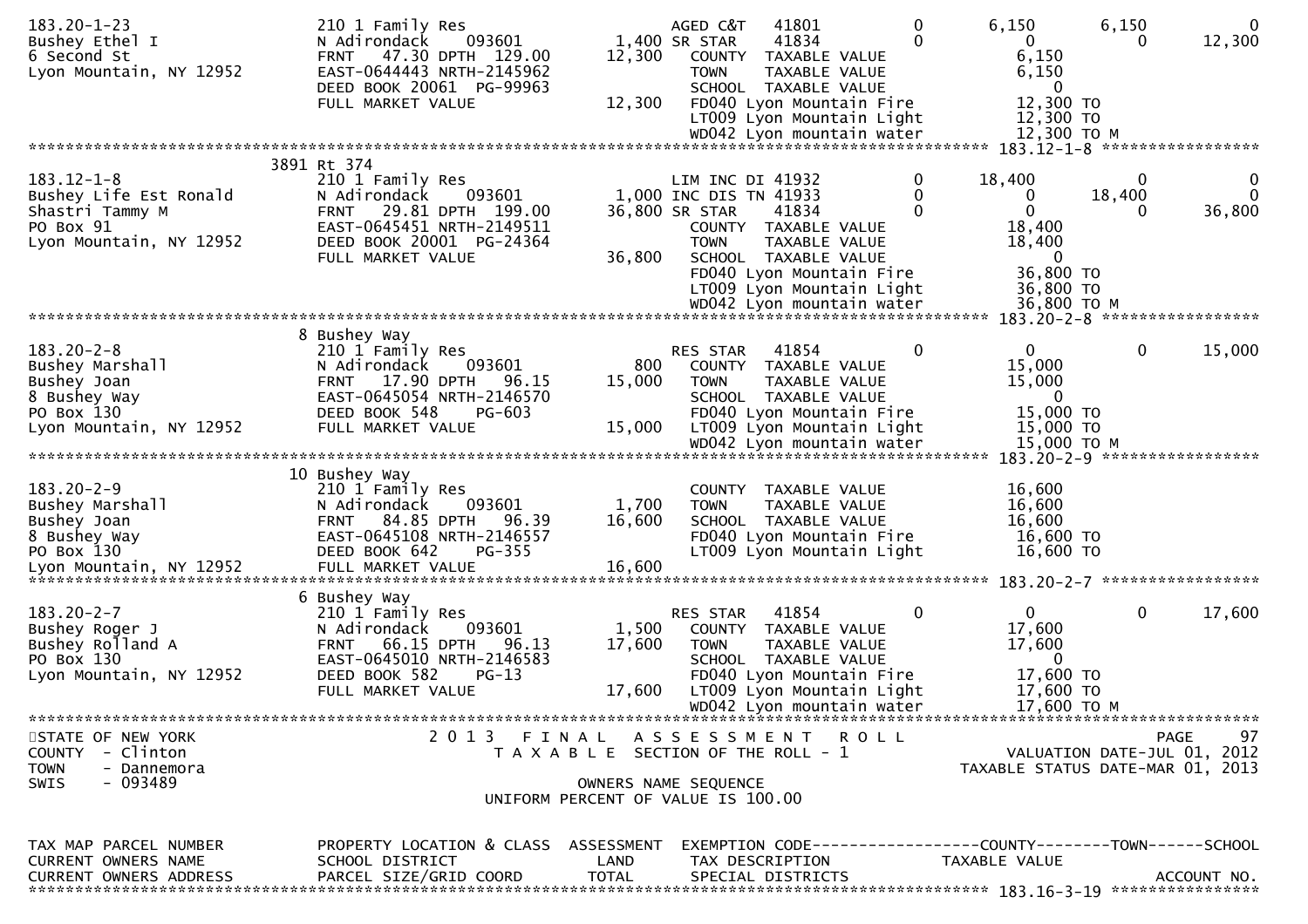|                                                             | 85 Mill St                                                              |                                       |                         |                                                       |   |                                                                     |             |                |
|-------------------------------------------------------------|-------------------------------------------------------------------------|---------------------------------------|-------------------------|-------------------------------------------------------|---|---------------------------------------------------------------------|-------------|----------------|
| $183.16 - 3 - 19$<br>Byrd Life Estate Erma<br>Gero Bonnie S | 210 1 Family Res<br>093601<br>N Adirondack<br>FRNT 250.00 DPTH<br>48.00 | 1,600<br>20,000                       | RES STAR<br><b>TOWN</b> | 41854<br>COUNTY TAXABLE VALUE<br>TAXABLE VALUE        | 0 | 0<br>20,000<br>20,000                                               | $\mathbf 0$ | 20,000         |
| 85 Mill St                                                  | EAST-0646243 NRTH-2147328                                               |                                       |                         | SCHOOL TAXABLE VALUE                                  |   | - 0                                                                 |             |                |
| PO Box 7<br>Lyon Mountain, NY 12953                         | DEED BOOK 20122 PG-48040<br>FULL MARKET VALUE                           | 20,000                                |                         | FD040 Lyon Mountain Fire<br>LT009 Lyon Mountain Light |   | 20,000 TO<br>20,000 TO                                              |             |                |
|                                                             |                                                                         |                                       |                         |                                                       |   |                                                                     |             |                |
|                                                             | 62/68 Second St                                                         |                                       |                         |                                                       |   |                                                                     |             |                |
| $183.16 - 1 - 10$                                           | 210 1 Family Res                                                        |                                       | <b>RES STAR</b>         | 41854                                                 | 0 | $\overline{0}$                                                      | $\mathbf 0$ | 30,000         |
| Byrd William                                                | 093601<br>N Adirondack                                                  | 2,800                                 |                         | COUNTY TAXABLE VALUE                                  |   | 67,100                                                              |             |                |
| Byrd Lynn                                                   | FRNT 148.00 DPTH 288.00                                                 | 67,100                                | <b>TOWN</b>             | TAXABLE VALUE                                         |   | 67,100                                                              |             |                |
| 62 Second St                                                | EAST-0644826 NRTH-2147388                                               |                                       |                         | SCHOOL TAXABLE VALUE                                  |   | 37,100                                                              |             |                |
| PO Box 169                                                  | DEED BOOK 875<br>$PG-259$                                               |                                       |                         | FD040 Lyon Mountain Fire                              |   | 67,100 TO                                                           |             |                |
| Lyon Mountain, NY 12952-0169                                | FULL MARKET VALUE                                                       | 67,100                                |                         | LT009 Lyon Mountain Light                             |   | 67,100 TO<br>67,100 ТО М                                            |             |                |
|                                                             |                                                                         |                                       |                         |                                                       |   | $172.2 - 2 - 3$ *******************                                 |             |                |
|                                                             | 2897 Rt 374                                                             |                                       |                         |                                                       |   |                                                                     |             |                |
| $172.2 - 2 - 3$                                             | 210 1 Family Res - WTRFNT                                               |                                       | CW_10_VET/ 41152        |                                                       | 0 | 8,000                                                               | $\mathbf 0$ | 0              |
| Byrne Mary F                                                | N Adirondack<br>093601                                                  |                                       | 11,400 CW_DISBLD_ 41172 |                                                       | 0 | 19,380                                                              | 0           | $\overline{0}$ |
| 2897 Rt 374                                                 | FRNT 138.70 DPTH 140.36                                                 |                                       | 129,200 SR STAR         | 41834                                                 | 0 | $\mathbf{0}$                                                        | $\Omega$    | 63,300         |
| Ellenburg Depot, NY 12935-3406 EAST-0666574 NRTH-2159151    |                                                                         |                                       |                         | COUNTY TAXABLE VALUE                                  |   | 101,820                                                             |             |                |
|                                                             | DEED BOOK 20011 PG-36417<br>FULL MARKET VALUE                           |                                       | <b>TOWN</b>             | TAXABLE VALUE                                         |   | 129,200<br>65,900                                                   |             |                |
|                                                             |                                                                         | 129,200                               |                         | SCHOOL TAXABLE VALUE                                  |   |                                                                     |             |                |
|                                                             |                                                                         |                                       |                         |                                                       |   |                                                                     |             |                |
|                                                             | 7 Third St                                                              |                                       |                         |                                                       |   |                                                                     |             |                |
| $183.16 - 1 - 36$                                           | 210 1 Family Res                                                        |                                       | WARNONALL               | 41121                                                 | 0 | 1,830                                                               | 1,830       | 0              |
| Cahoon Thomas A                                             | N Adirondack<br>093601                                                  |                                       | 3,400 AGED C&T          | 41801                                                 | 0 | 5,185                                                               | 5,185       | $\overline{0}$ |
| 7 Third St                                                  | <b>ACRES</b><br>1.60                                                    |                                       | 12,200 SR STAR          | 41834                                                 | 0 | $\mathbf{0}$                                                        | $\Omega$    | 12,200         |
| PO Box 220                                                  | EAST-0644115 NRTH-2146773                                               |                                       |                         | COUNTY TAXABLE VALUE                                  |   | 5,185                                                               |             |                |
| Lyon Mountain, NY 12952                                     | DEED BOOK 20072 PG-10381<br>FULL MARKET VALUE                           | 12,200                                | <b>TOWN</b>             | TAXABLE VALUE<br>SCHOOL TAXABLE VALUE                 |   | 5,185<br>$\mathbf{0}$                                               |             |                |
|                                                             |                                                                         |                                       |                         | FD040 Lyon Mountain Fire                              |   | 12,200 TO                                                           |             |                |
|                                                             |                                                                         |                                       |                         | LT009 Lyon Mountain Light                             |   | 12,200 TO                                                           |             |                |
|                                                             |                                                                         |                                       |                         |                                                       |   |                                                                     |             |                |
|                                                             |                                                                         |                                       |                         |                                                       |   |                                                                     |             |                |
|                                                             | 2437 Rt 374                                                             |                                       |                         |                                                       |   |                                                                     |             |                |
| $159. - 2 - 20$                                             | 210 1 Family Res - WTRFNT<br>N Adirondack                               | 100,800                               |                         | COUNTY TAXABLE VALUE                                  |   | 245,700                                                             |             |                |
| Camarda Joseph<br>Camarda Catherine M                       | 093601<br>1.40<br><b>ACRES</b>                                          | 245,700                               | <b>TOWN</b>             | TAXABLE VALUE<br>SCHOOL TAXABLE VALUE                 |   | 245,700<br>245,700                                                  |             |                |
| PO Box 184                                                  | EAST-0673725 NRTH-2162587                                               |                                       |                         | FD032 Dannemora Fire Prot                             |   | 245,700 TO                                                          |             |                |
| Morrisonville, NY 12962                                     | DEED BOOK 20061 PG-98715                                                |                                       |                         |                                                       |   |                                                                     |             |                |
|                                                             | FULL MARKET VALUE                                                       | 245,700                               |                         |                                                       |   |                                                                     |             |                |
|                                                             |                                                                         |                                       |                         |                                                       |   |                                                                     |             |                |
| STATE OF NEW YORK                                           | 2013 FINAL ASSESSMENT ROLL                                              |                                       |                         |                                                       |   |                                                                     |             | 98<br>PAGE     |
| COUNTY - Clinton                                            |                                                                         | T A X A B L E SECTION OF THE ROLL - 1 |                         |                                                       |   | VALUATION DATE-JUL 01, 2012                                         |             |                |
| <b>TOWN</b><br>- Dannemora<br>- 093489<br><b>SWIS</b>       |                                                                         | OWNERS NAME SEQUENCE                  |                         |                                                       |   | TAXABLE STATUS DATE-MAR 01, 2013                                    |             |                |
|                                                             |                                                                         | UNIFORM PERCENT OF VALUE IS 100.00    |                         |                                                       |   |                                                                     |             |                |
|                                                             |                                                                         |                                       |                         |                                                       |   |                                                                     |             |                |
|                                                             |                                                                         |                                       |                         |                                                       |   |                                                                     |             |                |
| TAX MAP PARCEL NUMBER                                       | PROPERTY LOCATION & CLASS ASSESSMENT                                    |                                       |                         |                                                       |   | EXEMPTION        CODE-----------------COUNTY-------TOWN------SCHOOL |             |                |
| CURRENT OWNERS NAME<br><b>CURRENT OWNERS ADDRESS</b>        | SCHOOL DISTRICT<br>PARCEL SIZE/GRID COORD                               | LAND<br><b>TOTAL</b>                  |                         | TAX DESCRIPTION<br>SPECIAL DISTRICTS                  |   | TAXABLE VALUE                                                       |             | ACCOUNT NO.    |
|                                                             |                                                                         |                                       |                         |                                                       |   |                                                                     |             |                |
|                                                             |                                                                         |                                       |                         |                                                       |   |                                                                     |             |                |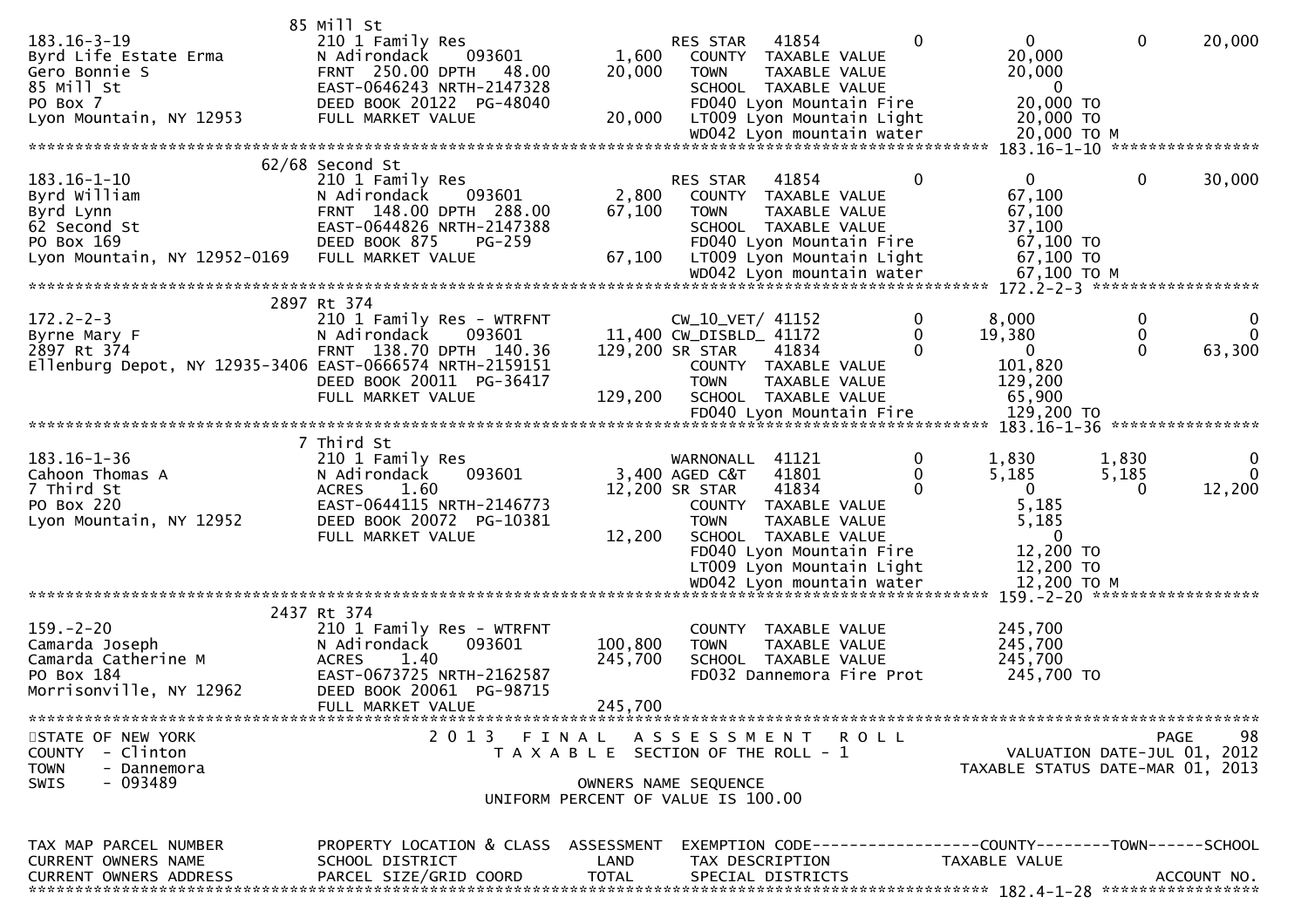| $182.4 - 1 - 28$<br>Cameron Clifford L<br>Cameron Catherine<br>3 Bridlewood Pl<br>Kingston ON, Canada K7I4V1 | 58 Boomhower Rd<br>260 Seasonal res - WTRFNT<br>093601<br>N Adirondack<br>FRNT 115.00 DPTH 198.00<br>EAST-0632933 NRTH-2146455<br>DEED BOOK 412<br>PG-435<br>FULL MARKET VALUE                                         | 120,500<br>204,500<br>204,500 | <b>TOWN</b>                                                                                         | COUNTY TAXABLE VALUE<br>TAXABLE VALUE<br>SCHOOL TAXABLE VALUE<br>FD040 Lyon Mountain Fire<br>WD018 Chat lake water dist      |              | 204,500<br>204,500<br>204,500<br>204,500 TO<br>204,500 ТО М                     |              |        |
|--------------------------------------------------------------------------------------------------------------|------------------------------------------------------------------------------------------------------------------------------------------------------------------------------------------------------------------------|-------------------------------|-----------------------------------------------------------------------------------------------------|------------------------------------------------------------------------------------------------------------------------------|--------------|---------------------------------------------------------------------------------|--------------|--------|
| $158.4 - 1 - 23$<br>Cammarata John<br>538 Woodbury Rd<br>Woodbury, NY 11797                                  | 6 Evergreen Way<br>260 Seasonal res - WTRFNT<br>N Adirondack<br>093601<br>Lot 28 T5 Omt<br>FRNT 100.00 DPTH 240.00<br><b>BANK</b><br>080<br>EAST-0670611 NRTH-2162679<br>DEED BOOK 20072 PG-10614<br>FULL MARKET VALUE | 90,900<br>134,100<br>134,100  | <b>RES STAR</b><br><b>TOWN</b>                                                                      | 41854<br>COUNTY TAXABLE VALUE<br>TAXABLE VALUE<br>SCHOOL TAXABLE VALUE<br>FD040 Lyon Mountain Fire                           | 0            | $\mathbf{0}$<br>134,100<br>134,100<br>104,100<br>134,100 TO                     | $\mathbf 0$  | 30,000 |
| $173.3 - 2 - 17$<br>Camp Denicore LLC<br>PO Box 34<br>Waterford, VA 20197                                    | 566 Wilfred King Rd<br>260 Seasonal res - WTRFNT<br>093601<br>N Adirondack<br><b>ACRES</b><br>1.00<br>EAST-0671601 NRTH-2156585<br>DEED BOOK 20031 PG-57316                                                            | 106,000<br>262,000            | <b>TOWN</b>                                                                                         | COUNTY TAXABLE VALUE<br>TAXABLE VALUE<br>SCHOOL TAXABLE VALUE<br>FD032 Dannemora Fire Prot                                   |              | 262,000<br>262,000<br>262,000<br>262,000 TO                                     |              |        |
| $188.17 - 4 - 6$<br>Campbell Mary Ann<br>PO Box 245<br>Dannemora, NY 12929                                   | 971 Rt 374<br>210 1 Family Res<br>Saranac Central 094401<br>58.00 DPTH 155.00<br><b>FRNT</b><br>080<br><b>BANK</b><br>EAST-0698138 NRTH-2146922<br>DEED BOOK 20011 PG-35439<br>FULL MARKET VALUE                       | 9,100<br>94,100<br>94,100     | RES STAR<br><b>TOWN</b>                                                                             | 41854<br>COUNTY TAXABLE VALUE<br>TAXABLE VALUE<br>SCHOOL TAXABLE VALUE<br>FD032 Dannemora Fire Prot<br>WD032 Dann wtr dst #2 | 0            | $\mathbf{0}$<br>94,100<br>94,100<br>64,100<br>94,100 TO<br>1.00 UN M            | $\mathbf{0}$ | 30,000 |
| $169.4 - 1 - 2.1$<br>Campbell Michael J<br>McCormick Judith C<br>8650 Cole Rd<br>Colden, NY 14033            | 837/841 Sunset Rd<br>280 Res Multiple - WTRFNT<br>N Adirondack<br>093601<br>Lot 122 T5omt<br>4.30<br><b>ACRES</b><br>EAST-0635654 NRTH-2155121<br>DEED BOOK 20072 PG-2996                                              | 170,500<br>411,600            | COUNTY<br><b>TOWN</b>                                                                               | TAXABLE VALUE<br>TAXABLE VALUE<br>SCHOOL TAXABLE VALUE<br>FD040 Lyon Mountain Fire<br>WD018 Chat lake water dist             |              | 411,600<br>411,600<br>411,600<br>411,600 TO<br>343,398 TO M                     |              |        |
| STATE OF NEW YORK<br>COUNTY - Clinton<br><b>TOWN</b><br>- Dannemora<br>SWIS<br>- 093489                      | 2013 FINAL ASSESSMENT ROLL                                                                                                                                                                                             |                               | T A X A B L E SECTION OF THE ROLL - 1<br>OWNERS NAME SEQUENCE<br>UNIFORM PERCENT OF VALUE IS 100.00 |                                                                                                                              |              | VALUATION DATE-JUL 01, 2012<br>TAXABLE STATUS DATE-MAR 01, 2013                 | PAGE         | 99     |
| TAX MAP PARCEL NUMBER<br>CURRENT OWNERS NAME<br>CURRENT OWNERS ADDRESS                                       | PROPERTY LOCATION & CLASS ASSESSMENT<br>SCHOOL DISTRICT<br>PARCEL SIZE/GRID COORD                                                                                                                                      | LAND<br>TOTAL                 | TAX DESCRIPTION                                                                                     | SPECIAL DISTRICTS                                                                                                            |              | EXEMPTION CODE------------------COUNTY--------TOWN------SCHOOL<br>TAXABLE VALUE | ACCOUNT NO.  |        |
| $169.4 - 1 - 2.2$                                                                                            | 843 Sunset Rd<br>210 1 Family Res                                                                                                                                                                                      |                               | WARCOMALL 41131                                                                                     |                                                                                                                              | $\mathbf{0}$ | 45,000                                                                          | 45,000       | 0      |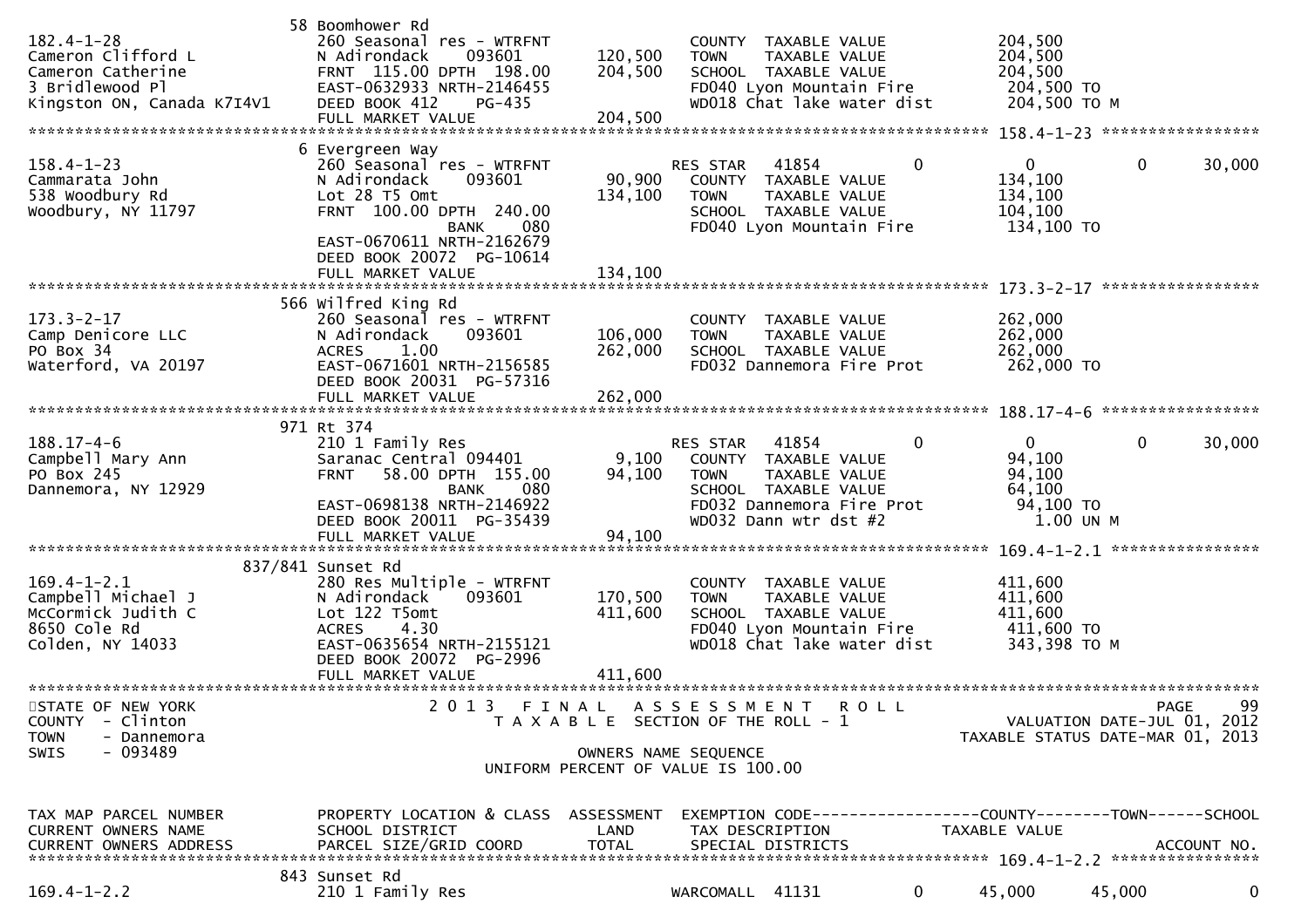| Campbell Patrick J<br>Campbell Beverley<br>Attn: Carol Campbell<br>843 Sunset Rd<br>Lyon Mountain, NY 12952<br>FULL MARKET VALUE 189,500 WD018 Chat Take water dist 189,500 TO M د FULL MARKET VALUE 189,500 TO M د به باست به باست به باست به باست به باست به باست به باست به باست به باست به باست به باست به باست به باست به باست به باست ب | 093601<br>N Adirondack<br>Lot 122 T5omt<br>320<br>1.70 BANK<br><b>ACRES</b><br>EAST-0635580 NRTH-2155064<br>DEED BOOK 925<br>PG-348                                                                                | 189,500                      | 41854<br>15,400 RES STAR<br>COUNTY TAXABLE VALUE<br><b>TOWN</b><br>SCHOOL TAXABLE VALUE<br>FD040 Lyon Mountain Fire    | $\mathbf{0}$<br>TAXABLE VALUE  | $\overline{0}$<br>144,500<br>144,500<br>159,500<br>189,500 TO                          | $\mathbf{0}$                               | 30,000      |
|-----------------------------------------------------------------------------------------------------------------------------------------------------------------------------------------------------------------------------------------------------------------------------------------------------------------------------------------------|--------------------------------------------------------------------------------------------------------------------------------------------------------------------------------------------------------------------|------------------------------|------------------------------------------------------------------------------------------------------------------------|--------------------------------|----------------------------------------------------------------------------------------|--------------------------------------------|-------------|
|                                                                                                                                                                                                                                                                                                                                               | 170 Wilfred King Rd                                                                                                                                                                                                |                              |                                                                                                                        |                                |                                                                                        |                                            |             |
| $173. - 3 - 6.4$<br>Canning Alvin A<br>Canning Sally M<br>PO Box 170<br>Lyon Mountain, NY 12952                                                                                                                                                                                                                                               | 210 1 Family Res<br>N Adirondack<br>093601<br>FRNT 208.00 DPTH 208.00<br>EAST-0680348 NRTH-2157128<br>DEED BOOK 631<br>PG-417<br>FULL MARKET VALUE                                                                 | 5,700<br>69,800<br>69,800    | 41854<br>RES STAR<br>COUNTY TAXABLE VALUE<br><b>TOWN</b><br>SCHOOL TAXABLE VALUE<br>FD032 Dannemora Fire Prot          | $\mathbf{0}$<br>TAXABLE VALUE  | 0<br>69,800<br>69,800<br>39,800<br>69,800 TO                                           | 0                                          | 30,000      |
|                                                                                                                                                                                                                                                                                                                                               |                                                                                                                                                                                                                    |                              |                                                                                                                        |                                |                                                                                        |                                            |             |
| $173. - 4 - 4$<br>Cardina Christen B<br>734 Wilfred King Rd<br>Ellenburg Depot, NY 12935                                                                                                                                                                                                                                                      | 734 Wilfred King Rd<br>210 1 Family Res - WTRFNT<br>N Adirondack<br>093601<br>Lot 133 T5omt<br>FRNT 184.00 DPTH 172.00<br>080<br><b>BANK</b><br>EAST-0670342 NRTH-2153145<br>DEED BOOK 20122 PG-52088              | 109,800<br>215,000           | <b>COUNTY</b><br><b>TOWN</b><br>SCHOOL TAXABLE VALUE<br>FD032 Dannemora Fire Prot                                      | TAXABLE VALUE<br>TAXABLE VALUE | 215,000<br>215,000<br>215,000<br>215,000 TO                                            |                                            |             |
|                                                                                                                                                                                                                                                                                                                                               | FULL MARKET VALUE                                                                                                                                                                                                  | 215,000                      |                                                                                                                        |                                |                                                                                        |                                            |             |
| $158.4 - 1 - 39$<br>Cardina John<br>Cardina Christen B<br>734 Wilfred King Rd<br>Ellenburg Depot, NY 12935                                                                                                                                                                                                                                    | 19 Green Valley Way<br>260 Seasonal res - WTRFNT<br>N Adirondack<br>093601<br>52.00 DPTH 140.00<br><b>FRNT</b><br>080<br><b>BANK</b><br>EAST-0669026 NRTH-2161258<br>DEED BOOK 20051 PG-84844<br>FULL MARKET VALUE | 52,200<br>176,500<br>176,500 | COUNTY TAXABLE VALUE<br><b>TOWN</b><br>SCHOOL TAXABLE VALUE<br>FD040 Lyon Mountain Fire                                | TAXABLE VALUE                  | 176,500<br>176,500<br>176,500<br>176,500 TO                                            |                                            |             |
|                                                                                                                                                                                                                                                                                                                                               |                                                                                                                                                                                                                    |                              |                                                                                                                        |                                |                                                                                        |                                            |             |
| $182.4 - 1 - 15$<br>Carrow Life Estate Richard & M N Adirondack<br>Pageau IV Alfred J<br>PO Box 207<br>Lyon Mountain, NY 12952-0207                                                                                                                                                                                                           | 1 Tamarack Ln<br>260 Seasonal res - WTRFNT<br>093601<br>1.53<br><b>ACRES</b><br>EAST-0633089 NRTH-2148161<br>DEED BOOK 20021 PG-44416                                                                              | 133,900<br>197,900           | COUNTY TAXABLE VALUE<br><b>TOWN</b><br>SCHOOL TAXABLE VALUE<br>FD040 Lyon Mountain Fire<br>WD018 Chat lake water dist  | TAXABLE VALUE                  | 197,900<br>197,900<br>197,900<br>197,900 TO<br>195,011 ТО М                            |                                            |             |
| STATE OF NEW YORK<br>COUNTY - Clinton<br><b>TOWN</b><br>- Dannemora<br>$-093489$<br>SWIS                                                                                                                                                                                                                                                      | 2013 FINAL                                                                                                                                                                                                         |                              | ASSESSMENT ROLL<br>T A X A B L E SECTION OF THE ROLL - 1<br>OWNERS NAME SEQUENCE<br>UNIFORM PERCENT OF VALUE IS 100.00 |                                | TAXABLE STATUS DATE-MAR 01, 2013                                                       | <b>PAGE</b><br>VALUATION DATE-JUL 01, 2012 | 100         |
| TAX MAP PARCEL NUMBER<br>CURRENT OWNERS NAME                                                                                                                                                                                                                                                                                                  | PROPERTY LOCATION & CLASS ASSESSMENT<br>SCHOOL DISTRICT                                                                                                                                                            | LAND                         | TAX DESCRIPTION                                                                                                        |                                | EXEMPTION CODE------------------COUNTY--------TOWN------SCHOOL<br><b>TAXABLE VALUE</b> |                                            |             |
| $183.2 - 2 - 26$<br>Carrow Life Use Richard Dougla N Adirondack<br>Carrow Life Use Mary Ann                                                                                                                                                                                                                                                   | 2983 Belmont St<br>210 1 Family Res<br>093601<br><b>FRNT</b><br>95.55 DPTH 252.00                                                                                                                                  | 58,800                       | WARNONALL 41121<br>41834<br>2,500 SR STAR<br>COUNTY TAXABLE VALUE                                                      | 0<br>$\Omega$                  | 8,820<br>0<br>49,980                                                                   | 8,820                                      | 0<br>58,800 |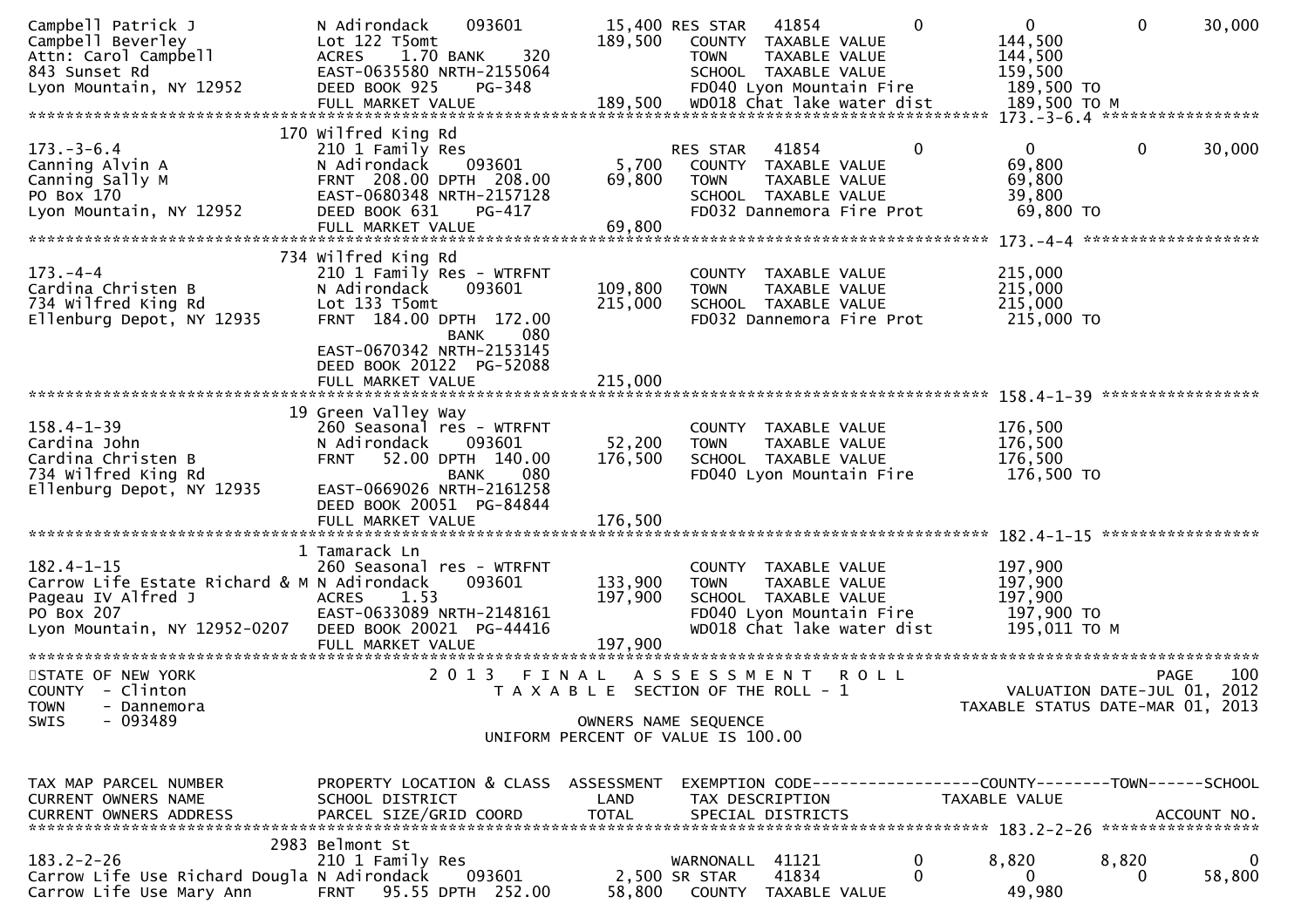| PO Box 207<br>Lyon Mountain, NY 12952                                                                                    | EAST-0645745 NRTH-2149007<br>DEED BOOK 20102 PG-35941<br>FULL MARKET VALUE                                                                                                            | 58,800                    | <b>TOWN</b><br>TAXABLE VALUE<br>SCHOOL TAXABLE VALUE<br>FD040 Lyon Mountain Fire<br>LT009 Lyon Mountain Light<br>WD042 Lyon mountain water                         | 49,980<br>$\mathbf{0}$<br>58,800 TO<br>58,800 TO<br>58,800 TO M                              |
|--------------------------------------------------------------------------------------------------------------------------|---------------------------------------------------------------------------------------------------------------------------------------------------------------------------------------|---------------------------|--------------------------------------------------------------------------------------------------------------------------------------------------------------------|----------------------------------------------------------------------------------------------|
|                                                                                                                          |                                                                                                                                                                                       |                           |                                                                                                                                                                    |                                                                                              |
| $183.2 - 2 - 14.1$<br>Carrow Richard<br>Carrow Mary<br>PO Box 207<br>Lyon Mountain, NY 12952-0207                        | Saranac St<br>$314$ Rural vac<10<br>093601<br>N Adirondack<br><b>ACRES</b><br>1.00<br>EAST-0646355 NRTH-2148904<br>DEED BOOK 636<br>PG-1013<br>FULL MARKET VALUE                      | 3,000<br>3,000<br>3,000   | COUNTY TAXABLE VALUE<br><b>TOWN</b><br>TAXABLE VALUE<br>SCHOOL TAXABLE VALUE<br>FD040 Lyon Mountain Fire<br>LT009 Lyon Mountain Light                              | 3,000<br>3,000<br>3,000<br>3,000 TO<br>3,000 TO                                              |
|                                                                                                                          |                                                                                                                                                                                       |                           |                                                                                                                                                                    | ***************                                                                              |
| $183.2 - 2 - 14.2$<br>Carrow Richard<br>Carrow Mary<br>Lyon Mt Post Office<br>PO Box 201<br>Lyon Mountain, NY 12952-0201 | 8 Langey St<br>484 1 use sm bld<br>093601<br>N Adirondack<br>Lot 144 T5omt<br>FRNT 112.00 DPTH<br>83.00<br>EAST-0646289 NRTH-2148959<br>DEED BOOK 636<br>PG-1013<br>FULL MARKET VALUE | 1,700<br>53,500<br>53,500 | COUNTY TAXABLE VALUE<br><b>TOWN</b><br>TAXABLE VALUE<br>SCHOOL TAXABLE VALUE<br>FD040 Lyon Mountain Fire<br>LT009 Lyon Mountain Light<br>WD042 Lyon mountain water | 53,500<br>53,500<br>53,500<br>53,500 TO<br>53,500 TO<br>53,500 TO M                          |
|                                                                                                                          | 1512 Chazy Lake Rd                                                                                                                                                                    |                           |                                                                                                                                                                    |                                                                                              |
| $185.4 - 2 - 20$<br>Catalfamo Anthony R<br>Catalfamo Sheila<br>202 S Lansing Rd<br>Schenectady, NY 12304                 | 260 Seasonal res - WTRFNT<br>Saranac Central 094401<br>Subd.lot22 Patent T40mt L<br>FRNT 125.00 DPTH 395.00<br>ACRES 1.10<br>EAST-0668497 NRTH-2144763<br>DEED BOOK 918<br>PG-193     | 82,700<br>197,900         | COUNTY TAXABLE VALUE<br><b>TOWN</b><br>TAXABLE VALUE<br>SCHOOL TAXABLE VALUE<br>FD040 Lyon Mountain Fire                                                           | 197,900<br>197,900<br>197,900<br>197,900 TO                                                  |
|                                                                                                                          |                                                                                                                                                                                       |                           |                                                                                                                                                                    |                                                                                              |
| $183.20 - 2 - 2$<br>Cayea Daniel P<br>PO Box 90<br>Lyon Mountain, NY 12952                                               | 2870 Standish Rd<br>210 1 Family Res<br>093601<br>N Adirondack<br>54.94 DPTH 270.00<br><b>FRNT</b><br>EAST-0645048 NRTH-2146768<br>DEED BOOK 20061 PG-94166<br>FULL MARKET VALUE      | 1,800<br>23,100<br>23,100 | COUNTY TAXABLE VALUE<br><b>TOWN</b><br>TAXABLE VALUE<br>SCHOOL TAXABLE VALUE<br>FD040 Lyon Mountain Fire<br>LT009 Lyon Mountain Light<br>WD042 Lyon mountain water | 23,100<br>23,100<br>23,100<br>23,100 TO<br>23,100 TO<br>23,100 TO M                          |
|                                                                                                                          |                                                                                                                                                                                       |                           |                                                                                                                                                                    |                                                                                              |
| STATE OF NEW YORK<br>COUNTY - Clinton<br><b>TOWN</b><br>- Dannemora<br>$-093489$<br>SWIS                                 | 2 0 1 3<br>FINAL                                                                                                                                                                      | OWNERS NAME SEQUENCE      | A S S E S S M E N T<br><b>ROLL</b><br>T A X A B L E SECTION OF THE ROLL - 1                                                                                        | 101<br>PAGE<br>VALUATION DATE-JUL 01, 2012<br>TAXABLE STATUS DATE-MAR 01, 2013               |
|                                                                                                                          |                                                                                                                                                                                       |                           | UNIFORM PERCENT OF VALUE IS 100.00                                                                                                                                 |                                                                                              |
|                                                                                                                          |                                                                                                                                                                                       |                           |                                                                                                                                                                    |                                                                                              |
| TAX MAP PARCEL NUMBER<br>CURRENT OWNERS NAME<br><b>CURRENT OWNERS ADDRESS</b>                                            | PROPERTY LOCATION & CLASS ASSESSMENT<br>SCHOOL DISTRICT<br>PARCEL SIZE/GRID COORD                                                                                                     | LAND<br><b>TOTAL</b>      | TAX DESCRIPTION<br>SPECIAL DISTRICTS                                                                                                                               | EXEMPTION CODE-----------------COUNTY-------TOWN------SCHOOL<br>TAXABLE VALUE<br>ACCOUNT NO. |
|                                                                                                                          | 2851 Standish Rd                                                                                                                                                                      |                           |                                                                                                                                                                    |                                                                                              |
| $183.20 - 1 - 10$<br>Cayea Donald J<br>Labombard Lorelee<br>PO Box 225                                                   | 210 1 Family Res<br>093601<br>N Adirondack<br>FRNT 72.00 DPTH 265.00<br>EAST-0644635 NRTH-2146456                                                                                     | 36,500                    | WARNONALL<br>41121<br>$\bf{0}$<br>$\Omega$<br>41854<br>2,400 RES STAR<br>COUNTY<br>TAXABLE VALUE<br><b>TOWN</b><br>TAXABLE VALUE                                   | 5,475<br>5,475<br>30,000<br>0<br>0<br>31,025<br>31,025                                       |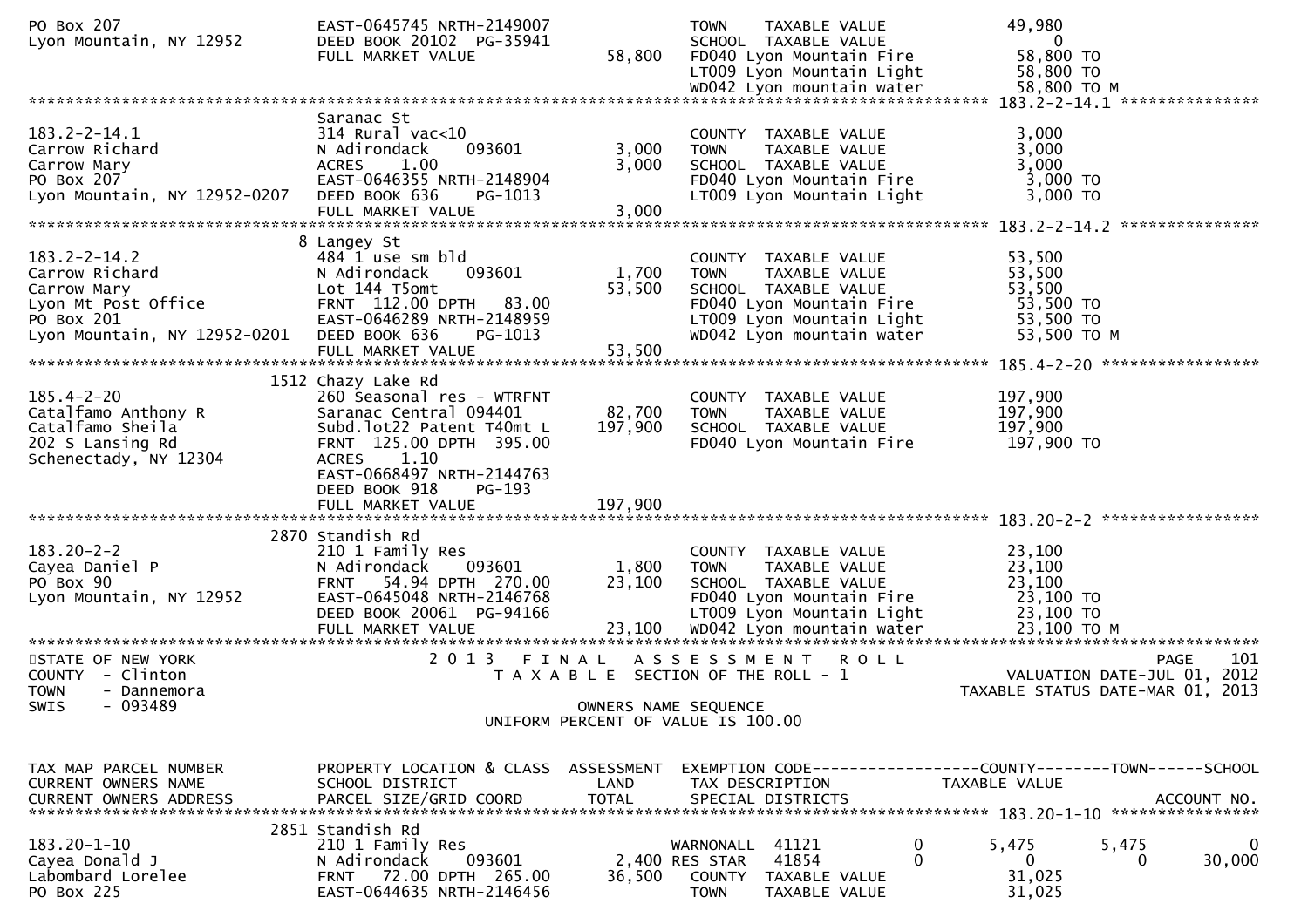| Lyon Mountain, NY 12952                                                                                                  | DEED BOOK 98001 PG-04487<br>FULL MARKET VALUE                                                                                                                          | 36,500               | SCHOOL TAXABLE VALUE<br>FD040 Lyon Mountain Fire<br>LT009 Lyon Mountain Light<br>WD042 Lyon mountain water                                                                                                      | 6,500<br>36,500 TO<br>36,500 TO<br>36,500 TO M                                          |                                                   |
|--------------------------------------------------------------------------------------------------------------------------|------------------------------------------------------------------------------------------------------------------------------------------------------------------------|----------------------|-----------------------------------------------------------------------------------------------------------------------------------------------------------------------------------------------------------------|-----------------------------------------------------------------------------------------|---------------------------------------------------|
|                                                                                                                          |                                                                                                                                                                        |                      |                                                                                                                                                                                                                 |                                                                                         | 183.20-1-14 *****************                     |
| $183.20 - 1 - 14$<br>Cayea Freda M<br>PO Box 290<br>Lyon Mountain, NY 12952                                              | 2841 Standish Rd<br>210 1 Family Res<br>093601<br>N Adirondack<br>39.45 DPTH 140.00<br><b>FRNT</b><br>EAST-0644649 NRTH-2146238<br>DEED BOOK 892<br>$PG-55$            | 1,200<br>32,600      | TAXABLE VALUE<br>COUNTY<br><b>TOWN</b><br>TAXABLE VALUE<br>SCHOOL TAXABLE VALUE<br>FD040 Lyon Mountain Fire<br>LT009 Lyon Mountain Light                                                                        | 32,600<br>32,600<br>32,600<br>32,600 TO<br>32,600 TO                                    |                                                   |
|                                                                                                                          |                                                                                                                                                                        |                      |                                                                                                                                                                                                                 |                                                                                         |                                                   |
| $183.20 - 1 - 9$<br>Cayea Frederick<br>Cayea Diane<br>PO Box 112<br>Lyon Mountain, NY 12952                              | 2853 Standish Rd<br>210 1 Family Res<br>N Adirondack<br>093601<br>FRNT 128.30 DPTH 264.00<br>EAST-0644674 NRTH-2146563<br>DEED BOOK 542<br>PG-550<br>FULL MARKET VALUE | 39,100<br>39,100     | 41101<br>0<br><b>VETERANS</b><br>$\Omega$<br>41834<br>2,700 SR STAR<br>COUNTY<br>TAXABLE VALUE<br>TAXABLE VALUE<br><b>TOWN</b><br>SCHOOL TAXABLE VALUE<br>FD040 Lyon Mountain Fire<br>LT009 Lyon Mountain Light | 3,600<br>0<br>35,500<br>35,500<br>$\mathbf{0}$<br>39,100 TO<br>39,100 TO<br>39,100 ТО М | 3,600<br>0<br>39,100<br>0                         |
|                                                                                                                          |                                                                                                                                                                        |                      |                                                                                                                                                                                                                 |                                                                                         | 183.20-3-5 ******************                     |
| $183.20 - 3 - 5$<br>Cayea James M<br>12 Power House Rd<br>PO Box 284<br>Lyon Mountain, NY 12952                          | 12 Power House Rd<br>210 1 Family Res<br>093601<br>N Adirondack<br>55.45 DPTH 350.00<br><b>FRNT</b><br>EAST-0644810 NRTH-2145448<br>DEED BOOK 20001 PG-20199           | 1,900<br>20,200      | COUNTY TAXABLE VALUE<br>TAXABLE VALUE<br><b>TOWN</b><br>SCHOOL TAXABLE VALUE<br>FD040 Lyon Mountain Fire<br>LT009 Lyon Mountain Light                                                                           | 20,200<br>20,200<br>20,200<br>20,200 TO<br>20,200 TO                                    |                                                   |
|                                                                                                                          | 2850 Standish Rd                                                                                                                                                       |                      |                                                                                                                                                                                                                 |                                                                                         |                                                   |
| $183.20 - 2 - 13$<br>Cayea Life Estate Anthony<br>Cayea Life Estate Alice<br>2850 Standish Rd<br>Lyon Mountain, NY 12952 | 210 1 Family Res<br>093601<br>N Adirondack<br>40.68 DPTH 290.00<br><b>FRNT</b><br>EAST-0644944 NRTH-2146343<br>DEED BOOK 20122 PG-49592                                | 36,400               | WARCOMALL 41131<br>0<br>41834<br>0<br>1,400 SR STAR<br>COUNTY TAXABLE VALUE<br><b>TOWN</b><br>TAXABLE VALUE<br>SCHOOL TAXABLE VALUE                                                                             | 9,100<br>$\Omega$<br>27,300<br>27,300<br>0                                              | 9,100<br>0<br>36,400<br>0                         |
|                                                                                                                          | FULL MARKET VALUE                                                                                                                                                      | 36,400               | FD040 Lyon Mountain Fire<br>LT009 Lyon Mountain Light<br>WD042 Lyon mountain water                                                                                                                              | 36,400 TO<br>36,400 TO<br>36,400 ТО М                                                   |                                                   |
| STATE OF NEW YORK<br>COUNTY - Clinton<br><b>TOWN</b><br>- Dannemora                                                      | 2 0 1 3                                                                                                                                                                | FINAL                | A S S E S S M E N T<br>R O L L<br>T A X A B L E SECTION OF THE ROLL - 1                                                                                                                                         | TAXABLE STATUS DATE-MAR 01, 2013                                                        | 102<br><b>PAGE</b><br>VALUATION DATE-JUL 01, 2012 |
| $-093489$<br>SWIS                                                                                                        |                                                                                                                                                                        |                      | OWNERS NAME SEQUENCE<br>UNIFORM PERCENT OF VALUE IS 100.00                                                                                                                                                      |                                                                                         |                                                   |
|                                                                                                                          |                                                                                                                                                                        |                      |                                                                                                                                                                                                                 |                                                                                         |                                                   |
| TAX MAP PARCEL NUMBER<br>CURRENT OWNERS NAME<br><b>CURRENT OWNERS ADDRESS</b>                                            | PROPERTY LOCATION & CLASS ASSESSMENT<br>SCHOOL DISTRICT<br>PARCEL SIZE/GRID COORD                                                                                      | LAND<br><b>TOTAL</b> | EXEMPTION CODE-----------------COUNTY-------TOWN------SCHOOL<br>TAX DESCRIPTION<br>SPECIAL DISTRICTS                                                                                                            | TAXABLE VALUE                                                                           | ACCOUNT NO.                                       |
|                                                                                                                          | 45 School Hill St                                                                                                                                                      |                      |                                                                                                                                                                                                                 |                                                                                         |                                                   |
| $183.16 - 3 - 11$<br>Cayea Mark<br>Cayea Pamela<br>PO Box 88                                                             | 210 1 Family Res<br>093601<br>N Adirondack<br>82.74 DPTH 220.00<br>FRNT<br>EAST-0646914 NRTH-2147662                                                                   | 2,300<br>30,800      | RES STAR<br>41854<br>0<br><b>COUNTY</b><br>TAXABLE VALUE<br><b>TOWN</b><br>TAXABLE VALUE<br><b>SCHOOL</b><br>TAXABLE VALUE                                                                                      | 0<br>30,800<br>30,800<br>800                                                            | 0<br>30,000                                       |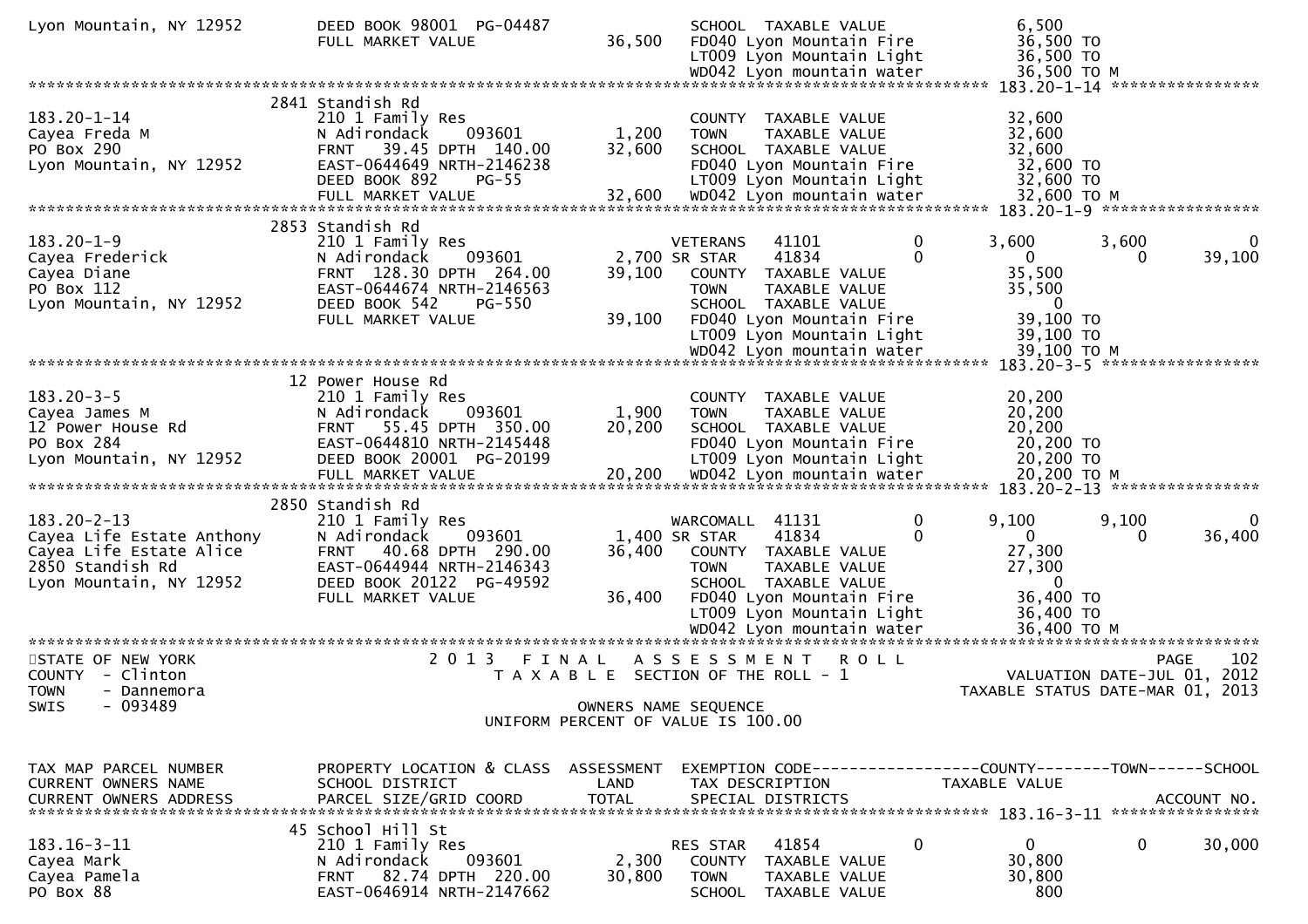| Lyon Mountain, NY 12952                                                                                          | PG-332<br>DEED BOOK 683<br>FULL MARKET VALUE                                                                                                                                  | 30,800                                                     |                                               | FD040 Lyon Mountain Fire<br>LT009 Lyon Mountain Light<br>WD042 Lyon mountain water                                                                           |             | 30,800 TO<br>30,800 TO<br>30,800 ТО М                                       |                                            |                         |
|------------------------------------------------------------------------------------------------------------------|-------------------------------------------------------------------------------------------------------------------------------------------------------------------------------|------------------------------------------------------------|-----------------------------------------------|--------------------------------------------------------------------------------------------------------------------------------------------------------------|-------------|-----------------------------------------------------------------------------|--------------------------------------------|-------------------------|
|                                                                                                                  |                                                                                                                                                                               |                                                            |                                               |                                                                                                                                                              |             |                                                                             | 183.20-2-12 *****************              |                         |
| $183.20 - 2 - 12$<br>Cayea Mary R<br>Cayea John H                                                                | 2852 Standish Rd<br>210 1 Family Res<br>093601<br>N Adirondack<br>FRNT 43.68 DPTH 291.00<br>EAST-0644962 NRTH-2146381                                                         |                                                            | WARNONALL<br>1,600 AGED C&T<br>31,100 SR STAR | 41121<br>41801<br>41834                                                                                                                                      | 0<br>0<br>0 | 4,665<br>13,218<br>0                                                        | 4,665<br>13,218<br>0                       | 0<br>$\Omega$<br>31,100 |
| 2852 Standish Rd<br>PO Box 140<br>Lyon Mountain, NY 12952                                                        | DEED BOOK 1019<br>PG-213<br>FULL MARKET VALUE                                                                                                                                 | 31,100                                                     | <b>TOWN</b>                                   | COUNTY TAXABLE VALUE<br>TAXABLE VALUE<br>SCHOOL TAXABLE VALUE<br>FD040 Lyon Mountain Fire<br>LT009 Lyon Mountain Light<br>WD042 Lyon mountain water          |             | 13,217<br>13,217<br>$\overline{0}$<br>31,100 TO<br>31,100 TO<br>31,100 ТО М |                                            |                         |
|                                                                                                                  |                                                                                                                                                                               |                                                            |                                               |                                                                                                                                                              |             |                                                                             | 183.20-1-27 *****************              |                         |
| $183.20 - 1 - 27$<br>Cayea Mona Lee<br>PO Box 14<br>Lyon Mountain, NY 12952                                      | 42 Second St<br>210 1 Family Res<br>093601<br>N Adirondack<br>82.00 DPTH<br><b>FRNT</b><br>50.00<br>EAST-0644641 NRTH-2146858<br>DEED BOOK 613<br>PG-655<br>FULL MARKET VALUE | 1,200<br>61,000<br>61,000                                  | RES STAR<br><b>TOWN</b>                       | 41854<br>COUNTY TAXABLE VALUE<br>TAXABLE VALUE<br>SCHOOL TAXABLE VALUE<br>FD040 Lyon Mountain Fire<br>LT009 Lyon Mountain Light<br>WD042 Lyon mountain water | 0           | 0<br>61,000<br>61,000<br>31,000<br>61,000 TO<br>61,000 TO<br>61,000 ТО М    | 0                                          | 30,000                  |
|                                                                                                                  |                                                                                                                                                                               |                                                            |                                               |                                                                                                                                                              |             |                                                                             | 183.20-2-23 *****************              |                         |
| $183.20 - 2 - 23$<br>Cayea Tammy M<br>Chase Kim M<br>2526 Rt 3<br>Cadyville, NY 12918                            | 2824 Standish Rd<br>210 1 Family Res<br>N Adirondack<br>093601<br>40.00 DPTH 276.00<br><b>FRNT</b><br>EAST-0644783 NRTH-2145717<br>DEED BOOK 20051 PG-86283                   | 1,700<br>28,900                                            | <b>TOWN</b>                                   | COUNTY TAXABLE VALUE<br><b>TAXABLE VALUE</b><br>SCHOOL TAXABLE VALUE<br>FD040 Lyon Mountain Fire<br>LT009 Lyon Mountain Light                                |             | 28,900<br>28,900<br>28,900<br>28,900 TO<br>28,900 TO<br>28,900 ТО М         |                                            |                         |
|                                                                                                                  | 158 Boomhower Rd                                                                                                                                                              |                                                            |                                               |                                                                                                                                                              |             |                                                                             | 196.2-1-10 ******************              |                         |
| $196.2 - 1 - 10$<br>CDB Properties Ltd<br>Attn: Conrad Debeaufort<br>158 Boomhower Rd<br>Lyon Mountain, NY 12952 | 260 Seasonal res - WTRFNT<br>093601<br>N Adirondack<br><b>ACRES</b><br>1.30<br>EAST-0631744 NRTH-2144557<br>DEED BOOK 955<br>PG-298<br>FULL MARKET VALUE                      | 151,100<br>345,800<br>345,800                              | <b>TOWN</b>                                   | COUNTY TAXABLE VALUE<br>TAXABLE VALUE<br>SCHOOL TAXABLE VALUE<br>FD040 Lyon Mountain Fire<br>WD018 Chat lake water dist                                      |             | 345,800<br>345,800<br>345,800<br>345,800 TO<br>345,800 TO M                 |                                            |                         |
| STATE OF NEW YORK<br><b>COUNTY</b><br>- Clinton<br><b>TOWN</b><br>- Dannemora                                    | 2 0 1 3<br>FINAL                                                                                                                                                              | T A X A B L E SECTION OF THE ROLL - 1                      | A S S E S S M E N T                           |                                                                                                                                                              | <b>ROLL</b> | TAXABLE STATUS DATE-MAR 01, 2013                                            | <b>PAGE</b><br>VALUATION DATE-JUL 01, 2012 | 103                     |
| SWIS<br>- 093489                                                                                                 |                                                                                                                                                                               | OWNERS NAME SEQUENCE<br>UNIFORM PERCENT OF VALUE IS 100.00 |                                               |                                                                                                                                                              |             |                                                                             |                                            |                         |
|                                                                                                                  |                                                                                                                                                                               |                                                            |                                               |                                                                                                                                                              |             |                                                                             |                                            |                         |
| TAX MAP PARCEL NUMBER<br><b>CURRENT OWNERS NAME</b><br><b>CURRENT OWNERS ADDRESS</b>                             | PROPERTY LOCATION & CLASS<br>SCHOOL DISTRICT<br>PARCEL SIZE/GRID COORD                                                                                                        | ASSESSMENT<br>LAND<br><b>TOTAL</b>                         |                                               | EXEMPTION CODE---------------<br>TAX DESCRIPTION<br>SPECIAL DISTRICTS                                                                                        |             | --COUNTY--------TOWN------SCHOOL<br>TAXABLE VALUE                           | ACCOUNT NO.                                |                         |
| $185.2 - 3 - 18$<br>Champagne Joseph J<br>881 Wilfred King Rd<br>Ellenburg Depot, NY 12935                       | 881 Wilfred King Rd<br>270 Mfg housing<br>093601<br>N Adirondack<br>2.60<br><b>ACRES</b><br>EAST-0671291 NRTH-2150047<br>DEED BOOK 20122 PG-50446                             | 15,000<br>43,900                                           | RES STAR<br><b>COUNTY</b><br><b>TOWN</b>      | 41854<br>TAXABLE VALUE<br>TAXABLE VALUE<br>SCHOOL TAXABLE VALUE<br>FD032 Dannemora Fire Prot                                                                 | $\mathbf 0$ | $\mathbf 0$<br>43,900<br>43,900<br>13,900<br>43,900 TO                      | 0                                          | 30,000                  |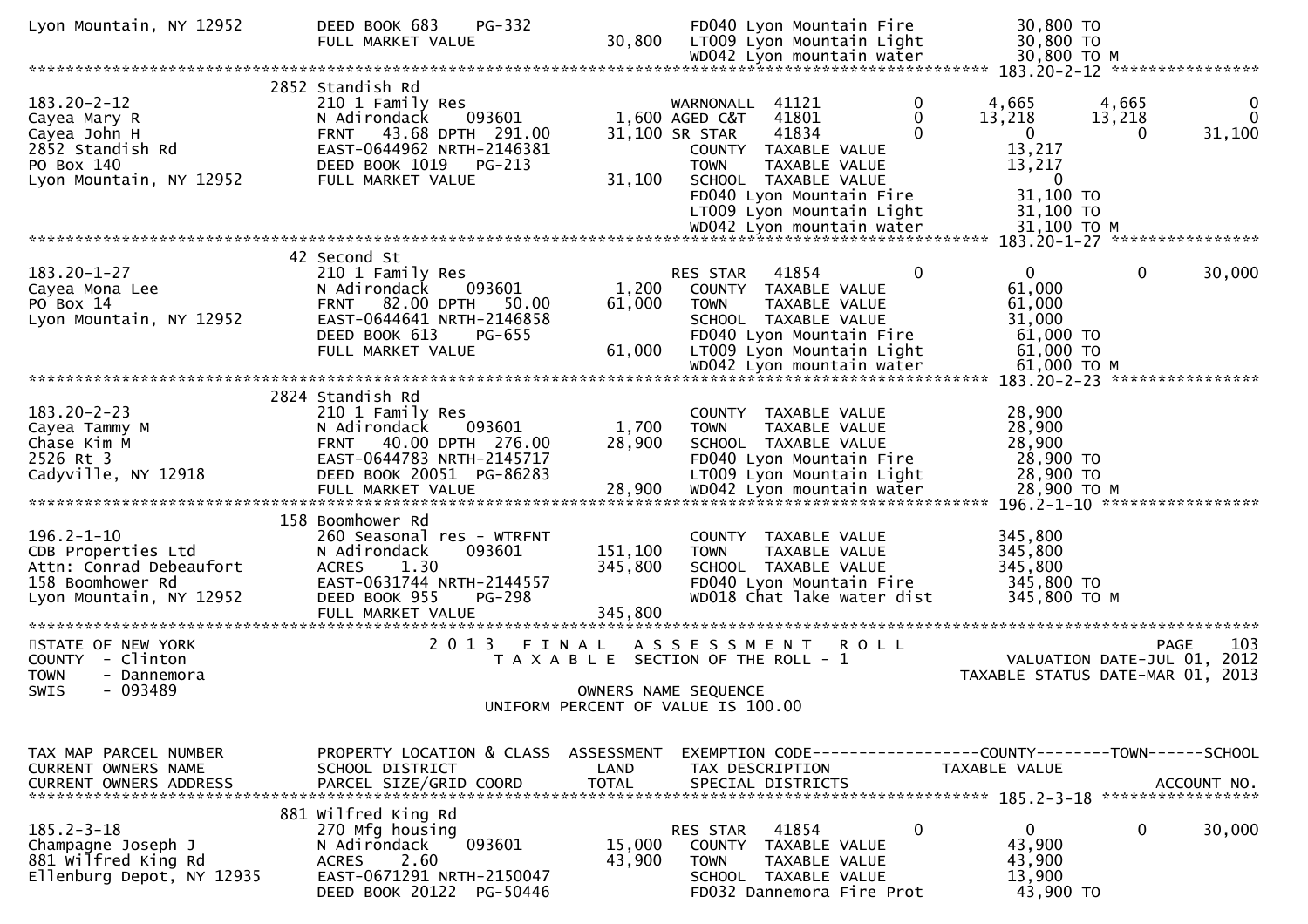|                                               | FULL MARKET VALUE                                               | 43,900                             |                     |                                                                |             | 183.20-4-20 *****************              |                 |             |
|-----------------------------------------------|-----------------------------------------------------------------|------------------------------------|---------------------|----------------------------------------------------------------|-------------|--------------------------------------------|-----------------|-------------|
|                                               | 28 Phillips Ct                                                  |                                    |                     |                                                                |             |                                            |                 |             |
| $183.20 - 4 - 20$                             | 210 1 Family Res                                                |                                    |                     | COUNTY TAXABLE VALUE                                           |             | 37,400                                     |                 |             |
| Champagne Shane                               | 093601<br>N Adirondack                                          | 1,500                              | <b>TOWN</b>         | TAXABLE VALUE                                                  |             | 37,400                                     |                 |             |
| 742 True Brook Rd<br>Saranac, NY 12981        | 69.50 DPTH<br>92.00<br><b>FRNT</b><br>EAST-0644204 NRTH-2145095 | 37,400                             |                     | SCHOOL TAXABLE VALUE<br>FD040 Lyon Mountain Fire               |             | 37,400<br>37,400 TO                        |                 |             |
|                                               | DEED BOOK 20112 PG-37674                                        |                                    |                     | LT009 Lyon Mountain Light                                      |             | 37,400 TO                                  |                 |             |
|                                               | FULL MARKET VALUE                                               | 37,400                             |                     | WD042 Lyon mountain water                                      |             | 37,400 TO M                                |                 |             |
|                                               |                                                                 |                                    |                     |                                                                |             | 183.20-2-18 *****************              |                 |             |
| $183.20 - 2 - 18$                             | 2834 Standish Rd<br>210 1 Family Res                            |                                    | RES STAR            | 41854                                                          | $\mathbf 0$ | 0                                          | 0               | 26,700      |
| Charland Amy                                  | 093601<br>N Adirondack                                          | 1,900                              |                     | COUNTY TAXABLE VALUE                                           |             | 26,700                                     |                 |             |
| Bruce Shawn                                   | 54.64 DPTH 280.00<br><b>FRNT</b>                                | 26,700                             | <b>TOWN</b>         | TAXABLE VALUE                                                  |             | 26,700                                     |                 |             |
| 2834 Standish Rd                              | EAST-0644844 NRTH-2145962                                       |                                    |                     | SCHOOL TAXABLE VALUE                                           |             | $\bf{0}$                                   |                 |             |
| Lyon Mountain, NY 12952                       | DEED BOOK 20061 PG-93722<br>FULL MARKET VALUE                   | 26,700                             |                     | FD040 Lyon Mountain Fire<br>LT009 Lyon Mountain Light          |             | 26,700 TO<br>26,700 TO                     |                 |             |
|                                               |                                                                 |                                    |                     | wDO42 Lyon mountain water<br>********************************* |             | 26,700 ТО М                                |                 |             |
|                                               |                                                                 |                                    |                     |                                                                |             | $172.2 - 1 - 28.5$                         | *************** |             |
| $172.2 - 1 - 28.5$                            | 87 Lapoint Rd<br>311 Res vac land - WTRFNT                      |                                    |                     |                                                                |             | 49,300                                     |                 |             |
| Charland David J                              | 093601<br>N Adirondack                                          | 49,300                             | <b>TOWN</b>         | COUNTY TAXABLE VALUE<br><b>TAXABLE VALUE</b>                   |             | 49,300                                     |                 |             |
| Charland Sharron R                            | Lot 134 T5omt                                                   | 49,300                             |                     | SCHOOL TAXABLE VALUE                                           |             | 49,300                                     |                 |             |
| PO Box 382                                    | Survey Map 20072/09902                                          |                                    |                     | FD040 Lyon Mountain Fire                                       |             | 49,300 TO                                  |                 |             |
| Dannemora, NY 12929                           | Survey Map 20082/15715<br>51.00 DPTH 118.00<br>FRNT             |                                    |                     |                                                                |             |                                            |                 |             |
|                                               | EAST-0665583 NRTH-2157636                                       |                                    |                     |                                                                |             |                                            |                 |             |
|                                               | DEED BOOK 20001 PG-25141                                        |                                    |                     |                                                                |             |                                            |                 |             |
|                                               | FULL MARKET VALUE                                               | 49,300                             |                     |                                                                |             |                                            |                 |             |
|                                               | 2921 Standish Rd                                                |                                    |                     |                                                                |             |                                            |                 |             |
| $183.2 - 2 - 38$                              | 210 1 Family Res                                                |                                    | <b>RES STAR</b>     | 41854                                                          | 0           | $\Omega$                                   | 0               | 30,000      |
| Charland Leon                                 | 093601<br>N Adirondack                                          | 2,400                              |                     | COUNTY TAXABLE VALUE                                           |             | 48,100                                     |                 |             |
| Attn: Norman Charland                         | FRNT 137.95 DPTH 161.00                                         | 48,100                             | <b>TOWN</b>         | TAXABLE VALUE                                                  |             | 48,100                                     |                 |             |
| PO Box 259<br>Lyon Mountain, NY 12952         | EAST-0645428 NRTH-2148025<br>DEED BOOK 396<br>$PG-125$          |                                    |                     | SCHOOL TAXABLE VALUE<br>FD040 Lyon Mountain Fire               |             | 18,100<br>48,100 TO                        |                 |             |
|                                               | FULL MARKET VALUE                                               | 48,100                             |                     | LT009 Lyon Mountain Light                                      |             | 48,100 TO                                  |                 |             |
|                                               |                                                                 |                                    |                     | WD042 Lyon mountain water                                      |             | 48,100 ТО М<br>*************************** |                 |             |
| STATE OF NEW YORK                             | 2 0 1 3                                                         | FINAL                              | A S S E S S M E N T | <b>ROLL</b>                                                    |             |                                            | <b>PAGE</b>     | 104         |
| COUNTY - Clinton                              | T A X A B L E                                                   |                                    |                     | SECTION OF THE ROLL - 1                                        |             | VALUATION DATE-JUL 01,                     |                 | 2012        |
| <b>TOWN</b><br>- Dannemora                    |                                                                 |                                    |                     |                                                                |             | TAXABLE STATUS DATE-MAR 01,                |                 | 2013        |
| $-093489$<br>SWIS                             |                                                                 | OWNERS NAME SEQUENCE               |                     |                                                                |             |                                            |                 |             |
|                                               |                                                                 | UNIFORM PERCENT OF VALUE IS 100.00 |                     |                                                                |             |                                            |                 |             |
|                                               |                                                                 |                                    |                     |                                                                |             |                                            |                 |             |
| TAX MAP PARCEL NUMBER                         | PROPERTY LOCATION & CLASS ASSESSMENT                            |                                    |                     | EXEMPTION CODE-----------------COUNTY-------TOWN------SCHOOL   |             |                                            |                 |             |
| CURRENT OWNERS NAME<br>CURRENT OWNERS ADDRESS | SCHOOL DISTRICT<br>PARCEL SIZE/GRID COORD                       | LAND<br>TOTAL                      |                     | TAX DESCRIPTION<br>SPECIAL DISTRICTS                           |             | TAXABLE VALUE                              |                 | ACCOUNT NO. |
|                                               |                                                                 |                                    |                     |                                                                |             |                                            |                 |             |
|                                               | 2861 Rt 374                                                     |                                    |                     |                                                                |             |                                            |                 |             |
| $172.2 - 2 - 10.1$<br>Charland Robert         | 210 1 Family Res - WTRFNT<br>N Adirondack<br>093601             | 94,400                             | RES STAR            | 41854                                                          | 0           | 0<br>293,300                               | 0               | 30,000      |
| Charland Jessica                              | 81.00 DPTH 375.00<br><b>FRNT</b>                                | 293,300                            | <b>TOWN</b>         | COUNTY TAXABLE VALUE<br>TAXABLE VALUE                          |             | 293,300                                    |                 |             |
| 2861 Rt 374                                   | 080<br><b>BANK</b>                                              |                                    |                     | SCHOOL TAXABLE VALUE                                           |             | 263,300                                    |                 |             |
| Ellenburg Depot, NY 12935                     | EAST-0667367 NRTH-2159589                                       |                                    |                     | FD040 Lyon Mountain Fire                                       |             | 293,300 TO                                 |                 |             |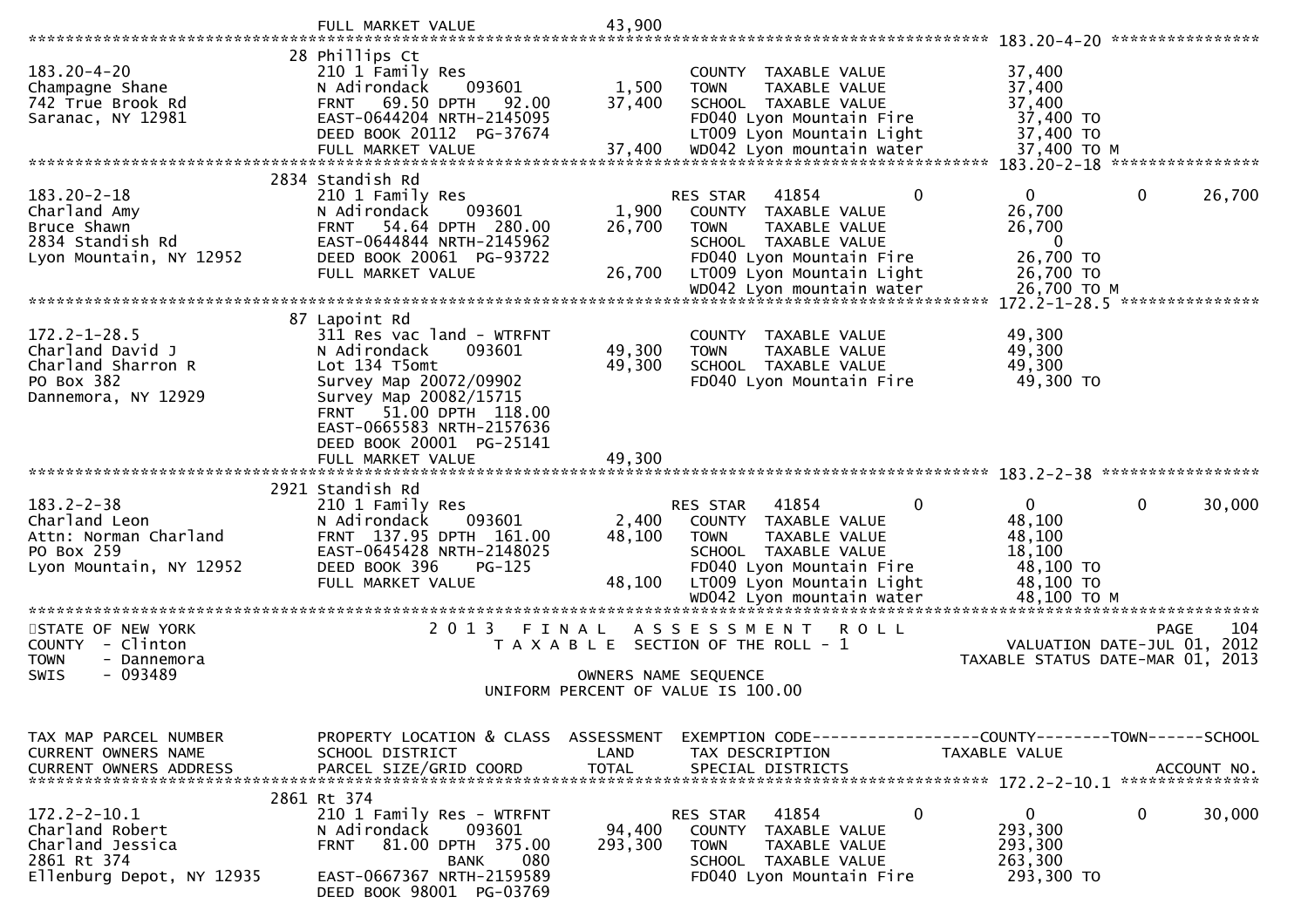|                                                                                                       | FULL MARKET VALUE                                                                                                                                                                    | 293,300                   |                                                                                                                                                                              |                   |                                                                                 |                                                                                       |
|-------------------------------------------------------------------------------------------------------|--------------------------------------------------------------------------------------------------------------------------------------------------------------------------------------|---------------------------|------------------------------------------------------------------------------------------------------------------------------------------------------------------------------|-------------------|---------------------------------------------------------------------------------|---------------------------------------------------------------------------------------|
|                                                                                                       |                                                                                                                                                                                      |                           |                                                                                                                                                                              |                   |                                                                                 |                                                                                       |
| $172.2 - 2 - 20$<br>Charland Robert<br>Charland Shirley A<br>2909 Rt 374<br>Ellenburg Depot, NY 12935 | 2909 Rt 374<br>210 1 Family Res - WTRFNT<br>093601<br>N Adirondack<br>FRNT 150.00 DPTH 132.00<br>EAST-0666406 NRTH-2158825<br>DEED BOOK 98000 PG-99673<br>FULL MARKET VALUE          | 191,400                   | CW_10_VET/ 41152<br>104,100 SR STAR<br>41834<br>191,400 LIM INC DI 41932<br>INC DIS TN 41933<br>COUNTY TAXABLE VALUE<br><b>TOWN</b><br>TAXABLE VALUE<br>SCHOOL TAXABLE VALUE | $\mathbf{0}$<br>0 | 8,000<br>$\mathbf{0}$<br>91,700<br>$\mathbf{0}$<br>91,700<br>172,260<br>128,100 | 0<br>$\bf{0}$<br>$\mathbf{0}$<br>63,300<br>$\Omega$<br>0<br>$\mathbf{0}$<br>19,140    |
|                                                                                                       |                                                                                                                                                                                      |                           |                                                                                                                                                                              |                   |                                                                                 |                                                                                       |
|                                                                                                       | 1990 Rt 374                                                                                                                                                                          |                           |                                                                                                                                                                              |                   |                                                                                 |                                                                                       |
| $174. - 1 - 4$<br>Charles Robert F<br>132 Therrian Rd<br>Ellenburg Depot, NY 12935                    | 210 1 Family Res<br>N Adirondack<br>093601<br>FRNT 177.00 DPTH 229.00<br>EAST-0684384 NRTH-2159436<br>DEED BOOK 20102 PG-33823<br>FULL MARKET VALUE                                  | 5,800<br>35,000<br>35,000 | COUNTY TAXABLE VALUE<br><b>TOWN</b><br>TAXABLE VALUE<br>SCHOOL TAXABLE VALUE<br>FD032 Dannemora Fire Prot                                                                    |                   | 35,000<br>35,000<br>35,000<br>35,000 TO                                         |                                                                                       |
|                                                                                                       |                                                                                                                                                                                      |                           |                                                                                                                                                                              |                   |                                                                                 |                                                                                       |
| $183.2 - 2 - 32$<br>Chase Andrew B<br>PO Box 315<br>Lyon Mountain, NY 12952-0315                      | Belmont St<br>$314$ Rural vac< $10$<br>093601<br>N Adirondack<br>Lot 144 T5omt<br>1.20<br><b>ACRES</b><br>EAST-0645931 NRTH-2148387<br>DEED BOOK 98001 PG-03636<br>FULL MARKET VALUE | 7,200<br>7,200<br>7,200   | COUNTY TAXABLE VALUE<br>TAXABLE VALUE<br><b>TOWN</b><br>SCHOOL TAXABLE VALUE<br>FD040 Lyon Mountain Fire<br>LT009 Lyon Mountain Light                                        |                   | 7,200<br>7,200<br>7,200<br>7,200 TO<br>7,200 TO                                 |                                                                                       |
|                                                                                                       |                                                                                                                                                                                      |                           |                                                                                                                                                                              |                   |                                                                                 |                                                                                       |
| $185.2 - 2 - 1$<br>Chase Andrew B<br>Chase Patricia<br>PO Box 315<br>Lyon Mountain, NY 12952          | 14 Klein Strasse<br>210 1 Family Res - WTRFNT<br>N Adirondack<br>093601<br>FRNT 147.00 DPTH 235.00<br>EAST-0666262 NRTH-2151309<br>DEED BOOK 20061 PG-93931                          | 105,900<br>755,400        | COUNTY TAXABLE VALUE<br><b>TOWN</b><br>TAXABLE VALUE<br>SCHOOL TAXABLE VALUE<br>FD040 Lyon Mountain Fire                                                                     |                   | 755,400<br>755,400<br>755,400<br>755,400 TO                                     |                                                                                       |
|                                                                                                       |                                                                                                                                                                                      |                           |                                                                                                                                                                              |                   |                                                                                 |                                                                                       |
| STATE OF NEW YORK<br>COUNTY - Clinton<br><b>TOWN</b><br>- Dannemora<br>SWIS<br>- 093489               | FINAL<br>2 0 1 3                                                                                                                                                                     |                           | A S S E S S M E N T R O L L<br>T A X A B L E SECTION OF THE ROLL - 1<br>OWNERS NAME SEQUENCE<br>UNIFORM PERCENT OF VALUE IS 100.00                                           |                   |                                                                                 | 105<br><b>PAGE</b><br>VALUATION DATE-JUL 01, 2012<br>TAXABLE STATUS DATE-MAR 01, 2013 |
|                                                                                                       |                                                                                                                                                                                      |                           |                                                                                                                                                                              |                   |                                                                                 |                                                                                       |
| TAX MAP PARCEL NUMBER<br>CURRENT OWNERS NAME<br><b>CURRENT OWNERS ADDRESS</b>                         | PROPERTY LOCATION & CLASS ASSESSMENT EXEMPTION CODE----------------COUNTY-------TOWN------SCHOOL<br>SCHOOL DISTRICT<br>PARCEL SIZE/GRID COORD                                        | LAND<br><b>TOTAL</b>      | TAX DESCRIPTION<br>SPECIAL DISTRICTS                                                                                                                                         |                   | TAXABLE VALUE                                                                   | ACCOUNT NO.                                                                           |
|                                                                                                       | 3887 Rt 374                                                                                                                                                                          |                           |                                                                                                                                                                              |                   |                                                                                 |                                                                                       |
| $183.12 - 1 - 10$<br>Chase Anna K<br>3887 Rt 374<br>PO Box 118<br>Lyon Mountain, NY 12952             | 210 1 Family Res<br>N Adirondack<br>093601<br>29.76 DPTH 201.00<br>FRNT<br>EAST-0645480 NRTH-2149458<br>DEED BOOK 375<br>PG-141                                                      | 1,100<br>34,000           | <b>COUNTY</b><br>TAXABLE VALUE<br><b>TOWN</b><br>TAXABLE VALUE<br>SCHOOL TAXABLE VALUE<br>FD040 Lyon Mountain Fire<br>LT009 Lyon Mountain Light                              |                   | 34,000<br>34,000<br>34,000<br>34,000 TO<br>34,000 TO                            |                                                                                       |
|                                                                                                       | FULL MARKET VALUE                                                                                                                                                                    | 34,000                    | WD042 Lyon mountain water                                                                                                                                                    |                   | 34,000 TO M                                                                     | 183.2-2-27 *******************                                                        |
|                                                                                                       | 2979 Standish Rd                                                                                                                                                                     |                           |                                                                                                                                                                              |                   |                                                                                 |                                                                                       |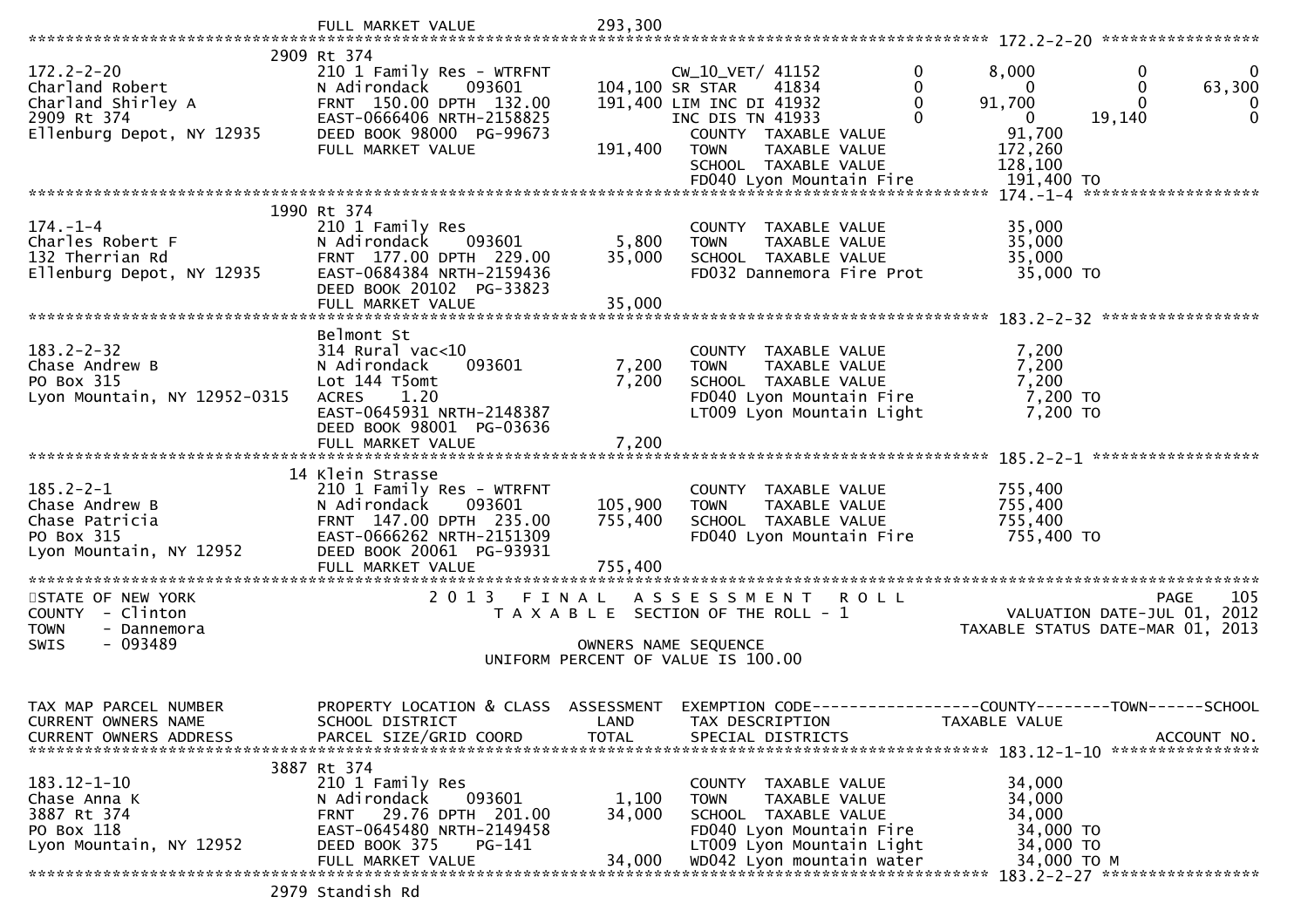| $183.2 - 2 - 27$<br>Chase Bernard H<br>Chase Mae E<br>PO Box 33<br>Lyon Mountain, NY 12952               | 210 1 Family Res<br>N Adirondack<br>093601<br>FRNT 118.57 DPTH 252.00<br>EAST-0645809 NRTH-2148921<br>DEED BOOK 401<br>PG-477                                                   | 2,600<br>57,800                    | COUNTY TAXABLE VALUE<br><b>TOWN</b><br><b>TAXABLE VALUE</b><br>SCHOOL TAXABLE VALUE<br>FD040 Lyon Mountain Fire<br>LT009 Lyon Mountain Light                                                        | 57,800<br>57,800<br>57,800<br>57,800 TO<br>57,800 TO                                                           |
|----------------------------------------------------------------------------------------------------------|---------------------------------------------------------------------------------------------------------------------------------------------------------------------------------|------------------------------------|-----------------------------------------------------------------------------------------------------------------------------------------------------------------------------------------------------|----------------------------------------------------------------------------------------------------------------|
|                                                                                                          |                                                                                                                                                                                 |                                    |                                                                                                                                                                                                     |                                                                                                                |
| $183.20 - 1 - 19$<br>Chase Henry R<br>PO Box 171<br>Lyon Mountain, NY 12952                              | 2831 Standish Rd<br>210 1 Family Res<br>093601<br>N Adirondack<br>53.24 DPTH 136.00<br><b>FRNT</b><br>EAST-0644583 NRTH-2145976<br>DEED BOOK 769<br>$PG-9$<br>FULL MARKET VALUE | 22,600<br>22,600                   | AGED COUN 41802<br>0<br>1,600 SR STAR<br>41834<br>$\Omega$<br>COUNTY TAXABLE VALUE<br><b>TOWN</b><br>TAXABLE VALUE<br>SCHOOL TAXABLE VALUE<br>FD040 Lyon Mountain Fire<br>LT009 Lyon Mountain Light | 9,040<br>0<br>0<br>$\mathbf{0}$<br>22,600<br>0<br>13,560<br>22,600<br>$\bf{0}$<br>22,600 TO<br>22,600 TO       |
|                                                                                                          |                                                                                                                                                                                 |                                    |                                                                                                                                                                                                     |                                                                                                                |
| $183.16 - 1 - 21$<br>Chase Lawrence L<br>Chase Suse A<br>PO Box 163<br>Lyon Mountain, NY 12952           | 12 Third St<br>210 1 Family Res<br>093601<br>N Adirondack<br>FRNT 121.58 DPTH 221.00<br>EAST-0644424 NRTH-2146764<br>DEED BOOK 581<br><b>PG-505</b><br>FULL MARKET VALUE        | 2,600<br>55,600<br>55,600          | RES STAR<br>41854<br>$\Omega$<br>COUNTY TAXABLE VALUE<br><b>TOWN</b><br>TAXABLE VALUE<br>SCHOOL TAXABLE VALUE<br>FD040 Lyon Mountain Fire<br>LT009 Lyon Mountain Light                              | $\Omega$<br>$\mathbf{0}$<br>30,000<br>55,600<br>55,600<br>25,600<br>55,600 TO<br>55,600 TO                     |
|                                                                                                          | 12 Phillips Ct                                                                                                                                                                  |                                    |                                                                                                                                                                                                     |                                                                                                                |
| $183.20 - 4 - 29$<br>Chase Life Estate Jean H<br>Chase Matthew H<br>PO Box 85<br>Lyon Mountain, NY 12952 | 210 1 Family Res<br>N Adirondack<br>093601<br><b>FRNT 93.00 DPTH</b><br>69.50<br>EAST-0644163 NRTH-2144779<br>DEED BOOK 20011 PG-32386<br>FULL MARKET VALUE                     | 42,100<br>42,100                   | WARCOMALL 41131<br>0<br>41834<br>1,500 SR STAR<br>0<br>COUNTY TAXABLE VALUE<br>TAXABLE VALUE<br><b>TOWN</b><br>SCHOOL TAXABLE VALUE<br>FD040 Lyon Mountain Fire<br>LT009 Lyon Mountain Light        | 10,525<br>10,525<br>0<br>$\mathbf{0}$<br>42,100<br>$\Omega$<br>31,575<br>31,575<br>0<br>42,100 TO<br>42,100 TO |
|                                                                                                          |                                                                                                                                                                                 |                                    |                                                                                                                                                                                                     |                                                                                                                |
| STATE OF NEW YORK<br>COUNTY - Clinton<br><b>TOWN</b><br>- Dannemora<br>$-093489$<br><b>SWIS</b>          | 2 0 1 3                                                                                                                                                                         | FINAL                              | ASSESSMENT ROLL<br>T A X A B L E SECTION OF THE ROLL - 1<br>OWNERS NAME SEQUENCE<br>UNIFORM PERCENT OF VALUE IS 100.00                                                                              | 106<br><b>PAGE</b><br>VALUATION DATE-JUL 01, 2012<br>TAXABLE STATUS DATE-MAR 01, 2013                          |
| TAX MAP PARCEL NUMBER<br><b>CURRENT OWNERS NAME</b><br>CURRENT OWNERS ADDRESS                            | PROPERTY LOCATION & CLASS<br>SCHOOL DISTRICT<br>PARCEL SIZE/GRID COORD                                                                                                          | ASSESSMENT<br>LAND<br><b>TOTAL</b> | EXEMPTION CODE--<br>TAX DESCRIPTION<br>SPECIAL DISTRICTS                                                                                                                                            | ----------------COUNTY--------TOWN------SCHOOL<br>TAXABLE VALUE<br>ACCOUNT NO.                                 |
| $172.2 - 1 - 12$<br>Chase Patrick<br>Chase Martha<br>27 Catalan Forge Dr<br>Lyon Mountain, NY 12952      | 49 Lapoint Rd<br>260 Seasonal res - WTRFNT<br>093601<br>N Adirondack<br>Lot 134 T5omt<br>FRNT 100.00 DPTH 105.00<br>EAST-0666303 NRTH-2157742                                   | 71,100<br>117,600                  | COUNTY<br>TAXABLE VALUE<br>TAXABLE VALUE<br><b>TOWN</b><br>SCHOOL TAXABLE VALUE<br>FD040 Lyon Mountain Fire                                                                                         | 117,600<br>117,600<br>117,600<br>117,600 TO                                                                    |
|                                                                                                          | DEED BOOK 20112 PG-40934<br>FULL MARKET VALUE                                                                                                                                   | 117,600                            |                                                                                                                                                                                                     |                                                                                                                |
|                                                                                                          |                                                                                                                                                                                 |                                    |                                                                                                                                                                                                     |                                                                                                                |
|                                                                                                          | 2813 Standish Rd                                                                                                                                                                |                                    |                                                                                                                                                                                                     |                                                                                                                |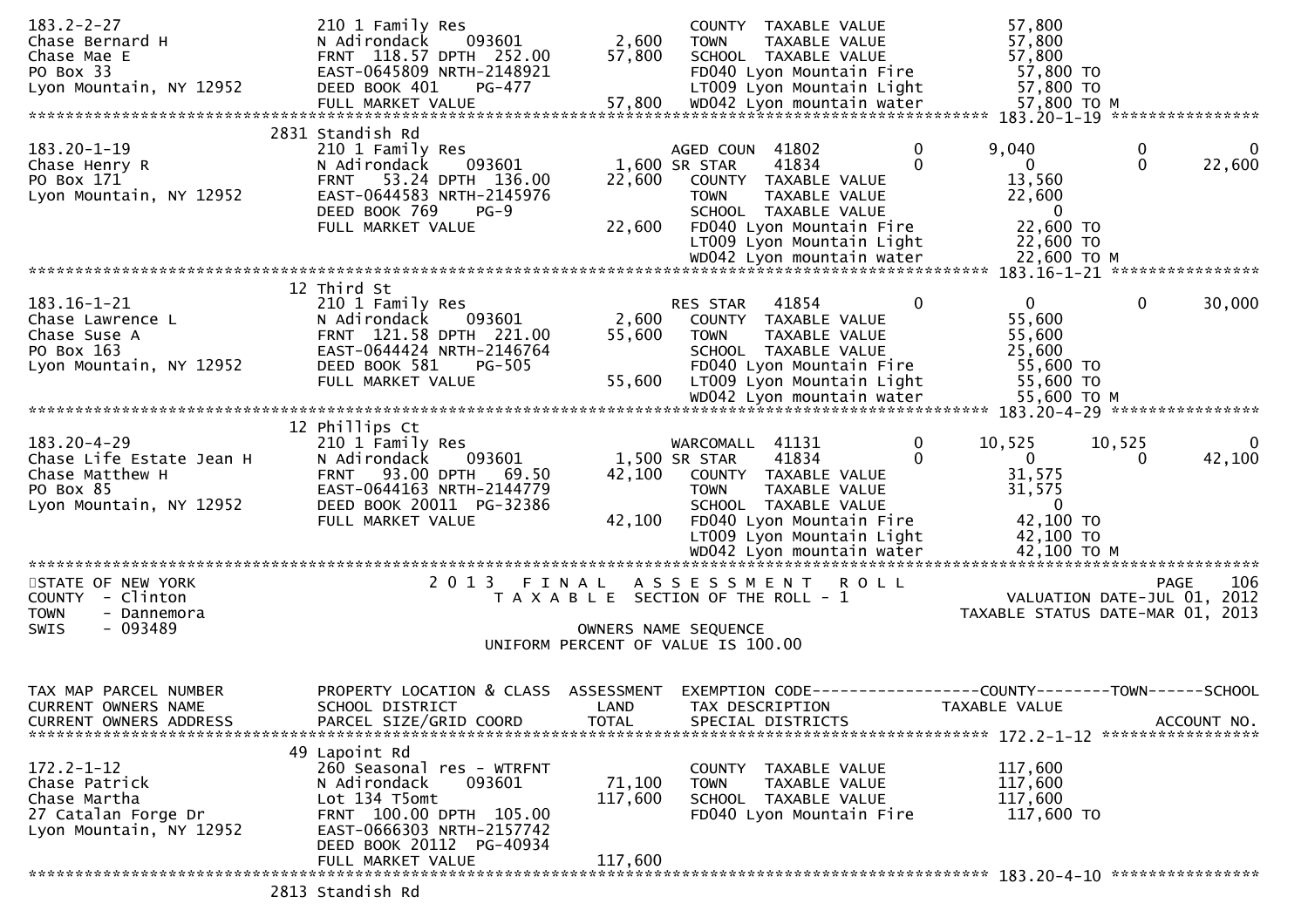| $183.20 - 4 - 10$                 | 210 1 Family Res                          |              | RES STAR                                                   | 41854                                                          | $\Omega$ | $\mathbf{0}$                     | $\mathbf 0$  | 27,700      |
|-----------------------------------|-------------------------------------------|--------------|------------------------------------------------------------|----------------------------------------------------------------|----------|----------------------------------|--------------|-------------|
| Chase Ronald                      | 093601<br>N Adirondack                    | 1,700        | COUNTY TAXABLE VALUE                                       |                                                                |          | 27,700                           |              |             |
| Chase Cynthia                     | FRNT 48.05 DPTH 394.00                    | 27,700       | <b>TOWN</b>                                                | TAXABLE VALUE                                                  |          | 27,700                           |              |             |
| 2813 Standish Rd                  | EAST-0644353 NRTH-2145623                 |              | SCHOOL TAXABLE VALUE                                       |                                                                |          | $\overline{0}$                   |              |             |
| Lyon Mountain, NY 12952           | DEED BOOK 977<br>PG-335                   |              |                                                            | FD040 Lyon Mountain Fire                                       |          | 27,700 TO                        |              |             |
|                                   | FULL MARKET VALUE                         | 27,700       |                                                            | LT009 Lyon Mountain Light                                      |          | 27,700 TO                        |              |             |
|                                   |                                           |              |                                                            |                                                                |          |                                  |              |             |
|                                   | 2836 Standish Rd                          |              |                                                            |                                                                |          |                                  |              |             |
| $183.20 - 2 - 17$                 | 210 1 Family Res                          |              | COUNTY TAXABLE VALUE                                       |                                                                |          | 24,100                           |              |             |
| Chase Ronald Jr                   | 093601<br>N Adirondack                    | 2,600        | <b>TOWN</b>                                                | TAXABLE VALUE                                                  |          | 24,100                           |              |             |
| Chase Jessica                     | Land Contract 20092/21793                 | 24,100       | SCHOOL TAXABLE VALUE                                       |                                                                |          | 24,100                           |              |             |
| PO Box 102                        | FRNT 45.29 DPTH 280.00                    |              |                                                            | FD040 Lyon Mountain Fire                                       |          | 24,100 TO                        |              |             |
| Lyon Mountain, NY 12952           | EAST-0644919 NRTH-2146071                 |              |                                                            | LT009 Lyon Mountain Light                                      |          | 24,100 TO                        |              |             |
|                                   | DEED BOOK 20044 PG-66535                  |              |                                                            | WD042 Lyon mountain water                                      |          | 24,100 TO M                      |              |             |
|                                   |                                           |              |                                                            |                                                                |          |                                  |              |             |
|                                   |                                           |              |                                                            |                                                                |          |                                  |              |             |
|                                   | 3877 Rt 374                               |              |                                                            |                                                                |          |                                  |              |             |
| $183.12 - 1 - 15$                 | 210 1 Family Res                          |              | RES STAR 41854                                             |                                                                | 0        | $\overline{0}$                   | $\mathbf{0}$ | 30,000      |
| Chase William                     | N Adirondack<br>093601                    | 1,100        | COUNTY TAXABLE VALUE                                       |                                                                |          | 33,800                           |              |             |
| Chase Robin                       | FRNT 29.97 DPTH 207.00                    | 33,800       | <b>TOWN</b>                                                | <b>TAXABLE VALUE</b>                                           |          | 33,800                           |              |             |
| PO Box 303                        | 850<br><b>BANK</b>                        |              | SCHOOL TAXABLE VALUE                                       |                                                                |          | 3,800                            |              |             |
| Lyon Mountain, NY 12952           | EAST-0645553 NRTH-2149327                 |              |                                                            | FD040 Lyon Mountain Fire                                       |          | 33,800 TO                        |              |             |
|                                   | DEED BOOK 732<br>$PG-95$                  |              |                                                            | LT009 Lyon Mountain Light                                      |          | 33,800 TO                        |              |             |
|                                   |                                           |              |                                                            |                                                                |          |                                  |              |             |
|                                   | 4537 Rt 374                               |              |                                                            |                                                                |          |                                  |              |             |
| $169. - 2 - 16$                   | 210 1 Family Res                          |              | RES STAR                                                   | 41854                                                          | 0        | $\mathbf{0}$                     | $\mathbf{0}$ | 30,000      |
| Chase William H                   | N Adirondack<br>093601                    | 15,100       | COUNTY TAXABLE VALUE                                       |                                                                |          | 75,000                           |              |             |
| Chase Robin A                     | 2.60 BANK<br><b>ACRES</b><br>850          | 75,000       | <b>TOWN</b>                                                | TAXABLE VALUE                                                  |          | 75,000                           |              |             |
| PO Box 303                        | EAST-0634891 NRTH-2159398                 |              | SCHOOL TAXABLE VALUE                                       |                                                                |          | 45,000                           |              |             |
| Lyon Mountain, NY 12952           | DEED BOOK 20102 PG-35461                  |              |                                                            | FD040 Lyon Mountain Fire                                       |          | 75,000 TO                        |              |             |
|                                   | FULL MARKET VALUE                         | 75,000       |                                                            | WD018 Chat lake water dist                                     |          | 6,585 TO M                       |              |             |
|                                   |                                           |              |                                                            |                                                                |          |                                  |              |             |
| STATE OF NEW YORK                 | 2 0 1 3<br>FINAL                          |              | ASSESSMENT                                                 | <b>ROLL</b>                                                    |          |                                  | <b>PAGE</b>  | 107         |
| COUNTY - Clinton                  |                                           |              | T A X A B L E SECTION OF THE ROLL - 1                      |                                                                |          | VALUATION DATE-JUL 01, 2012      |              |             |
| <b>TOWN</b><br>- Dannemora        |                                           |              |                                                            |                                                                |          | TAXABLE STATUS DATE-MAR 01, 2013 |              |             |
| - 093489<br>SWIS                  |                                           |              | OWNERS NAME SEQUENCE<br>UNIFORM PERCENT OF VALUE IS 100.00 |                                                                |          |                                  |              |             |
|                                   |                                           |              |                                                            |                                                                |          |                                  |              |             |
|                                   |                                           |              |                                                            |                                                                |          |                                  |              |             |
| TAX MAP PARCEL NUMBER             | PROPERTY LOCATION & CLASS ASSESSMENT      |              |                                                            | EXEMPTION CODE------------------COUNTY--------TOWN------SCHOOL |          |                                  |              |             |
| CURRENT OWNERS NAME               | SCHOOL DISTRICT                           | LAND         | TAX DESCRIPTION                                            |                                                                |          | TAXABLE VALUE                    |              |             |
| <b>CURRENT OWNERS ADDRESS</b>     | PARCEL SIZE/GRID COORD                    | <b>TOTAL</b> | SPECIAL DISTRICTS                                          |                                                                |          |                                  |              | ACCOUNT NO. |
|                                   |                                           |              |                                                            |                                                                |          |                                  |              |             |
|                                   | Rt 374                                    |              |                                                            |                                                                |          |                                  |              |             |
| $170.-1-1$                        | 911 Forest s480                           |              | 480A EX                                                    | 47460                                                          | 0        | 16,138                           | 16,138       | 16,138      |
| Chateaugay Woodlands LLC          | N Adirondack<br>093601                    | 24,255       | COUNTY                                                     | TAXABLE VALUE                                                  |          | 8,117                            |              |             |
| Attn: Lyme Timber Company         | Sec. 480 Fisher Act                       | 24,255       | <b>TOWN</b>                                                | TAXABLE VALUE                                                  |          | 8,117                            |              |             |
| PO Box 155<br>Wellsboro, PA 16901 | ACRES 103.40<br>EAST-0640836 NRTH-2160653 |              | SCHOOL TAXABLE VALUE                                       | FD040 Lyon Mountain Fire                                       |          | 8,117<br>21,521 TO               |              |             |
|                                   | DEED BOOK 20051 PG-78482                  |              |                                                            |                                                                |          |                                  |              |             |
| MAY BE SUBJECT TO PAYMENT         | CONSERVATION ESMT % 37.00                 |              |                                                            |                                                                |          |                                  |              |             |
| UNDER RPTL480A UNTIL 2022         | FULL MARKET VALUE                         | 24,255       |                                                            |                                                                |          |                                  |              |             |
|                                   |                                           |              |                                                            |                                                                |          |                                  |              |             |
|                                   | 18 Indian Point Way                       |              |                                                            |                                                                |          |                                  |              |             |
| $172. - 2 - 2.41$                 | 321 Abandoned ag - WTRFNT                 |              | COUNTY TAXABLE VALUE                                       |                                                                |          | 205,600                          |              |             |
|                                   |                                           |              |                                                            |                                                                |          |                                  |              |             |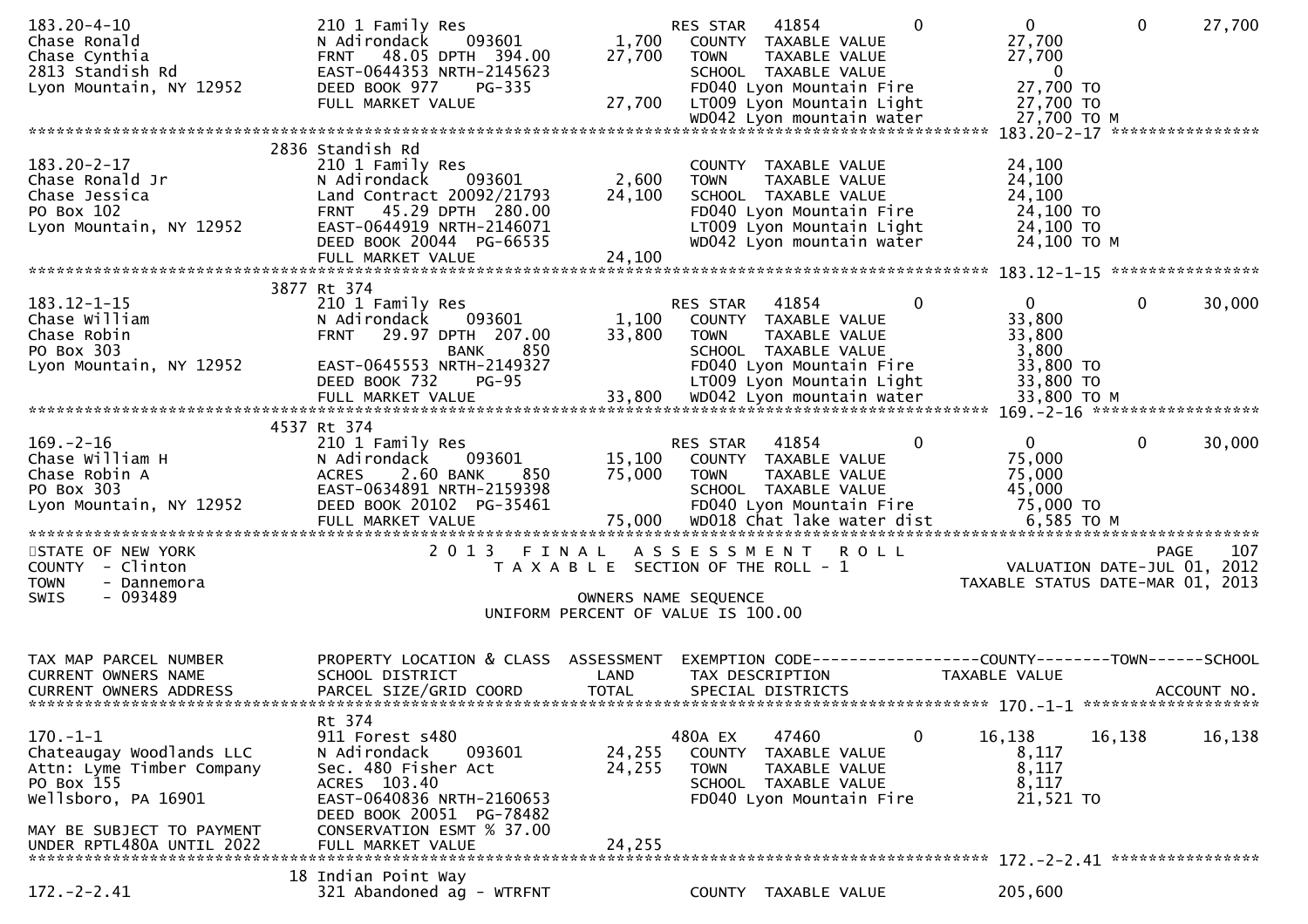| Chazy Lake View Dev Corp<br>23 Peron Way<br>Ellenburg Depot, NY 12935                                                                                                | 093601<br>N Adirondack<br>Lot 134 T5omt<br>ACRES 24.60<br>EAST-0664284 NRTH-2155525<br>DEED BOOK 20011 PG-37983<br>FULL MARKET VALUE                                                                             | 205,600<br>205,600<br>205,600 | <b>TOWN</b><br>TAXABLE VALUE<br>SCHOOL TAXABLE VALUE<br>FD040 Lyon Mountain Fire                                                                          | 205,600<br>205,600<br>205,600 TO                                                          |       |
|----------------------------------------------------------------------------------------------------------------------------------------------------------------------|------------------------------------------------------------------------------------------------------------------------------------------------------------------------------------------------------------------|-------------------------------|-----------------------------------------------------------------------------------------------------------------------------------------------------------|-------------------------------------------------------------------------------------------|-------|
| $172. - 2 - 2.44$<br>Chazy Lake View Dev Corp<br>Attn: Volk C Philip<br>2 Coastland Dr<br>Plattsburgh, NY 12901                                                      | Indian Point Way<br>$314$ Rural vac<10<br>093601<br>N Adirondack<br>Lot 134 T5omt<br>Lot 7 Myers Sub<br>ACRES 1.25<br>EAST-0665094 NRTH-2155875<br>DEED BOOK 20041 PG-67982                                      | 106,800<br>106,800            | COUNTY TAXABLE VALUE<br><b>TOWN</b><br>TAXABLE VALUE<br>SCHOOL TAXABLE VALUE<br>FD040 Lyon Mountain Fire                                                  | 106,800<br>106,800<br>106,800<br>106,800 TO                                               |       |
| $171. - 1 - 1.2$<br>Chazy Resource Management Inc N Adirondack<br>13080 NYS Rt 9N<br>Jay, NY 12941<br>MAY BE SUBJECT TO PAYMENT<br>UNDER RPTL480A UNTIL 2022         | Rt 374<br>912 Forest s480a<br>093601<br>Lots 125 & 135 T5omt<br>1205ac Cert Elig $2/99$<br>(255400/1217)x1205x.80<br>ACRES 1418.00<br>EAST-0657301 NRTH-2156064<br>DEED BOOK 99001 PG-08067<br>FULL MARKET VALUE | 281,400<br>281,400<br>281,400 | 480A EX<br>47460<br>COUNTY TAXABLE VALUE<br><b>TOWN</b><br>TAXABLE VALUE<br>SCHOOL TAXABLE VALUE<br>FD040 Lyon Mountain Fire                              | $\mathbf{0}$<br>205,159<br>205,159<br>205,159<br>76,241<br>76,241<br>76,241<br>281,400 TO |       |
| STATE OF NEW YORK<br>COUNTY - Clinton<br><b>TOWN</b><br>- Dannemora<br>$-093489$<br><b>SWIS</b>                                                                      | 2 0 1 3                                                                                                                                                                                                          | FINAL                         | ASSESSMENT ROLL<br>T A X A B L E SECTION OF THE ROLL - 1<br>OWNERS NAME SEQUENCE<br>UNIFORM PERCENT OF VALUE IS 100.00                                    | PAGE<br>VALUATION DATE-JUL 01, 2012<br>TAXABLE STATUS DATE-MAR 01, 2013                   | 108   |
| TAX MAP PARCEL NUMBER<br>CURRENT OWNERS NAME<br><b>CURRENT OWNERS ADDRESS</b>                                                                                        | PROPERTY LOCATION & CLASS ASSESSMENT<br>SCHOOL DISTRICT                                                                                                                                                          | LAND                          | TAX DESCRIPTION                                                                                                                                           | EXEMPTION CODE------------------COUNTY-------TOWN------SCHOOL<br>TAXABLE VALUE            |       |
| $171. - 1 - 2. - 1$<br>Chazy Resource Management Inc N Adirondack<br>13080 NYS Rt 9N<br>Jay, NY 12941-1501<br>MAY BE SUBJECT TO PAYMENT<br>UNDER RPTL480A UNTIL 2022 | Dannemora<br>323 Vacant rural<br>093601<br>Vac Land<br>100% within 093601<br>Easemant Row<br>ACRES 69.24<br>EAST-0647599 NRTH-2149401<br>DEED BOOK 1011<br>PG-239<br>FULL MARKET VALUE                           | 14,400<br>14,400<br>14,400    | 480A EX<br>47460<br>COUNTY TAXABLE VALUE<br>TAXABLE VALUE<br><b>TOWN</b><br>SCHOOL TAXABLE VALUE<br>FD040 Lyon Mountain Fire<br>LT009 Lyon Mountain Light | $\mathbf 0$<br>6,320<br>6,320<br>8,080<br>8,080<br>8,080<br>8,921 TO<br>5,479 TO          | 6,320 |
|                                                                                                                                                                      |                                                                                                                                                                                                                  |                               |                                                                                                                                                           |                                                                                           |       |
| $171. - 1 - 2. - 2$<br>Chazy Resource Management Inc<br>13080 NYS Rt 9N<br>Jay, NY 12941-1501                                                                        | Dannemora<br>323 Vacant rural<br>Saranac Central 094401<br>Vac Land<br>100% Within 094401<br>Easement Row<br>ACRES 11.40                                                                                         | 6,100<br>6,100                | COUNTY TAXABLE VALUE<br>TAXABLE VALUE<br><b>TOWN</b><br>SCHOOL TAXABLE VALUE<br>FD040 Lyon Mountain Fire<br>LT009 Lyon Mountain Light                     | 6,100<br>6,100<br>6,100<br>3,779 TO<br>2,321 TO                                           |       |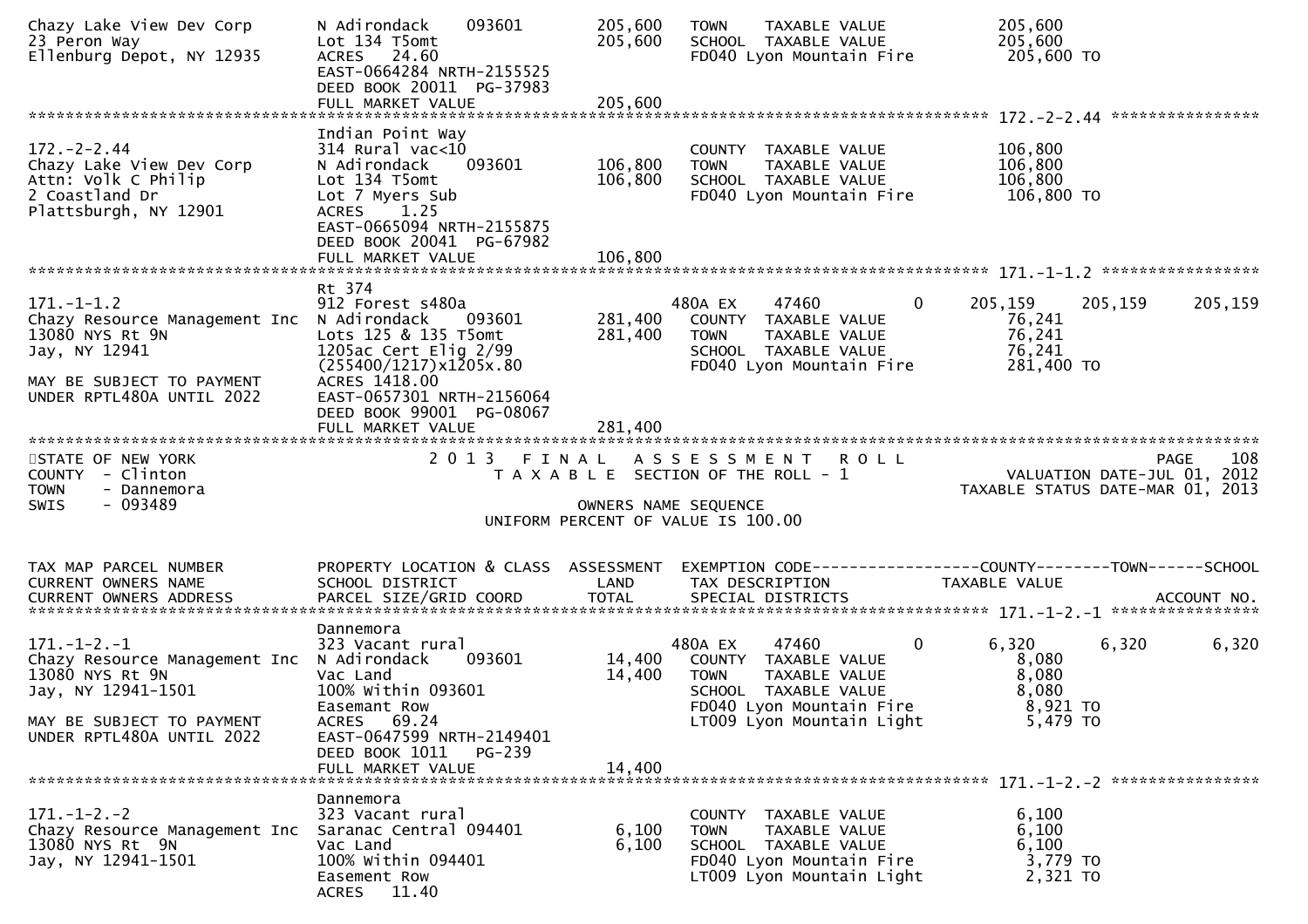|                                                                                                 | EAST-0647599 NRTH-2149401<br>DEED BOOK 1011 PG-239<br>FULL MARKET VALUE                                                                                                     | 6,100                     |                                                                                                                                                                    |                                                                                             |
|-------------------------------------------------------------------------------------------------|-----------------------------------------------------------------------------------------------------------------------------------------------------------------------------|---------------------------|--------------------------------------------------------------------------------------------------------------------------------------------------------------------|---------------------------------------------------------------------------------------------|
|                                                                                                 |                                                                                                                                                                             |                           |                                                                                                                                                                    |                                                                                             |
| $183.16 - 1 - 38$<br>Chazy Resource Management Inc<br>13080 NYS Rt 9N<br>Jay, NY 12941-1501     | Standish Rd<br>$314$ Rural vac< $10$<br>093601<br>N Adirondack<br>Lot 143 T50MT<br>ACRES 2.92<br>EAST-0645712 NRTH-2147974<br>DEED BOOK 839<br>$PG-46$<br>FULL MARKET VALUE | 4,200<br>4,200<br>4,200   | COUNTY TAXABLE VALUE<br><b>TOWN</b><br>TAXABLE VALUE<br>SCHOOL TAXABLE VALUE<br>FD040 Lyon Mountain Fire<br>LT009 Lyon Mountain Light<br>WD042 Lyon mountain water | 4,200<br>4,200<br>4,200<br>4,200 TO<br>4,200 TO<br>4,200 TO M                               |
|                                                                                                 |                                                                                                                                                                             |                           |                                                                                                                                                                    |                                                                                             |
| $183.16 - 1 - 8$<br>Chinchilla Jennie L<br>2889 Standish Rd<br>Lyon Mountain, NY 12952          | 2889 Standish Rd<br>210 1 Family Res<br>N Adirondack<br>093601<br>FRNT 122.11 DPTH 126.00<br>EAST-0644962 NRTH-2147372<br>DEED BOOK 20102 PG-32371<br>FULL MARKET VALUE     | 2,200<br>27,500<br>27,500 | RES STAR 41854<br>$\Omega$<br>COUNTY TAXABLE VALUE<br>TOWN<br>TAXABLE VALUE<br>SCHOOL TAXABLE VALUE<br>FD040 Lyon Mountain Fire<br>LT009 Lyon Mountain Light       | 27,500<br>$\mathbf{0}$<br>0<br>27,500<br>27,500<br>$\overline{0}$<br>27,500 TO<br>27,500 TO |
|                                                                                                 |                                                                                                                                                                             |                           |                                                                                                                                                                    |                                                                                             |
| $185.4 - 2 - 19$<br>Christon Clifton J<br>41 Austin Rd<br>Schuyler Falls, NY 12985              | Chazy Lake Rd<br>$312$ Vac w/imprv - WTRFNT<br>Saranac Central 094401<br>FRNT 125.00 DPTH 395.00<br>EAST-0668437 NRTH-2144867<br>DEED BOOK 720<br>$PG-174$                  | 90,700<br>95,700          | COUNTY TAXABLE VALUE<br>TAXABLE VALUE<br><b>TOWN</b><br>SCHOOL TAXABLE VALUE<br>FD040 Lyon Mountain Fire                                                           | 95,700<br>95,700<br>95,700<br>95,700 TO                                                     |
|                                                                                                 | FULL MARKET VALUE                                                                                                                                                           | 95,700                    |                                                                                                                                                                    |                                                                                             |
| STATE OF NEW YORK<br>COUNTY - Clinton<br><b>TOWN</b><br>- Dannemora<br>$-093489$<br><b>SWIS</b> |                                                                                                                                                                             | OWNERS NAME SEQUENCE      | 2013 FINAL ASSESSMENT ROLL<br>T A X A B L E SECTION OF THE ROLL - 1<br>UNIFORM PERCENT OF VALUE IS 100.00                                                          | 109<br>PAGE<br>VALUATION DATE-JUL 01, 2012<br>TAXABLE STATUS DATE-MAR 01, 2013              |
| TAX MAP PARCEL NUMBER                                                                           | PROPERTY LOCATION & CLASS ASSESSMENT                                                                                                                                        |                           |                                                                                                                                                                    | EXEMPTION CODE-----------------COUNTY-------TOWN------SCHOOL                                |
| CURRENT OWNERS NAME                                                                             | SCHOOL DISTRICT                                                                                                                                                             | LAND                      | TAX DESCRIPTION                                                                                                                                                    | TAXABLE VALUE                                                                               |
|                                                                                                 |                                                                                                                                                                             |                           |                                                                                                                                                                    |                                                                                             |
|                                                                                                 |                                                                                                                                                                             |                           |                                                                                                                                                                    |                                                                                             |
| $159. - 2 - 6.2$<br>Clancy Michael P<br>106 Cringle Rd<br>Saranac, NY 12981                     | Off Rt 374<br>$314$ Rural vac<10<br>093601<br>N Adirondack<br>Lot 130 T5omt<br>1.00<br><b>ACRES</b><br>EAST-0679188 NRTH-2163412<br>DEED BOOK 20061 PG-98704                | 3,000<br>3,000            | COUNTY TAXABLE VALUE<br><b>TOWN</b><br>TAXABLE VALUE<br>SCHOOL TAXABLE VALUE<br>FD032 Dannemora Fire Prot                                                          | 3,000<br>3,000<br>3,000<br>3,000 TO                                                         |
|                                                                                                 | FULL MARKET VALUE                                                                                                                                                           | 3,000                     |                                                                                                                                                                    |                                                                                             |
| $175. - 2 - 6$<br>Clauss Joseph J<br>Clauss Carolyn F<br>PO Box 3046                            | Bart Merrill Rd<br>910 Priv forest<br>Saranac Central 094401<br>ACRES 30.60                                                                                                 | 14,200<br>14,200          | COUNTY TAXABLE VALUE<br>TAXABLE VALUE<br><b>TOWN</b><br>SCHOOL TAXABLE VALUE                                                                                       | 14,200<br>14,200<br>14,200                                                                  |
| Plattsburgh, NY 12901                                                                           | EAST-0709288 NRTH-2152825<br>DEED BOOK 824<br>$PG-176$<br>FULL MARKET VALUE                                                                                                 | 14,200                    | FD032 Dannemora Fire Prot                                                                                                                                          | 14,200 TO                                                                                   |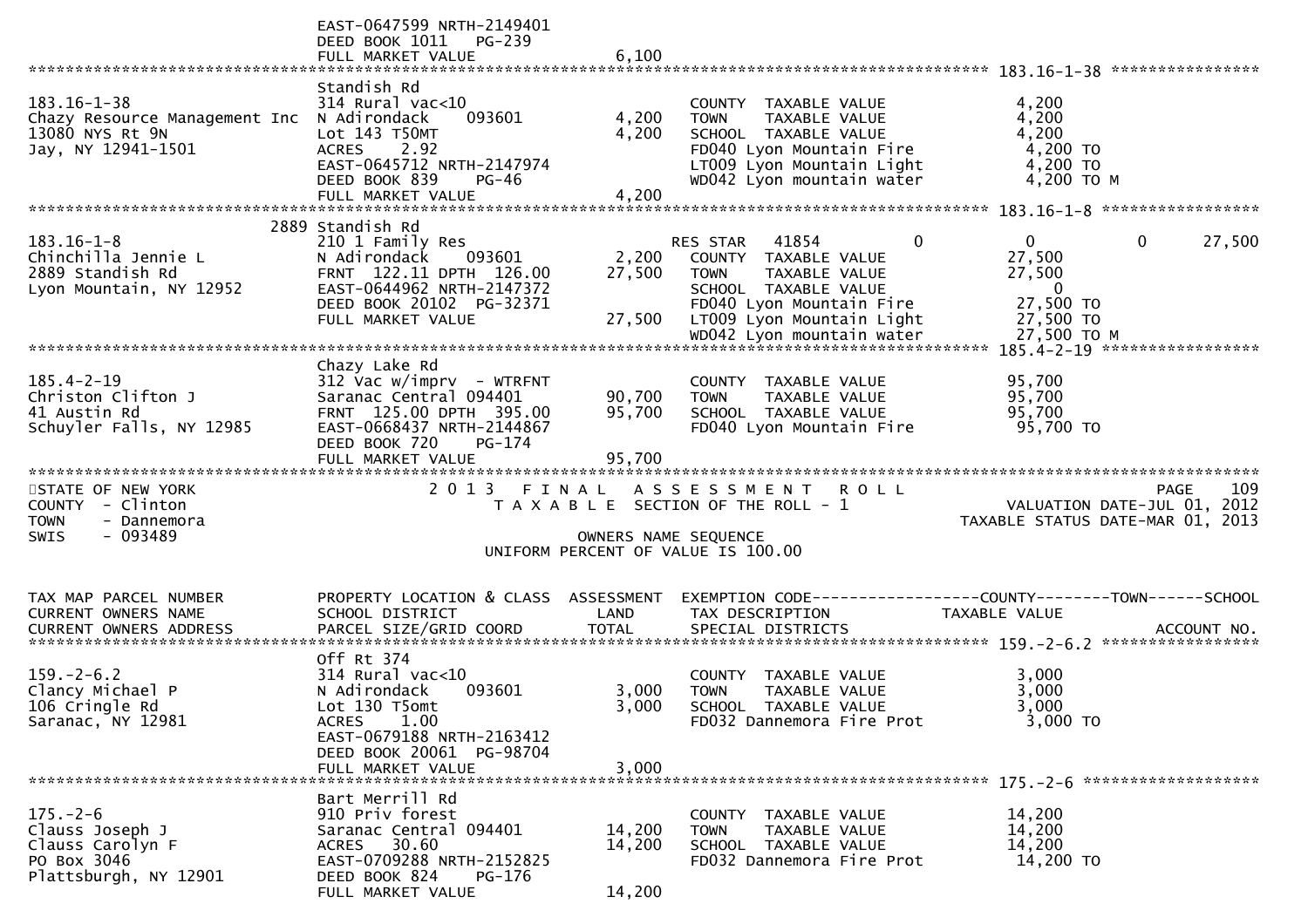| $175. - 2 - 7$<br>Clauss Joseph J<br>Clauss Carolyn F<br>PO Box 3046<br>Plattsburgh, NY 12901     | Bart Merrill Rd<br>910 Priv forest<br>Saranac Central 094401<br>ACRES 50.00<br>EAST-0708119 NRTH-2153008<br>DEED BOOK 824 PG-176<br>FULL MARKET VALUE                                          | 27,600<br>27,600<br>27,600   | COUNTY TAXABLE VALUE<br>TAXABLE VALUE<br><b>TOWN</b><br>SCHOOL TAXABLE VALUE<br>FD032 Dannemora Fire Prot                            | 27,600<br>27,600<br>27,600<br>27,600 TO                                                                                                             |
|---------------------------------------------------------------------------------------------------|------------------------------------------------------------------------------------------------------------------------------------------------------------------------------------------------|------------------------------|--------------------------------------------------------------------------------------------------------------------------------------|-----------------------------------------------------------------------------------------------------------------------------------------------------|
| $188. - 3 - 1.2$<br>Clauss Joseph J<br>Clauss Carolyn A<br>PO Box 3046<br>Plattsburgh, NY 12901   | Bart Merrill Rd<br>322 Rural vac>10<br>Saranac Central 094401<br>Lot 28 Duerville<br>ACRES 148.60<br>EAST-0708998 NRTH-2150822<br>DEED BOOK 99001 PG-17784<br>FULL MARKET VALUE                | 47,500<br>47,500<br>47,500   | COUNTY TAXABLE VALUE<br><b>TOWN</b><br>TAXABLE VALUE<br>SCHOOL TAXABLE VALUE<br>FD032 Dannemora Fire Prot 47,500 TO                  | 47,500<br>47,500<br>47,500                                                                                                                          |
|                                                                                                   | 4547 Rt 374                                                                                                                                                                                    |                              |                                                                                                                                      |                                                                                                                                                     |
| 169.-2-17<br>Cleary Robert A<br>4547 Rt 374<br>Merrill, NY 12955                                  | 220 2 Family Res - WTRFNT<br>N Adirondack<br>093601<br>ACRES 5.40<br>EAST-0634320 NRTH-2159639<br>EAST-0634320 NRTH-2159639                                                                    |                              | RES STAR 41854 0<br>132,400 COUNTY TAXABLE VALUE<br>TAXABLE VALUE<br><b>TOWN</b><br>SCHOOL TAXABLE VALUE<br>FD040 Lyon Mountain Fire | $0 \qquad$<br>$\mathbf{0}$<br>30,000<br>224,900<br>224,900<br>194,900<br>224,900 TO                                                                 |
|                                                                                                   |                                                                                                                                                                                                |                              |                                                                                                                                      |                                                                                                                                                     |
| STATE OF NEW YORK<br>COUNTY - Clinton                                                             |                                                                                                                                                                                                |                              | 2013 FINAL ASSESSMENT ROLL<br>T A X A B L E SECTION OF THE ROLL - 1                                                                  |                                                                                                                                                     |
| <b>TOWN</b><br>- Dannemora<br>- 093489<br>SWIS                                                    |                                                                                                                                                                                                | OWNERS NAME SEQUENCE         | UNIFORM PERCENT OF VALUE IS 100.00                                                                                                   | 0 L L<br>VALUATION DATE-JUL 01, 2012<br>TAXABLE STATUS DATE-MAR 01, 2013                                                                            |
| TAX MAP PARCEL NUMBER<br>CURRENT OWNERS NAME                                                      | PROPERTY LOCATION & CLASS ASSESSMENT<br>SCHOOL DISTRICT                                                                                                                                        | LAND                         | TAX DESCRIPTION                                                                                                                      | EXEMPTION CODE-----------------COUNTY--------TOWN-----SCHOOL<br>TAXABLE VALUE                                                                       |
| $158. - 1 - 9.53$<br>Clifford Robert W<br>Clifford Jayne A<br>2 Stuart St<br>Swampscott, MA 01907 | Garden Way<br>314 Rural vac<10<br>093601<br>N Adirondack<br>Lot 233 T5omt<br>Lot 3 Lake View Acres<br>ACRES 1.71<br>EAST-0668669 NRTH-2160912<br>DEED BOOK 20061 PG-96249<br>FULL MARKET VALUE | 14,400<br>14,400<br>14,400   | COUNTY TAXABLE VALUE<br>TAXABLE VALUE<br><b>TOWN</b><br>SCHOOL TAXABLE VALUE<br>FD040 Lyon Mountain Fire                             | CURRENT OWNERS NAME<br>CURRENT OWNERS ADDRESS PARCEL SIZE/GRID COORD TOTAL SPECIAL DISTRICTS ACCOUNT NO.<br>14,400<br>14,400<br>14,400<br>14,400 TO |
|                                                                                                   |                                                                                                                                                                                                |                              |                                                                                                                                      |                                                                                                                                                     |
| $172.4 - 1 - 29.2$<br>Clinton County Realty Inc<br>60 Prospect Ave<br>Plattsburgh, NY 12901       | 712 Wilfred King Rd<br>210 1 Family Res - WTRFNT<br>N Adirondack<br>093601<br>FRNT 80.62 DPTH 130.00<br>EAST-0670015 NRTH-2153616<br>DEED BOOK 618<br><b>PG-622</b><br>FULL MARKET VALUE       | 68,800<br>181,700<br>181,700 | COUNTY TAXABLE VALUE<br><b>TOWN</b><br>TAXABLE VALUE<br>SCHOOL TAXABLE VALUE<br>FD032 Dannemora Fire Prot                            | 181,700<br>181,700<br>181,700<br>181,700 TO                                                                                                         |
|                                                                                                   | 57 Lapoint Rd                                                                                                                                                                                  |                              |                                                                                                                                      |                                                                                                                                                     |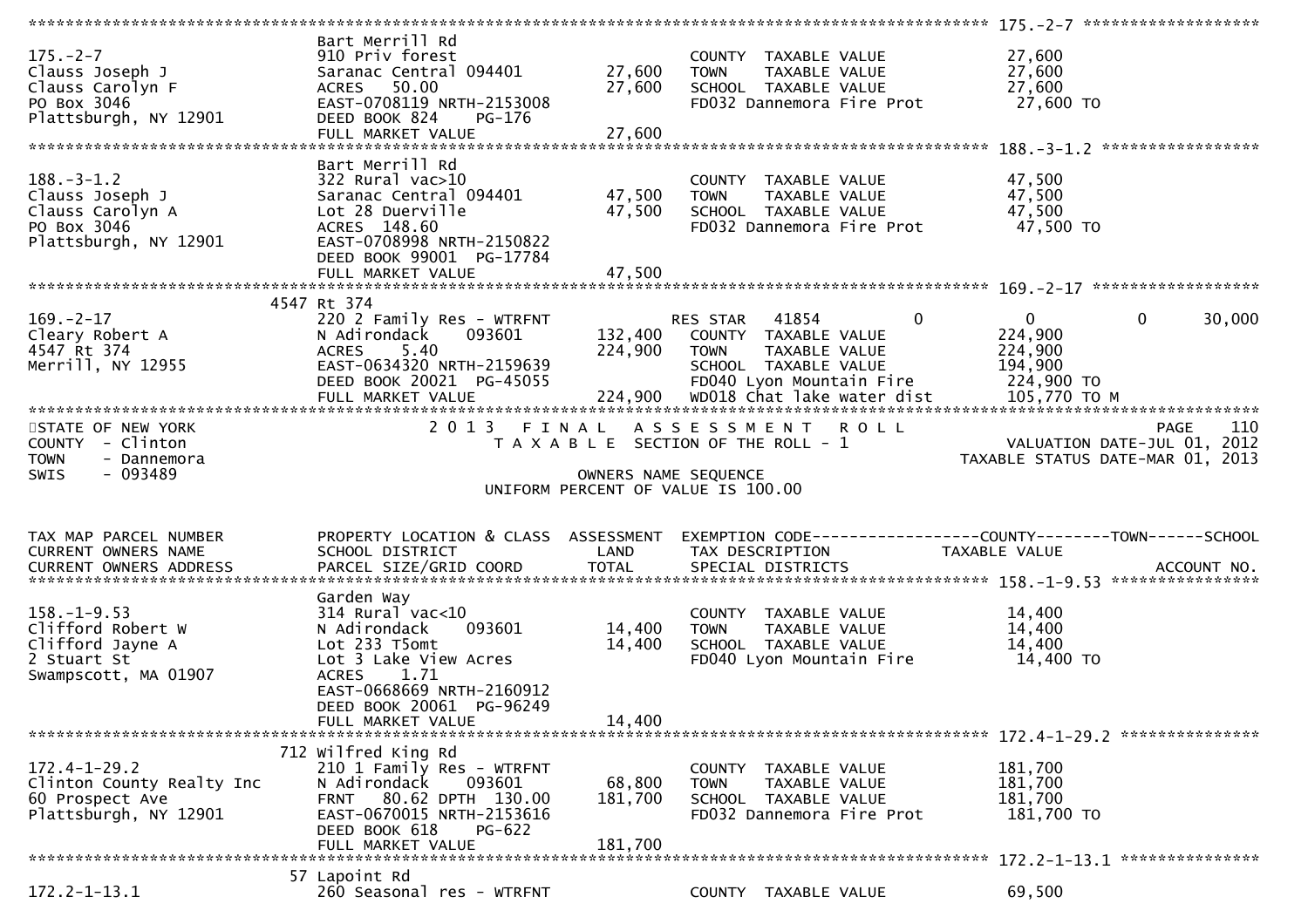| Clookey Loren<br>Clookey Ann<br>379 Stafford Rd<br>Plattsburgh, NY 12901                       | 093601<br>N Adirondack<br>FRNT 46.00 DPTH 165.00<br>EAST-0666234 NRTH-2157451<br>DEED BOOK 98001 PG-05006<br>FULL MARKET VALUE                                                              | 48,000<br>69,500<br>69,500   | TAXABLE VALUE<br><b>TOWN</b><br>SCHOOL TAXABLE VALUE<br>FD040 Lyon Mountain Fire                                                                                                        |             | 69,500<br>69,500<br>69,500 TO                                                       |                        |                                    |
|------------------------------------------------------------------------------------------------|---------------------------------------------------------------------------------------------------------------------------------------------------------------------------------------------|------------------------------|-----------------------------------------------------------------------------------------------------------------------------------------------------------------------------------------|-------------|-------------------------------------------------------------------------------------|------------------------|------------------------------------|
|                                                                                                | 6 Williams St                                                                                                                                                                               |                              |                                                                                                                                                                                         |             |                                                                                     |                        |                                    |
| $183.16 - 3 - 7$<br>Clukey Lloyd J<br>Box 133<br>Lyon Mt, NY 12952                             | 210 1 Family Res<br>N Adirondack<br>093601<br>FRNT 82.84 DPTH 146.00<br>EAST-0646606 NRTH-2147991<br>DEED BOOK 807<br>$PG-1$<br>FULL MARKET VALUE                                           | 1,900<br>41,900<br>41,900    | 41854<br>RES STAR<br>COUNTY TAXABLE VALUE<br><b>TOWN</b><br>TAXABLE VALUE<br>SCHOOL TAXABLE VALUE<br>FD040 Lyon Mountain Fire<br>LT009 Lyon Mountain Light<br>WD042 Lyon mountain water | 0           | $\mathbf{0}$<br>41,900<br>41,900<br>11,900<br>41,900 TO<br>41,900 TO<br>41,900 ТО М | $\mathbf{0}$           | 30,000                             |
|                                                                                                |                                                                                                                                                                                             |                              |                                                                                                                                                                                         |             |                                                                                     |                        |                                    |
| $159.3 - 2 - 4.2$<br>Coakley Matthew<br>333 Plad Blvd<br>Holtsville, NY 11742                  | 48 Dubrey Rd<br>260 Seasonal res - WTRFNT<br>N Adirondack<br>093601<br>Lot 129 T5omt<br>FRNT 75.00 DPTH 125.00<br>EAST-0673402 NRTH-2161754<br>DEED BOOK 20072 PG-9215<br>FULL MARKET VALUE | 56,400<br>111,200<br>111,200 | COUNTY TAXABLE VALUE<br><b>TOWN</b><br>TAXABLE VALUE<br>SCHOOL TAXABLE VALUE<br>FD032 Dannemora Fire Prot                                                                               |             | 111,200<br>111,200<br>111,200<br>111,200 TO                                         |                        |                                    |
|                                                                                                |                                                                                                                                                                                             |                              |                                                                                                                                                                                         |             |                                                                                     |                        |                                    |
| STATE OF NEW YORK<br>COUNTY - Clinton<br>TOWN<br>- Dannemora                                   |                                                                                                                                                                                             |                              | 2013 FINAL ASSESSMENT<br>T A X A B L E SECTION OF THE ROLL - 1                                                                                                                          | <b>ROLL</b> | VALUATION DATE-JUL 01, 2012<br>TAXABLE STATUS DATE-MAR 01, 2013                     |                        | 111<br>PAGE                        |
| $-093489$<br><b>SWIS</b>                                                                       |                                                                                                                                                                                             |                              | OWNERS NAME SEQUENCE<br>UNIFORM PERCENT OF VALUE IS 100.00                                                                                                                              |             |                                                                                     |                        |                                    |
| TAX MAP PARCEL NUMBER<br>CURRENT OWNERS NAME                                                   | PROPERTY LOCATION & CLASS ASSESSMENT<br>SCHOOL DISTRICT                                                                                                                                     | LAND                         | EXEMPTION CODE-----------------COUNTY-------TOWN------SCHOOL<br>TAX DESCRIPTION                                                                                                         |             | TAXABLE VALUE                                                                       |                        | ACCOUNT NO.<br>*****************   |
|                                                                                                | 2859 Standish Rd                                                                                                                                                                            |                              |                                                                                                                                                                                         |             |                                                                                     |                        |                                    |
| $183.20 - 1 - 7$<br>Collins Donald<br>Collins Barbara<br>PO Box 264<br>Lyon Mountain, NY 12952 | 210 1 Family Res<br>093601<br>N Adirondack<br>FRNT 117.73 DPTH 266.00<br>EAST-0644705 NRTH-2146684<br>DEED BOOK 20011 PG-29447<br>FULL MARKET VALUE                                         | 37,900                       | WARNONALL 41121<br>2,600 AGED COUN 41802<br>37,900 SR STAR<br>41834<br>COUNTY TAXABLE VALUE<br><b>TOWN</b><br><b>TAXABLE VALUE</b><br>SCHOOL TAXABLE VALUE<br>FD040 Lyon Mountain Fire  | 0<br>0<br>0 | 5,685<br>16,108<br>$\Omega$<br>16,107<br>32,215<br>$\bf{0}$<br>37,900 TO            | 5,685<br>0<br>$\Omega$ | $\bf{0}$<br>$\mathbf{0}$<br>37,900 |
|                                                                                                |                                                                                                                                                                                             |                              | LT009 Lyon Mountain Light<br>WD042 Lyon mountain water                                                                                                                                  |             | 37,900 TO<br>37,900 TO M                                                            |                        |                                    |
|                                                                                                |                                                                                                                                                                                             |                              |                                                                                                                                                                                         |             |                                                                                     |                        |                                    |
|                                                                                                |                                                                                                                                                                                             |                              |                                                                                                                                                                                         |             |                                                                                     |                        |                                    |
|                                                                                                | 22 Pullman St                                                                                                                                                                               |                              |                                                                                                                                                                                         |             |                                                                                     |                        |                                    |
| $183.16 - 1 - 3$<br>Collins Janet M<br>22 Pullman St<br>PO Box 162                             | 210 1 Family Res<br>093601<br>N Adirondack<br>FRNT 100.00 DPTH 192.00<br>850<br><b>BANK</b>                                                                                                 | 2,400<br>19,600              | 41854<br>RES STAR<br>COUNTY TAXABLE VALUE<br><b>TAXABLE VALUE</b><br><b>TOWN</b><br>SCHOOL TAXABLE VALUE                                                                                | 0           | $\mathbf{0}$<br>19,600<br>19,600<br>0                                               | 0                      | 19,600                             |
| Lyon Mountain, NY 12952                                                                        | EAST-0644635 NRTH-2147873<br>DEED BOOK 20062 PG-215<br>FULL MARKET VALUE                                                                                                                    | 19.600                       | FD040 Lyon Mountain Fire<br>LT009 Lyon Mountain Light<br>WD042 Lyon mountain water                                                                                                      |             | 19,600 TO<br>19,600 TO<br>19,600 то м                                               |                        |                                    |
|                                                                                                | 2933 Standish Rd                                                                                                                                                                            |                              |                                                                                                                                                                                         |             | 183.2-2-33 ******************                                                       |                        |                                    |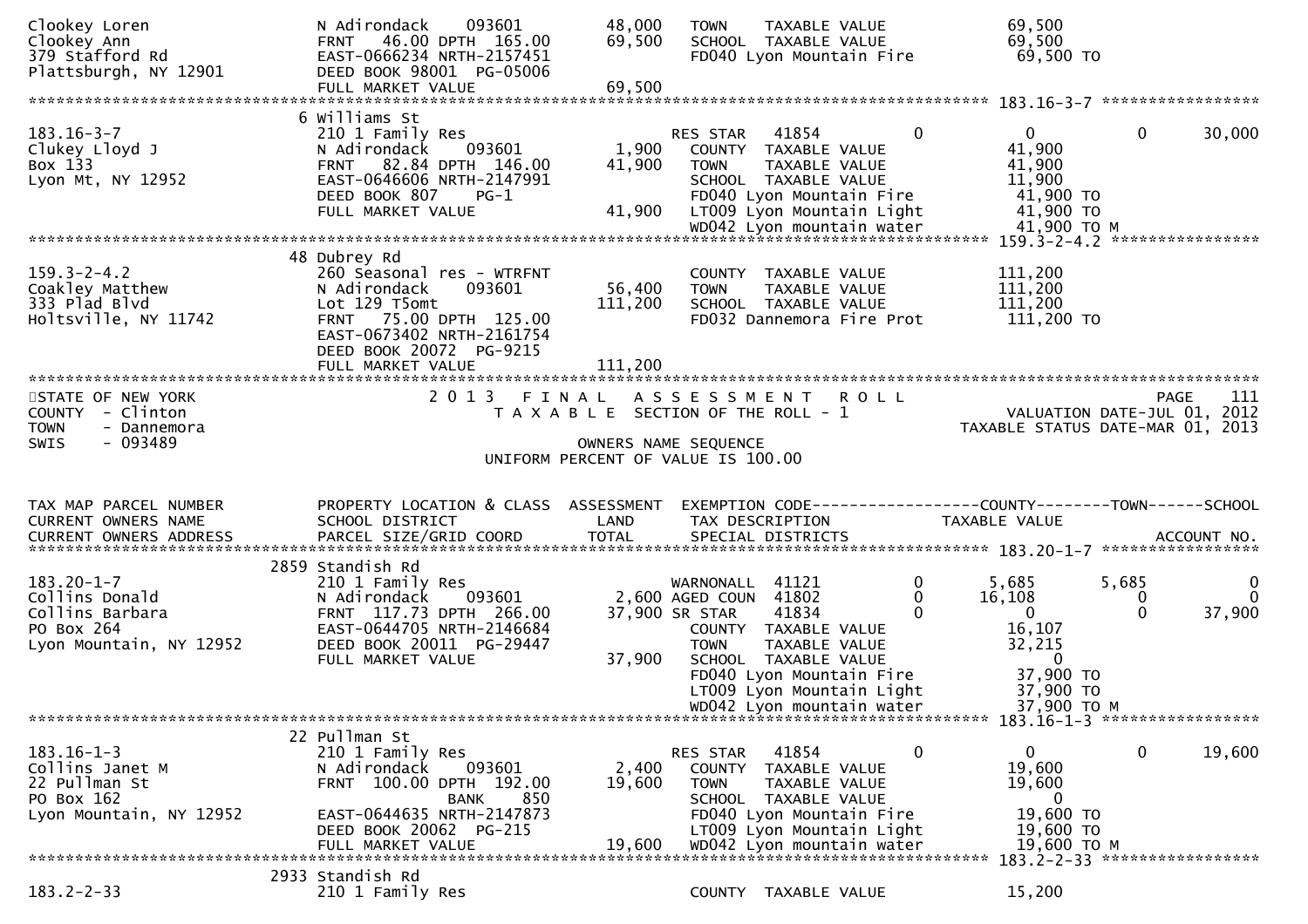| Collins Jeremy<br>100 Harris Rd<br>Merrill, NY 12955                                     | 093601<br>N Adirondack<br>FRNT 133.88 DPTH 154.00<br>EAST-0645783 NRTH-2148232<br>DEED BOOK 20082 PG-17284                                                                                  | 2,400<br>15,200           | TAXABLE VALUE<br><b>TOWN</b><br>SCHOOL TAXABLE VALUE<br>FD040 Lyon Mountain Fire<br>LT009 Lyon Mountain Light                                                                                          | 15,200<br>15,200<br>15,200 TO<br>15,200 TO                                                                                                   |
|------------------------------------------------------------------------------------------|---------------------------------------------------------------------------------------------------------------------------------------------------------------------------------------------|---------------------------|--------------------------------------------------------------------------------------------------------------------------------------------------------------------------------------------------------|----------------------------------------------------------------------------------------------------------------------------------------------|
| $183.20 - 1 - 11$<br>Collins Jeremy<br>100 Harris Rd<br>Merrill, NY 12955                | 2847 Standish Rd<br>210 1 Family Res<br>N Adirondack<br>093601<br>FRNT 26.00 DPTH 142.00<br>EAST-0644685 NRTH-2146339<br>DEED BOOK 20102 PG-31738                                           | 600<br>30,300             | COUNTY TAXABLE VALUE<br><b>TOWN</b><br>TAXABLE VALUE<br>SCHOOL TAXABLE VALUE<br>FD040 Lyon Mountain Fire<br>LT009 Lyon Mountain Light                                                                  | 30,300<br>30,300<br>30,300<br>30,300 TO<br>30,300 TO                                                                                         |
| $183.16 - 1 - 26.2$<br>Collins Jeremy D<br>100 Harris Rd<br>Merrill, NY 12955            | 28 Third St<br>210 1 Family Res<br>N Adirondack<br>093601<br>137 A Map Drawer 136-A<br>FRNT 45.00 DPTH 126.00<br>EAST-0644470 NRTH-2147132<br>DEED BOOK 20102 PG-33314<br>FULL MARKET VALUE | 1,300<br>27,000<br>27,000 | COUNTY TAXABLE VALUE<br>TAXABLE VALUE<br><b>TOWN</b><br>SCHOOL TAXABLE VALUE<br>FD040 Lyon Mountain Fire<br>LT009 Lyon Mountain Light<br>WD042 Lyon mountain water                                     | 27,000<br>27,000<br>27,000<br>27,000 TO<br>27,000 TO<br>27,000 TO M                                                                          |
| STATE OF NEW YORK<br>COUNTY - Clinton<br>TOWN<br>- Dannemora<br>$-093489$<br><b>SWIS</b> | 2013 FINAL                                                                                                                                                                                  | OWNERS NAME SEQUENCE      | ASSESSMENT ROLL<br>T A X A B L E SECTION OF THE ROLL - 1<br>UNIFORM PERCENT OF VALUE IS 100.00                                                                                                         | 112<br><b>PAGE</b><br>VALUATION DATE-JUL $01$ , $2012$<br>TAXABLE STATUS DATE-MAR 01, 2013                                                   |
|                                                                                          |                                                                                                                                                                                             |                           |                                                                                                                                                                                                        |                                                                                                                                              |
| TAX MAP PARCEL NUMBER<br>CURRENT OWNERS NAME<br>CURRENT OWNERS ADDRESS                   | PROPERTY LOCATION & CLASS ASSESSMENT<br>SCHOOL DISTRICT<br>PARCEL SIZE/GRID COORD                                                                                                           | LAND<br><b>TOTAL</b>      | TAX DESCRIPTION<br>SPECIAL DISTRICTS                                                                                                                                                                   | EXEMPTION CODE-----------------COUNTY--------TOWN-----SCHOOL<br>TAXABLE VALUE<br>ACCOUNT NO.                                                 |
| $183.20 - 2 - 19$<br>Collins Jeremy D<br>100 Harris Rd<br>Merrill, NY 12955              | 2832 Standish Rd<br>210 1 Family Res<br>093601<br>N Adirondack<br>Map 136A Lot 78A<br>FRNT 45.91 DPTH 278.00<br>EAST-0644833 NRTH-2145911<br>DEED BOOK 20112 PG-40249                       | 1,700<br>25,700           | COUNTY TAXABLE VALUE<br>TAXABLE VALUE<br><b>TOWN</b><br>SCHOOL TAXABLE VALUE<br>FD040 Lyon Mountain Fire<br>LT009 Lyon Mountain Light<br>WD042 Lyon mountain water                                     | 25,700<br>25,700<br>25,700<br>25,700 TO<br>$25,700$ TO<br>25,700 TO M                                                                        |
| $183.12 - 1 - 11$<br>Collins Judith A<br>PO Box 132<br>Lyon Mt, NY 12952                 | 3885 Rt 374<br>210 1 Family Res<br>093601<br>N Adirondack<br>30.29 DPTH 202.00<br>FRNT<br>EAST-0645495 NRTH-2149432<br>DEED BOOK 646<br>PG-787<br>FULL MARKET VALUE                         | 1,100<br>37,400<br>37,400 | $\mathbf{0}$<br>41834<br>SR STAR<br>COUNTY TAXABLE VALUE<br><b>TOWN</b><br>TAXABLE VALUE<br>SCHOOL TAXABLE VALUE<br>FD040 Lyon Mountain Fire<br>LT009 Lyon Mountain Light<br>WD042 Lyon mountain water | $\Omega$<br>$\mathbf{0}$<br>37,400<br>37,400<br>37,400<br>$\bf{0}$<br>37,400 TO<br>37,400 TO<br>37,400 TO M<br>183.16-1-1 ****************** |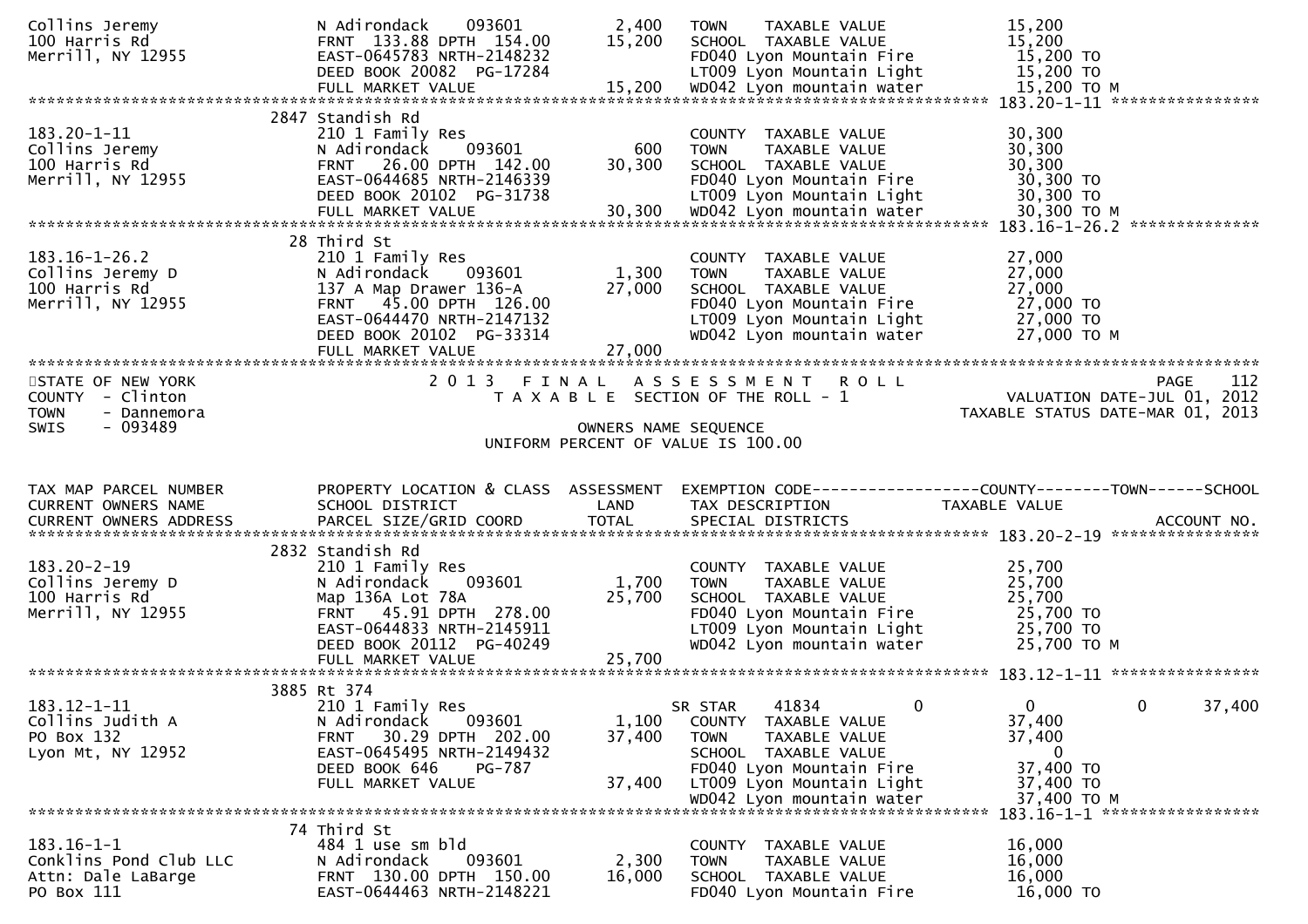| Lyon Mt, NY 12952                                                                                             | DEED BOOK 20011 PG-29772                                                                                                                                                 |                                                                                                     |                                                | LT009 Lyon Mountain Light                                                                                                                                           |             | 16,000 TO                                                                              |                                                        |
|---------------------------------------------------------------------------------------------------------------|--------------------------------------------------------------------------------------------------------------------------------------------------------------------------|-----------------------------------------------------------------------------------------------------|------------------------------------------------|---------------------------------------------------------------------------------------------------------------------------------------------------------------------|-------------|----------------------------------------------------------------------------------------|--------------------------------------------------------|
| $182.2 - 1 - 21$<br>Connor Joseph P<br>56 Broad St<br>Plattsburgh, NY 12901                                   | 93 Dairy Ln<br>260 Seasonal res - WTRFNT<br>N Adirondack<br>093601<br>1.00<br><b>ACRES</b><br>EAST-0632414 NRTH-2150284<br>DEED BOOK 20061 PG-99763<br>FULL MARKET VALUE | 115,100<br>171,100<br>171,100                                                                       | <b>TOWN</b>                                    | COUNTY TAXABLE VALUE<br>TAXABLE VALUE<br>SCHOOL TAXABLE VALUE<br>FD040 Lyon Mountain Fire<br>WD018 Chat lake water dist                                             |             | 171,100<br>171,100<br>171,100<br>171,100 TO<br>169,030 ТО М                            |                                                        |
| $173.3 - 1 - 18$<br>Connor Martha E<br>Connor Stephen<br>465 Wilfred King Rd<br>Ellenburg Depot, NY 12935     | 465 Wilfred King Rd<br>210 1 Family Res<br>093601<br>N Adirondack<br>FRNT 175.00 DPTH 103.00<br>EAST-0673642 NRTH-2157605<br>DEED BOOK 20082 PG-15965                    | 74,800                                                                                              | <b>CLERGY</b><br>10,300 SR STAR<br><b>TOWN</b> | 41400<br>41834<br>COUNTY TAXABLE VALUE<br>TAXABLE VALUE<br>SCHOOL TAXABLE VALUE                                                                                     | 0<br>0      | 1,500<br>$\mathbf 0$<br>73,300<br>73,300<br>10,000                                     | 1,500<br>1,500<br>63,300<br>0                          |
| STATE OF NEW YORK<br>- Clinton<br><b>COUNTY</b><br><b>TOWN</b><br>- Dannemora<br>$-093489$<br>SWIS            | 2013 FINAL                                                                                                                                                               | T A X A B L E SECTION OF THE ROLL - 1<br>OWNERS NAME SEQUENCE<br>UNIFORM PERCENT OF VALUE IS 100.00 | A S S E S S M E N T                            |                                                                                                                                                                     | <b>ROLL</b> | VALUATION DATE-JUL 01, 2012                                                            | 113<br><b>PAGE</b><br>TAXABLE STATUS DATE-MAR 01, 2013 |
| TAX MAP PARCEL NUMBER<br>CURRENT OWNERS NAME                                                                  | PROPERTY LOCATION & CLASS ASSESSMENT<br>SCHOOL DISTRICT                                                                                                                  | LAND                                                                                                |                                                | TAX DESCRIPTION                                                                                                                                                     |             | EXEMPTION CODE------------------COUNTY--------TOWN------SCHOOL<br><b>TAXABLE VALUE</b> |                                                        |
| $173. - 1 - 10$<br>Conto Michael W<br>Conto Eleanor R<br>316 Wilfred King Rd<br>Ellenburg Depot, NY 12935     | 316 Wilfred King Rd<br>240 Rural res<br>093601<br>N Adirondack<br>ACRES 25.50 BANK<br>350<br>EAST-0676825 NRTH-2158453<br>DEED BOOK 20051 PG-79577                       | 15,900<br>61,300                                                                                    | <b>RES STAR</b><br><b>TOWN</b>                 | 41854<br>COUNTY TAXABLE VALUE<br>TAXABLE VALUE<br>SCHOOL TAXABLE VALUE<br>FD032 Dannemora Fire Prot                                                                 | $\Omega$    | $\overline{0}$<br>61,300<br>61,300<br>31,300<br>61,300 TO                              | 0<br>30,000                                            |
| $183.20 - 1 - 6$<br>Cook Andrew Richard<br>2865 Standish Rd<br>PO Box 265<br>Lyon Mountain, NY 12952          | 2865 Standish Rd<br>210 1 Family Res<br>N Adirondack<br>093601<br>FRNT 132.76 DPTH 266.00<br>EAST-0644749 NRTH-2146792<br>DEED BOOK 20062 PG-1013<br>FULL MARKET VALUE   | 2,600<br>34,200                                                                                     | RES STAR<br><b>TOWN</b>                        | 41854<br>COUNTY TAXABLE VALUE<br>TAXABLE VALUE<br>SCHOOL TAXABLE VALUE<br>FD040 Lyon Mountain Fire<br>34,200 LT009 Lyon Mountain Light<br>WD042 Lyon mountain water | $\mathbf 0$ | $\mathbf{0}$<br>34,200<br>34,200<br>4,200<br>34,200 TO<br>34,200 TO<br>34,200 TO M     | 0<br>30,000                                            |
|                                                                                                               | 965 Rt 374                                                                                                                                                               |                                                                                                     |                                                |                                                                                                                                                                     |             |                                                                                        |                                                        |
| $188.17 - 4 - 15$<br>Cook Life Use Thelma L<br>Cook Life Use Wendel A<br>965 Route 374<br>Cadyville, NY 12918 | 210 1 Family Res<br>Saranac Central 094401<br>64.00 DPTH 260.00<br><b>FRNT</b><br>EAST-0698326 NRTH-2146709<br>DEED BOOK 20072 PG-11389<br>FULL MARKET VALUE             | 13,000<br>62,200<br>62,200                                                                          | SR STAR<br><b>TOWN</b>                         | 41834<br>COUNTY TAXABLE VALUE<br>TAXABLE VALUE<br>SCHOOL TAXABLE VALUE<br>FD032 Dannemora Fire Prot<br>WD032 Dann wtr dst #2                                        | 0           | $\mathbf{0}$<br>62,200<br>62,200<br>$\mathbf{0}$<br>62,200 TO<br>1.00 UN M             | 62,200<br>0                                            |
| $182.2 - 1 - 1.2$                                                                                             | 755 Sunset Rd<br>210 1 Family Res - WTRFNT                                                                                                                               |                                                                                                     |                                                | COUNTY TAXABLE VALUE                                                                                                                                                |             | 299,500                                                                                | 182.2-1-1.2 *****************                          |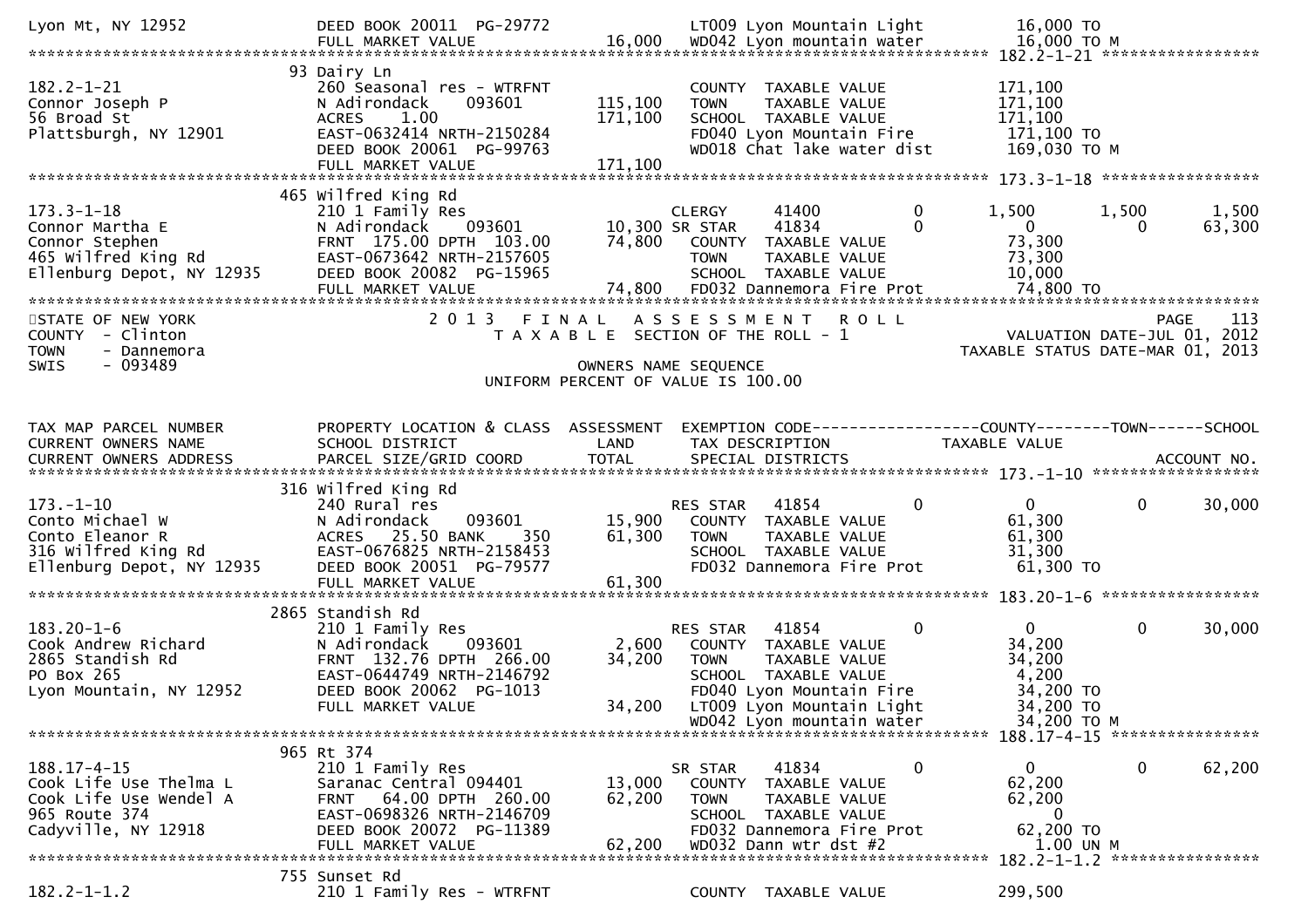| Cooner Saul<br>Cooner Judy<br>PO Box 29<br>Lyon Mountain, NY 12952                                | 093601<br>N Adirondack<br>Lot 139 T5omt<br>1.00<br><b>ACRES</b><br>EAST-0634530 NRTH-2153167<br>DEED BOOK 20011 PG-36374                                    | 126,500<br>299,500   | TAXABLE VALUE<br><b>TOWN</b><br>SCHOOL TAXABLE VALUE<br>FD040 Lyon Mountain Fire<br>WD018 Chat lake water dist                                                                                      | 299,500<br>299,500<br>299,500 TO<br>296,565 TO M                                                                                                |
|---------------------------------------------------------------------------------------------------|-------------------------------------------------------------------------------------------------------------------------------------------------------------|----------------------|-----------------------------------------------------------------------------------------------------------------------------------------------------------------------------------------------------|-------------------------------------------------------------------------------------------------------------------------------------------------|
|                                                                                                   |                                                                                                                                                             |                      |                                                                                                                                                                                                     |                                                                                                                                                 |
|                                                                                                   | 3035 Rt 374                                                                                                                                                 |                      |                                                                                                                                                                                                     |                                                                                                                                                 |
| $172.2 - 1 - 26$<br>Corey Anita L<br>PO Box 636<br>Dannemora, NY 12929                            | 210 1 Family Res - WTRFNT<br>093601<br>N Adirondack<br>FRNT 110.00 DPTH 170.00<br>EAST-0664043 NRTH-2156967<br>DEED BOOK 20072 PG-8966<br>FULL MARKET VALUE | 201,000              | $\mathbf 0$<br>CW_10_VET/ 41152<br>79,100 AGED C&T<br>41801<br>$\mathbf{0}$<br>$\Omega$<br>41834<br>201,000 SR STAR<br>COUNTY TAXABLE VALUE<br><b>TOWN</b><br>TAXABLE VALUE<br>SCHOOL TAXABLE VALUE | 8,000<br>$\bf{0}$<br>$\mathbf{0}$<br>$\mathbf 0$<br>96,500<br>100,500<br>63,300<br>$\overline{\mathbf{0}}$<br>0<br>96,500<br>100,500<br>137,700 |
|                                                                                                   |                                                                                                                                                             |                      |                                                                                                                                                                                                     |                                                                                                                                                 |
| STATE OF NEW YORK<br>COUNTY - Clinton<br><b>TOWN</b><br>- Dannemora<br>$-093489$<br><b>SWIS</b>   | 2 0 1 3<br>FINAL                                                                                                                                            |                      | A S S E S S M E N T<br><b>ROLL</b><br>T A X A B L E SECTION OF THE ROLL - 1<br>OWNERS NAME SEQUENCE                                                                                                 | 114<br><b>PAGE</b><br>VALUATION DATE-JUL 01, 2012<br>TAXABLE STATUS DATE-MAR 01, 2013                                                           |
|                                                                                                   |                                                                                                                                                             |                      | UNIFORM PERCENT OF VALUE IS 100.00                                                                                                                                                                  |                                                                                                                                                 |
| TAX MAP PARCEL NUMBER<br>CURRENT OWNERS NAME<br><b>CURRENT OWNERS ADDRESS</b>                     | PROPERTY LOCATION & CLASS ASSESSMENT<br>SCHOOL DISTRICT<br>PARCEL SIZE/GRID COORD                                                                           | LAND<br><b>TOTAL</b> | TAX DESCRIPTION<br>SPECIAL DISTRICTS                                                                                                                                                                | EXEMPTION CODE------------------COUNTY--------TOWN------SCHOOL<br>TAXABLE VALUE<br>ACCOUNT NO.                                                  |
|                                                                                                   | 495 Wilfred King Rd                                                                                                                                         |                      |                                                                                                                                                                                                     |                                                                                                                                                 |
| $173.3 - 1 - 14$<br>Cormier Elizabeth<br>Attn: Betty Spinner<br>PO Box 607<br>Dannemora, NY 12929 | 311 Res vac land<br>N Adirondack<br>093601<br>FRNT 100.00 DPTH 100.00<br>EAST-0673184 NRTH-2157191<br>DEED BOOK 567<br>$PG-233$                             | 9,000<br>9,000       | COUNTY TAXABLE VALUE<br><b>TOWN</b><br>TAXABLE VALUE<br>SCHOOL TAXABLE VALUE<br>FD032 Dannemora Fire Prot                                                                                           | 9,000<br>9,000<br>9,000<br>9,000 TO                                                                                                             |
|                                                                                                   |                                                                                                                                                             |                      |                                                                                                                                                                                                     |                                                                                                                                                 |
| $183.20 - 4 - 24$<br>Corral Joseph R Jr.<br>PO Box 204<br>Lyon Mountain, NY 12952                 | 2 Marvin St<br>210 1 Family Res<br>N Adirondack<br>093601<br>FRNT 86.00 DPTH 78.00<br>EAST-0644402 NRTH-2144980<br>DEED BOOK 20072 PG-10606                 | 1,500<br>36,500      | COUNTY TAXABLE VALUE<br><b>TOWN</b><br>TAXABLE VALUE<br>SCHOOL TAXABLE VALUE<br>FD040 Lyon Mountain Fire<br>LT009 Lyon Mountain Light                                                               | 36,500<br>36,500<br>36,500<br>36,500 TO<br>36,500 TO                                                                                            |
| 2010/2014 Rt 374                                                                                  |                                                                                                                                                             |                      | 92 PCT OF VALUE USED FOR EXEMPTION PURPOSES                                                                                                                                                         |                                                                                                                                                 |
| $174. - 1 - 5.1$<br>Coryer Howard Ricky<br>2014 Rt 374<br>Ellenburg Depot, NY 12935               | 240 Rural res<br>093601<br>N Adirondack<br>ACRES 16.40<br>EAST-0684243 NRTH-2160080<br>DEED BOOK 918<br><b>PG-152</b><br>FULL MARKET VALUE                  | 103,700              | WARNONALL 41121<br>0<br>14,200 WARDISALL 41141<br>$\mathbf 0$<br>$\Omega$<br>103,700 RES STAR<br>41854<br>COUNTY<br>TAXABLE VALUE<br>TAXABLE VALUE<br><b>TOWN</b><br>SCHOOL TAXABLE VALUE           | 14,311<br>$\mathbf 0$<br>14,311<br>28,621<br>28,621<br>$\mathbf{0}$<br>30,000<br>$\overline{0}$<br>$\Omega$<br>60,768<br>60,768<br>73,700       |
|                                                                                                   |                                                                                                                                                             |                      | FD032 Dannemora Fire Prot                                                                                                                                                                           | 103,700 TO<br>159. - 2 - 7.1 ******************                                                                                                 |
| $159. - 2 - 7.1$<br>Coryer Ricky H<br>2014 Rt 374<br>Ellenburg Depot, NY 12935                    | Rt 374<br>321 Abandoned ag<br>093601<br>N Adirondack<br>Lot 130 T5omt<br>23.10<br><b>ACRES</b>                                                              | 17,800<br>17,800     | COUNTY<br>TAXABLE VALUE<br><b>TAXABLE VALUE</b><br><b>TOWN</b><br>SCHOOL TAXABLE VALUE<br>FD032 Dannemora Fire Prot                                                                                 | 17,800<br>17,800<br>17,800<br>17,800 TO                                                                                                         |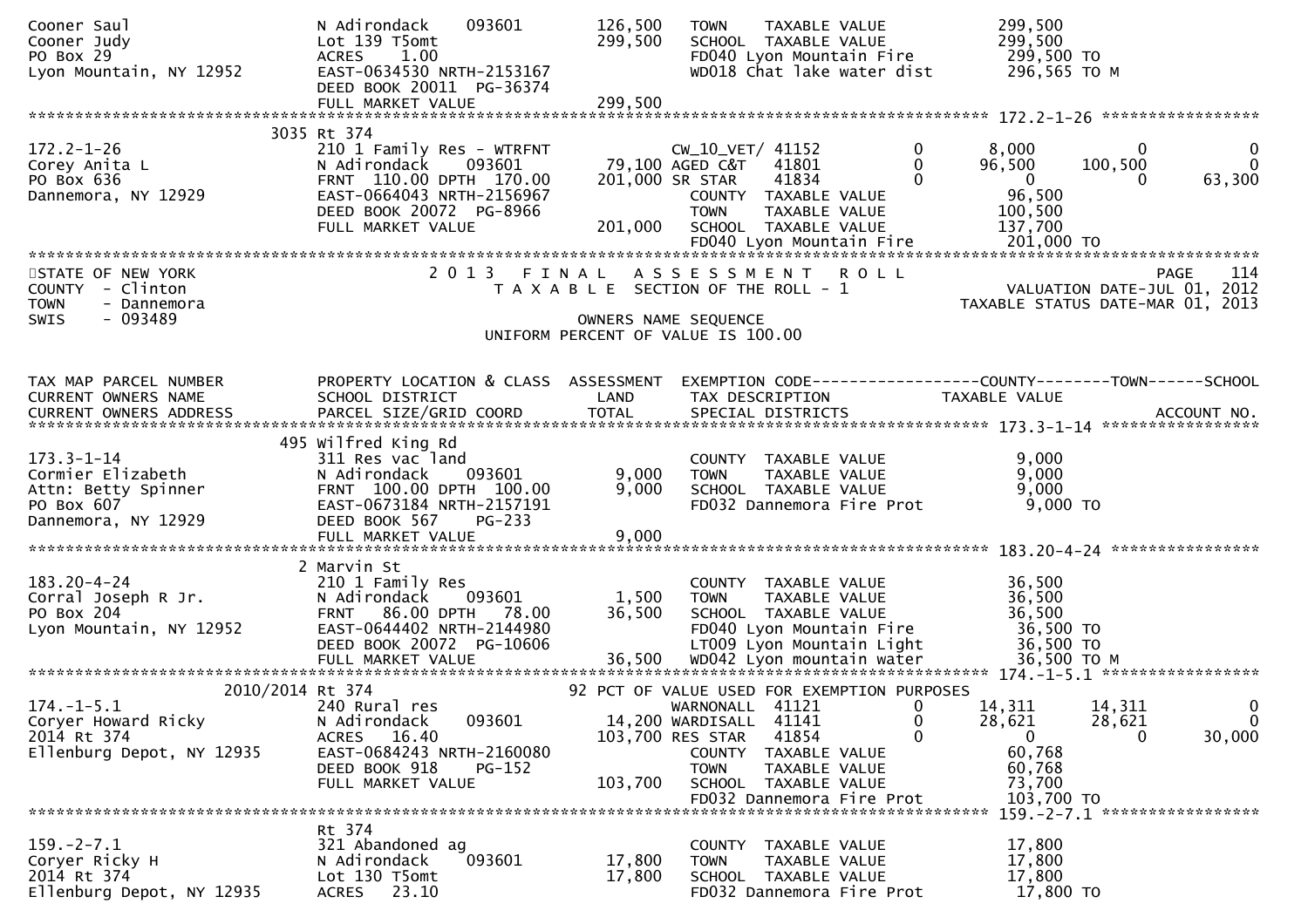|                                              | EAST-0680221 NRTH-2160238<br>DEED BOOK 20031 PG-50657   |                      |                                                      |                                                                                |
|----------------------------------------------|---------------------------------------------------------|----------------------|------------------------------------------------------|--------------------------------------------------------------------------------|
|                                              | FULL MARKET VALUE                                       | 17,800               |                                                      |                                                                                |
|                                              | Rt 374                                                  |                      |                                                      |                                                                                |
| $159. - 2 - 7.6$                             | $314$ Rural vac<10                                      |                      | COUNTY TAXABLE VALUE                                 | 11,400                                                                         |
| Coryer Ricky H                               | N Adirondack<br>093601                                  | 11,400               | <b>TOWN</b><br>TAXABLE VALUE                         | 11,400                                                                         |
| 2014 Rt 374                                  | Lot 130 T5omt                                           | 11,400               | SCHOOL TAXABLE VALUE<br>FD032 Dannemora Fire Prot    | 11,400                                                                         |
| Ellenburg Depot, NY 12935                    | ACRES 10.00<br>EAST-0680251 NRTH-2160823                |                      |                                                      | 11,400 TO                                                                      |
|                                              | DEED BOOK 723<br>$PG-172$                               |                      |                                                      |                                                                                |
|                                              | FULL MARKET VALUE                                       | 11,400               |                                                      |                                                                                |
| STATE OF NEW YORK                            | 2 0 1 3                                                 | FINAL                | A S S E S S M E N T<br><b>ROLL</b>                   | 115<br><b>PAGE</b>                                                             |
| COUNTY - Clinton                             |                                                         |                      | T A X A B L E SECTION OF THE ROLL - 1                | VALUATION DATE-JUL 01, 2012                                                    |
| - Dannemora<br><b>TOWN</b>                   |                                                         |                      |                                                      | TAXABLE STATUS DATE-MAR 01, 2013                                               |
| $-093489$<br><b>SWIS</b>                     |                                                         | OWNERS NAME SEQUENCE | UNIFORM PERCENT OF VALUE IS 100.00                   |                                                                                |
|                                              |                                                         |                      |                                                      |                                                                                |
|                                              |                                                         |                      |                                                      |                                                                                |
| TAX MAP PARCEL NUMBER<br>CURRENT OWNERS NAME | PROPERTY LOCATION & CLASS ASSESSMENT<br>SCHOOL DISTRICT | LAND                 | TAX DESCRIPTION                                      | EXEMPTION CODE-----------------COUNTY--------TOWN------SCHOOL<br>TAXABLE VALUE |
|                                              |                                                         |                      |                                                      |                                                                                |
|                                              |                                                         |                      |                                                      |                                                                                |
| $159. -2 - 17.12$                            | 2432 Rt 374<br>311 Res vac land - WTRFNT                |                      | COUNTY TAXABLE VALUE                                 | 5,900                                                                          |
| Coryer Ricky H                               | 093601<br>N Adirondack                                  | 5,900                | TAXABLE VALUE<br><b>TOWN</b>                         | 5,900                                                                          |
| Corver Deborah L                             | Lot 129 T5omt                                           | 5,900                | SCHOOL TAXABLE VALUE                                 | 5,900                                                                          |
| 2014 Rt 374                                  | Survey MAp 20072/01803                                  |                      | FD032 Dannemora Fire Prot                            | 5,900 TO                                                                       |
| Ellenburg Depot, NY 12935                    | FRNT 239.45 DPTH 334.26<br>EAST-0674016 NRTH-2162533    |                      |                                                      |                                                                                |
|                                              | DEED BOOK 20072 PG-3610                                 |                      |                                                      |                                                                                |
|                                              | FULL MARKET VALUE                                       | 5,900                |                                                      |                                                                                |
|                                              | 560 Wilfred King Rd                                     |                      |                                                      |                                                                                |
| $173.3 - 2 - 15$                             | 260 Seasonal res - WTRFNT                               |                      | COUNTY TAXABLE VALUE                                 | 155,100                                                                        |
| Cote Life Use Paul E                         | 093601<br>N Adirondack                                  | 92,700               | TAXABLE VALUE<br><b>TOWN</b>                         | 155,100                                                                        |
| Cote Life Use Patricia E                     | FRNT 100.00 DPTH 300.00                                 | 155,100              | SCHOOL TAXABLE VALUE                                 | 155,100                                                                        |
| 4916 S Catherine St<br>Plattsburgh, NY 12901 | EAST-0671823 NRTH-2156621<br>DEED BOOK 20072 PG-2625    |                      | FD032 Dannemora Fire Prot                            | 155,100 TO                                                                     |
|                                              |                                                         |                      |                                                      |                                                                                |
|                                              |                                                         |                      |                                                      |                                                                                |
| $185.2 - 2 - 20$                             | 42 Garmish St<br>260 Seasonal res - WTRFNT              |                      | <b>COUNTY</b><br>TAXABLE VALUE                       | 200,300                                                                        |
| Coughlin Daniel James                        | N Adirondack<br>093601                                  | 102,300              | <b>TOWN</b><br><b>TAXABLE VALUE</b>                  | 200,300                                                                        |
| Coughlin Timothy Michael                     | FRNT 102.99 DPTH 255.00                                 | 200,300              | SCHOOL TAXABLE VALUE                                 | 200,300                                                                        |
| 1620 Herron Rd<br>Dorval QC, Canada H9S1B8   | EAST-0667330 NRTH-2149884                               |                      | FD040 Lyon Mountain Fire                             | 200,300 TO                                                                     |
|                                              | DEED BOOK 20092 PG-21815<br>FULL MARKET VALUE           | 200,300              |                                                      |                                                                                |
|                                              |                                                         |                      |                                                      |                                                                                |
|                                              | 1066 Gen Leroy Manor Rd                                 |                      |                                                      |                                                                                |
| $188. - 1 - 2$<br>Coulon David J             | 240 Rural res<br>Saranac Central 094401                 | 17,100               | COUNTY TAXABLE VALUE<br>TAXABLE VALUE<br><b>TOWN</b> | 45,300<br>45,300                                                               |
| PO Box 145                                   | ACRES 23.75                                             | 45,300               | SCHOOL TAXABLE VALUE                                 | 45,300                                                                         |
| Dannemora, NY 12929                          | EAST-0701105 NRTH-2150151                               |                      | FD032 Dannemora Fire Prot                            | 45,300 TO                                                                      |
|                                              | DEED BOOK 20021 PG-38376                                |                      |                                                      |                                                                                |
|                                              | FULL MARKET VALUE                                       | 45,300               |                                                      |                                                                                |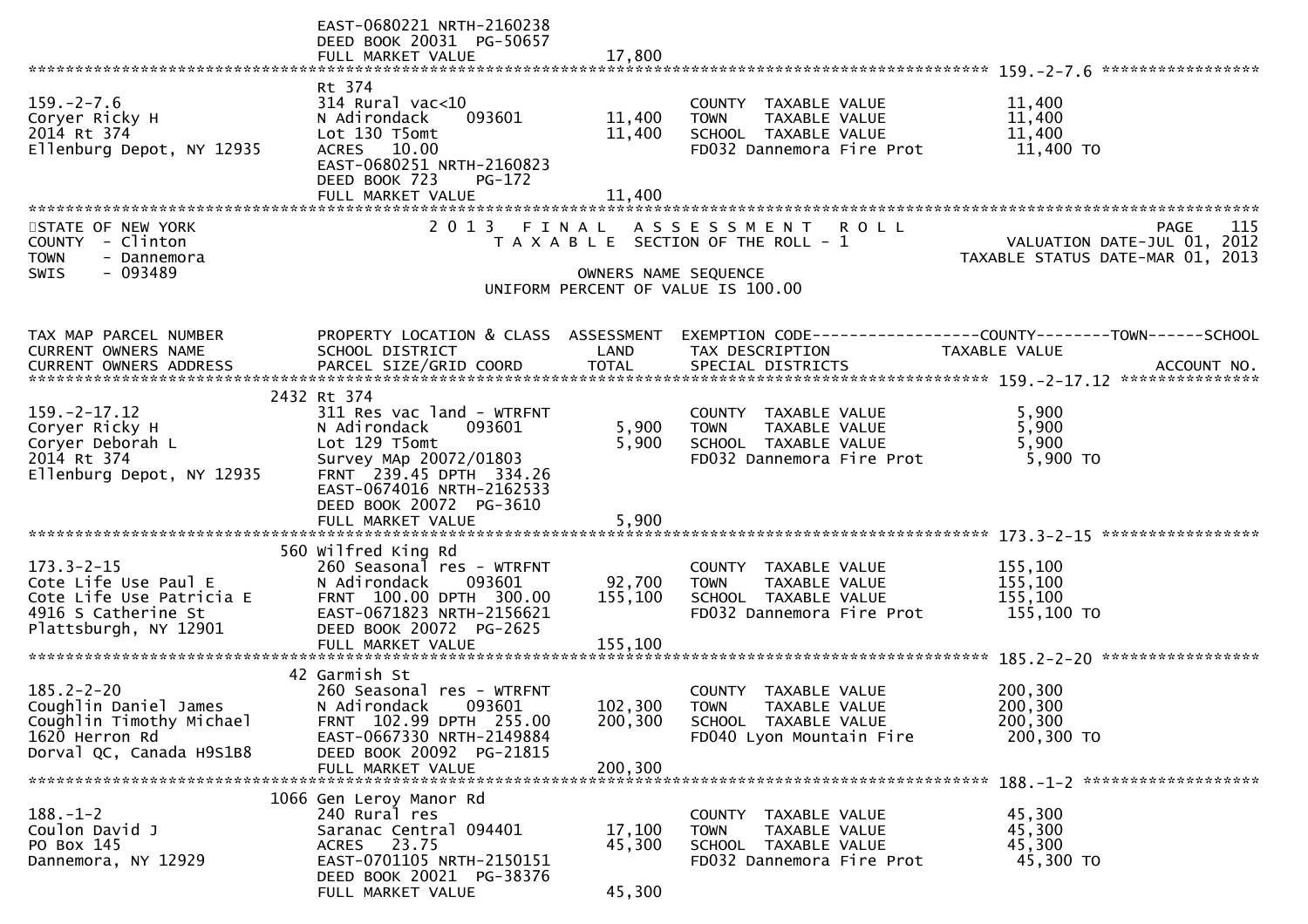| $188.17 - 3 - 1$<br>Coulon Stephen J<br>Coulon Genevieve<br>PO Box 97<br>Dannemora, NY 12929<br>STATE OF NEW YORK<br>COUNTY - Clinton<br>- Dannemora<br><b>TOWN</b><br>$-093489$<br><b>SWIS</b> | 990 Rt 374<br>426 Fast food<br>Saranac Central 094401<br>FRNT 115.00 DPTH 153.00<br>EAST-0697843 NRTH-2147229<br>DEED BOOK 619<br>PG-706<br>FULL MARKET VALUE                               | 15,800<br>79,100<br>79,100<br>OWNERS NAME SEQUENCE | COUNTY TAXABLE VALUE<br><b>TOWN</b><br>TAXABLE VALUE<br>SCHOOL TAXABLE VALUE<br>FD032 Dannemora Fire Prot<br>WD032 Dann wtr dst #2<br>2013 FINAL ASSESSMENT ROLL<br>T A X A B L E SECTION OF THE ROLL - 1 | 79,100<br>79,100<br>79,100<br>79,100 TO<br>2.00 UN M<br>VALUATION DATE-JUL 01, 2012<br>TAXABLE STATUS DATE-MAR 01, 2013 | <b>PAGE</b><br>116 |             |
|-------------------------------------------------------------------------------------------------------------------------------------------------------------------------------------------------|---------------------------------------------------------------------------------------------------------------------------------------------------------------------------------------------|----------------------------------------------------|-----------------------------------------------------------------------------------------------------------------------------------------------------------------------------------------------------------|-------------------------------------------------------------------------------------------------------------------------|--------------------|-------------|
|                                                                                                                                                                                                 |                                                                                                                                                                                             |                                                    | UNIFORM PERCENT OF VALUE IS 100.00                                                                                                                                                                        |                                                                                                                         |                    |             |
|                                                                                                                                                                                                 |                                                                                                                                                                                             |                                                    |                                                                                                                                                                                                           |                                                                                                                         |                    |             |
| TAX MAP PARCEL NUMBER<br>CURRENT OWNERS NAME                                                                                                                                                    | PROPERTY LOCATION & CLASS ASSESSMENT<br>SCHOOL DISTRICT                                                                                                                                     | LAND                                               | EXEMPTION CODE-----------------COUNTY--------TOWN------SCHOOL<br>TAX DESCRIPTION                                                                                                                          | TAXABLE VALUE                                                                                                           |                    |             |
| $188.17 - 4 - 8$<br>Coulon Stephen J<br>Coulon Genevieve<br>PO Box 97<br>Dannemora, NY 12929-0097                                                                                               | 967 Rt 374<br>270 Mfg housing<br>Saranac Central 094401<br>FRNT 68.00 DPTH 100.00<br>EAST-0698260 NRTH-2146896<br>DEED BOOK 20021 PG-47478<br>FULL MARKET VALUE                             | 7,900<br>35,800<br>35,800                          | COUNTY TAXABLE VALUE<br><b>TOWN</b><br>TAXABLE VALUE<br>SCHOOL TAXABLE VALUE<br>FD032 Dannemora Fire Prot<br>WD032 Dann wtr dst #2                                                                        | 35,800<br>35,800<br>35,800<br>35,800 TO<br>1.00 UN M                                                                    |                    |             |
|                                                                                                                                                                                                 | 1229 Rt 374                                                                                                                                                                                 |                                                    |                                                                                                                                                                                                           |                                                                                                                         |                    |             |
| $187. - 1 - 9$<br>Coulon Steven J<br>Coulon Genevieve<br>PO Box 97<br>Dannemora, NY 12929                                                                                                       | 220 2 Family Res<br>Saranac Central 094401<br>Lot 5 Pion Patent<br>FRNT 132.00 DPTH 165.00<br>EAST-0692257 NRTH-2146078<br>DEED BOOK 971<br><b>PG-235</b>                                   | 5,000<br>57,800                                    | COUNTY TAXABLE VALUE<br>TAXABLE VALUE<br><b>TOWN</b><br>SCHOOL TAXABLE VALUE<br>FD040 Lyon Mountain Fire                                                                                                  | 57,800<br>57,800<br>57,800<br>57,800 TO                                                                                 |                    |             |
|                                                                                                                                                                                                 |                                                                                                                                                                                             |                                                    |                                                                                                                                                                                                           |                                                                                                                         |                    |             |
|                                                                                                                                                                                                 |                                                                                                                                                                                             |                                                    |                                                                                                                                                                                                           |                                                                                                                         |                    |             |
| $174. - 1 - 23.3$<br>County of Clinton<br>137 Margaret St Ste 205<br>Plattsburgh, NY 12901<br>PRIOR OWNER ON 3/01/2013                                                                          | Rt 374<br>321 Abandoned ag<br>093601<br>N Adirondack<br>55 St Gore<br>ACRES 21.00<br>EAST-0684594 NRTH-2157791<br>DEED BOOK 20132 PG-56173                                                  | 5,200<br>5,200                                     | COUNTY TAXABLE VALUE<br>TAXABLE VALUE<br><b>TOWN</b><br>SCHOOL TAXABLE VALUE<br>FD032 Dannemora Fire Prot                                                                                                 | 5,200<br>5,200<br>5,200<br>5,200 TO                                                                                     |                    |             |
| Fragoso Catalina                                                                                                                                                                                | FULL MARKET VALUE                                                                                                                                                                           | 5,200                                              |                                                                                                                                                                                                           |                                                                                                                         |                    |             |
|                                                                                                                                                                                                 |                                                                                                                                                                                             |                                                    |                                                                                                                                                                                                           |                                                                                                                         |                    |             |
| $183.16 - 1 - 7$<br>County of Clinton<br>137 Margaret St Ste 205<br>Plattsburgh, NY 12901<br>PRIOR OWNER ON 3/01/2013<br>Rowe Robert W Jr.                                                      | 2895 Standish Rd<br>210 1 Family Res<br>N Adirondack<br>093601<br>Map 133-A Lot 101<br>FRNT 84.48 DPTH 130.00<br>EAST-0644986 NRTH-2147476<br>DEED BOOK 20132 PG-56173<br>FULL MARKET VALUE | 2,000<br>16,000<br>16,000                          | COUNTY TAXABLE VALUE<br>TAXABLE VALUE<br><b>TOWN</b><br>SCHOOL TAXABLE VALUE<br>FD040 Lyon Mountain Fire<br>LT009 Lyon Mountain Light<br>WD042 Lyon mountain water                                        | 16,000<br>16,000<br>16,000<br>16,000 TO<br>16,000 TO<br>16,000 ТО М                                                     |                    |             |
|                                                                                                                                                                                                 | 2864 Standish Rd                                                                                                                                                                            |                                                    |                                                                                                                                                                                                           |                                                                                                                         |                    |             |
| $183.20 - 2 - 5$                                                                                                                                                                                | 210 1 Family Res                                                                                                                                                                            |                                                    | 41101<br><b>VETERANS</b>                                                                                                                                                                                  | $\overline{0}$<br>2,725                                                                                                 | 2,725              | $\mathbf 0$ |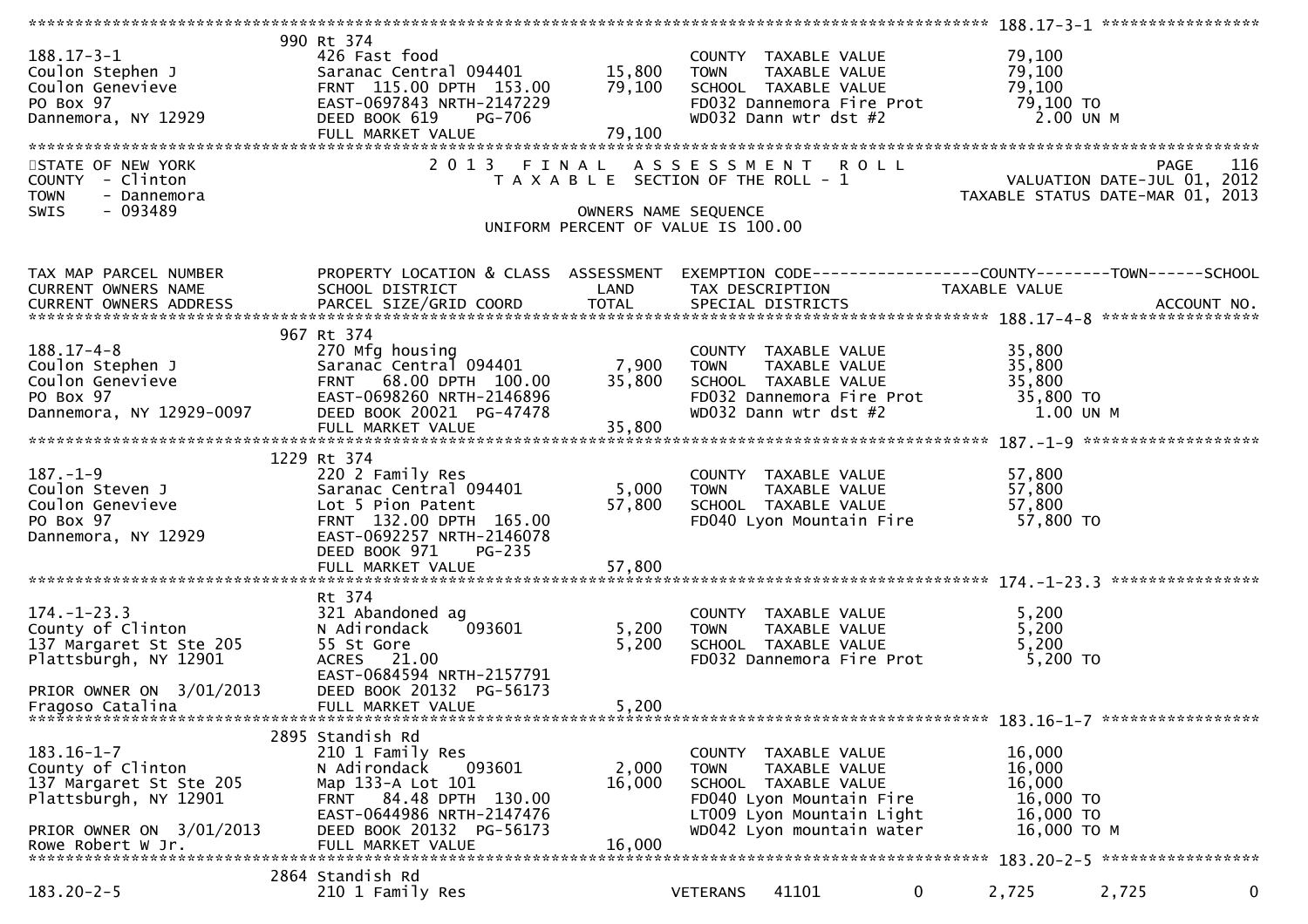| County of Clinton<br>137 Margaret St Ste 205<br>Plattsburgh, NY 12901<br>PRIOR OWNER ON 3/01/2013<br>Forkey Larry | N Adirondack<br>093601<br>37.00 DPTH 282.00<br><b>FRNT</b><br>EAST-0645027 NRTH-2146645<br>DEED BOOK 20132 PG-56173<br>FULL MARKET VALUE | 25,000<br>25,000     | $\Omega$<br>1,300 RES STAR<br>41854<br>COUNTY TAXABLE VALUE<br>TAXABLE VALUE<br><b>TOWN</b><br>SCHOOL TAXABLE VALUE<br>FD040 Lyon Mountain Fire<br>LT009 Lyon Mountain Light | $\mathbf 0$<br>$\mathbf{0}$<br>25,000<br>22,275<br>22,275<br>$\bf{0}$<br>25,000 TO<br>25,000 TO |
|-------------------------------------------------------------------------------------------------------------------|------------------------------------------------------------------------------------------------------------------------------------------|----------------------|------------------------------------------------------------------------------------------------------------------------------------------------------------------------------|-------------------------------------------------------------------------------------------------|
| STATE OF NEW YORK                                                                                                 | 2 0 1 3                                                                                                                                  | FINAL                | ASSESSMENT ROLL                                                                                                                                                              | <b>PAGE</b><br>117                                                                              |
| COUNTY - Clinton                                                                                                  |                                                                                                                                          |                      | T A X A B L E SECTION OF THE ROLL - 1                                                                                                                                        | VALUATION DATE-JUL 01, 2012                                                                     |
| <b>TOWN</b><br>- Dannemora                                                                                        |                                                                                                                                          |                      |                                                                                                                                                                              | TAXABLE STATUS DATE-MAR 01, 2013                                                                |
| $-093489$<br><b>SWIS</b>                                                                                          |                                                                                                                                          | OWNERS NAME SEQUENCE |                                                                                                                                                                              |                                                                                                 |
|                                                                                                                   |                                                                                                                                          |                      | UNIFORM PERCENT OF VALUE IS 100.00                                                                                                                                           |                                                                                                 |
|                                                                                                                   |                                                                                                                                          |                      |                                                                                                                                                                              |                                                                                                 |
| TAX MAP PARCEL NUMBER                                                                                             | PROPERTY LOCATION & CLASS ASSESSMENT                                                                                                     |                      |                                                                                                                                                                              | EXEMPTION CODE-----------------COUNTY-------TOWN------SCHOOL                                    |
| CURRENT OWNERS NAME                                                                                               | SCHOOL DISTRICT                                                                                                                          | LAND                 | TAX DESCRIPTION                                                                                                                                                              | TAXABLE VALUE                                                                                   |
| CURRENT OWNERS ADDRESS                                                                                            |                                                                                                                                          |                      |                                                                                                                                                                              |                                                                                                 |
|                                                                                                                   | 1 Phillips Ct                                                                                                                            |                      |                                                                                                                                                                              |                                                                                                 |
| $183.20 - 4 - 33$                                                                                                 | 210 1 Family Res                                                                                                                         |                      | COUNTY TAXABLE VALUE                                                                                                                                                         | 24,800                                                                                          |
| County of Clinton                                                                                                 | 093601<br>N Adirondack                                                                                                                   | 1,800                | <b>TOWN</b><br>TAXABLE VALUE                                                                                                                                                 | 24,800                                                                                          |
| 137 Margaret St Ste 205                                                                                           | FRNT 83.00 DPTH 110.00                                                                                                                   | 24,800               | SCHOOL TAXABLE VALUE                                                                                                                                                         | 24,800                                                                                          |
| Plattsburgh, NY 12901                                                                                             | EAST-0644353 NRTH-2144599                                                                                                                |                      | FD040 Lyon Mountain Fire                                                                                                                                                     | 24,800 TO                                                                                       |
|                                                                                                                   | DEED BOOK 20132 PG-56173                                                                                                                 |                      | LT009 Lyon Mountain Light                                                                                                                                                    | 24,800 TO                                                                                       |
| PRIOR OWNER ON 3/01/2013                                                                                          | FULL MARKET VALUE                                                                                                                        | 24,800               | WD042 Lyon mountain water                                                                                                                                                    | 24,800 TO M                                                                                     |
| Styles Cassius F                                                                                                  |                                                                                                                                          |                      |                                                                                                                                                                              |                                                                                                 |
|                                                                                                                   | Chazy Lake Rd                                                                                                                            |                      |                                                                                                                                                                              |                                                                                                 |
| $185. - 1 - 4$                                                                                                    | 311 Res vac land                                                                                                                         |                      | COUNTY TAXABLE VALUE                                                                                                                                                         | 14,300                                                                                          |
| County of Clinton                                                                                                 | 093601<br>N Adirondack                                                                                                                   | 14,300               | TAXABLE VALUE<br><b>TOWN</b>                                                                                                                                                 | 14,300                                                                                          |
| 137 Margaret St Ste 205                                                                                           | 1.45<br><b>ACRES</b>                                                                                                                     | 14,300               | SCHOOL TAXABLE VALUE                                                                                                                                                         | 14,300                                                                                          |
| Plattsburgh, NY 12901                                                                                             | EAST-0666687 NRTH-2148891                                                                                                                |                      | FD040 Lyon Mountain Fire                                                                                                                                                     | 14,300 TO                                                                                       |
| PRIOR OWNER ON 3/01/2013                                                                                          | DEED BOOK 20132 PG-56173<br>FULL MARKET VALUE                                                                                            | 14,300               |                                                                                                                                                                              |                                                                                                 |
|                                                                                                                   |                                                                                                                                          |                      |                                                                                                                                                                              |                                                                                                 |
|                                                                                                                   |                                                                                                                                          |                      |                                                                                                                                                                              |                                                                                                 |
|                                                                                                                   | 93 Lapoint Rd                                                                                                                            |                      |                                                                                                                                                                              |                                                                                                 |
| $172.2 - 1 - 28.4$                                                                                                | 260 Seasonal res - WTRFNT                                                                                                                |                      | COUNTY TAXABLE VALUE                                                                                                                                                         | 101,600                                                                                         |
| Couture Clement A                                                                                                 | 093601<br>N Adirondack                                                                                                                   | 58,300               | <b>TOWN</b><br>TAXABLE VALUE                                                                                                                                                 | 101,600                                                                                         |
| Couture Patricia A<br>PO Box 604                                                                                  | Lot 134 T5omt<br><b>ACRES</b><br>2.43                                                                                                    | 101,600              | SCHOOL TAXABLE VALUE<br>FD040 Lyon Mountain Fire                                                                                                                             | 101,600<br>101,600 TO                                                                           |
| Dannemora, NY 12929                                                                                               | EAST-0665752 NRTH-2157725                                                                                                                |                      |                                                                                                                                                                              |                                                                                                 |
|                                                                                                                   | DEED BOOK 20102 PG-29702                                                                                                                 |                      |                                                                                                                                                                              |                                                                                                 |
|                                                                                                                   | FULL MARKET VALUE                                                                                                                        | 101,600              |                                                                                                                                                                              |                                                                                                 |
|                                                                                                                   |                                                                                                                                          |                      |                                                                                                                                                                              |                                                                                                 |
| $172.2 - 1 - 28.7$                                                                                                | 99/100 Lapoint Rd<br>260 Seasonal res - WTRFNT                                                                                           |                      |                                                                                                                                                                              |                                                                                                 |
| Couture Clement A                                                                                                 | N Adirondack<br>093601                                                                                                                   | 101,700              | COUNTY TAXABLE VALUE<br><b>TOWN</b><br>TAXABLE VALUE                                                                                                                         | 120,000<br>120,000                                                                              |
| Couture Patricia A                                                                                                | Lot 134 T5omt                                                                                                                            | 120,000              | SCHOOL TAXABLE VALUE                                                                                                                                                         | 120,000                                                                                         |
| PO Box 604                                                                                                        | 1.73<br><b>ACRES</b>                                                                                                                     |                      | FD040 Lyon Mountain Fire                                                                                                                                                     | 120,000 TO                                                                                      |
| Dannemora, NY 12929                                                                                               | EAST-0665172 NRTH-2157624                                                                                                                |                      |                                                                                                                                                                              |                                                                                                 |
|                                                                                                                   | DEED BOOK 649<br><b>PG-950</b>                                                                                                           |                      |                                                                                                                                                                              |                                                                                                 |
|                                                                                                                   | FULL MARKET VALUE                                                                                                                        | 120,000              |                                                                                                                                                                              |                                                                                                 |
|                                                                                                                   | 2890 Standish Rd                                                                                                                         |                      |                                                                                                                                                                              |                                                                                                 |
| $183.16 - 2 - 1$                                                                                                  | 210 1 Family Res                                                                                                                         |                      | COUNTY TAXABLE VALUE                                                                                                                                                         | 17,100                                                                                          |
|                                                                                                                   |                                                                                                                                          |                      |                                                                                                                                                                              |                                                                                                 |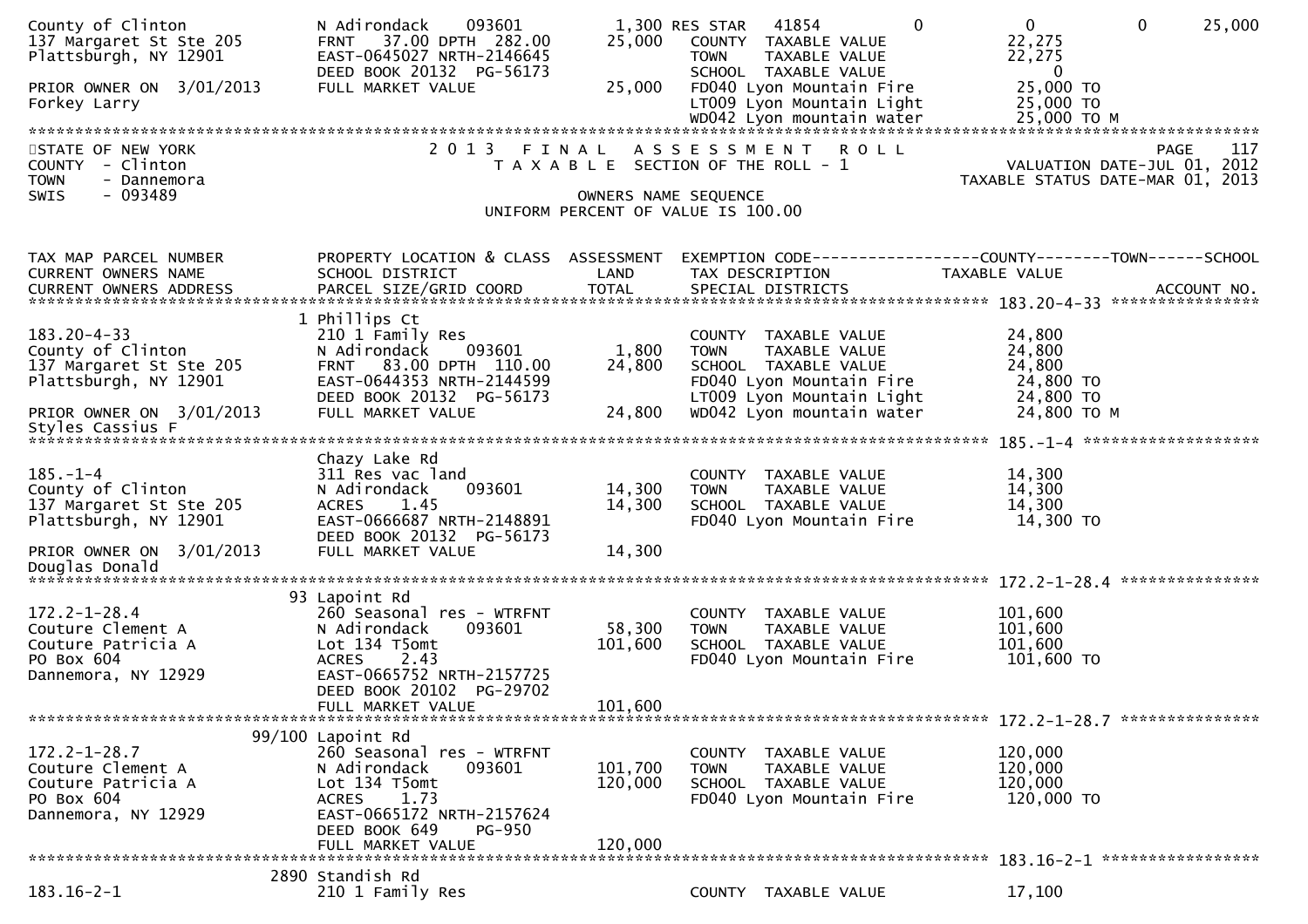| Couture David<br>44 Truck Route<br>Alburg, VT 05440                                                                   | 093601<br>N Adirondack<br>FRNT 141.58 DPTH 150.00<br>EAST-0645150 NRTH-2147348<br>DEED BOOK 20122 PG-46386                                                                      | 2,400<br>17,100            | TAXABLE VALUE<br><b>TOWN</b><br>SCHOOL TAXABLE VALUE<br>FD040 Lyon Mountain Fire<br>LT009 Lyon Mountain Light                                                            | 17,100<br>17,100<br>17,100 TO<br>17,100 TO                                                                                                                                                                                     |
|-----------------------------------------------------------------------------------------------------------------------|---------------------------------------------------------------------------------------------------------------------------------------------------------------------------------|----------------------------|--------------------------------------------------------------------------------------------------------------------------------------------------------------------------|--------------------------------------------------------------------------------------------------------------------------------------------------------------------------------------------------------------------------------|
| STATE OF NEW YORK<br>COUNTY - Clinton<br><b>TOWN</b><br>- Dannemora<br>- 093489<br><b>SWIS</b>                        | 2013 FINAL                                                                                                                                                                      |                            | A S S E S S M E N T R O L L<br>T A X A B L E SECTION OF THE ROLL - 1<br>OWNERS NAME SEQUENCE<br>UNIFORM PERCENT OF VALUE IS 100.00                                       | <b>PAGE</b><br>118<br>VALUATION DATE-JUL 01, 2012<br>TAXABLE STATUS DATE-MAR 01, 2013                                                                                                                                          |
|                                                                                                                       |                                                                                                                                                                                 |                            |                                                                                                                                                                          |                                                                                                                                                                                                                                |
| TAX MAP PARCEL NUMBER<br>CURRENT OWNERS NAME                                                                          | PROPERTY LOCATION & CLASS ASSESSMENT<br>SCHOOL DISTRICT                                                                                                                         | LAND                       | TAX DESCRIPTION                                                                                                                                                          | EXEMPTION CODE-----------------COUNTY-------TOWN------SCHOOL<br>TAXABLE VALUE                                                                                                                                                  |
| 173. – 1–16<br>Couture David S<br>9 Parsons Rd<br>Saranac, NY 12981                                                   | Eagle Pt<br>260 Seasonal res - WTRFNT<br>093601<br>N Adirondack<br>Lot 129 T5omt<br>1.90<br><b>ACRES</b><br>EAST-0672605 NRTH-2159248<br>DEED BOOK 875<br>$PG-43$               | 111,100<br>144,400         | COUNTY TAXABLE VALUE<br>TAXABLE VALUE<br><b>TOWN</b><br>SCHOOL TAXABLE VALUE<br>FD032 Dannemora Fire Prot                                                                | 144,400<br>144,400<br>144,400<br>144,400 TO                                                                                                                                                                                    |
|                                                                                                                       |                                                                                                                                                                                 |                            |                                                                                                                                                                          | FULL MARKET VALUE 144,400 و FULL MARKET VALUE 144,400 بالا بالا بالا بالاستفادة بالاستفادة بالاستفادة بالاستفادة بالاستفادة بالاستفادة بالاستفادة بالاستفادة بالاستفادة بالاستفادة بالاستفادة بالاستفادة بالاستفادة بالاستفادة |
|                                                                                                                       | 108 Boomhower Rd                                                                                                                                                                |                            |                                                                                                                                                                          |                                                                                                                                                                                                                                |
| $196.2 - 1 - 4$<br>Couture Earl A<br>Couture Jeannette M<br>108 Boomhower Rd<br>PO Box 223<br>Lyon Mountain, NY 12952 | 210 1 Family Res - WTRFNT<br>093601<br>N Adirondack<br>Lots 141 & 142 T5omt<br>FRNT 103.00 DPTH 246.00<br>EAST-0632567 NRTH-2145334<br>DEED BOOK 640<br>PG-1038                 | 126,200<br>184,300         | $\mathbf{0}$<br>RES STAR 41854<br>COUNTY TAXABLE VALUE<br>TAXABLE VALUE<br><b>TOWN</b><br>SCHOOL TAXABLE VALUE<br>FD040 Lyon Mountain Fire<br>WD018 Chat lake water dist | $\mathbf{0}$<br>$\mathbf{0}$<br>30,000<br>184,300<br>184,300<br>154,300<br>184,300 TO<br>184,300 ТО М                                                                                                                          |
|                                                                                                                       |                                                                                                                                                                                 |                            |                                                                                                                                                                          |                                                                                                                                                                                                                                |
| $188.17 - 4 - 1$<br>Cowin Carolyn I<br>4931 S Catherine St<br>Plattsburgh, NY 12901                                   | 991 Rt 374<br>210 1 Family Res<br>Saranac Central 094401<br>FRNT 75.00 DPTH 150.00<br>EAST-0697757 NRTH-2147090<br>DEED BOOK 20122 PG-47801<br>FULL MARKET VALUE                | 10,000<br>58,800<br>58,800 | COUNTY TAXABLE VALUE<br>TAXABLE VALUE<br><b>TOWN</b><br>SCHOOL TAXABLE VALUE<br>FD032 Dannemora Fire Prot<br>WD032 Dann wtr dst #2                                       | 58,800<br>58,800<br>58,800<br>58,800 TO<br>1.00 UN M                                                                                                                                                                           |
|                                                                                                                       |                                                                                                                                                                                 |                            |                                                                                                                                                                          |                                                                                                                                                                                                                                |
| $183.20 - 4 - 16$<br>Cox Robert<br>Cox Bonnie<br>PO Box 42<br>Schuyler Falls, NY 12985-0042                           | 2797 Standish Rd<br>210 1 Family Res<br>093601<br>N Adirondack<br>76.00 DPTH 125.00<br><b>FRNT</b><br>EAST-0644433 NRTH-2145224<br>DEED BOOK 552<br>PG-571<br>FULL MARKET VALUE | 1,800<br>43,000<br>43,000  | COUNTY TAXABLE VALUE<br><b>TOWN</b><br>TAXABLE VALUE<br>SCHOOL TAXABLE VALUE<br>FD040 Lyon Mountain Fire<br>LT009 Lyon Mountain Light<br>WD042 Lyon mountain water       | 43,000<br>43,000<br>43,000<br>43,000 TO<br>43,000 TO<br>43,000 TO M<br>185.2-2-12 ******************                                                                                                                           |
|                                                                                                                       | 76 Garmish St                                                                                                                                                                   |                            |                                                                                                                                                                          |                                                                                                                                                                                                                                |
| $185.2 - 2 - 12$<br>Cronin R James<br>Cronin Rita D<br>76 Garmish St<br>Ellenburg Depot, NY 12935                     | 210 1 Family Res - WTRFNT<br>093601<br>N Adirondack<br>FRNT 122.37 DPTH 177.00<br>080<br>BANK<br>EAST-0666604 NRTH-2150317                                                      | 86,900<br>262,000          | 0<br>41834<br>SR STAR<br><b>COUNTY</b><br>TAXABLE VALUE<br>TAXABLE VALUE<br><b>TOWN</b><br>SCHOOL TAXABLE VALUE<br>FD040 Lyon Mountain Fire                              | 0<br>63,300<br>$\mathbf{0}$<br>262,000<br>262,000<br>198,700<br>262,000 TO                                                                                                                                                     |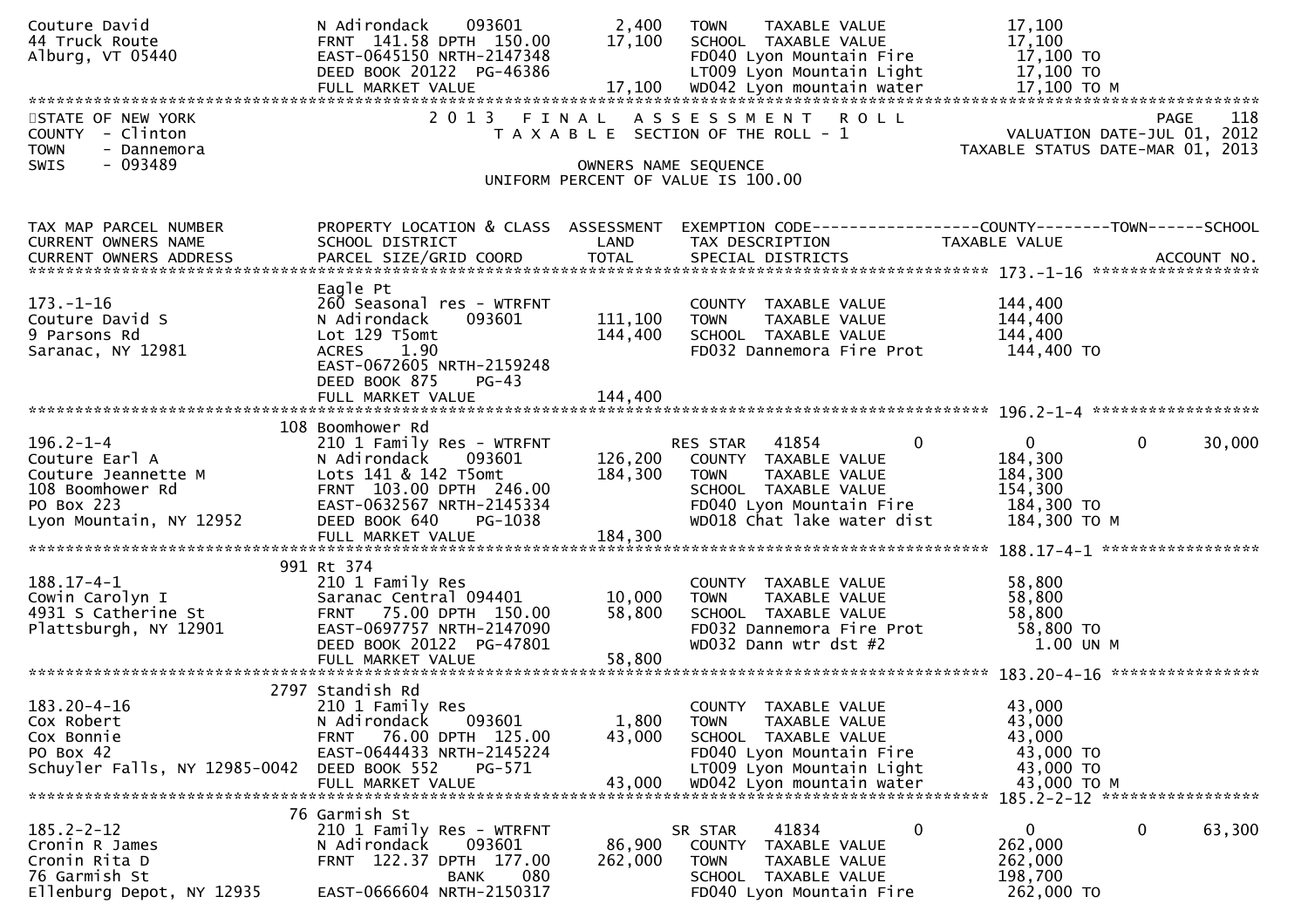|                                                                                                      | DEED BOOK 20011 PG-34372<br>FULL MARKET VALUE                                                                         | 262,000            |                                                                                                                               |                                                                        |                                                                                |
|------------------------------------------------------------------------------------------------------|-----------------------------------------------------------------------------------------------------------------------|--------------------|-------------------------------------------------------------------------------------------------------------------------------|------------------------------------------------------------------------|--------------------------------------------------------------------------------|
| STATE OF NEW YORK<br>COUNTY - Clinton<br><b>TOWN</b><br>- Dannemora                                  |                                                                                                                       |                    | 2013 FINAL ASSESSMENT ROLL<br>T A X A B L E SECTION OF THE ROLL - 1                                                           |                                                                        | 119<br>PAGE<br>VALUATION DATE-JUL 01, 2012<br>TAXABLE STATUS DATE-MAR 01, 2013 |
| - 093489<br>SWIS                                                                                     |                                                                                                                       |                    | OWNERS NAME SEQUENCE<br>UNIFORM PERCENT OF VALUE IS 100.00                                                                    |                                                                        |                                                                                |
| TAX MAP PARCEL NUMBER<br>CURRENT OWNERS NAME                                                         | PROPERTY LOCATION & CLASS ASSESSMENT<br>SCHOOL DISTRICT                                                               | LAND               | EXEMPTION CODE------------------COUNTY--------TOWN------SCHOOL<br>TAX DESCRIPTION                                             | TAXABLE VALUE                                                          |                                                                                |
|                                                                                                      | 279 Bart Merrill Rd                                                                                                   |                    |                                                                                                                               |                                                                        |                                                                                |
| $188. - 2 - 5$<br>Crouse Michael R<br>Crouse Dorothy A<br>279 Bart Merrill Rd<br>Cadyville, NY 12918 | 240 Rural res<br>Saranac Central 094401<br>ACRES 64.00<br>EAST-0706999 NRTH-2148631<br>DEED BOOK 700<br><b>PG-255</b> | 30,600<br>121,300  | SR STAR<br>41834<br>COUNTY TAXABLE VALUE<br>TAXABLE VALUE<br><b>TOWN</b><br>SCHOOL TAXABLE VALUE<br>FD032 Dannemora Fire Prot | $\mathbf{0}$<br>$\Omega$<br>121,300<br>121,300<br>58,000<br>121,300 TO | $\mathbf{0}$<br>63,300                                                         |
|                                                                                                      | FULL MARKET VALUE                                                                                                     | 121,300            |                                                                                                                               |                                                                        |                                                                                |
|                                                                                                      |                                                                                                                       |                    |                                                                                                                               |                                                                        |                                                                                |
| $187. - 1 - 13$<br>Cummings Associates Inc<br>15 Lupine Ln<br>Queensbury, NY 12804                   | 1303 Rt 374<br>270 Mfg housing<br>Saranac Central 094401<br>FRNT 132.00 DPTH 181.50<br>EAST-0690402 NRTH-2146060      | 5,200<br>27,100    | RES STAR<br>41854<br>COUNTY TAXABLE VALUE<br><b>TOWN</b><br>TAXABLE VALUE<br>SCHOOL TAXABLE VALUE                             | $\mathbf{0}$<br>0<br>27,100<br>27,100<br>$\overline{0}$                | $\mathbf{0}$<br>27,100                                                         |
|                                                                                                      | DEED BOOK 796<br>PG-285                                                                                               |                    | FD032 Dannemora Fire Prot                                                                                                     | 27,100 TO                                                              |                                                                                |
|                                                                                                      | FULL MARKET VALUE                                                                                                     | 27,100             |                                                                                                                               |                                                                        |                                                                                |
|                                                                                                      | 1166 Gen Leroy Manor Rd                                                                                               |                    |                                                                                                                               |                                                                        |                                                                                |
| $188. - 1 - 22$                                                                                      | 210 1 Family Res                                                                                                      |                    | 41854<br>RES STAR                                                                                                             | $\overline{0}$<br>$\mathbf 0$                                          | $\mathbf 0$<br>30,000                                                          |
| D'Antonio Richard A<br>D'Antonio Geraldine A                                                         | Saranac Central 094401<br>FRNT 181.00 DPTH 125.00                                                                     | 4,600<br>116,900   | COUNTY TAXABLE VALUE<br>TAXABLE VALUE<br><b>TOWN</b>                                                                          | 116,900<br>116,900                                                     |                                                                                |
| 1166 Gen Leroy Manor Rd                                                                              | <b>BANK</b><br>080                                                                                                    |                    | SCHOOL TAXABLE VALUE                                                                                                          | 86,900                                                                 |                                                                                |
| Cadyville, NY 12918                                                                                  | EAST-0699091 NRTH-2147945                                                                                             |                    | FD032 Dannemora Fire Prot                                                                                                     | 116,900 TO                                                             |                                                                                |
|                                                                                                      | DEED BOOK 20041 PG-66209                                                                                              |                    | WD032 Dann wtr dst #2                                                                                                         | 1.00 UN M                                                              |                                                                                |
|                                                                                                      | FULL MARKET VALUE                                                                                                     | 116,900            |                                                                                                                               |                                                                        | ****************                                                               |
|                                                                                                      | 36 Indian Point Way                                                                                                   |                    |                                                                                                                               |                                                                        |                                                                                |
| $172 - 2 - 2.43$                                                                                     | 210 1 Family Res - WTRFNT                                                                                             |                    | COUNTY TAXABLE VALUE                                                                                                          | 374,300                                                                |                                                                                |
| Daigle Monique<br>Reid Dale                                                                          | N Adirondack<br>093601<br>Lot $134$ T5 omt                                                                            | 109,300<br>374,300 | <b>TOWN</b><br>TAXABLE VALUE<br>SCHOOL TAXABLE VALUE                                                                          | 374,300<br>374,300                                                     |                                                                                |
| 470 Mercille Ave                                                                                     | <b>ACRES</b><br>1.40                                                                                                  |                    | FD040 Lyon Mountain Fire                                                                                                      | 374,300 TO                                                             |                                                                                |
| St Lambert, PQ, Canada                                                                               | EAST-0665218 NRTH-2155838                                                                                             |                    |                                                                                                                               |                                                                        |                                                                                |
| J4P 2L5                                                                                              | DEED BOOK 20112 PG-42541<br>FULL MARKET VALUE                                                                         | 374,300            |                                                                                                                               |                                                                        |                                                                                |
|                                                                                                      |                                                                                                                       |                    |                                                                                                                               |                                                                        |                                                                                |
|                                                                                                      | 39 Power House Rd                                                                                                     |                    |                                                                                                                               |                                                                        |                                                                                |
| $183.20 - 3 - 10$<br>Daley Rhonda J                                                                  | 210 1 Family Res<br>093601<br>N Adirondack                                                                            | 2,600              | COUNTY TAXABLE VALUE<br><b>TAXABLE VALUE</b><br>TOWN                                                                          | 10,700<br>10,700                                                       |                                                                                |
| Daley David A                                                                                        | 98.00 DPTH 260.00<br><b>FRNT</b>                                                                                      | 10,700             | SCHOOL TAXABLE VALUE                                                                                                          | 10,700                                                                 |                                                                                |
| 9698 Rt 9                                                                                            | EAST-0645589 NRTH-2145538                                                                                             |                    | FD040 Lyon Mountain Fire                                                                                                      | 10,700 TO                                                              |                                                                                |
| Chazy, NY 12921                                                                                      | DEED BOOK 20051 PG-88075<br>FULL MARKET VALUE                                                                         | 10.700             | LT009 Lyon Mountain Light<br>WD042 Lyon mountain water                                                                        | 10,700 TO<br>10,700 ТО М                                               |                                                                                |
|                                                                                                      |                                                                                                                       |                    |                                                                                                                               |                                                                        |                                                                                |
| STATE OF NEW YORK                                                                                    | 2 0 1 3                                                                                                               | FINAL              | A S S E S S M E N T<br>R O L L                                                                                                |                                                                        | 120<br><b>PAGE</b>                                                             |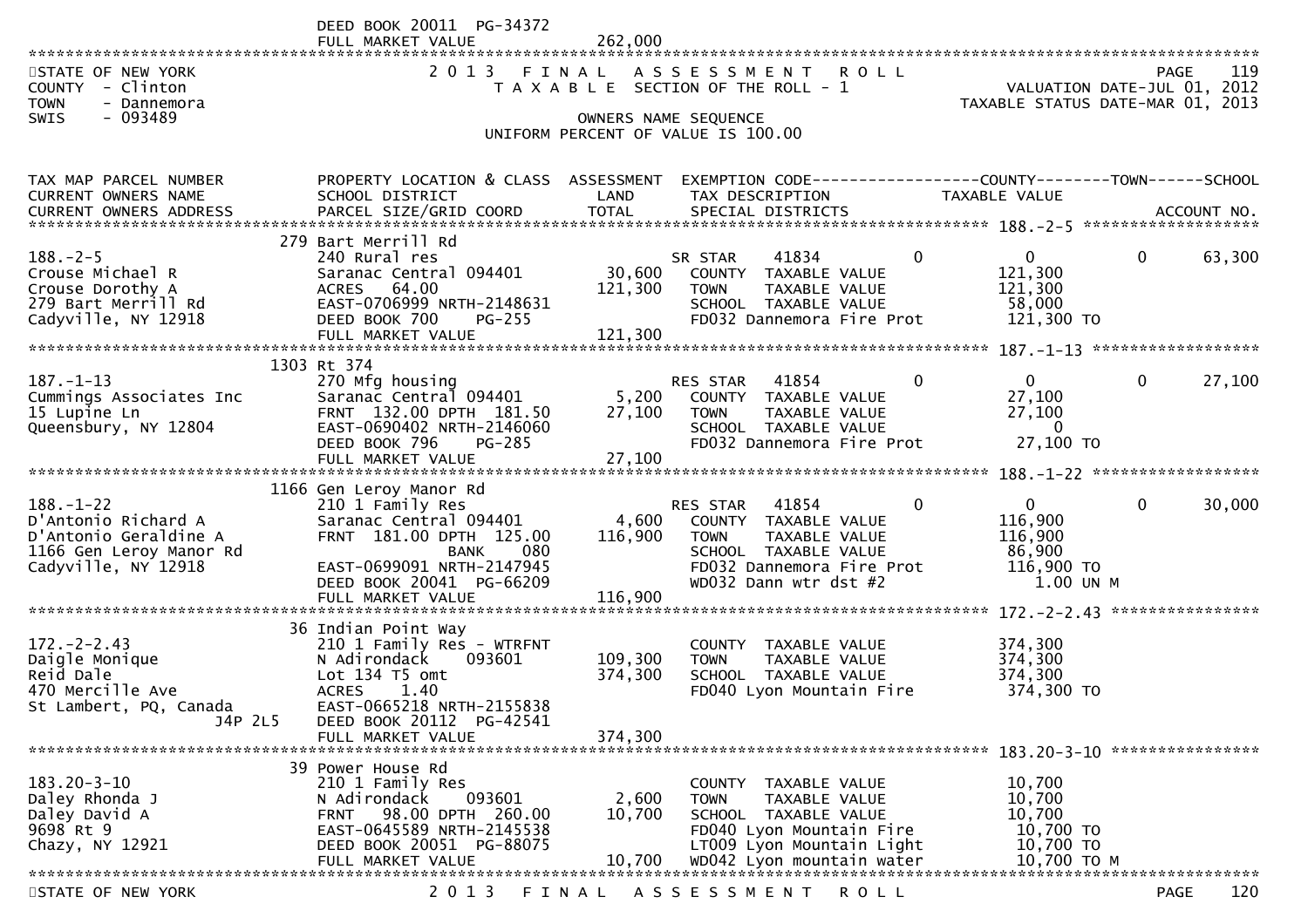# SWIS - 093489 OWNERS NAME SEQUENCE UNIFORM PERCENT OF VALUE IS 100.00

| TAX MAP PARCEL NUMBER<br><b>CURRENT OWNERS NAME</b>                                                          | PROPERTY LOCATION & CLASS ASSESSMENT<br>SCHOOL DISTRICT                                                                                                                           | LAND                       | TAX DESCRIPTION                                                                                                                                            | TAXABLE VALUE                                                               |                                                                 |
|--------------------------------------------------------------------------------------------------------------|-----------------------------------------------------------------------------------------------------------------------------------------------------------------------------------|----------------------------|------------------------------------------------------------------------------------------------------------------------------------------------------------|-----------------------------------------------------------------------------|-----------------------------------------------------------------|
| <b>CURRENT OWNERS ADDRESS</b>                                                                                | PARCEL SIZE/GRID COORD                                                                                                                                                            | <b>TOTAL</b>               | SPECIAL DISTRICTS                                                                                                                                          |                                                                             | ACCOUNT NO.                                                     |
| $183.20 - 1 - 20$<br>Danussi Christina A<br>Danussi Darrell A<br>2829 Standish Rd<br>Lyon Mountain, NY 12952 | 2829 Standish Rd<br>210 1 Family Res<br>093601<br>N Adirondack<br>46.58 DPTH 135.00<br><b>FRNT</b><br>EAST-0644569 NRTH-2145930<br>DEED BOOK 20092 PG-22106<br>FULL MARKET VALUE  | 1,400<br>30,600<br>30,600  | RES STAR<br>41854<br>COUNTY TAXABLE VALUE<br><b>TOWN</b><br>TAXABLE VALUE<br>SCHOOL TAXABLE VALUE<br>FD040 Lyon Mountain Fire<br>LT009 Lyon Mountain Light | $\Omega$<br>$\Omega$<br>30,600<br>30,600<br>600<br>30,600 TO<br>30,600 TO   | 30,000<br>$\Omega$                                              |
|                                                                                                              |                                                                                                                                                                                   |                            |                                                                                                                                                            |                                                                             |                                                                 |
| $158.4 - 1 - 32$<br>Danussi Darrell A<br>Danussi Christina A<br>PO Box 193<br>Lyon Mountain, NY 12952        | 38 Holiday Way<br>312 Vac w/imprv - WTRFNT<br>N Adirondack<br>093601<br>FRNT 100.00 DPTH 135.00<br>EAST-0670135 NRTH-2162005<br>DEED BOOK 20112 PG-38587<br>FULL MARKET VALUE     | 71,100<br>72,000<br>72,000 | COUNTY TAXABLE VALUE<br><b>TOWN</b><br>TAXABLE VALUE<br>SCHOOL TAXABLE VALUE<br>FD040 Lyon Mountain Fire                                                   | 72,000<br>72,000<br>72,000<br>72,000 TO                                     |                                                                 |
|                                                                                                              |                                                                                                                                                                                   |                            |                                                                                                                                                            |                                                                             |                                                                 |
| $159. - 2 - 3.2$<br>Darrah Ralph A<br>219 Rabideau St<br>Cadyville, NY 12918                                 | Off Rt 374<br>910 Priv forest<br>N Adirondack<br>093601<br>ACRES 10.30<br>EAST-0677870 NRTH-2165202<br>DEED BOOK 804<br>PG-312<br>FULL MARKET VALUE                               | 6,100<br>6.100<br>6,100    | COUNTY TAXABLE VALUE<br><b>TOWN</b><br>TAXABLE VALUE<br>SCHOOL TAXABLE VALUE<br>FD032 Dannemora Fire Prot                                                  | 6,100<br>6.100<br>6.100<br>$6,100$ TO                                       |                                                                 |
|                                                                                                              |                                                                                                                                                                                   |                            |                                                                                                                                                            |                                                                             |                                                                 |
| $183.20 - 1 - 12$<br>Dashnaw Brandi L<br>Besaw Robert J Jr<br>2845 Standish Rd<br>Lyon Mountain, NY 12952    | 2845 Standish Rd<br>210 1 Family Res<br>093601<br>N Adirondack<br>32.96 DPTH 140.00<br><b>FRNT</b><br>230<br><b>BANK</b><br>EAST-0644667 NRTH-2146317<br>DEED BOOK 20061 PG-96814 | 1,000<br>33,300            | 41854<br>RES STAR<br>COUNTY TAXABLE VALUE<br>TAXABLE VALUE<br><b>TOWN</b><br>SCHOOL TAXABLE VALUE<br>FD040 Lyon Mountain Fire<br>LT009 Lyon Mountain Light | $\Omega$<br>$\Omega$<br>33,300<br>33,300<br>3,300<br>33,300 TO<br>33,300 TO | 30,000<br>$\Omega$                                              |
|                                                                                                              | 67 Mill St                                                                                                                                                                        |                            |                                                                                                                                                            |                                                                             |                                                                 |
| $183.16 - 3 - 16$<br>Dashnaw Richard<br>Dashnaw Laurie<br>PO Box 236<br>Lyon Mt, NY 12952                    | 210 1 Family Res<br>093601<br>N Adirondack<br>FRNT 148.00 DPTH 150.00<br>EAST-0646302 NRTH-2147721<br>DEED BOOK 614<br>$PG-130$                                                   | 2,500<br>25,700            | 41854<br>RES STAR<br>COUNTY TAXABLE VALUE<br>TAXABLE VALUE<br><b>TOWN</b><br>SCHOOL TAXABLE VALUE<br>FD040 Lyon Mountain Fire                              | $\mathbf{0}$<br>0<br>25,700<br>25,700<br>$\Omega$<br>25,700 TO              | $\Omega$<br>25,700                                              |
|                                                                                                              | FULL MARKET VALUE                                                                                                                                                                 | 25,700                     | LT009 Lyon Mountain Light<br>WD042 Lyon mountain water                                                                                                     | 25,700 TO<br>25.700 TO M                                                    |                                                                 |
| STATE OF NEW YORK                                                                                            | 2 0 1 3                                                                                                                                                                           | FINAL                      | A S S E S S M E N T<br>R O L L                                                                                                                             |                                                                             | 121<br>PAGE                                                     |
| COUNTY - Clinton<br><b>TOWN</b><br>- Dannemora                                                               |                                                                                                                                                                                   |                            | T A X A B L E SECTION OF THE ROLL - 1                                                                                                                      |                                                                             | VALUATION DATE-JUL 01, 2012<br>TAXABLE STATUS DATE-MAR 01, 2013 |
| <b>SWIS</b><br>- 093489                                                                                      |                                                                                                                                                                                   |                            | OWNERS NAME SEQUENCE                                                                                                                                       |                                                                             |                                                                 |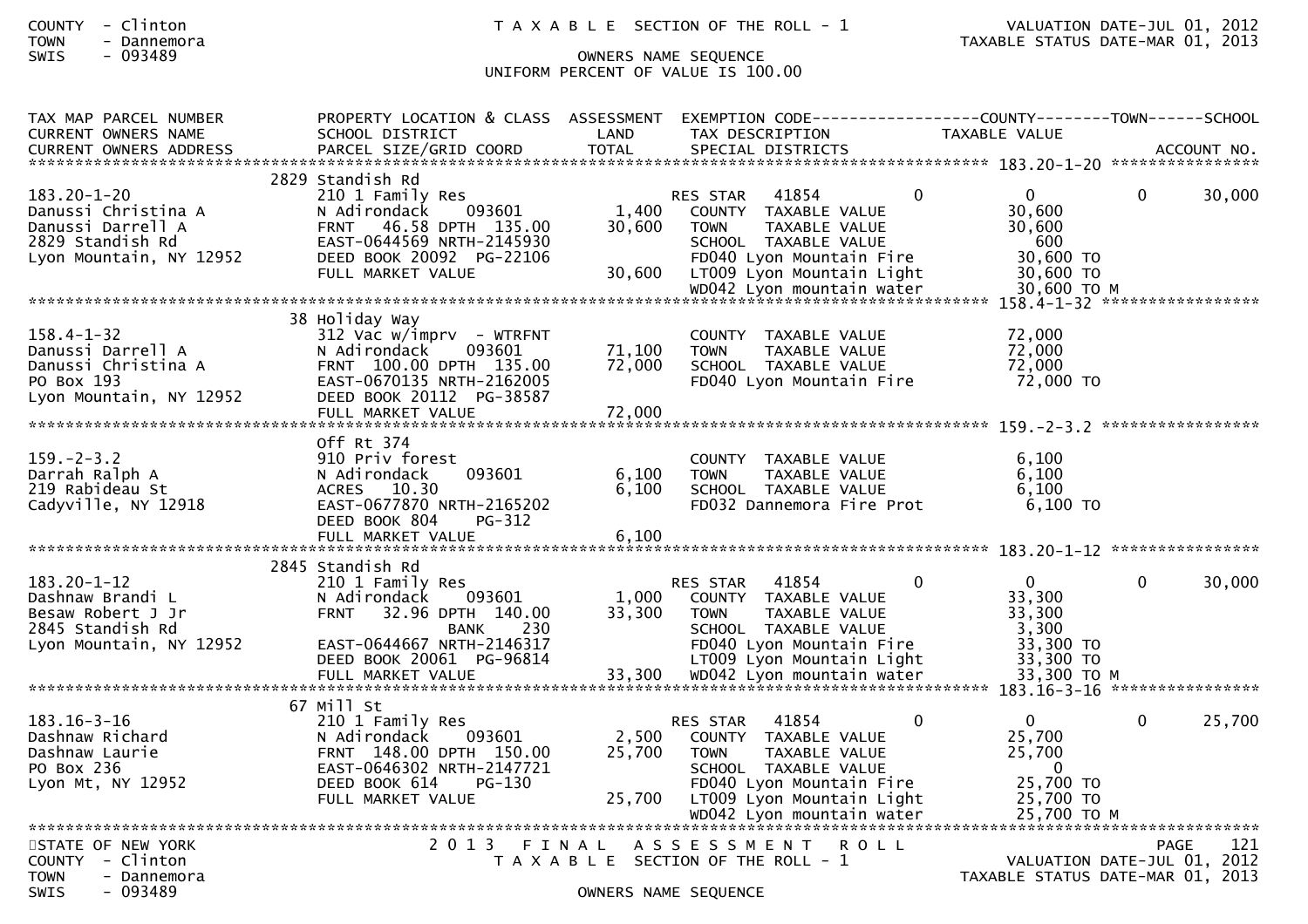### UNIFORM PERCENT OF VALUE IS 100.00

| TAX MAP PARCEL NUMBER<br><b>CURRENT OWNERS NAME</b>                                                                     | PROPERTY LOCATION & CLASS ASSESSMENT<br>SCHOOL DISTRICT                                                                                                                               | LAND                         | EXEMPTION CODE----<br>TAX DESCRIPTION                                                                                                                                                        | TAXABLE VALUE                                                                                            | -----COUNTY--------TOWN------SCHOOL                                            |
|-------------------------------------------------------------------------------------------------------------------------|---------------------------------------------------------------------------------------------------------------------------------------------------------------------------------------|------------------------------|----------------------------------------------------------------------------------------------------------------------------------------------------------------------------------------------|----------------------------------------------------------------------------------------------------------|--------------------------------------------------------------------------------|
| $183.16 - 1 - 17$<br>Dashnaw Richard E Jr<br>Lord Chrissie S<br>51 Second St<br>Lyon Mt, NY 12952                       | 51 Second St<br>210 1 Family Res<br>093601<br>N Adirondack<br>FRNT 142.95 DPTH<br>96.00<br>850<br><b>BANK</b><br>EAST-0644573 NRTH-2147091                                            | 2,000<br>37,900              | 41854<br><b>RES STAR</b><br>COUNTY TAXABLE VALUE<br>TAXABLE VALUE<br><b>TOWN</b><br>SCHOOL TAXABLE VALUE<br>FD040 Lyon Mountain Fire                                                         | $\Omega$<br>$\Omega$<br>37,900<br>37,900<br>7,900<br>37,900 TO                                           | $\Omega$<br>30,000                                                             |
|                                                                                                                         | DEED BOOK 20061 PG-95022<br>FULL MARKET VALUE                                                                                                                                         | 37,900                       | LT009 Lyon Mountain Light<br>WD042 Lyon mountain water                                                                                                                                       | 37,900 TO<br>37,900 TO M                                                                                 |                                                                                |
| $172.4 - 1 - 6$<br>Davidson Christine<br>Wheeler Nancy<br>Linda Whitlock<br>48 Layman Ln<br>Plattsburgh, NY 12901       | 592 Wilfred King Rd<br>260 Seasonal res - WTRFNT<br>N Adirondack<br>093601<br>1.01<br><b>ACRES</b><br>EAST-0671300 NRTH-2155992<br>DEED BOOK 936<br>PG-269<br>FULL MARKET VALUE       | 98,800<br>120,000<br>120,000 | COUNTY TAXABLE VALUE<br><b>TOWN</b><br>TAXABLE VALUE<br>SCHOOL TAXABLE VALUE<br>FD032 Dannemora Fire Prot                                                                                    | 120,000<br>120,000<br>120,000<br>120,000 TO                                                              |                                                                                |
| $185.4 - 1 - 4$<br>Davies Life Estate Kenneth<br>Davies Life Estate Hilda<br>25 Perron Way<br>Ellenburg Depot, NY 12935 | 25 Perron Way<br>260 Seasonal res - WTRFNT<br>093601<br>N Adirondack<br>45.00 DPTH 330.00<br><b>FRNT</b><br>EAST-0667737 NRTH-2148940<br>DEED BOOK 20072 PG-7666<br>FULL MARKET VALUE | 233,200<br>233,200           | WARNONALL 41121<br>41854<br>90,900 RES STAR<br>COUNTY TAXABLE VALUE<br>TAXABLE VALUE<br><b>TOWN</b><br>SCHOOL TAXABLE VALUE<br>FD040 Lyon Mountain Fire                                      | $\mathbf{0}$<br>27,000<br>$\mathbf{0}$<br>$\Omega$<br>206,200<br>206,200<br>203,200<br>233,200 TO        | 27,000<br>0<br>30,000<br>$\mathbf{0}$                                          |
| $188. - 2 - 1.8$<br>Davis Holly L<br>27 Davis Rd<br>Cadyville, NY 12918                                                 | 27 Davis Rd<br>270 Mfg housing<br>Saranac Central 094401<br>Lot 2 Duerville<br><b>ACRES</b><br>3.50<br>EAST-0703928 NRTH-2151791<br>DEED BOOK 20021 PG-44368<br>FULL MARKET VALUE     | 7,500<br>28,900<br>28,900    | 41854<br><b>RES STAR</b><br>COUNTY TAXABLE VALUE<br><b>TOWN</b><br>TAXABLE VALUE<br>SCHOOL TAXABLE VALUE<br>FD032 Dannemora Fire Prot                                                        | $\Omega$<br>$\Omega$<br>28,900<br>28,900<br>$\Omega$<br>28,900 TO                                        | 188. - 2 - 1.8 ******************<br>28,900<br>$\mathbf 0$                     |
| $169.4 - 1 - 16$<br>Davis Mary D<br>763 Sunset Rd<br>Lyon Mountain, NY 12952                                            | 763 Sunset Rd<br>210 1 Family Res - WTRFNT<br>N Adirondack<br>093601<br>FRNT 100.00 DPTH 406.00<br>EAST-0634565 NRTH-2153361<br>DEED BOOK 20112 PG-38573<br>FULL MARKET VALUE         | 309,500<br>309,500           | 41121<br>WARNONALL<br>41854<br>125,800 RES STAR<br>COUNTY<br>TAXABLE VALUE<br>TAXABLE VALUE<br><b>TOWN</b><br>SCHOOL TAXABLE VALUE<br>FD040 Lyon Mountain Fire<br>WD018 Chat lake water dist | 27,000<br>0<br>$\Omega$<br>$\overline{0}$<br>282,500<br>282,500<br>279,500<br>309,500 TO<br>306,807 ТО М | *****************<br>27,000<br>$\Omega$<br>30,000<br>0                         |
| STATE OF NEW YORK<br>COUNTY - Clinton<br><b>TOWN</b><br>- Dannemora<br>SWIS<br>- 093489                                 | 2 0 1 3                                                                                                                                                                               | FINAL                        | ASSESSMENT<br><b>ROLL</b><br>T A X A B L E SECTION OF THE ROLL - 1<br>OWNERS NAME SEQUENCE<br>UNIFORM PERCENT OF VALUE IS 100.00                                                             |                                                                                                          | 122<br>PAGE<br>VALUATION DATE-JUL 01, 2012<br>TAXABLE STATUS DATE-MAR 01, 2013 |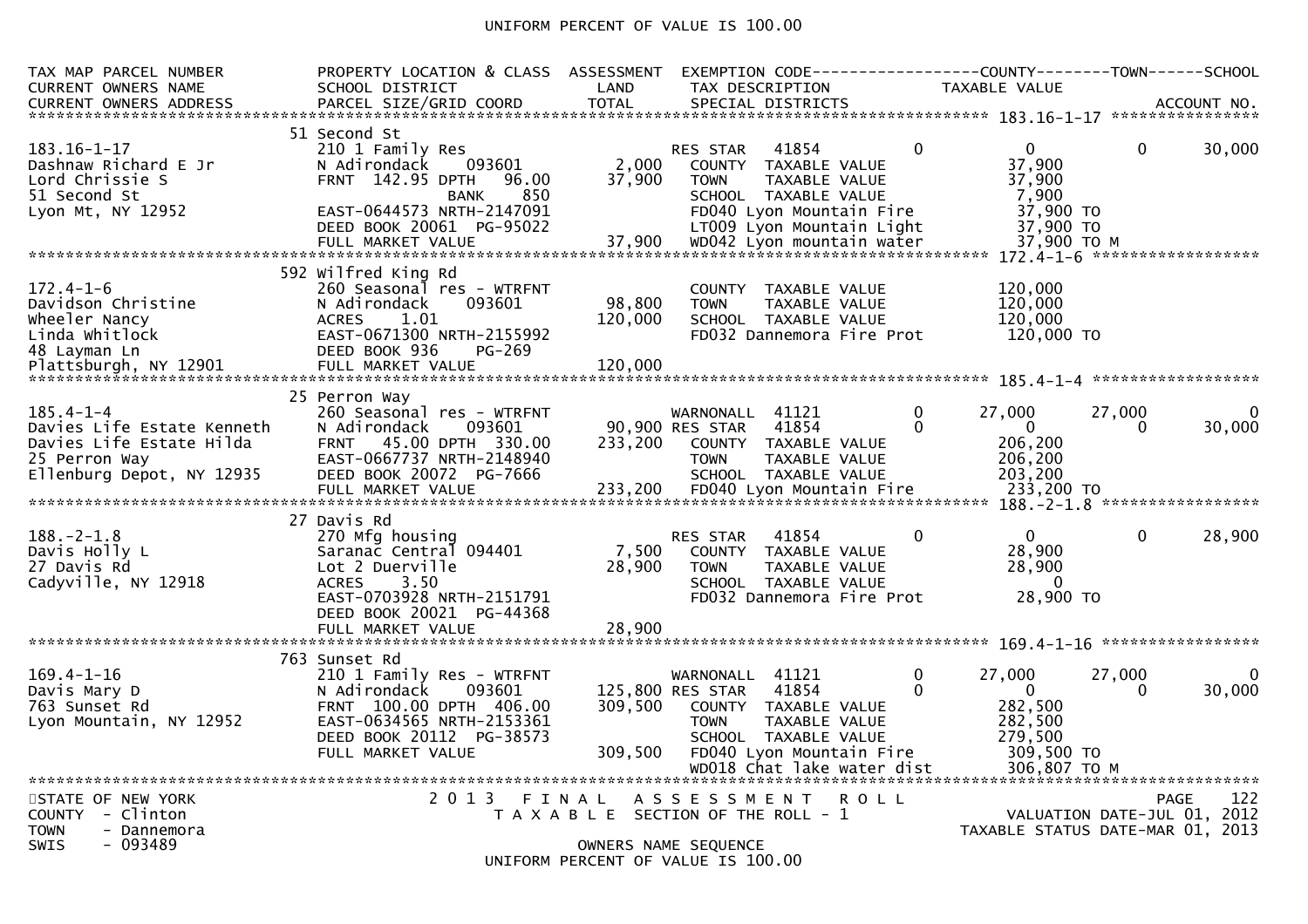| TAX MAP PARCEL NUMBER<br>CURRENT OWNERS NAME                                                                                                                                                                                   | PROPERTY LOCATION & CLASS ASSESSMENT<br>SCHOOL DISTRICT | LAND             | TAX DESCRIPTION                                       | EXEMPTION CODE-----------------COUNTY-------TOWN------SCHOOL<br>TAXABLE VALUE |                                  |
|--------------------------------------------------------------------------------------------------------------------------------------------------------------------------------------------------------------------------------|---------------------------------------------------------|------------------|-------------------------------------------------------|-------------------------------------------------------------------------------|----------------------------------|
| .4CCOUNT NO . PARCEL SIZE/GRID COORD TOTAL SPECIAL DISTRICTS . ACCOUNT NO . ACCOUNT NO . ACCOUNT NO . يتمام المستوى المستوى المستوى المستوى المستوى المستوى المستوى المستوى المستوى المستوى المستوى المستوى المستوى المستوى ال |                                                         |                  |                                                       |                                                                               |                                  |
|                                                                                                                                                                                                                                |                                                         |                  |                                                       |                                                                               |                                  |
|                                                                                                                                                                                                                                | 41 Davis Rd                                             |                  |                                                       |                                                                               |                                  |
| $188. - 2 - 1.5$<br>Davis William P                                                                                                                                                                                            | 270 Mfg housing<br>Saranac Central 094401               | 16,400           | RES STAR<br>41854<br>COUNTY TAXABLE VALUE             | $\mathbf 0$<br>$\mathbf{0}$<br>42,800                                         | $\mathbf{0}$<br>30,000           |
| Davis Linda                                                                                                                                                                                                                    | Lot2 Duerville                                          | 42,800           | TAXABLE VALUE<br><b>TOWN</b>                          | 42,800                                                                        |                                  |
| 41 Davis Rd                                                                                                                                                                                                                    | ACRES 25.40                                             |                  | SCHOOL TAXABLE VALUE                                  | 12,800                                                                        |                                  |
| Cadyville, NY 12918                                                                                                                                                                                                            | EAST-0704066 NRTH-2153457                               |                  | FD032 Dannemora Fire Prot                             | 42,800 TO                                                                     |                                  |
|                                                                                                                                                                                                                                | DEED BOOK 20001 PG-18585                                |                  |                                                       |                                                                               |                                  |
|                                                                                                                                                                                                                                | FULL MARKET VALUE                                       | 42,800           |                                                       |                                                                               |                                  |
|                                                                                                                                                                                                                                | Davis Rd                                                |                  |                                                       |                                                                               |                                  |
| $188. - 2 - 1.12$                                                                                                                                                                                                              | $322$ Rural vac $>10$                                   |                  | COUNTY TAXABLE VALUE                                  | 40,200                                                                        |                                  |
| Davis William P                                                                                                                                                                                                                | Saranac Central 094401                                  | 40,200           | TAXABLE VALUE<br><b>TOWN</b>                          | 40,200                                                                        |                                  |
| Davis Linda<br>41 Davis Rd                                                                                                                                                                                                     | Lot 1+2 Duerville<br>ACRES 112.00                       | 40,200           | SCHOOL TAXABLE VALUE<br>FD032 Dannemora Fire Prot     | 40,200<br>40,200 TO                                                           |                                  |
| Cadyville, NY 12918                                                                                                                                                                                                            | EAST-0703087 NRTH-2152724                               |                  |                                                       |                                                                               |                                  |
|                                                                                                                                                                                                                                | DEED BOOK 20051 PG-80360                                |                  |                                                       |                                                                               |                                  |
|                                                                                                                                                                                                                                | FULL MARKET VALUE                                       | 40,200           |                                                       |                                                                               |                                  |
|                                                                                                                                                                                                                                |                                                         |                  |                                                       |                                                                               |                                  |
| $183.2 - 2 - 36$                                                                                                                                                                                                               | 2927 Standish Rd<br>210 1 Family Res                    |                  | RES STAR 41854                                        | $\mathbf 0$<br>$\mathbf{0}$                                                   | 21,200<br>$\mathbf{0}$           |
| Defayette Marylou                                                                                                                                                                                                              | 093601<br>N Adirondack                                  |                  | 1,900 COUNTY TAXABLE VALUE                            | 21,200                                                                        |                                  |
| Shusda John                                                                                                                                                                                                                    | FRNT 67.00 DPTH 164.00                                  | 21,200           | TAXABLE VALUE<br>TOWN                                 | 21,200                                                                        |                                  |
| 2927 Standish Rd                                                                                                                                                                                                               | EAST-0645563 NRTH-2148105                               |                  | SCHOOL TAXABLE VALUE                                  | $\overline{0}$                                                                |                                  |
| PO Box 122<br>Lyon Mt, NY 12952                                                                                                                                                                                                | DEED BOOK 804<br>PG-126<br>FULL MARKET VALUE            | 21,200           | FD040 Lyon Mountain Fire<br>LT009 Lyon Mountain Light | 21,200 TO<br>21,200 TO                                                        |                                  |
|                                                                                                                                                                                                                                |                                                         |                  |                                                       |                                                                               |                                  |
|                                                                                                                                                                                                                                |                                                         |                  |                                                       |                                                                               |                                  |
|                                                                                                                                                                                                                                | 1815 Rt 374                                             |                  |                                                       |                                                                               |                                  |
| $174. - 1 - 15.1$                                                                                                                                                                                                              | 240 Rural res                                           |                  | 41854<br>RES STAR                                     | $\mathbf{0}$<br>0                                                             | $\mathbf 0$<br>30,000            |
| Defreest Lori A<br>107 N Allen St                                                                                                                                                                                              | Saranac Central 094401<br>ACRES 23.80 BANK<br>080       | 17,100<br>74,000 | COUNTY TAXABLE VALUE<br>TAXABLE VALUE<br><b>TOWN</b>  | 74,000<br>74,000                                                              |                                  |
| Albany, NY 12203-1636                                                                                                                                                                                                          | EAST-0686289 NRTH-2155199                               |                  | SCHOOL TAXABLE VALUE                                  | 44,000                                                                        |                                  |
|                                                                                                                                                                                                                                | DEED BOOK 894<br><b>PG-296</b>                          |                  | FD032 Dannemora Fire Prot                             | 74,000 TO                                                                     |                                  |
|                                                                                                                                                                                                                                | FULL MARKET VALUE                                       | 74,000           |                                                       |                                                                               |                                  |
|                                                                                                                                                                                                                                | 1974 Chazy Lake Rd                                      |                  |                                                       |                                                                               |                                  |
| $172. - 2 - 2.42$                                                                                                                                                                                                              | 210 1 Family Res - WTRFNT                               |                  | 41854<br>RES STAR                                     | $\mathbf{0}$<br>$\mathbf 0$                                                   | $\Omega$<br>30,000               |
| DeJordy Sophie M                                                                                                                                                                                                               | N Adirondack<br>093601                                  |                  | 152,600 COUNTY TAXABLE VALUE                          | 644,900                                                                       |                                  |
| PO Box 599                                                                                                                                                                                                                     | Lot 134 T5 omt                                          | 644,900          | TAXABLE VALUE<br><b>TOWN</b>                          | 644,900                                                                       |                                  |
| Dannemora, NY 12929                                                                                                                                                                                                            | <b>ACRES</b><br>6.20                                    |                  | SCHOOL TAXABLE VALUE                                  | 614,900                                                                       |                                  |
|                                                                                                                                                                                                                                | EAST-0664965 NRTH-2154862<br>DEED BOOK 20021 PG-44110   |                  | FD040 Lyon Mountain Fire                              | 644,900 TO                                                                    |                                  |
|                                                                                                                                                                                                                                | FULL MARKET VALUE                                       | 644,900          |                                                       |                                                                               |                                  |
|                                                                                                                                                                                                                                |                                                         |                  |                                                       |                                                                               |                                  |
| STATE OF NEW YORK                                                                                                                                                                                                              | 2 0 1 3                                                 | FINAL            | A S S E S S M E N T R O L L                           |                                                                               | 123<br>PAGE                      |
| - Clinton<br>COUNTY                                                                                                                                                                                                            |                                                         |                  | T A X A B L E SECTION OF THE ROLL - 1                 |                                                                               | VALUATION DATE-JUL 01, 2012      |
| TOWN<br>- Dannemora<br>- 093489<br><b>SWIS</b>                                                                                                                                                                                 |                                                         |                  | OWNERS NAME SEQUENCE                                  |                                                                               | TAXABLE STATUS DATE-MAR 01, 2013 |
|                                                                                                                                                                                                                                |                                                         |                  | UNIFORM PERCENT OF VALUE IS 100.00                    |                                                                               |                                  |
|                                                                                                                                                                                                                                |                                                         |                  |                                                       |                                                                               |                                  |
| TAX MAP PARCEL NUMBER                                                                                                                                                                                                          | PROPERTY LOCATION & CLASS                               | ASSESSMENT       |                                                       | EXEMPTION CODE-----------------COUNTY-------TOWN------SCHOOL                  |                                  |
| CURRENT OWNERS NAME                                                                                                                                                                                                            | SCHOOL DISTRICT                                         | LAND             | TAX DESCRIPTION                                       | TAXABLE VALUE                                                                 |                                  |
|                                                                                                                                                                                                                                |                                                         |                  |                                                       |                                                                               |                                  |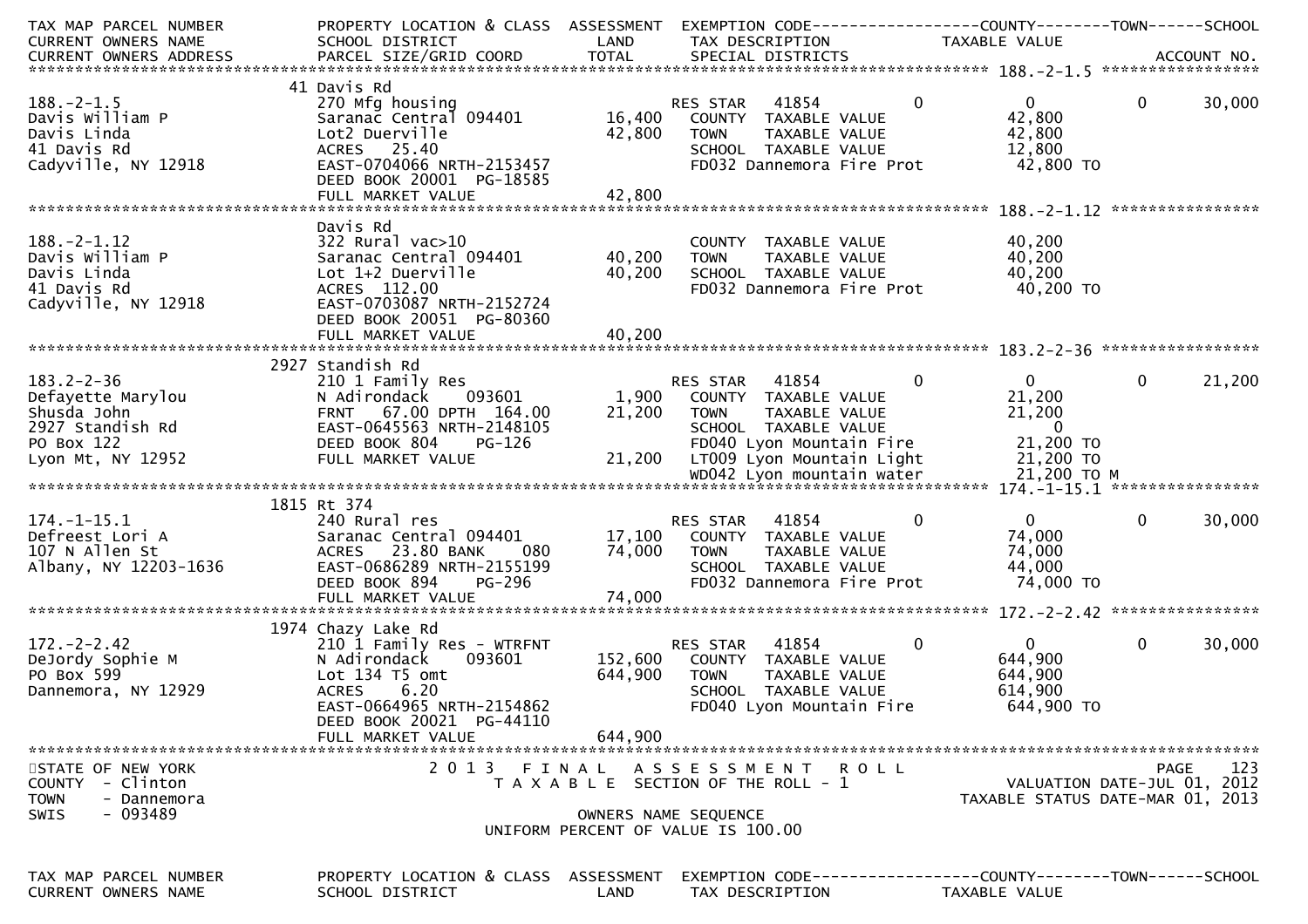| CURRENT OWNERS ADDRESS                                                                                  | PARCEL SIZE/GRID COORD                                                                                                                                                                | <b>TOTAL</b>               | SPECIAL DISTRICTS                                                                                                                                                                                                        | ACCOUNT NO.                                                                                                     |
|---------------------------------------------------------------------------------------------------------|---------------------------------------------------------------------------------------------------------------------------------------------------------------------------------------|----------------------------|--------------------------------------------------------------------------------------------------------------------------------------------------------------------------------------------------------------------------|-----------------------------------------------------------------------------------------------------------------|
| $173. - 2 - 4$<br>Dekin Sandra J<br>27 Dennis Ave<br>Plattsburgh, NY 12901                              | 413 Wilfred King Rd<br>210 1 Family Res<br>N Adirondack<br>093601<br>2012/247504 Survey Map<br><b>ACRES</b><br>2.39<br>EAST-0675027 NRTH-2157313<br>DEED BOOK 20122 PG-51621          | 6,800<br>95,600            | COUNTY TAXABLE VALUE<br><b>TOWN</b><br>TAXABLE VALUE<br>SCHOOL TAXABLE VALUE<br>FD032 Dannemora Fire Prot                                                                                                                | 95,600<br>95,600<br>95,600<br>95,600 TO                                                                         |
|                                                                                                         | FULL MARKET VALUE                                                                                                                                                                     | 95,600                     |                                                                                                                                                                                                                          |                                                                                                                 |
| $183.20 - 1 - 3$<br>DeLaronde Glen Joseph<br>PO Box 298<br>Kahnawake, PQ, Canada JOL1B                  | 2877 Standish Rd<br>210 1 Family Res<br>N Adirondack<br>093601<br>FRNT 126.48 DPTH 116.00<br>EAST-0644872 NRTH-2147023<br>DEED BOOK 20132 PG-55829                                    | 2,100<br>27,300            | COUNTY TAXABLE VALUE<br>TAXABLE VALUE<br><b>TOWN</b><br>SCHOOL TAXABLE VALUE<br>FD040 Lyon Mountain Fire                                                                                                                 | 27,300<br>27,300<br>27,300<br>27,300 TO<br>27,300 TO                                                            |
| PRIOR OWNER ON 3/01/2013                                                                                | FULL MARKET VALUE                                                                                                                                                                     | 27,300                     | LT009 Lyon Mountain Light<br>WD042 Lyon mountain water                                                                                                                                                                   | 27,300 TO M                                                                                                     |
| $188. - 1 - 1.12$<br>Delisle Mary E<br>1125 River Rd<br>Selkirk, NY 12158                               | Reservoir Rd<br>322 Rural vac>10<br>Saranac Central 094401<br>Lot 234 Ref Tr<br>ACRES 13.40<br>EAST-0699315 NRTH-2148929<br>DEED BOOK 20082 PG-19504                                  | 13,000<br>13,000<br>13,000 | COUNTY TAXABLE VALUE<br>TAXABLE VALUE<br><b>TOWN</b><br>SCHOOL TAXABLE VALUE<br>FD032 Dannemora Fire Prot<br>WD032 Dann wtr dst #2                                                                                       | ****************<br>13,000<br>13,000<br>13,000<br>13,000 TO<br>.00 UN M                                         |
|                                                                                                         | FULL MARKET VALUE                                                                                                                                                                     |                            |                                                                                                                                                                                                                          |                                                                                                                 |
| $188. - 3 - 4$<br>Delisle Richard Jr<br>Delisle Loretta E<br>336 Bart Merrill Rd<br>Cadyville, NY 12918 | 336 Bart Merrill Rd<br>210 1 Family Res<br>Saranac Central 094401<br>1.70<br><b>ACRES</b><br>EAST-0707997 NRTH-2150046<br>DEED BOOK 548<br>PG-595                                     | 6,400<br>55,200            | $\Omega$<br>SR STAR<br>41834<br>COUNTY TAXABLE VALUE<br><b>TOWN</b><br>TAXABLE VALUE<br>SCHOOL TAXABLE VALUE<br>FD032 Dannemora Fire Prot                                                                                | 0<br>$\Omega$<br>55,200<br>55,200<br>55,200<br>$\Omega$<br>55,200 TO                                            |
| $183.2 - 2 - 17$<br>Demaro Robert<br>PO Box 253<br>Lyon Mountain, NY 12952                              | 16 Saranac St<br>210 1 Family Res<br>093601<br>N Adirondack<br>Lot 144 T5omt<br>FRNT 125.00 DPTH 142.00<br>EAST-0646710 NRTH-2149100<br>DEED BOOK 20041 PG-70380<br>FULL MARKET VALUE | 32,000<br>32,000           | 0<br>41131<br>WARCOMALL<br>41854<br>2,200 RES STAR<br>COUNTY TAXABLE VALUE<br><b>TOWN</b><br>TAXABLE VALUE<br>SCHOOL TAXABLE VALUE<br>FD040 Lyon Mountain Fire<br>LT009 Lyon Mountain Light<br>WD042 Lyon mountain water | 8,000<br>8,000<br>30,000<br>$\Omega$<br>0<br>24,000<br>24,000<br>2,000<br>32,000 TO<br>32,000 TO<br>32,000 TO M |
| STATE OF NEW YORK<br>COUNTY - Clinton<br><b>TOWN</b><br>- Dannemora<br>- 093489<br><b>SWIS</b>          | 2013 FINAL                                                                                                                                                                            |                            | ASSESSMENT ROLL<br>T A X A B L E SECTION OF THE ROLL - 1<br>OWNERS NAME SEQUENCE<br>UNIFORM PERCENT OF VALUE IS 100.00                                                                                                   | 124<br>PAGE<br>VALUATION DATE-JUL 01, 2012<br>TAXABLE STATUS DATE-MAR 01, 2013                                  |
| TAX MAP PARCEL NUMBER<br><b>CURRENT OWNERS NAME</b><br>CURRENT OWNERS ADDRESS                           | PROPERTY LOCATION & CLASS ASSESSMENT<br>SCHOOL DISTRICT<br>PARCEL SIZE/GRID COORD                                                                                                     | LAND<br><b>TOTAL</b>       | TAX DESCRIPTION<br>SPECIAL DISTRICTS                                                                                                                                                                                     | EXEMPTION CODE------------------COUNTY--------TOWN------SCHOOL<br>TAXABLE VALUE<br>ACCOUNT NO.                  |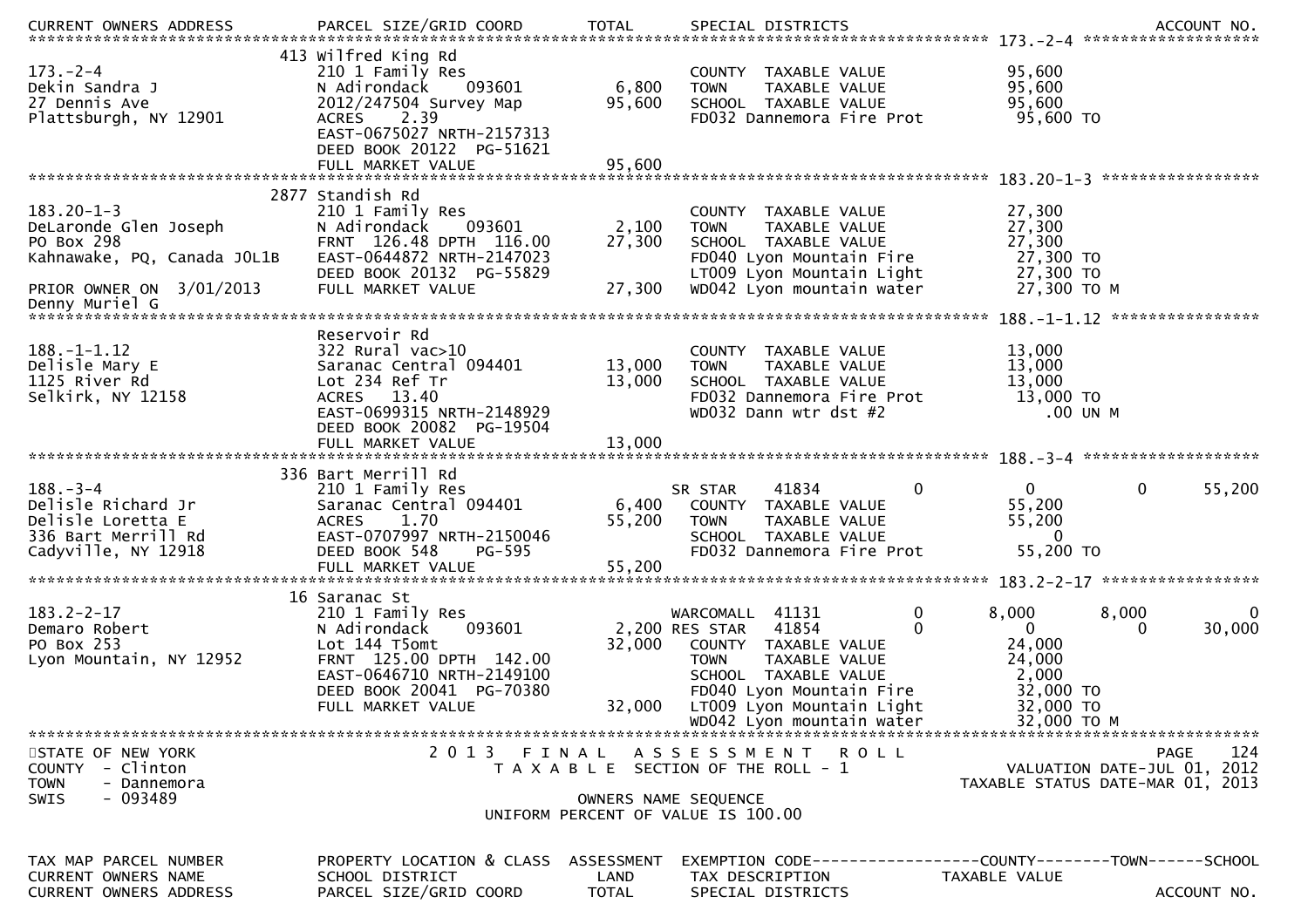| $198. - 2 - 3$<br>Deming John<br>Svendsen Erling<br>High St<br>PO Box 6<br>Elizabethtown, NY 12932  | Rt 374<br>910 Priv forest<br>093601<br>N Adirondack<br>Lot 60 T4omt<br>ACRES 256.50<br>EAST-0655259 NRTH-2143086<br>DEED BOOK 98001 PG-07155<br>FULL MARKET VALUE         | 25,700<br>25,700<br>25,700    | COUNTY TAXABLE VALUE<br>TAXABLE VALUE<br><b>TOWN</b><br>SCHOOL TAXABLE VALUE<br>FD040 Lyon Mountain Fire                               | 25,700<br>25,700<br>25,700<br>25,700 TO                                                              |
|-----------------------------------------------------------------------------------------------------|---------------------------------------------------------------------------------------------------------------------------------------------------------------------------|-------------------------------|----------------------------------------------------------------------------------------------------------------------------------------|------------------------------------------------------------------------------------------------------|
|                                                                                                     |                                                                                                                                                                           |                               |                                                                                                                                        |                                                                                                      |
| $173.3 - 2 - 5$<br>Denicore Mark R<br>Denicore Amy G<br>PO Box 34<br>Waterford, VA 20197            | 500 Wilfred King Rd<br>311 Res vac land - WTRFNT<br>093601<br>N Adirondack<br>FRNT 100.00 DPTH 320.00<br>EAST-0672925 NRTH-2157311<br>DEED BOOK 20031 PG-63215            | 115,000<br>115,000            | COUNTY TAXABLE VALUE<br><b>TOWN</b><br>TAXABLE VALUE<br>SCHOOL TAXABLE VALUE<br>FD032 Dannemora Fire Prot                              | 115,000<br>115,000<br>115,000<br>115,000 TO                                                          |
|                                                                                                     |                                                                                                                                                                           |                               |                                                                                                                                        |                                                                                                      |
| $182.2 - 1 - 6$<br>Dennison Lyon<br>Dennison Doreen<br>735 Sunset Rd<br>Lyon Mt, NY 12952           | 735 Sunset Rd<br>260 Seasonal res - WTRFNT<br>093601<br>N Adirondack<br>1.20<br><b>ACRES</b><br>EAST-0634388 NRTH-2152693<br>DEED BOOK 477<br>PG-576<br>FULL MARKET VALUE | 113,400<br>262,000<br>262,000 | COUNTY TAXABLE VALUE<br><b>TOWN</b><br>TAXABLE VALUE<br>SCHOOL TAXABLE VALUE<br>FD040 Lyon Mountain Fire<br>WD018 Chat lake water dist | 262,000<br>262,000<br>262,000<br>262,000 TO<br>259,459 ТО М                                          |
|                                                                                                     |                                                                                                                                                                           |                               |                                                                                                                                        |                                                                                                      |
| $183.20 - 1 - 32$<br>Deschamps Juliette<br>1 Bay St<br>Ormstown PQ, Canada JOS 1KO                  | 54 Second St<br>210 1 Family Res<br>N Adirondack<br>093601<br>FRNT 37.82 DPTH 149.00<br>EAST-0644754 NRTH-2147104<br>DEED BOOK 20112 PG-39678                             | 1,100<br>21,000               | COUNTY TAXABLE VALUE<br>TAXABLE VALUE<br><b>TOWN</b><br>SCHOOL TAXABLE VALUE<br>FD040 Lyon Mountain Fire<br>LT009 Lyon Mountain Light  | 21,000<br>21,000<br>21,000<br>21,000 TO<br>21,000 TO<br>21,000 ТО М<br>158.4-1-21 ****************** |
|                                                                                                     | 10 Evergreen Way                                                                                                                                                          |                               |                                                                                                                                        |                                                                                                      |
| $158.4 - 1 - 21$<br>Desotelle Howard<br>Desotelle Suzanne<br>668 Prospect St<br>Champlain, NY 12919 | 260 Seasonal res - WTRFNT<br>N Adirondack<br>093601<br>FRNT 60.00 DPTH 240.00<br>EAST-0670653 NRTH-2162747<br>DEED BOOK 20011 PG-34721                                    | 60,600<br>100,300             | COUNTY TAXABLE VALUE<br>TAXABLE VALUE<br><b>TOWN</b><br>SCHOOL TAXABLE VALUE<br>FD040 Lyon Mountain Fire                               | 100,300<br>100,300<br>100,300<br>100,300 TO                                                          |
| STATE OF NEW YORK                                                                                   | 2 0 1 3<br>FINAL                                                                                                                                                          |                               | ASSESSMENT ROLL                                                                                                                        | 125<br><b>PAGE</b>                                                                                   |
| COUNTY - Clinton<br><b>TOWN</b><br>- Dannemora<br>SWIS<br>- 093489                                  |                                                                                                                                                                           | OWNERS NAME SEQUENCE          | T A X A B L E SECTION OF THE ROLL - 1<br>UNIFORM PERCENT OF VALUE IS 100.00                                                            | 2012<br>VALUATION DATE-JUL 01,<br>TAXABLE STATUS DATE-MAR 01, 2013                                   |
|                                                                                                     |                                                                                                                                                                           |                               |                                                                                                                                        |                                                                                                      |
| TAX MAP PARCEL NUMBER<br>CURRENT OWNERS NAME<br><b>CURRENT OWNERS ADDRESS</b>                       | PROPERTY LOCATION & CLASS ASSESSMENT<br>SCHOOL DISTRICT<br>PARCEL SIZE/GRID COORD                                                                                         | LAND<br><b>TOTAL</b>          | TAX DESCRIPTION<br>SPECIAL DISTRICTS                                                                                                   | EXEMPTION CODE-----------------COUNTY-------TOWN------SCHOOL<br><b>TAXABLE VALUE</b><br>ACCOUNT NO.  |
|                                                                                                     | 2732 Rt 374                                                                                                                                                               |                               |                                                                                                                                        |                                                                                                      |
| $158.-1-7.1$<br>Desrocher Ricky<br>Desrocher Constance                                              | 210 1 Family Res<br>N Adirondack<br>093601<br>Lot 128 T5 Omt                                                                                                              | 5,500<br>120,200              | 41854<br>$\mathbf{0}$<br>RES STAR<br>COUNTY TAXABLE VALUE<br>TAXABLE VALUE<br><b>TOWN</b>                                              | $\mathbf{0}$<br>0<br>30,000<br>120,200<br>120,200                                                    |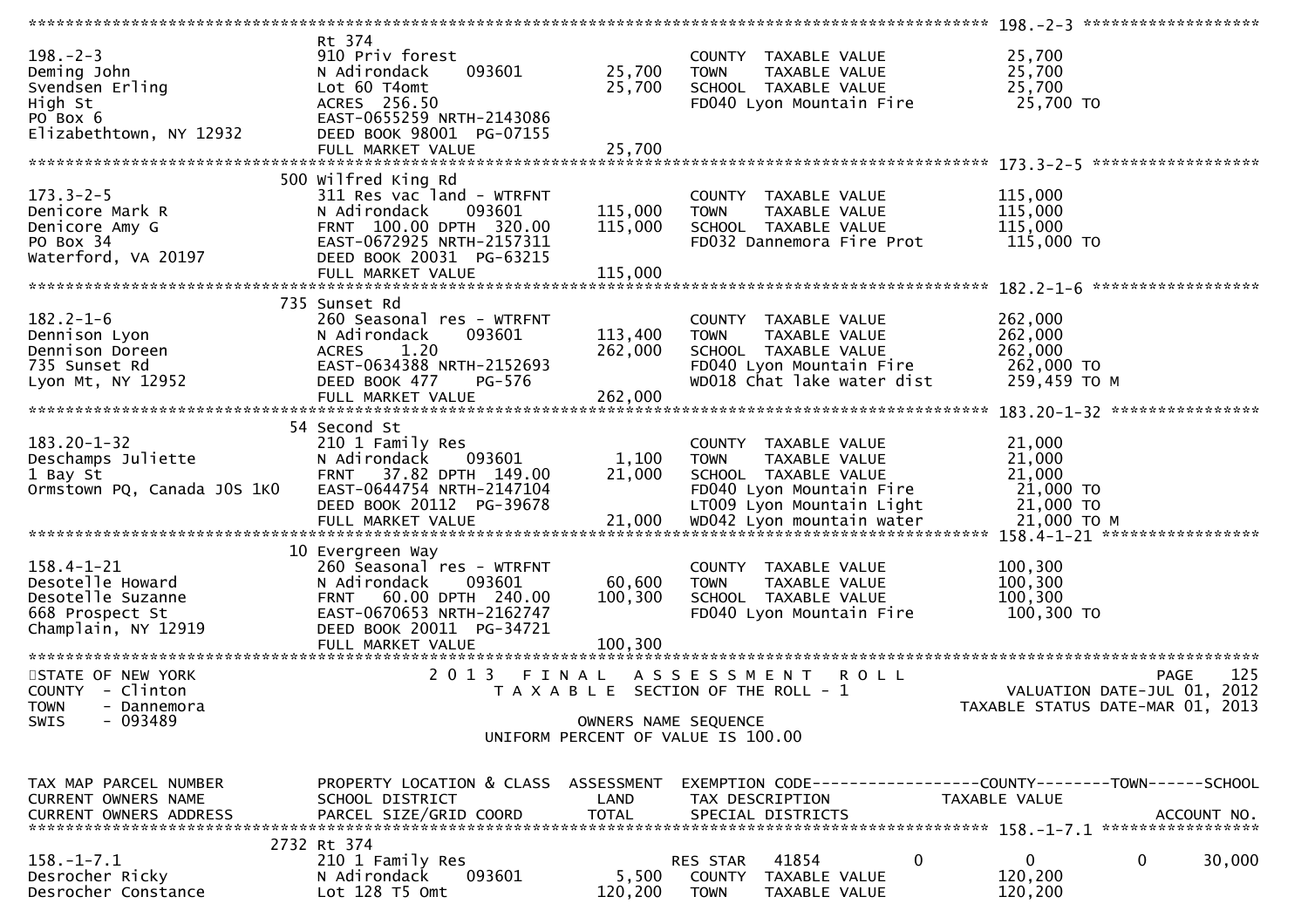| 2732 Rt 374<br>Ellenburg Depot, NY 12935                                                              | FRNT 225.00 DPTH 150.00<br>EAST-0669198 NRTH-2162296<br>DEED BOOK 809<br>PG-251<br>FULL MARKET VALUE                                                                                | 120,200                       | SCHOOL TAXABLE VALUE<br>FD040 Lyon Mountain Fire                                                                                                            | 90,200<br>120,200 TO                                                                                 |
|-------------------------------------------------------------------------------------------------------|-------------------------------------------------------------------------------------------------------------------------------------------------------------------------------------|-------------------------------|-------------------------------------------------------------------------------------------------------------------------------------------------------------|------------------------------------------------------------------------------------------------------|
| $172.4 - 1 - 2$<br>Dickson William H<br>PO Box 553<br>Dannemora, NY 12929                             | 570 Wilfred King Rd<br>260 Seasonal res - WTRFNT<br>N Adirondack<br>093601<br>FRNT 130.00 DPTH 388.00<br>EAST-0671523 NRTH-2156425<br>DEED BOOK 98000 PG-99803<br>FULL MARKET VALUE | 79,200<br>297,100<br>297,100  | COUNTY TAXABLE VALUE<br>TAXABLE VALUE<br><b>TOWN</b><br>SCHOOL TAXABLE VALUE<br>FD032 Dannemora Fire Prot                                                   | 297,100<br>297,100<br>297,100<br>297,100 TO                                                          |
| $196.2 - 1 - 6$<br>Dietz Anne Parsons<br>30 Preston Pl<br>Grosse Pointe Farms, MI                     | 124 Boomhower Rd<br>260 Seasonal res - WTRFNT<br>093601<br>N Adirondack<br>1.60<br><b>ACRES</b><br>EAST-0632484 NRTH-2145025<br>48236-3036 DEED BOOK 20011 PG-30917                 | 139,100<br>186,100            | COUNTY TAXABLE VALUE<br><b>TOWN</b><br>TAXABLE VALUE<br>SCHOOL TAXABLE VALUE<br>FD040 Lyon Mountain Fire<br>WD018 Chat lake water dist                      | 186,100<br>186,100<br>186,100<br>186,100 TO<br>186,100 ТО М                                          |
| $183.16 - 1 - 13$<br>Dillon Susan P<br>39 Pine St Unit 2<br>Potsdam, NY 13676                         | 71 Second St<br>312 Vac w/imprv<br>093601<br>N Adirondack<br>FRNT 115.20 DPTH 118.00<br>EAST-0644688 NRTH-2147586<br>DEED BOOK 20112 PG-40932<br>FULL MARKET VALUE                  | 2,100<br>7,100<br>7,100       | COUNTY TAXABLE VALUE<br>TOWN<br>TAXABLE VALUE<br>SCHOOL TAXABLE VALUE<br>FD040 Lyon Mountain Fire<br>LT009 Lyon Mountain Light<br>WD042 Lyon mountain water | 7,100<br>7,100<br>7,100<br>7,100 TO<br>7,100 TO<br>7,100 ТО М<br>$169. - 1 - 3.2$ ****************** |
| $169. - 1 - 3.2$<br>Dinneen Patrick Devon<br>399 E 72nd St Apt 10G<br>New York, NY 10021              | Split Rock Pt Way<br>$314$ Rural vac<10 - WTRFNT<br>N Adirondack<br>093601<br>Lot 121 T5omt<br>4.30<br><b>ACRES</b><br>EAST-0626576 NRTH-2158086<br>DEED BOOK 20122 PG-51586        | 104,400<br>104,400            | COUNTY TAXABLE VALUE<br>TAXABLE VALUE<br><b>TOWN</b><br>SCHOOL TAXABLE VALUE<br>FD040 Lyon Mountain Fire<br>WD018 Chat lake water dist                      | 104,400<br>104,400<br>104,400<br>104,400 TO<br>102,657 TO M                                          |
| STATE OF NEW YORK<br>COUNTY - Clinton<br><b>TOWN</b><br>- Dannemora<br>SWIS<br>- 093489               | 2013                                                                                                                                                                                | OWNERS NAME SEQUENCE          | FINAL ASSESSMENT<br><b>ROLL</b><br>T A X A B L E SECTION OF THE ROLL - 1<br>UNIFORM PERCENT OF VALUE IS 100.00                                              | 126<br><b>PAGE</b><br>VALUATION DATE-JUL 01, 2012<br>TAXABLE STATUS DATE-MAR 01, 2013                |
| TAX MAP PARCEL NUMBER<br><b>CURRENT OWNERS NAME</b><br><b>CURRENT OWNERS ADDRESS</b>                  | PROPERTY LOCATION & CLASS ASSESSMENT<br>SCHOOL DISTRICT<br>PARCEL SIZE/GRID COORD                                                                                                   | LAND<br><b>TOTAL</b>          | TAX DESCRIPTION<br>SPECIAL DISTRICTS                                                                                                                        | EXEMPTION CODE-----------------COUNTY-------TOWN------SCHOOL<br>TAXABLE VALUE<br>ACCOUNT NO.         |
| $182.4 - 1 - 3$<br>Dolan Robert W<br>Dolan Elizabeth Ann<br>PO Box 18<br>Lyon Mountain, NY 12952-0018 | 3 Loon Pt Rd<br>260 Seasonal res - WTRFNT<br>N Adirondack<br>093601<br>FRNT 212.00 DPTH 398.00<br>EAST-0632082 NRTH-2150093<br>DEED BOOK 981<br>PG-173<br>FULL MARKET VALUE         | 114,900<br>240,600<br>240,600 | COUNTY TAXABLE VALUE<br><b>TOWN</b><br>TAXABLE VALUE<br>SCHOOL TAXABLE VALUE<br>FD040 Lyon Mountain Fire<br>WD018 Chat lake water dist                      | 240,600<br>240,600<br>240,600<br>240,600 TO<br>240,600 ТО М                                          |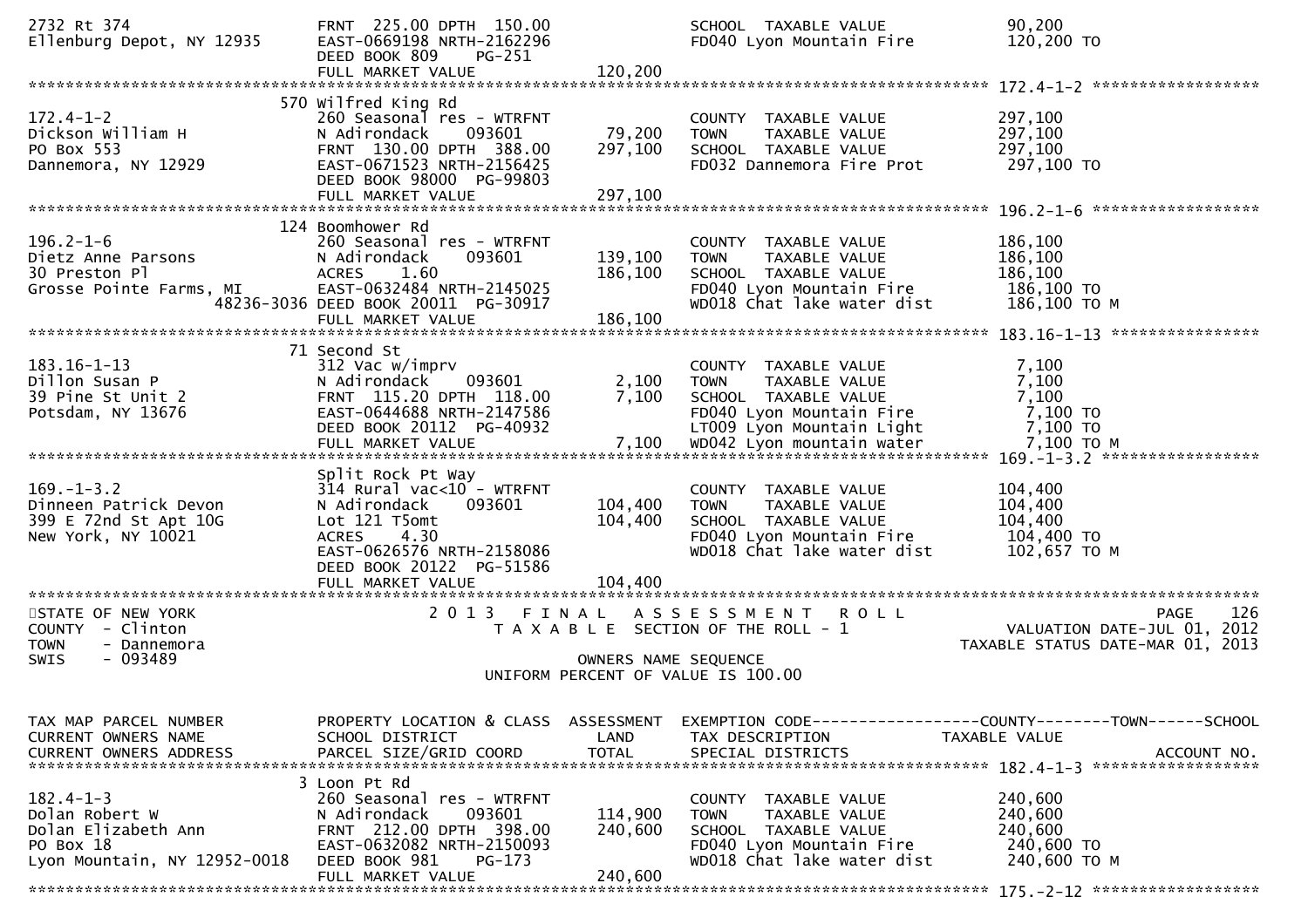| $175. - 2 - 12$<br>Donah David C<br>PO Box 71<br>Dannemora, NY 12929                                   | 737 Gen Leroy Manor Rd<br>270 Mfg housing<br>Saranac Central 094401<br>1.00<br>ACRES<br>EAST-0706276 NRTH-2154868<br>DEED BOOK 708<br>$PG-30$                                                  | 6,000<br>18,200                                                                                     | <b>TOWN</b>                              | COUNTY TAXABLE VALUE<br>TAXABLE VALUE<br>SCHOOL TAXABLE VALUE<br>FD032 Dannemora Fire Prot          | 18,200<br>18,200<br>18,200<br>18,200 TO                                              |                                     |                          |
|--------------------------------------------------------------------------------------------------------|------------------------------------------------------------------------------------------------------------------------------------------------------------------------------------------------|-----------------------------------------------------------------------------------------------------|------------------------------------------|-----------------------------------------------------------------------------------------------------|--------------------------------------------------------------------------------------|-------------------------------------|--------------------------|
| $188. - 2 - 1.4$<br>Donah David C<br>Donah Brenda A<br>43 Davis Rd<br>PO Box 71<br>Dannemora, NY 12929 | 43 Davis Rd<br>240 Rural res<br>Saranac Central 094401<br>Lot 2<br>320<br><b>ACRES</b><br>10.10 BANK<br>EAST-0703994 NRTH-2153051<br>DEED BOOK 952<br><b>PG-66</b><br>FULL MARKET VALUE        | 11,500<br>125,500<br>125,500                                                                        | RES STAR<br><b>TOWN</b>                  | 41854<br>COUNTY TAXABLE VALUE<br>TAXABLE VALUE<br>SCHOOL TAXABLE VALUE<br>FD032 Dannemora Fire Prot | $\bf{0}$<br>$\mathbf{0}$<br>125,500<br>125,500<br>95,500<br>125,500 TO               | $\bf{0}$                            | 30,000                   |
| $174. - 1 - 22$<br>Donah Esther<br>Donan Esther<br>1929 Rt 374<br>Ellenburg Depot, NY 12935            | 1929 Rt 374<br>210 1 Family Res<br>093601<br>N Adirondack<br>FRNT 91.33 DPTH 202.00<br>EAST-0685204 NRTH-2158324<br>DEED BOOK 293<br><b>PG-505</b>                                             | 29,900                                                                                              | AGED C&T<br>4,800 SR STAR<br><b>TOWN</b> | 41801<br>41834<br>COUNTY TAXABLE VALUE<br>TAXABLE VALUE<br>SCHOOL TAXABLE VALUE                     | $\mathbf 0$<br>14,950<br>$\Omega$<br>$\overline{0}$<br>14,950<br>14,950<br>- 0       | 14,950<br>0                         | $\overline{0}$<br>29,900 |
| $188. - 3 - 5$<br>Donah Life Est Lillian<br>Donah David C<br>PO Box 71<br>Dannemora, NY 12929-0071     | 339 Bart Merrill Rd<br>270 Mfg housing<br>Saranac Central 094401<br>Lot <sub>28</sub><br>FRNT 213.00 DPTH 146.00<br>EAST-0707753 NRTH-2150074<br>DEED BOOK 98001 PG-01921<br>FULL MARKET VALUE | 5,500<br>23,000<br>23,000                                                                           | <b>TOWN</b>                              | COUNTY TAXABLE VALUE<br>TAXABLE VALUE<br>SCHOOL TAXABLE VALUE<br>FD032 Dannemora Fire Prot          | 23,000<br>23,000<br>23,000<br>23,000 TO                                              |                                     |                          |
| STATE OF NEW YORK<br>COUNTY - Clinton<br><b>TOWN</b><br>- Dannemora<br>$-093489$<br>SWIS               | 2013 FINAL                                                                                                                                                                                     | T A X A B L E SECTION OF THE ROLL - 1<br>OWNERS NAME SEQUENCE<br>UNIFORM PERCENT OF VALUE IS 100.00 | ASSESSMENT ROLL                          |                                                                                                     | VALUATION DATE-JUL 01, 2012<br>TAXABLE STATUS DATE-MAR 01, 2013                      |                                     | 127<br><b>PAGE</b>       |
| TAX MAP PARCEL NUMBER<br>CURRENT OWNERS NAME<br><b>CURRENT OWNERS ADDRESS</b>                          | PROPERTY LOCATION & CLASS ASSESSMENT<br>SCHOOL DISTRICT<br>PARCEL SIZE/GRID COORD                                                                                                              | LAND<br><b>TOTAL</b>                                                                                |                                          | TAX DESCRIPTION<br>SPECIAL DISTRICTS                                                                | EXEMPTION CODE-----------------COUNTY-------TOWN------SCHOOL<br><b>TAXABLE VALUE</b> |                                     | ACCOUNT NO.              |
| $158.4 - 1 - 16$<br>Donah Robert<br>2667 Rt 374<br>Ellenburg Depot, NY 12935                           | 2667 Rt 374<br>210 1 Family Res<br>N Adirondack<br>093601<br>FRNT 175.00 DPTH 100.00<br>EAST-0670064 NRTH-2163571<br>DEED BOOK 549<br>PG-314<br>FULL MARKET VALUE                              | 10,100<br>99,500<br>99,500                                                                          | SR STAR<br>COUNTY<br><b>TOWN</b>         | 41834<br>TAXABLE VALUE<br>TAXABLE VALUE<br>SCHOOL TAXABLE VALUE<br>FD040 Lyon Mountain Fire         | $\mathbf{0}$<br>$\Omega$<br>99,500<br>99,500<br>36,200<br>99,500 TO                  | $\mathbf 0$                         | 63,300                   |
| $175. - 1 - 3$<br>Donah Robert<br>2667 Rt 374                                                          | Off Gen Leroy Manor Rd<br>910 Priv forest<br>Saranac Central 094401<br>ACRES 150.50                                                                                                            | 29,600<br>29,600                                                                                    | COUNTY<br><b>TOWN</b><br><b>SCHOOL</b>   | TAXABLE VALUE<br>TAXABLE VALUE<br>TAXABLE VALUE                                                     | 29,600<br>29,600<br>29,600                                                           | $175. - 1 - 3$ ******************** |                          |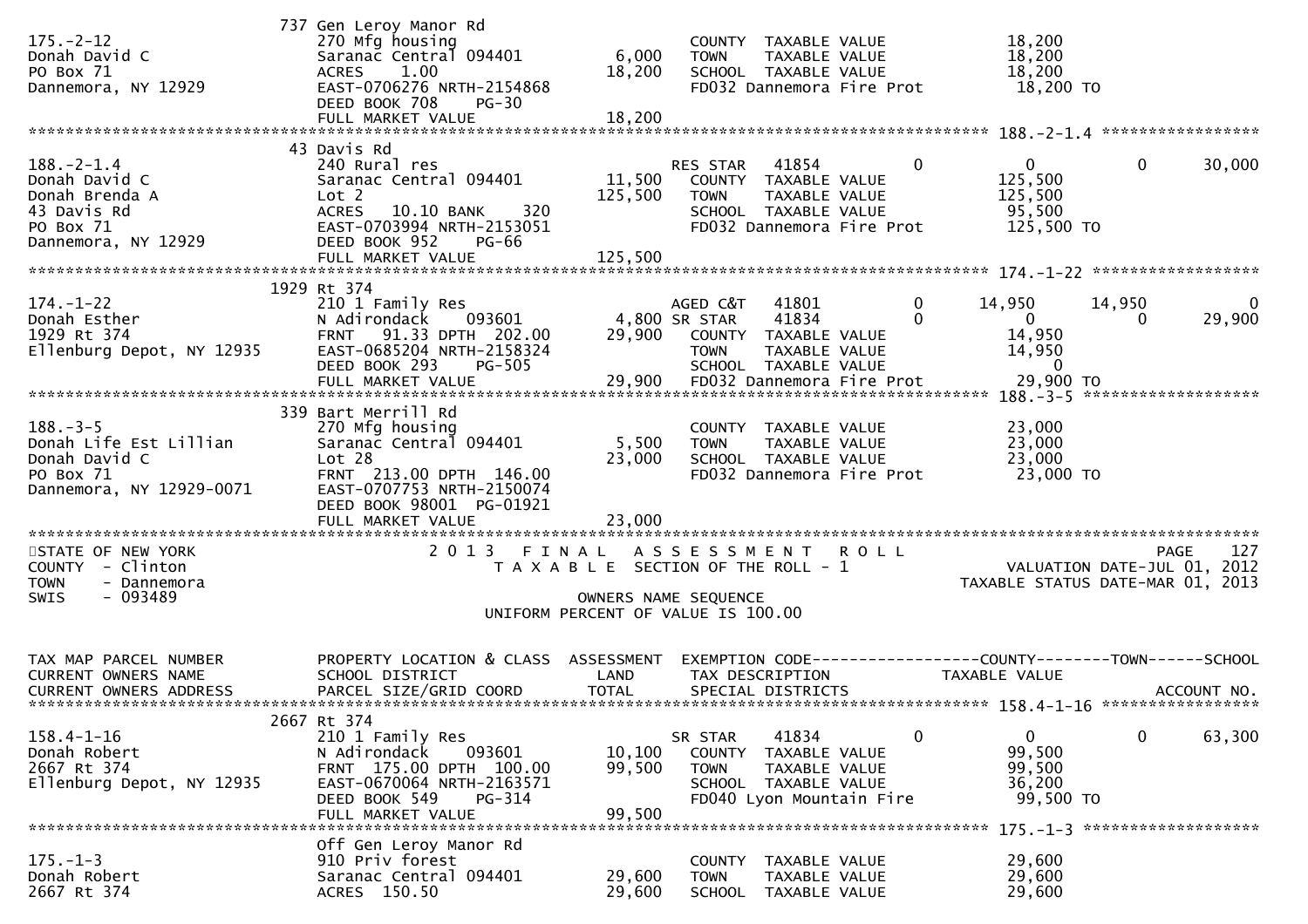| Ellenburg Depot, NY 12935                                                                                                               | EAST-0704339 NRTH-2159863<br>DEED BOOK 627<br>PG-731<br>FULL MARKET VALUE                                                                                           | 29,600                     | FD032 Dannemora Fire Prot                                                                                                                      | 29,600 TO                                                       |                       |
|-----------------------------------------------------------------------------------------------------------------------------------------|---------------------------------------------------------------------------------------------------------------------------------------------------------------------|----------------------------|------------------------------------------------------------------------------------------------------------------------------------------------|-----------------------------------------------------------------|-----------------------|
|                                                                                                                                         |                                                                                                                                                                     |                            |                                                                                                                                                |                                                                 |                       |
| $174. - 1 - 21.2$<br>Donah Wilfred<br>Donah Esther<br>1929 Rt 374<br>Ellenburg Depot, NY 12935                                          | Rt 374<br>322 Rural vac>10<br>093601<br>N Adirondack<br>55 State Gore<br>ACRES 11.70<br>EAST-0685256 NRTH-2157864<br>DEED BOOK 743<br>PG-269<br>FULL MARKET VALUE   | 12,300<br>12,300<br>12,300 | COUNTY TAXABLE VALUE<br>TAXABLE VALUE<br><b>TOWN</b><br>SCHOOL TAXABLE VALUE<br>FD032 Dannemora Fire Prot                                      | 12,300<br>12,300<br>12,300<br>12,300 TO                         |                       |
|                                                                                                                                         |                                                                                                                                                                     |                            |                                                                                                                                                |                                                                 |                       |
| $175. - 1 - 2$<br>Donah Wilfred<br>Attn: Robert Donah<br>1929 Rt 374<br>Ellenburg Depot, NY 12935                                       | Off Gen Leroy Manor Rd<br>910 Priv forest<br>Saranac Central 094401<br>ACRES 150.50<br>EAST-0702322 NRTH-2159505<br>DEED BOOK 548<br>PG-678                         | 29,800<br>29,800           | COUNTY TAXABLE VALUE<br><b>TOWN</b><br>TAXABLE VALUE<br>SCHOOL TAXABLE VALUE<br>FD032 Dannemora Fire Prot                                      | 29,800<br>29,800<br>29,800<br>29,800 TO                         |                       |
|                                                                                                                                         | 990 Gen Leroy Manor Rd                                                                                                                                              |                            |                                                                                                                                                |                                                                 |                       |
| $188. - 2 - 8$<br>Donaldson Jonathan J<br>990 Gen Leroy Manor Rd<br>Cadyville, NY 12918                                                 | 240 Rural res<br>Saranac Central 094401<br>Lot 232 & 234 Ref Tr<br>ACRES 22.00 BANK<br>080<br>EAST-0702578 NRTH-2150772<br>DEED BOOK 20061 PG-99166                 | 16,400<br>52,800           | $\mathbf{0}$<br>RES STAR<br>41854<br>COUNTY TAXABLE VALUE<br>TAXABLE VALUE<br><b>TOWN</b><br>SCHOOL TAXABLE VALUE<br>FD032 Dannemora Fire Prot | $\overline{0}$<br>52,800<br>52,800<br>22,800<br>52,800 TO       | $\mathbf 0$<br>30,000 |
|                                                                                                                                         | FULL MARKET VALUE                                                                                                                                                   | 52,800                     |                                                                                                                                                |                                                                 |                       |
| STATE OF NEW YORK<br>COUNTY - Clinton<br><b>TOWN</b><br>- Dannemora<br>$-093489$<br><b>SWIS</b>                                         | 2 0 1 3                                                                                                                                                             | OWNERS NAME SEQUENCE       | FINAL ASSESSMENT ROLL<br>T A X A B L E SECTION OF THE ROLL - 1<br>UNIFORM PERCENT OF VALUE IS 100.00                                           | VALUATION DATE-JUL 01, 2012<br>TAXABLE STATUS DATE-MAR 01, 2013 | 128<br><b>PAGE</b>    |
| TAX MAP PARCEL NUMBER                                                                                                                   | PROPERTY LOCATION & CLASS ASSESSMENT                                                                                                                                |                            | EXEMPTION CODE-----------------COUNTY-------TOWN------SCHOOL                                                                                   |                                                                 |                       |
| CURRENT OWNERS NAME                                                                                                                     | SCHOOL DISTRICT                                                                                                                                                     | LAND                       | TAX DESCRIPTION                                                                                                                                | TAXABLE VALUE                                                   |                       |
| $172.4 - 1 - 12$<br>Dosiek Mark T<br>Dosiek Janice M<br>624 Wilfred King Rd<br>Ellenburg Depot, NY 12935-3334 EAST-0670616 NRTH-2155537 | 624 Wilfred King Rd<br>210 1 Family Res - WTRFNT<br>093601<br>N Adirondack<br>Lot 133 T5omt<br>1.10<br><b>ACRES</b><br>DEED BOOK 985<br>PG-170<br>FULL MARKET VALUE | 166,400 TOWN<br>166,400    | $\mathbf 0$<br>41854<br>RES STAR<br>94,500 COUNTY TAXABLE VALUE<br>TAXABLE VALUE<br>SCHOOL TAXABLE VALUE<br>FD032 Dannemora Fire Prot          | $\overline{0}$<br>166,400<br>166,400<br>136,400<br>166,400 TO   | $\mathbf 0$<br>30,000 |
|                                                                                                                                         |                                                                                                                                                                     |                            |                                                                                                                                                |                                                                 |                       |
| $173. -4 - 1.1$<br>Dosiek Mark T<br>Dosiek Janice M<br>624 Wilfred King Rd<br>Ellenburg Depot, NY 12935                                 | Wilfred King Rd<br>322 Rural vac>10<br>093601<br>N Adirondack<br>Patten Sub Lot 1<br>Survey Map 20112/44185<br>ACRES 31.73                                          | 28,300<br>28,300           | COUNTY TAXABLE VALUE<br>TAXABLE VALUE<br><b>TOWN</b><br>SCHOOL TAXABLE VALUE<br>FD032 Dannemora Fire Prot                                      | 28,300<br>28,300<br>28,300<br>28,300 TO                         |                       |
|                                                                                                                                         | EAST-0670770 NRTH-2154486                                                                                                                                           |                            |                                                                                                                                                |                                                                 |                       |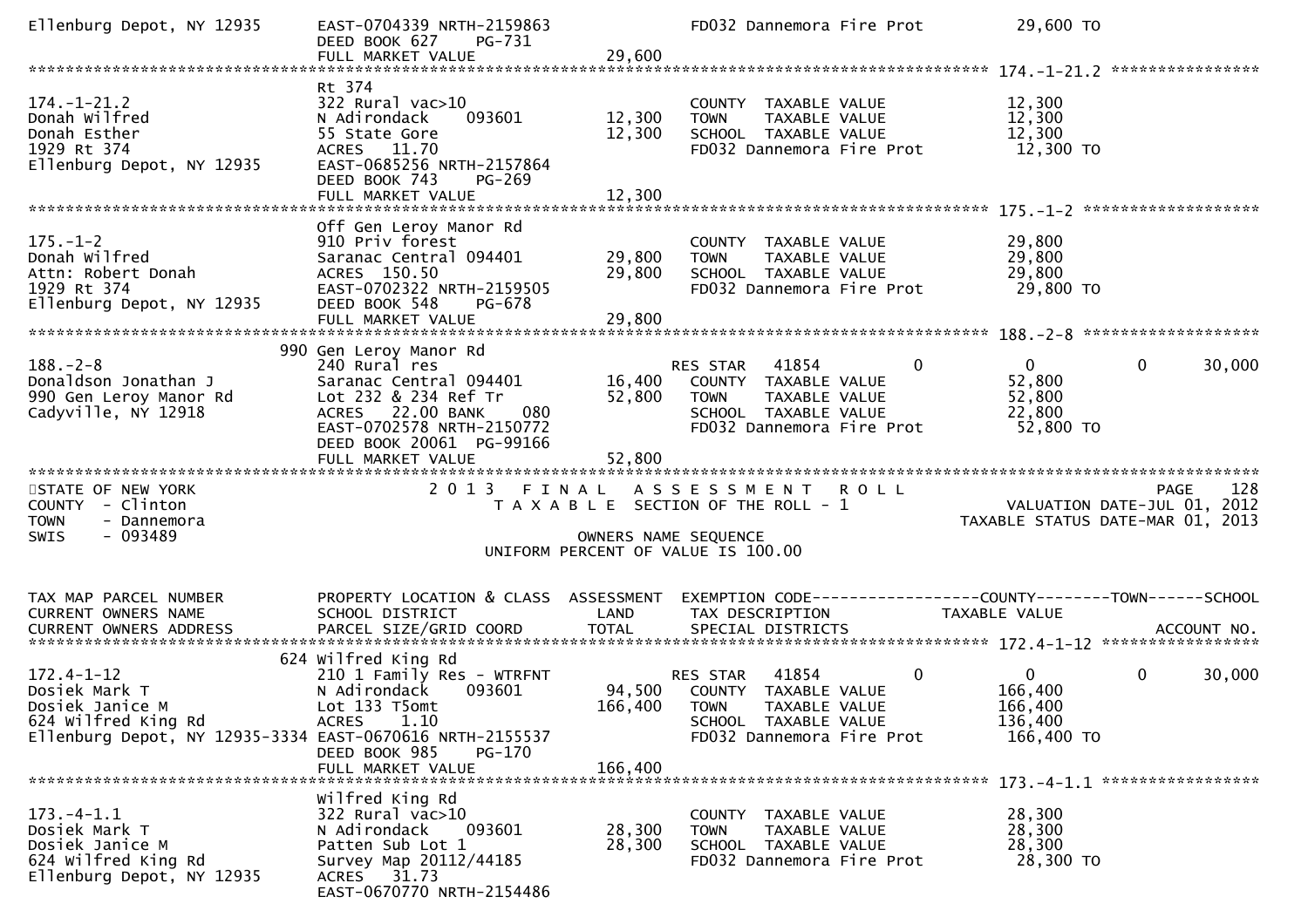|                                                                                                                                     | DEED BOOK 20112 PG-44813                                                                                                                                                                |                               |                                                                                                                                                                 | ******************                                                                                           |
|-------------------------------------------------------------------------------------------------------------------------------------|-----------------------------------------------------------------------------------------------------------------------------------------------------------------------------------------|-------------------------------|-----------------------------------------------------------------------------------------------------------------------------------------------------------------|--------------------------------------------------------------------------------------------------------------|
| $185.4 - 2 - 9$<br>Doty Robert I<br>Doty Deborah K<br>4520 Jilandre Ct<br>Wake Forest, NC 27587                                     | 1566 Chazy Lake Rd<br>$312$ Vac w/imprv - WTRFNT<br>Saranac Central 094401<br>Subd.lot10 Patent T40mt L<br><b>ACRES</b><br>1.20<br>EAST-0668091 NRTH-2145847<br>DEED BOOK 953<br>PG-113 | 60,500<br>65,500              | COUNTY TAXABLE VALUE<br><b>TOWN</b><br>TAXABLE VALUE<br>SCHOOL TAXABLE VALUE<br>FD040 Lyon Mountain Fire                                                        | 65,500<br>65,500<br>65,500<br>65,500 TO                                                                      |
|                                                                                                                                     |                                                                                                                                                                                         |                               |                                                                                                                                                                 |                                                                                                              |
| $172.2 - 1 - 39.1$<br>Douglas Donald R<br>Douglas Mary A<br>Attn: B Cusprinie<br>PO Box 248                                         | 51 Lapoint Rd<br>270 Mfg housing - WTRFNT<br>N Adirondack<br>093601<br>40.00 DPTH 150.00<br><b>FRNT</b><br>EAST-0666357 NRTH-2157642<br>DEED BOOK 874<br>PG-4                           | 69,900<br>105,800             | COUNTY TAXABLE VALUE<br><b>TOWN</b><br>TAXABLE VALUE<br>SCHOOL TAXABLE VALUE<br>FD040 Lyon Mountain Fire                                                        | 105,800<br>105,800<br>105,800<br>105,800 TO                                                                  |
|                                                                                                                                     |                                                                                                                                                                                         |                               |                                                                                                                                                                 |                                                                                                              |
| 183.12-1-21<br>Drollette Brenda L<br>PO Box 144<br>Lyon Mt, NY 12952                                                                | 3865 Rt 374<br>210 1 Family Res<br>N Adirondack<br>093601<br>30.13 DPTH 218.00<br><b>FRNT</b><br><b>BANK</b><br>850<br>EAST-0645639 NRTH-2149170<br>DEED BOOK 713<br>$PG-65$            | 1,100<br>31,200               | 41854<br>0<br>RES STAR<br>COUNTY TAXABLE VALUE<br><b>TOWN</b><br>TAXABLE VALUE<br>SCHOOL TAXABLE VALUE<br>FD040 Lyon Mountain Fire<br>LT009 Lyon Mountain Light | $\mathbf{0}$<br>0<br>30,000<br>31,200<br>31,200<br>1,200<br>31,200 TO<br>31,200 TO                           |
|                                                                                                                                     | FULL MARKET VALUE                                                                                                                                                                       | 31,200                        | WD042 Lyon mountain water                                                                                                                                       | 31,200 TO M                                                                                                  |
|                                                                                                                                     |                                                                                                                                                                                         |                               |                                                                                                                                                                 |                                                                                                              |
|                                                                                                                                     |                                                                                                                                                                                         |                               |                                                                                                                                                                 |                                                                                                              |
| STATE OF NEW YORK<br>COUNTY - Clinton<br><b>TOWN</b><br>- Dannemora<br>- 093489<br>SWIS                                             | 2 0 1 3                                                                                                                                                                                 | FINAL<br>OWNERS NAME SEQUENCE | ASSESSMENT ROLL<br>T A X A B L E SECTION OF THE ROLL - 1<br>UNIFORM PERCENT OF VALUE IS 100.00                                                                  | 129<br><b>PAGE</b><br>VALUATION DATE-JUL 01, 2012<br>TAXABLE STATUS DATE-MAR 01, 2013                        |
| TAX MAP PARCEL NUMBER<br>CURRENT OWNERS NAME                                                                                        | PROPERTY LOCATION & CLASS ASSESSMENT<br>SCHOOL DISTRICT                                                                                                                                 | LAND                          | TAX DESCRIPTION                                                                                                                                                 | EXEMPTION        CODE-----------------COUNTY-------TOWN------SCHOOL<br>TAXABLE VALUE                         |
| CURRENT OWNERS ADDRESS                                                                                                              | PARCEL SIZE/GRID COORD                                                                                                                                                                  | <b>TOTAL</b>                  | SPECIAL DISTRICTS                                                                                                                                               | ACCOUNT NO.                                                                                                  |
| $174. - 1 - 20$<br>Drollette Frederick<br>1904 Rt 374<br>Ellenburg Depot, NY 12935                                                  | 1905 Rt 374<br>$314$ Rural vac<10<br>N Adirondack<br>093601<br>2.00<br><b>ACRES</b><br>EAST-0685650 NRTH-2157822<br>PG-531<br>DEED BOOK 421<br>FULL MARKET VALUE                        | 6,600<br>6,600<br>6,600       | COUNTY TAXABLE VALUE<br>TAXABLE VALUE<br><b>TOWN</b><br>SCHOOL TAXABLE VALUE<br>FD032 Dannemora Fire Prot                                                       | 6,600<br>6,600<br>6,600<br>$6.600$ TO                                                                        |
|                                                                                                                                     |                                                                                                                                                                                         |                               |                                                                                                                                                                 |                                                                                                              |
| 2853/2855 Rt 374<br>$172.2 - 2 - 11$<br>Drollette Life Use Francis M<br>Becker Joanne M<br>2855 Rt 374<br>Ellenburg Depot, NY 12935 | 210 1 Family Res - WTRFNT<br>N Adirondack<br>093601<br>81.00 DPTH 355.00<br><b>FRNT</b><br>EAST-0667471 NRTH-2159720<br>DEED BOOK 20031 PG-62919<br>FULL MARKET VALUE                   | 224,600 SR STAR<br>224,600    | 41131<br>WARCOMALL<br>41801<br>0<br>81,700 AGED C&T<br>41834<br>COUNTY TAXABLE VALUE<br><b>TOWN</b><br>TAXABLE VALUE<br>SCHOOL TAXABLE VALUE                    | 45,000<br>45,000<br>0<br>$\mathbf{0}$<br>89,800<br>89,800<br>63,300<br>0<br>0<br>89,800<br>89,800<br>161,300 |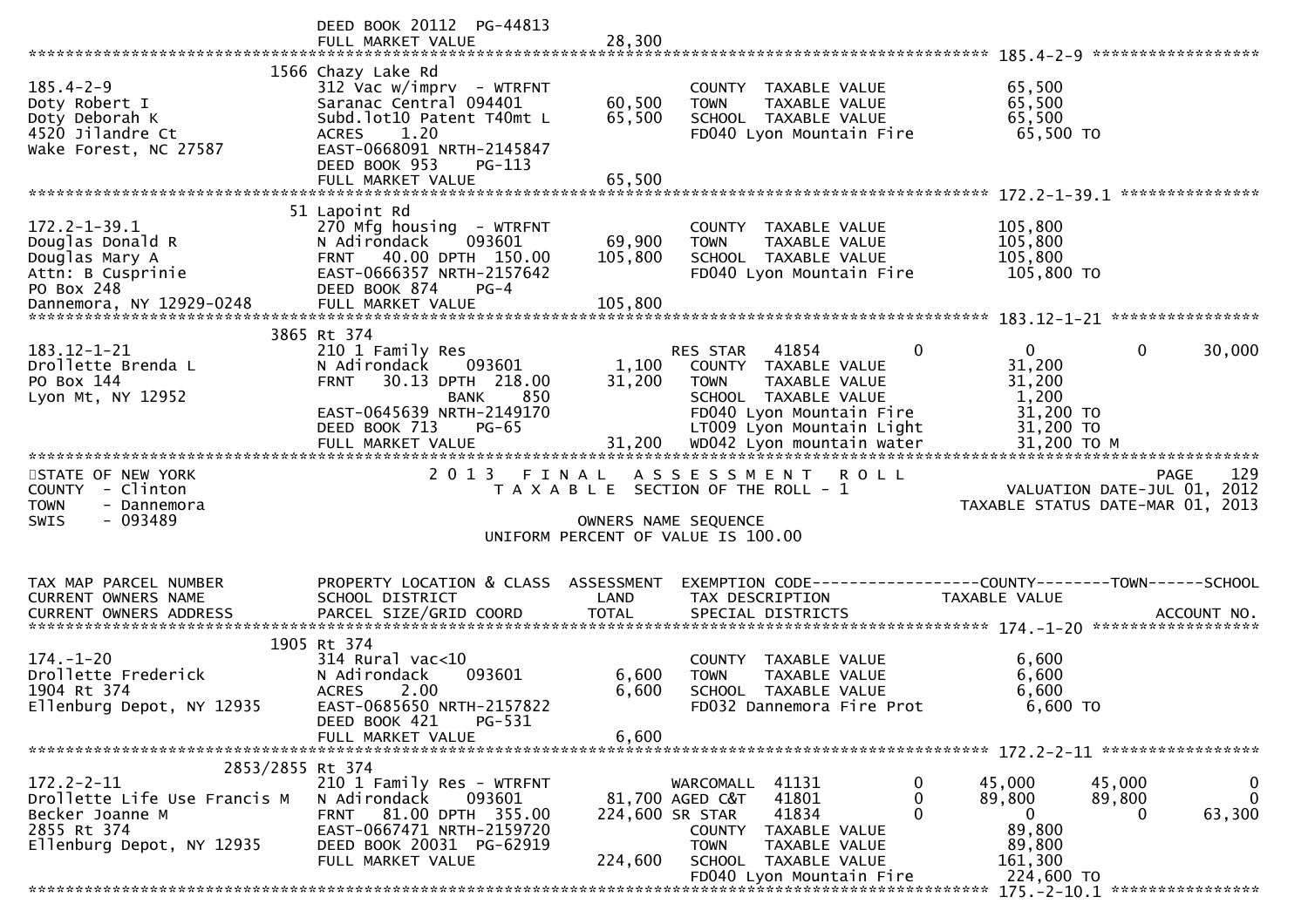| $175. - 2 - 10.1$<br>Drollette Robert Jr<br>Drollette Michelle<br>531 Bart Merrill Rd<br>Cadyville, NY 12918              | Bart Merrill Rd<br>321 Abandoned ag<br>Saranac Central 094401<br>Lot 27<br>ACRES 11.00 BANK<br>080<br>EAST-0706885 NRTH-2154147<br>DEED BOOK 840<br><b>PG-106</b>               | 12,000<br>12,000           | COUNTY TAXABLE VALUE<br>TAXABLE VALUE<br><b>TOWN</b><br>SCHOOL TAXABLE VALUE<br>FD032 Dannemora Fire Prot                                                       | 12,000<br>12,000<br>12,000<br>12,000 TO                                                   |                                                                                            |
|---------------------------------------------------------------------------------------------------------------------------|---------------------------------------------------------------------------------------------------------------------------------------------------------------------------------|----------------------------|-----------------------------------------------------------------------------------------------------------------------------------------------------------------|-------------------------------------------------------------------------------------------|--------------------------------------------------------------------------------------------|
| $175. - 2 - 10.3$<br>Drollette Robert Jr<br>Drollette Michelle<br>531 Bart Merrill Rd<br>Cadyville, NY 12918              | 531 Bart Merrill Rd<br>240 Rural res<br>Saranac Central 094401<br>Lot 27<br>ACRES 11.50 BANK<br>080<br>EAST-0706851 NRTH-2154591<br>DEED BOOK 840<br><b>PG-106</b>              | 12,200<br>119,400          | RES STAR<br>41854<br>COUNTY TAXABLE VALUE<br><b>TOWN</b><br>TAXABLE VALUE<br>SCHOOL TAXABLE VALUE<br>FD032 Dannemora Fire Prot                                  | 0<br>$\mathbf{0}$<br>119,400<br>119,400<br>89,400<br>119,400 TO                           | $\mathbf 0$<br>30,000                                                                      |
| $169.4 - 1 - 11$<br>Dubois David<br>Dubois Bernice Ann<br>2809 Hunterdon Dr<br>2809 Hunterdon Dr<br>Cinnaminson, NJ 08077 | 789 Sunset Rd<br>260 Seasonal res - WTRFNT<br>093601<br>N Adirondack<br>FRNT 100.00 DPTH 242.57<br>EAST-0634651 NRTH-2153955<br>DEED BOOK 641<br>PG-766                         | 108,000<br>170,000         | COUNTY TAXABLE VALUE<br><b>TOWN</b><br>TAXABLE VALUE<br>SCHOOL TAXABLE VALUE<br>FD040 Lyon Mountain Fire<br>WD018 Chat lake water dist                          | 170,000<br>170,000<br>170,000<br>170,000 TO<br>170,000 ТО М                               |                                                                                            |
| STATE OF NEW YORK<br>COUNTY - Clinton<br><b>TOWN</b><br>- Dannemora<br>- 093489<br>SWIS                                   |                                                                                                                                                                                 |                            | 2013 FINAL ASSESSMENT ROLL<br>T A X A B L E SECTION OF THE ROLL - 1<br>OWNERS NAME SEQUENCE<br>UNIFORM PERCENT OF VALUE IS 100.00                               |                                                                                           | 130<br>PAGE<br>rage 130<br>VALUATION DATE-JUL 01, 2012<br>TAXABLE STATUS DATE-MAR 01, 2013 |
|                                                                                                                           |                                                                                                                                                                                 |                            |                                                                                                                                                                 |                                                                                           |                                                                                            |
| TAX MAP PARCEL NUMBER<br>CURRENT OWNERS NAME                                                                              | PROPERTY LOCATION & CLASS ASSESSMENT<br>SCHOOL DISTRICT                                                                                                                         | LAND                       | EXEMPTION CODE------------------COUNTY-------TOWN------SCHOOL<br>TAX DESCRIPTION                                                                                | TAXABLE VALUE                                                                             |                                                                                            |
| $160. - 1 - 19$<br>Dubray Life Use Mary<br>Rock Christopher A<br>176 Plank Rd<br>Ellenburg Depot, NY 12935                | 176 Plank Rd<br>210 1 Family Res<br>093601<br>N Adirondack<br>1.70<br><b>ACRES</b><br>EAST-0683300 NRTH-2164771<br>DEED BOOK 20072 PG-5045<br>FULL MARKET VALUE                 | 103,600                    | CW_10_VET/ 41152<br>7,100 SR STAR<br>41834<br>COUNTY TAXABLE VALUE<br>TAXABLE VALUE<br><b>TOWN</b><br>SCHOOL TAXABLE VALUE<br>103,600 FD032 Dannemora Fire Prot | 8,000<br>0<br>$\mathbf{0}$<br>$\overline{0}$<br>95,600<br>103,600<br>40,300<br>103,600 TO | 0<br>0<br>$\mathbf 0$<br>63,300                                                            |
| $158.4 - 1 - 63.6$<br>Dubray Patricia A<br>2687 Rt 374<br>Ellenburg Depot, NY 12935                                       | 2687 Rt 374<br>270 Mfg housing<br>093601<br>N Adirondack<br>Lot 128 T5omt<br>1.30<br><b>ACRES</b><br>EAST-0670146 NRTH-2163131<br>DEED BOOK 20001 PG-26978<br>FULL MARKET VALUE | 14,200<br>39,800<br>39,800 | RES STAR<br>41854<br><b>COUNTY</b><br>TAXABLE VALUE<br><b>TOWN</b><br>TAXABLE VALUE<br>SCHOOL TAXABLE VALUE<br>FD040 Lyon Mountain Fire                         | $\mathbf{0}$<br>0<br>39,800<br>39,800<br>9,800<br>39,800 TO                               | $\mathbf 0$<br>30,000<br>******************                                                |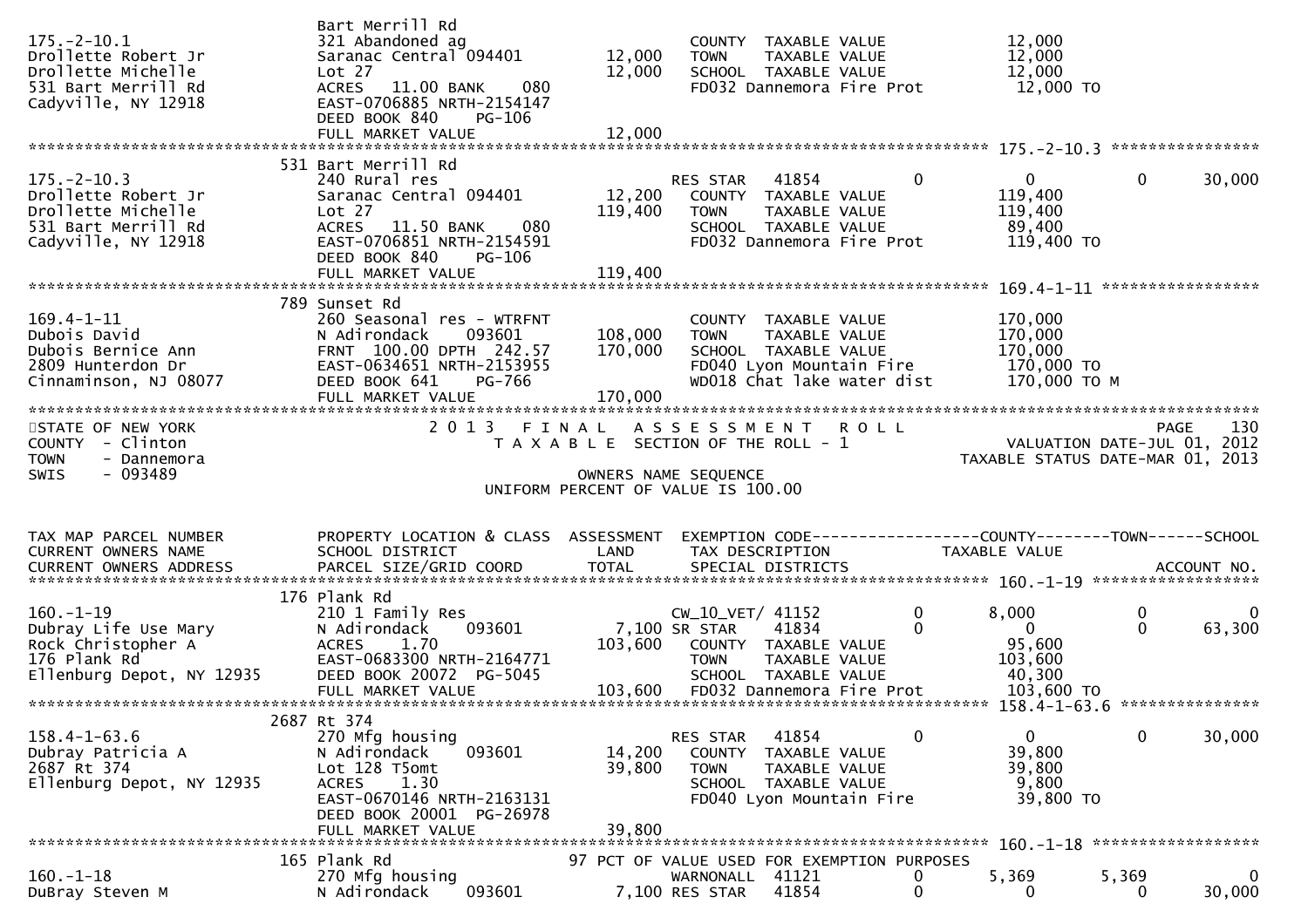| 2.80<br><b>ACRES</b><br>EAST-0683034 NRTH-2164586<br>DEED BOOK 20041 PG-74720                                                                                               | 36,900                                          | COUNTY TAXABLE VALUE<br><b>TOWN</b><br><b>TAXABLE VALUE</b><br>SCHOOL TAXABLE VALUE                       | 31,531<br>31,531<br>6,900                                                                                                                                                                                                                                                                                                                              |                                                                                                                                                |
|-----------------------------------------------------------------------------------------------------------------------------------------------------------------------------|-------------------------------------------------|-----------------------------------------------------------------------------------------------------------|--------------------------------------------------------------------------------------------------------------------------------------------------------------------------------------------------------------------------------------------------------------------------------------------------------------------------------------------------------|------------------------------------------------------------------------------------------------------------------------------------------------|
|                                                                                                                                                                             |                                                 |                                                                                                           |                                                                                                                                                                                                                                                                                                                                                        | $169. -2 - 7$ *********************                                                                                                            |
| 425 Bar<br>093601<br>N Adirondack<br>6.40<br><b>ACRES</b><br>EAST-0635749 NRTH-2159550<br>DEED BOOK 956<br>PG-298                                                           | 15,400<br>110,000                               | COUNTY TAXABLE VALUE<br>TAXABLE VALUE<br><b>TOWN</b><br>SCHOOL TAXABLE VALUE<br>FD040 Lyon Mountain Fire  | 110,000<br>110,000<br>110,000                                                                                                                                                                                                                                                                                                                          |                                                                                                                                                |
| Rt 374<br>321 Abandoned ag<br>Saranac Central 094401<br>Lot 5 Pion<br>ACRES 16.70<br>EAST-0691350 NRTH-2145771<br>DEED BOOK 20102 PG-30771<br>FULL MARKET VALUE             | 14,200<br>14,200<br>14,200                      | COUNTY TAXABLE VALUE<br>TAXABLE VALUE<br><b>TOWN</b><br>SCHOOL TAXABLE VALUE<br>FD032 Dannemora Fire Prot | 14,200<br>14,200<br>14,200                                                                                                                                                                                                                                                                                                                             |                                                                                                                                                |
| 2 0 1 3                                                                                                                                                                     |                                                 | <b>ROLL</b>                                                                                               |                                                                                                                                                                                                                                                                                                                                                        | 131<br><b>PAGE</b><br>TAXABLE STATUS DATE-MAR 01, 2013                                                                                         |
| SCHOOL DISTRICT                                                                                                                                                             | LAND                                            | TAX DESCRIPTION                                                                                           | TAXABLE VALUE                                                                                                                                                                                                                                                                                                                                          |                                                                                                                                                |
| 76 Dubrey Rd<br>270 Mfg housing - WTRFNT<br>093601<br>N Adirondack<br>FRNT 130.00 DPTH 195.00<br>EAST-0673885 NRTH-2161204<br>DEED BOOK 20072 PG-12013<br>FULL MARKET VALUE | 88,000<br>102,700<br>102,700                    | COUNTY TAXABLE VALUE<br><b>TOWN</b><br>TAXABLE VALUE<br>SCHOOL TAXABLE VALUE<br>FD032 Dannemora Fire Prot | 102,700<br>102,700<br>102,700                                                                                                                                                                                                                                                                                                                          |                                                                                                                                                |
|                                                                                                                                                                             |                                                 |                                                                                                           |                                                                                                                                                                                                                                                                                                                                                        |                                                                                                                                                |
| 240 Rural res<br>093601<br>N Adirondack<br>18.00<br><b>ACRES</b><br>EAST-0673008 NRTH-2164892<br>DEED BOOK 662<br>$PG-42$                                                   |                                                 | 0<br>41834<br>$\mathbf{0}$<br><b>TOWN</b><br>TAXABLE VALUE<br>SCHOOL TAXABLE VALUE                        | 45,720<br>$\bf{0}$<br>55,880<br>101,600<br>38,300                                                                                                                                                                                                                                                                                                      | 0<br>$\overline{0}$<br>63,300<br>$\Omega$                                                                                                      |
|                                                                                                                                                                             |                                                 |                                                                                                           |                                                                                                                                                                                                                                                                                                                                                        | 183.20-3-26 *****************                                                                                                                  |
| 17 Keysor St<br>210 1 Family Res                                                                                                                                            |                                                 | 0<br>41834                                                                                                | 0<br>43,300                                                                                                                                                                                                                                                                                                                                            | $\bf{0}$<br>43,300                                                                                                                             |
|                                                                                                                                                                             | 4492 Rt 374<br>2566 Rt 374<br>FULL MARKET VALUE | FINAL<br>101,600                                                                                          | 36,900<br>A S S E S S M E N T<br>T A X A B L E SECTION OF THE ROLL - 1<br>OWNERS NAME SEQUENCE<br>UNIFORM PERCENT OF VALUE IS 100.00<br>PROPERTY LOCATION & CLASS ASSESSMENT<br>AGED COUN 41802<br>16,000 SR STAR<br>101,600 COUNTY TAXABLE VALUE<br>FD040 Lyon Mountain Fire<br>SR STAR<br>093601<br>N Adirondack<br>1,400<br>COUNTY<br>TAXABLE VALUE | 36,900 TO<br>110,000 TO<br>14,200 TO<br>VALUATION DATE-JUL 01, 2012<br>102,700 TO<br>90 PCT OF VALUE USED FOR EXEMPTION PURPOSES<br>101,600 TO |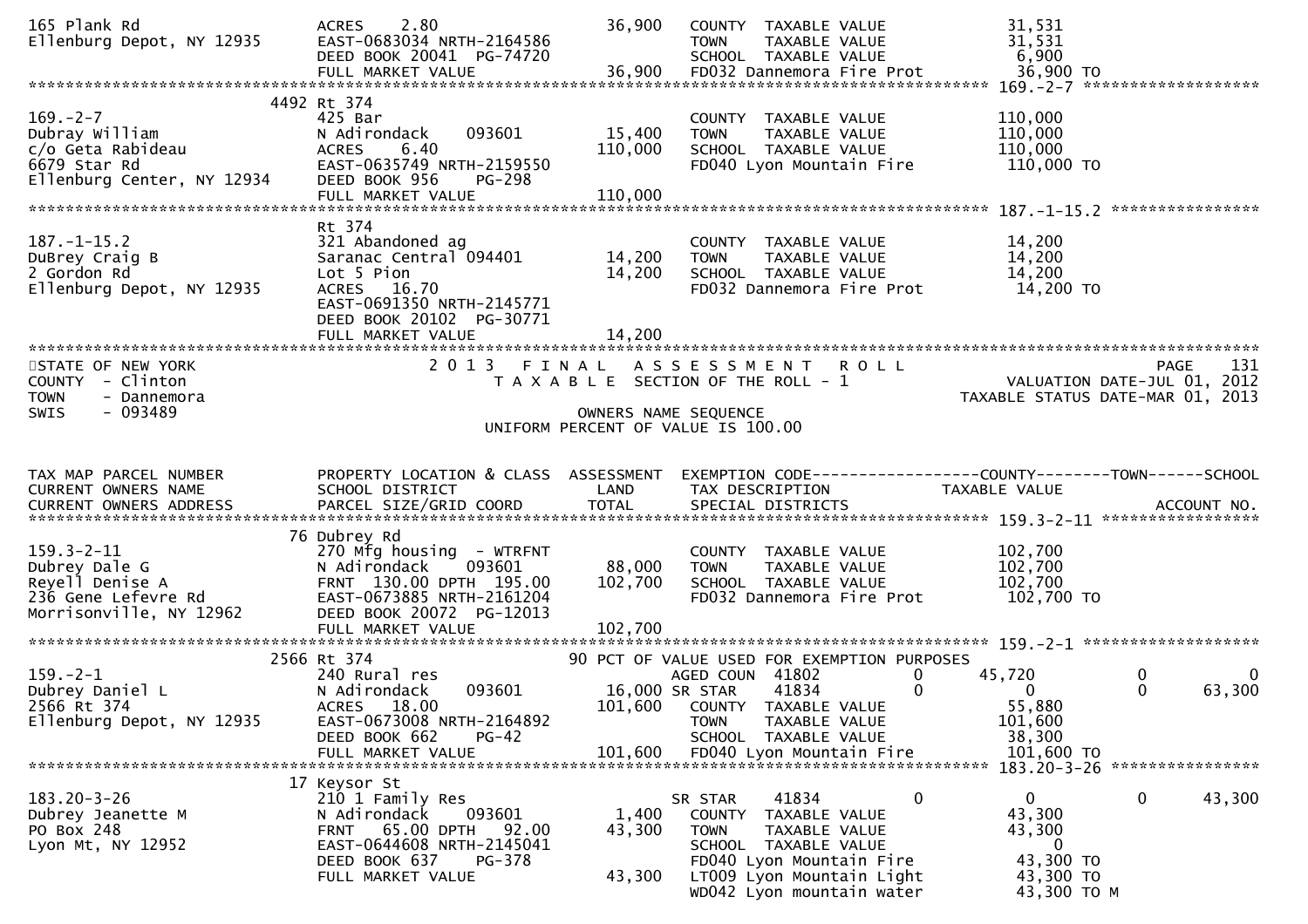| $158. - 1 - 5$<br>Dubrey Life Use Victor<br>Dubrey Life Use Patricia<br>375 Cold Brook Rd<br>Saranac, NY 12981                                                | 2712 Rt 374<br>240 Rural res<br>093601<br>N Adirondack<br>ACRES 43.00<br>EAST-0668892 NRTH-2163376<br>DEED BOOK 834<br>$PG-77$<br>FULL MARKET VALUE                  | 32,800<br>60,300<br>60,300 | <b>TOWN</b>                                                              | COUNTY TAXABLE VALUE<br>TAXABLE VALUE<br>SCHOOL TAXABLE VALUE<br>FD040 Lyon Mountain Fire           | 60,300<br>60,300<br>60,300<br>60,300 TO                                         |                               |             |
|---------------------------------------------------------------------------------------------------------------------------------------------------------------|----------------------------------------------------------------------------------------------------------------------------------------------------------------------|----------------------------|--------------------------------------------------------------------------|-----------------------------------------------------------------------------------------------------|---------------------------------------------------------------------------------|-------------------------------|-------------|
|                                                                                                                                                               | 2 Gordon Rd                                                                                                                                                          |                            |                                                                          |                                                                                                     |                                                                                 |                               |             |
| 173.-2-12.21<br>Dubrey Neil R<br>Dubrey Sherwood G Sr<br>Cordon Rd<br>N Adironuach<br>Lot 132 T5omt<br>ACRES 1.80<br>ACRES 1.80<br>ACRES 1.80<br>PEED BOOK 20 | 210 1 Family Res<br>093601<br>1.80 BANK<br>850<br>EAST-0678532 NRTH-2157023<br>DEED BOOK 20102 PG-30600<br>FULL MARKET VALUE                                         | 6,500<br>79,700<br>79,700  | RES STAR<br><b>TOWN</b>                                                  | 41854<br>COUNTY TAXABLE VALUE<br>TAXABLE VALUE<br>SCHOOL TAXABLE VALUE<br>FD032 Dannemora Fire Prot | $\mathbf{0}$<br>$\mathbf{0}$<br>79,700<br>79,700<br>49,700<br>79,700 TO         | $\Omega$                      | 30,000      |
|                                                                                                                                                               |                                                                                                                                                                      |                            |                                                                          |                                                                                                     |                                                                                 |                               |             |
| STATE OF NEW YORK<br>COUNTY - Clinton<br><b>TOWN</b><br>- Dannemora<br>- 093489<br><b>SWIS</b>                                                                | 2013 FINAL ASSESSMENT ROLL                                                                                                                                           |                            | T A X A B L E SECTION OF THE ROLL - 1<br>OWNERS NAME SEQUENCE            |                                                                                                     | VALUATION DATE-JUL 01, 2012<br>TAXABLE STATUS DATE-MAR 01, 2013                 | <b>PAGE</b>                   | 132         |
|                                                                                                                                                               |                                                                                                                                                                      |                            | UNIFORM PERCENT OF VALUE IS 100.00                                       |                                                                                                     |                                                                                 |                               |             |
|                                                                                                                                                               |                                                                                                                                                                      |                            |                                                                          |                                                                                                     |                                                                                 |                               |             |
| TAX MAP PARCEL NUMBER<br>CURRENT OWNERS NAME                                                                                                                  | PROPERTY LOCATION & CLASS ASSESSMENT<br>SCHOOL DISTRICT                                                                                                              | LAND                       | TAX DESCRIPTION                                                          |                                                                                                     | EXEMPTION CODE------------------COUNTY-------TOWN------SCHOOL<br>TAXABLE VALUE  |                               |             |
|                                                                                                                                                               | 2749 Rt 374                                                                                                                                                          |                            |                                                                          |                                                                                                     |                                                                                 |                               |             |
| $158.4 - 1 - 57$<br>Dubrey Patricia<br>2749 Rt 374<br>Ellenburg Depot, NY 12935                                                                               | 210 1 Family Res<br>N Adirondack<br>093601<br>FRNT 200.00 DPTH 155.00<br>EAST-0668986 NRTH-2161759<br>DEED BOOK 549<br>PG-90                                         |                            | AGED C&T<br>12,700 SR STAR<br>68,400 COUNTY TAXABLE VALUE<br><b>TOWN</b> | 41801<br>41834<br><b>TAXABLE VALUE</b><br>SCHOOL TAXABLE VALUE                                      | $\mathbf{0}$<br>34,200<br>$\Omega$<br>$\mathbf{0}$<br>34,200<br>34,200<br>5,100 | 34,200<br>$\Omega$            | 0<br>63,300 |
|                                                                                                                                                               |                                                                                                                                                                      |                            |                                                                          |                                                                                                     |                                                                                 |                               |             |
| $158. - 1 - 4.2$<br>DuBrey Ronald P<br>361 Gen Leroy Manor Rd<br>Morrisonville, NY 12962                                                                      | Rt 374<br>312 Vac w/imprv<br>093601<br>N Adirondack<br>Dubrey Sub Lot 2<br>ACRES 10.00<br>EAST-0669076 NRTH-2163989<br>DEED BOOK 20051 PG-85846<br>FULL MARKET VALUE | 15,200<br>19,700<br>19,700 | <b>TOWN</b>                                                              | COUNTY TAXABLE VALUE<br>TAXABLE VALUE<br>SCHOOL TAXABLE VALUE<br>FD040 Lyon Mountain Fire           | 19,700<br>19,700<br>19,700<br>19,700 TO                                         |                               |             |
|                                                                                                                                                               |                                                                                                                                                                      |                            |                                                                          |                                                                                                     |                                                                                 | 173.-3-16 ******************* |             |
|                                                                                                                                                               | 159 Wilfred King Rd                                                                                                                                                  |                            |                                                                          |                                                                                                     |                                                                                 |                               |             |
| $173. - 3 - 16$<br>DuBrey Sherwood<br>159 Wilfred King Rd<br>Ellenburg Depot, NY 12935                                                                        | 210 1 Family Res<br>093601<br>N Adirondack<br>Lot 131 T5omt<br>4.00<br><b>ACRES</b><br>EAST-0680729 NRTH-2157137<br>DEED BOOK 20112 PG-41334<br>FULL MARKET VALUE    | 7,800<br>75,900<br>75,900  | RES STAR<br><b>TOWN</b>                                                  | 41854<br>COUNTY TAXABLE VALUE<br>TAXABLE VALUE<br>SCHOOL TAXABLE VALUE<br>FD032 Dannemora Fire Prot | 0<br>$\overline{0}$<br>75,900<br>75,900<br>45,900<br>75,900 TO                  | $\mathbf 0$                   | 30,000      |
|                                                                                                                                                               |                                                                                                                                                                      |                            |                                                                          |                                                                                                     |                                                                                 |                               |             |
| $173. - 2 - 12.1 - 1$                                                                                                                                         | Gordon Rd<br>321 Abandoned ag                                                                                                                                        |                            |                                                                          | COUNTY TAXABLE VALUE                                                                                | 18,600                                                                          |                               |             |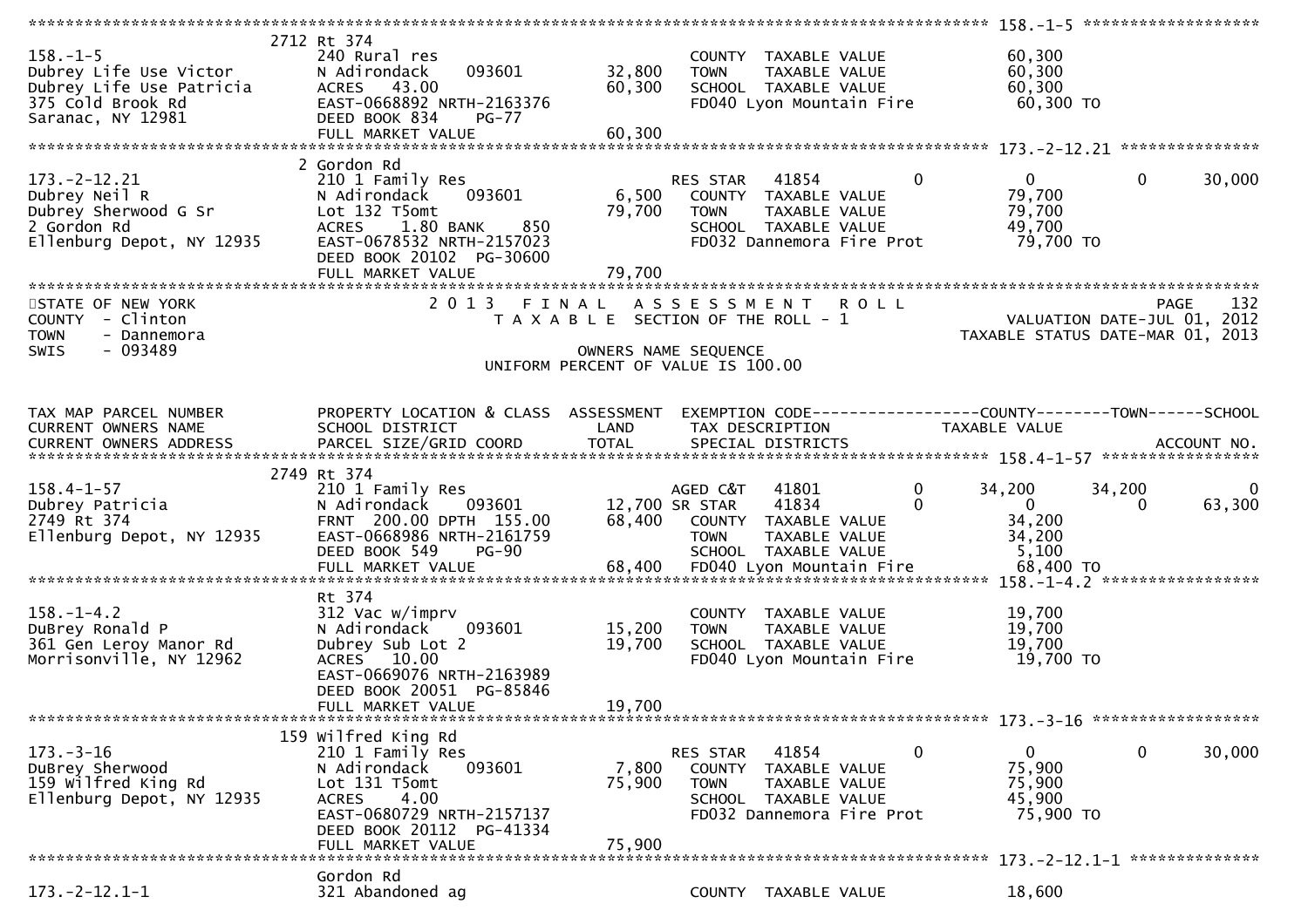| Dubrey Sherwood G<br>159 Wilfred King Rd<br>Ellenburg Depot, NY 12935                                                          | Saranac Central 094401<br>Lot 149 T5omt<br>ACRES 48.90<br>EAST-0678367 NRTH-2153175<br>DEED BOOK 1025 PG-192                                                                   | 18,600<br>18,600              | <b>TOWN</b><br>TAXABLE VALUE<br>SCHOOL TAXABLE VALUE<br>FD032 Dannemora Fire Prot                                              | 18,600<br>18,600<br>18,600 TO                                                                 |
|--------------------------------------------------------------------------------------------------------------------------------|--------------------------------------------------------------------------------------------------------------------------------------------------------------------------------|-------------------------------|--------------------------------------------------------------------------------------------------------------------------------|-----------------------------------------------------------------------------------------------|
|                                                                                                                                | FULL MARKET VALUE                                                                                                                                                              | 18,600                        |                                                                                                                                |                                                                                               |
| $173. -2 - 12.1 - 2$<br>Dubrey Sherwood G<br>159 Wilfred King Rd<br>Ellenburg Depot, NY 12935                                  | Gordon Rd<br>323 Vacant rural<br>N Adirondack<br>093601<br>Lot 132 T5omt<br><b>ACRES</b><br>9.20<br>EAST-0678367 NRTH-2153175<br>DEED BOOK 1025<br>PG-192<br>FULL MARKET VALUE | 4,200<br>4,200<br>4,200       | COUNTY TAXABLE VALUE<br><b>TOWN</b><br>TAXABLE VALUE<br>SCHOOL TAXABLE VALUE<br>FD032 Dannemora Fire Prot                      | 4,200<br>4,200<br>4,200<br>4,200 TO                                                           |
| STATE OF NEW YORK<br>COUNTY - Clinton<br><b>TOWN</b><br>- Dannemora<br>$-093489$<br><b>SWIS</b>                                | 2 0 1 3                                                                                                                                                                        | FINAL<br>OWNERS NAME SEQUENCE | ASSESSMENT ROLL<br>T A X A B L E SECTION OF THE ROLL - 1<br>UNIFORM PERCENT OF VALUE IS 100.00                                 | 133<br><b>PAGE</b><br>VALUATION DATE-JUL 01, 2012<br>TAXABLE STATUS DATE-MAR 01, 2013         |
|                                                                                                                                |                                                                                                                                                                                |                               |                                                                                                                                |                                                                                               |
| TAX MAP PARCEL NUMBER<br>CURRENT OWNERS NAME<br>CURRENT OWNERS ADDRESS                                                         | PROPERTY LOCATION & CLASS ASSESSMENT<br>SCHOOL DISTRICT<br>PARCEL SIZE/GRID COORD                                                                                              | LAND<br><b>TOTAL</b>          | TAX DESCRIPTION<br>SPECIAL DISTRICTS                                                                                           | EXEMPTION CODE-----------------COUNTY--------TOWN------SCHOOL<br>TAXABLE VALUE<br>ACCOUNT NO. |
| $173. - 2 - 12.22$<br>Dubrey Sherwood G<br>159 Wilfred King Rd<br>Ellenburg Depot, NY 12935                                    | Gordon Rd<br>321 Abandoned ag<br>093601<br>N Adirondack<br>Lot 132 T5omt<br>ACRES 15.30<br>EAST-0678723 NRTH-2155786<br>DEED BOOK 1009<br>PG-35<br>FULL MARKET VALUE           | 13,700<br>13,700<br>13,700    | COUNTY TAXABLE VALUE<br>TAXABLE VALUE<br><b>TOWN</b><br>SCHOOL TAXABLE VALUE<br>FD032 Dannemora Fire Prot                      | 13,700<br>13,700<br>13,700<br>13,700 TO                                                       |
| $160.-1-1$<br>Dubrey Stephen<br>Dubrey Jane E<br>209 Plank Rd<br>Ellenburg Depot, NY 12935                                     | Plank Rd<br>321 Abandoned ag<br>093601<br>N Adirondack<br>ACRES 158.60<br>EAST-0684516 NRTH-2165165<br>DEED BOOK 20122 PG-52673<br>FULL MARKET VALUE                           | 56,600<br>56,600<br>56,600    | COUNTY TAXABLE VALUE<br>TAXABLE VALUE<br><b>TOWN</b><br>SCHOOL TAXABLE VALUE<br>FD032 Dannemora Fire Prot                      | 56,600<br>56,600<br>56,600<br>56,600 TO                                                       |
| $159. - 2 - 22$<br>Dubrey Stephen M<br>Dubrey Jane<br>209 Plank Rd<br>Ellenburg Depot, NY 12935-9726 EAST-0682071 NRTH-2165112 | 209 Plank Rd<br>241 Rural res&ag<br>093601<br>N Adirondack<br>Lot 130 T5omt<br>ACRES 45.40<br>DEED BOOK 843<br>$PG-67$<br>FULL MARKET VALUE                                    | 25,800<br>128,200<br>128,200  | 41854<br>RES STAR<br>COUNTY TAXABLE VALUE<br><b>TOWN</b><br>TAXABLE VALUE<br>SCHOOL TAXABLE VALUE<br>FD032 Dannemora Fire Prot | 30,000<br>$\mathbf{0}$<br>0<br>0<br>128,200<br>128,200<br>98,200<br>128,200 TO                |
| $183.20 - 1 - 30$<br>Ducharme Anna<br>7 Manor Cir                                                                              | 50 Second St<br>210 1 Family Res<br>093601<br>N Adirondack<br>38.50 DPTH 150.00<br><b>FRNT</b>                                                                                 | 1,300<br>30,500               | <b>COUNTY</b><br>TAXABLE VALUE<br>TAXABLE VALUE<br><b>TOWN</b><br>SCHOOL TAXABLE VALUE                                         | 183.20-1-30 *****************<br>30,500<br>30,500<br>30,500                                   |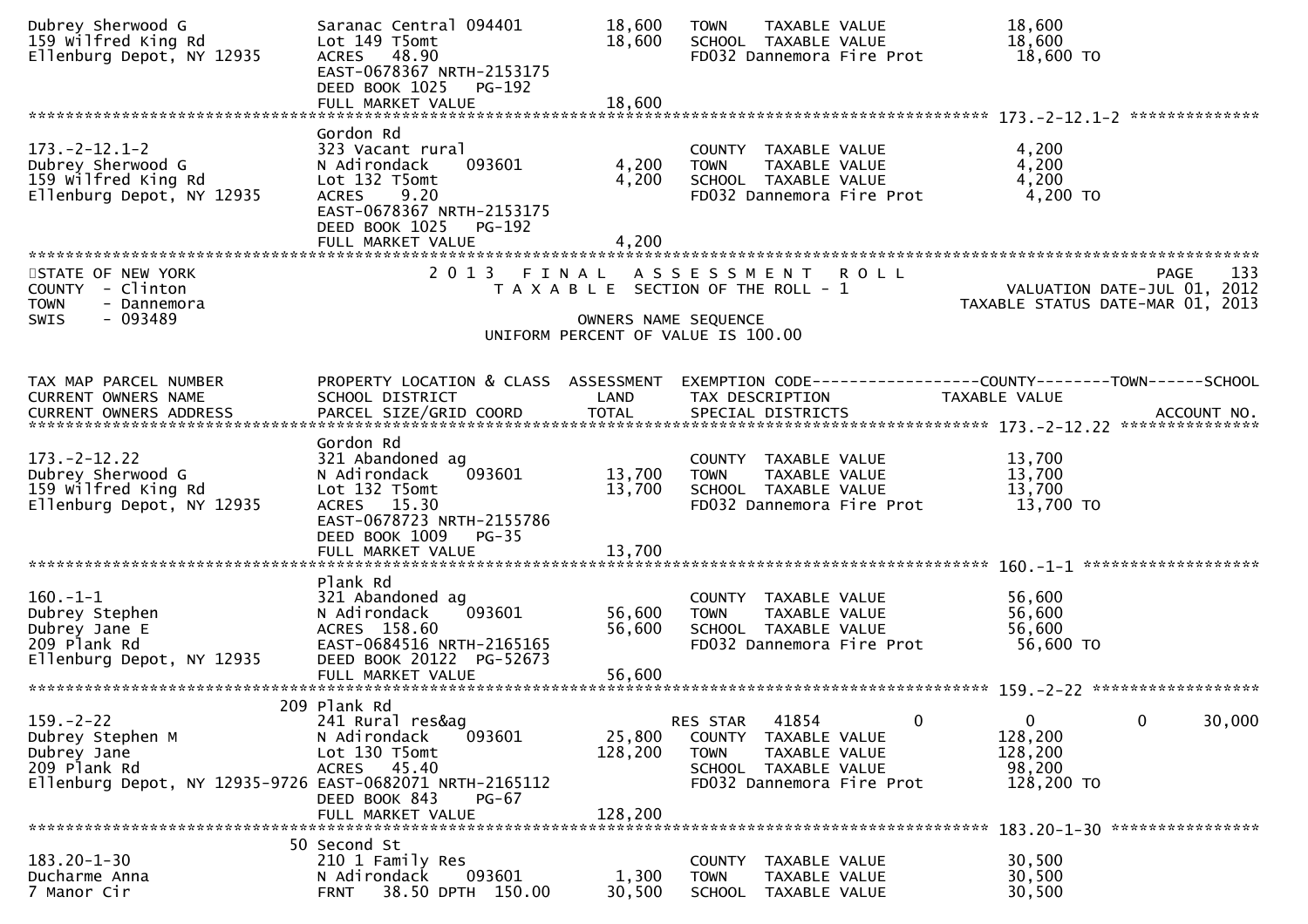| Littlestown, PA 17340                                                                                                       | EAST-0644738 NRTH-2147024<br>DEED BOOK 386<br><b>PG-227</b>                                                                                                                    |                           | FD040 Lyon Mountain Fire<br>LT009 Lyon Mountain Light                                                                                                                  | 30,500 TO<br>30,500 TO                                                                        |
|-----------------------------------------------------------------------------------------------------------------------------|--------------------------------------------------------------------------------------------------------------------------------------------------------------------------------|---------------------------|------------------------------------------------------------------------------------------------------------------------------------------------------------------------|-----------------------------------------------------------------------------------------------|
|                                                                                                                             |                                                                                                                                                                                |                           |                                                                                                                                                                        |                                                                                               |
| $183.16 - 1 - 23$<br>Ducharme Joseph G<br>Ducharme Joan L<br>PO Box 153<br>Lyon Mt, NY 12952                                | 2 Third St<br>210 1 Family Res<br>N Adirondack<br>093601<br>FRNT 128.00 DPTH 220.00<br>EAST-0644364 NRTH-2146520<br>DEED BOOK 99001 PG-08461<br>FULL MARKET VALUE              | 2,600<br>35,300<br>35,300 | $\Omega$<br>41854<br>RES STAR<br>COUNTY TAXABLE VALUE<br>TAXABLE VALUE<br><b>TOWN</b><br>SCHOOL TAXABLE VALUE<br>FD040 Lyon Mountain Fire<br>LT009 Lyon Mountain Light | $\mathbf{0}$<br>$\mathbf{0}$<br>30,000<br>35,300<br>35,300<br>5,300<br>35,300 TO<br>35,300 TO |
|                                                                                                                             |                                                                                                                                                                                |                           |                                                                                                                                                                        |                                                                                               |
| STATE OF NEW YORK<br>- Clinton<br><b>COUNTY</b><br><b>TOWN</b><br>- Dannemora<br>$-093489$<br><b>SWIS</b>                   |                                                                                                                                                                                |                           | 2013 FINAL ASSESSMENT ROLL<br>T A X A B L E SECTION OF THE ROLL - 1<br>OWNERS NAME SEQUENCE<br>UNIFORM PERCENT OF VALUE IS 100.00                                      | 134<br>PAGE<br>VALUATION DATE-JUL 01, 2012<br>TAXABLE STATUS DATE-MAR 01, 2013                |
|                                                                                                                             |                                                                                                                                                                                |                           |                                                                                                                                                                        |                                                                                               |
| TAX MAP PARCEL NUMBER<br>CURRENT OWNERS NAME                                                                                | PROPERTY LOCATION & CLASS ASSESSMENT<br>SCHOOL DISTRICT                                                                                                                        | LAND                      | TAX DESCRIPTION                                                                                                                                                        | EXEMPTION CODE-----------------COUNTY-------TOWN------SCHOOL<br>TAXABLE VALUE                 |
|                                                                                                                             | 12 Hemlock Ln                                                                                                                                                                  |                           |                                                                                                                                                                        |                                                                                               |
| $182.4 - 1 - 5.1$<br>Duffus Gordon J<br>Duffus Diana M<br>67 Oak Ln<br>Feeding Hills, MA 01030                              | 260 Seasonal res - WTRFNT<br>093601<br>N Adirondack<br>1.30<br><b>ACRES</b><br>EAST-0632104 NRTH-2149809<br>DEED BOOK 20041 PG-76850                                           | 146,500<br>256,800        | COUNTY TAXABLE VALUE<br><b>TOWN</b><br>TAXABLE VALUE<br>SCHOOL TAXABLE VALUE<br>FD040 Lyon Mountain Fire<br>WD018 Chat lake water dist                                 | 256,800<br>256,800<br>256,800<br>256,800 TO<br>256,800 ТО М                                   |
|                                                                                                                             | FULL MARKET VALUE                                                                                                                                                              | 256,800                   |                                                                                                                                                                        |                                                                                               |
| $169. - 1 - 14$<br>Dumont Kimball Spencer<br>152 County Rte 39<br>Chateaugay, NY 12920                                      | 514 Split Rock Pt Way<br>260 Seasonal res - WTRFNT<br>N Adirondack<br>093601<br>Lot 140 T5omt<br>1.40<br><b>ACRES</b><br>EAST-0627979 NRTH-2153042<br>DEED BOOK 967<br>$PG-29$ | 56,800<br>78,100          | COUNTY TAXABLE VALUE<br>TAXABLE VALUE<br><b>TOWN</b><br>SCHOOL TAXABLE VALUE<br>FD040 Lyon Mountain Fire<br>WD018 Chat lake water dist                                 | 78,100<br>78,100<br>78,100<br>78,100 TO<br>78,100 TO M                                        |
|                                                                                                                             | FULL MARKET VALUE                                                                                                                                                              | 78,100                    |                                                                                                                                                                        |                                                                                               |
|                                                                                                                             | 5 Phillips Ct                                                                                                                                                                  |                           |                                                                                                                                                                        |                                                                                               |
| $183.20 - 4 - 35$<br>Dumont Leatrice<br>Nelson Bruce A<br>5 Phillips Ct<br>Lyon Mountain, NY 12952                          | 210 1 Family Res<br>N Adirondack<br>093601<br>69.50 DPTH 104.00<br><b>FRNT</b><br>EAST-0644210 NRTH-2144622<br>DEED BOOK 20051 PG-89998                                        |                           | $\mathbf{0}$<br>AGED COUN 41802<br>$\Omega$<br>41834<br>1,600 SR STAR<br>38,500 COUNTY TAXABLE VALUE<br>TAXABLE VALUE<br>TOWN<br>SCHOOL TAXABLE VALUE                  | 15,400<br>0<br>0<br>38,500<br>$\Omega$<br>0<br>23,100<br>38,500<br>0                          |
|                                                                                                                             | FULL MARKET VALUE                                                                                                                                                              | 38,500                    | FD040 Lyon Mountain Fire<br>LT009 Lyon Mountain Light<br>WD042 Lyon mountain water                                                                                     | 38,500 TO<br>38,500 TO<br>38,500 TO M<br>172.4-1-15 ******************                        |
|                                                                                                                             | 646 Wilfred King Rd                                                                                                                                                            |                           |                                                                                                                                                                        |                                                                                               |
| $172.4 - 1 - 15$<br>Dunkley Trustees Robert & Jani N Adirondack<br>Dunkley Christopher<br>5 Emil's Ln<br>Sandwich, MA 02563 | 260 Seasonal res - WTRFNT<br>093601<br>1.40<br><b>ACRES</b><br>EAST-0670205 NRTH-2155177<br>DEED BOOK 20011 PG-37071                                                           | 121,400<br>174,300        | COUNTY TAXABLE VALUE<br>TAXABLE VALUE<br><b>TOWN</b><br>SCHOOL TAXABLE VALUE<br>FD032 Dannemora Fire Prot                                                              | 174,300<br>174,300<br>174,300<br>174,300 TO                                                   |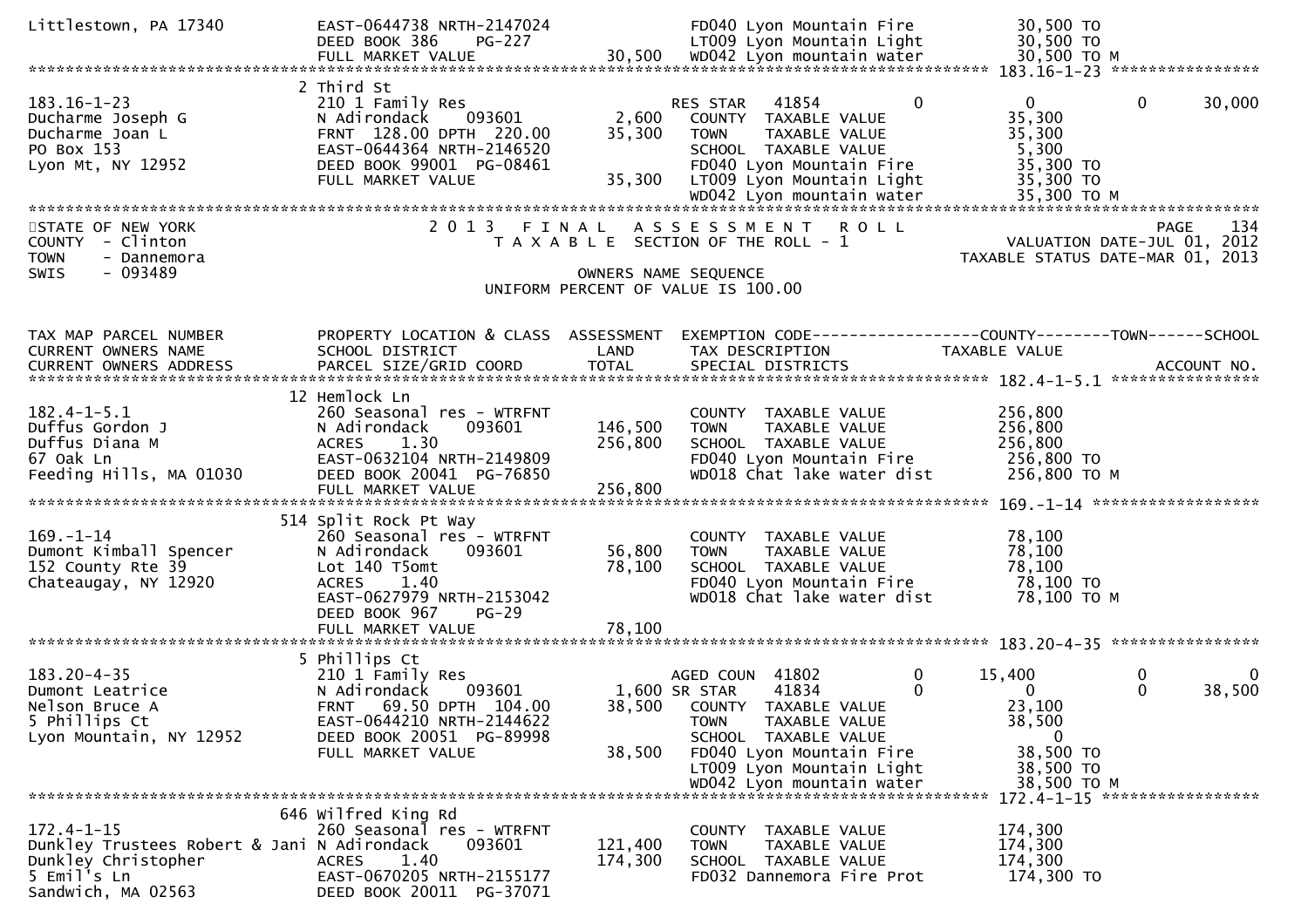|                                                                                                      | FULL MARKET VALUE                                                                                                                                                            | 174,300                      |                                                                                                                                                                    |              |                                                                     |             |             |
|------------------------------------------------------------------------------------------------------|------------------------------------------------------------------------------------------------------------------------------------------------------------------------------|------------------------------|--------------------------------------------------------------------------------------------------------------------------------------------------------------------|--------------|---------------------------------------------------------------------|-------------|-------------|
|                                                                                                      |                                                                                                                                                                              |                              |                                                                                                                                                                    |              |                                                                     |             |             |
| $183.20 - 1 - 31$<br>Dupuis Gerald<br>179 West HIll Rd<br>Ellenburg Center, NY 12934                 | 52 Second St<br>210 1 Family Res<br>N Adirondack<br>093601<br><b>FRNT</b><br>48.69 DPTH 150.00<br>EAST-0644746 NRTH-2147065<br>DEED BOOK 20102 PG-35905<br>FULL MARKET VALUE | 1,500<br>34,700<br>34,700    | COUNTY TAXABLE VALUE<br>TAXABLE VALUE<br><b>TOWN</b><br>SCHOOL TAXABLE VALUE<br>FD040 Lyon Mountain Fire<br>LT009 Lyon Mountain Light<br>WD042 Lyon mountain water |              | 34,700<br>34,700<br>34,700<br>34,700 TO<br>34,700 TO<br>34,700 TO M |             |             |
|                                                                                                      |                                                                                                                                                                              |                              |                                                                                                                                                                    |              |                                                                     |             |             |
| STATE OF NEW YORK<br><b>COUNTY</b><br>- Clinton<br><b>TOWN</b><br>- Dannemora<br>$-093489$<br>SWIS   | 2 0 1 3                                                                                                                                                                      | FINAL                        | A S S E S S M E N T<br>T A X A B L E SECTION OF THE ROLL - 1<br>OWNERS NAME SEQUENCE<br>UNIFORM PERCENT OF VALUE IS 100.00                                         | ROLL         | VALUATION DATE-JUL 01, 2012<br>TAXABLE STATUS DATE-MAR 01,          | PAGE        | 135<br>2013 |
|                                                                                                      |                                                                                                                                                                              |                              |                                                                                                                                                                    |              |                                                                     |             |             |
| TAX MAP PARCEL NUMBER<br>CURRENT OWNERS NAME<br><b>CURRENT OWNERS ADDRESS</b>                        | PROPERTY LOCATION & CLASS ASSESSMENT<br>SCHOOL DISTRICT<br>PARCEL SIZE/GRID COORD                                                                                            | LAND<br><b>TOTAL</b>         | TAX DESCRIPTION<br>SPECIAL DISTRICTS                                                                                                                               |              | TAXABLE VALUE                                                       | ACCOUNT NO. |             |
|                                                                                                      | 1809 Rt 374                                                                                                                                                                  |                              |                                                                                                                                                                    |              |                                                                     |             |             |
| $174. - 1 - 14$<br>Dupuis Matthew P<br>Dupuis Danielle L<br>1809 Rt 374<br>Ellenburg Depot, NY 12935 | 240 Rural res<br>Saranac Central 094401<br>52.80 BANK<br>080<br><b>ACRES</b><br>EAST-0686931 NRTH-2154901<br>DEED BOOK 20102 PG-33882<br>FULL MARKET VALUE                   | 28,400<br>103,000<br>103,000 | 41854<br><b>RES STAR</b><br>COUNTY TAXABLE VALUE<br>TAXABLE VALUE<br><b>TOWN</b><br>SCHOOL TAXABLE VALUE<br>FD032 Dannemora Fire Prot                              | $\mathbf{0}$ | $\mathbf{0}$<br>103,000<br>103,000<br>73,000<br>103,000 TO          | 0           | 30,000      |
|                                                                                                      |                                                                                                                                                                              |                              |                                                                                                                                                                    |              |                                                                     |             |             |
| $188.17 - 4 - 18$<br>Duquette Robert M<br>Duquette Phyllis<br>15 Labarre St<br>Plattsburgh, NY 12901 | 24 Eggleston Dr<br>411 Apartment<br>Saranac Central 094401<br>FRNT 90.00 DPTH 550.00<br>EAST-0697757 NRTH-2146720<br>DEED BOOK 20092 PG-28665                                | 2,400<br>79,500              | COUNTY TAXABLE VALUE<br>TAXABLE VALUE<br><b>TOWN</b><br>SCHOOL TAXABLE VALUE<br>FD032 Dannemora Fire Prot                                                          |              | 79,500<br>79,500<br>79,500<br>79,500 TO                             |             |             |
|                                                                                                      |                                                                                                                                                                              |                              |                                                                                                                                                                    |              |                                                                     |             |             |
| $188.17 - 4 - 19$<br>Duquette Robert M<br>Duquette Phyllis<br>15 Labarre St<br>Plattsburgh, NY 12901 | Rt 374<br>312 Vac w/imprv<br>Saranac Central 094401<br>50.00 DPTH 160.00<br><b>FRNT</b><br>EAST-0697702 NRTH-2147115<br>DEED BOOK 20092 PG-28665<br>FULL MARKET VALUE        | 2,200<br>4,700<br>4,700      | COUNTY TAXABLE VALUE<br><b>TOWN</b><br><b>TAXABLE VALUE</b><br>SCHOOL TAXABLE VALUE<br>FD032 Dannemora Fire Prot                                                   |              | 4,700<br>4,700<br>4,700<br>4,700 TO                                 |             |             |
|                                                                                                      | Rt 374                                                                                                                                                                       |                              |                                                                                                                                                                    |              |                                                                     |             |             |
| $159. - 2 - 12.1$<br>Durkee Alton<br>Durkee Gertrude<br>2211 Rt 374<br>Ellenburg Depot, NY 12935     | 311 Res vac land<br>N Adirondack<br>093601<br>FRNT 100.00 DPTH 100.00<br>EAST-0679377 NRTH-2161617<br>DEED BOOK 593<br>$PG-303$<br>FULL MARKET VALUE                         | 3,600<br>3,600<br>3,600      | COUNTY TAXABLE VALUE<br>TAXABLE VALUE<br><b>TOWN</b><br>SCHOOL TAXABLE VALUE<br>FD032 Dannemora Fire Prot                                                          |              | 3,600<br>3,600<br>3,600<br>3,600 TO                                 |             |             |
|                                                                                                      | 2211 Rt 374                                                                                                                                                                  |                              |                                                                                                                                                                    |              |                                                                     |             |             |
| $173. - 1 - 4$<br>Durkee Alton<br>Durkee Gertrude                                                    | 240 Rural res<br>093601<br>N Adirondack<br>58.30<br><b>ACRES</b>                                                                                                             | 29,500<br>114,900            | 41834<br>SR STAR<br>COUNTY<br>TAXABLE VALUE<br><b>TOWN</b><br>TAXABLE VALUE                                                                                        | $\mathbf{0}$ | $\bf{0}$<br>114,900<br>114,900                                      | 0           | 63,300      |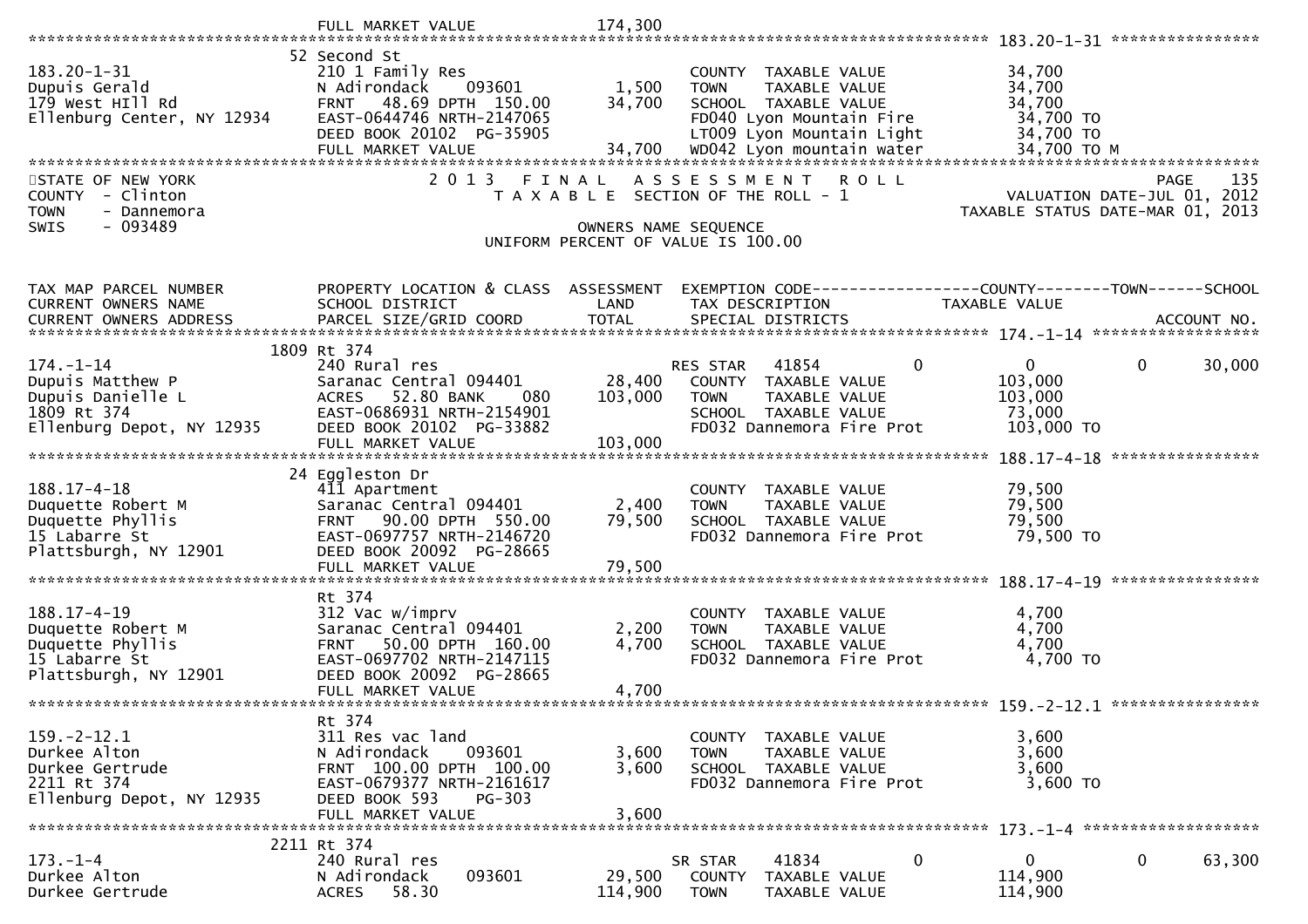| 2211 Rt 374<br>Ellenburg Depot, NY 12935                                                                     | EAST-0678864 NRTH-2160664<br>DEED BOOK 580<br>PG-474<br>FULL MARKET VALUE                                                                                                          | 114,900                   | SCHOOL TAXABLE VALUE<br>FD032 Dannemora Fire Prot                                                                                                                                             | 51,600<br>114,900 TO                                                                                      |
|--------------------------------------------------------------------------------------------------------------|------------------------------------------------------------------------------------------------------------------------------------------------------------------------------------|---------------------------|-----------------------------------------------------------------------------------------------------------------------------------------------------------------------------------------------|-----------------------------------------------------------------------------------------------------------|
| STATE OF NEW YORK<br>COUNTY - Clinton<br><b>TOWN</b><br>- Dannemora<br>$-093489$<br><b>SWIS</b>              | 2 0 1 3                                                                                                                                                                            |                           | FINAL ASSESSMENT<br><b>ROLL</b><br>T A X A B L E SECTION OF THE ROLL - 1<br>OWNERS NAME SEQUENCE<br>UNIFORM PERCENT OF VALUE IS 100.00                                                        | 136<br><b>PAGE</b><br>VALUATION DATE-JUL 01, 2012<br>TAXABLE STATUS DATE-MAR 01, 2013                     |
| TAX MAP PARCEL NUMBER<br>CURRENT OWNERS NAME                                                                 | PROPERTY LOCATION & CLASS ASSESSMENT<br>SCHOOL DISTRICT                                                                                                                            | LAND                      | TAX DESCRIPTION                                                                                                                                                                               | EXEMPTION CODE------------------COUNTY--------TOWN------SCHOOL<br>TAXABLE VALUE                           |
| $183.16 - 3 - 15$<br>Durnin William J Jr<br>Durnin Eva M<br>PO Box 76<br>Lyon Mountain, NY 12952             | 25 School Hill St<br>210 1 Family Res<br>093601<br>N Adirondack<br><b>FRNT</b><br>86.00 DPTH 120.00<br>850<br><b>BANK</b><br>EAST-0646498 NRTH-2147964<br>DEED BOOK 20001 PG-20396 | 1,700<br>44,900           | $\mathbf{0}$<br>41854<br>RES STAR<br>COUNTY TAXABLE VALUE<br><b>TOWN</b><br>TAXABLE VALUE<br>SCHOOL TAXABLE VALUE<br>FD040 Lyon Mountain Fire<br>LT009 Lyon Mountain Light                    | $\mathbf{0}$<br>$\mathbf{0}$<br>30,000<br>44,900<br>44,900<br>14,900<br>44,900 TO<br>44,900 TO            |
| $185.2 - 3 - 7.2$<br>Durnin William J Jr<br>White Matthew E<br>25 School Hill St<br>Lyon Mountain, NY 12952  | 812 Wilfred King Rd<br>270 Mfg housing - WTRFNT<br>093601<br>N Adirondack<br>FRNT 77.30 DPTH 298.00<br>EAST-0671088 NRTH-2151405<br>DEED BOOK 20082 PG-17262                       | 76,500<br>89,300          | COUNTY TAXABLE VALUE<br><b>TOWN</b><br><b>TAXABLE VALUE</b><br>SCHOOL TAXABLE VALUE<br>FD032 Dannemora Fire Prot                                                                              | 89,300<br>89,300<br>89,300<br>89,300 TO                                                                   |
| $183.20 - 4 - 15$<br>Durnin William J Jr.<br>White Matthew E<br>25 School Hill St<br>Lyon Mountain, NY 12952 | 31 Phillips Ct<br>210 1 Family Res<br>093601<br>N Adirondack<br>69.50 DPTH 125.00<br><b>FRNT</b><br>EAST-0644363 NRTH-2145233<br>DEED BOOK 20082 PG-17263<br>FULL MARKET VALUE     | 36,800<br>36,800          | 0<br>WARCOMALL 41131<br>41854<br>0<br>1,700 RES STAR<br>COUNTY TAXABLE VALUE<br><b>TOWN</b><br>TAXABLE VALUE<br>SCHOOL TAXABLE VALUE<br>FD040 Lyon Mountain Fire<br>LT009 Lyon Mountain Light | 9,200<br>9,200<br>0<br>$\mathbf{0}$<br>30,000<br>0<br>27,600<br>27,600<br>6,800<br>36,800 TO<br>36,800 TO |
| $188. - 1 - 23$<br>Durnin William J Jr.<br>White Matthew E<br>25 School Hill St<br>Lyon Mountain, NY 12952   | Gen Leroy Manor Rd<br>311 Res vac land<br>Saranac Central 094401<br>FRNT 200.00 DPTH 185.00<br>EAST-0699749 NRTH-2148515<br>DEED BOOK 20082 PG-17264<br>FULL MARKET VALUE          | 5,600<br>5,600<br>5,600   | COUNTY TAXABLE VALUE<br><b>TOWN</b><br>TAXABLE VALUE<br>SCHOOL TAXABLE VALUE<br>FD032 Dannemora Fire Prot                                                                                     | 5,600<br>5,600<br>5,600<br>5,600 TO                                                                       |
| $173.3 - 1 - 11$<br>Duso Stephen T<br>Duso Gloria J<br>874 Durand Rd<br>Plattsburgh, NY 12901                | Off King Rd<br>312 Vac w/imprv<br>093601<br>N Adirondack<br>FRNT 100.00 DPTH 100.00<br>EAST-0673401 NRTH-2157270<br>DEED BOOK 603<br>PG-794<br>FULL MARKET VALUE                   | 9,000<br>10,900<br>10,900 | COUNTY TAXABLE VALUE<br>TAXABLE VALUE<br><b>TOWN</b><br>SCHOOL TAXABLE VALUE<br>FD032 Dannemora Fire Prot                                                                                     | 10,900<br>10,900<br>10,900<br>10,900 TO                                                                   |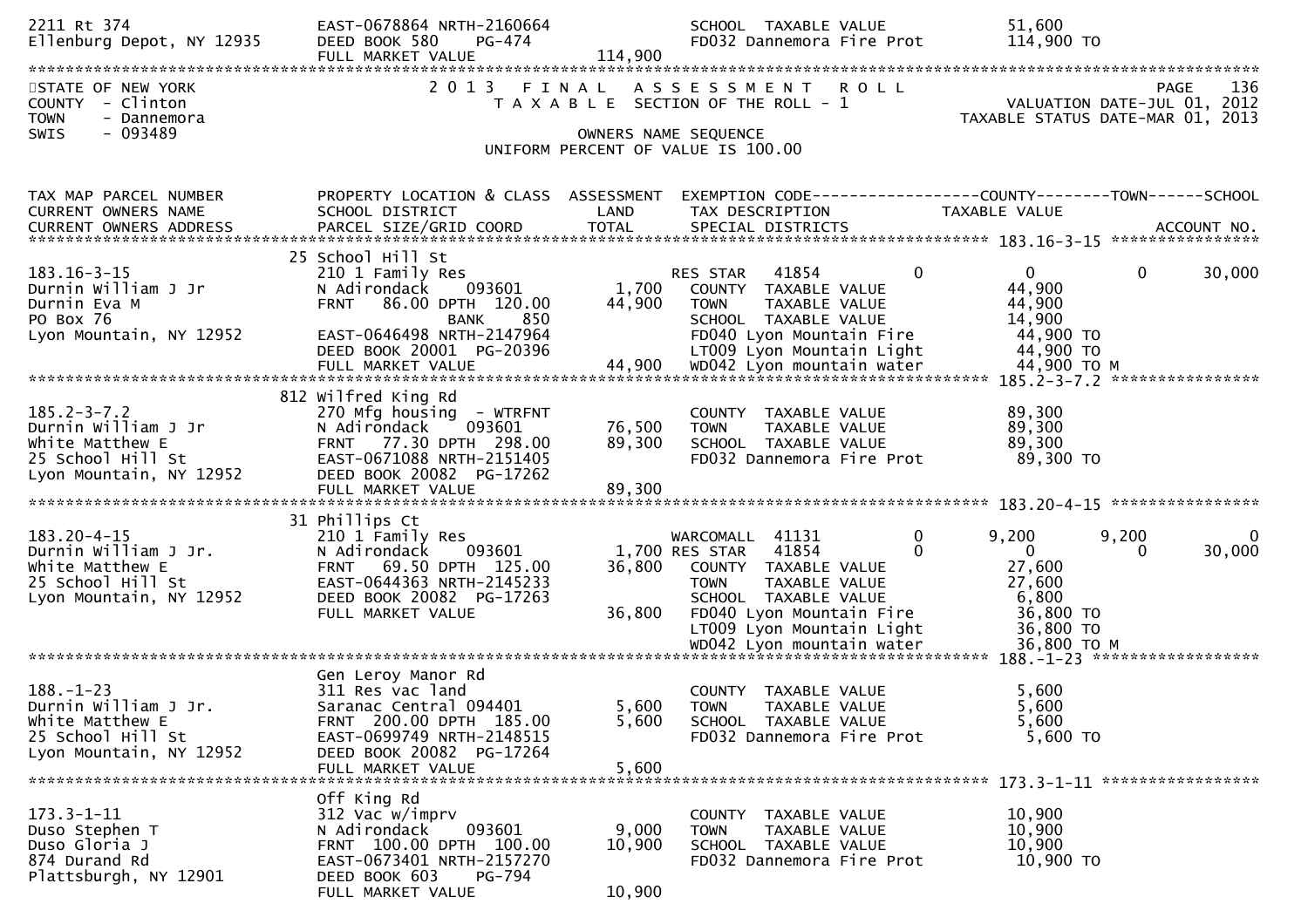| 2013 FINAL ASSESSMENT ROLL<br>137<br>STATE OF NEW YORK<br>PAGE<br>VALUATION DATE-JUL 01, 2012<br>COUNTY - Clinton<br>T A X A B L E SECTION OF THE ROLL - 1<br><b>TOWN</b><br>- Dannemora<br>TAXABLE STATUS DATE-MAR 01, 2013<br>$-093489$<br>SWIS<br>OWNERS NAME SEQUENCE<br>UNIFORM PERCENT OF VALUE IS 100.00<br>PROPERTY LOCATION & CLASS ASSESSMENT<br>TAX MAP PARCEL NUMBER<br>CURRENT OWNERS NAME<br>SCHOOL DISTRICT<br>LAND<br>TAX DESCRIPTION<br><b>TAXABLE VALUE</b><br>487 Wilfred King Rd<br>$173.3 - 1 - 12$<br>48,100<br>260 Seasonal res<br>COUNTY TAXABLE VALUE<br>48,100<br>093601<br>9,000<br>Duso Stephen T<br>N Adirondack<br><b>TOWN</b><br>TAXABLE VALUE<br>48,100<br>Duso Gloria J<br>FRNT 100.00 DPTH 100.00<br>48,100<br>SCHOOL TAXABLE VALUE<br>48,100 TO<br>FD032 Dannemora Fire Prot<br>874 Durand Rd<br>EAST-0673324 NRTH-2157335<br>Plattsburgh, NY 12901<br>DEED BOOK 603<br><b>PG-796</b><br>Split Rock Pt Way<br>$169. - 1 - 3.5$<br>$314$ Rural vac< $10$<br>16,100<br>COUNTY TAXABLE VALUE<br>Edwards Jehanne McIntyre<br>093601<br>16,100<br>16,100<br>N Adirondack<br>TAXABLE VALUE<br><b>TOWN</b><br>479 Gadway Rd<br>16,100<br>16,100<br>Lot 120 T5omt<br>SCHOOL TAXABLE VALUE<br>Merrill, NY 12955<br>FD040 Lyon Mountain Fire<br>16,100 TO<br>Mcintyre Sub Lot 5<br>5.70<br>WD018 Chat lake water dist<br>3,672 TO M<br><b>ACRES</b><br>EAST-0626487 NRTH-2158890<br>DEED BOOK 855<br>$PG-29$<br>16,100<br>FULL MARKET VALUE<br>706 Wilfred King Rd<br>$172.4 - 1 - 28$<br>195,500<br>260 Seasonal res - WTRFNT<br>COUNTY TAXABLE VALUE<br>90,200<br>195,500<br>Eisenberg Jay C<br>N Adirondack<br>093601<br><b>TOWN</b><br>TAXABLE VALUE<br>FRNT 100.00 DPTH 220.00<br>195,500<br>Eisenberg Emily C<br>195,500<br>SCHOOL TAXABLE VALUE<br>27 Vera Ave<br>FD032 Dannemora Fire Prot<br>195,500 TO<br>320<br>BANK<br>Plainview, NY 11803<br>EAST-0669945 NRTH-2153788<br>DEED BOOK 20082 PG-21306<br>FULL MARKET VALUE<br>195,500<br>1959 Rt 374<br>93 PCT OF VALUE USED FOR EXEMPTION PURPOSES<br>$174. - 1 - 25.1$<br>270 Mfg housing<br>41801<br>AGED C&T<br>$\mathbf{0}$<br>7,440<br>7,440<br>0<br>093601<br>$\mathbf{0}$<br>Eldred Owen<br>7,100 SR STAR<br>41834<br>16,000<br>N Adirondack<br>$\Omega$<br>0<br>Eldred Star<br>Lot 55 Sg<br>8,560<br>16,000<br>COUNTY TAXABLE VALUE<br>PO Box 20<br><b>ACRES</b><br>2.80<br>TAXABLE VALUE<br>8,560<br><b>TOWN</b><br>EAST-0684798 NRTH-2158740<br>Ellenburg Depot, NY 12935<br>$\Omega$<br>SCHOOL TAXABLE VALUE<br>PG-262<br>FD032 Dannemora Fire Prot<br>16,000 TO<br>DEED BOOK 838<br>FULL MARKET VALUE<br>16,000<br>1963 Rt 374<br>270 Mfg housing<br>$174. - 1 - 25.2$<br>19,300<br>COUNTY TAXABLE VALUE<br>Eldred Owen<br>093601<br>6,300<br>19,300<br>N Adirondack<br>TAXABLE VALUE<br>TOWN<br>Eldred Star<br>Lot 55 S & G<br>19,300<br>19,300<br>SCHOOL TAXABLE VALUE<br>PO Box 20<br>ACRES 1.20<br>FD032 Dannemora Fire Prot<br>19,300 TO<br>Ellenburg Depot, NY 12935<br>EAST-0684645 NRTH-2158588<br>DEED BOOK 838<br><b>PG-251</b><br>19,300<br>FULL MARKET VALUE |  |  |  |
|--------------------------------------------------------------------------------------------------------------------------------------------------------------------------------------------------------------------------------------------------------------------------------------------------------------------------------------------------------------------------------------------------------------------------------------------------------------------------------------------------------------------------------------------------------------------------------------------------------------------------------------------------------------------------------------------------------------------------------------------------------------------------------------------------------------------------------------------------------------------------------------------------------------------------------------------------------------------------------------------------------------------------------------------------------------------------------------------------------------------------------------------------------------------------------------------------------------------------------------------------------------------------------------------------------------------------------------------------------------------------------------------------------------------------------------------------------------------------------------------------------------------------------------------------------------------------------------------------------------------------------------------------------------------------------------------------------------------------------------------------------------------------------------------------------------------------------------------------------------------------------------------------------------------------------------------------------------------------------------------------------------------------------------------------------------------------------------------------------------------------------------------------------------------------------------------------------------------------------------------------------------------------------------------------------------------------------------------------------------------------------------------------------------------------------------------------------------------------------------------------------------------------------------------------------------------------------------------------------------------------------------------------------------------------------------------------------------------------------------------------------------------------------------------------------------------------------------------------------------------------------------------------------------------------------------------------------------------------------------------------------------------------------------------------------------------------|--|--|--|
|                                                                                                                                                                                                                                                                                                                                                                                                                                                                                                                                                                                                                                                                                                                                                                                                                                                                                                                                                                                                                                                                                                                                                                                                                                                                                                                                                                                                                                                                                                                                                                                                                                                                                                                                                                                                                                                                                                                                                                                                                                                                                                                                                                                                                                                                                                                                                                                                                                                                                                                                                                                                                                                                                                                                                                                                                                                                                                                                                                                                                                                                          |  |  |  |
|                                                                                                                                                                                                                                                                                                                                                                                                                                                                                                                                                                                                                                                                                                                                                                                                                                                                                                                                                                                                                                                                                                                                                                                                                                                                                                                                                                                                                                                                                                                                                                                                                                                                                                                                                                                                                                                                                                                                                                                                                                                                                                                                                                                                                                                                                                                                                                                                                                                                                                                                                                                                                                                                                                                                                                                                                                                                                                                                                                                                                                                                          |  |  |  |
|                                                                                                                                                                                                                                                                                                                                                                                                                                                                                                                                                                                                                                                                                                                                                                                                                                                                                                                                                                                                                                                                                                                                                                                                                                                                                                                                                                                                                                                                                                                                                                                                                                                                                                                                                                                                                                                                                                                                                                                                                                                                                                                                                                                                                                                                                                                                                                                                                                                                                                                                                                                                                                                                                                                                                                                                                                                                                                                                                                                                                                                                          |  |  |  |
|                                                                                                                                                                                                                                                                                                                                                                                                                                                                                                                                                                                                                                                                                                                                                                                                                                                                                                                                                                                                                                                                                                                                                                                                                                                                                                                                                                                                                                                                                                                                                                                                                                                                                                                                                                                                                                                                                                                                                                                                                                                                                                                                                                                                                                                                                                                                                                                                                                                                                                                                                                                                                                                                                                                                                                                                                                                                                                                                                                                                                                                                          |  |  |  |
|                                                                                                                                                                                                                                                                                                                                                                                                                                                                                                                                                                                                                                                                                                                                                                                                                                                                                                                                                                                                                                                                                                                                                                                                                                                                                                                                                                                                                                                                                                                                                                                                                                                                                                                                                                                                                                                                                                                                                                                                                                                                                                                                                                                                                                                                                                                                                                                                                                                                                                                                                                                                                                                                                                                                                                                                                                                                                                                                                                                                                                                                          |  |  |  |
|                                                                                                                                                                                                                                                                                                                                                                                                                                                                                                                                                                                                                                                                                                                                                                                                                                                                                                                                                                                                                                                                                                                                                                                                                                                                                                                                                                                                                                                                                                                                                                                                                                                                                                                                                                                                                                                                                                                                                                                                                                                                                                                                                                                                                                                                                                                                                                                                                                                                                                                                                                                                                                                                                                                                                                                                                                                                                                                                                                                                                                                                          |  |  |  |
|                                                                                                                                                                                                                                                                                                                                                                                                                                                                                                                                                                                                                                                                                                                                                                                                                                                                                                                                                                                                                                                                                                                                                                                                                                                                                                                                                                                                                                                                                                                                                                                                                                                                                                                                                                                                                                                                                                                                                                                                                                                                                                                                                                                                                                                                                                                                                                                                                                                                                                                                                                                                                                                                                                                                                                                                                                                                                                                                                                                                                                                                          |  |  |  |
|                                                                                                                                                                                                                                                                                                                                                                                                                                                                                                                                                                                                                                                                                                                                                                                                                                                                                                                                                                                                                                                                                                                                                                                                                                                                                                                                                                                                                                                                                                                                                                                                                                                                                                                                                                                                                                                                                                                                                                                                                                                                                                                                                                                                                                                                                                                                                                                                                                                                                                                                                                                                                                                                                                                                                                                                                                                                                                                                                                                                                                                                          |  |  |  |
|                                                                                                                                                                                                                                                                                                                                                                                                                                                                                                                                                                                                                                                                                                                                                                                                                                                                                                                                                                                                                                                                                                                                                                                                                                                                                                                                                                                                                                                                                                                                                                                                                                                                                                                                                                                                                                                                                                                                                                                                                                                                                                                                                                                                                                                                                                                                                                                                                                                                                                                                                                                                                                                                                                                                                                                                                                                                                                                                                                                                                                                                          |  |  |  |
|                                                                                                                                                                                                                                                                                                                                                                                                                                                                                                                                                                                                                                                                                                                                                                                                                                                                                                                                                                                                                                                                                                                                                                                                                                                                                                                                                                                                                                                                                                                                                                                                                                                                                                                                                                                                                                                                                                                                                                                                                                                                                                                                                                                                                                                                                                                                                                                                                                                                                                                                                                                                                                                                                                                                                                                                                                                                                                                                                                                                                                                                          |  |  |  |
|                                                                                                                                                                                                                                                                                                                                                                                                                                                                                                                                                                                                                                                                                                                                                                                                                                                                                                                                                                                                                                                                                                                                                                                                                                                                                                                                                                                                                                                                                                                                                                                                                                                                                                                                                                                                                                                                                                                                                                                                                                                                                                                                                                                                                                                                                                                                                                                                                                                                                                                                                                                                                                                                                                                                                                                                                                                                                                                                                                                                                                                                          |  |  |  |
|                                                                                                                                                                                                                                                                                                                                                                                                                                                                                                                                                                                                                                                                                                                                                                                                                                                                                                                                                                                                                                                                                                                                                                                                                                                                                                                                                                                                                                                                                                                                                                                                                                                                                                                                                                                                                                                                                                                                                                                                                                                                                                                                                                                                                                                                                                                                                                                                                                                                                                                                                                                                                                                                                                                                                                                                                                                                                                                                                                                                                                                                          |  |  |  |
|                                                                                                                                                                                                                                                                                                                                                                                                                                                                                                                                                                                                                                                                                                                                                                                                                                                                                                                                                                                                                                                                                                                                                                                                                                                                                                                                                                                                                                                                                                                                                                                                                                                                                                                                                                                                                                                                                                                                                                                                                                                                                                                                                                                                                                                                                                                                                                                                                                                                                                                                                                                                                                                                                                                                                                                                                                                                                                                                                                                                                                                                          |  |  |  |
|                                                                                                                                                                                                                                                                                                                                                                                                                                                                                                                                                                                                                                                                                                                                                                                                                                                                                                                                                                                                                                                                                                                                                                                                                                                                                                                                                                                                                                                                                                                                                                                                                                                                                                                                                                                                                                                                                                                                                                                                                                                                                                                                                                                                                                                                                                                                                                                                                                                                                                                                                                                                                                                                                                                                                                                                                                                                                                                                                                                                                                                                          |  |  |  |
|                                                                                                                                                                                                                                                                                                                                                                                                                                                                                                                                                                                                                                                                                                                                                                                                                                                                                                                                                                                                                                                                                                                                                                                                                                                                                                                                                                                                                                                                                                                                                                                                                                                                                                                                                                                                                                                                                                                                                                                                                                                                                                                                                                                                                                                                                                                                                                                                                                                                                                                                                                                                                                                                                                                                                                                                                                                                                                                                                                                                                                                                          |  |  |  |
|                                                                                                                                                                                                                                                                                                                                                                                                                                                                                                                                                                                                                                                                                                                                                                                                                                                                                                                                                                                                                                                                                                                                                                                                                                                                                                                                                                                                                                                                                                                                                                                                                                                                                                                                                                                                                                                                                                                                                                                                                                                                                                                                                                                                                                                                                                                                                                                                                                                                                                                                                                                                                                                                                                                                                                                                                                                                                                                                                                                                                                                                          |  |  |  |
|                                                                                                                                                                                                                                                                                                                                                                                                                                                                                                                                                                                                                                                                                                                                                                                                                                                                                                                                                                                                                                                                                                                                                                                                                                                                                                                                                                                                                                                                                                                                                                                                                                                                                                                                                                                                                                                                                                                                                                                                                                                                                                                                                                                                                                                                                                                                                                                                                                                                                                                                                                                                                                                                                                                                                                                                                                                                                                                                                                                                                                                                          |  |  |  |
|                                                                                                                                                                                                                                                                                                                                                                                                                                                                                                                                                                                                                                                                                                                                                                                                                                                                                                                                                                                                                                                                                                                                                                                                                                                                                                                                                                                                                                                                                                                                                                                                                                                                                                                                                                                                                                                                                                                                                                                                                                                                                                                                                                                                                                                                                                                                                                                                                                                                                                                                                                                                                                                                                                                                                                                                                                                                                                                                                                                                                                                                          |  |  |  |
|                                                                                                                                                                                                                                                                                                                                                                                                                                                                                                                                                                                                                                                                                                                                                                                                                                                                                                                                                                                                                                                                                                                                                                                                                                                                                                                                                                                                                                                                                                                                                                                                                                                                                                                                                                                                                                                                                                                                                                                                                                                                                                                                                                                                                                                                                                                                                                                                                                                                                                                                                                                                                                                                                                                                                                                                                                                                                                                                                                                                                                                                          |  |  |  |
|                                                                                                                                                                                                                                                                                                                                                                                                                                                                                                                                                                                                                                                                                                                                                                                                                                                                                                                                                                                                                                                                                                                                                                                                                                                                                                                                                                                                                                                                                                                                                                                                                                                                                                                                                                                                                                                                                                                                                                                                                                                                                                                                                                                                                                                                                                                                                                                                                                                                                                                                                                                                                                                                                                                                                                                                                                                                                                                                                                                                                                                                          |  |  |  |
|                                                                                                                                                                                                                                                                                                                                                                                                                                                                                                                                                                                                                                                                                                                                                                                                                                                                                                                                                                                                                                                                                                                                                                                                                                                                                                                                                                                                                                                                                                                                                                                                                                                                                                                                                                                                                                                                                                                                                                                                                                                                                                                                                                                                                                                                                                                                                                                                                                                                                                                                                                                                                                                                                                                                                                                                                                                                                                                                                                                                                                                                          |  |  |  |
|                                                                                                                                                                                                                                                                                                                                                                                                                                                                                                                                                                                                                                                                                                                                                                                                                                                                                                                                                                                                                                                                                                                                                                                                                                                                                                                                                                                                                                                                                                                                                                                                                                                                                                                                                                                                                                                                                                                                                                                                                                                                                                                                                                                                                                                                                                                                                                                                                                                                                                                                                                                                                                                                                                                                                                                                                                                                                                                                                                                                                                                                          |  |  |  |
|                                                                                                                                                                                                                                                                                                                                                                                                                                                                                                                                                                                                                                                                                                                                                                                                                                                                                                                                                                                                                                                                                                                                                                                                                                                                                                                                                                                                                                                                                                                                                                                                                                                                                                                                                                                                                                                                                                                                                                                                                                                                                                                                                                                                                                                                                                                                                                                                                                                                                                                                                                                                                                                                                                                                                                                                                                                                                                                                                                                                                                                                          |  |  |  |
|                                                                                                                                                                                                                                                                                                                                                                                                                                                                                                                                                                                                                                                                                                                                                                                                                                                                                                                                                                                                                                                                                                                                                                                                                                                                                                                                                                                                                                                                                                                                                                                                                                                                                                                                                                                                                                                                                                                                                                                                                                                                                                                                                                                                                                                                                                                                                                                                                                                                                                                                                                                                                                                                                                                                                                                                                                                                                                                                                                                                                                                                          |  |  |  |
|                                                                                                                                                                                                                                                                                                                                                                                                                                                                                                                                                                                                                                                                                                                                                                                                                                                                                                                                                                                                                                                                                                                                                                                                                                                                                                                                                                                                                                                                                                                                                                                                                                                                                                                                                                                                                                                                                                                                                                                                                                                                                                                                                                                                                                                                                                                                                                                                                                                                                                                                                                                                                                                                                                                                                                                                                                                                                                                                                                                                                                                                          |  |  |  |
|                                                                                                                                                                                                                                                                                                                                                                                                                                                                                                                                                                                                                                                                                                                                                                                                                                                                                                                                                                                                                                                                                                                                                                                                                                                                                                                                                                                                                                                                                                                                                                                                                                                                                                                                                                                                                                                                                                                                                                                                                                                                                                                                                                                                                                                                                                                                                                                                                                                                                                                                                                                                                                                                                                                                                                                                                                                                                                                                                                                                                                                                          |  |  |  |
|                                                                                                                                                                                                                                                                                                                                                                                                                                                                                                                                                                                                                                                                                                                                                                                                                                                                                                                                                                                                                                                                                                                                                                                                                                                                                                                                                                                                                                                                                                                                                                                                                                                                                                                                                                                                                                                                                                                                                                                                                                                                                                                                                                                                                                                                                                                                                                                                                                                                                                                                                                                                                                                                                                                                                                                                                                                                                                                                                                                                                                                                          |  |  |  |
|                                                                                                                                                                                                                                                                                                                                                                                                                                                                                                                                                                                                                                                                                                                                                                                                                                                                                                                                                                                                                                                                                                                                                                                                                                                                                                                                                                                                                                                                                                                                                                                                                                                                                                                                                                                                                                                                                                                                                                                                                                                                                                                                                                                                                                                                                                                                                                                                                                                                                                                                                                                                                                                                                                                                                                                                                                                                                                                                                                                                                                                                          |  |  |  |
|                                                                                                                                                                                                                                                                                                                                                                                                                                                                                                                                                                                                                                                                                                                                                                                                                                                                                                                                                                                                                                                                                                                                                                                                                                                                                                                                                                                                                                                                                                                                                                                                                                                                                                                                                                                                                                                                                                                                                                                                                                                                                                                                                                                                                                                                                                                                                                                                                                                                                                                                                                                                                                                                                                                                                                                                                                                                                                                                                                                                                                                                          |  |  |  |
|                                                                                                                                                                                                                                                                                                                                                                                                                                                                                                                                                                                                                                                                                                                                                                                                                                                                                                                                                                                                                                                                                                                                                                                                                                                                                                                                                                                                                                                                                                                                                                                                                                                                                                                                                                                                                                                                                                                                                                                                                                                                                                                                                                                                                                                                                                                                                                                                                                                                                                                                                                                                                                                                                                                                                                                                                                                                                                                                                                                                                                                                          |  |  |  |
|                                                                                                                                                                                                                                                                                                                                                                                                                                                                                                                                                                                                                                                                                                                                                                                                                                                                                                                                                                                                                                                                                                                                                                                                                                                                                                                                                                                                                                                                                                                                                                                                                                                                                                                                                                                                                                                                                                                                                                                                                                                                                                                                                                                                                                                                                                                                                                                                                                                                                                                                                                                                                                                                                                                                                                                                                                                                                                                                                                                                                                                                          |  |  |  |
|                                                                                                                                                                                                                                                                                                                                                                                                                                                                                                                                                                                                                                                                                                                                                                                                                                                                                                                                                                                                                                                                                                                                                                                                                                                                                                                                                                                                                                                                                                                                                                                                                                                                                                                                                                                                                                                                                                                                                                                                                                                                                                                                                                                                                                                                                                                                                                                                                                                                                                                                                                                                                                                                                                                                                                                                                                                                                                                                                                                                                                                                          |  |  |  |
|                                                                                                                                                                                                                                                                                                                                                                                                                                                                                                                                                                                                                                                                                                                                                                                                                                                                                                                                                                                                                                                                                                                                                                                                                                                                                                                                                                                                                                                                                                                                                                                                                                                                                                                                                                                                                                                                                                                                                                                                                                                                                                                                                                                                                                                                                                                                                                                                                                                                                                                                                                                                                                                                                                                                                                                                                                                                                                                                                                                                                                                                          |  |  |  |
|                                                                                                                                                                                                                                                                                                                                                                                                                                                                                                                                                                                                                                                                                                                                                                                                                                                                                                                                                                                                                                                                                                                                                                                                                                                                                                                                                                                                                                                                                                                                                                                                                                                                                                                                                                                                                                                                                                                                                                                                                                                                                                                                                                                                                                                                                                                                                                                                                                                                                                                                                                                                                                                                                                                                                                                                                                                                                                                                                                                                                                                                          |  |  |  |
|                                                                                                                                                                                                                                                                                                                                                                                                                                                                                                                                                                                                                                                                                                                                                                                                                                                                                                                                                                                                                                                                                                                                                                                                                                                                                                                                                                                                                                                                                                                                                                                                                                                                                                                                                                                                                                                                                                                                                                                                                                                                                                                                                                                                                                                                                                                                                                                                                                                                                                                                                                                                                                                                                                                                                                                                                                                                                                                                                                                                                                                                          |  |  |  |
|                                                                                                                                                                                                                                                                                                                                                                                                                                                                                                                                                                                                                                                                                                                                                                                                                                                                                                                                                                                                                                                                                                                                                                                                                                                                                                                                                                                                                                                                                                                                                                                                                                                                                                                                                                                                                                                                                                                                                                                                                                                                                                                                                                                                                                                                                                                                                                                                                                                                                                                                                                                                                                                                                                                                                                                                                                                                                                                                                                                                                                                                          |  |  |  |
|                                                                                                                                                                                                                                                                                                                                                                                                                                                                                                                                                                                                                                                                                                                                                                                                                                                                                                                                                                                                                                                                                                                                                                                                                                                                                                                                                                                                                                                                                                                                                                                                                                                                                                                                                                                                                                                                                                                                                                                                                                                                                                                                                                                                                                                                                                                                                                                                                                                                                                                                                                                                                                                                                                                                                                                                                                                                                                                                                                                                                                                                          |  |  |  |
|                                                                                                                                                                                                                                                                                                                                                                                                                                                                                                                                                                                                                                                                                                                                                                                                                                                                                                                                                                                                                                                                                                                                                                                                                                                                                                                                                                                                                                                                                                                                                                                                                                                                                                                                                                                                                                                                                                                                                                                                                                                                                                                                                                                                                                                                                                                                                                                                                                                                                                                                                                                                                                                                                                                                                                                                                                                                                                                                                                                                                                                                          |  |  |  |
|                                                                                                                                                                                                                                                                                                                                                                                                                                                                                                                                                                                                                                                                                                                                                                                                                                                                                                                                                                                                                                                                                                                                                                                                                                                                                                                                                                                                                                                                                                                                                                                                                                                                                                                                                                                                                                                                                                                                                                                                                                                                                                                                                                                                                                                                                                                                                                                                                                                                                                                                                                                                                                                                                                                                                                                                                                                                                                                                                                                                                                                                          |  |  |  |
|                                                                                                                                                                                                                                                                                                                                                                                                                                                                                                                                                                                                                                                                                                                                                                                                                                                                                                                                                                                                                                                                                                                                                                                                                                                                                                                                                                                                                                                                                                                                                                                                                                                                                                                                                                                                                                                                                                                                                                                                                                                                                                                                                                                                                                                                                                                                                                                                                                                                                                                                                                                                                                                                                                                                                                                                                                                                                                                                                                                                                                                                          |  |  |  |
|                                                                                                                                                                                                                                                                                                                                                                                                                                                                                                                                                                                                                                                                                                                                                                                                                                                                                                                                                                                                                                                                                                                                                                                                                                                                                                                                                                                                                                                                                                                                                                                                                                                                                                                                                                                                                                                                                                                                                                                                                                                                                                                                                                                                                                                                                                                                                                                                                                                                                                                                                                                                                                                                                                                                                                                                                                                                                                                                                                                                                                                                          |  |  |  |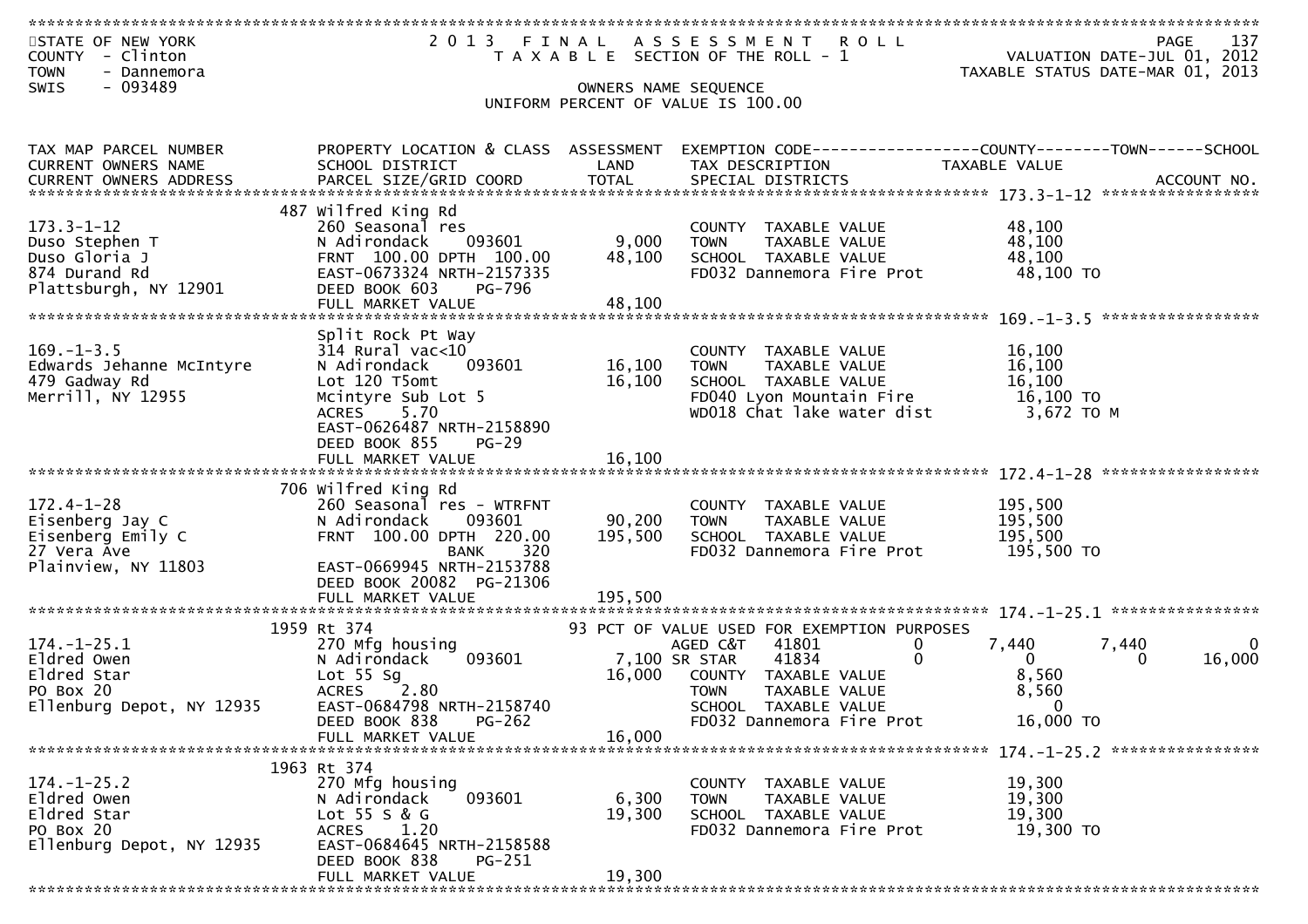| STATE OF NEW YORK<br><b>COUNTY</b><br>- Clinton<br><b>TOWN</b><br>- Dannemora<br>$-093489$<br>SWIS   |                                                                                                                                                                                                                      |                               | 2013 FINAL ASSESSMENT<br><b>ROLL</b><br>T A X A B L E SECTION OF THE ROLL - 1<br>OWNERS NAME SEQUENCE<br>UNIFORM PERCENT OF VALUE IS 100.00                                                  | 138<br><b>PAGE</b><br>VALUATION DATE-JUL 01, 2012<br>2013<br>TAXABLE STATUS DATE-MAR 01,      |
|------------------------------------------------------------------------------------------------------|----------------------------------------------------------------------------------------------------------------------------------------------------------------------------------------------------------------------|-------------------------------|----------------------------------------------------------------------------------------------------------------------------------------------------------------------------------------------|-----------------------------------------------------------------------------------------------|
| TAX MAP PARCEL NUMBER<br>CURRENT OWNERS NAME<br><b>CURRENT OWNERS ADDRESS</b>                        | PROPERTY LOCATION & CLASS ASSESSMENT<br>SCHOOL DISTRICT<br>PARCEL SIZE/GRID COORD                                                                                                                                    | LAND<br><b>TOTAL</b>          | TAX DESCRIPTION<br>SPECIAL DISTRICTS                                                                                                                                                         | EXEMPTION CODE-----------------COUNTY--------TOWN------SCHOOL<br>TAXABLE VALUE<br>ACCOUNT NO. |
| $173.3 - 2 - 2$<br>Elias Richard G<br>Elias Joyce R<br>921 Dogwood Hills Rd<br>Westchester, PA 19380 | 484 Wilfred King Rd<br>260 Seasonal res - WTRFNT<br>N Adirondack<br>093601<br>Survey Map 20092/28634<br>Bound Line Agrmnt 20102/3<br>FRNT 75.00 DPTH 216.00<br>EAST-0673276 NRTH-2157594<br>DEED BOOK 20102 PG-30285 | 82,200<br>218,000             | COUNTY TAXABLE VALUE<br><b>TOWN</b><br>TAXABLE VALUE<br>SCHOOL TAXABLE VALUE<br>FD032 Dannemora Fire Prot                                                                                    | 218,000<br>218,000<br>218,000<br>218,000 TO                                                   |
|                                                                                                      |                                                                                                                                                                                                                      |                               |                                                                                                                                                                                              |                                                                                               |
| $173.-1-1.1$<br>Eller Carole L<br>183 North Main St<br>Marlborough, CT 06447                         | 2417 Rt 374<br>$322$ Rural vac $>10$ - WTRFNT<br>N Adirondack<br>093601<br>Lot 129 T5omt<br>ACRES 146.04<br>EAST-0674053 NRTH-2160936<br>DEED BOOK 20112 PG-43756                                                    | 310,900<br>310,900            | COUNTY TAXABLE VALUE<br>TAXABLE VALUE<br><b>TOWN</b><br>SCHOOL TAXABLE VALUE<br>FD032 Dannemora Fire Prot                                                                                    | 310,900<br>310,900<br>310,900<br>310,900 TO                                                   |
|                                                                                                      | FULL MARKET VALUE                                                                                                                                                                                                    | 310,900                       |                                                                                                                                                                                              |                                                                                               |
| $182.4 - 1 - 17$<br>Elmendorf Theodore S<br>Elmendorf Sarah C<br>16 Summit Dr<br>Peru, NY 12972      | 526 Sunset Rd<br>260 Seasonal res<br>093601<br>N Adirondack<br>FRNT 100.00 DPTH 175.00<br>EAST-0633675 NRTH-2148065<br>DEED BOOK 909<br>PG-134<br>FULL MARKET VALUE                                                  | 13,000<br>70,900<br>70,900    | COUNTY TAXABLE VALUE<br>TAXABLE VALUE<br><b>TOWN</b><br>SCHOOL TAXABLE VALUE<br>FD040 Lyon Mountain Fire                                                                                     | 70,900<br>70,900<br>70,900<br>70,900 TO                                                       |
| $173.3 - 2 - 10$<br>Emery Kenneth R<br>Emery Monica A<br>PO Box 446<br>Dannemora, NY 12929           | 532 Wilfred King Rd<br>210 1 Family Res - WTRFNT<br>093601<br>N Adirondack<br>FRNT 135.00 DPTH 345.00<br>EAST-0672419 NRTH-2156816<br>DEED BOOK 20021 PG-44052<br>FULL MARKET VALUE                                  | 100,200<br>197,900<br>197,900 | 41834<br>SR STAR<br>0<br>COUNTY TAXABLE VALUE<br>TAXABLE VALUE<br>TOWN<br>SCHOOL TAXABLE VALUE<br>FD032 Dannemora Fire Prot                                                                  | $\mathbf{0}$<br>$\mathbf{0}$<br>63,300<br>197,900<br>197,900<br>134,600<br>197,900 TO         |
|                                                                                                      | 6 Petes St                                                                                                                                                                                                           |                               |                                                                                                                                                                                              |                                                                                               |
| $183.20 - 3 - 11$<br>Erhardt Michael<br>Erhardt Renata<br>PO Box 261<br>Lyon Mountain, NY 12952      | 210 1 Family Res<br>093601<br>N Adirondack<br>FRNT 185.00 DPTH 142.00<br>EAST-0645421 NRTH-2145225<br>DEED BOOK 20061 PG-90558<br>FULL MARKET VALUE                                                                  | 2,400<br>19,300<br>19,300     | 41854<br>RES STAR<br>0<br>COUNTY TAXABLE VALUE<br>TAXABLE VALUE<br><b>TOWN</b><br>SCHOOL TAXABLE VALUE<br>FD040 Lyon Mountain Fire<br>LT009 Lyon Mountain Light<br>WD042 Lyon mountain water | 19,300<br>$\mathbf{0}$<br>0<br>19,300<br>19,300<br>0<br>19,300 TO<br>19,300 TO<br>19,300 ТО М |
| STATE OF NEW YORK                                                                                    | 2013 FINAL                                                                                                                                                                                                           |                               | A S S E S S M E N T R O L L                                                                                                                                                                  | 139<br>PAGE                                                                                   |
| COUNTY - Clinton                                                                                     |                                                                                                                                                                                                                      |                               | T A X A B L E SECTION OF THE ROLL - 1                                                                                                                                                        | VALUATION DATE-JUL 01, 2012                                                                   |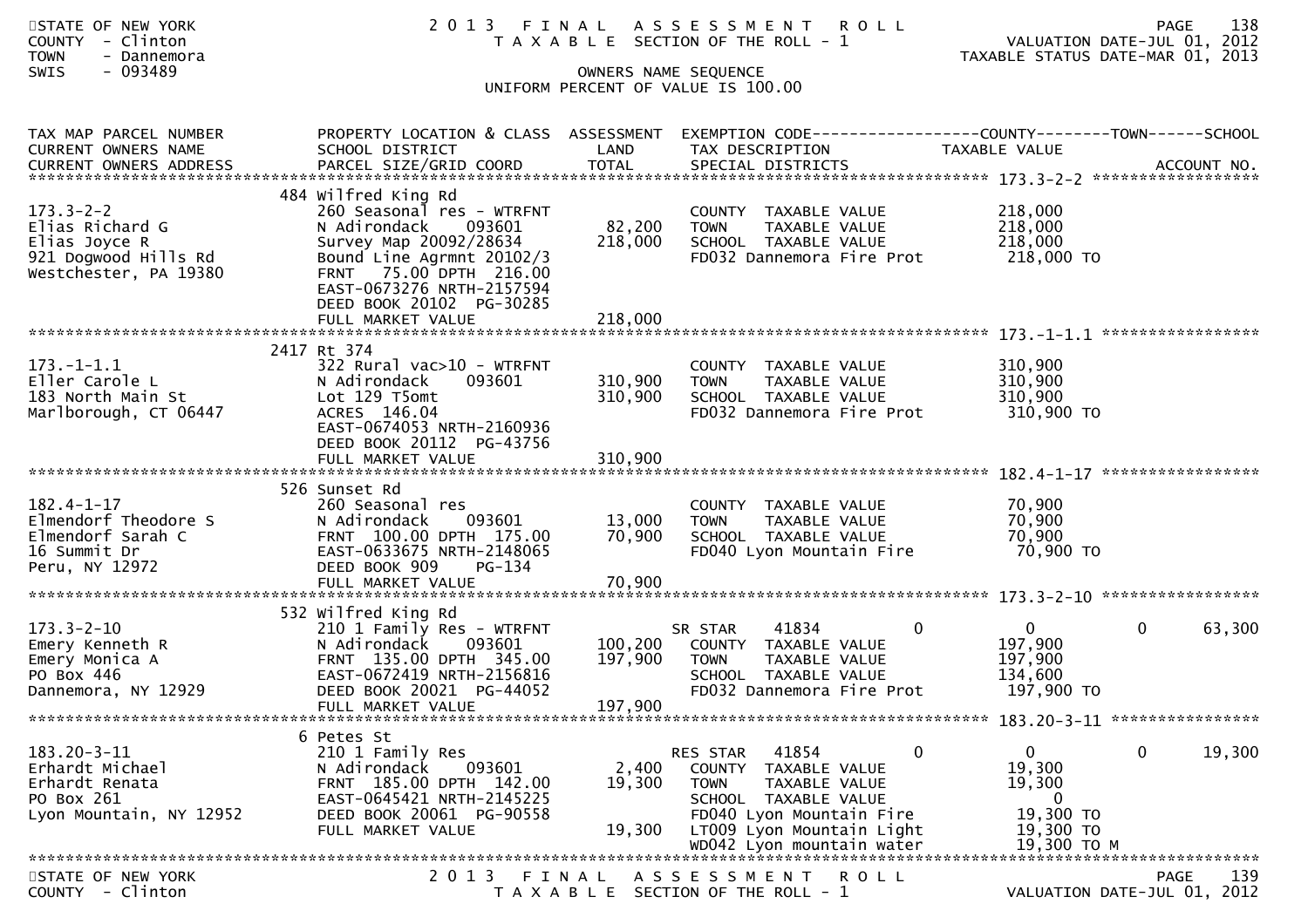## TOWN - Dannemora<br>SWIS - 093489 - 2013 - 2013 - 2019 - 2019 - 2019 - 2019 - 2019 - 2019 - 2019 - 2013<br>TAXABLE STATUS DATE-MAR 01, 2013 SWIS - 093489 OWNERS NAME SEQUENCE UNIFORM PERCENT OF VALUE IS 100.00

| LAND<br>CURRENT OWNERS NAME<br>SCHOOL DISTRICT<br>TAX DESCRIPTION<br>TAXABLE VALUE<br>2901 Rt 374<br>210 1 Family Res - WTRFNT<br>144,400<br>COUNTY TAXABLE VALUE<br>88,300<br>144,400<br>N Adirondack<br>093601<br><b>TOWN</b><br>TAXABLE VALUE<br>l72.2-2-2<br>Estate Roma Maright<br>Attn: Patricia Wright<br>^^ Carfield Ave<br>FRNT 140.00 DPTH 370.00<br>144,400<br>144.400<br>SCHOOL TAXABLE VALUE<br>144,400 TO<br>EAST-0666511 NRTH-2158999<br>FD040 Lyon Mountain Fire<br>DEED BOOK 984<br>PG-144<br>144 Boomhower Rd<br>$196.2 - 1 - 8$<br>310,200<br>210 1 Family Res - WTRFNT<br>COUNTY TAXABLE VALUE<br>145,400<br>310,200<br>Evans David G<br>093601<br>N Adirondack<br>TAXABLE VALUE<br><b>TOWN</b><br>1.20 BANK<br>320<br>310,200<br>310,200<br>Roozen-Evans Catharina<br><b>ACRES</b><br>SCHOOL TAXABLE VALUE<br>175 Oak Grove Rd<br>EAST-0632029 NRTH-2144743<br>FD040 Lyon Mountain Fire<br>310,200 TO<br>DEED BOOK 20061 PG-99444<br>WD018 Chat lake water dist<br>310,200 ТО М<br>Pittstown, NJ 08867<br>310,200<br>FULL MARKET VALUE<br>33 Summer Haven Dr<br>158.4-1-26.1<br>123,600<br>260 Seasonal res - WTRFNT<br>COUNTY TAXABLE VALUE<br>Everleth Life Estate Winnifred N Adirondack<br>57,200<br>123,600<br>093601<br><b>TOWN</b><br>TAXABLE VALUE<br>Everleth Ronald E<br>145 Canning Rd<br>Saranac, NY 12981<br><b>ACRES</b><br>2.30<br>123,600<br>123,600<br>SCHOOL TAXABLE VALUE<br>EAST-0670553 NRTH-2162499<br>FD040 Lyon Mountain Fire<br>123,600 TO<br>DEED BOOK 20021 PG-49393<br>2885 Standish Rd<br>30,000<br>$183.16 - 1 - 9$<br>$\mathbf{0}$<br>$\mathbf{0}$<br>$\mathbf{0}$<br>RES STAR 41854<br>210 1 Family Res<br>2,000<br>56,200<br>093601<br>COUNTY TAXABLE VALUE<br>Facteau Guy K<br>N Adirondack<br>56,200<br>56,200<br>Facteau Lana M<br>Map 133-A Lot 99<br><b>TOWN</b><br>TAXABLE VALUE<br>PO Box 299<br>26,200<br>FRNT 96.00 DPTH 124.00<br>SCHOOL TAXABLE VALUE<br>56,200 TO<br>Lyon Mt, NY 12952-0299<br>EAST-0644936 NRTH-2147270<br>FD040 Lyon Mountain Fire<br>DEED BOOK 746<br>PG-326<br>LT009 Lyon Mountain Light<br>56,200 TO<br>41 Second St<br>$183.16 - 1 - 20$<br>$\Omega$<br>6,950<br>6,950<br>270 Mfg housing<br>WARCOMALL 41131<br>$\Omega$<br>Facteau Life Estate Bertha<br>$\Omega$<br>10,425<br>$\Omega$<br>N Adirondack<br>093601<br>2,000 AGED C&T<br>41801<br>10,425<br>27,800<br>27,800 SR STAR<br>41834<br>0<br>$\overline{0}$<br>$\Omega$<br>10,425<br>COUNTY TAXABLE VALUE<br><b>TOWN</b><br>TAXABLE VALUE<br>10,425<br>27,800<br>$\mathbf{0}$<br>SCHOOL TAXABLE VALUE<br>27,800 TO<br>FD040 Lyon Mountain Fire<br>27,800 TO<br>LT009 Lyon Mountain Light<br>WD042 Lyon mountain water<br>27,800 TO M<br>2013 FINAL<br>STATE OF NEW YORK<br>A S S E S S M E N T R O L L<br>PAGE<br>140<br>COUNTY - Clinton<br>VALUATION DATE-JUL 01, 2012<br>T A X A B L E SECTION OF THE ROLL - 1<br>TAXABLE STATUS DATE-MAR 01, 2013<br><b>TOWN</b><br>- Dannemora<br>- 093489<br><b>SWIS</b><br>OWNERS NAME SEQUENCE | TAX MAP PARCEL NUMBER | PROPERTY LOCATION & CLASS ASSESSMENT | EXEMPTION CODE-----------------COUNTY-------TOWN------SCHOOL |  |
|----------------------------------------------------------------------------------------------------------------------------------------------------------------------------------------------------------------------------------------------------------------------------------------------------------------------------------------------------------------------------------------------------------------------------------------------------------------------------------------------------------------------------------------------------------------------------------------------------------------------------------------------------------------------------------------------------------------------------------------------------------------------------------------------------------------------------------------------------------------------------------------------------------------------------------------------------------------------------------------------------------------------------------------------------------------------------------------------------------------------------------------------------------------------------------------------------------------------------------------------------------------------------------------------------------------------------------------------------------------------------------------------------------------------------------------------------------------------------------------------------------------------------------------------------------------------------------------------------------------------------------------------------------------------------------------------------------------------------------------------------------------------------------------------------------------------------------------------------------------------------------------------------------------------------------------------------------------------------------------------------------------------------------------------------------------------------------------------------------------------------------------------------------------------------------------------------------------------------------------------------------------------------------------------------------------------------------------------------------------------------------------------------------------------------------------------------------------------------------------------------------------------------------------------------------------------------------------------------------------------------------------------------------------------------------------------------------------------------------------------------------------------------------------------------------------------------------------------------------------------------------------------------------------------------------------------------------------------------------------|-----------------------|--------------------------------------|--------------------------------------------------------------|--|
|                                                                                                                                                                                                                                                                                                                                                                                                                                                                                                                                                                                                                                                                                                                                                                                                                                                                                                                                                                                                                                                                                                                                                                                                                                                                                                                                                                                                                                                                                                                                                                                                                                                                                                                                                                                                                                                                                                                                                                                                                                                                                                                                                                                                                                                                                                                                                                                                                                                                                                                                                                                                                                                                                                                                                                                                                                                                                                                                                                                        |                       |                                      |                                                              |  |
|                                                                                                                                                                                                                                                                                                                                                                                                                                                                                                                                                                                                                                                                                                                                                                                                                                                                                                                                                                                                                                                                                                                                                                                                                                                                                                                                                                                                                                                                                                                                                                                                                                                                                                                                                                                                                                                                                                                                                                                                                                                                                                                                                                                                                                                                                                                                                                                                                                                                                                                                                                                                                                                                                                                                                                                                                                                                                                                                                                                        |                       |                                      |                                                              |  |
|                                                                                                                                                                                                                                                                                                                                                                                                                                                                                                                                                                                                                                                                                                                                                                                                                                                                                                                                                                                                                                                                                                                                                                                                                                                                                                                                                                                                                                                                                                                                                                                                                                                                                                                                                                                                                                                                                                                                                                                                                                                                                                                                                                                                                                                                                                                                                                                                                                                                                                                                                                                                                                                                                                                                                                                                                                                                                                                                                                                        |                       |                                      |                                                              |  |
|                                                                                                                                                                                                                                                                                                                                                                                                                                                                                                                                                                                                                                                                                                                                                                                                                                                                                                                                                                                                                                                                                                                                                                                                                                                                                                                                                                                                                                                                                                                                                                                                                                                                                                                                                                                                                                                                                                                                                                                                                                                                                                                                                                                                                                                                                                                                                                                                                                                                                                                                                                                                                                                                                                                                                                                                                                                                                                                                                                                        |                       |                                      |                                                              |  |
|                                                                                                                                                                                                                                                                                                                                                                                                                                                                                                                                                                                                                                                                                                                                                                                                                                                                                                                                                                                                                                                                                                                                                                                                                                                                                                                                                                                                                                                                                                                                                                                                                                                                                                                                                                                                                                                                                                                                                                                                                                                                                                                                                                                                                                                                                                                                                                                                                                                                                                                                                                                                                                                                                                                                                                                                                                                                                                                                                                                        |                       |                                      |                                                              |  |
|                                                                                                                                                                                                                                                                                                                                                                                                                                                                                                                                                                                                                                                                                                                                                                                                                                                                                                                                                                                                                                                                                                                                                                                                                                                                                                                                                                                                                                                                                                                                                                                                                                                                                                                                                                                                                                                                                                                                                                                                                                                                                                                                                                                                                                                                                                                                                                                                                                                                                                                                                                                                                                                                                                                                                                                                                                                                                                                                                                                        |                       |                                      |                                                              |  |
|                                                                                                                                                                                                                                                                                                                                                                                                                                                                                                                                                                                                                                                                                                                                                                                                                                                                                                                                                                                                                                                                                                                                                                                                                                                                                                                                                                                                                                                                                                                                                                                                                                                                                                                                                                                                                                                                                                                                                                                                                                                                                                                                                                                                                                                                                                                                                                                                                                                                                                                                                                                                                                                                                                                                                                                                                                                                                                                                                                                        |                       |                                      |                                                              |  |
|                                                                                                                                                                                                                                                                                                                                                                                                                                                                                                                                                                                                                                                                                                                                                                                                                                                                                                                                                                                                                                                                                                                                                                                                                                                                                                                                                                                                                                                                                                                                                                                                                                                                                                                                                                                                                                                                                                                                                                                                                                                                                                                                                                                                                                                                                                                                                                                                                                                                                                                                                                                                                                                                                                                                                                                                                                                                                                                                                                                        |                       |                                      |                                                              |  |
|                                                                                                                                                                                                                                                                                                                                                                                                                                                                                                                                                                                                                                                                                                                                                                                                                                                                                                                                                                                                                                                                                                                                                                                                                                                                                                                                                                                                                                                                                                                                                                                                                                                                                                                                                                                                                                                                                                                                                                                                                                                                                                                                                                                                                                                                                                                                                                                                                                                                                                                                                                                                                                                                                                                                                                                                                                                                                                                                                                                        |                       |                                      |                                                              |  |
|                                                                                                                                                                                                                                                                                                                                                                                                                                                                                                                                                                                                                                                                                                                                                                                                                                                                                                                                                                                                                                                                                                                                                                                                                                                                                                                                                                                                                                                                                                                                                                                                                                                                                                                                                                                                                                                                                                                                                                                                                                                                                                                                                                                                                                                                                                                                                                                                                                                                                                                                                                                                                                                                                                                                                                                                                                                                                                                                                                                        |                       |                                      |                                                              |  |
|                                                                                                                                                                                                                                                                                                                                                                                                                                                                                                                                                                                                                                                                                                                                                                                                                                                                                                                                                                                                                                                                                                                                                                                                                                                                                                                                                                                                                                                                                                                                                                                                                                                                                                                                                                                                                                                                                                                                                                                                                                                                                                                                                                                                                                                                                                                                                                                                                                                                                                                                                                                                                                                                                                                                                                                                                                                                                                                                                                                        |                       |                                      |                                                              |  |
|                                                                                                                                                                                                                                                                                                                                                                                                                                                                                                                                                                                                                                                                                                                                                                                                                                                                                                                                                                                                                                                                                                                                                                                                                                                                                                                                                                                                                                                                                                                                                                                                                                                                                                                                                                                                                                                                                                                                                                                                                                                                                                                                                                                                                                                                                                                                                                                                                                                                                                                                                                                                                                                                                                                                                                                                                                                                                                                                                                                        |                       |                                      |                                                              |  |
|                                                                                                                                                                                                                                                                                                                                                                                                                                                                                                                                                                                                                                                                                                                                                                                                                                                                                                                                                                                                                                                                                                                                                                                                                                                                                                                                                                                                                                                                                                                                                                                                                                                                                                                                                                                                                                                                                                                                                                                                                                                                                                                                                                                                                                                                                                                                                                                                                                                                                                                                                                                                                                                                                                                                                                                                                                                                                                                                                                                        |                       |                                      |                                                              |  |
|                                                                                                                                                                                                                                                                                                                                                                                                                                                                                                                                                                                                                                                                                                                                                                                                                                                                                                                                                                                                                                                                                                                                                                                                                                                                                                                                                                                                                                                                                                                                                                                                                                                                                                                                                                                                                                                                                                                                                                                                                                                                                                                                                                                                                                                                                                                                                                                                                                                                                                                                                                                                                                                                                                                                                                                                                                                                                                                                                                                        |                       |                                      |                                                              |  |
|                                                                                                                                                                                                                                                                                                                                                                                                                                                                                                                                                                                                                                                                                                                                                                                                                                                                                                                                                                                                                                                                                                                                                                                                                                                                                                                                                                                                                                                                                                                                                                                                                                                                                                                                                                                                                                                                                                                                                                                                                                                                                                                                                                                                                                                                                                                                                                                                                                                                                                                                                                                                                                                                                                                                                                                                                                                                                                                                                                                        |                       |                                      |                                                              |  |
|                                                                                                                                                                                                                                                                                                                                                                                                                                                                                                                                                                                                                                                                                                                                                                                                                                                                                                                                                                                                                                                                                                                                                                                                                                                                                                                                                                                                                                                                                                                                                                                                                                                                                                                                                                                                                                                                                                                                                                                                                                                                                                                                                                                                                                                                                                                                                                                                                                                                                                                                                                                                                                                                                                                                                                                                                                                                                                                                                                                        |                       |                                      |                                                              |  |
|                                                                                                                                                                                                                                                                                                                                                                                                                                                                                                                                                                                                                                                                                                                                                                                                                                                                                                                                                                                                                                                                                                                                                                                                                                                                                                                                                                                                                                                                                                                                                                                                                                                                                                                                                                                                                                                                                                                                                                                                                                                                                                                                                                                                                                                                                                                                                                                                                                                                                                                                                                                                                                                                                                                                                                                                                                                                                                                                                                                        |                       |                                      |                                                              |  |
|                                                                                                                                                                                                                                                                                                                                                                                                                                                                                                                                                                                                                                                                                                                                                                                                                                                                                                                                                                                                                                                                                                                                                                                                                                                                                                                                                                                                                                                                                                                                                                                                                                                                                                                                                                                                                                                                                                                                                                                                                                                                                                                                                                                                                                                                                                                                                                                                                                                                                                                                                                                                                                                                                                                                                                                                                                                                                                                                                                                        |                       |                                      |                                                              |  |
|                                                                                                                                                                                                                                                                                                                                                                                                                                                                                                                                                                                                                                                                                                                                                                                                                                                                                                                                                                                                                                                                                                                                                                                                                                                                                                                                                                                                                                                                                                                                                                                                                                                                                                                                                                                                                                                                                                                                                                                                                                                                                                                                                                                                                                                                                                                                                                                                                                                                                                                                                                                                                                                                                                                                                                                                                                                                                                                                                                                        |                       |                                      |                                                              |  |
|                                                                                                                                                                                                                                                                                                                                                                                                                                                                                                                                                                                                                                                                                                                                                                                                                                                                                                                                                                                                                                                                                                                                                                                                                                                                                                                                                                                                                                                                                                                                                                                                                                                                                                                                                                                                                                                                                                                                                                                                                                                                                                                                                                                                                                                                                                                                                                                                                                                                                                                                                                                                                                                                                                                                                                                                                                                                                                                                                                                        |                       |                                      |                                                              |  |
|                                                                                                                                                                                                                                                                                                                                                                                                                                                                                                                                                                                                                                                                                                                                                                                                                                                                                                                                                                                                                                                                                                                                                                                                                                                                                                                                                                                                                                                                                                                                                                                                                                                                                                                                                                                                                                                                                                                                                                                                                                                                                                                                                                                                                                                                                                                                                                                                                                                                                                                                                                                                                                                                                                                                                                                                                                                                                                                                                                                        |                       |                                      |                                                              |  |
|                                                                                                                                                                                                                                                                                                                                                                                                                                                                                                                                                                                                                                                                                                                                                                                                                                                                                                                                                                                                                                                                                                                                                                                                                                                                                                                                                                                                                                                                                                                                                                                                                                                                                                                                                                                                                                                                                                                                                                                                                                                                                                                                                                                                                                                                                                                                                                                                                                                                                                                                                                                                                                                                                                                                                                                                                                                                                                                                                                                        |                       |                                      |                                                              |  |
|                                                                                                                                                                                                                                                                                                                                                                                                                                                                                                                                                                                                                                                                                                                                                                                                                                                                                                                                                                                                                                                                                                                                                                                                                                                                                                                                                                                                                                                                                                                                                                                                                                                                                                                                                                                                                                                                                                                                                                                                                                                                                                                                                                                                                                                                                                                                                                                                                                                                                                                                                                                                                                                                                                                                                                                                                                                                                                                                                                                        |                       |                                      |                                                              |  |
|                                                                                                                                                                                                                                                                                                                                                                                                                                                                                                                                                                                                                                                                                                                                                                                                                                                                                                                                                                                                                                                                                                                                                                                                                                                                                                                                                                                                                                                                                                                                                                                                                                                                                                                                                                                                                                                                                                                                                                                                                                                                                                                                                                                                                                                                                                                                                                                                                                                                                                                                                                                                                                                                                                                                                                                                                                                                                                                                                                                        |                       |                                      |                                                              |  |
|                                                                                                                                                                                                                                                                                                                                                                                                                                                                                                                                                                                                                                                                                                                                                                                                                                                                                                                                                                                                                                                                                                                                                                                                                                                                                                                                                                                                                                                                                                                                                                                                                                                                                                                                                                                                                                                                                                                                                                                                                                                                                                                                                                                                                                                                                                                                                                                                                                                                                                                                                                                                                                                                                                                                                                                                                                                                                                                                                                                        |                       |                                      |                                                              |  |
|                                                                                                                                                                                                                                                                                                                                                                                                                                                                                                                                                                                                                                                                                                                                                                                                                                                                                                                                                                                                                                                                                                                                                                                                                                                                                                                                                                                                                                                                                                                                                                                                                                                                                                                                                                                                                                                                                                                                                                                                                                                                                                                                                                                                                                                                                                                                                                                                                                                                                                                                                                                                                                                                                                                                                                                                                                                                                                                                                                                        |                       |                                      |                                                              |  |
|                                                                                                                                                                                                                                                                                                                                                                                                                                                                                                                                                                                                                                                                                                                                                                                                                                                                                                                                                                                                                                                                                                                                                                                                                                                                                                                                                                                                                                                                                                                                                                                                                                                                                                                                                                                                                                                                                                                                                                                                                                                                                                                                                                                                                                                                                                                                                                                                                                                                                                                                                                                                                                                                                                                                                                                                                                                                                                                                                                                        |                       |                                      |                                                              |  |
|                                                                                                                                                                                                                                                                                                                                                                                                                                                                                                                                                                                                                                                                                                                                                                                                                                                                                                                                                                                                                                                                                                                                                                                                                                                                                                                                                                                                                                                                                                                                                                                                                                                                                                                                                                                                                                                                                                                                                                                                                                                                                                                                                                                                                                                                                                                                                                                                                                                                                                                                                                                                                                                                                                                                                                                                                                                                                                                                                                                        |                       |                                      |                                                              |  |
|                                                                                                                                                                                                                                                                                                                                                                                                                                                                                                                                                                                                                                                                                                                                                                                                                                                                                                                                                                                                                                                                                                                                                                                                                                                                                                                                                                                                                                                                                                                                                                                                                                                                                                                                                                                                                                                                                                                                                                                                                                                                                                                                                                                                                                                                                                                                                                                                                                                                                                                                                                                                                                                                                                                                                                                                                                                                                                                                                                                        |                       |                                      |                                                              |  |
|                                                                                                                                                                                                                                                                                                                                                                                                                                                                                                                                                                                                                                                                                                                                                                                                                                                                                                                                                                                                                                                                                                                                                                                                                                                                                                                                                                                                                                                                                                                                                                                                                                                                                                                                                                                                                                                                                                                                                                                                                                                                                                                                                                                                                                                                                                                                                                                                                                                                                                                                                                                                                                                                                                                                                                                                                                                                                                                                                                                        |                       |                                      |                                                              |  |
|                                                                                                                                                                                                                                                                                                                                                                                                                                                                                                                                                                                                                                                                                                                                                                                                                                                                                                                                                                                                                                                                                                                                                                                                                                                                                                                                                                                                                                                                                                                                                                                                                                                                                                                                                                                                                                                                                                                                                                                                                                                                                                                                                                                                                                                                                                                                                                                                                                                                                                                                                                                                                                                                                                                                                                                                                                                                                                                                                                                        |                       |                                      |                                                              |  |
|                                                                                                                                                                                                                                                                                                                                                                                                                                                                                                                                                                                                                                                                                                                                                                                                                                                                                                                                                                                                                                                                                                                                                                                                                                                                                                                                                                                                                                                                                                                                                                                                                                                                                                                                                                                                                                                                                                                                                                                                                                                                                                                                                                                                                                                                                                                                                                                                                                                                                                                                                                                                                                                                                                                                                                                                                                                                                                                                                                                        |                       |                                      |                                                              |  |
|                                                                                                                                                                                                                                                                                                                                                                                                                                                                                                                                                                                                                                                                                                                                                                                                                                                                                                                                                                                                                                                                                                                                                                                                                                                                                                                                                                                                                                                                                                                                                                                                                                                                                                                                                                                                                                                                                                                                                                                                                                                                                                                                                                                                                                                                                                                                                                                                                                                                                                                                                                                                                                                                                                                                                                                                                                                                                                                                                                                        |                       |                                      |                                                              |  |
|                                                                                                                                                                                                                                                                                                                                                                                                                                                                                                                                                                                                                                                                                                                                                                                                                                                                                                                                                                                                                                                                                                                                                                                                                                                                                                                                                                                                                                                                                                                                                                                                                                                                                                                                                                                                                                                                                                                                                                                                                                                                                                                                                                                                                                                                                                                                                                                                                                                                                                                                                                                                                                                                                                                                                                                                                                                                                                                                                                                        |                       |                                      |                                                              |  |
|                                                                                                                                                                                                                                                                                                                                                                                                                                                                                                                                                                                                                                                                                                                                                                                                                                                                                                                                                                                                                                                                                                                                                                                                                                                                                                                                                                                                                                                                                                                                                                                                                                                                                                                                                                                                                                                                                                                                                                                                                                                                                                                                                                                                                                                                                                                                                                                                                                                                                                                                                                                                                                                                                                                                                                                                                                                                                                                                                                                        |                       |                                      |                                                              |  |
|                                                                                                                                                                                                                                                                                                                                                                                                                                                                                                                                                                                                                                                                                                                                                                                                                                                                                                                                                                                                                                                                                                                                                                                                                                                                                                                                                                                                                                                                                                                                                                                                                                                                                                                                                                                                                                                                                                                                                                                                                                                                                                                                                                                                                                                                                                                                                                                                                                                                                                                                                                                                                                                                                                                                                                                                                                                                                                                                                                                        |                       |                                      |                                                              |  |
|                                                                                                                                                                                                                                                                                                                                                                                                                                                                                                                                                                                                                                                                                                                                                                                                                                                                                                                                                                                                                                                                                                                                                                                                                                                                                                                                                                                                                                                                                                                                                                                                                                                                                                                                                                                                                                                                                                                                                                                                                                                                                                                                                                                                                                                                                                                                                                                                                                                                                                                                                                                                                                                                                                                                                                                                                                                                                                                                                                                        |                       |                                      |                                                              |  |
|                                                                                                                                                                                                                                                                                                                                                                                                                                                                                                                                                                                                                                                                                                                                                                                                                                                                                                                                                                                                                                                                                                                                                                                                                                                                                                                                                                                                                                                                                                                                                                                                                                                                                                                                                                                                                                                                                                                                                                                                                                                                                                                                                                                                                                                                                                                                                                                                                                                                                                                                                                                                                                                                                                                                                                                                                                                                                                                                                                                        |                       |                                      |                                                              |  |
|                                                                                                                                                                                                                                                                                                                                                                                                                                                                                                                                                                                                                                                                                                                                                                                                                                                                                                                                                                                                                                                                                                                                                                                                                                                                                                                                                                                                                                                                                                                                                                                                                                                                                                                                                                                                                                                                                                                                                                                                                                                                                                                                                                                                                                                                                                                                                                                                                                                                                                                                                                                                                                                                                                                                                                                                                                                                                                                                                                                        |                       |                                      |                                                              |  |
|                                                                                                                                                                                                                                                                                                                                                                                                                                                                                                                                                                                                                                                                                                                                                                                                                                                                                                                                                                                                                                                                                                                                                                                                                                                                                                                                                                                                                                                                                                                                                                                                                                                                                                                                                                                                                                                                                                                                                                                                                                                                                                                                                                                                                                                                                                                                                                                                                                                                                                                                                                                                                                                                                                                                                                                                                                                                                                                                                                                        |                       |                                      |                                                              |  |
|                                                                                                                                                                                                                                                                                                                                                                                                                                                                                                                                                                                                                                                                                                                                                                                                                                                                                                                                                                                                                                                                                                                                                                                                                                                                                                                                                                                                                                                                                                                                                                                                                                                                                                                                                                                                                                                                                                                                                                                                                                                                                                                                                                                                                                                                                                                                                                                                                                                                                                                                                                                                                                                                                                                                                                                                                                                                                                                                                                                        |                       |                                      |                                                              |  |
|                                                                                                                                                                                                                                                                                                                                                                                                                                                                                                                                                                                                                                                                                                                                                                                                                                                                                                                                                                                                                                                                                                                                                                                                                                                                                                                                                                                                                                                                                                                                                                                                                                                                                                                                                                                                                                                                                                                                                                                                                                                                                                                                                                                                                                                                                                                                                                                                                                                                                                                                                                                                                                                                                                                                                                                                                                                                                                                                                                                        |                       |                                      |                                                              |  |
|                                                                                                                                                                                                                                                                                                                                                                                                                                                                                                                                                                                                                                                                                                                                                                                                                                                                                                                                                                                                                                                                                                                                                                                                                                                                                                                                                                                                                                                                                                                                                                                                                                                                                                                                                                                                                                                                                                                                                                                                                                                                                                                                                                                                                                                                                                                                                                                                                                                                                                                                                                                                                                                                                                                                                                                                                                                                                                                                                                                        |                       |                                      |                                                              |  |
|                                                                                                                                                                                                                                                                                                                                                                                                                                                                                                                                                                                                                                                                                                                                                                                                                                                                                                                                                                                                                                                                                                                                                                                                                                                                                                                                                                                                                                                                                                                                                                                                                                                                                                                                                                                                                                                                                                                                                                                                                                                                                                                                                                                                                                                                                                                                                                                                                                                                                                                                                                                                                                                                                                                                                                                                                                                                                                                                                                                        |                       |                                      |                                                              |  |
|                                                                                                                                                                                                                                                                                                                                                                                                                                                                                                                                                                                                                                                                                                                                                                                                                                                                                                                                                                                                                                                                                                                                                                                                                                                                                                                                                                                                                                                                                                                                                                                                                                                                                                                                                                                                                                                                                                                                                                                                                                                                                                                                                                                                                                                                                                                                                                                                                                                                                                                                                                                                                                                                                                                                                                                                                                                                                                                                                                                        |                       |                                      |                                                              |  |
|                                                                                                                                                                                                                                                                                                                                                                                                                                                                                                                                                                                                                                                                                                                                                                                                                                                                                                                                                                                                                                                                                                                                                                                                                                                                                                                                                                                                                                                                                                                                                                                                                                                                                                                                                                                                                                                                                                                                                                                                                                                                                                                                                                                                                                                                                                                                                                                                                                                                                                                                                                                                                                                                                                                                                                                                                                                                                                                                                                                        |                       |                                      |                                                              |  |
|                                                                                                                                                                                                                                                                                                                                                                                                                                                                                                                                                                                                                                                                                                                                                                                                                                                                                                                                                                                                                                                                                                                                                                                                                                                                                                                                                                                                                                                                                                                                                                                                                                                                                                                                                                                                                                                                                                                                                                                                                                                                                                                                                                                                                                                                                                                                                                                                                                                                                                                                                                                                                                                                                                                                                                                                                                                                                                                                                                                        |                       |                                      |                                                              |  |
|                                                                                                                                                                                                                                                                                                                                                                                                                                                                                                                                                                                                                                                                                                                                                                                                                                                                                                                                                                                                                                                                                                                                                                                                                                                                                                                                                                                                                                                                                                                                                                                                                                                                                                                                                                                                                                                                                                                                                                                                                                                                                                                                                                                                                                                                                                                                                                                                                                                                                                                                                                                                                                                                                                                                                                                                                                                                                                                                                                                        |                       |                                      |                                                              |  |
|                                                                                                                                                                                                                                                                                                                                                                                                                                                                                                                                                                                                                                                                                                                                                                                                                                                                                                                                                                                                                                                                                                                                                                                                                                                                                                                                                                                                                                                                                                                                                                                                                                                                                                                                                                                                                                                                                                                                                                                                                                                                                                                                                                                                                                                                                                                                                                                                                                                                                                                                                                                                                                                                                                                                                                                                                                                                                                                                                                                        |                       |                                      |                                                              |  |
|                                                                                                                                                                                                                                                                                                                                                                                                                                                                                                                                                                                                                                                                                                                                                                                                                                                                                                                                                                                                                                                                                                                                                                                                                                                                                                                                                                                                                                                                                                                                                                                                                                                                                                                                                                                                                                                                                                                                                                                                                                                                                                                                                                                                                                                                                                                                                                                                                                                                                                                                                                                                                                                                                                                                                                                                                                                                                                                                                                                        |                       |                                      |                                                              |  |
|                                                                                                                                                                                                                                                                                                                                                                                                                                                                                                                                                                                                                                                                                                                                                                                                                                                                                                                                                                                                                                                                                                                                                                                                                                                                                                                                                                                                                                                                                                                                                                                                                                                                                                                                                                                                                                                                                                                                                                                                                                                                                                                                                                                                                                                                                                                                                                                                                                                                                                                                                                                                                                                                                                                                                                                                                                                                                                                                                                                        |                       |                                      |                                                              |  |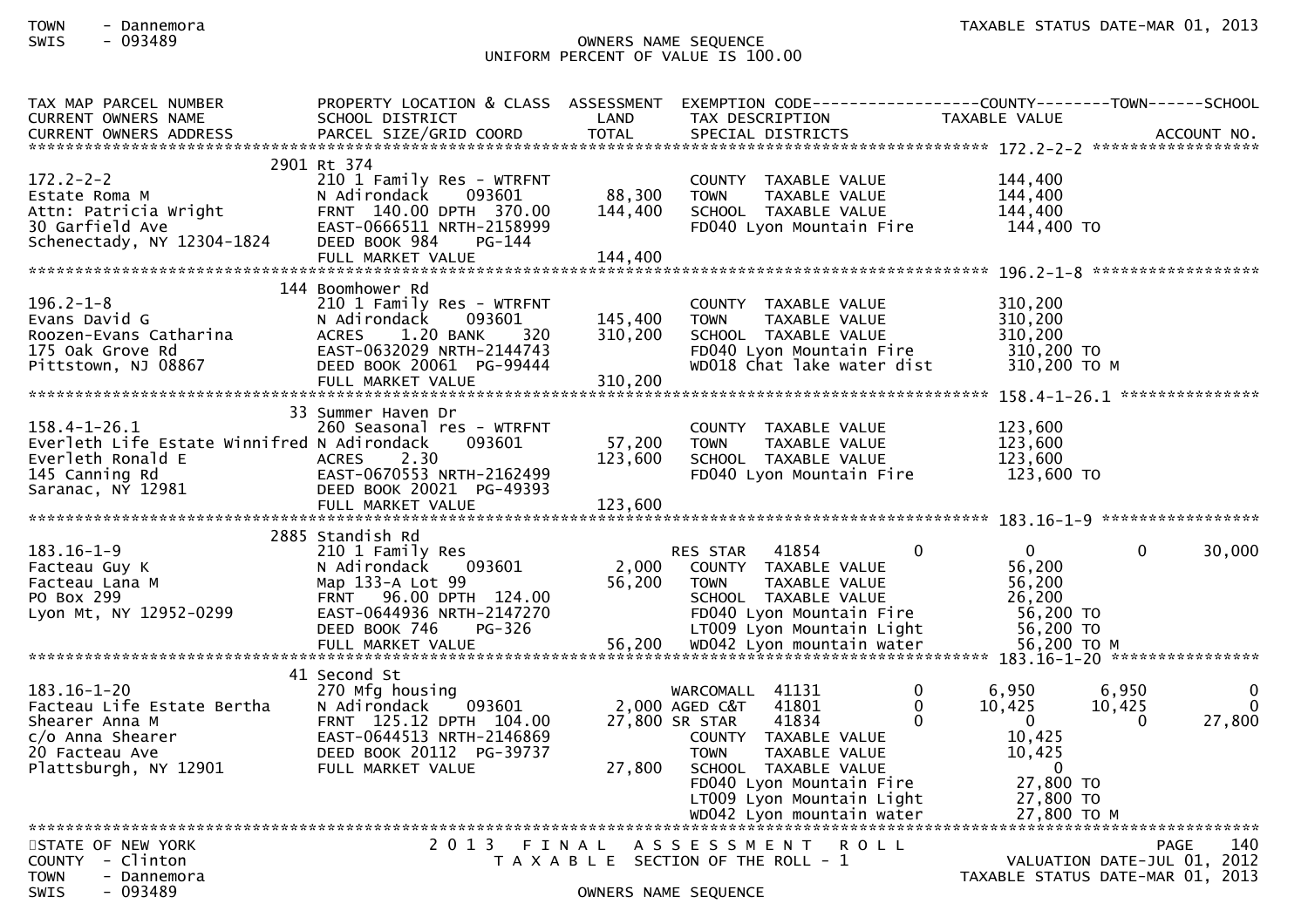### UNIFORM PERCENT OF VALUE IS 100.00

| TAX MAP PARCEL NUMBER<br><b>CURRENT OWNERS NAME</b>                                                                      | PROPERTY LOCATION & CLASS ASSESSMENT<br>SCHOOL DISTRICT                                                                                                                           | LAND                          | EXEMPTION CODE-----------------COUNTY-------TOWN------SCHOOL<br>TAX DESCRIPTION                                              | TAXABLE VALUE                                                                               |                                                                                |
|--------------------------------------------------------------------------------------------------------------------------|-----------------------------------------------------------------------------------------------------------------------------------------------------------------------------------|-------------------------------|------------------------------------------------------------------------------------------------------------------------------|---------------------------------------------------------------------------------------------|--------------------------------------------------------------------------------|
| $173.3 - 2 - 13$<br>Falkena Roy H<br>Falkena Elsie J<br>68 Jessup Rd<br>Warwick, NY 10990                                | Wilfred King Rd<br>$312$ Vac w/imprv - WTRFNT<br>N Adirondack<br>093601<br>FRNT 100.00 DPTH 360.00<br>EAST-0672039 NRTH-2156667<br>DEED BOOK 20082 PG-18280<br>FULL MARKET VALUE  | 102,100<br>145,000<br>145,000 | COUNTY TAXABLE VALUE<br><b>TOWN</b><br>TAXABLE VALUE<br>SCHOOL TAXABLE VALUE<br>FD032 Dannemora Fire Prot                    | 145,000<br>145,000<br>145,000<br>145,000 TO                                                 |                                                                                |
|                                                                                                                          | 11 Cedar Way                                                                                                                                                                      |                               |                                                                                                                              |                                                                                             |                                                                                |
| $158. - 1 - 9.54$<br>Farman Richard<br>11 Cedar Way<br>Ellenburg Depot, NY 12935                                         | 210 1 Family Res<br>N Adirondack<br>093601<br>Lot 233 T5omt<br>Lot 4 Lake View Acres<br>1.62 BANK<br>080<br><b>ACRES</b><br>EAST-0668491 NRTH-2160715<br>DEED BOOK 20132 PG-54198 | 14,400<br>149,700             | RES STAR 41854<br>COUNTY TAXABLE VALUE<br>TAXABLE VALUE<br><b>TOWN</b><br>SCHOOL TAXABLE VALUE<br>FD040 Lyon Mountain Fire   | $\overline{0}$<br>$\overline{0}$<br>149,700<br>149,700<br>119,700<br>149,700 TO             | $\mathbf{0}$<br>30,000                                                         |
|                                                                                                                          | FULL MARKET VALUE                                                                                                                                                                 | 149,700                       |                                                                                                                              |                                                                                             |                                                                                |
|                                                                                                                          | 27 Phillips Ct                                                                                                                                                                    |                               |                                                                                                                              |                                                                                             |                                                                                |
| $183.20 - 4 - 13$<br>Farrell John R Jr<br>Farrell Joan<br>PO Box 233<br>Lyon Mt, NY 12952                                | 210 1 Family Res<br>N Adirondack<br>093601<br>FRNT 69.50 DPTH 125.00<br>EAST-0644224 NRTH-2145252<br>DEED BOOK 501<br><b>PG-297</b>                                               | 1,700<br>36,600               | 41834<br>SR STAR<br>COUNTY TAXABLE VALUE<br>TAXABLE VALUE<br><b>TOWN</b><br>SCHOOL TAXABLE VALUE<br>FD040 Lyon Mountain Fire | $\mathbf{0}$<br>$\overline{0}$<br>36,600<br>36,600<br>$\overline{\phantom{0}}$<br>36,600 TO | $\mathbf{0}$<br>36,600                                                         |
|                                                                                                                          | FULL MARKET VALUE                                                                                                                                                                 | 36,600                        | LT009 Lyon Mountain Light                                                                                                    | 36,600 TO                                                                                   |                                                                                |
|                                                                                                                          |                                                                                                                                                                                   |                               |                                                                                                                              |                                                                                             |                                                                                |
|                                                                                                                          | 2333 Rt 374                                                                                                                                                                       |                               |                                                                                                                              |                                                                                             |                                                                                |
| $173. - 1 - 2$<br>Farrell Life Use Patrick G<br>Farrell Life Use Patrick G<br>Farrell Life Use Barbara<br>88 Roxton Crst | 240 Rural res<br>093601<br>N Adirondack<br>ACRES 64.30<br>EAST-0676121 NRTH-2160693                                                                                               | 39,300<br>104,400             | COUNTY TAXABLE VALUE<br>TAXABLE VALUE<br><b>TOWN</b><br>SCHOOL TAXABLE VALUE<br>FD032 Dannemora Fire Prot                    | 104,400<br>104,400<br>104,400<br>104,400 TO                                                 |                                                                                |
| Montreal QC, Canada H4X1C6                                                                                               | DEED BOOK 20072 PG-2038                                                                                                                                                           |                               |                                                                                                                              |                                                                                             |                                                                                |
|                                                                                                                          |                                                                                                                                                                                   |                               |                                                                                                                              |                                                                                             |                                                                                |
| $173. - 3 - 6.8$<br>Fathalla Hany<br>Fathalla Brenda<br>2819 Glenwood Trl<br>Cedar Park, TX 78613                        | 61 Wilfred King Rd<br>$314$ Rural vac<10<br>093601<br>N Adirondack<br>Lot 131 T5omt<br><b>ACRES</b><br>1.10<br>EAST-0682231 NRTH-2158815<br>$PG-53$<br>DEED BOOK 736              | 6,100<br>6,100                | COUNTY TAXABLE VALUE<br><b>TOWN</b><br>TAXABLE VALUE<br>SCHOOL TAXABLE VALUE<br>FD032 Dannemora Fire Prot                    | 6,100<br>6,100<br>6,100<br>$6,100$ TO                                                       |                                                                                |
|                                                                                                                          | FULL MARKET VALUE                                                                                                                                                                 | 6,100                         |                                                                                                                              |                                                                                             |                                                                                |
|                                                                                                                          |                                                                                                                                                                                   |                               |                                                                                                                              |                                                                                             |                                                                                |
| STATE OF NEW YORK<br>COUNTY - Clinton<br><b>TOWN</b><br>- Dannemora                                                      | 2013 FINAL                                                                                                                                                                        |                               | A S S E S S M E N T<br>R O L L<br>T A X A B L E SECTION OF THE ROLL - 1                                                      |                                                                                             | PAGE<br>141<br>VALUATION DATE-JUL 01, 2012<br>TAXABLE STATUS DATE-MAR 01, 2013 |
| $-093489$<br>SWIS                                                                                                        |                                                                                                                                                                                   |                               | OWNERS NAME SEQUENCE<br>UNIFORM PERCENT OF VALUE IS 100.00                                                                   |                                                                                             |                                                                                |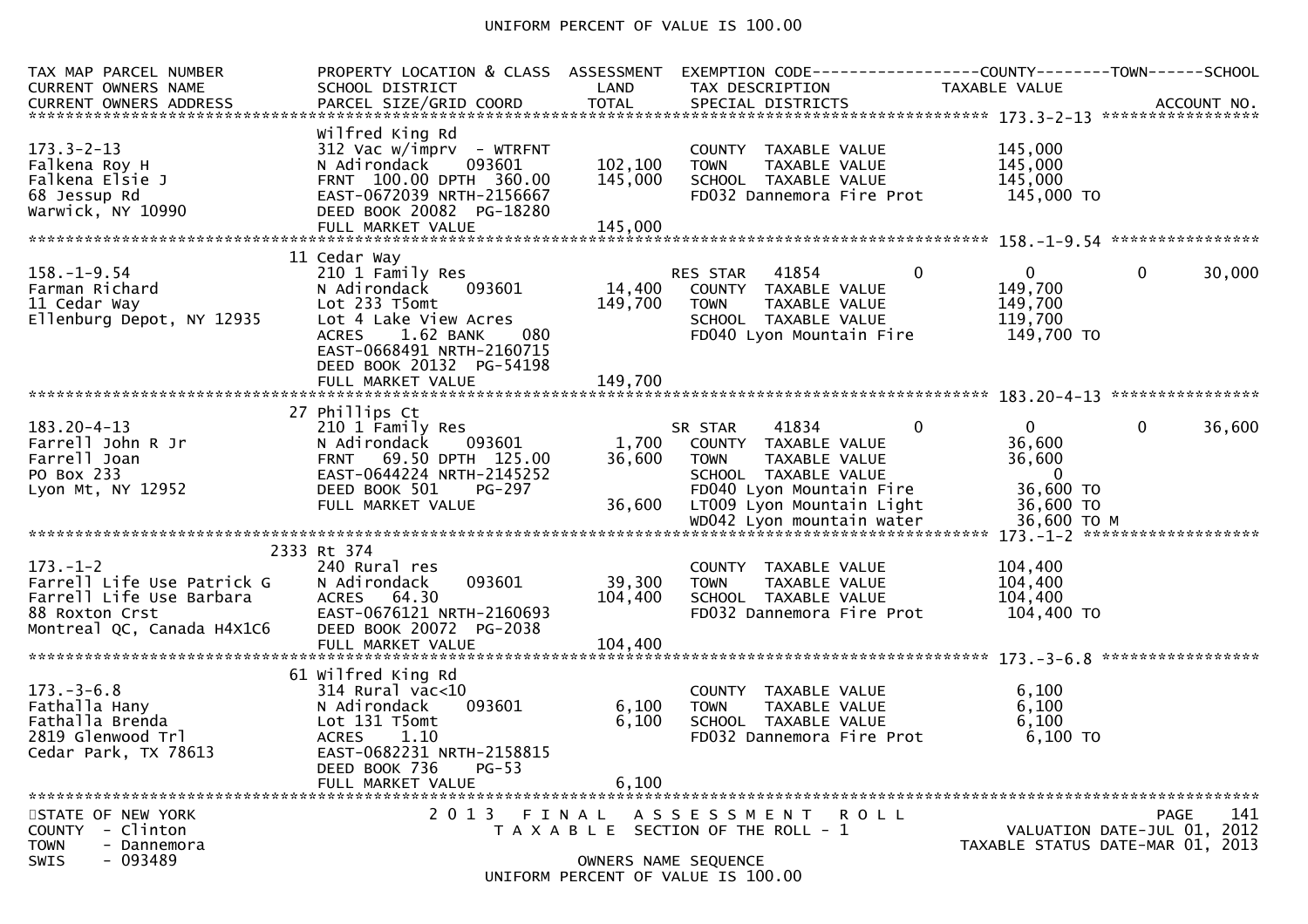| TAX MAP PARCEL NUMBER                                                                                                                                     |                                               |               |                                                                                                                                        | PROPERTY LOCATION & CLASS ASSESSMENT EXEMPTION CODE----------------COUNTY-------TOWN------SCHOOL |
|-----------------------------------------------------------------------------------------------------------------------------------------------------------|-----------------------------------------------|---------------|----------------------------------------------------------------------------------------------------------------------------------------|--------------------------------------------------------------------------------------------------|
| CURRENT OWNERS NAME                                                                                                                                       | SCHOOL DISTRICT<br><b>Example 18 The LAND</b> |               | TAX DESCRIPTION                                                                                                                        | TAXABLE VALUE                                                                                    |
|                                                                                                                                                           |                                               |               |                                                                                                                                        |                                                                                                  |
|                                                                                                                                                           |                                               |               |                                                                                                                                        |                                                                                                  |
|                                                                                                                                                           | 2685 Rt 374                                   |               |                                                                                                                                        |                                                                                                  |
| $158.4 - 1 - 63.3$                                                                                                                                        | 210 1 Family Res                              |               | RES STAR 41854 0                                                                                                                       | $\overline{0}$<br>$\mathbf{0}$<br>30,000                                                         |
| 158.4-1-63.3<br>Fennessy Melinda M<br>2685 Rt 374<br>Ellenburg Depot, NY 12935                                                                            | N Adirondack                                  |               |                                                                                                                                        | 133,700                                                                                          |
|                                                                                                                                                           |                                               |               | TAXABLE VALUE                                                                                                                          |                                                                                                  |
|                                                                                                                                                           | Lot 128 T5omt                                 | 133,700       | <b>TOWN</b>                                                                                                                            | 133,700                                                                                          |
|                                                                                                                                                           | FRNT 100.00 DPTH 200.00                       |               | SCHOOL TAXABLE VALUE                                                                                                                   | 103,700                                                                                          |
|                                                                                                                                                           | 890<br><b>BANK</b>                            |               | FD040 Lyon Mountain Fire                                                                                                               | 133,700 TO                                                                                       |
|                                                                                                                                                           | EAST-0669963 NRTH-2163095                     |               |                                                                                                                                        |                                                                                                  |
|                                                                                                                                                           | DEED BOOK 863<br>PG-173                       |               |                                                                                                                                        |                                                                                                  |
|                                                                                                                                                           | FULL MARKET VALUE                             | 133,700       |                                                                                                                                        |                                                                                                  |
|                                                                                                                                                           |                                               |               |                                                                                                                                        |                                                                                                  |
|                                                                                                                                                           | Rt 374                                        |               |                                                                                                                                        |                                                                                                  |
| 173.-1-3.1<br>Ferguson Daniel (1993)<br>Ferguson Jennifer (1993601)<br>Terguson Jennifer (1993601)<br>10 Falls Dr. (199364)<br>Teast-0677839 NRTH-2160505 |                                               |               |                                                                                                                                        |                                                                                                  |
|                                                                                                                                                           |                                               | 093601 25,600 | COUNTY TAXABLE VALUE $25,600$<br>TOWN TAXABLE VALUE $25,600$<br>SCHOOL TAXABLE VALUE $25,600$<br>FD032 Dannemora Fire Prot $25,600$ TO |                                                                                                  |
|                                                                                                                                                           |                                               | 25,600        |                                                                                                                                        |                                                                                                  |
|                                                                                                                                                           |                                               |               |                                                                                                                                        |                                                                                                  |
|                                                                                                                                                           |                                               |               |                                                                                                                                        |                                                                                                  |
| Brookfield, CT 06804                                                                                                                                      | DEED BOOK 20011 PG-32997                      |               |                                                                                                                                        |                                                                                                  |
|                                                                                                                                                           |                                               |               |                                                                                                                                        |                                                                                                  |
|                                                                                                                                                           |                                               |               |                                                                                                                                        |                                                                                                  |
|                                                                                                                                                           | 123 Tamarack Ln                               |               |                                                                                                                                        |                                                                                                  |
| $182.2 - 1 - 15$                                                                                                                                          | 210 1 Family Res - WTRFNT                     |               | WARCOMALL 41131 0                                                                                                                      | 45,000<br>45,000<br>$\overline{\mathbf{0}}$                                                      |
| Fetzko Life Use Joan<br>Boeshore Richard M<br>123 Tamarack Ln<br>Lyon Mt, NY 12952<br>Lyon Mt, NY 12952<br>CHE BOOK 20082 PG-16380                        |                                               |               | $112,500$ SR STAR $4\overline{1834}$<br>$\Omega$                                                                                       | 63,300<br>$\overline{0}$<br>$\Omega$                                                             |
|                                                                                                                                                           |                                               |               | 208,600 COUNTY TAXABLE VALUE                                                                                                           | 163,600                                                                                          |
|                                                                                                                                                           |                                               |               | TOWN TAXABLE VALUE                                                                                                                     | 163,600                                                                                          |
|                                                                                                                                                           |                                               |               | SCHOOL TAXABLE VALUE                                                                                                                   | 145,300                                                                                          |
|                                                                                                                                                           |                                               |               |                                                                                                                                        |                                                                                                  |
|                                                                                                                                                           | FULL MARKET VALUE                             | 208,600       | FD040 Lyon Mountain Fire 208,600 TO                                                                                                    |                                                                                                  |
|                                                                                                                                                           |                                               |               | WD018 Chat lake water dist                                                                                                             | 207,286 то м                                                                                     |
|                                                                                                                                                           |                                               |               |                                                                                                                                        |                                                                                                  |
|                                                                                                                                                           | 654 Wilfred King Rd                           |               |                                                                                                                                        |                                                                                                  |
| $172.4 - 1 - 16$                                                                                                                                          | 260 Seasonal res - WTRFNT                     |               | COUNTY TAXABLE VALUE                                                                                                                   | 190,200                                                                                          |
| Field Life Tenant Carollyn                                                                                                                                | 093601<br>N Adirondack                        | 93,700        | TAXABLE VALUE<br>TOWN                                                                                                                  | 190,200                                                                                          |
| Field Sheila<br>140 Essex St<br>Beverly, MA 01915<br>Beverly, MA 01915<br>Beverly, MA 01915<br>BEED BOOK 20102 PG-32514                                   |                                               | 190,200       | SCHOOL TAXABLE VALUE                                                                                                                   | 190,200                                                                                          |
|                                                                                                                                                           |                                               |               | FD032 Dannemora Fire Prot                                                                                                              | 190,200 TO                                                                                       |
|                                                                                                                                                           |                                               |               |                                                                                                                                        |                                                                                                  |
|                                                                                                                                                           |                                               |               |                                                                                                                                        |                                                                                                  |
|                                                                                                                                                           |                                               |               |                                                                                                                                        |                                                                                                  |
|                                                                                                                                                           | 24 Boomhower Rd                               |               |                                                                                                                                        |                                                                                                  |
|                                                                                                                                                           |                                               |               |                                                                                                                                        |                                                                                                  |
| $182.4 - 1 - 21$<br>$\mathbf{E}$                                                                                                                          | 260 Seasonal res - WTRFNT                     |               | COUNTY TAXABLE VALUE                                                                                                                   | 165,000<br>165,000                                                                               |
| Fishman Anna E                                                                                                                                            | 093601<br>N Adirondack                        | 109,200       | TAXABLE VALUE<br><b>TOWN</b>                                                                                                           |                                                                                                  |
| 3 Buckley Pl                                                                                                                                              | ACRES<br>1.00                                 | 165,000       | SCHOOL TAXABLE VALUE                                                                                                                   | 165,000                                                                                          |
| Hartsdale, NY 10530                                                                                                                                       | EAST-0633312 NRTH-2147278                     |               | FD040 Lyon Mountain Fire $165,000$ TO                                                                                                  |                                                                                                  |
|                                                                                                                                                           | DEED BOOK 1002<br>$PG-1$                      |               | WD018 Chat lake water dist                                                                                                             | 89,447 TO M                                                                                      |
|                                                                                                                                                           | FULL MARKET VALUE                             | 165,000       |                                                                                                                                        |                                                                                                  |
|                                                                                                                                                           |                                               |               |                                                                                                                                        |                                                                                                  |
| STATE OF NEW YORK                                                                                                                                         | 2 0 1 3                                       | FINAL         | ASSESSMENT ROLL                                                                                                                        | 142<br>PAGE                                                                                      |
| COUNTY - Clinton                                                                                                                                          |                                               |               | T A X A B L E SECTION OF THE ROLL - 1                                                                                                  | VALUATION DATE-JUL 01, 2012                                                                      |
| - Dannemora<br>TOWN                                                                                                                                       |                                               |               |                                                                                                                                        | TAXABLE STATUS DATE-MAR 01, 2013                                                                 |
| - 093489<br>SWIS                                                                                                                                          |                                               |               |                                                                                                                                        |                                                                                                  |
|                                                                                                                                                           |                                               |               | OWNERS NAME SEQUENCE                                                                                                                   |                                                                                                  |
|                                                                                                                                                           |                                               |               | UNIFORM PERCENT OF VALUE IS 100.00                                                                                                     |                                                                                                  |
|                                                                                                                                                           |                                               |               |                                                                                                                                        |                                                                                                  |
|                                                                                                                                                           |                                               |               |                                                                                                                                        |                                                                                                  |
| TAX MAP PARCEL NUMBER                                                                                                                                     | PROPERTY LOCATION & CLASS ASSESSMENT          |               |                                                                                                                                        | EXEMPTION        CODE-----------------COUNTY-------TOWN------SCHOOL                              |
| <b>CURRENT OWNERS NAME</b>                                                                                                                                | SCHOOL DISTRICT                               | LAND          | TAX DESCRIPTION                                                                                                                        | TAXABLE VALUE                                                                                    |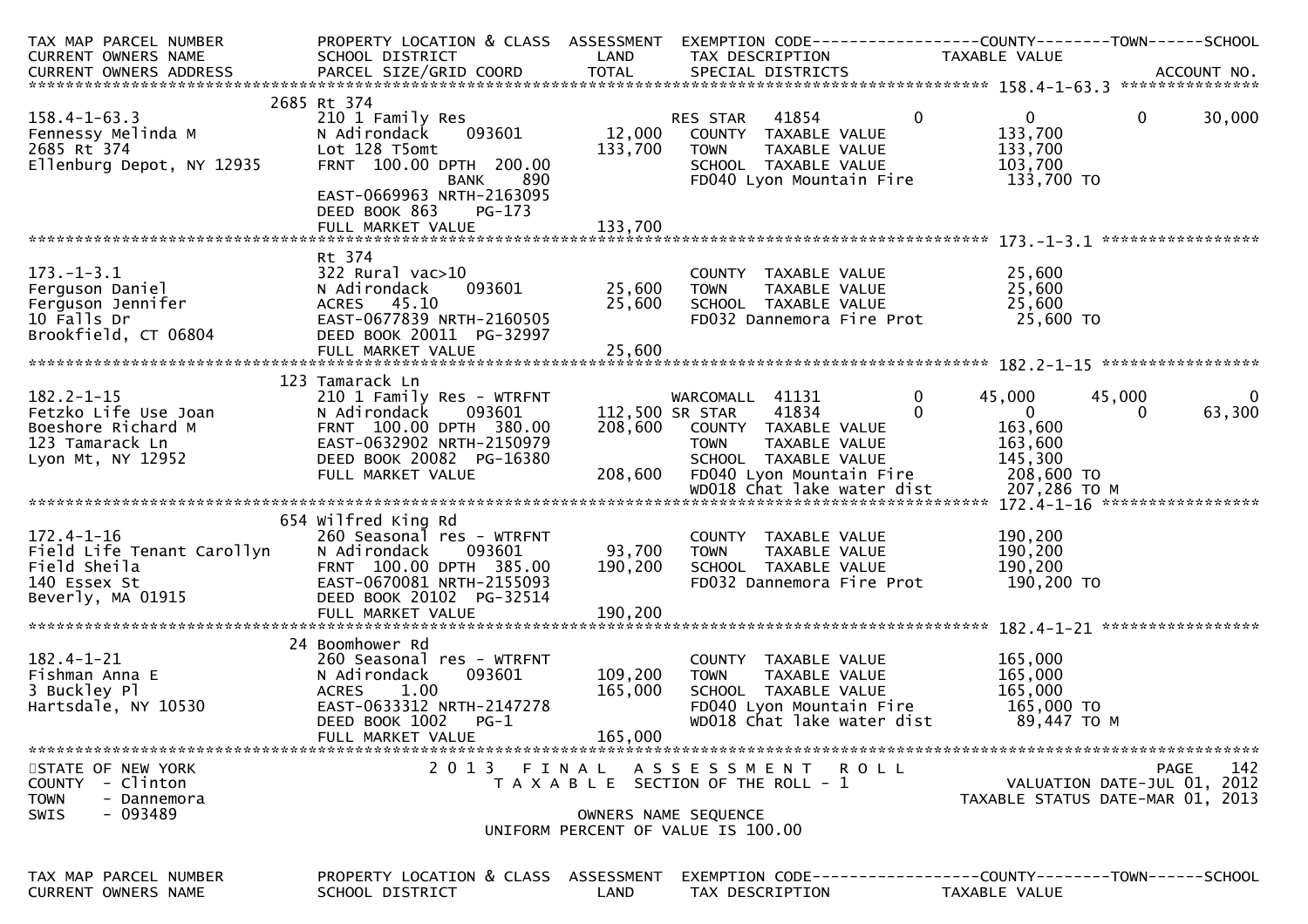| $169.4 - 1 - 1.2$<br>Fitzgerald William K<br>Fitzgerald Mary M<br>43889 Frugality Ct<br>Ashburn, VA 20147                | 867 Sunset Rd<br>210 1 Family Res - WTRFNT<br>093601<br>N Adirondack<br>Lot 122 T5omt<br>2.80<br><b>ACRES</b><br>EAST-0635920 NRTH-2155336<br>DEED BOOK 20001 PG-27066<br>FULL MARKET VALUE                   | 126,400<br>449,200<br>449,200 | COUNTY TAXABLE VALUE<br>TAXABLE VALUE<br><b>TOWN</b><br>SCHOOL TAXABLE VALUE<br>FD040 Lyon Mountain Fire<br>WD018 Chat lake water dist                                                              | 449,200<br>449,200<br>449,200<br>449,200 TO<br>449,200 TO M                                                                        |
|--------------------------------------------------------------------------------------------------------------------------|---------------------------------------------------------------------------------------------------------------------------------------------------------------------------------------------------------------|-------------------------------|-----------------------------------------------------------------------------------------------------------------------------------------------------------------------------------------------------|------------------------------------------------------------------------------------------------------------------------------------|
| $172.4 - 1 - 18$<br>Fitzpatrick Life Use Ruth M<br>Fitzpatrick John C Jr<br>PO Box 356<br>Dannemora, NY 12929            | 664 Wilfred King Rd<br>260 Seasonal res - WTRFNT<br>N Adirondack<br>093601<br>FRNT 100.00 DPTH 375.00<br>EAST-0669895 NRTH-2154894<br>DEED BOOK 20072 PG-3013<br>FULL MARKET VALUE                            | 93,900<br>148,700<br>148,700  | COUNTY TAXABLE VALUE<br>TAXABLE VALUE<br><b>TOWN</b><br>SCHOOL TAXABLE VALUE<br>FD032 Dannemora Fire Prot                                                                                           | 148,700<br>148,700<br>148,700<br>148,700 TO                                                                                        |
| $188.17 - 3 - 9$<br>Fitzpatrick Sean A<br>Geer Joe Anna F<br>1189 Gen Leroy Manor Rd<br>Cadyville, NY 12918              | 1189 Gen Leroy Manor Rd<br>210 1 Family Res<br>Saranac Central 094401<br><b>FRNT</b><br>50.00 DPTH 205.00<br>080<br><b>BANK</b><br>EAST-0698575 NRTH-2147325<br>DEED BOOK 20031 PG-53728<br>FULL MARKET VALUE | 9,200<br>86,600<br>86,600     | 41854<br>RES STAR<br>0<br>COUNTY TAXABLE VALUE<br>TAXABLE VALUE<br><b>TOWN</b><br>SCHOOL TAXABLE VALUE<br>FD032 Dannemora Fire Prot<br>WD032 Dann wtr dst #2                                        | 30,000<br>$\mathbf{0}$<br>0<br>86,600<br>86,600<br>56,600<br>86,600 TO<br>$1.00$ UN M                                              |
| $183.2 - 2 - 16$<br>Foran Life Use Loretta<br>Hamelin Conrad<br>Gertrude Hamelin<br>PO Box 45<br>Lyon Mountain, NY 12952 | 18 Saranac St<br>210 1 Family Res<br>N Adirondack<br>093601<br>FRNT 85.00 DPTH 168.00<br>EAST-0646615 NRTH-2149048<br>DEED BOOK 20082 PG-13578<br>FULL MARKET VALUE                                           | 17,300<br>17,300              | AGED COUN 41802<br>0<br>2,100 SR STAR<br>41834<br>$\Omega$<br>COUNTY TAXABLE VALUE<br>TAXABLE VALUE<br><b>TOWN</b><br>SCHOOL TAXABLE VALUE<br>FD040 Lyon Mountain Fire<br>LT009 Lyon Mountain Light | 2,595<br>$\bf{0}$<br>0<br>17,300<br>$\mathbf{0}$<br>$\overline{0}$<br>14,705<br>17,300<br>$\overline{0}$<br>17,300 TO<br>17,300 TO |
| $158.4 - 1 - 59$<br>Fortin Denis C<br>2816 Standish Rd<br>Lyon Mountain, NY 12952                                        | 2731 Rt 374<br>210 1 Family Res<br>093601<br>N Adirondack<br>1.30<br><b>ACRES</b><br>EAST-0669375 NRTH-2162008<br>DEED BOOK 20041 PG-67972<br>FULL MARKET VALUE                                               | 14,200<br>66,300<br>66,300    | COUNTY TAXABLE VALUE<br>TAXABLE VALUE<br><b>TOWN</b><br>SCHOOL TAXABLE VALUE<br>FD040 Lyon Mountain Fire                                                                                            | 66,300<br>66,300<br>66,300<br>66,300 TO                                                                                            |
| STATE OF NEW YORK<br>COUNTY - Clinton<br><b>TOWN</b><br>- Dannemora<br>- 093489<br>SWIS                                  |                                                                                                                                                                                                               |                               | 2013 FINAL ASSESSMENT<br><b>ROLL</b><br>T A X A B L E SECTION OF THE ROLL - 1<br>OWNERS NAME SEQUENCE<br>UNIFORM PERCENT OF VALUE IS 100.00                                                         | 143<br><b>PAGE</b><br>VALUATION DATE-JUL 01, 2012<br>TAXABLE STATUS DATE-MAR 01, 2013                                              |
| TAX MAP PARCEL NUMBER<br><b>CURRENT OWNERS NAME</b><br><b>CURRENT OWNERS ADDRESS</b>                                     | PROPERTY LOCATION & CLASS ASSESSMENT<br>SCHOOL DISTRICT<br>PARCEL SIZE/GRID COORD                                                                                                                             | LAND<br><b>TOTAL</b>          | TAX DESCRIPTION<br>SPECIAL DISTRICTS                                                                                                                                                                | EXEMPTION        CODE-----------------COUNTY-------TOWN------SCHOOL<br>TAXABLE VALUE<br>ACCOUNT NO.                                |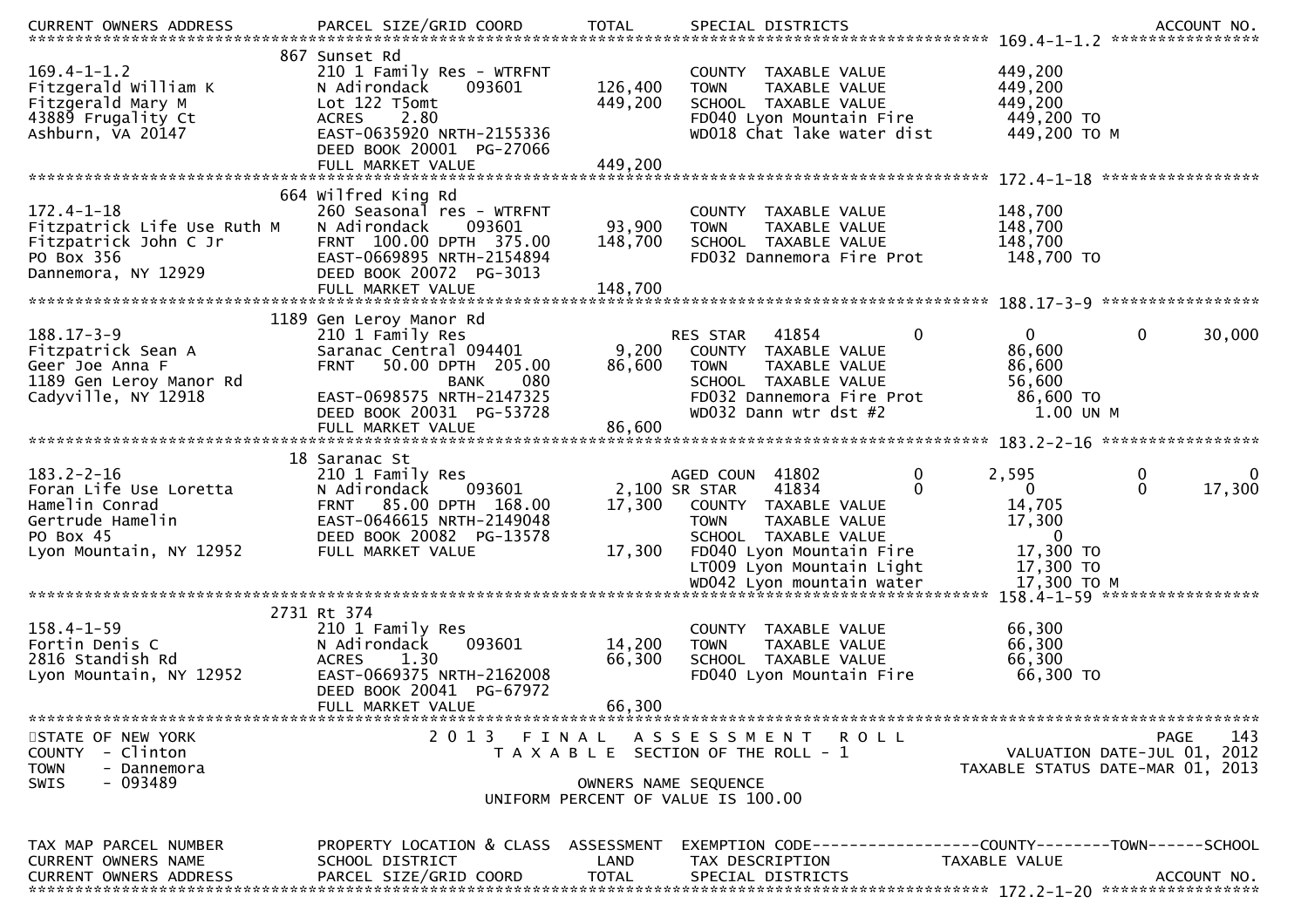|                                         | 89/91 Lapoint Rd                        |                           |                                             |                                                              |
|-----------------------------------------|-----------------------------------------|---------------------------|---------------------------------------------|--------------------------------------------------------------|
| $172.2 - 1 - 20$                        | 260 Seasonal res - WTRFNT               |                           | COUNTY TAXABLE VALUE                        | 154,000                                                      |
| Fortin Denis C                          | N Adirondack<br>093601                  | 83,900                    | TAXABLE VALUE<br><b>TOWN</b>                | 154,000                                                      |
| Fortin Elaine M                         | FRNT 158.00 DPTH 140.00                 | 154,000                   | SCHOOL TAXABLE VALUE                        | 154,000                                                      |
| 2816 Standish Rd                        | EAST-0665496 NRTH-2157658               |                           | FD040 Lyon Mountain Fire                    | 154,000 TO                                                   |
| Lyon Mountain, NY 12952                 | DEED BOOK 20041 PG-73718                |                           |                                             |                                                              |
|                                         | FULL MARKET VALUE                       | 154,000                   |                                             |                                                              |
|                                         | 2816 Standish Rd                        |                           |                                             |                                                              |
| $183.20 - 3 - 2$                        | 280 Res Multiple                        |                           | 41854<br>$\Omega$<br><b>RES STAR</b>        | $\mathbf 0$<br>30,000<br>$\mathbf{0}$                        |
| Fortin Denis C                          | N Adirondack<br>093601                  | 2,100                     | COUNTY TAXABLE VALUE                        | 39,900                                                       |
| Fortin Elaine M                         | FRNT 109.77 DPTH 140.00                 | 39,900                    | <b>TOWN</b><br>TAXABLE VALUE                | 39,900                                                       |
| 2816 Standish Rd                        | EAST-0644664 NRTH-2145617               |                           | SCHOOL TAXABLE VALUE                        | 9,900                                                        |
| Lyon Mountain, NY 12952                 | DEED BOOK 20001 PG-26150                |                           | FD040 Lyon Mountain Fire                    | 39,900 TO                                                    |
|                                         | FULL MARKET VALUE                       | 39,900                    | LT009 Lyon Mountain Light                   | 39,900 TO                                                    |
|                                         |                                         |                           |                                             | 39,900 ТО М                                                  |
|                                         |                                         |                           |                                             | 173. -1-9 *********************                              |
|                                         | 306 Wilfred King Rd                     |                           |                                             |                                                              |
| $173. - 1 - 9$                          | 322 Rural vac>10                        |                           | COUNTY TAXABLE VALUE                        | 22,300                                                       |
| Fournia Kevin                           | 093601<br>N Adirondack                  | 22,300                    | <b>TOWN</b><br>TAXABLE VALUE                | 22,300                                                       |
| Fournia Julie                           | ACRES 52.50                             | 22,300                    | SCHOOL TAXABLE VALUE                        | 22,300                                                       |
| 287 Wilfred King Rd                     | EAST-0677678 NRTH-2158381               |                           | FD032 Dannemora Fire Prot                   | 22,300 TO                                                    |
| Ellenburg Depot, NY 12935               | DEED BOOK 20001 PG-27812                |                           |                                             |                                                              |
|                                         | FULL MARKET VALUE                       | 22,300                    |                                             |                                                              |
|                                         | 287 Wilfred King Rd                     |                           |                                             |                                                              |
| $173. - 2 - 9$                          | 210 1 Family Res                        |                           | RES STAR<br>41854<br>0                      | $\mathbf 0$<br>30,000<br>$\overline{0}$                      |
| Fournia Kevin                           | 093601<br>N Adirondack                  | 5,300                     | COUNTY<br>TAXABLE VALUE                     | 86,500                                                       |
| Fournia Julie                           | FRNT 150.00 DPTH 200.00                 | 86,500                    | <b>TOWN</b><br>TAXABLE VALUE                | 86,500                                                       |
| 287 Wilfred King Rd                     | EAST-0677874 NRTH-2157149               |                           | SCHOOL TAXABLE VALUE                        | 56,500                                                       |
| Ellenburg Depot, NY 12935               | DEED BOOK 769<br>PG-331                 |                           | FD032 Dannemora Fire Prot                   | 86,500 TO                                                    |
|                                         | FULL MARKET VALUE                       | 86,500                    |                                             |                                                              |
|                                         |                                         |                           |                                             |                                                              |
|                                         | Rt 374                                  |                           |                                             |                                                              |
| $159. - 2 - 6.1$                        | 321 Abandoned ag                        |                           | COUNTY TAXABLE VALUE                        | 18,000                                                       |
| Fournier Rowland E                      | N Adirondack<br>093601                  | 18,000                    | TAXABLE VALUE<br><b>TOWN</b>                | 18,000                                                       |
| Fournier Vivian J                       | Lot 130 T5omt                           | 18,000                    | SCHOOL TAXABLE VALUE                        | 18,000                                                       |
| 2432 Rt 374                             | ACRES 41.30                             |                           | FD032 Dannemora Fire Prot                   | 18,000 TO                                                    |
| Ellenburg Depot, NY 12935               | EAST-0680060 NRTH-2163871               |                           |                                             |                                                              |
|                                         | DEED BOOK 1009<br><b>PG-76</b>          |                           |                                             |                                                              |
|                                         |                                         |                           |                                             |                                                              |
| STATE OF NEW YORK                       | 2 0 1 3                                 |                           | A S S E S S M E N T<br>R O L L              | 144<br><b>PAGE</b>                                           |
| - Clinton<br><b>COUNTY</b>              |                                         |                           |                                             |                                                              |
|                                         |                                         | FINAL                     |                                             |                                                              |
| - Dannemora                             |                                         |                           | T A X A B L E SECTION OF THE ROLL - 1       | 2012<br>VALUATION DATE-JUL 01,                               |
| <b>TOWN</b><br>SWIS<br>- 093489         |                                         |                           |                                             | TAXABLE STATUS DATE-MAR 01, 2013                             |
|                                         |                                         | OWNERS NAME SEQUENCE      | UNIFORM PERCENT OF VALUE IS 100.00          |                                                              |
|                                         |                                         |                           |                                             |                                                              |
|                                         |                                         |                           |                                             |                                                              |
| TAX MAP PARCEL NUMBER                   | PROPERTY LOCATION & CLASS ASSESSMENT    |                           |                                             | EXEMPTION CODE-----------------COUNTY-------TOWN------SCHOOL |
| CURRENT OWNERS NAME                     | SCHOOL DISTRICT                         | LAND                      | TAX DESCRIPTION                             | TAXABLE VALUE                                                |
| CURRENT OWNERS ADDRESS                  | PARCEL SIZE/GRID COORD                  | TOTAL                     | SPECIAL DISTRICTS                           | ACCOUNT NO.                                                  |
|                                         |                                         |                           |                                             |                                                              |
|                                         | 2432 Rt 374                             |                           | 95 PCT OF VALUE USED FOR EXEMPTION PURPOSES |                                                              |
| 159. – 2–17.11                          | 240 Rural res<br>- WTRFNT               |                           | WARNONALL 41121<br>0<br>0                   | 14,307<br>14,307<br>$\Omega$<br>$\mathbf{0}$<br>0            |
| Fournier Rowland E<br>Fournier Vivian J | N Adirondack<br>093601<br>Lot 129 T5omt | 11,400 SR STAR<br>100,400 | 41834<br>COUNTY TAXABLE VALUE               | 63,300<br>86,093                                             |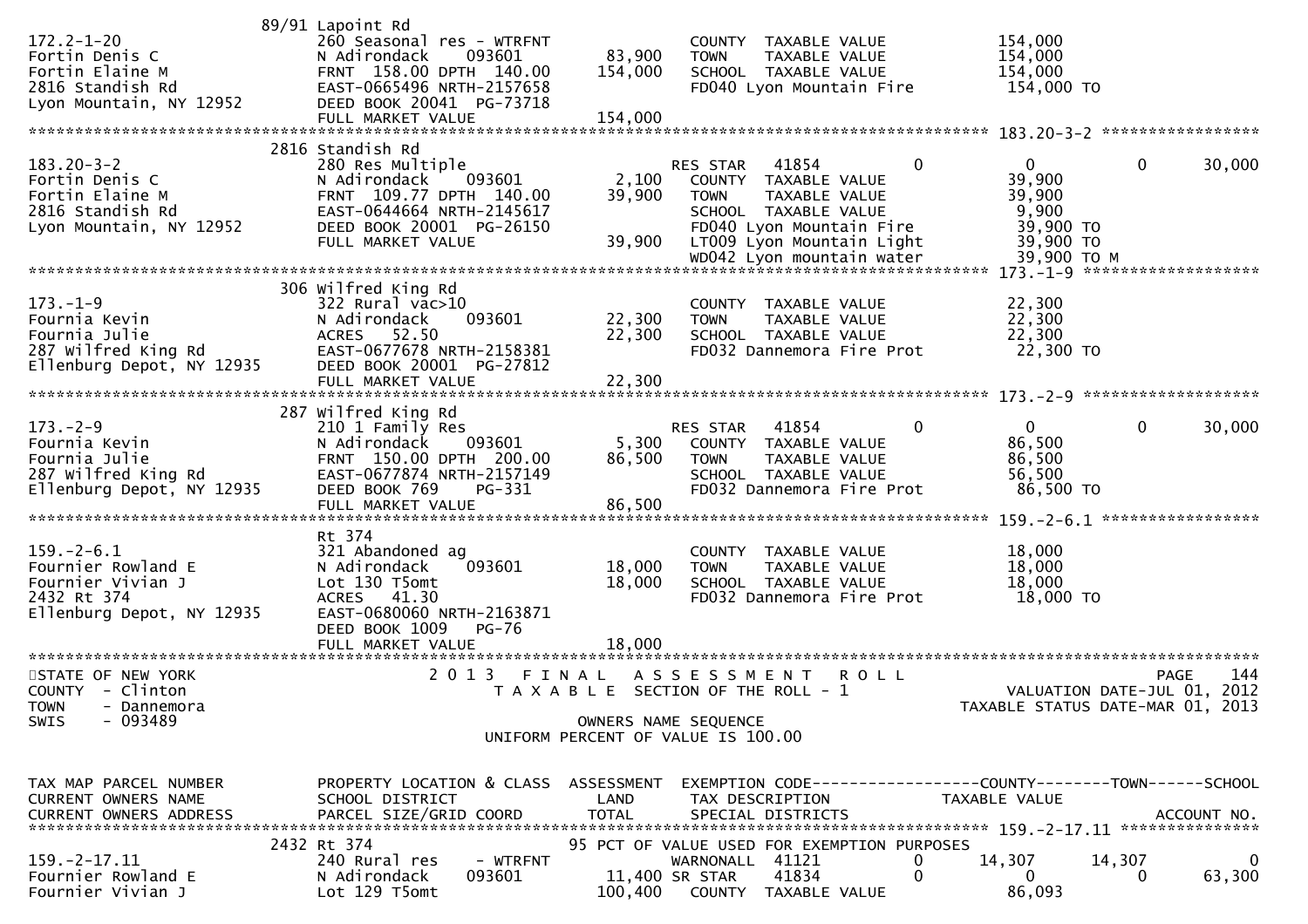| 2432 Rt 374<br>Ellenburg Depot, NY 12935                                                                    | Survey MAp 20072/01803<br>Survey Map 20112/42318<br>ACRES 10.00<br>EAST-0674418 NRTH-2162953<br>DEED BOOK 1009<br>PG-76                                                           |                      | <b>TOWN</b><br>SCHOOL TAXABLE VALUE<br>FD032 Dannemora Fire Prot                                                                  | TAXABLE VALUE                       | 86,093<br>37,100<br>100,400 TO                                                |                                            |                         |
|-------------------------------------------------------------------------------------------------------------|-----------------------------------------------------------------------------------------------------------------------------------------------------------------------------------|----------------------|-----------------------------------------------------------------------------------------------------------------------------------|-------------------------------------|-------------------------------------------------------------------------------|--------------------------------------------|-------------------------|
|                                                                                                             | FULL MARKET VALUE                                                                                                                                                                 | 100,400              |                                                                                                                                   |                                     |                                                                               |                                            |                         |
| $159. -2 - 17.13$<br>Fournier Rowland E<br>Fournier Vivian J<br>2432 Route 374<br>Ellenburg Depot, NY 12935 | Rt 374<br>322 Rural vac>10 - WTRFNT<br>093601<br>N Adirondack<br>Lot 129 T5omt<br>Survey Map 20072/01803<br>ACRES 20.20<br>EAST-0675327 NRTH-2162968<br>DEED BOOK 1009<br>$PG-72$ | 99,900<br>99,900     | COUNTY TAXABLE VALUE<br><b>TOWN</b><br>SCHOOL TAXABLE VALUE<br>FD032 Dannemora Fire Prot                                          | TAXABLE VALUE                       | 99,900<br>99,900<br>99,900<br>99,900 TO                                       |                                            |                         |
|                                                                                                             |                                                                                                                                                                                   |                      |                                                                                                                                   |                                     |                                                                               |                                            |                         |
| $183.12 - 1 - 9$<br>Franzen Herbert M<br>McKinney Donald G<br>PO Box 195<br>Lyon Mountain, NY 12952         | 3889 Rt 374<br>210 1 Family Res<br>093601<br>N Adirondack<br>30.24 DPTH 200.00<br><b>FRNT</b><br>EAST-0645465 NRTH-2149484<br>DEED BOOK 20102 PG-35382                            | 1,100<br>33,500      | COUNTY TAXABLE VALUE<br><b>TOWN</b><br>SCHOOL TAXABLE VALUE<br>FD040 Lyon Mountain Fire<br>LT009 Lyon Mountain Light              | TAXABLE VALUE                       | 33,500<br>33,500<br>33,500<br>33,500 TO<br>33,500 TO                          |                                            |                         |
| $188. - 2 - 1.3$<br>Frazier Gary<br>Frazier Sharon<br>967 Gen Leroy Manor Rd<br>Cadyville, NY 12918-3112    | 967 Gen Leroy Manor Rd<br>240 Rural res<br>Saranac Central 094401<br>Lot 1<br>21.20<br><b>ACRES</b><br>EAST-0703575 NRTH-2149481                                                  | 13,000<br>81,500     | 41854<br>RES STAR<br>COUNTY TAXABLE VALUE<br><b>TOWN</b><br>SCHOOL TAXABLE VALUE<br>FD032 Dannemora Fire Prot                     | 0<br>TAXABLE VALUE                  | $\overline{0}$<br>81,500<br>81,500<br>51,500<br>81,500 TO                     | $\mathbf{0}$                               | 30,000                  |
|                                                                                                             | DEED BOOK 20082 PG-19461<br>FULL MARKET VALUE                                                                                                                                     | 81,500               |                                                                                                                                   |                                     |                                                                               |                                            |                         |
|                                                                                                             | 2693 Rt 374                                                                                                                                                                       |                      |                                                                                                                                   |                                     |                                                                               |                                            |                         |
| $158.4 - 1 - 61$<br>Frederick April<br>Stevenson Aron<br>2693 Rt 374<br>Ellenburg Depot, NY 12935           | 210 1 Family Res<br>093601<br>N Adirondack<br>128 T5omt<br>2.60 BANK<br>080<br><b>ACRES</b><br>EAST-0670077 NRTH-2162862<br>DEED BOOK 20041 PG-69660                              |                      | WARNONALL 41121<br>15,000 WARDISALL 41141<br>87,700 RES STAR 41854<br>COUNTY TAXABLE VALUE<br><b>TOWN</b><br>SCHOOL TAXABLE VALUE | 0<br>0<br>$\Omega$<br>TAXABLE VALUE | 13,155<br>13,155<br>$\mathbf{0}$<br>61,390<br>61,390<br>57,700                | 13,155<br>13,155<br>0                      | 0<br>$\Omega$<br>30,000 |
| STATE OF NEW YORK<br>COUNTY - Clinton<br><b>TOWN</b><br>- Dannemora                                         | 2 0 1 3                                                                                                                                                                           | FINAL                | A S S E S S M E N T<br>T A X A B L E SECTION OF THE ROLL - 1                                                                      | <b>ROLL</b>                         | TAXABLE STATUS DATE-MAR 01, 2013                                              | <b>PAGE</b><br>VALUATION DATE-JUL 01, 2012 | 145                     |
| $-093489$<br><b>SWIS</b>                                                                                    |                                                                                                                                                                                   | OWNERS NAME SEQUENCE | UNIFORM PERCENT OF VALUE IS 100.00                                                                                                |                                     |                                                                               |                                            |                         |
| TAX MAP PARCEL NUMBER<br><b>CURRENT OWNERS NAME</b><br><b>CURRENT OWNERS ADDRESS</b>                        | PROPERTY LOCATION & CLASS ASSESSMENT<br>SCHOOL DISTRICT<br>PARCEL SIZE/GRID COORD                                                                                                 | LAND<br><b>TOTAL</b> | TAX DESCRIPTION<br>SPECIAL DISTRICTS                                                                                              |                                     | EXEMPTION CODE-----------------COUNTY-------TOWN------SCHOOL<br>TAXABLE VALUE | ACCOUNT NO.                                |                         |
| $172. - 1 - 2.2$<br>Freeman Jay S                                                                           | Rt 374<br>$314$ Rural vac<10<br>N Adirondack<br>093601                                                                                                                            | 13,400               | COUNTY<br>TAXABLE VALUE<br><b>TOWN</b>                                                                                            | TAXABLE VALUE                       | 13,400<br>13,400                                                              |                                            |                         |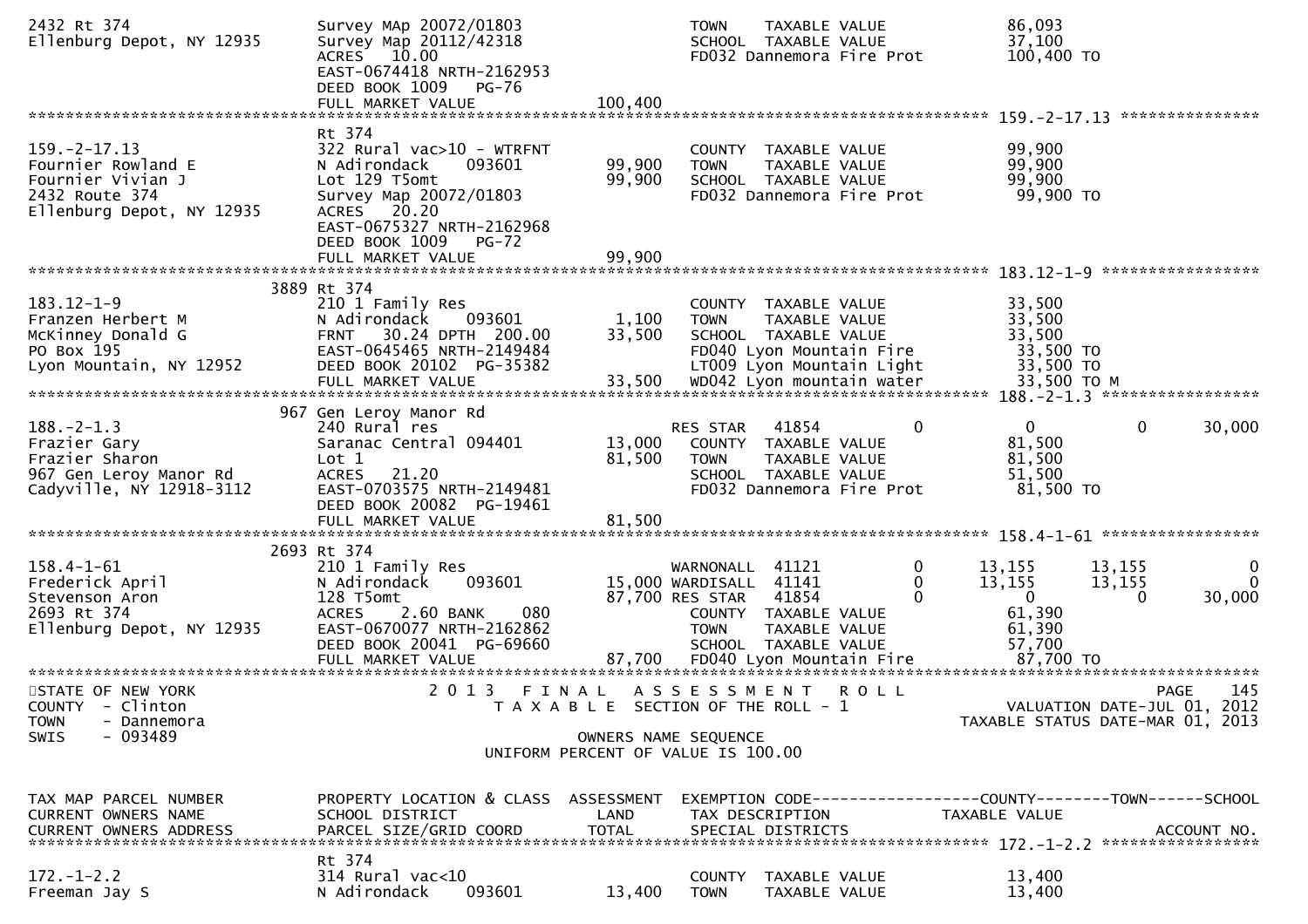| Freeman Helen S<br>421 Underhill Dr<br>Tamiment, PA 18371                                       | 3.40<br><b>ACRES</b><br>EAST-0664835 NRTH-2158733<br>DEED BOOK 638<br>PG-1081<br>FULL MARKET VALUE                                                                          | 13,400<br>13,400              | SCHOOL TAXABLE VALUE<br>FD040 Lyon Mountain Fire                                                                                                                               | 13,400<br>13,400 TO                                                    |                                                   |
|-------------------------------------------------------------------------------------------------|-----------------------------------------------------------------------------------------------------------------------------------------------------------------------------|-------------------------------|--------------------------------------------------------------------------------------------------------------------------------------------------------------------------------|------------------------------------------------------------------------|---------------------------------------------------|
|                                                                                                 |                                                                                                                                                                             |                               |                                                                                                                                                                                |                                                                        |                                                   |
| $188.17 - 4 - 10$<br>Frenya Adam G<br>959 Rt 374<br>Cadyville, NY 12918                         | 959 Rt 374<br>210 1 Family Res<br>Saranac Central 094401<br>60.00 DPTH 137.00<br><b>FRNT</b><br>080<br><b>BANK</b><br>EAST-0698423 NRTH-2146798<br>DEED BOOK 20102 PG-34530 | 9,300<br>78,000               | 41854<br>$\mathbf{0}$<br>RES STAR<br>COUNTY TAXABLE VALUE<br><b>TOWN</b><br><b>TAXABLE VALUE</b><br>SCHOOL TAXABLE VALUE<br>FD032 Dannemora Fire Prot<br>WD032 Dann wtr dst #2 | $\overline{0}$<br>78,000<br>78,000<br>48,000<br>78,000 TO<br>1.00 UN M | $\mathbf{0}$<br>30,000                            |
|                                                                                                 |                                                                                                                                                                             |                               |                                                                                                                                                                                |                                                                        | ****************                                  |
| $188.17 - 3 - 16$<br>Frenyea Leeward R<br>4320 Rt 11<br>Mooers Forks, NY 12959                  | 976 Rt 374<br>220 2 Family Res<br>Saranac Central 094401<br>73.00 DPTH 102.00<br><b>FRNT</b><br>EAST-0698138 NRTH-2147142<br>DEED BOOK 20041 PG-66697<br>FULL MARKET VALUE  | 9,200<br>73,200<br>73,200     | COUNTY TAXABLE VALUE<br>TAXABLE VALUE<br><b>TOWN</b><br>SCHOOL TAXABLE VALUE<br>FD032 Dannemora Fire Prot<br>WD032 Dann wtr dst #2                                             | 73,200<br>73,200<br>73,200<br>73,200 TO<br>1.00 UN M                   |                                                   |
|                                                                                                 | 946 Rt 374                                                                                                                                                                  |                               |                                                                                                                                                                                |                                                                        |                                                   |
| $188.17 - 3 - 11$<br>Friend Jason L<br>Facteau Nicole<br>946 Rt 374<br>Cadyville, NY 12918      | 210 1 Family Res<br>Saranac Central 094401<br>95.00 DPTH 102.00<br><b>FRNT</b><br>080<br><b>BANK</b><br>EAST-0698746 NRTH-2146866                                           | 9,200<br>112,300              | $\Omega$<br>41854<br><b>RES STAR</b><br>COUNTY TAXABLE VALUE<br><b>TOWN</b><br>TAXABLE VALUE<br>SCHOOL TAXABLE VALUE<br>FD032 Dannemora Fire Prot                              | $\mathbf{0}$<br>112,300<br>112,300<br>82,300<br>112,300 TO             | $\mathbf{0}$<br>30,000                            |
|                                                                                                 | DEED BOOK 20102 PG-31431                                                                                                                                                    |                               | WD032 Dann wtr dst #2                                                                                                                                                          | 1.00 UN M                                                              |                                                   |
| $169. - 1 - 8$<br>Furness Linda Momot<br>225 Picketts Corners Rd<br>Saranac, NY 12981           | 315 Split Rock Pt Way<br>260 Seasonal res - WTRFNT<br>093601<br>N Adirondack<br>ACRES 28.70<br>EAST-0626481 NRTH-2156473<br>DEED BOOK 473<br>PG-451<br>FULL MARKET VALUE    | 173,300<br>432,700<br>432,700 | COUNTY TAXABLE VALUE<br><b>TOWN</b><br>TAXABLE VALUE<br>SCHOOL TAXABLE VALUE<br>FD040 Lyon Mountain Fire<br>WD018 Chat lake water dist                                         | 432,700<br>432,700<br>432,700<br>432,700 TO<br>419,286 ТО М            |                                                   |
| ************************<br>STATE OF NEW YORK<br>COUNTY - Clinton<br><b>TOWN</b><br>- Dannemora | 2 0 1 3                                                                                                                                                                     | FINAL                         | ASSESSMENT ROLL<br>T A X A B L E SECTION OF THE ROLL - 1                                                                                                                       | **********************************<br>TAXABLE STATUS DATE-MAR 01, 2013 | 146<br><b>PAGE</b><br>VALUATION DATE-JUL 01, 2012 |
| $-093489$<br><b>SWIS</b>                                                                        |                                                                                                                                                                             | OWNERS NAME SEQUENCE          | UNIFORM PERCENT OF VALUE IS 100.00                                                                                                                                             |                                                                        |                                                   |
| TAX MAP PARCEL NUMBER<br><b>CURRENT OWNERS NAME</b>                                             | PROPERTY LOCATION & CLASS<br>SCHOOL DISTRICT                                                                                                                                | ASSESSMENT<br>LAND            | TAX DESCRIPTION                                                                                                                                                                | TAXABLE VALUE                                                          |                                                   |
| $188. - 1 - 8.32$<br>Gadway David C<br>1009 General Leroy Manor Rd<br>Cadyville, NY 12918       | 1009 Gen Leroy Manor Rd<br>270 Mfg housing<br>Saranac Central 094401<br>Lot 234 Ref Tr<br>2.10<br><b>ACRES</b><br>EAST-0702476 NRTH-2149356<br>DEED BOOK 20122 PG-46507     | 6,700<br>29,900               | COUNTY TAXABLE VALUE<br>TAXABLE VALUE<br><b>TOWN</b><br>SCHOOL TAXABLE VALUE<br>FD032 Dannemora Fire Prot                                                                      | 29,900<br>29,900<br>29,900<br>29,900 TO                                |                                                   |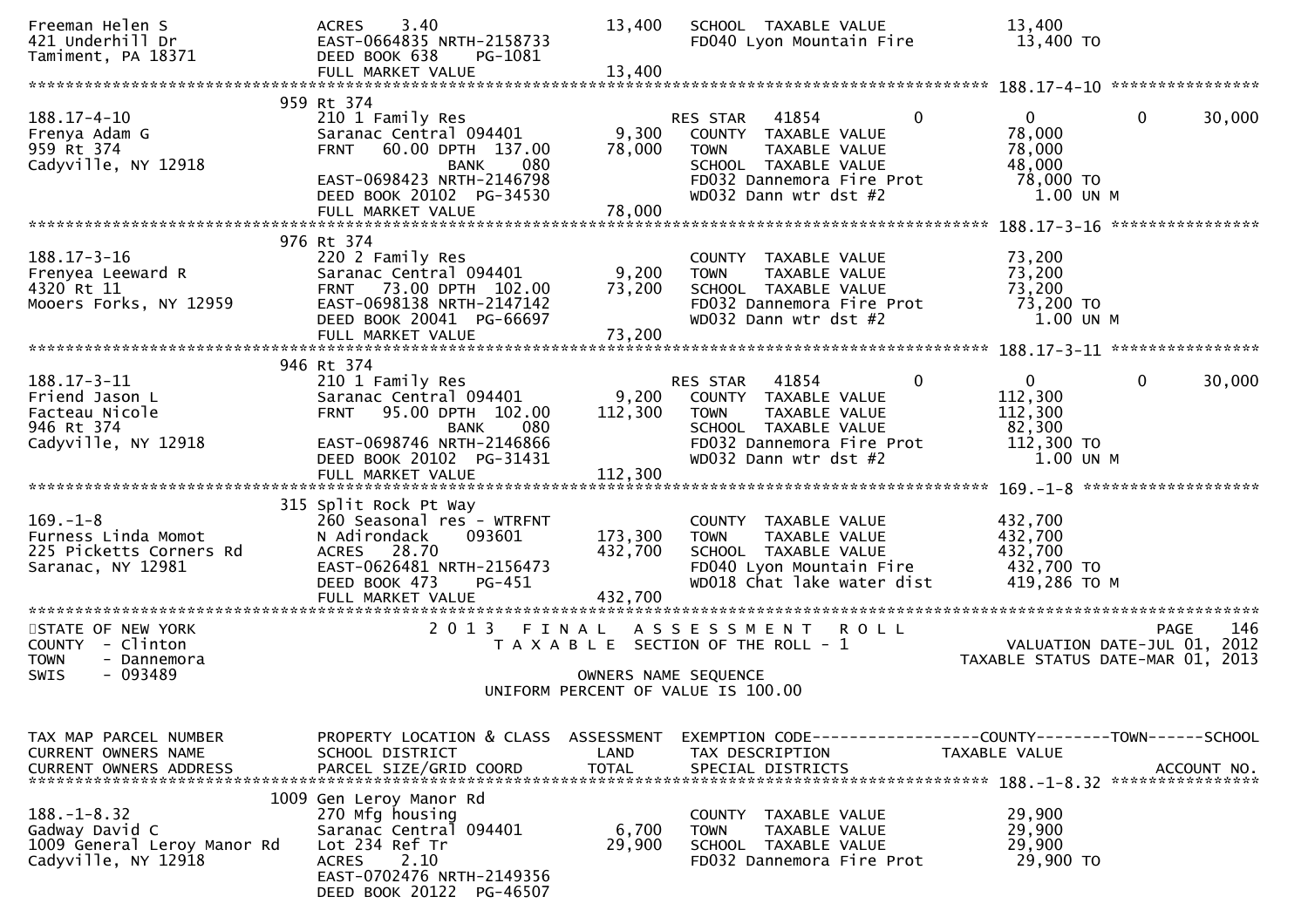|                                                               | FULL MARKET VALUE                                                                                     | 29,900               |                                                                              |                                                |
|---------------------------------------------------------------|-------------------------------------------------------------------------------------------------------|----------------------|------------------------------------------------------------------------------|------------------------------------------------|
| $182.4 - 1 - 24$<br>Gagnier Michael<br>565 Gen Leroy Manor Rd | 42 Boomhower Rd<br>260 Seasonal res - WTRFNT<br>093601<br>N Adirondack<br>Lot 142 T5omt               | 110,600<br>171,100   | COUNTY TAXABLE VALUE<br><b>TOWN</b><br>TAXABLE VALUE<br>SCHOOL TAXABLE VALUE | 171,100<br>171,100<br>171,100                  |
| Morrisonville, NY 12962                                       | FRNT 100.50 DPTH 176.00<br>EAST-0633016 NRTH-2146857<br>DEED BOOK 98001 PG-02988<br>FULL MARKET VALUE | 171,100              | FD040 Lyon Mountain Fire<br>WD018 Chat lake water dist                       | 171,100 TO<br>171,100 ТО М                     |
| $172.2 - 2 - 4$                                               | 2889 Rt 374<br>210 1 Family Res - WTRFNT                                                              |                      | COUNTY TAXABLE VALUE                                                         | 251,300                                        |
| Gagnon Nancy                                                  | N Adirondack<br>093601                                                                                | 80,900               | <b>TOWN</b><br>TAXABLE VALUE                                                 | 251,300                                        |
| Veilleux Jean Francois<br>2889 Rt 374                         | 127 T5omt<br>FRNT 131.01 DPTH 390.00                                                                  | 251,300              | SCHOOL TAXABLE VALUE<br>FD040 Lyon Mountain Fire                             | 251,300<br>251,300 TO                          |
| Ellenburg Depot, NY 12935                                     | EAST-0666753 NRTH-2159148<br>DEED BOOK 20112 PG-40941                                                 |                      |                                                                              |                                                |
|                                                               |                                                                                                       |                      |                                                                              | ****************                               |
|                                                               | 2843 Standish Rd                                                                                      |                      |                                                                              |                                                |
| $183.20 - 1 - 13$<br>Galarneau David J                        | 210 1 Family Res<br>N Adirondack<br>093601                                                            | 1,300                | COUNTY TAXABLE VALUE<br>TAXABLE VALUE<br><b>TOWN</b>                         | 32,700<br>32,700                               |
| 627 Union Falls Rd                                            | 42.79 DPTH 140.00<br><b>FRNT</b>                                                                      | 32,700               | SCHOOL TAXABLE VALUE                                                         | 32,700                                         |
| Ausable Forks, NY 12912                                       | EAST-0644659 NRTH-2146280<br>DEED BOOK 20092 PG-26528                                                 |                      | FD040 Lyon Mountain Fire<br>LT009 Lyon Mountain Light                        | 32,700 TO<br>32,700 TO                         |
|                                                               |                                                                                                       |                      |                                                                              |                                                |
|                                                               | 29 Saranac St                                                                                         |                      |                                                                              |                                                |
| $183.2 - 2 - 11$<br>Gardner Jeri L                            | 210 1 Family Res<br>N Adirondack<br>093601                                                            | 2,500                | COUNTY TAXABLE VALUE<br>TAXABLE VALUE<br><b>TOWN</b>                         | 27,000<br>27,000                               |
| PO Box 159                                                    | FRNT 260.00 DPTH 110.00                                                                               | 27,000               | SCHOOL TAXABLE VALUE                                                         | 27,000                                         |
| Lyon Mountain, NY 12952                                       | EAST-0646436 NRTH-2148685<br>DEED BOOK 20082 PG-13628                                                 |                      | FD040 Lyon Mountain Fire<br>LT009 Lyon Mountain Light                        | 27,000 TO<br>27,000 TO                         |
|                                                               |                                                                                                       |                      |                                                                              |                                                |
| STATE OF NEW YORK                                             |                                                                                                       |                      | 2013 FINAL ASSESSMENT ROLL                                                   | 147<br><b>PAGE</b>                             |
| COUNTY - Clinton                                              |                                                                                                       |                      | T A X A B L E SECTION OF THE ROLL - 1                                        | VALUATION DATE-JUL 01, 2012                    |
| <b>TOWN</b><br>- Dannemora<br>- 093489<br><b>SWIS</b>         |                                                                                                       | OWNERS NAME SEQUENCE |                                                                              | TAXABLE STATUS DATE-MAR 01, 2013               |
|                                                               |                                                                                                       |                      | UNIFORM PERCENT OF VALUE IS 100.00                                           |                                                |
| TAX MAP PARCEL NUMBER                                         | PROPERTY LOCATION & CLASS                                                                             | ASSESSMENT           | EXEMPTION CODE--                                                             | ----------------COUNTY--------TOWN------SCHOOL |
| CURRENT OWNERS NAME                                           | SCHOOL DISTRICT                                                                                       | LAND                 | TAX DESCRIPTION                                                              | <b>TAXABLE VALUE</b>                           |
| <b>CURRENT OWNERS ADDRESS</b>                                 | PARCEL SIZE/GRID COORD                                                                                | <b>TOTAL</b>         | SPECIAL DISTRICTS                                                            | ACCOUNT NO.                                    |
| $158. - 1 - 11.2$                                             | Rt 374<br>311 Res vac land                                                                            |                      | COUNTY<br>TAXABLE VALUE                                                      | 10,500                                         |
| Gardner Patrick                                               | N Adirondack<br>093601                                                                                | 10,500               | TAXABLE VALUE<br><b>TOWN</b>                                                 | 10,500                                         |
| 2842 Rt 374<br>Ellenburg Depot, NY 12935                      | Lot 232 Hanna Murray<br>FRNT 142.00 DPTH 124.00                                                       | 10,500               | SCHOOL TAXABLE VALUE<br>FD040 Lyon Mountain Fire                             | 10,500<br>10,500 TO                            |
|                                                               | EAST-0667572 NRTH-2160334                                                                             |                      |                                                                              |                                                |
|                                                               | DEED BOOK 786<br>$PG-243$<br>FULL MARKET VALUE                                                        | 10,500               |                                                                              |                                                |
|                                                               | 2842 Rt 374                                                                                           |                      |                                                                              |                                                |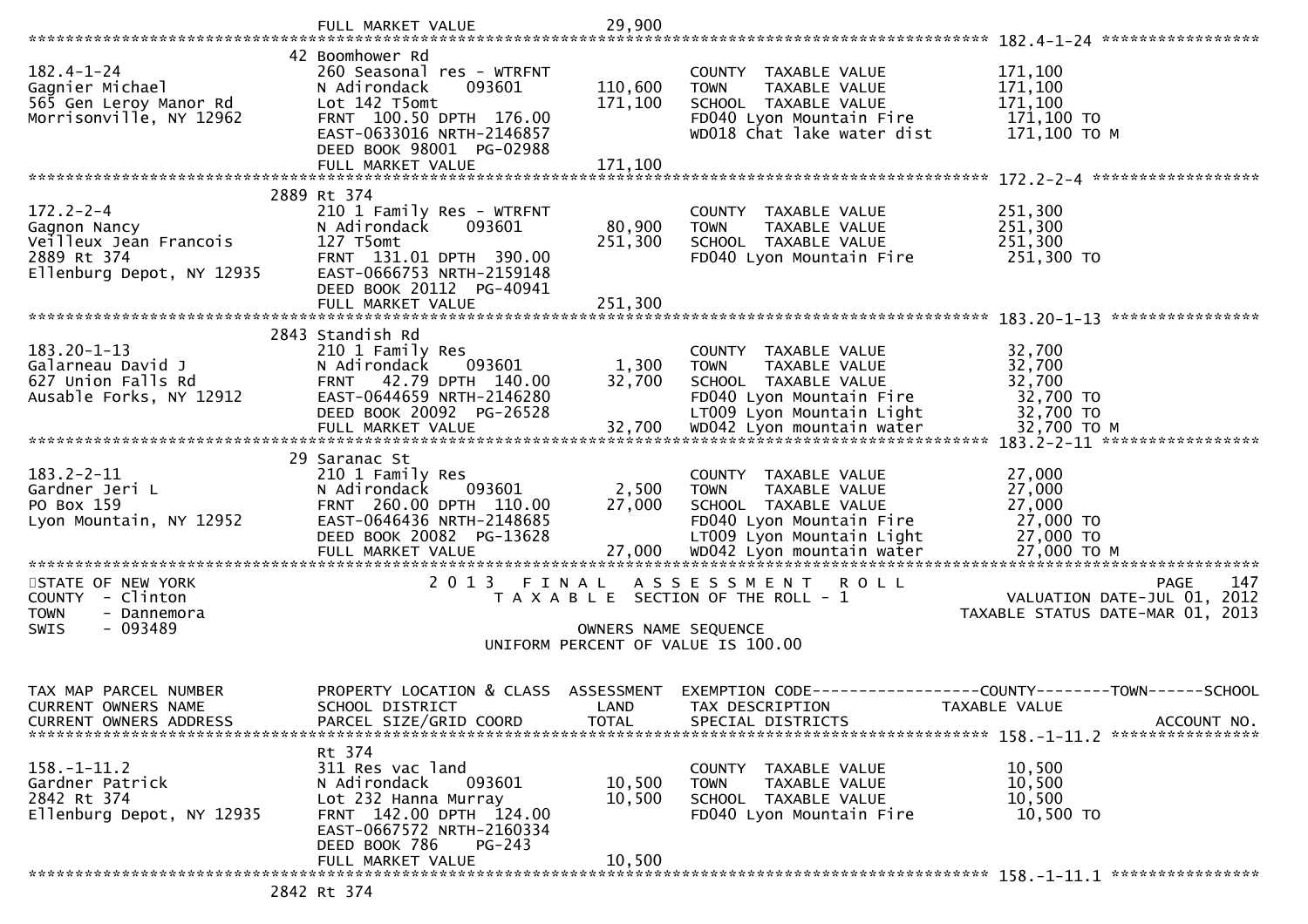| $158. - 1 - 11.1$<br>Gardner Patrick E<br>2842 Rt 374<br>Ellenburg Depot, NY 12935                    | 210 1 Family Res<br>093601<br>N Adirondack<br>FRNT 158.00 DPTH 110.00<br><b>BANK</b><br>080<br>EAST-0667500 NRTH-2160205<br>DEED BOOK 20051 PG-88167                                             | 9,500<br>98,400                    | 41854<br>RES STAR<br>$\Omega$<br>COUNTY TAXABLE VALUE<br><b>TOWN</b><br>TAXABLE VALUE<br>SCHOOL TAXABLE VALUE<br>FD040 Lyon Mountain Fire                               | $\overline{0}$<br>98,400<br>98,400<br>68,400<br>98,400 TO              | $\mathbf{0}$<br>30,000                                                                |
|-------------------------------------------------------------------------------------------------------|--------------------------------------------------------------------------------------------------------------------------------------------------------------------------------------------------|------------------------------------|-------------------------------------------------------------------------------------------------------------------------------------------------------------------------|------------------------------------------------------------------------|---------------------------------------------------------------------------------------|
|                                                                                                       | FULL MARKET VALUE                                                                                                                                                                                | 98,400                             |                                                                                                                                                                         |                                                                        |                                                                                       |
| $188.17 - 4 - 5$<br>Garrant Kyle<br>Lucia Amanda<br>PO Box 866<br>Dannemora, NY 12929                 | 975 Rt 374<br>210 1 Family Res<br>Saranac Central 094401<br>55.00 DPTH 100.00<br><b>FRNT</b><br>080<br><b>BANK</b><br>EAST-0698097 NRTH-2146969<br>DEED BOOK 20082 PG-15270<br>FULL MARKET VALUE | 7,300<br>94,500<br>94,500          | $\mathbf{0}$<br>RES STAR<br>41854<br>COUNTY TAXABLE VALUE<br><b>TOWN</b><br>TAXABLE VALUE<br>SCHOOL TAXABLE VALUE<br>FD032 Dannemora Fire Prot<br>WD032 Dann wtr dst #2 | $\overline{0}$<br>94,500<br>94,500<br>64,500<br>94,500 TO<br>1.00 UN M | $\mathbf 0$<br>30,000                                                                 |
|                                                                                                       |                                                                                                                                                                                                  |                                    |                                                                                                                                                                         |                                                                        |                                                                                       |
| $158.4 - 1 - 62$<br>Garrant Richard<br>761 Fuller Rd<br>Peru, NY 12972                                | 15 Evergreen Way<br>210 1 Family Res<br>N Adirondack<br>093601<br>Lot 128 T5omt<br>FRNT 125.00 DPTH 200.00<br><b>BANK</b><br>080                                                                 | 12,500<br>77,300                   | COUNTY TAXABLE VALUE<br><b>TOWN</b><br>TAXABLE VALUE<br>SCHOOL TAXABLE VALUE<br>FD040 Lyon Mountain Fire                                                                | 77,300<br>77,300<br>77,300<br>77,300 TO                                |                                                                                       |
|                                                                                                       | EAST-0670485 NRTH-2163003<br>DEED BOOK 20082 PG-21201<br>FULL MARKET VALUE                                                                                                                       | 77,300                             |                                                                                                                                                                         |                                                                        |                                                                                       |
| $196.2 - 1 - 4.1$<br>Gary Freedman Revocable Trus<br>PO Box 250<br>Lyon Mountain, NY 12952            | 104 Boomhower Rd<br>210 1 Family Res - WTRFNT<br>N Adirondack<br>093601<br>Lots 141 & 142 T5omt<br>3.50<br><b>ACRES</b><br>EAST-0632915 NRTH-2145318<br>DEED BOOK 20082 PG-19521                 | 149,900<br>395,700                 | COUNTY TAXABLE VALUE<br>TAXABLE VALUE<br><b>TOWN</b><br>SCHOOL TAXABLE VALUE<br>FD040 Lyon Mountain Fire<br>WD018 Chat lake water dist                                  | 395,700<br>395,700<br>395,700<br>395,700 TO<br>392,930 ТО М            |                                                                                       |
| STATE OF NEW YORK<br>COUNTY - Clinton<br><b>TOWN</b><br>- Dannemora<br>SWIS<br>- 093489               | 2 0 1 3<br>FINAL                                                                                                                                                                                 |                                    | A S S E S S M E N T<br><b>ROLL</b><br>T A X A B L E SECTION OF THE ROLL - 1<br>OWNERS NAME SEQUENCE                                                                     |                                                                        | 148<br><b>PAGE</b><br>VALUATION DATE-JUL 01, 2012<br>TAXABLE STATUS DATE-MAR 01, 2013 |
|                                                                                                       |                                                                                                                                                                                                  |                                    | UNIFORM PERCENT OF VALUE IS 100.00                                                                                                                                      |                                                                        |                                                                                       |
| TAX MAP PARCEL NUMBER<br>CURRENT OWNERS NAME<br><b>CURRENT OWNERS ADDRESS</b>                         | PROPERTY LOCATION & CLASS<br>SCHOOL DISTRICT<br>PARCEL SIZE/GRID COORD                                                                                                                           | ASSESSMENT<br>LAND<br><b>TOTAL</b> | TAX DESCRIPTION<br>SPECIAL DISTRICTS                                                                                                                                    | TAXABLE VALUE                                                          | ACCOUNT NO.                                                                           |
| $188. - 1 - 1.5$<br>Gates Francis J<br>Gates Brenda<br>1112 Gen Leroy Manor Rd<br>Cadyville, NY 12918 | 1112 Gen Leroy Manor Rd<br>270 Mfg housing<br>Saranac Central 094401<br>Lot 234 Ref Tr<br>8.69<br><b>ACRES</b><br>EAST-0700066 NRTH-2149071<br>DEED BOOK 20122 PG-45485<br>FULL MARKET VALUE     | 10,600<br>50,300<br>50,300         | $\mathbf 0$<br>41854<br>RES STAR<br>COUNTY<br>TAXABLE VALUE<br><b>TOWN</b><br>TAXABLE VALUE<br>SCHOOL TAXABLE VALUE<br>FD032 Dannemora Fire Prot                        | $\mathbf{0}$<br>50,300<br>50,300<br>20,300<br>50,300 TO                | $\mathbf 0$<br>30,000                                                                 |
|                                                                                                       |                                                                                                                                                                                                  |                                    |                                                                                                                                                                         |                                                                        |                                                                                       |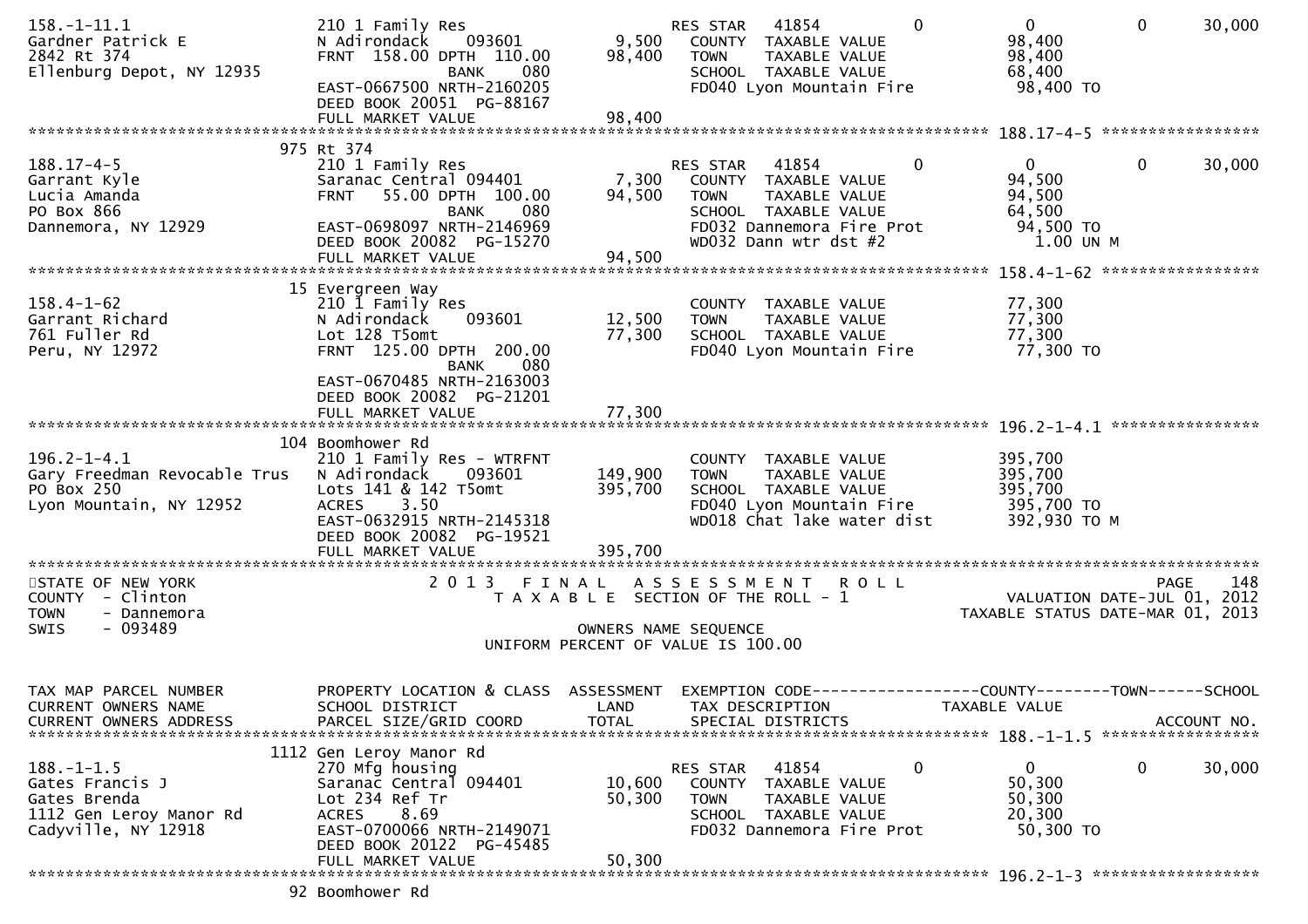| $196.2 - 1 - 3$<br>Gerace Louis F<br>112 Kings Highway<br>Middletown, NJ 07748-2024                                                | 260 Seasonal res - WTRFNT<br>093601<br>N Adirondack<br>1.30 BANK<br><b>ACRES</b><br>- 080<br>EAST-0633029 NRTH-2145530<br>DEED BOOK 98001 PG-03874                    | 126,000<br>224,600                                                                                   | COUNTY TAXABLE VALUE<br><b>TOWN</b><br>SCHOOL TAXABLE VALUE                                                          | TAXABLE VALUE                                    | FD040 Lyon Mountain Fire<br>WD018 Chat lake water dist                     | 224,600<br>224,600<br>224,600<br>224,600 TO<br>220,400 ТО М                                          |                    |                        |
|------------------------------------------------------------------------------------------------------------------------------------|-----------------------------------------------------------------------------------------------------------------------------------------------------------------------|------------------------------------------------------------------------------------------------------|----------------------------------------------------------------------------------------------------------------------|--------------------------------------------------|----------------------------------------------------------------------------|------------------------------------------------------------------------------------------------------|--------------------|------------------------|
|                                                                                                                                    |                                                                                                                                                                       |                                                                                                      |                                                                                                                      |                                                  |                                                                            |                                                                                                      |                    |                        |
| $161.-1-8$<br>Geraci Robert A<br>33 Trolley Rd<br>Cortland Manor, NY 10567                                                         | Off Gen Leroy Manor Rd<br>910 Priv forest<br>Saranac Central 094401<br>ACRES 26.50<br>EAST-0698246 NRTH-2162257<br>DEED BOOK 594<br>PG-712<br>FULL MARKET VALUE       | 12,600<br>12,600<br>12,600                                                                           | COUNTY TAXABLE VALUE<br><b>TOWN</b><br>SCHOOL TAXABLE VALUE                                                          | TAXABLE VALUE                                    | FD032 Dannemora Fire Prot                                                  | 12,600<br>12,600<br>12,600<br>12,600 TO                                                              |                    |                        |
|                                                                                                                                    | Off Gen Leroy Manor Rd                                                                                                                                                |                                                                                                      |                                                                                                                      |                                                  |                                                                            |                                                                                                      |                    |                        |
| $161.-1-11$<br>Geraci Robert A<br>33 Trolley Rd<br>Cortland Manor, NY 10567                                                        | 910 Priv forest<br>Saranac Central 094401<br>ACRES 32.50<br>EAST-0698493 NRTH-2160391<br>DEED BOOK 594<br>PG-212<br>FULL MARKET VALUE                                 | 15,000<br>15,000<br>15,000                                                                           | COUNTY TAXABLE VALUE<br><b>TOWN</b><br>SCHOOL TAXABLE VALUE                                                          | TAXABLE VALUE                                    | FD032 Dannemora Fire Prot                                                  | 15,000<br>15,000<br>15,000<br>15,000 TO                                                              |                    |                        |
|                                                                                                                                    | 808 wilfred King Rd                                                                                                                                                   |                                                                                                      |                                                                                                                      |                                                  |                                                                            |                                                                                                      |                    |                        |
| $185.2 - 3 - 7.1$<br>Germain Gary<br>Germain Gary<br>808 Wilfred King Rd<br>Ellenburg Depot, NY 12935<br>Ellenburg Depot, NY 12935 | 280 Res Multiple - WTRFNT<br>N Adirondack 093601<br>FRNT 130.50 DPTH 300.00<br>EAST-0671035 NRTH-2151494<br>DEED BOOK 20102 PG-30499                                  | 240,000                                                                                              | SR STAR<br>101,700 COUNTY TAXABLE VALUE<br><b>TOWN</b><br>SCHOOL TAXABLE VALUE                                       | 41834<br>TAXABLE VALUE                           | $\overline{\mathbf{0}}$<br>FD032 Dannemora Fire Prot                       | $\overline{0}$<br>240,000<br>240,000<br>176,700<br>240,000 TO                                        | $\overline{0}$     | 63,300                 |
| STATE OF NEW YORK<br>COUNTY - Clinton<br><b>TOWN</b><br>- Dannemora<br>$-093489$<br><b>SWIS</b>                                    | 2 0 1 3                                                                                                                                                               | FINAL ASSESSMENT ROLL<br>T A X A B L E SECTION OF THE ROLL - 1<br>UNIFORM PERCENT OF VALUE IS 100.00 | OWNERS NAME SEQUENCE                                                                                                 |                                                  |                                                                            | PAGE 149<br>VALUATION DATE-JUL 01, 2012<br>TAYABLE STATUS BITE :<br>TAXABLE STATUS DATE-MAR 01, 2013 |                    | <b>PAGE</b><br>149     |
| TAX MAP PARCEL NUMBER<br>CURRENT OWNERS NAME                                                                                       | PROPERTY LOCATION & CLASS ASSESSMENT<br>SCHOOL DISTRICT                                                                                                               | LAND                                                                                                 | TAX DESCRIPTION                                                                                                      |                                                  |                                                                            | EXEMPTION CODE-----------------COUNTY-------TOWN------SCHOOL<br>TAXABLE VALUE                        |                    |                        |
| $183.20 - 4 - 26$<br>Gerolimatos Frances Ann<br>PO Box 27<br>Lyon Mt, NY 12952                                                     | 3 Marvin St<br>210 1 Family Res<br>N Adirondack<br>093601<br>69.50 DPTH<br>89.00<br>FRNT<br>EAST-0644310 NRTH-2144851<br>DEED BOOK 608<br>PG-291<br>FULL MARKET VALUE | 46,600<br>46,600                                                                                     | WARCOMALL 41131<br>1,400 SR STAR<br><b>COUNTY</b><br><b>TOWN</b><br>SCHOOL TAXABLE VALUE<br>FD040 Lyon Mountain Fire | 41834<br>TAXABLE VALUE<br>TAXABLE VALUE          | 0<br>$\mathbf 0$<br>LT009 Lyon Mountain Light<br>WD042 Lyon mountain water | 11,650<br>$\mathbf{0}$<br>34,950<br>34,950<br>0<br>46,600 TO<br>46,600 TO<br>46,600 TO M             | 11,650<br>$\Omega$ | $\mathbf{0}$<br>46,600 |
|                                                                                                                                    |                                                                                                                                                                       |                                                                                                      |                                                                                                                      |                                                  |                                                                            | 183.20-2-20 *****************                                                                        |                    |                        |
| $183.20 - 2 - 20$<br>Getavesky Joseph A<br>Leclair Jean M<br>PO Box 44                                                             | 2830 Standish Rd<br>210 1 Family Res<br>N Adirondack<br>093601<br>54.30 DPTH 278.00<br><b>FRNT</b><br>EAST-0644812 NRTH-2145866                                       | 31,200                                                                                               | WARNONALL<br>1,800 RES STAR<br><b>COUNTY</b><br><b>TOWN</b>                                                          | 41121<br>41854<br>TAXABLE VALUE<br>TAXABLE VALUE | 0<br>$\mathbf{0}$                                                          | 4,680<br>0<br>26,520<br>26,520                                                                       | 4,680              | 0<br>30,000            |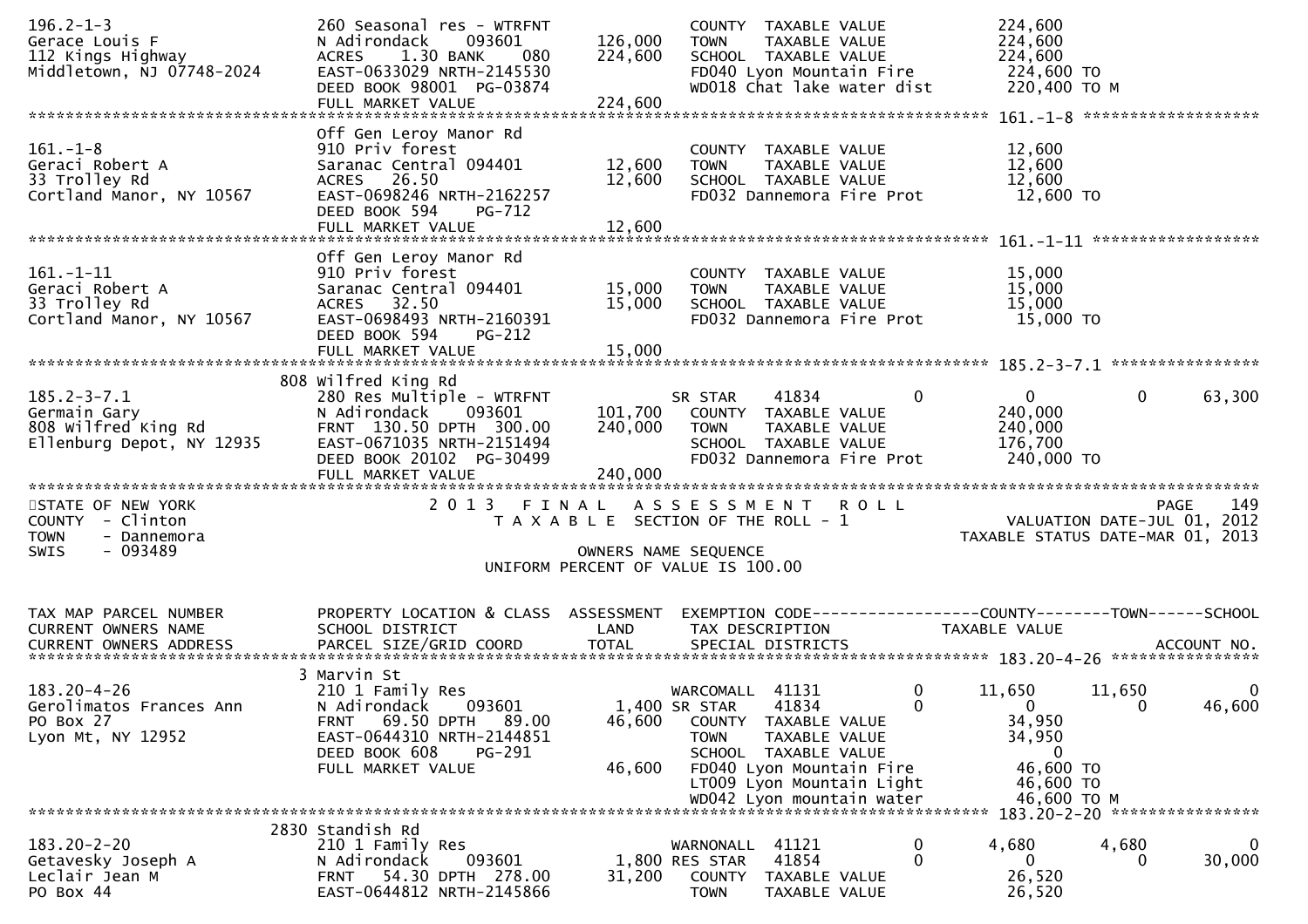| Lyon Mt, NY 12952                                                                                       | DEED BOOK 843<br>$PG-73$<br>FULL MARKET VALUE                                                                                                                                 | 31,200                     | SCHOOL TAXABLE VALUE<br>FD040 Lyon Mountain Fire<br>LT009 Lyon Mountain Light                             | 1,200<br>31,200 TO<br>31,200 TO                                                |
|---------------------------------------------------------------------------------------------------------|-------------------------------------------------------------------------------------------------------------------------------------------------------------------------------|----------------------------|-----------------------------------------------------------------------------------------------------------|--------------------------------------------------------------------------------|
|                                                                                                         |                                                                                                                                                                               |                            |                                                                                                           |                                                                                |
| $173.3 - 1 - 17$<br>Giametta Debra<br>14 Booth Blvd<br>Wappinger Falls, NY 12590                        | 473 Wilfred King Rd<br>260 Seasonal res<br>N Adirondack<br>093601<br>FRNT 125.00 DPTH<br>40.00<br>EAST-0673545 NRTH-2157661<br>DEED BOOK 705<br>$PG-247$<br>FULL MARKET VALUE | 4,300<br>33,000<br>33,000  | COUNTY TAXABLE VALUE<br>TAXABLE VALUE<br><b>TOWN</b><br>SCHOOL TAXABLE VALUE<br>FD032 Dannemora Fire Prot | 33,000<br>33,000<br>33,000<br>33,000 TO                                        |
|                                                                                                         | Gen Leroy Manor Rd                                                                                                                                                            |                            |                                                                                                           |                                                                                |
| $188. - 1 - 12$<br>Giancotti Bruno<br>354 Chemin De La Lorraine<br>Pont Viau<br>Laval QC, Canada H7G1Y5 | 321 Abandoned ag<br>Saranac Central 094401<br>ACRES 43.00<br>EAST-0700702 NRTH-2147910<br>DEED BOOK 773<br>PG-188<br>FULL MARKET VALUE                                        | 18,800<br>18,800<br>18,800 | COUNTY TAXABLE VALUE<br><b>TOWN</b><br>TAXABLE VALUE<br>SCHOOL TAXABLE VALUE<br>FD032 Dannemora Fire Prot | 18,800<br>18,800<br>18,800<br>18,800 TO                                        |
|                                                                                                         |                                                                                                                                                                               |                            |                                                                                                           |                                                                                |
| $175. - 1 - 4.11$<br>Gibson George W<br>Smith Paige N<br>205 Jones Rd<br>Oxford, NY 13830               | Gen Leroy Manor Rd<br>910 Priv forest<br>Saranac Central 094401<br>Lot 3 Duers<br>ACRES 24.00<br>EAST-0705009 NRTH-2156236<br>DEED BOOK 702<br><b>PG-205</b>                  | 14,200<br>14,200           | COUNTY TAXABLE VALUE<br>TAXABLE VALUE<br><b>TOWN</b><br>SCHOOL TAXABLE VALUE<br>FD032 Dannemora Fire Prot | 14,200<br>14,200<br>14,200<br>14,200 TO                                        |
|                                                                                                         | FULL MARKET VALUE                                                                                                                                                             | 14,200                     |                                                                                                           |                                                                                |
| STATE OF NEW YORK<br>COUNTY - Clinton<br><b>TOWN</b><br>- Dannemora<br>$-093489$<br><b>SWIS</b>         |                                                                                                                                                                               | OWNERS NAME SEQUENCE       | 2013 FINAL ASSESSMENT ROLL<br>T A X A B L E SECTION OF THE ROLL - 1<br>UNIFORM PERCENT OF VALUE IS 100.00 | 150<br>PAGE<br>VALUATION DATE-JUL 01, 2012<br>TAXABLE STATUS DATE-MAR 01, 2013 |
|                                                                                                         | PROPERTY LOCATION & CLASS ASSESSMENT                                                                                                                                          |                            |                                                                                                           |                                                                                |
| TAX MAP PARCEL NUMBER<br>CURRENT OWNERS NAME                                                            | SCHOOL DISTRICT                                                                                                                                                               | LAND                       | TAX DESCRIPTION                                                                                           | EXEMPTION CODE-----------------COUNTY-------TOWN------SCHOOL<br>TAXABLE VALUE  |
| $158.4 - 1 - 54.1$<br>Gilbert Maurice A<br>1 Santa Ln<br>Plattsburgh, NY 12901                          | 2 Green Valley Way<br>312 Vac w/imprv<br>N Adirondack<br>093601<br>FRNT 100.00 DPTH 100.00<br>EAST-0668724 NRTH-2161573<br>DEED BOOK 20112 PG-41017<br>FULL MARKET VALUE      | 9,000<br>9,000<br>9,000    | COUNTY TAXABLE VALUE<br><b>TOWN</b><br>TAXABLE VALUE<br>SCHOOL TAXABLE VALUE<br>FD040 Lyon Mountain Fire  | 9,000<br>9,000<br>9,000<br>9,000 TO                                            |
|                                                                                                         | 1882 Rt 374                                                                                                                                                                   |                            |                                                                                                           |                                                                                |
| $174. - 1 - 21.3$<br>Gillette Kim<br>King Wendy<br>125 Wilfred King Rd<br>Ellenburg Depot, NY 12935     | 312 Vac w/imprv<br>093601<br>N Adirondack<br>1.40<br><b>ACRES</b><br>EAST-0686222 NRTH-2157609<br>DEED BOOK 20031 PG-52974<br>FULL MARKET VALUE                               | 6,600<br>7,000<br>7,000    | COUNTY TAXABLE VALUE<br>TAXABLE VALUE<br><b>TOWN</b><br>SCHOOL TAXABLE VALUE<br>FD032 Dannemora Fire Prot | 7,000<br>7,000<br>7,000<br>7,000 TO                                            |
|                                                                                                         |                                                                                                                                                                               |                            |                                                                                                           |                                                                                |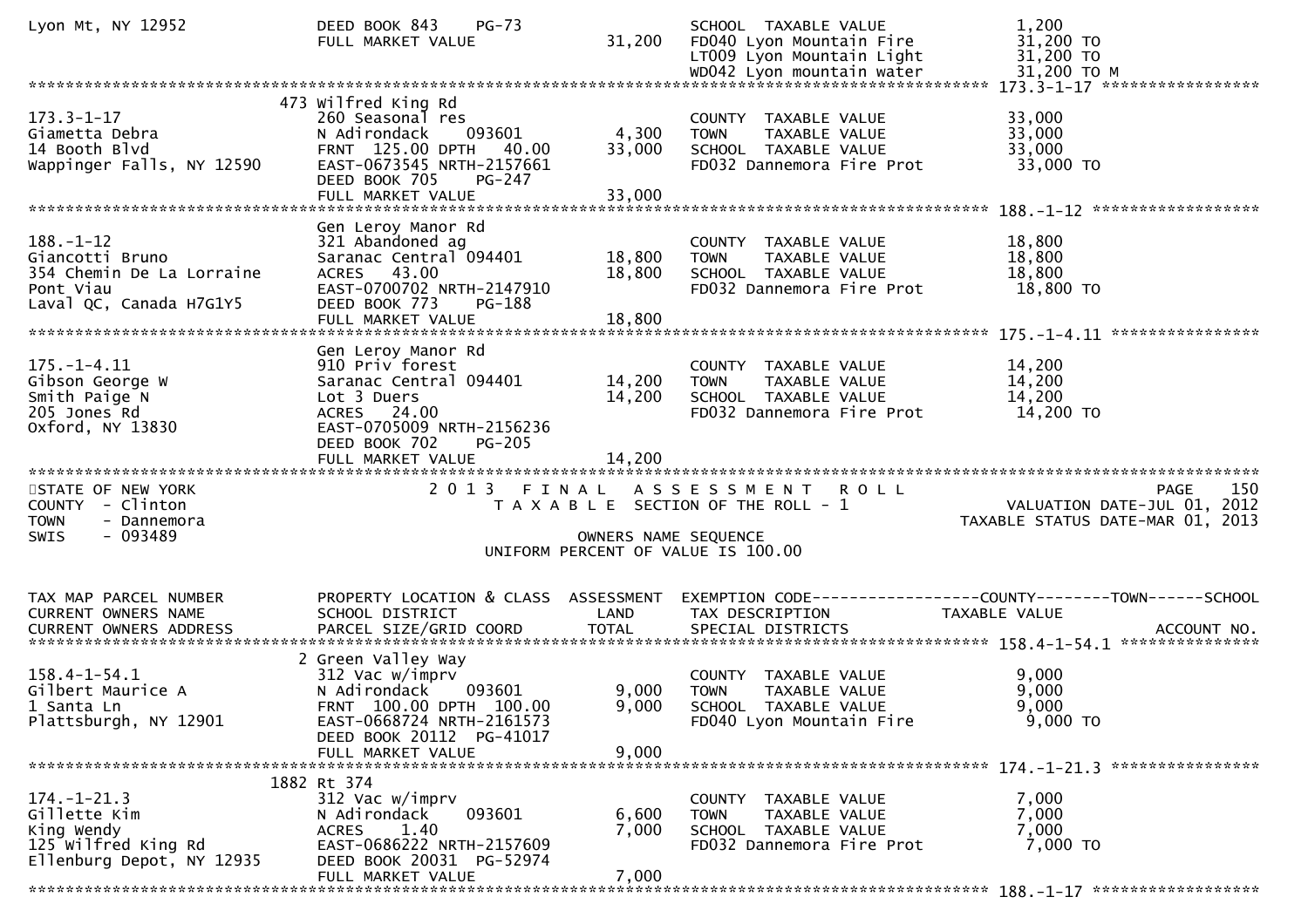| $188. - 1 - 17$<br>Gilroy Life Estate Malcolm<br>Gilroy Life Estate Joyce<br>PO Box 492<br>Dannemora, NY 12929  | 1181 Gen Leroy Manor Rd<br>210 1 Family Res<br>Saranac Central 094401<br>FRNT 60.00 DPTH 141.00<br>EAST-0698856 NRTH-2147489<br>DEED BOOK 20082 PG-19486<br>FULL MARKET VALUE                | 119,100<br>119,100            | WARNONALL<br>4,000 SR STAR<br><b>TOWN</b>                         | 41121<br>41834<br>COUNTY TAXABLE VALUE<br>TAXABLE VALUE<br>SCHOOL TAXABLE VALUE<br>FD032 Dannemora Fire Prot<br>WD032 Dann wtr dst #2 | 0<br>17,865<br>$\Omega$<br>$\overline{0}$<br>101,235<br>101,235<br>55,800<br>119,100 TO | 17,865<br>0<br>1.00 UN M | $\mathbf{0}$<br>63,300                     |
|-----------------------------------------------------------------------------------------------------------------|----------------------------------------------------------------------------------------------------------------------------------------------------------------------------------------------|-------------------------------|-------------------------------------------------------------------|---------------------------------------------------------------------------------------------------------------------------------------|-----------------------------------------------------------------------------------------|--------------------------|--------------------------------------------|
|                                                                                                                 |                                                                                                                                                                                              |                               |                                                                   |                                                                                                                                       |                                                                                         |                          |                                            |
| $159. - 2 - 18$<br>Girard Gabriel T<br>18 Jerry Dr<br>Plattsburgh, NY 12901                                     | 2424 Rt 374<br>$314$ Rural vac<10<br>N Adirondack<br>093601<br>2.75<br><b>ACRES</b><br>EAST-0674442 NRTH-2162602<br>DEED BOOK 20112 PG-41162<br>FULL MARKET VALUE                            | 7,100<br>7,100<br>7,100       | <b>TOWN</b>                                                       | COUNTY TAXABLE VALUE<br>TAXABLE VALUE<br>SCHOOL TAXABLE VALUE<br>FD032 Dannemora Fire Prot                                            | 7,100<br>7,100<br>7,100<br>7,100 TO                                                     |                          |                                            |
| $158.4 - 1 - 40$<br>GL Dozier Jr Trust Agreement D N Adirondack<br>23 Garden Way<br>Ellenburg Depot, NY 12935   | 23 Garden Way<br>210 1 Family Res - WTRFNT<br>093601<br>FRNT 156.00 DPTH 140.00<br>320<br><b>BANK</b><br>EAST-0668974 NRTH-2161159<br>DEED BOOK 20122 PG-45762                               |                               | WARCOMALL<br>107,900 WARDISALL<br>283,400 RES STAR<br><b>TOWN</b> | 41131<br>41141<br>41854<br>COUNTY TAXABLE VALUE<br>TAXABLE VALUE<br>SCHOOL TAXABLE VALUE                                              | $\bf{0}$<br>45,000<br>90,000<br>0<br>$\mathbf{0}$<br>0<br>148,400<br>148,400<br>253,400 | 45,000<br>90,000<br>0    | 0<br>$\mathbf{0}$<br>30,000                |
| STATE OF NEW YORK<br>- Clinton<br><b>COUNTY</b><br><b>TOWN</b><br>- Dannemora<br>$-093489$<br>SWIS              | 2013 FINAL ASSESSMENT ROLL                                                                                                                                                                   |                               | T A X A B L E SECTION OF THE ROLL - 1                             |                                                                                                                                       | TAXABLE STATUS DATE-MAR 01, 2013                                                        |                          | 151<br>PAGE<br>VALUATION DATE-JUL 01, 2012 |
|                                                                                                                 |                                                                                                                                                                                              |                               | OWNERS NAME SEQUENCE<br>UNIFORM PERCENT OF VALUE IS 100.00        |                                                                                                                                       |                                                                                         |                          |                                            |
| TAX MAP PARCEL NUMBER<br><b>CURRENT OWNERS NAME</b>                                                             | PROPERTY LOCATION & CLASS ASSESSMENT<br>SCHOOL DISTRICT                                                                                                                                      | LAND                          | TAX DESCRIPTION                                                   |                                                                                                                                       | TAXABLE VALUE                                                                           |                          |                                            |
| $158.4 - 1 - 2.2$<br>Glasgow Joanne<br>PO Box 125<br>Dannemora, NY 12929                                        | 2569 Rt 374<br>210 1 Family Res - WTRFNT<br>093601<br>N Adirondack<br>Lot 128 T5omt<br>FRNT 150.00 DPTH 155.00<br>EAST-0671554 NRTH-2164746<br>DEED BOOK 20051 PG-83135<br>FULL MARKET VALUE | 89,300<br>240,600<br>240,600  | SR STAR<br><b>TOWN</b>                                            | 41834<br>COUNTY TAXABLE VALUE<br>TAXABLE VALUE<br>SCHOOL TAXABLE VALUE<br>FD040 Lyon Mountain Fire                                    | $\mathbf{0}$<br>0<br>240,600<br>240,600<br>177,300<br>240,600 то                        | 0                        | 63,300                                     |
| $185.2 - 3 - 21$<br>Glazer Victor H<br>Glazer Gilda E<br>5720 Rembrandt 207<br>Cote St Luc QC, Canada<br>H4W3A1 | 862 Wilfred King Rd<br>210 1 Family Res - WTRFNT<br>093601<br>N Adirondack<br>1.10<br>ACRES<br>EAST-0670981 NRTH-2150557<br>DEED BOOK 796<br>PG-197<br>FULL MARKET VALUE                     | 125,400<br>271,900<br>271,900 | <b>TOWN</b>                                                       | COUNTY TAXABLE VALUE<br>TAXABLE VALUE<br>SCHOOL TAXABLE VALUE<br>FD032 Dannemora Fire Prot                                            | 271,900<br>271,900<br>271,900<br>271,900 то                                             |                          |                                            |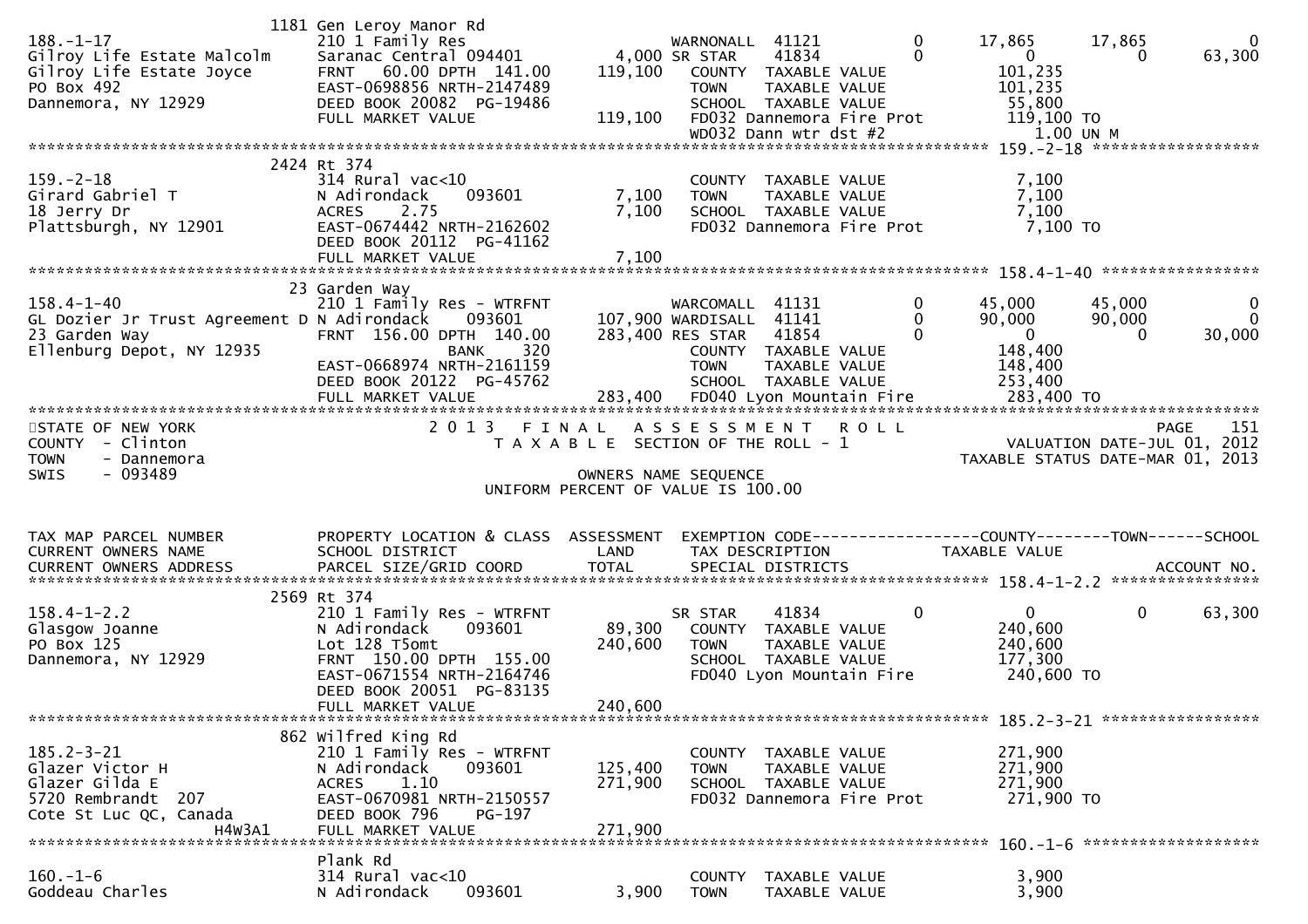| Attn: Mae Lavarnway<br>415 Duquette Rd<br>West Chazy, NY 12992                                             | Lot 227 Ref Tr<br>5.00<br><b>ACRES</b><br>EAST-0693327 NRTH-2164979<br>DEED BOOK 316<br>PG-529<br>FULL MARKET VALUE                                                                                                                            | 3,900<br>3,900             | SCHOOL TAXABLE VALUE<br>FD032 Dannemora Fire Prot                                                                                                                                                  | 3,900<br>3,900 TO                                                                                                       |                             |
|------------------------------------------------------------------------------------------------------------|------------------------------------------------------------------------------------------------------------------------------------------------------------------------------------------------------------------------------------------------|----------------------------|----------------------------------------------------------------------------------------------------------------------------------------------------------------------------------------------------|-------------------------------------------------------------------------------------------------------------------------|-----------------------------|
|                                                                                                            |                                                                                                                                                                                                                                                |                            |                                                                                                                                                                                                    |                                                                                                                         |                             |
| $188. - 1 - 1.3$<br>Goddeau Dale<br>PO Box 802<br>Dannemora, NY 12929                                      | 1090 Gen Leroy Manor Rd<br>270 Mfg housing<br>Saranac Central 094401<br>Lot 234 Ref Tract Pat<br>FRNT 130.00 DPTH 173.30<br>EAST-0700423 NRTH-2148935<br>DEED BOOK 99001 PG-17155<br>FULL MARKET VALUE                                         | 18,200                     | 0<br>LIM INC DI 41932<br>4,600 INC DIS TN 41933<br>0<br>0<br>18,200 RES STAR<br>41854<br>COUNTY TAXABLE VALUE<br>TAXABLE VALUE<br><b>TOWN</b><br>SCHOOL TAXABLE VALUE<br>FD032 Dannemora Fire Prot | $\mathbf 0$<br>9,100<br>9,100<br>0<br>18,200<br>$\mathbf{0}$<br>$\Omega$<br>9,100<br>9,100<br>$\mathbf{0}$<br>18,200 TO | $\mathbf 0$<br>$\mathbf{0}$ |
|                                                                                                            |                                                                                                                                                                                                                                                |                            | WD032 Dann wtr dst #2                                                                                                                                                                              | .00 UN M<br>183.20-3-9 ******************                                                                               |                             |
| $183.20 - 3 - 9$<br>Goddeau Henry G<br>2036 Standish Rd<br>Lyon Mountain, NY 12952                         | 33 Power House Rd<br>210 1 Family Res<br>093601<br>N Adirondack<br>FRNT 188.00 DPTH 186.00<br>EAST-0645446 NRTH-2145545<br>DEED BOOK 20112 PG-39408                                                                                            | 2,600<br>5,000             | COUNTY TAXABLE VALUE<br><b>TOWN</b><br>TAXABLE VALUE<br>SCHOOL TAXABLE VALUE<br>FD040 Lyon Mountain Fire<br>LT009 Lyon Mountain Light                                                              | 5,000<br>5,000<br>5,000<br>5,000 TO<br>5,000 TO<br>5,000 ТО М                                                           |                             |
|                                                                                                            |                                                                                                                                                                                                                                                |                            |                                                                                                                                                                                                    |                                                                                                                         |                             |
| STATE OF NEW YORK<br>COUNTY - Clinton<br><b>TOWN</b><br>- Dannemora<br>$-093489$<br><b>SWIS</b>            | 2 0 1 3<br>FINAL                                                                                                                                                                                                                               |                            | A S S E S S M E N T<br><b>ROLL</b><br>T A X A B L E SECTION OF THE ROLL - 1<br>OWNERS NAME SEQUENCE                                                                                                | PAGE<br>VALUATION DATE-JUL 01, 2012<br>TAXABLE STATUS DATE-MAR 01, 2013                                                 | 152                         |
|                                                                                                            |                                                                                                                                                                                                                                                |                            | UNIFORM PERCENT OF VALUE IS 100.00                                                                                                                                                                 |                                                                                                                         |                             |
|                                                                                                            |                                                                                                                                                                                                                                                |                            |                                                                                                                                                                                                    |                                                                                                                         |                             |
| TAX MAP PARCEL NUMBER<br>CURRENT OWNERS NAME                                                               | PROPERTY LOCATION & CLASS ASSESSMENT<br>SCHOOL DISTRICT                                                                                                                                                                                        | LAND                       | TAX DESCRIPTION                                                                                                                                                                                    | EXEMPTION        CODE-----------------COUNTY-------TOWN------SCHOOL<br>TAXABLE VALUE<br>ACCOUNT NO.                     |                             |
| $169.4 - 1 - 8.1$<br>Gokey Jamie P<br>Gokey Cathleen A<br>80 Hill Rd<br>Kingston, NY 12401                 | Sunset Rd<br>311 Res vac land - WTRFNT<br>093601<br>N Adirondack<br>FRNT 140.00 DPTH 180.00<br>EAST-0634760 NRTH-2154248<br>DEED BOOK 20102 PG-35205<br>FULL MARKET VALUE                                                                      | 90,200<br>90,200<br>90,200 | COUNTY TAXABLE VALUE<br>TAXABLE VALUE<br><b>TOWN</b><br>SCHOOL TAXABLE VALUE<br>FD040 Lyon Mountain Fire<br>WD018 Chat lake water dist                                                             | ****************<br>90,200<br>90,200<br>90,200<br>90,200 TO<br>90,200 ТО М                                              |                             |
| $182.4 - 1 - 16.9$<br>Goldsmith Anthony F<br>Goldsmith Leslie Pd<br>220 Paxon Hollow Rd<br>Media, PA 19063 | 9 Bella Vista Way<br>260 Seasonal res - CONDO<br>093601<br>N Adirondack<br>Lot 142 T5omt<br>Bellavista Condo Unit 9<br>10.5% Common Area<br><b>ACRES</b><br>0.01<br>EAST-0633356 NRTH-2147929<br>DEED BOOK 20011 PG-28651<br>FULL MARKET VALUE | 0<br>55,300<br>55,300      | COUNTY TAXABLE VALUE<br><b>TOWN</b><br>TAXABLE VALUE<br>SCHOOL TAXABLE VALUE<br>FD040 Lyon Mountain Fire<br>WD018 Chat lake water dist                                                             | 55,300<br>55,300<br>55,300<br>55,300 TO<br>16,811 TO M                                                                  |                             |
|                                                                                                            | 21 Third St                                                                                                                                                                                                                                    |                            |                                                                                                                                                                                                    |                                                                                                                         |                             |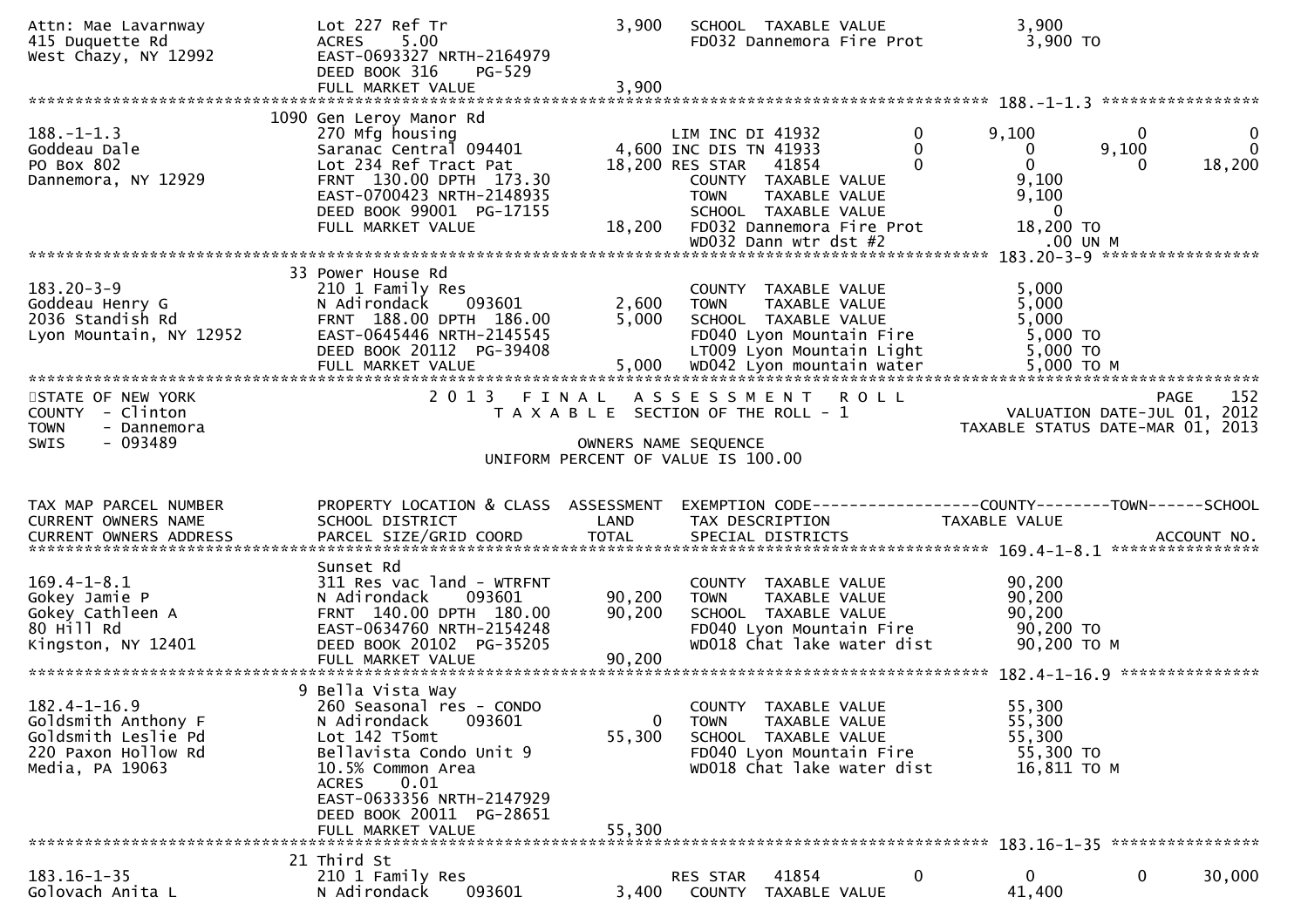| 21 Third St<br>PO Box 103<br>Lyon Mountain, NY 12952                                                      | 1.70<br><b>ACRES</b><br>EAST-0644161 NRTH-2147004<br>DEED BOOK 20092 PG-22891<br>FULL MARKET VALUE                                                                                  | 41,400<br>41,400          | <b>TOWN</b><br>TAXABLE VALUE<br>SCHOOL TAXABLE VALUE<br>FD040 Lyon Mountain Fire<br>LT009 Lyon Mountain Light<br>WD042 Lyon mountain water                                                     | 41,400<br>11,400<br>41,400 TO<br>41,400 TO<br>41,400 TO M                                        |                                                                                |
|-----------------------------------------------------------------------------------------------------------|-------------------------------------------------------------------------------------------------------------------------------------------------------------------------------------|---------------------------|------------------------------------------------------------------------------------------------------------------------------------------------------------------------------------------------|--------------------------------------------------------------------------------------------------|--------------------------------------------------------------------------------|
|                                                                                                           | 3850 Rt 374                                                                                                                                                                         |                           |                                                                                                                                                                                                |                                                                                                  |                                                                                |
| $183.2 - 2 - 3$<br>Golovach James<br>Golovach Patricia<br>PO Box 107<br>Lyon Mt, NY 12952-0107            | 210 1 Family Res<br>N Adirondack<br>093601<br>FRNT 272.51 DPTH 152.43<br>EAST-0646046 NRTH-2149186<br>DEED BOOK 555<br>PG-591<br>FULL MARKET VALUE                                  | 2,700<br>55,900<br>55,900 | RES STAR<br>41854<br>COUNTY TAXABLE VALUE<br><b>TOWN</b><br>TAXABLE VALUE<br>SCHOOL TAXABLE VALUE<br>FD040 Lyon Mountain Fire<br>LT009 Lyon Mountain Light                                     | $\overline{0}$<br>$\Omega$<br>55,900<br>55,900<br>25,900<br>55,900 TO<br>55,900 TO               | $\mathbf{0}$<br>30,000                                                         |
|                                                                                                           |                                                                                                                                                                                     |                           | WD042 Lyon mountain water                                                                                                                                                                      | 55,900 TO M                                                                                      | 183.12-1-2 ******************                                                  |
| $183.12 - 1 - 2$<br>Golovach John W<br>Golovach Sue A<br>PO Box 93<br>Lyon Mountain, NY 12952             | 3901 Rt 374<br>210 1 Family Res<br>N Adirondack<br>093601<br>FRNT 67.93 DPTH 195.00<br>EAST-0645357 NRTH-2149685<br>DEED BOOK 20051 PG-90268<br>FULL MARKET VALUE                   | 2,000<br>56,700<br>56,700 | COUNTY TAXABLE VALUE<br><b>TOWN</b><br>TAXABLE VALUE<br>SCHOOL TAXABLE VALUE<br>FD040 Lyon Mountain Fire<br>LT009 Lyon Mountain Light<br>WD042 Lyon mountain water                             | 56,700<br>56,700<br>56,700<br>56,700 TO<br>56,700 TO<br>56,700 ТО М                              |                                                                                |
| STATE OF NEW YORK<br>COUNTY - Clinton<br><b>TOWN</b><br>- Dannemora<br>$-093489$<br>SWIS                  | 2 0 1 3<br>FINAL                                                                                                                                                                    | OWNERS NAME SEQUENCE      | A S S E S S M E N T<br><b>ROLL</b><br>T A X A B L E SECTION OF THE ROLL - 1                                                                                                                    |                                                                                                  | 153<br>PAGE<br>VALUATION DATE-JUL 01, 2012<br>TAXABLE STATUS DATE-MAR 01, 2013 |
|                                                                                                           |                                                                                                                                                                                     |                           | UNIFORM PERCENT OF VALUE IS 100.00                                                                                                                                                             |                                                                                                  |                                                                                |
| TAX MAP PARCEL NUMBER<br>CURRENT OWNERS NAME<br>CURRENT OWNERS ADDRESS                                    | PROPERTY LOCATION & CLASS ASSESSMENT<br>SCHOOL DISTRICT<br>PARCEL SIZE/GRID COORD                                                                                                   | LAND<br><b>TOTAL</b>      | TAX DESCRIPTION<br>SPECIAL DISTRICTS                                                                                                                                                           | TAXABLE VALUE                                                                                    | ACCOUNT NO.                                                                    |
| $183.16 - 1 - 25$<br>Golovach John W<br>Golovach Sue Ann<br>26 Third St<br>PO Box 93<br>Lyon Mt, NY 12952 | 26 Third St<br>210 1 Family Res<br>N Adirondack<br>093601<br>58.03 DPTH 126.00<br><b>FRNT</b><br>EAST-0644457 NRTH-2147085<br>DEED BOOK 939<br>$PG-93$<br>FULL MARKET VALUE         | 1,600<br>20,400<br>20,400 | 41854<br><b>RES STAR</b><br>COUNTY TAXABLE VALUE<br><b>TOWN</b><br>TAXABLE VALUE<br>SCHOOL TAXABLE VALUE<br>FD040 Lyon Mountain Fire<br>LT009 Lyon Mountain Light<br>WD042 Lyon mountain water | $\mathbf{0}$<br>0<br>20,400<br>20,400<br>$\overline{0}$<br>20,400 TO<br>20,400 TO<br>20,400 ТО М | 0<br>20,400                                                                    |
| $183.16 - 1 - 37$<br>Gonyea Roger J<br>Candy Merrill<br>PO Box 104<br>Lyon Mt, NY 12952                   | 1 Third St<br>210 1 Family Res<br>093601<br>N Adirondack<br>Lot 43 T5 Omt<br>FRNT 144.94 DPTH 270.00<br>EAST-0644080 NRTH-2146581<br>DEED BOOK 838<br>$PG-254$<br>FULL MARKET VALUE | 2,800<br>49,500<br>49,500 | 41854<br>RES STAR<br>COUNTY TAXABLE VALUE<br>TAXABLE VALUE<br><b>TOWN</b><br>SCHOOL TAXABLE VALUE<br>FD040 Lyon Mountain Fire<br>LT009 Lyon Mountain Light<br>WD042 Lyon mountain water        | 0<br>$\Omega$<br>49,500<br>49,500<br>19,500<br>49,500 TO<br>49,500 TO<br>49,500 TO M             | 30,000<br>$\Omega$<br>183.20-3-18 *****************                            |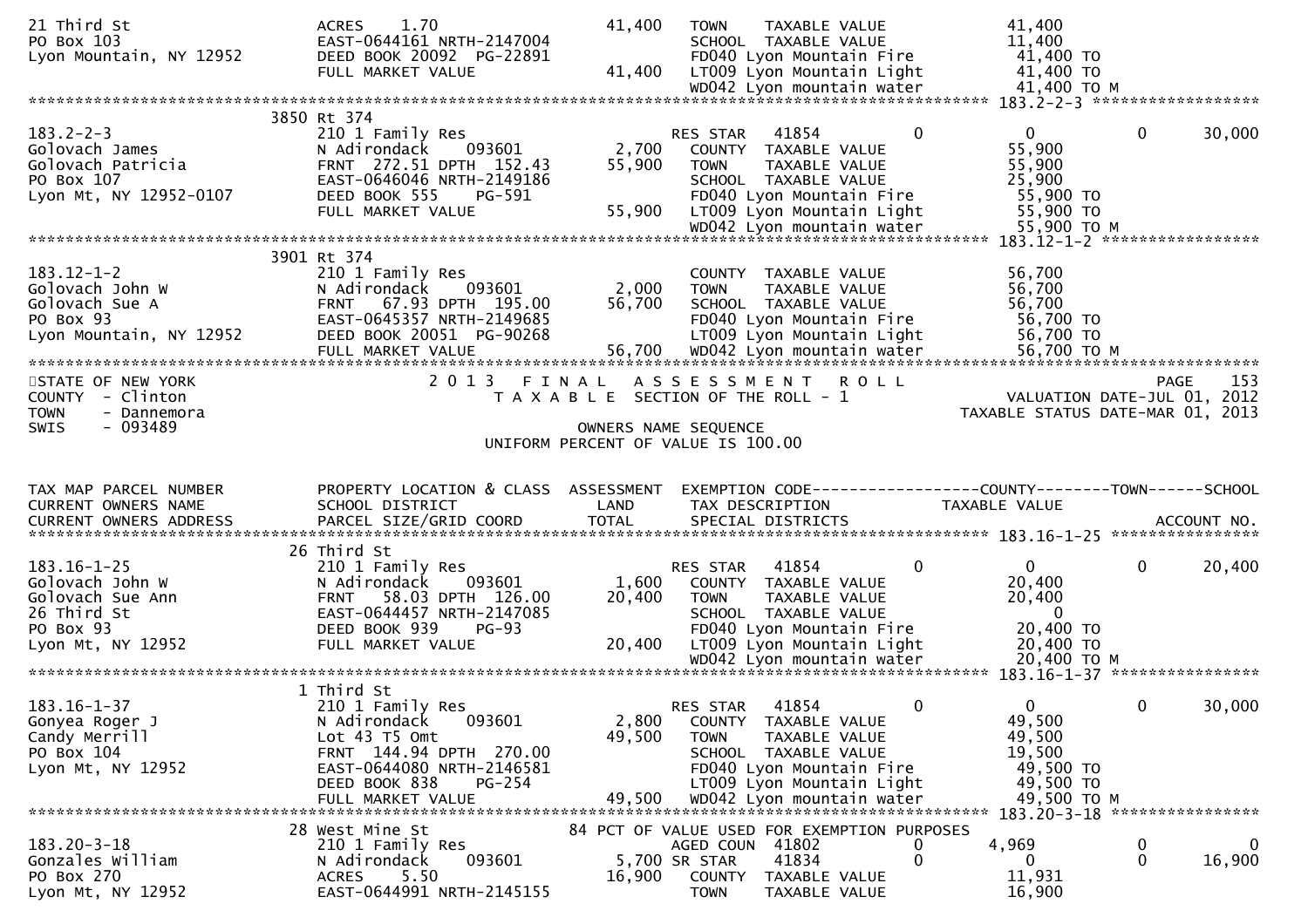|                                                                                                                                                                                  | DEED BOOK 20031 PG-64926<br>FULL MARKET VALUE                                                                                                                                 | 16,900                        | SCHOOL TAXABLE VALUE<br>FD040 Lyon Mountain Fire<br>LT009 Lyon Mountain Light                                                          | $\mathbf 0$<br>16,900 TO<br>16,900 TO<br>16,900 ТО М                                                                                                                                                                                                                                                           |
|----------------------------------------------------------------------------------------------------------------------------------------------------------------------------------|-------------------------------------------------------------------------------------------------------------------------------------------------------------------------------|-------------------------------|----------------------------------------------------------------------------------------------------------------------------------------|----------------------------------------------------------------------------------------------------------------------------------------------------------------------------------------------------------------------------------------------------------------------------------------------------------------|
|                                                                                                                                                                                  |                                                                                                                                                                               |                               |                                                                                                                                        | 169.4-1-8.2 *****************                                                                                                                                                                                                                                                                                  |
| $169.4 - 1 - 8.2$<br>Goodnough Life Estate Paul A<br>Goodnough Life Estate Rebecca FRNT 100.00 DPTH 180.00<br>3 Chestnut St<br>Champlain, NY 12919                               | 805 Sunset Rd<br>260 Seasonal res - WTRFNT<br>093601<br>N Adirondack<br>EAST-0634810 NRTH-2154345<br>DEED BOOK 20102 PG-35179<br>FULL MARKET VALUE                            | 121,300<br>187,200<br>187,200 | COUNTY TAXABLE VALUE<br>TAXABLE VALUE<br><b>TOWN</b><br>SCHOOL TAXABLE VALUE<br>FD040 Lyon Mountain Fire<br>WD018 Chat lake water dist | 187,200<br>187,200<br>187,200<br>187,200 TO<br>187,200 ТО М                                                                                                                                                                                                                                                    |
| $185.2 - 2 - 35$<br>Gormley Bernard<br>Gormley Maureen<br>554 Camelot Dr<br>Oshawa ON, Canada L1K1K4                                                                             | Garmish St<br>311 Res vac land<br>N Adirondack<br>093601<br>FRNT 107.12 DPTH 177.48<br>EAST-0667202 NRTH-2149638<br>DEED BOOK 606<br>PG-714<br>FULL MARKET VALUE              | 6,100<br>6,100<br>6,100       | COUNTY TAXABLE VALUE<br>TAXABLE VALUE<br><b>TOWN</b><br>SCHOOL TAXABLE VALUE<br>FD040 Lyon Mountain Fire                               | 6,100<br>6,100<br>6,100<br>$6,100$ TO                                                                                                                                                                                                                                                                          |
| STATE OF NEW YORK<br>COUNTY - Clinton<br><b>TOWN</b><br>- Dannemora                                                                                                              | 2 0 1 3                                                                                                                                                                       | FINAL                         | ASSESSMENT ROLL<br>T A X A B L E SECTION OF THE ROLL - 1                                                                               | 154<br><b>PAGE</b><br>VALUATION DATE-JUL 01, 2012<br>TAXABLE STATUS DATE-MAR 01, 2013                                                                                                                                                                                                                          |
| $-093489$<br><b>SWIS</b>                                                                                                                                                         |                                                                                                                                                                               | OWNERS NAME SEQUENCE          | UNIFORM PERCENT OF VALUE IS 100.00                                                                                                     |                                                                                                                                                                                                                                                                                                                |
| TAX MAP PARCEL NUMBER<br>CURRENT OWNERS NAME                                                                                                                                     | PROPERTY LOCATION & CLASS ASSESSMENT<br>SCHOOL DISTRICT                                                                                                                       | LAND                          | TAX DESCRIPTION                                                                                                                        | EXEMPTION CODE-----------------COUNTY-------TOWN------SCHOOL<br>TAXABLE VALUE<br>-CURRENT OWNERS ADDRESS PARCEL SIZE/GRID COORD TOTAL SPECIAL DISTRICTS AND MONERS ADDRESS PARCEL SIZE/GRID COORD TOTAL SPECIAL DISTRICTS AND MONERS ADDRESS FOR A SERVER AND TO A SERVER AND TO TALL THE SERVER ON THE SERVER |
| $158.4 - 1 - 31.1$<br>Goslin as Trustee James C<br>Goslin as Trustee David<br>Goslin Family Irrevocable Trus FRNT 100.00 DPTH 100.00<br>8 St Louis Dr<br>Morrisonville, NY 12962 | 42 Holiday Way<br>270 Mfg housing - WTRFNT<br>093601<br>N Adirondack<br>Lot 128 T5omt<br>EAST-0670201 NRTH-2162082<br>DEED BOOK 20082 PG-17462<br>FULL MARKET VALUE           | 60,800<br>74,900<br>74,900    | COUNTY TAXABLE VALUE<br>TAXABLE VALUE<br><b>TOWN</b><br>SCHOOL TAXABLE VALUE<br>FD040 Lyon Mountain Fire                               | 74,900<br>74,900<br>74,900<br>74,900 TO                                                                                                                                                                                                                                                                        |
|                                                                                                                                                                                  |                                                                                                                                                                               |                               |                                                                                                                                        |                                                                                                                                                                                                                                                                                                                |
| $158.4 - 1 - 31.2$<br>Goslin as Trustee James C<br>Goslin as Trustee David<br>Goslin Family Irrivocable Trus ACRES<br>8 St. Louis Dr                                             | Rt 374<br>$314$ Rural vac<10<br>N Adirondack<br>093601<br>Lot 128 T5omt<br>2.30<br>EAST-0670026 NRTH-2162156                                                                  | 12,000<br>12,000              | COUNTY TAXABLE VALUE<br><b>TOWN</b><br>TAXABLE VALUE<br>SCHOOL TAXABLE VALUE<br>FD040 Lyon Mountain Fire                               | 12,000<br>12,000<br>12,000<br>12,000 TO                                                                                                                                                                                                                                                                        |
| Morrisonville, NY 12962                                                                                                                                                          | DEED BOOK 20082 PG-17461<br>FULL MARKET VALUE                                                                                                                                 | 12,000                        |                                                                                                                                        |                                                                                                                                                                                                                                                                                                                |
| $185.2 - 1 - 11$<br>Goslin David<br>Goslin Deborah<br>407 Beartown Rd<br>West Chazy, NY 12992                                                                                    | Chazy Lake Rd<br>311 Res vac land - WTRFNT<br>093601<br>N Adirondack<br>FRNT 235.00 DPTH 110.00<br>EAST-0665896 NRTH-2151567<br>DEED BOOK 20001 PG-18811<br>FULL MARKET VALUE | 10,000<br>10,000<br>10,000    | COUNTY TAXABLE VALUE<br><b>TOWN</b><br>TAXABLE VALUE<br>SCHOOL TAXABLE VALUE<br>FD040 Lyon Mountain Fire                               | 10,000<br>10,000<br>10,000<br>10,000 TO                                                                                                                                                                                                                                                                        |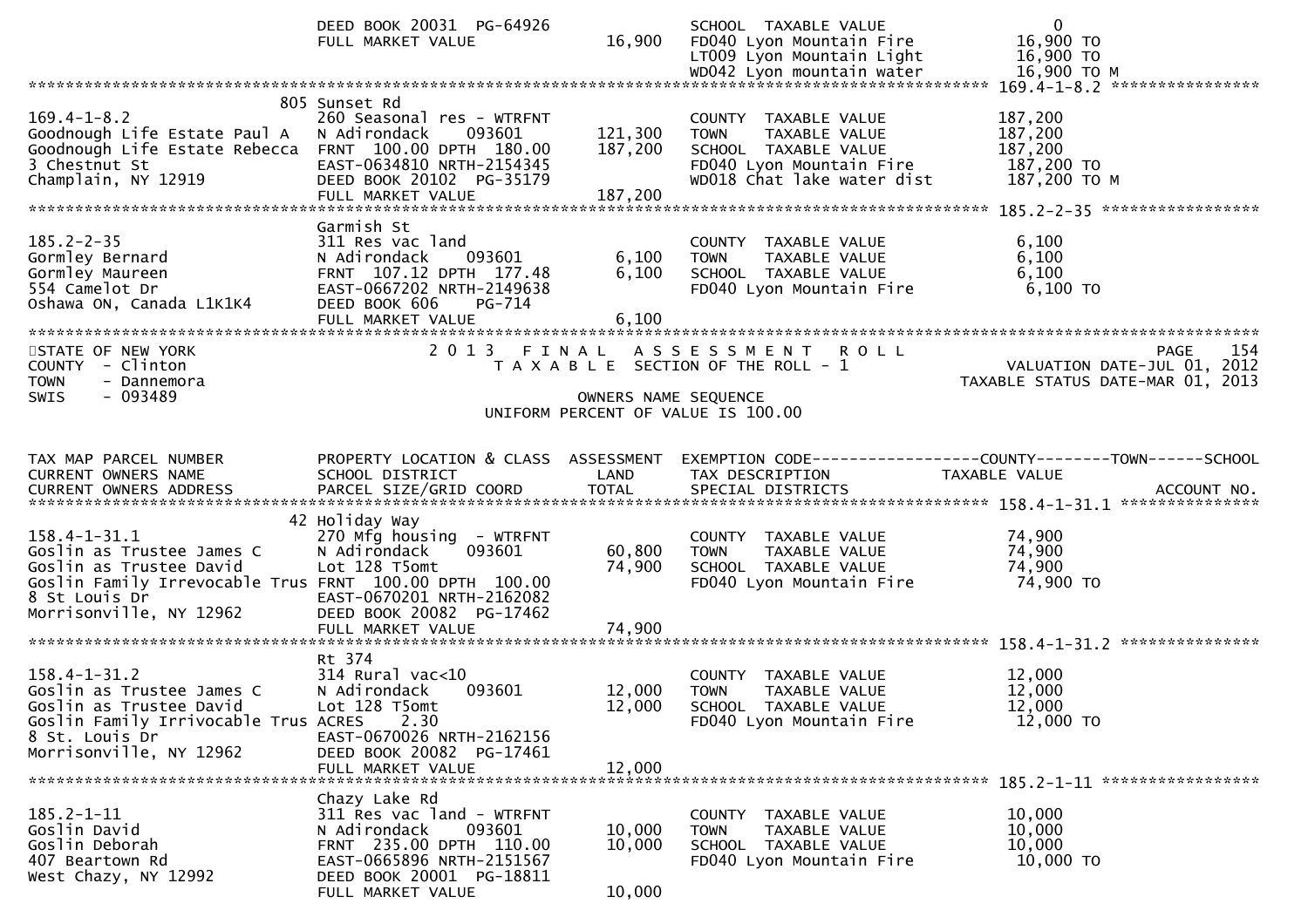|                                                                                                                    |                                                                                                                                                                                     |                              |                                                                                                                                                           |                                                               | 185.2-1-9 *******************                                                         |
|--------------------------------------------------------------------------------------------------------------------|-------------------------------------------------------------------------------------------------------------------------------------------------------------------------------------|------------------------------|-----------------------------------------------------------------------------------------------------------------------------------------------------------|---------------------------------------------------------------|---------------------------------------------------------------------------------------|
| $185.2 - 1 - 9$<br>Goslin David S<br>Goslin Deborah C<br>407 Beartown Rd                                           | 1844 Chazy Lake Rd<br>260 Seasonal res - WTRFNT<br>093601<br>N Adirondack<br>FRNT 143.88 DPTH 155.00<br>EAST-0665787 NRTH-2151876                                                   | 93,800<br>250,400            | COUNTY TAXABLE VALUE<br><b>TOWN</b><br>TAXABLE VALUE<br>SCHOOL TAXABLE VALUE<br>FD040 Lyon Mountain Fire                                                  | 250,400<br>250,400<br>250,400<br>250,400 TO                   |                                                                                       |
| West Chazy, NY 12992                                                                                               | DEED BOOK 20061 PG-96441<br>FULL MARKET VALUE                                                                                                                                       | 250,400                      |                                                                                                                                                           |                                                               |                                                                                       |
| $185.2 - 1 - 10$<br>Goslin David S<br>Goslin Deborah<br>407 Beartown Rd<br>West Chazy, NY 12992                    | 1838 Chazy Lake Rd<br>260 Seasonal res - WTRFNT<br>093601<br>N Adirondack<br>FRNT 150.00 DPTH 155.00<br>EAST-0665839 NRTH-2151752<br>DEED BOOK 765<br>$PG-228$<br>FULL MARKET VALUE | 45,300<br>90,900<br>90,900   | COUNTY TAXABLE VALUE<br>TAXABLE VALUE<br><b>TOWN</b><br>SCHOOL TAXABLE VALUE<br>FD040 Lyon Mountain Fire                                                  | 90,900<br>90,900<br>90,900<br>90,900 TO                       |                                                                                       |
| STATE OF NEW YORK<br>COUNTY - Clinton<br><b>TOWN</b><br>- Dannemora<br>$-093489$<br><b>SWIS</b>                    |                                                                                                                                                                                     |                              | 2013 FINAL ASSESSMENT ROLL<br>T A X A B L E SECTION OF THE ROLL - 1                                                                                       |                                                               | 155<br><b>PAGE</b><br>VALUATION DATE-JUL 01, 2012<br>TAXABLE STATUS DATE-MAR 01, 2013 |
|                                                                                                                    |                                                                                                                                                                                     |                              | OWNERS NAME SEQUENCE<br>UNIFORM PERCENT OF VALUE IS 100.00                                                                                                |                                                               |                                                                                       |
| TAX MAP PARCEL NUMBER<br><b>CURRENT OWNERS NAME</b>                                                                | PROPERTY LOCATION & CLASS ASSESSMENT<br>SCHOOL DISTRICT                                                                                                                             | LAND                         | EXEMPTION CODE-----------------COUNTY-------TOWN------SCHOOL<br>TAX DESCRIPTION                                                                           | TAXABLE VALUE                                                 |                                                                                       |
| $158.4 - 1 - 34$<br>Goslin James C<br>Goslin Sherie L<br>4207 Rt 3<br>PO Box 94<br>Saranac, NY 12981               | 32 Holiday Way<br>260 Seasonal res - WTRFNT<br>093601<br>N Adirondack<br>Lot 128 T5 Omt<br>FRNT 70.00 DPTH 135.00<br>EAST-0670008 NRTH-2161919<br>DEED BOOK 952<br>$PG-58$          | 48,600<br>166,400            | COUNTY TAXABLE VALUE<br>TAXABLE VALUE<br><b>TOWN</b><br>SCHOOL TAXABLE VALUE<br>FD040 Lyon Mountain Fire                                                  | 166,400<br>166,400<br>166,400<br>166,400 TO                   |                                                                                       |
|                                                                                                                    | 37 Summer Haven Dr                                                                                                                                                                  |                              |                                                                                                                                                           |                                                               |                                                                                       |
| $158.4 - 1 - 27$<br>Goslin Life Estate Patricia<br>Goslin Daniel P<br>29 Bittersweet Ln<br>Morrisonville, NY 12962 | 260 Seasonal res - WTRFNT<br>093601<br>N Adirondack<br>FRNT 144.00 DPTH 130.00<br>EAST-0670481 NRTH-2162392<br>DEED BOOK 20061 PG-95915<br>FULL MARKET VALUE                        | 77,100<br>109,100<br>109,100 | COUNTY TAXABLE VALUE<br>TAXABLE VALUE<br><b>TOWN</b><br>SCHOOL TAXABLE VALUE<br>FD040 Lyon Mountain Fire                                                  | 109,100<br>109,100<br>109,100<br>109,100 TO                   |                                                                                       |
|                                                                                                                    | 5 Church Pond Rd                                                                                                                                                                    |                              |                                                                                                                                                           |                                                               |                                                                                       |
| $183.2 - 1 - 3$<br>Gould Frances A<br>5 Church Pond Rd<br>Lyon Mt, NY 12952                                        | 210 1 Family Res<br>N Adirondack<br>093601<br>FRNT 192.00 DPTH 140.18<br>EAST-0645285 NRTH-2150245<br>DEED BOOK 623<br><b>PG-958</b><br>FULL MARKET VALUE                           | 50,900                       | 41131<br>WARCOMALL<br>2,400 AGED COUN 41802<br>41834<br>50,900 SR STAR<br>COUNTY<br>TAXABLE VALUE<br><b>TOWN</b><br>TAXABLE VALUE<br>SCHOOL TAXABLE VALUE | 0<br>12,725<br>0<br>19,088<br>0<br>0<br>19,087<br>38,175<br>0 | 12,725<br>0<br>$\mathbf{0}$<br>0<br>$\mathbf{0}$<br>50,900                            |
|                                                                                                                    |                                                                                                                                                                                     |                              | FD040 Lyon Mountain Fire<br>LT009 Lyon Mountain Light<br>WD042 Lyon mountain water                                                                        | 50,900 TO<br>50,900 TO<br>50,900 ТО М                         |                                                                                       |
|                                                                                                                    | $20$ philling $C_{\pm}$                                                                                                                                                             |                              |                                                                                                                                                           |                                                               | 183.20-4-14 *****************                                                         |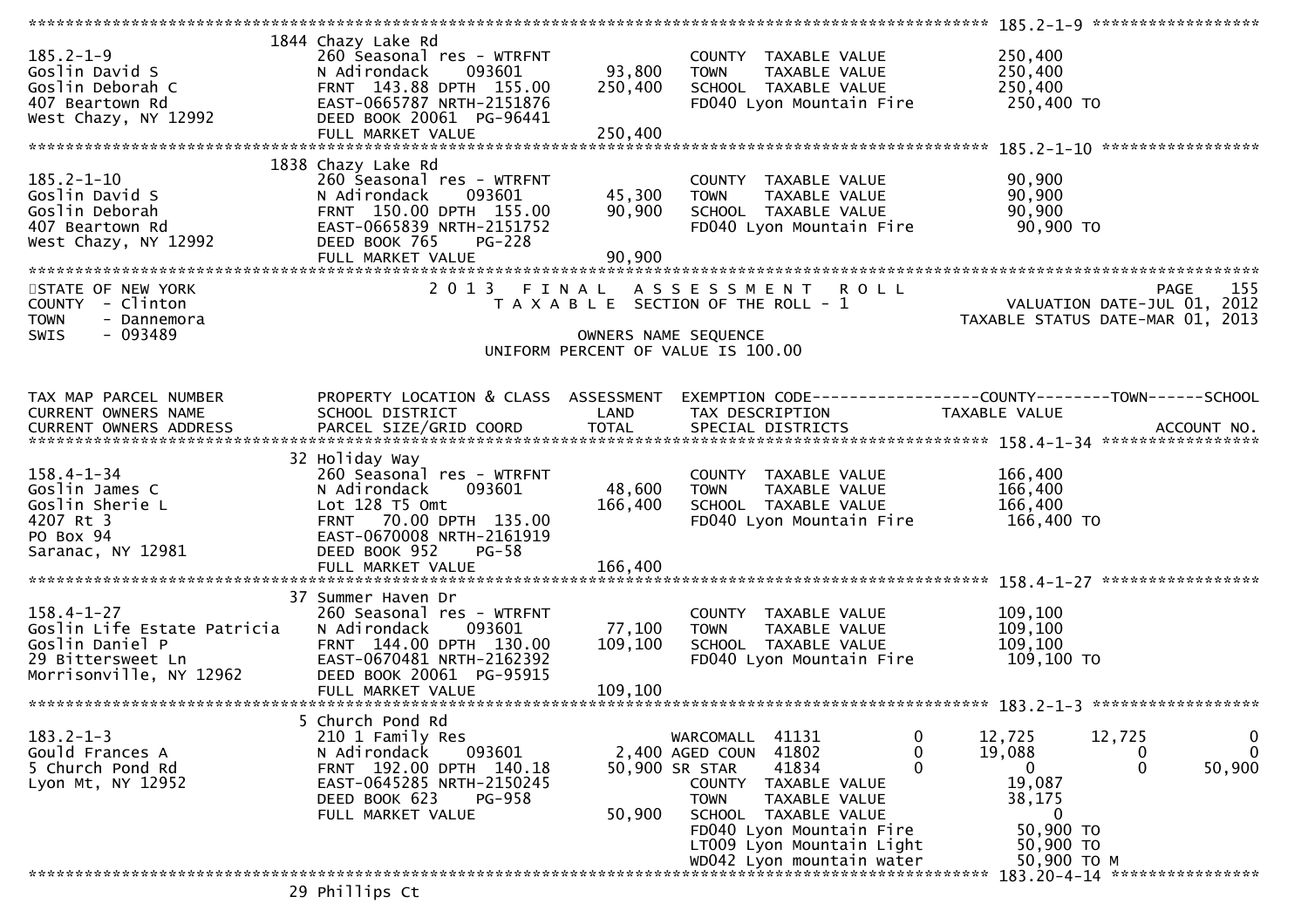| 183.20-4-14                               | 210 1 Family Res                                 |                    | 41854<br>$\mathbf{0}$<br>$\mathbf{0}$<br>30,000<br>RES STAR<br>$\Omega$       |
|-------------------------------------------|--------------------------------------------------|--------------------|-------------------------------------------------------------------------------|
| Gowans Sharon K                           | 093601<br>N Adirondack                           | 1,700              | 46,000<br>COUNTY TAXABLE VALUE                                                |
| PO Box 282                                | FRNT 69.50 DPTH 125.00                           | 46,000             | 46,000<br><b>TOWN</b><br>TAXABLE VALUE                                        |
| Lyon Mountain, NY 12952                   | EAST-0644294 NRTH-2145243                        |                    | 16,000<br>SCHOOL TAXABLE VALUE                                                |
|                                           | DEED BOOK 20092 PG-22802                         |                    | 46,000 TO<br>FD040 Lyon Mountain Fire                                         |
|                                           | FULL MARKET VALUE                                | 46,000             | LT009 Lyon Mountain Light<br>46,000 TO                                        |
|                                           |                                                  |                    | WD042 Lyon mountain water<br>46,000 ТО М                                      |
|                                           |                                                  |                    |                                                                               |
|                                           | Wilfred King Rd                                  |                    |                                                                               |
| $186. - 1 - 6$                            |                                                  |                    |                                                                               |
|                                           | 910 Priv forest                                  |                    | 44,800<br>COUNTY TAXABLE VALUE                                                |
| Grato Thomas M                            | Saranac Central 094401                           | 44,800             | 44,800<br>TAXABLE VALUE<br><b>TOWN</b>                                        |
| 210 Glen Ave                              | ACRES 150.00                                     | 44,800             | 44,800<br>SCHOOL TAXABLE VALUE                                                |
| Palisades Park, NJ 07650                  | EAST-0678915 NRTH-2151422                        |                    | 44,800 TO<br>FD032 Dannemora Fire Prot                                        |
|                                           | DEED BOOK 20102 PG-36453                         |                    |                                                                               |
|                                           | FULL MARKET VALUE                                | 44,800             |                                                                               |
|                                           |                                                  |                    |                                                                               |
| STATE OF NEW YORK                         | 2013 FINAL                                       |                    | ASSESSMENT ROLL<br>156<br><b>PAGE</b>                                         |
| COUNTY - Clinton                          |                                                  |                    | VALUATION DATE-JUL 01, 2012<br>T A X A B L E SECTION OF THE ROLL - 1          |
| <b>TOWN</b><br>- Dannemora                |                                                  |                    | TAXABLE STATUS DATE-MAR 01, 2013                                              |
| - 093489                                  |                                                  |                    |                                                                               |
| SWIS                                      |                                                  |                    | OWNERS NAME SEQUENCE                                                          |
|                                           |                                                  |                    | UNIFORM PERCENT OF VALUE IS 100.00                                            |
|                                           |                                                  |                    |                                                                               |
|                                           |                                                  |                    |                                                                               |
| TAX MAP PARCEL NUMBER                     | PROPERTY LOCATION & CLASS ASSESSMENT             |                    | EXEMPTION CODE-----------------COUNTY--------TOWN------SCHOOL                 |
| CURRENT OWNERS NAME                       | SCHOOL DISTRICT                                  | LAND               | TAX DESCRIPTION<br>TAXABLE VALUE                                              |
| CURRENT OWNERS ADDRESS                    | PARCEL SIZE/GRID COORD                           | <b>TOTAL</b>       | SPECIAL DISTRICTS<br>ACCOUNT NO.                                              |
|                                           |                                                  |                    |                                                                               |
|                                           | 72 Wilfred King Rd                               |                    |                                                                               |
| $173. - 3 - 5.2$                          | 270 Mfg housing                                  |                    | 42,800<br>COUNTY TAXABLE VALUE                                                |
| Green James L                             | 093601<br>N Adirondack                           | 10,200             | 42,800<br>TAXABLE VALUE<br><b>TOWN</b>                                        |
| Green Flossie A                           | 8.00<br><b>ACRES</b>                             | 42,800             | 42,800<br>SCHOOL TAXABLE VALUE                                                |
| 603 63rd Ave W T7                         | EAST-0681558 NRTH-2159079                        |                    | FD032 Dannemora Fire Prot<br>42,800 TO                                        |
|                                           |                                                  |                    |                                                                               |
| Bradenton, FL 34207                       | DEED BOOK 907<br>PG-214                          |                    |                                                                               |
|                                           |                                                  |                    |                                                                               |
|                                           |                                                  |                    |                                                                               |
|                                           | Sunset Rd                                        |                    |                                                                               |
| $182. - 2 - 2.1$                          | $322$ Rural vac $>10$                            |                    | 39,800<br>COUNTY TAXABLE VALUE                                                |
| Greene Susan M                            | 093601<br>N Adirondack                           | 39,800             | 39,800<br>TAXABLE VALUE<br><b>TOWN</b>                                        |
| 122 Chazy Lake Rd                         | ACRES 64.90                                      | 39,800             | 39,800<br>SCHOOL TAXABLE VALUE                                                |
| Saranac, NY 12981                         | EAST-0634818 NRTH-2148257                        |                    | $6,750$ TO<br>FD040 Lyon Mountain Fire                                        |
|                                           | DEED BOOK 20072 PG-7307                          |                    |                                                                               |
|                                           | FULL MARKET VALUE                                | 39,800             |                                                                               |
|                                           |                                                  |                    |                                                                               |
|                                           | 1052 Gen Leroy Manor Rd                          |                    |                                                                               |
| $188. - 1 - 4$                            |                                                  |                    | 10,980<br>10,980<br>0                                                         |
| Greeno Michael J                          |                                                  |                    | $\mathbf 0$<br>WARNONALL 41121                                                |
|                                           | 210 1 Family Res                                 |                    |                                                                               |
|                                           | Saranac Central 094401                           |                    | 5,300 LIM INC DI 41932<br>$\mathbf 0$<br>$\bf{0}$<br>31,110<br>0              |
| 1052 Gen Leroy Manor Rd                   | Lot 234 Ref Tract                                |                    | 0<br>31,110<br>$\Omega$<br>73,200 INC DIS TN 41933<br>0                       |
| Cadyville, NY 12918                       | FRNT 198.00 DPTH 140.00                          |                    | 30,000<br>$\mathbf{0}$<br>$\mathbf{0}$<br>RES STAR<br>41854<br>0              |
|                                           | EAST-0701339 NRTH-2149303                        |                    | 31,110<br><b>COUNTY</b><br>TAXABLE VALUE                                      |
|                                           | DEED BOOK 1016<br>PG-269                         |                    | 31,110<br><b>TOWN</b><br>TAXABLE VALUE                                        |
|                                           | FULL MARKET VALUE                                | 73,200             | SCHOOL TAXABLE VALUE<br>43,200                                                |
|                                           |                                                  |                    |                                                                               |
|                                           |                                                  |                    | FD032 Dannemora Fire Prot<br>73,200 TO                                        |
|                                           |                                                  |                    | 185.4-1-2.4 *****************                                                 |
|                                           | 35 Perron Way                                    |                    |                                                                               |
| $185.4 - 1 - 2.4$                         | 210 1 Family Res - WTRFNT                        |                    | 261,400<br><b>COUNTY</b><br>TAXABLE VALUE                                     |
| Gregoire Dominic<br>Therrien Marie Helene | N Adirondack<br>093601<br>Survey Map 20092/26888 | 111,900<br>261,400 | TAXABLE VALUE<br>261,400<br><b>TOWN</b><br>261,400<br>SCHOOL<br>TAXABLE VALUE |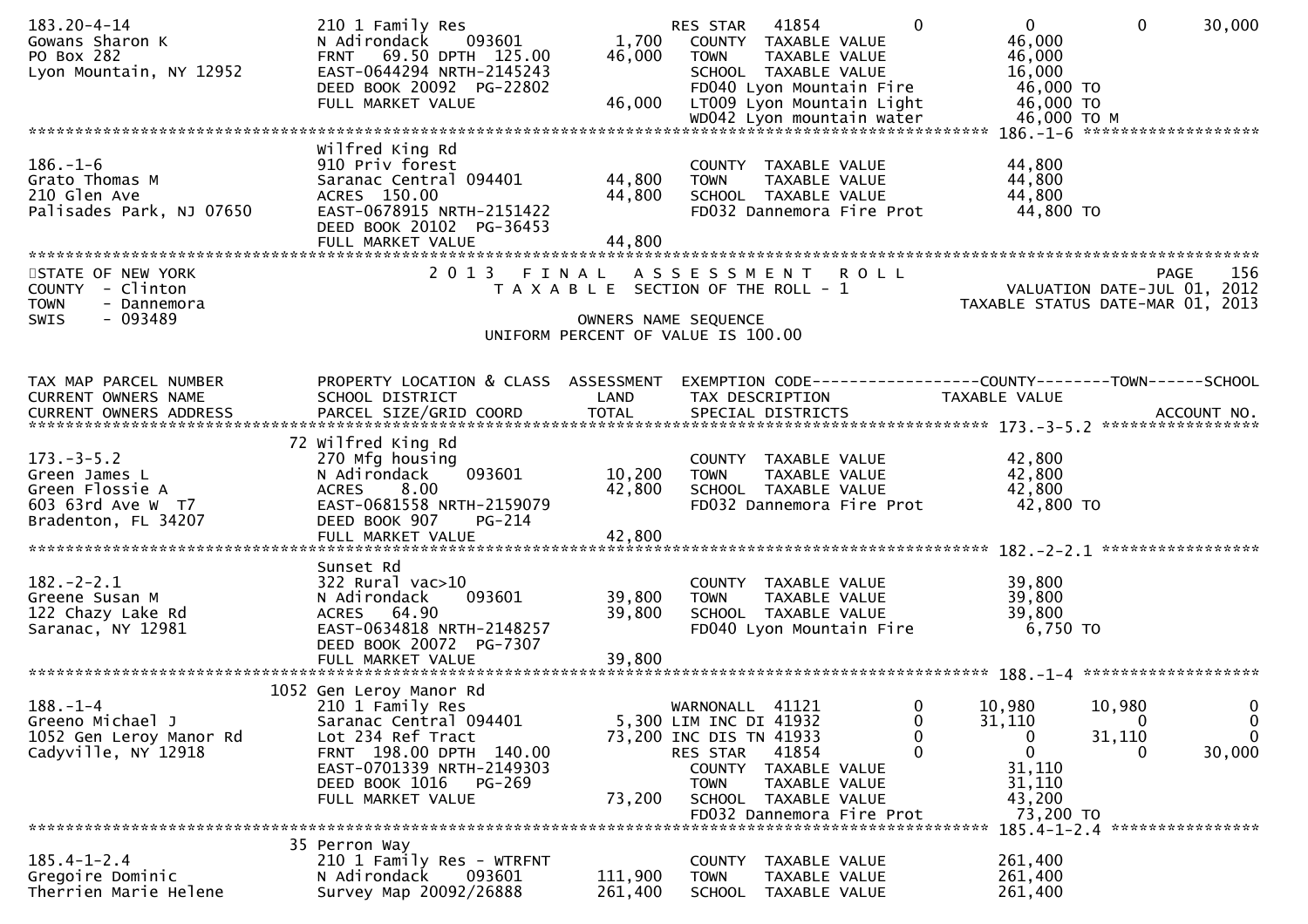| 139 Forget<br>Napierville QC, Canada JOJ1L                                                                 | 3.19<br><b>ACRES</b><br>EAST-0667522 NRTH-2148673<br>DEED BOOK 20092 PG-27673                                                                                                                        |                           | FD040 Lyon Mountain Fire                                                                                                                                                          | 261,400 TO                                                                              |                                                                                |
|------------------------------------------------------------------------------------------------------------|------------------------------------------------------------------------------------------------------------------------------------------------------------------------------------------------------|---------------------------|-----------------------------------------------------------------------------------------------------------------------------------------------------------------------------------|-----------------------------------------------------------------------------------------|--------------------------------------------------------------------------------|
|                                                                                                            |                                                                                                                                                                                                      |                           |                                                                                                                                                                                   |                                                                                         |                                                                                |
| $183.12 - 1 - 22$<br>Gregory Ina R<br>PO Box 180<br>Lyon Mt, NY 12952                                      | 3863 Rt 374<br>210 1 Family Res<br>093601<br>N Adirondack<br>30.09 DPTH 224.00<br><b>FRNT</b><br>EAST-0645655 NRTH-2149146<br>DEED BOOK 473<br>PG-318<br>FULL MARKET VALUE                           | 1,100<br>28,700<br>28,700 | $\mathbf{0}$<br>41854<br><b>RES STAR</b><br>COUNTY TAXABLE VALUE<br>TAXABLE VALUE<br><b>TOWN</b><br>SCHOOL TAXABLE VALUE<br>FD040 Lyon Mountain Fire<br>LT009 Lyon Mountain Light | $\overline{0}$<br>28,700<br>28,700<br>$\overline{\mathbf{0}}$<br>28,700 TO<br>28,700 TO | $\mathbf{0}$<br>28,700                                                         |
|                                                                                                            |                                                                                                                                                                                                      |                           |                                                                                                                                                                                   |                                                                                         |                                                                                |
| STATE OF NEW YORK<br>- Clinton<br><b>COUNTY</b><br><b>TOWN</b><br>- Dannemora                              | 2 0 1 3                                                                                                                                                                                              | FINAL                     | ASSESSMENT ROLL<br>T A X A B L E SECTION OF THE ROLL - 1                                                                                                                          |                                                                                         | 157<br>PAGE<br>VALUATION DATE-JUL 01, 2012<br>TAXABLE STATUS DATE-MAR 01, 2013 |
| $-093489$<br><b>SWIS</b>                                                                                   |                                                                                                                                                                                                      |                           | OWNERS NAME SEQUENCE<br>UNIFORM PERCENT OF VALUE IS 100.00                                                                                                                        |                                                                                         |                                                                                |
|                                                                                                            |                                                                                                                                                                                                      |                           |                                                                                                                                                                                   |                                                                                         |                                                                                |
| TAX MAP PARCEL NUMBER<br>CURRENT OWNERS NAME                                                               | PROPERTY LOCATION & CLASS ASSESSMENT<br>SCHOOL DISTRICT                                                                                                                                              | LAND                      | EXEMPTION CODE-----------------COUNTY-------TOWN------SCHOOL<br>TAX DESCRIPTION                                                                                                   | <b>TAXABLE VALUE</b>                                                                    |                                                                                |
|                                                                                                            | 26 Hemlock Ln                                                                                                                                                                                        |                           |                                                                                                                                                                                   |                                                                                         |                                                                                |
| $182.4 - 1 - 8$<br>Gregory Ronald E<br>25 Dino Dr<br>Ballston Lake, NY 12019                               | 260 Seasonal res - WTRFNT<br>093601<br>N Adirondack<br>FRNT 100.00 DPTH 257.00<br>EAST-0632071 NRTH-2149458<br>DEED BOOK 20031 PG-59095                                                              | 109,100<br>147,600        | COUNTY TAXABLE VALUE<br>TAXABLE VALUE<br><b>TOWN</b><br>SCHOOL TAXABLE VALUE<br>FD040 Lyon Mountain Fire<br>WD018 Chat lake water dist                                            | 147,600<br>147,600<br>147,600<br>147,600 TO<br>147,600 ТО М                             |                                                                                |
|                                                                                                            |                                                                                                                                                                                                      |                           |                                                                                                                                                                                   |                                                                                         |                                                                                |
| $173. - 1 - 12.2$<br>Griffin Joseph D<br>Griffin Amy B<br>420 Wilfred King Rd<br>Ellenburg Depot, NY 12935 | 420 Wilfred King Rd<br>210 1 Family Res<br>N Adirondack<br>093601<br>Lot 132 T5omt<br><b>ACRES</b><br>5.30 BANK<br>080<br>EAST-0674627 NRTH-2157751<br>DEED BOOK 20082 PG-20033<br>FULL MARKET VALUE | 177,500<br>177,500        | CW_10_VET/ 41152<br>0<br>8,600 RES STAR<br>41854<br>$\Omega$<br>COUNTY TAXABLE VALUE<br>TAXABLE VALUE<br><b>TOWN</b><br>SCHOOL TAXABLE VALUE<br>FD032 Dannemora Fire Prot         | 8,000<br>$\mathbf{0}$<br>169,500<br>177,500<br>147,500<br>177,500 TO                    | 0<br>$\mathbf{0}$<br>$\Omega$<br>30,000                                        |
|                                                                                                            |                                                                                                                                                                                                      |                           |                                                                                                                                                                                   |                                                                                         |                                                                                |
| 183.16-1-19<br>Grogan Bernard<br>Grogan Carol<br>PO Box 151<br>Lyon Mt, NY 12952                           | 22 Third St<br>210 1 Family Res<br>093601<br>N Adirondack<br>74.72 DPTH 221.00<br><b>FRNT</b><br>EAST-0644474 NRTH-2146974<br>DEED BOOK 575<br>PG-813<br>FULL MARKET VALUE                           | 29,900<br>29,900          | LIM INC DI 41932<br>0<br>$\Omega$<br>2,100 RES STAR 41854<br>COUNTY TAXABLE VALUE<br>TAXABLE VALUE<br><b>TOWN</b><br>SCHOOL TAXABLE VALUE<br>FD040 Lyon Mountain Fire             | 5,980<br>$\Omega$<br>23,920<br>29,900<br>0<br>29,900 ТО                                 | 0<br>$\mathbf 0$<br>29,900<br>$\Omega$                                         |
|                                                                                                            |                                                                                                                                                                                                      |                           | LT009 Lyon Mountain Light                                                                                                                                                         | 29,900 TO                                                                               |                                                                                |
|                                                                                                            |                                                                                                                                                                                                      |                           | WD042 Lyon mountain water                                                                                                                                                         | 29,900 ТО М                                                                             |                                                                                |
|                                                                                                            | 6 Keysor St                                                                                                                                                                                          |                           |                                                                                                                                                                                   |                                                                                         |                                                                                |
| $183.20 - 3 - 20$<br>Grogan Douglas<br>Grogan Yvonne<br>PO Box 255                                         | 210 1 Family Res<br>N Adirondack<br>093601<br>FRNT 157.00 DPTH 167.55<br>EAST-0644726 NRTH-2144863                                                                                                   | 43,500                    | WARNONALL<br>41121<br>0<br>41834<br>0<br>2,900 SR STAR<br>COUNTY<br>TAXABLE VALUE<br>TAXABLE VALUE<br><b>TOWN</b>                                                                 | 6,525<br>$\mathbf{0}$<br>36,975<br>36,975                                               | 6,525<br>0<br>43,500<br>0                                                      |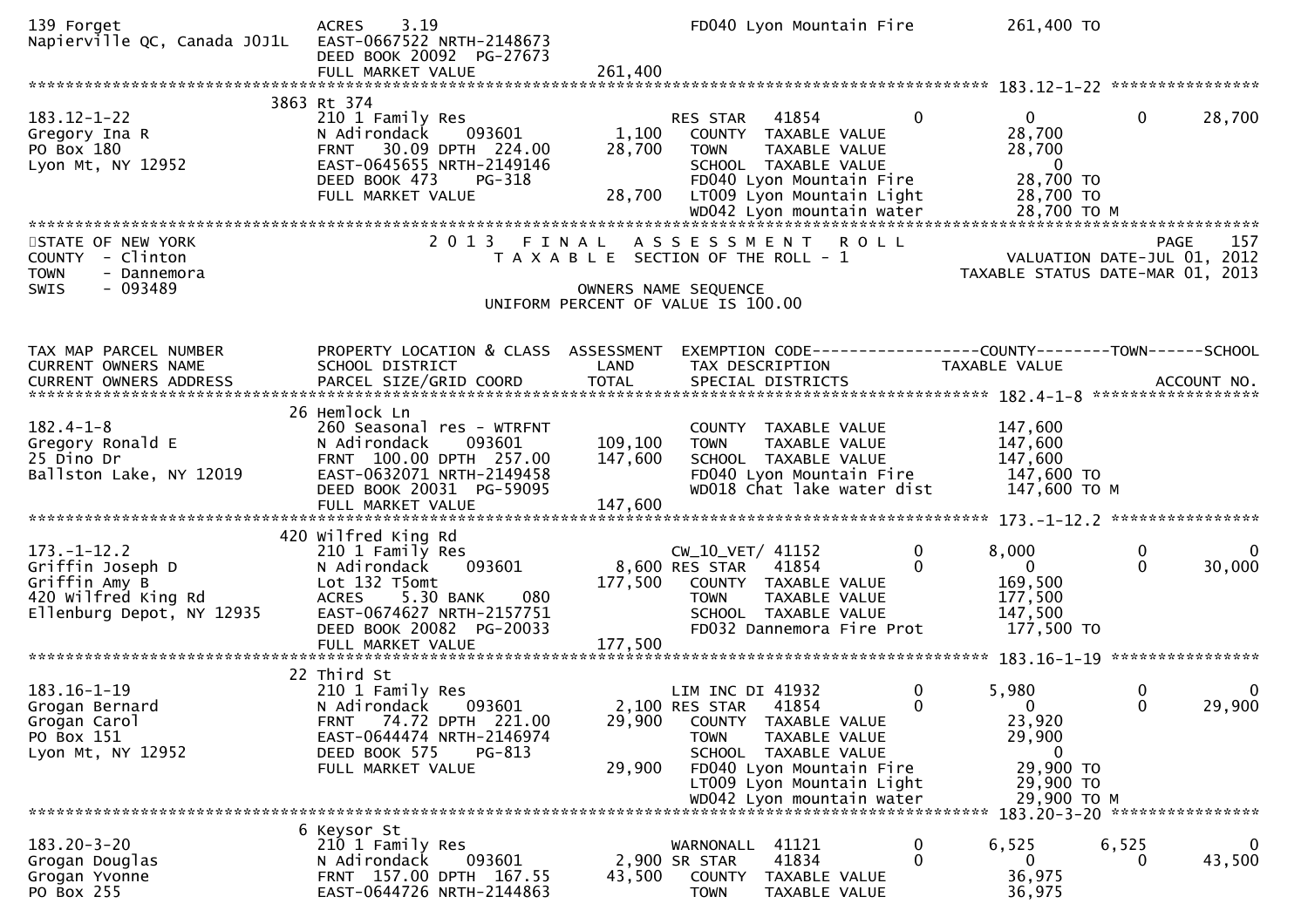| Lyon Mt, NY 12952                                                                                   | <b>PG-565</b><br>DEED BOOK 545<br>FULL MARKET VALUE                                                                                                                          | 43,500                    | SCHOOL TAXABLE VALUE<br>FD040 Lyon Mountain Fire<br>LT009 Lyon Mountain Light                                                                                                                | $\mathbf{0}$<br>43,500 TO<br>43,500 TO                                                                    |
|-----------------------------------------------------------------------------------------------------|------------------------------------------------------------------------------------------------------------------------------------------------------------------------------|---------------------------|----------------------------------------------------------------------------------------------------------------------------------------------------------------------------------------------|-----------------------------------------------------------------------------------------------------------|
|                                                                                                     |                                                                                                                                                                              |                           |                                                                                                                                                                                              |                                                                                                           |
| $183.20 - 4 - 36$<br>Grogan James<br>PO Box 160<br>Lyon Mt, NY 12952                                | 7 Phillips Ct<br>210 1 Family Res<br>N Adirondack<br>093601<br>69.50 DPTH 100.00<br><b>FRNT</b><br>EAST-0644135 NRTH-2144632<br>DEED BOOK 625<br>PG-258<br>FULL MARKET VALUE | 1,700<br>42,100<br>42,100 | 41854<br>$\mathbf{0}$<br>RES STAR<br>COUNTY TAXABLE VALUE<br>TAXABLE VALUE<br><b>TOWN</b><br>SCHOOL TAXABLE VALUE<br>FD040 Lyon Mountain Fire<br>LT009 Lyon Mountain Light                   | $\mathbf 0$<br>30,000<br>$\overline{0}$<br>42,100<br>42,100<br>12,100<br>42,100 TO<br>42,100 TO           |
|                                                                                                     |                                                                                                                                                                              |                           |                                                                                                                                                                                              |                                                                                                           |
| STATE OF NEW YORK<br>COUNTY - Clinton<br><b>TOWN</b><br>- Dannemora                                 | 2 0 1 3<br>FINAL                                                                                                                                                             |                           | A S S E S S M E N T<br><b>ROLL</b><br>T A X A B L E SECTION OF THE ROLL - 1                                                                                                                  | 158<br><b>PAGE</b><br>VALUATION DATE-JUL 01, 2012<br>TAXABLE STATUS DATE-MAR 01, 2013                     |
| - 093489<br><b>SWIS</b>                                                                             |                                                                                                                                                                              |                           | OWNERS NAME SEQUENCE<br>UNIFORM PERCENT OF VALUE IS 100.00                                                                                                                                   |                                                                                                           |
|                                                                                                     |                                                                                                                                                                              |                           |                                                                                                                                                                                              |                                                                                                           |
| TAX MAP PARCEL NUMBER<br>CURRENT OWNERS NAME                                                        | PROPERTY LOCATION & CLASS ASSESSMENT<br>SCHOOL DISTRICT                                                                                                                      | LAND                      | TAX DESCRIPTION                                                                                                                                                                              | EXEMPTION CODE-----------------COUNTY-------TOWN------SCHOOL<br>TAXABLE VALUE                             |
|                                                                                                     | 56 Second St                                                                                                                                                                 |                           |                                                                                                                                                                                              |                                                                                                           |
| $183.20 - 1 - 33$<br>Grogan Michael J<br>Harrington John W<br>PO Box 92<br>Lyon Mountain, NY 12952  | 210 1 Family Res<br>093601<br>N Adirondack<br>47.81 DPTH 148.00<br><b>FRNT</b><br>EAST-0644769 NRTH-2147143<br>DEED BOOK 20102 PG-36672<br>FULL MARKET VALUE                 | 1,600<br>28,800<br>28,800 | 41854<br>0<br><b>RES STAR</b><br>COUNTY TAXABLE VALUE<br>TAXABLE VALUE<br>TOWN<br>SCHOOL TAXABLE VALUE<br>FD040 Lyon Mountain Fire<br>LT009 Lyon Mountain Light                              | 28,800<br>$\mathbf{0}$<br>$\mathbf{0}$<br>28,800<br>28,800<br>$\overline{0}$<br>28,800 TO<br>28,800 TO    |
|                                                                                                     |                                                                                                                                                                              |                           |                                                                                                                                                                                              |                                                                                                           |
| $173. - 3 - 4.2$<br>Guerin Floyd R<br>Guerin Jennifer L<br>2025 Rt 374<br>Ellenburg Depot, NY 12935 | 2025 Rt 374<br>210 1 Family Res<br>093601<br>N Adirondack<br>Lot 131 T5omt<br><b>ACRES</b><br>1.10<br>EAST-0683372 NRTH-2159665<br>DEED BOOK 20021 PG-42382                  | 6,200<br>51,800           | 41854<br>0<br><b>RES STAR</b><br>COUNTY TAXABLE VALUE<br><b>TOWN</b><br>TAXABLE VALUE<br>SCHOOL TAXABLE VALUE<br>FD032 Dannemora Fire Prot                                                   | $\mathbf 0$<br>$\mathbf{0}$<br>30,000<br>51,800<br>51,800<br>21,800<br>51,800 TO                          |
|                                                                                                     | 47 Third St                                                                                                                                                                  |                           |                                                                                                                                                                                              |                                                                                                           |
| $183.16 - 1 - 33$<br>Gugliotta Bruce<br>Gugliotta Laurie E<br>PO Box 206<br>Lyon Mountain, NY 12952 | 210 1 Family Res<br>093601<br>N Adirondack<br>3.40 BANK<br>080<br><b>ACRES</b><br>EAST-0644288 NRTH-2147615<br>DEED BOOK 20061 PG-97198<br>FULL MARKET VALUE                 | 4,400<br>81,000<br>81,000 | 0<br>RES STAR<br>41854<br>COUNTY TAXABLE VALUE<br><b>TOWN</b><br>TAXABLE VALUE<br>SCHOOL TAXABLE VALUE<br>FD040 Lyon Mountain Fire<br>LT009 Lyon Mountain Light<br>WD042 Lyon mountain water | $\mathbf{0}$<br>30,000<br>$\Omega$<br>81,000<br>81,000<br>51,000<br>81,000 TO<br>81,000 TO<br>81,000 TO M |
|                                                                                                     |                                                                                                                                                                              |                           |                                                                                                                                                                                              |                                                                                                           |
| $188.17 - 3 - 15$<br>Gurbal William B<br>Gurbal Michelle<br>972 Rt 374                              | 972 Rt 374<br>210 1 Family Res<br>Saranac Central 094401<br>73.00 DPTH 177.00<br><b>FRNT</b><br>080<br><b>BANK</b>                                                           | 93,000                    | 41121<br>WARNONALL<br>$\mathbf 0$<br>$\Omega$<br>41854<br>9,600 RES STAR<br><b>COUNTY</b><br>TAXABLE VALUE<br><b>TOWN</b><br>TAXABLE VALUE                                                   | 13,950<br>$\mathbf 0$<br>13,950<br>30,000<br>$\overline{0}$<br>0<br>79,050<br>79,050                      |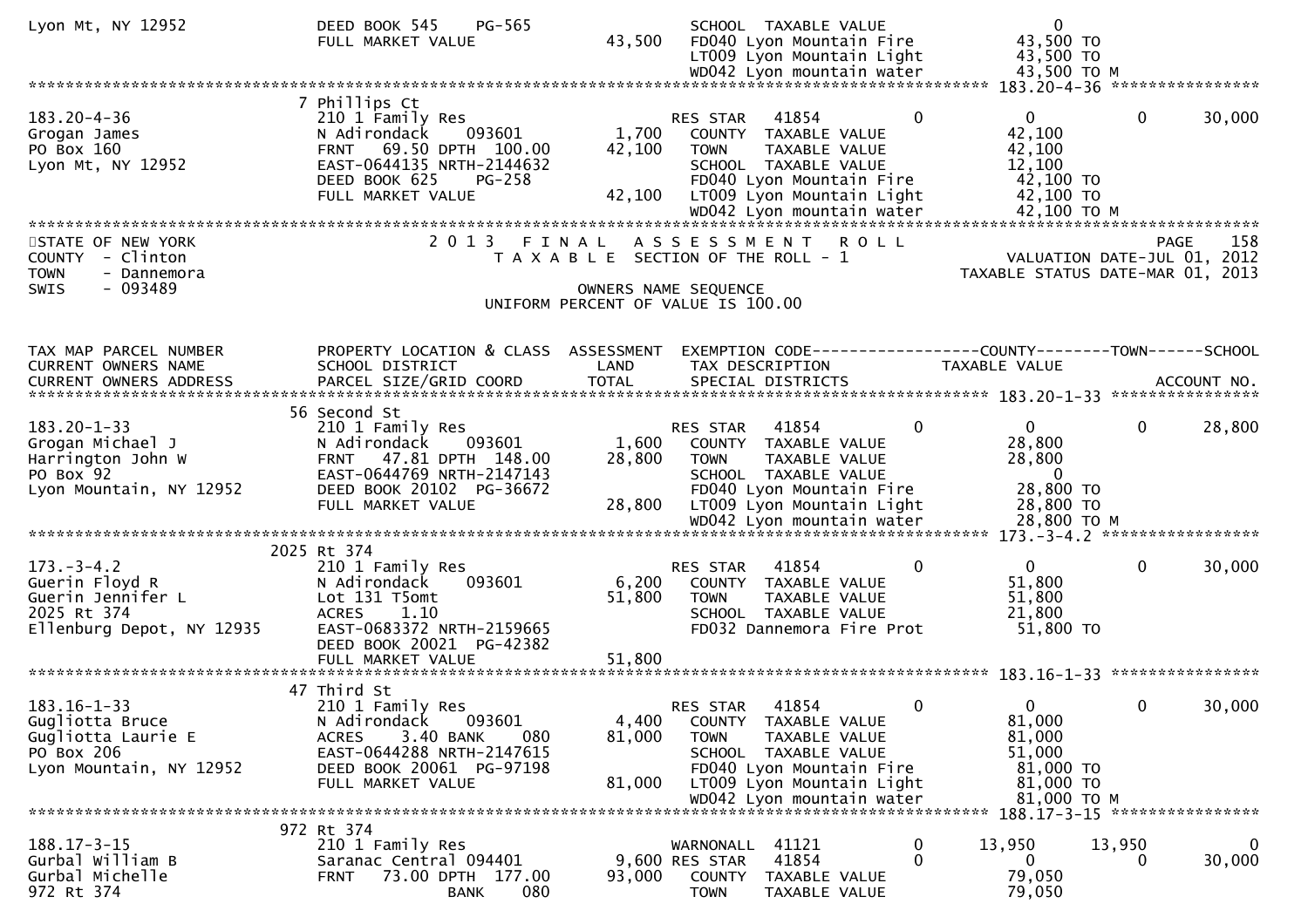| Cadyville, NY 129118                                                                                            | EAST-0698202 NRTH-2147125<br>DEED BOOK 945<br>PG-172<br>FULL MARKET VALUE                                                                                                                          | 93,000                       | SCHOOL TAXABLE VALUE<br>FD032 Dannemora Fire Prot<br>WD032 Dann wtr dst #2                                                             | 63,000<br>93,000 TO<br>1.00 UN M                                                     |
|-----------------------------------------------------------------------------------------------------------------|----------------------------------------------------------------------------------------------------------------------------------------------------------------------------------------------------|------------------------------|----------------------------------------------------------------------------------------------------------------------------------------|--------------------------------------------------------------------------------------|
|                                                                                                                 |                                                                                                                                                                                                    |                              |                                                                                                                                        |                                                                                      |
| $172.2 - 2 - 18$<br>Gustafson Living Trust Paul E N Adirondack<br>51 Carriage Rd<br>Clifton Park, NY 12065      | 8 Sandy Bay<br>260 Seasonal res - WTRFNT<br>093601<br>FRNT 87.50 DPTH 140.00<br>EAST-0666664 NRTH-2158971<br>DEED BOOK 20061 PG-96344<br>FULL MARKET VALUE                                         | 73,000<br>155,700<br>155,700 | COUNTY TAXABLE VALUE<br><b>TOWN</b><br>TAXABLE VALUE<br>SCHOOL TAXABLE VALUE<br>FD040 Lyon Mountain Fire                               | 155,700<br>155,700<br>155,700<br>155,700 TO                                          |
|                                                                                                                 |                                                                                                                                                                                                    |                              |                                                                                                                                        |                                                                                      |
| STATE OF NEW YORK<br>COUNTY - Clinton<br><b>TOWN</b><br>- Dannemora<br>$-093489$<br><b>SWIS</b>                 |                                                                                                                                                                                                    | OWNERS NAME SEQUENCE         | 2013 FINAL ASSESSMENT ROLL<br>T A X A B L E SECTION OF THE ROLL - 1<br>UNIFORM PERCENT OF VALUE IS 100.00                              | 159<br>PAGE<br>VALUATION DATE-JUL 01, 2012<br>TAXABLE STATUS DATE-MAR 01, 2013       |
|                                                                                                                 |                                                                                                                                                                                                    |                              |                                                                                                                                        |                                                                                      |
| TAX MAP PARCEL NUMBER<br>CURRENT OWNERS NAME                                                                    | PROPERTY LOCATION & CLASS ASSESSMENT<br>SCHOOL DISTRICT                                                                                                                                            | LAND                         | TAX DESCRIPTION                                                                                                                        | EXEMPTION        CODE-----------------COUNTY-------TOWN------SCHOOL<br>TAXABLE VALUE |
| $196.2 - 1 - 13$<br>H & R Properties Inc<br>Mr Stewart<br>188 Boomhower Rd<br>Lyon Mt, NY 12952                 | 188 Boomhower Rd<br>210 1 Family Res - WTRFNT<br>093601<br>N Adirondack<br>1.00<br>ACRES<br>EAST-0631259 NRTH-2144199<br>DEED BOOK 1039<br><b>PG-322</b>                                           | 146,500<br>422,900           | COUNTY TAXABLE VALUE<br><b>TOWN</b><br>TAXABLE VALUE<br>SCHOOL TAXABLE VALUE<br>FD040 Lyon Mountain Fire<br>WD018 Chat lake water dist | 422,900<br>422,900<br>422,900<br>422,900 TO<br>422,900 TO M                          |
| $196.2 - 1 - 18$<br>H & R Properties Inc<br>Mr Stewart<br>188 Boomhower Rd<br>Lyon Mt, NY 12952                 | Boomhower Rd<br>$314$ Rural vac< $10$<br>N Adirondack<br>093601<br>Lot $141$ Omt $T5$<br>5.03<br><b>ACRES</b><br>EAST-0631388 NRTH-2143553<br>DEED BOOK 1039<br><b>PG-322</b><br>FULL MARKET VALUE | 17,400<br>17,400<br>17,400   | COUNTY TAXABLE VALUE<br>TAXABLE VALUE<br>TOWN<br>SCHOOL TAXABLE VALUE<br>FD040 Lyon Mountain Fire                                      | 17,400<br>17,400<br>17,400<br>17,400 TO                                              |
| $185.2 - 3 - 9$<br>Haley Timothy J<br>Haley Suzanne M<br>154 Town Line Rd<br>Cadyville, NY 12918                | 820 Wilfred King Rd<br>260 Seasonal res - WTRFNT<br>N Adirondack<br>093601<br>FRNT 152.30 DPTH 250.00<br>EAST-0671207 NRTH-2151271<br>DEED BOOK 20031 PG-61189<br>FULL MARKET VALUE                | 85,700<br>144,400<br>144.400 | COUNTY TAXABLE VALUE<br>TAXABLE VALUE<br><b>TOWN</b><br>SCHOOL TAXABLE VALUE<br>FD032 Dannemora Fire Prot                              | 144,400<br>144,400<br>144,400<br>144,400 TO                                          |
| $185.2 - 3 - 8$<br>Haley Wallace F<br>Haley Sydney W<br>Attn: Sydney Haley<br>929 Rt 374<br>Cadyville, NY 12918 | 816 Wilfred King Rd<br>260 Seasonal res - WTRFNT<br>093601<br>N Adirondack<br>73.24 DPTH 280.00<br><b>FRNT</b><br>EAST-0671145 NRTH-2151351<br>DEED BOOK 762<br>$PG-52$<br>FULL MARKET VALUE       | 73,400<br>143,300<br>143,300 | <b>COUNTY</b><br>TAXABLE VALUE<br><b>TOWN</b><br>TAXABLE VALUE<br>SCHOOL TAXABLE VALUE<br>FD032 Dannemora Fire Prot                    | 143,300<br>143,300<br>143,300<br>143,300 TO                                          |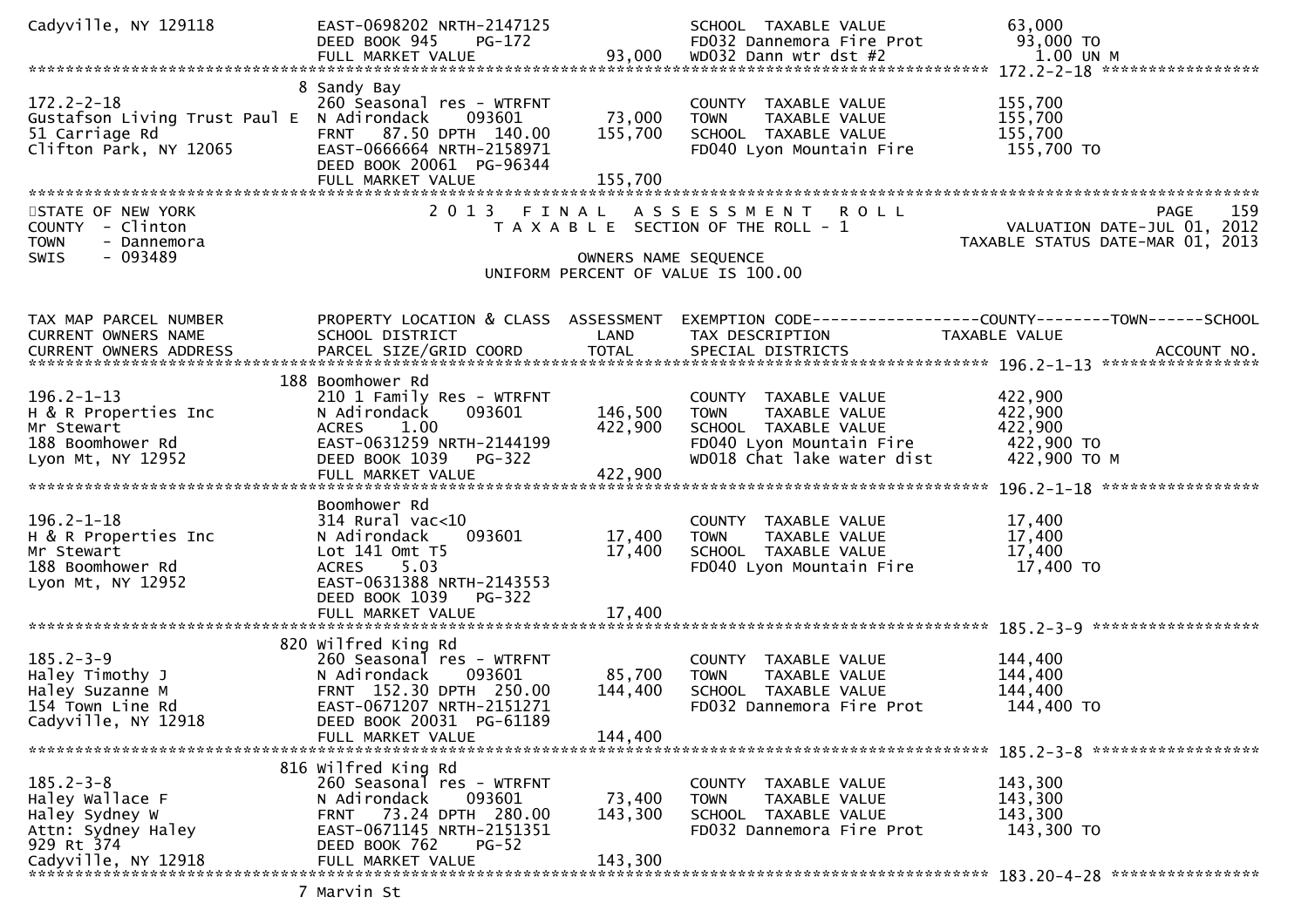| $183.20 - 4 - 28$<br>Hamelin Life Use Gertrude<br>Hamelin Conrad C<br>7 Marvin St<br>PO Box 45<br>Lyon Mountain, NY 12952 | 210 1 Family Res<br>093601<br>N Adirondack<br>69.50 DPTH<br>89.00<br><b>FRNT</b><br>EAST-0644175 NRTH-2144869<br>DEED BOOK 20072 PG-9535<br>FULL MARKET VALUE                             | 40,400<br>40,400           | $\mathbf{0}$<br>WARCOMALL 41131<br>$\Omega$<br>1,400 SR STAR<br>41834<br>COUNTY TAXABLE VALUE<br>TAXABLE VALUE<br><b>TOWN</b><br>SCHOOL TAXABLE VALUE<br>FD040 Lyon Mountain Fire<br>LT009 Lyon Mountain Light | 10, 100<br>10,100<br>$\overline{0}$<br>$\overline{0}$<br>40,400<br>$\Omega$<br>30,300<br>30,300<br>$\overline{\phantom{0}}$<br>40,400 TO<br>40,400 TO |
|---------------------------------------------------------------------------------------------------------------------------|-------------------------------------------------------------------------------------------------------------------------------------------------------------------------------------------|----------------------------|----------------------------------------------------------------------------------------------------------------------------------------------------------------------------------------------------------------|-------------------------------------------------------------------------------------------------------------------------------------------------------|
|                                                                                                                           |                                                                                                                                                                                           |                            |                                                                                                                                                                                                                |                                                                                                                                                       |
| STATE OF NEW YORK<br>COUNTY - Clinton<br><b>TOWN</b><br>- Dannemora<br>$-093489$<br><b>SWIS</b>                           | 2013 FINAL                                                                                                                                                                                | OWNERS NAME SEQUENCE       | ASSESSMENT ROLL<br>T A X A B L E SECTION OF THE ROLL - 1<br>UNIFORM PERCENT OF VALUE IS 100.00                                                                                                                 | <b>PAGE</b><br>160<br>VALUATION DATE-JUL 01, 2012<br>TAXABLE STATUS DATE-MAR 01, 2013                                                                 |
|                                                                                                                           |                                                                                                                                                                                           |                            |                                                                                                                                                                                                                |                                                                                                                                                       |
| TAX MAP PARCEL NUMBER<br>CURRENT OWNERS NAME                                                                              | PROPERTY LOCATION & CLASS ASSESSMENT<br>SCHOOL DISTRICT                                                                                                                                   | LAND                       | TAX DESCRIPTION                                                                                                                                                                                                | EXEMPTION CODE------------------COUNTY--------TOWN------SCHOOL<br>TAXABLE VALUE                                                                       |
| $174. - 1 - 23.2$<br>Hansen H J<br>Hansen Elizabeth R<br>127 Roosevelt Blvd<br>Hauppauge, NY 11788                        | Rt 374<br>$314$ Rural vac<10<br>N Adirondack<br>093601<br>55 St Gore<br><b>ACRES</b><br>7.10<br>EAST-0684373 NRTH-2158746<br>DEED BOOK 622<br>PG-1052                                     | 9,700<br>9,700             | COUNTY TAXABLE VALUE<br><b>TOWN</b><br>TAXABLE VALUE<br>SCHOOL TAXABLE VALUE<br>FD032 Dannemora Fire Prot                                                                                                      | 9,700<br>9,700<br>9,700<br>9,700 TO                                                                                                                   |
|                                                                                                                           | FULL MARKET VALUE                                                                                                                                                                         | 9,700                      |                                                                                                                                                                                                                |                                                                                                                                                       |
|                                                                                                                           | 18 Keysor St                                                                                                                                                                              |                            |                                                                                                                                                                                                                |                                                                                                                                                       |
| $183.20 - 3 - 28$<br>Hansen Life Estate Gladys<br>Petrashune Diane M<br>PO Box 212<br>Lyon Mountain, NY 12952             | 210 1 Family Res<br>N Adirondack<br>093601<br>90.00 DPTH 176.00<br><b>FRNT</b><br>EAST-0644642 NRTH-2145222<br>DEED BOOK 20001 PG-1888<br>FULL MARKET VALUE                               | 37,300<br>37,300           | $\mathbf 0$<br>AGED COUN 41802<br>41834<br>$\Omega$<br>2,300 SR STAR<br>COUNTY TAXABLE VALUE<br><b>TOWN</b><br>TAXABLE VALUE<br>SCHOOL TAXABLE VALUE<br>FD040 Lyon Mountain Fire<br>LT009 Lyon Mountain Light  | 0<br>18,650<br>$\mathbf{0}$<br>37,300<br>$\overline{0}$<br>$\Omega$<br>18,650<br>37,300<br>$\overline{0}$<br>37,300 TO<br>37,300 TO                   |
|                                                                                                                           |                                                                                                                                                                                           |                            |                                                                                                                                                                                                                |                                                                                                                                                       |
| $188. - 3 - 6$<br>Harper John P<br>347 Bart Merrill Rd<br>Cadyville, NY 12918                                             | 347 Bart Merrill Rd<br>270 Mfg housing<br>Saranac Central 094401<br>1.00<br><b>ACRES</b><br>EAST-0707688 NRTH-2150295<br>DEED BOOK 20102 PG-33937<br>FULL MARKET VALUE                    | 6,000<br>34,200<br>34,200  | COUNTY TAXABLE VALUE<br>TAXABLE VALUE<br><b>TOWN</b><br>SCHOOL TAXABLE VALUE<br>FD032 Dannemora Fire Prot                                                                                                      | 34,200<br>34,200<br>34,200<br>34,200 TO                                                                                                               |
|                                                                                                                           |                                                                                                                                                                                           |                            |                                                                                                                                                                                                                |                                                                                                                                                       |
| $169. - 2 - 14$<br>Harrica Leonard<br>Harrica Nora<br>11 Massachusetts Rd<br>Plattsburgh, NY 12903                        | 54 Owlyout Pt Way<br>260 Seasonal res - WTRFNT<br>093601<br>N Adirondack<br>85.00 DPTH 130.00<br><b>FRNT</b><br>EAST-0635191 NRTH-2158334<br>DEED BOOK 331<br>PG-589<br>FULL MARKET VALUE | 57,600<br>84,500<br>84,500 | <b>COUNTY</b><br>TAXABLE VALUE<br>TAXABLE VALUE<br>TOWN<br>SCHOOL TAXABLE VALUE<br>FD040 Lyon Mountain Fire<br>WD018 Chat lake water dist                                                                      | 84,500<br>84,500<br>84,500<br>84,500 TO<br>84,500 TO M<br>169. - 2 - 12. 1 *****************                                                          |
|                                                                                                                           | 82 Owlyout Pt Way                                                                                                                                                                         |                            |                                                                                                                                                                                                                |                                                                                                                                                       |
| $169. -2 - 12.1$                                                                                                          | 260 Seasonal res - WTRFNT                                                                                                                                                                 |                            | COUNTY TAXABLE VALUE                                                                                                                                                                                           | 165,800                                                                                                                                               |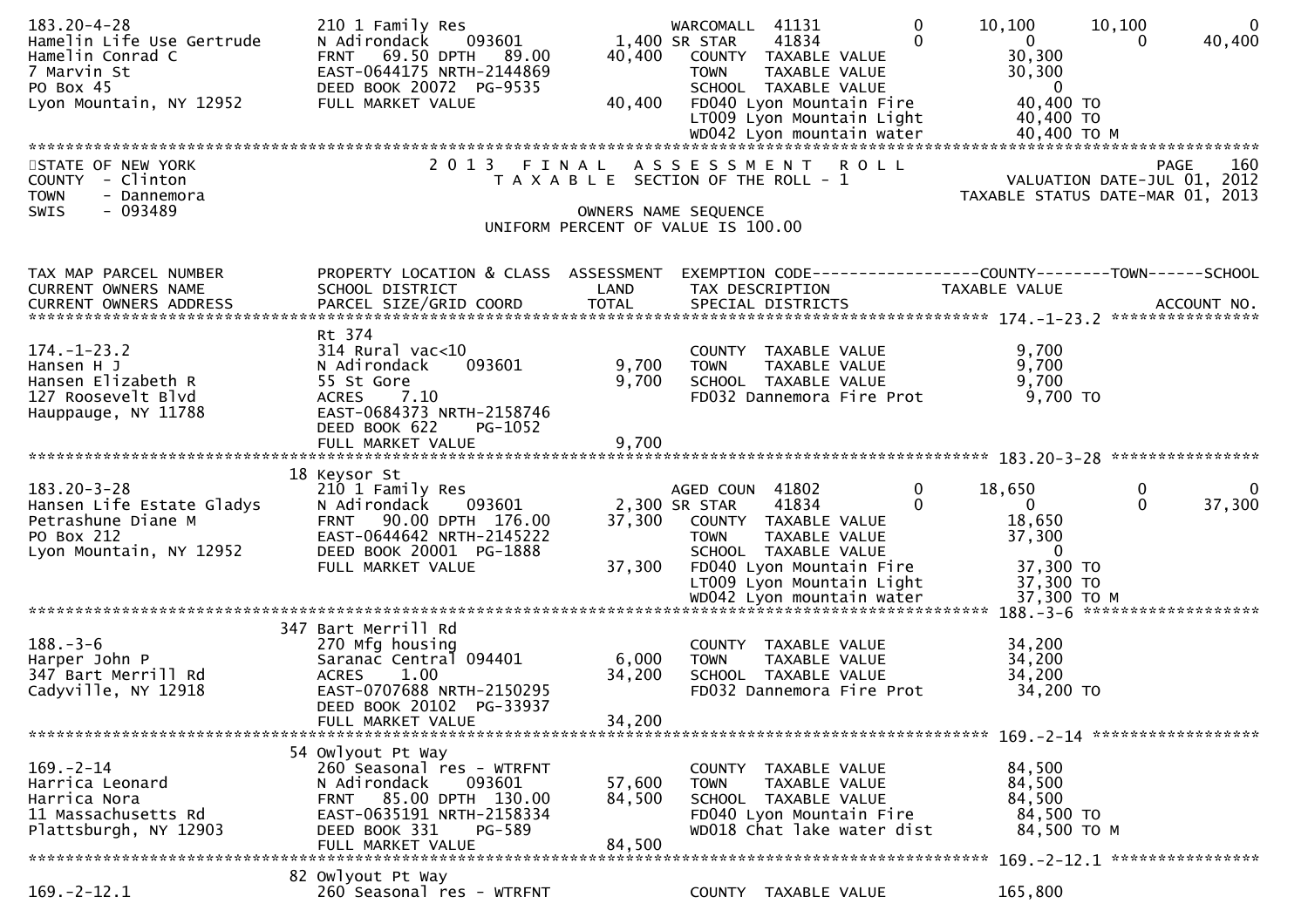| Harrica Life Use Paul M<br>Harrica Joshua P<br>14 Kimberly Ln<br>Morrisonville, NY 12962                        | N Adirondack<br>093601<br>ACRES 61.50<br>EAST-0635593 NRTH-2157858<br>DEED BOOK 20082 PG-14274<br>FULL MARKET VALUE                                                                                                         | 122,100<br>165,800<br>165,800 | TAXABLE VALUE<br><b>TOWN</b><br>SCHOOL TAXABLE VALUE<br>FD040 Lyon Mountain Fire<br>WD018 Chat lake water dist                           | 165,800<br>165,800<br>165,800 TO<br>159,267 то м                                |
|-----------------------------------------------------------------------------------------------------------------|-----------------------------------------------------------------------------------------------------------------------------------------------------------------------------------------------------------------------------|-------------------------------|------------------------------------------------------------------------------------------------------------------------------------------|---------------------------------------------------------------------------------|
| STATE OF NEW YORK<br>COUNTY - Clinton<br><b>TOWN</b><br>- Dannemora                                             |                                                                                                                                                                                                                             |                               | 2013 FINAL ASSESSMENT ROLL<br>T A X A B L E SECTION OF THE ROLL - 1                                                                      | 161<br>PAGE<br>VALUATION DATE-JUL 01, 2012<br>TAXABLE STATUS DATE-MAR 01, 2013  |
| - 093489<br>SWIS                                                                                                |                                                                                                                                                                                                                             | OWNERS NAME SEQUENCE          | UNIFORM PERCENT OF VALUE IS 100.00                                                                                                       |                                                                                 |
| TAX MAP PARCEL NUMBER<br>CURRENT OWNERS NAME                                                                    | PROPERTY LOCATION & CLASS ASSESSMENT<br>SCHOOL DISTRICT                                                                                                                                                                     | LAND                          | TAX DESCRIPTION                                                                                                                          | EXEMPTION CODE------------------COUNTY--------TOWN------SCHOOL<br>TAXABLE VALUE |
| $169. - 2 - 13$<br>Harrica Richard D<br>Harrica Elaine I<br>PO Box 732<br>Dannemora, NY 12929                   | 56 Owlyout Pt Way<br>260 Seasonal res - WTRFNT<br>093601<br>N Adirondack<br>FRNT 75.00 DPTH 110.00<br>EAST-0635129 NRTH-2158275<br>DEED BOOK 801<br>PG-59                                                                   | 50,100<br>128,300             | COUNTY TAXABLE VALUE<br>TAXABLE VALUE<br><b>TOWN</b><br>SCHOOL TAXABLE VALUE<br>FD040 Lyon Mountain Fire<br>WD018 Chat lake water dist   | 128,300<br>128,300<br>128,300<br>128,300 TO<br>128,300 ТО М                     |
|                                                                                                                 |                                                                                                                                                                                                                             |                               |                                                                                                                                          |                                                                                 |
| $172.4 - 1 - 4$<br>Hart Gerald J<br>Hart Gary<br>Manley St Box 481<br>Dannemona NY 12020<br>Dannemora, NY 12929 | 580 Wilfred King Rd<br>260 Seasonal res - WTRFNT<br>093601<br>N Adirondack<br>FRNT 107.50 DPTH 370.00<br>EAST-0671426 NRTH-2156197<br>DEED BOOK 627<br>PG-153<br>FULL MARKET VALUE                                          | 102,600<br>151,900<br>151,900 | COUNTY TAXABLE VALUE<br><b>TOWN</b><br>TAXABLE VALUE<br>SCHOOL TAXABLE VALUE<br>FD032 Dannemora Fire Prot                                | 151,900<br>151,900<br>151,900<br>151,900 TO                                     |
| $173.3 - 2 - 16$<br>Hastings Donald A<br>Hastings Patricia P<br>2028 Rt 22B<br>Morrisonville, NY 12962          | 564 Wilfred King Rd<br>260 Seasonal res - WTRFNT<br>N Adirondack<br>093601<br>FRNT 100.00 DPTH 315.00<br>EAST-0671712 NRTH-2156606<br>DEED BOOK 647<br><b>PG-228</b><br>FULL MARKET VALUE                                   | 76,600<br>142,600<br>142,600  | COUNTY TAXABLE VALUE<br>TAXABLE VALUE<br><b>TOWN</b><br>SCHOOL TAXABLE VALUE<br>FD032 Dannemora Fire Prot                                | 142,600<br>142,600<br>142,600<br>142,600 TO                                     |
| $159.3 - 2 - 8$<br>Hayut Ahron<br>Hayut Susan<br>131 Lisbonne<br>Dollard Des Ormeaux QCanada<br>H9B3B9          | 64 Dubrey Rd<br>270 Mfg housing - WTRFNT<br>N Adirondack<br>093601<br>129 T5omt<br>Survey Map 2010/236275<br>90.00 DPTH 225.00<br><b>FRNT</b><br>EAST-0673584 NRTH-2161286<br>DEED BOOK 20102 PG-36276<br>FULL MARKET VALUE | 91,400<br>119,800<br>119,800  | COUNTY TAXABLE VALUE<br><b>TOWN</b><br>TAXABLE VALUE<br>SCHOOL TAXABLE VALUE<br>FD032 Dannemora Fire Prot                                | 119,800<br>119,800<br>119,800<br>119,800 TO                                     |
| $183.20 - 3 - 24$<br>Healey-Coryer Deborah L<br>2014 Rt 374<br>Ellenburg Depot, NY 12935                        | 1 Keysor St<br>210 1 Family Res<br>N Adirondack<br>093601<br>Sub Map Bk 133A Lot 176<br>74.00 DPTH<br>86.00<br><b>FRNT</b><br>EAST-0644529 NRTH-2144962                                                                     | 1,500<br>29,900               | COUNTY<br>TAXABLE VALUE<br><b>TOWN</b><br>TAXABLE VALUE<br>SCHOOL TAXABLE VALUE<br>FD040 Lyon Mountain Fire<br>LT009 Lyon Mountain Light | 29,900<br>29,900<br>29,900<br>29,900 TO<br>29,900 TO                            |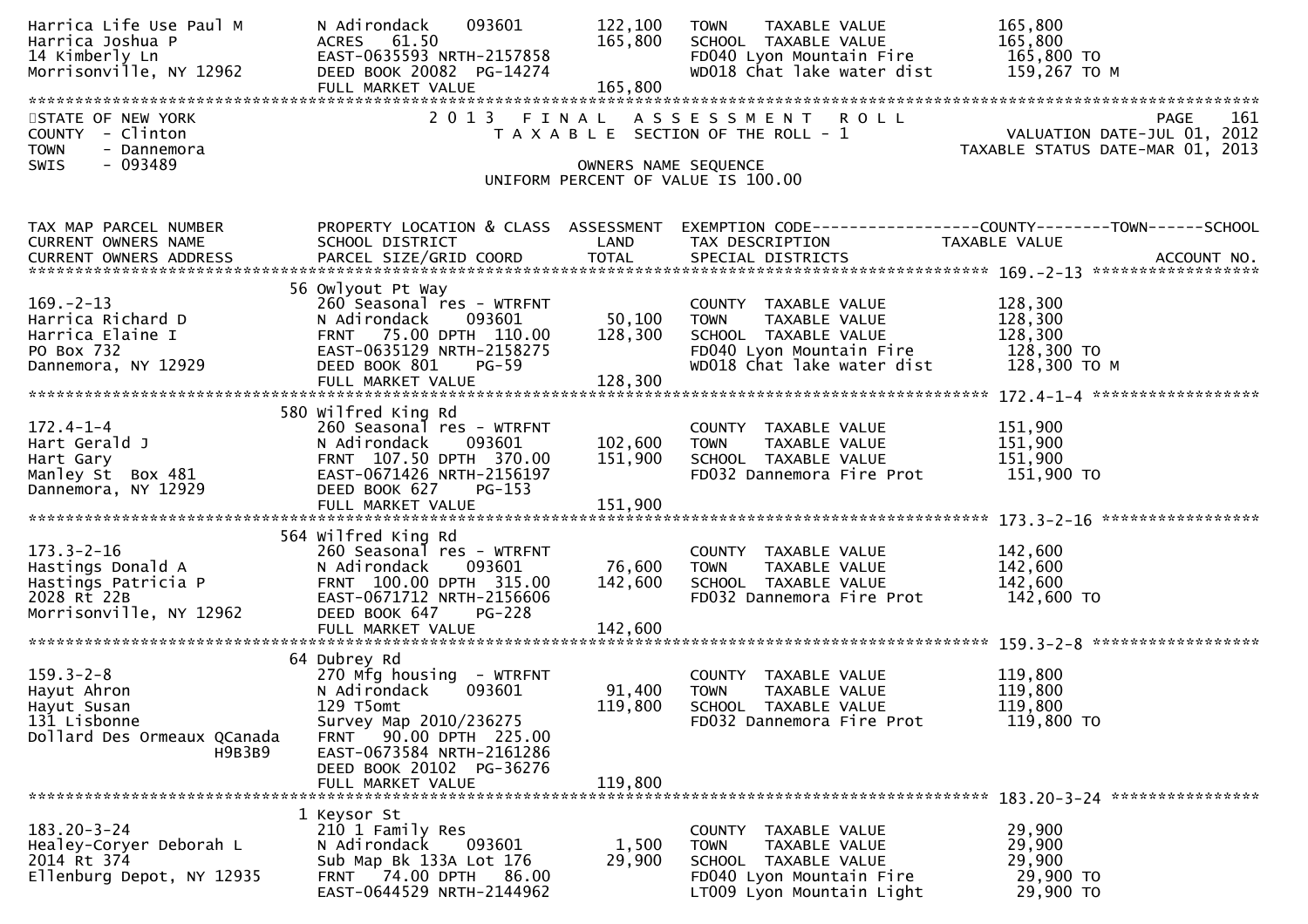|                                                                     | PG-167<br>DEED BOOK 770                               |                      | WD042 Lyon mountain water                                      | 29,900 ТО М                                                                    |
|---------------------------------------------------------------------|-------------------------------------------------------|----------------------|----------------------------------------------------------------|--------------------------------------------------------------------------------|
|                                                                     | FULL MARKET VALUE                                     | 29,900               |                                                                |                                                                                |
| STATE OF NEW YORK<br>COUNTY - Clinton<br><b>TOWN</b><br>- Dannemora | 2 0 1 3                                               |                      | FINAL ASSESSMENT ROLL<br>T A X A B L E SECTION OF THE ROLL - 1 | 162<br>PAGE<br>VALUATION DATE-JUL 01, 2012<br>TAXABLE STATUS DATE-MAR 01, 2013 |
| SWIS<br>$-093489$                                                   |                                                       | OWNERS NAME SEQUENCE |                                                                |                                                                                |
|                                                                     |                                                       |                      | UNIFORM PERCENT OF VALUE IS 100.00                             |                                                                                |
|                                                                     |                                                       |                      |                                                                |                                                                                |
| TAX MAP PARCEL NUMBER                                               | PROPERTY LOCATION & CLASS ASSESSMENT                  |                      |                                                                | EXEMPTION CODE-----------------COUNTY-------TOWN------SCHOOL                   |
| <b>CURRENT OWNERS NAME</b>                                          | SCHOOL DISTRICT                                       | LAND                 | TAX DESCRIPTION                                                | TAXABLE VALUE                                                                  |
|                                                                     |                                                       |                      |                                                                |                                                                                |
|                                                                     | 842 Wilfred King Rd                                   |                      |                                                                |                                                                                |
| $185.2 - 3 - 24$<br>Heatherton Kathleen A                           | 260 Seasonal res - WTRFNT<br>N Adirondack<br>093601   | 92,700               | COUNTY TAXABLE VALUE<br>TAXABLE VALUE<br><b>TOWN</b>           | 195,700<br>195,700                                                             |
| Heatherton Brown Emily E                                            | FRNT 100.00 DPTH 320.00                               | 195,700              | SCHOOL TAXABLE VALUE                                           | 195,700                                                                        |
| 13 Macomb St                                                        | EAST-0671160 NRTH-2150868                             |                      | FD032 Dannemora Fire Prot                                      | 195,700 TO                                                                     |
| Plattsburgh, NY 12901                                               | DEED BOOK 20082 PG-17942                              |                      |                                                                |                                                                                |
|                                                                     | FULL MARKET VALUE                                     | 195,700              |                                                                |                                                                                |
|                                                                     | 491/501 Split Rock Pt Way                             |                      |                                                                |                                                                                |
| $169. - 1 - 16$                                                     | 260 Seasonal res - WTRFNT                             |                      | COUNTY TAXABLE VALUE                                           | 197,900                                                                        |
| Heck Nancy A                                                        | N Adirondack<br>093601                                | 125,800              | TAXABLE VALUE<br><b>TOWN</b>                                   | 197,900                                                                        |
| Pabst Arthur F                                                      | 9.90<br><b>ACRES</b>                                  | 197,900              | SCHOOL TAXABLE VALUE                                           | 197,900                                                                        |
| 308 Penacook Rd<br>Hopkinton, NH 03229                              | EAST-0627334 NRTH-2153639<br>DEED BOOK 20001 PG-25689 |                      | FD040 Lyon Mountain Fire<br>WD018 Chat lake water dist         | 197,900 то<br>188,777 TO M                                                     |
|                                                                     | FULL MARKET VALUE                                     | 197,900              |                                                                |                                                                                |
|                                                                     |                                                       |                      |                                                                |                                                                                |
|                                                                     | 862 Gen Leroy Manor Rd                                |                      |                                                                |                                                                                |
| $175. - 1 - 4.12$<br>Heintz Life Use Roger L                        | 240 Rural res<br>Saranac Central 094401               | 24,300               | COUNTY TAXABLE VALUE<br><b>TOWN</b><br>TAXABLE VALUE           | 53,400<br>53,400                                                               |
| Heintz Life USe Judith F                                            | ACRES 49.30                                           | 53,400               | SCHOOL TAXABLE VALUE                                           | 53,400                                                                         |
| 133 Broad St                                                        | EAST-0704742 NRTH-2157613                             |                      | FD032 Dannemora Fire Prot                                      | 53,400 TO                                                                      |
| Plattsburgh, NY 12901                                               | DEED BOOK 20061 PG-99318                              |                      |                                                                |                                                                                |
|                                                                     | FULL MARKET VALUE                                     | 53,400               |                                                                |                                                                                |
|                                                                     | Gen Leroy Manor Rd                                    |                      |                                                                |                                                                                |
| $175. - 1 - 4.111$                                                  | 910 Priv forest                                       |                      | COUNTY TAXABLE VALUE                                           | 12,700                                                                         |
| Heintz Life Use Roger L                                             | Saranac Central 094401                                | 12,700               | TAXABLE VALUE<br><b>TOWN</b>                                   | 12,700                                                                         |
| Heintz Life Use Judith F                                            | Lot 3 Duers                                           | 12,700               | SCHOOL TAXABLE VALUE                                           | 12,700                                                                         |
| 133 Broad St<br>Plattsburgh, NY 12901                               | ACRES 24.00<br>EAST-0704897 NRTH-2156776              |                      | FD032 Dannemora Fire Prot                                      | 12,700 TO                                                                      |
|                                                                     | DEED BOOK 20061 PG-99318                              |                      |                                                                |                                                                                |
|                                                                     | FULL MARKET VALUE                                     | 12,700               |                                                                |                                                                                |
|                                                                     |                                                       |                      |                                                                |                                                                                |
| $188. - 1 - 1.7$                                                    | Reservoir Rd<br>322 Rural vac>10                      |                      | COUNTY TAXABLE VALUE                                           | 11,900                                                                         |
| Helson Phyllis                                                      | Saranac Central 094401                                | 11,900               | <b>TOWN</b><br>TAXABLE VALUE                                   | 11,900                                                                         |
| 17 Sage Rd                                                          | Lot 234 Ref Tr                                        | 11,900               | SCHOOL TAXABLE VALUE                                           | 11,900                                                                         |
| Waterford, NY 12188                                                 | ACRES 10.90                                           |                      | FD032 Dannemora Fire Prot                                      | 11,900 TO                                                                      |
|                                                                     | EAST-0699218 NRTH-2149426                             |                      | WD032 Dann wtr dst #2                                          | .00 UN M                                                                       |
|                                                                     | DEED BOOK 20062 PG-1389<br>FULL MARKET VALUE          | 11,900               |                                                                |                                                                                |
|                                                                     |                                                       |                      |                                                                |                                                                                |
| STATE OF NEW YORK                                                   | 2 0 1 3                                               | FINAL                | A S S E S S M E N T<br>R O L L                                 | 163<br>PAGE                                                                    |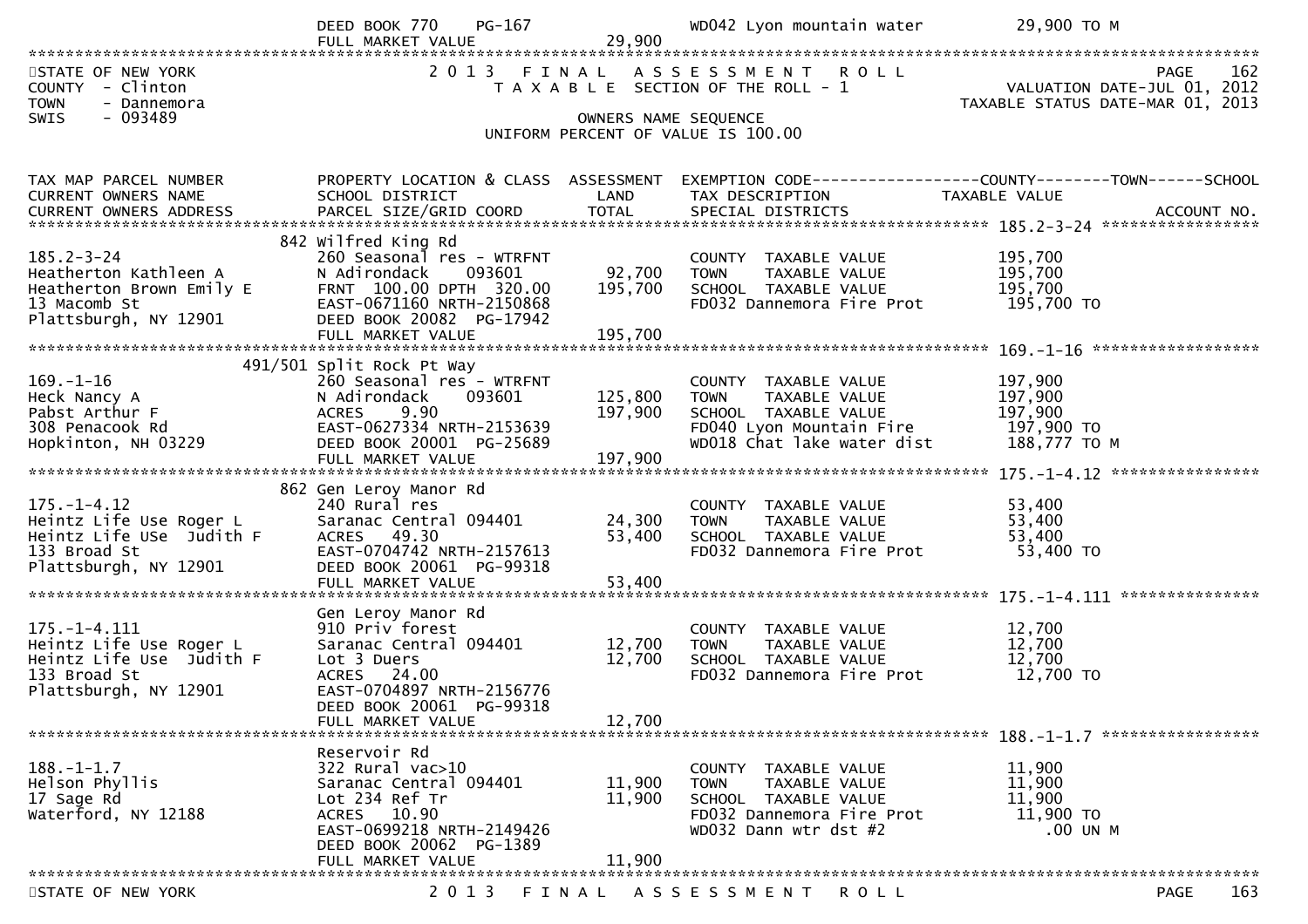## SWIS - 093489 OWNERS NAME SEQUENCE UNIFORM PERCENT OF VALUE IS 100.00

| TAX MAP PARCEL NUMBER<br><b>CURRENT OWNERS NAME</b>                                                     | PROPERTY LOCATION & CLASS ASSESSMENT<br>SCHOOL DISTRICT                                                                                                                                            | LAND                          | TAX DESCRIPTION                                                                                                                                          | EXEMPTION CODE-----------------COUNTY--------TOWN------SCHOOL<br><b>TAXABLE VALUE</b>                                                     |
|---------------------------------------------------------------------------------------------------------|----------------------------------------------------------------------------------------------------------------------------------------------------------------------------------------------------|-------------------------------|----------------------------------------------------------------------------------------------------------------------------------------------------------|-------------------------------------------------------------------------------------------------------------------------------------------|
|                                                                                                         |                                                                                                                                                                                                    |                               |                                                                                                                                                          |                                                                                                                                           |
| $175. - 2 - 11.2$<br>Herrara Pamela M<br>685 Gen Leroy Manor Rd<br>Cadyvile, NY 12918                   | 685 Gen Leroy Manor Rd<br>210 1 Family Res<br>Saranac Central 094401<br>27 Duerville<br>3.30 BANK<br>230<br><b>ACRES</b><br>EAST-0707162 NRTH-2155047<br>DEED BOOK 20061 PG-99705                  | 130,200                       | CW_10_VET/ 41152<br>7,400 RES STAR<br>41854<br>COUNTY TAXABLE VALUE<br>TAXABLE VALUE<br><b>TOWN</b><br>SCHOOL TAXABLE VALUE<br>FD032 Dannemora Fire Prot | 8,000<br>$\mathbf{0}$<br>$\Omega$<br>0<br>$\Omega$<br>$\overline{0}$<br>$\Omega$<br>30,000<br>122,200<br>130,200<br>100,200<br>130,200 TO |
|                                                                                                         | FULL MARKET VALUE                                                                                                                                                                                  | 130,200                       |                                                                                                                                                          |                                                                                                                                           |
|                                                                                                         | 520/522 Split Rock Pt Way                                                                                                                                                                          |                               |                                                                                                                                                          |                                                                                                                                           |
| $169. - 1 - 13$<br>Hesseltine Terrence G<br>Hesseltine Lynn M<br>1077 County Rt 23<br>Burke, NY 12917   | 260 Seasonal res - WTRFNT<br>093601<br>N Adirondack<br><b>ACRES</b><br>3.60<br>EAST-0628146 NRTH-2153252<br>DEED BOOK 896<br>PG-249<br>FULL MARKET VALUE                                           | 132,500<br>188,200<br>188,200 | COUNTY TAXABLE VALUE<br>TAXABLE VALUE<br><b>TOWN</b><br>SCHOOL TAXABLE VALUE<br>FD040 Lyon Mountain Fire<br>WD018 Chat lake water dist                   | 188,200<br>188,200<br>188,200<br>188,200 TO<br>187,579 TO M                                                                               |
|                                                                                                         |                                                                                                                                                                                                    |                               |                                                                                                                                                          |                                                                                                                                           |
| $185.4 - 1 - 5.1$<br>Hickey Thomas F<br>Vickery Todd K<br>524 E 20th St 12C<br>New York, NY 10009       | 27 Perron Way<br>260 Seasonal res - WTRFNT<br>N Adirondack<br>093601<br>Lot 147 T5omt<br>survey map 20082/18482<br>FRNT 50.00 DPTH 276.00<br>EAST-0667751 NRTH-2148863<br>DEED BOOK 20082 PG-18621 | 90,000<br>201,000             | COUNTY TAXABLE VALUE<br>TAXABLE VALUE<br><b>TOWN</b><br>SCHOOL TAXABLE VALUE<br>FD040 Lyon Mountain Fire                                                 | 201,000<br>201,000<br>201,000<br>201,000 TO                                                                                               |
|                                                                                                         |                                                                                                                                                                                                    |                               |                                                                                                                                                          |                                                                                                                                           |
| $158.4 - 1 - 17.1$<br>Hinson Robin<br>1167 Hardscrabble Rd<br>Cadyville, NY 12918                       | 20 Evergreen Way<br>210 1 Family Res - WTRFNT<br>N Adirondack<br>093601<br>FRNT 140.00 DPTH 315.00<br>EAST-0670661 NRTH-2163072<br>DEED BOOK 20112 PG-41353<br>FULL MARKET VALUE                   | 100,500<br>192,500<br>192,500 | COUNTY TAXABLE VALUE<br>TAXABLE VALUE<br><b>TOWN</b><br>SCHOOL TAXABLE VALUE<br>FD040 Lyon Mountain Fire                                                 | 192,500<br>192,500<br>192,500<br>192,500 TO                                                                                               |
|                                                                                                         |                                                                                                                                                                                                    |                               |                                                                                                                                                          |                                                                                                                                           |
| $185.4 - 2 - 18$<br>Hogan Patrick E<br>Hogan Kathleen S<br>21 Mount Pisgah Ln<br>Saranac Lake, NY 12983 | Chazy Lake Rd<br>311 Res vac land - WTRFNT<br>Saranac Central 094401<br>Sub Bk 3 Pg 96 Lot 20<br>FRNT 100.00 DPTH 360.00<br>EAST-0668371 NRTH-2144963<br><b>PG-295</b><br>DEED BOOK 737            | 76,700<br>76,700              | COUNTY TAXABLE VALUE<br><b>TOWN</b><br>TAXABLE VALUE<br>SCHOOL TAXABLE VALUE<br>FD040 Lyon Mountain Fire                                                 | 76,700<br>76,700<br>76,700<br>76,700 TO                                                                                                   |
|                                                                                                         | FULL MARKET VALUE                                                                                                                                                                                  | 76,700                        |                                                                                                                                                          |                                                                                                                                           |
| STATE OF NEW YORK<br>COUNTY - Clinton<br><b>TOWN</b><br>- Dannemora                                     |                                                                                                                                                                                                    |                               | 2013 FINAL ASSESSMENT ROLL<br>T A X A B L E SECTION OF THE ROLL - 1                                                                                      | 164<br>PAGE<br>VALUATION DATE-JUL 01, 2012<br>TAXABLE STATUS DATE-MAR 01, 2013                                                            |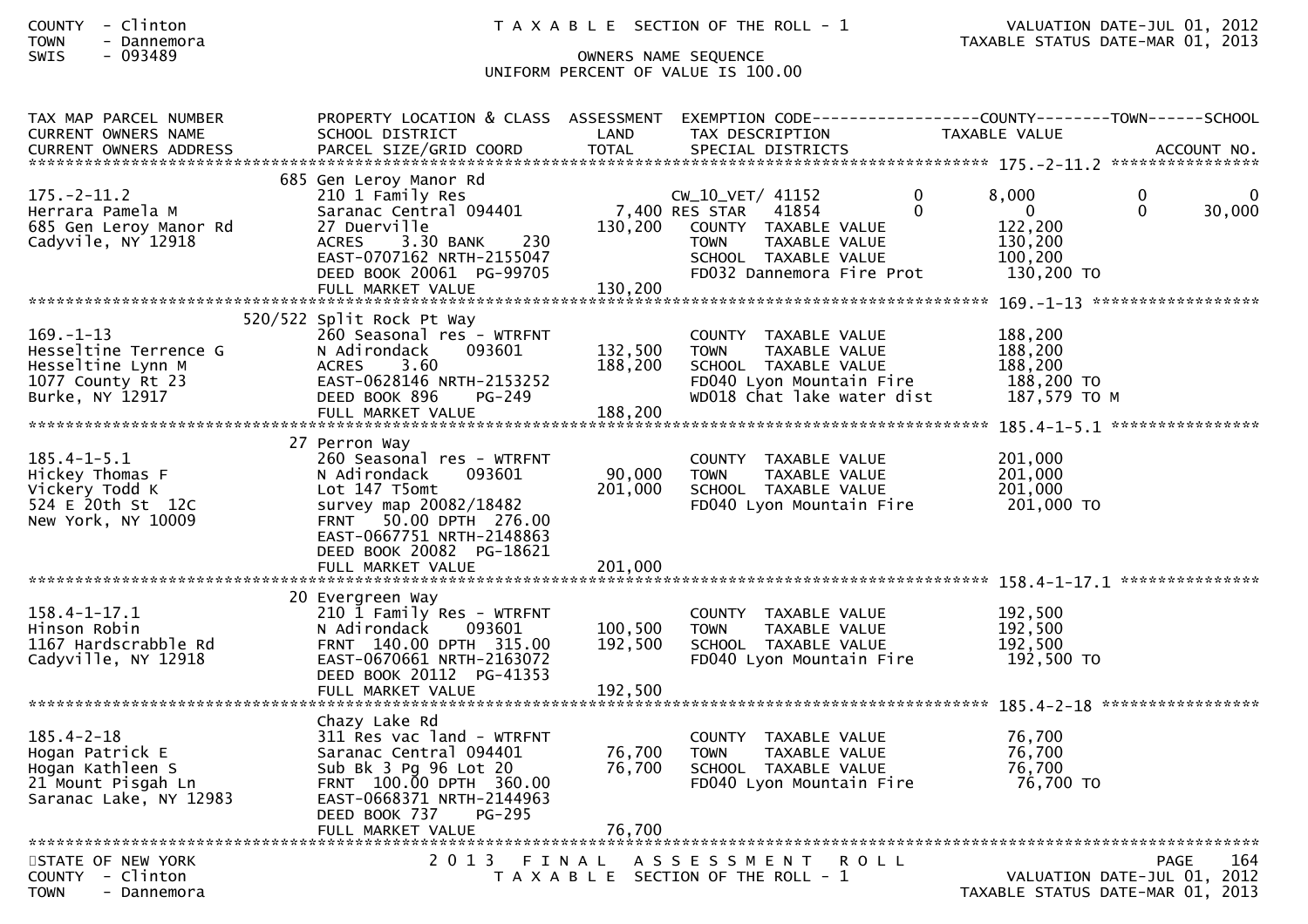## SWIS - 093489 OWNERS NAME SEQUENCE UNIFORM PERCENT OF VALUE IS 100.00

| TAX MAP PARCEL NUMBER<br>CURRENT OWNERS NAME                                                                  | PROPERTY LOCATION & CLASS ASSESSMENT<br>SCHOOL DISTRICT                                                                                                                                      | LAND                        | EXEMPTION        CODE------------------COUNTY-------TOWN------SCHOOL<br>TAX DESCRIPTION                                                                 |                          | TAXABLE VALUE                                                     |                    |        |
|---------------------------------------------------------------------------------------------------------------|----------------------------------------------------------------------------------------------------------------------------------------------------------------------------------------------|-----------------------------|---------------------------------------------------------------------------------------------------------------------------------------------------------|--------------------------|-------------------------------------------------------------------|--------------------|--------|
| $173. -4 - 1.3$<br>Holmes Mary M<br>4 Forest Ln<br>Hockessin, DE 19707                                        | 573 Wilfred King Rd<br>260 Seasonal res<br>N Adirondack<br>093601<br>Patten Sub Lot 3<br>ACRES 35.10<br>EAST-0672417 NRTH-2155596<br>DEED BOOK 705<br>$PG-32$                                | 29,600<br>55,600            | COUNTY TAXABLE VALUE<br>TAXABLE VALUE<br><b>TOWN</b><br>SCHOOL TAXABLE VALUE<br>FD032 Dannemora Fire Prot                                               |                          | 55,600<br>55,600<br>55,600<br>55,600 TO                           |                    |        |
|                                                                                                               |                                                                                                                                                                                              |                             |                                                                                                                                                         |                          |                                                                   |                    |        |
| $159. - 2 - 17.2$<br>Holt Dean B<br>2354 Rt 374<br>Ellenburg Depot, NY 12935                                  | 2354 Rt 374<br>210 1 Family Res<br>N Adirondack<br>093601<br>Lot 129 T5omt<br>2.30 BANK<br>115<br><b>ACRES</b><br>EAST-0675886 NRTH-2162418<br>DEED BOOK 99001 PG-13109<br>FULL MARKET VALUE | 8,000<br>141,000<br>141,000 | 41854<br><b>RES STAR</b><br>COUNTY TAXABLE VALUE<br>TAXABLE VALUE<br><b>TOWN</b><br>SCHOOL TAXABLE VALUE<br>FD032 Dannemora Fire Prot                   | $\mathbf{0}$             | $\mathbf{0}$<br>141,000<br>141,000<br>111,000<br>141,000 TO       | $\Omega$           | 30,000 |
| $169. - 1 - 19$<br>Howe Trustee Karen<br>Attn: Richard Heath Esq<br>140 Pearl St Ste 100<br>Buffalo, NY 14202 | 449 Split Rock Pt Way<br>260 Seasonal res - WTRFNT<br>N Adirondack<br>093601<br>ACRES 116.50<br>EAST-0625728 NRTH-2153944<br>DEED BOOK 807<br>PG-228                                         | 140,000<br>295,500          | COUNTY TAXABLE VALUE<br><b>TOWN</b><br>TAXABLE VALUE<br>SCHOOL TAXABLE VALUE<br>FD040 Lyon Mountain Fire<br>WD018 Chat lake water dist                  |                          | 295,500<br>295,500<br>295,500<br>295,500 TO<br>256,996 ТО М       |                    |        |
|                                                                                                               | 969 Rt 374                                                                                                                                                                                   |                             |                                                                                                                                                         |                          |                                                                   |                    |        |
| $188.17 - 4 - 7$<br>Hoyt Roger A<br>Hoyt Kim M<br>PO Box 542<br>Dannemora, NY 12929                           | 210 1 Family Res<br>Saranac Central 094401<br>60.00 DPTH 100.00<br><b>FRNT</b><br>860<br><b>BANK</b><br>EAST-0698201 NRTH-2146923<br>DEED BOOK 822<br>PG-304                                 | 87,700                      | WARCOMALL 41131<br>7,500 RES STAR<br>41854<br>COUNTY TAXABLE VALUE<br><b>TOWN</b><br>TAXABLE VALUE<br>SCHOOL TAXABLE VALUE<br>FD032 Dannemora Fire Prot | $\mathbf{0}$<br>$\Omega$ | 21,925<br>$\mathbf{0}$<br>65,775<br>65,775<br>57,700<br>87,700 TO | 21,925<br>$\Omega$ | 30,000 |
|                                                                                                               | FULL MARKET VALUE                                                                                                                                                                            | 87,700                      | WD032 Dann wtr dst #2                                                                                                                                   |                          | 1.00 UN M                                                         |                    |        |
|                                                                                                               |                                                                                                                                                                                              |                             |                                                                                                                                                         |                          |                                                                   |                    |        |
| $188.17 - 4 - 16$<br>Hoyt Roger A<br>Hoyt Kim M<br>PO Box 542<br>Dannemora, NY 12929                          | Off Rt 374<br>311 Res vac land<br>Saranac Central 094401<br>FRNT 60.00 DPTH 240.00<br>EAST-0698224 NRTH-2146732<br>DEED BOOK 20011 PG-29223                                                  | 4,300<br>4,300              | COUNTY TAXABLE VALUE<br><b>TOWN</b><br>TAXABLE VALUE<br>SCHOOL TAXABLE VALUE<br>FD032 Dannemora Fire Prot                                               |                          | 4,300<br>4,300<br>4,300<br>4,300 TO                               |                    |        |
|                                                                                                               | FULL MARKET VALUE                                                                                                                                                                            | 4,300                       |                                                                                                                                                         |                          |                                                                   |                    |        |
| STATE OF NEW YORK<br>COUNTY - Clinton<br><b>TOWN</b><br>- Dannemora<br>$-093489$<br><b>SWIS</b>               |                                                                                                                                                                                              |                             | 2013 FINAL ASSESSMENT<br>T A X A B L E SECTION OF THE ROLL - 1<br>OWNERS NAME SEQUENCE<br>UNIFORM PERCENT OF VALUE IS 100.00                            | R O L L                  | VALUATION DATE-JUL 01, 2012<br>TAXABLE STATUS DATE-MAR 01, 2013   | PAGE               | 165    |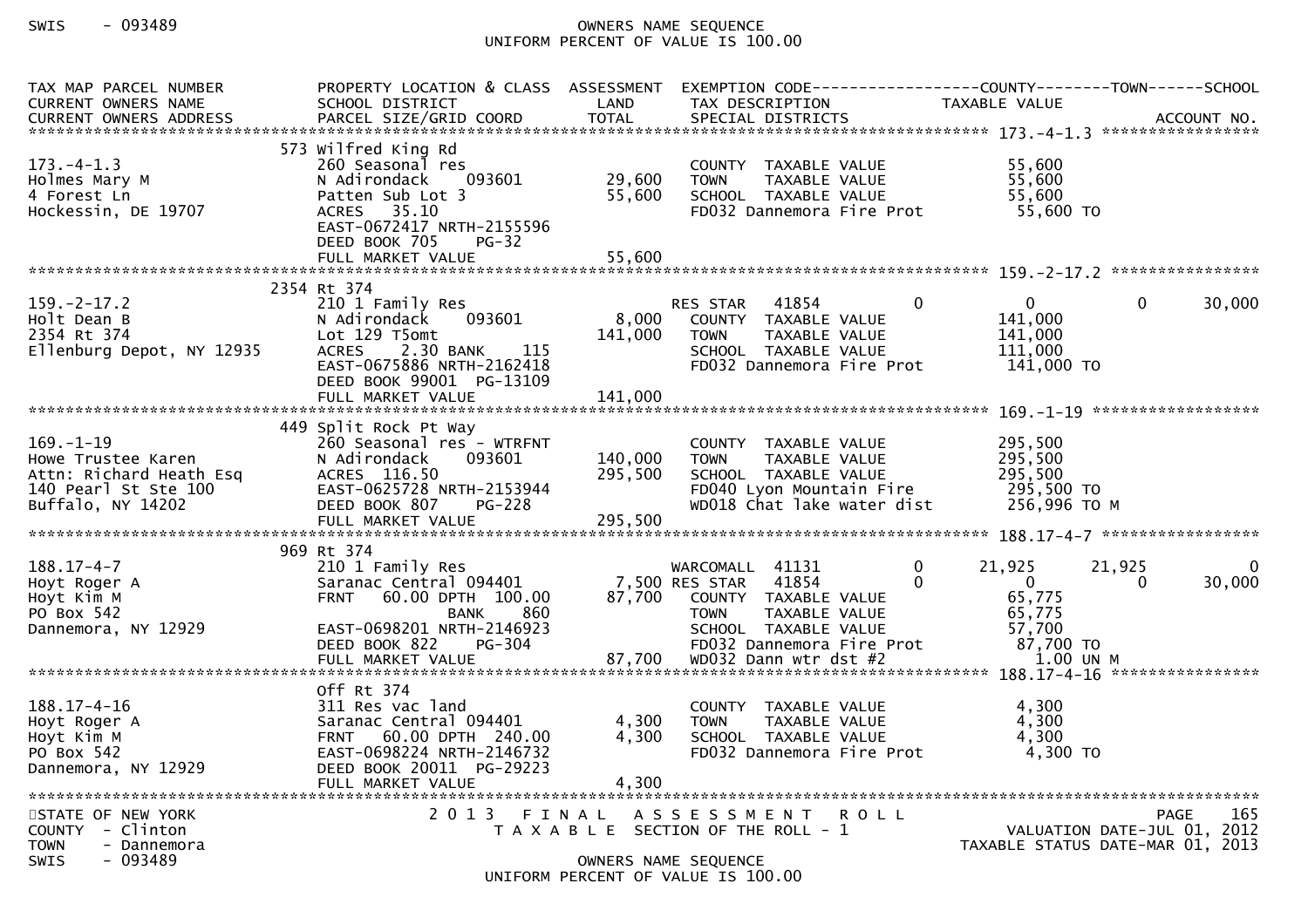| TAX MAP PARCEL NUMBER<br>CURRENT OWNERS NAME                                                                                   | PROPERTY LOCATION & CLASS ASSESSMENT<br>SCHOOL DISTRICT                                                                                                                         | LAND                         | EXEMPTION CODE-----------------COUNTY-------TOWN------SCHOOL<br>TAX DESCRIPTION                                                           | TAXABLE VALUE                                                           |                                                                                       |
|--------------------------------------------------------------------------------------------------------------------------------|---------------------------------------------------------------------------------------------------------------------------------------------------------------------------------|------------------------------|-------------------------------------------------------------------------------------------------------------------------------------------|-------------------------------------------------------------------------|---------------------------------------------------------------------------------------|
| $185.2 - 2 - 2$<br>Hughes Mary Catherine<br>19 Strathcona Dr<br>19 Strathcona Dr<br>Mount Royal QC, Canada<br>H3R1E3<br>H3R1E3 | 12 Klein Strasse<br>210 1 Family Res - WTRFNT<br>093601<br>N Adirondack<br>FRNT 103.00 DPTH 235.00<br>EAST-0666370 NRTH-2151239<br>DEED BOOK 960<br>PG-138<br>FULL MARKET VALUE | 93,100<br>159,500<br>159,500 | COUNTY TAXABLE VALUE<br>TAXABLE VALUE<br><b>TOWN</b><br>SCHOOL TAXABLE VALUE<br>FD040 Lyon Mountain Fire                                  | 159,500<br>159,500<br>159,500<br>159,500 TO                             |                                                                                       |
|                                                                                                                                | 481 Bart Merrill Rd                                                                                                                                                             |                              |                                                                                                                                           |                                                                         |                                                                                       |
| $175. - 2 - 9$<br>Hulbert John A<br>481 Bart Merrill Rd<br>Cadyville, NY 12918                                                 | 240 Rural res<br>Saranac Central 094401<br>ACRES 50.70<br>EAST-0706956 NRTH-2152892<br>DEED BOOK 664<br>PG-330                                                                  | 83,100                       | 41854<br>RES STAR<br>26,500 COUNTY TAXABLE VALUE<br>TAXABLE VALUE<br><b>TOWN</b><br>SCHOOL TAXABLE VALUE<br>FD032 Dannemora Fire Prot     | $\mathbf 0$<br>$\mathbf{0}$<br>83,100<br>83,100<br>53,100<br>83,100 TO  | 30,000<br>$\mathbf{0}$                                                                |
|                                                                                                                                | FULL MARKET VALUE                                                                                                                                                               | 83,100                       |                                                                                                                                           |                                                                         |                                                                                       |
| $188.17 - 3 - 6$<br>Hulbert Mary Jane<br>481 Bart Merrill Rd<br>Cadyville, NY 12918                                            | 1201 Gen Leroy Manor Rd<br>210 1 Family Res<br>Saranac Central 094401<br>FRNT 100.00 DPTH 220.00<br>EAST-0698296 NRTH-2147253<br>DEED BOOK 99001 PG-11850<br>FULL MARKET VALUE  | 12,100<br>32,100<br>32,100   | COUNTY TAXABLE VALUE<br><b>TOWN</b><br><b>TAXABLE VALUE</b><br>SCHOOL TAXABLE VALUE<br>FD032 Dannemora Fire Prot<br>WD032 Dann wtr dst #2 | 32,100<br>32,100<br>32,100<br>32,100 TO<br>1.00 UN M                    |                                                                                       |
|                                                                                                                                | Off Plank Rd                                                                                                                                                                    |                              |                                                                                                                                           |                                                                         |                                                                                       |
| $160. - 1 - 11$<br>Hunt Eugenia<br>71 Gold Pl<br>Malverne, NY 11565                                                            | 910 Priv forest<br>093601<br>N Adirondack<br>Lot 227 Ref Tr<br>ACRES 42.00<br>EAST-0693642 NRTH-2162659                                                                         | 11,300<br>11,300             | COUNTY TAXABLE VALUE<br>TAXABLE VALUE<br><b>TOWN</b><br>SCHOOL TAXABLE VALUE<br>FD032 Dannemora Fire Prot                                 | 11,300<br>11,300<br>11,300<br>11,300 TO                                 |                                                                                       |
|                                                                                                                                | DEED BOOK 530<br>PG-228                                                                                                                                                         |                              |                                                                                                                                           |                                                                         |                                                                                       |
|                                                                                                                                |                                                                                                                                                                                 |                              |                                                                                                                                           |                                                                         |                                                                                       |
| $159. - 2 - 9$<br>Huntley Geraldine R<br>Chandler Nellie<br>2104 Rt 374<br>Ellenburg Depot, NY 12935                           | 2104 Rt 374<br>210 1 Family Res<br>093601<br>N Adirondack<br>Lot 130 T5omt<br>1.00<br><b>ACRES</b><br>EAST-0681921 NRTH-2160758                                                 | 6,000<br>31,600              | 41834<br>SR STAR<br>COUNTY TAXABLE VALUE<br><b>TOWN</b><br>TAXABLE VALUE<br>SCHOOL TAXABLE VALUE<br>FD032 Dannemora Fire Prot             | $\Omega$<br>$\overline{0}$<br>31,600<br>31,600<br>$\Omega$<br>31,600 TO | $\mathbf 0$<br>31,600                                                                 |
|                                                                                                                                | DEED BOOK 20082 PG-15801<br>FULL MARKET VALUE                                                                                                                                   | 31,600                       |                                                                                                                                           |                                                                         |                                                                                       |
| STATE OF NEW YORK<br>COUNTY - Clinton<br><b>TOWN</b><br>- Dannemora                                                            | 2013 FINAL                                                                                                                                                                      |                              | ASSESSMENT ROLL<br>T A X A B L E SECTION OF THE ROLL - 1                                                                                  |                                                                         | 166<br><b>PAGE</b><br>VALUATION DATE-JUL 01, 2012<br>TAXABLE STATUS DATE-MAR 01, 2013 |
| - 093489<br>SWIS                                                                                                               |                                                                                                                                                                                 |                              | OWNERS NAME SEQUENCE<br>UNIFORM PERCENT OF VALUE IS 100.00                                                                                |                                                                         |                                                                                       |
| TAX MAP PARCEL NUMBER<br>CURRENT OWNERS NAME                                                                                   | PROPERTY LOCATION & CLASS ASSESSMENT<br>SCHOOL DISTRICT                                                                                                                         | LAND                         | EXEMPTION CODE------------------COUNTY--------TOWN------SCHOOL<br>TAX DESCRIPTION                                                         | TAXABLE VALUE                                                           |                                                                                       |
| CURRENT OWNERS ADDRESS                                                                                                         | PARCEL SIZE/GRID COORD                                                                                                                                                          | <b>TOTAL</b>                 | SPECIAL DISTRICTS                                                                                                                         |                                                                         | ACCOUNT NO.                                                                           |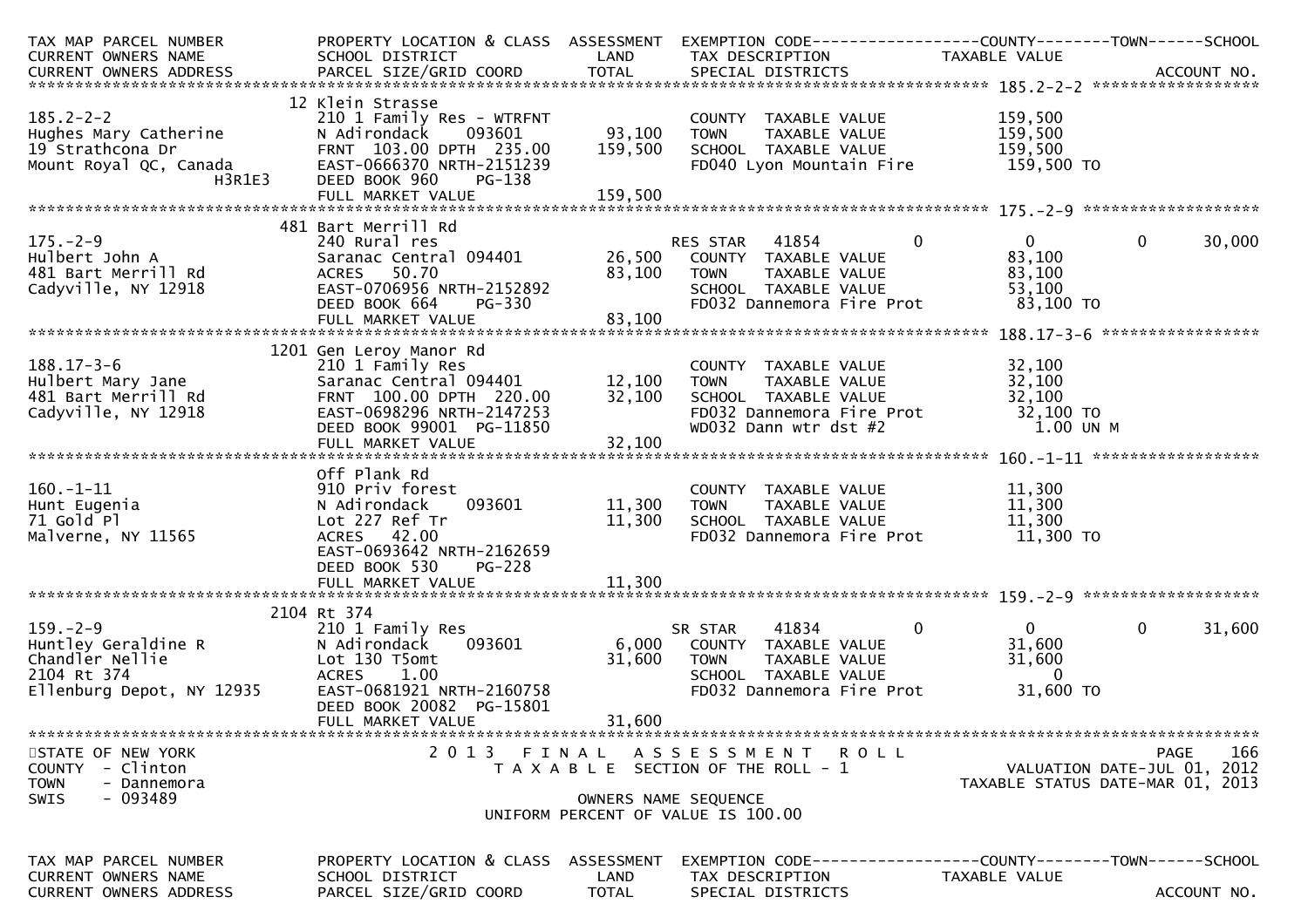| $185.2 - 3 - 10$<br>Iwanowski Nick<br>Kelly Allison<br>245 Sources Blvd                                                                  | 830 Wilfred King Rd<br>260 Seasonal res - WTRFNT<br>N Adirondack<br>093601<br><b>ACRES</b><br>1.00<br>EAST-0671247 NRTH-2151105                                                        | 102,700<br>199,000                                         | <b>TOWN</b>                                             | COUNTY TAXABLE VALUE<br>TAXABLE VALUE<br>SCHOOL TAXABLE VALUE<br>FD032 Dannemora Fire Prot                  |                              | 199,000<br>199,000<br>199,000<br>199,000 то                             |              |                                            |
|------------------------------------------------------------------------------------------------------------------------------------------|----------------------------------------------------------------------------------------------------------------------------------------------------------------------------------------|------------------------------------------------------------|---------------------------------------------------------|-------------------------------------------------------------------------------------------------------------|------------------------------|-------------------------------------------------------------------------|--------------|--------------------------------------------|
| Dorval QC, Canada H9S2J1                                                                                                                 | DEED BOOK 20112 PG-43468                                                                                                                                                               |                                                            |                                                         |                                                                                                             |                              |                                                                         |              |                                            |
|                                                                                                                                          |                                                                                                                                                                                        |                                                            |                                                         |                                                                                                             |                              |                                                                         |              |                                            |
| $158.4 - 1 - 51$<br>Jackson Celeste<br>Attn: Roy Celeste<br>7 Carden Way<br>7 Garden Way<br>Ellenburg Depot, NY 12935-9728 DEED BOOK 554 | 7 Garden Way<br>270 Mfg housing<br>093601<br>N Adirondack<br>FRNT 100.00 DPTH 120.10<br>EAST-0668699 NRTH-2161279<br>PG-639                                                            | 9,900<br>26,700                                            | <b>TOWN</b>                                             | COUNTY TAXABLE VALUE<br>TAXABLE VALUE<br>SCHOOL TAXABLE VALUE<br>FD040 Lyon Mountain Fire                   |                              | 26,700<br>26,700<br>26,700<br>26,700 TO                                 |              |                                            |
|                                                                                                                                          |                                                                                                                                                                                        |                                                            |                                                         |                                                                                                             |                              |                                                                         |              |                                            |
| $158.4 - 1 - 52$<br>Jackson Celeste<br>Attn: Roy Celeste<br>7 Garden Way<br>Ellenburg Depot, NY 12935-9728 DEED BOOK 557                 | Rt 374<br>311 Res vac land<br>093601<br>N Adirondack<br>FRNT 107.50 DPTH 121.09<br>EAST-0668779 NRTH-2161368<br>$PG-253$                                                               | 4,800<br>4,800                                             | <b>TOWN</b>                                             | COUNTY TAXABLE VALUE<br>TAXABLE VALUE<br>SCHOOL TAXABLE VALUE<br>FD040 Lyon Mountain Fire                   |                              | 4,800<br>4,800<br>4,800<br>4,800 TO                                     |              |                                            |
|                                                                                                                                          |                                                                                                                                                                                        |                                                            |                                                         |                                                                                                             |                              |                                                                         |              |                                            |
| $185.2 - 3 - 1$<br>Jackson Life Estate Donald<br>Jackson Life Estate Eileen I<br>PO Box 735<br>Dannemora, NY 12929                       | 766 Wilfred King Rd<br>260 Seasonal res - WTRFNT<br>N Adirondack<br>093601<br>3.40<br>ACRES<br>EAST-0670486 NRTH-2152465<br>DEED BOOK 20102 PG-36838                                   | 288,600                                                    | SR STAR<br><b>TOWN</b>                                  | 41834<br>130,900 COUNTY TAXABLE VALUE<br>TAXABLE VALUE<br>SCHOOL TAXABLE VALUE<br>FD032 Dannemora Fire Prot | $\mathbf 0$                  | $\mathbf{0}$<br>288,600<br>288,600<br>225,300<br>288,600 TO             | $\mathbf{0}$ | 63,300                                     |
|                                                                                                                                          | 27 Lapoint Rd                                                                                                                                                                          |                                                            |                                                         |                                                                                                             |                              |                                                                         |              |                                            |
| $172.2 - 1 - 6.1$<br>Jacques Scott<br>Jacques Jeanne D<br>27 Lapoint Rd<br>Ellenburg Depot, NY 12935                                     | 210 1 Family Res - WTRFNT<br>093601<br>N Adirondack<br>Survey Map 20072/08902<br>FRNT 150.00 DPTH 260.00<br>EAST-0666186 NRTH-2158173<br>DEED BOOK 20072 PG-08903<br>FULL MARKET VALUE | 157,200<br>157,200                                         | WARNONALL 41121<br>72,400 RES STAR 41854<br><b>TOWN</b> | COUNTY TAXABLE VALUE<br>TAXABLE VALUE<br>SCHOOL TAXABLE VALUE<br>FD040 Lyon Mountain Fire                   | $\mathbf{0}$<br>$\mathbf{0}$ | 23,580<br>$\overline{0}$<br>133,620<br>133,620<br>127,200<br>157,200 TO | 23,580<br>0  | 0<br>30,000                                |
| STATE OF NEW YORK<br>COUNTY - Clinton                                                                                                    | 2 0 1 3<br>FINAL                                                                                                                                                                       | T A X A B L E SECTION OF THE ROLL - 1                      | A S S E S S M E N T                                     | <b>ROLL</b>                                                                                                 |                              |                                                                         |              | 167<br>PAGE<br>VALUATION DATE-JUL 01, 2012 |
| <b>TOWN</b><br>- Dannemora<br>$-093489$<br>SWIS                                                                                          |                                                                                                                                                                                        | OWNERS NAME SEQUENCE<br>UNIFORM PERCENT OF VALUE IS 100.00 |                                                         |                                                                                                             |                              | TAXABLE STATUS DATE-MAR 01, 2013                                        |              |                                            |
| TAX MAP PARCEL NUMBER<br>CURRENT OWNERS NAME                                                                                             | PROPERTY LOCATION & CLASS ASSESSMENT<br>SCHOOL DISTRICT                                                                                                                                | LAND                                                       |                                                         | EXEMPTION CODE------------------COUNTY--------TOWN------SCHOOL<br>TAX DESCRIPTION                           |                              | <b>TAXABLE VALUE</b>                                                    |              |                                            |
| $182.2 - 1 - 18$<br>Jarrell Joseph A<br>Norwood Valerie Louise                                                                           | 113 Tamarack Ln<br>210 1 Family Res - WTRFNT<br>093601<br>N Adirondack<br>2.60<br><b>ACRES</b>                                                                                         | 146,300<br>351,000                                         | <b>TOWN</b><br><b>SCHOOL</b>                            | COUNTY TAXABLE VALUE<br>TAXABLE VALUE<br>TAXABLE VALUE                                                      |                              | 351,000<br>351,000<br>351,000                                           |              |                                            |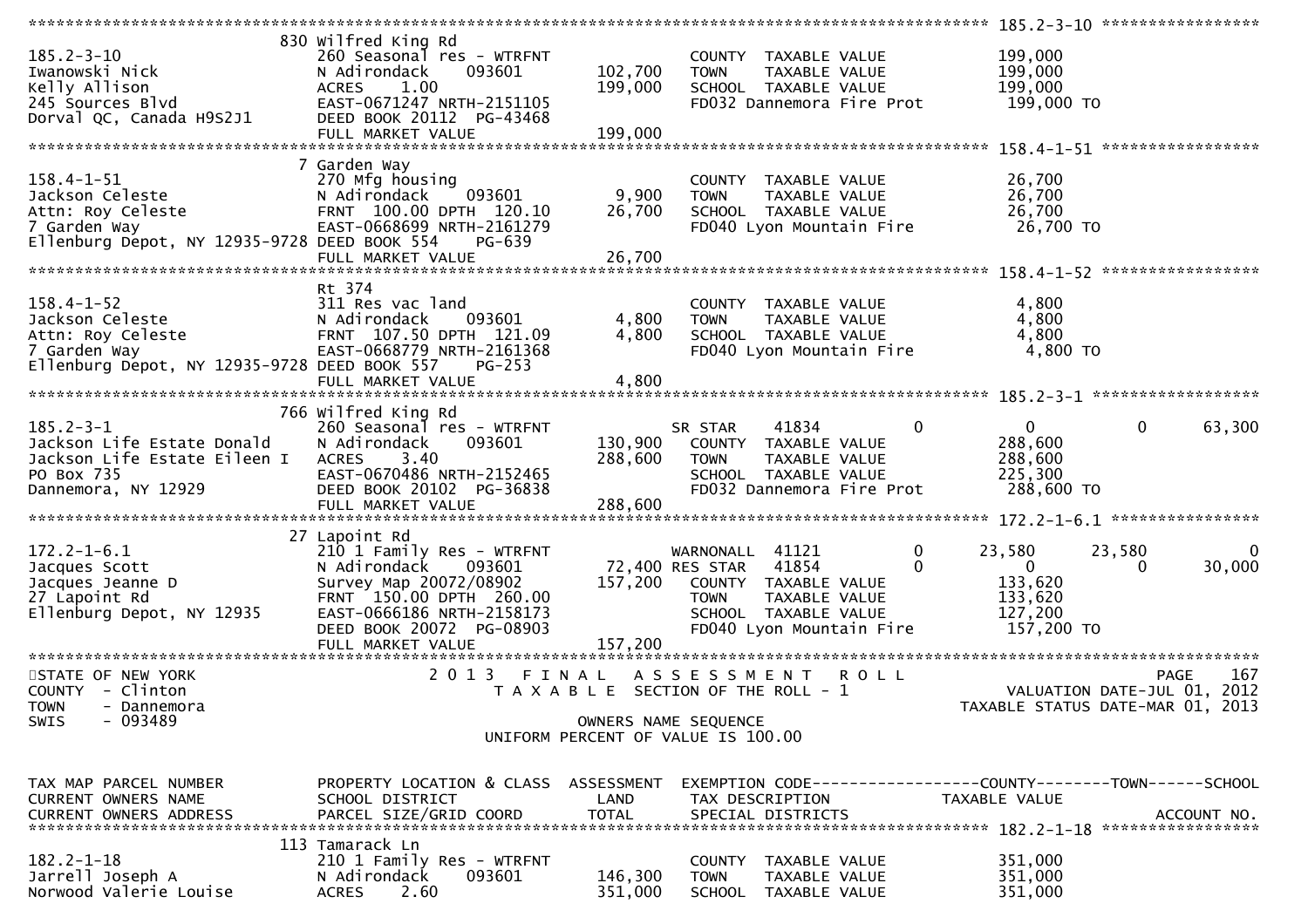| 11 Hyde St<br>Newton Highlands, MA 02461                                                                                  | EAST-0632841 NRTH-2150613<br>DEED BOOK 20021 PG-42227<br>FULL MARKET VALUE                                                                                                               | 351,000                                                                                |                         | FD040 Lyon Mountain Fire<br>WD018 Chat lake water dist                                             |             | 351,000 TO<br>348,052 TO M                                                    |              |             |
|---------------------------------------------------------------------------------------------------------------------------|------------------------------------------------------------------------------------------------------------------------------------------------------------------------------------------|----------------------------------------------------------------------------------------|-------------------------|----------------------------------------------------------------------------------------------------|-------------|-------------------------------------------------------------------------------|--------------|-------------|
|                                                                                                                           |                                                                                                                                                                                          |                                                                                        |                         |                                                                                                    |             |                                                                               |              |             |
| $158. - 1 - 12$<br>Jennings Howard E<br>Jennings Laura<br>Box 112 Akey Rd<br>Cadyville, NY 12918                          | 2825 Rt 374<br>270 Mfg housing - WTRFNT<br>093601<br>N Adirondack<br>FRNT 100.00 DPTH 100.00<br>EAST-0668089 NRTH-2160050<br>DEED BOOK 764<br><b>PG-75</b><br>FULL MARKET VALUE          | 59,100<br>68,600<br>68,600                                                             | <b>TOWN</b>             | COUNTY TAXABLE VALUE<br>TAXABLE VALUE<br>SCHOOL TAXABLE VALUE<br>FD040 Lyon Mountain Fire          |             | 68,600<br>68,600<br>68,600<br>68,600 TO                                       |              |             |
|                                                                                                                           |                                                                                                                                                                                          |                                                                                        |                         |                                                                                                    |             |                                                                               |              |             |
| $185.2 - 2 - 4$<br>Jessey Trust Robert<br>Jessey Trust Jo Ann<br>24 Myers Way<br>Cadyville, NY 12918                      | 8 Klein Strasse<br>260 Seasonal res - WTRFNT<br>093601<br>N Adirondack<br>98.54 DPTH 230.00<br><b>FRNT</b><br>EAST-0666460 NRTH-2151052<br>DEED BOOK 20011 PG-29748<br>FULL MARKET VALUE | 84,800<br>271,700<br>271,700                                                           | RES STAR<br><b>TOWN</b> | 41854<br>COUNTY TAXABLE VALUE<br>TAXABLE VALUE<br>SCHOOL TAXABLE VALUE<br>FD040 Lyon Mountain Fire | $\mathbf 0$ | $\mathbf{0}$<br>271,700<br>271,700<br>241,700<br>271,700 TO                   | $\mathbf{0}$ | 30,000      |
|                                                                                                                           | 759 Sunset Rd                                                                                                                                                                            |                                                                                        |                         |                                                                                                    |             |                                                                               |              |             |
| $182.2 - 1 - 1.1$<br>Johnson James M<br>McLean Mary L<br>759 Sunset Rd                                                    | 210 1 Family Res - WTRFNT<br>N Adirondack<br>093601<br>1.00 BANK<br>080<br><b>ACRES</b><br>EAST-0634551 NRTH-2153264                                                                     | 126,000<br>350,000                                                                     | <b>TOWN</b>             | COUNTY TAXABLE VALUE<br>TAXABLE VALUE<br>SCHOOL TAXABLE VALUE<br>FD040 Lyon Mountain Fire          |             | 350,000<br>350,000<br>350,000<br>350,000 TO                                   |              |             |
| Lyon Mt, NY 12952-2008                                                                                                    | DEED BOOK 20031 PG-63501<br>FULL MARKET VALUE                                                                                                                                            | 350,000                                                                                |                         | WD018 Chat lake water dist                                                                         |             | 346,850 ТО М                                                                  |              |             |
|                                                                                                                           |                                                                                                                                                                                          |                                                                                        |                         |                                                                                                    |             |                                                                               |              |             |
| $169. - 1 - 1$<br>Johnsons Hunting Club<br>Attn: Spencer Dumont<br>Treasurer<br>152 County Rte 39<br>Chateaugay, NY 12920 | Split Rock Pt Way<br>911 Forest s480<br>N Adirondack<br>093601<br>ACRES 88.00<br>EAST-0625383 NRTH-2156460<br>DEED BOOK 507<br>PG-525<br>FULL MARKET VALUE                               | 20,700<br>20,700<br>20,700                                                             | <b>TOWN</b>             | COUNTY TAXABLE VALUE<br>TAXABLE VALUE<br>SCHOOL TAXABLE VALUE<br>FD040 Lyon Mountain Fire          |             | 20,700<br>20,700<br>20,700<br>20,700 TO                                       |              |             |
|                                                                                                                           | 40 Dubrey Rd                                                                                                                                                                             |                                                                                        |                         |                                                                                                    |             |                                                                               |              |             |
| $159.3 - 2 - 2$<br>Jolicoeur Daniel D<br>61 Trade Rd<br>Plattsburgh, NY 12901                                             | 260 Seasonal res - WTRFNT<br>N Adirondack<br>093601<br>FRNT 132.00 DPTH 180.00<br>EAST-0673383 NRTH-2161945<br>DEED BOOK 20112 PG-39744                                                  | 93,600<br>147,400                                                                      | <b>TOWN</b>             | COUNTY TAXABLE VALUE<br>TAXABLE VALUE<br>SCHOOL TAXABLE VALUE<br>FD032 Dannemora Fire Prot         |             | 147,400<br>147,400<br>147,400<br>147,400 TO                                   |              |             |
|                                                                                                                           |                                                                                                                                                                                          |                                                                                        |                         |                                                                                                    |             |                                                                               |              |             |
| STATE OF NEW YORK<br>- Clinton<br><b>COUNTY</b><br><b>TOWN</b><br>- Dannemora<br><b>SWIS</b><br>- 093489                  | 2013                                                                                                                                                                                     | FINAL ASSESSMENT ROLL<br>T A X A B L E SECTION OF THE ROLL - 1<br>OWNERS NAME SEQUENCE |                         |                                                                                                    |             | VALUATION DATE-JUL 01, 2012<br>TAXABLE STATUS DATE-MAR 01, 2013               | <b>PAGE</b>  | 168         |
|                                                                                                                           |                                                                                                                                                                                          | UNIFORM PERCENT OF VALUE IS 100.00                                                     |                         |                                                                                                    |             |                                                                               |              |             |
| TAX MAP PARCEL NUMBER<br>CURRENT OWNERS NAME<br><b>CURRENT OWNERS ADDRESS</b>                                             | PROPERTY LOCATION & CLASS<br>SCHOOL DISTRICT<br>PARCEL SIZE/GRID COORD                                                                                                                   | ASSESSMENT<br>LAND<br><b>TOTAL</b>                                                     |                         | TAX DESCRIPTION<br>SPECIAL DISTRICTS                                                               |             | EXEMPTION CODE-----------------COUNTY-------TOWN------SCHOOL<br>TAXABLE VALUE |              | ACCOUNT NO. |
| $173. - 1 - 6$                                                                                                            | 202 Wilfred King Rd<br>210 1 Family Res                                                                                                                                                  |                                                                                        | RES STAR                | 41854                                                                                              | $\bf{0}$    | 0                                                                             | $\mathbf{0}$ | 30,000      |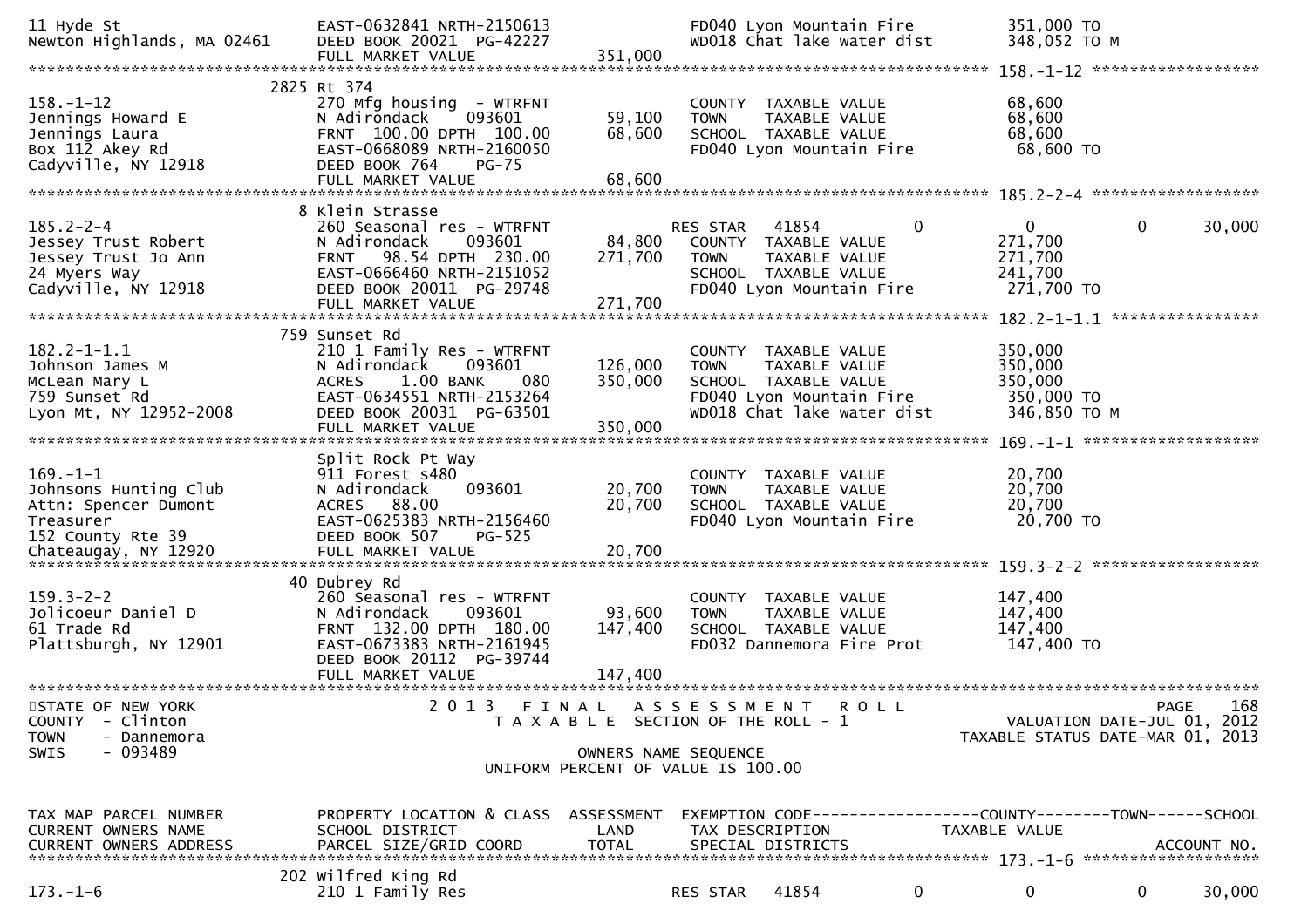| Jones Life Estate Mary L<br>Jones George<br>202 Wilfred King Rd<br>202 Wilfred Sonot NY 12935<br>Ellenburg Depot, NY 12935 | N Adirondack<br>093601<br>2.00<br><b>ACRES</b><br>EAST-0679849 NRTH-2156687<br>DEED BOOK 20021 PG-38924                                                                                                                   | 6,600<br>52,100<br>52,100     | COUNTY TAXABLE VALUE<br><b>TOWN</b><br>TAXABLE VALUE<br>SCHOOL TAXABLE VALUE<br>FD032 Dannemora Fire Prot                              |              | 52,100<br>52,100<br>22,100<br>52,100 TO                       |                                            |
|----------------------------------------------------------------------------------------------------------------------------|---------------------------------------------------------------------------------------------------------------------------------------------------------------------------------------------------------------------------|-------------------------------|----------------------------------------------------------------------------------------------------------------------------------------|--------------|---------------------------------------------------------------|--------------------------------------------|
|                                                                                                                            | FULL MARKET VALUE                                                                                                                                                                                                         |                               |                                                                                                                                        |              |                                                               |                                            |
| $182.4 - 1 - 16.10$<br>Jones-Munro Margaret Allen<br>49 Lyla Dr<br>Lawrencetown NS, Canada<br>B2Z1L4                       | 10 Bella Vista Way<br>260 Seasonal res - CONDO<br>093601<br>N Adirondack<br>Lot 142 T5omt<br>Bellavista Condo Unit 10<br>11% Common Area<br>0.01<br><b>ACRES</b><br>EAST-0633366 NRTH-2147891<br>DEED BOOK 20041 PG-70505 | $\bf{0}$<br>55,300            | COUNTY TAXABLE VALUE<br><b>TOWN</b><br>TAXABLE VALUE<br>SCHOOL TAXABLE VALUE<br>FD040 Lyon Mountain Fire<br>WD018 Chat lake water dist |              | 55,300<br>55,300<br>55,300<br>55,300 TO<br>16,811 TO M        |                                            |
|                                                                                                                            |                                                                                                                                                                                                                           |                               |                                                                                                                                        |              |                                                               |                                            |
|                                                                                                                            |                                                                                                                                                                                                                           |                               |                                                                                                                                        |              |                                                               |                                            |
| $173.3 - 2 - 6$<br>Jordan Angela P<br>Perry Dale R<br>194 Denio Rd<br>Malone, NY 12953                                     | 506 wilfred King Rd<br>270 Mfg housing - WTRFNT<br>093601<br>N Adirondack<br>FRNT 145.65 DPTH 247.62<br>EAST-0672873 NRTH-2157190<br>DEED BOOK 20011 PG-34234                                                             | 94,900<br>107,800             | COUNTY TAXABLE VALUE<br>TAXABLE VALUE<br><b>TOWN</b><br>SCHOOL TAXABLE VALUE<br>FD032 Dannemora Fire Prot                              |              | 107,800<br>107,800<br>107,800<br>107,800 TO                   |                                            |
|                                                                                                                            |                                                                                                                                                                                                                           |                               |                                                                                                                                        |              |                                                               |                                            |
| $173. - 3 - 14$<br>JP Morgan Chase Bank, NA<br>Chase Home Finance LLC<br>7255 Baymeadows Way<br>Jacksonville, FL 32256     | 183 Wilfred King Rd<br>210 1 Family Res<br>N Adirondack<br>093601<br>8.40<br><b>ACRES</b><br>EAST-0680371 NRTH-2156134<br>DEED BOOK 20112 PG-44040<br>FULL MARKET VALUE                                                   | 10,400<br>59,600<br>59,600    | COUNTY TAXABLE VALUE<br>TAXABLE VALUE<br><b>TOWN</b><br>SCHOOL TAXABLE VALUE<br>FD032 Dannemora Fire Prot                              |              | 59,600<br>59,600<br>59,600<br>59,600 TO                       |                                            |
|                                                                                                                            | 1047 Gen Leroy Manor Rd                                                                                                                                                                                                   |                               |                                                                                                                                        |              |                                                               |                                            |
| $188. - 1 - 11$<br>Juneau Bernard<br>Juneau June E<br>1047 Gen Leroy Manor Rd<br>Cadyville, NY 12918                       | 210 1 Family Res<br>Saranac Central 094401<br>2.56<br><b>ACRES</b><br>EAST-0701553 NRTH-2149186<br>DEED BOOK 615<br>PG-546<br>FULL MARKET VALUE                                                                           | 6,900<br>61,000<br>61,000     | 41834<br>SR STAR<br>COUNTY TAXABLE VALUE<br>TAXABLE VALUE<br><b>TOWN</b><br>SCHOOL TAXABLE VALUE<br>FD032 Dannemora Fire Prot          | $\mathbf{0}$ | $\mathbf{0}$<br>61,000<br>61,000<br>$\mathbf{0}$<br>61,000 TO | $\mathbf{0}$<br>61,000                     |
|                                                                                                                            |                                                                                                                                                                                                                           |                               |                                                                                                                                        |              |                                                               |                                            |
| STATE OF NEW YORK<br>COUNTY - Clinton<br><b>TOWN</b><br>- Dannemora<br>$-093489$<br><b>SWIS</b>                            | 2 0 1 3                                                                                                                                                                                                                   | FINAL<br>OWNERS NAME SEQUENCE | A S S E S S M E N T<br>T A X A B L E SECTION OF THE ROLL - 1<br>UNIFORM PERCENT OF VALUE IS 100.00                                     | <b>ROLL</b>  | TAXABLE STATUS DATE-MAR 01, 2013                              | 169<br>PAGE<br>VALUATION DATE-JUL 01, 2012 |
|                                                                                                                            |                                                                                                                                                                                                                           |                               |                                                                                                                                        |              |                                                               |                                            |
| TAX MAP PARCEL NUMBER<br>CURRENT OWNERS NAME                                                                               | PROPERTY LOCATION & CLASS ASSESSMENT<br>SCHOOL DISTRICT                                                                                                                                                                   | LAND                          | EXEMPTION CODE------------------COUNTY--------TOWN------SCHOOL<br>TAX DESCRIPTION                                                      |              | TAXABLE VALUE                                                 |                                            |
|                                                                                                                            | 43 Lapoint Rd                                                                                                                                                                                                             |                               |                                                                                                                                        |              |                                                               |                                            |
| $172.2 - 1 - 11$<br>Juntunen Jamey<br>43 Lapoint Rd<br>Ellenburg Depot, NY 12935                                           | 210 1 Family Res - WTRFNT<br>N Adirondack<br>093601<br>Survey Bk 22 Pg 91<br>FRNT 108.00 DPTH 125.00                                                                                                                      | 76,700<br>238,000             | 41854<br>RES STAR<br>COUNTY TAXABLE VALUE<br><b>TOWN</b><br>TAXABLE VALUE<br>SCHOOL TAXABLE VALUE                                      | 0            | 0<br>238,000<br>238,000<br>208,000                            | 0<br>30,000                                |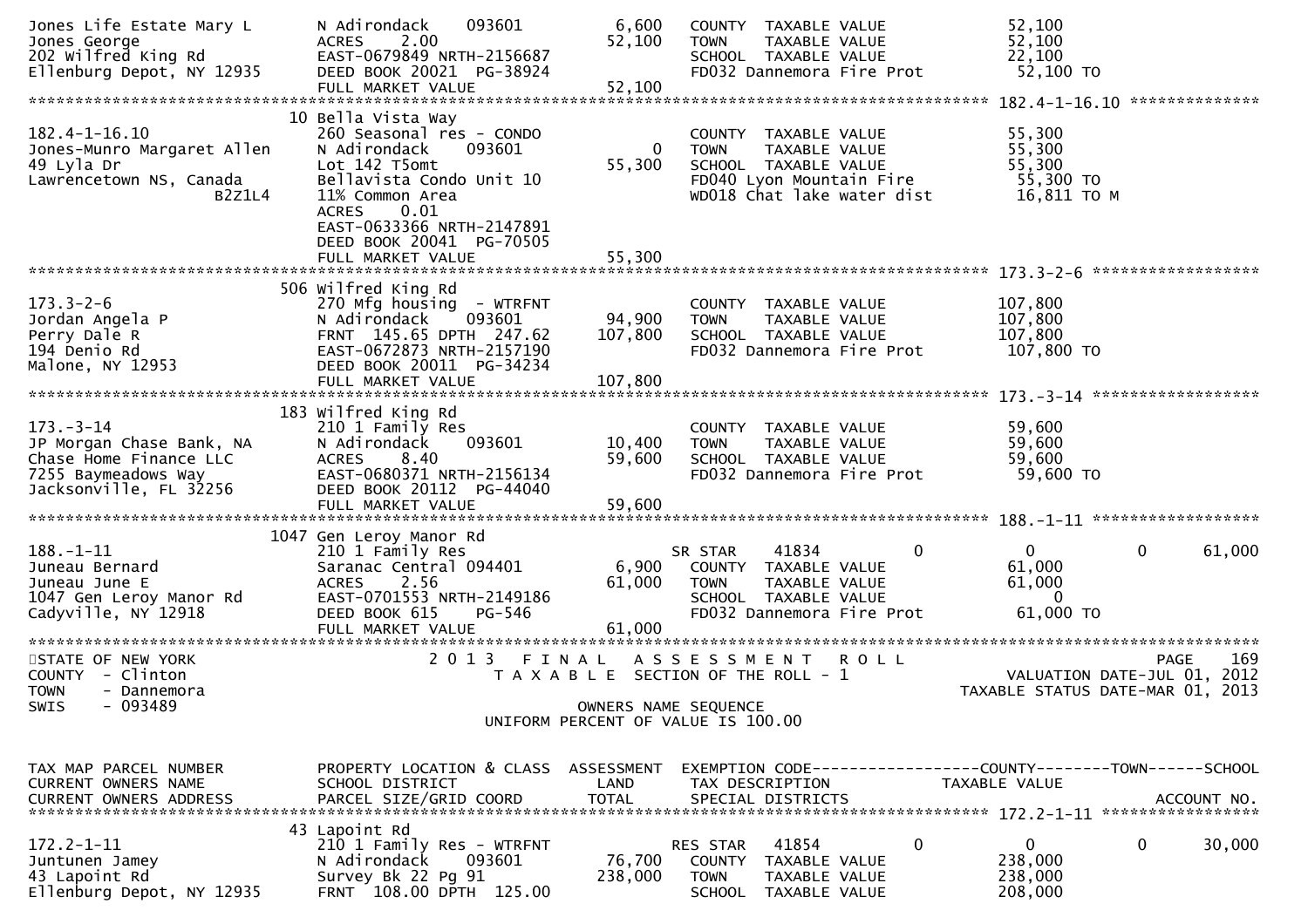|                                                                                                    | 080<br><b>BANK</b><br>EAST-0666175 NRTH-2157801<br>DEED BOOK 99001 PG-08888                                                                                                                                    |                            | FD040 Lyon Mountain Fire                                                                                                                                                                                           | 238,000 TO                                                                                           |                                                                                   |
|----------------------------------------------------------------------------------------------------|----------------------------------------------------------------------------------------------------------------------------------------------------------------------------------------------------------------|----------------------------|--------------------------------------------------------------------------------------------------------------------------------------------------------------------------------------------------------------------|------------------------------------------------------------------------------------------------------|-----------------------------------------------------------------------------------|
|                                                                                                    | FULL MARKET VALUE                                                                                                                                                                                              | 238,000                    |                                                                                                                                                                                                                    |                                                                                                      |                                                                                   |
| $183.20 - 4 - 38$<br>Juntunen Joan<br>154 Boomhower Rd<br>Lyon Mt, NY 12952                        | 11 Phillips Ct<br>210 1 Family Res<br>093601<br>N Adirondack<br>FRNT 100.00 DPTH 113.00<br>EAST-0644026 NRTH-2144794<br>DEED BOOK 609<br>$PG-58$                                                               | 2,000<br>32,300            | COUNTY TAXABLE VALUE<br>TAXABLE VALUE<br><b>TOWN</b><br>SCHOOL TAXABLE VALUE<br>FD040 Lyon Mountain Fire<br>LT009 Lyon Mountain Light                                                                              | 32,300<br>32,300<br>32,300<br>32,300 TO<br>32,300 TO                                                 |                                                                                   |
| $196.2 - 1 - 9$<br>Juntunen Joan<br>Juntunen Gerald<br>154 Boomhower Rd<br>Lyon Mountain, NY 12952 | 154 Boomhower Rd<br>210 1 Family Res - WTRFNT<br>N Adirondack<br>093601<br>FRNT 127.00 DPTH 260.00<br>EAST-0631890 NRTH-2144663<br>DEED BOOK 664<br>PG-65<br>FULL MARKET VALUE                                 | 234,000                    | $CW_10_VET/41152$<br>129,300 AGED COUN 41802<br>234,000 SR STAR<br>41834<br>COUNTY TAXABLE VALUE<br>TAXABLE VALUE<br><b>TOWN</b><br>SCHOOL TAXABLE VALUE<br>FD040 Lyon Mountain Fire<br>WD018 Chat lake water dist | 8,000<br>0<br>56,500<br>0<br>$\Omega$<br>169,500<br>234,000<br>170,700<br>234,000 TO<br>234,000 ТО М | 0<br>0<br>$\Omega$<br>0<br>63,300<br>0                                            |
|                                                                                                    | 9 Tamarack Ln                                                                                                                                                                                                  |                            |                                                                                                                                                                                                                    |                                                                                                      |                                                                                   |
| $182.4 - 1 - 14$<br>Kacur John A<br>Kacur Shirley R<br>9 Tamarack Ln<br>Lyon Mountain, NY 12952    | 210 1 Family Res - WTRFNT<br>093601<br>N Adirondack<br>2.60<br><b>ACRES</b><br>EAST-0633018 NRTH-2148289<br>DEED BOOK 20021 PG-41492<br>FULL MARKET VALUE                                                      | 327,100<br>327,100         | WARCOMALL 41131<br>41834<br>136,100 SR STAR<br>COUNTY TAXABLE VALUE<br><b>TOWN</b><br>TAXABLE VALUE<br>SCHOOL TAXABLE VALUE<br>FD040 Lyon Mountain Fire                                                            | 0<br>45,000<br>0<br>$\mathbf{0}$<br>282,100<br>282,100<br>263,800<br>327,100 TO                      | 45,000<br>63,300<br>$\Omega$                                                      |
| $185.4 - 2 - 16$<br>Kacur John A<br>Kacur Shirley R<br>9 Tamarack Ln<br>Lyon Mountain, NY 12952    | 1534 Chazy Lake Rd<br>$312$ Vac w/imprv - WTRFNT<br>Saranac Central 094401<br>Subd.lot17 Patent T40mt L<br>FRNT 90.00 DPTH 350.00<br>EAST-0668243 NRTH-2145207<br>DEED BOOK 918<br>PG-169<br>FULL MARKET VALUE | 69,900<br>88,400<br>88,400 | COUNTY TAXABLE VALUE<br>TAXABLE VALUE<br><b>TOWN</b><br>SCHOOL TAXABLE VALUE<br>FD040 Lyon Mountain Fire                                                                                                           | 88,400<br>88,400<br>88,400<br>88,400 TO                                                              |                                                                                   |
|                                                                                                    |                                                                                                                                                                                                                |                            |                                                                                                                                                                                                                    |                                                                                                      |                                                                                   |
| STATE OF NEW YORK<br>COUNTY - Clinton<br><b>TOWN</b><br>- Dannemora                                | 2 0 1 3                                                                                                                                                                                                        | FINAL                      | A S S E S S M E N T<br>R O L L<br>T A X A B L E SECTION OF THE ROLL - 1                                                                                                                                            |                                                                                                      | 170<br>PAGE<br>2012<br>VALUATION DATE-JUL 01,<br>TAXABLE STATUS DATE-MAR 01, 2013 |
| $-093489$<br><b>SWIS</b>                                                                           |                                                                                                                                                                                                                |                            | OWNERS NAME SEQUENCE<br>UNIFORM PERCENT OF VALUE IS 100.00                                                                                                                                                         |                                                                                                      |                                                                                   |
| TAX MAP PARCEL NUMBER<br>CURRENT OWNERS NAME<br><b>CURRENT OWNERS ADDRESS</b>                      | PROPERTY LOCATION & CLASS ASSESSMENT<br>SCHOOL DISTRICT<br>PARCEL SIZE/GRID COORD                                                                                                                              | LAND<br><b>TOTAL</b>       | EXEMPTION CODE-----------------COUNTY-------TOWN------SCHOOL<br>TAX DESCRIPTION<br>SPECIAL DISTRICTS                                                                                                               | TAXABLE VALUE                                                                                        | ACCOUNT NO.                                                                       |
| $183.20 - 4 - 25$<br>Kaska Life Use Eileen G<br>Kaska Robert J Sr<br>15 Maryland Rd                | 1 Marvin St<br>210 1 Family Res<br>093601<br>N Adirondack<br><b>FRNT 89.00 DPTH</b><br>80.00<br>EAST-0644384 NRTH-2144842                                                                                      | 1,600<br>43,400            | WARCOMALL 41131<br>COUNTY TAXABLE VALUE<br><b>TOWN</b><br>TAXABLE VALUE<br>SCHOOL TAXABLE VALUE                                                                                                                    | 10,850<br>0<br>32,550<br>32,550<br>43,400                                                            | 10,850<br>0                                                                       |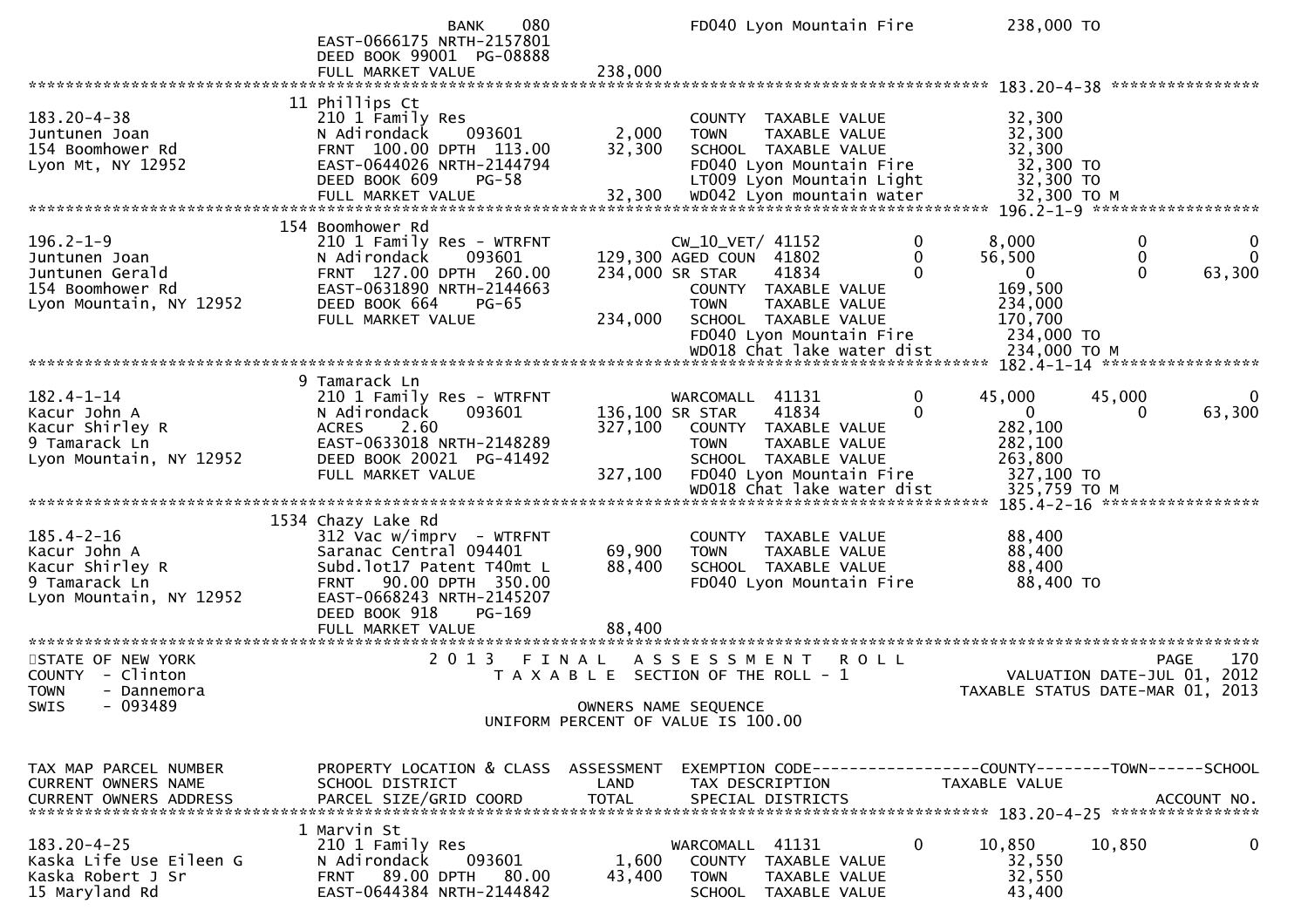| Plattsburgh, NY 12903                                                                                 | DEED BOOK 20062 PG-188<br>FULL MARKET VALUE                                                                                                                                               | 43,400                             | FD040 Lyon Mountain Fire<br>LT009 Lyon Mountain Light<br>WD042 Lyon mountain water                                                       | 43,400 TO<br>43,400 TO<br>43,400 TO M                                                        |
|-------------------------------------------------------------------------------------------------------|-------------------------------------------------------------------------------------------------------------------------------------------------------------------------------------------|------------------------------------|------------------------------------------------------------------------------------------------------------------------------------------|----------------------------------------------------------------------------------------------|
|                                                                                                       |                                                                                                                                                                                           |                                    |                                                                                                                                          | 185.2-2-36 ******************                                                                |
| $185.2 - 2 - 36$<br>Kay Allie<br>44 Elm St<br>Plattsburgh, NY 12901                                   | 45 Garmish St<br>260 Seasonal res<br>093601<br>N Adirondack<br>FRNT 100.00 DPTH 177.48<br>EAST-0667129 NRTH-2149706<br>DEED BOOK 20112 PG-43631                                           | 11,300<br>112,300                  | COUNTY TAXABLE VALUE<br><b>TOWN</b><br>TAXABLE VALUE<br>SCHOOL TAXABLE VALUE<br>FD040 Lyon Mountain Fire                                 | 112,300<br>112,300<br>112,300<br>112,300 TO                                                  |
|                                                                                                       |                                                                                                                                                                                           |                                    |                                                                                                                                          | ***************                                                                              |
| $185.4 - 2 - 17.1$<br>Keese William J<br>4763 Lambeth Ct<br>Lehigh Acres, FL 33971                    | 1532 Chazy Lake Rd<br>$312$ Vac w/imprv - WTRFNT<br>Saranac Central 094401<br>Lowenburg South Lot 18<br>FRNT 90.00 DPTH 360.00<br>EAST-0668292 NRTH-2145130<br>DEED BOOK 98001 PG-03641   | 70,000<br>88,000                   | COUNTY TAXABLE VALUE<br>TAXABLE VALUE<br><b>TOWN</b><br>SCHOOL TAXABLE VALUE<br>FD040 Lyon Mountain Fire                                 | 88,000<br>88,000<br>88,000<br>88,000 TO                                                      |
|                                                                                                       | FULL MARKET VALUE                                                                                                                                                                         | 88,000                             |                                                                                                                                          |                                                                                              |
| $158.4 - 1 - 60.1$<br>Kellett Robert W<br>Kellett Katja<br>PO Box 411<br>Morrisonville, NY 12962      | 3 Lakeside Way<br>280 Res Multiple - WTRFNT<br>N Adirondack<br>093601<br>Lot 128 T5omt<br>ACRES 11.20<br>EAST-0669791 NRTH-2162242<br>DEED BOOK 1009<br><b>PG-278</b>                     | 156,300<br>374,300                 | $\Omega$<br>41834<br>SR STAR<br>COUNTY TAXABLE VALUE<br><b>TOWN</b><br>TAXABLE VALUE<br>SCHOOL TAXABLE VALUE<br>FD040 Lyon Mountain Fire | $\Omega$<br>$\mathbf{0}$<br>63,300<br>374,300<br>374,300<br>311,000<br>374,300 TO            |
|                                                                                                       | FULL MARKET VALUE                                                                                                                                                                         | 374,300                            |                                                                                                                                          |                                                                                              |
| $169. - 1 - 17$<br>Kells Marion<br>54 S Mountain Rd<br>wallkill, NY 12589                             | 483 Split Rock Pt Way<br>260 Seasonal res - WTRFNT<br>N Adirondack<br>093601<br>9.30<br><b>ACRES</b><br>EAST-0627893 NRTH-2154082<br>DEED BOOK 781<br>$PG-11$<br>FULL MARKET VALUE        | 106,300<br>184,700<br>184,700      | COUNTY TAXABLE VALUE<br><b>TOWN</b><br>TAXABLE VALUE<br>SCHOOL TAXABLE VALUE<br>FD040 Lyon Mountain Fire<br>WD018 Chat lake water dist   | 184,700<br>184,700<br>184,700<br>184,700 TO<br>175,982 TO M                                  |
| STATE OF NEW YORK<br>COUNTY - Clinton<br><b>TOWN</b><br>- Dannemora                                   | 2 0 1 3                                                                                                                                                                                   | FINAL                              | A S S E S S M E N T R O L L<br>T A X A B L E SECTION OF THE ROLL - 1                                                                     | 171<br><b>PAGE</b><br>VALUATION DATE-JUL 01, 2012<br>TAXABLE STATUS DATE-MAR 01, 2013        |
| - 093489<br><b>SWIS</b>                                                                               |                                                                                                                                                                                           | OWNERS NAME SEQUENCE               | UNIFORM PERCENT OF VALUE IS 100.00                                                                                                       |                                                                                              |
| TAX MAP PARCEL NUMBER<br>CURRENT OWNERS NAME<br><b>CURRENT OWNERS ADDRESS</b>                         | PROPERTY LOCATION & CLASS<br>SCHOOL DISTRICT<br>PARCEL SIZE/GRID COORD                                                                                                                    | ASSESSMENT<br>LAND<br><b>TOTAL</b> | TAX DESCRIPTION<br>SPECIAL DISTRICTS                                                                                                     | EXEMPTION CODE-----------------COUNTY-------TOWN------SCHOOL<br>TAXABLE VALUE<br>ACCOUNT NO. |
| $169. - 1 - 10$<br>Kelting William Saxe<br>Kelting Matthew P<br>349 Lake St<br>Saranac Lake, NY 12983 | 471 Split Rock Pt Way<br>260 Seasonal res - WTRFNT<br>N Adirondack<br>093601<br>Lot 121 T5omt<br>ACRES 10.20<br>EAST-0627154 NRTH-2154394<br>DEED BOOK 20072 PG-6554<br>FULL MARKET VALUE | 132,200<br>155,500<br>155,500      | COUNTY TAXABLE VALUE<br>TAXABLE VALUE<br>TOWN<br>SCHOOL TAXABLE VALUE<br>FD040 Lyon Mountain Fire<br>WD018 Chat lake water dist          | 155,500<br>155,500<br>155,500<br>155,500 TO<br>148,083 TO M                                  |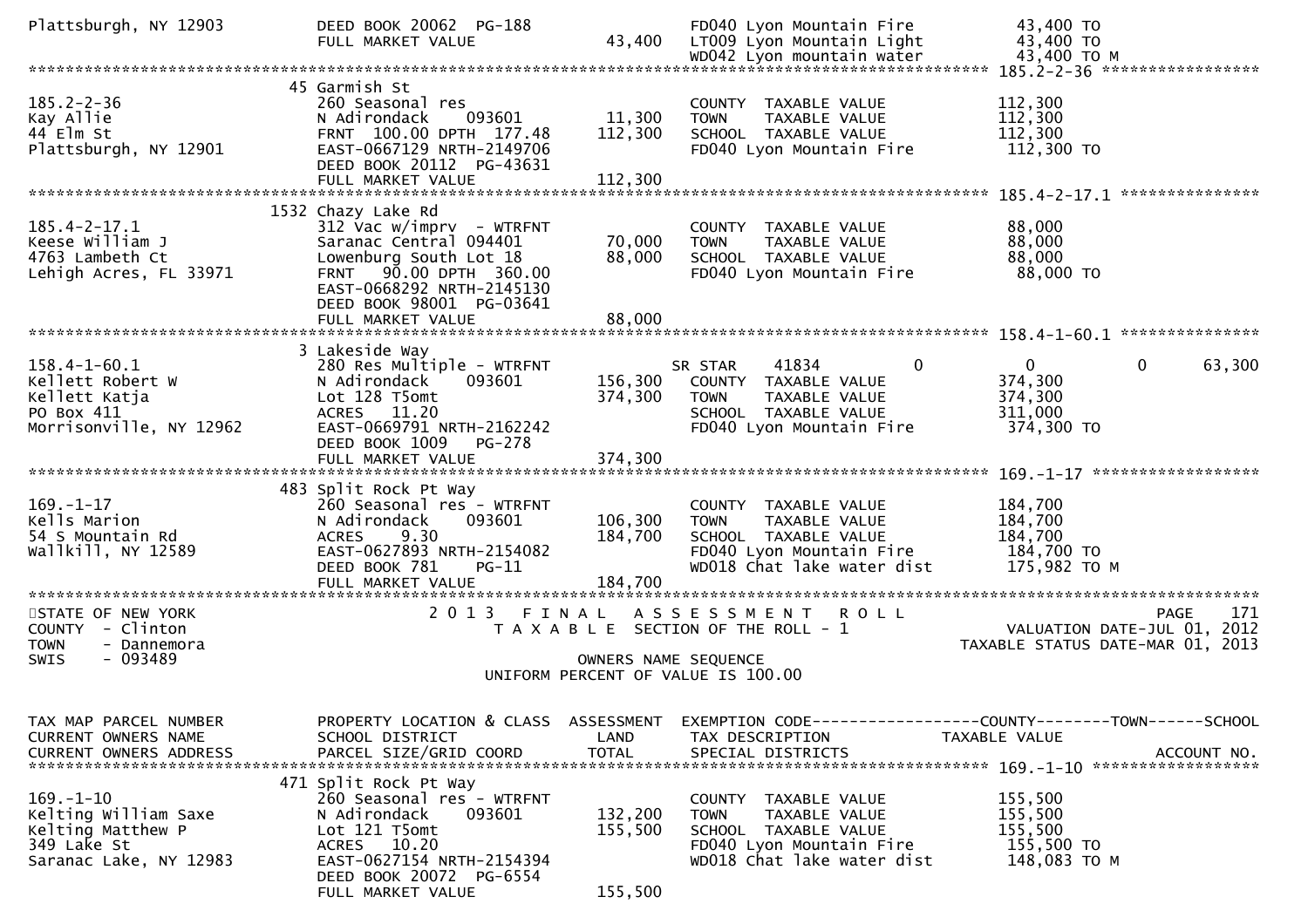| $159.3 - 2 - 1$<br>Kerr Ronald & Evelyn M<br>Revocable Trust Ronald & Evely Lot 129 T5omt<br>199 Winery Rd<br>Sneads Ferry, NC 28460 EAST-0673395 NRTH-2162040<br>199 Winery Rd | 38 Dubrey Rd<br>270 Mfg housing - WTRFNT<br>N Adirondack 093601<br>DEED BOOK 20061 PG-99852                                                                        | 55,600<br>72,700     | COUNTY TAXABLE VALUE<br><b>TOWN</b><br>TAXABLE VALUE<br>SCHOOL TAXABLE VALUE<br>FD032 Dannemora Fire Prot    | 72,700<br>72,700<br>72,700<br>72,700 TO                                                                                          |
|---------------------------------------------------------------------------------------------------------------------------------------------------------------------------------|--------------------------------------------------------------------------------------------------------------------------------------------------------------------|----------------------|--------------------------------------------------------------------------------------------------------------|----------------------------------------------------------------------------------------------------------------------------------|
| President Campion of Campionary<br>Keysor Eric Manus (National Keysor Jody L)<br>Po Box 165<br>Cadyville, NY 12918 EAST-06674                                                   | 2859 Rt 374<br>210 1 Family Res - WTRFNT<br>093601<br>N Adirondack<br>FRNT 81.00 DPTH 375.00<br>EAST-0667420 NRTH-2159655<br>DEED BOOK 20092 PG-28596              | 81,900<br>222,500    | COUNTY TAXABLE VALUE<br><b>TOWN</b><br>TAXABLE VALUE<br>SCHOOL TAXABLE VALUE<br>FD040 Lyon Mountain Fire     | 222,500<br>222,500<br>222,500<br>222,500 TO                                                                                      |
|                                                                                                                                                                                 |                                                                                                                                                                    |                      |                                                                                                              |                                                                                                                                  |
| $158.4 - 1 - 10$<br>Kezar Kenneth J<br>227 Rt 374<br>Cadyville, NY 12918                                                                                                        | 2633 Rt 374<br>$312$ Vac w/imprv - WTRFNT<br>N Adirondack<br>093601<br>Lot 128 T5omt<br>FRNT 120.00 DPTH 415.00<br>EAST-0670469 NRTH-2164226                       | 94,200<br>99,900     | COUNTY TAXABLE VALUE<br>TAXABLE VALUE<br><b>TOWN</b><br>SCHOOL TAXABLE VALUE<br>FD040 Lyon Mountain Fire     | 99,900<br>99,900<br>99,900<br>99,900 TO                                                                                          |
|                                                                                                                                                                                 | DEED BOOK 1023<br>PG-16                                                                                                                                            |                      |                                                                                                              |                                                                                                                                  |
| $172. - 1 - 1.2$<br>Kilburn John<br>2546 Rt 3<br>Cadyville, NY 12918                                                                                                            | 2988 Rt 374<br>210 1 Family Res<br>093601<br>N Adirondack<br>1.80<br><b>ACRES</b><br>EAST-0664469 NRTH-2158300<br>DEED BOOK 20112 PG-41055                         | 6,500<br>28,900      | COUNTY TAXABLE VALUE<br><b>TOWN</b><br>TAXABLE VALUE<br>SCHOOL TAXABLE VALUE<br>FD040 Lyon Mountain Fire     | 28,900<br>28,900<br>28,900<br>28,900 TO                                                                                          |
|                                                                                                                                                                                 |                                                                                                                                                                    |                      |                                                                                                              |                                                                                                                                  |
| STATE OF NEW YORK<br>COUNTY - Clinton<br>- Dannemora<br><b>TOWN</b><br>$-093489$<br><b>SWIS</b>                                                                                 | 2 0 1 3                                                                                                                                                            | OWNERS NAME SEQUENCE | FINAL ASSESSMENT ROLL<br>T A X A B L E SECTION OF THE ROLL - 1<br>UNIFORM PERCENT OF VALUE IS 100.00         | 172<br><b>PAGE</b><br>VALUATION DATE-JUL 01, 2012<br>TAXABLE STATUS DATE-MAR 01, 2013                                            |
|                                                                                                                                                                                 |                                                                                                                                                                    |                      |                                                                                                              |                                                                                                                                  |
| TAX MAP PARCEL NUMBER<br><b>CURRENT OWNERS NAME</b><br>CURRENT OWNERS ADDRESS                                                                                                   | SCHOOL DISTRICT<br>PARCEL SIZE/GRID COORD                                                                                                                          | LAND<br><b>TOTAL</b> | TAX DESCRIPTION<br>SPECIAL DISTRICTS                                                                         | PROPERTY LOCATION & CLASS ASSESSMENT EXEMPTION CODE----------------COUNTY-------TOWN------SCHOOL<br>TAXABLE VALUE<br>ACCOUNT NO. |
|                                                                                                                                                                                 | 480 wilfred King Rd                                                                                                                                                |                      |                                                                                                              |                                                                                                                                  |
| $173.3 - 2 - 1$<br>King Carl<br>King Lawrence<br>585 Champlin Rd<br>Locke, NY 13092                                                                                             | 260 Seasonal res - WTRFNT<br>N Adirondack<br>093601<br>Survey Map 20092/28634<br>Bound Line Agrmnt 20102/3<br>FRNT 100.00 DPTH 216.00<br>EAST-0673308 NRTH-2157643 | 98,600<br>152,600    | TAXABLE VALUE<br>COUNTY<br><b>TOWN</b><br>TAXABLE VALUE<br>SCHOOL TAXABLE VALUE<br>FD032 Dannemora Fire Prot | 152,600<br>152,600<br>152,600<br>152,600 TO                                                                                      |
|                                                                                                                                                                                 | DEED BOOK 806<br>PG-185<br>FULL MARKET VALUE                                                                                                                       | 152,600              |                                                                                                              |                                                                                                                                  |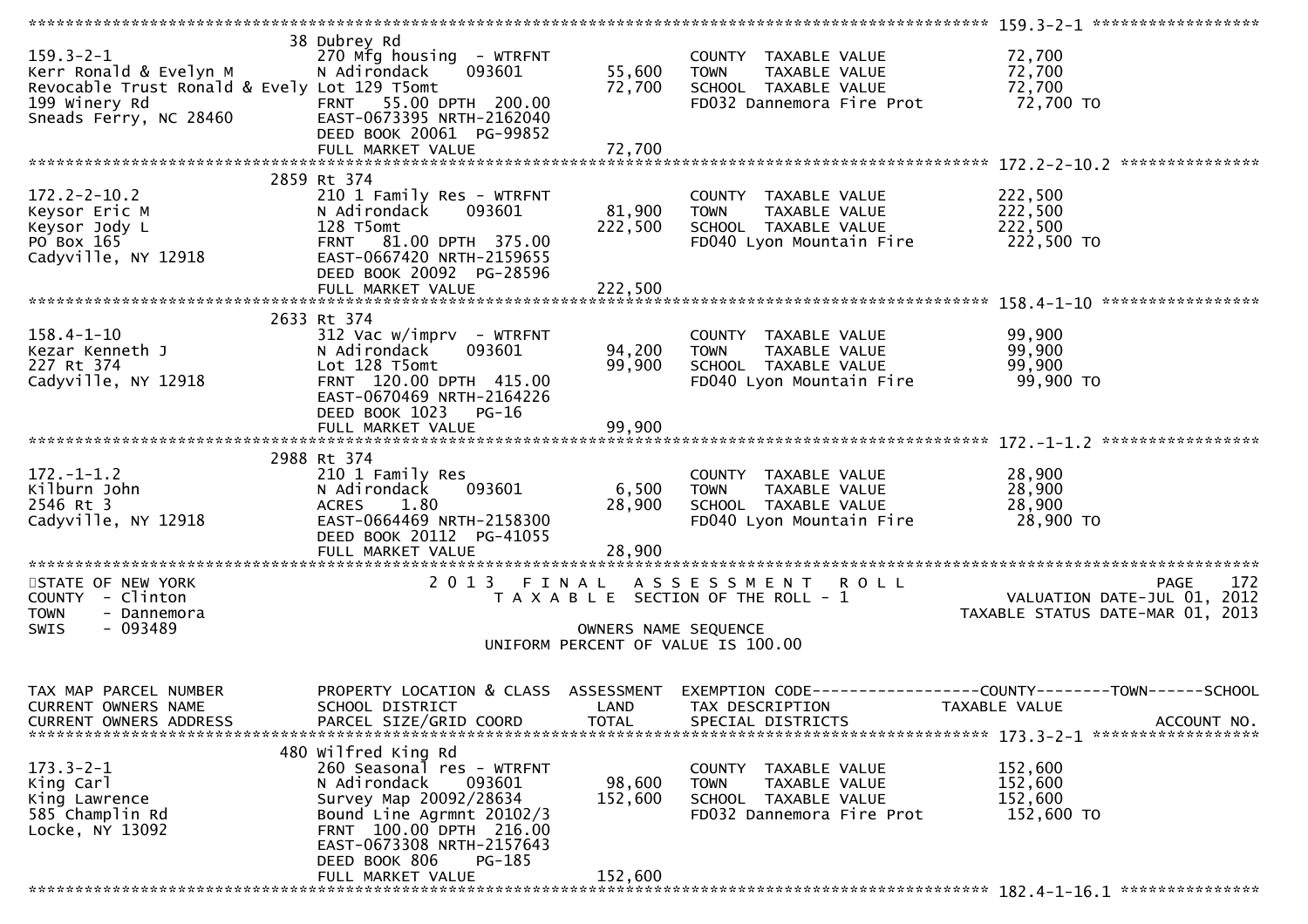| $182.4 - 1 - 16.1$<br>King Heidi<br>Washburn Eric<br>490 Pittsford Henrietta Town L Bellavista Condo Main Hou<br>Pittsford, NY 14534 | 2 Bella Vista Way<br>210 1 Family Res - CONDO<br>N Adirondack<br>093601<br>Lot 142 T5omt<br>16.50% Common Area<br>0.01 BANK<br><b>ACRES</b><br>080<br>EAST-0633406 NRTH-2148121<br>DEED BOOK 20061 PG-99289<br>FULL MARKET VALUE | 0<br>127,300<br>127,300            | COUNTY TAXABLE VALUE<br><b>TOWN</b><br>TAXABLE VALUE<br>SCHOOL TAXABLE VALUE<br>FD040 Lyon Mountain Fire<br>WD018 Chat lake water dist                                        | 127,300<br>127,300<br>127,300<br>127,300 TO<br>38,699 то м                                                 |
|--------------------------------------------------------------------------------------------------------------------------------------|----------------------------------------------------------------------------------------------------------------------------------------------------------------------------------------------------------------------------------|------------------------------------|-------------------------------------------------------------------------------------------------------------------------------------------------------------------------------|------------------------------------------------------------------------------------------------------------|
|                                                                                                                                      | 147 Wilfred King Rd                                                                                                                                                                                                              |                                    |                                                                                                                                                                               |                                                                                                            |
| $173. - 3 - 18$<br>King Hildred<br>King James Alex<br>147 wilfred King Rd<br>Ellenburg Depot, NY 12935                               | 210 1 Family Res<br>093601<br>N Adirondack<br>ACRES<br>1.00<br>EAST-0680883 NRTH-2157368<br>DEED BOOK 406<br>PG-119<br>FULL MARKET VALUE                                                                                         | 66,400<br>66,400                   | 41801<br>0<br>AGED C&T<br>41834<br>$\mathbf{0}$<br>6,000 SR STAR<br>COUNTY TAXABLE VALUE<br><b>TOWN</b><br>TAXABLE VALUE<br>SCHOOL TAXABLE VALUE<br>FD032 Dannemora Fire Prot | 33,200<br>33,200<br>0<br>$\overline{0}$<br>63,300<br>$\Omega$<br>33,200<br>33,200<br>3,100<br>66,400 TO    |
|                                                                                                                                      | Off wilfred King Rd                                                                                                                                                                                                              |                                    |                                                                                                                                                                               |                                                                                                            |
| $173. - 3 - 7$<br>King Hildred C<br>King James Edward<br>147 Wilfred King Rd<br>Ellenburg Depot, NY 12935                            | 321 Abandoned ag<br>N Adirondack<br>093601<br>ACRES 26.20<br>EAST-0683131 NRTH-2156335<br>DEED BOOK 20122 PG-46383                                                                                                               | 6,200<br>6,200                     | COUNTY TAXABLE VALUE<br><b>TOWN</b><br>TAXABLE VALUE<br>SCHOOL TAXABLE VALUE<br>FD032 Dannemora Fire Prot                                                                     | 6,200<br>6,200<br>6,200<br>6,200 TO                                                                        |
|                                                                                                                                      | FULL MARKET VALUE                                                                                                                                                                                                                | 6,200                              |                                                                                                                                                                               |                                                                                                            |
|                                                                                                                                      |                                                                                                                                                                                                                                  |                                    |                                                                                                                                                                               |                                                                                                            |
| $172. - 1 - 10.1$<br>King Howard<br>King Marion<br>9116 Rawlins Ave<br>Port Richey, FL 34668                                         | 2980 Rt 374<br>210 1 Family Res<br>N Adirondack<br>093601<br>FRNT 70.00 DPTH 350.00<br>EAST-0664717 NRTH-2158407<br>DEED BOOK 582<br>PG-906<br>FULL MARKET VALUE                                                                 | 4,900<br>38,600<br>38,600          | COUNTY TAXABLE VALUE<br>TAXABLE VALUE<br><b>TOWN</b><br>SCHOOL TAXABLE VALUE<br>FD040 Lyon Mountain Fire                                                                      | 38,600<br>38,600<br>38,600<br>38,600 TO                                                                    |
| STATE OF NEW YORK                                                                                                                    | 2013 FINAL                                                                                                                                                                                                                       |                                    | ASSESSMENT ROLL                                                                                                                                                               | PAGE<br>173                                                                                                |
| COUNTY - Clinton<br><b>TOWN</b><br>- Dannemora                                                                                       |                                                                                                                                                                                                                                  |                                    | T A X A B L E SECTION OF THE ROLL - 1                                                                                                                                         | VALUATION DATE-JUL 01, 2012<br>TAXABLE STATUS DATE-MAR 01, 2013                                            |
| - 093489<br>SWIS                                                                                                                     |                                                                                                                                                                                                                                  |                                    | OWNERS NAME SEQUENCE<br>UNIFORM PERCENT OF VALUE IS 100.00                                                                                                                    |                                                                                                            |
|                                                                                                                                      |                                                                                                                                                                                                                                  |                                    |                                                                                                                                                                               |                                                                                                            |
| TAX MAP PARCEL NUMBER<br>CURRENT OWNERS NAME<br>CURRENT OWNERS ADDRESS                                                               | PROPERTY LOCATION & CLASS<br>SCHOOL DISTRICT<br>PARCEL SIZE/GRID COORD                                                                                                                                                           | ASSESSMENT<br>LAND<br><b>TOTAL</b> | TAX DESCRIPTION<br>SPECIAL DISTRICTS                                                                                                                                          | EXEMPTION        CODE-----------------COUNTY-------TOWN------SCHOOL<br><b>TAXABLE VALUE</b><br>ACCOUNT NO. |
|                                                                                                                                      | Off Rt 374                                                                                                                                                                                                                       |                                    |                                                                                                                                                                               |                                                                                                            |
| $172. - 1 - 10.2$<br>King Howard<br>King Marion<br>9116 Rawlins Ave<br>Port Richey, FL 34668                                         | 311 Res vac land<br>N Adirondack<br>093601<br>Lot 107 T5omt<br>FRNT 115.00 DPTH 150.00<br>EAST-0664662 NRTH-2158590<br>DEED BOOK 634<br>$PG-1$                                                                                   | 1,400<br>1,400                     | COUNTY TAXABLE VALUE<br>TAXABLE VALUE<br><b>TOWN</b><br>SCHOOL TAXABLE VALUE<br>FD040 Lyon Mountain Fire                                                                      | 1,400<br>1,400<br>1,400<br>1,400 TO                                                                        |
|                                                                                                                                      | FULL MARKET VALUE                                                                                                                                                                                                                | 1,400                              |                                                                                                                                                                               |                                                                                                            |
| $172. - 1 - 10.3$                                                                                                                    | 2978 Rt 374<br>210 1 Family Res                                                                                                                                                                                                  |                                    | COUNTY TAXABLE VALUE                                                                                                                                                          | 9,800                                                                                                      |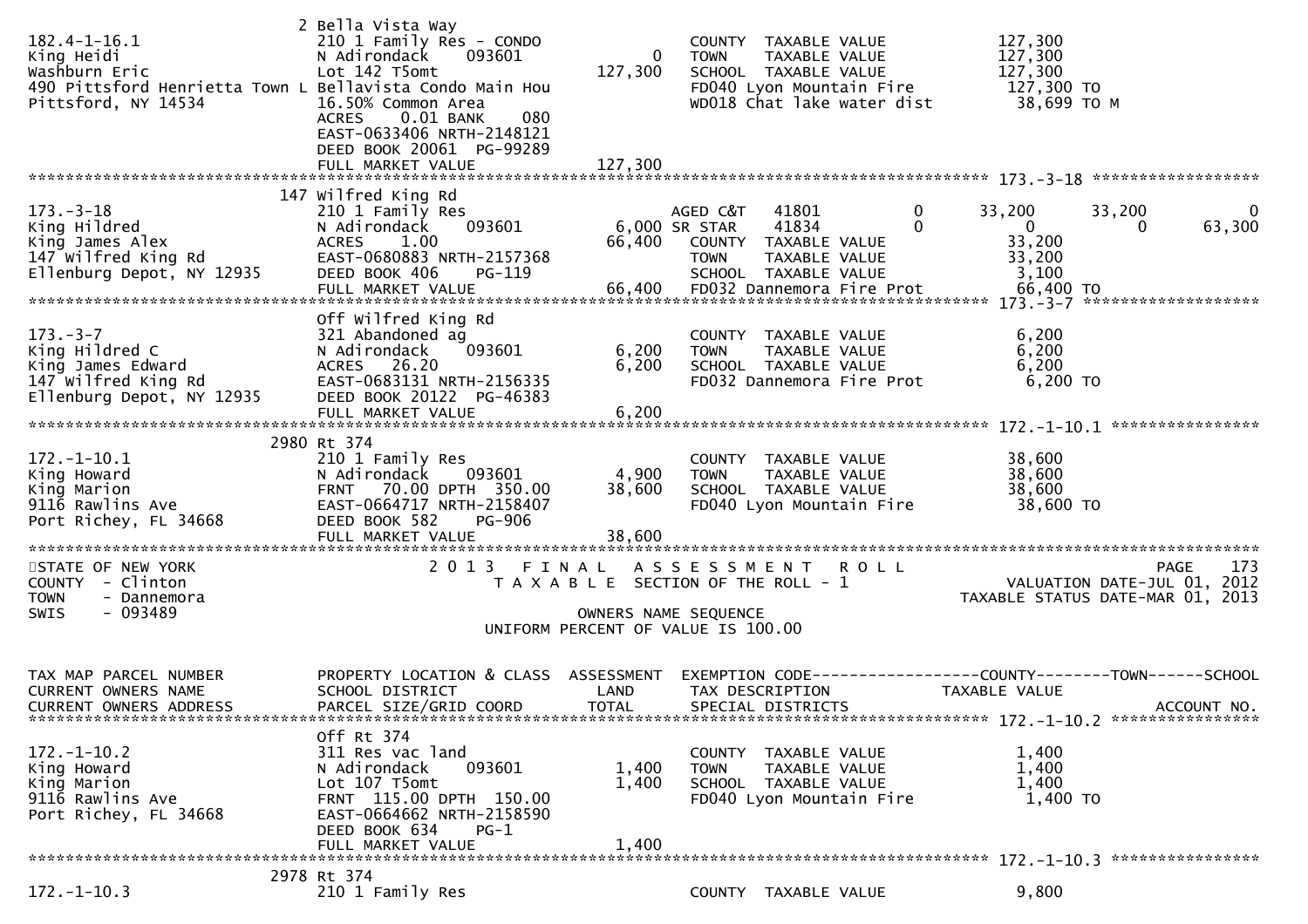| King Howard<br>King Marion<br>9116 Rawlins Ave<br>Port Richey, FL 34668                                                 | 093601<br>N Adirondack<br>Lot 127 T50mt<br>FRNT 100.00 DPTH 100.00<br>EAST-0664814 NRTH-2158434<br>DEED BOOK 483<br>PG-112                                                     | 3,800<br>9,800            | <b>TAXABLE VALUE</b><br><b>TOWN</b><br>SCHOOL TAXABLE VALUE<br>FD040 Lyon Mountain Fire                                                        | 9,800<br>9,800<br>9,800 TO                                                                 |
|-------------------------------------------------------------------------------------------------------------------------|--------------------------------------------------------------------------------------------------------------------------------------------------------------------------------|---------------------------|------------------------------------------------------------------------------------------------------------------------------------------------|--------------------------------------------------------------------------------------------|
|                                                                                                                         | FULL MARKET VALUE                                                                                                                                                              | 9,800                     |                                                                                                                                                |                                                                                            |
|                                                                                                                         | 1003 Gen Leroy Manor Rd                                                                                                                                                        |                           |                                                                                                                                                |                                                                                            |
| $188. - 1 - 8.31$<br>King James<br>King Susan<br>PO Box 896<br>Dannemora, NY 12929                                      | 270 Mfg housing<br>Saranac Central 094401<br>Lot 234 Ref Tr<br><b>ACRES</b><br>2.10<br>EAST-0702619 NRTH-2149419                                                               | 6,700<br>33,200           | SR STAR<br>41834<br>0<br>COUNTY TAXABLE VALUE<br>TAXABLE VALUE<br><b>TOWN</b><br>SCHOOL TAXABLE VALUE<br>FD032 Dannemora Fire Prot             | $\mathbf{0}$<br>33,200<br>0<br>33,200<br>33,200<br>0<br>33,200 TO                          |
|                                                                                                                         | DEED BOOK 20062 PG-722<br>FULL MARKET VALUE                                                                                                                                    | 33,200                    |                                                                                                                                                |                                                                                            |
|                                                                                                                         |                                                                                                                                                                                |                           |                                                                                                                                                |                                                                                            |
|                                                                                                                         | 435/441 wilfred King Rd                                                                                                                                                        |                           |                                                                                                                                                |                                                                                            |
| $173. - 2 - 16$<br>King Jeffrey F<br>King Sharon F<br>435 Wilfred King Rd<br>Ellenburg Depot, NY 12935                  | 240 Rural res<br>093601<br>N Adirondack<br>ACRES 64.30<br>EAST-0674949 NRTH-2155893<br>DEED BOOK 806<br><b>PG-188</b>                                                          | 30,700<br>135,300         | $\mathbf 0$<br>RES STAR<br>41854<br>COUNTY TAXABLE VALUE<br>TAXABLE VALUE<br><b>TOWN</b><br>SCHOOL TAXABLE VALUE<br>FD032 Dannemora Fire Prot  | $\mathbf{0}$<br>$\mathbf 0$<br>30,000<br>135,300<br>135,300<br>105,300<br>135,300 TO       |
|                                                                                                                         |                                                                                                                                                                                |                           |                                                                                                                                                |                                                                                            |
| 2971/2975 Rt 374<br>$172.2 - 1 - 29$<br>King Life Estate Barbara<br>King James E II<br>356 Irona Rd<br>Altona, NY 12910 | 270 Mfg housing<br>093601<br>N Adirondack<br>FRNT 200.00 DPTH 150.00<br>EAST-0664972 NRTH-2158170<br>DEED BOOK 20051 PG-87538                                                  | 22,500                    | 0<br><b>VETERANS</b><br>41101<br>41854<br>12,500 RES STAR<br>0<br>COUNTY TAXABLE VALUE<br>TAXABLE VALUE<br><b>TOWN</b><br>SCHOOL TAXABLE VALUE | 1,750<br>1,750<br>0<br>22,500<br>$\overline{0}$<br>0<br>20,750<br>20,750<br>$\overline{0}$ |
| STATE OF NEW YORK<br>COUNTY - Clinton<br><b>TOWN</b><br>- Dannemora<br>$-093489$<br><b>SWIS</b>                         | 2013 FINAL                                                                                                                                                                     |                           | A S S E S S M E N T<br><b>ROLL</b><br>T A X A B L E SECTION OF THE ROLL - 1<br>OWNERS NAME SEQUENCE<br>UNIFORM PERCENT OF VALUE IS 100.00      | 174<br><b>PAGE</b><br>VALUATION DATE-JUL 01, 2012<br>TAXABLE STATUS DATE-MAR 01, 2013      |
| TAX MAP PARCEL NUMBER<br>CURRENT OWNERS NAME                                                                            | PROPERTY LOCATION & CLASS ASSESSMENT<br>SCHOOL DISTRICT                                                                                                                        | LAND                      | TAX DESCRIPTION                                                                                                                                | EXEMPTION CODE-----------------COUNTY--------TOWN------SCHOOL<br>TAXABLE VALUE             |
|                                                                                                                         |                                                                                                                                                                                |                           |                                                                                                                                                |                                                                                            |
|                                                                                                                         |                                                                                                                                                                                |                           |                                                                                                                                                |                                                                                            |
| $174. - 1 - 24.1$<br>King Life Use Benjamin<br>King Life Use Shirley<br>1933 Rt 374<br>Ellenburg Depot, NY 12935        | 1933 Rt 374<br>210 1 Family Res<br>093601<br>N Adirondack<br>Lot $55$ Sg<br><b>ACRES</b><br>1.30<br>EAST-0685007 NRTH-2158382<br>DEED BOOK 20092 PG-28902<br>FULL MARKET VALUE | 6,500<br>77,700<br>77,700 | 0<br>41834<br>SR STAR<br>COUNTY TAXABLE VALUE<br><b>TOWN</b><br>TAXABLE VALUE<br>SCHOOL TAXABLE VALUE<br>FD032 Dannemora Fire Prot             | 0<br>$\mathbf 0$<br>63,300<br>77,700<br>77,700<br>14,400<br>77,700 TO                      |
|                                                                                                                         | 68 Dubrey Rd                                                                                                                                                                   |                           |                                                                                                                                                |                                                                                            |
| $159.3 - 2 - 9$<br>King Life Use Kathleen<br>Glaude Susan<br>409 Wilfred King Rd                                        | 260 Seasonal res - WTRFNT<br>N Adirondack<br>093601<br>FRNT 100.00 DPTH 185.00<br>EAST-0673694 NRTH-2161283                                                                    | 85,500<br>102,100         | COUNTY TAXABLE VALUE<br>TAXABLE VALUE<br><b>TOWN</b><br>SCHOOL TAXABLE VALUE<br>FD032 Dannemora Fire Prot                                      | 102,100<br>102,100<br>102,100<br>102,100 TO                                                |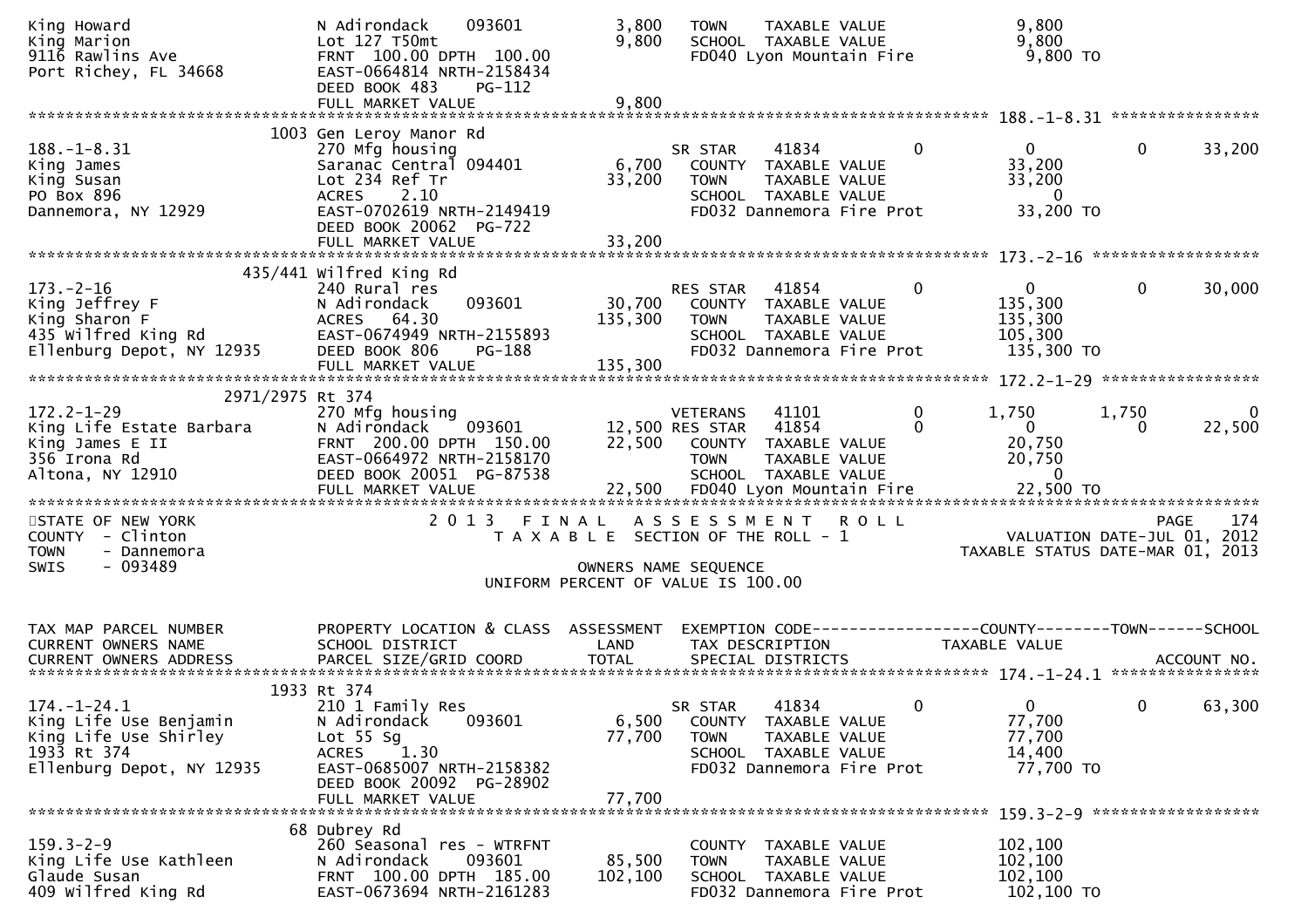| Ellenburg Depot, NY 12935                                                                                                          | DEED BOOK 20072 PG-10389                                                                                                                                                                             |                                    |                                                                                                                                                                                                         |                               |                                                                             |                    |                                    |
|------------------------------------------------------------------------------------------------------------------------------------|------------------------------------------------------------------------------------------------------------------------------------------------------------------------------------------------------|------------------------------------|---------------------------------------------------------------------------------------------------------------------------------------------------------------------------------------------------------|-------------------------------|-----------------------------------------------------------------------------|--------------------|------------------------------------|
| $173. - 2 - 3$<br>King Life Use Kathleen<br>Glaude Susan<br>409 wilfred King Rd<br>Ellenburg Depot, NY 12935                       | 409 Wilfred King Rd<br>210 1 Family Res<br>N Adirondack<br>093601<br>2012/247504 Survey Map<br>FRNT 228.22 DPTH 125.00<br>EAST-0675068 NRTH-2157440<br>DEED BOOK 20122 PG-51620<br>FULL MARKET VALUE | 74,400<br>74,400                   | AGED COUN 41802<br>5,300 SR STAR<br>41834<br>COUNTY TAXABLE VALUE<br><b>TOWN</b><br>TAXABLE VALUE<br>SCHOOL TAXABLE VALUE<br>FD032 Dannemora Fire Prot                                                  | $\mathbf{0}$<br>$\mathbf 0$   | 37,200<br>$\overline{0}$<br>37,200<br>74,400<br>11,100<br>74,400 TO         | 0<br>$\Omega$      | 0<br>63,300                        |
|                                                                                                                                    | 2226 Rt 374                                                                                                                                                                                          |                                    | 94 PCT OF VALUE USED FOR EXEMPTION PURPOSES                                                                                                                                                             |                               |                                                                             |                    |                                    |
| $159. - 2 - 13.1$<br>Example 11 Fe Use Lorrains<br>Perry Karlinda King L<br>2226 RT 374                                            | 240 Rural res<br>093601<br>N Adirondack<br>8.50<br><b>ACRES</b><br>EAST-0678990 NRTH-2161987<br>DEED BOOK 20092 PG-28903                                                                             |                                    | WARNONALL 41121<br>41834<br>10,500 SR STAR<br>58,900 COUNTY TAXABLE VALUE<br><b>TOWN</b><br>TAXABLE VALUE<br>SCHOOL TAXABLE VALUE                                                                       | 0<br>$\mathbf 0$              | 8,305<br>$\overline{0}$<br>50,595<br>50,595<br>$\Omega$                     | 8,305<br>0         | $\overline{\phantom{0}}$<br>58,900 |
|                                                                                                                                    |                                                                                                                                                                                                      |                                    |                                                                                                                                                                                                         |                               |                                                                             |                    |                                    |
|                                                                                                                                    | 1972 Rt 374                                                                                                                                                                                          |                                    | 91 PCT OF VALUE USED FOR EXEMPTION PURPOSES                                                                                                                                                             |                               |                                                                             |                    |                                    |
| 174.-1-6<br>King Life Use Margaret E<br>LaPoint Margaret M<br>1972 Rt 374<br>Ilaphurg Depot, NY 12935<br>Ellenburg Depot, NY 12935 | 210 1 Family Res<br>093601<br>N Adirondack<br>7.50<br>ACRES<br>EAST-0684681 NRTH-2159776<br>DEED BOOK 20021 PG-45731                                                                                 |                                    | AGED - ALL 41800<br>9,900 SR STAR<br>41834<br>41,400 COUNTY TAXABLE VALUE<br>TAXABLE VALUE<br><b>TOWN</b><br>SCHOOL TAXABLE VALUE                                                                       | 0<br>$\mathbf{0}$             | 18,837<br>$\overline{0}$<br>22,563<br>22,563<br>$\mathbf{0}$                | 18,837<br>$\Omega$ | 18,837<br>22,563                   |
|                                                                                                                                    |                                                                                                                                                                                                      |                                    |                                                                                                                                                                                                         |                               |                                                                             |                    |                                    |
| STATE OF NEW YORK<br>COUNTY - Clinton<br><b>TOWN</b><br>- Dannemora                                                                | 2013 FINAL                                                                                                                                                                                           |                                    | <b>ROLL</b><br>A S S E S S M E N T<br>T A X A B L E SECTION OF THE ROLL - 1                                                                                                                             |                               | PAGE 175<br>VALUATION DATE-JUL 01, 2012<br>TAXABLE STATUS DATE-MAR 01, 2013 |                    | 175<br><b>PAGE</b>                 |
| $-093489$<br><b>SWIS</b>                                                                                                           |                                                                                                                                                                                                      |                                    | OWNERS NAME SEQUENCE                                                                                                                                                                                    |                               |                                                                             |                    |                                    |
|                                                                                                                                    |                                                                                                                                                                                                      | UNIFORM PERCENT OF VALUE IS 100.00 |                                                                                                                                                                                                         |                               |                                                                             |                    |                                    |
| TAX MAP PARCEL NUMBER<br>CURRENT OWNERS NAME                                                                                       | PROPERTY LOCATION & CLASS ASSESSMENT<br>SCHOOL DISTRICT                                                                                                                                              | LAND                               | EXEMPTION CODE-----------------COUNTY--------TOWN------SCHOOL<br>TAX DESCRIPTION                                                                                                                        |                               | TAXABLE VALUE                                                               |                    |                                    |
|                                                                                                                                    | 242 Wilfred King Rd                                                                                                                                                                                  |                                    |                                                                                                                                                                                                         |                               |                                                                             |                    |                                    |
| $173. - 1 - 7$<br>King Life Use Rosemary V<br>Fletcher Linda Sue<br>242 Wilfred King Rd<br>Ellenburg Depot, NY 12935               | 240 Rural res<br>093601<br>N Adirondack<br>ACRES 55.50<br>EAST-0678682 NRTH-2158441<br>DEED BOOK 20021 PG-46283<br>FULL MARKET VALUE                                                                 | 93,000<br>93,000                   | 75 PCT OF VALUE USED FOR EXEMPTION PURPOSES<br>WARNONALL 41121<br>28,900 RES STAR<br>41854<br>COUNTY TAXABLE VALUE<br><b>TOWN</b><br>TAXABLE VALUE<br>SCHOOL TAXABLE VALUE<br>FD032 Dannemora Fire Prot | $\overline{0}$<br>$\mathbf 0$ | 10,463<br>- 0<br>82,537<br>82,537<br>63,000<br>93,000 TO                    | 10,463<br>$\Omega$ | $\Omega$<br>30,000                 |
|                                                                                                                                    |                                                                                                                                                                                                      |                                    |                                                                                                                                                                                                         |                               |                                                                             |                    |                                    |
| $159. - 2 - 21.2$<br>King Lincoln<br>King Elaine<br>2480 Rt 374<br>Ellenburg Depot, NY 12935                                       | 2480 Rt 374<br>241 Rural res&ag<br>093601<br>N Adirondack<br>Lot 112 T5omt<br>ACRES 121.80<br>EAST-0674463 NRTH-2164165<br>DEED BOOK 647<br><b>PG-703</b>                                            | 35,200<br>116,500                  | 41834<br>SR STAR<br><b>COUNTY</b><br>TAXABLE VALUE<br><b>TOWN</b><br>TAXABLE VALUE<br>SCHOOL TAXABLE VALUE<br>FD032 Dannemora Fire Prot                                                                 | 0                             | 0<br>116,500<br>116,500<br>53,200<br>116,500 TO                             | 0                  | 63,300                             |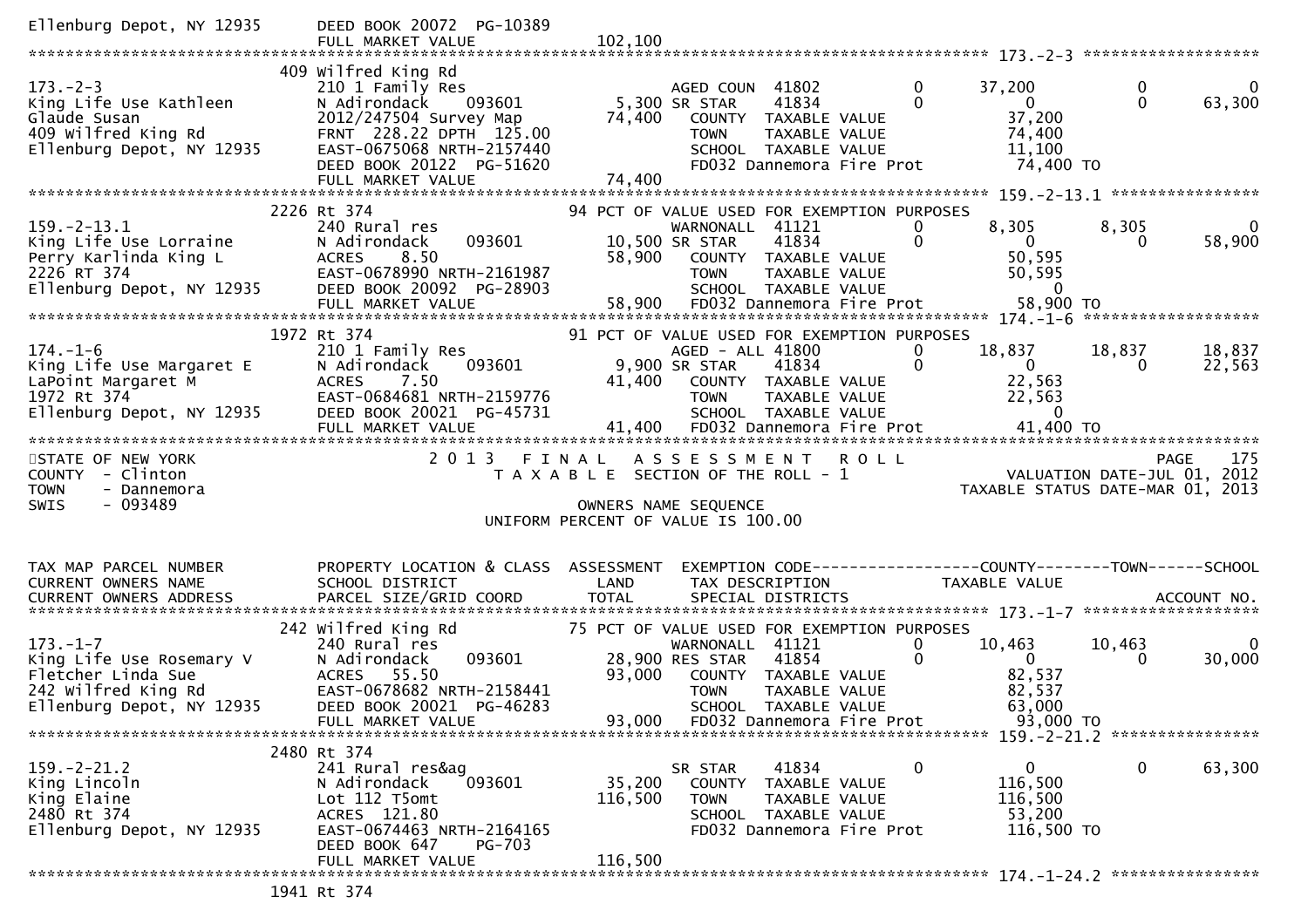| $174. - 1 - 24.2$<br>King Michael<br>King Kathy<br>1941 Rt 374<br>Ellenburg Depot, NY 12935          | 210 1 Family Res<br>093601<br>N Adirondack<br>Lot $55$ Sg<br>ACRES 1.00<br>EAST-0684988 NRTH-2158495<br>DEED BOOK 798<br><b>PG-224</b>                                                                                              | 6,000<br>81,200              | 41854<br>RES STAR<br>0<br>COUNTY TAXABLE VALUE<br><b>TOWN</b><br>TAXABLE VALUE<br>SCHOOL TAXABLE VALUE<br>FD032 Dannemora Fire Prot        | $\mathbf{0}$<br>81,200<br>81,200<br>51,200<br>81,200 TO         | 30,000<br>$\mathbf{0}$ |
|------------------------------------------------------------------------------------------------------|-------------------------------------------------------------------------------------------------------------------------------------------------------------------------------------------------------------------------------------|------------------------------|--------------------------------------------------------------------------------------------------------------------------------------------|-----------------------------------------------------------------|------------------------|
|                                                                                                      | FULL MARKET VALUE                                                                                                                                                                                                                   | 81,200                       |                                                                                                                                            |                                                                 |                        |
| $174. - 1 - 9.1$<br>King Mindy M<br>1942 Rt 374<br>Ellenburg Depot, NY 12935                         | 1942 Rt 374<br>210 1 Family Res<br>093601<br>N Adirondack<br>Survey Map 20102/29952<br>Bound Line Agrmnt 20102/3<br>$1.0\overline{0}$<br><b>ACRES</b><br>EAST-0685298 NRTH-2158688<br>DEED BOOK 20061 PG-93608<br>FULL MARKET VALUE | 6,000<br>106,500<br>106,500  | $\Omega$<br>RES STAR<br>41854<br>COUNTY TAXABLE VALUE<br><b>TOWN</b><br>TAXABLE VALUE<br>SCHOOL TAXABLE VALUE<br>FD032 Dannemora Fire Prot | $\overline{0}$<br>106,500<br>106,500<br>76,500<br>106,500 TO    | $\mathbf{0}$<br>30,000 |
| $159. - 2 - 7.41$<br>King Scott F<br>King Jeffery F<br>10 Plank Rd<br>Ellenburg Depot, NY 12935      | 10 Plank Rd<br>240 Rural res<br>093601<br>N Adirondack<br>Lot 130 T5omt<br>ACRES 49.30<br>EAST-0683036 NRTH-2161076<br>DEED BOOK 20102 PG-32907<br>FULL MARKET VALUE                                                                | 27,300<br>115,900<br>115,900 | COUNTY TAXABLE VALUE<br><b>TOWN</b><br>TAXABLE VALUE<br>SCHOOL TAXABLE VALUE<br>FD032 Dannemora Fire Prot                                  | 115,900<br>115,900<br>115,900<br>115,900 TO                     |                        |
| STATE OF NEW YORK<br>COUNTY - Clinton<br><b>TOWN</b><br>- Dannemora<br>$-093489$<br><b>SWIS</b>      | 2 0 1 3                                                                                                                                                                                                                             | FINAL                        | ASSESSMENT ROLL<br>T A X A B L E SECTION OF THE ROLL - 1<br>OWNERS NAME SEQUENCE<br>UNIFORM PERCENT OF VALUE IS 100.00                     | VALUATION DATE-JUL 01, 2012<br>TAXABLE STATUS DATE-MAR 01, 2013 | 176<br><b>PAGE</b>     |
| TAX MAP PARCEL NUMBER<br>CURRENT OWNERS NAME<br><b>CURRENT OWNERS ADDRESS</b>                        | PROPERTY LOCATION & CLASS ASSESSMENT<br>SCHOOL DISTRICT<br>PARCEL SIZE/GRID COORD                                                                                                                                                   | LAND<br><b>TOTAL</b>         | EXEMPTION CODE------------------COUNTY--------TOWN------SCHOOL<br>TAX DESCRIPTION<br>SPECIAL DISTRICTS                                     | TAXABLE VALUE                                                   | ACCOUNT NO.            |
| $173. - 3 - 6.2$<br>King Scott J<br>King Wendy S<br>125 Wilfred King Rd<br>Ellenburg Depot, NY 12935 | Wilfred King Rd<br>312 Vac w/imprv<br>093601<br>N Adirondack<br>Lot 131 T5omt<br><b>ACRES</b><br>9.00<br>EAST-0681520 NRTH-2157595<br>DEED BOOK 20011 PG-35885<br>FULL MARKET VALUE                                                 | 10,800<br>16,800<br>16,800   | COUNTY TAXABLE VALUE<br>TAXABLE VALUE<br><b>TOWN</b><br>SCHOOL TAXABLE VALUE<br>FD032 Dannemora Fire Prot                                  | 16,800<br>16,800<br>16,800<br>16,800 TO                         |                        |
| $173. - 3 - 6.12$<br>King Scott J<br>125 Wilfred King Rd<br>Ellenburg Depot, NY 12935                | 125 Wilfred King Rd<br>210 1 Family Res<br>N Adirondack<br>093601<br>Lot 131 T5omt<br>080<br><b>ACRES</b><br>1.00 BANK<br>EAST-0681176 NRTH-2157894<br>DEED BOOK 974<br>$PG-75$                                                     | 6,000<br>130,000             | 0<br>RES STAR<br>41854<br>COUNTY TAXABLE VALUE<br><b>TOWN</b><br>TAXABLE VALUE<br>SCHOOL TAXABLE VALUE<br>FD032 Dannemora Fire Prot        | $\mathbf{0}$<br>130,000<br>130,000<br>100,000<br>130,000 TO     | $\mathbf 0$<br>30,000  |
|                                                                                                      | FULL MARKET VALUE<br>Off Wilfred King Rd                                                                                                                                                                                            | 130,000                      |                                                                                                                                            |                                                                 |                        |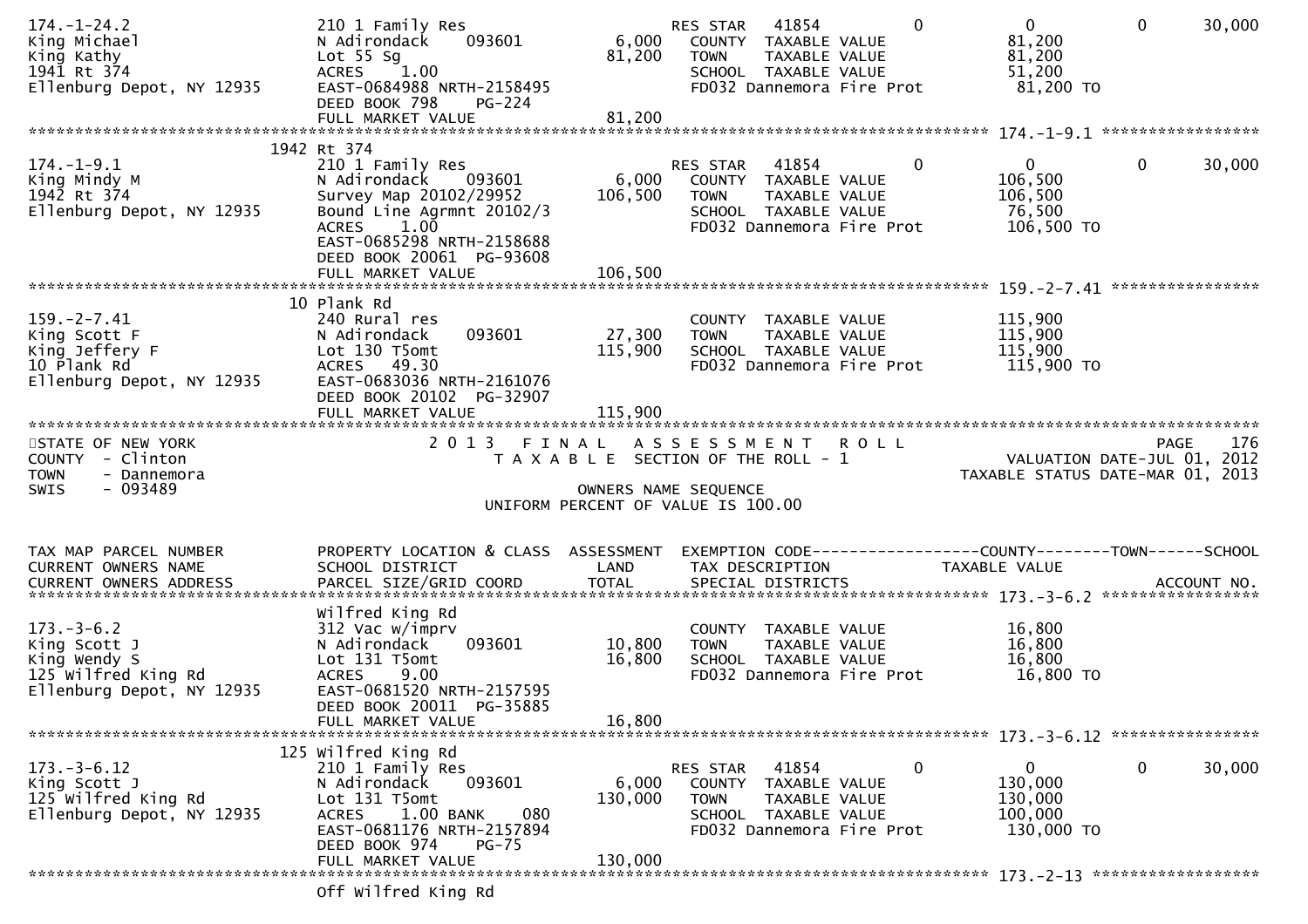| $173. - 2 - 13$                | 910 Priv forest                           |                      | COUNTY TAXABLE VALUE                                         | 7,700                            |                             |
|--------------------------------|-------------------------------------------|----------------------|--------------------------------------------------------------|----------------------------------|-----------------------------|
| King Thomas W                  | 093601<br>N Adirondack                    | 7,700                | TAXABLE VALUE<br><b>TOWN</b>                                 | 7,700                            |                             |
| King Wilmer A                  | ACRES 17.60                               | 7,700                | SCHOOL TAXABLE VALUE                                         | 7,700                            |                             |
| 121 Hollywood Rd               | EAST-0677524 NRTH-2153987                 |                      | FD032 Dannemora Fire Prot                                    | 7,700 TO                         |                             |
| Amsterdam, NY 12010            | DEED BOOK 20031 PG-58474                  |                      |                                                              |                                  |                             |
|                                | FULL MARKET VALUE                         | 7,700                |                                                              |                                  |                             |
|                                |                                           |                      |                                                              |                                  |                             |
|                                | Rt 374                                    |                      |                                                              |                                  |                             |
| $173. - 3 - 3$                 | $314$ Rural vac<10                        |                      | COUNTY TAXABLE VALUE                                         | 6,000                            |                             |
| King Thomas W                  | N Adirondack<br>093601                    | 6,000                | <b>TOWN</b><br>TAXABLE VALUE                                 | 6,000                            |                             |
| King Linda S                   | 1.80<br><b>ACRES</b>                      | 6,000                | SCHOOL TAXABLE VALUE                                         | 6,000                            |                             |
| 121 Hollywood Rd               | EAST-0682991 NRTH-2159799                 |                      | FD032 Dannemora Fire Prot                                    | 6,000 TO                         |                             |
| Amsterdam, NY 12010            | DEED BOOK 20031 PG-57442                  |                      |                                                              |                                  |                             |
|                                | FULL MARKET VALUE                         | 6,000                |                                                              |                                  |                             |
|                                |                                           |                      |                                                              |                                  |                             |
|                                | Rt 374                                    |                      |                                                              |                                  |                             |
| $173. - 3 - 4.3$               | $314$ Rural vac<10                        |                      | COUNTY TAXABLE VALUE                                         | 6,100                            |                             |
| King Thomas W                  | N Adirondack<br>093601                    | 6,100                | TAXABLE VALUE<br><b>TOWN</b>                                 | 6,100                            |                             |
| 121 Hollywood Rd               | Lot 131 T5omt                             | 6,100                | SCHOOL TAXABLE VALUE                                         | 6,100                            |                             |
| Amsterdam, NY 12010            | <b>ACRES</b><br>1.10                      |                      | FD032 Dannemora Fire Prot                                    | $6,100$ TO                       |                             |
|                                | EAST-0683155 NRTH-2159706                 |                      |                                                              |                                  |                             |
|                                | DEED BOOK 20001 PG-24031                  |                      |                                                              |                                  |                             |
|                                | FULL MARKET VALUE                         | 6,100                |                                                              |                                  |                             |
|                                |                                           |                      |                                                              |                                  |                             |
| STATE OF NEW YORK              |                                           |                      | 2013 FINAL ASSESSMENT ROLL                                   |                                  | 177<br>PAGE                 |
| COUNTY - Clinton               |                                           |                      | T A X A B L E SECTION OF THE ROLL - 1                        |                                  | VALUATION DATE-JUL 01, 2012 |
| - Dannemora<br><b>TOWN</b>     |                                           |                      |                                                              | TAXABLE STATUS DATE-MAR 01, 2013 |                             |
| - 093489<br><b>SWIS</b>        |                                           | OWNERS NAME SEQUENCE |                                                              |                                  |                             |
|                                |                                           |                      |                                                              |                                  |                             |
|                                |                                           |                      | UNIFORM PERCENT OF VALUE IS 100.00                           |                                  |                             |
|                                |                                           |                      |                                                              |                                  |                             |
|                                |                                           |                      |                                                              |                                  |                             |
| TAX MAP PARCEL NUMBER          | PROPERTY LOCATION & CLASS ASSESSMENT      |                      | EXEMPTION CODE-----------------COUNTY-------TOWN------SCHOOL |                                  |                             |
| <b>CURRENT OWNERS NAME</b>     | SCHOOL DISTRICT                           | LAND                 | TAX DESCRIPTION                                              | <b>TAXABLE VALUE</b>             |                             |
|                                |                                           |                      |                                                              |                                  |                             |
|                                |                                           |                      |                                                              |                                  |                             |
|                                | Wilfred King Rd                           |                      |                                                              |                                  |                             |
| $173. - 3 - 8$                 | 321 Abandoned ag                          |                      | COUNTY TAXABLE VALUE                                         | 41,600                           |                             |
| King Thomas W                  | 093601<br>N Adirondack                    | 41,600               | <b>TOWN</b><br>TAXABLE VALUE                                 | 41,600                           |                             |
| King Wilmer A                  | ACRES 147.70                              | 41,600               | SCHOOL TAXABLE VALUE                                         | 41,600                           |                             |
| 121 Hollywood Rd               | EAST-0682296 NRTH-2155734                 |                      | FD032 Dannemora Fire Prot                                    | $41,600$ TO                      |                             |
| Amsterdam, NY 12010            | DEED BOOK 20031 PG-57441                  |                      |                                                              |                                  |                             |
|                                | FULL MARKET VALUE                         | 41,600               |                                                              |                                  |                             |
|                                |                                           |                      |                                                              |                                  |                             |
|                                | Wilfred King Rd                           |                      |                                                              |                                  |                             |
| $173. - 3 - 6.131$             | 322 Rural vac>10                          |                      | COUNTY TAXABLE VALUE                                         | 34,100                           |                             |
| King William J                 | 093601<br>N Adirondack                    | 34,100               | <b>TOWN</b><br>TAXABLE VALUE                                 | 34,100                           |                             |
| King Mary L                    | Lot 131 T5omt                             | 34,100               | SCHOOL TAXABLE VALUE                                         | 34,100                           |                             |
| 170 Standish Rd                | ACRES 140.60                              |                      | FD032 Dannemora Fire Prot                                    | 34,100 TO                        |                             |
| Saranac, NY 12981              | EAST-0683172 NRTH-2157894                 |                      |                                                              |                                  |                             |
|                                | DEED BOOK 20112 PG-42662                  |                      |                                                              |                                  |                             |
|                                | FULL MARKET VALUE                         | 34,100               |                                                              |                                  |                             |
|                                |                                           |                      |                                                              |                                  |                             |
| $173. - 3 - 6.9$               | 96 Wilfred King Rd                        |                      | 41854<br>RES STAR                                            | 0<br>$\mathbf{0}$                | 0<br>30,000                 |
|                                | 270 Mfg housing<br>093601<br>N Adirondack | 6,000                | <b>COUNTY</b><br>TAXABLE VALUE                               | 43,900                           |                             |
| King William P<br>King Tracy R | Lot 131 T5omt                             | 43,900               | <b>TOWN</b><br>TAXABLE VALUE                                 |                                  |                             |
| 96 wilfred King Rd             | 1.00<br><b>ACRES</b>                      |                      | <b>SCHOOL</b><br>TAXABLE VALUE                               | 43,900<br>13,900                 |                             |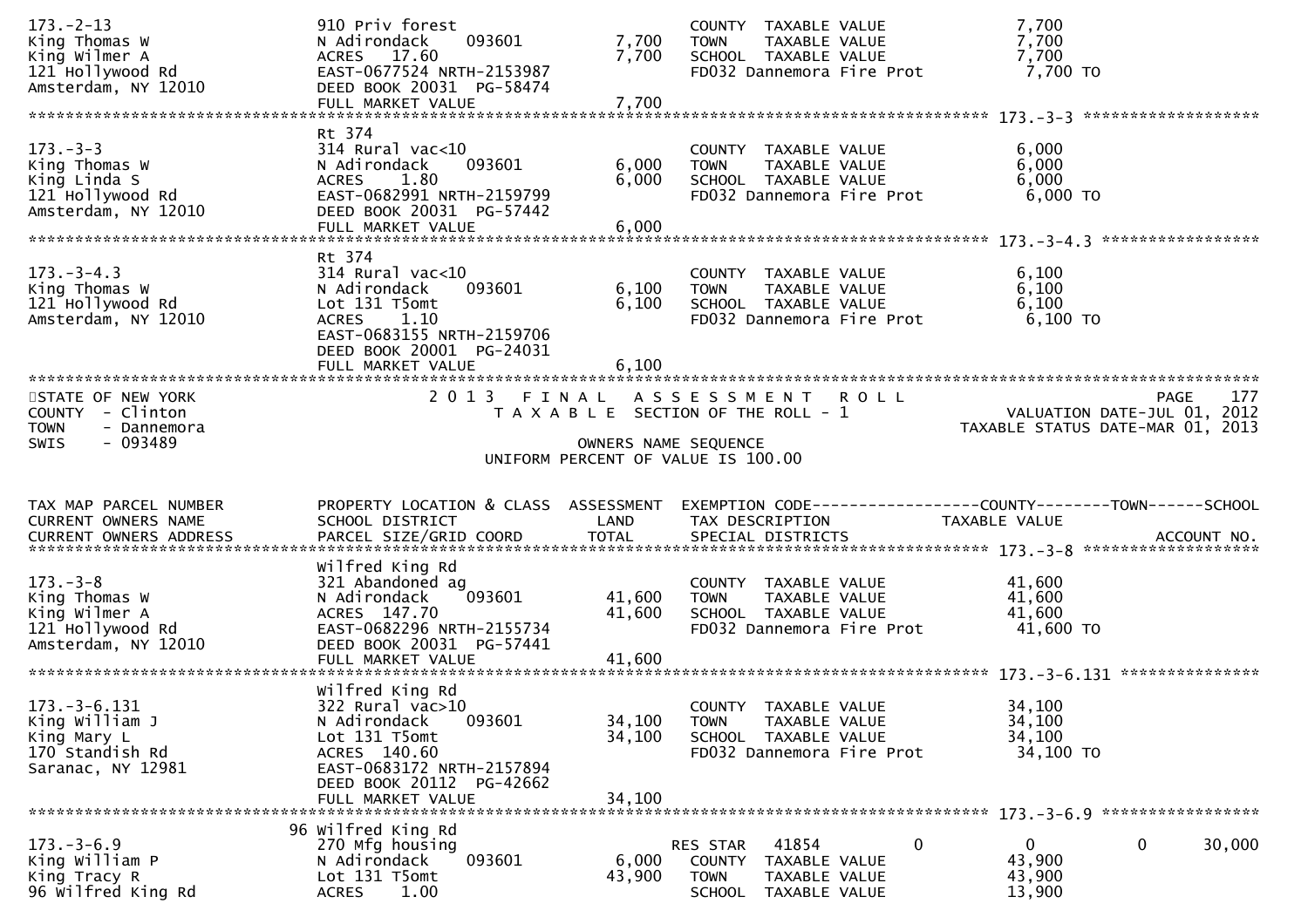| Ellenburg Depot, NY 12935                                                                                           | EAST-0681343 NRTH-2158550<br>DEED BOOK 983<br>PG-267<br>FULL MARKET VALUE                                                                                                                        | 43,900                       | FD032 Dannemora Fire Prot                                                                                                                                                  | 43,900 TO                                                                        |        |
|---------------------------------------------------------------------------------------------------------------------|--------------------------------------------------------------------------------------------------------------------------------------------------------------------------------------------------|------------------------------|----------------------------------------------------------------------------------------------------------------------------------------------------------------------------|----------------------------------------------------------------------------------|--------|
|                                                                                                                     |                                                                                                                                                                                                  |                              |                                                                                                                                                                            |                                                                                  |        |
| $182.2 - 1 - 4$<br>Kingsley as Trustee Suzanne B<br>Kingsley Trust Suzanne B<br>1622 S Lincoln St<br>Kent, OH 44240 | 743 Sunset Rd<br>260 Seasonal res - WTRFNT<br>N Adirondack<br>093601<br><b>ACRES</b><br>1.10<br>EAST-0634443 NRTH-2152876<br>DEED BOOK 20072 PG-10334                                            | 113,900<br>203,200           | COUNTY TAXABLE VALUE<br>TAXABLE VALUE<br><b>TOWN</b><br>SCHOOL TAXABLE VALUE<br>FD040 Lyon Mountain Fire<br>WD018 Chat lake water dist                                     | 203,200<br>203,200<br>203,200<br>203,200 TO<br>200,213 ТО М                      |        |
|                                                                                                                     | 2647 Rt 374                                                                                                                                                                                      |                              |                                                                                                                                                                            |                                                                                  |        |
| 158.4-1-13.11<br>Kiroy Bradley R<br>Pelkey Brandy L<br>7 Erin Ave<br>Plattsburgh, NY 12901                          | $312$ Vac w/imprv - WTRFNT<br>N Adirondack<br>093601<br>Lot 128 T5omt<br>Survey Map 20072/02326 Lo<br>1.83<br>ACRES<br>EAST-0670475 NRTH-2163911<br>DEED BOOK 20072 PG-4203<br>FULL MARKET VALUE | 91,400<br>103,600<br>103,600 | COUNTY TAXABLE VALUE<br>TAXABLE VALUE<br><b>TOWN</b><br>SCHOOL TAXABLE VALUE<br>FD040 Lyon Mountain Fire                                                                   | 103,600<br>103,600<br>103,600<br>103,600 TO                                      |        |
|                                                                                                                     |                                                                                                                                                                                                  |                              |                                                                                                                                                                            |                                                                                  |        |
| STATE OF NEW YORK<br>COUNTY - Clinton<br><b>TOWN</b><br>- Dannemora<br>$-093489$<br>SWIS                            | 2013 FINAL                                                                                                                                                                                       | OWNERS NAME SEQUENCE         | ASSESSMENT ROLL<br>T A X A B L E SECTION OF THE ROLL - 1<br>UNIFORM PERCENT OF VALUE IS 100.00                                                                             | <b>PAGE</b><br>VALUATION DATE-JUL 01, 2012<br>TAXABLE STATUS DATE-MAR 01, 2013   | 178    |
|                                                                                                                     |                                                                                                                                                                                                  |                              |                                                                                                                                                                            |                                                                                  |        |
| TAX MAP PARCEL NUMBER<br>CURRENT OWNERS NAME                                                                        | PROPERTY LOCATION & CLASS ASSESSMENT<br>SCHOOL DISTRICT                                                                                                                                          | LAND                         | EXEMPTION CODE-----------------COUNTY--------TOWN------SCHOOL<br>TAX DESCRIPTION                                                                                           | TAXABLE VALUE                                                                    |        |
| $169. - 3 - 3$<br>Kline Life Use Lorraine<br>Haley Philip A<br>175 Town Line Rd<br>Cadyville, NY 12918              | Sunset Rd<br>$314$ Rural vac<10<br>093601<br>N Adirondack<br>Lot 122 T5omt<br>ACRES 1.00<br>EAST-0635179 NRTH-2154513<br>DEED BOOK 20092 PG-25507<br>FULL MARKET VALUE                           | 15,000<br>15,000<br>15,000   | COUNTY TAXABLE VALUE<br><b>TOWN</b><br>TAXABLE VALUE<br>SCHOOL TAXABLE VALUE<br>FD040 Lyon Mountain Fire                                                                   | 15,000<br>15,000<br>15,000<br>15,000 TO                                          |        |
|                                                                                                                     |                                                                                                                                                                                                  |                              |                                                                                                                                                                            |                                                                                  |        |
| $169.4 - 1 - 10$<br>Kline Life Use Lorraine<br>Haley Philip A<br>175 Town Line Rd<br>Cadyville, NY 12918            | 793 Sunset Rd<br>210 1 Family Res - WTRFNT<br>N Adirondack<br>093601<br>Lot 139 T5omt<br>FRNT 101.60 DPTH 204.00<br>EAST-0634673 NRTH-2154051<br>DEED BOOK 20092 PG-25507                        | 119,500<br>208,600           | 41854<br>$\mathbf 0$<br>RES STAR<br>COUNTY TAXABLE VALUE<br>TAXABLE VALUE<br><b>TOWN</b><br>SCHOOL TAXABLE VALUE<br>FD040 Lyon Mountain Fire<br>WD018 Chat lake water dist | 0<br>$\mathbf{0}$<br>208,600<br>208,600<br>178,600<br>208,600 TO<br>208,600 ТО М | 30,000 |
|                                                                                                                     | FULL MARKET VALUE                                                                                                                                                                                | 208,600                      |                                                                                                                                                                            |                                                                                  |        |
| $158.4 - 1 - 60.3$<br>Klotz Edward<br>340 Pellerin Rd<br>Plattsburgh, NY 12901                                      | Rt 374<br>311 Res vac land - WTRFNT<br>N Adirondack<br>093601<br>Lot 128 T5 Omt<br>FRNT 10.00 DPTH 240.00<br>EAST-0669075 NRTH-2161655                                                           | 7,600<br>7,600               | COUNTY TAXABLE VALUE<br><b>TOWN</b><br>TAXABLE VALUE<br>SCHOOL TAXABLE VALUE<br>FD040 Lyon Mountain Fire                                                                   | 158.4-1-60.3 ****************<br>7,600<br>7,600<br>7,600<br>7,600 TO             |        |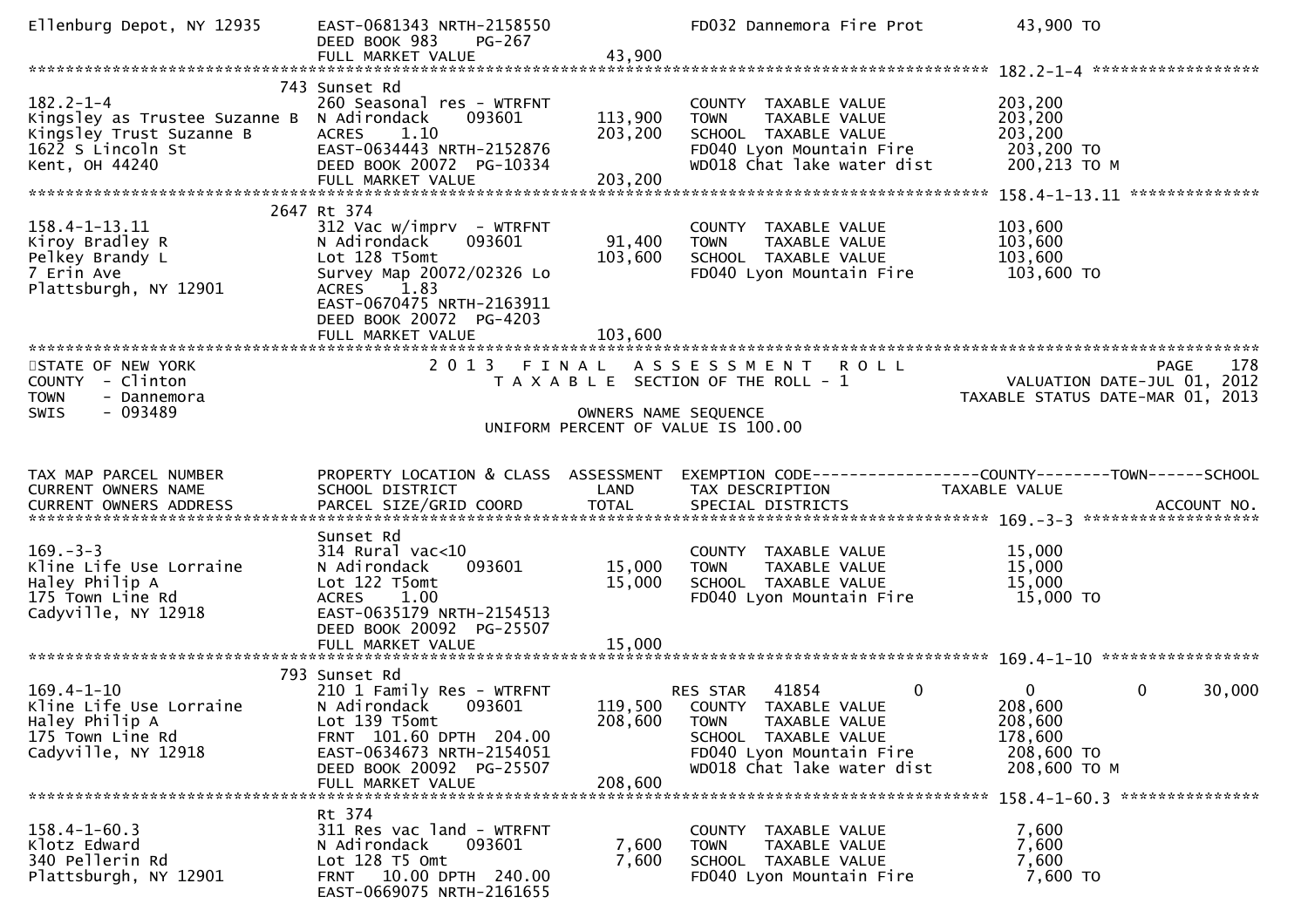|                                                                                                                             | DEED BOOK 98000 PG-99295                                                                                                                                                                                      |                                       |                                                                                                                                                                    |                                                                                    |                                                                                       |
|-----------------------------------------------------------------------------------------------------------------------------|---------------------------------------------------------------------------------------------------------------------------------------------------------------------------------------------------------------|---------------------------------------|--------------------------------------------------------------------------------------------------------------------------------------------------------------------|------------------------------------------------------------------------------------|---------------------------------------------------------------------------------------|
| $158.4 - 1 - 37$<br>Klotz Edward F<br>Mill Elnora<br>340 Pellerin Rd<br>Plattsburgh, NY 12901                               | 2745 Rt 374<br>260 Seasonal res - WTRFNT<br>N Adirondack<br>093601<br>Lot 128 T5 Omt<br>FRNT 100.00 DPTH 200.00<br>EAST-0669131 NRTH-2161586<br>DEED BOOK 679<br>$PG-68$                                      | 90,000<br>171,400                     | COUNTY TAXABLE VALUE<br>TAXABLE VALUE<br><b>TOWN</b><br>SCHOOL TAXABLE VALUE<br>FD040 Lyon Mountain Fire                                                           | 171,400<br>171,400<br>171,400<br>171,400 TO                                        |                                                                                       |
|                                                                                                                             |                                                                                                                                                                                                               |                                       |                                                                                                                                                                    |                                                                                    |                                                                                       |
| $185.2 - 2 - 7$<br>Knight Richard A Jr<br>Knight Jannette L<br>3740 Route 9<br>Peru, NY 12972                               | 100 Garmish St<br>210 1 Family Res - WTRFNT<br>N Adirondack<br>093601<br>FRNT 100.00 DPTH 275.00<br>EAST-0666387 NRTH-2150795<br>DEED BOOK 20122 PG-48602                                                     | 79,600<br>240,600                     | COUNTY TAXABLE VALUE<br>TAXABLE VALUE<br><b>TOWN</b><br>SCHOOL TAXABLE VALUE<br>FD040 Lyon Mountain Fire                                                           | 240,600<br>240,600<br>240,600<br>240,600 TO                                        |                                                                                       |
| STATE OF NEW YORK<br>COUNTY - Clinton<br><b>TOWN</b><br>- Dannemora                                                         |                                                                                                                                                                                                               |                                       | 2013 FINAL ASSESSMENT ROLL<br>T A X A B L E SECTION OF THE ROLL - 1                                                                                                |                                                                                    | 179<br><b>PAGE</b><br>VALUATION DATE-JUL 01, 2012<br>TAXABLE STATUS DATE-MAR 01, 2013 |
| - 093489<br><b>SWIS</b>                                                                                                     |                                                                                                                                                                                                               | OWNERS NAME SEQUENCE                  | UNIFORM PERCENT OF VALUE IS 100.00                                                                                                                                 |                                                                                    |                                                                                       |
| TAX MAP PARCEL NUMBER<br>CURRENT OWNERS NAME                                                                                | PROPERTY LOCATION & CLASS ASSESSMENT<br>SCHOOL DISTRICT                                                                                                                                                       | LAND                                  | EXEMPTION CODE------------------COUNTY--------TOWN------SCHOOL<br>TAX DESCRIPTION                                                                                  | <b>TAXABLE VALUE</b>                                                               |                                                                                       |
| $172 - 2 - 2.46$<br>Kosanovic Real Estate Trust<br>Kosanovic Trustee Dragoljub<br>74 Mount Holyoke Dr<br>Amherst, MA 01002  | Indian Point Way<br>311 Res vac land<br>093601<br>N Adirondack<br><b>ACRES</b><br>2.60<br>EAST-0665167 NRTH-2155194<br>DEED BOOK 20092 PG-28924                                                               | 122,000<br>122,000                    | COUNTY TAXABLE VALUE<br><b>TOWN</b><br>TAXABLE VALUE<br>SCHOOL TAXABLE VALUE                                                                                       | 122,000<br>122,000<br>122,000                                                      |                                                                                       |
|                                                                                                                             | FULL MARKET VALUE                                                                                                                                                                                             | 122,000                               |                                                                                                                                                                    |                                                                                    |                                                                                       |
| $185.4 - 2 - 1$<br>Kourofsky Allen<br>Kourofsky Margaret<br>1602 Chazy Lake Rd<br>Ellenburg Depot, NY 12935                 | 1602 Chazy Lake Rd<br>210 1 Family Res - WTRFNT<br>Saranac Central 094401<br>Subd Lot 1 Patent T40mt L<br>FRNT 70.00 DPTH 400.00<br>EAST-0668278 NRTH-2146672<br>PG-164<br>DEED BOOK 918<br>FULL MARKET VALUE | 74,600 RES STAR<br>239,500<br>239,500 | 41121<br>WARNONALL<br>41854<br>COUNTY TAXABLE VALUE<br><b>TOWN</b><br>TAXABLE VALUE<br>SCHOOL TAXABLE VALUE<br>FD040 Lyon Mountain Fire                            | 27,000<br>0<br>$\Omega$<br>$\Omega$<br>212,500<br>212,500<br>209,500<br>239,500 TO | 27,000<br>0<br>30,000                                                                 |
|                                                                                                                             |                                                                                                                                                                                                               |                                       |                                                                                                                                                                    |                                                                                    |                                                                                       |
| $196.2 - 1 - 1$<br>Kourofsky Life Use Alexander<br>Kourofsky Life Use Estelle<br>78 Boomhower Rd<br>Lyon Mountain, NY 12952 | 78 Boomhower Rd<br>210 1 Family Res - WTRFNT<br>093601<br>N Adirondack<br>FRNT 166.00 DPTH 242.00<br>EAST-0632882 NRTH-2145993<br>DEED BOOK 20001 PG-18325<br>FULL MARKET VALUE                               | 128,400 SR STAR<br>228,900<br>228,900 | AGED COUN 41802<br>41834<br>COUNTY TAXABLE VALUE<br>TAXABLE VALUE<br><b>TOWN</b><br>SCHOOL TAXABLE VALUE<br>FD040 Lyon Mountain Fire<br>WD018 Chat lake water dist | 57,225<br>0<br>0<br>171,675<br>228,900<br>165,600<br>228,900 TO<br>228,900 ТО М    | $\mathbf 0$<br>0<br>$\mathbf{0}$<br>63,300                                            |
|                                                                                                                             |                                                                                                                                                                                                               |                                       |                                                                                                                                                                    |                                                                                    |                                                                                       |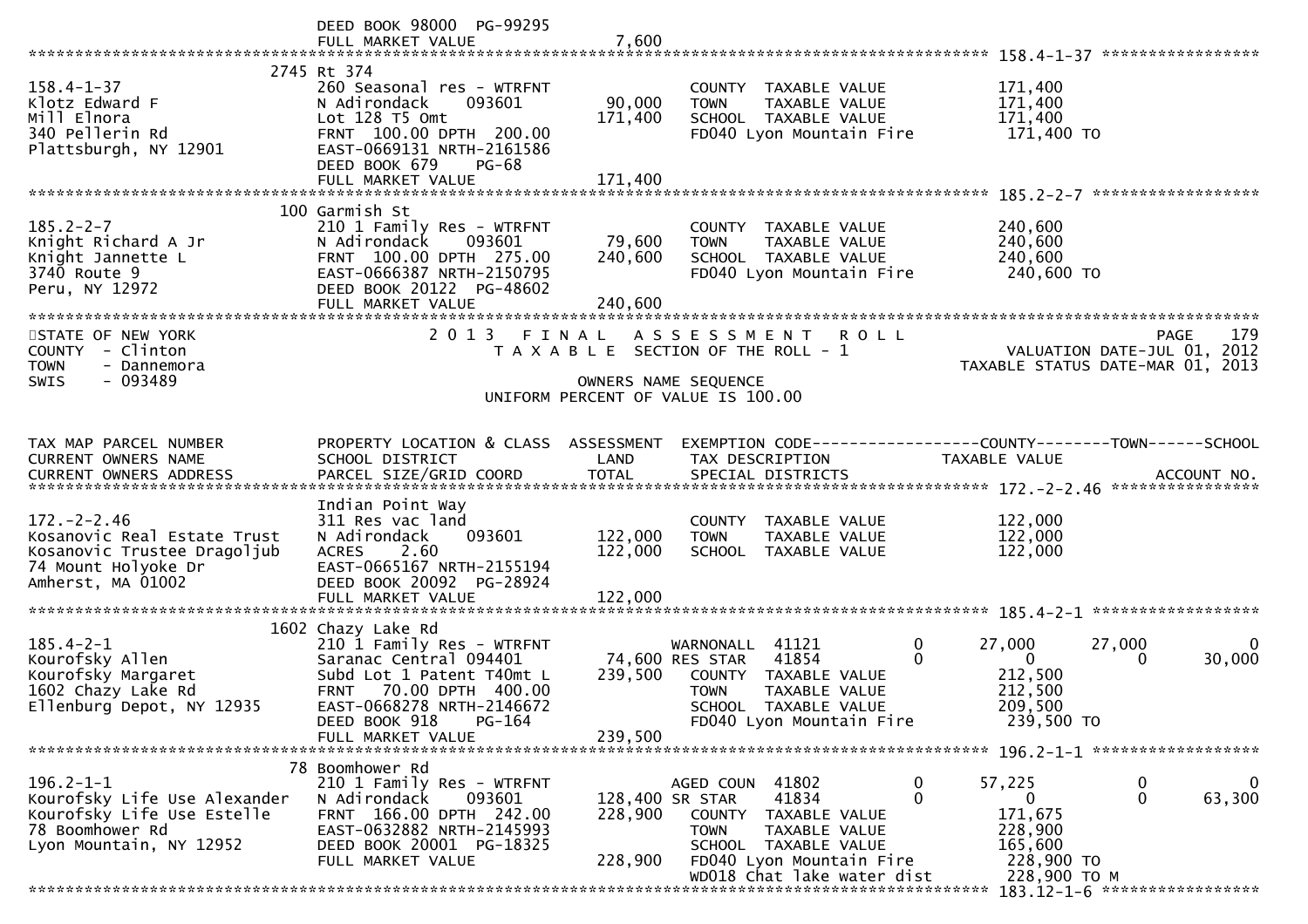| $183.12 - 1 - 6$<br>Kourofsky Walter<br>Kourofsky Rita<br>PO Box 242<br>Lyon mT, NY 12952                                                      | 3895 Rt 374<br>210 1 Family Res<br>093601<br>N Adirondack<br>29.73 DPTH 198.00<br><b>FRNT</b><br>EAST-0645424 NRTH-2149564<br>DEED BOOK 535<br>PG-403                              | 39,500                                                                                              | WARCOMALL<br>1,000 SR STAR<br><b>TOWN</b> | 41131<br>41834<br>COUNTY TAXABLE VALUE<br>TAXABLE VALUE<br>SCHOOL TAXABLE VALUE                                                                              | $\mathbf 0$<br>0 | 9,875<br>$\overline{0}$<br>29,625<br>29,625<br>$\overline{0}$                    | 9,875<br>0 | $\Omega$<br>39,500                                |
|------------------------------------------------------------------------------------------------------------------------------------------------|------------------------------------------------------------------------------------------------------------------------------------------------------------------------------------|-----------------------------------------------------------------------------------------------------|-------------------------------------------|--------------------------------------------------------------------------------------------------------------------------------------------------------------|------------------|----------------------------------------------------------------------------------|------------|---------------------------------------------------|
|                                                                                                                                                | FULL MARKET VALUE                                                                                                                                                                  | 39,500                                                                                              |                                           | FD040 Lyon Mountain Fire<br>LT009 Lyon Mountain Light<br>WD042 Lyon mountain water                                                                           |                  | 39,500 TO<br>39,500 TO<br>39,500 ТО М<br>182.2-1-19 ******************           |            |                                                   |
| $182.2 - 1 - 19$<br>Kovacs Wilfred L<br>Kovacs Susan<br>PO Box 66<br>Lyon Mt, NY 12952                                                         | 103 Tamarack Ln<br>260 Seasonal res - WTRFNT<br>093601<br>N Adirondack<br>3.02<br><b>ACRES</b><br>EAST-0632660 NRTH-2150458<br>DEED BOOK 644<br><b>PG-824</b><br>FULL MARKET VALUE | 154,200<br>363,600<br>363,600                                                                       | <b>TOWN</b>                               | COUNTY TAXABLE VALUE<br>TAXABLE VALUE<br>SCHOOL TAXABLE VALUE<br>FD040 Lyon Mountain Fire<br>WD018 Chat lake water dist                                      |                  | 363,600<br>363,600<br>363,600<br>363,600 TO<br>362,436 TO M                      |            |                                                   |
| STATE OF NEW YORK<br>COUNTY - Clinton<br><b>TOWN</b><br>- Dannemora<br>$-093489$<br>SWIS                                                       | 2 0 1 3<br>FINAL                                                                                                                                                                   | T A X A B L E SECTION OF THE ROLL - 1<br>OWNERS NAME SEQUENCE<br>UNIFORM PERCENT OF VALUE IS 100.00 | A S S E S S M E N T                       |                                                                                                                                                              | R O L L          | TAXABLE STATUS DATE-MAR 01, 2013                                                 |            | 180<br><b>PAGE</b><br>VALUATION DATE-JUL 01, 2012 |
| TAX MAP PARCEL NUMBER<br>CURRENT OWNERS NAME<br>CURRENT OWNERS ADDRESS                                                                         | PROPERTY LOCATION & CLASS ASSESSMENT<br>SCHOOL DISTRICT<br>PARCEL SIZE/GRID COORD                                                                                                  | LAND<br><b>TOTAL</b>                                                                                |                                           | TAX DESCRIPTION<br>SPECIAL DISTRICTS                                                                                                                         |                  | EXEMPTION CODE-----------------COUNTY-------TOWN------SCHOOL<br>TAXABLE VALUE    |            | ACCOUNT NO.                                       |
| $183.20 - 2 - 1$<br>Kowalowski LIFE EST John Jame N Adirondack<br>LIFE EST Linda<br>Kowalowski<br>PO Box 266<br>Lyon Mountain, NY 12952        | 2 Mill St<br>210 1 Family Res<br>093601<br>96.16 DPTH 262.00<br><b>FRNT</b><br>EAST-0645065 NRTH-2146838<br>DEED BOOK 20102 PG-35639<br>FULL MARKET VALUE                          | 31,700<br>31,700                                                                                    | WARNONALL<br>2,500 SR STAR<br><b>TOWN</b> | 41121<br>41834<br>COUNTY TAXABLE VALUE<br>TAXABLE VALUE<br>SCHOOL TAXABLE VALUE<br>FD040 Lyon Mountain Fire<br>LT009 Lyon Mountain Light                     | 0                | 4,755<br>$\Omega$<br>26,945<br>26,945<br>$\bf{0}$<br>31,700 TO<br>31,700 TO      | 4,755<br>0 | $\Omega$<br>31,700                                |
|                                                                                                                                                |                                                                                                                                                                                    |                                                                                                     |                                           |                                                                                                                                                              |                  |                                                                                  |            |                                                   |
| $183.20 - 3 - 14$<br>Kowalowski Claire<br>Kowalowski Bernadette<br>PO Box 246<br>Lyon Mt, NY 12952                                             | 16 Petes St<br>210 1 Family Res<br>N Adirondack<br>093601<br>FRNT 258.00 DPTH 136.00<br>EAST-0645334 NRTH-2145031<br>DEED BOOK 858 PG-190<br>FULL MARKET VALUE                     | 2,800<br>20,600<br>20,600                                                                           | <b>RES STAR</b><br><b>TOWN</b>            | 41854<br>COUNTY TAXABLE VALUE<br>TAXABLE VALUE<br>SCHOOL TAXABLE VALUE<br>FD040 Lyon Mountain Fire<br>LT009 Lyon Mountain Light                              | 0                | $\mathbf{0}$<br>20,600<br>20,600<br>$\mathbf{0}$<br>20,600 TO<br>20,600 TO       | 0          | 20,600                                            |
|                                                                                                                                                |                                                                                                                                                                                    |                                                                                                     |                                           | WD042 Lyon mountain water                                                                                                                                    |                  | 20,600 ТО М                                                                      |            |                                                   |
| $183.20 - 3 - 23$<br>Kowalowski Life Est Thomas & D N Adirondack<br>Kowalowski Thomas J<br>2 Keysor St<br>PO Box 31<br>Lyon Mountain, NY 12952 | 2 Keysor St<br>210 1 Family Res<br>093601<br>FRNT 74.00 DPTH 200.00<br>EAST-0644506 NRTH-2144771<br>DEED BOOK 98001 PG-04948<br>FULL MARKET VALUE                                  | 2,100<br>47,300<br>47,300                                                                           | SR STAR<br><b>TOWN</b>                    | 41834<br>COUNTY TAXABLE VALUE<br>TAXABLE VALUE<br>SCHOOL TAXABLE VALUE<br>FD040 Lyon Mountain Fire<br>LT009 Lyon Mountain Light<br>WD042 Lyon mountain water | 0                | 0<br>47,300<br>47,300<br>$\overline{0}$<br>47,300 TO<br>47,300 TO<br>47,300 TO M | 0          | 47,300                                            |
|                                                                                                                                                |                                                                                                                                                                                    |                                                                                                     |                                           |                                                                                                                                                              |                  |                                                                                  |            |                                                   |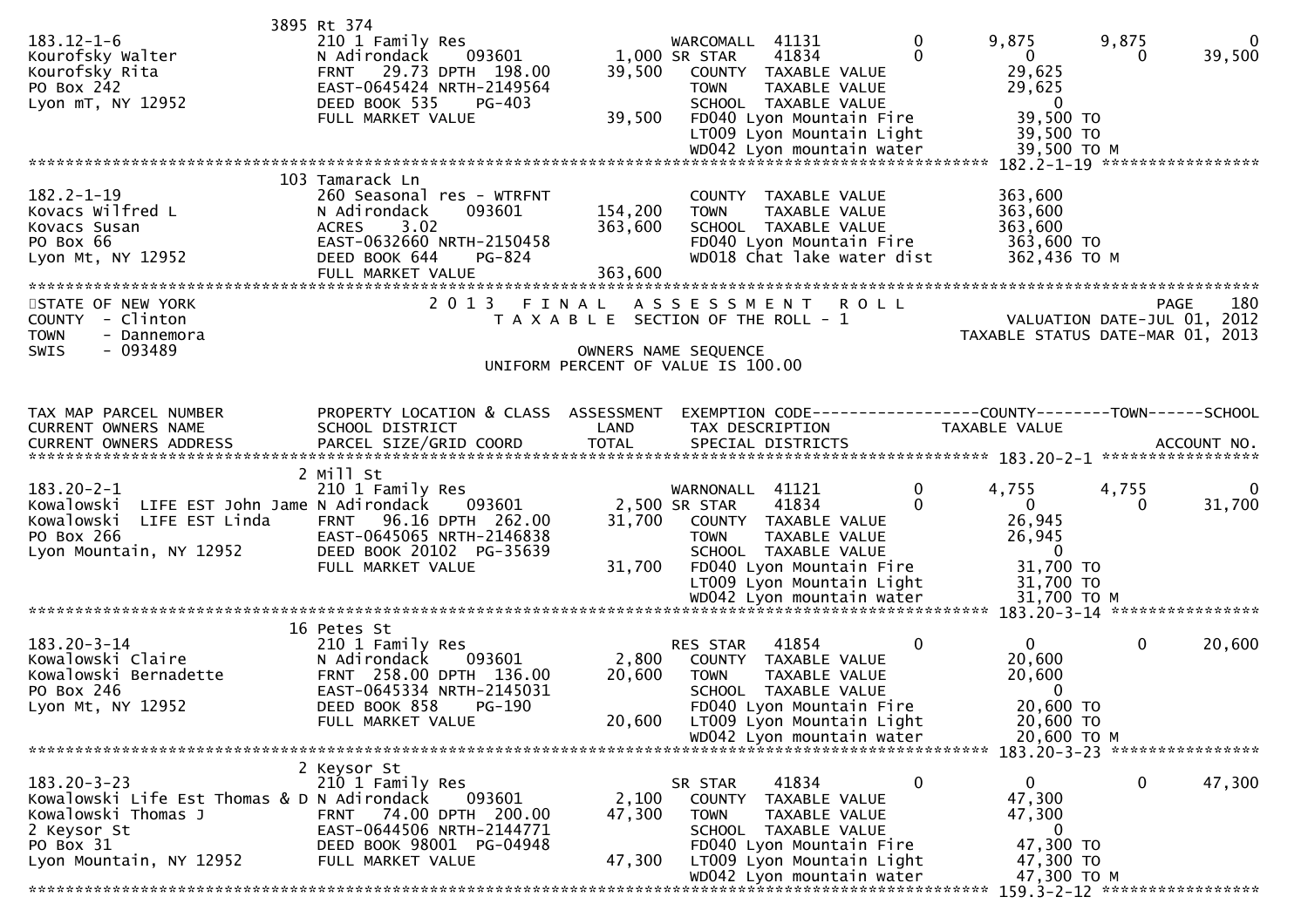| $159.3 - 2 - 12$<br>Kozikowski Pamela G<br>Kozikowski Ted W<br>181 South Rd<br>Salisbury, NH 03268 | Dubrey Rd<br>311 Res vac land - WTRFNT<br>N Adirondack<br>093601<br>FRNT 117.00 DPTH 195.00<br>EAST-0673951 NRTH-2161113<br>DEED BOOK 1025<br>PG-196<br>FULL MARKET VALUE  | 93,400<br>93,400<br>93,400 | COUNTY TAXABLE VALUE<br>TAXABLE VALUE<br><b>TOWN</b><br>SCHOOL TAXABLE VALUE<br>FD032 Dannemora Fire Prot                                                                                                     |                                  | 93,400<br>93,400<br>93,400<br>93,400 TO                                                         |                                     |                                  |
|----------------------------------------------------------------------------------------------------|----------------------------------------------------------------------------------------------------------------------------------------------------------------------------|----------------------------|---------------------------------------------------------------------------------------------------------------------------------------------------------------------------------------------------------------|----------------------------------|-------------------------------------------------------------------------------------------------|-------------------------------------|----------------------------------|
| $183.20 - 4 - 22$<br>Kwetcian Geraldine<br>6 Marvin St<br>PO Box 3<br>Lyon Mt, NY 12952            | 6 Marvin St<br>210 1 Family Res<br>N Adirondack<br>093601<br>FRNT 69.50 DPTH<br>86.00<br>EAST-0644261 NRTH-2144999<br>DEED BOOK 397<br>PG-173<br>FULL MARKET VALUE         | 36,300                     | WARCOMALL 41131<br>1,400 AGED - ALL 41800<br>36,300 SR STAR<br>41834<br>COUNTY TAXABLE VALUE<br><b>TOWN</b><br>TAXABLE VALUE<br>SCHOOL TAXABLE VALUE<br>FD040 Lyon Mountain Fire<br>LT009 Lyon Mountain Light | 0<br>$\Omega$<br>$\Omega$        | 9,075<br>13,613<br>$\mathbf{0}$<br>13,612<br>13,612<br>$\overline{0}$<br>36,300 TO<br>36,300 TO | 9,075<br>13,613<br>0                | $\mathbf{0}$<br>18,150<br>18,150 |
| STATE OF NEW YORK<br>COUNTY - Clinton<br><b>TOWN</b><br>- Dannemora<br>$-093489$<br>SWIS           | 2 0 1 3<br>FINAL                                                                                                                                                           |                            | A S S E S S M E N T<br><b>ROLL</b><br>T A X A B L E SECTION OF THE ROLL - 1<br>OWNERS NAME SEQUENCE<br>UNIFORM PERCENT OF VALUE IS 100.00                                                                     |                                  | TAXABLE STATUS DATE-MAR 01, 2013                                                                | PAGE<br>VALUATION DATE-JUL 01, 2012 | 181                              |
| TAX MAP PARCEL NUMBER<br>CURRENT OWNERS NAME<br>CURRENT OWNERS ADDRESS                             | PROPERTY LOCATION & CLASS ASSESSMENT<br>SCHOOL DISTRICT<br>PARCEL SIZE/GRID COORD                                                                                          | LAND<br><b>TOTAL</b>       | EXEMPTION CODE-----------------COUNTY-------TOWN------SCHOOL<br>TAX DESCRIPTION<br>SPECIAL DISTRICTS                                                                                                          |                                  | TAXABLE VALUE                                                                                   |                                     | ACCOUNT NO.                      |
| $169. - 3 - 2$<br>Kwetcian Joseph A<br>868 Sunset Rd<br>Lyon Mountain, NY 12952                    | 868 Sunset Rd<br>240 Rural res<br>093601<br>N Adirondack<br>34.00 BANK<br>080<br><b>ACRES</b><br>EAST-0636523 NRTH-2154950<br>DEED BOOK 1024<br>PG-31<br>FULL MARKET VALUE | 201,700                    | LIM INC DI 41932<br>30,200 INC DIS TN 41933<br>201,700 RES STAR<br>41854<br>COUNTY TAXABLE VALUE<br>TAXABLE VALUE<br><b>TOWN</b><br>SCHOOL TAXABLE VALUE                                                      | 0<br>$\mathbf{0}$<br>$\mathbf 0$ | 90,765<br>$\bf{0}$<br>$\mathbf{0}$<br>110,935<br>110,935<br>171,700                             | $\mathbf{0}$<br>90,765<br>0         | 0<br>$\Omega$<br>30,000          |
|                                                                                                    |                                                                                                                                                                            |                            |                                                                                                                                                                                                               |                                  |                                                                                                 |                                     |                                  |
| $183.20 - 3 - 13$<br>Kwetcian Rita L<br>PO Box 262<br>Lyon Mt, NY 12952                            | 11 Petes St<br>210 1 Family Res<br>093601<br>N Adirondack<br>FRNT 196.00 DPTH 144.00<br>EAST-0645540 NRTH-2145038<br>DEED BOOK 386 PG-283<br>FULL MARKET VALUE             | 29,000<br>29,000           | WARCOMALL<br>41131<br>2,600 SR STAR<br>41834<br>COUNTY TAXABLE VALUE<br><b>TOWN</b><br>TAXABLE VALUE<br>SCHOOL TAXABLE VALUE<br>FD040 Lyon Mountain Fire                                                      | 0<br>$\Omega$                    | 7,250<br>$\mathbf{0}$<br>21,750<br>21,750<br>$\overline{0}$<br>29,000 TO                        | 7,250<br>0                          | $\mathbf{0}$<br>29,000           |
|                                                                                                    |                                                                                                                                                                            |                            | LT009 Lyon Mountain Light<br>WD042 Lyon mountain water                                                                                                                                                        |                                  | 29,000 TO<br>29,000 ТО М                                                                        |                                     |                                  |
|                                                                                                    |                                                                                                                                                                            |                            |                                                                                                                                                                                                               |                                  | 158.4-1-55 ******************                                                                   |                                     |                                  |
| $158.4 - 1 - 55$<br>LaBarge John T<br>Magee Gary F<br>307 Plank Rd<br>Ellenburg Depot, NY 12935    | 6 Green Valley Way<br>270 Mfg housing<br>N Adirondack<br>093601<br>FRNT 115.00 DPTH 110.00<br>EAST-0668796 NRTH-2161506<br>DEED BOOK 20061 PG-94974<br>FULL MARKET VALUE   | 9,100<br>21,900<br>21,900  | COUNTY TAXABLE VALUE<br>TAXABLE VALUE<br><b>TOWN</b><br>SCHOOL TAXABLE VALUE<br>FD040 Lyon Mountain Fire                                                                                                      |                                  | 21,900<br>21,900<br>21,900<br>21,900 TO                                                         |                                     |                                  |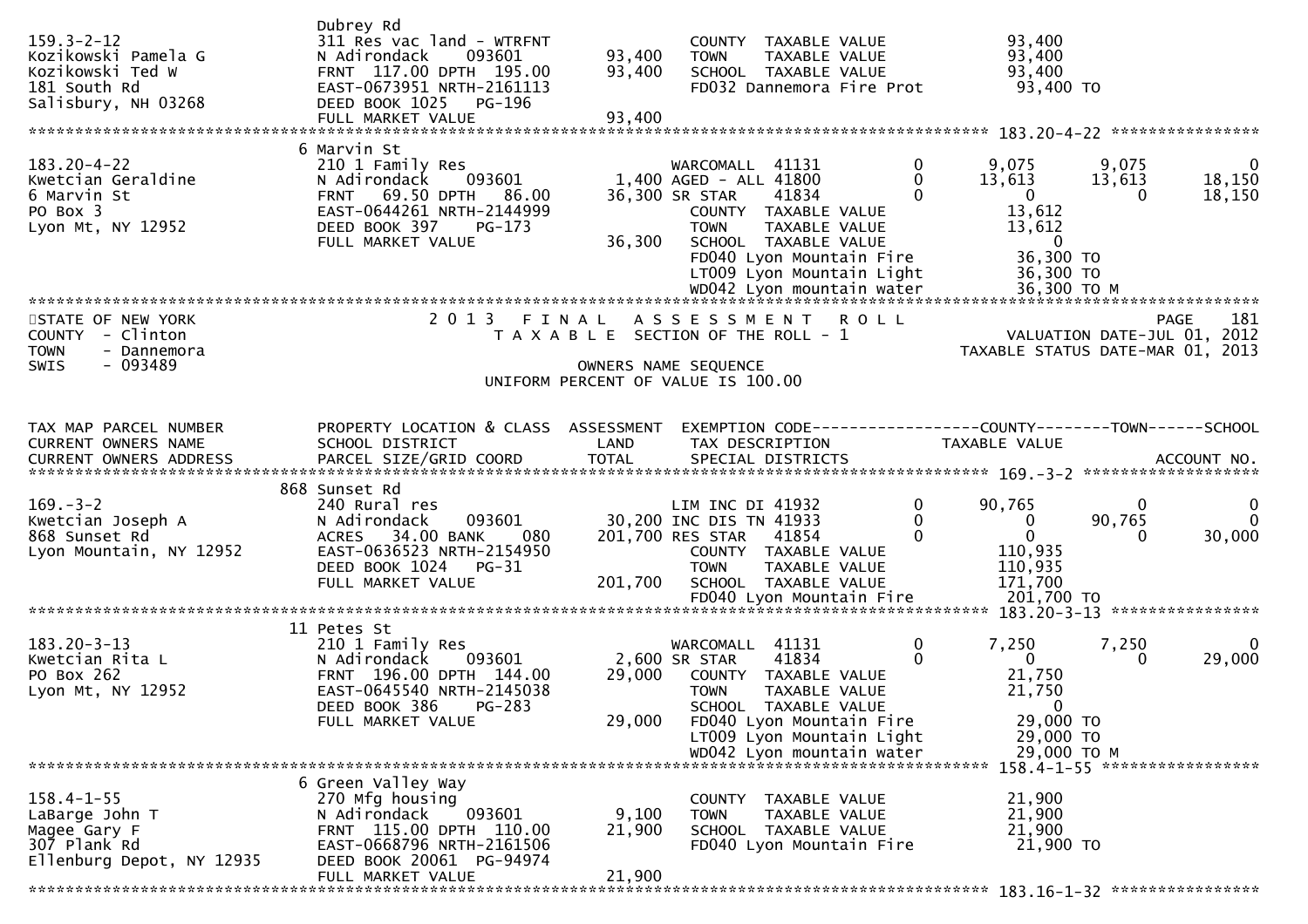| $183.16 - 1 - 32$<br>LaBarge Lori A<br>61 Third St<br>PO Box 111<br>Lyon Mt, NY 12952           | 61 Third St<br>210 1 Family Res<br>N Adirondack 093601<br>Sub Map Dr 133A Lot 145<br>1.70 BANK<br>080<br><b>ACRES</b><br>EAST-0644413 NRTH-2147931<br>DEED BOOK 959<br>$PG-25$<br>FULL MARKET VALUE | 88,200<br>88,200        | 99 PCT OF VALUE USED FOR EXEMPTION PURPOSES<br>WARCOMALL 41131<br>3,700 RES STAR 41854<br>COUNTY TAXABLE VALUE<br><b>TOWN</b><br>TAXABLE VALUE<br>SCHOOL TAXABLE VALUE<br>FD040 Lyon Mountain Fire<br>LT009 Lyon Mountain Light | 21,830<br>21,830<br>$\overline{0}$<br>$\Omega$<br>$\mathbf{0}$<br>0<br>66,370<br>66,370<br>58,200<br>88,200 TO<br>88,200 TO | $\Omega$<br>30,000 |
|-------------------------------------------------------------------------------------------------|-----------------------------------------------------------------------------------------------------------------------------------------------------------------------------------------------------|-------------------------|---------------------------------------------------------------------------------------------------------------------------------------------------------------------------------------------------------------------------------|-----------------------------------------------------------------------------------------------------------------------------|--------------------|
|                                                                                                 | Rt 374                                                                                                                                                                                              |                         |                                                                                                                                                                                                                                 |                                                                                                                             |                    |
| $174. - 1 - 16.2$<br>Labombard Armand<br>Labombard Brenda<br>4810 Rt 374<br>Merrill, NY 12955   | $314$ Rural vac<10<br>Saranac Central 094401<br>Lot 58 St Gore<br>1.50<br><b>ACRES</b><br>EAST-0686564 NRTH-2157179<br>DEED BOOK 791<br>PG-238                                                      | 6,800<br>6,800          | COUNTY TAXABLE VALUE<br>TAXABLE VALUE<br><b>TOWN</b><br>SCHOOL TAXABLE VALUE<br>FD032 Dannemora Fire Prot                                                                                                                       | 6,800<br>6,800<br>6,800<br>6,800 TO                                                                                         |                    |
|                                                                                                 |                                                                                                                                                                                                     |                         |                                                                                                                                                                                                                                 |                                                                                                                             |                    |
| STATE OF NEW YORK<br>COUNTY - Clinton<br><b>TOWN</b><br>- Dannemora<br>$-093489$<br><b>SWIS</b> |                                                                                                                                                                                                     | OWNERS NAME SEQUENCE    | 2013 FINAL ASSESSMENT ROLL<br>T A X A B L E SECTION OF THE ROLL - 1<br>UNIFORM PERCENT OF VALUE IS 100.00                                                                                                                       | VALUATION DATE-JUL 01, 2012<br>TAXABLE STATUS DATE-MAR 01, 2013                                                             | 182<br><b>PAGE</b> |
|                                                                                                 |                                                                                                                                                                                                     |                         |                                                                                                                                                                                                                                 |                                                                                                                             |                    |
| TAX MAP PARCEL NUMBER<br>CURRENT OWNERS NAME                                                    | PROPERTY LOCATION & CLASS ASSESSMENT<br>SCHOOL DISTRICT                                                                                                                                             | LAND                    | TAX DESCRIPTION                                                                                                                                                                                                                 | EXEMPTION CODE-----------------COUNTY-------TOWN------SCHOOL<br>TAXABLE VALUE                                               |                    |
|                                                                                                 | 460 wilfred King Rd                                                                                                                                                                                 |                         |                                                                                                                                                                                                                                 |                                                                                                                             |                    |
| $173.3 - 1 - 3$<br>Lackey John P<br>Lackey Joyce E<br>113 N School St<br>Carthage, NY 13619     | 260 Seasonal res<br>093601<br>N Adirondack<br>Lot 132 T5omt<br>FRNT 120.00 DPTH 105.00<br>EAST-0673834 NRTH-2157687<br>DEED BOOK 20092 PG-23660                                                     | 8,800<br>51,900         | COUNTY TAXABLE VALUE<br><b>TOWN</b><br>TAXABLE VALUE<br>SCHOOL TAXABLE VALUE<br>FD032 Dannemora Fire Prot                                                                                                                       | 51,900<br>51,900<br>51,900<br>51,900 TO                                                                                     |                    |
|                                                                                                 | FULL MARKET VALUE                                                                                                                                                                                   | 51,900                  |                                                                                                                                                                                                                                 |                                                                                                                             |                    |
| $185.2 - 2 - 34$<br>Ladue Daniel C<br>8 Lynde St<br>Plattsburgh, NY 12901                       | Garmish St<br>311 Res vac land<br>N Adirondack<br>093601<br>FRNT 143.38 DPTH 107.12<br>EAST-0667274 NRTH-2149558<br>DEED BOOK 854<br>$PG-22$<br>FULL MARKET VALUE                                   | 8,800<br>8,800<br>8,800 | COUNTY TAXABLE VALUE<br>TAXABLE VALUE<br><b>TOWN</b><br>SCHOOL TAXABLE VALUE<br>FD040 Lyon Mountain Fire                                                                                                                        | 8,800<br>8,800<br>8,800<br>8,800 TO                                                                                         |                    |
|                                                                                                 | 27 Garden Way                                                                                                                                                                                       |                         |                                                                                                                                                                                                                                 |                                                                                                                             |                    |
| $158.4 - 1 - 43$<br>Laduke Robert<br>Laduke Carol<br>PO Box 694<br>Dannemora, NY 12929          | 210 1 Family Res - WTRFNT<br>093601<br>N Adirondack<br>Survey Bk 19 Pg 25<br>FRNT 78.30 DPTH 190.00<br>EAST-0669006 NRTH-2160840<br>DEED BOOK 573<br>$PG-182$                                       | 71,800<br>144,400       | COUNTY TAXABLE VALUE<br>TAXABLE VALUE<br><b>TOWN</b><br>SCHOOL TAXABLE VALUE<br>FD040 Lyon Mountain Fire                                                                                                                        | 144,400<br>144,400<br>144,400<br>144,400 TO                                                                                 |                    |
|                                                                                                 | FULL MARKET VALUE<br>3869 $P + 374$                                                                                                                                                                 | 144,400                 |                                                                                                                                                                                                                                 |                                                                                                                             |                    |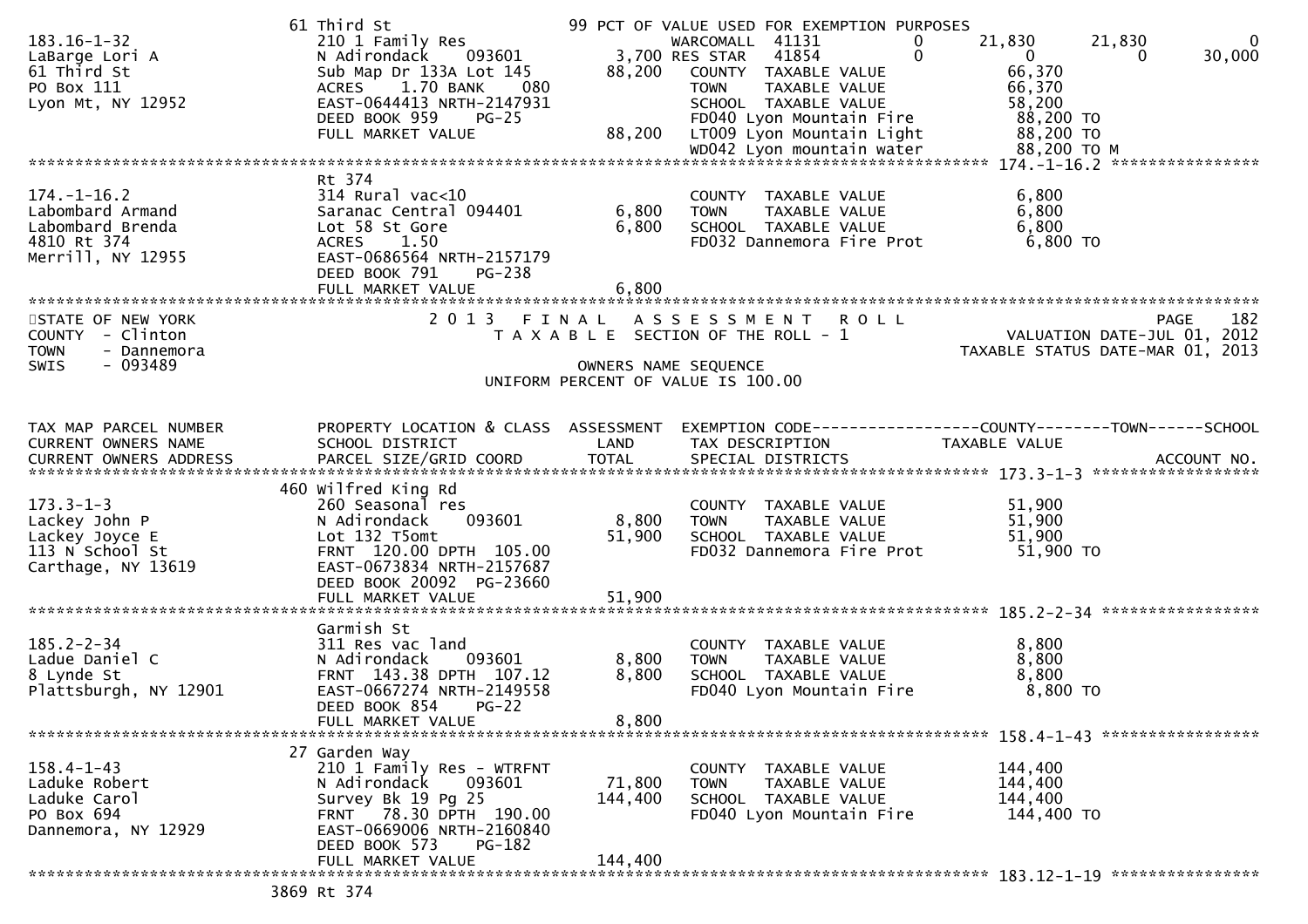| 60,200<br>1,900<br>Laduke William<br>N Adirondack<br>093601<br>COUNTY TAXABLE VALUE<br>FRNT 60.07 DPTH 218.00<br>60,200<br>60,200<br>Laduke Barbara<br><b>TOWN</b><br>TAXABLE VALUE<br>PO Box 177<br>EAST-0645618 NRTH-2149209<br>30,200<br>SCHOOL TAXABLE VALUE<br>DEED BOOK 599<br>60,200 TO<br>Lyon Mt, NY 12952<br>FD040 Lyon Mountain Fire<br><b>PG-287</b><br>60,200 TO<br>FULL MARKET VALUE<br>60,200<br>LT009 Lyon Mountain Light<br>WD042 Lyon mountain water<br>60,200 ТО М<br>172.2-1-31 ******************<br>12 Lapoint Rd<br>$172.2 - 1 - 31$<br>210 1 Family Res<br>55,600<br>COUNTY TAXABLE VALUE<br>55,600<br>093601<br>12,500<br>LaForest Vasso D<br>N Adirondack<br><b>TOWN</b><br>TAXABLE VALUE<br>742 Route 3<br>55,600<br>FRNT 65.00 DPTH 312.00<br>SCHOOL TAXABLE VALUE<br>55,600<br>Plattsburgh, NY 12901<br>EAST-0665669 NRTH-2158318<br>55,600 TO<br>FD040 Lyon Mountain Fire<br>DEED BOOK 20122 PG-48708<br>55,600<br>FULL MARKET VALUE |                    |
|--------------------------------------------------------------------------------------------------------------------------------------------------------------------------------------------------------------------------------------------------------------------------------------------------------------------------------------------------------------------------------------------------------------------------------------------------------------------------------------------------------------------------------------------------------------------------------------------------------------------------------------------------------------------------------------------------------------------------------------------------------------------------------------------------------------------------------------------------------------------------------------------------------------------------------------------------------------------|--------------------|
|                                                                                                                                                                                                                                                                                                                                                                                                                                                                                                                                                                                                                                                                                                                                                                                                                                                                                                                                                                    |                    |
|                                                                                                                                                                                                                                                                                                                                                                                                                                                                                                                                                                                                                                                                                                                                                                                                                                                                                                                                                                    |                    |
|                                                                                                                                                                                                                                                                                                                                                                                                                                                                                                                                                                                                                                                                                                                                                                                                                                                                                                                                                                    |                    |
|                                                                                                                                                                                                                                                                                                                                                                                                                                                                                                                                                                                                                                                                                                                                                                                                                                                                                                                                                                    |                    |
|                                                                                                                                                                                                                                                                                                                                                                                                                                                                                                                                                                                                                                                                                                                                                                                                                                                                                                                                                                    |                    |
|                                                                                                                                                                                                                                                                                                                                                                                                                                                                                                                                                                                                                                                                                                                                                                                                                                                                                                                                                                    |                    |
|                                                                                                                                                                                                                                                                                                                                                                                                                                                                                                                                                                                                                                                                                                                                                                                                                                                                                                                                                                    |                    |
|                                                                                                                                                                                                                                                                                                                                                                                                                                                                                                                                                                                                                                                                                                                                                                                                                                                                                                                                                                    |                    |
|                                                                                                                                                                                                                                                                                                                                                                                                                                                                                                                                                                                                                                                                                                                                                                                                                                                                                                                                                                    |                    |
|                                                                                                                                                                                                                                                                                                                                                                                                                                                                                                                                                                                                                                                                                                                                                                                                                                                                                                                                                                    |                    |
|                                                                                                                                                                                                                                                                                                                                                                                                                                                                                                                                                                                                                                                                                                                                                                                                                                                                                                                                                                    |                    |
| 2 0 1 3<br>STATE OF NEW YORK<br>FINAL<br>ASSESSMENT ROLL                                                                                                                                                                                                                                                                                                                                                                                                                                                                                                                                                                                                                                                                                                                                                                                                                                                                                                           | 183<br><b>PAGE</b> |
| VALUATION DATE-JUL 01, 2012<br>COUNTY - Clinton<br>T A X A B L E SECTION OF THE ROLL - 1                                                                                                                                                                                                                                                                                                                                                                                                                                                                                                                                                                                                                                                                                                                                                                                                                                                                           |                    |
| TAXABLE STATUS DATE-MAR 01, 2013<br><b>TOWN</b><br>- Dannemora                                                                                                                                                                                                                                                                                                                                                                                                                                                                                                                                                                                                                                                                                                                                                                                                                                                                                                     |                    |
| $-093489$<br>SWIS<br>OWNERS NAME SEQUENCE                                                                                                                                                                                                                                                                                                                                                                                                                                                                                                                                                                                                                                                                                                                                                                                                                                                                                                                          |                    |
| UNIFORM PERCENT OF VALUE IS 100.00                                                                                                                                                                                                                                                                                                                                                                                                                                                                                                                                                                                                                                                                                                                                                                                                                                                                                                                                 |                    |
|                                                                                                                                                                                                                                                                                                                                                                                                                                                                                                                                                                                                                                                                                                                                                                                                                                                                                                                                                                    |                    |
| TAX MAP PARCEL NUMBER<br>PROPERTY LOCATION & CLASS ASSESSMENT<br>EXEMPTION CODE-----------------COUNTY-------TOWN------SCHOOL                                                                                                                                                                                                                                                                                                                                                                                                                                                                                                                                                                                                                                                                                                                                                                                                                                      |                    |
| CURRENT OWNERS NAME<br>SCHOOL DISTRICT<br>LAND<br>TAX DESCRIPTION<br>TAXABLE VALUE                                                                                                                                                                                                                                                                                                                                                                                                                                                                                                                                                                                                                                                                                                                                                                                                                                                                                 |                    |
| <b>TOTAL</b><br>CURRENT OWNERS ADDRESS<br>PARCEL SIZE/GRID COORD<br>SPECIAL DISTRICTS                                                                                                                                                                                                                                                                                                                                                                                                                                                                                                                                                                                                                                                                                                                                                                                                                                                                              | ACCOUNT NO.        |
| 358 Wilfred King Rd                                                                                                                                                                                                                                                                                                                                                                                                                                                                                                                                                                                                                                                                                                                                                                                                                                                                                                                                                |                    |
| $\overline{0}$<br>$\mathbf 0$<br>$\mathbf{0}$<br>$173. - 1 - 11$<br>240 Rural res<br>RES STAR<br>41854                                                                                                                                                                                                                                                                                                                                                                                                                                                                                                                                                                                                                                                                                                                                                                                                                                                             | 30,000             |
| 15,500<br>151,200<br>LaFountain Mark R<br>093601<br>N Adirondack<br>COUNTY TAXABLE VALUE                                                                                                                                                                                                                                                                                                                                                                                                                                                                                                                                                                                                                                                                                                                                                                                                                                                                           |                    |
| Noreault Noelle L<br>151,200<br>151,200<br>ACRES 16.80<br>TAXABLE VALUE<br><b>TOWN</b>                                                                                                                                                                                                                                                                                                                                                                                                                                                                                                                                                                                                                                                                                                                                                                                                                                                                             |                    |
| 358 Wilfred King Rd<br>EAST-0676244 NRTH-2158449<br>SCHOOL TAXABLE VALUE<br>121,200<br>Ellenburg Depot, NY 12935<br>DEED BOOK 20031 PG-58627<br>151,200 TO<br>FD032 Dannemora Fire Prot                                                                                                                                                                                                                                                                                                                                                                                                                                                                                                                                                                                                                                                                                                                                                                            |                    |
| 151,200<br>FULL MARKET VALUE                                                                                                                                                                                                                                                                                                                                                                                                                                                                                                                                                                                                                                                                                                                                                                                                                                                                                                                                       |                    |
|                                                                                                                                                                                                                                                                                                                                                                                                                                                                                                                                                                                                                                                                                                                                                                                                                                                                                                                                                                    |                    |
| 60 Dubrey Rd                                                                                                                                                                                                                                                                                                                                                                                                                                                                                                                                                                                                                                                                                                                                                                                                                                                                                                                                                       |                    |
| $159.3 - 2 - 6$<br>107,400<br>270 Mfg housing - WTRFNT<br>COUNTY TAXABLE VALUE<br>Lagoy Life Use Fred Sr<br>93,900<br>107,400<br>N Adirondack<br>093601<br>TAXABLE VALUE<br><b>TOWN</b>                                                                                                                                                                                                                                                                                                                                                                                                                                                                                                                                                                                                                                                                                                                                                                            |                    |
| Lagoy Life Use Lucy<br>FRNT 36.33 DPTH 205.00<br>107,400<br>107,400<br>SCHOOL TAXABLE VALUE                                                                                                                                                                                                                                                                                                                                                                                                                                                                                                                                                                                                                                                                                                                                                                                                                                                                        |                    |
|                                                                                                                                                                                                                                                                                                                                                                                                                                                                                                                                                                                                                                                                                                                                                                                                                                                                                                                                                                    |                    |
| EAST-0673454 NRTH-2161394<br>107,400 TO<br>220 Gene Lafevre Rd<br>FD032 Dannemora Fire Prot                                                                                                                                                                                                                                                                                                                                                                                                                                                                                                                                                                                                                                                                                                                                                                                                                                                                        |                    |
| Cadyville, NY 12918<br>DEED BOOK 20051 PG-86827                                                                                                                                                                                                                                                                                                                                                                                                                                                                                                                                                                                                                                                                                                                                                                                                                                                                                                                    |                    |
| FULL MARKET VALUE<br>107,400                                                                                                                                                                                                                                                                                                                                                                                                                                                                                                                                                                                                                                                                                                                                                                                                                                                                                                                                       |                    |
|                                                                                                                                                                                                                                                                                                                                                                                                                                                                                                                                                                                                                                                                                                                                                                                                                                                                                                                                                                    |                    |
| 16 Seine Bay Ln<br>$172.2 - 1 - 28.2$<br>144,400<br>270 Mfg housing - WTRFNT<br>COUNTY TAXABLE VALUE                                                                                                                                                                                                                                                                                                                                                                                                                                                                                                                                                                                                                                                                                                                                                                                                                                                               |                    |
| 91,800<br>LaHart Jonathan A<br>N Adirondack<br>093601<br><b>TOWN</b><br>TAXABLE VALUE<br>144,400                                                                                                                                                                                                                                                                                                                                                                                                                                                                                                                                                                                                                                                                                                                                                                                                                                                                   |                    |
| FRNT 100.00 DPTH 199.00<br>Eppich Christina A<br>144,400<br>144,400<br>SCHOOL TAXABLE VALUE                                                                                                                                                                                                                                                                                                                                                                                                                                                                                                                                                                                                                                                                                                                                                                                                                                                                        |                    |
| EAST-0664519 NRTH-2157212<br>35 Kennedy Ave<br>FD040 Lyon Mountain Fire<br>144,400 TO                                                                                                                                                                                                                                                                                                                                                                                                                                                                                                                                                                                                                                                                                                                                                                                                                                                                              |                    |
| Plattsburgh, NY 12901<br>DEED BOOK 20072 PG-6731                                                                                                                                                                                                                                                                                                                                                                                                                                                                                                                                                                                                                                                                                                                                                                                                                                                                                                                   |                    |
| 144,400<br>FULL MARKET VALUE                                                                                                                                                                                                                                                                                                                                                                                                                                                                                                                                                                                                                                                                                                                                                                                                                                                                                                                                       |                    |
| 38 Third St                                                                                                                                                                                                                                                                                                                                                                                                                                                                                                                                                                                                                                                                                                                                                                                                                                                                                                                                                        |                    |
| $183.16 - 1 - 28$<br>$\mathbf{0}$<br>$\mathbf 0$<br>210 1 Family Res<br>41854<br>0<br>RES STAR                                                                                                                                                                                                                                                                                                                                                                                                                                                                                                                                                                                                                                                                                                                                                                                                                                                                     | 25,000             |
| 25,000<br>093601<br>2,000<br>Lamantia Karen<br>N Adirondack<br>COUNTY TAXABLE VALUE                                                                                                                                                                                                                                                                                                                                                                                                                                                                                                                                                                                                                                                                                                                                                                                                                                                                                |                    |
| PO Box 280<br>FRNT 107.66 DPTH 112.00<br>25,000<br>25,000<br>TAXABLE VALUE<br><b>TOWN</b><br>EAST-0644517 NRTH-2147351<br>$\mathbf{0}$<br>Lyon Mt, NY 12952<br>SCHOOL TAXABLE VALUE<br>25,000 TO<br>DEED BOOK 99001 PG-08094<br>FD040 Lyon Mountain Fire                                                                                                                                                                                                                                                                                                                                                                                                                                                                                                                                                                                                                                                                                                           |                    |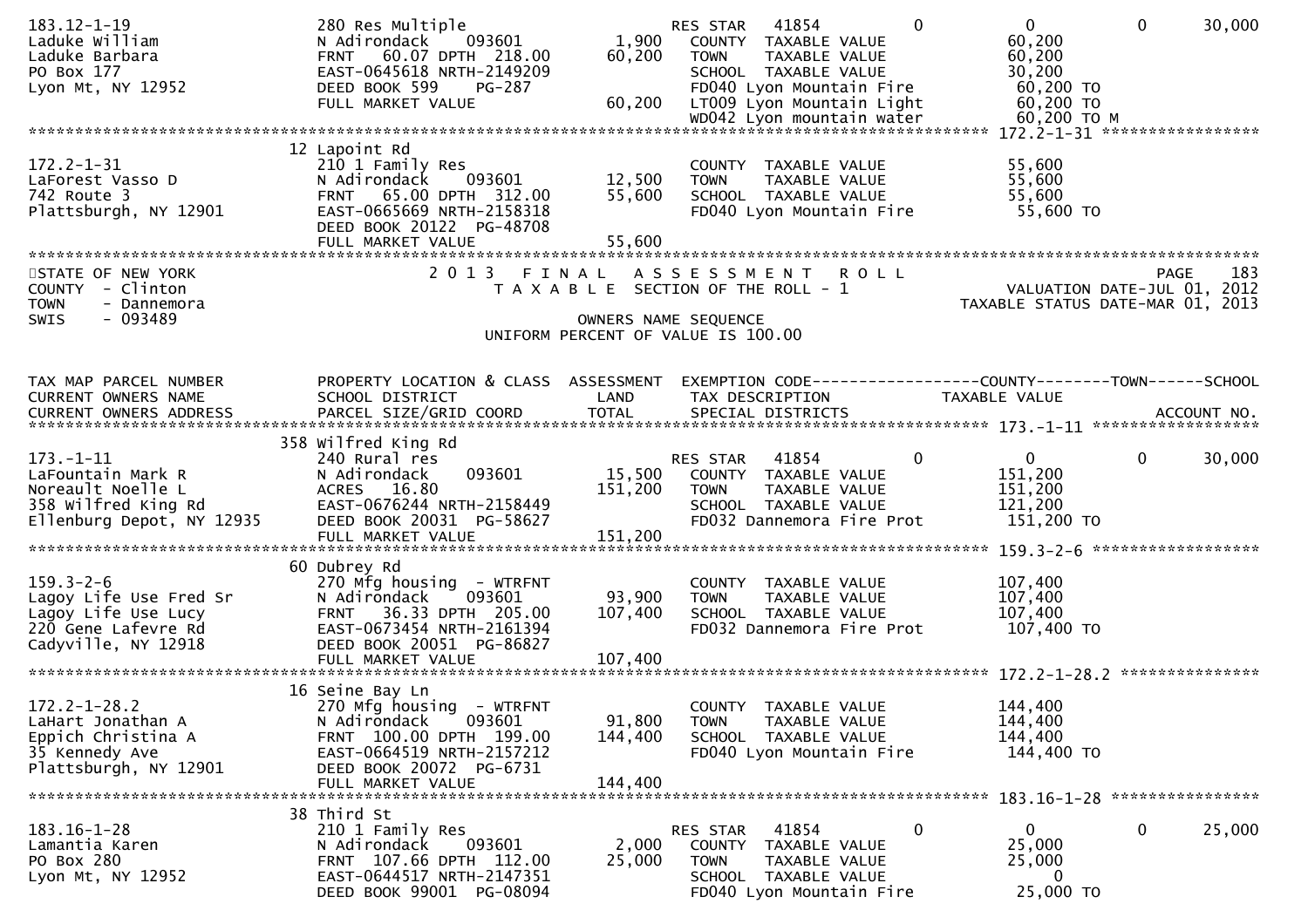|                                                                                                                                                                      | FULL MARKET VALUE                                                                                                                                                          | 25,000                     | LT009 Lyon Mountain Light                                                                                                             | 25,000 TO                                                                                                         |
|----------------------------------------------------------------------------------------------------------------------------------------------------------------------|----------------------------------------------------------------------------------------------------------------------------------------------------------------------------|----------------------------|---------------------------------------------------------------------------------------------------------------------------------------|-------------------------------------------------------------------------------------------------------------------|
|                                                                                                                                                                      |                                                                                                                                                                            |                            |                                                                                                                                       |                                                                                                                   |
| $188. - 1 - 15.1$<br>Lamar Frieda<br>Attn: Sue Baker<br>20 Adirondack Ln<br>Plattsburgh, NY 12901                                                                    | 23 Resevoir Rd<br>270 Mfg housing<br>Saranac Central 094401<br>2012/250113 Survey Map lo<br>FRNT 176.03 DPTH 166.42<br>EAST-0698881 NRTH-2147262<br>DEED BOOK 213<br>PG-78 | 2,300<br>21,400<br>21,400  | COUNTY TAXABLE VALUE<br>TAXABLE VALUE<br><b>TOWN</b><br>SCHOOL TAXABLE VALUE<br>FD032 Dannemora Fire Prot<br>WD032 Dann wtr dst #2    | 21,400<br>21,400<br>21,400<br>21,400 TO<br>$.00$ UN M                                                             |
|                                                                                                                                                                      |                                                                                                                                                                            |                            |                                                                                                                                       |                                                                                                                   |
| STATE OF NEW YORK<br>COUNTY - Clinton<br><b>TOWN</b><br>- Dannemora<br>- 093489<br><b>SWIS</b>                                                                       | 2 0 1 3                                                                                                                                                                    | FINAL                      | ASSESSMENT ROLL<br>T A X A B L E SECTION OF THE ROLL - 1<br>OWNERS NAME SEQUENCE<br>UNIFORM PERCENT OF VALUE IS 100.00                | 184<br>PAGE<br>VALUATION DATE-JUL 01, 2012<br>TAXABLE STATUS DATE-MAR 01, 2013                                    |
| TAX MAP PARCEL NUMBER<br>CURRENT OWNERS NAME                                                                                                                         | SCHOOL DISTRICT                                                                                                                                                            | LAND                       | TAX DESCRIPTION                                                                                                                       | PROPERTY LOCATION & CLASS ASSESSMENT EXEMPTION CODE----------------COUNTY-------TOWN------SCHOOL<br>TAXABLE VALUE |
|                                                                                                                                                                      | 1 Reservoir Rd                                                                                                                                                             |                            |                                                                                                                                       |                                                                                                                   |
| $188. - 1 - 15.2$<br>Lamar Frieda<br>Attn: Sue Baker<br>20 Adirondack Ln<br>Plattsburgh, NY 12901                                                                    | 210 1 Family Res<br>Saranac Central 094401<br>2012/250113 Survey Map lo<br>ACRES 1.50<br>EAST-0698842 NRTH-2146953                                                         | 6,500 SR STAR<br>46,900    | $\mathbf{0}$<br>AGED - ALL 41800<br>41834<br>$\Omega$<br>COUNTY TAXABLE VALUE<br>TAXABLE VALUE<br><b>TOWN</b><br>SCHOOL TAXABLE VALUE | 23,450<br>23,450<br>23,450<br>$\mathbf{0}$<br>23,450<br>0<br>23,450<br>23,450<br>$\mathbf 0$                      |
|                                                                                                                                                                      | DEED BOOK 213<br><b>PG-78</b><br>FULL MARKET VALUE                                                                                                                         | 46,900                     | FD032 Dannemora Fire Prot<br>WD032 Dann wtr dst #2                                                                                    | 46,900 TO<br>1.00 UN M                                                                                            |
|                                                                                                                                                                      | Resevoir Rd                                                                                                                                                                |                            |                                                                                                                                       |                                                                                                                   |
| $188. - 1 - 15.3$<br>Lamar Frieda<br>Attn: Sue Baker<br>20 Adirondack Ln<br>Plattsburgh, NY 12901                                                                    | $314$ Rural vac<10<br>Saranac Central 094401<br>2012/250113 Survey Map lo<br>ACRES 1.90<br>EAST-0698685 NRTH-2147097<br>DEED BOOK 213<br>PG-78                             | 6,500<br>6,500             | COUNTY TAXABLE VALUE<br><b>TOWN</b><br>TAXABLE VALUE<br>SCHOOL TAXABLE VALUE<br>FD032 Dannemora Fire Prot<br>WD032 Dann wtr dst #2    | 6,500<br>6,500<br>6,500<br>6,500 TO<br>.00 UN M                                                                   |
|                                                                                                                                                                      | FULL MARKET VALUE                                                                                                                                                          | 6,500                      |                                                                                                                                       |                                                                                                                   |
|                                                                                                                                                                      |                                                                                                                                                                            |                            |                                                                                                                                       |                                                                                                                   |
| $158.4 - 1 - 5$<br>LaMar Life Use Freida M<br>LaMar Innovessi<br>LaMar Irrevocable Trust Leande FRNT 179.00 DPTH 270.00<br>20 Adirondack Ln<br>Plattsburgh, NY 12901 | 2591 Rt 374<br>$314$ Rural vac<10 - WTRFNT<br>N Adirondack 093601<br>EAST-0671117 NRTH-2164713<br>DEED BOOK 20031 PG-64844                                                 | 111,100                    | COUNTY TAXABLE VALUE<br><b>TOWN</b><br>TAXABLE VALUE<br>111,100 SCHOOL TAXABLE VALUE<br>FD040 Lyon Mountain Fire                      | 111,100<br>111,100<br>111,100<br>111,100 TO                                                                       |
|                                                                                                                                                                      | FULL MARKET VALUE                                                                                                                                                          | 111,100                    |                                                                                                                                       |                                                                                                                   |
| $175. - 1 - 7$<br>LaMar Life Use Frieda<br>LaMar Irrev Trust Leander & Fr ACRES 100.00<br>20 Adirondack Ln<br>Plattsburgh, NY 12901                                  | Reservoir Rd<br>910 Priv forest<br>Saranac Central 094401<br>EAST-0697654 NRTH-2151833<br>DEED BOOK 20041 PG-74584<br>FULL MARKET VALUE                                    | 26,900<br>26,900<br>26,900 | COUNTY TAXABLE VALUE<br><b>TOWN</b><br>TAXABLE VALUE<br>SCHOOL TAXABLE VALUE<br>FD032 Dannemora Fire Prot                             | 26,900<br>26,900<br>26,900<br>26,900 TO                                                                           |
|                                                                                                                                                                      |                                                                                                                                                                            |                            |                                                                                                                                       |                                                                                                                   |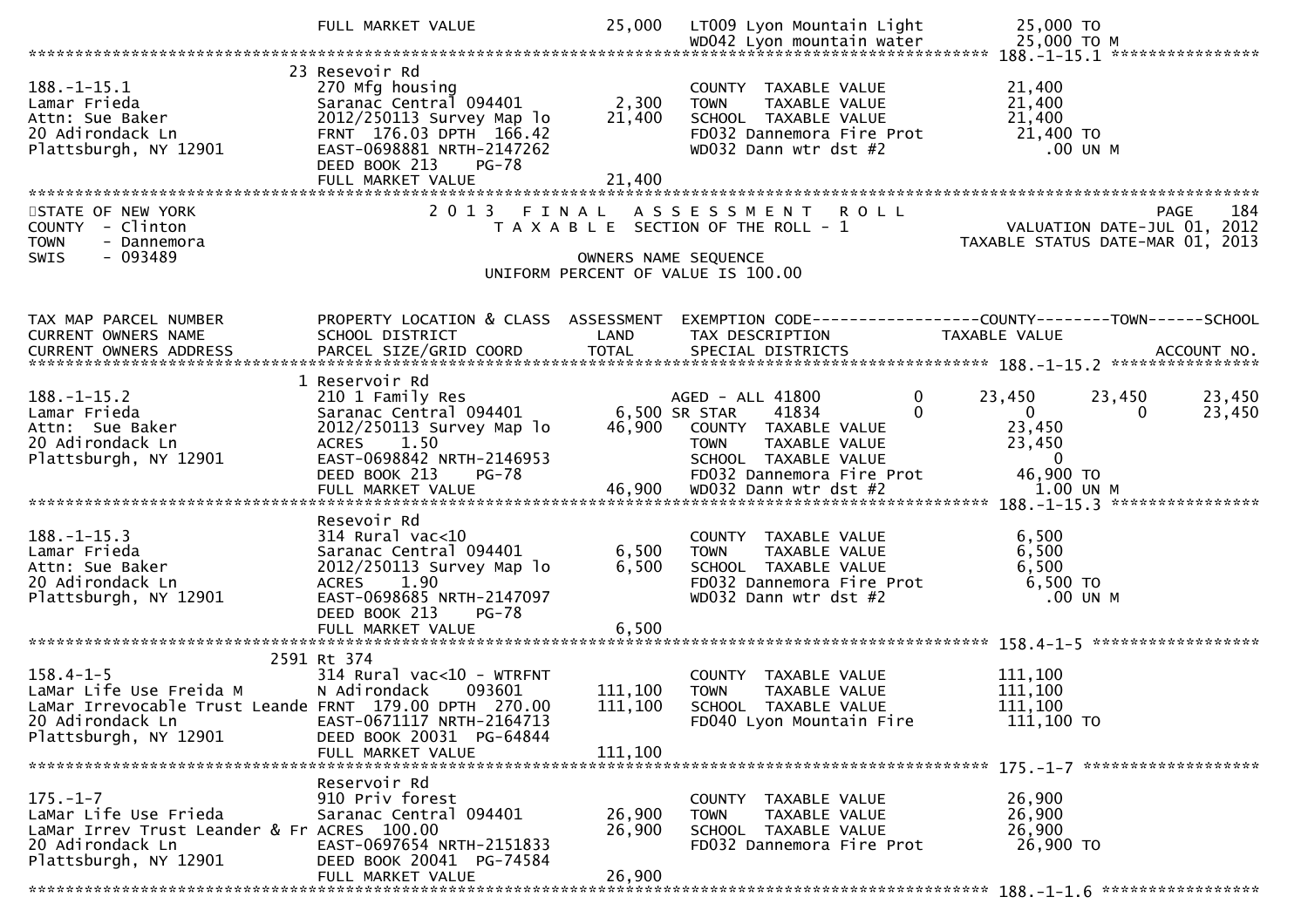| 2013 FINAL ASSESSMENT ROLL<br>185<br>STATE OF NEW YORK<br>PAGE<br>VALUATION DATE-JUL 01, 2012<br>COUNTY - Clinton<br>T A X A B L E SECTION OF THE ROLL - 1<br>- Dannemora<br>TAXABLE STATUS DATE-MAR 01, 2013<br><b>TOWN</b><br>- 093489<br><b>SWIS</b><br>OWNERS NAME SEQUENCE<br>UNIFORM PERCENT OF VALUE IS 100.00<br>PROPERTY LOCATION & CLASS ASSESSMENT<br>EXEMPTION CODE-----------------COUNTY--------TOWN------SCHOOL<br>TAX MAP PARCEL NUMBER<br>CURRENT OWNERS NAME<br>SCHOOL DISTRICT<br>LAND<br>TAX DESCRIPTION<br><b>TAXABLE VALUE</b><br>22 Saranac St<br>30,000<br>$183.2 - 2 - 15$<br>210 1 Family Res<br>RES STAR<br>41854<br>$\Omega$<br>$\mathbf{0}$<br>$\overline{0}$<br>093601<br>2,700<br>33,200<br>Lamare Abraham<br>N Adirondack<br>COUNTY TAXABLE VALUE<br>33,200<br>FRNT 175.00 DPTH 228.00<br><b>TOWN</b><br>TAXABLE VALUE<br>33,200<br>Lamare Donna<br>EAST-0646502 NRTH-2148986<br>3,200<br>PO Box 166<br>SCHOOL TAXABLE VALUE<br>FD040 Lyon Mountain Fire<br>33,200 TO<br>Lyon Mt, NY 12952<br>DEED BOOK 628<br><b>PG-292</b><br>33,200 TO<br>33,200<br>LT009 Lyon Mountain Light<br>FULL MARKET VALUE<br>30 Phillips Ct<br>183.20-4-19<br>7,305<br>7,305<br>210 1 Family Res<br>WARNONALL 41121<br>0<br>0<br>Lamare Life Use Norman A<br>093601<br>1,500 SR STAR<br>41834<br>$\Omega$<br>$\mathbf{0}$<br>48,700<br>N Adirondack<br>$\Omega$<br>41,395<br>FRNT 69.50 DPTH 92.00<br>Lamare Life Use Jean A<br>48,700<br>COUNTY TAXABLE VALUE<br>4046 Holly Hills Blvd<br>EAST-0644272 NRTH-2145086<br>41,395<br><b>TAXABLE VALUE</b><br><b>TOWN</b><br>St Louis, MO 63116<br>DEED BOOK 20061 PG-97593<br>SCHOOL TAXABLE VALUE<br>$\overline{0}$<br>48,700 TO<br>48,700<br>FULL MARKET VALUE<br>FD040 Lyon Mountain Fire<br>LT009 Lyon Mountain Light<br>48,700 TO<br>2866 Standish Rd<br>$183.20 - 2 - 4$<br>210 1 Family Res<br>24,600<br>COUNTY TAXABLE VALUE<br>093601<br>1,600<br>24,600<br>Lamare Neil A<br>N Adirondack<br>TAXABLE VALUE<br><b>TOWN</b><br>FRNT 45.04 DPTH 280.00<br>24,600<br>24,600<br>4 Terrace Pl<br>SCHOOL TAXABLE VALUE<br>EAST-0645034 NRTH-2146685<br>24,600 TO<br>Troy, NY 12180<br>FD040 Lyon Mountain Fire<br>DEED BOOK 20051 PG-83641<br>LT009 Lyon Mountain Light<br>24,600 TO<br>24,600<br>WD042 Lyon mountain water<br>24,600 ТО М<br>FULL MARKET VALUE<br>9 Phillips Ct<br>$183.20 - 4 - 37$<br>210 1 Family Res<br>31,000<br>COUNTY TAXABLE VALUE<br>N Adirondack<br>093601<br>2,100<br>31,000<br>LaMare Todd A<br><b>TOWN</b><br>TAXABLE VALUE<br>31,000<br>Waldron Carol Lee<br>82.00 DPTH 113.00<br>31,000<br><b>FRNT</b><br>SCHOOL TAXABLE VALUE<br>PO Box 32<br>EAST-0644022 NRTH-2144669<br>31,000 TO<br>FD040 Lyon Mountain Fire<br>DEED BOOK 20112 PG-41772<br>LT009 Lyon Mountain Light<br>31,000 TO<br>Dannemora, NY 12929<br>FULL MARKET VALUE<br>OT002 Omitted Tax-County<br>$.00$ MT<br>31,000<br>OT004 Omitted Tax-Town<br>$.00$ MT<br>31,000 TO M<br>WD042 Lyon mountain water<br>175. - 2 - 11. 1 ***************** | $188. - 1 - 1.6$<br>Lamar Paul H<br>Lamar Mary E<br>60 Reservoir Rd<br>Cadyville, NY 12918 | 60 Reservoir Rd<br>210 1 Family Res<br>Saranac Central 094401<br>Gr Lot 234<br>080<br>8.90 BANK<br>ACRES<br>EAST-6992527 NRTH-2148375<br>DEED BOOK 20051 PG-82412<br>FULL MARKET VALUE | 10,700<br>70,500<br>70,500 | 41854<br>$\Omega$<br>RES STAR<br>COUNTY TAXABLE VALUE<br>TAXABLE VALUE<br><b>TOWN</b><br>SCHOOL TAXABLE VALUE<br>FD032 Dannemora Fire Prot<br>WD032 Dann wtr dst #2 | $\overline{0}$<br>$\mathbf{0}$<br>30,000<br>70,500<br>70,500<br>40,500<br>70,500 TO<br>.00 UN M |
|----------------------------------------------------------------------------------------------------------------------------------------------------------------------------------------------------------------------------------------------------------------------------------------------------------------------------------------------------------------------------------------------------------------------------------------------------------------------------------------------------------------------------------------------------------------------------------------------------------------------------------------------------------------------------------------------------------------------------------------------------------------------------------------------------------------------------------------------------------------------------------------------------------------------------------------------------------------------------------------------------------------------------------------------------------------------------------------------------------------------------------------------------------------------------------------------------------------------------------------------------------------------------------------------------------------------------------------------------------------------------------------------------------------------------------------------------------------------------------------------------------------------------------------------------------------------------------------------------------------------------------------------------------------------------------------------------------------------------------------------------------------------------------------------------------------------------------------------------------------------------------------------------------------------------------------------------------------------------------------------------------------------------------------------------------------------------------------------------------------------------------------------------------------------------------------------------------------------------------------------------------------------------------------------------------------------------------------------------------------------------------------------------------------------------------------------------------------------------------------------------------------------------------------------------------------------------------------------------------------------------------------------------------------------------------------------------------------------------------------------------------------------------------------------------------------------------------------------------------------------------------------------------------------------------------------------------------------------------------------------------------|--------------------------------------------------------------------------------------------|----------------------------------------------------------------------------------------------------------------------------------------------------------------------------------------|----------------------------|---------------------------------------------------------------------------------------------------------------------------------------------------------------------|-------------------------------------------------------------------------------------------------|
|                                                                                                                                                                                                                                                                                                                                                                                                                                                                                                                                                                                                                                                                                                                                                                                                                                                                                                                                                                                                                                                                                                                                                                                                                                                                                                                                                                                                                                                                                                                                                                                                                                                                                                                                                                                                                                                                                                                                                                                                                                                                                                                                                                                                                                                                                                                                                                                                                                                                                                                                                                                                                                                                                                                                                                                                                                                                                                                                                                                                          |                                                                                            |                                                                                                                                                                                        |                            |                                                                                                                                                                     |                                                                                                 |
|                                                                                                                                                                                                                                                                                                                                                                                                                                                                                                                                                                                                                                                                                                                                                                                                                                                                                                                                                                                                                                                                                                                                                                                                                                                                                                                                                                                                                                                                                                                                                                                                                                                                                                                                                                                                                                                                                                                                                                                                                                                                                                                                                                                                                                                                                                                                                                                                                                                                                                                                                                                                                                                                                                                                                                                                                                                                                                                                                                                                          |                                                                                            |                                                                                                                                                                                        |                            |                                                                                                                                                                     |                                                                                                 |
|                                                                                                                                                                                                                                                                                                                                                                                                                                                                                                                                                                                                                                                                                                                                                                                                                                                                                                                                                                                                                                                                                                                                                                                                                                                                                                                                                                                                                                                                                                                                                                                                                                                                                                                                                                                                                                                                                                                                                                                                                                                                                                                                                                                                                                                                                                                                                                                                                                                                                                                                                                                                                                                                                                                                                                                                                                                                                                                                                                                                          |                                                                                            |                                                                                                                                                                                        |                            |                                                                                                                                                                     |                                                                                                 |
|                                                                                                                                                                                                                                                                                                                                                                                                                                                                                                                                                                                                                                                                                                                                                                                                                                                                                                                                                                                                                                                                                                                                                                                                                                                                                                                                                                                                                                                                                                                                                                                                                                                                                                                                                                                                                                                                                                                                                                                                                                                                                                                                                                                                                                                                                                                                                                                                                                                                                                                                                                                                                                                                                                                                                                                                                                                                                                                                                                                                          |                                                                                            |                                                                                                                                                                                        |                            |                                                                                                                                                                     |                                                                                                 |
|                                                                                                                                                                                                                                                                                                                                                                                                                                                                                                                                                                                                                                                                                                                                                                                                                                                                                                                                                                                                                                                                                                                                                                                                                                                                                                                                                                                                                                                                                                                                                                                                                                                                                                                                                                                                                                                                                                                                                                                                                                                                                                                                                                                                                                                                                                                                                                                                                                                                                                                                                                                                                                                                                                                                                                                                                                                                                                                                                                                                          |                                                                                            |                                                                                                                                                                                        |                            |                                                                                                                                                                     |                                                                                                 |
|                                                                                                                                                                                                                                                                                                                                                                                                                                                                                                                                                                                                                                                                                                                                                                                                                                                                                                                                                                                                                                                                                                                                                                                                                                                                                                                                                                                                                                                                                                                                                                                                                                                                                                                                                                                                                                                                                                                                                                                                                                                                                                                                                                                                                                                                                                                                                                                                                                                                                                                                                                                                                                                                                                                                                                                                                                                                                                                                                                                                          |                                                                                            |                                                                                                                                                                                        |                            |                                                                                                                                                                     |                                                                                                 |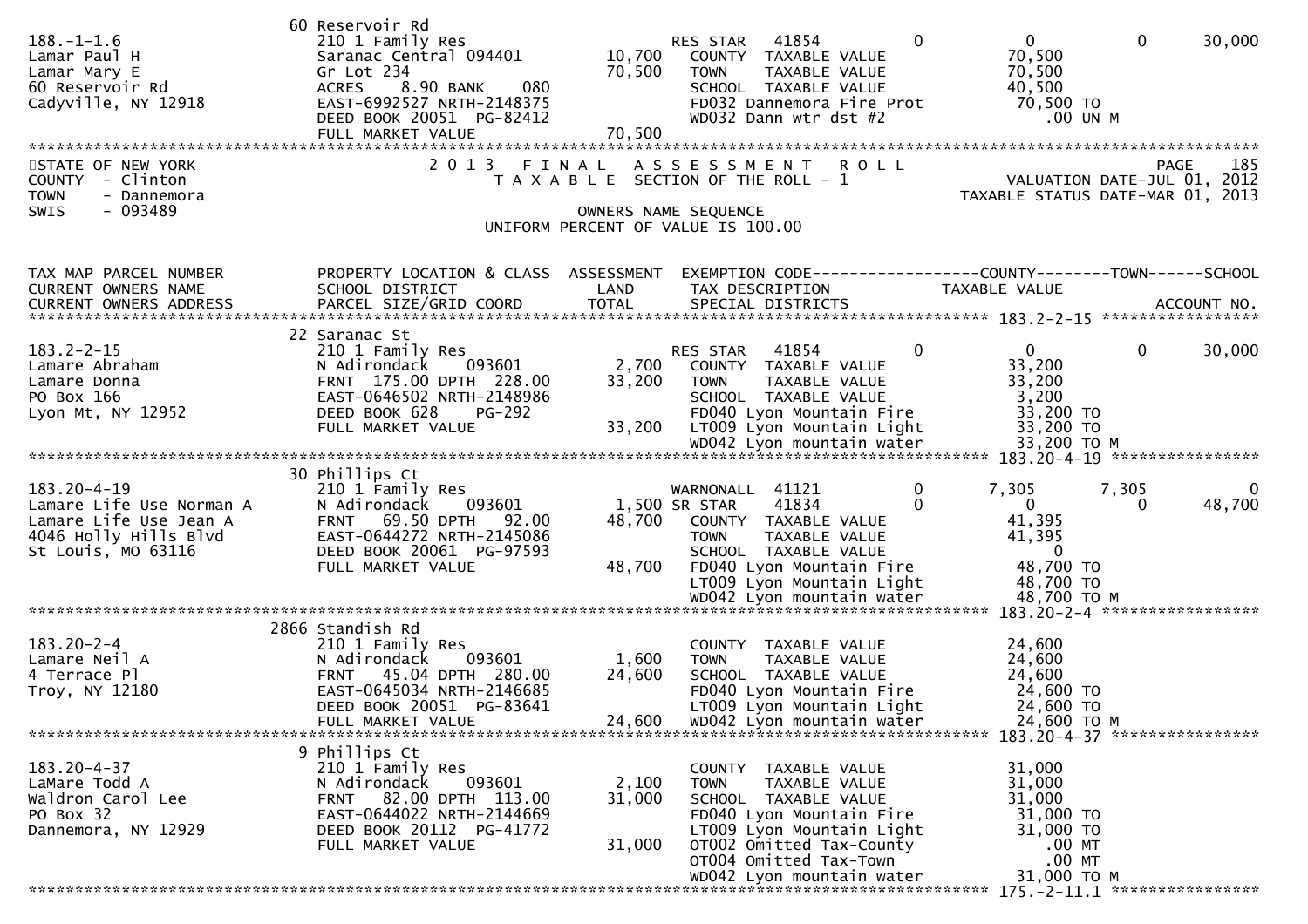| $175. - 2 - 11.1$<br>Lamora Emma<br>709 General Leroy Manor Rd<br>Cadyville, NY 12918                            | 709 Gen Leroy Manor Rd<br>210 1 Family Res<br>Saranac Central 094401<br>1.70<br><b>ACRES</b><br>EAST-0706843 NRTH-2154993<br>DEED BOOK 358<br>PG-475<br>FULL MARKET VALUE                                  | 7,100<br>55,600<br>55,600     | COUNTY TAXABLE VALUE<br>TAXABLE VALUE<br><b>TOWN</b><br>SCHOOL TAXABLE VALUE<br>FD032 Dannemora Fire Prot                         |              | 55,600<br>55,600<br>55,600<br>55,600 TO                            |                       |
|------------------------------------------------------------------------------------------------------------------|------------------------------------------------------------------------------------------------------------------------------------------------------------------------------------------------------------|-------------------------------|-----------------------------------------------------------------------------------------------------------------------------------|--------------|--------------------------------------------------------------------|-----------------------|
| STATE OF NEW YORK<br>COUNTY - Clinton<br><b>TOWN</b><br>- Dannemora<br>SWIS<br>$-093489$                         | 2013                                                                                                                                                                                                       | FINAL                         | A S S E S S M E N T<br>T A X A B L E SECTION OF THE ROLL - 1<br>OWNERS NAME SEQUENCE<br>UNIFORM PERCENT OF VALUE IS 100.00        | <b>ROLL</b>  | VALUATION DATE-JUL $01$ , 2012<br>TAXABLE STATUS DATE-MAR 01, 2013 | 186<br>PAGE           |
| TAX MAP PARCEL NUMBER<br>CURRENT OWNERS NAME                                                                     | PROPERTY LOCATION & CLASS ASSESSMENT<br>SCHOOL DISTRICT                                                                                                                                                    | LAND                          | EXEMPTION CODE-----------------COUNTY-------TOWN------SCHOOL<br>TAX DESCRIPTION                                                   |              | TAXABLE VALUE                                                      |                       |
| $175. - 2 - 11.3$<br>Lamora Wayne F<br>Lamora Ann M<br>721 Gen Leroy Manor Rd<br>Cadyville, NY 12918             | 721 Gen Leroy Manor Rd<br>210 1 Family Res<br>Saranac Central 094401<br>Lot 27 Duerville<br>3.20 BANK<br>080<br><b>ACRES</b><br>EAST-0706539 NRTH-2154931<br>DEED BOOK 759<br>$PG-42$<br>FULL MARKET VALUE | 7,300<br>74,900<br>74,900     | 41854<br>RES STAR<br>COUNTY TAXABLE VALUE<br><b>TOWN</b><br>TAXABLE VALUE<br>SCHOOL TAXABLE VALUE<br>FD032 Dannemora Fire Prot    | $\mathbf{0}$ | $\overline{0}$<br>74,900<br>74,900<br>44,900<br>74,900 TO          | 0<br>30,000           |
| $172. - 2 - 2.21$<br>Lamothe Daniel<br>Clement Maryse<br>80 Perras<br>LaPrairie, Quebec, CANADA<br>J5R5Y4        | Chazy Lake Rd<br>$312$ Vac w/imprv - WTRFNT<br>N Adirondack<br>093601<br>Lot 134 T5omt<br>Lot B on survey<br>ACRES 14.30<br>EAST-0665473 NRTH-2152638<br>DEED BOOK 20122 PG-48106<br>FULL MARKET VALUE     | 209,600<br>223,000<br>223,000 | COUNTY TAXABLE VALUE<br><b>TOWN</b><br>TAXABLE VALUE<br>SCHOOL TAXABLE VALUE<br>FD040 Lyon Mountain Fire                          |              | 223,000<br>223,000<br>223,000<br>223,000 TO                        |                       |
| $158. - 1 - 7.2$<br>Lamountain Daniel<br>Rabideau Melissa A<br>2734 Rt 374<br>Ellenburg Depot, NY 12935          | 2734 Rt 374<br>270 Mfg housing<br>093601<br>N Adirondack<br>FRNT 150.00 DPTH 150.00<br>850<br><b>BANK</b><br>EAST-0669065 NRTH-2162178<br>DEED BOOK 20092 PG-27315<br>FULL MARKET VALUE                    | 11,800<br>41,700<br>41,700    | 41854<br>RES STAR<br>COUNTY TAXABLE VALUE<br><b>TOWN</b><br>TAXABLE VALUE<br>SCHOOL TAXABLE VALUE<br>FD040 Lyon Mountain Fire     | $\mathbf{0}$ | $\mathbf{0}$<br>41,700<br>41,700<br>11,700<br>41,700 TO            | $\mathbf 0$<br>30,000 |
| $173. - 3 - 19$<br>Lamountain Frank E<br>Lamountain Stacey M<br>141 Wilfred King Rd<br>Ellenburg Depot, NY 12935 | 141 Wilfred King Rd<br>210 1 Family Res<br>N Adirondack<br>093601<br>FRNT 100.00 DPTH 320.00<br>EAST-0680957 NRTH-2157471<br>PG-219<br>DEED BOOK 942<br>FULL MARKET VALUE                                  | 5,200<br>79,000<br>79,000     | 41854<br>RES STAR<br>COUNTY<br>TAXABLE VALUE<br><b>TOWN</b><br>TAXABLE VALUE<br>SCHOOL TAXABLE VALUE<br>FD032 Dannemora Fire Prot | 0            | $\bf{0}$<br>79,000<br>79,000<br>49,000<br>79,000 TO                | $\mathbf 0$<br>30,000 |
| $173.-3-6.3$                                                                                                     | 107 Wilfred King Rd<br>270 Mfg housing                                                                                                                                                                     |                               | 41854<br>RES STAR                                                                                                                 | 0            | 0                                                                  | $\bf{0}$<br>30,000    |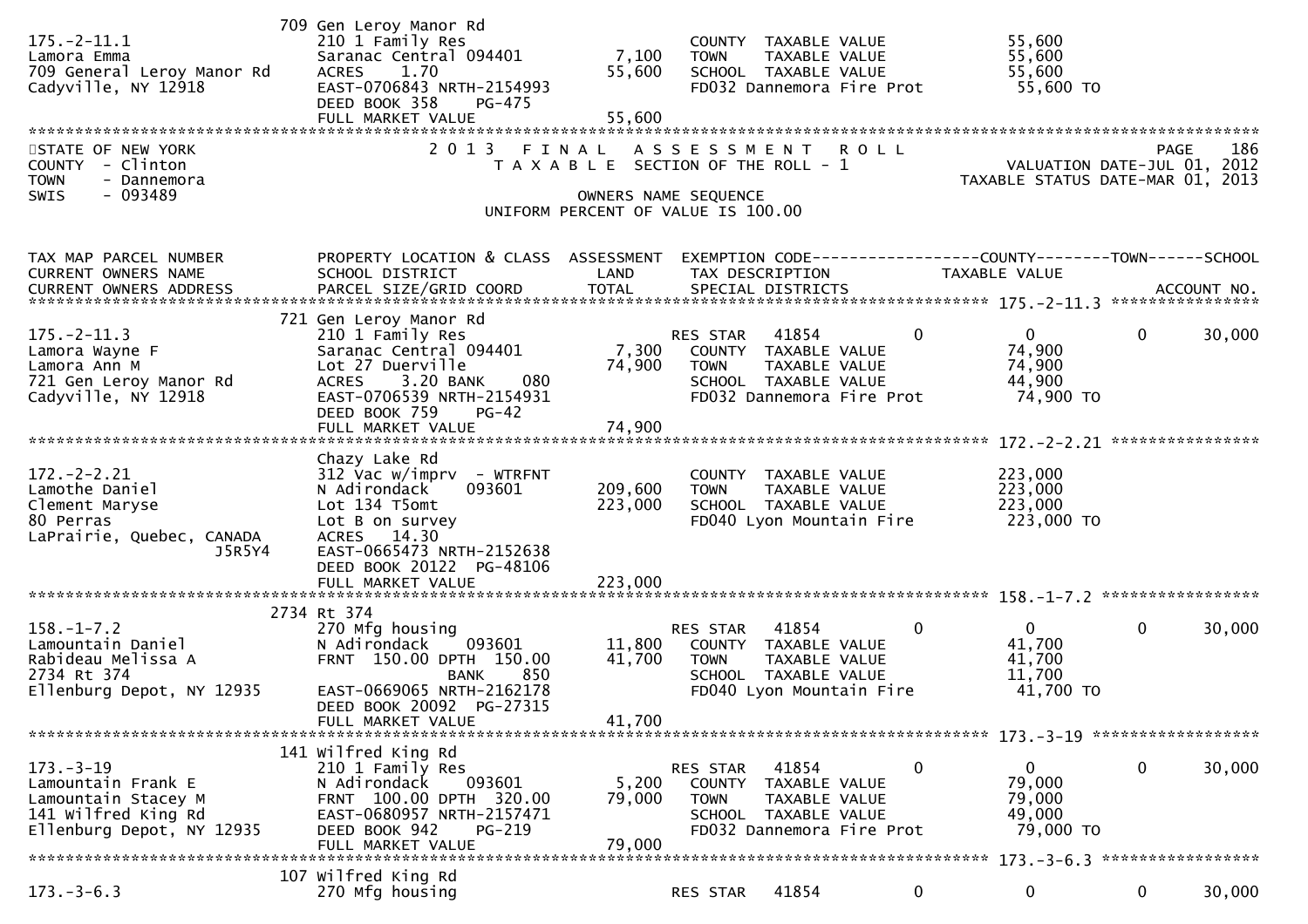| Lamountain Wilbur<br>Lamountain Brenda Lea<br>107 Wilfred King Rd<br>Ellenburg Depot, NY 12935                                            | N Adirondack<br>093601<br>Lot 131 T5omt<br>ACRES 1.00<br>EAST-0681408 NRTH-2158231<br>DEED BOOK 977<br><b>PG-308</b>                                                                                     | 6,000<br>67,800              | COUNTY TAXABLE VALUE<br>TAXABLE VALUE<br><b>TOWN</b><br>SCHOOL TAXABLE VALUE<br>FD032 Dannemora Fire Prot                                           | 67,800<br>67,800<br>37,800<br>67,800 TO                                                                                                                                                                                                                                                                                                             |
|-------------------------------------------------------------------------------------------------------------------------------------------|----------------------------------------------------------------------------------------------------------------------------------------------------------------------------------------------------------|------------------------------|-----------------------------------------------------------------------------------------------------------------------------------------------------|-----------------------------------------------------------------------------------------------------------------------------------------------------------------------------------------------------------------------------------------------------------------------------------------------------------------------------------------------------|
|                                                                                                                                           | FULL MARKET VALUE                                                                                                                                                                                        | 67,800                       |                                                                                                                                                     |                                                                                                                                                                                                                                                                                                                                                     |
| STATE OF NEW YORK<br>COUNTY - Clinton<br>- Dannemora<br><b>TOWN</b><br>$-093489$<br><b>SWIS</b>                                           |                                                                                                                                                                                                          |                              | 2013 FINAL ASSESSMENT ROLL<br>T A X A B L E SECTION OF THE ROLL - 1<br>OWNERS NAME SEQUENCE<br>UNIFORM PERCENT OF VALUE IS 100.00                   | 187<br><b>PAGE</b><br>187<br>VALUATION DATE-JUL 01, 2012<br>TAXABLE STATUS DATE-MAR 01, 2013                                                                                                                                                                                                                                                        |
| TAX MAP PARCEL NUMBER<br>CURRENT OWNERS NAME                                                                                              | SCHOOL DISTRICT                                                                                                                                                                                          | LAND                         | TAX DESCRIPTION                                                                                                                                     | PROPERTY LOCATION & CLASS ASSESSMENT EXEMPTION CODE----------------COUNTY-------TOWN------SCHOOL<br>TAXABLE VALUE<br>.4CCOUNT NO . PARCEL SIZE/GRID COORD TOTAL SPECIAL DISTRICTS . ACCOUNT NO . ACCOUNT NO . ACCOUNT NO . بالمحدثة المستوى المستوى المستوى المستوى المستوى المستوى المستوى المستوى المستوى المستوى المستوى المستوى المستوى المستوى |
| $173. - 3 - 6.6$<br>LaMountain-Brassard Marjorie M N Adirondack<br>Brassard Kevin Noel<br>88 Wilfred King Rd<br>Ellenburg Depot, NY 12935 | 88 Wilfred King Rd<br>270 Mfg housing<br>093601<br>Lot 131 T5omt<br>ACRES 1.00<br>EAST-0681510 NRTH-2158684<br>DEED BOOK 647<br>PG-318<br>FULL MARKET VALUE                                              | 57,700<br>57,700             | RES STAR 41854<br>$\overline{0}$<br>6,000 COUNTY TAXABLE VALUE<br>TAXABLE VALUE<br><b>TOWN</b><br>SCHOOL TAXABLE VALUE<br>FD032 Dannemora Fire Prot | $\mathbf{0}$<br>$\mathbf{0}$<br>30,000<br>57,700<br>57,700<br>27,700<br>57,700 TO                                                                                                                                                                                                                                                                   |
|                                                                                                                                           |                                                                                                                                                                                                          |                              |                                                                                                                                                     |                                                                                                                                                                                                                                                                                                                                                     |
| $158.4 - 1 - 26.2$<br>Langley James R Jr<br>Langley Tammy<br>31 Ormsby Cir<br>Peru, NY 12972                                              | Summer Haven Dr<br>311 Res vac land<br>093601<br>N Adirondack<br>Lot 128 T5imt<br>FRNT 100.00 DPTH 300.00<br>EAST-0670153 NRTH-2162331<br>DEED BOOK 929<br>$PG-69$                                       | 10,500<br>10,500             | COUNTY TAXABLE VALUE<br>TAXABLE VALUE<br><b>TOWN</b><br>SCHOOL TAXABLE VALUE<br>FD040 Lyon Mountain Fire                                            | 10,500<br>10,500<br>10,500<br>10,500 TO                                                                                                                                                                                                                                                                                                             |
|                                                                                                                                           | 45 Summer Haven Dr                                                                                                                                                                                       |                              |                                                                                                                                                     |                                                                                                                                                                                                                                                                                                                                                     |
| $158.4 - 1 - 29$<br>Langley James R Jr<br>Langley Tammy<br>31 Ormsby Cir<br>Peru, NY 12972                                                | 260 Seasonal res - WTRFNT<br>093601<br>N Adirondack<br>Lot 128 T5 Omt<br>Depaula Map Bk 21 Pg 2<br>FRNT 100.00 DPTH 160.00<br>EAST-0670343 NRTH-2162210<br>DEED BOOK 929<br>$PG-69$<br>FULL MARKET VALUE | 63,700<br>154,400<br>154,400 | COUNTY TAXABLE VALUE<br><b>TOWN</b><br>TAXABLE VALUE<br>SCHOOL TAXABLE VALUE<br>FD040 Lyon Mountain Fire                                            | 154,400<br>154,400<br>154,400<br>154,400 TO                                                                                                                                                                                                                                                                                                         |
|                                                                                                                                           |                                                                                                                                                                                                          |                              |                                                                                                                                                     |                                                                                                                                                                                                                                                                                                                                                     |
| $173. - 1 - 9.1$<br>LaPoint George<br>LaPoint Judy<br>882 Wilfred King Rd<br>Ellenburg Depot, NY 12935                                    | Wilfred King Rd<br>314 Rural vac<10<br>093601<br>N Adirondack<br>1.00<br><b>ACRES</b><br>EAST-0677611 NRTH-2157424<br>DEED BOOK 483<br>PG-597<br>FULL MARKET VALUE                                       | 6,000<br>6,000<br>6,000      | COUNTY TAXABLE VALUE<br><b>TOWN</b><br>TAXABLE VALUE<br>SCHOOL TAXABLE VALUE<br>FD032 Dannemora Fire Prot                                           | 6,000<br>6,000<br>6,000<br>6,000 TO                                                                                                                                                                                                                                                                                                                 |
|                                                                                                                                           | 231 Plank Rd                                                                                                                                                                                             |                              |                                                                                                                                                     |                                                                                                                                                                                                                                                                                                                                                     |
| $159. - 2 - 4.1$<br>LaPoint James                                                                                                         | 241 Rural res&ag<br>093601<br>N Adirondack                                                                                                                                                               | 46,100                       | TAXABLE VALUE<br>COUNTY<br><b>TOWN</b><br>TAXABLE VALUE                                                                                             | 113,400<br>113,400                                                                                                                                                                                                                                                                                                                                  |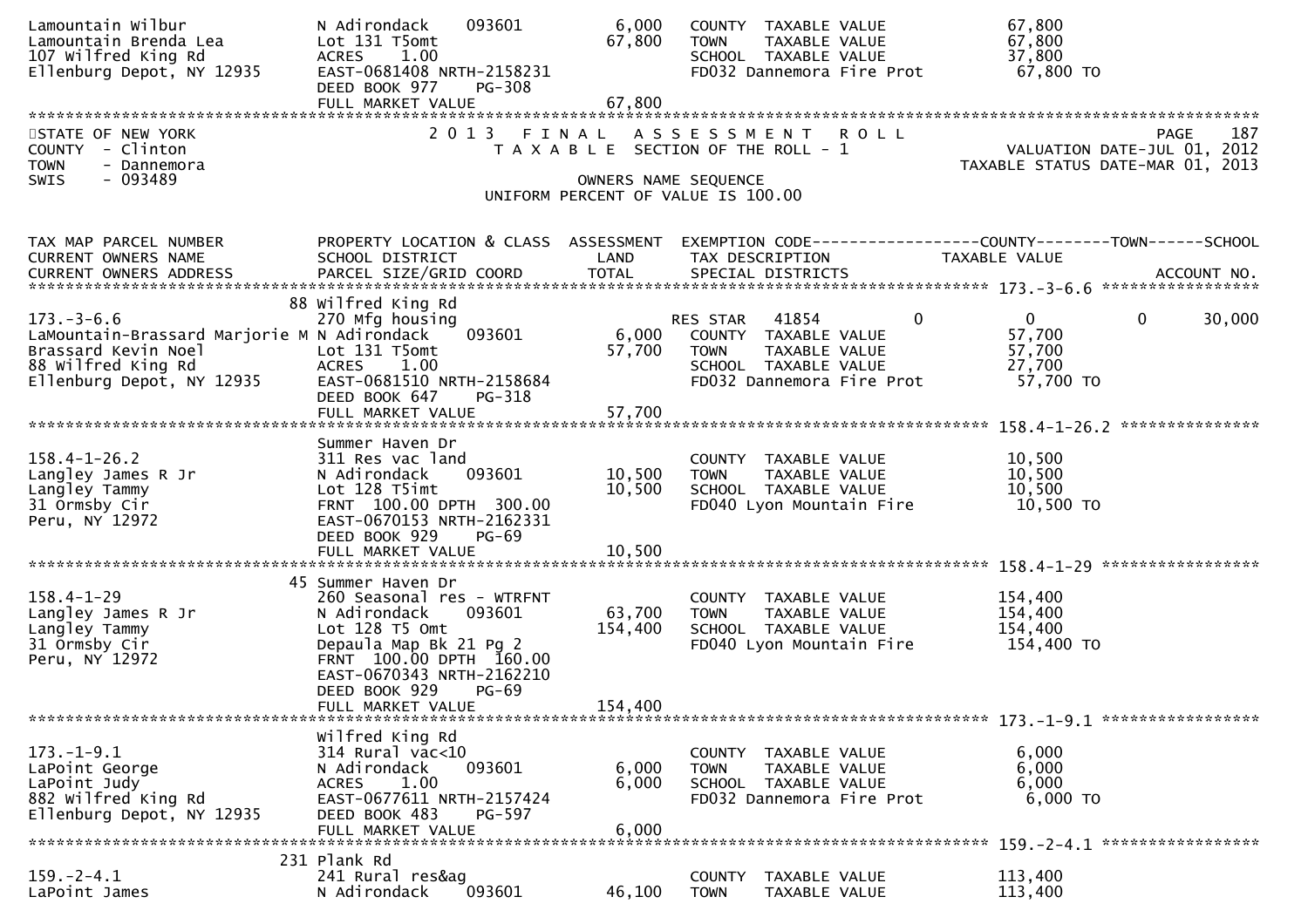| LaPoint Penelaine<br>231 Plank Rd<br>231 Plank Rd<br>Ellenburg Depot, NY 12935                           | ACRES 101.40 BANK<br>080<br>EAST-0680227 NRTH-2165441<br>DEED BOOK 20041 PG-69369<br>FULL MARKET VALUE                                       | 113,400<br>113,400 | SCHOOL TAXABLE VALUE<br>FD032 Dannemora Fire Prot                                                                                        |              | 113,400<br>113,400 TO                                                           |              |        |
|----------------------------------------------------------------------------------------------------------|----------------------------------------------------------------------------------------------------------------------------------------------|--------------------|------------------------------------------------------------------------------------------------------------------------------------------|--------------|---------------------------------------------------------------------------------|--------------|--------|
|                                                                                                          |                                                                                                                                              |                    |                                                                                                                                          |              |                                                                                 |              |        |
| STATE OF NEW YORK<br>COUNTY - Clinton<br><b>TOWN</b><br>- Dannemora                                      | 2 0 1 3                                                                                                                                      | FINAL              | ASSESSMENT ROLL<br>T A X A B L E SECTION OF THE ROLL - 1                                                                                 |              | VALUATION DATE-JUL 01, 2012<br>TAXABLE STATUS DATE-MAR 01, 2013                 | <b>PAGE</b>  | 188    |
| $-093489$<br>SWIS                                                                                        |                                                                                                                                              |                    | OWNERS NAME SEQUENCE<br>UNIFORM PERCENT OF VALUE IS 100.00                                                                               |              |                                                                                 |              |        |
| TAX MAP PARCEL NUMBER<br>CURRENT OWNERS NAME<br>CURRENT OWNERS ADDRESS                                   | PROPERTY LOCATION & CLASS ASSESSMENT<br>SCHOOL DISTRICT                                                                                      | LAND               | TAX DESCRIPTION                                                                                                                          |              | EXEMPTION CODE------------------COUNTY--------TOWN------SCHOOL<br>TAXABLE VALUE |              |        |
|                                                                                                          |                                                                                                                                              |                    |                                                                                                                                          |              |                                                                                 |              |        |
| $174. - 1 - 8.2$<br>Lapoint John<br>Lapoint Penni                                                        | 1960 Rt 374<br>210 1 Family Res<br>093601<br>N Adirondack<br>Lot $55$ Sg                                                                     | 10,400<br>143,100  | RES STAR<br>41854<br>COUNTY TAXABLE VALUE<br>TAXABLE VALUE<br><b>TOWN</b>                                                                | $\mathbf 0$  | $\mathbf{0}$<br>143,100<br>143,100                                              | $\mathbf{0}$ | 30,000 |
| 1960 Rt 374<br>Ellenburg Depot, NY 12935                                                                 | 8.40<br><b>ACRES</b><br>EAST-0685371 NRTH-2159470<br>DEED BOOK 99001 PG-15256<br>FULL MARKET VALUE                                           | 143,100            | SCHOOL TAXABLE VALUE<br>FD032 Dannemora Fire Prot                                                                                        |              | 113,100<br>143,100 TO                                                           |              |        |
|                                                                                                          | 882 Wilfred King Rd                                                                                                                          |                    |                                                                                                                                          |              |                                                                                 |              |        |
| $185.2 - 3 - 17$<br>LaPoint Judith<br>LaPoint George<br>882 Wilfred King Rd<br>Ellenburg Depot, NY 12935 | 210 1 Family Res - WTRFNT<br>N Adirondack<br>093601<br>FRNT 53.96 DPTH 300.00<br>EAST-0670816 NRTH-2149978<br>PG-669<br>DEED BOOK 540        | 65,500<br>203,700  | 41834<br>SR STAR<br>COUNTY TAXABLE VALUE<br>TOWN<br>TAXABLE VALUE<br>SCHOOL TAXABLE VALUE<br>FD032 Dannemora Fire Prot                   | $\mathbf 0$  | $\mathbf{0}$<br>203,700<br>203,700<br>140,400<br>203,700 TO                     | $\mathbf 0$  | 63,300 |
|                                                                                                          |                                                                                                                                              |                    |                                                                                                                                          |              |                                                                                 |              |        |
| 158.-1-4.1<br>Lapoint Kurt R<br>Lapoint Valerie M<br>2644 Rt 374<br>Ellenburg Depot, NY 12935            | 2644 Rt 374<br>240 Rural res<br>N Adirondack<br>093601<br>ACRES 16.52 BANK<br>080<br>EAST-0669278 NRTH-2164328<br>DEED BOOK 1006<br>PG-138   | 29,200<br>114,500  | RES STAR<br>41854<br>COUNTY TAXABLE VALUE<br>TAXABLE VALUE<br><b>TOWN</b><br>SCHOOL TAXABLE VALUE<br>FD040 Lyon Mountain Fire            | $\Omega$     | $\mathbf{0}$<br>114,500<br>114,500<br>84,500<br>114,500 TO                      | $\mathbf{0}$ | 30,000 |
|                                                                                                          | FULL MARKET VALUE                                                                                                                            | 114,500            |                                                                                                                                          |              |                                                                                 |              |        |
| $185.2 - 3 - 26$<br>LaPoint Martin<br>886 Wilfred King Rd<br>Ellenburg Depot, NY 12935                   | 886 Wilfred King Rd<br>210 1 Family Res - WTRFNT<br>N Adirondack<br>093601<br>FRNT 164.00 DPTH 250.00<br>850<br><b>BANK</b>                  | 237,000            | 41854<br>RES STAR<br>101,600 COUNTY TAXABLE VALUE<br><b>TOWN</b><br>TAXABLE VALUE<br>SCHOOL TAXABLE VALUE                                | $\mathbf{0}$ | $\mathbf{0}$<br>237,000<br>237,000<br>207,000                                   | $\mathbf{0}$ | 30,000 |
|                                                                                                          | EAST-0670807 NRTH-2149879<br>DEED BOOK 20092 PG-23466<br>FULL MARKET VALUE                                                                   | 237,000            | FD032 Dannemora Fire Prot                                                                                                                |              | 237,000 TO                                                                      |              |        |
|                                                                                                          | 1829 Rt 374                                                                                                                                  |                    |                                                                                                                                          |              |                                                                                 |              |        |
| 174. -1-16.1<br>Lapoint Norman<br>Garrant Sharon A<br>1829 Rt 374<br>Ellenburg Depot, NY 12935           | 270 Mfg housing<br>Saranac Central 094401<br>Lot 58 Gore Nys<br>5.00<br><b>ACRES</b><br>EAST-0686727 NRTH-2156436<br>DEED BOOK 789<br>PG-175 | 8,400<br>16,200    | <b>RES STAR</b><br>41854<br>COUNTY<br>TAXABLE VALUE<br><b>TOWN</b><br>TAXABLE VALUE<br>SCHOOL TAXABLE VALUE<br>FD032 Dannemora Fire Prot | 0            | 0<br>16,200<br>16,200<br>0<br>16,200 TO                                         | 0            | 16,200 |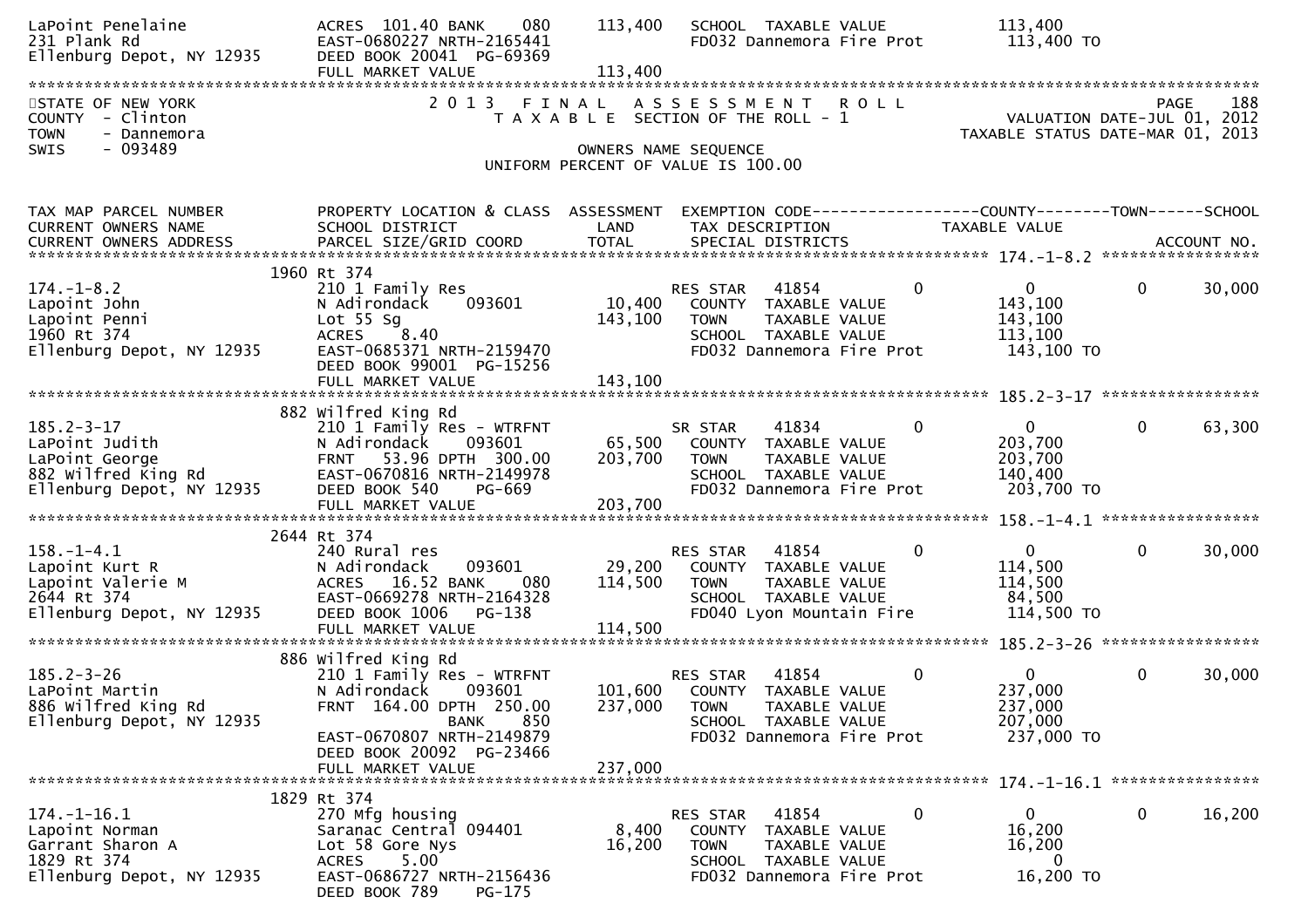|                                                                                                           | FULL MARKET VALUE                                                                                                                                                                                             | 16,200                       |                                                                                                                                                      |                                                           |                                                                                       |
|-----------------------------------------------------------------------------------------------------------|---------------------------------------------------------------------------------------------------------------------------------------------------------------------------------------------------------------|------------------------------|------------------------------------------------------------------------------------------------------------------------------------------------------|-----------------------------------------------------------|---------------------------------------------------------------------------------------|
| STATE OF NEW YORK<br>- Clinton<br><b>COUNTY</b><br><b>TOWN</b><br>- Dannemora<br>$-093489$<br><b>SWIS</b> | 2 0 1 3                                                                                                                                                                                                       | FINAL                        | ASSESSMENT ROLL<br>T A X A B L E SECTION OF THE ROLL - 1<br>OWNERS NAME SEQUENCE                                                                     |                                                           | 189<br><b>PAGE</b><br>VALUATION DATE-JUL 01, 2012<br>TAXABLE STATUS DATE-MAR 01, 2013 |
|                                                                                                           |                                                                                                                                                                                                               |                              | UNIFORM PERCENT OF VALUE IS 100.00                                                                                                                   |                                                           |                                                                                       |
| TAX MAP PARCEL NUMBER                                                                                     | PROPERTY LOCATION & CLASS ASSESSMENT                                                                                                                                                                          |                              | EXEMPTION CODE------------------COUNTY--------TOWN------SCHOOL                                                                                       |                                                           |                                                                                       |
| <b>CURRENT OWNERS NAME</b>                                                                                | SCHOOL DISTRICT                                                                                                                                                                                               | LAND                         | TAX DESCRIPTION                                                                                                                                      | TAXABLE VALUE                                             |                                                                                       |
|                                                                                                           | 33 Plank Rd                                                                                                                                                                                                   |                              |                                                                                                                                                      |                                                           |                                                                                       |
| $159. -2 - 7.32$<br>Lapoint Ona Mae<br>Rabideau Ronald<br>33 Plank Rd<br>Ellenburg Depot, NY 12935        | 270 Mfg housing<br>N Adirondack<br>093601<br>Lot 130 T5omt<br>FRNT 100.00 DPTH 329.00<br>EAST-0682208 NRTH-2161455<br>DEED BOOK 638<br>PG-465                                                                 | 4,300<br>34,200              | RES STAR<br>41854<br>0<br>COUNTY TAXABLE VALUE<br>TAXABLE VALUE<br><b>TOWN</b><br>SCHOOL TAXABLE VALUE<br>FD032 Dannemora Fire Prot                  | $\mathbf{0}$<br>34,200<br>34,200<br>4,200<br>34,200 TO    | $\mathbf{0}$<br>30,000                                                                |
|                                                                                                           | FULL MARKET VALUE                                                                                                                                                                                             | 34,200                       |                                                                                                                                                      |                                                           |                                                                                       |
|                                                                                                           | 1950 Rt 374                                                                                                                                                                                                   |                              |                                                                                                                                                      |                                                           |                                                                                       |
| $174. - 1 - 8.1$<br>Lapoint Thomas<br>Lapoint Margaret<br>1950 Rt 374<br>Ellenburg Depot, NY 12935        | 240 Rural res<br>N Adirondack<br>093601<br>ACRES 56.80<br>EAST-0685747 NRTH-2159604<br>DEED BOOK 534<br>PG-281<br>FULL MARKET VALUE                                                                           | 29,200<br>86,900<br>86,900   | 41834<br>0<br>SR STAR<br>COUNTY TAXABLE VALUE<br><b>TOWN</b><br>TAXABLE VALUE<br>SCHOOL TAXABLE VALUE<br>FD032 Dannemora Fire Prot                   | $\mathbf{0}$<br>86,900<br>86,900<br>23,600<br>86,900 TO   | $\Omega$<br>63,300                                                                    |
|                                                                                                           |                                                                                                                                                                                                               |                              |                                                                                                                                                      |                                                           |                                                                                       |
| $173.3 - 2 - 3$<br>LaPointe Victor J<br>LaPointe Carol A<br>113 Bucks Corners Rd<br>Cadyville, NY 12918   | 488 Wilfred King Rd<br>260 Seasonal res - WTRFNT<br>N Adirondack<br>093601<br>Lot 132 T5omt<br>90.00 DPTH 190.00<br><b>FRNT</b><br>EAST-0673224 NRTH-2157516<br>DEED BOOK 20011 PG-35832<br>FULL MARKET VALUE | 82,100<br>160,400<br>160,400 | COUNTY TAXABLE VALUE<br>TAXABLE VALUE<br><b>TOWN</b><br>SCHOOL TAXABLE VALUE<br>FD032 Dannemora Fire Prot                                            | 160,400<br>160,400<br>160,400<br>160,400 TO               |                                                                                       |
|                                                                                                           |                                                                                                                                                                                                               |                              |                                                                                                                                                      |                                                           |                                                                                       |
| $173. - 2 - 1$<br>Laporte Andrew W<br>Laporte Olive I<br>135 Spruce St #401<br>Fort Mcm AB, Canada T9K1E2 | 425 Wilfred King Rd<br>210 1 Family Res<br>093601<br>N Adirondack<br>FRNT 151.00 DPTH 178.00<br>080<br><b>BANK</b><br>EAST-0674626 NRTH-2157428<br>DEED BOOK 20001 PG-22561                                   | 5,300<br>95,200              | <b>COUNTY</b><br>TAXABLE VALUE<br>TAXABLE VALUE<br><b>TOWN</b><br>SCHOOL TAXABLE VALUE<br>FD032 Dannemora Fire Prot                                  | 95,200<br>95,200<br>95,200<br>95,200 TO                   |                                                                                       |
|                                                                                                           | FULL MARKET VALUE                                                                                                                                                                                             | 95,200                       |                                                                                                                                                      |                                                           |                                                                                       |
| $188.17 - 3 - 17$<br>LaPorte Beth<br>PO Box 464<br>Dannemora, NY 12929                                    | 978 Rt 374<br>210 1 Family Res<br>Saranac Central 094401<br>60.00 DPTH<br>92.00<br><b>FRNT</b><br>EAST-0698063 NRTH-2147148<br>DEED BOOK 20092 PG-23604                                                       | 6,400<br>50,300              | 0<br>41854<br><b>RES STAR</b><br><b>COUNTY</b><br>TAXABLE VALUE<br>TAXABLE VALUE<br><b>TOWN</b><br>SCHOOL TAXABLE VALUE<br>FD032 Dannemora Fire Prot | $\overline{0}$<br>50,300<br>50,300<br>20,300<br>50,300 TO | 30,000<br>0                                                                           |
|                                                                                                           | FULL MARKET VALUE                                                                                                                                                                                             | 50,300                       | WD032 Dann wtr dst #2                                                                                                                                | 1.00 UN M                                                 |                                                                                       |
| STATE OF NEW YORK                                                                                         | 2 0 1 3                                                                                                                                                                                                       | FINAL                        | A S S E S S M E N T<br>R O L L                                                                                                                       |                                                           | 190<br><b>PAGE</b>                                                                    |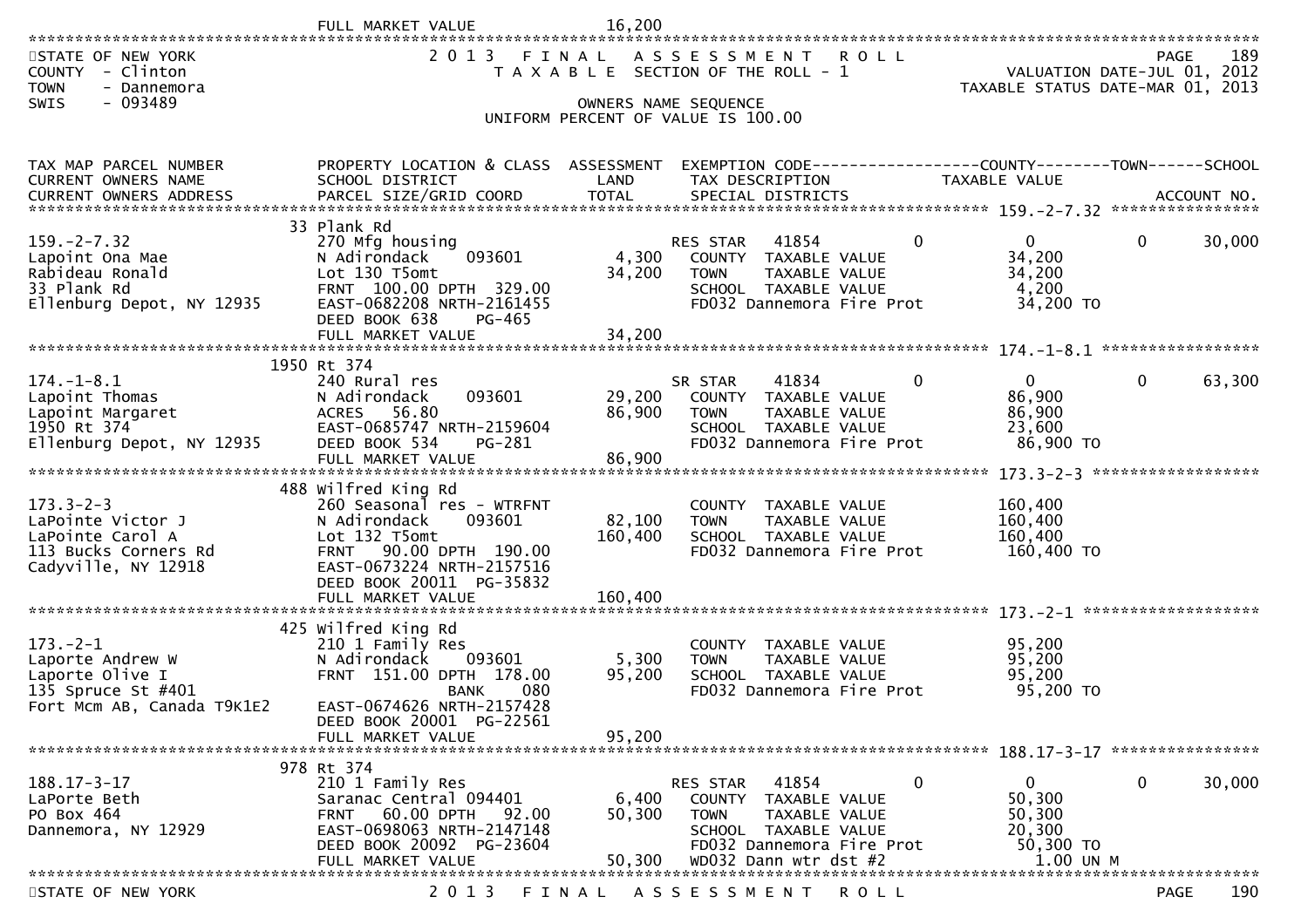# SWIS - 093489 OWNERS NAME SEQUENCE UNIFORM PERCENT OF VALUE IS 100.00

| TAX MAP PARCEL NUMBER<br><b>CURRENT OWNERS NAME</b>                                                             | PROPERTY LOCATION & CLASS ASSESSMENT<br>SCHOOL DISTRICT                                                                                                            | LAND                         | EXEMPTION CODE-----------------COUNTY-------TOWN------SCHOOL<br>TAX DESCRIPTION                                                                        |                | <b>TAXABLE VALUE</b>                                               |              |        |
|-----------------------------------------------------------------------------------------------------------------|--------------------------------------------------------------------------------------------------------------------------------------------------------------------|------------------------------|--------------------------------------------------------------------------------------------------------------------------------------------------------|----------------|--------------------------------------------------------------------|--------------|--------|
|                                                                                                                 |                                                                                                                                                                    |                              |                                                                                                                                                        |                |                                                                    |              |        |
| $188. - 3 - 9$<br>Laporte Michael<br>Laporte Donna<br>PO Box 181<br>Cadyville, NY 12918                         | 309 Bart Merrill Rd<br>210 1 Family Res<br>Saranac Central 094401<br>Lot 28 Reftr<br>1.10<br>ACRES<br>EAST-0707818 NRTH-2149365<br>DEED BOOK 582<br>PG-556         | 6,000<br>78,900              | 41854<br>RES STAR<br>COUNTY TAXABLE VALUE<br><b>TOWN</b><br>TAXABLE VALUE<br>SCHOOL TAXABLE VALUE<br>FD032 Dannemora Fire Prot                         | $\overline{0}$ | $\mathbf{0}$<br>78,900<br>78,900<br>48,900<br>78,900 TO            | 0            | 30,000 |
|                                                                                                                 | 515 Split Rock Pt Way                                                                                                                                              |                              |                                                                                                                                                        |                |                                                                    |              |        |
| $169. - 1 - 12$<br>LaPorte Todd<br>LaPorte Dara<br>3215 Morrison St NW<br>Washington, DC 20015                  | 260 Seasonal res - WTRFNT<br>N Adirondack<br>093601<br>ACRES 12.30<br>EAST-0627499 NRTH-2153211<br>DEED BOOK 20072 PG-7777<br>FULL MARKET VALUE                    | 94,500<br>329,500<br>329,500 | COUNTY TAXABLE VALUE<br><b>TOWN</b><br>TAXABLE VALUE<br>SCHOOL TAXABLE VALUE<br>FD040 Lyon Mountain Fire<br>WD018 Chat lake water dist                 |                | 329,500<br>329,500<br>329,500<br>329,500 TO<br>329,500 TO M        |              |        |
|                                                                                                                 | 984 Rt 374                                                                                                                                                         |                              |                                                                                                                                                        |                |                                                                    |              |        |
| $188.17 - 3 - 2$<br>Lashua Rebecca Vanderbeck<br>PO Box 402<br>Dannemora, NY 12929                              | 210 1 Family Res<br>Saranac Central 094401<br>FRNT 73.00 DPTH 150.00<br>EAST-0697924 NRTH-2147219<br>DEED BOOK 670<br>$PG-227$                                     | 7,700<br>64,200              | <b>RES STAR</b><br>41854<br>COUNTY TAXABLE VALUE<br>TAXABLE VALUE<br><b>TOWN</b><br>SCHOOL TAXABLE VALUE<br>FD032 Dannemora Fire Prot                  | $\mathbf{0}$   | $\Omega$<br>64,200<br>64,200<br>34,200<br>64,200 TO                | $\mathbf{0}$ | 30,000 |
|                                                                                                                 | 1209 Gen Leroy Manor Rd                                                                                                                                            |                              |                                                                                                                                                        |                |                                                                    |              |        |
| $188.17 - 3 - 4$<br>Lashua Wendell<br>Lashua Elizabeth<br>PO Box 602<br>Dannemora, NY 12929                     | 210 1 Family Res<br>Saranac Central 094401<br>FRNT 75.00 DPTH 130.00<br>EAST-0698123 NRTH-2147255<br>DEED BOOK 544<br>$PG-94$<br>FULL MARKET VALUE                 | 8,500<br>90,900<br>90,900    | 41834<br>SR STAR<br>COUNTY TAXABLE VALUE<br><b>TOWN</b><br>TAXABLE VALUE<br>SCHOOL TAXABLE VALUE<br>FD032 Dannemora Fire Prot<br>WD032 Dann wtr dst #2 | $\Omega$       | $\Omega$<br>90,900<br>90,900<br>27,600<br>90,900 TO<br>$1.00$ UN M | $\mathbf{0}$ | 63,300 |
| $159. - 2 - 15.1$<br>Lashway Dennis F<br>Lashway Christina A<br>2039 Chazy Lake Rd<br>Ellenburg Depot, NY 12935 | Rt 374<br>321 Abandoned ag<br>093601<br>N Adirondack<br>Lot 129 T5omt<br>ACRES 62.20<br>EAST-0677926 NRTH-2163278<br>DEED BOOK 99001 PG-14942<br>FULL MARKET VALUE | 33,000<br>33,000<br>33,000   | COUNTY TAXABLE VALUE<br><b>TOWN</b><br>TAXABLE VALUE<br>SCHOOL TAXABLE VALUE<br>FD032 Dannemora Fire Prot                                              |                | 33,000<br>33,000<br>33,000<br>33,000 TO                            |              |        |
| STATE OF NEW YORK<br>COUNTY - Clinton<br><b>TOWN</b><br>- Dannemora<br>$-093489$<br><b>SWIS</b>                 |                                                                                                                                                                    |                              | 2013 FINAL ASSESSMENT<br>T A X A B L E SECTION OF THE ROLL - 1<br>OWNERS NAME SEQUENCE<br>UNIFORM PERCENT OF VALUE IS 100.00                           | <b>ROLL</b>    | VALUATION DATE-JUL 01, 2012<br>TAXABLE STATUS DATE-MAR 01, 2013    | <b>PAGE</b>  | 191    |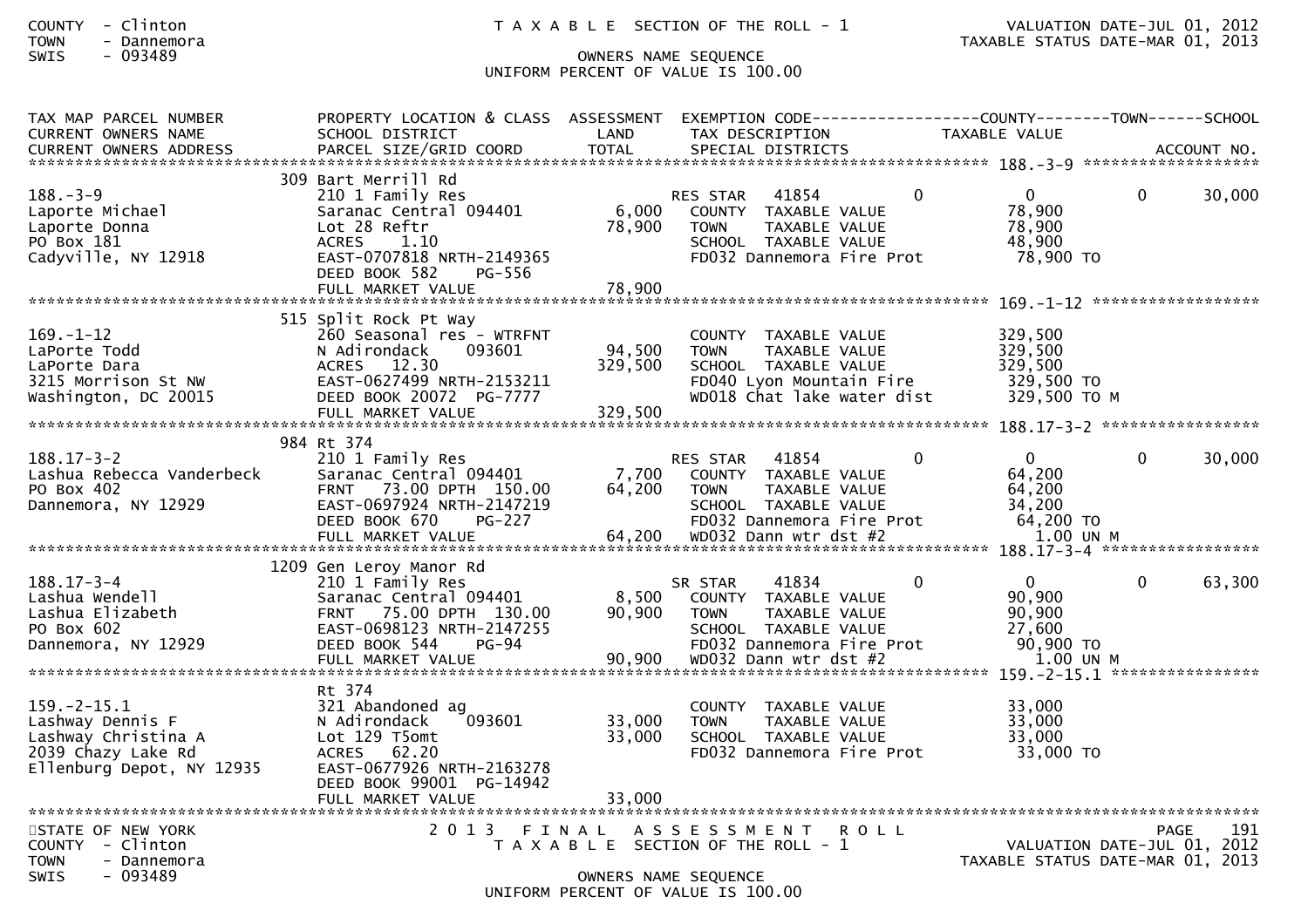| TAX MAP PARCEL NUMBER<br>CURRENT OWNERS NAME<br>CURRENT OWNERS ADDRESS                                          | PROPERTY LOCATION & CLASS ASSESSMENT<br>SCHOOL DISTRICT<br>PARCEL SIZE/GRID COORD                                                                                                        | LAND<br>TOTAL                | EXEMPTION CODE-----------------COUNTY-------TOWN------SCHOOL<br>TAX DESCRIPTION<br>SPECIAL DISTRICTS                                                                               | TAXABLE VALUE                                                                                                    | ACCOUNT NO.                                                                    |
|-----------------------------------------------------------------------------------------------------------------|------------------------------------------------------------------------------------------------------------------------------------------------------------------------------------------|------------------------------|------------------------------------------------------------------------------------------------------------------------------------------------------------------------------------|------------------------------------------------------------------------------------------------------------------|--------------------------------------------------------------------------------|
| $159. - 2 - 15.2$<br>Lashway Dennis F<br>Lashway Christine A<br>2039 Chazy Lake Rd<br>Ellenburg Depot, NY 12935 | Rt 374<br>321 Abandoned ag<br>093601<br>N Adirondack<br>Lot 129 T5omt<br>Survey Bk 19 Pg 18<br>ACRES 25.07<br>EAST-0677212 NRTH-2163283<br>DEED BOOK 99001 PG-14942<br>FULL MARKET VALUE | 18,100<br>18,100<br>18,100   | COUNTY TAXABLE VALUE<br><b>TOWN</b><br>TAXABLE VALUE<br>SCHOOL TAXABLE VALUE<br>FD032 Dannemora Fire Prot                                                                          | 18,100<br>18,100<br>18,100<br>18,100 TO                                                                          |                                                                                |
| $172. - 2 - 1.1$<br>Lashway Dennis F<br>2039 Chazy Lake Rd<br>Ellenburg Depot, NY 12935                         | 2039 Chazy Lake Rd<br>270 Mfg housing<br>N Adirondack<br>093601<br>ACRES 26.10<br>EAST-0663153 NRTH-2155433<br>DEED BOOK 20001 PG-18178<br>FULL MARKET VALUE                             | 16,800<br>44,700<br>44,700   | COUNTY TAXABLE VALUE<br><b>TOWN</b><br>TAXABLE VALUE<br>SCHOOL TAXABLE VALUE<br>FD040 Lyon Mountain Fire                                                                           | 44,700<br>44,700<br>44,700<br>44,700 TO                                                                          |                                                                                |
| $183.20 - 4 - 42$<br>Lavigne Life Use Joyce A<br>Lavigne Mark S<br>25 Phillips Ct<br>Lyon Mt, NY 12952          | 25 Phillips Ct<br>210 1 Family Res<br>N Adirondack<br>093601<br>FRNT 78.00 DPTH 125.00<br>EAST-0644112 NRTH-2145255<br>DEED BOOK 20031 PG-57379<br>FULL MARKET VALUE                     | 38,700<br>38,700             | WARNONALL 41121<br>41834<br>2,200 SR STAR<br>COUNTY TAXABLE VALUE<br><b>TOWN</b><br>TAXABLE VALUE<br>SCHOOL TAXABLE VALUE<br>FD040 Lyon Mountain Fire<br>LT009 Lyon Mountain Light | $\mathbf 0$<br>5,805<br>$\overline{0}$<br>$\Omega$<br>32,895<br>32,895<br>$\mathbf{0}$<br>38,700 TO<br>38,700 TO | 5,805<br>$\mathbf{0}$<br>38,700<br>$\Omega$                                    |
| $185.4 - 2 - 7$<br>Law Todd<br>PO Box 186<br>Saranac, NY 12981                                                  | 1580 Chazy Lake Rd<br>260 Seasonal res - WTRFNT<br>Saranac Central 094401<br><b>ACRES</b><br>2.15<br>EAST-0668136 NRTH-2146081<br>DEED BOOK 20001 PG-26867<br>FULL MARKET VALUE          | 96,700<br>276,600<br>276,600 | COUNTY TAXABLE VALUE<br>TAXABLE VALUE<br><b>TOWN</b><br>SCHOOL TAXABLE VALUE<br>FD040 Lyon Mountain Fire                                                                           | 276,600<br>276,600<br>276,600<br>276,600 то                                                                      |                                                                                |
| $175. - 2 - 5.1$<br>Lawliss Andre<br>641 Gen Leroy Manor Rd<br>Morrisonville, NY 12962                          | Gen Leroy Manor Rd<br>322 Rural vac>10<br>Saranac Central 094401<br>ACRES 48.40<br>EAST-0709115 NRTH-2154400<br><b>PG-284</b><br>DEED BOOK 1031<br>FULL MARKET VALUE                     | 19,800<br>19,800<br>19,800   | COUNTY TAXABLE VALUE<br><b>TOWN</b><br>TAXABLE VALUE<br>SCHOOL TAXABLE VALUE<br>FD032 Dannemora Fire Prot                                                                          | 19,800<br>19,800<br>19,800<br>19,800 TO                                                                          |                                                                                |
| STATE OF NEW YORK<br>COUNTY<br>- Clinton<br><b>TOWN</b><br>- Dannemora<br>- 093489<br><b>SWIS</b>               | 2 0 1 3                                                                                                                                                                                  | FINAL                        | A S S E S S M E N T R O L L<br>T A X A B L E SECTION OF THE ROLL - 1<br>OWNERS NAME SEQUENCE<br>UNIFORM PERCENT OF VALUE IS 100.00                                                 |                                                                                                                  | 192<br>PAGE<br>VALUATION DATE-JUL 01, 2012<br>TAXABLE STATUS DATE-MAR 01, 2013 |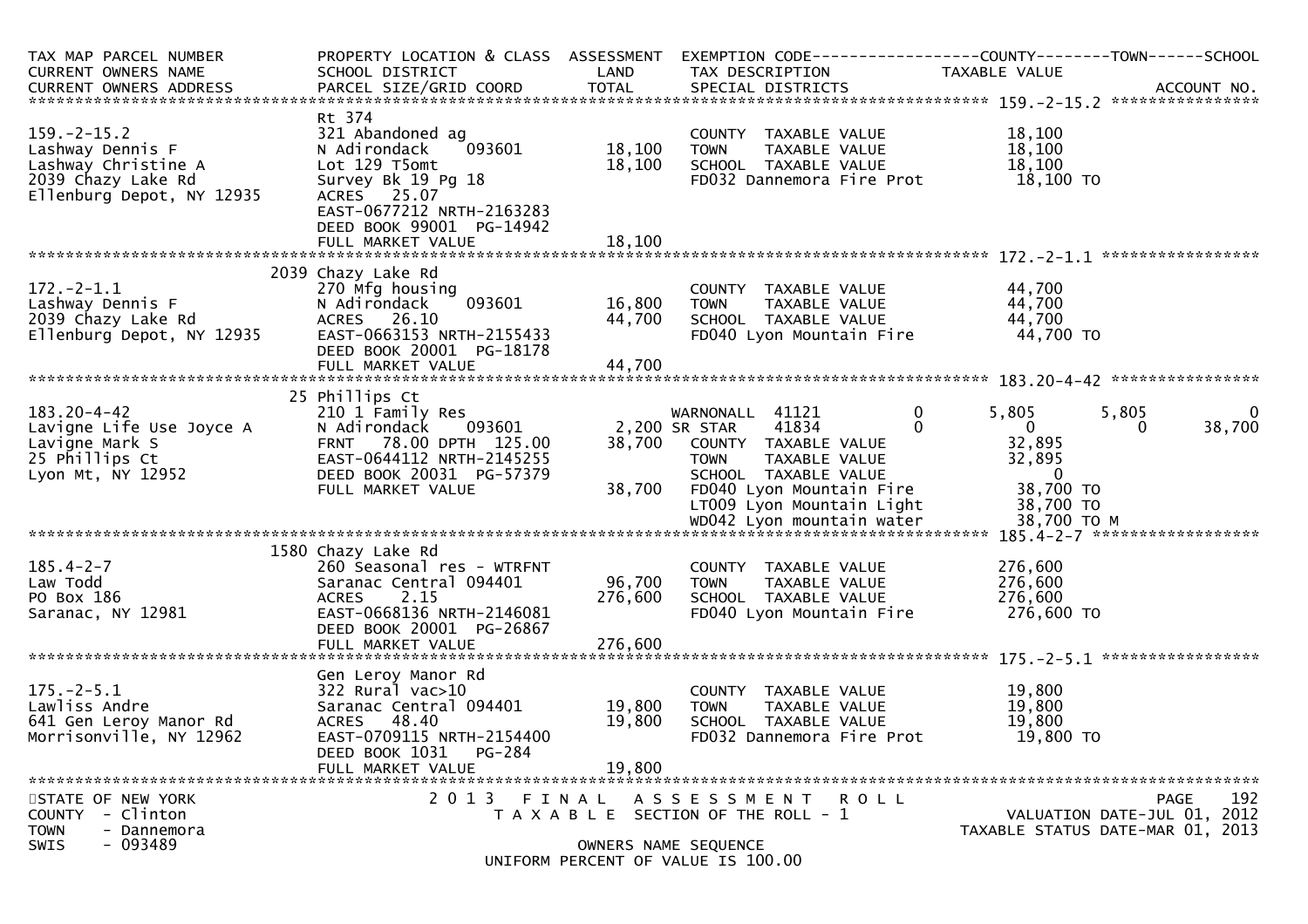| TAX MAP PARCEL NUMBER<br><b>CURRENT OWNERS NAME</b>                                              | PROPERTY LOCATION & CLASS ASSESSMENT<br>SCHOOL DISTRICT                                                                                                                             | LAND                      | TAX DESCRIPTION                                                                                                                                                    | EXEMPTION CODE------------------COUNTY--------TOWN------SCHOOL<br>TAXABLE VALUE                                                                                                                                                                                                |
|--------------------------------------------------------------------------------------------------|-------------------------------------------------------------------------------------------------------------------------------------------------------------------------------------|---------------------------|--------------------------------------------------------------------------------------------------------------------------------------------------------------------|--------------------------------------------------------------------------------------------------------------------------------------------------------------------------------------------------------------------------------------------------------------------------------|
| $175. - 2 - 5.3$<br>Lawliss Andre<br>641 Gen Leroy Manor Rd<br>Morrisonville, NY 12962           | 641 Gen Leroy Manor Rd<br>210 1 Family Res<br>Saranac Central 094401<br>Lot 27<br>9.30<br><b>ACRES</b><br>EAST-0708526 NRTH-2154769<br>DEED BOOK 642<br>PG-1198                     | 11,000<br>69,500          | COUNTY TAXABLE VALUE<br><b>TOWN</b><br>TAXABLE VALUE<br>SCHOOL TAXABLE VALUE<br>FD032 Dannemora Fire Prot                                                          | 69,500<br>69,500<br>69,500<br>69,500 TO                                                                                                                                                                                                                                        |
| $158.4 - 1 - 3$<br>Lawliss David M<br>Lawliss Jania A<br>281 Townline Rd<br>West Chazy, NY 12992 | 2579 Rt 374<br>260 Seasonal res - WTRFNT<br>N Adirondack<br>093601<br>FRNT 100.00 DPTH 220.00<br>EAST-0671313 NRTH-2164755<br>DEED BOOK 99001 PG-17924                              | 62,300<br>144,400         | COUNTY TAXABLE VALUE<br><b>TOWN</b><br>TAXABLE VALUE<br>SCHOOL TAXABLE VALUE<br>FD040 Lyon Mountain Fire                                                           | 144,400<br>144,400<br>144,400<br>144,400 TO                                                                                                                                                                                                                                    |
| $158.4 - 1 - 44.1$<br>Lawy Barbara<br>1261 Tecumseh<br>Dol-D-Ormeaux QC, Canada<br>H9A3E2        | 29 Garden Way<br>270 Mfg housing - WTRFNT<br>093601<br>N Adirondack<br>Survey Bk 19 Pg 125<br>FRNT 75.00 DPTH 202.30<br>EAST-0668969 NRTH-2160769<br>DEED BOOK 621<br><b>PG-926</b> | 76,000<br>113,400         | COUNTY TAXABLE VALUE<br><b>TOWN</b><br>TAXABLE VALUE<br>SCHOOL TAXABLE VALUE<br>FD040 Lyon Mountain Fire                                                           | 113,400<br>113,400<br>113,400<br>113,400 TO                                                                                                                                                                                                                                    |
|                                                                                                  | 1174 Gen Leroy Manor Rd                                                                                                                                                             |                           |                                                                                                                                                                    |                                                                                                                                                                                                                                                                                |
| $188. - 1 - 20$                                                                                  | 210 1 Family Res                                                                                                                                                                    |                           | $\mathbf 0$<br>RES STAR 41854                                                                                                                                      | $\mathbf{0}$<br>$\mathbf{0}$<br>30,000<br>1.00 UNIVERSIDE REVIS AND TAXABLE VALUE<br>Layhee Richard Allen FRNT 102.00 DPTH 215.00 67,400 TOWN TAXABLE VALUE 67,400<br>1174 Gen Leroy Manor Rd EAST-0698856 NRTH-2147797 SCHOOL TAXABLE VALUE 67,400<br>PO Box 82 DEED BOOK 946 |
| $183.16 - 3 - 3$<br>LeClair Joan W<br>PO Box 222<br>Lyon Mt, NY 12952                            | 13 Williams St<br>210 1 Family Res<br>093601<br>N Adirondack<br>FRNT 65.00 DPTH 235.00<br>EAST-0646654 NRTH-2148279<br>DEED BOOK 552<br>PG-313<br>FULL MARKET VALUE                 | 2,200<br>31,900<br>31,900 | COUNTY TAXABLE VALUE<br><b>TOWN</b><br>TAXABLE VALUE<br>SCHOOL TAXABLE VALUE<br>FD040 Lyon Mountain Fire<br>LT009 Lyon Mountain Light<br>WD042 Lyon mountain water | 31,900<br>31,900<br>31,900<br>31,900 TO<br>31,900 TO<br>31,900 ТО М                                                                                                                                                                                                            |
| STATE OF NEW YORK<br>COUNTY - Clinton<br><b>TOWN</b><br>- Dannemora<br>- 093489<br><b>SWIS</b>   | 2013<br>FINAL                                                                                                                                                                       | OWNERS NAME SEQUENCE      | A S S E S S M E N T R O L L<br>T A X A B L E SECTION OF THE ROLL - 1<br>UNIFORM PERCENT OF VALUE IS 100.00                                                         | 193<br>PAGE<br>VALUATION DATE-JUL 01, 2012<br>TAXABLE STATUS DATE-MAR 01, 2013                                                                                                                                                                                                 |
| TAX MAP PARCEL NUMBER<br>CURRENT OWNERS NAME<br>CURRENT OWNERS ADDRESS                           | PROPERTY LOCATION & CLASS ASSESSMENT<br>SCHOOL DISTRICT<br>PARCEL SIZE/GRID COORD                                                                                                   | LAND<br><b>TOTAL</b>      | TAX DESCRIPTION<br>SPECIAL DISTRICTS                                                                                                                               | EXEMPTION CODE-----------------COUNTY--------TOWN------SCHOOL<br>TAXABLE VALUE<br>ACCOUNT NO.                                                                                                                                                                                  |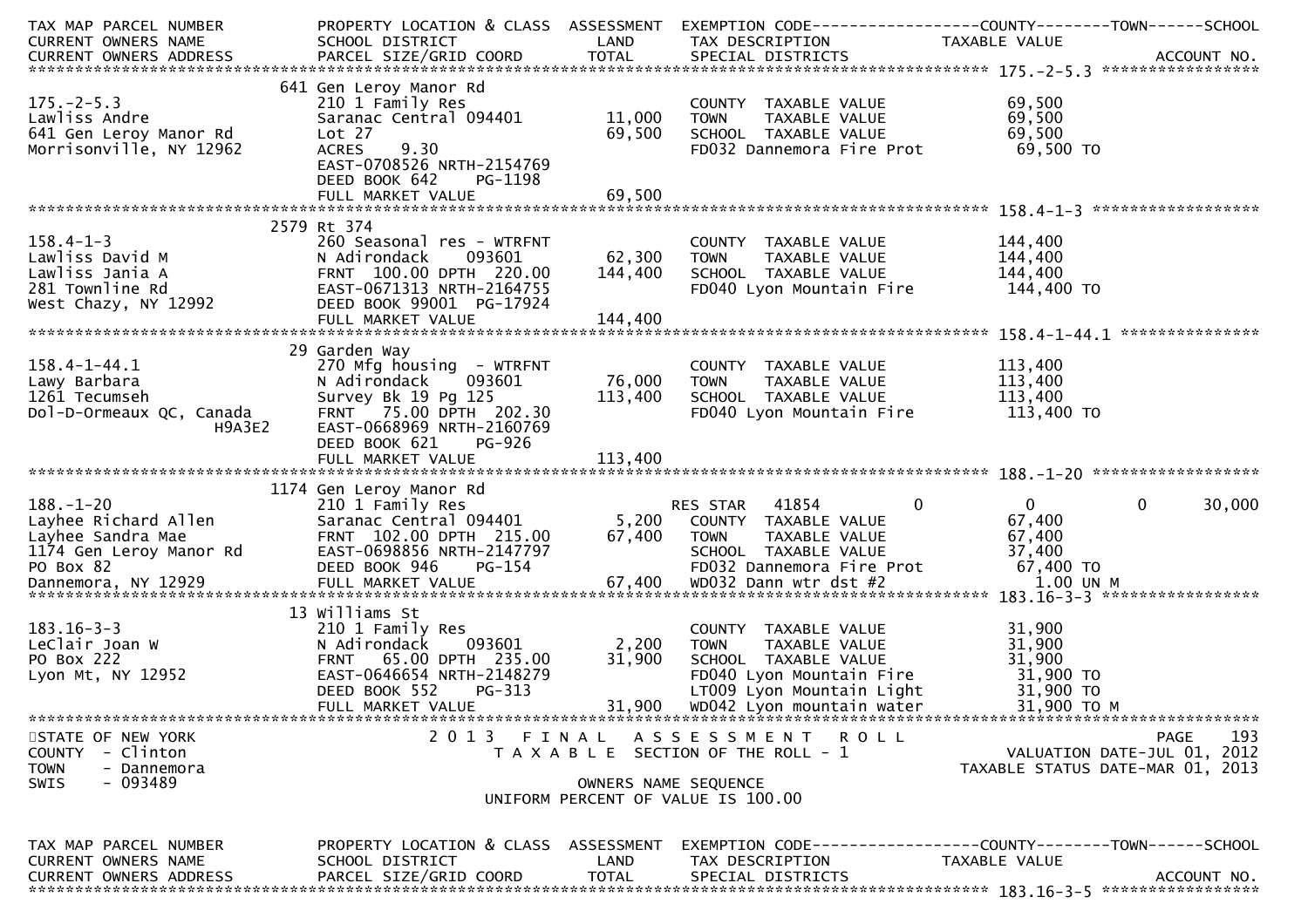| $183.16 - 3 - 5$<br>LeClair Joan W<br>PO Box 222<br>Lyon Mt, NY 12952                                        | Williams St<br>311 Res vac land<br>093601<br>N Adirondack<br>91.53 DPTH<br>94.00<br><b>FRNT</b><br>EAST-0646760 NRTH-2148105<br>DEED BOOK 552<br>$PG-313$<br>FULL MARKET VALUE | 1,500<br>1,500<br>1,500   | COUNTY TAXABLE VALUE<br>TAXABLE VALUE<br>TOWN<br>SCHOOL TAXABLE VALUE<br>FD040 Lyon Mountain Fire<br>LT009 Lyon Mountain Light                                  | 1,500<br>1,500<br>1,500<br>1,500 TO<br>1,500 TO                        |                                                   |
|--------------------------------------------------------------------------------------------------------------|--------------------------------------------------------------------------------------------------------------------------------------------------------------------------------|---------------------------|-----------------------------------------------------------------------------------------------------------------------------------------------------------------|------------------------------------------------------------------------|---------------------------------------------------|
|                                                                                                              | 15 Williams St                                                                                                                                                                 |                           |                                                                                                                                                                 |                                                                        |                                                   |
| $183.16 - 3 - 4$<br>LeClair John W<br>LeClair Carol J<br>PO Box 82<br>Lyon Mt, NY 12952                      | 210 1 Family Res<br>093601<br>N Adirondack<br>FRNT 130.00 DPTH 326.00<br>EAST-0646739 NRTH-2148292<br>DEED BOOK 821<br>PG-244<br>FULL MARKET VALUE                             | 2,600<br>40,000<br>40,000 | 41854<br>0<br>RES STAR<br>COUNTY TAXABLE VALUE<br><b>TOWN</b><br>TAXABLE VALUE<br>SCHOOL TAXABLE VALUE<br>FD040 Lyon Mountain Fire<br>LT009 Lyon Mountain Light | $\overline{0}$<br>40,000<br>40,000<br>10,000<br>40,000 TO<br>40,000 TO | $\mathbf 0$<br>30,000                             |
|                                                                                                              |                                                                                                                                                                                |                           |                                                                                                                                                                 |                                                                        |                                                   |
| $183.20 - 1 - 29$<br>Leclair Joseph L<br>19 Keysor St<br>PO Box 238<br>Lyon Mountain, NY 12952               | 48 Second St<br>210 1 Family Res<br>093601<br>N Adirondack<br>40.00 DPTH 150.00<br><b>FRNT</b><br>EAST-0644727 NRTH-2146984<br>DEED BOOK 1038<br>PG-298                        | 1,300<br>29,000           | COUNTY TAXABLE VALUE<br>TAXABLE VALUE<br><b>TOWN</b><br>SCHOOL TAXABLE VALUE<br>FD040 Lyon Mountain Fire<br>LT009 Lyon Mountain Light                           | 29,000<br>29,000<br>29,000<br>29,000 TO<br>29,000 TO                   |                                                   |
|                                                                                                              | 19 Keysor St                                                                                                                                                                   |                           |                                                                                                                                                                 |                                                                        |                                                   |
| $183.20 - 3 - 27$<br>LeClair Joseph L<br>LeClair Sharon<br>PO Box 238<br>Lyon Mt, NY 12952                   | 210 1 Family Res<br>093601<br>N Adirondack<br><b>FRNT</b><br>96.00 DPTH<br>77.00<br>EAST-0644539 NRTH-2145050<br>DEED BOOK 605<br>PG-81<br>FULL MARKET VALUE                   | 1,500<br>43,900<br>43,900 | RES STAR<br>41854<br>0<br>COUNTY TAXABLE VALUE<br><b>TOWN</b><br>TAXABLE VALUE<br>SCHOOL TAXABLE VALUE<br>FD040 Lyon Mountain Fire<br>LT009 Lyon Mountain Light | $\overline{0}$<br>43,900<br>43,900<br>13,900<br>43,900 TO<br>43,900 TO | 30,000<br>0                                       |
|                                                                                                              |                                                                                                                                                                                |                           |                                                                                                                                                                 |                                                                        |                                                   |
| $173. - 3 - 15$<br>LeClair Penelope A<br>LeClair Randy W<br>180 Wilfred King Rd<br>Ellenburg Depot, NY 12935 | 180 Wilfred King Rd<br>210 1 Family Res<br>N Adirondack<br>093601<br>FRNT 330.00 DPTH 107.00<br>EAST-0680192 NRTH-2156840<br>DEED BOOK 20021 PG-41799<br>FULL MARKET VALUE     | 5,300<br>90,900<br>90,900 | 41854<br>0<br>RES STAR<br>COUNTY TAXABLE VALUE<br>TAXABLE VALUE<br><b>TOWN</b><br>SCHOOL TAXABLE VALUE<br>FD032 Dannemora Fire Prot                             | $\overline{0}$<br>90,900<br>90,900<br>60,900<br>90,900 TO              | 0<br>30,000                                       |
| STATE OF NEW YORK<br>COUNTY - Clinton                                                                        | 2 0 1 3                                                                                                                                                                        | FINAL                     | A S S E S S M E N T<br><b>ROLL</b><br>T A X A B L E SECTION OF THE ROLL - 1                                                                                     |                                                                        | 194<br><b>PAGE</b><br>VALUATION DATE-JUL 01, 2012 |
| TOWN - Dannemora<br>$-093489$<br>SWIS                                                                        |                                                                                                                                                                                | OWNERS NAME SEQUENCE      | UNIFORM PERCENT OF VALUE IS 100.00                                                                                                                              |                                                                        | TAXABLE STATUS DATE-MAR 01, 2013                  |
| TAX MAP PARCEL NUMBER<br>CURRENT OWNERS NAME<br>CURRENT OWNERS ADDRESS                                       | PROPERTY LOCATION & CLASS ASSESSMENT<br>SCHOOL DISTRICT<br>PARCEL SIZE/GRID COORD                                                                                              | LAND<br><b>TOTAL</b>      | EXEMPTION CODE------------------COUNTY--------TOWN------SCHOOL<br>TAX DESCRIPTION<br>SPECIAL DISTRICTS                                                          | TAXABLE VALUE                                                          | ACCOUNT NO.                                       |
| $161. - 1 - 3$<br>Leopard Billy J<br>Leopard Mark A                                                          | Rand Hill Rd<br>910 Priv forest<br>Saranac Central 094401<br>8.30<br><b>ACRES</b>                                                                                              | 1,500<br>1,500            | COUNTY TAXABLE VALUE<br><b>TOWN</b><br>TAXABLE VALUE<br>SCHOOL TAXABLE VALUE                                                                                    | 1,500<br>1,500<br>1,500                                                |                                                   |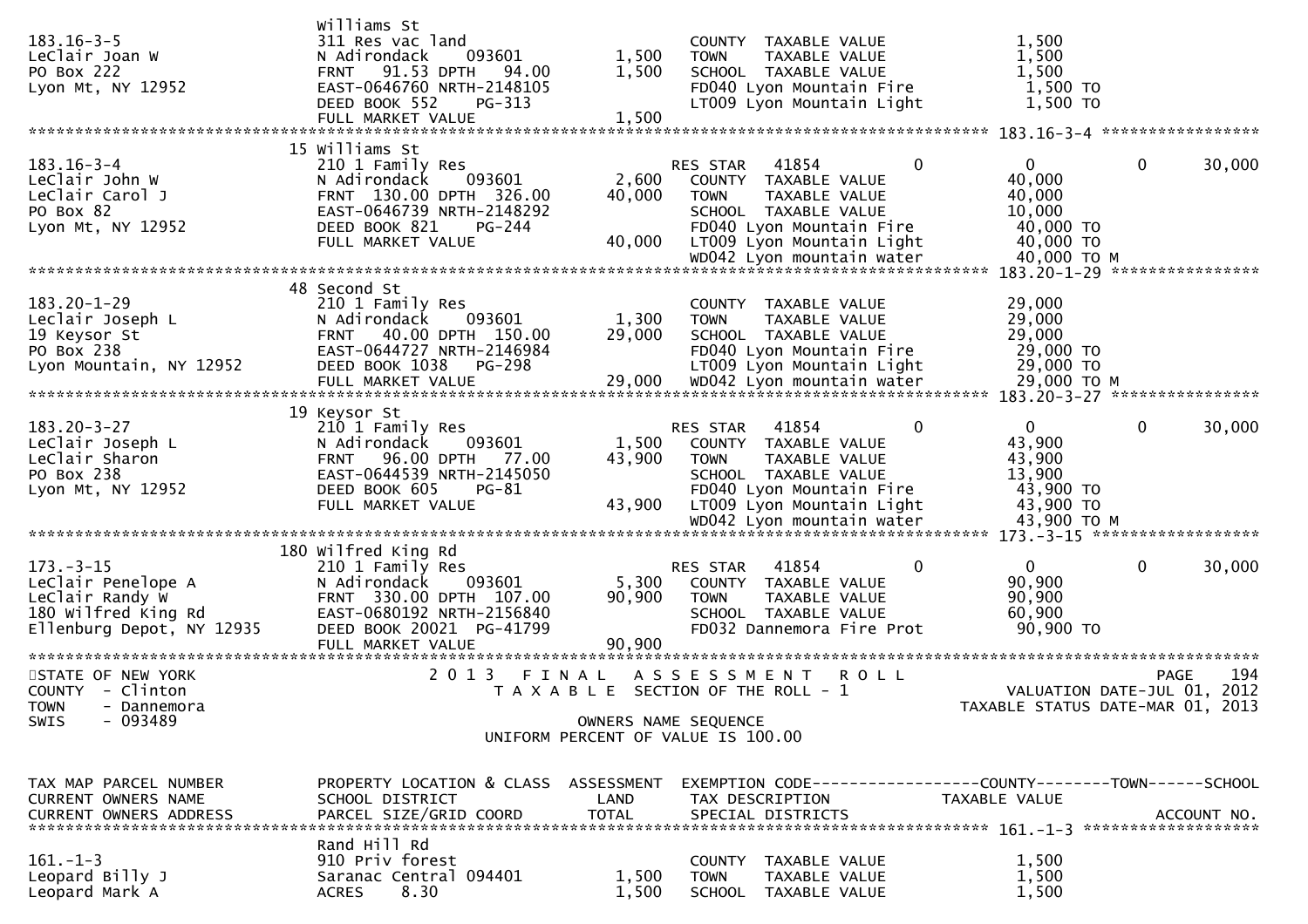| 178 Rabideau Rd<br>Cadyville, NY 12918                                                          | EAST-0704345 NRTH-2168602<br>DEED BOOK 20082 PG-20233                                                                                                                           |                                    | FD032 Dannemora Fire Prot                                                                                                                                                 | 1,500 TO                                                                                                         |
|-------------------------------------------------------------------------------------------------|---------------------------------------------------------------------------------------------------------------------------------------------------------------------------------|------------------------------------|---------------------------------------------------------------------------------------------------------------------------------------------------------------------------|------------------------------------------------------------------------------------------------------------------|
|                                                                                                 | FULL MARKET VALUE                                                                                                                                                               | 1,500                              |                                                                                                                                                                           |                                                                                                                  |
| $161. - 1 - 4.1$<br>Leopard Billy J<br>Leopard Mark A<br>178 Rabideau Rd<br>Cadyville, NY 12918 | Rand Hill Rd<br>910 Priv forest<br>Saranac Central 094401<br>Lot 22 Duers<br>8.30<br><b>ACRES</b><br>EAST-0705932 NRTH-2168875<br>DEED BOOK 20082 PG-20233<br>FULL MARKET VALUE | 1,500<br>1,500<br>1,500            | COUNTY TAXABLE VALUE<br>TAXABLE VALUE<br><b>TOWN</b><br>SCHOOL TAXABLE VALUE<br>FD032 Dannemora Fire Prot                                                                 | 1,500<br>1,500<br>1,500<br>1,500 TO                                                                              |
| $196. - 2 - 2$<br>Letko Peter<br>PO Box 60<br>Lyon Mt, NY 12952                                 | Boomhower Rd<br>312 Vac w/imprv<br>093601<br>N Adirondack<br>Lot 142 T5omt<br>ACRES 110.80<br>EAST-0633001 NRTH-2143987<br>DEED BOOK 20041 PG-76670<br>FULL MARKET VALUE        | 49,000<br>49,000<br>49,000         | COUNTY TAXABLE VALUE<br><b>TOWN</b><br>TAXABLE VALUE<br>SCHOOL TAXABLE VALUE<br>FD040 Lyon Mountain Fire                                                                  | 49,000<br>49,000<br>49,000<br>49,000 TO                                                                          |
| $196.2 - 1 - 11$<br>Letko Peter<br>PO Box 60<br>Lyon Mountain, NY 12952                         | 174 Boomhower Rd<br>210 1 Family Res - WTRFNT<br>N Adirondack<br>093601<br>1.30<br><b>ACRES</b><br>EAST-0631579 NRTH-2144423<br>DEED BOOK 588<br>PG-664<br>FULL MARKET VALUE    | 148,100<br>810,000<br>810,000      | COUNTY TAXABLE VALUE<br>TAXABLE VALUE<br><b>TOWN</b><br>SCHOOL TAXABLE VALUE<br>FD040 Lyon Mountain Fire<br>WD018 Chat lake water dist                                    | 810,000<br>810,000<br>810,000<br>810,000 TO<br>810,000 ТО М                                                      |
|                                                                                                 |                                                                                                                                                                                 |                                    |                                                                                                                                                                           | 172.2-1-28.11 ***************                                                                                    |
| $172.2 - 1 - 28.11$<br>Liberty James L<br>Liberty Barbara A<br>44 Hannah Dr<br>Hollis, NH 03049 | 3011 Rt 374<br>210 1 Family Res - WTRFNT<br>N Adirondack<br>093601<br>Lot 134 T5omt<br>3.30<br><b>ACRES</b><br>EAST-0664774 NRTH-2157385<br>DEED BOOK 20051 PG-89155            | 136,500<br>548,800                 | COUNTY TAXABLE VALUE<br>TAXABLE VALUE<br><b>TOWN</b><br>SCHOOL TAXABLE VALUE<br>FD040 Lyon Mountain Fire                                                                  | 548,800<br>548,800<br>548,800<br>548,800 TO                                                                      |
|                                                                                                 | FULL MARKET VALUE                                                                                                                                                               | 548,800                            |                                                                                                                                                                           |                                                                                                                  |
| STATE OF NEW YORK<br>COUNTY - Clinton<br><b>TOWN</b><br>- Dannemora<br>$-093489$<br>SWIS        | 2 0 1 3<br>FINAL                                                                                                                                                                | OWNERS NAME SEQUENCE               | A S S E S S M E N T<br><b>ROLL</b><br>T A X A B L E SECTION OF THE ROLL - 1<br>UNIFORM PERCENT OF VALUE IS 100.00                                                         | 195<br>PAGE<br>2012<br>VALUATION DATE-JUL 01,<br>TAXABLE STATUS DATE-MAR 01, 2013                                |
| TAX MAP PARCEL NUMBER<br>CURRENT OWNERS NAME<br><b>CURRENT OWNERS ADDRESS</b>                   | PROPERTY LOCATION & CLASS<br>SCHOOL DISTRICT<br>PARCEL SIZE/GRID COORD                                                                                                          | ASSESSMENT<br>LAND<br><b>TOTAL</b> | TAX DESCRIPTION<br>SPECIAL DISTRICTS                                                                                                                                      | EXEMPTION CODE-----------------COUNTY-------TOWN------SCHOOL<br>TAXABLE VALUE<br>ACCOUNT NO.<br>**************** |
| 188.17-4-11<br>Liberty Jennifer<br>953 Rt 374<br>Cadyville, NY 12918                            | 953 Rt 374<br>210 1 Family Res<br>Saranac Central 094401<br>FRNT 205.00 DPTH 240.00<br>080<br><b>BANK</b><br>EAST-0698528 NRTH-2146725<br>DEED BOOK 20112 PG-41269              | 14,600<br>85,600                   | 41854<br>$\mathbf 0$<br>RES STAR<br>COUNTY<br>TAXABLE VALUE<br><b>TOWN</b><br>TAXABLE VALUE<br>SCHOOL TAXABLE VALUE<br>FD032 Dannemora Fire Prot<br>WD032 Dann wtr dst #2 | $\mathbf{0}$<br>$\mathbf 0$<br>30,000<br>85,600<br>85,600<br>55,600<br>85,600 TO<br>1.00 UN M                    |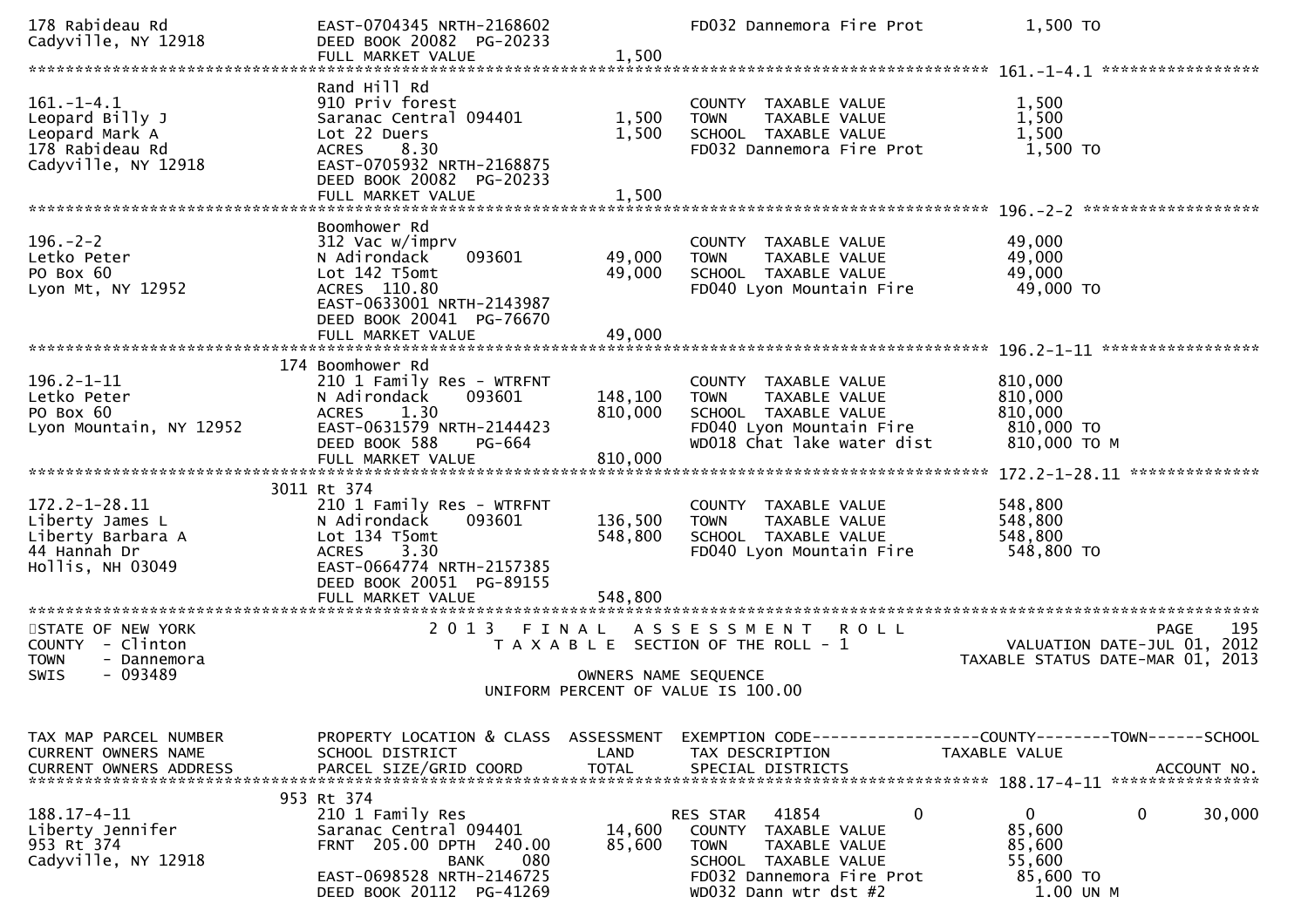|                                                                                                                  | FULL MARKET VALUE                                                                                                                                                                                    | 85,600                        |                                                                                                                                        |                                                                                      |
|------------------------------------------------------------------------------------------------------------------|------------------------------------------------------------------------------------------------------------------------------------------------------------------------------------------------------|-------------------------------|----------------------------------------------------------------------------------------------------------------------------------------|--------------------------------------------------------------------------------------|
|                                                                                                                  | Rt 374                                                                                                                                                                                               |                               |                                                                                                                                        |                                                                                      |
| $172.2 - 1 - 28.12$<br>Liberty Steven E<br>Liberty Nancy A<br>21 Hammond St<br>PO Box 222<br>Dannemora, NY 12929 | 210 1 Family Res - WTRFNT<br>N Adirondack<br>093601<br>Lot 134 T5 OMT<br>20051/89154 Survey<br>ACRES 1.10 BANK<br>850<br>EAST-0664600 NRTH-2157283                                                   | 99,500<br>371,500             | 41854<br>0<br>RES STAR<br>COUNTY TAXABLE VALUE<br><b>TOWN</b><br>TAXABLE VALUE<br>SCHOOL TAXABLE VALUE<br>FD040 Lyon Mountain Fire     | $\mathbf{0}$<br>$\mathbf 0$<br>30,000<br>371,500<br>371,500<br>341,500<br>371,500 TO |
|                                                                                                                  | DEED BOOK 20061 PG-96324<br>FULL MARKET VALUE                                                                                                                                                        | 371,500                       |                                                                                                                                        |                                                                                      |
|                                                                                                                  |                                                                                                                                                                                                      |                               |                                                                                                                                        |                                                                                      |
| $182. - 1 - 1.2$<br>Lifwynn Camp Inc<br>Attn: Penelope Marwede<br>PO Box 343<br>Worcester, VT 05682              | Chateaugay Lk<br>260 Seasonal res - WTRFNT<br>N Adirondack<br>093601<br>ACRES 154.50<br>EAST-0626156 NRTH-2151677<br>DEED BOOK 577<br>PG-47                                                          | 176,900<br>251,100            | COUNTY TAXABLE VALUE<br><b>TOWN</b><br>TAXABLE VALUE<br>SCHOOL TAXABLE VALUE<br>FD040 Lyon Mountain Fire<br>WD018 Chat lake water dist | 251,100<br>251,100<br>251,100<br>251,100 TO<br>213,887 TO M                          |
|                                                                                                                  | FULL MARKET VALUE                                                                                                                                                                                    | 251,100                       |                                                                                                                                        |                                                                                      |
|                                                                                                                  |                                                                                                                                                                                                      |                               |                                                                                                                                        |                                                                                      |
| $172.4 - 1 - 31$<br>Lindgren James M<br>Weiglhofer Mary Ann<br>12 Grace Ave<br>Plattsburgh, NY 12901             | 722 Wilfred King Rd<br>260 Seasonal res - WTRFNT<br>093601<br>N Adirondack<br>Lot 135 T5 Omt<br>FRNT 200.00 DPTH 147.00<br>EAST-0670176 NRTH-2153349<br>DEED BOOK 20072 PG-6786<br>FULL MARKET VALUE | 109,700<br>197,900<br>197,900 | COUNTY TAXABLE VALUE<br><b>TAXABLE VALUE</b><br><b>TOWN</b><br>SCHOOL TAXABLE VALUE<br>FD032 Dannemora Fire Prot                       | 197,900<br>197,900<br>197,900<br>197,900 TO                                          |
|                                                                                                                  |                                                                                                                                                                                                      |                               |                                                                                                                                        |                                                                                      |
| $174. - 1 - 7.1$<br>Liu Frank Ruhua<br>Dong Nancy Y<br>61-48 232nd St<br>Oakland Gardens, NY 11364               | Off Rt 374<br>322 Rural vac>10<br>N Adirondack<br>093601<br>Lots 52 & 55 T5 State Gor<br>ACRES 129.30<br>EAST-0685187 NRTH-2161376<br>DEED BOOK 20061 PG-99557<br>FULL MARKET VALUE                  | 37,900<br>37,900<br>37,900    | COUNTY TAXABLE VALUE<br><b>TOWN</b><br>TAXABLE VALUE<br>SCHOOL TAXABLE VALUE<br>FD032 Dannemora Fire Prot                              | 37,900<br>37,900<br>37,900<br>37,900 TO                                              |
| STATE OF NEW YORK<br>COUNTY - Clinton<br><b>TOWN</b><br>- Dannemora<br><b>SWIS</b><br>$-093489$                  | 2 0 1 3<br>FINAL                                                                                                                                                                                     |                               | A S S E S S M E N T<br>R O L L<br>T A X A B L E SECTION OF THE ROLL - 1<br>OWNERS NAME SEQUENCE<br>UNIFORM PERCENT OF VALUE IS 100.00  | 196<br>PAGE<br>VALUATION DATE-JUL 01,<br>2012<br>TAXABLE STATUS DATE-MAR 01, 2013    |
| TAX MAP PARCEL NUMBER<br>CURRENT OWNERS NAME                                                                     | PROPERTY LOCATION & CLASS<br>SCHOOL DISTRICT                                                                                                                                                         | ASSESSMENT<br>LAND            | EXEMPTION CODE------------------COUNTY--------TOWN------SCHOOL<br>TAX DESCRIPTION                                                      | TAXABLE VALUE                                                                        |
| $158.4 - 1 - 30$<br>Lombard Geraldine<br>8 St Louis Dr<br>Morrisonville, NY 12962                                | 47 Summer Haven Dr<br>260 Seasonal res - WTRFNT<br>093601<br>N Adirondack<br>Lot 128 T5 Omt<br>FRNT 80.00 DPTH 100.00<br>EAST-0670270 NRTH-2162147<br>DEED BOOK 560<br>PG-824<br>FULL MARKET VALUE   | 57,500<br>124,400<br>124,400  | COUNTY TAXABLE VALUE<br>TAXABLE VALUE<br><b>TOWN</b><br>SCHOOL TAXABLE VALUE<br>FD040 Lyon Mountain Fire                               | 124,400<br>124,400<br>124,400<br>124,400 TO                                          |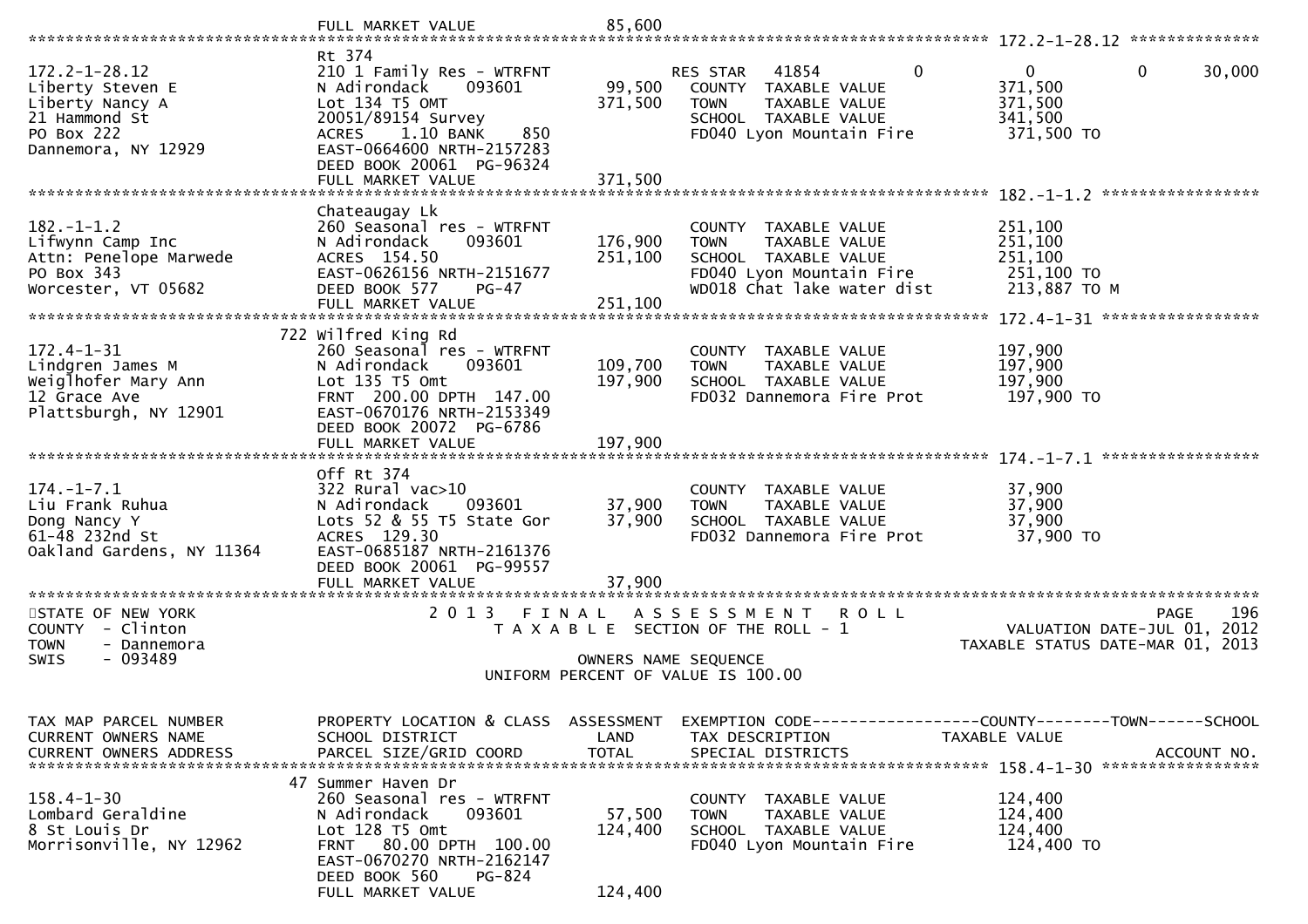| $185.2 - 2 - 21$<br>Longlade Robert<br>Longlade Wendy<br>145 Cartier Ave<br>Pointe-Claire PQ, Canada<br><b>H9S0A2</b>                      | 38 Garmish St<br>260 Seasonal res - WTRFNT<br>093601<br>N Adirondack<br>FRNT 150.00 DPTH 255.00<br>EAST-0667417 NRTH-2149777<br>DEED BOOK 20021 PG-43261<br>FULL MARKET VALUE | 114,500<br>294,100<br>294,100 | COUNTY TAXABLE VALUE<br>TAXABLE VALUE<br><b>TOWN</b><br>SCHOOL TAXABLE VALUE<br>FD040 Lyon Mountain Fire                               | 294,100<br>294,100<br>294,100<br>294,100 TO                                                  |
|--------------------------------------------------------------------------------------------------------------------------------------------|-------------------------------------------------------------------------------------------------------------------------------------------------------------------------------|-------------------------------|----------------------------------------------------------------------------------------------------------------------------------------|----------------------------------------------------------------------------------------------|
|                                                                                                                                            |                                                                                                                                                                               |                               |                                                                                                                                        |                                                                                              |
| $169.4 - 1 - 15.1$<br>Lorraine C Welch Trust<br>Welch Trustee Lorraine C<br>13 Leamington Ln<br>Hilton Head Island, SC 29928               | 773 Sunset Rd<br>210 1 Family Res - WTRFNT<br>N Adirondack<br>093601<br>FRNT 103.20 DPTH 360.00<br>EAST-0634599 NRTH-2153559<br>DEED BOOK 20092 PG-26973<br>FULL MARKET VALUE | 125,000<br>347,600<br>347,600 | COUNTY TAXABLE VALUE<br>TAXABLE VALUE<br><b>TOWN</b><br>SCHOOL TAXABLE VALUE<br>FD040 Lyon Mountain Fire<br>WD018 Chat lake water dist | 347,600<br>347,600<br>347,600<br>347,600 TO<br>346,175 TO M                                  |
|                                                                                                                                            | Garmish St                                                                                                                                                                    |                               |                                                                                                                                        |                                                                                              |
| $185.2 - 2 - 41$<br>Lynch Patrick<br>PO Box 402<br>Forked River, NJ 08731                                                                  | 311 Res vac land<br>N Adirondack<br>093601<br>Subd. Lot 68<br>FRNT 132.49 DPTH 200.00<br>EAST-0666569 NRTH-2150051<br>DEED BOOK 812<br>PG-81                                  | 10,100<br>10,100              | COUNTY TAXABLE VALUE<br><b>TOWN</b><br>TAXABLE VALUE<br>SCHOOL TAXABLE VALUE<br>FD040 Lyon Mountain Fire                               | 10,100<br>10,100<br>10, 100<br>10,100 TO                                                     |
|                                                                                                                                            | FULL MARKET VALUE                                                                                                                                                             | 10,100                        |                                                                                                                                        |                                                                                              |
| $185.2 - 2 - 48$<br>Lynch Patrick<br>PO Box 402<br>Forked River, NJ 08731                                                                  | Chazy Lake Rd<br>910 Priv forest<br>N Adirondack<br>093601<br>ACRES 18.60<br>EAST-0666486 NRTH-2149756<br>DEED BOOK 812<br>PG-87                                              | 23,000<br>23,000              | COUNTY TAXABLE VALUE<br>TAXABLE VALUE<br><b>TOWN</b><br>SCHOOL TAXABLE VALUE<br>FD040 Lyon Mountain Fire                               | 23,000<br>23,000<br>23,000<br>23,000 TO                                                      |
|                                                                                                                                            | FULL MARKET VALUE                                                                                                                                                             | 23,000                        |                                                                                                                                        |                                                                                              |
| STATE OF NEW YORK<br>COUNTY - Clinton<br><b>TOWN</b><br>- Dannemora<br>$-093489$<br>SWIS                                                   | 2 0 1 3<br>FINAL                                                                                                                                                              | OWNERS NAME SEQUENCE          | ASSESSMENT ROLL<br>T A X A B L E SECTION OF THE ROLL - 1                                                                               | 197<br><b>PAGE</b><br>2012<br>VALUATION DATE-JUL 01,<br>TAXABLE STATUS DATE-MAR 01, 2013     |
|                                                                                                                                            |                                                                                                                                                                               |                               | UNIFORM PERCENT OF VALUE IS 100.00                                                                                                     |                                                                                              |
|                                                                                                                                            |                                                                                                                                                                               |                               |                                                                                                                                        |                                                                                              |
| TAX MAP PARCEL NUMBER<br>CURRENT OWNERS NAME<br><b>CURRENT OWNERS ADDRESS</b>                                                              | PROPERTY LOCATION & CLASS ASSESSMENT<br>SCHOOL DISTRICT<br>PARCEL SIZE/GRID COORD                                                                                             | LAND<br><b>TOTAL</b>          | TAX DESCRIPTION<br>SPECIAL DISTRICTS                                                                                                   | EXEMPTION CODE-----------------COUNTY-------TOWN------SCHOOL<br>TAXABLE VALUE<br>ACCOUNT NO. |
|                                                                                                                                            | 40 Lapoint Rd                                                                                                                                                                 |                               |                                                                                                                                        |                                                                                              |
| $172.2 - 1 - 38.1$<br>Lynch Patrick A<br>Suzanne Thompson &<br>Norman Whitcomb LAND CONTRACT<br>40 LaPoint Rd<br>Ellenburg Depot, NY 12935 | 210 1 Family Res<br>N Adirondack<br>093601<br>50.00 DPTH 100.00<br><b>FRNT</b><br>EAST-0666162 NRTH-2157915<br>DEED BOOK 812<br>$PG-75$<br>FULL MARKET VALUE                  | 6,000<br>96,700<br>96,700     | COUNTY TAXABLE VALUE<br><b>TOWN</b><br>TAXABLE VALUE<br>SCHOOL TAXABLE VALUE<br>FD040 Lyon Mountain Fire                               | 96,700<br>96,700<br>96,700<br>96,700 TO                                                      |
|                                                                                                                                            | Sunset Rd                                                                                                                                                                     |                               |                                                                                                                                        |                                                                                              |
| $182.2 - 1 - 12$<br>Lyon Mt Memorial Meth Church<br>3909 Rt 374                                                                            | $314$ Rural vac<10<br>N Adirondack<br>093601<br>Former Old Barn Site                                                                                                          | 18,000<br>18,000              | <b>COUNTY</b><br>TAXABLE VALUE<br><b>TOWN</b><br>TAXABLE VALUE<br><b>SCHOOL</b><br>TAXABLE VALUE                                       | 18,000<br>18,000<br>18,000                                                                   |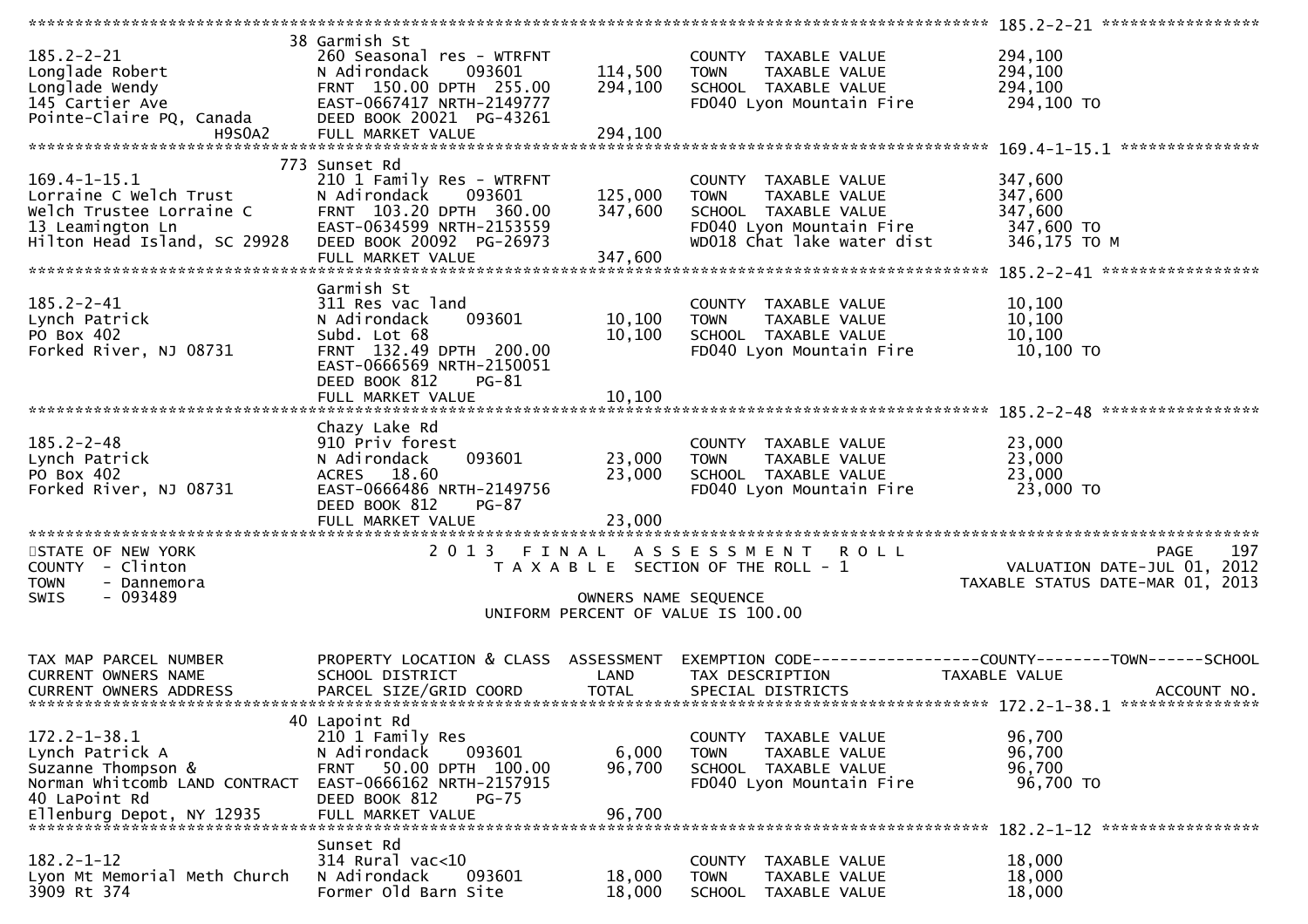| Lyon Mt, NY 12952                                                                                          | 1.20<br><b>ACRES</b><br>EAST-0633822 NRTH-2150744<br>DEED BOOK 814<br>$PG-135$<br>FULL MARKET VALUE                                                                                            | 18,000                           | FD040 Lyon Mountain Fire                                                                                                                                           | 18,000 TO                                                                      |
|------------------------------------------------------------------------------------------------------------|------------------------------------------------------------------------------------------------------------------------------------------------------------------------------------------------|----------------------------------|--------------------------------------------------------------------------------------------------------------------------------------------------------------------|--------------------------------------------------------------------------------|
|                                                                                                            |                                                                                                                                                                                                |                                  |                                                                                                                                                                    |                                                                                |
| $183. -4 - 1.1 - 1$<br>Lyons Sand<br>Attn: Scott S Hallock<br>18 Bentley Ln<br>Jericho, VT 05465           | 53 Miners Rd<br>721 Sand&gravel<br>N Adirondack<br>093601<br>0.01<br>ACRES<br>EAST-0647165 NRTH-2145662<br>DEED BOOK 513<br>PG-576<br>FULL MARKET VALUE                                        | $\mathbf{0}$<br>15,000<br>15,000 | COUNTY TAXABLE VALUE<br>TAXABLE VALUE<br><b>TOWN</b><br>SCHOOL TAXABLE VALUE                                                                                       | 15,000<br>15,000<br>15,000                                                     |
|                                                                                                            |                                                                                                                                                                                                |                                  |                                                                                                                                                                    |                                                                                |
| $183.16 - 2 - 2$<br>Mace Charles T<br>23 LTS St<br>Plattsburgh, NY 12901                                   | 2888 Standish Rd<br>270 Mfg housing<br>093601<br>N Adirondack<br>Lot 144 T5omt<br>FRNT 46.11 DPTH 154.00<br>EAST-0645128 NRTH-2147259<br>DEED BOOK 20112 PG-41213<br>FULL MARKET VALUE         | 1,300<br>4,600<br>4,600          | COUNTY TAXABLE VALUE<br>TAXABLE VALUE<br><b>TOWN</b><br>SCHOOL TAXABLE VALUE<br>FD040 Lyon Mountain Fire<br>LT009 Lyon Mountain Light<br>WD042 Lyon mountain water | 4,600<br>4,600<br>4,600<br>4,600 TO<br>4,600 TO<br>4,600 TO M                  |
|                                                                                                            | Rt 374                                                                                                                                                                                         |                                  |                                                                                                                                                                    |                                                                                |
| $169. - 2 - 12.2$<br>Mackintosh Ann Marie<br>3 Summit Dr<br>Peru, NY 12972                                 | 311 Res vac land<br>N Adirondack<br>093601<br>Lot 122 T5omt<br><b>ACRES</b><br>1.00<br>EAST-0635968 NRTH-2159133<br>DEED BOOK 581<br>PG-579                                                    | 7,500<br>7,500                   | COUNTY TAXABLE VALUE<br>TAXABLE VALUE<br><b>TOWN</b><br>SCHOOL TAXABLE VALUE<br>FD040 Lyon Mountain Fire                                                           | 7,500<br>7,500<br>7,500<br>7,500 TO                                            |
|                                                                                                            |                                                                                                                                                                                                |                                  |                                                                                                                                                                    |                                                                                |
| STATE OF NEW YORK<br>COUNTY - Clinton<br>- Dannemora<br><b>TOWN</b><br>$-093489$<br><b>SWIS</b>            |                                                                                                                                                                                                | OWNERS NAME SEQUENCE             | 2013 FINAL ASSESSMENT ROLL<br>T A X A B L E SECTION OF THE ROLL - 1<br>UNIFORM PERCENT OF VALUE IS 100.00                                                          | 198<br>PAGE<br>VALUATION DATE-JUL 01, 2012<br>TAXABLE STATUS DATE-MAR 01, 2013 |
| TAX MAP PARCEL NUMBER<br>CURRENT OWNERS NAME                                                               | PROPERTY LOCATION & CLASS ASSESSMENT<br>SCHOOL DISTRICT                                                                                                                                        | LAND                             | TAX DESCRIPTION                                                                                                                                                    | <b>TAXABLE VALUE</b><br>ACCOUNT NO.<br>****************                        |
| $169. - 2 - 12.3$<br>Mackintosh Ann Marie<br>3 Summit Dr<br>Peru, NY 12972                                 | 76 Owlyout Pt Way<br>260 Seasonal res - WTRFNT<br>N Adirondack<br>093601<br>Lot 122 T5omt<br>1.80<br><b>ACRES</b><br>EAST-0634856 NRTH-2158167<br>DEED BOOK 1021<br>PG-19<br>FULL MARKET VALUE | 84,400<br>143,600<br>143,600     | COUNTY TAXABLE VALUE<br><b>TOWN</b><br>TAXABLE VALUE<br>SCHOOL TAXABLE VALUE<br>FD040 Lyon Mountain Fire<br>WD018 Chat lake water dist                             | 143,600<br>143,600<br>143,600<br>143,600 TO<br>143,600 TO M                    |
|                                                                                                            | 3861 Rt 374                                                                                                                                                                                    |                                  |                                                                                                                                                                    |                                                                                |
| $183.2 - 2 - 25$<br>Mackintosh Ann Marie<br>Harrica Jessica D<br>14 Kimberly Ln<br>Morrisonville, NY 12962 | 210 1 Family Res<br>N Adirondack<br>093601<br>76.94 DPTH 238.00<br><b>FRNT</b><br>EAST-0645690 NRTH-2149089<br>DEED BOOK 20082 PG-14275                                                        | 2,300<br>57,800                  | COUNTY TAXABLE VALUE<br><b>TOWN</b><br>TAXABLE VALUE<br>SCHOOL TAXABLE VALUE<br>FD040 Lyon Mountain Fire<br>LT009 Lyon Mountain Light                              | 57,800<br>57,800<br>57,800<br>57,800 TO<br>57,800 TO                           |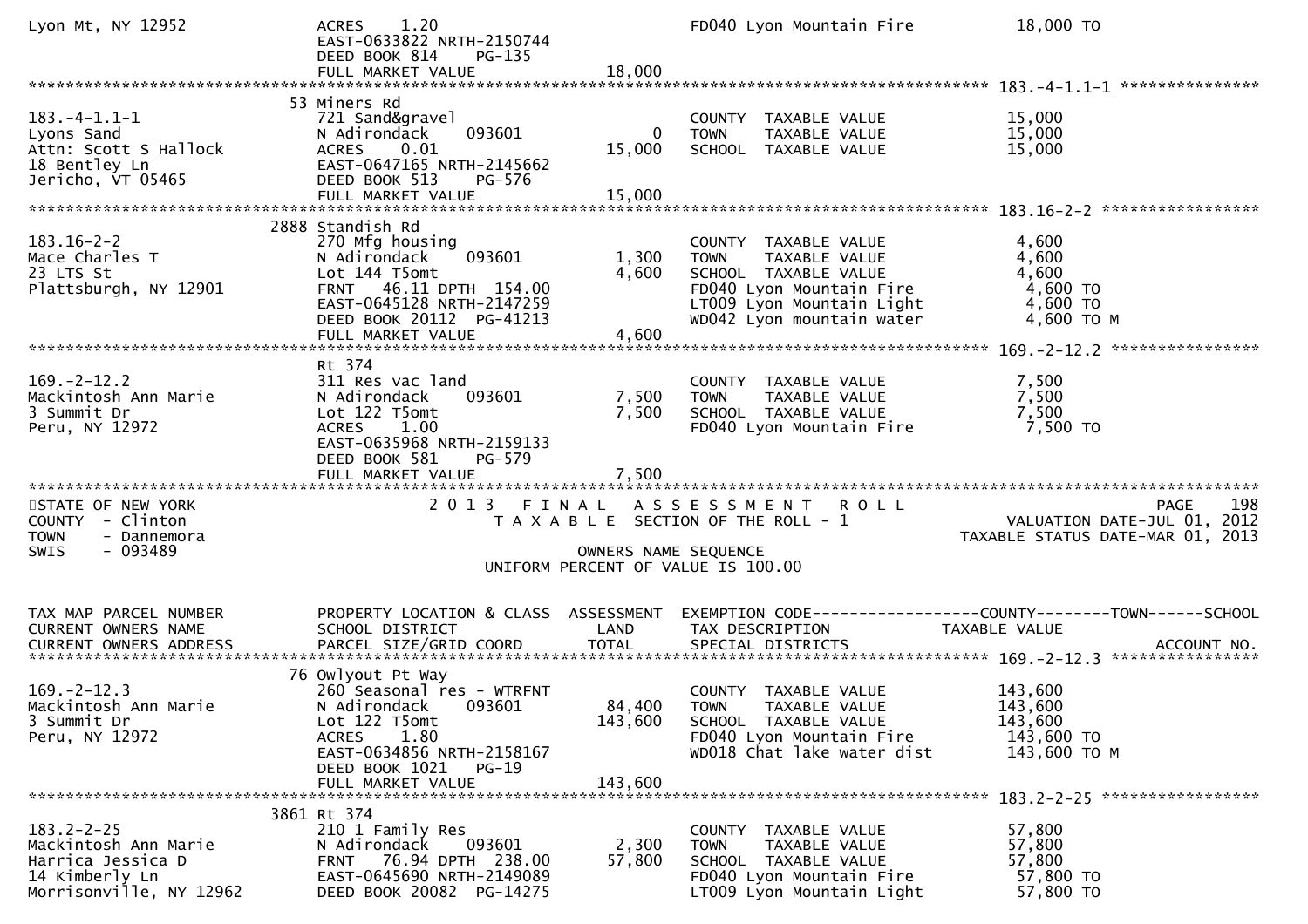| $183.20 - 4 - 2$<br>MacRae Michael<br>7 Second St<br>Lyon Mountain, NY 12952                              | 7 Second St<br>210 1 Family Res<br>093601<br>N Adirondack<br>57.00 DPTH 106.00<br><b>FRNT</b><br>EAST-0644294 NRTH-2146048<br>DEED BOOK 20102 PG-34957                           | 1,400<br>9,800                | COUNTY TAXABLE VALUE<br>TAXABLE VALUE<br><b>TOWN</b><br>SCHOOL TAXABLE VALUE<br>FD040 Lyon Mountain Fire<br>LT009 Lyon Mountain Light | 9,800<br>9,800<br>9,800<br>9,800 TO<br>9,800 TO                                                |
|-----------------------------------------------------------------------------------------------------------|----------------------------------------------------------------------------------------------------------------------------------------------------------------------------------|-------------------------------|---------------------------------------------------------------------------------------------------------------------------------------|------------------------------------------------------------------------------------------------|
|                                                                                                           |                                                                                                                                                                                  |                               |                                                                                                                                       |                                                                                                |
| $159. -2 - 17.3$<br>Maddalena Eugene J<br>Maddalena Janet A<br>415 Rt 31 N<br>Ringoes, NJ 08551           | 2451 Rt 374<br>260 Seasonal res - WTRFNT<br>N Adirondack<br>093601<br>Lot 129 T5omt<br>FRNT 265.00 DPTH 318.00<br>EAST-0673615 NRTH-2162885<br>DEED BOOK 20051 PG-78888          | 122,400<br>226,700            | COUNTY TAXABLE VALUE<br><b>TOWN</b><br>TAXABLE VALUE<br>SCHOOL TAXABLE VALUE<br>FD032 Dannemora Fire Prot                             | 226,700<br>226,700<br>226,700<br>226,700 TO                                                    |
|                                                                                                           | Rt 374                                                                                                                                                                           |                               |                                                                                                                                       |                                                                                                |
| $159. - 2 - 17.6$<br>Maddalena Eugene J<br>Maddalena Janet A<br>415 Rt 31 North<br>Ringoes, NJ 08551-1408 | 311 Res vac land - WTRFNT<br>N Adirondack<br>093601<br>Lot 129 T5omt<br>FRNT 73.17 DPTH 408.32<br>EAST-0673611 NRTH-2162751<br>DEED BOOK 20011 PG-28656                          | 111,500<br>111,500            | COUNTY TAXABLE VALUE<br><b>TOWN</b><br>TAXABLE VALUE<br>SCHOOL TAXABLE VALUE<br>FD032 Dannemora Fire Prot                             | 111,500<br>111,500<br>111,500<br>111,500 TO                                                    |
|                                                                                                           | FULL MARKET VALUE                                                                                                                                                                | 111,500                       |                                                                                                                                       |                                                                                                |
|                                                                                                           |                                                                                                                                                                                  |                               |                                                                                                                                       |                                                                                                |
| STATE OF NEW YORK<br>COUNTY - Clinton<br><b>TOWN</b><br>- Dannemora<br>$-093489$<br>SWIS                  | 2 0 1 3                                                                                                                                                                          | FINAL<br>OWNERS NAME SEQUENCE | ASSESSMENT ROLL<br>T A X A B L E SECTION OF THE ROLL - 1<br>UNIFORM PERCENT OF VALUE IS 100.00                                        | 199<br>PAGE<br>VALUATION DATE-JUL 01, 2012<br>TAXABLE STATUS DATE-MAR 01, 2013                 |
| TAX MAP PARCEL NUMBER<br><b>CURRENT OWNERS NAME</b><br><b>CURRENT OWNERS ADDRESS</b>                      | PROPERTY LOCATION & CLASS ASSESSMENT<br>SCHOOL DISTRICT<br>PARCEL SIZE/GRID COORD                                                                                                | LAND<br><b>TOTAL</b>          | TAX DESCRIPTION<br>SPECIAL DISTRICTS                                                                                                  | EXEMPTION CODE------------------COUNTY--------TOWN------SCHOOL<br>TAXABLE VALUE<br>ACCOUNT NO. |
| $185.2 - 3 - 6$<br>Maggy Family Trust<br>Attn: Leo & Phyllis Maggy<br>PO Box 786<br>Dannemora, NY 12929   | 806 Wilfred King Rd<br>260 Seasonal res - WTRFNT<br>N Adirondack<br>093601<br>1.20<br><b>ACRES</b><br>EAST-0670966 NRTH-2151631<br>PG-307<br>DEED BOOK 853<br>FULL MARKET VALUE  | 116,100<br>224,600<br>224,600 | COUNTY TAXABLE VALUE<br><b>TOWN</b><br>TAXABLE VALUE<br>SCHOOL TAXABLE VALUE<br>FD032 Dannemora Fire Prot                             | 224,600<br>224,600<br>224,600<br>224,600 TO                                                    |
|                                                                                                           |                                                                                                                                                                                  |                               |                                                                                                                                       |                                                                                                |
| $175. - 2 - 2.1$<br>Magiera Jay<br>Magiera Kathleen<br>616 Gen Leroy Manor Rd<br>Morrisonville, NY 12962  | 616 Gen Leroy Manor Rd<br>240 Rural res<br>Saranac Central 094401<br>Lot 26 Duerville Pat<br>50.40 BANK<br>080<br>ACRES<br>EAST-0708669 NRTH-2157423<br>DEED BOOK 20082 PG-15779 | 27,800<br>220,000             | <b>COUNTY</b><br>TAXABLE VALUE<br><b>TOWN</b><br>TAXABLE VALUE<br>SCHOOL TAXABLE VALUE<br>FD032 Dannemora Fire Prot                   | 220,000<br>220,000<br>220,000<br>220,000 TO                                                    |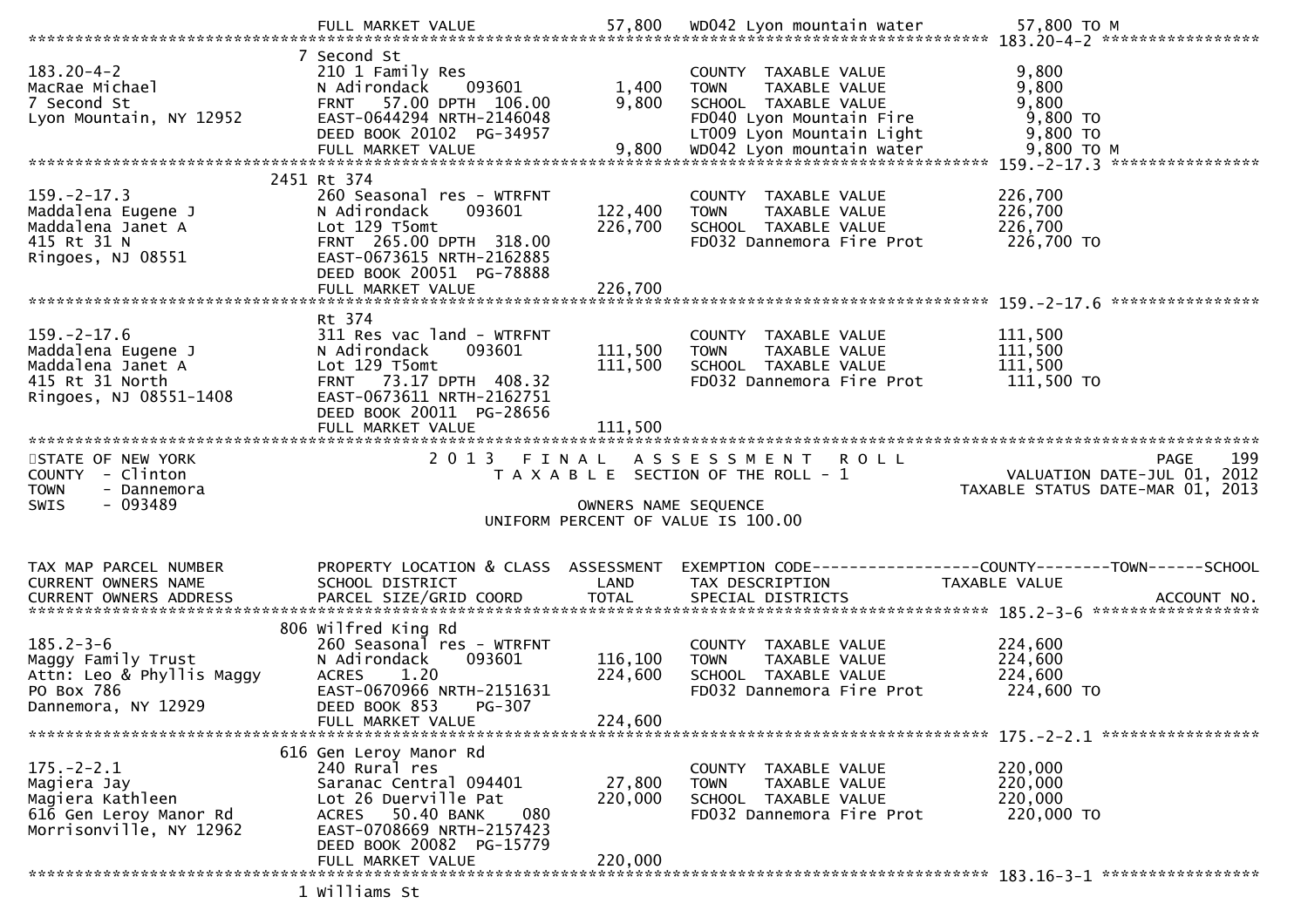| $183.16 - 3 - 1$<br>Malhas Arek H<br>Malhas Jo Anne L<br>20 Yacht Club Rd<br>Babylon, NY 11702-4512         | 210 1 Family Res<br>093601<br>N Adirondack<br>FRNT 205.25 DPTH 188.00<br>EAST-0646455 NRTH-2148140<br>DEED BOOK 20011 PG-28860                                                         | 2,900<br>25,300            | COUNTY TAXABLE VALUE<br><b>TOWN</b><br>TAXABLE VALUE<br>SCHOOL TAXABLE VALUE<br>FD040 Lyon Mountain Fire<br>LT009 Lyon Mountain Light                              | 25,300<br>25,300<br>25,300<br>25,300 TO<br>25,300 TO                                                              |     |
|-------------------------------------------------------------------------------------------------------------|----------------------------------------------------------------------------------------------------------------------------------------------------------------------------------------|----------------------------|--------------------------------------------------------------------------------------------------------------------------------------------------------------------|-------------------------------------------------------------------------------------------------------------------|-----|
|                                                                                                             | Boomhower Rd                                                                                                                                                                           |                            |                                                                                                                                                                    |                                                                                                                   |     |
| $182 - 2 - 2.6$<br>Maltagliati Alan<br>Maltagliati Pamela<br>11 Segal Ave<br>Riverhead, NY 11901            | $322$ Rural vac $>10$<br>093601<br>N Adirondack<br>Lot 142 T5omt<br>ACRES 70.50<br>EAST-0634163 NRTH-2145448<br>DEED BOOK 692<br>$PG-94$<br>FULL MARKET VALUE                          | 40,900<br>40,900<br>40,900 | COUNTY TAXABLE VALUE<br>TAXABLE VALUE<br><b>TOWN</b><br>SCHOOL TAXABLE VALUE<br>FD040 Lyon Mountain Fire                                                           | 40,900<br>40,900<br>40,900<br>40,900 TO                                                                           |     |
|                                                                                                             |                                                                                                                                                                                        |                            |                                                                                                                                                                    |                                                                                                                   |     |
| $173. - 3 - 11. - 1$<br>Marable Marvin<br>Marable Kathleen H<br>96 Sharon Dr<br>Wallingford, CT 06492       | Wilfred King Rd<br>$322$ Rural vac $>10$<br>Saranac Central 094401<br>Lot 149 & 150 T5omt<br>ACRES 62.20<br>EAST-0679795 NRTH-2153562<br>DEED BOOK 20011 PG-31301                      | 30,200<br>30,200           | COUNTY TAXABLE VALUE<br>TAXABLE VALUE<br><b>TOWN</b><br>SCHOOL TAXABLE VALUE<br>FD032 Dannemora Fire Prot                                                          | 30,200<br>30,200<br>30,200<br>30,200 TO                                                                           |     |
|                                                                                                             |                                                                                                                                                                                        |                            |                                                                                                                                                                    |                                                                                                                   |     |
| STATE OF NEW YORK<br>COUNTY - Clinton<br><b>TOWN</b><br>- Dannemora                                         |                                                                                                                                                                                        |                            | 2013 FINAL ASSESSMENT ROLL<br>T A X A B L E SECTION OF THE ROLL - 1                                                                                                | PAGE<br>VALUATION DATE-JUL 01, 2012<br>TAXABLE STATUS DATE-MAR 01, 2013                                           | 200 |
| <b>SWIS</b><br>- 093489                                                                                     |                                                                                                                                                                                        |                            |                                                                                                                                                                    |                                                                                                                   |     |
|                                                                                                             |                                                                                                                                                                                        |                            | OWNERS NAME SEQUENCE<br>UNIFORM PERCENT OF VALUE IS 100.00                                                                                                         |                                                                                                                   |     |
|                                                                                                             |                                                                                                                                                                                        |                            |                                                                                                                                                                    |                                                                                                                   |     |
| TAX MAP PARCEL NUMBER<br>CURRENT OWNERS NAME                                                                | SCHOOL DISTRICT                                                                                                                                                                        | LAND                       | TAX DESCRIPTION                                                                                                                                                    | PROPERTY LOCATION & CLASS ASSESSMENT EXEMPTION CODE----------------COUNTY-------TOWN------SCHOOL<br>TAXABLE VALUE |     |
| $173. - 3 - 11. - 2$<br>Marable Marvin<br>Marable Kathleen H<br>96 Sharon Dr<br>Wallingford, CT 06492       | Wilfred King Rd<br>$322$ Rural vac $>10$<br>093601<br>N Adirondack<br>Lot 132 & 131 T5omt<br>ACRES 23.30<br>EAST-0679795 NRTH-2153562<br>DEED BOOK 20011 PG-31301<br>FULL MARKET VALUE | 8,700<br>8,700<br>8,700    | COUNTY TAXABLE VALUE<br><b>TOWN</b><br>TAXABLE VALUE<br>SCHOOL TAXABLE VALUE<br>FD032 Dannemora Fire Prot                                                          | 8,700<br>8,700<br>8,700<br>8,700 TO                                                                               |     |
|                                                                                                             | 2839 Standish Rd                                                                                                                                                                       |                            |                                                                                                                                                                    |                                                                                                                   |     |
| $183.20 - 1 - 15$<br>Marant Christian<br>Marant Kathleen D.E.<br>295 Ore Bed Rd<br>Schuyler Falls, NY 12985 | 210 1 Family Res<br>N Adirondack<br>093601<br>73.49 DPTH 138.00<br><b>FRNT</b><br>EAST-0644636 NRTH-2146185<br>DEED BOOK 20092 PG-29532<br>FULL MARKET VALUE                           | 1,800<br>29,000<br>29,000  | COUNTY TAXABLE VALUE<br><b>TOWN</b><br>TAXABLE VALUE<br>SCHOOL TAXABLE VALUE<br>FD040 Lyon Mountain Fire<br>LT009 Lyon Mountain Light<br>WD042 Lyon mountain water | 29,000<br>29,000<br>29,000<br>29,000 TO<br>29,000 TO<br>29,000 TO M                                               |     |
|                                                                                                             | 2 Marshall Ln                                                                                                                                                                          |                            |                                                                                                                                                                    | 185.2-1-7 *******************                                                                                     |     |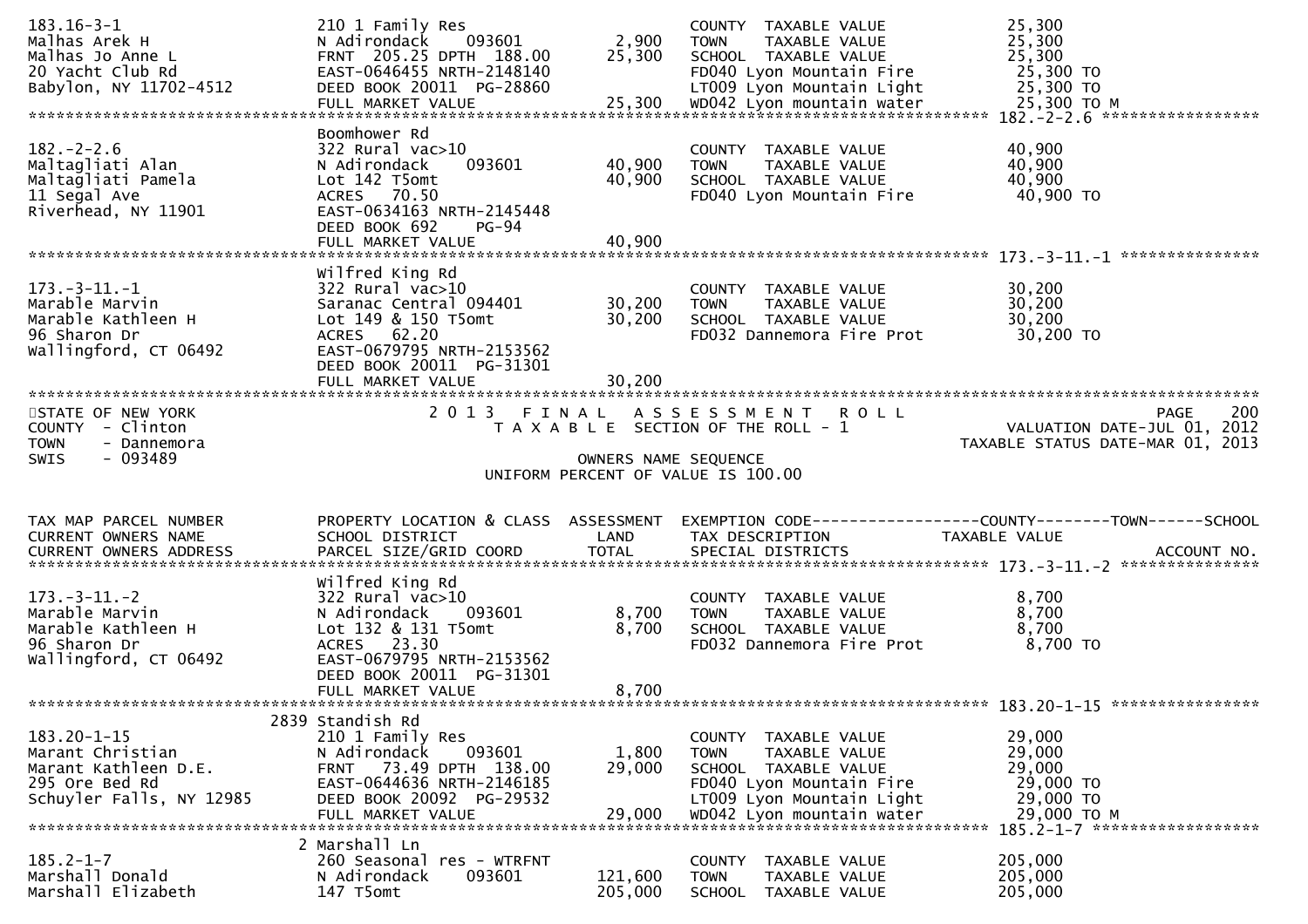| 5887 SE Riverboat Dr<br>Stuart, FL 34997-1511                                                                                 | Seine Bay Bk 3 Pg49 Lot 3<br>1.10<br><b>ACRES</b><br>EAST-0665782 NRTH-2152033<br>DEED BOOK 613<br>PG-1191<br>FULL MARKET VALUE                               | 205,000              | FD040 Lyon Mountain Fire                                                                                                               | 205,000 TO                                                                                                                       |
|-------------------------------------------------------------------------------------------------------------------------------|---------------------------------------------------------------------------------------------------------------------------------------------------------------|----------------------|----------------------------------------------------------------------------------------------------------------------------------------|----------------------------------------------------------------------------------------------------------------------------------|
|                                                                                                                               | 518 Wilfred King Rd                                                                                                                                           |                      |                                                                                                                                        |                                                                                                                                  |
| $173.3 - 2 - 8$<br>Marte Rafael<br>Bettger Marte Vicki<br>518 wilfred King Rd<br>Ellenburg Depot, NY 12935                    | 260 Seasonal res - WTRFNT<br>093601<br>N Adirondack<br>FRNT 145.00 DPTH 270.00<br>320<br><b>BANK</b><br>EAST-0672663 NRTH-2157002<br>DEED BOOK 20031 PG-61872 | 109,000<br>275,700   | COUNTY TAXABLE VALUE<br>TAXABLE VALUE<br><b>TOWN</b><br>SCHOOL TAXABLE VALUE<br>FD032 Dannemora Fire Prot                              | 275,700<br>275,700<br>275,700<br>275,700 TO                                                                                      |
|                                                                                                                               |                                                                                                                                                               |                      |                                                                                                                                        |                                                                                                                                  |
|                                                                                                                               | 680 wilfred King Rd                                                                                                                                           |                      |                                                                                                                                        |                                                                                                                                  |
| $172.4 - 1 - 22$<br>Martin Barbara J<br>Denicore Sandra R<br>PO Box 782<br>Dannemora, NY 12929                                | 260 Seasonal res - WTRFNT<br>093601<br>N Adirondack<br><b>ACRES</b><br>1.50<br>EAST-0669814 NRTH-2154375<br>DEED BOOK 690<br>$PG-113$                         | 125,400<br>174,300   | COUNTY TAXABLE VALUE<br><b>TOWN</b><br>TAXABLE VALUE<br>SCHOOL TAXABLE VALUE<br>FD032 Dannemora Fire Prot                              | 174,300<br>174,300<br>174,300<br>174,300 TO                                                                                      |
|                                                                                                                               | FULL MARKET VALUE                                                                                                                                             | 174,300              |                                                                                                                                        |                                                                                                                                  |
| STATE OF NEW YORK<br>COUNTY - Clinton<br><b>TOWN</b><br>- Dannemora                                                           |                                                                                                                                                               |                      | 2013 FINAL ASSESSMENT ROLL<br>T A X A B L E SECTION OF THE ROLL - 1                                                                    | 201<br>PAGE<br>201 - FASE<br>VALUATION DATE-JUL 01, 2012<br>TAXABLE STATIIS DATE-MAR 01 2012<br>TAXABLE STATUS DATE-MAR 01, 2013 |
| - 093489<br><b>SWIS</b>                                                                                                       |                                                                                                                                                               | OWNERS NAME SEQUENCE | UNIFORM PERCENT OF VALUE IS 100.00                                                                                                     |                                                                                                                                  |
|                                                                                                                               |                                                                                                                                                               |                      |                                                                                                                                        |                                                                                                                                  |
|                                                                                                                               |                                                                                                                                                               |                      |                                                                                                                                        |                                                                                                                                  |
| TAX MAP PARCEL NUMBER<br>CURRENT OWNERS NAME                                                                                  | PROPERTY LOCATION & CLASS ASSESSMENT<br>SCHOOL DISTRICT                                                                                                       | LAND                 | TAX DESCRIPTION                                                                                                                        | EXEMPTION CODE-----------------COUNTY-------TOWN------SCHOOL<br>TAXABLE VALUE                                                    |
| CURRENT OWNERS ADDRESS                                                                                                        |                                                                                                                                                               |                      |                                                                                                                                        |                                                                                                                                  |
| $183.20 - 3 - 29$<br>Martin Gary<br>Martin Helen<br>5101 Rt 374<br>Merrill, NY 12955                                          | 20 Keysor St<br>210 1 Family Res<br>093601<br>N Adirondack<br>FRNT 175.00 DPTH 74.00<br>EAST-0644561 NRTH-2145232<br>DEED BOOK 20041 PG-74357                 | 2,000<br>36,400      | COUNTY TAXABLE VALUE<br><b>TOWN</b><br>TAXABLE VALUE<br>SCHOOL TAXABLE VALUE<br>FD040 Lyon Mountain Fire<br>LT009 Lyon Mountain Light  | 36,400<br>36,400<br>36,400<br>36,400 TO<br>36,400 TO                                                                             |
|                                                                                                                               |                                                                                                                                                               |                      |                                                                                                                                        |                                                                                                                                  |
| $172.2 - 2 - 14$<br>Martin Life Estate Elizabeth J N Adirondack 093601<br>Martin Stephen<br>PO Box 564<br>Dannemora, NY 12929 | 2879 Rt 374<br>260 Seasonal res - WTRFNT<br>FRNT 75.00 DPTH 100.00<br>EAST-0667087 NRTH-2159215<br>DEED BOOK 20031 PG-56881<br>FULL MARKET VALUE              | 89,800<br>89,800     | COUNTY TAXABLE VALUE<br>59,700 TOWN TAXABLE VALUE<br>SCHOOL TAXABLE VALUE<br>FD040 Lyon Mountain Fire                                  | 89,800<br>89,800<br>89,800<br>89,800 TO                                                                                          |
|                                                                                                                               | 823 Sunset Rd                                                                                                                                                 |                      |                                                                                                                                        |                                                                                                                                  |
| $169.4 - 1 - 6$<br>Martin Rory A<br>Martin Deborah A<br>PO Box 206                                                            | 260 Seasonal res - WTRFNT<br>093601<br>N Adirondack<br>1.10<br>ACRES<br>EAST-0634963 NRTH-2154617                                                             | 144,200<br>289,800   | COUNTY TAXABLE VALUE<br>TAXABLE VALUE<br><b>TOWN</b><br>SCHOOL TAXABLE VALUE<br>FD040 Lyon Mountain Fire<br>WD018 Chat lake water dist | 289,800<br>289,800<br>289,800<br>289,800 TO<br>289,800 TO M                                                                      |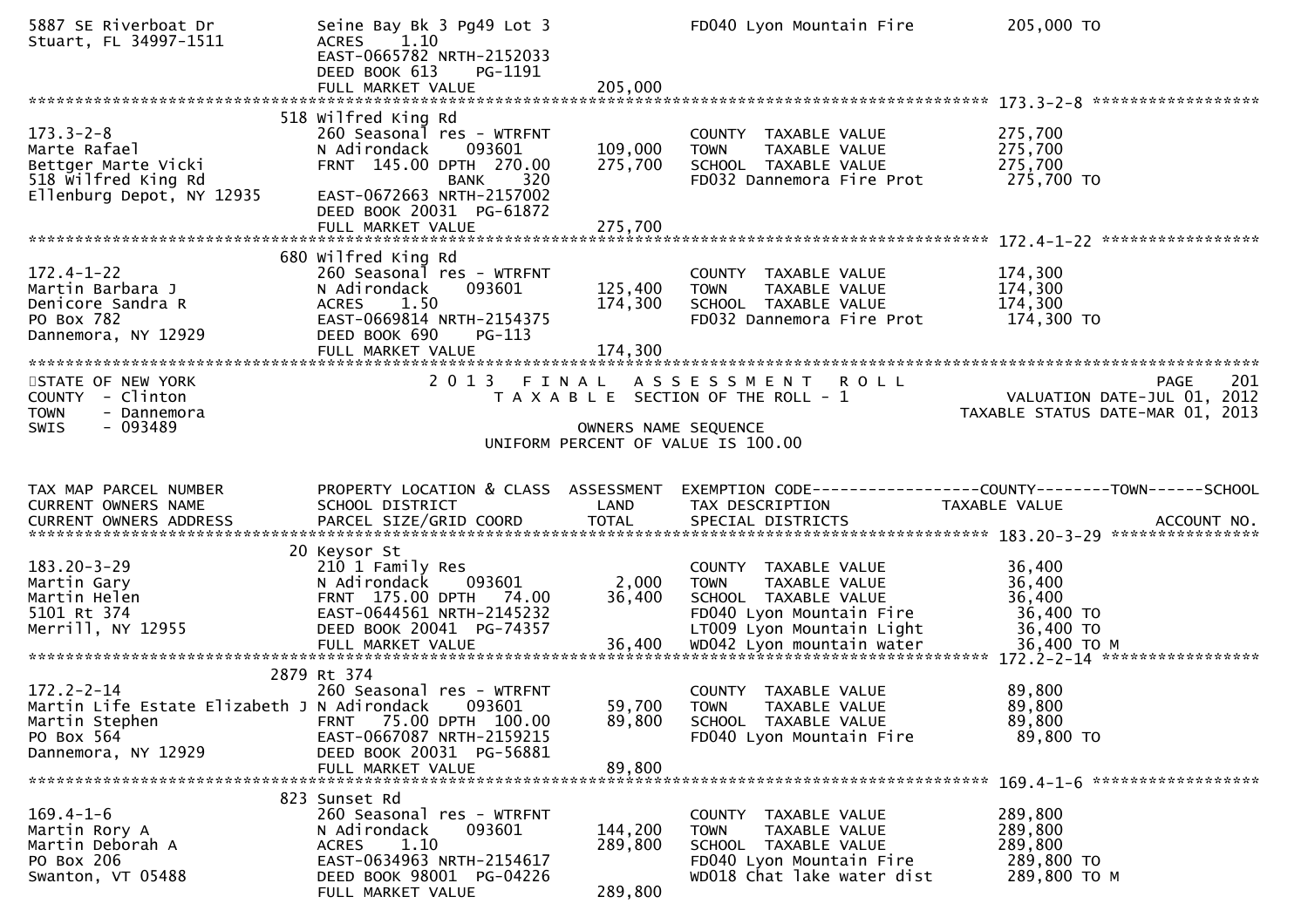| $159. - 2 - 13.2$<br>Martin Steve<br>PO Box 564<br>Dannemora, NY 12929                               | Rt 374<br>270 Mfg housing<br>093601<br>N Adirondack<br>ACRES 39.70<br>EAST-0678693 NRTH-2163300                                                                                    | 23,500<br>61,900              | COUNTY TAXABLE VALUE<br><b>TOWN</b><br>TAXABLE VALUE<br>SCHOOL TAXABLE VALUE<br>FD032 Dannemora Fire Prot                                    | 61,900<br>61,900<br>61,900<br>61,900 TO                                               |
|------------------------------------------------------------------------------------------------------|------------------------------------------------------------------------------------------------------------------------------------------------------------------------------------|-------------------------------|----------------------------------------------------------------------------------------------------------------------------------------------|---------------------------------------------------------------------------------------|
|                                                                                                      | DEED BOOK 20072 PG-11181<br>FULL MARKET VALUE                                                                                                                                      | 61,900                        |                                                                                                                                              | ******************                                                                    |
|                                                                                                      | 459 Wilfred King Rd                                                                                                                                                                |                               |                                                                                                                                              |                                                                                       |
| $173.3 - 1 - 6$<br>Martin Steven A<br>Martin Lorraine M<br>11 Island Dr<br>Ellenburg Depot, NY 12935 | 260 Seasonal res<br>093601<br>N Adirondack<br>FRNT 150.00 DPTH 100.00<br><b>BANK</b><br>280<br>EAST-0673784 NRTH-2157561<br>DEED BOOK 20041 PG-73848                               | 9,500<br>48,100               | COUNTY TAXABLE VALUE<br>TAXABLE VALUE<br><b>TOWN</b><br>SCHOOL TAXABLE VALUE<br>FD032 Dannemora Fire Prot                                    | 48,100<br>48,100<br>48,100<br>48,100 TO                                               |
|                                                                                                      | FULL MARKET VALUE                                                                                                                                                                  | 48,100                        |                                                                                                                                              |                                                                                       |
|                                                                                                      |                                                                                                                                                                                    |                               |                                                                                                                                              |                                                                                       |
| $172.4 - 1 - 1$<br>Martin William D<br>Martin Rosemary T<br>211 Willow St<br>Lawrence, MA 01841      | 568 Wilfred King Rd<br>260 Seasonal res - WTRFNT<br>N Adirondack<br>093601<br>FRNT 48.16 DPTH 205.00<br>EAST-0671465 NRTH-2156597<br>DEED BOOK 20021 PG-44183<br>FULL MARKET VALUE | 101,200<br>246,000<br>246,000 | COUNTY TAXABLE VALUE<br><b>TOWN</b><br>TAXABLE VALUE<br>SCHOOL TAXABLE VALUE<br>FD032 Dannemora Fire Prot                                    | 246,000<br>246,000<br>246,000<br>246,000 TO                                           |
|                                                                                                      |                                                                                                                                                                                    |                               |                                                                                                                                              |                                                                                       |
| STATE OF NEW YORK<br>COUNTY - Clinton<br><b>TOWN</b><br>- Dannemora                                  |                                                                                                                                                                                    |                               | 2013 FINAL ASSESSMENT ROLL<br>T A X A B L E SECTION OF THE ROLL - 1                                                                          | 202<br><b>PAGE</b><br>VALUATION DATE-JUL 01, 2012<br>TAXABLE STATUS DATE-MAR 01, 2013 |
| $-093489$<br><b>SWIS</b>                                                                             |                                                                                                                                                                                    |                               | OWNERS NAME SEQUENCE<br>UNIFORM PERCENT OF VALUE IS 100.00                                                                                   |                                                                                       |
|                                                                                                      |                                                                                                                                                                                    |                               |                                                                                                                                              |                                                                                       |
| TAX MAP PARCEL NUMBER<br>CURRENT OWNERS NAME                                                         | PROPERTY LOCATION & CLASS ASSESSMENT<br>SCHOOL DISTRICT                                                                                                                            | LAND                          | TAX DESCRIPTION                                                                                                                              | TAXABLE VALUE                                                                         |
|                                                                                                      |                                                                                                                                                                                    |                               |                                                                                                                                              |                                                                                       |
| $172. - 1 - 4$<br>Mason Bryan D<br>2866 Rt 374<br>Ellenburg Depot, NY 12935                          | 2866 Rt 374<br>240 Rural res<br>093601<br>N Adirondack<br>ACRES 48.20<br>EAST-0665999 NRTH-2161601<br>DEED BOOK 20102 PG-36878<br>FULL MARKET VALUE                                | 34,900<br>125,000<br>125,000  | $\mathbf 0$<br>41854<br>RES STAR<br>COUNTY TAXABLE VALUE<br>TAXABLE VALUE<br><b>TOWN</b><br>SCHOOL TAXABLE VALUE<br>FD040 Lyon Mountain Fire | 0<br>$\mathbf 0$<br>30,000<br>125,000<br>125,000<br>95,000<br>125,000 TO              |
|                                                                                                      |                                                                                                                                                                                    |                               |                                                                                                                                              |                                                                                       |
| $173.3 - 1 - 5$<br>Mason Dale<br>King Carol<br>419 Wilfred King Rd<br>Ellenburg Depot, NY 12935      | 453 Wilfred King Rd<br>210 1 Family Res<br>N Adirondack<br>093601<br>FRNT 100.00 DPTH 100.00<br>EAST-0673911 NRTH-2157510<br>DEED BOOK 98001 PG-07278<br>FULL MARKET VALUE         | 8,900<br>86,200<br>86,200     | COUNTY TAXABLE VALUE<br>TAXABLE VALUE<br>TOWN<br>SCHOOL TAXABLE VALUE<br>FD032 Dannemora Fire Prot                                           | 86,200<br>86,200<br>86,200<br>86,200 TO                                               |
|                                                                                                      | 419 Wilfred King Rd                                                                                                                                                                |                               |                                                                                                                                              |                                                                                       |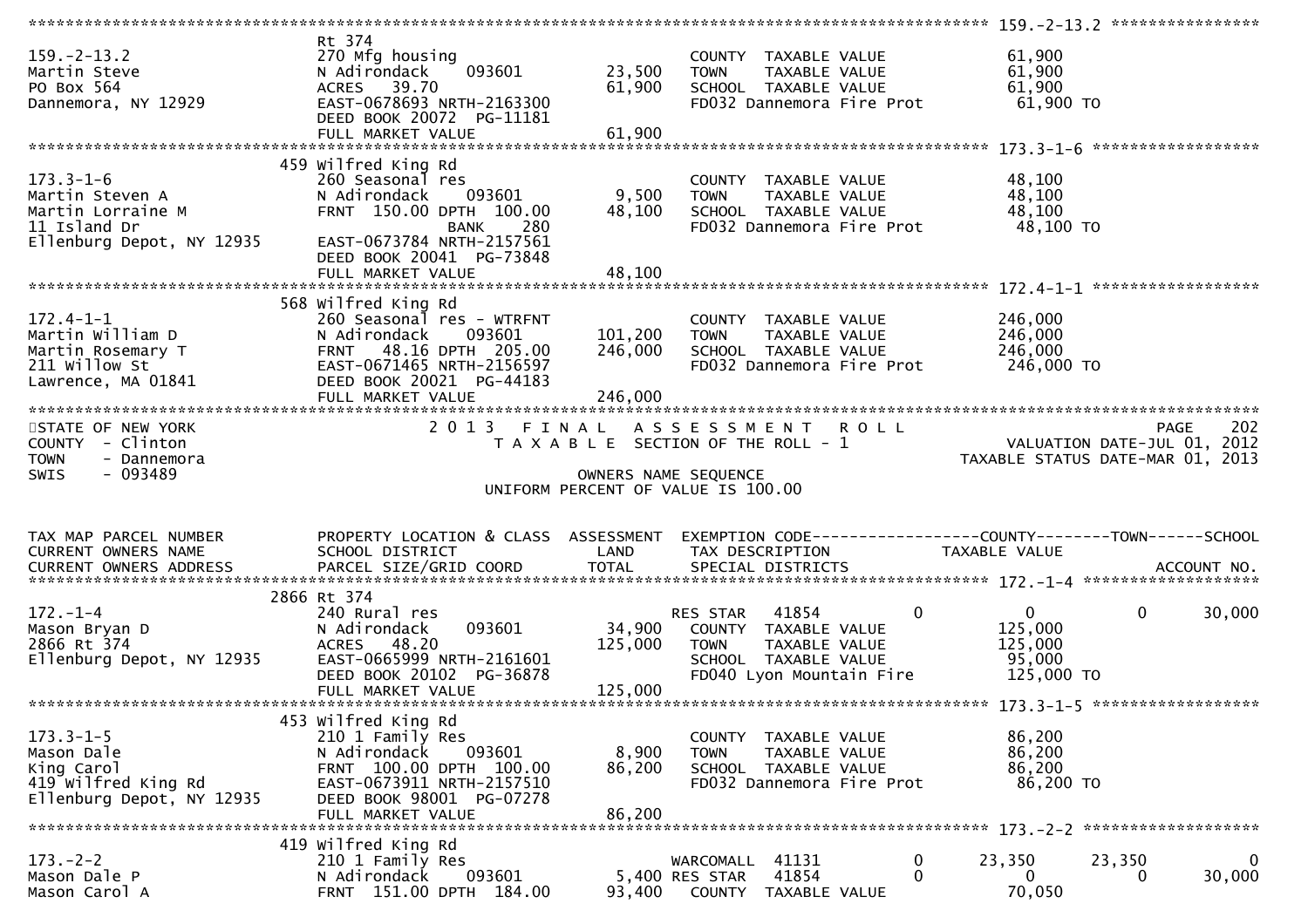| 419 Wilfred King Rd<br>Ellenburg Depot, NY 12935                                                     | EAST-0674779 NRTH-2157425<br>DEED BOOK 632<br>PG-931<br>FULL MARKET VALUE                                                                                                                                                                    | 93,400                        | <b>TOWN</b><br>TAXABLE VALUE<br>SCHOOL TAXABLE VALUE<br>FD032 Dannemora Fire Prot                                                                                  | 70,050<br>63,400<br>93,400 TO                                                                  |
|------------------------------------------------------------------------------------------------------|----------------------------------------------------------------------------------------------------------------------------------------------------------------------------------------------------------------------------------------------|-------------------------------|--------------------------------------------------------------------------------------------------------------------------------------------------------------------|------------------------------------------------------------------------------------------------|
| $173.3 - 1 - 4$<br>Mason Dale P<br>Mason Carol A<br>419 Wilfred King Rd<br>Ellenburg Depot, NY 12935 | Wilfred King Rd<br>311 Res vac land<br>N Adirondack<br>093601<br>FRNT 200.00 DPTH 100.00<br>EAST-0674076 NRTH-2157485<br>DEED BOOK 628<br>PG-347<br>FULL MARKET VALUE                                                                        | 10,500<br>10,500<br>10,500    | COUNTY TAXABLE VALUE<br><b>TOWN</b><br>TAXABLE VALUE<br>SCHOOL TAXABLE VALUE<br>FD032 Dannemora Fire Prot                                                          | 10,500<br>10,500<br>10,500<br>10,500 TO                                                        |
| $182.4 - 1 - 16.6$<br>Mason Glenn<br>Mason Lizanne<br>528 East Gravers Ln<br>Wyndmoore, PA 19038     | 6 Bella Vista Way<br>260 Seasonal res - CONDO<br>N Adirondack<br>093601<br>Lot 142 T5omt<br>Bellavista Condo Unit 6<br>8 % Common Area<br>0.01<br><b>ACRES</b><br>EAST-0633473 NRTH-2147910<br>DEED BOOK 20051 PG-89534<br>FULL MARKET VALUE | $\Omega$<br>45,200<br>45,200  | COUNTY TAXABLE VALUE<br>TAXABLE VALUE<br><b>TOWN</b><br>SCHOOL TAXABLE VALUE<br>FD040 Lyon Mountain Fire<br>WD018 Chat lake water dist                             | 45,200<br>45,200<br>45,200<br>45,200 TO<br>13,741 TO M                                         |
| STATE OF NEW YORK<br>COUNTY - Clinton<br><b>TOWN</b><br>- Dannemora<br>- 093489<br>SWIS              | 2 0 1 3<br>FINAL                                                                                                                                                                                                                             | OWNERS NAME SEQUENCE          | ASSESSMENT ROLL<br>T A X A B L E SECTION OF THE ROLL - 1<br>UNIFORM PERCENT OF VALUE IS 100.00                                                                     | 203<br><b>PAGE</b><br>VALUATION DATE-JUL 01, 2012<br>TAXABLE STATUS DATE-MAR 01, 2013          |
|                                                                                                      |                                                                                                                                                                                                                                              |                               |                                                                                                                                                                    |                                                                                                |
| TAX MAP PARCEL NUMBER<br>CURRENT OWNERS NAME                                                         | PROPERTY LOCATION & CLASS ASSESSMENT<br>SCHOOL DISTRICT                                                                                                                                                                                      | LAND                          | TAX DESCRIPTION                                                                                                                                                    | TAXABLE VALUE                                                                                  |
| $182.2 - 1 - 16$<br>Mason Richard<br>Mason Vanessa<br>16 Blue Jay Way<br>Rexford, NY 12148           | 121 Tamarack Ln<br>210 1 Family Res - WTRFNT<br>N Adirondack<br>093601<br>ACRES<br>1.29<br>EAST-0632850 NRTH-2150858<br>DEED BOOK 20072 PG-9992<br>FULL MARKET VALUE                                                                         | 124,600<br>303,000<br>303,000 | COUNTY TAXABLE VALUE<br>TAXABLE VALUE<br><b>TOWN</b><br>SCHOOL TAXABLE VALUE<br>FD040 Lyon Mountain Fire<br>WD018 Chat lake water dist                             | 303,000<br>303,000<br>303,000<br>303,000 TO<br>299,788 TO M                                    |
| $183.2 - 2 - 8$<br>Mason Sarita<br>14 Northwood Ave Apt A<br>Peru, NY 12972                          | 11 Saranac St<br>311 Res vac land<br>093601<br>N Adirondack<br>FRNT 238.06 DPTH 68.00<br>EAST-0646883 NRTH-2149051<br>DEED BOOK 20122 PG-50287<br>FULL MARKET VALUE                                                                          | 1,800<br>5,000<br>5,000       | COUNTY TAXABLE VALUE<br><b>TOWN</b><br>TAXABLE VALUE<br>SCHOOL TAXABLE VALUE<br>FD040 Lyon Mountain Fire<br>LT009 Lyon Mountain Light<br>WD042 Lyon mountain water | 5,000<br>5,000<br>5,000<br>5,000 TO<br>5,000 TO<br>5,000 TO M<br>182.2-1-20 ****************** |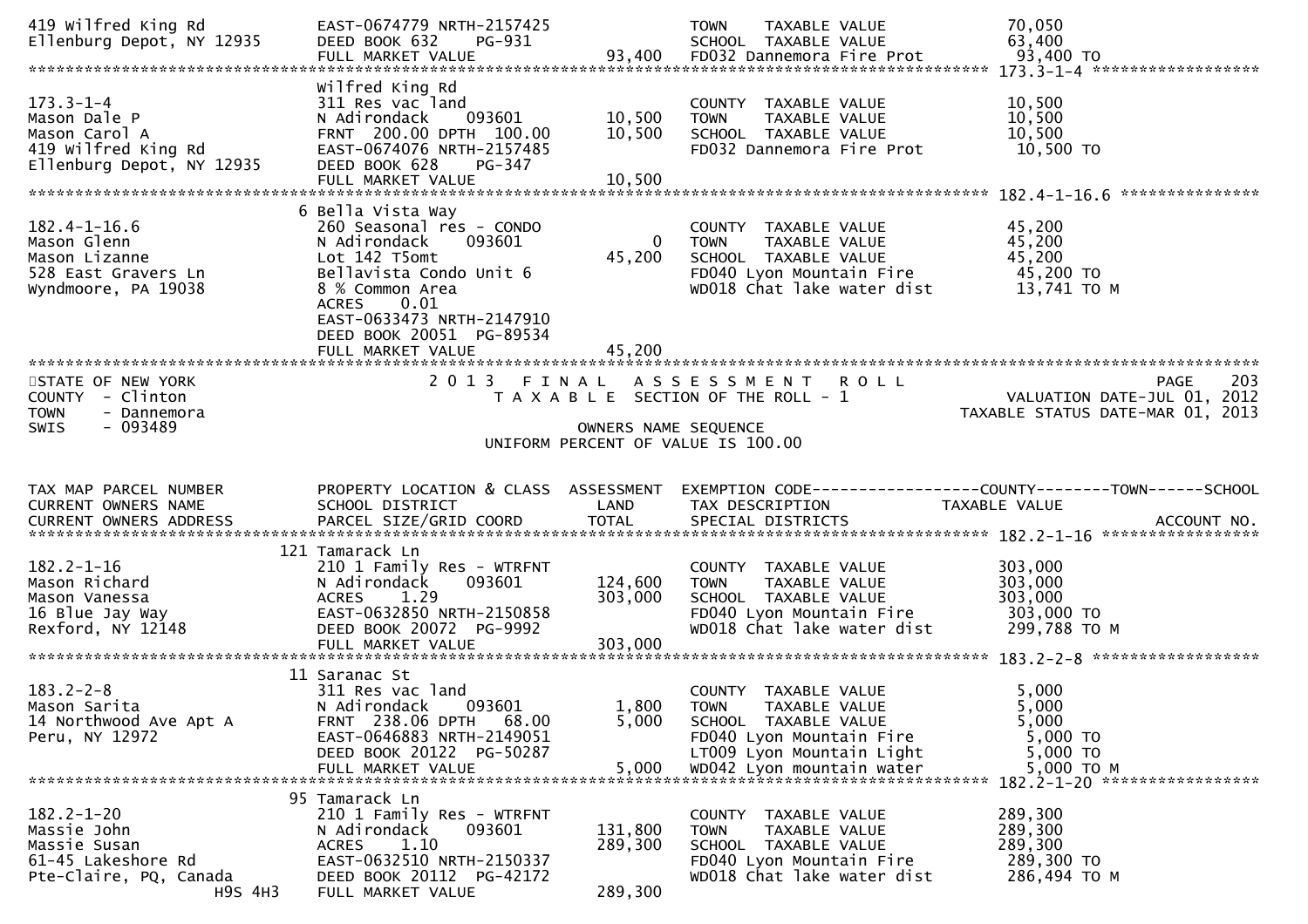|                                                                                                                                                             |                                                                                                                                                                                            |                               |                                                                                                                                               | 196.2-1-5 *******************                                   |                    |
|-------------------------------------------------------------------------------------------------------------------------------------------------------------|--------------------------------------------------------------------------------------------------------------------------------------------------------------------------------------------|-------------------------------|-----------------------------------------------------------------------------------------------------------------------------------------------|-----------------------------------------------------------------|--------------------|
| $196.2 - 1 - 5$<br>Massie Living Trust Douglas H<br>Massie Trustee Douglas H<br>2024 Grenville Dr<br>Oakville ON, Canada L6H3Z3<br>PRIOR OWNER ON 3/01/2013 | 112 Boomhower Rd<br>260 Seasonal res - WTRFNT<br>093601<br>N Adirondack<br>FRNT 150.00 DPTH 290.00<br>EAST-0632540 NRTH-2145207<br>DEED BOOK 20132 PG-55474<br>FULL MARKET VALUE           | 135,800<br>187,200<br>187,200 | COUNTY TAXABLE VALUE<br><b>TOWN</b><br>TAXABLE VALUE<br>SCHOOL TAXABLE VALUE<br>FD040 Lyon Mountain Fire<br>WD018 Chat lake water dist        | 187,200<br>187,200<br>187,200<br>187,200 TO<br>187,200 ТО М     |                    |
| Massie John W                                                                                                                                               |                                                                                                                                                                                            |                               |                                                                                                                                               |                                                                 |                    |
|                                                                                                                                                             |                                                                                                                                                                                            |                               |                                                                                                                                               |                                                                 |                    |
| $182.4 - 1 - 16.4$<br>Massie Susan<br>45 Lakeshore Apt 61<br>Pointe-Claire QC, Canada<br>H9S4H3                                                             | 4 Bella Vista Way<br>260 Seasonal res - CONDO<br>N Adirondack<br>093601<br>Lot 142 T5omt<br>Bellavista Condo Unit 4<br>8% Common Area<br><b>ACRES</b><br>0.01<br>EAST-0633447 NRTH-2147996 | $\overline{0}$<br>50,200      | COUNTY TAXABLE VALUE<br><b>TOWN</b><br>TAXABLE VALUE<br>SCHOOL TAXABLE VALUE<br>FD040 Lyon Mountain Fire<br>WD018 Chat lake water dist        | 50,200<br>50,200<br>50,200<br>50,200 TO<br>15,261 TO M          |                    |
|                                                                                                                                                             | DEED BOOK 951<br>$PG-133$                                                                                                                                                                  |                               |                                                                                                                                               |                                                                 |                    |
|                                                                                                                                                             | FULL MARKET VALUE                                                                                                                                                                          | 50,200                        |                                                                                                                                               |                                                                 |                    |
| STATE OF NEW YORK<br>COUNTY - Clinton<br><b>TOWN</b><br>- Dannemora                                                                                         | 2 0 1 3<br>FINAL                                                                                                                                                                           |                               | A S S E S S M E N T R O L L<br>T A X A B L E SECTION OF THE ROLL - 1                                                                          | VALUATION DATE-JUL 01, 2012<br>TAXABLE STATUS DATE-MAR 01, 2013 | 204<br><b>PAGE</b> |
| $-093489$<br>SWIS                                                                                                                                           |                                                                                                                                                                                            |                               | OWNERS NAME SEQUENCE                                                                                                                          |                                                                 |                    |
|                                                                                                                                                             |                                                                                                                                                                                            |                               | UNIFORM PERCENT OF VALUE IS 100.00                                                                                                            |                                                                 |                    |
|                                                                                                                                                             |                                                                                                                                                                                            |                               |                                                                                                                                               |                                                                 |                    |
| TAX MAP PARCEL NUMBER<br>CURRENT OWNERS NAME<br>CURRENT OWNERS ADDRESS                                                                                      | PROPERTY LOCATION & CLASS ASSESSMENT<br>SCHOOL DISTRICT                                                                                                                                    | LAND                          | EXEMPTION CODE-----------------COUNTY-------TOWN------SCHOOL<br>TAX DESCRIPTION                                                               | TAXABLE VALUE                                                   |                    |
|                                                                                                                                                             |                                                                                                                                                                                            |                               |                                                                                                                                               |                                                                 |                    |
| $182.4 - 1 - 26$<br>Matteson Steven F<br>Matteson Wanda M<br>3488 S Applegate Dr<br>New Palestine, IN 46163                                                 | 50 Boomhower Rd<br>210 1 Family Res - WTRFNT<br>093601<br>N Adirondack<br>FRNT 104.50 DPTH 170.00<br>EAST-0632952 NRTH-2146663<br>DEED BOOK 20122 PG-49077<br>FULL MARKET VALUE            | 112,100<br>221,900<br>221,900 | COUNTY TAXABLE VALUE<br>TAXABLE VALUE<br><b>TOWN</b><br>SCHOOL TAXABLE VALUE<br>FD040 Lyon Mountain Fire<br>WD018 Chat lake water dist        | 221,900<br>221,900<br>221,900<br>221,900 TO<br>221,900 ТО М     |                    |
|                                                                                                                                                             | 54 Boomhower Rd                                                                                                                                                                            |                               |                                                                                                                                               |                                                                 |                    |
| $182.4 - 1 - 27$<br>Matteson Steven F<br>Matteson Wanda<br>3488 S Applegate Dr<br>New Palestine, IN 46163                                                   | 260 Seasonal res - WTRFNT<br>093601<br>N Adirondack<br>FRNT 104.50 DPTH 198.00<br>EAST-0632933 NRTH-2146562<br>DEED BOOK 20082 PG-19926                                                    | 116,400<br>200,700            | COUNTY TAXABLE VALUE<br><b>TOWN</b><br>TAXABLE VALUE<br>SCHOOL TAXABLE VALUE<br>FD040 Lyon Mountain Fire<br>WD018 Chat lake water dist        | 200,700<br>200,700<br>200,700<br>200,700 TO<br>200,700 ТО М     |                    |
|                                                                                                                                                             | FULL MARKET VALUE                                                                                                                                                                          | 200,700                       |                                                                                                                                               | 159. - 2 - 4. 2 ******************                              |                    |
|                                                                                                                                                             | 217 Plank Rd                                                                                                                                                                               |                               |                                                                                                                                               |                                                                 |                    |
| $159. - 2 - 4.2$<br>Mattoon Alice<br>Miner Betty P<br>217 Plank Rd<br>Ellenburg Depot, NY 12935                                                             | 210 1 Family Res<br>093601<br>N Adirondack<br>Lot 130 T5omt<br>1.70<br><b>ACRES</b><br>EAST-0682764 NRTH-2165782<br>DEED BOOK 20112 PG-38427                                               | 6,400<br>79,200               | 41854<br>0<br>RES STAR<br><b>COUNTY</b><br>TAXABLE VALUE<br><b>TOWN</b><br>TAXABLE VALUE<br>SCHOOL TAXABLE VALUE<br>FD032 Dannemora Fire Prot | $\mathbf{0}$<br>0<br>79,200<br>79,200<br>49,200<br>79,200 TO    | 30,000             |
|                                                                                                                                                             | FULL MARKET VALUE                                                                                                                                                                          | 79,200                        |                                                                                                                                               |                                                                 |                    |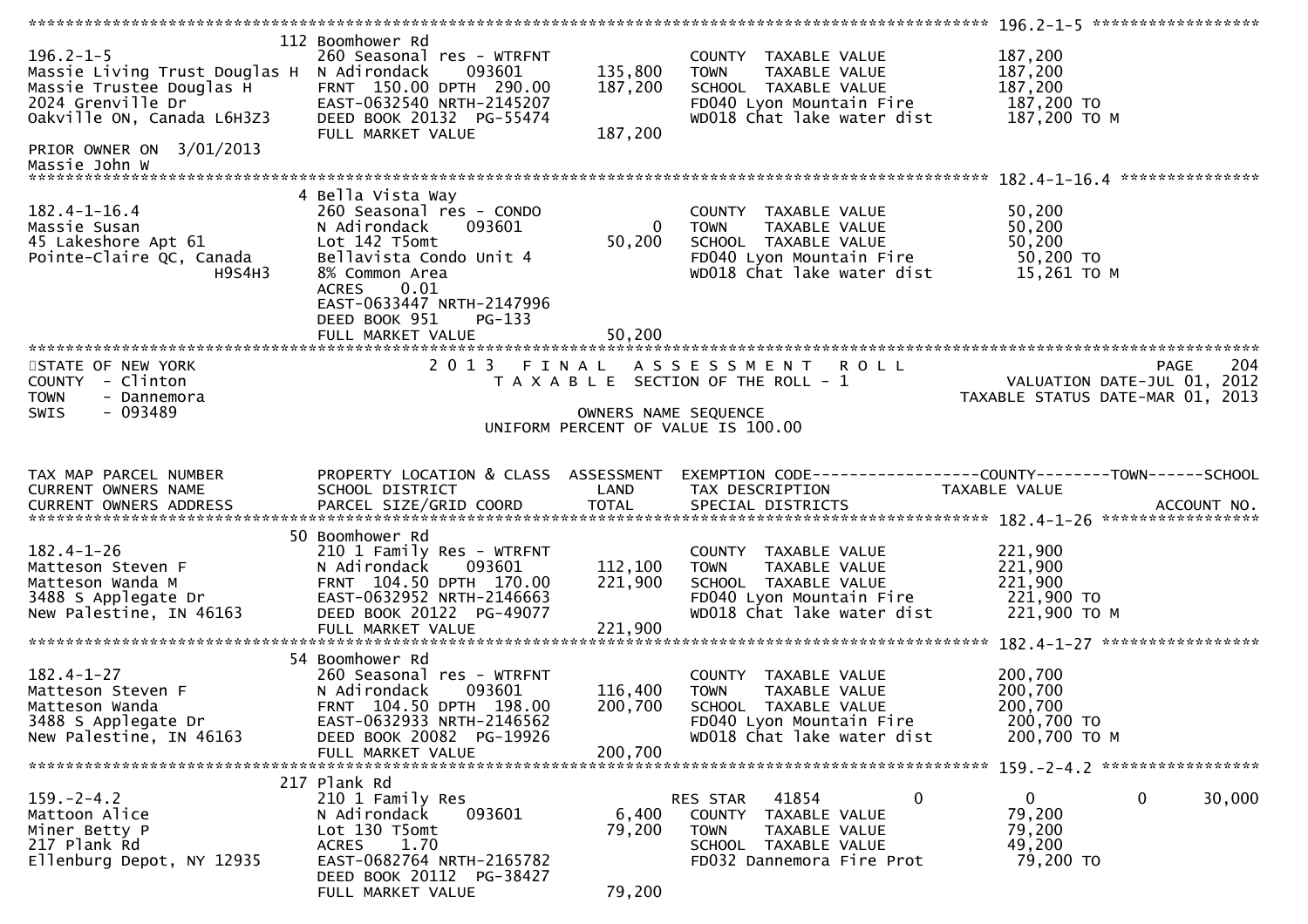| $175. - 2 - 15$<br>Maurer William G<br>Arayas Joseph F<br>16 Pine Ridge Rd<br>Sudbury, MA 01776                | Gen Leroy Manor Rd<br>$322$ Rural vac $>10$<br>Saranac Central 094401<br><b>ACRES</b><br>16.00<br>EAST-0706769 NRTH-2156043<br>DEED BOOK 565<br>PG-591<br>FULL MARKET VALUE | 14,000<br>14,000<br>14,000 | COUNTY TAXABLE VALUE<br>TAXABLE VALUE<br><b>TOWN</b><br>SCHOOL TAXABLE VALUE<br>FD032 Dannemora Fire Prot                              | 14,000<br>14,000<br>14,000<br>14,000 TO                                               |
|----------------------------------------------------------------------------------------------------------------|-----------------------------------------------------------------------------------------------------------------------------------------------------------------------------|----------------------------|----------------------------------------------------------------------------------------------------------------------------------------|---------------------------------------------------------------------------------------|
|                                                                                                                |                                                                                                                                                                             |                            |                                                                                                                                        |                                                                                       |
| $188. - 3 - 1.1$<br>Mazuchowski Edward L<br>Mazuchowski Louise A<br>177 Gene LeFevre Rd<br>Cadyville, NY 12918 | Bart Merrill Rd<br>910 Priv forest<br>Saranac Central 094401<br>ACRES 32.80<br>EAST-0709425 NRTH-2148942<br>DEED BOOK 20122 PG-53324<br>FULL MARKET VALUE                   | 15,100<br>15,100<br>15,100 | COUNTY TAXABLE VALUE<br>TAXABLE VALUE<br><b>TOWN</b><br>SCHOOL TAXABLE VALUE<br>FD032 Dannemora Fire Prot                              | 15,100<br>15,100<br>15,100<br>15,100 TO                                               |
| PRIOR OWNER ON 3/01/2013<br>Mazuchowski Edward L                                                               |                                                                                                                                                                             |                            |                                                                                                                                        |                                                                                       |
| STATE OF NEW YORK<br>COUNTY - Clinton<br><b>TOWN</b><br>- Dannemora<br>$-093489$<br>SWIS                       | 2013 FINAL                                                                                                                                                                  | OWNERS NAME SEQUENCE       | A S S E S S M E N T R O L L<br>T A X A B L E SECTION OF THE ROLL - 1                                                                   | 205<br><b>PAGE</b><br>VALUATION DATE-JUL 01, 2012<br>TAXABLE STATUS DATE-MAR 01, 2013 |
|                                                                                                                |                                                                                                                                                                             |                            | UNIFORM PERCENT OF VALUE IS 100.00                                                                                                     |                                                                                       |
|                                                                                                                |                                                                                                                                                                             |                            |                                                                                                                                        |                                                                                       |
| TAX MAP PARCEL NUMBER<br>CURRENT OWNERS NAME                                                                   | PROPERTY LOCATION & CLASS ASSESSMENT<br>SCHOOL DISTRICT                                                                                                                     | LAND                       | TAX DESCRIPTION                                                                                                                        | EXEMPTION CODE-----------------COUNTY-------TOWN------SCHOOL<br><b>TAXABLE VALUE</b>  |
|                                                                                                                | Gene LeFevre Rd                                                                                                                                                             |                            |                                                                                                                                        |                                                                                       |
| $188. - 3 - 11$<br>Mazuchowski Edward L<br>Mazuchowski Louise A<br>177 Gene LeFevre Rd<br>Cadyville, NY 12918  | 314 Rural vac<10<br>Saranac Central 094401<br>Lot 8 Gore<br><b>ACRES</b><br>3.00<br>EAST-0710330 NRTH-2148708                                                               | 1,800<br>1,800             | COUNTY TAXABLE VALUE<br>TAXABLE VALUE<br><b>TOWN</b><br>SCHOOL TAXABLE VALUE<br>FD032 Dannemora Fire Prot                              | 1,800<br>1,800<br>1,800<br>1,800 TO                                                   |
| PRIOR OWNER ON 3/01/2013                                                                                       | DEED BOOK 20122 PG-53324<br>FULL MARKET VALUE                                                                                                                               | 1,800                      |                                                                                                                                        |                                                                                       |
| Mazuchowski Edward L                                                                                           |                                                                                                                                                                             |                            |                                                                                                                                        |                                                                                       |
|                                                                                                                |                                                                                                                                                                             |                            |                                                                                                                                        |                                                                                       |
| $182.4 - 1 - 16.3$<br>Mazzella Christopher J<br>Mazzella Ann E<br>6 Pinewood Dr<br>Peru, NY 12972              | 3 Bella Vista Way<br>260 Seasonal res - CONDO<br>N Adirondack<br>093601<br>Lot 142 T5omt<br>Bellavista Condo Unit 3<br>8% Common Area<br>0.01<br><b>ACRES</b>               | $\Omega$<br>50,800         | COUNTY TAXABLE VALUE<br>TAXABLE VALUE<br><b>TOWN</b><br>SCHOOL TAXABLE VALUE<br>FD040 Lyon Mountain Fire<br>WD018 Chat lake water dist | 50,800<br>50,800<br>50,800<br>50,800 TO<br>15,443 TO M                                |
|                                                                                                                | EAST-0633435 NRTH-2148039<br>DEED BOOK 20072 PG-8745                                                                                                                        |                            |                                                                                                                                        |                                                                                       |
|                                                                                                                | 869 Sunset Rd                                                                                                                                                               |                            |                                                                                                                                        |                                                                                       |
| $169.4 - 1 - 1.1$<br>McArdle Matthew H<br>McArdle Shannon M<br>28 Third St<br>Malone, NY 12953                 | 210 1 Family Res - WTRFNT<br>N Adirondack<br>093601<br>Lot 122 T5omt<br>3.50 BANK<br>080<br><b>ACRES</b><br>EAST-0636039 NRTH-2155469                                       | 114,300<br>220,300         | COUNTY TAXABLE VALUE<br><b>TOWN</b><br>TAXABLE VALUE<br>SCHOOL TAXABLE VALUE<br>FD040 Lyon Mountain Fire<br>WD018 Chat lake water dist | 220,300<br>220,300<br>220,300<br>220,300 TO<br>215,013 TO M                           |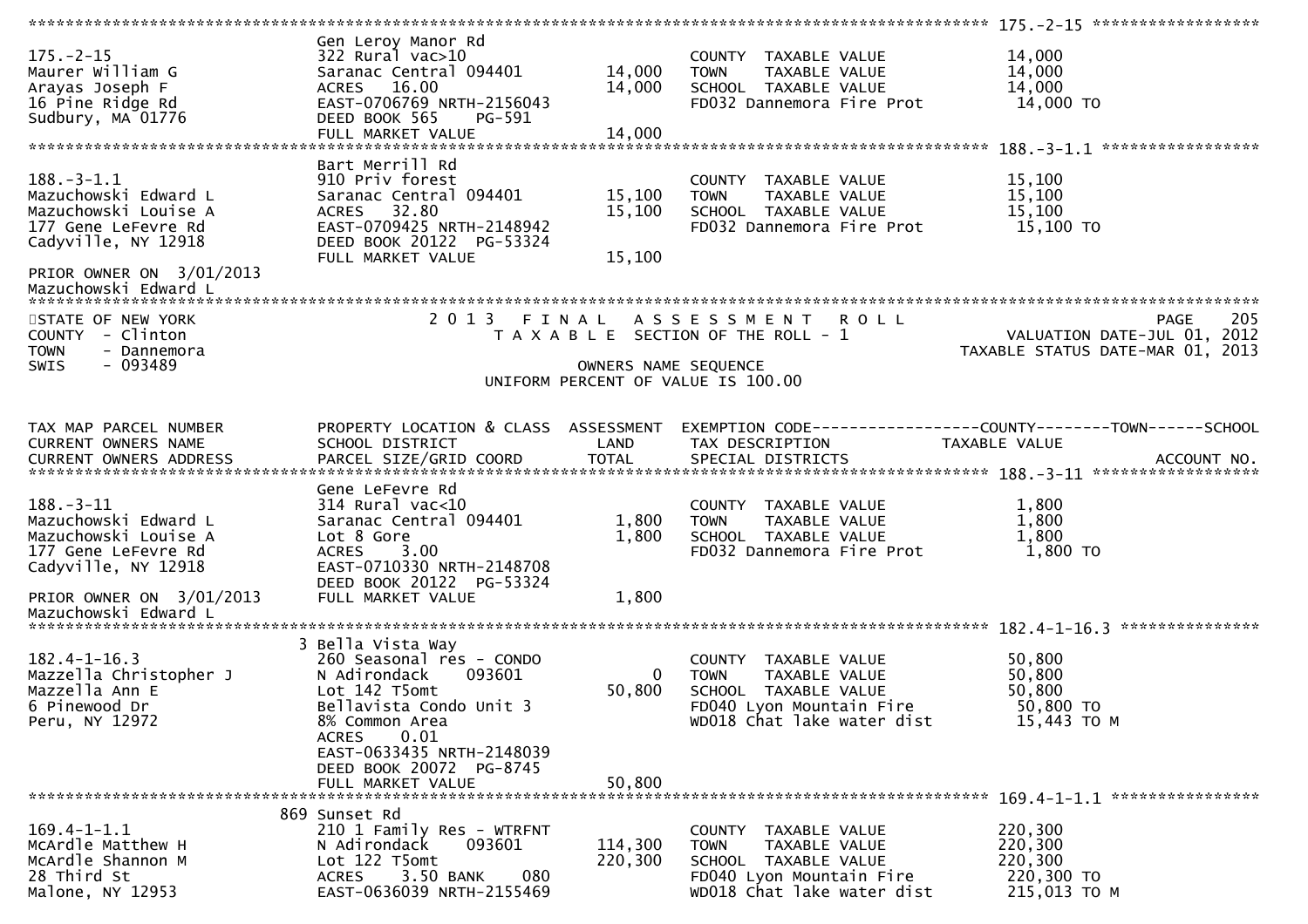|                                                                                                                         | DEED BOOK 20112 PG-41053                                                                                                                                                           |                           |                                                                                                                                                                    |                                                                                                                                                                          |
|-------------------------------------------------------------------------------------------------------------------------|------------------------------------------------------------------------------------------------------------------------------------------------------------------------------------|---------------------------|--------------------------------------------------------------------------------------------------------------------------------------------------------------------|--------------------------------------------------------------------------------------------------------------------------------------------------------------------------|
| $158.4 - 1 - 35$<br>McBurney Eugene R<br>McBurney Catherine<br>10 Vermont Apt 610<br>Pointe Claire QC, Canada<br>H9R6A6 | 9 Lakeside Way<br>260 Seasonal res - WTRFNT<br>N Adirondack<br>093601<br>Warwick Survey PLC 45<br>FRNT 200.00 DPTH 134.00<br>EAST-0669472 NRTH-2161693<br>DEED BOOK 634<br>PG-1187 | 81,200<br>131,600         | COUNTY TAXABLE VALUE<br>TAXABLE VALUE<br><b>TOWN</b><br>SCHOOL TAXABLE VALUE<br>FD040 Lyon Mountain Fire                                                           | 131,600<br>131,600<br>131,600<br>131,600 TO                                                                                                                              |
|                                                                                                                         | 9 Loon Pt Rd                                                                                                                                                                       |                           |                                                                                                                                                                    |                                                                                                                                                                          |
| $182.4 - 1 - 2$<br>McCaffrey Anne<br>McCaffrey Mary<br>Attn: Mary McCaffrey<br>4 Wildwood Ests                          | 260 Seasonal res - WTRFNT<br>093601<br>N Adirondack<br>FRNT 108.00 DPTH 398.00<br>EAST-0632175 NRTH-2150160<br>DEED BOOK 832<br>PG-330                                             | 87,300<br>197,900         | COUNTY TAXABLE VALUE<br><b>TOWN</b><br>TAXABLE VALUE<br>SCHOOL TAXABLE VALUE<br>FD040 Lyon Mountain Fire<br>WD018 Chat lake water dist                             | 197,900<br>197,900<br>197,900<br>197,900 то<br>196,297 ТО М                                                                                                              |
| STATE OF NEW YORK<br>COUNTY - Clinton<br><b>TOWN</b><br>- Dannemora                                                     |                                                                                                                                                                                    |                           | 2013 FINAL ASSESSMENT ROLL<br>T A X A B L E SECTION OF THE ROLL - 1                                                                                                | 206<br>PAGE<br>VALUATION DATE-JUL 01, 2012<br>TAXABLE STATUS DATE-MAR 01, 2013                                                                                           |
| - 093489<br><b>SWIS</b>                                                                                                 |                                                                                                                                                                                    | OWNERS NAME SEQUENCE      | UNIFORM PERCENT OF VALUE IS 100.00                                                                                                                                 |                                                                                                                                                                          |
|                                                                                                                         |                                                                                                                                                                                    |                           |                                                                                                                                                                    |                                                                                                                                                                          |
| TAX MAP PARCEL NUMBER<br>CURRENT OWNERS NAME                                                                            | PROPERTY LOCATION & CLASS ASSESSMENT<br>SCHOOL DISTRICT                                                                                                                            | LAND                      | TAX DESCRIPTION                                                                                                                                                    | EXEMPTION CODE-----------------COUNTY-------TOWN------SCHOOL<br>TAXABLE VALUE<br>CURRENT OWNERS ADDRESS PARCEL SIZE/GRID COORD TOTAL SPECIAL DISTRICTS 75 75 ACCOUNT NO. |
|                                                                                                                         | 2637 Rt 374                                                                                                                                                                        |                           |                                                                                                                                                                    |                                                                                                                                                                          |
| $158.4 - 1 - 11$<br>McClatchie Michael J<br>McClatchie Christina M<br>2637 Rt 374<br>Ellenburg Depot, NY 12935          | $312$ Vac w/imprv - WTRFNT<br>093601<br>N Adirondack<br>Lot 128 T5omt<br>FRNT 100.00 DPTH 520.00<br>EAST-0670497 NRTH-2164121<br>DEED BOOK 20082 PG-16503                          | 55,100<br>56,100          | COUNTY TAXABLE VALUE<br>TAXABLE VALUE<br><b>TOWN</b><br>SCHOOL TAXABLE VALUE<br>FD040 Lyon Mountain Fire                                                           | 56,100<br>56,100<br>56,100<br>56,100 TO                                                                                                                                  |
|                                                                                                                         | FULL MARKET VALUE                                                                                                                                                                  | 56,100                    |                                                                                                                                                                    |                                                                                                                                                                          |
| $183.2 - 2 - 13$<br>McDonald Marlon M<br>Bodah Linda M<br>15 Timber Ln<br>Mooers Forks, NY 12959                        | 40 Saranac St<br>210 1 Family Res<br>N Adirondack<br>093601<br>50.00 DPTH 178.00<br><b>FRNT</b><br>EAST-0646232 NRTH-2148710<br>DEED BOOK 20021 PG-46786<br>FULL MARKET VALUE      | 1,700<br>46,700<br>46,700 | COUNTY TAXABLE VALUE<br>TAXABLE VALUE<br><b>TOWN</b><br>SCHOOL TAXABLE VALUE<br>FD040 Lyon Mountain Fire<br>LT009 Lyon Mountain Light<br>WD042 Lyon mountain water | 46,700<br>46,700<br>46,700<br>46,700 TO<br>46,700 TO<br>46,700 TO M<br>175. - 2 - 2. 2 ******************                                                                |
|                                                                                                                         | Gen Leroy Manor Rd                                                                                                                                                                 |                           |                                                                                                                                                                    |                                                                                                                                                                          |
| $175. - 2 - 2.2$<br>Mcdowell Charles<br>Mcdowell Marjorie<br>644 Gen Leroy Manor Rd<br>Morrisonville, NY 12962          | 910 Priv forest<br>Saranac Central 094401<br>Lot 26 Duer<br>ACRES 29.00<br>EAST-0708135 NRTH-2157185                                                                               | 19,200<br>19,200          | COUNTY TAXABLE VALUE<br>TAXABLE VALUE<br><b>TOWN</b><br>SCHOOL TAXABLE VALUE<br>FD032 Dannemora Fire Prot                                                          | 19,200<br>19,200<br>19,200<br>19,200 TO                                                                                                                                  |
|                                                                                                                         | DEED BOOK 634<br>PG-831<br>FULL MARKET VALUE                                                                                                                                       | 19,200                    |                                                                                                                                                                    |                                                                                                                                                                          |
|                                                                                                                         |                                                                                                                                                                                    |                           |                                                                                                                                                                    |                                                                                                                                                                          |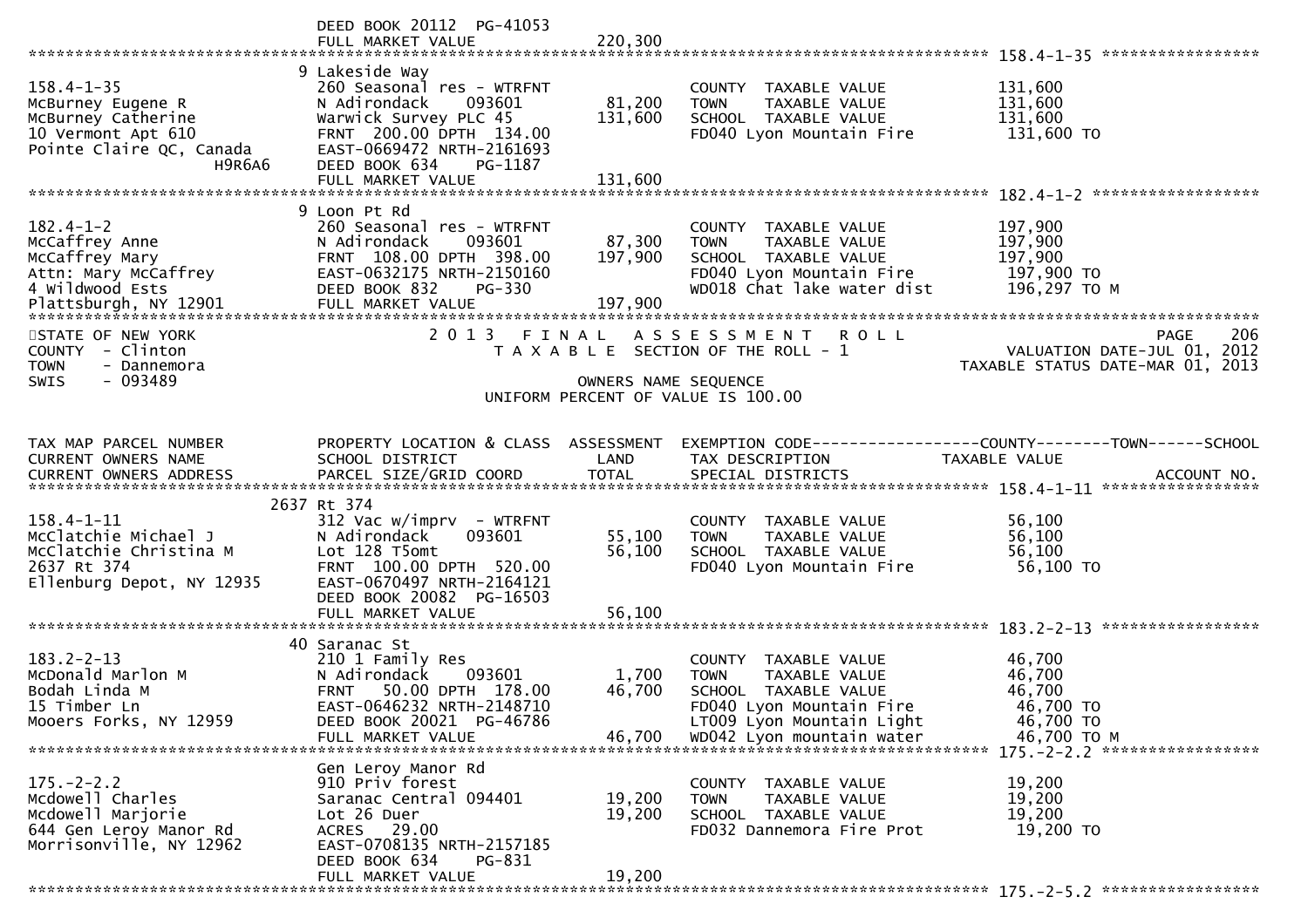| $175. - 2 - 5.2$<br>Mcdowell Charles<br>Mcdowell Marjorie<br>644 Gen Leroy Manor Rd<br>Morrisonville, NY 12962 | 638 Gen Leroy Manor Rd<br>210 1 Family Res<br>Saranac Central 094401<br>ACRES 1.50 BANK<br>080<br>EAST-0708300 NRTH-2155607<br>DEED BOOK 582<br>$PG-29$<br>FULL MARKET VALUE                                               | 9,000<br>281,300<br>281,300  | COUNTY TAXABLE VALUE<br>TAXABLE VALUE<br><b>TOWN</b><br>SCHOOL TAXABLE VALUE<br>FD032 Dannemora Fire Prot                                                                 | 281,300<br>281,300<br>281,300<br>281,300 TO<br>***************                                  |
|----------------------------------------------------------------------------------------------------------------|----------------------------------------------------------------------------------------------------------------------------------------------------------------------------------------------------------------------------|------------------------------|---------------------------------------------------------------------------------------------------------------------------------------------------------------------------|-------------------------------------------------------------------------------------------------|
| $182.4 - 1 - 16.2$<br>McGlincy Michael H<br>McGlincy Anne S<br>1 Beacon Hill<br>Morrisonville, NY 12962        | 530 Sunset Rd<br>260 Seasonal res - CONDO<br>N Adirondack<br>093601<br>Lot 142 T5omt<br>Bellavista Condo Unit 2<br>7% Common Area<br><b>ACRES</b><br>0.01<br>EAST-0633600 NRTH-2148138<br>DEED BOOK 20072 PG-3906          | 0<br>42,800                  | COUNTY TAXABLE VALUE<br>TAXABLE VALUE<br><b>TOWN</b><br>SCHOOL TAXABLE VALUE<br>FD040 Lyon Mountain Fire<br>WD018 Chat lake water dist                                    | 42,800<br>42,800<br>42,800<br>42,800 TO<br>13,011 TO M                                          |
| STATE OF NEW YORK<br>COUNTY - Clinton<br><b>TOWN</b><br>- Dannemora<br>$-093489$<br><b>SWIS</b>                |                                                                                                                                                                                                                            | OWNERS NAME SEQUENCE         | 2013 FINAL ASSESSMENT ROLL<br>T A X A B L E SECTION OF THE ROLL - 1<br>UNIFORM PERCENT OF VALUE IS 100.00                                                                 | 207<br>PAGE<br>VALUATION DATE-JUL 01, 2012<br>TAXABLE STATUS DATE-MAR 01, 2013                  |
| TAX MAP PARCEL NUMBER<br><b>CURRENT OWNERS NAME</b>                                                            | PROPERTY LOCATION & CLASS ASSESSMENT<br>SCHOOL DISTRICT                                                                                                                                                                    | LAND                         | TAX DESCRIPTION                                                                                                                                                           | EXEMPTION CODE-----------------COUNTY-------TOWN------SCHOOL<br><b>TAXABLE VALUE</b>            |
| $183.2 - 2 - 9$<br>Mcinerney Paul<br>Attn: Eleanor Gonyea<br>PO Box 320<br>Lyon Mt, NY 12952                   | Saranac St<br>311 Res vac land<br>093601<br>N Adirondack<br>FRNT 170.00 DPTH 80.00<br>EAST-0646725 NRTH-2148921<br>DEED BOOK 98001 PG-05038                                                                                | 1,800<br>1,800               | COUNTY TAXABLE VALUE<br>TAXABLE VALUE<br><b>TOWN</b><br>SCHOOL TAXABLE VALUE<br>FD040 Lyon Mountain Fire                                                                  | 1,800<br>1,800<br>1,800<br>1,800 TO                                                             |
| $183.2 - 2 - 10$<br>Mcinerney Paul<br>Attn: Eleanor Gonyea<br>PO Box 320<br>Lyon Mt, NY 12952                  | 25 Saranac St<br>270 Mfg housing<br>093601<br>N Adirondack<br>FRNT 155.00 DPTH 91.00<br>EAST-0646600 NRTH-2148818<br>DEED BOOK 98001 PG-05039<br>FULL MARKET VALUE                                                         | 1,900<br>11,200              | $\mathbf 0$<br>RES STAR<br>41854<br>COUNTY TAXABLE VALUE<br>TAXABLE VALUE<br>TOWN<br>SCHOOL TAXABLE VALUE<br>FD040 Lyon Mountain Fire<br>11,200 LT009 Lyon Mountain Light | $\mathbf{0}$<br>$\mathbf 0$<br>11,200<br>11,200<br>11,200<br>$\Omega$<br>11,200 TO<br>11,200 TO |
| $185.2 - 2 - 15$<br>McIntosh Jean D<br>62 Garmish St<br>Ellenburg Depot, NY 12935                              | 62 Garmish St<br>210 1 Family Res - WTRFNT<br>093601<br>N Adirondack<br>Subd. Lot 41<br>Survey Map 20082/18479 lo<br>FRNT 105.00 DPTH 234.00<br>EAST-0666904 NRTH-2150183<br>DEED BOOK 20082 PG-13103<br>FULL MARKET VALUE | 93,300<br>149,700<br>149,700 | COUNTY TAXABLE VALUE<br><b>TOWN</b><br>TAXABLE VALUE<br>SCHOOL TAXABLE VALUE<br>FD040 Lyon Mountain Fire                                                                  | 149,700<br>149,700<br>149,700<br>149,700 TO                                                     |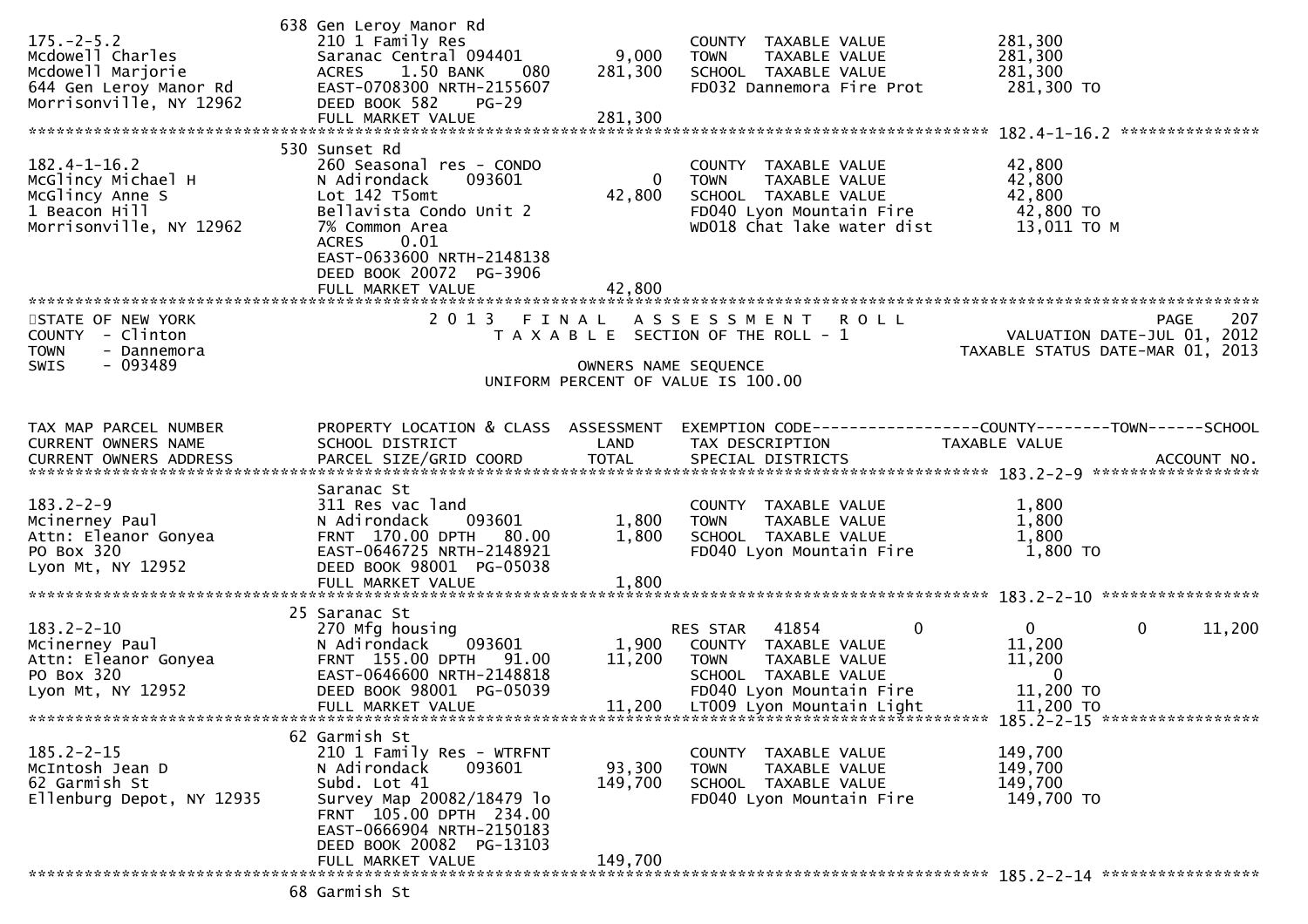| $185.2 - 2 - 14$<br>McIntosh Richard Dana<br>McIntosh Lorraine Kemf<br>68 Garmish St<br>Ellenburg Depot, NY 12935-3438 Survey Map 20092/21908 | 210 1 Family Res - WTRFNT<br>093601<br>N Adirondack<br>Subd. Lot 42<br>Survey Map 20082/18479 lo<br>FRNT 128.00 DPTH 157.00<br>EAST-0666796 NRTH-2150208<br>DEED BOOK 955<br>$PG-47$<br>FULL MARKET VALUE | 170,500                       | WARNONALL 41121<br>69,900 LIM INC DI 41932<br>170,500 INC DIS TN 41933<br>41854<br>RES STAR<br>COUNTY TAXABLE VALUE<br><b>TOWN</b><br>TAXABLE VALUE<br>SCHOOL TAXABLE VALUE<br>FD040 Lyon Mountain Fire | 0<br>25,575<br>0<br>72,463<br>0<br>$\bf{0}$<br>$\mathbf 0$<br>0<br>72,462<br>79,709<br>140,500 | 25,575<br>$\mathbf{0}$<br>$\bf{0}$<br>0<br>$\Omega$<br>65,216<br>30,000<br>0<br>170,500 TO                         |
|-----------------------------------------------------------------------------------------------------------------------------------------------|-----------------------------------------------------------------------------------------------------------------------------------------------------------------------------------------------------------|-------------------------------|---------------------------------------------------------------------------------------------------------------------------------------------------------------------------------------------------------|------------------------------------------------------------------------------------------------|--------------------------------------------------------------------------------------------------------------------|
| $169. - 1 - 3.7$<br>McIntrye Revoc Trust Joseph C N Adirondack<br>149 Gadway Rd<br>Merrill, NY 12955                                          | Split Rock Pt Way<br>$314$ Rural vac<10 - WTRFNT<br>093601<br>Lot 120 T5omt<br>Mcintyre Sub Lot 7<br>1.40<br>ACRES<br>EAST-0627093 NRTH-2159038<br>DEED BOOK 20051 PG-85199<br>FULL MARKET VALUE          | 121,800<br>121,800<br>121,800 | COUNTY TAXABLE VALUE<br><b>TOWN</b><br><b>TAXABLE VALUE</b><br>SCHOOL TAXABLE VALUE<br>FD040 Lyon Mountain Fire<br>WD018 Chat lake water dist                                                           | 121,800<br>121,800<br>121,800<br>121,800 TO                                                    | 121,800 TO M                                                                                                       |
| STATE OF NEW YORK<br>COUNTY - Clinton<br><b>TOWN</b><br>- Dannemora<br>- 093489<br>SWIS                                                       | 2 0 1 3                                                                                                                                                                                                   | FINAL                         | ASSESSMENT ROLL<br>T A X A B L E SECTION OF THE ROLL - 1<br>OWNERS NAME SEQUENCE<br>UNIFORM PERCENT OF VALUE IS 100.00                                                                                  |                                                                                                | 208<br><b>PAGE</b><br>VALUATION DATE-JUL 01, 2012<br>TAXABLE STATUS DATE-MAR 01, 2013                              |
| TAX MAP PARCEL NUMBER<br>CURRENT OWNERS NAME                                                                                                  | PROPERTY LOCATION & CLASS ASSESSMENT<br>SCHOOL DISTRICT                                                                                                                                                   | LAND                          | EXEMPTION CODE------------------COUNTY--------TOWN------SCHOOL<br>TAX DESCRIPTION                                                                                                                       | TAXABLE VALUE                                                                                  |                                                                                                                    |
| $183.20 - 4 - 3$<br>McIntyre John D<br>McIntyre Wanda E<br>c/o Crisie Trudeau<br>5 Second St<br>PO Box 94                                     | 5 Second St<br>210 1 Family Res<br>093601<br>N Adirondack<br>50.00 DPTH 100.00<br><b>FRNT</b><br>EAST-0644282 NRTH-2145995<br>DEED BOOK 20072 PG-2904<br>FULL MARKET VALUE                                | 1,300<br>16,000<br>16,000     | 41854<br>RES STAR<br>COUNTY TAXABLE VALUE<br><b>TOWN</b><br>TAXABLE VALUE<br>SCHOOL TAXABLE VALUE<br>FD040 Lyon Mountain Fire<br>LT009 Lyon Mountain Light                                              | $\mathbf{0}$<br>$\mathbf{0}$<br>16,000<br>16,000                                               | $\mathbf{0}$<br>16,000<br>$\Omega$<br>16,000 TO<br>16,000 TO<br>16,000 ТО М<br>$169 - 4 - 1$ ********************* |
| $169. -4-1$<br>McIntyre Kevin Alexander<br>McIntyre Craig Andrew<br>4449 Lake Forrest Dr NE<br>Atlanta, GA 30342-3265                         | Chateaugay Lk<br>311 Res vac land - WTRFNT<br>093601<br>N Adirondack<br>Island<br>0.75<br><b>ACRES</b><br>EAST-0630750 NRTH-2156075<br>DEED BOOK 99001 PG-09517<br>FULL MARKET VALUE                      | 16,000<br>16,000<br>16,000    | COUNTY TAXABLE VALUE<br><b>TOWN</b><br>TAXABLE VALUE<br>SCHOOL TAXABLE VALUE<br>FD040 Lyon Mountain Fire<br>WD018 Chat lake water dist                                                                  | 16,000<br>16,000<br>16,000                                                                     | 16,000 TO<br>16,000 ТО М                                                                                           |
| $196.2 - 1 - 12$<br>McIntyre Kevin Alexander<br>McIntyre Craig Andrew<br>4449 Lake Forrest Dr NE<br>Atlanta, GA 30342-3265                    | 178 Boomhower Rd<br>$312$ Vac w/imprv - WTRFNT<br>093601<br>N Adirondack<br>1.10<br>ACRES<br>EAST-0631428 NRTH-2144301<br>DEED BOOK 99001 PG-09518<br>FULL MARKET VALUE                                   | 147,900<br>162,900<br>162,900 | COUNTY TAXABLE VALUE<br>TAXABLE VALUE<br><b>TOWN</b><br>SCHOOL TAXABLE VALUE<br>FD040 Lyon Mountain Fire<br>WD018 Chat lake water dist                                                                  | 162,900<br>162,900<br>162,900                                                                  | 162,900 TO<br>162,900 ТО М                                                                                         |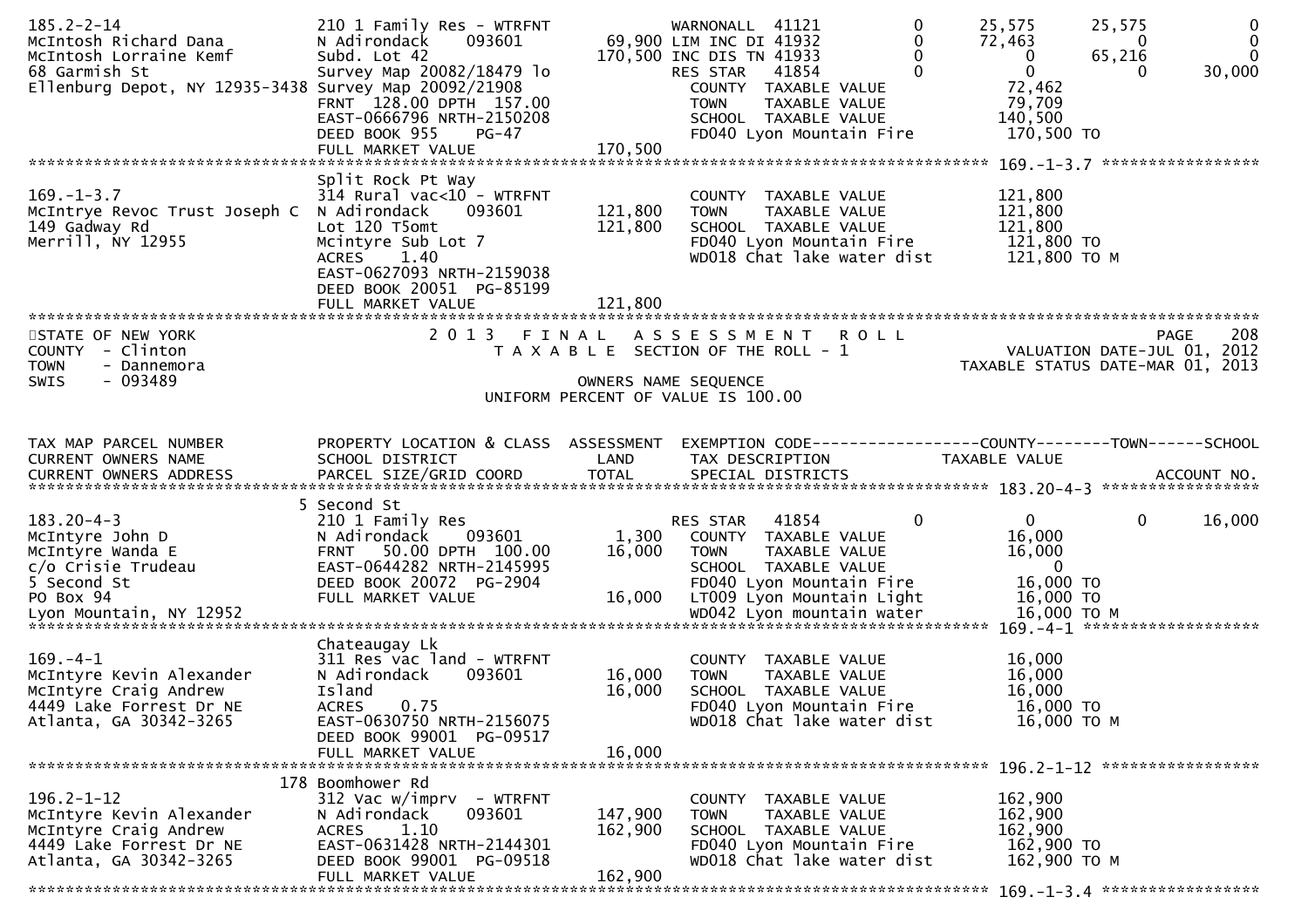| $169. - 1 - 3.4$<br>McIntyre Revoc Trust Frances D N Adirondack<br>Attn: Joseph & Francis McIntyr Lot 120 T5omt<br>149 Gadway Rd<br>Merrill, NY 12955 | Split Rock Pt Way<br>$314$ Rural vac< $10$<br>093601<br>Mcintyre Sub Lot 4<br>5.70<br><b>ACRES</b><br>EAST-0625907 NRTH-2158757<br>DEED BOOK 855<br>$PG-26$<br>FULL MARKET VALUE                        | 16,100<br>16,100<br>16,100 | COUNTY TAXABLE VALUE<br>TAXABLE VALUE<br>TOWN<br>SCHOOL TAXABLE VALUE<br>FD040 Lyon Mountain Fire                                      | 16,100<br>16,100<br>16,100<br>16,100 TO                                                     |
|-------------------------------------------------------------------------------------------------------------------------------------------------------|---------------------------------------------------------------------------------------------------------------------------------------------------------------------------------------------------------|----------------------------|----------------------------------------------------------------------------------------------------------------------------------------|---------------------------------------------------------------------------------------------|
| $169. - 1 - 3.6$<br>McIntyre Revoc Trust Frances D N Adirondack<br>Attn: Joseph & Franics McIntyr Lot 120 T5omt<br>149 Gadway Rd<br>Merrill, NY 12955 | Split Rock Pt Way<br>$314$ Rural vac<10 - WTRFNT<br>093601<br>Mcintyre Sub Lot 6<br>ACRES 1.80<br>EAST-0626755 NRTH-2158812<br>DEED BOOK 855<br>$PG-23$<br>FULL MARKET VALUE                            | 93,900<br>93,900<br>93,900 | COUNTY TAXABLE VALUE<br>TAXABLE VALUE<br><b>TOWN</b><br>SCHOOL TAXABLE VALUE<br>FD040 Lyon Mountain Fire<br>WD018 Chat lake water dist | 93,900<br>93,900<br>93,900<br>93,900 TO<br>93,900 ТО М                                      |
| STATE OF NEW YORK<br>COUNTY - Clinton<br>- Dannemora<br><b>TOWN</b><br><b>SWIS</b><br>$-093489$                                                       |                                                                                                                                                                                                         | OWNERS NAME SEQUENCE       | 2013 FINAL ASSESSMENT ROLL<br>T A X A B L E SECTION OF THE ROLL - 1<br>UNIFORM PERCENT OF VALUE IS 100.00                              | 209<br>PAGE<br>VALUATION DATE-JUL 01, 2012<br>TAXABLE STATUS DATE-MAR 01, 2013              |
| TAX MAP PARCEL NUMBER<br>CURRENT OWNERS NAME                                                                                                          | PROPERTY LOCATION & CLASS ASSESSMENT<br>SCHOOL DISTRICT                                                                                                                                                 | LAND                       | TAX DESCRIPTION                                                                                                                        | EXEMPTION        CODE-----------------COUNTY-------TOWN------SCHOOL<br><b>TAXABLE VALUE</b> |
| $169. - 1 - 3.1$<br>McIntyre Revocable Trust Josep N Adirondack<br>McIntyre Trustee Frances D<br>149 Gadway Rd<br>Merrill, NY 12955                   | Split Rock Pt Way<br>$322$ Rural vac $>10$ - WTRFNT<br>093601<br>Mcintyre Sub Lot 1 & 2<br>ACRES 14.50<br>EAST-0625839 NRTH-2158229<br>DEED BOOK 20051 PG-85199<br>FULL MARKET VALUE                    | 83,300<br>83,300<br>83,300 | COUNTY TAXABLE VALUE<br><b>TOWN</b><br>TAXABLE VALUE<br>SCHOOL TAXABLE VALUE<br>FD040 Lyon Mountain Fire<br>WD018 Chat lake water dist | 83,300<br>83,300<br>83,300<br>83,300 TO<br>73,087 TO M                                      |
| $169. -1 - 3.3$<br>Mcintyre Susanne<br>149 Gadway Rd<br>Merrill, NY 12955                                                                             | Split Rock Pt Way<br>$314$ Rural vac< $10$<br>093601<br>N Adirondack<br>Lot 120 T5omt<br>Mcintyre Sub Lot 3<br>ACRES 3.20<br>EAST-0625495 NRTH-2158686<br>DEED BOOK 855<br>$PG-32$<br>FULL MARKET VALUE | 12,300<br>12,300<br>12,300 | COUNTY TAXABLE VALUE<br>TAXABLE VALUE<br><b>TOWN</b><br>SCHOOL TAXABLE VALUE<br>FD040 Lyon Mountain Fire                               | 12,300<br>12,300<br>12,300<br>12,300 TO                                                     |
|                                                                                                                                                       | 747 Sunset Rd                                                                                                                                                                                           |                            |                                                                                                                                        |                                                                                             |
| $182.2 - 1 - 3$<br>Mckee Mary M<br>543 Porter Rd<br>Malone, NY 12953                                                                                  | 260 Seasonal res - WTRFNT<br>093601<br>N Adirondack<br>1.10<br>ACRES<br>EAST-0634468 NRTH-2152976<br>DEED BOOK 758<br><b>PG-79</b>                                                                      | 126,500<br>320,600         | COUNTY TAXABLE VALUE<br>TAXABLE VALUE<br>TOWN<br>SCHOOL TAXABLE VALUE<br>FD040 Lyon Mountain Fire<br>WD018 Chat lake water dist        | 320,600<br>320,600<br>320,600<br>320,600 TO<br>316,785 TO M                                 |
|                                                                                                                                                       | FULL MARKET VALUE                                                                                                                                                                                       | 320,600                    |                                                                                                                                        |                                                                                             |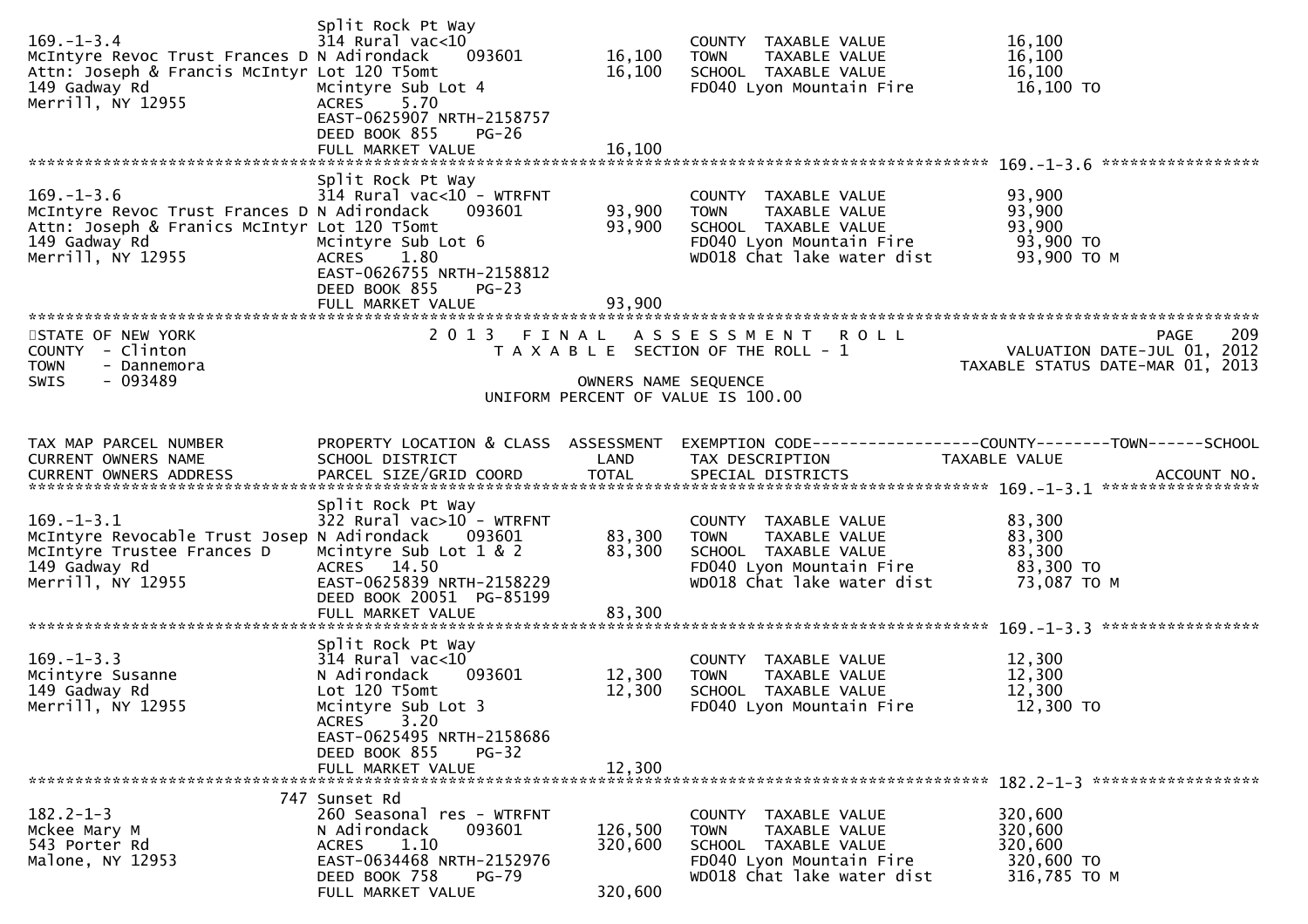|                                                                                                                |                                                                                                                                                                               |                           |                                                                                                                                                                                       | 185.2-2-23 ******************                                                                       |                    |
|----------------------------------------------------------------------------------------------------------------|-------------------------------------------------------------------------------------------------------------------------------------------------------------------------------|---------------------------|---------------------------------------------------------------------------------------------------------------------------------------------------------------------------------------|-----------------------------------------------------------------------------------------------------|--------------------|
| $185.2 - 2 - 23$<br>McKillip Daniel<br>236 Algonquin Dr<br>Lake Placid, NY 12946                               | 28 Garmish St<br>210 1 Family Res - WTRFNT<br>093601<br>N Adirondack<br>FRNT 186.71 DPTH 150.00<br>080<br><b>BANK</b><br>EAST-0667443 NRTH-2149493<br>DEED BOOK 20072 PG-9640 | 91,800<br>256,700         | COUNTY TAXABLE VALUE<br><b>TOWN</b><br>TAXABLE VALUE<br>SCHOOL TAXABLE VALUE<br>FD040 Lyon Mountain Fire                                                                              | 256,700<br>256,700<br>256,700<br>256,700 TO                                                         |                    |
|                                                                                                                |                                                                                                                                                                               |                           |                                                                                                                                                                                       |                                                                                                     |                    |
| $185.2 - 2 - 8$<br>McKillip Daniel C<br>McKillip Barbara H<br>236 Algonquin Dr<br>Lake Placid, NY 12946        | 96 Garmish St<br>210 1 Family Res - WTRFNT<br>093601<br>N Adirondack<br>Subd. Lot 48<br>FRNT 110.00 DPTH 265.00<br>EAST-0666409 NRTH-2150702<br>DEED BOOK 20072 PG-11179      | 81,400<br>246,000         | COUNTY TAXABLE VALUE<br><b>TOWN</b><br>TAXABLE VALUE<br>SCHOOL TAXABLE VALUE<br>FD040 Lyon Mountain Fire                                                                              | 246,000<br>246,000<br>246,000<br>246,000 TO                                                         |                    |
|                                                                                                                |                                                                                                                                                                               |                           |                                                                                                                                                                                       |                                                                                                     |                    |
| STATE OF NEW YORK<br>COUNTY - Clinton<br><b>TOWN</b><br>- Dannemora<br>- 093489<br>SWIS                        |                                                                                                                                                                               | OWNERS NAME SEQUENCE      | 2013 FINAL ASSESSMENT ROLL<br>T A X A B L E SECTION OF THE ROLL - 1                                                                                                                   | VALUATION DATE-JUL 01, 2012<br>TAXABLE STATUS DATE-MAR 01, 2013                                     | 210<br><b>PAGE</b> |
|                                                                                                                |                                                                                                                                                                               |                           | UNIFORM PERCENT OF VALUE IS 100.00                                                                                                                                                    |                                                                                                     |                    |
|                                                                                                                |                                                                                                                                                                               |                           |                                                                                                                                                                                       |                                                                                                     |                    |
| TAX MAP PARCEL NUMBER<br>CURRENT OWNERS NAME                                                                   | PROPERTY LOCATION & CLASS ASSESSMENT<br>SCHOOL DISTRICT                                                                                                                       | LAND                      | TAX DESCRIPTION                                                                                                                                                                       | TAXABLE VALUE                                                                                       |                    |
|                                                                                                                | 55 School Hill St                                                                                                                                                             |                           |                                                                                                                                                                                       |                                                                                                     |                    |
| $183.16 - 3 - 13$<br>McKinney Darryl<br>McKinney Velvet A<br>PO Box 51<br>Lyon Mt, NY 12952                    | 210 1 Family Res<br>093601<br>N Adirondack<br>FRNT 149.55 DPTH 220.00<br>EAST-0647078 NRTH-2147528<br>DEED BOOK 20041 PG-75421<br>FULL MARKET VALUE                           | 2,800<br>54,500<br>54,500 | 41854<br>0<br>RES STAR<br>COUNTY TAXABLE VALUE<br>TAXABLE VALUE<br>TOWN<br>SCHOOL TAXABLE VALUE<br>FD040 Lyon Mountain Fire<br>LT009 Lyon Mountain Light<br>WD042 Lyon mountain water | $\mathbf{0}$<br>$\mathbf{0}$<br>54,500<br>54,500<br>24,500<br>54,500 TO<br>54,500 TO<br>54,500 TO M | 30,000             |
|                                                                                                                |                                                                                                                                                                               |                           |                                                                                                                                                                                       |                                                                                                     |                    |
| $183.2 - 2 - 18$<br>McKinney Donald G<br>Franzen Herbert M<br>Laura L Rosell<br>PO Box 86<br>Lyon Mt, NY 12952 | 2966 Belmont St<br>210 1 Family Res<br>093601<br>N Adirondack<br>FRNT 87.57 DPTH 178.00<br>EAST-0646198 NRTH-2148763<br>DEED BOOK 20011 PG-35107<br>FULL MARKET VALUE         | 2,100<br>61,900<br>61,900 | COUNTY TAXABLE VALUE<br>TAXABLE VALUE<br><b>TOWN</b><br>SCHOOL TAXABLE VALUE<br>FD040 Lyon Mountain Fire<br>LT009 Lyon Mountain Light<br>WD042 Lyon mountain water                    | 61,900<br>61,900<br>61,900<br>61,900 TO<br>61,900 TO<br>61,900 то м                                 |                    |
|                                                                                                                | 2973 Rt 374                                                                                                                                                                   |                           |                                                                                                                                                                                       |                                                                                                     |                    |
| $183.2 - 2 - 28$<br>McKinney Donald G<br>Franzen Herbert M<br>PO Box 195<br>Lyon Mountain, NY 12952            | 210 1 Family Res<br>093601<br>N Adirondack<br>FRNT 224.00 DPTH 232.00<br>EAST-0645900 NRTH-2148787<br>DEED BOOK 20082 PG-15155<br>FULL MARKET VALUE                           | 55,600<br>55,600          | 41121<br>0<br>WARNONALL<br>0<br>41834<br>3,100 SR STAR<br>COUNTY TAXABLE VALUE<br>TAXABLE VALUE<br><b>TOWN</b><br>SCHOOL TAXABLE VALUE<br>FD040 Lyon Mountain Fire                    | 8,340<br>8,340<br>0<br>$\Omega$<br>47,260<br>47,260<br>0<br>55,600 TO                               | 0<br>55,600        |
|                                                                                                                |                                                                                                                                                                               |                           | LT009 Lyon Mountain Light<br>WD042 Lyon mountain water                                                                                                                                | 55,600 TO<br>55,600 TO M                                                                            |                    |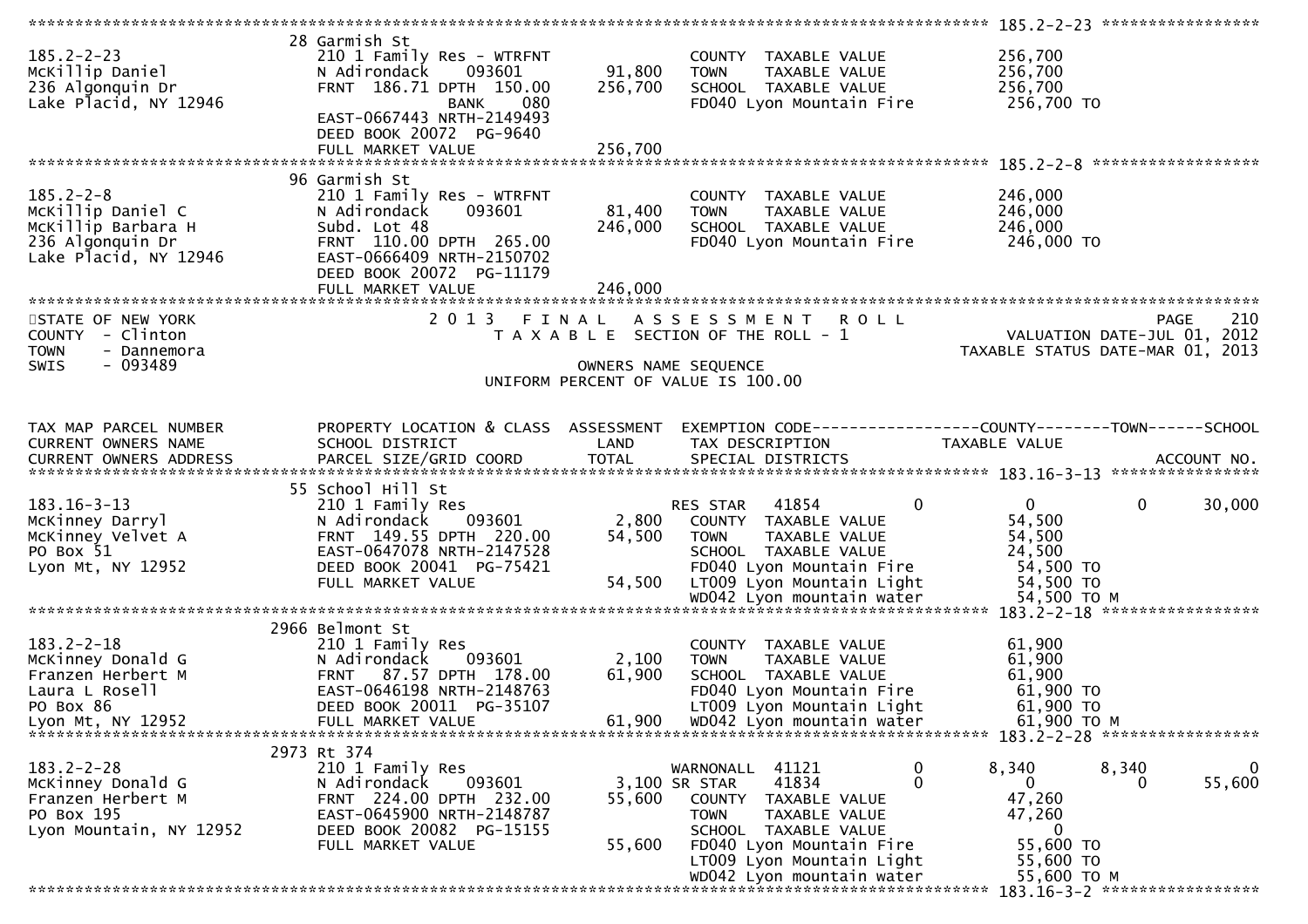| $183.16 - 3 - 2$<br>Mckinney Ruth Forsythe<br>PO Box 157<br>Lyon Mountain, NY 12952                  | 11 Williams St<br>210 1 Family Res<br>N Adirondack<br>093601<br>Map 133-A Lot 50<br>FRNT 110.00 DPTH 202.00<br>EAST-0646585 NRTH-2148223<br>DEED BOOK 1029<br>PG-128<br>FULL MARKET VALUE | 2,500<br>30,800<br>30,800     | $\Omega$<br>41834<br>SR STAR<br>COUNTY TAXABLE VALUE<br><b>TOWN</b><br>TAXABLE VALUE<br>SCHOOL TAXABLE VALUE<br>FD040 Lyon Mountain Fire<br>LT009 Lyon Mountain Light<br>WD042 Lyon mountain water | $\mathbf 0$<br>$\mathbf 0$<br>30,800<br>30,800<br>30,800<br>$\mathbf{0}$<br>30,800 TO<br>30,800 TO<br>30,800 TO M |
|------------------------------------------------------------------------------------------------------|-------------------------------------------------------------------------------------------------------------------------------------------------------------------------------------------|-------------------------------|----------------------------------------------------------------------------------------------------------------------------------------------------------------------------------------------------|-------------------------------------------------------------------------------------------------------------------|
|                                                                                                      | 4548 Rt 374                                                                                                                                                                               |                               |                                                                                                                                                                                                    | $169. -2 - 3$ *********************                                                                               |
| $169. - 2 - 3$<br>McLaughlin Shaun M<br>17 Penfield Pl<br>Farmington, CT 06032                       | 312 Vac w/imprv<br>093601<br>N Adirondack<br>FRNT 200.00 DPTH 350.00<br>EAST-0634847 NRTH-2159882<br>DEED BOOK 20051 PG-78510<br>FULL MARKET VALUE                                        | 14,500<br>15,500<br>15,500    | COUNTY TAXABLE VALUE<br>TAXABLE VALUE<br><b>TOWN</b><br>SCHOOL TAXABLE VALUE<br>FD040 Lyon Mountain Fire                                                                                           | 15,500<br>15,500<br>15,500<br>15,500 TO                                                                           |
|                                                                                                      |                                                                                                                                                                                           |                               |                                                                                                                                                                                                    |                                                                                                                   |
| STATE OF NEW YORK<br>COUNTY - Clinton<br><b>TOWN</b><br>- Dannemora<br><b>SWIS</b><br>- 093489       | 2 0 1 3                                                                                                                                                                                   | FINAL<br>OWNERS NAME SEQUENCE | A S S E S S M E N T<br>R O L L<br>T A X A B L E SECTION OF THE ROLL - 1                                                                                                                            | 211<br><b>PAGE</b><br>VALUATION DATE-JUL 01, 2012<br>TAXABLE STATUS DATE-MAR 01,<br>2013                          |
|                                                                                                      |                                                                                                                                                                                           |                               | UNIFORM PERCENT OF VALUE IS 100.00                                                                                                                                                                 |                                                                                                                   |
| TAX MAP PARCEL NUMBER<br>CURRENT OWNERS NAME<br><b>CURRENT OWNERS ADDRESS</b>                        | PROPERTY LOCATION & CLASS ASSESSMENT<br>SCHOOL DISTRICT<br>PARCEL SIZE/GRID COORD                                                                                                         | LAND<br><b>TOTAL</b>          | TAX DESCRIPTION<br>SPECIAL DISTRICTS                                                                                                                                                               | TAXABLE VALUE<br>ACCOUNT NO.                                                                                      |
|                                                                                                      |                                                                                                                                                                                           |                               |                                                                                                                                                                                                    |                                                                                                                   |
| $172.4 - 1 - 11$<br>Mcmannis Donald<br>Mcmannis Audrey<br>1224 Lesage<br>Prevost QC, Canada JOR1T    | 620 Wilfred King Rd<br>260 Seasonal res - WTRFNT<br>093601<br>N Adirondack<br><b>ACRES</b><br>1.20<br>EAST-0670701 NRTH-2155602<br>DEED BOOK 639<br>PG-1085<br>FULL MARKET VALUE          | 96,100<br>149,700<br>149,700  | COUNTY TAXABLE VALUE<br>TAXABLE VALUE<br><b>TOWN</b><br>SCHOOL TAXABLE VALUE<br>FD032 Dannemora Fire Prot                                                                                          | 149,700<br>149,700<br>149,700<br>149,700 TO                                                                       |
|                                                                                                      | Wilfred King Rd                                                                                                                                                                           |                               |                                                                                                                                                                                                    |                                                                                                                   |
| $185.2 - 3 - 13$<br>MCNeil Frederick<br>MCNeil Trudy<br>PO Box 879<br>Fishersville, VA 22939         | 311 Res vac land<br>093601<br>N Adirondack<br>1.20<br><b>ACRES</b><br>EAST-0671302 NRTH-2150202<br>DEED BOOK 530<br>$PG-449$                                                              | 14,000<br>14,000              | COUNTY TAXABLE VALUE<br>TAXABLE VALUE<br><b>TOWN</b><br>SCHOOL TAXABLE VALUE<br>FD032 Dannemora Fire Prot                                                                                          | 14,000<br>14,000<br>14,000<br>14,000 TO                                                                           |
|                                                                                                      | FULL MARKET VALUE                                                                                                                                                                         | 14,000                        |                                                                                                                                                                                                    |                                                                                                                   |
| $182.4 - 1 - 22$<br>McPartlan Gerard P<br>McPartlan Mary E<br>142 Infantry Way<br>Marietta, GA 30064 | 28 Boomhower Rd<br>260 Seasonal res - WTRFNT<br>093601<br>N Adirondack<br><b>ACRES</b><br>1.20<br>EAST-0633148 NRTH-2147108<br>DEED BOOK 20021 PG-47423<br>FULL MARKET VALUE              | 137,700<br>288,000<br>288,000 | COUNTY TAXABLE VALUE<br>TAXABLE VALUE<br><b>TOWN</b><br>SCHOOL TAXABLE VALUE<br>FD040 Lyon Mountain Fire<br>WD018 Chat lake water dist                                                             | 288,000<br>288,000<br>288,000<br>288,000 TO<br>288,000 TO M<br>185.2-1-4 *******************                      |
|                                                                                                      | 8 Marshall Ln                                                                                                                                                                             |                               |                                                                                                                                                                                                    |                                                                                                                   |
| $185.2 - 1 - 4$<br>McPartlan Gerard P<br>McPartlan Mary E<br>142 Infantry Way                        | 260 Seasonal res - WTRFNT<br>N Adirondack<br>093601<br>Lot #4 147Ft Lake Frontag<br>FRNT 147.00 DPTH 228.50                                                                               | 104,000<br>200,000            | COUNTY TAXABLE VALUE<br>TAXABLE VALUE<br>TOWN<br>SCHOOL TAXABLE VALUE<br>FD040 Lyon Mountain Fire                                                                                                  | 200,000<br>200,000<br>200,000<br>200,000 TO                                                                       |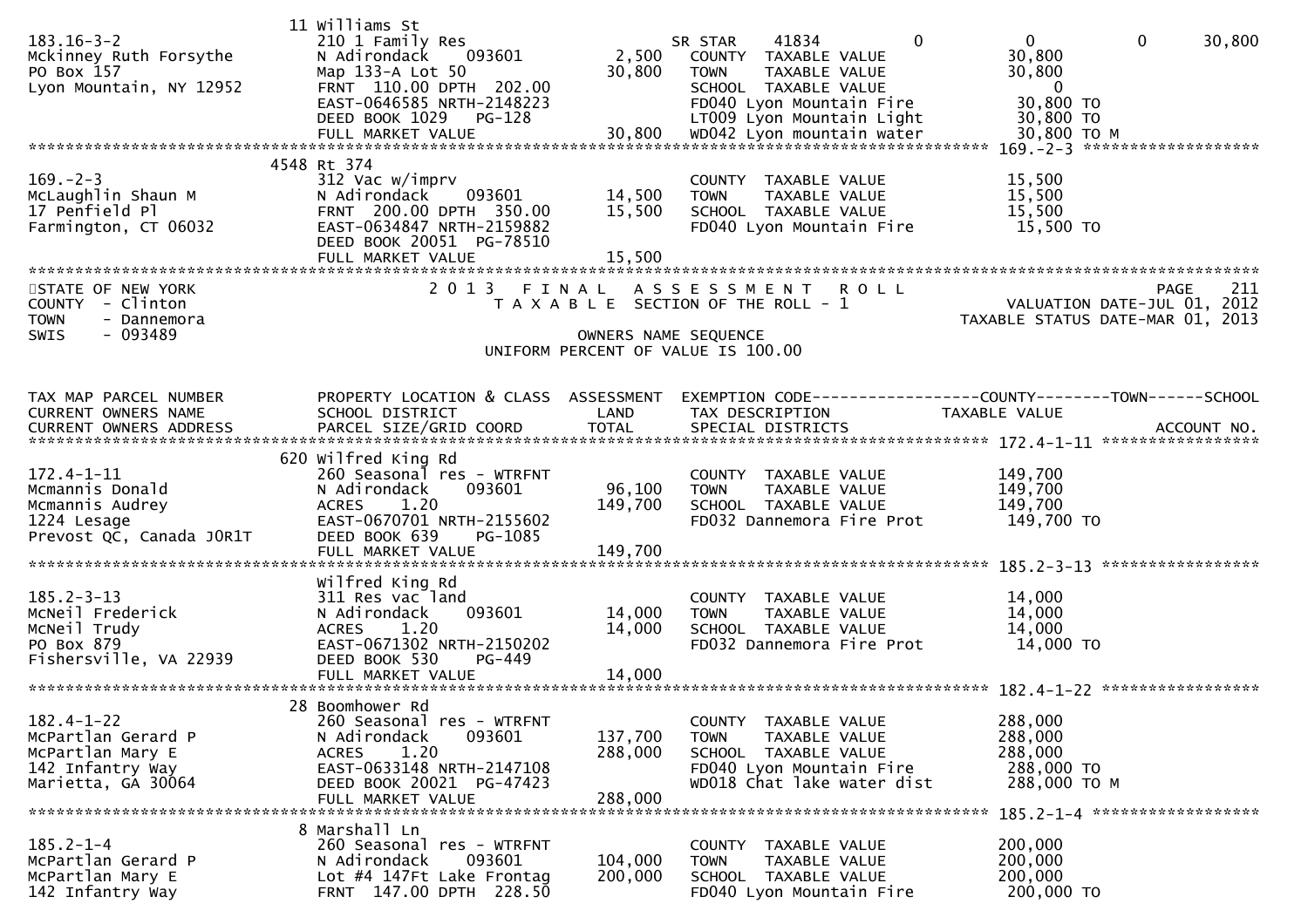| Marietta, GA 30064                                                                                | EAST-0665818 NRTH-2152184<br>DEED BOOK 20021 PG-48904<br>FULL MARKET VALUE                                                                                                          | 200,000                    |                                                                                                                                                                    |                                                                                       |
|---------------------------------------------------------------------------------------------------|-------------------------------------------------------------------------------------------------------------------------------------------------------------------------------------|----------------------------|--------------------------------------------------------------------------------------------------------------------------------------------------------------------|---------------------------------------------------------------------------------------|
|                                                                                                   |                                                                                                                                                                                     |                            |                                                                                                                                                                    |                                                                                       |
| $188. - 2 - 2$<br>Menard Gerald A<br>1 Firehouse Ln<br>Plattsburgh, NY 12901                      | Gen Leroy Manor Rd<br>$314$ Rural vac<10<br>Saranac Central 094401<br>2.10<br><b>ACRES</b><br>EAST-0704837 NRTH-2152469<br>DEED BOOK 20021 PG-47157<br>FULL MARKET VALUE            | 6,700<br>6,700<br>6,700    | COUNTY TAXABLE VALUE<br><b>TOWN</b><br>TAXABLE VALUE<br>SCHOOL TAXABLE VALUE<br>FD032 Dannemora Fire Prot                                                          | 6,700<br>6,700<br>6,700<br>6,700 TO                                                   |
| STATE OF NEW YORK<br>COUNTY - Clinton<br><b>TOWN</b><br>- Dannemora<br>$-093489$<br>SWIS          |                                                                                                                                                                                     | OWNERS NAME SEQUENCE       | 2013 FINAL ASSESSMENT ROLL<br>T A X A B L E SECTION OF THE ROLL - 1                                                                                                | 212<br>PAGE<br>VALUATION DATE-JUL 01, 2012<br>TAXABLE STATUS DATE-MAR 01, 2013        |
|                                                                                                   |                                                                                                                                                                                     |                            | UNIFORM PERCENT OF VALUE IS 100.00                                                                                                                                 |                                                                                       |
| TAX MAP PARCEL NUMBER<br>CURRENT OWNERS NAME                                                      | PROPERTY LOCATION & CLASS ASSESSMENT<br>SCHOOL DISTRICT                                                                                                                             | LAND                       | TAX DESCRIPTION                                                                                                                                                    | EXEMPTION CODE-----------------COUNTY-------TOWN------SCHOOL<br>TAXABLE VALUE         |
|                                                                                                   | 2825 Standish Rd                                                                                                                                                                    |                            |                                                                                                                                                                    |                                                                                       |
| $183.20 - 4 - 6$<br>Menard Jake A<br>2825 Standish Rd<br>Lyon Mountain, NY 12952                  | 210 1 Family Res<br>N Adirondack<br>093601<br>26.00 DPTH 172.00<br><b>FRNT</b><br>320<br><b>BANK</b><br>EAST-0644519 NRTH-2145823                                                   | 900<br>21,800              | RES STAR 41854<br>$\mathbf{0}$<br>COUNTY TAXABLE VALUE<br>TAXABLE VALUE<br>TOWN<br>SCHOOL TAXABLE VALUE<br>FD040 Lyon Mountain Fire                                | $\overline{0}$<br>$\mathbf{0}$<br>21,800<br>21,800<br>21,800<br>$\bf{0}$<br>21,800 TO |
|                                                                                                   | DEED BOOK 20072 PG-11529                                                                                                                                                            |                            | LT009 Lyon Mountain Light                                                                                                                                          | 21,800 TO                                                                             |
|                                                                                                   |                                                                                                                                                                                     |                            |                                                                                                                                                                    |                                                                                       |
| $173. - 3 - 6.1$<br>Merchant Preston L<br>PO Box 370633<br>West Hartford, CT 06137                | Wilfred King Rd<br>322 Rural vac>10<br>N Adirondack<br>093601<br>ACRES 78.80<br>EAST-0680467 NRTH-2158636<br>DEED BOOK 20132 PG-54470<br>FULL MARKET VALUE                          | 33,600<br>33,600<br>33,600 | COUNTY TAXABLE VALUE<br>TAXABLE VALUE<br><b>TOWN</b><br>SCHOOL TAXABLE VALUE<br>FD032 Dannemora Fire Prot                                                          | 33,600<br>33,600<br>33,600<br>33,600 TO                                               |
|                                                                                                   |                                                                                                                                                                                     |                            |                                                                                                                                                                    |                                                                                       |
| $158.4 - 1 - 2.1$<br>Mercier James J<br>Mercier Patricia A<br>15 Brewster Rd<br>Enfield, CT 05082 | 2577 Rt 374<br>210 1 Family Res - WTRFNT<br>093601<br>N Adirondack<br>FRNT 135.00 DPTH 220.00<br>080<br><b>BANK</b><br>EAST-0671420 NRTH-2164753<br>DEED BOOK 20031 PG-61039        | 98,100<br>228,700          | COUNTY TAXABLE VALUE<br>TAXABLE VALUE<br><b>TOWN</b><br>SCHOOL TAXABLE VALUE<br>FD040 Lyon Mountain Fire                                                           | 228,700<br>228,700<br>228,700<br>228,700 TO                                           |
|                                                                                                   | FULL MARKET VALUE                                                                                                                                                                   | 228,700                    |                                                                                                                                                                    |                                                                                       |
|                                                                                                   |                                                                                                                                                                                     |                            |                                                                                                                                                                    |                                                                                       |
| 183.20-1-21<br>Merrell Robert<br>Merrell Lynne<br>803 County Road 623<br>Dayton, TX 77535         | 2827 Standish Rd<br>210 1 Family Res<br>093601<br>N Adirondack<br>Sub Map 133A Lot 86A<br>30.00 DPTH 134.00<br><b>FRNT</b><br>EAST-0644558 NRTH-2145893<br>DEED BOOK 20061 PG-98995 | 900<br>24,100              | COUNTY TAXABLE VALUE<br>TAXABLE VALUE<br><b>TOWN</b><br>SCHOOL TAXABLE VALUE<br>FD040 Lyon Mountain Fire<br>LT009 Lyon Mountain Light<br>WD042 Lyon mountain water | 24,100<br>24,100<br>24,100<br>24,100 TO<br>24,100 TO<br>24,100 ТО М                   |
|                                                                                                   | FULL MARKET VALUE                                                                                                                                                                   | 24,100                     |                                                                                                                                                                    |                                                                                       |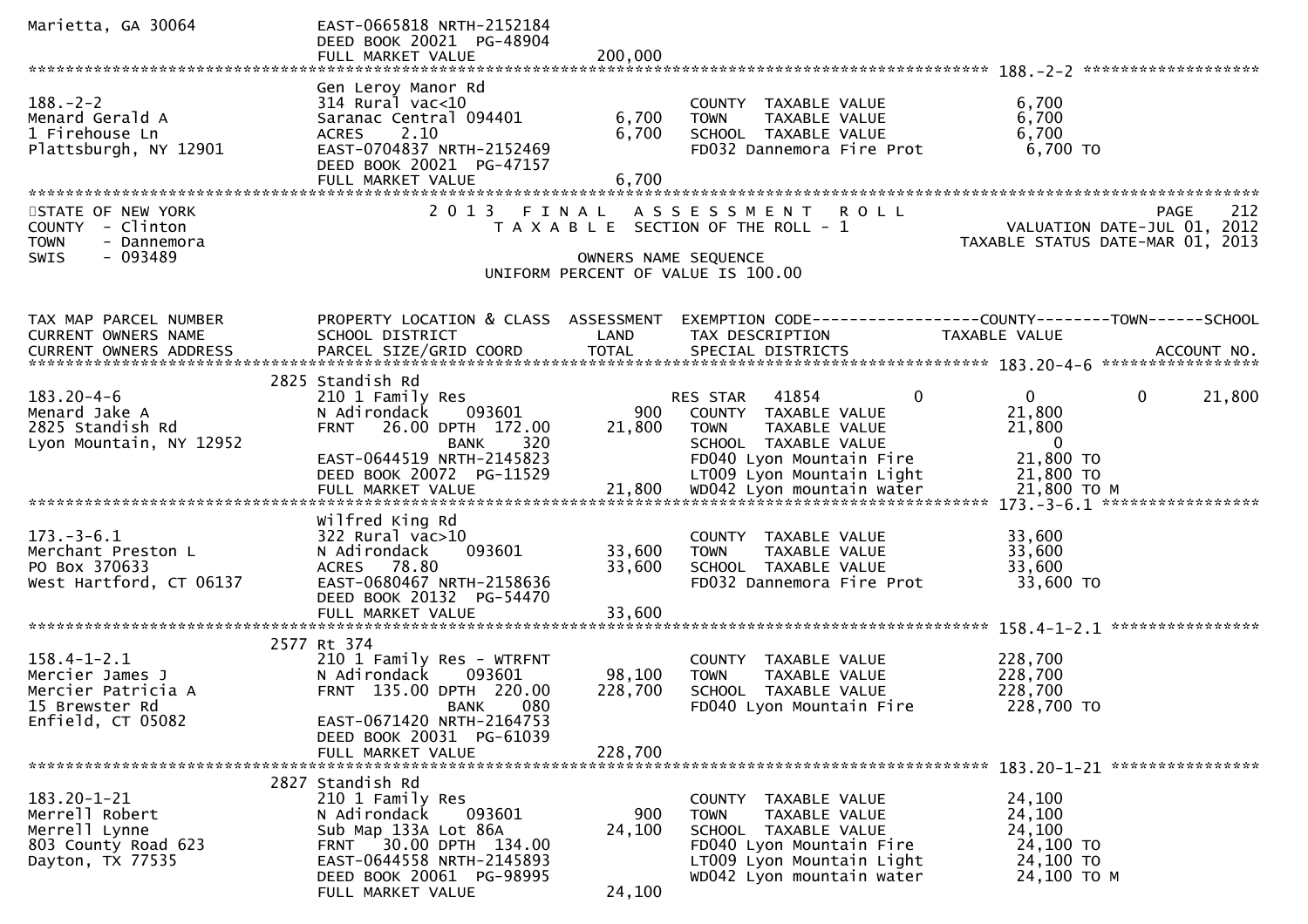| $173.3 - 1 - 7.2$<br>Merrill Darren S<br>Giametta Debra<br>PO Box 43<br>Redford, NY 12978-0043                  | Wilfred King Rd<br>311 Res vac land<br>093601<br>N Adirondack<br>Lot 132 T5omt<br>FRNT 60.00 DPTH 100.00<br>EAST-0673635 NRTH-2157490<br>DEED BOOK 1029<br>PG-219<br>FULL MARKET VALUE       | 4,000<br>4,000<br>4,000       | COUNTY TAXABLE VALUE<br>TAXABLE VALUE<br><b>TOWN</b><br>SCHOOL TAXABLE VALUE<br>FD032 Dannemora Fire Prot                              | 4,000<br>4,000<br>4,000<br>4,000 TO                                             |
|-----------------------------------------------------------------------------------------------------------------|----------------------------------------------------------------------------------------------------------------------------------------------------------------------------------------------|-------------------------------|----------------------------------------------------------------------------------------------------------------------------------------|---------------------------------------------------------------------------------|
| STATE OF NEW YORK<br>COUNTY - Clinton<br><b>TOWN</b><br>- Dannemora<br>SWIS<br>- 093489                         | 2 0 1 3                                                                                                                                                                                      | FINAL<br>OWNERS NAME SEQUENCE | ASSESSMENT ROLL<br>T A X A B L E SECTION OF THE ROLL - 1<br>UNIFORM PERCENT OF VALUE IS 100.00                                         | 213<br>PAGE<br>VALUATION DATE-JUL 01, 2012<br>TAXABLE STATUS DATE-MAR 01, 2013  |
| TAX MAP PARCEL NUMBER<br>CURRENT OWNERS NAME                                                                    | PROPERTY LOCATION & CLASS ASSESSMENT<br>SCHOOL DISTRICT                                                                                                                                      | LAND                          | TAX DESCRIPTION                                                                                                                        | EXEMPTION CODE------------------COUNTY--------TOWN------SCHOOL<br>TAXABLE VALUE |
| $173.3 - 1 - 8$<br>Merrill Darren S<br>Giametta Debra<br>PO Box 43<br>Redford, NY 12978-0043                    | Wilfred King Rd<br>311 Res vac land<br>N Adirondack<br>093601<br>FRNT 60.50 DPTH 100.00<br>EAST-0673579 NRTH-2157520<br>DEED BOOK 1029<br>PG-219<br>FULL MARKET VALUE                        | 4,000<br>4,000<br>4,000       | COUNTY TAXABLE VALUE<br>TAXABLE VALUE<br><b>TOWN</b><br>SCHOOL TAXABLE VALUE<br>FD032 Dannemora Fire Prot                              | 4,000<br>4,000<br>4,000<br>$4,000$ TO                                           |
| $173.3 - 1 - 9$<br>Merrill Darren S<br>PO Box 43<br>Redford, NY 12978-0043                                      | 479 Wilfred King Rd<br>260 Seasonal res<br>093601<br>N Adirondack<br>Lot 132 T5omt<br>FRNT 100.00 DPTH 100.00<br>EAST-0673455 NRTH-2157487<br>DEED BOOK 988<br>$PG-154$<br>FULL MARKET VALUE | 9,000<br>46,000<br>46,000     | COUNTY TAXABLE VALUE<br>TAXABLE VALUE<br><b>TOWN</b><br>SCHOOL TAXABLE VALUE<br>FD032 Dannemora Fire Prot                              | 46,000<br>46,000<br>46,000<br>46,000 TO                                         |
| $197. - 2 - 1$<br>Merry-Go-Round Hunting Club<br>Attn: Stephen Bingel<br>340 Durand Rd<br>Plattsburgh, NY 12901 | Around Lyon Mt<br>910 Priv forest<br>093601<br>N Adirondack<br>ACRES 483.00<br>EAST-0645822 NRTH-2141622<br>DEED BOOK 748<br><b>PG-322</b><br>FULL MARKET VALUE                              | 94,400<br>94,400<br>94,400    | COUNTY TAXABLE VALUE<br><b>TOWN</b><br>TAXABLE VALUE<br>SCHOOL TAXABLE VALUE<br>FD040 Lyon Mountain Fire                               | 94,400<br>94,400<br>94,400<br>94,400 TO                                         |
| $173. - 1 - 5.3$<br>Messenger Raymond<br>Messenger Helen<br>215 Wilfred King Rd<br>Ellenburg Depot, NY 12935    | 215 Wilfred King Rd<br>210 1 Family Res<br>093601<br>N Adirondack<br>Lot 132 T5omt<br>1.40<br><b>ACRES</b><br>EAST-0679438 NRTH-2156449<br>DEED BOOK 998<br>PG-142<br>FULL MARKET VALUE      | 6,200<br>29,900<br>29,900     | 41854<br>0<br>RES STAR<br>COUNTY<br>TAXABLE VALUE<br><b>TOWN</b><br>TAXABLE VALUE<br>SCHOOL TAXABLE VALUE<br>FD032 Dannemora Fire Prot | $\mathbf 0$<br>29,900<br>0<br>29,900<br>29,900<br>$\mathbf{0}$<br>29,900 TO     |
|                                                                                                                 | 225 Split Rock Pt Way                                                                                                                                                                        |                               |                                                                                                                                        |                                                                                 |
| $169. - 1 - 2$                                                                                                  | 260 Seasonal res - WTRFNT                                                                                                                                                                    |                               | COUNTY TAXABLE VALUE                                                                                                                   | 222,400                                                                         |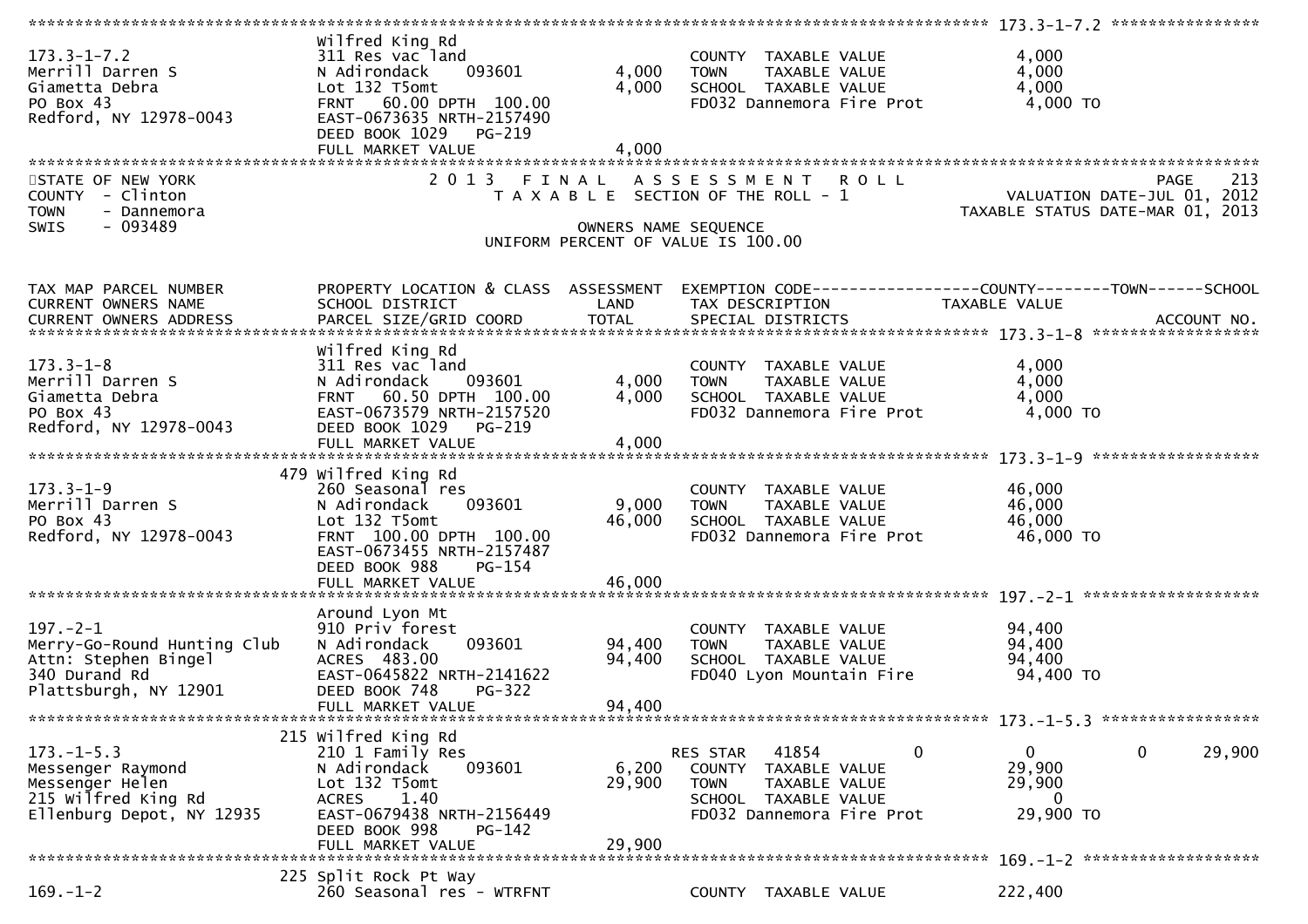| Miller Howard S<br>PO Box 692<br>Plandome, NY 11030                                                                    | N Adirondack<br>093601<br>2.70<br><b>ACRES</b><br>EAST-0626483 NRTH-2158430<br>DEED BOOK 20021 PG-46208<br>FULL MARKET VALUE                                                               | 99,300<br>222,400<br>222,400 | TAXABLE VALUE<br><b>TOWN</b><br>SCHOOL TAXABLE VALUE<br>FD040 Lyon Mountain Fire<br>WD018 Chat lake water dist                                                                          |                              | 222,400<br>222,400<br>222,400 TO<br>221,355 ТО М                                        |                                         |
|------------------------------------------------------------------------------------------------------------------------|--------------------------------------------------------------------------------------------------------------------------------------------------------------------------------------------|------------------------------|-----------------------------------------------------------------------------------------------------------------------------------------------------------------------------------------|------------------------------|-----------------------------------------------------------------------------------------|-----------------------------------------|
| STATE OF NEW YORK<br>COUNTY - Clinton<br><b>TOWN</b><br>- Dannemora<br>- 093489<br><b>SWIS</b>                         |                                                                                                                                                                                            |                              | 2013 FINAL ASSESSMENT ROLL<br>T A X A B L E SECTION OF THE ROLL - 1<br>OWNERS NAME SEQUENCE                                                                                             |                              | VALUATION DATE-JUL 01, 2012<br>TAXABLE STATUS DATE-MAR 01, 2013                         | 214<br><b>PAGE</b>                      |
|                                                                                                                        |                                                                                                                                                                                            |                              | UNIFORM PERCENT OF VALUE IS 100.00                                                                                                                                                      |                              |                                                                                         |                                         |
| TAX MAP PARCEL NUMBER<br>CURRENT OWNERS NAME                                                                           | PROPERTY LOCATION & CLASS ASSESSMENT<br>SCHOOL DISTRICT                                                                                                                                    | LAND                         | TAX DESCRIPTION                                                                                                                                                                         |                              | EXEMPTION CODE-----------------COUNTY-------TOWN------SCHOOL<br>TAXABLE VALUE           |                                         |
| $185.4 - 2 - 2$<br>Miller Larry<br>Myers James H<br>886 Rt 3<br>Plattsburgh, NY 12901                                  | 1598 Chazy Lake Rd<br>$312$ Vac w/imprv - WTRFNT<br>Saranac Central 094401<br>Subd Lot 2 Patent T40mt L<br>FRNT 70.00 DPTH 410.00<br>EAST-0668270 NRTH-2146587<br>DEED BOOK 20041 PG-74199 | 74,600<br>93,000             | COUNTY TAXABLE VALUE<br><b>TOWN</b><br>TAXABLE VALUE<br>SCHOOL TAXABLE VALUE<br>FD040 Lyon Mountain Fire                                                                                |                              | 93,000<br>93,000<br>93,000<br>93,000 TO                                                 |                                         |
|                                                                                                                        |                                                                                                                                                                                            |                              |                                                                                                                                                                                         |                              |                                                                                         |                                         |
| $159. - 2 - 19$<br>Miller Life Estate Lyman<br>Miller Life Estate Shirley<br>18 Dubrey Rd<br>Ellenburg Depot, NY 12935 | 18 Dubrey Rd<br>210 1 Family Res - WTRFNT<br>N Adirondack<br>093601<br>Lot 128 T5omt<br><b>ACRES</b><br>1.10<br>EAST-0673646 NRTH-2162451<br>DEED BOOK 20061 PG-95403                      |                              | WARCOMALL 41131<br>97,200 WARDISALL 41141<br>141,700 SR STAR<br>41834<br>COUNTY TAXABLE VALUE<br><b>TOWN</b><br>TAXABLE VALUE<br>SCHOOL TAXABLE VALUE                                   | $\mathbf 0$<br>0<br>$\Omega$ | 35,425<br>35,425<br>7,085<br>7,085<br>$\mathbf{0}$<br>0<br>99,190<br>99,190<br>78,400   | $\mathbf 0$<br>$\overline{0}$<br>63,300 |
|                                                                                                                        |                                                                                                                                                                                            |                              |                                                                                                                                                                                         |                              |                                                                                         |                                         |
| $161. - 1 - 4.3$<br>Miller Philip G<br>Miller Joseph L<br>177 Miller Rd<br>Mooers Forks, NY 12959                      | Rand Hill Rd<br>910 Priv forest<br>Saranac Central 094401<br>Lot 22 Duers<br>8.30<br><b>ACRES</b><br>EAST-0705142 NRTH-2168739<br>DEED BOOK 20092 PG-21597                                 | 3,300<br>3,300               | COUNTY TAXABLE VALUE<br>TAXABLE VALUE<br><b>TOWN</b><br>SCHOOL TAXABLE VALUE<br>FD032 Dannemora Fire Prot                                                                               |                              | 3,300<br>3,300<br>3,300<br>$3,300$ TO                                                   |                                         |
|                                                                                                                        |                                                                                                                                                                                            |                              |                                                                                                                                                                                         |                              |                                                                                         |                                         |
| $183.20 - 4 - 30$<br>Milne Mary Kay<br>PO Box 152<br>Lyon Mountain, NY 12952                                           | 6 Phillips Ct<br>210 1 Family Res<br>093601<br>N Adirondack<br>69.50 DPTH<br>93.00<br>FRNT<br>EAST-0644230 NRTH-2144770<br>DEED BOOK 20112 PG-39643<br>FULL MARKET VALUE                   | 1,500<br>36,500<br>36,500    | 41854<br>RES STAR<br>COUNTY TAXABLE VALUE<br><b>TOWN</b><br>TAXABLE VALUE<br>SCHOOL TAXABLE VALUE<br>FD040 Lyon Mountain Fire<br>LT009 Lyon Mountain Light<br>WD042 Lyon mountain water | $\mathbf 0$                  | $\mathbf{0}$<br>0<br>36,500<br>36,500<br>6,500<br>36,500 TO<br>36,500 TO<br>36,500 TO M | 30,000                                  |
|                                                                                                                        |                                                                                                                                                                                            |                              |                                                                                                                                                                                         |                              | 173. - 3 - 2.1 ******************                                                       |                                         |
| $173. - 3 - 2.1$<br>Milne-Rocque Susan M<br>Rocque Kevin J                                                             | 2059 Rt 374<br>210 1 Family Res<br>093601<br>N Adirondack<br>FRNT 125.90 DPTH 194.10                                                                                                       | 5,200<br>123,600             | RES STAR<br>41854<br><b>COUNTY</b><br>TAXABLE VALUE<br><b>TOWN</b><br>TAXABLE VALUE                                                                                                     | 0                            | 0<br>$\mathbf{0}$<br>123,600<br>123,600                                                 | 30,000                                  |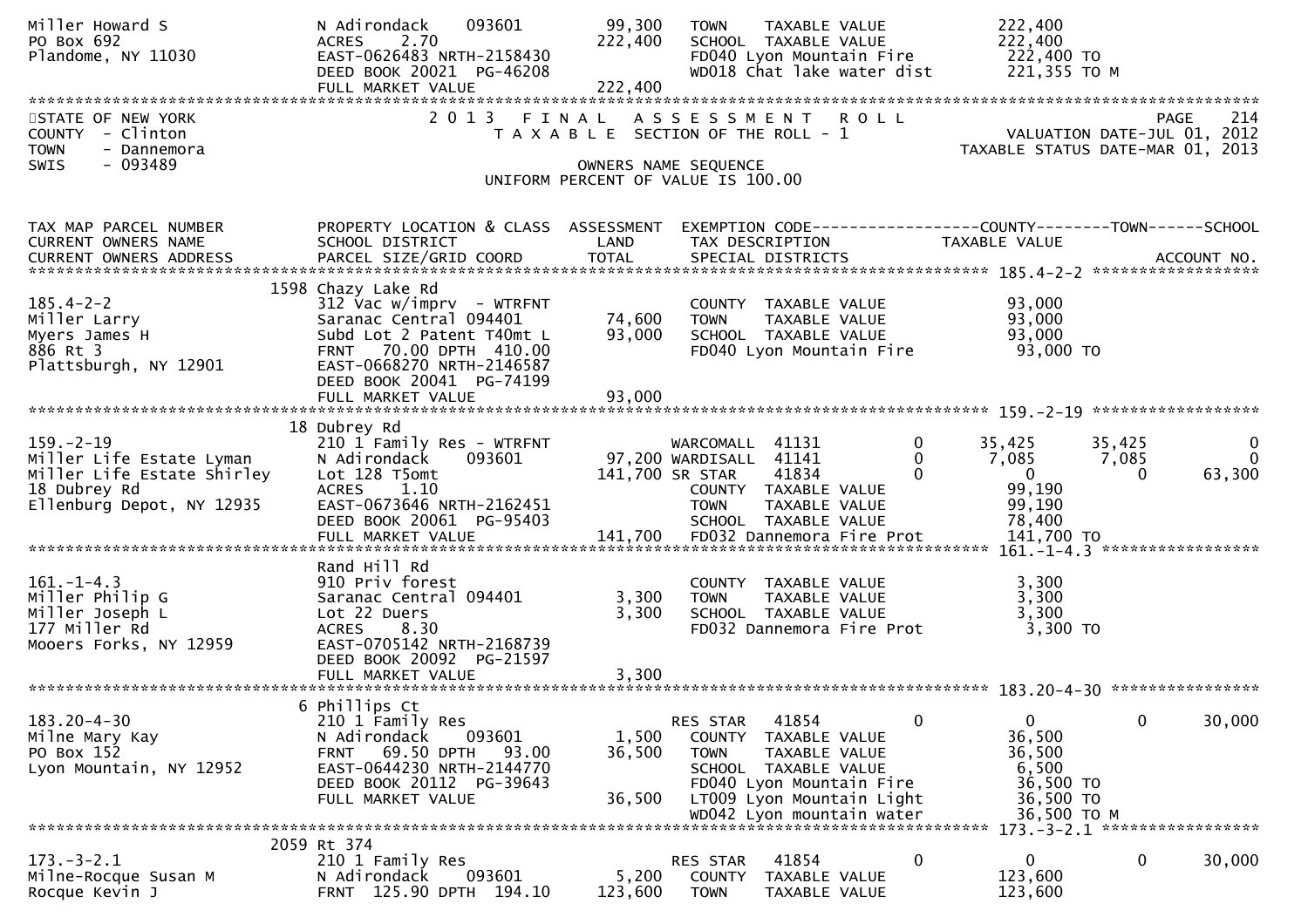| 2059 Rt 374<br>Ellenburg Depot, NY 12935                                                                       | EAST-0682679 NRTH-2160062<br>DEED BOOK 20031 PG-53469<br>FULL MARKET VALUE                                                                                                              | 123,600                   | SCHOOL TAXABLE VALUE<br>FD032 Dannemora Fire Prot                                                                                                                      | 93,600<br>123,600 TO                                                                                                                                                                                                                                                                                              |
|----------------------------------------------------------------------------------------------------------------|-----------------------------------------------------------------------------------------------------------------------------------------------------------------------------------------|---------------------------|------------------------------------------------------------------------------------------------------------------------------------------------------------------------|-------------------------------------------------------------------------------------------------------------------------------------------------------------------------------------------------------------------------------------------------------------------------------------------------------------------|
| STATE OF NEW YORK<br>COUNTY - Clinton<br><b>TOWN</b><br>- Dannemora<br><b>SWIS</b><br>- 093489                 |                                                                                                                                                                                         |                           | 2013 FINAL ASSESSMENT<br><b>ROLL</b><br>T A X A B L E SECTION OF THE ROLL - 1<br>OWNERS NAME SEQUENCE<br>UNIFORM PERCENT OF VALUE IS 100.00                            | PAGE<br>215<br>VALUATION DATE-JUL 01, 2012<br>TAXABLE STATUS DATE-MAR 01, 2013                                                                                                                                                                                                                                    |
| TAX MAP PARCEL NUMBER<br>CURRENT OWNERS NAME                                                                   | PROPERTY LOCATION & CLASS ASSESSMENT<br>SCHOOL DISTRICT                                                                                                                                 | LAND                      | TAX DESCRIPTION                                                                                                                                                        | EXEMPTION CODE------------------COUNTY--------TOWN------SCHOOL<br>TAXABLE VALUE<br>.4CCOUNT NO . PARCEL SIZE/GRID COORD TOTAL SPECIAL DISTRICTS . ACCOUNT NO . ACCOUNT NO . ACCOUNT NO . يتعدي بالمكتب المكتب المكتب المكتب المكتب المكتب المكتب المكتب المكتب المكتب المكتب المكتب المكتب المكتب المكتب المكتب ا |
| $183.16 - 1 - 31$<br>Minckler Brandon R<br>48 Third St<br>Lyon Mountain, NY 12952                              | 48 Third St<br>210 1 Family Res<br>093601<br>N Adirondack<br>FRNT 117.00 DPTH 108.00<br>080<br>BANK<br>EAST-0644584 NRTH-2147620<br>DEED BOOK 20082 PG-15648                            | 2,000<br>56,700           | $\Omega$<br>41854<br>RES STAR<br>COUNTY TAXABLE VALUE<br><b>TOWN</b><br>TAXABLE VALUE<br>SCHOOL TAXABLE VALUE<br>FD040 Lyon Mountain Fire<br>LT009 Lyon Mountain Light | 30,000<br>$\Omega$<br>$\mathbf 0$<br>56,700<br>56,700<br>26,700<br>56,700 TO<br>56,700 TO                                                                                                                                                                                                                         |
|                                                                                                                | 303 Wilfred King Rd                                                                                                                                                                     |                           |                                                                                                                                                                        |                                                                                                                                                                                                                                                                                                                   |
| $173. - 2 - 8.1$<br>Minckler Larry W<br>Minckler Joyce<br>303 Wilfred King Rd<br>Ellenburg Depot, NY 12935     | 240 Rural res<br>093601<br>N Adirondack<br>ACRES 102.90<br>EAST-0677203 NRTH-2156106<br>DEED BOOK 947<br><b>PG-96</b>                                                                   | 38,400<br>99,700          | 41834<br>$\mathbf{0}$<br>SR STAR<br>COUNTY TAXABLE VALUE<br><b>TOWN</b><br>TAXABLE VALUE<br>SCHOOL TAXABLE VALUE<br>FD032 Dannemora Fire Prot                          | 63,300<br>$\overline{0}$<br>$\mathbf{0}$<br>99,700<br>99,700<br>36,400<br>99,700 TO                                                                                                                                                                                                                               |
|                                                                                                                | FULL MARKET VALUE                                                                                                                                                                       | 99,700                    |                                                                                                                                                                        |                                                                                                                                                                                                                                                                                                                   |
| $173. - 2 - 8.2$<br>Minckler Scott M<br>Minckler Frances H<br>313 Wilfred King Rd<br>Ellenburg Depot, NY 12935 | 313 Wilfred King Rd<br>270 Mfg housing<br>093601<br>N Adirondack<br>Lot 132 T5omt<br><b>ACRES</b><br>1.70<br>EAST-0677227 NRTH-2157304<br>DEED BOOK 20102 PG-36462<br>FULL MARKET VALUE | 6,400<br>35,300<br>35,300 | $\mathbf 0$<br>41854<br>RES STAR<br>COUNTY TAXABLE VALUE<br>TAXABLE VALUE<br><b>TOWN</b><br>SCHOOL TAXABLE VALUE<br>FD032 Dannemora Fire Prot                          | $\mathbf{0}$<br>$\mathbf 0$<br>30,000<br>35,300<br>35,300<br>5,300<br>35,300 TO                                                                                                                                                                                                                                   |
|                                                                                                                |                                                                                                                                                                                         |                           |                                                                                                                                                                        |                                                                                                                                                                                                                                                                                                                   |
| $185.2 - 3 - 14$<br>Minckler Scott M<br>Minckler Frances H<br>313 Wilfred King Rd<br>Ellenburg Depot, NY 12935 | Wilfred King Rd<br>312 Vac w/imprv<br>N Adirondack<br>093601<br>Lot 148 T3omt<br>FRNT 70.00 DPTH 300.00<br>EAST-0671353 NRTH-2150549<br>DEED BOOK 20102 PG-36462<br>FULL MARKET VALUE   | 9,800<br>9,900<br>9,900   | COUNTY TAXABLE VALUE<br><b>TOWN</b><br>TAXABLE VALUE<br>SCHOOL TAXABLE VALUE<br>FD032 Dannemora Fire Prot                                                              | 9,900<br>9,900<br>9,900<br>9,900 TO                                                                                                                                                                                                                                                                               |
|                                                                                                                |                                                                                                                                                                                         |                           |                                                                                                                                                                        |                                                                                                                                                                                                                                                                                                                   |
| $159. - 2 - 10.2$<br>Miner Heath A<br>163 Rt 9<br>PO Box 194<br>Chazy, NY 12921                                | 2160 Rt 374<br>314 Rural vac<10<br>N Adirondack<br>093601<br>Lot 130 T5omt<br>3.00<br><b>ACRES</b><br>EAST-0680582 NRTH-2161332<br>DEED BOOK 20092 PG-22744                             | 7,200<br>7,200            | COUNTY TAXABLE VALUE<br>TAXABLE VALUE<br><b>TOWN</b><br>SCHOOL TAXABLE VALUE<br>FD032 Dannemora Fire Prot                                                              | 7,200<br>7,200<br>7,200<br>7,200 TO                                                                                                                                                                                                                                                                               |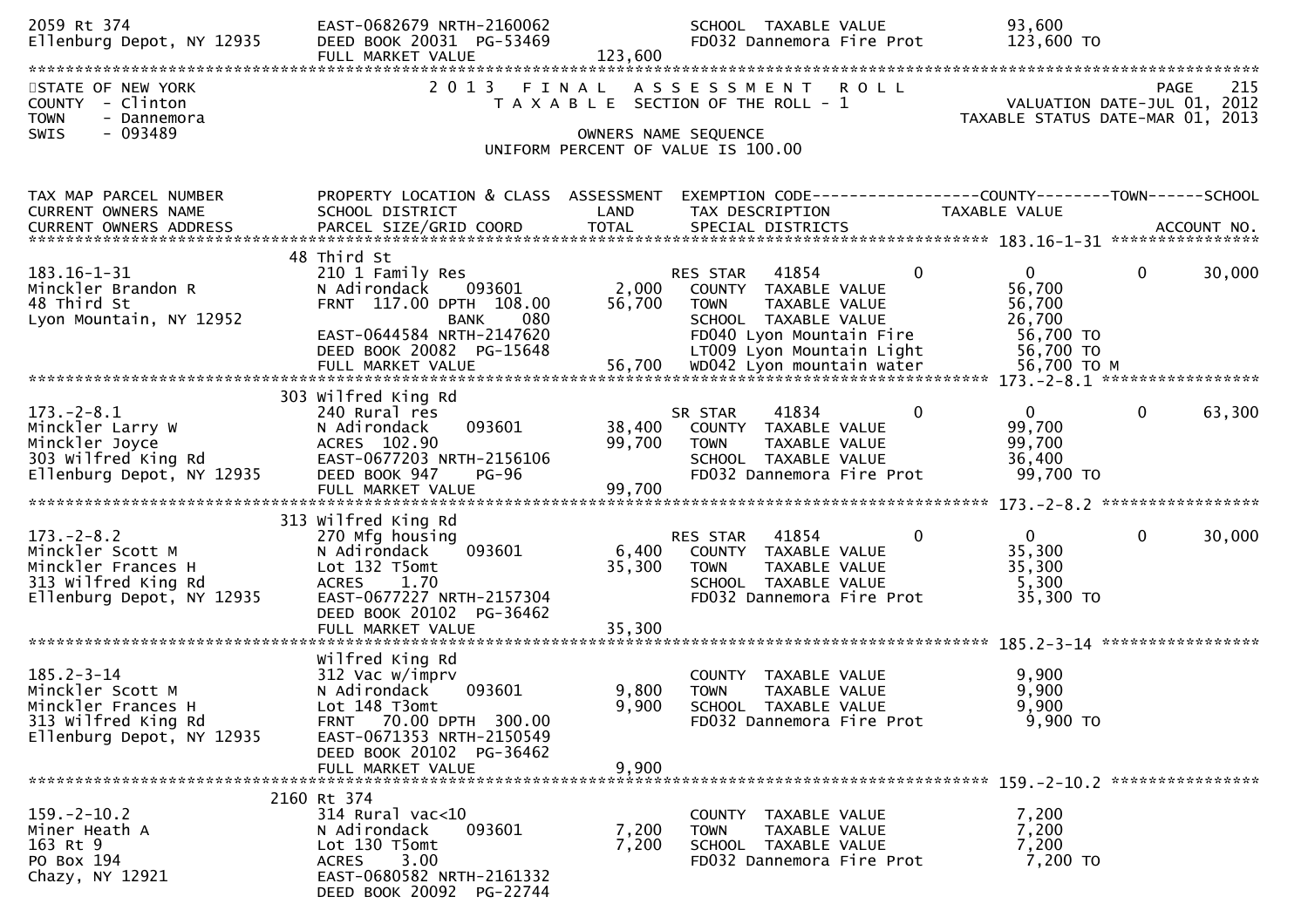|                                                                                                        | FULL MARKET VALUE                                                                                                                                                                     | 7,200                         |                                                                                                                                                                                      |                                               |                                                                                |                             |                         |
|--------------------------------------------------------------------------------------------------------|---------------------------------------------------------------------------------------------------------------------------------------------------------------------------------------|-------------------------------|--------------------------------------------------------------------------------------------------------------------------------------------------------------------------------------|-----------------------------------------------|--------------------------------------------------------------------------------|-----------------------------|-------------------------|
| STATE OF NEW YORK<br>COUNTY - Clinton<br><b>TOWN</b><br>- Dannemora                                    | 2 0 1 3                                                                                                                                                                               |                               | FINAL ASSESSMENT ROLL<br>T A X A B L E SECTION OF THE ROLL - 1                                                                                                                       |                                               | TAXABLE STATUS DATE-MAR 01, 2013                                               | VALUATION DATE-JUL 01, 2012 | 216<br>PAGE             |
| $-093489$<br><b>SWIS</b>                                                                               |                                                                                                                                                                                       |                               | OWNERS NAME SEQUENCE<br>UNIFORM PERCENT OF VALUE IS 100.00                                                                                                                           |                                               |                                                                                |                             |                         |
|                                                                                                        |                                                                                                                                                                                       |                               |                                                                                                                                                                                      |                                               |                                                                                |                             |                         |
| TAX MAP PARCEL NUMBER<br>CURRENT OWNERS NAME                                                           | PROPERTY LOCATION & CLASS ASSESSMENT<br>SCHOOL DISTRICT                                                                                                                               | LAND                          | TAX DESCRIPTION                                                                                                                                                                      |                                               | EXEMPTION CODE-----------------COUNTY--------TOWN------SCHOOL<br>TAXABLE VALUE |                             |                         |
| $159. - 2 - 10.1$<br>Miner Phalon<br>Miner Debora<br>2176 Rt 374<br>Ellenburg Depot, NY 12935          | 2176 Rt 374<br>210 1 Family Res<br>093601<br>N Adirondack<br>Lot 130 T5omt<br><b>ACRES</b><br>2.50<br>EAST-0680318 NRTH-2161408<br>DEED BOOK 640<br>PG-918                            | 6,900<br>27,200               | RES STAR<br>41854<br>COUNTY TAXABLE VALUE<br><b>TOWN</b><br>SCHOOL TAXABLE VALUE<br>FD032 Dannemora Fire Prot                                                                        | 0<br>TAXABLE VALUE                            | $\mathbf{0}$<br>27,200<br>27,200<br>- 0<br>27,200 TO                           | $\mathbf{0}$                | 27,200                  |
|                                                                                                        | FULL MARKET VALUE                                                                                                                                                                     | 27,200                        |                                                                                                                                                                                      |                                               |                                                                                |                             |                         |
| $175. - 2 - 4$<br>Miner Roger L<br>Cooper Carolyn<br>659 Gen Leroy Manor Rd<br>Morrisonville, NY 12962 | 659 Gen Leroy Manor Rd<br>240 Rural res<br>Saranac Central 094401<br>Lot 27 Duerville<br>ACRES 19.60<br>EAST-0708076 NRTH-2154686<br>DEED BOOK 99001 PG-08889                         |                               | 95 PCT OF VALUE USED FOR EXEMPTION PURPOSES<br>WARCOMALL 41131<br>15,400 WARDISALL 41141<br>178,000 RES STAR<br>41854<br>COUNTY TAXABLE VALUE<br><b>TOWN</b><br>SCHOOL TAXABLE VALUE | 0<br>0<br>$\mathbf{0}$<br>TAXABLE VALUE       | 42,275<br>42,275<br>$\overline{0}$<br>93,450<br>93,450<br>148,000              | 42,275<br>42,275<br>0       | 0<br>$\Omega$<br>30,000 |
| $172.4 - 1 - 27$<br>Mitchell Anne Marie<br>Hall Robert A<br>Montreal West QC, Canada                   | 702 Wilfred King Rd<br>260 Seasonal res - WTRFNT<br>N Adirondack<br>093601<br>FRNT 143.14 DPTH 310.00<br>EAST-0669896 NRTH-2153899<br>DEED BOOK 859<br>PG-117<br>FULL MARKET VALUE    | 112,900<br>209,200<br>209,200 | COUNTY TAXABLE VALUE<br><b>TOWN</b><br>SCHOOL TAXABLE VALUE<br>FD032 Dannemora Fire Prot                                                                                             | TAXABLE VALUE                                 | 209,200<br>209,200<br>209,200<br>209,200 TO                                    |                             |                         |
| $172.2 - 1 - 8$<br>Mitchell Patrick<br>Mitchell Lee Ann<br>PO Box 278<br>Dannemora, NY 12929           | 25 Lapoint Rd<br>260 Seasonal res - WTRFNT<br>093601<br>N Adirondack<br>30.00 DPTH 30.00<br><b>FRNT</b><br>EAST-0666263 NRTH-2158267<br>DEED BOOK 20082 PG-18670<br>FULL MARKET VALUE | 1,500<br>11,300<br>11,300     | <b>COUNTY</b><br><b>TOWN</b><br>SCHOOL TAXABLE VALUE<br>FD040 Lyon Mountain Fire                                                                                                     | TAXABLE VALUE<br>TAXABLE VALUE                | 11,300<br>11,300<br>11,300<br>11,300 TO                                        |                             |                         |
|                                                                                                        | 5 Lapoint Rd                                                                                                                                                                          |                               |                                                                                                                                                                                      |                                               |                                                                                |                             |                         |
| $172.2 - 1 - 1$<br>Mitchell Patrick M<br>Mitchell Lee Ann<br>PO Box 278<br>Dannemora, NY 12929         | 210 1 Family Res<br>N Adirondack<br>093601<br>FRNT 193.50 DPTH 110.00<br>080<br><b>BANK</b><br>EAST-0665747 NRTH-2158627<br>DEED BOOK 910<br>$PG-31$                                  | 12,300<br>113,400             | 41854<br>RES STAR<br><b>COUNTY</b><br>TOWN<br>SCHOOL TAXABLE VALUE<br>FD040 Lyon Mountain Fire                                                                                       | $\mathbf 0$<br>TAXABLE VALUE<br>TAXABLE VALUE | 0<br>113,400<br>113,400<br>83,400<br>113,400 TO                                | 0                           | 30,000                  |
|                                                                                                        | FULL MARKET VALUE                                                                                                                                                                     | 113,400                       |                                                                                                                                                                                      |                                               |                                                                                |                             |                         |
| STATE OF NEW YORK                                                                                      | 2 0 1 3                                                                                                                                                                               |                               | FINAL ASSESSMENT                                                                                                                                                                     | <b>ROLL</b>                                   |                                                                                |                             | 217<br><b>PAGE</b>      |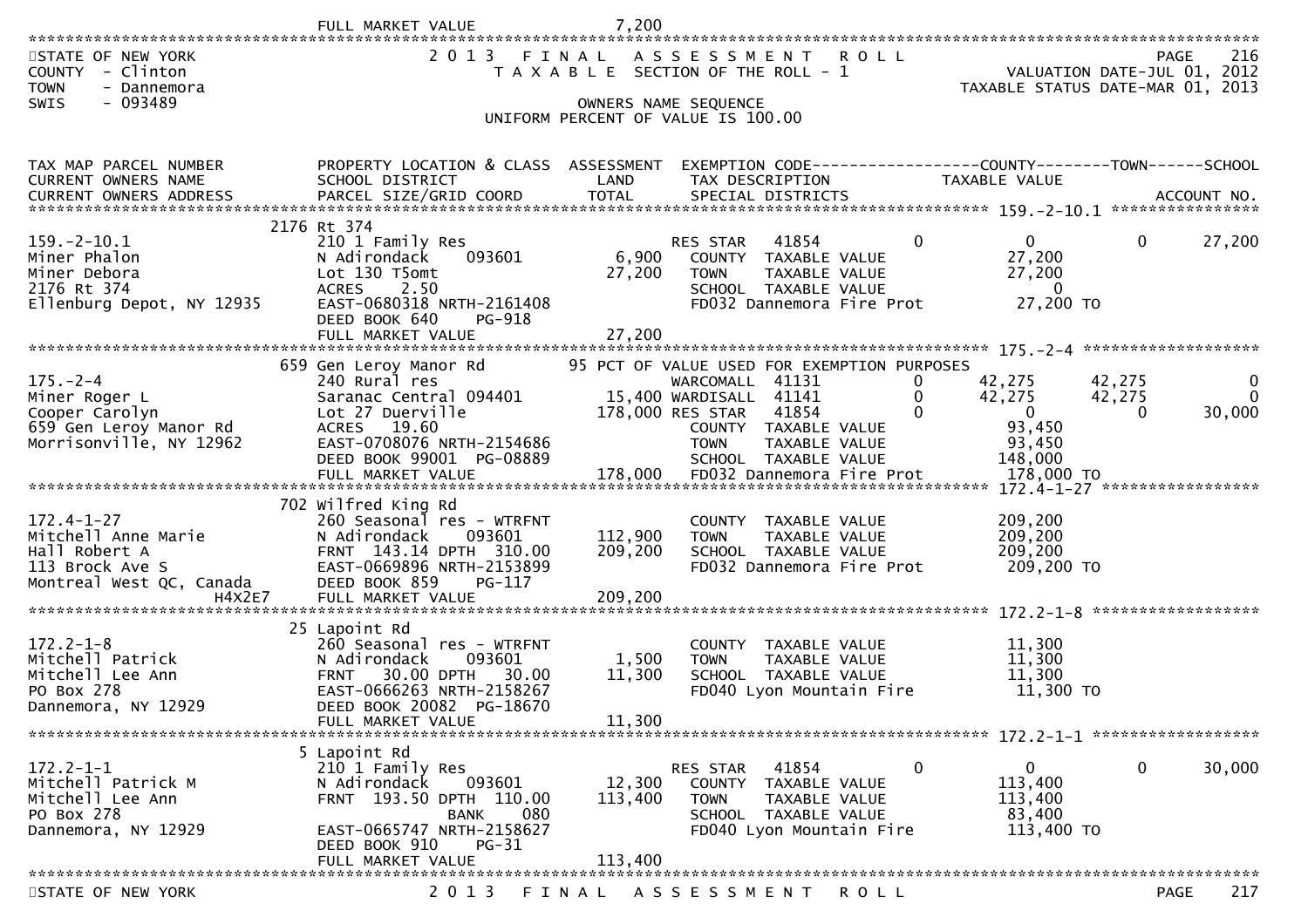| <b>COUNTY</b> | Clinton |  |
|---------------|---------|--|
|               |         |  |

# SWIS - 093489 OWNERS NAME SEQUENCE UNIFORM PERCENT OF VALUE IS 100.00

| TAX MAP PARCEL NUMBER<br>CURRENT OWNERS NAME                       | PROPERTY LOCATION & CLASS ASSESSMENT<br>SCHOOL DISTRICT | LAND             | TAX DESCRIPTION                                        | EXEMPTION        CODE-----------------COUNTY-------TOWN------SCHOOL<br>TAXABLE VALUE |
|--------------------------------------------------------------------|---------------------------------------------------------|------------------|--------------------------------------------------------|--------------------------------------------------------------------------------------|
| CURRENT OWNERS ADDRESS                                             | PARCEL SIZE/GRID COORD                                  | <b>TOTAL</b>     | SPECIAL DISTRICTS                                      | ACCOUNT NO.                                                                          |
|                                                                    | Rt 374                                                  |                  |                                                        |                                                                                      |
| $172.2 - 1 - 2$                                                    | 314 Rural vac<10                                        |                  | COUNTY TAXABLE VALUE                                   | 11,100                                                                               |
| Mitchell Patrick M<br>Mitchell Lee Ann                             | N Adirondack<br>093601<br><b>ACRES</b><br>1.70 BANK     | 11,100<br>11,100 | TAXABLE VALUE<br><b>TOWN</b><br>SCHOOL TAXABLE VALUE   | 11,100<br>11,100                                                                     |
| PO Box 278                                                         | -080<br>EAST-0665942 NRTH-2158692                       |                  | FD040 Lyon Mountain Fire                               | 11,100 TO                                                                            |
| Ellenburg Depot, NY 12935                                          | DEED BOOK 910<br>PG-31                                  |                  |                                                        |                                                                                      |
|                                                                    | FULL MARKET VALUE                                       | 11,100           |                                                        |                                                                                      |
|                                                                    | 4465 Rt 374                                             |                  |                                                        |                                                                                      |
| $169. - 2 - 11$<br>Molloy Arthur J                                 | 483 Converted Re<br>N Adirondack<br>093601              | 24,100           | COUNTY TAXABLE VALUE<br><b>TOWN</b><br>TAXABLE VALUE   | 85,000<br>85,000                                                                     |
| 4465 Rt 374                                                        | Lot $122$ T5 Omt                                        | 85,000           | SCHOOL TAXABLE VALUE                                   | 85,000                                                                               |
| Merrill, NY 12955                                                  | ACRES 41.50                                             |                  | FD040 Lyon Mountain Fire                               | 85,000 TO                                                                            |
|                                                                    | EAST-0636583 NRTH-2158062<br>DEED BOOK 20092 PG-28238   |                  |                                                        |                                                                                      |
|                                                                    | FULL MARKET VALUE                                       | 85,000           |                                                        |                                                                                      |
|                                                                    | 245/275 Split Rock Pt Way                               |                  |                                                        |                                                                                      |
| $169. - 1 - 5$                                                     | 260 Seasonal res - WTRFNT                               |                  | COUNTY TAXABLE VALUE                                   | 404,300                                                                              |
| Momot David E                                                      | 093601<br>N Adirondack                                  | 207,100          | <b>TOWN</b><br>TAXABLE VALUE                           | 404,300                                                                              |
| Momot Lillian E                                                    | 40.16<br>ACRES                                          | 404,300          | SCHOOL TAXABLE VALUE                                   | 404,300                                                                              |
| 23560 Peppermill Ct<br>Bonita Springs, FL 34134-4909 DEED BOOK 814 | EAST-0626244 NRTH-2157319<br>$PG-1$                     |                  | FD040 Lyon Mountain Fire<br>WD018 Chat lake water dist | 404,300 TO<br>391,443 ТО М                                                           |
|                                                                    | FULL MARKET VALUE                                       | 404.300          |                                                        |                                                                                      |
|                                                                    | 387/429 Split Rock Pt Way                               |                  |                                                        |                                                                                      |
| $169. - 1 - 20$                                                    | 260 Seasonal res - WTRFNT                               |                  | COUNTY TAXABLE VALUE                                   | 476,900                                                                              |
| Montgomery Trust                                                   | N Adirondack<br>093601                                  | 238,400          | <b>TOWN</b><br>TAXABLE VALUE                           | 476,900                                                                              |
| Heath Trustee Beth                                                 | ACRES 83.60                                             | 476,900          | SCHOOL TAXABLE VALUE                                   | 476,900<br>476,900 TO                                                                |
| 140 Pearl St Ste 100<br>Buffalo, NY 14202                          | EAST-0625543 NRTH-2155399<br>DEED BOOK 20112 PG-38634   |                  | FD040 Lyon Mountain Fire<br>WD018 Chat lake water dist | 442,563 TO M                                                                         |
|                                                                    | FULL MARKET VALUE                                       | 476,900          |                                                        |                                                                                      |
|                                                                    | 35 Garden Way                                           |                  |                                                        |                                                                                      |
| $158.4 - 1 - 45$                                                   | 210 1 Family Res - WTRFNT                               |                  | $\mathbf 0$<br>41854<br>RES STAR                       | $\mathbf{0}$<br>$\mathbf{0}$<br>30,000                                               |
| Moody Rodney                                                       | N Adirondack<br>093601                                  | 64,300           | COUNTY TAXABLE VALUE                                   | 144,400                                                                              |
| Moody Donna                                                        | 75.00 DPTH 170.00<br><b>FRNT</b>                        | 144,400          | <b>TOWN</b><br>TAXABLE VALUE                           | 144,400                                                                              |
| PO Box 149<br>Dannemora, NY 12929                                  | EAST-0668837 NRTH-2160736<br>DEED BOOK 714<br>PG-140    |                  | SCHOOL TAXABLE VALUE<br>FD040 Lyon Mountain Fire       | 114,400<br>144,400 TO                                                                |
|                                                                    |                                                         |                  |                                                        |                                                                                      |
|                                                                    | Chazy Lake Rd                                           |                  |                                                        |                                                                                      |
| $185.2 - 2 - 49$                                                   | 312 Vac w/imprv                                         |                  | COUNTY<br>TAXABLE VALUE                                | 74,100                                                                               |
| Moore Family Enterprises Ltd                                       | 093601<br>N Adirondack                                  | 14,000           | <b>TOWN</b><br>TAXABLE VALUE                           | 74,100                                                                               |
| 29 Moore Way<br>Wynantskill, NY 12198                              | Corner Of Garmish<br>& Chazy Lake Rd                    | 74,100           | SCHOOL TAXABLE VALUE<br>FD040 Lyon Mountain Fire       | 74,100<br>74,100 TO                                                                  |
|                                                                    | <b>ACRES</b><br>1.20                                    |                  |                                                        |                                                                                      |
|                                                                    |                                                         |                  |                                                        |                                                                                      |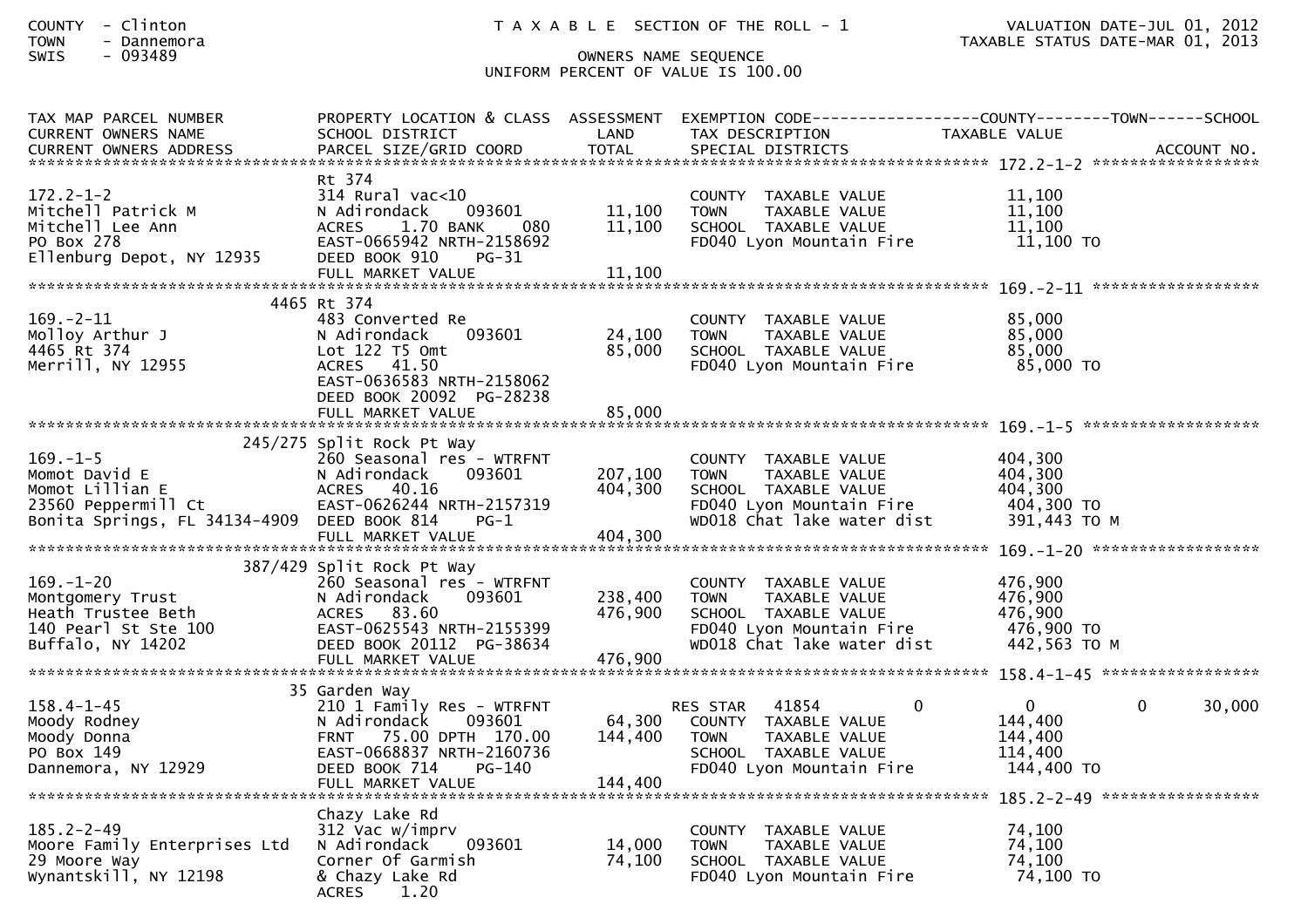| STATE OF NEW YORK<br>COUNTY - Clinton<br><b>TOWN</b><br>- Dannemora<br>SWIS<br>- 093489 | EAST-0666030 NRTH-2150832<br>DEED BOOK 20122 PG-48825<br>FULL MARKET VALUE                                                                                                      | 74,100<br>OWNERS NAME SEQUENCE | 2013 FINAL ASSESSMENT ROLL<br>T A X A B L E SECTION OF THE ROLL - 1<br>UNIFORM PERCENT OF VALUE IS 100.00                      | VALUATION DATE-JUL 01, 2012<br>TAXABLE STATUS DATE-MAR 01, 2013 | 218<br>PAGE |
|-----------------------------------------------------------------------------------------|---------------------------------------------------------------------------------------------------------------------------------------------------------------------------------|--------------------------------|--------------------------------------------------------------------------------------------------------------------------------|-----------------------------------------------------------------|-------------|
| TAX MAP PARCEL NUMBER<br>CURRENT OWNERS NAME                                            | PROPERTY LOCATION & CLASS ASSESSMENT<br>SCHOOL DISTRICT                                                                                                                         | LAND                           | EXEMPTION CODE------------------COUNTY--------TOWN------SCHOOL<br>TAX DESCRIPTION                                              | TAXABLE VALUE                                                   |             |
| $183.20 - 3 - 30$<br>Moore Family Real Estate LLC<br>PO Box 385<br>Keeseville, NY 12944 | 2806 Standish Rd<br>270 Mfg housing<br>093601<br>N Adirondack<br>FRNT 110.00 DPTH 228.00<br>EAST-0644650 NRTH-2145360<br>DEED BOOK 20122 PG-53245                               | 2,600<br>26,700                | COUNTY TAXABLE VALUE<br>TAXABLE VALUE<br>TOWN<br>SCHOOL TAXABLE VALUE<br>FD040 Lyon Mountain Fire<br>LT009 Lyon Mountain Light | 26,700<br>26,700<br>26,700<br>26,700 TO<br>26,700 TO            |             |
| $172. - 2 - 3$<br>Moore George<br>PO Box 385<br>Keeseville, NY 12944                    | Chazy Lake Rd<br>910 Priv forest<br>N Adirondack<br>093601<br>Lot 134 T5omt<br>ACRES 107.60<br>EAST-0663410 NRTH-2152396<br>DEED BOOK 861<br><b>PG-205</b><br>FULL MARKET VALUE | 47,300<br>47,300<br>47,300     | COUNTY TAXABLE VALUE<br>TAXABLE VALUE<br>TOWN<br>SCHOOL TAXABLE VALUE<br>FD040 Lyon Mountain Fire                              | 47,300<br>47,300<br>47,300<br>47,300 TO                         |             |
| $185. - 1 - 1$<br>Moore George<br>PO Box 385<br>Keeseville, NY 12944                    | Lowenberg Rd<br>$314$ Rural vac<10<br>093601<br>N Adirondack<br><b>ACRES</b><br>2.00<br>EAST-0668212 NRTH-2146876<br>DEED BOOK 750<br>PG-307<br>FULL MARKET VALUE               | 6,600<br>6,600<br>6,600        | COUNTY TAXABLE VALUE<br>TAXABLE VALUE<br><b>TOWN</b><br>SCHOOL TAXABLE VALUE<br>FD040 Lyon Mountain Fire                       | 6,600<br>6,600<br>6,600<br>6,600 TO                             |             |
| $185. - 1 - 5$<br>Moore George<br>PO Box 385<br>Keeseville, NY 12944                    | Chazy Lake Rd<br>910 Priv forest<br>093601<br>N Adirondack<br>Lot 147 T5omt<br>ACRES 110.00<br>EAST-0666379 NRTH-2147595<br>DEED BOOK 98001 PG-02123<br>FULL MARKET VALUE       | 47,800<br>47,800<br>47,800     | COUNTY TAXABLE VALUE<br><b>TOWN</b><br>TAXABLE VALUE<br>SCHOOL TAXABLE VALUE<br>FD040 Lyon Mountain Fire                       | 47,800<br>47,800<br>47,800<br>47,800 TO                         |             |
| $185. - 1 - 7$<br>Moore George<br>PO Box 385<br>Keeseville, NY 12944                    | Lowenberg Rd<br>910 Priv forest<br>N Adirondack<br>093601<br>Lot 289 T5omt<br>ACRES 26.50<br>EAST-0663449 NRTH-2148265<br>DEED BOOK 804<br>PG-136<br>FULL MARKET VALUE          | 19,200<br>19,200<br>19,200     | COUNTY TAXABLE VALUE<br><b>TOWN</b><br>TAXABLE VALUE<br>SCHOOL TAXABLE VALUE<br>FD040 Lyon Mountain Fire                       | 19,200<br>19,200<br>19,200<br>19,200 TO                         |             |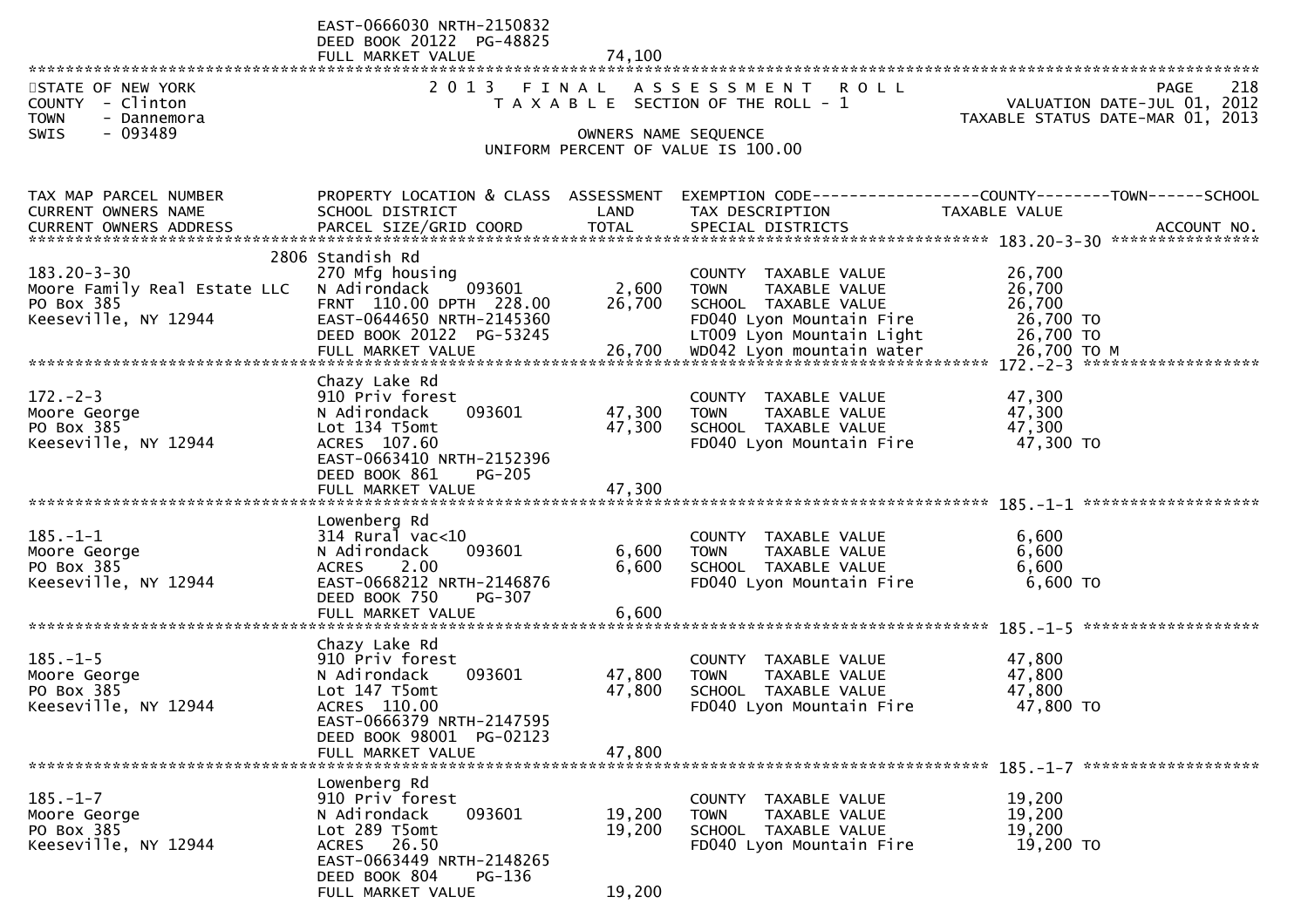| STATE OF NEW YORK<br>COUNTY - Clinton<br><b>TOWN</b><br>- Dannemora |                                                             |                      | 2013 FINAL ASSESSMENT ROLL<br>T A X A B L E SECTION OF THE ROLL - 1 | 219<br>PAGE<br>VALUATION DATE-JUL 01, 2012<br>TAXABLE STATUS DATE-MAR 01, 2013         |
|---------------------------------------------------------------------|-------------------------------------------------------------|----------------------|---------------------------------------------------------------------|----------------------------------------------------------------------------------------|
| - 093489<br>SWIS                                                    |                                                             | OWNERS NAME SEQUENCE | UNIFORM PERCENT OF VALUE IS 100.00                                  |                                                                                        |
|                                                                     |                                                             |                      |                                                                     |                                                                                        |
|                                                                     |                                                             |                      |                                                                     |                                                                                        |
| TAX MAP PARCEL NUMBER<br>CURRENT OWNERS NAME                        | PROPERTY LOCATION & CLASS ASSESSMENT<br>SCHOOL DISTRICT     | LAND                 | TAX DESCRIPTION                                                     | EXEMPTION CODE------------------COUNTY--------TOWN------SCHOOL<br><b>TAXABLE VALUE</b> |
|                                                                     |                                                             |                      |                                                                     |                                                                                        |
|                                                                     |                                                             |                      |                                                                     |                                                                                        |
| $185.2 - 2 - 13$                                                    | Garmish St<br>311 Res vac land - WTRFNT                     |                      | COUNTY TAXABLE VALUE                                                | 8,600                                                                                  |
| Moore George                                                        | 093601<br>N Adirondack                                      | 8,600                | <b>TOWN</b><br><b>TAXABLE VALUE</b>                                 | 8,600                                                                                  |
| PO Box 385                                                          | Subd Lot 43                                                 | 8,600                | SCHOOL TAXABLE VALUE                                                | 8,600                                                                                  |
| Keeseville, NY 12944                                                | FRNT 110.00 DPTH 200.00                                     |                      | FD040 Lyon Mountain Fire                                            | 8,600 TO                                                                               |
|                                                                     | EAST-0666695 NRTH-2150252<br>DEED BOOK 638<br>PG-764        |                      |                                                                     |                                                                                        |
|                                                                     |                                                             |                      |                                                                     |                                                                                        |
|                                                                     |                                                             |                      |                                                                     |                                                                                        |
| $185.2 - 2 - 22$                                                    | Garmish St<br>311 Res vac land - WTRFNT                     |                      | COUNTY TAXABLE VALUE                                                | 17,100                                                                                 |
| Moore George                                                        | N Adirondack<br>093601                                      | 17,100               | <b>TOWN</b><br>TAXABLE VALUE                                        | 17,100                                                                                 |
| PO Box 385                                                          | Boat Launch Area                                            | 17,100               | SCHOOL TAXABLE VALUE                                                | 17,100                                                                                 |
| Keeseville, NY 12944                                                | FRNT 54.56 DPTH 255.00                                      |                      | FD040 Lyon Mountain Fire                                            | 17,100 TO                                                                              |
|                                                                     | EAST-0667455 NRTH-2149664<br>DEED BOOK 20001 PG-27454       |                      |                                                                     |                                                                                        |
|                                                                     | FULL MARKET VALUE                                           | 17,100               |                                                                     |                                                                                        |
|                                                                     |                                                             |                      |                                                                     |                                                                                        |
| $185.2 - 2 - 25$                                                    | Garmish St                                                  |                      |                                                                     |                                                                                        |
| Moore George                                                        | 311 Res vac land<br>093601<br>N Adirondack                  | 9,800                | COUNTY TAXABLE VALUE<br><b>TOWN</b><br>TAXABLE VALUE                | 9,800<br>9,800                                                                         |
| PO Box 385                                                          | Subd. Lot 37                                                | 9,800                | SCHOOL TAXABLE VALUE                                                | 9,800                                                                                  |
| Keeseville, NY 12944                                                | FRNT 100.00 DPTH 150.00                                     |                      | FD040 Lyon Mountain Fire                                            | 9,800 TO                                                                               |
|                                                                     | EAST-0667281 NRTH-2149251<br>DEED BOOK 638<br>PG-719        |                      |                                                                     |                                                                                        |
|                                                                     | FULL MARKET VALUE                                           | 9,800                |                                                                     |                                                                                        |
|                                                                     |                                                             |                      |                                                                     |                                                                                        |
|                                                                     | Garmish St                                                  |                      |                                                                     |                                                                                        |
| $185.2 - 2 - 26$<br>Moore George                                    | 311 Res vac land<br>093601<br>N Adirondack                  | 9,800                | COUNTY TAXABLE VALUE<br>TAXABLE VALUE<br><b>TOWN</b>                | 9,800<br>9,800                                                                         |
| PO Box 385                                                          | Subd. Lot 38                                                | 9,800                | SCHOOL TAXABLE VALUE                                                | 9,800                                                                                  |
| Keeseville, NY 12944                                                | FRNT 100.00 DPTH 150.00                                     |                      | FD040 Lyon Mountain Fire                                            | 9,800 TO                                                                               |
|                                                                     | EAST-0667205 NRTH-2149183<br><b>PG-707</b><br>DEED BOOK 638 |                      |                                                                     |                                                                                        |
|                                                                     | FULL MARKET VALUE                                           | 9,800                |                                                                     |                                                                                        |
|                                                                     |                                                             |                      |                                                                     |                                                                                        |
|                                                                     | Garmish St                                                  |                      |                                                                     |                                                                                        |
| $185.2 - 2 - 27$<br>Moore George                                    | 311 Res vac land<br>093601<br>N Adirondack                  | 9,800                | COUNTY TAXABLE VALUE<br><b>TOWN</b><br>TAXABLE VALUE                | 9,800<br>9,800                                                                         |
| PO Box 385                                                          | Subd Lot 39                                                 | 9,800                | SCHOOL TAXABLE VALUE                                                | 9,800                                                                                  |
| Keeseville, NY 12944                                                | FRNT 100.00 DPTH 150.00                                     |                      | FD040 Lyon Mountain Fire                                            | 9,800 TO                                                                               |
|                                                                     | EAST-0667131 NRTH-2149117<br>DEED BOOK 638<br><b>PG-755</b> |                      |                                                                     |                                                                                        |
|                                                                     | FULL MARKET VALUE                                           | 9,800                |                                                                     |                                                                                        |
|                                                                     |                                                             |                      |                                                                     |                                                                                        |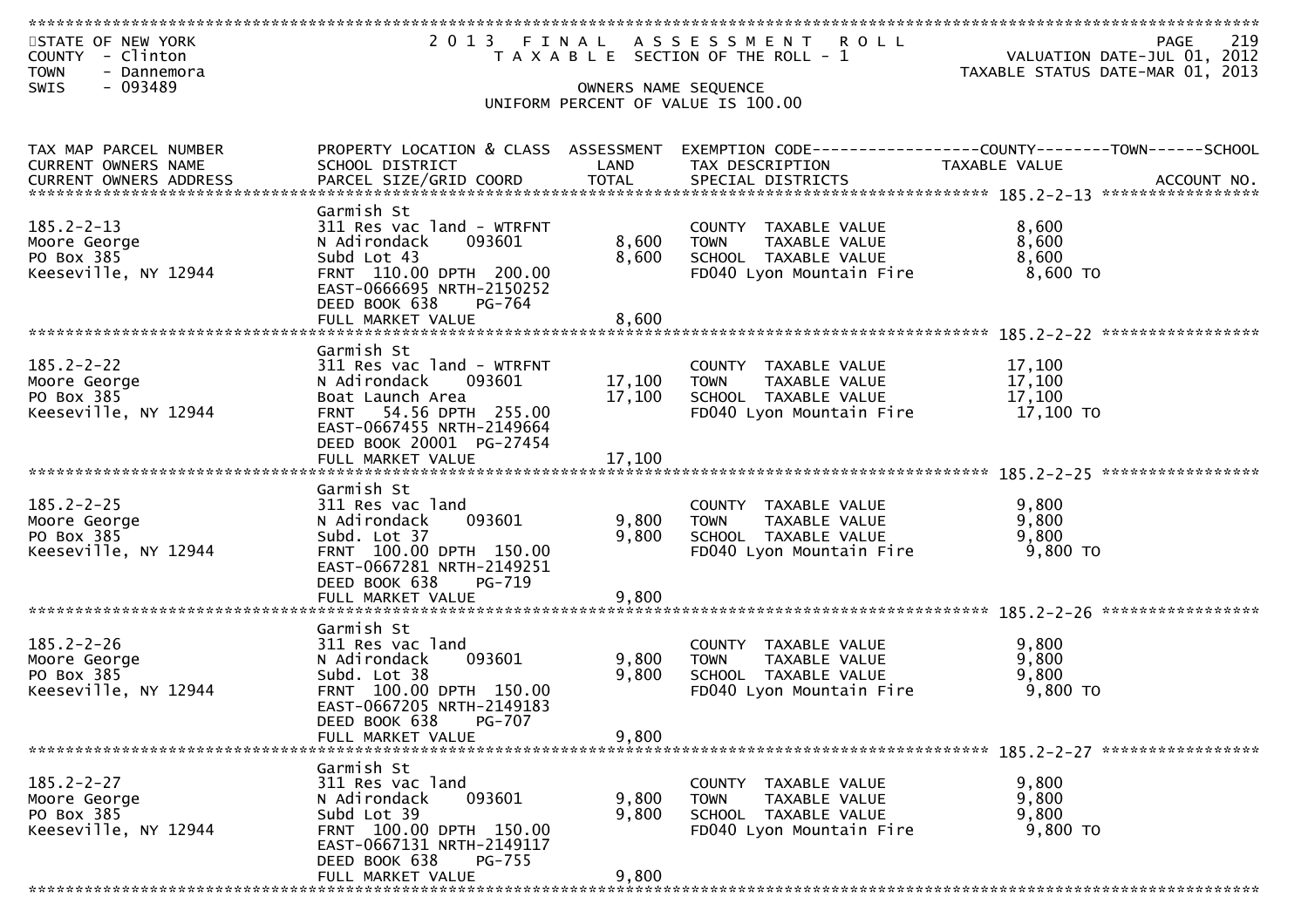| STATE OF NEW YORK<br>COUNTY - Clinton<br><b>TOWN</b><br>- Dannemora<br>$-093489$<br>SWIS | 2013 FINAL ASSESSMENT ROLL<br>T A X A B L E SECTION OF THE ROLL - 1<br>UNIFORM PERCENT OF VALUE IS 100.00                                                                        | 220<br><b>PAGE</b><br>VALUATION DATE-JUL 01, 2012<br>TAXABLE STATUS DATE-MAR 01, 2013 |                                                                                                                    |                                                                                                                   |
|------------------------------------------------------------------------------------------|----------------------------------------------------------------------------------------------------------------------------------------------------------------------------------|---------------------------------------------------------------------------------------|--------------------------------------------------------------------------------------------------------------------|-------------------------------------------------------------------------------------------------------------------|
| TAX MAP PARCEL NUMBER<br>CURRENT OWNERS NAME                                             | SCHOOL DISTRICT                                                                                                                                                                  | LAND                                                                                  | TAX DESCRIPTION                                                                                                    | PROPERTY LOCATION & CLASS ASSESSMENT EXEMPTION CODE----------------COUNTY-------TOWN------SCHOOL<br>TAXABLE VALUE |
| $185.2 - 2 - 28$<br>Moore George<br>PO Box 385<br>Keeseville, NY 12944                   | Garmish St<br>311 Res vac land<br>093601<br>N Adirondack<br>Subd Lot 40<br>FRNT 102.16 DPTH 150.00<br>EAST-0667059 NRTH-2149047<br>DEED BOOK 638<br>PG-758<br>FULL MARKET VALUE  | 9,900<br>9,900<br>9,900                                                               | COUNTY TAXABLE VALUE<br><b>TOWN</b><br>TAXABLE VALUE<br>SCHOOL TAXABLE VALUE<br>FD040 Lyon Mountain Fire           | 9,900<br>9,900<br>9,900<br>9,900 TO                                                                               |
| $185.2 - 2 - 29$<br>Moore George<br>PO Box 385<br>Keeseville, NY 12944                   | Garmish St<br>311 Res vac land<br>093601<br>N Adirondack<br>Subd. Lot 28<br>FRNT 201.97 DPTH 150.00<br>EAST-0666953 NRTH-2149216<br>DEED BOOK 638<br>PG-713<br>FULL MARKET VALUE | 12,800 TOWN<br>12,800<br>12,800                                                       | COUNTY TAXABLE VALUE<br>TAXABLE VALUE<br>SCHOOL TAXABLE VALUE<br>FD040 Lyon Mountain Fire                          | 12,800<br>12,800<br>12,800<br>12,800 TO                                                                           |
| $185.2 - 2 - 33$<br>Moore George<br>PO Box 385<br>Keeseville, NY 12944                   | Garmish St<br>311 Res vac land<br>093601<br>N Adirondack<br>Subd. Lot 13<br>FRNT 105.75 DPTH 150.00<br>EAST-0667198 NRTH-2149465<br>DEED BOOK 638<br>PG-767                      | 8,700<br>8,700                                                                        | COUNTY TAXABLE VALUE<br><b>TOWN</b><br>TAXABLE VALUE<br>SCHOOL TAXABLE VALUE<br>FD040 Lyon Mountain Fire           | 8,700<br>8,700<br>8,700<br>8,700 TO                                                                               |
| $185.2 - 2 - 37$<br>Moore George<br>PO Box 385<br>Keeseville, NY 12944                   | Garmish St<br>311 Res vac land<br>093601<br>N Adirondack<br>Subd. Lot 10<br>FRNT 93.42 DPTH 141.29<br>EAST-0667008 NRTH-2149797<br>DEED BOOK 638 PG-746<br>FULL MARKET VALUE     | 8,100<br>8,100<br>8,100                                                               | COUNTY TAXABLE VALUE<br><b>TOWN</b><br>TAXABLE VALUE<br>SCHOOL TAXABLE VALUE<br>FD040 Lyon Mountain Fire           | 8,100<br>8,100<br>8,100<br>8,100 TO                                                                               |
| $185.2 - 2 - 38$<br>Moore George<br>PO Box 385<br>Keeseville, NY 12944                   | Garmish St<br>311 Res vac land<br>N Adirondack<br>093601<br>Subd. Lot 11<br>FRNT 210.00 DPTH 136.25                                                                              | 10,900<br>10,900                                                                      | <b>COUNTY</b><br>TAXABLE VALUE<br><b>TOWN</b><br>TAXABLE VALUE<br>SCHOOL TAXABLE VALUE<br>FD040 Lyon Mountain Fire | 10,900<br>10,900<br>10,900<br>10,900 TO                                                                           |

 DEED BOOK 638 PG-740 FULL MARKET VALUE 10,900 \*\*\*\*\*\*\*\*\*\*\*\*\*\*\*\*\*\*\*\*\*\*\*\*\*\*\*\*\*\*\*\*\*\*\*\*\*\*\*\*\*\*\*\*\*\*\*\*\*\*\*\*\*\*\*\*\*\*\*\*\*\*\*\*\*\*\*\*\*\*\*\*\*\*\*\*\*\*\*\*\*\*\*\*\*\*\*\*\*\*\*\*\*\*\*\*\*\*\*\*\*\*\*\*\*\*\*\*\*\*\*\*\*\*\*\*\*\*\*\*\*\*\*\*\*\*\*\*\*\*\*\*STATE OF NEW YORK 2013 FINAL ASSESSMENT ROLL PAGE

EAST-0666898 NRTH-2149896

Keeseville, NY 12944 FRNT 210.00 DPTH 136.25 FD040 Lyon Mountain Fire 10,900 TO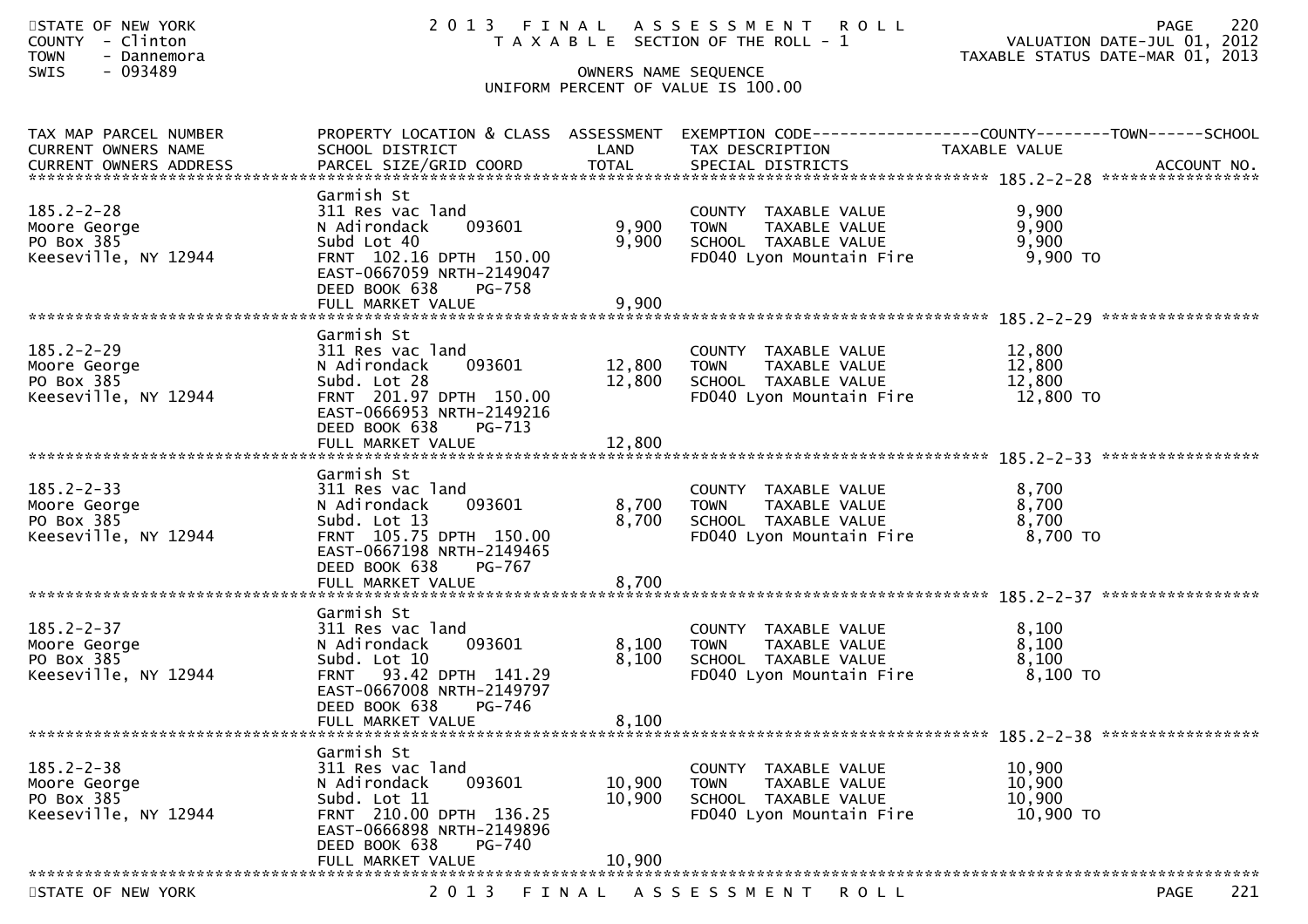| COUNTY | Clinton   |
|--------|-----------|
| ΓΩΜΝ   | Dannemora |

# SWIS - 093489 OWNERS NAME SEQUENCE UNIFORM PERCENT OF VALUE IS 100.00

| TAX MAP PARCEL NUMBER<br><b>CURRENT OWNERS NAME</b>   | PROPERTY LOCATION & CLASS ASSESSMENT<br>SCHOOL DISTRICT | LAND                 | TAX DESCRIPTION                                      | EXEMPTION CODE------------------COUNTY--------TOWN------SCHOOL<br><b>TAXABLE VALUE</b> |
|-------------------------------------------------------|---------------------------------------------------------|----------------------|------------------------------------------------------|----------------------------------------------------------------------------------------|
|                                                       |                                                         |                      |                                                      |                                                                                        |
|                                                       | Garmish St                                              |                      |                                                      |                                                                                        |
| $185.2 - 2 - 40$                                      | 311 Res vac land                                        |                      | COUNTY TAXABLE VALUE                                 | 10,100                                                                                 |
| Moore George<br>PO Box 385                            | N Adirondack<br>093601<br>Subd. Lot 61                  | 10,100<br>10,100     | TAXABLE VALUE<br><b>TOWN</b><br>SCHOOL TAXABLE VALUE | 10,100<br>10,100                                                                       |
| Keeseville, NY 12944                                  | FRNT 132.49 DPTH 200.00                                 |                      | FD040 Lyon Mountain Fire                             | 10,100 TO                                                                              |
|                                                       | EAST-0666694 NRTH-2149990                               |                      |                                                      |                                                                                        |
|                                                       | DEED BOOK 638<br>PG-737<br>FULL MARKET VALUE            | 10,100               |                                                      |                                                                                        |
|                                                       |                                                         |                      |                                                      |                                                                                        |
| $185.2 - 2 - 43$                                      | Garmish St<br>311 Res vac land                          |                      | COUNTY TAXABLE VALUE                                 | 13,100                                                                                 |
| Moore George                                          | N Adirondack<br>093601                                  | 13,100               | TAXABLE VALUE<br><b>TOWN</b>                         | 13,100                                                                                 |
| PO Box 385                                            | 1.90<br><b>ACRES</b>                                    | 13,100               | SCHOOL TAXABLE VALUE                                 | 13,100                                                                                 |
| Keeseville, NY 12944                                  | EAST-0666274 NRTH-2150339<br>$PG-403$                   |                      | FD040 Lyon Mountain Fire                             | $13,100$ TO                                                                            |
|                                                       | DEED BOOK 626<br>FULL MARKET VALUE                      | 13,100               |                                                      |                                                                                        |
|                                                       |                                                         |                      |                                                      |                                                                                        |
| $185.2 - 2 - 46$                                      | Garmish St<br>311 Res vac land                          |                      | COUNTY TAXABLE VALUE                                 | 6,900                                                                                  |
| Moore George                                          | 093601<br>N Adirondack                                  | 6,900                | <b>TOWN</b><br>TAXABLE VALUE                         | 6,900                                                                                  |
| PO Box 385                                            | Subd. Lot 63                                            | 6,900                | SCHOOL TAXABLE VALUE                                 | 6,900                                                                                  |
| Keeseville, NY 12944                                  | FRNT 200.00 DPTH 200.00<br>EAST-0666142 NRTH-2150626    |                      | FD040 Lyon Mountain Fire                             | 6,900 TO                                                                               |
|                                                       | DEED BOOK 638<br>PG-734                                 |                      |                                                      |                                                                                        |
|                                                       |                                                         |                      |                                                      |                                                                                        |
|                                                       | 4 Garmish St                                            |                      |                                                      |                                                                                        |
| $185.4 - 1 - 1.2$                                     | 260 Seasonal res                                        |                      | COUNTY TAXABLE VALUE                                 | 39,900                                                                                 |
| Moore Joshua R                                        | 093601<br>N Adirondack                                  | 13,900               | TAXABLE VALUE<br><b>TOWN</b>                         | 39,900                                                                                 |
| 461 McClellan Rd<br>Nassau, NY 12123                  | Lot 147 T5omt<br>FRNT 240.00 DPTH 160.00                | 39,900               | SCHOOL TAXABLE VALUE<br>FD040 Lyon Mountain Fire     | 39,900<br>39,900 TO                                                                    |
|                                                       | EAST-0667017 NRTH-2148900                               |                      |                                                      |                                                                                        |
|                                                       | DEED BOOK 20092 PG-21612                                |                      |                                                      |                                                                                        |
|                                                       | FULL MARKET VALUE                                       | 39,900               |                                                      |                                                                                        |
|                                                       | 2838 Standish Rd                                        |                      |                                                      |                                                                                        |
| $183.20 - 2 - 16$                                     | 210 1 Family Res                                        |                      | COUNTY TAXABLE VALUE                                 | 23,500                                                                                 |
| Moore Judith L<br>602 Knowles Rd                      | 093601<br>N Adirondack<br>FRNT 189.47 DPTH 138.00       | 2,600<br>23,500      | TAXABLE VALUE<br><b>TOWN</b><br>SCHOOL TAXABLE VALUE | 23,500<br>23,500                                                                       |
| Brandon, FL 33511                                     | EAST-0644819 NRTH-2146138                               |                      | FD040 Lyon Mountain Fire                             | 23,500 TO                                                                              |
|                                                       | DEED BOOK 20112 PG-41672                                |                      | LT009 Lyon Mountain Light                            | 23,500 TO                                                                              |
|                                                       |                                                         |                      |                                                      |                                                                                        |
| STATE OF NEW YORK                                     | 2 0 1 3                                                 | FINAL                | A S S E S S M E N T R O L L                          | 222<br><b>PAGE</b>                                                                     |
| COUNTY - Clinton                                      |                                                         |                      | T A X A B L E SECTION OF THE ROLL - 1                | VALUATION DATE-JUL 01, 2012                                                            |
| <b>TOWN</b><br>- Dannemora<br><b>SWIS</b><br>- 093489 |                                                         |                      |                                                      | TAXABLE STATUS DATE-MAR 01, 2013                                                       |
|                                                       |                                                         | OWNERS NAME SEQUENCE |                                                      |                                                                                        |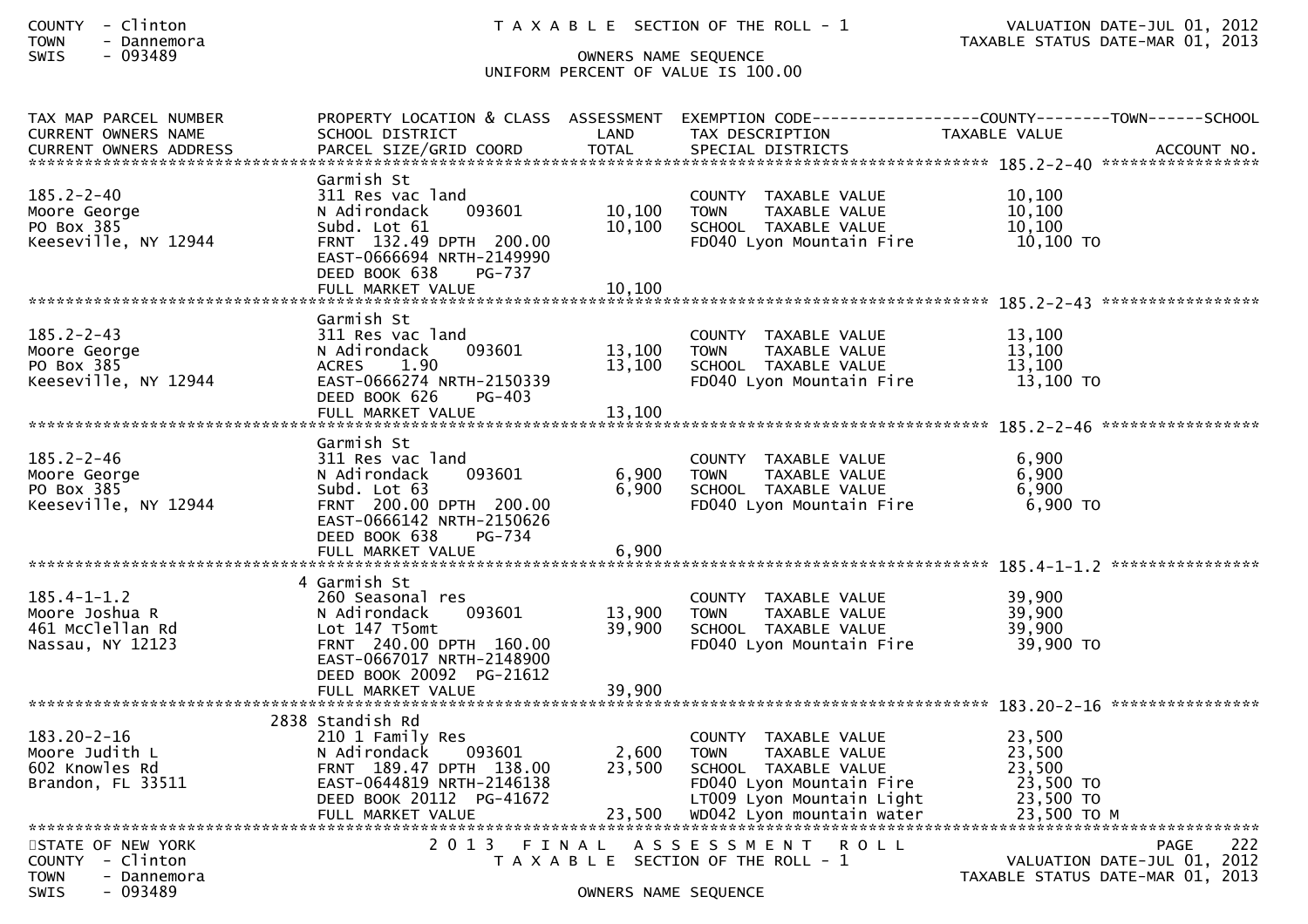### UNIFORM PERCENT OF VALUE IS 100.00

| TAX MAP PARCEL NUMBER<br><b>CURRENT OWNERS NAME</b><br>CURRENT OWNERS ADDRESS | PROPERTY LOCATION & CLASS ASSESSMENT<br>SCHOOL DISTRICT | LAND                 | TAX DESCRIPTION                       | TAXABLE VALUE                                                       |
|-------------------------------------------------------------------------------|---------------------------------------------------------|----------------------|---------------------------------------|---------------------------------------------------------------------|
|                                                                               |                                                         |                      |                                       |                                                                     |
|                                                                               | 1115 Gen Leroy Manor Rd                                 |                      |                                       |                                                                     |
| $188. - 1 - 14$                                                               | 210 1 Family Res                                        |                      | 41854<br>RES STAR                     | $\overline{0}$<br>$\mathbf{0}$<br>$\mathbf{0}$<br>30,000            |
| Moore Larry R II                                                              | Saranac Central 094401                                  | 4,200                | COUNTY TAXABLE VALUE                  | 51,300                                                              |
| 1115 Gen Leroy Manor Rd                                                       | FRNT 66.00 DPTH 240.00                                  | 51,300               | <b>TOWN</b><br>TAXABLE VALUE          | 51,300                                                              |
| Cadyville, NY 12918                                                           | EAST-0700068 NRTH-2148456                               |                      | SCHOOL TAXABLE VALUE                  | 21,300                                                              |
|                                                                               | DEED BOOK 20061 PG-91462                                |                      | FD032 Dannemora Fire Prot             | 51,300 TO                                                           |
|                                                                               | FULL MARKET VALUE                                       | 51,300               |                                       |                                                                     |
|                                                                               |                                                         |                      |                                       |                                                                     |
|                                                                               | 2815 Standish Rd                                        |                      |                                       |                                                                     |
| $183.20 - 4 - 9$                                                              | 210 1 Family Res                                        |                      | COUNTY TAXABLE VALUE                  | 25,200                                                              |
| Moore Living Trust William G                                                  | N Adirondack<br>093601                                  | 2,000                | TAXABLE VALUE<br><b>TOWN</b>          | 25,200                                                              |
| Moore Trustees William & Judit FRNT 51.82 DPTH 390.00                         |                                                         | 25,200               | SCHOOL TAXABLE VALUE                  | 25,200                                                              |
| 602 Knowles Rd                                                                | EAST-0644356 NRTH-2145674                               |                      | FD040 Lyon Mountain Fire              | 25,200 TO                                                           |
| Brandon, FL 33511                                                             | DEED BOOK 20031 PG-64294                                |                      | LT009 Lyon Mountain Light             | 25,200 TO                                                           |
|                                                                               |                                                         |                      |                                       |                                                                     |
|                                                                               |                                                         |                      |                                       |                                                                     |
|                                                                               | 118 Garmish St                                          |                      |                                       |                                                                     |
| $185.2 - 1 - 13$                                                              | 210 1 Family Res - WTRFNT                               |                      | COUNTY TAXABLE VALUE                  | 311,700                                                             |
| Moore Philip S                                                                | N Adirondack<br>093601                                  | 90,900               | <b>TOWN</b><br>TAXABLE VALUE          | 311,700                                                             |
| Moore Betsy J                                                                 | Lot 147 T5omt                                           | 311,700              | SCHOOL TAXABLE VALUE                  | 311,700                                                             |
| 208 Auger Lake Rd                                                             | 1.90<br><b>ACRES</b>                                    |                      | FD040 Lyon Mountain Fire              | 311,700 TO                                                          |
| Keeseville, NY 12944                                                          | EAST-0666131 NRTH-2151094                               |                      |                                       |                                                                     |
|                                                                               | DEED BOOK 20041 PG-73508                                |                      |                                       |                                                                     |
|                                                                               |                                                         |                      |                                       |                                                                     |
|                                                                               |                                                         |                      |                                       |                                                                     |
|                                                                               | 10 Klein Strasse                                        |                      |                                       |                                                                     |
| $185.2 - 2 - 3$                                                               | 260 Seasonal res - WTRFNT                               |                      | COUNTY TAXABLE VALUE                  | 225,600                                                             |
| Moore Russell                                                                 | 093601<br>N Adirondack                                  | 96,000               | TAXABLE VALUE<br><b>TOWN</b>          | 225,600                                                             |
| 29 Moore Way                                                                  | FRNT 200.00 DPTH 250.00                                 | 225,600              | SCHOOL TAXABLE VALUE                  | 225,600                                                             |
| Wynantskill, NY 12198                                                         | EAST-0666498 NRTH-2151183                               |                      | FD040 Lyon Mountain Fire              | 225,600 TO                                                          |
|                                                                               | DEED BOOK 20061 PG-95944                                |                      |                                       |                                                                     |
|                                                                               |                                                         |                      |                                       |                                                                     |
|                                                                               |                                                         |                      |                                       |                                                                     |
|                                                                               | 694 Wilfred King Rd                                     |                      |                                       |                                                                     |
| $172.4 - 1 - 25$                                                              | 260 Seasonal res - WTRFNT                               |                      | COUNTY TAXABLE VALUE                  | 80,200                                                              |
| Mossey Clifford                                                               | 093601<br>N Adirondack                                  | 68,200               | <b>TOWN</b><br>TAXABLE VALUE          | 80,200                                                              |
| 64 S Peru St                                                                  | FRNT 60.00 DPTH 320.00                                  | 80,200               | SCHOOL TAXABLE VALUE                  | 80,200                                                              |
| Plattsburgh, NY 12901                                                         | EAST-0669844 NRTH-2154087                               |                      | FD032 Dannemora Fire Prot             | 80,200 TO                                                           |
|                                                                               |                                                         |                      |                                       |                                                                     |
|                                                                               | DEED BOOK 20072 PG-11905                                |                      |                                       |                                                                     |
|                                                                               | FULL MARKET VALUE                                       | 80,200               |                                       |                                                                     |
|                                                                               |                                                         |                      |                                       |                                                                     |
| STATE OF NEW YORK                                                             |                                                         |                      | 2013 FINAL ASSESSMENT ROLL            | 223<br>PAGE                                                         |
| <b>COUNTY</b><br>- Clinton                                                    |                                                         |                      | T A X A B L E SECTION OF THE ROLL - 1 | VALUATION DATE-JUL 01, 2012                                         |
| <b>TOWN</b><br>- Dannemora                                                    |                                                         |                      |                                       | TAXABLE STATUS DATE-MAR 01, 2013                                    |
| - 093489<br>SWIS                                                              |                                                         | OWNERS NAME SEQUENCE |                                       |                                                                     |
|                                                                               |                                                         |                      | UNIFORM PERCENT OF VALUE IS 100.00    |                                                                     |
|                                                                               |                                                         |                      |                                       |                                                                     |
| TAX MAP PARCEL NUMBER                                                         | PROPERTY LOCATION & CLASS ASSESSMENT                    |                      |                                       | EXEMPTION        CODE-----------------COUNTY-------TOWN------SCHOOL |
| CURRENT OWNERS NAME                                                           | SCHOOL DISTRICT                                         | LAND                 | TAX DESCRIPTION                       | <b>TAXABLE VALUE</b>                                                |
|                                                                               |                                                         |                      |                                       |                                                                     |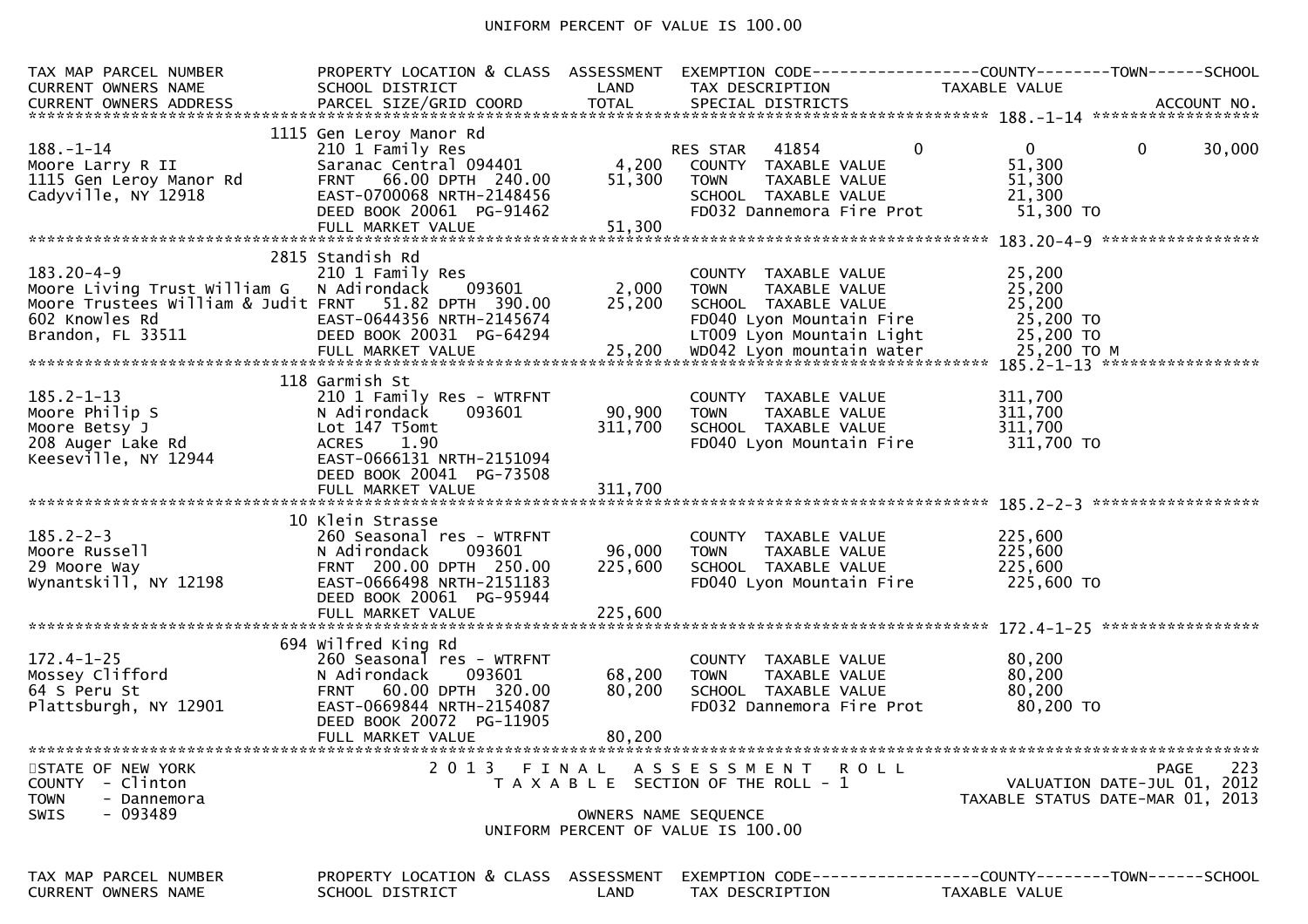| CURRENT OWNERS ADDRESS                                                                                                                                                                                                                                                                                                              | PARCEL SIZE/GRID COORD                                                                                                                                                            | <b>TOTAL</b>         | SPECIAL DISTRICTS                                                                                   |                                                                                                                     |                  |                                                                 | ****************** | ACCOUNT NO. |
|-------------------------------------------------------------------------------------------------------------------------------------------------------------------------------------------------------------------------------------------------------------------------------------------------------------------------------------|-----------------------------------------------------------------------------------------------------------------------------------------------------------------------------------|----------------------|-----------------------------------------------------------------------------------------------------|---------------------------------------------------------------------------------------------------------------------|------------------|-----------------------------------------------------------------|--------------------|-------------|
|                                                                                                                                                                                                                                                                                                                                     | 809/811 Sunset Rd                                                                                                                                                                 |                      |                                                                                                     |                                                                                                                     |                  |                                                                 |                    |             |
| $169.4 - 1 - 7$<br>Moulton Donald B<br>Moulton Cathy B<br>811 Sunset Rd<br>Lyon Mountain, NY 12952<br>FULL MARKET VALUE 287,200 wD018 Chat lake water dist 287,200 TO M الEULL MARKET VALUE 287,200 TO M المستخدمة بمعنى المستخدمة بمعنى بمعنى المستخدمة بمعنى المستخدمة بمعنى المستخدمة بمعنى المستخدمة بمعنى المستخدمة بمعنى المس | 210 1 Family Res - WTRFNT<br>N Adirondack<br>093601<br>FRNT 160.00 DPTH 240.00<br>EAST-0634884 NRTH-2154466<br>DEED BOOK 650<br>$PG-290$                                          | 136,400<br>287,200   | RES STAR<br><b>TOWN</b>                                                                             | 41854<br>COUNTY TAXABLE VALUE<br>TAXABLE VALUE<br>SCHOOL TAXABLE VALUE<br>FD040 Lyon Mountain Fire                  | $\mathbf{0}$     | $\mathbf{0}$<br>287,200<br>287,200<br>257,200<br>287,200 TO     | 0                  | 30,000      |
| $175. - 2 - 10.2$<br>Mulders Symen B<br>Lewis-Mulders Deena M<br>526 Bart Merrill Rd<br>Cadyville, NY 12918                                                                                                                                                                                                                         | 526 Bart Merrill Rd<br>240 Rural res<br>Saranac Central 094401<br>Lot <sub>27</sub><br>080<br><b>ACRES</b><br>11.00 BANK<br>EAST-0707614 NRTH-2154556<br>DEED BOOK 20061 PG-97601 | 12,000<br>102,600    | RES STAR<br><b>TOWN</b>                                                                             | 41854<br>COUNTY TAXABLE VALUE<br>TAXABLE VALUE<br>SCHOOL TAXABLE VALUE<br>FD032 Dannemora Fire Prot                 | $\mathbf{0}$     | $\mathbf{0}$<br>102,600<br>102,600<br>72,600<br>102,600 TO      | $\mathbf{0}$       | 30,000      |
|                                                                                                                                                                                                                                                                                                                                     |                                                                                                                                                                                   |                      |                                                                                                     |                                                                                                                     |                  |                                                                 |                    |             |
| $175. - 2 - 2.3$<br>Mullen Steven R<br>Attn: Justin Provost<br>608 General LeRoy Manor Rd<br>Morrisonville, NY 12962                                                                                                                                                                                                                | 608 Gen Leroy Manor Rd<br>240 Rural res<br>Saranac Central 094401<br>Lot 26 Duerville<br>ACRES 10.20<br>EAST-0709133 NRTH-2156313<br>DEED BOOK 1004<br>PG-299                     | 11,500<br>101,900    | RES STAR<br><b>TOWN</b>                                                                             | 41854<br>COUNTY TAXABLE VALUE<br>TAXABLE VALUE<br>SCHOOL TAXABLE VALUE<br>FD032 Dannemora Fire Prot                 | 0                | 0<br>101,900<br>101,900<br>71,900<br>101,900 TO                 | $\mathbf 0$        | 30,000      |
|                                                                                                                                                                                                                                                                                                                                     |                                                                                                                                                                                   |                      |                                                                                                     |                                                                                                                     |                  |                                                                 |                    |             |
| $158.4 - 1 - 17$<br>Munn Matthew M<br>Munn Julia C<br>587 Gen Leroy Manor Rd<br>Morrisonville, NY 12962                                                                                                                                                                                                                             | 16 Evergreen Way<br>260 Seasonal res - WTRFNT<br>N Adirondack<br>093601<br>50.00 DPTH 230.00<br><b>FRNT</b><br>EAST-0670706 NRTH-2162949<br>DEED BOOK 874<br>PG-154               | 54,100<br>101,600    | <b>TOWN</b>                                                                                         | COUNTY TAXABLE VALUE<br>TAXABLE VALUE<br>SCHOOL TAXABLE VALUE<br>FD040 Lyon Mountain Fire                           |                  | 101,600<br>101,600<br>101,600<br>101,600 TO                     |                    |             |
|                                                                                                                                                                                                                                                                                                                                     | 1996 Rt 374                                                                                                                                                                       |                      |                                                                                                     |                                                                                                                     |                  |                                                                 |                    |             |
| $174. - 1 - 3$<br>Munn Robert D Jr<br>Munn Juliet<br>1996 Rt 374<br>Ellenburg Depot, NY 12935                                                                                                                                                                                                                                       | 210 1 Family Res<br>N Adirondack<br>093601<br>Lot 55 State Gorg<br>Previous Deed 627-1186<br>1.00<br><b>ACRES</b><br>EAST-0684231 NRTH-2159549<br>PG-315<br>DEED BOOK 676         | 36,400               | WARNONALL<br>6,000 RES STAR<br><b>TOWN</b>                                                          | 41121<br>41854<br>COUNTY TAXABLE VALUE<br><b>TAXABLE VALUE</b><br>SCHOOL TAXABLE VALUE<br>FD032 Dannemora Fire Prot | $\mathbf 0$<br>0 | 5,460<br>$\mathbf{0}$<br>30,940<br>30,940<br>6,400<br>36,400 TO | 5,460<br>0         | 30,000      |
|                                                                                                                                                                                                                                                                                                                                     | FULL MARKET VALUE                                                                                                                                                                 | 36,400               |                                                                                                     |                                                                                                                     |                  |                                                                 |                    |             |
| STATE OF NEW YORK<br>COUNTY - Clinton<br><b>TOWN</b><br>- Dannemora<br>- 093489<br><b>SWIS</b>                                                                                                                                                                                                                                      | 2013 FINAL                                                                                                                                                                        |                      | T A X A B L E SECTION OF THE ROLL - 1<br>OWNERS NAME SEQUENCE<br>UNIFORM PERCENT OF VALUE IS 100.00 | A S S E S S M E N T R O L L                                                                                         |                  | VALUATION DATE-JUL 01, 2012<br>TAXABLE STATUS DATE-MAR 01, 2013 | PAGE               | 224         |
| TAX MAP PARCEL NUMBER<br><b>CURRENT OWNERS NAME</b><br><b>CURRENT OWNERS ADDRESS</b>                                                                                                                                                                                                                                                | PROPERTY LOCATION & CLASS ASSESSMENT<br>SCHOOL DISTRICT<br>PARCEL SIZE/GRID COORD                                                                                                 | LAND<br><b>TOTAL</b> | TAX DESCRIPTION<br>SPECIAL DISTRICTS                                                                | EXEMPTION CODE-----------------COUNTY-------TOWN------SCHOOL                                                        |                  | TAXABLE VALUE                                                   |                    | ACCOUNT NO. |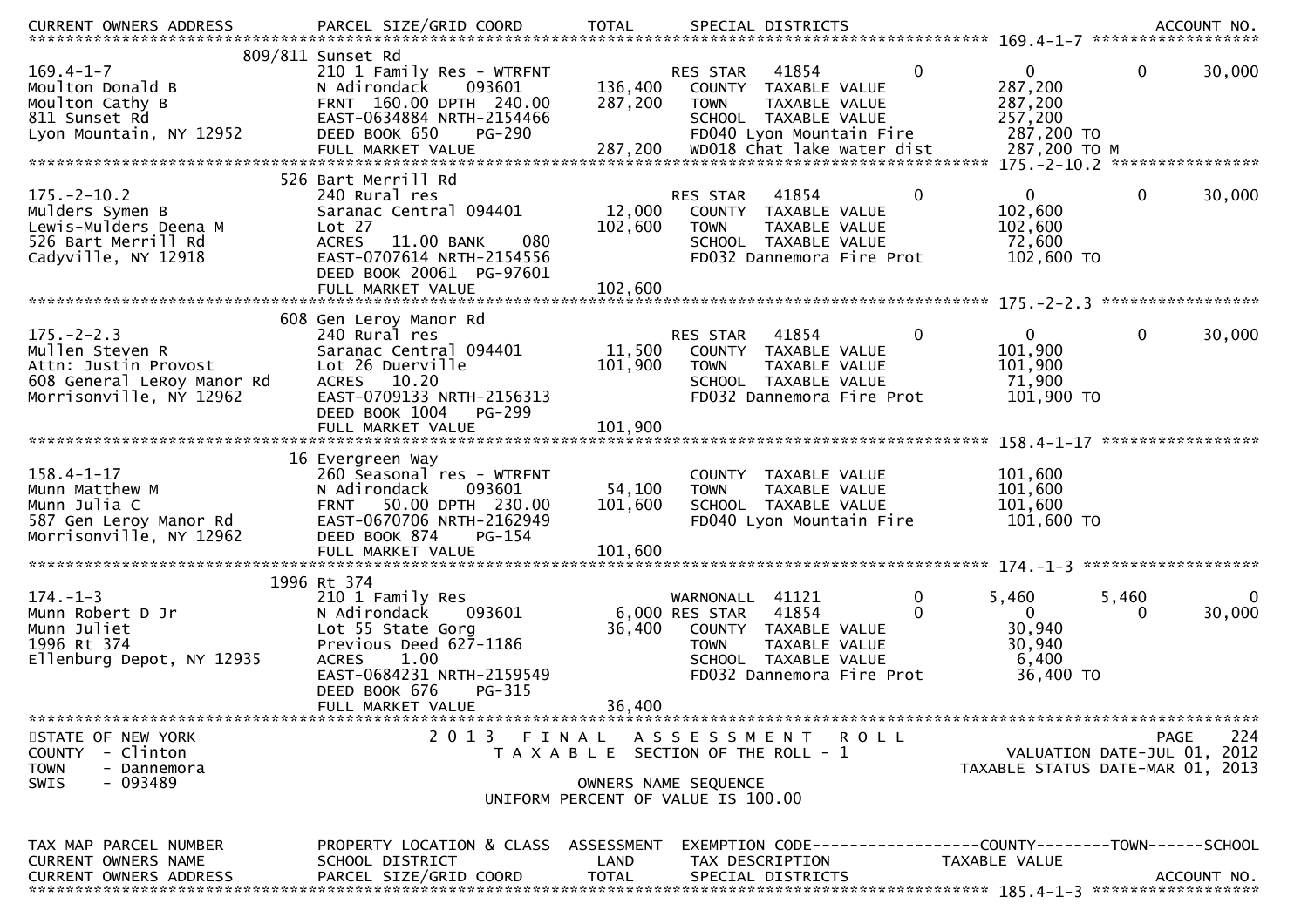| $185.4 - 1 - 3$<br>Myers Gilbert V<br>Myers Jean M<br>23 Perron Way<br>Ellenburg Depot, NY 12935                             | 23 Perron Way<br>210 1 Family Res - WTRFNT<br>N Adirondack<br>093601<br>50.00 DPTH 330.00<br><b>FRNT</b><br>EAST-0667694 NRTH-2149006<br>DEED BOOK 786<br>$PG-1$<br>FULL MARKET VALUE | 86,200<br>267,400<br>267,400                               | RES STAR<br><b>TOWN</b>                                       | 41854<br>COUNTY TAXABLE VALUE<br>TAXABLE VALUE<br>SCHOOL TAXABLE VALUE<br>FD040 Lyon Mountain Fire | 0                    | $\mathbf{0}$<br>267,400<br>267,400<br>237,400<br>267,400 TO                     | $\mathbf{0}$       | 30,000                      |
|------------------------------------------------------------------------------------------------------------------------------|---------------------------------------------------------------------------------------------------------------------------------------------------------------------------------------|------------------------------------------------------------|---------------------------------------------------------------|----------------------------------------------------------------------------------------------------|----------------------|---------------------------------------------------------------------------------|--------------------|-----------------------------|
|                                                                                                                              | 34 Indian Point Way                                                                                                                                                                   |                                                            |                                                               |                                                                                                    |                      |                                                                                 |                    |                             |
| $172 - 2 - 2.45$<br>Myers Kirk W<br>Saltzman Marc<br>8 Riverside Ave<br>Rensselaer, NY 12144                                 | 210 1 Family Res<br>093601<br>N Adirondack<br><b>ACRES</b><br>2.90<br>EAST-0665292 NRTH-2155715<br>DEED BOOK 20072 PG-12323<br>FULL MARKET VALUE                                      | 550,000<br>550,000                                         | WARNONALL<br>167,100 RES STAR<br><b>TOWN</b><br><b>SCHOOL</b> | 41121<br>41854<br>COUNTY TAXABLE VALUE<br>TAXABLE VALUE<br>TAXABLE VALUE                           | $\bf{0}$<br>$\Omega$ | 27,000<br>$\overline{0}$<br>523,000<br>523,000<br>520,000                       | 27,000<br>$\Omega$ | 0<br>30,000                 |
|                                                                                                                              |                                                                                                                                                                                       |                                                            |                                                               |                                                                                                    |                      |                                                                                 |                    |                             |
| $175. - 1 - 6.1$<br>Napper Timothy R<br>Napper Barbara A<br>812 Burnt Hill Rd<br>Saranac, NY 12981                           | Reservoir Rd<br>910 Priv forest<br>Saranac Central 094401<br>Lot 232 Ref Tr<br>58.30<br>ACRES<br>EAST-0698969 NRTH-2152557<br>DEED BOOK 994<br>$PG-23$                                | 23,600<br>23,600                                           | <b>TOWN</b>                                                   | COUNTY TAXABLE VALUE<br>TAXABLE VALUE<br>SCHOOL TAXABLE VALUE<br>FD032 Dannemora Fire Prot         |                      | 23,600<br>23,600<br>23,600<br>23,600 TO                                         |                    |                             |
|                                                                                                                              | FULL MARKET VALUE                                                                                                                                                                     | 23,600                                                     |                                                               |                                                                                                    |                      |                                                                                 |                    |                             |
|                                                                                                                              | 92 Garmish St                                                                                                                                                                         |                                                            |                                                               |                                                                                                    |                      |                                                                                 |                    |                             |
| $185.2 - 2 - 9$<br>Napper Todd<br>Napper Lisa L<br>92 Garmish St<br>Ellenburg Depot, NY 12935-9729 EAST-0666464 NRTH-2150559 | 210 1 Family Res - WTRFNT<br>093601<br>N Adirondack<br>Sub Lot 46 & 47<br>1.20 BANK<br>080<br><b>ACRES</b><br>DEED BOOK 98000 PG-98434                                                | 116,300<br>314,400                                         | RES STAR<br>COUNTY<br><b>TOWN</b>                             | 41854<br>TAXABLE VALUE<br>TAXABLE VALUE<br>SCHOOL TAXABLE VALUE<br>FD040 Lyon Mountain Fire        | 0                    | $\mathbf 0$<br>314,400<br>314,400<br>284,400<br>314,400 TO                      | $\mathbf 0$        | 30,000                      |
|                                                                                                                              | FULL MARKET VALUE                                                                                                                                                                     | 314,400                                                    |                                                               |                                                                                                    |                      |                                                                                 |                    |                             |
| $172. - 2 - 6$<br>Nelson Daniel M<br>Seme-Nelson Marina T<br>1007 Franconia Ct<br>Waunakee, WI 53547                         | off Chazy Lake Rd<br>$314$ Rural vac<10<br>N Adirondack<br>093601<br>$Lot$ 134 $T5$ OMT<br>PLD 480 Lot 2<br>1.51<br><b>ACRES</b>                                                      | 98,900<br>98,900                                           | <b>TOWN</b>                                                   | COUNTY TAXABLE VALUE<br>TAXABLE VALUE<br>SCHOOL TAXABLE VALUE<br>FD040 Lyon Mountain Fire          |                      | 98,900<br>98,900<br>98,900<br>98,900 TO                                         |                    |                             |
| *************************                                                                                                    | EAST-0663823 NRTH-2156213<br>DEED BOOK 20051 PG-87103<br>FULL MARKET VALUE                                                                                                            | 98,900                                                     |                                                               |                                                                                                    |                      |                                                                                 |                    |                             |
| STATE OF NEW YORK                                                                                                            | 2 0 1 3                                                                                                                                                                               | FINAL                                                      | A S S E S S M E N T                                           | <b>ROLL</b>                                                                                        |                      |                                                                                 |                    | 225<br><b>PAGE</b>          |
| <b>COUNTY</b><br>- Clinton<br><b>TOWN</b><br>- Dannemora                                                                     |                                                                                                                                                                                       | T A X A B L E SECTION OF THE ROLL - 1                      |                                                               |                                                                                                    |                      | TAXABLE STATUS DATE-MAR 01, 2013                                                |                    | VALUATION DATE-JUL 01, 2012 |
| SWIS<br>- 093489                                                                                                             |                                                                                                                                                                                       | OWNERS NAME SEQUENCE<br>UNIFORM PERCENT OF VALUE IS 100.00 |                                                               |                                                                                                    |                      |                                                                                 |                    |                             |
| TAX MAP PARCEL NUMBER<br>CURRENT OWNERS NAME<br><b>CURRENT OWNERS ADDRESS</b>                                                | PROPERTY LOCATION & CLASS ASSESSMENT<br>SCHOOL DISTRICT<br>PARCEL SIZE/GRID COORD                                                                                                     | LAND<br><b>TOTAL</b>                                       |                                                               | TAX DESCRIPTION<br>SPECIAL DISTRICTS                                                               |                      | EXEMPTION CODE------------------COUNTY--------TOWN------SCHOOL<br>TAXABLE VALUE |                    | ACCOUNT NO.                 |
| $188. - 1 - 1.2$                                                                                                             | 30 Reservoir Rd<br>210 1 Family Res                                                                                                                                                   |                                                            | RES STAR                                                      | 41854                                                                                              | $\mathbf{0}$         | $\mathbf{0}$                                                                    | $\mathbf{0}$       | 30,000                      |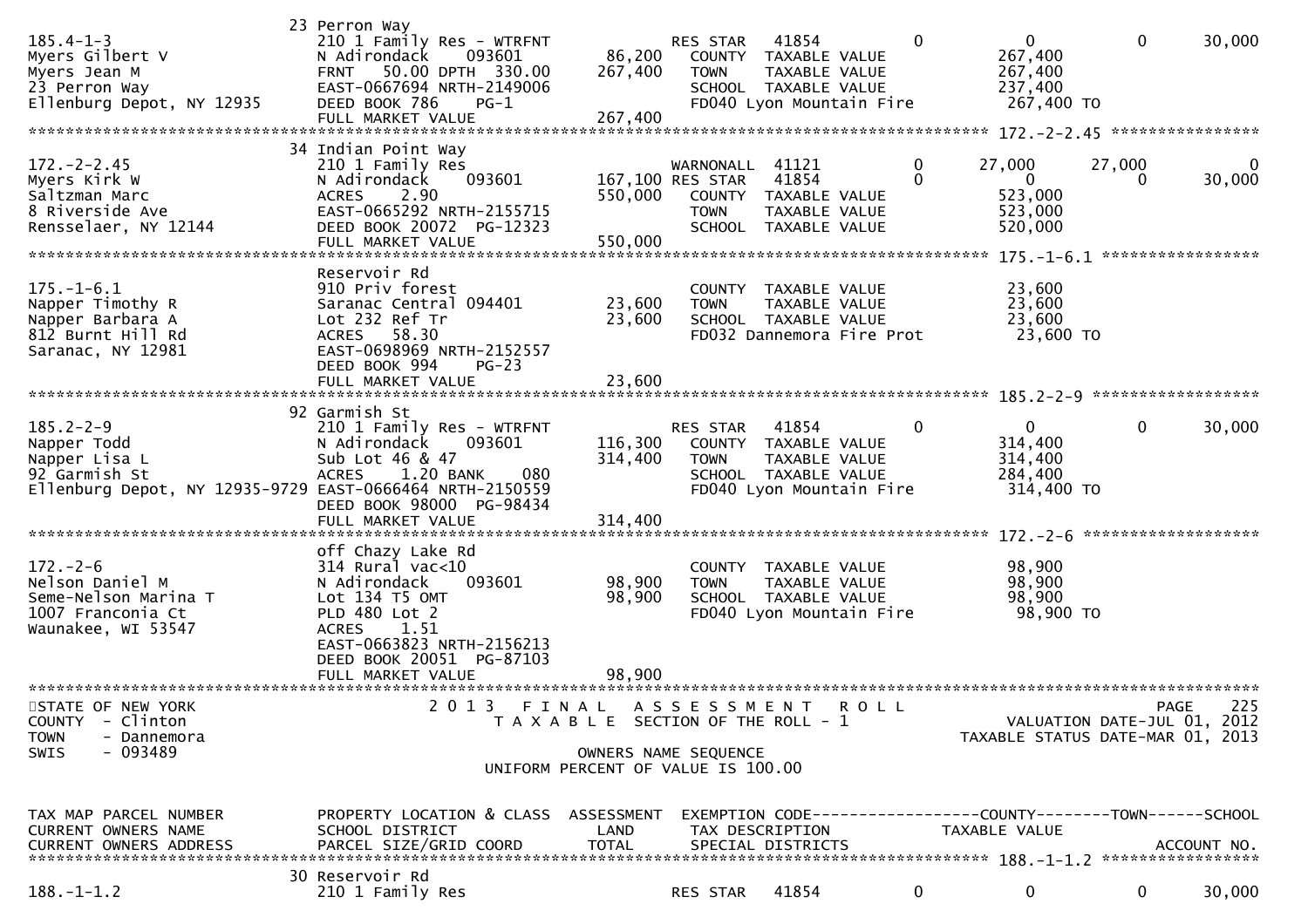| Nephew Steven J<br>Nephew Connie L<br>PO Box 633                                               | Saranac Central 094401<br>Survey Map 20072/05703<br>1.00 BANK<br>320<br>ACRES                                                                                                 | 6,000<br>132,800             | COUNTY TAXABLE VALUE<br><b>TOWN</b><br>TAXABLE VALUE<br>SCHOOL TAXABLE VALUE                                                                                       | 132,800<br>132,800<br>102,800                                                      |  |  |
|------------------------------------------------------------------------------------------------|-------------------------------------------------------------------------------------------------------------------------------------------------------------------------------|------------------------------|--------------------------------------------------------------------------------------------------------------------------------------------------------------------|------------------------------------------------------------------------------------|--|--|
| Dannemora, NY 12929                                                                            | EAST-0699136 NRTH-2147482<br>DEED BOOK 20061 PG-98811<br>FULL MARKET VALUE                                                                                                    | 132,800                      | FD032 Dannemora Fire Prot<br>WD032 Dann wtr dst #2                                                                                                                 | 132,800 TO<br>1.00 UN M                                                            |  |  |
|                                                                                                |                                                                                                                                                                               |                              |                                                                                                                                                                    |                                                                                    |  |  |
| $183.20 - 3 - 25$<br>Newett Gerard<br>Newett Marilyn A<br>8 Jean St<br>New Bedford, MA 02746   | 7 Keysor St<br>210 1 Family Res<br>093601<br>N Adirondack<br>65.00 DPTH<br>86.00<br><b>FRNT</b><br>EAST-0644597 NRTH-2144954<br>DEED BOOK 20102 PG-35604<br>FULL MARKET VALUE | 1,400<br>40,900<br>40,900    | COUNTY TAXABLE VALUE<br><b>TOWN</b><br>TAXABLE VALUE<br>SCHOOL TAXABLE VALUE<br>FD040 Lyon Mountain Fire<br>LT009 Lyon Mountain Light<br>WD042 Lyon mountain water | 40,900<br>40,900<br>40,900<br>40,900 TO<br>40,900 TO<br>40,900 ТО М                |  |  |
|                                                                                                |                                                                                                                                                                               |                              |                                                                                                                                                                    |                                                                                    |  |  |
| $185.2 - 2 - 16$<br>Newton James F<br>Cox Judith F<br>7 Locust Ln<br>Clifton Park, NY 12065    | 58 Garmish St<br>210 1 Family Res - WTRFNT<br>093601<br>N Adirondack<br>FRNT 95.86 DPTH 240.00<br>EAST-0667001 NRTH-2150141<br>DEED BOOK 20122 PG-51125<br>FULL MARKET VALUE  | 91,800<br>185,600<br>185,600 | COUNTY TAXABLE VALUE<br><b>TOWN</b><br>TAXABLE VALUE<br>SCHOOL TAXABLE VALUE<br>FD040 Lyon Mountain Fire                                                           | 185,600<br>185,600<br>185,600<br>185,600 TO                                        |  |  |
|                                                                                                |                                                                                                                                                                               |                              |                                                                                                                                                                    |                                                                                    |  |  |
| $169.4 - 1 - 12$<br>Nicholas Anthony J<br>Nicholas Linda<br>2060 NY 2<br>Petersburgh, NY 12138 | 785 Sunset Rd<br>260 Seasonal res - WTRFNT<br>093601<br>N Adirondack<br>FRNT 102.00 DPTH 260.00<br>EAST-0634635 NRTH-2153858<br>DEED BOOK 20021 PG-43468                      | 122,400<br>176,500           | COUNTY TAXABLE VALUE<br><b>TOWN</b><br>TAXABLE VALUE<br>SCHOOL TAXABLE VALUE<br>FD040 Lyon Mountain Fire<br>WD018 Chat lake water dist                             | 176,500<br>176,500<br>176,500<br>176,500 TO<br>176,500 ТО М                        |  |  |
|                                                                                                | 387 Wilfred King Rd                                                                                                                                                           |                              |                                                                                                                                                                    |                                                                                    |  |  |
| $173. - 2 - 14.2$<br>Noel David<br>Noel Jean<br>PO Box 947<br>Dannemora, NY 12929              | 240 Rural res<br>093601<br>N Adirondack<br>Lot 132 T5omt<br>ACRES 82.00<br>EAST-0676053 NRTH-2155286<br>DEED BOOK 20021 PG-48358<br>FULL MARKET VALUE                         | 29,200<br>115,300<br>115,300 | 41854<br>0<br>RES STAR<br>COUNTY TAXABLE VALUE<br><b>TOWN</b><br>TAXABLE VALUE<br>SCHOOL TAXABLE VALUE<br>FD032 Dannemora Fire Prot                                | $\mathbf 0$<br>$\mathbf 0$<br>30,000<br>115,300<br>115,300<br>85,300<br>115,300 TO |  |  |
|                                                                                                |                                                                                                                                                                               |                              |                                                                                                                                                                    |                                                                                    |  |  |
| STATE OF NEW YORK<br>COUNTY - Clinton<br><b>TOWN</b><br>- Dannemora<br>- 093489<br>SWIS        | 2013 FINAL                                                                                                                                                                    |                              | A S S E S S M E N T R O L L<br>T A X A B L E SECTION OF THE ROLL - 1<br>OWNERS NAME SEQUENCE                                                                       | 226<br>PAGE<br>VALUATION DATE-JUL 01, 2012<br>TAXABLE STATUS DATE-MAR 01, 2013     |  |  |
| UNIFORM PERCENT OF VALUE IS 100.00                                                             |                                                                                                                                                                               |                              |                                                                                                                                                                    |                                                                                    |  |  |
|                                                                                                |                                                                                                                                                                               |                              |                                                                                                                                                                    |                                                                                    |  |  |
| TAX MAP PARCEL NUMBER<br>CURRENT OWNERS NAME                                                   | PROPERTY LOCATION & CLASS ASSESSMENT<br>SCHOOL DISTRICT                                                                                                                       | LAND                         | EXEMPTION CODE-----------------COUNTY-------TOWN------SCHOOL<br>TAX DESCRIPTION                                                                                    | TAXABLE VALUE                                                                      |  |  |
| $172.2 - 2 - 1$<br>Noel Helen D<br>Noel Gerald A<br>2913 Rt 374<br>Ellenburg Depot, NY 12935   | 2913 Rt 374<br>210 1 Family Res - WTRFNT<br>093601<br>N Adirondack<br>2.30<br>ACRES<br>EAST-0666180 NRTH-2158838<br>DEED BOOK 564<br>PG-196                                   | 112,100 SR STAR<br>219,300   | 0<br>41121<br>WARNONALL<br>$\Omega$<br>41834<br><b>COUNTY</b><br>TAXABLE VALUE<br><b>TOWN</b><br>TAXABLE VALUE<br><b>SCHOOL</b><br>TAXABLE VALUE                   | 27,000<br>27,000<br>0<br>63,300<br>0<br>0<br>192,300<br>192,300<br>156,000         |  |  |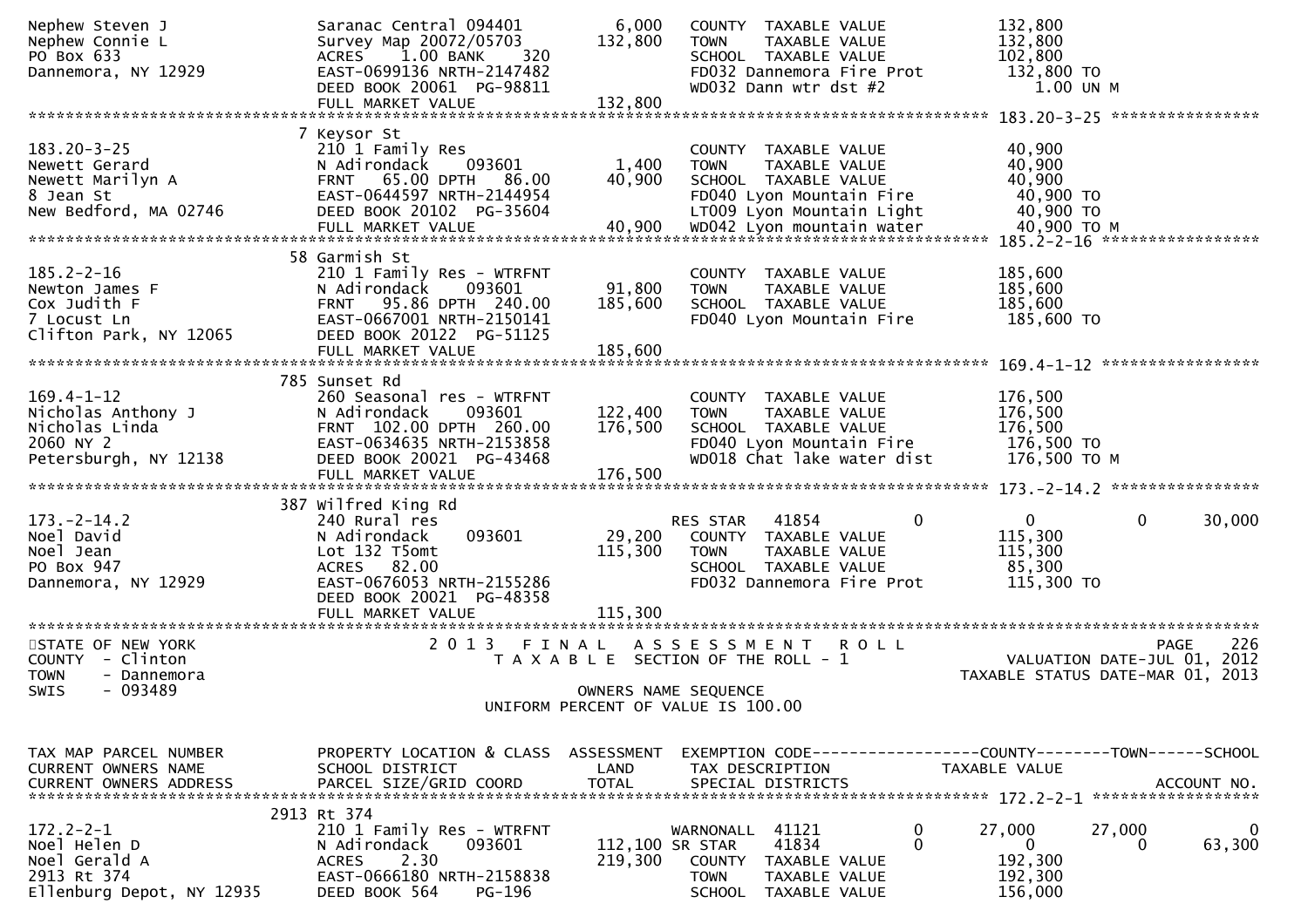| 2914 Rt 374                                                                                              |                                                                                                                                                                                          |                              |                                                                                                              |                                                                                       |  |
|----------------------------------------------------------------------------------------------------------|------------------------------------------------------------------------------------------------------------------------------------------------------------------------------------------|------------------------------|--------------------------------------------------------------------------------------------------------------|---------------------------------------------------------------------------------------|--|
| $172. - 1 - 3$<br>Noel Life Use Helen<br>Noel - Beakes Debra<br>2914 Rt 374<br>Ellenburg Depot, NY 12935 | 240 Rural res<br>093601<br>N Adirondack<br>ACRES 79.70<br>EAST-0665446 NRTH-2161058<br>DEED BOOK 20102 PG-32279                                                                          | 42,200<br>115,700            | COUNTY TAXABLE VALUE<br>TAXABLE VALUE<br><b>TOWN</b><br>SCHOOL TAXABLE VALUE<br>FD040 Lyon Mountain Fire     | 115,700<br>115,700<br>115,700<br>115,700 TO                                           |  |
|                                                                                                          |                                                                                                                                                                                          |                              |                                                                                                              |                                                                                       |  |
| $172.2 - 2 - 19$<br>Noel Paul F<br>PO Box 276<br>Underhill, VT 05489-0276                                | Rt 374<br>311 Res vac land - WTRFNT<br>N Adirondack<br>093601<br>FRNT 96.00 DPTH 380.00<br>EAST-0666431 NRTH-2158945<br>DEED BOOK 900<br>PG-140<br>FULL MARKET VALUE                     | 75,100<br>75,100<br>75,100   | COUNTY TAXABLE VALUE<br><b>TOWN</b><br>TAXABLE VALUE<br>SCHOOL TAXABLE VALUE<br>FD040 Lyon Mountain Fire     | 75,100<br>75,100<br>75,100<br>75,100 TO                                               |  |
| $172. - 1 - 8$<br>Noel Roma<br>Attn: Patricia Wright<br>30 Garfield Ave<br>Schenectady, NY 12304-1824    | Rt 374<br>311 Res vac land<br>093601<br>N Adirondack<br>FRNT 216.00 DPTH 180.00<br>EAST-0666293 NRTH-2159272<br>DEED BOOK 487<br>PG-338                                                  | 6,600<br>6,600               | COUNTY TAXABLE VALUE<br><b>TOWN</b><br>TAXABLE VALUE<br>SCHOOL TAXABLE VALUE<br>FD040 Lyon Mountain Fire     | 6,600<br>6,600<br>6,600<br>6,600 TO                                                   |  |
|                                                                                                          |                                                                                                                                                                                          |                              |                                                                                                              |                                                                                       |  |
| $185.2 - 3 - 23$<br>Norcross Charles<br>Seymour Mark<br>90 Trudeau Rd<br>Cadyville, NY 12918             | 848 Wilfred King Rd<br>260 Seasonal res - WTRFNT<br>N Adirondack<br>093601<br>FRNT 100.00 DPTH 320.00<br>EAST-0671117 NRTH-2150778<br>DEED BOOK 929<br><b>PG-60</b><br>FULL MARKET VALUE | 92,800<br>172,200<br>172,200 | COUNTY TAXABLE VALUE<br>TAXABLE VALUE<br><b>TOWN</b><br>SCHOOL TAXABLE VALUE<br>FD032 Dannemora Fire Prot    | 172,200<br>172,200<br>172,200<br>172,200 TO                                           |  |
|                                                                                                          |                                                                                                                                                                                          |                              |                                                                                                              |                                                                                       |  |
| $174. - 1 - 15.2$<br>Nordstrom Robert C<br>170 Crescent Dr<br>E Hartford, CT 06118-2715                  | Rt 374<br>$314$ Rural vac<10<br>Saranac Central 094401<br>FRNT 104.00 DPTH 208.00<br>EAST-0687023 NRTH-2156353<br>DEED BOOK 612<br>PG-177                                                | 5,100<br>5,100               | COUNTY TAXABLE VALUE<br><b>TOWN</b><br>TAXABLE VALUE<br>SCHOOL TAXABLE VALUE<br>FD032 Dannemora Fire Prot    | 5,100<br>5,100<br>5,100<br>5,100 TO                                                   |  |
|                                                                                                          |                                                                                                                                                                                          |                              |                                                                                                              |                                                                                       |  |
| STATE OF NEW YORK<br>COUNTY - Clinton<br><b>TOWN</b><br>- Dannemora<br>$-093489$                         |                                                                                                                                                                                          |                              | 2013 FINAL ASSESSMENT ROLL<br>T A X A B L E SECTION OF THE ROLL - 1                                          | 227<br><b>PAGE</b><br>VALUATION DATE-JUL 01, 2012<br>TAXABLE STATUS DATE-MAR 01, 2013 |  |
| SWIS                                                                                                     |                                                                                                                                                                                          | OWNERS NAME SEQUENCE         | UNIFORM PERCENT OF VALUE IS 100.00                                                                           |                                                                                       |  |
|                                                                                                          |                                                                                                                                                                                          |                              |                                                                                                              |                                                                                       |  |
| TAX MAP PARCEL NUMBER<br>CURRENT OWNERS NAME<br><b>CURRENT OWNERS ADDRESS</b>                            | PROPERTY LOCATION & CLASS ASSESSMENT<br>SCHOOL DISTRICT<br>PARCEL SIZE/GRID COORD                                                                                                        | LAND<br><b>TOTAL</b>         | EXEMPTION        CODE------------------COUNTY-------TOWN------SCHOOL<br>TAX DESCRIPTION<br>SPECIAL DISTRICTS | TAXABLE VALUE<br>ACCOUNT NO.                                                          |  |
|                                                                                                          | 75 Garmish St                                                                                                                                                                            |                              |                                                                                                              |                                                                                       |  |
| $185.2 - 2 - 42$<br>Nori Tami A<br>Nori Anthony C                                                        | 210 1 Family Res<br>093601<br>N Adirondack<br>Lot 67 Lowenburg                                                                                                                           | 12,600<br>141,400            | 41854<br>0<br>RES STAR<br>COUNTY<br>TAXABLE VALUE<br><b>TOWN</b><br>TAXABLE VALUE                            | 0<br>0<br>30,000<br>141,400<br>141,400                                                |  |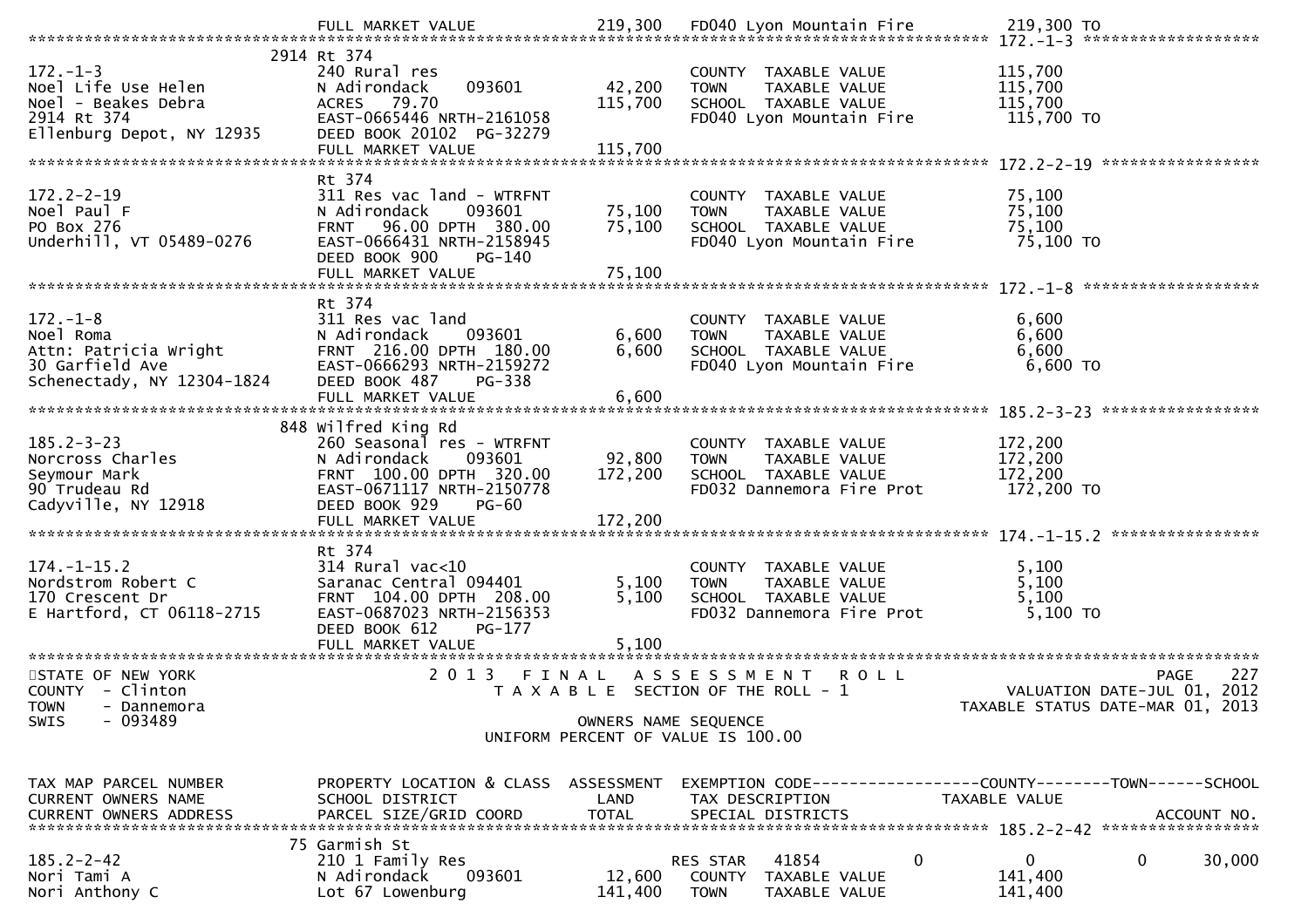| 75 Garmish St<br>Ellenburg Depot, NY 12935                                                                                                  | FRNT 130.00 DPTH 200.00<br>080<br><b>BANK</b><br>EAST-0666457 NRTH-2150131<br>DEED BOOK 20102 PG-34448                                                                |                           | SCHOOL TAXABLE VALUE<br>FD040 Lyon Mountain Fire                                                                                           | 111,400<br>141,400 TO                                                                        |
|---------------------------------------------------------------------------------------------------------------------------------------------|-----------------------------------------------------------------------------------------------------------------------------------------------------------------------|---------------------------|--------------------------------------------------------------------------------------------------------------------------------------------|----------------------------------------------------------------------------------------------|
|                                                                                                                                             |                                                                                                                                                                       |                           |                                                                                                                                            |                                                                                              |
| $172.2 - 1 - 21$<br>Northern Avenue Properties LLC N Adirondack<br>c/o Vasso Laforest<br>742 Rt 3<br>Plattsburgh, NY 12901                  | 11 Seine Bay Ln<br>260 Seasonal res - WTRFNT<br>093601<br>1.10<br><b>ACRES</b><br>EAST-0664468 NRTH-2157124<br>DEED BOOK 20092 PG-26370                               | 123,900<br>157,700        | COUNTY TAXABLE VALUE<br>TAXABLE VALUE<br><b>TOWN</b><br>SCHOOL TAXABLE VALUE<br>FD040 Lyon Mountain Fire                                   | 157,700<br>157,700<br>157,700<br>157,700 TO                                                  |
|                                                                                                                                             |                                                                                                                                                                       |                           |                                                                                                                                            |                                                                                              |
| $174. - 1 - 1$<br>O'Connell Morrow Rebecca<br>Langlois Scott Lee<br>2038 Rt 374<br>Ellenburg Depot, NY 12935-3304 EAST-0683291 NRTH-2160010 | 2038 Rt 374<br>210 1 Family Res<br>N Adirondack<br>093601<br>FRNT 132.00 DPTH 165.00<br>080<br><b>BANK</b><br>DEED BOOK 20031 PG-60270<br>FULL MARKET VALUE           | 5,000<br>74,300<br>74,300 | 41854<br>0<br><b>RES STAR</b><br>COUNTY TAXABLE VALUE<br>TAXABLE VALUE<br><b>TOWN</b><br>SCHOOL TAXABLE VALUE<br>FD032 Dannemora Fire Prot | $\mathbf{0}$<br>$\mathbf 0$<br>30,000<br>74,300<br>74,300<br>44,300<br>74,300 TO             |
|                                                                                                                                             |                                                                                                                                                                       |                           |                                                                                                                                            |                                                                                              |
| $188.17 - 4 - 17.12$<br>O'Neil Eric P<br>O'Neil Kimberly A<br>977 Cook St<br>PO Box 118<br>Dannemora, NY 12929                              | Eggleston Dr<br>312 Vac w/imprv<br>Saranac Central 094401<br>Lot 234 Ref Trust<br><b>ACRES</b><br>3.00<br>EAST-0698011 NRTH-2146726<br>DEED BOOK 99001 PG-16808       | 7,200<br>20,400           | COUNTY TAXABLE VALUE<br>TAXABLE VALUE<br><b>TOWN</b><br>SCHOOL TAXABLE VALUE<br>FD032 Dannemora Fire Prot                                  | 20,400<br>20,400<br>20,400<br>20,400 TO                                                      |
|                                                                                                                                             |                                                                                                                                                                       |                           |                                                                                                                                            |                                                                                              |
| $159. - 2 - 17.5$<br>O'Neil Michael<br>O'Neil Thomas<br>27 Sunset Dr<br>Saratoga Springs, NY 12866                                          | Rt 374<br>312 Vac w/imprv<br>093601<br>N Adirondack<br>129 T5omt<br>1.40<br><b>ACRES</b><br>EAST-0673953 NRTH-2163013<br>DEED BOOK 805<br>PG-234<br>FULL MARKET VALUE | 7,700<br>10,800<br>10.800 | COUNTY TAXABLE VALUE<br><b>TOWN</b><br>TAXABLE VALUE<br>SCHOOL TAXABLE VALUE<br>FD032 Dannemora Fire Prot                                  | 10,800<br>10,800<br>10,800<br>10,800 TO                                                      |
|                                                                                                                                             |                                                                                                                                                                       |                           |                                                                                                                                            |                                                                                              |
| STATE OF NEW YORK<br>COUNTY - Clinton<br><b>TOWN</b><br>- Dannemora                                                                         | 2 0 1 3<br>FINAL                                                                                                                                                      |                           | A S S E S S M E N T<br><b>ROLL</b><br>T A X A B L E SECTION OF THE ROLL - 1                                                                | 228<br><b>PAGE</b><br>2012<br>VALUATION DATE-JUL 01,<br>TAXABLE STATUS DATE-MAR 01, 2013     |
| - 093489<br><b>SWIS</b>                                                                                                                     |                                                                                                                                                                       | OWNERS NAME SEQUENCE      | UNIFORM PERCENT OF VALUE IS 100.00                                                                                                         |                                                                                              |
|                                                                                                                                             |                                                                                                                                                                       |                           |                                                                                                                                            |                                                                                              |
| TAX MAP PARCEL NUMBER<br>CURRENT OWNERS NAME<br><b>CURRENT OWNERS ADDRESS</b>                                                               | PROPERTY LOCATION & CLASS ASSESSMENT<br>SCHOOL DISTRICT<br>PARCEL SIZE/GRID COORD                                                                                     | LAND<br><b>TOTAL</b>      | TAX DESCRIPTION<br>SPECIAL DISTRICTS                                                                                                       | EXEMPTION CODE-----------------COUNTY-------TOWN------SCHOOL<br>TAXABLE VALUE<br>ACCOUNT NO. |
| $188. - 1 - 1.9$<br>O'Neil Sandy<br>43 Reservoir Rd<br>Cadyville, NY 12918                                                                  | Reservoir Rd<br>312 Vac w/imprv<br>Saranac Central 094401<br>Lot 234 Ref Tr<br>7.50<br><b>ACRES</b>                                                                   | 9,900<br>10,000           | COUNTY TAXABLE VALUE<br><b>TOWN</b><br>TAXABLE VALUE<br>SCHOOL TAXABLE VALUE<br>FD032 Dannemora Fire Prot                                  | 10,000<br>10,000<br>10,000<br>10,000 TO                                                      |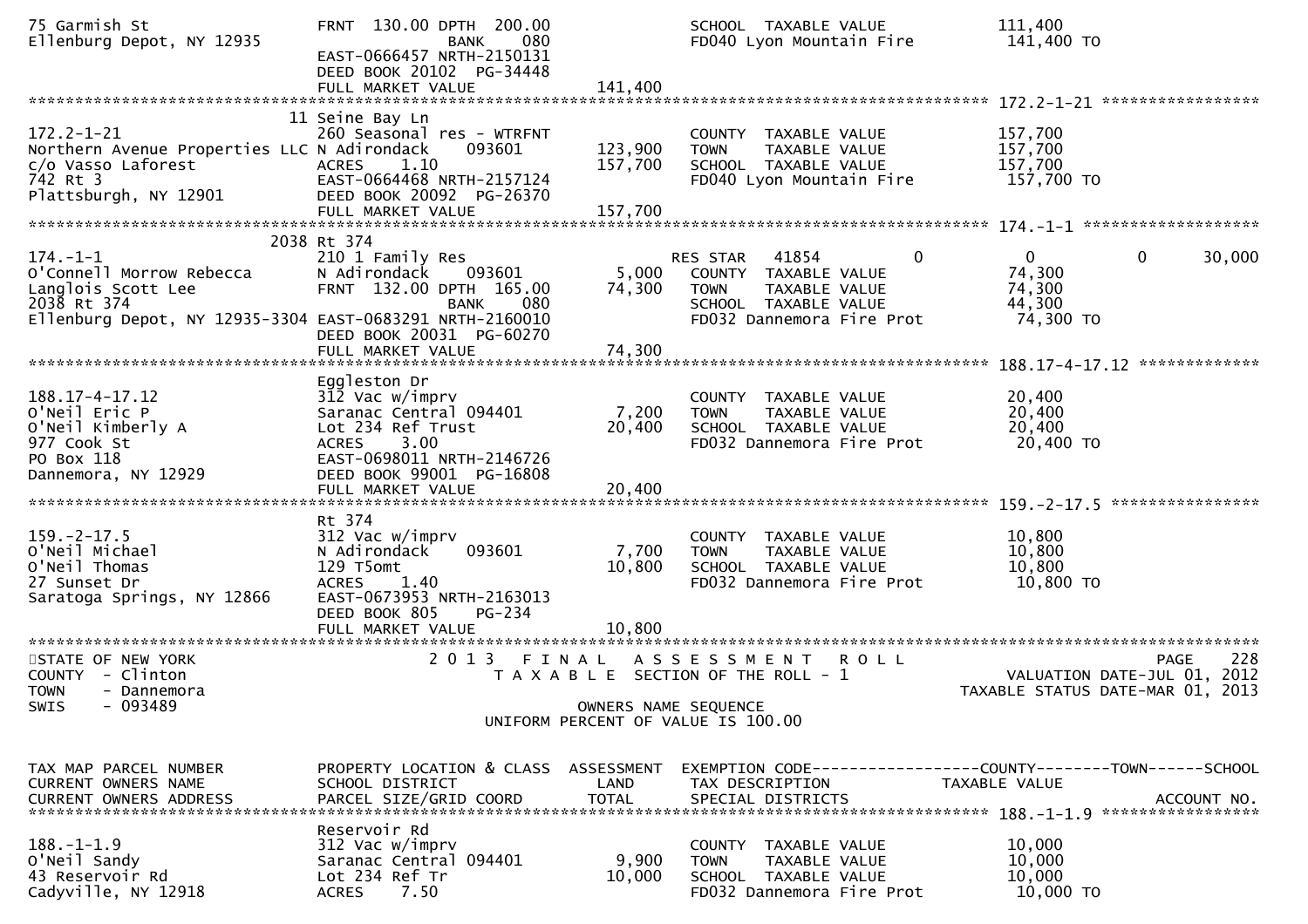|                                                                                                          | EAST-0699343 NRTH-2147785<br>DEED BOOK 20072 PG-1790                                                                                                                                           |                               | WD032 Dann wtr dst #2                                                                                                                  | .00 UN M                                                                                     |
|----------------------------------------------------------------------------------------------------------|------------------------------------------------------------------------------------------------------------------------------------------------------------------------------------------------|-------------------------------|----------------------------------------------------------------------------------------------------------------------------------------|----------------------------------------------------------------------------------------------|
|                                                                                                          | FULL MARKET VALUE                                                                                                                                                                              | 10,000                        |                                                                                                                                        |                                                                                              |
|                                                                                                          | 503 Sunset Rd                                                                                                                                                                                  |                               |                                                                                                                                        |                                                                                              |
| $182.4 - 1 - 20$<br>O'Neill Kevin J<br>503 Sunset Rd 5<br>Lyon Mountain, NY 12952                        | 210 1 Family Res - WTRFNT<br>N Adirondack<br>093601<br><b>ACRES</b><br>1.70<br>EAST-0633417 NRTH-2147405<br>DEED BOOK 20041 PG-74695                                                           | 121,800<br>820,000<br>820,000 | COUNTY TAXABLE VALUE<br>TAXABLE VALUE<br><b>TOWN</b><br>SCHOOL TAXABLE VALUE<br>FD040 Lyon Mountain Fire<br>WD018 Chat lake water dist | 820,000<br>820,000<br>820,000<br>820,000 TO<br>810,242 ТО М                                  |
|                                                                                                          | FULL MARKET VALUE                                                                                                                                                                              |                               |                                                                                                                                        |                                                                                              |
| $188. - 1 - 21$<br>O'Neill Sandra L<br>43 Reservoir Rd<br>Cadyville, NY 12918                            | 43 Reservoir Rd<br>210 1 Family Res<br>Saranac Central 094401<br>FRNT 66.00 DPTH 190.00<br>EAST-0698941 NRTH-2147854                                                                           | 4,000<br>55,600               | RES STAR<br>41854<br>0<br>COUNTY TAXABLE VALUE<br>TAXABLE VALUE<br><b>TOWN</b><br>SCHOOL TAXABLE VALUE                                 | $\Omega$<br>$\mathbf{0}$<br>30,000<br>55,600<br>55,600<br>25,600                             |
|                                                                                                          | DEED BOOK 20021 PG-41627                                                                                                                                                                       |                               | FD032 Dannemora Fire Prot                                                                                                              | 55,600 TO                                                                                    |
|                                                                                                          | FULL MARKET VALUE                                                                                                                                                                              | 55,600                        | WD032 Dann wtr dst #2                                                                                                                  | $1.00$ UN M<br>172. - 2 - 2.22 *****************                                             |
| $172. - 2 - 2.22$<br>OBrien Barry<br>Cowin Carolyn I<br>4931 S Catherine St<br>Plattsburgh, NY 12901     | 1928 Chazy Lake Rd<br>260 Seasonal res - WTRFNT<br>093601<br>N Adirondack<br>Lot 134 T50MT<br>Lot A on Survey<br>4.13<br><b>ACRES</b><br>EAST-0665094 NRTH-2153439<br>DEED BOOK 20021 PG-41600 | 86,600<br>184,800             | COUNTY TAXABLE VALUE<br>TAXABLE VALUE<br><b>TOWN</b><br>SCHOOL TAXABLE VALUE<br>FD040 Lyon Mountain Fire                               | 184,800<br>184,800<br>184,800<br>184,800 TO                                                  |
|                                                                                                          | FULL MARKET VALUE                                                                                                                                                                              | 184,800                       |                                                                                                                                        |                                                                                              |
|                                                                                                          |                                                                                                                                                                                                |                               |                                                                                                                                        |                                                                                              |
| $185.4 - 2 - 15$<br>Oleksy Jeffrey D<br>Oleksy Michelle L<br>28 Cherrywood Ridge<br>Holland, NY 14080    | 1538 Chazy Lake Rd<br>210 1 Family Res - WTRFNT<br>Saranac Central 094401<br>Subd.lot16 Patent T40mt L<br>FRNT 100.00 DPTH 370.00<br>080<br><b>BANK</b>                                        | 76,000<br>186,300             | COUNTY TAXABLE VALUE<br><b>TOWN</b><br>TAXABLE VALUE<br>SCHOOL TAXABLE VALUE<br>FD040 Lyon Mountain Fire                               | 186,300<br>186,300<br>186,300<br>186,300 TO                                                  |
| *************************                                                                                | EAST-0668205 NRTH-2145296<br>DEED BOOK 20102 PG-33845<br>FULL MARKET VALUE<br>****************************                                                                                     | 186.300                       |                                                                                                                                        |                                                                                              |
| STATE OF NEW YORK<br>- Clinton<br><b>COUNTY</b><br><b>TOWN</b><br>- Dannemora<br><b>SWIS</b><br>- 093489 | 2 0 1 3<br>FINAL                                                                                                                                                                               | OWNERS NAME SEQUENCE          | A S S E S S M E N T<br><b>ROLL</b><br>T A X A B L E SECTION OF THE ROLL - 1                                                            | 229<br><b>PAGE</b><br>VALUATION DATE-JUL 01, 2012<br>TAXABLE STATUS DATE-MAR 01, 2013        |
|                                                                                                          |                                                                                                                                                                                                |                               | UNIFORM PERCENT OF VALUE IS 100.00                                                                                                     |                                                                                              |
|                                                                                                          |                                                                                                                                                                                                |                               |                                                                                                                                        |                                                                                              |
| TAX MAP PARCEL NUMBER<br><b>CURRENT OWNERS NAME</b><br><b>CURRENT OWNERS ADDRESS</b>                     | PROPERTY LOCATION & CLASS ASSESSMENT<br>SCHOOL DISTRICT<br>PARCEL SIZE/GRID COORD                                                                                                              | LAND<br><b>TOTAL</b>          | TAX DESCRIPTION<br>SPECIAL DISTRICTS                                                                                                   | EXEMPTION CODE-----------------COUNTY-------TOWN------SCHOOL<br>TAXABLE VALUE<br>ACCOUNT NO. |
| $172. - 2 - 2.1$<br>Olivanti Christina<br>Matz Christian<br>23 McNider<br>Outremont QC, Canada           | 10 Adirondack Way<br>260 Seasonal res - WTRFNT<br>N Adirondack<br>093601<br>Lot 134 T5omt<br>9.72<br><b>ACRES</b><br>EAST-0663541 NRTH-2156146                                                 | 158,400<br>250,800            | COUNTY TAXABLE VALUE<br><b>TOWN</b><br>TAXABLE VALUE<br>SCHOOL TAXABLE VALUE<br>FD040 Lyon Mountain Fire                               | 250,800<br>250,800<br>250,800<br>250,800 TO                                                  |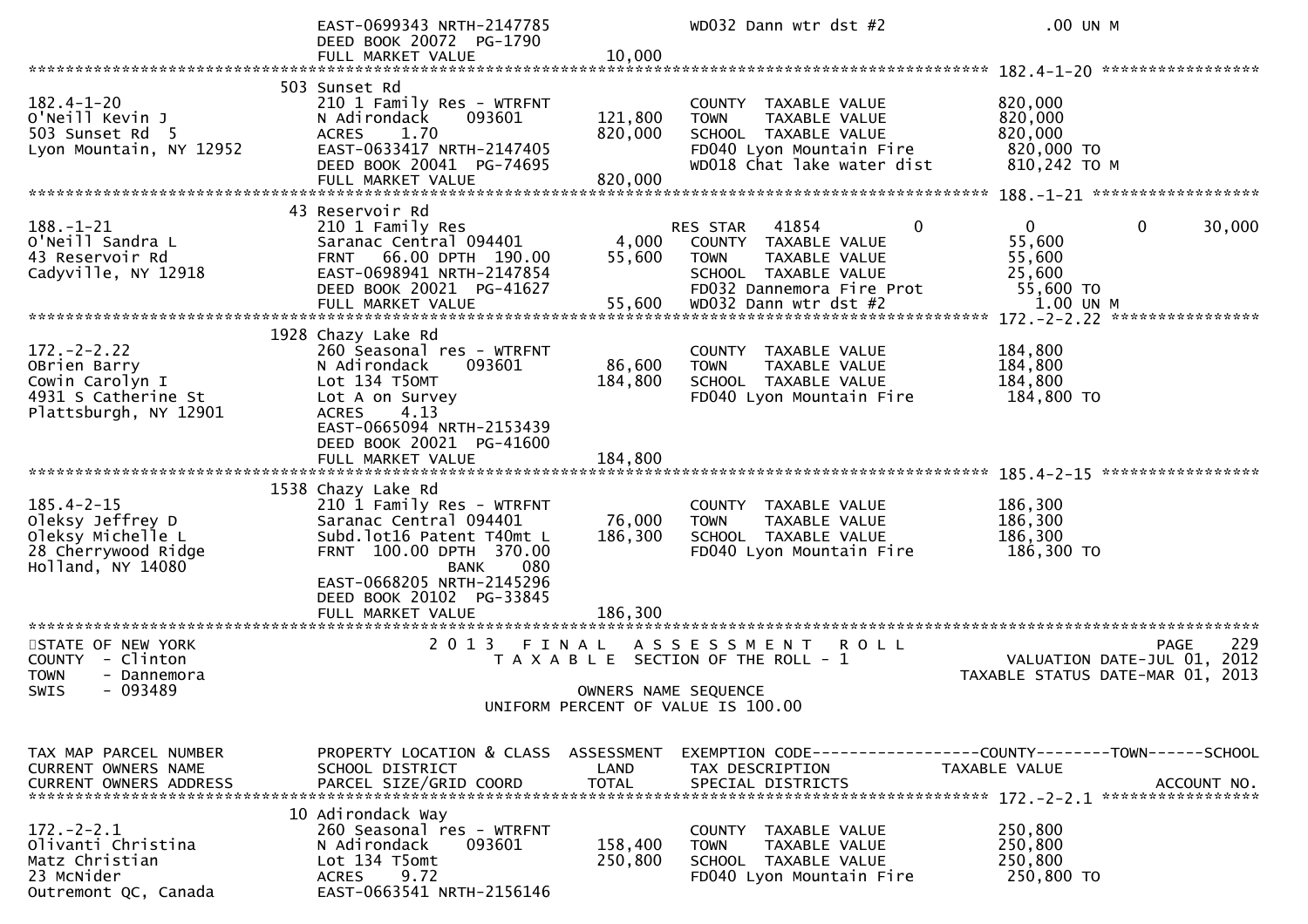| H2V3X4                           | DEED BOOK 20041 PG-67696                             |                                       |                      |                                                        |              |                                               |                |             |
|----------------------------------|------------------------------------------------------|---------------------------------------|----------------------|--------------------------------------------------------|--------------|-----------------------------------------------|----------------|-------------|
|                                  | FULL MARKET VALUE                                    | 250,800                               |                      |                                                        |              |                                               |                |             |
|                                  |                                                      |                                       |                      |                                                        |              |                                               |                |             |
| $188.17 - 4 - 17.2$              | 977 Rt 374<br>210 1 Family Res                       |                                       | RES STAR             | 41854                                                  | $\mathbf{0}$ | $\mathbf 0$                                   | $\overline{0}$ | 30,000      |
| Oneil Eric P                     | Saranac Central 094401                               | 11,100                                |                      | COUNTY TAXABLE VALUE                                   |              | 116,800                                       |                |             |
| Oneil Kimberly A                 | FRNT 124.10 DPTH 133.60                              | 116,800                               | <b>TOWN</b>          | TAXABLE VALUE                                          |              | 116,800                                       |                |             |
| PO Box 118                       | 080<br><b>BANK</b>                                   |                                       |                      | SCHOOL TAXABLE VALUE                                   |              | 86,800                                        |                |             |
| Dannemora, NY 12929              | EAST-0698012 NRTH-2146991                            |                                       |                      | FD032 Dannemora Fire Prot                              |              | 116,800 TO                                    |                |             |
|                                  | DEED BOOK 1011<br>$PG-16$                            |                                       |                      | WD032 Dann wtr dst #2                                  |              | 1.00 UN M                                     |                |             |
|                                  | FULL MARKET VALUE                                    | 116,800                               |                      |                                                        |              |                                               |                |             |
|                                  |                                                      |                                       |                      |                                                        |              |                                               |                |             |
|                                  | 17 Trillium Way                                      |                                       |                      |                                                        |              |                                               |                |             |
| $182.4 - 1 - 13$                 | 260 Seasonal res - WTRFNT                            |                                       |                      | COUNTY TAXABLE VALUE                                   |              | 374,300                                       |                |             |
| Orban George P                   | N Adirondack<br>093601                               | 214,500                               | <b>TOWN</b>          | TAXABLE VALUE                                          |              | 374,300                                       |                |             |
| Orban Thomas J                   | 8.80<br><b>ACRES</b>                                 | 374,300                               |                      | SCHOOL TAXABLE VALUE                                   |              | 374,300                                       |                |             |
| 10 17th Ave S                    | EAST-0632689 NRTH-2148540<br>DEED BOOK 629<br>PG-791 |                                       |                      | FD040 Lyon Mountain Fire<br>WD018 Chat lake water dist |              | 374,300 TO<br>368,536 TO M                    |                |             |
| Naples, FL 34102                 | FULL MARKET VALUE                                    | 374,300                               |                      |                                                        |              |                                               |                |             |
|                                  |                                                      |                                       |                      |                                                        |              |                                               |                |             |
|                                  | Rt 374                                               |                                       |                      |                                                        |              |                                               |                |             |
| $159. - 2 - 3.1$                 | 321 Abandoned ag                                     |                                       |                      | COUNTY TAXABLE VALUE                                   |              | 9,800                                         |                |             |
| Ouimet Barry B                   | N Adirondack<br>093601                               | 9,800                                 | <b>TOWN</b>          | TAXABLE VALUE                                          |              | 9,800                                         |                |             |
| Ouimet Amy E                     | ACRES 19.40                                          | 9,800                                 |                      | SCHOOL TAXABLE VALUE                                   |              | 9,800                                         |                |             |
| 117 Pickering Rd                 | EAST-0677165 NRTH-2165107                            |                                       |                      | FD032 Dannemora Fire Prot                              |              | 9,800 TO                                      |                |             |
| North Bangor, NY 12966           | DEED BOOK 20021 PG-49203                             |                                       |                      |                                                        |              |                                               |                |             |
|                                  | FULL MARKET VALUE                                    | 9,800                                 |                      |                                                        |              |                                               |                |             |
|                                  |                                                      |                                       |                      |                                                        |              |                                               |                |             |
|                                  | 2965 Standish Rd                                     |                                       |                      |                                                        |              |                                               |                |             |
| $183.2 - 2 - 31$                 | 210 1 Family Res                                     |                                       |                      | COUNTY TAXABLE VALUE                                   |              | 50,300                                        |                |             |
| Owen Brenda L<br>Owen Reginald D | 093601<br>N Adirondack<br>FRNT 177.54 DPTH 208.00    | 2,800<br>50,300                       | <b>TOWN</b>          | TAXABLE VALUE<br>SCHOOL TAXABLE VALUE                  |              | 50,300<br>50,300                              |                |             |
| 2965 Standish Rd                 | EAST-0646012 NRTH-2148640                            |                                       |                      | FD040 Lyon Mountain Fire                               |              | 50,300 TO                                     |                |             |
| PO Box 219                       | DEED BOOK 20021 PG-44856                             |                                       |                      | LT009 Lyon Mountain Light                              |              | 50,300 TO                                     |                |             |
|                                  |                                                      |                                       |                      |                                                        |              |                                               |                |             |
|                                  |                                                      |                                       |                      |                                                        |              |                                               |                |             |
| STATE OF NEW YORK                | 2013 FINAL                                           |                                       | ASSESSMENT ROLL      |                                                        |              |                                               | <b>PAGE</b>    | 230         |
| COUNTY - Clinton                 |                                                      | T A X A B L E SECTION OF THE ROLL - 1 |                      |                                                        |              | VALUATION DATE-JUL 01, 2012                   |                |             |
| <b>TOWN</b><br>- Dannemora       |                                                      |                                       |                      |                                                        |              | TAXABLE STATUS DATE-MAR 01, 2013              |                |             |
| $-093489$<br><b>SWIS</b>         |                                                      |                                       | OWNERS NAME SEQUENCE |                                                        |              |                                               |                |             |
|                                  |                                                      | UNIFORM PERCENT OF VALUE IS 100.00    |                      |                                                        |              |                                               |                |             |
|                                  |                                                      |                                       |                      |                                                        |              |                                               |                |             |
| TAX MAP PARCEL NUMBER            | PROPERTY LOCATION & CLASS                            | ASSESSMENT                            | EXEMPTION CODE--     |                                                        |              | ---------------COUNTY--------TOWN------SCHOOL |                |             |
| CURRENT OWNERS NAME              | SCHOOL DISTRICT                                      | LAND                                  | TAX DESCRIPTION      |                                                        |              | TAXABLE VALUE                                 |                |             |
| CURRENT OWNERS ADDRESS           | PARCEL SIZE/GRID COORD                               | <b>TOTAL</b>                          |                      | SPECIAL DISTRICTS                                      |              |                                               |                | ACCOUNT NO. |
|                                  |                                                      |                                       |                      |                                                        |              |                                               |                |             |
|                                  | 2968 Belmont St                                      |                                       |                      |                                                        |              |                                               |                |             |
| $183.2 - 2 - 19$                 | 210 1 Family Res                                     |                                       | WARNONALL 41121      |                                                        | 0            | 8,265                                         | 8,265          | 0           |
| Owen Reginald D                  | 093601<br>N Adirondack                               |                                       | 1,600 WARDISALL      | 41141                                                  | 0            | 5,510                                         | 5,510          | 0           |
| Owen Kathleen                    | 55.00 DPTH 150.00<br><b>FRNT</b>                     |                                       | 55,100 RES STAR      | 41854                                                  | 0            | 0                                             | 0              | 30,000      |
| PO Box 214                       | EAST-0646168 NRTH-2148824                            |                                       | COUNTY               | TAXABLE VALUE                                          |              | 41,325                                        |                |             |
| Lyon Mt, NY 12952                | DEED BOOK 607<br><b>PG-492</b>                       |                                       | <b>TOWN</b>          | TAXABLE VALUE                                          |              | 41,325                                        |                |             |
|                                  | FULL MARKET VALUE                                    | 55,100                                |                      | SCHOOL TAXABLE VALUE                                   |              | 25,100                                        |                |             |
|                                  |                                                      |                                       |                      | FD040 Lyon Mountain Fire                               |              | 55,100 TO                                     |                |             |
|                                  |                                                      |                                       |                      | LT009 Lyon Mountain Light<br>WD042 Lyon mountain water |              | 55,100 TO<br>55,100 TO M                      |                |             |
|                                  |                                                      |                                       |                      |                                                        |              |                                               |                |             |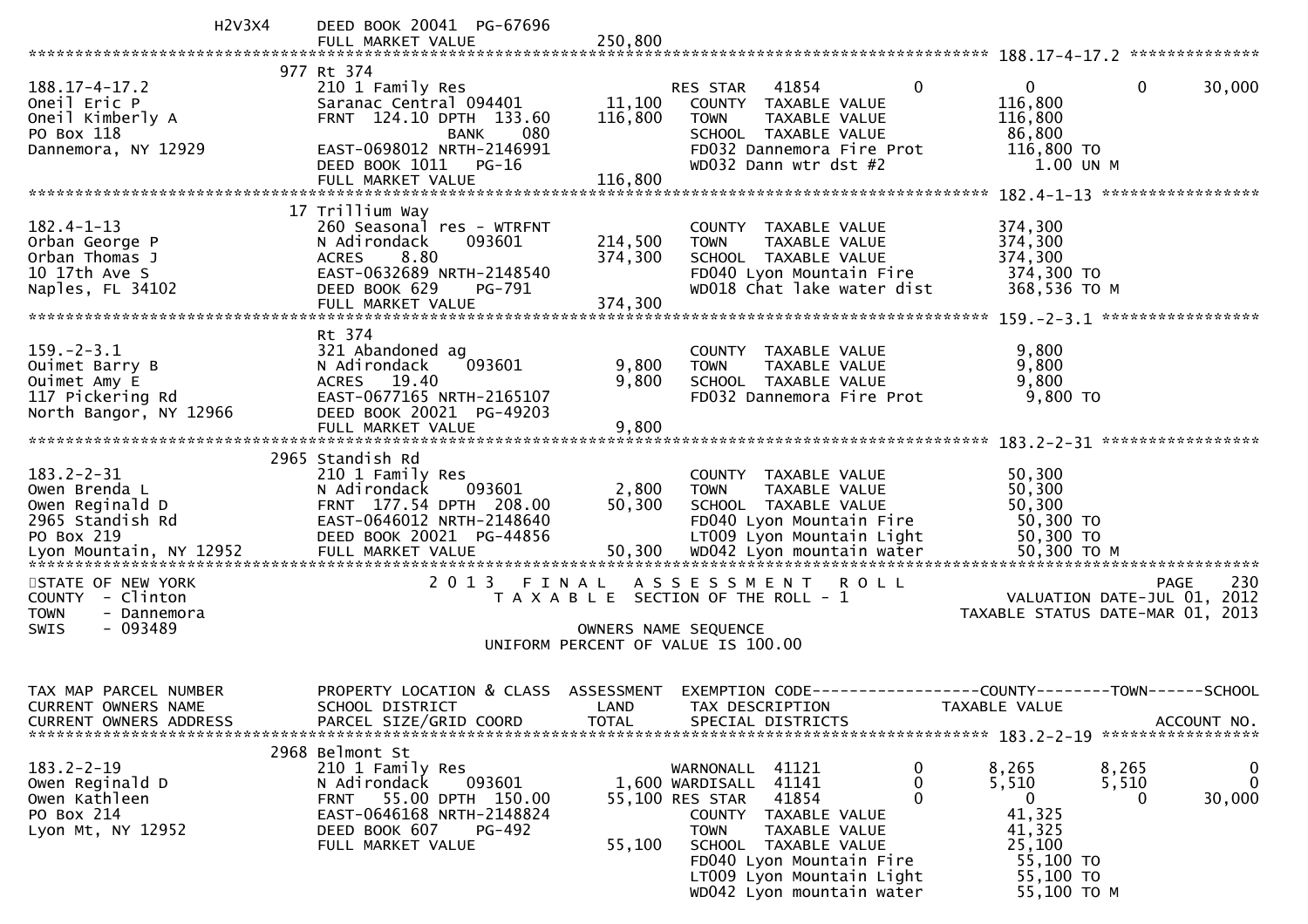| $172.4 - 1 - 10$<br>Pabst Theodore S III<br>206 Cornelia St Ste 104<br>Plattsburgh, NY 12901                            | 614/616 wilfred King Rd<br>210 1 Family Res - WTRFNT<br>N Adirondack<br>093601<br>1.50<br><b>ACRES</b><br>EAST-0670831 NRTH-2155664<br>DEED BOOK 20092 PG-22199<br>FULL MARKET VALUE   | 117,600<br>412,000<br>412,000                                               | <b>TOWN</b>                                     | COUNTY TAXABLE VALUE<br>TAXABLE VALUE<br>SCHOOL TAXABLE VALUE                                      | FD032 Dannemora Fire Prot                                               | 412,000<br>412,000<br>412,000<br>412,000 TO                                                     |               |                                            |
|-------------------------------------------------------------------------------------------------------------------------|----------------------------------------------------------------------------------------------------------------------------------------------------------------------------------------|-----------------------------------------------------------------------------|-------------------------------------------------|----------------------------------------------------------------------------------------------------|-------------------------------------------------------------------------|-------------------------------------------------------------------------------------------------|---------------|--------------------------------------------|
|                                                                                                                         |                                                                                                                                                                                        |                                                                             |                                                 |                                                                                                    |                                                                         |                                                                                                 |               |                                            |
| $182.2 - 1 - 8$<br>Padua 2006 Revocable Trust<br>Padua as Trustee Horacio A<br>725 Sunset Rd<br>Lyon Mountain, NY 12952 | 725 Sunset Rd<br>210 1 Family Res - WTRFNT<br>093601<br>N Adirondack<br>4.10 BANK<br><b>ACRES</b><br>080<br>EAST-0634364 NRTH-2152400<br>DEED BOOK 20061 PG-97049<br>FULL MARKET VALUE | 129,600<br>452,700<br>452,700                                               | SR STAR<br><b>TOWN</b>                          | 41834<br>COUNTY TAXABLE VALUE<br>TAXABLE VALUE<br>SCHOOL TAXABLE VALUE<br>FD040 Lyon Mountain Fire | 0<br>WD018 Chat lake water dist                                         | $\mathbf{0}$<br>452,700<br>452,700<br>389,400<br>452,700 TO<br>448,535 TO M                     | $\mathbf{0}$  | 63,300                                     |
|                                                                                                                         | 1 Loon Pt Rd                                                                                                                                                                           |                                                                             |                                                 |                                                                                                    |                                                                         |                                                                                                 |               |                                            |
| $182.4 - 1 - 4$<br>Pageau Life Estate Barbara<br>Pageau Alfred J IV<br>PO Box 269<br>Lyon Mt, NY 12952                  | 260 Seasonal res - WTRFNT<br>N Adirondack<br>093601<br>FRNT 116.00 DPTH 370.00<br>EAST-0632124 NRTH-2149963<br>DEED BOOK 20031 PG-57308                                                | 114,300<br>185,700                                                          | <b>TOWN</b>                                     | COUNTY TAXABLE VALUE<br>TAXABLE VALUE<br>SCHOOL TAXABLE VALUE<br>FD040 Lyon Mountain Fire          | WD018 Chat lake water dist                                              | 185,700<br>185,700<br>185,700<br>185,700 TO<br>185,700 TO M                                     |               |                                            |
|                                                                                                                         | FULL MARKET VALUE                                                                                                                                                                      | 185,700                                                                     |                                                 |                                                                                                    |                                                                         |                                                                                                 |               |                                            |
| 183.20-4-41<br>Pageau Life Estate Barbara<br>Pageau Alfred J IV<br>PO Box 269<br>Lyon Mt, NY 12952                      | 23 Phillips Ct<br>210 1 Family Res<br>N Adirondack<br>093601<br>FRNT 110.50 DPTH 104.00<br>EAST-0644073 NRTH-2145122<br>DEED BOOK 20031 PG-57308<br>FULL MARKET VALUE                  | 49,500<br>49,500                                                            | AGED COUN 41802<br>1,900 SR STAR<br><b>TOWN</b> | 41834<br>COUNTY TAXABLE VALUE<br>TAXABLE VALUE<br>SCHOOL TAXABLE VALUE<br>FD040 Lyon Mountain Fire | 0<br>$\Omega$<br>LT009 Lyon Mountain Light<br>WD042 Lyon mountain water | 12,375<br>$\mathbf{0}$<br>37,125<br>49,500<br>$\Omega$<br>49,500 TO<br>49,500 TO<br>49,500 ТО М | 0<br>$\Omega$ | $\Omega$<br>49,500                         |
|                                                                                                                         |                                                                                                                                                                                        |                                                                             |                                                 |                                                                                                    |                                                                         |                                                                                                 |               |                                            |
| STATE OF NEW YORK<br>COUNTY - Clinton<br><b>TOWN</b><br>- Dannemora<br>$-093489$<br>SWIS                                | 2 0 1 3<br>FINAL                                                                                                                                                                       | T A X A B L E SECTION OF THE ROLL - 1<br>UNIFORM PERCENT OF VALUE IS 100.00 | A S S E S S M E N T<br>OWNERS NAME SEQUENCE     |                                                                                                    | <b>ROLL</b>                                                             | TAXABLE STATUS DATE-MAR 01, 2013                                                                |               | 231<br>PAGE<br>VALUATION DATE-JUL 01, 2012 |
| TAX MAP PARCEL NUMBER<br><b>CURRENT OWNERS NAME</b><br><b>CURRENT OWNERS ADDRESS</b>                                    | PROPERTY LOCATION & CLASS<br>SCHOOL DISTRICT<br>PARCEL SIZE/GRID COORD                                                                                                                 | ASSESSMENT<br>LAND<br><b>TOTAL</b>                                          |                                                 | TAX DESCRIPTION<br>SPECIAL DISTRICTS                                                               |                                                                         | EXEMPTION CODE------------------COUNTY--------TOWN------SCHOOL<br><b>TAXABLE VALUE</b>          |               | ACCOUNT NO.                                |
| $183.16 - 1 - 29.1$<br>Pageau Michael C<br>PO Box 194<br>Lyon Mt, NY 12952                                              | 44 Third St<br>210 1 Family Res<br>093601<br>N Adirondack<br>83.50 DPTH 112.00<br>FRNT<br>EAST-0644560 NRTH-2147524<br>DEED BOOK 647<br>$PG-34$<br>FULL MARKET VALUE                   | 1,800<br>28,900<br>28,900                                                   | RES STAR<br><b>TOWN</b>                         | 41854<br>COUNTY TAXABLE VALUE<br>TAXABLE VALUE<br>SCHOOL TAXABLE VALUE<br>FD040 Lyon Mountain Fire | 0<br>LT009 Lyon Mountain Light<br>WD042 Lyon mountain water             | 0<br>28,900<br>28,900<br>$\mathbf 0$<br>28,900 TO<br>28,900 TO<br>28,900 TO M                   | 0             | 28,900                                     |
|                                                                                                                         |                                                                                                                                                                                        |                                                                             |                                                 |                                                                                                    |                                                                         | 183.20-4-40 *****************                                                                   |               |                                            |
| 183.20-4-40                                                                                                             | 19 Phillips Ct<br>210 1 Family Res                                                                                                                                                     |                                                                             | SR STAR                                         | 41834                                                                                              | 0                                                                       | 0                                                                                               | 0             | 36,300                                     |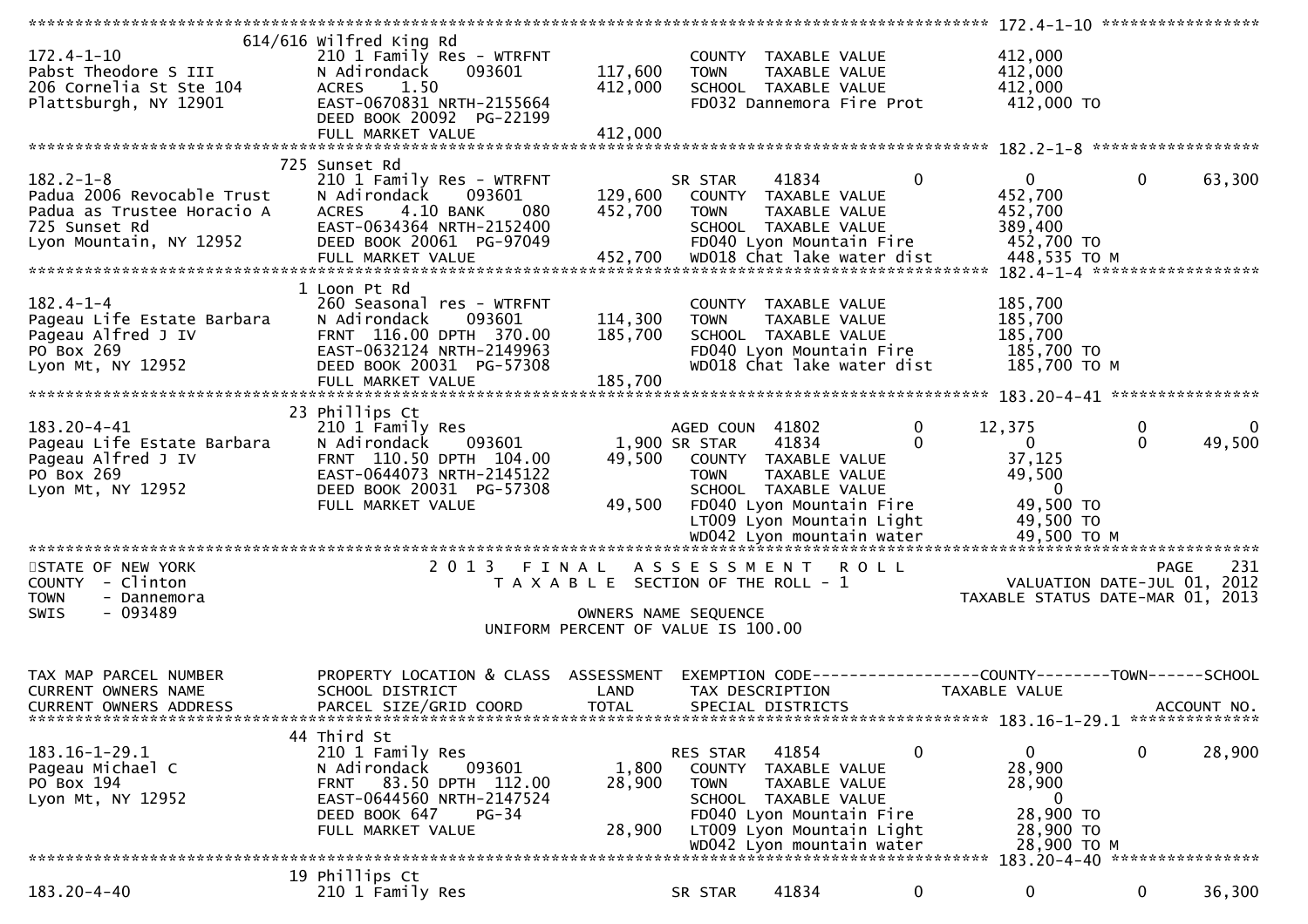| Pageau Robert<br>Pageau Mary<br>PO Box 106<br>Lyon Mt, NY 12952                                                     | N Adirondack<br>093601<br>FRNT 111.00 DPTH 107.00<br>EAST-0644057 NRTH-2145011<br>DEED BOOK 529<br>PG-472<br>FULL MARKET VALUE                                                                     | 2,000<br>36,300<br>36,300                                                   | <b>TOWN</b>                                                                | COUNTY TAXABLE VALUE<br>TAXABLE VALUE<br>SCHOOL TAXABLE VALUE<br>FD040 Lyon Mountain Fire<br>LT009 Lyon Mountain Light |                       | 36,300<br>36,300<br>$\mathbf{0}$<br>36,300 TO<br>36,300 TO                     |                                     |                         |
|---------------------------------------------------------------------------------------------------------------------|----------------------------------------------------------------------------------------------------------------------------------------------------------------------------------------------------|-----------------------------------------------------------------------------|----------------------------------------------------------------------------|------------------------------------------------------------------------------------------------------------------------|-----------------------|--------------------------------------------------------------------------------|-------------------------------------|-------------------------|
|                                                                                                                     |                                                                                                                                                                                                    |                                                                             |                                                                            |                                                                                                                        |                       |                                                                                |                                     |                         |
| $172. - 1 - 12$<br>Pageau Stephen C<br>Pageau Mary Ann<br>2996 Rt 374<br>Ellenburg Depot, NY 12935                  | 2996 Rt 374<br>210 1 Family Res<br>093601<br>N Adirondack<br>FRNT 156.00 DPTH 174.00<br><b>BANK</b><br>080<br>EAST-0664470 NRTH-2157810<br>DEED BOOK 20051 PG-85812                                | 5,700<br>80,200                                                             | RES STAR<br><b>TOWN</b>                                                    | 41854<br>COUNTY TAXABLE VALUE<br>TAXABLE VALUE<br>SCHOOL TAXABLE VALUE<br>FD040 Lyon Mountain Fire                     | $\mathbf 0$           | $\mathbf{0}$<br>80,200<br>80,200<br>50,200<br>80,200 TO                        | 0                                   | 30,000                  |
|                                                                                                                     | FULL MARKET VALUE                                                                                                                                                                                  | 80,200                                                                      |                                                                            |                                                                                                                        |                       |                                                                                |                                     |                         |
| $173. - 2 - 14.1$<br>Paiser Christopher M<br>Noel-Paiser Mary E<br>391 Wilfred King Rd<br>Ellenburg Depot, NY 12935 | 391 Wilfred King Rd<br>210 1 Family Res<br>093601<br>N Adirondack<br>Lot 132 T5omt<br>080<br><b>ACRES</b><br>2.70 BANK<br>EAST-0675541 NRTH-2157185<br>DEED BOOK 20041 PG-67074                    |                                                                             | WARCOMALL 41131<br>7,000 WARDISALL 41141<br>96,200 RES STAR<br><b>TOWN</b> | 99 PCT OF VALUE USED FOR EXEMPTION PURPOSES<br>41854<br>COUNTY TAXABLE VALUE<br>TAXABLE VALUE<br>SCHOOL TAXABLE VALUE  | 0<br>0<br>$\mathbf 0$ | 23,810<br>47,619<br>$\bf{0}$<br>24,771<br>24,771<br>66,200                     | 23,810<br>47,619<br>$\Omega$        | 0<br>$\Omega$<br>30,000 |
| $183.16 - 1 - 15$<br>Palmer Michael A<br>1085 Cook St<br>Dannemora, NY 12929                                        | 61 Second St<br>210 1 Family Res<br>093601<br>N Adirondack<br>FRNT 234.02 DPTH 116.00<br>EAST-0644647 NRTH-2147416<br>DEED BOOK 20122 PG-45752<br>FULL MARKET VALUE                                | 2,500<br>65,600                                                             | <b>TOWN</b>                                                                | COUNTY TAXABLE VALUE<br>TAXABLE VALUE<br>SCHOOL TAXABLE VALUE<br>FD040 Lyon Mountain Fire<br>LT009 Lyon Mountain Light |                       | 65,600<br>65,600<br>65,600<br>65,600 TO<br>65,600 TO                           |                                     |                         |
| STATE OF NEW YORK<br>COUNTY - Clinton<br><b>TOWN</b><br>- Dannemora<br>- 093489<br><b>SWIS</b>                      | 2013<br>FINAL                                                                                                                                                                                      | T A X A B L E SECTION OF THE ROLL - 1<br>UNIFORM PERCENT OF VALUE IS 100.00 | A S S E S S M E N T<br>OWNERS NAME SEQUENCE                                | <b>ROLL</b>                                                                                                            |                       | TAXABLE STATUS DATE-MAR 01, 2013                                               | PAGE<br>VALUATION DATE-JUL 01, 2012 | 232                     |
| TAX MAP PARCEL NUMBER<br>CURRENT OWNERS NAME                                                                        | PROPERTY LOCATION & CLASS ASSESSMENT<br>SCHOOL DISTRICT                                                                                                                                            | LAND                                                                        |                                                                            | TAX DESCRIPTION                                                                                                        |                       | EXEMPTION CODE-----------------COUNTY--------TOWN------SCHOOL<br>TAXABLE VALUE |                                     |                         |
| $185.4 - 2 - 6$<br>Parent Belinda J<br>248 Dunn Rd<br>West Chazy, NY 12992                                          | Chazy Lake Rd<br>$312$ Vac w/imprv - WTRFNT<br>Saranac Central 094401<br>Subd. lot6 Patent T40mt Lo<br>1.00<br>ACRES<br>EAST-0668161 NRTH-2146221<br>DEED BOOK 20112 PG-38015<br>FULL MARKET VALUE | 68,000<br>87,500<br>87,500                                                  | <b>TOWN</b>                                                                | COUNTY TAXABLE VALUE<br>TAXABLE VALUE<br>SCHOOL TAXABLE VALUE<br>FD040 Lyon Mountain Fire                              |                       | 87,500<br>87,500<br>87,500<br>87,500 TO                                        |                                     |                         |
|                                                                                                                     | 23 Plank Rd                                                                                                                                                                                        |                                                                             |                                                                            |                                                                                                                        |                       |                                                                                |                                     |                         |
| $159. - 2 - 7.31$<br>Parent Harold J Jr<br>Parent Denese M                                                          | 210 1 Family Res<br>093601<br>N Adirondack<br>Lot 130 T5omt                                                                                                                                        | 7,000<br>50,400                                                             | RES STAR<br>COUNTY<br><b>TOWN</b>                                          | 41854<br>TAXABLE VALUE<br>TAXABLE VALUE                                                                                | 0                     | $\mathbf 0$<br>50,400<br>50,400                                                | 0                                   | 30,000                  |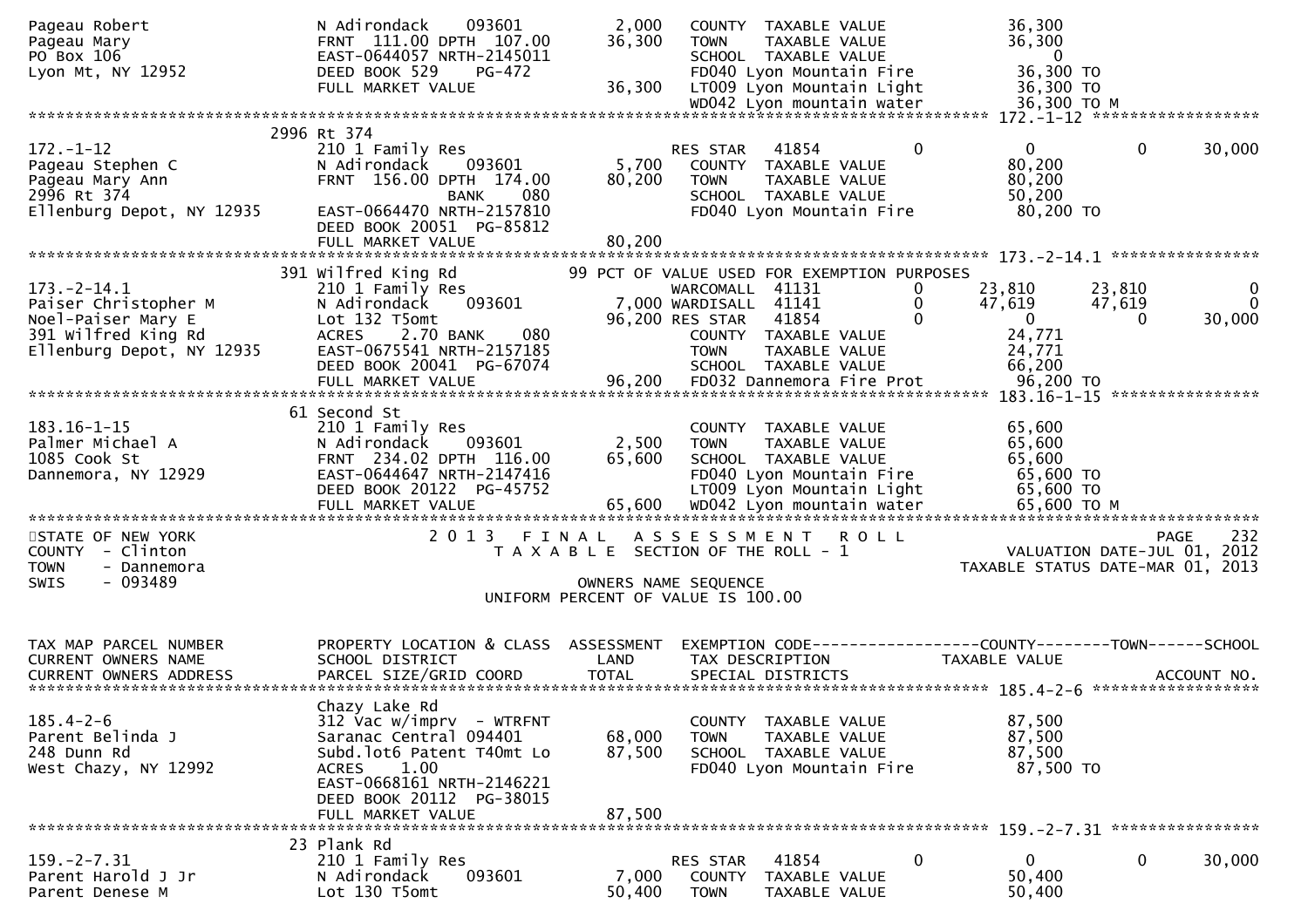| 23 Plank Rd<br>Ellenburg Depot, NY 12935                                                                        | 2.60<br><b>ACRES</b><br>EAST-0682052 NRTH-2161231<br>DEED BOOK 20041 PG-69971<br>FULL MARKET VALUE                                                                                                 | 50,400                     | SCHOOL TAXABLE VALUE<br>FD032 Dannemora Fire Prot                                                                                                        |                          | 20,400<br>50,400 TO                                                 |                                                                                       |
|-----------------------------------------------------------------------------------------------------------------|----------------------------------------------------------------------------------------------------------------------------------------------------------------------------------------------------|----------------------------|----------------------------------------------------------------------------------------------------------------------------------------------------------|--------------------------|---------------------------------------------------------------------|---------------------------------------------------------------------------------------|
| $173. - 1 - 14$<br>Parrotte Elizabeth R<br>Parrotte Joren F<br>454 Wilfred King Rd<br>Ellenburg Depot, NY 12935 | 454 Wilfred King Rd<br>210 1 Family Res<br>N Adirondack<br>093601<br>ACRES 2.40 BANK<br>080<br>EAST-0674077 NRTH-2157738<br>DEED BOOK 20092 PG-27200<br>FULL MARKET VALUE                          | 14,800<br>93,200<br>93,200 | COUNTY TAXABLE VALUE<br>TAXABLE VALUE<br><b>TOWN</b><br>SCHOOL TAXABLE VALUE<br>FD032 Dannemora Fire Prot                                                |                          | 93,200<br>93,200<br>93,200<br>93,200 TO                             |                                                                                       |
| $185.4 - 2 - 8$<br>Parrotte Karen A<br>Parrotte Nicholas Sean<br>PO Box 53<br>Saranac, NY 12981                 | 1572 Chazy Lake Rd<br>210 1 Family Res - WTRFNT<br>Saranac Central 094401<br>Subd.lot9 Patent T40mt Lo<br>ACRES 1.18<br>EAST-0668110 NRTH-2145939<br>DEED BOOK 20092 PG-23322<br>FULL MARKET VALUE | 127,000<br>127,000         | CW_10_VET/ 41152<br>75,600 RES STAR<br>41854<br>COUNTY TAXABLE VALUE<br>TAXABLE VALUE<br><b>TOWN</b><br>SCHOOL TAXABLE VALUE<br>FD040 Lyon Mountain Fire | $\mathbf{0}$<br>$\Omega$ | 8,000<br>$\mathbf{0}$<br>119,000<br>127,000<br>97,000<br>127,000 TO | $\mathbf 0$<br>$\overline{0}$<br>$\Omega$<br>30,000                                   |
| $159. - 2 - 7.43$<br>Passno Douglas B<br>40 Plank Rd<br>Ellenburg Depot, NY 12935                               | 40 Plank Rd<br>270 Mfg housing<br>093601<br>N Adirondack<br>Lot 130 T5omt<br>ACRES 1.70<br>EAST-0682589 NRTH-2161600<br>DEED BOOK 1000<br>PG-82<br>FULL MARKET VALUE                               | 6,000<br>21,400<br>21,400  | RES STAR<br>41854<br>COUNTY TAXABLE VALUE<br><b>TOWN</b><br>TAXABLE VALUE<br>SCHOOL TAXABLE VALUE<br>FD032 Dannemora Fire Prot                           | 0                        | $\overline{0}$<br>21,400<br>21,400<br>$\overline{0}$<br>21,400 TO   | $\mathbf{0}$<br>21,400                                                                |
| STATE OF NEW YORK<br>COUNTY - Clinton<br><b>TOWN</b><br>- Dannemora<br>- 093489<br><b>SWIS</b>                  |                                                                                                                                                                                                    |                            | 2013 FINAL ASSESSMENT<br><b>ROLL</b><br>T A X A B L E SECTION OF THE ROLL - 1<br>OWNERS NAME SEQUENCE<br>UNIFORM PERCENT OF VALUE IS 100.00              |                          |                                                                     | 233<br><b>PAGE</b><br>VALUATION DATE-JUL 01, 2012<br>TAXABLE STATUS DATE-MAR 01, 2013 |
| TAX MAP PARCEL NUMBER<br>CURRENT OWNERS NAME<br>CURRENT OWNERS ADDRESS                                          | PROPERTY LOCATION & CLASS ASSESSMENT<br>SCHOOL DISTRICT                                                                                                                                            | <b>LAND</b>                | TAX DESCRIPTION                                                                                                                                          |                          | TAXABLE VALUE                                                       |                                                                                       |
| $158.4 - 1 - 63.4$<br>Passno Norman L<br>Arno Rose A<br>6 Boat Launch Rd<br>Ellenburg Depot, NY 12935           | 6 Boat Launch Rd<br>210 1 Family Res<br>093601<br>N Adirondack<br>Lot 128 T5omt<br><b>ACRES</b><br>1.10<br>EAST-0670254 NRTH-2163512<br>DEED BOOK 20001 PG-21184                                   | 130,500                    | 41834<br>SR STAR<br>14,100 COUNTY TAXABLE VALUE<br><b>TOWN</b><br>TAXABLE VALUE<br>SCHOOL TAXABLE VALUE<br>FD040 Lyon Mountain Fire                      | 0                        | $\overline{0}$<br>130,500<br>130,500<br>67,200<br>130,500 TO        | $\mathbf{0}$<br>63,300                                                                |
| $172.2 - 1 - 7$<br>Patnode Justin W<br>23 Lapoint Rd<br>Ellenburg Depot, NY 12935                               | 23 Lapoint Rd<br>210 1 Family Res - WTRFNT<br>N Adirondack<br>093601<br>FRNT 100.00 DPTH 320.00<br><b>BANK</b> 115<br>EAST-0666144 NRTH-2158251                                                    | 75,600<br>217,800          | RES STAR 41854<br>COUNTY TAXABLE VALUE<br>TOWN<br>TAXABLE VALUE<br>SCHOOL TAXABLE VALUE<br>FD040 Lyon Mountain Fire                                      | 0                        | $\mathbf{0}$<br>217,800<br>217,800<br>187,800<br>217,800 TO         | 0<br>30,000                                                                           |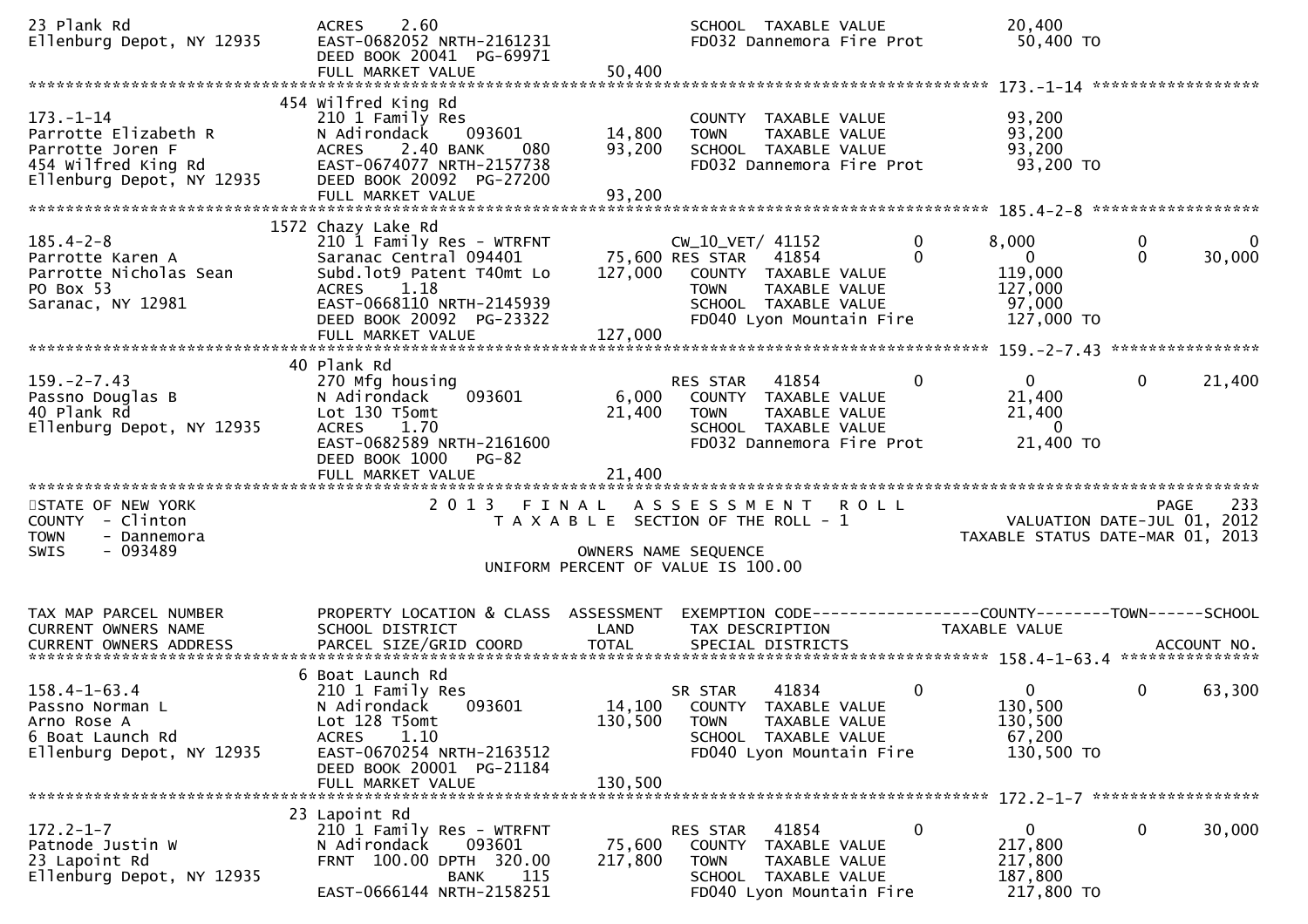|                                                                                                                                   | DEED BOOK 20031 PG-63417                                                                                                                                                                       |                         |                                                                                                                                                                                 |                                                                                              |                        |
|-----------------------------------------------------------------------------------------------------------------------------------|------------------------------------------------------------------------------------------------------------------------------------------------------------------------------------------------|-------------------------|---------------------------------------------------------------------------------------------------------------------------------------------------------------------------------|----------------------------------------------------------------------------------------------|------------------------|
| $159. - 2 - 12.2$<br>Patrick Stephen<br>18 So Acres Main Way<br>Plattsburgh, NY 12901<br>PRIOR OWNER ON 3/01/2013<br>Varin Norman | Rt 374<br>311 Res vac land<br>N Adirondack<br>093601<br>FRNT 118.50 DPTH 225.00<br>EAST-0679408 NRTH-2161714<br>DEED BOOK 20132 PG-56635<br>FULL MARKET VALUE                                  | 5,300<br>5,300<br>5,300 | COUNTY TAXABLE VALUE<br>TAXABLE VALUE<br><b>TOWN</b><br>SCHOOL TAXABLE VALUE<br>FD032 Dannemora Fire Prot                                                                       | 5,300<br>5,300<br>5,300<br>5,300 TO                                                          |                        |
|                                                                                                                                   | 767 Sunset Rd                                                                                                                                                                                  |                         |                                                                                                                                                                                 |                                                                                              |                        |
| $169.4 - 1 - 15.2$<br>Pechousek Vaclav<br>Pechousek Gertruda<br>337 Arlington Ctr<br>Beaconsfield QC, Canada                      | 260 Seasonal res - WTRFNT<br>093601<br>N Adirondack<br>FRNT 100.00 DPTH 406.00<br>EAST-0634575 NRTH-2153462<br>DEED BOOK 596<br>PG-806                                                         | 125,400<br>299,500      | COUNTY TAXABLE VALUE<br>TAXABLE VALUE<br><b>TOWN</b><br>SCHOOL TAXABLE VALUE<br>FD040 Lyon Mountain Fire<br>WD018 Chat lake water dist                                          | 299,500<br>299,500<br>299,500<br>299,500 то<br>296,715 ТО М                                  |                        |
|                                                                                                                                   |                                                                                                                                                                                                |                         |                                                                                                                                                                                 |                                                                                              |                        |
| $174. - 1 - 5.2$<br>Pellerin Joseph<br>Pellerin Linda<br>2006 Rt 374<br>Ellenburg Depot, NY 12935                                 | 2006 Rt 374<br>210 1 Family Res<br>093601<br>N Adirondack<br>Deed Bk 566 Pg 215<br>FRNT 106.00 DPTH 260.00<br>EAST-0683984 NRTH-2159692<br>DEED BOOK 566<br><b>PG-215</b><br>FULL MARKET VALUE | 50,800<br>50,800        | $\mathbf 0$<br>WARCOMALL 41131<br>5,300 RES STAR 41854<br>$\Omega$<br>COUNTY TAXABLE VALUE<br><b>TOWN</b><br>TAXABLE VALUE<br>SCHOOL TAXABLE VALUE<br>FD032 Dannemora Fire Prot | 12,700<br>12,700<br>$\overline{0}$<br>$\Omega$<br>38,100<br>38,100<br>20,800<br>50,800 TO    | $\mathbf{0}$<br>30,000 |
|                                                                                                                                   |                                                                                                                                                                                                |                         |                                                                                                                                                                                 |                                                                                              |                        |
| STATE OF NEW YORK<br>COUNTY - Clinton<br><b>TOWN</b><br>- Dannemora<br><b>SWIS</b><br>- 093489                                    | 2 0 1 3                                                                                                                                                                                        | FINAL                   | ASSESSMENT ROLL<br>T A X A B L E SECTION OF THE ROLL - 1<br>OWNERS NAME SEQUENCE<br>UNIFORM PERCENT OF VALUE IS 100.00                                                          | <b>PAGE</b><br>۲۵۹ - ۲۹۵۴<br>VALUATION DATE-JUL 01, 2012<br>TAXABLE STATUS DATE-MAR 01, 2013 | 234                    |
| TAX MAP PARCEL NUMBER                                                                                                             | PROPERTY LOCATION & CLASS ASSESSMENT                                                                                                                                                           |                         |                                                                                                                                                                                 | EXEMPTION CODE------------------COUNTY--------TOWN------SCHOOL                               |                        |
| CURRENT OWNERS NAME<br>CURRENT OWNERS ADDRESS                                                                                     | SCHOOL DISTRICT                                                                                                                                                                                | LAND                    | TAX DESCRIPTION                                                                                                                                                                 | TAXABLE VALUE                                                                                |                        |
|                                                                                                                                   | 676 Wilfred King Rd                                                                                                                                                                            |                         |                                                                                                                                                                                 |                                                                                              |                        |
| $172.4 - 1 - 21$<br>Pellerin Merri Jeanne<br>676 Wilfred King Rd<br>Ellenburg Depot, NY 12935-9731                                | 210 1 Family Res - WTRFNT<br>N Adirondack<br>093601<br><b>FRNT</b><br>10.00 DPTH 280.00<br>080<br><b>BANK</b><br>EAST-0669779 NRTH-2154497                                                     | 224,600                 | $\mathbf 0$<br>41854<br>RES STAR<br>76,000 COUNTY TAXABLE VALUE<br><b>TOWN</b><br>TAXABLE VALUE<br>SCHOOL TAXABLE VALUE<br>FD032 Dannemora Fire Prot                            | $\mathbf 0$<br>$\mathbf{0}$<br>224,600<br>224,600<br>194,600<br>224,600 TO                   | 30,000                 |
|                                                                                                                                   | DEED BOOK 20021 PG-39348<br>FULL MARKET VALUE                                                                                                                                                  | 224,600                 |                                                                                                                                                                                 |                                                                                              |                        |
|                                                                                                                                   |                                                                                                                                                                                                |                         |                                                                                                                                                                                 |                                                                                              |                        |
| $183.20 - 3 - 7$<br>Penalis Frances<br>Penalis Helena<br>PO Box 35<br>Lyon Mt, NY 12952                                           | 1 West Mine St<br>210 1 Family Res<br>N Adirondack<br>093601<br>FRNT 124.00 DPTH 144.00<br>EAST-0645284 NRTH-2145408<br><b>PG-598</b><br>DEED BOOK 468                                         | 2,200<br>17,600         | RES STAR<br>41854<br>$\bf{0}$<br>COUNTY<br>TAXABLE VALUE<br><b>TOWN</b><br>TAXABLE VALUE<br>SCHOOL TAXABLE VALUE<br>FD040 Lyon Mountain Fire                                    | $\mathbf 0$<br>$\mathbf{0}$<br>17,600<br>17,600<br>$\bf{0}$<br>17,600 TO                     | 17,600                 |
|                                                                                                                                   |                                                                                                                                                                                                |                         |                                                                                                                                                                                 |                                                                                              |                        |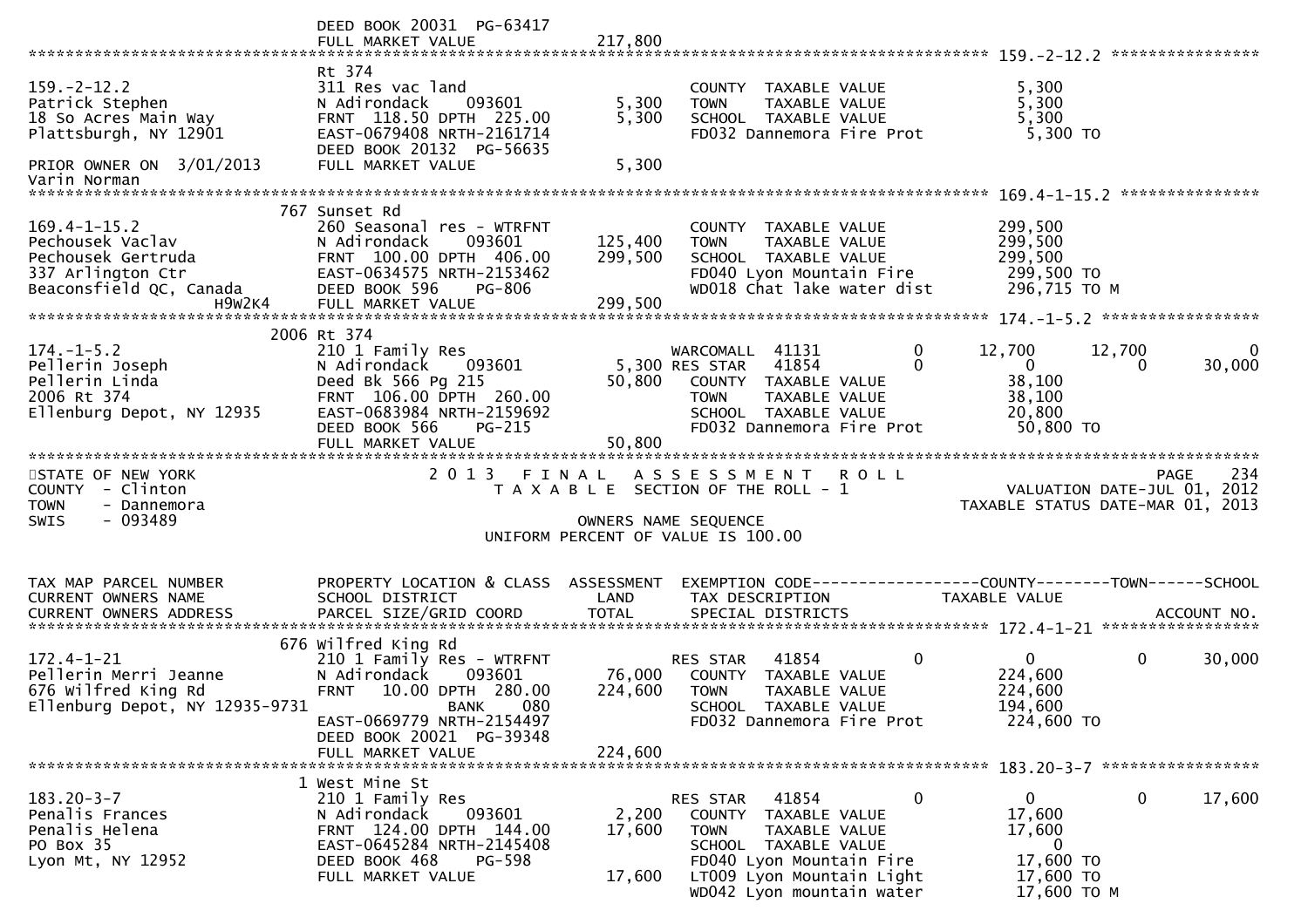|                                                                                          |                                                                                                                                                                                 |                                                                             |                                   |                                                                                                                                                              |                  | *********** 182.2-1-14 ******************                                                   |                   |                       |
|------------------------------------------------------------------------------------------|---------------------------------------------------------------------------------------------------------------------------------------------------------------------------------|-----------------------------------------------------------------------------|-----------------------------------|--------------------------------------------------------------------------------------------------------------------------------------------------------------|------------------|---------------------------------------------------------------------------------------------|-------------------|-----------------------|
| $182.2 - 1 - 14$<br>Pepin Teresa<br>133 Tamarack Ln<br>Lyon Mountain, NY 12952           | 133 Tamarack Ln<br>210 1 Family Res - WTRFNT<br>093601<br>N Adirondack<br>FRNT 100.00 DPTH 380.00<br>EAST-0632943 NRTH-2151073<br>DEED BOOK 98001 PG-06924<br>FULL MARKET VALUE | 112,500<br>229,900<br>229,900                                               | RES STAR 41854<br><b>TOWN</b>     | COUNTY TAXABLE VALUE<br>TAXABLE VALUE<br>SCHOOL TAXABLE VALUE<br>FD040 Lyon Mountain Fire<br>WD018 Chat lake water dist                                      | $\mathbf{0}$     | $\overline{0}$<br>229,900<br>229,900<br>199,900<br>229,900 TO<br>228,728 TO M               | $\mathbf 0$       | 30,000                |
| $185.2 - 3 - 20$<br>Perry Dale<br>Perry Sharon<br>194 Denio Rd<br>Malone, NY 12953       | Wilfred King Rd<br>$314$ Rural vac<10<br>093601<br>N Adirondack<br>1.20<br><b>ACRES</b><br>EAST-0671268 NRTH-2150312<br>DEED BOOK 540<br>PG-676                                 | 10,500<br>10,500                                                            | <b>TOWN</b>                       | COUNTY TAXABLE VALUE<br>TAXABLE VALUE<br>SCHOOL TAXABLE VALUE<br>FD032 Dannemora Fire Prot                                                                   |                  | 10,500<br>10,500<br>10,500<br>10,500 TO                                                     |                   |                       |
| $172. - 1 - 9$<br>Pescia Michael J<br>2960 Rt 374<br>Ellenburg Depot, NY 12935           | 2960 Rt 374<br>210 1 Family Res<br>093601<br>N Adirondack<br>4.00 BANK<br><b>ACRES</b><br>860<br>EAST-0665021 NRTH-2158925<br>DEED BOOK 20041 PG-76367<br>FULL MARKET VALUE     | 7,800<br>74,300<br>74,300                                                   | RES STAR<br><b>TOWN</b>           | 41854<br>COUNTY TAXABLE VALUE<br>TAXABLE VALUE<br>SCHOOL TAXABLE VALUE<br>FD040 Lyon Mountain Fire                                                           | 0                | $\overline{0}$<br>74,300<br>74,300<br>44,300<br>74,300 TO                                   | $\Omega$          | 30,000                |
| STATE OF NEW YORK<br>COUNTY - Clinton<br><b>TOWN</b><br>- Dannemora<br>$-093489$<br>SWIS | 2013 FINAL ASSESSMENT                                                                                                                                                           | T A X A B L E SECTION OF THE ROLL - 1<br>UNIFORM PERCENT OF VALUE IS 100.00 | OWNERS NAME SEQUENCE              | <b>ROLL</b>                                                                                                                                                  |                  | VALUATION DATE-JUL 01, 2012<br>TAXABLE STATUS DATE-MAR 01, 2013                             |                   | 235<br><b>PAGE</b>    |
| TAX MAP PARCEL NUMBER<br>CURRENT OWNERS NAME                                             | PROPERTY LOCATION & CLASS ASSESSMENT<br>SCHOOL DISTRICT                                                                                                                         | LAND                                                                        | TAX DESCRIPTION                   |                                                                                                                                                              |                  | TAXABLE VALUE                                                                               |                   |                       |
| $183.20 - 4 - 8$<br>Peters Debra A<br>PO Box 289<br>Lyon Mt, NY 12952                    | 2817 Standish Rd<br>210 1 Family Res<br>093601<br>N Adirondack<br>60.18 DPTH 390.00<br><b>FRNT</b><br>EAST-0644380 NRTH-2145727<br>DEED BOOK 602<br>PG-164<br>FULL MARKET VALUE | 2,000<br>22,400<br>22,400                                                   | RES STAR<br>TOWN                  | 41854<br>COUNTY TAXABLE VALUE<br>TAXABLE VALUE<br>SCHOOL TAXABLE VALUE<br>FD040 Lyon Mountain Fire<br>LT009 Lyon Mountain Light<br>WD042 Lyon mountain water | 0                | $\mathbf{0}$<br>22,400<br>22,400<br>$\overline{0}$<br>22,400 TO<br>22,400 TO<br>22,400 TO M | 0                 | 22,400                |
|                                                                                          |                                                                                                                                                                                 |                                                                             |                                   |                                                                                                                                                              |                  |                                                                                             |                   |                       |
| $169. - 2 - 9.2$<br>Petrashune David M<br>4450 Rt 374<br>Merrill, NY 12955               | 4450 Rt 374<br>210 1 Family Res<br>N Adirondack<br>093601<br>Lot 119 T5omt<br><b>ACRES</b><br>6.90<br>EAST-0636638 NRTH-2159941<br>DEED BOOK 732<br><b>PG-76</b>                | 18,500<br>94,100<br>94,100                                                  | RES STAR<br><b>COUNTY</b><br>TOWN | 41854<br>TAXABLE VALUE<br>TAXABLE VALUE<br>SCHOOL TAXABLE VALUE<br>FD040 Lyon Mountain Fire                                                                  | 0                | 0<br>94,100<br>94,100<br>64,100<br>94,100 TO                                                | 0                 | 30,000                |
|                                                                                          | FULL MARKET VALUE                                                                                                                                                               |                                                                             |                                   |                                                                                                                                                              |                  |                                                                                             |                   |                       |
| $172. - 1 - 6$<br>Petrashune Life Use Nancy Cowl N Adirondack                            | 2884 Rt 374<br>210 1 Family Res<br>093601                                                                                                                                       |                                                                             | AGED COUN 41802<br>12,900 SR STAR | 41834                                                                                                                                                        | 0<br>$\mathbf 0$ | 19,780<br>0                                                                                 | 0<br>$\mathbf{0}$ | $\mathbf 0$<br>63,300 |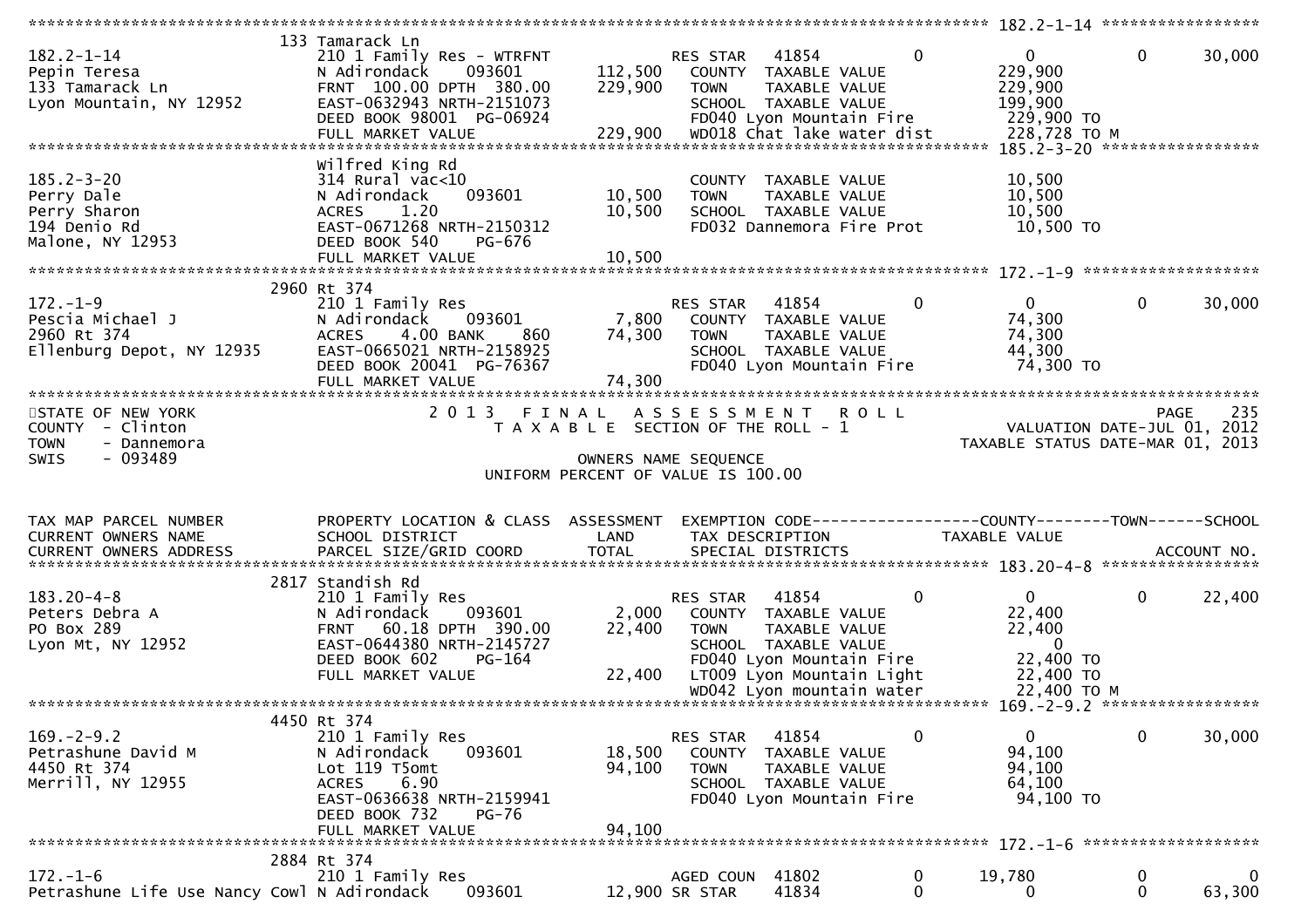| Petrashune David M<br>4450 Rt 374<br>Merrill, NY 12955                                           | FRNT 155.68 DPTH 250.00<br>EAST-0666681 NRTH-2159550<br>DEED BOOK 20041 PG-77731                                                                                                     | 98,900                        | COUNTY TAXABLE VALUE<br><b>TOWN</b><br><b>TAXABLE VALUE</b><br>SCHOOL TAXABLE VALUE                       | 79,120<br>98,900<br>35,600                                                     |
|--------------------------------------------------------------------------------------------------|--------------------------------------------------------------------------------------------------------------------------------------------------------------------------------------|-------------------------------|-----------------------------------------------------------------------------------------------------------|--------------------------------------------------------------------------------|
| $173. - 4 - 3.1$<br>Petrashune Mark F<br>11 Beechwood Dr<br>PO Box 929<br>Dannemora, NY 12901    | Wilfred King Rd<br>322 Rural vac>10 - WTRFNT<br>N Adirondack<br>093601<br>ACRES 102.30<br>EAST-0671894 NRTH-2153537<br>DEED BOOK 20112 PG-44968<br>FULL MARKET VALUE                 | 46,300<br>46,300<br>46,300    | COUNTY TAXABLE VALUE<br>TAXABLE VALUE<br><b>TOWN</b><br>SCHOOL TAXABLE VALUE<br>FD032 Dannemora Fire Prot | 46,300<br>46,300<br>46,300<br>46,300 TO                                        |
| $173. -4 - 3.3$<br>Petrashune Mark F<br>Petrashune Elaine M<br>PO Box 929<br>Dannemora, NY 12929 | Wilfred King Rd<br>260 Seasonal res<br>093601<br>N Adirondack<br>Lot 133 T5omt<br>1.25<br><b>ACRES</b><br>EAST-0670381 NRTH-2152938<br>DEED BOOK 20041 PG-71928<br>FULL MARKET VALUE | 126,000<br>157,100<br>157,100 | COUNTY TAXABLE VALUE<br><b>TOWN</b><br>TAXABLE VALUE<br>SCHOOL TAXABLE VALUE<br>FD032 Dannemora Fire Prot | 157,100<br>157,100<br>157,100<br>157,100 TO                                    |
| STATE OF NEW YORK<br>COUNTY - Clinton<br><b>TOWN</b><br>- Dannemora<br>$-093489$<br>SWIS         | 2 0 1 3                                                                                                                                                                              | FINAL<br>OWNERS NAME SEQUENCE | ASSESSMENT ROLL<br>T A X A B L E SECTION OF THE ROLL - 1<br>UNIFORM PERCENT OF VALUE IS 100.00            | 236<br>PAGE<br>VALUATION DATE-JUL 01, 2012<br>TAXABLE STATUS DATE-MAR 01, 2013 |
|                                                                                                  |                                                                                                                                                                                      |                               |                                                                                                           |                                                                                |
| TAX MAP PARCEL NUMBER<br><b>CURRENT OWNERS NAME</b><br>CURRENT OWNERS ADDRESS                    | PROPERTY LOCATION & CLASS ASSESSMENT<br>SCHOOL DISTRICT                                                                                                                              | LAND                          | TAX DESCRIPTION                                                                                           | EXEMPTION CODE-----------------COUNTY-------TOWN------SCHOOL<br>TAXABLE VALUE  |
| $172.2 - 1 - 18$<br>Petrashune Paul<br>Petrashune Ann<br>684 Nashville Rd<br>Saranac, NY 12981   | 81 LaPoint Rd<br>210 1 Family Res - WTRFNT<br>N Adirondack<br>093601<br>FRNT 274.00 DPTH 235.00<br>EAST-0665680 NRTH-2157591<br>DEED BOOK 758<br><b>PG-304</b><br>FULL MARKET VALUE  | 96,000<br>166,800<br>166,800  | COUNTY TAXABLE VALUE<br><b>TOWN</b><br>TAXABLE VALUE<br>SCHOOL TAXABLE VALUE<br>FD040 Lyon Mountain Fire  | 166,800<br>166,800<br>166,800<br>166,800 TO                                    |
| $185.2 - 2 - 17$<br>Phaneuf Bernard<br>Phaneuf Rose<br>91 Tom Miller Rd<br>Plattsburgh, NY 12901 | 56 Garmish St<br>260 Seasonal res - WTRFNT<br>N Adirondack<br>093601<br>FRNT 104.33 DPTH 255.00<br>EAST-0667080 NRTH-2150081<br>PG-108<br>DEED BOOK 713<br>FULL MARKET VALUE         | 93,000<br>224,600<br>224,600  | COUNTY TAXABLE VALUE<br><b>TOWN</b><br>TAXABLE VALUE<br>SCHOOL TAXABLE VALUE<br>FD040 Lyon Mountain Fire  | 224,600<br>224,600<br>224,600<br>224,600 TO                                    |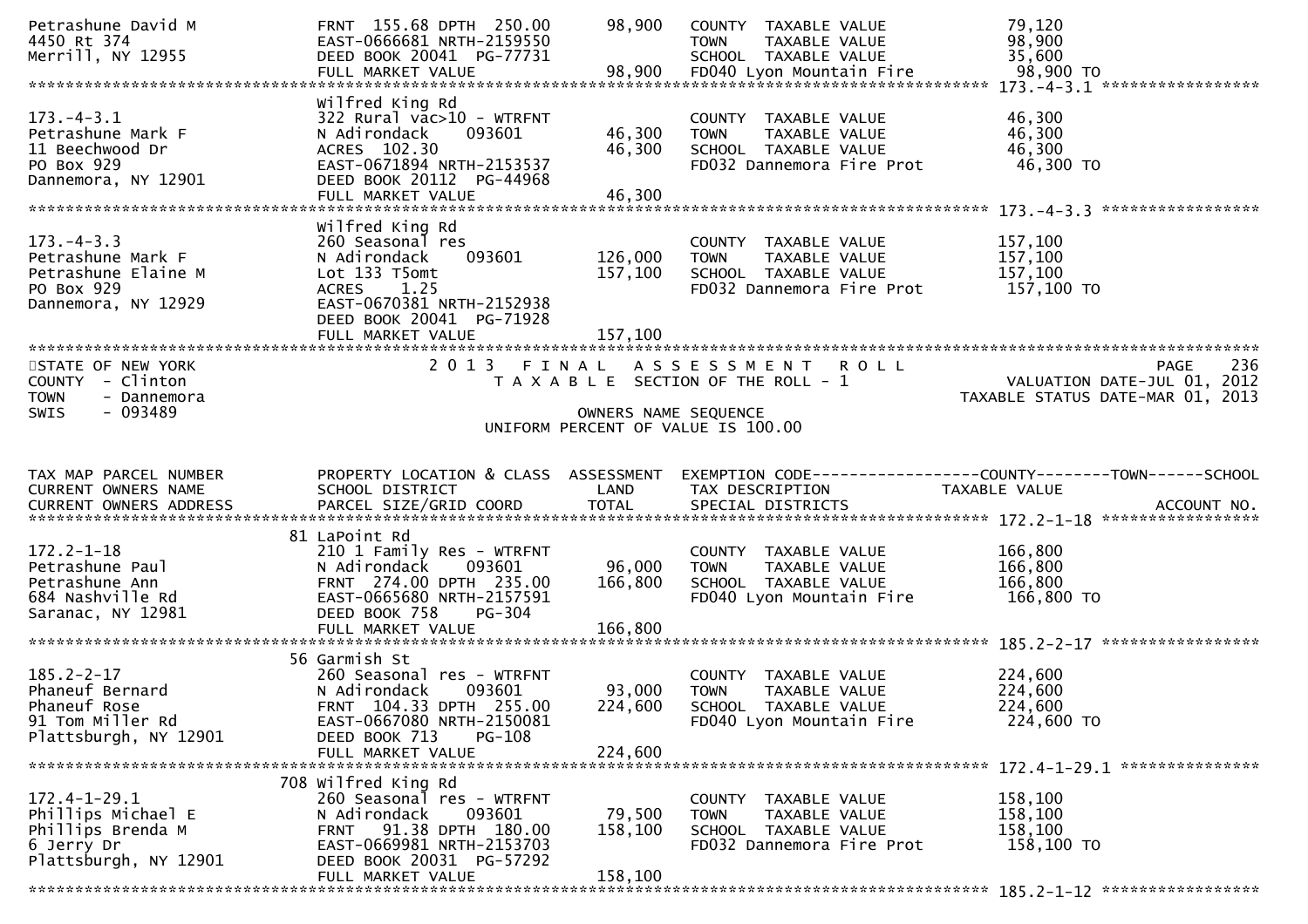| $185.2 - 1 - 12$<br>Phills James Jr<br>Phills Life Use Dr James & Ger FRNT 240.00 DPTH 175.00<br>4459 Oakley Greene<br>Sarasota, FL 34235-2331 | 1818 Chazy Lake Rd<br>260 Seasonal res - WTRFNT<br>093601<br>N Adirondack<br>EAST-0665993 NRTH-2151353<br>DEED BOOK 20021 PG-40050                                                     | 112,600<br>267,400            | COUNTY TAXABLE VALUE<br><b>TOWN</b><br>TAXABLE VALUE<br>SCHOOL TAXABLE VALUE<br>FD040 Lyon Mountain Fire                               | 267,400<br>267,400<br>267,400<br>267,400 TO                                              |
|------------------------------------------------------------------------------------------------------------------------------------------------|----------------------------------------------------------------------------------------------------------------------------------------------------------------------------------------|-------------------------------|----------------------------------------------------------------------------------------------------------------------------------------|------------------------------------------------------------------------------------------|
| $158. - 1 - 8$<br>Piasecki Bruce W<br>156 Stone Church Rd<br>Ballston Spa, NY 12020                                                            | Rt 374<br>910 Priv forest<br>N Adirondack<br>093601<br>ACRES 38.30<br>EAST-0668378 NRTH-2162399<br>DEED BOOK 676<br><b>PG-234</b><br>FULL MARKET VALUE                                 | 30,900<br>30,900<br>30,900    | COUNTY TAXABLE VALUE<br>TAXABLE VALUE<br><b>TOWN</b><br>SCHOOL TAXABLE VALUE<br>FD040 Lyon Mountain Fire                               | 30,900<br>30,900<br>30,900<br>30,900 TO                                                  |
| $182.2 - 1 - 5$<br>Pierson Joseph Charles<br>Pierson Elizabeth K<br>286 A Bowman Loop<br>West Point, NY 10986                                  | 737 Sunset Rd<br>260 Seasonal res - WTRFNT<br>N Adirondack<br>093601<br><b>ACRES</b><br>1.20 BANK<br>080<br>EAST-0634417 NRTH-2152781<br>DEED BOOK 20031 PG-58846<br>FULL MARKET VALUE | 126,000<br>299,500<br>299,500 | COUNTY TAXABLE VALUE<br><b>TOWN</b><br>TAXABLE VALUE<br>SCHOOL TAXABLE VALUE<br>FD040 Lyon Mountain Fire<br>WD018 Chat lake water dist | 299,500<br>299,500<br>299,500<br>299,500 то<br>296,475 TO M                              |
| STATE OF NEW YORK<br>COUNTY - Clinton<br>TOWN<br>- Dannemora<br>$-093489$<br>SWIS                                                              | 2 0 1 3                                                                                                                                                                                | FINAL<br>OWNERS NAME SEQUENCE | ASSESSMENT ROLL<br>T A X A B L E SECTION OF THE ROLL - 1<br>UNIFORM PERCENT OF VALUE IS 100.00                                         | 237<br><b>PAGE</b><br>VALUATION DATE-JUL $01$ , 2012<br>TAXABLE STATUS DATE-MAR 01, 2013 |
| TAX MAP PARCEL NUMBER<br>CURRENT OWNERS NAME<br>CURRENT OWNERS ADDRESS                                                                         | PROPERTY LOCATION & CLASS ASSESSMENT<br>SCHOOL DISTRICT                                                                                                                                | LAND                          | TAX DESCRIPTION                                                                                                                        | EXEMPTION CODE-----------------COUNTY-------TOWN------SCHOOL<br>TAXABLE VALUE            |
|                                                                                                                                                | PARCEL SIZE/GRID COORD                                                                                                                                                                 | <b>TOTAL</b>                  | SPECIAL DISTRICTS                                                                                                                      | ACCOUNT NO.                                                                              |
| $183.20 - 3 - 15$<br>Pilon Douglas E<br>Pilon Dennis E<br>410 Ratta Rd<br>Chazy, NY 12921                                                      | 7 West Mine St<br>311 Res vac land<br>N Adirondack<br>093601<br>FRNT 204.00 DPTH 170.00<br>EAST-0645252 NRTH-2145239<br>DEED BOOK 20051 PG-84947                                       | 2,800<br>2,800                | COUNTY TAXABLE VALUE<br>TAXABLE VALUE<br><b>TOWN</b><br>SCHOOL TAXABLE VALUE<br>FD040 Lyon Mountain Fire<br>LT009 Lyon Mountain Light  | 2,800<br>2,800<br>2,800<br>2,800 TO<br>2,800 TO                                          |
| $169. - 2 - 19$<br>Pinedale Estates Inc<br>PO Box 258<br>Lyon Mt, NY 12952                                                                     | 32 Pinedale Way<br>260 Seasonal res - WTRFNT<br>N Adirondack<br>093601<br>315 Frontage<br>ACRES 1.90<br>EAST-0633796 NRTH-2159887<br>DEED BOOK 583<br>$PG-28$<br>FULL MARKET VALUE     | 83,100<br>217,400<br>217,400  | COUNTY TAXABLE VALUE<br>TAXABLE VALUE<br><b>TOWN</b><br>SCHOOL TAXABLE VALUE<br>FD040 Lyon Mountain Fire<br>WD018 Chat lake water dist | 217,400<br>217,400<br>217,400<br>217,400 TO<br>217,400 TO M                              |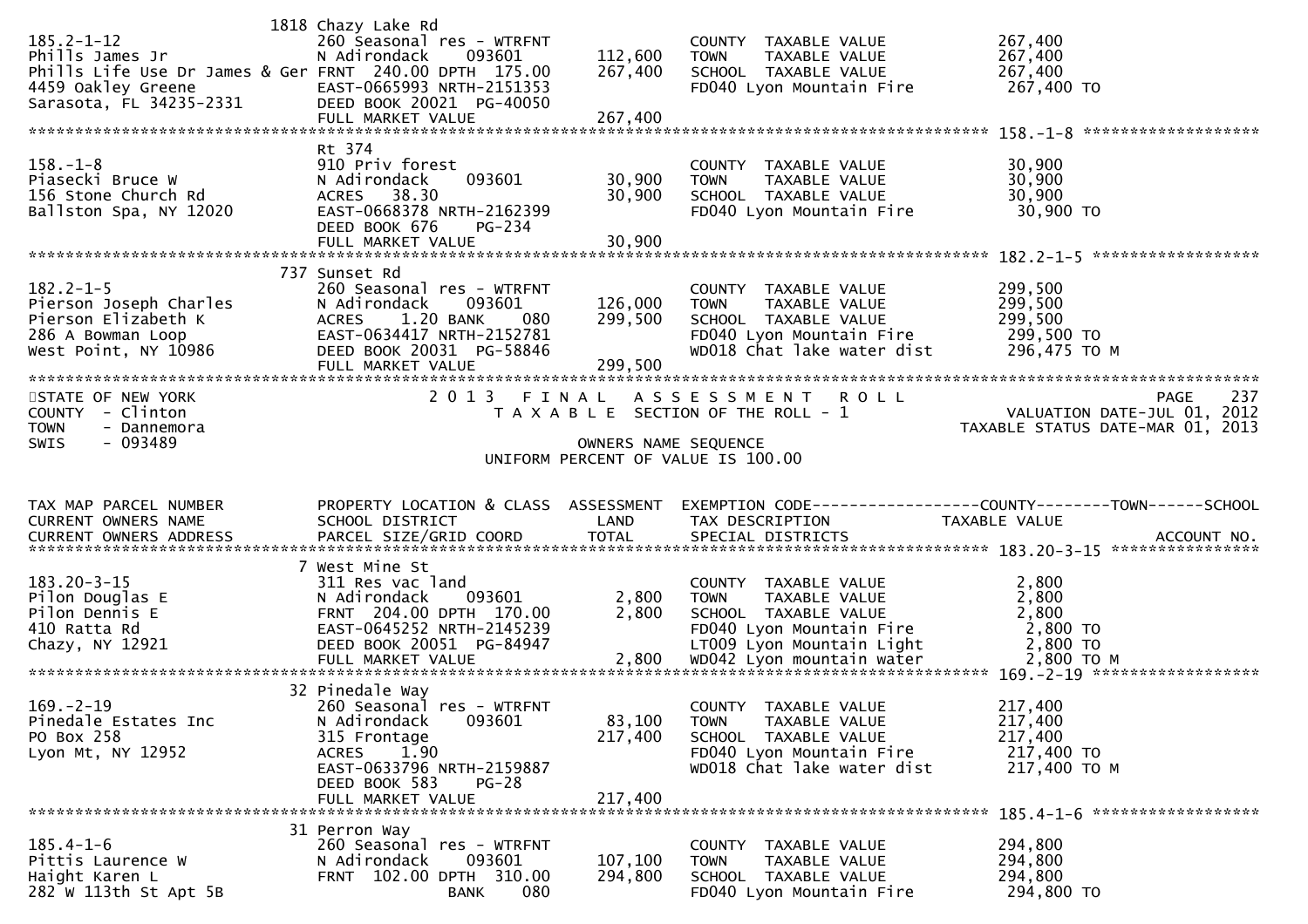| New York, NY 10026                                                                                                     | EAST-0667741 NRTH-2148691<br>DEED BOOK 20061 PG-98689                                                                                                                         |                               |                                                                                                                                                                      |                                                                                          |                                                                                       |
|------------------------------------------------------------------------------------------------------------------------|-------------------------------------------------------------------------------------------------------------------------------------------------------------------------------|-------------------------------|----------------------------------------------------------------------------------------------------------------------------------------------------------------------|------------------------------------------------------------------------------------------|---------------------------------------------------------------------------------------|
|                                                                                                                        | FULL MARKET VALUE                                                                                                                                                             | 294,800                       |                                                                                                                                                                      |                                                                                          |                                                                                       |
|                                                                                                                        | 8 Marvin St                                                                                                                                                                   |                               |                                                                                                                                                                      |                                                                                          |                                                                                       |
| $183.20 - 4 - 21$<br>Pivetta Americo<br>Pivetta Sharron L<br>8 Marvin St<br>PO Box 36<br>Lyon Mountain, NY 12952       | 210 1 Family Res<br>093601<br>N Adirondack<br>FRNT 69.50 DPTH 86.00<br>EAST-0644193 NRTH-2145008<br>DEED BOOK 20082 PG-17546<br>FULL MARKET VALUE                             | 1,400<br>36,300<br>36,300     | 41834<br>SR STAR<br>COUNTY TAXABLE VALUE<br>TAXABLE VALUE<br><b>TOWN</b><br>SCHOOL TAXABLE VALUE<br>FD040 Lyon Mountain Fire<br>LT009 Lyon Mountain Light            | $\mathbf{0}$<br>$\Omega$<br>36,300<br>36,300<br>$\overline{0}$<br>36,300 TO<br>36,300 TO | $\mathbf{0}$<br>36,300                                                                |
|                                                                                                                        |                                                                                                                                                                               |                               |                                                                                                                                                                      |                                                                                          |                                                                                       |
| $172.2 - 1 - 16$<br>Plaza Jan A<br>69 Lapoint Rd<br>Ellenburg Depot, NY 12935                                          | 69 Lapoint Rd<br>210 1 Family Res - WTRFNT<br>N Adirondack<br>093601<br>FRNT 228.00 DPTH 225.00<br>EAST-0665923 NRTH-2157436<br>DEED BOOK 20011 PG-33243<br>FULL MARKET VALUE | 120,000<br>192,500<br>192,500 | 41854<br>RES STAR<br>COUNTY TAXABLE VALUE<br>TAXABLE VALUE<br><b>TOWN</b><br>SCHOOL TAXABLE VALUE<br>FD040 Lyon Mountain Fire                                        | $\mathbf{0}$<br>$\mathbf{0}$<br>192,500<br>192,500<br>162,500<br>192,500 TO              | $\mathbf 0$<br>30,000                                                                 |
| *******************************                                                                                        | ***************************                                                                                                                                                   | *********************         |                                                                                                                                                                      |                                                                                          |                                                                                       |
| STATE OF NEW YORK<br>COUNTY - Clinton<br><b>TOWN</b><br>- Dannemora                                                    | 2 0 1 3                                                                                                                                                                       | FINAL                         | A S S E S S M E N T<br><b>ROLL</b><br>T A X A B L E SECTION OF THE ROLL - 1                                                                                          |                                                                                          | 238<br><b>PAGE</b><br>VALUATION DATE-JUL 01, 2012<br>TAXABLE STATUS DATE-MAR 01, 2013 |
| $-093489$<br>SWIS                                                                                                      |                                                                                                                                                                               |                               | OWNERS NAME SEQUENCE                                                                                                                                                 |                                                                                          |                                                                                       |
|                                                                                                                        |                                                                                                                                                                               |                               | UNIFORM PERCENT OF VALUE IS 100.00                                                                                                                                   |                                                                                          |                                                                                       |
| TAX MAP PARCEL NUMBER<br>CURRENT OWNERS NAME                                                                           | PROPERTY LOCATION & CLASS ASSESSMENT<br>SCHOOL DISTRICT                                                                                                                       | LAND                          | EXEMPTION CODE------------------COUNTY--------TOWN------SCHOOL<br>TAX DESCRIPTION                                                                                    | TAXABLE VALUE                                                                            |                                                                                       |
|                                                                                                                        | Chazy Lake Rd                                                                                                                                                                 |                               |                                                                                                                                                                      |                                                                                          |                                                                                       |
| $185. - 1 - 3$<br>Pless Alexander<br>4396 de Mentana<br>Montreal QC, Canada H2J3B3                                     | 311 Res vac land - WTRFNT<br>Saranac Central 094401<br>8.50<br><b>ACRES</b><br>EAST-0668112 NRTH-2147147<br>DEED BOOK 20082 PG-20549                                          | 68,300<br>68,300              | COUNTY TAXABLE VALUE<br>TAXABLE VALUE<br><b>TOWN</b><br>SCHOOL TAXABLE VALUE<br>FD040 Lyon Mountain Fire                                                             | 68,300<br>68,300<br>68,300<br>68,300 TO                                                  |                                                                                       |
|                                                                                                                        | FULL MARKET VALUE                                                                                                                                                             | 68,300                        |                                                                                                                                                                      |                                                                                          |                                                                                       |
| $183.16 - 2 - 5$<br>Plunkett Jeffrey R<br>Amanda Taylor<br>2878 Standish Rd<br>Lyon Mountain, NY 12952                 | 2878 Standish Rd<br>210 1 Family Res<br>093601<br>N Adirondack<br>FRNT 130.65 DPTH 180.00<br>EAST-0645059 NRTH-2146958<br>DEED BOOK 20031 PG-59414<br>FULL MARKET VALUE       | 2,500<br>16,000<br>16,000     | 41854<br>RES STAR<br>COUNTY TAXABLE VALUE<br><b>TOWN</b><br>TAXABLE VALUE<br><b>SCHOOL</b><br>TAXABLE VALUE<br>FD040 Lyon Mountain Fire<br>LT009 Lyon Mountain Light | 0<br>$\mathbf{0}$<br>16,000<br>16,000<br>0<br>16,000 TO<br>16,000 TO                     | $\mathbf 0$<br>16,000                                                                 |
|                                                                                                                        |                                                                                                                                                                               |                               | WD042 Lyon mountain water                                                                                                                                            | 16,000 ТО М                                                                              | 183.20-3-4 ******************                                                         |
|                                                                                                                        | 8/10 Power House Rd                                                                                                                                                           |                               |                                                                                                                                                                      |                                                                                          |                                                                                       |
| $183.20 - 3 - 4$<br>Poitras Robert J<br>Poitras Francine J<br>c/o Morrow/Pyle<br>PO Box 227<br>Lyon Mountain, NY 12952 | 220 2 Family Res<br>093601<br>N Adirondack<br>98.00 DPTH 250.00<br><b>FRNT</b><br>EAST-0644761 NRTH-2145534<br>DEED BOOK 20041 PG-77761<br>FULL MARKET VALUE                  | 2,300<br>30,500<br>30,500     | COUNTY TAXABLE VALUE<br>TAXABLE VALUE<br><b>TOWN</b><br>SCHOOL TAXABLE VALUE<br>FD040 Lyon Mountain Fire<br>LT009 Lyon Mountain Light<br>WD042 Lyon mountain water   | 30,500<br>30,500<br>30,500<br>30,500 TO<br>30,500 TO<br>30,500 то м                      |                                                                                       |
|                                                                                                                        |                                                                                                                                                                               |                               |                                                                                                                                                                      |                                                                                          |                                                                                       |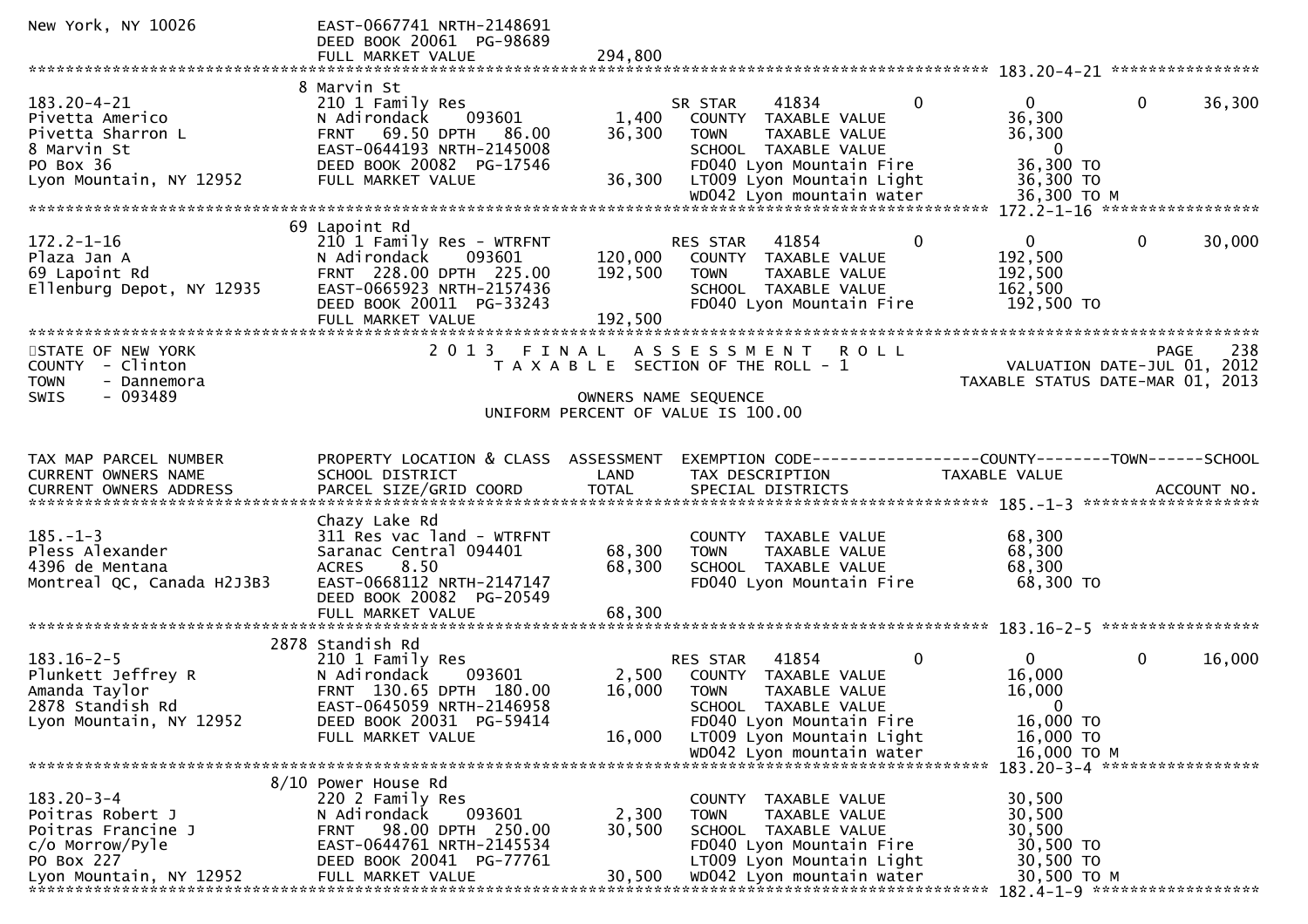| $182.4 - 1 - 9$<br>Poniatowski Joseph A<br>232 Old Niskayuna Rd<br>Latham, NY 12110                                                                                                                                                                                                             | 30 Hemlock Ln<br>210 1 Family Res - WTRFNT<br>093601<br>N Adirondack<br>FRNT 105.00 DPTH 267.00<br>080<br>BANK<br>EAST-0632045 NRTH-2149359<br>DEED BOOK 20041 PG-76361    | 203,200                      | WARCOMALL 41131<br>111,500 RES STAR<br>41854<br>COUNTY TAXABLE VALUE<br><b>TOWN</b><br>TAXABLE VALUE<br>SCHOOL TAXABLE VALUE<br>FD040 Lyon Mountain Fire                                                | 0<br>$\Omega$ | 45,000<br>$\mathbf{0}$<br>158,200<br>158,200<br>173,200<br>203,200 TO                    | 45,000<br>0                                | $\mathbf 0$<br>30,000 |
|-------------------------------------------------------------------------------------------------------------------------------------------------------------------------------------------------------------------------------------------------------------------------------------------------|----------------------------------------------------------------------------------------------------------------------------------------------------------------------------|------------------------------|---------------------------------------------------------------------------------------------------------------------------------------------------------------------------------------------------------|---------------|------------------------------------------------------------------------------------------|--------------------------------------------|-----------------------|
| $183.20 - 1 - 1$<br>Poupore Brian<br>21 Butler Rd<br>Plattsburgh, NY 12901<br>FULL MARKET VALUE 79,500 WD042 Lyon mountain water 79,500 TO M مكروم 29,500 FULL MARKET VALUE 79,500 WD042 Lyon mountain water 79,500 TO M<br>STATE OF NEW YORK<br>COUNTY - Clinton<br><b>TOWN</b><br>- Dannemora | 58 Second St<br>210 1 Family Res<br>N Adirondack<br>093601<br>32.00 DPTH 147.00<br><b>FRNT</b><br>EAST-0644785 NRTH-2147186<br>DEED BOOK 20041 PG-73980<br>2 0 1 3         | 1,200<br>29,500              | COUNTY TAXABLE VALUE<br><b>TOWN</b><br>TAXABLE VALUE<br>SCHOOL TAXABLE VALUE<br>FD040 Lyon Mountain Fire<br>LT009 Lyon Mountain Light<br>FINAL ASSESSMENT ROLL<br>T A X A B L E SECTION OF THE ROLL - 1 |               | 29,500<br>29,500<br>29,500<br>29,500 TO<br>29,500 TO<br>TAXABLE STATUS DATE-MAR 01, 2013 | <b>PAGE</b><br>VALUATION DATE-JUL 01, 2012 | 239                   |
| $-093489$<br>SWIS                                                                                                                                                                                                                                                                               |                                                                                                                                                                            |                              | OWNERS NAME SEQUENCE<br>UNIFORM PERCENT OF VALUE IS 100.00                                                                                                                                              |               |                                                                                          |                                            |                       |
| TAX MAP PARCEL NUMBER<br>CURRENT OWNERS NAME                                                                                                                                                                                                                                                    | PROPERTY LOCATION & CLASS ASSESSMENT<br>SCHOOL DISTRICT                                                                                                                    | LAND                         | EXEMPTION CODE-----------------COUNTY-------TOWN------SCHOOL<br>TAX DESCRIPTION                                                                                                                         |               | TAXABLE VALUE                                                                            |                                            |                       |
| $173. - 3 - 9$<br>Powell James L<br>Powell Cynthia A<br>322 E Dewart St<br>Shamoken, PA 17872                                                                                                                                                                                                   | Wilfred King Rd<br>$322$ Rural vac $>10$<br>093601<br>N Adirondack<br>ACRES 41.80<br>EAST-0681000 NRTH-2154979<br>DEED BOOK 716<br>$PG-48$<br>FULL MARKET VALUE            | 21,900<br>21,900<br>21,900   | COUNTY TAXABLE VALUE<br><b>TOWN</b><br>TAXABLE VALUE<br>SCHOOL TAXABLE VALUE<br>FD032 Dannemora Fire Prot                                                                                               |               | 21,900<br>21,900<br>21,900<br>21,900 TO                                                  |                                            |                       |
| $173. - 3 - 10$<br>Powell James L<br>Powell Cynthia A<br>322 E Sewart St<br>Shamokem, PA 17872                                                                                                                                                                                                  | Wilfred King Rd<br>910 Priv forest<br>Saranac Central 094401<br>ACRES 62.50<br>EAST-0681426 NRTH-2153510<br>DEED BOOK 714<br><b>PG-275</b>                                 | 18,000<br>18,000             | COUNTY TAXABLE VALUE<br>TAXABLE VALUE<br><b>TOWN</b><br>SCHOOL TAXABLE VALUE<br>FD032 Dannemora Fire Prot                                                                                               |               | 18,000<br>18,000<br>18,000<br>18,000 TO                                                  |                                            |                       |
| $175. - 2 - 3$<br>Provost Gary A<br>Provost Crystal<br>678 Gen Leroy Manor Rd<br>Morrisonville, NY 12962                                                                                                                                                                                        | 678 Gen Leroy Manor Rd<br>240 Rural res<br>Saranac Central 094401<br>ACRES 17.00 BANK<br>080<br>EAST-0707200 NRTH-2156112<br>DEED BOOK 1031<br>PG-183<br>FULL MARKET VALUE | 14,400<br>179,100<br>179,100 | 41854<br>RES STAR<br>COUNTY TAXABLE VALUE<br><b>TOWN</b><br>TAXABLE VALUE<br>SCHOOL TAXABLE VALUE<br>FD032 Dannemora Fire Prot                                                                          | 0             | $\mathbf{0}$<br>179,100<br>179,100<br>149,100<br>179,100 TO                              | 0                                          | 30,000                |
| $188.17 - 3 - 8$<br>Provost Ralph D<br>Provost Kathryn H<br>1193 Gen Leroy Manor Rd                                                                                                                                                                                                             | 1193 Gen Leroy Manor Rd<br>210 1 Family Res<br>Saranac Central 094401<br>Lot 234 Ref Tract<br>FRNT 100.00 DPTH 205.00                                                      | 12,300<br>90,400             | 41834<br>SR STAR<br>COUNTY TAXABLE VALUE<br><b>TOWN</b><br>TAXABLE VALUE<br>SCHOOL<br>TAXABLE VALUE                                                                                                     | 0             | $\mathbf{0}$<br>90,400<br>90,400<br>27,100                                               | 0                                          | 63,300                |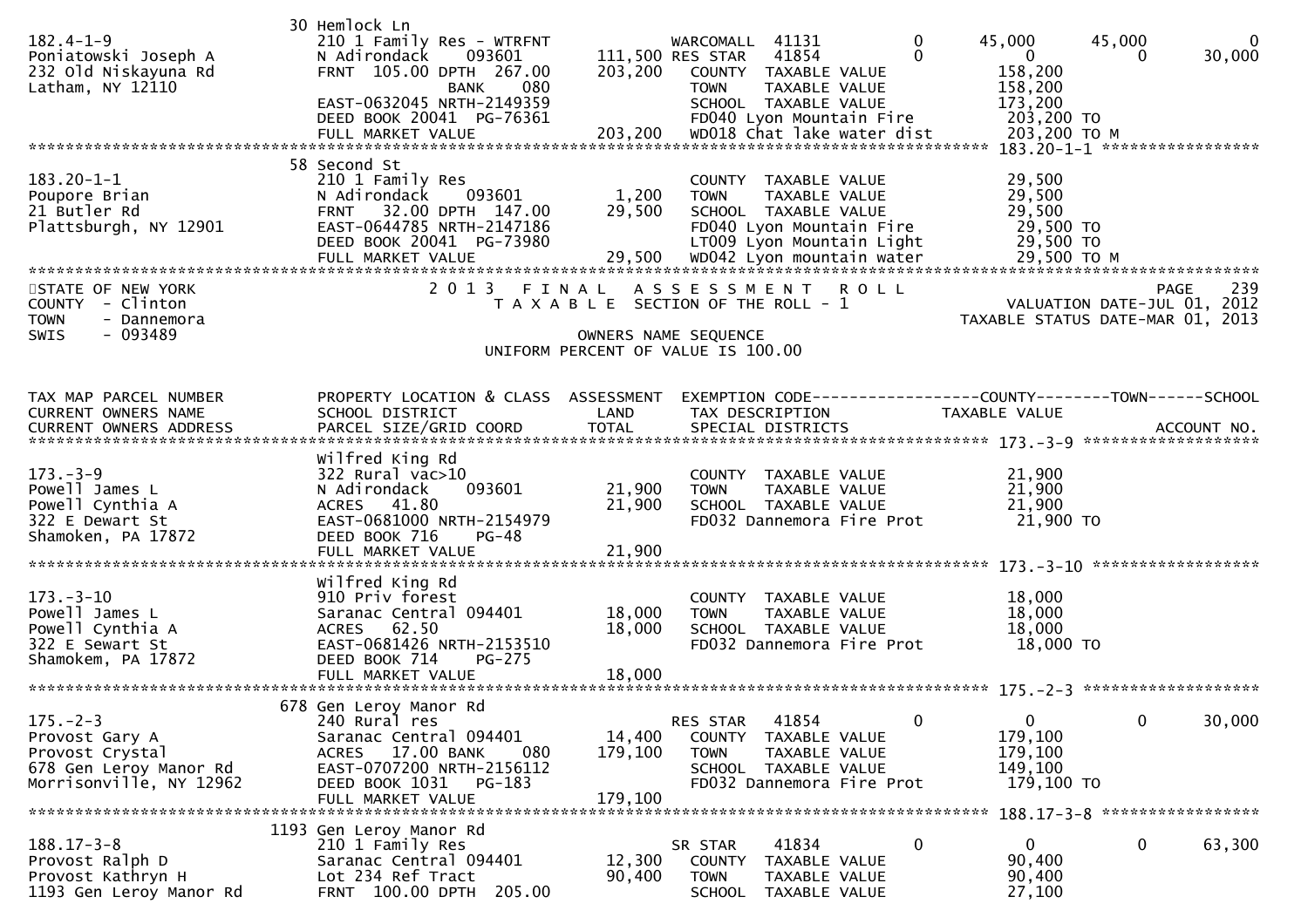| Cadyville, NY 12918                                                                                                                                                | EAST-0698497 NRTH-2147297<br>DEED BOOK 745<br>PG-277<br>FULL MARKET VALUE                                                                                                                                               | 90,400                       | FD032 Dannemora Fire Prot<br>WD032 Dann wtr dst #2                                                                                                                           | 90,400 TO<br>1.00 UN M                                                                |
|--------------------------------------------------------------------------------------------------------------------------------------------------------------------|-------------------------------------------------------------------------------------------------------------------------------------------------------------------------------------------------------------------------|------------------------------|------------------------------------------------------------------------------------------------------------------------------------------------------------------------------|---------------------------------------------------------------------------------------|
|                                                                                                                                                                    |                                                                                                                                                                                                                         |                              |                                                                                                                                                                              |                                                                                       |
| $158.4 - 1 - 34.1$<br>Puga Nathalie<br>18 Avenue Frontenac<br>Candiac PQ, J5R 0A9                                                                                  | 30 Holiday Way<br>260 Seasonal res - WTRFNT<br>N Adirondack<br>093601<br>FRNT 60.00 DPTH 100.00<br>EAST-0669946 NRTH-2161890<br>DEED BOOK 20122 PG-51641                                                                | 45,700<br>84,500             | COUNTY TAXABLE VALUE<br>TAXABLE VALUE<br><b>TOWN</b><br>SCHOOL TAXABLE VALUE<br>FD040 Lyon Mountain Fire                                                                     | 84,500<br>84,500<br>84,500<br>84,500 TO                                               |
|                                                                                                                                                                    |                                                                                                                                                                                                                         |                              |                                                                                                                                                                              |                                                                                       |
| $185.4 - 1 - 5.2$<br>Punt Ronald<br>Punt Louise<br>3645 Beauford St<br>Brossard QC, Canada J4Z2N6                                                                  | 29 Perron Way<br>260 Seasonal res - WTRFNT<br>N Adirondack<br>093601<br>Lot 147 T5omt<br>survey map 20082/18482<br>FRNT 50.00 DPTH 276.00<br>EAST-0667767 NRTH-2148787<br>DEED BOOK 20082 PG-13546<br>FULL MARKET VALUE | 90,500<br>203,200<br>203,200 | COUNTY TAXABLE VALUE<br><b>TOWN</b><br>TAXABLE VALUE<br>SCHOOL TAXABLE VALUE<br>FD040 Lyon Mountain Fire                                                                     | 203,200<br>203,200<br>203,200<br>203,200 TO                                           |
|                                                                                                                                                                    |                                                                                                                                                                                                                         |                              |                                                                                                                                                                              |                                                                                       |
| STATE OF NEW YORK<br>COUNTY - Clinton<br>- Dannemora<br><b>TOWN</b>                                                                                                | 2013 FINAL                                                                                                                                                                                                              |                              | A S S E S S M E N T<br><b>ROLL</b><br>T A X A B L E SECTION OF THE ROLL - 1                                                                                                  | 240<br><b>PAGE</b><br>VALUATION DATE-JUL 01, 2012<br>TAXABLE STATUS DATE-MAR 01, 2013 |
| $-093489$<br><b>SWIS</b>                                                                                                                                           |                                                                                                                                                                                                                         | OWNERS NAME SEQUENCE         | UNIFORM PERCENT OF VALUE IS 100.00                                                                                                                                           |                                                                                       |
|                                                                                                                                                                    |                                                                                                                                                                                                                         |                              |                                                                                                                                                                              |                                                                                       |
| TAX MAP PARCEL NUMBER<br>CURRENT OWNERS NAME                                                                                                                       | PROPERTY LOCATION & CLASS ASSESSMENT<br>SCHOOL DISTRICT                                                                                                                                                                 | LAND                         | TAX DESCRIPTION                                                                                                                                                              | EXEMPTION CODE------------------COUNTY--------TOWN------SCHOOL<br>TAXABLE VALUE       |
| $158.4 - 1 - 28$<br>Quackenbush Rev Living Trust J N Adirondack<br>Quackenbush Rev Living Trust A Bk 21 Pg 2 Survey Map<br>1272 Route 3<br>Morrisonville, NY 12962 | 41 Summer Haven Dr<br>260 Seasonal res - WTRFNT<br>093601<br>FRNT 100.00 DPTH 130.00<br>EAST-0670408 NRTH-2162281<br>DEED BOOK 20112 PG-43669                                                                           | 83,700<br>118,300            | COUNTY TAXABLE VALUE<br>TAXABLE VALUE<br><b>TOWN</b><br>SCHOOL TAXABLE VALUE<br>FD040 Lyon Mountain Fire                                                                     | 118,300<br>118,300<br>118,300<br>118,300 TO                                           |
|                                                                                                                                                                    | FULL MARKET VALUE                                                                                                                                                                                                       | 118,300                      |                                                                                                                                                                              |                                                                                       |
| $188.17 - 4 - 9$<br>Quain Timothy L<br>Jerdo Louise<br>961 Rt 374<br>Cadyville, NY 12918                                                                           | 961 Rt 374<br>210 1 Family Res<br>Saranac Central 094401<br>60.00 DPTH 137.00<br><b>FRNT</b><br>080<br><b>BANK</b><br>EAST-0698363 NRTH-2146830<br>DEED BOOK 1016<br>PG-111                                             | 95,800                       | $\mathbf 0$<br>RES STAR<br>41854<br>8,800 COUNTY TAXABLE VALUE<br><b>TOWN</b><br>TAXABLE VALUE<br>SCHOOL TAXABLE VALUE<br>FD032 Dannemora Fire Prot<br>WD032 Dann wtr dst #2 | 0<br>0<br>30,000<br>95,800<br>95,800<br>65,800<br>95,800 TO<br>1.00 UN M              |
|                                                                                                                                                                    | FULL MARKET VALUE                                                                                                                                                                                                       | 95,800                       |                                                                                                                                                                              |                                                                                       |
|                                                                                                                                                                    |                                                                                                                                                                                                                         |                              |                                                                                                                                                                              |                                                                                       |
| $172.2 - 1 - 15$<br>Quay Thomas<br>Wurster Judy L<br>65 Lapoint Rd<br>Ellenburg Depot, NY 12935                                                                    | 65 Lapoint Rd<br>280 Res Multiple - WTRFNT<br>N Adirondack<br>093601<br>1.00<br><b>ACRES</b><br>EAST-0666080 NRTH-2147399<br>DEED BOOK 20051 PG-90023                                                                   | 75,200<br>389,300            | 41854<br>0<br>RES STAR<br>TAXABLE VALUE<br>COUNTY<br><b>TOWN</b><br>TAXABLE VALUE<br>SCHOOL TAXABLE VALUE<br>FD040 Lyon Mountain Fire                                        | $\mathbf{0}$<br>0<br>30,000<br>389,300<br>389,300<br>359,300<br>389,300 TO            |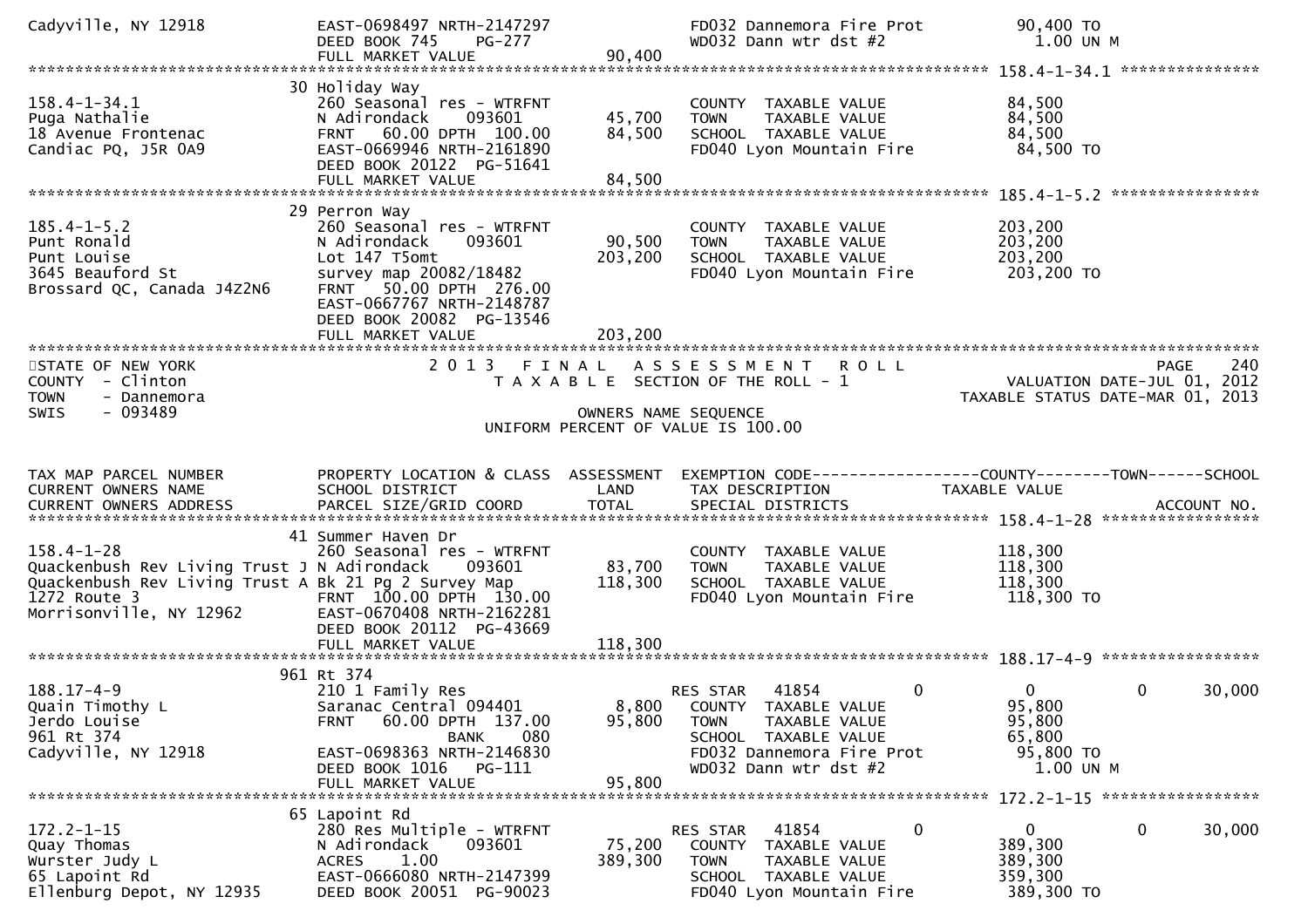|                                                                                                      | FULL MARKET VALUE                                                                                                                                        | 389,300        |                                                                                                           |                                                              |
|------------------------------------------------------------------------------------------------------|----------------------------------------------------------------------------------------------------------------------------------------------------------|----------------|-----------------------------------------------------------------------------------------------------------|--------------------------------------------------------------|
|                                                                                                      |                                                                                                                                                          |                |                                                                                                           |                                                              |
| $159. - 2 - 14$<br>Quinn Patricia D<br>Quinn John W<br>4207 Bohm School Rd<br>Edwardsville, IL 62025 | Rt 374<br>$314$ Rural vac<10<br>N Adirondack<br>093601<br>Lot 129 T5omt<br>1.00<br><b>ACRES</b><br>EAST-0678548 NRTH-2161838<br>DEED BOOK 98001 PG-03315 | 6,000<br>6,000 | COUNTY TAXABLE VALUE<br>TAXABLE VALUE<br><b>TOWN</b><br>SCHOOL TAXABLE VALUE<br>FD032 Dannemora Fire Prot | 6,000<br>6,000<br>6,000<br>6,000 TO                          |
|                                                                                                      | FULL MARKET VALUE                                                                                                                                        | 6,000          |                                                                                                           |                                                              |
|                                                                                                      |                                                                                                                                                          |                |                                                                                                           |                                                              |
|                                                                                                      | 936 Rt 374                                                                                                                                               |                |                                                                                                           |                                                              |
| $188. - 1 - 1.4$                                                                                     | 486 Mini-mart                                                                                                                                            |                | COUNTY TAXABLE VALUE                                                                                      | 550,000                                                      |
| R L Vallee Inc                                                                                       | Saranac Central 094401                                                                                                                                   | 19,700         | TAXABLE VALUE<br><b>TOWN</b>                                                                              | 550,000                                                      |
| PO Box 192<br>St Albans, VT 05478                                                                    | Lot 234 Ref Tr<br>7.10<br><b>ACRES</b>                                                                                                                   | 550,000        | SCHOOL TAXABLE VALUE<br>FD032 Dannemora Fire Prot                                                         | 550,000<br>550,000 TO                                        |
|                                                                                                      | EAST-0699228 NRTH-2147056                                                                                                                                |                | WD032 Dann wtr dst #2                                                                                     | .00 UN M                                                     |
|                                                                                                      | DEED BOOK 20092 PG-25974                                                                                                                                 |                |                                                                                                           |                                                              |
|                                                                                                      | FULL MARKET VALUE                                                                                                                                        | 550,000        |                                                                                                           |                                                              |
|                                                                                                      |                                                                                                                                                          |                |                                                                                                           |                                                              |
| STATE OF NEW YORK                                                                                    | 2013 FINAL                                                                                                                                               |                | ASSESSMENT ROLL                                                                                           | 241<br>PAGE                                                  |
| COUNTY - Clinton                                                                                     |                                                                                                                                                          |                | T A X A B L E SECTION OF THE ROLL - 1                                                                     | VALUATION DATE-JUL 01, 2012                                  |
| <b>TOWN</b><br>- Dannemora<br>SWIS<br>- 093489                                                       |                                                                                                                                                          |                | OWNERS NAME SEQUENCE                                                                                      | TAXABLE STATUS DATE-MAR 01, 2013                             |
|                                                                                                      |                                                                                                                                                          |                | UNIFORM PERCENT OF VALUE IS 100.00                                                                        |                                                              |
|                                                                                                      |                                                                                                                                                          |                |                                                                                                           |                                                              |
|                                                                                                      |                                                                                                                                                          |                |                                                                                                           |                                                              |
| TAX MAP PARCEL NUMBER                                                                                | PROPERTY LOCATION & CLASS ASSESSMENT                                                                                                                     |                |                                                                                                           | EXEMPTION CODE-----------------COUNTY-------TOWN------SCHOOL |
| CURRENT OWNERS NAME                                                                                  | SCHOOL DISTRICT                                                                                                                                          | LAND           | TAX DESCRIPTION                                                                                           | TAXABLE VALUE                                                |
|                                                                                                      |                                                                                                                                                          |                |                                                                                                           |                                                              |
|                                                                                                      | 51 Wilfred King Rd                                                                                                                                       |                |                                                                                                           |                                                              |
| $173. - 3 - 6.5$                                                                                     | 210 1 Family Res                                                                                                                                         |                | $\Omega$<br>RES STAR<br>41854                                                                             | $\overline{0}$<br>$\mathbf{0}$<br>30,000                     |
| Rabatoy Alfred                                                                                       | 093601<br>N Adirondack                                                                                                                                   | 6,000          | COUNTY TAXABLE VALUE                                                                                      | 156,400                                                      |
| Rabatoy Penny                                                                                        | Lot 131 T5omt                                                                                                                                            | 156,400        | TAXABLE VALUE<br><b>TOWN</b>                                                                              | 156,400                                                      |
| 51 Wilfred King Rd<br>Ellenburg Depot, NY 12935                                                      | <b>ACRES</b><br>1.00 BANK<br>080<br>EAST-0682419 NRTH-2158929                                                                                            |                | SCHOOL TAXABLE VALUE<br>FD032 Dannemora Fire Prot                                                         | 126,400<br>156,400 TO                                        |
|                                                                                                      | DEED BOOK 20011 PG-36020                                                                                                                                 |                |                                                                                                           |                                                              |
|                                                                                                      |                                                                                                                                                          |                |                                                                                                           |                                                              |
|                                                                                                      |                                                                                                                                                          |                |                                                                                                           |                                                              |
|                                                                                                      |                                                                                                                                                          |                |                                                                                                           |                                                              |
|                                                                                                      | 2627 Rt 374                                                                                                                                              |                |                                                                                                           |                                                              |
| $158.4 - 1 - 9$                                                                                      | 210 1 Family Res - WTRFNT                                                                                                                                |                | 41854<br>$\mathbf{0}$<br>RES STAR                                                                         | $\overline{0}$<br>$\mathbf 0$<br>30,000                      |
| Rabideau Kelly S                                                                                     | N Adirondack<br>093601                                                                                                                                   | 96,900         | COUNTY TAXABLE VALUE                                                                                      | 262,000                                                      |
| 2627 Rt 374                                                                                          | 2.10 BANK<br><b>ACRES</b><br>350                                                                                                                         | 262,000        | <b>TOWN</b><br>TAXABLE VALUE                                                                              | 262,000                                                      |
| Ellenburg Depot, NY 12935                                                                            | EAST-0670539 NRTH-2164354                                                                                                                                |                | SCHOOL TAXABLE VALUE                                                                                      | 232,000                                                      |
|                                                                                                      | DEED BOOK 20031 PG-63500<br>FULL MARKET VALUE                                                                                                            | 262,000        | FD040 Lyon Mountain Fire                                                                                  | 262,000 TO                                                   |
|                                                                                                      |                                                                                                                                                          |                |                                                                                                           |                                                              |
|                                                                                                      | 987 Rt 374                                                                                                                                               |                |                                                                                                           |                                                              |
| $188.17 - 4 - 2$                                                                                     | 210 1 Family Res                                                                                                                                         |                | $\mathbf 0$<br>41854<br>RES STAR                                                                          | $\mathbf{0}$<br>0<br>30,000                                  |
| Rabideau Leonard                                                                                     | Saranac Central 094401                                                                                                                                   | 7,700          | TAXABLE VALUE<br>COUNTY                                                                                   | 78,100                                                       |
| Rabideau Monika                                                                                      | 62.00 DPTH 100.00<br>FRNT                                                                                                                                | 78,100         | <b>TOWN</b><br>TAXABLE VALUE                                                                              | 78,100                                                       |
| 13 Corron Dr                                                                                         | EAST-0697826 NRTH-2147094<br>DEED BOOK 630<br>PG-351                                                                                                     |                | SCHOOL TAXABLE VALUE<br>FD032 Dannemora Fire Prot                                                         | 48,100<br>78,100 TO                                          |
| West Chazy, NY 12992                                                                                 | FULL MARKET VALUE                                                                                                                                        | 78,100         | WD032 Dann wtr dst #2                                                                                     | 1.00 UN M<br>159. - 2 - 7.5 ******************               |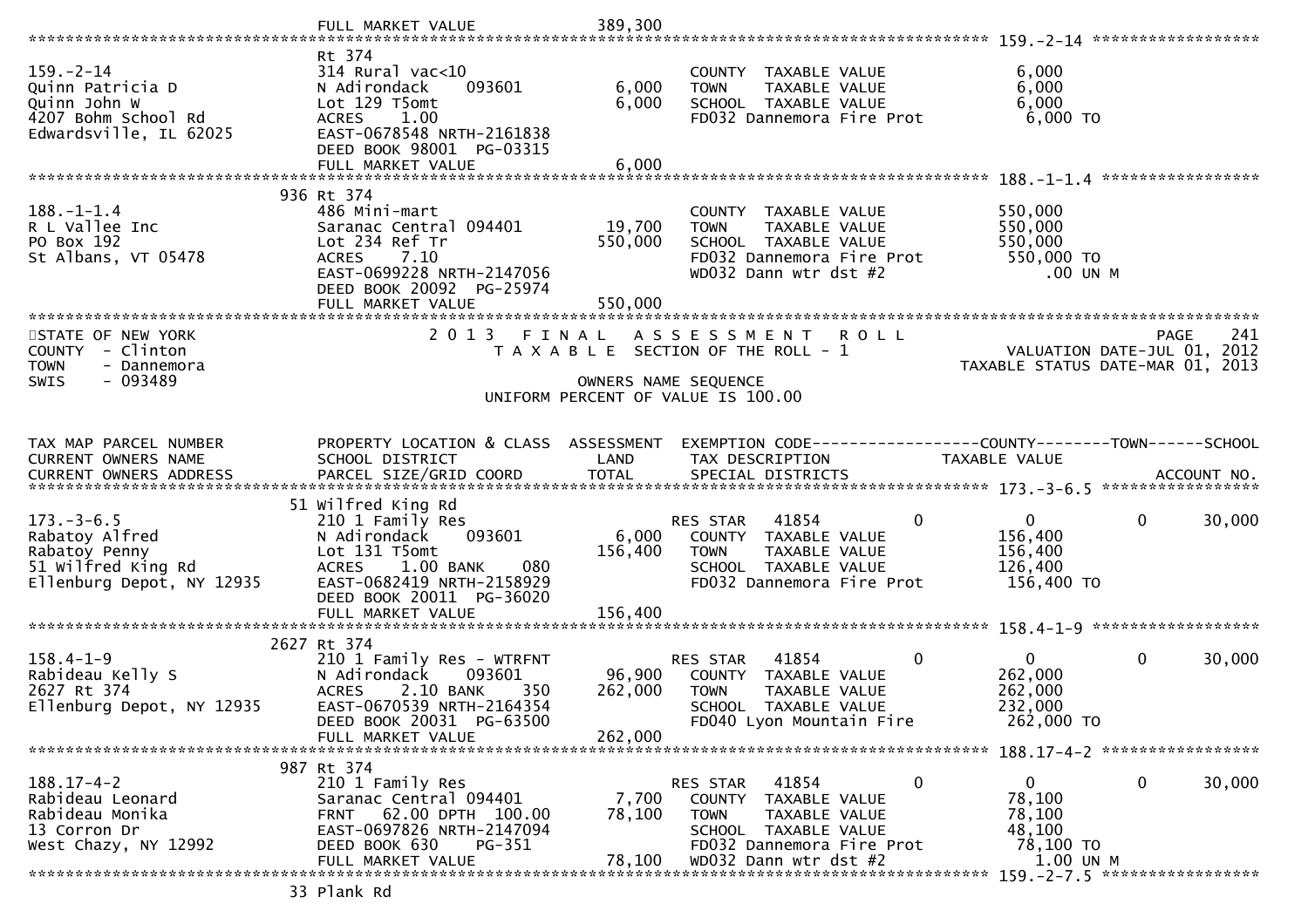| $159. - 2 - 7.5$<br>Rabideau Ronald L Sr<br>33 Plank Rd<br>PO Box 107<br>Ellenburg Depot, NY 12935               | 311 Res vac land<br>093601<br>N Adirondack<br>Lot 130 T5omt<br>ACRES 2.50<br>EAST-0682217 NRTH-2161649<br>DEED BOOK 946<br><b>PG-206</b>                                                                       | 6,900<br>6,900                | COUNTY TAXABLE VALUE<br>TAXABLE VALUE<br><b>TOWN</b><br>SCHOOL TAXABLE VALUE<br>FD032 Dannemora Fire Prot                                                           | 6,900<br>6,900<br>6,900<br>6,900 TO                                                            |
|------------------------------------------------------------------------------------------------------------------|----------------------------------------------------------------------------------------------------------------------------------------------------------------------------------------------------------------|-------------------------------|---------------------------------------------------------------------------------------------------------------------------------------------------------------------|------------------------------------------------------------------------------------------------|
|                                                                                                                  | FULL MARKET VALUE                                                                                                                                                                                              | 6,900                         |                                                                                                                                                                     |                                                                                                |
| $183.2 - 2 - 5$<br>Rambin Millard Aubrey Iv<br>105 Pellerin Rd<br>Plattsburgh, NY 12901                          | 3808 Rt 374<br>210 1 Family Res<br>093601<br>N Adirondack<br>FRNT 138.25 DPTH 178.00<br>EAST-0647041 NRTH-2149465<br>DEED BOOK 1002<br>PG-193                                                                  | 2,600<br>25,100               | COUNTY TAXABLE VALUE<br>TAXABLE VALUE<br><b>TOWN</b><br>SCHOOL TAXABLE VALUE<br>FD040 Lyon Mountain Fire<br>LT009 Lyon Mountain Light                               | 25,100<br>25,100<br>25,100<br>25,100 TO<br>25,100 TO                                           |
| STATE OF NEW YORK<br>COUNTY - Clinton<br><b>TOWN</b><br>- Dannemora<br><b>SWIS</b><br>- 093489                   | 2 0 1 3                                                                                                                                                                                                        | FINAL<br>OWNERS NAME SEQUENCE | ASSESSMENT ROLL<br>T A X A B L E SECTION OF THE ROLL - 1                                                                                                            | 242<br><b>PAGE</b><br>VALUATION DATE-JUL 01, 2012<br>TAXABLE STATUS DATE-MAR 01, 2013          |
|                                                                                                                  |                                                                                                                                                                                                                |                               | UNIFORM PERCENT OF VALUE IS 100.00                                                                                                                                  |                                                                                                |
| TAX MAP PARCEL NUMBER<br>CURRENT OWNERS NAME<br>CURRENT OWNERS ADDRESS                                           | PROPERTY LOCATION & CLASS ASSESSMENT<br>SCHOOL DISTRICT<br>PARCEL SIZE/GRID COORD                                                                                                                              | LAND<br><b>TOTAL</b>          | TAX DESCRIPTION<br>SPECIAL DISTRICTS                                                                                                                                | EXEMPTION CODE------------------COUNTY--------TOWN------SCHOOL<br>TAXABLE VALUE<br>ACCOUNT NO. |
| $185.2 - 3 - 11$<br>Rasmussen Fleming<br>Rasmussen Kathleen<br>161 Greenfield Ave<br>Greenfield Park QC, Canada  | Wilfred King Rd<br>311 Res vac land<br>N Adirondack<br>093601<br>FRNT 140.00 DPTH 155.00<br>EAST-0671456 NRTH-2150918<br>DEED BOOK 556<br>PG-107<br>FULL MARKET VALUE                                          | 10,900<br>10,900<br>10,900    | COUNTY TAXABLE VALUE<br>TAXABLE VALUE<br><b>TOWN</b><br>SCHOOL TAXABLE VALUE<br>FD032 Dannemora Fire Prot                                                           | 10,900<br>10,900<br>10,900<br>10,900 TO                                                        |
| $185.2 - 3 - 25$<br>Rasmussen Fleming<br>Rasmussen Kathleen<br>161 Greenfield Ave<br>Greenfield Pk QC, Canada    | 838 Wilfred King Rd<br>260 Seasonal res - WTRFNT<br>093601<br>N Adirondack<br>FRNT 110.00 DPTH 285.00<br>EAST-0671199 NRTH-2150960<br>DEED BOOK 556<br>$PG-109$                                                | 80,600<br>151,700             | COUNTY TAXABLE VALUE<br>TAXABLE VALUE<br><b>TOWN</b><br>SCHOOL TAXABLE VALUE<br>FD032 Dannemora Fire Prot                                                           | 151,700<br>151,700<br>151,700<br>151,700 TO                                                    |
|                                                                                                                  | 943 Rt 374                                                                                                                                                                                                     |                               |                                                                                                                                                                     |                                                                                                |
| $188.17 - 4 - 13$<br>Raudenbush Russell J<br>Raudenbush Pamela<br>943 Rt 374<br>PO Box 56<br>Dannemora, NY 12929 | 210 1 Family Res<br>Saranac Central 094401<br>Lot 234 Ref Tr<br>Survey Dwr B Pg 59 Lot 10<br>60.00 DPTH<br>80.00<br><b>FRNT</b><br>EAST-0698766 NRTH-2146698<br>DEED BOOK 794<br>$PG-240$<br>FULL MARKET VALUE | 5,700<br>82,100<br>82.100     | 0<br>41854<br><b>RES STAR</b><br>COUNTY TAXABLE VALUE<br><b>TOWN</b><br>TAXABLE VALUE<br>SCHOOL TAXABLE VALUE<br>FD032 Dannemora Fire Prot<br>WD032 Dann wtr dst #2 | $\mathbf{0}$<br>$\mathbf 0$<br>30,000<br>82,100<br>82,100<br>52,100<br>82,100 TO<br>1.00 UN M  |
|                                                                                                                  | Plank Rd                                                                                                                                                                                                       |                               |                                                                                                                                                                     |                                                                                                |
| $160. - 1 - 9$<br>Rayonier Forest Resources LP<br>1901 Island Walk Way                                           | 910 Priv forest<br>093601<br>N Adirondack<br>42.00<br><b>ACRES</b>                                                                                                                                             | 11,300<br>11,300              | COUNTY<br>TAXABLE VALUE<br><b>TOWN</b><br>TAXABLE VALUE<br><b>SCHOOL</b><br>TAXABLE VALUE                                                                           | 11,300<br>11,300<br>11,300                                                                     |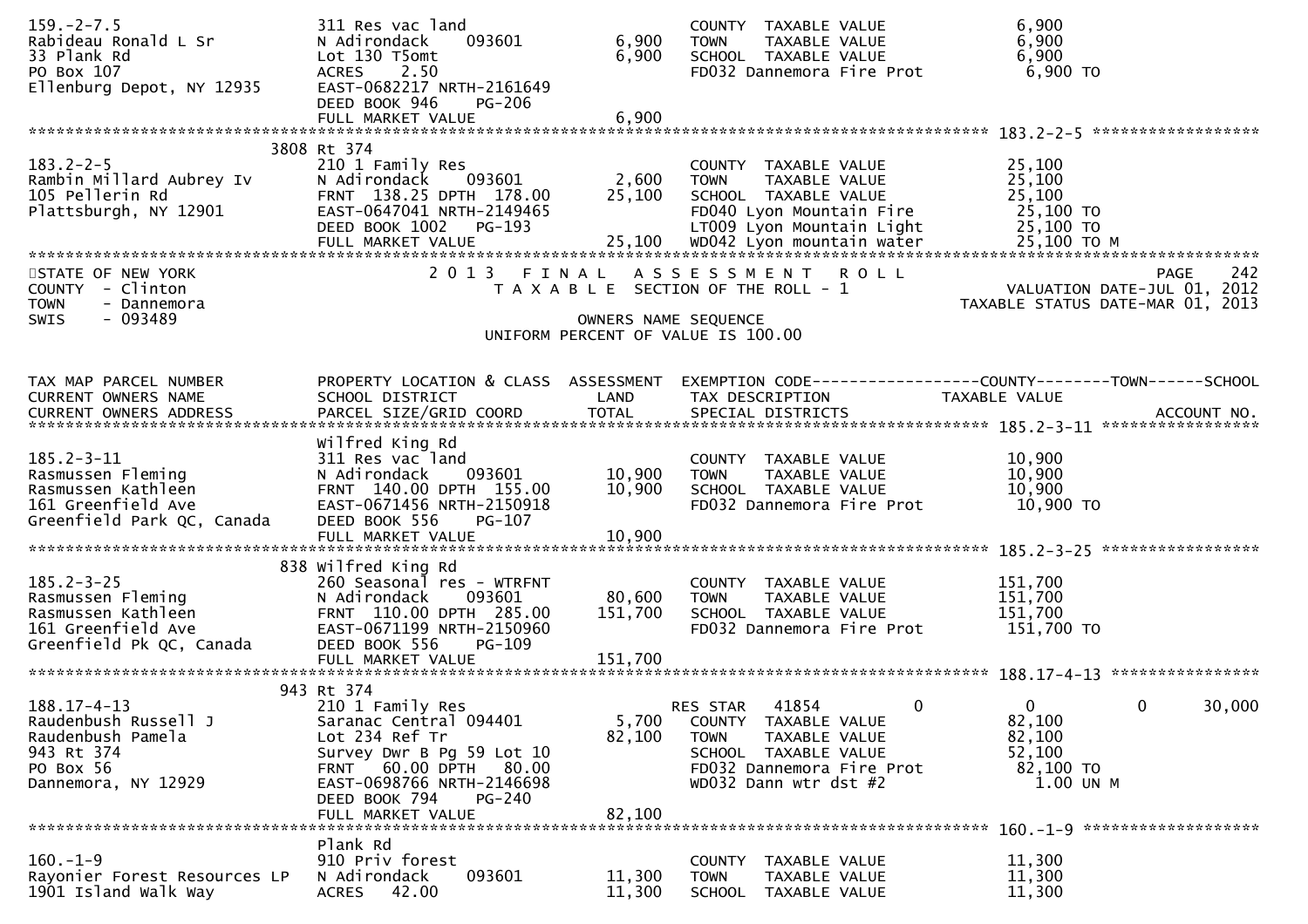| Fernandina Beach, FL 32035                                                                                            | EAST-0693756 NRTH-2161732<br>DEED BOOK 20082 PG-17070<br>FULL MARKET VALUE                                                                                                  | 11,300                        | FD032 Dannemora Fire Prot                                                                                  |   | 11,300 TO                                                                                                        |   |
|-----------------------------------------------------------------------------------------------------------------------|-----------------------------------------------------------------------------------------------------------------------------------------------------------------------------|-------------------------------|------------------------------------------------------------------------------------------------------------|---|------------------------------------------------------------------------------------------------------------------|---|
| $161. - 1 - 10$<br>Rayonier Forest Resources LP<br>1901 Island Walk Way<br>PO Box 728<br>Fernandina Beach, FL 32035   | Off Gen Leroy Manor Rd<br>910 Priv forest<br>Saranac Central 094401<br>65.00<br><b>ACRES</b><br>EAST-0698511 NRTH-2159717<br>DEED BOOK 20082 PG-17070<br>FULL MARKET VALUE  | 25,000<br>25,000<br>25,000    | COUNTY TAXABLE VALUE<br><b>TOWN</b><br>TAXABLE VALUE<br>SCHOOL TAXABLE VALUE<br>FD032 Dannemora Fire Prot  |   | 25,000<br>25,000<br>25,000<br>25,000 TO                                                                          |   |
| STATE OF NEW YORK<br>COUNTY - Clinton<br>- Dannemora<br><b>TOWN</b><br>$-093489$<br><b>SWIS</b>                       | 2 0 1 3                                                                                                                                                                     | FINAL<br>OWNERS NAME SEQUENCE | A S S E S S M E N T R O L L<br>T A X A B L E SECTION OF THE ROLL - 1<br>UNIFORM PERCENT OF VALUE IS 100.00 |   | PAGE 243<br>VALUATION DATE-JUL 01, 2012<br>TAXARLE STATUE DATE USE 101, 2012<br>TAXABLE STATUS DATE-MAR 01, 2013 |   |
| TAX MAP PARCEL NUMBER<br>CURRENT OWNERS NAME                                                                          | PROPERTY LOCATION & CLASS ASSESSMENT<br>SCHOOL DISTRICT                                                                                                                     | LAND                          | TAX DESCRIPTION                                                                                            |   | EXEMPTION CODE-----------------COUNTY--------TOWN-----SCHOOL<br>TAXABLE VALUE                                    |   |
| $161. - 1 - 12$<br>Rayonier Forest Resources LP<br>1901 Island Walk Way<br>PO Box 728<br>Fernandina Beach, FL 32035   | Gen Leroy Manor Rd<br>910 Priv forest<br>Saranac Central 094401<br>ACRES 54.50<br>EAST-0698432 NRTH-2160752<br>DEED BOOK 20082 PG-17070<br>FULL MARKET VALUE                | 22,900<br>22,900<br>22,900    | COUNTY TAXABLE VALUE<br><b>TOWN</b><br>TAXABLE VALUE<br>SCHOOL TAXABLE VALUE<br>FD032 Dannemora Fire Prot  |   | 22,900<br>22,900<br>22,900<br>22,900 TO                                                                          |   |
| $161. - 1 - 14.2$<br>Rayonier Forest Resources LP<br>1901 Island Walk Way<br>PO Box 728<br>Fernandina Beach, FL 32035 | Off Gen Leroy Manor Rd<br>910 Priv forest<br>Saranac Central 094401<br>ACRES 52.50<br>EAST-0698291 NRTH-2161674<br>DEED BOOK 20082 PG-17070                                 | 22,500<br>22,500              | COUNTY TAXABLE VALUE<br><b>TOWN</b><br>TAXABLE VALUE<br>SCHOOL TAXABLE VALUE<br>FD032 Dannemora Fire Prot  |   | 22,500<br>22,500<br>22,500<br>22,500 TO                                                                          |   |
| $161. - 1 - 16$<br>Rayonier Forest Resources LP<br>1901 Island Walk Way<br>PO Box 728<br>Fernandina Beach, FL 32035   | Off Gen Leroy Manor Rd<br>910 Priv forest<br>Saranac Central 094401<br>ACRES 26.50<br>EAST-0698144 NRTH-2162955<br>DEED BOOK 20082 PG-17070<br>FULL MARKET VALUE            | 12,600<br>12,600<br>12,600    | COUNTY TAXABLE VALUE<br><b>TOWN</b><br>TAXABLE VALUE<br>SCHOOL TAXABLE VALUE<br>FD032 Dannemora Fire Prot  |   | 12,600<br>12,600<br>12,600<br>12,600 TO                                                                          |   |
| $159.3 - 2 - 10$<br>Rebideau Leona<br>Rebideau Sherman<br>1308 Rt 3<br>Morrisonville, NY 12962                        | 72 Dubrey Rd<br>270 Mfg housing - WTRFNT<br>093601<br>N Adirondack<br>FRNT 112.00 DPTH 160.00<br>EAST-0673803 NRTH-2161276<br>DEED BOOK 20031 PG-54803<br>FULL MARKET VALUE | 81,900<br>93,000<br>93,000    | COUNTY TAXABLE VALUE<br><b>TOWN</b><br>TAXABLE VALUE<br>SCHOOL TAXABLE VALUE<br>FD032 Dannemora Fire Prot  |   | 93,000<br>93,000<br>93,000<br>93,000 TO                                                                          |   |
| 172.2-1-31.1                                                                                                          | 10 Lapoint Rd<br>210 1 Family Res                                                                                                                                           |                               | 41801<br>AGED C&T                                                                                          | 0 | 29,350<br>29,350                                                                                                 | 0 |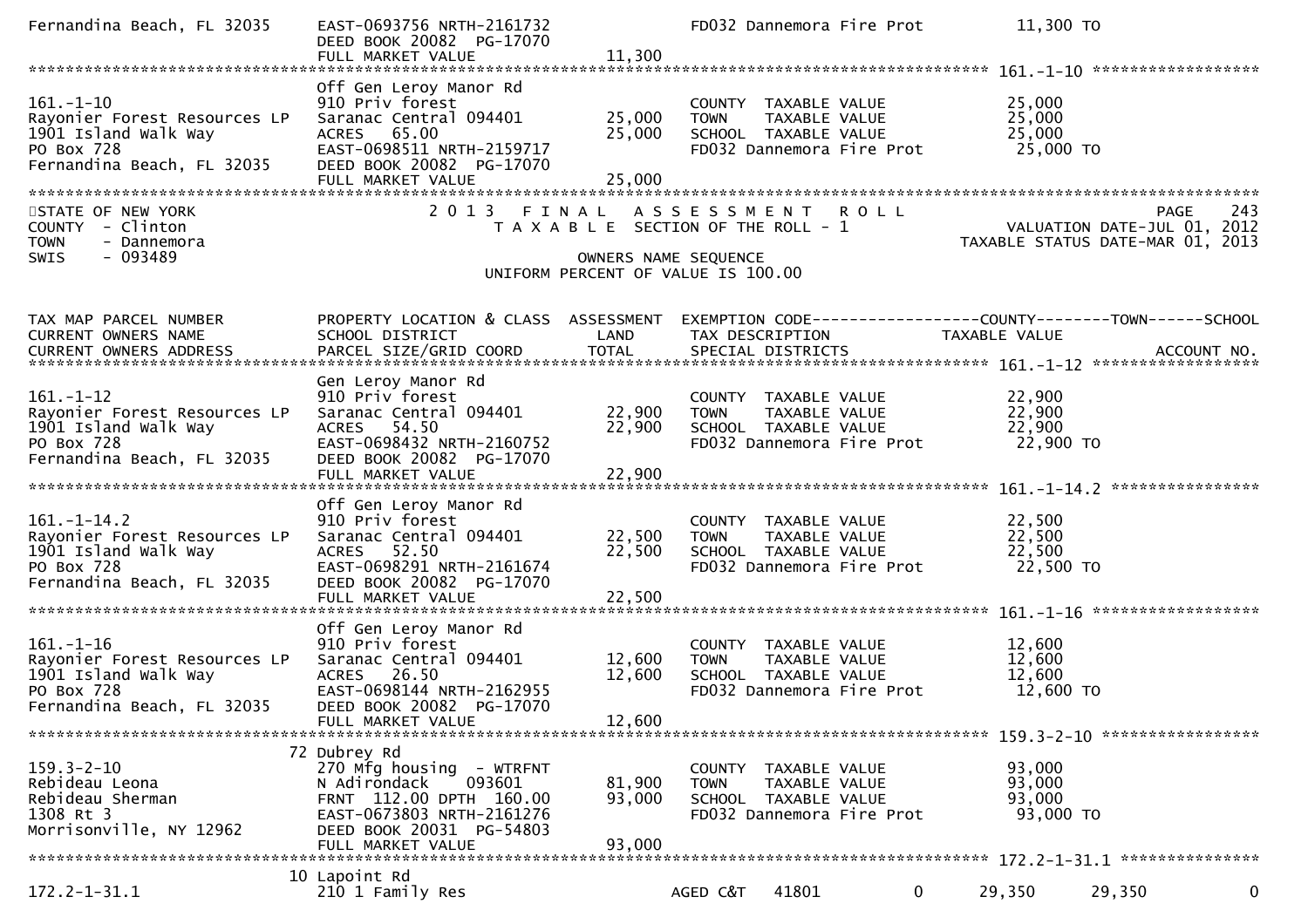| Rebideau Leona<br>10 LaPoint Rd<br>Ellenburg Depot, NY 12935                                    | N Adirondack<br>093601<br>FRNT 75.00 DPTH 100.00<br>EAST-0665721 NRTH-2158448<br>DEED BOOK 446<br>$PG-163$                                                                                     | 12,800 SR STAR<br>58,700      | $\mathbf{0}$<br>41834<br>COUNTY TAXABLE VALUE<br>TAXABLE VALUE<br><b>TOWN</b><br>SCHOOL TAXABLE VALUE                                 | $\mathbf 0$<br>$\mathbf 0$<br>58,700<br>29,350<br>29,350<br>$\bf{0}$                    |     |
|-------------------------------------------------------------------------------------------------|------------------------------------------------------------------------------------------------------------------------------------------------------------------------------------------------|-------------------------------|---------------------------------------------------------------------------------------------------------------------------------------|-----------------------------------------------------------------------------------------|-----|
| $158. - 1 - 9.4$<br>Recore Harold A<br>Recore Alice M<br>38 Agnew Rd<br>Morrisonville, NY 12962 | 24 Cedar Way<br>210 1 Family Res - WTRFNT<br>N Adirondack<br>093601<br>Lot 128 T5omt<br>FRNT 100.00 DPTH 150.00<br>EAST-0668617 NRTH-2160543<br>DEED BOOK 648<br>PG-891<br>FULL MARKET VALUE   | 81,900<br>144,400<br>144,400  | COUNTY TAXABLE VALUE<br><b>TOWN</b><br>TAXABLE VALUE<br>SCHOOL TAXABLE VALUE<br>FD040 Lyon Mountain Fire                              | 144,400<br>144,400<br>144,400<br>144,400 TO                                             |     |
| STATE OF NEW YORK<br>COUNTY - Clinton<br><b>TOWN</b><br>- Dannemora<br>- 093489<br><b>SWIS</b>  | 2 0 1 3                                                                                                                                                                                        | FINAL<br>OWNERS NAME SEQUENCE | A S S E S S M E N T R O L L<br>T A X A B L E SECTION OF THE ROLL - 1<br>UNIFORM PERCENT OF VALUE IS 100.00                            | PAGE<br>VALUATION DATE-JUL 01, 2012<br>TAXABLE STATUS DATE-MAR 01, 2013                 | 244 |
| TAX MAP PARCEL NUMBER<br>CURRENT OWNERS NAME                                                    | PROPERTY LOCATION & CLASS ASSESSMENT<br>SCHOOL DISTRICT                                                                                                                                        | LAND                          | TAX DESCRIPTION                                                                                                                       | EXEMPTION        CODE------------------COUNTY-------TOWN------SCHOOL<br>TAXABLE VALUE   |     |
| $158.4 - 1 - 47$<br>Recore Kenneth W<br>Recore Sharon L<br>214 Canning Rd<br>Saranac, NY 12981  | 28 Cedar Way<br>260 Seasonal res - WTRFNT<br>N Adirondack<br>093601<br>FRNT 100.00 DPTH 100.00<br>EAST-0668702 NRTH-2160567<br>DEED BOOK 20061 PG-95095<br>FULL MARKET VALUE                   | 60,800<br>104,800<br>104,800  | COUNTY TAXABLE VALUE<br>TAXABLE VALUE<br><b>TOWN</b><br>SCHOOL TAXABLE VALUE<br>FD040 Lyon Mountain Fire                              | 104,800<br>104,800<br>104,800<br>104,800 TO                                             |     |
| $173. - 1 - 17$<br>Recore Kenneth W<br>Recore Sharon L<br>214 Canning Rd<br>Saranac, NY 12981   | Eagle Pt<br>311 Res vac land - WTRFNT<br>093601<br>N Adirondack<br>Lot 129 T5omt<br>FRNT 350.00 DPTH 122.23<br>EAST-0672482 NRTH-2159476<br>DEED BOOK 975<br><b>PG-74</b><br>FULL MARKET VALUE | 70,900<br>70,900<br>70,900    | COUNTY TAXABLE VALUE<br><b>TOWN</b><br>TAXABLE VALUE<br>SCHOOL TAXABLE VALUE<br>FD032 Dannemora Fire Prot                             | 70,900<br>70,900<br>70,900<br>70,900 TO                                                 |     |
| $197. - 1 - 1$<br>Red Lizzard Inc<br>4931 So Catherine St<br>Plattsburgh, NY 12901              | 2517 Standish Rd<br>449 Other Storag<br>093601<br>N Adirondack<br>ACRES 24.21<br>EAST-0639504 NRTH-2143247<br>DEED BOOK 20112 PG-40953<br>FULL MARKET VALUE                                    | 22,900<br>71,700<br>71,700    | COUNTY TAXABLE VALUE<br><b>TOWN</b><br>TAXABLE VALUE<br>SCHOOL TAXABLE VALUE<br>FD040 Lyon Mountain Fire<br>WD042 Lyon mountain water | 71,700<br>71,700<br>71,700<br>71,700 TO<br>71,700 TO M<br>185.2-3-15.1 **************** |     |
| $185.2 - 3 - 15.1$<br>Reece Allen W<br>Vincent Terry<br>50 Beartown Rd<br>West Chazy, NY 12992  | Wilfred King Rd<br>260 Seasonal res<br>N Adirondack<br>093601<br>FRNT 280.00 DPTH 138.00<br>EAST-0671476 NRTH-2150417<br>DEED BOOK 20072 PG-9951                                               | 15,600<br>25,000              | COUNTY TAXABLE VALUE<br>TAXABLE VALUE<br><b>TOWN</b><br>SCHOOL TAXABLE VALUE<br>FD032 Dannemora Fire Prot                             | 25,000<br>25,000<br>25,000<br>25,000 TO                                                 |     |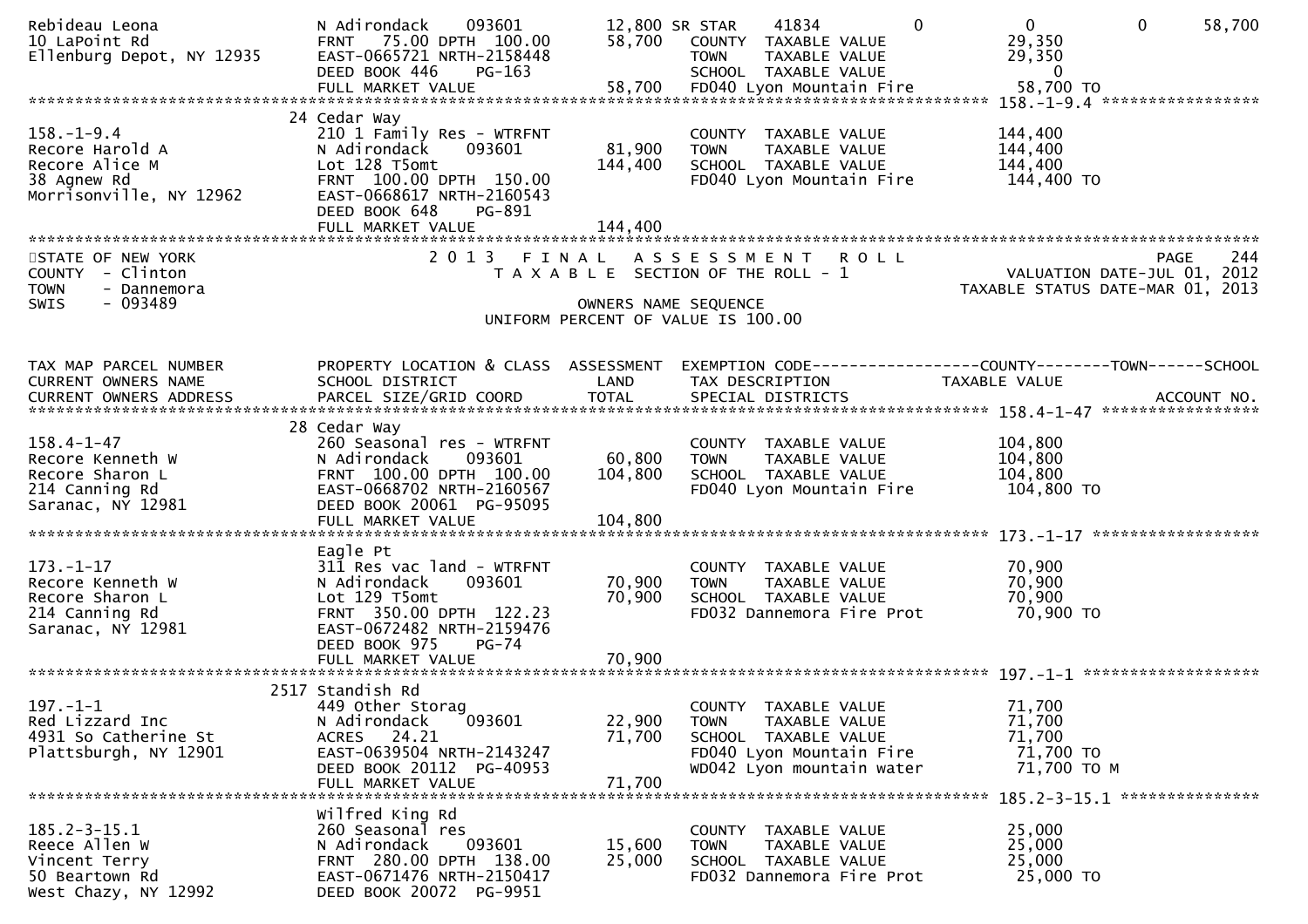|                                                                                                                                                                                       | FULL MARKET VALUE                                                                                                                                                             | 25,000                       |                                                                                                                                              |                                                                          |                                                                             |                                                                                       |
|---------------------------------------------------------------------------------------------------------------------------------------------------------------------------------------|-------------------------------------------------------------------------------------------------------------------------------------------------------------------------------|------------------------------|----------------------------------------------------------------------------------------------------------------------------------------------|--------------------------------------------------------------------------|-----------------------------------------------------------------------------|---------------------------------------------------------------------------------------|
| $182.2 - 1 - 13$<br>Reed Kenneth A<br>Reed Janice<br>Bingel A<br>5284 Clark Rd<br>Bath, MI 48808                                                                                      | 135 Tamarack Ln<br>210 1 Family Res - WTRFNT<br>093601<br>N Adirondack<br>6.90<br><b>ACRES</b><br>EAST-0633297 NRTH-2151070<br>DEED BOOK 98001 PG-05679<br>FULL MARKET VALUE  | 89,800<br>162,600<br>162,600 | 41854<br><b>RES STAR</b><br><b>COUNTY</b><br><b>TOWN</b><br>SCHOOL TAXABLE VALUE<br>FD040 Lyon Mountain Fire                                 | $\Omega$<br>TAXABLE VALUE<br>TAXABLE VALUE<br>WD018 Chat lake water dist | $\mathbf{0}$<br>162,600<br>162,600<br>132,600<br>162,600 TO<br>120,503 TO M | $\mathbf{0}$<br>30,000<br>$182. -2 - 2.7$ ******************                          |
| $182 - 2 - 2.7$<br>Rego Gary P<br>Rego Kathleen<br>228 Rt 189<br>Churubusco, NY 12923                                                                                                 | Sunset Rd<br>$322$ Rural vac $>10$<br>093601<br>N Adirondack<br>Lot 142 T5omt<br>ACRES 62.50<br>EAST-0634382 NRTH-2146749<br>DEED BOOK 20011 PG-34979<br>FULL MARKET VALUE    | 39,300<br>39,300<br>39,300   | COUNTY TAXABLE VALUE<br><b>TOWN</b><br>SCHOOL TAXABLE VALUE                                                                                  | TAXABLE VALUE<br>FD040 Lyon Mountain Fire                                | 39,300<br>39,300<br>39,300<br>39,300 TO                                     |                                                                                       |
| STATE OF NEW YORK<br>COUNTY - Clinton<br><b>TOWN</b><br>- Dannemora<br>- 093489<br>SWIS                                                                                               | 2 0 1 3                                                                                                                                                                       | FINAL                        | ASSESSMENT ROLL<br>T A X A B L E SECTION OF THE ROLL - 1<br>OWNERS NAME SEQUENCE<br>UNIFORM PERCENT OF VALUE IS 100.00                       |                                                                          |                                                                             | 245<br><b>PAGE</b><br>VALUATION DATE-JUL 01, 2012<br>TAXABLE STATUS DATE-MAR 01, 2013 |
| TAX MAP PARCEL NUMBER<br><b>CURRENT OWNERS NAME</b><br>.4CCOUNT NO . PARCEL SIZE/GRID COORD TOTAL SPECIAL DISTRICTS SPERE TREAD BELOCOUNT NO . ACCOUNT NO . AND RESERT OWNERS ADDRESS | PROPERTY LOCATION & CLASS ASSESSMENT<br>SCHOOL DISTRICT                                                                                                                       | LAND                         | TAX DESCRIPTION                                                                                                                              |                                                                          | TAXABLE VALUE                                                               | EXEMPTION CODE------------------COUNTY--------TOWN------SCHOOL                        |
| $185.2 - 2 - 19$<br>Reichel Kerry-Ann<br>194 Westcroft St<br>Beaconsfield QC, Canada<br>H9w2M3                                                                                        | 48 Garmish St<br>260 Seasonal res - WTRFNT<br>N Adirondack<br>093601<br>FRNT 100.00 DPTH 235.00<br>EAST-0667223 NRTH-2149937<br>DEED BOOK 20031 PG-56876<br>FULL MARKET VALUE | 91,800<br>202,900<br>202,900 | COUNTY TAXABLE VALUE<br><b>TOWN</b><br>SCHOOL TAXABLE VALUE<br>FD040 Lyon Mountain Fire                                                      | TAXABLE VALUE                                                            | 202,900<br>202,900<br>202,900<br>202,900 TO                                 |                                                                                       |
| $172.2 - 1 - 30$<br>Reif Mark<br>2957 Rt 374                                                                                                                                          | 2957 Rt 374<br>210 1 Family Res<br>093601<br>N Adirondack                                                                                                                     |                              | 97 PCT OF VALUE USED FOR EXEMPTION PURPOSES<br>41121<br>WARNONALL<br>10,500 WARCOMALL<br>41131                                               | 0<br>0                                                                   | 19,017<br>31,695                                                            | 19.017<br>0                                                                           |
| Ellenburg Depot, NY 12935                                                                                                                                                             | 8.45<br><b>ACRES</b><br>EAST-0665311 NRTH-2158051<br>DEED BOOK 98001 PG-06382<br>FULL MARKET VALUE                                                                            | 130,700                      | 130,700 RES STAR<br>41854<br>COUNTY TAXABLE VALUE<br><b>TOWN</b><br>SCHOOL TAXABLE VALUE                                                     | $\Omega$<br>TAXABLE VALUE                                                | $\Omega$<br>79,988<br>79,988<br>100,700                                     | 31,695<br>$\Omega$<br>30,000<br>$\Omega$                                              |
| $188.17 - 4 - 14$<br>Reisdorf Jeffrey<br>Residorf Amy<br>PO Box 897<br>Dannemora, NY 12929                                                                                            | 941 Rt 374<br>330 Vacant comm<br>Saranac Central 094401<br>60.00 DPTH<br>- 40.00<br><b>FRNT</b><br>EAST-0698822 NRTH-2146693<br>DEED BOOK 20102 PG-33111<br>FULL MARKET VALUE | 1,400<br>1,400<br>1.400      | FD040 Lyon Mountain Fire<br>COUNTY TAXABLE VALUE<br><b>TOWN</b><br>SCHOOL TAXABLE VALUE<br>FD040 Lyon Mountain Fire<br>WD032 Dann wtr dst #2 | TAXABLE VALUE                                                            | 130,700 TO<br>1,400<br>1,400<br>1,400<br>1,400 TO<br>3.00 UN M              | 188.17-4-14 *****************<br>172. -1-13.3 *****************                       |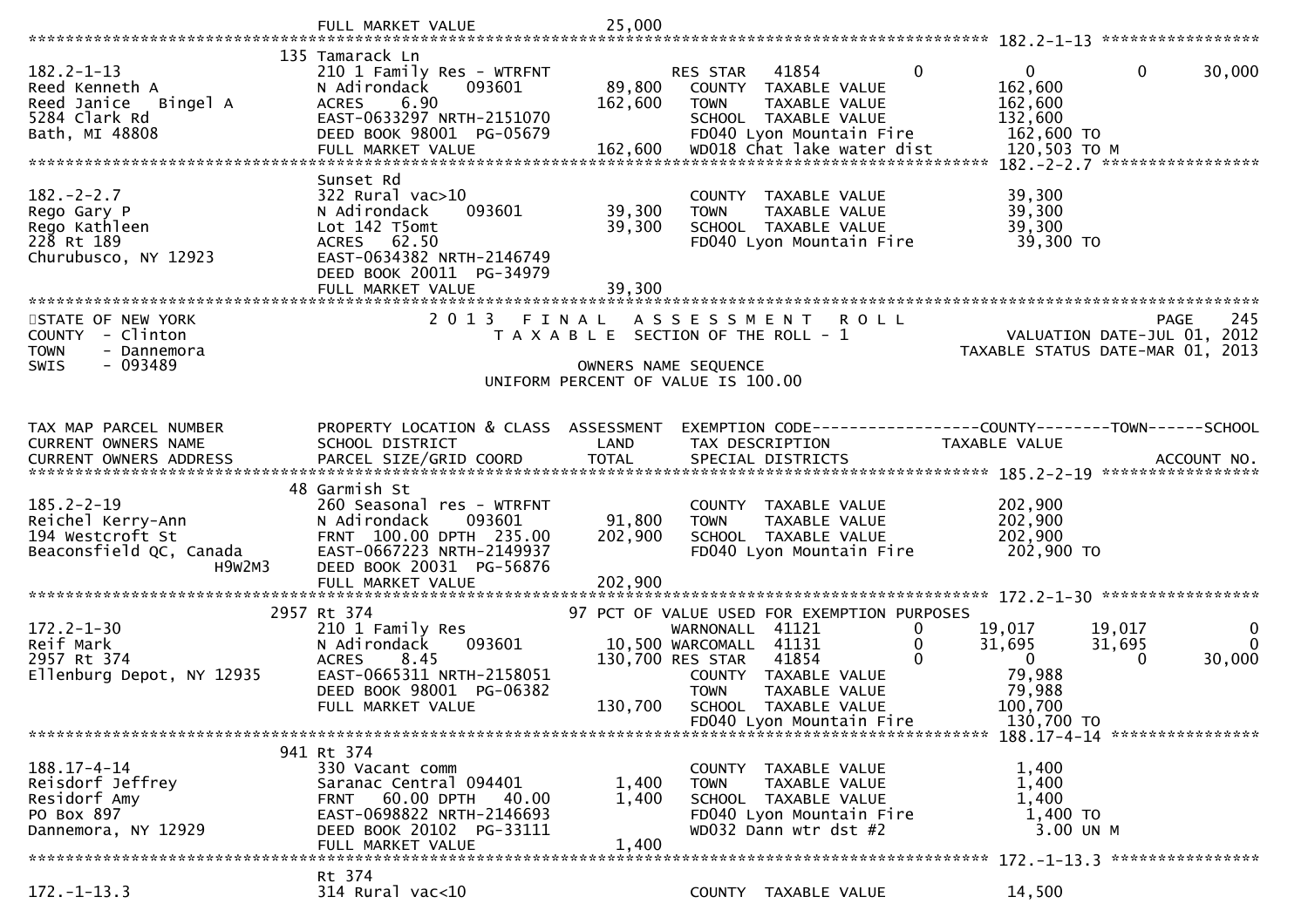| Relation Jerry<br>Relation Bonnie<br>PO Box 294<br>Lyon Mt, NY 12952                                | N Adirondack<br>093601<br>Lot 134 T5omt<br>1.90<br><b>ACRES</b><br>EAST-0663816 NRTH-2157249                                                            | 14,500<br>14,500  | <b>TOWN</b><br>TAXABLE VALUE<br>SCHOOL TAXABLE VALUE<br>FD040 Lyon Mountain Fire                                              |                | 14,500<br>14,500<br>14,500 TO                                   |              |             |
|-----------------------------------------------------------------------------------------------------|---------------------------------------------------------------------------------------------------------------------------------------------------------|-------------------|-------------------------------------------------------------------------------------------------------------------------------|----------------|-----------------------------------------------------------------|--------------|-------------|
|                                                                                                     | DEED BOOK 20001 PG-25740                                                                                                                                |                   |                                                                                                                               |                |                                                                 |              |             |
|                                                                                                     | FULL MARKET VALUE                                                                                                                                       | 14,500            |                                                                                                                               |                |                                                                 |              |             |
|                                                                                                     | 3036 Rt 374                                                                                                                                             |                   |                                                                                                                               |                |                                                                 |              |             |
| $172. - 1 - 13.2$<br>Relation Jerry J<br>Relation Bonnie M<br>PO Box 294<br>Lyon Mountain, NY 12952 | 210 1 Family Res<br>093601<br>N Adirondack<br>Lot 134 T5omt<br>2.50 BANK<br>850<br><b>ACRES</b><br>EAST-0663612 NRTH-2157096<br>DEED BOOK 829<br>PG-345 | 14,900<br>178,600 | 41854<br>RES STAR<br>COUNTY TAXABLE VALUE<br><b>TOWN</b><br>TAXABLE VALUE<br>SCHOOL TAXABLE VALUE<br>FD040 Lyon Mountain Fire | $\overline{0}$ | $\mathbf{0}$<br>178,600<br>178,600<br>148,600<br>178,600 TO     | $\mathbf{0}$ | 30,000      |
|                                                                                                     | FULL MARKET VALUE                                                                                                                                       | 178,600           |                                                                                                                               |                |                                                                 |              |             |
| STATE OF NEW YORK<br>COUNTY - Clinton<br>- Dannemora<br><b>TOWN</b><br>SWIS<br>$-093489$            | 2 0 1 3                                                                                                                                                 | FINAL             | ASSESSMENT ROLL<br>T A X A B L E SECTION OF THE ROLL - 1<br>OWNERS NAME SEQUENCE                                              |                | VALUATION DATE-JUL 01, 2012<br>TAXABLE STATUS DATE-MAR 01, 2013 | <b>PAGE</b>  | 246         |
|                                                                                                     |                                                                                                                                                         |                   | UNIFORM PERCENT OF VALUE IS 100.00                                                                                            |                |                                                                 |              |             |
|                                                                                                     |                                                                                                                                                         |                   |                                                                                                                               |                |                                                                 |              |             |
| TAX MAP PARCEL NUMBER<br>CURRENT OWNERS NAME                                                        | PROPERTY LOCATION & CLASS ASSESSMENT<br>SCHOOL DISTRICT                                                                                                 | LAND              | EXEMPTION CODE-----------------COUNTY--------TOWN------SCHOOL<br>TAX DESCRIPTION                                              |                | <b>TAXABLE VALUE</b>                                            |              |             |
| <b>CURRENT OWNERS ADDRESS</b>                                                                       | PARCEL SIZE/GRID COORD                                                                                                                                  | <b>TOTAL</b>      | SPECIAL DISTRICTS                                                                                                             |                |                                                                 |              | ACCOUNT NO. |
|                                                                                                     | Off Hugh Herron                                                                                                                                         |                   |                                                                                                                               |                |                                                                 |              |             |
| $187. - 1 - 10$<br>Rensma Timberlands LP                                                            | $314$ Rural vac<10<br>Saranac Central 094401                                                                                                            | 6,400             | 47460<br>480A EX<br>COUNTY TAXABLE VALUE                                                                                      | 0              | 3,168<br>3,232                                                  | 3,168        | 3,168       |
| 46164 Harger Rd                                                                                     | 6.60<br><b>ACRES</b>                                                                                                                                    | 6,400             | TAXABLE VALUE<br><b>TOWN</b>                                                                                                  |                | 3,232                                                           |              |             |
| Titusville, PA 16354                                                                                | EAST-0691472 NRTH-2145542<br>DEED BOOK 20102 PG-34835                                                                                                   |                   | SCHOOL TAXABLE VALUE<br>FD032 Dannemora Fire Prot                                                                             |                | 3,232<br>6,400 TO                                               |              |             |
| MAY BE SUBJECT TO PAYMENT<br>UNDER RPTL480A UNTIL 2022                                              | FULL MARKET VALUE                                                                                                                                       | 6,400             |                                                                                                                               |                |                                                                 |              |             |
|                                                                                                     | 1025 Gen Leroy Manor Rd                                                                                                                                 |                   |                                                                                                                               |                |                                                                 |              |             |
| $188. - 1 - 8.1$<br>Reyell Florence<br>PO Box 429<br>Dannemora, NY 12929                            | 210 1 Family Res<br>Saranac Central 094401<br>FRNT 132.00 DPTH 140.00<br>EAST-0702018 NRTH-2149395                                                      | 4,700<br>123,900  | 41834<br>SR STAR<br>COUNTY TAXABLE VALUE<br><b>TOWN</b><br>TAXABLE VALUE<br>SCHOOL TAXABLE VALUE                              | $\mathbf 0$    | $\overline{0}$<br>123,900<br>123,900<br>60,600                  | $\mathbf{0}$ | 63,300      |
|                                                                                                     | DEED BOOK 610<br>PG-987<br>FULL MARKET VALUE                                                                                                            | 123,900           | FD032 Dannemora Fire Prot                                                                                                     |                | 123,900 TO                                                      |              |             |
|                                                                                                     | 1019 Gen Leroy Manor Rd                                                                                                                                 |                   |                                                                                                                               |                |                                                                 |              |             |
| $188. - 1 - 8.2$<br>Reyell Florence<br>PO Box 429<br>Dannemora, NY 12929                            | 270 Mfg housing<br>Saranac Central 094401<br>Lot 234 Ref Tr<br>4.30<br><b>ACRES</b>                                                                     | 8,000<br>59,900   | COUNTY TAXABLE VALUE<br>TAXABLE VALUE<br><b>TOWN</b><br>SCHOOL TAXABLE VALUE<br>FD032 Dannemora Fire Prot                     |                | 59,900<br>59,900<br>59,900<br>59,900 TO                         |              |             |
|                                                                                                     | EAST-0702261 NRTH-2149257<br>DEED BOOK 610<br><b>PG-622</b><br>FULL MARKET VALUE                                                                        | 59,900            |                                                                                                                               |                |                                                                 |              |             |
|                                                                                                     |                                                                                                                                                         |                   |                                                                                                                               |                | 188. -1-10 *******************                                  |              |             |
| $188. - 1 - 10$<br>Reyell Robert J<br>Reyell Florence A                                             | Gen Leroy Manor Rd<br>321 Abandoned ag<br>Saranac Central 094401<br><b>ACRES</b><br>46.30                                                               | 12,900<br>12,900  | COUNTY<br>TAXABLE VALUE<br><b>TOWN</b><br>TAXABLE VALUE<br>SCHOOL TAXABLE VALUE                                               |                | 12,900<br>12,900<br>12,900                                      |              |             |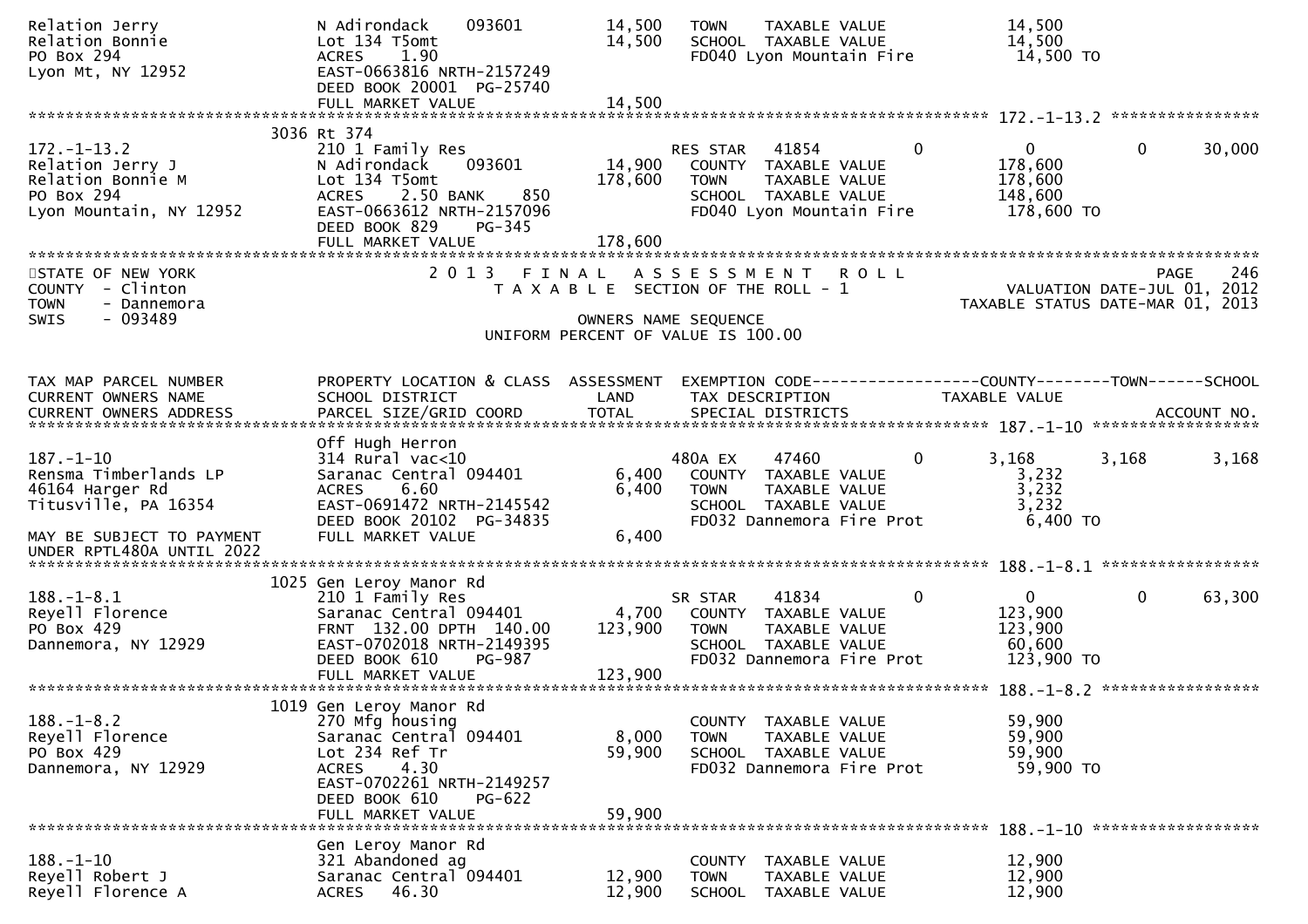| PO Box 429<br>Dannemora, NY 12929                                                                                      | EAST-0701735 NRTH-2148180<br>DEED BOOK 859<br>$PG-73$<br>FULL MARKET VALUE                                                                                                    | 12,900                                                                      |                                                                              | FD032 Dannemora Fire Prot                                                                  |             |                               | 12,900 TO                                                                                 |                                         |                                                                                |
|------------------------------------------------------------------------------------------------------------------------|-------------------------------------------------------------------------------------------------------------------------------------------------------------------------------|-----------------------------------------------------------------------------|------------------------------------------------------------------------------|--------------------------------------------------------------------------------------------|-------------|-------------------------------|-------------------------------------------------------------------------------------------|-----------------------------------------|--------------------------------------------------------------------------------|
|                                                                                                                        |                                                                                                                                                                               |                                                                             |                                                                              |                                                                                            |             |                               |                                                                                           |                                         |                                                                                |
| $185.2 - 3 - 22.1$<br>Reyor Doris<br>854 wilfred King Rd<br>Ellenburg Depot, NY 12935                                  | 854 Wilfred King Rd<br>210 1 Family Res - WTRFNT<br>N Adirondack<br>093601<br>Lot 148 T5omt<br>FRNT 97.00 DPTH 300.00<br>EAST-0671072 NRTH-2150689<br>DEED BOOK 540<br>PG-671 |                                                                             | WARCOMALL 41131<br>92,300 WARDISALL 41141<br>191,900 SR STAR<br><b>TOWN</b>  | 41834<br>COUNTY TAXABLE VALUE<br>TAXABLE VALUE<br>SCHOOL TAXABLE VALUE                     |             | 0<br>$\Omega$<br>$\mathbf{0}$ | 45,000<br>57,570<br>$\overline{0}$<br>89,330<br>89,330<br>128,600                         | 45,000<br>57,570<br>$\Omega$            | $\mathbf 0$<br>$\Omega$<br>63,300                                              |
| STATE OF NEW YORK<br>COUNTY - Clinton<br><b>TOWN</b><br>- Dannemora<br>$-093489$<br><b>SWIS</b>                        | 2013 FINAL                                                                                                                                                                    | T A X A B L E SECTION OF THE ROLL - 1<br>UNIFORM PERCENT OF VALUE IS 100.00 | A S S E S S M E N T<br>OWNERS NAME SEQUENCE                                  |                                                                                            | <b>ROLL</b> |                               |                                                                                           |                                         | 247<br>PAGE<br>VALUATION DATE-JUL 01, 2012<br>TAXABLE STATUS DATE-MAR 01, 2013 |
| TAX MAP PARCEL NUMBER<br>CURRENT OWNERS NAME                                                                           | PROPERTY LOCATION & CLASS ASSESSMENT<br>SCHOOL DISTRICT                                                                                                                       | LAND                                                                        |                                                                              | TAX DESCRIPTION                                                                            |             |                               | TAXABLE VALUE                                                                             |                                         | EXEMPTION CODE-----------------COUNTY-------TOWN------SCHOOL                   |
| $185.2 - 3 - 22.4$<br>Reyor Mark<br>854 wilfred King Rd<br>Ellenburg Depot, NY 12935                                   | Wilfred King Rd<br>311 Res vac land<br>093601<br>N Adirondack<br>Lot 148 T5omt<br>FRNT 100.00 DPTH 250.00<br>EAST-0671425 NRTH-2150704<br>DEED BOOK 20112 PG-43822            | 12,200<br>12,200                                                            | <b>TOWN</b>                                                                  | COUNTY TAXABLE VALUE<br>TAXABLE VALUE<br>SCHOOL TAXABLE VALUE<br>FD032 Dannemora Fire Prot |             |                               | 12,200<br>12,200<br>12,200<br>12,200 TO                                                   |                                         | ***************                                                                |
| $185.2 - 3 - 22.2$<br>Reyor Mark J<br>853 Wilfred King Rd<br>Ellenburg Depot, NY 12935                                 | 853 Wilfred King Rd<br>270 Mfg housing<br>N Adirondack<br>093601<br>Lot 148 T5omt<br>FRNT 100.00 DPTH 310.00<br>EAST-0671402 NRTH-2150615<br>DEED BOOK 20041 PG-72559         | 12,200<br>21,400                                                            | <b>TOWN</b>                                                                  | COUNTY TAXABLE VALUE<br>TAXABLE VALUE<br>SCHOOL TAXABLE VALUE<br>FD032 Dannemora Fire Prot |             |                               | 21,400<br>21,400<br>21,400<br>21,400 TO                                                   |                                         |                                                                                |
| $185.4 - 2 - 4$<br>Reyore Leonard<br>Reyore Ruth<br>1590 Chazy Lake Rd<br>Ellenburg Depot, NY 12935-3423 DEED BOOK 755 | 1590 Chazy Lake Rd<br>210 1 Family Res - WTRFNT<br>Saranac Central 094401<br>FRNT 100.00 DPTH 405.00<br>EAST-0668210 NRTH-2146403<br><b>PG-65</b><br>FULL MARKET VALUE        | 175,000                                                                     | WARNONALL 41121<br>75,600 CW_10_VET/ 41152<br>175,000 SR STAR<br><b>TOWN</b> | 41834<br>COUNTY TAXABLE VALUE<br>TAXABLE VALUE<br>SCHOOL TAXABLE VALUE                     |             | 0<br>$\Omega$<br>$\mathbf 0$  | 26,250<br>8,000<br>$\overline{\mathbf{0}}$<br>140,750<br>148,750<br>111,700<br>175,000 TO | 26,250<br>$\overline{0}$<br>$\mathbf 0$ | $\mathbf 0$<br>$\mathbf{0}$<br>63,300                                          |
| $182 - 2 - 2.3$<br>Rissetto Robert A<br>Rissetto Elizabeth<br>677 Sunset Rd<br>Lyon Mountain, NY 12952                 | Sunset Rd<br>322 Rural vac>10<br>093601<br>N Adirondack<br>Lot 139 & 142 T5omt<br>ACRES 70.90<br>EAST-0637527 NRTH-2150290                                                    | 41,000<br>41,000                                                            | <b>TOWN</b>                                                                  | COUNTY TAXABLE VALUE<br>TAXABLE VALUE<br>SCHOOL TAXABLE VALUE<br>FD040 Lyon Mountain Fire  |             |                               | 41,000<br>41,000<br>41,000<br>41,000 TO                                                   |                                         | 182. - 2 - 2.3 ******************                                              |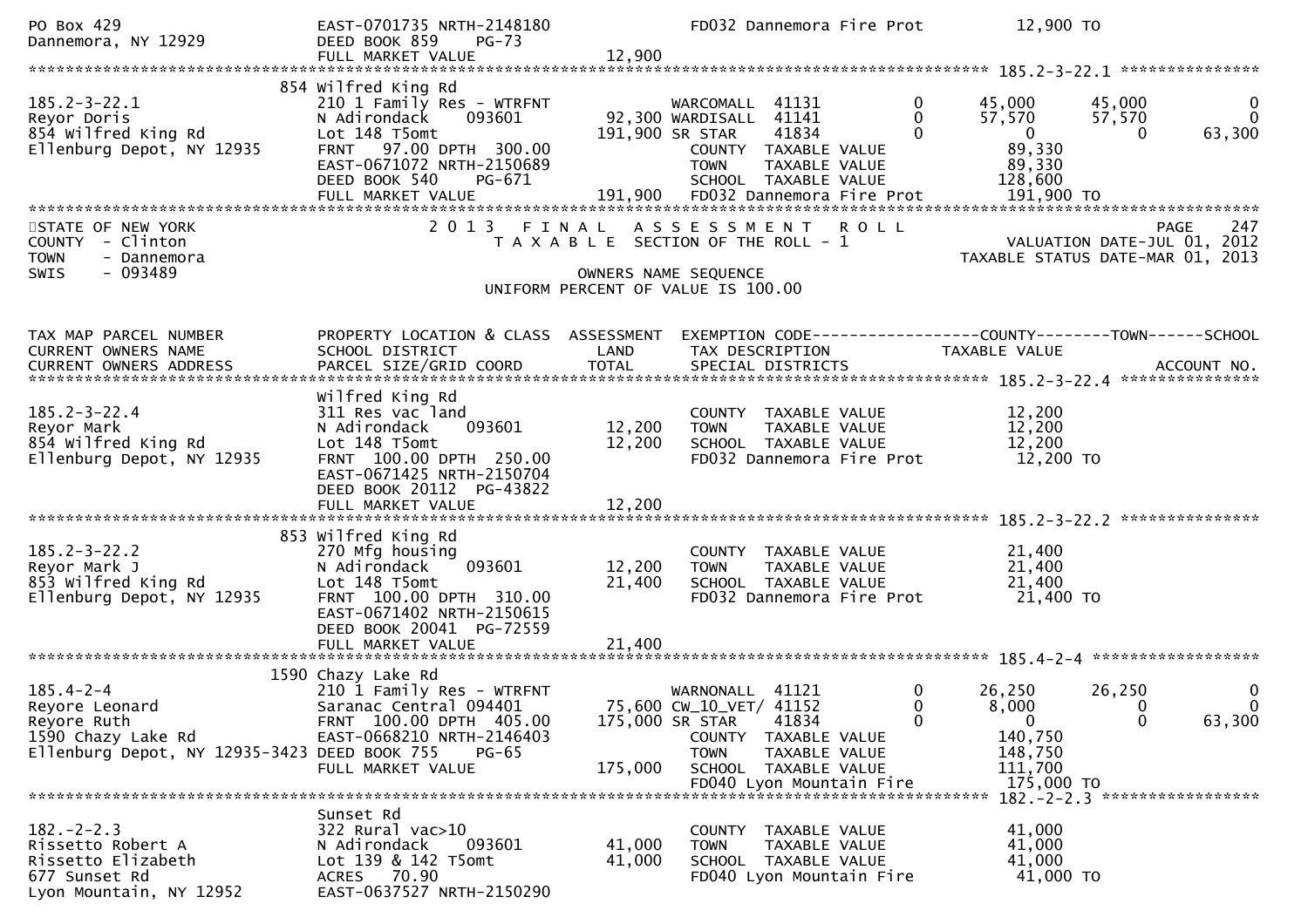|                                                                                                                                                      | DEED BOOK 766<br>PG-309<br>FULL MARKET VALUE                                                                                                                                       | 41,000                     |                                                                                                                                                                                                              |                                                                                                                 |
|------------------------------------------------------------------------------------------------------------------------------------------------------|------------------------------------------------------------------------------------------------------------------------------------------------------------------------------------|----------------------------|--------------------------------------------------------------------------------------------------------------------------------------------------------------------------------------------------------------|-----------------------------------------------------------------------------------------------------------------|
|                                                                                                                                                      |                                                                                                                                                                                    |                            |                                                                                                                                                                                                              |                                                                                                                 |
| $182 - 2 - 2.11$<br>Rissetto Robert A<br>Rissetto Elizabeth<br>677 Sunset Rd<br>Lyon Mountain, NY 12952                                              | Sunset Rd<br>$322$ Rural vac $>10$<br>093601<br>N Adirondack<br>Lot 139 T4omt<br>ACRES 64.80<br>EAST-0634843 NRTH-2150587<br>DEED BOOK 766<br>PG-303                               | 39,800<br>39,800           | COUNTY TAXABLE VALUE<br><b>TOWN</b><br>TAXABLE VALUE<br>SCHOOL TAXABLE VALUE<br>FD040 Lyon Mountain Fire                                                                                                     | 39,800<br>39,800<br>39,800<br>39,800 TO                                                                         |
|                                                                                                                                                      | FULL MARKET VALUE                                                                                                                                                                  | 39,800                     |                                                                                                                                                                                                              |                                                                                                                 |
| STATE OF NEW YORK<br>COUNTY - Clinton<br><b>TOWN</b><br>- Dannemora<br>$-093489$<br><b>SWIS</b>                                                      |                                                                                                                                                                                    | OWNERS NAME SEQUENCE       | 2013 FINAL ASSESSMENT<br><b>ROLL</b><br>T A X A B L E SECTION OF THE ROLL - 1<br>UNIFORM PERCENT OF VALUE IS 100.00                                                                                          | 248<br>PAGE<br>VALUATION DATE-JUL 01, 2012<br>TAXABLE STATUS DATE-MAR 01, 2013                                  |
|                                                                                                                                                      |                                                                                                                                                                                    |                            |                                                                                                                                                                                                              |                                                                                                                 |
| TAX MAP PARCEL NUMBER<br>CURRENT OWNERS NAME                                                                                                         | PROPERTY LOCATION & CLASS ASSESSMENT<br>SCHOOL DISTRICT                                                                                                                            | LAND                       | TAX DESCRIPTION                                                                                                                                                                                              | EXEMPTION CODE-----------------COUNTY-------TOWN------SCHOOL<br>TAXABLE VALUE                                   |
|                                                                                                                                                      |                                                                                                                                                                                    |                            |                                                                                                                                                                                                              |                                                                                                                 |
|                                                                                                                                                      |                                                                                                                                                                                    |                            |                                                                                                                                                                                                              | .CURRENT OWNERS ADDRESS PARCEL SIZE/GRID COORD TOTAL SPECIAL DISTRICTS ACCOUNT NO ACCOUNT NO ACCOUNT NO ACCOUNT |
| $182.2 - 1 - 10.1$<br>Rissetto Robert A<br>Rissetto Elizabeth J<br>677 Sunset Rd<br>Lyon Mountain, NY 12952                                          | Sunset Rd<br>$322$ Rural vac $>10$ - WTRFNT<br>093601<br>N Adirondack<br>ACRES 10.20<br>EAST-0633897 NRTH-2151576<br>DEED BOOK 20102 PG-30341                                      | 142,000<br>142,000         | COUNTY TAXABLE VALUE<br>TAXABLE VALUE<br><b>TOWN</b><br>SCHOOL TAXABLE VALUE<br>FD040 Lyon Mountain Fire<br>WD018 Chat lake water dist                                                                       | 142,000<br>142,000<br>142,000<br>142,000 TO<br>133,111 ТО М                                                     |
|                                                                                                                                                      |                                                                                                                                                                                    |                            |                                                                                                                                                                                                              |                                                                                                                 |
| $182.2 - 1 - 10.2$<br>Rissetto Robert A Sr<br>Rissetto Elizabeth<br>677 Sunset Rd<br>Lyon Mt, NY 12952                                               | 677 Sunset Rd<br>210 1 Family Res - WTRFNT<br>093601<br>N Adirondack<br><b>ACRES</b><br>6.20<br>EAST-0633567 NRTH-2151387<br>DEED BOOK 886<br>PG-221<br>FULL MARKET VALUE          | 175,100 SR STAR<br>450,900 | 93 PCT OF VALUE USED FOR EXEMPTION PURPOSES<br>WARNONALL 41121<br>$\bf{0}$<br>41834<br>0<br>450,900 COUNTY TAXABLE VALUE<br>TAXABLE VALUE<br><b>TOWN</b><br>SCHOOL TAXABLE VALUE<br>FD040 Lyon Mountain Fire | 27,000<br>27,000<br>$\Omega$<br>63,300<br>$\mathbf{0}$<br>0<br>423,900<br>423,900<br>387,600<br>450,900 TO      |
|                                                                                                                                                      |                                                                                                                                                                                    |                            |                                                                                                                                                                                                              |                                                                                                                 |
| $173. - 1 - 15$<br>Robert C Brewer Revocable Trus N Adirondack<br>Alice Lee Brewer Revocable Tru ACRES 8.60<br>53 Pine View Dr<br>Bluffton, SC 29910 | 55 Island Dr<br>- WTRFNT<br>250 Estate<br>093601<br>EAST-0673866 NRTH-2158447<br>DEED BOOK 20122 PG-49055                                                                          | 363,800<br>770,000         | COUNTY TAXABLE VALUE<br>TAXABLE VALUE<br><b>TOWN</b><br>SCHOOL TAXABLE VALUE<br>FD032 Dannemora Fire Prot                                                                                                    | 770,000<br>770,000<br>770,000<br>770,000 TO                                                                     |
|                                                                                                                                                      | FULL MARKET VALUE                                                                                                                                                                  | 770,000                    |                                                                                                                                                                                                              |                                                                                                                 |
|                                                                                                                                                      |                                                                                                                                                                                    |                            |                                                                                                                                                                                                              |                                                                                                                 |
| $173. - 3 - 2.2$<br>Roberts Michael<br>Roberts Maria E<br>PO Box 514<br>Dannemora, NY 12929                                                          | 2053 Rt 374<br>210 1 Family Res<br>093601<br>N Adirondack<br>Survey Map 20122/47907<br>2.59<br>ACRES<br>EAST-0682723 NRTH-2159895<br>DEED BOOK 20051 PG-88588<br>FULL MARKET VALUE | 7,000<br>79,800<br>79,800  | $\mathbf 0$<br>RES STAR<br>41854<br>COUNTY TAXABLE VALUE<br>TAXABLE VALUE<br><b>TOWN</b><br>SCHOOL TAXABLE VALUE<br>FD032 Dannemora Fire Prot                                                                | 30,000<br>0<br>0<br>79,800<br>79,800<br>49,800<br>79,800 TO                                                     |
|                                                                                                                                                      |                                                                                                                                                                                    |                            |                                                                                                                                                                                                              |                                                                                                                 |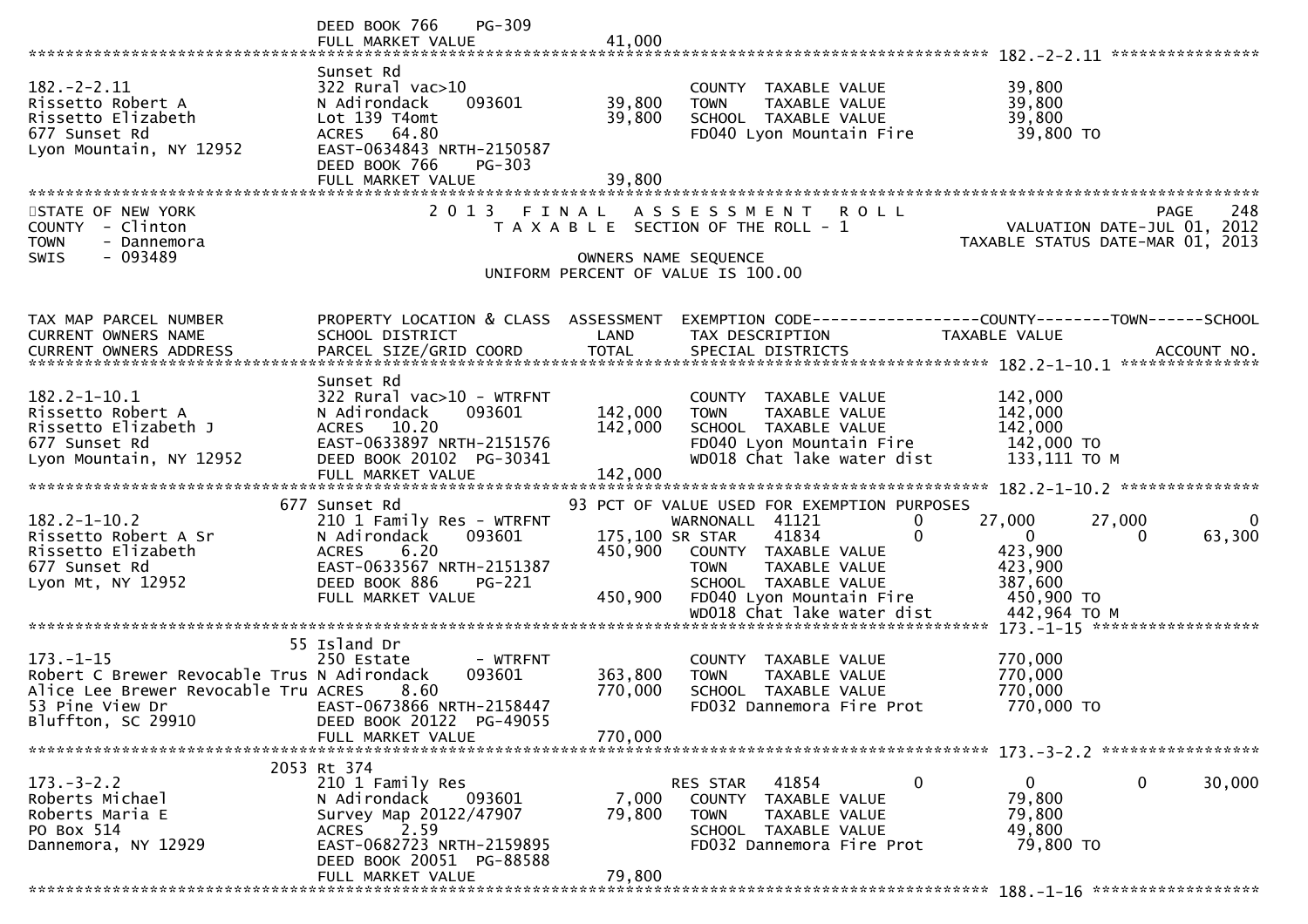| $188. - 1 - 16$<br>Roberts Rebecca<br>1177 Gen Leroy Manor Rd<br>Cadyville, NY 12918<br>STATE OF NEW YORK<br>COUNTY - Clinton<br><b>TOWN</b><br>- Dannemora<br>SWIS<br>- 093489 | 1177 Gen Leroy Manor Rd<br>210 1 Family Res<br>Saranac Central 094401<br>FRNT 202.00 DPTH 187.00<br>210<br>BANK<br>EAST-0698920 NRTH-2147579<br>DEED BOOK 20102 PG-30879<br>FULL MARKET VALUE<br>2 0 1 3 | 4,800<br>107,600<br>107,600<br>FINAL<br>OWNERS NAME SEQUENCE | RES STAR 41854<br>$\mathbf 0$<br>COUNTY TAXABLE VALUE<br><b>TOWN</b><br>TAXABLE VALUE<br>SCHOOL TAXABLE VALUE<br>FD032 Dannemora Fire Prot<br>WD032 Dann wtr dst #2<br>ASSESSMENT ROLL<br>T A X A B L E SECTION OF THE ROLL - 1<br>UNIFORM PERCENT OF VALUE IS 100.00 | $\overline{0}$<br>$\overline{0}$<br>30,000<br>107,600<br>107,600<br>77,600<br>107,600 TO<br>1.00 UN M<br>249<br><b>PAGE</b><br>249<br>VALUATION DATE-JUL 01, 2012<br>TAYABLE STATUS ALL: 1<br>TAXABLE STATUS DATE-MAR 01, 2013 |
|---------------------------------------------------------------------------------------------------------------------------------------------------------------------------------|----------------------------------------------------------------------------------------------------------------------------------------------------------------------------------------------------------|--------------------------------------------------------------|-----------------------------------------------------------------------------------------------------------------------------------------------------------------------------------------------------------------------------------------------------------------------|--------------------------------------------------------------------------------------------------------------------------------------------------------------------------------------------------------------------------------|
| TAX MAP PARCEL NUMBER<br>CURRENT OWNERS NAME                                                                                                                                    | PROPERTY LOCATION & CLASS ASSESSMENT<br>SCHOOL DISTRICT                                                                                                                                                  | LAND                                                         | TAX DESCRIPTION                                                                                                                                                                                                                                                       | EXEMPTION CODE------------------COUNTY--------TOWN------SCHOOL<br>TAXABLE VALUE                                                                                                                                                |
| $183.16 - 1 - 12$<br>Roberts Robert<br>20 Cardin Rd<br>Champlain, NY 12919                                                                                                      | Second St<br>311 Res vac land<br>093601<br>N Adirondack<br>FRNT 224.00 DPTH 88.00<br>EAST-0644671 NRTH-2147693<br>DEED BOOK 20031 PG-59139<br>FULL MARKET VALUE                                          | 2,200<br>2,200<br>2,200                                      | COUNTY TAXABLE VALUE<br><b>TOWN</b><br>TAXABLE VALUE<br>SCHOOL TAXABLE VALUE<br>FD040 Lyon Mountain Fire<br>LT009 Lyon Mountain Light                                                                                                                                 | 2,200<br>2,200<br>2,200<br>2,200 TO<br>2,200 TO                                                                                                                                                                                |
| $183.20 - 1 - 22$<br>Rock Douglas<br>424 Eastline Rd<br>Malta, NY 12020                                                                                                         | 4 Second St<br>210 1 Family Res<br>093601<br>N Adirondack<br>FRNT 25.00 DPTH 130.00<br>EAST-0644433 NRTH-2145924<br>DEED BOOK 20122 PG-49816                                                             | 700<br>9,000                                                 | COUNTY TAXABLE VALUE<br><b>TOWN</b><br>TAXABLE VALUE<br>SCHOOL TAXABLE VALUE<br>FD040 Lyon Mountain Fire<br>LT009 Lyon Mountain Light                                                                                                                                 | 9,000<br>9,000<br>9,000<br>9,000 TO<br>9,000 TO                                                                                                                                                                                |
| $173. - 3 - 6.7$<br>Rock Vernon J<br>Rock Helen K<br>13785 3rd Pl<br>Ocala, FL 34481                                                                                            | 99 Wilfred King Rd<br>270 Mfg housing<br>N Adirondack<br>093601<br>Lot 131 T5omt<br><b>ACRES</b><br>1.00<br>EAST-0681549 NRTH-2158387<br>DEED BOOK 707<br>$PG-124$<br>FULL MARKET VALUE                  | 6,000<br>33,200<br>33,200                                    | COUNTY TAXABLE VALUE<br><b>TAXABLE VALUE</b><br><b>TOWN</b><br>SCHOOL TAXABLE VALUE<br>FD032 Dannemora Fire Prot                                                                                                                                                      | 33,200<br>33,200<br>33,200<br>33,200 TO                                                                                                                                                                                        |
| $172.2 - 2 - 9$<br>Rodgers Gary W<br>Rodgers Dorothy A<br>2863 State Route 374<br>Ellenburg Depot, NY 12935                                                                     | 2863 Rt 374<br>210 1 Family Res - WTRFNT<br>093601<br>N Adirondack<br>FRNT 100.00 DPTH 347.00<br>EAST-0667286 NRTH-2159534<br>DEED BOOK 20041 PG-73861<br>FULL MARKET VALUE                              | 93,300<br>219,000<br>219,000                                 | 41854<br>RES STAR<br>0<br>COUNTY<br><b>TAXABLE VALUE</b><br><b>TOWN</b><br>TAXABLE VALUE<br>SCHOOL TAXABLE VALUE<br>FD040 Lyon Mountain Fire                                                                                                                          | $\mathbf{0}$<br>$\mathbf 0$<br>30,000<br>219,000<br>219,000<br>189,000<br>219,000 TO                                                                                                                                           |
| $183.16 - 3 - 9$<br>Rodriquez Todd R<br>PO Box 99                                                                                                                               | 37 School Hill St<br>210 1 Family Res<br>093601<br>N Adirondack<br>74.82 DPTH 220.00<br><b>FRNT</b>                                                                                                      | 2,200<br>21,900                                              | COUNTY TAXABLE VALUE<br><b>TOWN</b><br>TAXABLE VALUE<br><b>SCHOOL</b><br>TAXABLE VALUE                                                                                                                                                                                | 183.16-3-9 ******************<br>21,900<br>21,900<br>21,900                                                                                                                                                                    |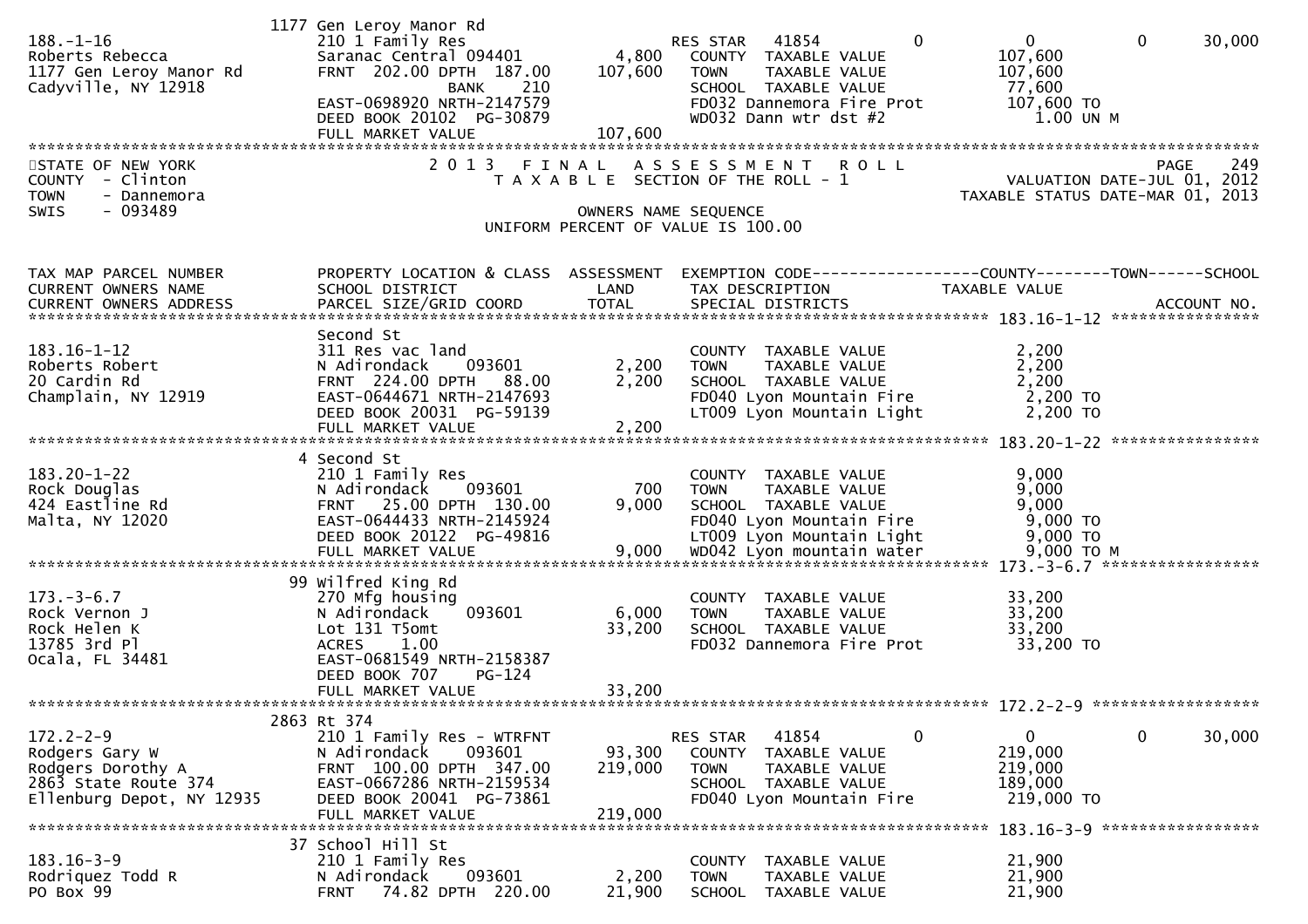| Lyon Mt, NY 12952                                                                                  | EAST-0646777 NRTH-2147775<br>DEED BOOK 750<br>PG-237                                                                                                                                                       |                            | FD040 Lyon Mountain Fire<br>LT009 Lyon Mountain Light                                                                                                           | 21,900 TO<br>21,900 TO                                                                |
|----------------------------------------------------------------------------------------------------|------------------------------------------------------------------------------------------------------------------------------------------------------------------------------------------------------------|----------------------------|-----------------------------------------------------------------------------------------------------------------------------------------------------------------|---------------------------------------------------------------------------------------|
| STATE OF NEW YORK<br>COUNTY - Clinton<br><b>TOWN</b><br>- Dannemora<br>$-093489$<br>SWIS           | 2 0 1 3<br>FINAL                                                                                                                                                                                           | OWNERS NAME SEQUENCE       | ASSESSMENT ROLL<br>T A X A B L E SECTION OF THE ROLL - 1<br>UNIFORM PERCENT OF VALUE IS 100.00                                                                  | 250<br><b>PAGE</b><br>VALUATION DATE-JUL 01, 2012<br>TAXABLE STATUS DATE-MAR 01, 2013 |
| TAX MAP PARCEL NUMBER<br>CURRENT OWNERS NAME<br><b>CURRENT OWNERS ADDRESS</b>                      | PROPERTY LOCATION & CLASS ASSESSMENT<br>SCHOOL DISTRICT                                                                                                                                                    | LAND                       | TAX DESCRIPTION                                                                                                                                                 | EXEMPTION CODE------------------COUNTY--------TOWN------SCHOOL<br>TAXABLE VALUE       |
| $183.2 - 2 - 21$<br>Rolich Jerry J<br>2974 Standish Rd<br>PO Box 21<br>Lyon Mountain, NY 12952     | 2974 Standish Rd<br>210 1 Family Res<br>093601<br>N Adirondack<br>FRNT 65.12 DPTH 140.00<br>EAST-0646095 NRTH-2148931<br>DEED BOOK 1017 PG-263<br>FULL MARKET VALUE                                        | 1,700<br>33,200<br>33,200  | 0<br>41854<br>RES STAR<br>COUNTY TAXABLE VALUE<br><b>TOWN</b><br>TAXABLE VALUE<br>SCHOOL TAXABLE VALUE<br>FD040 Lyon Mountain Fire<br>LT009 Lyon Mountain Light | 0<br>30,000<br>$\overline{0}$<br>33,200<br>33,200<br>3,200<br>33,200 TO<br>33,200 TO  |
| $158. - 1 - 9.52$<br>Romanosky James<br>Romanosky Justin<br>63 Orchard St<br>Manorville, NY 11949  | Rt 374<br>$314$ Rural vac< $10$<br>093601<br>N Adirondack<br>Lot 233 T5 Omt<br>Lot 2 Lake View Acres<br>1.81<br><b>ACRES</b><br>EAST-0668297 NRTH-2160907<br>DEED BOOK 20072 PG-10727<br>FULL MARKET VALUE | 14,500<br>14,500<br>14.500 | COUNTY TAXABLE VALUE<br>TAXABLE VALUE<br><b>TOWN</b><br>SCHOOL TAXABLE VALUE<br>FD040 Lyon Mountain Fire                                                        | 14,500<br>14,500<br>14,500<br>14,500 TO                                               |
| $159. - 2 - 17.41$<br>Rose Steven J<br>Rose Jennifer S<br>2376 Rt 374<br>Ellenburg Depot, NY 12935 | 2376 Rt 374<br>210 1 Family Res<br>N Adirondack<br>093601<br>Lot 129 T5omt<br>1.80<br><b>ACRES</b><br>EAST-0675441 NRTH-2162377<br>DEED BOOK 20072 PG-9820                                                 | 17,300<br>160,400          | 41854<br>$\mathbf{0}$<br>RES STAR<br>COUNTY TAXABLE VALUE<br><b>TOWN</b><br>TAXABLE VALUE<br>SCHOOL TAXABLE VALUE<br>FD032 Dannemora Fire Prot                  | $\mathbf{0}$<br>$\mathbf{0}$<br>30,000<br>160,400<br>160,400<br>130,400<br>160,400 TO |
| $159. -2 - 17.43$<br>Rose Steven J<br>Rose Jennifer S<br>2376 Rt 374<br>Ellenburg Depot, NY 12935  | Rt 374<br>314 Rural vac<10<br>093601<br>N Adirondack<br>Lot 129 T5omt<br>4.04 BANK<br>080<br><b>ACRES</b><br>EAST-0675612 NRTH-2162715<br>DEED BOOK 20072 PG-9820<br>FULL MARKET VALUE                     | 5,300<br>5,300<br>5,300    | COUNTY TAXABLE VALUE<br>TAXABLE VALUE<br><b>TOWN</b><br>SCHOOL TAXABLE VALUE<br>FD032 Dannemora Fire Prot                                                       | 5,300<br>5,300<br>5,300<br>5,300 TO                                                   |
| $182.4 - 1 - 23$<br>Rosen Glenn D<br>Rosen Ann D<br>66 Fisher Ave                                  | 38 Boomhower Rd<br>210 1 Family Res - WTRFNT<br>093601<br>N Adirondack<br>FRNT 100.50 DPTH 190.00<br>EAST-0633059 NRTH-2146951                                                                             | 105,500<br>347,500         | COUNTY TAXABLE VALUE<br>TAXABLE VALUE<br><b>TOWN</b><br>SCHOOL TAXABLE VALUE<br>FD040 Lyon Mountain Fire                                                        | 347,500<br>347,500<br>347,500<br>347,500 TO                                           |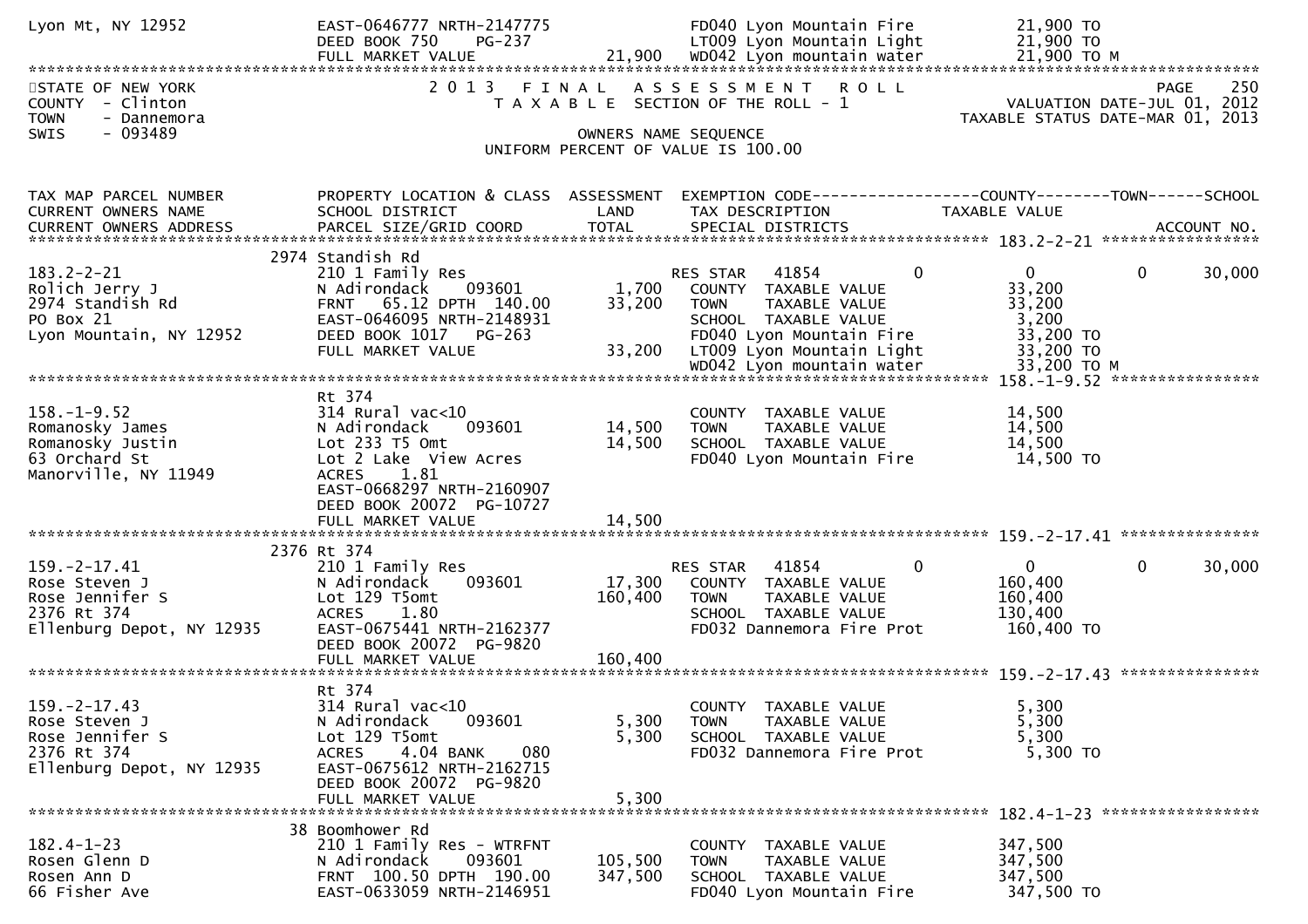| Newton, MA 02461                                                    | DEED BOOK 20122 PG-46172                                |                      | WD018 Chat lake water dist                                          | 347,500 TO M                                                                          |
|---------------------------------------------------------------------|---------------------------------------------------------|----------------------|---------------------------------------------------------------------|---------------------------------------------------------------------------------------|
| STATE OF NEW YORK<br>COUNTY - Clinton<br><b>TOWN</b><br>- Dannemora |                                                         |                      | 2013 FINAL ASSESSMENT ROLL<br>T A X A B L E SECTION OF THE ROLL - 1 | <b>PAGE</b><br>251<br>VALUATION DATE-JUL 01, 2012<br>TAXABLE STATUS DATE-MAR 01, 2013 |
| - 093489<br>SWIS                                                    |                                                         | OWNERS NAME SEQUENCE | UNIFORM PERCENT OF VALUE IS 100.00                                  |                                                                                       |
| TAX MAP PARCEL NUMBER<br>CURRENT OWNERS NAME                        | PROPERTY LOCATION & CLASS ASSESSMENT<br>SCHOOL DISTRICT | LAND                 | TAX DESCRIPTION                                                     | EXEMPTION CODE-----------------COUNTY--------TOWN------SCHOOL<br>TAXABLE VALUE        |
|                                                                     |                                                         |                      |                                                                     |                                                                                       |
|                                                                     | 3873 Rt 374                                             |                      |                                                                     |                                                                                       |
| $183.12 - 1 - 17$<br>Rounds Carlton                                 | 210 1 Family Res<br>093601<br>N Adirondack              | 1,100                | $\mathbf 0$<br>SR STAR<br>41834<br>COUNTY TAXABLE VALUE             | $\mathbf{0}$<br>$\mathbf{0}$<br>35,700<br>35,700                                      |
| Rounds Ann<br>3873 Rt 374                                           | FRNT 29.98 DPTH 212.00<br>EAST-0645582 NRTH-2149274     | 35,700               | TAXABLE VALUE<br><b>TOWN</b><br>SCHOOL TAXABLE VALUE                | 35,700<br>$\overline{0}$                                                              |
| Lyon Mt, NY 12952                                                   | DEED BOOK 643<br>PG-193<br>FULL MARKET VALUE            | 35,700               | FD040 Lyon Mountain Fire<br>LT009 Lyon Mountain Light               | 35,700 TO<br>35,700 TO                                                                |
|                                                                     |                                                         |                      | WD042 Lyon mountain water                                           | 35,700 TO M                                                                           |
|                                                                     | 3893 Rt 374                                             |                      |                                                                     |                                                                                       |
| $183.12 - 1 - 7$<br>Rounds Timothy L                                | 210 1 Family Res<br>093601<br>N Adirondack              |                      | $\mathbf{0}$<br>RES STAR 41854<br>1,000 COUNTY TAXABLE VALUE        | $\overline{0}$<br>$\mathbf 0$<br>30,000<br>38,000                                     |
| Rounds Margo M                                                      | 30.19 DPTH 199.00<br><b>FRNT</b>                        | 38,000               | <b>TOWN</b><br>TAXABLE VALUE                                        | 38,000                                                                                |
| PO Box 211                                                          | EAST-0645437 NRTH-2149537                               |                      | SCHOOL TAXABLE VALUE                                                | 8,000                                                                                 |
| Lyon Mountain, NY 12952                                             | DEED BOOK 20102 PG-30576                                |                      | FD040 Lyon Mountain Fire                                            | 38,000 TO                                                                             |
|                                                                     | FULL MARKET VALUE                                       | 38,000               | LT009 Lyon Mountain Light                                           | 38,000 TO                                                                             |
|                                                                     |                                                         |                      |                                                                     |                                                                                       |
| $182. - 1 - 5$                                                      | Chateaugay Lk                                           |                      |                                                                     | 164,300                                                                               |
| Rudolph Elizabeth H                                                 | 260 Seasonal res - WTRFNT<br>093601<br>N Adirondack     | 74,500               | COUNTY TAXABLE VALUE<br><b>TOWN</b><br>TAXABLE VALUE                | 164,300                                                                               |
| 317 Remuda Dr                                                       | 1.00<br><b>ACRES</b>                                    | 164,300              | SCHOOL TAXABLE VALUE                                                | 164,300                                                                               |
| Fort Worth, TX 76108                                                | EAST-0627354 NRTH-2148532                               |                      | FD040 Lyon Mountain Fire                                            | 164,300 TO                                                                            |
|                                                                     | DEED BOOK 704<br>PG-144                                 |                      | WD018 Chat lake water dist                                          | 164,300 ТО М                                                                          |
|                                                                     |                                                         |                      |                                                                     |                                                                                       |
| $182.4 - 1 - 18.1$                                                  | 511 Sunset Rd<br>260 Seasonal res - WTRFNT              |                      | COUNTY<br>TAXABLE VALUE                                             | 176,200                                                                               |
| Rudolph Elizabeth H                                                 | N Adirondack<br>093601                                  | 126,000              | TAXABLE VALUE<br><b>TOWN</b>                                        | 176,200                                                                               |
| 317 Remuda Dr                                                       | <b>ACRES</b><br>1.70                                    | 176,200              | SCHOOL TAXABLE VALUE                                                | 176,200                                                                               |
| Fort Worth, TX 76108                                                | EAST-0633302 NRTH-2147595<br>$PG-140$<br>DEED BOOK 704  |                      | FD040 Lyon Mountain Fire<br>WD018 Chat lake water dist              | 176,200 TO<br>173,804 ТО М                                                            |
|                                                                     | FULL MARKET VALUE                                       | 176,200              |                                                                     |                                                                                       |
|                                                                     |                                                         |                      |                                                                     | 182.4-1-18.2 ****************                                                         |
| $182.4 - 1 - 18.2$                                                  | Sunset Rd<br>314 Rural vac<10 - WTRFNT                  |                      | TAXABLE VALUE<br><b>COUNTY</b>                                      | 82,600                                                                                |
| Rudolph Elizabeth H                                                 | N Adirondack<br>093601                                  | 82,600               | TAXABLE VALUE<br><b>TOWN</b>                                        | 82,600                                                                                |
| 317 Remuda Dr                                                       | <b>ACRES</b><br>1.70                                    | 82,600               | SCHOOL TAXABLE VALUE                                                | 82,600                                                                                |
| Fort Worth, TX 76108                                                | EAST-0633287 NRTH-2147696<br>DEED BOOK 704<br>PG-140    |                      | FD040 Lyon Mountain Fire<br>WD018 Chat lake water dist              | 82,600 TO<br>81,031 TO M                                                              |
|                                                                     | FULL MARKET VALUE                                       | 82,600               |                                                                     |                                                                                       |
|                                                                     |                                                         |                      |                                                                     |                                                                                       |
| STATE OF NEW YORK                                                   | FINAL<br>2 0 1 3                                        |                      | A S S E S S M E N T<br>ROLL                                         | 252<br><b>PAGE</b>                                                                    |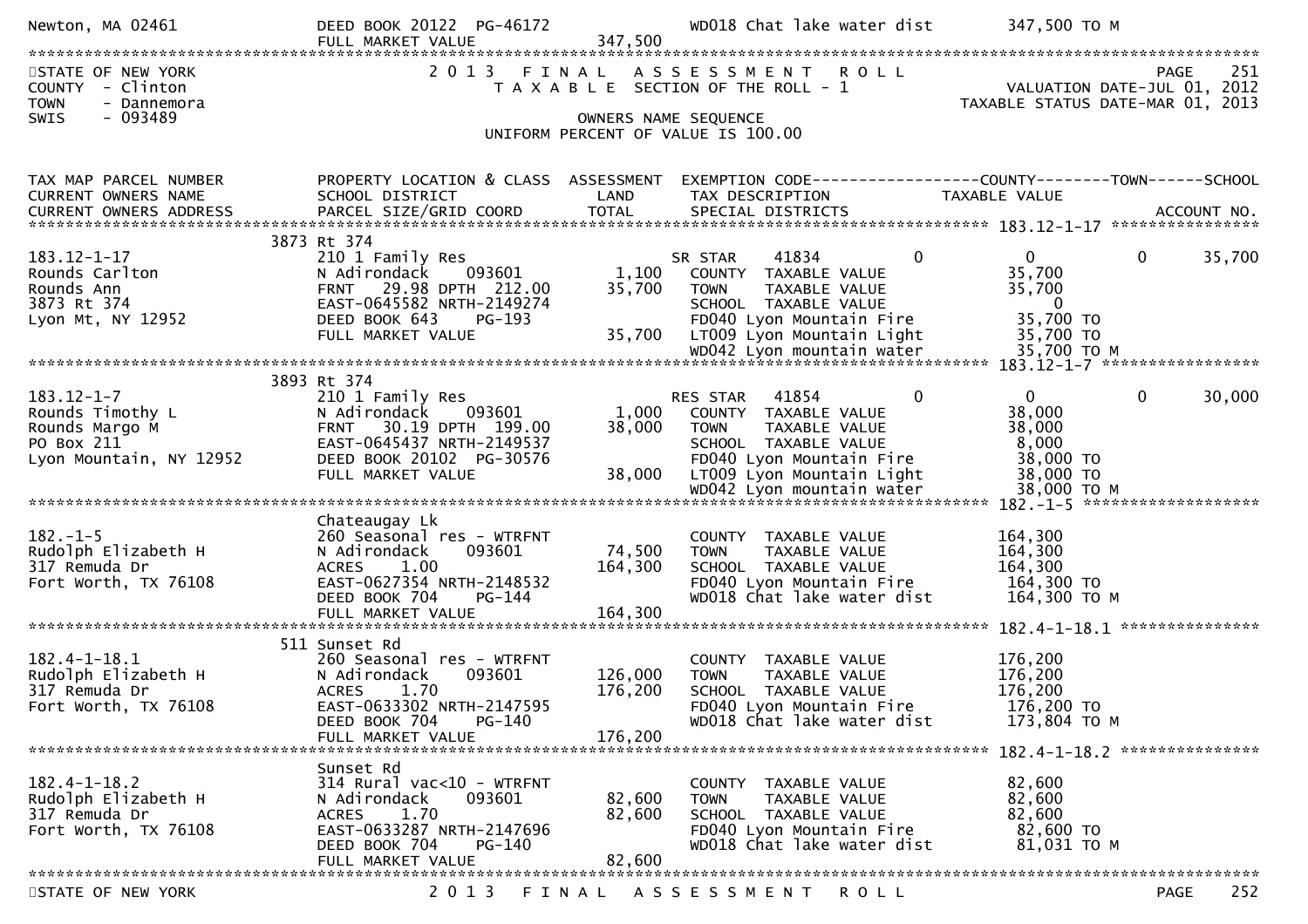| <b>COUNTY</b> |  | Clinton    |  |
|---------------|--|------------|--|
| T             |  | ---------- |  |

### SWIS - 093489 OWNERS NAME SEQUENCE UNIFORM PERCENT OF VALUE IS 100.00

| TAX MAP PARCEL NUMBER<br><b>CURRENT OWNERS NAME</b>                                                  | SCHOOL DISTRICT                                                                                                                                                                | LAND                          | TAX DESCRIPTION                                                                                                                        | PROPERTY LOCATION & CLASS ASSESSMENT EXEMPTION CODE----------------COUNTY-------TOWN------SCHOOL<br>TAXABLE VALUE |
|------------------------------------------------------------------------------------------------------|--------------------------------------------------------------------------------------------------------------------------------------------------------------------------------|-------------------------------|----------------------------------------------------------------------------------------------------------------------------------------|-------------------------------------------------------------------------------------------------------------------|
| <b>CURRENT OWNERS ADDRESS</b>                                                                        | PARCEL SIZE/GRID COORD                                                                                                                                                         | <b>TOTAL</b>                  | SPECIAL DISTRICTS                                                                                                                      | ACCOUNT NO.                                                                                                       |
| $182 - 2 - 2.8$<br>Rutkowski Paul C<br>282 Harrison Ave<br>Harrison, NY 10528                        | Sunset Rd<br>322 Rural vac>10<br>N Adirondack<br>093601<br>Lot 142 & 139 T5omt<br>ACRES 35.30<br>EAST-0632480 NRTH-2149533<br>DEED BOOK 98001 PG-01049                         | 30,700<br>30,700              | COUNTY TAXABLE VALUE<br>TAXABLE VALUE<br><b>TOWN</b><br>SCHOOL TAXABLE VALUE<br>FD040 Lyon Mountain Fire<br>WD018 Chat lake water dist | 30,700<br>30,700<br>30,700<br>30,700 TO<br>896 то м                                                               |
|                                                                                                      | 34 Hemlock Ln                                                                                                                                                                  |                               |                                                                                                                                        |                                                                                                                   |
| $182.4 - 1 - 10$<br>Rutkowski Paul C<br>282 Harrison Ave<br>Harrison, NY 10528                       | 260 Seasonal res - WTRFNT<br>093601<br>N Adirondack<br><b>ACRES</b><br>4.50<br>EAST-0632372 NRTH-2149182<br>DEED BOOK 970<br>PG-167<br>FULL MARKET VALUE                       | 147,100<br>279,800<br>279,800 | COUNTY TAXABLE VALUE<br><b>TOWN</b><br>TAXABLE VALUE<br>SCHOOL TAXABLE VALUE<br>FD040 Lyon Mountain Fire<br>WD018 Chat lake water dist | 279,800<br>279,800<br>279,800<br>279,800 TO<br>271,742 TO M                                                       |
|                                                                                                      | Indian Point Way                                                                                                                                                               |                               |                                                                                                                                        |                                                                                                                   |
| $172. - 2 - 2.47$<br>Ryan Patrick E<br>Ryan Pamela J<br>PO Box 25<br>Peru, NY 12972                  | 314 Rural vac<10 - WTRFNT<br>N Adirondack<br>093601<br>1.20<br><b>ACRES</b><br>EAST-0664978 NRTH-2155885<br>DEED BOOK 20092 PG-23085                                           | 105,000<br>105,000            | COUNTY TAXABLE VALUE<br><b>TOWN</b><br>TAXABLE VALUE<br>SCHOOL TAXABLE VALUE<br>FD040 Lyon Mountain Fire                               | 105,000<br>105,000<br>105,000<br>105,000 TO                                                                       |
|                                                                                                      |                                                                                                                                                                                |                               |                                                                                                                                        |                                                                                                                   |
| $172.2 - 1 - 24$<br>Ryan Thomas<br>5 Marie Dr<br>Hanover, PA 17331                                   | 6 Seine Bay Ln<br>210 1 Family Res - WTRFNT<br>N Adirondack<br>093601<br>FRNT 100.00 DPTH 100.00<br>EAST-0664306 NRTH-2156998<br>DEED BOOK 20082 PG-12971<br>FULL MARKET VALUE | 77,200<br>240,600<br>240,600  | COUNTY TAXABLE VALUE<br><b>TOWN</b><br>TAXABLE VALUE<br>SCHOOL TAXABLE VALUE<br>FD040 Lyon Mountain Fire                               | 240,600<br>240,600<br>240,600<br>240,600 TO                                                                       |
|                                                                                                      |                                                                                                                                                                                |                               |                                                                                                                                        |                                                                                                                   |
| $172.2 - 1 - 28.3$<br>Ryan Thomas<br>5 Marie Dr<br>Hanover, PA 17331                                 | Rt 374<br>314 Rural vac<10 - WTRFNT<br>N Adirondack<br>093601<br><b>ACRES</b><br>1.10<br>EAST-0664268 NRTH-2157118<br>DEED BOOK 20082 PG-12971<br>FULL MARKET VALUE            | 69,300<br>69,300<br>69,300    | COUNTY TAXABLE VALUE<br>TAXABLE VALUE<br><b>TOWN</b><br>SCHOOL TAXABLE VALUE<br>FD040 Lyon Mountain Fire                               | 69,300<br>69,300<br>69,300<br>$69,300$ TO                                                                         |
|                                                                                                      |                                                                                                                                                                                |                               |                                                                                                                                        |                                                                                                                   |
| $173.3 - 2 - 14$<br>Sadler Scott D<br>Sadler Victoria B<br>53 Shingle Mill Rd<br>Harwinton, CT 06791 | 556 Wilfred King Rd<br>260 Seasonal res - WTRFNT<br>093601<br>N Adirondack<br>FRNT 100.00 DPTH 335.00<br>320<br><b>BANK</b><br>EAST-0671922 NRTH-2156640                       | 93,200<br>185,300             | COUNTY TAXABLE VALUE<br><b>TOWN</b><br>TAXABLE VALUE<br>SCHOOL TAXABLE VALUE<br>FD032 Dannemora Fire Prot                              | 185,300<br>185,300<br>185,300<br>185,300 TO                                                                       |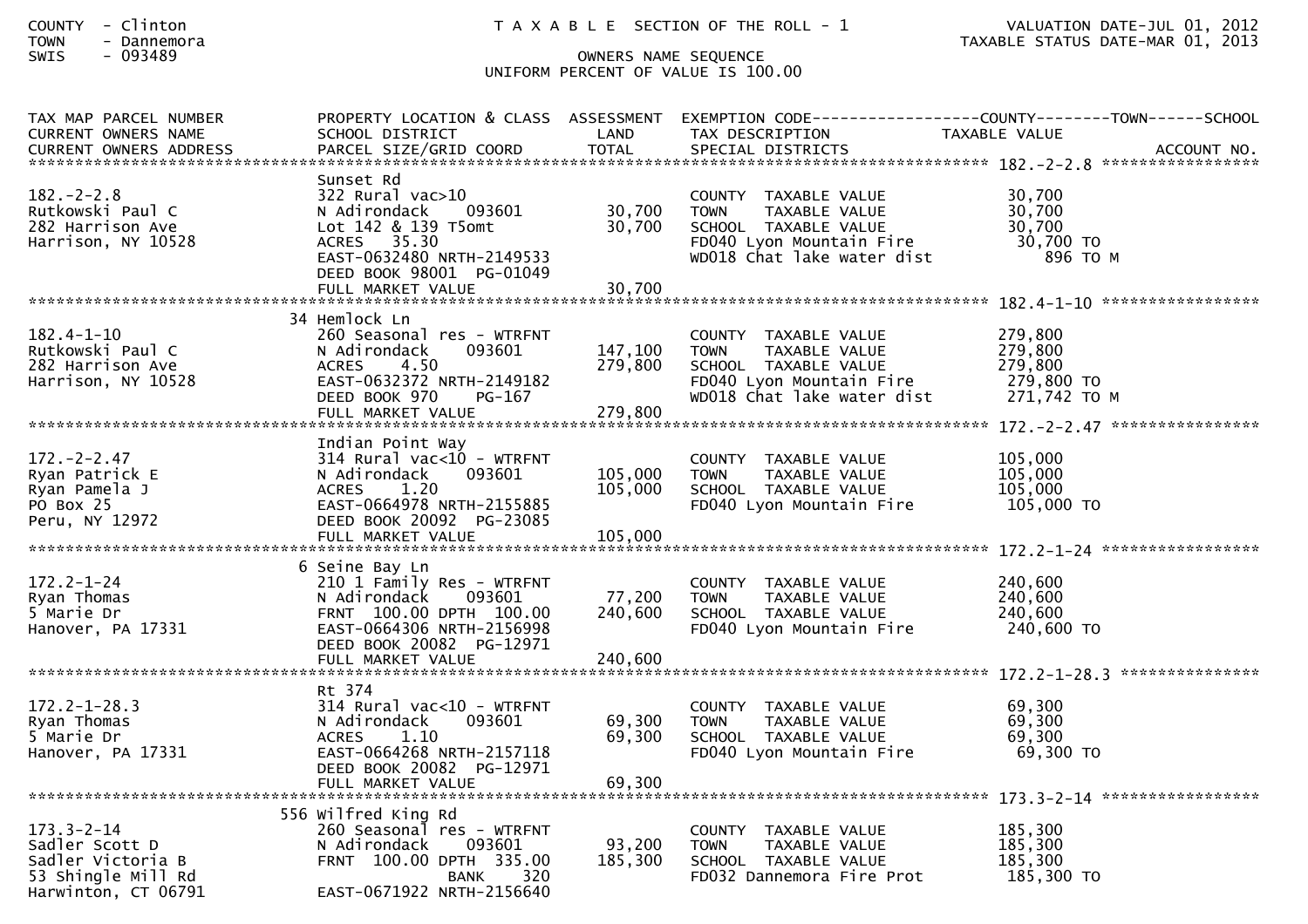|                                                                                                                             | DEED BOOK 20082 PG-19384<br>FULL MARKET VALUE<br>************************                                                                                                                                              | 185.300                    |                                                                                                                                        |                                                                                 |
|-----------------------------------------------------------------------------------------------------------------------------|------------------------------------------------------------------------------------------------------------------------------------------------------------------------------------------------------------------------|----------------------------|----------------------------------------------------------------------------------------------------------------------------------------|---------------------------------------------------------------------------------|
| STATE OF NEW YORK<br>COUNTY - Clinton<br><b>TOWN</b><br>- Dannemora                                                         | 2 0 1 3                                                                                                                                                                                                                | FINAL                      | A S S E S S M E N T<br><b>ROLL</b><br>T A X A B L E SECTION OF THE ROLL - 1                                                            | 253<br>PAGE<br>VALUATION DATE-JUL 01, 2012<br>TAXABLE STATUS DATE-MAR 01, 2013  |
| - 093489<br>SWIS                                                                                                            |                                                                                                                                                                                                                        |                            | OWNERS NAME SEQUENCE<br>UNIFORM PERCENT OF VALUE IS 100.00                                                                             |                                                                                 |
| TAX MAP PARCEL NUMBER<br>CURRENT OWNERS NAME                                                                                | PROPERTY LOCATION & CLASS ASSESSMENT<br>SCHOOL DISTRICT                                                                                                                                                                | LAND                       | TAX DESCRIPTION                                                                                                                        | EXEMPTION CODE------------------COUNTY--------TOWN------SCHOOL<br>TAXABLE VALUE |
| $175. - 1 - 4.13$<br>Sagritalo Guillermo<br>Sagritalo Sophia<br>5 Dresdan Rd<br>Downsview ON, Canada<br>M3H1W8              | Gen Leroy Manor Rd<br>322 Rural vac>10<br>Saranac Central 094401<br>ACRES 187.00<br>EAST-0703158 NRTH-2155848<br>DEED BOOK 800<br>$PG-193$<br>FULL MARKET VALUE                                                        | 42,900<br>42,900<br>42,900 | COUNTY TAXABLE VALUE<br><b>TOWN</b><br>TAXABLE VALUE<br>SCHOOL TAXABLE VALUE<br>FD032 Dannemora Fire Prot                              | 42,900<br>42,900<br>42,900<br>42,900 TO                                         |
| $182.4 - 1 - 16.7$<br>Salomon Elizabeth G<br>Salomon Marylee R<br>2324 Kearny St<br>Denver, CO 80207                        | 7 Bella Vista Way<br>260 Seasonal res - CONDO<br>093601<br>N Adirondack<br>Lot 142 T5omt<br>Bellavista Condo Unit 7<br>9% Common Area<br>0.01<br><b>ACRES</b><br>EAST-0633487 NRTH-2147866<br>DEED BOOK 20041 PG-65719 | $\overline{0}$<br>54,700   | COUNTY TAXABLE VALUE<br>TAXABLE VALUE<br><b>TOWN</b><br>SCHOOL TAXABLE VALUE<br>FD040 Lyon Mountain Fire<br>WD018 Chat lake water dist | 54,700<br>54,700<br>54,700<br>54,700 TO<br>16,629 TO M                          |
|                                                                                                                             | FULL MARKET VALUE                                                                                                                                                                                                      | 54,700                     |                                                                                                                                        | ***************                                                                 |
| $182.4 - 1 - 16.8$<br>Salomon Life Tenant Richard B N Adirondack<br>Salomon Frederick R<br>835 Surrey Ln<br>Media, PA 19063 | 8 Bella Vista Way<br>260 Seasonal res - CONDO<br>093601<br>Lot 142 T5omt<br>Bellavista Condo Unit 8<br>10% Common Area<br>0.01<br><b>ACRES</b><br>EAST-0633345 NRTH-2147971<br>DEED BOOK 20112 PG-44466                | $\Omega$<br>55,300         | COUNTY TAXABLE VALUE<br>TAXABLE VALUE<br><b>TOWN</b><br>SCHOOL TAXABLE VALUE<br>FD040 Lyon Mountain Fire<br>WD018 Chat lake water dist | 55,300<br>55,300<br>55,300<br>55,300 TO<br>16,811 TO M                          |
|                                                                                                                             | FULL MARKET VALUE<br>*******************************                                                                                                                                                                   | 55,300                     |                                                                                                                                        |                                                                                 |
| $159. -2 - 7.2$<br>Sampica Jeffrey A<br>Sampica Erla<br>1898 Rt 374<br>Ellenburg Depot, NY 12935                            | Rt 374<br>311 Res vac land<br>093601<br>N Adirondack<br>Lot 130 T5omt<br><b>ACRES</b><br>9.10<br>EAST-0679660 NRTH-2161062<br>DEED BOOK 828<br><b>PG-330</b><br>FULL MARKET VALUE                                      | 10,900<br>10,900<br>10,900 | COUNTY TAXABLE VALUE<br>TAXABLE VALUE<br><b>TOWN</b><br>SCHOOL TAXABLE VALUE<br>FD032 Dannemora Fire Prot                              | 10,900<br>10,900<br>10,900<br>10,900 TO                                         |
|                                                                                                                             | 1898 Rt 374                                                                                                                                                                                                            |                            |                                                                                                                                        |                                                                                 |
| $174. - 1 - 11$<br>Sampica Jeffrey A<br>Sampica Erla                                                                        | 210 1 Family Res<br>093601<br>N Adirondack<br>850<br><b>ACRES</b><br>1.60 BANK                                                                                                                                         | 64,500                     | 41121<br>0<br>WARNONALL<br>$\mathbf 0$<br>41854<br>6,900 RES STAR<br>COUNTY<br>TAXABLE VALUE                                           | $\mathbf 0$<br>9,675<br>9,675<br>30,000<br>0<br>0<br>54,825                     |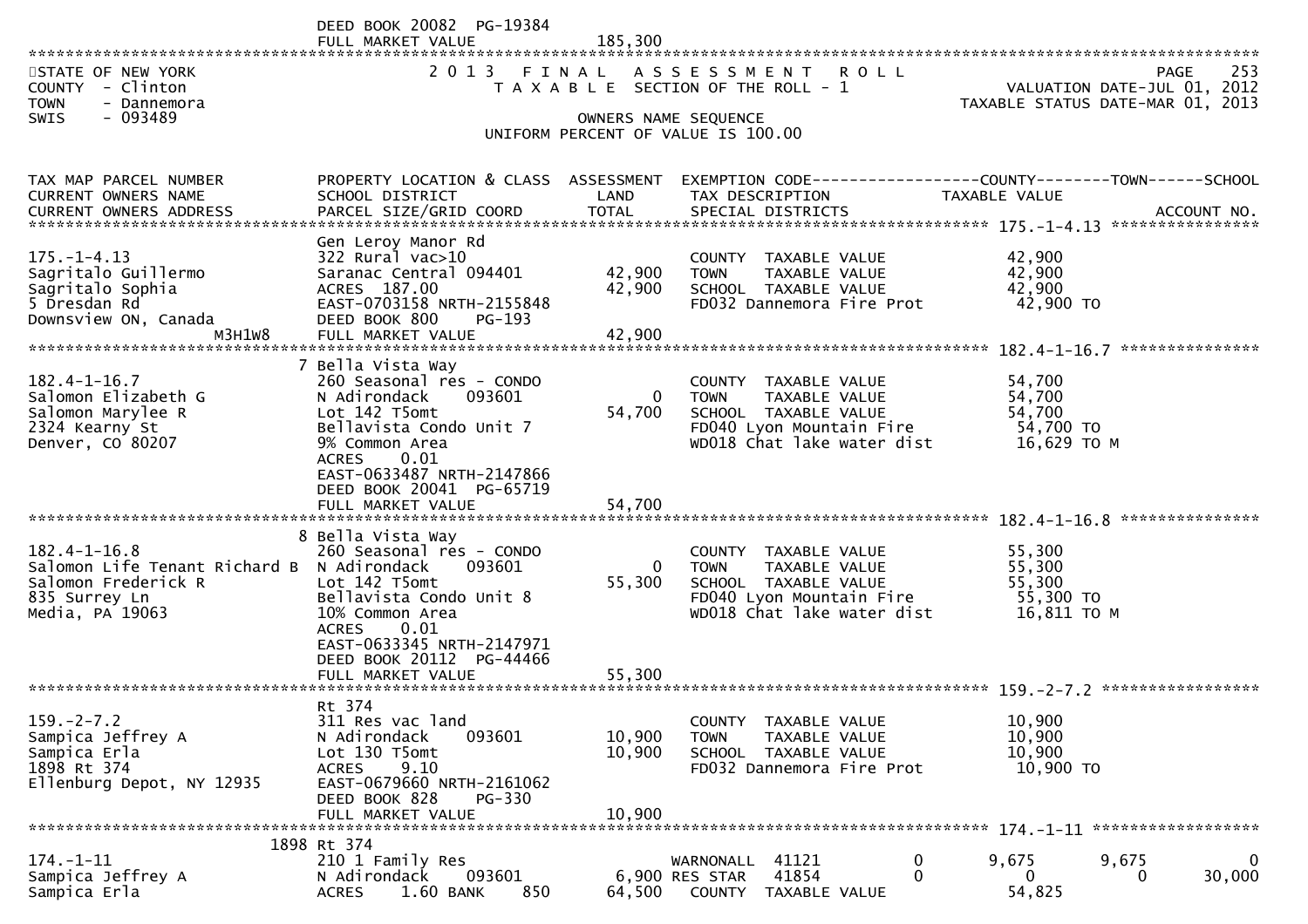| 1898 Rt 374<br>Ellenburg Depot, NY 12935                                                                 | EAST-0685962 NRTH-2157835<br><b>PG-289</b><br>DEED BOOK 701<br>FULL MARKET VALUE                                                                                                             |                             | TAXABLE VALUE<br><b>TOWN</b><br>SCHOOL TAXABLE VALUE<br>64,500 FD032 Dannemora Fire Prot                                                                                                |                                      | 54,825<br>34,500<br>64,500 TO                                                             |                                                                                       |
|----------------------------------------------------------------------------------------------------------|----------------------------------------------------------------------------------------------------------------------------------------------------------------------------------------------|-----------------------------|-----------------------------------------------------------------------------------------------------------------------------------------------------------------------------------------|--------------------------------------|-------------------------------------------------------------------------------------------|---------------------------------------------------------------------------------------|
| STATE OF NEW YORK<br>- Clinton<br><b>COUNTY</b><br><b>TOWN</b><br>- Dannemora<br>- 093489<br>SWIS        | 2 0 1 3<br>FINAL                                                                                                                                                                             | OWNERS NAME SEQUENCE        | ASSESSMENT ROLL<br>T A X A B L E SECTION OF THE ROLL - 1<br>UNIFORM PERCENT OF VALUE IS 100.00                                                                                          |                                      |                                                                                           | 254<br><b>PAGE</b><br>VALUATION DATE-JUL 01, 2012<br>TAXABLE STATUS DATE-MAR 01, 2013 |
| TAX MAP PARCEL NUMBER<br>CURRENT OWNERS NAME                                                             | PROPERTY LOCATION & CLASS ASSESSMENT<br>SCHOOL DISTRICT                                                                                                                                      | LAND                        | TAX DESCRIPTION                                                                                                                                                                         |                                      | EXEMPTION CODE-----------------COUNTY--------TOWN-----SCHOOL<br>TAXABLE VALUE             |                                                                                       |
| $174. - 1 - 12. - 1$<br>Sampica Jeffrey A<br>Sampica Erla<br>1898 Rt 374<br>Ellenburg Depot, NY 12935    | Rt 374<br>321 Abandoned ag<br>N Adirondack<br>093601<br>Lot $55 S G$<br>ACRES 35.70 BANK<br>850<br>EAST-0686676 NRTH-2157941<br>DEED BOOK 730<br>PG-337                                      | 16,300<br>16,300            | COUNTY TAXABLE VALUE<br>TAXABLE VALUE<br><b>TOWN</b><br>SCHOOL TAXABLE VALUE<br>FD032 Dannemora Fire Prot                                                                               |                                      | 16,300<br>16,300<br>16,300<br>16,300 TO                                                   |                                                                                       |
| $174. - 1 - 12. - 2$<br>Sampica Jeffrey A<br>Sampica Erla<br>1898 Rt 374<br>Ellenburg Depot, NY 12935    | Rt 374<br>321 Abandoned ag<br>Saranac Central 094401<br>Lot $58 S G$<br>ACRES 13.00 BANK<br>850<br>EAST-0686676 NRTH-2157941<br>DEED BOOK 730<br>PG-337                                      | 11,400<br>11,400            | COUNTY TAXABLE VALUE<br>TAXABLE VALUE<br><b>TOWN</b><br>SCHOOL TAXABLE VALUE<br>FD032 Dannemora Fire Prot                                                                               |                                      | 11,400<br>11,400<br>11,400<br>11,400 TO                                                   |                                                                                       |
| $183.20 - 1 - 4$<br>Santos Eugene<br>PO Box 187<br>Lyon Mt, NY 12952                                     | 2871 Standish Rd<br>210 1 Family Res<br>093601<br>N Adirondack<br>FRNT 100.00 DPTH 114.00<br>EAST-0644837 NRTH-2146910<br>DEED BOOK 606<br>PG-359<br>FULL MARKET VALUE                       | 2,000<br>36,400<br>36,400   | RES STAR<br>41854<br>COUNTY TAXABLE VALUE<br><b>TOWN</b><br>TAXABLE VALUE<br>SCHOOL TAXABLE VALUE<br>FD040 Lyon Mountain Fire<br>LT009 Lyon Mountain Light                              | 0                                    | $\mathbf{0}$<br>36,400<br>36,400<br>6,400<br>36,400 TO<br>36,400 TO                       | $\mathbf 0$<br>30,000                                                                 |
| $188. - 1 - 19$<br>Saunders Terry C<br>Saunders Lorene<br>1182 Gen Leroy Manor Rd<br>Cadyville, NY 12918 | 1182 Gen Leroy Manor Rd<br>210 1 Family Res<br>Saranac Central 094401<br>FRNT 110.00 DPTH 175.00<br>320<br>BANK<br>EAST-0698751 NRTH-2147711<br>DEED BOOK 942<br>PG-142<br>FULL MARKET VALUE | 111,400 RES STAR<br>111,400 | WARCOMALL 41131<br>5,000 WARDISALL 41141<br>41854<br>COUNTY TAXABLE VALUE<br>TAXABLE VALUE<br><b>TOWN</b><br>SCHOOL TAXABLE VALUE<br>FD032 Dannemora Fire Prot<br>WD032 Dann wtr dst #2 | $\bf{0}$<br>$\Omega$<br>$\mathbf{0}$ | 27,850<br>11,140<br>$\mathbf{0}$<br>72,410<br>72,410<br>81,400<br>111,400 TO<br>1.00 UN M | 0<br>27,850<br>$\mathbf{0}$<br>11,140<br>$\mathbf 0$<br>30,000                        |
| $158.-1-9.3$<br>Sauve Chad J<br>Sauve Vicky L<br>2800 Rt 374                                             | 2800 Rt 374<br>210 1 Family Res<br>N Adirondack<br>093601<br>1.00<br><b>ACRES</b><br>EAST-0668003 NRTH-2161074                                                                               | 6,000<br>107,800            | RES STAR<br>41854<br><b>COUNTY</b><br>TAXABLE VALUE<br><b>TOWN</b><br>TAXABLE VALUE<br><b>SCHOOL</b><br>TAXABLE VALUE                                                                   | 0                                    | 0<br>107,800<br>107,800<br>77,800                                                         | 158. -1-9.3 ******************<br>0<br>30,000                                         |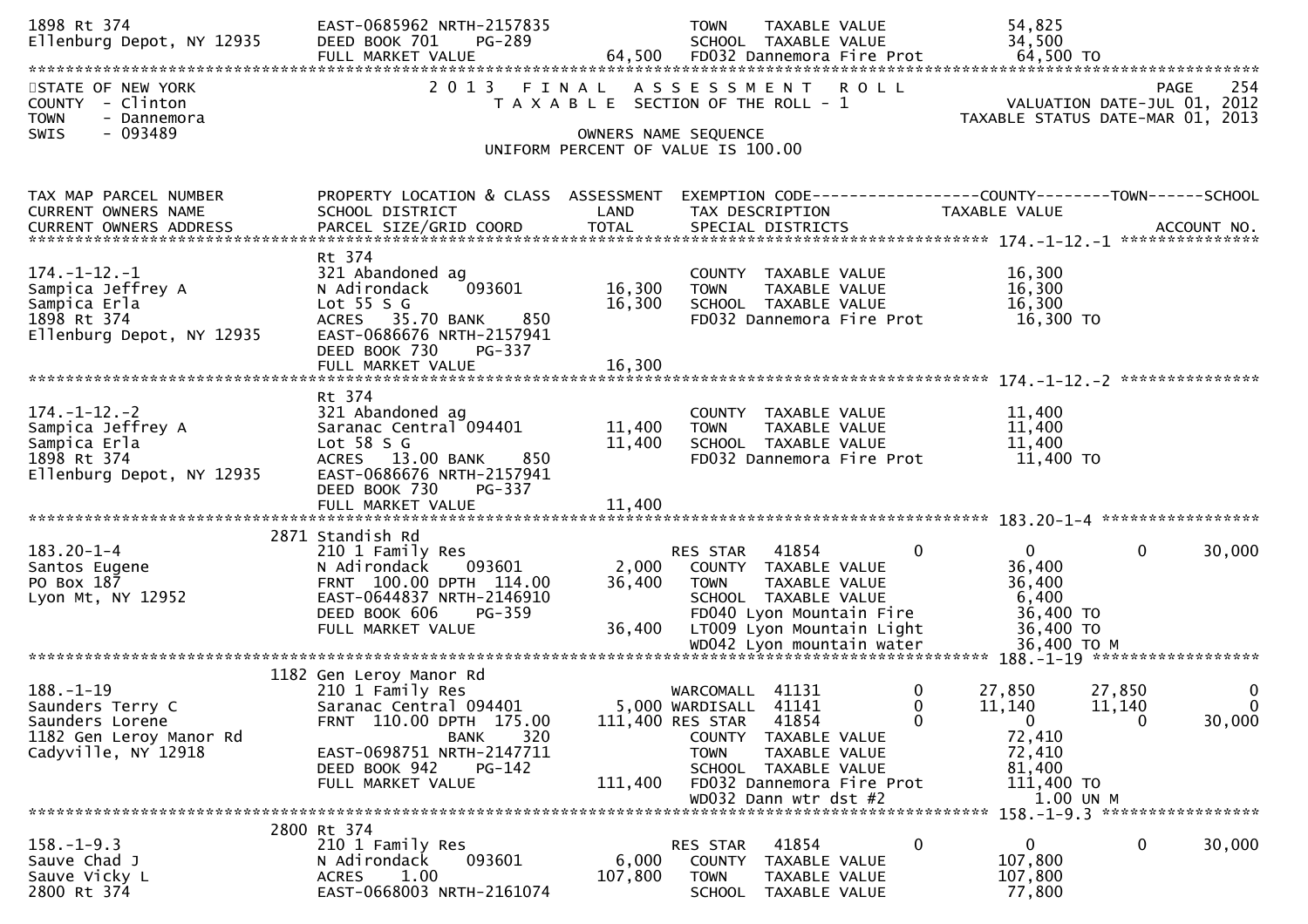| 107,800<br>FULL MARKET VALUE<br>2 0 1 3<br>FINAL<br>ASSESSMENT ROLL<br>255<br>STATE OF NEW YORK<br><b>PAGE</b><br>COUNTY - Clinton<br>VALUATION DATE-JUL 01, 2012<br>T A X A B L E SECTION OF THE ROLL - 1<br><b>TOWN</b><br>- Dannemora<br>TAXABLE STATUS DATE-MAR 01, 2013<br>$-093489$<br><b>SWIS</b><br>OWNERS NAME SEQUENCE<br>UNIFORM PERCENT OF VALUE IS 100.00<br>PROPERTY LOCATION & CLASS ASSESSMENT<br>EXEMPTION CODE-----------------COUNTY-------TOWN------SCHOOL<br>TAX MAP PARCEL NUMBER<br>CURRENT OWNERS NAME<br>SCHOOL DISTRICT<br>LAND<br>TAX DESCRIPTION<br><b>TAXABLE VALUE</b><br>2 Phillips Ct<br>$\mathbf 0$<br>$\mathbf 0$<br>$183.20 - 4 - 32$<br>$\mathbf{0}$<br>30,000<br>210 1 Family Res<br>RES STAR<br>41854<br>45,000<br>Sawyer Russell A<br>N Adirondack<br>093601<br>1,600<br>COUNTY TAXABLE VALUE<br>45,000<br>45,000<br>PO Box 198<br>93.00 DPTH<br>TAXABLE VALUE<br><b>FRNT</b><br>83.00<br><b>TOWN</b><br>080<br>15,000<br>Lyon Mt, NY 12952<br><b>BANK</b><br>SCHOOL TAXABLE VALUE<br>45,000 TO<br>EAST-0644373 NRTH-2144751<br>FD040 Lyon Mountain Fire<br>45,000 TO<br>DEED BOOK 848<br>PG-269<br>LT009 Lyon Mountain Light<br>FULL MARKET VALUE 45,000 WD042 Lyon mountain water 45,000 TO M FULL MARKET VALUE 45,000 VD042 Lyon mountain water 45,000 TO M بالتقليم بمعدية بالمستخدمة بالمستخدمة بالتقليم بالمستخدمة بالمستخدمة بالتقليم بالمستخدمة بالتقل<br>2931 Standish Rd<br>$183.2 - 2 - 34$<br>$\mathbf{0}$<br>$\mathbf{0}$<br>$\mathbf 0$<br>30,000<br>210 1 Family Res<br>RES STAR<br>41854<br>Sayah Amber<br>43,000<br>N Adirondack<br>093601<br>2,000<br>COUNTY TAXABLE VALUE<br>43,000<br>43,000<br>Petrashune Bradley<br>Lot 144 T5omt<br><b>TOWN</b><br>TAXABLE VALUE<br>FRNT 80.00 DPTH 160.00<br>2931 Standish Rd<br>SCHOOL TAXABLE VALUE<br>13,000<br>PO Box 307<br>43,000 TO<br>080<br>FD040 Lyon Mountain Fire<br><b>BANK</b><br>43,000 TO<br>Lyon Mountain, NY 12952<br>EAST-0645692 NRTH-2148177<br>LT009 Lyon Mountain Light<br>43,000 TO M<br>DEED BOOK 20122 PG-51857<br>WD042 Lyon mountain water<br>FULL MARKET VALUE<br>43,000<br>9 Center St<br>0<br>22,500<br>$183.20 - 1 - 26.1$<br>41854<br>$\mathbf{0}$<br>210 1 Family Res<br>RES STAR<br>$\Omega$<br>093601<br>2,100<br>22,500<br>Sayah Paul M<br>N Adirondack<br>COUNTY TAXABLE VALUE<br>FRNT 120.00 DPTH 120.00<br>22,500<br>22,500<br>Sayah Jodi J<br>TAXABLE VALUE<br><b>TOWN</b><br>EAST-0644513 NRTH-2146222<br>$\mathbf{0}$<br>9 Center St<br>SCHOOL TAXABLE VALUE<br>22,500 TO<br>PO Box 289<br>DEED BOOK 20041 PG-66530<br>FD040 Lyon Mountain Fire<br>22,500<br>Lyon Mt, NY 12952<br>FULL MARKET VALUE<br>LT009 Lyon Mountain Light<br>22,500 TO<br>2032/2034 Rt 374<br>$174. - 1 - 7.2$<br>280 Res Multiple<br>COUNTY TAXABLE VALUE<br>92,500<br>8,800<br>N Adirondack<br>92,500<br>Sayyeau Frederick D<br>093601<br><b>TOWN</b><br>TAXABLE VALUE<br>92,500<br>131 T5omt<br>92,500<br>SCHOOL TAXABLE VALUE<br>Sayyeau Sandra L<br>2164 Rand Hill Rd<br>5.50<br>FD032 Dannemora Fire Prot<br>92,500 TO<br><b>ACRES</b><br>EAST-0683260 NRTH-2160181<br>Altona, NY 12910<br>DEED BOOK 20102 PG-36293<br>FULL MARKET VALUE<br>92,500<br>782 Wilfred King Rd<br>$185.2 - 3 - 3$<br>0<br>30,000<br>41854<br>0<br>$\mathbf{0}$<br>260 Seasonal res - WTRFNT<br><b>RES STAR</b><br>128,200<br>260,000<br>Schaefer John<br>093601<br>N Adirondack<br>COUNTY<br>TAXABLE VALUE<br>2.30<br>Schaefer Patricia<br>260,000<br>260,000<br><b>ACRES</b><br>TAXABLE VALUE<br><b>TOWN</b><br>EAST-0670736 NRTH-2152041<br>782 Wilfred King Rd<br>230,000<br>SCHOOL TAXABLE VALUE<br>Ellenburg Depot, NY 12935<br>DEED BOOK 921<br>PG-341<br>FD032 Dannemora Fire Prot<br>260,000 TO | Ellenburg Depot, NY 12935 | DEED BOOK 20061 PG-97865 | FD040 Lyon Mountain Fire | 107,800 TO |
|-----------------------------------------------------------------------------------------------------------------------------------------------------------------------------------------------------------------------------------------------------------------------------------------------------------------------------------------------------------------------------------------------------------------------------------------------------------------------------------------------------------------------------------------------------------------------------------------------------------------------------------------------------------------------------------------------------------------------------------------------------------------------------------------------------------------------------------------------------------------------------------------------------------------------------------------------------------------------------------------------------------------------------------------------------------------------------------------------------------------------------------------------------------------------------------------------------------------------------------------------------------------------------------------------------------------------------------------------------------------------------------------------------------------------------------------------------------------------------------------------------------------------------------------------------------------------------------------------------------------------------------------------------------------------------------------------------------------------------------------------------------------------------------------------------------------------------------------------------------------------------------------------------------------------------------------------------------------------------------------------------------------------------------------------------------------------------------------------------------------------------------------------------------------------------------------------------------------------------------------------------------------------------------------------------------------------------------------------------------------------------------------------------------------------------------------------------------------------------------------------------------------------------------------------------------------------------------------------------------------------------------------------------------------------------------------------------------------------------------------------------------------------------------------------------------------------------------------------------------------------------------------------------------------------------------------------------------------------------------------------------------------------------------------------------------------------------------------------------------------------------------------------------------------------------------------------------------------------------------------------------------------------------------------------------------------------------------------------------------------------------------------------------------------------------------------------------------------------------------------------------------------------------------------------------------------------------------------------------------------------------------------------------------------------------------------------------------|---------------------------|--------------------------|--------------------------|------------|
|                                                                                                                                                                                                                                                                                                                                                                                                                                                                                                                                                                                                                                                                                                                                                                                                                                                                                                                                                                                                                                                                                                                                                                                                                                                                                                                                                                                                                                                                                                                                                                                                                                                                                                                                                                                                                                                                                                                                                                                                                                                                                                                                                                                                                                                                                                                                                                                                                                                                                                                                                                                                                                                                                                                                                                                                                                                                                                                                                                                                                                                                                                                                                                                                                                                                                                                                                                                                                                                                                                                                                                                                                                                                                                           |                           |                          |                          |            |
|                                                                                                                                                                                                                                                                                                                                                                                                                                                                                                                                                                                                                                                                                                                                                                                                                                                                                                                                                                                                                                                                                                                                                                                                                                                                                                                                                                                                                                                                                                                                                                                                                                                                                                                                                                                                                                                                                                                                                                                                                                                                                                                                                                                                                                                                                                                                                                                                                                                                                                                                                                                                                                                                                                                                                                                                                                                                                                                                                                                                                                                                                                                                                                                                                                                                                                                                                                                                                                                                                                                                                                                                                                                                                                           |                           |                          |                          |            |
|                                                                                                                                                                                                                                                                                                                                                                                                                                                                                                                                                                                                                                                                                                                                                                                                                                                                                                                                                                                                                                                                                                                                                                                                                                                                                                                                                                                                                                                                                                                                                                                                                                                                                                                                                                                                                                                                                                                                                                                                                                                                                                                                                                                                                                                                                                                                                                                                                                                                                                                                                                                                                                                                                                                                                                                                                                                                                                                                                                                                                                                                                                                                                                                                                                                                                                                                                                                                                                                                                                                                                                                                                                                                                                           |                           |                          |                          |            |
|                                                                                                                                                                                                                                                                                                                                                                                                                                                                                                                                                                                                                                                                                                                                                                                                                                                                                                                                                                                                                                                                                                                                                                                                                                                                                                                                                                                                                                                                                                                                                                                                                                                                                                                                                                                                                                                                                                                                                                                                                                                                                                                                                                                                                                                                                                                                                                                                                                                                                                                                                                                                                                                                                                                                                                                                                                                                                                                                                                                                                                                                                                                                                                                                                                                                                                                                                                                                                                                                                                                                                                                                                                                                                                           |                           |                          |                          |            |
|                                                                                                                                                                                                                                                                                                                                                                                                                                                                                                                                                                                                                                                                                                                                                                                                                                                                                                                                                                                                                                                                                                                                                                                                                                                                                                                                                                                                                                                                                                                                                                                                                                                                                                                                                                                                                                                                                                                                                                                                                                                                                                                                                                                                                                                                                                                                                                                                                                                                                                                                                                                                                                                                                                                                                                                                                                                                                                                                                                                                                                                                                                                                                                                                                                                                                                                                                                                                                                                                                                                                                                                                                                                                                                           |                           |                          |                          |            |
|                                                                                                                                                                                                                                                                                                                                                                                                                                                                                                                                                                                                                                                                                                                                                                                                                                                                                                                                                                                                                                                                                                                                                                                                                                                                                                                                                                                                                                                                                                                                                                                                                                                                                                                                                                                                                                                                                                                                                                                                                                                                                                                                                                                                                                                                                                                                                                                                                                                                                                                                                                                                                                                                                                                                                                                                                                                                                                                                                                                                                                                                                                                                                                                                                                                                                                                                                                                                                                                                                                                                                                                                                                                                                                           |                           |                          |                          |            |
|                                                                                                                                                                                                                                                                                                                                                                                                                                                                                                                                                                                                                                                                                                                                                                                                                                                                                                                                                                                                                                                                                                                                                                                                                                                                                                                                                                                                                                                                                                                                                                                                                                                                                                                                                                                                                                                                                                                                                                                                                                                                                                                                                                                                                                                                                                                                                                                                                                                                                                                                                                                                                                                                                                                                                                                                                                                                                                                                                                                                                                                                                                                                                                                                                                                                                                                                                                                                                                                                                                                                                                                                                                                                                                           |                           |                          |                          |            |
|                                                                                                                                                                                                                                                                                                                                                                                                                                                                                                                                                                                                                                                                                                                                                                                                                                                                                                                                                                                                                                                                                                                                                                                                                                                                                                                                                                                                                                                                                                                                                                                                                                                                                                                                                                                                                                                                                                                                                                                                                                                                                                                                                                                                                                                                                                                                                                                                                                                                                                                                                                                                                                                                                                                                                                                                                                                                                                                                                                                                                                                                                                                                                                                                                                                                                                                                                                                                                                                                                                                                                                                                                                                                                                           |                           |                          |                          |            |
|                                                                                                                                                                                                                                                                                                                                                                                                                                                                                                                                                                                                                                                                                                                                                                                                                                                                                                                                                                                                                                                                                                                                                                                                                                                                                                                                                                                                                                                                                                                                                                                                                                                                                                                                                                                                                                                                                                                                                                                                                                                                                                                                                                                                                                                                                                                                                                                                                                                                                                                                                                                                                                                                                                                                                                                                                                                                                                                                                                                                                                                                                                                                                                                                                                                                                                                                                                                                                                                                                                                                                                                                                                                                                                           |                           |                          |                          |            |
|                                                                                                                                                                                                                                                                                                                                                                                                                                                                                                                                                                                                                                                                                                                                                                                                                                                                                                                                                                                                                                                                                                                                                                                                                                                                                                                                                                                                                                                                                                                                                                                                                                                                                                                                                                                                                                                                                                                                                                                                                                                                                                                                                                                                                                                                                                                                                                                                                                                                                                                                                                                                                                                                                                                                                                                                                                                                                                                                                                                                                                                                                                                                                                                                                                                                                                                                                                                                                                                                                                                                                                                                                                                                                                           |                           |                          |                          |            |
|                                                                                                                                                                                                                                                                                                                                                                                                                                                                                                                                                                                                                                                                                                                                                                                                                                                                                                                                                                                                                                                                                                                                                                                                                                                                                                                                                                                                                                                                                                                                                                                                                                                                                                                                                                                                                                                                                                                                                                                                                                                                                                                                                                                                                                                                                                                                                                                                                                                                                                                                                                                                                                                                                                                                                                                                                                                                                                                                                                                                                                                                                                                                                                                                                                                                                                                                                                                                                                                                                                                                                                                                                                                                                                           |                           |                          |                          |            |
|                                                                                                                                                                                                                                                                                                                                                                                                                                                                                                                                                                                                                                                                                                                                                                                                                                                                                                                                                                                                                                                                                                                                                                                                                                                                                                                                                                                                                                                                                                                                                                                                                                                                                                                                                                                                                                                                                                                                                                                                                                                                                                                                                                                                                                                                                                                                                                                                                                                                                                                                                                                                                                                                                                                                                                                                                                                                                                                                                                                                                                                                                                                                                                                                                                                                                                                                                                                                                                                                                                                                                                                                                                                                                                           |                           |                          |                          |            |
|                                                                                                                                                                                                                                                                                                                                                                                                                                                                                                                                                                                                                                                                                                                                                                                                                                                                                                                                                                                                                                                                                                                                                                                                                                                                                                                                                                                                                                                                                                                                                                                                                                                                                                                                                                                                                                                                                                                                                                                                                                                                                                                                                                                                                                                                                                                                                                                                                                                                                                                                                                                                                                                                                                                                                                                                                                                                                                                                                                                                                                                                                                                                                                                                                                                                                                                                                                                                                                                                                                                                                                                                                                                                                                           |                           |                          |                          |            |
|                                                                                                                                                                                                                                                                                                                                                                                                                                                                                                                                                                                                                                                                                                                                                                                                                                                                                                                                                                                                                                                                                                                                                                                                                                                                                                                                                                                                                                                                                                                                                                                                                                                                                                                                                                                                                                                                                                                                                                                                                                                                                                                                                                                                                                                                                                                                                                                                                                                                                                                                                                                                                                                                                                                                                                                                                                                                                                                                                                                                                                                                                                                                                                                                                                                                                                                                                                                                                                                                                                                                                                                                                                                                                                           |                           |                          |                          |            |
|                                                                                                                                                                                                                                                                                                                                                                                                                                                                                                                                                                                                                                                                                                                                                                                                                                                                                                                                                                                                                                                                                                                                                                                                                                                                                                                                                                                                                                                                                                                                                                                                                                                                                                                                                                                                                                                                                                                                                                                                                                                                                                                                                                                                                                                                                                                                                                                                                                                                                                                                                                                                                                                                                                                                                                                                                                                                                                                                                                                                                                                                                                                                                                                                                                                                                                                                                                                                                                                                                                                                                                                                                                                                                                           |                           |                          |                          |            |
|                                                                                                                                                                                                                                                                                                                                                                                                                                                                                                                                                                                                                                                                                                                                                                                                                                                                                                                                                                                                                                                                                                                                                                                                                                                                                                                                                                                                                                                                                                                                                                                                                                                                                                                                                                                                                                                                                                                                                                                                                                                                                                                                                                                                                                                                                                                                                                                                                                                                                                                                                                                                                                                                                                                                                                                                                                                                                                                                                                                                                                                                                                                                                                                                                                                                                                                                                                                                                                                                                                                                                                                                                                                                                                           |                           |                          |                          |            |
|                                                                                                                                                                                                                                                                                                                                                                                                                                                                                                                                                                                                                                                                                                                                                                                                                                                                                                                                                                                                                                                                                                                                                                                                                                                                                                                                                                                                                                                                                                                                                                                                                                                                                                                                                                                                                                                                                                                                                                                                                                                                                                                                                                                                                                                                                                                                                                                                                                                                                                                                                                                                                                                                                                                                                                                                                                                                                                                                                                                                                                                                                                                                                                                                                                                                                                                                                                                                                                                                                                                                                                                                                                                                                                           |                           |                          |                          |            |
|                                                                                                                                                                                                                                                                                                                                                                                                                                                                                                                                                                                                                                                                                                                                                                                                                                                                                                                                                                                                                                                                                                                                                                                                                                                                                                                                                                                                                                                                                                                                                                                                                                                                                                                                                                                                                                                                                                                                                                                                                                                                                                                                                                                                                                                                                                                                                                                                                                                                                                                                                                                                                                                                                                                                                                                                                                                                                                                                                                                                                                                                                                                                                                                                                                                                                                                                                                                                                                                                                                                                                                                                                                                                                                           |                           |                          |                          |            |
|                                                                                                                                                                                                                                                                                                                                                                                                                                                                                                                                                                                                                                                                                                                                                                                                                                                                                                                                                                                                                                                                                                                                                                                                                                                                                                                                                                                                                                                                                                                                                                                                                                                                                                                                                                                                                                                                                                                                                                                                                                                                                                                                                                                                                                                                                                                                                                                                                                                                                                                                                                                                                                                                                                                                                                                                                                                                                                                                                                                                                                                                                                                                                                                                                                                                                                                                                                                                                                                                                                                                                                                                                                                                                                           |                           |                          |                          |            |
|                                                                                                                                                                                                                                                                                                                                                                                                                                                                                                                                                                                                                                                                                                                                                                                                                                                                                                                                                                                                                                                                                                                                                                                                                                                                                                                                                                                                                                                                                                                                                                                                                                                                                                                                                                                                                                                                                                                                                                                                                                                                                                                                                                                                                                                                                                                                                                                                                                                                                                                                                                                                                                                                                                                                                                                                                                                                                                                                                                                                                                                                                                                                                                                                                                                                                                                                                                                                                                                                                                                                                                                                                                                                                                           |                           |                          |                          |            |
|                                                                                                                                                                                                                                                                                                                                                                                                                                                                                                                                                                                                                                                                                                                                                                                                                                                                                                                                                                                                                                                                                                                                                                                                                                                                                                                                                                                                                                                                                                                                                                                                                                                                                                                                                                                                                                                                                                                                                                                                                                                                                                                                                                                                                                                                                                                                                                                                                                                                                                                                                                                                                                                                                                                                                                                                                                                                                                                                                                                                                                                                                                                                                                                                                                                                                                                                                                                                                                                                                                                                                                                                                                                                                                           |                           |                          |                          |            |
|                                                                                                                                                                                                                                                                                                                                                                                                                                                                                                                                                                                                                                                                                                                                                                                                                                                                                                                                                                                                                                                                                                                                                                                                                                                                                                                                                                                                                                                                                                                                                                                                                                                                                                                                                                                                                                                                                                                                                                                                                                                                                                                                                                                                                                                                                                                                                                                                                                                                                                                                                                                                                                                                                                                                                                                                                                                                                                                                                                                                                                                                                                                                                                                                                                                                                                                                                                                                                                                                                                                                                                                                                                                                                                           |                           |                          |                          |            |
|                                                                                                                                                                                                                                                                                                                                                                                                                                                                                                                                                                                                                                                                                                                                                                                                                                                                                                                                                                                                                                                                                                                                                                                                                                                                                                                                                                                                                                                                                                                                                                                                                                                                                                                                                                                                                                                                                                                                                                                                                                                                                                                                                                                                                                                                                                                                                                                                                                                                                                                                                                                                                                                                                                                                                                                                                                                                                                                                                                                                                                                                                                                                                                                                                                                                                                                                                                                                                                                                                                                                                                                                                                                                                                           |                           |                          |                          |            |
|                                                                                                                                                                                                                                                                                                                                                                                                                                                                                                                                                                                                                                                                                                                                                                                                                                                                                                                                                                                                                                                                                                                                                                                                                                                                                                                                                                                                                                                                                                                                                                                                                                                                                                                                                                                                                                                                                                                                                                                                                                                                                                                                                                                                                                                                                                                                                                                                                                                                                                                                                                                                                                                                                                                                                                                                                                                                                                                                                                                                                                                                                                                                                                                                                                                                                                                                                                                                                                                                                                                                                                                                                                                                                                           |                           |                          |                          |            |
|                                                                                                                                                                                                                                                                                                                                                                                                                                                                                                                                                                                                                                                                                                                                                                                                                                                                                                                                                                                                                                                                                                                                                                                                                                                                                                                                                                                                                                                                                                                                                                                                                                                                                                                                                                                                                                                                                                                                                                                                                                                                                                                                                                                                                                                                                                                                                                                                                                                                                                                                                                                                                                                                                                                                                                                                                                                                                                                                                                                                                                                                                                                                                                                                                                                                                                                                                                                                                                                                                                                                                                                                                                                                                                           |                           |                          |                          |            |
|                                                                                                                                                                                                                                                                                                                                                                                                                                                                                                                                                                                                                                                                                                                                                                                                                                                                                                                                                                                                                                                                                                                                                                                                                                                                                                                                                                                                                                                                                                                                                                                                                                                                                                                                                                                                                                                                                                                                                                                                                                                                                                                                                                                                                                                                                                                                                                                                                                                                                                                                                                                                                                                                                                                                                                                                                                                                                                                                                                                                                                                                                                                                                                                                                                                                                                                                                                                                                                                                                                                                                                                                                                                                                                           |                           |                          |                          |            |
|                                                                                                                                                                                                                                                                                                                                                                                                                                                                                                                                                                                                                                                                                                                                                                                                                                                                                                                                                                                                                                                                                                                                                                                                                                                                                                                                                                                                                                                                                                                                                                                                                                                                                                                                                                                                                                                                                                                                                                                                                                                                                                                                                                                                                                                                                                                                                                                                                                                                                                                                                                                                                                                                                                                                                                                                                                                                                                                                                                                                                                                                                                                                                                                                                                                                                                                                                                                                                                                                                                                                                                                                                                                                                                           |                           |                          |                          |            |
|                                                                                                                                                                                                                                                                                                                                                                                                                                                                                                                                                                                                                                                                                                                                                                                                                                                                                                                                                                                                                                                                                                                                                                                                                                                                                                                                                                                                                                                                                                                                                                                                                                                                                                                                                                                                                                                                                                                                                                                                                                                                                                                                                                                                                                                                                                                                                                                                                                                                                                                                                                                                                                                                                                                                                                                                                                                                                                                                                                                                                                                                                                                                                                                                                                                                                                                                                                                                                                                                                                                                                                                                                                                                                                           |                           |                          |                          |            |
|                                                                                                                                                                                                                                                                                                                                                                                                                                                                                                                                                                                                                                                                                                                                                                                                                                                                                                                                                                                                                                                                                                                                                                                                                                                                                                                                                                                                                                                                                                                                                                                                                                                                                                                                                                                                                                                                                                                                                                                                                                                                                                                                                                                                                                                                                                                                                                                                                                                                                                                                                                                                                                                                                                                                                                                                                                                                                                                                                                                                                                                                                                                                                                                                                                                                                                                                                                                                                                                                                                                                                                                                                                                                                                           |                           |                          |                          |            |
|                                                                                                                                                                                                                                                                                                                                                                                                                                                                                                                                                                                                                                                                                                                                                                                                                                                                                                                                                                                                                                                                                                                                                                                                                                                                                                                                                                                                                                                                                                                                                                                                                                                                                                                                                                                                                                                                                                                                                                                                                                                                                                                                                                                                                                                                                                                                                                                                                                                                                                                                                                                                                                                                                                                                                                                                                                                                                                                                                                                                                                                                                                                                                                                                                                                                                                                                                                                                                                                                                                                                                                                                                                                                                                           |                           |                          |                          |            |
|                                                                                                                                                                                                                                                                                                                                                                                                                                                                                                                                                                                                                                                                                                                                                                                                                                                                                                                                                                                                                                                                                                                                                                                                                                                                                                                                                                                                                                                                                                                                                                                                                                                                                                                                                                                                                                                                                                                                                                                                                                                                                                                                                                                                                                                                                                                                                                                                                                                                                                                                                                                                                                                                                                                                                                                                                                                                                                                                                                                                                                                                                                                                                                                                                                                                                                                                                                                                                                                                                                                                                                                                                                                                                                           |                           |                          |                          |            |
|                                                                                                                                                                                                                                                                                                                                                                                                                                                                                                                                                                                                                                                                                                                                                                                                                                                                                                                                                                                                                                                                                                                                                                                                                                                                                                                                                                                                                                                                                                                                                                                                                                                                                                                                                                                                                                                                                                                                                                                                                                                                                                                                                                                                                                                                                                                                                                                                                                                                                                                                                                                                                                                                                                                                                                                                                                                                                                                                                                                                                                                                                                                                                                                                                                                                                                                                                                                                                                                                                                                                                                                                                                                                                                           |                           |                          |                          |            |
|                                                                                                                                                                                                                                                                                                                                                                                                                                                                                                                                                                                                                                                                                                                                                                                                                                                                                                                                                                                                                                                                                                                                                                                                                                                                                                                                                                                                                                                                                                                                                                                                                                                                                                                                                                                                                                                                                                                                                                                                                                                                                                                                                                                                                                                                                                                                                                                                                                                                                                                                                                                                                                                                                                                                                                                                                                                                                                                                                                                                                                                                                                                                                                                                                                                                                                                                                                                                                                                                                                                                                                                                                                                                                                           |                           |                          |                          |            |
|                                                                                                                                                                                                                                                                                                                                                                                                                                                                                                                                                                                                                                                                                                                                                                                                                                                                                                                                                                                                                                                                                                                                                                                                                                                                                                                                                                                                                                                                                                                                                                                                                                                                                                                                                                                                                                                                                                                                                                                                                                                                                                                                                                                                                                                                                                                                                                                                                                                                                                                                                                                                                                                                                                                                                                                                                                                                                                                                                                                                                                                                                                                                                                                                                                                                                                                                                                                                                                                                                                                                                                                                                                                                                                           |                           |                          |                          |            |
|                                                                                                                                                                                                                                                                                                                                                                                                                                                                                                                                                                                                                                                                                                                                                                                                                                                                                                                                                                                                                                                                                                                                                                                                                                                                                                                                                                                                                                                                                                                                                                                                                                                                                                                                                                                                                                                                                                                                                                                                                                                                                                                                                                                                                                                                                                                                                                                                                                                                                                                                                                                                                                                                                                                                                                                                                                                                                                                                                                                                                                                                                                                                                                                                                                                                                                                                                                                                                                                                                                                                                                                                                                                                                                           |                           |                          |                          |            |
|                                                                                                                                                                                                                                                                                                                                                                                                                                                                                                                                                                                                                                                                                                                                                                                                                                                                                                                                                                                                                                                                                                                                                                                                                                                                                                                                                                                                                                                                                                                                                                                                                                                                                                                                                                                                                                                                                                                                                                                                                                                                                                                                                                                                                                                                                                                                                                                                                                                                                                                                                                                                                                                                                                                                                                                                                                                                                                                                                                                                                                                                                                                                                                                                                                                                                                                                                                                                                                                                                                                                                                                                                                                                                                           |                           |                          |                          |            |
|                                                                                                                                                                                                                                                                                                                                                                                                                                                                                                                                                                                                                                                                                                                                                                                                                                                                                                                                                                                                                                                                                                                                                                                                                                                                                                                                                                                                                                                                                                                                                                                                                                                                                                                                                                                                                                                                                                                                                                                                                                                                                                                                                                                                                                                                                                                                                                                                                                                                                                                                                                                                                                                                                                                                                                                                                                                                                                                                                                                                                                                                                                                                                                                                                                                                                                                                                                                                                                                                                                                                                                                                                                                                                                           |                           |                          |                          |            |
|                                                                                                                                                                                                                                                                                                                                                                                                                                                                                                                                                                                                                                                                                                                                                                                                                                                                                                                                                                                                                                                                                                                                                                                                                                                                                                                                                                                                                                                                                                                                                                                                                                                                                                                                                                                                                                                                                                                                                                                                                                                                                                                                                                                                                                                                                                                                                                                                                                                                                                                                                                                                                                                                                                                                                                                                                                                                                                                                                                                                                                                                                                                                                                                                                                                                                                                                                                                                                                                                                                                                                                                                                                                                                                           |                           |                          |                          |            |
|                                                                                                                                                                                                                                                                                                                                                                                                                                                                                                                                                                                                                                                                                                                                                                                                                                                                                                                                                                                                                                                                                                                                                                                                                                                                                                                                                                                                                                                                                                                                                                                                                                                                                                                                                                                                                                                                                                                                                                                                                                                                                                                                                                                                                                                                                                                                                                                                                                                                                                                                                                                                                                                                                                                                                                                                                                                                                                                                                                                                                                                                                                                                                                                                                                                                                                                                                                                                                                                                                                                                                                                                                                                                                                           |                           |                          |                          |            |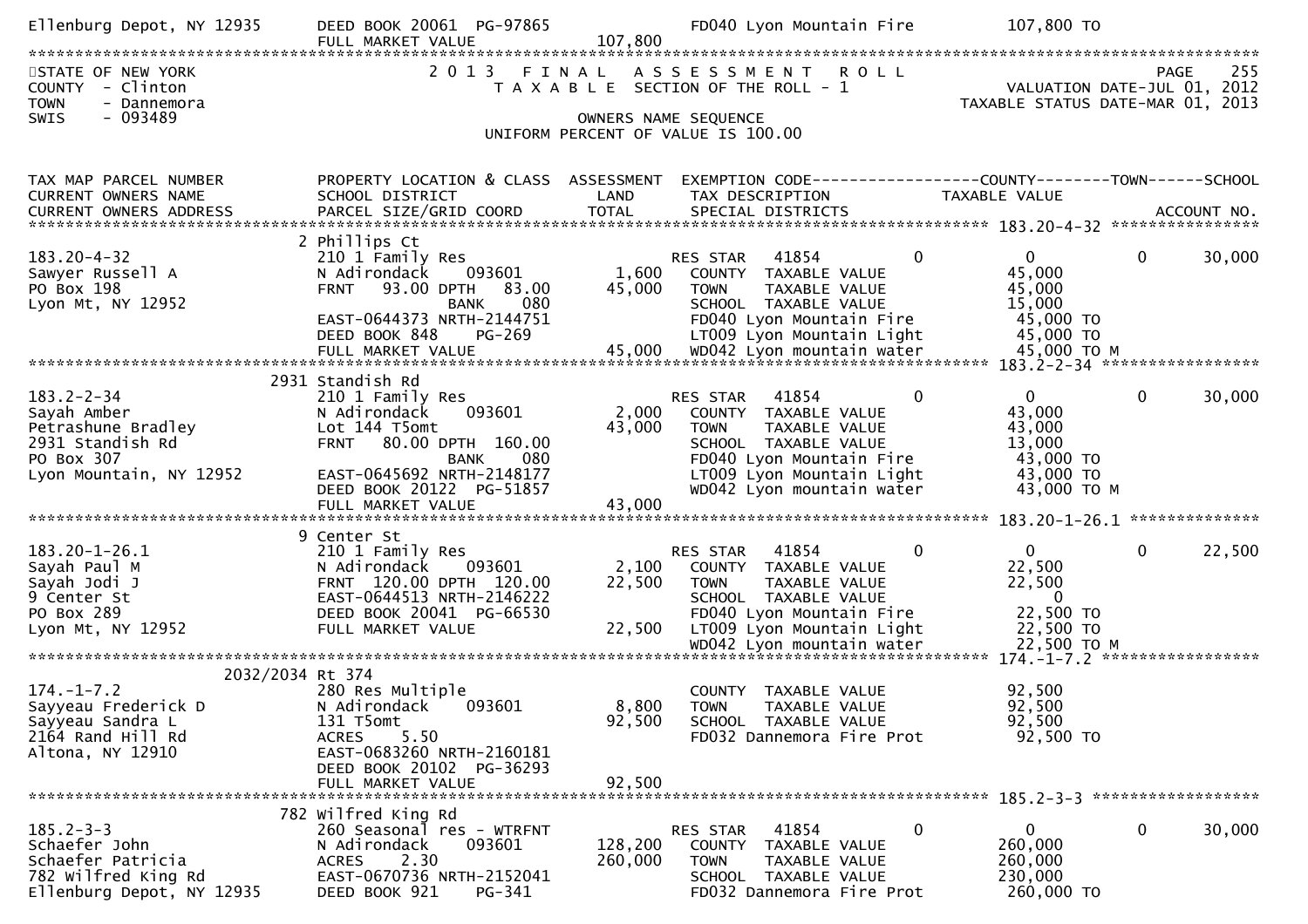|                                                                                          | FULL MARKET VALUE<br>******************************     | 260,000            |                                                                                              |                         |                                                                                |
|------------------------------------------------------------------------------------------|---------------------------------------------------------|--------------------|----------------------------------------------------------------------------------------------|-------------------------|--------------------------------------------------------------------------------|
| STATE OF NEW YORK<br>COUNTY - Clinton<br><b>TOWN</b><br>- Dannemora<br>$-093489$<br>SWIS | 2 0 1 3                                                 | FINAL              | A S S E S S M E N T R O L L<br>T A X A B L E SECTION OF THE ROLL - 1<br>OWNERS NAME SEQUENCE |                         | 256<br>PAGE<br>VALUATION DATE-JUL 01, 2012<br>TAXABLE STATUS DATE-MAR 01, 2013 |
|                                                                                          |                                                         |                    | UNIFORM PERCENT OF VALUE IS 100.00                                                           |                         |                                                                                |
|                                                                                          |                                                         |                    |                                                                                              |                         |                                                                                |
| TAX MAP PARCEL NUMBER<br>CURRENT OWNERS NAME                                             | PROPERTY LOCATION & CLASS ASSESSMENT<br>SCHOOL DISTRICT | LAND               | EXEMPTION CODE-----------------COUNTY--------TOWN------SCHOOL<br>TAX DESCRIPTION             | TAXABLE VALUE           |                                                                                |
|                                                                                          |                                                         |                    |                                                                                              |                         |                                                                                |
|                                                                                          | 796-798 wilfred King Rd                                 |                    |                                                                                              |                         |                                                                                |
| $185.2 - 3 - 5$                                                                          | 260 Seasonal res - WTRFNT                               |                    | COUNTY TAXABLE VALUE                                                                         | 249,200                 |                                                                                |
| Schaefer Sherie<br>7 Butler Rd                                                           | 093601<br>N Adirondack<br>Lot 148 T5omt                 | 147,500<br>249,200 | TAXABLE VALUE<br><b>TOWN</b><br>SCHOOL TAXABLE VALUE                                         | 249,200<br>249,200      |                                                                                |
| Harwick, NJ 07825                                                                        | 2.40<br><b>ACRES</b>                                    |                    | FD032 Dannemora Fire Prot                                                                    | 249,200 TO              |                                                                                |
|                                                                                          | EAST-0670824 NRTH-2151797<br>DEED BOOK 20102 PG-30886   |                    |                                                                                              |                         |                                                                                |
|                                                                                          | FULL MARKET VALUE                                       | 249,200            |                                                                                              |                         |                                                                                |
|                                                                                          | Gene LeFevre Rd                                         |                    |                                                                                              |                         |                                                                                |
| $188. - 3 - 12$                                                                          | 314 Rural vac<10                                        |                    | COUNTY TAXABLE VALUE                                                                         | 3,400                   |                                                                                |
| Schneider Judith May<br>Schneider Allen                                                  | Saranac Central 094401<br>Lot 8 Gore                    | 3,400<br>3,400     | <b>TAXABLE VALUE</b><br><b>TOWN</b><br>SCHOOL TAXABLE VALUE                                  | 3,400<br>3,400          |                                                                                |
| 4900 Joe Ramsey Blvd E Apt 151 ACRES                                                     | 5.70                                                    |                    | FD032 Dannemora Fire Prot                                                                    | 3,400 TO                |                                                                                |
| PO Box 1515<br>Greenville, TX 75401                                                      | EAST-0710245 NRTH-2149234<br>DEED BOOK 576<br>$PG-712$  |                    |                                                                                              |                         |                                                                                |
|                                                                                          |                                                         |                    |                                                                                              |                         |                                                                                |
|                                                                                          | 29 Trillium Way                                         |                    |                                                                                              |                         |                                                                                |
| $182.4 - 1 - 12$                                                                         | 280 Res Multiple - WTRFNT                               |                    | COUNTY TAXABLE VALUE                                                                         | 340,000                 |                                                                                |
| Schroeder Richard<br>Schwenger Christine                                                 | N Adirondack<br>093601<br><b>ACRES</b><br>2.60          | 149,900<br>340,000 | <b>TOWN</b><br>TAXABLE VALUE<br>SCHOOL TAXABLE VALUE                                         | 340,000<br>340,000      |                                                                                |
| 460 19th Ave Apt 502                                                                     | EAST-0632560 NRTH-2148806                               |                    | FD040 Lyon Mountain Fire                                                                     | 340,000 TO              |                                                                                |
| Lachine PQ, Canada H8S 3S2                                                               | DEED BOOK 20102 PG-32936<br>FULL MARKET VALUE           | 340,000            | WD018 Chat lake water dist                                                                   | 338,640 TO M            |                                                                                |
|                                                                                          |                                                         |                    |                                                                                              |                         |                                                                                |
| $172.2 - 2 - 17$                                                                         | 10 Sandy Bay<br>210 1 Family Res - WTRFNT               |                    | 0<br>41131<br>WARCOMALL                                                                      | 45,000                  | 0<br>45,000                                                                    |
| Schuessler Clitus P                                                                      | 093601<br>N Adirondack                                  |                    | $\mathbf 0$<br>102,000 WARDISALL 41141                                                       | 13,635                  | $\Omega$<br>13,635                                                             |
| Schuessler Sandra A<br>10 Sandy Bay                                                      | FRNT 140.00 DPTH 257.00<br>EAST-0666705 NRTH-2159036    |                    | $\Omega$<br>41854<br>272,700 RES STAR<br>COUNTY TAXABLE VALUE                                | $\mathbf{0}$<br>214,065 | $\Omega$<br>30,000                                                             |
| Ellenburg Depot, NY 12935                                                                | DEED BOOK 98001 PG-01782                                |                    | <b>TOWN</b><br><b>TAXABLE VALUE</b>                                                          | 214,065                 |                                                                                |
|                                                                                          | FULL MARKET VALUE                                       | 272,700            | SCHOOL TAXABLE VALUE                                                                         | 242,700                 |                                                                                |
|                                                                                          |                                                         |                    | FD040 Lyon Mountain Fire                                                                     | 272,700 TO              | 172. - 2 - 2.3 ******************                                              |
|                                                                                          | 1964 Chazy Lake Rd                                      |                    |                                                                                              |                         |                                                                                |
| $172. - 2 - 2.3$<br>Scott Revocable Trust Malcolm                                        | 240 Rural res<br>- WTRFNT<br>N Adirondack<br>093601     | 303,400            | COUNTY TAXABLE VALUE<br><b>TOWN</b><br>TAXABLE VALUE                                         | 493,600<br>493,600      |                                                                                |
| Attn: Malcolm Scott Trustee                                                              | Lot 134 T5omt                                           | 493,600            | SCHOOL TAXABLE VALUE                                                                         | 493,600                 |                                                                                |
| 3629 Mineola Dr<br>Sarasota, FL 34239                                                    | ACRES 10.27<br>EAST-0665208 NRTH-2154331                |                    | FD040 Lyon Mountain Fire                                                                     | 493,600 TO              |                                                                                |
|                                                                                          | DEED BOOK 1035<br>PG-211                                |                    |                                                                                              |                         |                                                                                |
|                                                                                          | FULL MARKET VALUE                                       | 493,600            |                                                                                              |                         |                                                                                |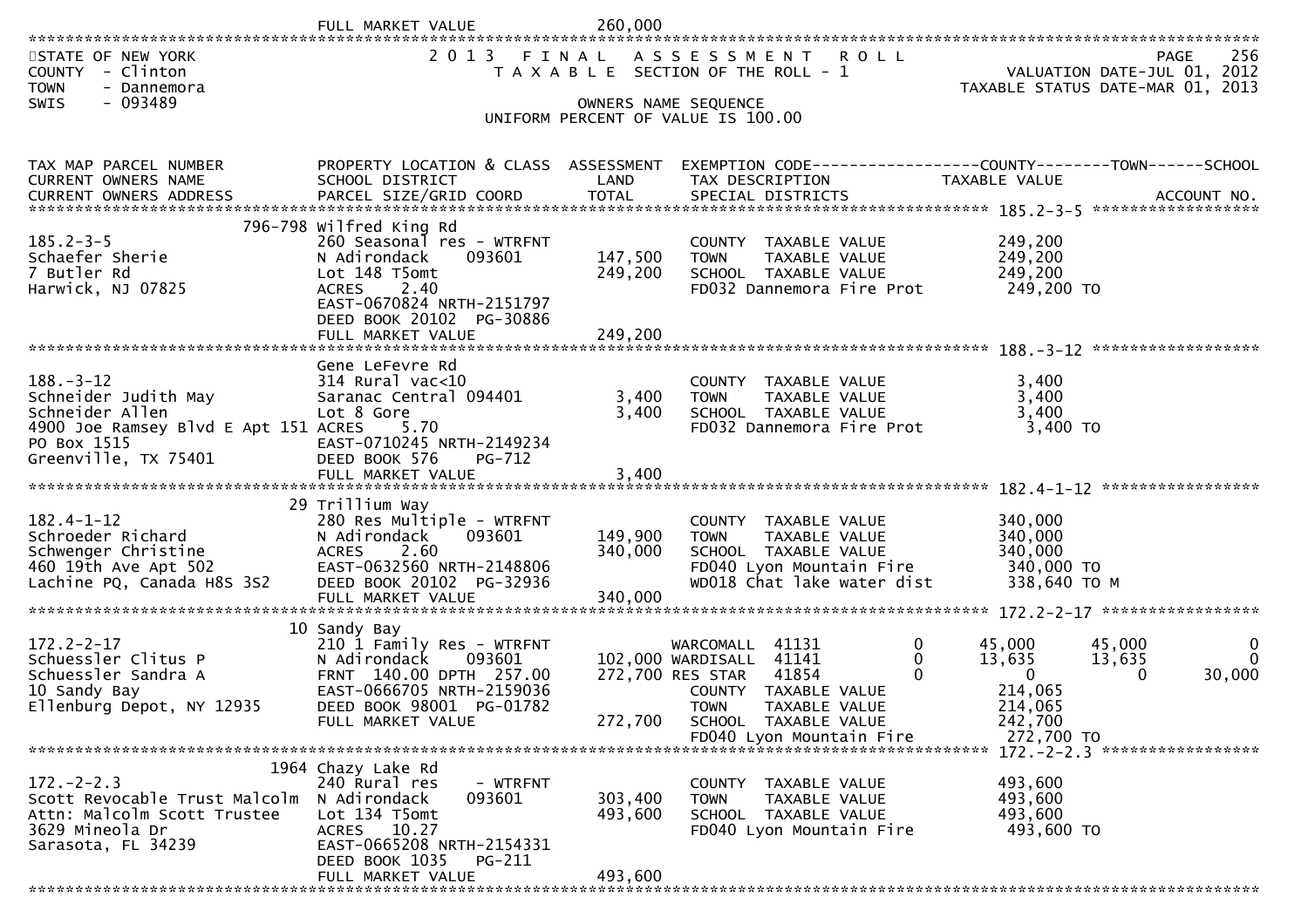| STATE OF NEW YORK<br>COUNTY - Clinton<br><b>TOWN</b><br>- Dannemora<br>- 093489<br><b>SWIS</b> | 2 0 1 3                                                                                                                                                                                             | OWNERS NAME SEQUENCE       | FINAL ASSESSMENT<br><b>ROLL</b><br>T A X A B L E SECTION OF THE ROLL - 1                                  | VALUATION DATE-JUL 01, 2012<br>TAXABLE STATUS DATE-MAR 01, 2013 | 257<br>PAGE |
|------------------------------------------------------------------------------------------------|-----------------------------------------------------------------------------------------------------------------------------------------------------------------------------------------------------|----------------------------|-----------------------------------------------------------------------------------------------------------|-----------------------------------------------------------------|-------------|
|                                                                                                |                                                                                                                                                                                                     |                            | UNIFORM PERCENT OF VALUE IS 100.00                                                                        |                                                                 |             |
| TAX MAP PARCEL NUMBER<br>CURRENT OWNERS NAME                                                   | PROPERTY LOCATION & CLASS ASSESSMENT<br>SCHOOL DISTRICT                                                                                                                                             | LAND                       | EXEMPTION CODE------------------COUNTY--------TOWN------SCHOOL<br>TAX DESCRIPTION                         | TAXABLE VALUE                                                   |             |
| $185.4 - 2 - 10$<br>Sears Dale R<br>Sears Tammy J<br>38 Joyce Ave<br>Morrisonville, NY 12962   | 1562 Chazy Lake Rd<br>$312$ Vac w/imprv - WTRFNT<br>Saranac Central 094401<br>Subd.lot11 Patent T40mt L<br>ACRES 1.10<br>EAST-0668092 NRTH-2145755<br>DEED BOOK 20112 PG-39526<br>FULL MARKET VALUE | 60,500<br>61,500<br>61,500 | COUNTY TAXABLE VALUE<br><b>TOWN</b><br>TAXABLE VALUE<br>SCHOOL TAXABLE VALUE<br>FD040 Lyon Mountain Fire  | 61,500<br>61,500<br>61,500<br>61,500 TO                         |             |
| $188. - 1 - 9$<br>Sears Richard<br>4607 Stafford Dr<br>Kokomo, IN 46901                        | Gen Leroy Manor Rd<br>312 Vac w/imprv<br>Saranac Central 094401<br>ACRES 56.10<br>EAST-0702831 NRTH-2148393<br>DEED BOOK 20082 PG-20247                                                             | 29,000<br>42,000           | COUNTY TAXABLE VALUE<br><b>TOWN</b><br>TAXABLE VALUE<br>SCHOOL TAXABLE VALUE<br>FD032 Dannemora Fire Prot | 42,000<br>42,000<br>42,000<br>42,000 TO                         |             |
| $160.-1-5$<br>Seaway Timber Harvesting Inc<br>15121 Rt 37<br>Massena, NY 13662                 | Plank Rd<br>910 Priv forest<br>093601<br>N Adirondack<br>Lot 22 7Ref Tr<br>ACRES 42.00<br>EAST-0693347 NRTH-2165445<br>DEED BOOK 20011 PG-29251<br>FULL MARKET VALUE                                | 11,300<br>11,300<br>11,300 | COUNTY TAXABLE VALUE<br>TAXABLE VALUE<br><b>TOWN</b><br>SCHOOL TAXABLE VALUE<br>FD032 Dannemora Fire Prot | 11,300<br>11,300<br>11,300<br>11,300 TO                         |             |
| $160. -1 - 7$<br>Seaway Timber Harvesting Inc<br>15121 Rt 37<br>Massena, NY 13662              | Off Plank Rd<br>910 Priv forest<br>093601<br>N Adirondack<br>Lot 227 Ref Tr<br>ACRES 120.00<br>EAST-0693425 NRTH-2164502<br>DEED BOOK 20051 PG-80729                                                | 21,600<br>21,600           | COUNTY TAXABLE VALUE<br>TAXABLE VALUE<br><b>TOWN</b><br>SCHOOL TAXABLE VALUE<br>FD032 Dannemora Fire Prot | 21,600<br>21,600<br>21,600<br>21,600 TO                         |             |
|                                                                                                | FULL MARKET VALUE                                                                                                                                                                                   | 21,600                     |                                                                                                           |                                                                 |             |
| $160. - 1 - 8$<br>Seaway Timber Harvesting Inc<br>15121 Rt 37<br>Massena, NY 13662             | Off Plank Rd<br>910 Priv forest<br>093601<br>N Adirondack<br>Lot 227 Ref Tr<br>ACRES 42.00<br>EAST-0693692 NRTH-2162196<br>DEED BOOK 20072 PG-4756<br>FULL MARKET VALUE                             | 11,300<br>11,300<br>11,300 | COUNTY TAXABLE VALUE<br><b>TOWN</b><br>TAXABLE VALUE<br>SCHOOL TAXABLE VALUE<br>FD032 Dannemora Fire Prot | 11,300<br>11,300<br>11,300<br>11,300 TO                         |             |
| STATE OF NEW YORK<br>COUNTY - Clinton                                                          |                                                                                                                                                                                                     |                            | 2013 FINAL ASSESSMENT<br>ROLL<br>T A X A B L E SECTION OF THE ROLL - 1                                    | VALUATION DATE-JUL 01, 2012                                     | 258<br>PAGE |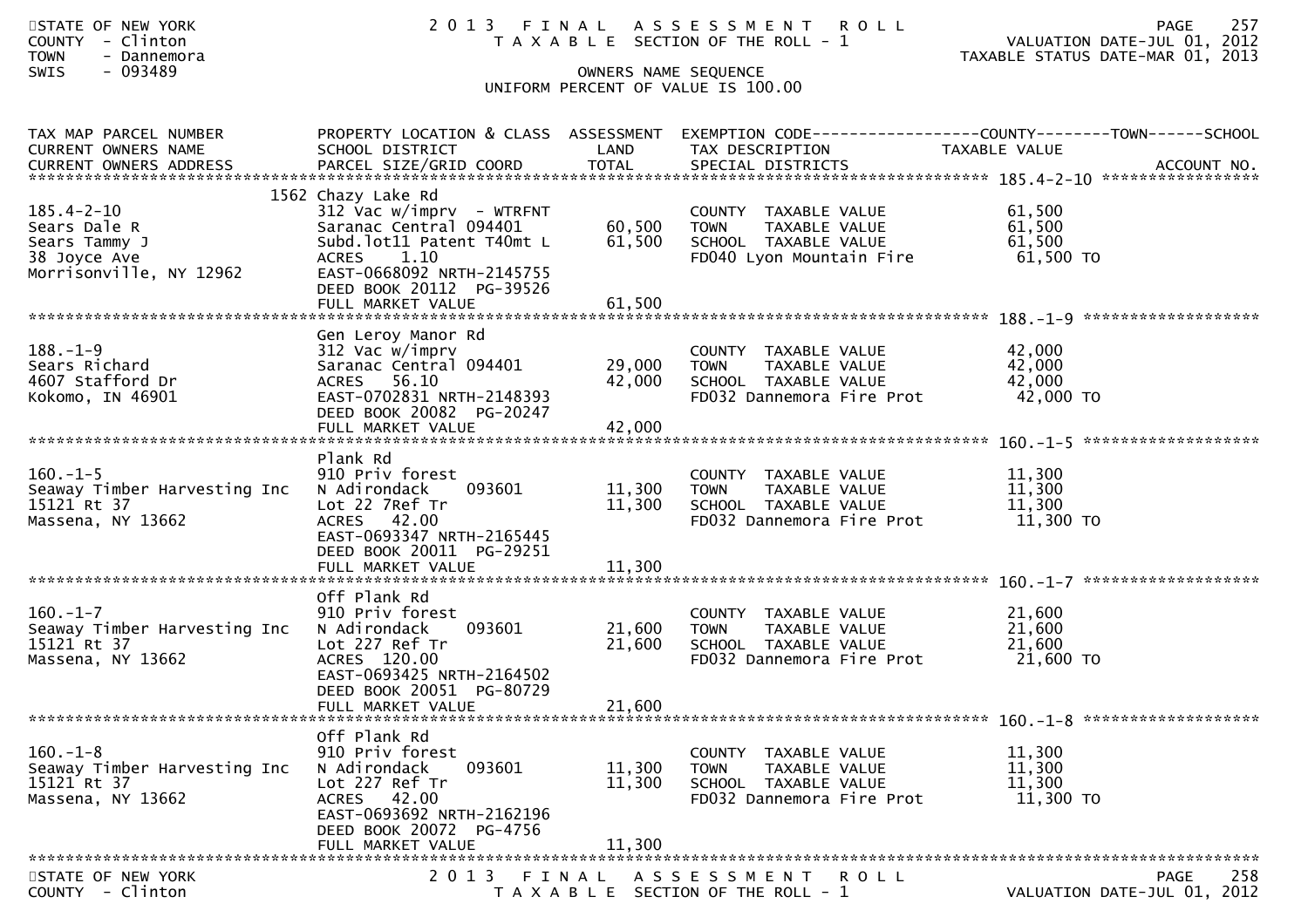## SWIS - 093489 OWNERS NAME SEQUENCE UNIFORM PERCENT OF VALUE IS 100.00

| TAX MAP PARCEL NUMBER            |                                          |        |                                                   | PROPERTY LOCATION & CLASS ASSESSMENT EXEMPTION CODE----------------COUNTY-------TOWN------SCHOOL                            |
|----------------------------------|------------------------------------------|--------|---------------------------------------------------|-----------------------------------------------------------------------------------------------------------------------------|
| CURRENT OWNERS NAME              | SCHOOL DISTRICT                          | LAND   | TAX DESCRIPTION                                   | TAXABLE VALUE                                                                                                               |
|                                  |                                          |        |                                                   | . CURRENT OWNERS ADDRESS PARCEL SIZE/GRID COORD TOTAL SPECIAL DISTRICTS ACCOUNT NO ACCOUNT NO AND MANUSCRIPT OWNERS ADDRESS |
|                                  |                                          |        |                                                   |                                                                                                                             |
| $160. - 1 - 10$                  | Plank Rd<br>910 Priv forest              |        |                                                   | 17,300                                                                                                                      |
|                                  |                                          |        | COUNTY TAXABLE VALUE                              |                                                                                                                             |
| Seaway Timber Harvesting Inc     | N Adirondack<br>093601                   | 17,300 | <b>TOWN</b><br>TAXABLE VALUE                      | 17,300                                                                                                                      |
| 15121 Rt 37<br>Massena, NY 13662 | Lot 227 Ref Tr<br>ACRES 84.00            | 17,300 | SCHOOL TAXABLE VALUE<br>FD032 Dannemora Fire Prot | 17,300<br>17,300 TO                                                                                                         |
|                                  | EAST-0693569 NRTH-2163356                |        |                                                   |                                                                                                                             |
|                                  | DEED BOOK 808<br>$PG-83$                 |        |                                                   |                                                                                                                             |
|                                  | FULL MARKET VALUE                        | 17.300 |                                                   |                                                                                                                             |
|                                  |                                          |        |                                                   |                                                                                                                             |
|                                  | Off Gen Leroy Manor Rd                   |        |                                                   |                                                                                                                             |
| $160 - 1 - 12$                   | 910 Priv forest                          |        | COUNTY TAXABLE VALUE                              | 12,200                                                                                                                      |
| Seaway Timber Harvesting Inc     | N Adirondack<br>093601                   | 12,200 | <b>TOWN</b><br>TAXABLE VALUE                      | 12,200                                                                                                                      |
| 15121 Rt 37                      | Lot 227 Ref Tr                           | 12,200 | SCHOOL TAXABLE VALUE                              | 12,200                                                                                                                      |
| Massena, NY 13662                | ACRES 46.00                              |        | FD032 Dannemora Fire Prot                         | 12,200 TO                                                                                                                   |
|                                  | EAST-0693788 NRTH-2161227                |        |                                                   |                                                                                                                             |
|                                  | DEED BOOK 20011 PG-28510                 |        |                                                   |                                                                                                                             |
|                                  | FULL MARKET VALUE                        | 12,200 |                                                   |                                                                                                                             |
|                                  |                                          |        |                                                   |                                                                                                                             |
|                                  | Rand Hill Rd                             |        |                                                   |                                                                                                                             |
| $161.-1-1$                       | 910 Priv forest                          |        | COUNTY TAXABLE VALUE                              | 2,200                                                                                                                       |
| Seaway Timber Harvesting Inc     | Saranac Central 094401                   | 2,200  | <b>TOWN</b><br>TAXABLE VALUE                      | 2,200                                                                                                                       |
| 15121 State Highway 37           | ACRES 11.00                              | 2,200  | SCHOOL TAXABLE VALUE                              | 2,200                                                                                                                       |
| Massena, NY 13662                | EAST-0697713 NRTH-2167693                |        | FD032 Dannemora Fire Prot                         | 2,200 TO                                                                                                                    |
|                                  | DEED BOOK 20001 PG-27090                 |        |                                                   |                                                                                                                             |
|                                  | FULL MARKET VALUE                        | 2,200  |                                                   |                                                                                                                             |
|                                  |                                          |        |                                                   |                                                                                                                             |
|                                  | Gen Leroy Manor Rd                       |        |                                                   |                                                                                                                             |
| $161. - 1 - 6$                   | 910 Priv forest                          |        | COUNTY TAXABLE VALUE                              | 75,600                                                                                                                      |
| Seaway Timber Harvesting Inc     | Saranac Central 094401                   | 75,600 | TAXABLE VALUE<br><b>TOWN</b>                      | 75,600                                                                                                                      |
| 15121 Rt 37                      | Lot 5 Duers Patent                       | 75,600 | SCHOOL TAXABLE VALUE                              | 75,600                                                                                                                      |
| Massena, NY 13662                | Title Deed Bk 611 Pg 935                 |        | FD032 Dannemora Fire Prot                         | 75,600 TO                                                                                                                   |
|                                  | ACRES 318.00                             |        |                                                   |                                                                                                                             |
|                                  | EAST-0702771 NRTH-2163026                |        |                                                   |                                                                                                                             |
|                                  | DEED BOOK 20061 PG-95627                 |        |                                                   |                                                                                                                             |
|                                  | FULL MARKET VALUE                        | 75,600 |                                                   |                                                                                                                             |
|                                  |                                          |        |                                                   |                                                                                                                             |
|                                  | Gen Leroy Manor Rd                       |        |                                                   |                                                                                                                             |
| $161. - 1 - 7$                   | 910 Priv forest                          |        | COUNTY TAXABLE VALUE                              | 12,600                                                                                                                      |
| Seaway Timber Harvesting Inc     | Saranac Central 094401                   | 12,600 | <b>TOWN</b><br>TAXABLE VALUE                      | 12,600                                                                                                                      |
| 15121 State Hwy 37               | Lot 228 Ref Tract                        | 12,600 | SCHOOL TAXABLE VALUE                              | 12,600<br>12,600 TO                                                                                                         |
| Massena, NY 13662                | ACRES 26.50<br>EAST-0698376 NRTH-2161330 |        | FD032 Dannemora Fire Prot                         |                                                                                                                             |
|                                  | DEED BOOK 20122 PG-48137                 |        |                                                   |                                                                                                                             |
|                                  | FULL MARKET VALUE                        | 12,600 |                                                   |                                                                                                                             |
|                                  |                                          |        |                                                   |                                                                                                                             |
| STATE OF NEW YORK                |                                          |        | 2013 FINAL ASSESSMENT ROLL                        | 259<br>PAGE                                                                                                                 |
| COUNTY - Clinton                 |                                          |        | T A X A B L E SECTION OF THE ROLL - 1             | VALUATION DATE-JUL 01, 2012                                                                                                 |
| <b>TOWN</b><br>- Dannemora       |                                          |        |                                                   | TAXABLE STATUS DATE-MAR 01, 2013                                                                                            |
|                                  |                                          |        |                                                   |                                                                                                                             |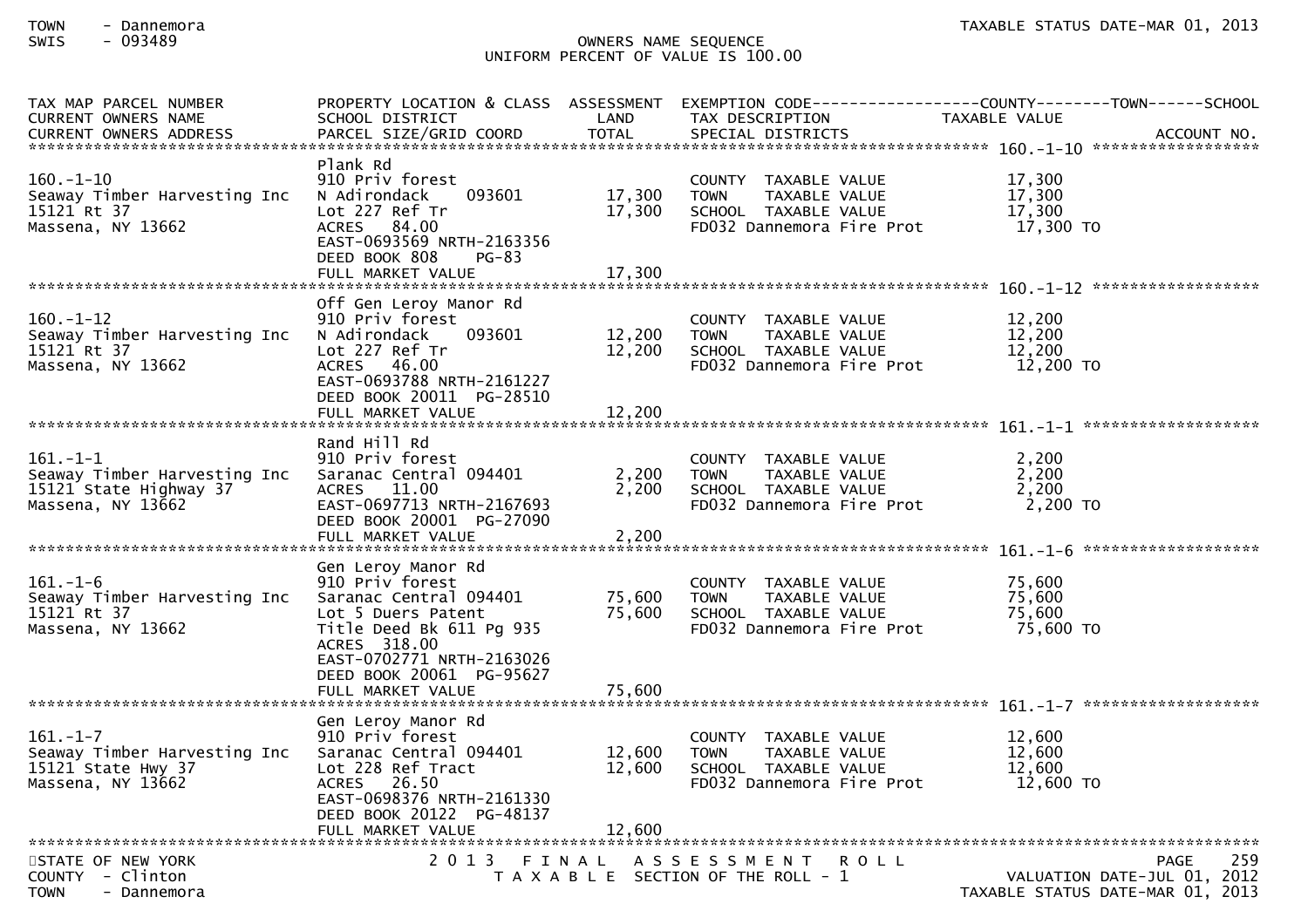# SWIS - 093489 OWNERS NAME SEQUENCE UNIFORM PERCENT OF VALUE IS 100.00

| TAX MAP PARCEL NUMBER<br><b>CURRENT OWNERS NAME</b>                                             | PROPERTY LOCATION & CLASS ASSESSMENT<br>SCHOOL DISTRICT                                                                                                      | LAND                       | TAX DESCRIPTION                                                                                           | EXEMPTION CODE-----------------COUNTY-------TOWN------SCHOOL<br>TAXABLE VALUE |                                                                                |
|-------------------------------------------------------------------------------------------------|--------------------------------------------------------------------------------------------------------------------------------------------------------------|----------------------------|-----------------------------------------------------------------------------------------------------------|-------------------------------------------------------------------------------|--------------------------------------------------------------------------------|
|                                                                                                 |                                                                                                                                                              |                            |                                                                                                           |                                                                               |                                                                                |
| $161. - 1 - 10.1$<br>Seaway Timber Harvesting Inc<br>15121 St Hwy 37<br>Massena, NY 13662       | Gen Leroy Manor Rd<br>910 Priv forest<br>Saranac Central 094401<br>ACRES 32.50<br>EAST-0698560 NRTH-2160117<br>DEED BOOK 20122 PG-50808<br>FULL MARKET VALUE | 15,000<br>15,000<br>15,000 | COUNTY TAXABLE VALUE<br><b>TOWN</b><br>TAXABLE VALUE<br>SCHOOL TAXABLE VALUE<br>FD032 Dannemora Fire Prot | 15,000<br>15,000<br>15,000<br>15,000 TO                                       |                                                                                |
|                                                                                                 |                                                                                                                                                              |                            |                                                                                                           |                                                                               |                                                                                |
| $161. - 1 - 13$<br>Seaway Timber Harvesting Inc<br>15121 Rt 37<br>Massena, NY 13662             | Off Gen Leroy Manor Rd<br>910 Priv forest<br>Saranac Central 094401<br>ACRES 26.50<br>EAST-0698353 NRTH-2161094<br>DEED BOOK 20011 PG-28510                  | 12,600<br>12,600           | COUNTY TAXABLE VALUE<br><b>TOWN</b><br>TAXABLE VALUE<br>SCHOOL TAXABLE VALUE<br>FD032 Dannemora Fire Prot | 12,600<br>12,600<br>12,600<br>$12,600$ TO                                     |                                                                                |
|                                                                                                 | FULL MARKET VALUE                                                                                                                                            | 12,600                     |                                                                                                           |                                                                               |                                                                                |
|                                                                                                 | Off Gen Leroy Manor Rd                                                                                                                                       |                            |                                                                                                           |                                                                               |                                                                                |
| $161. - 1 - 15.1$<br>Seaway Timber Harvesting Inc<br>15121 SH 37<br>Massena, NY 13662           | 910 Priv forest<br>Saranac Central 094401<br>Lot 228<br>ACRES 26.50<br>EAST-0698260 NRTH-2162025<br>DEED BOOK 20122 PG-46629                                 | 12,600<br>12,600           | COUNTY TAXABLE VALUE<br><b>TOWN</b><br>TAXABLE VALUE<br>SCHOOL TAXABLE VALUE<br>FD032 Dannemora Fire Prot | 12,600<br>12,600<br>12,600<br>12,600 TO                                       |                                                                                |
|                                                                                                 | FULL MARKET VALUE                                                                                                                                            | 12,600                     |                                                                                                           |                                                                               |                                                                                |
| $161. - 1 - 15.2$<br>Seaway Timber Harvesting Inc<br>15121 SH 37<br>Massena, NY 13662           | Off Gen Leroy Manor Rd<br>910 Priv forest<br>Saranac Central 094401<br>Lot 228<br>ACRES 52.50<br>EAST-0698189 NRTH-2162604<br>DEED BOOK 20122 PG-46630       | 22,500<br>22,500           | COUNTY TAXABLE VALUE<br>TAXABLE VALUE<br><b>TOWN</b><br>SCHOOL TAXABLE VALUE<br>FD032 Dannemora Fire Prot | 22,500<br>22,500<br>22,500<br>22,500 TO                                       |                                                                                |
|                                                                                                 |                                                                                                                                                              |                            |                                                                                                           |                                                                               |                                                                                |
| $161. - 1 - 17$<br>Seaway Timber Harvesting Inc<br>15121 Rt 37<br>Massena, NY 13662             | Off Gen Leroy Manor Rd<br>910 Priv forest<br>Saranac Central 094401<br><b>ACRES</b><br>26.50<br>EAST-0698154 NRTH-2163188<br>DEED BOOK 20072 PG-4869         | 12,600<br>12,600           | COUNTY TAXABLE VALUE<br><b>TOWN</b><br>TAXABLE VALUE<br>SCHOOL TAXABLE VALUE<br>FD032 Dannemora Fire Prot | 12,600<br>12,600<br>12,600<br>12,600 TO                                       |                                                                                |
|                                                                                                 | FULL MARKET VALUE                                                                                                                                            | 12,600                     |                                                                                                           |                                                                               |                                                                                |
| STATE OF NEW YORK<br>COUNTY - Clinton<br><b>TOWN</b><br>- Dannemora<br>$-093489$<br><b>SWIS</b> |                                                                                                                                                              | OWNERS NAME SEQUENCE       | 2013 FINAL ASSESSMENT<br>T A X A B L E SECTION OF THE ROLL - 1                                            | R O L L                                                                       | 260<br>PAGE<br>VALUATION DATE-JUL 01, 2012<br>TAXABLE STATUS DATE-MAR 01, 2013 |
|                                                                                                 |                                                                                                                                                              |                            | UNIFORM PERCENT OF VALUE IS 100.00                                                                        |                                                                               |                                                                                |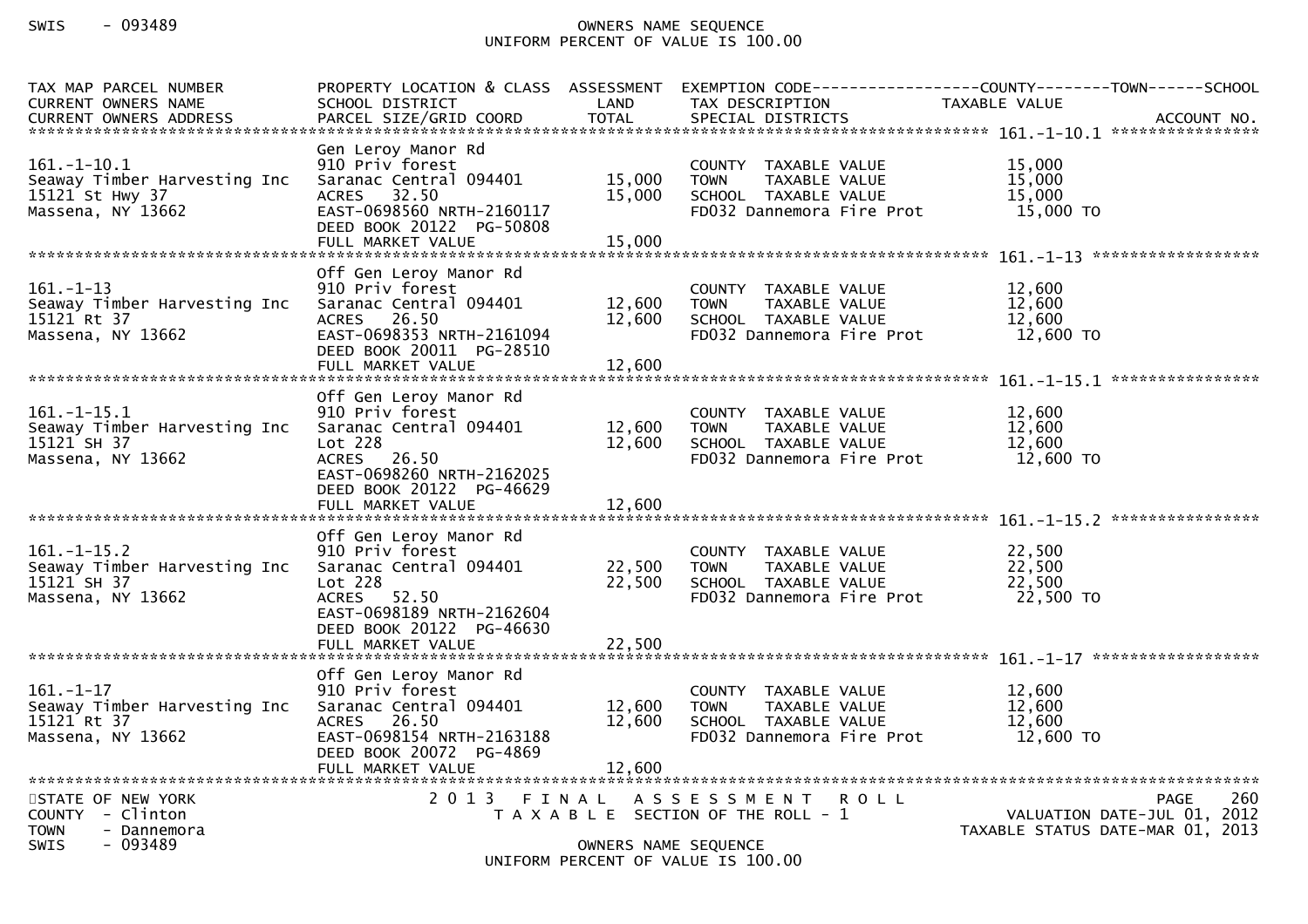| TAX MAP PARCEL NUMBER                               |                           |                      |                                                   | PROPERTY LOCATION & CLASS ASSESSMENT EXEMPTION CODE----------------COUNTY-------TOWN------SCHOOL |
|-----------------------------------------------------|---------------------------|----------------------|---------------------------------------------------|--------------------------------------------------------------------------------------------------|
| CURRENT OWNERS NAME                                 | SCHOOL DISTRICT           | LAND                 | TAX DESCRIPTION                                   | TAXABLE VALUE                                                                                    |
|                                                     |                           |                      |                                                   |                                                                                                  |
|                                                     |                           |                      |                                                   |                                                                                                  |
|                                                     | Off Gen Leroy Manor Rd    |                      |                                                   |                                                                                                  |
| $161. - 1 - 18$                                     | 910 Priv forest           |                      | COUNTY TAXABLE VALUE                              | 22,500                                                                                           |
| Seaway Timber Harvesting Inc                        | Saranac Central 094401    | 22,500               | <b>TOWN</b><br>TAXABLE VALUE                      | 22,500                                                                                           |
| 15121 Rt 37                                         | ACRES 52.50               | 22,500               | SCHOOL TAXABLE VALUE                              | 22,500                                                                                           |
| Massena, NY 13662                                   | EAST-0698032 NRTH-2163519 |                      | FD032 Dannemora Fire Prot                         | 22,500 TO                                                                                        |
|                                                     | DEED BOOK 810<br>PG-40    |                      |                                                   |                                                                                                  |
|                                                     |                           |                      |                                                   |                                                                                                  |
|                                                     |                           |                      |                                                   |                                                                                                  |
|                                                     | Gen Leroy Manor Rd        |                      |                                                   |                                                                                                  |
| $161. - 1 - 19$                                     | 910 Priv forest           |                      | COUNTY TAXABLE VALUE                              | 22,500                                                                                           |
| Seaway Timber Harvesting Inc                        | Saranac Central 094401    | 22,500               | <b>TOWN</b>                                       | 22,500                                                                                           |
| 15121 Rt 37                                         | ACRES 52.50               | 22,500               | TOWN      TAXABLE VALUE<br>SCHOOL   TAXABLE VALUE | 22,500                                                                                           |
| Massena, NY 13662                                   | EAST-0697921 NRTH-2164430 |                      | FD032 Dannemora Fire Prot                         | 22,500 TO                                                                                        |
|                                                     | DEED BOOK 20011 PG-29252  |                      |                                                   |                                                                                                  |
|                                                     | FULL MARKET VALUE         | 22,500               |                                                   |                                                                                                  |
|                                                     |                           |                      |                                                   |                                                                                                  |
|                                                     | Off Gen Leroy Manor Rd    |                      |                                                   |                                                                                                  |
| $161. - 1 - 20$                                     | 910 Priv forest           |                      | COUNTY TAXABLE VALUE                              | 22,700                                                                                           |
| Seaway Timber Harvesting Inc                        | Saranac Central 094401    | 22,700               | <b>TOWN</b><br>TAXABLE VALUE                      | 22,700                                                                                           |
| 15121 Rt 37                                         | ACRES 53.60               | 22,700               | SCHOOL TAXABLE VALUE                              | 22,700                                                                                           |
| Massena, NY 13662                                   | EAST-0697996 NRTH-2163977 |                      | FD032 Dannemora Fire Prot                         | 22,700 TO                                                                                        |
|                                                     | DEED BOOK 791<br>PG-39    |                      |                                                   |                                                                                                  |
|                                                     |                           |                      |                                                   |                                                                                                  |
|                                                     |                           |                      |                                                   |                                                                                                  |
|                                                     |                           |                      |                                                   |                                                                                                  |
|                                                     | Off Gen Leroy Manor Rd    |                      |                                                   |                                                                                                  |
| $161. - 1 - 21$                                     | 910 Priv forest           |                      | COUNTY TAXABLE VALUE                              | 22,400                                                                                           |
| Seaway Timber Harvesting Inc Saranac Central 094401 |                           | 22,400               | TAXABLE VALUE<br>TOWN                             | 22,400                                                                                           |
| 15121 Rt 37                                         | Lot 226 Ref Tr            | 22,400               | SCHOOL TAXABLE VALUE                              | 22,400                                                                                           |
| Massena, NY 13662                                   | ACRES 52.00               |                      | FD032 Dannemora Fire Prot                         | 22,400 TO                                                                                        |
|                                                     | EAST-0697779 NRTH-2165346 |                      |                                                   |                                                                                                  |
|                                                     | DEED BOOK 20011 PG-28510  |                      |                                                   |                                                                                                  |
|                                                     |                           |                      |                                                   |                                                                                                  |
|                                                     |                           |                      |                                                   |                                                                                                  |
|                                                     | Off Gen Leroy Manor Rd    |                      |                                                   |                                                                                                  |
| $161. - 1 - 22$                                     | 910 Priv forest           |                      | COUNTY TAXABLE VALUE                              | 22,400                                                                                           |
| Seaway Timber Harvesting Inc                        | Saranac Central 094401    | 22,400               | TAXABLE VALUE<br><b>TOWN</b>                      | 22,400                                                                                           |
| 15121 Rt 37                                         | ACRES 52.00               | 22,400               | SCHOOL TAXABLE VALUE                              | 22,400                                                                                           |
| Massena, NY 13662                                   | EAST-0697746 NRTH-2165803 |                      | FD032 Dannemora Fire Prot                         | 22,400 TO                                                                                        |
|                                                     | DEED BOOK 20011 PG-28510  |                      |                                                   |                                                                                                  |
|                                                     | FULL MARKET VALUE         | 22,400               |                                                   |                                                                                                  |
|                                                     |                           |                      |                                                   |                                                                                                  |
|                                                     | Gen Leroy Manor Rd        |                      |                                                   |                                                                                                  |
| $161. - 1 - 23$                                     | 910 Priv forest           |                      | COUNTY TAXABLE VALUE                              | 48,000                                                                                           |
| Seaway Timber Harvesting Inc                        | Saranac Central 094401    | 48,000               | TAXABLE VALUE<br>TOWN                             | 48,000                                                                                           |
| 15121 Rt 37                                         | ACRES 180.00              | 48,000               | SCHOOL TAXABLE VALUE                              | 48,000                                                                                           |
| Massena, NY 13662                                   | EAST-0697630 NRTH-2166819 |                      | FD032 Dannemora Fire Prot                         | 48,000 TO                                                                                        |
|                                                     | DEED BOOK 20011 PG-28510  |                      |                                                   |                                                                                                  |
|                                                     | FULL MARKET VALUE         | 48,000               |                                                   |                                                                                                  |
|                                                     |                           |                      |                                                   |                                                                                                  |
| STATE OF NEW YORK                                   | 2 0 1 3                   | FINAL                | A S S E S S M E N T<br><b>ROLL</b>                | PAGE<br>261                                                                                      |
| - Clinton<br><b>COUNTY</b>                          |                           |                      | T A X A B L E SECTION OF THE ROLL - 1             | VALUATION DATE-JUL 01, 2012                                                                      |
| <b>TOWN</b><br>- Dannemora                          |                           |                      |                                                   | TAXABLE STATUS DATE-MAR 01, 2013                                                                 |
| $-093489$<br>SWIS                                   |                           | OWNERS NAME SEQUENCE |                                                   |                                                                                                  |
|                                                     |                           |                      |                                                   |                                                                                                  |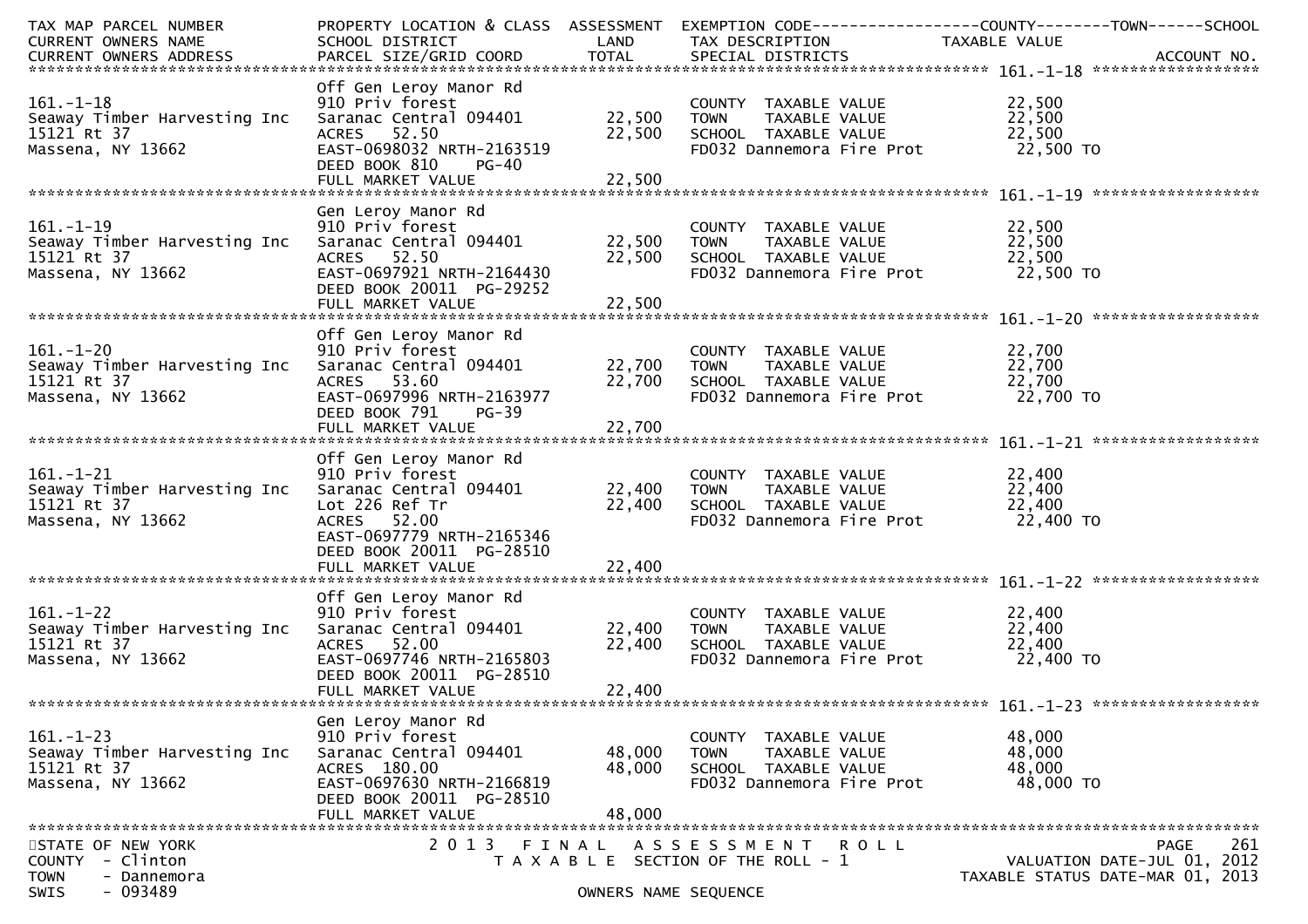#### UNIFORM PERCENT OF VALUE IS 100.00

| TAX MAP PARCEL NUMBER<br>CURRENT OWNERS NAME                                                        | PROPERTY LOCATION & CLASS ASSESSMENT<br>SCHOOL DISTRICT                                                                                                                           | LAND                       | TAX DESCRIPTION                                                                                           | TAXABLE VALUE                                                      |                    |
|-----------------------------------------------------------------------------------------------------|-----------------------------------------------------------------------------------------------------------------------------------------------------------------------------------|----------------------------|-----------------------------------------------------------------------------------------------------------|--------------------------------------------------------------------|--------------------|
| $161. - 1 - 26$<br>Seaway Timber Harvesting Inc<br>15121 Rt 37<br>Massena, NY 13662                 | Gen Leroy Manor Rd<br>910 Priv forest<br>Saranac Central 094401<br>Lot 226 Ref Tr<br>ACRES 52.50<br>EAST-0697865 NRTH-2164890<br>DEED BOOK 20011 PG-28510<br>FULL MARKET VALUE    | 22,500<br>22,500<br>22,500 | COUNTY TAXABLE VALUE<br><b>TOWN</b><br>TAXABLE VALUE<br>SCHOOL TAXABLE VALUE<br>FD032 Dannemora Fire Prot | 22,500<br>22,500<br>22,500<br>22,500 TO                            |                    |
|                                                                                                     |                                                                                                                                                                                   |                            |                                                                                                           |                                                                    |                    |
| $173. - 2 - 7$<br>Secore Margaret<br>175 Hamilton St<br>Meriden, CT 06451                           | Wilfred King Rd<br>$314$ Rural vac<10<br>093601<br>N Adirondack<br>2.70<br><b>ACRES</b><br>EAST-0675739 NRTH-2157200<br>DEED BOOK 560<br>PG-1023<br>FULL MARKET VALUE             | 7,000<br>7.000<br>7,000    | COUNTY TAXABLE VALUE<br>TAXABLE VALUE<br><b>TOWN</b><br>SCHOOL TAXABLE VALUE<br>FD032 Dannemora Fire Prot | 7,000<br>7,000<br>7,000<br>7,000 TO                                |                    |
|                                                                                                     |                                                                                                                                                                                   |                            |                                                                                                           |                                                                    |                    |
| $185.2 - 2 - 24$<br>Seguin R H<br>1702 Plank Rd<br>Ellenburg Depot, NY 12935                        | Garmish St<br>311 Res vac land<br>N Adirondack<br>093601<br>FRNT 105.34 DPTH 150.00<br>EAST-0667350 NRTH-2149325<br>DEED BOOK 634<br>PG-483<br>FULL MARKET VALUE                  | 11,000<br>11,000<br>11,000 | COUNTY TAXABLE VALUE<br>TAXABLE VALUE<br><b>TOWN</b><br>SCHOOL TAXABLE VALUE<br>FD040 Lyon Mountain Fire  | 11,000<br>11,000<br>11,000<br>11,000 TO                            |                    |
|                                                                                                     | Garmish St                                                                                                                                                                        |                            |                                                                                                           |                                                                    |                    |
| $185.2 - 2 - 31$<br>Seguin Robert H<br>Seguin Nancy A<br>1702 Plank Rd<br>Ellenburg Depot, NY 12935 | 311 Res vac land<br>093601<br>N Adirondack<br>Subd Lot 21<br>FRNT 100.00 DPTH 150.00<br>EAST-0667055 NRTH-2149324<br>DEED BOOK 630<br>PG-296                                      | 5,800<br>5,800             | COUNTY TAXABLE VALUE<br>TAXABLE VALUE<br><b>TOWN</b><br>SCHOOL TAXABLE VALUE<br>FD040 Lyon Mountain Fire  | 5,800<br>5,800<br>5,800<br>$5,800$ TO                              |                    |
|                                                                                                     |                                                                                                                                                                                   |                            |                                                                                                           |                                                                    |                    |
| $185.2 - 2 - 32$<br>Seguin Robert H<br>Seguin Nancy A<br>1702 Plank Rd<br>Ellenburg Depot, NY 12935 | Garmish St<br>311 Res vac land<br>093601<br>N Adirondack<br>Subd. Lot 17<br>FRNT 100.00 DPTH 150.00<br>EAST-0667130 NRTH-2149392<br>DEED BOOK 632<br>$PG-14$<br>FULL MARKET VALUE | 8,700<br>8,700<br>8,700    | COUNTY TAXABLE VALUE<br><b>TOWN</b><br>TAXABLE VALUE<br>SCHOOL TAXABLE VALUE<br>FD040 Lyon Mountain Fire  | 8,700<br>8,700<br>8,700<br>8,700 TO                                |                    |
| STATE OF NEW YORK                                                                                   | 2013 FINAL                                                                                                                                                                        |                            | ASSESSMENT ROLL                                                                                           |                                                                    | 262<br><b>PAGE</b> |
| COUNTY - Clinton<br><b>TOWN</b><br>- Dannemora<br><b>SWIS</b><br>- 093489                           |                                                                                                                                                                                   | OWNERS NAME SEQUENCE       | T A X A B L E SECTION OF THE ROLL - 1<br>$11175001$ $0.55051$ $0.5$ $0.1115$ $0.6$ $0.00$                 | VALUATION DATE-JUL $01$ , 2012<br>TAXABLE STATUS DATE-MAR 01, 2013 |                    |

UNIFORM PERCENT OF VALUE IS 100.00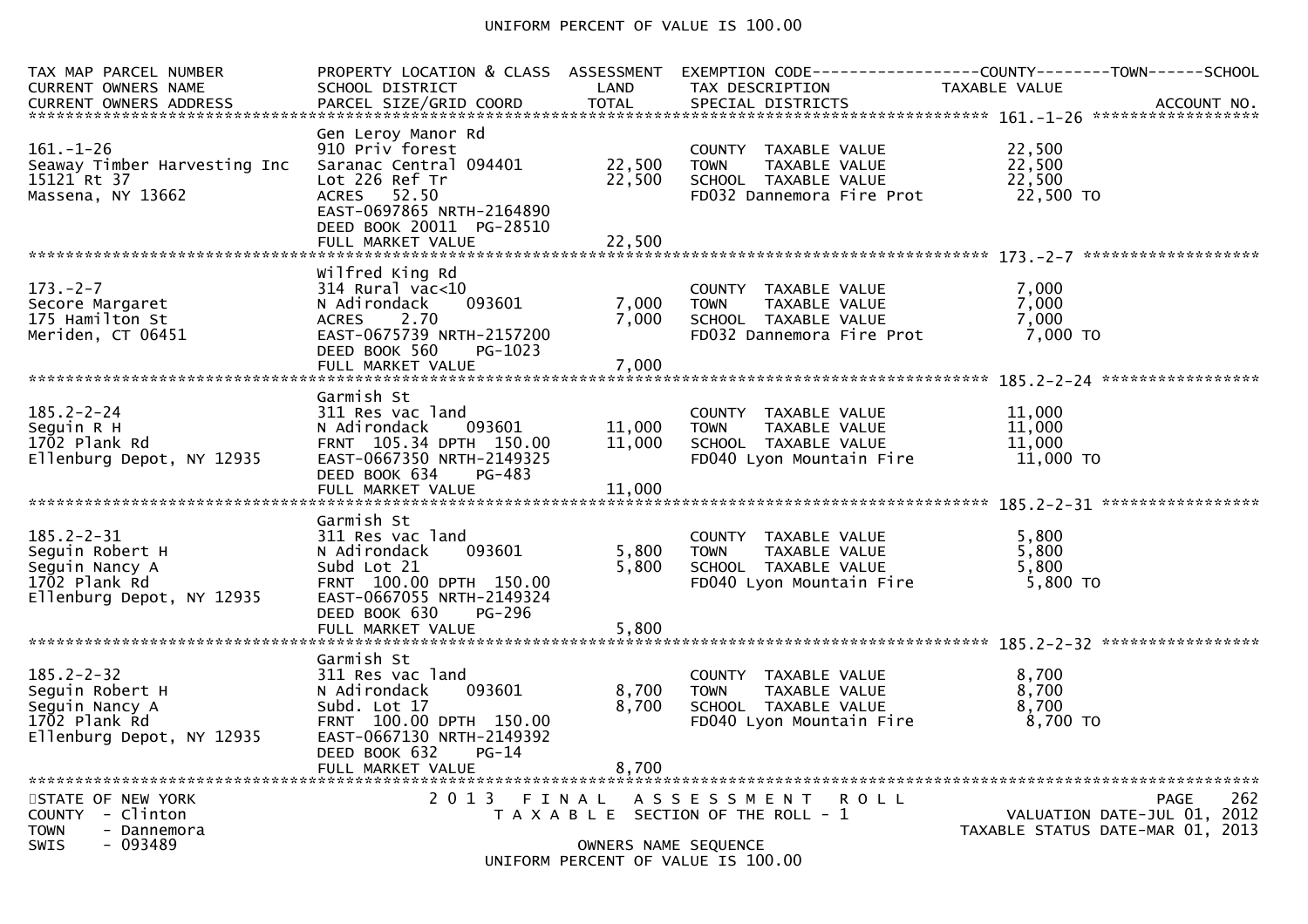| TAX MAP PARCEL NUMBER                                                              |                           |                      |                                       | PROPERTY LOCATION & CLASS ASSESSMENT EXEMPTION CODE----------------COUNTY-------TOWN------SCHOOL                                                                                                                                     |
|------------------------------------------------------------------------------------|---------------------------|----------------------|---------------------------------------|--------------------------------------------------------------------------------------------------------------------------------------------------------------------------------------------------------------------------------------|
| CURRENT OWNERS NAME                                                                | SCHOOL DISTRICT           | LAND                 | TAX DESCRIPTION                       | TAXABLE VALUE                                                                                                                                                                                                                        |
|                                                                                    |                           |                      |                                       |                                                                                                                                                                                                                                      |
|                                                                                    |                           |                      |                                       |                                                                                                                                                                                                                                      |
|                                                                                    | Rt 374                    |                      |                                       |                                                                                                                                                                                                                                      |
| $158.4 - 1 - 1$                                                                    | 311 Res vac land - WTRFNT |                      | COUNTY TAXABLE VALUE                  | 10,600                                                                                                                                                                                                                               |
| Seney Lawrence J                                                                   | 093601<br>N Adirondack    | 10,600               | <b>TOWN</b><br>TAXABLE VALUE          | 10,600                                                                                                                                                                                                                               |
| Seney Colleen J                                                                    | FRNT 75.00 DPTH 105.00    | 10,600               | SCHOOL TAXABLE VALUE                  | 10,600                                                                                                                                                                                                                               |
| 737 Chazy Lake Rd                                                                  | EAST-0671653 NRTH-2164730 |                      | FD040 Lyon Mountain Fire 10,600 TO    |                                                                                                                                                                                                                                      |
| Saranac, NY 12981                                                                  | DEED BOOK 98000 PG-99780  |                      |                                       |                                                                                                                                                                                                                                      |
|                                                                                    |                           |                      |                                       |                                                                                                                                                                                                                                      |
|                                                                                    |                           |                      |                                       |                                                                                                                                                                                                                                      |
|                                                                                    | 868 Wilfred King Rd       |                      |                                       |                                                                                                                                                                                                                                      |
| $185.2 - 3 - 19$                                                                   | 260 Seasonal res - WTRFNT |                      | COUNTY TAXABLE VALUE                  | 233,500                                                                                                                                                                                                                              |
|                                                                                    |                           |                      |                                       |                                                                                                                                                                                                                                      |
|                                                                                    |                           |                      |                                       |                                                                                                                                                                                                                                      |
|                                                                                    |                           |                      |                                       |                                                                                                                                                                                                                                      |
|                                                                                    |                           |                      |                                       |                                                                                                                                                                                                                                      |
|                                                                                    |                           |                      |                                       |                                                                                                                                                                                                                                      |
|                                                                                    |                           |                      |                                       | 185.2-3-19 260 Seasonal res - WTRFNT<br>Seney Philip Madirondack 093601 171,500 TOWN TAXABLE VALUE 233,500<br>Seney Shirley Ackes 2.90 233,500 SCHOOL TAXABLE VALUE 233,500<br>Kathleen Gaunt East -0670856 NRTH-2150242 FD032 Danne |
|                                                                                    | 442 Wilfred King Rd       |                      |                                       |                                                                                                                                                                                                                                      |
| $173. - 1 - 13$                                                                    |                           |                      |                                       |                                                                                                                                                                                                                                      |
|                                                                                    | 210 1 Family Res          |                      | COUNTY TAXABLE VALUE                  | 82,400                                                                                                                                                                                                                               |
| Seney Robert                                                                       | 093601<br>N Adirondack    | 4,700                | <b>TOWN</b><br>TAXABLE VALUE          | 82,400                                                                                                                                                                                                                               |
|                                                                                    | FRNT 120.00 DPTH 150.00   | 82,400               | SCHOOL TAXABLE VALUE                  | 82,400                                                                                                                                                                                                                               |
| Seney Robert<br>Seney Lorraine<br>442 Wilfred King Rd<br>Ellenburg Depot, NY 12935 | <b>BANK</b><br>080        |                      | FD032 Dannemora Fire Prot             | 82,400 TO                                                                                                                                                                                                                            |
|                                                                                    | EAST-0674271 NRTH-2157632 |                      |                                       |                                                                                                                                                                                                                                      |
|                                                                                    | DEED BOOK 99001 PG-10032  |                      |                                       |                                                                                                                                                                                                                                      |
|                                                                                    |                           |                      |                                       |                                                                                                                                                                                                                                      |
|                                                                                    |                           |                      |                                       |                                                                                                                                                                                                                                      |
|                                                                                    | 797 Sunset Rd             |                      |                                       |                                                                                                                                                                                                                                      |
| $169.4 - 1 - 9$                                                                    | 260 Seasonal res - WTRFNT |                      | COUNTY TAXABLE VALUE                  | 188,200                                                                                                                                                                                                                              |
| Seymour Neil V                                                                     | 093601<br>N Adirondack    | 99,800               | <b>TOWN</b><br>TAXABLE VALUE          | 188,200                                                                                                                                                                                                                              |
| Seymour Mary K                                                                     | Near Lord                 | 188,200              | SCHOOL TAXABLE VALUE                  | 188,200                                                                                                                                                                                                                              |
| 4 Lawrence Ave                                                                     | FRNT 102.00 DPTH 170.00   |                      | FD040 Lyon Mountain Fire 188,200 TO   |                                                                                                                                                                                                                                      |
| Malone, NY 12953                                                                   | EAST-0634711 NRTH-2154148 |                      | WD018 Chat lake water dist            | 188,200 то м                                                                                                                                                                                                                         |
|                                                                                    | DEED BOOK 676<br>PG-199   |                      |                                       |                                                                                                                                                                                                                                      |
|                                                                                    | FULL MARKET VALUE         | 188,200              |                                       |                                                                                                                                                                                                                                      |
|                                                                                    |                           |                      |                                       |                                                                                                                                                                                                                                      |
|                                                                                    | 4545 Rt 374               |                      |                                       |                                                                                                                                                                                                                                      |
| $169. - 2 - 15$                                                                    | 260 Seasonal res - WTRFNT |                      | COUNTY TAXABLE VALUE                  | 240,100                                                                                                                                                                                                                              |
| Seymour Paul F                                                                     | N Adirondack<br>093601    | 137,000              | <b>TOWN</b><br>TAXABLE VALUE          | 240,100                                                                                                                                                                                                                              |
| Seymour Linda L                                                                    | ACRES 15.80               | 240,100              | SCHOOL TAXABLE VALUE                  | 240,100                                                                                                                                                                                                                              |
| 66 Dudley Rd                                                                       | EAST-0634567 NRTH-2159124 |                      | FD040 Lyon Mountain Fire 240,100 TO   |                                                                                                                                                                                                                                      |
| Champlain, NY 12919                                                                | DEED BOOK 20092 PG-29324  |                      | WD018 Chat lake water dist            | 231,817 то м                                                                                                                                                                                                                         |
|                                                                                    |                           | 240,100              |                                       |                                                                                                                                                                                                                                      |
|                                                                                    | FULL MARKET VALUE         |                      |                                       |                                                                                                                                                                                                                                      |
|                                                                                    |                           |                      |                                       |                                                                                                                                                                                                                                      |
| STATE OF NEW YORK                                                                  | 2013 FINAL                |                      | A S S E S S M E N T R O L L           | 263<br>PAGE                                                                                                                                                                                                                          |
| COUNTY - Clinton                                                                   |                           |                      | T A X A B L E SECTION OF THE ROLL - 1 | VALUATION DATE-JUL 01, 2012                                                                                                                                                                                                          |
| <b>TOWN</b><br>- Dannemora                                                         |                           |                      |                                       | TAXABLE STATUS DATE-MAR 01, 2013                                                                                                                                                                                                     |
| - 093489<br><b>SWIS</b>                                                            |                           | OWNERS NAME SEQUENCE |                                       |                                                                                                                                                                                                                                      |
|                                                                                    |                           |                      | UNIFORM PERCENT OF VALUE IS 100.00    |                                                                                                                                                                                                                                      |
|                                                                                    |                           |                      |                                       |                                                                                                                                                                                                                                      |
|                                                                                    |                           |                      |                                       |                                                                                                                                                                                                                                      |
| TAX MAP PARCEL NUMBER                                                              |                           |                      |                                       | PROPERTY LOCATION & CLASS ASSESSMENT EXEMPTION CODE----------------COUNTY--------TOWN------SCHOOL                                                                                                                                    |
| CURRENT OWNERS NAME                                                                | SCHOOL DISTRICT           | LAND                 | TAX DESCRIPTION                       | TAXABLE VALUE                                                                                                                                                                                                                        |
| CURRENT OWNERS ADDRESS                                                             | PARCEL SIZE/GRID COORD    | <b>TOTAL</b>         | SPECIAL DISTRICTS                     | ACCOUNT NO.                                                                                                                                                                                                                          |
|                                                                                    |                           |                      |                                       |                                                                                                                                                                                                                                      |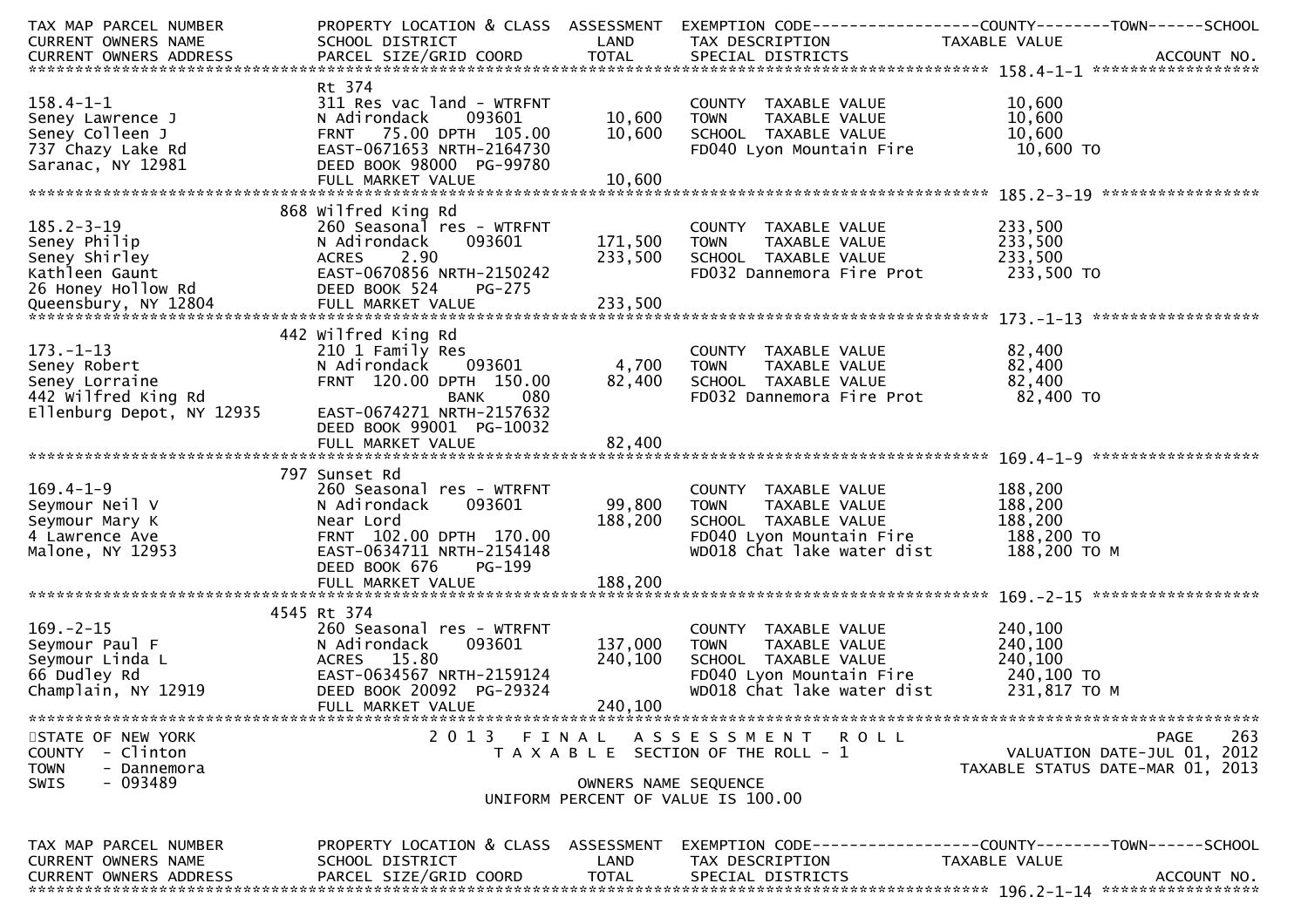| $196.2 - 1 - 14$<br>Seymour Raymond J<br>Seymour Linda S<br>7 Nadler Rd<br>Clifton Park, NY 12065                | 192 Boomhower Rd<br>210 1 Family Res - WTRFNT<br>093601<br>N Adirondack<br>FRNT 100.20 DPTH 241.00<br>EAST-0631134 NRTH-2144122<br>DEED BOOK 98001 PG-06595                                           | 97,900<br>298,800             | COUNTY TAXABLE VALUE<br><b>TOWN</b><br>TAXABLE VALUE<br>SCHOOL TAXABLE VALUE<br>FD040 Lyon Mountain Fire<br>WD018 Chat lake water dist  | 298,800<br>298,800<br>298,800<br>298,800 TO<br>298,800 ТО М     |        |
|------------------------------------------------------------------------------------------------------------------|-------------------------------------------------------------------------------------------------------------------------------------------------------------------------------------------------------|-------------------------------|-----------------------------------------------------------------------------------------------------------------------------------------|-----------------------------------------------------------------|--------|
| $173.3 - 2 - 11$<br>Shad Rees<br>Shad Pamela<br>336 E Boyds Rd<br>Carmel, NY 10512                               | Wilfred King Rd<br>260 Seasonal res - WTRFNT<br>093601<br>N Adirondack<br>1.90<br>ACRES<br>EAST-0672278 NRTH-2156706<br>DEED BOOK 20051 PG-88931<br>FULL MARKET VALUE                                 | 118,100<br>208,600<br>208,600 | COUNTY TAXABLE VALUE<br><b>TOWN</b><br>TAXABLE VALUE<br>SCHOOL TAXABLE VALUE<br>FD032 Dannemora Fire Prot                               | 208,600<br>208,600<br>208,600<br>208,600 TO                     |        |
| $172.4 - 1 - 17$<br>Shaddick Duncan<br>Shaddick Margaret<br>7C399 Clarke Ave<br>Westmount QC, Canada<br>H3Z2E7   | 660 wilfred King Rd<br>260 Seasonal res - WTRFNT<br>N Adirondack<br>093601<br>ACRES 1.60<br>EAST-0669971 NRTH-2155010<br>DEED BOOK 836<br>$PG-2$<br>FULL MARKET VALUE                                 | 125,200<br>191,400<br>191,400 | COUNTY TAXABLE VALUE<br><b>TOWN</b><br>TAXABLE VALUE<br>SCHOOL TAXABLE VALUE<br>FD032 Dannemora Fire Prot                               | 191,400<br>191,400<br>191,400<br>191,400 TO                     |        |
| 183.20-4-11<br>Shantie Sharon<br>snantie Sharon<br>Greene Tonya<br>2811 Standish Rd<br>Lyon Mt, NY 12952         | 2811 Standish Rd<br>210 1 Family Res<br>N Adirondack<br>093601<br>FRNT 60.00 DPTH 396.00<br>EAST-0644333 NRTH-2145574<br>DEED BOOK 20041 PG-68475                                                     | 2,000<br>23,000               | COUNTY TAXABLE VALUE<br><b>TOWN</b><br>TAXABLE VALUE<br>SCHOOL TAXABLE VALUE<br>FD040 Lyon Mountain Fire<br>LT009 Lyon Mountain Light   | 23,000<br>23,000<br>23,000<br>23,000 TO<br>23,000 TO            |        |
| $169. - 2 - 5.2$<br>Shatraw Charles<br>4520 Rt 374<br>Merrill, NY 12955                                          | 4520 Rt 374<br>210 1 Family Res<br>093601<br>N Adirondack<br>Lot 119 T5omt<br>850<br><b>ACRES</b><br>2.90 BANK<br>EAST-0635385 NRTH-2159664<br>DEED BOOK 20051 PG-85598<br>FULL MARKET VALUE          | 16,100<br>111,200<br>111,200  | 41854<br>0<br>RES STAR<br>COUNTY TAXABLE VALUE<br><b>TOWN</b><br>TAXABLE VALUE<br>SCHOOL TAXABLE VALUE<br>FD040 Lyon Mountain Fire      | 0<br>0<br>111,200<br>111,200<br>81,200<br>111,200 TO            | 30,000 |
| $158.4 - 1 - 25$<br>Shatraw Keith A<br>Shatraw Nancy L<br>PO Box 533<br>Dannemora, NY 12929<br>STATE OF NEW YORK | 31 Summer Haven Dr<br>260 Seasonal res - WTRFNT<br>093601<br>N Adirondack<br>FRNT 100.00 DPTH 220.00<br>EAST-0670564 NRTH-2162589<br>DEED BOOK 767<br>PG-112<br>FULL MARKET VALUE<br>2 0 1 3<br>FINAL | 90,900<br>145,000<br>145,000  | COUNTY TAXABLE VALUE<br><b>TOWN</b><br>TAXABLE VALUE<br>SCHOOL TAXABLE VALUE<br>FD040 Lyon Mountain Fire<br>A S S E S S M E N T R O L L | 145,000<br>145,000<br>145,000<br>145,000 TO<br>PAGE             | 264    |
| - Clinton<br><b>COUNTY</b><br><b>TOWN</b><br>- Dannemora<br>- 093489<br><b>SWIS</b>                              |                                                                                                                                                                                                       | OWNERS NAME SEQUENCE          | T A X A B L E SECTION OF THE ROLL - 1<br>UNIFORM PERCENT OF VALUE IS 100.00                                                             | VALUATION DATE-JUL 01, 2012<br>TAXABLE STATUS DATE-MAR 01, 2013 |        |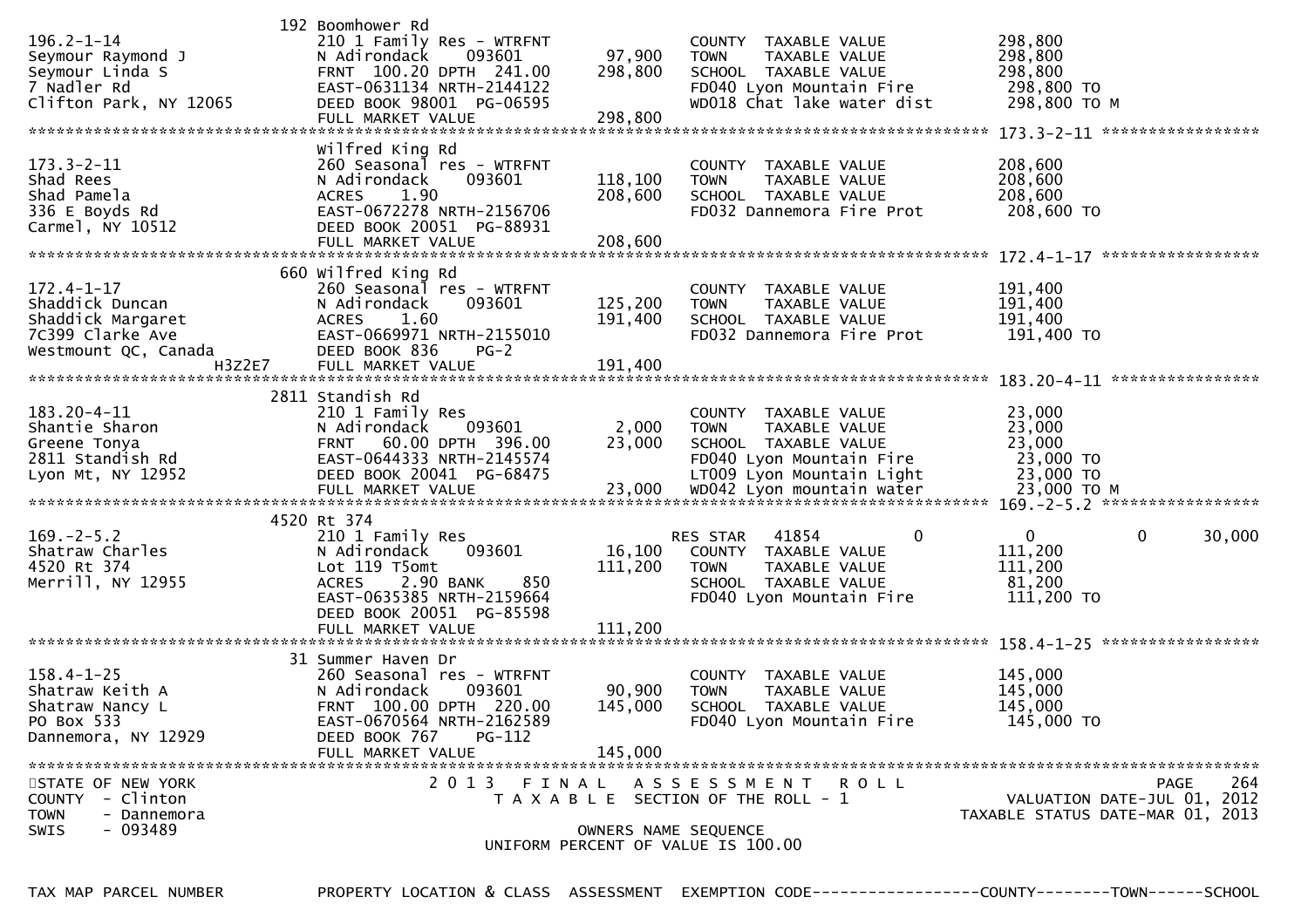| CURRENT OWNERS NAME                                                                                               | SCHOOL DISTRICT                                                                                                                                                            | LAND                         | TAX DESCRIPTION                                                                                                                                                                                         | TAXABLE VALUE                                                                                                |
|-------------------------------------------------------------------------------------------------------------------|----------------------------------------------------------------------------------------------------------------------------------------------------------------------------|------------------------------|---------------------------------------------------------------------------------------------------------------------------------------------------------------------------------------------------------|--------------------------------------------------------------------------------------------------------------|
| $172.2 - 1 - 25$<br>Sheehan Fulton J Jr<br>Sheehan Cathy C<br>899 Hardscrabble Rd<br>Cadyville, NY 12918          | 3033 Rt 374<br>260 Seasonal res - WTRFNT<br>N Adirondack<br>093601<br>FRNT 100.00 DPTH 215.00<br>EAST-0664136 NRTH-2157016<br>DEED BOOK 691<br>PG-194<br>FULL MARKET VALUE | 88,100<br>139,500<br>139,500 | COUNTY TAXABLE VALUE<br><b>TOWN</b><br>TAXABLE VALUE<br>SCHOOL TAXABLE VALUE<br>FD040 Lyon Mountain Fire                                                                                                | 139,500<br>139,500<br>139,500<br>139,500 TO                                                                  |
|                                                                                                                   | 1232 Rt 374                                                                                                                                                                |                              |                                                                                                                                                                                                         |                                                                                                              |
| $187. - 1 - 8$<br>Sheehan Kevin J<br>Sheehan Denise<br>1232 Rt 374<br>Dannemora, NY 12929                         | 210 1 Family Res<br>Saranac Central 094401<br>Lot 5 Pion<br>850<br><b>ACRES</b><br>1.10 BANK<br>EAST-0692192 NRTH-2146373<br>DEED BOOK 20122 PG-51766<br>FULL MARKET VALUE | 6,600<br>118,800<br>118,800  | $\mathbf{0}$<br>RES STAR 41854<br>COUNTY TAXABLE VALUE<br><b>TOWN</b><br>TAXABLE VALUE<br>SCHOOL TAXABLE VALUE<br>FD032 Dannemora Fire Prot                                                             | $\mathbf{0}$<br>$\mathbf{0}$<br>30,000<br>118,800<br>118,800<br>88,800<br>118,800 TO                         |
|                                                                                                                   |                                                                                                                                                                            |                              |                                                                                                                                                                                                         |                                                                                                              |
| $182.2 - 1 - 2$<br>Shelton S William<br>Shelton Judith S<br>68 Fox Hill Rd<br>Branchville, NJ 07826               | 749 Sunset Rd<br>$312$ Vac w/imprv - WTRFNT<br>N Adirondack<br>093601<br>1.00<br><b>ACRES</b><br>EAST-0634502 NRTH-2153070<br>DEED BOOK 20031 PG-64845                     | 126,500<br>126,500           | COUNTY TAXABLE VALUE<br>TAXABLE VALUE<br><b>TOWN</b><br>SCHOOL TAXABLE VALUE<br>FD040 Lyon Mountain Fire<br>WD018 Chat lake water dist                                                                  | 126,500<br>126,500<br>126,500<br>126,500 TO<br>125,324 TO M                                                  |
|                                                                                                                   |                                                                                                                                                                            |                              |                                                                                                                                                                                                         |                                                                                                              |
| $169.4 - 1 - 3$<br>Shufelt Bennett F<br>Shufelt Alice<br>4089 Nesconset Hwy Apt 304<br>South Setauket, NY 11720   | 829 Sunset Rd<br>260 Seasonal res - WTRFNT<br>093601<br>N Adirondack<br><b>ACRES</b><br>1.10<br>EAST-0635192 NRTH-2154827<br><b>PG-99</b><br>DEED BOOK 421                 | 52,800<br>93,000             | COUNTY TAXABLE VALUE<br><b>TOWN</b><br>TAXABLE VALUE<br>SCHOOL TAXABLE VALUE<br>FD040 Lyon Mountain Fire<br>WD018 Chat lake water dist                                                                  | 93,000<br>93,000<br>93,000<br>93,000 TO<br>93,000 TO M                                                       |
|                                                                                                                   | 2970 Standish Rd                                                                                                                                                           |                              |                                                                                                                                                                                                         |                                                                                                              |
| $183.2 - 2 - 20$<br>Shusda Jarrod D<br>Shusda Lori A<br>2970 Standish Rd<br>PO Box 241<br>Lyon Mountain, NY 12952 | 210 1 Family Res<br>N Adirondack<br>093601<br>FRNT 70.11 DPTH 145.00<br>080<br>BANK<br>EAST-0646136 NRTH-2148876<br>DEED BOOK 20082 PG-14661<br>FULL MARKET VALUE          | 1,900<br>72,700<br>72,700    | 41854<br>$\mathbf{0}$<br>RES STAR<br>COUNTY TAXABLE VALUE<br><b>TOWN</b><br>TAXABLE VALUE<br>SCHOOL TAXABLE VALUE<br>FD040 Lyon Mountain Fire<br>LT009 Lyon Mountain Light<br>WD042 Lyon mountain water | $\mathbf 0$<br>30,000<br>$\mathbf{0}$<br>72,700<br>72,700<br>42,700<br>72,700 TO<br>72,700 TO<br>72,700 TO M |
| STATE OF NEW YORK                                                                                                 |                                                                                                                                                                            |                              | 2013 FINAL ASSESSMENT ROLL                                                                                                                                                                              | 265<br><b>PAGE</b>                                                                                           |
| COUNTY<br>- Clinton                                                                                               |                                                                                                                                                                            |                              | T A X A B L E SECTION OF THE ROLL - 1                                                                                                                                                                   | VALUATION DATE-JUL 01, 2012                                                                                  |
| <b>TOWN</b><br>- Dannemora<br>- 093489<br>SWIS                                                                    |                                                                                                                                                                            | OWNERS NAME SEQUENCE         | UNIFORM PERCENT OF VALUE IS 100.00                                                                                                                                                                      | TAXABLE STATUS DATE-MAR 01, 2013                                                                             |
| TAX MAP PARCEL NUMBER<br>CURRENT OWNERS NAME<br><b>CURRENT OWNERS ADDRESS</b>                                     | PROPERTY LOCATION & CLASS ASSESSMENT<br>SCHOOL DISTRICT<br>PARCEL SIZE/GRID COORD                                                                                          | LAND<br><b>TOTAL</b>         | TAX DESCRIPTION<br>SPECIAL DISTRICTS                                                                                                                                                                    | TAXABLE VALUE<br>ACCOUNT NO.                                                                                 |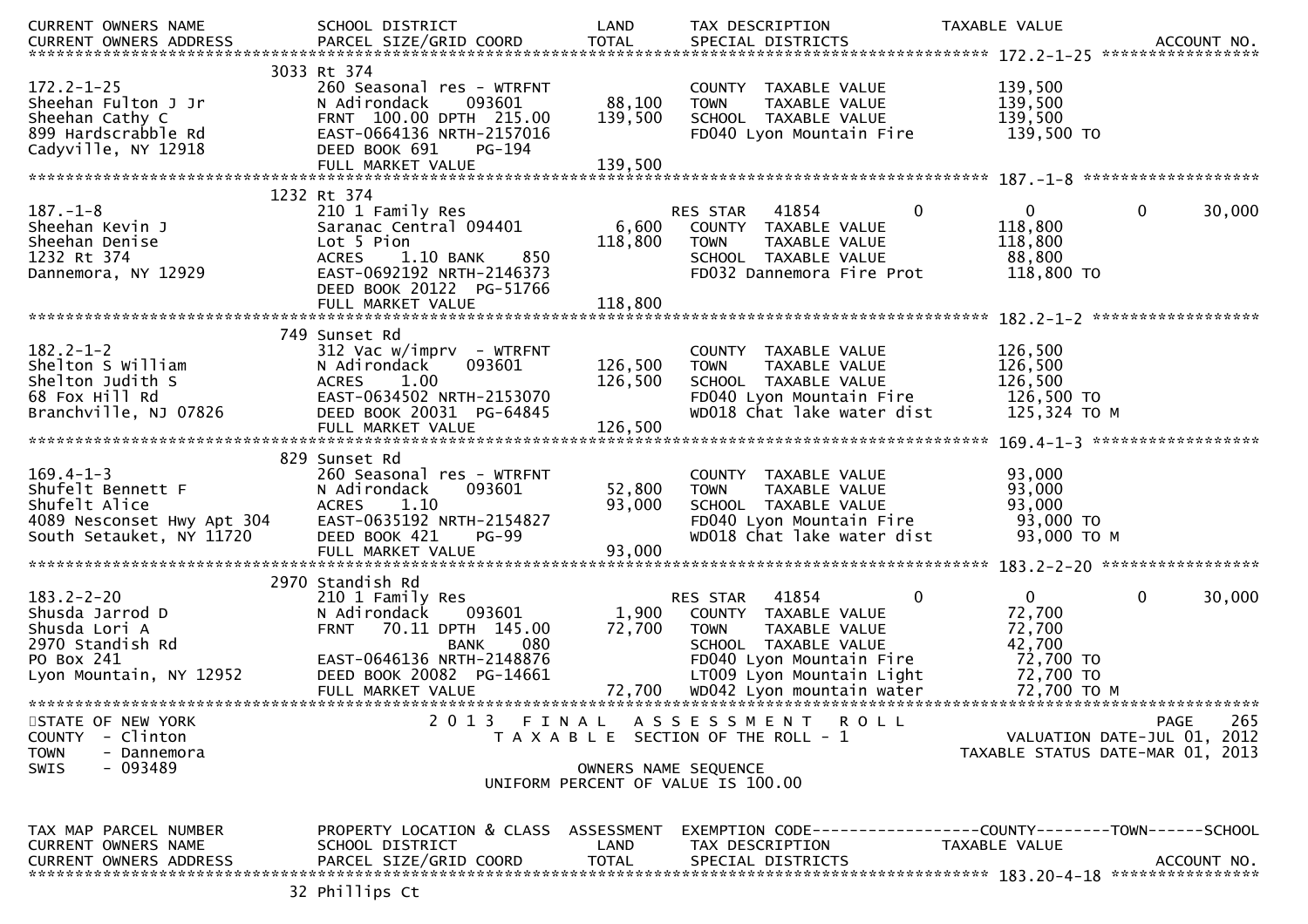| $183.20 - 4 - 18$<br>Shusda Sally A<br>Shusda John H<br>PO Box 74 | 210 1 Family Res<br>093601<br>N Adirondack<br>69.50 DPTH<br><b>FRNT</b><br>92.00<br>080<br><b>BANK</b> | 36,800                                | WARNONALL<br>1,500 SR STAR<br><b>TOWN</b> | 41121<br>41834<br>COUNTY TAXABLE VALUE<br>TAXABLE VALUE                                                    | 0<br>0      | 5,520<br>$\mathbf{0}$<br>31,280<br>31,280                      | 5,520<br>0       | $\mathbf{0}$<br>36,800        |
|-------------------------------------------------------------------|--------------------------------------------------------------------------------------------------------|---------------------------------------|-------------------------------------------|------------------------------------------------------------------------------------------------------------|-------------|----------------------------------------------------------------|------------------|-------------------------------|
| Lyon Mt, NY 12952                                                 | EAST-0644341 NRTH-2145077<br>DEED BOOK 543<br><b>PG-76</b><br>FULL MARKET VALUE                        | 36,800                                |                                           | SCHOOL TAXABLE VALUE<br>FD040 Lyon Mountain Fire<br>LT009 Lyon Mountain Light<br>WD042 Lyon mountain water |             | $\Omega$<br>36,800 TO<br>36,800 TO<br>36,800 ТО М              |                  |                               |
|                                                                   |                                                                                                        |                                       |                                           |                                                                                                            |             |                                                                |                  |                               |
|                                                                   | 4552 Rt 374                                                                                            |                                       |                                           |                                                                                                            |             |                                                                |                  |                               |
| $169. - 2 - 2$<br>Shutts Thomas E                                 | 210 1 Family Res<br>093601<br>N Adirondack                                                             |                                       | WARNONALL 41121<br>12,100 WARDISALL       | 41141                                                                                                      | 0<br>0      | 12,645<br>42,150                                               | 12,645<br>42,150 | 0<br>$\Omega$                 |
| Shutts Mary E                                                     | 40.00 DPTH 300.00<br><b>FRNT</b>                                                                       |                                       | 84,300 RES STAR                           | 41854                                                                                                      | 0           | $\mathbf{0}$                                                   | 0                | 30,000                        |
| 4552 Rt 374                                                       | EAST-0634822 NRTH-2160020                                                                              |                                       |                                           | COUNTY TAXABLE VALUE                                                                                       |             | 29,505                                                         |                  |                               |
| Merrill, NY 12955                                                 | DEED BOOK 99001 PG-13622                                                                               |                                       | <b>TOWN</b>                               | TAXABLE VALUE                                                                                              |             | 29,505                                                         |                  |                               |
|                                                                   | FULL MARKET VALUE                                                                                      | 84,300                                |                                           | SCHOOL TAXABLE VALUE                                                                                       |             | 54,300                                                         |                  |                               |
|                                                                   |                                                                                                        |                                       |                                           | FD040 Lyon Mountain Fire                                                                                   |             | 84,300 TO                                                      |                  | 172.4-1-13.2 **************** |
|                                                                   | 630 Wilfred King Rd                                                                                    |                                       |                                           |                                                                                                            |             |                                                                |                  |                               |
| $172.4 - 1 - 13.2$                                                | 260 Seasonal res - WTRFNT                                                                              |                                       |                                           | COUNTY TAXABLE VALUE                                                                                       |             | 246,300                                                        |                  |                               |
| Simms Frank R                                                     | 093601<br>N Adirondack                                                                                 | 122,100                               | <b>TOWN</b>                               | TAXABLE VALUE                                                                                              |             | 246,300                                                        |                  |                               |
| Simms Carrie                                                      | Lot 133 T5omt                                                                                          | 246,300                               |                                           | SCHOOL TAXABLE VALUE                                                                                       |             | 246,300                                                        |                  |                               |
| 22 Lapierre Dr                                                    | 1.50<br><b>ACRES</b>                                                                                   |                                       |                                           | FD032 Dannemora Fire Prot                                                                                  |             | 246,300 TO                                                     |                  |                               |
| Milton, VT 05468                                                  | EAST-0670523 NRTH-2155435<br>DEED BOOK 20092 PG-28668                                                  |                                       |                                           |                                                                                                            |             |                                                                |                  |                               |
|                                                                   | FULL MARKET VALUE                                                                                      | 246,300                               |                                           |                                                                                                            |             |                                                                |                  |                               |
|                                                                   |                                                                                                        |                                       |                                           |                                                                                                            |             |                                                                |                  | *****************             |
|                                                                   | Gen Leroy Manor Rd                                                                                     |                                       |                                           |                                                                                                            |             |                                                                |                  |                               |
| $188. - 1 - 1.1$                                                  | $322$ Rural vac $>10$                                                                                  |                                       |                                           | COUNTY TAXABLE VALUE                                                                                       |             | 34,900                                                         |                  |                               |
| Siskavich David                                                   | Saranac Central 094401                                                                                 | 34,900                                | <b>TOWN</b>                               | TAXABLE VALUE                                                                                              |             | 34,900                                                         |                  |                               |
| Siskavich Elizabeth<br>999 Cook St                                | ACRES 81.30<br>EAST-0700294 NRTH-2149947                                                               | 34,900                                |                                           | SCHOOL TAXABLE VALUE<br>FD032 Dannemora Fire Prot                                                          |             | 34,900<br>34,900 TO                                            |                  |                               |
| Dannemora, NY 12929                                               | DEED BOOK 20112 PG-38535                                                                               |                                       |                                           | WD032 Dann wtr dst #2                                                                                      |             | 1.00 UN M                                                      |                  |                               |
|                                                                   | FULL MARKET VALUE                                                                                      | 34,900                                |                                           |                                                                                                            |             |                                                                |                  |                               |
|                                                                   |                                                                                                        |                                       |                                           |                                                                                                            |             |                                                                |                  | ****************              |
|                                                                   | 2837 Standish Rd                                                                                       |                                       |                                           |                                                                                                            |             |                                                                |                  |                               |
| 183.20-1-16                                                       | 210 1 Family Res                                                                                       |                                       | RES STAR                                  | 41854                                                                                                      | 0           | $\overline{0}$                                                 | $\mathbf 0$      | 29,100                        |
| Siskavich David M<br>PO Box 872                                   | N Adirondack<br>093601<br>55.79 DPTH 138.00<br><b>FRNT</b>                                             | 1,600<br>29,100                       | <b>TOWN</b>                               | COUNTY TAXABLE VALUE<br>TAXABLE VALUE                                                                      |             | 29,100<br>29,100                                               |                  |                               |
| Dannemora, NY 12929                                               | EAST-0644621 NRTH-2146125                                                                              |                                       |                                           | SCHOOL TAXABLE VALUE                                                                                       |             | 0                                                              |                  |                               |
|                                                                   | DEED BOOK 968<br>PG-260                                                                                |                                       |                                           | FD040 Lyon Mountain Fire                                                                                   |             | 29,100 TO                                                      |                  |                               |
|                                                                   | FULL MARKET VALUE                                                                                      | 29,100                                |                                           | LT009 Lyon Mountain Light                                                                                  |             | 29,100 TO                                                      |                  |                               |
|                                                                   |                                                                                                        |                                       |                                           |                                                                                                            |             |                                                                |                  |                               |
| STATE OF NEW YORK                                                 | 2 0 1 3                                                                                                | FINAL                                 |                                           |                                                                                                            | <b>ROLL</b> |                                                                |                  | 266<br><b>PAGE</b>            |
| COUNTY - Clinton                                                  |                                                                                                        | T A X A B L E SECTION OF THE ROLL - 1 | A S S E S S M E N T                       |                                                                                                            |             |                                                                |                  | VALUATION DATE-JUL 01, 2012   |
| <b>TOWN</b><br>- Dannemora                                        |                                                                                                        |                                       |                                           |                                                                                                            |             | TAXABLE STATUS DATE-MAR 01, 2013                               |                  |                               |
| $-093489$<br><b>SWIS</b>                                          |                                                                                                        |                                       | OWNERS NAME SEQUENCE                      |                                                                                                            |             |                                                                |                  |                               |
|                                                                   |                                                                                                        | UNIFORM PERCENT OF VALUE IS 100.00    |                                           |                                                                                                            |             |                                                                |                  |                               |
|                                                                   |                                                                                                        |                                       |                                           |                                                                                                            |             |                                                                |                  |                               |
| TAX MAP PARCEL NUMBER                                             | PROPERTY LOCATION & CLASS ASSESSMENT                                                                   |                                       |                                           |                                                                                                            |             | EXEMPTION CODE------------------COUNTY--------TOWN------SCHOOL |                  |                               |
| CURRENT OWNERS NAME                                               | SCHOOL DISTRICT                                                                                        | LAND                                  |                                           | TAX DESCRIPTION                                                                                            |             | TAXABLE VALUE                                                  |                  |                               |
| <b>CURRENT OWNERS ADDRESS</b>                                     | PARCEL SIZE/GRID COORD                                                                                 | <b>TOTAL</b>                          |                                           | SPECIAL DISTRICTS                                                                                          |             |                                                                |                  | ACCOUNT NO.                   |
|                                                                   |                                                                                                        |                                       |                                           |                                                                                                            |             |                                                                |                  |                               |
|                                                                   | Belmont St                                                                                             |                                       |                                           |                                                                                                            |             |                                                                |                  |                               |
| $183.2 - 2 - 29$                                                  | 312 Vac w/imprv                                                                                        |                                       |                                           | COUNTY TAXABLE VALUE                                                                                       |             | 2,400                                                          |                  |                               |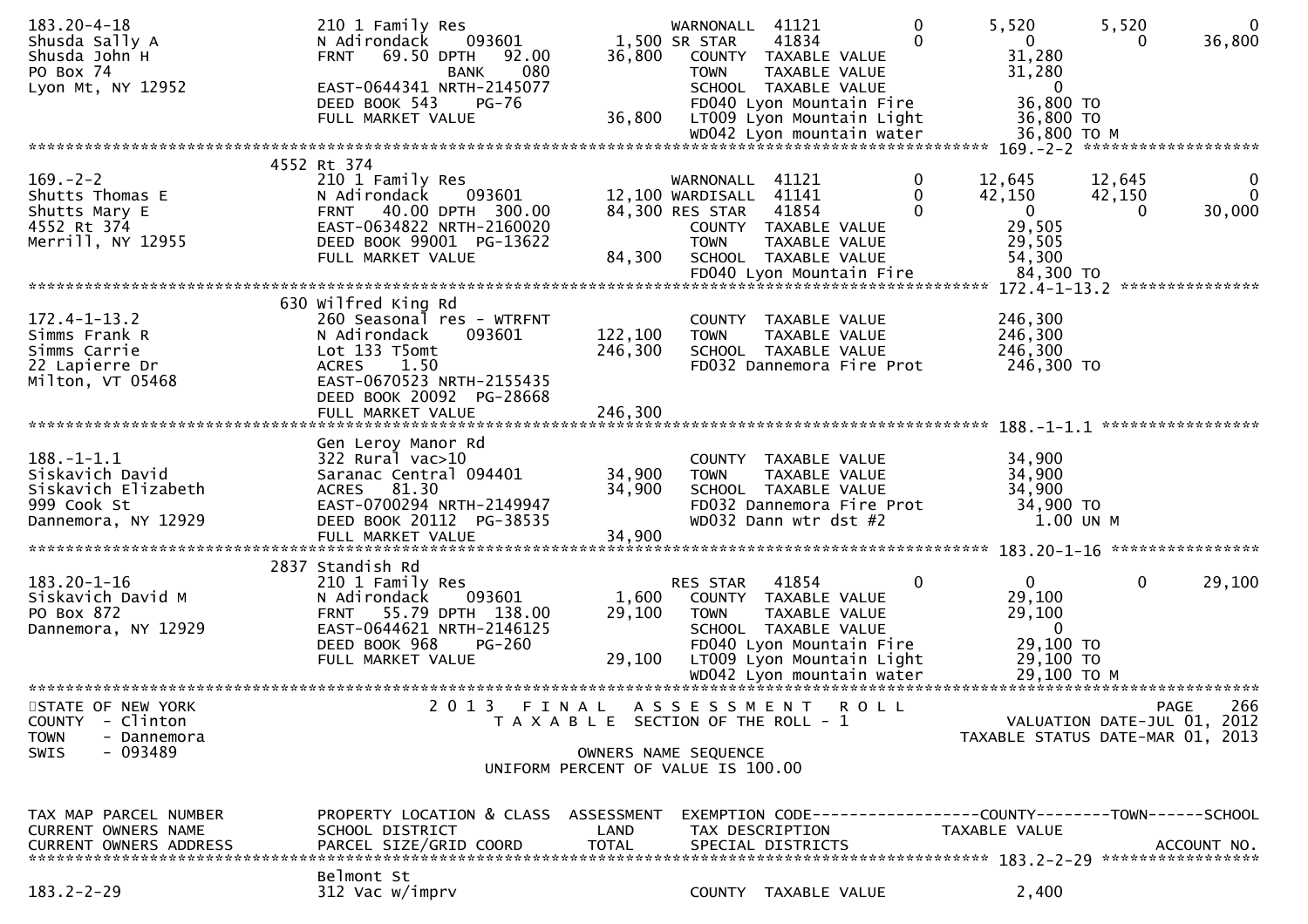| Siskavich Francis C Sr<br>Siskavich Bernard<br>PO Box 185<br>Lyon Mt, NY 12952                                            | N Adirondack<br>093601<br>30.00 DPTH<br>71.73<br><b>FRNT</b><br>EAST-0645721 NRTH-2148807<br>DEED BOOK 20011 PG-35007                                                             | 900<br>2,400                          | <b>TOWN</b>                                     | TAXABLE VALUE<br>SCHOOL TAXABLE VALUE<br>FD040 Lyon Mountain Fire<br>LT009 Lyon Mountain Light                                                               |               | 2,400<br>2,400<br>2,400 TO<br>2,400 TO                                              |                               |                    |
|---------------------------------------------------------------------------------------------------------------------------|-----------------------------------------------------------------------------------------------------------------------------------------------------------------------------------|---------------------------------------|-------------------------------------------------|--------------------------------------------------------------------------------------------------------------------------------------------------------------|---------------|-------------------------------------------------------------------------------------|-------------------------------|--------------------|
|                                                                                                                           | FULL MARKET VALUE                                                                                                                                                                 | 2,400                                 |                                                 |                                                                                                                                                              |               |                                                                                     |                               | *****************  |
|                                                                                                                           | 2958 Standish Rd                                                                                                                                                                  |                                       |                                                 |                                                                                                                                                              |               |                                                                                     |                               |                    |
| $183.2 - 2 - 12$<br>Siskavich Joseph J<br>Siskavich Linda<br>PO Box 271<br>Lyon Mt, NY 12952                              | 210 1 Family Res<br>093601<br>N Adirondack<br>FRNT 206.00 DPTH 110.00<br>EAST-0646253 NRTH-2148538<br>DEED BOOK 782<br><b>PG-227</b>                                              | 49,200                                | <b>VETERANS</b><br>2,500 SR STAR<br><b>TOWN</b> | 41101<br>41834<br>COUNTY TAXABLE VALUE<br>TAXABLE VALUE<br>SCHOOL TAXABLE VALUE                                                                              | 0<br>$\Omega$ | 5,000<br>0<br>44,200<br>44,200<br>$\overline{0}$                                    | 5,000<br>$\Omega$             | $\Omega$<br>49,200 |
|                                                                                                                           | FULL MARKET VALUE                                                                                                                                                                 | 49,200                                |                                                 | FD040 Lyon Mountain Fire<br>LT009 Lyon Mountain Light<br>WD042 Lyon mountain water                                                                           |               | 49,200 TO<br>49,200 TO<br>49,200 ТО М                                               |                               |                    |
|                                                                                                                           |                                                                                                                                                                                   |                                       |                                                 |                                                                                                                                                              |               |                                                                                     | 183.20-3-3 ****************** |                    |
| $183.20 - 3 - 3$<br>Siskavich Life Tenant Edward A N Adirondack<br>Siskavich Life Tenant Priscill FRNT 162.00 DPTH 160.00 | 2814 Standish Rd<br>210 1 Family Res<br>093601                                                                                                                                    | 44,600                                | WARNONALL<br>2,500 SR STAR                      | 41121<br>41834<br>COUNTY TAXABLE VALUE                                                                                                                       | 0<br>$\Omega$ | 3,479<br>$\Omega$<br>41,121                                                         | 3,479<br>0                    | 44,600             |
| 2814 Standish Rd<br>PO Box 63<br>Lyon Mountain, NY 12952                                                                  | EAST-0644639 NRTH-2145487<br>DEED BOOK 20102 PG-35518<br>FULL MARKET VALUE                                                                                                        | 44.600                                | <b>TOWN</b>                                     | TAXABLE VALUE<br>SCHOOL TAXABLE VALUE<br>FD040 Lyon Mountain Fire<br>LT009 Lyon Mountain Light                                                               |               | 41,121<br>0<br>44,600 TO<br>44,600 TO                                               |                               |                    |
|                                                                                                                           |                                                                                                                                                                                   |                                       |                                                 | WD042 Lyon mountain water<br>*********************************                                                                                               |               | 44,600 TO M                                                                         | 183.20-1-17 ***************** |                    |
| $183.20 - 1 - 17$<br>Siskavich Life Use Robert Sr                                                                         | 2835 Standish Rd<br>210 1 Family Res<br>093601<br>N Adirondack                                                                                                                    |                                       | WARNONALL 41121<br>1,500 SR STAR                | 41834                                                                                                                                                        | 0<br>0        | 5,685<br>$\mathbf{0}$                                                               | 5,685<br>$\Omega$             | 37,900             |
| Siskavich Life Use Sally<br>2835 Standish Rd<br>Lyon Mountain, NY 12952                                                   | 47.91 DPTH 137.00<br><b>FRNT</b><br>EAST-0644607 NRTH-2146074<br>DEED BOOK 20122 PG-46821<br>FULL MARKET VALUE                                                                    | 37,900<br>37,900                      | <b>TOWN</b>                                     | COUNTY TAXABLE VALUE<br>TAXABLE VALUE<br>SCHOOL TAXABLE VALUE<br>FD040 Lyon Mountain Fire<br>LT009 Lyon Mountain Light<br>WD042 Lyon mountain water          |               | 32,215<br>32,215<br>$\mathbf{0}$<br>37,900 TO<br>37,900 TO<br>37,900 ТО М           |                               |                    |
|                                                                                                                           |                                                                                                                                                                                   |                                       |                                                 |                                                                                                                                                              |               |                                                                                     | 183.20-1-26.2 *************** |                    |
| $183.20 - 1 - 26.2$<br>Siskavich Mark<br>PO Box 146<br>Lyon Mt, NY 12952                                                  | 16 Second St<br>210 1 Family Res<br>N Adirondack<br>093601<br>67.52 DPTH 124.30<br><b>FRNT</b><br>EAST-0644535 NRTH-2146314<br>DEED BOOK 898<br><b>PG-88</b><br>FULL MARKET VALUE | 1,800<br>44,500<br>44,500             | RES STAR<br><b>TOWN</b>                         | 41854<br>COUNTY TAXABLE VALUE<br>TAXABLE VALUE<br>SCHOOL TAXABLE VALUE<br>FD040 Lyon Mountain Fire<br>LT009 Lyon Mountain Light<br>WD042 Lyon mountain water | $\Omega$      | $\mathbf{0}$<br>44,500<br>44,500<br>14,500<br>44,500 TO<br>44,500 TO<br>44,500 TO M | 0                             | 30,000             |
|                                                                                                                           |                                                                                                                                                                                   |                                       |                                                 |                                                                                                                                                              |               | ********************************                                                    |                               |                    |
| STATE OF NEW YORK<br>- Clinton<br><b>COUNTY</b><br><b>TOWN</b><br>- Dannemora<br>- 093489<br>SWIS                         | 2013 FINAL ASSESSMENT ROLL                                                                                                                                                        | T A X A B L E SECTION OF THE ROLL - 1 | OWNERS NAME SEQUENCE                            |                                                                                                                                                              |               | TAXABLE STATUS DATE-MAR 01, 2013                                                    | VALUATION DATE-JUL 01, 2012   | 267<br>PAGE        |
|                                                                                                                           |                                                                                                                                                                                   | UNIFORM PERCENT OF VALUE IS 100.00    |                                                 |                                                                                                                                                              |               |                                                                                     |                               |                    |
| TAX MAP PARCEL NUMBER<br>CURRENT OWNERS NAME<br><b>CURRENT OWNERS ADDRESS</b>                                             | PROPERTY LOCATION & CLASS ASSESSMENT<br>SCHOOL DISTRICT<br>PARCEL SIZE/GRID COORD                                                                                                 | LAND<br><b>TOTAL</b>                  |                                                 | TAX DESCRIPTION<br>SPECIAL DISTRICTS                                                                                                                         |               | TAXABLE VALUE                                                                       |                               | ACCOUNT NO.        |
|                                                                                                                           | 15 Phillips Ct                                                                                                                                                                    |                                       |                                                 |                                                                                                                                                              |               |                                                                                     |                               |                    |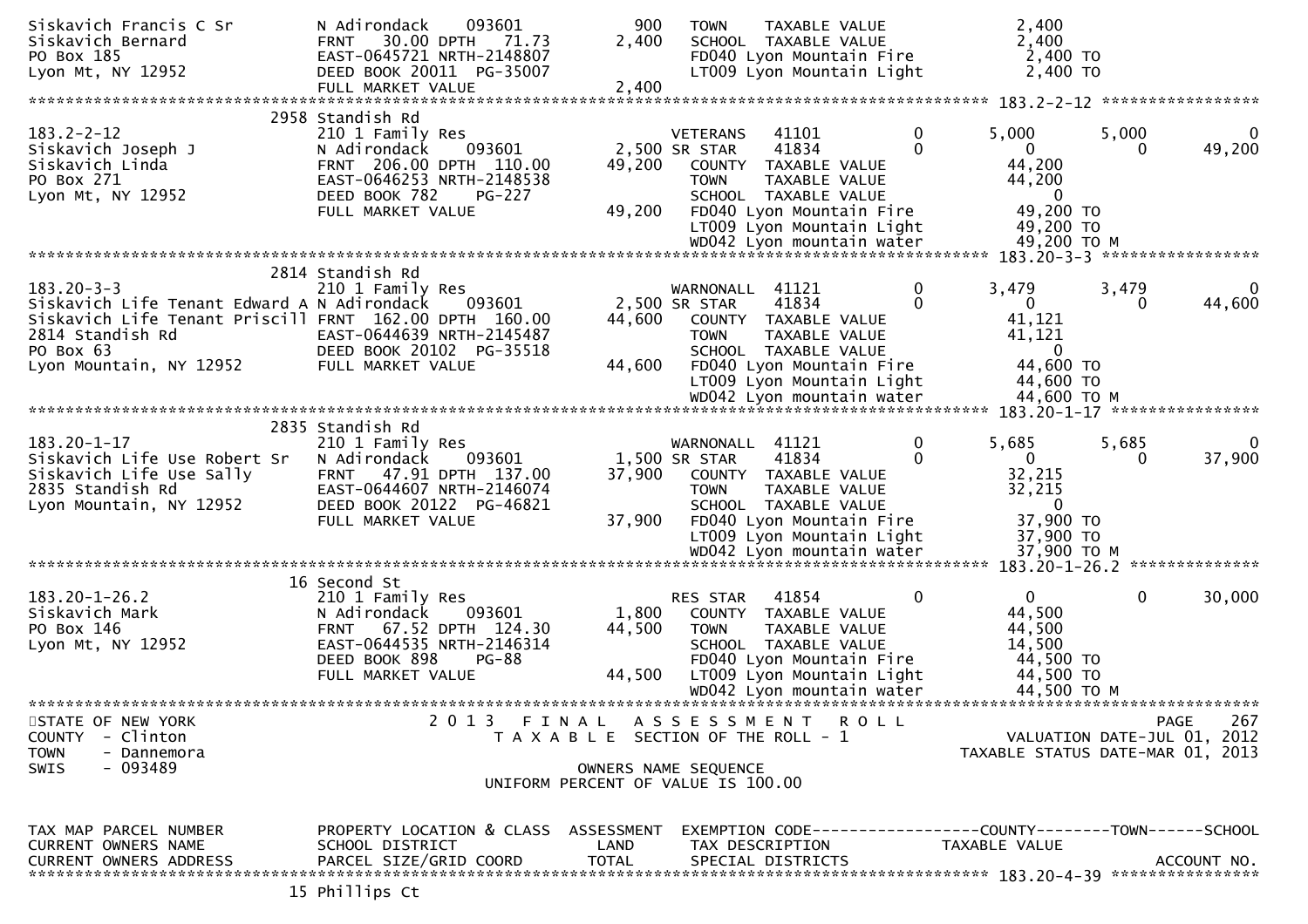| $183.20 - 4 - 39$<br>Siskavich Mark R<br>Bordeau Heather E<br>PO Box 146<br>Lyon Mountain, NY 12952                                                                        | 210 1 Family Res<br>N Adirondack<br>093601<br>FRNT 114.50 DPTH 110.00<br>EAST-0644041 NRTH-2144898<br>DEED BOOK 20122 PG-53120<br>FULL MARKET VALUE                              | 2,000<br>48,200<br>48,200 | 41854<br>$\Omega$<br>RES STAR<br>COUNTY TAXABLE VALUE<br><b>TOWN</b><br>TAXABLE VALUE<br>SCHOOL TAXABLE VALUE<br>FD040 Lyon Mountain Fire<br>LT009 Lyon Mountain Light<br>OTO02 Omitted Tax-County<br>OT004 Omitted Tax-Town | $\overline{0}$<br>48,200<br>48,200<br>18,200<br>48,200 TO<br>48,200 TO<br>22.26 MT<br>58.18 MT<br>48,200 TO M | $\mathbf{0}$<br>30,000                                                         |
|----------------------------------------------------------------------------------------------------------------------------------------------------------------------------|----------------------------------------------------------------------------------------------------------------------------------------------------------------------------------|---------------------------|------------------------------------------------------------------------------------------------------------------------------------------------------------------------------------------------------------------------------|---------------------------------------------------------------------------------------------------------------|--------------------------------------------------------------------------------|
|                                                                                                                                                                            |                                                                                                                                                                                  |                           |                                                                                                                                                                                                                              |                                                                                                               | 183.20-4-27 *****************                                                  |
| $183.20 - 4 - 27$<br>Siskavich Revocable Trust Fran N Adirondack<br>Siskavich Revocable Trust Myrt FRNT 69.50 DPTH<br>5 Marvin St<br>PO Box 185<br>Lyon Mountain, NY 12952 | 5 Marvin St<br>210 1 Family Res<br>093601<br>89.00<br>EAST-0644242 NRTH-2144861<br>DEED BOOK 20122 PG-48533<br>FULL MARKET VALUE                                                 | 49,400<br>49,400          | $\mathbf 0$<br>WARNONALL 41121<br>41834<br>$\Omega$<br>1,400 SR STAR<br>COUNTY TAXABLE VALUE<br><b>TOWN</b><br>TAXABLE VALUE<br>SCHOOL TAXABLE VALUE<br>FD040 Lyon Mountain Fire<br>LT009 Lyon Mountain Light                | 7,410<br>$\mathbf{0}$<br>41,990<br>41,990<br>$\bf{0}$<br>49,400 TO<br>49,400 TO                               | 7,410<br>$\bf{0}$<br>49,400<br>0                                               |
|                                                                                                                                                                            |                                                                                                                                                                                  |                           | WD042 Lyon mountain water                                                                                                                                                                                                    | 49,400 TO M                                                                                                   |                                                                                |
| $158.4 - 1 - 63.5$<br>Skiff Melinda<br>2685 Rt 374<br>Ellenburg Depot, NY 12935                                                                                            | Rt 374<br>$314$ Rural vac< $10$<br>N Adirondack<br>093601<br>Lot 128 T5omt<br>1.10<br><b>ACRES</b><br>EAST-0670172 NRTH-2162991<br>DEED BOOK 20122 PG-50510<br>FULL MARKET VALUE | 9,600<br>9,600<br>9,600   | COUNTY TAXABLE VALUE<br>TAXABLE VALUE<br><b>TOWN</b><br>SCHOOL TAXABLE VALUE<br>FD040 Lyon Mountain Fire                                                                                                                     | 9,600<br>9,600<br>9,600<br>9,600 TO                                                                           |                                                                                |
|                                                                                                                                                                            | Rt 374                                                                                                                                                                           |                           |                                                                                                                                                                                                                              |                                                                                                               |                                                                                |
| $172.2 - 2 - 16$<br>Smart Estate George<br>Attn: Georgia Smart<br>PO Box 185<br>Morrisonville, NY 12962                                                                    | 311 Res vac land<br>093601<br>N Adirondack<br>Lot 127 T50MT<br>FRNT 10.00 DPTH 160.00<br>EAST-0666628 NRTH-2158935<br>DEED BOOK 560<br>PG-404<br>FULL MARKET VALUE               | 500<br>500<br>500         | COUNTY TAXABLE VALUE<br><b>TOWN</b><br>TAXABLE VALUE<br>SCHOOL TAXABLE VALUE<br>FD040 Lyon Mountain Fire                                                                                                                     | 500<br>500<br>500<br>500 TO                                                                                   |                                                                                |
|                                                                                                                                                                            |                                                                                                                                                                                  |                           |                                                                                                                                                                                                                              |                                                                                                               | 174. -1-9 ********************                                                 |
| $174. - 1 - 9$<br>Smith Brett L<br>Smith Brandy J<br>1934 Rt 374<br>Ellenburg Depot, NY 12935                                                                              | 1934 Rt 374<br>210 1 Family Res<br>093601<br>N Adirondack<br>Survey Map 20102/29952<br>Bound Line Agrmnt 20102/3<br><b>ACRES</b><br>1.00<br>EAST-0685391 NRTH-2158555            | 6,000<br>224,100          | RES STAR<br>41854<br>0<br>COUNTY TAXABLE VALUE<br>TAXABLE VALUE<br><b>TOWN</b><br>SCHOOL TAXABLE VALUE<br>FD032 Dannemora Fire Prot                                                                                          | 0<br>224,100<br>224,100<br>194,100<br>224,100 TO                                                              | $\mathbf{0}$<br>30,000                                                         |
|                                                                                                                                                                            | DEED BOOK 20092 PG-28235<br>FULL MARKET VALUE                                                                                                                                    | 224,100                   |                                                                                                                                                                                                                              |                                                                                                               |                                                                                |
| STATE OF NEW YORK<br>COUNTY - Clinton<br>- Dannemora<br>TOWN<br>- 093489<br>SWIS                                                                                           | 2 0 1 3                                                                                                                                                                          | FINAL                     | A S S E S S M E N T R O L L<br>T A X A B L E SECTION OF THE ROLL - 1<br>OWNERS NAME SEQUENCE<br>UNIFORM PERCENT OF VALUE IS 100.00                                                                                           |                                                                                                               | 268<br>PAGE<br>VALUATION DATE-JUL 01, 2012<br>TAXABLE STATUS DATE-MAR 01, 2013 |
|                                                                                                                                                                            |                                                                                                                                                                                  |                           |                                                                                                                                                                                                                              |                                                                                                               |                                                                                |
| TAX MAP PARCEL NUMBER<br><b>CURRENT OWNERS NAME</b>                                                                                                                        | PROPERTY LOCATION & CLASS ASSESSMENT<br>SCHOOL DISTRICT                                                                                                                          | LAND                      | EXEMPTION CODE----<br>TAX DESCRIPTION                                                                                                                                                                                        | -------------COUNTY--------TOWN------SCHOOL<br>TAXABLE VALUE                                                  |                                                                                |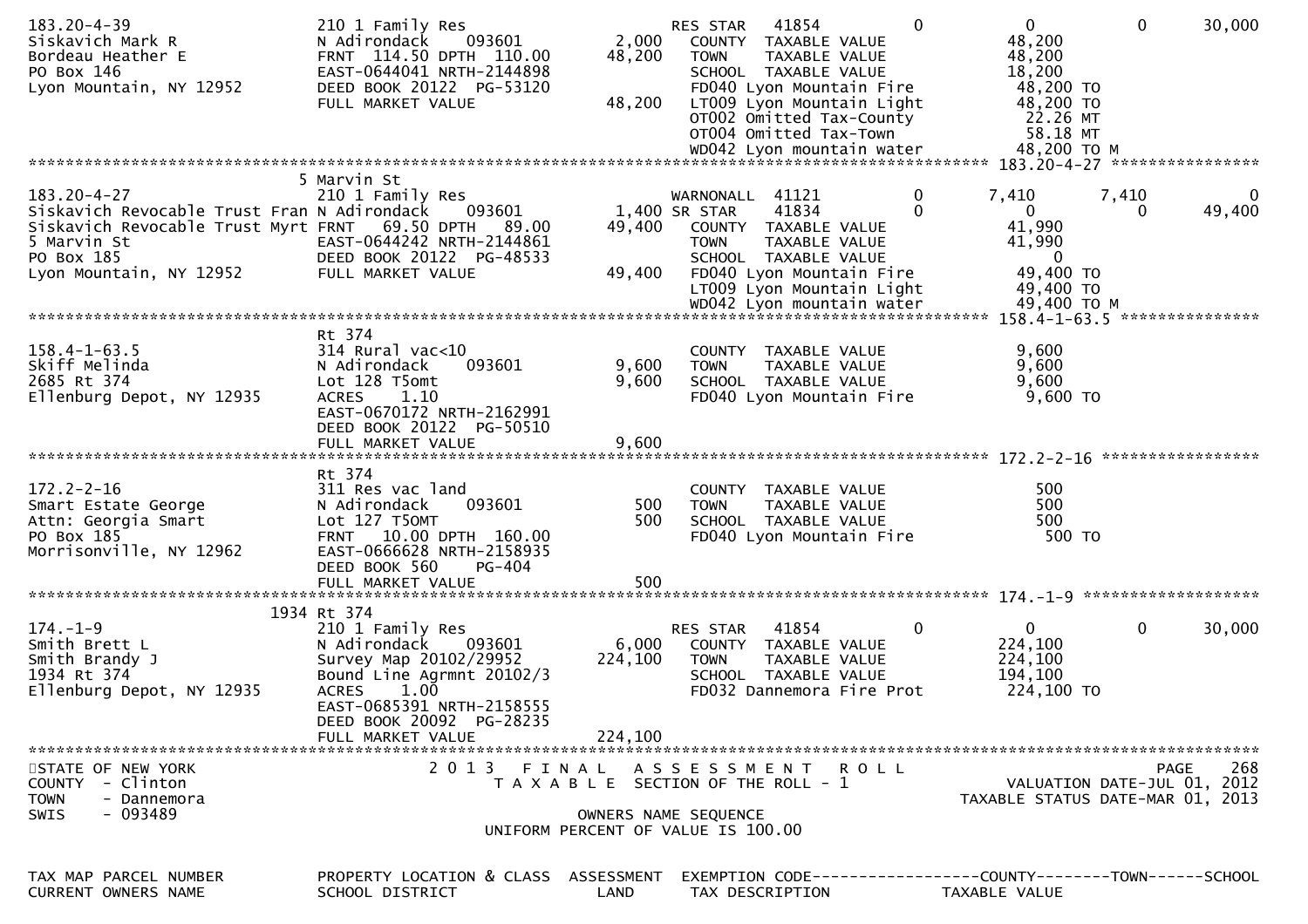|                                                                                                           |                                                                                                                                                                                     |                               | .CURRENT OWNERS ADDRESS PARCEL SIZE/GRID COORD TOTAL SPECIAL DISTRICTS (ACCOUNT NO ACCOUNT NO ACCOUNT NO AND ASSESS TO A AND A A SERVER AND A A SERVER ASSESS TO A A SERVER AND A SERVER AND TO A SERVER AND TO A SERVER AND T |                                                                                            |
|-----------------------------------------------------------------------------------------------------------|-------------------------------------------------------------------------------------------------------------------------------------------------------------------------------------|-------------------------------|--------------------------------------------------------------------------------------------------------------------------------------------------------------------------------------------------------------------------------|--------------------------------------------------------------------------------------------|
| $182.4 - 1 - 6$<br>Smith Brian<br>Smith Linda Saad<br>148 Walden Dr<br>Kanata ON, Canada K2K 2K8          | 18 Hemlock Ln<br>260 Seasonal res - WTRFNT<br>093601<br>N Adirondack<br>FRNT 100.00 DPTH 227.10<br>EAST-0632111 NRTH-2149656<br>DEED BOOK 20102 PG-35692<br>FULL MARKET VALUE       | 109,100<br>189,700<br>189,700 | COUNTY TAXABLE VALUE<br>TAXABLE VALUE<br><b>TOWN</b><br>SCHOOL TAXABLE VALUE<br>FD040 Lyon Mountain Fire<br>WD018 Chat lake water dist                                                                                         | 189,700<br>189,700<br>189,700<br>189,700 TO<br>189,700 ТО М                                |
| $159. - 2 - 21.1$<br>Smith David J                                                                        | 2510 Rt 374<br>312 Vac w/imprv<br>093601<br>N Adirondack                                                                                                                            | 14,100                        | COUNTY TAXABLE VALUE<br>TAXABLE VALUE<br><b>TOWN</b>                                                                                                                                                                           | 24,100<br>24,100                                                                           |
| 98 Dubrey Rd<br>Ellenburg Depot, NY 12935                                                                 | FRNT 204.00 DPTH 204.00<br>EAST-0672859 NRTH-2164066<br>DEED BOOK 20092 PG-24940                                                                                                    | 24,100                        | SCHOOL TAXABLE VALUE<br>FD032 Dannemora Fire Prot                                                                                                                                                                              | 24,100<br>24,100 TO                                                                        |
|                                                                                                           | FULL MARKET VALUE                                                                                                                                                                   | 24,100                        |                                                                                                                                                                                                                                |                                                                                            |
| $173. - 1 - 18$<br>Smith David J<br>98 Dubrey Rd<br>Ellenburg Depot, NY 12935                             | 98 Dubrey Rd<br>210 1 Family Res - WTRFNT<br>N Adirondack<br>093601<br>1.30 BANK<br><b>ACRES</b><br>080<br>EAST-0674066 NRTH-2160898<br>DEED BOOK 20011 PG-35791                    | 198,600                       | CW_10_VET/ 41152<br>0<br>133,000 RES STAR<br>0<br>41854<br>COUNTY TAXABLE VALUE<br><b>TAXABLE VALUE</b><br><b>TOWN</b><br>SCHOOL TAXABLE VALUE                                                                                 | 8,000<br>0<br>0<br>$\mathbf{0}$<br>30,000<br>$\mathbf{0}$<br>190,600<br>198,600<br>168,600 |
|                                                                                                           |                                                                                                                                                                                     |                               |                                                                                                                                                                                                                                | ****************                                                                           |
| $174. - 1 - 18.1$<br>Smith David J<br>1875 Route 374<br>Ellenburg Depot, NY 12935                         | 1875 Rt 374<br>312 Vac w/imprv<br>Saranac Central 094401<br>Lot 58 State Gore<br>5.80<br><b>ACRES</b><br>EAST-0685829 NRTH-2157217<br>DEED BOOK 20082 PG-13178<br>FULL MARKET VALUE | 8,900<br>10,900<br>10,900     | COUNTY TAXABLE VALUE<br>TAXABLE VALUE<br><b>TOWN</b><br>SCHOOL TAXABLE VALUE<br>FD032 Dannemora Fire Prot                                                                                                                      | 10,900<br>10,900<br>10,900<br>10,900 TO                                                    |
|                                                                                                           | Chazy Lake Rd                                                                                                                                                                       |                               |                                                                                                                                                                                                                                |                                                                                            |
| $174. - 1 - 18.2$<br>Smith David J<br>1875 Route 374<br>Ellenburg Depot, NY 12935                         | 322 Rural vac>10<br>Saranac Central 094401<br>Lot 58 Stae Gore<br>ACRES 59.20<br>EAST-0685065 NRTH-2156353<br>DEED BOOK 20082 PG-13178                                              | 19,300<br>19,300              | COUNTY TAXABLE VALUE<br><b>TOWN</b><br>TAXABLE VALUE<br>SCHOOL TAXABLE VALUE<br>FD032 Dannemora Fire Prot                                                                                                                      | 19,300<br>19,300<br>19,300<br>19,300 TO                                                    |
|                                                                                                           | FULL MARKET VALUE                                                                                                                                                                   | 19,300                        |                                                                                                                                                                                                                                |                                                                                            |
| STATE OF NEW YORK<br>- Clinton<br><b>COUNTY</b><br><b>TOWN</b><br>- Dannemora<br>$-093489$<br><b>SWIS</b> | 2 0 1 3<br>FINAL                                                                                                                                                                    |                               | A S S E S S M E N T<br><b>ROLL</b><br>T A X A B L E SECTION OF THE ROLL - 1<br>OWNERS NAME SEQUENCE                                                                                                                            | 269<br><b>PAGE</b><br>VALUATION DATE-JUL 01, 2012<br>TAXABLE STATUS DATE-MAR 01, 2013      |
|                                                                                                           |                                                                                                                                                                                     |                               | UNIFORM PERCENT OF VALUE IS 100.00                                                                                                                                                                                             |                                                                                            |
| TAX MAP PARCEL NUMBER<br>CURRENT OWNERS NAME<br><b>CURRENT OWNERS ADDRESS</b>                             | PROPERTY LOCATION & CLASS ASSESSMENT<br>SCHOOL DISTRICT<br>PARCEL SIZE/GRID COORD                                                                                                   | LAND<br><b>TOTAL</b>          | EXEMPTION CODE-----------------COUNTY-------TOWN------SCHOOL<br>TAX DESCRIPTION<br>SPECIAL DISTRICTS                                                                                                                           | TAXABLE VALUE<br>ACCOUNT NO.                                                               |
| $174. - 1 - 19$                                                                                           | 1867 Rt 374<br>210 1 Family Res                                                                                                                                                     |                               | COUNTY TAXABLE VALUE                                                                                                                                                                                                           | 52,900                                                                                     |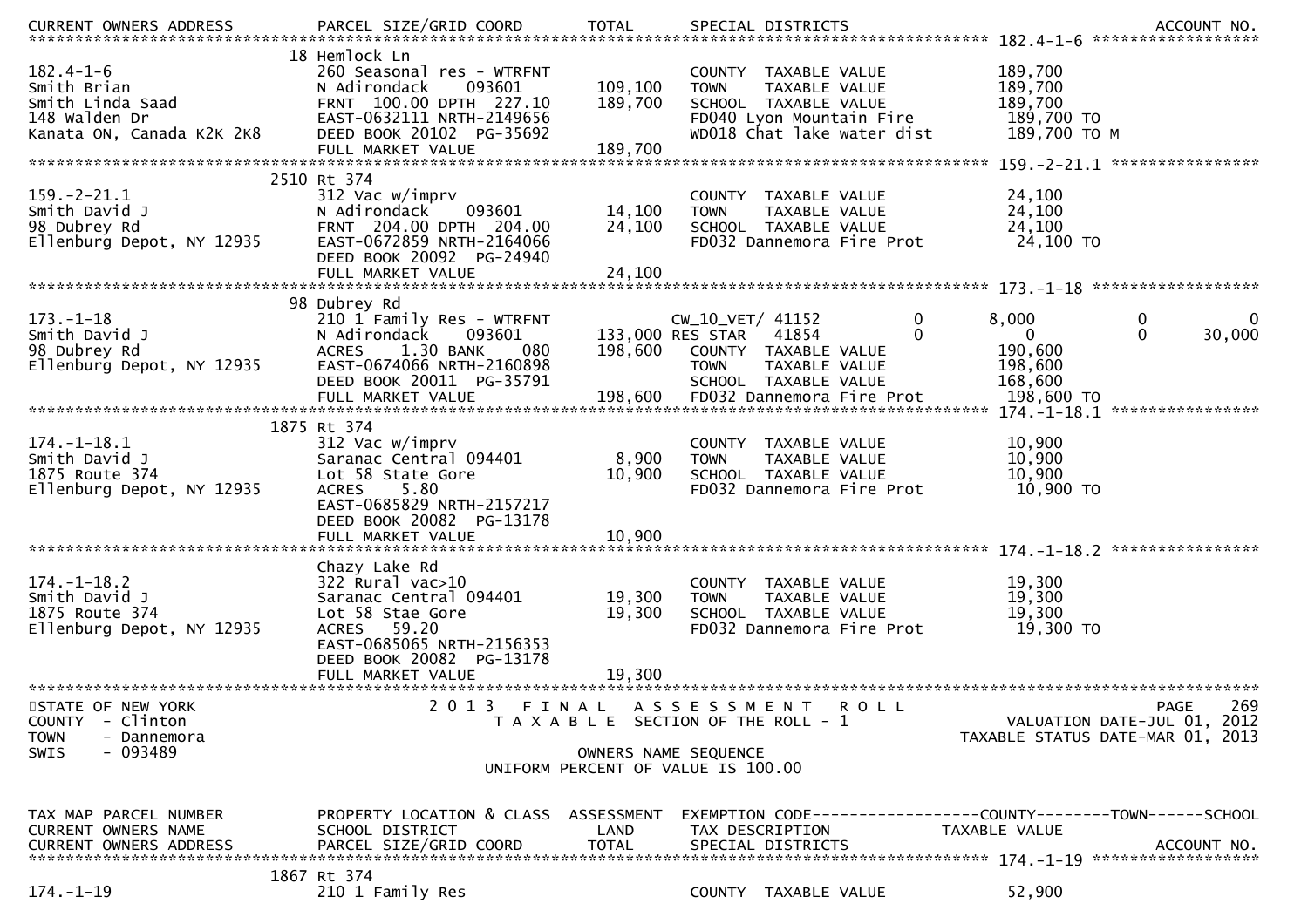| Smith David J<br>1867 Rt 374<br>Ellenburg Depot, NY 12935                                                                                                                                                        | Saranac Central 094401<br>FRNT 130.00 DPTH 130.00<br>EAST-0686255 NRTH-2157159<br>DEED BOOK 20041 PG-66882<br>FULL MARKET VALUE                                | 4,600<br>52,900<br>52,900 | <b>TOWN</b><br>TAXABLE VALUE<br>SCHOOL TAXABLE VALUE<br>FD032 Dannemora Fire Prot                                                     | 52,900<br>52,900<br>52,900 TO                                                         |
|------------------------------------------------------------------------------------------------------------------------------------------------------------------------------------------------------------------|----------------------------------------------------------------------------------------------------------------------------------------------------------------|---------------------------|---------------------------------------------------------------------------------------------------------------------------------------|---------------------------------------------------------------------------------------|
|                                                                                                                                                                                                                  |                                                                                                                                                                |                           |                                                                                                                                       |                                                                                       |
| $183.2 - 2 - 4$<br>Smith Irrevocable Living Trust N Adirondack<br>Gibbs as Trustee Bruce G FRNT 138.00 DPTH 156.00<br>16309 Frey Rd EAST-0646216 NRTH-2149172<br>Weeki Wachee, FL 34614 DEED BOOK 20001 PG-25207 | 3846 Rt 374<br>210 1 Family Res<br>093601                                                                                                                      | 2,400<br>35,500           | COUNTY TAXABLE VALUE<br><b>TOWN</b><br>TAXABLE VALUE<br>SCHOOL TAXABLE VALUE<br>FD040 Lyon Mountain Fire<br>LT009 Lyon Mountain Light | 35,500<br>35,500<br>35,500<br>35,500 TO<br>35,500 TO                                  |
|                                                                                                                                                                                                                  | 2976 Rt 374                                                                                                                                                    |                           |                                                                                                                                       |                                                                                       |
| $172. - 1 - 11$<br>Smith James R Jr<br>3055 Rt 9<br>Peru, NY 12972                                                                                                                                               | 311 Res vac land<br>093601<br>N Adirondack<br>FRNT 100.00 DPTH 42.00<br>EAST-0664830 NRTH-2158357<br>DEED BOOK 20011 PG-35778<br>FULL MARKET VALUE             | 2,900<br>2,900<br>2,900   | COUNTY TAXABLE VALUE<br><b>TOWN</b><br>TAXABLE VALUE<br>SCHOOL TAXABLE VALUE<br>FD040 Lyon Mountain Fire                              | 2,900<br>2,900<br>2,900<br>2,900 TO                                                   |
|                                                                                                                                                                                                                  |                                                                                                                                                                |                           |                                                                                                                                       |                                                                                       |
| $183.16 - 3 - 17$<br>Smith James R Jr<br>3055 Rt 9<br>Peru, NY 12972                                                                                                                                             | Mill St<br>311 Res vac land<br>N Adirondack<br>093601<br>FRNT 92.00 DPTH 164.00<br>EAST-0646308 NRTH-2147591<br>DEED BOOK 20011 PG-35780                       | 2,100<br>2,600            | COUNTY TAXABLE VALUE<br>TAXABLE VALUE<br><b>TOWN</b><br>SCHOOL TAXABLE VALUE<br>FD040 Lyon Mountain Fire<br>LT009 Lyon Mountain Light | 2,600<br>2,600<br>2,600<br>2,600 TO<br>2,600 TO                                       |
|                                                                                                                                                                                                                  | FULL MARKET VALUE                                                                                                                                              | 2,600                     |                                                                                                                                       |                                                                                       |
| $183.16 - 3 - 18$<br>Smith James R Jr<br>3055 Rt 9<br>Peru, NY 12972                                                                                                                                             | Mill St<br>311 Res vac land<br>093601<br>N Adirondack<br>FRNT 108.22 DPTH 164.00<br>EAST-0646295 NRTH-2147506<br>DEED BOOK 20031 PG-58570<br>FULL MARKET VALUE | 2,200<br>2,200<br>2,200   | COUNTY TAXABLE VALUE<br><b>TOWN</b><br>TAXABLE VALUE<br>SCHOOL TAXABLE VALUE<br>FD040 Lyon Mountain Fire<br>LT009 Lyon Mountain Light | 2,200<br>2,200<br>2,200<br>2,200 TO<br>2,200 TO                                       |
|                                                                                                                                                                                                                  | 15 Perron Way                                                                                                                                                  |                           |                                                                                                                                       |                                                                                       |
| $185.4 - 1 - 2.1$<br>Smith Revocable Living Trust N Adirondack<br>Smith Trustee Robert<br>PO Box 980<br>Dannemora, NY 12929-0980                                                                                 | 210 1 Family Res - WTRFNT<br>093601<br>Survey Map 20092/26888<br>1.76<br><b>ACRES</b><br>EAST-0667596 NRTH-2149093<br>DEED BOOK 99001 PG-10027                 | 121,500<br>537,200        | RES STAR 41854<br>0<br>COUNTY TAXABLE VALUE<br><b>TOWN</b><br>TAXABLE VALUE<br>SCHOOL TAXABLE VALUE<br>FD040 Lyon Mountain Fire       | 0<br>$\mathbf{0}$<br>30,000<br>537,200<br>537,200<br>507,200<br>537,200 TO            |
|                                                                                                                                                                                                                  | FULL MARKET VALUE                                                                                                                                              | 537,200                   |                                                                                                                                       |                                                                                       |
| STATE OF NEW YORK<br>COUNTY - Clinton<br><b>TOWN</b><br>- Dannemora<br>- 093489<br><b>SWIS</b>                                                                                                                   | 2 0 1 3                                                                                                                                                        | FINAL                     | A S S E S S M E N T<br>R O L L<br>T A X A B L E SECTION OF THE ROLL - 1<br>OWNERS NAME SEQUENCE<br>UNIFORM PERCENT OF VALUE IS 100.00 | 270<br><b>PAGE</b><br>VALUATION DATE-JUL 01, 2012<br>TAXABLE STATUS DATE-MAR 01, 2013 |
|                                                                                                                                                                                                                  |                                                                                                                                                                |                           |                                                                                                                                       |                                                                                       |
| TAX MAP PARCEL NUMBER<br><b>CURRENT OWNERS NAME</b><br><b>CURRENT OWNERS ADDRESS</b>                                                                                                                             | PROPERTY LOCATION & CLASS ASSESSMENT<br>SCHOOL DISTRICT<br>PARCEL SIZE/GRID COORD                                                                              | LAND<br><b>TOTAL</b>      | TAX DESCRIPTION<br>SPECIAL DISTRICTS                                                                                                  | TAXABLE VALUE<br>ACCOUNT NO.                                                          |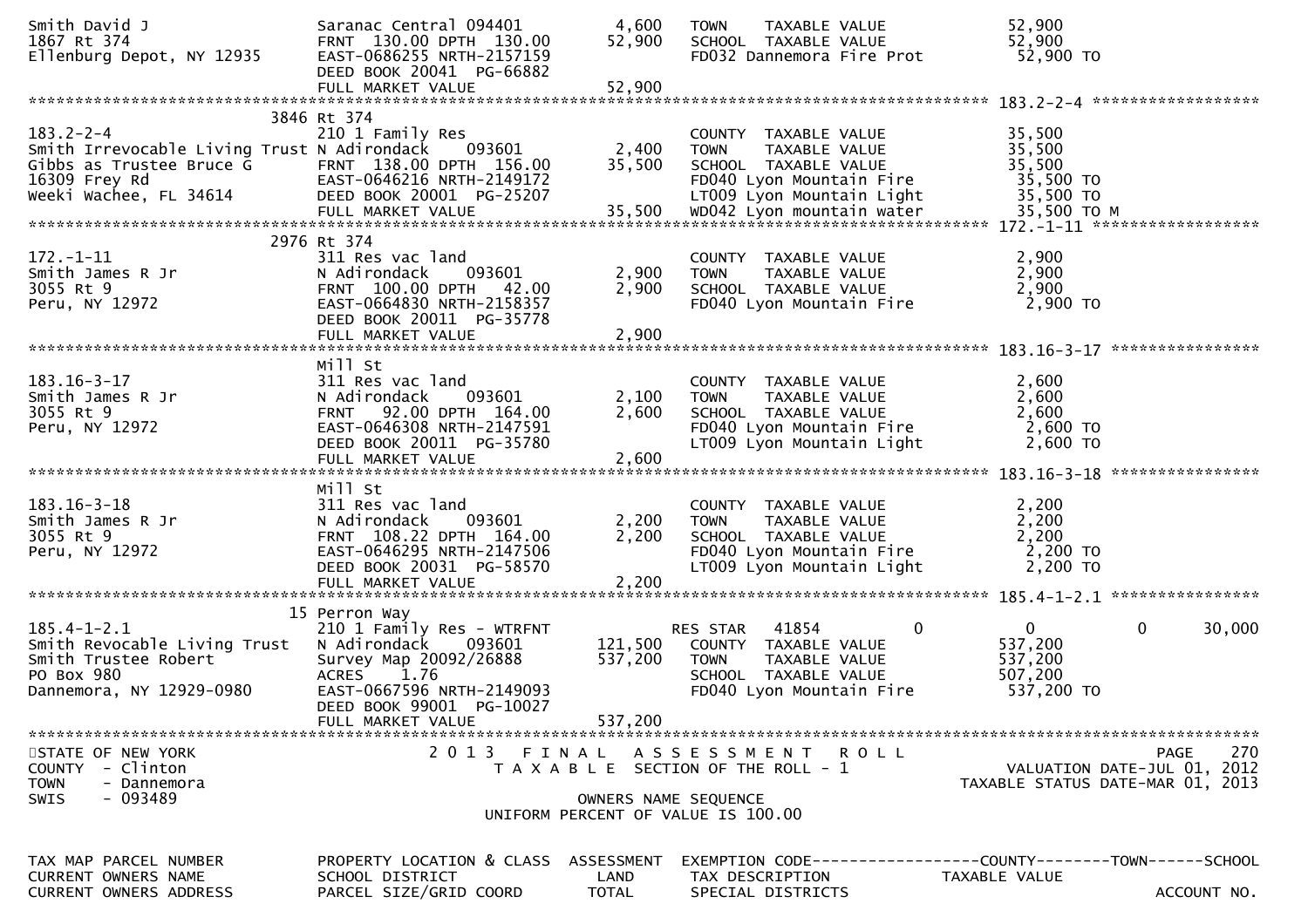| $185.4 - 1 - 2.2$<br>Smith Revocable Living Trust<br>Smith Trustee Robert<br>PO Box 980<br>Dannemora, NY 12929-0980 | Perron Way<br>$314$ Rural vac<10 - WTRFNT<br>N Adirondack<br>093601<br>Survey Map 20092/26888<br>2.10<br><b>ACRES</b><br>EAST-0667385 NRTH-2149210<br>DEED BOOK 99001 PG-10027 | 125,900<br>125,900   | COUNTY TAXABLE VALUE<br>TAXABLE VALUE<br><b>TOWN</b><br>SCHOOL TAXABLE VALUE<br>FD040 Lyon Mountain Fire                                                                                                      | 125,900<br>125,900<br>125,900<br>125,900 TO                                                                               |
|---------------------------------------------------------------------------------------------------------------------|--------------------------------------------------------------------------------------------------------------------------------------------------------------------------------|----------------------|---------------------------------------------------------------------------------------------------------------------------------------------------------------------------------------------------------------|---------------------------------------------------------------------------------------------------------------------------|
|                                                                                                                     |                                                                                                                                                                                |                      |                                                                                                                                                                                                               |                                                                                                                           |
| $185.4 - 1 - 2.3$<br>Smith Revocable Living Trust<br>Smith Trustee Robert<br>PO Box 980<br>Dannemora, NY 12929-0980 | Perron Way<br>$314$ Rural vac<10 - WTRFNT<br>N Adirondack<br>093601<br>Survey Map 20092/26888<br>3.10<br><b>ACRES</b><br>EAST-0667366 NRTH-2148964<br>DEED BOOK 99001 PG-10027 | 91,100<br>91,100     | COUNTY TAXABLE VALUE<br>TAXABLE VALUE<br><b>TOWN</b><br>SCHOOL TAXABLE VALUE<br>FD040 Lyon Mountain Fire                                                                                                      | 91,100<br>91,100<br>91,100<br>91,100 TO                                                                                   |
|                                                                                                                     |                                                                                                                                                                                |                      |                                                                                                                                                                                                               | ****************                                                                                                          |
| $185.4 - 1 - 2.5$<br>Smith Revocable Living Trust<br>Smith Trustee Robert<br>PO Box 980<br>Dannemora, NY 12929-0980 | 37 Perron Way<br>$314$ Rural vac<10 - WTRFNT<br>N Adirondack<br>093601<br>Survey Map 20092/26888<br>2.75<br><b>ACRES</b><br>EAST-0667761 NRTH-2147918                          | 148,800<br>148,800   | COUNTY TAXABLE VALUE<br><b>TOWN</b><br>TAXABLE VALUE<br>SCHOOL TAXABLE VALUE<br>FD040 Lyon Mountain Fire                                                                                                      | 148,800<br>148,800<br>148,800<br>148,800 TO                                                                               |
|                                                                                                                     | DEED BOOK 99001 PG-10027                                                                                                                                                       |                      |                                                                                                                                                                                                               |                                                                                                                           |
| $185.2 - 3 - 2$<br>Snopkowski Richard R<br>Snopkowski Jean S<br>19 Georgian Rd<br>Randolph, NJ 07869                | 778 Wilfred King Rd<br>210 1 Family Res - WTRFNT<br>N Adirondack<br>093601<br><b>ACRES</b><br>1.60<br>EAST-0670631 NRTH-2152214<br>DEED BOOK 20001 PG-24950                    | 116,600<br>267,400   | COUNTY TAXABLE VALUE<br><b>TOWN</b><br>TAXABLE VALUE<br>SCHOOL TAXABLE VALUE<br>FD032 Dannemora Fire Prot                                                                                                     | 267,400<br>267,400<br>267,400<br>267,400 TO                                                                               |
|                                                                                                                     |                                                                                                                                                                                |                      |                                                                                                                                                                                                               |                                                                                                                           |
| $183.16 - 3 - 6$<br>Sorrell Life Use Abbie E<br>Sorrell Barbara A<br>PO Box 202<br>Lyon Mt, NY 12952                | 10 Williams St<br>210 1 Family Res<br>093601<br>N Adirondack<br>FRNT 105.12 DPTH 120.00<br>EAST-0646679 NRTH-2148049<br>DEED BOOK 20041 PG-68597<br>FULL MARKET VALUE          | 42,200<br>42,200     | $\mathbf 0$<br>WARCOMALL 41131<br>41834<br>$\Omega$<br>1,900 SR STAR<br>COUNTY TAXABLE VALUE<br>TAXABLE VALUE<br><b>TOWN</b><br>SCHOOL TAXABLE VALUE<br>FD040 Lyon Mountain Fire<br>LT009 Lyon Mountain Light | 10,550<br>10,550<br>$\Omega$<br>42,200<br>$\mathbf{0}$<br>0<br>31,650<br>31,650<br>$\mathbf{0}$<br>42,200 TO<br>42,200 TO |
|                                                                                                                     |                                                                                                                                                                                |                      | WD042 Lyon mountain water                                                                                                                                                                                     | 42,200 TO M                                                                                                               |
|                                                                                                                     |                                                                                                                                                                                |                      |                                                                                                                                                                                                               |                                                                                                                           |
| STATE OF NEW YORK<br>COUNTY - Clinton<br><b>TOWN</b><br>- Dannemora<br>- 093489<br>SWIS                             | 2013 FINAL                                                                                                                                                                     |                      | ASSESSMENT ROLL<br>T A X A B L E SECTION OF THE ROLL - 1<br>OWNERS NAME SEQUENCE                                                                                                                              | 271<br>PAGE<br>VALUATION DATE-JUL 01, 2012<br>TAXABLE STATUS DATE-MAR 01, 2013                                            |
|                                                                                                                     |                                                                                                                                                                                |                      | UNIFORM PERCENT OF VALUE IS 100.00                                                                                                                                                                            |                                                                                                                           |
| TAX MAP PARCEL NUMBER<br>CURRENT OWNERS NAME<br><b>CURRENT OWNERS ADDRESS</b>                                       | PROPERTY LOCATION & CLASS ASSESSMENT<br>SCHOOL DISTRICT<br>PARCEL SIZE/GRID COORD                                                                                              | LAND<br><b>TOTAL</b> | TAX DESCRIPTION<br>SPECIAL DISTRICTS                                                                                                                                                                          | EXEMPTION        CODE------------------COUNTY-------TOWN------SCHOOL<br>TAXABLE VALUE<br>ACCOUNT NO.                      |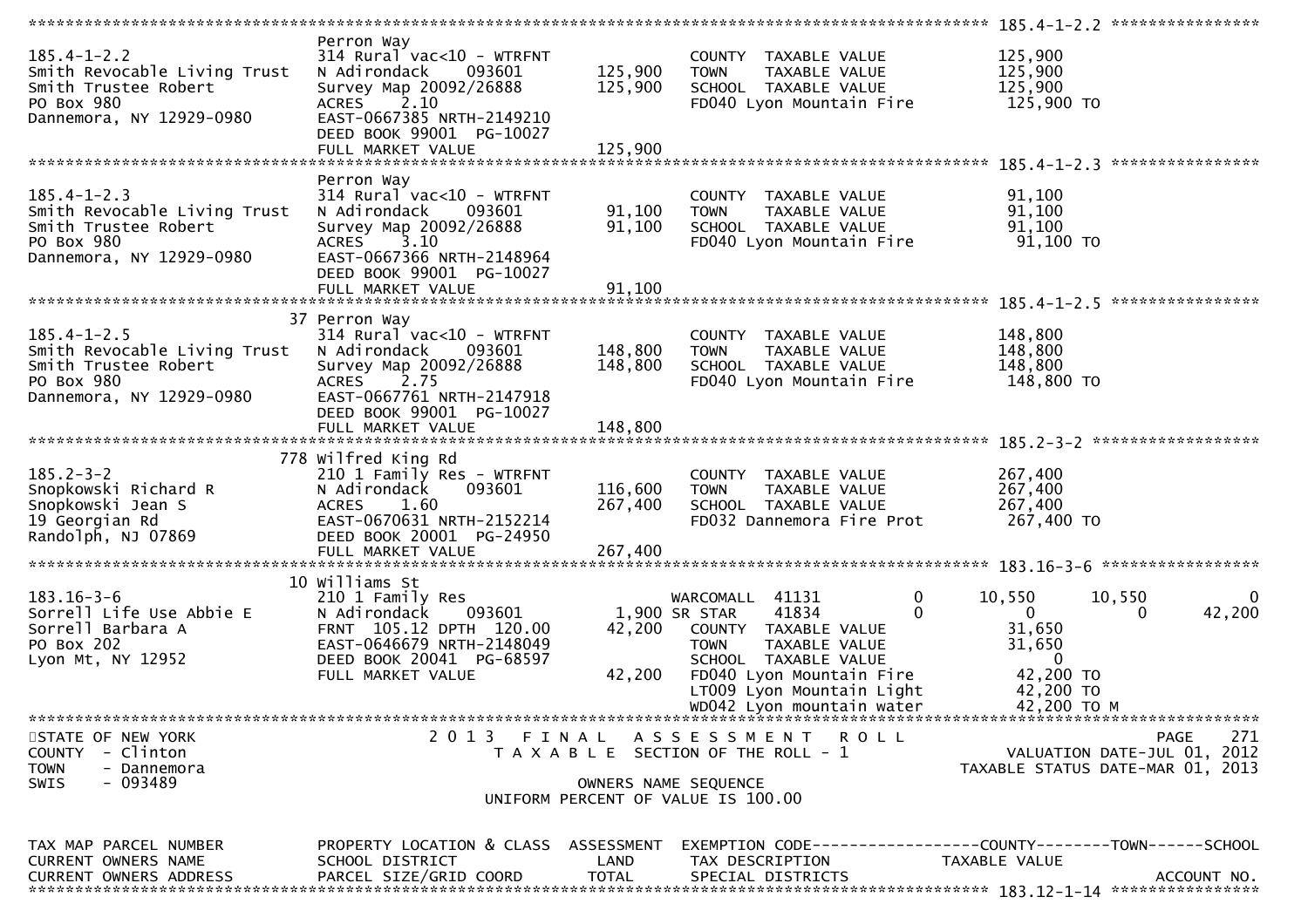| 183.12-1-14<br>Spahr Angela D<br>PO Box 135<br>Lyon Mountain, NY 12952                         | 3879 Rt 374<br>210 1 Family Res<br>N Adirondack<br>093601<br>29.80 DPTH 204.00<br><b>FRNT</b><br>080<br><b>BANK</b><br>EAST-0645536 NRTH-2149352<br>DEED BOOK 20112 PG-41839<br>FULL MARKET VALUE | 1,100<br>33,800<br>33,800          | $\mathbf 0$<br>RES STAR<br>41854<br>COUNTY TAXABLE VALUE<br>TAXABLE VALUE<br><b>TOWN</b><br>SCHOOL TAXABLE VALUE<br>FD040 Lyon Mountain Fire<br>LT009 Lyon Mountain Light<br>OT002 Omitted Tax-County<br>OT004 Omitted Tax-Town<br>WD042 Lyon mountain water | $\mathbf{0}$<br>33,800<br>33,800<br>3,800<br>33,800 TO<br>33,800 TO<br>$.00$ MT<br>$.00$ MT<br>33,800 TO M | $\mathbf 0$<br>30,000         |
|------------------------------------------------------------------------------------------------|---------------------------------------------------------------------------------------------------------------------------------------------------------------------------------------------------|------------------------------------|--------------------------------------------------------------------------------------------------------------------------------------------------------------------------------------------------------------------------------------------------------------|------------------------------------------------------------------------------------------------------------|-------------------------------|
|                                                                                                | 2833 Standish Rd                                                                                                                                                                                  |                                    |                                                                                                                                                                                                                                                              |                                                                                                            |                               |
| $183.20 - 1 - 18$<br>Spahr Wayne R Jr<br>2833 Standish Rd<br>Lyon Mountain, NY 12952           | 210 1 Family Res<br>093601<br>N Adirondack<br>52.37 DPTH 137.00<br><b>FRNT</b><br>EAST-0644593 NRTH-2146025<br>DEED BOOK 20001 PG-24749<br>FULL MARKET VALUE                                      | 1,600<br>26,500<br>26,500          | $\Omega$<br>41854<br><b>RES STAR</b><br>COUNTY TAXABLE VALUE<br><b>TOWN</b><br>TAXABLE VALUE<br>SCHOOL TAXABLE VALUE<br>FD040 Lyon Mountain Fire<br>LT009 Lyon Mountain Light<br>WD042 Lyon mountain water                                                   | 0<br>26,500<br>26,500<br>$\Omega$<br>26,500 TO<br>26,500 TO<br>26,500 ТО М                                 | $\mathbf{0}$<br>26,500        |
|                                                                                                |                                                                                                                                                                                                   |                                    |                                                                                                                                                                                                                                                              |                                                                                                            |                               |
| $188.17 - 3 - 14$<br>Spear Jeffrey S<br>968 Rt 374<br>Cadyville, NY 12918                      | 968 Rt 374<br>210 1 Family Res<br>Saranac Central 094401<br>FRNT 128.00 DPTH 158.00<br>EAST-0698283 NRTH-2147087<br>DEED BOOK 20102 PG-33023<br>FULL MARKET VALUE                                 | 11,700<br>86,700<br>86,700         | 41854<br>0<br>RES STAR<br>COUNTY TAXABLE VALUE<br><b>TOWN</b><br>TAXABLE VALUE<br>SCHOOL TAXABLE VALUE<br>FD032 Dannemora Fire Prot<br>WD032 Dann wtr dst #2                                                                                                 | 0<br>86,700<br>86,700<br>56,700<br>86,700 TO<br>1.00 UN M                                                  | 30,000<br>0                   |
|                                                                                                | Chazy Lake Rd                                                                                                                                                                                     |                                    |                                                                                                                                                                                                                                                              |                                                                                                            | 185.4-2-21 ****************** |
| $185.4 - 2 - 21$<br>Spellman William<br>Spellman Donna L<br>PO Box 218<br>Chateaugay, NY 12920 | 311 Res vac land - WTRFNT<br>Saranac Central 094401<br>Subd. lot 23 Patent T40mt<br>FRNT 100.00 DPTH 350.00<br>EAST-0668534 NRTH-2144652<br>DEED BOOK 20041 PG-71406                              | 24,100<br>24,100                   | <b>COUNTY</b><br>TAXABLE VALUE<br><b>TOWN</b><br>TAXABLE VALUE<br>SCHOOL TAXABLE VALUE<br>FD040 Lyon Mountain Fire                                                                                                                                           | 24,100<br>24,100<br>24,100<br>24,100 TO                                                                    |                               |
|                                                                                                |                                                                                                                                                                                                   |                                    |                                                                                                                                                                                                                                                              |                                                                                                            |                               |
| 183.20-2-11<br>Spies Katlin F<br>2854 Standish Rd<br>PO Box 109<br>Lyon Mt, NY 12952           | 2854 Standish Rd<br>210 1 Family Res<br>093601<br>N Adirondack<br>FRNT 49.96 DPTH 292.00<br>EAST-0644970 NRTH-2146425<br>DEED BOOK 20112 PG-44407<br>FULL MARKET VALUE                            | 1,700<br>35,300<br>35,300          | COUNTY TAXABLE VALUE<br><b>TOWN</b><br>TAXABLE VALUE<br>SCHOOL TAXABLE VALUE<br>FD040 Lyon Mountain Fire<br>LT009 Lyon Mountain Light<br>OTOO2 Omitted Tax-County<br>OT004 Omitted Tax-Town                                                                  | 35,300<br>35,300<br>35,300<br>35,300 TO<br>35,300 TO<br>$.00$ MT<br>$.00$ MT                               |                               |
| STATE OF NEW YORK                                                                              |                                                                                                                                                                                                   |                                    | 2013 FINAL ASSESSMENT ROLL                                                                                                                                                                                                                                   |                                                                                                            | 272<br>PAGE                   |
| - Clinton<br><b>COUNTY</b><br><b>TOWN</b><br>- Dannemora<br>- 093489<br>SWIS                   |                                                                                                                                                                                                   |                                    | T A X A B L E SECTION OF THE ROLL - 1<br>OWNERS NAME SEQUENCE<br>UNIFORM PERCENT OF VALUE IS 100.00                                                                                                                                                          | TAXABLE STATUS DATE-MAR 01, 2013                                                                           | VALUATION DATE-JUL 01, 2012   |
| TAX MAP PARCEL NUMBER<br>CURRENT OWNERS NAME<br><b>CURRENT OWNERS ADDRESS</b>                  | PROPERTY LOCATION & CLASS<br>SCHOOL DISTRICT<br>PARCEL SIZE/GRID COORD                                                                                                                            | ASSESSMENT<br>LAND<br><b>TOTAL</b> | EXEMPTION CODE------------------COUNTY--------TOWN------SCHOOL<br>TAX DESCRIPTION<br>SPECIAL DISTRICTS                                                                                                                                                       | TAXABLE VALUE                                                                                              | ACCOUNT NO.                   |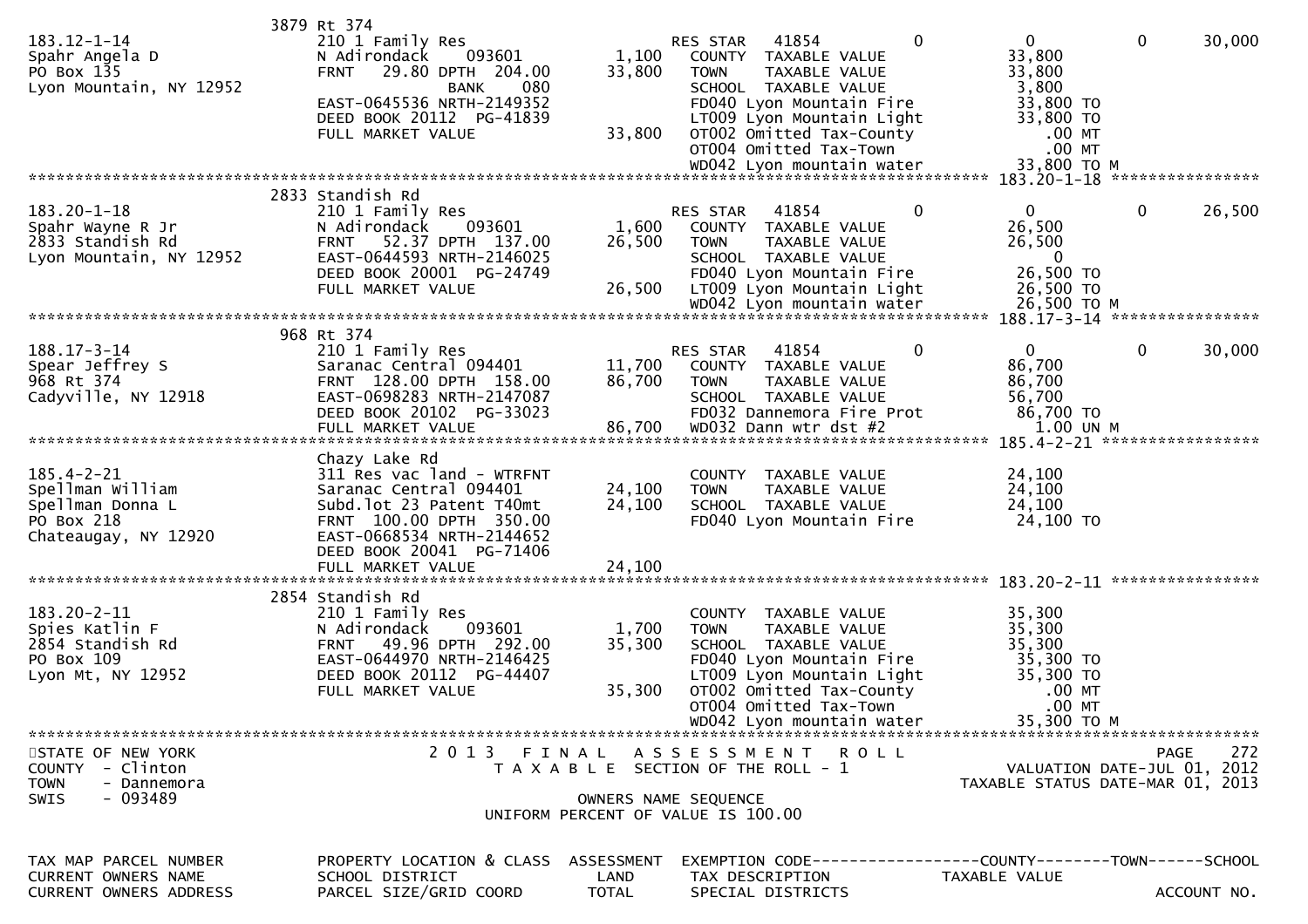|                                                                                                   |                                                                                                                                                                                     |                                                               |                         |                                                                                                                                                     | *****************                      | 183.20-3-19 *****************                                               |             |                                  |
|---------------------------------------------------------------------------------------------------|-------------------------------------------------------------------------------------------------------------------------------------------------------------------------------------|---------------------------------------------------------------|-------------------------|-----------------------------------------------------------------------------------------------------------------------------------------------------|----------------------------------------|-----------------------------------------------------------------------------|-------------|----------------------------------|
| $183.20 - 3 - 19$<br>Spooner Bryan<br>16 Keysor St<br>Lyon Mountain, NY 12952                     | 16 Keysor St<br>210 1 Family Res<br>093601<br>N Adirondack<br>1.40<br><b>ACRES</b><br>EAST-0644783 NRTH-2145129<br>DEED BOOK 20072 PG-10837<br>FULL MARKET VALUE                    | 3,200<br>36,900<br>36,900                                     | <b>TOWN</b>             | COUNTY TAXABLE VALUE<br>TAXABLE VALUE<br>SCHOOL TAXABLE VALUE<br>FD040 Lyon Mountain Fire<br>LT009 Lyon Mountain Light<br>WD042 Lyon mountain water |                                        | 36,900<br>36,900<br>36,900<br>36,900 TO<br>36,900 TO<br>36,900 ТО М         |             |                                  |
|                                                                                                   | Saranac St                                                                                                                                                                          |                                                               |                         |                                                                                                                                                     |                                        |                                                                             |             |                                  |
| $183.2 - 2 - 7$<br>St Bernards Church<br>PO Box 23<br>Lyon Mt, NY 12952                           | 311 Res vac land<br>093601<br>N Adirondack<br>FRNT 275.00 DPTH 108.00<br>EAST-0646856 NRTH-2149181<br>DEED BOOK 390<br>$PG-5$<br>FULL MARKET VALUE                                  | 2,200<br>2,200<br>2,200                                       | <b>TOWN</b>             | COUNTY TAXABLE VALUE<br>TAXABLE VALUE<br>SCHOOL TAXABLE VALUE<br>FD040 Lyon Mountain Fire<br>LT009 Lyon Mountain Light                              |                                        | 2,200<br>2,200<br>2,200<br>$2,200$ TO<br>2,200 TO                           |             |                                  |
|                                                                                                   |                                                                                                                                                                                     |                                                               |                         |                                                                                                                                                     |                                        |                                                                             |             |                                  |
| $182.4 - 1 - 19$<br>St Germain Kevin H<br>St Germain Mary J<br>505 Sunset Rd<br>Lyon Mt, NY 12952 | 505 Sunset Rd<br>210 1 Family Res - WTRFNT<br>N Adirondack<br>093601<br><b>ACRES</b><br>1.78<br>EAST-0633356 NRTH-2147502<br>DEED BOOK 20021 PG-44326<br>FULL MARKET VALUE          | 120,800<br>305,000<br>305,000                                 | RES STAR<br><b>TOWN</b> | 41854<br>COUNTY TAXABLE VALUE<br>TAXABLE VALUE<br>SCHOOL TAXABLE VALUE<br>FD040 Lyon Mountain Fire                                                  | $\bf{0}$<br>WD018 Chat lake water dist | $\mathbf{0}$<br>305,000<br>305,000<br>275,000<br>305,000 TO<br>303,597 TO M | 0           | 30,000                           |
|                                                                                                   |                                                                                                                                                                                     |                                                               |                         |                                                                                                                                                     |                                        |                                                                             |             |                                  |
| $173. - 3 - 13$<br>Stacey Lori A<br>191 Wilfred King Rd<br>Ellenburg Depot, NY 12935              | 191 Wilfred King Rd<br>240 Rural res<br>093601<br>N Adirondack<br>Lot 131 T5omt<br>ACRES 12.90<br>EAST-0680084 NRTH-2155517<br>DEED BOOK 971<br>PG-197<br>FULL MARKET VALUE         | 12,800<br>80,400<br>80,400                                    | RES STAR<br><b>TOWN</b> | 41854<br>COUNTY TAXABLE VALUE<br>TAXABLE VALUE<br>SCHOOL TAXABLE VALUE<br>FD032 Dannemora Fire Prot                                                 | 0                                      | $\mathbf 0$<br>80,400<br>80,400<br>50,400<br>80,400 TO                      | $\mathbf 0$ | 30,000                           |
|                                                                                                   |                                                                                                                                                                                     |                                                               |                         |                                                                                                                                                     |                                        |                                                                             |             | *****************                |
| $188. - 2 - 1.6$<br>Staley Bobbie Jo<br>920 Gen Leroy Manor Rd<br>Cadyville, NY 12918             | 899 Gen Leroy Manor Rd<br>270 Mfg housing<br>Saranac Central 094401<br>Lot 2 Duerville<br>ACRES 12.30<br>EAST-0704227 NRTH-2151671<br>DEED BOOK 20122 PG-51346<br>FULL MARKET VALUE | 11,600<br>28,900<br>28,900                                    | <b>TOWN</b>             | COUNTY TAXABLE VALUE<br>TAXABLE VALUE<br>SCHOOL TAXABLE VALUE<br>FD032 Dannemora Fire Prot                                                          |                                        | 28,900<br>28,900<br>28,900<br>28,900 TO                                     |             |                                  |
|                                                                                                   |                                                                                                                                                                                     |                                                               |                         |                                                                                                                                                     |                                        |                                                                             |             |                                  |
| STATE OF NEW YORK<br>COUNTY - Clinton<br><b>TOWN</b><br>- Dannemora<br>$-093489$<br>SWIS          | 2 0 1 3<br>FINAL                                                                                                                                                                    | T A X A B L E SECTION OF THE ROLL - 1<br>OWNERS NAME SEQUENCE | A S S E S S M E N T     |                                                                                                                                                     | <b>ROLL</b>                            | VALUATION DATE-JUL 01, 2012<br>TAXABLE STATUS DATE-MAR 01, 2013             | <b>PAGE</b> | 273                              |
|                                                                                                   |                                                                                                                                                                                     | UNIFORM PERCENT OF VALUE IS 100.00                            |                         |                                                                                                                                                     |                                        |                                                                             |             |                                  |
|                                                                                                   |                                                                                                                                                                                     |                                                               |                         |                                                                                                                                                     |                                        |                                                                             |             |                                  |
| TAX MAP PARCEL NUMBER<br><b>CURRENT OWNERS NAME</b>                                               | PROPERTY LOCATION & CLASS ASSESSMENT<br>SCHOOL DISTRICT                                                                                                                             | LAND                                                          |                         | TAX DESCRIPTION                                                                                                                                     |                                        | TAXABLE VALUE                                                               |             | ACCOUNT NO.<br>***************** |
| $188. - 2 - 1.7$<br>Staley Bobbie Jo                                                              | 920 Gen Leroy Manor Rd<br>270 Mfg housing<br>Saranac Central 094401                                                                                                                 | 9,800                                                         | RES STAR                | 41854<br>COUNTY TAXABLE VALUE                                                                                                                       | 0                                      | $\mathbf{0}$<br>58,800                                                      | $\mathbf 0$ | 30,000                           |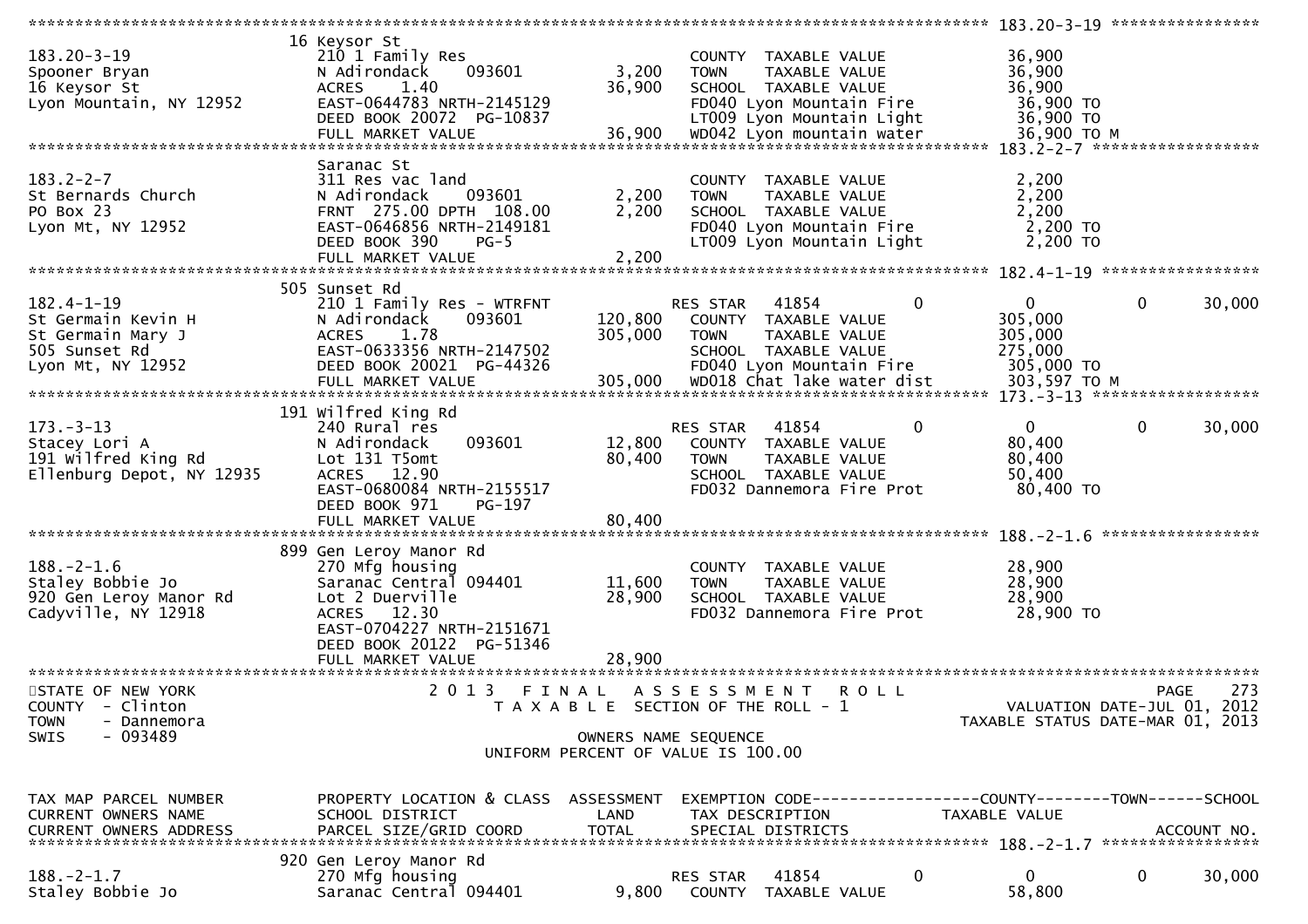| 920 Gen Leroy Manor Rd<br>Cadyville, NY 12918                                                   | Lot 1 Duerville<br>7.40 BANK<br>850<br><b>ACRES</b><br>EAST-0703600 NRTH-2150827<br>DEED BOOK 20082 PG-13958<br>FULL MARKET VALUE                                                                                           | 58,800<br>58,800          | <b>TOWN</b><br>TAXABLE VALUE<br>SCHOOL TAXABLE VALUE<br>FD032 Dannemora Fire Prot                                                                                                                   | 58,800<br>28,800<br>58,800 TO                                                                           |
|-------------------------------------------------------------------------------------------------|-----------------------------------------------------------------------------------------------------------------------------------------------------------------------------------------------------------------------------|---------------------------|-----------------------------------------------------------------------------------------------------------------------------------------------------------------------------------------------------|---------------------------------------------------------------------------------------------------------|
|                                                                                                 |                                                                                                                                                                                                                             |                           |                                                                                                                                                                                                     | ****************                                                                                        |
| $188. - 2 - 1.11$<br>Staley Bobbie Jo<br>920 General Leroy Manor Rd<br>Cadyville, NY 12918      | Davis Rd<br>322 Rural vac>10<br>Saranac Central 094401<br>Lot 1 & 2 Duerville<br>ACRES 119.00<br>EAST-0705284 NRTH-2150628<br>DEED BOOK 20122 PG-51347                                                                      | 41,600<br>41,600          | COUNTY TAXABLE VALUE<br>TAXABLE VALUE<br><b>TOWN</b><br>SCHOOL TAXABLE VALUE<br>FD032 Dannemora Fire Prot                                                                                           | 41,600<br>41,600<br>41,600<br>41,600 TO                                                                 |
|                                                                                                 | FULL MARKET VALUE                                                                                                                                                                                                           | 41,600                    |                                                                                                                                                                                                     |                                                                                                         |
|                                                                                                 | Sunset Rd                                                                                                                                                                                                                   |                           |                                                                                                                                                                                                     | 182. - 2 - 2.4 *******************                                                                      |
| $182 - 2 - 2.4$<br>Stanzoni Robert<br>518 William Floyd Pkwy<br>Shirley, NY 11967               | $322$ Rural vac $>10$<br>N Adirondack<br>093601<br>Lot 139 & 142 T5omt<br>ACRES 88.90<br>EAST-0636520 NRTH-2149870<br>DEED BOOK 20061 PG-96521                                                                              | 44,600<br>44,600          | COUNTY TAXABLE VALUE<br>TAXABLE VALUE<br><b>TOWN</b><br>SCHOOL TAXABLE VALUE<br>FD040 Lyon Mountain Fire                                                                                            | 44,600<br>44,600<br>44,600<br>44,600 TO                                                                 |
|                                                                                                 | FULL MARKET VALUE                                                                                                                                                                                                           | 44,600                    |                                                                                                                                                                                                     |                                                                                                         |
| $188. - 3 - 8$<br>Stiles Mark<br>Stiles Linda<br>363 Bart Merrill Rd<br>Cadyville, NY 12918     | 363 Bart Merrill Rd<br>210 1 Family Res<br>Saranac Central 094401<br>FRNT 150.00 DPTH 275.00<br>EAST-0707600 NRTH-2150641<br>DEED BOOK 557<br>PG-1050<br>FULL MARKET VALUE                                                  | 107,700<br>107,700        | WARNONALL 41121<br>0<br>41854<br>0<br>5,600 RES STAR<br>COUNTY TAXABLE VALUE<br><b>TOWN</b><br>TAXABLE VALUE<br>SCHOOL TAXABLE VALUE<br>FD032 Dannemora Fire Prot                                   | 16,155<br>16,155<br>0<br>$\mathbf{0}$<br>30,000<br>$\Omega$<br>91,545<br>91,545<br>77,700<br>107,700 TO |
| $183.16 - 2 - 3$<br>Stockwell John<br>Stockwell Nancy<br>PO Box 122<br>Lyon Mt, NY 12952        | 2886 Standish Rd<br>210 1 Family Res<br>093601<br>N Adirondack<br>Sub Bk 133A Lot 64<br>85.13 DPTH 158.00<br><b>FRNT</b><br>320<br><b>BANK</b><br>EAST-0645113 NRTH-2147200<br>DEED BOOK 808<br>PG-320<br>FULL MARKET VALUE | 2,100<br>23,000<br>23,000 | 41854<br>0<br><b>RES STAR</b><br>COUNTY TAXABLE VALUE<br>TAXABLE VALUE<br><b>TOWN</b><br>SCHOOL TAXABLE VALUE<br>FD040 Lyon Mountain Fire<br>LT009 Lyon Mountain Light<br>WD042 Lyon mountain water | $\mathbf{0}$<br>0<br>23,000<br>23,000<br>23,000<br>$\Omega$<br>23,000 TO<br>23,000 TO<br>23,000 TO M    |
| STATE OF NEW YORK<br>COUNTY - Clinton<br><b>TOWN</b><br>- Dannemora<br>$-093489$<br><b>SWIS</b> | 2013 FINAL                                                                                                                                                                                                                  |                           | A S S E S S M E N T<br>R O L L<br>T A X A B L E SECTION OF THE ROLL - 1<br>OWNERS NAME SEQUENCE<br>UNIFORM PERCENT OF VALUE IS 100.00                                                               | 274<br>PAGE<br>VALUATION DATE-JUL 01, 2012<br>2013<br>TAXABLE STATUS DATE-MAR 01,                       |
| TAX MAP PARCEL NUMBER<br>CURRENT OWNERS NAME<br><b>CURRENT OWNERS ADDRESS</b>                   | PROPERTY LOCATION & CLASS ASSESSMENT<br>SCHOOL DISTRICT<br>PARCEL SIZE/GRID COORD                                                                                                                                           | LAND<br><b>TOTAL</b>      | TAX DESCRIPTION<br>SPECIAL DISTRICTS                                                                                                                                                                | EXEMPTION CODE-----------------COUNTY-------TOWN------SCHOOL<br>TAXABLE VALUE<br>ACCOUNT NO.            |
| $172.4 - 1 - 3$<br>Strain Robert<br>Apperson Joy                                                | 576 Wilfred King Rd<br>260 Seasonal res - WTRFNT<br>093601<br>N Adirondack<br><b>ACRES</b><br>1.10                                                                                                                          | 109,200<br>144,400        | COUNTY TAXABLE VALUE<br>TAXABLE VALUE<br><b>TOWN</b><br>SCHOOL TAXABLE VALUE                                                                                                                        | 144,400<br>144,400<br>144,400                                                                           |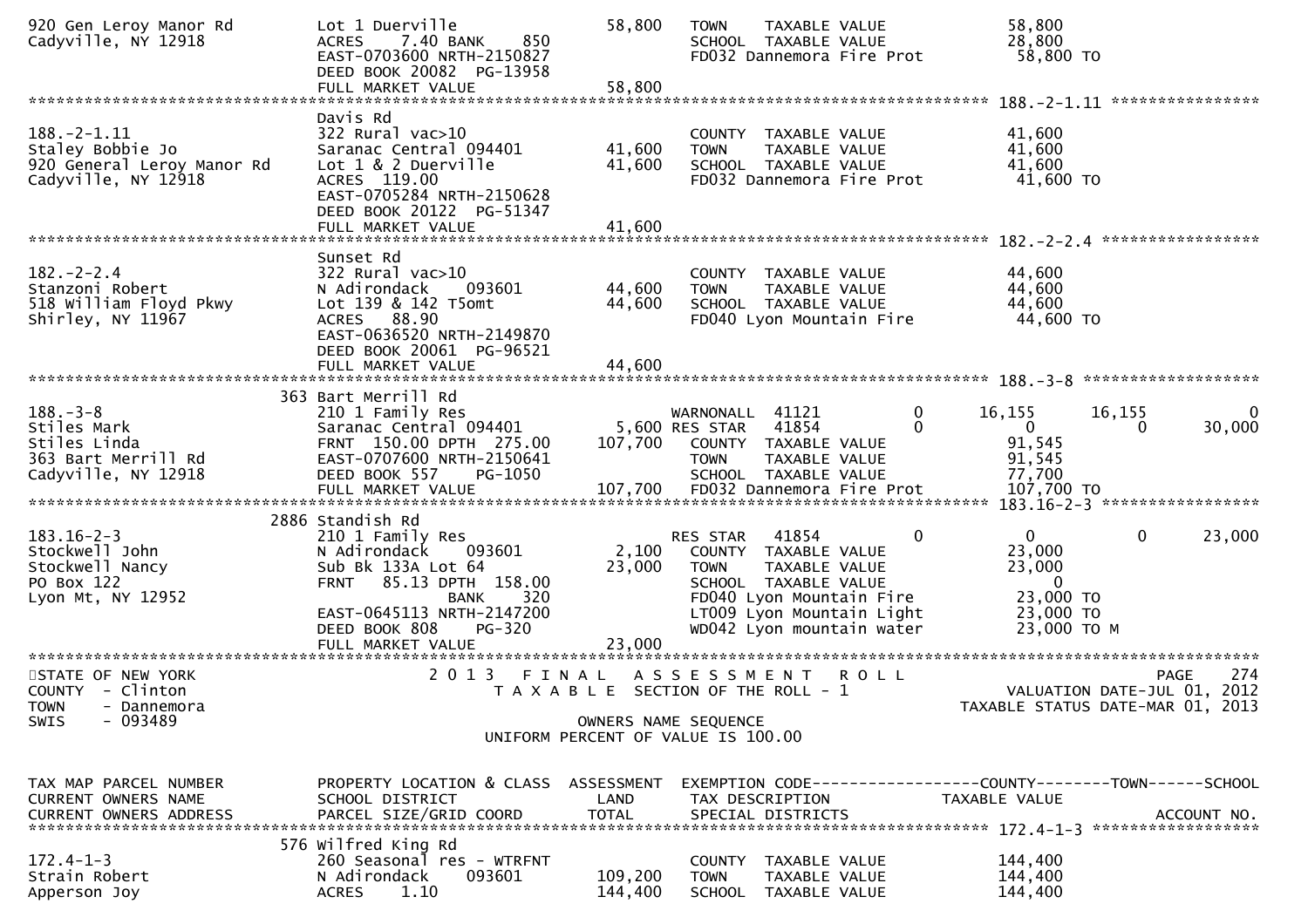| 12 Harding Blvd<br>Scotia, NY 12302                                                                                              | EAST-0671462 NRTH-2156316<br>DEED BOOK 20001 PG-25328<br>FULL MARKET VALUE                                                                                                | 144,400                            |                                                                                                                            | FD032 Dannemora Fire Prot                                                                                                                             |              | 144,400 TO                                                                       |                                                                                   |          |
|----------------------------------------------------------------------------------------------------------------------------------|---------------------------------------------------------------------------------------------------------------------------------------------------------------------------|------------------------------------|----------------------------------------------------------------------------------------------------------------------------|-------------------------------------------------------------------------------------------------------------------------------------------------------|--------------|----------------------------------------------------------------------------------|-----------------------------------------------------------------------------------|----------|
|                                                                                                                                  |                                                                                                                                                                           |                                    |                                                                                                                            |                                                                                                                                                       |              |                                                                                  |                                                                                   |          |
| $183.20 - 3 - 12$<br>Stricker Lillian A<br>PO Box 231<br>Lyon Mountain, NY 12952                                                 | 5 Petes St<br>210 1 Family Res<br>N Adirondack<br>093601<br>FRNT 148.00 DPTH 150.00<br>EAST-0645613 NRTH-2145195<br>DEED BOOK 20061 PG-99367<br>FULL MARKET VALUE         | 2,500<br>29,400<br>29,400          | RES STAR<br>COUNTY<br><b>TOWN</b>                                                                                          | 41854<br>TAXABLE VALUE<br>TAXABLE VALUE<br>SCHOOL TAXABLE VALUE<br>FD040 Lyon Mountain Fire<br>LT009 Lyon Mountain Light<br>WD042 Lyon mountain water | $\mathbf{0}$ | 0<br>29,400<br>29,400<br>$\overline{0}$<br>29,400 TO<br>29,400 TO<br>29,400 ТО М | $\mathbf{0}$<br>29,400                                                            |          |
| $188.17 - 3 - 7$<br>Suburban NY Property Acqu LLC<br>240 Rt 10 W<br>Whippany, NJ 07981                                           | 966 Rt 374<br>330 Vacant comm<br>Saranac Central 094401<br>74.75 DPTH 432.00<br><b>FRNT</b><br>EAST-0698389 NRTH-2147185<br>DEED BOOK 20041 PG-67854<br>FULL MARKET VALUE | 15,000<br>15,000<br>15,000         | <b>TOWN</b>                                                                                                                | COUNTY TAXABLE VALUE<br>TAXABLE VALUE<br>SCHOOL TAXABLE VALUE<br>FD032 Dannemora Fire Prot                                                            |              | 15,000<br>15,000<br>15,000<br>15,000 TO                                          |                                                                                   |          |
|                                                                                                                                  |                                                                                                                                                                           |                                    |                                                                                                                            |                                                                                                                                                       |              |                                                                                  |                                                                                   |          |
| $169. - 2 - 1$<br>Supley Jr Life Lease Freeman J N Adirondack<br>Supley Life Lease Theresa A<br>4558 Rt 374<br>Merrill, NY 12955 | 4558 Rt 374<br>210 1 Family Res<br>093601<br>FRNT 130.00 DPTH 200.00<br>EAST-0634705 NRTH-2160036<br>DEED BOOK 20102 PG-31788<br>FULL MARKET VALUE                        | 71,700<br>71,700                   | WARNONALL 41121<br>10,800 SR STAR<br><b>TOWN</b>                                                                           | 41834<br>COUNTY TAXABLE VALUE<br>TAXABLE VALUE<br>SCHOOL TAXABLE VALUE<br>FD040 Lyon Mountain Fire                                                    | 0<br>0       | 10,755<br>$\Omega$<br>60,945<br>60,945<br>8,400<br>71,700 TO                     | 10,755<br>63,300<br>0                                                             | 0        |
|                                                                                                                                  |                                                                                                                                                                           |                                    |                                                                                                                            |                                                                                                                                                       |              |                                                                                  |                                                                                   |          |
| $183.20 - 3 - 8$<br>Sutton Charles<br>PO Box 120<br>Lyon Mt, NY 12952                                                            | 34 Power House Rd<br>270 Mfg housing<br>093601<br>N Adirondack<br>FRNT 202.00 DPTH 144.00<br>EAST-0645420 NRTH-2145353<br>DEED BOOK 848<br>PG-254<br>FULL MARKET VALUE    | 12,400<br>12,400                   | WARNONALL<br>2,500 RES STAR<br><b>TOWN</b>                                                                                 | 41121<br>41854<br>COUNTY TAXABLE VALUE<br>TAXABLE VALUE<br>SCHOOL TAXABLE VALUE<br>FD040 Lyon Mountain Fire<br>LT009 Lyon Mountain Light              | 0<br>0       | 1,860<br>$\Omega$<br>10,540<br>10,540<br>0<br>12,400 TO<br>12,400 TO             | 1,860<br>12,400<br>$\Omega$                                                       | $\Omega$ |
|                                                                                                                                  |                                                                                                                                                                           |                                    |                                                                                                                            |                                                                                                                                                       |              |                                                                                  |                                                                                   |          |
| STATE OF NEW YORK<br>COUNTY - Clinton<br><b>TOWN</b><br>- Dannemora<br>SWIS<br>$-093489$                                         | 2 0 1 3<br>FINAL                                                                                                                                                          |                                    | A S S E S S M E N T<br>T A X A B L E SECTION OF THE ROLL - 1<br>OWNERS NAME SEQUENCE<br>UNIFORM PERCENT OF VALUE IS 100.00 | <b>ROLL</b>                                                                                                                                           |              |                                                                                  | <b>PAGE</b><br>2012<br>VALUATION DATE-JUL 01,<br>TAXABLE STATUS DATE-MAR 01, 2013 | 275      |
| TAX MAP PARCEL NUMBER<br>CURRENT OWNERS NAME<br><b>CURRENT OWNERS ADDRESS</b>                                                    | PROPERTY LOCATION & CLASS<br>SCHOOL DISTRICT<br>PARCEL SIZE/GRID COORD                                                                                                    | ASSESSMENT<br>LAND<br><b>TOTAL</b> | TAX DESCRIPTION<br>SPECIAL DISTRICTS                                                                                       |                                                                                                                                                       |              | TAXABLE VALUE                                                                    | EXEMPTION CODE------------------COUNTY--------TOWN------SCHOOL<br>ACCOUNT NO.     |          |
| $173.3 - 1 - 10$<br>Sylvain Nancy Carol<br>38 Bolster Ln<br>Uxbridge ON, Canada L9P1X8                                           | 483 Wilfred King Rd<br>260 Seasonal res<br>N Adirondack<br>093601<br>FRNT 100.00 DPTH 100.00<br>EAST-0673389 NRTH-2157409<br>DEED BOOK 20062 PG-1058                      | 9,000<br>44,900                    | <b>TOWN</b>                                                                                                                | COUNTY TAXABLE VALUE<br>TAXABLE VALUE<br>SCHOOL TAXABLE VALUE<br>FD032 Dannemora Fire Prot                                                            |              | 44,900<br>44,900<br>44,900<br>44,900 TO                                          |                                                                                   |          |
|                                                                                                                                  | FULL MARKET VALUE                                                                                                                                                         | 44,900                             |                                                                                                                            |                                                                                                                                                       |              |                                                                                  |                                                                                   |          |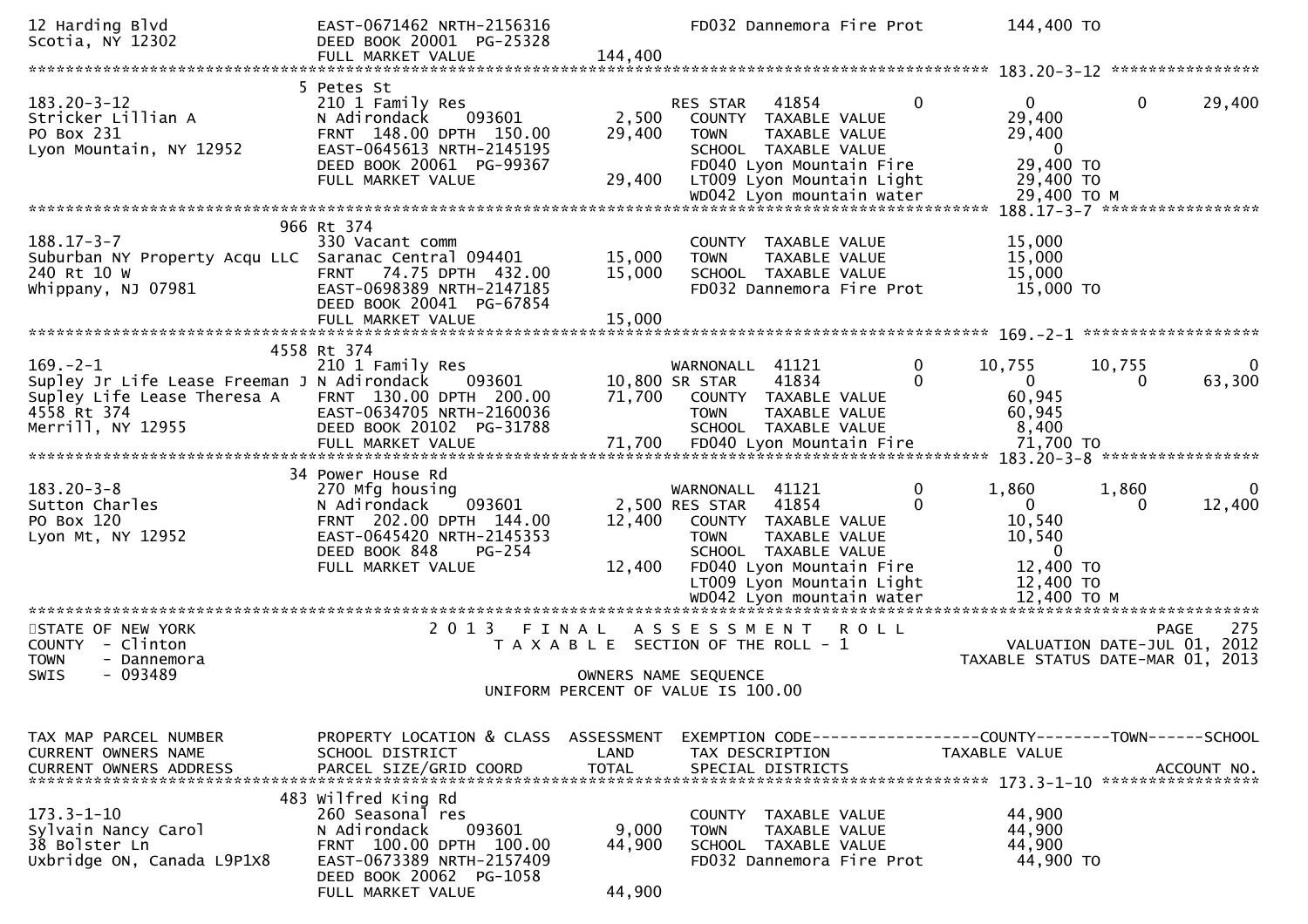|                                                       | Chateaugay Lk                        |                                       |                            |                       |                            |             |                |              |                                                                |
|-------------------------------------------------------|--------------------------------------|---------------------------------------|----------------------------|-----------------------|----------------------------|-------------|----------------|--------------|----------------------------------------------------------------|
| $182. - 1 - 1.1$                                      | 322 Rural vac>10 - WTRFNT            |                                       |                            | COUNTY TAXABLE VALUE  |                            |             | 112,200        |              |                                                                |
| Syz-Perkins as Trustee Linn                           | 093601<br>N Adirondack               | 112,200                               | <b>TOWN</b>                | TAXABLE VALUE         |                            |             | 112,200        |              |                                                                |
| Syz as Trustee Stephan                                | ACRES 12.60                          | 112,200                               |                            | SCHOOL TAXABLE VALUE  |                            |             | 112,200        |              |                                                                |
| 458 Gould Hill Rd                                     | EAST-0627468 NRTH-2152670            |                                       |                            |                       | FD040 Lyon Mountain Fire   |             | 112,200 TO     |              |                                                                |
| Montpelier, VT 05602                                  | DEED BOOK 20082 PG-17152             |                                       |                            |                       | WD018 Chat lake water dist |             | 104,750 то м   |              |                                                                |
|                                                       |                                      |                                       |                            |                       |                            |             |                |              |                                                                |
|                                                       | FULL MARKET VALUE                    | 112,200                               |                            |                       |                            |             |                |              |                                                                |
|                                                       |                                      |                                       |                            |                       |                            |             |                |              |                                                                |
|                                                       | 1588 Chazy Lake Rd                   |                                       |                            |                       |                            |             |                |              |                                                                |
| $185.4 - 2 - 5$                                       | 260 Seasonal res - WTRFNT            |                                       | WARNONALL 41121            |                       |                            | 0           | 22,290         | 22,290       | $\bf{0}$                                                       |
| Tabor Irrevocable Trust Robert Saranac Central 094401 |                                      |                                       | 75,600 AGED COUN 41802     |                       |                            | $\bf{0}$    | 50,524         | $\bf{0}$     | $\mathbf{0}$                                                   |
| Tabor Trustee Robert S                                | FRNT 100.00 DPTH 430.00              |                                       | 148,600 SR STAR            | 41834                 |                            | $\Omega$    | $\overline{0}$ | $\mathbf{0}$ | 63,300                                                         |
| 3457 Rt 22                                            | EAST-0668186 NRTH-2146310            |                                       |                            | COUNTY TAXABLE VALUE  |                            |             | 75,786         |              |                                                                |
| Dover Plains, NY 12522                                | DEED BOOK 20072 PG-5472              |                                       | <b>TOWN</b>                | TAXABLE VALUE         |                            |             | 126,310        |              |                                                                |
|                                                       | FULL MARKET VALUE                    | 148,600                               |                            | SCHOOL TAXABLE VALUE  |                            |             | 85,300         |              |                                                                |
|                                                       |                                      |                                       |                            |                       | FD040 Lyon Mountain Fire   |             | 148,600 TO     |              |                                                                |
|                                                       |                                      |                                       |                            |                       |                            |             |                |              |                                                                |
|                                                       | 1185 Gen Leroy Manor Rd              |                                       |                            |                       |                            |             |                |              |                                                                |
| $188. - 1 - 18.1$                                     | 210 1 Family Res                     |                                       | SR STAR                    | 41834                 |                            | $\mathbf 0$ | $\overline{0}$ | $\mathbf{0}$ | 63,300                                                         |
| Taft Roger                                            | Saranac Central 094401               |                                       | 5,000 COUNTY TAXABLE VALUE |                       |                            |             | 109,000        |              |                                                                |
| Taft Brenda                                           | Map w/deed 20061/95176               | 109,000                               | <b>TOWN</b>                | TAXABLE VALUE         |                            |             | 109,000        |              |                                                                |
|                                                       |                                      |                                       |                            |                       |                            |             |                |              |                                                                |
| PO Box 983                                            | FRNT 148.00 DPTH 150.00              |                                       |                            | SCHOOL TAXABLE VALUE  |                            |             | 45,700         |              |                                                                |
| Dannemora, NY 12929                                   | EAST-0698732 NRTH-2147426            |                                       |                            |                       | FD032 Dannemora Fire Prot  |             | 109,000 TO     |              |                                                                |
|                                                       | DEED BOOK 20061 PG-95176             |                                       |                            | WD032 Dann wtr dst #2 |                            |             | 1.00 UN M      |              |                                                                |
|                                                       | FULL MARKET VALUE                    | 109,000                               |                            |                       |                            |             |                |              |                                                                |
|                                                       |                                      |                                       |                            |                       |                            |             |                |              |                                                                |
|                                                       | 610 Wilfred King Rd                  |                                       |                            |                       |                            |             |                |              |                                                                |
| $172.4 - 1 - 9$                                       | 260 Seasonal res - WTRFNT            |                                       |                            | COUNTY TAXABLE VALUE  |                            |             | 135,800        |              |                                                                |
| Talbot Odilon                                         | N Adirondack<br>093601               | 93,400                                | <b>TOWN</b>                | TAXABLE VALUE         |                            |             | 135,800        |              |                                                                |
| Talbot Jaqueline                                      | FRNT 100.20 DPTH 331.00              | 135,800                               |                            | SCHOOL TAXABLE VALUE  |                            |             | 135,800        |              |                                                                |
| 861 Jean Callet                                       | EAST-0670951 NRTH-2155739            |                                       |                            |                       | FD032 Dannemora Fire Prot  |             | 135,800 TO     |              |                                                                |
| Boucherville QC, Canada                               | DEED BOOK 608<br>PG-226              |                                       |                            |                       |                            |             |                |              |                                                                |
|                                                       | FULL MARKET VALUE                    | 135,800                               |                            |                       |                            |             |                |              |                                                                |
|                                                       |                                      |                                       |                            |                       |                            |             |                |              |                                                                |
| STATE OF NEW YORK                                     | 2 0 1 3                              | FINAL ASSESSMENT ROLL                 |                            |                       |                            |             |                |              | 276<br>PAGE                                                    |
| COUNTY - Clinton                                      |                                      | T A X A B L E SECTION OF THE ROLL - 1 |                            |                       |                            |             |                |              | VALUATION DATE-JUL 01, 2012                                    |
| - Dannemora<br><b>TOWN</b>                            |                                      |                                       |                            |                       |                            |             |                |              | TAXABLE STATUS DATE-MAR 01, 2013                               |
| $-093489$<br><b>SWIS</b>                              |                                      |                                       | OWNERS NAME SEQUENCE       |                       |                            |             |                |              |                                                                |
|                                                       |                                      | UNIFORM PERCENT OF VALUE IS 100.00    |                            |                       |                            |             |                |              |                                                                |
|                                                       |                                      |                                       |                            |                       |                            |             |                |              |                                                                |
|                                                       |                                      |                                       |                            |                       |                            |             |                |              |                                                                |
| TAX MAP PARCEL NUMBER                                 | PROPERTY LOCATION & CLASS ASSESSMENT |                                       |                            |                       |                            |             |                |              | EXEMPTION CODE------------------COUNTY--------TOWN------SCHOOL |
| <b>CURRENT OWNERS NAME</b>                            | SCHOOL DISTRICT                      | LAND                                  |                            | TAX DESCRIPTION       |                            |             | TAXABLE VALUE  |              |                                                                |
| <b>CURRENT OWNERS ADDRESS</b>                         | PARCEL SIZE/GRID COORD               | <b>TOTAL</b>                          |                            | SPECIAL DISTRICTS     |                            |             |                |              | ACCOUNT NO.                                                    |
|                                                       |                                      |                                       |                            |                       |                            |             |                |              |                                                                |
|                                                       |                                      |                                       |                            |                       |                            |             |                |              |                                                                |
|                                                       | 722 Gen Leroy Manor Rd               |                                       |                            |                       |                            |             |                |              |                                                                |
| $175. - 2 - 13$                                       | 210 1 Family Res                     |                                       |                            | COUNTY TAXABLE VALUE  |                            |             | 53,500         |              |                                                                |
| Tamer Evan R                                          | Saranac Central 094401               | 4,900                                 | <b>TOWN</b>                | TAXABLE VALUE         |                            |             | 53,500         |              |                                                                |
| 722 Gen Leroy Manor Rd                                | FRNT 140.00 DPTH 151.00              | 53,500                                |                            | SCHOOL TAXABLE VALUE  |                            |             | 53,500         |              |                                                                |
| Cadyville, NY 12918                                   | <b>BANK</b><br>080                   |                                       |                            |                       | FD032 Dannemora Fire Prot  |             | 53,500 TO      |              |                                                                |
|                                                       | EAST-0706481 NRTH-2155225            |                                       |                            |                       |                            |             |                |              |                                                                |
|                                                       | DEED BOOK 20102 PG-34361             |                                       |                            |                       |                            |             |                |              |                                                                |
|                                                       | FULL MARKET VALUE                    | 53,500                                |                            |                       |                            |             |                |              |                                                                |
|                                                       |                                      |                                       |                            |                       |                            |             |                |              |                                                                |
|                                                       | 493 Wilfred King Rd                  |                                       |                            |                       |                            |             |                |              |                                                                |
| $173.3 - 1 - 13$                                      | 260 Seasonal res                     |                                       |                            | COUNTY TAXABLE VALUE  |                            |             | 26,200         |              |                                                                |
|                                                       |                                      |                                       |                            |                       |                            |             |                |              |                                                                |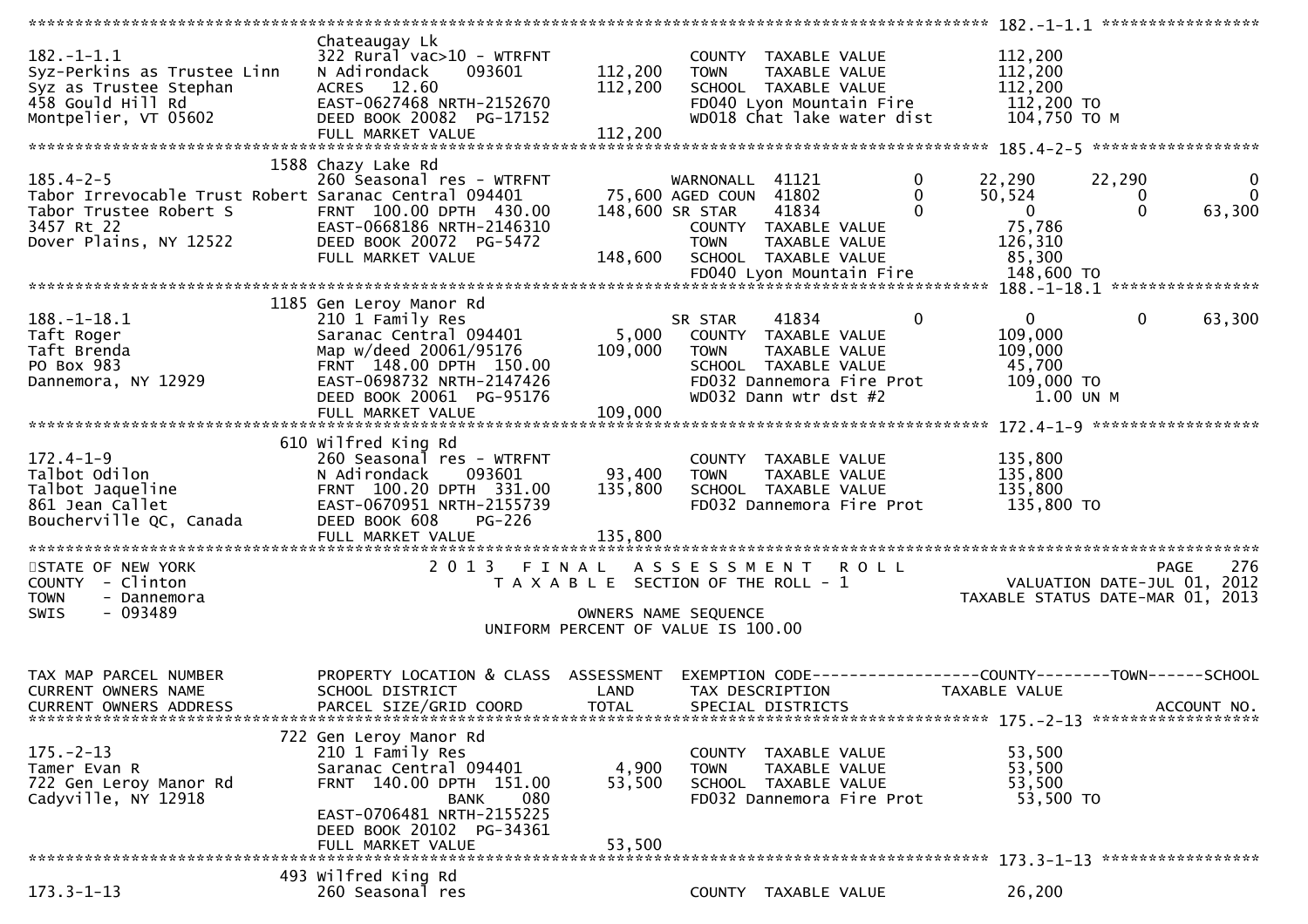| Taylor Helen Elizabeth<br>Bell Hilda Kathleen<br>40 Flora Dr<br>Scarborough ON, Canada<br>M1P1A4         | 093601<br>N Adirondack<br>FRNT 100.00 DPTH 100.00<br>EAST-0673256 NRTH-2157261<br>DEED BOOK 20102 PG-33184<br>FULL MARKET VALUE                                                                | 9,000<br>26,200<br>26,200    | TAXABLE VALUE<br><b>TOWN</b><br>SCHOOL TAXABLE VALUE<br>FD032 Dannemora Fire Prot                                                                                     | 26,200<br>26,200<br>26,200 TO                                       |                                                   |
|----------------------------------------------------------------------------------------------------------|------------------------------------------------------------------------------------------------------------------------------------------------------------------------------------------------|------------------------------|-----------------------------------------------------------------------------------------------------------------------------------------------------------------------|---------------------------------------------------------------------|---------------------------------------------------|
|                                                                                                          | 1914 Rt 374                                                                                                                                                                                    |                              |                                                                                                                                                                       |                                                                     |                                                   |
| $174. - 1 - 10$<br>Taylor Jerome M<br>Taylor Donna D<br>PO Box 537<br>Dannemora, NY 12929                | 210 1 Family Res<br>N Adirondack<br>093601<br>8.00<br><b>ACRES</b><br>EAST-0685884 NRTH-2158541<br>DEED BOOK 837<br>PG-242                                                                     | 10,200<br>80,200             | 41854<br>0<br><b>RES STAR</b><br>COUNTY TAXABLE VALUE<br><b>TOWN</b><br>TAXABLE VALUE<br>SCHOOL TAXABLE VALUE<br>FD032 Dannemora Fire Prot                            | $\mathbf{0}$<br>80,200<br>80,200<br>50,200<br>80,200 TO             | $\mathbf{0}$<br>30,000                            |
|                                                                                                          |                                                                                                                                                                                                |                              |                                                                                                                                                                       |                                                                     |                                                   |
| $159.3 - 2 - 5$<br>Teichman John R<br>Teichman Brenda<br>12 Sanborn Ave<br>Plattsburgh, NY 12901         | 58 Dubrey Rd<br>210 1 Family Res - WTRFNT<br>N Adirondack<br>093601<br>Lot 129 T5omt<br>FRNT 100.00 DPTH 150.00<br>EAST-0673450 NRTH-2161489<br>DEED BOOK 950<br>$PG-226$<br>FULL MARKET VALUE | 86,600<br>177,300<br>177,300 | COUNTY TAXABLE VALUE<br>TAXABLE VALUE<br><b>TOWN</b><br>SCHOOL TAXABLE VALUE<br>FD032 Dannemora Fire Prot                                                             | 177,300<br>177,300<br>177,300<br>177,300 TO                         |                                                   |
|                                                                                                          |                                                                                                                                                                                                |                              |                                                                                                                                                                       |                                                                     |                                                   |
| $183.16 - 1 - 18$<br>Tender Robert Jr<br>32 Swastika Rd<br>Schuyler Falls, NY 12985                      | 24 Third St<br>210 1 Family Res<br>N Adirondack<br>093601<br>FRNT 49.20 DPTH 222.00<br>EAST-0644483 NRTH-2147028<br>DEED BOOK 20072 PG-9674                                                    | 1,400<br>30,500              | COUNTY TAXABLE VALUE<br>TAXABLE VALUE<br><b>TOWN</b><br>SCHOOL TAXABLE VALUE<br>FD040 Lyon Mountain Fire<br>LT009 Lyon Mountain Light                                 | 30,500<br>30,500<br>30,500<br>30,500 TO<br>30,500 TO                |                                                   |
| STATE OF NEW YORK<br>COUNTY - Clinton<br><b>TOWN</b><br>- Dannemora                                      | 2 0 1 3                                                                                                                                                                                        | FINAL                        | ASSESSMENT ROLL<br>T A X A B L E SECTION OF THE ROLL - 1                                                                                                              | TAXABLE STATUS DATE-MAR 01, 2013                                    | 277<br><b>PAGE</b><br>VALUATION DATE-JUL 01, 2012 |
| SWIS<br>- 093489                                                                                         |                                                                                                                                                                                                | OWNERS NAME SEQUENCE         | UNIFORM PERCENT OF VALUE IS 100.00                                                                                                                                    |                                                                     |                                                   |
| TAX MAP PARCEL NUMBER<br>CURRENT OWNERS NAME                                                             | PROPERTY LOCATION & CLASS ASSESSMENT<br>SCHOOL DISTRICT                                                                                                                                        | LAND                         | EXEMPTION CODE-----------------COUNTY-------TOWN------SCHOOL<br>TAX DESCRIPTION                                                                                       | TAXABLE VALUE                                                       |                                                   |
| $183.20 - 1 - 25$<br>Tetreault Norman Joseph<br>PO Box 64<br>Hehena, NY 13649                            | 10 Second St<br>210 1 Family Res<br>N Adirondack<br>093601<br>FRNT 143.72 DPTH 126.00<br>EAST-0644483 NRTH-2146115<br>DEED BOOK 20041 PG-71898<br>FULL MARKET VALUE                            | 2,300<br>18,700<br>18,700    | COUNTY<br>TAXABLE VALUE<br><b>TOWN</b><br>TAXABLE VALUE<br>SCHOOL TAXABLE VALUE<br>FD040 Lyon Mountain Fire<br>LT009 Lyon Mountain Light<br>WD042 Lyon mountain water | 18,700<br>18,700<br>18,700<br>18,700 TO<br>18,700 TO<br>18,700 TO M |                                                   |
|                                                                                                          | 980 Rt 374                                                                                                                                                                                     |                              |                                                                                                                                                                       |                                                                     | 188.17-3-3 ******************                     |
| $188.17 - 3 - 3$<br>Tetreault Shawn M<br>Tetreault Kathleen D<br>244 Soper St<br>Morrisonville, NY 12962 | 220 2 Family Res<br>Saranac Central 094401<br>88.00 DPTH 122.00<br>FRNT<br>EAST-0698017 NRTH-2147220<br>DEED BOOK 20082 PG-15704                                                               | 11,500<br>37,000             | 41854<br>0<br>RES STAR<br>TAXABLE VALUE<br>COUNTY<br>TAXABLE VALUE<br><b>TOWN</b><br>SCHOOL TAXABLE VALUE<br>FD032 Dannemora Fire Prot                                | 0<br>37,000<br>37,000<br>7,000<br>37,000 TO                         | 0<br>30,000                                       |
|                                                                                                          | FULL MARKET VALUE                                                                                                                                                                              | 37,000                       | WD032 Dann wtr dst #2                                                                                                                                                 | 1.00 UN M                                                           |                                                   |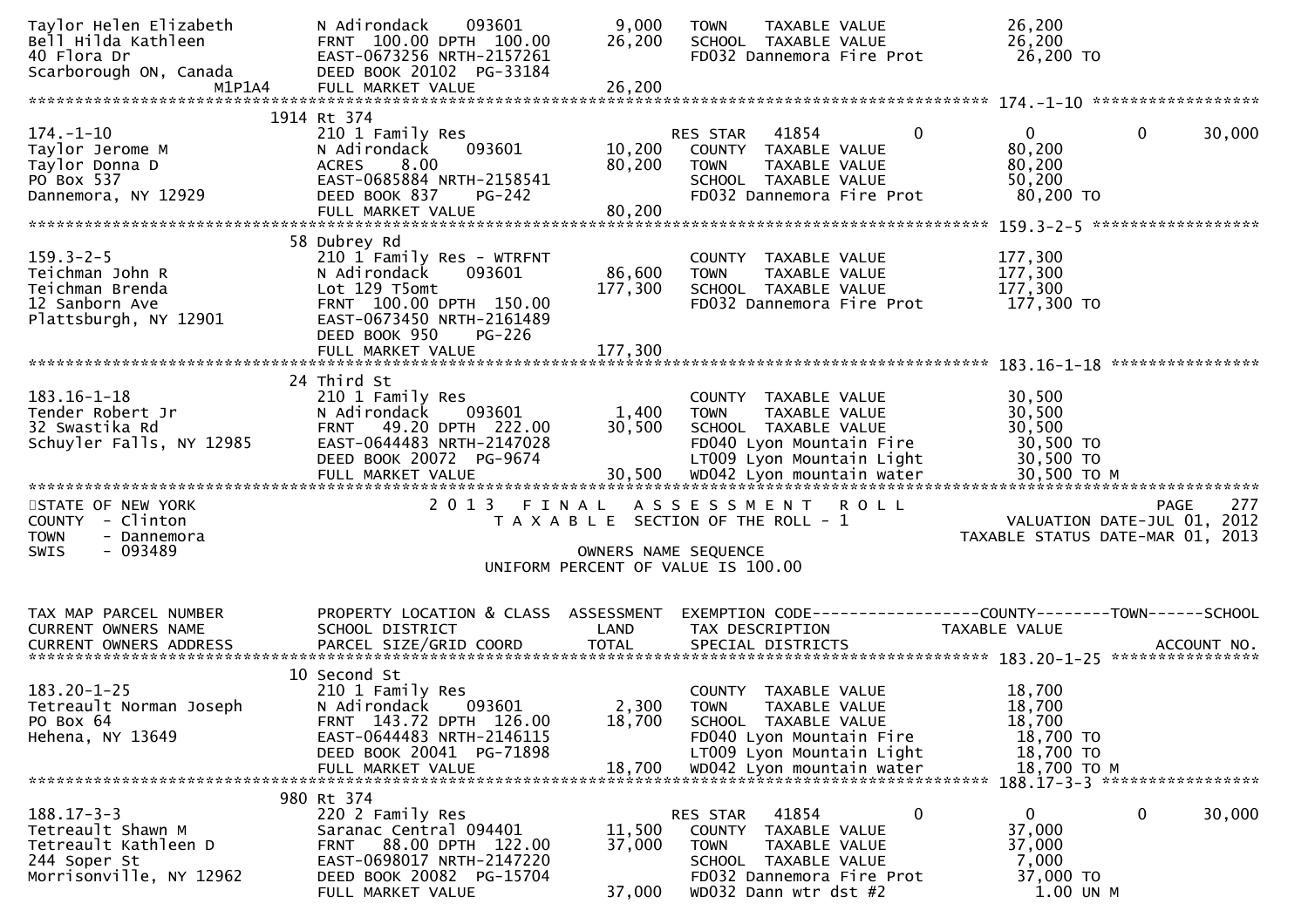| $169. - 2 - 6$<br>The Moon/Roulson Realty LLC<br>4578 Rt 374<br>Merrill, NY 12955                                     | Rt 374<br>$314$ Rural vac<10<br>093601<br>N Adirondack<br><b>ACRES</b><br>6.20<br>EAST-0635515 NRTH-2160040<br>DEED BOOK 99001 PG-16704<br>FULL MARKET VALUE              | 3,700<br>3,700<br>3,700       | COUNTY TAXABLE VALUE<br>TAXABLE VALUE<br><b>TOWN</b><br>SCHOOL TAXABLE VALUE<br>FD040 Lyon Mountain Fire                               | 3,700<br>3,700<br>3,700<br>3,700 TO                                                                   |
|-----------------------------------------------------------------------------------------------------------------------|---------------------------------------------------------------------------------------------------------------------------------------------------------------------------|-------------------------------|----------------------------------------------------------------------------------------------------------------------------------------|-------------------------------------------------------------------------------------------------------|
|                                                                                                                       |                                                                                                                                                                           |                               |                                                                                                                                        |                                                                                                       |
| $169. - 3 - 1$<br>The Moon/Roulston Realty LLC<br>4578 Rt 374<br>Merrill, NY 12955                                    | Sunset Rd<br>260 Seasonal res - WTRFNT<br>N Adirondack<br>093601<br>ACRES 21.27<br>EAST-0637192 NRTH-2155695<br>DEED BOOK 99001 PG-16704<br>FULL MARKET VALUE             | 136,200<br>192,500<br>192,500 | COUNTY TAXABLE VALUE<br><b>TOWN</b><br>TAXABLE VALUE<br>SCHOOL TAXABLE VALUE<br>FD040 Lyon Mountain Fire<br>WD018 Chat lake water dist | 192,500<br>192,500<br>192,500<br>192,500 TO<br>168,611 ТО М                                           |
|                                                                                                                       | Sunset Rd                                                                                                                                                                 |                               |                                                                                                                                        |                                                                                                       |
| $182 - 2 - 2.9$<br>Thelma Easy Revocable Trust<br>Easy Trustee Thelma<br>545 Brooklyn Ave Apt 3<br>Brooklyn, NY 11225 | $322$ Rural vac $>10$<br>093601<br>N Adirondack<br>Lot 142 T5omt<br>ACRES 168.20<br>EAST-0637427 NRTH-2146772<br>DEED BOOK 20102 PG-33514                                 | 60,400<br>60,400              | COUNTY TAXABLE VALUE<br><b>TOWN</b><br>TAXABLE VALUE<br>SCHOOL TAXABLE VALUE<br>FD040 Lyon Mountain Fire                               | 60,400<br>60,400<br>60,400<br>60,400 TO                                                               |
|                                                                                                                       | FULL MARKET VALUE                                                                                                                                                         | 60,400                        |                                                                                                                                        |                                                                                                       |
| $173.3 - 1 - 15.2$<br>Thibodeau Rejean<br>Thibodeau Joy<br>6912 Rt 22<br>Plattsburgh, NY 12901                        | Wilfred King Rd<br>311 Res vac land<br>093601<br>N Adirondack<br>Lot 132 T5omt<br>FRNT 100.00 DPTH 150.00<br>EAST-0673098 NRTH-2157082<br>DEED BOOK 99001 PG-16293        | 10,900<br>10,900              | COUNTY TAXABLE VALUE<br>TAXABLE VALUE<br><b>TOWN</b><br>SCHOOL TAXABLE VALUE<br>FD032 Dannemora Fire Prot                              | 10,900<br>10,900<br>10,900<br>10,900 TO                                                               |
|                                                                                                                       |                                                                                                                                                                           |                               |                                                                                                                                        |                                                                                                       |
| STATE OF NEW YORK<br>COUNTY - Clinton<br>- Dannemora<br><b>TOWN</b><br>- 093489<br><b>SWIS</b>                        |                                                                                                                                                                           | OWNERS NAME SEQUENCE          | 2013 FINAL ASSESSMENT ROLL<br>T A X A B L E SECTION OF THE ROLL - 1<br>UNIFORM PERCENT OF VALUE IS 100.00                              | 278<br><b>PAGE</b><br>VALUATION DATE-JUL 01, 2012<br>TAXABLE STATUS DATE-MAR 01, 2013                 |
| TAX MAP PARCEL NUMBER<br><b>CURRENT OWNERS NAME</b><br><b>CURRENT OWNERS ADDRESS</b>                                  | PROPERTY LOCATION & CLASS ASSESSMENT<br>SCHOOL DISTRICT<br>PARCEL SIZE/GRID COORD                                                                                         | LAND<br>TOTAL                 | TAX DESCRIPTION<br>SPECIAL DISTRICTS                                                                                                   | EXEMPTION CODE------------------COUNTY--------TOWN------SCHOOL<br><b>TAXABLE VALUE</b><br>ACCOUNT NO. |
| $173.3 - 1 - 15.3$<br>Thibodeau Rejean<br>Thibodeau Joy<br>6912 Rt 22<br>Plattsburgh, NY 12901-9801                   | 507 Wilfred King Rd<br>260 Seasonal res<br>093601<br>N Adirondack<br>FRNT 100.00 DPTH 150.00<br>EAST-0673029 NRTH-2157010<br>DEED BOOK 959<br>PG-116<br>FULL MARKET VALUE | 11,000<br>63,100<br>63,100    | COUNTY TAXABLE VALUE<br><b>TOWN</b><br>TAXABLE VALUE<br>SCHOOL TAXABLE VALUE<br>FD032 Dannemora Fire Prot                              | 63,100<br>63,100<br>63,100<br>63,100 TO                                                               |
|                                                                                                                       | 2307 Rt 374                                                                                                                                                               |                               |                                                                                                                                        |                                                                                                       |
| $173. - 1 - 3.2$<br>Thomson Stephen                                                                                   | 240 Rural res<br>093601<br>N Adirondack                                                                                                                                   | 22,000                        | 41854<br>$\mathbf 0$<br>RES STAR<br>COUNTY TAXABLE VALUE                                                                               | $\mathbf 0$<br>0<br>30,000<br>176,500                                                                 |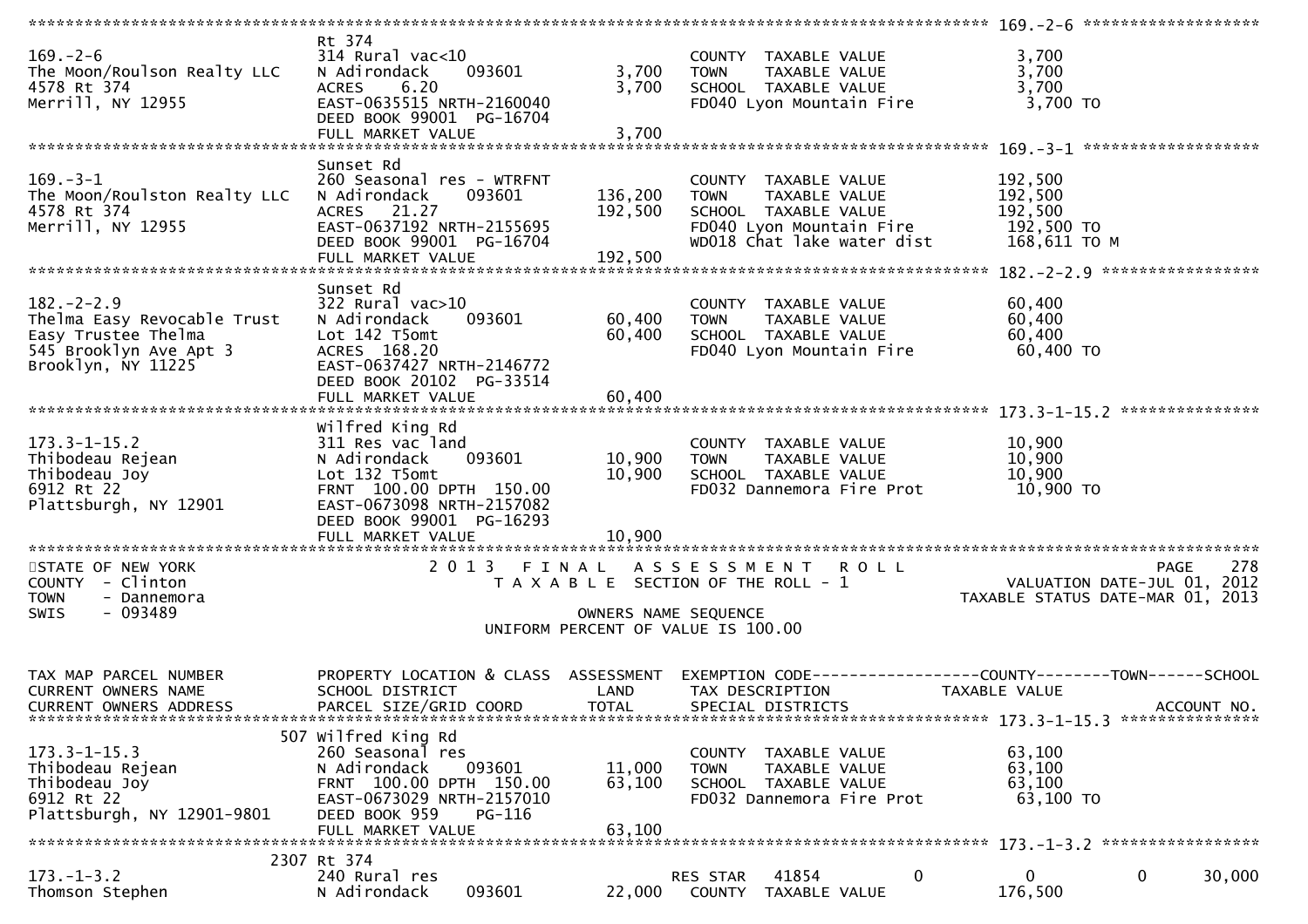| Thomson Theresa<br>PO Box 366<br>Dannemora, NY 12929                                                                | Lot 129 T5 Omt<br>ACRES 45.00<br>EAST-0676997 NRTH-2160524<br>DEED BOOK 929<br>PG-150                                                                                                      | 176,500                       | <b>TOWN</b><br>TAXABLE VALUE<br>SCHOOL TAXABLE VALUE<br>FD032 Dannemora Fire Prot                                                      | 176,500<br>146,500<br>176,500 TO                                        |                                                        |
|---------------------------------------------------------------------------------------------------------------------|--------------------------------------------------------------------------------------------------------------------------------------------------------------------------------------------|-------------------------------|----------------------------------------------------------------------------------------------------------------------------------------|-------------------------------------------------------------------------|--------------------------------------------------------|
|                                                                                                                     |                                                                                                                                                                                            |                               |                                                                                                                                        |                                                                         |                                                        |
| $173. - 4 - 1.4$<br>Thomson Stephen M<br>Thomson Theresa J<br>PO Box 366<br>Dannemora, NY 12929                     | Wilfred King Rd<br>910 Priv forest<br>093601<br>N Adirondack<br>Patten Sub Lot 4<br>ACRES 35.80<br>EAST-0673240 NRTH-2156666<br>DEED BOOK 20112 PG-40297                                   | 29,900<br>29,900              | COUNTY TAXABLE VALUE<br>TAXABLE VALUE<br><b>TOWN</b><br>SCHOOL TAXABLE VALUE<br>FD032 Dannemora Fire Prot                              | 29,900<br>29,900<br>29,900<br>29,900 TO                                 |                                                        |
|                                                                                                                     | FULL MARKET VALUE                                                                                                                                                                          | 29,900                        |                                                                                                                                        |                                                                         |                                                        |
|                                                                                                                     |                                                                                                                                                                                            |                               |                                                                                                                                        |                                                                         |                                                        |
| $161. - 1 - 4.2$<br>Thurber Brian<br>Thurber Scott<br>25 South Peru St<br>Plattsburgh, NY 12901                     | Off Jerusalem Rd<br>910 Priv forest<br>Saranac Central 094401<br>Lot 22 Duers<br>ACRES 8.30<br>EAST-0706722 NRTH-2169011<br>DEED BOOK 20092 PG-25562<br>FULL MARKET VALUE                  | 3,300<br>3,300<br>3,300       | COUNTY TAXABLE VALUE<br>TAXABLE VALUE<br><b>TOWN</b><br>SCHOOL TAXABLE VALUE<br>FD032 Dannemora Fire Prot                              | 3,300<br>3,300<br>3,300<br>3,300 TO                                     |                                                        |
|                                                                                                                     |                                                                                                                                                                                            |                               |                                                                                                                                        |                                                                         |                                                        |
| $175. - 2 - 16$<br>Tobin Thomas G II<br>Tobin Donna L<br>718 Gen Leroy Manor Rd<br>Coduction<br>Cadyville, NY 12918 | 718 Gen Leroy Manor Rd<br>240 Rural res<br>Saranac Central 094401<br>$148,500$ TOWN<br>$500$ TOWN<br>ACRES 41.00<br>EAST-0706153 NRTH-2156795<br>DEED BOOK 20031 PG-59327                  |                               | <b>RES STAR 41854</b><br>24,000 COUNTY TAXABLE VALUE<br>TAXABLE VALUE<br>SCHOOL TAXABLE VALUE<br>FD032 Dannemora Fire Prot             | $\Omega$<br>$\mathbf{0}$<br>148,500<br>148,500<br>118,500<br>148,500 TO | $\mathbf{0}$<br>30,000                                 |
| STATE OF NEW YORK<br>COUNTY - Clinton<br>- Dannemora<br><b>TOWN</b><br>$-093489$<br><b>SWIS</b>                     | 2 0 1 3                                                                                                                                                                                    |                               | FINAL ASSESSMENT ROLL<br>T A X A B L E SECTION OF THE ROLL - 1<br>OWNERS NAME SEQUENCE<br>UNIFORM PERCENT OF VALUE IS 100.00           | VALUATION DATE-JUL 01, 2012                                             | 279<br><b>PAGE</b><br>TAXABLE STATUS DATE-MAR 01, 2013 |
| TAX MAP PARCEL NUMBER                                                                                               | PROPERTY LOCATION & CLASS ASSESSMENT EXEMPTION CODE----------------COUNTY-------TOWN------SCHOOL                                                                                           |                               |                                                                                                                                        |                                                                         |                                                        |
| CURRENT OWNERS NAME                                                                                                 | SCHOOL DISTRICT<br><b>Example 18 The LAND</b>                                                                                                                                              |                               | TAX DESCRIPTION                                                                                                                        | TAXABLE VALUE                                                           |                                                        |
|                                                                                                                     |                                                                                                                                                                                            |                               |                                                                                                                                        |                                                                         |                                                        |
| $173.3 - 2 - 4$<br>Tolosky Life Use Helen<br>Tolosky Michael<br>10 Pinewood Dr<br>Plattsburgh, NY 12901             | 490-492 wilfred King Rd<br>260 Seasonal res - WTRFNT<br>N Adirondack<br>093601<br>1.60<br><b>ACRES</b><br>EAST-0673066 NRTH-2157420<br>DEED BOOK 743<br><b>PG-309</b><br>FULL MARKET VALUE | 133,200<br>271,000<br>271,000 | COUNTY TAXABLE VALUE<br><b>TOWN</b><br>TAXABLE VALUE<br>SCHOOL TAXABLE VALUE<br>FD032 Dannemora Fire Prot                              | 271,000<br>271,000<br>271,000<br>271,000 TO                             |                                                        |
|                                                                                                                     |                                                                                                                                                                                            |                               |                                                                                                                                        |                                                                         |                                                        |
| $172. - 1 - 13.1$<br>Topping Life Use Shirley<br>Chambers Amber<br>3026 Rt 374<br>Ellenburg Depot, NY 12935         | 3026 Rt 374<br>210 1 Family Res<br>093601<br>N Adirondack<br>8.60<br><b>ACRES</b><br>EAST-0663766 NRTH-2157437<br>DEED BOOK 20031 PG-57552                                                 | 18,600<br>109,100             | 41834<br>SR STAR<br><b>COUNTY</b><br>TAXABLE VALUE<br>TAXABLE VALUE<br><b>TOWN</b><br>SCHOOL TAXABLE VALUE<br>FD040 Lyon Mountain Fire | 0<br>$\overline{0}$<br>109,100<br>109,100<br>45,800<br>109,100 TO       | $\mathbf 0$<br>63,300                                  |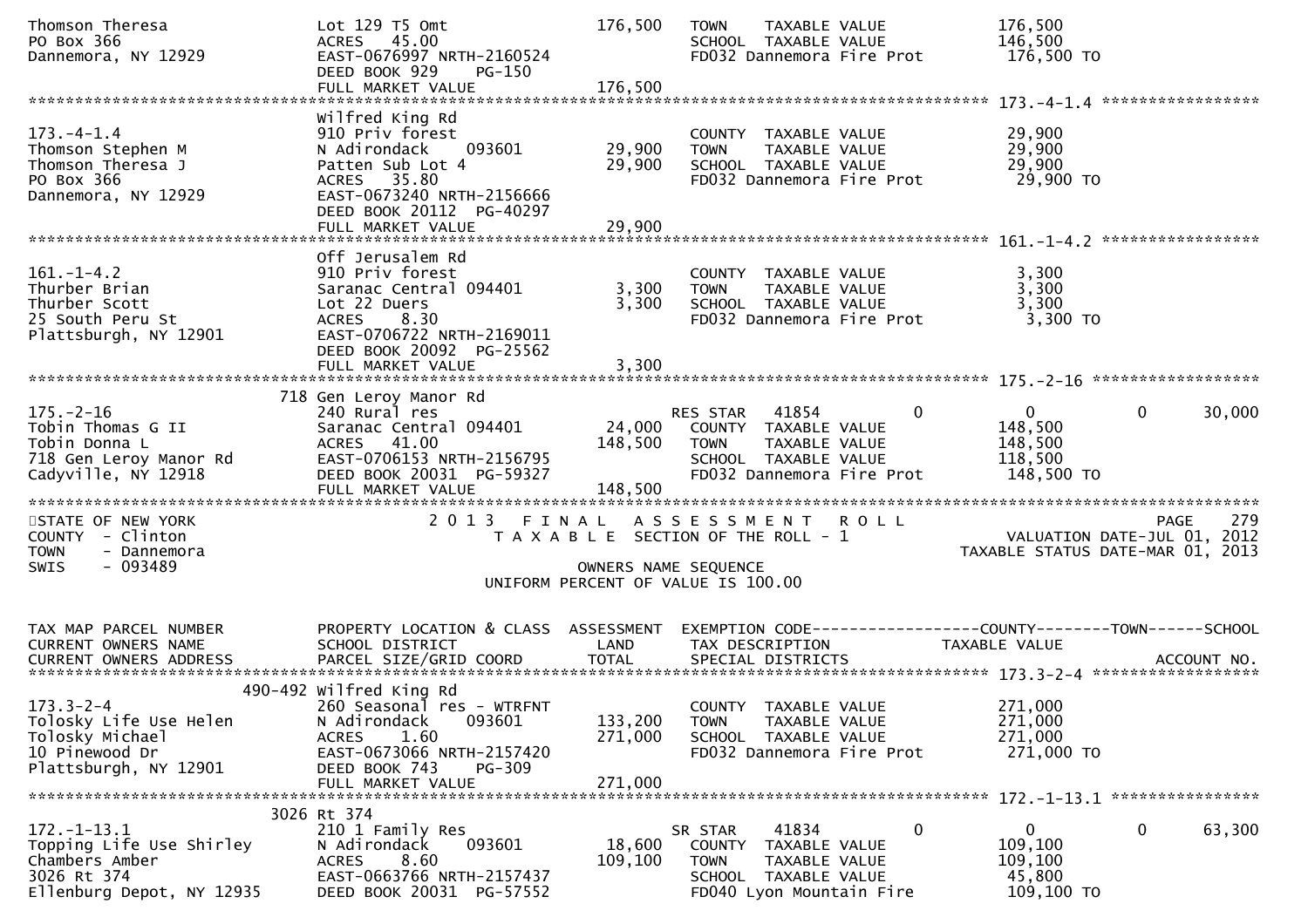|                                                                                                                        | FULL MARKET VALUE                                                                                                                                                      | 109,100                            |                                                                                                                                               |                                                                                         |
|------------------------------------------------------------------------------------------------------------------------|------------------------------------------------------------------------------------------------------------------------------------------------------------------------|------------------------------------|-----------------------------------------------------------------------------------------------------------------------------------------------|-----------------------------------------------------------------------------------------|
|                                                                                                                        | Rt 374                                                                                                                                                                 |                                    |                                                                                                                                               |                                                                                         |
| $172.2 - 1 - 27$<br>Topping Life Use Shirley<br>Chambers Amber<br>3026 Rt 374<br>Ellenburg Depot, NY 12935             | 311 Res vac land - WTRFNT<br>N Adirondack<br>093601<br>FRNT 140.00 DPTH 100.00<br>EAST-0663951 NRTH-2156933<br>DEED BOOK 20031 PG-57552                                | 9,000<br>9,000                     | COUNTY TAXABLE VALUE<br><b>TOWN</b><br>TAXABLE VALUE<br>SCHOOL TAXABLE VALUE<br>FD040 Lyon Mountain Fire                                      | 9,000<br>9,000<br>9,000<br>9,000 TO                                                     |
|                                                                                                                        | FULL MARKET VALUE                                                                                                                                                      | 9,000                              |                                                                                                                                               |                                                                                         |
|                                                                                                                        | 328 Bart Merrill Rd                                                                                                                                                    |                                    |                                                                                                                                               |                                                                                         |
| $188. - 3 - 2$<br>Tourville Gordon<br>328 Bart Merrill Rd<br>Cadyville, NY 12918                                       | 210 1 Family Res<br>Saranac Central 094401<br>FRNT 176.00 DPTH 205.00<br>EAST-0708043 NRTH-2149779<br>DEED BOOK 891<br>PG-89                                           | 5,800<br>23,500                    | $\mathbf 0$<br>RES STAR<br>41854<br>COUNTY TAXABLE VALUE<br><b>TOWN</b><br>TAXABLE VALUE<br>SCHOOL TAXABLE VALUE<br>FD032 Dannemora Fire Prot | $\mathbf{0}$<br>$\mathbf{0}$<br>23,500<br>23,500<br>23,500<br>$\mathbf{0}$<br>23,500 TO |
|                                                                                                                        | FULL MARKET VALUE                                                                                                                                                      | 23,500                             |                                                                                                                                               |                                                                                         |
|                                                                                                                        | 1187 Gen Leroy Manor Rd                                                                                                                                                |                                    |                                                                                                                                               |                                                                                         |
| $188.17 - 3 - 10$<br>Tousignant Krista Marie<br>Tousignant Stephen A<br>1187 Gen Leroy Manor Rd<br>Cadyville, NY 12918 | 210 1 Family Res<br>Saranac Central 094401<br>50.00 DPTH 215.00<br><b>FRNT</b><br>EAST-0698622 NRTH-2147342<br>DEED BOOK 20041 PG-69781                                | 9,200<br>109,300                   | 41854<br>0<br><b>RES STAR</b><br>COUNTY TAXABLE VALUE<br>TAXABLE VALUE<br><b>TOWN</b><br>SCHOOL TAXABLE VALUE<br>FD032 Dannemora Fire Prot    | 0<br>0<br>30,000<br>109,300<br>109,300<br>79,300<br>109,300 TO                          |
|                                                                                                                        | FULL MARKET VALUE                                                                                                                                                      | 109,300                            | WD032 Dann wtr dst #2                                                                                                                         | 1.00 UN M<br>****************<br>$188. - 1 - 18.2$                                      |
| $188. - 1 - 18.2$<br>Tousignant Stephen<br>Tousignant Krista<br>1187 Gen Leroy Manor Rd<br>Cadyville, NY 12918         | Reservoir Rd<br>312 Vac w/imprv<br>Saranac Central 094401<br>Map w/deed 20061/95176<br>FRNT 147.60 DPTH 341.00<br>EAST-0698806 NRTH-2147369<br>DEED BOOK 20072 PG-8534 | 5,400<br>11,000                    | COUNTY TAXABLE VALUE<br>TAXABLE VALUE<br><b>TOWN</b><br>SCHOOL TAXABLE VALUE<br>FD032 Dannemora Fire Prot<br>WD032 Dann wtr dst #2            | 11,000<br>11,000<br>11,000<br>$11,000$ TO<br>1.00 UN M                                  |
|                                                                                                                        | FULL MARKET VALUE                                                                                                                                                      | 11,000                             |                                                                                                                                               |                                                                                         |
| STATE OF NEW YORK                                                                                                      | 2 0 1 3<br>FINAL                                                                                                                                                       |                                    | ASSESSMENT ROLL                                                                                                                               | 280<br><b>PAGE</b>                                                                      |
| COUNTY - Clinton<br><b>TOWN</b><br>- Dannemora                                                                         |                                                                                                                                                                        |                                    | T A X A B L E SECTION OF THE ROLL - 1                                                                                                         | VALUATION DATE-JUL 01, 2012<br>TAXABLE STATUS DATE-MAR 01, 2013                         |
| $-093489$<br>SWIS                                                                                                      |                                                                                                                                                                        |                                    | OWNERS NAME SEQUENCE<br>UNIFORM PERCENT OF VALUE IS 100.00                                                                                    |                                                                                         |
|                                                                                                                        |                                                                                                                                                                        |                                    |                                                                                                                                               |                                                                                         |
| TAX MAP PARCEL NUMBER<br><b>CURRENT OWNERS NAME</b><br><b>CURRENT OWNERS ADDRESS</b>                                   | PROPERTY LOCATION & CLASS<br>SCHOOL DISTRICT<br>PARCEL SIZE/GRID COORD                                                                                                 | ASSESSMENT<br>LAND<br><b>TOTAL</b> | EXEMPTION CODE-----------------COUNTY-------TOWN------SCHOOL<br>TAX DESCRIPTION<br>SPECIAL DISTRICTS                                          | TAXABLE VALUE<br>ACCOUNT NO.                                                            |
|                                                                                                                        | 2849 Rt 374                                                                                                                                                            |                                    |                                                                                                                                               |                                                                                         |
| $172.2 - 2 - 12$<br>Tripp William Clifford<br>13 Shetland Cir<br>Rochester, NY 14624                                   | 260 Seasonal res - WTRFNT<br>N Adirondack<br>093601<br>FRNT 81.00 DPTH 355.00<br>EAST-0667533 NRTH-2159771<br>DEED BOOK 864<br>$PG-113$                                | 81,500<br>172,200                  | COUNTY TAXABLE VALUE<br>TAXABLE VALUE<br><b>TOWN</b><br>SCHOOL TAXABLE VALUE<br>FD040 Lyon Mountain Fire                                      | 172,200<br>172,200<br>172,200<br>172,200 TO                                             |
|                                                                                                                        | FULL MARKET VALUE                                                                                                                                                      | 172,200                            |                                                                                                                                               |                                                                                         |
| $173.3 - 2 - 7$<br>Trombly Keith                                                                                       | 512 Wilfred King Rd<br>260 Seasonal res - WTRFNT<br>N Adirondack<br>093601                                                                                             | 107,100                            | 0<br>41854<br><b>RES STAR</b><br>COUNTY TAXABLE VALUE                                                                                         | $\mathbf 0$<br>0<br>30,000<br>222,900                                                   |
|                                                                                                                        |                                                                                                                                                                        |                                    |                                                                                                                                               |                                                                                         |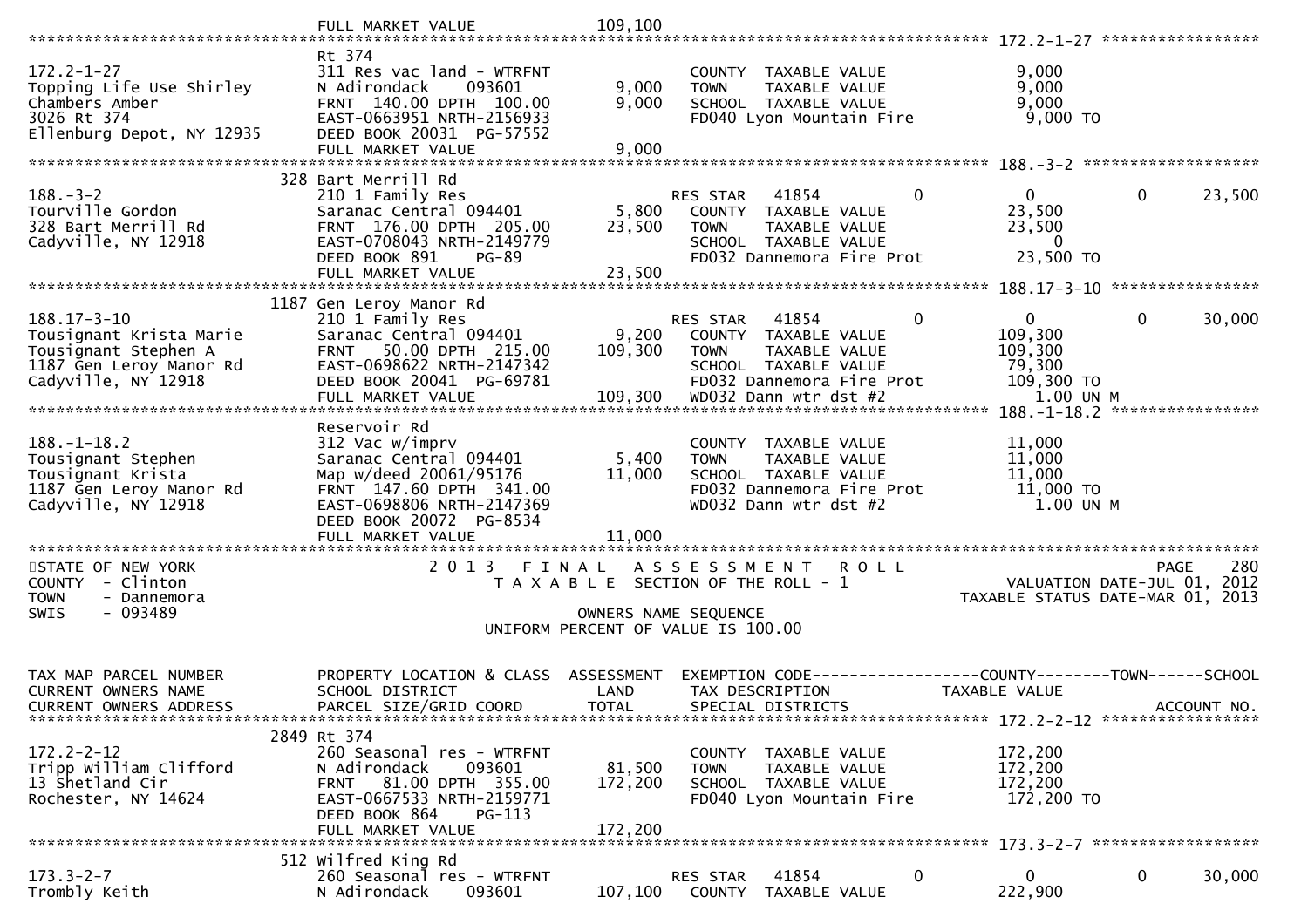| Trombly Christine<br>512 Wilfred King Rd<br>Ellenburg Depot, NY 12935                                                               | FRNT 145.00 DPTH 255.00<br>EAST-0672767 NRTH-2157098<br>DEED BOOK 603<br>PG-987<br>FULL MARKET VALUE                                                                  | 222,900<br>222,900            | <b>TOWN</b><br>TAXABLE VALUE<br>SCHOOL TAXABLE VALUE<br>FD032 Dannemora Fire Prot                                                     |                | 222,900<br>192,900<br>222,900 TO                                                |                    |
|-------------------------------------------------------------------------------------------------------------------------------------|-----------------------------------------------------------------------------------------------------------------------------------------------------------------------|-------------------------------|---------------------------------------------------------------------------------------------------------------------------------------|----------------|---------------------------------------------------------------------------------|--------------------|
|                                                                                                                                     |                                                                                                                                                                       |                               |                                                                                                                                       |                |                                                                                 |                    |
| $173. - 1 - 5.2$<br>Trott Ralph S<br>199 Wilfred King Rd<br>Ellenburg Depot, NY 12935                                               | 199 Wilfred King Rd<br>210 1 Family Res<br>N Adirondack<br>093601<br>Lot 131 T5omt<br><b>ACRES</b><br>2.80<br>EAST-0679770 NRTH-2156357<br>DEED BOOK 20011 PG-35356   | 7,100<br>69,500               | 41854<br>RES STAR<br>COUNTY TAXABLE VALUE<br><b>TOWN</b><br><b>TAXABLE VALUE</b><br>SCHOOL TAXABLE VALUE<br>FD032 Dannemora Fire Prot | $\mathbf{0}$   | $\mathbf 0$<br>$\mathbf{0}$<br>69,500<br>69,500<br>39,500<br>69,500 TO          | 30,000             |
|                                                                                                                                     |                                                                                                                                                                       |                               |                                                                                                                                       |                |                                                                                 |                    |
| $160. - 1 - 17$<br>Trudeau Clarence J<br>Trudeau Monique A M<br>30 Newell Ave<br>Plattsburgh, NY 12901<br>MAY BE SUBJECT TO PAYMENT | 135 Plank Rd<br>312 Vac w/imprv<br>093601<br>N Adirondack<br>ACRES 85.00<br>EAST-0681596 NRTH-2164069<br>DEED BOOK 20021 PG-46830<br>FULL MARKET VALUE                | 46,400<br>58,700<br>58,700    | 10 YR AGR 41700<br>COUNTY TAXABLE VALUE<br>TAXABLE VALUE<br><b>TOWN</b><br>SCHOOL TAXABLE VALUE<br>FD032 Dannemora Fire Prot          | $\overline{0}$ | 15,300<br>15,300<br>43,400<br>43,400<br>43,400<br>58,700 TO                     | 15,300             |
| UNDER RPTL483 UNTIL 2020                                                                                                            |                                                                                                                                                                       |                               |                                                                                                                                       |                |                                                                                 |                    |
| $173.3 - 1 - 2$<br>Trudeau Clarence R<br>Trudeau Marie L<br>1287 Rt 3<br>Morrisonville, NY 12962                                    | 462 Off King Rd<br>260 Seasonal res<br>093601<br>N Adirondack<br>FRNT 135.00 DPTH 70.00<br>EAST-0673838 NRTH-2157787<br>DEED BOOK 647<br>PG-422<br>FULL MARKET VALUE  | 8,400<br>58,800<br>58,800     | COUNTY TAXABLE VALUE<br><b>TOWN</b><br>TAXABLE VALUE<br>SCHOOL TAXABLE VALUE<br>FD032 Dannemora Fire Prot                             |                | 58,800<br>58,800<br>58,800<br>58,800 TO                                         |                    |
| STATE OF NEW YORK<br>COUNTY - Clinton<br><b>TOWN</b><br>- Dannemora<br>$-093489$<br>SWIS                                            | 2 0 1 3                                                                                                                                                               | FINAL<br>OWNERS NAME SEQUENCE | A S S E S S M E N T R O L L<br>T A X A B L E SECTION OF THE ROLL - 1<br>UNIFORM PERCENT OF VALUE IS 100.00                            |                | VALUATION DATE-JUL 01, 2012<br>TAXABLE STATUS DATE-MAR 01, 2013                 | 281<br><b>PAGE</b> |
| TAX MAP PARCEL NUMBER<br>CURRENT OWNERS NAME                                                                                        | PROPERTY LOCATION & CLASS ASSESSMENT<br>SCHOOL DISTRICT                                                                                                               | LAND                          | TAX DESCRIPTION                                                                                                                       |                | EXEMPTION CODE------------------COUNTY--------TOWN------SCHOOL<br>TAXABLE VALUE |                    |
| $173.3 - 1 - 19$<br>Trudeau Clarence R<br>Trudeau Marie<br>1287 Rt 3<br>Morrisonville, NY 12962                                     | Wilfred King Rd<br>311 Res vac land<br>N Adirondack<br>093601<br>FRNT 170.75 DPTH 205.00<br>EAST-0673712 NRTH-2157792<br>DEED BOOK 804<br>PG-195<br>FULL MARKET VALUE | 19,300<br>19,300<br>19,300    | COUNTY TAXABLE VALUE<br>TAXABLE VALUE<br><b>TOWN</b><br>SCHOOL TAXABLE VALUE<br>FD032 Dannemora Fire Prot                             |                | 19,300<br>19,300<br>19,300<br>19,300 TO                                         |                    |
| $185.2 - 2 - 5$<br>Turnau John<br>118 Chartwell Cres<br>Beaconsfield QC, Canada<br>H9W1C3                                           | 6 Klein Strasse<br>260 Seasonal res - WTRFNT<br>093601<br>N Adirondack<br>98.54 DPTH 230.00<br><b>FRNT</b><br>EAST-0666406 NRTH-2150916<br>DEED BOOK 20072 PG-11347   | 110,200<br>272,900            | <b>COUNTY</b><br>TAXABLE VALUE<br>TAXABLE VALUE<br><b>TOWN</b><br>SCHOOL TAXABLE VALUE<br>FD040 Lyon Mountain Fire                    |                | 272,900<br>272,900<br>272,900<br>272,900 TO                                     |                    |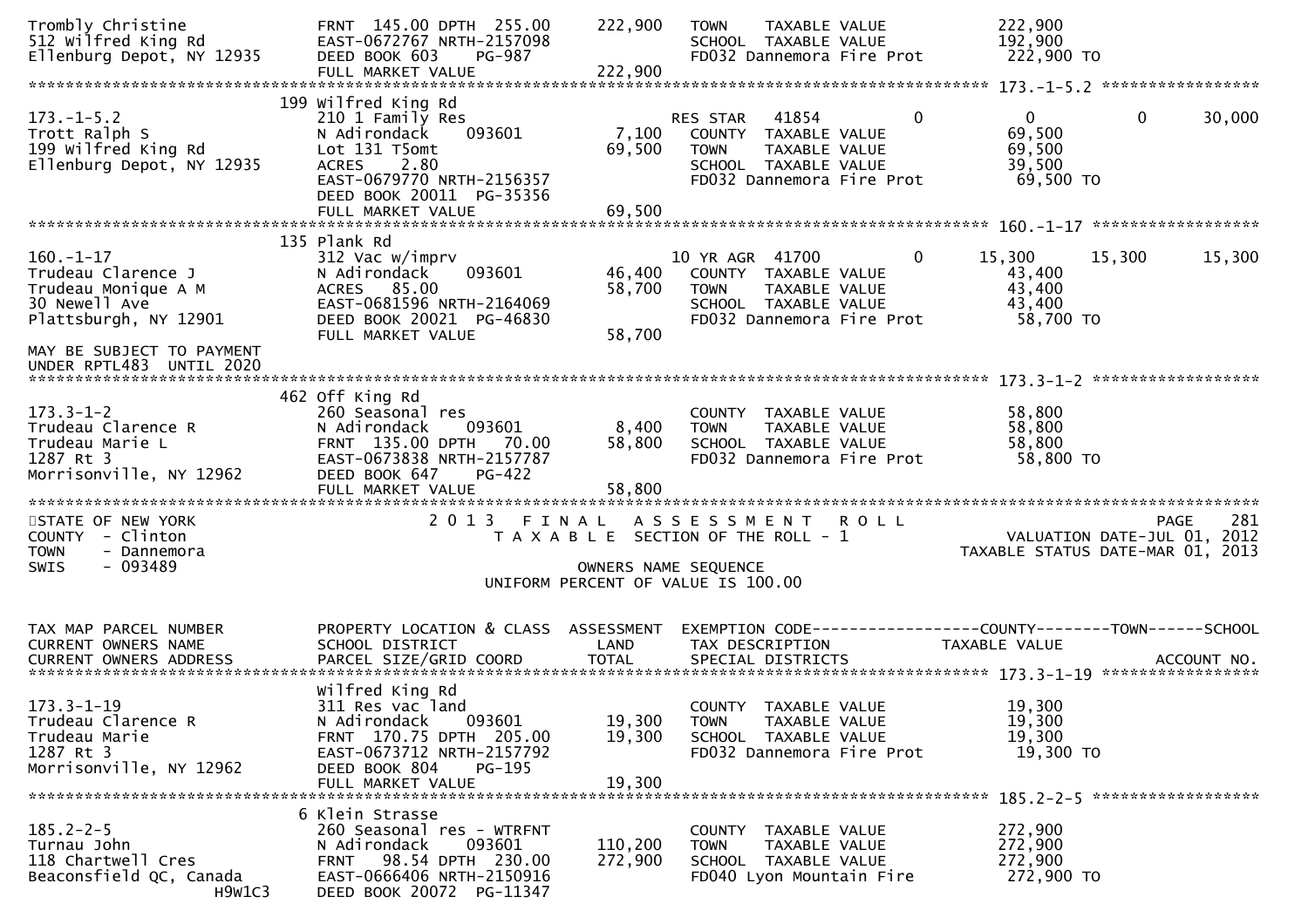|                                                                                                     | FULL MARKET VALUE                                                                                                                                                                                         | 272,900                            |                                                                                                                        |                                                                                                     |     |
|-----------------------------------------------------------------------------------------------------|-----------------------------------------------------------------------------------------------------------------------------------------------------------------------------------------------------------|------------------------------------|------------------------------------------------------------------------------------------------------------------------|-----------------------------------------------------------------------------------------------------|-----|
| $158.4 - 1 - 38$<br>Urban Judith A<br>Warman Brian M<br>158 Baysdale Dr<br>Columbia, SC 29229       | 15 Green Valley Way<br>260 Seasonal res - WTRFNT<br>N Adirondack<br>093601<br>FRNT 100.00 DPTH 125.00<br><b>BANK</b><br>320<br>EAST-0669012 NRTH-2161342<br>DEED BOOK 20031 PG-58628<br>FULL MARKET VALUE | 79,400<br>125,900<br>125,900       | COUNTY TAXABLE VALUE<br><b>TOWN</b><br>TAXABLE VALUE<br>SCHOOL TAXABLE VALUE<br>FD040 Lyon Mountain Fire               | 125,900<br>125,900<br>125,900<br>125,900 TO                                                         |     |
| $173.3 - 1 - 15.1$<br>Urban Judith A<br>158 Baysdale Dr<br>Columbia, SC 29229                       | Wilfred King Rd<br>$314$ Rural vac<10<br>093601<br>N Adirondack<br>1.30<br><b>ACRES</b><br>EAST-0672856 NRTH-2156829<br>DEED BOOK 20031 PG-58629<br>FULL MARKET VALUE                                     | 14,200<br>14,200<br>14,200         | COUNTY TAXABLE VALUE<br><b>TOWN</b><br>TAXABLE VALUE<br>SCHOOL TAXABLE VALUE<br>FD032 Dannemora Fire Prot              | 14,200<br>14,200<br>14,200<br>14,200 TO                                                             |     |
| $173.3 - 2 - 9$<br>Urban Kathy L<br>Wilson David A IV<br>PO Box 199<br>Sewell, NJ 08080             | 524/526 wilfred King Rd<br>280 Res Multiple - WTRFNT<br>N Adirondack<br>093601<br>1.10 BANK<br>080<br><b>ACRES</b><br>EAST-0672550 NRTH-2156889<br>DEED BOOK 20021 PG-46049<br>FULL MARKET VALUE          | 115,200<br>273,600<br>273,600      | COUNTY TAXABLE VALUE<br>TAXABLE VALUE<br><b>TOWN</b><br>SCHOOL TAXABLE VALUE<br>FD032 Dannemora Fire Prot              | 273,600<br>273,600<br>273,600<br>273,600 TO<br>******************                                   |     |
| $172.2 - 1 - 3$<br>Vann Alfred<br>Vann Susan<br>PO Box 8<br>Cadyville, NY 12918                     | 13 Lapoint Rd<br>312 Vac w/imprv<br>093601<br>N Adirondack<br>1.00<br><b>ACRES</b><br>EAST-0666029 NRTH-2158514<br>DEED BOOK 921<br>PG-180                                                                | 14,000<br>14,500<br>14,500         | COUNTY TAXABLE VALUE<br>TAXABLE VALUE<br><b>TOWN</b><br>SCHOOL TAXABLE VALUE<br>FD040 Lyon Mountain Fire               | 14,500<br>14,500<br>14,500<br>14,500 TO                                                             |     |
| STATE OF NEW YORK<br>COUNTY - Clinton<br><b>TOWN</b><br>- Dannemora<br>- 093489<br><b>SWIS</b>      | 2 0 1 3<br>FINAL                                                                                                                                                                                          |                                    | ASSESSMENT ROLL<br>T A X A B L E SECTION OF THE ROLL - 1<br>OWNERS NAME SEQUENCE<br>UNIFORM PERCENT OF VALUE IS 100.00 | <b>PAGE</b><br>VALUATION DATE-JUL 01, 2012<br>TAXABLE STATUS DATE-MAR 01, 2013                      | 282 |
| TAX MAP PARCEL NUMBER<br><b>CURRENT OWNERS NAME</b><br>CURRENT OWNERS ADDRESS                       | PROPERTY LOCATION & CLASS<br>SCHOOL DISTRICT<br>PARCEL SIZE/GRID COORD                                                                                                                                    | ASSESSMENT<br>LAND<br><b>TOTAL</b> | TAX DESCRIPTION<br>SPECIAL DISTRICTS                                                                                   | EXEMPTION        CODE-----------------COUNTY-------TOWN------SCHOOL<br>TAXABLE VALUE<br>ACCOUNT NO. |     |
| $158. - 1 - 3$<br>Varin Kenneth E<br>LaPoint Tiffanie E<br>2634 Rt 374<br>Ellenburg Depot, NY 12935 | 2634 Rt 374<br>210 1 Family Res<br>093601<br>N Adirondack<br>3.00 BANK<br><b>ACRES</b><br>080<br>EAST-0670005 NRTH-2164511<br>DEED BOOK 20122 PG-52090<br>FULL MARKET VALUE                               | 10,200<br>125,000<br>125,000       | COUNTY TAXABLE VALUE<br><b>TOWN</b><br>TAXABLE VALUE<br>SCHOOL TAXABLE VALUE<br>FD040 Lyon Mountain Fire               | 125,000<br>125,000<br>125,000<br>125,000 TO                                                         |     |
| $159. - 2 - 16$<br>Varin Kenneth F                                                                  | 2332 Rt 374<br>240 Rural res<br>093601<br>N Adirondack                                                                                                                                                    |                                    | CW_10_VET/ 41152<br>47,200 10 YR AGR 41700<br>0                                                                        | 8,000<br>0<br>15,000<br>15,000<br>15,000                                                            | 0   |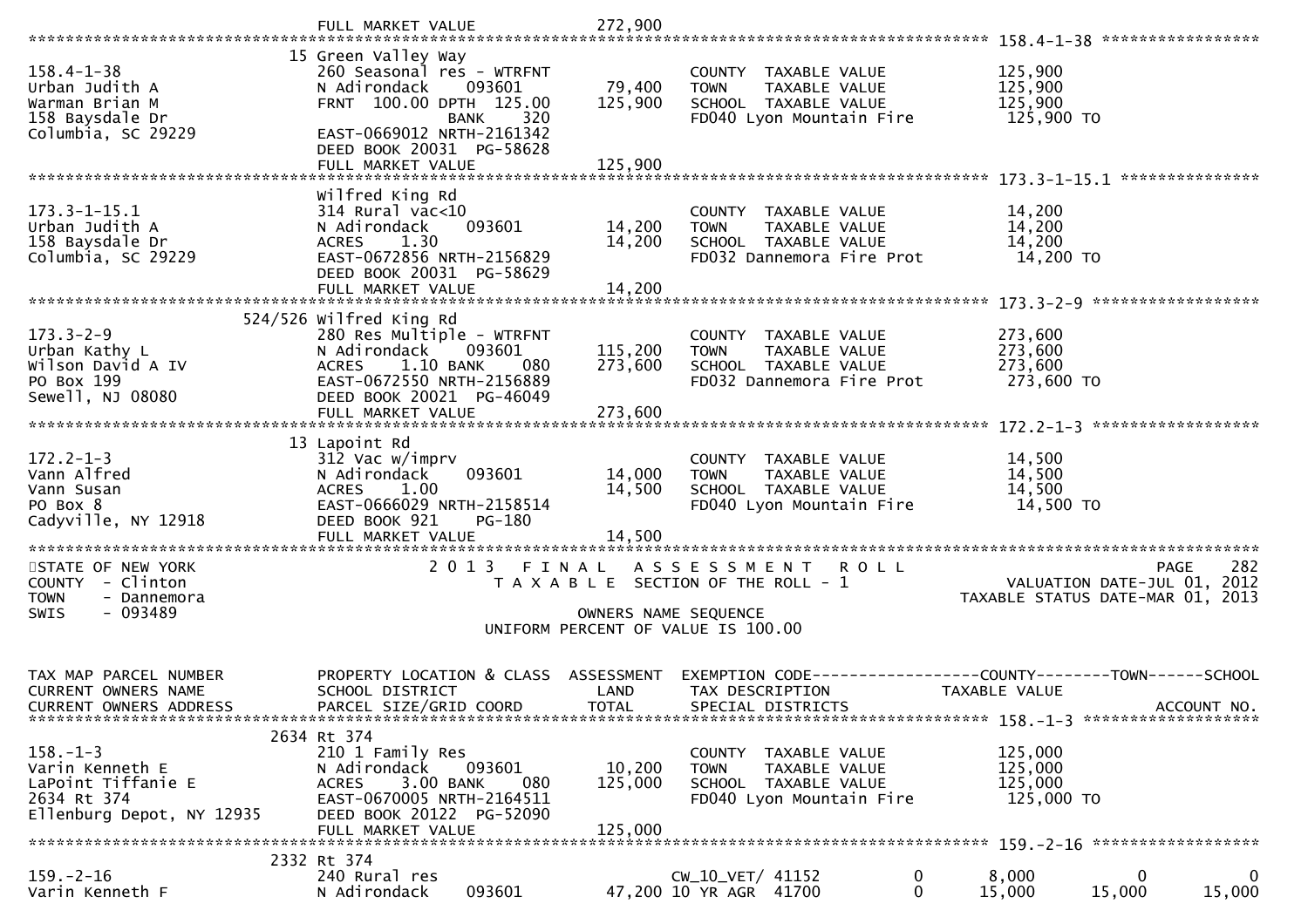| Varin Margaret M<br>2332 Rt 374<br>Ellenburg Depot, NY 12935<br>MAY BE SUBJECT TO PAYMENT<br>UNDER AGDIST LAW TIL 2020               | Lot 129 T5omt<br>ACRES 82.90<br>EAST-0676331 NRTH-2163740<br>DEED BOOK 20092 PG-28375<br>FULL MARKET VALUE                                        | 194,700                                                                              | 194,700 AGRI DISTR 41720<br>RES STAR<br><b>TOWN</b> | 41854<br>COUNTY TAXABLE VALUE<br>TAXABLE VALUE<br>SCHOOL TAXABLE VALUE<br>FD032 Dannemora Fire Prot | $\mathbf{0}$<br>$\mathbf{0}$ | 5,086<br>$\mathbf{0}$<br>166,614<br>174,614<br>144,614<br>194,700 TO           | 5,086<br>$\mathbf{0}$ | 5,086<br>30,000    |
|--------------------------------------------------------------------------------------------------------------------------------------|---------------------------------------------------------------------------------------------------------------------------------------------------|--------------------------------------------------------------------------------------|-----------------------------------------------------|-----------------------------------------------------------------------------------------------------|------------------------------|--------------------------------------------------------------------------------|-----------------------|--------------------|
|                                                                                                                                      | 2818 Rt 374                                                                                                                                       |                                                                                      |                                                     |                                                                                                     |                              |                                                                                |                       | Lease 2014         |
| $158. - 1 - 10.1$<br>Varin Life Use Raymond J Sr<br>Varin Life Use Carolyn<br>2818 Rt 374<br>Ellenburg Depot, NY 12935               | 241 Rural res&ag - WTRFNT<br>093601<br>N Adirondack<br>ACRES 109.00<br>EAST-0668054 NRTH-2160320<br>DEED BOOK 20082 PG-14113<br>FULL MARKET VALUE | 218,200<br>218,200                                                                   | AGRI DISTR 41720<br>154,200 SR STAR<br><b>TOWN</b>  | 41834<br>COUNTY TAXABLE VALUE<br>TAXABLE VALUE<br>SCHOOL TAXABLE VALUE<br>FD040 Lyon Mountain Fire  | 0<br>$\Omega$                | 52,336<br>$\overline{0}$<br>165,864<br>165,864<br>102,564<br>218,200 TO        | 52,336<br>0           | 52,336<br>63,300   |
| MAY BE SUBJECT TO PAYMENT<br>UNDER AGDIST LAW TIL 2017                                                                               |                                                                                                                                                   |                                                                                      |                                                     |                                                                                                     |                              |                                                                                |                       |                    |
| $158.4 - 1 - 53$<br>Varin Life Use Raymond Joseph N Adirondack<br>Varin Life Use Carolyn<br>2818 Rt 374<br>Ellenburg Depot, NY 12935 | 2775 Rt 374<br>210 1 Family Res<br>093601<br><b>ACRES</b><br>1.00<br>EAST-0668635 NRTH-2161421<br>DEED BOOK 20082 PG-14114<br>FULL MARKET VALUE   | 14,000<br>43,900<br>43,900                                                           | <b>TOWN</b>                                         | COUNTY TAXABLE VALUE<br>TAXABLE VALUE<br>SCHOOL TAXABLE VALUE<br>FD040 Lyon Mountain Fire           |                              | 43,900<br>43,900<br>43,900<br>43,900 TO                                        |                       |                    |
|                                                                                                                                      | 2808 Rt 374                                                                                                                                       |                                                                                      |                                                     |                                                                                                     |                              |                                                                                |                       |                    |
| $158. - 1 - 10.2$<br>Varin Raymond J Jr<br>Varin Deborah<br>2808 Rt 374<br>Ellenburg Depot, NY 12935                                 | 210 1 Family Res<br>093601<br>N Adirondack<br>Lot 128 T5omt<br><b>ACRES</b><br>1.00<br>EAST-0667890 NRTH-2160902<br>DEED BOOK 624<br>$PG-89$      | 14,000<br>178,600                                                                    | RES STAR<br><b>TOWN</b>                             | 41854<br>COUNTY TAXABLE VALUE<br>TAXABLE VALUE<br>SCHOOL TAXABLE VALUE<br>FD040 Lyon Mountain Fire  | 0                            | $\mathbf{0}$<br>178,600<br>178,600<br>148,600<br>178,600 TO                    | $\mathbf{0}$          | 30,000             |
|                                                                                                                                      | FULL MARKET VALUE                                                                                                                                 | 178,600                                                                              |                                                     |                                                                                                     |                              |                                                                                |                       |                    |
| STATE OF NEW YORK<br>COUNTY - Clinton<br><b>TOWN</b><br>- Dannemora<br>$-093489$<br><b>SWIS</b>                                      | 2 0 1 3                                                                                                                                           | FINAL<br>T A X A B L E SECTION OF THE ROLL - 1<br>UNIFORM PERCENT OF VALUE IS 100.00 | OWNERS NAME SEQUENCE                                | ASSESSMENT ROLL                                                                                     |                              | VALUATION DATE-JUL 01, 2012<br>TAXABLE STATUS DATE-MAR 01, 2013                |                       | 283<br><b>PAGE</b> |
| TAX MAP PARCEL NUMBER<br><b>CURRENT OWNERS NAME</b><br><b>CURRENT OWNERS ADDRESS</b>                                                 | PROPERTY LOCATION & CLASS<br>SCHOOL DISTRICT<br>PARCEL SIZE/GRID COORD                                                                            | ASSESSMENT<br>LAND<br><b>TOTAL</b>                                                   | TAX DESCRIPTION                                     | SPECIAL DISTRICTS                                                                                   |                              | EXEMPTION CODE-----------------COUNTY--------TOWN------SCHOOL<br>TAXABLE VALUE |                       | ACCOUNT NO.        |
| $174. - 1 - 17$<br>Varin Vivian Jr<br>Attn: Mrs James Miner<br>206 14 th St<br>Waterveliet, NY 12189                                 | Rt 374<br>321 Abandoned ag<br>Saranac Central 094401<br>ACRES 52.60<br>EAST-0685777 NRTH-2155604<br>DEED BOOK 505<br>PG-494<br>FULL MARKET VALUE  | 23,900<br>23,900<br>23,900                                                           | <b>TOWN</b>                                         | COUNTY TAXABLE VALUE<br>TAXABLE VALUE<br>SCHOOL TAXABLE VALUE<br>FD032 Dannemora Fire Prot          |                              | 23,900<br>23,900<br>23,900<br>23,900 TO                                        |                       |                    |
| $188. - 3 - 10$<br>Varney Nancy M<br>Brugeon Esther                                                                                  | Bart Merrill Rd<br>910 Priv forest<br>Saranac Central 094401<br>Lot 28 Duerville                                                                  | 27,600<br>27,600                                                                     | COUNTY<br><b>TOWN</b><br><b>SCHOOL</b>              | TAXABLE VALUE<br>TAXABLE VALUE<br>TAXABLE VALUE                                                     |                              | 188. - 3 - 10 *******************<br>27,600<br>27,600<br>27,600                |                       |                    |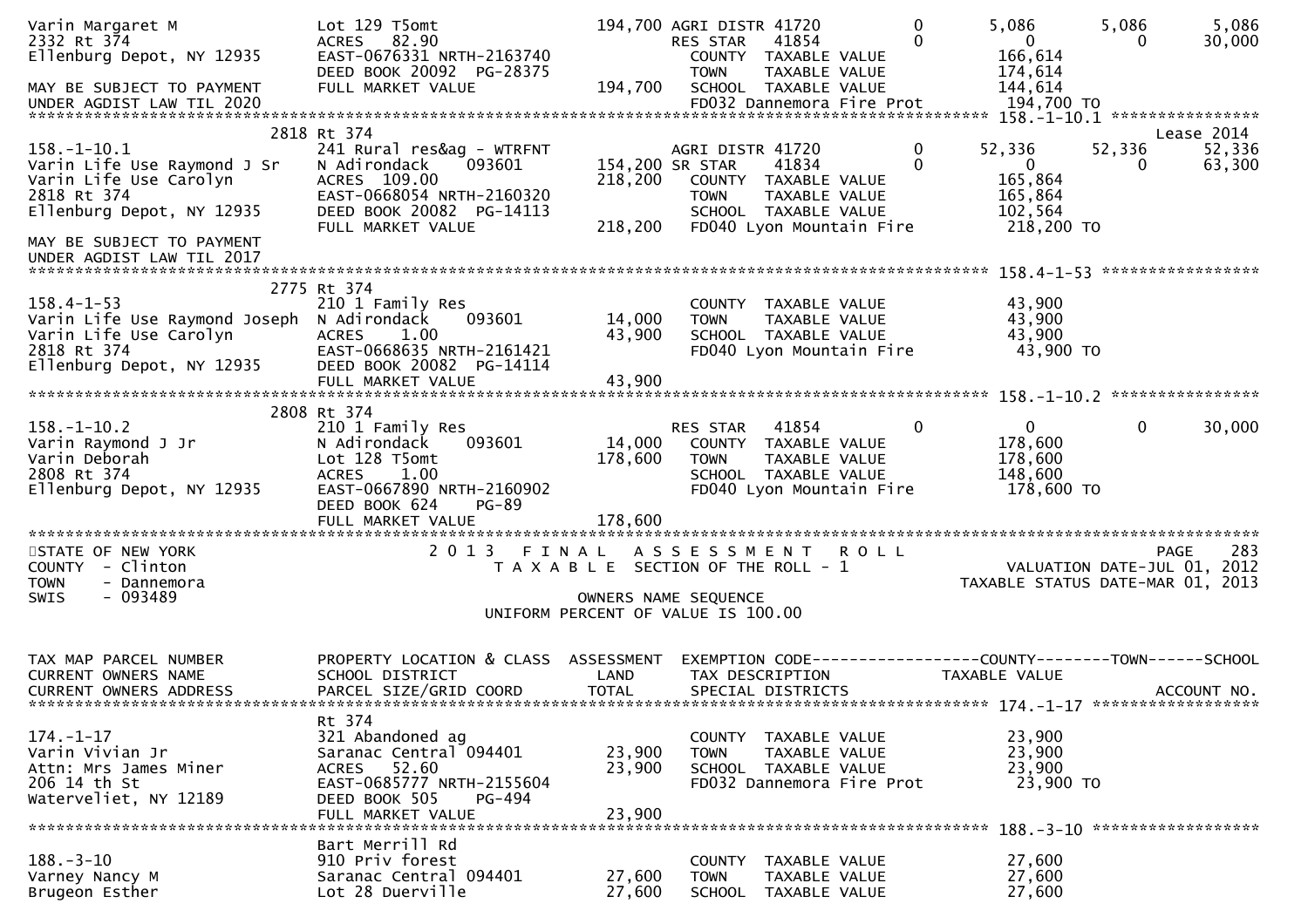| 357 Bart Merrill Rd<br>$\mathbf{0}$<br>$188. - 3 - 7$<br>41854<br>$\mathbf{0}$<br>$\overline{0}$<br>210 1 Family Res<br>RES STAR<br>104,500<br>Saranac Central 094401<br>5,600<br>Vega Stephanie A<br>COUNTY TAXABLE VALUE<br>357 Bart Merrill Rd<br>FRNT 150.00 DPTH 275.00<br>104,500<br>104,500<br><b>TOWN</b><br>TAXABLE VALUE<br>Cadyville, NY 12918<br>080<br>74,500<br>SCHOOL TAXABLE VALUE<br><b>BANK</b><br>EAST-0707625 NRTH-2150488<br>104,500 TO<br>FD032 Dannemora Fire Prot<br>DEED BOOK 20112 PG-44233<br>98 PCT OF VALUE USED FOR EXEMPTION PURPOSES<br>1026 Gen Leroy Manor Rd<br>34,839<br>34,839<br>$188. - 1 - 6$<br>210 1 Family Res<br>WARCOMALL 41131<br>0<br>8,200 RES STAR<br>Saranac Central 094401<br>0<br>Venne Colleen<br>41854<br>$\overline{0}$<br>$\Omega$<br>PO Box 667<br>4.70 BANK<br>107,361<br>320<br>142,200 COUNTY TAXABLE VALUE<br><b>ACRES</b><br>EAST-0701958 NRTH-2149649<br>Dannemora, NY 12929<br>TAXABLE VALUE<br>107,361<br><b>TOWN</b><br>112,200<br>DEED BOOK 20031 PG-60341<br>SCHOOL TAXABLE VALUE<br>1006 Gen Leroy Manor Rd<br>$188. - 1 - 7$<br>210 1 Family Res<br>13,470<br>WARNONALL 41121<br>13,470<br>0<br>Saranac Central 094401<br>5,500 SR STAR<br>41834<br>$\Omega$<br>$\overline{0}$<br>Venne Derrick<br>$\Omega$<br>76,330<br>FRNT 150.00 DPTH 230.00<br>89,800<br>Venne Dorothea<br>COUNTY TAXABLE VALUE<br>EAST-0702391 NRTH-2149823<br>76,330<br>PO Box 741<br><b>TAXABLE VALUE</b><br><b>TOWN</b><br>Dannemora, NY 12929<br>DEED BOOK 527<br>PG-132<br>SCHOOL TAXABLE VALUE<br>26,500<br>89,800<br>89,800 TO<br>FD032 Dannemora Fire Prot<br>FULL MARKET VALUE<br>2 0 1 3<br>ASSESSMENT ROLL<br>STATE OF NEW YORK<br>FINAL<br><b>PAGE</b><br>VALUATION DATE-JUL $01$ , 2012<br>COUNTY - Clinton<br>T A X A B L E SECTION OF THE ROLL - 1<br><b>TOWN</b><br>TAXABLE STATUS DATE-MAR 01, 2013<br>- Dannemora<br>$-093489$<br><b>SWIS</b><br>OWNERS NAME SEQUENCE<br>UNIFORM PERCENT OF VALUE IS 100.00<br>PROPERTY LOCATION & CLASS ASSESSMENT<br>TAX MAP PARCEL NUMBER<br>EXEMPTION CODE-----------------COUNTY-------TOWN------SCHOOL<br>CURRENT OWNERS NAME<br>SCHOOL DISTRICT<br>LAND<br>TAX DESCRIPTION<br>TAXABLE VALUE<br>1050 Gen Leroy Manor Rd<br>$188. - 1 - 5$<br>41854<br>0<br>$\overline{0}$<br>$\mathbf 0$<br>210 1 Family Res<br><b>RES STAR</b><br>35,800<br>Saranac Central 094401<br>3,700 COUNTY TAXABLE VALUE<br>Venne Derrick A<br>FRNT 66.00 DPTH 140.00<br>35,800<br>35,800<br><b>TOWN</b><br>TAXABLE VALUE<br>Venne Dawn M<br>5,800<br>Attn: Richard Fletcher<br>EAST-0701470 NRTH-2149360<br>SCHOOL TAXABLE VALUE<br>PO Box 333<br>DEED BOOK 800<br>$PG-35$<br>35,800 TO<br>FD032 Dannemora Fire Prot<br>35,800<br>Morrisonville, NY 12962<br>FULL MARKET VALUE<br>96 Plank Rd<br>$160.-1-15$<br>50,000<br>241 Rural res&ag<br>10 YR AGR 41700<br>0<br>50,000<br>093601<br>41854<br>0<br>N Adirondack<br>$\mathbf{0}$<br>53,800 RES STAR<br>0<br>Venne Henry R<br>ACRES 120.70<br>110,400<br>Venne Jane M<br>160,400<br>COUNTY<br>TAXABLE VALUE<br>96 Plank Rd<br>EAST-0684491 NRTH-2163049<br>TAXABLE VALUE<br>110,400<br><b>TOWN</b><br>Ellenburg Depot, NY 12935<br>80,400<br>DEED BOOK 637<br><b>PG-806</b><br>SCHOOL TAXABLE VALUE | 1556 Sunshine Tree Blvd<br>Longwood, FL 32779 | 50.00<br><b>ACRES</b><br>EAST-0707274 NRTH-2150614<br>DEED BOOK 20021 PG-46826<br>FULL MARKET VALUE | 27,600 | FD032 Dannemora Fire Prot | 27,600 TO |                  |
|--------------------------------------------------------------------------------------------------------------------------------------------------------------------------------------------------------------------------------------------------------------------------------------------------------------------------------------------------------------------------------------------------------------------------------------------------------------------------------------------------------------------------------------------------------------------------------------------------------------------------------------------------------------------------------------------------------------------------------------------------------------------------------------------------------------------------------------------------------------------------------------------------------------------------------------------------------------------------------------------------------------------------------------------------------------------------------------------------------------------------------------------------------------------------------------------------------------------------------------------------------------------------------------------------------------------------------------------------------------------------------------------------------------------------------------------------------------------------------------------------------------------------------------------------------------------------------------------------------------------------------------------------------------------------------------------------------------------------------------------------------------------------------------------------------------------------------------------------------------------------------------------------------------------------------------------------------------------------------------------------------------------------------------------------------------------------------------------------------------------------------------------------------------------------------------------------------------------------------------------------------------------------------------------------------------------------------------------------------------------------------------------------------------------------------------------------------------------------------------------------------------------------------------------------------------------------------------------------------------------------------------------------------------------------------------------------------------------------------------------------------------------------------------------------------------------------------------------------------------------------------------------------------------------------------------------------------------------------------------------------------------------------------------------------------------------------------------------------------------------------------------------------------------------------------------------------------------------------------------|-----------------------------------------------|-----------------------------------------------------------------------------------------------------|--------|---------------------------|-----------|------------------|
|                                                                                                                                                                                                                                                                                                                                                                                                                                                                                                                                                                                                                                                                                                                                                                                                                                                                                                                                                                                                                                                                                                                                                                                                                                                                                                                                                                                                                                                                                                                                                                                                                                                                                                                                                                                                                                                                                                                                                                                                                                                                                                                                                                                                                                                                                                                                                                                                                                                                                                                                                                                                                                                                                                                                                                                                                                                                                                                                                                                                                                                                                                                                                                                                                                      |                                               |                                                                                                     |        |                           |           | 30,000           |
|                                                                                                                                                                                                                                                                                                                                                                                                                                                                                                                                                                                                                                                                                                                                                                                                                                                                                                                                                                                                                                                                                                                                                                                                                                                                                                                                                                                                                                                                                                                                                                                                                                                                                                                                                                                                                                                                                                                                                                                                                                                                                                                                                                                                                                                                                                                                                                                                                                                                                                                                                                                                                                                                                                                                                                                                                                                                                                                                                                                                                                                                                                                                                                                                                                      |                                               |                                                                                                     |        |                           |           |                  |
|                                                                                                                                                                                                                                                                                                                                                                                                                                                                                                                                                                                                                                                                                                                                                                                                                                                                                                                                                                                                                                                                                                                                                                                                                                                                                                                                                                                                                                                                                                                                                                                                                                                                                                                                                                                                                                                                                                                                                                                                                                                                                                                                                                                                                                                                                                                                                                                                                                                                                                                                                                                                                                                                                                                                                                                                                                                                                                                                                                                                                                                                                                                                                                                                                                      |                                               |                                                                                                     |        |                           |           | 30,000           |
|                                                                                                                                                                                                                                                                                                                                                                                                                                                                                                                                                                                                                                                                                                                                                                                                                                                                                                                                                                                                                                                                                                                                                                                                                                                                                                                                                                                                                                                                                                                                                                                                                                                                                                                                                                                                                                                                                                                                                                                                                                                                                                                                                                                                                                                                                                                                                                                                                                                                                                                                                                                                                                                                                                                                                                                                                                                                                                                                                                                                                                                                                                                                                                                                                                      |                                               |                                                                                                     |        |                           |           |                  |
|                                                                                                                                                                                                                                                                                                                                                                                                                                                                                                                                                                                                                                                                                                                                                                                                                                                                                                                                                                                                                                                                                                                                                                                                                                                                                                                                                                                                                                                                                                                                                                                                                                                                                                                                                                                                                                                                                                                                                                                                                                                                                                                                                                                                                                                                                                                                                                                                                                                                                                                                                                                                                                                                                                                                                                                                                                                                                                                                                                                                                                                                                                                                                                                                                                      |                                               |                                                                                                     |        |                           |           | 0<br>63,300      |
|                                                                                                                                                                                                                                                                                                                                                                                                                                                                                                                                                                                                                                                                                                                                                                                                                                                                                                                                                                                                                                                                                                                                                                                                                                                                                                                                                                                                                                                                                                                                                                                                                                                                                                                                                                                                                                                                                                                                                                                                                                                                                                                                                                                                                                                                                                                                                                                                                                                                                                                                                                                                                                                                                                                                                                                                                                                                                                                                                                                                                                                                                                                                                                                                                                      |                                               |                                                                                                     |        |                           |           | 284              |
|                                                                                                                                                                                                                                                                                                                                                                                                                                                                                                                                                                                                                                                                                                                                                                                                                                                                                                                                                                                                                                                                                                                                                                                                                                                                                                                                                                                                                                                                                                                                                                                                                                                                                                                                                                                                                                                                                                                                                                                                                                                                                                                                                                                                                                                                                                                                                                                                                                                                                                                                                                                                                                                                                                                                                                                                                                                                                                                                                                                                                                                                                                                                                                                                                                      |                                               |                                                                                                     |        |                           |           |                  |
|                                                                                                                                                                                                                                                                                                                                                                                                                                                                                                                                                                                                                                                                                                                                                                                                                                                                                                                                                                                                                                                                                                                                                                                                                                                                                                                                                                                                                                                                                                                                                                                                                                                                                                                                                                                                                                                                                                                                                                                                                                                                                                                                                                                                                                                                                                                                                                                                                                                                                                                                                                                                                                                                                                                                                                                                                                                                                                                                                                                                                                                                                                                                                                                                                                      |                                               |                                                                                                     |        |                           |           |                  |
|                                                                                                                                                                                                                                                                                                                                                                                                                                                                                                                                                                                                                                                                                                                                                                                                                                                                                                                                                                                                                                                                                                                                                                                                                                                                                                                                                                                                                                                                                                                                                                                                                                                                                                                                                                                                                                                                                                                                                                                                                                                                                                                                                                                                                                                                                                                                                                                                                                                                                                                                                                                                                                                                                                                                                                                                                                                                                                                                                                                                                                                                                                                                                                                                                                      |                                               |                                                                                                     |        |                           |           | 30,000           |
|                                                                                                                                                                                                                                                                                                                                                                                                                                                                                                                                                                                                                                                                                                                                                                                                                                                                                                                                                                                                                                                                                                                                                                                                                                                                                                                                                                                                                                                                                                                                                                                                                                                                                                                                                                                                                                                                                                                                                                                                                                                                                                                                                                                                                                                                                                                                                                                                                                                                                                                                                                                                                                                                                                                                                                                                                                                                                                                                                                                                                                                                                                                                                                                                                                      |                                               |                                                                                                     |        |                           |           |                  |
| FD032 Dannemora Fire Prot<br>160,400 TO<br>FULL MARKET VALUE<br>160,400<br>MAY BE SUBJECT TO PAYMENT                                                                                                                                                                                                                                                                                                                                                                                                                                                                                                                                                                                                                                                                                                                                                                                                                                                                                                                                                                                                                                                                                                                                                                                                                                                                                                                                                                                                                                                                                                                                                                                                                                                                                                                                                                                                                                                                                                                                                                                                                                                                                                                                                                                                                                                                                                                                                                                                                                                                                                                                                                                                                                                                                                                                                                                                                                                                                                                                                                                                                                                                                                                                 |                                               |                                                                                                     |        |                           |           | 50,000<br>30,000 |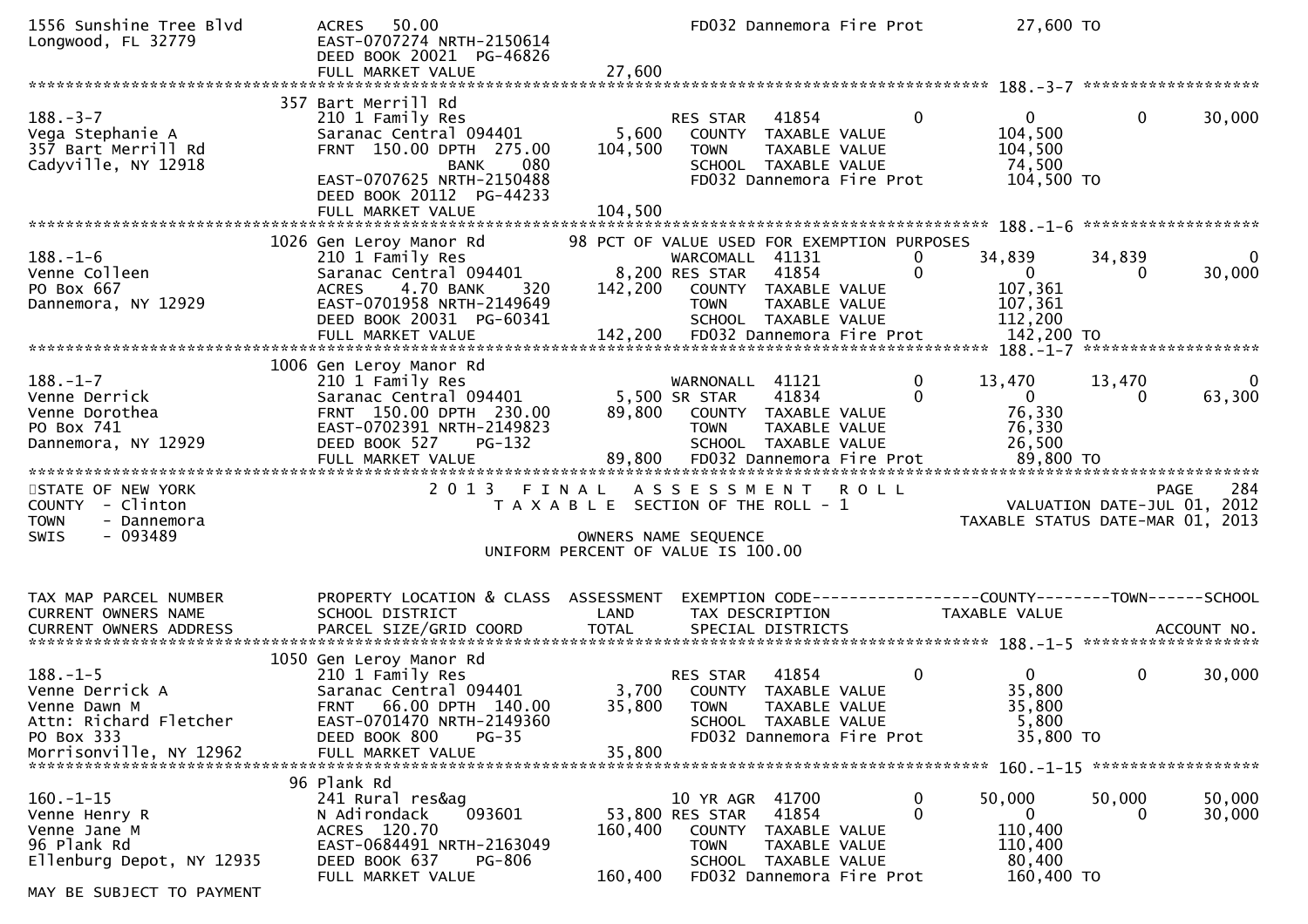| UNDER RPTL483 UNTIL 2016                                              |                                                       |                      |                                                       |                                                              |
|-----------------------------------------------------------------------|-------------------------------------------------------|----------------------|-------------------------------------------------------|--------------------------------------------------------------|
|                                                                       | 2139 Rt 374                                           |                      |                                                       |                                                              |
| $159. - 2 - 7.7$                                                      | 210 1 Family Res                                      |                      | COUNTY TAXABLE VALUE                                  | 64,500                                                       |
| Venne Henry Roland                                                    | 093601<br>N Adirondack                                | 7,200                | TAXABLE VALUE<br><b>TOWN</b>                          | 64,500                                                       |
| Venne Henry Raymond<br><b>aymond</b>                                  | Lot 130 T5omt                                         | 64,500               | SCHOOL TAXABLE VALUE                                  | 64,500                                                       |
| 2878 Rt 374<br>Ellenburg Depot, NY 12935                              | ACRES 3.00 BANK<br>080<br>EAST-0680913 NRTH-2160590   |                      | FD032 Dannemora Fire Prot                             | 64,500 TO                                                    |
|                                                                       | DEED BOOK 830<br>PG-262                               |                      |                                                       |                                                              |
|                                                                       | FULL MARKET VALUE                                     | 64,500               |                                                       |                                                              |
|                                                                       |                                                       |                      |                                                       |                                                              |
|                                                                       | 2878 Rt 374                                           |                      |                                                       |                                                              |
| $172. - 1 - 5$<br>172.-1-5<br>Venne Henry Roland                      | 210 1 Family Res                                      |                      | $\mathbf{0}$<br>RES STAR 41854                        | 30,000<br>0<br>$\mathbf{0}$                                  |
|                                                                       | 093601<br>N Adirondack                                | 13,600               | COUNTY TAXABLE VALUE                                  | 96,400                                                       |
| Venne Monica L<br>2878 Rt 374                                         | FRNT 192.53 DPTH 260.00<br>080<br>BANK                | 96,400               | <b>TOWN</b><br>TAXABLE VALUE<br>SCHOOL TAXABLE VALUE  | 96,400<br>66,400                                             |
| Ellenburg Depot, NY 12935                                             | EAST-0666800 NRTH-2159630                             |                      | FD040 Lyon Mountain Fire                              | 96,400 TO                                                    |
|                                                                       | DEED BOOK 99001 PG-12442                              |                      |                                                       |                                                              |
|                                                                       | FULL MARKET VALUE                                     | 96,400               |                                                       |                                                              |
|                                                                       |                                                       |                      |                                                       |                                                              |
|                                                                       | 130 Boomhower Rd                                      |                      |                                                       |                                                              |
| $196.2 - 1 - 7$                                                       | 260 Seasonal res - WTRFNT                             |                      | COUNTY TAXABLE VALUE                                  | 320,300                                                      |
| Verdin Douglas F Jr<br>Henning Kathryn L                              | N Adirondack<br>093601<br>2.00<br><b>ACRES</b>        | 164,000<br>320,300   | TAXABLE VALUE<br><b>TOWN</b><br>SCHOOL TAXABLE VALUE  | 320,300<br>320,300                                           |
| 23843 Rolling Fork Way                                                | EAST-0632259 NRTH-2144867                             |                      | FD040 Lyon Mountain Fire                              | 320,300 TO                                                   |
| Gaithersburg, MD 20882                                                | DEED BOOK 20092 PG-28234                              |                      | WD018 Chat lake water dist                            | 320,300 ТО М                                                 |
|                                                                       | FULL MARKET VALUE                                     | 320,300              |                                                       |                                                              |
| STATE OF NEW YORK                                                     |                                                       |                      |                                                       |                                                              |
|                                                                       |                                                       |                      |                                                       |                                                              |
|                                                                       | 2 0 1 3                                               | FINAL                | ASSESSMENT ROLL                                       | 285<br>PAGE                                                  |
| COUNTY - Clinton                                                      |                                                       |                      | T A X A B L E SECTION OF THE ROLL - 1                 | VALUATION DATE-JUL $01$ , 2012                               |
| <b>TOWN</b><br>- Dannemora<br><b>SWIS</b><br>- 093489                 |                                                       | OWNERS NAME SEQUENCE |                                                       | TAXABLE STATUS DATE-MAR 01, 2013                             |
|                                                                       |                                                       |                      | UNIFORM PERCENT OF VALUE IS 100.00                    |                                                              |
|                                                                       |                                                       |                      |                                                       |                                                              |
| TAX MAP PARCEL NUMBER                                                 | PROPERTY LOCATION & CLASS ASSESSMENT                  |                      |                                                       | EXEMPTION CODE-----------------COUNTY-------TOWN------SCHOOL |
| CURRENT OWNERS NAME                                                   | SCHOOL DISTRICT                                       | LAND                 | TAX DESCRIPTION                                       | TAXABLE VALUE                                                |
| CURRENT OWNERS ADDRESS                                                | PARCEL SIZE/GRID COORD                                | <b>TOTAL</b>         | SPECIAL DISTRICTS                                     | ACCOUNT NO.                                                  |
|                                                                       |                                                       |                      |                                                       |                                                              |
| $182.4 - 1 - 16.5$                                                    | 5 Bella Vista Way<br>260 Seasonal res - CONDO         |                      | COUNTY TAXABLE VALUE                                  |                                                              |
| Vezina Life Estate Robert                                             | N Adirondack<br>093601                                | 0                    | TAXABLE VALUE<br><b>TOWN</b>                          | 46,700<br>46,700                                             |
| Vezina Life Estate Carol                                              | Lot 142 T5omt                                         | 46,700               | SCHOOL TAXABLE VALUE                                  | 46,700                                                       |
| 5 Bella Vista Way                                                     | Bellavista Condo Unit 5                               |                      | FD040 Lyon Mountain Fire                              | 46,700 TO                                                    |
| PO Box 318                                                            | 8% Common Area                                        |                      | WD018 Chat lake water dist                            | 14,197 TO M                                                  |
| Lyon Mountain, NY 12952-0318                                          | 0.01<br><b>ACRES</b>                                  |                      |                                                       |                                                              |
|                                                                       | EAST-0633460 NRTH-2147952                             |                      |                                                       |                                                              |
|                                                                       | DEED BOOK 20122 PG-49606<br>FULL MARKET VALUE         | 46,700               |                                                       |                                                              |
|                                                                       |                                                       |                      |                                                       |                                                              |
|                                                                       | West Mine St                                          |                      |                                                       |                                                              |
| $183.20 - 3 - 16$                                                     | 311 Res vac land                                      |                      | COUNTY TAXABLE VALUE                                  | 2,700                                                        |
| Vorabetz Life Use Patricia                                            | N Adirondack<br>093601                                | 2,700                | <b>TOWN</b><br>TAXABLE VALUE                          | 2,700                                                        |
| Boals Katharine                                                       | FRNT 142.00 DPTH 170.00                               | 2,700                | SCHOOL TAXABLE VALUE                                  | 2,700                                                        |
| c/o Kate Vorabetz Boals<br>7320 Stone Gate Dr<br>New Albany, OH 43054 | EAST-0645193 NRTH-2145066<br>DEED BOOK 20112 PG-40892 |                      | FD040 Lyon Mountain Fire<br>LT009 Lyon Mountain Light | 2,700 TO<br>2,700 TO                                         |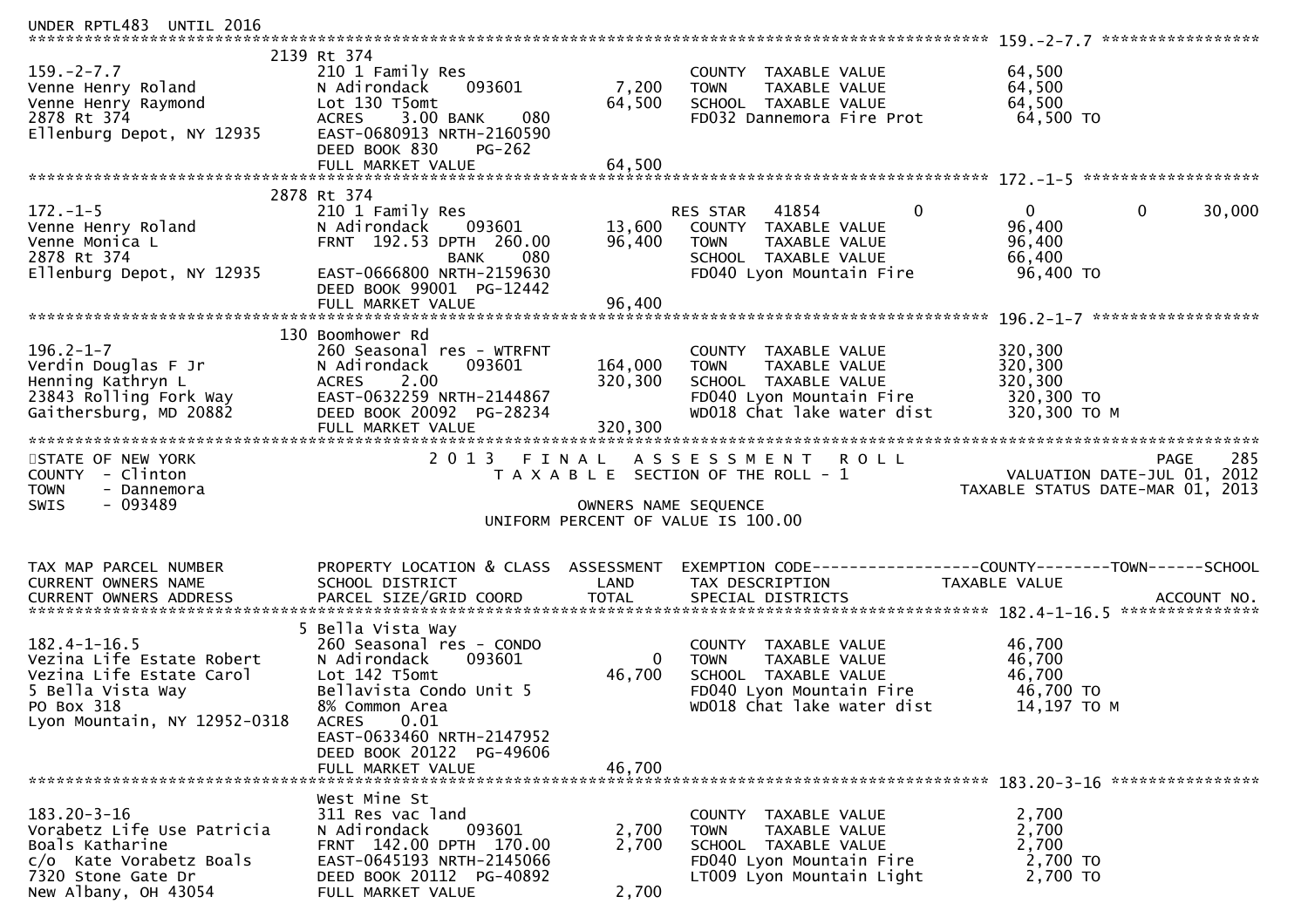| PRIOR OWNER ON 3/01/2013<br>Vorabetz Life Use Patricia                                                                |                                                                                                                                                                                                               |                            |                                                                                                                                                             |                                                                                |             |
|-----------------------------------------------------------------------------------------------------------------------|---------------------------------------------------------------------------------------------------------------------------------------------------------------------------------------------------------------|----------------------------|-------------------------------------------------------------------------------------------------------------------------------------------------------------|--------------------------------------------------------------------------------|-------------|
| $172. - 2 - 5$<br>Waldron Daniel J<br>Waldron Janet G<br>PO Box 84<br>Lyon Mountain, NY 12952                         | 17 Adirondack Way<br>$314$ Rural vac< $10$<br>093601<br>N Adirondack<br>Lot 134 T5 OMT<br>PLD 480 Lot 1<br><b>ACRES</b><br>1.60<br>EAST-0663678 NRTH-2156332<br>DEED BOOK 20092 PG-25569<br>FULL MARKET VALUE | 99,000<br>99,000<br>99,000 | <b>COUNTY</b><br>TAXABLE VALUE<br>TAXABLE VALUE<br><b>TOWN</b><br>SCHOOL TAXABLE VALUE<br>FD040 Lyon Mountain Fire                                          | 99,000<br>99,000<br>99,000<br>99,000 TO                                        |             |
|                                                                                                                       |                                                                                                                                                                                                               |                            |                                                                                                                                                             | *****************                                                              |             |
| $183.16 - 1 - 6$<br>Waldron Darlene<br>39 Oak St Apt 502<br>Plattsburgh, NY 12901                                     | 2899 Standish Rd<br>210 1 Family Res<br>093601<br>N Adirondack<br>FRNT 163.00 DPTH 148.00<br>EAST-0645024 NRTH-2147593<br>DEED BOOK 20112 PG-38891                                                            | 2,500<br>30,100            | COUNTY TAXABLE VALUE<br>TAXABLE VALUE<br><b>TOWN</b><br>SCHOOL TAXABLE VALUE<br>FD040 Lyon Mountain Fire<br>LT009 Lyon Mountain Light                       | 30,100<br>30,100<br>30,100<br>30,100 TO<br>30,100 TO<br>30,100 TO M            |             |
|                                                                                                                       |                                                                                                                                                                                                               |                            |                                                                                                                                                             | 185.2-3-12 ******************                                                  |             |
| $185.2 - 3 - 12$<br>Waldron Life Tenant Darlene D<br>Waldron William C<br>2899 Standish Rd<br>Lyon Mountain, NY 12952 | Wilfred King Rd<br>311 Res vac land<br>N Adirondack<br>093601<br>FRNT 100.00 DPTH 200.00<br>EAST-0671442 NRTH-2150799<br>DEED BOOK 20122 PG-52513                                                             | 11,600<br>11,600           | COUNTY<br><b>TAXABLE VALUE</b><br>TAXABLE VALUE<br><b>TOWN</b><br>SCHOOL TAXABLE VALUE<br>FD032 Dannemora Fire Prot                                         | 11,600<br>11,600<br>11,600<br>11,600 TO                                        |             |
|                                                                                                                       | FULL MARKET VALUE                                                                                                                                                                                             | 11,600                     |                                                                                                                                                             |                                                                                |             |
|                                                                                                                       |                                                                                                                                                                                                               |                            |                                                                                                                                                             |                                                                                |             |
| STATE OF NEW YORK<br>COUNTY - Clinton<br><b>TOWN</b><br>- Dannemora<br>$-093489$<br><b>SWIS</b>                       | 2013 FINAL                                                                                                                                                                                                    | OWNERS NAME SEQUENCE       | A S S E S S M E N T<br><b>ROLL</b><br>T A X A B L E SECTION OF THE ROLL - 1<br>UNIFORM PERCENT OF VALUE IS 100.00                                           | <b>PAGE</b><br>VALUATION DATE-JUL 01, 2012<br>TAXABLE STATUS DATE-MAR 01, 2013 | 286         |
|                                                                                                                       |                                                                                                                                                                                                               |                            |                                                                                                                                                             |                                                                                |             |
| TAX MAP PARCEL NUMBER<br>CURRENT OWNERS NAME<br><b>CURRENT OWNERS ADDRESS</b>                                         | PROPERTY LOCATION & CLASS ASSESSMENT<br>SCHOOL DISTRICT<br>PARCEL SIZE/GRID COORD                                                                                                                             | LAND<br><b>TOTAL</b>       | TAX DESCRIPTION<br>SPECIAL DISTRICTS                                                                                                                        | TAXABLE VALUE                                                                  | ACCOUNT NO. |
|                                                                                                                       | 13 Plank Rd                                                                                                                                                                                                   |                            |                                                                                                                                                             |                                                                                |             |
| $159. - 2 - 8$<br>Waldron Ronald<br>Waldron Kim<br>13 Plank Rd<br>Ellenburg Depot, NY 12935                           | 270 Mfg housing<br>N Adirondack<br>093601<br><b>ACRES</b><br>1.50<br>EAST-0682062 NRTH-2160994<br>DEED BOOK 783<br>$PG-93$                                                                                    | 6,800<br>31,000            | $\mathbf{0}$<br>41854<br><b>RES STAR</b><br>COUNTY<br>TAXABLE VALUE<br><b>TOWN</b><br>TAXABLE VALUE<br>SCHOOL<br>TAXABLE VALUE<br>FD032 Dannemora Fire Prot | $\mathbf{0}$<br>$\mathbf 0$<br>31,000<br>31,000<br>1,000<br>31,000 TO          | 30,000      |
|                                                                                                                       | FULL MARKET VALUE                                                                                                                                                                                             | 31,000                     |                                                                                                                                                             |                                                                                |             |
|                                                                                                                       | 50 Plank Rd                                                                                                                                                                                                   |                            |                                                                                                                                                             |                                                                                |             |
| $159. -2 - 7.42$<br>Waldron William<br>2939 Rt 374<br>Ellenburg Depot, NY 12935                                       | 210 1 Family Res<br>N Adirondack<br>093601<br>Lot 130 T5omt<br>2.00<br><b>ACRES</b><br>EAST-0682679 NRTH-2161829<br>DEED BOOK 20092 PG-26560                                                                  | 6,600<br>75,100            | COUNTY TAXABLE VALUE<br>TAXABLE VALUE<br><b>TOWN</b><br>SCHOOL TAXABLE VALUE<br>FD032 Dannemora Fire Prot                                                   | 75,100<br>75,100<br>75,100<br>75,100 TO                                        |             |
|                                                                                                                       | FULL MARKET VALUE                                                                                                                                                                                             | 75,100                     |                                                                                                                                                             |                                                                                |             |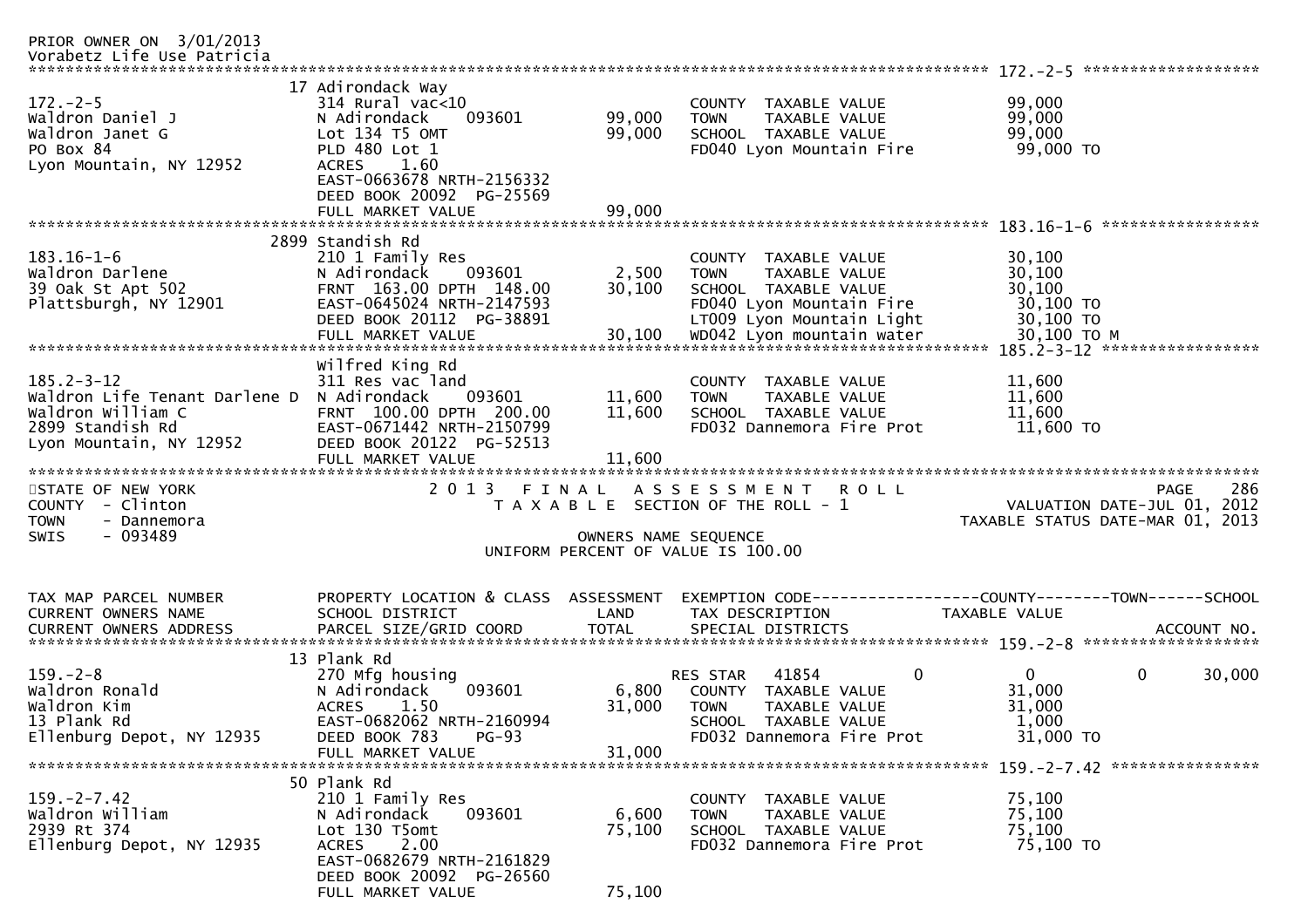|                                                                                                        |                                                                                                                                                                                                  |                              |                                                                                                                                                                                             | 172.2-1-33 ******************                                                  |             |
|--------------------------------------------------------------------------------------------------------|--------------------------------------------------------------------------------------------------------------------------------------------------------------------------------------------------|------------------------------|---------------------------------------------------------------------------------------------------------------------------------------------------------------------------------------------|--------------------------------------------------------------------------------|-------------|
| $172.2 - 1 - 33$<br>Waldron William H<br>Waldron Darlene<br>2989 Rt 374<br>Ellenburg Depot, NY 12935   | 2939 Rt 374<br>210 1 Family Res<br>093601<br>N Adirondack<br><b>ACRES</b><br>2.00<br>EAST-0665548 NRTH-2158455<br>DEED BOOK 623<br>PG-558                                                        | 76,500                       | 99 PCT OF VALUE USED FOR EXEMPTION PURPOSES<br>WARCOMALL 41131<br>0<br>$\Omega$<br>14,600 RES STAR<br>41854<br>COUNTY TAXABLE VALUE<br><b>TOWN</b><br>TAXABLE VALUE<br>SCHOOL TAXABLE VALUE | 18,934<br>18,934<br>$\mathbf{0}$<br>0<br>57,566<br>57,566<br>46,500            | 0<br>30,000 |
| $172.4 - 1 - 5$<br>Wanzung John E<br>Wanzung Ellen M<br>827 S Cedar Ave<br>Elmhurst, IL 60126          | 586 Wilfred King Rd<br>260 Seasonal res - WTRFNT<br>093601<br>N Adirondack<br>FRNT 102.00 DPTH 335.00<br>EAST-0671384 NRTH-2156088<br>DEED BOOK 20011 PG-30316<br>FULL MARKET VALUE              | 93,900<br>178,300<br>178,300 | COUNTY TAXABLE VALUE<br><b>TOWN</b><br>TAXABLE VALUE<br>SCHOOL TAXABLE VALUE<br>FD032 Dannemora Fire Prot                                                                                   | 178,300<br>178,300<br>178,300<br>178,300 TO                                    |             |
| $188. - 2 - 6$<br>Ward Michael S<br>PO Box 300<br>Jay, NY 12941                                        | Bart Merrill Rd<br>910 Priv forest<br>Saranac Central 094401<br>ACRES 87.50<br>EAST-0704664 NRTH-2148403<br>DEED BOOK 30031 PG-58958<br>FULL MARKET VALUE                                        | 17,400<br>17,400<br>17,400   | COUNTY TAXABLE VALUE<br><b>TOWN</b><br>TAXABLE VALUE<br>SCHOOL TAXABLE VALUE<br>FD032 Dannemora Fire Prot                                                                                   | 17,400<br>17,400<br>17,400<br>17,400 TO                                        |             |
| STATE OF NEW YORK<br>COUNTY - Clinton<br><b>TOWN</b><br>- Dannemora<br>$-093489$<br>SWIS               |                                                                                                                                                                                                  |                              | 2013 FINAL ASSESSMENT ROLL<br>T A X A B L E SECTION OF THE ROLL - 1<br>OWNERS NAME SEQUENCE<br>UNIFORM PERCENT OF VALUE IS 100.00                                                           | <b>PAGE</b><br>VALUATION DATE-JUL 01, 2012<br>TAXABLE STATUS DATE-MAR 01, 2013 | 287         |
| TAX MAP PARCEL NUMBER<br>CURRENT OWNERS NAME                                                           | PROPERTY LOCATION & CLASS ASSESSMENT<br>SCHOOL DISTRICT                                                                                                                                          | LAND                         | TAX DESCRIPTION                                                                                                                                                                             | EXEMPTION CODE-----------------COUNTY-------TOWN------SCHOOL<br>TAXABLE VALUE  |             |
| $158.4 - 1 - 36$<br>Warick Stanley S<br>Warick Mindy<br>19 Lake Side Way<br>Ellenburg Depot, NY 12935  | 19 Lakeside Way<br>210 1 Family Res - WTRFNT<br>093601<br>N Adirondack<br>Lot 28 T5omt<br>FRNT 200.00 DPTH 105.00<br>EAST-0669281 NRTH-2161615<br>DEED BOOK 715<br>$PG-122$<br>FULL MARKET VALUE | 85,300<br>267,400<br>267,400 | $\mathbf 0$<br>41854<br>RES STAR<br>COUNTY TAXABLE VALUE<br>TAXABLE VALUE<br><b>TOWN</b><br>SCHOOL TAXABLE VALUE<br>FD040 Lyon Mountain Fire                                                | $\mathbf{0}$<br>$\mathbf 0$<br>267,400<br>267,400<br>237,400<br>267,400 TO     | 30,000      |
|                                                                                                        |                                                                                                                                                                                                  |                              |                                                                                                                                                                                             |                                                                                |             |
| $158.4 - 1 - 58$<br>Warick Stanley S<br>Warick Mindy M<br>19 Lakeside Ave<br>Ellenburg Depot, NY 12935 | 2737 Rt 374<br>314 Rural vac<10<br>N Adirondack<br>093601<br><b>ACRES</b><br>4.20<br>EAST-0669356 NRTH-2161907<br>DEED BOOK 20001 PG-19289<br>FULL MARKET VALUE                                  | 15,900<br>15,900<br>15,900   | COUNTY TAXABLE VALUE<br><b>TOWN</b><br>TAXABLE VALUE<br>SCHOOL TAXABLE VALUE<br>FD040 Lyon Mountain Fire                                                                                    | 15,900<br>15,900<br>15,900<br>15,900 TO                                        |             |
|                                                                                                        | 775 Sunset Rd                                                                                                                                                                                    |                              |                                                                                                                                                                                             |                                                                                |             |
| $169.4 - 1 - 14$<br>Watson Mackenzie<br>Watson Rena                                                    | 260 Seasonal res - WTRFNT<br>N Adirondack<br>093601<br>FRNT 102.00 DPTH 337.50                                                                                                                   | 124,000<br>204,000           | TAXABLE VALUE<br>COUNTY<br><b>TOWN</b><br>TAXABLE VALUE<br><b>SCHOOL</b><br>TAXABLE VALUE                                                                                                   | 204,000<br>204,000<br>204,000                                                  |             |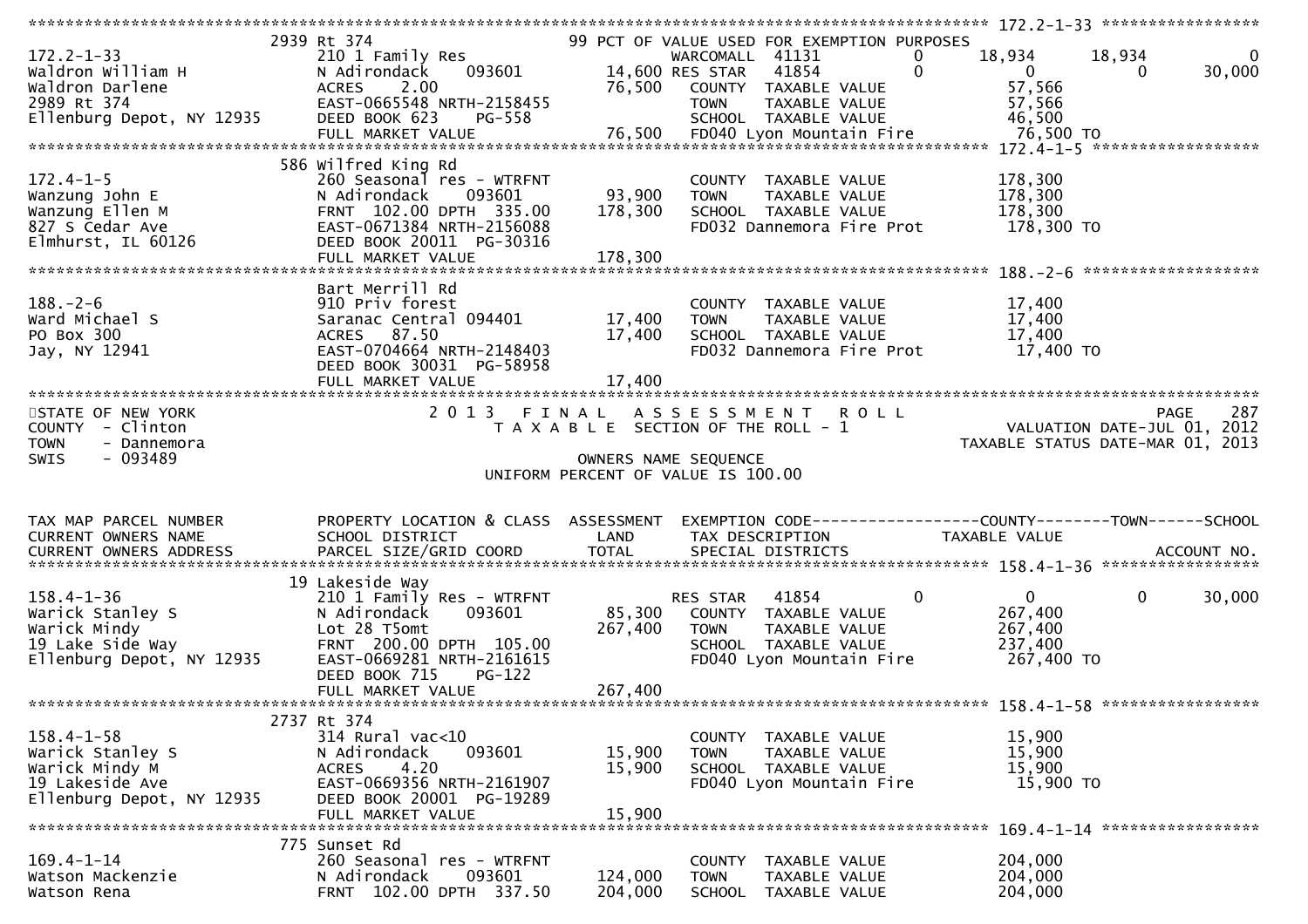| PO Box 65<br>Burke, NY 12917                                                                     | EAST-0634611 NRTH-2153660<br>DEED BOOK 20102 PG-35208<br>FULL MARKET VALUE                                                                                                        | 204,000                       | FD040 Lyon Mountain Fire<br>WD018 Chat lake water dist                                                                                       | 204,000 TO<br>204,000 ТО М                                                                                       |
|--------------------------------------------------------------------------------------------------|-----------------------------------------------------------------------------------------------------------------------------------------------------------------------------------|-------------------------------|----------------------------------------------------------------------------------------------------------------------------------------------|------------------------------------------------------------------------------------------------------------------|
|                                                                                                  |                                                                                                                                                                                   |                               |                                                                                                                                              |                                                                                                                  |
| $169.4 - 1 - 13$<br>Watson Mackenzie I<br>Watson Rena<br>PO Box 65<br>Burke, NY 12917            | 781 Sunset Rd<br>260 Seasonal res - WTRFNT<br>093601<br>N Adirondack<br>FRNT 106.00 DPTH 337.50<br>EAST-0634626 NRTH-2153759<br>DEED BOOK 945<br>PG-296<br>FULL MARKET VALUE      | 122,400<br>229,900<br>229,900 | COUNTY TAXABLE VALUE<br>TAXABLE VALUE<br><b>TOWN</b><br>SCHOOL TAXABLE VALUE<br>FD040 Lyon Mountain Fire<br>WD018 Chat lake water dist       | 229,900<br>229,900<br>229,900<br>229,900 TO<br>229,900 ТО М                                                      |
|                                                                                                  | 2643 Rt 374                                                                                                                                                                       |                               |                                                                                                                                              |                                                                                                                  |
| $158.4 - 1 - 13.12$<br>Webb William F<br>Webb Julie B<br>33 W Central Ave<br>Telford, PA 18969   | 210 1 Family Res - WTRFNT<br>N Adirondack<br>093601<br>Lot 128 T5omt<br>Survey Map 20072/02326 Lo<br><b>ACRES</b><br>1.50<br>EAST-0670505 NRTH-2164015<br>DEED BOOK 20072 PG-4604 | 94,800<br>323,100<br>323,100  | COUNTY TAXABLE VALUE<br>TAXABLE VALUE<br><b>TOWN</b><br>SCHOOL TAXABLE VALUE<br>FD040 Lyon Mountain Fire                                     | 323,100<br>323,100<br>323,100<br>323,100 TO                                                                      |
|                                                                                                  | FULL MARKET VALUE                                                                                                                                                                 |                               |                                                                                                                                              |                                                                                                                  |
| STATE OF NEW YORK<br>COUNTY - Clinton<br><b>TOWN</b><br>- Dannemora                              |                                                                                                                                                                                   |                               | 2013 FINAL ASSESSMENT ROLL<br>T A X A B L E SECTION OF THE ROLL - 1                                                                          | PAGE 288<br>VALUATION DATE-JUL 01, 2012<br>TAXARLE STATUS DATE :::- 21, 2012<br>TAXABLE STATUS DATE-MAR 01, 2013 |
| $-093489$<br><b>SWIS</b>                                                                         |                                                                                                                                                                                   | OWNERS NAME SEQUENCE          |                                                                                                                                              |                                                                                                                  |
|                                                                                                  |                                                                                                                                                                                   |                               | UNIFORM PERCENT OF VALUE IS 100.00                                                                                                           |                                                                                                                  |
|                                                                                                  |                                                                                                                                                                                   |                               |                                                                                                                                              |                                                                                                                  |
|                                                                                                  |                                                                                                                                                                                   |                               |                                                                                                                                              |                                                                                                                  |
| TAX MAP PARCEL NUMBER<br>CURRENT OWNERS NAME                                                     | PROPERTY LOCATION & CLASS ASSESSMENT<br>SCHOOL DISTRICT                                                                                                                           | LAND                          | TAX DESCRIPTION                                                                                                                              | EXEMPTION CODE-----------------COUNTY-------TOWN------SCHOOL<br>TAXABLE VALUE                                    |
|                                                                                                  |                                                                                                                                                                                   |                               |                                                                                                                                              |                                                                                                                  |
| $172.2 - 1 - 17$<br>Weeden Robin<br>Weeden Mary Beth<br>25 Morrison Ave<br>Plattsburgh, NY 12901 | 77 Lapoint Rd<br>260 Seasonal res - WTRFNT<br>N Adirondack<br>093601<br>FRNT 140.00 DPTH 215.00<br>EAST-0665766 NRTH-2157483<br>DEED BOOK 20082 PG-20061<br>FULL MARKET VALUE     | 98,100<br>131,400<br>131,400  | COUNTY TAXABLE VALUE<br><b>TOWN</b><br>TAXABLE VALUE<br>SCHOOL TAXABLE VALUE<br>FD040 Lyon Mountain Fire                                     | 131,400<br>131,400<br>131,400<br>131,400 TO                                                                      |
|                                                                                                  |                                                                                                                                                                                   |                               |                                                                                                                                              |                                                                                                                  |
| $182. - 1 - 3$<br>Welch Fay<br>Welch Frances W<br>Attn: Tad Welch<br>602 Park Ave                | Chateaugay Lk<br>260 Seasonal res - WTRFNT<br>N Adirondack<br>093601<br>ACRES 113.40<br>EAST-0626280 NRTH-2149120<br>DEED BOOK 791<br>PG-133                                      | 310,200<br>363,600            | COUNTY TAXABLE VALUE<br><b>TOWN</b><br>TAXABLE VALUE<br>SCHOOL TAXABLE VALUE<br>FD040 Lyon Mountain Fire<br>WD018 Chat lake water dist       | 363,600<br>363,600<br>363,600<br>363,600 TO<br>335,748 TO M                                                      |
| Greensboro, NC 27405                                                                             | FULL MARKET VALUE                                                                                                                                                                 | 363,600                       |                                                                                                                                              |                                                                                                                  |
|                                                                                                  |                                                                                                                                                                                   |                               |                                                                                                                                              | 183.20-4-4 ******************                                                                                    |
| $183.20 - 4 - 4$<br>Welch John<br>3 Second St<br>PO Box 167<br>Lyon Mt, NY 12952                 | 3 Second St<br>210 1 Family Res<br>093601<br>N Adirondack<br>44.00 DPTH<br>96.00<br>FRNT<br>EAST-0644268 NRTH-2145946<br>DEED BOOK 937<br>PG-179                                  | 1,200<br>21,900               | 41854<br>0<br>RES STAR<br><b>COUNTY</b><br>TAXABLE VALUE<br><b>TOWN</b><br>TAXABLE VALUE<br>SCHOOL TAXABLE VALUE<br>FD040 Lyon Mountain Fire | 0<br>0<br>21,900<br>21,900<br>21,900<br>$\mathbf{0}$<br>21,900 TO                                                |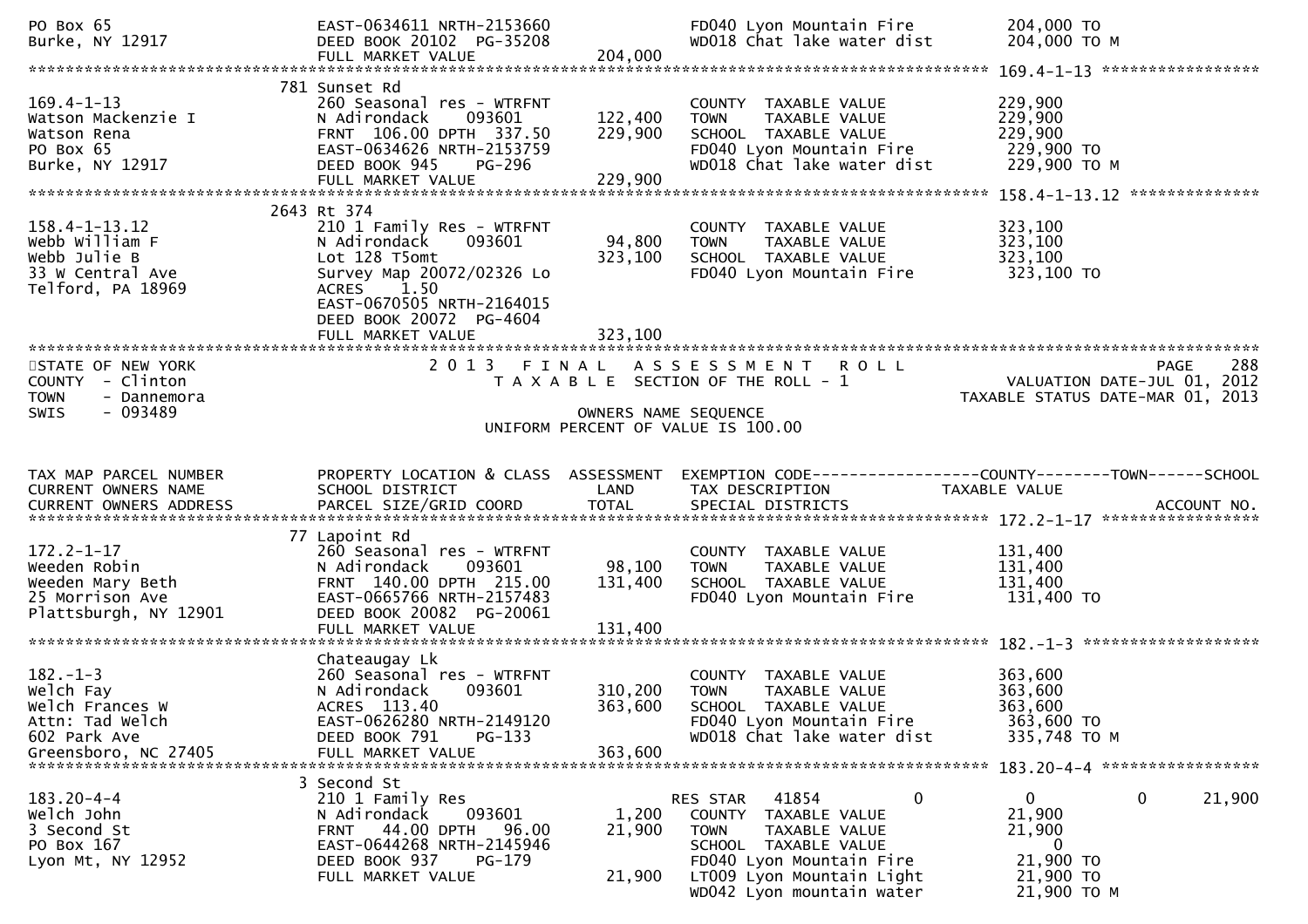| $182 - 1 - 2$               | Chateaugay Lk<br>260 Seasonal res - WTRFNT |         | COUNTY TAXABLE VALUE                  | 191,400                                                      |
|-----------------------------|--------------------------------------------|---------|---------------------------------------|--------------------------------------------------------------|
| Welch Kathryn E             | N Adirondack<br>093601                     | 117,900 | TAXABLE VALUE<br><b>TOWN</b>          | 191,400                                                      |
|                             |                                            |         |                                       |                                                              |
| Widrig William E            | 9.50<br><b>ACRES</b>                       | 191,400 | SCHOOL TAXABLE VALUE                  | 191,400                                                      |
| 506 Goode St                | EAST-0627653 NRTH-2150714                  |         | FD040 Lyon Mountain Fire              | 191,400 TO                                                   |
| Ballston Spa, NY 12020      | DEED BOOK 20051 PG-80300                   |         | WD018 Chat lake water dist            | 187,936 ТО М                                                 |
|                             | FULL MARKET VALUE                          | 191,400 |                                       |                                                              |
|                             | 406 Hugh Herron Rd                         |         |                                       |                                                              |
| $187. - 1 - 11$             | 311 Res vac land                           |         | COUNTY TAXABLE VALUE                  | 3,900                                                        |
| Welch Paul M                | Saranac Central 094401                     | 3,900   | TAXABLE VALUE<br><b>TOWN</b>          | 3,900                                                        |
| 111 Cornelia St             | FRNT 66.00 DPTH 165.00                     | 3,900   | SCHOOL TAXABLE VALUE                  | 3,900                                                        |
| Plattsburgh, NY 12901       | EAST-0690361 NRTH-2145623                  |         | FD032 Dannemora Fire Prot             | $3,900$ TO                                                   |
|                             |                                            |         |                                       |                                                              |
|                             | DEED BOOK 20051 PG-80767                   |         |                                       |                                                              |
|                             | FULL MARKET VALUE                          | 3,900   |                                       |                                                              |
|                             |                                            |         |                                       |                                                              |
| STATE OF NEW YORK           |                                            |         | 2013 FINAL ASSESSMENT<br><b>ROLL</b>  | 289<br><b>PAGE</b>                                           |
| COUNTY - Clinton            |                                            |         | T A X A B L E SECTION OF THE ROLL - 1 | VALUATION DATE-JUL 01, 2012                                  |
| - Dannemora<br><b>TOWN</b>  |                                            |         |                                       | TAXABLE STATUS DATE-MAR 01, 2013                             |
| - 093489<br>SWIS            |                                            |         | OWNERS NAME SEQUENCE                  |                                                              |
|                             |                                            |         | UNIFORM PERCENT OF VALUE IS 100.00    |                                                              |
|                             |                                            |         |                                       |                                                              |
|                             |                                            |         |                                       |                                                              |
|                             |                                            |         |                                       |                                                              |
| TAX MAP PARCEL NUMBER       | PROPERTY LOCATION & CLASS ASSESSMENT       |         |                                       | EXEMPTION CODE-----------------COUNTY-------TOWN------SCHOOL |
| CURRENT OWNERS NAME         | SCHOOL DISTRICT                            | LAND    | TAX DESCRIPTION                       | <b>TAXABLE VALUE</b>                                         |
|                             |                                            |         |                                       |                                                              |
|                             |                                            |         |                                       |                                                              |
|                             | Reservoir Rd                               |         |                                       |                                                              |
| $175. - 1 - 1$              | 910 Priv forest                            |         | 47460<br>$\mathbf{0}$<br>480A EX      | 112,171<br>112,171<br>112,171                                |
| West Champlain Forestry LLC | Saranac Central 094401                     | 126,200 | COUNTY TAXABLE VALUE                  | 14,029                                                       |
|                             |                                            |         | <b>TOWN</b>                           | 14,029                                                       |
| c/o Fountains Forestry Inc  | ACRES 621.04                               | 126,200 | TAXABLE VALUE                         |                                                              |
| PO Box 25                   | EAST-0698865 NRTH-2156995                  |         | SCHOOL TAXABLE VALUE                  | 14,029                                                       |
| Pittsfield, NH 03263        | DEED BOOK 20122 PG-51169                   |         | FD032 Dannemora Fire Prot             | 126,200 TO                                                   |
|                             | FULL MARKET VALUE                          | 126,200 |                                       |                                                              |
| MAY BE SUBJECT TO PAYMENT   |                                            |         |                                       |                                                              |
| UNDER RPTL480A UNTIL 2022   |                                            |         |                                       |                                                              |
|                             |                                            |         |                                       |                                                              |
|                             | Reservoir Rd                               |         |                                       |                                                              |
| $175. - 1 - 5$              | $322$ Rural vac $>10$                      |         | COUNTY TAXABLE VALUE                  | 73,800                                                       |
|                             |                                            |         |                                       |                                                              |
| West Champlain Forestry LLC | Saranac Central 094401                     | 73,800  | TAXABLE VALUE<br><b>TOWN</b>          | 73,800                                                       |
| c/o Fountains Forestry Inc  | Lot 232 & 234 Ref Tr                       | 73,800  | SCHOOL TAXABLE VALUE                  | 73,800                                                       |
| PO Box 25                   | ACRES 280.00                               |         | FD032 Dannemora Fire Prot             | 73,800 TO                                                    |
| Pittsfield, NH 03263        | EAST-0701053 NRTH-2152499                  |         |                                       |                                                              |
|                             |                                            |         |                                       |                                                              |
|                             | DEED BOOK 20122 PG-51169                   |         |                                       |                                                              |
|                             |                                            |         |                                       |                                                              |
|                             | FULL MARKET VALUE                          | 73,800  |                                       |                                                              |
|                             |                                            |         |                                       |                                                              |
|                             | 394 Wilfred King Rd                        |         |                                       |                                                              |
| $173.-1-12.1$               | 240 Rural res                              |         | 0<br>41854<br>RES STAR                | 0<br>30,000<br>$\mathbf{0}$                                  |
| Whelden Allen M             | 093601<br>N Adirondack                     | 33,300  | COUNTY<br>TAXABLE VALUE               | 172,000                                                      |
| Whelden Jacqueline M        | Lot 132 T5omt                              | 172,000 | <b>TOWN</b><br>TAXABLE VALUE          | 172,000                                                      |
| 394 Wilfred King Rd         | 77.50 BANK<br>320<br><b>ACRES</b>          |         | SCHOOL TAXABLE VALUE                  | 142,000                                                      |
| Ellenburg Depot, NY 12935   | EAST-0675128 NRTH-2158596                  |         | FD032 Dannemora Fire Prot             | 172,000 TO                                                   |
|                             |                                            |         |                                       |                                                              |
|                             | DEED BOOK 20122 PG-46636                   |         |                                       |                                                              |
|                             | FULL MARKET VALUE                          | 172,000 |                                       |                                                              |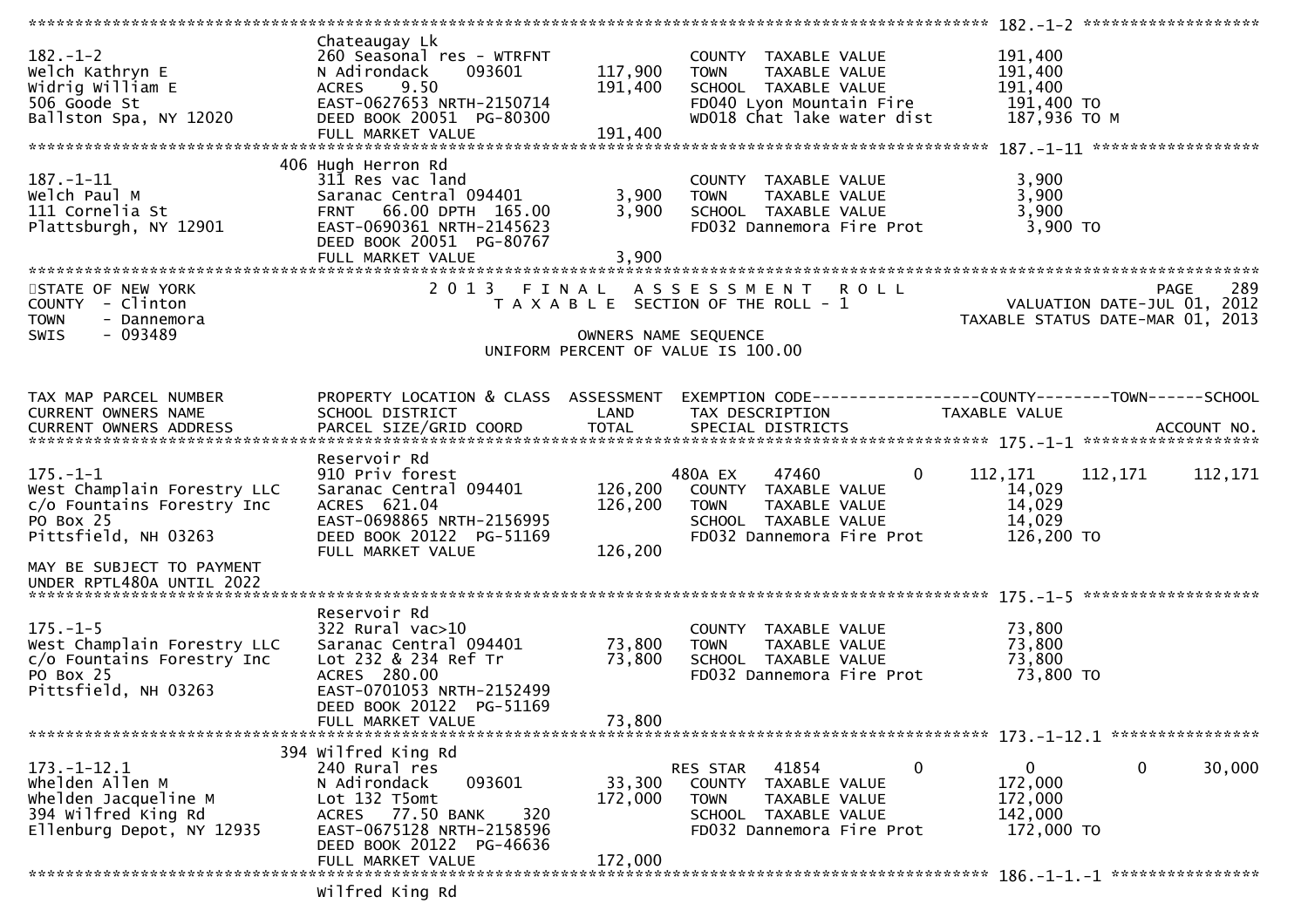| $186. - 1 - 1. - 1$<br>Whelden Allen M<br>Whelden Jacqueline M<br>394 Wilfred King Rd<br>Ellenburg Depot, NY 12935 | 910 Priv forest<br>093601<br>N Adirondack<br>Lot 148 T5omt<br>ACRES 141.10<br>EAST-0673095 NRTH-2151562<br>DEED BOOK 20112 PG-44923<br>FULL MARKET VALUE                    | 54,000<br>54,000<br>54,000 | COUNTY TAXABLE VALUE<br><b>TOWN</b><br>SCHOOL TAXABLE VALUE                                                                       | TAXABLE VALUE<br>FD032 Dannemora Fire Prot                                         | 54,000<br>54,000<br>54,000<br>54,000 TO                             |                                                                                |
|--------------------------------------------------------------------------------------------------------------------|-----------------------------------------------------------------------------------------------------------------------------------------------------------------------------|----------------------------|-----------------------------------------------------------------------------------------------------------------------------------|------------------------------------------------------------------------------------|---------------------------------------------------------------------|--------------------------------------------------------------------------------|
| $186. - 1 - 1. - 2$<br>Whelden Allen M<br>Whelden Jacqueline M<br>394 Wilfred King Rd<br>Ellenburg Depot, NY 12935 | Wilfred King Rd<br>910 Priv forest<br>Saranac Central 094401<br>Lot 148 T5omt<br>ACRES 101.90<br>EAST-0673095 NRTH-2151562<br>DEED BOOK 20112 PG-44923<br>FULL MARKET VALUE | 20,400<br>20,400<br>20,400 | COUNTY TAXABLE VALUE<br><b>TOWN</b><br>SCHOOL TAXABLE VALUE                                                                       | TAXABLE VALUE<br>FD032 Dannemora Fire Prot                                         | 20,400<br>20,400<br>20,400<br>20,400 TO                             |                                                                                |
| STATE OF NEW YORK<br>COUNTY - Clinton<br><b>TOWN</b><br>- Dannemora<br>$-093489$<br><b>SWIS</b>                    |                                                                                                                                                                             |                            | 2013 FINAL ASSESSMENT ROLL<br>T A X A B L E SECTION OF THE ROLL - 1<br>OWNERS NAME SEQUENCE<br>UNIFORM PERCENT OF VALUE IS 100.00 |                                                                                    |                                                                     | 290<br>PAGE<br>VALUATION DATE-JUL 01, 2012<br>TAXABLE STATUS DATE-MAR 01, 2013 |
| TAX MAP PARCEL NUMBER<br><b>CURRENT OWNERS NAME</b>                                                                | PROPERTY LOCATION & CLASS ASSESSMENT<br>SCHOOL DISTRICT                                                                                                                     | LAND                       | TAX DESCRIPTION                                                                                                                   |                                                                                    | TAXABLE VALUE                                                       | EXEMPTION CODE-----------------COUNTY-------TOWN------SCHOOL                   |
| $158.4 - 1 - 46$<br>whitbeck Family Trust<br>WhitbeckTrustee Arthur W<br>32 Cedar Way<br>Ellenburg Depot, NY 12935 | 32 Cedar Way<br>210 1 Family Res - WTRFNT<br>N Adirondack<br>093601<br>FRNT 100.00 DPTH 200.00<br>EAST-0668744 NRTH-2160651<br>DEED BOOK 20061 PG-91497                     | 83,700<br>227,800          | 41834<br>SR STAR<br>COUNTY TAXABLE VALUE<br><b>TOWN</b><br>SCHOOL TAXABLE VALUE                                                   | $\mathbf{0}$<br>TAXABLE VALUE<br>FD040 Lyon Mountain Fire                          | $\overline{0}$<br>227,800<br>227,800<br>164,500<br>227,800 TO       | $\mathbf 0$<br>63,300                                                          |
|                                                                                                                    | 3897 Rt 374                                                                                                                                                                 |                            |                                                                                                                                   |                                                                                    |                                                                     |                                                                                |
| $183.12 - 1 - 5$<br>Whitfield Trustee Freda A<br>Whitfield Trust Freda<br>3897 Rt 374<br>PO Box 119                | 210 1 Family Res<br>093601<br>N Adirondack<br>30.27 DPTH 196.00<br><b>FRNT</b><br>EAST-0645408 NRTH-2149589<br>DEED BOOK 20072 PG-8928                                      | 32,200                     | AGED COUN 41802<br>1,000 SR STAR<br>41834<br>COUNTY TAXABLE VALUE<br><b>TOWN</b><br>SCHOOL TAXABLE VALUE                          | 0<br>$\Omega$<br>TAXABLE VALUE                                                     | 16,100<br>$\mathbf{0}$<br>16,100<br>32,200<br>$\Omega$              | 0<br>0<br>$\Omega$<br>32,200                                                   |
| Lyon Mountain, NY 12952                                                                                            | FULL MARKET VALUE                                                                                                                                                           | 32,200                     |                                                                                                                                   | FD040 Lyon Mountain Fire<br>LT009 Lyon Mountain Light<br>WD042 Lyon mountain water | 32,200 TO<br>32,200 TO<br>32,200 TO M                               |                                                                                |
|                                                                                                                    | 2882 Standish Rd                                                                                                                                                            |                            |                                                                                                                                   |                                                                                    |                                                                     | 183.16-2-4 ******************                                                  |
| $183.16 - 2 - 4$<br>Whiting Crystal<br>2882 Standish Rd<br>Lyon Mountain, NY 12952                                 | 210 1 Family Res<br>N Adirondack<br>093601<br>FRNT 129.60 DPTH 172.00<br>EAST-0645090 NRTH-2147089<br>DEED BOOK 20082 PG-19784                                              | 2,500<br>39,600            | COUNTY TAXABLE VALUE<br><b>TOWN</b><br>SCHOOL TAXABLE VALUE                                                                       | TAXABLE VALUE<br>FD040 Lyon Mountain Fire<br>LT009 Lyon Mountain Light             | 39,600<br>39,600<br>39,600<br>39,600 TO<br>39,600 TO<br>39,600 TO M | 172.2-1-14 ******************                                                  |
| $172.2 - 1 - 14$<br>Wille Charles J                                                                                | 61 Lapoint Rd<br>260 Seasonal res - WTRFNT<br>N Adirondack<br>093601                                                                                                        | 80,200                     | 41854<br>RES STAR<br>COUNTY TAXABLE VALUE                                                                                         | 0                                                                                  | $\mathbf{0}$<br>195,000                                             | $\mathbf 0$<br>30,000                                                          |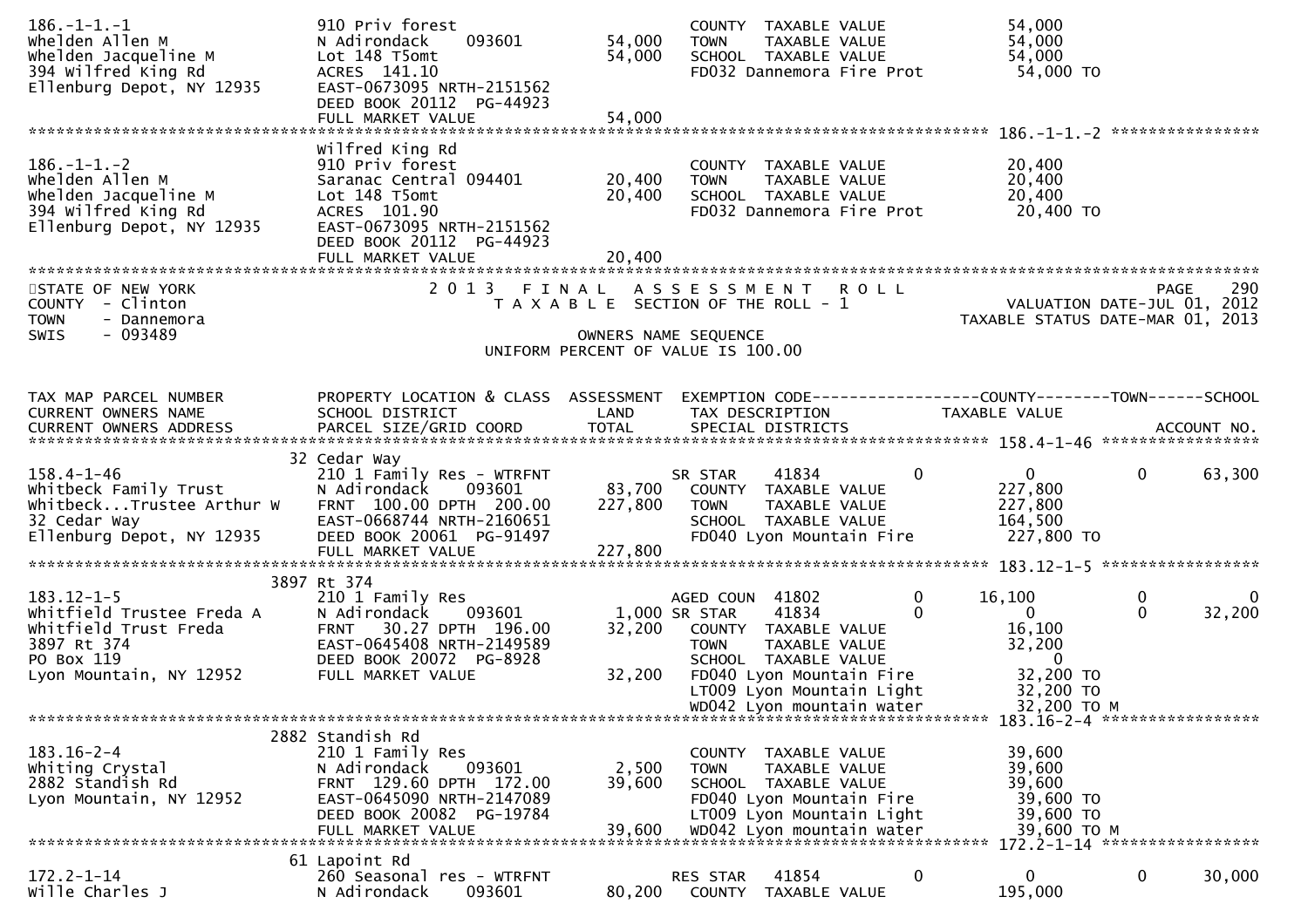| Wille Constance A<br>61 LaPoint Rd<br>61 LaPoınt Rd<br>Ellenburg Depot, NY 12935                     | FRNT 103.00 DPTH 145.00<br>EAST-0666173 NRTH-2157421<br>DEED BOOK 20011 PG-32831                                                                                                                              | 195,000                        | TAXABLE VALUE<br><b>TOWN</b><br>SCHOOL TAXABLE VALUE<br>FD040 Lyon Mountain Fire                                                                                                                      | 195,000<br>165,000<br>195,000 TO                                                                                         |                            |
|------------------------------------------------------------------------------------------------------|---------------------------------------------------------------------------------------------------------------------------------------------------------------------------------------------------------------|--------------------------------|-------------------------------------------------------------------------------------------------------------------------------------------------------------------------------------------------------|--------------------------------------------------------------------------------------------------------------------------|----------------------------|
|                                                                                                      |                                                                                                                                                                                                               |                                |                                                                                                                                                                                                       |                                                                                                                          |                            |
| $158.4 - 1 - 63.1$<br>willette Thomas<br>Willette Sylvia<br>2673 Rt 374<br>Ellenburg Depot, NY 12935 | 2673 Rt 374<br>210 1 Family Res - WTRFNT<br>N Adirondack<br>093601<br>Lot 128 T5omt<br>3.00<br><b>ACRES</b><br>EAST-0670232 NRTH-2163279<br>DEED BOOK 20031 PG-62053                                          | 133,700                        | $\mathbf{0}$<br>RES STAR 41854<br>57,100 COUNTY TAXABLE VALUE<br>TAXABLE VALUE<br><b>TOWN</b><br>SCHOOL TAXABLE VALUE<br>FD040 Lyon Mountain Fire                                                     | $\overline{0}$<br>$\mathbf 0$<br>133,700<br>133,700<br>103,700<br>133,700 TO                                             | 30,000                     |
| STATE OF NEW YORK<br>COUNTY - Clinton<br><b>TOWN</b><br>- Dannemora                                  | 2 0 1 3                                                                                                                                                                                                       |                                | FINAL ASSESSMENT<br><b>ROLL</b><br>T A X A B L E SECTION OF THE ROLL - 1                                                                                                                              | VALUATION DATE-JUL 01, 2012<br>TAXABLE STATUS DATE-MAR 01, 2013                                                          | 291<br><b>PAGE</b>         |
| SWIS<br>- 093489                                                                                     |                                                                                                                                                                                                               |                                | OWNERS NAME SEQUENCE<br>UNIFORM PERCENT OF VALUE IS 100.00                                                                                                                                            |                                                                                                                          |                            |
| TAX MAP PARCEL NUMBER<br>CURRENT OWNERS NAME<br><b>CURRENT OWNERS ADDRESS</b>                        | PROPERTY LOCATION & CLASS ASSESSMENT<br>SCHOOL DISTRICT                                                                                                                                                       | LAND                           | EXEMPTION CODE-----------------COUNTY-------TOWN------SCHOOL<br>TAX DESCRIPTION                                                                                                                       | TAXABLE VALUE                                                                                                            |                            |
| $182.4 - 1 - 1$<br>Williams Thomas<br>Williams Joan<br>44-A Rockledge Rd<br>Montville, NJ 07045      | 11 Loon Pt Rd<br>210 1 Family Res - WTRFNT<br>N Adirondack<br>093601<br>FRNT 103.00 DPTH 456.00<br>EAST-0632246 NRTH-2150208<br>DEED BOOK 614<br>PG-335<br>FULL MARKET VALUE                                  | 100, 500<br>366,800<br>366,800 | COUNTY TAXABLE VALUE<br><b>TOWN</b><br>TAXABLE VALUE<br>SCHOOL TAXABLE VALUE<br>FD040 Lyon Mountain Fire<br>WD018 Chat lake water dist                                                                | 366,800<br>366,800<br>366,800<br>366,800 TO<br>362,839 TO M                                                              |                            |
| $183.12 - 1 - 3$<br>Wilson Gail M<br>PO Box 137<br>Lyon Mt, NY 12952                                 | 3899 Rt 374<br>210 1 Family Res<br>093601<br>N Adirondack<br>FRNT 60.00 DPTH 195.00<br>EAST-0645388 NRTH-2149628<br>DEED BOOK 513<br>PG-400<br>FULL MARKET VALUE                                              | 63,300<br>63,300               | AGED C&T<br>41801<br>0<br>1,900 SR STAR<br>41834<br>$\Omega$<br>COUNTY TAXABLE VALUE<br><b>TAXABLE VALUE</b><br>TOWN<br>SCHOOL TAXABLE VALUE<br>FD040 Lyon Mountain Fire<br>LT009 Lyon Mountain Light | 31,650<br>31,650<br>$\overline{0}$<br>$\Omega$<br>31,650<br>31,650<br>$\overline{\phantom{0}}$<br>63,300 TO<br>63,300 TO | $\Omega$<br>63,300         |
| $188.17 - 3 - 5$<br>Wilson Grant E<br>Wilson Laura A<br>168 Joe Wood Rd<br>Altona, NY 12910          | 1207 Gen Leroy Manor Rd<br>220 2 Family Res<br>Saranac Central 094401<br>95.00 DPTH 120.00<br><b>FRNT</b><br>320<br><b>BANK</b><br>EAST-0698200 NRTH-2147272<br>DEED BOOK 20061 PG-92109<br>FULL MARKET VALUE | 9,200<br>69,100<br>69,100      | COUNTY TAXABLE VALUE<br>TAXABLE VALUE<br><b>TOWN</b><br>SCHOOL TAXABLE VALUE<br>FD032 Dannemora Fire Prot<br>WD032 Dann wtr dst #2                                                                    | 69,100<br>69,100<br>69,100<br>69,100 TO<br>2.00 UN M                                                                     |                            |
| $183.20 - 4 - 17$<br>Wilson Isabelle<br>PO Box 234<br>Lyon Mt, NY 12952                              | 34 Phillips Ct<br>210 1 Family Res<br>093601<br>N Adirondack<br><b>FRNT 78.00 DPTH</b><br>92.00<br>EAST-0644413 NRTH-2145067                                                                                  |                                | 0<br>WARCOMALL 41131<br>1,600 AGED COUN 41802<br>0<br>$\Omega$<br>41,300 SR STAR<br>41834<br>COUNTY TAXABLE VALUE                                                                                     | 10,325<br>10,325<br>6,195<br>0<br>$\Omega$<br>$\Omega$<br>24,780                                                         | 0<br>$\mathbf 0$<br>41,300 |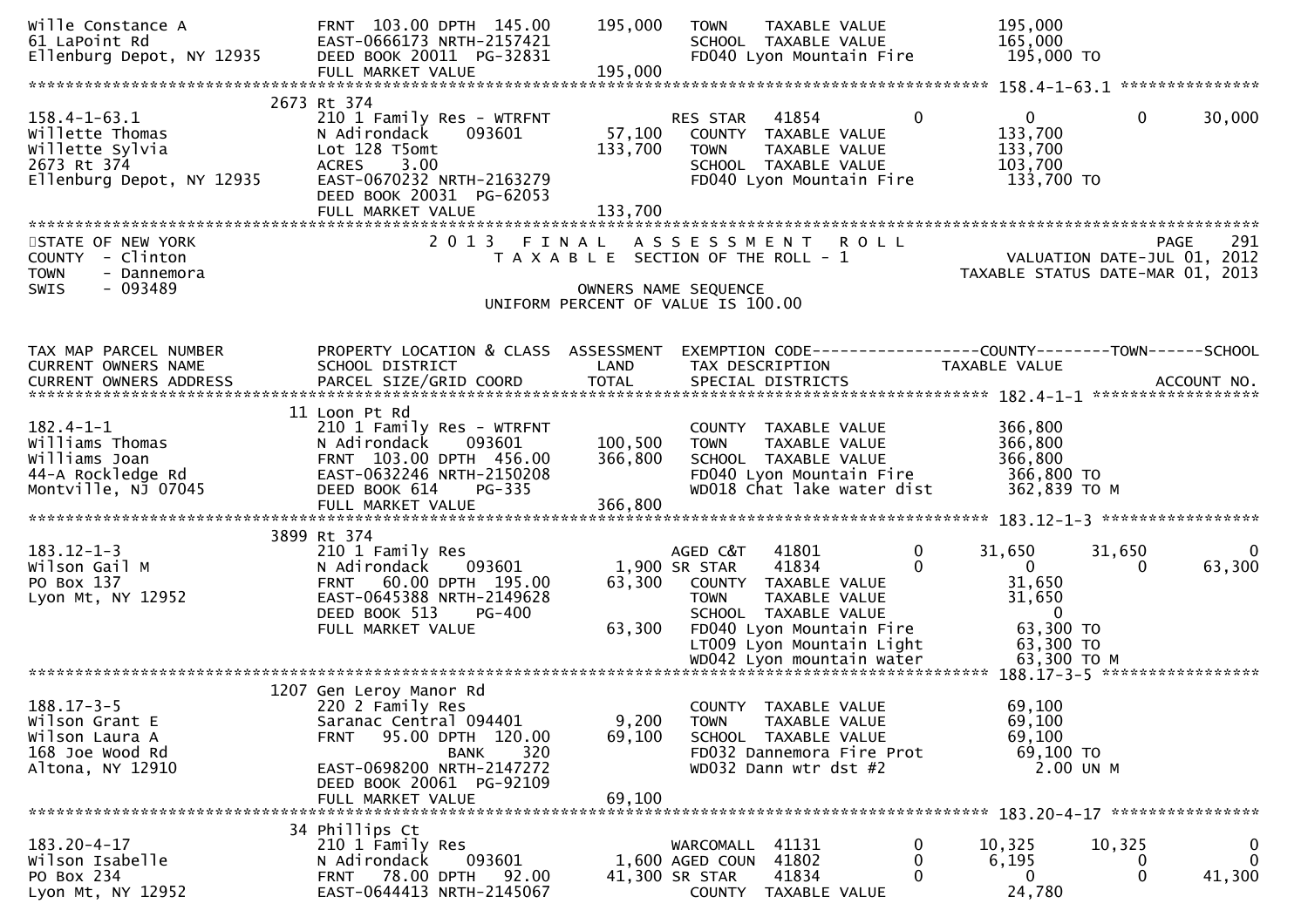|                                                                        | DEED BOOK 460<br>PG-244<br>FULL MARKET VALUE                                                                                                                                                | 41,300                    | <b>TOWN</b><br>TAXABLE VALUE<br>SCHOOL TAXABLE VALUE<br>FD040 Lyon Mountain Fire<br>LT009 Lyon Mountain Light                                                      | 30,975<br>$\overline{0}$<br>41,300 TO<br>41,300 TO<br>41,300 ТО М             |
|------------------------------------------------------------------------|---------------------------------------------------------------------------------------------------------------------------------------------------------------------------------------------|---------------------------|--------------------------------------------------------------------------------------------------------------------------------------------------------------------|-------------------------------------------------------------------------------|
|                                                                        |                                                                                                                                                                                             |                           |                                                                                                                                                                    | 183.20-2-21 *****************                                                 |
| $183.20 - 2 - 21$<br>Wilson Margo B<br>6 Clary St<br>Massena, NY 13662 | 2828 Standish Rd<br>210 1 Family Res<br>N Adirondack<br>093601<br>Map 133 A Lot 79A<br>FRNT 53.65 DPTH 276.00<br>EAST-0644803 NRTH-2145814<br>DEED BOOK 20072 PG-10213<br>FULL MARKET VALUE | 1,900<br>26,400<br>26,400 | COUNTY TAXABLE VALUE<br>TAXABLE VALUE<br><b>TOWN</b><br>SCHOOL TAXABLE VALUE<br>FD040 Lyon Mountain Fire<br>LT009 Lyon Mountain Light<br>WD042 Lyon mountain water | 26,400<br>26,400<br>26,400<br>26,400 TO<br>26,400 TO<br>26,400 ТО М           |
| STATE OF NEW YORK                                                      |                                                                                                                                                                                             |                           | 2013 FINAL ASSESSMENT ROLL                                                                                                                                         | 292<br><b>PAGE</b>                                                            |
| COUNTY - Clinton<br><b>TOWN</b><br>- Dannemora<br>- 093489<br>SWIS     |                                                                                                                                                                                             |                           | T A X A B L E SECTION OF THE ROLL - 1                                                                                                                              | VALUATION DATE-JUL 01, 2012<br>TAXABLE STATUS DATE-MAR 01, 2013               |
|                                                                        |                                                                                                                                                                                             |                           | OWNERS NAME SEQUENCE<br>UNIFORM PERCENT OF VALUE IS 100.00                                                                                                         |                                                                               |
|                                                                        |                                                                                                                                                                                             |                           |                                                                                                                                                                    |                                                                               |
| TAX MAP PARCEL NUMBER<br>CURRENT OWNERS NAME                           | PROPERTY LOCATION & CLASS ASSESSMENT<br>SCHOOL DISTRICT                                                                                                                                     | LAND                      | TAX DESCRIPTION                                                                                                                                                    | EXEMPTION CODE-----------------COUNTY-------TOWN------SCHOOL<br>TAXABLE VALUE |
|                                                                        |                                                                                                                                                                                             |                           |                                                                                                                                                                    |                                                                               |
| $183.12 - 1 - 13$                                                      | 3881 Rt 374                                                                                                                                                                                 |                           | 0                                                                                                                                                                  | 4,920                                                                         |
| Wilson Richard                                                         | 210 1 Family Res<br>093601<br>N Adirondack                                                                                                                                                  |                           | WARNONALL 41121<br>1,100 RES STAR 41854                                                                                                                            | 4,920<br>0<br>$\overline{0}$<br>30,000<br>$\Omega$                            |
| Wilson Amy L                                                           | Lot 144 T4omt                                                                                                                                                                               | 32,800                    | COUNTY TAXABLE VALUE                                                                                                                                               | 27,880                                                                        |
| 3881 Rt 374<br>Lyon Mountain, NY 12952-2105                            | FRNT 31.20 DPTH 203.00<br>EAST-0645523 NRTH-2149380                                                                                                                                         |                           | <b>TOWN</b><br>TAXABLE VALUE<br>SCHOOL TAXABLE VALUE                                                                                                               | 27,880<br>2,800                                                               |
|                                                                        | DEED BOOK 98001 PG-02233                                                                                                                                                                    |                           | FD040 Lyon Mountain Fire                                                                                                                                           | 32,800 TO                                                                     |
|                                                                        | FULL MARKET VALUE                                                                                                                                                                           | 32,800                    | LT009 Lyon Mountain Light                                                                                                                                          | 32,800 TO                                                                     |
|                                                                        |                                                                                                                                                                                             |                           |                                                                                                                                                                    |                                                                               |
| 183.12-1-12                                                            | 3883 Rt 374<br>210 1 Family Res                                                                                                                                                             |                           | COUNTY TAXABLE VALUE                                                                                                                                               | 36,800                                                                        |
| Wilson Richard E                                                       | N Adirondack<br>093601                                                                                                                                                                      | 1,100                     | TAXABLE VALUE<br><b>TOWN</b>                                                                                                                                       | 36,800                                                                        |
| 3881 Rt 374<br>Lyon Mountain, NY 12952-2105                            | FRNT 29.71 DPTH 203.00<br>EAST-0645507 NRTH-2149405                                                                                                                                         | 36,800                    | SCHOOL TAXABLE VALUE<br>FD040 Lyon Mountain Fire                                                                                                                   | 36,800<br>36,800 TO                                                           |
|                                                                        | DEED BOOK 20001 PG-25187                                                                                                                                                                    |                           | LT009 Lyon Mountain Light                                                                                                                                          | 36,800 TO                                                                     |
|                                                                        |                                                                                                                                                                                             |                           |                                                                                                                                                                    |                                                                               |
|                                                                        | 4 Phillips Ct                                                                                                                                                                               |                           |                                                                                                                                                                    |                                                                               |
| $183.20 - 4 - 31$<br>Wilson Steven A                                   | 210 1 Family Res<br>N Adirondack<br>093601                                                                                                                                                  | 1,500                     | $\mathbf{0}$<br>RES STAR<br>41854<br>COUNTY TAXABLE VALUE                                                                                                          | 0<br>$\mathbf 0$<br>30,000<br>31,700                                          |
| Wilson Becky A                                                         | 69.50 DPTH<br><b>FRNT</b><br>93.00                                                                                                                                                          | 31,700                    | TAXABLE VALUE<br><b>TOWN</b>                                                                                                                                       | 31,700                                                                        |
| PO Box 201<br>Lyon Mt, NY 12952                                        | EAST-0644298 NRTH-2144761<br>DEED BOOK 703<br>PG-191                                                                                                                                        |                           | SCHOOL TAXABLE VALUE<br>FD040 Lyon Mountain Fire                                                                                                                   | 1,700<br>31,700 TO                                                            |
|                                                                        | FULL MARKET VALUE                                                                                                                                                                           | 31,700                    | LT009 Lyon Mountain Light                                                                                                                                          | 31,700 TO                                                                     |
|                                                                        |                                                                                                                                                                                             |                           | WD042 Lyon mountain water                                                                                                                                          | 31,700 TO M                                                                   |
|                                                                        | 2846 Standish Rd                                                                                                                                                                            |                           |                                                                                                                                                                    |                                                                               |
| $183.20 - 2 - 15$<br>Windover Kimberly K                               | 311 Res vac land<br>093601<br>N Adirondack                                                                                                                                                  | 2,400                     | COUNTY TAXABLE VALUE<br><b>TAXABLE VALUE</b><br><b>TOWN</b>                                                                                                        | 2,400<br>2,400                                                                |
| 108 Windy Hollow Rd                                                    | 83.76 DPTH 288.00<br><b>FRNT</b>                                                                                                                                                            | 2,400                     | SCHOOL<br>TAXABLE VALUE                                                                                                                                            | 2,400                                                                         |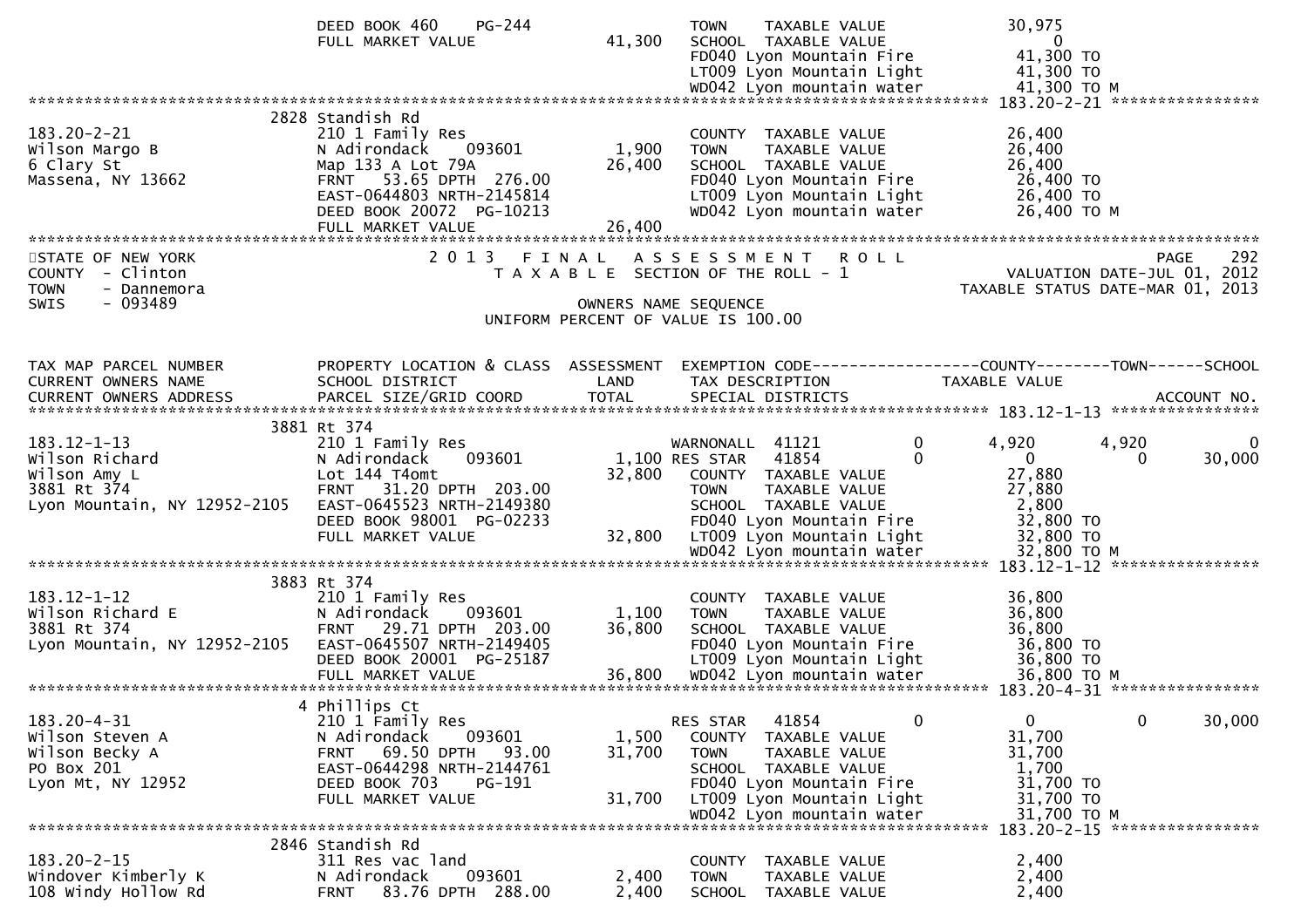| Saranac, NY 12981                                                                                                               | EAST-0644927 NRTH-2146248<br>DEED BOOK 20092 PG-24786<br>FULL MARKET VALUE                                                                                                                       | 2,400                         | FD040 Lyon Mountain Fire<br>LT009 Lyon Mountain Light<br>WD042 Lyon mountain water                        | 2,400 TO<br>2,400 TO<br>2,400 TO M                                                    |
|---------------------------------------------------------------------------------------------------------------------------------|--------------------------------------------------------------------------------------------------------------------------------------------------------------------------------------------------|-------------------------------|-----------------------------------------------------------------------------------------------------------|---------------------------------------------------------------------------------------|
|                                                                                                                                 |                                                                                                                                                                                                  |                               |                                                                                                           |                                                                                       |
| $173.3 - 2 - 12$<br>Wing Life Estate Byron E<br>Wing Life Estate Patricia A<br>5 Manley St<br>PO Box 696<br>Dannemora, NY 12929 | 548 Wilfred King Rd<br>270 Mfg housing - WTRFNT<br>N Adirondack<br>093601<br>FRNT 61.00 DPTH 360.00<br>EAST-0672134 NRTH-2156671<br>DEED BOOK 20132 PG-55986<br>FULL MARKET VALUE                | 75,300<br>90,000<br>90,000    | COUNTY TAXABLE VALUE<br><b>TOWN</b><br>TAXABLE VALUE<br>SCHOOL TAXABLE VALUE<br>FD032 Dannemora Fire Prot | 90,000<br>90,000<br>90,000<br>90,000 TO                                               |
| PRIOR OWNER ON 3/01/2013<br>Wing Byron E                                                                                        |                                                                                                                                                                                                  |                               |                                                                                                           |                                                                                       |
| STATE OF NEW YORK<br>COUNTY - Clinton<br><b>TOWN</b><br>- Dannemora                                                             |                                                                                                                                                                                                  |                               | 2013 FINAL ASSESSMENT ROLL<br>T A X A B L E SECTION OF THE ROLL - 1                                       | 293<br><b>PAGE</b><br>VALUATION DATE-JUL 01, 2012<br>TAXABLE STATUS DATE-MAR 01, 2013 |
| - 093489<br><b>SWIS</b>                                                                                                         |                                                                                                                                                                                                  | OWNERS NAME SEQUENCE          | UNIFORM PERCENT OF VALUE IS 100.00                                                                        |                                                                                       |
| TAX MAP PARCEL NUMBER<br>CURRENT OWNERS NAME                                                                                    | PROPERTY LOCATION & CLASS ASSESSMENT<br>SCHOOL DISTRICT                                                                                                                                          | LAND                          | TAX DESCRIPTION                                                                                           | EXEMPTION CODE------------------COUNTY--------TOWN------SCHOOL<br>TAXABLE VALUE       |
| $158. - 1 - 9.2$<br>Winikoff Allan<br>Winikoff Eli<br>6625 Mackle Rd Unit 402<br>Cote St Luc QC, Canada<br>H4W 2Z8              | 18 Garden Way<br>270 Mfg housing<br>093601<br>N Adirondack<br>FRNT 85.00 DPTH 400.00<br>EAST-0668743 NRTH-2161077<br>DEED BOOK 857<br><b>PG-75</b><br>FULL MARKET VALUE                          | 11,300<br>24,600<br>24,600    | COUNTY TAXABLE VALUE<br>TAXABLE VALUE<br><b>TOWN</b><br>SCHOOL TAXABLE VALUE<br>FD040 Lyon Mountain Fire  | 24,600<br>24,600<br>24,600<br>24,600 TO                                               |
| $158.4 - 1 - 44.2$<br>Winikoff Allan N<br>6625 Mackle Rd Unit 402<br>Cote St Luc QC, Canada<br>H4W 2Z8                          | 33 Garden Way<br>270 Mfg housing - WTRFNT<br>093601<br>N Adirondack<br>Survey Bk 19 Pg 25<br>FRNT 75.00 DPTH 200.03<br>EAST-0668914 NRTH-2160718<br>PG-923<br>DEED BOOK 621<br>FULL MARKET VALUE | 70,700<br>83,100<br>83,100    | COUNTY TAXABLE VALUE<br>TAXABLE VALUE<br><b>TOWN</b><br>SCHOOL TAXABLE VALUE<br>FD040 Lyon Mountain Fire  | 83,100<br>83,100<br>83,100<br>83,100 TO                                               |
| $186. - 2 - 2$<br>Winston Towers 1988 Inc<br>4 Beebe Way<br>Wellesley, MA Canada 02482                                          | Off Herron Rd<br>910 Priv forest<br>Saranac Central 094401<br>Johnson Mt Sub Lot 3<br>Lot 1 T4omt<br>ACRES 572.90<br>EAST-0683003 NRTH-2146827<br>DEED BOOK 20082 PG-13629<br>FULL MARKET VALUE  | 101,300<br>101,300<br>101,300 | COUNTY TAXABLE VALUE<br><b>TOWN</b><br>TAXABLE VALUE<br>SCHOOL TAXABLE VALUE<br>FD032 Dannemora Fire Prot | 101,300<br>101,300<br>101,300<br>101,300 TO                                           |
| $187. - 1 - 18$<br>Winston Towers 1988 Inc<br>4 Beebe Way                                                                       | Hugh Herron Rd<br>910 Priv forest<br>Saranac Central 094401<br>Lot 5 Pion Pat                                                                                                                    | 32,100<br>32,100              | COUNTY TAXABLE VALUE<br><b>TOWN</b><br>TAXABLE VALUE<br><b>SCHOOL</b><br>TAXABLE VALUE                    | 32,100<br>32,100<br>32,100                                                            |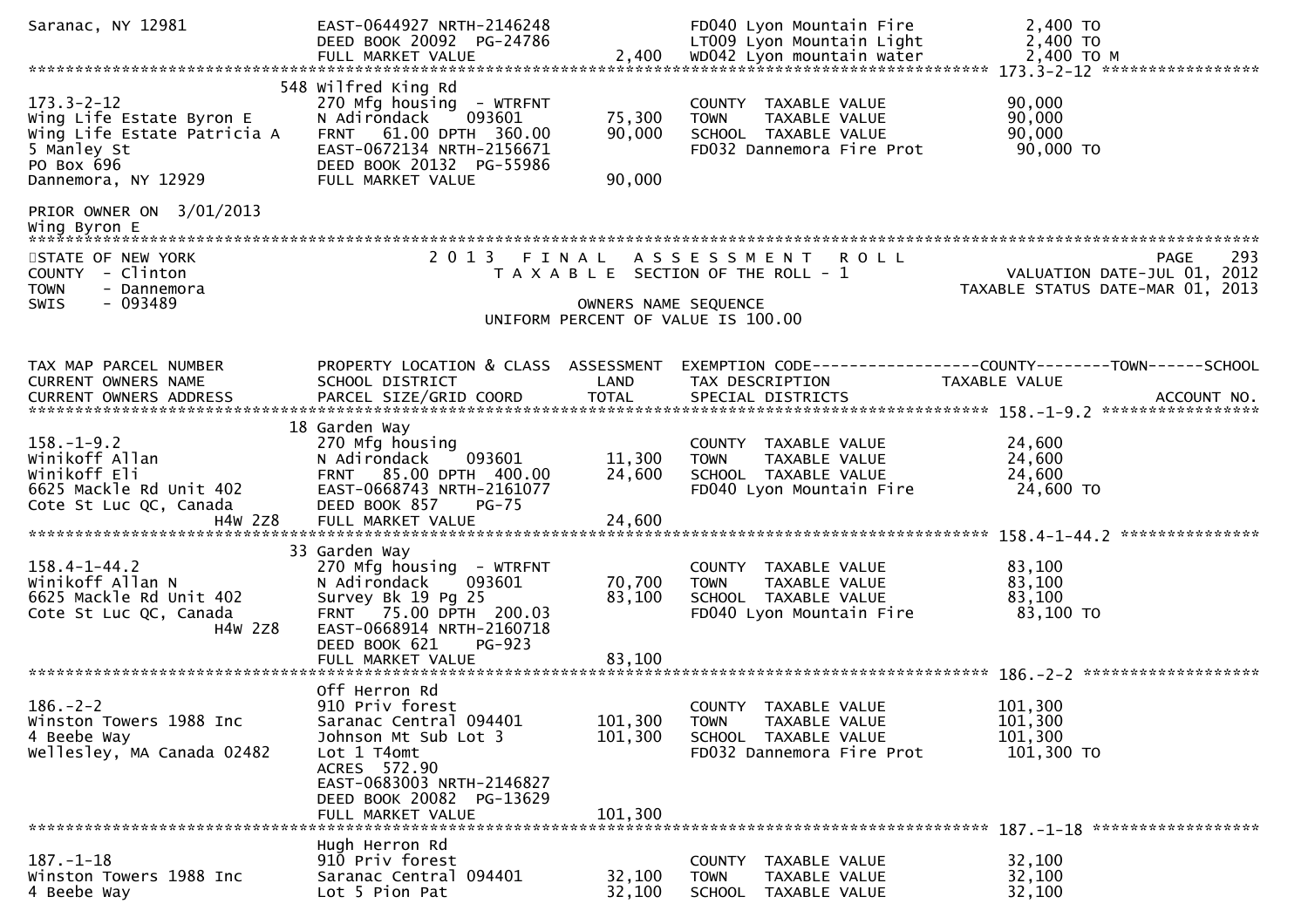| Wellesley, MA Canada 02482                                                                                | Lot 1 Johnson Mt Sub<br>71.50<br><b>ACRES</b><br>EAST-0689325 NRTH-2146134<br>DEED BOOK 20082 PG-13629<br>FULL MARKET VALUE                                                   | 32,100                       | FD032 Dannemora Fire Prot                                                                                                                                                  | 32,100 TO                                                                                  |
|-----------------------------------------------------------------------------------------------------------|-------------------------------------------------------------------------------------------------------------------------------------------------------------------------------|------------------------------|----------------------------------------------------------------------------------------------------------------------------------------------------------------------------|--------------------------------------------------------------------------------------------|
| $187. - 1 - 19$<br>Winston Towers 1988 Inc<br>4 Beebe Way<br>Wellesley, MA Canada 02482                   | Off Hugh Herron Rd<br>910 Priv forest<br>Saranac Central 094401<br>Lot 5 Pion<br>Lot 2 Johnson Mt Sub<br>ACRES 84.40<br>EAST-0687151 NRTH-2145819<br>DEED BOOK 20082 PG-13629 | 28,900<br>28,900             | COUNTY TAXABLE VALUE<br><b>TOWN</b><br>TAXABLE VALUE<br>SCHOOL TAXABLE VALUE<br>FD032 Dannemora Fire Prot                                                                  | 28,900<br>28,900<br>28,900<br>28,900 TO                                                    |
| STATE OF NEW YORK<br><b>COUNTY</b><br>- Clinton<br>- Dannemora<br><b>TOWN</b><br>$-093489$<br><b>SWIS</b> | FULL MARKET VALUE<br>2 0 1 3<br>FINAL                                                                                                                                         | 28,900                       | ASSESSMENT ROLL<br>T A X A B L E SECTION OF THE ROLL - 1<br>OWNERS NAME SEQUENCE<br>UNIFORM PERCENT OF VALUE IS 100.00                                                     | 294<br>PAGE<br>VALUATION DATE-JUL 01, 2012<br>TAXABLE STATUS DATE-MAR 01,<br>2013          |
| TAX MAP PARCEL NUMBER<br>CURRENT OWNERS NAME                                                              | PROPERTY LOCATION & CLASS ASSESSMENT<br>SCHOOL DISTRICT                                                                                                                       | LAND                         | TAX DESCRIPTION                                                                                                                                                            | EXEMPTION CODE-----------------COUNTY--------TOWN------SCHOOL<br>TAXABLE VALUE             |
| $159. - 2 - 11$<br>Winter Dale H<br>Winter Barbara A<br>2202 Rt 374<br>Ellenburg Depot, NY 12935          | 2202 Rt 374<br>240 Rural res<br>093601<br>N Adirondack<br>56.80 BANK<br>850<br>ACRES<br>EAST-0679888 NRTH-2162446<br>DEED BOOK 20031 PG-51433<br>FULL MARKET VALUE            | 29,200<br>142,700<br>142,700 | $\mathbf{0}$<br>RES STAR<br>41854<br>COUNTY TAXABLE VALUE<br><b>TOWN</b><br>TAXABLE VALUE<br>SCHOOL TAXABLE VALUE<br>FD032 Dannemora Fire Prot                             | $\mathbf{0}$<br>0<br>30,000<br>142,700<br>142,700<br>112,700<br>142,700 TO                 |
| $183.16 - 3 - 10$<br>Wise John S<br>Wise Frances T<br>PO Box 174<br>Lyon Mountain, NY 12952               | 41 School Hill St<br>210 1 Family Res<br>N Adirondack<br>093601<br>FRNT 109.17 DPTH 220.00<br>EAST-0646840 NRTH-2147714<br>DEED BOOK 20072 PG-3281<br>FULL MARKET VALUE       | 2,500<br>10,100<br>10,100    | $\mathbf{0}$<br>RES STAR<br>41854<br>COUNTY TAXABLE VALUE<br>TAXABLE VALUE<br><b>TOWN</b><br>SCHOOL TAXABLE VALUE<br>FD040 Lyon Mountain Fire<br>LT009 Lyon Mountain Light | $\mathbf{0}$<br>0<br>10,100<br>10,100<br>10,100<br>$\mathbf 0$<br>10,100 TO<br>$10,100$ TO |
| $185.2 - 3 - 16$<br>Witkiewicz Robert<br>Witkiewicz Ann<br>67 Leonard Ave<br>Plattsburgh, NY 12901        | Wilfred King Rd<br>311 Res vac land<br>093601<br>N Adirondack<br>1.40<br><b>ACRES</b><br>EAST-0671282 NRTH-2149895<br>DEED BOOK 541<br>PG-432<br>FULL MARKET VALUE            | 14,000<br>14,000<br>14,000   | COUNTY TAXABLE VALUE<br><b>TOWN</b><br>TAXABLE VALUE<br>SCHOOL TAXABLE VALUE<br>FD032 Dannemora Fire Prot                                                                  | 14,000<br>14,000<br>14,000<br>14,000 TO                                                    |
| $172.4 - 1 - 13.1$<br>Witkiewicz Robert C<br>Witkiewicz Ann M<br>67 Leonard Ave                           | 636 Wilfred King Rd<br>312 Vac w/imprv - WTRFNT<br>N Adirondack<br>093601<br>FRNT 100.00 DPTH 370.00<br>EAST-0670425 NRTH-2155333                                             | 93,200<br>93,200             | COUNTY TAXABLE VALUE<br><b>TOWN</b><br>TAXABLE VALUE<br>SCHOOL TAXABLE VALUE<br>FD032 Dannemora Fire Prot                                                                  | 93,200<br>93,200<br>93,200<br>93,200 TO                                                    |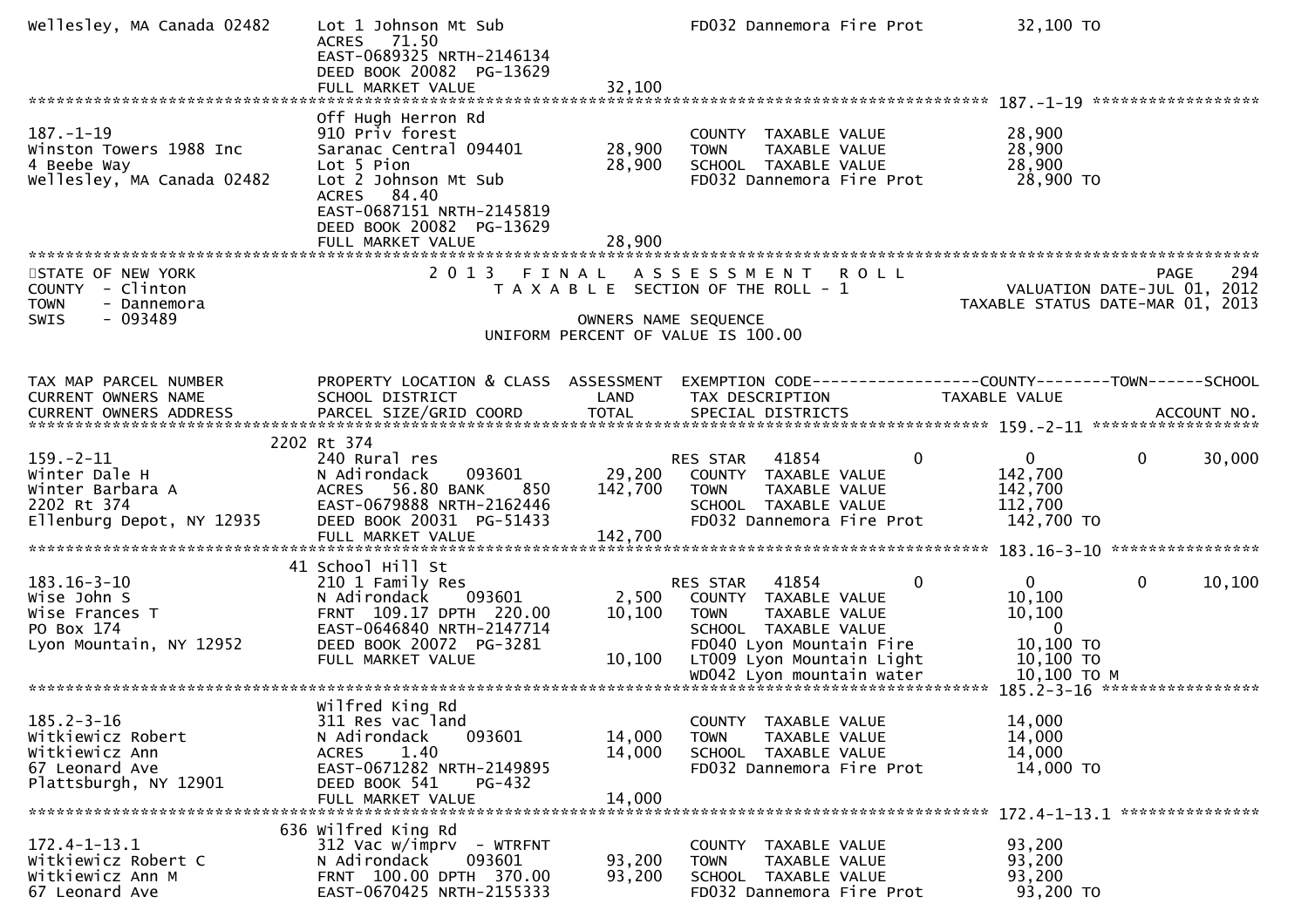| Plattsburgh, NY 12901                                                                                                   | DEED BOOK 98001 PG-05899                                                                                                                                                        |                               |                                                                                                                                                                                   |                                                                                                     |
|-------------------------------------------------------------------------------------------------------------------------|---------------------------------------------------------------------------------------------------------------------------------------------------------------------------------|-------------------------------|-----------------------------------------------------------------------------------------------------------------------------------------------------------------------------------|-----------------------------------------------------------------------------------------------------|
| $172.4 - 1 - 14$<br>Wolcott Margaret<br>Manor George W<br>8 Circle Dr<br>So Glens Falls, NY 12803-4904                  | 642 Wilfred King Rd<br>260 Seasonal res - WTRFNT<br>093601<br>N Adirondack<br>Lot 133 T5 Omt<br>FRNT 100.00 DPTH 345.00<br>EAST-0670331 NRTH-2155275<br>DEED BOOK 778<br>PG-237 | 105,900<br>150,800<br>150,800 | COUNTY TAXABLE VALUE<br><b>TOWN</b><br>TAXABLE VALUE<br>SCHOOL TAXABLE VALUE<br>FD032 Dannemora Fire Prot                                                                         | 150,800<br>150,800<br>150,800<br>150,800 TO                                                         |
| STATE OF NEW YORK<br>COUNTY - Clinton<br><b>TOWN</b><br>- Dannemora<br>$-093489$<br>SWIS                                | 2 0 1 3                                                                                                                                                                         | FINAL                         | ASSESSMENT ROLL<br>T A X A B L E SECTION OF THE ROLL - 1<br>OWNERS NAME SEQUENCE<br>UNIFORM PERCENT OF VALUE IS 100.00                                                            | 295<br><b>PAGE</b><br>VALUATION DATE-JUL 01, 2012<br>TAXABLE STATUS DATE-MAR 01, 2013               |
| TAX MAP PARCEL NUMBER<br>CURRENT OWNERS NAME                                                                            | PROPERTY LOCATION & CLASS ASSESSMENT<br>SCHOOL DISTRICT                                                                                                                         | LAND                          | TAX DESCRIPTION                                                                                                                                                                   | EXEMPTION CODE------------------COUNTY--------TOWN------SCHOOL<br>TAXABLE VALUE                     |
| $172.2 - 2 - 7$<br>Wolfe Jerry N<br>399 Clarke Ave Apt 7D<br>Westmount QC, Canada<br>H3Z2E7                             | 2873 Rt 374<br>210 1 Family Res - WTRFNT<br>N Adirondack<br>093601<br>FRNT 100.00 DPTH 338.66<br>ACRES 1.50<br>EAST-0667081 NRTH-2159377<br>DEED BOOK 20122 PG-51300            | 112,300<br>401,100            | COUNTY TAXABLE VALUE<br>TAXABLE VALUE<br><b>TOWN</b><br>SCHOOL TAXABLE VALUE<br>FD040 Lyon Mountain Fire<br>OTOO2 Omitted Tax-County<br>OTOO4 Omitted Tax-Town                    | 401,100<br>401,100<br>401,100<br>401,100 TO<br>512.91 MT<br>1346.42 MT                              |
| $158.4 - 1 - 6$<br>Wolff Robert J<br>Smith Rd<br>PO Box 160<br>Ellenburg Depot, NY 12935-0160 EAST-0670950 NRTH-2164687 | 2599 Rt 374<br>210 1 Family Res - WTRFNT<br>N Adirondack<br>093601<br>Lot 128 T5 Omt<br>FRNT 200.00 DPTH 255.00<br>DEED BOOK 781<br>PG-197<br>FULL MARKET VALUE                 | 98,500<br>203,200<br>203,200  | COUNTY TAXABLE VALUE<br><b>TOWN</b><br>TAXABLE VALUE<br>SCHOOL TAXABLE VALUE<br>FD040 Lyon Mountain Fire                                                                          | 203,200<br>203,200<br>203,200<br>203,200 TO                                                         |
| $183.12 - 1 - 18$<br>Wood Christine A<br>Wood Clyde<br>3871 Rt 374<br>PO Box 164<br>Lyon Mt, NY 12952                   | 3874 Rt 374<br>210 1 Family Res<br>093601<br>N Adirondack<br>FRNT 30.07 DPTH 212.00<br>EAST-0645597 NRTH-2149249<br>DEED BOOK 904<br><b>PG-286</b><br>FULL MARKET VALUE         | 37,000                        | $\mathbf 0$<br>WARNONALL 41121<br>41854<br>0<br>1,100 RES STAR<br>37,000 COUNTY TAXABLE VALUE<br>TAXABLE VALUE<br><b>TOWN</b><br>SCHOOL TAXABLE VALUE<br>FD040 Lyon Mountain Fire | 5,550<br>5,550<br>$\Omega$<br>$\mathbf{0}$<br>30,000<br>0<br>31,450<br>31,450<br>7,000<br>37,000 TO |
|                                                                                                                         |                                                                                                                                                                                 |                               | LT009 Lyon Mountain Light<br>WD042 Lyon mountain water                                                                                                                            | 37,000 TO<br>37,000 TO M                                                                            |
| $183.20 - 2 - 22$<br>Wood Life Estate Leslie<br>Wood Life Estate Rosemary C<br>PO Box 134<br>Lyon Mountain, NY 12952    | 2826 Standish Rd<br>210 1 Family Res<br>093601<br>N Adirondack<br>FRNT 45.80 DPTH 274.00<br>EAST-0644790 NRTH-2145766<br>DEED BOOK 20102 PG-37267                               | 29,400                        | WARNONALL 41121<br>0<br>$\mathbf{0}$<br>41854<br>1,600 RES STAR<br>COUNTY TAXABLE VALUE<br>TOWN<br>TAXABLE VALUE<br>TAXABLE VALUE<br><b>SCHOOL</b>                                | 4,410<br>4,410<br>0<br>29,400<br>0<br>$\Omega$<br>24,990<br>24,990<br>0                             |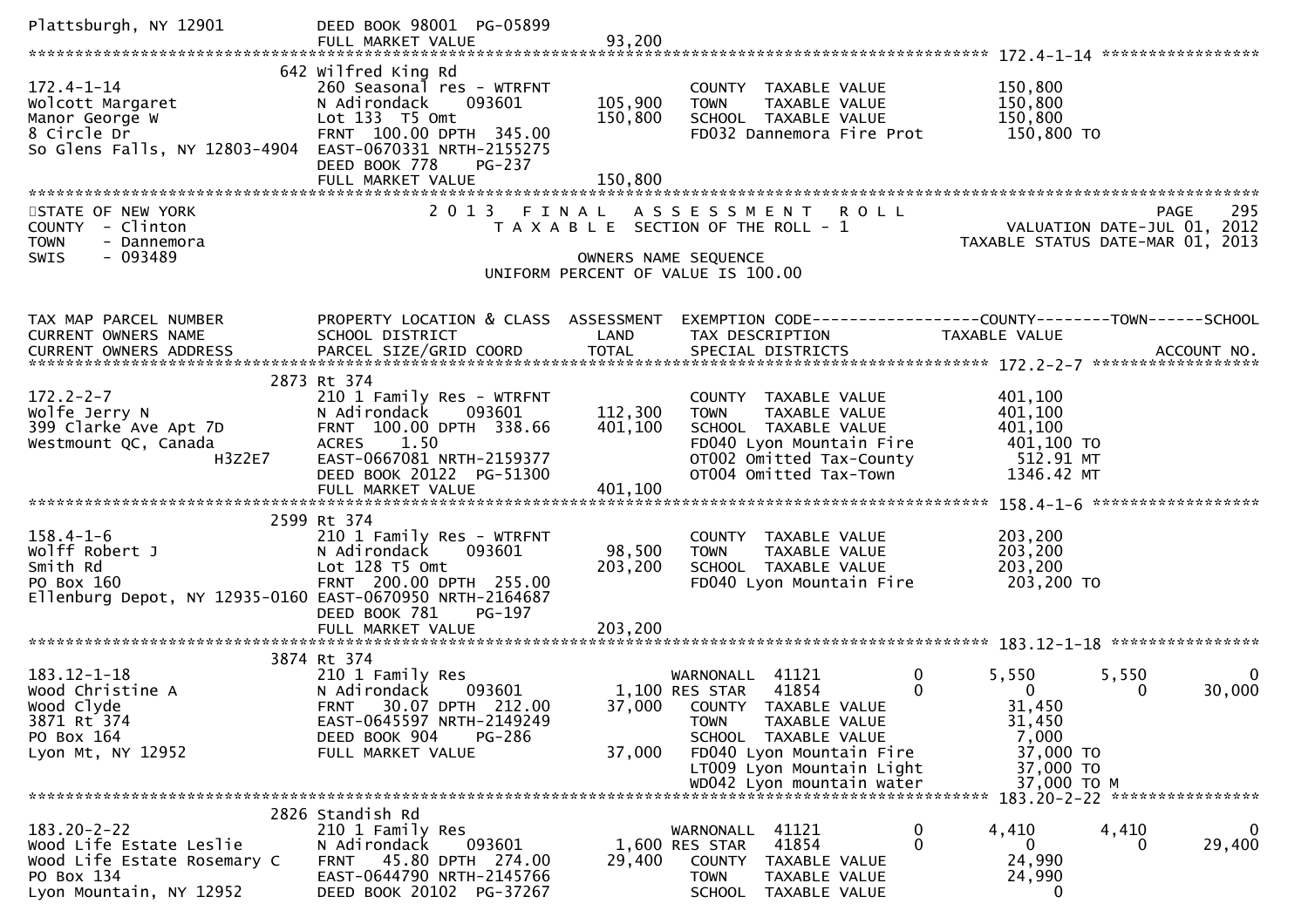|                                                                                                                                                                         | FULL MARKET VALUE                                                                                                                                                                                                                                                   | 29,400                           | FD040 Lyon Mountain Fire<br>LT009 Lyon Mountain Light                                                                                                                                   | 29,400 TO<br>29,400 TO                                                                |                             |                        |
|-------------------------------------------------------------------------------------------------------------------------------------------------------------------------|---------------------------------------------------------------------------------------------------------------------------------------------------------------------------------------------------------------------------------------------------------------------|----------------------------------|-----------------------------------------------------------------------------------------------------------------------------------------------------------------------------------------|---------------------------------------------------------------------------------------|-----------------------------|------------------------|
|                                                                                                                                                                         |                                                                                                                                                                                                                                                                     |                                  |                                                                                                                                                                                         |                                                                                       |                             |                        |
| $170. - 1 - 2$<br>Woodfield Investments LLC<br>Attn: Huber Resources Corp<br>PO Box 554<br>old Town, ME 04468<br>MAY BE SUBJECT TO PAYMENT<br>UNDER RPTL480A UNTIL 2022 | Rt 374<br>910 Priv forest - WTRFNT<br>093601<br>N Adirondack<br>ACRES 7561.30<br>EAST-0638504 NRTH-2143037<br>DEED BOOK 20082 PG-17676<br>FULL MARKET VALUE                                                                                                         | 1618,000<br>1668,000<br>1668,000 | 480A EX<br>47460<br>COUNTY TAXABLE VALUE<br><b>TOWN</b><br>TAXABLE VALUE<br>SCHOOL TAXABLE VALUE<br>FD040 Lyon Mountain Fire<br>LT009 Lyon Mountain Light<br>WD018 Chat lake water dist | $\mathbf{0}$<br>1116,880<br>551,120<br>551,120<br>551,120<br>199,326 то<br>191,486 TO | 1116,880<br>16,847 TO M     | 1116,880               |
| STATE OF NEW YORK<br>COUNTY - Clinton<br><b>TOWN</b><br>- Dannemora<br>$-093489$<br><b>SWIS</b>                                                                         |                                                                                                                                                                                                                                                                     |                                  | 2013 FINAL ASSESSMENT ROLL<br>T A X A B L E SECTION OF THE ROLL - 1<br>OWNERS NAME SEQUENCE<br>UNIFORM PERCENT OF VALUE IS 100.00                                                       | TAXABLE STATUS DATE-MAR 01, 2013                                                      | VALUATION DATE-JUL 01, 2012 | 296<br>PAGE            |
| TAX MAP PARCEL NUMBER<br>CURRENT OWNERS NAME                                                                                                                            | PROPERTY LOCATION & CLASS ASSESSMENT<br>SCHOOL DISTRICT                                                                                                                                                                                                             | LAND                             | EXEMPTION CODE-----------------COUNTY-------TOWN------SCHOOL<br>TAX DESCRIPTION                                                                                                         | TAXABLE VALUE                                                                         |                             |                        |
| $198. - 2 - 2$<br>Woodfield Investments LLC<br>Attn: Huber Resources Corp<br>PO Box 554<br>old Town, ME 04468                                                           | Rt 374<br>910 Priv forest<br>093601<br>N Adirondack<br>Lot 283 T5 Lot 61 T4 Omt<br>Conservation Easement 764<br>Alloc .8760 Set 09/90 By<br>ACRES 506.00<br>EAST-0652263 NRTH-2143527<br>DEED BOOK 20082 PG-17676<br>CONSERVATION ESMT % 87.60<br>FULL MARKET VALUE | 14,037<br>14,037<br>14,037       | COUNTY TAXABLE VALUE<br>TAXABLE VALUE<br><b>TOWN</b><br>SCHOOL TAXABLE VALUE<br>FD040 Lyon Mountain Fire                                                                                | 14,037<br>14,037<br>14,037<br>14,037 TO                                               |                             |                        |
| $185.2 - 3 - 22.3$<br>Woodward Cynthia A<br>859 Wilfred King Rd<br>Ellenburg Depot, NY 12935                                                                            | 859 wilfred King Rd<br>210 1 Family Res<br>N Adirondack<br>093601<br>Lot 148 T5omt<br>1.00<br><b>ACRES</b><br>EAST-0671261 NRTH-2150447<br>DEED BOOK 98001 PG-00779                                                                                                 | 14,000<br>49,200                 | RES STAR<br>41854<br>COUNTY TAXABLE VALUE<br><b>TOWN</b><br>TAXABLE VALUE<br>SCHOOL TAXABLE VALUE<br>FD032 Dannemora Fire Prot                                                          | $\Omega$<br>$\Omega$<br>49,200<br>49,200<br>19,200<br>49,200 TO                       | $\mathbf{0}$                | 30,000                 |
|                                                                                                                                                                         | FULL MARKET VALUE                                                                                                                                                                                                                                                   | 49,200                           |                                                                                                                                                                                         |                                                                                       |                             |                        |
| $174. - 1 - 5.3$<br>Woodward Edwin<br>Woodward Geraldine<br>2018 Rt 374<br>Ellenburg Depot, NY 12935                                                                    | 2018 Rt 374<br>270 Mfg housing<br>093601<br>N Adirondack<br>Lot 131 T5omt<br>FRNT 90.00 DPTH 200.00<br>EAST-0683714 NRTH-2159799<br>DEED BOOK 777<br>$PG-252$<br>FULL MARKET VALUE                                                                                  | 27,800<br>27,800                 | WARCOMALL 41131<br>4,800 RES STAR<br>41854<br>COUNTY TAXABLE VALUE<br><b>TOWN</b><br>TAXABLE VALUE<br>SCHOOL TAXABLE VALUE<br>FD032 Dannemora Fire Prot                                 | 6,950<br>0<br>0<br>0<br>20,850<br>20,850<br>0<br>27,800 TO                            | 6,950                       | $\mathbf{0}$<br>27,800 |
| $183.20 - 4 - 7$                                                                                                                                                        | 2823 Standish Rd<br>210 1 Family Res                                                                                                                                                                                                                                |                                  | WARCOMALL 41131                                                                                                                                                                         | 9,875<br>$\mathbf{0}$                                                                 | 9,875                       | $\mathbf 0$            |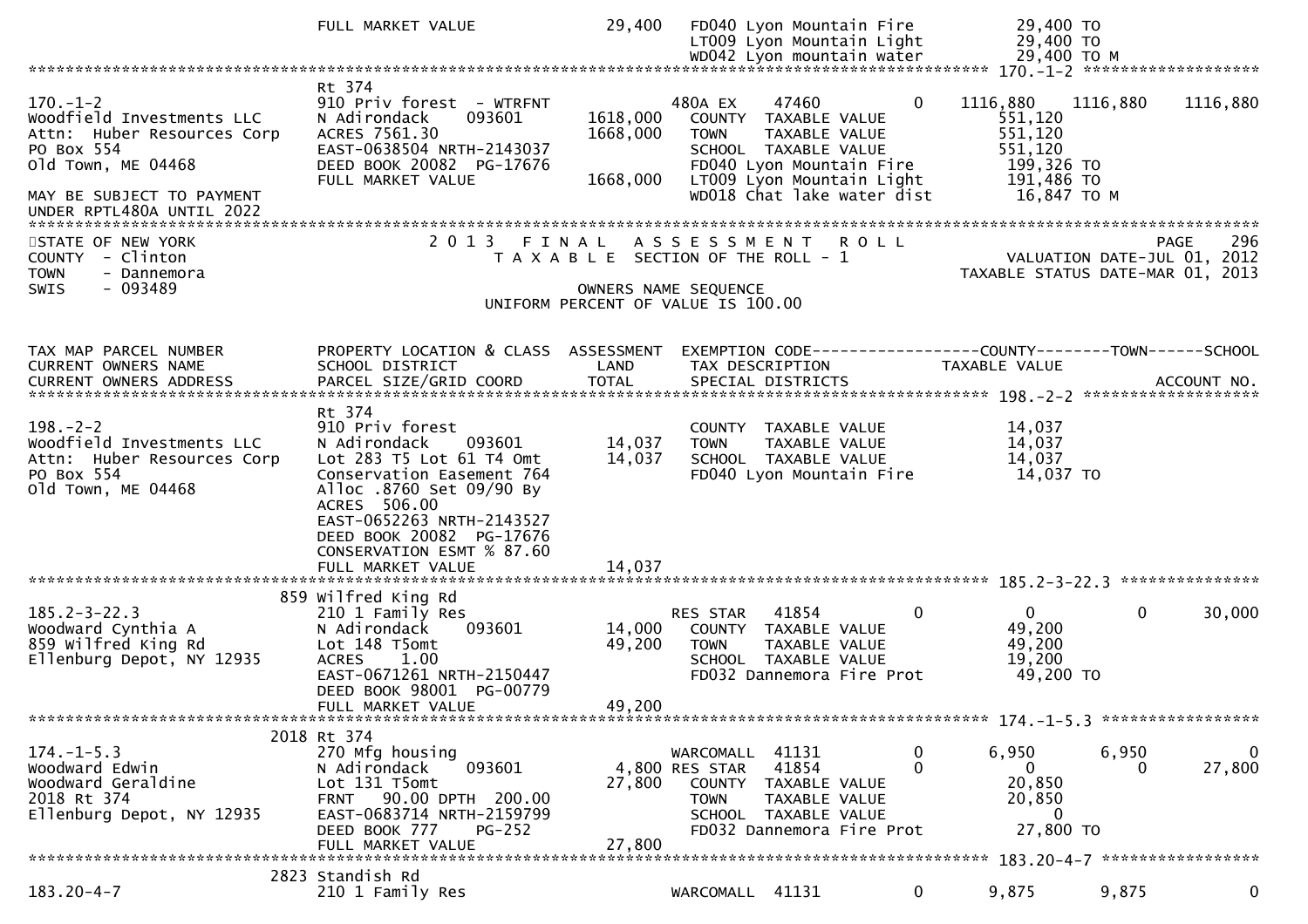| Woodward Frank L Jr<br>Woodward Debra<br>PO Box 189<br>Lyon Mt, NY 12952                                | 093601<br>N Adirondack<br>89.90 DPTH 172.00<br><b>FRNT</b><br>EAST-0644504 NRTH-2145770<br>DEED BOOK 639<br>PG-1116<br>FULL MARKET VALUE                                   | 39,500                    | 2,200 WARDISALL 41141<br>$\mathbf{0}$<br>41854<br>39,500 RES STAR<br>$\Omega$<br>COUNTY TAXABLE VALUE<br>TAXABLE VALUE<br><b>TOWN</b><br>SCHOOL TAXABLE VALUE<br>FD040 Lyon Mountain Fire<br>LT009 Lyon Mountain Light | 1,975<br>1,975<br>$\mathbf{0}$<br>30,000<br>$\mathbf{0}$<br>0<br>27,650<br>27,650<br>9,500<br>39,500 TO<br>39,500 TO |
|---------------------------------------------------------------------------------------------------------|----------------------------------------------------------------------------------------------------------------------------------------------------------------------------|---------------------------|------------------------------------------------------------------------------------------------------------------------------------------------------------------------------------------------------------------------|----------------------------------------------------------------------------------------------------------------------|
|                                                                                                         |                                                                                                                                                                            |                           |                                                                                                                                                                                                                        |                                                                                                                      |
| $174. - 1 - 29$<br>Woodward Geraldine B<br>Woodward Edwin J<br>2018 Rt 374<br>Ellenburg Depot, NY 12935 | Rt 374<br>312 Vac w/imprv<br>N Adirondack<br>093601<br>Lot 131 T5omt<br><b>ACRES</b><br>3.70<br>EAST-0683679 NRTH-2160114<br>DEED BOOK 99001 PG-09351<br>FULL MARKET VALUE | 7,600<br>7,700<br>7,700   | COUNTY TAXABLE VALUE<br>TAXABLE VALUE<br><b>TOWN</b><br>SCHOOL TAXABLE VALUE<br>FD032 Dannemora Fire Prot                                                                                                              | 7,700<br>7,700<br>7,700<br>7,700 TO                                                                                  |
|                                                                                                         |                                                                                                                                                                            |                           |                                                                                                                                                                                                                        |                                                                                                                      |
| STATE OF NEW YORK<br>COUNTY - Clinton<br>- Dannemora<br><b>TOWN</b><br>$-093489$<br>SWIS                |                                                                                                                                                                            |                           | 2013 FINAL ASSESSMENT ROLL<br>T A X A B L E SECTION OF THE ROLL - 1<br>OWNERS NAME SEQUENCE<br>UNIFORM PERCENT OF VALUE IS 100.00                                                                                      | 297<br><b>PAGE</b><br>VALUATION DATE-JUL 01, 2012<br>TAXABLE STATUS DATE-MAR 01, 2013                                |
| TAX MAP PARCEL NUMBER<br>CURRENT OWNERS NAME                                                            | PROPERTY LOCATION & CLASS ASSESSMENT<br>SCHOOL DISTRICT                                                                                                                    | LAND                      | TAX DESCRIPTION                                                                                                                                                                                                        | EXEMPTION CODE------------------COUNTY--------TOWN------SCHOOL<br><b>TAXABLE VALUE</b>                               |
| 183.16-1-26.1<br>Woodward Life Use Sybil A<br>Lawrence Lori Ann<br>PO Box 216<br>Lyon Mt, NY 12952-0216 | 30 Third St<br>210 1 Family Res<br>093601<br>N Adirondack<br>Lot 137A & 137B<br>FRNT 53.98 DPTH 128.00<br>EAST-0644481 NRTH-2147179<br>DEED BOOK 988<br>$PG-162$           | 1,500<br>29,300           | SR STAR<br>41834<br>0<br>COUNTY TAXABLE VALUE<br><b>TOWN</b><br>TAXABLE VALUE<br>SCHOOL TAXABLE VALUE<br>FD040 Lyon Mountain Fire<br>LT009 Lyon Mountain Light                                                         | 29,300<br>0<br>$\overline{0}$<br>29,300<br>29,300<br>$\overline{\mathbf{0}}$<br>29,300 TO<br>29,300 TO               |
| $183.16 - 1 - 27$<br>Woodward Sybil<br>Lawrence Lori<br>PO Box 216<br>Lyon Mt, NY 12952                 | Third St<br>311 Res vac land<br>093601<br>N Adirondack<br>FRNT 90.04 DPTH 110.00<br>EAST-0644490 NRTH-2147252<br>DEED BOOK 677<br>$PG-123$<br>FULL MARKET VALUE            | 1,900<br>1,900<br>1,900   | COUNTY TAXABLE VALUE<br><b>TOWN</b><br>TAXABLE VALUE<br>SCHOOL TAXABLE VALUE<br>FD040 Lyon Mountain Fire<br>LT009 Lyon Mountain Light                                                                                  | 1,900<br>1,900<br>1,900<br>1,900 TO<br>1,900 TO<br>183.16-1-22 *****************                                     |
| $183.16 - 1 - 22$<br>Wright Eric V<br>Wright Marta F<br>1663 Arnow Ave<br>Bronx, NY 10469               | 8 Third St<br>210 1 Family Res<br>093601<br>N Adirondack<br>FRNT 125.90 DPTH 220.00<br>EAST-0644394 NRTH-2146642<br>DEED BOOK 20051 PG-86378<br>FULL MARKET VALUE          | 2,700<br>18,600<br>18,600 | COUNTY TAXABLE VALUE<br>TAXABLE VALUE<br>TOWN<br>SCHOOL TAXABLE VALUE<br>FD040 Lyon Mountain Fire<br>LT009 Lyon Mountain Light<br>WD042 Lyon mountain water                                                            | 18,600<br>18,600<br>18,600<br>18,600 TO<br>18,600 TO<br>18,600 ТО М<br>158.4-1-42 ******************                 |
| $158.4 - 1 - 42$<br>Wright Raymond E                                                                    | 25 Garden Way<br>270 Mfg housing<br>- WTRFNT<br>093601<br>N Adirondack                                                                                                     | 64,500                    | TAXABLE VALUE<br>COUNTY<br><b>TOWN</b><br>TAXABLE VALUE                                                                                                                                                                | 70,600<br>70,600                                                                                                     |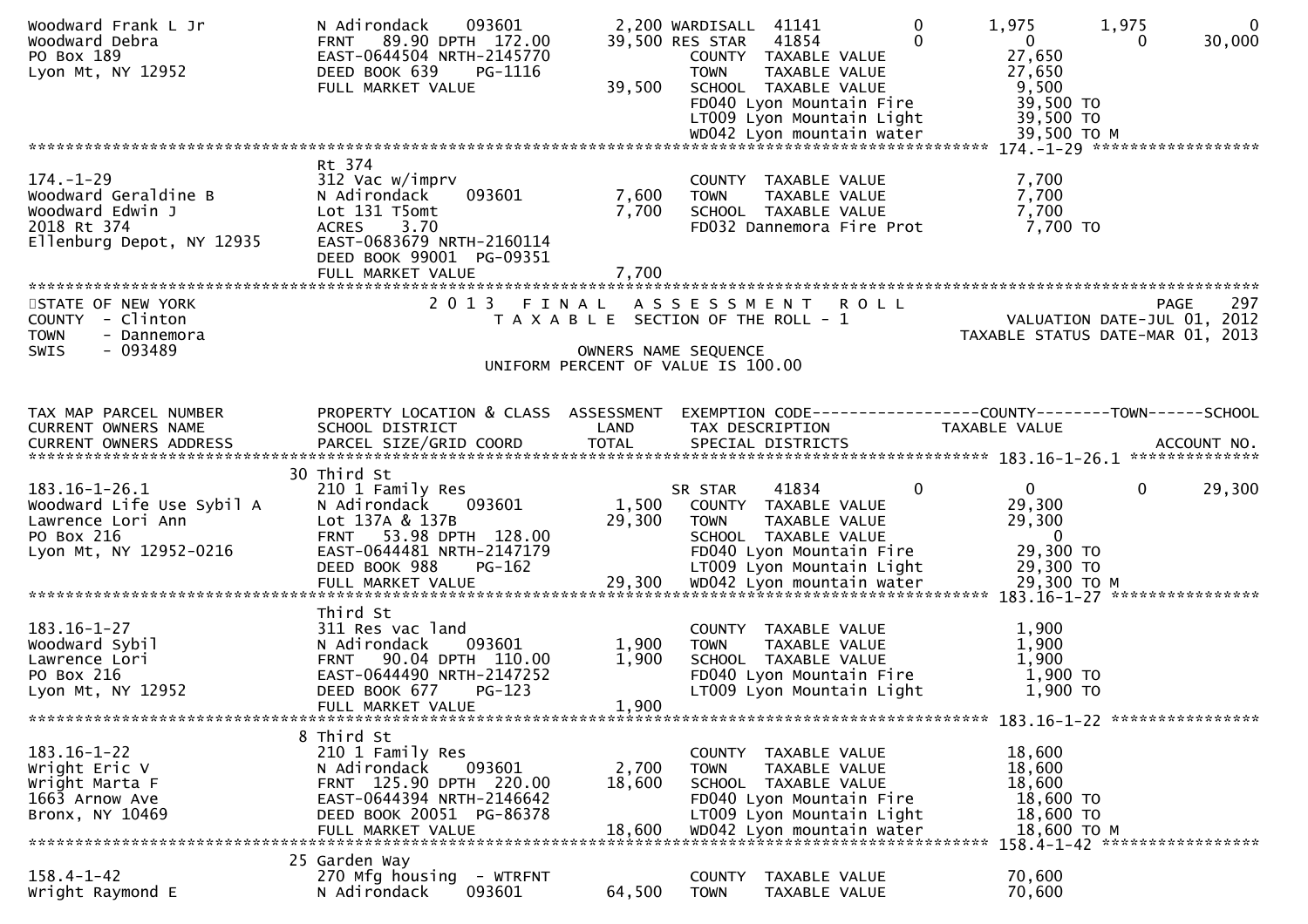| Wright Susan L<br>470 Old Quarry Rd<br>Selkirk, NY 12158                                        | Lot 128 T5 Omt<br>FRNT 65.00 DPTH 175.00<br>EAST-0669093 NRTH-2160880<br>DEED BOOK 20062 PG-1459<br>FULL MARKET VALUE                                                           | 70,600<br>70,600                        | SCHOOL TAXABLE VALUE<br>FD040 Lyon Mountain Fire                                                            | 70,600<br>70,600 TO                                                                           |
|-------------------------------------------------------------------------------------------------|---------------------------------------------------------------------------------------------------------------------------------------------------------------------------------|-----------------------------------------|-------------------------------------------------------------------------------------------------------------|-----------------------------------------------------------------------------------------------|
| $158. - 1 - 9.51$<br>Wright Roger W<br>Wright Diane E<br>355 Nashville Rd<br>Saranac, NY 12981  | Rt 374<br>$314$ Rural vac<10<br>N Adirondack<br>093601<br>Lot 233<br>Lots 1 Lake View Acres<br>1.91<br>ACRES<br>EAST-0668462 NRTH-2161161<br>DEED BOOK 20122 PG-47433           | 14,500<br>14,500                        | COUNTY TAXABLE VALUE<br>TAXABLE VALUE<br><b>TOWN</b><br>SCHOOL TAXABLE VALUE<br>FD040 Lyon Mountain Fire    | 14,500<br>14,500<br>14,500<br>14,500 TO                                                       |
| STATE OF NEW YORK<br>COUNTY - Clinton<br>- Dannemora<br><b>TOWN</b><br>$-093489$<br><b>SWIS</b> | FULL MARKET VALUE<br>2 0 1 3                                                                                                                                                    | 14,500<br>FINAL<br>OWNERS NAME SEQUENCE | ASSESSMENT ROLL<br>T A X A B L E SECTION OF THE ROLL - 1<br>UNIFORM PERCENT OF VALUE IS 100.00              | 298<br>PAGE<br>VALUATION DATE-JUL 01, 2012<br>TAXABLE STATUS DATE-MAR 01, 2013                |
| TAX MAP PARCEL NUMBER<br>CURRENT OWNERS NAME<br><b>CURRENT OWNERS ADDRESS</b>                   | PROPERTY LOCATION & CLASS ASSESSMENT<br>SCHOOL DISTRICT<br>PARCEL SIZE/GRID COORD                                                                                               | LAND<br><b>TOTAL</b>                    | TAX DESCRIPTION<br>SPECIAL DISTRICTS                                                                        | EXEMPTION CODE-----------------COUNTY--------TOWN------SCHOOL<br>TAXABLE VALUE<br>ACCOUNT NO. |
| $158.4 - 1 - 41$<br>Wright Roger W<br>Wright Diane E<br>355 Nashville Rd<br>Saranac, NY 12981   | 19 Garden Way<br>260 Seasonal res - WTRFNT<br>N Adirondack<br>093601<br>FRNT 78.00 DPTH 205.00<br>EAST-0669028 NRTH-2161037<br>DEED BOOK 20021 PG-44369<br>FULL MARKET VALUE    | 68,900<br>139,000<br>139,000            | COUNTY TAXABLE VALUE<br>TAXABLE VALUE<br><b>TOWN</b><br>SCHOOL TAXABLE VALUE<br>FD040 Lyon Mountain Fire    | 139,000<br>139,000<br>139,000<br>139,000 TO                                                   |
| $158.4 - 1 - 49$<br>Wright Roger W<br>Wright Diane E<br>335 Nashville Rd<br>Saranac, NY 12981   | 15 Garden Way<br>270 Mfg housing<br>N Adirondack<br>093601<br>FRNT 119.50 DPTH 110.00<br>EAST-0668790 NRTH-2161197<br>DEED BOOK 20112 PG-41304<br>FULL MARKET VALUE             | 9,100<br>35,000<br>35,000               | COUNTY TAXABLE VALUE<br>TAXABLE VALUE<br><b>TOWN</b><br>SCHOOL TAXABLE VALUE<br>FD040 Lyon Mountain Fire    | 35,000<br>35,000<br>35,000<br>35,000 TO                                                       |
| $158.4 - 1 - 50$<br>Wright Roger W<br>Wright Diane E<br>355 Nashville Rd<br>Saranac, NY 12981   | Rt 374<br>311 Res vac land<br>N Adirondack<br>093601<br>Lot 128 T5 Omt<br>FRNT 121.00 DPTH 107.50<br>EAST-0668869 NRTH-2161287<br>DEED BOOK 20122 PG-47433<br>FULL MARKET VALUE | 4,800<br>4,800<br>4,800                 | COUNTY TAXABLE VALUE<br><b>TOWN</b><br>TAXABLE VALUE<br>SCHOOL TAXABLE VALUE<br>FD040 Lyon Mountain Fire    | 4,800<br>4,800<br>4,800<br>4,800 TO                                                           |
| $158.4 - 1 - 13.2$<br>Wright Scott P<br>3 Woodland Dr<br>Peru, NY 12972                         | 11 Boat Launch Rd<br>270 Mfg housing<br>N Adirondack<br>093601<br>Lot 128 T5omt<br>1.12<br><b>ACRES</b>                                                                         | 14,100<br>46,500                        | COUNTY<br>TAXABLE VALUE<br>TAXABLE VALUE<br><b>TOWN</b><br>SCHOOL TAXABLE VALUE<br>FD040 Lyon Mountain Fire | 46,500<br>46,500<br>46,500<br>46,500 TO                                                       |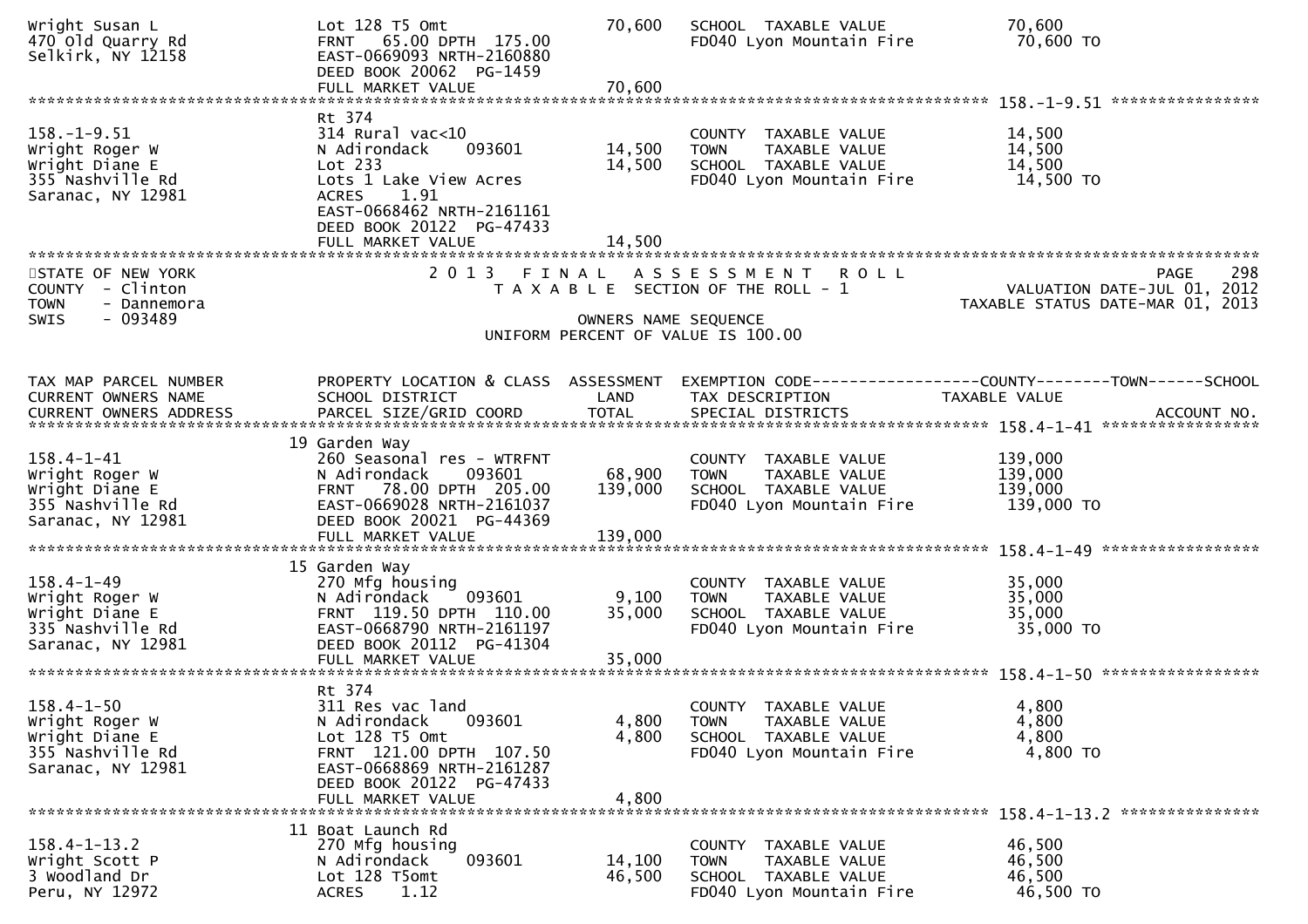|                                              | EAST-0670456 NRTH-2163721<br>DEED BOOK 20072 PG-5868    |                      |                                                                             |                                                   |
|----------------------------------------------|---------------------------------------------------------|----------------------|-----------------------------------------------------------------------------|---------------------------------------------------|
|                                              | FULL MARKET VALUE                                       | 46,500               |                                                                             |                                                   |
|                                              |                                                         |                      |                                                                             |                                                   |
|                                              | Boat Launch Rd                                          |                      |                                                                             |                                                   |
| $158.4 - 1 - 14$<br>Wright Scott P           | $314$ Rural vac<10 - WTRFNT<br>093601                   | 97,000               | COUNTY TAXABLE VALUE<br><b>TOWN</b>                                         | 97,000<br>97,000                                  |
| 3 Woodland Dr                                | N Adirondack<br>Lot 128 T5omt                           | 97,000               | TAXABLE VALUE<br>SCHOOL TAXABLE VALUE                                       | 97,000                                            |
| Peru, NY 12972                               | 1.00<br><b>ACRES</b>                                    |                      | FD040 Lyon Mountain Fire                                                    | 97,000 TO                                         |
|                                              | EAST-0670700 NRTH-2163678                               |                      |                                                                             |                                                   |
|                                              | DEED BOOK 20072 PG-5869                                 |                      |                                                                             |                                                   |
|                                              | FULL MARKET VALUE                                       | 97,000               |                                                                             |                                                   |
|                                              |                                                         |                      |                                                                             |                                                   |
| STATE OF NEW YORK<br>COUNTY<br>- Clinton     | 2 0 1 3                                                 | FINAL                | A S S E S S M E N T<br><b>ROLL</b><br>T A X A B L E SECTION OF THE ROLL - 1 | 299<br><b>PAGE</b><br>VALUATION DATE-JUL 01, 2012 |
| <b>TOWN</b><br>- Dannemora                   |                                                         |                      |                                                                             | TAXABLE STATUS DATE-MAR 01, 2013                  |
| <b>SWIS</b><br>- 093489                      |                                                         | OWNERS NAME SEQUENCE |                                                                             |                                                   |
|                                              |                                                         |                      | UNIFORM PERCENT OF VALUE IS 100.00                                          |                                                   |
|                                              |                                                         |                      |                                                                             |                                                   |
|                                              |                                                         |                      |                                                                             |                                                   |
| TAX MAP PARCEL NUMBER<br>CURRENT OWNERS NAME | PROPERTY LOCATION & CLASS ASSESSMENT<br>SCHOOL DISTRICT | LAND                 | TAX DESCRIPTION                                                             | TAXABLE VALUE                                     |
|                                              |                                                         |                      |                                                                             |                                                   |
|                                              |                                                         |                      |                                                                             |                                                   |
|                                              | 137 Wilfred King Rd                                     |                      |                                                                             |                                                   |
| $173. - 3 - 20$                              | 312 Vac w/imprv                                         |                      | COUNTY TAXABLE VALUE                                                        | 12,400                                            |
| Wuersching Horst                             | N Adirondack<br>093601                                  | 11,400               | TAXABLE VALUE<br><b>TOWN</b>                                                | 12,400                                            |
| 260 E Devonia Ave                            | Lot 131 T5omt<br>ACRES 10.00                            | 12,400               | SCHOOL TAXABLE VALUE                                                        | 12,400                                            |
| Mt Vernon, NY 10552                          | EAST-0682651 NRTH-2156798                               |                      | FD032 Dannemora Fire Prot                                                   | 12,400 TO                                         |
|                                              | DEED BOOK 820<br>$PG-224$                               |                      |                                                                             |                                                   |
|                                              | FULL MARKET VALUE                                       | 12,400               |                                                                             |                                                   |
|                                              |                                                         |                      |                                                                             |                                                   |
|                                              | 4 Marvin St                                             |                      |                                                                             |                                                   |
| $183.20 - 4 - 23$<br>Yanulavich Alex A       | 210 1 Family Res<br>N Adirondack<br>093601              |                      | COUNTY<br>TAXABLE VALUE                                                     | 29,800<br>29,800                                  |
| Yanulavich Norma M                           | FRNT 69.50 DPTH<br>86.00                                | 1,400<br>29,800      | TAXABLE VALUE<br><b>TOWN</b><br>SCHOOL TAXABLE VALUE                        | 29,800                                            |
| PO Box 227                                   | EAST-0644329 NRTH-2144990                               |                      | FD040 Lyon Mountain Fire                                                    | 29,800 TO                                         |
| Lyon Mt, NY 12952                            | DEED BOOK 397<br>PG-1                                   |                      | LT009 Lyon Mountain Light                                                   | 29,800 TO                                         |
|                                              | FULL MARKET VALUE                                       | 29,800               | WD042 Lyon mountain water                                                   | 29,800 ТО М                                       |
|                                              |                                                         |                      |                                                                             | 169. - 2 - 18. 1 *****************                |
| 4559/4561 Rt 374                             |                                                         |                      |                                                                             |                                                   |
| $169. - 2 - 18.1$<br>Yanulavich Brian        | 280 Res Multiple - WTRFNT<br>N Adirondack<br>093601     | 112,300              | COUNTY<br>TAXABLE VALUE<br>TAXABLE VALUE<br><b>TOWN</b>                     | 328,200<br>328,200                                |
| PO Box 130                                   | 2.40<br><b>ACRES</b>                                    | 328,200              | SCHOOL TAXABLE VALUE                                                        | 328,200                                           |
| Cadyville, NY 12918                          | EAST-0634150 NRTH-2159765                               |                      | FD040 Lyon Mountain Fire                                                    | 328,200 TO                                        |
|                                              | DEED BOOK 574<br>$PG-623$                               |                      | WD018 Chat lake water dist                                                  | 277,953 ТО М                                      |
|                                              | FULL MARKET VALUE                                       | 328,200              |                                                                             |                                                   |
|                                              |                                                         |                      |                                                                             | 172.2-2-5 *******************                     |
| $172.2 - 2 - 5$                              | 2881 Rt 374<br>312 Vac w/imprv                          |                      | COUNTY TAXABLE VALUE                                                        | 14,700                                            |
| Yanulavich Donald J                          | 093601<br>N Adirondack                                  | 14,300               | TAXABLE VALUE<br><b>TOWN</b>                                                | 14,700                                            |
| Yanulavich Sally B                           | <b>ACRES</b><br>1.02                                    | 14,700               | SCHOOL TAXABLE VALUE                                                        | 14,700                                            |
| 114 Haynes Rd                                | EAST-0666869 NRTH-2159284                               |                      | FD040 Lyon Mountain Fire                                                    | 14,700 TO                                         |
| Plattsburgh, NY 12901                        | DEED BOOK 20122 PG-50131                                |                      |                                                                             |                                                   |
|                                              | FULL MARKET VALUE                                       | 14,700               |                                                                             |                                                   |
|                                              |                                                         |                      |                                                                             |                                                   |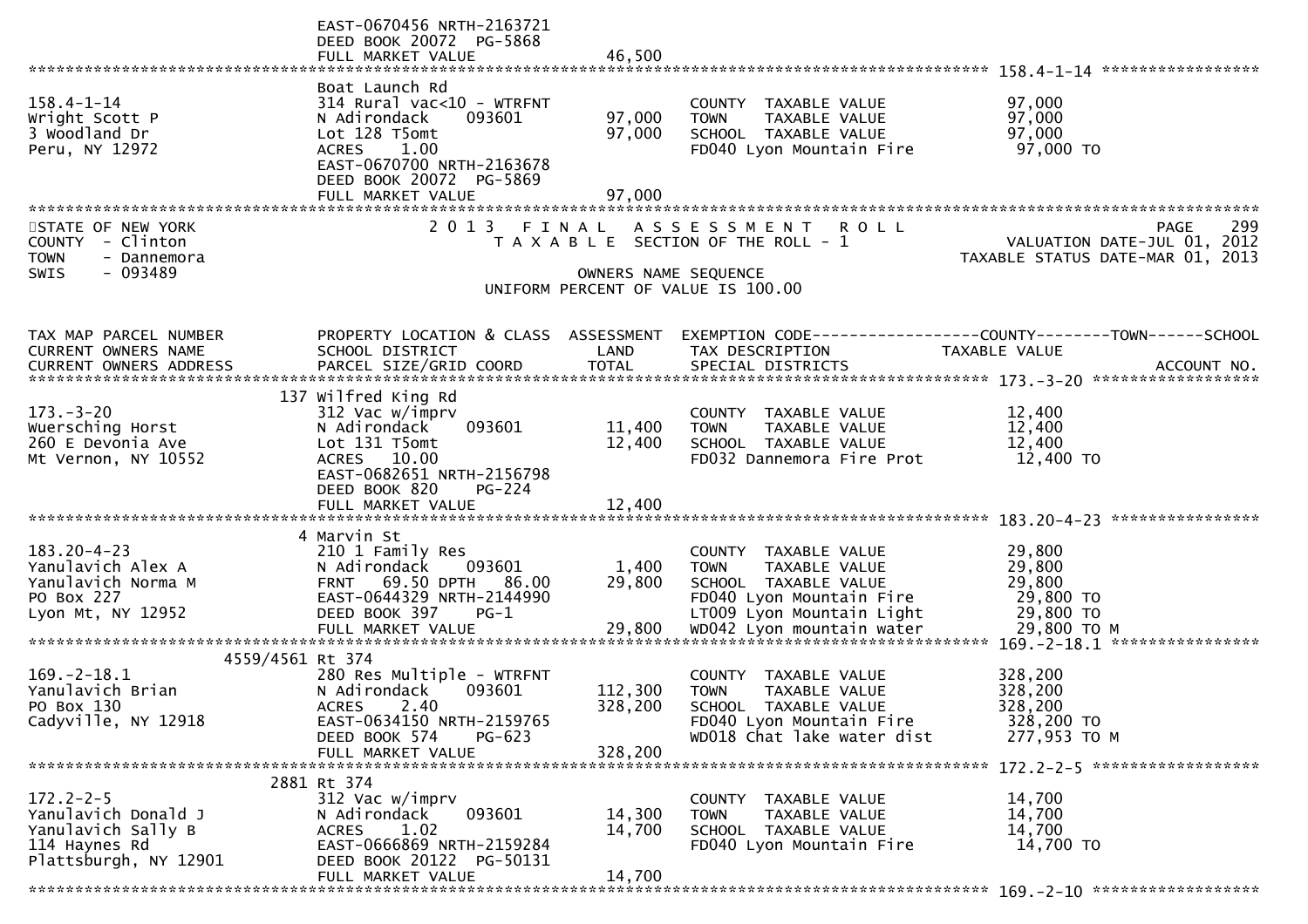| $169. - 2 - 10$<br>Yanulavich Frank R<br>Yanulavich Terrianne<br>4455 Rt 374<br>Merrill, NY 12955       | 4455 Rt 374<br>433 Auto body<br>093601<br>N Adirondack<br>4.40<br><b>ACRES</b><br>EAST-0636791 NRTH-2159073<br>DEED BOOK 20001 PG-19815<br>FULL MARKET VALUE                     | 23,900<br>191,400<br>191,400 | 41854<br>RES STAR<br>COUNTY TAXABLE VALUE<br><b>TOWN</b><br>TAXABLE VALUE<br>SCHOOL TAXABLE VALUE<br>FD040 Lyon Mountain Fire  | $\mathbf{0}$ | $\overline{0}$<br>191,400<br>191,400<br>161,400<br>191,400 TO   | $\mathbf 0$                                              | 30,000      |
|---------------------------------------------------------------------------------------------------------|----------------------------------------------------------------------------------------------------------------------------------------------------------------------------------|------------------------------|--------------------------------------------------------------------------------------------------------------------------------|--------------|-----------------------------------------------------------------|----------------------------------------------------------|-------------|
| $172.2 - 2 - 15$<br>Yanulavich Sally Buck<br>114 Haynes Rd<br>Plattsburgh, NY 12901                     | 2887 Rt 374<br>260 Seasonal res - WTRFNT<br>N Adirondack<br>093601<br>FRNT 200.00 DPTH 100.00<br>EAST-0666933 NRTH-2159155<br>DEED BOOK 791<br>PG-138<br>FULL MARKET VALUE       | 97,300<br>132,600<br>132,600 | COUNTY TAXABLE VALUE<br><b>TOWN</b><br>TAXABLE VALUE<br>SCHOOL TAXABLE VALUE<br>FD040 Lyon Mountain Fire                       |              | 132,600<br>132,600<br>132,600<br>132,600 TO                     |                                                          |             |
| STATE OF NEW YORK<br>COUNTY - Clinton<br><b>TOWN</b><br>- Dannemora<br>$-093489$<br><b>SWIS</b>         | 2 0 1 3                                                                                                                                                                          | FINAL                        | A S S E S S M E N T<br>T A X A B L E SECTION OF THE ROLL - 1<br>OWNERS NAME SEQUENCE<br>UNIFORM PERCENT OF VALUE IS 100.00     | <b>ROLL</b>  | VALUATION DATE-JUL 01, 2012<br>TAXABLE STATUS DATE-MAR 01,      | PAGE                                                     | 300<br>2013 |
| TAX MAP PARCEL NUMBER<br>CURRENT OWNERS NAME                                                            | PROPERTY LOCATION & CLASS ASSESSMENT<br>SCHOOL DISTRICT                                                                                                                          | LAND                         | EXEMPTION CODE-----------------COUNTY-------TOWN------SCHOOL<br>TAX DESCRIPTION                                                |              | TAXABLE VALUE                                                   |                                                          |             |
| $169. -2 - 9.3$<br>Yanulavick Frank<br>4455 Rt 374<br>Lyon Mt, NY 12952                                 | 4472 Rt 374<br>433 Auto body<br>N Adirondack<br>093601<br>Lot $#122$ T5omt<br><b>ACRES</b><br>3.10<br>EAST-0636389 NRTH-2159801<br>DEED BOOK 20001 PG-19292<br>FULL MARKET VALUE | 16,300<br>50,600<br>50,600   | COUNTY TAXABLE VALUE<br>TAXABLE VALUE<br><b>TOWN</b><br>SCHOOL TAXABLE VALUE<br>FD040 Lyon Mountain Fire                       |              | 50,600<br>50,600<br>50,600<br>50,600 TO                         |                                                          |             |
| $158.4 - 1 - 33$<br>Young Vanessa<br>Schultz Thomas<br>80 Leonard Ave<br>Plattsburgh, NY 12901          | 34 Holiday Way<br>260 Seasonal res - WTRFNT<br>093601<br>N Adirondack<br>70.00 DPTH 110.00<br><b>FRNT</b><br>EAST-0670065 NRTH-2161954<br>PG-266<br>DEED BOOK 869                | 50,500<br>114,500            | COUNTY TAXABLE VALUE<br><b>TAXABLE VALUE</b><br><b>TOWN</b><br>SCHOOL TAXABLE VALUE<br>FD040 Lyon Mountain Fire                |              | 114,500<br>114,500<br>114,500<br>114,500 TO                     |                                                          |             |
| $175. - 1 - 4.21$<br>Zedick Michael<br>Zedick Cheryl A<br>734 Gen Leroy Manor Rd<br>Cadyville, NY 12918 | 734 Gen Leroy Manor Rd<br>240 Rural res<br>Saranac Central 094401<br>ACRES 30.00<br>EAST-0705003 NRTH-2155439<br>DEED BOOK 750<br>PG-146<br>FULL MARKET VALUE                    | 19,600<br>129,200<br>129,200 | 41854<br>RES STAR<br>COUNTY TAXABLE VALUE<br><b>TOWN</b><br>TAXABLE VALUE<br>SCHOOL TAXABLE VALUE<br>FD032 Dannemora Fire Prot | $\mathbf{0}$ | $\mathbf{0}$<br>129,200<br>129,200<br>99,200<br>129,200 TO      | 0                                                        | 30,000      |
| STATE OF NEW YORK<br>COUNTY - Clinton<br><b>TOWN</b><br>- Dannemora<br>- 093489<br><b>SWIS</b>          | 2013 FINAL                                                                                                                                                                       |                              | ASSESSMENT ROLL<br>T A X A B L E SECTION OF THE ROLL - 1<br>UNIFORM PERCENT OF VALUE IS 100.00                                 |              | VALUATION DATE-JUL 01, 2012<br>TAXABLE STATUS DATE-MAR 01, 2013 | <b>PAGE</b><br>RPS150/V04/L015<br>CURRENT DATE 6/17/2013 | 301         |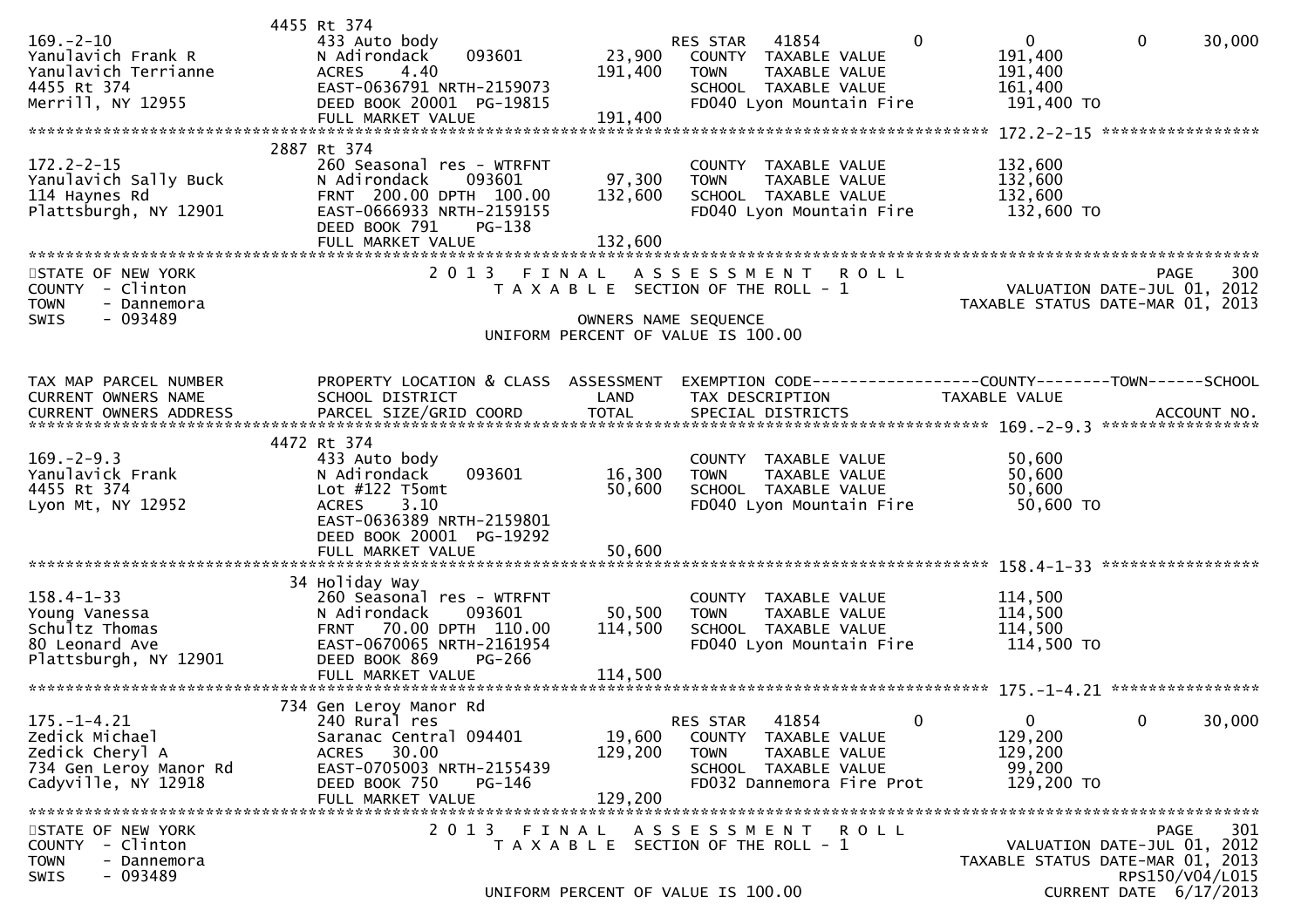| <b>CODE</b> | DISTRICT NAME                                                                                                                                                                             | <b>TOTAL</b><br><b>PARCELS</b> | EXTENSION<br><b>TYPE</b>                                                                                | EXTENSION<br><b>VALUE</b>  | AD VALOREM<br><b>VALUE</b>                                  | <b>EXEMPT</b><br>AMOUNT | <b>TAXABLE</b><br><b>VALUE</b>                                                             |
|-------------|-------------------------------------------------------------------------------------------------------------------------------------------------------------------------------------------|--------------------------------|---------------------------------------------------------------------------------------------------------|----------------------------|-------------------------------------------------------------|-------------------------|--------------------------------------------------------------------------------------------|
|             | OT002 Omitted Tax-Co<br>OT004 Omitted Tax-To<br>FD032 Dannemora Fire<br>FD040 Lyon Mountain<br>LT009 Lyon Mountain<br>WD018 Chat lake wate<br>WD032 Dann wtr dst #<br>WD042 Lyon mountain |                                | 6 MOVTAX<br>6 MOVTAX<br>473 TOTAL<br>709 TOTAL<br>242 TOTAL<br>136 TOTAL M<br>53 UNITS M<br>226 TOTAL M | 623.33<br>1635.32<br>49.00 | 38620,700<br>77177,034<br>7925,586<br>28812,941<br>7739,800 |                         | 623.33<br>1,635.32<br>38620,700<br>77177,034<br>7925,586<br>28812,941<br>49.00<br>7739,800 |

### \*\*\* S C H O O L D I S T R I C T S U M M A R Y \*\*\*

| <b>CODE</b>      | DISTRICT NAME                   | <b>TOTAL</b><br><b>PARCELS</b> | ASSESSED<br>LAND      | ASSESSED<br><b>TOTAL</b> | <b>EXEMPT</b><br><b>AMOUNT</b> | <b>TOTAL</b><br><b>TAXABLE</b> | <b>STAR</b><br>AMOUNT | <b>STAR</b><br><b>TAXABLE</b> |
|------------------|---------------------------------|--------------------------------|-----------------------|--------------------------|--------------------------------|--------------------------------|-----------------------|-------------------------------|
| 093601<br>094401 | N Adirondack<br>Saranac Central | 974<br>211                     | 45993,992<br>4345,800 | 104160,392<br>13836.600  | 1791,767<br>138,789            | 102368,625<br>13697,811        | 11700,540<br>2791.450 | 90668,085<br>10906,361        |
|                  | SUB-TOTAL                       | 1,185                          | 50339,792             | 117996,992               | 1930,556                       | 116066,436                     | 14491,990             | 101574,446                    |
|                  | T O T A L                       | 1,185                          | 50339,792             | 117996,992               | 1930,556                       | 116066,436                     | 14491,990             | 101574,446                    |

### \*\*\* S Y S T E M C O D E S S U M M A R Y \*\*\*

### NO SYSTEM EXEMPTIONS AT THIS LEVEL

| <b>CODE</b>                                                                                       | DESCRIPTION                                                                                                                                       | <b>TOTAL</b><br><b>PARCELS</b> |                                   | <b>COUNTY</b>                                                                                                  | <b>TOWN</b>                                     | <b>SCHOOL</b>                                                                                               |
|---------------------------------------------------------------------------------------------------|---------------------------------------------------------------------------------------------------------------------------------------------------|--------------------------------|-----------------------------------|----------------------------------------------------------------------------------------------------------------|-------------------------------------------------|-------------------------------------------------------------------------------------------------------------|
| 41101<br>41121<br>41131<br>41141<br>41152<br>41172<br><b>COUNTY</b><br><b>TOWN</b><br><b>SWIS</b> | <b>VETERANS</b><br>WARNONALL<br>WARCOMALL<br>WARDISALL<br>$CW_10_VET/$<br>CW_DISBLD_<br>STATE OF NEW YORK<br>- Clinton<br>- Dannemora<br>- 093489 | 55<br>43<br>13<br>12           | 2 0 1 3<br>FINAL<br>T A X A B L E | 18,075<br>721,433<br>991,912<br>429,185<br>104,000<br>19,380<br>A S S E S S M E N T<br>SECTION OF THE ROLL - 1 | 18,075<br>721,433<br>991,912<br>429,185<br>ROLL | 302<br><b>PAGE</b><br>2012<br>VALUATION DATE-JUL 01,<br>TAXABLE STATUS DATE-MAR 01, 2013<br>RPS150/V04/L015 |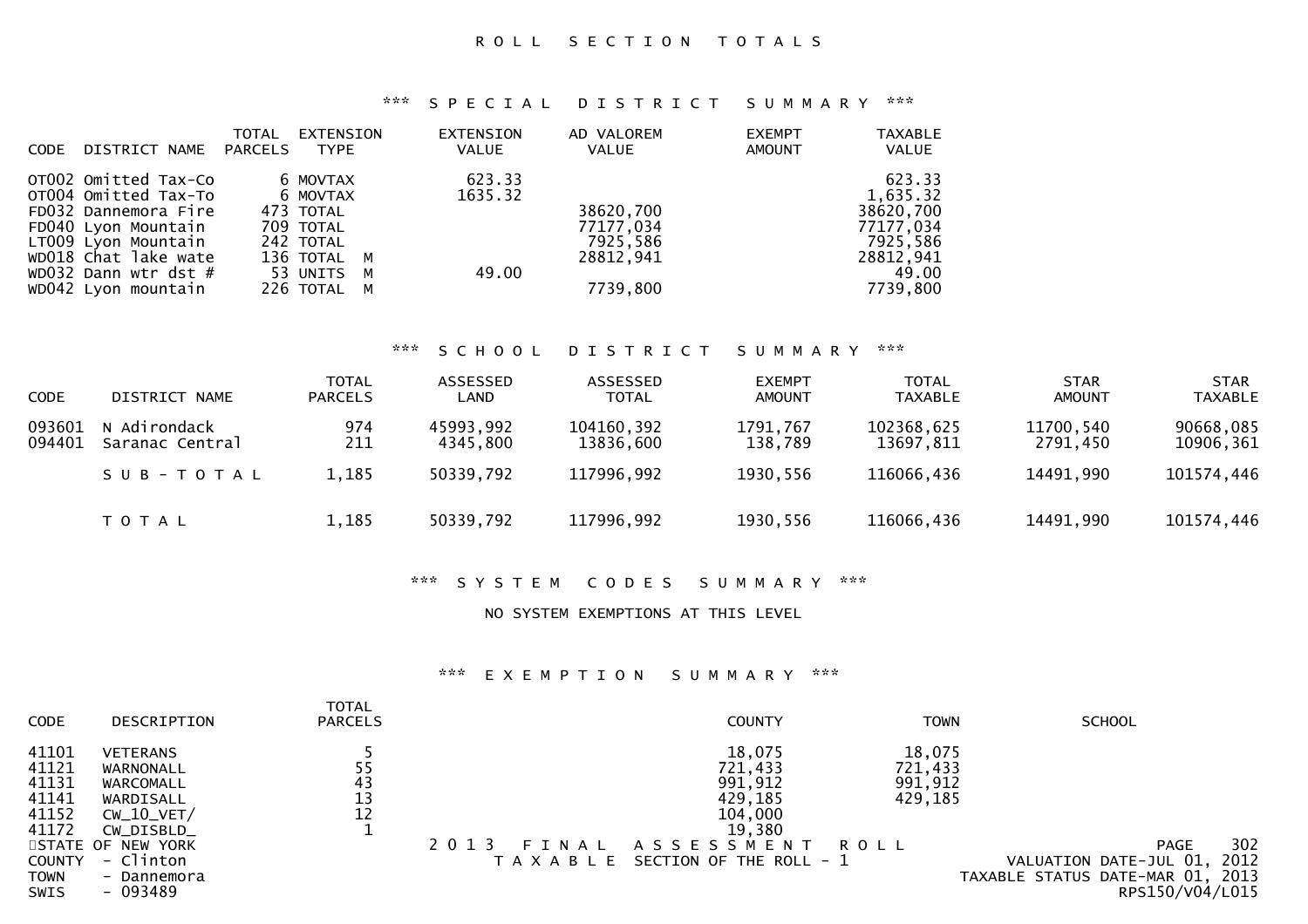ROLL SECTION TOTALS

### \*\*\* E X E M P T I O N S U M M A R Y \*\*\*

| <b>CODE</b>                               | DESCRIPTION                                                        | <b>TOTAL</b><br><b>PARCELS</b> | <b>COUNTY</b>                                  | <b>TOWN</b>                                    | <b>SCHOOL</b>                       |
|-------------------------------------------|--------------------------------------------------------------------|--------------------------------|------------------------------------------------|------------------------------------------------|-------------------------------------|
| 41400<br>41700<br>41720<br>41800<br>41801 | <b>CLERGY</b><br>10 YR AGR<br>AGRI DISTR<br>AGED - ALL<br>AGED C&T | 13                             | 3,000<br>80,300<br>57,422<br>93,273<br>382,868 | 3,000<br>80,300<br>57,422<br>93,273<br>386,868 | 3,000<br>80,300<br>57,422<br>97,810 |
| 41802<br>41834<br>41854<br>41932          | AGED COUN<br>SR STAR<br><b>RES STAR</b><br>LIM INC DI              | 18<br>115<br>305               | 414,299<br>361,968                             |                                                | 5699,190<br>8792,800                |
| 41933<br>47460                            | INC DIS TN<br>480A EX<br>ΤΟΤΑΙ                                     | 615                            | 1692,024<br>5369,139                           | 276,181<br>1692,024<br>4749,673                | 1692,024<br>16422,546               |

| <b>ROLL</b><br><b>SEC</b>            | DESCRIPTION                                                | TOTAL<br><b>PARCELS</b> | ASSESSED<br>LAND                                                                                                                 | ASSESSED<br>TOTAL                                                                                            |                      |                       | <b>TAXABLE</b><br><b>COUNTY</b>                                          |                 | <b>TAXABLE</b><br><b>TOWN</b> | TAXABLE<br><b>SCHOOL</b>                | <b>STAR</b><br><b>TAXABLE</b>                                                  |
|--------------------------------------|------------------------------------------------------------|-------------------------|----------------------------------------------------------------------------------------------------------------------------------|--------------------------------------------------------------------------------------------------------------|----------------------|-----------------------|--------------------------------------------------------------------------|-----------------|-------------------------------|-----------------------------------------|--------------------------------------------------------------------------------|
| $\mathbf{1}$                         | <b>TAXABLE</b>                                             | 1,185                   | 50339,792                                                                                                                        | 117996,992                                                                                                   |                      |                       | 112627,853                                                               |                 | 113247,319                    | 116066,436                              | 101574,446                                                                     |
| <b>COUNTY</b><br><b>TOWN</b><br>SWIS | STATE OF NEW YORK<br>- Clinton<br>- Dannemora<br>$-093489$ |                         |                                                                                                                                  | 2013 FINAL ASSESSMENT ROLL<br>STATE OWNED LAND SECTION OF THE ROLL - 3<br>UNIFORM PERCENT OF VALUE IS 100.00 | OWNERS NAME SEQUENCE |                       |                                                                          |                 |                               |                                         | 303<br>PAGE<br>VALUATION DATE-JUL 01, 2012<br>TAXABLE STATUS DATE-MAR 01, 2013 |
|                                      | TAX MAP PARCEL NUMBER<br>CURRENT OWNERS NAME               |                         | PROPERTY LOCATION & CLASS ASSESSMENT<br>SCHOOL DISTRICT                                                                          |                                                                                                              | LAND                 |                       |                                                                          | TAX DESCRIPTION | TAXABLE VALUE                 |                                         | EXEMPTION CODE------------------COUNTY--------TOWN------SCHOOL                 |
| 170.-1-1-ESMT<br>Clinton             | State Of New York<br>C/O County Treasurer<br>County        | Rt 374                  | 980 Consvn easmt<br>N Adirondack<br>Sec. 480 Fisher Act<br>ACRES 103.40<br>EAST-0640836 NRTH-2160653<br>DEED BOOK 20051 PG-78482 | 093601                                                                                                       | 14,245<br>14,245     | <b>TOWN</b>           | COUNTY TAXABLE VALUE<br>SCHOOL TAXABLE VALUE<br>FD040 Lyon Mountain Fire | TAXABLE VALUE   |                               | 14,245<br>14,245<br>14,245<br>12,640 TO |                                                                                |
|                                      |                                                            |                         | CONSERVATION ESMT % 37.00<br>FULL MARKET VALUE                                                                                   |                                                                                                              | 14,245               |                       |                                                                          |                 |                               |                                         |                                                                                |
| $158. - 1 - 1$<br>State Land         |                                                            |                         | Off Rt 374<br>932 Forest s532b<br>N Adirondack                                                                                   | 093601                                                                                                       | 11,800               | COUNTY<br><b>TOWN</b> | TAXABLE VALUE<br>TAXABLE VALUE                                           |                 |                               | 11,800<br>11,800                        |                                                                                |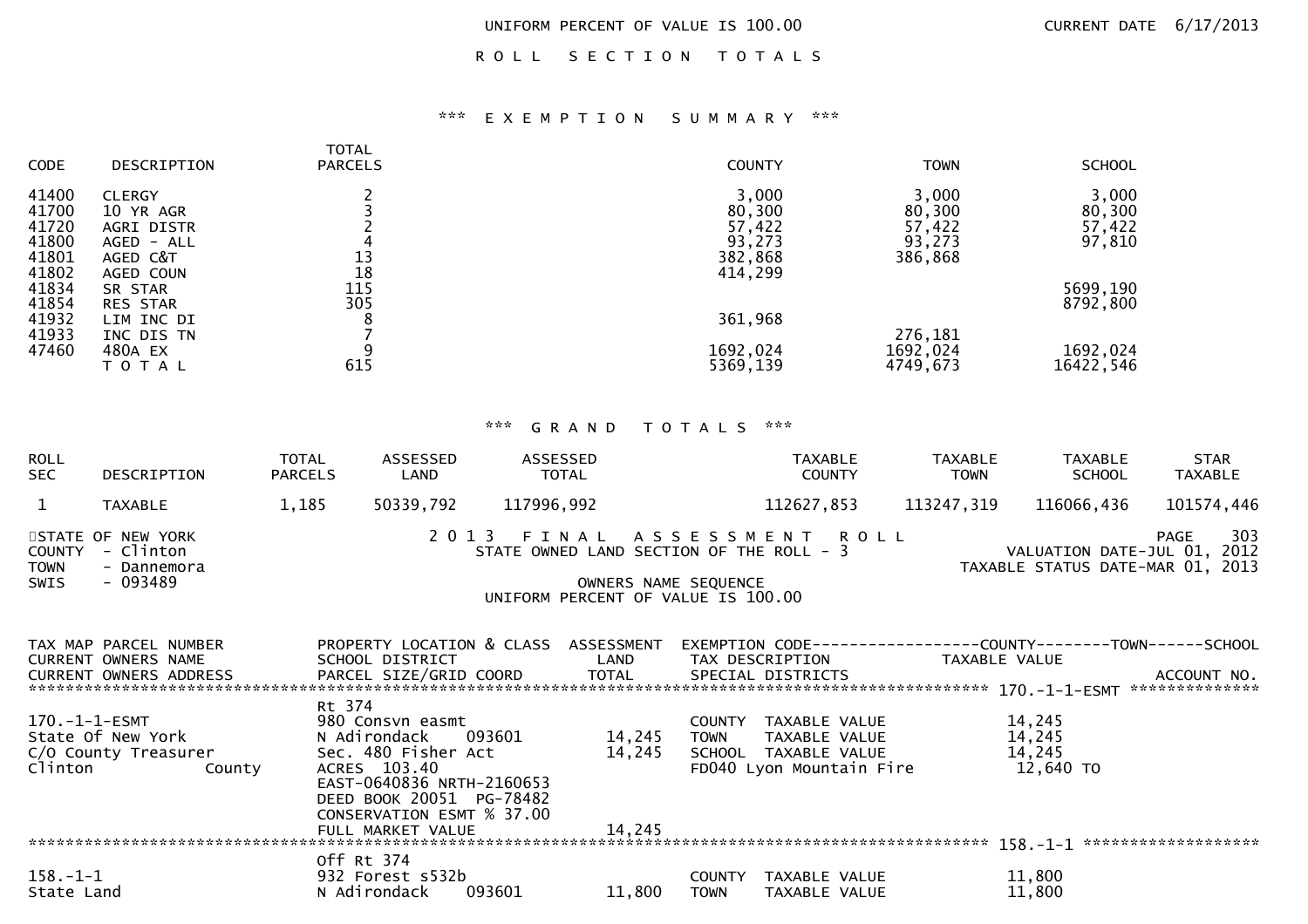| Attn: Clinton Co Treasurer<br>137 Margaret St<br>Plattsburgh, NY 12901                                 | Lot 190 Omt T5 Hm 36.42A<br>State #0105001 Rptl 542<br>For Lands Rptl 532B Pre 1<br>ACRES 37.50<br>EAST-0664320 NRTH-2163521<br>DEED BOOK 58<br>$PG-49$<br>FULL MARKET VALUE                                                           | 11,800<br>11,800               | SCHOOL TAXABLE VALUE<br>FD040 Lyon Mountain Fire                                                             | 11,800<br>11,800 TO                                                                           |
|--------------------------------------------------------------------------------------------------------|----------------------------------------------------------------------------------------------------------------------------------------------------------------------------------------------------------------------------------------|--------------------------------|--------------------------------------------------------------------------------------------------------------|-----------------------------------------------------------------------------------------------|
|                                                                                                        |                                                                                                                                                                                                                                        |                                |                                                                                                              | *******************                                                                           |
| $160. - 1 - 2$<br>State Land<br>Attn: Clinton Co Treasurer<br>137 Margaret St<br>Plattsburgh, NY 12901 | Off Plank Rd<br>932 Forest s532b<br>N Adirondack<br>093601<br>Lot 50 State Gore 151.0A<br>State #0190001 Rptl 542<br>Cl Cor Fac Rptl 532B<br>ACRES 162.30<br>EAST-0687228 NRTH-2165539<br>DEED BOOK 99<br>PG-534                       | 50,200<br>50,200               | COUNTY TAXABLE VALUE<br>TAXABLE VALUE<br><b>TOWN</b><br>SCHOOL TAXABLE VALUE<br>FD032 Dannemora Fire Prot    | 50,200<br>50,200<br>50,200<br>50,200 TO                                                       |
|                                                                                                        |                                                                                                                                                                                                                                        |                                |                                                                                                              |                                                                                               |
|                                                                                                        |                                                                                                                                                                                                                                        |                                |                                                                                                              |                                                                                               |
| $160.-1-3$<br>State Land<br>Attn: Clinton Co Treasurer<br>137 Margaret St<br>Plattsburgh, NY 12901     | Plank Rd<br>932 Forest s532b<br>N Adirondack<br>093601<br>Lot 51 State Gore 148.0A<br>State #0200001 Rptl 542<br>Cl Cor Fac Rptl 532B<br>ACRES 140.00<br>EAST-0689950 NRTH-2165822                                                     | 48,200<br>48,200               | COUNTY TAXABLE VALUE<br><b>TOWN</b><br>TAXABLE VALUE<br>SCHOOL TAXABLE VALUE<br>FD032 Dannemora Fire Prot    | 48,200<br>48,200<br>48,200<br>48,200 TO                                                       |
| STATE OF NEW YORK<br>COUNTY - Clinton<br>- Dannemora<br><b>TOWN</b><br>$-093489$<br>SWIS               | DEED BOOK 99<br>PG-534<br>FULL MARKET VALUE                                                                                                                                                                                            | 48,200<br>OWNERS NAME SEQUENCE | 2013 FINAL ASSESSMENT ROLL<br>STATE OWNED LAND SECTION OF THE ROLL - 3<br>UNIFORM PERCENT OF VALUE IS 100.00 | 304<br>PAGE<br>VALUATION DATE-JUL 01, 2012<br>TAXABLE STATUS DATE-MAR 01, 2013                |
|                                                                                                        |                                                                                                                                                                                                                                        |                                |                                                                                                              |                                                                                               |
| TAX MAP PARCEL NUMBER<br>CURRENT OWNERS NAME                                                           | PROPERTY LOCATION & CLASS ASSESSMENT                                                                                                                                                                                                   |                                |                                                                                                              |                                                                                               |
| <b>CURRENT OWNERS ADDRESS</b>                                                                          | SCHOOL DISTRICT<br>PARCEL SIZE/GRID COORD                                                                                                                                                                                              | LAND<br><b>TOTAL</b>           | TAX DESCRIPTION<br>SPECIAL DISTRICTS                                                                         | EXEMPTION CODE-----------------COUNTY--------TOWN------SCHOOL<br>TAXABLE VALUE<br>ACCOUNT NO. |
| $160 - 1 - 4$<br>State Land<br>Attn: Clinton Co Treasurer<br>137 Margaret St<br>Plattsburgh, NY 12901  | Off Plank Rd<br>932 Forest s532b<br>093601<br>N Adirondack<br>Lot 225 Ref Tr 190.0A<br>State #0570001 Rptl 542<br>Cl Cor Fac Rptl 532B Pre<br>ACRES 140.20<br>EAST-0693199 NRTH-2166439<br>DEED BOOK 87<br>PG-888<br>FULL MARKET VALUE | 62,700<br>62,700<br>62,700     | COUNTY TAXABLE VALUE<br>TAXABLE VALUE<br><b>TOWN</b><br>SCHOOL TAXABLE VALUE<br>FD032 Dannemora Fire Prot    | 62,700<br>62,700<br>62,700<br>62,700 TO                                                       |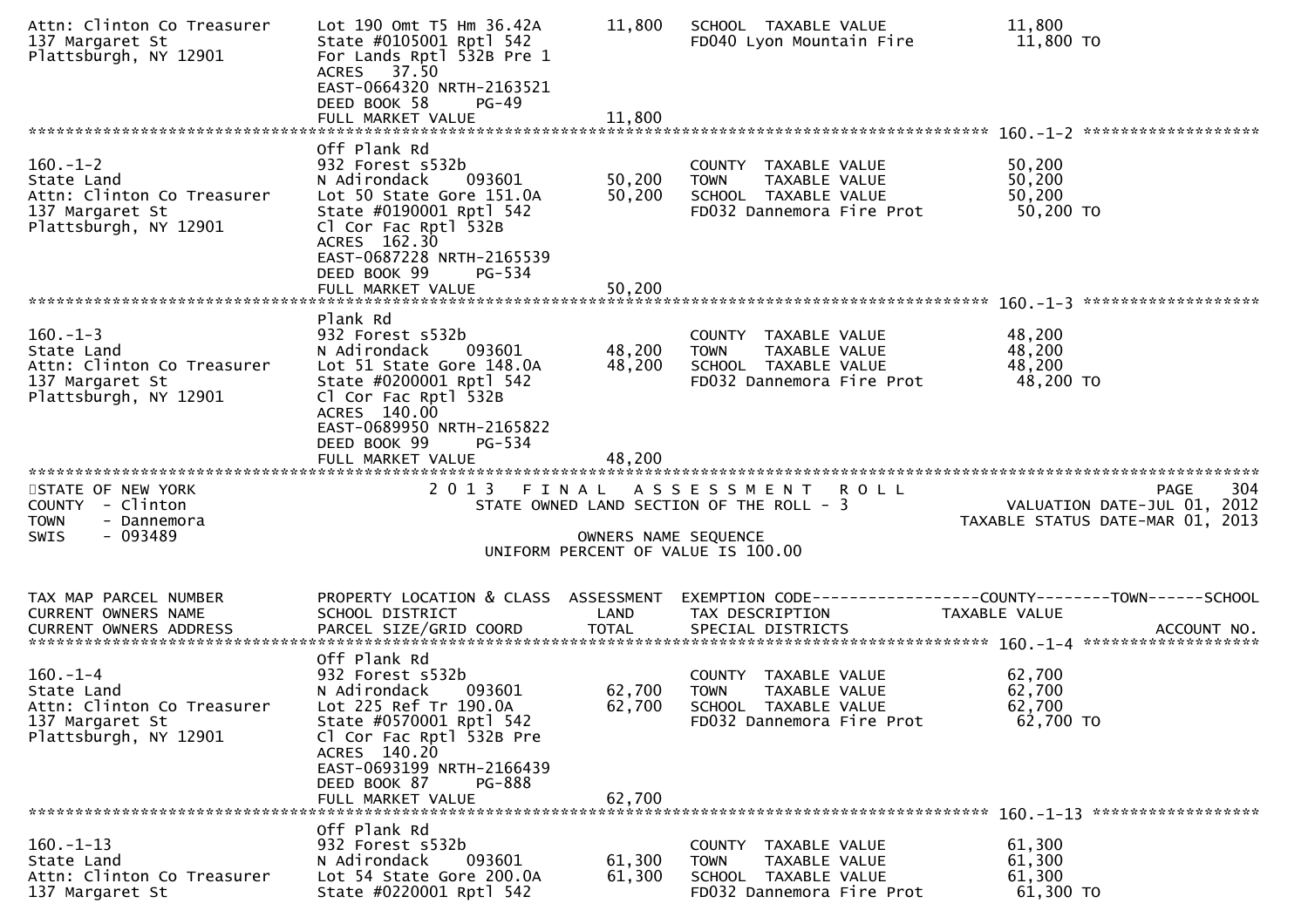| Plattsburgh, NY 12901                                                                                   | Cl Cor Fac Prtl 532B<br>ACRES 200.00<br>EAST-0690313 NRTH-2163037<br>DEED BOOK 99<br>PG-539<br>FULL MARKET VALUE                                                                                                     | 61,300                        |                                                                                                               |                                                                                       |
|---------------------------------------------------------------------------------------------------------|----------------------------------------------------------------------------------------------------------------------------------------------------------------------------------------------------------------------|-------------------------------|---------------------------------------------------------------------------------------------------------------|---------------------------------------------------------------------------------------|
|                                                                                                         |                                                                                                                                                                                                                      |                               |                                                                                                               |                                                                                       |
| $160. - 1 - 14$<br>State Land<br>Attn: Clinton Co Treasurer<br>137 Margaret St<br>Plattsburgh, NY 12901 | Off Plank Rd<br>932 Forest s532b<br>093601<br>N Adirondack<br>Lot 53 State Gore 200.0A<br>State #0210001 Rptl 542<br>Cl Cor Fac Rptl 532B Pre<br>ACRES 212.50<br>EAST-0687660 NRTH-2162684<br>DEED BOOK 76<br>PG-926 | 52,000<br>52,000              | COUNTY TAXABLE VALUE<br>TAXABLE VALUE<br><b>TOWN</b><br>SCHOOL TAXABLE VALUE<br>FD032 Dannemora Fire Prot     | 52,000<br>52,000<br>52,000<br>52,000 TO                                               |
|                                                                                                         |                                                                                                                                                                                                                      |                               |                                                                                                               |                                                                                       |
| $161. - 1 - 5$<br>State Land<br>Attn: Clinton Co Treasurer<br>137 Margaret St<br>Plattsburgh, NY 12901  | Off Rand Hill Rd<br>932 Forest s532b<br>Saranac Central 094401<br>Lots 23, 24 Duer Pat 541A<br>State #0143001<br>Proj E-Ac Clint 108 Prtl<br>ACRES 509.30<br>EAST-0706156 NRTH-2165256<br>DEED BOOK 764<br>$PG-29$   | 174,700<br>174,700            | COUNTY TAXABLE VALUE<br>TAXABLE VALUE<br><b>TOWN</b><br>SCHOOL TAXABLE VALUE<br>FD032 Dannemora Fire Prot     | 174,700<br>174,700<br>174,700<br>174,700 TO                                           |
|                                                                                                         | FULL MARKET VALUE                                                                                                                                                                                                    | 174,700                       |                                                                                                               |                                                                                       |
|                                                                                                         |                                                                                                                                                                                                                      |                               |                                                                                                               |                                                                                       |
| STATE OF NEW YORK<br>COUNTY - Clinton<br><b>TOWN</b><br>- Dannemora<br>- 093489<br>SWIS                 | 2 0 1 3                                                                                                                                                                                                              | FINAL<br>OWNERS NAME SEQUENCE | A S S E S S M E N T R O L L<br>STATE OWNED LAND SECTION OF THE ROLL - 3<br>UNIFORM PERCENT OF VALUE IS 100.00 | 305<br><b>PAGE</b><br>VALUATION DATE-JUL 01, 2012<br>TAXABLE STATUS DATE-MAR 01, 2013 |
| TAX MAP PARCEL NUMBER                                                                                   | PROPERTY LOCATION & CLASS ASSESSMENT                                                                                                                                                                                 |                               |                                                                                                               | EXEMPTION CODE-----------------COUNTY-------TOWN------SCHOOL                          |
| CURRENT OWNERS NAME<br><b>CURRENT OWNERS ADDRESS</b>                                                    | SCHOOL DISTRICT<br>PARCEL SIZE/GRID COORD                                                                                                                                                                            | LAND<br><b>TOTAL</b>          | TAX DESCRIPTION<br>SPECIAL DISTRICTS                                                                          | TAXABLE VALUE<br>ACCOUNT NO.                                                          |
|                                                                                                         | Off Rand Hill Rd                                                                                                                                                                                                     |                               |                                                                                                               |                                                                                       |
| $161. - 1 - 24$<br>State Land<br>Attn: Clinton Co Treasurer<br>137 Margaret St<br>Plattsburgh, NY 12901 | 932 Forest s532b<br>Saranac Central 094401<br>Lot 6 Duer 283.3 A<br>State #0142401 Rptl 542<br>Cl Refor Cp Area Rptl 532<br>ACRES 315.00<br>EAST-0702237 NRTH-2166320<br>DEED BOOK 99<br>PG-534                      | 109,700<br>109,700            | COUNTY TAXABLE VALUE<br><b>TOWN</b><br>TAXABLE VALUE<br>SCHOOL TAXABLE VALUE<br>FD032 Dannemora Fire Prot     | 109,700<br>109,700<br>109,700<br>109,700 TO                                           |
|                                                                                                         | FULL MARKET VALUE                                                                                                                                                                                                    | 109,700                       |                                                                                                               |                                                                                       |
| $161. - 1 - 25$<br>State Land<br>Attn: Clinton Co Treasurer<br>137 Margaret St<br>Plattsburgh, NY 12901 | Off Rand Hill Rd<br>932 Forest s532b<br>Saranac Central 094401<br>Lot 7 Duer 46A<br>State #0142801 Rptl 542<br>Cl Refor Cp Area Rptl 532<br><b>ACRES</b><br>43.00                                                    | 16,600<br>16,600              | COUNTY TAXABLE VALUE<br>TAXABLE VALUE<br><b>TOWN</b><br>SCHOOL TAXABLE VALUE<br>FD032 Dannemora Fire Prot     | 16,600<br>16,600<br>16,600<br>16,600 TO                                               |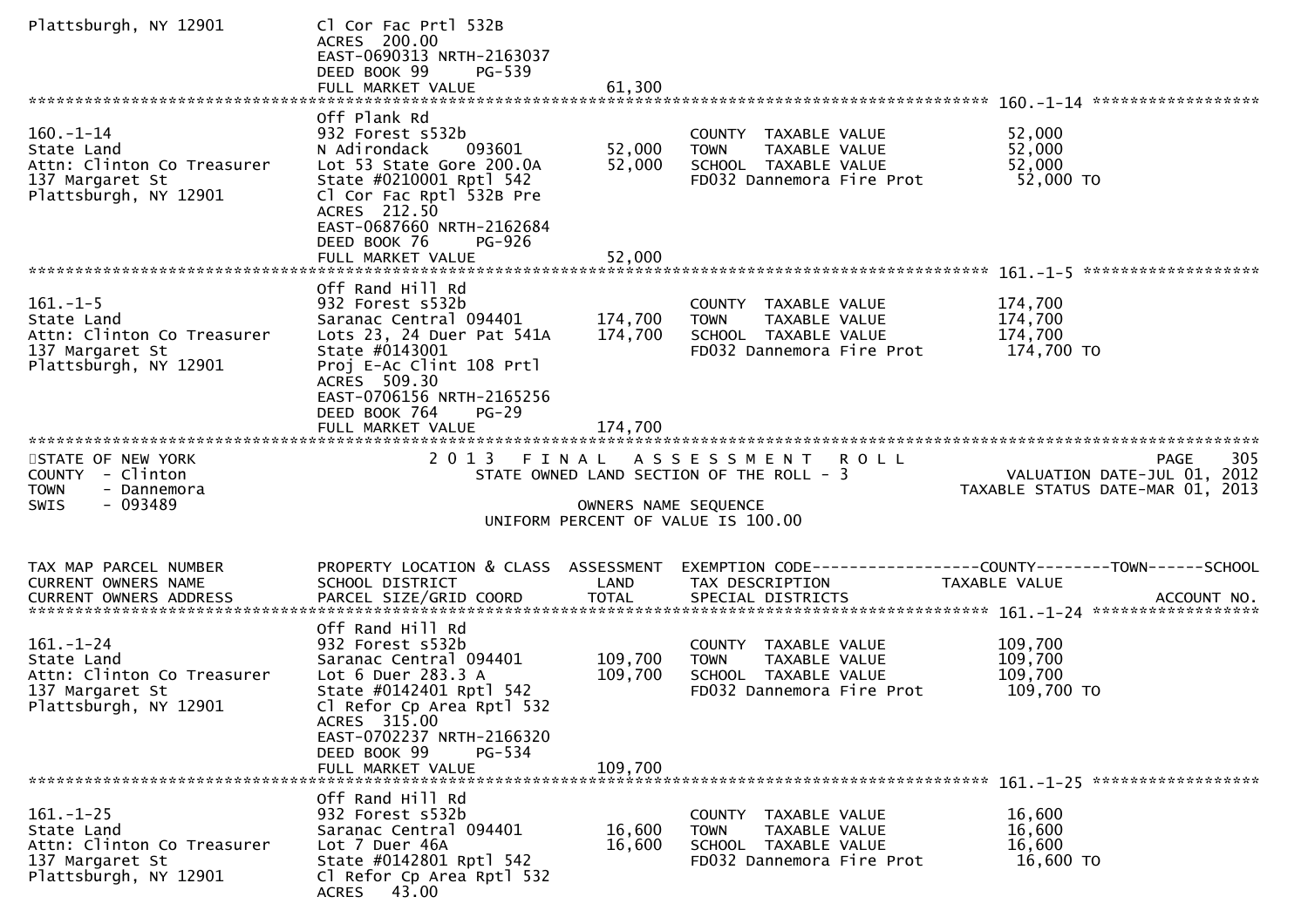|                                                                                                        | EAST-0701885 NRTH-2168185<br>DEED BOOK 76<br>PG-926<br>FULL MARKET VALUE                                                                                                                                                                         | 16,600                     |                                                                                                              |                                                                                 |
|--------------------------------------------------------------------------------------------------------|--------------------------------------------------------------------------------------------------------------------------------------------------------------------------------------------------------------------------------------------------|----------------------------|--------------------------------------------------------------------------------------------------------------|---------------------------------------------------------------------------------|
|                                                                                                        |                                                                                                                                                                                                                                                  |                            |                                                                                                              |                                                                                 |
| $171. - 1 - 3$<br>State Land<br>Attn: Clinton Co Treasurer<br>137 Margaret St<br>Plattsburgh, NY 12901 | Off Bradley Pond Rd<br>932 Forest s532b<br>N Adirondack<br>093601<br>Lot 191-196 Omt T5(hm) 15<br>State #0106001<br>Proj E-Ac Clint 119 Rptl<br>ACRES 250.00<br>EAST-0657549 NRTH-2162604<br>DEED BOOK 764<br>$PG-29$                            | 39,400<br>39,400           | COUNTY TAXABLE VALUE<br>TAXABLE VALUE<br><b>TOWN</b><br>SCHOOL TAXABLE VALUE<br>FD040 Lyon Mountain Fire     | 39,400<br>39,400<br>39,400<br>39,400 TO                                         |
|                                                                                                        | FULL MARKET VALUE                                                                                                                                                                                                                                | 39,400                     |                                                                                                              |                                                                                 |
|                                                                                                        |                                                                                                                                                                                                                                                  |                            |                                                                                                              |                                                                                 |
| $172 - 2 - 4$<br>State Land<br>Attn: Clinton Co Treasurer<br>137 Margaret St<br>Plattsburgh, NY 12901  | Chazy Lake Rd<br>932 Forest s532b - WTRFNT<br>N Adirondack<br>093601<br>Lot 134 T5omt<br>State #0122001<br>Txbl/rptl 532 E&a 6/94<br><b>ACRES</b><br>3.50<br>EAST-0663954 NRTH-2155894<br>DEED BOOK 499<br>PG-634                                | 172,400<br>172,400         | COUNTY TAXABLE VALUE<br>TAXABLE VALUE<br><b>TOWN</b><br>SCHOOL TAXABLE VALUE<br>FD040 Lyon Mountain Fire     | 172,400<br>172,400<br>172,400<br>172,400 TO                                     |
|                                                                                                        | FULL MARKET VALUE                                                                                                                                                                                                                                |                            |                                                                                                              |                                                                                 |
| STATE OF NEW YORK<br>COUNTY - Clinton<br><b>TOWN</b><br>- Dannemora<br>- 093489<br><b>SWIS</b>         |                                                                                                                                                                                                                                                  | OWNERS NAME SEQUENCE       | 2013 FINAL ASSESSMENT ROLL<br>STATE OWNED LAND SECTION OF THE ROLL - 3<br>UNIFORM PERCENT OF VALUE IS 100.00 | 306<br>PAGE<br>VALUATION DATE-JUL 01, 2012<br>TAXABLE STATUS DATE-MAR 01, 2013  |
| TAX MAP PARCEL NUMBER<br>CURRENT OWNERS NAME                                                           | PROPERTY LOCATION & CLASS ASSESSMENT<br>SCHOOL DISTRICT                                                                                                                                                                                          | LAND                       | TAX DESCRIPTION                                                                                              | EXEMPTION CODE------------------COUNTY--------TOWN------SCHOOL<br>TAXABLE VALUE |
| $173. - 4 - 2$<br>State Land<br>Attn: Clinton Co Treasurer<br>137 Margaret St<br>Plattsburgh, NY 12901 | Off wilfred King Rd<br>932 Forest s532b<br>N Adirondack<br>093601<br>Lot 246 Omt T5 Hm 96.06A<br>State #0121801 Rptl 542<br>For Lands Rptl 532B Pre 1<br>ACRES 90.00<br>EAST-0673893 NRTH-2154803<br>PG-926<br>DEED BOOK 76<br>FULL MARKET VALUE | 33,200<br>33,200<br>33,200 | COUNTY TAXABLE VALUE<br><b>TOWN</b><br>TAXABLE VALUE<br>SCHOOL TAXABLE VALUE<br>FD032 Dannemora Fire Prot    | 33,200<br>33,200<br>33,200<br>33,200 TO                                         |
|                                                                                                        |                                                                                                                                                                                                                                                  |                            |                                                                                                              |                                                                                 |
| $173. -4-5$<br>State Land<br>Attn: Clinton Co Treasurer<br>137 Margaret St<br>Plattsburgh, NY 12901    | Off Wilfred King Rd<br>932 Forest s532b<br>N Adirondack<br>093601<br>Lot 245 Omt T5 Hm 25.79A<br>State #0121401 Prtl 542<br>For Lands Rptl 532B Pre 1<br>ACRES 37.00<br>EAST-0674966 NRTH-2154312<br>DEED BOOK 58<br><b>PG-49</b>                | 9,000<br>9,000             | COUNTY TAXABLE VALUE<br>TAXABLE VALUE<br><b>TOWN</b><br>SCHOOL TAXABLE VALUE<br>FD032 Dannemora Fire Prot    | 9,000<br>9,000<br>9,000<br>9,000 TO                                             |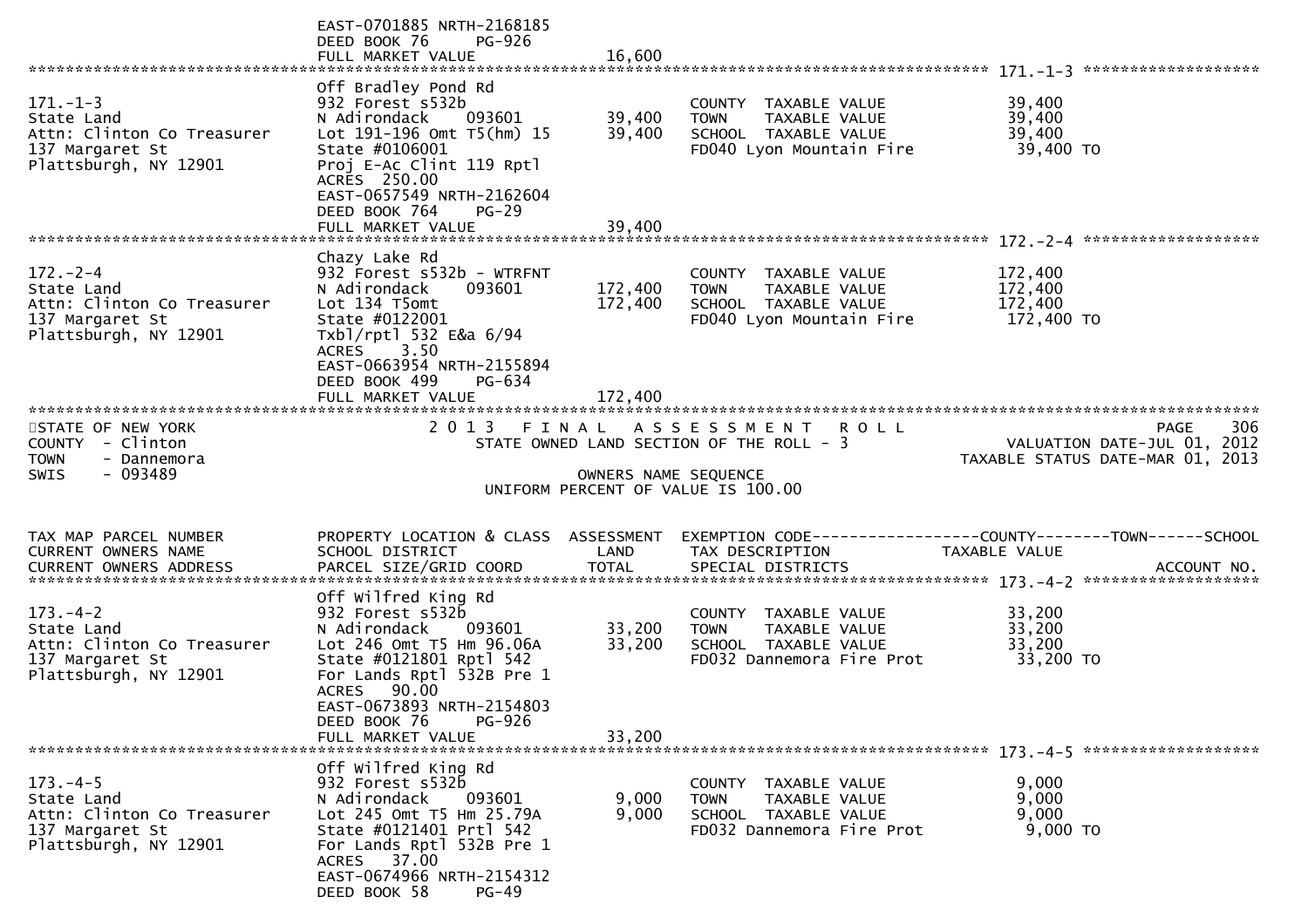|                                                                                                          | FULL MARKET VALUE                                                                                                                                                                                                                                                    | 9,000                         |                                                                                                                        |                                                                                |
|----------------------------------------------------------------------------------------------------------|----------------------------------------------------------------------------------------------------------------------------------------------------------------------------------------------------------------------------------------------------------------------|-------------------------------|------------------------------------------------------------------------------------------------------------------------|--------------------------------------------------------------------------------|
| $173.3 - 1 - 21$<br>State Land<br>Attn: Clinton Co Treasurer<br>137 Margaret St<br>Plattsburgh, NY 12901 | Off wilfred King Rd<br>311 Res vac land - WTRFNT<br>N Adirondack<br>093601<br>Lot 132 T5omt Pump Site 0<br>State #0179001 Rptl 542<br>Cl Cor Fac Rptl 532B<br>FRNT 150.00 DPTH<br>90.00<br>EAST-0673376 NRTH-2157845<br>DEED BOOK 167<br>PG-198<br>FULL MARKET VALUE | 127,500<br>127,500<br>127,500 | COUNTY TAXABLE VALUE<br><b>TOWN</b><br>TAXABLE VALUE<br>SCHOOL TAXABLE VALUE<br>FD032 Dannemora Fire Prot              | 127,500<br>127,500<br>127,500<br>127,500 TO                                    |
| $174. - 2 - 1$<br>State Land<br>Attn: Clinton Co Treasurer<br>137 Margaret St<br>Plattsburgh, NY 12901   | Off Rt 374<br>932 Forest s532b<br>N Adirondack<br>093601<br>Lot 56 State Gore 200.0A<br>State #0230001 Rptl 542<br>Cl Cor Fac Rptl 532B<br>ACRES 203.60<br>EAST-0688181 NRTH-2159402<br>DEED BOOK 99<br>PG-534<br>FULL MARKET VALUE                                  | 121,800<br>121,800<br>121,800 | COUNTY TAXABLE VALUE<br><b>TOWN</b><br>TAXABLE VALUE<br>SCHOOL TAXABLE VALUE<br>FD032 Dannemora Fire Prot              | 121,800<br>121,800<br>121,800<br>121,800 TO                                    |
| STATE OF NEW YORK<br>COUNTY - Clinton<br><b>TOWN</b><br>- Dannemora<br>$-093489$<br><b>SWIS</b>          |                                                                                                                                                                                                                                                                      | OWNERS NAME SEQUENCE          | 2013 FINAL ASSESSMENT<br><b>ROLL</b><br>STATE OWNED LAND SECTION OF THE ROLL - 3<br>UNIFORM PERCENT OF VALUE IS 100.00 | 307<br>PAGE<br>VALUATION DATE-JUL 01, 2012<br>TAXABLE STATUS DATE-MAR 01, 2013 |
| TAX MAP PARCEL NUMBER<br>CURRENT OWNERS NAME                                                             | PROPERTY LOCATION & CLASS ASSESSMENT<br>SCHOOL DISTRICT                                                                                                                                                                                                              | LAND                          |                                                                                                                        | EXEMPTION CODE-----------------COUNTY-------TOWN------SCHOOL<br>TAXABLE VALUE  |
|                                                                                                          |                                                                                                                                                                                                                                                                      |                               | TAX DESCRIPTION                                                                                                        |                                                                                |
| $174. - 2 - 2$<br>State Land<br>Attn: Clinton Co Treasurer<br>137 Margaret St<br>Plattsburgh, NY 12901   | Off Rt 374<br>932 Forest s532b<br>N Adirondack<br>093601<br>Lot 57 State Gore 200.0A<br>State #0240001 Rptl 542<br>Cl Cor Fac Rptl 532B<br>ACRES 193.00<br>EAST-0690755 NRTH-2159745<br>PG-534<br>DEED BOOK 99                                                       | 139,000<br>139,000            | COUNTY TAXABLE VALUE<br>TAXABLE VALUE<br><b>TOWN</b><br>SCHOOL TAXABLE VALUE<br>FD032 Dannemora Fire Prot              | 139,000<br>139,000<br>139,000<br>139,000 TO                                    |
|                                                                                                          | FULL MARKET VALUE                                                                                                                                                                                                                                                    | 139,000                       |                                                                                                                        |                                                                                |
| $174. - 2 - 3$<br>State Land<br>Attn: Clinton Co Treasurer<br>137 Margaret St<br>Plattsburgh, NY 12901   | Off Rt 374<br>932 Forest s532b<br>Saranac Central 094401<br>Lot 229 Ref Tr 420.0A<br>State #0580001 Rptl 542<br>Cl Cor Fac Rptl 532B<br>ACRES 423.00<br>EAST-0694125 NRTH-2158567<br>DEED BOOK 99<br>PG-534<br>FULL MARKET VALUE                                     | 220,100<br>220,100<br>220,100 | COUNTY TAXABLE VALUE<br><b>TOWN</b><br>TAXABLE VALUE<br>SCHOOL TAXABLE VALUE<br>FD032 Dannemora Fire Prot              | 220,100<br>220,100<br>220,100<br>220,100 TO                                    |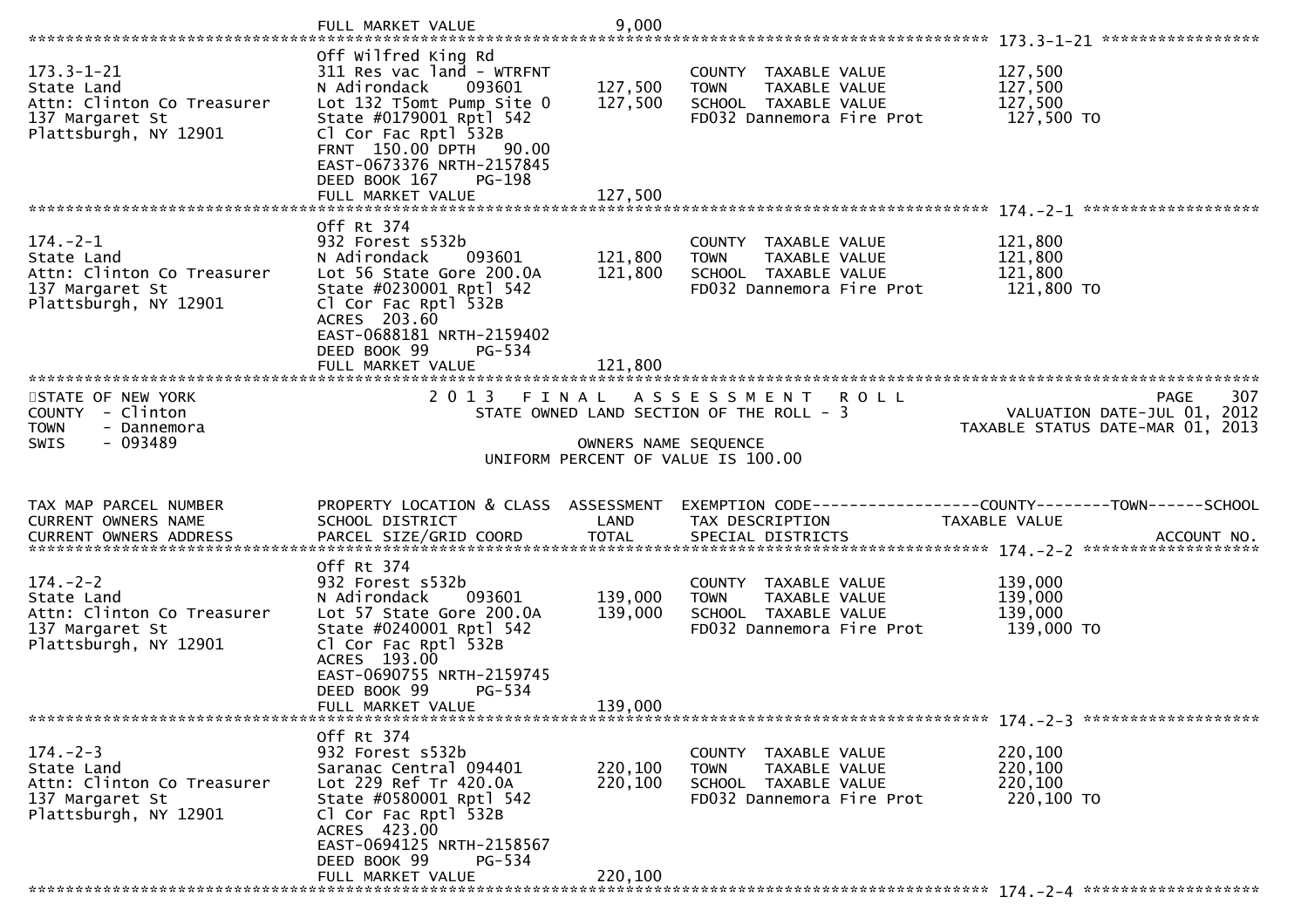| $174. - 2 - 4$<br>State Land<br>Attn: Clinton Co Treasurer<br>137 Margaret St<br>Plattsburgh, NY 12901 | Rt 374<br>932 Forest s532b<br>Saranac Central 094401<br>Lot 231 Ref Tr 420.0A<br>State #0590001 Rptl 542<br>Cl Cor Fac Rptl 532B<br>ACRES 444.00<br>EAST-0694666 NRTH-2153556<br>DEED BOOK 132<br>PG-322<br>FULL MARKET VALUE | 194,000<br>194,000<br>194,000 | COUNTY TAXABLE VALUE<br><b>TOWN</b><br>TAXABLE VALUE<br>SCHOOL TAXABLE VALUE<br>FD032 Dannemora Fire Prot | 194,000<br>194,000<br>194,000<br>194,000 TO                                    |     |
|--------------------------------------------------------------------------------------------------------|-------------------------------------------------------------------------------------------------------------------------------------------------------------------------------------------------------------------------------|-------------------------------|-----------------------------------------------------------------------------------------------------------|--------------------------------------------------------------------------------|-----|
| $174. - 2 - 5$                                                                                         | Off Rt 374<br>932 Forest s532b                                                                                                                                                                                                |                               | COUNTY TAXABLE VALUE                                                                                      | 98,800                                                                         |     |
| State Land<br>Attn: Clinton Co Treasurer<br>137 Margaret St<br>Plattsburgh, NY 12901                   | Saranac Central 094401<br>Lot 60 State Gore 200A<br>State #0270001 Rptl 542<br>Cl Cor Fac Rptl 532B<br>ACRES 189.00<br>EAST-0691198 NRTH-2156473<br>DEED BOOK 115<br><b>PG-559</b>                                            | 98,800<br>98,800              | <b>TOWN</b><br>TAXABLE VALUE<br>SCHOOL TAXABLE VALUE<br>FD032 Dannemora Fire Prot                         | 98,800<br>98,800<br>98,800 TO                                                  |     |
|                                                                                                        | FULL MARKET VALUE                                                                                                                                                                                                             | 98,800                        |                                                                                                           |                                                                                |     |
| STATE OF NEW YORK<br>COUNTY - Clinton<br><b>TOWN</b><br>- Dannemora                                    |                                                                                                                                                                                                                               |                               | 2013 FINAL ASSESSMENT ROLL<br>STATE OWNED LAND SECTION OF THE ROLL - 3                                    | <b>PAGE</b><br>VALUATION DATE-JUL 01, 2012<br>TAXABLE STATUS DATE-MAR 01, 2013 | 308 |
| $-093489$<br><b>SWIS</b>                                                                               |                                                                                                                                                                                                                               | OWNERS NAME SEQUENCE          | UNIFORM PERCENT OF VALUE IS 100.00                                                                        |                                                                                |     |
|                                                                                                        |                                                                                                                                                                                                                               |                               |                                                                                                           |                                                                                |     |
|                                                                                                        |                                                                                                                                                                                                                               |                               |                                                                                                           |                                                                                |     |
| TAX MAP PARCEL NUMBER<br>CURRENT OWNERS NAME                                                           | PROPERTY LOCATION & CLASS ASSESSMENT<br>SCHOOL DISTRICT                                                                                                                                                                       | LAND                          | TAX DESCRIPTION                                                                                           | TAXABLE VALUE                                                                  |     |
|                                                                                                        |                                                                                                                                                                                                                               |                               |                                                                                                           |                                                                                |     |
| $174. - 2 - 6$                                                                                         | Rt 374<br>932 Forest s532b                                                                                                                                                                                                    |                               | COUNTY TAXABLE VALUE                                                                                      | 91,600                                                                         |     |
| State Land<br>Attn: Clinton Co Treasurer                                                               | Saranac Central 094401<br>Lot 59 Ne State Gore 149A                                                                                                                                                                           | 91,600<br>91,600              | TAXABLE VALUE<br><b>TOWN</b><br>SCHOOL TAXABLE VALUE                                                      | 91,600<br>91,600                                                               |     |
| 137 Margaret St<br>Plattsburgh, NY 12901                                                               | State #0260201 Rptl 542<br>Cl Cor Fac Rptl 532B Pre<br>ACRES 148.00<br>EAST-0688818 NRTH-2156530                                                                                                                              |                               | FD032 Dannemora Fire Prot                                                                                 | 91,600 TO                                                                      |     |
|                                                                                                        | DEED BOOK 87<br>PG-872<br>FULL MARKET VALUE                                                                                                                                                                                   | 91,600                        |                                                                                                           |                                                                                |     |
|                                                                                                        | Rt 374                                                                                                                                                                                                                        |                               |                                                                                                           |                                                                                |     |
| $174. - 2 - 7$                                                                                         | 932 Forest s532b                                                                                                                                                                                                              |                               | <b>COUNTY</b><br>TAXABLE VALUE                                                                            | 34,000                                                                         |     |
| State Land<br>Attn: Clinton Co Treasurer                                                               | Saranac Central 094401<br>Lot 59 State Gore 51A Wes                                                                                                                                                                           | 34,000<br>34,000              | TAXABLE VALUE<br><b>TOWN</b><br>SCHOOL TAXABLE VALUE                                                      | 34,000<br>34,000                                                               |     |
| 137 Margaret St<br>Plattsburgh, NY 12901                                                               | State #0153401 Rptl 542<br>Cl Refor Area 9 Rptl 532B<br>ACRES 44.00<br>EAST-0688344 NRTH-2155003                                                                                                                              |                               | FD032 Dannemora Fire Prot                                                                                 | 34,000 TO                                                                      |     |
|                                                                                                        | DEED BOOK 87<br>PG-896<br>FULL MARKET VALUE                                                                                                                                                                                   | 34,000                        |                                                                                                           |                                                                                |     |
|                                                                                                        | Off Gen Leroy Manor Rd                                                                                                                                                                                                        |                               |                                                                                                           |                                                                                |     |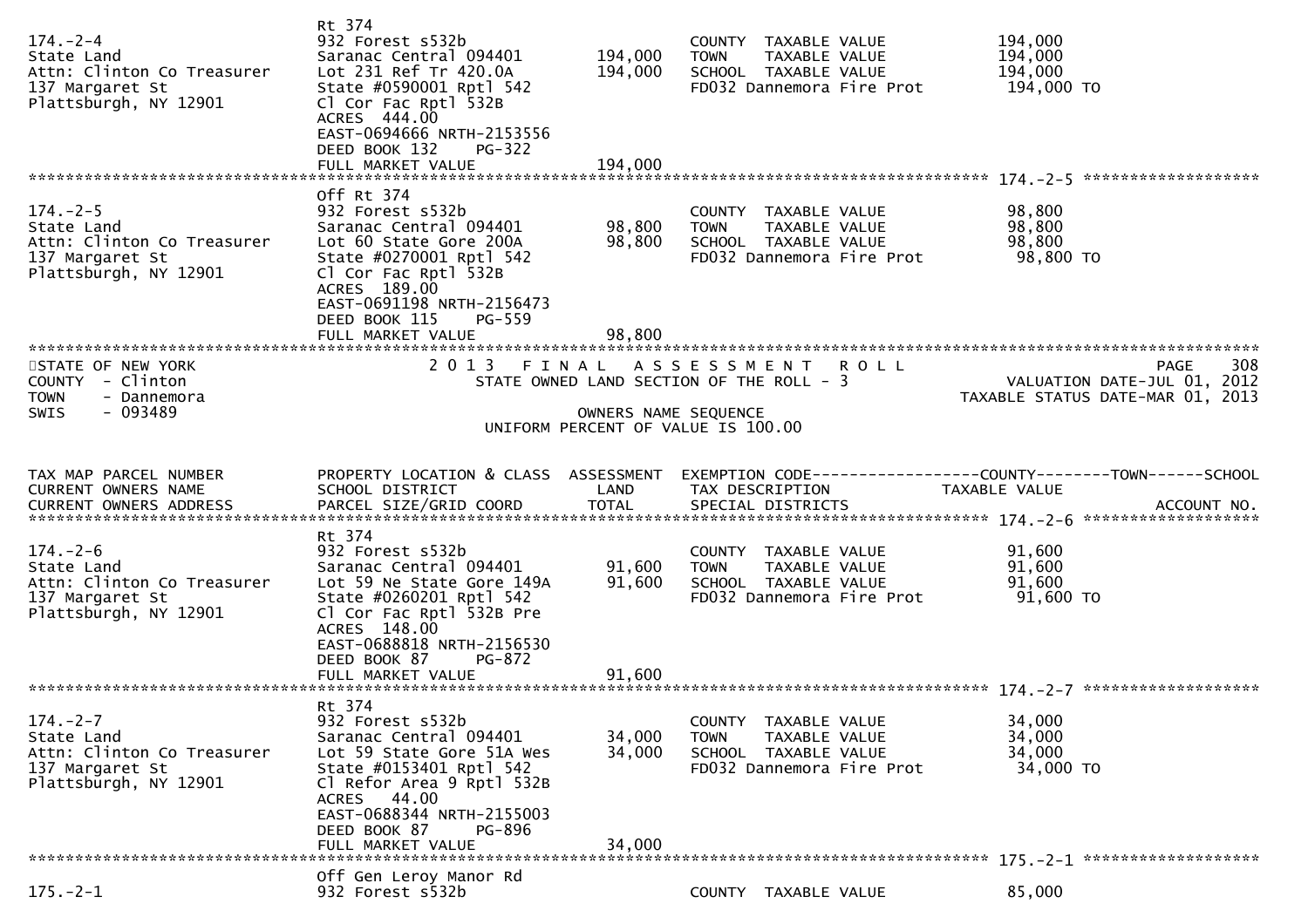| State Land<br>Attn: Clinton Co Treasurer<br>137 Margaret St<br>Plattsburgh, NY 12901                    | Saranac Central 094401<br>Lot 25 Duer 250A<br>State #0145001 Rptl 542<br>Cl Refor Cp Area Rptl 532<br>ACRES 265.00<br>EAST-0706992 NRTH-2160301<br>DEED BOOK 105<br>PG-587                                        | 85,000<br>85,000              | <b>TOWN</b><br>TAXABLE VALUE<br>SCHOOL TAXABLE VALUE<br>FD032 Dannemora Fire Prot                                | 85,000<br>85,000<br>85,000 TO                                                                                     |
|---------------------------------------------------------------------------------------------------------|-------------------------------------------------------------------------------------------------------------------------------------------------------------------------------------------------------------------|-------------------------------|------------------------------------------------------------------------------------------------------------------|-------------------------------------------------------------------------------------------------------------------|
|                                                                                                         | FULL MARKET VALUE                                                                                                                                                                                                 | 85,000                        |                                                                                                                  |                                                                                                                   |
| $175. - 2 - 17$<br>State Land<br>Attn: Clinton Co Treasurer<br>137 Margaret St<br>Plattsburgh, NY 12901 | Gen Leroy Manor Rd<br>932 Forest s532b<br>Saranac Central 094401<br>Lot 26 Duer 84A<br>State #0145401 Rptl 542<br>Cl Refor Cp Area Rptl 532<br>ACRES 84.00<br>EAST-0707255 NRTH-2157301<br>DEED BOOK 82<br>PG-993 | 41,500<br>41,500              | COUNTY TAXABLE VALUE<br><b>TOWN</b><br>TAXABLE VALUE<br>SCHOOL TAXABLE VALUE<br>FD032 Dannemora Fire Prot        | 41,500<br>41,500<br>41,500<br>41,500 TO                                                                           |
|                                                                                                         | FULL MARKET VALUE                                                                                                                                                                                                 | 41,500                        |                                                                                                                  |                                                                                                                   |
| STATE OF NEW YORK<br>COUNTY - Clinton<br><b>TOWN</b><br>- Dannemora                                     | 2 0 1 3                                                                                                                                                                                                           |                               | FINAL ASSESSMENT ROLL<br>STATE OWNED LAND SECTION OF THE ROLL - 3                                                | 309<br>PAGE<br>VALUATION DATE-JUL 01, 2012<br>TAXABLE STATUS DATE-MAR 01, 2013                                    |
| - 093489<br><b>SWIS</b>                                                                                 |                                                                                                                                                                                                                   | OWNERS NAME SEQUENCE          | UNIFORM PERCENT OF VALUE IS 100.00                                                                               |                                                                                                                   |
|                                                                                                         |                                                                                                                                                                                                                   |                               |                                                                                                                  |                                                                                                                   |
| TAX MAP PARCEL NUMBER<br>CURRENT OWNERS NAME                                                            | SCHOOL DISTRICT                                                                                                                                                                                                   | LAND                          | TAX DESCRIPTION                                                                                                  | PROPERTY LOCATION & CLASS ASSESSMENT EXEMPTION CODE----------------COUNTY-------TOWN------SCHOOL<br>TAXABLE VALUE |
| $185. - 1 - 2$<br>State Land<br>137 Margaret St<br>Plattsburgh, NY 12901                                | Chazy Lake Rd<br>910 Priv forest<br>093601<br>N Adirondack<br>ACRES 580.50<br>EAST-0662756 NRTH-2149422<br>DEED BOOK 20082 PG-19877<br>FULL MARKET VALUE                                                          | 510,200<br>510,200<br>510,200 | COUNTY TAXABLE VALUE<br>TAXABLE VALUE<br><b>TOWN</b><br>SCHOOL TAXABLE VALUE<br>FD040 Lyon Mountain Fire         | 510,200<br>510,200<br>510,200<br>510,200 TO                                                                       |
|                                                                                                         |                                                                                                                                                                                                                   |                               |                                                                                                                  |                                                                                                                   |
| $185. - 2 - 1$<br>State Land<br>Attn: Clinton Co Treasurer<br>137 Margaret St<br>Plattsburgh, NY 12901  | Off wilfred King Rd<br>932 Forest s532b - WTRFNT<br>N Adirondack<br>093601<br>Lot 293 Omt T5 Hm 52.28A<br>State #0136001 Rptl 542<br>For Lands Rptl 532A Pre 1<br>ACRES 57.90<br>EAST-0670946 NRTH-2148668        | 569,700<br>569,700            | COUNTY TAXABLE VALUE<br><b>TOWN</b><br>TAXABLE VALUE<br>SCHOOL TAXABLE VALUE<br>FD032 Dannemora Fire Prot        | 569,700<br>569,700<br>569,700<br>569,700 TO                                                                       |
|                                                                                                         | DEED BOOK 58<br>$PG-49$<br>FULL MARKET VALUE                                                                                                                                                                      | 569,700                       |                                                                                                                  |                                                                                                                   |
| $186. - 1 - 3$<br>State Land<br>Attn: Clinton Co Treasurer<br>137 Margaret St<br>Plattsburgh, NY 12901  | Wilfred King Rd<br>932 Forest s532b<br>093601<br>N Adirondack<br>Lot 294 Omt T5 Hm 113.29A<br>State #0136401 Rptl 542<br>For Lands Rptl 532B Pre 1<br>ACRES 111.60                                                | 58,000<br>58,000              | COUNTY TAXABLE VALUE<br><b>TAXABLE VALUE</b><br><b>TOWN</b><br>SCHOOL TAXABLE VALUE<br>FD032 Dannemora Fire Prot | 58,000<br>58,000<br>58,000<br>58,000 TO                                                                           |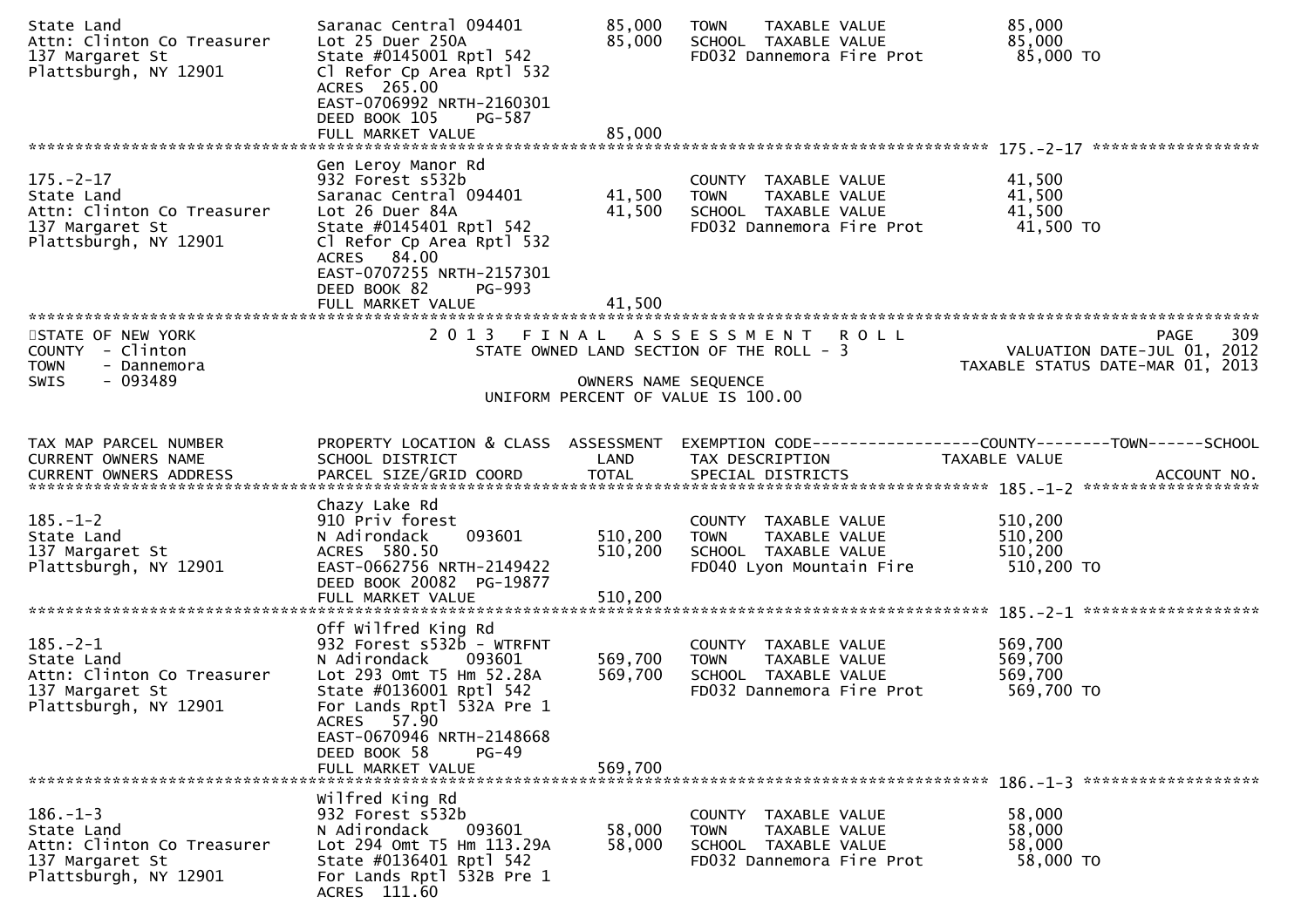|                                                                                                        | EAST-0672693 NRTH-2148991<br>DEED BOOK 58<br>PG-49<br>FULL MARKET VALUE                                                                                                                                                        | 58,000               |                                                                                                           |                                                                                |     |
|--------------------------------------------------------------------------------------------------------|--------------------------------------------------------------------------------------------------------------------------------------------------------------------------------------------------------------------------------|----------------------|-----------------------------------------------------------------------------------------------------------|--------------------------------------------------------------------------------|-----|
|                                                                                                        |                                                                                                                                                                                                                                |                      |                                                                                                           |                                                                                |     |
| $186. - 1 - 4$<br>State Land<br>Attn: Clinton Co Treasurer<br>137 Margaret St                          | Off wilfred King Rd<br>932 Forest s532b<br>Saranac Central 094401<br>Lot 295 Omt T5 Hm 128.87A<br>State #0136801 Rptl 542                                                                                                      | 39,500<br>39,500     | COUNTY TAXABLE VALUE<br><b>TOWN</b><br>TAXABLE VALUE<br>SCHOOL TAXABLE VALUE<br>FD032 Dannemora Fire Prot | 39,500<br>39,500<br>39,500<br>39,500 TO                                        |     |
| Plattsburgh, NY 12901                                                                                  | For Lands Rptl 532B Pre 1<br>ACRES 157.00<br>EAST-0675047 NRTH-2150099<br>DEED BOOK 58<br><b>PG-49</b><br>FULL MARKET VALUE                                                                                                    | 39,500               |                                                                                                           |                                                                                |     |
|                                                                                                        |                                                                                                                                                                                                                                |                      |                                                                                                           |                                                                                |     |
| $186. - 1 - 5$<br>State Land<br>Attn: Clinton Co Treasurer<br>137 Margaret St<br>Plattsburgh, NY 12901 | Off wilfred King Rd<br>932 Forest s532b<br>Saranac Central 094401<br>Lot 296 Omt T5 Hm 236.09A<br>State #0137201 Rptl 542<br>For Lands Rptl 532B Pre 1<br>ACRES 220.30<br>EAST-0676807 NRTH-2150974<br>DEED BOOK 58<br>$PG-49$ | 83,700<br>83,700     | COUNTY TAXABLE VALUE<br>TAXABLE VALUE<br><b>TOWN</b><br>SCHOOL TAXABLE VALUE<br>FD032 Dannemora Fire Prot | 83,700<br>83,700<br>83,700<br>83,700 TO                                        |     |
|                                                                                                        |                                                                                                                                                                                                                                |                      |                                                                                                           |                                                                                |     |
|                                                                                                        |                                                                                                                                                                                                                                |                      |                                                                                                           |                                                                                |     |
| STATE OF NEW YORK<br>COUNTY - Clinton<br><b>TOWN</b><br>- Dannemora<br>- 093489<br><b>SWIS</b>         |                                                                                                                                                                                                                                |                      | 2013 FINAL ASSESSMENT ROLL<br>STATE OWNED LAND SECTION OF THE ROLL - 3                                    | <b>PAGE</b><br>VALUATION DATE-JUL 01, 2012<br>TAXABLE STATUS DATE-MAR 01, 2013 | 310 |
|                                                                                                        |                                                                                                                                                                                                                                | OWNERS NAME SEQUENCE | UNIFORM PERCENT OF VALUE IS 100.00                                                                        |                                                                                |     |
|                                                                                                        |                                                                                                                                                                                                                                |                      |                                                                                                           |                                                                                |     |
| TAX MAP PARCEL NUMBER                                                                                  | PROPERTY LOCATION & CLASS ASSESSMENT                                                                                                                                                                                           |                      |                                                                                                           |                                                                                |     |
| CURRENT OWNERS NAME                                                                                    | SCHOOL DISTRICT                                                                                                                                                                                                                | LAND                 | TAX DESCRIPTION                                                                                           | TAXABLE VALUE                                                                  |     |
|                                                                                                        | Off wilfred King Rd                                                                                                                                                                                                            |                      |                                                                                                           |                                                                                |     |
| $186. - 1 - 7$<br>State Land                                                                           | 932 Forest s532b<br>Saranac Central 094401                                                                                                                                                                                     | 59,200               | COUNTY TAXABLE VALUE<br><b>TOWN</b><br>TAXABLE VALUE                                                      | 59,200<br>59,200                                                               |     |
| Attn: Clinton Co Treasurer                                                                             | Lot 297 Omt T5 Hm 122.9A                                                                                                                                                                                                       | 59,200               | SCHOOL TAXABLE VALUE                                                                                      | 59,200                                                                         |     |
| 137 Margaret St<br>Plattsburgh, NY 12901                                                               | State #0137602 Rptl 542<br>For Lands Rptl 532B Pre 1<br>ACRES 109.80<br>EAST-0679439 NRTH-2149719<br>$PG-49$<br>DEED BOOK 58                                                                                                   |                      | FD032 Dannemora Fire Prot                                                                                 | 59,200 TO                                                                      |     |
|                                                                                                        | FULL MARKET VALUE                                                                                                                                                                                                              | 59,200               |                                                                                                           |                                                                                |     |
|                                                                                                        | Off wilfred King Rd                                                                                                                                                                                                            |                      |                                                                                                           |                                                                                |     |
| $186. - 1 - 8$                                                                                         | 932 Forest s532b                                                                                                                                                                                                               |                      | COUNTY<br>TAXABLE VALUE                                                                                   | 36,600                                                                         |     |
| State Land                                                                                             | Saranac Central 094401                                                                                                                                                                                                         | 36,600               | <b>TOWN</b><br>TAXABLE VALUE                                                                              | 36,600                                                                         |     |
| Attn: Clinton Co Treasurer<br>137 Margaret St                                                          | Lot 298 Omt T5 Hm 109.56A<br>State #0138001 Rptl 542                                                                                                                                                                           | 36,600               | SCHOOL TAXABLE VALUE<br>FD032 Dannemora Fire Prot                                                         | 36,600<br>36,600 TO                                                            |     |
| Plattsburgh, NY 12901                                                                                  | For Lands Rptl 532B Pre 1<br>ACRES 113.80                                                                                                                                                                                      |                      |                                                                                                           |                                                                                |     |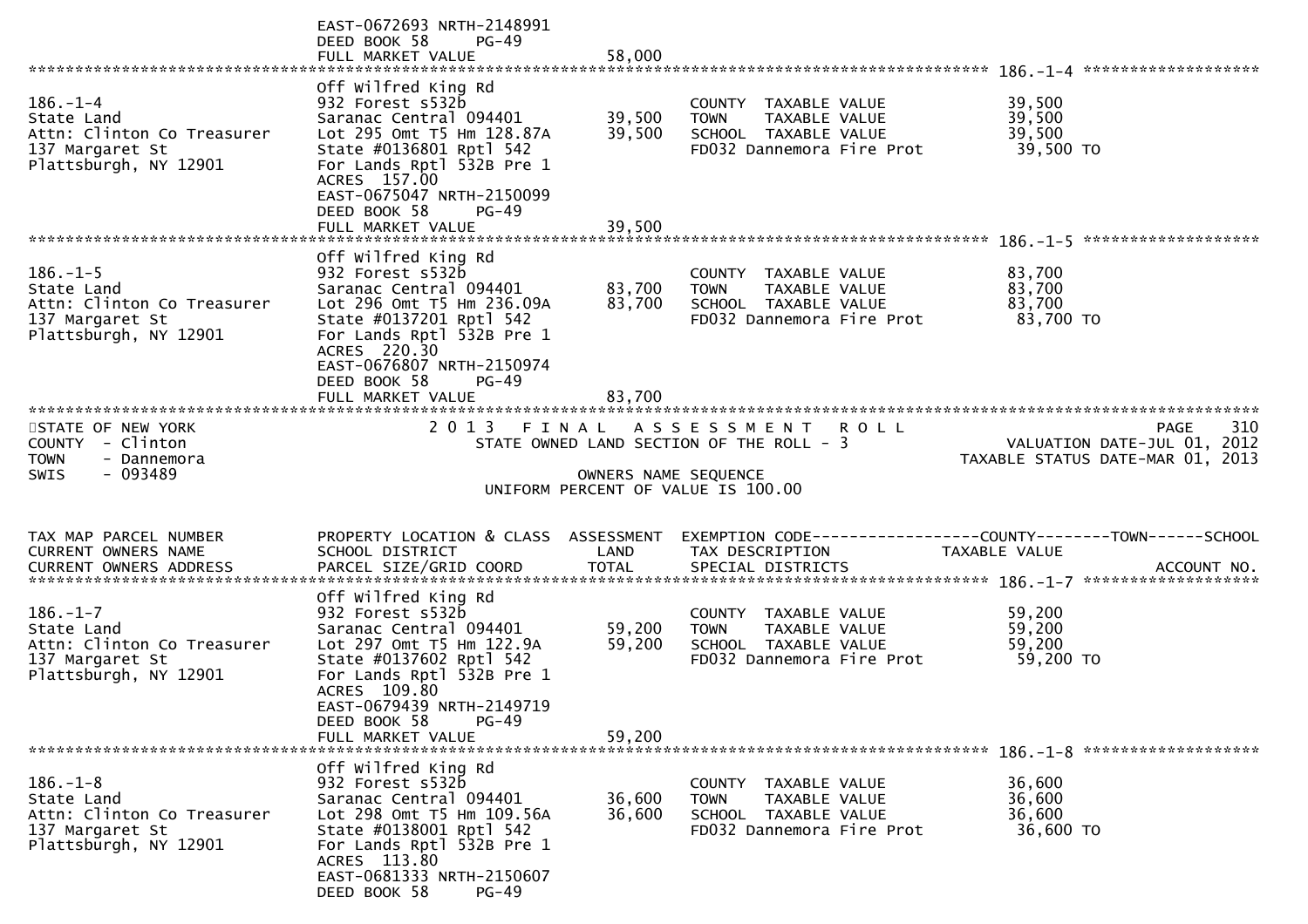|                                                                                                        | FULL MARKET VALUE                                                                                                                                                                                                                                   | 36,600                     |                                                                                                           |                                                                                              |
|--------------------------------------------------------------------------------------------------------|-----------------------------------------------------------------------------------------------------------------------------------------------------------------------------------------------------------------------------------------------------|----------------------------|-----------------------------------------------------------------------------------------------------------|----------------------------------------------------------------------------------------------|
| $186. - 1 - 9$<br>State Land<br>Attn: Clinton Co Treasurer<br>137 Margaret St<br>Plattsburgh, NY 12901 | Off wilfred King Rd<br>932 Forest s532b<br>Saranac Central 094401<br>Lot 299 Omt T5 Hm 150.23A<br>State #0138401 Rptl 542<br>For Lands Rptl 532B Pre 1<br>ACRES 102.00<br>EAST-0682487 NRTH-2152257<br>DEED BOOK 58<br>$PG-49$<br>FULL MARKET VALUE | 50,400<br>50,400<br>50,400 | COUNTY TAXABLE VALUE<br><b>TOWN</b><br>TAXABLE VALUE<br>SCHOOL TAXABLE VALUE<br>FD032 Dannemora Fire Prot | 50,400<br>50,400<br>50,400<br>50,400 TO                                                      |
| $186. - 1 - 10$                                                                                        | Off Rt 374<br>932 Forest s532b                                                                                                                                                                                                                      |                            | COUNTY<br>TAXABLE VALUE                                                                                   | 31,500                                                                                       |
| State Land<br>Attn: Clinton Co Treasurer<br>137 Margaret St<br>Plattsburgh, NY 12901                   | Saranac Central 094401<br>Lot 300 Omt T5 Hm 106.44A<br>State #0138801 Rptl 542<br>For Lands Rptl 532B Pre 1<br>ACRES 93.10<br>EAST-0683983 NRTH-2153591<br>DEED BOOK 58<br>$PG-49$                                                                  | 31,500<br>31,500           | <b>TOWN</b><br>TAXABLE VALUE<br>SCHOOL TAXABLE VALUE<br>FD032 Dannemora Fire Prot                         | 31,500<br>31,500<br>31,500 TO                                                                |
|                                                                                                        | FULL MARKET VALUE                                                                                                                                                                                                                                   | 31,500                     |                                                                                                           |                                                                                              |
| STATE OF NEW YORK<br>COUNTY - Clinton<br><b>TOWN</b><br>- Dannemora                                    | 2013 FINAL                                                                                                                                                                                                                                          |                            | A S S E S S M E N T<br>R O L L<br>STATE OWNED LAND SECTION OF THE ROLL - 3                                | 311<br><b>PAGE</b><br>VALUATION DATE-JUL 01, 2012<br>TAXABLE STATUS DATE-MAR 01, 2013        |
| $-093489$<br>SWIS                                                                                      |                                                                                                                                                                                                                                                     | OWNERS NAME SEQUENCE       |                                                                                                           |                                                                                              |
|                                                                                                        |                                                                                                                                                                                                                                                     |                            | UNIFORM PERCENT OF VALUE IS 100.00                                                                        |                                                                                              |
|                                                                                                        |                                                                                                                                                                                                                                                     |                            |                                                                                                           |                                                                                              |
| TAX MAP PARCEL NUMBER<br>CURRENT OWNERS NAME                                                           | PROPERTY LOCATION & CLASS ASSESSMENT<br>SCHOOL DISTRICT                                                                                                                                                                                             | LAND                       | TAX DESCRIPTION                                                                                           | EXEMPTION CODE-----------------COUNTY-------TOWN------SCHOOL<br>TAXABLE VALUE<br>ACCOUNT NO. |
|                                                                                                        | Wilfred King Rd                                                                                                                                                                                                                                     |                            |                                                                                                           | ******************                                                                           |
| 186.-1-11<br>State Land                                                                                | 932 Forest s532b<br>Saranac Central 094401                                                                                                                                                                                                          | 60,600                     | COUNTY TAXABLE VALUE<br><b>TOWN</b><br>TAXABLE VALUE                                                      | 60,600<br>60,600                                                                             |
| Attn: Clinton Co Treasurer<br>137 Margaret St<br>Plattsburgh, NY 12901                                 | Lots 299,300 Omt T5 Hm 19<br>State #0139001<br>For Lands Rptl 532B<br>ACRES 185.60                                                                                                                                                                  | 60,600                     | SCHOOL TAXABLE VALUE<br>FD032 Dannemora Fire Prot                                                         | 60,600<br>60,600 TO                                                                          |
|                                                                                                        | EAST-0683852 NRTH-2150840<br><b>PG-76</b><br>DEED BOOK 708                                                                                                                                                                                          |                            |                                                                                                           |                                                                                              |
|                                                                                                        | FULL MARKET VALUE                                                                                                                                                                                                                                   | 60,600                     |                                                                                                           |                                                                                              |
|                                                                                                        | Chazy Lake Rd                                                                                                                                                                                                                                       |                            |                                                                                                           |                                                                                              |
| $186. - 2 - 1$<br>State Land                                                                           | 910 Priv forest - WTRFNT<br>Saranac Central 094401                                                                                                                                                                                                  | 1994,100                   | COUNTY TAXABLE VALUE<br>TAXABLE VALUE<br><b>TOWN</b>                                                      | 1994,100<br>1994,100                                                                         |
| 137 Margaret St<br>Plattsburgh, NY 12901                                                               | ACRES 2793.00<br>EAST-0674908 NRTH-2145760                                                                                                                                                                                                          | 1994,100                   | SCHOOL TAXABLE VALUE<br>FD040 Lyon Mountain Fire                                                          | 1994,100<br>1994,100 TO                                                                      |
|                                                                                                        | DEED BOOK 20082 PG-19877<br>FULL MARKET VALUE                                                                                                                                                                                                       | 1994.100                   |                                                                                                           |                                                                                              |
| $187. - 1 - 1$                                                                                         | Off Rt 374<br>932 Forest s532b                                                                                                                                                                                                                      |                            | COUNTY<br>TAXABLE VALUE                                                                                   | 2,200                                                                                        |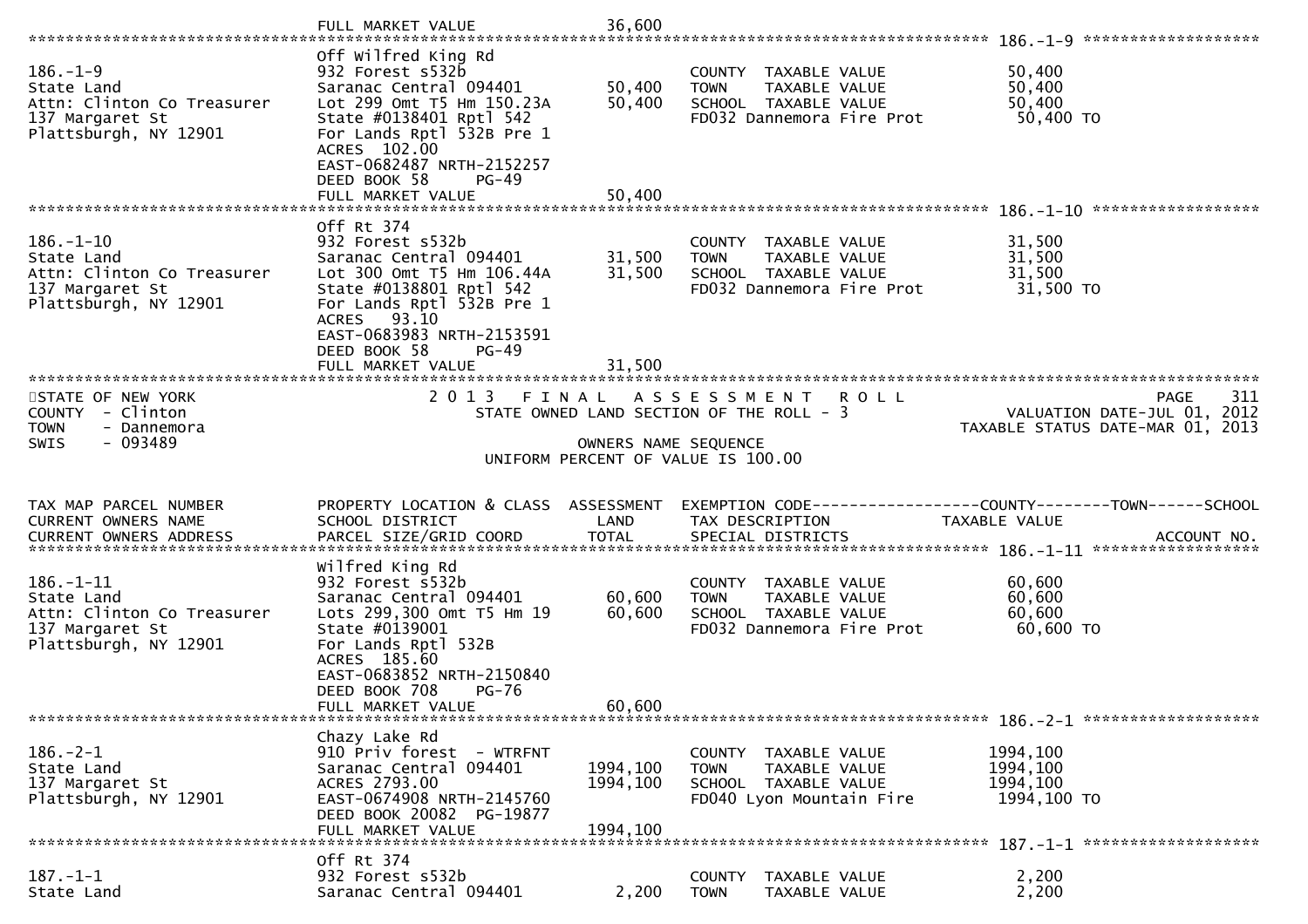| Attn: Clinton Co Treasurer<br>137 Margaret St<br>Plattsburgh, NY 12901                                 | Lot 58 Sw State Gore 7.93<br>State #0153001 Rptl 542<br>Cl Refor Area 9 Rptl 532B<br>8.40<br><b>ACRES</b><br>EAST-0685019 NRTH-2154199<br>DEED BOOK 97<br>PG-719                                                                                    | 2,200                           | SCHOOL TAXABLE VALUE<br>FD032 Dannemora Fire Prot                                                            | 2,200<br>2,200 TO                                                              |
|--------------------------------------------------------------------------------------------------------|-----------------------------------------------------------------------------------------------------------------------------------------------------------------------------------------------------------------------------------------------------|---------------------------------|--------------------------------------------------------------------------------------------------------------|--------------------------------------------------------------------------------|
|                                                                                                        |                                                                                                                                                                                                                                                     |                                 |                                                                                                              |                                                                                |
| $187. - 1 - 2$<br>State Land<br>Attn: Clinton Co Treasurer<br>137 Margaret St<br>Plattsburgh, NY 12901 | Rt 374<br>932 Forest s532b<br>Saranac Central 094401<br>Lot 61 State Gore 200A<br>State #0154001 Rptl 542<br>Cl Refor Area 9 Rptl 532B<br>ACRES 235.00<br>EAST-0686506 NRTH-2152483<br>DEED BOOK 115<br>PG-559                                      | 127,300<br>127,300              | COUNTY TAXABLE VALUE<br><b>TOWN</b><br>TAXABLE VALUE<br>SCHOOL TAXABLE VALUE<br>FD032 Dannemora Fire Prot    | 127,300<br>127,300<br>127,300<br>127,300 TO                                    |
|                                                                                                        |                                                                                                                                                                                                                                                     |                                 |                                                                                                              |                                                                                |
| $187. - 1 - 3$<br>State Land<br>Attn: Clinton Co Treasurer<br>137 Margaret St<br>Plattsburgh, NY 12901 | Off Rt 374<br>932 Forest s532b<br>Saranac Central 094401<br>Lots 62, 63 State Gore 17<br>State #0154402 Rptl 542<br>Cl Refor Area 9 Rptl 532B<br>ACRES 182.00                                                                                       | 113,400<br>113,400              | COUNTY TAXABLE VALUE<br><b>TOWN</b><br>TAXABLE VALUE<br>SCHOOL TAXABLE VALUE<br>FD032 Dannemora Fire Prot    | 113,400<br>113,400<br>113,400<br>113,400 TO                                    |
| STATE OF NEW YORK<br>COUNTY - Clinton<br><b>TOWN</b><br>- Dannemora<br>$-093489$<br><b>SWIS</b>        | EAST-0689233 NRTH-2152865<br>DEED BOOK 115<br>PG-559<br>FULL MARKET VALUE                                                                                                                                                                           | 113,400<br>OWNERS NAME SEQUENCE | 2013 FINAL ASSESSMENT ROLL<br>STATE OWNED LAND SECTION OF THE ROLL - 3<br>UNIFORM PERCENT OF VALUE IS 100.00 | 312<br>PAGE<br>VALUATION DATE-JUL 01, 2012<br>TAXABLE STATUS DATE-MAR 01, 2013 |
| TAX MAP PARCEL NUMBER<br>CURRENT OWNERS NAME                                                           | PROPERTY LOCATION & CLASS ASSESSMENT<br>SCHOOL DISTRICT                                                                                                                                                                                             | LAND                            | TAX DESCRIPTION                                                                                              | EXEMPTION CODE-----------------COUNTY-------TOWN------SCHOOL<br>TAXABLE VALUE  |
| $187. - 1 - 4$<br>State Land<br>Attn: Clinton Co Treasurer<br>137 Margaret St<br>Plattsburgh, NY 12901 | Both Sides Of Rt 374<br>932 Forest s532b<br>Saranac Central 094401<br>Lot 63 State Gore E Of Ro<br>State #0300201 Rptl 542 1<br>Cl Cor Fac Rptl 532B<br>ACRES 178.00<br>EAST-0691675 NRTH-2153200<br>DEED BOOK 115<br>$PG-559$<br>FULL MARKET VALUE | 95,900<br>95,900<br>95,900      | COUNTY TAXABLE VALUE<br><b>TOWN</b><br>TAXABLE VALUE<br>SCHOOL TAXABLE VALUE<br>FD032 Dannemora Fire Prot    | 95,900<br>95,900<br>95,900<br>95,900 TO                                        |
| $187. - 1 - 5.1$<br>State Land<br>Attn: Clinton Co Treasurer                                           | Off Reservoir Rd<br>932 Forest s532b                                                                                                                                                                                                                | 113,200                         | COUNTY TAXABLE VALUE                                                                                         | 113,200<br>113,200                                                             |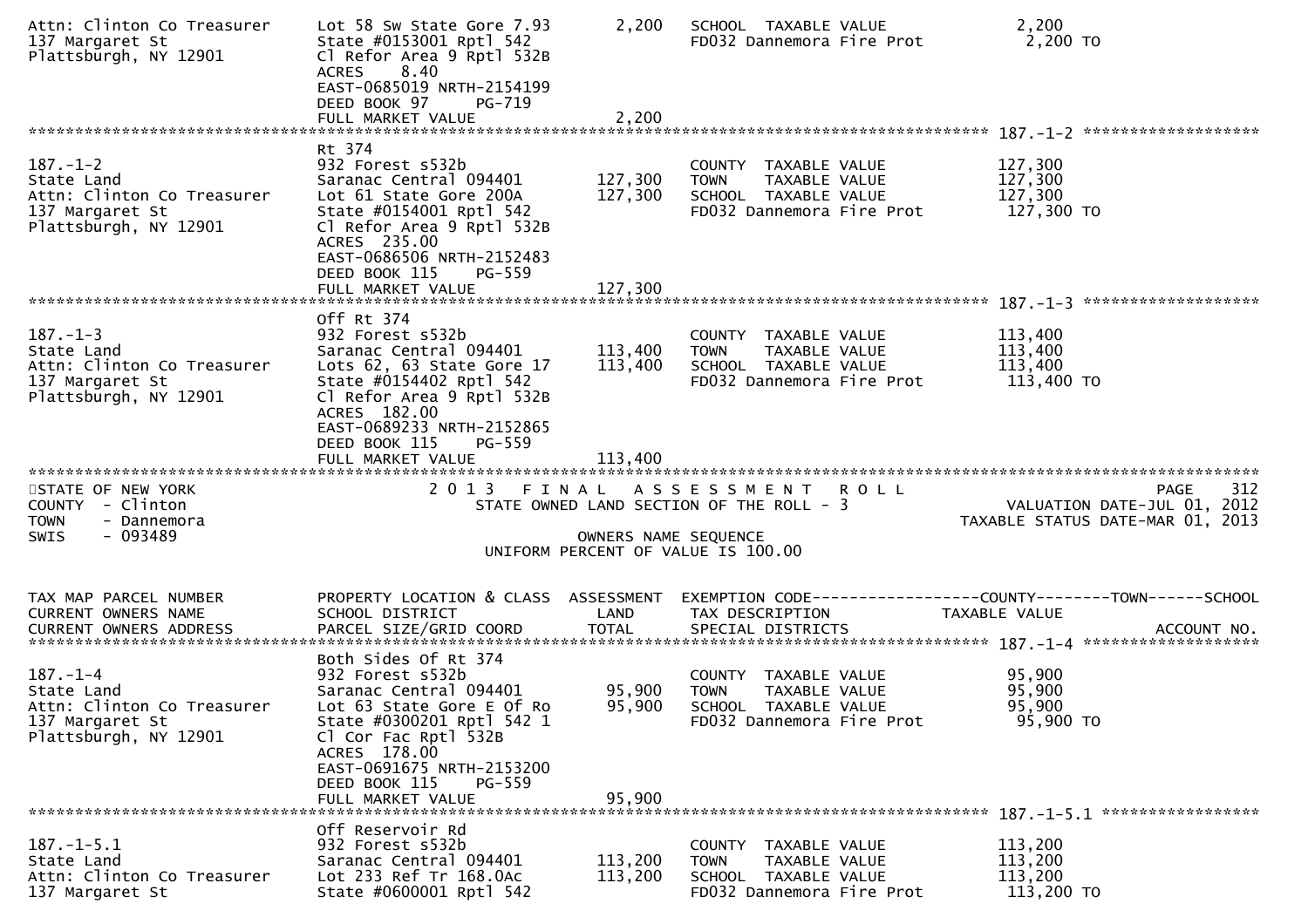| Plattsburgh, NY 12901                                                                                     | Cl Cor Fac Rptl 532B<br>ACRES 168.00<br>EAST-0695231 NRTH-2150012<br>DEED BOOK 132<br><b>PG-322</b><br>FULL MARKET VALUE                                                                                        | 113,200                       |                                                                                                           |                                                                                       |
|-----------------------------------------------------------------------------------------------------------|-----------------------------------------------------------------------------------------------------------------------------------------------------------------------------------------------------------------|-------------------------------|-----------------------------------------------------------------------------------------------------------|---------------------------------------------------------------------------------------|
|                                                                                                           |                                                                                                                                                                                                                 |                               |                                                                                                           |                                                                                       |
| $187. - 1 - 5.31$<br>State Land<br>Attn: Clinton Co Treasurer<br>137 Margaret St<br>Plattsburgh, NY 12901 | Reservoir Rd<br>932 Forest s532b<br>Saranac Central 094401<br>Lot 234 Ref Tr 76.67A<br>State #0610101 Rptl 542<br>Cl Cor Fac Rptl 532B<br>ACRES 85.90<br>EAST-0697969 NRTH-2149212<br>DEED BOOK 159<br>$PG-108$ | 33,900<br>33,900              | COUNTY TAXABLE VALUE<br>TAXABLE VALUE<br><b>TOWN</b><br>SCHOOL TAXABLE VALUE<br>FD032 Dannemora Fire Prot | 33,900<br>33,900<br>33,900<br>33,900 TO                                               |
|                                                                                                           |                                                                                                                                                                                                                 |                               |                                                                                                           |                                                                                       |
| $187. - 1 - 5.32$<br>State Land<br>Attn: Clinton Co Treasurer<br>137 Margaret St<br>Plattsburgh, NY 12901 | Gen Leroy Manor Rd<br>932 Forest s532b<br>Saranac Central 094401<br>Lot 234 Ref Tr 2.0 Ac<br>State #0620001<br>Cl Cor Fac Rptl 532B<br>2.00<br><b>ACRES</b>                                                     | 16,500<br>16,500              | COUNTY TAXABLE VALUE<br>TAXABLE VALUE<br><b>TOWN</b><br>SCHOOL TAXABLE VALUE<br>FD032 Dannemora Fire Prot | 16,500<br>16,500<br>16,500<br>16,500 TO                                               |
|                                                                                                           | EAST-0697824 NRTH-2147429<br>DEED BOOK 20001 PG-19627<br>FULL MARKET VALUE                                                                                                                                      | 16.500                        |                                                                                                           |                                                                                       |
| STATE OF NEW YORK<br>COUNTY - Clinton<br><b>TOWN</b><br>- Dannemora<br>- 093489<br>SWIS                   | 2 0 1 3                                                                                                                                                                                                         | FINAL<br>OWNERS NAME SEQUENCE | ASSESSMENT ROLL<br>STATE OWNED LAND SECTION OF THE ROLL - 3<br>UNIFORM PERCENT OF VALUE IS 100.00         | 313<br><b>PAGE</b><br>VALUATION DATE-JUL 01, 2012<br>TAXABLE STATUS DATE-MAR 01, 2013 |
|                                                                                                           |                                                                                                                                                                                                                 |                               |                                                                                                           |                                                                                       |
| TAX MAP PARCEL NUMBER<br>CURRENT OWNERS NAME                                                              | PROPERTY LOCATION & CLASS ASSESSMENT<br>SCHOOL DISTRICT                                                                                                                                                         | LAND                          | TAX DESCRIPTION                                                                                           | EXEMPTION CODE-----------------COUNTY-------TOWN------SCHOOL<br>TAXABLE VALUE         |
| $187. - 1 - 6$<br>State Land<br>Attn: Clinton Co Treasurer<br>137 Margaret St<br>Plattsburgh, NY 12901    | Rt 374<br>932 Forest s532b<br>Saranac Central 094401<br>Ayotte E Of Rd 234.0A<br>State #0340201 Rptl 542<br>Cl Cor Fac Rptl 532B Pre<br>ACRES 230.00<br>EAST-0691897 NRTH-2149272<br>DEED BOOK 82<br>PG-993     | 159,500<br>159,500            | COUNTY TAXABLE VALUE<br>TAXABLE VALUE<br><b>TOWN</b><br>SCHOOL TAXABLE VALUE<br>FD032 Dannemora Fire Prot | 159,500<br>159,500<br>159,500<br>159,500 TO                                           |
|                                                                                                           | FULL MARKET VALUE                                                                                                                                                                                               | 159,500                       |                                                                                                           |                                                                                       |
| $187. - 1 - 7$<br>State Land<br>Attn: Clinton Co Treasurer<br>137 Margaret St<br>Plattsburgh, NY 12901    | Rt 374<br>932 Forest s532b<br>Saranac Central 094401<br>Ayotte W Of Rd Prop G 222<br>State #0160801 Rptl 542<br>Cl Refor Area 9 Rptl 532B<br>ACRES 201.00                                                       | 128,800<br>128,800            | COUNTY TAXABLE VALUE<br>TAXABLE VALUE<br><b>TOWN</b><br>SCHOOL TAXABLE VALUE<br>FD032 Dannemora Fire Prot | 128,800<br>128,800<br>128,800<br>128,800 TO                                           |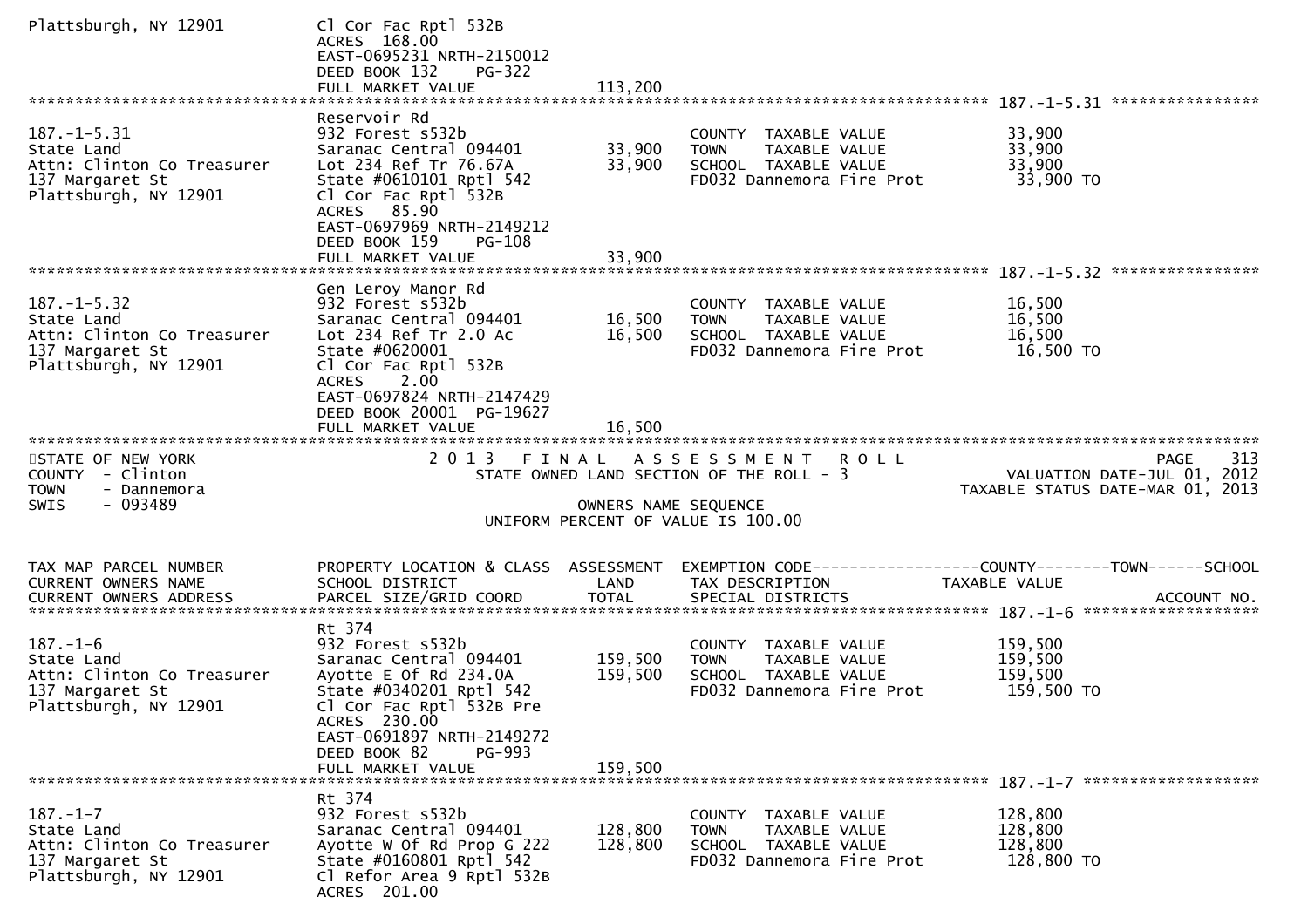|                                                                                                         | EAST-0689678 NRTH-2149513<br>DEED BOOK 82<br>PG-993<br>FULL MARKET VALUE                                                                                                | 128,800              |                                                                                                           |                                                                                 |
|---------------------------------------------------------------------------------------------------------|-------------------------------------------------------------------------------------------------------------------------------------------------------------------------|----------------------|-----------------------------------------------------------------------------------------------------------|---------------------------------------------------------------------------------|
|                                                                                                         |                                                                                                                                                                         |                      |                                                                                                           |                                                                                 |
| $187. - 1 - 16$<br>State Land<br>Attn: Clinton Co Treasurer<br>137 Margaret St                          | Off Rt 374<br>932 Forest s532b<br>Saranac Central 094401<br>Lot 65 State Gore 152.53A<br>State #0155201 Rptl 542                                                        | 55,900<br>55,900     | COUNTY TAXABLE VALUE<br>TAXABLE VALUE<br><b>TOWN</b><br>SCHOOL TAXABLE VALUE<br>FD032 Dannemora Fire Prot | 55,900<br>55,900<br>55,900<br>55,900 TO                                         |
| Plattsburgh, NY 12901                                                                                   | Cl Refor Area 9 Rptl 532B<br>ACRES 146.00<br>EAST-0687227 NRTH-2147597<br>DEED BOOK 87<br>PG-888<br>FULL MARKET VALUE                                                   | 55,900               |                                                                                                           |                                                                                 |
|                                                                                                         |                                                                                                                                                                         |                      |                                                                                                           | ******************                                                              |
| $187. - 1 - 17$<br>State Land<br>Attn: Clinton Co Treasurer<br>137 Margaret St<br>Plattsburgh, NY 12901 | Off Rt 374<br>932 Forest s532b<br>Saranac Central 094401<br>Lot 64 State Gore 200A<br>State #0154801 Rptl 542<br>Cl Refor Area 9 Rptl 532B                              | 80,100<br>80,100     | COUNTY TAXABLE VALUE<br>TAXABLE VALUE<br><b>TOWN</b><br>SCHOOL TAXABLE VALUE<br>FD032 Dannemora Fire Prot | 80,100<br>80,100<br>80,100<br>80,100 TO                                         |
|                                                                                                         | ACRES 168.00<br>EAST-0686926 NRTH-2149714<br>DEED BOOK 115<br>PG-559                                                                                                    |                      |                                                                                                           |                                                                                 |
|                                                                                                         | 2 0 1 3                                                                                                                                                                 |                      |                                                                                                           | 314                                                                             |
| STATE OF NEW YORK<br>COUNTY - Clinton<br><b>TOWN</b><br>- Dannemora                                     |                                                                                                                                                                         |                      | FINAL ASSESSMENT ROLL<br>STATE OWNED LAND SECTION OF THE ROLL - 3                                         | PAGE<br>VALUATION DATE-JUL 01, 2012<br>TAXABLE STATUS DATE-MAR 01, 2013         |
| - 093489<br><b>SWIS</b>                                                                                 |                                                                                                                                                                         | OWNERS NAME SEQUENCE | UNIFORM PERCENT OF VALUE IS 100.00                                                                        |                                                                                 |
| TAX MAP PARCEL NUMBER<br>CURRENT OWNERS NAME                                                            | PROPERTY LOCATION & CLASS ASSESSMENT<br>SCHOOL DISTRICT                                                                                                                 | LAND                 | TAX DESCRIPTION                                                                                           | EXEMPTION CODE------------------COUNTY--------TOWN------SCHOOL<br>TAXABLE VALUE |
| $188. - 2 - 3$                                                                                          | Gen Leroy Manor Rd<br>932 Forest s532b                                                                                                                                  |                      | COUNTY TAXABLE VALUE                                                                                      | 50,800                                                                          |
| State Land<br>Attn: Clinton Co Treasurer<br>137 Margaret St<br>Plattsburgh, NY 12901                    | Saranac Central 094401<br>Lot 2 Duer 91A<br>State #0141201 Rptl 542<br>Cl Refor Area 9 Rptl 532B<br>ACRES 110.00<br>EAST-0705332 NRTH-2153310<br>PG-507<br>DEED BOOK 83 | 50,800<br>50,800     | <b>TOWN</b><br>TAXABLE VALUE<br>SCHOOL TAXABLE VALUE<br>FD032 Dannemora Fire Prot                         | 50,800<br>50,800<br>50,800 TO                                                   |
|                                                                                                         | FULL MARKET VALUE                                                                                                                                                       | 50,800               |                                                                                                           |                                                                                 |
|                                                                                                         | Off Bart Merrill Rd                                                                                                                                                     |                      |                                                                                                           |                                                                                 |
| $188. - 2 - 4$                                                                                          | 932 Forest s532b                                                                                                                                                        |                      | COUNTY TAXABLE VALUE                                                                                      | 12,600                                                                          |
| State Land<br>Attn: Clinton Co Treasurer                                                                | Saranac Central 094401<br>Lot 1 Duer 43A                                                                                                                                | 12,600<br>12,600     | <b>TOWN</b><br>TAXABLE VALUE<br>SCHOOL TAXABLE VALUE                                                      | 12,600<br>12,600                                                                |
| 137 Margaret St<br>Plattsburgh, NY 12901                                                                | State #0140801 Rptl 542                                                                                                                                                 |                      | FD032 Dannemora Fire Prot                                                                                 | 12,600 TO                                                                       |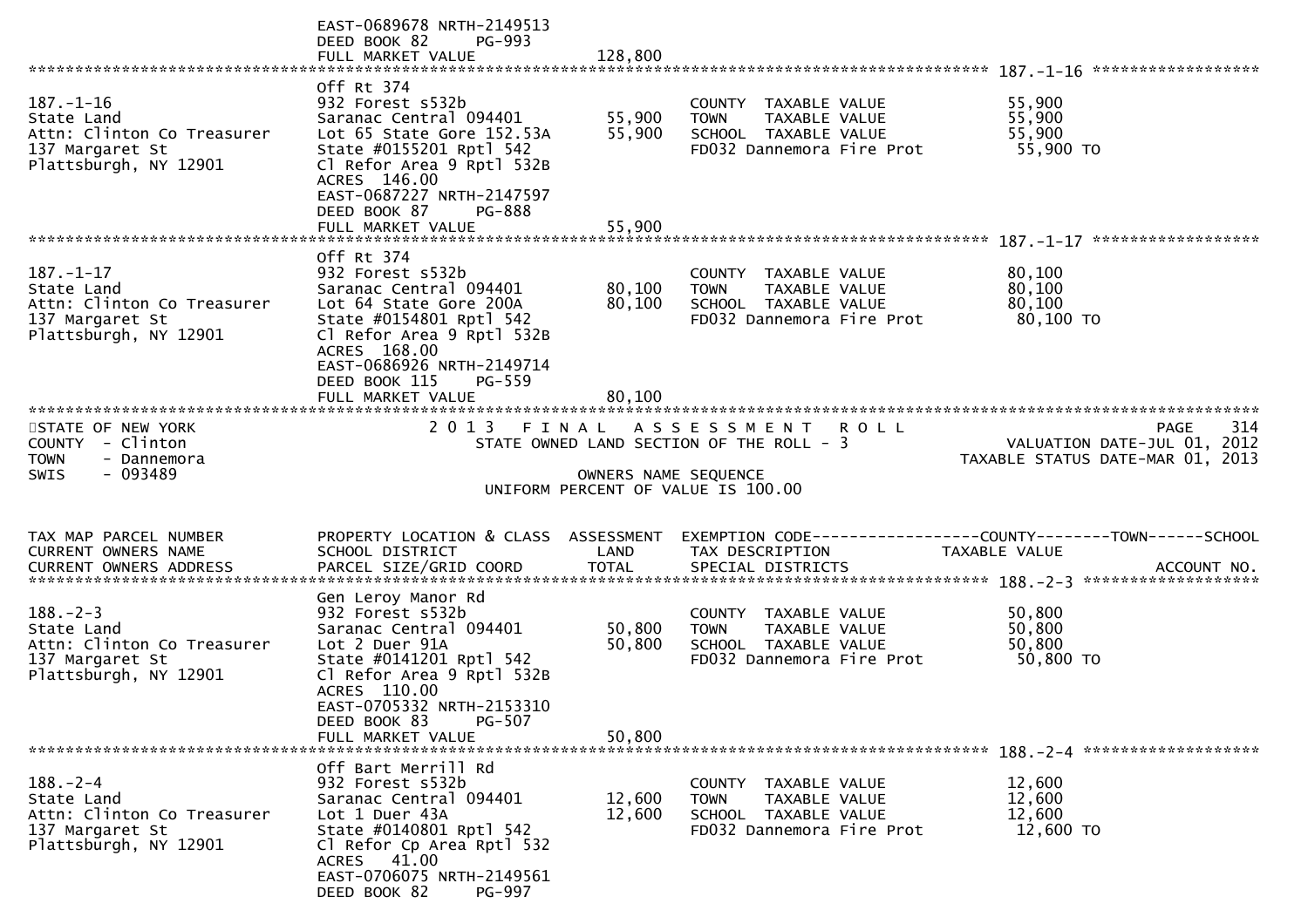|                                                                                                        | FULL MARKET VALUE                                                                                                                                                                                                                          | 12,600                        |                                                                                                                                        |                      |                                                             |                                                                                |
|--------------------------------------------------------------------------------------------------------|--------------------------------------------------------------------------------------------------------------------------------------------------------------------------------------------------------------------------------------------|-------------------------------|----------------------------------------------------------------------------------------------------------------------------------------|----------------------|-------------------------------------------------------------|--------------------------------------------------------------------------------|
|                                                                                                        | South Inlt                                                                                                                                                                                                                                 |                               |                                                                                                                                        |                      |                                                             |                                                                                |
| $196. - 1 - 1$<br>State Land<br>Attn: Clinton Co Treasurer<br>137 Margaret St<br>Plattsburgh, NY 12901 | 932 Forest s532b - WTRFNT<br>N Adirondack<br>093601<br>Lot 141 Omt T5 Vaughn 526<br>State #0103001<br>Forest Land Rptl 532B<br>ACRES 237.00<br>EAST-0629129 NRTH-2143098<br>DEED BOOK 588<br>PG-387<br>FULL MARKET VALUE                   | 195,300<br>195,300<br>195,300 | COUNTY TAXABLE VALUE<br><b>TOWN</b><br>TAXABLE VALUE<br>SCHOOL TAXABLE VALUE<br>FD040 Lyon Mountain Fire<br>WD018 Chat lake water dist |                      | 195,300<br>195,300<br>195,300<br>195,300 TO<br>154,053 TO M |                                                                                |
|                                                                                                        |                                                                                                                                                                                                                                            |                               |                                                                                                                                        |                      |                                                             |                                                                                |
| $196. - 2 - 1$<br>State Land<br>Attn: Clinton Co Treasurer<br>137 Margaret St<br>Plattsburgh, NY 12901 | Chateaugay Lk<br>932 Forest s532b - WTRFNT<br>093601<br>N Adirondack<br>Lot 141 Omt T5 471.76A In<br>State# 0104001<br>Dec Proj 72.3 Rptl 532B<br>ACRES 96.53<br>EAST-0630892 NRTH-2145894<br>DEED BOOK 777<br>PG-338<br>FULL MARKET VALUE | 61,600<br>61,600<br>61,600    | COUNTY TAXABLE VALUE<br><b>TOWN</b><br>TAXABLE VALUE<br>SCHOOL TAXABLE VALUE<br>FD040 Lyon Mountain Fire<br>WD018 Chat lake water dist |                      | 61,600<br>61,600<br>61,600<br>61,600 TO<br>19,466 ТО М      |                                                                                |
|                                                                                                        |                                                                                                                                                                                                                                            |                               |                                                                                                                                        |                      |                                                             |                                                                                |
| STATE OF NEW YORK<br>COUNTY - Clinton<br><b>TOWN</b><br>- Dannemora<br><b>SWIS</b><br>- 093489         |                                                                                                                                                                                                                                            | OWNERS NAME SEQUENCE          | 2013 FINAL ASSESSMENT<br>R O L L<br>STATE OWNED LAND SECTION OF THE ROLL - 3<br>UNIFORM PERCENT OF VALUE IS 100.00                     |                      |                                                             | 315<br>PAGE<br>VALUATION DATE-JUL 01, 2012<br>TAXABLE STATUS DATE-MAR 01, 2013 |
| TAX MAP PARCEL NUMBER<br>CURRENT OWNERS NAME                                                           | PROPERTY LOCATION & CLASS ASSESSMENT<br>SCHOOL DISTRICT                                                                                                                                                                                    | LAND                          | EXEMPTION CODE-----------------COUNTY-------TOWN------SCHOOL<br>TAX DESCRIPTION                                                        | <b>TAXABLE VALUE</b> |                                                             |                                                                                |
| $300 - 34 - 1$<br>State Land<br>Attn: Clinton Co Treasurer<br>137 Margaret St                          | 993 Transition t<br>N Adirondack<br>093601<br>Current Transition Assmt<br>Town & County Only                                                                                                                                               | 0<br>0                        | SCHL EXMPT 50004<br>COUNTY TAXABLE VALUE<br><b>TOWN</b><br>TAXABLE VALUE<br>SCHOOL TAXABLE VALUE                                       | 0                    | $\Omega$<br>0<br>0<br>$\mathbf{0}$                          | 0                                                                              |
| $300 - 34 - 2$<br>State Land<br>Attn: Clinton Co Treasurer<br>137 Margaret St                          | 993 Transition t<br>093601<br>N Adirondack<br>Current Transition Assmt<br>Fd012 Only                                                                                                                                                       | 0<br>0                        | WHOLLY EX 50000<br>COUNTY TAXABLE VALUE<br><b>TOWN</b><br>TAXABLE VALUE<br>SCHOOL TAXABLE VALUE                                        | $\mathbf 0$          | $\Omega$<br>$\mathbf{0}$<br>0<br>0                          | 0                                                                              |
| $300 - 34 - 3$<br>State Land<br>Attn: Clinton Co Treasurer<br>137 Margaret St<br>Plattsburgh, NY 12901 | 993 Transition t<br>Saranac Central 094401<br>Transition Assmt<br>Fd032 Only<br>FULL MARKET VALUE                                                                                                                                          | $\Omega$<br>$\Omega$<br>0     | WHOLLY EX 50000<br>COUNTY TAXABLE VALUE<br><b>TOWN</b><br>TAXABLE VALUE<br>SCHOOL TAXABLE VALUE<br>FD032 Dannemora Fire Prot           | 0                    | 0<br>$\mathbf{\Omega}$<br>0<br>ი<br>0 <sub>T</sub>          | 0<br>0                                                                         |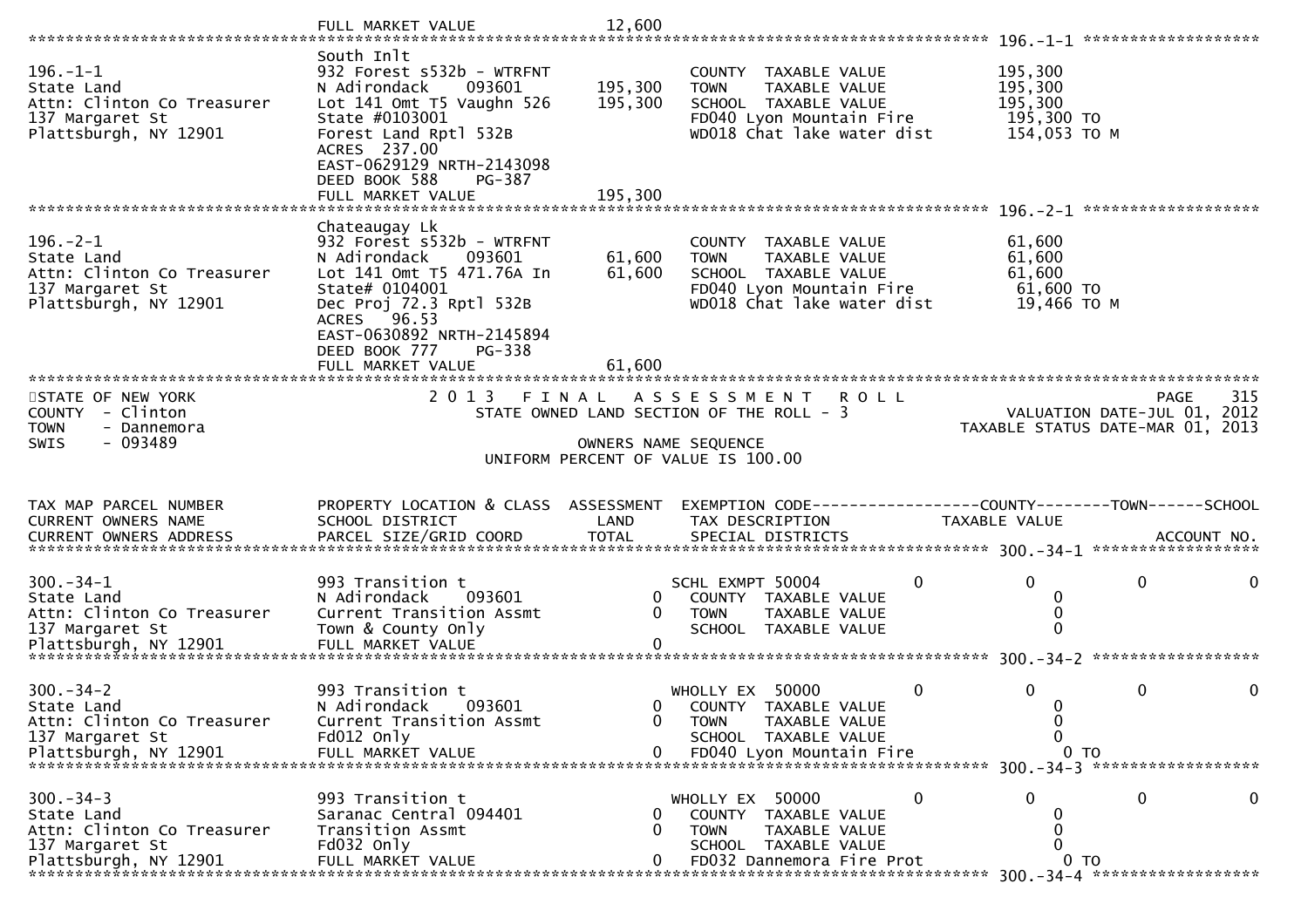| $300 - 34 - 4$<br>State Land<br>Attn: Clinton Co Treasurer                                             | 993 Transition t<br>Saranac Central 094401<br>Current Transition Assmt                                                                                                           | $\mathbf{0}$<br>$\mathbf{0}$  | WHOLLY EX 50000<br>COUNTY TAXABLE VALUE<br>TAXABLE VALUE<br>TOWN                                         | $\mathbf{0}$ | $\Omega$<br>0                                                   | $\mathbf{0}$ | 0   |
|--------------------------------------------------------------------------------------------------------|----------------------------------------------------------------------------------------------------------------------------------------------------------------------------------|-------------------------------|----------------------------------------------------------------------------------------------------------|--------------|-----------------------------------------------------------------|--------------|-----|
| $336. - 34 - 1$<br>State Land<br>Attn: Clinton Co Treasurer<br>137 Margaret St                         | 993 Transition t<br>N Adirondack<br>093601<br>Current Transition Assmt<br>Sch 093601 Only                                                                                        | 0<br>$\mathbf{0}$             | SCHL TAXBL 50001<br>COUNTY TAXABLE VALUE<br><b>TOWN</b><br>TAXABLE VALUE<br>SCHOOL TAXABLE VALUE         | 0            | $\Omega$<br>0<br>0<br>$\Omega$                                  | $\mathbf{0}$ |     |
| $344. - 34 - 1$<br>State Land<br>Attn: Clinton Co Treasurer<br>137 Margaret St                         | 993 Transition t<br>Saranac Central 094401<br>Transition Assessment<br>For School 094401 Only                                                                                    | $\overline{0}$<br>0           | SCHL TAXBL 50001<br>COUNTY TAXABLE VALUE<br>TAXABLE VALUE<br><b>TOWN</b><br>SCHOOL TAXABLE VALUE         | 0            | $\Omega$<br>0<br>0<br>$\Omega$                                  | $\mathbf{0}$ |     |
| STATE OF NEW YORK<br>COUNTY - Clinton<br><b>TOWN</b><br>- Dannemora<br>- 093489<br>SWIS                | 2 0 1 3                                                                                                                                                                          | FINAL<br>OWNERS NAME SEQUENCE | ASSESSMENT ROLL<br>STATE OWNED LAND SECTION OF THE ROLL - 3<br>UNIFORM PERCENT OF VALUE IS 100.00        |              | VALUATION DATE-JUL 01, 2012<br>TAXABLE STATUS DATE-MAR 01, 2013 | PAGE         | 316 |
| TAX MAP PARCEL NUMBER<br>CURRENT OWNERS NAME                                                           | PROPERTY LOCATION & CLASS ASSESSMENT<br>SCHOOL DISTRICT                                                                                                                          | LAND                          | TAX DESCRIPTION                                                                                          |              | TAXABLE VALUE                                                   |              |     |
| $900 - 34 - 1$<br>State Land<br>Attn: Clinton Co Treasurer<br>137 Margaret St<br>Plattsburgh, NY 12901 | Unlocatable<br>932 Forest s532b<br>093601<br>N Adirondack<br>Lot 235 Omt T5 Hm 37A<br>State #0390001 Rptl 542<br>Cl Cor Fac Rptl 532B Pre<br>ACRES 37.00<br>FULL MARKET VALUE    | 14,400<br>14,400<br>14,400    | COUNTY TAXABLE VALUE<br>TAXABLE VALUE<br><b>TOWN</b><br>SCHOOL TAXABLE VALUE<br>FD040 Lyon Mountain Fire |              | 14,400<br>14,400<br>14,400<br>14,400 TO                         |              |     |
| $900 - 34 - 5$<br>State Land<br>Attn: Clinton Co Treasurer<br>137 Margaret St<br>Plattsburgh, NY 12901 | Unlocatable<br>932 Forest s532b<br>093601<br>N Adirondack<br>Lot 247 Omt T5 Hm 92A<br>State #0430001 Rptl 542<br>Cl Cor Fac Rptl 532B Pre<br>92.00<br>ACRES<br>FULL MARKET VALUE | 39,800<br>39,800<br>39,800    | COUNTY TAXABLE VALUE<br>TAXABLE VALUE<br><b>TOWN</b><br>SCHOOL TAXABLE VALUE<br>FD040 Lyon Mountain Fire |              | 39,800<br>39,800<br>39,800<br>39,800 TO                         |              |     |
| $900 - 34 - 6$<br>State Land<br>Attn: Clinton Co Treasurer                                             | Unlocatable<br>932 Forest s532b - WTRFNT<br>093601<br>N Adirondack<br>Lot 248 Omt T5 Hm 55A                                                                                      | 453,300<br>453,300            | COUNTY TAXABLE VALUE<br>TAXABLE VALUE<br><b>TOWN</b><br>SCHOOL TAXABLE VALUE                             |              | 453,300<br>453,300<br>453,300                                   |              |     |
| 137 Margaret St<br>Plattsburgh, NY 12901                                                               | State #0440001 Rptl 542<br>Cl Corr Fac Rptl 532B Pre<br>55.05<br>ACRES<br>FULL MARKET VALUE                                                                                      | 453,300                       | FD040 Lyon Mountain Fire                                                                                 |              | 453,300 TO                                                      |              |     |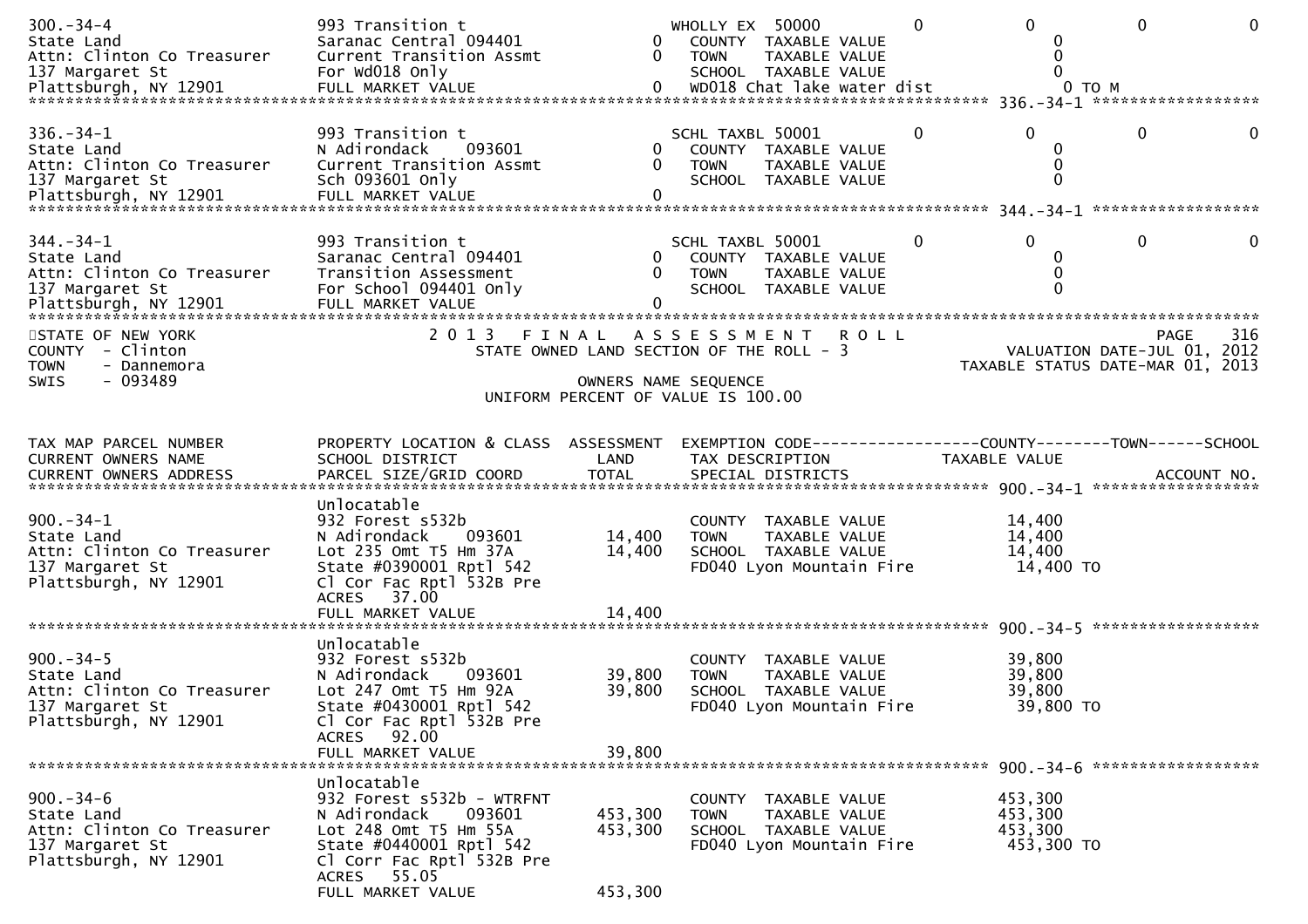| $900 - 34 - 7$<br>State Land<br>Attn: Clinton Co Treasurer<br>137 Margaret St<br>Plattsburgh, NY 12901                                                          | Conflict With 172.-1-1 Et<br>932 Forest s532b<br>093601<br>N Adirondack<br>Lot 231 Omt T5 Hm 246.29A<br>State #0117001 Rptl 542<br>Forest Land Rptl 532B Pre<br>ACRES 246.29                                       | 82,200<br>82,200           | COUNTY TAXABLE VALUE<br><b>TOWN</b><br>TAXABLE VALUE<br>SCHOOL TAXABLE VALUE<br>FD040 Lyon Mountain Fire  | 82,200<br>82,200<br>82,200<br>82,200 TO                                        |     |
|-----------------------------------------------------------------------------------------------------------------------------------------------------------------|--------------------------------------------------------------------------------------------------------------------------------------------------------------------------------------------------------------------|----------------------------|-----------------------------------------------------------------------------------------------------------|--------------------------------------------------------------------------------|-----|
|                                                                                                                                                                 |                                                                                                                                                                                                                    |                            |                                                                                                           |                                                                                |     |
| $900 - 34 - 8$<br>State Land<br>Attn: Clinton Co Treasurer<br>137 Margaret St<br>Plattsburgh, NY 12901                                                          | Unlocatable<br>932 Forest s532b<br>N Adirondack<br>093601<br>Lot 237 Omt T5 Hm 20A<br>State #0410001 Rptl 542<br>Cl Corr Fac Prtl 532B Pre<br>20.00<br><b>ACRES</b>                                                | 6,700<br>6,700             | COUNTY TAXABLE VALUE<br>TAXABLE VALUE<br><b>TOWN</b><br>SCHOOL TAXABLE VALUE<br>FD040 Lyon Mountain Fire  | 6,700<br>6,700<br>6,700<br>6,700 TO                                            |     |
|                                                                                                                                                                 |                                                                                                                                                                                                                    |                            |                                                                                                           |                                                                                |     |
| STATE OF NEW YORK<br>COUNTY - Clinton<br><b>TOWN</b><br>- Dannemora<br>- 093489<br><b>SWIS</b>                                                                  | 2 0 1 3                                                                                                                                                                                                            | OWNERS NAME SEQUENCE       | FINAL ASSESSMENT ROLL<br>STATE OWNED LAND SECTION OF THE ROLL - 3<br>UNIFORM PERCENT OF VALUE IS 100.00   | <b>PAGE</b><br>VALUATION DATE-JUL 01, 2012<br>TAXABLE STATUS DATE-MAR 01, 2013 | 317 |
| TAX MAP PARCEL NUMBER<br>CURRENT OWNERS NAME<br>.CURRENT OWNERS ADDRESS PARCEL SIZE/GRID COORD TOTAL SPECIAL DISTRICTS ACCOUNT NO ACCOUNT NO ACCOUNT NO ACCOUNT | PROPERTY LOCATION & CLASS ASSESSMENT<br>SCHOOL DISTRICT                                                                                                                                                            | LAND                       | EXEMPTION CODE------------------COUNTY--------TOWN------SCHOOL<br>TAX DESCRIPTION                         | TAXABLE VALUE                                                                  |     |
| $900 - 34 - 23$<br>State Land<br>Attn: Clinton Co Treasurer<br>137 Margaret St<br>Plattsburgh, NY 12901                                                         | Unlocatable<br>932 Forest s532b<br>Saranac Central 094401<br>Lot 5 Pion Undiv Qtr Of 2<br>State #0550001 Rptl 542<br>Cl Cor Fac Prtl 532B Pre<br>50.00<br><b>ACRES</b><br>FULL MARKET VALUE                        | 24,600<br>24,600<br>24,600 | COUNTY TAXABLE VALUE<br>TAXABLE VALUE<br><b>TOWN</b><br>SCHOOL TAXABLE VALUE<br>FD032 Dannemora Fire Prot | 24,600<br>24,600<br>24,600<br>24,600 TO                                        |     |
|                                                                                                                                                                 |                                                                                                                                                                                                                    |                            |                                                                                                           |                                                                                |     |
| $900 - 34 - 24$<br>State Land<br>Attn: Clinton Co Treasurer<br>137 Margaret St<br>Plattsburgh, NY 12901                                                         | Cant Fit E Of Rt 374<br>932 Forest s532b<br>Saranac Central 094401<br>Lot 62 State Gore 8A East<br>State #0290201 Rptl 542<br>Cl Cor Fac Rptl 532B<br><b>ACRES</b><br>8.00<br>FULL MARKET VALUE                    | 1,300<br>1,300<br>1,300    | COUNTY TAXABLE VALUE<br>TAXABLE VALUE<br><b>TOWN</b><br>SCHOOL TAXABLE VALUE<br>FD032 Dannemora Fire Prot | 1,300<br>1,300<br>1,300<br>1,300 TO                                            |     |
|                                                                                                                                                                 |                                                                                                                                                                                                                    |                            |                                                                                                           |                                                                                |     |
| 198.-2-2-ESMT<br>State Of New York<br>C/O County Treasurer<br>Clinton<br>County                                                                                 | Rt 374<br>980 Consvn easmt<br>093601<br>N Adirondack<br>Lot 283 T5 Lot 61 T4 Omt<br>Conservation Easement 764<br>Alloc .8760 Set 09/90 By<br>ACRES 506.00<br>EAST-0652263 NRTH-2143527<br>DEED BOOK 20082 PG-17676 | 99,163<br>99,163           | COUNTY TAXABLE VALUE<br>TAXABLE VALUE<br><b>TOWN</b><br>SCHOOL TAXABLE VALUE<br>FD040 Lyon Mountain Fire  | 99,163<br>99,163<br>99,163<br>99,163 TO                                        |     |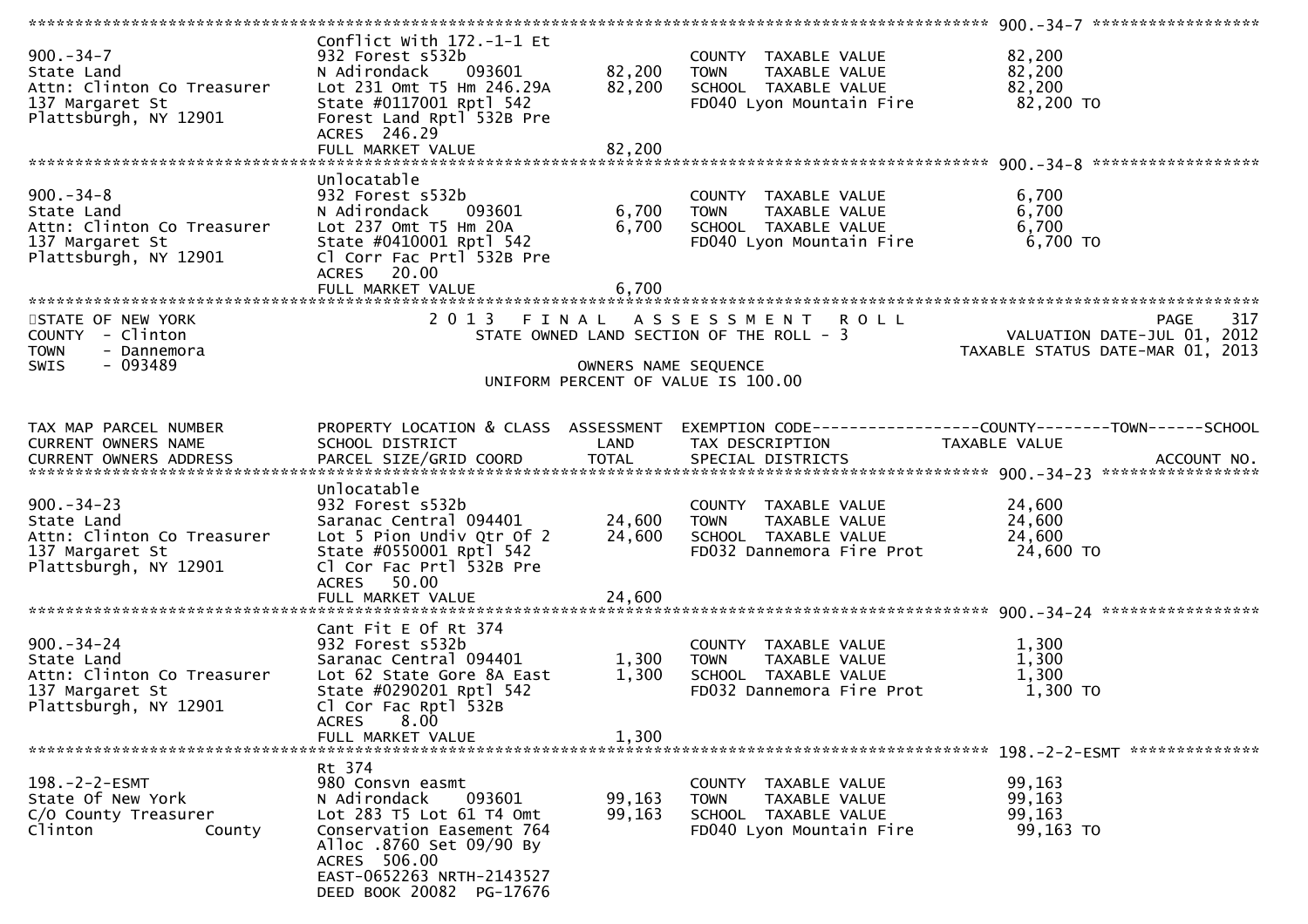|                            | CONSERVATION ESMT % 87.60 |                                          |                                  |
|----------------------------|---------------------------|------------------------------------------|----------------------------------|
|                            | FULL MARKET VALUE         | 99.163                                   |                                  |
|                            |                           |                                          |                                  |
| STATE OF NEW YORK          | 2 0 1 3                   | FINAL ASSESSMENT ROLL                    | 318<br>PAGE                      |
| - Clinton<br><b>COUNTY</b> |                           | STATE OWNED LAND SECTION OF THE ROLL - 3 | VALUATION DATE-JUL 01, 2012      |
| TOWN<br>- Dannemora        |                           |                                          | TAXABLE STATUS DATE-MAR 01, 2013 |
| $-093489$<br>SWIS          |                           |                                          | RPS150/V04/L015                  |
|                            |                           | UNIFORM PERCENT OF VALUE IS 100.00       | CURRENT DATE 6/17/2013           |
|                            | ROLL                      | SECTION TOTALS                           |                                  |

| CODE DISTRICT NAME PARCELS                                          | TOTAL | EXTENSION<br>TYPE                 | <b>EXTENSION</b><br><b>VALUE</b> | AD VALOREM<br><b>VALUE</b>      | <b>FXEMPT</b><br><b>AMOUNT</b> | TAXABLE<br><b>VALUE</b>         |
|---------------------------------------------------------------------|-------|-----------------------------------|----------------------------------|---------------------------------|--------------------------------|---------------------------------|
| FD032 Dannemora Fire<br>FD040 Lyon Mountain<br>wD018 Chat lake wate |       | 45 TOTAL<br>15 TOTAL<br>3 TOTAL M |                                  | 3776,100<br>3693,003<br>173.519 |                                | 3776,100<br>3693.003<br>173.519 |

### \*\*\* S C H O O L D I S T R I C T S U M M A R Y \*\*\*

| <b>CODE</b>      | DISTRICT NAME                   | <b>TOTAL</b><br><b>PARCELS</b>          | ASSESSED<br>LAND     | ASSESSED<br>TOTAL    | <b>EXEMPT</b><br><b>AMOUNT</b> | <b>TOTAL</b><br>TAXABLE | <b>STAR</b><br><b>AMOUNT</b> | <b>STAR</b><br><b>TAXABLE</b> |
|------------------|---------------------------------|-----------------------------------------|----------------------|----------------------|--------------------------------|-------------------------|------------------------------|-------------------------------|
| 093601<br>094401 | N Adirondack<br>Saranac Central | $\begin{array}{c} 28 \\ 36 \end{array}$ | 3033,108<br>4437,600 | 3033,108<br>4437,600 |                                | 3033,108<br>4437,600    |                              | 3033,108<br>4437,600          |
|                  | SUB-TOTAL                       | 64                                      | 7470,708             | 7470,708             |                                | 7470,708                |                              | 7470,708                      |
|                  | T O T A L                       | 64                                      | 7470,708             | 7470,708             |                                | 7470,708                |                              | 7470,708                      |

### \*\*\* S Y S T E M C O D E S S U M M A R Y \*\*\*

| CODE                    | DESCRIPTION                                               | <b>TOTAL</b><br><b>PARCELS</b> | COUNTY | <b>TOWN</b> | <b>SCHOOL</b> |
|-------------------------|-----------------------------------------------------------|--------------------------------|--------|-------------|---------------|
| 50000<br>50001<br>50004 | WHOLLY EX<br>SCHL TAXBL<br><b>SCHL EXMPT</b><br>T O T A L |                                |        |             |               |

|             |                   | NO EXEMPTIONS AT THIS LEVEL              |                                  |     |
|-------------|-------------------|------------------------------------------|----------------------------------|-----|
|             | STATE OF NEW YORK | 2013 FINAL ASSESSMENT ROLL               | PAGE                             | 319 |
|             | COUNTY - Clinton  | STATE OWNED LAND SECTION OF THE ROLL - 3 | VALUATION DATE-JUL 01, 2012      |     |
| <b>TOWN</b> | - Dannemora       |                                          | TAXABLE STATUS DATE-MAR 01, 2013 |     |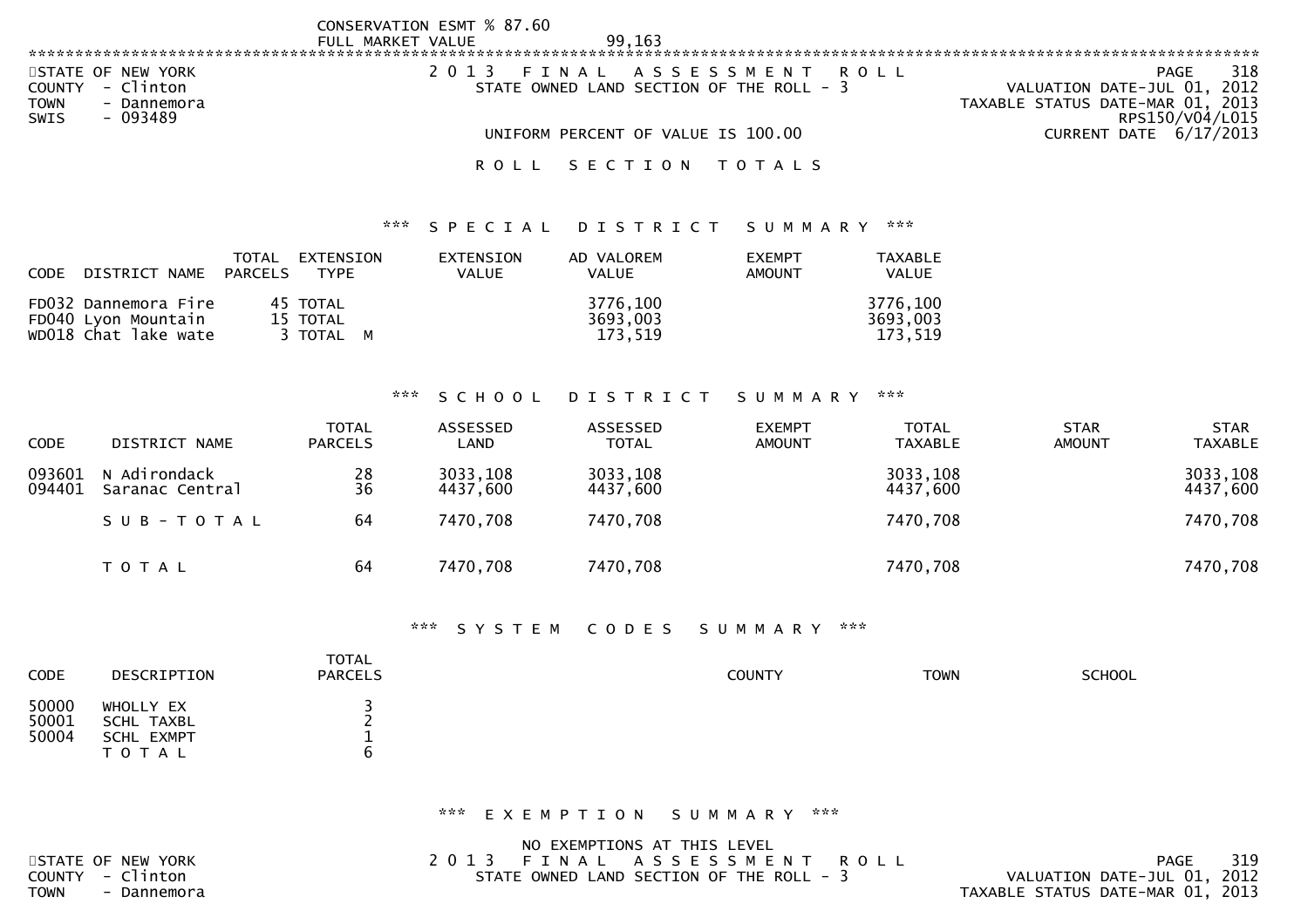UNIFORM PERCENT OF VALUE IS  $100.00$ 

RPS150/V04/L015<br>CUPPENT DATE 6/17/2013

ROLL SECTION TOTALS

| ROLL<br><b>SEC</b>               | DESCRIPTION                                                                                                               | <b>TOTAL</b><br><b>PARCELS</b> | ASSESSED<br>LAND                                                                                                       | ASSESSED<br><b>TOTAL</b> |                                                                                                         |             | <b>TAXABLE</b><br><b>COUNTY</b>                               |                                                                                    | TAXABLE<br><b>TOWN</b> | TAXABLE<br><b>SCHOOL</b>                                                        | <b>STAR</b><br><b>TAXABLE</b> |
|----------------------------------|---------------------------------------------------------------------------------------------------------------------------|--------------------------------|------------------------------------------------------------------------------------------------------------------------|--------------------------|---------------------------------------------------------------------------------------------------------|-------------|---------------------------------------------------------------|------------------------------------------------------------------------------------|------------------------|---------------------------------------------------------------------------------|-------------------------------|
| 3                                | STATE OWNED LAND                                                                                                          | 64                             | 7470,708                                                                                                               | 7470,708                 |                                                                                                         |             | 7470,708                                                      |                                                                                    | 7470,708               | 7470,708                                                                        | 7470,708                      |
| <b>TOWN</b><br><b>SWIS</b>       | STATE OF NEW YORK<br>COUNTY - Clinton<br>- Dannemora<br>$-093489$                                                         |                                |                                                                                                                        | 2013 FINAL               | SPECIAL FRANCHISE SECTION OF THE ROLL - 5<br>OWNERS NAME SEQUENCE<br>UNIFORM PERCENT OF VALUE IS 100.00 |             | A S S E S S M E N T R O L L                                   |                                                                                    |                        | VALUATION DATE-JUL 01, 2012<br>TAXABLE STATUS DATE-MAR 01, 2013                 | 320<br><b>PAGE</b>            |
|                                  | TAX MAP PARCEL NUMBER<br>CURRENT OWNERS NAME                                                                              |                                | PROPERTY LOCATION & CLASS ASSESSMENT<br>SCHOOL DISTRICT                                                                |                          | LAND                                                                                                    |             | TAX DESCRIPTION                                               |                                                                                    |                        | EXEMPTION CODE------------------COUNTY--------TOWN------SCHOOL<br>TAXABLE VALUE |                               |
| $544. - 34 - 1$                  | Charter Communications<br>12405 Powerscourt Dr<br>St. Louis, MO 63131                                                     | Television                     | 869 Television<br>Saranac Central 094401<br>Special Franchise<br>App Factor 100% In Scs                                |                          | $\mathbf{0}$<br>47,352                                                                                  | <b>TOWN</b> | COUNTY TAXABLE VALUE<br>TAXABLE VALUE<br>SCHOOL TAXABLE VALUE | FD032 Dannemora Fire Prot                                                          |                        | 47,352<br>47,352<br>47,352<br>13,803 TO                                         |                               |
| $536. - 34 - 2$<br><b>NYSEG</b>  | Attn: Utility Shared Services<br>Local Tax Dept Freeport<br>70 Farm View Dr<br>New Gloucester, ME 04260                   |                                | Electric & Gas<br>861 Elec & gas<br>N Adirondack<br>Special Franchise<br>App Factor .6702 In Nacs<br>FULL MARKET VALUE | 093601                   | $\overline{0}$<br>500,259<br>500,259                                                                    | <b>TOWN</b> | COUNTY TAXABLE VALUE<br>TAXABLE VALUE<br>SCHOOL TAXABLE VALUE | FD032 Dannemora Fire Prot<br>FD040 Lyon Mountain Fire<br>LT009 Lyon Mountain Light |                        | 500,259<br>500,259<br>500,259<br>145,825 TO<br>198,953 TO<br>33,567 TO          |                               |
| $544. - 34 - 2$<br><b>NYSEG</b>  | Attn: Utility Shared Services Special Franchise<br>Local Tax Dept Freeport<br>70 Farm View Dr<br>New Gloucester, ME 04260 |                                | Electric & Gas<br>861 Elec & gas<br>Saranac Central 094401<br>App Factor .3298 In Scs<br>FULL MARKET VALUE             |                          | $\overline{0}$<br>246,173<br>246,173                                                                    | <b>TOWN</b> | COUNTY TAXABLE VALUE<br>TAXABLE VALUE<br>SCHOOL TAXABLE VALUE | FD032 Dannemora Fire Prot<br>FD040 Lyon Mountain Fire<br>LT009 Lyon Mountain Light |                        | 246,173<br>246,173<br>246,173<br>71,759 TO<br>97,903 TO<br>16,518 TO            |                               |
| $536. - 34 - 3$<br>PO Box 152206 | Verizon New York Inc<br>Company Code 631900<br>Verizon Communications<br>Irving, TX 75015-2206                            | Telephone                      | 866 Telephone<br>N Adirondack<br>Special Franchise<br>App Factor .6702 In Nacs<br>FULL MARKET VALUE                    | 093601                   | $\Omega$<br>192,668<br>192,668                                                                          | <b>TOWN</b> | COUNTY TAXABLE VALUE<br>TAXABLE VALUE<br>SCHOOL TAXABLE VALUE | FD032 Dannemora Fire Prot<br>FD040 Lyon Mountain Fire<br>LT009 Lyon Mountain Light |                        | 192,668<br>192,668<br>192,668<br>56,163 TO<br>76,624 TO<br>12,928 TO            |                               |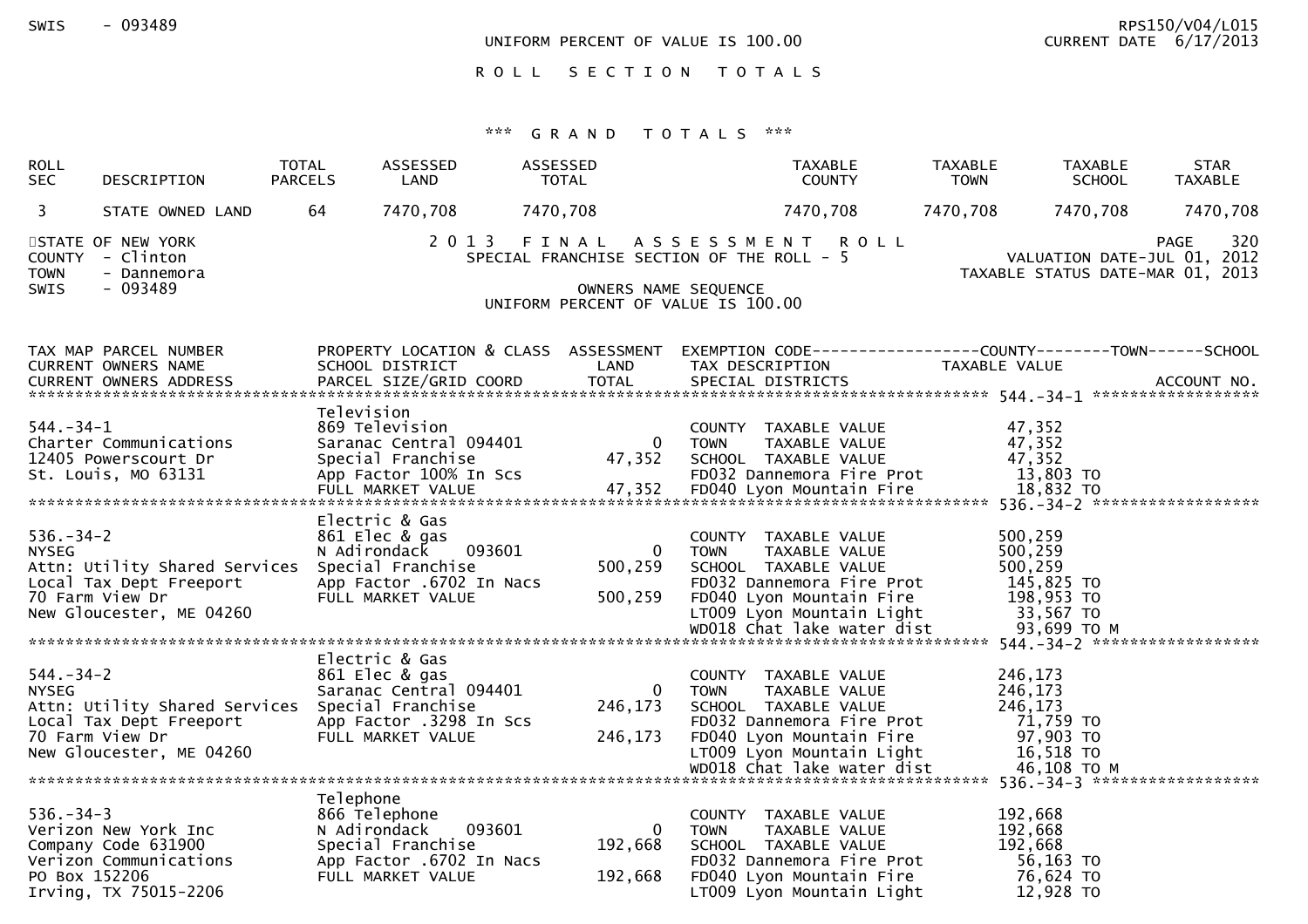|                                                                                                                                    |                                                                                                                           |                  | WD018 Chat lake water dist                                                                                                                                                                                    | 36,087 TO M<br>******************<br>$544. - 34 - 3$                                                                                  |
|------------------------------------------------------------------------------------------------------------------------------------|---------------------------------------------------------------------------------------------------------------------------|------------------|---------------------------------------------------------------------------------------------------------------------------------------------------------------------------------------------------------------|---------------------------------------------------------------------------------------------------------------------------------------|
| $544. - 34 - 3$<br>Verizon New York Inc<br>Company Code 631900<br>Verizon Communications<br>PO Box 152206<br>Irving, TX 75015-2206 | Telephone<br>866 Telephone<br>Saranac Central 094401<br>Special Franchise<br>App Factor .3298 In Scs<br>FULL MARKET VALUE | 94,810<br>94,810 | TAXABLE VALUE<br><b>COUNTY</b><br>TAXABLE VALUE<br><b>TOWN</b><br>TAXABLE VALUE<br>SCHOOL<br>FD032 Dannemora Fire Prot<br>FD040 Lyon Mountain Fire<br>LT009 Lyon Mountain Light<br>WD018 Chat lake water dist | 94,810<br>94,810<br>94,810<br>27,637 TO<br>37,706 TO<br>$6,362$ TO<br>17,758 TO M                                                     |
| STATE OF NEW YORK<br>- Clinton<br><b>COUNTY</b><br><b>TOWN</b><br>- Dannemora<br>$-093489$<br><b>SWIS</b>                          | 2 0 1 3<br>ROLL                                                                                                           | FINAL            | ASSESSMENT ROLL<br>SPECIAL FRANCHISE SECTION OF THE ROLL - 5<br>UNIFORM PERCENT OF VALUE IS 100.00<br>SECTION TOTALS                                                                                          | 321<br>PAGE<br>VALUATION DATE-JUL 01, 2012<br>TAXABLE STATUS DATE-MAR 01, 2013<br>RPS150/V04/L015<br>DATE 6/17/2013<br><b>CURRENT</b> |

| <b>CODE</b> | DISTRICT NAME                                                                              | TOTAL<br>PARCELS | EXTENSION<br>TYPE                          | EXTENSION<br><b>VALUE</b> | AD VALOREM<br><b>VALUE</b>              | <b>EXEMPT</b><br>AMOUNT | <b>TAXABLE</b><br><b>VALUE</b>          |
|-------------|--------------------------------------------------------------------------------------------|------------------|--------------------------------------------|---------------------------|-----------------------------------------|-------------------------|-----------------------------------------|
|             | FD032 Dannemora Fire<br>FD040 Lyon Mountain<br>LT009 Lyon Mountain<br>WD018 Chat lake wate |                  | 5 TOTAL<br>5 TOTAL<br>4 TOTAL<br>4 TOTAL M |                           | 315,187<br>430,018<br>69.375<br>193.652 |                         | 315,187<br>430,018<br>69.375<br>193,652 |

### \*\*\* S C H O O L D I S T R I C T S U M M A R Y \*\*\*

| <b>CODE</b>      | DISTRICT NAME                   | <b>TOTAL</b><br><b>PARCELS</b> | ASSESSED<br>LAND | ASSESSED<br><b>TOTAL</b> | <b>EXEMPT</b><br><b>AMOUNT</b> | <b>TOTAL</b><br><b>TAXABLE</b> | <b>STAR</b><br>AMOUNT | <b>STAR</b><br><b>TAXABLE</b> |
|------------------|---------------------------------|--------------------------------|------------------|--------------------------|--------------------------------|--------------------------------|-----------------------|-------------------------------|
| 093601<br>094401 | N Adirondack<br>Saranac Central |                                |                  | 692,927<br>388,335       |                                | 692,927<br>388,335             |                       | 692,927<br>388,335            |
|                  | SUB-TOTAL                       |                                |                  | 1081,262                 |                                | 1081,262                       |                       | 1081,262                      |
|                  | T O T A L                       |                                |                  | 1081,262                 |                                | 1081,262                       |                       | 1081,262                      |

\*\*\* S Y S T E M C O D E S S U M M A R Y \*\*\*

NO SYSTEM EXEMPTIONS AT THIS LEVEL

\*\*\* E X E M P T I O N S U M M A R Y \*\*\*

NO EXEMPTIONS AT THIS LEVEL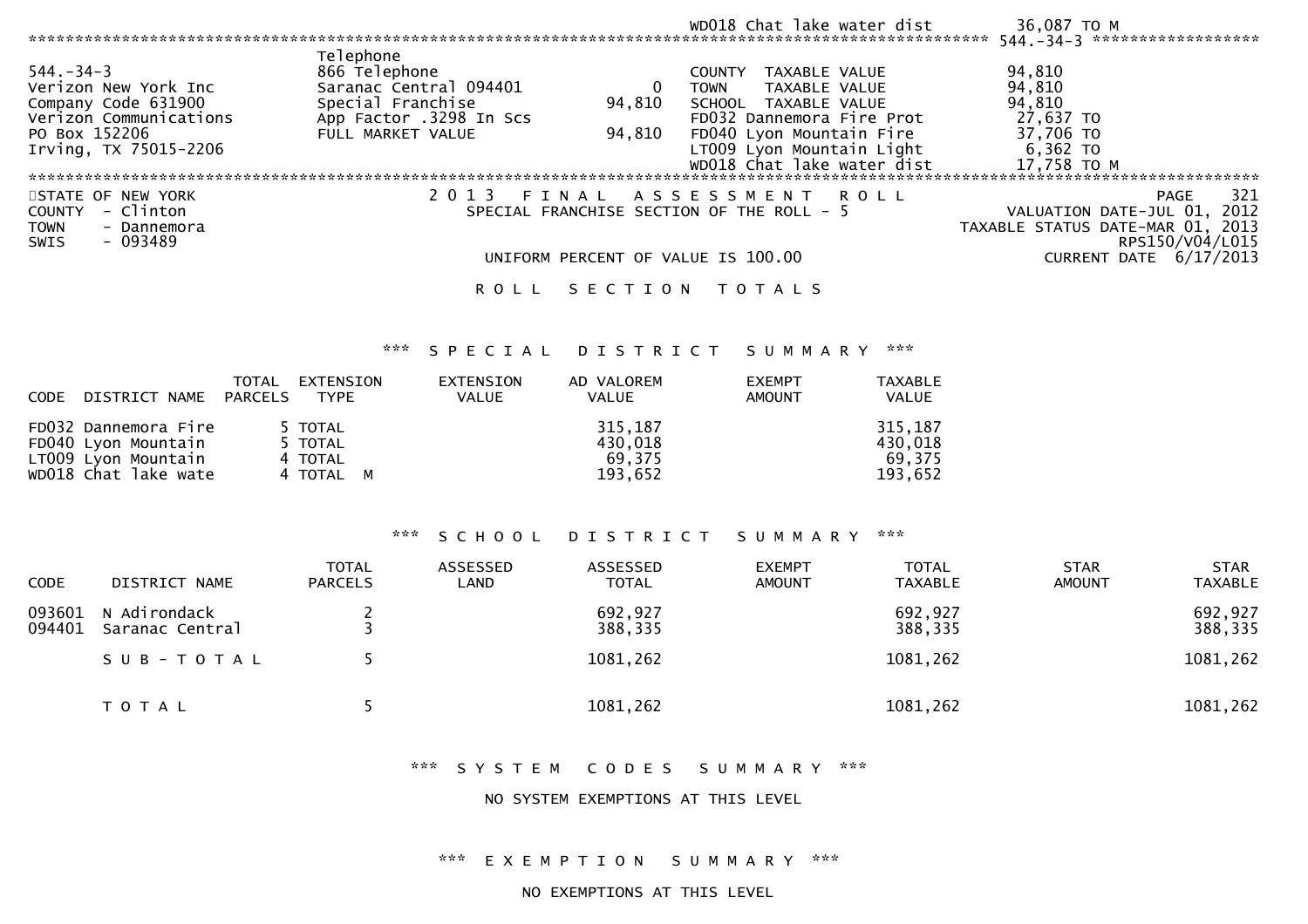| <b>ROLL</b><br><b>SEC</b>                   | DESCRIPTION                                                                                                                          | <b>TOTAL</b><br><b>PARCELS</b> | <b>ASSESSED</b><br>LAND                                                                                                                                                                                  | <b>ASSESSED</b><br><b>TOTAL</b> | <b>TAXABLE</b><br><b>COUNTY</b>                                                                                                                 | <b>TAXABLE</b><br><b>TOWN</b> | <b>TAXABLE</b><br><b>SCHOOL</b>                                 | <b>STAR</b><br><b>TAXABLE</b> |
|---------------------------------------------|--------------------------------------------------------------------------------------------------------------------------------------|--------------------------------|----------------------------------------------------------------------------------------------------------------------------------------------------------------------------------------------------------|---------------------------------|-------------------------------------------------------------------------------------------------------------------------------------------------|-------------------------------|-----------------------------------------------------------------|-------------------------------|
| 5                                           | SPECIAL FRANCHISE                                                                                                                    | 5                              |                                                                                                                                                                                                          | 1081,262                        | 1081,262                                                                                                                                        | 1081,262                      | 1081,262                                                        | 1081,262                      |
| <b>COUNTY</b><br><b>TOWN</b><br><b>SWIS</b> | STATE OF NEW YORK<br>- Clinton<br>- Dannemora<br>- 093489                                                                            |                                | 2 0 1 3                                                                                                                                                                                                  | FINAL<br>OWNERS NAME SEQUENCE   | A S S E S S M E N T<br><b>ROLL</b><br>UTILITY $\&$ R.R. SECTION OF THE ROLL - $6$<br>UNIFORM PERCENT OF VALUE IS 100.00                         |                               | VALUATION DATE-JUL 01, 2012<br>TAXABLE STATUS DATE-MAR 01, 2013 | 322<br><b>PAGE</b>            |
|                                             | TAX MAP PARCEL NUMBER<br>CURRENT OWNERS NAME<br><b>CURRENT OWNERS ADDRESS</b>                                                        |                                | PROPERTY LOCATION & CLASS ASSESSMENT<br>SCHOOL DISTRICT<br>PARCEL SIZE/GRID COORD                                                                                                                        | LAND<br><b>TOTAL</b>            | EXEMPTION CODE-----------------COUNTY-------TOWN------SCHOOL<br>TAX DESCRIPTION<br>SPECIAL DISTRICTS                                            | TAXABLE VALUE                 |                                                                 | ACCOUNT NO.                   |
| $197. - 1 - 1. - 1$                         | NY RSA 2 Cellular Partnership<br>Verizon Wireless<br>dba Verizon Wireless<br>One Verizon Way                                         | <b>ACRES</b>                   | Standish Rd<br>837 Cell Tower<br>093601<br>N Adirondack<br>0.01<br>EAST-0639504 NRTH-2143247<br>DEED BOOK 20112 PG-40953                                                                                 | 258,000                         | COUNTY TAXABLE VALUE<br>TAXABLE VALUE<br><b>TOWN</b><br>SCHOOL TAXABLE VALUE<br>FD040 Lyon Mountain Fire<br>WD042 Lyon mountain water           |                               | 258,000<br>258,000<br>258,000<br>258,000 TO<br>258,000 ТО М     |                               |
| $183. -2 - 1$<br><b>NYSEG</b>               | Attn: Utility Shared Services<br>Local Tax Dept Freeport<br>70 Farm View Dr<br>New Gloucester, ME 04260                              | 3728 Rt 374<br><b>ACRES</b>    | 872 Elec-Substation<br>N Adirondack<br>093601<br>Loc #001214<br>App Factor 100% In Nac<br>Lyon Mountain Sub Station<br>3.54<br>EAST-0648670 NRTH-2150373<br>DEED BOOK 333<br>PG-245<br>FULL MARKET VALUE | 10,600<br>428,416<br>428,416    | COUNTY TAXABLE VALUE<br>TAXABLE VALUE<br><b>TOWN</b><br>SCHOOL TAXABLE VALUE<br>FD040 Lyon Mountain Fire                                        |                               | 428,416<br>428,416<br>428,416<br>428,416 TO                     |                               |
| <b>NYSEG</b>                                | 634.089-9999-131.600-1001<br>Attn: Utility Shared Services<br>Local Tax Dept Freeport<br>70 Farm View Dr                             |                                | Electric Transmission<br>882 Elec Trans Imp<br>N Adirondack<br>093601<br>Loc $\#000017$ Transm Line 1<br>App Factor .6702 In Nac<br>FULL MARKET VALUE                                                    | $\Omega$<br>15,303<br>15,303    | COUNTY TAXABLE VALUE<br>TAXABLE VALUE<br><b>TOWN</b><br>SCHOOL TAXABLE VALUE<br>FD032 Dannemora Fire Prot<br>FD040 Lyon Mountain Fire           |                               | 15,303<br>15,303<br>15,303<br>4,461 TO<br>6,086 TO              |                               |
| <b>NYSEG</b>                                | 634.089-9999-131.600-1002<br>Attn: Utility Shared Services<br>Local Tax Dept Freeport<br>70 Farm View Dr<br>New Gloucester, ME 04260 |                                | Electric Transmission<br>882 Elec Trans Imp<br>Saranac Central 094401<br>Loc #000017 Transm Line 1<br>App Factor .3298 In Scs<br>FULL MARKET VALUE                                                       | 0<br>7,530<br>7,530             | <b>COUNTY</b><br>TAXABLE VALUE<br><b>TOWN</b><br>TAXABLE VALUE<br>SCHOOL TAXABLE VALUE<br>FD032 Dannemora Fire Prot<br>FD040 Lyon Mountain Fire |                               | 7,530<br>7,530<br>7,530<br>2,195 TO<br>2,995 TO                 |                               |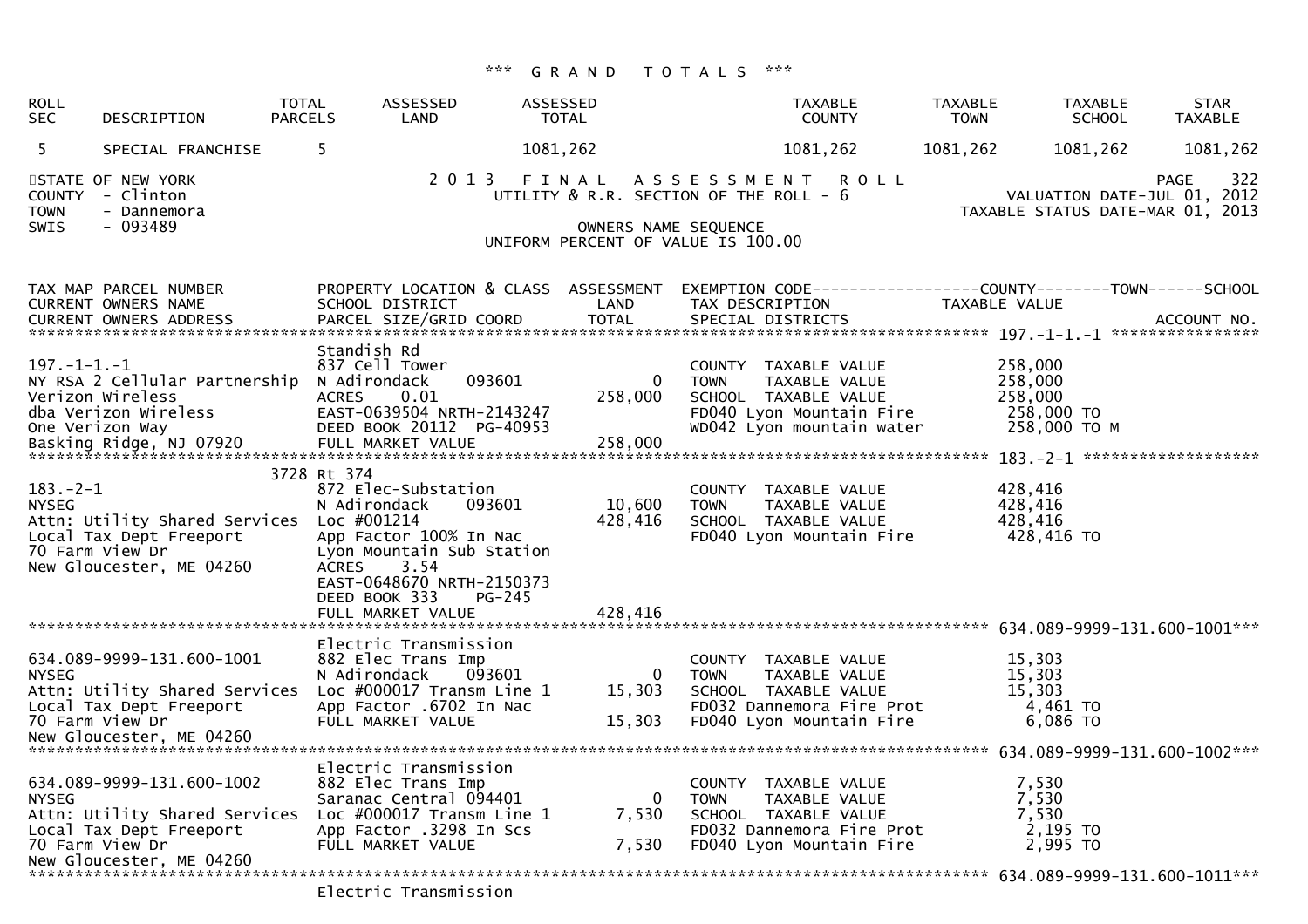| 634.089-9999-131.600-1011<br><b>NYSEG</b><br>Attn: Utility Shared Services<br>Local Tax Dept Freeport<br>70 Farm View Dr                             | 882 Elec Trans Imp<br>093601<br>N Adirondack<br>Loc #000018 Transm Line 1<br>App Factor .6702 In NAC<br>FULL MARKET VALUE                                                                                        | $\mathbf{0}$<br>36,776<br>36,776   | COUNTY TAXABLE VALUE<br>TAXABLE VALUE<br><b>TOWN</b><br>SCHOOL TAXABLE VALUE<br>FD032 Dannemora Fire Prot<br>FD040 Lyon Mountain Fire                                                            | 36,776<br>36,776<br>36,776<br>10,720 TO<br>14,626 TO                                                                                                     |
|------------------------------------------------------------------------------------------------------------------------------------------------------|------------------------------------------------------------------------------------------------------------------------------------------------------------------------------------------------------------------|------------------------------------|--------------------------------------------------------------------------------------------------------------------------------------------------------------------------------------------------|----------------------------------------------------------------------------------------------------------------------------------------------------------|
| STATE OF NEW YORK<br>COUNTY - Clinton<br><b>TOWN</b><br>- Dannemora<br>- 093489<br>SWIS                                                              | 2 0 1 3                                                                                                                                                                                                          | OWNERS NAME SEQUENCE               | FINAL ASSESSMENT ROLL<br>UTILITY $&$ R.R. SECTION OF THE ROLL - $&$<br>UNIFORM PERCENT OF VALUE IS 100.00                                                                                        | 323<br>PAGE<br>VALUATION DATE-JUL 01, 2012<br>TAXABLE STATUS DATE-MAR 01, 2013                                                                           |
| TAX MAP PARCEL NUMBER<br>CURRENT OWNERS NAME                                                                                                         | PROPERTY LOCATION & CLASS ASSESSMENT<br>SCHOOL DISTRICT                                                                                                                                                          | LAND                               | TAX DESCRIPTION                                                                                                                                                                                  | EXEMPTION CODE------------------COUNTY--------TOWN------SCHOOL<br><b>TAXABLE VALUE</b>                                                                   |
| 634.089-9999-131.600-1012<br><b>NYSEG</b><br>Attn: Utility Shared Services<br>Local Tax Dept Freeport<br>70 Farm View Dr                             | Electric Transmission<br>882 Elec Trans Imp<br>Saranac Central 094401<br>Loc $\#000018$ Transm Line 1<br>App Factor .3298 In SCS<br>FULL MARKET VALUE                                                            | $\bf{0}$<br>18,097<br>18,097       | COUNTY TAXABLE VALUE<br><b>TOWN</b><br>TAXABLE VALUE<br>SCHOOL TAXABLE VALUE<br>FD032 Dannemora Fire Prot<br>FD040 Lyon Mountain Fire                                                            | 18,097<br>18,097<br>18,097<br>5,275 TO<br>7,197 TO                                                                                                       |
| 634.089-9999-131.600-1881<br><b>NYSEG</b><br>Attn: Utility Shared Services<br>Local Tax Dept Freeport<br>70 Farm View Dr<br>New Gloucester, ME 04260 | Outside Plant<br>884 Elec Dist Out<br>093601<br>N Adirondack<br>Loc #888888 Poles, wires, c<br>App Factor .6702 In Nac<br>FULL MARKET VALUE                                                                      | $\mathbf{0}$<br>717,156<br>717,156 | COUNTY TAXABLE VALUE<br>TAXABLE VALUE<br><b>TOWN</b><br>SCHOOL TAXABLE VALUE<br>FD032 Dannemora Fire Prot<br>FD040 Lyon Mountain Fire<br>LT009 Lyon Mountain Light<br>WD018 Chat lake water dist | 717,156<br>717,156<br>717,156<br>209,051 TO<br>285,213 TO<br>48,121 TO<br>134,323 ТО М                                                                   |
| 634.089-9999-131.600-1882<br><b>NYSEG</b><br>Attn: Utility Shared Services<br>Local Tax Dept Freeport<br>70 Farm View Dr<br>New Gloucester, ME 04260 | Outside Plant<br>884 Elec Dist Out<br>Saranac Central 094401<br>Loc #888888 Poles, wires, c<br>App Factor .3298 In Scs<br>FULL MARKET VALUE                                                                      | 0<br>352,907<br>352,907            | COUNTY TAXABLE VALUE<br>TAXABLE VALUE<br><b>TOWN</b><br>SCHOOL TAXABLE VALUE<br>FD032 Dannemora Fire Prot<br>FD040 Lyon Mountain Fire<br>LT009 Lyon Mountain Light                               | 634.089-9999-131.600-1882***<br>352,907<br>352,907<br>352,907<br>102,872 TO<br>140,351 TO<br>23,680 TO<br>66,099 ТО М<br>183. -3-1 ********************* |
| $183 - 3 - 1$<br>Verizon New York Inc<br>Company Code 631900<br>Attn: Verizon Communications<br>PO Box 152206<br>Irving, TX 75015-2206               | 3826 Rt 374<br>831 Tele Comm<br>N Adirondack<br>093601<br>Telephone Facility<br>App Factor 100% In Nac<br>Land $& 1$ building<br>FRNT 300.00 DPTH 100.00<br>EAST-0646574 NRTH-2149210<br>DEED BOOK 369<br>PG-309 | 7,500<br>33,400                    | COUNTY TAXABLE VALUE<br>TAXABLE VALUE<br><b>TOWN</b><br>SCHOOL TAXABLE VALUE<br>FD040 Lyon Mountain Fire<br>LT009 Lyon Mountain Light                                                            | 33,400<br>33,400<br>33,400<br>33,400 TO<br>33,400 TO                                                                                                     |
| 634.089-9999-631.900-1881                                                                                                                            | FULL MARKET VALUE<br>Outside Plant<br>836 Telecom. eq.                                                                                                                                                           | 33,400                             | COUNTY TAXABLE VALUE                                                                                                                                                                             | 58,049                                                                                                                                                   |
|                                                                                                                                                      |                                                                                                                                                                                                                  |                                    |                                                                                                                                                                                                  |                                                                                                                                                          |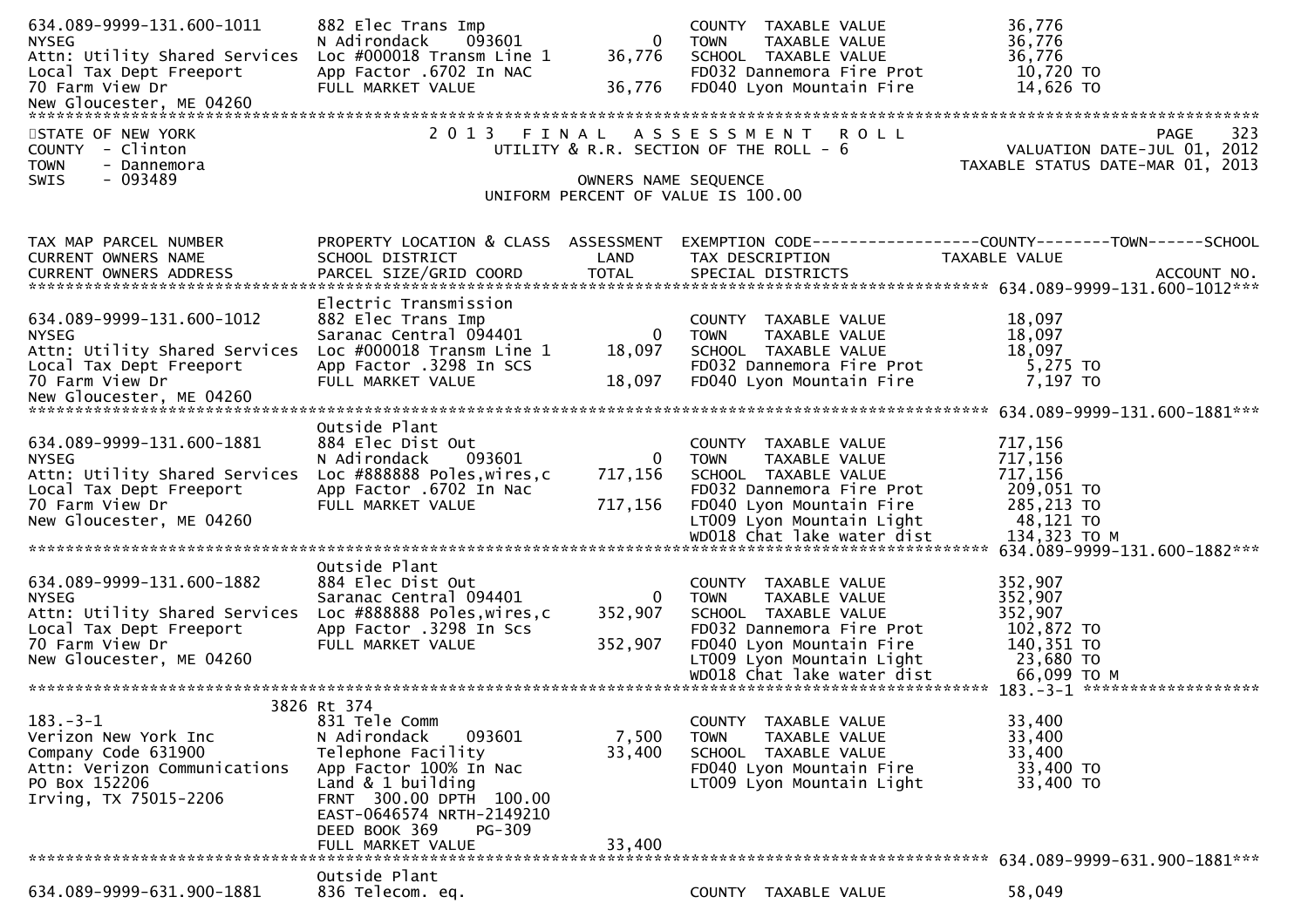| Verizon New York Inc<br>Company Code 631900<br>Verizon Communications<br>PO Box 152206<br>Irving, TX 75015-2206                              | 093601<br>N Adirondack<br>Loc #888888 Poles, wires, c<br>App Factor .6702 In Nac<br>FULL MARKET VALUE                                      | $\Omega$<br>58,049<br>58,049                | TAXABLE VALUE<br><b>TOWN</b><br>SCHOOL TAXABLE VALUE<br>FD032 Dannemora Fire Prot<br>FD040 Lyon Mountain Fire 23,086 TO<br>LT009 Lyon Mountain Light 3,895 TO<br>WD018 Chat lake water dist      | 58,049<br>58,049<br>16,921 то<br>10,873 TO M                                                                                         |
|----------------------------------------------------------------------------------------------------------------------------------------------|--------------------------------------------------------------------------------------------------------------------------------------------|---------------------------------------------|--------------------------------------------------------------------------------------------------------------------------------------------------------------------------------------------------|--------------------------------------------------------------------------------------------------------------------------------------|
| STATE OF NEW YORK<br>COUNTY - Clinton<br><b>TOWN</b><br>- Dannemora<br>- 093489<br>SWIS                                                      |                                                                                                                                            | OWNERS NAME SEQUENCE                        | 2013 FINAL ASSESSMENT ROLL<br>UTILITY $\&$ R.R. SECTION OF THE ROLL - $6$<br>UNIFORM PERCENT OF VALUE IS 100.00                                                                                  | 324<br><b>PAGE</b><br>VALUATION DATE-JUL 01, 2012<br>TAXABLE STATUS DATE-MAR 01, 2013                                                |
| TAX MAP PARCEL NUMBER<br><b>CURRENT OWNERS NAME</b><br><b>CURRENT OWNERS ADDRESS</b>                                                         | PROPERTY LOCATION & CLASS ASSESSMENT<br>SCHOOL DISTRICT                                                                                    | LAND                                        | TAX DESCRIPTION                                                                                                                                                                                  | EXEMPTION        CODE-----------------COUNTY--------TOWN------SCHOOL<br>TAXABLE VALUE                                                |
| 634.089-9999-631.900-1882<br>Verizon New York Inc<br>Company Code 631900<br>Verizon Communications<br>PO Box 152206<br>Irving, TX 75015-2206 | Outside Plant<br>836 Telecom. eq.<br>Saranac Central 094401<br>Loc #888888 Poles, wires, c<br>App Factor .3298 In Scs<br>FULL MARKET VALUE | $\overline{\mathbf{0}}$<br>28,565<br>28,565 | COUNTY TAXABLE VALUE<br><b>TOWN</b><br>TAXABLE VALUE<br>SCHOOL TAXABLE VALUE<br>FD032 Dannemora Fire Prot<br>FD040 Lyon Mountain Fire<br>LT009 Lyon Mountain Light<br>WD018 Chat lake water dist | 28,565<br>28,565<br>28,565<br>8,327 TO<br>11,360 TO<br>1,917 TO<br>5,350 то м                                                        |
| STATE OF NEW YORK<br>COUNTY - Clinton<br><b>TOWN</b><br>- Dannemora<br>- 093489<br>SWIS                                                      |                                                                                                                                            |                                             | 2013 FINAL ASSESSMENT ROLL<br>UTILITY & R.R. SECTION OF THE ROLL - 6<br>UNIFORM PERCENT OF VALUE IS 100.00                                                                                       | 325<br><b>PAGE</b><br>VALUATION DATE-JUL 01, 2012<br>TAXABLE STATUS DATE-MAR 01, 2013<br>RPS150/V04/L015<br>CURRENT DATE $6/17/2013$ |
|                                                                                                                                              | <b>ROLL</b>                                                                                                                                |                                             | SECTION TOTALS                                                                                                                                                                                   |                                                                                                                                      |

|                               | TOTAL<br>EXTENSION | EXTENSION    | AD VALOREM   | <b>EXEMPT</b> | <b>TAXABLE</b> |
|-------------------------------|--------------------|--------------|--------------|---------------|----------------|
| DISTRICT NAME PARCELS<br>CODE | <b>TYPE</b>        | <b>VALUE</b> | <b>VALUE</b> | AMOUNT        | VALUE          |
|                               |                    |              |              |               |                |
| FD032 Dannemora Fire          | 8 TOTAL            |              | 359.822      |               | 359,822        |
| FD040 Lyon Mountain           | 11 TOTAL           |              | 1210,730     |               | 1210,730       |
| LT009 Lyon Mountain           | 5 TOTAL            |              | 111,013      |               | 111,013        |
| WD018 Chat lake wate          | 4 TOTAL M          |              | 216,645      |               | 216,645        |
| WD042 Lyon mountain           | 1 TOTAL M          |              | 258,000      |               | 258,000        |
|                               |                    |              |              |               |                |

### \*\*\* S C H O O L D I S T R I C T S U M M A R Y \*\*\*

| <b>CODE</b> | DISTRICT NAME                          | <b>TOTAL</b><br><b>PARCELS</b> | ASSESSED<br>∟AND | <b>ASSESSED</b><br><b>TOTAL</b> | <b>EXEMPT</b><br>AMOUNT | <b>TOTAL</b><br>TAXABLE | STAR<br><b>AMOUNT</b> | <b>STAR</b><br><b>TAXABLE</b> |
|-------------|----------------------------------------|--------------------------------|------------------|---------------------------------|-------------------------|-------------------------|-----------------------|-------------------------------|
| 094401      | 093601 N Adirondack<br>Saranac Central |                                | 18,100           | 1547,100<br>407,099             |                         | 1547,100<br>407,099     |                       | 1547,100<br>407,099           |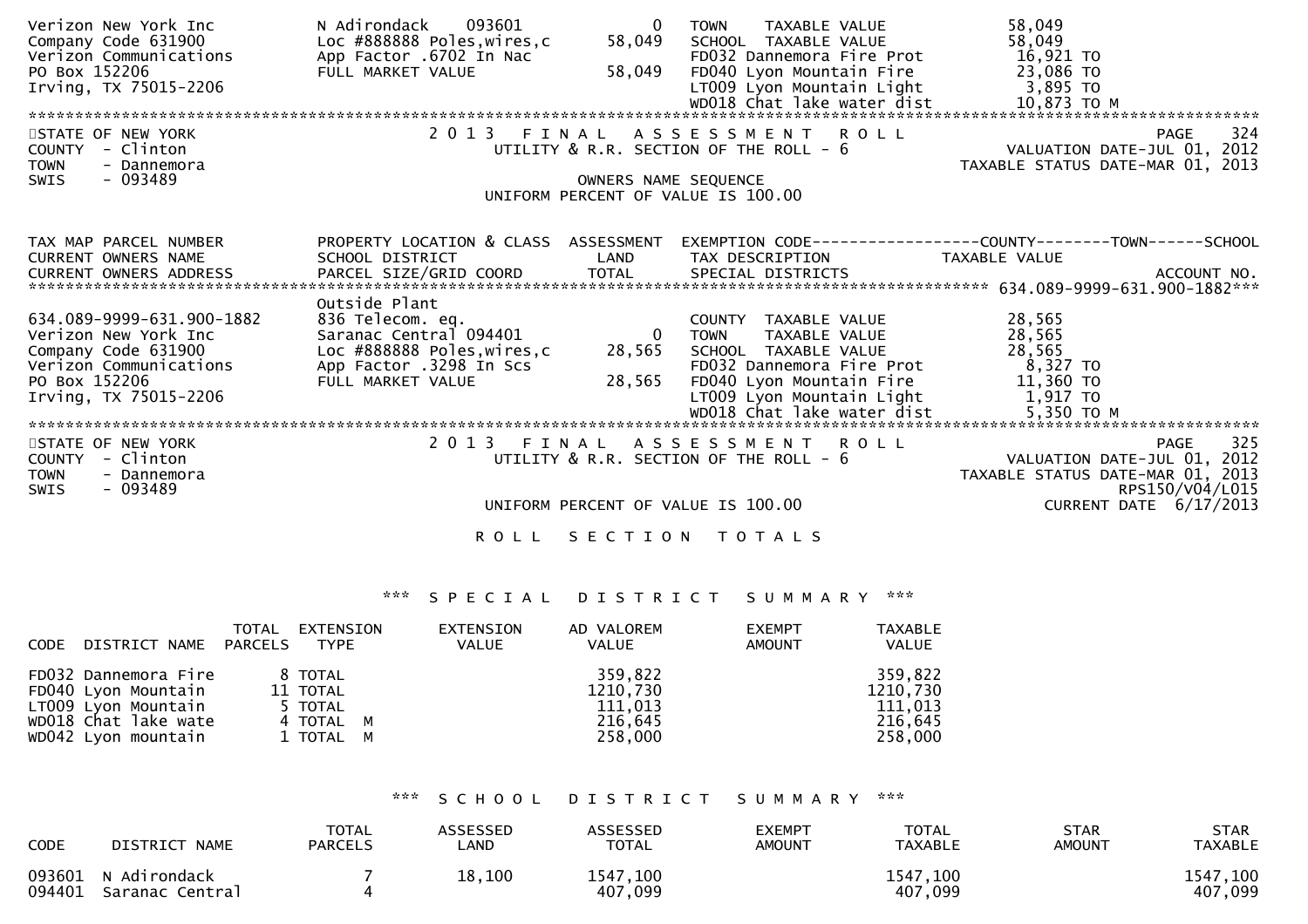| S U B - T O T A L | 11 | 18,100 | 1954, 199 | 1954, 199 | 1954, 199 |
|-------------------|----|--------|-----------|-----------|-----------|
| <b>TOTAL</b>      | ᆂᆂ | 18,100 | 1954, 199 | 1954, 199 | 1954, 199 |

\*\*\* S Y S T E M C O D E S S U M M A R Y \*\*\*

NO SYSTEM EXEMPTIONS AT THIS LEVEL

\*\*\* E X E M P T I O N S U M M A R Y \*\*\*

NO EXEMPTIONS AT THIS LEVEL

| <b>ROLL</b><br><b>SEC</b>                   | <b>DESCRIPTION</b>                                         | <b>TOTAL</b><br><b>PARCELS</b> | <b>ASSESSED</b><br>LAND                                                                                                   | ASSESSED<br>TOTAL |                                                                                                              |                                    | <b>TAXABLE</b><br><b>COUNTY</b>                                                                                                                                                               | <b>TAXABLE</b><br><b>TOWN</b> |                                                                 | <b>TAXABLE</b><br><b>SCHOOL</b> | <b>STAR</b><br><b>TAXABLE</b> |
|---------------------------------------------|------------------------------------------------------------|--------------------------------|---------------------------------------------------------------------------------------------------------------------------|-------------------|--------------------------------------------------------------------------------------------------------------|------------------------------------|-----------------------------------------------------------------------------------------------------------------------------------------------------------------------------------------------|-------------------------------|-----------------------------------------------------------------|---------------------------------|-------------------------------|
| 6                                           | UTILITIES & N.C.                                           | 11                             | 18,100                                                                                                                    | 1954,199          |                                                                                                              |                                    | 1954,199                                                                                                                                                                                      | 1954,199                      |                                                                 | 1954,199                        | 1954,199                      |
| <b>COUNTY</b><br><b>TOWN</b><br><b>SWIS</b> | STATE OF NEW YORK<br>- Clinton<br>- Dannemora<br>$-093489$ |                                | 2 0 1 3                                                                                                                   |                   | FINAL<br>WHOLLY EXEMPT SECTION OF THE ROLL - 8<br>OWNERS NAME SEQUENCE<br>UNIFORM PERCENT OF VALUE IS 100.00 |                                    | A S S E S S M E N T R O L L                                                                                                                                                                   |                               | VALUATION DATE-JUL 01, 2012<br>TAXABLE STATUS DATE-MAR 01, 2013 |                                 | 326<br><b>PAGE</b>            |
|                                             | TAX MAP PARCEL NUMBER<br><b>CURRENT OWNERS NAME</b>        |                                | PROPERTY LOCATION & CLASS ASSESSMENT<br>SCHOOL DISTRICT                                                                   |                   | LAND                                                                                                         |                                    | EXEMPTION CODE-----------------COUNTY-------TOWN------SCHOOL<br>TAX DESCRIPTION                                                                                                               |                               | TAXABLE VALUE                                                   |                                 |                               |
| $183. - 1 - 1$<br>PO Box 19                 | American Legion Home<br>Lyon Mountain, NY 12952            | 3958 Rt 374<br>ACRES           | 534 Social org.<br>N Adirondack<br>2.90<br>EAST-0644895 NRTH-2151206<br>DEED BOOK 393<br>FULL MARKET VALUE                | 093601<br>$PG-67$ | 8,700<br>160,000<br>160,000                                                                                  | VET ORGANI 26100<br><b>TOWN</b>    | COUNTY TAXABLE VALUE<br>TAXABLE VALUE<br>SCHOOL TAXABLE VALUE<br>FD040 Lyon Mountain Fire<br>160,000 EX<br>LT009 Lyon Mountain Light<br>160,000 EX<br>WD042 Lyon mountain water<br>160,000 EX | $\Omega$                      | 160,000<br>0<br>0 <sub>T</sub><br>$0$ TO                        | 160,000<br>$0$ TO M             | 160,000                       |
|                                             |                                                            |                                | Wilfred King Rd                                                                                                           |                   |                                                                                                              |                                    |                                                                                                                                                                                               |                               |                                                                 |                                 |                               |
| $173.3 - 1 - 16$<br>PO Box 316              | American Legion Post 852<br>Dannemora, NY 12929            |                                | 311 Res vac land<br>N Adirondack<br>Lot 132 T5omt<br>FRNT 97.20 DPTH 100.70<br>EAST-0673518 NRTH-2157569<br>DEED BOOK 656 | 093601<br>$PG-4$  | 9,000<br>9,000                                                                                               | TOWN PROP<br>COUNTY<br><b>TOWN</b> | 13500<br>TAXABLE VALUE<br>TAXABLE VALUE<br>SCHOOL TAXABLE VALUE<br>FD032 Dannemora Fire Prot<br>9,000 EX                                                                                      | $\overline{0}$                | 9,000<br>0<br>$0$ TO                                            | 9,000                           | 9,000                         |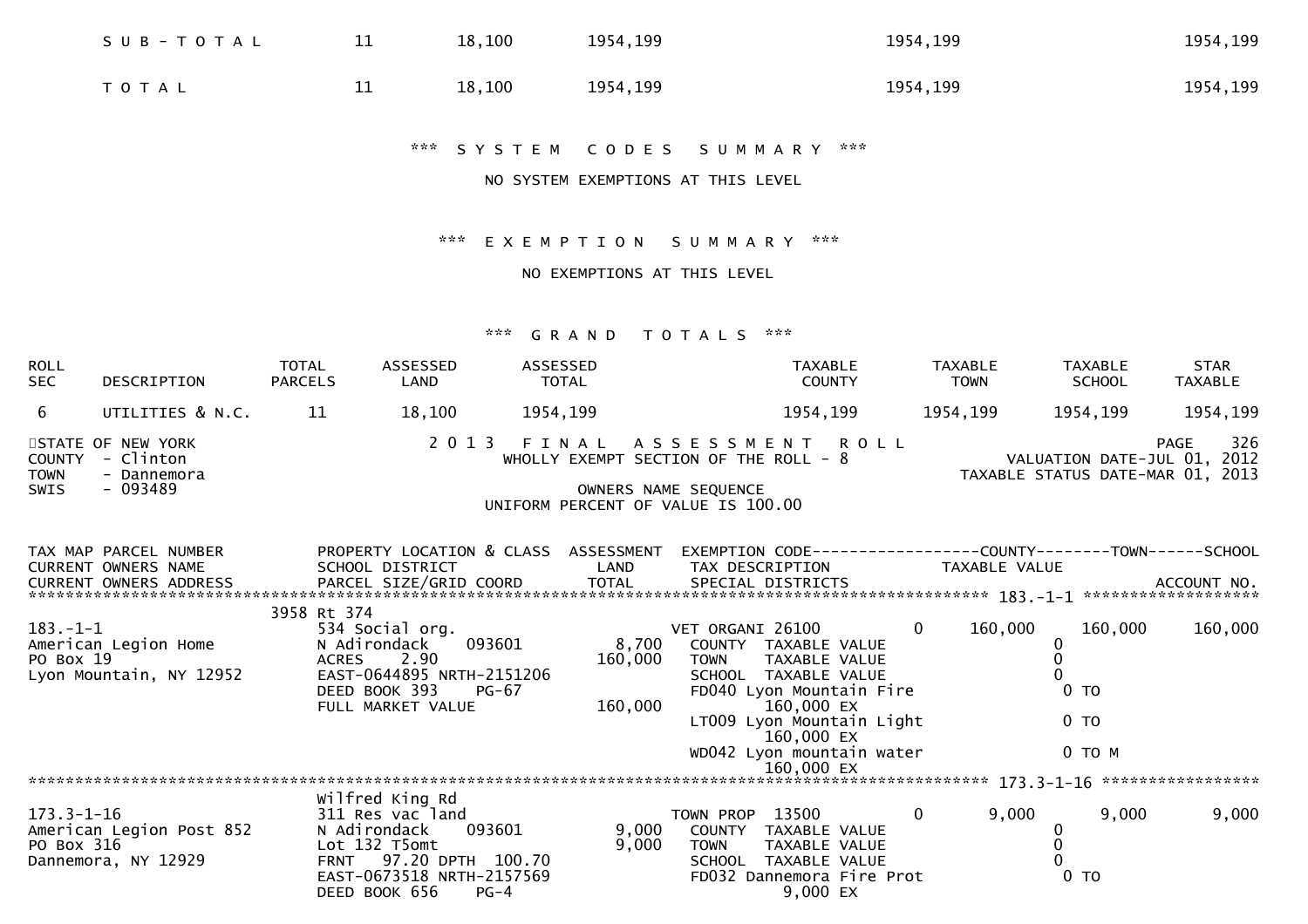|                                                                                                                      | FULL MARKET VALUE                                                                                                                                                                                                                                               | 9,000                              |                                                                                                                                                       |                |                                  |                             |                            |
|----------------------------------------------------------------------------------------------------------------------|-----------------------------------------------------------------------------------------------------------------------------------------------------------------------------------------------------------------------------------------------------------------|------------------------------------|-------------------------------------------------------------------------------------------------------------------------------------------------------|----------------|----------------------------------|-----------------------------|----------------------------|
| $173.3 - 1 - 21. - 1$<br>Clinton Correctional Facility<br>1156 Cook St<br>Dannemora, NY 12929                        | Off wilfred King Rd<br>822 Water supply - WTRFNT<br>N Adirondack<br>093601<br>Exempt Improv Value Only<br>On Taxable State Land<br>Pumphouse On Chazy Lake<br>0.01<br><b>ACRES</b><br>EAST-0673376 NRTH-2157845<br>DEED BOOK 167<br>PG-198<br>FULL MARKET VALUE | $\overline{0}$<br>74,400<br>74,400 | <b>NYS PROP</b><br>12100<br>TAXABLE VALUE<br>COUNTY<br><b>TOWN</b><br>TAXABLE VALUE<br>SCHOOL TAXABLE VALUE<br>FD032 Dannemora Fire Prot<br>74,400 EX | $\mathbf{0}$   | 74,400<br>0<br>0<br>$\Omega$     | 74,400<br>$0$ TO            | 74,400                     |
| $173. - 3 - 1$<br>County Of Clinton<br>137 Margaret St<br>Plattsburgh, NY 12901<br>*************************         | Rt 374<br>323 Vacant rural<br>N Adirondack<br>093601<br>ACRES 14.40<br>EAST-0681310 NRTH-2160365<br>DEED BOOK 637<br><b>PG-308</b><br>FULL MARKET VALUE                                                                                                         | 13,400<br>13,400<br>13,400         | 13100<br>CO OWNER<br>COUNTY TAXABLE VALUE<br>TAXABLE VALUE<br><b>TOWN</b><br>SCHOOL TAXABLE VALUE<br>FD032 Dannemora Fire Prot<br>13,400 EX           | $\Omega$       | 13,400<br>0<br>0                 | 13,400<br>0 <sub>T</sub>    | 13,400                     |
| STATE OF NEW YORK<br>COUNTY - Clinton<br>- Dannemora<br><b>TOWN</b><br>$-093489$<br><b>SWIS</b>                      | 2 0 1 3                                                                                                                                                                                                                                                         | FINAL                              | A S S E S S M E N T<br>WHOLLY EXEMPT SECTION OF THE ROLL - 8<br>OWNERS NAME SEQUENCE<br>UNIFORM PERCENT OF VALUE IS 100.00                            | <b>ROLL</b>    | TAXABLE STATUS DATE-MAR 01, 2013 | VALUATION DATE-JUL 01, 2012 | 327<br><b>PAGE</b>         |
| TAX MAP PARCEL NUMBER<br>CURRENT OWNERS NAME<br>CURRENT OWNERS ADDRESS                                               | PROPERTY LOCATION & CLASS ASSESSMENT<br>SCHOOL DISTRICT<br>PARCEL SIZE/GRID COORD                                                                                                                                                                               | LAND<br><b>TOTAL</b>               | EXEMPTION CODE-----------------COUNTY-------TOWN------SCHOOL<br>TAX DESCRIPTION<br>SPECIAL DISTRICTS                                                  |                | TAXABLE VALUE                    |                             | ACCOUNT NO.                |
| $173. - 3 - 1.1$<br>County Of Clinton<br>137 Margaret St<br>Plattsburgh, NY 12901                                    | 2113 Rt 374<br>330 Vacant comm<br>093601<br>N Adirondack<br>1.00<br><b>ACRES</b><br>EAST-0681572 NRTH-2160613<br>DEED BOOK 316<br>PG-465<br>FULL MARKET VALUE                                                                                                   | 6,000<br>6,000<br>6,000            | 13100<br>CO OWNER<br>COUNTY TAXABLE VALUE<br>TAXABLE VALUE<br><b>TOWN</b><br>SCHOOL TAXABLE VALUE<br>FD032 Dannemora Fire Prot<br>6,000 EX            | 0              | 6,000<br>0<br>0<br>0             | 6,000<br>$0$ TO             | *****************<br>6,000 |
| $188. - 2 - 1.2$<br>County Of Clinton<br>137 Margaret St<br>Plattsburgh, NY 12901<br>******************************* | Gen Leroy Manor Rd<br>851 Solid waste<br>Saranac Central 094401<br>Lot #1 Duerville<br><b>ACRES</b><br>1.50<br>EAST-0703394 NRTH-2150390<br>DEED BOOK 583<br>PG-839<br>FULL MARKET VALUE                                                                        | 9,000<br>42,000<br>42,000          | 13100<br>CO OWNER<br>COUNTY TAXABLE VALUE<br><b>TOWN</b><br>TAXABLE VALUE<br>SCHOOL TAXABLE VALUE<br>FD032 Dannemora Fire Prot<br>42,000 EX           | $\overline{0}$ | 42,000<br>$\bf{0}$               | 42,000<br>0 <sub>T</sub>    | 42,000                     |
| $188. - 1 - 24$<br>Dannemora Water District No 2<br>PO Box 658<br>Dannemora, NY 12929                                | Reservoir Rd<br>$314$ Rural vac<10<br>Saranac Central 094401<br>2.80<br><b>ACRES</b><br>EAST-0698766 NRTH-2150532<br>DEED BOOK 180<br>PG-185<br>FULL MARKET VALUE                                                                                               | 7,100<br>7,100<br>7,100            | TOWN PROP 13500<br>COUNTY TAXABLE VALUE<br><b>TOWN</b><br><b>TAXABLE VALUE</b><br>SCHOOL TAXABLE VALUE<br>FD032 Dannemora Fire Prot<br>7,100 EX       | 0              | 7,100<br>$\mathbf 0$<br>0<br>0   | 7,100<br>$0$ TO             | 7,100                      |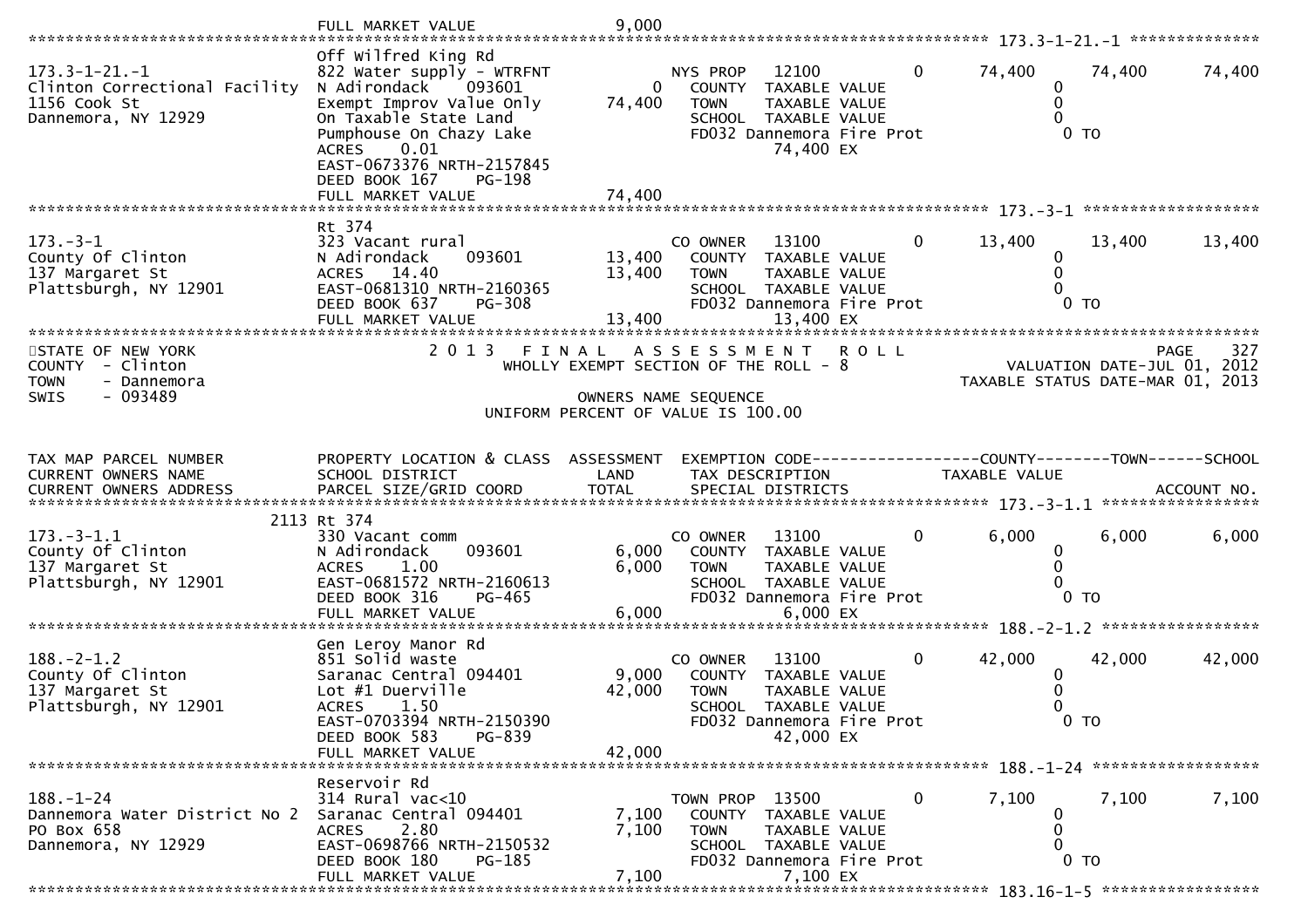| $183.16 - 1 - 5$<br>Friends of Lyon Mountain<br>Attn: William R Kelting<br>PO Box 230<br>Lyon Mountain, NY 12952 | 2914 Standish Rd<br>681 Culture bldg<br>N Adirondack<br>093601<br>59.98 DPTH 196.02<br><b>FRNT</b><br>EAST-0645349 NRTH-2147788<br>DEED BOOK 20031 PG-60980<br>FULL MARKET VALUE | 1,700<br>181,200<br>181,200 | NONPR CORP 25300<br>COUNTY TAXABLE VALUE<br><b>TOWN</b><br>TAXABLE VALUE<br>SCHOOL TAXABLE VALUE<br>FD040 Lyon Mountain Fire<br>181,200 EX<br>LT009 Lyon Mountain Light<br>181,200 EX<br>WD042 Lyon mountain water<br>181,200 EX    | $\overline{0}$<br>181,200<br>181,200<br>$\Omega$<br>0<br>0<br>0 <sub>T</sub><br>0 <sub>T</sub><br>$0$ TO M                                                                                                                                      | 181,200 |
|------------------------------------------------------------------------------------------------------------------|----------------------------------------------------------------------------------------------------------------------------------------------------------------------------------|-----------------------------|-------------------------------------------------------------------------------------------------------------------------------------------------------------------------------------------------------------------------------------|-------------------------------------------------------------------------------------------------------------------------------------------------------------------------------------------------------------------------------------------------|---------|
| STATE OF NEW YORK<br>COUNTY - Clinton<br><b>TOWN</b><br>- Dannemora<br><b>SWIS</b><br>- 093489                   | 2 0 1 3                                                                                                                                                                          | FINAL                       | A S S E S S M E N T<br><b>ROLL</b><br>WHOLLY EXEMPT SECTION OF THE ROLL - 8<br>OWNERS NAME SEQUENCE<br>UNIFORM PERCENT OF VALUE IS 100.00                                                                                           | <b>PAGE</b><br>VALUATION DATE-JUL 01, 2012<br>TAXABLE STATUS DATE-MAR 01, 2013                                                                                                                                                                  | 328     |
| TAX MAP PARCEL NUMBER<br>CURRENT OWNERS NAME                                                                     | PROPERTY LOCATION & CLASS ASSESSMENT<br>SCHOOL DISTRICT                                                                                                                          | LAND                        | TAX DESCRIPTION                                                                                                                                                                                                                     | TAXABLE VALUE<br>.CURRENT OWNERS ADDRESS PARCEL SIZE/GRID COORD TOTAL SPECIAL DISTRICTS (ACCOUNT NO ACCOUNT NO ACCOUNT NO AND TOTAL SPECIAL DISTRICTS 45 AND ASSESS TO A ALL AND A A SERVER AND A A SERVER AND A SERVER AND A SERVER AND THE SE |         |
| $183.16 - 1 - 39$<br>Friends of Lyon Mountain Inc<br>PO Box 230<br>Lyon Mountain, NY 12952                       | Standish Rd<br>311 Res vac land<br>N Adirondack<br>093601<br>Lot 143 T50MT<br>FRNT 139.21 DPTH 62.86<br>EAST-0645234 NRTH-2147678<br>DEED BOOK 20062 PG-56<br>FULL MARKET VALUE  | 1,300<br>1,300<br>1,300     | NONPR CORP 25300<br>COUNTY TAXABLE VALUE<br><b>TOWN</b><br>TAXABLE VALUE<br>SCHOOL TAXABLE VALUE<br>FD040 Lyon Mountain Fire<br>1,300 EX<br>LT009 Lyon Mountain Light<br>1,300 EX<br>WD042 Lyon mountain water<br>1,300 EX          | $\mathbf{0}$<br>1,300<br>1,300<br>0<br>0<br>$\Omega$<br>0 <sub>T</sub><br>0 <sub>T</sub><br>0 TO M                                                                                                                                              | 1,300   |
|                                                                                                                  |                                                                                                                                                                                  |                             |                                                                                                                                                                                                                                     |                                                                                                                                                                                                                                                 |         |
| $183.16 - 1 - 40$<br>Friends of Lyon Mountain Inc<br>PO Box 230<br>Lyon Mountain, NY 12952                       | Standish Rd<br>314 Rural vac<10<br>N Adirondack<br>093601<br>Lot 143 T50MT<br><b>ACRES</b><br>7.08<br>EAST-0645721 NRTH-2147778<br>DEED BOOK 20072 PG-2824<br>FULL MARKET VALUE  | 6,600<br>6,600<br>6,600     | NONPR CORP 25300<br>COUNTY TAXABLE VALUE<br><b>TAXABLE VALUE</b><br><b>TOWN</b><br>SCHOOL TAXABLE VALUE<br>FD040 Lyon Mountain Fire<br>6,600 EX<br>LT009 Lyon Mountain Light<br>$6,600$ EX<br>WD042 Lyon mountain water<br>6,600 EX | $\mathbf{0}$<br>6,600<br>6,600<br>0<br>0<br>0<br>0 <sub>T</sub><br>0 <sub>T</sub><br>0 TO M                                                                                                                                                     | 6,600   |
|                                                                                                                  |                                                                                                                                                                                  |                             |                                                                                                                                                                                                                                     |                                                                                                                                                                                                                                                 |         |
| $183.2 - 2 - 30$<br>Lyon Mountain Fire District<br>PO Box 105<br>Lyon Mountain, NY 12952                         | 9 Fire House Rd<br>312 Vac w/imprv<br>093601<br>N Adirondack<br>FRNT 170.00 DPTH 300.00<br>EAST-0645736 NRTH-2148597<br>DEED BOOK 20072 PG-2606<br>FULL MARKET VALUE             | 2,900<br>5,000<br>5,000     | INCVOLFIRE 26400<br>COUNTY TAXABLE VALUE<br><b>TOWN</b><br><b>TAXABLE VALUE</b><br>SCHOOL TAXABLE VALUE<br>FD040 Lyon Mountain Fire<br>5,000 EX<br>LT009 Lyon Mountain Light<br>5,000 EX                                            | 5,000<br>0<br>5,000<br>O<br>0 <sub>T</sub><br>$0$ TO                                                                                                                                                                                            | 5,000   |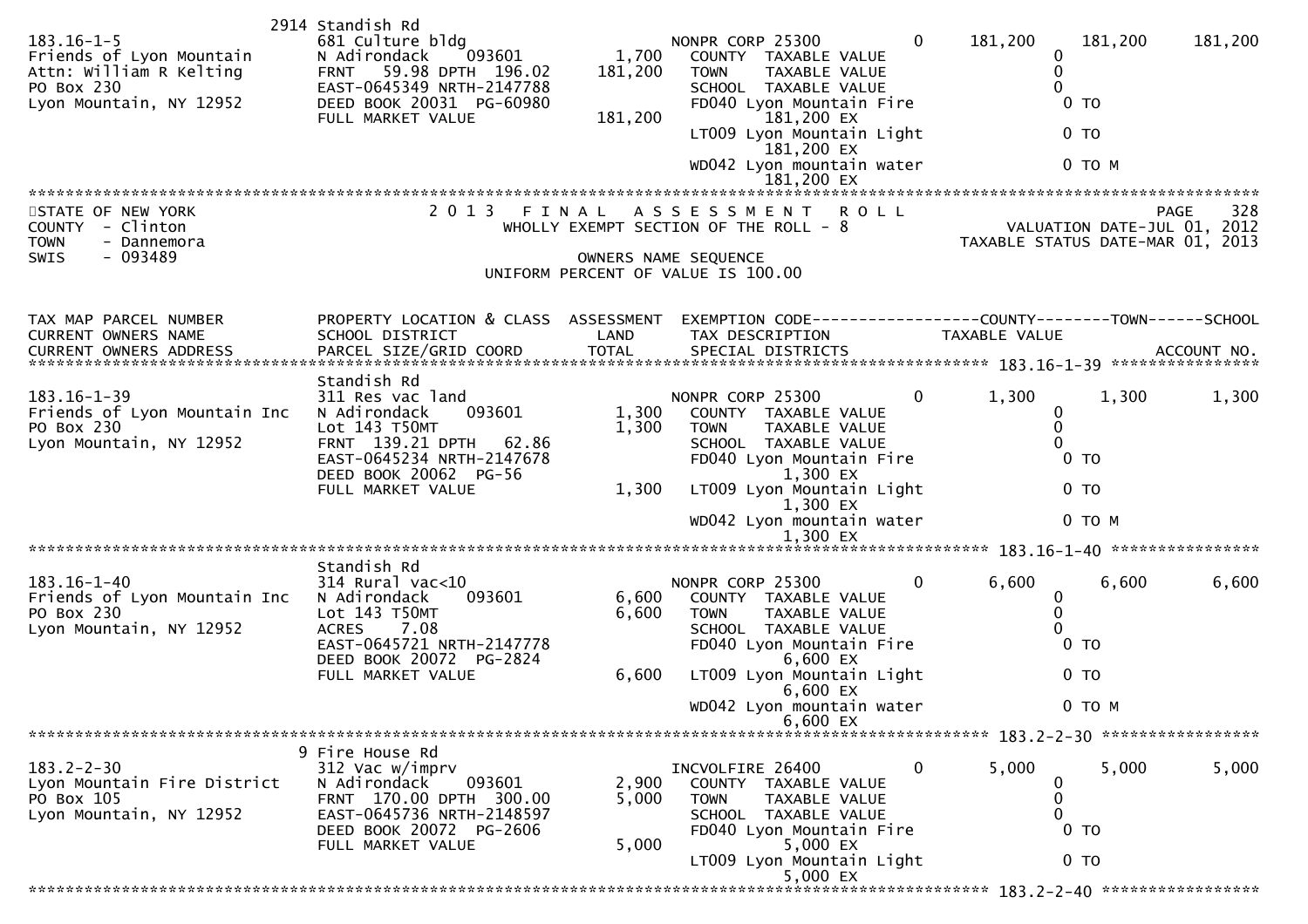| $183.2 - 2 - 40$<br>Lyon Mountain Fire District<br>9 Fire House Rd<br>PO Box 105<br>Lyon Mountain, NY 12952       | 9 Fire House Rd<br>662 Police/fire<br>093601<br>N Adirondack<br>ACRES 1.00<br>EAST-0645595 NRTH-2148677<br>FULL MARKET VALUE                                                          | 6,000<br>678,500<br>678,500 | INCVOLFIRE 26400<br>COUNTY TAXABLE VALUE<br>TAXABLE VALUE<br><b>TOWN</b><br>SCHOOL TAXABLE VALUE<br>FD040 Lyon Mountain Fire<br>678,500 EX<br>LT009 Lyon Mountain Light                                                          | $\mathbf{0}$ | 678,500       | 678,500<br>0<br>$\mathbf{0}$<br>$\mathbf{0}$<br>$0$ TO<br>$0$ TO   | 678,500            |
|-------------------------------------------------------------------------------------------------------------------|---------------------------------------------------------------------------------------------------------------------------------------------------------------------------------------|-----------------------------|----------------------------------------------------------------------------------------------------------------------------------------------------------------------------------------------------------------------------------|--------------|---------------|--------------------------------------------------------------------|--------------------|
| STATE OF NEW YORK<br>COUNTY - Clinton<br>- Dannemora<br><b>TOWN</b><br>- 093489<br><b>SWIS</b>                    | 2 0 1 3                                                                                                                                                                               | FINAL                       | <b>ROLL</b><br>A S S E S S M E N T<br>WHOLLY EXEMPT SECTION OF THE ROLL - 8<br>OWNERS NAME SEQUENCE<br>UNIFORM PERCENT OF VALUE IS 100.00                                                                                        |              |               | VALUATION DATE-JUL 01, 2012<br>TAXABLE STATUS DATE-MAR 01, 2013    | 329<br><b>PAGE</b> |
| TAX MAP PARCEL NUMBER<br>CURRENT OWNERS NAME                                                                      | PROPERTY LOCATION & CLASS ASSESSMENT<br>SCHOOL DISTRICT                                                                                                                               | LAND                        | EXEMPTION CODE------------------COUNTY--------TOWN------SCHOOL<br>TAX DESCRIPTION                                                                                                                                                |              | TAXABLE VALUE |                                                                    |                    |
| $183.2 - 2 - 24$<br>Lyon Mt Citizens Youth League<br>Attn: William Chase<br>PO Box 303<br>Lyon Mt, NY 12952       | Ball Park<br>592 Athletic fld<br>093601<br>N Adirondack<br>ACRES 10.20<br>EAST-0645197 NRTH-2149192<br>DEED BOOK 602<br>$PG-115$<br>FULL MARKET VALUE                                 | 18,200<br>28,600<br>28,600  | NONPR CORP 25300<br>COUNTY TAXABLE VALUE<br>TAXABLE VALUE<br><b>TOWN</b><br>SCHOOL TAXABLE VALUE<br>FD040 Lyon Mountain Fire<br>28,600 EX<br>LT009 Lyon Mountain Light<br>28,600 EX<br>WD042 Lyon mountain water                 | $\Omega$     | 28,600        | 28,600<br>0<br>0<br>$\Omega$<br>$0$ TO<br>0 <sub>T</sub><br>0 то м | 28,600             |
| $183.2 - 1 - 4$<br>Lyon Mt Housing Fund Dev Co<br>Attn: Janice Morse<br>PO Box 20<br>Lyon Mountain, NY 12952-0020 | 3921 Rt 374<br>411 Apartment<br>093601<br>N Adirondack<br><b>ACRES</b><br>1.50<br>EAST-0645096 NRTH-2150098<br>DEED BOOK 20021 PG-41741<br>FULL MARKET VALUE                          | 9,000<br>488,500<br>488,500 | UDC PROJEC 28110<br>COUNTY TAXABLE VALUE<br>TAXABLE VALUE<br><b>TOWN</b><br>SCHOOL TAXABLE VALUE<br>FD040 Lyon Mountain Fire<br>488,500 EX<br>LT009 Lyon Mountain Light<br>488,500 EX<br>WD042 Lyon mountain water<br>488,500 EX | $\mathbf{0}$ | 488,500       | 488,500<br>0<br>0<br>0<br>$0$ TO<br>0 <sub>T</sub><br>0 TO M       | 488,500            |
| $183.2 - 1 - 5$<br>Lyon Mt Memorial Meth Church<br>PO Box 60<br>Lyon Mountain, NY 12952                           | Off Rt 374<br>695 Cemetery<br>093601<br>N Adirondack<br>Lot 144 T5omt<br>Cemetary<br>8.80<br>ACRES<br>EAST-0646096 NRTH-2150697<br>DEED BOOK 509<br><b>PG-57</b><br>FULL MARKET VALUE | 14,400<br>14,400<br>14,400  | PRI CMTERY 27350<br>COUNTY TAXABLE VALUE<br><b>TOWN</b><br><b>TAXABLE VALUE</b><br>SCHOOL TAXABLE VALUE<br>FD040 Lyon Mountain Fire<br>14,400 EX<br>LT009 Lyon Mountain Light<br>14,400 EX                                       | 0            | 14,400        | 14,400<br>0<br>0<br>$\Omega$<br>$0$ TO<br>0 <sub>T</sub>           | 14,400             |
| $198. - 2 - 1$                                                                                                    | Road To Averills Park<br>323 Vacant rural                                                                                                                                             |                             | COMSER ORG 25120                                                                                                                                                                                                                 | $\mathbf{0}$ | 11,800        | 11,800                                                             | 11,800             |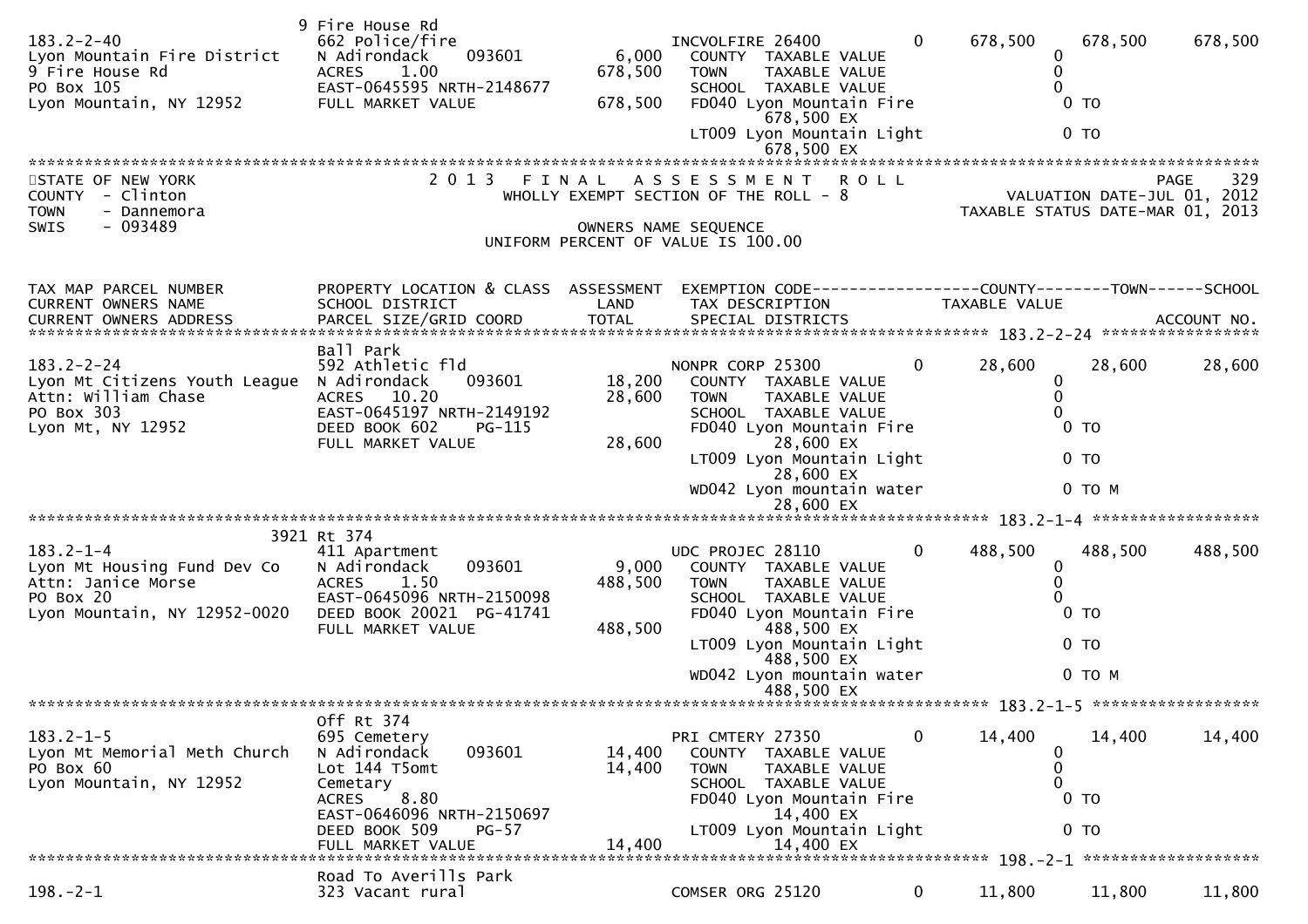| Mt Lake Public Tele Council<br>1 Sesame St<br>Plattsburgh, NY 12901 | 093601<br>N Adirondack<br>Lot $61$ T $40$ mt<br>99 Foot Wide Road To Towe<br>ACRES 10.60<br>EAST-0649899 NRTH-2142221<br>DEED BOOK 586<br><b>PG-325</b> | 11,800<br>11,800   | COUNTY TAXABLE VALUE<br>TAXABLE VALUE<br>TOWN<br>SCHOOL TAXABLE VALUE<br>FD040 Lyon Mountain Fire<br>11,800 EX | 0 <sub>T</sub>                                                                  |
|---------------------------------------------------------------------|---------------------------------------------------------------------------------------------------------------------------------------------------------|--------------------|----------------------------------------------------------------------------------------------------------------|---------------------------------------------------------------------------------|
| STATE OF NEW YORK                                                   |                                                                                                                                                         |                    | 2013 FINAL ASSESSMENT ROLL                                                                                     | 330<br><b>PAGE</b>                                                              |
| COUNTY - Clinton                                                    |                                                                                                                                                         |                    | WHOLLY EXEMPT SECTION OF THE ROLL - 8                                                                          | VALUATION DATE-JUL 01, 2012                                                     |
| <b>TOWN</b><br>- Dannemora<br><b>SWIS</b><br>- 093489               |                                                                                                                                                         |                    | OWNERS NAME SEQUENCE                                                                                           | TAXABLE STATUS DATE-MAR 01, 2013                                                |
|                                                                     |                                                                                                                                                         |                    | UNIFORM PERCENT OF VALUE IS 100.00                                                                             |                                                                                 |
|                                                                     |                                                                                                                                                         |                    |                                                                                                                |                                                                                 |
| TAX MAP PARCEL NUMBER<br>CURRENT OWNERS NAME                        | PROPERTY LOCATION & CLASS ASSESSMENT<br>SCHOOL DISTRICT                                                                                                 | LAND               | TAX DESCRIPTION                                                                                                | EXEMPTION CODE------------------COUNTY--------TOWN------SCHOOL<br>TAXABLE VALUE |
| CURRENT OWNERS ADDRESS                                              |                                                                                                                                                         |                    |                                                                                                                |                                                                                 |
|                                                                     | 2089 Rt 374                                                                                                                                             |                    |                                                                                                                |                                                                                 |
| $173. - 3 - 1.2$                                                    | 651 Highway gar                                                                                                                                         |                    | NYS PROP<br>12100<br>$\overline{0}$                                                                            | 75,400<br>75,400<br>75,400                                                      |
| NYS DOT<br>State Campus                                             | 093601<br>N Adirondack<br>Lot 130 T5omt                                                                                                                 | 13,100<br>75,400   | COUNTY TAXABLE VALUE<br>TAXABLE VALUE<br>TOWN                                                                  | 0<br>0                                                                          |
| Albany, NY 12232                                                    | 3.85<br><b>ACRES</b>                                                                                                                                    |                    | SCHOOL TAXABLE VALUE                                                                                           |                                                                                 |
|                                                                     | EAST-0681954 NRTH-2160319<br>DEED BOOK 921<br><b>PG-47</b>                                                                                              |                    | FD032 Dannemora Fire Prot<br>75,400 EX                                                                         | 0 <sub>T</sub>                                                                  |
|                                                                     | FULL MARKET VALUE                                                                                                                                       | 75,400             |                                                                                                                |                                                                                 |
|                                                                     | Rt 374                                                                                                                                                  |                    |                                                                                                                |                                                                                 |
| $183.2 - 1 - 6$                                                     | 670 Correctional                                                                                                                                        |                    | SCHOOL DIS 13800<br>$\overline{0}$                                                                             | 27,900<br>27,900<br>27,900                                                      |
| NYS Urban Dev Corp<br>1515 Broadway                                 | N Adirondack<br>093601<br>Lot 144 T5omt                                                                                                                 | 27,900<br>27,900   | COUNTY TAXABLE VALUE<br>TAXABLE VALUE<br>TOWN                                                                  | 0<br>0                                                                          |
| New York, NY 10036                                                  | ACRES 15.90                                                                                                                                             |                    | SCHOOL TAXABLE VALUE                                                                                           |                                                                                 |
|                                                                     | EAST-0644658 NRTH-2149429<br>DEED BOOK 648                                                                                                              |                    | FD040 Lyon Mountain Fire<br>27,900 EX                                                                          | 0 <sub>T</sub>                                                                  |
|                                                                     | PG-493<br>FULL MARKET VALUE                                                                                                                             | 27,900             | LT009 Lyon Mountain Light                                                                                      | 0 <sub>T</sub>                                                                  |
|                                                                     |                                                                                                                                                         |                    | 27,900 EX                                                                                                      |                                                                                 |
| 3872/3902 Rt 374                                                    |                                                                                                                                                         |                    |                                                                                                                |                                                                                 |
| $183.2 - 2 - 1$                                                     | 670 Correctional                                                                                                                                        |                    | SCHOOL DIS 13800<br>$\mathbf{0}$                                                                               | 5008,000<br>5008,000<br>5008,000                                                |
| NYS Urban Dev Corp<br>1515 Broadway                                 | 093601<br>N Adirondack<br><b>ACRES</b><br>11.00                                                                                                         | 23,000<br>5008,000 | COUNTY TAXABLE VALUE<br><b>TOWN</b><br>TAXABLE VALUE                                                           | 0                                                                               |
| New York, NY 10036                                                  | EAST-0645971 NRTH-2149701                                                                                                                               |                    | SCHOOL TAXABLE VALUE                                                                                           |                                                                                 |
|                                                                     | DEED BOOK 648<br>$PG-493$<br>FULL MARKET VALUE                                                                                                          | 5008,000           | FD040 Lyon Mountain Fire<br>5008,000 EX                                                                        | 0 <sub>T</sub>                                                                  |
|                                                                     |                                                                                                                                                         |                    | LT009 Lyon Mountain Light<br>5008,000 EX                                                                       | $0$ TO                                                                          |
|                                                                     |                                                                                                                                                         |                    | WD042 Lyon mountain water                                                                                      | $0$ TO M                                                                        |
|                                                                     |                                                                                                                                                         |                    | 5008,000 EX                                                                                                    |                                                                                 |
|                                                                     | 3864 Rt 374                                                                                                                                             |                    |                                                                                                                |                                                                                 |
| $183.2 - 2 - 2$                                                     | 670 Correctional<br>N Adirondack<br>093601                                                                                                              |                    | 12100<br>NYS PROP<br>$\bf{0}$                                                                                  | 63,600<br>63,600<br>63,600                                                      |
| NYS Urban Dev Corp<br>1515 Broadway                                 | FRNT 140.59 DPTH 146.94                                                                                                                                 | 2,200<br>63,600    | <b>COUNTY</b><br>TAXABLE VALUE<br><b>TOWN</b><br>TAXABLE VALUE                                                 | 0<br>0                                                                          |
| New York, NY 10036                                                  | EAST-0645884 NRTH-2149265                                                                                                                               |                    | SCHOOL TAXABLE VALUE                                                                                           | 0                                                                               |
|                                                                     | DEED BOOK 648<br>PG-493<br>FULL MARKET VALUE                                                                                                            | 63,600             | FD040 Lyon Mountain Fire<br>63,600 EX                                                                          | $0$ TO                                                                          |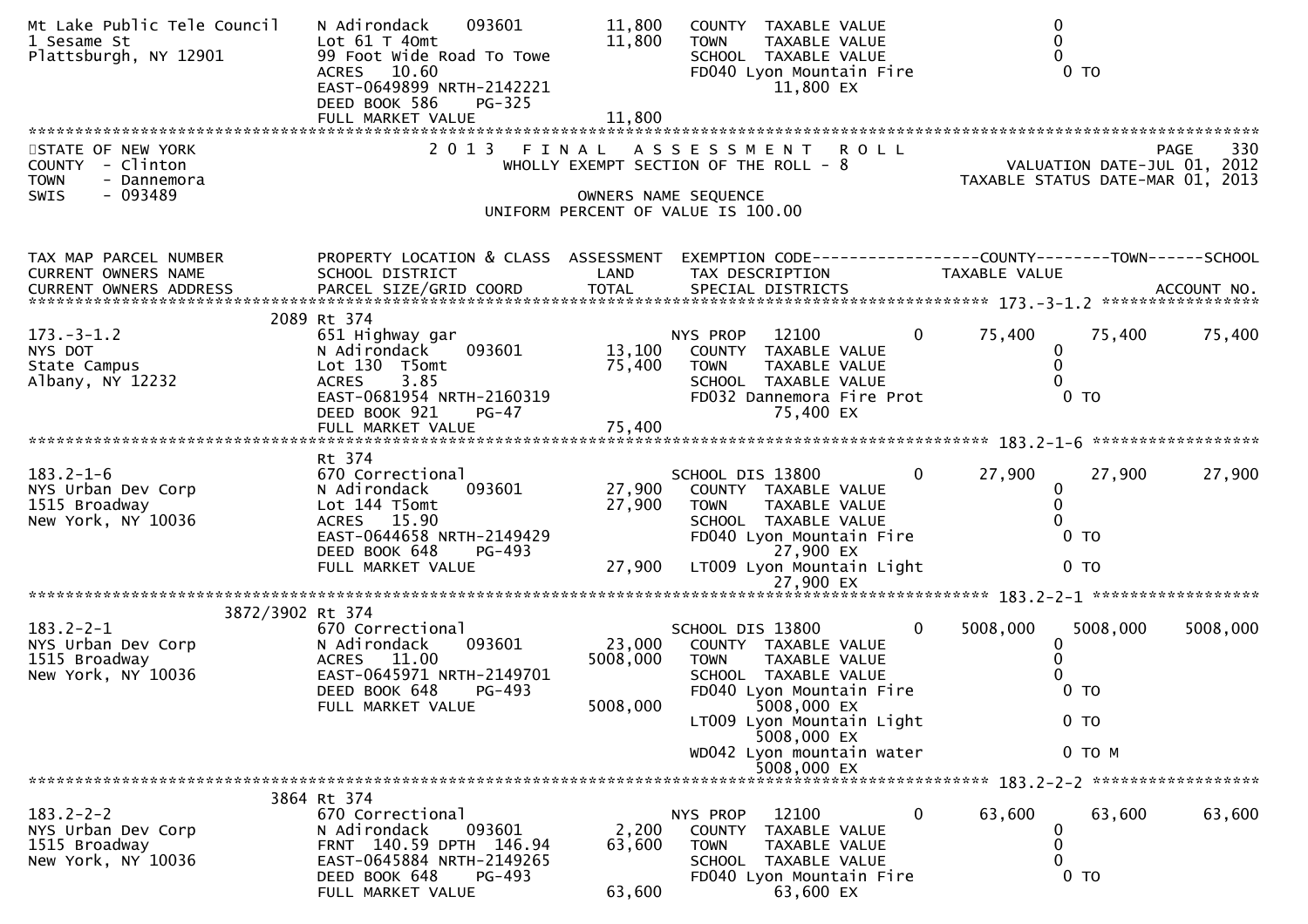| 2 0 1 3<br>STATE OF NEW YORK<br><b>ROLL</b><br>331<br>FINAL<br>A S S E S S M E N T<br>PAGE<br>VALUATION DATE-JUL 01, 2012<br>- Clinton<br>COUNTY<br>WHOLLY EXEMPT SECTION OF THE ROLL - 8<br><b>TOWN</b><br>TAXABLE STATUS DATE-MAR 01, 2013<br>- Dannemora<br>- 093489<br>SWIS<br>OWNERS NAME SEQUENCE<br>UNIFORM PERCENT OF VALUE IS 100.00<br>PROPERTY LOCATION & CLASS ASSESSMENT<br>TAX MAP PARCEL NUMBER<br>EXEMPTION CODE-----------------COUNTY-------TOWN------SCHOOL<br>CURRENT OWNERS NAME<br>SCHOOL DISTRICT<br>TAX DESCRIPTION<br>LAND<br>TAXABLE VALUE<br>10/14 Church Pond Rd<br>$183.2 - 1 - 2$<br>NONPR RELI 25110<br>399,500<br>399,500<br>620 Religious<br>0<br>399,500<br>Roman Catholic Church<br>093601<br>26,300<br>COUNTY TAXABLE VALUE<br>N Adirondack<br>0<br>PO Box 23<br>ACRES 12.30<br>399,500<br><b>TOWN</b><br>TAXABLE VALUE<br>$\Omega$<br>Lyon Mt, NY 12952<br>EAST-0645301 NRTH-2150380<br>SCHOOL TAXABLE VALUE<br>DEED BOOK 638<br>FD040 Lyon Mountain Fire<br>50,148 TO<br>PG-1013<br>399,500<br>50,148 TO<br>FULL MARKET VALUE<br>LT009 Lyon Mountain Light<br>Off Rt 374<br>$183.2 - 1 - 1$<br>2,800<br>2,800<br>2,800<br>695 Cemetery<br>PRI CMTERY 27350<br>0<br>St Bernard's Church<br>2,800<br>N Adirondack<br>093601<br>COUNTY TAXABLE VALUE<br>$\bf{0}$<br>FRNT 140.00 DPTH 282.00<br>2,800<br>$\Omega$<br>PO Box 23<br>TAXABLE VALUE<br><b>TOWN</b><br>Lyon Mt, NY 12952<br>EAST-0645310 NRTH-2150679<br>SCHOOL TAXABLE VALUE<br>DEED BOOK 683<br>0 <sub>T</sub><br>PG-147<br>FD040 Lyon Mountain Fire<br>2,800 EX<br>2,800<br>FULL MARKET VALUE<br>LT009 Lyon Mountain Light<br>$0$ TO<br>2,800 EX<br>78 Town Garage Rd<br>$\mathbf{0}$<br>955,000<br>$158. - 1 - 14$<br>652 Govt bldgs<br>TOWN PROP 13500<br>955,000<br>955,000<br>Town Of Dannemora<br>093601<br>34,400<br>N Adirondack<br>COUNTY TAXABLE VALUE<br>0<br>PO Box 658<br>ACRES 12.91<br>955,000<br><b>TOWN</b><br>TAXABLE VALUE<br>EAST-0668437 NRTH-2164030<br>Dannemora, NY 12929<br>SCHOOL TAXABLE VALUE<br>PG-698<br>FD040 Lyon Mountain Fire<br>0 <sub>T</sub><br>DEED BOOK 572<br>22/24 Boat Launch Rd<br>$158.4 - 1 - 15$<br>TOWN PROP 13500<br>163,800<br>$312$ Vac w/imprv - WTRFNT<br>$\Omega$<br>163,800<br>163,800<br>Town Of Dannemora<br>N Adirondack<br>093601<br>158,700<br>COUNTY TAXABLE VALUE<br>0<br>PO Box 658<br><b>ACRES</b><br>4.04<br>163,800<br><b>TOWN</b><br>0<br>TAXABLE VALUE<br>Dannemora, NY 12929<br>EAST-0670567 NRTH-2163416<br>SCHOOL TAXABLE VALUE<br>$\mathbf{0}$<br>$0$ TO<br>DEED BOOK 508<br>$PG-235$<br>FD040 Lyon Mountain Fire<br>163,800 EX<br>FULL MARKET VALUE<br>163,800<br>2499 Rt 374<br>$159.3 - 1 - 1$<br>560 Imprvd beach - WTRFNT<br>TOWN PROP 13500<br>$\mathbf{0}$<br>673,200<br>673,200<br>673,200<br>Town Of Dannemora<br>583,400<br>N Adirondack<br>093601<br>COUNTY TAXABLE VALUE<br>0<br>ACRES 16.80<br>1168 Cook St<br>673,200<br>0<br><b>TOWN</b><br>TAXABLE VALUE<br>PO Box 658<br>EAST-0672420 NRTH-2163951<br>SCHOOL TAXABLE VALUE<br>$0$ TO<br>Dannemora, NY 12929<br>DEED BOOK 447<br>FD032 Dannemora Fire Prot<br><b>PG-109</b><br>673,200 |  | LT009 Lyon Mountain Light | 0 <sub>T</sub> |
|------------------------------------------------------------------------------------------------------------------------------------------------------------------------------------------------------------------------------------------------------------------------------------------------------------------------------------------------------------------------------------------------------------------------------------------------------------------------------------------------------------------------------------------------------------------------------------------------------------------------------------------------------------------------------------------------------------------------------------------------------------------------------------------------------------------------------------------------------------------------------------------------------------------------------------------------------------------------------------------------------------------------------------------------------------------------------------------------------------------------------------------------------------------------------------------------------------------------------------------------------------------------------------------------------------------------------------------------------------------------------------------------------------------------------------------------------------------------------------------------------------------------------------------------------------------------------------------------------------------------------------------------------------------------------------------------------------------------------------------------------------------------------------------------------------------------------------------------------------------------------------------------------------------------------------------------------------------------------------------------------------------------------------------------------------------------------------------------------------------------------------------------------------------------------------------------------------------------------------------------------------------------------------------------------------------------------------------------------------------------------------------------------------------------------------------------------------------------------------------------------------------------------------------------------------------------------------------------------------------------------------------------------------------------------------------------------------------------------------------------------------------------------------------------------------------------------------------------------------------------------------------------------------------------------------------------------------------------------------------------------------------------------------------------------------------------------------------------------------------------------|--|---------------------------|----------------|
|                                                                                                                                                                                                                                                                                                                                                                                                                                                                                                                                                                                                                                                                                                                                                                                                                                                                                                                                                                                                                                                                                                                                                                                                                                                                                                                                                                                                                                                                                                                                                                                                                                                                                                                                                                                                                                                                                                                                                                                                                                                                                                                                                                                                                                                                                                                                                                                                                                                                                                                                                                                                                                                                                                                                                                                                                                                                                                                                                                                                                                                                                                                              |  | 63,600 EX                 |                |
|                                                                                                                                                                                                                                                                                                                                                                                                                                                                                                                                                                                                                                                                                                                                                                                                                                                                                                                                                                                                                                                                                                                                                                                                                                                                                                                                                                                                                                                                                                                                                                                                                                                                                                                                                                                                                                                                                                                                                                                                                                                                                                                                                                                                                                                                                                                                                                                                                                                                                                                                                                                                                                                                                                                                                                                                                                                                                                                                                                                                                                                                                                                              |  |                           |                |
|                                                                                                                                                                                                                                                                                                                                                                                                                                                                                                                                                                                                                                                                                                                                                                                                                                                                                                                                                                                                                                                                                                                                                                                                                                                                                                                                                                                                                                                                                                                                                                                                                                                                                                                                                                                                                                                                                                                                                                                                                                                                                                                                                                                                                                                                                                                                                                                                                                                                                                                                                                                                                                                                                                                                                                                                                                                                                                                                                                                                                                                                                                                              |  |                           |                |
|                                                                                                                                                                                                                                                                                                                                                                                                                                                                                                                                                                                                                                                                                                                                                                                                                                                                                                                                                                                                                                                                                                                                                                                                                                                                                                                                                                                                                                                                                                                                                                                                                                                                                                                                                                                                                                                                                                                                                                                                                                                                                                                                                                                                                                                                                                                                                                                                                                                                                                                                                                                                                                                                                                                                                                                                                                                                                                                                                                                                                                                                                                                              |  |                           |                |
|                                                                                                                                                                                                                                                                                                                                                                                                                                                                                                                                                                                                                                                                                                                                                                                                                                                                                                                                                                                                                                                                                                                                                                                                                                                                                                                                                                                                                                                                                                                                                                                                                                                                                                                                                                                                                                                                                                                                                                                                                                                                                                                                                                                                                                                                                                                                                                                                                                                                                                                                                                                                                                                                                                                                                                                                                                                                                                                                                                                                                                                                                                                              |  |                           |                |
|                                                                                                                                                                                                                                                                                                                                                                                                                                                                                                                                                                                                                                                                                                                                                                                                                                                                                                                                                                                                                                                                                                                                                                                                                                                                                                                                                                                                                                                                                                                                                                                                                                                                                                                                                                                                                                                                                                                                                                                                                                                                                                                                                                                                                                                                                                                                                                                                                                                                                                                                                                                                                                                                                                                                                                                                                                                                                                                                                                                                                                                                                                                              |  |                           |                |
|                                                                                                                                                                                                                                                                                                                                                                                                                                                                                                                                                                                                                                                                                                                                                                                                                                                                                                                                                                                                                                                                                                                                                                                                                                                                                                                                                                                                                                                                                                                                                                                                                                                                                                                                                                                                                                                                                                                                                                                                                                                                                                                                                                                                                                                                                                                                                                                                                                                                                                                                                                                                                                                                                                                                                                                                                                                                                                                                                                                                                                                                                                                              |  |                           |                |
|                                                                                                                                                                                                                                                                                                                                                                                                                                                                                                                                                                                                                                                                                                                                                                                                                                                                                                                                                                                                                                                                                                                                                                                                                                                                                                                                                                                                                                                                                                                                                                                                                                                                                                                                                                                                                                                                                                                                                                                                                                                                                                                                                                                                                                                                                                                                                                                                                                                                                                                                                                                                                                                                                                                                                                                                                                                                                                                                                                                                                                                                                                                              |  |                           |                |
|                                                                                                                                                                                                                                                                                                                                                                                                                                                                                                                                                                                                                                                                                                                                                                                                                                                                                                                                                                                                                                                                                                                                                                                                                                                                                                                                                                                                                                                                                                                                                                                                                                                                                                                                                                                                                                                                                                                                                                                                                                                                                                                                                                                                                                                                                                                                                                                                                                                                                                                                                                                                                                                                                                                                                                                                                                                                                                                                                                                                                                                                                                                              |  |                           |                |
|                                                                                                                                                                                                                                                                                                                                                                                                                                                                                                                                                                                                                                                                                                                                                                                                                                                                                                                                                                                                                                                                                                                                                                                                                                                                                                                                                                                                                                                                                                                                                                                                                                                                                                                                                                                                                                                                                                                                                                                                                                                                                                                                                                                                                                                                                                                                                                                                                                                                                                                                                                                                                                                                                                                                                                                                                                                                                                                                                                                                                                                                                                                              |  |                           |                |
|                                                                                                                                                                                                                                                                                                                                                                                                                                                                                                                                                                                                                                                                                                                                                                                                                                                                                                                                                                                                                                                                                                                                                                                                                                                                                                                                                                                                                                                                                                                                                                                                                                                                                                                                                                                                                                                                                                                                                                                                                                                                                                                                                                                                                                                                                                                                                                                                                                                                                                                                                                                                                                                                                                                                                                                                                                                                                                                                                                                                                                                                                                                              |  |                           |                |
|                                                                                                                                                                                                                                                                                                                                                                                                                                                                                                                                                                                                                                                                                                                                                                                                                                                                                                                                                                                                                                                                                                                                                                                                                                                                                                                                                                                                                                                                                                                                                                                                                                                                                                                                                                                                                                                                                                                                                                                                                                                                                                                                                                                                                                                                                                                                                                                                                                                                                                                                                                                                                                                                                                                                                                                                                                                                                                                                                                                                                                                                                                                              |  |                           |                |
|                                                                                                                                                                                                                                                                                                                                                                                                                                                                                                                                                                                                                                                                                                                                                                                                                                                                                                                                                                                                                                                                                                                                                                                                                                                                                                                                                                                                                                                                                                                                                                                                                                                                                                                                                                                                                                                                                                                                                                                                                                                                                                                                                                                                                                                                                                                                                                                                                                                                                                                                                                                                                                                                                                                                                                                                                                                                                                                                                                                                                                                                                                                              |  |                           |                |
|                                                                                                                                                                                                                                                                                                                                                                                                                                                                                                                                                                                                                                                                                                                                                                                                                                                                                                                                                                                                                                                                                                                                                                                                                                                                                                                                                                                                                                                                                                                                                                                                                                                                                                                                                                                                                                                                                                                                                                                                                                                                                                                                                                                                                                                                                                                                                                                                                                                                                                                                                                                                                                                                                                                                                                                                                                                                                                                                                                                                                                                                                                                              |  |                           |                |
|                                                                                                                                                                                                                                                                                                                                                                                                                                                                                                                                                                                                                                                                                                                                                                                                                                                                                                                                                                                                                                                                                                                                                                                                                                                                                                                                                                                                                                                                                                                                                                                                                                                                                                                                                                                                                                                                                                                                                                                                                                                                                                                                                                                                                                                                                                                                                                                                                                                                                                                                                                                                                                                                                                                                                                                                                                                                                                                                                                                                                                                                                                                              |  |                           |                |
|                                                                                                                                                                                                                                                                                                                                                                                                                                                                                                                                                                                                                                                                                                                                                                                                                                                                                                                                                                                                                                                                                                                                                                                                                                                                                                                                                                                                                                                                                                                                                                                                                                                                                                                                                                                                                                                                                                                                                                                                                                                                                                                                                                                                                                                                                                                                                                                                                                                                                                                                                                                                                                                                                                                                                                                                                                                                                                                                                                                                                                                                                                                              |  |                           |                |
|                                                                                                                                                                                                                                                                                                                                                                                                                                                                                                                                                                                                                                                                                                                                                                                                                                                                                                                                                                                                                                                                                                                                                                                                                                                                                                                                                                                                                                                                                                                                                                                                                                                                                                                                                                                                                                                                                                                                                                                                                                                                                                                                                                                                                                                                                                                                                                                                                                                                                                                                                                                                                                                                                                                                                                                                                                                                                                                                                                                                                                                                                                                              |  |                           |                |
|                                                                                                                                                                                                                                                                                                                                                                                                                                                                                                                                                                                                                                                                                                                                                                                                                                                                                                                                                                                                                                                                                                                                                                                                                                                                                                                                                                                                                                                                                                                                                                                                                                                                                                                                                                                                                                                                                                                                                                                                                                                                                                                                                                                                                                                                                                                                                                                                                                                                                                                                                                                                                                                                                                                                                                                                                                                                                                                                                                                                                                                                                                                              |  |                           |                |
|                                                                                                                                                                                                                                                                                                                                                                                                                                                                                                                                                                                                                                                                                                                                                                                                                                                                                                                                                                                                                                                                                                                                                                                                                                                                                                                                                                                                                                                                                                                                                                                                                                                                                                                                                                                                                                                                                                                                                                                                                                                                                                                                                                                                                                                                                                                                                                                                                                                                                                                                                                                                                                                                                                                                                                                                                                                                                                                                                                                                                                                                                                                              |  |                           |                |
|                                                                                                                                                                                                                                                                                                                                                                                                                                                                                                                                                                                                                                                                                                                                                                                                                                                                                                                                                                                                                                                                                                                                                                                                                                                                                                                                                                                                                                                                                                                                                                                                                                                                                                                                                                                                                                                                                                                                                                                                                                                                                                                                                                                                                                                                                                                                                                                                                                                                                                                                                                                                                                                                                                                                                                                                                                                                                                                                                                                                                                                                                                                              |  |                           |                |
|                                                                                                                                                                                                                                                                                                                                                                                                                                                                                                                                                                                                                                                                                                                                                                                                                                                                                                                                                                                                                                                                                                                                                                                                                                                                                                                                                                                                                                                                                                                                                                                                                                                                                                                                                                                                                                                                                                                                                                                                                                                                                                                                                                                                                                                                                                                                                                                                                                                                                                                                                                                                                                                                                                                                                                                                                                                                                                                                                                                                                                                                                                                              |  |                           |                |
|                                                                                                                                                                                                                                                                                                                                                                                                                                                                                                                                                                                                                                                                                                                                                                                                                                                                                                                                                                                                                                                                                                                                                                                                                                                                                                                                                                                                                                                                                                                                                                                                                                                                                                                                                                                                                                                                                                                                                                                                                                                                                                                                                                                                                                                                                                                                                                                                                                                                                                                                                                                                                                                                                                                                                                                                                                                                                                                                                                                                                                                                                                                              |  |                           |                |
|                                                                                                                                                                                                                                                                                                                                                                                                                                                                                                                                                                                                                                                                                                                                                                                                                                                                                                                                                                                                                                                                                                                                                                                                                                                                                                                                                                                                                                                                                                                                                                                                                                                                                                                                                                                                                                                                                                                                                                                                                                                                                                                                                                                                                                                                                                                                                                                                                                                                                                                                                                                                                                                                                                                                                                                                                                                                                                                                                                                                                                                                                                                              |  |                           |                |
|                                                                                                                                                                                                                                                                                                                                                                                                                                                                                                                                                                                                                                                                                                                                                                                                                                                                                                                                                                                                                                                                                                                                                                                                                                                                                                                                                                                                                                                                                                                                                                                                                                                                                                                                                                                                                                                                                                                                                                                                                                                                                                                                                                                                                                                                                                                                                                                                                                                                                                                                                                                                                                                                                                                                                                                                                                                                                                                                                                                                                                                                                                                              |  |                           |                |
|                                                                                                                                                                                                                                                                                                                                                                                                                                                                                                                                                                                                                                                                                                                                                                                                                                                                                                                                                                                                                                                                                                                                                                                                                                                                                                                                                                                                                                                                                                                                                                                                                                                                                                                                                                                                                                                                                                                                                                                                                                                                                                                                                                                                                                                                                                                                                                                                                                                                                                                                                                                                                                                                                                                                                                                                                                                                                                                                                                                                                                                                                                                              |  |                           |                |
|                                                                                                                                                                                                                                                                                                                                                                                                                                                                                                                                                                                                                                                                                                                                                                                                                                                                                                                                                                                                                                                                                                                                                                                                                                                                                                                                                                                                                                                                                                                                                                                                                                                                                                                                                                                                                                                                                                                                                                                                                                                                                                                                                                                                                                                                                                                                                                                                                                                                                                                                                                                                                                                                                                                                                                                                                                                                                                                                                                                                                                                                                                                              |  |                           |                |
|                                                                                                                                                                                                                                                                                                                                                                                                                                                                                                                                                                                                                                                                                                                                                                                                                                                                                                                                                                                                                                                                                                                                                                                                                                                                                                                                                                                                                                                                                                                                                                                                                                                                                                                                                                                                                                                                                                                                                                                                                                                                                                                                                                                                                                                                                                                                                                                                                                                                                                                                                                                                                                                                                                                                                                                                                                                                                                                                                                                                                                                                                                                              |  |                           |                |
|                                                                                                                                                                                                                                                                                                                                                                                                                                                                                                                                                                                                                                                                                                                                                                                                                                                                                                                                                                                                                                                                                                                                                                                                                                                                                                                                                                                                                                                                                                                                                                                                                                                                                                                                                                                                                                                                                                                                                                                                                                                                                                                                                                                                                                                                                                                                                                                                                                                                                                                                                                                                                                                                                                                                                                                                                                                                                                                                                                                                                                                                                                                              |  |                           |                |
|                                                                                                                                                                                                                                                                                                                                                                                                                                                                                                                                                                                                                                                                                                                                                                                                                                                                                                                                                                                                                                                                                                                                                                                                                                                                                                                                                                                                                                                                                                                                                                                                                                                                                                                                                                                                                                                                                                                                                                                                                                                                                                                                                                                                                                                                                                                                                                                                                                                                                                                                                                                                                                                                                                                                                                                                                                                                                                                                                                                                                                                                                                                              |  |                           |                |
|                                                                                                                                                                                                                                                                                                                                                                                                                                                                                                                                                                                                                                                                                                                                                                                                                                                                                                                                                                                                                                                                                                                                                                                                                                                                                                                                                                                                                                                                                                                                                                                                                                                                                                                                                                                                                                                                                                                                                                                                                                                                                                                                                                                                                                                                                                                                                                                                                                                                                                                                                                                                                                                                                                                                                                                                                                                                                                                                                                                                                                                                                                                              |  |                           |                |
|                                                                                                                                                                                                                                                                                                                                                                                                                                                                                                                                                                                                                                                                                                                                                                                                                                                                                                                                                                                                                                                                                                                                                                                                                                                                                                                                                                                                                                                                                                                                                                                                                                                                                                                                                                                                                                                                                                                                                                                                                                                                                                                                                                                                                                                                                                                                                                                                                                                                                                                                                                                                                                                                                                                                                                                                                                                                                                                                                                                                                                                                                                                              |  |                           |                |
|                                                                                                                                                                                                                                                                                                                                                                                                                                                                                                                                                                                                                                                                                                                                                                                                                                                                                                                                                                                                                                                                                                                                                                                                                                                                                                                                                                                                                                                                                                                                                                                                                                                                                                                                                                                                                                                                                                                                                                                                                                                                                                                                                                                                                                                                                                                                                                                                                                                                                                                                                                                                                                                                                                                                                                                                                                                                                                                                                                                                                                                                                                                              |  |                           |                |
|                                                                                                                                                                                                                                                                                                                                                                                                                                                                                                                                                                                                                                                                                                                                                                                                                                                                                                                                                                                                                                                                                                                                                                                                                                                                                                                                                                                                                                                                                                                                                                                                                                                                                                                                                                                                                                                                                                                                                                                                                                                                                                                                                                                                                                                                                                                                                                                                                                                                                                                                                                                                                                                                                                                                                                                                                                                                                                                                                                                                                                                                                                                              |  |                           |                |
|                                                                                                                                                                                                                                                                                                                                                                                                                                                                                                                                                                                                                                                                                                                                                                                                                                                                                                                                                                                                                                                                                                                                                                                                                                                                                                                                                                                                                                                                                                                                                                                                                                                                                                                                                                                                                                                                                                                                                                                                                                                                                                                                                                                                                                                                                                                                                                                                                                                                                                                                                                                                                                                                                                                                                                                                                                                                                                                                                                                                                                                                                                                              |  |                           |                |
|                                                                                                                                                                                                                                                                                                                                                                                                                                                                                                                                                                                                                                                                                                                                                                                                                                                                                                                                                                                                                                                                                                                                                                                                                                                                                                                                                                                                                                                                                                                                                                                                                                                                                                                                                                                                                                                                                                                                                                                                                                                                                                                                                                                                                                                                                                                                                                                                                                                                                                                                                                                                                                                                                                                                                                                                                                                                                                                                                                                                                                                                                                                              |  |                           |                |
|                                                                                                                                                                                                                                                                                                                                                                                                                                                                                                                                                                                                                                                                                                                                                                                                                                                                                                                                                                                                                                                                                                                                                                                                                                                                                                                                                                                                                                                                                                                                                                                                                                                                                                                                                                                                                                                                                                                                                                                                                                                                                                                                                                                                                                                                                                                                                                                                                                                                                                                                                                                                                                                                                                                                                                                                                                                                                                                                                                                                                                                                                                                              |  |                           |                |
|                                                                                                                                                                                                                                                                                                                                                                                                                                                                                                                                                                                                                                                                                                                                                                                                                                                                                                                                                                                                                                                                                                                                                                                                                                                                                                                                                                                                                                                                                                                                                                                                                                                                                                                                                                                                                                                                                                                                                                                                                                                                                                                                                                                                                                                                                                                                                                                                                                                                                                                                                                                                                                                                                                                                                                                                                                                                                                                                                                                                                                                                                                                              |  |                           |                |
|                                                                                                                                                                                                                                                                                                                                                                                                                                                                                                                                                                                                                                                                                                                                                                                                                                                                                                                                                                                                                                                                                                                                                                                                                                                                                                                                                                                                                                                                                                                                                                                                                                                                                                                                                                                                                                                                                                                                                                                                                                                                                                                                                                                                                                                                                                                                                                                                                                                                                                                                                                                                                                                                                                                                                                                                                                                                                                                                                                                                                                                                                                                              |  |                           |                |
|                                                                                                                                                                                                                                                                                                                                                                                                                                                                                                                                                                                                                                                                                                                                                                                                                                                                                                                                                                                                                                                                                                                                                                                                                                                                                                                                                                                                                                                                                                                                                                                                                                                                                                                                                                                                                                                                                                                                                                                                                                                                                                                                                                                                                                                                                                                                                                                                                                                                                                                                                                                                                                                                                                                                                                                                                                                                                                                                                                                                                                                                                                                              |  |                           |                |
|                                                                                                                                                                                                                                                                                                                                                                                                                                                                                                                                                                                                                                                                                                                                                                                                                                                                                                                                                                                                                                                                                                                                                                                                                                                                                                                                                                                                                                                                                                                                                                                                                                                                                                                                                                                                                                                                                                                                                                                                                                                                                                                                                                                                                                                                                                                                                                                                                                                                                                                                                                                                                                                                                                                                                                                                                                                                                                                                                                                                                                                                                                                              |  |                           |                |
|                                                                                                                                                                                                                                                                                                                                                                                                                                                                                                                                                                                                                                                                                                                                                                                                                                                                                                                                                                                                                                                                                                                                                                                                                                                                                                                                                                                                                                                                                                                                                                                                                                                                                                                                                                                                                                                                                                                                                                                                                                                                                                                                                                                                                                                                                                                                                                                                                                                                                                                                                                                                                                                                                                                                                                                                                                                                                                                                                                                                                                                                                                                              |  |                           |                |
|                                                                                                                                                                                                                                                                                                                                                                                                                                                                                                                                                                                                                                                                                                                                                                                                                                                                                                                                                                                                                                                                                                                                                                                                                                                                                                                                                                                                                                                                                                                                                                                                                                                                                                                                                                                                                                                                                                                                                                                                                                                                                                                                                                                                                                                                                                                                                                                                                                                                                                                                                                                                                                                                                                                                                                                                                                                                                                                                                                                                                                                                                                                              |  |                           |                |
|                                                                                                                                                                                                                                                                                                                                                                                                                                                                                                                                                                                                                                                                                                                                                                                                                                                                                                                                                                                                                                                                                                                                                                                                                                                                                                                                                                                                                                                                                                                                                                                                                                                                                                                                                                                                                                                                                                                                                                                                                                                                                                                                                                                                                                                                                                                                                                                                                                                                                                                                                                                                                                                                                                                                                                                                                                                                                                                                                                                                                                                                                                                              |  |                           |                |
|                                                                                                                                                                                                                                                                                                                                                                                                                                                                                                                                                                                                                                                                                                                                                                                                                                                                                                                                                                                                                                                                                                                                                                                                                                                                                                                                                                                                                                                                                                                                                                                                                                                                                                                                                                                                                                                                                                                                                                                                                                                                                                                                                                                                                                                                                                                                                                                                                                                                                                                                                                                                                                                                                                                                                                                                                                                                                                                                                                                                                                                                                                                              |  |                           |                |
|                                                                                                                                                                                                                                                                                                                                                                                                                                                                                                                                                                                                                                                                                                                                                                                                                                                                                                                                                                                                                                                                                                                                                                                                                                                                                                                                                                                                                                                                                                                                                                                                                                                                                                                                                                                                                                                                                                                                                                                                                                                                                                                                                                                                                                                                                                                                                                                                                                                                                                                                                                                                                                                                                                                                                                                                                                                                                                                                                                                                                                                                                                                              |  |                           |                |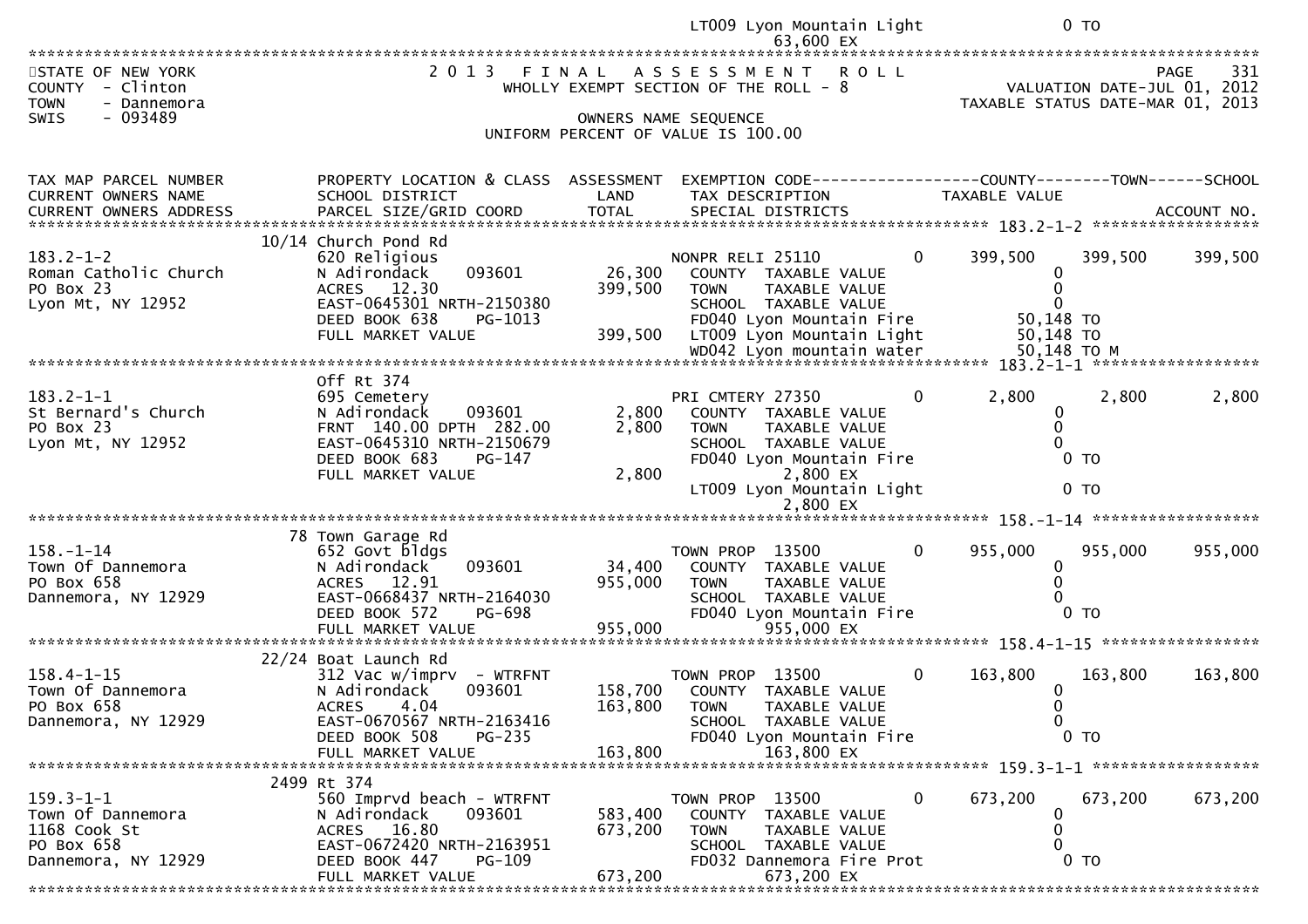| STATE OF NEW YORK<br><b>COUNTY</b><br>- Clinton<br><b>TOWN</b><br>- Dannemora<br>$-093489$<br>SWIS    | 2 0 1 3                                                                                                                                                                                         |                              | FINAL ASSESSMENT ROLL<br>WHOLLY EXEMPT SECTION OF THE ROLL - 8<br>OWNERS NAME SEQUENCE<br>UNIFORM PERCENT OF VALUE IS 100.00                                      | TAXABLE STATUS DATE-MAR 01, 2013        | VALUATION DATE-JUL 01, 2012 | 332<br><b>PAGE</b>               |
|-------------------------------------------------------------------------------------------------------|-------------------------------------------------------------------------------------------------------------------------------------------------------------------------------------------------|------------------------------|-------------------------------------------------------------------------------------------------------------------------------------------------------------------|-----------------------------------------|-----------------------------|----------------------------------|
| TAX MAP PARCEL NUMBER<br>CURRENT OWNERS NAME<br>CURRENT OWNERS ADDRESS                                | PROPERTY LOCATION & CLASS ASSESSMENT<br>SCHOOL DISTRICT                                                                                                                                         | LAND                         | EXEMPTION CODE------------------COUNTY--------TOWN------SCHOOL<br>TAX DESCRIPTION                                                                                 | TAXABLE VALUE                           |                             |                                  |
| $173. - 3 - 6.132$<br>Town Of Dannemora<br>PO Box 658<br>Dannemora, NY 12929                          | Wilfred King Rd<br>591 Playground<br>093601<br>N Adirondack<br>Lot 131 T5omt<br>Playground Wilfred King R<br><b>ACRES</b><br>6.00<br>EAST-0682007 NRTH-2158537<br>DEED BOOK 99001 PG-11372      | 9,000<br>9,000               | TOWN PROP 13500<br>$\mathbf{0}$<br>COUNTY TAXABLE VALUE<br><b>TOWN</b><br>TAXABLE VALUE<br>SCHOOL TAXABLE VALUE<br>FD032 Dannemora Fire Prot<br>9,000 EX          | 9,000<br>0<br>$\mathbf{0}$<br>0         | 9,000<br>0 <sub>T</sub>     | 9,000                            |
| $173.3 - 1 - 20$<br>Town Of Dannemora<br>PO Box 658<br>Dannemora, NY 12929                            | Wilfred King Rd<br>$314$ Rural vac<10 - WTRFNT<br>N Adirondack<br>093601<br>Lot 132 T5omt<br>ACRES<br>1.20<br>EAST-0673497 NRTH-2157861<br>DEED BOOK 521<br>PG-692                              | 127,500<br>127,500           | TOWN PROP 13500<br>$\mathbf{0}$<br>COUNTY TAXABLE VALUE<br><b>TOWN</b><br><b>TAXABLE VALUE</b><br>SCHOOL TAXABLE VALUE<br>FD032 Dannemora Fire Prot<br>127,500 EX | 127,500<br>$\bf{0}$<br>$\Omega$<br>0    | 127,500<br>0 <sub>T</sub>   | 127,500                          |
| $173.3 - 1 - 22$<br>Town Of Dannemora<br>Veteran's Memorial Park<br>PO Box 658<br>Dannemora, NY 12929 | Wilfred King Rd<br>311 Res vac land - WTRFNT<br>N Adirondack<br>093601<br>Lot 132 T5omt<br>FRNT 110.00 DPTH 180.00<br>EAST-0673403 NRTH-2157713<br>DEED BOOK 225<br>PG-473<br>FULL MARKET VALUE | 85,200<br>85,200<br>85,200   | TOWN PROP 13500<br>$\overline{0}$<br>COUNTY TAXABLE VALUE<br><b>TOWN</b><br>TAXABLE VALUE<br>SCHOOL TAXABLE VALUE<br>FD032 Dannemora Fire Prot<br>85,200 EX       | 85,200<br>$\bf{0}$<br>$\mathbf{0}$<br>0 | 85,200<br>$0$ TO            | 85,200                           |
| $183. -4 - 1.1$<br>Town Of Dannemora<br>PO Box 658<br>Dannemora, NY 12929                             | 175 Power House Rd<br>331 Com vac w/im<br>N Adirondack<br>093601<br>ACRES 296.30<br>EAST-0647311 NRTH-2145629<br>DEED BOOK 513<br>PG-576<br>FULL MARKET VALUE                                   | 99,800<br>119,800<br>119,800 | TOWN PROP 13500<br>$\mathbf{0}$<br>COUNTY TAXABLE VALUE<br><b>TOWN</b><br>TAXABLE VALUE<br>SCHOOL TAXABLE VALUE<br>FD040 Lyon Mountain Fire<br>119,800 EX         | 119,800<br>$\bf{0}$<br>$\Omega$         | 119,800<br>0 <sub>T</sub>   | 119,800                          |
| $183.-5-1$<br>Town Of Dannemora<br>PO Box 658<br>Lyon Mt, NY 12952                                    | Rt 374<br>314 Rural vac<10<br>093601<br>N Adirondack<br>7.20<br>ACRES<br>EAST-0649479 NRTH-2150738<br>DEED BOOK 556<br>PG-1049<br>FULL MARKET VALUE                                             | 6,100<br>6,100<br>6,100      | TOWN PROP 13500<br>0<br>COUNTY TAXABLE VALUE<br><b>TOWN</b><br>TAXABLE VALUE<br>SCHOOL TAXABLE VALUE<br>FD040 Lyon Mountain Fire<br>6,100 EX                      | 6,100<br>0<br>0                         | 6,100<br>0 <sub>T</sub>     | 6,100                            |
| STATE OF NEW YORK<br>ᅔᄀᅌᆠᇱᆂ                                                                           |                                                                                                                                                                                                 |                              | 2013 FINAL ASSESSMENT<br>R O L L                                                                                                                                  |                                         |                             | 333<br>PAGE<br>2012<br><b>01</b> |

COUNTY - Clinton WHOLLY EXEMPT SECTION OF THE ROLL - 8 VALUATION DATE-JUL 01, 2012

VALUATION DATE-JUL 01, 2012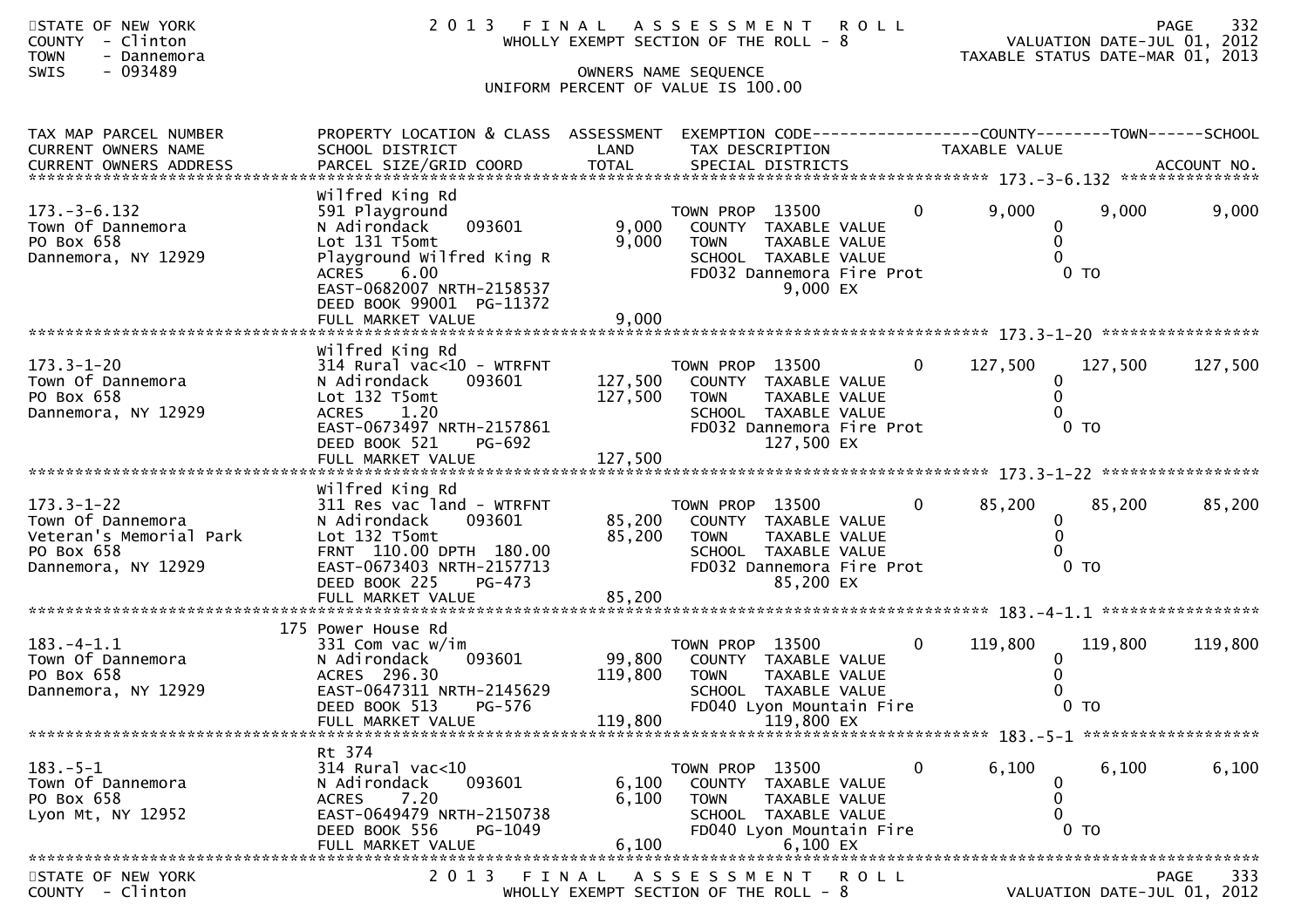# SWIS - 093489 OWNERS NAME SEQUENCE UNIFORM PERCENT OF VALUE IS 100.00

| TAX MAP PARCEL NUMBER<br><b>CURRENT OWNERS NAME</b><br><b>CURRENT OWNERS ADDRESS</b>                            | PROPERTY LOCATION & CLASS ASSESSMENT<br>SCHOOL DISTRICT<br>PARCEL SIZE/GRID COORD                                                                                          | LAND<br><b>TOTAL</b>         | EXEMPTION CODE-----------------COUNTY-------TOWN------SCHOOL<br>TAX DESCRIPTION<br>SPECIAL DISTRICTS                                                                                 |             | <b>TAXABLE VALUE</b>                 |                                     | ACCOUNT NO. |
|-----------------------------------------------------------------------------------------------------------------|----------------------------------------------------------------------------------------------------------------------------------------------------------------------------|------------------------------|--------------------------------------------------------------------------------------------------------------------------------------------------------------------------------------|-------------|--------------------------------------|-------------------------------------|-------------|
|                                                                                                                 |                                                                                                                                                                            |                              |                                                                                                                                                                                      |             |                                      |                                     |             |
| $183.2 - 2 - 39$<br>Town Of Dannemora<br>Lyon Mt Sewer District<br>Cook St<br>PO Box 658<br>Dannemora, NY 12929 | 2 Sunset Rd<br>853 Sewage<br>N Adirondack<br>093601<br>Lot 144 T5omt<br>9.10<br><b>ACRES</b><br>EAST-0645298 NRTH-2148373<br>DEED BOOK 849<br>$PG-77$<br>FULL MARKET VALUE | 11,100<br>203,600<br>203,600 | TOWN PROP 13500<br>COUNTY TAXABLE VALUE<br><b>TOWN</b><br>TAXABLE VALUE<br>SCHOOL TAXABLE VALUE<br>FD040 Lyon Mountain Fire<br>203,600 EX<br>LT009 Lyon Mountain Light<br>203,600 EX | 0           | 203,600<br>0<br>$\Omega$<br>$\Omega$ | 203,600<br>$0$ TO<br>$0$ TO         | 203,600     |
|                                                                                                                 |                                                                                                                                                                            |                              |                                                                                                                                                                                      |             |                                      |                                     |             |
| 183.20-4-12<br>Town Of Dannemora<br>PO Box 658<br>Lyon Mt, NY 12952                                             | Standish Rd<br>591 Playground<br>N Adirondack<br>093601<br><b>ACRES</b><br>2.40<br>EAST-0644285 NRTH-2145427<br>FULL MARKET VALUE                                          | 7,200<br>19,000<br>19,000    | TOWN PROP 13500<br>COUNTY TAXABLE VALUE<br><b>TOWN</b><br>TAXABLE VALUE<br>SCHOOL TAXABLE VALUE<br>FD040 Lyon Mountain Fire<br>19,000 EX                                             | $\Omega$    | 19,000<br>$\mathbf{0}$<br>$\Omega$   | 19,000<br>0 <sub>T</sub>            | 19,000      |
|                                                                                                                 |                                                                                                                                                                            |                              | LT009 Lyon Mountain Light<br>19,000 EX                                                                                                                                               |             |                                      | 0 <sub>T</sub>                      |             |
|                                                                                                                 |                                                                                                                                                                            |                              |                                                                                                                                                                                      |             |                                      |                                     |             |
| $187. - 1 - 5.2$<br>Town Of Dannemora<br>PO Box 658<br>Dannemora, NY 12929<br>*****************************     | Gen Leroy Manor Rd<br>321 Abandoned ag<br>Saranac Central 094401<br>Lot 234 Ref Tr<br>ACRES 12.30<br>EAST-0698395 NRTH-2147808<br>DEED BOOK 629<br>PG-811                  | 12,500<br>12,500             | TOWN PROP 13500<br>COUNTY TAXABLE VALUE<br><b>TOWN</b><br>TAXABLE VALUE<br>SCHOOL TAXABLE VALUE<br>FD032 Dannemora Fire Prot<br>12,500 EX                                            | $\Omega$    | 12,500<br>0<br>$\mathbf{0}$          | 12.500<br>0 <sub>T</sub>            | 12,500      |
|                                                                                                                 | Gen Leroy Manor Rd                                                                                                                                                         |                              |                                                                                                                                                                                      |             |                                      |                                     |             |
| $188. - 2 - 7$<br>Town Of Dannemora<br>PO Box 658<br>Dannemora, NY 12929                                        | 311 Res vac land<br>Saranac Central 094401<br>FRNT 132.00 DPTH<br>82.50<br>EAST-0703711 NRTH-2150390<br>DEED BOOK 99001 PG-14727<br>FULL MARKET VALUE                      | 3,600<br>3,600<br>3,600      | TOWN PROP 13500<br>COUNTY TAXABLE VALUE<br><b>TOWN</b><br>TAXABLE VALUE<br>SCHOOL TAXABLE VALUE<br>FD032 Dannemora Fire Prot<br>3,600 EX                                             | $\Omega$    | 3,600<br>0<br>$\Omega$               | 3.600<br>$0$ TO                     | 3,600       |
|                                                                                                                 | Gen Leroy Manor Rd                                                                                                                                                         |                              |                                                                                                                                                                                      |             |                                      |                                     |             |
| $188. - 2 - 9$<br>Town Of Dannemora<br>PO Box 658<br>Dannemora, NY 12929                                        | 323 Vacant rural<br>Saranac Central 094401<br>Lot 1 Duerville<br>3.60<br><b>ACRES</b><br>EAST-0703850 NRTH-2149931<br>DEED BOOK 99001 PG-14727<br>FULL MARKET VALUE        | 7,600<br>7,600<br>7,600      | TOWN PROP 13500<br>COUNTY TAXABLE VALUE<br>TAXABLE VALUE<br><b>TOWN</b><br>SCHOOL TAXABLE VALUE<br>FD032 Dannemora Fire Prot<br>7,600 EX                                             | $\mathbf 0$ | 7,600<br>0<br>$\Omega$               | 7,600<br>0 <sub>T</sub>             | 7,600       |
|                                                                                                                 |                                                                                                                                                                            |                              |                                                                                                                                                                                      |             |                                      |                                     |             |
| STATE OF NEW YORK<br>COUNTY - Clinton                                                                           | 2013 FINAL                                                                                                                                                                 |                              | A S S E S S M E N T<br><b>ROLL</b><br>WHOLLY EXEMPT SECTION OF THE ROLL - 8                                                                                                          |             |                                      | PAGE<br>VALUATION DATE-JUL 01, 2012 | 334         |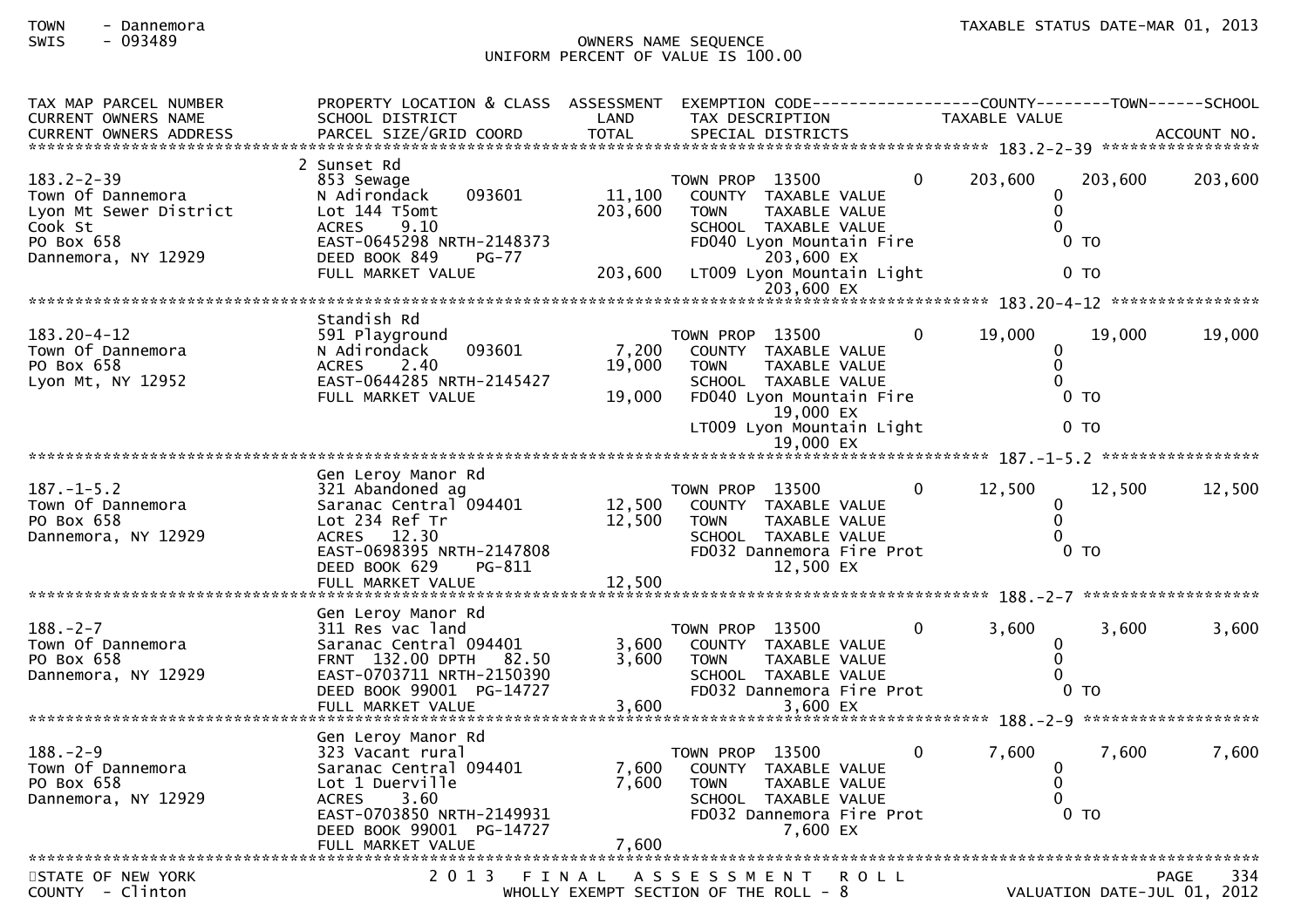## TOWN - Dannemora<br>SWIS - 093489 - 2013 - 2013 - 2013 - 2019 - 2018 - 2019 - 2019 - 2019 - 2013 - 2013<br>OWNERS NAME SEQUENCE SWIS - 093489 OWNERS NAME SEQUENCE UNIFORM PERCENT OF VALUE IS 100.00

| TAX MAP PARCEL NUMBER      | PROPERTY LOCATION & CLASS    | ASSESSMENT | EXEMPTION CODE---                      |              | -------------COUNTY--------TOWN------SCHOOL |                             |             |
|----------------------------|------------------------------|------------|----------------------------------------|--------------|---------------------------------------------|-----------------------------|-------------|
| <b>CURRENT OWNERS NAME</b> | SCHOOL DISTRICT              | LAND       | TAX DESCRIPTION                        |              | TAXABLE VALUE                               |                             |             |
| CURRENT OWNERS ADDRESS     | PARCEL SIZE/GRID COORD TOTAL |            | SPECIAL DISTRICTS                      |              |                                             |                             | ACCOUNT NO. |
|                            |                              |            |                                        |              |                                             |                             |             |
|                            | 3909 Rt 374                  |            |                                        |              |                                             |                             |             |
| $183.2 - 2 - 23$           | 620 Religious                |            | NONPR RELI 25110                       | $\mathbf{0}$ | 105,000                                     | 105,000                     | 105,000     |
| United Methodist Church    | N Adirondack<br>093601       | 2,400      | COUNTY TAXABLE VALUE                   |              |                                             |                             |             |
| PO Box 60                  | FRNT 200.00 DPTH 120.00      | 105,000    | TAXABLE VALUE<br><b>TOWN</b>           |              |                                             |                             |             |
| Lyon Mt, NY 12952          | EAST-0645309 NRTH-2149849    |            | SCHOOL TAXABLE VALUE                   |              |                                             |                             |             |
|                            | DEED BOOK 296<br>PG-155      |            | FD040 Lyon Mountain Fire               |              | 0 <sub>T</sub>                              |                             |             |
|                            | FULL MARKET VALUE            | 105,000    | 105,000 EX                             |              |                                             |                             |             |
|                            |                              |            | LT009 Lyon Mountain Light              |              | 0 <sub>T</sub>                              |                             |             |
|                            |                              |            | 105,000 EX                             |              |                                             |                             |             |
|                            |                              |            | WD042 Lyon mountain water              |              |                                             | 0 TO M                      |             |
|                            |                              |            | 105,000 EX                             |              |                                             |                             |             |
|                            |                              |            |                                        |              |                                             |                             |             |
| STATE OF NEW YORK          | 2 0 1 3                      | FINAL      | ASSESSMENT ROLL                        |              |                                             | PAGE                        | 335         |
| - Clinton<br><b>COUNTY</b> |                              |            | WHOLLY EXEMPT SECTION OF THE ROLL $-8$ |              |                                             | VALUATION DATE-JUL 01, 2012 |             |
|                            |                              |            |                                        |              | TAXABLE STATUS DATE-MAR 01, 2013            |                             |             |
| TOWN<br>- Dannemora        |                              |            |                                        |              |                                             |                             |             |
| - 093489<br><b>SWIS</b>    |                              |            |                                        |              |                                             | RPS150/V04/L015             |             |
|                            |                              |            | UNIFORM PERCENT OF VALUE IS 100.00     |              |                                             | CURRENT DATE $6/17/2013$    |             |
|                            | R O L L                      |            | SECTION TOTALS                         |              |                                             |                             |             |

### \*\*\* S P E C I A L D I S T R I C T S U M M A R Y \*\*\*

| CODE DISTRICT NAME PARCELS                                                                | TOTAL | EXTENSION<br><b>TYPE</b>                      | EXTENSION<br>VALUE | AD VALOREM<br>VALUE                          | <b>EXEMPT</b><br>AMOUNT                      | <b>TAXABLE</b><br><b>VALUE</b> |
|-------------------------------------------------------------------------------------------|-------|-----------------------------------------------|--------------------|----------------------------------------------|----------------------------------------------|--------------------------------|
| FD032 Dannemora Fire<br>FD040 Lyon Mountain<br>LT009 Lyon Mountain<br>WD042 Lyon mountain |       | 14 TOTAL<br>22 TOTAL<br>17 TOTAL<br>9 TOTAL M |                    | 1145,900<br>8300,648<br>7044.148<br>6029.348 | 1145,900<br>8250,500<br>6994,000<br>5979.200 | 50,148<br>50,148<br>50,148     |

\*\*\* S C H O O L D I S T R I C T S U M M A R Y \*\*\*

| <b>CODE</b>      | DISTRICT NAME                   | <b>TOTAL</b><br><b>PARCELS</b> | ASSESSED<br>LAND   | ASSESSED<br>TOTAL  | <b>EXEMPT</b><br><b>AMOUNT</b> | <b>TOTAL</b><br><b>TAXABLE</b> | <b>STAR</b><br><b>AMOUNT</b> | <b>STAR</b><br><b>TAXABLE</b> |
|------------------|---------------------------------|--------------------------------|--------------------|--------------------|--------------------------------|--------------------------------|------------------------------|-------------------------------|
| 093601<br>094401 | N Adirondack<br>Saranac Central | 31                             | 1329,100<br>39,800 | 9723,100<br>72,800 | 9723,100<br>72,800             |                                |                              |                               |
|                  | SUB-TOTAL                       | 36                             | 1368,900           | 9795,900           | 9795,900                       |                                |                              |                               |
|                  | T O T A L                       | 36                             | 1368,900           | 9795,900           | 9795,900                       |                                |                              |                               |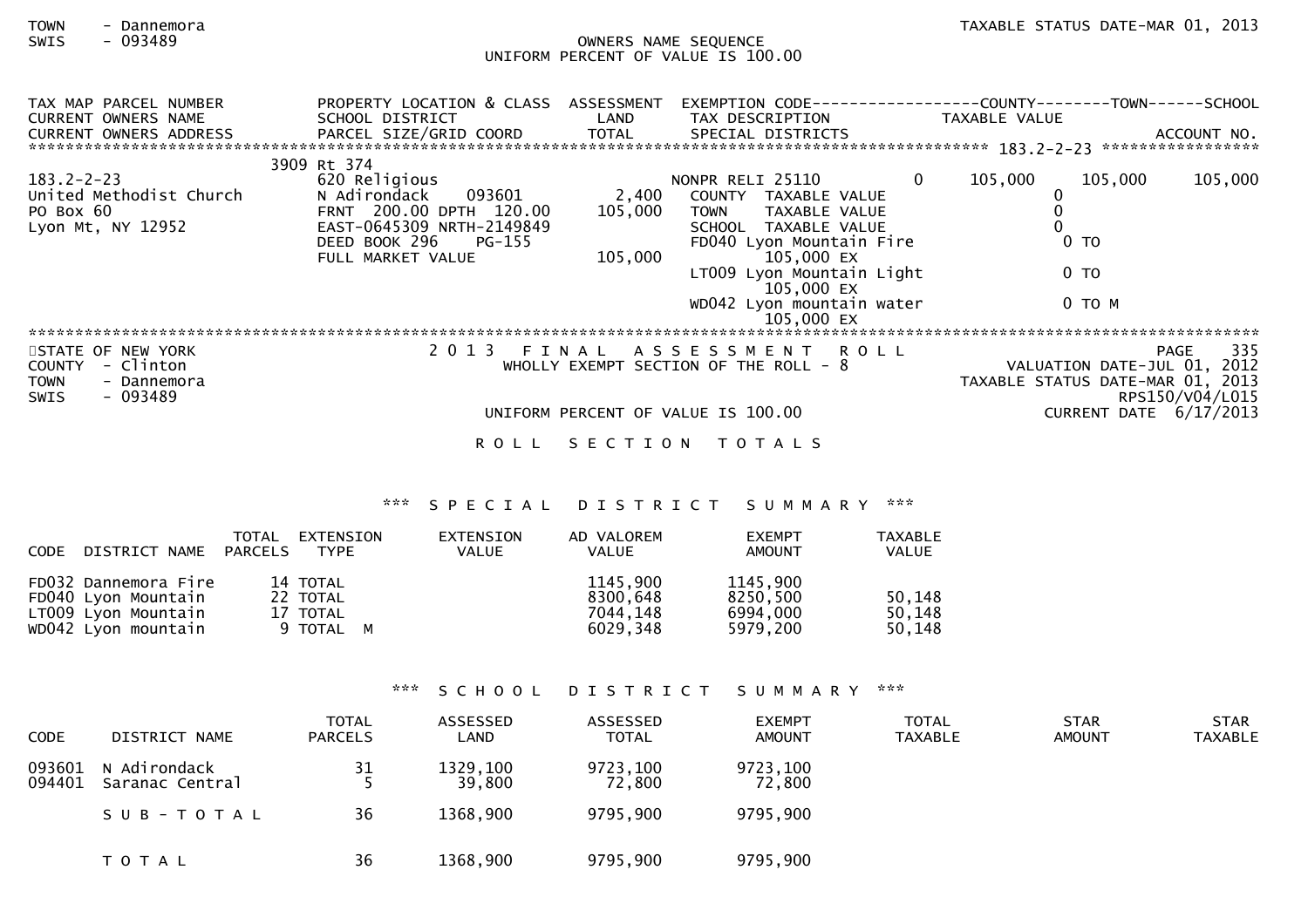### NO SYSTEM EXEMPTIONS AT THIS LEVEL

| <b>CODE</b>                                                                                             | DESCRIPTION                                                                                                                                                           | <b>TOTAL</b><br><b>PARCELS</b>                                               |                          | <b>COUNTY</b>                                                                                                                                                  | <b>TOWN</b>                                                                                                                   | <b>SCHOOL</b>                                                                                                                       |                                        |  |  |  |
|---------------------------------------------------------------------------------------------------------|-----------------------------------------------------------------------------------------------------------------------------------------------------------------------|------------------------------------------------------------------------------|--------------------------|----------------------------------------------------------------------------------------------------------------------------------------------------------------|-------------------------------------------------------------------------------------------------------------------------------|-------------------------------------------------------------------------------------------------------------------------------------|----------------------------------------|--|--|--|
| 12100<br>13100<br>13500<br>13800<br>25110<br>25120<br>25300<br>26100<br>26400<br>27350<br><b>COUNTY</b> | NYS PROP<br>CO OWNER<br>TOWN PROP<br>SCHOOL DIS<br>NONPR RELI<br>COMSER ORG<br>NONPR CORP<br>VET ORGANI<br>INCVOLFIRE<br>PRI CMTERY<br>STATE OF NEW YORK<br>- Clinton | 3<br>$\overline{3}$<br>$15$<br>$2$<br>$2$<br>$1$<br>$4$<br>$1$<br>$2$<br>$2$ | 2 0 1 3<br>FINAL         | 213,400<br>61,400<br>2402,000<br>5035,900<br>504,500<br>11,800<br>217,700<br>160,000<br>683,500<br>17,200<br>ASSESSMENT<br>WHOLLY EXEMPT SECTION OF THE ROLL - | 213,400<br>61,400<br>2402,000<br>5035,900<br>504,500<br>11,800<br>217,700<br>160,000<br>683,500<br>17,200<br><b>ROLL</b><br>8 | 213,400<br>61,400<br>2402,000<br>5035,900<br>504,500<br>11,800<br>217,700<br>160,000<br>683,500<br>17,200<br>VALUATION DATE-JUL 01, | 336<br><b>PAGE</b><br>2012             |  |  |  |
| <b>TOWN</b><br>SWIS                                                                                     | - Dannemora<br>$-093489$                                                                                                                                              |                                                                              |                          |                                                                                                                                                                |                                                                                                                               | TAXABLE STATUS DATE-MAR 01, 2013                                                                                                    | RPS150/V04/L015                        |  |  |  |
|                                                                                                         |                                                                                                                                                                       |                                                                              |                          | UNIFORM PERCENT OF VALUE IS 100.00                                                                                                                             |                                                                                                                               | CURRENT DATE 6/17/2013                                                                                                              |                                        |  |  |  |
|                                                                                                         |                                                                                                                                                                       |                                                                              | <b>ROLL</b>              | SECTION<br><b>TOTALS</b>                                                                                                                                       |                                                                                                                               |                                                                                                                                     |                                        |  |  |  |
|                                                                                                         | ***<br>***<br>EXEMPTION<br>SUMMARY                                                                                                                                    |                                                                              |                          |                                                                                                                                                                |                                                                                                                               |                                                                                                                                     |                                        |  |  |  |
| CODE                                                                                                    | DESCRIPTION                                                                                                                                                           | <b>TOTAL</b><br><b>PARCELS</b>                                               |                          | <b>COUNTY</b>                                                                                                                                                  | <b>TOWN</b>                                                                                                                   | <b>SCHOOL</b>                                                                                                                       |                                        |  |  |  |
| 28110                                                                                                   | <b>UDC PROJEC</b><br>TOTAL                                                                                                                                            | $\mathbf{1}$<br>36                                                           |                          | 488,500<br>9795,900                                                                                                                                            | 488,500<br>9795,900                                                                                                           | 488,500<br>9795,900                                                                                                                 |                                        |  |  |  |
|                                                                                                         |                                                                                                                                                                       |                                                                              |                          |                                                                                                                                                                |                                                                                                                               |                                                                                                                                     |                                        |  |  |  |
|                                                                                                         |                                                                                                                                                                       |                                                                              | $* * *$<br>GRAND         | $\pi \times \pi$<br>TOTALS                                                                                                                                     |                                                                                                                               |                                                                                                                                     |                                        |  |  |  |
| <b>ROLL</b><br><b>SEC</b>                                                                               | DESCRIPTION                                                                                                                                                           | <b>TOTAL</b><br>ASSESSED<br>LAND<br><b>PARCELS</b>                           | ASSESSED<br><b>TOTAL</b> | <b>TAXABLE</b><br><b>COUNTY</b>                                                                                                                                | <b>TAXABLE</b><br><b>TOWN</b>                                                                                                 | <b>TAXABLE</b><br><b>SCHOOL</b>                                                                                                     | <b>STAR</b><br><b>TAXABLE</b>          |  |  |  |
| 8                                                                                                       | WHOLLY EXEMPT                                                                                                                                                         | 36<br>1368,900                                                               | 9795,900                 |                                                                                                                                                                |                                                                                                                               |                                                                                                                                     |                                        |  |  |  |
| <b>COUNTY</b><br><b>TOWN</b><br>SWIS                                                                    | STATE OF NEW YORK<br>- Clinton<br>- Dannemora<br>$-093489$                                                                                                            |                                                                              | 2013<br>FINAL<br>SWIS    | A S S E S S M E N T<br>T O T A L S<br>UNIFORM PERCENT OF VALUE IS 100.00                                                                                       | <b>ROLL</b>                                                                                                                   | VALUATION DATE-JUL 01, 2012<br>TAXABLE STATUS DATE-MAR 01,<br>CURRENT DATE 6/17/2013                                                | 337<br>PAGE<br>2013<br>RPS150/V04/L015 |  |  |  |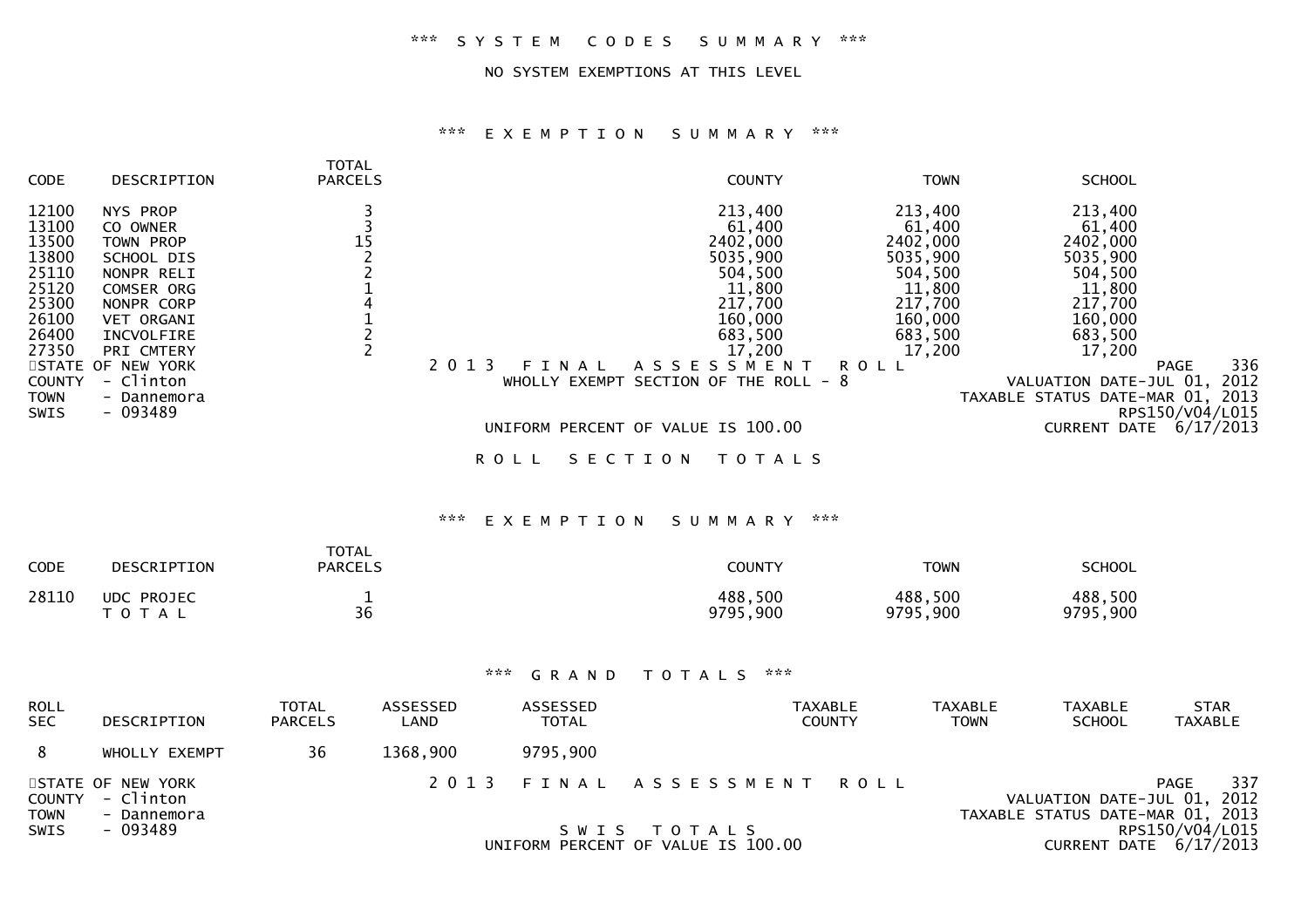| DISTRICT NAME<br><b>CODE</b>                                                                                                                                                                | <b>TOTAL</b><br>EXTENSION<br>PARCELS<br><b>TYPE</b>                                                     | <b>EXTENSION</b><br><b>VALUE</b> | AD VALOREM<br>VALUE                                            | <b>EXEMPT</b><br>AMOUNT                      | <b>TAXABLE</b><br>VALUE                                                                    |
|---------------------------------------------------------------------------------------------------------------------------------------------------------------------------------------------|---------------------------------------------------------------------------------------------------------|----------------------------------|----------------------------------------------------------------|----------------------------------------------|--------------------------------------------------------------------------------------------|
| OTO02 Omitted Tax-Co<br>OT004 Omitted Tax-To<br>FD032 Dannemora Fire<br>FD040 Lyon Mountain<br>LT009 Lvon Mountain<br>WD018 Chat lake wate<br>WD032 Dann wtr dst $#$<br>WD042 Lyon mountain | 6 MOVTAX<br>6 MOVTAX<br>545 TOTAL<br>762 TOTAL<br>268 TOTAL<br>147 TOTAL M<br>53 UNITS M<br>236 TOTAL M | 623.33<br>1635.32<br>49.00       | 44217,709<br>90811.433<br>15150, 122<br>29396,757<br>14027,148 | 1145,900<br>8250,500<br>6994.000<br>5979,200 | 623.33<br>1,635.32<br>43071,809<br>82560,933<br>8156,122<br>29396,757<br>49.00<br>8047,948 |

### \*\*\* S C H O O L D I S T R I C T S U M M A R Y \*\*\*

| <b>CODE</b>      | DISTRICT NAME                   | <b>TOTAL</b><br><b>PARCELS</b> | ASSESSED<br>LAND      | ASSESSED<br><b>TOTAL</b> | <b>EXEMPT</b><br><b>AMOUNT</b> | <b>TOTAL</b><br><b>TAXABLE</b> | <b>STAR</b><br><b>AMOUNT</b> | <b>STAR</b><br><b>TAXABLE</b> |
|------------------|---------------------------------|--------------------------------|-----------------------|--------------------------|--------------------------------|--------------------------------|------------------------------|-------------------------------|
| 093601<br>094401 | N Adirondack<br>Saranac Central | 1,042<br>259                   | 50374,300<br>8823,200 | 119156,627<br>19142,434  | 11514,867<br>211,589           | 107641,760<br>18930,845        | 11700,540<br>2791.450        | 95941,220<br>16139,395        |
|                  | SUB-TOTAL                       | 1,301                          | 59197,500             | 138299,061               | 11726,456                      | 126572,605                     | 14491,990                    | 112080,615                    |
|                  | T O T A L                       | 1,301                          | 59197,500             | 138299,061               | 11726,456                      | 126572,605                     | 14491,990                    | 112080,615                    |

### \*\*\* S Y S T E M C O D E S S U M M A R Y \*\*\*

| <b>CODE</b>                  | DESCRIPTION                                               | <b>TOTAL</b><br><b>PARCELS</b> |         | <b>COUNTY</b>                                     | <b>TOWN</b> | <b>SCHOOL</b>                                                                         |
|------------------------------|-----------------------------------------------------------|--------------------------------|---------|---------------------------------------------------|-------------|---------------------------------------------------------------------------------------|
| 50000<br>50001<br>50004      | WHOLLY EX<br>SCHL TAXBL<br><b>SCHL EXMPT</b><br>T O T A L | 6                              |         |                                                   |             |                                                                                       |
| <b>COUNTY</b><br><b>TOWN</b> | STATE OF NEW YORK<br>- Clinton<br>- Dannemora             |                                | 2 0 1 3 | FINAL ASSESSMENT                                  | ROLL        | 338<br><b>PAGE</b><br>VALUATION DATE-JUL 01, 2012<br>TAXABLE STATUS DATE-MAR 01, 2013 |
| <b>SWIS</b>                  | - 093489                                                  |                                | S W I S | T O T A L S<br>UNIFORM PERCENT OF VALUE IS 100.00 |             | RPS150/V04/L015<br>CURRENT DATE 6/17/2013                                             |

| <b>CODE</b>    | DESCRIPTION                           | TOTAL<br><b>PARCELS</b> | <b>COUNTY</b>     | <b>TOWN</b>       | <b>SCHOOL</b>         |
|----------------|---------------------------------------|-------------------------|-------------------|-------------------|-----------------------|
| 12100<br>13100 | <b>NYS</b><br><b>PROP</b><br>CO OWNER |                         | 213,400<br>61,400 | 213,400<br>61,400 | ,400<br>213<br>61,400 |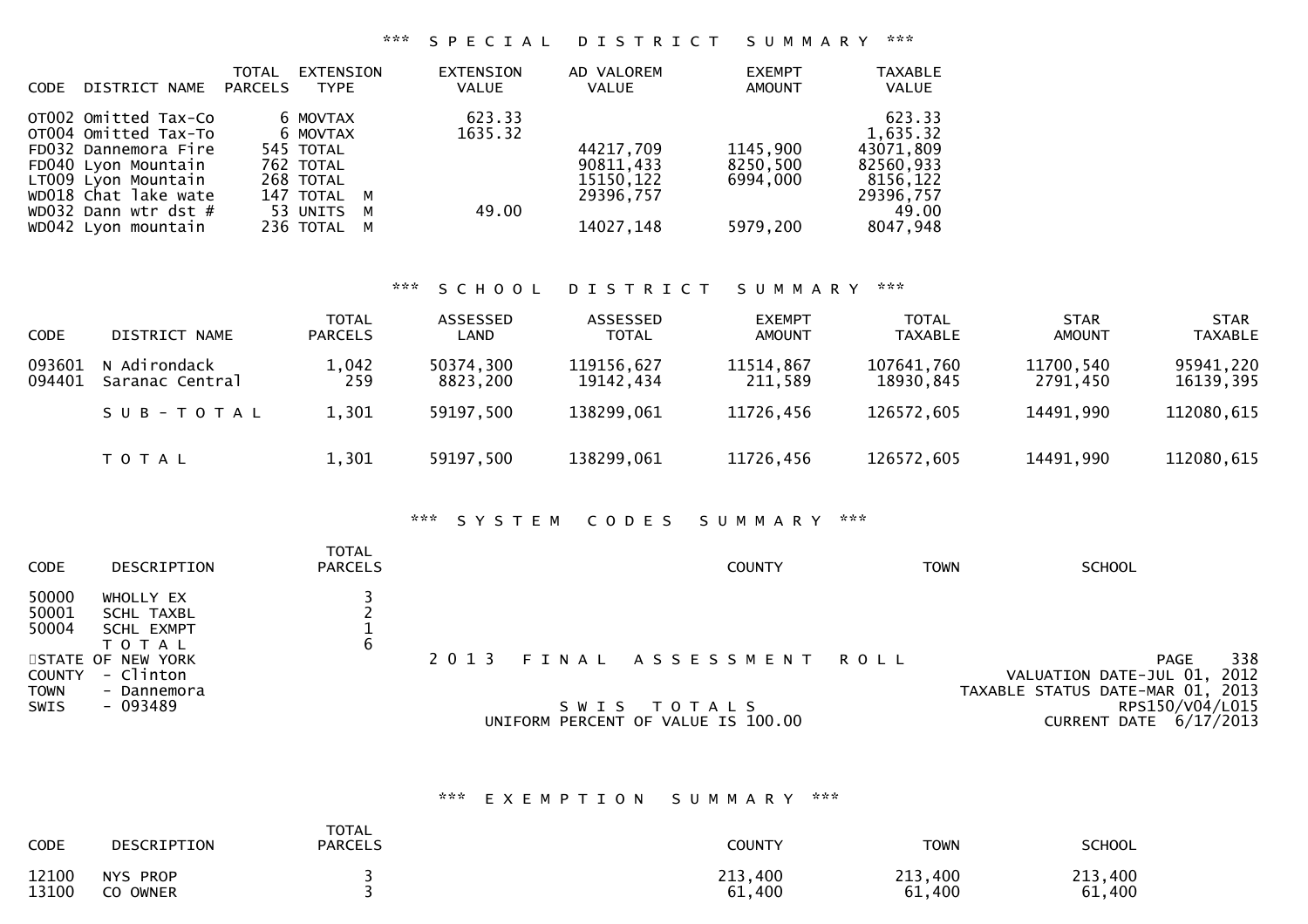| 13500<br>13800<br>25110<br>25120<br>25300<br>26100<br>26400<br>27350<br>28110<br>41101<br>41121<br>41131<br>41141<br>41152 | TOWN PROP<br>SCHOOL DIS<br>NONPR RELI<br><b>COMSER ORG</b><br>NONPR CORP<br><b>VET ORGANI</b><br>INCVOLFIRE<br>PRI CMTERY<br><b>UDC PROJEC</b><br><b>VETERANS</b><br>WARNONALL<br>WARCOMALL<br>WARDISALL<br>$CW_10_VET/$ | 15<br>55<br>43<br>$\frac{13}{12}$ |                  | 2402,000<br>5035,900<br>504,500<br>11,800<br>217,700<br>160,000<br>683,500<br>17,200<br>488,500<br>18,075<br>721,433<br>991,912<br>429,185<br>104,000 | 2402,000<br>5035,900<br>504,500<br>11,800<br>217,700<br>160,000<br>683,500<br>17,200<br>488,500<br>18,075<br>721,433<br>991,912<br>429,185 | 2402,000<br>5035,900<br>504,500<br>11,800<br>217,700<br>160,000<br>683,500<br>17,200<br>488,500 |
|----------------------------------------------------------------------------------------------------------------------------|--------------------------------------------------------------------------------------------------------------------------------------------------------------------------------------------------------------------------|-----------------------------------|------------------|-------------------------------------------------------------------------------------------------------------------------------------------------------|--------------------------------------------------------------------------------------------------------------------------------------------|-------------------------------------------------------------------------------------------------|
| 41172                                                                                                                      | CW_DISBLD_                                                                                                                                                                                                               |                                   |                  | 19,380                                                                                                                                                |                                                                                                                                            |                                                                                                 |
| 41400                                                                                                                      | <b>CLERGY</b>                                                                                                                                                                                                            |                                   |                  | 3,000                                                                                                                                                 | 3,000                                                                                                                                      | 3,000                                                                                           |
| 41700                                                                                                                      | 10 YR AGR                                                                                                                                                                                                                |                                   |                  | 80,300                                                                                                                                                | 80,300                                                                                                                                     | 80,300                                                                                          |
| 41720                                                                                                                      | AGRI DISTR                                                                                                                                                                                                               |                                   |                  | 57,422                                                                                                                                                | 57,422                                                                                                                                     | 57,422                                                                                          |
| 41800                                                                                                                      | AGED - ALL                                                                                                                                                                                                               |                                   |                  | 93,273                                                                                                                                                | 93,273                                                                                                                                     | 97,810                                                                                          |
| 41801                                                                                                                      | AGED C&T                                                                                                                                                                                                                 | 13                                |                  | 382,868                                                                                                                                               | 386,868                                                                                                                                    |                                                                                                 |
| 41802                                                                                                                      | AGED COUN                                                                                                                                                                                                                | 18                                |                  | 414,299                                                                                                                                               |                                                                                                                                            |                                                                                                 |
| 41834                                                                                                                      | SR STAR                                                                                                                                                                                                                  | 115<br>305                        |                  |                                                                                                                                                       |                                                                                                                                            | 5699,190                                                                                        |
| 41854<br>41932                                                                                                             | RES STAR<br>LIM INC DI                                                                                                                                                                                                   | 8                                 |                  | 361,968                                                                                                                                               |                                                                                                                                            | 8792,800                                                                                        |
| 41933                                                                                                                      | INC DIS TN                                                                                                                                                                                                               |                                   |                  |                                                                                                                                                       | 276,181                                                                                                                                    |                                                                                                 |
| 47460                                                                                                                      | 480A EX                                                                                                                                                                                                                  | 9                                 |                  | 1692,024                                                                                                                                              | 1692,024                                                                                                                                   | 1692,024                                                                                        |
|                                                                                                                            | T O T A L                                                                                                                                                                                                                | 651                               |                  | 15165,039                                                                                                                                             | 14545,573                                                                                                                                  | 26218,446                                                                                       |
|                                                                                                                            | STATE OF NEW YORK                                                                                                                                                                                                        |                                   | 2 0 1 3<br>FINAL | A S S E S S M E N T                                                                                                                                   | <b>ROLL</b>                                                                                                                                | 339<br><b>PAGE</b>                                                                              |
| <b>COUNTY</b>                                                                                                              | - Clinton                                                                                                                                                                                                                |                                   |                  |                                                                                                                                                       |                                                                                                                                            | VALUATION DATE-JUL 01, 2012                                                                     |
| <b>TOWN</b>                                                                                                                | - Dannemora                                                                                                                                                                                                              |                                   |                  |                                                                                                                                                       |                                                                                                                                            | TAXABLE STATUS DATE-MAR 01, 2013                                                                |
| SWIS                                                                                                                       | $-093489$                                                                                                                                                                                                                |                                   | SWIS             | T O T A L S<br>UNIFORM PERCENT OF VALUE IS 100.00                                                                                                     |                                                                                                                                            | RPS150/V04/L015<br>CURRENT DATE 6/17/2013                                                       |
|                                                                                                                            |                                                                                                                                                                                                                          |                                   |                  |                                                                                                                                                       |                                                                                                                                            |                                                                                                 |

| <b>ROLL</b><br><b>SEC</b> | <b>DESCRIPTION</b>                      | <b>TOTAL</b><br><b>PARCELS</b> | ASSESSED<br>LAND     | ASSESSED<br><b>TOTAL</b> | <b>TAXABLE</b><br><b>COUNTY</b>           | <b>TAXABLE</b><br><b>TOWN</b> | <b>TAXABLE</b><br><b>SCHOOL</b> | <b>STAR</b><br><b>TAXABLE</b>    |
|---------------------------|-----------------------------------------|--------------------------------|----------------------|--------------------------|-------------------------------------------|-------------------------------|---------------------------------|----------------------------------|
| $\mathbf{1}$              | <b>TAXABLE</b>                          | 1,185                          | 50339,792            | 117996,992               | 112627,853                                | 113247,319                    | 116066,436                      | 101574,446                       |
| 3                         | STATE OWNED LAND                        | 64                             | 7470,708             | 7470,708                 | 7470,708                                  | 7470,708                      | 7470,708                        | 7470,708                         |
| 5.                        | SPECIAL FRANCHISE                       | 5.                             |                      | 1081,262                 | 1081,262                                  | 1081,262                      | 1081,262                        | 1081,262                         |
| 6                         | UTILITIES & N.C.                        | 11                             | 18,100               | 1954, 199                | 1954, 199                                 | 1954, 199                     | 1954, 199                       | 1954, 199                        |
| 8                         | WHOLLY EXEMPT                           | 36                             | 1368,900             | 9795,900                 |                                           |                               |                                 |                                  |
| $\sim$                    | <b>SUB</b><br><b>TOTAL</b>              | 1,301                          | 59197,500            | 138299,061               | 123134,022                                | 123753,488                    | 126572,605                      | 112080,615                       |
| $\mathbf{x} \times$       | <b>GRAND TOTAL</b><br>STATE OF NEW YORK | 1,301                          | 59197,500<br>2 0 1 3 | 138299,061<br>FINAL      | 123134,022<br>A S S E S S M E N T<br>ROLL | 123753,488                    | 126572,605                      | 112080,615<br>340<br><b>PAGE</b> |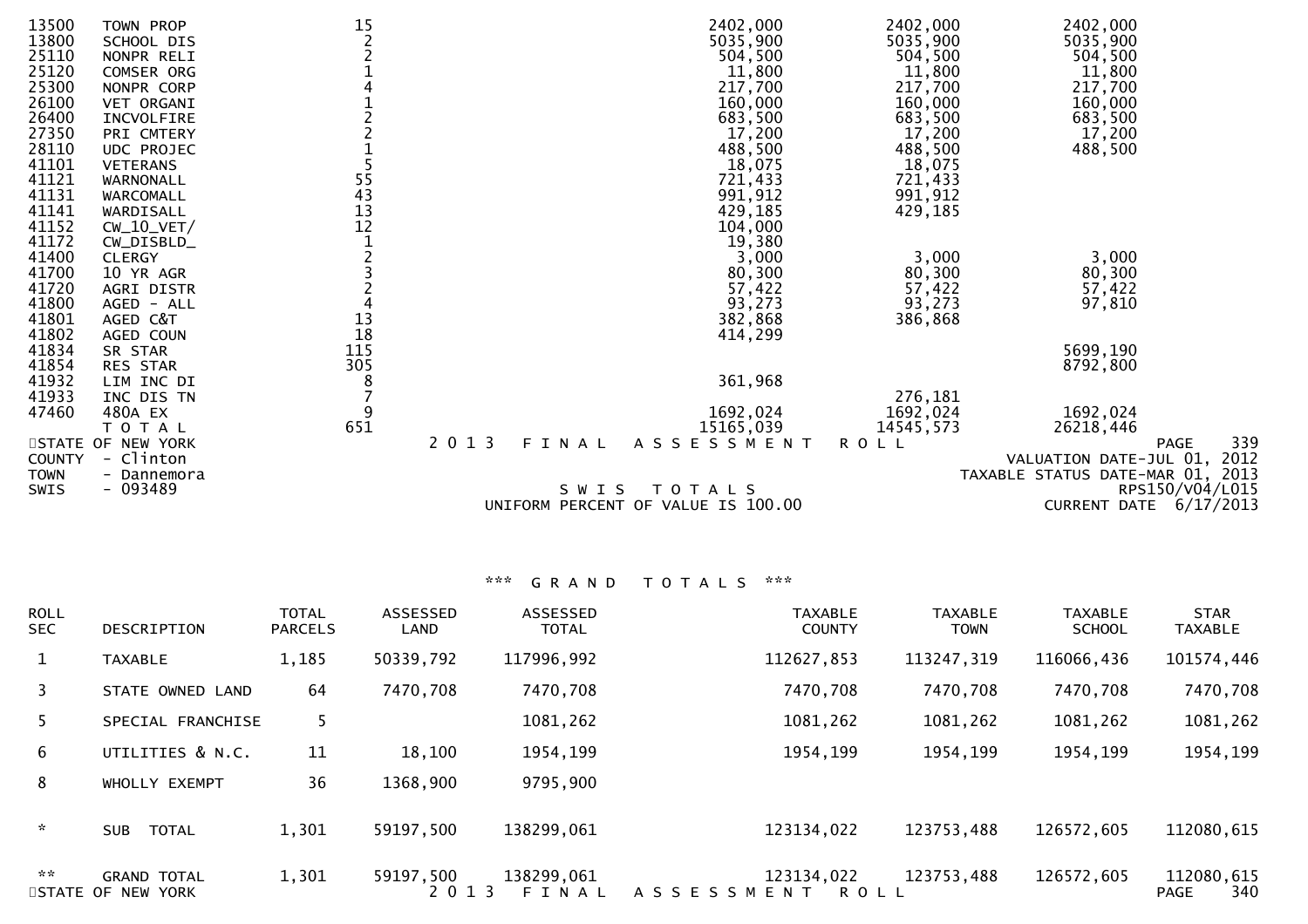COUNTY - Clinton T O W N T O T A L S VALUATION DATE-JUL 01, 2012 TOWN - Dannemora TAXABLE STATUS DATE-MAR 01, 2013RPS150/V04/L015 8WIS - 0934<br>RPS150/V04/L015 - محدد 190.00 RPS150/V04/L015 - محدد المستخدم المستخدم المستخدم المستخدم المستخدم المستخدم المستخدم المستخدم المستخدم المستخدم المستخدم المستخدم المستخدم المستخدم المستخدم المستخدم المستخدم الم CURRENT DATE  $6/17/2013$ UNIFORM PERCENT OF VALUE IS 100.00 CURRENT DATE 6/17/2013

### \*\*\* S P E C I A L D I S T R I C T S U M M A R Y \*\*\*

| DISTRICT NAME<br><b>CODE</b> | TOTAL<br>PARCELS | EXTENSION<br><b>TYPE</b> | <b>EXTENSION</b><br><b>VALUE</b> | AD VALOREM<br>VALUE | <b>EXEMPT</b><br>AMOUNT | <b>TAXABLE</b><br>VALUE |
|------------------------------|------------------|--------------------------|----------------------------------|---------------------|-------------------------|-------------------------|
| OT002 Omitted Tax-Co         |                  | 11 MOVTAX                | 791.02                           |                     |                         | 791.02                  |
| OT004 Omitted Tax-To         |                  | 11 MOVTAX                | 1747.11                          |                     |                         | 1,747.11                |
| OTO05 Omitted Tax-Vi         |                  | 1 MOVTAX                 | 43.38                            |                     |                         | 43.38                   |
| RW001 Relevied Water         |                  | 1 MOVTAX                 | 119.90                           |                     |                         | 119.90                  |
| FD032 Dannemora Fire         |                  | 545 TOTAL                |                                  | 44217,709           | 1145,900                | 43071,809               |
| FD040 Lyon Mountain          |                  | 762 TOTAL                |                                  | 90811,433           | 8250,500                | 82560,933               |
| LT009 Lvon Mountain          |                  | 268 TOTAL                |                                  | 15150,122           | 6994.000                | 8156,122                |
| WD018 Chat lake wate         |                  | 147 TOTAL M              |                                  | 29396.757           |                         | 29396,757               |
| WD032 Dann wtr dst $#$       |                  | 55 UNITS M               | 51.00                            |                     |                         | 51.00                   |
| WD042 Lyon mountain          |                  | 236 TOTAL M              |                                  | 14027, 148          | 5979,200                | 8047,948                |

### \*\*\* S C H O O L D I S T R I C T S U M M A R Y \*\*\*

| <b>CODE</b>      | DISTRICT NAME                   | <b>TOTAL</b><br><b>PARCELS</b> | ASSESSED<br><b>LAND</b> | ASSESSED<br><b>TOTAL</b> | <b>EXEMPT</b><br><b>AMOUNT</b> | <b>TOTAL</b><br><b>TAXABLE</b> | <b>STAR</b><br><b>AMOUNT</b> | <b>STAR</b><br><b>TAXABLE</b> |
|------------------|---------------------------------|--------------------------------|-------------------------|--------------------------|--------------------------------|--------------------------------|------------------------------|-------------------------------|
| 093601<br>094401 | N Adirondack<br>Saranac Central | 1,042<br>551                   | 50374,300<br>11227,400  | 119156,627<br>131036,060 | 11514,867<br>86487,439         | 107641,760<br>44548.621        | 11700,540<br>9081,900        | 95941,220<br>35466,721        |
|                  | SUB-TOTAL                       | 1,593                          | 61601,700               | 250192,687               | 98002,306                      | 152190,381                     | 20782,440                    | 131407,941                    |
|                  | T O T A L                       | 1,593                          | 61601,700               | 250192,687               | 98002,306                      | 152190,381                     | 20782,440                    | 131407,941                    |

### \*\*\* S Y S T E M C O D E S S U M M A R Y \*\*\*

| <b>CODE</b>                   | DESCRIPTION                                             | TOTAL<br><b>PARCELS</b> | VILLAGE | <b>COUNTY</b>                                                              | <b>TOWN</b> | <b>SCHOOL</b>                                                                                                               |
|-------------------------------|---------------------------------------------------------|-------------------------|---------|----------------------------------------------------------------------------|-------------|-----------------------------------------------------------------------------------------------------------------------------|
| 50000<br>50001<br>50004       | WHOLLY EX<br>SCHL TAXBL<br>SCHL EXMPT<br>T O T A L      | b                       |         |                                                                            |             |                                                                                                                             |
| COUNTY<br><b>TOWN</b><br>SWIS | STATE OF NEW YORK<br>- Clinton<br>- Dannemora<br>- 0934 |                         | 2013    | FINAL ASSESSMENT ROLL<br>TOWN TOTALS<br>UNIFORM PERCENT OF VALUE IS 100.00 |             | 341<br>PAGE<br>VALUATION DATE-JUL 01, 2012<br>TAXABLE STATUS DATE-MAR 01, 2013<br>RPS150/V04/L015<br>CURRENT DATE 6/17/2013 |
|                               |                                                         |                         |         |                                                                            |             |                                                                                                                             |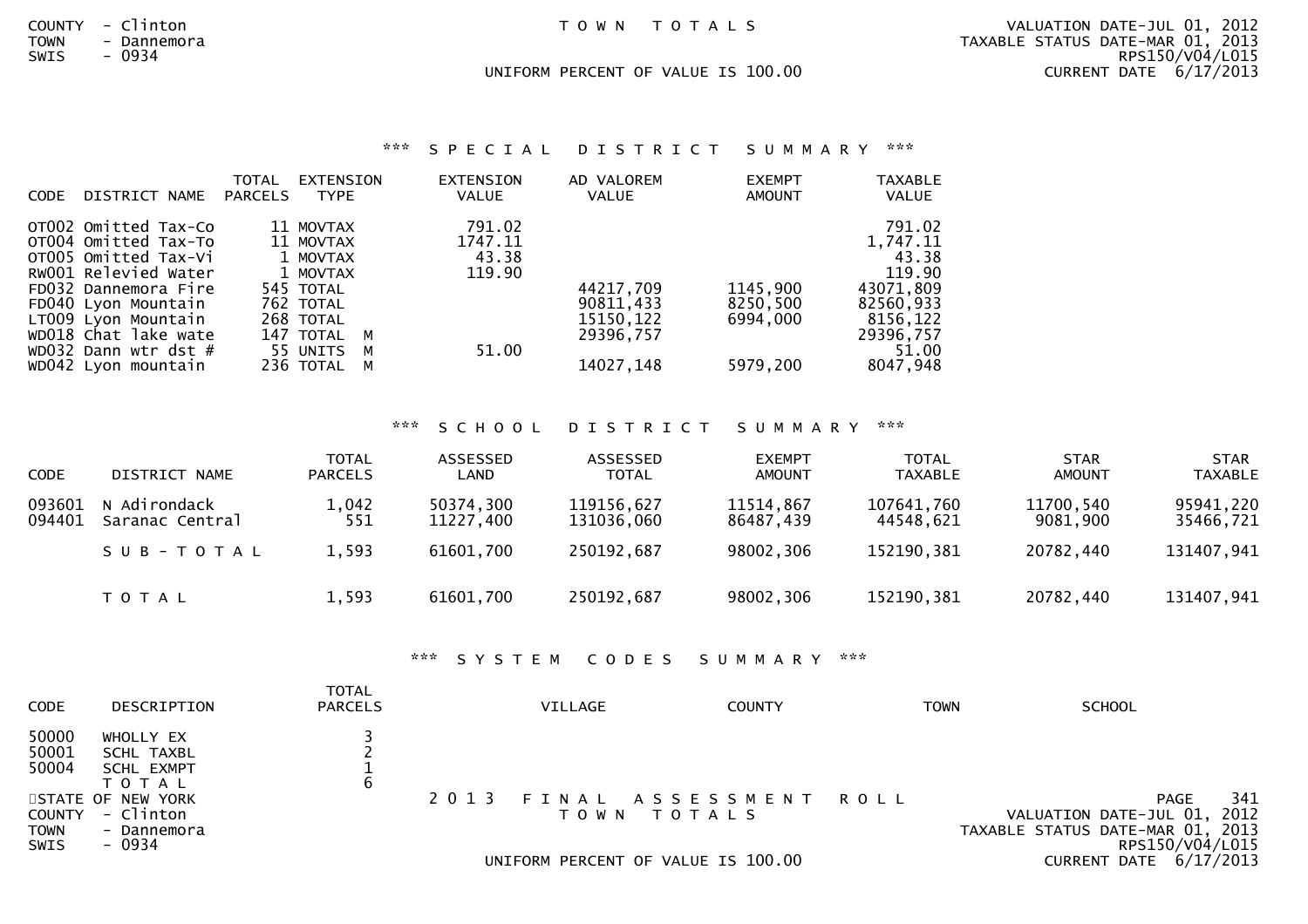### \*\*\* E X E M P T I O N S U M M A R Y \*\*\*

|               |                   | <b>TOTAL</b>    |                                    |               |             |                                  |
|---------------|-------------------|-----------------|------------------------------------|---------------|-------------|----------------------------------|
| CODE          | DESCRIPTION       | <b>PARCELS</b>  | VILLAGE                            | <b>COUNTY</b> | <b>TOWN</b> | <b>SCHOOL</b>                    |
| 12100         | NYS PROP          | 4               | 85400,000                          | 85613,400     | 85613,400   | 85613,400                        |
| 13100         | CO OWNER          | 3               |                                    | 61,400        | 61,400      | 61,400                           |
| 13500         | TOWN PROP         | 16              | 205,800                            | 2607,800      | 2607,800    | 2607,800                         |
| 13650         | PROP INVIL        |                 | 276,400                            | 276,400       | 276,400     | 276,400                          |
| 13800         | SCHOOL DIS        |                 | 54,600                             | 5090,500      | 5090,500    | 5090,500                         |
| 25110         | NONPR RELI        |                 | 248,100                            | 752,600       | 752,600     | 752,600                          |
| 25120         | COMSER ORG        |                 |                                    | 11,800        | 11,800      | 11,800                           |
| 25300         | NONPR CORP        |                 |                                    | 217,700       | 217,700     | 217,700                          |
| 26100         | VET ORGANI        |                 |                                    | 160,000       | 160,000     | 160,000                          |
| 26400         | INCVOLFIRE        |                 |                                    | 683,500       | 683,500     | 683,500                          |
| 27350         | PRI CMTERY        |                 |                                    | 17,200        | 17,200      | 17,200                           |
| 28110         | UDC PROJEC        |                 |                                    | 488,500       | 488,500     | 488,500                          |
| 32301         | <b>TXLSCHPURP</b> |                 | 2145,000                           | 2145,000      | 2145,000    |                                  |
| 41101         | <b>VETERANS</b>   | $6\phantom{1}6$ | 5,000                              | 23,075        | 23,075      |                                  |
| 41121         | WARNONALL         | 61              | 36,000                             | 791,003       | 791,003     |                                  |
| 41131         | WARCOMALL         | 59              | 160,000                            | 1356,891      | 1356,891    |                                  |
| 41141         | WARDISALL         | 18              | 79,940                             | 541,425       | 541,425     |                                  |
| 41152         | $CW_10_VET/$      | 14              |                                    | 120,000       |             |                                  |
| 41172         | CW_DISBLD_        | $\mathbf{1}$    |                                    | 19,380        |             |                                  |
| 41400         | <b>CLERGY</b>     | $\overline{c}$  |                                    | 3,000         | 3,000       | 3,000                            |
| 41700         | 10 YR AGR         |                 |                                    | 80,300        | 80,300      | 80,300                           |
| 41720         | AGRI DISTR        |                 |                                    | 57,422        | 57,422      | 57,422                           |
| 41800         | AGED - ALL        |                 | 88,450                             | 181,723       | 181,723     | 188,760                          |
| 41801         | AGED C&T          | 13              |                                    | 382,868       | 386,868     |                                  |
| 41802         | AGED COUN         | 23              |                                    | 602,354       |             |                                  |
| 41834         | SR STAR           | 156             |                                    |               |             | 8190,040                         |
| 41854         | RES STAR          | 432             |                                    |               |             | 12592,400                        |
| 41932         | LIM INC DI        | 10              |                                    | 441,518       |             |                                  |
| 41933         | INC DIS TN        | 9               |                                    |               | 355,731     |                                  |
| 47460         | 480A EX           | 9               |                                    | 1692,024      | 1692,024    | 1692,024                         |
|               | T O T A L         | 873             | 88699,290                          | 104418,783    | 103595,262  | 118784,746                       |
|               | STATE OF NEW YORK |                 | 2 0 1 3<br>FINAL                   | ASSESSMENT    | <b>ROLL</b> | 342<br><b>PAGE</b>               |
| <b>COUNTY</b> | - Clinton         |                 | T O W N                            | TOTALS        |             | VALUATION DATE-JUL 01, 2012      |
| <b>TOWN</b>   | - Dannemora       |                 |                                    |               |             | TAXABLE STATUS DATE-MAR 01, 2013 |
| <b>SWIS</b>   | $-0934$           |                 |                                    |               |             | RPS150/V04/L015                  |
|               |                   |                 | UNIFORM PERCENT OF VALUE IS 100.00 |               |             | CURRENT DATE 6/17/2013           |
|               |                   |                 |                                    |               |             |                                  |

| <b>ROLL</b><br><b>SEC</b> | DESCRIPTION       | TOTAL<br><b>PARCELS</b> | <b>ASSESSED</b><br>∟AND | <b>ASSESSED</b><br><b>TOTAL</b> | <b>TAXABLE</b><br>VILLAGE | <b>TAXABLE</b><br><b>COUNTY</b> | <b>TAXABLE</b><br><b>TOWN</b> | <b>TAXABLE</b><br><b>SCHOOL</b> | <b>STAR</b><br>TAXABLE |
|---------------------------|-------------------|-------------------------|-------------------------|---------------------------------|---------------------------|---------------------------------|-------------------------------|---------------------------------|------------------------|
|                           | TAXABLE           | 1.457                   | 52281,692               | 139972,392                      | 21606,010                 | 133679,409                      | 134502,930                    | 137950.886                      | 117168,446             |
|                           | STATE OWNED LAND  | 67                      | 7815,708                | 9615,708                        |                           | 7470,708                        | 7470,708                      | 9615,708                        | 9615,708               |
|                           | SPECIAL FRANCHISE |                         |                         | 2338,958                        | 1257,696                  | 2338,958                        | 2338,958                      | 2338,958                        | 2338,958               |